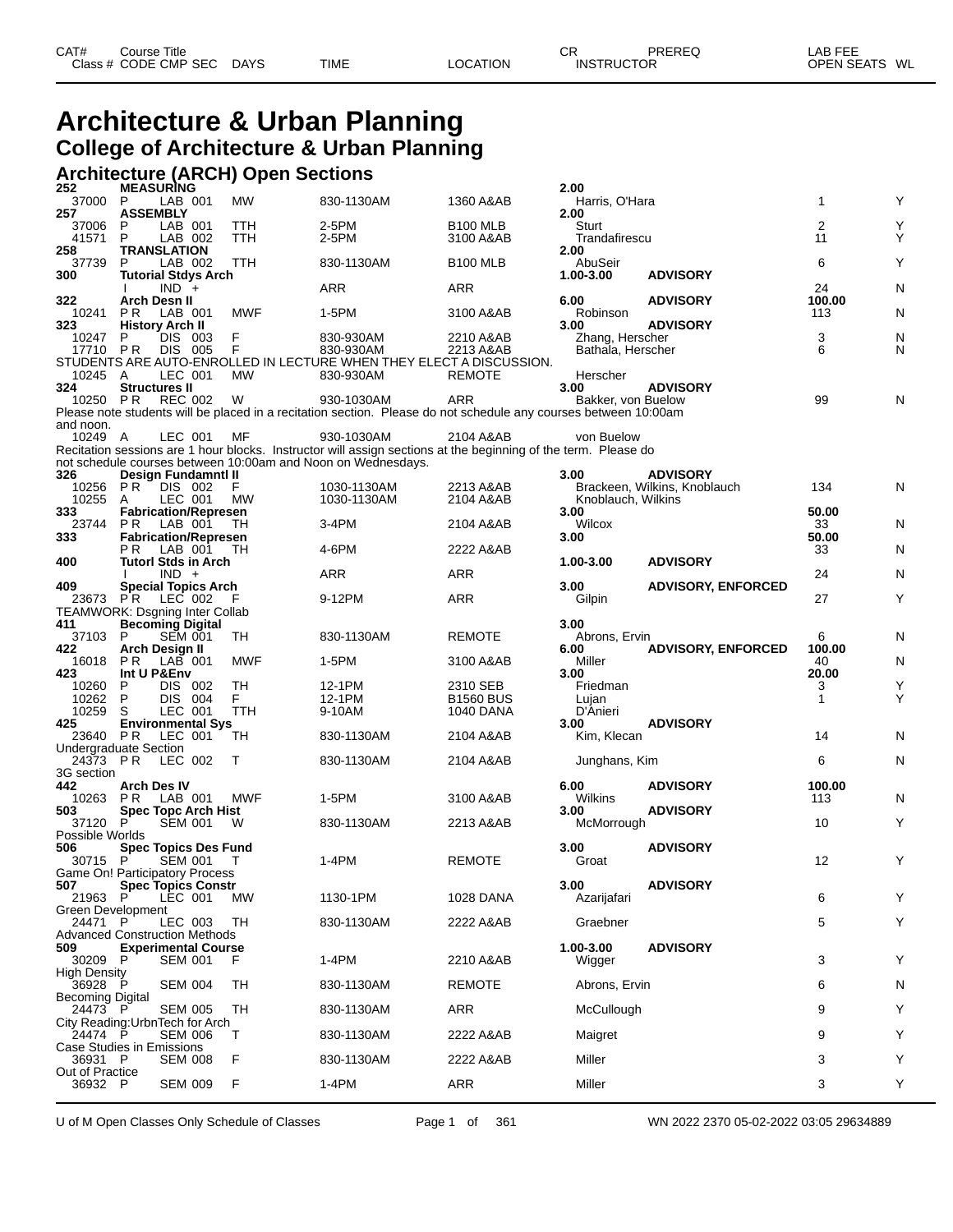| CAT#                          | Course Title<br>Class # CODE CMP SEC                                                        | DAYS         | <b>TIME</b>                                                                                                               | <b>LOCATION</b>        | СR<br><b>INSTRUCTOR</b>    | PREREQ                        | LAB FEE<br>OPEN SEATS WL |        |
|-------------------------------|---------------------------------------------------------------------------------------------|--------------|---------------------------------------------------------------------------------------------------------------------------|------------------------|----------------------------|-------------------------------|--------------------------|--------|
| 22932 P                       | Queer Aesthetic Categories<br><b>SEM 014</b>                                                | F            | 830-1130AM                                                                                                                | ARR                    | Penarroyo                  |                               | 1                        | Y      |
| 24472 P                       | The Urbanity of the Internet<br><b>SEM 015</b>                                              | F            | 830-1130AM                                                                                                                | <b>ARR</b>             | Robinson                   |                               | 4                        | Υ      |
| <b>Devils and Details</b>     |                                                                                             |              |                                                                                                                           |                        |                            |                               |                          |        |
| 24604 P<br>Lightweight Render | <b>SEM 016</b>                                                                              | F            | $1-4PM$                                                                                                                   | 2108 A&AB              | Wulfman                    |                               | 2                        | Y      |
| 37143 P                       | <b>SEM 019</b><br><b>TEAMWORK: Dsgning Inter Collab</b>                                     | F            | 9-12PM                                                                                                                    | ARR                    | Gilpin                     |                               | 27                       | Y      |
| 517<br>20152 P<br>531         | Arch Pin DV<br>LEC 001<br><b>American Space</b>                                             | F            | 1-4PM                                                                                                                     | 1360 A&AB              | 3.00<br>McCullough<br>3.00 | <b>ADVISORY</b>               | 10                       | Y      |
| 20178<br>535                  | <b>SEM 001</b><br>P<br><b>Case Stds Env Tech</b>                                            |              | 830-1130AM                                                                                                                | <b>ARR</b>             | McCullough<br>3.00         | <b>ADVISORY</b>               | 4                        | Υ      |
| 37138<br>537                  | P<br>LEC 001<br><b>Fabrication</b>                                                          | W            | 830-1130AM                                                                                                                | 2204 A&AB              | Navvab<br>3.00             |                               | $\overline{7}$<br>50.00  | Y      |
| 23674<br>537                  | <b>PR</b><br><b>SEM 001</b>                                                                 | Τ            | 1-4PM                                                                                                                     | 2227 A&AB              | 3.00                       |                               | 3<br>50.00               | N      |
|                               | <b>Fabrication</b><br>P <sub>R</sub><br><b>SEM 001</b>                                      | $\mathsf{T}$ | 1-4PM                                                                                                                     | <b>ARR</b>             | Nishita, Lee, Ruan         | Mankouche, Humphrey, Aguirre, | 3                        | N      |
|                               | P <sub>R</sub><br><b>SEM 001</b>                                                            | т            | $1-4PM$                                                                                                                   | <b>ARR</b>             |                            |                               | 3                        | N      |
|                               | ΡR<br><b>SEM 001</b><br>P R<br><b>SEM 001</b>                                               | Т<br>Τ       | 1-4PM<br>1-4PM                                                                                                            | 2213 A&AB<br>2222 A&AB |                            |                               | 3<br>3                   | N<br>N |
| 545<br>20268                  | <b>Adv Lighting Des</b><br>LEC 001<br>P                                                     | TH           | 830-1130AM                                                                                                                | 2227 A&AB              | 3.00<br>Navvab             | <b>ADVISORY</b>               | 1                        | Υ      |
| 553<br>22117                  | <b>American Arch</b><br>P<br>LEC 001                                                        | <b>MW</b>    | 830-10AM                                                                                                                  | 2108 A&AB              | 3.00<br>Fishman            | <b>ADVISORY</b>               | 3                        | Y      |
| 562<br>10268                  | Arch Design VI<br>P R<br>LAB 001                                                            | MTH          | 1-6PM                                                                                                                     | 3100 A&AB              | 6.00<br>Adams              | <b>ADVISORY</b>               | 100.00<br>130            | N      |
| 572<br>16716 PR               | <b>Arch Theory&amp;Crit</b><br>DIS 002                                                      | W            | $3-4PM$                                                                                                                   | ARR                    | 3.00<br>Korsh              | <b>ADVISORY</b>               | 172                      | N      |
|                               | schedule anything from 3:00-6:00pm on Wednesdays.                                           |              | Discussion sections are one hour blocks. Instructor will place students into their discussion section. Please do          |                        |                            |                               |                          |        |
| 16715 A<br>582                | LEC 001<br>schedule anything from 3:00-6:00pm on Wednesdays.<br><b>Alternative Practice</b> | W            | 1-3PM<br>Discussion sections are one hour blocks. Instructor will place students into their discussion section. Please do | <b>REMOTE</b>          | Leon<br>3.00               |                               |                          |        |
| 26419                         | P<br><b>SEM 001</b>                                                                         | W            | 630-930PM                                                                                                                 | <b>REMOTE</b>          | Groat                      | <b>ADVISORY</b>               | 6                        | Y      |
| 583<br>10273 PR               | <b>Professni Pract</b><br>LEC 001                                                           | $\top$       | 830-1130AM                                                                                                                | <b>REMOTE</b>          | 3.00<br>Garnett            | Hwang, McMorrough, Li, Taube, | 12                       | Y      |
| 585<br>21264                  | <b>Adv Building Tech</b><br>LEC 001<br>P                                                    | M            | 830-1130AM                                                                                                                | <b>ARR</b>             | 3.00<br>Kim                | <b>ADVISORY</b>               | 3                        | Υ      |
| 595<br>30482                  | <b>Matl Sel Sus Des</b><br>P<br>LEC 001                                                     | TTH          | 12-130PM                                                                                                                  | 2153 GGBL              | 3.00<br>Li, Ftwi           | <b>ADVISORY</b>               | 27                       | Y      |
| 597<br>30214                  | Detailing<br>LEC 001<br>P                                                                   | W            | 830-1130AM                                                                                                                | 2222 A&AB              | 3.00<br>Kennedy            | <b>ADVISORY</b>               | 3                        | Y      |
| 600                           | <b>Tutor Studies Arch</b><br>$IND +$                                                        |              | ARR                                                                                                                       | <b>ARR</b>             | 1.00-3.00                  | <b>ADVISORY</b>               | 24                       | N      |
| 603<br>23671 P                | <b>Sem Arch History</b><br>SEM 001 F                                                        |              | 1-4PM                                                                                                                     | 2213 A&AB              | 3.00<br>McMorrough         | <b>ADVISORY</b>               | 6                        | N      |
| 609                           | Talking: Topics in Arch Theory<br><b>Disability Studies</b>                                 |              |                                                                                                                           |                        | 3.00                       | <b>ADVISORY</b>               |                          |        |
| 20704 PI                      | SEM 001<br>DsbltyArts&Cltre:COVID&Beyond                                                    |              | 4-7PM                                                                                                                     | G463 MH                | <b>Kuppers</b>             |                               | 8                        | N      |
| 690                           | <b>Arc Curr Pract Exper</b><br>$IND +$                                                      |              | ARR                                                                                                                       | ARR                    | 1.00                       | <b>ADVISORY</b>               | 13                       | N      |
| 709<br>28219 PI               | <b>Special Topics - DMT</b><br><b>SEM 001</b>                                               | F            | 830-1130AM                                                                                                                | 1360 A&AB              | 3.00<br>Newell             |                               | 3                        | N      |
| 739<br>23707                  | <b>Advanced Prototyping</b><br><b>MS Capstone</b><br>SEM 001<br>P R                         | MTH          | 1-6PM                                                                                                                     | 3100 A&AB              | 6.00<br>Ahlquist           | <b>ADVISORY, ENFORCED</b>     | 100.00<br>8              | N      |
| 801<br>22677                  | <b>Collo Ethics Doc Res</b><br><b>SEM 001</b><br>P                                          | м            | 1-3PM                                                                                                                     | 2227 A&AB              | 1.00<br>Smith              |                               | 7                        | N      |
| 810                           | <b>Tutorial Studies</b><br>$IND +$                                                          |              | ARR                                                                                                                       | ARR                    | 1.00-6.00                  | <b>ADVISORY</b>               | 24                       | N      |
| 823<br>37490 P                | <b>Sem Arch Hist&amp;Thry</b><br>SEM 001<br>Talking: Topics in Arch Theory                  |              | 1-4PM                                                                                                                     | 2213 A&AB              | 3.00<br>McMorrough         | <b>ADVISORY</b>               | 6                        | N      |
| 824<br>37123 P                | <b>Sem Design Studies</b><br>SEM 001<br>Game On! Participatory Process                      | $\top$       | 1-4PM                                                                                                                     | <b>REMOTE</b>          | 3.00<br>Groat              | <b>ADVISORY</b>               | 5                        | N      |
| 839                           | <b>Research Practicum</b><br>$IND +$                                                        |              | <b>ARR</b>                                                                                                                | ARR                    | 1.00-4.00                  | <b>ADVISORY</b>               | 25                       | N      |
| 990                           | <b>Diss-Precand</b><br>$IND +$                                                              |              | <b>ARR</b>                                                                                                                | ARR                    | 1.00-8.00                  | <b>ADVISORY</b>               | 25                       | N      |
| 993<br>10282                  | <b>Teach Meth Gsi</b><br><b>SEM 001</b><br>P                                                |              | <b>ARR</b>                                                                                                                | ARR                    | 1.00                       | <b>ADVISORY</b>               | 19                       | N      |
| 995                           | Diss-Cand                                                                                   |              |                                                                                                                           |                        | Larsen, Clutter<br>8.00    | <b>ENFORCED</b>               |                          |        |

U of M Open Classes Only Schedule of Classes Page 2 of 361 WN 2022 2370 05-02-2022 03:05 29634889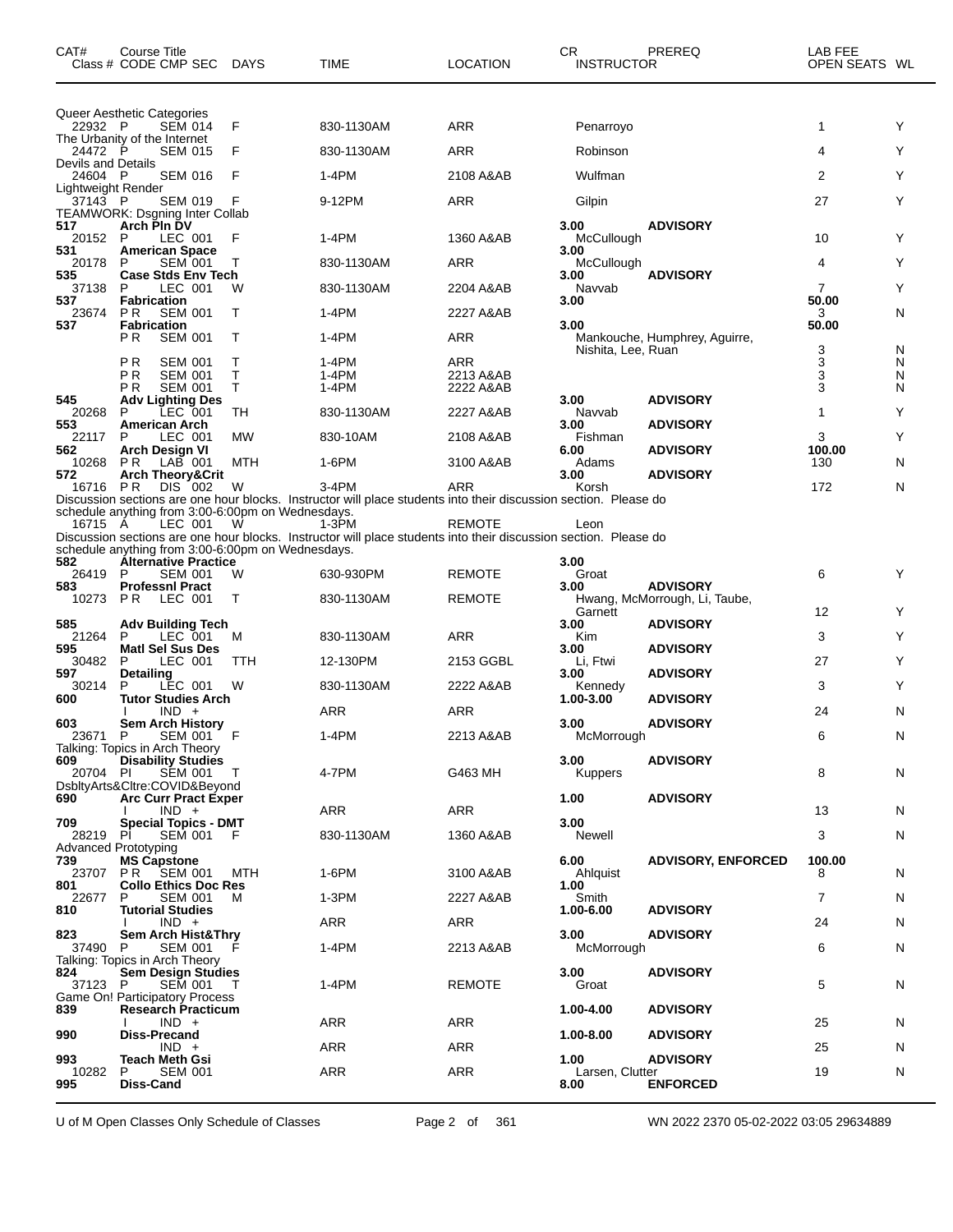| CAT#              | <b>Course Title</b><br>Class # CODE CMP SEC                                      | <b>DAYS</b> | <b>TIME</b>                                                                                                 | <b>LOCATION</b>              | СR<br><b>INSTRUCTOR</b>        | PREREQ          | LAB FEE<br>OPEN SEATS WL |        |
|-------------------|----------------------------------------------------------------------------------|-------------|-------------------------------------------------------------------------------------------------------------|------------------------------|--------------------------------|-----------------|--------------------------|--------|
|                   | $IND +$<br>R                                                                     |             | ARR                                                                                                         | <b>ARR</b>                   |                                |                 | 23                       | N      |
|                   | <b>Urban Design (UD) Open Sections</b>                                           |             |                                                                                                             |                              |                                |                 |                          |        |
|                   |                                                                                  |             | Urban and Regional Planning (URP) Open Sections                                                             |                              |                                |                 |                          |        |
| 423               | Int U P&Env                                                                      |             |                                                                                                             |                              | 3.00                           |                 | 20.00                    |        |
| 10285<br>10287    | P<br>DIS 002<br>P<br>DIS.<br>-004                                                | TН<br>F     | 12-1PM<br>12-1PM                                                                                            | 2310 SEB<br><b>B1560 BUS</b> | Friedman<br>Lujan              |                 | 3<br>1                   | Y<br>Y |
| 10284<br>490      | LEC 001<br>A<br><b>URP SPBrk Extrn Exp</b>                                       | TTH         | 9-10AM                                                                                                      | <b>1040 DANA</b>             | D'Anieri<br>1.00               |                 |                          |        |
| 31618             | <b>PD</b><br><b>SEM 001</b>                                                      |             | ARR                                                                                                         | ARR                          | Larsen                         |                 | 13                       | N      |
| 502<br>24408      | U.S. Ping Inst & Law<br>P R<br>LEC 001                                           | МW          | 10-1130AM                                                                                                   | 2210 A&AB                    | 3.00<br>Norton, Conedera       |                 | 3                        | Y      |
| 507<br>24409      | <b>Fund Of PIn Prac</b><br>P R<br>LEC 001                                        | TTH         | 1-230PM                                                                                                     | 1360 A&AB                    | 3.00<br>Larsen, Steiff         |                 | 10.00<br>$\mathbf{7}$    | N      |
| 521               | <b>Intmed Geo Info Sys</b>                                                       |             |                                                                                                             |                              | 3.00                           | <b>ENFORCED</b> | 20.00                    |        |
| 26410<br>532      | P R<br>LAB 001<br><b>Sustain&amp;Social Chng</b>                                 | м           | 6-9PM                                                                                                       | <b>ARR</b>                   | Bedogne<br>3.00                |                 | 1                        | Y      |
| 30325<br>540      | P<br>LEC 001<br>Land Use Ping&Dev Mg                                             | MW          | 230-4PM                                                                                                     | 2210 A&AB                    | Campbell<br>3.00               |                 | 14                       | Y      |
| 20837             | LEC 001<br>P R                                                                   | <b>MW</b>   | 230-4PM                                                                                                     | 2222 A&AB                    | Levine                         |                 | 14                       | Y      |
| 542<br>30333      | <b>Comp Environ Ping</b><br>LEC 001<br>P                                         | МW          | 1-230PM                                                                                                     | 2222 A&AB                    | 3.00<br><b>Pimentel Walker</b> |                 | 6                        | Y      |
| 550<br>31090      | <b>Ping Represent&amp;Com</b><br>P<br><b>SEM 001</b>                             | ттн         | 4-6PM                                                                                                       | 2213 A&AB                    | 4.00<br><b>VANKY</b>           |                 | 10                       | N      |
| 555<br>20064      | Arch Pln DV<br>LEC 001<br>Р                                                      | F           | 1-4PM                                                                                                       | 1360 A&AB                    | 3.00<br>McCullough             | <b>ADVISORY</b> | 10                       | Y      |
| 561               | <b>Transport &amp; PubPol</b>                                                    |             |                                                                                                             |                              | 3.00                           |                 |                          |        |
| 27843<br>570      | P R<br><b>SEM 001</b><br>Global & Comp Ping                                      | TTH         | 10-1130AM                                                                                                   | 2108 A&AB                    | Grengs<br>3.00                 |                 | 2                        | Y      |
| 30334<br>580      | P<br>LEC 001<br><b>Metropolitan Struct</b>                                       | ттн         | 10-1130AM                                                                                                   | 2204 A&AB                    | Hoey<br>3.00                   |                 | 12                       | Y      |
| 20733             | P R<br>LEC 001                                                                   | MW          | 1-230PM                                                                                                     | 2108 A&AB                    | Kinder                         |                 | 11                       | Υ      |
| 584<br>20726      | Intro to Econ DevPIn<br>P<br>LEC 001                                             | ттн         | 230-4PM                                                                                                     | 1360 A&AB                    | 3.00<br>Campbell               |                 | 13                       | Y      |
| 586<br>36953      | <b>Skil&amp;Strat Comm Chan</b><br>P<br>LEC 001                                  | M           | 2-5PM                                                                                                       | 2218 SEB                     | 3.00<br>Okasinski              | <b>ADVISORY</b> | 3                        | N      |
| 36954             | PD<br>LEC 002                                                                    | М           | 1-4PM                                                                                                       | ARR                          | Gant                           |                 | 1                        | N      |
| 590<br>17582      | <b>Integrative RE Sem</b><br>P<br><b>SEM 001</b>                                 | т           | 6-8PM                                                                                                       | 2108 A&AB                    | 2.00<br>Cantrell               |                 | 11                       | Y      |
| 601               | Thesis<br>$IND +$                                                                |             | ARR                                                                                                         | ARR                          | 3.00-6.00                      |                 | 24                       | N      |
| 602               | <b>Prof Project</b>                                                              |             |                                                                                                             |                              | 3.00-6.00                      |                 |                          |        |
| 603               | $IND +$<br><b>Capstone Studio</b>                                                |             | ARR                                                                                                         | <b>ARR</b>                   | 6.00                           | <b>ADVISORY</b> | 23<br>100.00             | N      |
| 16033<br>17627    | <b>SEM 001</b><br>ΡI<br>PI<br>SEM 002                                            | МW<br>МW    | 3-6PM<br>4-7PM                                                                                              | ARR<br><b>ARR</b>            | Grengs, Bettis<br>VANKY, Yuan  |                 | 16<br>16                 | N<br>N |
| 19194             | PI<br><b>SEM 003</b>                                                             | МW          | 4-7PM                                                                                                       | ARR                          | Kahan, Andoh                   |                 | 15                       | N      |
| 37494             | PI<br><b>SEM 004</b>                                                             | <b>MW</b>   | 4-7PM                                                                                                       | ARR                          | Norton, Dobie                  |                 | 18                       | N      |
| 610<br>21680      | <b>URP Grad Exper Cse</b><br>P<br><b>SEM 001</b>                                 | TH          | 6-9PM                                                                                                       | <b>REMOTE</b>                | 2.00-3.00<br>Duggal            |                 | 8                        | Y      |
|                   | Trends in Real Estate                                                            |             |                                                                                                             |                              |                                |                 |                          |        |
| 611               | <b>URP Grad Exper Cse</b>                                                        |             | One-credit workshop will happen 1/31-2/1 and 2/14-2/15. Visit Taubman College Course List for more details. |                              | 1.00                           |                 |                          |        |
|                   | 41257 PR SEM 001<br><b>Advancing Racial Equity</b>                               |             | ARR                                                                                                         | ARR                          | Larsen                         |                 | 26                       | N      |
| reflection piece. |                                                                                  |             | This 1 credit course will require attendance at the Sojourner Truth Fellow?s events and 1-3 page written    |                              |                                |                 |                          |        |
| 612               | Visit Taubman College Course List for more details.<br><b>URP Directed Study</b> |             |                                                                                                             |                              | 1.00-4.00                      |                 |                          |        |
| 613               | $IND +$<br><b>URP Directed Study</b>                                             |             | ARR                                                                                                         | ARR                          | 1.00-4.00                      | <b>ADVISORY</b> | 24                       | N      |
|                   | $IND +$                                                                          |             | ARR                                                                                                         | ARR                          |                                |                 | 24                       | N      |
| 614               | <b>Agora Edit Board</b><br>$IND +$                                               |             | ARR                                                                                                         | ARR                          | 2.00                           |                 | 25                       | N      |
| 690               | <b>URP Curr Pract Exper</b><br>$IND +$                                           |             | ARR                                                                                                         | ARR                          | 1.00                           |                 | 1                        | N      |
| 801               | <b>Research Design</b>                                                           |             |                                                                                                             |                              | 3.00                           |                 |                          |        |
| 27846<br>993      | <b>SEM 001</b><br>P<br>Teach Meth Gsi                                            | W           | 830-1130AM                                                                                                  | 2227 A&AB                    | Levine<br>1.00                 | <b>ADVISORY</b> | 10                       | N      |
| 10292<br>995      | <b>SEM 001</b><br>P<br><b>PhD Diss-Cand</b>                                      |             | ARR                                                                                                         | ARR                          | Larsen, Clutter<br>8.00        | <b>ENFORCED</b> | 19                       | N      |
|                   | $IND +$<br>R                                                                     |             | ARR                                                                                                         | ARR                          |                                |                 | 25                       | N      |
|                   | Lirhan Technology (LIT) Onen Sections                                            |             |                                                                                                             |                              |                                |                 |                          |        |

**Urban Technology (UT) Open Sections**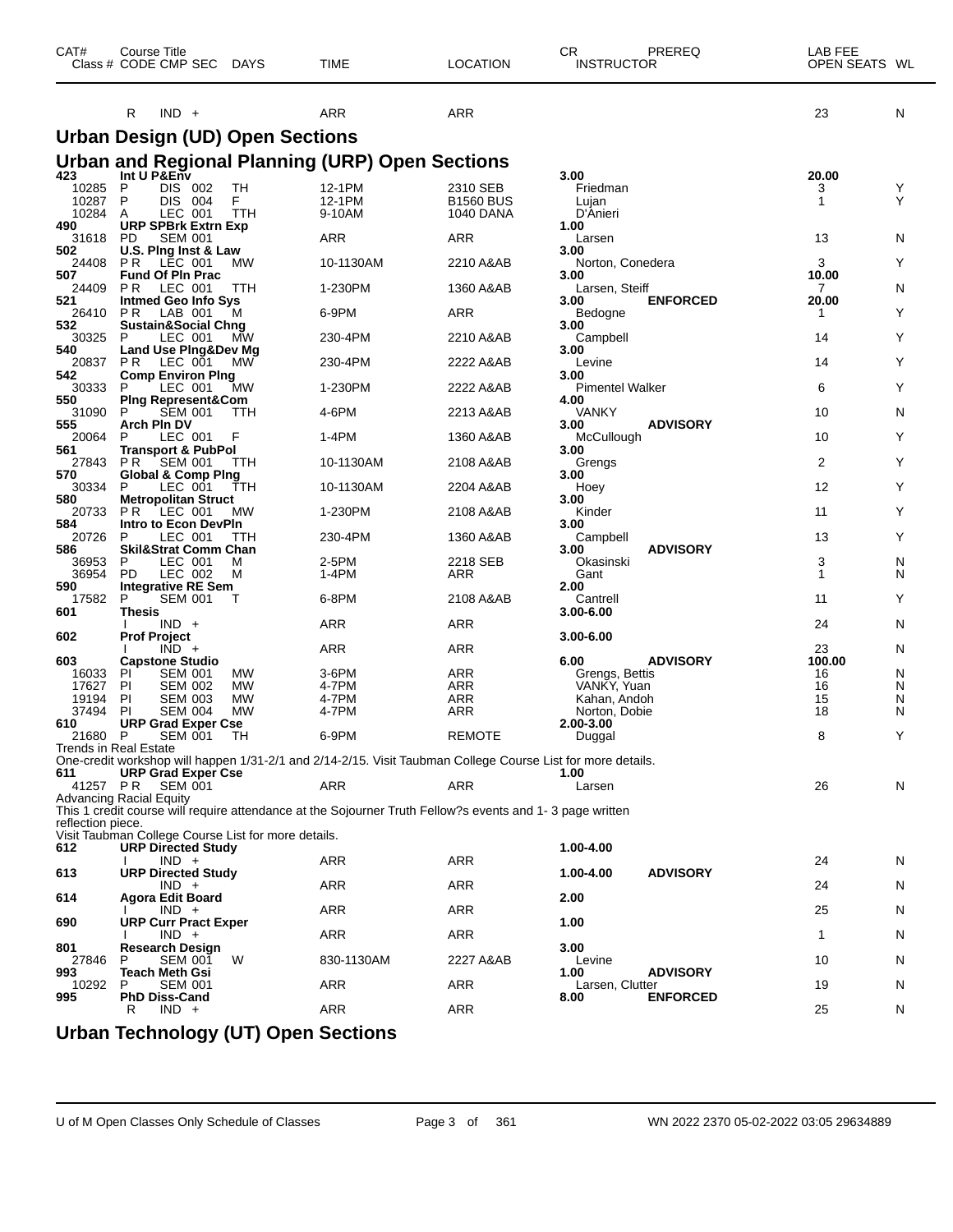| CAT# | ourse Titleٽ         |             |             |          | СR                | PREREQ | LAB FEE       |  |
|------|----------------------|-------------|-------------|----------|-------------------|--------|---------------|--|
|      | Class # CODE CMP SEC | <b>DAYS</b> | <b>TIME</b> | LOCATION | <b>INSTRUCTOR</b> |        | OPEN SEATS WL |  |
|      |                      |             |             |          |                   |        |               |  |

### **Dental Hygiene Dental Hygiene-Dentistry Dental Hygiene (DENTHYG) Open Sections**

| 234          | <b>Special Patients</b>                                            |            |            | 1.00                             |    |   |
|--------------|--------------------------------------------------------------------|------------|------------|----------------------------------|----|---|
| 10376        | LEC 001<br>M                                                       | 11-12PM    | G550 DENT  | Jones                            | 8  | Ν |
| 323          | Cariology                                                          |            |            | 2.00                             |    |   |
| 28845        | M<br>P<br>LEC 001                                                  | 9-11AM     | G550 DENT  |                                  | 8  | Ν |
| 362          | <b>Geriatric Dentistry</b>                                         |            |            | 1.00                             |    |   |
| 10383        | LEC 001<br>P<br>М                                                  | $1-2PM$    | G550 DENT  | Ash, Sweier                      | 7  | Ν |
| 393          | Gen&Oral Path                                                      |            |            | 3.00                             |    |   |
| 10384        | LEC 001<br>M                                                       | 2-5PM      | G550 DENT  | Squarize                         | 8  | N |
| 401          | <b>Emrg Educat Ace Dent</b>                                        |            |            | 1.00-3.00                        |    |   |
| 21956        | LAB 001                                                            | ARR        | <b>ARR</b> | Richards                         | 25 | Ν |
| 415          | <b>Clinical Dent Hyg</b>                                           |            |            | 5.00                             |    |   |
| 10385        | LEC 001<br>P                                                       | 8-10AM     | G550 DENT  | Nieto                            | 9  | N |
| 429          | <b>Dental Pharmacology</b>                                         |            |            | 2.00                             |    |   |
| 28844        | LEC 001<br>P<br>W                                                  | 3-5PM      | G550 DENT  | Pitts, Travan                    | 8  | N |
| 430          | <b>Practice Management</b>                                         |            |            | 2.00                             |    |   |
| 10386        | LEC 001<br>TН<br>P                                                 | 10-12PM    | G550 DENT  | Nieto                            | 5  | N |
| 440          | <b>Internal Medicine</b>                                           |            |            | 1.00                             |    |   |
| 10387        | LEC 001<br>P<br>т                                                  | 1-5PM      | G550 DENT  | Kinney, Velez                    | 9  | N |
| 450          | <b>Service Learning</b>                                            |            |            | 2.00                             |    |   |
| 10389<br>466 | LEC 001<br>M                                                       | 8-9AM      | G550 DENT  | Jones<br>1.00-6.00               | 8  | N |
| 10390        | <b>Select Teach Exper</b><br>LEC 001                               | <b>ARR</b> | <b>ARR</b> |                                  | 30 | N |
| 475          | <b>Mentored Prof Exp</b>                                           |            |            | <b>ADVISORY</b><br>$3.00 - 4.00$ |    |   |
| 20856        | LEC 001                                                            | <b>ARR</b> | <b>ARR</b> |                                  | 25 | N |
| 480          | <b>Independent Study</b>                                           |            |            | 1.00-4.00                        |    |   |
| 10391        | LEC 001<br>P                                                       | <b>ARR</b> | <b>ARR</b> | Kinney                           | 30 | N |
|              |                                                                    |            |            |                                  |    |   |
|              | Dental Hygiene Degree Completion E-Learning (HYGDCE) Open Sections |            |            |                                  |    |   |
| 483          | <b>Res Evid Based Pract</b>                                        |            |            | 3.00<br><b>ADVISORY</b>          |    |   |
| 19127        | LEC 001<br>P                                                       | <b>ARR</b> | <b>ARR</b> | Posorski, Cullen                 | 18 | N |
| 487          | <b>Hith Promo&amp;Rsk Red</b>                                      |            |            | <b>ADVISORY</b><br>3.00          |    |   |
| 19128        | LEC 001<br>P                                                       | <b>ARR</b> | <b>ARR</b> | Posorski, Cullen                 | 18 | N |
| 489          | <b>Capstone I</b>                                                  |            |            | 3.00                             |    |   |
| 19428        | LEC 001<br>P                                                       | ARR        | <b>ARR</b> | Pitts, Cullen                    | 23 | N |
| 490          | <b>Practicum</b>                                                   |            |            | 3.00                             |    |   |
| 19427        | LEC 001<br>P                                                       | ARR        | <b>ARR</b> | VanDuine, Cullen                 | 23 | N |
|              |                                                                    |            |            |                                  |    |   |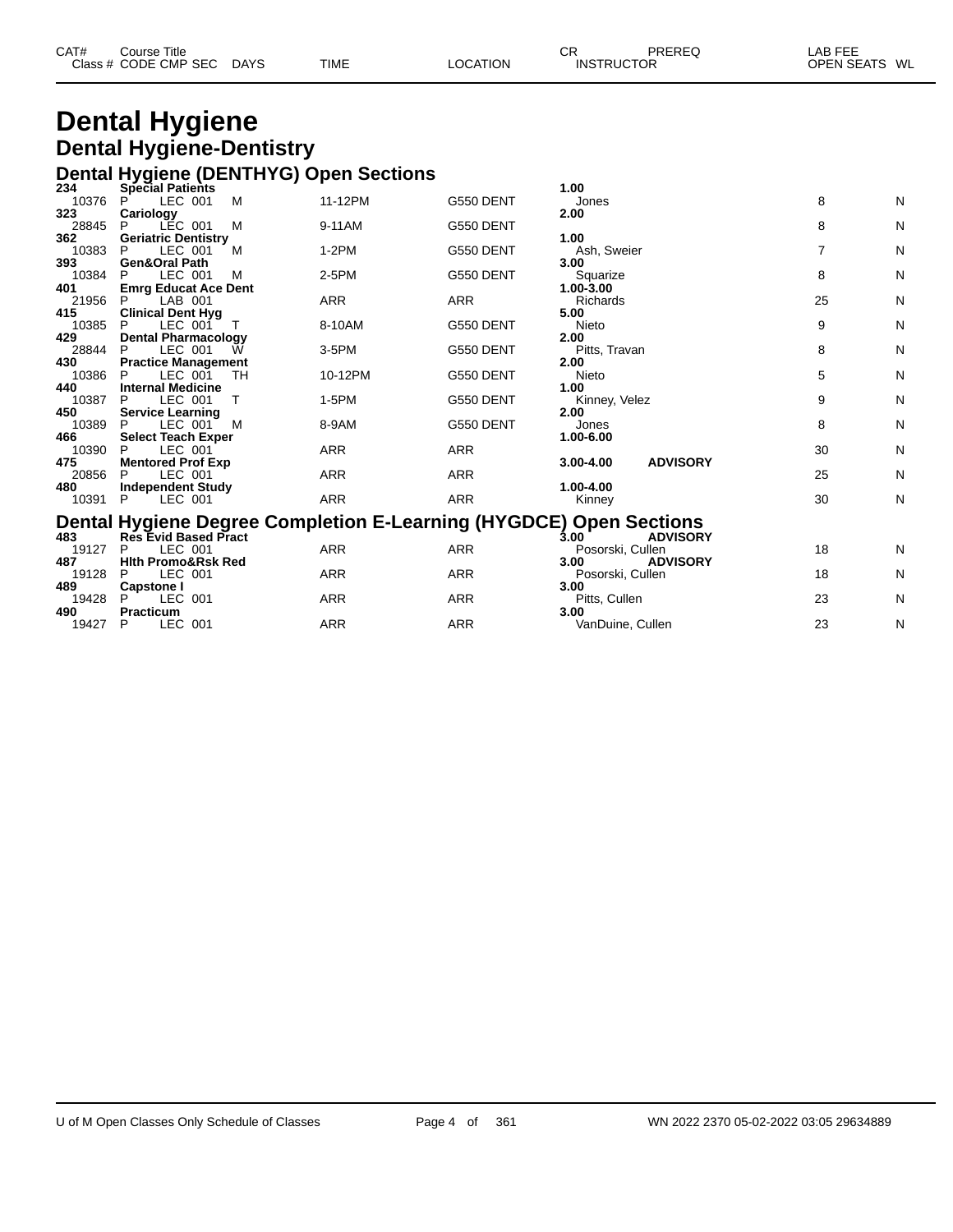|                  | <b>Dentistry</b>                                         |          |            |           |                                                                                  |                                                                                                                                                                                            |              |              |
|------------------|----------------------------------------------------------|----------|------------|-----------|----------------------------------------------------------------------------------|--------------------------------------------------------------------------------------------------------------------------------------------------------------------------------------------|--------------|--------------|
|                  | <b>School Of Dentistry</b>                               |          |            |           |                                                                                  |                                                                                                                                                                                            |              |              |
|                  | <b>Biomaterials (BIOMATLS) Open Sections</b>             |          |            |           |                                                                                  |                                                                                                                                                                                            |              |              |
| 570<br>10352     | <b>Biomat-Orthodontics</b><br>P<br><b>SEM 001</b>        |          | ARR        | ARR       | 1.00                                                                             |                                                                                                                                                                                            | 15           | N            |
| 571<br>10353     | <b>Test Proc Biomaterl</b><br><b>SEM 001</b><br>P        |          | <b>ARR</b> | ARR       | 1.00-4.00                                                                        | <b>ADVISORY</b>                                                                                                                                                                            | 30           | N            |
| 573<br>10355     | <b>Spec Topic Biomatri</b><br><b>SEM 001</b>             |          | <b>ARR</b> | ARR       | 2.00                                                                             | <b>ADVISORY</b>                                                                                                                                                                            | 20           | N            |
| 574<br>10356     | <b>Spec Top Biol Sci</b><br>P<br><b>SEM 001</b>          |          | <b>ARR</b> | ARR       | 2.00                                                                             | <b>ADVISORY</b>                                                                                                                                                                            | 30           | N            |
| 575<br>10357     | <b>Sem Biomatris</b><br>P<br><b>SEM 001</b>              |          | <b>ARR</b> | ARR       | $1.00 - 8.00$                                                                    | <b>ADVISORY</b>                                                                                                                                                                            | 20           | N            |
| 576<br>10358     | Form Dent & Biomat<br><b>SEM 001</b><br>P                |          | <b>ARR</b> | ARR       | 3.00                                                                             | <b>ADVISORY</b>                                                                                                                                                                            | 20           | N            |
| 577<br>10359     | <b>Mech of Ortho Matri</b><br>P<br><b>SEM 001</b>        |          | <b>ARR</b> | ARR       | 1.00                                                                             |                                                                                                                                                                                            | 15           | N            |
| 581<br>10361     | <b>Biomaterials Lab II</b><br>LAB 001<br>P               |          | <b>ARR</b> | ARR       | 3.00                                                                             | <b>ADVISORY</b>                                                                                                                                                                            | 20           | N            |
| 583<br>10362     | <b>Biocompatibility</b><br><b>SEM 001</b><br>P           |          | <b>ARR</b> | ARR       | 1.00                                                                             | <b>ADVISORY</b>                                                                                                                                                                            | 50           | N            |
|                  | <b>Dentistry (DENT) Open Sections</b>                    |          |            |           |                                                                                  |                                                                                                                                                                                            |              |              |
| 503<br>20325     | <b>Principles of Pharmacology</b><br>PR.<br>LEC 001      | м        | 8-9AM      | G005 DENT | 0.00-10.00                                                                       | <b>ENFORCED</b>                                                                                                                                                                            | 21           | N            |
| 20603<br>506     | P R<br>LEC 002<br><b>Basic Radiology</b>                 |          | ARR        | ARR       | $0.00 - 10.00$                                                                   | Weivoda, Iniguez-Lluhi<br><b>ENFORCED</b>                                                                                                                                                  | 110          | N            |
| 19411            | PR.<br>LEC 002                                           |          | ARR        | ARR       | <b>Brooks</b>                                                                    |                                                                                                                                                                                            | 110          | N            |
| 508<br>10191     | <b>Applied Biomaterials I</b><br>PR.<br>LEC 001          | F        | $1-2PM$    | ARR       | 0.00-10.00<br>Kuroda                                                             | <b>ENFORCED</b>                                                                                                                                                                            | 120          | N            |
| 512<br>10192     | <b>Microbio of Caries</b><br>PR<br>LEC 001               | F        | 11-12PM    | ARR       | $0.00 - 10.00$                                                                   | <b>ENFORCED</b>                                                                                                                                                                            | 120          | N            |
| 515<br>20329     | <b>Grand Rounds</b><br>PR.<br><b>SEM 001</b>             | TH       | 8-10AM     | ARR       | $0.00 - 3.00$                                                                    | <b>ENFORCED</b><br>Holland, Murdoch-Kinch                                                                                                                                                  | 115          | N            |
| 515              | <b>Grand Rounds</b><br>РR<br><b>SEM 001</b>              | TН       | 8-10AM     | ARR       | $0.00 - 3.00$                                                                    | <b>ENFORCED</b>                                                                                                                                                                            | 115          | N            |
| 520<br>10193     | <b>Clinical Found I</b><br>PR<br>LEC 001                 | F        | 1-5PM      | G378 DENT | 0.00-10.00                                                                       | <b>ENFORCED</b>                                                                                                                                                                            | 435.00<br>21 | N            |
| 520              | <b>Clinical Found I</b><br>P R<br>LEC 001                | F        | 2-5PM      | G360 DENT | $0.00 - 10.00$                                                                   | <b>ENFORCED</b>                                                                                                                                                                            | 435.00<br>21 | N            |
|                  | P R<br>LEC 001                                           | т        | 1-5PM      | G378 DENT | Alghamdi, Alhussein,<br>Allohaibi, Almadani,<br>Almasswary, Alotaibi,<br>Johnson | Van Tubergen, Souza Gomes da<br>Fontoura, Thornton, Tenuta,<br>Algahtani, Alsani, Baez-Polan,<br>Buchanan, Burch, Ganadely,<br>Goldin, Hazzazi, Ioshida, Nor,<br>Pinsky, Punjabi, Radhwan, | 21           | N            |
| 520              | PR LEC 001 T<br><b>Clinical Found I</b>                  |          | 2-5PM      | G360 DENT | 0.00-10.00                                                                       | <b>ENFORCED</b>                                                                                                                                                                            | 21<br>435.00 | N            |
| 17707<br>522     | PR.<br>LEC 002<br><b>Comp Care Clinic</b>                |          | ARR        | ARR       | <b>Stoffers</b><br>1.00-10.00                                                    | <b>ENFORCED</b>                                                                                                                                                                            | 1            | N            |
| 20341<br>524A    | PR.<br>LAB 001<br><b>Pathways - HCD</b>                  | МT       | 4-7PM      | ARR       | Fitzgerald, Nalliah<br>2.00                                                      | <b>ENFORCED</b>                                                                                                                                                                            | 21           | $\mathsf{N}$ |
| 22281            | <b>SEM 001</b><br>PR.<br>Pathways-Research               |          | ARR        | ARR       | 2.00                                                                             |                                                                                                                                                                                            | 115          | N            |
| 524B<br>22282    | PR.<br>SEM 001                                           |          | ARR        | ARR       |                                                                                  | <b>ENFORCED</b>                                                                                                                                                                            | 108          | N            |
| 524C<br>22283    | Pathways-Leadership<br><b>SEM 001</b><br>PR.             |          | <b>ARR</b> | ARR       | 2.00                                                                             | <b>ENFORCED</b>                                                                                                                                                                            | 108          | N            |
| 5241<br>25181 PR | <b>D1 Immersion Pathway</b><br>LEC 001                   | $\top$   | 9-10AM     | ARR       | 2.00                                                                             | <b>ENFORCED</b><br>Chiego Jr, de Peralta, Flynn,                                                                                                                                           |              |              |
| 524S             | <b>Selective Pathway Series</b>                          |          |            |           | Erickson<br>2.00                                                                 | <b>ENFORCED</b>                                                                                                                                                                            | 60           | N            |
| 526              | 25172 PR LEC 001<br><b>Diagnostic Sciences I</b>         | TH.      | 2-5PM      | ARR       | Van Tubergen<br>0.00-3.00                                                        | <b>ENFORCED</b>                                                                                                                                                                            | 53           | N            |
| 20337<br>527     | <b>PR LEC 001</b><br><b>Occlusion II</b>                 | TH       | 9-10AM     | G005 DENT | Marti, Nor<br>0.00-10.00                                                         | <b>ENFORCED</b>                                                                                                                                                                            | 21           | N            |
| 18172 PR<br>529  | LEC 001<br>Oral Health Promo                             | M        | 9-10AM     | ARR       | $0.00 - 10.00$                                                                   | <b>ENFORCED</b>                                                                                                                                                                            | 110          | N            |
| 10194<br>530     | <b>PR LEC 001</b><br><b>Fundamentals of Periodontics</b> | TH       | 8-9AM      | G378 DENT | Fitzgerald<br>0.00-10.00                                                         | <b>ENFORCED</b>                                                                                                                                                                            | 11           | N            |
| 20330 PR<br>536  | LEC 001<br>Intro to Prostho Tx                           | <b>W</b> | 8-9AM      | ARR       | 1.00-5.00                                                                        | Eagle, Richards, Jones                                                                                                                                                                     | $\mathbf{1}$ | N            |
| 10195 P          | LEC 001                                                  | W        | 9-10AM     | G005 DENT | Li                                                                               |                                                                                                                                                                                            | 11           | N            |

CAT# Course Title Case CR PREREQ LAB FEE

Class # CODE CMP SEC DAYS TIME LOCATION INSTRUCTOR OPEN SEATS WL

U of M Open Classes Only Schedule of Classes Page 5 of 361 WN 2022 2370 05-02-2022 03:05 29634889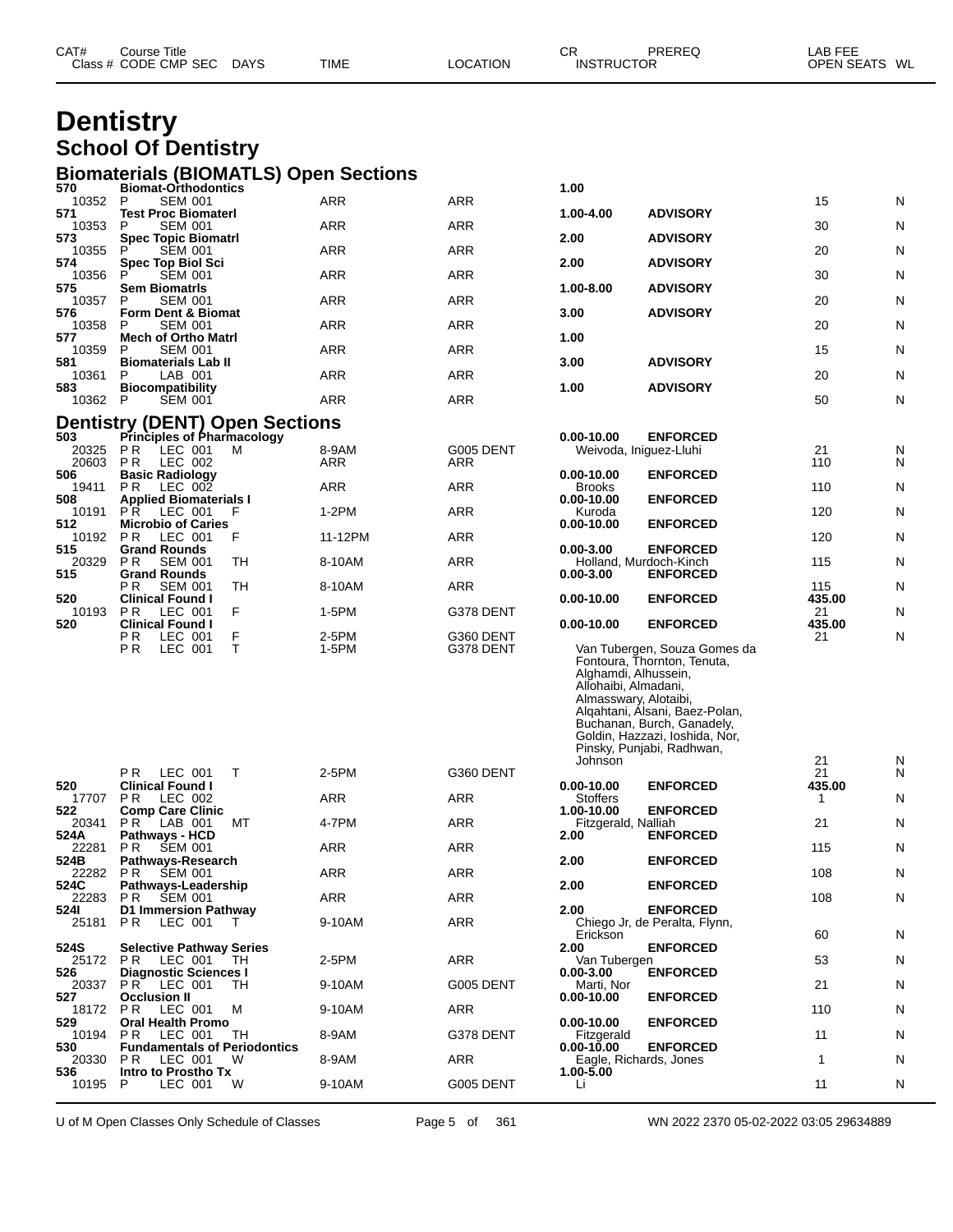| CAT#              | Course Title<br>Class # CODE CMP SEC<br>DAYS                                     | <b>TIME</b>       | <b>LOCATION</b>          | CR.<br>PREREQ<br><b>INSTRUCTOR</b>                              | LAB FEE<br>OPEN SEATS WL |        |
|-------------------|----------------------------------------------------------------------------------|-------------------|--------------------------|-----------------------------------------------------------------|--------------------------|--------|
| 537               | Nervous System                                                                   |                   |                          | $0.00 - 5.00$<br>ENFORCED                                       |                          |        |
| 20326             | P R<br>LEC 001<br><b>WTHF</b>                                                    | 10-11AM           | G005 DENT                | Donnelly, Emrick, Sullivan,<br>Ferrario, Hatfield               | $\mathbf{1}$             | N      |
| 20601             | <b>PR</b><br>LEC 002                                                             | ARR               | <b>ARR</b>               |                                                                 | 110                      | N      |
| 538<br>20327      | <b>Musculoskeletal System</b><br>P R<br>LEC 001<br><b>WTHF</b>                   | 11-12PM           | G005 DENT                | $0.00 - 5.00$<br><b>ENFORCED</b><br>Chiego Jr, Mishina, Hortsch | 26                       | N      |
| 20605<br>539      | <b>PR</b><br>LEC 002<br>Dev, Regen&Genetics                                      | ARR               | ARR                      | 2.50<br><b>ENFORCED</b>                                         | 110                      | N      |
| 20331             | P R<br>LEC 001<br>м                                                              | $1-3PM$           | <b>ARR</b>               | Simmer, Hu                                                      | 32                       | N      |
| 540<br>10196      | Int Med Sciences II<br>P<br><b>SEM 001</b><br>F                                  | 8-11AM            | ARR                      | 10.50                                                           | 120                      | N      |
| 540               | <b>Int Med Sciences II</b><br><b>SEM 001</b><br>TН<br>P                          | 9-10AM            | <b>ARR</b>               | 10.50                                                           | 120                      | N      |
|                   | P<br><b>SEM 001</b><br>TTH                                                       | 8-9AM             | ARR                      |                                                                 | 120                      | N      |
|                   | P<br><b>TWTH</b><br><b>SEM 001</b><br>P<br><b>SEM 001</b><br>м                   | 9-12PM<br>10-12PM | <b>ARR</b><br><b>ARR</b> |                                                                 | 120<br>120               | N<br>N |
|                   | P<br><b>SEM 001</b><br>МW                                                        | 2-5PM             | ARR                      |                                                                 | 120                      | N      |
| 542               | <b>Cariology II</b><br>F                                                         |                   |                          | $0.00 - 10.00$<br><b>ENFORCED</b>                               |                          |        |
| 20332             | <b>PR</b><br>LEC 001                                                             | 8-10AM            | G378 DENT                | Gonzalez, Campos, Tenuta,<br>Fenno, Fontana                     | 1                        | N      |
| 545<br>16938      | <b>Head &amp; Neck Anatomy</b><br>P R<br><b>SEM 001</b>                          | ARR               | <b>ARR</b>               | 12.00<br><b>ENFORCED</b><br>Lopatin, Rafter                     | 120                      | N      |
| 550<br>10197      | <b>DSR I Prep Research Proposal</b><br>LEC 001                                   |                   | ARR                      | $0.00 - 10.00$<br><b>ENFORCED</b>                               | 10                       | N      |
| 551               | P R<br><b>DSR II: Research Pres</b>                                              | ARR               |                          | 4.00                                                            |                          |        |
| 16688<br>607      | P<br>LEC 001<br><b>Medical Emergencies</b>                                       | ARR               | ARR                      | Chiego Jr<br><b>ENFORCED</b><br>$0.00 - 10.00$                  | $\mathbf{1}$             | N      |
| 10200             | <b>PR</b><br>LEC 001<br>M                                                        | 4-5PM             | <b>ARR</b>               | Romeo                                                           | 130                      | N      |
| 20606<br>609A     | <b>PR</b><br>LEC 002<br>Pt. w/ Perio Disease                                     | ARR               | ARR                      | $0.00 - 10.00$<br><b>ENFORCED</b>                               | 110                      | N      |
| 10201             | P R<br>LEC 001                                                                   | ARR               | <b>ARR</b>               |                                                                 | 120                      | N      |
| 610<br>10202      | <b>Appl Biomaterials II</b><br>P R<br>LEC 001                                    | ARR               | <b>ARR</b>               | $0.00 - 10.00$<br><b>ENFORCED</b><br>Ma                         | 120                      | N      |
| 612<br>18819      | <b>Occlusion</b><br>P R<br>LAB 001<br>F                                          | 8-9AM             | ARR                      | $0.00 - 10.00$<br><b>ENFORCED</b><br>Gerstner                   | 2                        | N      |
| 613               | <b>Principles of Oral Surgery</b>                                                |                   |                          | $0.00 - 10.00$<br><b>ENFORCED</b>                               |                          |        |
| 10203<br>20600    | P R<br>LEC 001<br>M<br><b>PR</b><br>LEC 002                                      | 3-430PM<br>ARR    | G005 DENT<br>ARR         | Romeo, Moe, Chin<br>Hita                                        | 2<br>110                 | N<br>N |
| 614               | <b>Prin of Restorative Dent</b>                                                  |                   |                          | $0.00 - 10.00$<br><b>ENFORCED</b>                               |                          |        |
| 10204<br>18335    | P R<br>LEC 001<br>м<br><b>PR</b><br>LEC 002                                      | 8-9AM<br>ARR      | G378 DENT<br>ARR         | Mendonca                                                        | 12<br>2                  | N<br>N |
| 615<br>20718 PR   | Dent Med Comp Pt<br>LEC 001<br>MF                                                | $1-2PM$           | G005 DENT                | <b>ENFORCED</b><br>$0.50 - 2.00$<br>Tindle, Cornwall, Dabiri,   |                          |        |
| 616               | <b>Grand Rounds - D2</b>                                                         |                   |                          | Zalucha<br>$0.00 - 3.00$<br><b>ENFORCED</b>                     | 2                        | N      |
| 20240             | P R<br><b>SEM 001</b><br>TH                                                      | 8-10AM            | <b>ARR</b>               | Holland                                                         | 115                      | N      |
| 620<br>25023      | <b>Comprehensive Care Clinic</b><br>LAB 002<br>P R<br><b>TWF</b>                 | 2-5PM             | ARR                      | <b>ENFORCED</b><br>$0.00 - 10.00$<br>Fitzgerald                 | 38.00<br>25              | N      |
| 26929<br>620A     | TH<br>P R<br>LAB 003<br><b>Oral Med/Radiology</b>                                | 11-2PM            | ARR                      | Fitzgerald<br>0.00<br><b>ENFORCED</b>                           | 30                       | N      |
|                   | 10206 PR LAB 001<br>ĬМТ                                                          | 2-5PM             | 2310D DENT               | Benavides, Soki, Marti,                                         |                          |        |
| 25024             | P R<br>LAB 002<br>МT                                                             | 2-5PM             | ARR                      | Rickelmann, Ruppert, Stilwell<br><b>Benavides</b>               | $\overline{c}$<br>25     | N<br>N |
| 26930 PR          | LAB 003                                                                          | ARR               | ARR                      | <b>Benavides</b>                                                | 110                      | N      |
| 620B<br>10207     | <b>Periodontics</b><br><b>MTW</b><br>P R<br>LAB 001                              | 9-12PM            | ARR                      | 0.00<br><b>ENFORCED</b><br>Bashutski, Fitzgerald                | 120                      | N      |
| 620C<br>10208     | <b>Restorative</b><br>P R<br>LAB 001<br>МW                                       | 2-5PM             | ARR                      | <b>ENFORCED</b><br>0.00                                         | 120                      | N      |
| 620C              | <b>Restorative</b>                                                               |                   |                          | <b>ENFORCED</b><br>0.00                                         |                          |        |
| 622               | P <sub>R</sub><br>LAB 001<br><b>MTW</b><br><b>Clinical Foundation II-Removab</b> | 9-12PM            | ARR                      | $0.00 - 10.00$<br><b>ENFORCED</b>                               | 120<br>435.00            | N      |
| 18731<br>622      | P R<br>LAB 001<br>F<br><b>Clinical Foundation II-Removab</b>                     | 9-12PM            | G360 DENT                | <b>ENFORCED</b><br>$0.00 - 10.00$                               | 22<br>435.00             | N      |
|                   | РR<br>LAB 001<br>F                                                               | 9-12PM            | G390 DENT                |                                                                 | 22                       | N      |
| 623B<br>20716     | Diagnostic Sci III<br>P R<br>LEC 001<br>W                                        | $1-2PM$           | <b>G005 DENT</b>         | $0.00 - 2.00$<br><b>ENFORCED</b>                                | 2                        | N      |
| 623B              | Diagnostic Sci III<br>РR<br>LEC 001<br>W                                         | $1-2PM$           | 2460 CCCB                | $0.00 - 2.00$<br><b>ENFORCED</b>                                |                          | N      |
|                   | P R<br>LEC 001<br>М                                                              | 2-3PM             | G005 DENT                |                                                                 | $\frac{2}{2}$            | N      |
| 624               | P R<br>LEC 001<br>м<br><b>Oral Pathology</b>                                     | 2-3PM             | 0460 CCCB                | Danciu, Benavides<br>$0.00 - 10.00$<br><b>ENFORCED</b>          | $\overline{2}$<br>65.00  | N      |
| 10209             | P R<br>LEC 001                                                                   | ARR               | ARR                      | Edwards                                                         | 120                      | N      |
| 624               | <b>Oral Pathology</b><br>РR<br>LEC 001                                           | ARR               | ARR                      | $0.00 - 10.00$<br><b>ENFORCED</b>                               | 65.00<br>120             | N      |
| 625               | <b>Selectives Pathway</b>                                                        |                   |                          | $0.00 - 5.00$<br><b>ENFORCED</b>                                |                          |        |
| 26191<br>26579 PR | P R<br>LEC 001<br>LEC 002                                                        | ARR<br>ARR        | <b>ARR</b><br>ARR        | Van Tubergen<br>Van Tubergen                                    | 200<br>180               | N<br>N |
| 28422 PR          | Supplemental Prof. Learning<br>LEC 010                                           | <b>ARR</b>        | <b>ARR</b>               | Polverini                                                       | 191                      | N      |
|                   |                                                                                  |                   |                          |                                                                 |                          |        |

U of M Open Classes Only Schedule of Classes Page 6 of 361 WN 2022 2370 05-02-2022 03:05 29634889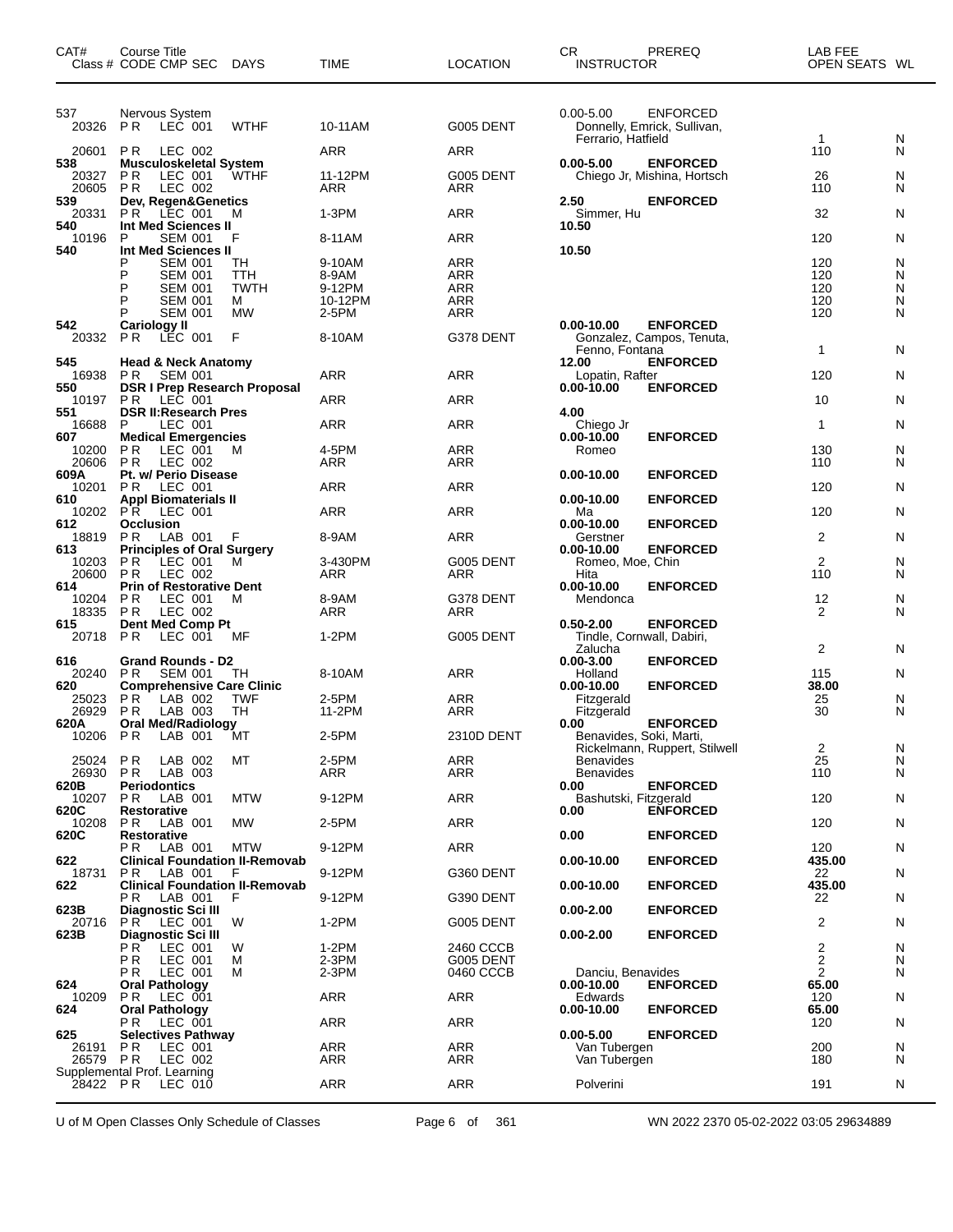| CAT#                           | Course Title<br>Class # CODE CMP SEC<br>DAYS                          | <b>TIME</b>    | LOCATION               | CR<br><b>INSTRUCTOR</b>                   | PREREQ                         | LAB FEE<br>OPEN SEATS WL |        |
|--------------------------------|-----------------------------------------------------------------------|----------------|------------------------|-------------------------------------------|--------------------------------|--------------------------|--------|
| <b>Precision Oral Health</b>   |                                                                       |                |                        |                                           |                                |                          |        |
| 28416 PR<br>Global Initiatives | LEC 018                                                               | ARR            | <b>ARR</b>             | Fontana                                   |                                | 194                      | N      |
| 26580 PR                       | LEC 022<br>Special Projects in CBCCE                                  | ARR            | ARR                    | Hamerink                                  |                                | 200                      | N      |
| 28417 PR                       | LEC 024<br>Focused discussions on leaders                             | ARR            | ARR                    | McCauley                                  |                                | 189                      | N      |
| 625A<br>20905                  | <b>Pathways - HC Delivery</b><br>P R<br><b>SEM 001</b><br>Т           | 2-5PM          | ARR                    | 0.00-3.00<br>Hamerink, Hamerink           | <b>ENFORCED</b>                | 130                      | N      |
| 625B                           | Pathways - Research                                                   |                |                        | 0.00-5.00                                 | <b>ENFORCED</b>                |                          |        |
| 20906<br>625C                  | <b>SEM 001</b><br>P R<br>Т<br>Pathways - Leadership                   | 2-5PM          | <b>ARR</b>             | Chiego Jr<br>0.00-3.00                    |                                | 130                      | N      |
| 20907<br>625I                  | P<br><b>SEM 001</b><br>D2 Pathways Immersion                          | 2-5PM          | ARR                    | Sweier, Pinsky<br>0.00-2.00               | <b>ÉNFORCED</b>                | 130                      | N      |
| 26190                          | PSI 001<br>P <sub>R</sub>                                             | ARR            | ARR                    | de Peralta, Chiego Jr,<br>Erickson, Flynn |                                | 42                       | N      |
| 626<br>21325                   | <b>Applied Nutrition</b><br>P <sub>R</sub><br>LEC 001<br>T            | 1-2PM          | G390 DENT              | 0.50-1.00<br>Sweier, Inglehart            | <b>ENFORCED</b>                | 2                        | N      |
| 31999                          | P R<br>LEC 002                                                        | ARR            | ARR                    | Sweier, Inglehart                         |                                | 110                      | N      |
| 629<br>21553                   | <b>Clinical Foundations III</b><br>LEC 001<br>P R<br>Т                | 8-11AM         | G340 DENT              | 0.00-10.00                                | <b>ENFORCED</b>                | 110                      | N      |
| 629                            | <b>Clinical Foundations III</b><br>LEC 001<br>P R<br>MWF              | 9-12PM         | G340 DENT              | 0.00-10.00<br>Snyder, Jin, Mendonca       | <b>ENFORCED</b>                | 110                      | N      |
| 631<br>10210                   | <b>Clinical Foundations II</b><br>P R<br>LAB 001<br><b>MW</b>         | 8-11AM         | G360 DENT              | 0.00-10.00<br>Mendonca                    | <b>ENFORCED</b>                | 236.00<br>12             | N      |
| 19412                          | <b>PR</b><br>LAB 002                                                  | ARR            | ARR                    |                                           |                                | 25                       | N      |
| 636<br>10212                   | <b>Periodontal Therapy I</b><br>P R<br>LEC 001                        | ARR            | ARR                    | $0.00 - 10.00$                            | <b>ENFORCED</b>                | 120                      | N      |
| 643<br>21986                   | <b>Phys Biomech Tooth</b><br>LAB 001<br><b>PR</b><br>TН               | 8-10AM         | G390 DENT              | 1.00-2.00<br>Berkman                      | <b>ENFORCED</b>                | 81.00<br>2               | N      |
| 645<br>20719                   | <b>Pediatric Dentistry</b><br><b>PR</b><br>LEC 001<br>TН              | 3-5PM          | G378 DENT              | 0.00-2.00<br>Salzmann                     | <b>ENFORCED</b>                | 100.00<br>2              | N      |
| 646<br>21554                   | <b>ITDP: Periodontics</b><br>P<br><b>SEM 001</b>                      | 2-5PM          | G340 DENT              | 1.00-5.00                                 |                                | 110                      | N      |
| 646                            | <b>ITDP: Periodontics</b><br>Р                                        |                |                        | 1.00-5.00                                 |                                |                          |        |
|                                | <b>SEM 001</b><br>т<br>Т<br>P<br><b>SEM 001</b>                       | 2-5PM<br>2-5PM | G390 DENT<br>G390 DENT |                                           |                                | 110<br>110               | N<br>N |
|                                | P<br>т<br><b>SEM 001</b><br>P<br>Τ<br><b>SEM 001</b>                  | 2-5PM<br>2-5PM | G390 DENT<br>G340 DENT |                                           |                                | 110<br>110               | N<br>N |
| 650                            | T<br>Р<br><b>SEM 001</b><br><b>Perio Therapy II</b>                   | 2-5PM          | G390 DENT              | Richards<br>0.50-1.00                     | <b>ENFORCED</b>                | 110                      | N      |
| 20720                          | т<br>P <sub>R</sub><br>LEC 001                                        | 11-12PM        | G390 DENT              |                                           | Oh, Saleh, Eber, Travan, Wang, | 2                        |        |
| 651                            | <b>DSR II Research &amp; Presentation</b>                             |                |                        | Giannobile, Chan<br>0.00-10.00            | <b>ENFORCED</b>                |                          | N      |
| 14455<br>653                   | P <sub>R</sub><br>LEC 001<br><b>Adv Restora Dent</b>                  | ARR            | ARR                    | Chiego Jr<br>0.50                         |                                | $\overline{7}$           | N      |
| 20717<br>23336                 | P<br>LEC 001<br>TН<br>P<br>LEC 002                                    | 10-11AM<br>ARR | G390 DENT<br>ARR       | Rocha Maia                                |                                | 2<br>110                 | N<br>N |
| 655<br>20715                   | <b>Dent Prof &amp; Practice</b><br><b>PR</b><br>LEC 001<br>TН         | 2-3PM          | G378 DENT              | 1.00-2.00                                 | <b>ENFORCED</b>                | 2                        | N      |
| 655                            | Dent Prof & Practice<br><b>PR LEC 001 W</b>                           | 8-9AM          | G378 DENT              | 1.00-2.00                                 | <b>ENFORCED</b>                | 2                        |        |
| 660                            | <b>IPE Collaboration Seminar</b>                                      |                |                        | 2.00                                      | Fitzgerald, Van Tubergen       |                          | N      |
| 42898<br>676A                  | <b>SEM 001</b><br>P.<br><b>EE Educational Theory</b>                  | ARR            | ARR                    | Fitzgerald<br>0.75                        | <b>ENFORCED</b>                | 25                       | N      |
| 26188<br>676B                  | <b>PR LEC 001</b><br><b>EE Part B: Lecture</b>                        | ARR            | ARR                    | Richards<br>0.25                          | <b>ENFORCED</b>                | 25                       | N      |
| 26189<br>703                   | <b>PR LEC 001</b><br><b>Special Care Dentistry-HD</b>                 | ARR            | ARR                    | Richards<br>1.00-2.00                     | <b>ENFORCED</b>                | 21                       | N      |
| 21326                          | PR LEC 001<br>$\top$                                                  | $1-2PM$        | ARR                    | Munz                                      |                                | 115                      | N      |
| 704<br>21137                   | <b>Spec Care Dent-Geriatrics</b><br>PR LEC 002                        | ARR            | ARR                    | 0.00-10.00                                | <b>ENFORCED</b>                | 110                      | N      |
| 707<br>21329                   | <b>Patient with Orofacial Pain</b><br>PR.<br>LEC 001<br>W             | 2-3PM          | G005 DENT              | $0.50 - 2.00$<br>Dasilva                  | <b>ENFORCED</b>                | 2                        | N      |
| 710<br>10214                   | <b>Grand Rounds</b><br><b>PR</b> LAB 001                              | ARR            | ARR                    | $0.00 - 10.00$                            | <b>ENFORCED</b>                | 130                      | N      |
| 714<br>10215                   | <b>Principles of Endodontics II</b><br>PR.<br>LEC 001                 | ARR            | ARR                    | $0.00 - 10.00$                            | <b>ENFORCED</b>                | 120                      | N      |
| 718                            | Adv Prostho (Removable)                                               |                |                        | $0.00 - 10.00$                            | <b>ENFORCED</b>                |                          |        |
| 10216<br>27186                 | P <sub>R</sub><br>LEC 001<br><b>PR</b><br>LEC 002                     | ARR<br>ARR     | ARR<br>ARR             | Oh                                        |                                | 130<br>110               | N<br>N |
| 720<br>10217                   | <b>Comprehensive Care Clinic</b><br><b>PR</b> LAB 001<br>W            | 8-11AM         | ARR                    | 0.00-10.00                                | <b>ENFORCED</b>                | 75.00<br>$\mathbf{2}$    | N      |
| 720                            | <b>Comprehensive Care Clinic</b><br><b>PR</b> LAB 001<br><b>MTTHF</b> | 2-5PM          | ARR                    | $0.00 - 10.00$<br>Heys, Li                | <b>ENFORCED</b>                | 75.00<br>2               | N      |
| 720A                           | <b>PR</b> LAB 001<br><b>MTTHF</b><br><b>Periodontics</b>              | 9-12PM         | ARR                    | $0.00 - 10.00$                            | <b>ENFORCED</b>                | 2                        | N      |
| 10218                          | <b>PR</b> LAB 001<br>MTTHF                                            | 2-5PM          | ARR                    |                                           |                                | 2                        | N      |
| 720A                           | <b>Periodontics</b>                                                   |                |                        | $0.00 - 10.00$                            | <b>ENFORCED</b>                |                          |        |

U of M Open Classes Only Schedule of Classes Page 7 of 361 WN 2022 2370 05-02-2022 03:05 29634889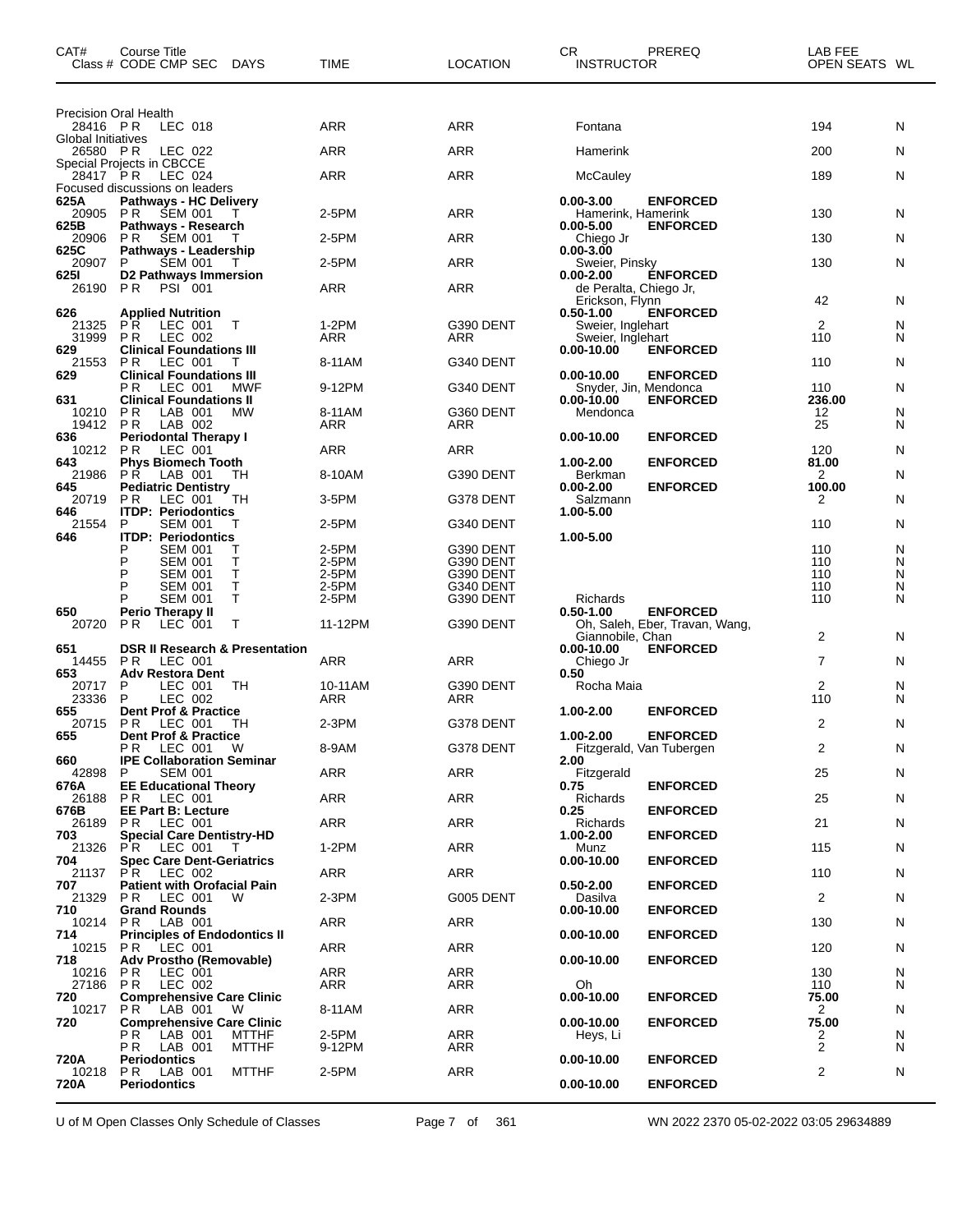| CAT#            | Course Title<br>Class # CODE CMP SEC                                         | DAYS          | TIME   | <b>LOCATION</b> | CR<br>PREREQ<br><b>INSTRUCTOR</b>                                                                                                                                                                                                                                                                                                                                                                                                                                                                                                                                                                                 | LAB FEE<br>OPEN SEATS WL |        |
|-----------------|------------------------------------------------------------------------------|---------------|--------|-----------------|-------------------------------------------------------------------------------------------------------------------------------------------------------------------------------------------------------------------------------------------------------------------------------------------------------------------------------------------------------------------------------------------------------------------------------------------------------------------------------------------------------------------------------------------------------------------------------------------------------------------|--------------------------|--------|
|                 | P R<br>LAB 001                                                               | <b>MTWTHF</b> | 9-12PM | ARR             | Wang, Richards, Saleh,<br>Bagramian, Britt, Chan,<br>Kennebrew, Oh, Temple, Travan,<br>Padbury Jr, Rodrigues, Guo,<br>Heys, Yu, Fernandes, Lin,                                                                                                                                                                                                                                                                                                                                                                                                                                                                   |                          |        |
| 720B            | <b>Operative</b>                                                             |               |        |                 | Kaigler<br>$0.00 - 10.00$<br><b>ENFORCED</b>                                                                                                                                                                                                                                                                                                                                                                                                                                                                                                                                                                      | 2                        | N      |
| 10219<br>720B   | PR.<br>LAB 001<br><b>Operative</b>                                           | <b>MTTHF</b>  | 2-5PM  | ARR             | $0.00 - 10.00$<br><b>ENFORCED</b>                                                                                                                                                                                                                                                                                                                                                                                                                                                                                                                                                                                 | 2                        | Ν      |
|                 | PR.<br>LAB 001                                                               | <b>MTWTHF</b> | 9-12PM | ARR             | Heys, Nalliah, McGue, Benham,<br>Bozell III, Cook, Edwards,<br>Garcia, Green, Hamerink,<br>Hearin, Heys, Heys, Jiang,<br>Jin, Kolb, Krasnoff,<br>Medina-Perez, Rice, Romzick,<br>Shortt, Sweier, Van Tubergen,<br>Walcott, Walcott, Zajia, Rocha<br>Maia, Karl, Mirafzali, Patel,<br>Randolph, Reznich, Sterlitz,<br>Zamler, Chamamit, Akasheh,<br>Shaouni, Karpenko, Hoelscher,<br>Yetter, Stanalajczo, Seligman,<br>Jaghab, Murrell, Bowerman,<br>McLaren, Hanselman, Allohaibi,<br>Munshey, Sae-ung, Khalife,<br>Kang, Czarnecki, Fitzgerald,<br>Slete, Apsey, Guram, Fetouh,<br>Wortman, Maynor, Esho, Maizy, |                          |        |
| 720C            | <b>Prosthodontics</b>                                                        |               |        |                 | Hartzell, Amin<br>$0.00 - 10.00$<br><b>ENFORCED</b>                                                                                                                                                                                                                                                                                                                                                                                                                                                                                                                                                               | 2                        | N      |
| 10220<br>720C   | PR.<br>LAB 001                                                               | <b>MTTHF</b>  | 2-5PM  | ARR             | $0.00 - 10.00$<br><b>ENFORCED</b>                                                                                                                                                                                                                                                                                                                                                                                                                                                                                                                                                                                 | 2                        | Ν      |
|                 | <b>Prosthodontics</b><br>P R<br>LAB 001                                      | <b>MTWTHF</b> | 9-12PM | ARR             | Snyder, Sierraalta, Moradi,<br>Beard, George, Herrero, Hill,<br>Jung, Johnson, Kolling,<br>Marshall, May, Mendonca,<br>Mendonca, Oh, Pogoncheff,<br>Sierraalta, Stewart, Tarrazzi,<br>Dill, Bak, Bogrow, Hammaker,<br>Heys, Alshhrani, Ceolin<br>Meneghetti, Alrousan                                                                                                                                                                                                                                                                                                                                             | 2                        | N      |
| 723             | <b>Diagnostic Sciences V</b>                                                 |               |        |                 | 1.00<br><b>ENFORCED</b>                                                                                                                                                                                                                                                                                                                                                                                                                                                                                                                                                                                           |                          |        |
| 21365<br>725    | PR CAS 001<br><b>Selectives Pathway</b>                                      |               | ARR    | ARR             | $0.00 - 5.00$<br><b>ENFORCED</b>                                                                                                                                                                                                                                                                                                                                                                                                                                                                                                                                                                                  | 110                      | N      |
|                 | 28418 PR LEC 002<br>Complete Denture Lab                                     |               | ARR    | ARR             | de Peralta, Hamerink                                                                                                                                                                                                                                                                                                                                                                                                                                                                                                                                                                                              | 250                      | N      |
| 28419 PR        | LEC 004<br>Dental Ceramics Lab                                               |               | ARR    | ARR             | Hamerink, Hamerink                                                                                                                                                                                                                                                                                                                                                                                                                                                                                                                                                                                                | 250                      | N      |
| 28420 PR        | LEC 006                                                                      |               | ARR    | <b>ARR</b>      | Hamerink, Hamerink                                                                                                                                                                                                                                                                                                                                                                                                                                                                                                                                                                                                | 250                      | N      |
| 28421 PR        | Implant Planning and Fab Lab<br>LEC 012                                      |               | ARR    | <b>ARR</b>      | Hamerink                                                                                                                                                                                                                                                                                                                                                                                                                                                                                                                                                                                                          | 250                      | N      |
| 725A            | D3 Special Projects in CBCE<br><b>Pathways-HCD</b>                           |               |        |                 | 1.00-3.00<br><b>ENFORCED</b>                                                                                                                                                                                                                                                                                                                                                                                                                                                                                                                                                                                      |                          |        |
| 21504<br>725A1  | PR<br><b>SEM 001</b><br><b>Adv Implant Therapy</b>                           |               | ARR    | ARR             | de Peralta, Hamerink<br><b>ENFORCED</b><br>$0.50 - 1.00$                                                                                                                                                                                                                                                                                                                                                                                                                                                                                                                                                          | 110                      | N      |
| 21328           | PR.<br>CLN 001                                                               |               | ARR    | ARR             | Bashutski                                                                                                                                                                                                                                                                                                                                                                                                                                                                                                                                                                                                         | 45                       | N      |
| 725B<br>21505   | Pathways-Reseaarch<br>PR.<br><b>SEM 001</b>                                  |               | ARR    | ARR             | 1.00-3.00<br><b>ENFORCED</b><br>Chiego Jr                                                                                                                                                                                                                                                                                                                                                                                                                                                                                                                                                                         | 110                      | N      |
| 725C<br>21506   | Pathways-Leadership<br><b>SEM 001</b><br>PR.                                 |               | ARR    | ARR             | <b>ENFORCED</b><br>1.00-3.00<br>Sweier, Pinsky                                                                                                                                                                                                                                                                                                                                                                                                                                                                                                                                                                    | 110                      | N      |
| 725I<br>28338   | <b>Immersion Pathway</b><br>LEC 001<br>PR.                                   |               | ARR    | ARR             | <b>ENFORCED</b><br>$0.00 - 2.00$<br>Chiego Jr, de Peralta,                                                                                                                                                                                                                                                                                                                                                                                                                                                                                                                                                        |                          |        |
|                 |                                                                              |               |        |                 | Erickson, Flynn                                                                                                                                                                                                                                                                                                                                                                                                                                                                                                                                                                                                   | 60                       | N      |
| 726             | <b>Applied Nutrition</b><br>21542 PR LEC 001                                 | TH            | 8-9AM  | ARR             | <b>ENFORCED</b><br>0.50<br>Sweier, Inglehart                                                                                                                                                                                                                                                                                                                                                                                                                                                                                                                                                                      | 110                      | N      |
| 740<br>10223 PR | combined with DENT 626<br><b>Clinical Rotation - Oral Surgery</b><br>LAB 001 |               | ARR    | ARR             | <b>ENFORCED</b><br>$0.00 - 10.00$<br>Romeo, Keteyian, Ramos Toledo,                                                                                                                                                                                                                                                                                                                                                                                                                                                                                                                                               |                          |        |
| 25331           | <b>PR</b><br>CLN 002                                                         |               | ARR    | ARR             | Chin<br>Sung                                                                                                                                                                                                                                                                                                                                                                                                                                                                                                                                                                                                      | 2<br>110                 | N<br>N |
| 741<br>10224    | <b>Clinical Rotation - OMFS/HD</b><br>P R<br>LAB 001                         |               | ARR    | ARR             | $0.00 - 10.00$<br><b>ENFORCED</b><br>Heaivilin, Munz, Aronovich,<br>Ashman, Edwards, Chavis,<br>Skouteris, Ward, Zhang, Chang,                                                                                                                                                                                                                                                                                                                                                                                                                                                                                    |                          |        |
|                 |                                                                              |               |        |                 | Helman                                                                                                                                                                                                                                                                                                                                                                                                                                                                                                                                                                                                            | 2                        | N      |
| 743B<br>10225   | <b>Clinical Rotation: Pediatric</b><br>P<br>LAB 001                          |               | ARR    | ARR             | 2.00<br>Salzmann                                                                                                                                                                                                                                                                                                                                                                                                                                                                                                                                                                                                  | 2                        | N      |
| 744<br>10226    | <b>Clinical Rotation - Oral Radiology</b><br>PR<br>LAB 001                   |               | ARR    | ARR             | $0.00 - 10.00$<br><b>ENFORCED</b><br>Benavides, Stilwell, Ruppert,                                                                                                                                                                                                                                                                                                                                                                                                                                                                                                                                                |                          |        |

U of M Open Classes Only Schedule of Classes Page 8 of 361 WN 2022 2370 05-02-2022 03:05 29634889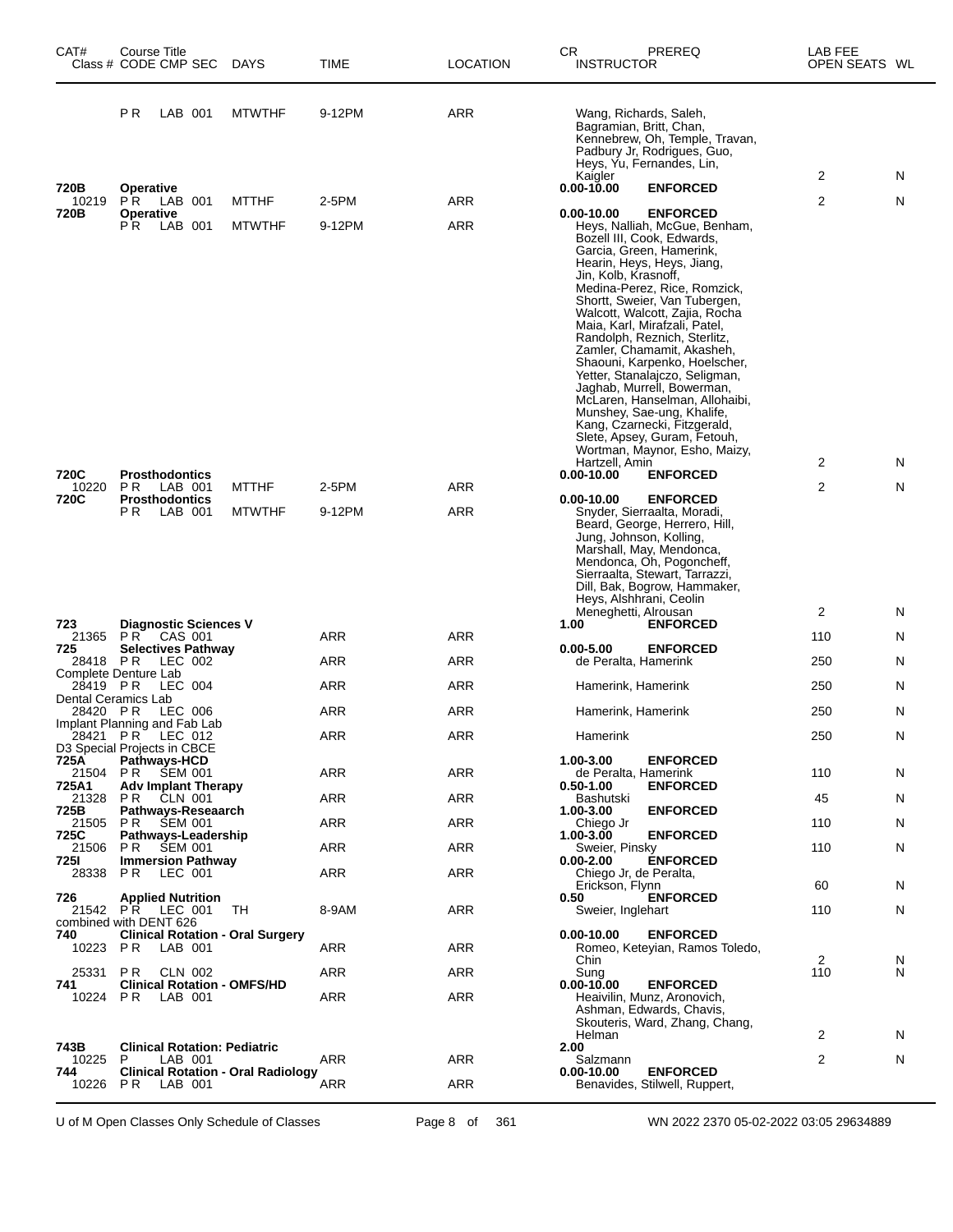| CAT#                 | Course Title<br>Class # CODE CMP SEC                                                               | DAYS          | TIME                                                             | LOCATION   | <b>CR</b><br><b>INSTRUCTOR</b>                                                             | PREREQ                                                                                                                                                                                                                                                                                                                                                                                                                                                           | LAB FEE<br>OPEN SEATS WL |        |
|----------------------|----------------------------------------------------------------------------------------------------|---------------|------------------------------------------------------------------|------------|--------------------------------------------------------------------------------------------|------------------------------------------------------------------------------------------------------------------------------------------------------------------------------------------------------------------------------------------------------------------------------------------------------------------------------------------------------------------------------------------------------------------------------------------------------------------|--------------------------|--------|
| 744                  | <b>Clinical Rotation - Oral Radiology</b><br>LAB 001<br>P R                                        |               | ARR                                                              | <b>ARR</b> | $0.00 - 10.00$                                                                             | Rickelmann, Marti, Soki<br><b>ENFORCED</b>                                                                                                                                                                                                                                                                                                                                                                                                                       | 2<br>$\overline{2}$      | N<br>N |
| 745<br>10227         | <b>Clinical Rotation - Ortho</b><br>LAB 001<br>P R                                                 |               | ARR                                                              | ARR        | $0.00 - 10.00$                                                                             | <b>ENFORCED</b><br>Cevidanes, Ahmed, Crouse,<br>Sarment, Johnson, Robinson,                                                                                                                                                                                                                                                                                                                                                                                      |                          |        |
| 748<br>22198         | <b>D3 Clinical Ortho</b><br>PR.<br>CLN 001                                                         |               | <b>ARR</b>                                                       | <b>ARR</b> | Hatch<br>1.00<br>Ono                                                                       | <b>ENFORCED</b><br>Cevidanes, Crouse, Sarment,                                                                                                                                                                                                                                                                                                                                                                                                                   | 2<br>12                  | N<br>N |
| 750<br>22184         | Interdisci Perio Therapy<br><b>PR</b><br>LEC 001                                                   | w             | 8-9AM                                                            | G390 DENT  | 1.00<br>Mendonca, Travan                                                                   | <b>ENFORCED</b><br>Oh, Wang, Botero, Wang, Chan,                                                                                                                                                                                                                                                                                                                                                                                                                 | 130                      | N      |
| 751<br>25082         | <b>Oral Surgery elective I</b><br>P R<br>CLN 001                                                   |               | ARR                                                              | ARR        | 1.00-2.00<br>Chin, Edwards                                                                 | <b>ENFORCED</b><br>Sung, LaBanc, Ward, Aronovich,                                                                                                                                                                                                                                                                                                                                                                                                                | 25                       | N.     |
| 754<br>20587         | <b>Dental Student Teaching II</b><br>PR.<br>LEC 001                                                |               | ARR                                                              | ARR        | 1.00-3.00<br>Inglehart                                                                     | <b>ENFORCED</b>                                                                                                                                                                                                                                                                                                                                                                                                                                                  | 110                      | N      |
| 755A<br>10222        | <b>Profession &amp; Practice</b><br>LAB 001<br>PR.                                                 |               | ARR                                                              | ARR        | $0.00 - 10.00$                                                                             | <b>ENFORCED</b>                                                                                                                                                                                                                                                                                                                                                                                                                                                  | 120                      | N      |
| 755B<br>21211<br>757 | <b>Profession &amp; Practice</b><br>P <sub>R</sub><br><b>SEM 001</b><br>Intro to CBCCE             | W             | 10-12PM                                                          | G390 DENT  | $0.00 - 2.00$<br>$0.50 - 3.00$                                                             | <b>ENFORCED</b><br>Fitzgerald, Van Tubergen<br><b>ENFORCED</b>                                                                                                                                                                                                                                                                                                                                                                                                   | 2                        | N      |
| 21679<br>27185       | PR.<br>CLN 001<br><b>CLN 002</b><br>P R                                                            |               | <b>ARR</b><br>ARR                                                | ARR<br>ARR | Hamerink, Fitzgerald                                                                       |                                                                                                                                                                                                                                                                                                                                                                                                                                                                  | 2<br>115                 | N<br>N |
| 760<br>22822<br>776C | <b>Team-Based Decisions</b><br>PDR REC 001<br><b>EE Part C: Preclinic</b>                          | W             | 3-5PM                                                            | G005 DENT  | 2.00<br>0.25                                                                               | <b>ENFORCED</b><br>Fitzgerald, Karpenko, Sweet<br><b>ENFORCED</b>                                                                                                                                                                                                                                                                                                                                                                                                | 2                        | N      |
| 26578<br>789         | <b>PR LEC 001</b><br><b>MCOHR Clinical Rotation</b>                                                |               | ARR                                                              | ARR        | Richards<br>1.00-99.00                                                                     | <b>ENFORCED</b>                                                                                                                                                                                                                                                                                                                                                                                                                                                  | 25                       | N      |
| 20453<br>801         | LAB 001<br>PR.                                                                                     |               | ARR<br><b>Emerging Educators in Academic Dentistry (elective</b> | ARR        | Bagramian<br>1.00                                                                          | <b>ENFORCED</b>                                                                                                                                                                                                                                                                                                                                                                                                                                                  | 120                      | N      |
| 22279<br>805         | P R<br><b>SEM 001</b><br>Dent for the Med Comp                                                     |               | ARR                                                              | ARR        | Richards<br>$0.00 - 10.00$                                                                 | <b>ENFORCED</b>                                                                                                                                                                                                                                                                                                                                                                                                                                                  | 25                       | N      |
| 10228<br>810         | PR<br>LEC 001<br><b>Grand Rounds</b>                                                               |               | ARR                                                              | ARR        | $0.00 - 10.00$                                                                             | <b>ENFORCED</b>                                                                                                                                                                                                                                                                                                                                                                                                                                                  | 120                      | N      |
| 10229                | PR.<br>LEC 001                                                                                     | F             | 8-9AM                                                            | ARR        | Heys, Fasbinder                                                                            |                                                                                                                                                                                                                                                                                                                                                                                                                                                                  | 120                      | N      |
| 810                  | <b>Grand Rounds</b><br>РR<br>LEC 001<br>This course meets concurrently with Dent 710 in room G005. | F             | $1-2PM$                                                          | <b>ARR</b> | $0.00 - 10.00$                                                                             | <b>ENFORCED</b>                                                                                                                                                                                                                                                                                                                                                                                                                                                  | 120                      | N      |
| 815<br>18826 PR      | Prof Clin Info Skill<br>LEC 001                                                                    |               | ARR                                                              | <b>ARR</b> | 0.00-10.00<br>Mac Eachern                                                                  | <b>ENFORCED</b>                                                                                                                                                                                                                                                                                                                                                                                                                                                  | 10                       | N      |
| 820<br>10230         | <b>Comprehensive Care Clinic</b><br>LAB 001<br>PR                                                  | <b>MTTHF</b>  | 2-5PM                                                            | ARR        | $0.00 - 10.00$                                                                             | <b>ENFORCED</b>                                                                                                                                                                                                                                                                                                                                                                                                                                                  | 210.00<br>3              | N      |
| 820                  | <b>Comprehensive Care Clinic</b><br>LAB 001<br>P R                                                 | <b>MTWTHF</b> | 9-12PM                                                           | ARR        | $0.00 - 10.00$<br>Li                                                                       | <b>ENFORCED</b>                                                                                                                                                                                                                                                                                                                                                                                                                                                  | 210.00<br>3              | N      |
| 820<br>28341         | <b>Comprehensive Care Clinic</b><br>P R<br>LAB 003                                                 |               | <b>ARR</b>                                                       | <b>ARR</b> | $0.00 - 10.00$<br>Heys                                                                     | <b>ENFORCED</b>                                                                                                                                                                                                                                                                                                                                                                                                                                                  | 210.00<br>110            | N      |
| 820A<br>10231        | <b>Periodontics</b><br>PR.<br>LAB 001                                                              | <b>MTTHF</b>  | 9-12PM                                                           | ARR        | $0.00 - 10.00$                                                                             | <b>ENFORCED</b>                                                                                                                                                                                                                                                                                                                                                                                                                                                  | 3                        | N      |
| 820A                 | Periodontics<br><b>PR</b> LAB 001                                                                  | <b>MTWTHF</b> | 9-12PM                                                           | <b>ARR</b> | $0.00 - 10.00$<br>Jr, Rodrigues, Guo, Yu,                                                  | <b>ENFORCED</b><br>Richards, Heys, Saleh, Wang,<br>Bagramian, Britt, Chan,<br>Kennebrew, Oh, Travan, Padbury                                                                                                                                                                                                                                                                                                                                                     |                          |        |
| 820B                 | <b>Operative</b>                                                                                   |               |                                                                  |            | Fernandes, Lin, Kaigler<br>$0.00 - 10.00$                                                  | <b>ENFORCED</b>                                                                                                                                                                                                                                                                                                                                                                                                                                                  | 3                        | N      |
| 10232<br>820B        | P <sub>R</sub><br>LAB 001<br><b>Operative</b>                                                      | <b>MTTHF</b>  | 2-5PM                                                            | ARR        | $0.00 - 10.00$                                                                             | <b>ENFORCED</b>                                                                                                                                                                                                                                                                                                                                                                                                                                                  | 3                        | N      |
| 820B                 | P R<br>LAB 001<br><b>Operative</b>                                                                 | <b>MTWTHF</b> | 9-12PM                                                           | <b>ARR</b> | Heys, Ellis, Fitzgerald,<br>Jiang, Jin, Karl, Kolb,<br>Krasnoff, McLean,<br>$0.00 - 10.00$ | Nalliah, Stefos, Amin, Bell,<br>Benham, Bozell III, Cook,<br>Edwards, Garcia, Gonzalez,<br>Green, Hamerink, Hearin, Heys,<br>Heys, Jativa Hermanowski,<br>Medina-Perez, Munoz-Drummond,<br>Patel, Piskorowski, Rice,<br>Romzick, Shortt, Sweier, Van<br>Tubergen, Walcott, Walcott,<br>Zajia, Rocha Maia, Algahtani,<br>Barsamian, Groth, Hammoud,<br>Han, Mirafzali, Randolph,<br>Reznich, Sterlitz, Valcanaia,<br>Zamler, Kanemaru-Takeuchi<br><b>ENFORCED</b> | 3                        | N      |
| 20602                | PR.<br>LAB 002                                                                                     |               | <b>ARR</b>                                                       | <b>ARR</b> |                                                                                            |                                                                                                                                                                                                                                                                                                                                                                                                                                                                  | 110                      | N      |
| 820C<br>10233        | <b>Prosthodontics</b><br>LAB 001<br>PR.                                                            | <b>MTTHF</b>  | 2-5PM                                                            | ARR        | $0.00 - 10.00$                                                                             | <b>ENFORCED</b>                                                                                                                                                                                                                                                                                                                                                                                                                                                  | 3                        | N      |

U of M Open Classes Only Schedule of Classes Page 9 of 361 WN 2022 2370 05-02-2022 03:05 29634889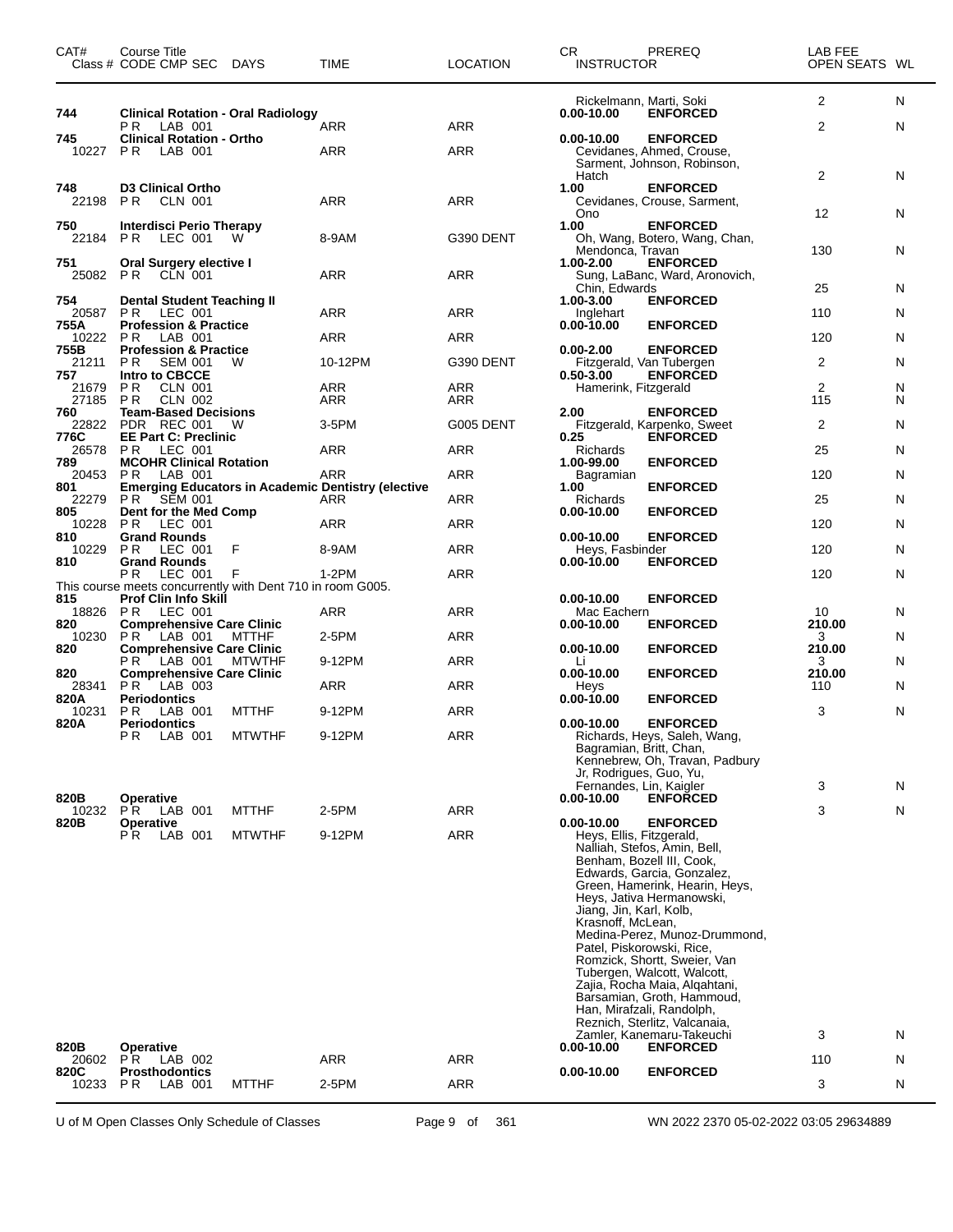| CAT#                                   | Course Title<br>Class # CODE CMP SEC                      | DAYS          | TIME                                           | <b>LOCATION</b>   | CR.<br>PREREQ<br><b>INSTRUCTOR</b>                                                                                                                                                                                                              | LAB FEE<br>OPEN SEATS WL |        |
|----------------------------------------|-----------------------------------------------------------|---------------|------------------------------------------------|-------------------|-------------------------------------------------------------------------------------------------------------------------------------------------------------------------------------------------------------------------------------------------|--------------------------|--------|
| 820C                                   | Prosthodontics<br>P R<br>LAB 001                          | <b>MTWTHF</b> | 9-12PM                                         | ARR               | $0.00 - 10.00$<br><b>ENFORCED</b><br>Oh, Sierraalta, Snyder, Beard,<br>George, Herrero, Hill,<br>Johnson, Jung, Kolling,<br>Marshall, May, Mendonca,<br>Mendonca, Pogoncheff,<br>Sierraalta, Stewart, Tarrazzi,<br>Dill, Bak, Bogrow, Hammaker, |                          |        |
|                                        |                                                           |               |                                                |                   | Heys, Alrousan                                                                                                                                                                                                                                  | 3                        | N      |
| 825<br>29393                           | <b>Selectives Pathway</b><br>CLN 002<br>P R               |               | ARR                                            | ARR               | <b>ENFORCED</b><br>$0.00 - 5.00$<br>Sweier, Hamerink                                                                                                                                                                                            | 25                       | N      |
| 42782<br>42783                         | P R<br><b>CLN 013</b><br>P <sub>R</sub><br><b>CLN 015</b> |               | ARR<br><b>ARR</b>                              | ARR<br><b>ARR</b> |                                                                                                                                                                                                                                                 | 25<br>25                 | N<br>N |
| 42781                                  | P R<br>CLN 019                                            |               | ARR                                            | <b>ARR</b>        |                                                                                                                                                                                                                                                 | 25                       | N      |
| <b>CBCT</b> Interpretation<br>42877 PR | <b>CLN 006</b>                                            |               | <b>ARR</b>                                     | ARR               | Fitzgerald, Hamerink                                                                                                                                                                                                                            | 3                        | N      |
| 825A                                   | <b>CBCCE Volunteer Clinical Rot.</b><br>Pathways-HCD      |               |                                                |                   | $0.00 - 2.00$<br><b>ENFORCED</b>                                                                                                                                                                                                                |                          |        |
| 22176                                  | P R<br><b>SEM 001</b>                                     |               | ARR                                            | ARR               | de Peralta, Hamerink                                                                                                                                                                                                                            | 100                      | N      |
| 825B<br>22177                          | Pathways-Research<br>P R<br><b>SEM 001</b>                |               | <b>ARR</b>                                     | ARR               | <b>ENFORCED</b><br>$0.00 - 2.00$<br>Chiego Jr                                                                                                                                                                                                   | 100                      | N      |
| 825C<br>22178                          | Pathways-Leadership<br>ΡR<br><b>SEM 001</b>               |               | ARR                                            | <b>ARR</b>        | $0.00 - 2.00$<br><b>ENFORCED</b><br>Sweier, Pinsky                                                                                                                                                                                              | 100                      | N      |
| 24197                                  | <b>SEM 002</b><br>P R                                     |               | ARR                                            | ARR               |                                                                                                                                                                                                                                                 | 100                      | N      |
| 8251<br>29394                          | <b>Immersion Pathway</b><br>ΡR<br><b>RES 001</b>          |               | ARR                                            | <b>ARR</b>        | $0.00 - 2.00$<br><b>ENFORCED</b><br>de Peralta, Chiego Jr,                                                                                                                                                                                      |                          |        |
| 835B                                   | <b>Practice Management Seminar</b>                        |               |                                                |                   | Erickson, Flynn<br>0.00-10.00<br><b>ENFORCED</b>                                                                                                                                                                                                | 77                       | N      |
| 10236                                  | P R<br>LEC 001                                            |               | ARR                                            | ARR               |                                                                                                                                                                                                                                                 | 120                      | N      |
| 840<br>19192                           | Oral Surgery<br>LAB 001<br>P                              |               | <b>ARR</b>                                     | ARR               | 1.00<br>Romeo, Chin, Ramos Toledo,                                                                                                                                                                                                              |                          |        |
| 848                                    | <b>D4 Orthodontic Elective</b>                            |               |                                                |                   | Keteyian<br><b>ENFORCED</b><br>1.00-3.00                                                                                                                                                                                                        | 3                        | N      |
| 22208                                  | P <sub>R</sub><br>CLN 001                                 |               | <b>ARR</b>                                     | ARR               | Cevidanes, Ahmed, Robinson,                                                                                                                                                                                                                     |                          |        |
| 851                                    | <b>Oral Surgery Elective II</b>                           |               |                                                |                   | Kelly<br>1.00-2.00<br><b>ENFORCED</b>                                                                                                                                                                                                           | 1                        | N      |
| 25083                                  | <b>CLN 001</b><br>P R                                     |               | <b>ARR</b>                                     | ARR               | Romeo, Aronovich, Chin,<br>Edwards                                                                                                                                                                                                              | 15                       | N      |
| 854                                    | <b>Dental Student Teaching II</b>                         |               |                                                |                   | <b>ENFORCED</b><br>1.00-3.00                                                                                                                                                                                                                    |                          |        |
| 20586<br>855                           | PR.<br>LEC 001<br><b>Professionalism &amp; Practice</b>   |               | ARR                                            | ARR               | Inglehart<br><b>ENFORCED</b><br>$0.00 - 2.00$                                                                                                                                                                                                   | 110                      | N      |
| 21397<br>857                           | P R<br><b>SEM 001</b><br><b>CBCCE</b>                     |               | <b>ARR</b>                                     | ARR               | Fitzgerald<br>3.00-4.00<br><b>ENFORCED</b>                                                                                                                                                                                                      | 3                        | N      |
| 10189                                  | P R<br>LAB 001                                            | <b>TTH</b>    | 1130-1PM                                       | ARR               | Hamerink, Fitzgerald                                                                                                                                                                                                                            | 3                        | N      |
| 998<br>18746                           | <b>Curr Practical Prict</b><br><b>SEM 001</b><br>P        |               | ARR                                            | ARR               | 1.00<br>Woolfolk                                                                                                                                                                                                                                | 2                        | N      |
|                                        |                                                           |               | <b>Dental Education (DENTED) Open Sections</b> |                   |                                                                                                                                                                                                                                                 |                          |        |
| 561                                    | <b>Dental Education</b>                                   |               |                                                |                   | 1.00-3.00<br><b>ADVISORY</b>                                                                                                                                                                                                                    |                          |        |
| 10367 P                                | <b>SEM 001</b>                                            | F             | 1-5PM                                          | ARR               | Fitzgerald, Johnson, Flynn,<br>Ramaswamy, Hoelscher, Erickson                                                                                                                                                                                   | 20                       | N      |
| 562<br>20944                           | <b>Dent Ed Teach Pract</b><br>LAB 001<br>P                | w             | 9-10AM                                         | ARR               | 1.00<br>Karl, Fitzgerald, Erickson,                                                                                                                                                                                                             |                          |        |
|                                        |                                                           |               |                                                |                   | Flynn, Johnson                                                                                                                                                                                                                                  | 19                       | N      |
| 601<br>10368                           | Teach&Learn Dent Ed<br><b>SEM 001</b><br>P                |               | ARR                                            | ARR               | 1.00                                                                                                                                                                                                                                            | 75                       | N      |
| 602<br>10369                           | <b>Ofacial Pain&amp;Funct</b><br>P<br><b>SEM 001</b>      | т             | 9-10AM                                         | 1033 DENT         | 1.00<br>Dasilva, Nascimento                                                                                                                                                                                                                     | 19                       | N      |
| 603                                    | <b>Craniofac Dev&amp;Grow</b>                             |               |                                                |                   | 1.00                                                                                                                                                                                                                                            |                          |        |
| 10370<br>604                           | <b>SEM 001</b><br>P<br>Paras Oral Cav                     |               | ARR                                            | <b>ARR</b>        | Berkman<br>1.00                                                                                                                                                                                                                                 | 50                       | N      |
| 10371<br>606                           | <b>SEM 001</b><br>Р<br><b>Mineralized Tissues</b>         |               | ARR                                            | ARR               | 1.00                                                                                                                                                                                                                                            | 30                       | N      |
| 10372                                  | <b>SEM 001</b><br>P                                       |               | ARR                                            | <b>ARR</b>        |                                                                                                                                                                                                                                                 | 100                      | N      |
| 607<br>10373                           | Hu Cell&Mol Pathoph<br>P<br>SEM 001                       |               | ARR                                            | <b>ARR</b>        | 1.00                                                                                                                                                                                                                                            | 50                       | N      |
| 608<br>10374                           | <b>Biomat&amp;Therapeutic</b><br><b>SEM 001</b><br>P      |               | ARR                                            | ARR               | 1.00                                                                                                                                                                                                                                            | 50                       | N      |
| 612                                    | <b>Molec Biol Clin Dent</b>                               |               |                                                |                   | 1.00                                                                                                                                                                                                                                            |                          |        |
| 16198<br>631                           | P<br>LEC 001<br><b>Pract Didac Teach</b>                  | т             | 10-12PM                                        | G580 DENT         | Nor<br><b>ENFORCED</b><br>3.00                                                                                                                                                                                                                  | 8                        | N      |
| 21599<br>632                           | P R<br>SEM 001<br>Leadership&Admin                        | T             | 11-12PM                                        | G311 DENT         | Rulli, Kiser, Nieto<br><b>ENFORCED</b><br>3.00                                                                                                                                                                                                  | 23                       | N      |
|                                        | 28204 PR LEC 01                                           |               | <b>ARR</b>                                     | <b>ARR</b>        | Kiser                                                                                                                                                                                                                                           | 25                       | N      |
|                                        |                                                           |               | Dental Hygiene (DHYGRACK) Open Sections        |                   |                                                                                                                                                                                                                                                 |                          |        |
| 682<br>10365                           | Sem Dentl Hyg<br>P<br><b>SEM 001</b>                      |               | ARR                                            | ARR               | 2.00                                                                                                                                                                                                                                            | 5                        | N      |
| 684                                    | <b>Write Oral Heal Sci</b>                                |               |                                                |                   | 1.00-3.00                                                                                                                                                                                                                                       |                          |        |

U of M Open Classes Only Schedule of Classes Page 10 of 361 WN 2022 2370 05-02-2022 03:05 29634889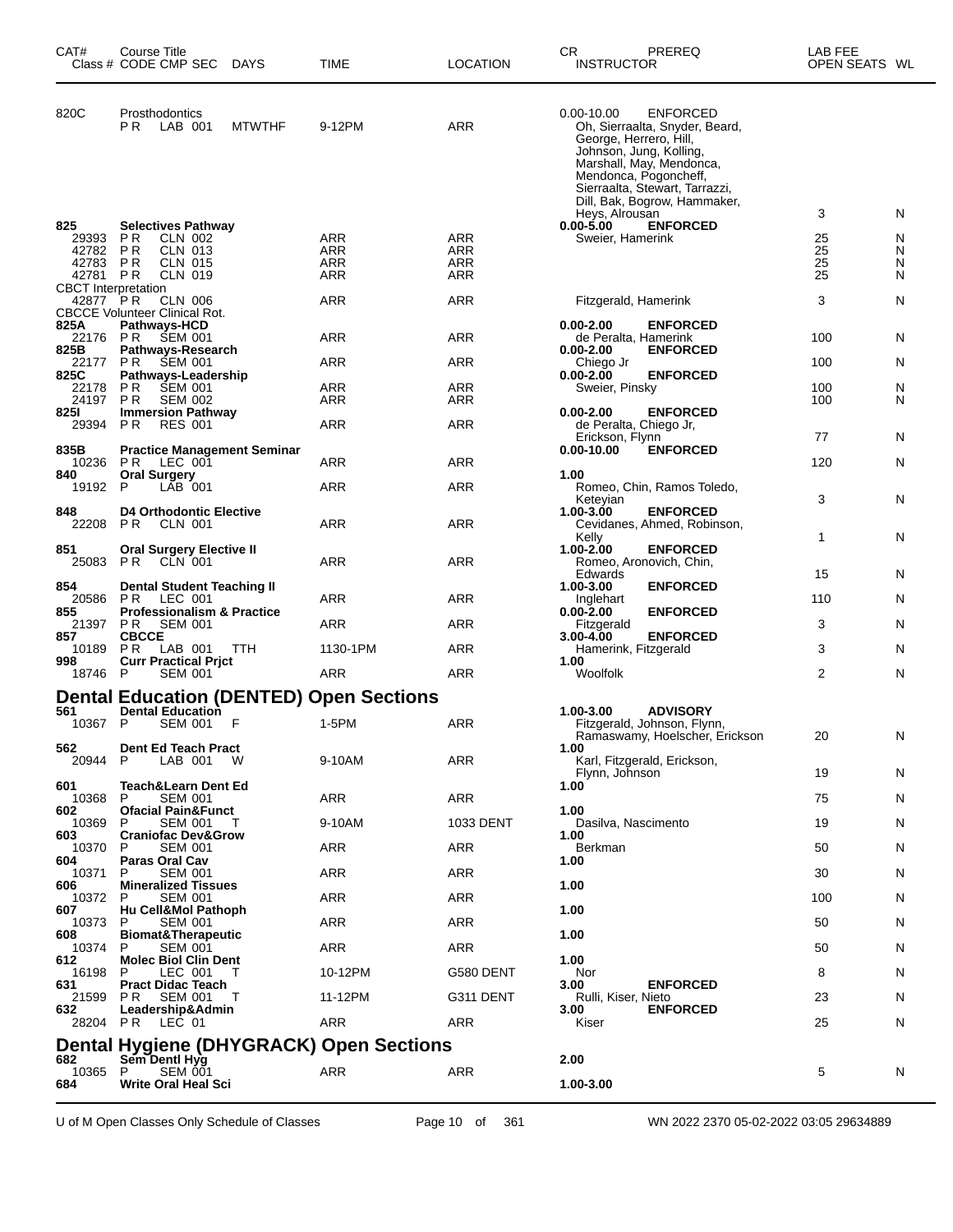| CAT#            | <b>Course Title</b><br>Class # CODE CMP SEC DAYS                                    | TIME       | <b>LOCATION</b> | CR.<br><b>INSTRUCTOR</b> | PREREQ                      | LAB FEE<br>OPEN SEATS WL |   |
|-----------------|-------------------------------------------------------------------------------------|------------|-----------------|--------------------------|-----------------------------|--------------------------|---|
| 21603           | LEC 001<br>P                                                                        | <b>ARR</b> | <b>ARR</b>      | Rulli                    |                             | 25                       | N |
| 692<br>21573    | <b>Evidence Based Pract</b><br><b>SEM 001</b><br>P<br>Т                             | 9-10AM     | G311 DENT       | 3.00<br>Rulli            |                             | 25                       | N |
| 31376<br>694    | P<br><b>SEM 002</b><br><b>Applied Biostats</b>                                      | <b>ARR</b> | ARR             | Rulli<br>3.00            |                             | 25                       | N |
| 22080           | LEC 001                                                                             | <b>ARR</b> | <b>ARR</b>      | Kavanagh                 |                             | 23                       | N |
| 652             | <b>Endodontics (ENDODONT) Open Sections</b><br><b>Clin Endodontics</b>              |            |                 | 1.00-4.00                |                             |                          |   |
| 10392 P<br>653  | <b>MTWTHF</b><br>LAB 001<br><b>Sem-Endodontics</b>                                  | $1-1AM$    | <b>ARR</b>      | McDonald<br>1.00-2.00    |                             | 8                        | N |
| 23527<br>654    | P<br><b>SEM 001</b><br>TH<br><b>Biol Basis for Endo</b>                             | 1-4PM      | 1033 DENT       | McDonald<br>1.00-2.00    |                             | 16                       | N |
| 22447<br>655    | P<br><b>SEM 001</b><br>TН<br><b>Endo Research</b>                                   | 1-4PM      | G311 DENT       | McDonald<br>1.00-3.00    |                             | 16                       | N |
| 656             | $IND +$<br><b>Biology Dental Pulp</b>                                               | ARR        | <b>ARR</b>      | 2.00                     |                             | 13                       | N |
| 10393<br>657    | <b>SEM 001</b><br>P<br>М<br><b>Endodontic Surgery</b>                               | 10-12PM    | G580 DENT       | Chiego Jr<br>2.00        |                             | 16                       | N |
| 10394<br>658    | P<br>SEM 001<br>w<br><b>CBCT</b>                                                    | 1-5PM      | 1033 DENT       | McDonald<br>1.00-3.00    |                             | 26                       | N |
| 30615<br>659    | P<br><b>SEM 001</b><br>F<br><b>Current Lit Review</b>                               | 8-9AM      | 1033 DENT       | McDonald<br>1.00-4.00    |                             | 13                       | N |
| 10395<br>660    | <b>SEM 001</b><br>P<br>м<br>Case Pres & Treat                                       | 8-10AM     | G311 DENT       | McDonald<br>1.00-4.00    |                             | 18                       | N |
| 10396<br>661    | P<br><b>SEM 001</b><br>Pharmacology&Medicn                                          | 1-3PM      | 1033 DENT       | McDonald<br>1.00         |                             | 8                        | N |
| 10397 P         | <b>SEM 001</b><br>M                                                                 | 10-12PM    | G536 DENT       | McDonald                 |                             | 26                       | N |
| 671             | <b>Oral Biology (ORALBIOL) Open Sections</b><br>Host-Micro Interact                 |            |                 | 2.00                     |                             |                          |   |
| 10398           | <b>SEM 001</b><br>P                                                                 | ARR        | ARR             |                          |                             | 50                       | N |
| 672<br>10399    | <b>Orientat Research</b><br><b>SEM 001</b><br>P                                     | ARR        | <b>ARR</b>      | 1.00-2.00                |                             | 10                       | N |
| 678<br>10400    | <b>Stat Meth Oral Biol</b><br><b>SEM 001</b><br>P                                   | ARR        | <b>ARR</b>      | 1.00-3.00                | <b>ADVISORY</b>             | 30                       | N |
| 679<br>10401    | Cariology<br><b>SEM 001</b><br>P                                                    | ARR        | <b>ARR</b>      | 2.00                     | <b>ADVISORY</b>             | 50                       | N |
| 680<br>10402    | <b>Bact Perio Disease</b><br>P<br><b>SEM 001</b>                                    | ARR        | <b>ARR</b>      | 2.00                     | <b>ADVISORY</b>             | 35                       | N |
| 773<br>10403    | <b>Directed Research</b><br><b>SEM 001</b><br>P                                     | ARR        | <b>ARR</b>      | 1.00-4.00                |                             | 15                       | N |
| 854<br>10404    | Design&Analysis<br>P<br><b>SEM 001</b>                                              | ARR        | <b>ARR</b>      | 2.00                     |                             | 50                       | N |
| 855<br>10405    | <b>Conscious Sedation</b><br><b>SEM 001</b><br>P                                    | <b>ARR</b> | <b>ARR</b>      | 1.00                     |                             | 10                       | N |
| 856<br>10406    | <b>Clin Consc Sedation</b><br>P<br>LAB 001                                          | ARR        | <b>ARR</b>      | 1.00                     | <b>ADVISORY</b>             | 30                       | N |
| 858<br>10407    | <b>Immunologic Topics</b><br>P<br><b>SEM 001</b>                                    | <b>ARR</b> | <b>ARR</b>      | 1.00-2.00                | <b>ADVISORY</b>             | 25                       | N |
| 859<br>10408 P  | Seminar in Oral Bio<br><b>SEM 001</b>                                               | <b>ARR</b> | <b>ARR</b>      | 1.00                     |                             | 20                       | N |
|                 | <b>Oral Diagnosis (ORALDIAG) Open Sections</b>                                      |            |                 |                          |                             |                          |   |
| 661<br>10412 P  | <b>Clinical Oral Diag</b>                                                           | ARR        | ARR             | 1.00-6.00                |                             | 20                       |   |
| 663             | LAB 001<br><b>Suppl Radiography</b>                                                 |            |                 | 2.00                     |                             |                          | N |
| 10413<br>666    | P<br><b>SEM 001</b><br><b>Review of Lit</b>                                         | <b>ARR</b> | <b>ARR</b>      | 1.00                     |                             | 20                       | N |
| 10414 P         | <b>SEM 001</b>                                                                      | <b>ARR</b> | ARR             |                          |                             | 15                       | N |
| 538             | <b>Oral Health Sciences (ORALHEAL) Open Sections</b><br><b>Musculoskeletal Syst</b> |            |                 | 2.50                     |                             |                          |   |
| 41711<br>539    | PD.<br>LEC 001<br>WTHF<br>Devel't, Regen, Gene                                      | 11-12PM    | G005 DENT       | 2.50                     | Chiego Jr, Hortsch, Mishina | 26                       | N |
| 41712 PD<br>602 | LEC 001<br>M<br><b>Neur Basis Oral&amp;Fac</b>                                      | $1-3PM$    | ARR             | Simmer, Hu<br>1.00       |                             | 32                       | N |
| 10415<br>603    | <b>SEM 001</b><br>P<br>T<br><b>Craniofac Dev&amp;Grow</b>                           | 9-10AM     | ARR             | Dasilva<br>1.00          |                             | 75                       | N |
| 10416<br>604    | P<br><b>SEM 001</b><br>Paras Oral Cav                                               | ARR        | <b>ARR</b>      | 1.00                     |                             | 50                       | N |
| 10417<br>606    | <b>SEM 001</b><br>P<br><b>Mineralized Tissues</b>                                   | ARR        | ARR             | 1.00                     |                             | 30                       | N |
| 10418<br>607    | <b>SEM 001</b><br>P<br><b>Human Pathophysio</b>                                     | ARR        | ARR             | 1.00                     |                             | 100                      | N |
| 10419           | P<br><b>SEM 001</b>                                                                 | <b>ARR</b> | <b>ARR</b>      |                          |                             | 50                       | N |
| 608<br>10420    | <b>Biomaterial&amp;Therap</b><br><b>SEM 001</b><br>P                                | ARR        | ARR             | 1.00                     |                             | 50                       | N |
| 702             | <b>MS-Research Proj lab</b>                                                         |            |                 | 1.00-8.00                |                             |                          |   |

U of M Open Classes Only Schedule of Classes Page 11 of 361 WN 2022 2370 05-02-2022 03:05 29634889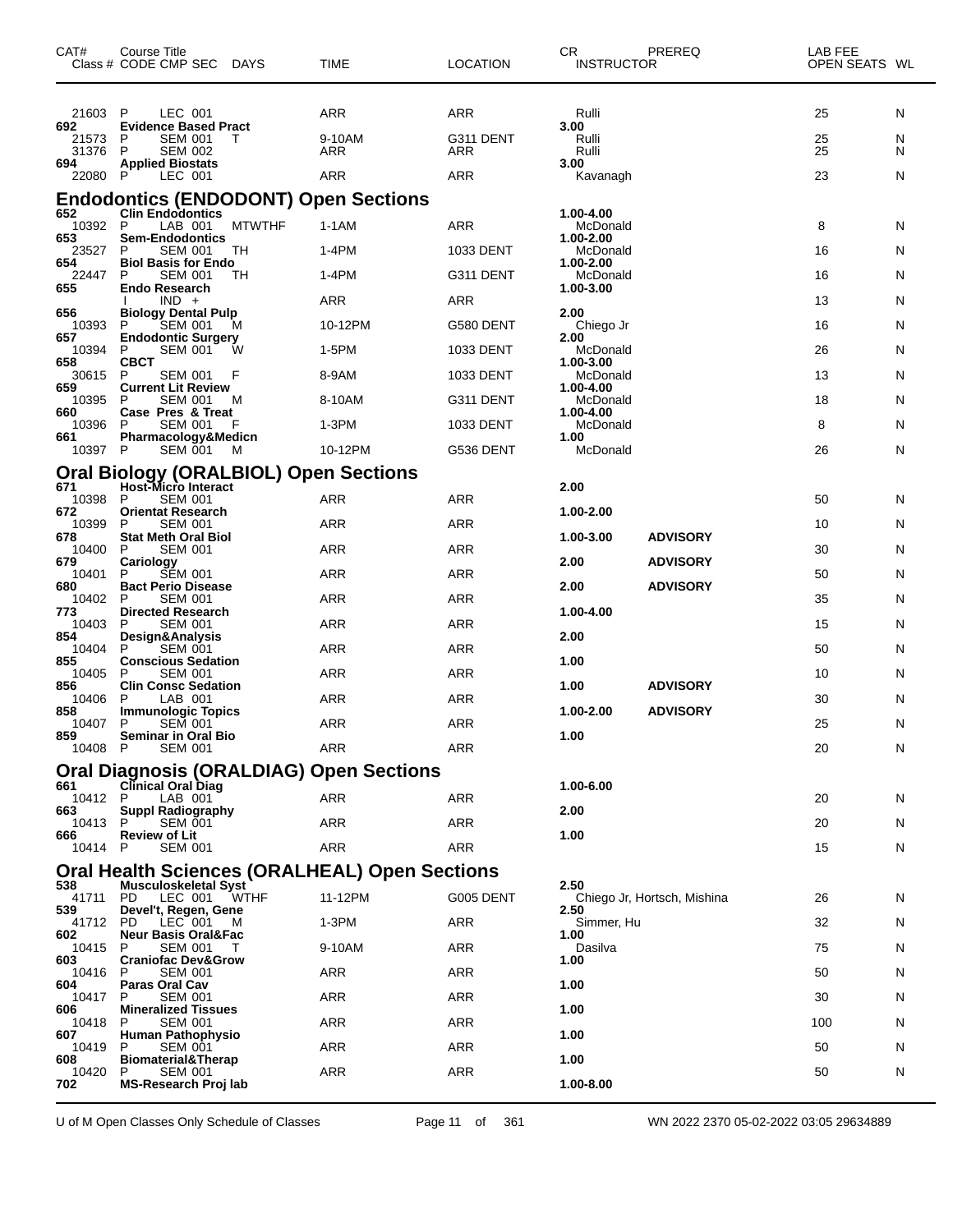| CAT#           | Course Title<br>Class # CODE CMP SEC DAYS                              | <b>TIME</b>       | <b>LOCATION</b>  | CR<br><b>INSTRUCTOR</b> | PREREQ                | LAB FEE<br>OPEN SEATS WL |        |
|----------------|------------------------------------------------------------------------|-------------------|------------------|-------------------------|-----------------------|--------------------------|--------|
|                | $IND +$<br>D                                                           | ARR               | <b>ARR</b>       |                         |                       | 24                       | N      |
| 703<br>41136   | <b>Research Thesis Proj</b><br>LEC 001<br>PI                           | ARR               | ARR              | 1.00-3.00<br>Karl       |                       | 20                       | N      |
| 800<br>41132   | <b>OHS Seminar Series</b><br>P<br><b>SEM 001</b><br>TН                 | 12-1PM            | G550 DENT        | 1.00<br>Kaartinen       |                       | 17                       | N      |
| 800            | <b>OHS Seminar Series</b><br><b>SEM 001</b><br>TH<br>P                 | 12-1PM            | G550 DENT        | 1.00                    |                       | 17                       | N      |
| 810<br>41134   | <b>OHS MS Journal Club</b><br>DIS 001<br>P<br>Т                        | 12-1PM            | G580 DENT        | 1.00<br>Karl            |                       | 20                       | N      |
| 811<br>10421   | <b>OHS PhD Journal Club</b><br><b>SEM 001</b><br>P<br>т                | 12-1PM            | G550 DENT        | 1.00<br>Kaartinen, Li   |                       | 10                       | N      |
| 813<br>10423   | <b>Culture of Science</b><br>P<br><b>SEM 001</b>                       | ARR               | <b>ARR</b>       | 2.00                    |                       | 20                       | N      |
| 814<br>10424   | <b>Gene Expr:Bas&amp;Clin</b><br>LÉC 001<br>P                          | <b>ARR</b>        | <b>ARR</b>       | 2.00<br>Wang            | <b>ADVISORY</b>       | 25                       | N      |
| 990            | <b>Dissertatn-Precand</b>                                              | <b>ARR</b>        | ARR              | 1.00-8.00               | <b>ADVISORY</b>       |                          |        |
| 995            | $IND +$<br><b>Dissertation-Cand</b>                                    |                   |                  | 8.00                    | <b>ENFORCED</b>       | 24                       | N      |
|                | R<br>$IND +$                                                           | <b>ARR</b>        | <b>ARR</b>       |                         |                       | 24                       | N      |
| 602            | <b>Oral Pathology (ORALPATH) Open Sections</b><br>Oral Path Lit Review |                   |                  | 1.00                    |                       |                          |        |
| 21038<br>612   | P<br><b>SEM 001</b><br><b>Clinical Oral Path</b>                       | ARR               | <b>ARR</b>       | Edwards<br>1.00-2.00    |                       | 25                       | N      |
| 21042 P<br>622 | LAB 001<br><b>General Pathology</b>                                    | <b>ARR</b>        | <b>ARR</b>       | Edwards<br>2.00-4.00    |                       | 25                       | N      |
| 21043<br>632   | P<br>LAB 001<br><b>Microscopic OralPath</b>                            | <b>ARR</b>        | <b>ARR</b>       | Edwards<br>2.00-4.00    |                       | 25                       | N      |
| 21044<br>642   | LAB 001<br>P<br><b>Cone Beam CT Interp</b>                             | ARR               | ARR              | Edwards<br>1.00         |                       | 25                       | N      |
| 21039<br>692   | LAB 001<br>P<br><b>Surgical Oral Path</b>                              | <b>ARR</b>        | <b>ARR</b>       | Al-Rawi<br>1.00-8.00    | <b>ADVISORY</b>       | 25                       | N      |
| 10428<br>693   | <b>SEM 001</b><br>P<br><b>Clinical Oral Path</b>                       | ARR               | ARR              | 1.00-4.00               | <b>ADVISORY</b>       | 20                       | N      |
| 10429<br>695   | P<br>LAB 001<br><b>Oral Path&amp;Diag Lab</b>                          | ARR               | ARR              | 2.00                    | <b>ADVISORY</b>       | 20                       | N      |
| 10430<br>698   | P<br>LAB 001<br><b>Adv Oral Path Sem</b>                               | <b>ARR</b>        | <b>ARR</b>       | 1.00-6.00               | <b>ADVISORY</b>       | 30                       | N      |
| 10431          | <b>SEM 001</b><br>P                                                    | ARR               | <b>ARR</b>       |                         |                       | 20                       | N      |
| 699<br>10432   | Journal Club<br>P<br><b>SEM 001</b>                                    | ARR               | ARR              | 1.00-4.00               | <b>ADVISORY</b>       | 20                       | N      |
| 702<br>22109   | <b>Oral Path Lit Review</b><br><b>SEM 001</b><br>P                     | <b>ARR</b>        | <b>ARR</b>       | 1.00<br>Danciu          |                       | 25                       | N      |
| 712<br>22110   | <b>Clinical Oral Path</b><br>LAB 001<br>P                              | ARR               | <b>ARR</b>       | 1.00-2.00<br>Danciu     |                       | 25                       | N      |
| 722<br>22108   | <b>General Pathology</b><br>P<br>LAB 001                               | <b>ARR</b>        | <b>ARR</b>       | 2.00-4.00<br>Danciu     |                       | 25                       | N      |
| 732<br>22111   | <b>Microscopic OralPath</b><br>P<br>LAB 001                            | <b>ARR</b>        | <b>ARR</b>       | 1.00-4.00<br>Danciu     |                       | 25                       | N      |
| 742<br>22112 P | <b>Adv Radio Interp</b><br>LAB 001                                     | <b>ARR</b>        | ARR              | 1.00<br>Benavides       |                       | 25                       | N      |
| 802<br>22470   | <b>Oral Path Lit Review</b><br>P.<br><b>SEM 001</b>                    | ARR               | ARR              | 1.00<br>Danciu          |                       | 25                       | N      |
| 812<br>22471   | <b>Clinical Oral Path</b><br>LAB 001<br>P                              | <b>ARR</b>        | <b>ARR</b>       | 1.00-2.00<br>Danciu     |                       | 25                       | N      |
| 822<br>22472   | <b>General Pathology</b><br>LAB 001<br>P                               | ARR               | ARR              | 2.00-4.00<br>Danciu     |                       | 25                       | N      |
| 832<br>22473   | <b>Microscopic ORALPATH</b><br>LAB 001<br>P                            | ARR               | ARR              | 1.00-4.00<br>Danciu     |                       | 25                       | N      |
| 842.           | <b>Adv Radio Interp</b>                                                | ARR               | <b>ARR</b>       | 1.00                    |                       |                          |        |
| 22474 P        | LAB 001<br><b>Oral Surgery (ORALSURG) Open Sections</b>                |                   |                  | Danciu                  |                       | 25                       | N      |
| 754            | <b>Orthognat Surg</b>                                                  |                   |                  | 2.00                    |                       |                          |        |
| 10433 P        | <b>SEM 001</b><br>WF                                                   | 8-10AM            | G536 DENT        |                         | Kim-Berman, Edwards   | 23                       | N      |
| 754            | <b>Orthodontics (ORTHO) Open Sections</b><br><b>Orthognat Surg</b>     |                   |                  | 2.00                    |                       |                          |        |
| 10434 P<br>760 | <b>WF</b><br><b>SEM 001</b><br><b>Clinical Orthodon</b>                | 8-10AM            | G536 DENT        | 1.00-5.00               | Kim-Berman, Edwards   | 23                       | N      |
| 10435<br>761   | LAB 001<br><b>MTWTHF</b><br>P.<br><b>Ortho Techniques</b>              | 1-5PM             | ARR              | Kim-Berman<br>1.00-3.00 |                       | 4                        | N      |
| 10436          | <b>SEM 001</b><br>P<br>M                                               | 8-12PM            | <b>1528 DENT</b> | McClatchey              | McNamara, Kim-Berman, | 8                        | N      |
| 762<br>10437   | <b>Sem in Orthodontics</b><br>P<br><b>SEM 001</b>                      | ARR               | <b>ARR</b>       | 2.00<br>Conley          |                       | 30                       | N      |
| 16934<br>16935 | P<br><b>SEM 002</b><br>P<br><b>SEM 003</b>                             | ARR<br><b>ARR</b> | ARR<br>ARR       | Arruda<br>Arruda        |                       | 25<br>25                 | N<br>N |
| 763            | <b>Ortho Pediat Dent</b>                                               |                   |                  | 1.00-4.00               |                       |                          |        |

U of M Open Classes Only Schedule of Classes Page 12 of 361 WN 2022 2370 05-02-2022 03:05 29634889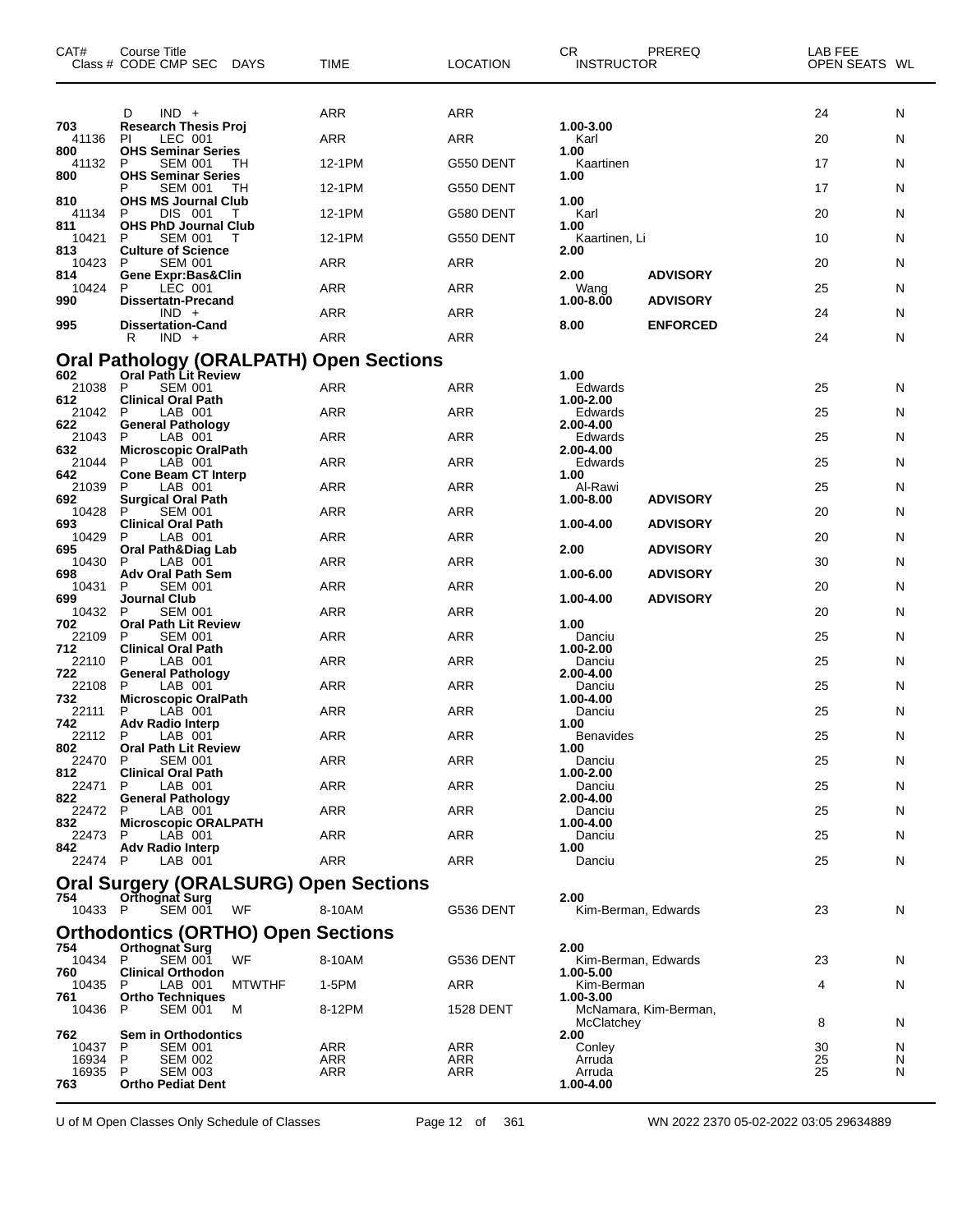| CAT#           | Course Title<br>Class # CODE CMP SEC DAYS                   | TIME       | <b>LOCATION</b>   | CR<br>PREREQ<br><b>INSTRUCTOR</b>       | LAB FEE<br>OPEN SEATS WL |    |
|----------------|-------------------------------------------------------------|------------|-------------------|-----------------------------------------|--------------------------|----|
| 10438          | LAB 001<br>P                                                | ARR        | <b>ARR</b>        |                                         | 12                       | N  |
| 764<br>10439   | <b>Trtmnt Comp Patnt</b><br>P<br><b>SEM 001</b><br>W        | 8-10AM     | G550 DENT         | 1.00-2.00<br>Kim-Berman, McClatchey     | 18                       | N  |
| 765<br>10440   | <b>Review Curr Lit</b><br>P<br><b>SEM 001</b>               | ARR        | <b>ARR</b>        | 1.00                                    | 18                       | N  |
| 766            | <b>Research-Thesis</b><br>$IND +$                           | ARR        | ARR               | 1.00-4.00                               | 4                        | N  |
| 767<br>10441   | <b>Adv Facial Growth</b><br><b>SEM 001</b><br>P             | ARR        | <b>ARR</b>        | 1.00-2.00                               | 30                       | N  |
| 768<br>10442   | <b>Intro Ortho Tech</b><br>P<br><b>SEM 001</b>              | ARR        | <b>ARR</b>        | 1.00                                    | 30                       | N  |
| 769<br>23543   | <b>Ortho Biomechanics</b><br>P<br>SEM 001                   | 10-12PM    | G536 DENT         | 1.00                                    | 11                       | N  |
| 769            | <b>Ortho Biomechanics</b><br><b>SEM 001</b><br>P<br>F       | 10-12PM    | G580 DENT         | 1.00<br>Kim-Berman                      | 11                       | N  |
| 770            | <b>Occlusal Developmnt</b>                                  |            |                   | 1.00                                    |                          |    |
| 10443<br>772   | P<br><b>SEM 001</b><br><b>Intro Cephalometric</b>           | ARR        | ARR               | West<br>1.00                            | 20                       | N  |
| 22529<br>773   | P<br><b>SEM 001</b><br><b>Adv Diagn&amp;Trtment</b>         | ARR        | ARR               | Cevidanes<br>1.00-2.00                  | 30                       | N  |
| 10444<br>774   | <b>SEM 001</b><br>W<br>P<br><b>Temporomand Joint</b>        | 10-12PM    | <b>1528 DENT</b>  | Kim-Berman<br>1.00                      | 13                       | N  |
| 10445<br>775   | P<br><b>SEM 001</b><br><b>Clin Ped Ortho</b>                | ARR        | <b>ARR</b>        | 1.00-3.00                               | 20                       | N  |
| 16933<br>777   | P<br><b>SEM 001</b><br>F<br><b>Meth&amp;Prob Clin Res</b>   | 4-6PM      | G580 DENT         | Pinzon<br><b>ADVISORY</b><br>1.00-16.00 | 6                        | N  |
| 10446          | <b>SEM 001</b><br><b>WTHF</b><br>P                          | $1-1AM$    | <b>ARR</b>        | Johnston Jr, Kim-Berman                 | 20                       | N  |
| 778<br>10447   | <b>Mg Chl Craniofac</b><br>P<br>LEC 001<br>F                | 11-12PM    | <b>1528 DENT</b>  | 1.00-2.00<br>Kelly                      | 12                       | N  |
| 779<br>24637   | <b>Ortho Pract Mgment</b><br>P<br><b>SEM 001</b>            | ARR        | ARR               | 1.00                                    | 25                       | N  |
| 780<br>19243   | <b>Foundations II</b><br><b>SEM 001</b><br>P                | ARR        | <b>1528 DENT</b>  | 1.00<br>Kim-Berman                      | 18                       | N  |
| 781<br>19244   | Treatment in Prog<br>P<br>TН<br>LEC 001                     | 8-9AM      | 1033 DENT         | 1.00<br>Kim-Berman                      | 4                        | N  |
| 782<br>19245   | TMD<br>P<br>LEC 001<br>м                                    | 8-10AM     | G580 DENT         | 1.00<br>Hatfield, Kim-Berman            | 18                       | N  |
| 783<br>21395   | 3D Imaging<br>$LEC$ 001<br>- P<br>TН                        | 10-12PM    | <b>1528 DENT</b>  | 1.00<br>Cevidanes, Kim-Berman           | 18                       | N  |
|                | <b>Pediatric Dentistry (PEDDENT) Open Sections</b>          |            |                   |                                         |                          |    |
| 591            | <b>Clinical Ped Dent</b>                                    |            |                   | 1.00-5.00                               |                          |    |
| 10450<br>592   | <b>MTWTHF</b><br>-P<br>LAB 001<br><b>Sem Pediatric Dent</b> | $1-1AM$    | <b>ARR</b>        | Boynton<br>4.00                         | 14                       | N. |
| 18237<br>593   | P<br><b>SEM 001</b><br><b>Current Lit</b>                   | ARR        | <b>ARR</b>        | Boynton<br>2.00-4.00                    | 15                       | N. |
| 10451<br>595   | P<br>SEM 001<br>т<br><b>Prob Child Health</b>               | 1-5PM      | <b>2075I DENT</b> | Boynton<br>2.00                         | 9                        | N  |
| 10452<br>596   | <b>PD</b><br><b>SEM 001</b><br><b>Adv Ped Dent CL Prb</b>   | 8-10AM     | G580 DENT         | Boynton<br>2.00                         | 24                       | N  |
| 10453 P<br>599 | <b>SEM 001</b><br><b>MW</b><br><b>Pd Anes Rotatn</b>        | 5-7PM      | 2075I DENT        | Boynton<br><b>ADVISORY</b><br>2.00      | 15                       | N  |
| 10454 P        | LAB 001                                                     | <b>ARR</b> | ARR               | Grewal                                  | 11                       | N  |
|                | <b>Periodontics (PERIODON) Open Sections</b>                |            |                   |                                         |                          |    |
| 780<br>10455 P | <b>Periodontic Clinic</b><br><b>MTWTHF</b><br>LAB 001       | $1-1AM$    | ARR               | 1.00-6.00<br>Wang                       | 30                       | N  |
| 781<br>10456   | <b>Sem in Periodontics</b><br><b>SEM 001</b><br>P           | ARR        | ARR               | 3.00<br>Neiva                           | 20                       | N  |
| 782<br>10457   | Sem in Periodontics<br>P<br>SEM 001<br>м                    | 9-12PM     | 1033 DENT         | 1.00<br>Wang, Chan                      | 15                       | N. |
| 786<br>10458   | <b>Periodontal Therapy</b><br>LEC 001<br>MW<br>P.           | $1-2PM$    | ARR               | 1.00-2.00<br>Eber                       | 25                       | N  |
| 787<br>27953   | Intro Cons I.V. Sed<br>LEC 001<br>P<br>-F                   | $1-2PM$    | ARR               | 1.00<br>Wang                            | 25                       | N  |
| 788<br>10459   | <b>Patient Mgt Perio</b><br>LEC 001<br>P<br>м               | 8-9AM      | 1033 DENT         | 1.00<br>Wang                            | 30                       | N  |
| 789            | <b>Patient&amp;Prac Mgt</b>                                 |            |                   | 1.00                                    |                          |    |
| 10460<br>790   | SEM 001<br>P<br>W<br>Thesis Investigatn                     | 6-8PM      | G580 DENT         | Wang<br>1.00-3.00                       | 25                       | N  |
| 791            | $IND +$<br><b>Perio&amp;Restor Dent</b>                     | <b>ARR</b> | ARR               | 1.00                                    | 15                       | N  |
| 10461<br>793   | LEC 001<br>P<br><b>Current Lit-Perio</b>                    | ARR        | ARR               | 1.00                                    | 35                       | N  |
| 10462<br>794   | <b>SEM 001</b><br>P<br>W<br>Implants                        | 10-11AM    | G580 DENT         | Wang<br>1.00                            | 10                       | N  |
| 10463<br>795   | SEM 001<br>W<br>P<br><b>Multisp Implnt Ther</b>             | 11-12PM    | G580 DENT         | Wang<br>1.00                            | 15                       | N  |
| 10464          | P<br><b>SEM 001</b><br>W                                    | $1-2PM$    | G311 DENT         | Wang, Chan                              | 25                       | N  |

U of M Open Classes Only Schedule of Classes Page 13 of 361 WN 2022 2370 05-02-2022 03:05 29634889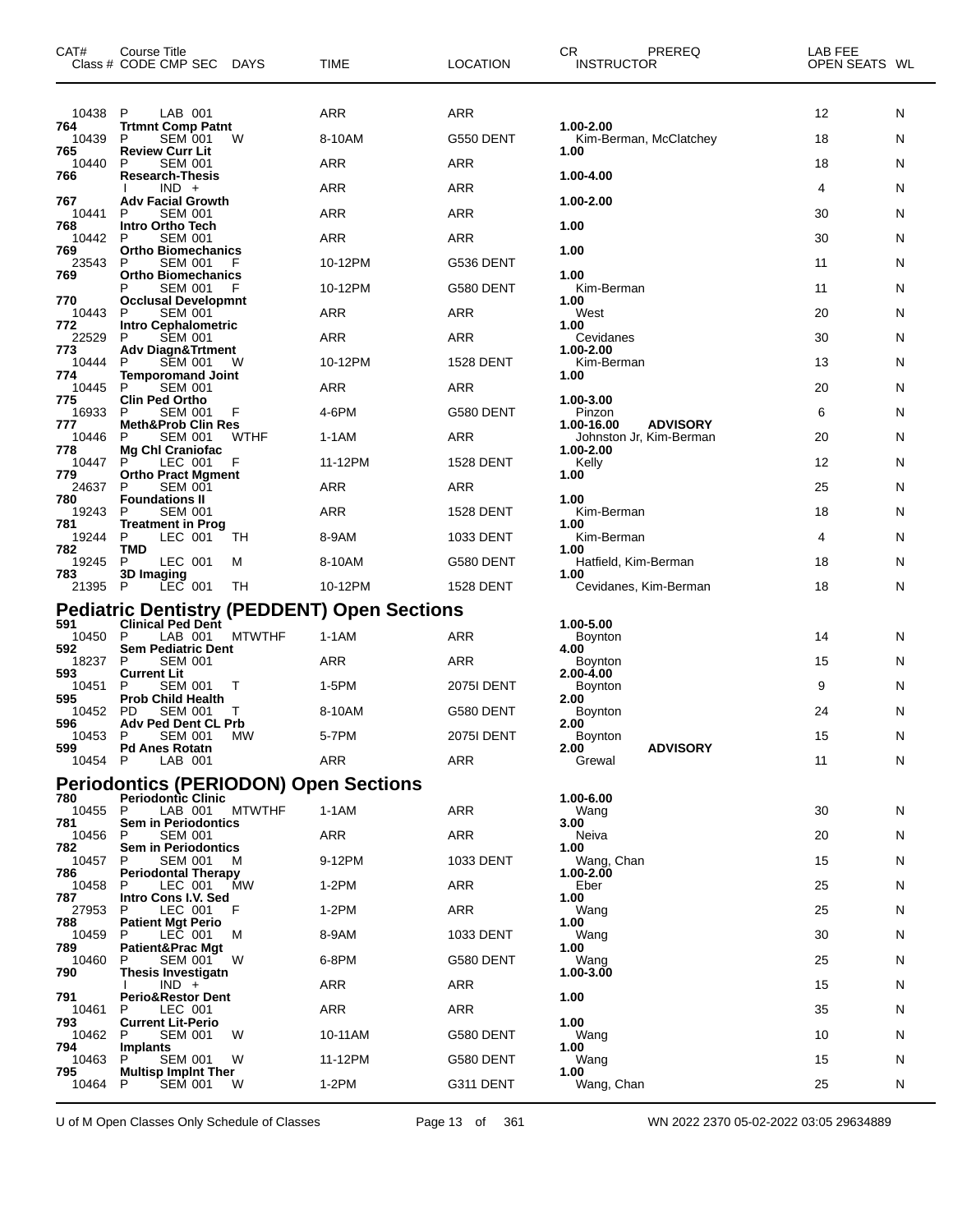| CAT#           | Course Title<br>Class # CODE CMP SEC DAYS                   | TIME       | <b>LOCATION</b> | CR<br>PREREQ<br><b>INSTRUCTOR</b> | LAB FEE<br>OPEN SEATS WL |   |
|----------------|-------------------------------------------------------------|------------|-----------------|-----------------------------------|--------------------------|---|
| 796            | <b>Occl Ther Patient</b>                                    |            |                 | 1.00                              |                          |   |
| 22503<br>880   | P<br><b>SEM 001</b><br><b>Perio Clinic</b>                  | ARR        | <b>ARR</b>      | 1.00-6.00                         | 30                       | N |
| 39579<br>882   | P<br>LAB 001<br>Sem in Perio                                | ARR        | ARR             | Wang<br>$1.00 - 6.00$             | 19                       | N |
| 39580          | <b>SEM 001</b><br>P<br><b>Patient Mgt</b>                   | ARR        | ARR             | Wang, Chan                        | 19                       | N |
| 888<br>39581   | P<br>LEC 001                                                | ARR        | ARR             | 1.00-6.00<br>Wang                 | 19                       | N |
| 889<br>39582   | Pat&Prac Mgt<br>P<br><b>SEM 001</b>                         | ARR        | ARR             | 1.00-6.00<br>Wang, Ravida         | 19                       | N |
| 893<br>39583   | <b>Current Lit</b><br><b>SEM 001</b><br>P                   | ARR        | ARR             | 1.00-6.00<br>Wang, Ravida         | 19                       | N |
| 894<br>39584   | Implants<br>P<br><b>SEM 001</b>                             | <b>ARR</b> | <b>ARR</b>      | 1.00-6.00<br>Wang, Ravida         | 19                       | N |
| 980<br>39586   | <b>Perio Clinic</b><br>P<br>LAB 001                         | ARR        | ARR             | 1.00-6.00<br>Wang                 | 21                       | N |
| 982            | Sem in Perio                                                |            |                 | 1.00-6.00                         |                          |   |
| 39587<br>988   | <b>SEM 001</b><br>P<br><b>Patient Mgt</b>                   | ARR        | ARR             | Wang, Chan<br>1.00-6.00           | 21                       | N |
| 39588<br>989   | P<br>LEC 001<br>Pat&Prac Mgt                                | ARR        | ARR             | Wang<br>1.00-6.00                 | 21                       | N |
| 39589<br>993   | P<br><b>SEM 001</b><br><b>Current Lit</b>                   | ARR        | ARR             | Wang, Ravida<br>1.00-6.00         | 21                       | N |
| 39590<br>994   | <b>SEM 001</b><br>P<br><b>Implants</b>                      | ARR        | ARR             | Wang, Ravida<br>1.00-6.00         | 21                       | N |
| 39592          | P<br><b>SEM 001</b>                                         | <b>ARR</b> | <b>ARR</b>      | Wang, Ravida                      | 21                       | N |
|                | <b>Prosthodontics (PROSTHOD) Open Sections</b>              |            |                 |                                   |                          |   |
| 583            | Independent Study<br>$IND +$<br>W                           | 10-12PM    | G550 DENT       | <b>ADVISORY</b><br>1.00-2.00      | 16                       | N |
| 630<br>27504   | Intro Pros Research<br>LEC 001<br>P                         | <b>ARR</b> | ARR             | $0.50 - 2.00$                     | 25                       | N |
| 27505<br>635   | <b>LEC 860</b><br>P<br>W<br><b>Impression Making</b>        | 9-10AM     | G580 DENT       | Liu<br>1.00                       | 20                       | N |
| 10465<br>635   | P<br><b>SEM 001</b><br><b>Impression Making</b>             | <b>ARR</b> | ARR             | May<br>1.00                       | 20                       | N |
| 636            | <b>SEM 001</b><br><b>Prostho Sem Impints</b>                | ARR        | ARR             | 1.00                              | 20                       | N |
| 10466          | P<br><b>SEM 001</b><br>TН                                   | 8-10AM     | G580 DENT       | Liu, Saglik                       | 10                       | N |
| 637<br>10467   | <b>Prosthodontics Prac</b><br>P<br><b>SEM 001</b>           | <b>ARR</b> | ARR             | 1.00                              | 20                       | N |
| 639<br>10468   | <b>Applic Partial Dent</b><br>P<br><b>SEM 001</b><br>F      | 8-9AM      | G311 DENT       | <b>ADVISORY</b><br>1.00<br>Oh     | 15                       | N |
| 643<br>10469   | <b>Clin Prosthodontics</b><br>P<br>LAB 001<br><b>MTWTHF</b> | 1-1AM      | ARR             | 1.00-6.00<br>Liu, Saglik          | 6                        | N |
| 645            | <b>Thesis Investigatn</b><br>$IND +$                        | <b>ARR</b> | <b>ARR</b>      | 1.00-3.00                         | 16                       | N |
| 646<br>10470   | <b>Maxillofac Prac Sem</b><br>P<br><b>SEM 001</b>           | 5-9PM      | ARR             | 1.00<br>Jayanetti                 | 26                       | N |
| 647            | <b>Maxillo Pros Clinic</b>                                  |            |                 | <b>ADVISORY</b><br>1.00           |                          |   |
| 10471 P<br>649 | LAB 001<br><b>Prosthetic Occlusn</b>                        | ARR        | ARR             | 1.00                              | 25                       | N |
| 10472<br>650   | <b>SEM 001</b><br>P.<br><b>Adv Tx Planning</b>              | ARR        | ARR             | 1.00<br><b>ADVISORY</b>           | 20                       | N |
| 16639<br>739   | P<br>LEC 001<br>TH<br><b>Clin Crown&amp;Bridge</b>          | 12-1PM     | 1033 DENT       | Liu, Saglik<br>1.00-2.00          | $\overline{7}$           | N |
| 10473<br>741   | P<br><b>SEM 001</b><br><b>Articulator</b>                   | ARR        | ARR             | 1.00                              | 35                       | N |
| 10474<br>800   | <b>SEM 001</b><br>P<br><b>Teaching Pract</b>                | <b>ARR</b> | ARR             | 1.00-2.00                         | 35                       | N |
| 26755          | P<br>LAB 001                                                | ARR        | ARR             | <b>Razzoog</b>                    | 20                       | N |
| 875<br>10475   | <b>Functional Occlusn</b><br><b>SEM 001</b><br>P<br>TH      | 10-12PM    | G311 DENT       | 1.00<br>Beard                     | 10                       | N |
| 877<br>10476   | <b>Adv Crown&amp;Bridge</b><br>P<br>SEM 001<br>TН           | 8-10AM     | G311 DENT       | 1.00-2.00<br>Beard                | 31                       | N |
| 878<br>10477   | <b>Clinical Restorativ</b><br>P<br>LAB 001                  | ARR        | ARR             | 1.00-8.00                         | 35                       | N |
| 879            | <b>Thesis Investigatn</b><br>$IND +$                        | ARR        | ARR             | 1.00-8.00                         | 35                       | N |
| 882<br>10479   | <b>Ceramo-Metal Proc</b><br>P<br><b>SEM 001</b>             | <b>ARR</b> | ARR             | 1.00                              | 35                       | N |
|                | <b>Restorative (RESTORA) Open Sections</b>                  |            |                 |                                   |                          |   |
| 565            | <b>Implant Seminars</b>                                     |            |                 | 1.00                              |                          |   |
| 24619<br>580   | LEC 001<br>м<br>P.<br><b>Chairside CAD/CAM</b>              | $1-3PM$    | ARR             | Neiva<br>1.00-2.00                | 25                       | N |
| 24299<br>585   | P<br>LAB 001<br>T<br><b>Adv Direct Restora</b>              | 1-5PM      | 1033 DENT       | Fasbinder, Neiva<br>2.00          | 20                       | N |
| 24300          | P<br>LAB 001<br>F                                           | 8-12PM     | G550 DENT       | Valcanaia, Neiva                  | 20                       | N |

U of M Open Classes Only Schedule of Classes Page 14 of 361 WN 2022 2370 05-02-2022 03:05 29634889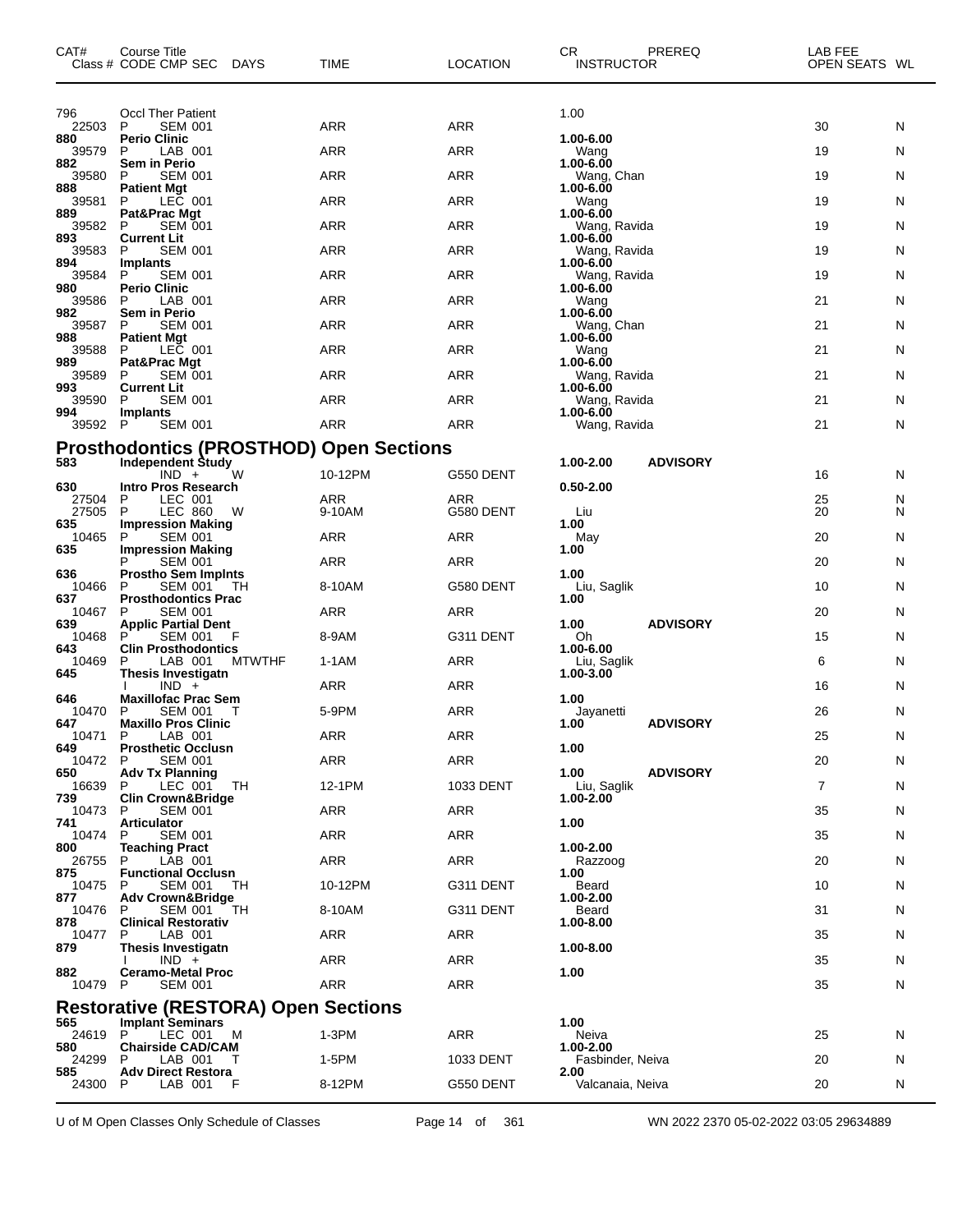| CAT#                | Course Title<br>Class # CODE CMP SEC<br>DAYS                                                   | <b>TIME</b> | <b>LOCATION</b> | CR.<br><b>INSTRUCTOR</b>                                             | PREREQ                        | LAB FEE<br>OPEN SEATS WL |   |
|---------------------|------------------------------------------------------------------------------------------------|-------------|-----------------|----------------------------------------------------------------------|-------------------------------|--------------------------|---|
| 620<br>30331<br>680 | Pre-clinic for Grad<br>P<br>LAB 01<br>т<br><b>Adv ChairsideCAD/CAM</b>                         | 1-5PM       | G536 DENT       | 1.00<br>Karl<br>2.00                                                 |                               | 20                       | N |
| 26215               | P<br>LEC 001<br>M                                                                              | 1-5PM       | 1033 DENT       | Fasbinder, Neiva                                                     |                               | 20                       | N |
| 685<br>38966        | <b>Adv Direct Resto 2</b><br>P<br>LEC 001<br>W                                                 | $1-3PM$     | G580 DENT       | 2.00<br>Rocha Maia, Valcanaia                                        |                               | 20                       | N |
| 742<br>10480<br>743 | <b>Clin Restor Dent</b><br>P<br>LEC 001                                                        | <b>ARR</b>  | <b>ARR</b>      | 1.00-8.00<br>Neiva                                                   |                               | 8                        | N |
|                     | <b>Thesis Investigatn</b><br>$IND +$                                                           | <b>ARR</b>  | <b>ARR</b>      | 1.00-4.00                                                            |                               | 8                        | N |
| 744<br>10481        | <b>Sem Operative Dent</b><br>P<br><b>SEM 001</b>                                               | ARR         | <b>ARR</b>      | 1.00-3.00                                                            |                               | 20                       | N |
| 745<br>10482        | <b>Esthetic Procedures</b><br>P<br><b>SEM 001</b>                                              | <b>ARR</b>  | <b>ARR</b>      | 1.00                                                                 |                               | $12 \overline{ }$        | N |
| 746<br>10483        | <b>Prin Operative Dent</b><br><b>SEM 001</b><br>P                                              | <b>ARR</b>  | <b>ARR</b>      | 1.00-2.00                                                            |                               | 25                       | N |
| 748<br>10484        | <b>Spec Topc Oper Dent</b><br>P<br><b>SEM 001</b>                                              | <b>ARR</b>  | <b>ARR</b>      | 1.00-3.00<br>Dennison                                                |                               | 20                       | N |
| 749<br>10485        | <b>Esthetic Restor Lab</b><br>P<br>LAB 001                                                     | <b>ARR</b>  | <b>ARR</b>      | 1.00                                                                 | <b>ADVISORY</b>               | $12 \overline{ }$        | N |
| 801<br>39900        | <b>SPSS</b><br>P<br>LAB 001<br>F                                                               | $1-3PM$     | <b>ARR</b>      | 1.00-6.00<br>Neiva                                                   |                               | 18                       | N |
| 860<br>10486        | <b>Neurophy &amp; Occ</b><br>SÉM 001<br>P<br>W                                                 | 8-9AM       | G311 DENT       | 1.00<br>Hatfield, Aronovich, Ashman,<br>Dasilva, Richards, Cevidanes | Benavides, Geisser, Crompton, | $12 \overline{ }$        | N |
| 861                 | This course is held concurrent with RESTORA 871 in room 2397.<br><b>Tempo Joint&amp;Occlus</b> |             |                 | 1.00                                                                 |                               |                          |   |
| 10487               | P<br><b>SEM 001</b>                                                                            | <b>ARR</b>  | <b>ARR</b>      |                                                                      |                               | 20                       | N |
| 862<br>10488        | <b>Phys of Occlusion</b><br>P<br><b>SEM 001</b>                                                | <b>ARR</b>  | <b>ARR</b>      | 1.00                                                                 |                               | 20                       | Υ |
| 863<br>10489        | <b>Occlusal Adjustment</b><br>P<br>LAB 001                                                     | ARR         | ARR             | 2.00                                                                 |                               | 30                       | N |
| 864                 | <b>Adv Occ Adj&amp;Splints</b>                                                                 |             |                 | 1.00                                                                 | <b>ADVISORY</b>               |                          |   |
| 10490<br>866        | P<br><b>SEM 001</b><br><b>Masticatory System</b>                                               | ARR         | ARR             | 1.00                                                                 | <b>ADVISORY</b>               | 30                       | N |
| 10491               | P<br><b>SEM 001</b>                                                                            | ARR         | ARR             |                                                                      |                               | 25                       | N |
| 867<br>10492        | <b>Res Methods Occlus</b><br><b>SEM 001</b><br>P                                               | <b>ARR</b>  | ARR             | 2.00                                                                 |                               | 20                       | N |
| 868<br>10493        | <b>Bioengin Occlusion</b><br><b>SEM 001</b><br>P                                               | <b>ARR</b>  | ARR             | 2.00                                                                 | <b>ADVISORY</b>               | 15                       | N |
| 869                 | <b>Occlusion Lab</b>                                                                           |             |                 | 1.00-3.00                                                            |                               |                          |   |
| 10494<br>870        | P<br>LAB 001<br><b>Tempo Joint Therapy</b>                                                     | <b>ARR</b>  | <b>ARR</b>      | 1.00                                                                 | <b>ADVISORY</b>               | 20                       | N |
| 10495<br>872        | P<br><b>SEM 001</b><br><b>Dysfunct Occlusion</b>                                               | ARR         | <b>ARR</b>      | 1.00                                                                 | <b>ADVISORY</b>               | 20                       | N |
| 10496               | P<br><b>SEM 001</b>                                                                            | <b>ARR</b>  | <b>ARR</b>      |                                                                      |                               | 20                       | N |
| 873<br>10497        | <b>Clin Prac Occlusion</b><br>LAB 001<br>P                                                     | <b>ARR</b>  | <b>ARR</b>      | 1.00-6.00                                                            |                               | 30                       | N |
| 881<br>10499        | Occlusion&Orthodont<br>P<br><b>SEM 001</b>                                                     | <b>ARR</b>  | <b>ARR</b>      | 1.00                                                                 |                               | 25                       | N |
| 883                 | <b>Restora Materials</b>                                                                       |             |                 | 1.00-2.00                                                            | <b>ADVISORY</b>               |                          |   |
| 10500               | P<br>LAB 001                                                                                   | <b>ARR</b>  | <b>ARR</b>      |                                                                      |                               | 15                       | Y |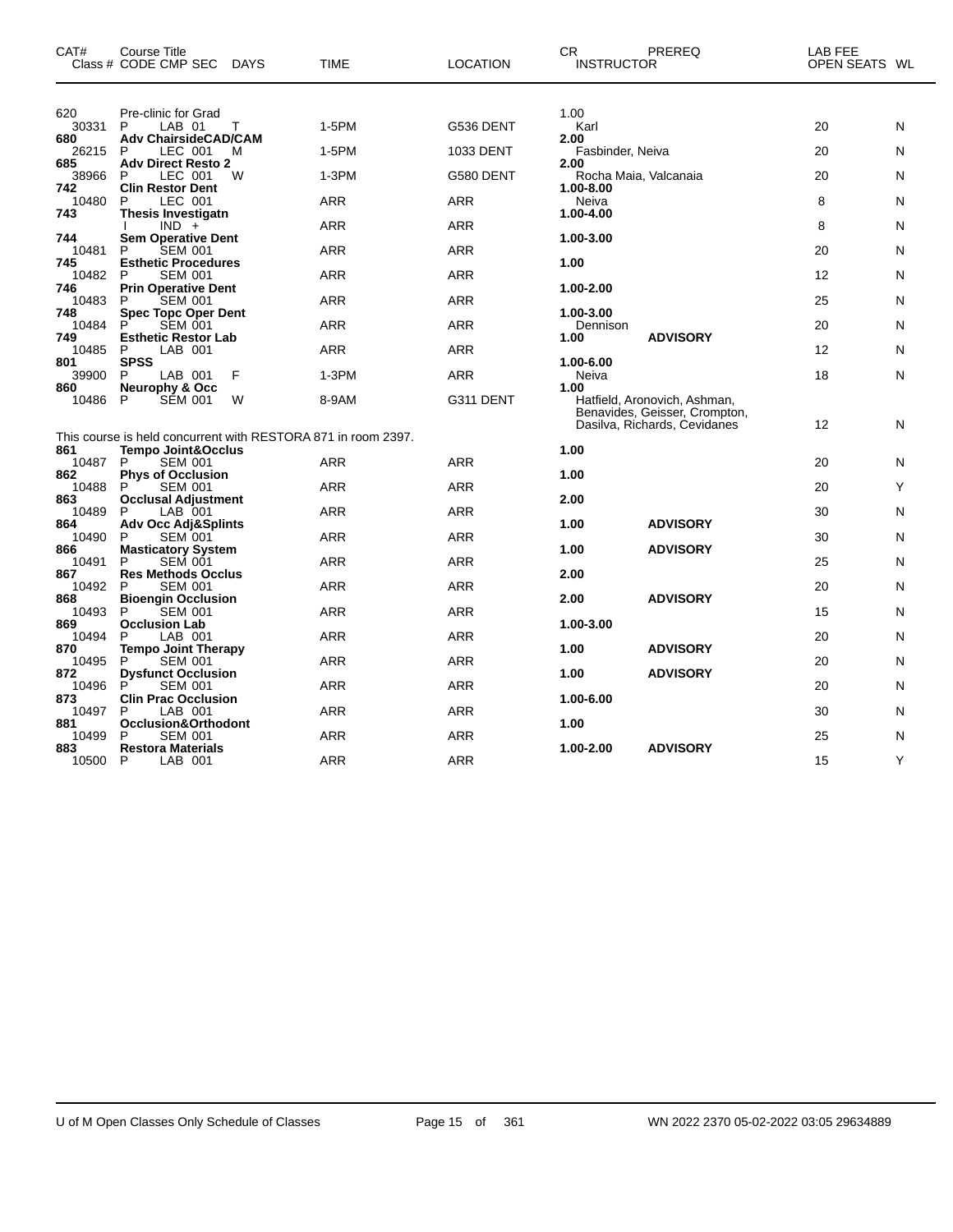# **Education**

--MOST SCHOOL OF EDUCATION COURSES ARE LISTED UNDER EDUCATION. SOME ADDITIONAL COURSES ARE LISTED UNDER EDUCATION C AND D.

--UNDERGRADUATE STUDENTS MUST HAVE ATTAINED JUNIOR STANDING COMPLETION OF AT LEAST 54 SEMESTER HOURS OR MUST BE SCHOOL OF EDUCATION SPECIAL STUDENTS BEFORE THEY MAY ELECT 300 OR 400 LEVEL COURSES --TEACHER CERTIFICATION COURSES: ENROLLMENT PREFERENCE WILL BE GIVEN TO STUDENTS PREVIOUSLY ADMITTED TO AN APPROVED TEACHER CERTIFICATION PROGRAM: OTHERS MAY BE REQUIRED TO WITHDRAW. --UNLESS OTHERWISE INDICATED, CLASS PERMISSIONS (OVERRIDES) ARE AVAILABLE IN THE OFFICE OF STUDENT SERVICES, ROOM 1033 SEB, (734-764-7563).

#### **School Of Education**

#### **Education C Behavioral Sciences In Education (EDBEHAVR) Open Sections**

| Sem Ed Psych<br>$1-4PM$<br>2225 SEB<br>5<br>N<br>36510 PI<br>SEM 001<br>Cortina<br>$\top$<br>Crosslisted with PSYCH 861-001<br><b>Education D Curriculum and Instruction (EDCURINS) Open Sections</b><br><b>Education (EDUC) Open Sections</b><br>Intr Ed:Sch Mcul Soc<br>3.00<br>118<br>18062 P<br><b>REC 001</b><br><b>ARR</b><br>3<br>MW<br>10-1130AM<br>Goldin, Seeber, Eldridge<br>Υ<br>Mixed with some classes meeting in person and most remotely. Class will meet in person on 1/12, 1/19, 2/14, 3/7,<br>3/9, 3/14, 3/21, 3/23, 3/28, 4/11, 4/13 in SEB 1315.<br>206<br><b>Fund of Tutoring</b><br>1.00<br>38496 P<br>9<br><b>SEM 001</b><br>10-12PM<br><b>REMOTE</b><br>Katz<br>Т<br>N<br><b>Hist College Athlet</b><br>3.00<br>212.<br>P<br><b>DIS 003</b><br>9-10AM<br>4212 SEB<br>12<br>23393<br>т<br>Morgan<br>Y<br>P<br>DIS 004<br>12<br>23394<br>T.<br>10-11AM<br>4212 SEB<br>Y<br>Morgan<br>S<br>23391<br>LEC 001<br><b>MW</b><br>830-10AM<br>1202 SEB<br>Spath<br>220<br><b>Coaching Today's Soc</b><br>3.00<br>31014<br>P<br><b>REC 001</b><br>130-3PM<br>2328 SEB<br>8<br>MW<br><b>Betts</b><br>N<br>250<br>Global Ed & Devl<br>3.00<br>30586 P<br>LEC 001<br>9-12PM<br>2229 SEB<br>Miller<br>29<br>TH<br>N<br>Meets with EDUC 547-004.<br><b>Directed Teach Elem</b><br>12.00<br><b>ADVISORY</b><br>85.00<br>301<br>10501 PR<br>LAB 001<br>8-5PM<br><b>ARR</b><br><b>MTWTHF</b><br><b>Bruder</b><br>14<br>N<br>ELUG Year 2/ ELUG2020 Only<br>20772 PR<br><b>ARR</b><br>LAB 002<br><b>MTWTHF</b><br>8-5PM<br>Kennison<br>15<br>N<br>ELUG Year 2/ ELUG2020 Only<br>20773 PR LAB 003<br>8-5PM<br><b>ARR</b><br>12<br><b>MTWTHF</b><br><b>Blunk</b><br>N<br>ELUG Year 2/ ELUG2020 Only<br>23395 PR LAB 004<br>Stull<br><b>MTWTHF</b><br>8-5PM<br><b>ARR</b><br>11<br>N<br>ELUG Year 2/ ELUG2020 Only<br>20774 PR<br><b>ARR</b><br>12<br><b>MTWTHF</b><br>8-5PM<br>Fortini<br>N<br>LAB 005<br>ELUG Year 2/ ELUG2020 Only<br><b>Directed Teach Sec</b><br>10.00<br><b>ADVISORY</b><br>30.00<br>302<br>7-4PM<br><b>ARR</b><br>10502 PR<br>LAB 001<br><b>MTWTHF</b><br>N<br>cooper<br>9<br>For Secondary Winter ENGLISH students only. Concurrent registration in EDUC 304-001 required. Choose S/U grading<br>option.<br>19129 PR LAB 002<br><b>MTWTHF</b><br>7-4PM<br><b>ARR</b><br>1<br>McElroy<br>N<br>For Secondary Winter ENGLISH students only. Concurr reg in EDUC 304-002 reguired. Choose S/U grading option.<br>20315 PR LAB 003<br>$\overline{2}$<br>7-4PM<br><b>MTWTHF</b><br>ARR<br>Cosby<br>N<br>For Secondary Winter MATH students only. Concurrent registration in EDUC 304-003 required. Choose S/U grading<br>option.<br>26284 PR LAB 004<br>7-4PM<br>1<br><b>MTWTHF</b><br>ARR<br>N<br>Davis<br>For Secondary Winter SCIENCE students only. Concurrent registration in EDUC 304-004 required. Choose S/U grading<br>option.<br>26283 PR LAB 005<br><b>MTWTHF</b><br>$7-4PM$<br><b>ARR</b><br>7<br>Anderson<br>N<br>For Secondary Winter HISTORY/SOCIAL SCIENCES students. Concurrent registration in EDUC 304-005 required. Choose S/U<br>grading option.<br><b>MTWTHF</b><br>6<br>20571 PR<br>LAB 006<br>7-4PM<br>ARR<br>N<br>Fagan<br>For Secondary Winter HISTORY/SOCIAL SCIENCES students only. Concurrent registration in EDUC 304-006 required.<br>Choose S/U grading option.<br>7-4PM<br>2<br>20572 PR<br>LAB 007<br><b>MTWTHF</b><br><b>ARR</b><br>N<br>Aretz<br>For Secondary Winter WORLD LANGUAGES students. Concurrent registration in EDUC 304-007 required. Choose S/U<br>grading option.<br>24916 PR<br>LAB 008<br><b>MTWTHF</b><br>7-4PM<br><b>ARR</b><br>$\mathbf{1}$<br>N<br>Carduner<br>For Secondary Winter WORLD LANGUAGES students. Concurrent registration in EDUC 304-008 required. Choose S/U<br>grading option.<br>36443 PR<br>F<br>LAB 012<br>7-12PM<br><b>ARR</b><br>4<br>N<br>4<br>LAB 012<br><b>MTWTH</b><br>7-4PM<br><b>ARR</b><br>P R<br>McElroy<br>N<br>For Secondary ENGLISH students enrolled in ESL program. Concurrent registration in EDUC 304 required. Choose S/U<br>grading option.<br>36445 PR<br>F<br>7-12PM<br><b>ARR</b><br>LAB 013<br>N<br>1<br>P <sub>R</sub><br>LAB 013<br><b>MTWTH</b><br>7-4PM<br><b>ARR</b><br>N<br>1<br>Anderson |     |  |  | Education C Benavioral Sciences in Education (EDBEHAVR) Open Sections |                |                 |  |
|----------------------------------------------------------------------------------------------------------------------------------------------------------------------------------------------------------------------------------------------------------------------------------------------------------------------------------------------------------------------------------------------------------------------------------------------------------------------------------------------------------------------------------------------------------------------------------------------------------------------------------------------------------------------------------------------------------------------------------------------------------------------------------------------------------------------------------------------------------------------------------------------------------------------------------------------------------------------------------------------------------------------------------------------------------------------------------------------------------------------------------------------------------------------------------------------------------------------------------------------------------------------------------------------------------------------------------------------------------------------------------------------------------------------------------------------------------------------------------------------------------------------------------------------------------------------------------------------------------------------------------------------------------------------------------------------------------------------------------------------------------------------------------------------------------------------------------------------------------------------------------------------------------------------------------------------------------------------------------------------------------------------------------------------------------------------------------------------------------------------------------------------------------------------------------------------------------------------------------------------------------------------------------------------------------------------------------------------------------------------------------------------------------------------------------------------------------------------------------------------------------------------------------------------------------------------------------------------------------------------------------------------------------------------------------------------------------------------------------------------------------------------------------------------------------------------------------------------------------------------------------------------------------------------------------------------------------------------------------------------------------------------------------------------------------------------------------------------------------------------------------------------------------------------------------------------------------------------------------------------------------------------------------------------------------------------------------------------------------------------------------------------------------------------------------------------------------------------------------------------------------------------------------------------------------------------------------------------------------------------------------------------------------------------------------------------------------------------------------------------------------------------------------------------------------------------------------------------------------------------------------------------------------------------------------------------------------------------------------------------------------------------------------------------------------------------------------------------------------------------------------------------------------------------------------------------------------------------|-----|--|--|-----------------------------------------------------------------------|----------------|-----------------|--|
|                                                                                                                                                                                                                                                                                                                                                                                                                                                                                                                                                                                                                                                                                                                                                                                                                                                                                                                                                                                                                                                                                                                                                                                                                                                                                                                                                                                                                                                                                                                                                                                                                                                                                                                                                                                                                                                                                                                                                                                                                                                                                                                                                                                                                                                                                                                                                                                                                                                                                                                                                                                                                                                                                                                                                                                                                                                                                                                                                                                                                                                                                                                                                                                                                                                                                                                                                                                                                                                                                                                                                                                                                                                                                                                                                                                                                                                                                                                                                                                                                                                                                                                                                                                                                      | 800 |  |  |                                                                       | $3.00^{\circ}$ | <b>ADVISORY</b> |  |
|                                                                                                                                                                                                                                                                                                                                                                                                                                                                                                                                                                                                                                                                                                                                                                                                                                                                                                                                                                                                                                                                                                                                                                                                                                                                                                                                                                                                                                                                                                                                                                                                                                                                                                                                                                                                                                                                                                                                                                                                                                                                                                                                                                                                                                                                                                                                                                                                                                                                                                                                                                                                                                                                                                                                                                                                                                                                                                                                                                                                                                                                                                                                                                                                                                                                                                                                                                                                                                                                                                                                                                                                                                                                                                                                                                                                                                                                                                                                                                                                                                                                                                                                                                                                                      |     |  |  |                                                                       |                |                 |  |
|                                                                                                                                                                                                                                                                                                                                                                                                                                                                                                                                                                                                                                                                                                                                                                                                                                                                                                                                                                                                                                                                                                                                                                                                                                                                                                                                                                                                                                                                                                                                                                                                                                                                                                                                                                                                                                                                                                                                                                                                                                                                                                                                                                                                                                                                                                                                                                                                                                                                                                                                                                                                                                                                                                                                                                                                                                                                                                                                                                                                                                                                                                                                                                                                                                                                                                                                                                                                                                                                                                                                                                                                                                                                                                                                                                                                                                                                                                                                                                                                                                                                                                                                                                                                                      |     |  |  |                                                                       |                |                 |  |
|                                                                                                                                                                                                                                                                                                                                                                                                                                                                                                                                                                                                                                                                                                                                                                                                                                                                                                                                                                                                                                                                                                                                                                                                                                                                                                                                                                                                                                                                                                                                                                                                                                                                                                                                                                                                                                                                                                                                                                                                                                                                                                                                                                                                                                                                                                                                                                                                                                                                                                                                                                                                                                                                                                                                                                                                                                                                                                                                                                                                                                                                                                                                                                                                                                                                                                                                                                                                                                                                                                                                                                                                                                                                                                                                                                                                                                                                                                                                                                                                                                                                                                                                                                                                                      |     |  |  |                                                                       |                |                 |  |
|                                                                                                                                                                                                                                                                                                                                                                                                                                                                                                                                                                                                                                                                                                                                                                                                                                                                                                                                                                                                                                                                                                                                                                                                                                                                                                                                                                                                                                                                                                                                                                                                                                                                                                                                                                                                                                                                                                                                                                                                                                                                                                                                                                                                                                                                                                                                                                                                                                                                                                                                                                                                                                                                                                                                                                                                                                                                                                                                                                                                                                                                                                                                                                                                                                                                                                                                                                                                                                                                                                                                                                                                                                                                                                                                                                                                                                                                                                                                                                                                                                                                                                                                                                                                                      |     |  |  |                                                                       |                |                 |  |
|                                                                                                                                                                                                                                                                                                                                                                                                                                                                                                                                                                                                                                                                                                                                                                                                                                                                                                                                                                                                                                                                                                                                                                                                                                                                                                                                                                                                                                                                                                                                                                                                                                                                                                                                                                                                                                                                                                                                                                                                                                                                                                                                                                                                                                                                                                                                                                                                                                                                                                                                                                                                                                                                                                                                                                                                                                                                                                                                                                                                                                                                                                                                                                                                                                                                                                                                                                                                                                                                                                                                                                                                                                                                                                                                                                                                                                                                                                                                                                                                                                                                                                                                                                                                                      |     |  |  |                                                                       |                |                 |  |
|                                                                                                                                                                                                                                                                                                                                                                                                                                                                                                                                                                                                                                                                                                                                                                                                                                                                                                                                                                                                                                                                                                                                                                                                                                                                                                                                                                                                                                                                                                                                                                                                                                                                                                                                                                                                                                                                                                                                                                                                                                                                                                                                                                                                                                                                                                                                                                                                                                                                                                                                                                                                                                                                                                                                                                                                                                                                                                                                                                                                                                                                                                                                                                                                                                                                                                                                                                                                                                                                                                                                                                                                                                                                                                                                                                                                                                                                                                                                                                                                                                                                                                                                                                                                                      |     |  |  |                                                                       |                |                 |  |
|                                                                                                                                                                                                                                                                                                                                                                                                                                                                                                                                                                                                                                                                                                                                                                                                                                                                                                                                                                                                                                                                                                                                                                                                                                                                                                                                                                                                                                                                                                                                                                                                                                                                                                                                                                                                                                                                                                                                                                                                                                                                                                                                                                                                                                                                                                                                                                                                                                                                                                                                                                                                                                                                                                                                                                                                                                                                                                                                                                                                                                                                                                                                                                                                                                                                                                                                                                                                                                                                                                                                                                                                                                                                                                                                                                                                                                                                                                                                                                                                                                                                                                                                                                                                                      |     |  |  |                                                                       |                |                 |  |
|                                                                                                                                                                                                                                                                                                                                                                                                                                                                                                                                                                                                                                                                                                                                                                                                                                                                                                                                                                                                                                                                                                                                                                                                                                                                                                                                                                                                                                                                                                                                                                                                                                                                                                                                                                                                                                                                                                                                                                                                                                                                                                                                                                                                                                                                                                                                                                                                                                                                                                                                                                                                                                                                                                                                                                                                                                                                                                                                                                                                                                                                                                                                                                                                                                                                                                                                                                                                                                                                                                                                                                                                                                                                                                                                                                                                                                                                                                                                                                                                                                                                                                                                                                                                                      |     |  |  |                                                                       |                |                 |  |
|                                                                                                                                                                                                                                                                                                                                                                                                                                                                                                                                                                                                                                                                                                                                                                                                                                                                                                                                                                                                                                                                                                                                                                                                                                                                                                                                                                                                                                                                                                                                                                                                                                                                                                                                                                                                                                                                                                                                                                                                                                                                                                                                                                                                                                                                                                                                                                                                                                                                                                                                                                                                                                                                                                                                                                                                                                                                                                                                                                                                                                                                                                                                                                                                                                                                                                                                                                                                                                                                                                                                                                                                                                                                                                                                                                                                                                                                                                                                                                                                                                                                                                                                                                                                                      |     |  |  |                                                                       |                |                 |  |
|                                                                                                                                                                                                                                                                                                                                                                                                                                                                                                                                                                                                                                                                                                                                                                                                                                                                                                                                                                                                                                                                                                                                                                                                                                                                                                                                                                                                                                                                                                                                                                                                                                                                                                                                                                                                                                                                                                                                                                                                                                                                                                                                                                                                                                                                                                                                                                                                                                                                                                                                                                                                                                                                                                                                                                                                                                                                                                                                                                                                                                                                                                                                                                                                                                                                                                                                                                                                                                                                                                                                                                                                                                                                                                                                                                                                                                                                                                                                                                                                                                                                                                                                                                                                                      |     |  |  |                                                                       |                |                 |  |
|                                                                                                                                                                                                                                                                                                                                                                                                                                                                                                                                                                                                                                                                                                                                                                                                                                                                                                                                                                                                                                                                                                                                                                                                                                                                                                                                                                                                                                                                                                                                                                                                                                                                                                                                                                                                                                                                                                                                                                                                                                                                                                                                                                                                                                                                                                                                                                                                                                                                                                                                                                                                                                                                                                                                                                                                                                                                                                                                                                                                                                                                                                                                                                                                                                                                                                                                                                                                                                                                                                                                                                                                                                                                                                                                                                                                                                                                                                                                                                                                                                                                                                                                                                                                                      |     |  |  |                                                                       |                |                 |  |
|                                                                                                                                                                                                                                                                                                                                                                                                                                                                                                                                                                                                                                                                                                                                                                                                                                                                                                                                                                                                                                                                                                                                                                                                                                                                                                                                                                                                                                                                                                                                                                                                                                                                                                                                                                                                                                                                                                                                                                                                                                                                                                                                                                                                                                                                                                                                                                                                                                                                                                                                                                                                                                                                                                                                                                                                                                                                                                                                                                                                                                                                                                                                                                                                                                                                                                                                                                                                                                                                                                                                                                                                                                                                                                                                                                                                                                                                                                                                                                                                                                                                                                                                                                                                                      |     |  |  |                                                                       |                |                 |  |
|                                                                                                                                                                                                                                                                                                                                                                                                                                                                                                                                                                                                                                                                                                                                                                                                                                                                                                                                                                                                                                                                                                                                                                                                                                                                                                                                                                                                                                                                                                                                                                                                                                                                                                                                                                                                                                                                                                                                                                                                                                                                                                                                                                                                                                                                                                                                                                                                                                                                                                                                                                                                                                                                                                                                                                                                                                                                                                                                                                                                                                                                                                                                                                                                                                                                                                                                                                                                                                                                                                                                                                                                                                                                                                                                                                                                                                                                                                                                                                                                                                                                                                                                                                                                                      |     |  |  |                                                                       |                |                 |  |
|                                                                                                                                                                                                                                                                                                                                                                                                                                                                                                                                                                                                                                                                                                                                                                                                                                                                                                                                                                                                                                                                                                                                                                                                                                                                                                                                                                                                                                                                                                                                                                                                                                                                                                                                                                                                                                                                                                                                                                                                                                                                                                                                                                                                                                                                                                                                                                                                                                                                                                                                                                                                                                                                                                                                                                                                                                                                                                                                                                                                                                                                                                                                                                                                                                                                                                                                                                                                                                                                                                                                                                                                                                                                                                                                                                                                                                                                                                                                                                                                                                                                                                                                                                                                                      |     |  |  |                                                                       |                |                 |  |
|                                                                                                                                                                                                                                                                                                                                                                                                                                                                                                                                                                                                                                                                                                                                                                                                                                                                                                                                                                                                                                                                                                                                                                                                                                                                                                                                                                                                                                                                                                                                                                                                                                                                                                                                                                                                                                                                                                                                                                                                                                                                                                                                                                                                                                                                                                                                                                                                                                                                                                                                                                                                                                                                                                                                                                                                                                                                                                                                                                                                                                                                                                                                                                                                                                                                                                                                                                                                                                                                                                                                                                                                                                                                                                                                                                                                                                                                                                                                                                                                                                                                                                                                                                                                                      |     |  |  |                                                                       |                |                 |  |
|                                                                                                                                                                                                                                                                                                                                                                                                                                                                                                                                                                                                                                                                                                                                                                                                                                                                                                                                                                                                                                                                                                                                                                                                                                                                                                                                                                                                                                                                                                                                                                                                                                                                                                                                                                                                                                                                                                                                                                                                                                                                                                                                                                                                                                                                                                                                                                                                                                                                                                                                                                                                                                                                                                                                                                                                                                                                                                                                                                                                                                                                                                                                                                                                                                                                                                                                                                                                                                                                                                                                                                                                                                                                                                                                                                                                                                                                                                                                                                                                                                                                                                                                                                                                                      |     |  |  |                                                                       |                |                 |  |
|                                                                                                                                                                                                                                                                                                                                                                                                                                                                                                                                                                                                                                                                                                                                                                                                                                                                                                                                                                                                                                                                                                                                                                                                                                                                                                                                                                                                                                                                                                                                                                                                                                                                                                                                                                                                                                                                                                                                                                                                                                                                                                                                                                                                                                                                                                                                                                                                                                                                                                                                                                                                                                                                                                                                                                                                                                                                                                                                                                                                                                                                                                                                                                                                                                                                                                                                                                                                                                                                                                                                                                                                                                                                                                                                                                                                                                                                                                                                                                                                                                                                                                                                                                                                                      |     |  |  |                                                                       |                |                 |  |
|                                                                                                                                                                                                                                                                                                                                                                                                                                                                                                                                                                                                                                                                                                                                                                                                                                                                                                                                                                                                                                                                                                                                                                                                                                                                                                                                                                                                                                                                                                                                                                                                                                                                                                                                                                                                                                                                                                                                                                                                                                                                                                                                                                                                                                                                                                                                                                                                                                                                                                                                                                                                                                                                                                                                                                                                                                                                                                                                                                                                                                                                                                                                                                                                                                                                                                                                                                                                                                                                                                                                                                                                                                                                                                                                                                                                                                                                                                                                                                                                                                                                                                                                                                                                                      |     |  |  |                                                                       |                |                 |  |
|                                                                                                                                                                                                                                                                                                                                                                                                                                                                                                                                                                                                                                                                                                                                                                                                                                                                                                                                                                                                                                                                                                                                                                                                                                                                                                                                                                                                                                                                                                                                                                                                                                                                                                                                                                                                                                                                                                                                                                                                                                                                                                                                                                                                                                                                                                                                                                                                                                                                                                                                                                                                                                                                                                                                                                                                                                                                                                                                                                                                                                                                                                                                                                                                                                                                                                                                                                                                                                                                                                                                                                                                                                                                                                                                                                                                                                                                                                                                                                                                                                                                                                                                                                                                                      |     |  |  |                                                                       |                |                 |  |
|                                                                                                                                                                                                                                                                                                                                                                                                                                                                                                                                                                                                                                                                                                                                                                                                                                                                                                                                                                                                                                                                                                                                                                                                                                                                                                                                                                                                                                                                                                                                                                                                                                                                                                                                                                                                                                                                                                                                                                                                                                                                                                                                                                                                                                                                                                                                                                                                                                                                                                                                                                                                                                                                                                                                                                                                                                                                                                                                                                                                                                                                                                                                                                                                                                                                                                                                                                                                                                                                                                                                                                                                                                                                                                                                                                                                                                                                                                                                                                                                                                                                                                                                                                                                                      |     |  |  |                                                                       |                |                 |  |
|                                                                                                                                                                                                                                                                                                                                                                                                                                                                                                                                                                                                                                                                                                                                                                                                                                                                                                                                                                                                                                                                                                                                                                                                                                                                                                                                                                                                                                                                                                                                                                                                                                                                                                                                                                                                                                                                                                                                                                                                                                                                                                                                                                                                                                                                                                                                                                                                                                                                                                                                                                                                                                                                                                                                                                                                                                                                                                                                                                                                                                                                                                                                                                                                                                                                                                                                                                                                                                                                                                                                                                                                                                                                                                                                                                                                                                                                                                                                                                                                                                                                                                                                                                                                                      |     |  |  |                                                                       |                |                 |  |
|                                                                                                                                                                                                                                                                                                                                                                                                                                                                                                                                                                                                                                                                                                                                                                                                                                                                                                                                                                                                                                                                                                                                                                                                                                                                                                                                                                                                                                                                                                                                                                                                                                                                                                                                                                                                                                                                                                                                                                                                                                                                                                                                                                                                                                                                                                                                                                                                                                                                                                                                                                                                                                                                                                                                                                                                                                                                                                                                                                                                                                                                                                                                                                                                                                                                                                                                                                                                                                                                                                                                                                                                                                                                                                                                                                                                                                                                                                                                                                                                                                                                                                                                                                                                                      |     |  |  |                                                                       |                |                 |  |
|                                                                                                                                                                                                                                                                                                                                                                                                                                                                                                                                                                                                                                                                                                                                                                                                                                                                                                                                                                                                                                                                                                                                                                                                                                                                                                                                                                                                                                                                                                                                                                                                                                                                                                                                                                                                                                                                                                                                                                                                                                                                                                                                                                                                                                                                                                                                                                                                                                                                                                                                                                                                                                                                                                                                                                                                                                                                                                                                                                                                                                                                                                                                                                                                                                                                                                                                                                                                                                                                                                                                                                                                                                                                                                                                                                                                                                                                                                                                                                                                                                                                                                                                                                                                                      |     |  |  |                                                                       |                |                 |  |
|                                                                                                                                                                                                                                                                                                                                                                                                                                                                                                                                                                                                                                                                                                                                                                                                                                                                                                                                                                                                                                                                                                                                                                                                                                                                                                                                                                                                                                                                                                                                                                                                                                                                                                                                                                                                                                                                                                                                                                                                                                                                                                                                                                                                                                                                                                                                                                                                                                                                                                                                                                                                                                                                                                                                                                                                                                                                                                                                                                                                                                                                                                                                                                                                                                                                                                                                                                                                                                                                                                                                                                                                                                                                                                                                                                                                                                                                                                                                                                                                                                                                                                                                                                                                                      |     |  |  |                                                                       |                |                 |  |
|                                                                                                                                                                                                                                                                                                                                                                                                                                                                                                                                                                                                                                                                                                                                                                                                                                                                                                                                                                                                                                                                                                                                                                                                                                                                                                                                                                                                                                                                                                                                                                                                                                                                                                                                                                                                                                                                                                                                                                                                                                                                                                                                                                                                                                                                                                                                                                                                                                                                                                                                                                                                                                                                                                                                                                                                                                                                                                                                                                                                                                                                                                                                                                                                                                                                                                                                                                                                                                                                                                                                                                                                                                                                                                                                                                                                                                                                                                                                                                                                                                                                                                                                                                                                                      |     |  |  |                                                                       |                |                 |  |
|                                                                                                                                                                                                                                                                                                                                                                                                                                                                                                                                                                                                                                                                                                                                                                                                                                                                                                                                                                                                                                                                                                                                                                                                                                                                                                                                                                                                                                                                                                                                                                                                                                                                                                                                                                                                                                                                                                                                                                                                                                                                                                                                                                                                                                                                                                                                                                                                                                                                                                                                                                                                                                                                                                                                                                                                                                                                                                                                                                                                                                                                                                                                                                                                                                                                                                                                                                                                                                                                                                                                                                                                                                                                                                                                                                                                                                                                                                                                                                                                                                                                                                                                                                                                                      |     |  |  |                                                                       |                |                 |  |
|                                                                                                                                                                                                                                                                                                                                                                                                                                                                                                                                                                                                                                                                                                                                                                                                                                                                                                                                                                                                                                                                                                                                                                                                                                                                                                                                                                                                                                                                                                                                                                                                                                                                                                                                                                                                                                                                                                                                                                                                                                                                                                                                                                                                                                                                                                                                                                                                                                                                                                                                                                                                                                                                                                                                                                                                                                                                                                                                                                                                                                                                                                                                                                                                                                                                                                                                                                                                                                                                                                                                                                                                                                                                                                                                                                                                                                                                                                                                                                                                                                                                                                                                                                                                                      |     |  |  |                                                                       |                |                 |  |
|                                                                                                                                                                                                                                                                                                                                                                                                                                                                                                                                                                                                                                                                                                                                                                                                                                                                                                                                                                                                                                                                                                                                                                                                                                                                                                                                                                                                                                                                                                                                                                                                                                                                                                                                                                                                                                                                                                                                                                                                                                                                                                                                                                                                                                                                                                                                                                                                                                                                                                                                                                                                                                                                                                                                                                                                                                                                                                                                                                                                                                                                                                                                                                                                                                                                                                                                                                                                                                                                                                                                                                                                                                                                                                                                                                                                                                                                                                                                                                                                                                                                                                                                                                                                                      |     |  |  |                                                                       |                |                 |  |
|                                                                                                                                                                                                                                                                                                                                                                                                                                                                                                                                                                                                                                                                                                                                                                                                                                                                                                                                                                                                                                                                                                                                                                                                                                                                                                                                                                                                                                                                                                                                                                                                                                                                                                                                                                                                                                                                                                                                                                                                                                                                                                                                                                                                                                                                                                                                                                                                                                                                                                                                                                                                                                                                                                                                                                                                                                                                                                                                                                                                                                                                                                                                                                                                                                                                                                                                                                                                                                                                                                                                                                                                                                                                                                                                                                                                                                                                                                                                                                                                                                                                                                                                                                                                                      |     |  |  |                                                                       |                |                 |  |
|                                                                                                                                                                                                                                                                                                                                                                                                                                                                                                                                                                                                                                                                                                                                                                                                                                                                                                                                                                                                                                                                                                                                                                                                                                                                                                                                                                                                                                                                                                                                                                                                                                                                                                                                                                                                                                                                                                                                                                                                                                                                                                                                                                                                                                                                                                                                                                                                                                                                                                                                                                                                                                                                                                                                                                                                                                                                                                                                                                                                                                                                                                                                                                                                                                                                                                                                                                                                                                                                                                                                                                                                                                                                                                                                                                                                                                                                                                                                                                                                                                                                                                                                                                                                                      |     |  |  |                                                                       |                |                 |  |
|                                                                                                                                                                                                                                                                                                                                                                                                                                                                                                                                                                                                                                                                                                                                                                                                                                                                                                                                                                                                                                                                                                                                                                                                                                                                                                                                                                                                                                                                                                                                                                                                                                                                                                                                                                                                                                                                                                                                                                                                                                                                                                                                                                                                                                                                                                                                                                                                                                                                                                                                                                                                                                                                                                                                                                                                                                                                                                                                                                                                                                                                                                                                                                                                                                                                                                                                                                                                                                                                                                                                                                                                                                                                                                                                                                                                                                                                                                                                                                                                                                                                                                                                                                                                                      |     |  |  |                                                                       |                |                 |  |
|                                                                                                                                                                                                                                                                                                                                                                                                                                                                                                                                                                                                                                                                                                                                                                                                                                                                                                                                                                                                                                                                                                                                                                                                                                                                                                                                                                                                                                                                                                                                                                                                                                                                                                                                                                                                                                                                                                                                                                                                                                                                                                                                                                                                                                                                                                                                                                                                                                                                                                                                                                                                                                                                                                                                                                                                                                                                                                                                                                                                                                                                                                                                                                                                                                                                                                                                                                                                                                                                                                                                                                                                                                                                                                                                                                                                                                                                                                                                                                                                                                                                                                                                                                                                                      |     |  |  |                                                                       |                |                 |  |
|                                                                                                                                                                                                                                                                                                                                                                                                                                                                                                                                                                                                                                                                                                                                                                                                                                                                                                                                                                                                                                                                                                                                                                                                                                                                                                                                                                                                                                                                                                                                                                                                                                                                                                                                                                                                                                                                                                                                                                                                                                                                                                                                                                                                                                                                                                                                                                                                                                                                                                                                                                                                                                                                                                                                                                                                                                                                                                                                                                                                                                                                                                                                                                                                                                                                                                                                                                                                                                                                                                                                                                                                                                                                                                                                                                                                                                                                                                                                                                                                                                                                                                                                                                                                                      |     |  |  |                                                                       |                |                 |  |
|                                                                                                                                                                                                                                                                                                                                                                                                                                                                                                                                                                                                                                                                                                                                                                                                                                                                                                                                                                                                                                                                                                                                                                                                                                                                                                                                                                                                                                                                                                                                                                                                                                                                                                                                                                                                                                                                                                                                                                                                                                                                                                                                                                                                                                                                                                                                                                                                                                                                                                                                                                                                                                                                                                                                                                                                                                                                                                                                                                                                                                                                                                                                                                                                                                                                                                                                                                                                                                                                                                                                                                                                                                                                                                                                                                                                                                                                                                                                                                                                                                                                                                                                                                                                                      |     |  |  |                                                                       |                |                 |  |
|                                                                                                                                                                                                                                                                                                                                                                                                                                                                                                                                                                                                                                                                                                                                                                                                                                                                                                                                                                                                                                                                                                                                                                                                                                                                                                                                                                                                                                                                                                                                                                                                                                                                                                                                                                                                                                                                                                                                                                                                                                                                                                                                                                                                                                                                                                                                                                                                                                                                                                                                                                                                                                                                                                                                                                                                                                                                                                                                                                                                                                                                                                                                                                                                                                                                                                                                                                                                                                                                                                                                                                                                                                                                                                                                                                                                                                                                                                                                                                                                                                                                                                                                                                                                                      |     |  |  |                                                                       |                |                 |  |
|                                                                                                                                                                                                                                                                                                                                                                                                                                                                                                                                                                                                                                                                                                                                                                                                                                                                                                                                                                                                                                                                                                                                                                                                                                                                                                                                                                                                                                                                                                                                                                                                                                                                                                                                                                                                                                                                                                                                                                                                                                                                                                                                                                                                                                                                                                                                                                                                                                                                                                                                                                                                                                                                                                                                                                                                                                                                                                                                                                                                                                                                                                                                                                                                                                                                                                                                                                                                                                                                                                                                                                                                                                                                                                                                                                                                                                                                                                                                                                                                                                                                                                                                                                                                                      |     |  |  |                                                                       |                |                 |  |
|                                                                                                                                                                                                                                                                                                                                                                                                                                                                                                                                                                                                                                                                                                                                                                                                                                                                                                                                                                                                                                                                                                                                                                                                                                                                                                                                                                                                                                                                                                                                                                                                                                                                                                                                                                                                                                                                                                                                                                                                                                                                                                                                                                                                                                                                                                                                                                                                                                                                                                                                                                                                                                                                                                                                                                                                                                                                                                                                                                                                                                                                                                                                                                                                                                                                                                                                                                                                                                                                                                                                                                                                                                                                                                                                                                                                                                                                                                                                                                                                                                                                                                                                                                                                                      |     |  |  |                                                                       |                |                 |  |
|                                                                                                                                                                                                                                                                                                                                                                                                                                                                                                                                                                                                                                                                                                                                                                                                                                                                                                                                                                                                                                                                                                                                                                                                                                                                                                                                                                                                                                                                                                                                                                                                                                                                                                                                                                                                                                                                                                                                                                                                                                                                                                                                                                                                                                                                                                                                                                                                                                                                                                                                                                                                                                                                                                                                                                                                                                                                                                                                                                                                                                                                                                                                                                                                                                                                                                                                                                                                                                                                                                                                                                                                                                                                                                                                                                                                                                                                                                                                                                                                                                                                                                                                                                                                                      |     |  |  |                                                                       |                |                 |  |
|                                                                                                                                                                                                                                                                                                                                                                                                                                                                                                                                                                                                                                                                                                                                                                                                                                                                                                                                                                                                                                                                                                                                                                                                                                                                                                                                                                                                                                                                                                                                                                                                                                                                                                                                                                                                                                                                                                                                                                                                                                                                                                                                                                                                                                                                                                                                                                                                                                                                                                                                                                                                                                                                                                                                                                                                                                                                                                                                                                                                                                                                                                                                                                                                                                                                                                                                                                                                                                                                                                                                                                                                                                                                                                                                                                                                                                                                                                                                                                                                                                                                                                                                                                                                                      |     |  |  |                                                                       |                |                 |  |
|                                                                                                                                                                                                                                                                                                                                                                                                                                                                                                                                                                                                                                                                                                                                                                                                                                                                                                                                                                                                                                                                                                                                                                                                                                                                                                                                                                                                                                                                                                                                                                                                                                                                                                                                                                                                                                                                                                                                                                                                                                                                                                                                                                                                                                                                                                                                                                                                                                                                                                                                                                                                                                                                                                                                                                                                                                                                                                                                                                                                                                                                                                                                                                                                                                                                                                                                                                                                                                                                                                                                                                                                                                                                                                                                                                                                                                                                                                                                                                                                                                                                                                                                                                                                                      |     |  |  |                                                                       |                |                 |  |
|                                                                                                                                                                                                                                                                                                                                                                                                                                                                                                                                                                                                                                                                                                                                                                                                                                                                                                                                                                                                                                                                                                                                                                                                                                                                                                                                                                                                                                                                                                                                                                                                                                                                                                                                                                                                                                                                                                                                                                                                                                                                                                                                                                                                                                                                                                                                                                                                                                                                                                                                                                                                                                                                                                                                                                                                                                                                                                                                                                                                                                                                                                                                                                                                                                                                                                                                                                                                                                                                                                                                                                                                                                                                                                                                                                                                                                                                                                                                                                                                                                                                                                                                                                                                                      |     |  |  |                                                                       |                |                 |  |
|                                                                                                                                                                                                                                                                                                                                                                                                                                                                                                                                                                                                                                                                                                                                                                                                                                                                                                                                                                                                                                                                                                                                                                                                                                                                                                                                                                                                                                                                                                                                                                                                                                                                                                                                                                                                                                                                                                                                                                                                                                                                                                                                                                                                                                                                                                                                                                                                                                                                                                                                                                                                                                                                                                                                                                                                                                                                                                                                                                                                                                                                                                                                                                                                                                                                                                                                                                                                                                                                                                                                                                                                                                                                                                                                                                                                                                                                                                                                                                                                                                                                                                                                                                                                                      |     |  |  |                                                                       |                |                 |  |
|                                                                                                                                                                                                                                                                                                                                                                                                                                                                                                                                                                                                                                                                                                                                                                                                                                                                                                                                                                                                                                                                                                                                                                                                                                                                                                                                                                                                                                                                                                                                                                                                                                                                                                                                                                                                                                                                                                                                                                                                                                                                                                                                                                                                                                                                                                                                                                                                                                                                                                                                                                                                                                                                                                                                                                                                                                                                                                                                                                                                                                                                                                                                                                                                                                                                                                                                                                                                                                                                                                                                                                                                                                                                                                                                                                                                                                                                                                                                                                                                                                                                                                                                                                                                                      |     |  |  |                                                                       |                |                 |  |
|                                                                                                                                                                                                                                                                                                                                                                                                                                                                                                                                                                                                                                                                                                                                                                                                                                                                                                                                                                                                                                                                                                                                                                                                                                                                                                                                                                                                                                                                                                                                                                                                                                                                                                                                                                                                                                                                                                                                                                                                                                                                                                                                                                                                                                                                                                                                                                                                                                                                                                                                                                                                                                                                                                                                                                                                                                                                                                                                                                                                                                                                                                                                                                                                                                                                                                                                                                                                                                                                                                                                                                                                                                                                                                                                                                                                                                                                                                                                                                                                                                                                                                                                                                                                                      |     |  |  |                                                                       |                |                 |  |
|                                                                                                                                                                                                                                                                                                                                                                                                                                                                                                                                                                                                                                                                                                                                                                                                                                                                                                                                                                                                                                                                                                                                                                                                                                                                                                                                                                                                                                                                                                                                                                                                                                                                                                                                                                                                                                                                                                                                                                                                                                                                                                                                                                                                                                                                                                                                                                                                                                                                                                                                                                                                                                                                                                                                                                                                                                                                                                                                                                                                                                                                                                                                                                                                                                                                                                                                                                                                                                                                                                                                                                                                                                                                                                                                                                                                                                                                                                                                                                                                                                                                                                                                                                                                                      |     |  |  |                                                                       |                |                 |  |
|                                                                                                                                                                                                                                                                                                                                                                                                                                                                                                                                                                                                                                                                                                                                                                                                                                                                                                                                                                                                                                                                                                                                                                                                                                                                                                                                                                                                                                                                                                                                                                                                                                                                                                                                                                                                                                                                                                                                                                                                                                                                                                                                                                                                                                                                                                                                                                                                                                                                                                                                                                                                                                                                                                                                                                                                                                                                                                                                                                                                                                                                                                                                                                                                                                                                                                                                                                                                                                                                                                                                                                                                                                                                                                                                                                                                                                                                                                                                                                                                                                                                                                                                                                                                                      |     |  |  |                                                                       |                |                 |  |
|                                                                                                                                                                                                                                                                                                                                                                                                                                                                                                                                                                                                                                                                                                                                                                                                                                                                                                                                                                                                                                                                                                                                                                                                                                                                                                                                                                                                                                                                                                                                                                                                                                                                                                                                                                                                                                                                                                                                                                                                                                                                                                                                                                                                                                                                                                                                                                                                                                                                                                                                                                                                                                                                                                                                                                                                                                                                                                                                                                                                                                                                                                                                                                                                                                                                                                                                                                                                                                                                                                                                                                                                                                                                                                                                                                                                                                                                                                                                                                                                                                                                                                                                                                                                                      |     |  |  |                                                                       |                |                 |  |
|                                                                                                                                                                                                                                                                                                                                                                                                                                                                                                                                                                                                                                                                                                                                                                                                                                                                                                                                                                                                                                                                                                                                                                                                                                                                                                                                                                                                                                                                                                                                                                                                                                                                                                                                                                                                                                                                                                                                                                                                                                                                                                                                                                                                                                                                                                                                                                                                                                                                                                                                                                                                                                                                                                                                                                                                                                                                                                                                                                                                                                                                                                                                                                                                                                                                                                                                                                                                                                                                                                                                                                                                                                                                                                                                                                                                                                                                                                                                                                                                                                                                                                                                                                                                                      |     |  |  |                                                                       |                |                 |  |
|                                                                                                                                                                                                                                                                                                                                                                                                                                                                                                                                                                                                                                                                                                                                                                                                                                                                                                                                                                                                                                                                                                                                                                                                                                                                                                                                                                                                                                                                                                                                                                                                                                                                                                                                                                                                                                                                                                                                                                                                                                                                                                                                                                                                                                                                                                                                                                                                                                                                                                                                                                                                                                                                                                                                                                                                                                                                                                                                                                                                                                                                                                                                                                                                                                                                                                                                                                                                                                                                                                                                                                                                                                                                                                                                                                                                                                                                                                                                                                                                                                                                                                                                                                                                                      |     |  |  |                                                                       |                |                 |  |
|                                                                                                                                                                                                                                                                                                                                                                                                                                                                                                                                                                                                                                                                                                                                                                                                                                                                                                                                                                                                                                                                                                                                                                                                                                                                                                                                                                                                                                                                                                                                                                                                                                                                                                                                                                                                                                                                                                                                                                                                                                                                                                                                                                                                                                                                                                                                                                                                                                                                                                                                                                                                                                                                                                                                                                                                                                                                                                                                                                                                                                                                                                                                                                                                                                                                                                                                                                                                                                                                                                                                                                                                                                                                                                                                                                                                                                                                                                                                                                                                                                                                                                                                                                                                                      |     |  |  |                                                                       |                |                 |  |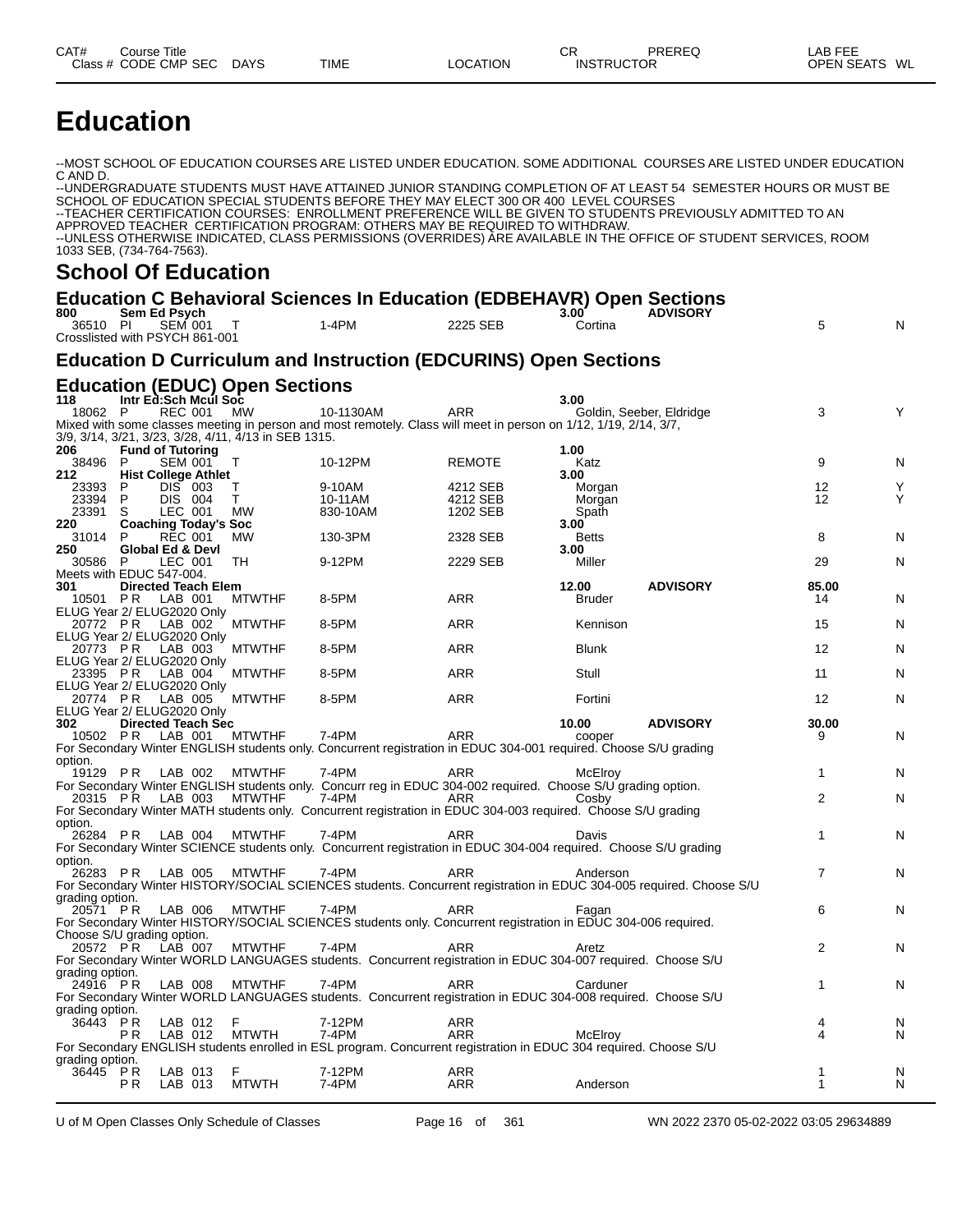| CAT#           | <b>Course Title</b><br>Class # CODE CMP SEC DAYS |                |            | <b>TIME</b>                                                                                                         | <b>LOCATION</b> | CR.<br><b>INSTRUCTOR</b> | <b>PREREQ</b>   | LAB FEE<br>OPEN SEATS WL |   |
|----------------|--------------------------------------------------|----------------|------------|---------------------------------------------------------------------------------------------------------------------|-----------------|--------------------------|-----------------|--------------------------|---|
|                |                                                  |                |            | For Secondary HISTORY/SOCIAL SCIENCES students enrolled in ESL program. Concurrent registration in EDUC 304         |                 |                          |                 |                          |   |
|                | required. Choose S/U grading option.             |                |            |                                                                                                                     |                 |                          |                 |                          |   |
| 303            | Prob-Prin Elem Ed                                |                |            |                                                                                                                     |                 | 2.00                     | <b>ADVISORY</b> |                          |   |
|                | 10503 PR SEM 001<br>ELUG Year 2/ ELUG2020 Only   |                | W          | 530-730PM                                                                                                           | <b>ARR</b>      | <b>Bruder</b>            |                 | 14                       | N |
|                | 20798 PR SEM 002                                 |                | W          | 530-730PM                                                                                                           | 2334 SEB        | Kennison                 |                 | 15                       | N |
|                | ELUG Year 2/ ELUG2020 Only                       |                |            |                                                                                                                     |                 |                          |                 |                          |   |
|                | 20799 PR SEM 003                                 |                | W          | 530-730PM                                                                                                           | 2328 SEB        | <b>Blunk</b>             |                 | 12                       | N |
|                | ELUG Year 2/ ELUG2020 Only                       |                |            |                                                                                                                     |                 |                          |                 |                          |   |
| 23396 PR       |                                                  | <b>SEM 004</b> | W          | 530-730PM                                                                                                           | 2225 SEB        | Stull                    |                 | 11                       | N |
|                | ELUG Year 2/ ELUG2020 Only                       |                |            |                                                                                                                     |                 |                          |                 |                          |   |
| 20800 PR       |                                                  | SEM 005        | W          | 530-730PM                                                                                                           | 2340 SEB        | Fortini                  |                 | 12                       | N |
|                | ELUG Year 2/ ELUG2020 Only                       |                |            |                                                                                                                     |                 |                          |                 |                          |   |
| 304            | <b>Prob-Prin Sec Ed</b>                          |                |            |                                                                                                                     |                 | 2.00                     | <b>ADVISORY</b> |                          |   |
|                | 10504 PR SEM 001                                 |                | $\top$     | 430-630PM                                                                                                           | 2333 MH         | cooper                   |                 | 9                        | N |
|                |                                                  |                |            | For Secondary Winter ENGLISH students only. Concurrent registration in EDUC 302-001 required. Choose letter graded  |                 |                          |                 |                          |   |
| option.        |                                                  |                |            |                                                                                                                     |                 |                          |                 |                          |   |
| 24428 PR       |                                                  | <b>SEM 003</b> | $\top$     | 430-630PM                                                                                                           | 2225 SEB        | Cosby                    |                 | 2                        | N |
|                |                                                  |                |            | For Secondary Winter MATH Students only. Concurrent registration in EDUC 302-003 required. Choose letter graded     |                 |                          |                 |                          |   |
| option.        |                                                  |                |            |                                                                                                                     |                 |                          |                 |                          |   |
| 26286 PR       |                                                  | SEM 004 T      |            | 430-630PM                                                                                                           | <b>ARR</b>      | Davis                    |                 | $\mathbf{1}$             | N |
|                |                                                  |                |            | For Secondary Winter SCIENCE students only. Concurrent registration in EDUC 302-004 required. Meets with 654-003 &  |                 |                          |                 |                          |   |
|                | 654-004. Choose letter graded option.            |                |            |                                                                                                                     |                 |                          |                 |                          |   |
|                | 26285 PR SEM 005                                 |                |            | 430-630PM                                                                                                           | <b>ARR</b>      | Anderson                 |                 | 6                        | N |
|                |                                                  |                |            | For Secondary Winter HISTORY/SOCIAL SCIENCES students only. Concurrent registration in EDUC 302-005 required. Meets |                 |                          |                 |                          |   |
|                | 20573 PR SEM 006                                 |                | $\top$     | with EDUC 304-006, EDUC 654-005 & EDUC 654-006. Choose letter graded option.<br>430-630PM                           | ARR             | Fagan                    |                 | 8                        | N |
|                |                                                  |                |            | For Secondary Winter HISTORY/SOCIAL SCIENCES students only. Concurrent registration in EDUC 302-005 required. Meets |                 |                          |                 |                          |   |
|                |                                                  |                |            | with EDUC 304-006, EDUC 654-005 & EDUC 654-006. Choose letter graded option.                                        |                 |                          |                 |                          |   |
|                | 20574 PR SEM 007 T                               |                |            | 4-6PM                                                                                                               | ARR             | Aretz                    |                 | $\mathbf{1}$             | N |
|                |                                                  |                |            | For Secondary Winter WORLD LANGUAGES students only. Concurrent registration in EDUC 302-007 required. Choose letter |                 |                          |                 |                          |   |
| graded option. |                                                  |                |            |                                                                                                                     |                 |                          |                 |                          |   |
| 307            | <b>Practicum</b>                                 |                |            |                                                                                                                     |                 | 2.00                     | <b>ADVISORY</b> |                          |   |
| 17522 PR       |                                                  | LAB 001        | <b>TH</b>  | 8-4PM                                                                                                               | <b>ARR</b>      | Klingelhofer             |                 | 11                       | N |
|                | ELUG Year 1/ ELUG2021 Only                       |                |            |                                                                                                                     |                 |                          |                 |                          |   |
| 10505 PR       |                                                  | LAB 002        | TH         | 8-4PM                                                                                                               | <b>ARR</b>      | Warner                   |                 | 11                       | N |
|                | ELUG Year 1/ ELUG2021 Only                       |                |            |                                                                                                                     |                 |                          |                 |                          |   |
| 15941 PR       |                                                  | LAB 020        | <b>THF</b> | 7-12PM                                                                                                              | <b>ARR</b>      | Ratering                 |                 | 2                        | N |
|                | <b>PR</b>                                        | LAB 020        | W          | 4-6PM                                                                                                               | 2218 SEB        |                          |                 | $\overline{2}$           | N |

|            |                                            |            | Secondary Teacher Education students only. Fieldwork on Th/F mornings. Students must attend Practicum Orientation. |            |                        |                 |               |              |
|------------|--------------------------------------------|------------|--------------------------------------------------------------------------------------------------------------------|------------|------------------------|-----------------|---------------|--------------|
| $15943$ PR | LAB 022                                    |            | ARR                                                                                                                | <b>ARR</b> |                        |                 | $\frac{3}{3}$ | N            |
|            | PR.<br>LAB 022                             | W          | 4-6PM                                                                                                              | 2228 SEB   | Aretz                  |                 |               | N            |
|            |                                            |            | Secondary Teacher Education students only. Fieldwork on Th/F mornings. Students must attend Practicum Orientation. |            |                        |                 |               |              |
|            |                                            |            | World Languages interns with Th/F schedule conflicts should contact Dr. Coolican (mariajc@umich.edu).              |            |                        |                 |               |              |
| 310        | <b>Independent Study</b>                   |            |                                                                                                                    |            | $1.00 - 6.00$          |                 |               |              |
|            | $IND +$                                    |            | <b>ARR</b>                                                                                                         | <b>ARR</b> |                        |                 | 24            | N            |
| 317        | <b>Observ-Particip Ed</b>                  |            |                                                                                                                    |            | 1.00-8.00              | <b>ADVISORY</b> |               |              |
|            | $IND +$                                    |            | <b>ARR</b>                                                                                                         | <b>ARR</b> |                        |                 | 24            | N            |
| 320        | <b>Honors Ind Study</b>                    |            |                                                                                                                    |            | 1.00-6.00              | <b>ADVISORY</b> |               |              |
|            | $IND +$                                    |            | <b>ARR</b>                                                                                                         | <b>ARR</b> |                        |                 | 24            | N            |
| 330        | <b>ED Empwrmt Internshp</b>                |            |                                                                                                                    |            | 1.00-2.00              | <b>ADVISORY</b> |               |              |
| 27400      | LAB 001<br>PI                              |            | <b>ARR</b>                                                                                                         | <b>ARR</b> | Moje                   |                 | 10            | N            |
| 360        | <b>Partners in Learning</b>                |            |                                                                                                                    |            | 3.00                   |                 |               |              |
| 18737 P    | <b>SEM 001</b>                             | W          | 10-12PM                                                                                                            | 2328 SEB   | Kubi                   |                 | 14            | N            |
|            |                                            |            | Meets with EDUC 547-001. Please contact czigulis@umich.edu for registration questions. Students required to meet   |            |                        |                 |               |              |
|            |                                            |            | one additional hour each week on-site tutoring and mentoring middle school students enrolled at partner schools.   |            |                        |                 |               |              |
|            |                                            |            | The instructor and GSI will coordinate and support tutoring/mentoring experiences.                                 |            |                        |                 |               |              |
| 390        | <b>Comm Learn in ESL</b>                   |            |                                                                                                                    |            | 3.00                   |                 |               |              |
| 18139      | <b>SEM 001</b><br>P                        | MW         | 1-230PM                                                                                                            | 1508 EQ    | Romano Gillette        |                 | 1             | Y            |
| 391        | Ed Psych-Human Dev                         |            |                                                                                                                    |            | 3.00                   | <b>ADVISORY</b> |               |              |
|            | 24429 PR REC 002                           | <b>MW</b>  | 230-4PM                                                                                                            | 2346 SEB   | Scott                  |                 | 15            | N            |
|            | Secondary Teacher Education students only. |            |                                                                                                                    |            |                        |                 |               |              |
| 392        | <b>Educ Multicult Soc</b>                  |            |                                                                                                                    |            | 3.00                   |                 |               |              |
|            | 22610 PR LEC 002                           | W          | $1-4PM$                                                                                                            | 2334 SEB   | Johnson                |                 | 5             | $\mathsf{N}$ |
|            | Secondary students only.                   |            |                                                                                                                    |            |                        |                 |               |              |
| 395        | <b>Teach ESL Mignt Comm</b>                |            |                                                                                                                    |            | 3.00                   |                 |               |              |
| 29268      | <b>SEM 001</b><br>P                        | <b>TTH</b> | 1-230PM                                                                                                            | 2228 SEB   | Des Jardins, Rodriguez |                 | 1             | Υ            |
| 407        | Lit4 Lng Lit Div Lrn                       |            |                                                                                                                    |            | 3.00                   |                 |               |              |
|            | 36485 PR REC 001                           | F          | $1-4PM$                                                                                                            | 1315 SEB   | Atkins                 |                 | 11            | $\mathsf{N}$ |
|            |                                            |            | ELMAC24 and ELUG Year 2 who are pursuing the MDE ESL endorsement Only                                              |            |                        |                 |               |              |
| 443        | <b>Exceptionalities</b>                    |            |                                                                                                                    |            | 1.00-2.00              |                 |               |              |
|            | 22000 PR LEC 002                           | W          | 530-730PM                                                                                                          | <b>ARR</b> | Fortini                |                 | 1             | N            |
|            | ELUG Year 2/ ELUG2020 Only                 |            |                                                                                                                    |            |                        |                 |               |              |
| 444        | <b>Tchg with Tech</b>                      |            |                                                                                                                    |            | 1.00                   |                 |               |              |
|            | 22001 PR LEC 001                           | W          | 530-730PM                                                                                                          | <b>ARR</b> | Keren-Kolb             |                 | 1             | N            |
|            | ELUG Year 2/ ELUG2020 Only                 |            |                                                                                                                    |            |                        |                 |               |              |
|            |                                            |            |                                                                                                                    |            |                        |                 |               |              |

15942 P.R. LAB 021 THF 7-12PM ARR Abdallah 5 N P R LAB 021 W 4-6PM 2241 SEB 5 N

Secondary Teacher Education students only. Fieldwork on Th/F mornings. Students must attend Practicum Orientation.

U of M Open Classes Only Schedule of Classes Page 17 of 361 WN 2022 2370 05-02-2022 03:05 29634889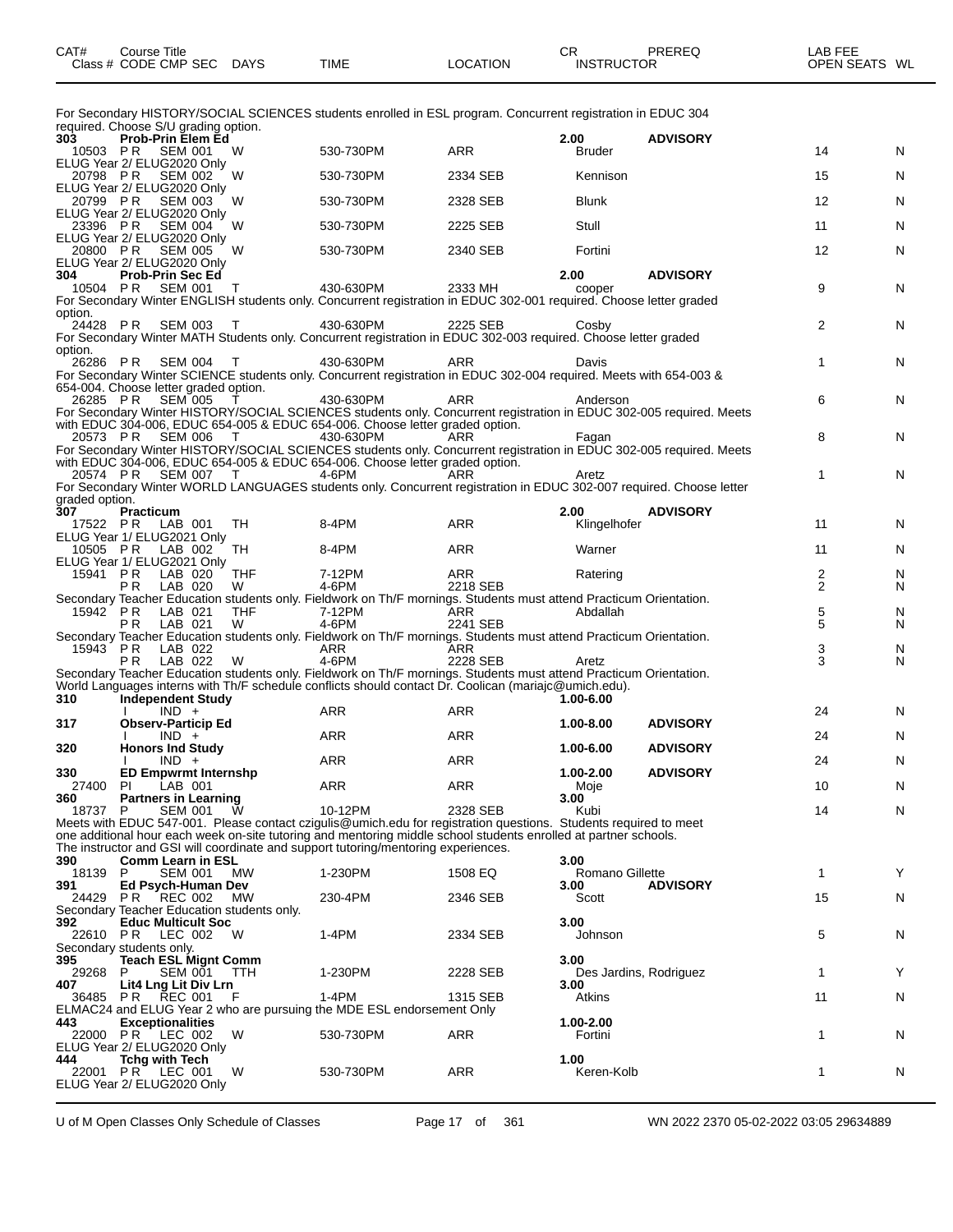| CAT#                          | <b>Course Title</b><br>Class # CODE CMP SEC DAYS                                                                       |          | TIME                                                                                                                                                                                                                                          | <b>LOCATION</b> | CR.<br><b>INSTRUCTOR</b> | PREREQ                                                                                                             | LAB FEE<br>OPEN SEATS WL |   |
|-------------------------------|------------------------------------------------------------------------------------------------------------------------|----------|-----------------------------------------------------------------------------------------------------------------------------------------------------------------------------------------------------------------------------------------------|-----------------|--------------------------|--------------------------------------------------------------------------------------------------------------------|--------------------------|---|
| 445                           | Exceptionalities 6-12                                                                                                  |          |                                                                                                                                                                                                                                               |                 | 1.00-2.00                |                                                                                                                    |                          |   |
|                               | 21912 PR LEC 001 M<br>10-February 14, 2022.                                                                            |          | 430-730PM<br>For Secondary Undergrad students only. Concur reg in EDUC 302, EDUC 304 and EDUC 446. Class meets Mondays January                                                                                                                | 1315 SEB        | Mies                     |                                                                                                                    | $\mathbf{1}$             | N |
|                               | 21946 PR LEC 002 M<br>10-February 14, 2022 with 445-001.                                                               |          | 430-730PM<br>For Secondary Undergrad students only. Concur reg in EDUC 302, EDUC 304 and EDUC 446. Class meets Mondays January                                                                                                                | ARR             | Mies                     |                                                                                                                    | 2                        | N |
|                               | 23614 PR LEC 006                                                                                                       | <b>W</b> | 430-630PM                                                                                                                                                                                                                                     | 2229 SEB        | Mies                     |                                                                                                                    | $\overline{2}$           | N |
|                               | For Secondary MAC students. (MAIZE COHORT.)<br>24618 PR LEC 007<br>For Secondary MAC students. (BLUE COHORT.)          | <b>W</b> | 430-630PM                                                                                                                                                                                                                                     | <b>ARR</b>      | Mies                     |                                                                                                                    | $\overline{7}$           | N |
| 446                           | Tchg with Tech 6-12<br>21913 PR LEC 001 M                                                                              |          | 430-630PM                                                                                                                                                                                                                                     | ARR             | 1.00<br>Pasque, Upton    | For Secondary Undergrad STUDENT TEACHING students only. Concur reg in EDUC 302, EDUC 304 and EDUC 445. Class meets | 6                        | N |
|                               | on the following five Mondays: 2/21, 3/7, 3/21, 4/4 and 4/11/22.<br>36508 PR LEC 002 M                                 |          | 430-630PM                                                                                                                                                                                                                                     | ARR             | Upton, Pasque            | For Secondary Undergrad STUDENT TEACHING students only. Concur reg in EDUC 302, EDUC 304 and EDUC 445. Class meets | 9                        | N |
|                               | on the following five Mondays: 2/21, 3/7, 3/21, 4/4 and 4/11/22.<br>36840 PR LEC 003                                   | - F      | 12-2PM<br>For Secondary Undergrad PRACTICUM I students only. Concur reg in EDUC 307, EDUC 391 and EDUC 392. Class meets on                                                                                                                    | ARR             | Keren-Kolb               |                                                                                                                    | 6                        | N |
|                               | seven Fridays: January 7-February 18, 2022.<br>36841 PR LEC 004                                                        |          | 12-2PM<br>For Secondary Undergrad PRACTICUM I students only. Concur reg in EDUC 307, EDUC 391 and EDUC 392. Class meets on                                                                                                                    | <b>ARR</b>      | Pasque, Upton            |                                                                                                                    | 5                        | N |
| 462<br>10508 P                | seven Fridays: January 7-February 18, 2022.<br><b>Lrn Character Play</b><br>LAB 001<br>Crosslisted with MENAS 462-001. | TTH      | 1-230PM                                                                                                                                                                                                                                       | G023 WQ         | 1.00-3.00<br>Stanzler    |                                                                                                                    | 30.00<br>-11             | Y |
| 463<br>20750 P                | Arab-Israeli Conflic<br>LAB 001                                                                                        | WF       | 1030-12PM<br>Title: Web-Based Mentorship: Arab-Israeli Conflict Crosslisted with MENAS 463-001.                                                                                                                                               | 2225 SEB        | 3.00<br>Stanzler         |                                                                                                                    | 30.00<br>19              | Y |
| 471<br>23618 PI<br>D-SIP      | <b>Topics in HE&amp;PSE</b><br><b>SEM 001</b>                                                                          |          | ARR                                                                                                                                                                                                                                           | <b>ARR</b>      | 3.00<br>Lattuca          | <b>ADVISORY</b>                                                                                                    | 10                       | N |
| 480                           | <b>ED Empwrmt Capstone</b><br>27405 PDR SEM 001 M                                                                      |          | 3-5PM                                                                                                                                                                                                                                         | 2328 SEB        | 1.00<br>Moje             | <b>ADVISORY</b>                                                                                                    | $\mathbf{1}$             | Y |
| 490                           | <b>Topics Professni Ed</b><br>16402 PR SEM 001<br>Design for Future of UG Ed                                           | - F      | 10-12PM                                                                                                                                                                                                                                       | 2229 SEB        | 1.00-3.00<br>Fishman     |                                                                                                                    | 15                       | N |
| 30777 P                       | SEM 002 F<br>Teach Lang/Lit to Ling Div Stu                                                                            |          | TOPIC: Designing the Future of Undergraduate Education Meet together with EDUC 737<br>1-5PM                                                                                                                                                   | 2340 SEB        | Aretz                    |                                                                                                                    | 17                       | N |
| 2022.                         |                                                                                                                        |          | Topic: Teaching Language, Literacy and Academic Content to Culturally and Linguistically Diverse Students. For Sec<br>Mac and Secondary undergrads who are pursuing the MDE and ESL endorsement only. Class meets January 7-March 11,         |                 |                          |                                                                                                                    |                          |   |
| 504                           | <b>Teach with Tech</b><br>19142 PR SEM 001 M<br>Conference on 3/18/22. (MAIZE COHORT).                                 |          | 430-730PM<br>Secondary MAC students only. Course meets face to face on three Mondays: 1/31, 2/7, 3/14 and at the MACUL                                                                                                                        | 2229 SEB        | 1.00<br>Stanzler, Pasque |                                                                                                                    | $\overline{2}$           | N |
|                               | 21914 PR SEM 002 M<br>Conference on 3/18/22. (BLUE COHORT).                                                            |          | 430-730PM<br>Secondary MAC students only. Course meets face to face on three Mondays: 1/31, 2/7, 3/14 and at the MACUL                                                                                                                        | <b>ARR</b>      | Pasque, Stanzler         |                                                                                                                    | $\overline{7}$           | N |
| 510<br>23589 PR               | Teaching & Learning<br>SEM 001                                                                                         | TH       | 2-5PM                                                                                                                                                                                                                                         | 2229 SEB        | 1.00-3.00<br>Manske      |                                                                                                                    | 2                        | N |
| 21261 PR                      | SEM 002                                                                                                                | TH       | Secondary MAC students only. Meets with EDUC 510-002. (MAIZE COHORT.)<br>2-5PM<br>Secondary MAC students only. Meets with EDUC 510-001. (BLUE COHORT.)                                                                                        | ARR             | Manske                   |                                                                                                                    | $\overline{7}$           | N |
| 524<br>36857                  | <b>Inquiry Educ Issues</b><br>P.<br>SEM 001                                                                            | M        | 1-4PM                                                                                                                                                                                                                                         | 2241 SEB        | 3.00<br>Drake            |                                                                                                                    | 11                       | N |
| 525<br>41523                  | Lang Lrng Home Schl<br><b>REC 001</b><br>P                                                                             | TH       | 1-4PM                                                                                                                                                                                                                                         | 2225 SEB        | 3.00<br>Almore           |                                                                                                                    | 17                       | N |
| 542<br>29516 PR               | Trauma Systems<br><b>SEM 001</b>                                                                                       |          | ARR<br>EDUC 542 meets together with HS 542 and SW 542. The course will meet remotely for a one-day workshop on April 2.<br>Please refer to Canvas or contact the course instructor for the additional required class assignments that must be | <b>ARR</b>      | 1.00<br>Gultekin         | <b>ENFORCED</b>                                                                                                    | 27                       | N |
| 547                           | completed outside of the workshop.<br><b>Current Iss Ed Stds</b>                                                       |          |                                                                                                                                                                                                                                               |                 | 1.00-4.00                |                                                                                                                    |                          |   |
| 31208 P                       | LEC 004<br>Grw up in Schl Adv. Pers                                                                                    | TH       | 9-12PM                                                                                                                                                                                                                                        | 2229 SEB        | Miller                   |                                                                                                                    | 29                       | N |
| 31508 PI<br>For M-ARC credit. | LEC 005<br>Teaching in Urban Schools                                                                                   |          | Topic: Growing up in school: Advanced perspectives. Meets with EDUC 250-001.<br>ARR                                                                                                                                                           | ARR             | Hearn                    |                                                                                                                    | 9                        | N |
| 23760 P                       | LEC 001<br>Partners in Authentic Learning                                                                              | W        | 10-12PM                                                                                                                                                                                                                                       | 2328 SEB        | Kubi                     |                                                                                                                    | 14                       | N |
| 563<br>37669 P                | <b>Community College</b><br>LEC 001                                                                                    |          | Topic: Partners in Authentic Learning in Schools. Will meet with EDUC 360-001.<br>4-7PM                                                                                                                                                       | 1280 LSA        | 3.00<br>Baldwin, Jacobs  |                                                                                                                    | 21                       | N |
| 570                           | Prereq: Graduate Standing<br><b>Prof Dev Sem in Educ</b>                                                               |          |                                                                                                                                                                                                                                               |                 | 1.00                     |                                                                                                                    |                          |   |

U of M Open Classes Only Schedule of Classes Page 18 of 361 WN 2022 2370 05-02-2022 03:05 29634889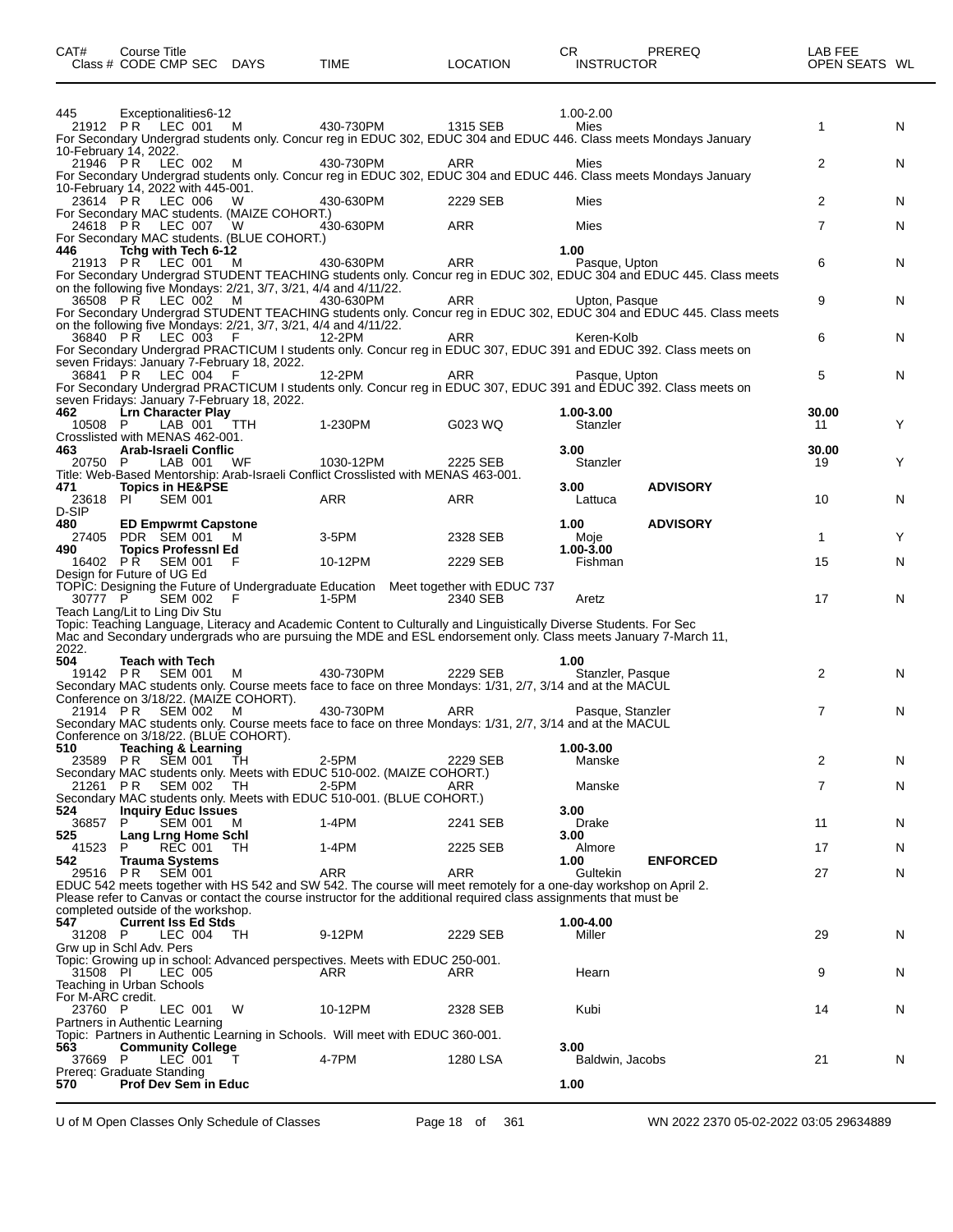| CAT#                      | Course Title<br>Class # CODE CMP SEC DAYS                                           |               | <b>TIME</b>                                                                                                                                                                               | <b>LOCATION</b> | CR.<br><b>INSTRUCTOR</b> | PREREQ                      | LAB FEE<br>OPEN SEATS WL |    |
|---------------------------|-------------------------------------------------------------------------------------|---------------|-------------------------------------------------------------------------------------------------------------------------------------------------------------------------------------------|-----------------|--------------------------|-----------------------------|--------------------------|----|
| 30718 P                   | SEM 001                                                                             | F             | 1-3PM                                                                                                                                                                                     | 2328 SEB        | Peurach                  |                             | 15                       | N  |
| 571                       | For PEIR students. Meets every other week beginning 1/7/2022<br>Prof Sem in Tch Edu |               |                                                                                                                                                                                           |                 | $0.50 - 2.00$            | <b>ADVISORY</b>             |                          |    |
|                           | 26298 PR SEM 002                                                                    | M             | 4-6PM                                                                                                                                                                                     | ARR             | Hearn                    |                             | 2                        | N  |
|                           | 29709 PR SEM 003                                                                    | - M           | Secondary MAC students only. Course meets on four occasions: 1/24, 2/14, 3/4 (Practice Interviews), and 4/11/22.<br>4-6PM                                                                 | ARR             | Stanzler                 |                             | 2                        | N  |
| 572                       | <b>ELP Capstone</b>                                                                 |               | Secondary MAC students only. Course meets on four occasions: 1/24, 2/14, 3/4 (Practice Interviews), and 4/11/22.                                                                          |                 | 2.00                     |                             |                          |    |
| 42434 PI                  | <b>SEM 001</b>                                                                      |               | ARR                                                                                                                                                                                       | <b>ARR</b>      | Coolican                 |                             | 17                       | N  |
|                           | This course will meet for four synchronous meetings:<br>Saturday January 22, 10-1   |               |                                                                                                                                                                                           |                 |                          |                             |                          |    |
|                           | Saturday February 12, 10-1                                                          |               |                                                                                                                                                                                           |                 |                          |                             |                          |    |
|                           | Saturday March 5, 10-1<br>Saturday April 9, 10-1                                    |               |                                                                                                                                                                                           |                 |                          |                             |                          |    |
| 580                       | These meetings will take place in Whitney Auditorium.<br><b>Disability Studies</b>  |               |                                                                                                                                                                                           |                 | 3.00                     | <b>ADVISORY</b>             |                          |    |
| 20705 PI                  | <b>SEM 001</b>                                                                      |               | 4-7PM                                                                                                                                                                                     | G463 MH         | <b>Kuppers</b>           |                             | 8                        | N  |
| 583                       | DsbltyArts&Cltre:COVID&Beyond<br>Adv Ed Tech K-12                                   |               |                                                                                                                                                                                           |                 | 3.00                     |                             |                          |    |
| 29562 P                   | LEC 001 T                                                                           |               | 530-8PM<br>Any ES student with a K-12 school winter internship placement. Students will also earn a professional advanced                                                                 | <b>REMOTE</b>   | Keren-Kolb, Upton        |                             | 9                        | N  |
|                           | education technology certificate.                                                   |               |                                                                                                                                                                                           |                 |                          |                             |                          |    |
| 591<br>27275 PD           | <b>How People Learn</b><br>SEM 001                                                  | W             | 1-4PM                                                                                                                                                                                     | 4212 SEB        | 3.00<br>Herrenkohl       |                             | $\mathbf{1}$             | N  |
|                           |                                                                                     |               | Meets with EDUC 791-001. SOE PhD and MA students have priority. Outside SOE students should check with the SOE<br>Registrar at soe.registrar@umich.edu after Dec. 1st for any open seats. |                 |                          |                             |                          |    |
| 593                       | <b>Lang Development</b>                                                             |               |                                                                                                                                                                                           |                 | 3.00                     | <b>ADVISORY</b>             |                          |    |
|                           | 36486 PR SEM 001                                                                    | - F           | 9-12PM<br>"ESL Endorsement Interns" This will be for interns pursuing ELD. I'm not sure if requirement groups were included                                                               | 1315 SEB        | Aretz                    |                             | 24                       | N  |
| 607                       | <b>Cntmp Appr Ed Assess</b>                                                         |               | in the past, as they are interns across programs. Please let me know if you have suggestions about this.                                                                                  |                 | 3.00                     |                             |                          |    |
| 27276 P                   | <b>SÉM 001</b>                                                                      | W             | 9-12PM                                                                                                                                                                                    | 2346 SEB        | Mesa                     |                             | 15                       | N. |
| 616<br>29444 PD           | Learn Exp Design<br>LAB 001 F                                                       |               | 9-12PM                                                                                                                                                                                    | 2328 SEB        | 3.00                     | Quintana, Fortman, Quintana | 16                       | N  |
| 623                       | <b>Exploring Whiteness</b>                                                          |               | Class is only open to students who are enrolled in the Rackham Learning Experience Design Certificate                                                                                     |                 | 3.00                     |                             |                          |    |
| 36298 PI                  | SEM 001                                                                             | TН            | 1-4PM                                                                                                                                                                                     | 4212 SEB        | Oberman                  |                             | 4                        | N  |
| 638<br>22438 PI           | Intrn&Dir Field Exp<br>LAB 002                                                      | -F            | $1-3PM$                                                                                                                                                                                   | 2229 SEB        | 2.00-3.00<br>Drake       | <b>ADVISORY</b>             | 11                       | N  |
|                           | For DATL students only.                                                             | F             |                                                                                                                                                                                           | 2310 SEB        | Ball                     |                             | 11                       | N  |
| 24398 PI                  | LAB 003<br>For EEJST students only. Dates: 1/7,1/21,2/4,2/18, 3/11, 3/25, 4/8       |               | 1-3PM                                                                                                                                                                                     |                 |                          |                             |                          |    |
| 30672 PI                  | LAB 004<br>For PEIR students only. Every other Friday starting 1/14.                | - F           | 1-3PM                                                                                                                                                                                     | 2228 SEB        | <b>Bigelow</b>           |                             | 5                        | N  |
| 31510 PI                  | LAB 005                                                                             |               | ARR                                                                                                                                                                                       | <b>ARR</b>      | Hearn                    |                             | 9                        | N  |
| For M-ARC credits.<br>640 | Ind Study Ed Stdy                                                                   |               |                                                                                                                                                                                           |                 | 1.00-6.00                | <b>ADVISORY</b>             |                          |    |
| 649                       | $IND +$<br><b>Found Persp Ed Rfrm</b>                                               |               | ARR                                                                                                                                                                                       | <b>ARR</b>      | 3.00                     |                             | 24                       | N  |
| 36866                     | <b>REC 001 TH</b><br>P                                                              |               | 5-8PM                                                                                                                                                                                     | 4212 SEB        | Duke<br>10.00            |                             | 6<br>100.00              | N  |
| 651                       | <b>Directed Teach Elem</b><br>24623 PR LAB 001                                      | <b>MTWTHF</b> | 8-5PM                                                                                                                                                                                     | <b>ARR</b>      | Klingelhofer             |                             | 5                        | N  |
| 24624 PR                  | For Elmac 24 students only.<br>LAB 002                                              | <b>MTWTHF</b> | 8-5PM                                                                                                                                                                                     | ARR             | Coultas                  |                             | 7                        | N  |
|                           | For Elmac 24 students only.                                                         |               |                                                                                                                                                                                           |                 |                          |                             |                          |    |
|                           | 24625 PR LAB 003<br>For Elmac 24 students only.                                     | <b>MTWTHF</b> | 8-5PM                                                                                                                                                                                     | ARR             | Madden                   |                             | 10                       | N  |
| 24626 PR                  | LAB 004<br>For Elmac 24 students only.                                              | <b>MTWTHF</b> | 8-5PM                                                                                                                                                                                     | <b>ARR</b>      | Kademian                 |                             | 11                       | N  |
| 27525 PR                  | LAB 005                                                                             | <b>MTWTHF</b> | 8-5PM                                                                                                                                                                                     | ARR             | Robertson                |                             | 13                       | N  |
| 652                       | For Elmac 24 students only.<br><b>Directed Tchg Sec</b>                             |               |                                                                                                                                                                                           |                 | 5.00-6.00                |                             |                          |    |
| 24638<br>652              | <b>PR</b> LAB 001<br><b>Directed Tchg Sec</b>                                       | <b>WTHF</b>   | 7-12PM                                                                                                                                                                                    | ARR             | 5.00-6.00                |                             | 3                        | N  |
|                           | PR LAB 001 MT                                                                       |               | 7-4PM                                                                                                                                                                                     | ARR             | Epstein                  |                             | 3                        | N  |
| 652                       | <b>Directed Tchg Sec</b>                                                            |               | Secondary MAC ENGLISH students only. Concurrent registration in EDUC 654-001 required. Choose S/U grading option.                                                                         |                 | 5.00-6.00                |                             |                          |    |
| 652                       | 42655 PR LAB 009 WTHF<br><b>Directed Tchg Sec</b>                                   |               | 7-12PM                                                                                                                                                                                    | ARR             | 5.00-6.00                |                             | 1                        | N  |
|                           | PR LAB 009 MT                                                                       |               | 7-4PM                                                                                                                                                                                     | <b>ARR</b>      | Anderson                 |                             | 1                        | N  |
| option.                   |                                                                                     |               | Secondary MAC SOCIAL STUDIES students only. Concurrent registration in EDUC 654-009 required. Choose S/U grading                                                                          |                 |                          |                             |                          |    |
| 652<br>24639              | <b>Directed Tchg Sec</b><br>PR LAB 002 WTHF                                         |               | 7-12PM                                                                                                                                                                                    | ARR             | 5.00-6.00                |                             | 2                        | N  |
| 652                       | <b>Directed Tchg Sec</b>                                                            |               |                                                                                                                                                                                           |                 | 5.00-6.00                |                             |                          |    |
|                           | PR LAB 002 MT                                                                       |               | 7-4PM<br>Secondary MAC MATH students only. Concurrent registration in EDUC 654-002 required. Choose S/U grading option.                                                                   | ARR             | Cosby                    |                             | 2                        | N  |
| 652<br>24640 PR           | <b>Directed Tchg Sec</b><br>LAB 003 WTHF                                            |               | 7-12PM                                                                                                                                                                                    | <b>ARR</b>      | 5.00-6.00                |                             | 5                        | N  |
|                           |                                                                                     |               |                                                                                                                                                                                           |                 |                          |                             |                          |    |

U of M Open Classes Only Schedule of Classes Page 19 of 361 WN 2022 2370 05-02-2022 03:05 29634889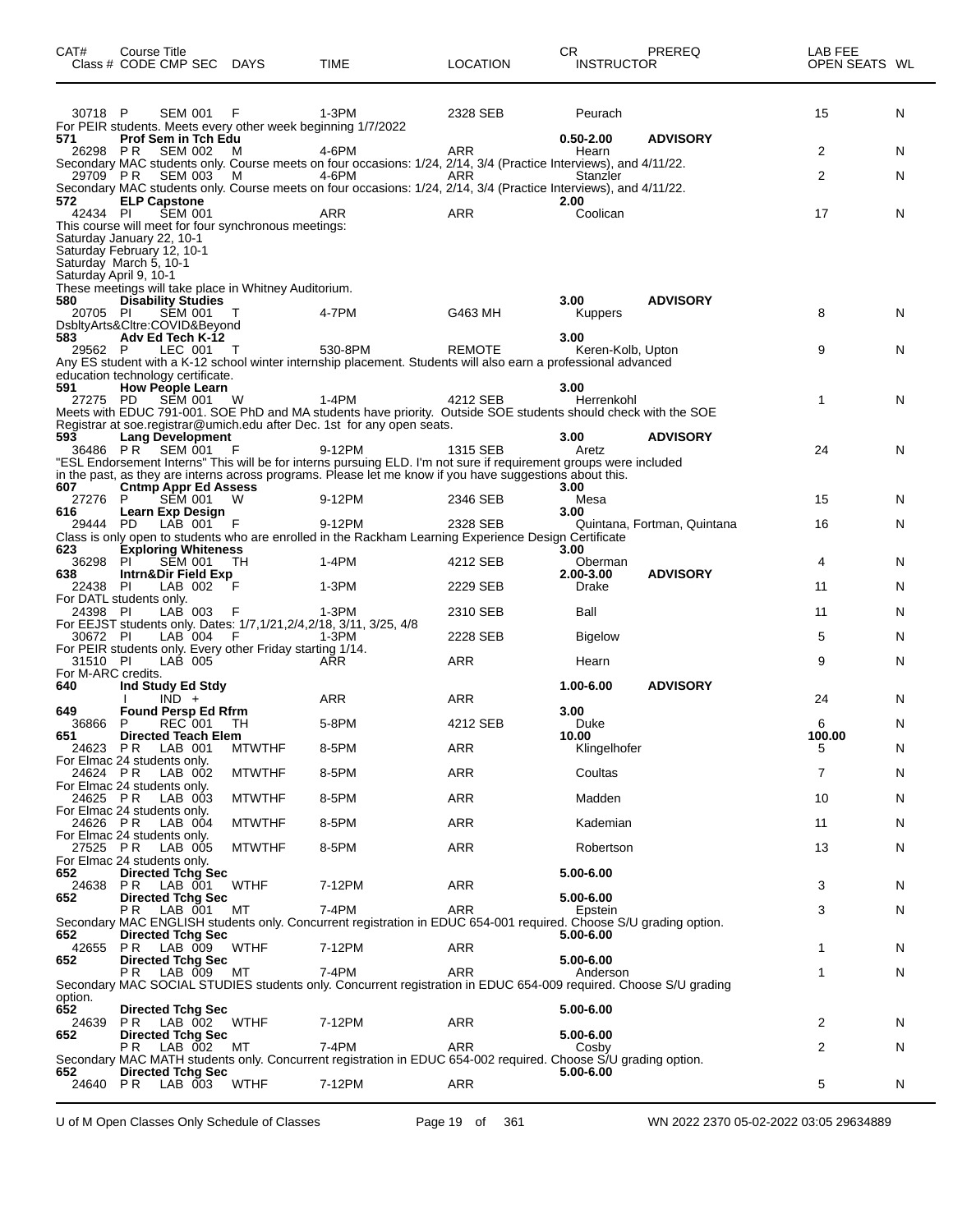| CAT#                                | Course Title<br>Class # CODE CMP SEC DAYS                                   |             | TIME                                                                         | <b>LOCATION</b> | PREREQ<br>CR.<br><b>INSTRUCTOR</b>                                                                                                    | LAB FEE<br>OPEN SEATS WL |        |
|-------------------------------------|-----------------------------------------------------------------------------|-------------|------------------------------------------------------------------------------|-----------------|---------------------------------------------------------------------------------------------------------------------------------------|--------------------------|--------|
| 652                                 | Directed Tchg Sec                                                           |             |                                                                              |                 | 5.00-6.00                                                                                                                             |                          |        |
|                                     | P R<br>LAB 003                                                              | MT          | 7-4PM                                                                        | ARR             | Davis<br>Secondary MAC SCIENCE students only. Concurrent registration in EDUC 654-003 required. Choose S/U grading option.            | 5                        | N      |
| 652<br>24642<br>652                 | <b>Directed Tchg Sec</b><br>PR.<br>LAB 005 WTHF<br><b>Directed Tchg Sec</b> |             | 7-12PM                                                                       | <b>ARR</b>      | 5.00-6.00<br>5.00-6.00                                                                                                                | 16                       | N      |
|                                     | P R<br>LAB 005                                                              | MТ          | 7-4PM                                                                        | <b>ARR</b>      | Waychunas<br>Secondary MAC SOCIAL STUDIES students only. Concurrent registration in EDUC 654-005 required. Choose S/U grading         | 16                       | N      |
| option.<br>652                      | <b>Directed Tchg Sec</b>                                                    |             |                                                                              |                 | 5.00-6.00                                                                                                                             |                          |        |
| 24643<br>652                        | PR.<br>LAB 006<br><b>Directed Tchg Sec</b>                                  | WTHF        | 7-12PM                                                                       | ARR             | 5.00-6.00                                                                                                                             | 5                        | N      |
|                                     | PR.<br>LAB 006                                                              | МT          | 7-4PM                                                                        | <b>ARR</b>      | Fagan<br>Secondary MAC SOCIAL STUDIES students only. Concurrent registration in EDUC 654-006 required. Choose S/U grading             | 5                        | N      |
| option.<br>652<br>24644             | <b>Directed Tchg Sec</b><br>PR.<br>LAB 007 WTHF                             |             | 7-12PM                                                                       | <b>ARR</b>      | 5.00-6.00                                                                                                                             | 5                        | N      |
| 652                                 | <b>Directed Tchg Sec</b><br>P R I<br>LAB 007 MT                             |             | 7-4PM                                                                        | <b>ARR</b>      | 5.00-6.00<br>Aretz                                                                                                                    | 5                        | N      |
| option.                             |                                                                             |             |                                                                              |                 | Secondary MAC WORLD LANGUAGES students only. Concurrent registration in EDUC 654-007 required. Choose S/U grading                     |                          |        |
| 652<br>27602                        | <b>Directed Tchg Sec</b><br>PR -<br>LAB 008                                 | WTHF        | 7-12PM                                                                       | ARR             | 5.00-6.00                                                                                                                             | 3                        | N      |
| 652                                 | <b>Directed Tchg Sec</b><br>P R<br>LAB 008                                  | МT          | 7-4PM                                                                        | <b>ARR</b>      | 5.00-6.00<br>Ross<br>Secondary MAC SOCIAL STUDIES students only. Concurrent registration in EDUC 654-008 required. Choose S/U grading | 3                        | N      |
| option.<br>652                      | <b>Directed Tchg Sec</b>                                                    |             |                                                                              |                 | 5.00-6.00                                                                                                                             |                          |        |
| 28147<br>652                        | PR LAB 011<br><b>Directed Tchg Sec</b>                                      | WTHF        | 7-12PM                                                                       | ARR             | 5.00-6.00                                                                                                                             | 3                        | N      |
|                                     | P R.<br>LAB 011                                                             | МT          | 7-4PM                                                                        | <b>ARR</b>      | Epstein<br>Secondary MAC ENGLISH students enrolled in ESL program. Concurrent registration in EDUC 654-011 required. Choose           | 3                        | N      |
| S/U grading option.<br>652<br>29711 | <b>Directed Tchg Sec</b><br>PR.<br>LAB 012 WTHF                             |             | 7-12PM                                                                       | ARR             | 5.00-6.00                                                                                                                             | 3                        | N      |
| 652                                 | <b>Directed Tchg Sec</b><br>P R.<br>LAB 012                                 | МT          | 7-4PM                                                                        | <b>ARR</b>      | 5.00-6.00<br>Anderson                                                                                                                 | 3                        | N      |
|                                     | Choose S/U grading option.                                                  |             |                                                                              |                 | Secondary MAC SOCIAL STUDIES students enrolled in ESL program. Concurrent registration in EDUC 654-012 required.                      |                          |        |
| 652<br>29712 PR                     | <b>Directed Tchg Sec</b><br>LAB 013                                         | WTHF        | 7-12PM                                                                       | ARR             | 5.00-6.00                                                                                                                             | 3                        | N      |
| 652                                 | <b>Directed Tchg Sec</b><br>P R.<br>LAB 013                                 | МT          | 7-4PM                                                                        | <b>ARR</b>      | 5.00-6.00<br>Aretz                                                                                                                    | 3                        | N      |
| 653                                 | Choose S/U grading option.<br><b>Prob-Prin Elem Ed</b>                      |             |                                                                              |                 | Secondary MAC WORLD LANGUAGES students enrolled in ESL program. Concurrent registration in EDUC 654-013 required.<br>2.00             |                          |        |
| 24627 PR                            | LAB 001<br>For Elmac 24 students only.                                      | T           | 4-6PM                                                                        | 2334 SEB        | Klingelhofer                                                                                                                          | 15                       | N      |
| 24628 PR<br>ELMAC24 Only            | LAB 002                                                                     | т           | 4-6PM                                                                        | 2328 SEB        | Coultas                                                                                                                               | 17                       | N      |
| 24629 PR<br>ELMAC24 Only            | LAB 003                                                                     | Τ           | 4-6PM                                                                        | 2310 SEB        | Madden                                                                                                                                | 20                       | N      |
| 24630 PR<br>27526 PR                | LAB 004<br>For Elmac 24 students only.<br>LAB 005                           | T<br>$\top$ | 4-6PM<br>4-6PM                                                               | 2340 SEB<br>ARR | Kademian<br>Robertson                                                                                                                 | 21<br>23                 | N<br>N |
| 654                                 | For Elmac 24 students only.<br>Prob-Prin Sec Ed                             |             |                                                                              |                 | 1.00-1.50                                                                                                                             |                          |        |
| 24696 PR                            | SEM 001                                                                     | $\top$      | 430-630PM                                                                    | 2228 SEB        | Epstein<br>Secondary MAC ENGLISH students only. Concurrent registration in EDUC 652-001 required. Choose letter graded option.        | 3                        | N      |
|                                     | 42656 PR SEM 009                                                            | T           | 430-630PM                                                                    | ARR             | Anderson<br>Secondary MAC SOCIAL STUDIES students only. Concurrent registration in EDUC 652-009 required. Choose letter graded        | 1                        | N      |
| option.                             | 24697 PR SEM 002                                                            | $\top$      | 430-630PM                                                                    | ARR             | Cosby<br>Secondary MAC MATH students only. Concurrent registration in EDUC 652-002 required. Meets with 304-003. Choose               | 1                        | N      |
| letter graded option.<br>24698 PR   | <b>SEM 003</b>                                                              | T           | 430-630PM                                                                    | 2241 SEB        | Davis                                                                                                                                 | 5                        | N      |
|                                     | required. Choose letter graded option.                                      |             |                                                                              |                 | Secondary MAC SCIENCE students only. Meets with 304-004 & 654-004. Concurrent registration in EDUC 652-003                            |                          |        |
| 24700 PR                            | <b>SEM 005</b>                                                              |             | 430-630PM                                                                    | 2229 SEB        | Waychunas<br>Secondary MAC SOCIAL STUDIES students only. Meets with 304-005, 304-006 & 654-006. Concurrent registration in EDUC       | 16                       | N      |
| 24701 PR                            | 652-005 required. Choose letter graded option.<br><b>SEM 006</b>            |             | 430-630AM                                                                    | ARR             | Fagan                                                                                                                                 | 5                        | N      |
|                                     | 24702 PR SEM 007                                                            |             | registration in EDUC 652-006 required. Choose letter graded option.<br>4-6PM | 2320 SEB        | Secondary MAC SOCIAL STUDIES students only. Meets with EDUC 304-005, EDUC 304-006 & EDUC 654-005. Concurrent<br>Aretz                 | 9                        | N      |
| option.                             |                                                                             |             |                                                                              |                 | Secondary MAC WORLD LANGUAGES students only. Concurrent registration in EDUC 652-007 required. Choose letter graded                   |                          |        |
|                                     | 27603 PR<br><b>SEM 008</b>                                                  | $\top$      | 430-630PM                                                                    | ARR             | Ross<br>Secondary MAC SOCIAL STUDIES students only. Meets with EDUC 304-005, EDUC 304-006 & EDUC 654-005. Concurrent                  | 3                        | N      |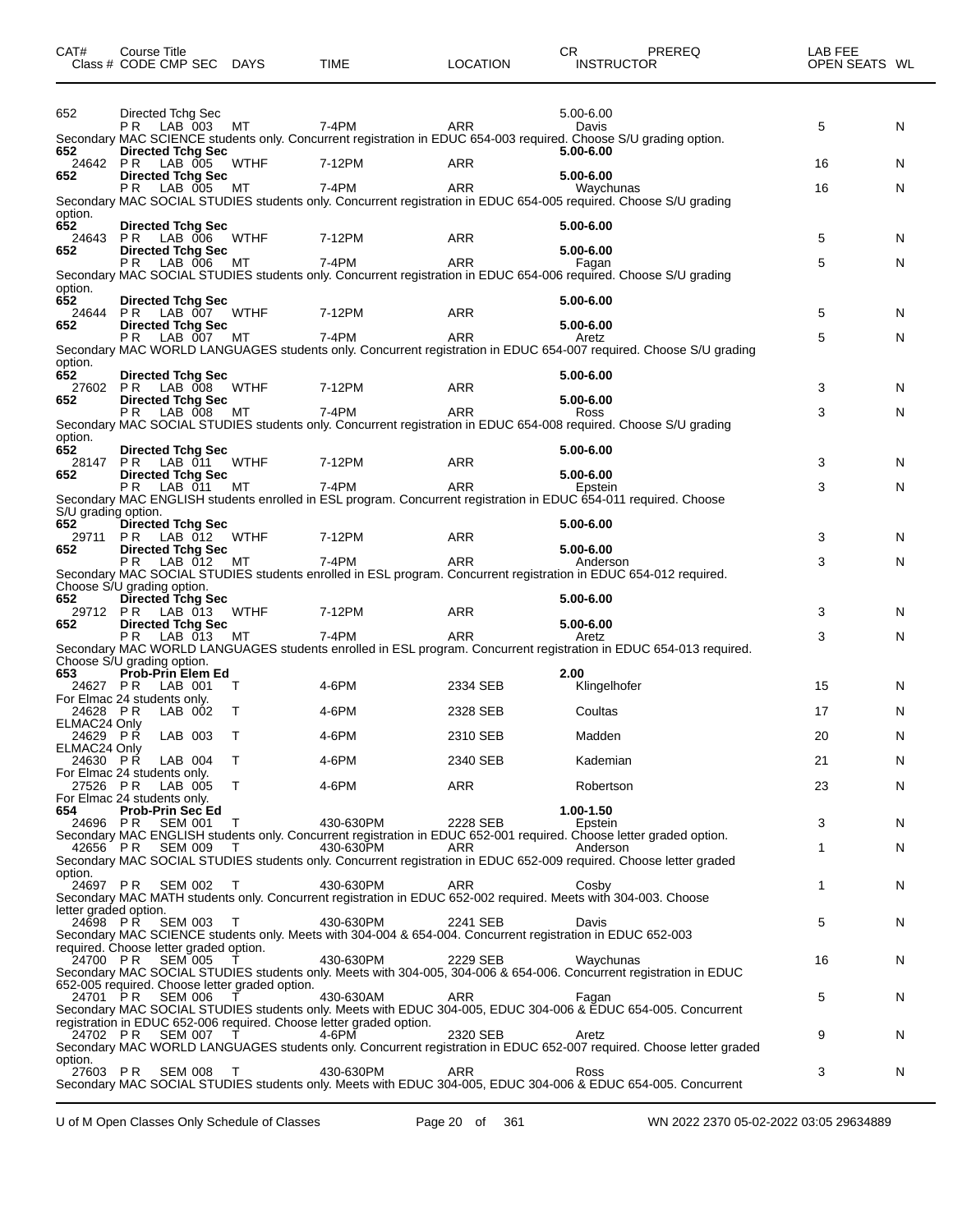| CAT#                           | Course Title<br>Class # CODE CMP SEC DAYS                                                                          |                               | TIME                                                                                                                                                                                                 | <b>LOCATION</b>   | CR.<br><b>INSTRUCTOR</b>  | PREREQ                                                 | LAB FEE<br>OPEN SEATS WL |   |
|--------------------------------|--------------------------------------------------------------------------------------------------------------------|-------------------------------|------------------------------------------------------------------------------------------------------------------------------------------------------------------------------------------------------|-------------------|---------------------------|--------------------------------------------------------|--------------------------|---|
| letter graded option.          | 28148 PR SEM 011                                                                                                   | $\mathbf{T}$ and $\mathbf{T}$ | registration in EDUC 652-008 required. Choose letter graded option.<br>430-630PM<br>Secondary MAC ENGLISH students enrolled in ESL program. Concurrent registration in EDUC 652-011 required. Choose | ARR               | Epstein                   |                                                        | 3                        | N |
| 29733 PR                       | SEM 012 T<br>Choose letter graded option.                                                                          |                               | 430-630PM<br>Secondary MAC SOCIAL STUDIES students enrolled in ESL program. Concurrent registration in EDUC 652-012 required.                                                                        | ARR               | Anderson                  |                                                        | 3                        | N |
|                                | 29734 PŘ SEM 013<br>Choose letter graded option.                                                                   | $\top$                        | 4-6PM<br>Secondary MAC WORLD LANGUAGES students enrolled in ESL program. Concurrent registration in EDUC 652-013 required.                                                                           | ARR               | Aretz                     |                                                        | 3                        | N |
| 655<br><b>MARC Credit Only</b> | Dir Resear Ed Study<br>$IND +$                                                                                     |                               | ARR                                                                                                                                                                                                  | <b>ARR</b>        | 1.00-6.00                 | <b>ADVISORY</b>                                        | 9                        | N |
| 659                            | <b>MA Res Pract in HE</b><br>$IND +$                                                                               |                               | ARR                                                                                                                                                                                                  | ARR               | 1.50-3.00                 | <b>ADVISORY</b>                                        | 24                       | N |
| 660                            | <b>Ind Study</b><br>$IND +$                                                                                        |                               | ARR                                                                                                                                                                                                  | ARR               | 1.00-6.00                 |                                                        | 1                        | N |
| 661<br>36420                   | <b>Hist of Postsec Educ</b><br>LEC 001<br>P.                                                                       | M                             | 1-4PM                                                                                                                                                                                                | 1315 SEB          | 3.00 <sub>1</sub><br>Bain | <b>ADVISORY</b>                                        | 4                        | N |
| 665<br>36418 PD                | Required for Higher Education PhDs, Master's welcome<br><b>Foundatn Stu Aff Edu</b><br>DIS 001                     |                               | $1-4PM$                                                                                                                                                                                              | 2229 SEB          | 3.00<br>Perez             | <b>ADVISORY</b>                                        | 3                        | N |
| 684                            | Prereq: Graduate Standing<br>Students in U.S. HE                                                                   |                               |                                                                                                                                                                                                      |                   | 3.00                      | <b>ADVISORY</b>                                        | 8                        |   |
| 37480 P<br>692                 | LEC 001<br>Prereg: Graduate standing<br><b>Meth Educ Res: Qual</b>                                                 | M                             | 1-4PM                                                                                                                                                                                                | 2334 SEB          | Perez<br>3.00             |                                                        |                          | N |
| 37741 PD                       | LEC 001<br>For PEIR MA students only                                                                               | W                             | 1-4PM                                                                                                                                                                                                | 2228 SEB          | <b>Bigelow</b>            |                                                        | 5                        | N |
| 714<br>24878 PR<br>721         | <b>Causal Infer Postsec</b><br>SEM 001<br><b>Hum Dev&amp;Schooling</b>                                             | МW                            | 4-520PM                                                                                                                                                                                              | <b>1220 WEILL</b> | 3.00<br>Stange<br>3.00    | <b>ADVISORY, ENFORCED</b><br><b>ADVISORY, ENFORCED</b> | 8                        | Y |
| 20637 PR                       | <b>SEM 001</b><br>Crosslisted with Psych 723-001.                                                                  | M                             | $1-4PM$                                                                                                                                                                                              | 2228 SEB          | Carter                    |                                                        | 2                        | N |
| 722<br>36378 PD                | Racism in Higher Ed<br>LEC 001 T                                                                                   |                               | 9-12PM                                                                                                                                                                                               | 2229 SEB          | 3.00<br><b>Stokes</b>     | <b>ADVISORY</b>                                        | 3                        | N |
| 737<br>29037 P                 | preference given to Higher Education students<br>Topics Educ Studies<br>SEM 002                                    | - F                           | 10-12PM                                                                                                                                                                                              | 2229 SEB          | 1.00-3.00<br>Fishman      | <b>ADVISORY</b>                                        | 15                       | N |
|                                | Design the future of UG Ed<br>Meet together with 490-001<br>TOPIC: Designing the Future of Undergraduate Education |                               |                                                                                                                                                                                                      |                   |                           |                                                        |                          |   |
| 36483 P                        | <b>SEM 003</b><br>System trauma-Inform pract                                                                       | $\top$                        | 9-12PM                                                                                                                                                                                               | <b>REMOTE</b>     | Goldin                    |                                                        | 6                        | N |
| 37577 P                        | TOPIC: Systemically trauma-informed practice<br>SEM 005<br>Res in Dig Discourse and Int.                           | $\top$                        | 1-4PM                                                                                                                                                                                                | 4212 SEB          | Thomas                    |                                                        | 15                       | N |
| 37579 P                        | TOPICS: Research in Digital Discourse and Interaction<br><b>SEM 006</b>                                            | $\top$                        | 1-4PM                                                                                                                                                                                                | 2334 SEB          | Ronfeldt                  |                                                        | 6                        | N |
| 750                            | Why need teachers of color<br>Intro Syst Fnct Ling                                                                 |                               | Topic: Why we need more Teachers of Color and how we can increase their representation                                                                                                               |                   | 3.00                      |                                                        |                          |   |
| 36297<br>764                   | P.<br><b>SEM 001</b><br><b>Pub Pol Pse</b>                                                                         | M                             | 1-4PM                                                                                                                                                                                                | 2310 SEB          | Schleppegrell<br>3.00     | <b>ADVISORY</b>                                        | 11                       | N |
| 23358                          | PDR SEM 001<br>Prereq: graduate standing                                                                           | TH                            | 1-4PM                                                                                                                                                                                                | 2328 SEB          | Rodriguez                 |                                                        | 8                        | Y |
| 767                            | Required for PhD, HE Master's welcome<br><b>Res Pract in HE</b>                                                    |                               |                                                                                                                                                                                                      |                   | 1.00-3.00                 | <b>ADVISORY</b>                                        |                          |   |
|                                | $IND +$                                                                                                            |                               | ARR                                                                                                                                                                                                  | ARR               |                           |                                                        | 25                       | N |
| 770                            | Ind St High&Cont Ed<br>$IND +$                                                                                     |                               | ARR                                                                                                                                                                                                  | ARR               | 1.00-3.00                 | <b>ADVISORY</b>                                        | 25                       | N |
| 771<br>23361                   | <b>Topics High&amp;Cont Ed</b><br>P<br>SEM 002                                                                     | w                             | 4-7PM                                                                                                                                                                                                | 2346 SEB          | 3.00<br>Gupta             | <b>ADVISORY</b>                                        | 2                        | N |
|                                | Advising Approaches and Skills<br>Prereq: Graduate standing<br>Prereg: Graduate Standing                           |                               |                                                                                                                                                                                                      |                   |                           |                                                        |                          |   |
| 28202 P                        | <b>SEM 003</b><br>Diversity, Merit&Higher Educ                                                                     | W                             | 1-4PM                                                                                                                                                                                                | 2340 SEB          | Bowman                    |                                                        | 13                       | N |
| 785<br>36364 PD                | <b>Acad Affairs in HE</b><br>LEC 001                                                                               | W                             | 1-4PM                                                                                                                                                                                                | 1315 SEB          | 3.00<br>Lattuca           | <b>ADVISORY</b>                                        | 5                        | N |
| instructor                     |                                                                                                                    |                               | Required for Higher Education PhDs; Higher Education MAs or PhDs from other units welcome with permission of                                                                                         |                   |                           |                                                        |                          |   |
| 789                            | <b>Rsrch Apprenticeship</b><br>$IND +$                                                                             |                               | ARR                                                                                                                                                                                                  | ARR               | 1.00-3.00                 |                                                        | 24                       | N |
| 795<br>16417                   | <b>Non-Exp Res Meth</b><br>LAB 002<br>P.                                                                           | TH                            | 9-11AM                                                                                                                                                                                               | 2302 SEB          | 5.00<br>Chen, Bahr        | <b>ADVISORY</b>                                        | 17                       | N |
| 15948 AI                       | LEC 001                                                                                                            | T                             | Prereq: Graduate Standing; Students are auto-enrolled in Lec 001 when they elect Lab 002<br>1-4PM                                                                                                    | 2328 SEB          | Bahr                      |                                                        |                          |   |
|                                | LEC 001<br>A                                                                                                       | т                             | 1-4PM<br>Prereq: Graduate Standing; Students are auto-enrolled in Lec 001 when they elect Lab 002                                                                                                    | 2302 SEB          |                           |                                                        |                          |   |
|                                |                                                                                                                    |                               |                                                                                                                                                                                                      |                   |                           |                                                        |                          |   |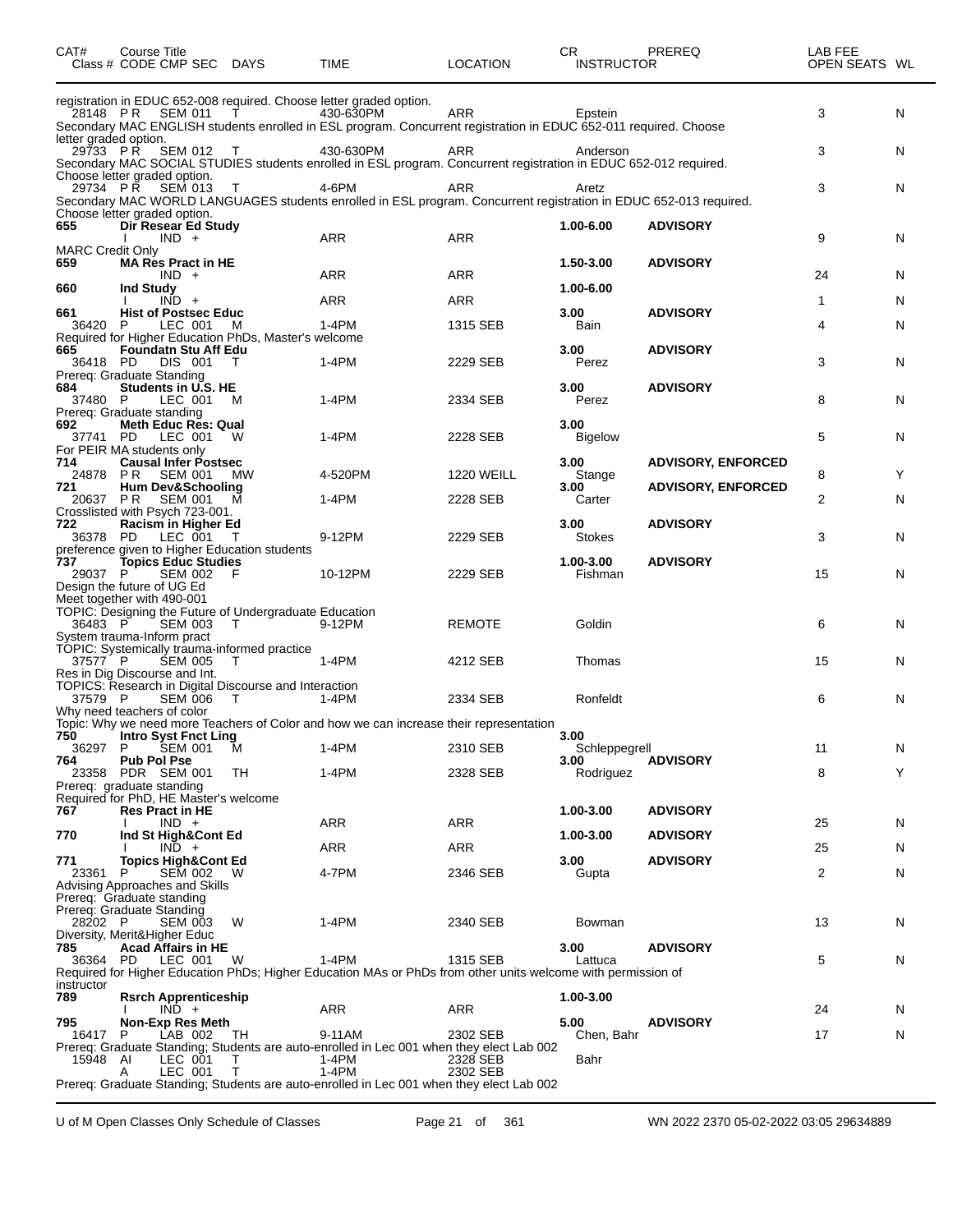| CAT#         | <b>Course Title</b><br>Class # CODE CMP SEC DAYS     |            | <b>TIME</b>                                                                                                                                                                                                      | <b>LOCATION</b> | <b>CR</b><br><b>INSTRUCTOR</b> | PREREQ          | <b>LAB FEE</b><br>OPEN SEATS WL |   |
|--------------|------------------------------------------------------|------------|------------------------------------------------------------------------------------------------------------------------------------------------------------------------------------------------------------------|-----------------|--------------------------------|-----------------|---------------------------------|---|
| 798          | <b>Tchg Apprenticeship</b>                           |            |                                                                                                                                                                                                                  |                 | 1.00-3.00                      |                 |                                 |   |
| 803          | $IND +$<br><b>Struc Eq Model(SEM)</b>                |            | <b>ARR</b>                                                                                                                                                                                                       | <b>ARR</b>      | 3.00                           |                 | 25                              | N |
| 36852 PI     | <b>SEM 001</b><br><b>Instructor Consent Required</b> | <b>TTH</b> | 230-4PM                                                                                                                                                                                                          | 2218 SEB        | Jennings                       |                 | 20                              | N |
| 835          | <b>Independent Study</b>                             |            | Prerequisites EDUC 793 and EDUC 795. Students should bring laptops to class. Cross-listed with Psych 804.<br>Priority given to Education and Psych students. All others must request permission from instructor. |                 | 1.00-3.00                      |                 |                                 |   |
|              | $IND +$                                              |            | <b>ARR</b>                                                                                                                                                                                                       | <b>ARR</b>      |                                |                 | 24                              | N |
| 874<br>29339 | Law & Higher Educ<br><b>SEM 001</b><br>P             | <b>TH</b>  | 430-640PM                                                                                                                                                                                                        | 220 HUTCH       | 3.00                           | <b>ADVISORY</b> | 13                              | N |
| 874          | Law & Higher Educ                                    |            |                                                                                                                                                                                                                  |                 | 3.00                           | <b>ADVISORY</b> |                                 |   |
| 896          | <b>SEM 001</b><br><b>Writing Educ Resear</b>         | м          | 410-620PM<br>Meets with Law School students, follows Law School academic calendar, first class meets 1/12/22-4/20/2022                                                                                           | 220 HUTCH       | <b>Bernard</b><br>3.00         |                 | 13                              | N |
| 28161        | <b>SEM 001</b><br>PI                                 |            | 10-12PM                                                                                                                                                                                                          | 2320 SEB        |                                |                 | 7                               | N |
| 896          | <b>Writing Educ Resear</b>                           |            |                                                                                                                                                                                                                  |                 | 3.00                           |                 |                                 |   |
|              | <b>SEM 001</b>                                       | м          | 10-12PM                                                                                                                                                                                                          | 2320 SEB        | Cervetti                       |                 | $\overline{7}$                  | N |
| suite.       |                                                      |            | For Education students only. Permission of Instructor. Friday class will be held in ES Student Lounge inside 4009                                                                                                |                 |                                |                 |                                 |   |
| 897<br>36851 | <b>Race SJ Inst</b><br>P<br><b>SEM 001</b>           |            | <b>ARR</b>                                                                                                                                                                                                       | <b>ARR</b>      | 1.00-3.00<br>Gholson           |                 | 20                              | N |
|              | For ES Pre-Candidates only.                          |            |                                                                                                                                                                                                                  |                 |                                |                 |                                 |   |
| 898          | <b>Professionl Dev Sem</b>                           |            |                                                                                                                                                                                                                  |                 | 1.00-3.00                      |                 |                                 |   |
| 10517 P      | <b>SEM 001</b>                                       | W          | 9-12PM                                                                                                                                                                                                           | 2320 SEB        | Rivas-Drake                    |                 | 11                              | N |
| 899          | For Combined Ed and Psych Students Only              |            |                                                                                                                                                                                                                  |                 | 3.00                           |                 |                                 |   |
|              | <b>PhD Qualifying Paper</b><br>$IND +$               |            | <b>ARR</b>                                                                                                                                                                                                       | <b>ARR</b>      |                                |                 | 25                              | N |
| 990          | <b>Diss-Precand</b>                                  |            |                                                                                                                                                                                                                  |                 | 1.00-8.00                      | <b>ADVISORY</b> |                                 |   |
|              | $IND +$                                              |            | <b>ARR</b>                                                                                                                                                                                                       | <b>ARR</b>      |                                |                 | 24                              | N |
| 991          | <b>Prelims Part A</b>                                |            |                                                                                                                                                                                                                  |                 | 1.00-3.00                      |                 |                                 |   |
|              | $IND +$                                              |            | <b>ARR</b>                                                                                                                                                                                                       | <b>ARR</b>      |                                |                 | 24                              | N |
| 992          | <b>Prelims Part B</b>                                |            |                                                                                                                                                                                                                  |                 | 1.00-3.00                      |                 |                                 |   |
|              | $IND +$                                              |            | <b>ARR</b>                                                                                                                                                                                                       | <b>ARR</b>      |                                |                 | 24                              | N |
| 995          | <b>Diss-Cand</b>                                     |            |                                                                                                                                                                                                                  |                 | 8.00                           | <b>ENFORCED</b> |                                 |   |
|              | $IND +$<br>R                                         |            | <b>ARR</b>                                                                                                                                                                                                       | <b>ARR</b>      |                                |                 | 20                              | N |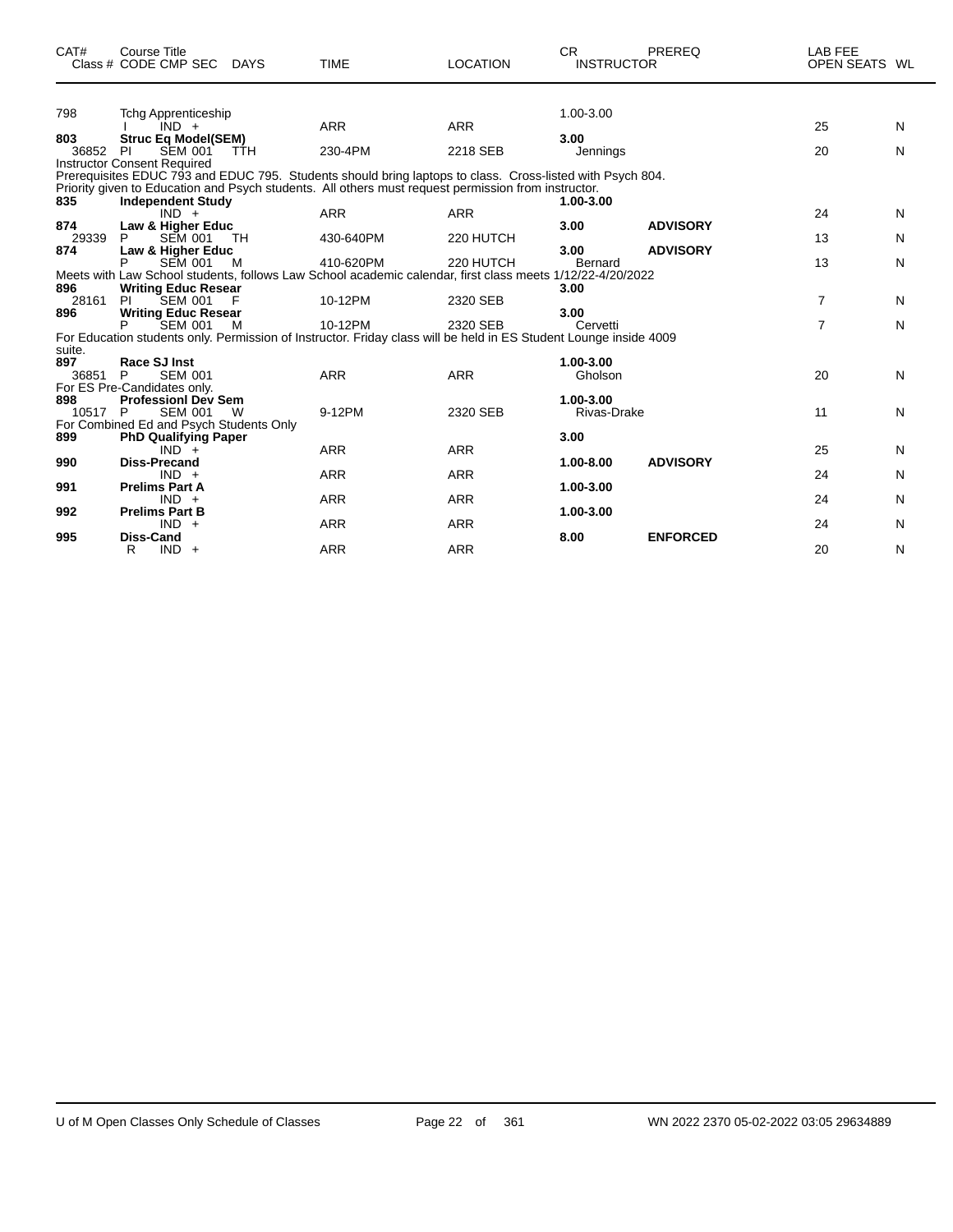| CAT#      | Title<br>∶ourse        |             |             |                 | СF                | PREREQ | $\lambda$ .<br>AВ<br>. |    |
|-----------|------------------------|-------------|-------------|-----------------|-------------------|--------|------------------------|----|
| Class $#$ | CODE CMP<br><b>SEC</b> | <b>DAYS</b> | <b>TIME</b> | <b>LOCATION</b> | <b>INSTRUCTOR</b> |        | <b>OPEN SEATS</b>      | WL |

# **Engineering**

NOTE: THE PHRASES 'OR EQUIVALENT,' 'PERMISSION OF INSTRUCTOR,' OR 'PERMISSION OF DEPARTMENT' MAY BE CONSIDERED AN IMPLICIT PART OF THE PREREQUISITE FOR ALL COURSES IN THE COLLEGE OF ENGINEERING.

#### **Aerospace Engineering**

### **Aerospace Engineering (AEROSP) Open Sections**

| 200                 | <b>Intro Aero Entrprs</b>                  |           |                       |                            | 2.00                 |                           |                                    |        |
|---------------------|--------------------------------------------|-----------|-----------------------|----------------------------|----------------------|---------------------------|------------------------------------|--------|
| 36488               | P<br><b>REC 002</b>                        | W         | 3-430PM               | 1109 FXB                   | Halow                |                           | 36                                 | N      |
| 36484               | LEC 001<br>A                               | F         | 130-3PM               | 1109 FXB                   | Halow                |                           |                                    |        |
| 205                 | Intr Aero Eng Sys                          |           |                       |                            | 3.00                 | <b>ENFORCED</b>           |                                    |        |
| 21926               | LEC 001<br>AR.                             | TTH       | 830-930AM             | 1008 FXB                   | Washabaugh           |                           |                                    |        |
| 215                 | <b>Solid Mech&amp;AE Struct</b>            |           |                       |                            | 3.00                 | <b>ADVISORY</b>           |                                    |        |
| 10522               | P<br>LEC 001                               | MW        | 9-1030AM              | <b>1060 FMCRB</b>          | D'Mello              |                           | 9                                  | Υ      |
| 290                 | <b>Directed Study</b>                      |           |                       |                            | 1.00-3.00            |                           |                                    |        |
|                     | $IND +$                                    |           | <b>ARR</b>            | <b>ARR</b>                 |                      |                           | 20                                 | N      |
| 305                 | Aero Eng Lab I                             |           |                       |                            | 4.00                 | <b>ADVISORY</b>           |                                    |        |
| 13601               | P<br>LAB 002                               | Т         | 12-3PM                | 2221 FXB                   | Wu                   |                           | 1                                  | Υ      |
| 13602               | P<br>LAB 003                               | т         | 330-630PM             | 2221 FXB                   | Sandor               |                           | 2                                  | Υ      |
| 14008               | P<br>LAB 004                               | W         | 12-3PM                | 2221 FXB                   | Sandor               |                           | 4                                  | Ÿ<br>Y |
| 14009               | P<br>LAB 005                               | W         | 330-630PM             | 2221 FXB                   | Wu                   |                           | $\overline{3}$                     |        |
| 17516               | P<br>LAB 006                               | TН        | 12-3PM                | 2221 FXB                   | Sandor               |                           | 1                                  | Y      |
| 26845               | LAB 009<br>P                               | F.        | 330-630PM             | 2221 FXB                   | Sandor               |                           | $\overline{2}$                     | Υ      |
| 13600               | A<br>LEC 001                               | TTH       | 9-1030AM              | 133 CHRYS                  | Smith                |                           |                                    |        |
| 325                 | Aerodynamics                               |           |                       |                            | 3.00                 | <b>ADVISORY</b>           |                                    |        |
| 10531               | P<br>LEC 001                               | МW        | 12-130PM              | 1109 FXB                   | Duraisamy            |                           | 44                                 | Υ      |
| 341                 | <b>Aircraft Dynamics</b>                   |           |                       |                            | 3.00                 | <b>ENFORCED</b>           |                                    |        |
| 27320               | P R<br>LEC 001                             | TTH       | 130-3PM               | 1014 DOW                   | Gorodetsky           |                           | 31                                 | Υ      |
| 390                 | <b>Directed Study</b>                      |           |                       |                            | 1.00-3.00            |                           |                                    |        |
|                     | $IND +$                                    |           | ARR                   | ARR                        |                      |                           | 9                                  | N      |
| 405                 | Aero Eng Lab II                            |           |                       |                            | 4.00                 | <b>ADVISORY</b>           |                                    |        |
| 10524               | P<br>LĀB 002                               | Τ         | 1230-230PM            | 1016 AE TUNNEL             | Fleischer            |                           | 2<br>$\overline{2}$                | Υ      |
| 10526               | P<br>LAB 004                               | W         | 10-12PM               | 1016 AE TUNNEL             | Arthur               |                           |                                    | Υ      |
| 10528               | P<br>LAB 006<br>P                          | W         | 3-5PM                 | 1016 AE TUNNEL             | Fleischer            |                           | $\boldsymbol{2}$<br>$\overline{7}$ | Υ      |
| 23807<br>10523      | LAB 008<br>LEC 001<br>A                    | TН<br>TTH | $3-5$ PM<br>1030-12PM | 1016 AE TUNNEL<br>1008 FXB | Arthur<br>Miller     |                           |                                    | Υ      |
|                     |                                            |           |                       |                            | 3.00                 | <b>ADVISORY</b>           |                                    |        |
| 470<br>27319        | <b>Control of Aero Veh</b><br>P<br>LEC 001 | TTH       | 9-1030AM              | <b>1303 EECS</b>           | <b>Bernstein</b>     |                           | 4                                  | Υ      |
| 490                 | <b>Directed Study</b>                      |           |                       |                            | 1.00-3.00            | <b>ADVISORY</b>           |                                    |        |
|                     | $IND +$                                    |           | <b>ARR</b>            | <b>ARR</b>                 |                      |                           | 25                                 | N      |
| 495                 | <b>Spec Top Aero Eng</b>                   |           |                       |                            | 2.00-4.00            | <b>ADVISORY</b>           |                                    |        |
| 36604               | LEC 010<br>A                               | т         | 130-330PM             | 1024 FXB                   | Halow                |                           |                                    |        |
|                     | Systems Engin Leadership II                |           |                       |                            |                      |                           |                                    |        |
| 518                 | Thry Elastic Stab I                        |           |                       |                            | 3.00                 | <b>ADVISORY</b>           |                                    |        |
| 21174               | LEC 001<br>P                               | МW        | 1030-12PM             | 2238 CSRB                  | Shaw                 |                           | 10                                 | Υ      |
| 525                 | Intr Turbulent Flow                        |           |                       |                            | 3.00                 | <b>ADVISORY</b>           |                                    |        |
| 10536               | P<br>LEC 001                               | МW        | 9-1030AM              | 1024 FXB                   | Raman                |                           | 8                                  | Υ      |
| 532                 | <b>Molecular Gas Dyn</b>                   |           |                       |                            | 3.00                 | <b>ADVISORY</b>           |                                    |        |
| 16338               | P<br>LEC 001                               | TTH       | 9-1030AM              | 1024 FXB                   | Gamba                |                           | 3                                  | Υ      |
| 543                 | <b>Struct Dynamics</b>                     |           |                       |                            | 3.00                 | <b>ADVISORY</b>           |                                    |        |
| 13995               | P<br>LEC 001                               | <b>MW</b> | 3-430PM               | <b>REMOTE</b>              | Friedmann            |                           | 11                                 | N      |
| 548                 | Astrodynamics                              |           |                       |                            | 3.00                 | <b>ADVISORY</b>           |                                    |        |
| 36521               | LEC 001<br>P                               | МW        | 430-6PM               | 1670 BEYSTER               | Kolmanovsky          |                           | 18                                 | Υ      |
| 550                 | <b>Linear Systems Thry</b>                 |           |                       |                            | 4.00                 | <b>ADVISORY</b>           |                                    |        |
| 21384               | DIS 011<br>P                               | ТH        | 530-630PM             | <b>1500 EECS</b>           | Krishnan             |                           | 22                                 | Υ      |
| 21382               | LEC 001<br>A                               | MWF       | 930-1030AM            | <b>1500 EECS</b>           | Freudenberg          |                           |                                    |        |
| 551                 | NI Sys&Con                                 |           |                       |                            | 3.00                 | <b>ADVISORY</b>           |                                    |        |
| 10537               | P<br>LEC 001                               | МW        | 130-3PM               | 165 CHRYS                  | Meerkov              |                           | 26                                 | Υ      |
| 552                 | Aero Info Sys                              |           |                       |                            | 3.00                 | <b>ADVISORY, ENFORCED</b> |                                    |        |
| 27322               | P R<br>LEC 001                             | ттн       | 130-3PM               | 4440 EECS                  | Jeannin              |                           | 40                                 | Υ      |
| 577<br>37119        | Data-driven Modeling<br>P<br>LAB 001       | TTH       | 12-130PM              | 133 CHRYS                  | 3.00<br>Rezaian      | <b>ADVISORY</b>           | 50                                 | N      |
| 583                 | <b>Space Sys Des Mgt</b>                   |           |                       |                            | 4.00                 | <b>ADVISORY, ENFORCED</b> |                                    |        |
| 10538               | PR<br>LEC 001                              | MWF       | 230-430PM             | 2246 CSRB                  | Renno                |                           | 15                                 | Y      |
| 585                 | <b>Aerospace Sem</b>                       |           |                       |                            | 1.00                 | <b>ADVISORY</b>           |                                    |        |
| 16497               | <b>SEM 001</b><br>P                        | TH        | 3-430PM               | 1109 FXB                   | Waas                 |                           | 2                                  | N      |
| 590                 | <b>Directed Study</b>                      |           |                       |                            | 1.00-6.00            | <b>ADVISORY</b>           |                                    |        |
|                     | $IND +$                                    |           | ARR                   | ARR                        |                      |                           | 8                                  | N      |
| 740                 | <b>Spec Top Fitdyn Con</b>                 |           |                       |                            | 3.00-4.00            |                           |                                    |        |
| 26325               | LEC 001<br>P                               | ттн       | 1030-12PM             | 1012 FXB                   | Panagou              |                           | 25                                 | N      |
| Multi Agent Systems |                                            |           |                       |                            |                      |                           |                                    |        |
| 37664               | P<br>LAB 003                               | MW        | 1030-130PM            | <b>2010 FMCRB</b>          | Gaskell, Yeo, Mathur |                           | 13                                 | Υ      |
|                     | P<br>LAB 003                               | МW        | 1030-130PM            | 2020 FMCRB                 |                      |                           | 13                                 | Υ      |
| 37663               | LEC 002<br>A                               | F         | 1030-12PM             | 2246 CSRB                  | Gaskell, Yeo         |                           |                                    |        |
|                     | <b>Experiment Unmann Aircraft Sys</b>      |           |                       |                            |                      |                           |                                    |        |
| 990                 | <b>Diss-Precand</b>                        |           |                       |                            | 1.00-8.00            | <b>ADVISORY</b>           |                                    |        |
|                     |                                            |           |                       |                            |                      |                           |                                    |        |

U of M Open Classes Only Schedule of Classes Page 23 of 361 WN 2022 2370 05-02-2022 03:05 29634889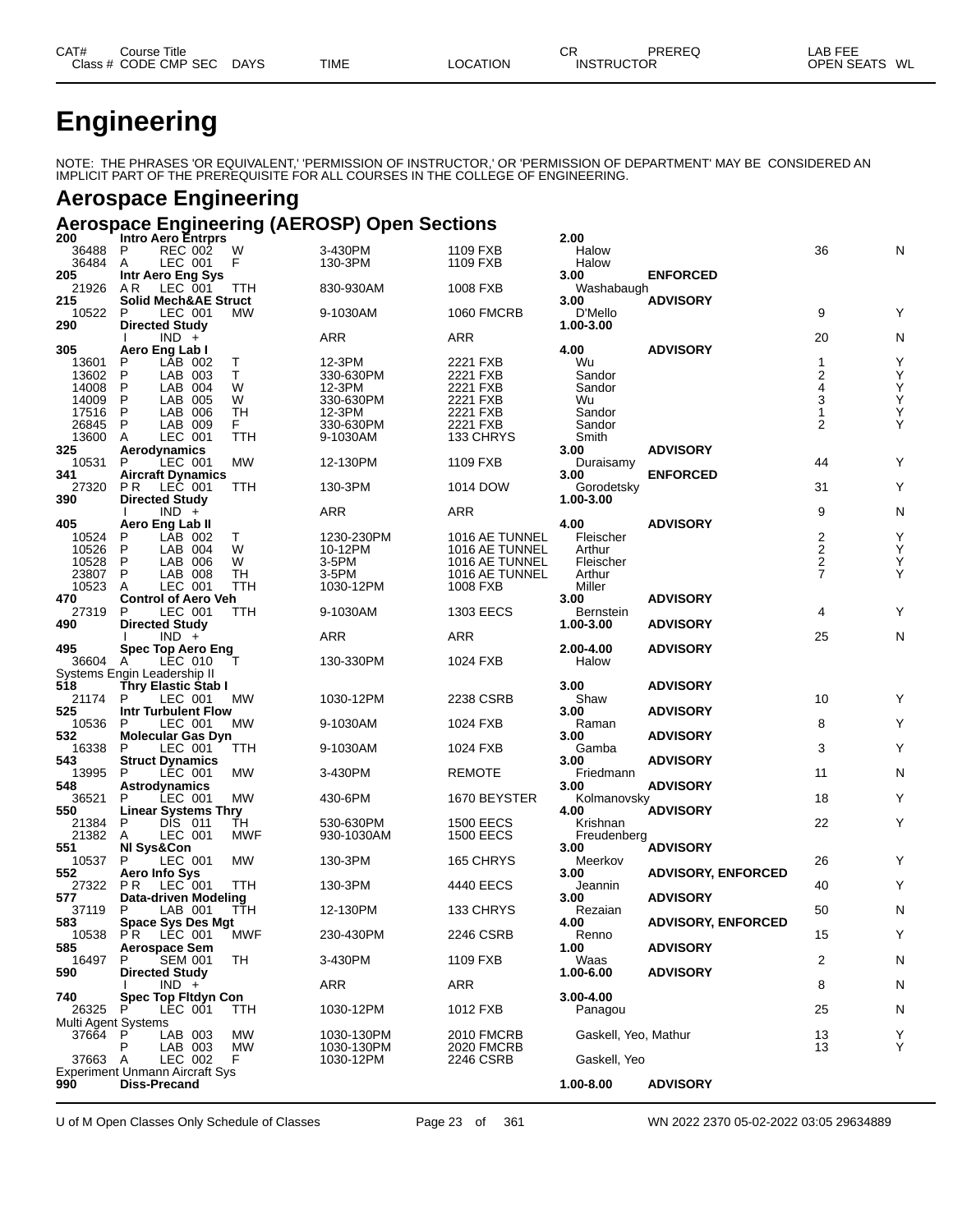| CAT# | Course Title<br>Class # CODE CMP SEC DAYS | TIME | <b>LOCATION</b> | СR<br><b>INSTRUCTOR</b> | PREREQ          | LAB FEE<br>OPEN SEATS WL |   |
|------|-------------------------------------------|------|-----------------|-------------------------|-----------------|--------------------------|---|
| 995  | $IND +$<br>Diss-Cand                      | ARR  | ARR             | 8.00                    | <b>ENFORCED</b> |                          | N |
|      | $IND +$<br>R                              | ARR  | ARR             |                         |                 |                          | N |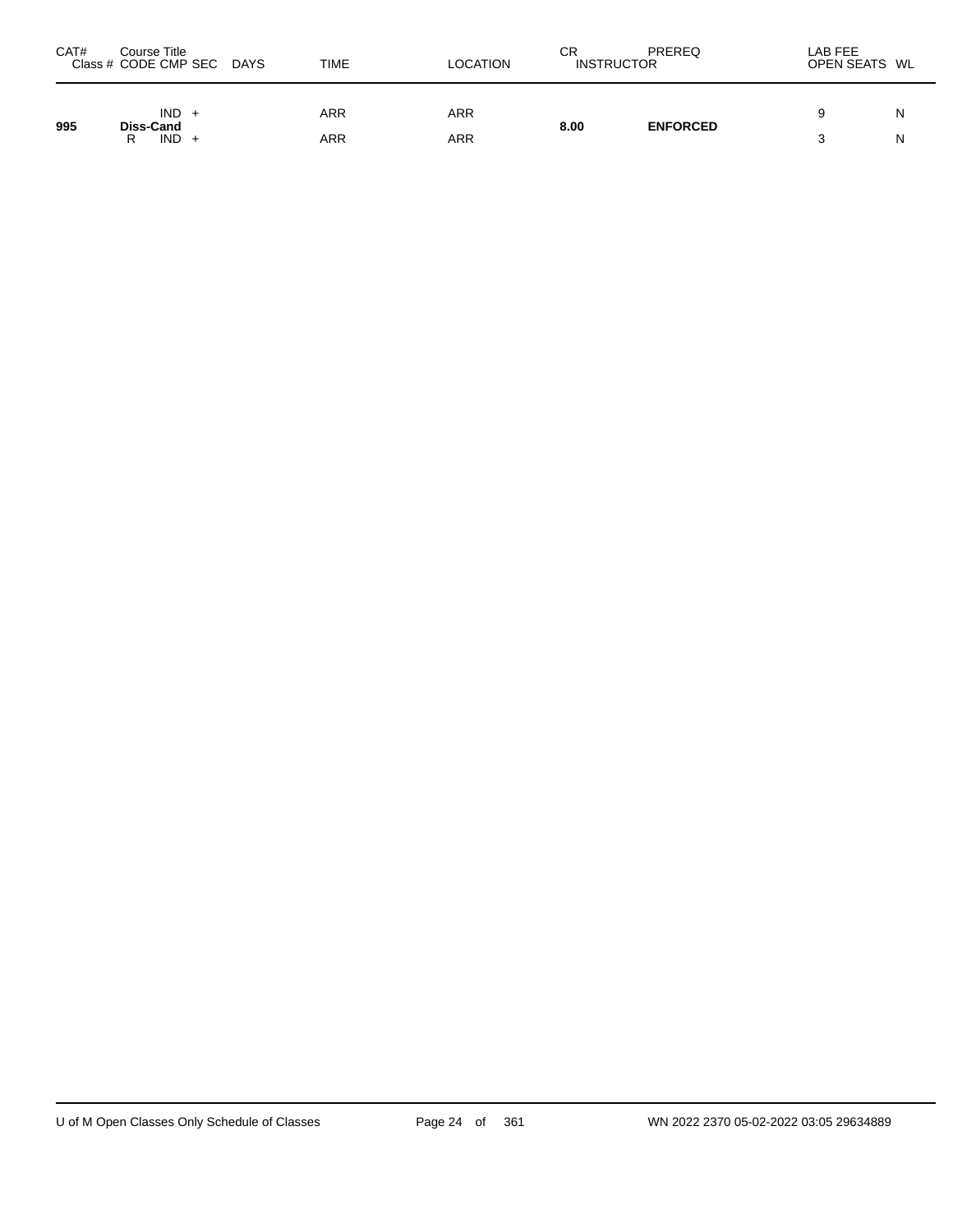| CAT# | Course Title         |             |             |          | СR                | PREREQ | _AB FEE       |  |
|------|----------------------|-------------|-------------|----------|-------------------|--------|---------------|--|
|      | Class # CODE CMP SEC | <b>DAYS</b> | <b>TIME</b> | LOCATION | <b>INSTRUCTOR</b> |        | OPEN SEATS WL |  |

### **Biomedical Engineering Biomedical Engineering (BIOMEDE) Open Sections**

| 211   | <b>Circuits and Systems</b> |           |            |                  | 4.00           | <b>ADVISORY, ENFORCED</b>     |    |   |
|-------|-----------------------------|-----------|------------|------------------|----------------|-------------------------------|----|---|
| 35495 | P <sub>R</sub><br>LAB 002   | м         | 230-530PM  | <b>1150 LBME</b> | Claflin        |                               |    | Υ |
| 35497 | LAB 004<br>P <sub>R</sub>   |           | 9-12PM     | <b>1150 LBME</b> | Claflin        |                               | 9  | Y |
| 24260 | AR.<br>LEC 001              | <b>MW</b> | 1230-230PM | 1130 LBME        |                | Ropella Panagis, Claflin      |    |   |
| 221   | <b>Biophy Chemistry</b>     |           |            |                  | 4.00           | <b>ÁDVISORY, ENFORCED</b>     |    |   |
| 21762 | LEC 001<br>AR.              | <b>MW</b> | 930-1130AM | 1130 LBME        | Wrobel         |                               |    |   |
| 332   | <b>Intro Biosolid Mech</b>  |           |            |                  | 4.00           | <b>ADVISORY, ENFORCED</b>     |    |   |
| 17598 | LEC 001<br>PR.              | TTH       | 930-1130AM | G906 COOL        | Deng           |                               | 22 | Y |
| 450   | <b>Biomedical Design</b>    |           |            |                  | 4.00           | <b>ADVISORY, ENFORCED</b>     |    |   |
| 17601 | LAB 002<br><b>PDR</b>       | TTH       | 130-5PM    | 1008 FXB         |                | Mays, Casper, Jensen, Gosbee  | 3  | N |
| 10550 | LEC 001<br>ADR.             | TTH       | 12-130PM   | G906 COOL        |                | Mays, Casper, Jensen, Gosbee  |    |   |
| 452   | <b>BME Design, Pt II</b>    |           |            |                  | 3.00           | <b>ADVISORY, ENFORCED</b>     |    |   |
| 21202 | <b>PDR</b><br>LAB 002       | <b>MW</b> | 230-530PM  | 224 GFL          |                | Schmedlen, Sheffield, Gosbee, |    |   |
|       |                             |           |            |                  | Zhang          |                               | 23 | N |
| 21201 | LEC 001<br>ADR.             | W         | 130-230PM  | <b>224 GFL</b>   |                | Schmedlen, Gosbee, Sheffield, |    |   |
|       |                             |           |            |                  | Zhang          |                               |    |   |
| 476   | <b>Biofluid Mechanics</b>   |           |            |                  | 4.00           | <b>ADVISORY</b>               |    |   |
| 15946 | LEC 001<br>PR.              | <b>MW</b> | 430-630PM  | <b>REMOTE</b>    | Grotberg       |                               | 9  | Y |
| 490   | <b>Directed Research</b>    |           |            |                  | 1.00-4.00      |                               |    |   |
|       | $IND +$<br>D                |           | <b>ARR</b> | ARR              |                |                               | 25 | N |
| 500   | <b>Biomed Engr Sem</b>      |           |            |                  | 1.00           |                               |    |   |
| 17600 | PR.<br>$LEC$ 001            | TН        | 330-430PM  | 1130 LBME        | Nordsletten    |                               | 72 | Υ |
| 510   | Med Imag Lab                |           |            |                  | 3.00           | <b>ENFORCED</b>               |    |   |
| 17222 | <b>PDR</b><br>LAB 002       | W         | 130-530PM  | ARR              | Fowlkes, Batra |                               | 2  | N |
| 17221 | AR.<br>LEC 001              | W         | 1230-130PM | 2918 COOL        |                | Kripfgans, Swanson, Xu,       |    |   |
|       |                             |           |            |                  |                | Dewaraja, Chan, Goodsitt      |    |   |

It is CRITICAL that students attend class from the beginning. Each laboratory session provides hands-on instruction and requires reserved time on a particular imaging system, making attendance for each class mandatory. If traveling during the winter break, plan ahead and allow sufficient time in order to be present at the start of the Winter Term.

First four classes will be held in 2185 LBME, the following locations will be provided by instructor.

| 517   | <b>Neural Engr</b>                  |           |            |               | 3.00       | <b>ADVISORY, ENFORCED</b> |    |   |
|-------|-------------------------------------|-----------|------------|---------------|------------|---------------------------|----|---|
| 40382 | P <sub>R</sub><br>LAB 003<br>м      |           | 12-2PM     | <b>REMOTE</b> |            |                           | 16 | N |
| 534   | <b>Occup Biomec</b>                 |           |            |               | 3.00       | <b>ADVISORY</b>           |    |   |
| 22812 | LEC 001<br>P                        | <b>MW</b> | 9-1030AM   | 1680 IOE      | Martin     |                           | 11 | Y |
| 561   | <b>Bio Micro-&amp;Nanotech</b>      |           |            |               | 3.00       | <b>ADVISORY</b>           |    |   |
| 27864 | LEC 001<br>Р                        | <b>MW</b> | 3-430PM    | <b>REMOTE</b> | Fan        |                           | 5  | Y |
| 590   | <b>Directed Research</b>            |           |            |               | 1.00-16.00 | <b>ADVISORY</b>           |    |   |
|       | $IND +$<br>D                        |           | <b>ARR</b> | <b>ARR</b>    |            |                           | 25 | N |
| 591   | <b>M S Thesis</b>                   |           |            |               | 1.00-16.00 | <b>ADVISORY</b>           |    |   |
|       | $IND +$                             |           | <b>ARR</b> | <b>ARR</b>    |            |                           | 25 | N |
| 599   | <b>Special Topics</b>               |           |            |               | 2.00-4.00  |                           |    |   |
| 26358 | LEC 010<br>Р                        | <b>MW</b> | 430-6PM    | 1006 DOW      | Weiland    |                           | 2  | Υ |
|       | <b>Current Topics in Neuromodul</b> |           |            |               |            |                           |    |   |
| 990   | <b>Diss-Precand</b>                 |           |            |               | 1.00-8.00  | <b>ADVISORY</b>           |    |   |
|       | $IND +$<br>D                        |           | <b>ARR</b> | <b>ARR</b>    |            |                           | 25 | N |
| 995   | <b>Diss-Cand</b>                    |           |            |               | 8.00       | <b>ENFORCED</b>           |    |   |
|       | <b>IND</b><br>R<br>$+$              |           | ARR        | <b>ARR</b>    |            |                           | 25 | N |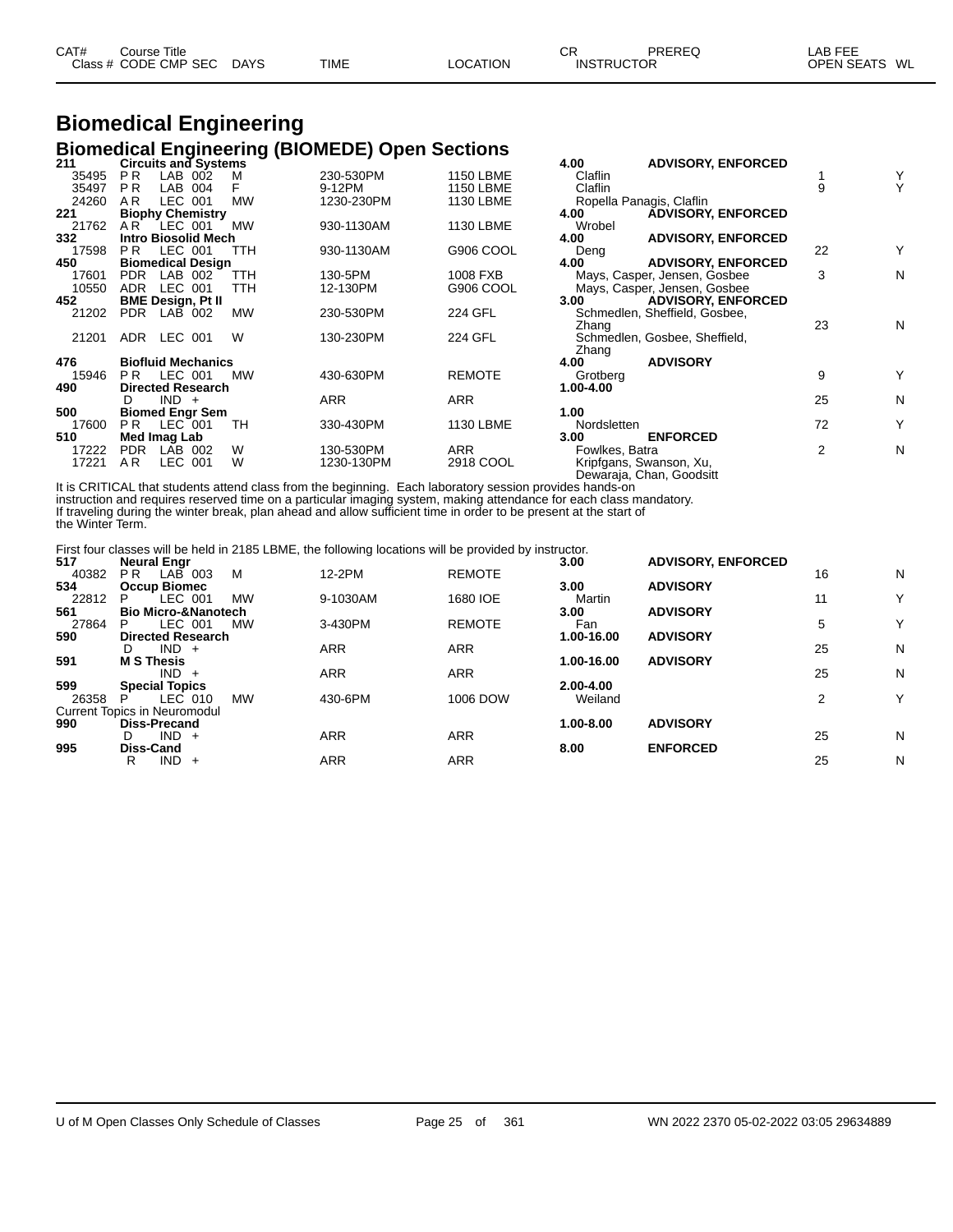| CAT# | Title<br>Course      |             |             |                 | ⌒冖<br>◡           | PREREQ | _AB FEE           |    |
|------|----------------------|-------------|-------------|-----------------|-------------------|--------|-------------------|----|
|      | Class # CODE CMP SEC | <b>DAYS</b> | <b>TIME</b> | <b>LOCATION</b> | <b>INSTRUCTOR</b> |        | <b>OPEN SEATS</b> | WL |

### **Climate and Space Sciences Engineering Climate and Meteorology (CLIMATE) Open Sections**

| 102                            | <b>Extreme Weather</b>                              |              |                                                                                                                    |                      | 3.00                                     |                           |                               |        |
|--------------------------------|-----------------------------------------------------|--------------|--------------------------------------------------------------------------------------------------------------------|----------------------|------------------------------------------|---------------------------|-------------------------------|--------|
| 17158<br>105                   | LEC 001<br>P<br><b>Changing Atmos</b>               | MWF          | 10-11AM                                                                                                            | AUD C AH             | Samson<br>3.00                           |                           | 114                           | N      |
| 19499                          | LEC 001<br>P                                        | TTH          | 10-1130AM                                                                                                          | <b>1528 NUB</b>      | Flanner                                  |                           | 1                             | Y      |
| 172                            | <b>Climate &amp; Sustain</b>                        |              |                                                                                                                    |                      | 4.00                                     |                           |                               |        |
| 10543<br>15993                 | PD.<br>LAB 002<br><b>PD</b><br>LAB 003              | Т<br>T.      | 9-11AM<br>11-1PM                                                                                                   | 2302 SEB<br>2302 SEB | Arnaboldi, Gluck<br>Arnaboldi, Batterbee |                           | $\overline{c}$<br>$\mathsf 3$ | Υ<br>Υ |
| 26367                          | LAB 004<br>PD.                                      | TH           | 11-1PM                                                                                                             | 2302 SEB             | Arnaboldi, Batterbee                     |                           | $\mathbf{1}$                  | Υ      |
| 18610                          | LAB 006<br>- PD                                     | м            | 2-4PM                                                                                                              | 2302 SEB             | Arnaboldi, Gluck                         |                           | 2                             | Y      |
| 10542                          | LEC 001<br>A                                        | TTH          | 1-230PM                                                                                                            | 3460 CCCB            | Arnaboldi                                |                           |                               |        |
| 280<br>17276                   | <b>Ugrad Res Experience</b><br>P<br>LAB 001         |              | ARR                                                                                                                | <b>ARR</b>           | 1.00-4.00<br>Gilchrist, Slavin           |                           | 45                            | N      |
| 17277                          | LAB 002<br>-PI                                      |              | ARR                                                                                                                | ARR                  | Gregerman                                |                           | 45                            | N      |
| 321                            | <b>Earth System Dynam</b>                           |              |                                                                                                                    |                      | 3.00                                     | <b>ADVISORY</b>           |                               |        |
| 17160<br>381                   | LEC 001<br>P                                        | TTH          | 12-130PM                                                                                                           | 2246 CSRB            | Li                                       | <b>ENFORCED</b>           | 38                            | N      |
| 17650                          | Ugrad Res Exper II<br>PDR LAB 001                   |              | ARR                                                                                                                | <b>ARR</b>           | 1.00-4.00<br>Slavin, Gilchrist           |                           | 25                            | N      |
| 21683                          | PR<br>LAB 002                                       |              | ARR                                                                                                                | <b>ARR</b>           | Ridley                                   |                           | 25                            | N      |
| 405                            | <b>Special Topics</b>                               |              |                                                                                                                    |                      | 3.00-4.00                                |                           |                               |        |
| 25980<br><b>Remote Sensing</b> | LEC 004<br>P                                        | MWF          | 130-230PM                                                                                                          | 2238 CSRB            | Ruf                                      |                           | $\overline{7}$                | N      |
|                                |                                                     |              | Introduction to the use of electromagnetic remote sensing to study planetary atmospheres and surfaces from space.  |                      |                                          |                           |                               |        |
|                                |                                                     |              | Topics include: 1) interactions between geophysical properties and propagating electromagnetic waves; 2) design of |                      |                                          |                           |                               |        |
| 414                            |                                                     |              | orbiting sensors to measure them; 3) interpreting the measurements to estimate the geophysical properties.         |                      | 3.00                                     | <b>ADVISORY</b>           |                               |        |
| 17982 P                        | <b>Weather Systems</b><br>LEC 001                   | <b>MWF</b>   | 1230-130PM                                                                                                         | 2238 CSRB            | Marsik                                   |                           | 5                             | N      |
| 423                            | <b>Data Analysis</b>                                |              |                                                                                                                    |                      | 4.00                                     | <b>ADVISORY, ENFORCED</b> |                               |        |
|                                | 34892 PR LEC 001                                    | MW           | 230-430PM                                                                                                          | 2424 CSRB            | Liemohn                                  |                           | 9                             | N      |
| 431<br>16887                   | <b>Wireless Link</b><br>P R<br>LAB 011              | F            | 1030-130PM                                                                                                         | 3341 EECS            | 4.00<br>Nam                              | <b>ENFORCED</b>           | 10                            | Y      |
| 16886                          | LEC 001<br>A R                                      | TTH          | 1030-12PM                                                                                                          | 3433 EECS            | Mortazawi                                |                           |                               |        |
| 463                            | <b>Air Pollution Meteor</b>                         |              |                                                                                                                    |                      | 3.00                                     | <b>ADVISORY</b>           |                               |        |
| 34893                          | P<br>LEC 001                                        | TTH          | 1030-12PM                                                                                                          | 2424 CSRB            | Keppel-Aleks                             |                           | 14                            | N      |
| 480<br>21750                   | <b>Climate Change</b><br>LEC 001<br>P               | TTH          | 10-1130AM                                                                                                          | ARR                  | 3.00<br>Rood                             | <b>ADVISORY</b>           | 57                            | Y      |
| 499                            | <b>Directed Study</b>                               |              |                                                                                                                    |                      | 1.00-16.00                               |                           |                               |        |
|                                | $IND +$                                             |              | ARR                                                                                                                | <b>ARR</b>           |                                          |                           | 20                            | N      |
| 501<br>23663                   | Climate, Atmos&Sp Sci<br>P R<br>SEM 001             | т            | 12-1PM                                                                                                             | 2422 CSRB            | 1.00<br>Slavin                           | <b>ENFORCED</b>           | 25                            | N      |
|                                | Planetary Magnetospheres JC                         |              |                                                                                                                    |                      |                                          |                           |                               |        |
| 31443                          | SEM 002<br>P R                                      | M            | 12-1PM                                                                                                             | 2422 CSRB            | Moldwin, Sachdeva                        |                           | 24                            | N      |
| 530<br>34894                   | <b>Using Climate Change</b><br><b>SEM 001</b><br>P. |              | 330-6PM                                                                                                            | 2238 CSRB            | 2.00                                     | <b>ADVISORY</b>           | 3                             | N      |
| 532                            | <b>Radiative Tran</b>                               | $\mathbf{I}$ |                                                                                                                    |                      | Bassis he-him-his, Rood<br>4.00          | <b>ADVISORY</b>           |                               |        |
| 17983                          | P<br>LEC 001                                        | TTH          | 130-330PM                                                                                                          | 2238 CSRB            | Landi                                    |                           | 3                             | N      |
| 567                            | <b>Chemical Dynamics</b>                            |              |                                                                                                                    |                      | 3.00                                     | <b>ADVISORY</b>           |                               |        |
| 29675<br>589                   | LEC 100<br>P<br><b>Art of Climate Model</b>         | <b>MWF</b>   | 11-12PM                                                                                                            | 4153 USB             | Kubarych<br>4.00                         |                           | 6                             | N      |
| 34912 P                        | LEC 001                                             | <b>MWF</b>   | 330-530PM                                                                                                          | 2236 CSRB            | Jablonowski                              |                           | 16                            | N      |
| 592                            | <b>Climate Practicum II</b>                         |              |                                                                                                                    |                      | 4.00                                     | <b>ADVISORY</b>           |                               |        |
| 20643<br>690                   | P<br>LEC 001<br>Thesis/M.S.                         | MW           | $3-5$ PM                                                                                                           | ARR                  | Rood<br>2.00-6.00                        | <b>ENFORCED</b>           | 12                            | N      |
|                                | $IND +$<br>IR                                       |              | ARR                                                                                                                | ARR                  |                                          |                           | 25                            | N      |
| 701                            | <b>Special Problems</b>                             |              |                                                                                                                    |                      | 1.00-16.00                               |                           |                               |        |
| 747                            | $IND +$                                             |              | ARR                                                                                                                | ARR                  | 1.00                                     |                           | 24                            | N      |
| 10546                          | Student Seminar<br>- P<br>LEC 001                   | TН           | 1130-1230PM                                                                                                        | 2238 CSRB            | Landi                                    |                           |                               | N      |
| 749                            | <b>CLaSP Seminar</b>                                |              |                                                                                                                    |                      | 1.00                                     |                           |                               |        |
| 10547                          | <b>SEM 001</b><br>P                                 | TH           | 330-530PM                                                                                                          | 2246 CSRB            | Moldwin, Flanner                         |                           | 56                            | N      |
| 990                            | Diss-Precand<br>$IND +$                             |              | ARR                                                                                                                | ARR                  | 1.00-8.00                                | <b>ADVISORY</b>           | 25                            | N      |
| 995                            | Diss-Cand                                           |              |                                                                                                                    |                      | 8.00                                     | <b>ENFORCED</b>           |                               |        |
|                                | $IND +$<br>R                                        |              | ARR                                                                                                                | <b>ARR</b>           |                                          |                           | 30                            | N      |
|                                |                                                     |              | <b>Space Science and Engineering (SPACE) Open Sections</b>                                                         |                      |                                          |                           |                               |        |
| 280                            | <b>Ugrad Res Experience</b>                         |              |                                                                                                                    |                      | 1.00-4.00                                |                           |                               |        |
| 24201                          | P<br>LAB 001                                        |              | ARR                                                                                                                | ARR                  | Gilchrist, Slavin                        |                           | 45                            | N      |
| 24202 PI                       | LAB 002                                             |              | ARR                                                                                                                | ARR                  | Gregerman                                |                           | 45                            | N      |
| 321<br>30632                   | Earth System Dynam<br>LEC 001<br>P                  | TTH          | 12-130PM                                                                                                           | 2246 CSRB            | 3.00<br>Li                               | <b>ADVISORY</b>           | 38                            | N      |
| 381                            | Ugrad Res Exper II                                  |              |                                                                                                                    |                      | 1.00-4.00                                |                           |                               |        |
| 24203                          | LAB 001<br>PD.                                      |              | ARR                                                                                                                | ARR                  | Slavin, Gilchrist                        |                           | 25                            | N      |
| 24204<br>405                   | LAB 002<br><b>Special Topics</b>                    |              | ARR                                                                                                                | ARR                  | Ridley<br>3.00-4.00                      |                           | 25                            | N      |
| 25983                          | LEC 004<br>P                                        | <b>MWF</b>   | 130-230PM                                                                                                          | 2238 CSRB            | Ruf                                      |                           | 7                             | N      |
|                                |                                                     |              |                                                                                                                    |                      |                                          |                           |                               |        |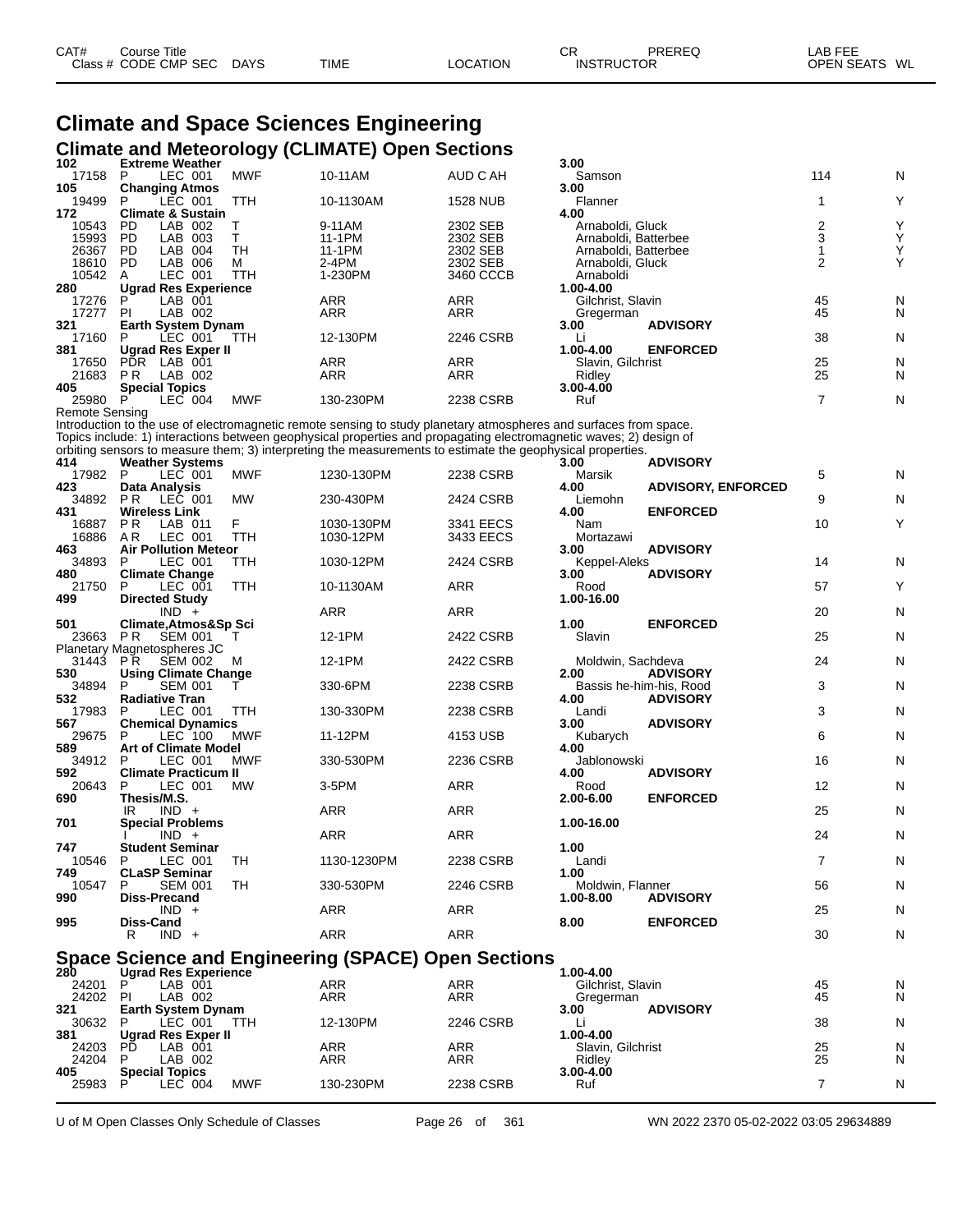| CAT#                  | <b>Course Title</b><br>Class # CODE CMP SEC           | <b>DAYS</b>     | <b>TIME</b>              | <b>LOCATION</b>          | <b>CR</b><br><b>INSTRUCTOR</b> | PREREQ                    | <b>LAB FEE</b><br>OPEN SEATS WL |        |
|-----------------------|-------------------------------------------------------|-----------------|--------------------------|--------------------------|--------------------------------|---------------------------|---------------------------------|--------|
| <b>Remote Sensing</b> |                                                       |                 |                          |                          |                                |                           |                                 |        |
| 423                   | Data Analysis                                         |                 |                          |                          | 4.00                           | <b>ADVISORY, ENFORCED</b> |                                 |        |
| 35083                 | P R<br>LEC 001                                        | <b>MW</b>       | 230-430PM                | 2424 CSRB                | Liemohn                        |                           | 9                               | N      |
| 431                   | <b>Wireless Link</b>                                  |                 |                          |                          | 4.00                           | <b>ENFORCED</b>           |                                 |        |
| 30631<br>30630        | P <sub>R</sub><br>LAB 011<br>SR<br>LEC 001            | F<br><b>TTH</b> | 1030-130PM<br>1030-12PM  | 3341 EECS<br>3433 EECS   | Nam                            |                           | 10                              | Y      |
| 477                   | <b>Space Wthr Modeling</b>                            |                 |                          |                          | Mortazawi<br>4.00              | <b>ENFORCED</b>           |                                 |        |
| 20639                 | P <sup>R</sup><br>LEC 001                             | MWF             | 9-1030AM                 | 2238 CSRB                | Gombosi                        |                           | 11                              | N      |
| 499                   | <b>Directed Study</b>                                 |                 |                          |                          | 1.00-16.00                     |                           |                                 |        |
|                       | $IND +$                                               |                 | <b>ARR</b>               | <b>ARR</b>               |                                |                           | 24                              | N      |
| 501                   | Climate, Atmos&Sp Sci                                 |                 |                          |                          | 1.00                           |                           |                                 |        |
| 24228                 | <b>SEM 001</b><br>P                                   | т               | 12-1PM                   | 2422 CSRB                | Slavin                         |                           | 25                              | N      |
|                       | Planetary Magnetospheres JC                           |                 |                          |                          |                                |                           |                                 |        |
| 31371                 | <b>SEM 002</b>                                        | M               | 12-1PM                   | 2422 CSRB                | Moldwin, Sachdeva              |                           | 24                              | N      |
| 532                   | <b>Radiative Tran</b>                                 |                 |                          |                          | 4.00                           | <b>ADVISORY</b>           |                                 |        |
| 24229                 | LEC 001<br>P                                          | <b>TTH</b>      | 130-330PM                | 2238 CSRB                | Landi                          |                           | 3                               | N      |
| 545                   | <b>High En Den Phys</b>                               |                 |                          |                          | 3.00                           | <b>ADVISORY</b>           |                                 |        |
| 36482<br>583          | P<br>LEC 001                                          | МW              | 9-1030AM                 | 2918 COOL                | Kuranz, Smith<br>4.00          |                           | 3                               | N      |
| 17687                 | <b>Space Sys Des Mgt</b><br>P <sup>R</sup><br>LEC 001 | <b>MWF</b>      | 230-430PM                | 2246 CSRB                | Renno                          | <b>ADVISORY, ENFORCED</b> | 15                              | Y      |
| 584                   | <b>Space Mission Design</b>                           |                 |                          |                          | 4.00                           | <b>ADVISORY</b>           |                                 |        |
| 17159                 | P<br>LEC 001                                          | <b>TTH</b>      | 1230-230PM               | 2424 CSRB                | Ridley                         |                           | 11                              | N      |
| 590                   | Space Systems Proj                                    |                 |                          |                          | $1.00 - 4.00$                  | <b>ADVISORY</b>           |                                 |        |
| 20960                 | LEC 002<br>PI                                         |                 | <b>ARR</b>               | <b>ARR</b>               | Lepri, Raines                  |                           | 23                              | N      |
| 21682                 | PI<br>LEC 003                                         |                 | <b>ARR</b>               | <b>ARR</b>               | Renno                          |                           | 13                              | N      |
| 21696                 | LEC 004<br>PI                                         |                 | <b>ARR</b>               | <b>ARR</b>               | Gilchrist                      |                           | 23                              | N      |
| 17535                 | PI<br>LEC 009                                         |                 | <b>ARR</b>               | <b>ARR</b>               | Kasper                         |                           | 24                              | N      |
| 28394                 | PI<br>LEC 016                                         |                 | <b>ARR</b>               | <b>ARR</b>               | Lepri                          |                           | 24                              | N      |
| 41323                 | PI<br>LEC 026                                         |                 | <b>ARR</b>               | <b>ARR</b>               | Moldwin                        |                           | 24                              | N      |
| 42560                 | <b>LEC</b><br>P<br>040                                |                 | <b>ARR</b>               | <b>ARR</b>               | Slavin                         |                           | 24                              | N      |
| 41638                 | LEC 041<br>PI                                         |                 | <b>ARR</b>               | <b>ARR</b>               | Li                             |                           | 24                              | N      |
| 25330                 | P<br>LEC 052                                          |                 | <b>ARR</b>               | <b>ARR</b>               | Landi                          |                           | 25                              | N      |
| 41636                 | PI<br><b>LEC 088</b>                                  |                 | <b>ARR</b><br><b>ARR</b> | <b>ARR</b>               | Liemohn                        |                           | 12<br>23                        | N      |
| 25139<br>31369        | PI<br>LEC 091<br>PI<br>LEC 093                        |                 | <b>ARR</b>               | <b>ARR</b><br><b>ARR</b> | Ridley<br>Jia                  |                           | 25                              | Ν<br>N |
| 24125                 | PI<br><b>LEC 094</b>                                  |                 | <b>ARR</b>               | <b>ARR</b>               | Zou                            |                           | 25                              | N      |
| 31386                 | <b>LEC 100</b><br>PI                                  |                 | <b>ARR</b>               | <b>ARR</b>               |                                |                           | 25                              | N      |
| 598                   | Sun&Heliosphere                                       |                 |                          |                          | 3.00                           | <b>ADVISORY</b>           |                                 |        |
| 40571                 | P<br>LEC 001                                          | TTH             | 9-1030AM                 | 2238 CSRB                | Zhao, Manchester IV            |                           | 16                              | N      |
| 747                   | <b>Student Seminar</b>                                |                 |                          |                          | 1.00                           |                           |                                 |        |
| 24200                 | LEC 001<br>P                                          | TH              | 1130-1230PM              | 2238 CSRB                | Landi                          |                           | $\overline{7}$                  | N      |
| 749                   | <b>CLaSP Seminar</b>                                  |                 |                          |                          | 1.00                           |                           |                                 |        |
| 24199                 | P<br><b>SEM 001</b>                                   | TН              | 330-530PM                | 2246 CSRB                | Moldwin, Flanner               |                           | 56                              | N      |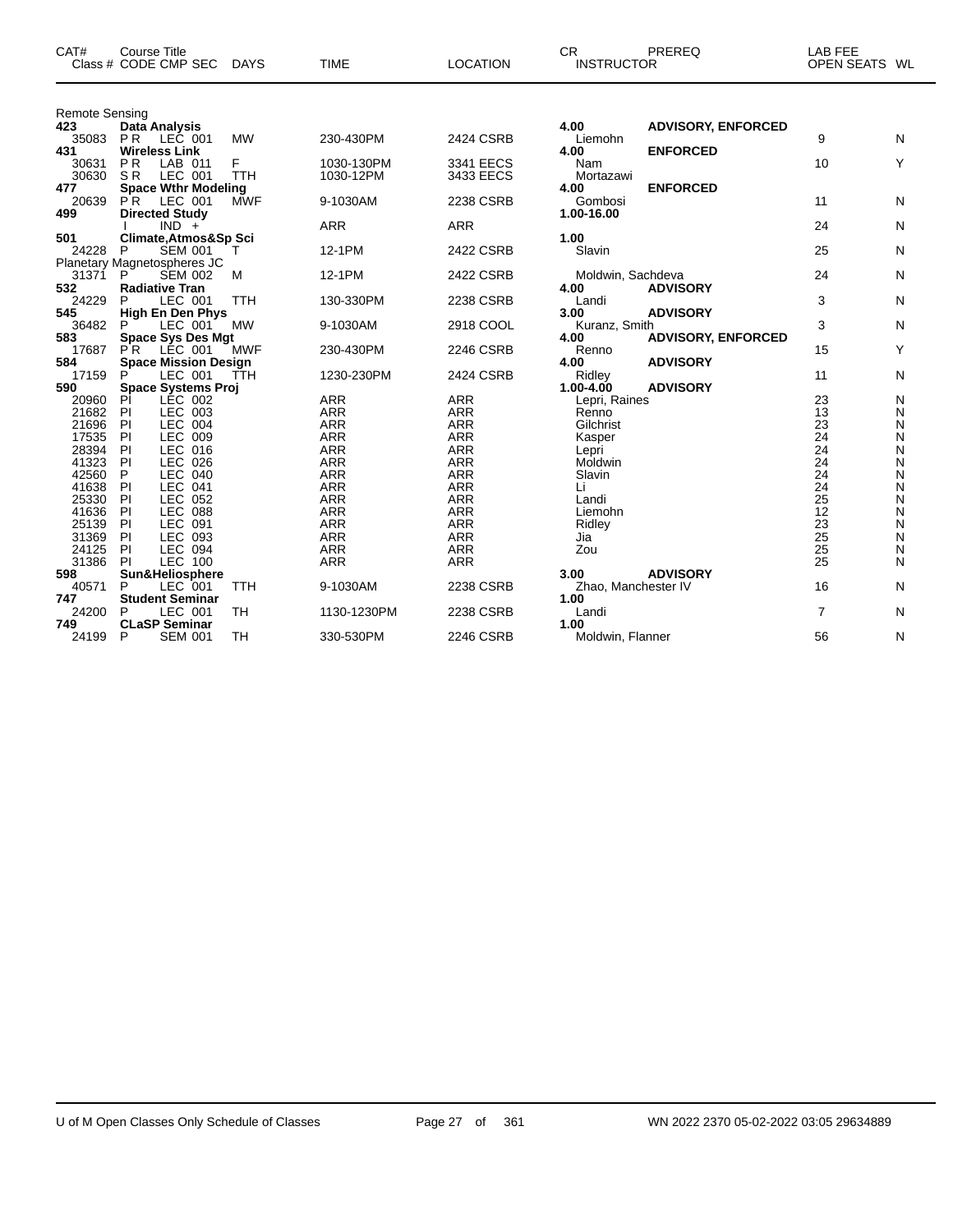| CAT# | ourse Titleٽ         |             |             |                 | СR                | PREREQ | _AB FEE       |  |
|------|----------------------|-------------|-------------|-----------------|-------------------|--------|---------------|--|
|      | Class # CODE CMP SEC | <b>DAYS</b> | <b>TIME</b> | <b>LOCATION</b> | <b>INSTRUCTOR</b> |        | OPEN SEATS WL |  |

## **Chemical Engineering Department**

#### **Chemical Engineering (CHE) Open Sections**

| 290      | Res&Spec Problems                         |            |                                                                     |                   | 1.00-16.00      | <b>ADVISORY</b>           |                |   |
|----------|-------------------------------------------|------------|---------------------------------------------------------------------|-------------------|-----------------|---------------------------|----------------|---|
|          | $IND +$                                   |            | <b>ARR</b>                                                          | <b>ARR</b>        |                 |                           | 25             | Ν |
| 330      | <b>Chem&amp;Eng Thermo</b>                |            |                                                                     |                   | 4.00            | <b>ENFORCED</b>           |                |   |
| 34981    | P R<br>DIS 003                            | Т          | 230-330PM                                                           | 1006 DOW          | Ball            |                           | 3              | N |
| 14043 PR | DIS 004                                   | T          | 130-230PM                                                           | 1006 DOW          | Ball            |                           | 4              | N |
|          |                                           |            | STUDENTS ARE AUTO-ENROLLED IN LECTURE WHEN THEY ELECT A DISCUSSION. |                   |                 |                           |                |   |
| 10558 AR | LEC 001                                   | <b>MWF</b> | 430-530PM                                                           | 2505 GGBL         | Gong            |                           |                |   |
| 341      | <b>Fluid Mechanics</b>                    |            |                                                                     |                   | 4.00            | <b>ENFORCED</b>           |                |   |
| 34982    | <b>PR</b><br>DIS 003                      | <b>TH</b>  | 230-330PM                                                           | 1018 DOW          | Smith, Nelson   |                           | 4              | N |
| 10562 PR | DIS 004                                   | TН         | 130-230PM                                                           | <b>1005 EECS</b>  | Nelson, Smith   |                           | 3              | N |
|          |                                           |            | STUDENTS ARE AUTO-ENROLLED IN LECTURE WHEN THEY ELECT A DISCUSSION. |                   |                 |                           |                |   |
| 10560 AR | LEC 001                                   | <b>MWF</b> | 230-330PM                                                           | <b>1060 FMCRB</b> | Burns           |                           |                |   |
| 344      | <b>Reaction Engr Des</b>                  |            |                                                                     |                   | 4.00            | <b>ENFORCED</b>           |                |   |
| 10563    | P R<br>LEC 001                            | TTH        | 930-1130AM                                                          | 1013 DOW          | Singh           |                           | 8              | N |
| 360      | Chem Engr Lab I                           |            |                                                                     |                   | 4.00            | <b>ENFORCED</b>           |                |   |
|          |                                           |            | STUDENTS ARE AUTO-ENROLLED IN LECTURE WHEN THEY ELECT A LAB.        |                   |                 |                           |                |   |
| 10564 AR | LEC 001                                   | <b>MW</b>  | 1230-130PM                                                          | <b>1200 EECS</b>  | Hirshfield      |                           |                |   |
| 431      | Eng Stat & Prob Solv                      |            |                                                                     |                   | 3.00            | <b>ENFORCED</b>           |                |   |
| 23974    | LEC 001<br>PR                             | <b>MW</b>  | 130-3PM                                                             | 2150 DOW          | Tadd            |                           | 19             | N |
| 460      | Chem Eng Lab II                           |            |                                                                     |                   | 4.00            | <b>ENFORCED</b>           |                |   |
|          |                                           |            | STUDENTS ARE AUTO-ENROLLED IN LECTURE WHEN THEY ELECT A LAB.        |                   |                 |                           |                |   |
| 10568 AR | LEC 001                                   | MW.        | 1130-1230PM                                                         | <b>1200 EECS</b>  | Albayrak Guralp |                           |                |   |
| 485      | <b>ChE Process Econ</b>                   |            |                                                                     |                   | 1.00            | <b>ENFORCED</b>           |                |   |
| 20216    | LEC 001<br>P <sub>R</sub>                 | TTH        | 830-930AM                                                           | 1013 DOW          | Schwank         |                           | 14             | N |
| 487      | Proc Sim & Design                         |            |                                                                     |                   | 5.00            | <b>ADVISORY, ENFORCED</b> |                |   |
| 10571    | <b>PR</b><br>LEC 001                      | F          | 1030-130PM                                                          | 1130 LBME         |                 |                           | 16             | N |
| 487      | Proc Sim & Design                         |            |                                                                     |                   | 5.00            | <b>ADVISORY, ENFORCED</b> |                |   |
|          | LEC 001<br>РR                             | <b>MW</b>  | 1030-1130AM                                                         | <b>1200 EECS</b>  | Tadd, Ozofor    |                           | 16             | N |
| 489      | <b>Chem Product Des II</b>                |            |                                                                     |                   | 3.00            | <b>ENFORCED</b>           |                |   |
| 22029    | LEC 001<br><b>PR</b>                      | т          | 12-130PM                                                            | 1005 EECS         | Hirshfield      |                           | 5              | Ν |
| 490      | <b>Adv Res&amp;Spec Problem</b>           |            |                                                                     |                   | 1.00-16.00      | <b>ADVISORY, ENFORCED</b> |                |   |
|          | R<br>$IND +$                              |            | <b>ARR</b>                                                          | <b>ARR</b>        |                 |                           | 25             | N |
| 496      | <b>Adv Sp Topic CHE</b>                   |            |                                                                     |                   | 3.00            | <b>ADVISORY, ENFORCED</b> |                |   |
| 35247    | P R<br>LEC 002                            | TTH        | 9-1030AM                                                            | 3150 DOW          | Allman          |                           | 16             | N |
|          | Optim for Sustainable Proc Sys            |            |                                                                     |                   |                 |                           |                |   |
| 512      | <b>Phys Polymers</b>                      |            |                                                                     |                   | 3.00            | <b>ADVISORY</b>           |                |   |
| 20608    | LEC 001<br>P                              | <b>MW</b>  | 430-6PM                                                             | 1018 DOW          | Kim             |                           | 13             | N |
| 517      | <b>Biopharm Eng</b>                       |            |                                                                     |                   | 3.00            | <b>ADVISORY</b>           |                |   |
| 26527    | P<br>LEC 001                              | т          | 530-830PM                                                           | 2505 GGBL         | Tessier         |                           | 20             | Υ |
| 519      | <b>Pharmaceutical Eng</b>                 |            |                                                                     |                   | 3.00            | <b>ADVISORY</b>           |                |   |
| 34698    | LEC 001<br>P <sub>R</sub>                 | ŤTH        | 430-6PM                                                             | 2153 GGBL         | Wang            |                           | 10             | N |
| 528      | <b>Reactor Engineering</b>                |            |                                                                     |                   | 3.00            | <b>ADVISORY</b>           |                |   |
| 21349    | $LEC$ 001<br>P                            | MW         | 830-1030AM                                                          | <b>ARR</b>        | Antoniewicz     |                           | $\overline{7}$ | Ν |
| 542      | Int Transport Pheno                       |            |                                                                     |                   | 3.00            | <b>ADVISORY</b>           |                |   |
| 20857    | P<br>LEC 001                              | МW         | 130-330PM                                                           | 3150 DOW          | Lenert          |                           | 12             | Ν |
| 574      | <b>Engr Drug Delivery</b>                 |            |                                                                     |                   | 3.00            | <b>ADVISORY</b>           |                |   |
| 29591    | LEC 001<br>P                              | <b>MW</b>  | 330-5PM                                                             | <b>ARR</b>        | Thurber         |                           | 4              | N |
| 601      | <b>Chem Engr Sem</b>                      |            |                                                                     |                   | 1.00            | <b>ENFORCED</b>           |                |   |
| 19836    | P R<br><b>SEM 001</b>                     | <b>TTH</b> | 1130-1PM                                                            | <b>ARR</b>        | Glotzer         |                           | 42             | N |
| 629      | <b>Complex Fluids</b>                     |            |                                                                     |                   | 3.00            | <b>ADVISORY</b>           |                |   |
| 34699    | P<br>LEC 001                              | TTH        | 130-3PM                                                             | 1032 FXB          | Larson          |                           | 19             | N |
| 695      | <b>Research Problems</b>                  |            |                                                                     |                   | 1.00-16.00      | <b>ADVISORY</b>           |                |   |
|          | $IND +$                                   |            | ARR                                                                 | <b>ARR</b>        |                 |                           | 25             | N |
| 696      | <b>Selected Topics</b>                    |            |                                                                     |                   | 1.00-3.00       |                           |                |   |
| 35246 P  | LEC 002<br>Optim for Sustainable Proc Sys | TTH        | 9-1030AM                                                            | 3150 DOW          | Allman          |                           | 16             | N |
|          | P.                                        |            |                                                                     |                   |                 |                           | $\overline{2}$ |   |
| 26811    | LEC 005<br><b>ChE Mentor Seminar</b>      | TTH        | 430-6PM                                                             | 2150 DOW          | Thurber         |                           |                | N |
| 698      | <b>Directed Study</b>                     |            |                                                                     |                   | 1.00-16.00      |                           |                |   |
|          | $IND +$                                   |            | ARR                                                                 | ARR               |                 |                           | 25             |   |
| 990      | Diss-Precand                              |            |                                                                     |                   | 1.00-8.00       | <b>ADVISORY</b>           |                | Ν |
|          | <b>IND</b><br>$+$                         |            | ARR                                                                 | <b>ARR</b>        |                 |                           | 25             | N |
| 995      | <b>Diss-Cand</b>                          |            |                                                                     |                   | 8.00            | <b>ENFORCED</b>           |                |   |
|          | $IND +$<br>R                              |            | ARR                                                                 | <b>ARR</b>        |                 |                           | 23             | Ν |
|          |                                           |            |                                                                     |                   |                 |                           |                |   |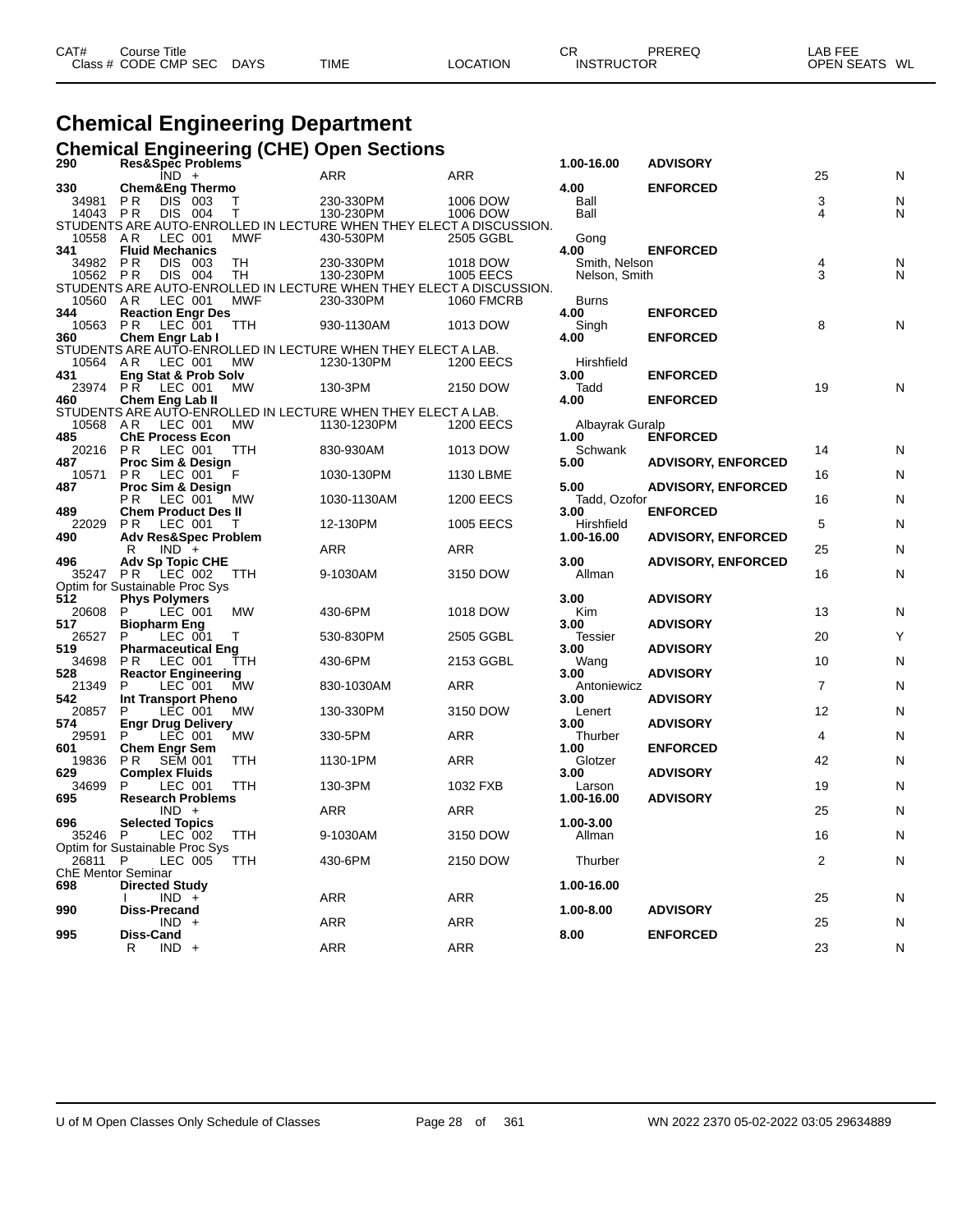| CAT# | ourse Titleٽ         |             |             |          | СR                | PREREQ | LAB FEE                 |  |
|------|----------------------|-------------|-------------|----------|-------------------|--------|-------------------------|--|
|      | Class # CODE CMP SEC | <b>DAYS</b> | <b>TIME</b> | LOCATION | <b>INSTRUCTOR</b> |        | <b>OPEN SEATS</b><br>WL |  |

### **Civil & Environmental Engr Civil And Environmental Engineering (CEE) Open Sections**

| 200               | Intro to CEE                                               |            |                                                                                                                                                                                                                                       |                        | 1.00                                                                                                                                      |                |        |
|-------------------|------------------------------------------------------------|------------|---------------------------------------------------------------------------------------------------------------------------------------------------------------------------------------------------------------------------------------|------------------------|-------------------------------------------------------------------------------------------------------------------------------------------|----------------|--------|
| 20632<br>212      | PD<br><b>SEM 001</b><br>Solid&Struct Mech                  | м          | 130-230PM                                                                                                                                                                                                                             | 1014 DOW               | Szczuka<br>3.00<br><b>ADVISORY</b>                                                                                                        | 14             | Y      |
| 10578             | LEC 001<br>P                                               | MWF        | 930-1030AM                                                                                                                                                                                                                            | 2147 GGBL              | Bernardini                                                                                                                                | 16             | Υ      |
| 265               | <b>Sus Engr Prin</b>                                       |            |                                                                                                                                                                                                                                       |                        | <b>ADVISORY</b><br>3.00                                                                                                                   |                |        |
| 10579             | LEC 001<br>P                                               | TTH        | 130-3PM                                                                                                                                                                                                                               | 2505 GGBL              | MacVean, Tian, Murphy<br><b>ADVISORY</b>                                                                                                  | 12             | Υ      |
| 303<br>10581      | <b>Comp Meth Eng</b><br>P<br>LAB 002                       | м          | 230-430PM                                                                                                                                                                                                                             | 1620 BEYSTER           | 4.00<br>Jeffers, Kim                                                                                                                      | 1              | Υ      |
| 20313             | P<br>LAB 004                                               | W          | 230-430PM                                                                                                                                                                                                                             | 1620 BEYSTER           | Jeffers, Kim                                                                                                                              | 5              | Υ      |
| 10580             | LEC 001<br>A                                               | TTH        | 12-130PM                                                                                                                                                                                                                              | 2505 GGBL              | Jeffers, Kim                                                                                                                              |                |        |
| 325<br>35354      | <b>Fluid Mechanics</b><br>P <sub>R</sub><br>LAB 002        | Τ          | 330-530PM                                                                                                                                                                                                                             | 1025 GGBL              | <b>ENFORCED</b><br>4.00<br>Calappi, Huang                                                                                                 | 1              | Υ      |
| 28509             | P R<br>LAB 003                                             | W          | 330-530PM                                                                                                                                                                                                                             | <b>185 EWRE</b>        | Calappi, Huang                                                                                                                            | 1              | Υ      |
| 18372             | <b>PR</b><br>LAB 004                                       | <b>TH</b>  | 330-530PM                                                                                                                                                                                                                             | 1025 GGBL              | Calappi, Huang                                                                                                                            | 3              | Υ      |
| 18371             | LEC 001<br>AR.                                             | TTH        | 1030-12PM                                                                                                                                                                                                                             | <b>1200 EECS</b>       | Calappi, Huang                                                                                                                            |                |        |
| 331<br>10586      | <b>Constr Mgmt</b><br>LEC 001<br>P                         | TTH        | 9-1030AM                                                                                                                                                                                                                              | 1005 DOW               | <b>ADVISORY</b><br>4.00<br>Menassa, Deng                                                                                                  | 2              | Υ      |
| 18851             | LAB 002<br>A                                               | F          | 1030-1230PM                                                                                                                                                                                                                           | 1105 GGBL              | Menassa, Deng                                                                                                                             |                |        |
|                   | LAB 002<br>Α                                               | F          | 1030-1230PM                                                                                                                                                                                                                           | 1017 DOW               |                                                                                                                                           |                |        |
| 351               | LAB 002<br>Α<br><b>Civil Engr Material</b>                 | F          | 1030-1230PM                                                                                                                                                                                                                           | 224 GFL                | 4.00<br><b>ADVISORY</b>                                                                                                                   |                |        |
| 10583             | P<br>LAB 003                                               | т          | 330-530PM                                                                                                                                                                                                                             | 1045 GGBL              | Hansen, Zhong                                                                                                                             |                |        |
| 10584             | P<br>LAB 004                                               | W          | 330-530PM                                                                                                                                                                                                                             | 1045 GGBL              | Hansen, Zhong                                                                                                                             | $\frac{2}{10}$ | Y<br>Y |
| 10582             | LEC 001<br>Α                                               | <b>TTH</b> | 130-3PM                                                                                                                                                                                                                               | 2153 GGBL              | Hansen, Zhong                                                                                                                             |                |        |
| 366<br>21321      | Env Engr Lab<br>P<br>LAB 003                               | Т          | 230-530PM                                                                                                                                                                                                                             | 113 GFL                | 3.00<br><b>ADVISORY</b><br>Raskin, Puente Alarcon                                                                                         | 1              | Y      |
| 22026             | P<br>LAB 004                                               | W          | 230-530PM                                                                                                                                                                                                                             | 113 GFL                | Raskin, Puente Alarcon                                                                                                                    | $\overline{2}$ | Y      |
| 21320             | Α<br>LEC 001                                               | F          | 1030-1230PM                                                                                                                                                                                                                           | 2147 GGBL              | Raskin, Puente Alarcon                                                                                                                    |                |        |
| 375<br>21308      | <b>Sensors and Circuits</b><br>P<br>LEC 001                | <b>MW</b>  | 1030-1130AM                                                                                                                                                                                                                           | 1045 GGBL              | <b>ADVISORY</b><br>3.00<br>Scruggs, Ligeikis                                                                                              | 5              | Υ      |
| 23856             | Α<br>LAB 006                                               | F          | 230-430PM                                                                                                                                                                                                                             | 113 GFL                | Scruggs, Ligeikis                                                                                                                         |                |        |
|                   | LAB 006<br>A                                               | F          | 230-430PM                                                                                                                                                                                                                             | 1045 GGBL              |                                                                                                                                           |                |        |
| 402               | <b>Prof Issues&amp;Des</b>                                 |            |                                                                                                                                                                                                                                       |                        | 4.00<br><b>ADVISORY</b>                                                                                                                   |                |        |
| 14394<br>402      | PR.<br>LEC 001<br><b>Prof Issues&amp;Des</b>               | <b>MW</b>  | 430-630PM                                                                                                                                                                                                                             | 2153 GGBL              | Daigger, Stino, Czachorski III<br><b>ADVISORY</b><br>4.00                                                                                 | 9              | Y      |
|                   | LEC 001<br>P R                                             | <b>MW</b>  | 430-630PM                                                                                                                                                                                                                             | 2147 GGBL              |                                                                                                                                           | 9              | Υ      |
| 415               | <b>Design RC Structures</b>                                |            |                                                                                                                                                                                                                                       |                        | 3.00<br><b>ADVISORY</b>                                                                                                                   |                |        |
| 10585<br>14854    | LEC 001<br>P<br>LAB 002<br>Α                               | TTH<br>TH  | 1030-1130AM<br>330-530PM                                                                                                                                                                                                              | 2147 GGBL<br>2147 GGBL | Bernardini, Saqif<br>Bernardini, Saqif                                                                                                    | 7              | Υ      |
| 465               | <b>Env Process Engr</b>                                    |            |                                                                                                                                                                                                                                       |                        | <b>ADVISORY</b><br>3.00                                                                                                                   |                |        |
| 21334             | LEC 001<br>P                                               | MW         | 12-130PM                                                                                                                                                                                                                              | 1003 EECS              | Wigginton, Arts                                                                                                                           | 18             | Y      |
| 481               | <b>Aquatic Chemistry</b>                                   |            |                                                                                                                                                                                                                                       |                        | 3.00<br><b>ENFORCED</b>                                                                                                                   |                |        |
| 21331             | PR.<br>LEC 001                                             | МW         | 9-1030AM                                                                                                                                                                                                                              | 2166 DOW               | Hayes, Zhang, Thompson<br>CEE 481 lecture should be taken by undergraduate students with no intention of pursuing graduate school at U-M. | 15             | Υ      |
|                   |                                                            |            | CEE 581 - both lecture and lab - should be taken by students interested in pursuing graduate school at U-M (e.g.,                                                                                                                     |                        |                                                                                                                                           |                |        |
| SUGS).            |                                                            |            |                                                                                                                                                                                                                                       |                        |                                                                                                                                           |                |        |
| 490               | <b>Independent Study</b><br>$IND +$                        |            | ARR                                                                                                                                                                                                                                   | ARR                    | 1.00-4.00<br><b>ADVISORY</b>                                                                                                              | 25             | N      |
| 501               | <b>Special Topics CEE</b>                                  |            |                                                                                                                                                                                                                                       |                        | 1.00-3.00                                                                                                                                 |                |        |
| 35852             | P<br>LEC 001                                               | МW         | 12-130PM                                                                                                                                                                                                                              | <b>136 EWRE</b>        | Guikema                                                                                                                                   | 10             | N      |
|                   | Intro to Smart Infrastruc Sys                              |            |                                                                                                                                                                                                                                       |                        |                                                                                                                                           |                |        |
|                   |                                                            |            | Provides a graduate-level introduction to (1) infrastructure system design principles, operations, and security and<br>(2) how these systems are modeled and analyzed. Intended as a first course in infrastructure modeling both for |                        |                                                                                                                                           |                |        |
|                   |                                                            |            |                                                                                                                                                                                                                                       |                        | those seeking to model infrastructure in practice and those planning to pursue more in-depth training and research                        |                |        |
| in other courses. |                                                            |            |                                                                                                                                                                                                                                       |                        |                                                                                                                                           |                |        |
| 30506 P           | LEC 067<br>Dynamc Cntrl Connected Vehicle                  | MW         | 130-3PM                                                                                                                                                                                                                               | 1024 FXB               | Filipov                                                                                                                                   | $\overline{7}$ | Y      |
|                   |                                                            |            | This course covers the theory, analysis, and design of deployable and reconfigurable structures. A review of                                                                                                                          |                        |                                                                                                                                           |                |        |
|                   |                                                            |            | existing and emerging structural systems will cover bar linkages, pantographs (scissor mechanisms), origami                                                                                                                           |                        |                                                                                                                                           |                |        |
|                   |                                                            |            | structures, and bi/multi-stable units. Conceptual topics will include deployment kinematics, stability, geometric                                                                                                                     |                        |                                                                                                                                           |                |        |
|                   |                                                            |            | constraints, mechanical behaviors, energy formulations, and matrix analysis of the systems. Practical areas<br>discussed in the course will include structural design, material systems, actuation technologies, and fabrication      |                        |                                                                                                                                           |                |        |
|                   |                                                            |            | methods. The course will include a student project to explore engineering applications of the structures in                                                                                                                           |                        |                                                                                                                                           |                |        |
|                   | architecture, aerospace, robotics, and beyond.             |            |                                                                                                                                                                                                                                       |                        |                                                                                                                                           |                |        |
| 35851 P           | LEC 071<br>Engr Soln to Drinking Wtr Chal                  | TTH.       | 330-5PM                                                                                                                                                                                                                               | <b>136 EWRE</b>        | <b>Steglitz</b>                                                                                                                           | 12             | Y      |
|                   |                                                            |            | Students will learn about water quality parameters and how they influence application of water treatment                                                                                                                              |                        |                                                                                                                                           |                |        |
|                   |                                                            |            | technologies, using the City of Ann Arbor's Water Treatment Plant as a backdrop. Students will learn about the                                                                                                                        |                        |                                                                                                                                           |                |        |
|                   |                                                            |            | history of the safe drinking water act and how drinking water regulations have impacted utilities and technology<br>application. The course will involve a group project where students will be assigned a treatment problem and the  |                        |                                                                                                                                           |                |        |
|                   |                                                            |            | groups will develop a technical memorandum typical of a consulting engineer, as well as an oral presentation of                                                                                                                       |                        |                                                                                                                                           |                |        |
|                   |                                                            |            | their final recommendations. The class will involve a lab at the City?s Water Treatment Plant where students will                                                                                                                     |                        |                                                                                                                                           |                |        |
|                   | have a hands on experience with water treatment processes. |            |                                                                                                                                                                                                                                       |                        |                                                                                                                                           |                |        |
| 27206 P           | <b>LEC 599</b><br>Dynamc Cntrl Connected Vehicle           | TTH        | 12-130PM                                                                                                                                                                                                                              | 151 CHRYS              | Orosz                                                                                                                                     | 31             | Y      |
|                   |                                                            |            |                                                                                                                                                                                                                                       |                        |                                                                                                                                           |                |        |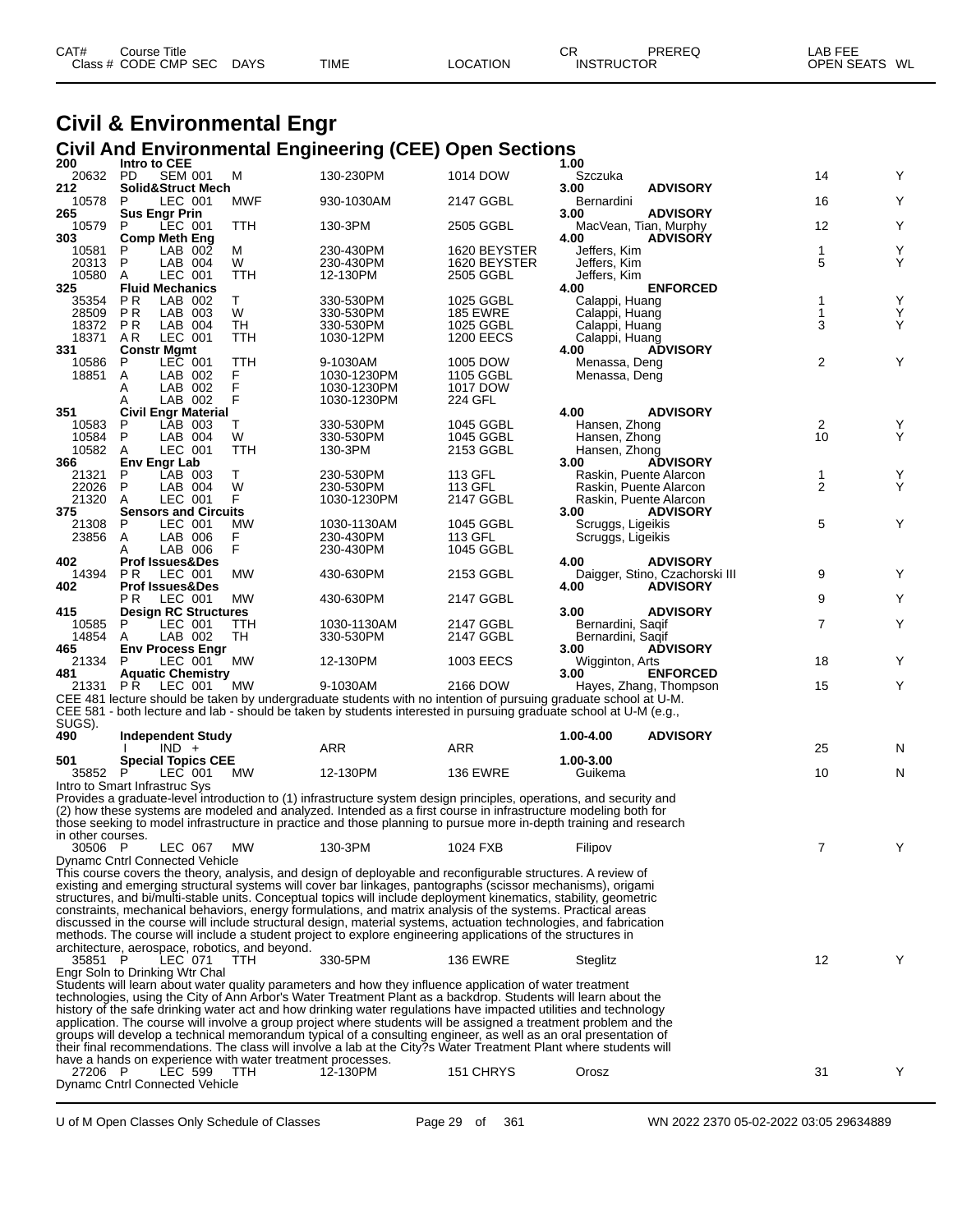| CAT#            | Course Title<br>Class # CODE CMP SEC                      | <b>DAYS</b> | TIME                                                                                                                    | <b>LOCATION</b>                      | CR<br>INSTRUCTOR        | PREREQ                                    | LAB FEE<br>OPEN SEATS WL |   |
|-----------------|-----------------------------------------------------------|-------------|-------------------------------------------------------------------------------------------------------------------------|--------------------------------------|-------------------------|-------------------------------------------|--------------------------|---|
| 26185 P         | <b>SEM 850</b><br>Next Gen Transpo Sys Seminar            | TH          | 3-430PM<br>Presentation and discussion of selected topics related to transportation systems engineering. Student        | 107 GFL                              | Aghamohammadi           |                                           | 18                       | Υ |
| 505             | participation and guest lectures.<br>Infra Fin Internship |             |                                                                                                                         |                                      | 1.00                    |                                           |                          |   |
| 509             | $IND +$<br><b>Theory Elast</b>                            |             | ARR                                                                                                                     | <b>ARR</b>                           | 3.00                    | <b>ADVISORY</b>                           | 1                        | N |
| 27286<br>512    | P<br>LEC 001<br><b>Nonlin Anl Structrs</b>                | <b>MW</b>   | 3-430PM                                                                                                                 | 1025 GGBL                            | <b>Barber</b><br>3.00   | <b>ADVISORY</b>                           | 8                        | Y |
| 21319<br>513    | LEC 001<br>Ρ<br><b>Plastic Anl-Design</b>                 | TTH         | 130-3PM                                                                                                                 | 1045 GGBL                            | El-Tawil<br>3.00        | <b>ADVISORY</b>                           | 8                        | Y |
| 35356<br>517    | LEC 001<br>P                                              | <b>MW</b>   | 9-1030AM                                                                                                                | 1045 GGBL                            | McCormick               | <b>ADVISORY</b>                           | 6                        | Y |
| 30470           | <b>Reliability of Str</b><br>P<br>LEC 001                 | МW          | 1030-12PM                                                                                                               | 2147 GGBL                            | 3.00<br>Spence          |                                           | 26                       | Y |
| 526<br>13517    | Des Hydraulic Syst<br>P<br>LEC 001                        | <b>TTH</b>  | 1030-12PM                                                                                                               | 138 NAME                             | 3.00<br><b>Bricker</b>  | <b>ADVISORY</b>                           | 2                        | Y |
| 530<br>10588    | <b>Constr Prof Prac</b><br>P<br>LEC 001                   | Τ           | 1230-330PM                                                                                                              | 1025 GGBL                            | 3.00<br>Menassa         | <b>ADVISORY</b>                           | 17                       | Y |
| 532<br>35355    | <b>Const Project Eng</b><br><b>REC 001</b><br>P           | F           | 230-530PM                                                                                                               | <b>104 EWRE</b>                      | 3.00<br>Lee             | <b>ADVISORY</b>                           | 33                       | Y |
| 546<br>30907    | <b>Slope Dam Ret Struc</b><br>PR.<br>REC 001              | ттн         | 9-1030AM                                                                                                                | <b>185 EWRE</b>                      | 3.00<br>Michalowski     | <b>ENFORCED</b>                           | 36                       | Y |
| 548<br>35357    | <b>Geotech Eqk Engr</b><br>P<br>LEC 001                   | ттн         | 1030-12PM                                                                                                               | 1045 GGBL                            | 3.00<br>Garcia          | <b>ADVISORY</b>                           | 22                       | Y |
| 552<br>37673    | <b>Travel Analysis&amp;Fcst</b><br>P<br>LEC 001           | <b>TTH</b>  | 1030-12PM                                                                                                               | 1014 DOW                             | 3.00<br>Misra           |                                           | 3                        | Y |
| 554             | Data Mining in Trans                                      |             |                                                                                                                         | 1012 EECS                            | 3.00                    | <b>ENFORCED</b>                           |                          | Y |
| 30465<br>563    | PR.<br>LEC 001<br>Air Qual Engr Fund                      | TТH         | 130-3PM                                                                                                                 |                                      | Masoud<br>3.00          | <b>ADVISORY</b>                           | 13                       |   |
| 22793<br>571    | P<br>LEC 001<br><b>Linear Systems Thry</b>                | <b>MW</b>   | 1030-12PM                                                                                                               | <b>104 EWRE</b>                      | Clack<br>4.00           | <b>ADVISORY</b>                           | 10                       | Y |
| 22133<br>22132  | P<br>DIS 011<br>LEC 001<br>A                              | TH<br>MWF   | 530-630PM<br>930-1030AM                                                                                                 | <b>1500 EECS</b><br><b>1500 EECS</b> | Krishnan<br>Freudenberg |                                           | 22                       | Y |
| 573<br>35358    | Data Analysis in CEE<br>P<br>LEC 001                      | ттн         | 3-430PM                                                                                                                 | <b>185 EWRE</b>                      | 3.00<br>Ivanov          | <b>ADVISORY</b>                           | 32                       | Y |
| 574<br>30464    | <b>Matl Sel Sus Des</b><br>P<br>LEC 001                   | TTH         | 12-130PM                                                                                                                | 2153 GGBL                            | 3.00<br>Li, Ftwi        | <b>ADVISORY</b>                           | 27                       | Y |
| 575<br>35359    | <b>Infrastruct Sensing</b><br>P<br>LEC 001                | <b>MW</b>   | 1030-12PM                                                                                                               | 2153 GGBL                            | 3.00<br>Kerkez, Reiter  | <b>ADVISORY</b>                           | 4                        | Y |
| 576<br>35360    | <b>Stochastic Systems</b><br>P<br>LEC 001                 | ттн         | 9-1030AM                                                                                                                | <b>136 EWRE</b>                      | 3.00<br>Scruggs         | <b>ADVISORY</b>                           | 18                       | Y |
| 580             | <b>Physicochem Process</b>                                |             |                                                                                                                         |                                      | 3.00                    | <b>ADVISORY</b>                           |                          | Y |
| 19542<br>581    | LEC 001<br>P<br><b>Aquatic Chemistry</b>                  | TTH         | 130-3PM                                                                                                                 | <b>136 EWRE</b>                      | Olson<br>3.00           | <b>ADVISORY, ENFORCED</b>                 | 22                       |   |
| 10589           | P R<br>LEC 001                                            | <b>MW</b>   | 9-1030AM<br>CEE 581 - both lecture and lab - should be taken by students interested in pursuing graduate school at U-M, | 2166 DOW                             |                         | Hayes, Zhang, Thompson                    | 15                       | Y |
| including SUGS. |                                                           |             | CEE 481 lecture should be taken by undergraduate students with no intention of pursuing graduate school at U-M.         |                                      |                         |                                           |                          |   |
| 19561 AR<br>592 | LAB 002<br><b>Bio Proc Envir Engr</b>                     | F           | 9-1030AM                                                                                                                | 2517 GGBL                            | 3.00                    | Hayes, Zhang, Thompson<br><b>ADVISORY</b> |                          |   |
| 23812<br>622    | P<br>LEC 001<br>Sp Prob Hydr-Hydrol                       | MW.         | 1030-12PM                                                                                                               | 1680 IOE                             | Daigger<br>1.00-16.00   | <b>ADVISORY</b>                           | 24                       | Y |
| 630             | $IND +$<br><b>Dir Study Const Eng</b>                     |             | ARR                                                                                                                     | ARR                                  | 1.00-3.00               | <b>ADVISORY</b>                           | 25                       | N |
|                 | $IND +$                                                   |             | ARR                                                                                                                     | ARR                                  |                         |                                           | 25                       | N |
| 651             | <b>Directed Studies</b><br>$IND +$                        |             | ARR                                                                                                                     | ARR                                  | 1.00-3.00               | <b>ADVISORY</b>                           | 25                       | N |
| 682             | <b>Prob in Envir Engr</b><br>$IND +$                      |             | ARR                                                                                                                     | ARR                                  | 1.00-16.00              | <b>ADVISORY</b>                           | 23                       | N |
| 693<br>35362    | <b>Envir Molec Biol</b><br>LEC 001<br>P                   | MW          | 3-430PM                                                                                                                 | 3433 EECS                            | 3.00<br>Semrau          | <b>ADVISORY</b>                           | 18                       | Y |
| 812<br>30471    | <b>Struct Engr Grad Sem</b><br>PR.<br><b>SEM 001</b>      | T.          | 430-530PM                                                                                                               | <b>185 EWRE</b>                      | 1.00<br>Ftwi            | <b>ENFORCED</b>                           | 27                       | Y |
| 880<br>17570    | <b>Sem Env&amp;Wrt Res Eng</b><br>SEM 001<br>P            | T           | 1230-130PM                                                                                                              | 1017 DOW                             | 1.00<br>Clack           |                                           | 18                       | Y |
| 910             | <b>Struct Engr Res</b><br>$IND +$                         |             | ARR                                                                                                                     | ARR                                  | 1.00-16.00              |                                           | 25                       |   |
| 921             | Hydra&Hydro Eng Res                                       |             |                                                                                                                         |                                      | 1.00-16.00              | <b>ADVISORY</b>                           |                          | N |
| 930             | $IND +$<br><b>Constr Engr Res</b>                         |             | ARR                                                                                                                     | ARR                                  | 1.00-16.00              |                                           | 24                       | N |
| 946             | $IND +$<br>Soil Mech Res                                  |             | ARR                                                                                                                     | ARR                                  | 1.00-16.00              |                                           | 23                       | N |
| 950             | $IND +$<br>Struct Mat Res                                 |             | ARR                                                                                                                     | ARR                                  | 1.00-16.00              | <b>ADVISORY</b>                           | 24                       | N |
| 955             | $IND +$<br><b>Trans Sys Engr Res</b>                      |             | ARR                                                                                                                     | ARR                                  | 1.00-16.00              |                                           | 25                       | N |
|                 | $IND +$                                                   |             | ARR                                                                                                                     | ARR                                  |                         |                                           | 24                       | N |
| 970             | Infr Sys Engr Res<br>$IND +$                              |             | ARR                                                                                                                     | ARR                                  | 1.00-16.00              |                                           | 25                       | N |

U of M Open Classes Only Schedule of Classes Page 30 of 361 WN 2022 2370 05-02-2022 03:05 29634889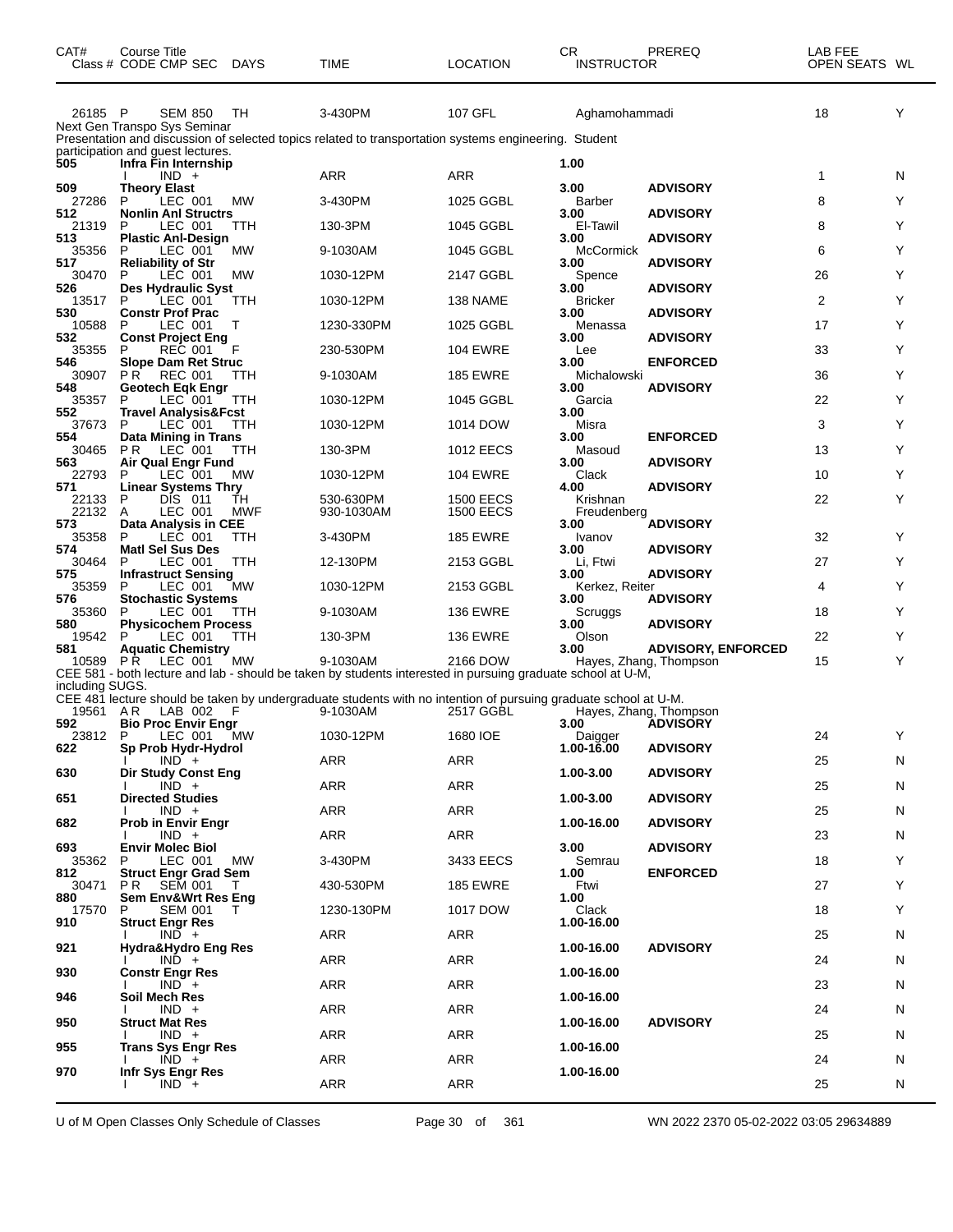| CAT# | Course Title<br>Class # CODE CMP SEC | DAYS | <b>TIME</b> | <b>LOCATION</b> | СR<br><b>INSTRUCTOR</b> | <b>PREREQ</b>   | LAB FEE<br>OPEN SEATS WL |   |
|------|--------------------------------------|------|-------------|-----------------|-------------------------|-----------------|--------------------------|---|
|      |                                      |      |             |                 |                         |                 |                          |   |
| 980  | Res in Envir Engr<br>$IND +$         |      | <b>ARR</b>  | <b>ARR</b>      | 1.00-16.00              | ADVISORY        | 24                       | N |
| 990  | <b>Diss-Precand</b>                  |      |             |                 | 1.00-8.00               | <b>ADVISORY</b> |                          |   |
| 995  | $IND +$                              |      | ARR         | <b>ARR</b>      |                         | <b>ENFORCED</b> | 25                       | N |
|      | Diss-Cand<br>$IND +$<br>IR           |      | ARR         | <b>ARR</b>      | 8.00                    |                 | 22                       | N |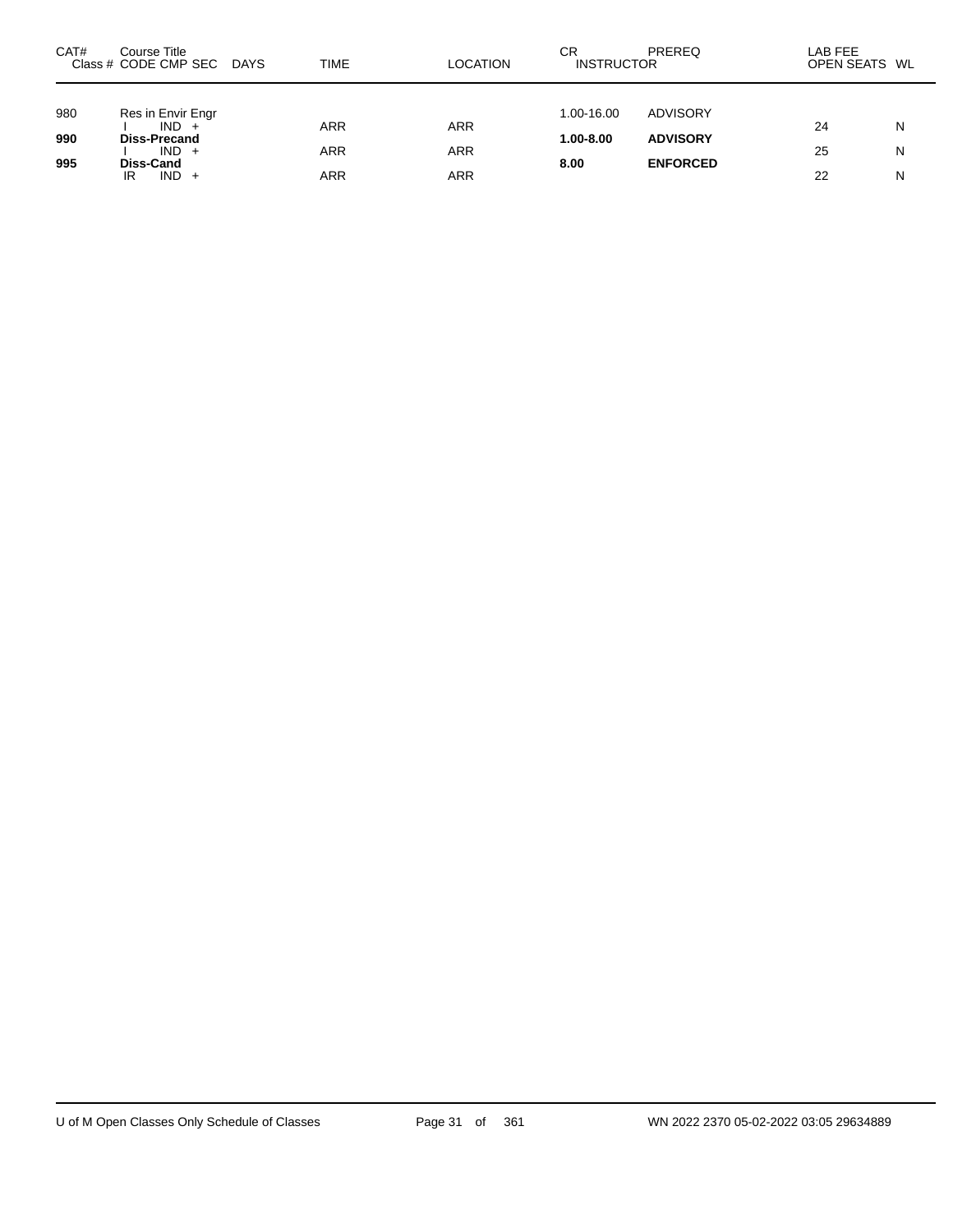| CAT# | ourse Titleٽ         |             |             |                 | nг<br>◡┍          | PREREQ | _AB FEE           |    |
|------|----------------------|-------------|-------------|-----------------|-------------------|--------|-------------------|----|
|      | Class # CODE CMP SEC | <b>DAYS</b> | <b>TIME</b> | <b>_OCATION</b> | <b>INSTRUCTOR</b> |        | <b>OPEN SEATS</b> | WL |

# **CoE Robotics Institute**

|                                | <b>Robotics (ROB) Open Sections</b>                                                           |            |                                                                                                                                                                                                                                       |                   |                         |                                                                                                               |              |   |
|--------------------------------|-----------------------------------------------------------------------------------------------|------------|---------------------------------------------------------------------------------------------------------------------------------------------------------------------------------------------------------------------------------------|-------------------|-------------------------|---------------------------------------------------------------------------------------------------------------|--------------|---|
| 103<br>35339                   | Robotics Méchanisms<br>LAB 002<br>P                                                           | тн         | 1030-1230PM                                                                                                                                                                                                                           | <b>ARR</b>        | 4.00<br>Park            | <b>ADVISORY</b>                                                                                               | $\mathbf{1}$ | N |
| 204                            | <b>Intro Hum-Rob Sys</b>                                                                      |            |                                                                                                                                                                                                                                       |                   | 4.00                    | <b>ENFORCED</b>                                                                                               |              |   |
| 37932 PR                       | LAB 002                                                                                       | TH         | 1030-1230PM                                                                                                                                                                                                                           | 2230 CSRB         | Altabet                 | Stirling, Robert, Montgomery,                                                                                 | 20           | Y |
|                                | 37933 PR LAB 003                                                                              | - TH       | Students are auto-enrolled in lecture when they select a lab section.<br>1230-230PM                                                                                                                                                   | 2230 CSRB         |                         | Stirling, Robert, Montgomery,                                                                                 |              |   |
|                                |                                                                                               |            |                                                                                                                                                                                                                                       |                   | Altabet                 |                                                                                                               | 16           | Υ |
|                                | LEC 001<br>37929 AR                                                                           | MW         | Students are auto-enrolled in lecture when they select a lab section.<br>12-130PM<br>Students are auto-enrolled in lecture when they select a lab section.                                                                            | 1008 FXB          |                         | Stirling, Montgomery, Robert                                                                                  |              |   |
| 464                            | <b>Hands-on Robotics</b>                                                                      |            |                                                                                                                                                                                                                                       |                   | 4.00                    | <b>ENFORCED</b>                                                                                               |              |   |
|                                | 28842 PR LAB 011                                                                              | TTH        | 1130-1230PM                                                                                                                                                                                                                           | 1024 FXB          | Wu                      | STUDENTS ARE AUTO-ENROLLED IN LECTURE WHEN THEY ELECT A LAB. Students seeking an override must apply for such | 2            | Y |
|                                |                                                                                               |            | through the ECE Override System at https://me-web2.engin.umich.edu/ece/override. This includes waitlisted EECS                                                                                                                        |                   |                         |                                                                                                               |              |   |
| 28841 AR                       | LEC 001                                                                                       | <b>TTH</b> | students, as well as non EECS students who are not eligible for the waitlist.<br>1030-1130AM                                                                                                                                          | 1024 FXB          |                         |                                                                                                               |              |   |
| 510                            | <b>Robot Kinemat Dynam</b>                                                                    |            |                                                                                                                                                                                                                                       |                   | Revzen<br>3.00          | <b>ADVISORY</b>                                                                                               |              |   |
| 35352                          | LEC 001<br>- P                                                                                | MW         | 1030-12PM                                                                                                                                                                                                                             | <b>1050 FMCRB</b> | Gregg                   |                                                                                                               | 18           | Y |
| 530<br>28738 P                 | <b>Mobile Robotics</b><br>LEC 881                                                             | <b>MW</b>  | 5-7PM                                                                                                                                                                                                                                 | <b>ARR</b>        | 4.00<br>Ghaffari Jadidi | <b>ADVISORY</b>                                                                                               | 45           | N |
|                                |                                                                                               |            | Section 881 is for special permission/circumstance only. Regular students should register for section 001 ONLY.                                                                                                                       |                   |                         |                                                                                                               |              |   |
|                                |                                                                                               |            |                                                                                                                                                                                                                                       |                   |                         |                                                                                                               |              |   |
|                                | Check out last winter term's course website<br>http://robots.engin.umich.edu/mobilerobotics/  |            |                                                                                                                                                                                                                                       |                   |                         |                                                                                                               |              |   |
|                                | <b>Advised Prerequisites:</b>                                                                 |            |                                                                                                                                                                                                                                       |                   |                         |                                                                                                               |              |   |
|                                |                                                                                               |            | 1. One of these courses - AEROSP 550; EECS 442, 445, 453, 467, 501, 502, 504, 542, 545, 551, 560 (CEE 571), 564,                                                                                                                      |                   |                         |                                                                                                               |              |   |
|                                |                                                                                               |            | 567; IOE 511 (Math 562), 560 (Stats 550) (TO 603), 611 (Math 663); MECHENG 564, 567 (ROB 510) (MFG 567), 663, 552<br>(MFG 552); ROB 501, 550 are strongly recommended; NAVARCH 500, 565 (ROB 535)                                     |                   |                         |                                                                                                               |              |   |
|                                |                                                                                               |            |                                                                                                                                                                                                                                       |                   |                         |                                                                                                               |              |   |
| 2. MATLAB<br>590               |                                                                                               |            |                                                                                                                                                                                                                                       |                   | 1.00-6.00               |                                                                                                               |              |   |
|                                | <b>Directed Study</b><br>$IND +$                                                              |            | <b>ARR</b>                                                                                                                                                                                                                            | <b>ARR</b>        |                         |                                                                                                               | 24           | N |
| 599                            | <b>Special Topics ROB</b>                                                                     |            |                                                                                                                                                                                                                                       |                   | 3.00-4.00               | <b>ADVISORY</b>                                                                                               |              |   |
| 28006<br><b>Bioinspiration</b> | P<br>LAB 003                                                                                  | $\top$     | 230-330PM                                                                                                                                                                                                                             | <b>ARR</b>        | Moore                   |                                                                                                               | 11           | Y |
|                                |                                                                                               |            | Nature is full of biological organisms that are specialized for specific tasks. By examining the process by which                                                                                                                     |                   |                         |                                                                                                               |              |   |
|                                |                                                                                               |            | natural selection shapes biological forms, we can learn from nature to inspire technological design. This course                                                                                                                      |                   |                         |                                                                                                               |              |   |
|                                |                                                                                               |            | will explore biological strategies for swimming, flying, terrestrial locomotion, adhesion, sensing, and<br>construction. This will be an interdisciplinary endeavor with team-based robotic design projects.                          |                   |                         |                                                                                                               |              |   |
| 27382 A                        | LEC 002                                                                                       | TTH        | 130-230PM                                                                                                                                                                                                                             | <b>1050 FMCRB</b> | Moore                   |                                                                                                               |              |   |
| <b>Bioinspiration</b>          |                                                                                               |            |                                                                                                                                                                                                                                       |                   |                         |                                                                                                               |              |   |
|                                |                                                                                               |            | Nature is full of biological organisms that are specialized for specific tasks. By examining the process by which<br>natural selection shapes biological forms, we can learn from nature to inspire technological design. This course |                   |                         |                                                                                                               |              |   |
|                                |                                                                                               |            | will explore biological strategies for swimming, flying, terrestrial locomotion, adhesion, sensing, and                                                                                                                               |                   |                         |                                                                                                               |              |   |
|                                |                                                                                               |            | construction. This will be an interdisciplinary endeavor with team-based robotic design projects.                                                                                                                                     |                   |                         |                                                                                                               |              |   |
| 30459 P                        | LEC 004<br>Ethics for AI and Robotics                                                         | <b>MW</b>  | 430-6PM                                                                                                                                                                                                                               | 2246 CSRB         | Kuipers, Berg           |                                                                                                               | 46           | Y |
| 35493 A                        | LEC 006                                                                                       | E          | 1030-12PM                                                                                                                                                                                                                             | 2246 CSRB         | Gaskell, Yeo            |                                                                                                               |              |   |
|                                | <b>Experimental Unmanned Aircraft</b>                                                         |            |                                                                                                                                                                                                                                       |                   |                         |                                                                                                               |              |   |
| 690                            | Students are auto-enrolled in lecture once registered for lab.<br><b>Masters Adv Research</b> |            |                                                                                                                                                                                                                                       |                   | 3.00                    | <b>ENFORCED</b>                                                                                               |              |   |
|                                | $IND +$<br>IR.                                                                                |            | <b>ARR</b>                                                                                                                                                                                                                            | <b>ARR</b>        |                         |                                                                                                               | 24           | N |
| 990                            | <b>DIss-Precand</b>                                                                           |            |                                                                                                                                                                                                                                       | ARR               | 1.00-8.00               |                                                                                                               | 25           |   |
| 995                            | $IND +$<br><b>Diss-Cand</b>                                                                   |            | ARR                                                                                                                                                                                                                                   |                   | 8.00                    | <b>ENFORCED</b>                                                                                               |              | N |
|                                | $IND +$<br>R                                                                                  |            | <b>ARR</b>                                                                                                                                                                                                                            | <b>ARR</b>        |                         |                                                                                                               | 19           | N |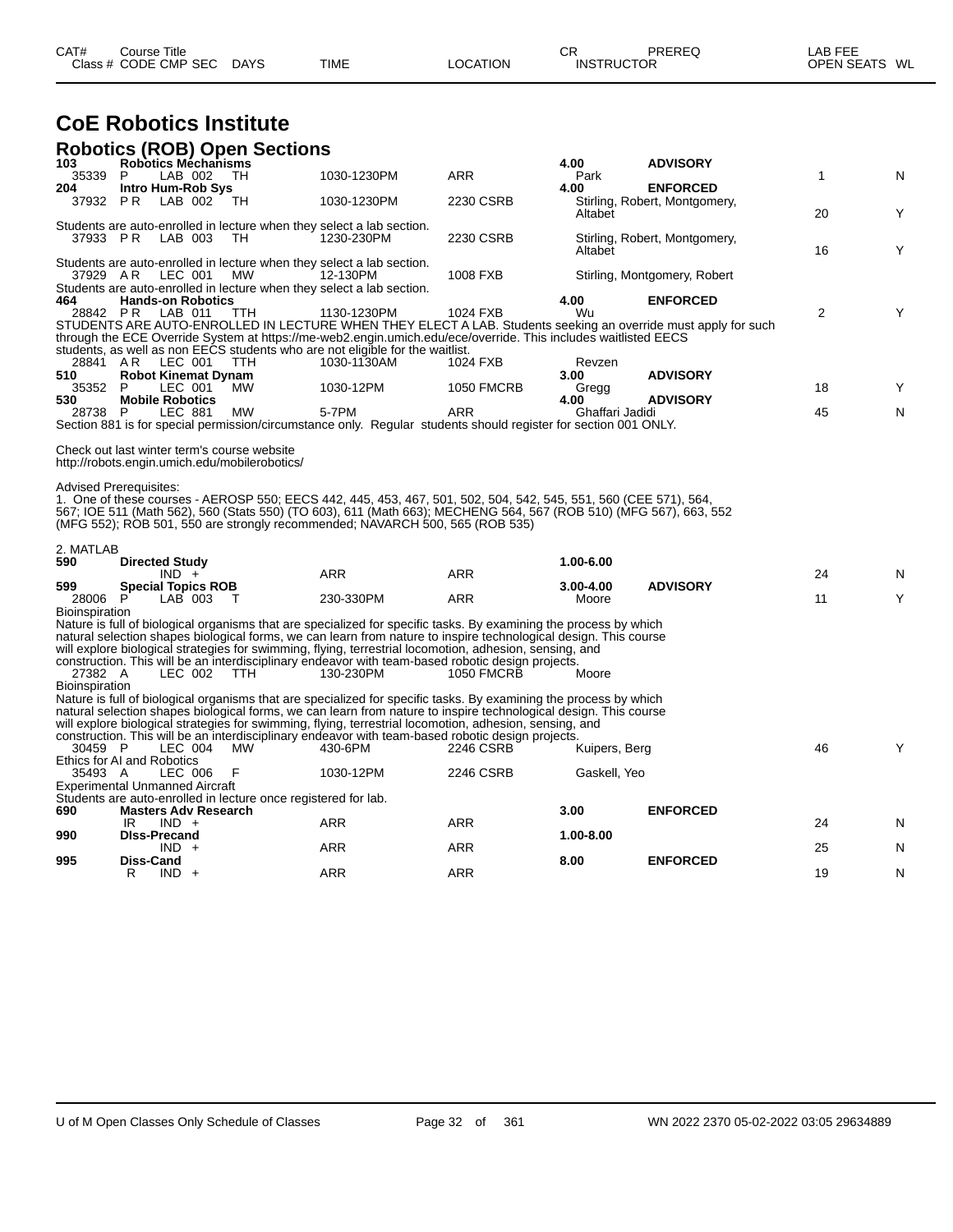| CAT# | $\mathop{\mathsf{course}}$ Title |             |             |          | СR                | PREREG | LAB FEE           |    |
|------|----------------------------------|-------------|-------------|----------|-------------------|--------|-------------------|----|
|      | Class # CODE CMP SEC             | <b>DAYS</b> | <b>TIME</b> | LOCATION | <b>INSTRUCTOR</b> |        | <b>OPEN SEATS</b> | WL |

### **Design Science Program Design Science (DESCI) Open Sections**

| -<br>502        | Des Proc Models                   |                                                                                   |            | 3.00             | <b>ADVISORY</b>           |    |              |
|-----------------|-----------------------------------|-----------------------------------------------------------------------------------|------------|------------------|---------------------------|----|--------------|
| 21389           | LEC 001<br><b>MW</b><br>PR.       | 3-430PM                                                                           | 151 CHRYS  | Nelson           |                           | 39 | $\checkmark$ |
| Des Proc Models |                                   |                                                                                   |            |                  |                           |    |              |
|                 | Meeting in Chrysler classroom 151 |                                                                                   |            |                  |                           |    |              |
| 503             | <b>Design Practicum</b>           |                                                                                   |            | $3.00 - 6.00$    | <b>ENFORCED</b>           |    |              |
|                 | $IND +$<br>IR                     | <b>ARR</b>                                                                        | <b>ARR</b> |                  |                           |    | N            |
| 590             | <b>Directed Design Res</b>        |                                                                                   |            | $3.00 - 6.00$    | <b>ENFORCED</b>           |    |              |
|                 | $IND +$<br>IR                     | <b>ARR</b>                                                                        | <b>ARR</b> |                  |                           |    | N            |
| 791             | <b>Design Science Sem</b>         |                                                                                   |            | 1.00-2.00        | <b>ENFORCED</b>           |    |              |
| 20937           | P R<br>RES 001<br>- F             | 1030-12PM                                                                         | <b>ARR</b> | Sienko, Melville |                           | 75 | v            |
|                 |                                   | Class will meet in SI-North on North Campus; 3rd floor conference room; Room 3244 |            |                  |                           |    |              |
| 990             | <b>Diss Pre-Cand</b>              |                                                                                   |            | 1.00-8.00        | <b>ADVISORY</b>           |    |              |
|                 | $IND +$                           | ARR                                                                               | <b>ARR</b> |                  |                           | 24 | N            |
| 995             | Diss-Cand                         |                                                                                   |            | 8.00             | <b>ADVISORY, ENFORCED</b> |    |              |
|                 | IND.<br>R<br>$+$                  | ARR                                                                               | <b>ARR</b> |                  |                           | 25 | N            |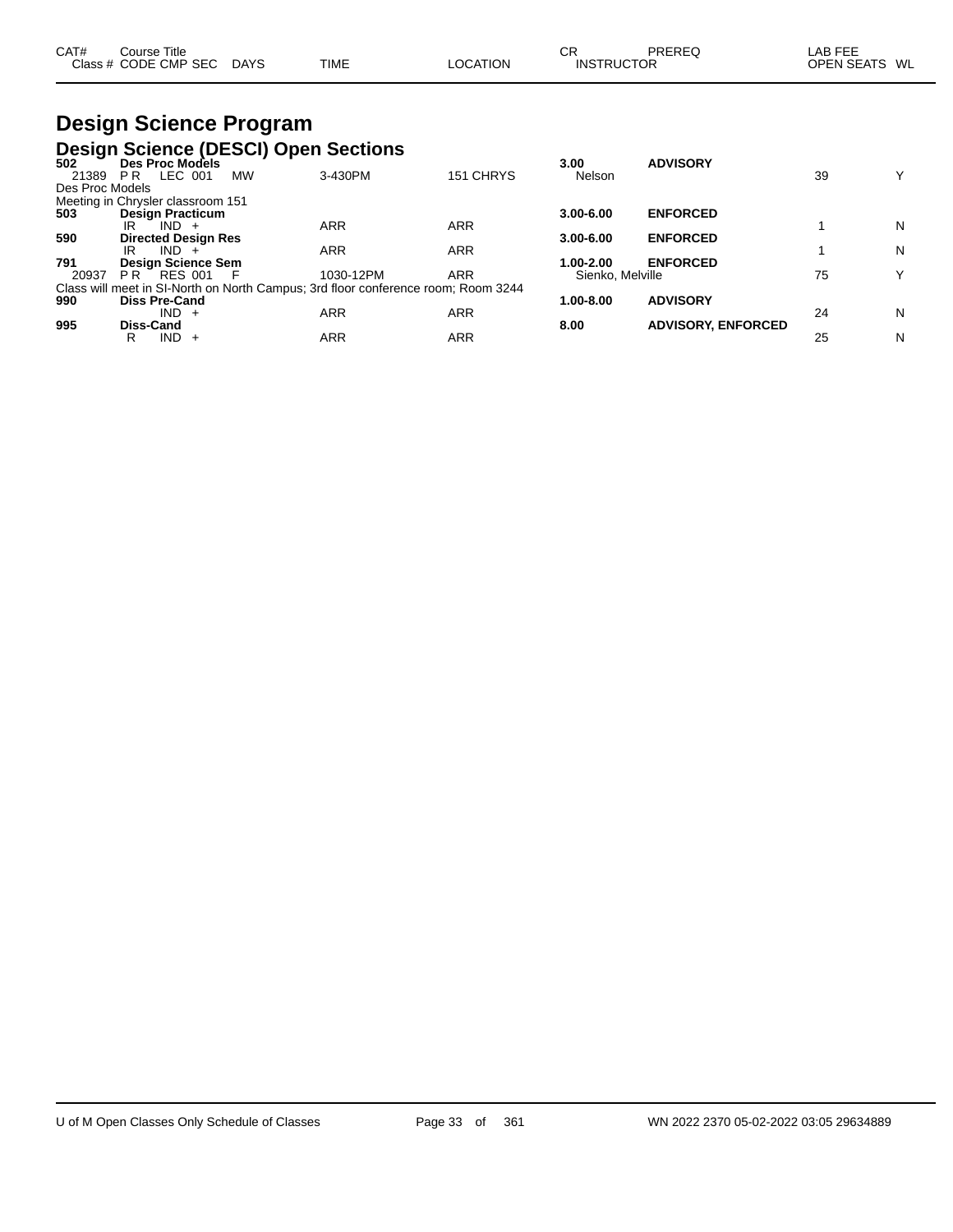| CAT# | Course Title<br>Class # CODE CMP SEC | <b>DAYS</b> | <b>TIME</b> | LOCATION | СF<br><b>INSTRUCTOR</b> | PREREQ | LAB FEE<br><b>OPEN SEATS</b> | WL |
|------|--------------------------------------|-------------|-------------|----------|-------------------------|--------|------------------------------|----|
|      |                                      |             |             |          |                         |        |                              |    |

#### **EER-Engineering Education Research Engineering Education Research (EER) Open Sections**

|       | <b>Engineering Education Research (EER) Open Occupito</b><br>Ugrd Ind Study |            |                 | 1.00-4.00 | <b>ENFORCED</b> |    |   |
|-------|-----------------------------------------------------------------------------|------------|-----------------|-----------|-----------------|----|---|
|       | $IND +$<br>IR                                                               | <b>ARR</b> | <b>ARR</b>      |           |                 | 25 | N |
| 490   | <b>Ugrd Adv Ind Study</b>                                                   |            |                 | 1.00-4.00 | <b>ENFORCED</b> |    |   |
|       | $IND +$<br>DR                                                               | <b>ARR</b> | <b>ARR</b>      |           |                 | 25 | N |
| 601   | <b>Foundations EER</b>                                                      |            |                 | 3.00      |                 |    |   |
| 30810 | LEC 001<br>TTH<br>P                                                         | 3-430PM    | 4440 EECS       | Johnson   |                 | 14 | Y |
| 610   | <b>EER Practicum</b>                                                        |            |                 | 3.00      | <b>ENFORCED</b> |    |   |
| 36302 | TTH<br><b>SEM 001</b><br>P R                                                | 3-430PM    | <b>104 EWRE</b> | Guzdial   |                 | 24 | Y |
| 690   | <b>Grad Ind Study</b>                                                       |            |                 | 1.00-4.00 | <b>ENFORCED</b> |    |   |
|       | $IND +$<br>R                                                                | <b>ARR</b> | <b>ARR</b>      |           |                 | 23 | N |
| 990   | Diss/Pre-Cand                                                               |            |                 | 1.00-8.00 | <b>ADVISORY</b> |    |   |
|       | $IND +$                                                                     | ARR        | <b>ARR</b>      |           |                 | 25 | N |
| 995   | Diss-Cand                                                                   |            |                 | 8.00      | <b>ENFORCED</b> |    |   |
|       | IND.<br>R<br>$+$                                                            | ARR        | ARR             |           |                 | 23 | N |
|       |                                                                             |            |                 |           |                 |    |   |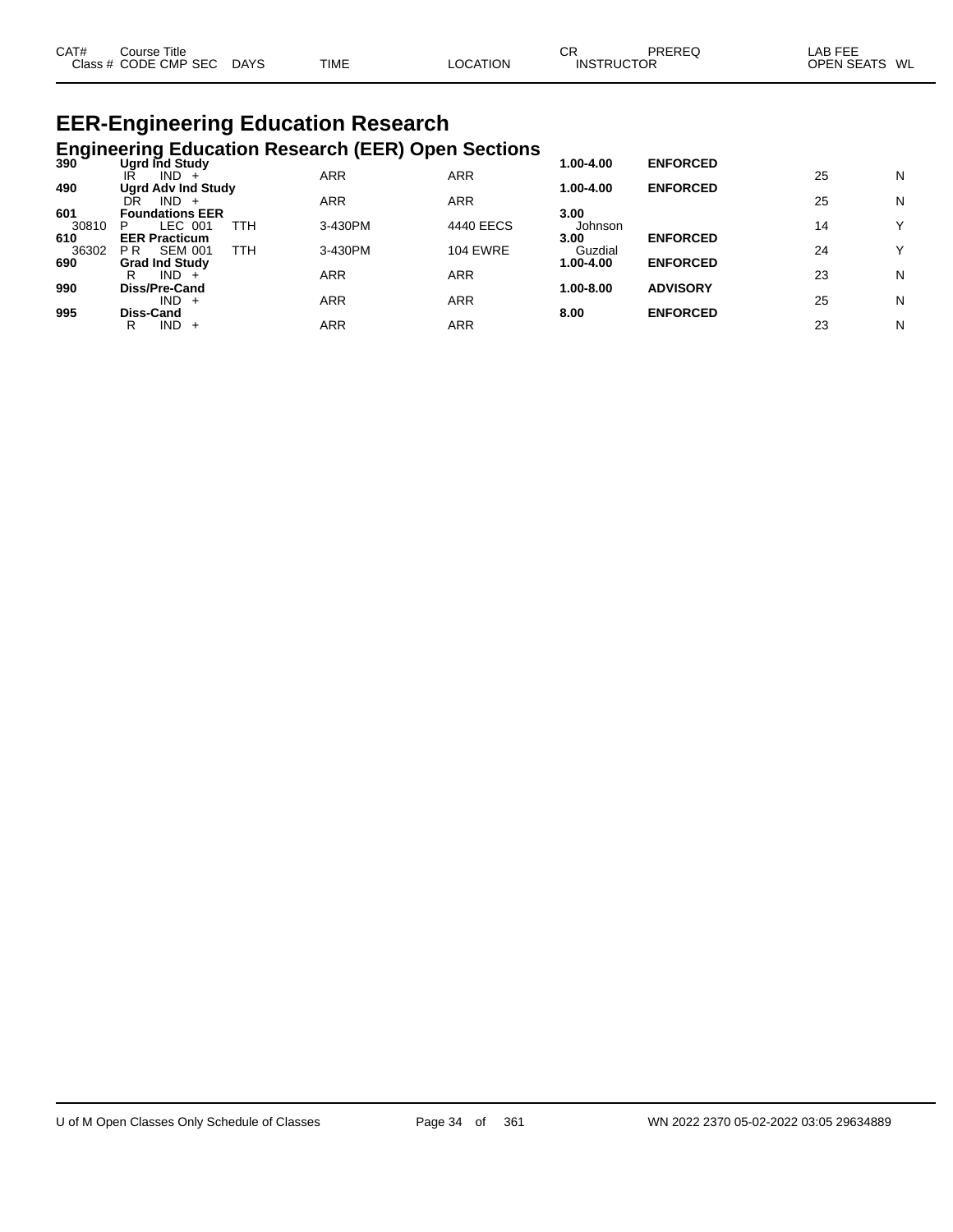| CAT# | Course Title         |             |             |                 | СR                | PREREQ | LAB FEE       |  |
|------|----------------------|-------------|-------------|-----------------|-------------------|--------|---------------|--|
|      | Class # CODE CMP SEC | <b>DAYS</b> | <b>TIME</b> | <b>LOCATION</b> | <b>INSTRUCTOR</b> |        | OPEN SEATS WL |  |

## **Environmental Sciences and Engineering Environmental Sciences and Engineering (ENSCEN) Open Sections 105 Changing Atmos 3.00**

| 105   | <b>Changing Atmos</b>       |           |             |                 | 3.00                    |   |  |
|-------|-----------------------------|-----------|-------------|-----------------|-------------------------|---|--|
| 19503 | LEC 001                     | ттн       | 10-1130AM   | <b>1528 NUB</b> | Flanner                 |   |  |
| 211   | Intro to Nucl Eng           |           |             |                 | 4.00                    |   |  |
| 15903 | DIS.<br>-201                |           | 1030-1130AM | 1940 COOL       | Chen, Kinney            | N |  |
| 15904 | DIS.<br>202                 |           | 1030-1130AM | 1025 GGBL       | Chen. Hernandez         | N |  |
| 15902 | LEC 001                     | <b>MW</b> | 12-130PM    | 1014 DOW        | Chen, Hernandez, Kinney |   |  |
| 463   | <b>Air Pollution Meteor</b> |           |             |                 | <b>ADVISORY</b><br>3.00 |   |  |
| 34990 | LEC 001                     | TTH       | 1030-12PM   | 2424 CSRB       | Keppel-Aleks            | N |  |
| 880   | Sem Env&Wrt Res Eng         |           |             |                 | 1.00                    |   |  |
| 17813 | <b>SEM 040</b>              |           | 1230-130PM  | 1017 DOW        | Clack                   |   |  |
|       |                             |           |             |                 |                         |   |  |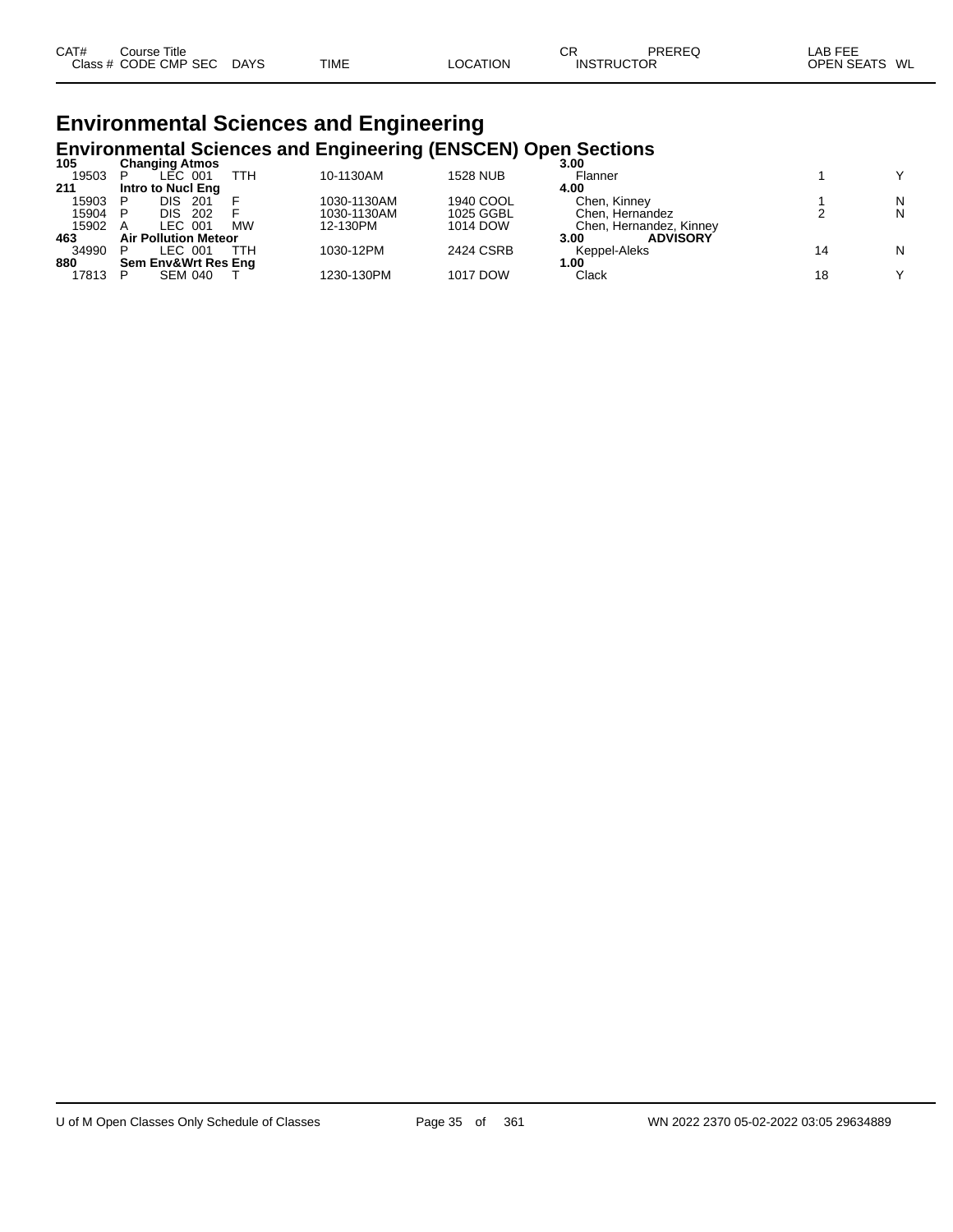### **Electrical Engr & Computer Sci**

# **Electrical Engineering And Computer Science (EECS) Open Sections 110 Discover CS 2.00**

| ENGR 101.           |                |                                          |                                                      |                                                                                                                                                                                                         |                                    | EECS 110 is intended for students without prior programming experience to (optionally) take prior to EECS 183 or                     |                     |        |
|---------------------|----------------|------------------------------------------|------------------------------------------------------|---------------------------------------------------------------------------------------------------------------------------------------------------------------------------------------------------------|------------------------------------|--------------------------------------------------------------------------------------------------------------------------------------|---------------------|--------|
| 40272 P             |                | LEC 001                                  | T                                                    | 330-530PM                                                                                                                                                                                               | <b>1050 FMCRB</b>                  | Yao                                                                                                                                  | 11                  | Y      |
| 183                 |                | <b>Elem Prog Concepts</b>                |                                                      |                                                                                                                                                                                                         |                                    | 4.00                                                                                                                                 |                     |        |
| 15257               | P              | LAB 012                                  | T.                                                   | 2-4PM                                                                                                                                                                                                   | G580 DENT                          | Kim                                                                                                                                  | 1                   |        |
| 15255<br>15256 P    | P              | LAB 014<br>LAB 015                       | W<br>TH                                              | 8-10AM<br>530-730PM                                                                                                                                                                                     | <b>1505 NUB</b><br>4151 USB        | Semple<br>Subramanian                                                                                                                |                     | Y<br>Υ |
| 20340 P             |                | LAB 016                                  | W                                                    | 4-6PM                                                                                                                                                                                                   | 1436 MH                            | Bengal                                                                                                                               | $\frac{2}{2}$       |        |
|                     |                |                                          |                                                      |                                                                                                                                                                                                         |                                    | Discover Computing: This Section (Lab 017) is intended for students who do not have formal programming experience,                   |                     |        |
|                     |                |                                          |                                                      |                                                                                                                                                                                                         |                                    | but are open to the idea of majoring in CS. It is designed for women and students from groups that are historically                  |                     |        |
| 20412 P             |                |                                          |                                                      |                                                                                                                                                                                                         |                                    | underrepresented in computer science, and will provide added opportunities for community building and mentorship.                    | 1                   |        |
|                     |                | LAB 017                                  | - TH                                                 | 2-4PM                                                                                                                                                                                                   | G550 DENT                          | Lam, Tabassum<br>This section (Lab 018) is reserved for CSP students during the early registration period. Any undergraduate student |                     |        |
|                     |                |                                          |                                                      | may join the waitlist once the section is closed. Given the enrollment restrictions, most sections may not close                                                                                        |                                    |                                                                                                                                      |                     |        |
|                     |                |                                          |                                                      |                                                                                                                                                                                                         |                                    | until early August. On 12/14/2021 any remaining available seats will be released for any undergraduates who wish to                  |                     |        |
|                     |                |                                          |                                                      | register. Waitlisted students should attend the first class meeting for override consideration.                                                                                                         |                                    |                                                                                                                                      |                     |        |
| 20860 PR<br>22244 P |                | LAB 018<br>LAB 022                       | W<br>F                                               | 4-630PM<br>1-3PM                                                                                                                                                                                        | 3401 MH<br>1230 USB                | Escher, Antony<br>Du                                                                                                                 | 1<br>3              |        |
| 22802 P             |                | LAB 023                                  | $\top$                                               | 11-1PM                                                                                                                                                                                                  | <b>B852 EQ</b>                     | Fox                                                                                                                                  | $\mathbf{1}$        | Υ      |
|                     |                |                                          |                                                      |                                                                                                                                                                                                         |                                    | This section (Lab 024) is reserved for CSP students during the early registration period. Any undergraduate student                  |                     |        |
|                     |                |                                          |                                                      | may join the waitlist once the section is closed. Given the enrollment restrictions, most sections may not close                                                                                        |                                    |                                                                                                                                      |                     |        |
|                     |                |                                          |                                                      |                                                                                                                                                                                                         |                                    | until early August. On 12/14/2021 any remaining available seats will be released for any undergraduates who wish to                  |                     |        |
| 22803 PR            |                | LAB 024                                  | T.                                                   | register. Waitlisted students should attend the first class meeting for override consideration<br>4-630PM                                                                                               | 3755 SPH1                          | Beardsley, Escher                                                                                                                    | 6                   | Y      |
| 22806               | -P             | LAB 026                                  | М                                                    | 2-4PM                                                                                                                                                                                                   | 1427 MH                            | Sharma                                                                                                                               | 3                   | Υ      |
| 22807               | P              | LAB 027                                  | W                                                    | 9-11AM                                                                                                                                                                                                  | 1755 SPH1                          | Beckeman                                                                                                                             | 1                   | Υ      |
| 22808               | P              | LAB 028                                  | T.                                                   | 4-6PM                                                                                                                                                                                                   | G020 SPH2                          | Murali                                                                                                                               | 1                   | Υ      |
| 24793 P<br>24794 P  |                | LAB 029<br>LAB 030                       | м<br>W                                               | 9-11AM<br>9-11AM                                                                                                                                                                                        | <b>1567 NUB</b><br><b>1567 NUB</b> | Askar<br>Hau                                                                                                                         | 5<br>$\overline{2}$ | Υ      |
|                     |                |                                          | STUDENTS MUST ELECT LAB AND LECTURE SECTIONS.        |                                                                                                                                                                                                         |                                    |                                                                                                                                      |                     |        |
| 10600 S             |                | LEC 001                                  | TTH.                                                 | 830-10AM                                                                                                                                                                                                | AUD 4 MLB                          | Torralva                                                                                                                             |                     |        |
|                     |                |                                          | STUDENTS MUST ELECT LAB AND LECTURE SECTIONS.        |                                                                                                                                                                                                         |                                    |                                                                                                                                      |                     |        |
| 27412 S             |                | LEC 002                                  | TTH                                                  | 1-230PM                                                                                                                                                                                                 | 1400 CHEM                          | Arthur                                                                                                                               |                     |        |
| 22245 S             |                | LEC 004                                  | STUDENTS MUST ELECT LAB AND LECTURE SECTIONS.<br>TTH | 4-530PM                                                                                                                                                                                                 | AUD 3 MLB                          | Arthur                                                                                                                               |                     |        |
| 30846               | A              | MID 099                                  |                                                      | ARR                                                                                                                                                                                                     | ARR                                |                                                                                                                                      |                     |        |
| 200                 |                | Elec Eng Sys Des I                       |                                                      |                                                                                                                                                                                                         |                                    | <b>ADVISORY</b><br>2.00                                                                                                              |                     |        |
| 29823               | P              | LAB 011                                  | W                                                    | 9-12PM                                                                                                                                                                                                  | <b>1230 EECS</b>                   | Shukla                                                                                                                               | 11                  |        |
| 30569<br>35908 P    | P              | LAB 012<br>LAB 013                       | TH<br>F.                                             | 9-12PM<br>9-12PM                                                                                                                                                                                        | <b>1230 EECS</b>                   | Shukla<br>Redman                                                                                                                     | 1<br>5              | Y      |
| 35912 P             |                | LAB 014                                  | W                                                    | 1-4PM                                                                                                                                                                                                   | 1230 EECS<br><b>1230 EECS</b>      | Shukla                                                                                                                               | 3                   |        |
|                     |                |                                          |                                                      | STUDENTS ARE AUTO-ENROLLED IN LECTURE WHEN THEY ELECT A LAB.                                                                                                                                            |                                    |                                                                                                                                      |                     |        |
| 29822 A             |                | LEC 001                                  | T                                                    | 3-430PM                                                                                                                                                                                                 | 2505 GGBL                          | Pierce, Ali                                                                                                                          |                     |        |
| 201                 |                | <b>Comp Sci Pragmatics</b>               |                                                      |                                                                                                                                                                                                         |                                    | 1.00<br><b>ENFORCED</b>                                                                                                              |                     |        |
| 203                 |                | 28128 PR LEC 001<br><b>Discrete Math</b> | - F                                                  | 1030-12PM                                                                                                                                                                                               | 220 CHRYS                          | Nguyen, O'Neill, Bhattu<br>4.00<br><b>ENFORCED</b>                                                                                   | 11                  |        |
|                     |                |                                          |                                                      |                                                                                                                                                                                                         |                                    | Focus on Fundamentals (DIS 016): Regular attendance is expected for students who enroll in this discussion. The                      |                     |        |
|                     |                |                                          |                                                      |                                                                                                                                                                                                         |                                    | "Focus on Fundamentals" discussions will meet for two hours each week instead of one, to provide additional time                     |                     |        |
|                     |                |                                          |                                                      |                                                                                                                                                                                                         |                                    | to review and solidify concepts from the week, and apply these concepts to practice problems. The additional time                    |                     |        |
|                     |                |                                          |                                                      | will allow for more discussion, working through practice problems at a slower pace, and more time for student<br>questions. There will be a focus on working through practice problems in small groups. |                                    |                                                                                                                                      |                     |        |
| 16746 PR            |                | DIS 016                                  | M                                                    | 530-730PM                                                                                                                                                                                               | <b>1050 FMCRB</b>                  | Mishins, Feyrer, Wang, Agrawal                                                                                                       | 11                  |        |
|                     |                |                                          |                                                      |                                                                                                                                                                                                         |                                    | Focus on Fundamentals (DIS 017): Regular attendance is expected for students who enroll in this discussion. The                      |                     |        |
|                     |                |                                          |                                                      |                                                                                                                                                                                                         |                                    | "Focus on Fundamentals" discussions will meet for two hours each week instead of one, to provide additional time                     |                     |        |
|                     |                |                                          |                                                      |                                                                                                                                                                                                         |                                    | to review and solidify concepts from the week, and apply these concepts to practice problems. The additional time                    |                     |        |
|                     |                |                                          |                                                      | will allow for more discussion, working through practice problems at a slower pace, and more time for student<br>questions. There will be a focus on working through practice problems in small groups. |                                    |                                                                                                                                      |                     |        |
| 16744               | P R            | DIS 017                                  | F                                                    | 1230-230PM                                                                                                                                                                                              | <b>1060 FMCRB</b>                  | Joshi, Gutmann, Raj, Chiang                                                                                                          | 4                   | Υ      |
| 35151               | P <sub>R</sub> | 033<br>DIS.                              | M                                                    | 1230-130PM                                                                                                                                                                                              | 1018 DOW                           | Luan, Xu                                                                                                                             | 1                   | Υ      |
| 35152 PR            |                | DIS.<br>034                              | м                                                    | 930-1030AM                                                                                                                                                                                              | 1006 DOW                           | Kumar                                                                                                                                | 5                   | Υ      |
| 35153 PR            |                | DIS 035                                  | F                                                    | 330-430PM                                                                                                                                                                                               | <b>185 EWRE</b>                    | Cantrell                                                                                                                             | 1                   | Υ      |
| 16741 SR            |                | LEC 001                                  | TTH                                                  | STUDENTS MUST ELECT DISCUSSION AND LECTURE SECTIONS.<br>9-1030AM                                                                                                                                        | 1109 FXB                           | Diaz, Schleder, Zhang, Shultes                                                                                                       |                     |        |
|                     |                |                                          |                                                      | STUDENTS MUST ELECT DISCUSSION AND LECTURE SECTIONS.                                                                                                                                                    |                                    |                                                                                                                                      |                     |        |
| 16742 SR            |                | LEC 003                                  | <b>TTH</b>                                           | 12-130PM                                                                                                                                                                                                | 220 CHRYS                          | Pettie, Schleder, Zhang,                                                                                                             |                     |        |
|                     |                |                                          |                                                      |                                                                                                                                                                                                         |                                    | Shultes                                                                                                                              |                     |        |
|                     |                |                                          | <b>TTH</b>                                           | STUDENTS MUST ELECT DISCUSSION AND LECTURE SECTIONS.                                                                                                                                                    |                                    |                                                                                                                                      |                     |        |
| 20836 SR            |                | LEC 004                                  |                                                      | 130-3PM                                                                                                                                                                                                 | 220 CHRYS                          | Graetz, Schleder, Zhang,<br>Shultes                                                                                                  |                     |        |
|                     |                |                                          |                                                      | STUDENTS MUST ELECT DISCUSSION AND LECTURE SECTIONS.                                                                                                                                                    |                                    |                                                                                                                                      |                     |        |
| 24291 SR            |                | LEC 005                                  | TTH                                                  | 430-6PM                                                                                                                                                                                                 | 220 CHRYS                          | Bodwin, Schleder, Zhang,                                                                                                             |                     |        |
|                     |                |                                          |                                                      |                                                                                                                                                                                                         |                                    | <b>Shultes</b>                                                                                                                       |                     |        |
| 27421 SR            |                | LEC 006                                  | TTH                                                  | STUDENTS MUST ELECT DISCUSSION AND LECTURE SECTIONS.<br>1130-1PM                                                                                                                                        | <b>1120 WEILL</b>                  | Graetz, Schleder, Zhang,                                                                                                             |                     |        |
|                     |                |                                          |                                                      |                                                                                                                                                                                                         |                                    |                                                                                                                                      |                     |        |
|                     |                |                                          |                                                      |                                                                                                                                                                                                         |                                    |                                                                                                                                      |                     |        |
|                     |                |                                          | U of M Open Classes Only Schedule of Classes         |                                                                                                                                                                                                         | Page 36 of<br>361                  | WN 2022 2370 05-02-2022 03:05 29634889                                                                                               |                     |        |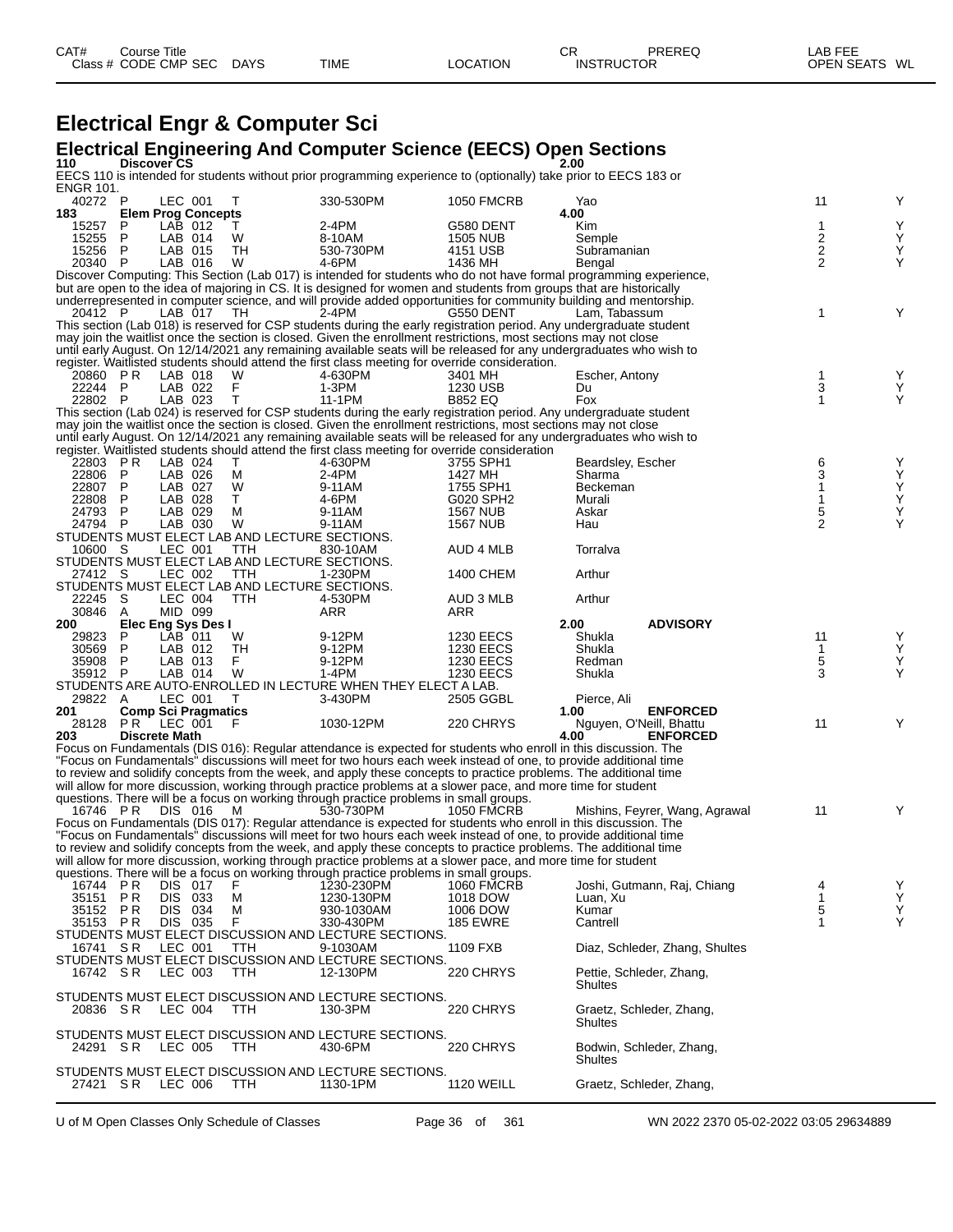| CAT#<br>Class # CODE CMP SEC | <b>Course Title</b>              |                      |                           | DAYS           | TIME                                                                                                             | <b>LOCATION</b>                      | <b>CR</b><br><b>INSTRUCTOR</b> | PREREQ                                                | LAB FEE<br>OPEN SEATS WL                        |             |
|------------------------------|----------------------------------|----------------------|---------------------------|----------------|------------------------------------------------------------------------------------------------------------------|--------------------------------------|--------------------------------|-------------------------------------------------------|-------------------------------------------------|-------------|
| 215<br>35628                 | S R                              | DIS 012              | Intro to Elect Circ       | F              | 130-230PM                                                                                                        | <b>1200 EECS</b>                     | Shultes<br>4.00<br>Zhao        | <b>ADVISORY, ENFORCED</b>                             |                                                 |             |
| 216<br>18046                 | P R                              | LAB 021              | Intro Signals&Syst        | M              | 6-9PM                                                                                                            | <b>1016 EECS</b>                     | 4.00                           | <b>ADVISORY, ENFORCED</b><br>Ramyar, Azzouz, Vahdat,  |                                                 |             |
| 18047                        | P <sub>R</sub>                   | LAB 022              |                           | TН             | 6-9PM                                                                                                            | <b>1016 EECS</b>                     | Cardenas                       | Cardenas, Azzouz, Vahdat,                             | 1                                               | Y           |
|                              |                                  |                      |                           |                |                                                                                                                  |                                      | Ramyar                         |                                                       | 2<br>3                                          | Y<br>Υ      |
| 18049<br>18045               | P <sub>R</sub><br>P <sub>R</sub> | LAB 024<br>LAB 025   |                           | TН<br>W        | 3-6PM<br>12-3PM                                                                                                  | <b>1016 EECS</b><br><b>1016 EECS</b> |                                | Azzouz, Ramyar, Cardenas<br>Azzouz, Cardenas, Vahdat, |                                                 |             |
| 18341                        | P R                              | LAB 028              |                           | М              | 9-12PM                                                                                                           | <b>1016 EECS</b>                     | Ramyar                         | Ramyar, Azzouz, Vahdat,                               | 3                                               | Υ           |
|                              |                                  |                      |                           |                | STUDENTS MUST ELECT LAB, DISCUSSION AND LECTURE SECTIONS. (Department endeavors to admit all students on the 216 |                                      | Cardenas                       |                                                       | 11                                              | Y           |
| waitlist.)<br>18041          | S R                              | LEC 001              |                           | TTH            | 1030-12PM                                                                                                        | 133 CHRYS                            | Subramanian                    |                                                       |                                                 |             |
| 18043                        | SR                               | DIS 011              |                           | F              | 1230-130PM                                                                                                       | <b>1500 EECS</b>                     | Hambarde                       |                                                       |                                                 |             |
| 18042<br>230                 | SR<br><b>Engineering EM</b>      | DIS 013              |                           | F              | 930-1030AM                                                                                                       | <b>1311 EECS</b>                     | Hambarde<br>4.00               | <b>ENFORCED</b>                                       |                                                 |             |
| 10605                        | P R                              | $LAB$ 033            |                           | TН             | 12-3PM                                                                                                           | 4334 EECS                            | King                           |                                                       | 2                                               | Y           |
| 17626                        | PR                               | LAB 035              |                           | W              | $3-6$ PM                                                                                                         | 4334 EECS                            | Hanish                         |                                                       | 5                                               | Y           |
| 23761 AR                     |                                  | LEC 001              |                           | <b>MW</b>      | STUDENTS ARE AUTO-ENROLLED IN LECTURE AND DISCUSSION WHEN THEY ELECT A LAB.<br>9-1030AM                          | 1303 EECS                            | Kushner                        |                                                       |                                                 |             |
| 10602 SR                     |                                  | DIS 011              |                           | F              | 1230-130PM                                                                                                       | 1005 DOW                             | Zhang                          |                                                       |                                                 |             |
| 250                          | <b>Elec Sens Sys</b>             |                      |                           |                |                                                                                                                  |                                      | 3.00                           | <b>ADVISORY</b>                                       |                                                 |             |
| 10606                        | P                                | LEC 001              |                           | <b>MW</b>      | STUDENTS ARE AUTO-ENROLLED IN LECTURE WHEN THEY ELECT A LAB.<br>10-1130AM                                        | 4212 SEB                             | Dyer                           |                                                       | 10                                              | Y           |
| 17176                        | Α                                | LAB 003              |                           | W              | 530-730AM                                                                                                        | ARR                                  | Dyer                           |                                                       |                                                 |             |
| 270                          |                                  |                      | <b>Intro Logic Design</b> |                |                                                                                                                  |                                      | 4.00                           | <b>ENFORCED</b>                                       |                                                 |             |
| 10608<br>10609               | P R<br>P <sub>R</sub>            | LAB 011<br>LAB 012   |                           | т<br>T         | 930-1230PM<br>130-430PM                                                                                          | 2322 EECS<br>2322 EECS               | Moore<br>Huffman               |                                                       | 3                                               | Υ<br>Υ      |
| 10612                        | P <sub>R</sub>                   | LAB 013              |                           | т              | 430-730PM                                                                                                        | 2322 EECS                            | Wan                            |                                                       | 4                                               | Υ           |
| 10613                        | P R                              | LAB 014              |                           | м              | 3-6PM                                                                                                            | 2322 EECS                            | Li                             |                                                       | 1                                               | Υ           |
| 10611<br>10610               | P <sub>R</sub><br>P <sub>R</sub> | LAB 015<br>LAB 016   |                           | W<br><b>TH</b> | 430-730PM<br>430-730PM                                                                                           | 2322 EECS<br>2322 EECS               | Beloiu<br>Kowsika              |                                                       | 4<br>1                                          | Υ<br>Υ      |
| 20281                        | P R                              | LAB 018              |                           | м              | 6-9PM                                                                                                            | 2322 EECS                            | Moore                          |                                                       | $\frac{5}{3}$                                   | Υ           |
| 41713 PR                     |                                  | LAB 019              |                           | <b>TH</b>      | 130-430PM                                                                                                        | 2322 EECS                            | Linder                         |                                                       |                                                 | Y           |
| 10607                        | AR                               | LEC 001              |                           | <b>MW</b>      | STUDENTS MUST ELECT LAB AND LECTURE SECTIONS.<br>9-1030AM                                                        | 1013 DOW                             |                                |                                                       |                                                 |             |
| 280                          |                                  |                      | Prog&Data Struct          |                |                                                                                                                  |                                      | Sakallah, Pan<br>4.00          | <b>ADVISORY, ENFORCED</b>                             |                                                 |             |
| 10615                        | P <sub>R</sub>                   | LAB 011              |                           | W              | 12-2PM                                                                                                           | 3437 MH                              | Fox                            |                                                       | 1                                               | Y           |
| 10617                        | P <sub>R</sub>                   | LAB 013              |                           | W<br>T.        | 10-12PM                                                                                                          | 2229 SEB                             | Metz, Sarangi                  |                                                       | $\frac{2}{2}$                                   | Υ           |
| 13864<br>10618               | P <sub>R</sub><br>P <sub>R</sub> | LAB 014<br>LAB 017   |                           | М              | 430-630PM<br>430-630PM                                                                                           | 1005 DOW<br>1940 COOL                | Nayak<br>Ravikumar, Siegel     |                                                       | 3                                               | Υ<br>Υ      |
| 20274                        | P <sub>R</sub>                   | LAB 018              |                           | т              | 1030-1230PM                                                                                                      | 3427 EECS                            | Jamaluddin                     |                                                       | 3                                               | Υ           |
| 20852                        | P <sub>R</sub>                   | LAB 020              |                           | TН             | 4-6PM                                                                                                            | 1755 SPH1                            | Zhang, Schab                   |                                                       |                                                 | Ý           |
| 21107<br>22051               | P <sub>R</sub><br>ΡR             | LAB 021<br>LAB 022   |                           | W<br>W         | 230-430PM<br>230-430PM                                                                                           | 2153 GGBL<br>1005 DOW                | Nag<br>Sharma                  |                                                       |                                                 | Υ<br>Υ      |
| 22248                        | P <sub>R</sub>                   | LAB 024              |                           | F              | 130-330PM                                                                                                        | 2166 DOW                             | Hashsham                       |                                                       | $\frac{2}{2}$                                   | Υ           |
| 23131                        | <b>PR</b>                        | LAB 026              |                           | F              | 1230-230PM                                                                                                       | 1690 BEYSTER                         | Liu                            |                                                       |                                                 | Υ           |
| 23851                        | P <sub>R</sub>                   | LAB 028              |                           | F<br><b>TH</b> | 430-630PM                                                                                                        | 1940 COOL                            | Carey                          |                                                       |                                                 | Υ<br>Y      |
| 24009<br>24085               | P <sub>R</sub><br><b>PR</b>      | LAB 029<br>LAB 031   |                           | Τ              | 430-630PM<br>1230-230PM                                                                                          | 1005 DOW<br>1018 DOW                 | Lu                             | Ahmed, Mahmoud                                        | 1                                               | Υ           |
| 25073                        | P <sub>R</sub>                   | LAB 033              |                           | <b>TH</b>      | 430-630PM                                                                                                        | <b>1005 EECS</b>                     | Aoun                           |                                                       | $\overline{\mathbf{c}}$                         | Υ           |
| 25075                        | PR                               | LAB 035              |                           | F.             | 1230-230PM                                                                                                       | 2246 CSRB                            | Macek                          |                                                       | 1                                               | Υ           |
| 25087<br>25088               | P R<br>P R                       | LAB 036<br>LAB 037   |                           | TН<br>Т        | 330-530PM<br>430-630PM                                                                                           | 3427 EECS<br>3150 DOW                | Niswander<br>Kasetty           |                                                       | 1<br>2                                          | Υ<br>Υ      |
| 25089                        | P <sub>R</sub>                   | LAB 038              |                           | м              | 230-430PM                                                                                                        | 2153 GGBL                            | Kumar                          |                                                       | 1                                               | Ý           |
| 25189                        | P <sub>R</sub>                   | LAB 040              |                           | TН             | 430-630PM                                                                                                        | 3150 DOW                             | Patel, Goldston                |                                                       | 2                                               | Υ           |
| 26993<br>27014               | P R<br>P R                       | LAB 041<br>LAB 043   |                           | F<br>F         | 1230-230PM<br>530-730PM                                                                                          | 224 GFL<br>1003 EECS                 | Babila, Liu<br>Liu             |                                                       | $\frac{2}{4}$                                   | Υ<br>Ÿ      |
| 30850                        | P <sub>R</sub>                   | LAB 045              |                           | Τ              | 430-630PM                                                                                                        | 1940 COOL                            | Taneja                         |                                                       |                                                 | Υ           |
| 41373                        | P R                              | LAB 049              |                           | TН             | 130-330PM                                                                                                        | 1006 DOW                             | Soltas                         |                                                       | $\frac{2}{1}$                                   | Ÿ<br>Y      |
| 41701                        | P R                              | LAB 050              |                           | W<br>W         | 230-430PM                                                                                                        | 3427 EECS                            | Xu, Sun                        |                                                       | $\begin{array}{c} 2 \\ 2 \\ 4 \\ 2 \end{array}$ |             |
| 41702<br>41703               | P <sub>R</sub><br>P R            | LAB 051<br>LAB 052   |                           | F              | 1230-230PM<br>230-430PM                                                                                          | 2246 CSRB<br>1012 FXB                | Ziolkowski<br>Daines, Peng     |                                                       |                                                 | Y<br>Y<br>Y |
| 41704                        | <b>PR</b>                        | LAB 053              |                           | TН             | 930-1130AM                                                                                                       | 134 NAME                             | Pati                           |                                                       |                                                 |             |
| 10614                        | S R                              | LEC 001              |                           | <b>MW</b>      | 4-530PM                                                                                                          | AUD 4 MLB                            | Carroll                        |                                                       |                                                 |             |
| 20805 SR                     |                                  | LEC 002              |                           | <b>MW</b>      | STUDENTS MUST ELECT LAB AND LECTURE SECTIONS.<br>9-1030AM                                                        | <b>STAMPS</b>                        | Saleem                         |                                                       |                                                 |             |
|                              |                                  |                      |                           |                | STUDENTS MUST ELECT LAB AND LECTURE SECTIONS.                                                                    |                                      |                                |                                                       |                                                 |             |
| 10619 SR                     |                                  | LEC 004              |                           | <b>MW</b>      | 12-130PM                                                                                                         | 220 CHRYS                            | <b>Beaumont</b>                |                                                       |                                                 |             |
|                              |                                  |                      |                           |                | STUDENTS MUST ELECT LAB AND LECTURE SECTIONS.                                                                    |                                      |                                |                                                       |                                                 |             |
| 23756 SR                     |                                  | LEC 005              |                           | <b>MW</b>      | 3-430PM<br>STUDENTS MUST ELECT LAB AND LECTURE SECTIONS.                                                         | 1013 DOW                             | <b>Beaumont</b>                |                                                       |                                                 |             |
| 35154 SR                     |                                  | LEC 006              |                           | MW             | 430-6PM                                                                                                          | <b>STAMPS</b>                        | Juett                          |                                                       |                                                 |             |
| 281                          |                                  |                      | Data Struct&Algor         |                |                                                                                                                  |                                      | 4.00                           | <b>ADVISORY, ENFORCED</b>                             |                                                 |             |
| 10639<br>19594               | P R<br>PR                        | $LAB$ 013<br>LAB 015 |                           | TН<br>F        | 430-630PM<br>230-430PM                                                                                           | 1010 DOW<br>3150 DOW                 | Tang<br>Mohan                  |                                                       | 2<br>1                                          | Υ<br>Υ      |
| 20454                        | P <sub>R</sub>                   | LAB 016              |                           | W              | 330-530PM                                                                                                        | 1690 BEYSTER                         | Alpert, Fung                   |                                                       | 1                                               | Y           |
|                              |                                  |                      |                           |                |                                                                                                                  |                                      |                                |                                                       |                                                 |             |

U of M Open Classes Only Schedule of Classes Page 37 of 361 WN 2022 2370 05-02-2022 03:05 29634889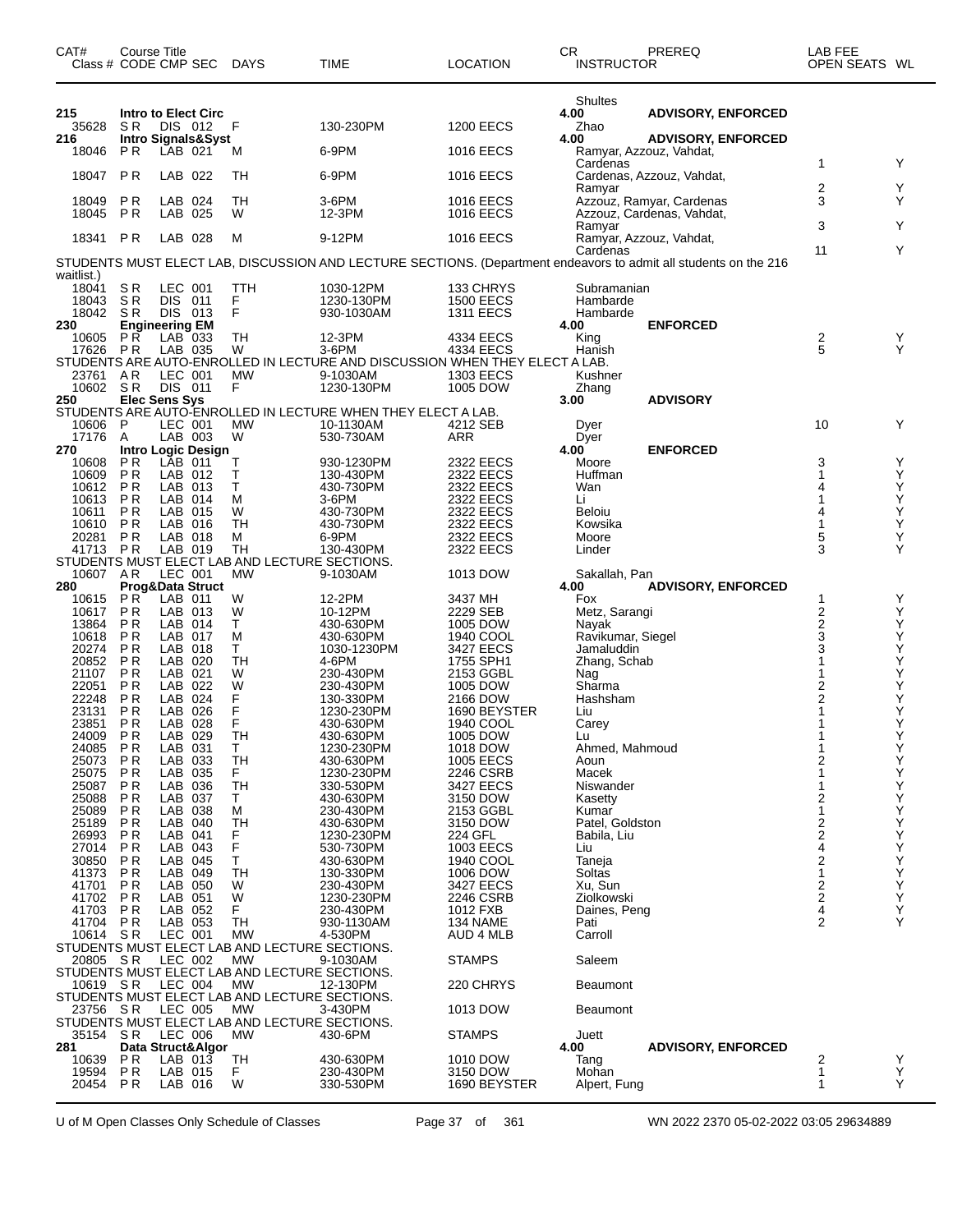| CAT#<br>Class # CODE CMP SEC |                  | Course Title                     |                                        | DAYS        | <b>TIME</b>                                                                           | LOCATION                                                                                    | <b>CR</b><br>PREREQ<br><b>INSTRUCTOR</b>      | LAB FEE<br>OPEN SEATS WL               |             |
|------------------------------|------------------|----------------------------------|----------------------------------------|-------------|---------------------------------------------------------------------------------------|---------------------------------------------------------------------------------------------|-----------------------------------------------|----------------------------------------|-------------|
| 21614<br>26599<br>36060 PR   | P R<br><b>PR</b> |                                  | LAB 020<br>LAB 031<br>LAB 036          | F<br>м<br>м | 230-430PM<br>330-530PM<br>1130-130PM<br>STUDENTS MUST ELECT LAB AND LECTURE SECTIONS. | 2153 GGBL<br>1690 BEYSTER<br>1690 BEYSTER                                                   | <b>Brown</b><br>Jagadeesh, Markus<br>Deal     | 1<br>2<br>1                            | Y<br>Υ<br>Υ |
| 22085                        | S R              |                                  | LEC 001                                | TTH         | 9-1030AM                                                                              | 1670 BEYSTER                                                                                | Darden, Gogineni, Xu, Wood,<br>Gerdan         |                                        |             |
| 19416                        | S R              |                                  | LEC 002                                | <b>TTH</b>  | STUDENTS MUST ELECT LAB AND LECTURE SECTIONS.<br>1030-12PM                            | 220 CHRYS                                                                                   | Darden, Gogineni, Gerdan, Xu,<br>Wood         |                                        |             |
| 10637 SR                     |                  |                                  | LEC 003                                | <b>TTH</b>  | STUDENTS MUST ELECT LAB AND LECTURE SECTIONS.<br>3-430PM                              | 1013 DOW                                                                                    | Ahmad, Gerdan, Xu, Wood,<br>Gogineni          |                                        |             |
| 22543 SR                     |                  |                                  | LEC 004                                | TTH         | STUDENTS MUST ELECT LAB AND LECTURE SECTIONS.<br>430-6PM                              | 1013 DOW                                                                                    | Garcia-Ramirez, Gerdan, Xu,<br>Wood, Gogineni |                                        |             |
| 35156                        | S R              |                                  | LEC 006                                | <b>TTH</b>  | STUDENTS MUST ELECT LAB AND LECTURE SECTIONS.<br>130-3PM                              | 1571 GGBL                                                                                   | Paoletti, Gerdan, Xu, Wood,<br>Gogineni       |                                        |             |
| 300<br>35597                 | <b>PR</b>        |                                  | <b>Elec Eng Sys Des II</b><br>LAB 013  | M           | 1-4PM                                                                                 | <b>1230 EECS</b>                                                                            | 3.00<br><b>ENFORCED</b><br>Nath               | 1                                      | Y           |
| 35599 PR                     |                  |                                  | LAB 014                                | Т           | 9-12PM                                                                                | <b>1230 EECS</b>                                                                            | Nath                                          | 4                                      | Y           |
|                              |                  |                                  |                                        |             | STUDENTS ARE AUTO-ENROLLED IN LECTURE WHEN THEY ELECT A LAB.                          |                                                                                             |                                               |                                        |             |
| 29824 AR<br>301              |                  |                                  | LEC 001<br><b>Probabil Mthd in Eng</b> | TН          | 330-530PM                                                                             | 1017 DOW                                                                                    | Kim, Ku<br><b>ADVISORY</b><br>4.00            |                                        |             |
| 21950                        | P                | DIS.                             | - 011                                  | F           | 130-230PM                                                                             | 133 CHRYS                                                                                   | Roberts                                       | 2                                      | Y           |
| 21951                        | P                |                                  | DIS 012                                | F           | 1130-1230PM                                                                           | 3150 DOW                                                                                    | Roberts                                       | 3                                      | Y           |
| 21949                        | A                |                                  | LEC 001                                | <b>MW</b>   | 130-3PM                                                                               | STUDENTS ARE AUTO-ENROLLED IN LECTURE WHEN THEY ELECT A DISCUSSION.<br><b>1303 EECS</b>     | Stark                                         |                                        |             |
| 311                          |                  | <b>Analog Circuits</b>           |                                        |             |                                                                                       |                                                                                             | <b>ENFORCED</b><br>4.00                       |                                        |             |
|                              |                  |                                  |                                        |             | STUDENTS ARE AUTO-ENROLLED IN LECTURE WHEN THEY ELECT A LAB.                          |                                                                                             |                                               |                                        |             |
| 17653<br>312                 | AR               | LEC 001                          | <b>Digit Integrat Circ</b>             | TTH         | 9-1030AM                                                                              | <b>1311 EECS</b>                                                                            | Najafi, Guo<br><b>ENFORCED</b><br>4.00        |                                        |             |
| 15982 PR                     |                  | <b>DIS</b>                       | 011                                    | F           | 1230-130PM                                                                            | 2147 GGBL                                                                                   | Zhong                                         | 5                                      | Y           |
|                              |                  |                                  |                                        |             |                                                                                       | STUDENTS ARE AUTO-ENROLLED IN LECTURE WHEN THEY ELECT A LAB AND DISCUSSION.                 |                                               |                                        |             |
| 15949<br>314                 | A R              |                                  | LEC 001<br>Elec Ckts, Sys&Appl         | <b>MW</b>   | 1030-12PM                                                                             | 1024 FXB                                                                                    | Garmire<br>4.00<br><b>ENFORCED</b>            |                                        |             |
| 17489                        | <b>PR</b>        | LAB 021                          |                                        | W           | 9-11AM                                                                                | 2336 EECS                                                                                   | Jiang                                         | 5                                      | Y           |
| 17492                        | <b>PR</b>        |                                  | LAB 024                                | W           | 7-9PM                                                                                 | 2336 EECS                                                                                   | Lee                                           | $\frac{2}{3}$                          | Υ           |
| 17494<br>17495               | P R<br>P R       |                                  | LAB 026<br>LAB 027                     | TН<br>TH    | 12-2PM<br>2-4PM                                                                       | 2336 EECS<br>2336 EECS                                                                      | Sequeira<br>Sequeira                          |                                        | Υ<br>Υ      |
| 17496                        | P R              |                                  | LAB 028                                | TН          | 5-7PM                                                                                 | 2336 EECS                                                                                   | Sequeira                                      | $\frac{2}{2}$                          | Υ           |
| 17497 PR                     |                  |                                  | LAB 029                                | F           | 10-12PM                                                                               | 2336 EECS                                                                                   | Harikrishnan                                  | 3                                      | Υ           |
| 17498                        | <b>PR</b>        |                                  | LAB 030                                | TН          | 7-9PM                                                                                 | 2336 EECS<br>STUDENTS MUST ELECT ONE-LAB AND ONE-DIS SECTIONS, IT AUTO-ENROLLED IN LECTURE. | Mondal                                        | 9                                      | Υ           |
| 10620                        | AR               |                                  | LEC 001                                | МW          | 3-430PM                                                                               | <b>STAMPS</b>                                                                               | Ganago                                        |                                        |             |
| 10623                        | SR               | <b>DIS</b>                       | 013                                    | т           | 430-530PM                                                                             | <b>1311 EECS</b>                                                                            | Lee, Sequeira                                 |                                        |             |
| 17157<br>320                 | S <sub>R</sub>   | <b>DIS</b>                       | 014<br><b>Intr Semicon Devices</b>     | т           | 530-630PM                                                                             | <b>1311 EECS</b>                                                                            | Harikrishnan<br>4.00<br><b>ENFORCED</b>       |                                        |             |
| 16383 PR                     |                  | <b>DIS</b>                       | - 011                                  | F           | 1030-1130AM                                                                           | <b>1303 EECS</b>                                                                            | Jo                                            | 8                                      | Y           |
|                              |                  |                                  |                                        |             |                                                                                       | STUDENTS ARE AUTO-ENROLLED IN LECTURE WHEN THEY ELECT A DISCUSSION.                         |                                               |                                        |             |
| 16382 AR<br>330              |                  | Intro to Ants                    | LEC 001                                | МW          | 12-130PM                                                                              | 1303 EECS                                                                                   | Ahmadi<br>4.00<br><b>ENFORCED</b>             |                                        |             |
| 26551                        | P R              | LAB 011                          |                                        | W           | 6-9PM                                                                                 | 4334 EECS                                                                                   | Azzouz                                        | 1                                      | Y           |
|                              |                  |                                  |                                        |             | STUDENTS ARE AUTO-ENROLLED IN LECTURE WHEN THEY ELECT A LAB.                          |                                                                                             |                                               |                                        |             |
| 26359<br>334                 | AR               | LEC 001<br><b>Prin of Optics</b> |                                        | <b>MW</b>   | 9-1030AM                                                                              | <b>1012 EECS</b>                                                                            | Willingale<br><b>ENFORCED</b><br>4.00         |                                        |             |
| 10625                        | P R              |                                  | DIS 011                                | F           | 1130-1230PM                                                                           | 1014 DOW                                                                                    | Willingale                                    | 21                                     | Y           |
|                              |                  |                                  |                                        |             |                                                                                       | STUDENTS ARE AUTO-ENROLLED IN LECTURE WHEN THEY ELECT A DISCUSSION.                         |                                               |                                        |             |
| 10624<br>351                 | A R              |                                  | LEC 001<br>Intro Dig Sig Proc          | TTH         | 12-130PM                                                                              | 1014 DOW                                                                                    | Willingale<br>4.00<br><b>ENFORCED</b>         |                                        |             |
| 10649                        | <b>PR</b>        | DIS 011                          |                                        | W           | 330-430PM                                                                             | 1017 DOW                                                                                    | Medepalli, Zhu                                | 3                                      | Y           |
|                              |                  |                                  |                                        |             |                                                                                       | STUDENTS ARE AUTO-ENROLLED IN LECTURE WHEN THEY ELECT A DISCUSSION.                         |                                               |                                        |             |
| 10648 AR<br>370              |                  |                                  | LEC 001<br><b>Intro Computer Org</b>   | TTH         | 130-3PM                                                                               | 1017 DOW                                                                                    | Balzano<br><b>ENFORCED</b><br>4.00            |                                        |             |
| 10628                        | P R              |                                  | DIS 012                                | M           | 530-630PM                                                                             | 2166 DOW                                                                                    | Iyer                                          | 5                                      | Y           |
| 10629                        | P R              | DIS.                             | 013                                    | F           | 1030-1130AM                                                                           | 1003 EECS                                                                                   | Saavedra                                      | $\overline{2}$                         | Υ           |
| 10630<br>23963               | P R<br>P R       | <b>DIS</b><br><b>DIS</b>         | 014<br>015                             | F           | 930-1030AM<br>330-430PM                                                               | 1006 DOW<br>1017 DOW                                                                        | Nelson<br>Bai                                 | $\overline{\mathbf{c}}$<br>$\mathbf 2$ | Υ<br>Υ      |
| 19659                        | P R              | DIS                              | 016                                    | F           | 1130-1230PM                                                                           | 1006 DOW                                                                                    | Kubczak                                       | $\overline{2}$                         | Υ           |
| 20336                        | P R              | DIS                              | 017                                    | F           | 230-330PM                                                                             | 1017 DOW                                                                                    | Ghoubrial                                     |                                        | Υ           |
| 21611<br>28090               | P R<br>P R       | <b>DIS</b><br><b>DIS</b>         | 018<br>024                             | F<br>M      | 1230-130PM<br>430-530PM                                                               | 1018 DOW<br>2166 DOW                                                                        | Nolan<br>Gu                                   | 3<br>1                                 | Υ<br>Υ      |
| 35159                        | P R              | <b>DIS</b>                       | 025                                    | М           | 1130-1230PM                                                                           | 1012 FXB                                                                                    | Nagy                                          | 2                                      | Υ           |
| 41728                        | P R              |                                  | DIS 028                                | F           | 130-230PM                                                                             | 1012 FXB                                                                                    | Fayyad                                        | 3                                      | Y           |
| 10626 SR                     |                  | LEC 001                          |                                        | TTH         | STUDENTS MUST ELECT DISCUSSION AND LECTURE SECTIONS.<br>9-1030AM                      | <b>1060 FMCRB</b>                                                                           | Austin, Biernacki, Das,                       |                                        |             |
|                              |                  |                                  |                                        |             |                                                                                       |                                                                                             | Latifi, Manley                                |                                        |             |
| 27422 SR                     |                  | LEC 002                          |                                        | TTH         | STUDENTS MUST ELECT DISCUSSION AND LECTURE SECTIONS.<br>1030-12PM                     | 1610 IOE                                                                                    | Das, Austin, Biernacki,                       |                                        |             |

U of M Open Classes Only Schedule of Classes Page 38 of 361 WN 2022 2370 05-02-2022 03:05 29634889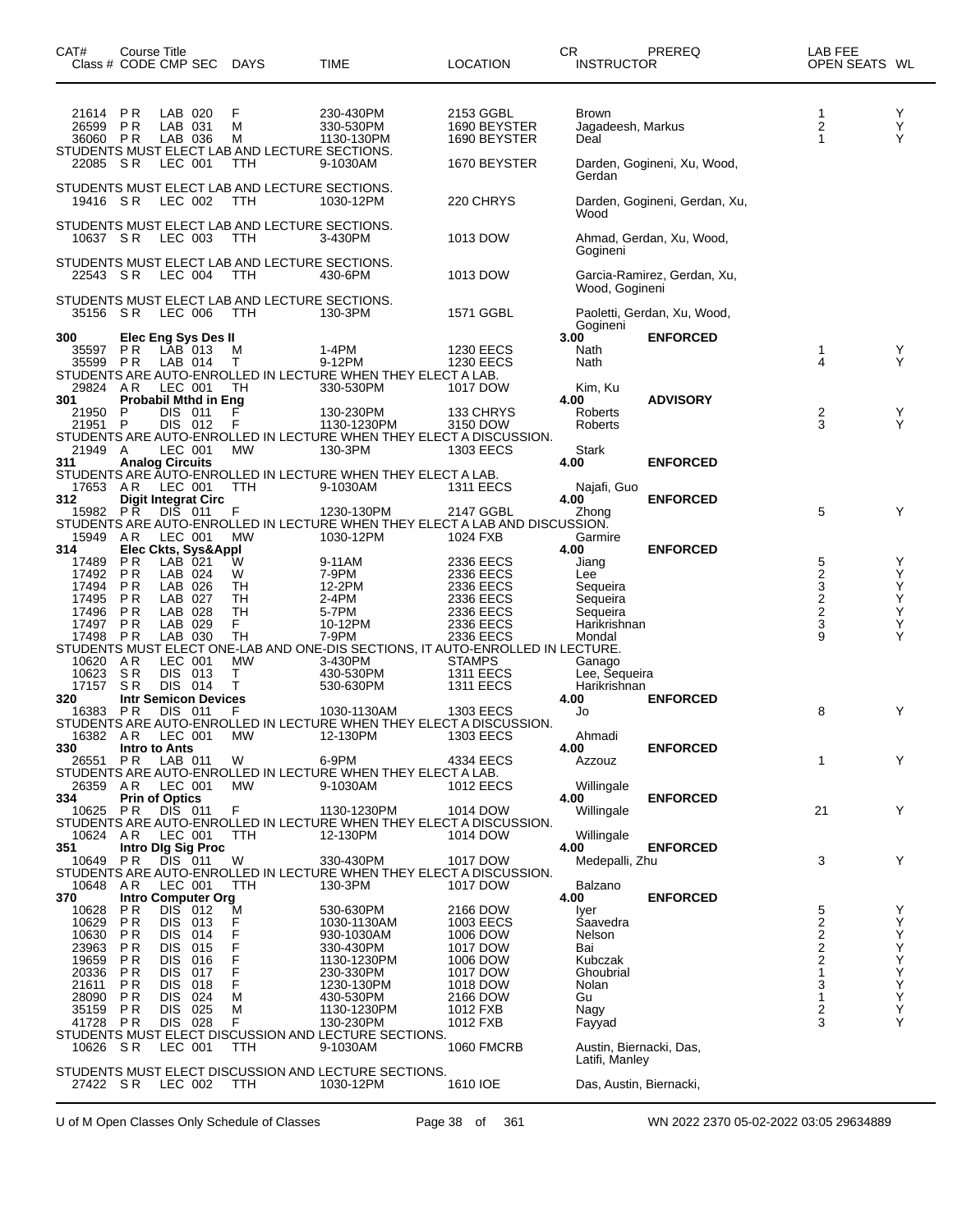| CAT#<br>Class # CODE CMP SEC        |                       | <b>Course Title</b>      |                             | <b>DAYS</b> | TIME                                                                                                                                                                                                                             | <b>LOCATION</b>        | CR.<br><b>INSTRUCTOR</b>                     | PREREQ                                                                                                             | LAB FEE<br>OPEN SEATS WL                     |        |
|-------------------------------------|-----------------------|--------------------------|-----------------------------|-------------|----------------------------------------------------------------------------------------------------------------------------------------------------------------------------------------------------------------------------------|------------------------|----------------------------------------------|--------------------------------------------------------------------------------------------------------------------|----------------------------------------------|--------|
|                                     |                       |                          |                             |             | STUDENTS MUST ELECT DISCUSSION AND LECTURE SECTIONS.                                                                                                                                                                             |                        |                                              | Manley, Latifi, Zhang, Hong                                                                                        |                                              |        |
| 35158 SR                            |                       | LEC 004                  |                             | <b>TTH</b>  | 130-3PM                                                                                                                                                                                                                          | 1109 FXB               | Hong, Manley                                 | Tang, Sample, Latifi, Zhang,                                                                                       |                                              |        |
| 10627 SR                            |                       | LEC 005                  |                             | TTH.        | STUDENTS MUST ELECT DISCUSSION AND LECTURE SECTIONS.<br>3-430PM                                                                                                                                                                  | 1571 GGBL              | Hong, Manley                                 | Sample, Tang, Latifi, Zhang,                                                                                       |                                              |        |
| 373                                 |                       |                          | <b>Intro Embed Sys Des</b>  |             |                                                                                                                                                                                                                                  |                        | 4.00                                         | <b>ENFORCED</b>                                                                                                    |                                              |        |
| 10633                               | P R                   | LAB 011                  |                             | т           | 12-3PM                                                                                                                                                                                                                           | 2334 EECS              | Latham, Shkolnik                             |                                                                                                                    | $\frac{2}{2}$                                | Y<br>Y |
| 10635<br>10636 PR                   | <b>PR</b>             | LAB 012<br>LAB 013       |                             | W<br>TН     | 3-6PM<br>6-9PM                                                                                                                                                                                                                   | 2334 EECS<br>2334 EECS | Kabacinski, Shkolnik<br>Kabacinski, Shkolnik |                                                                                                                    | 1                                            | Y      |
|                                     |                       |                          |                             |             | STUDENTS ARE AUTO-ENROLLED IN LECTURE WHEN THEY ELECT A LAB.                                                                                                                                                                     |                        |                                              |                                                                                                                    |                                              |        |
| 10631 AR<br>376                     |                       | LEC 001                  | <b>Foundatns Comp Sci</b>   | TTH         | 3-430PM                                                                                                                                                                                                                          | 1670 BEYSTER           | Dick<br>4.00                                 |                                                                                                                    |                                              |        |
| 10657                               | P R                   | DIS.                     | 011                         |             | 1030-1130AM                                                                                                                                                                                                                      | 2166 DOW               | Raskind                                      | <b>ENFORCED</b>                                                                                                    | 1                                            | Y      |
| 17286                               | P <sub>R</sub>        | DIS 012                  |                             | F           | 1130-1230PM                                                                                                                                                                                                                      | 1008 FXB               | Stensen                                      |                                                                                                                    | 3                                            | Y      |
| 17285<br>21563                      | P R<br>P R            | DIS 013<br><b>DIS</b>    | 015                         | F<br>TН     | 1230-130PM<br>430-530PM                                                                                                                                                                                                          | 1017 DOW<br>2166 DOW   | Lu                                           |                                                                                                                    |                                              | Υ<br>Υ |
| 22239                               | P <sub>R</sub>        | DIS.                     | 017                         | TН          | 530-630PM                                                                                                                                                                                                                        | 1006 DOW               | Zayko<br>Choo                                |                                                                                                                    |                                              | Υ      |
| 22240                               | P R                   | DIS                      | 018                         | F           | 930-1030AM                                                                                                                                                                                                                       | 1014 DOW               | Goebel                                       |                                                                                                                    |                                              | Υ      |
| 22931<br>22935                      | ΡR<br>ΡR              | <b>DIS</b><br><b>DIS</b> | 019<br>020                  | F<br>F      | 130-230PM                                                                                                                                                                                                                        | 1017 DOW               | <b>Stevens</b><br>Shah                       |                                                                                                                    |                                              | Υ<br>Υ |
| 26601                               | ΡR                    | DIS                      | 022                         | TН          | 330-430PM<br>330-430PM                                                                                                                                                                                                           | 1010 DOW<br>1005 EECS  | Shah                                         |                                                                                                                    | 2                                            | Υ      |
| 26965                               | ΡR                    | <b>DIS</b>               | 023                         | F.          | 1130-1230PM                                                                                                                                                                                                                      | 1018 DOW               | Udupa                                        |                                                                                                                    | $\begin{array}{c}\n2 \\ 2 \\ 2\n\end{array}$ | Υ      |
| 27427                               | ΡR                    | <b>DIS</b>               | 024                         | TH          | 430-530PM                                                                                                                                                                                                                        | <b>1311 EECS</b>       | Teoh                                         |                                                                                                                    |                                              | Υ      |
| 35163<br>35164                      | P R<br>P R            | <b>DIS</b><br><b>DIS</b> | 025<br>026                  | TН<br>TН    | 930-1030AM<br>530-630PM                                                                                                                                                                                                          | 2166 DOW<br>2166 DOW   | Lizcano<br>Guan                              |                                                                                                                    | $\mathbf{1}$<br>$\overline{c}$               | Υ<br>Υ |
| 35165 PR                            |                       | DIS 027                  |                             | TН          | 530-630PM                                                                                                                                                                                                                        | 1017 DOW               | Ding                                         |                                                                                                                    | 14                                           | Υ      |
|                                     |                       |                          |                             |             | STUDENTS MUST ELECT DISCUSSION AND LECTURE SECTIONS.                                                                                                                                                                             |                        |                                              |                                                                                                                    |                                              |        |
| 23758 SR                            |                       | LEC 001                  |                             | <b>MW</b>   | 12-130PM<br>STUDENTS MUST ELECT DISCUSSION AND LECTURE SECTIONS.                                                                                                                                                                 | 1670 BEYSTER           | Zhu, Dai, Iugai, Gu                          |                                                                                                                    |                                              |        |
| 22544 SR                            |                       | LEC 002                  |                             | МW          | 130-3PM                                                                                                                                                                                                                          | <b>STAMPS</b>          | Brehob, Dai, Iugai, Gu                       |                                                                                                                    |                                              |        |
|                                     |                       |                          |                             |             | STUDENTS MUST ELECT DISCUSSION AND LECTURE SECTIONS.                                                                                                                                                                             |                        |                                              |                                                                                                                    |                                              |        |
| 30605 SR                            |                       | LEC 003                  |                             | МW          | 130-3PM                                                                                                                                                                                                                          | <b>STAMPS</b>          | Brehob, Gu, Dai, Iugai                       |                                                                                                                    |                                              |        |
| 10656 SR                            |                       | LEC 004                  |                             | <b>MW</b>   | STUDENTS MUST ELECT DISCUSSION AND LECTURE SECTIONS.<br>3-430PM                                                                                                                                                                  | 1670 BEYSTER           | Zhu, Gu, Dai, lugai                          |                                                                                                                    |                                              |        |
|                                     |                       |                          |                             |             | STUDENTS MUST ELECT DISCUSSION AND LECTURE SECTIONS.                                                                                                                                                                             |                        |                                              |                                                                                                                    |                                              |        |
| 35162 SR                            |                       | LEC 005                  |                             | MW          | 430-6PM                                                                                                                                                                                                                          | 1109 FXB               | Stout, Dai, Iugai, Gu                        |                                                                                                                    |                                              |        |
| 388                                 |                       |                          | <b>Intro Comp Security</b>  |             |                                                                                                                                                                                                                                  |                        | 4.00                                         | <b>ADVISORY, ENFORCED</b>                                                                                          |                                              |        |
| 23832 PR                            |                       | LAB 012                  |                             | TН          | 130-230PM                                                                                                                                                                                                                        | 3150 DOW               | Deng, Hein, Hoffman,                         | Ziegenbein, Austerberry, Bott,                                                                                     |                                              |        |
|                                     |                       |                          |                             |             |                                                                                                                                                                                                                                  |                        | Vanderspool, Mu,                             |                                                                                                                    |                                              |        |
|                                     |                       |                          |                             |             |                                                                                                                                                                                                                                  |                        |                                              | Ratanapanichkich, Siraj, Song,                                                                                     |                                              |        |
| 23833 PR                            |                       | LAB 013                  |                             | TН          | 230-330PM                                                                                                                                                                                                                        | 2166 DOW               | Tocco, Hwa                                   | Ziegenbein, Austerberry, Bott,                                                                                     | $\overline{7}$                               | Y      |
|                                     |                       |                          |                             |             |                                                                                                                                                                                                                                  |                        |                                              | Deng, Hein, Hoffman, Tocco,                                                                                        |                                              |        |
|                                     |                       |                          |                             |             |                                                                                                                                                                                                                                  |                        |                                              | Mu, Ratanapanichkich, Siraj,                                                                                       |                                              |        |
|                                     | <b>PR</b>             |                          |                             | TH          | 6-7PM                                                                                                                                                                                                                            |                        | Song, Hwa                                    |                                                                                                                    | $\overline{2}$                               | Y      |
| 23831                               |                       | LAB 014                  |                             |             |                                                                                                                                                                                                                                  | 2150 DOW               | Deng, Hein, Hoffman,                         | Ziegenbein, Austerberry, Bott,                                                                                     |                                              |        |
|                                     |                       |                          |                             |             |                                                                                                                                                                                                                                  |                        | Vanderspool, Mu,                             |                                                                                                                    |                                              |        |
|                                     |                       |                          |                             |             |                                                                                                                                                                                                                                  |                        |                                              | Ratanapanichkich, Siraj, Song,                                                                                     |                                              |        |
| 22547 PR                            |                       | LAB 015                  |                             | F           | 930-1030AM                                                                                                                                                                                                                       | <b>1005 EECS</b>       | Tocco, Hwa                                   | Vanderspool, Austerberry,                                                                                          | 11                                           | Y      |
|                                     |                       |                          |                             |             |                                                                                                                                                                                                                                  |                        |                                              | Bott, Deng, Hein, Hoffman,                                                                                         |                                              |        |
|                                     |                       |                          |                             |             |                                                                                                                                                                                                                                  |                        | Ziegenbein, Mu,                              |                                                                                                                    |                                              |        |
|                                     |                       |                          |                             |             |                                                                                                                                                                                                                                  |                        |                                              | Ratanapanichkich, Siraj, Song,                                                                                     |                                              | Y      |
| 22546 PR                            |                       | LAB 016                  |                             | F           | 1230-130PM                                                                                                                                                                                                                       | <b>1005 EECS</b>       | Tocco, Hwa                                   | Deng, Austerberry, Bott, Hein,                                                                                     | 2                                            |        |
|                                     |                       |                          |                             |             |                                                                                                                                                                                                                                  |                        |                                              | Hoffman, Hwa, Ziegenbein,                                                                                          |                                              |        |
|                                     |                       |                          |                             |             |                                                                                                                                                                                                                                  |                        |                                              | Ratanapanichkich, Siraj, Song,                                                                                     |                                              |        |
| 41645 PR                            |                       | LAB 017                  |                             | -F          | 130-230PM                                                                                                                                                                                                                        | <b>1005 EECS</b>       | Tocco, Vanderspool, Mu                       | Tocco, Austerberry, Bott,                                                                                          | 3                                            | Y      |
|                                     |                       |                          |                             |             |                                                                                                                                                                                                                                  |                        | Deng, Hein, Hoffman,                         |                                                                                                                    |                                              |        |
|                                     |                       |                          |                             |             |                                                                                                                                                                                                                                  |                        | Ziegenbein, Mu.                              |                                                                                                                    |                                              |        |
|                                     |                       |                          |                             |             |                                                                                                                                                                                                                                  |                        |                                              | Ratanapanichkich, Siraj, Song,                                                                                     |                                              |        |
|                                     |                       |                          |                             |             |                                                                                                                                                                                                                                  |                        | Vanderspool, Hwa                             | STUDENTS MUST ELECT LAB AND LECTURE SECTIONS. CSE Majors and Minor only. Course will open to EE UG who meet course | 11                                           | Y      |
| prerequisites on December 14, 2021. |                       |                          |                             |             |                                                                                                                                                                                                                                  |                        |                                              |                                                                                                                    |                                              |        |
| 22545 SR LEC 002                    |                       |                          |                             | <b>MW</b>   | 1030-12PM                                                                                                                                                                                                                        | 1571 GGBL              | Honeyman                                     |                                                                                                                    |                                              |        |
|                                     |                       |                          |                             |             | The remote lecture section (LEC 3) is being offered because of classroom capacity constraints. Students in the                                                                                                                   |                        |                                              |                                                                                                                    |                                              |        |
|                                     |                       |                          |                             |             | remote section still must attend the exams in-person. Students in the remote sections are welcome to attend<br>lectures in-person whenever there are seats available. Regardless of the section enrolled in, students can choose |                        |                                              |                                                                                                                    |                                              |        |
|                                     |                       |                          |                             |             | to consume lecture and discussion material remotely via lecture recordings and notes posted to Canvas.                                                                                                                           |                        |                                              |                                                                                                                    |                                              |        |
| 42111                               | SR LEC 003            |                          |                             |             | ARR                                                                                                                                                                                                                              | ARR                    | Honeyman                                     |                                                                                                                    |                                              |        |
| 399                                 | <b>Directed Study</b> | $IND +$                  |                             |             | ARR                                                                                                                                                                                                                              | ARR                    | 1.00-4.00                                    | <b>ADVISORY</b>                                                                                                    | 25                                           | N      |
| 402                                 |                       |                          | <b>Prog for Sci&amp;Eng</b> |             |                                                                                                                                                                                                                                  |                        | 4.00                                         | <b>ENFORCED</b>                                                                                                    |                                              |        |
| 26529                               | PR.                   | DIS 011                  |                             | W           | 930-1030AM                                                                                                                                                                                                                       | 1006 DOW               | Olson                                        |                                                                                                                    | 4                                            | Y      |
|                                     |                       |                          |                             |             | STUDENTS ARE AUTO-ENROLLED IN LECTURE WHEN THEY ELECT A DISCUSSION.                                                                                                                                                              |                        |                                              |                                                                                                                    |                                              |        |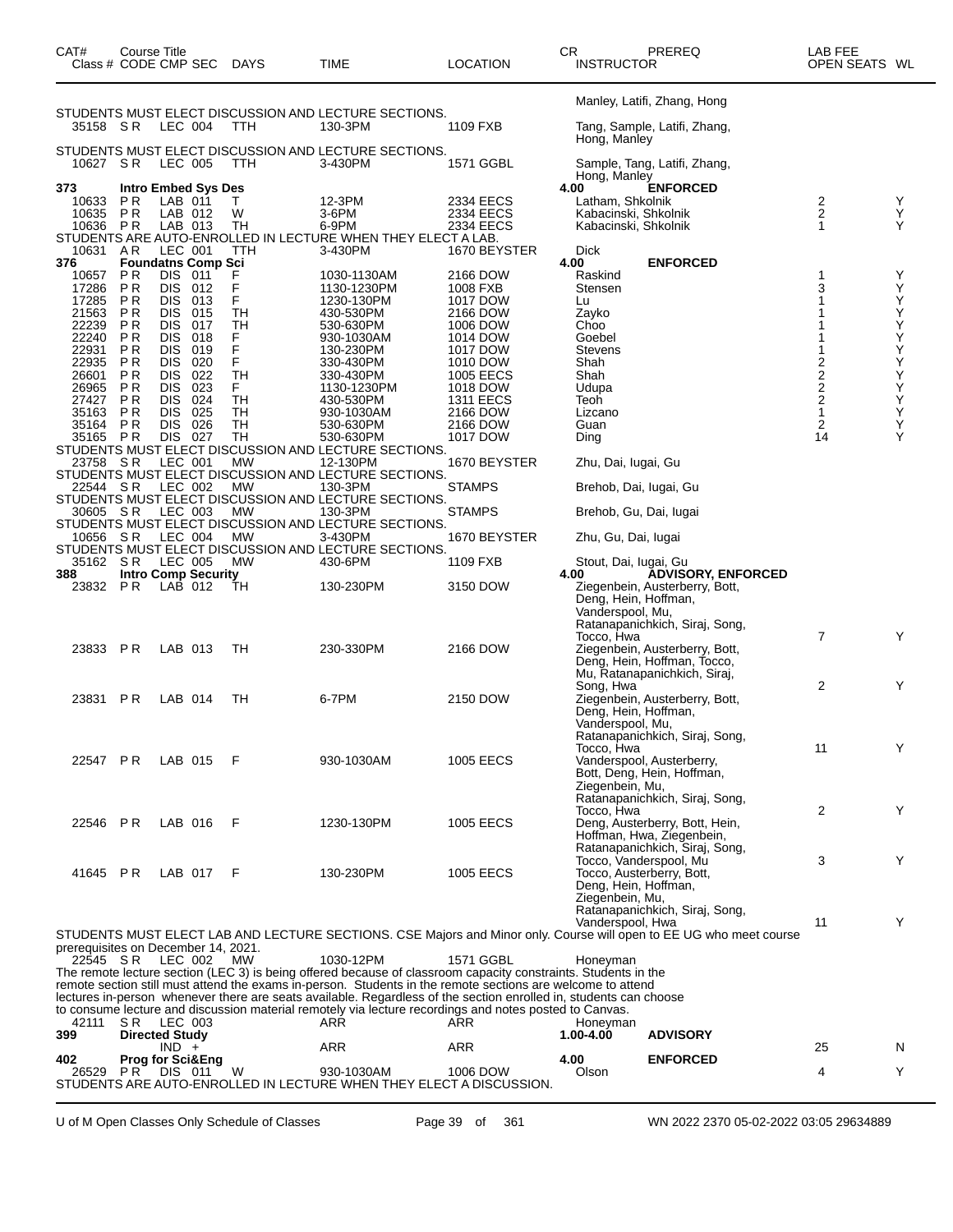| 19676 AR<br>LEC 001<br><b>TTH</b><br>430-6PM<br>1670 BEYSTER<br>Morgan<br>409<br>Data Science Sem<br>1.00<br>11<br>27470<br>P <sub>R</sub><br><b>SEM 001</b><br>4-5PM<br>ARR<br>Y<br>м<br>Jagadish<br><b>Elec Mach and Drives</b><br>4.00<br><b>ENFORCED</b><br>419<br><b>PR</b><br>LAB 011<br>W<br>$3-6$ PM<br>3437 EECS<br>1<br>Y<br>Srinivasan<br>20277<br>Y<br>20278 PR<br>LAB 012<br>F<br>3-6PM<br>Willard<br>4<br>3437 EECS<br>STUDENTS ARE AUTO-ENROLLED IN LECTURE WHEN THEY ELECT A LAB.<br>20276 AR<br>LEC 001<br>3-430PM<br>165 CHRYS<br>Hofmann<br>TTH<br>425<br><b>Integ Microsys Lab</b><br><b>ADVISORY, ENFORCED</b><br>4.00<br>5<br>10641 PR<br>LAB 011<br>Y<br>ARR<br><b>EECS LNF</b><br>Choi, Song<br>"Lab times to be determined during the semester"<br>STUDENTS ARE AUTO-ENROLLED IN LECTURE WHEN THEY ELECT A LAB.<br>10640 AR<br>LEC 001<br>TTH<br>1030-12PM<br>Yoon<br>1005 EECS<br>427<br><b>VLSI Design I</b><br>4.00<br><b>ENFORCED</b><br>$LAB$ 011<br>$\overline{7}$<br>19924 PR<br>Y<br>F<br>430-530PM<br>Bard<br>3150 DOW<br>STUDENTS ARE AUTO-ENROLLED IN LECTURE WHEN THEY ELECT A LAB.<br>19923 AR<br>LEC 001<br>MW<br>1030-12PM<br>1003 EECS<br>Zhang<br>Semi Optoelec Dev<br>429<br>4.00<br><b>ENFORCED</b><br>DIS 011<br>6<br>Y<br>14045 PR<br>МW<br>3-330PM<br>Guo<br>1012 FXB<br>STUDENTS ARE AUTO-ENROLLED IN LECTURE WHEN THEY ELECT A LAB.<br>10642 AR<br>LEC 001<br><b>MW</b><br>130-3PM<br>1012 FXB<br>Guo<br>430<br><b>Wireless Link</b><br>4.00<br><b>ENFORCED</b><br>10<br>Y<br>10644 PR<br>LAB 011<br>F<br>1030-130PM<br>3341 EECS<br>Nam<br>STUDENTS ARE AUTO-ENROLLED IN LECTURE WHEN THEY ELECT A LAB.<br>10643 AR LEC 001<br><b>TTH</b><br>1030-12PM<br>3433 EECS<br>Mortazawi<br><b>Mbl App Dev Entrprnr</b><br><b>ENFORCED</b><br>441<br>4.00<br>STUDENTS ARE AUTO-ENROLLED IN LECTURE 001WHEN THEY ELECT A DISCUSSION 011. Undergraduate CS-LSA and CS-Eng students<br>only.<br>20806 AR<br>LEC 001<br>3-430PM<br><b>1311 EECS</b><br><b>MW</b><br>Soloway<br>STUDENTS ARE AUTO-ENROLLED IN LECTURE 002 WHEN THEY ELECT A DISCUSSION 021. Undergraduate CS-LSA and CS-Eng<br>students only.<br>23841 AR<br>LEC 002<br>МW<br>430-6PM<br><b>1311 EECS</b><br>Soloway<br><b>ENFORCED</b><br>442<br><b>Computer Vision</b><br>4.00<br>Y<br>28093 PR<br>DIS 012<br>1230-130PM<br>2246 CSRB<br>Chen<br>м<br>STUDENTS MUST ELECT DISCUSSION AND LECTURE SECTIONS. EECS Undergraduate Majors.Remote lecture 002 section is added<br>to allow the class to enroll students beyond the assigned lecture room capacity. All students in both sections<br>will have access to the lecture recordings and in-person lecture attendance is optional. The students in the remote<br>section can also attend the in-person lecture if there is seating space. Office hours may be in-person or remote.<br>39156 AR<br>LEC 002<br>ARR<br>ARR<br>Fouhey, Du, Khan, Li, Zhang,<br>Qiu, Skwirsk, Pinchi<br><b>Senior Thesis</b><br>443<br>3.00<br><b>ENFORCED</b><br>24<br>ARR<br>ARR<br>N<br>$IND +$<br>R<br><b>Intro Machine Learn</b><br>4.00<br><b>ADVISORY, ENFORCED</b><br>445<br>STUDENTS MUST ELECT DISCUSSION AND LECTURE SECTIONS. EECS Undergrad Majors.<br>1030-12PM<br><b>MW</b><br>26932 SR<br>LEC 001<br>1013 DOW<br>Kutty<br>STUDENTS MUST ELECT DISCUSSION AND LECTURE SECTIONS. EECS Undergrad Majors.<br>24565 SR<br>LEC 002<br>МW<br>12-130PM<br>1013 DOW<br>Kutty<br><b>DSP Design Lab</b><br><b>ENFORCED</b><br>452<br>4.00<br><b>PR</b><br>LAB 011<br>W<br>Y<br>10651<br>330-630PM<br>4341 EECS<br>Anderson<br>4<br>6<br>Y<br>P R<br>LAB 012<br>т<br>4341 EECS<br>16524<br>330-630PM<br>Anderson<br>TН<br>10652 PR LAB 013<br>Y.<br>330-630PM<br>4341 EECS<br>Anderson<br>STUDENTS ARE AUTO-ENROLLED IN LECTURE WHEN THEY ELECT A LAB.<br>10650 AR<br>1030-12PM<br>Hero III<br>LEC 001<br><b>MW</b><br>1005 DOW<br><b>Con Sys Anlys&amp;Des</b><br>4.00<br><b>ENFORCED</b><br>460<br><b>DIS 011</b><br>P R<br>м<br>530-630PM<br>2150 DOW<br>Malik<br>4<br>Y<br>18364<br>2<br>Y<br>DIS 012<br>430-530PM<br>Malik<br>24772 PR<br>1010 DOW<br>T<br>STUDENTS ARE AUTO-ENROLLED IN LECTURE WHEN THEY ELECT A DISCUSSION.<br>18363 AR<br>LEC 001<br>MW<br>1030-12PM<br>1303 EECS<br>Ozay<br><b>ENFORCED</b><br><b>Embedded Control</b><br>4.00<br>461<br>STUDENTS ARE AUTO-ENROLLED IN LECTURE WHEN THEY ELECT A LAB. Students seeking an override must apply for such<br>through the ECE Override System at https://deptapps.engin.umich.edu/ece/override. This includes waitlisted EECS<br>students, as well as non EECS students who are not eligible for the waitlist.<br>Cook<br><b>1500 EECS</b><br>16863 AR<br>LEC 001<br>TTH.<br>9-1030AM<br><b>Hands-on Robotics</b><br>4.00<br>464<br><b>ENFORCED</b><br>Y<br>2<br>26746 PR<br>LAB 011<br>1130-1230PM<br>1024 FXB<br>Wu<br>TTH<br>STUDENTS ARE AUTO-ENROLLED IN LECTURE WHEN THEY ELECT A LAB. Students seeking an override must apply for such<br>through the ECE Override System at https://deptapps.engin.umich.edu/ece/override. This includes waitlisted EECS<br>students, as well as non EECS students who are not eligible for the waitlist.<br>1024 FXB<br>LEC 001<br>1030-1130AM<br>26406 AR<br>TTH<br>Revzen<br><b>Autonomous Robotics</b><br>4.00<br>467<br><b>ENFORCED</b><br>$1-2PM$<br>22114 PR<br>LAB 011<br>2334 EECS<br>1<br>Y<br>F<br>Chen<br>5<br>Y<br>F<br>23828 PR<br>LAB 012<br>12-1PM<br>2334 EECS<br>Chen<br>STUDENTS ARE AUTO-ENROLLED IN LECTURE WHEN THEY ELECT A LAB. EECS majors only. Contact the CSE Undergraduate<br>Advising Office with questions.<br>LEC 001<br><b>MW</b><br>22007 AR<br>9-1030AM<br>1940 COOL<br>Du<br><b>Comp Architec</b><br>470<br>4.00<br><b>ENFORCED</b><br>F<br>P R<br>LAB 011<br>1030-1230PM<br>1620 BEYSTER<br>7<br>Dong<br>Y<br>16849<br>9<br>Y<br>LAB 012<br>TH<br>13991 PR<br>4-6PM<br>Baker<br>1620 BEYSTER<br>STUDENTS ARE AUTO-ENROLLED IN LECTURE WHEN THEY ELECT A LAB. EECS Majors. | CAT# | Course Title<br>Class # CODE CMP SEC DAYS |  | TIME | <b>LOCATION</b> | CR<br><b>INSTRUCTOR</b> | PREREQ | LAB FEE<br>OPEN SEATS WL |  |
|------------------------------------------------------------------------------------------------------------------------------------------------------------------------------------------------------------------------------------------------------------------------------------------------------------------------------------------------------------------------------------------------------------------------------------------------------------------------------------------------------------------------------------------------------------------------------------------------------------------------------------------------------------------------------------------------------------------------------------------------------------------------------------------------------------------------------------------------------------------------------------------------------------------------------------------------------------------------------------------------------------------------------------------------------------------------------------------------------------------------------------------------------------------------------------------------------------------------------------------------------------------------------------------------------------------------------------------------------------------------------------------------------------------------------------------------------------------------------------------------------------------------------------------------------------------------------------------------------------------------------------------------------------------------------------------------------------------------------------------------------------------------------------------------------------------------------------------------------------------------------------------------------------------------------------------------------------------------------------------------------------------------------------------------------------------------------------------------------------------------------------------------------------------------------------------------------------------------------------------------------------------------------------------------------------------------------------------------------------------------------------------------------------------------------------------------------------------------------------------------------------------------------------------------------------------------------------------------------------------------------------------------------------------------------------------------------------------------------------------------------------------------------------------------------------------------------------------------------------------------------------------------------------------------------------------------------------------------------------------------------------------------------------------------------------------------------------------------------------------------------------------------------------------------------------------------------------------------------------------------------------------------------------------------------------------------------------------------------------------------------------------------------------------------------------------------------------------------------------------------------------------------------------------------------------------------------------------------------------------------------------------------------------------------------------------------------------------------------------------------------------------------------------------------------------------------------------------------------------------------------------------------------------------------------------------------------------------------------------------------------------------------------------------------------------------------------------------------------------------------------------------------------------------------------------------------------------------------------------------------------------------------------------------------------------------------------------------------------------------------------------------------------------------------------------------------------------------------------------------------------------------------------------------------------------------------------------------------------------------------------------------------------------------------------------------------------------------------------------------------------------------------------------------------------------------------------------------------------------------------------------------------------------------------------------------------------------------------------------------------------------------------------------------------------------------------------------------------------------------------------------------------------------------------------------------------------------------------------------------------------------------------------------------------------------------------------------------------------------------------------------------------------------------------------------------------------------------------------------------------------------------------------------------------------------------------------------------------------------------------------------------------------------------------------------------------------------------------------------------------------------------------------------------------------------------------------------------------------------------------------------------------------------------------------------------------------------------------|------|-------------------------------------------|--|------|-----------------|-------------------------|--------|--------------------------|--|
|                                                                                                                                                                                                                                                                                                                                                                                                                                                                                                                                                                                                                                                                                                                                                                                                                                                                                                                                                                                                                                                                                                                                                                                                                                                                                                                                                                                                                                                                                                                                                                                                                                                                                                                                                                                                                                                                                                                                                                                                                                                                                                                                                                                                                                                                                                                                                                                                                                                                                                                                                                                                                                                                                                                                                                                                                                                                                                                                                                                                                                                                                                                                                                                                                                                                                                                                                                                                                                                                                                                                                                                                                                                                                                                                                                                                                                                                                                                                                                                                                                                                                                                                                                                                                                                                                                                                                                                                                                                                                                                                                                                                                                                                                                                                                                                                                                                                                                                                                                                                                                                                                                                                                                                                                                                                                                                                                                                                                                                                                                                                                                                                                                                                                                                                                                                                                                                                                                                                                                        |      |                                           |  |      |                 |                         |        |                          |  |
|                                                                                                                                                                                                                                                                                                                                                                                                                                                                                                                                                                                                                                                                                                                                                                                                                                                                                                                                                                                                                                                                                                                                                                                                                                                                                                                                                                                                                                                                                                                                                                                                                                                                                                                                                                                                                                                                                                                                                                                                                                                                                                                                                                                                                                                                                                                                                                                                                                                                                                                                                                                                                                                                                                                                                                                                                                                                                                                                                                                                                                                                                                                                                                                                                                                                                                                                                                                                                                                                                                                                                                                                                                                                                                                                                                                                                                                                                                                                                                                                                                                                                                                                                                                                                                                                                                                                                                                                                                                                                                                                                                                                                                                                                                                                                                                                                                                                                                                                                                                                                                                                                                                                                                                                                                                                                                                                                                                                                                                                                                                                                                                                                                                                                                                                                                                                                                                                                                                                                                        |      |                                           |  |      |                 |                         |        |                          |  |
|                                                                                                                                                                                                                                                                                                                                                                                                                                                                                                                                                                                                                                                                                                                                                                                                                                                                                                                                                                                                                                                                                                                                                                                                                                                                                                                                                                                                                                                                                                                                                                                                                                                                                                                                                                                                                                                                                                                                                                                                                                                                                                                                                                                                                                                                                                                                                                                                                                                                                                                                                                                                                                                                                                                                                                                                                                                                                                                                                                                                                                                                                                                                                                                                                                                                                                                                                                                                                                                                                                                                                                                                                                                                                                                                                                                                                                                                                                                                                                                                                                                                                                                                                                                                                                                                                                                                                                                                                                                                                                                                                                                                                                                                                                                                                                                                                                                                                                                                                                                                                                                                                                                                                                                                                                                                                                                                                                                                                                                                                                                                                                                                                                                                                                                                                                                                                                                                                                                                                                        |      |                                           |  |      |                 |                         |        |                          |  |
|                                                                                                                                                                                                                                                                                                                                                                                                                                                                                                                                                                                                                                                                                                                                                                                                                                                                                                                                                                                                                                                                                                                                                                                                                                                                                                                                                                                                                                                                                                                                                                                                                                                                                                                                                                                                                                                                                                                                                                                                                                                                                                                                                                                                                                                                                                                                                                                                                                                                                                                                                                                                                                                                                                                                                                                                                                                                                                                                                                                                                                                                                                                                                                                                                                                                                                                                                                                                                                                                                                                                                                                                                                                                                                                                                                                                                                                                                                                                                                                                                                                                                                                                                                                                                                                                                                                                                                                                                                                                                                                                                                                                                                                                                                                                                                                                                                                                                                                                                                                                                                                                                                                                                                                                                                                                                                                                                                                                                                                                                                                                                                                                                                                                                                                                                                                                                                                                                                                                                                        |      |                                           |  |      |                 |                         |        |                          |  |
|                                                                                                                                                                                                                                                                                                                                                                                                                                                                                                                                                                                                                                                                                                                                                                                                                                                                                                                                                                                                                                                                                                                                                                                                                                                                                                                                                                                                                                                                                                                                                                                                                                                                                                                                                                                                                                                                                                                                                                                                                                                                                                                                                                                                                                                                                                                                                                                                                                                                                                                                                                                                                                                                                                                                                                                                                                                                                                                                                                                                                                                                                                                                                                                                                                                                                                                                                                                                                                                                                                                                                                                                                                                                                                                                                                                                                                                                                                                                                                                                                                                                                                                                                                                                                                                                                                                                                                                                                                                                                                                                                                                                                                                                                                                                                                                                                                                                                                                                                                                                                                                                                                                                                                                                                                                                                                                                                                                                                                                                                                                                                                                                                                                                                                                                                                                                                                                                                                                                                                        |      |                                           |  |      |                 |                         |        |                          |  |
|                                                                                                                                                                                                                                                                                                                                                                                                                                                                                                                                                                                                                                                                                                                                                                                                                                                                                                                                                                                                                                                                                                                                                                                                                                                                                                                                                                                                                                                                                                                                                                                                                                                                                                                                                                                                                                                                                                                                                                                                                                                                                                                                                                                                                                                                                                                                                                                                                                                                                                                                                                                                                                                                                                                                                                                                                                                                                                                                                                                                                                                                                                                                                                                                                                                                                                                                                                                                                                                                                                                                                                                                                                                                                                                                                                                                                                                                                                                                                                                                                                                                                                                                                                                                                                                                                                                                                                                                                                                                                                                                                                                                                                                                                                                                                                                                                                                                                                                                                                                                                                                                                                                                                                                                                                                                                                                                                                                                                                                                                                                                                                                                                                                                                                                                                                                                                                                                                                                                                                        |      |                                           |  |      |                 |                         |        |                          |  |
|                                                                                                                                                                                                                                                                                                                                                                                                                                                                                                                                                                                                                                                                                                                                                                                                                                                                                                                                                                                                                                                                                                                                                                                                                                                                                                                                                                                                                                                                                                                                                                                                                                                                                                                                                                                                                                                                                                                                                                                                                                                                                                                                                                                                                                                                                                                                                                                                                                                                                                                                                                                                                                                                                                                                                                                                                                                                                                                                                                                                                                                                                                                                                                                                                                                                                                                                                                                                                                                                                                                                                                                                                                                                                                                                                                                                                                                                                                                                                                                                                                                                                                                                                                                                                                                                                                                                                                                                                                                                                                                                                                                                                                                                                                                                                                                                                                                                                                                                                                                                                                                                                                                                                                                                                                                                                                                                                                                                                                                                                                                                                                                                                                                                                                                                                                                                                                                                                                                                                                        |      |                                           |  |      |                 |                         |        |                          |  |
|                                                                                                                                                                                                                                                                                                                                                                                                                                                                                                                                                                                                                                                                                                                                                                                                                                                                                                                                                                                                                                                                                                                                                                                                                                                                                                                                                                                                                                                                                                                                                                                                                                                                                                                                                                                                                                                                                                                                                                                                                                                                                                                                                                                                                                                                                                                                                                                                                                                                                                                                                                                                                                                                                                                                                                                                                                                                                                                                                                                                                                                                                                                                                                                                                                                                                                                                                                                                                                                                                                                                                                                                                                                                                                                                                                                                                                                                                                                                                                                                                                                                                                                                                                                                                                                                                                                                                                                                                                                                                                                                                                                                                                                                                                                                                                                                                                                                                                                                                                                                                                                                                                                                                                                                                                                                                                                                                                                                                                                                                                                                                                                                                                                                                                                                                                                                                                                                                                                                                                        |      |                                           |  |      |                 |                         |        |                          |  |
|                                                                                                                                                                                                                                                                                                                                                                                                                                                                                                                                                                                                                                                                                                                                                                                                                                                                                                                                                                                                                                                                                                                                                                                                                                                                                                                                                                                                                                                                                                                                                                                                                                                                                                                                                                                                                                                                                                                                                                                                                                                                                                                                                                                                                                                                                                                                                                                                                                                                                                                                                                                                                                                                                                                                                                                                                                                                                                                                                                                                                                                                                                                                                                                                                                                                                                                                                                                                                                                                                                                                                                                                                                                                                                                                                                                                                                                                                                                                                                                                                                                                                                                                                                                                                                                                                                                                                                                                                                                                                                                                                                                                                                                                                                                                                                                                                                                                                                                                                                                                                                                                                                                                                                                                                                                                                                                                                                                                                                                                                                                                                                                                                                                                                                                                                                                                                                                                                                                                                                        |      |                                           |  |      |                 |                         |        |                          |  |
|                                                                                                                                                                                                                                                                                                                                                                                                                                                                                                                                                                                                                                                                                                                                                                                                                                                                                                                                                                                                                                                                                                                                                                                                                                                                                                                                                                                                                                                                                                                                                                                                                                                                                                                                                                                                                                                                                                                                                                                                                                                                                                                                                                                                                                                                                                                                                                                                                                                                                                                                                                                                                                                                                                                                                                                                                                                                                                                                                                                                                                                                                                                                                                                                                                                                                                                                                                                                                                                                                                                                                                                                                                                                                                                                                                                                                                                                                                                                                                                                                                                                                                                                                                                                                                                                                                                                                                                                                                                                                                                                                                                                                                                                                                                                                                                                                                                                                                                                                                                                                                                                                                                                                                                                                                                                                                                                                                                                                                                                                                                                                                                                                                                                                                                                                                                                                                                                                                                                                                        |      |                                           |  |      |                 |                         |        |                          |  |
|                                                                                                                                                                                                                                                                                                                                                                                                                                                                                                                                                                                                                                                                                                                                                                                                                                                                                                                                                                                                                                                                                                                                                                                                                                                                                                                                                                                                                                                                                                                                                                                                                                                                                                                                                                                                                                                                                                                                                                                                                                                                                                                                                                                                                                                                                                                                                                                                                                                                                                                                                                                                                                                                                                                                                                                                                                                                                                                                                                                                                                                                                                                                                                                                                                                                                                                                                                                                                                                                                                                                                                                                                                                                                                                                                                                                                                                                                                                                                                                                                                                                                                                                                                                                                                                                                                                                                                                                                                                                                                                                                                                                                                                                                                                                                                                                                                                                                                                                                                                                                                                                                                                                                                                                                                                                                                                                                                                                                                                                                                                                                                                                                                                                                                                                                                                                                                                                                                                                                                        |      |                                           |  |      |                 |                         |        |                          |  |
|                                                                                                                                                                                                                                                                                                                                                                                                                                                                                                                                                                                                                                                                                                                                                                                                                                                                                                                                                                                                                                                                                                                                                                                                                                                                                                                                                                                                                                                                                                                                                                                                                                                                                                                                                                                                                                                                                                                                                                                                                                                                                                                                                                                                                                                                                                                                                                                                                                                                                                                                                                                                                                                                                                                                                                                                                                                                                                                                                                                                                                                                                                                                                                                                                                                                                                                                                                                                                                                                                                                                                                                                                                                                                                                                                                                                                                                                                                                                                                                                                                                                                                                                                                                                                                                                                                                                                                                                                                                                                                                                                                                                                                                                                                                                                                                                                                                                                                                                                                                                                                                                                                                                                                                                                                                                                                                                                                                                                                                                                                                                                                                                                                                                                                                                                                                                                                                                                                                                                                        |      |                                           |  |      |                 |                         |        |                          |  |
|                                                                                                                                                                                                                                                                                                                                                                                                                                                                                                                                                                                                                                                                                                                                                                                                                                                                                                                                                                                                                                                                                                                                                                                                                                                                                                                                                                                                                                                                                                                                                                                                                                                                                                                                                                                                                                                                                                                                                                                                                                                                                                                                                                                                                                                                                                                                                                                                                                                                                                                                                                                                                                                                                                                                                                                                                                                                                                                                                                                                                                                                                                                                                                                                                                                                                                                                                                                                                                                                                                                                                                                                                                                                                                                                                                                                                                                                                                                                                                                                                                                                                                                                                                                                                                                                                                                                                                                                                                                                                                                                                                                                                                                                                                                                                                                                                                                                                                                                                                                                                                                                                                                                                                                                                                                                                                                                                                                                                                                                                                                                                                                                                                                                                                                                                                                                                                                                                                                                                                        |      |                                           |  |      |                 |                         |        |                          |  |
|                                                                                                                                                                                                                                                                                                                                                                                                                                                                                                                                                                                                                                                                                                                                                                                                                                                                                                                                                                                                                                                                                                                                                                                                                                                                                                                                                                                                                                                                                                                                                                                                                                                                                                                                                                                                                                                                                                                                                                                                                                                                                                                                                                                                                                                                                                                                                                                                                                                                                                                                                                                                                                                                                                                                                                                                                                                                                                                                                                                                                                                                                                                                                                                                                                                                                                                                                                                                                                                                                                                                                                                                                                                                                                                                                                                                                                                                                                                                                                                                                                                                                                                                                                                                                                                                                                                                                                                                                                                                                                                                                                                                                                                                                                                                                                                                                                                                                                                                                                                                                                                                                                                                                                                                                                                                                                                                                                                                                                                                                                                                                                                                                                                                                                                                                                                                                                                                                                                                                                        |      |                                           |  |      |                 |                         |        |                          |  |
|                                                                                                                                                                                                                                                                                                                                                                                                                                                                                                                                                                                                                                                                                                                                                                                                                                                                                                                                                                                                                                                                                                                                                                                                                                                                                                                                                                                                                                                                                                                                                                                                                                                                                                                                                                                                                                                                                                                                                                                                                                                                                                                                                                                                                                                                                                                                                                                                                                                                                                                                                                                                                                                                                                                                                                                                                                                                                                                                                                                                                                                                                                                                                                                                                                                                                                                                                                                                                                                                                                                                                                                                                                                                                                                                                                                                                                                                                                                                                                                                                                                                                                                                                                                                                                                                                                                                                                                                                                                                                                                                                                                                                                                                                                                                                                                                                                                                                                                                                                                                                                                                                                                                                                                                                                                                                                                                                                                                                                                                                                                                                                                                                                                                                                                                                                                                                                                                                                                                                                        |      |                                           |  |      |                 |                         |        |                          |  |
|                                                                                                                                                                                                                                                                                                                                                                                                                                                                                                                                                                                                                                                                                                                                                                                                                                                                                                                                                                                                                                                                                                                                                                                                                                                                                                                                                                                                                                                                                                                                                                                                                                                                                                                                                                                                                                                                                                                                                                                                                                                                                                                                                                                                                                                                                                                                                                                                                                                                                                                                                                                                                                                                                                                                                                                                                                                                                                                                                                                                                                                                                                                                                                                                                                                                                                                                                                                                                                                                                                                                                                                                                                                                                                                                                                                                                                                                                                                                                                                                                                                                                                                                                                                                                                                                                                                                                                                                                                                                                                                                                                                                                                                                                                                                                                                                                                                                                                                                                                                                                                                                                                                                                                                                                                                                                                                                                                                                                                                                                                                                                                                                                                                                                                                                                                                                                                                                                                                                                                        |      |                                           |  |      |                 |                         |        |                          |  |
|                                                                                                                                                                                                                                                                                                                                                                                                                                                                                                                                                                                                                                                                                                                                                                                                                                                                                                                                                                                                                                                                                                                                                                                                                                                                                                                                                                                                                                                                                                                                                                                                                                                                                                                                                                                                                                                                                                                                                                                                                                                                                                                                                                                                                                                                                                                                                                                                                                                                                                                                                                                                                                                                                                                                                                                                                                                                                                                                                                                                                                                                                                                                                                                                                                                                                                                                                                                                                                                                                                                                                                                                                                                                                                                                                                                                                                                                                                                                                                                                                                                                                                                                                                                                                                                                                                                                                                                                                                                                                                                                                                                                                                                                                                                                                                                                                                                                                                                                                                                                                                                                                                                                                                                                                                                                                                                                                                                                                                                                                                                                                                                                                                                                                                                                                                                                                                                                                                                                                                        |      |                                           |  |      |                 |                         |        |                          |  |
|                                                                                                                                                                                                                                                                                                                                                                                                                                                                                                                                                                                                                                                                                                                                                                                                                                                                                                                                                                                                                                                                                                                                                                                                                                                                                                                                                                                                                                                                                                                                                                                                                                                                                                                                                                                                                                                                                                                                                                                                                                                                                                                                                                                                                                                                                                                                                                                                                                                                                                                                                                                                                                                                                                                                                                                                                                                                                                                                                                                                                                                                                                                                                                                                                                                                                                                                                                                                                                                                                                                                                                                                                                                                                                                                                                                                                                                                                                                                                                                                                                                                                                                                                                                                                                                                                                                                                                                                                                                                                                                                                                                                                                                                                                                                                                                                                                                                                                                                                                                                                                                                                                                                                                                                                                                                                                                                                                                                                                                                                                                                                                                                                                                                                                                                                                                                                                                                                                                                                                        |      |                                           |  |      |                 |                         |        |                          |  |
|                                                                                                                                                                                                                                                                                                                                                                                                                                                                                                                                                                                                                                                                                                                                                                                                                                                                                                                                                                                                                                                                                                                                                                                                                                                                                                                                                                                                                                                                                                                                                                                                                                                                                                                                                                                                                                                                                                                                                                                                                                                                                                                                                                                                                                                                                                                                                                                                                                                                                                                                                                                                                                                                                                                                                                                                                                                                                                                                                                                                                                                                                                                                                                                                                                                                                                                                                                                                                                                                                                                                                                                                                                                                                                                                                                                                                                                                                                                                                                                                                                                                                                                                                                                                                                                                                                                                                                                                                                                                                                                                                                                                                                                                                                                                                                                                                                                                                                                                                                                                                                                                                                                                                                                                                                                                                                                                                                                                                                                                                                                                                                                                                                                                                                                                                                                                                                                                                                                                                                        |      |                                           |  |      |                 |                         |        |                          |  |
|                                                                                                                                                                                                                                                                                                                                                                                                                                                                                                                                                                                                                                                                                                                                                                                                                                                                                                                                                                                                                                                                                                                                                                                                                                                                                                                                                                                                                                                                                                                                                                                                                                                                                                                                                                                                                                                                                                                                                                                                                                                                                                                                                                                                                                                                                                                                                                                                                                                                                                                                                                                                                                                                                                                                                                                                                                                                                                                                                                                                                                                                                                                                                                                                                                                                                                                                                                                                                                                                                                                                                                                                                                                                                                                                                                                                                                                                                                                                                                                                                                                                                                                                                                                                                                                                                                                                                                                                                                                                                                                                                                                                                                                                                                                                                                                                                                                                                                                                                                                                                                                                                                                                                                                                                                                                                                                                                                                                                                                                                                                                                                                                                                                                                                                                                                                                                                                                                                                                                                        |      |                                           |  |      |                 |                         |        |                          |  |
|                                                                                                                                                                                                                                                                                                                                                                                                                                                                                                                                                                                                                                                                                                                                                                                                                                                                                                                                                                                                                                                                                                                                                                                                                                                                                                                                                                                                                                                                                                                                                                                                                                                                                                                                                                                                                                                                                                                                                                                                                                                                                                                                                                                                                                                                                                                                                                                                                                                                                                                                                                                                                                                                                                                                                                                                                                                                                                                                                                                                                                                                                                                                                                                                                                                                                                                                                                                                                                                                                                                                                                                                                                                                                                                                                                                                                                                                                                                                                                                                                                                                                                                                                                                                                                                                                                                                                                                                                                                                                                                                                                                                                                                                                                                                                                                                                                                                                                                                                                                                                                                                                                                                                                                                                                                                                                                                                                                                                                                                                                                                                                                                                                                                                                                                                                                                                                                                                                                                                                        |      |                                           |  |      |                 |                         |        |                          |  |
|                                                                                                                                                                                                                                                                                                                                                                                                                                                                                                                                                                                                                                                                                                                                                                                                                                                                                                                                                                                                                                                                                                                                                                                                                                                                                                                                                                                                                                                                                                                                                                                                                                                                                                                                                                                                                                                                                                                                                                                                                                                                                                                                                                                                                                                                                                                                                                                                                                                                                                                                                                                                                                                                                                                                                                                                                                                                                                                                                                                                                                                                                                                                                                                                                                                                                                                                                                                                                                                                                                                                                                                                                                                                                                                                                                                                                                                                                                                                                                                                                                                                                                                                                                                                                                                                                                                                                                                                                                                                                                                                                                                                                                                                                                                                                                                                                                                                                                                                                                                                                                                                                                                                                                                                                                                                                                                                                                                                                                                                                                                                                                                                                                                                                                                                                                                                                                                                                                                                                                        |      |                                           |  |      |                 |                         |        |                          |  |
|                                                                                                                                                                                                                                                                                                                                                                                                                                                                                                                                                                                                                                                                                                                                                                                                                                                                                                                                                                                                                                                                                                                                                                                                                                                                                                                                                                                                                                                                                                                                                                                                                                                                                                                                                                                                                                                                                                                                                                                                                                                                                                                                                                                                                                                                                                                                                                                                                                                                                                                                                                                                                                                                                                                                                                                                                                                                                                                                                                                                                                                                                                                                                                                                                                                                                                                                                                                                                                                                                                                                                                                                                                                                                                                                                                                                                                                                                                                                                                                                                                                                                                                                                                                                                                                                                                                                                                                                                                                                                                                                                                                                                                                                                                                                                                                                                                                                                                                                                                                                                                                                                                                                                                                                                                                                                                                                                                                                                                                                                                                                                                                                                                                                                                                                                                                                                                                                                                                                                                        |      |                                           |  |      |                 |                         |        |                          |  |
|                                                                                                                                                                                                                                                                                                                                                                                                                                                                                                                                                                                                                                                                                                                                                                                                                                                                                                                                                                                                                                                                                                                                                                                                                                                                                                                                                                                                                                                                                                                                                                                                                                                                                                                                                                                                                                                                                                                                                                                                                                                                                                                                                                                                                                                                                                                                                                                                                                                                                                                                                                                                                                                                                                                                                                                                                                                                                                                                                                                                                                                                                                                                                                                                                                                                                                                                                                                                                                                                                                                                                                                                                                                                                                                                                                                                                                                                                                                                                                                                                                                                                                                                                                                                                                                                                                                                                                                                                                                                                                                                                                                                                                                                                                                                                                                                                                                                                                                                                                                                                                                                                                                                                                                                                                                                                                                                                                                                                                                                                                                                                                                                                                                                                                                                                                                                                                                                                                                                                                        |      |                                           |  |      |                 |                         |        |                          |  |
|                                                                                                                                                                                                                                                                                                                                                                                                                                                                                                                                                                                                                                                                                                                                                                                                                                                                                                                                                                                                                                                                                                                                                                                                                                                                                                                                                                                                                                                                                                                                                                                                                                                                                                                                                                                                                                                                                                                                                                                                                                                                                                                                                                                                                                                                                                                                                                                                                                                                                                                                                                                                                                                                                                                                                                                                                                                                                                                                                                                                                                                                                                                                                                                                                                                                                                                                                                                                                                                                                                                                                                                                                                                                                                                                                                                                                                                                                                                                                                                                                                                                                                                                                                                                                                                                                                                                                                                                                                                                                                                                                                                                                                                                                                                                                                                                                                                                                                                                                                                                                                                                                                                                                                                                                                                                                                                                                                                                                                                                                                                                                                                                                                                                                                                                                                                                                                                                                                                                                                        |      |                                           |  |      |                 |                         |        |                          |  |
|                                                                                                                                                                                                                                                                                                                                                                                                                                                                                                                                                                                                                                                                                                                                                                                                                                                                                                                                                                                                                                                                                                                                                                                                                                                                                                                                                                                                                                                                                                                                                                                                                                                                                                                                                                                                                                                                                                                                                                                                                                                                                                                                                                                                                                                                                                                                                                                                                                                                                                                                                                                                                                                                                                                                                                                                                                                                                                                                                                                                                                                                                                                                                                                                                                                                                                                                                                                                                                                                                                                                                                                                                                                                                                                                                                                                                                                                                                                                                                                                                                                                                                                                                                                                                                                                                                                                                                                                                                                                                                                                                                                                                                                                                                                                                                                                                                                                                                                                                                                                                                                                                                                                                                                                                                                                                                                                                                                                                                                                                                                                                                                                                                                                                                                                                                                                                                                                                                                                                                        |      |                                           |  |      |                 |                         |        |                          |  |
|                                                                                                                                                                                                                                                                                                                                                                                                                                                                                                                                                                                                                                                                                                                                                                                                                                                                                                                                                                                                                                                                                                                                                                                                                                                                                                                                                                                                                                                                                                                                                                                                                                                                                                                                                                                                                                                                                                                                                                                                                                                                                                                                                                                                                                                                                                                                                                                                                                                                                                                                                                                                                                                                                                                                                                                                                                                                                                                                                                                                                                                                                                                                                                                                                                                                                                                                                                                                                                                                                                                                                                                                                                                                                                                                                                                                                                                                                                                                                                                                                                                                                                                                                                                                                                                                                                                                                                                                                                                                                                                                                                                                                                                                                                                                                                                                                                                                                                                                                                                                                                                                                                                                                                                                                                                                                                                                                                                                                                                                                                                                                                                                                                                                                                                                                                                                                                                                                                                                                                        |      |                                           |  |      |                 |                         |        |                          |  |
|                                                                                                                                                                                                                                                                                                                                                                                                                                                                                                                                                                                                                                                                                                                                                                                                                                                                                                                                                                                                                                                                                                                                                                                                                                                                                                                                                                                                                                                                                                                                                                                                                                                                                                                                                                                                                                                                                                                                                                                                                                                                                                                                                                                                                                                                                                                                                                                                                                                                                                                                                                                                                                                                                                                                                                                                                                                                                                                                                                                                                                                                                                                                                                                                                                                                                                                                                                                                                                                                                                                                                                                                                                                                                                                                                                                                                                                                                                                                                                                                                                                                                                                                                                                                                                                                                                                                                                                                                                                                                                                                                                                                                                                                                                                                                                                                                                                                                                                                                                                                                                                                                                                                                                                                                                                                                                                                                                                                                                                                                                                                                                                                                                                                                                                                                                                                                                                                                                                                                                        |      |                                           |  |      |                 |                         |        |                          |  |
|                                                                                                                                                                                                                                                                                                                                                                                                                                                                                                                                                                                                                                                                                                                                                                                                                                                                                                                                                                                                                                                                                                                                                                                                                                                                                                                                                                                                                                                                                                                                                                                                                                                                                                                                                                                                                                                                                                                                                                                                                                                                                                                                                                                                                                                                                                                                                                                                                                                                                                                                                                                                                                                                                                                                                                                                                                                                                                                                                                                                                                                                                                                                                                                                                                                                                                                                                                                                                                                                                                                                                                                                                                                                                                                                                                                                                                                                                                                                                                                                                                                                                                                                                                                                                                                                                                                                                                                                                                                                                                                                                                                                                                                                                                                                                                                                                                                                                                                                                                                                                                                                                                                                                                                                                                                                                                                                                                                                                                                                                                                                                                                                                                                                                                                                                                                                                                                                                                                                                                        |      |                                           |  |      |                 |                         |        |                          |  |
|                                                                                                                                                                                                                                                                                                                                                                                                                                                                                                                                                                                                                                                                                                                                                                                                                                                                                                                                                                                                                                                                                                                                                                                                                                                                                                                                                                                                                                                                                                                                                                                                                                                                                                                                                                                                                                                                                                                                                                                                                                                                                                                                                                                                                                                                                                                                                                                                                                                                                                                                                                                                                                                                                                                                                                                                                                                                                                                                                                                                                                                                                                                                                                                                                                                                                                                                                                                                                                                                                                                                                                                                                                                                                                                                                                                                                                                                                                                                                                                                                                                                                                                                                                                                                                                                                                                                                                                                                                                                                                                                                                                                                                                                                                                                                                                                                                                                                                                                                                                                                                                                                                                                                                                                                                                                                                                                                                                                                                                                                                                                                                                                                                                                                                                                                                                                                                                                                                                                                                        |      |                                           |  |      |                 |                         |        |                          |  |
|                                                                                                                                                                                                                                                                                                                                                                                                                                                                                                                                                                                                                                                                                                                                                                                                                                                                                                                                                                                                                                                                                                                                                                                                                                                                                                                                                                                                                                                                                                                                                                                                                                                                                                                                                                                                                                                                                                                                                                                                                                                                                                                                                                                                                                                                                                                                                                                                                                                                                                                                                                                                                                                                                                                                                                                                                                                                                                                                                                                                                                                                                                                                                                                                                                                                                                                                                                                                                                                                                                                                                                                                                                                                                                                                                                                                                                                                                                                                                                                                                                                                                                                                                                                                                                                                                                                                                                                                                                                                                                                                                                                                                                                                                                                                                                                                                                                                                                                                                                                                                                                                                                                                                                                                                                                                                                                                                                                                                                                                                                                                                                                                                                                                                                                                                                                                                                                                                                                                                                        |      |                                           |  |      |                 |                         |        |                          |  |
|                                                                                                                                                                                                                                                                                                                                                                                                                                                                                                                                                                                                                                                                                                                                                                                                                                                                                                                                                                                                                                                                                                                                                                                                                                                                                                                                                                                                                                                                                                                                                                                                                                                                                                                                                                                                                                                                                                                                                                                                                                                                                                                                                                                                                                                                                                                                                                                                                                                                                                                                                                                                                                                                                                                                                                                                                                                                                                                                                                                                                                                                                                                                                                                                                                                                                                                                                                                                                                                                                                                                                                                                                                                                                                                                                                                                                                                                                                                                                                                                                                                                                                                                                                                                                                                                                                                                                                                                                                                                                                                                                                                                                                                                                                                                                                                                                                                                                                                                                                                                                                                                                                                                                                                                                                                                                                                                                                                                                                                                                                                                                                                                                                                                                                                                                                                                                                                                                                                                                                        |      |                                           |  |      |                 |                         |        |                          |  |
|                                                                                                                                                                                                                                                                                                                                                                                                                                                                                                                                                                                                                                                                                                                                                                                                                                                                                                                                                                                                                                                                                                                                                                                                                                                                                                                                                                                                                                                                                                                                                                                                                                                                                                                                                                                                                                                                                                                                                                                                                                                                                                                                                                                                                                                                                                                                                                                                                                                                                                                                                                                                                                                                                                                                                                                                                                                                                                                                                                                                                                                                                                                                                                                                                                                                                                                                                                                                                                                                                                                                                                                                                                                                                                                                                                                                                                                                                                                                                                                                                                                                                                                                                                                                                                                                                                                                                                                                                                                                                                                                                                                                                                                                                                                                                                                                                                                                                                                                                                                                                                                                                                                                                                                                                                                                                                                                                                                                                                                                                                                                                                                                                                                                                                                                                                                                                                                                                                                                                                        |      |                                           |  |      |                 |                         |        |                          |  |
|                                                                                                                                                                                                                                                                                                                                                                                                                                                                                                                                                                                                                                                                                                                                                                                                                                                                                                                                                                                                                                                                                                                                                                                                                                                                                                                                                                                                                                                                                                                                                                                                                                                                                                                                                                                                                                                                                                                                                                                                                                                                                                                                                                                                                                                                                                                                                                                                                                                                                                                                                                                                                                                                                                                                                                                                                                                                                                                                                                                                                                                                                                                                                                                                                                                                                                                                                                                                                                                                                                                                                                                                                                                                                                                                                                                                                                                                                                                                                                                                                                                                                                                                                                                                                                                                                                                                                                                                                                                                                                                                                                                                                                                                                                                                                                                                                                                                                                                                                                                                                                                                                                                                                                                                                                                                                                                                                                                                                                                                                                                                                                                                                                                                                                                                                                                                                                                                                                                                                                        |      |                                           |  |      |                 |                         |        |                          |  |
|                                                                                                                                                                                                                                                                                                                                                                                                                                                                                                                                                                                                                                                                                                                                                                                                                                                                                                                                                                                                                                                                                                                                                                                                                                                                                                                                                                                                                                                                                                                                                                                                                                                                                                                                                                                                                                                                                                                                                                                                                                                                                                                                                                                                                                                                                                                                                                                                                                                                                                                                                                                                                                                                                                                                                                                                                                                                                                                                                                                                                                                                                                                                                                                                                                                                                                                                                                                                                                                                                                                                                                                                                                                                                                                                                                                                                                                                                                                                                                                                                                                                                                                                                                                                                                                                                                                                                                                                                                                                                                                                                                                                                                                                                                                                                                                                                                                                                                                                                                                                                                                                                                                                                                                                                                                                                                                                                                                                                                                                                                                                                                                                                                                                                                                                                                                                                                                                                                                                                                        |      |                                           |  |      |                 |                         |        |                          |  |
|                                                                                                                                                                                                                                                                                                                                                                                                                                                                                                                                                                                                                                                                                                                                                                                                                                                                                                                                                                                                                                                                                                                                                                                                                                                                                                                                                                                                                                                                                                                                                                                                                                                                                                                                                                                                                                                                                                                                                                                                                                                                                                                                                                                                                                                                                                                                                                                                                                                                                                                                                                                                                                                                                                                                                                                                                                                                                                                                                                                                                                                                                                                                                                                                                                                                                                                                                                                                                                                                                                                                                                                                                                                                                                                                                                                                                                                                                                                                                                                                                                                                                                                                                                                                                                                                                                                                                                                                                                                                                                                                                                                                                                                                                                                                                                                                                                                                                                                                                                                                                                                                                                                                                                                                                                                                                                                                                                                                                                                                                                                                                                                                                                                                                                                                                                                                                                                                                                                                                                        |      |                                           |  |      |                 |                         |        |                          |  |
|                                                                                                                                                                                                                                                                                                                                                                                                                                                                                                                                                                                                                                                                                                                                                                                                                                                                                                                                                                                                                                                                                                                                                                                                                                                                                                                                                                                                                                                                                                                                                                                                                                                                                                                                                                                                                                                                                                                                                                                                                                                                                                                                                                                                                                                                                                                                                                                                                                                                                                                                                                                                                                                                                                                                                                                                                                                                                                                                                                                                                                                                                                                                                                                                                                                                                                                                                                                                                                                                                                                                                                                                                                                                                                                                                                                                                                                                                                                                                                                                                                                                                                                                                                                                                                                                                                                                                                                                                                                                                                                                                                                                                                                                                                                                                                                                                                                                                                                                                                                                                                                                                                                                                                                                                                                                                                                                                                                                                                                                                                                                                                                                                                                                                                                                                                                                                                                                                                                                                                        |      |                                           |  |      |                 |                         |        |                          |  |
|                                                                                                                                                                                                                                                                                                                                                                                                                                                                                                                                                                                                                                                                                                                                                                                                                                                                                                                                                                                                                                                                                                                                                                                                                                                                                                                                                                                                                                                                                                                                                                                                                                                                                                                                                                                                                                                                                                                                                                                                                                                                                                                                                                                                                                                                                                                                                                                                                                                                                                                                                                                                                                                                                                                                                                                                                                                                                                                                                                                                                                                                                                                                                                                                                                                                                                                                                                                                                                                                                                                                                                                                                                                                                                                                                                                                                                                                                                                                                                                                                                                                                                                                                                                                                                                                                                                                                                                                                                                                                                                                                                                                                                                                                                                                                                                                                                                                                                                                                                                                                                                                                                                                                                                                                                                                                                                                                                                                                                                                                                                                                                                                                                                                                                                                                                                                                                                                                                                                                                        |      |                                           |  |      |                 |                         |        |                          |  |
|                                                                                                                                                                                                                                                                                                                                                                                                                                                                                                                                                                                                                                                                                                                                                                                                                                                                                                                                                                                                                                                                                                                                                                                                                                                                                                                                                                                                                                                                                                                                                                                                                                                                                                                                                                                                                                                                                                                                                                                                                                                                                                                                                                                                                                                                                                                                                                                                                                                                                                                                                                                                                                                                                                                                                                                                                                                                                                                                                                                                                                                                                                                                                                                                                                                                                                                                                                                                                                                                                                                                                                                                                                                                                                                                                                                                                                                                                                                                                                                                                                                                                                                                                                                                                                                                                                                                                                                                                                                                                                                                                                                                                                                                                                                                                                                                                                                                                                                                                                                                                                                                                                                                                                                                                                                                                                                                                                                                                                                                                                                                                                                                                                                                                                                                                                                                                                                                                                                                                                        |      |                                           |  |      |                 |                         |        |                          |  |
|                                                                                                                                                                                                                                                                                                                                                                                                                                                                                                                                                                                                                                                                                                                                                                                                                                                                                                                                                                                                                                                                                                                                                                                                                                                                                                                                                                                                                                                                                                                                                                                                                                                                                                                                                                                                                                                                                                                                                                                                                                                                                                                                                                                                                                                                                                                                                                                                                                                                                                                                                                                                                                                                                                                                                                                                                                                                                                                                                                                                                                                                                                                                                                                                                                                                                                                                                                                                                                                                                                                                                                                                                                                                                                                                                                                                                                                                                                                                                                                                                                                                                                                                                                                                                                                                                                                                                                                                                                                                                                                                                                                                                                                                                                                                                                                                                                                                                                                                                                                                                                                                                                                                                                                                                                                                                                                                                                                                                                                                                                                                                                                                                                                                                                                                                                                                                                                                                                                                                                        |      |                                           |  |      |                 |                         |        |                          |  |
|                                                                                                                                                                                                                                                                                                                                                                                                                                                                                                                                                                                                                                                                                                                                                                                                                                                                                                                                                                                                                                                                                                                                                                                                                                                                                                                                                                                                                                                                                                                                                                                                                                                                                                                                                                                                                                                                                                                                                                                                                                                                                                                                                                                                                                                                                                                                                                                                                                                                                                                                                                                                                                                                                                                                                                                                                                                                                                                                                                                                                                                                                                                                                                                                                                                                                                                                                                                                                                                                                                                                                                                                                                                                                                                                                                                                                                                                                                                                                                                                                                                                                                                                                                                                                                                                                                                                                                                                                                                                                                                                                                                                                                                                                                                                                                                                                                                                                                                                                                                                                                                                                                                                                                                                                                                                                                                                                                                                                                                                                                                                                                                                                                                                                                                                                                                                                                                                                                                                                                        |      |                                           |  |      |                 |                         |        |                          |  |
|                                                                                                                                                                                                                                                                                                                                                                                                                                                                                                                                                                                                                                                                                                                                                                                                                                                                                                                                                                                                                                                                                                                                                                                                                                                                                                                                                                                                                                                                                                                                                                                                                                                                                                                                                                                                                                                                                                                                                                                                                                                                                                                                                                                                                                                                                                                                                                                                                                                                                                                                                                                                                                                                                                                                                                                                                                                                                                                                                                                                                                                                                                                                                                                                                                                                                                                                                                                                                                                                                                                                                                                                                                                                                                                                                                                                                                                                                                                                                                                                                                                                                                                                                                                                                                                                                                                                                                                                                                                                                                                                                                                                                                                                                                                                                                                                                                                                                                                                                                                                                                                                                                                                                                                                                                                                                                                                                                                                                                                                                                                                                                                                                                                                                                                                                                                                                                                                                                                                                                        |      |                                           |  |      |                 |                         |        |                          |  |
|                                                                                                                                                                                                                                                                                                                                                                                                                                                                                                                                                                                                                                                                                                                                                                                                                                                                                                                                                                                                                                                                                                                                                                                                                                                                                                                                                                                                                                                                                                                                                                                                                                                                                                                                                                                                                                                                                                                                                                                                                                                                                                                                                                                                                                                                                                                                                                                                                                                                                                                                                                                                                                                                                                                                                                                                                                                                                                                                                                                                                                                                                                                                                                                                                                                                                                                                                                                                                                                                                                                                                                                                                                                                                                                                                                                                                                                                                                                                                                                                                                                                                                                                                                                                                                                                                                                                                                                                                                                                                                                                                                                                                                                                                                                                                                                                                                                                                                                                                                                                                                                                                                                                                                                                                                                                                                                                                                                                                                                                                                                                                                                                                                                                                                                                                                                                                                                                                                                                                                        |      |                                           |  |      |                 |                         |        |                          |  |
|                                                                                                                                                                                                                                                                                                                                                                                                                                                                                                                                                                                                                                                                                                                                                                                                                                                                                                                                                                                                                                                                                                                                                                                                                                                                                                                                                                                                                                                                                                                                                                                                                                                                                                                                                                                                                                                                                                                                                                                                                                                                                                                                                                                                                                                                                                                                                                                                                                                                                                                                                                                                                                                                                                                                                                                                                                                                                                                                                                                                                                                                                                                                                                                                                                                                                                                                                                                                                                                                                                                                                                                                                                                                                                                                                                                                                                                                                                                                                                                                                                                                                                                                                                                                                                                                                                                                                                                                                                                                                                                                                                                                                                                                                                                                                                                                                                                                                                                                                                                                                                                                                                                                                                                                                                                                                                                                                                                                                                                                                                                                                                                                                                                                                                                                                                                                                                                                                                                                                                        |      |                                           |  |      |                 |                         |        |                          |  |
|                                                                                                                                                                                                                                                                                                                                                                                                                                                                                                                                                                                                                                                                                                                                                                                                                                                                                                                                                                                                                                                                                                                                                                                                                                                                                                                                                                                                                                                                                                                                                                                                                                                                                                                                                                                                                                                                                                                                                                                                                                                                                                                                                                                                                                                                                                                                                                                                                                                                                                                                                                                                                                                                                                                                                                                                                                                                                                                                                                                                                                                                                                                                                                                                                                                                                                                                                                                                                                                                                                                                                                                                                                                                                                                                                                                                                                                                                                                                                                                                                                                                                                                                                                                                                                                                                                                                                                                                                                                                                                                                                                                                                                                                                                                                                                                                                                                                                                                                                                                                                                                                                                                                                                                                                                                                                                                                                                                                                                                                                                                                                                                                                                                                                                                                                                                                                                                                                                                                                                        |      |                                           |  |      |                 |                         |        |                          |  |
|                                                                                                                                                                                                                                                                                                                                                                                                                                                                                                                                                                                                                                                                                                                                                                                                                                                                                                                                                                                                                                                                                                                                                                                                                                                                                                                                                                                                                                                                                                                                                                                                                                                                                                                                                                                                                                                                                                                                                                                                                                                                                                                                                                                                                                                                                                                                                                                                                                                                                                                                                                                                                                                                                                                                                                                                                                                                                                                                                                                                                                                                                                                                                                                                                                                                                                                                                                                                                                                                                                                                                                                                                                                                                                                                                                                                                                                                                                                                                                                                                                                                                                                                                                                                                                                                                                                                                                                                                                                                                                                                                                                                                                                                                                                                                                                                                                                                                                                                                                                                                                                                                                                                                                                                                                                                                                                                                                                                                                                                                                                                                                                                                                                                                                                                                                                                                                                                                                                                                                        |      |                                           |  |      |                 |                         |        |                          |  |
|                                                                                                                                                                                                                                                                                                                                                                                                                                                                                                                                                                                                                                                                                                                                                                                                                                                                                                                                                                                                                                                                                                                                                                                                                                                                                                                                                                                                                                                                                                                                                                                                                                                                                                                                                                                                                                                                                                                                                                                                                                                                                                                                                                                                                                                                                                                                                                                                                                                                                                                                                                                                                                                                                                                                                                                                                                                                                                                                                                                                                                                                                                                                                                                                                                                                                                                                                                                                                                                                                                                                                                                                                                                                                                                                                                                                                                                                                                                                                                                                                                                                                                                                                                                                                                                                                                                                                                                                                                                                                                                                                                                                                                                                                                                                                                                                                                                                                                                                                                                                                                                                                                                                                                                                                                                                                                                                                                                                                                                                                                                                                                                                                                                                                                                                                                                                                                                                                                                                                                        |      |                                           |  |      |                 |                         |        |                          |  |
|                                                                                                                                                                                                                                                                                                                                                                                                                                                                                                                                                                                                                                                                                                                                                                                                                                                                                                                                                                                                                                                                                                                                                                                                                                                                                                                                                                                                                                                                                                                                                                                                                                                                                                                                                                                                                                                                                                                                                                                                                                                                                                                                                                                                                                                                                                                                                                                                                                                                                                                                                                                                                                                                                                                                                                                                                                                                                                                                                                                                                                                                                                                                                                                                                                                                                                                                                                                                                                                                                                                                                                                                                                                                                                                                                                                                                                                                                                                                                                                                                                                                                                                                                                                                                                                                                                                                                                                                                                                                                                                                                                                                                                                                                                                                                                                                                                                                                                                                                                                                                                                                                                                                                                                                                                                                                                                                                                                                                                                                                                                                                                                                                                                                                                                                                                                                                                                                                                                                                                        |      |                                           |  |      |                 |                         |        |                          |  |
|                                                                                                                                                                                                                                                                                                                                                                                                                                                                                                                                                                                                                                                                                                                                                                                                                                                                                                                                                                                                                                                                                                                                                                                                                                                                                                                                                                                                                                                                                                                                                                                                                                                                                                                                                                                                                                                                                                                                                                                                                                                                                                                                                                                                                                                                                                                                                                                                                                                                                                                                                                                                                                                                                                                                                                                                                                                                                                                                                                                                                                                                                                                                                                                                                                                                                                                                                                                                                                                                                                                                                                                                                                                                                                                                                                                                                                                                                                                                                                                                                                                                                                                                                                                                                                                                                                                                                                                                                                                                                                                                                                                                                                                                                                                                                                                                                                                                                                                                                                                                                                                                                                                                                                                                                                                                                                                                                                                                                                                                                                                                                                                                                                                                                                                                                                                                                                                                                                                                                                        |      |                                           |  |      |                 |                         |        |                          |  |
|                                                                                                                                                                                                                                                                                                                                                                                                                                                                                                                                                                                                                                                                                                                                                                                                                                                                                                                                                                                                                                                                                                                                                                                                                                                                                                                                                                                                                                                                                                                                                                                                                                                                                                                                                                                                                                                                                                                                                                                                                                                                                                                                                                                                                                                                                                                                                                                                                                                                                                                                                                                                                                                                                                                                                                                                                                                                                                                                                                                                                                                                                                                                                                                                                                                                                                                                                                                                                                                                                                                                                                                                                                                                                                                                                                                                                                                                                                                                                                                                                                                                                                                                                                                                                                                                                                                                                                                                                                                                                                                                                                                                                                                                                                                                                                                                                                                                                                                                                                                                                                                                                                                                                                                                                                                                                                                                                                                                                                                                                                                                                                                                                                                                                                                                                                                                                                                                                                                                                                        |      |                                           |  |      |                 |                         |        |                          |  |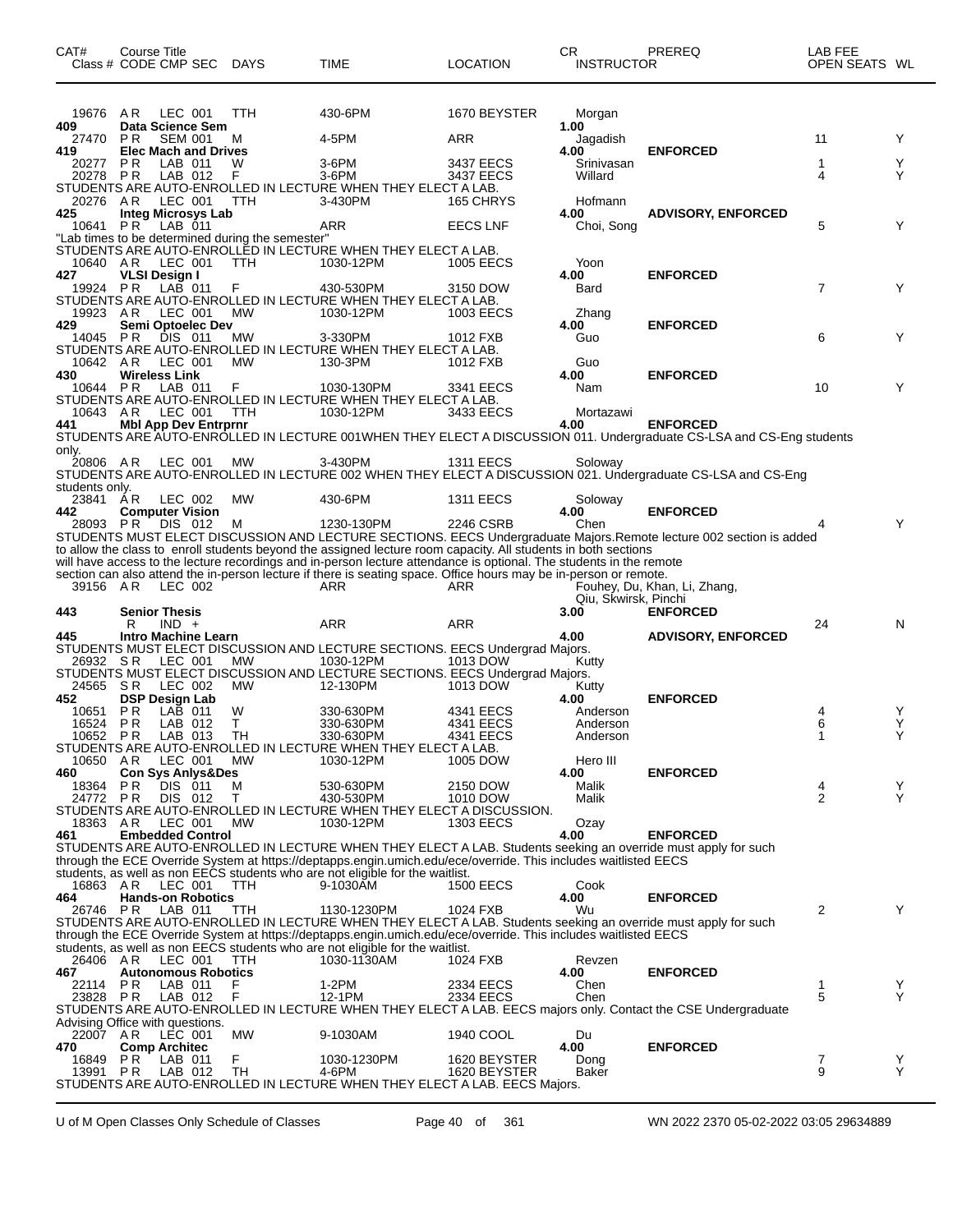| CAT#                                  | Course Title     | Class # CODE CMP SEC DAYS                                       |                                                               | TIME                                                                                                                     | LOCATION                          | CR.<br>PREREQ<br><b>INSTRUCTOR</b>                                                                                                                                                                                                 | LAB FEE<br>OPEN SEATS WL |        |
|---------------------------------------|------------------|-----------------------------------------------------------------|---------------------------------------------------------------|--------------------------------------------------------------------------------------------------------------------------|-----------------------------------|------------------------------------------------------------------------------------------------------------------------------------------------------------------------------------------------------------------------------------|--------------------------|--------|
| 10655 AR<br>475                       |                  | LEC 001<br><b>Intro Cryptography</b>                            | TTH                                                           | 12-130PM                                                                                                                 | 1670 BEYSTER                      | Dreslinski Jr<br>4.00<br><b>ENFORCED</b>                                                                                                                                                                                           |                          |        |
| 26520<br>26603 PR<br>26519 AR         | P R              | DIS 011<br>DIS 012<br>LEC 001                                   | F<br>F<br>MW                                                  | 130-230PM<br>1230-130PM<br>STUDENTS ARE AUTO-ENROLLED IN LECTURE WHEN THEY ELECT A DISCUSSION. EECS Majors.<br>1030-12PM | 1010 DOW<br>1010 DOW<br>G906 COOL | Charalambides, Zhang<br>Zhang, Charalambides<br>Cheraghchi                                                                                                                                                                         | 4<br>3                   | Y<br>Y |
| 481                                   |                  | <b>Software Engin</b>                                           | course prerequisites on December 14, 2021.                    |                                                                                                                          |                                   | 4.00<br><b>ENFORCED</b><br>STUDENTS ARE AUTO-ENROLLED IN LECTURE WHEN THEY ELECT A DISCUSSION. Course will open to EE UG and ECE Grad who meet                                                                                     |                          |        |
| 482                                   |                  | 35166 SR LEC 002<br>Intro Oper System                           | MW.                                                           | 3-430PM                                                                                                                  | 1610 IOE                          | Weimer, Wang, Stauffer, McKee,<br>Oglesby, Bakal, Hein<br>4.00<br><b>ENFORCED</b>                                                                                                                                                  |                          |        |
| 22236 SR                              |                  | LEC 001                                                         | MW.                                                           | STUDENTS MUST ELECT LAB AND LECTURE SECTIONS. CSE Undergrad and Grad students only.<br>130-3PM                           | 1571 GGBL                         | Kasikci, Kapritsos, Muchoor,<br>Connolly                                                                                                                                                                                           |                          |        |
| 24828 SR                              |                  | LEC 002                                                         | <b>MW</b>                                                     | STUDENTS MUST ELECT LAB AND LECTURE SECTIONS. CSE Undergrad and Grad students only.<br>430-6PM                           | 1013 DOW                          | Kapritsos, Kasikci, Connolly,<br>Muchoor                                                                                                                                                                                           |                          |        |
| 483                                   |                  | <b>Compiler Constr</b><br>CSE Undergrad and Grad students only. |                                                               |                                                                                                                          |                                   | 4.00<br><b>ENFORCED</b>                                                                                                                                                                                                            |                          |        |
|                                       |                  | 24593 PR LEC 001                                                | F                                                             | 1230-130PM                                                                                                               | 1200 EECS                         |                                                                                                                                                                                                                                    | 4                        | Y      |
| 483                                   | P R              | <b>Compiler Constr</b><br>LEC 001                               | МW                                                            | 130-3PM                                                                                                                  | 1200 EECS                         | <b>ENFORCED</b><br>4.00<br>Mars, Daynauth                                                                                                                                                                                          | 4                        | Y      |
| 485                                   |                  | <b>Web Systems</b>                                              |                                                               | STUDENTS MUST ELECT LAB AND LECTURE SECTIONS. CSE Undergrad and Grad students only.                                      |                                   | <b>ENFORCED</b><br>4.00                                                                                                                                                                                                            |                          |        |
| 35389 SR                              |                  | LEC 001                                                         | TTH                                                           | 1030-12PM                                                                                                                | 1670 BEYSTER                      | Kloosterman                                                                                                                                                                                                                        |                          |        |
| 23453 SR                              |                  | LEC 002                                                         | TTH                                                           | STUDENTS MUST ELECT LAB AND LECTURE SECTIONS. CSE Undergrad and Grad students only.<br>130-3PM                           | 1013 DOW                          | Kloosterman                                                                                                                                                                                                                        |                          |        |
| 28454 SR                              |                  | LEC 004                                                         | <b>TTH</b>                                                    | STUDENTS MUST ELECT LAB AND LECTURE SECTIONS. CSE Undergrad and Grad students only.<br>6-730PM                           | 1109 FXB                          | Almomani                                                                                                                                                                                                                           |                          |        |
| 486<br>35400 PR                       |                  | <b>Info Retrieval</b><br>DIS 014                                | TH                                                            | 530-630PM                                                                                                                | <b>1311 EECS</b>                  | <b>ENFORCED</b><br>4.00<br>Wang                                                                                                                                                                                                    | 3                        | Y      |
|                                       |                  |                                                                 |                                                               |                                                                                                                          |                                   | STUDENTS ARE AUTO-ENROLLED IN LECTURE WHEN THEY ELECT A DISCUSSION. EECS majors only. Contact the CSE Undergraduate                                                                                                                |                          |        |
| 35395 AR<br>487                       | Intro to NLP     | Advising Office with questions.<br>LEC 001                      | <b>TTH</b>                                                    | 9-1030AM                                                                                                                 | <b>STAMPS</b>                     | Mihalcea<br><b>ENFORCED</b><br>4.00                                                                                                                                                                                                |                          |        |
| 37527 PR                              |                  | LAB 011<br>Advising Office with questions.                      | TH                                                            | 1230-130PM                                                                                                               | 3150 DOW                          | Liu<br>STUDENTS ARE AUTO-ENROLLED IN LECTURE WHEN THEY ELECT A LAB. EECS majors only. Contact the CSE Undergraduate                                                                                                                | 3                        | Y      |
| 37526 AR<br>490                       | <b>Prog Lang</b> | LEC 001                                                         | MW                                                            | 9-1030AM                                                                                                                 | 1005 DOW                          | Wang<br><b>ENFORCED</b><br>4.00                                                                                                                                                                                                    |                          |        |
| 30212 PR                              |                  | <b>DIS</b><br>011                                               | F                                                             | 1030-1130AM                                                                                                              | 1024 FXB                          | Moon                                                                                                                                                                                                                               | 4                        | Y      |
| 30213 PR<br>30211                     | - P R            | DIS 012<br>DIS 013                                              | F<br>F                                                        | 130-230PM<br>930-1030AM                                                                                                  | 107 GFL<br>1010 DOW               | He<br>Maroof                                                                                                                                                                                                                       | $\frac{2}{7}$            | Y<br>Y |
| 30210 AR                              |                  | LEC 001                                                         | <b>MW</b>                                                     | 430-6PM                                                                                                                  | 1571 GGBL                         | STUDENTS ARE AUTO-ENROLLED IN LECTURE WHEN THEY ELECT A DISCUSSION. CSE Undergrad and Grad students only.<br>Omar                                                                                                                  |                          |        |
| 492                                   |                  | Intro Art Intell                                                |                                                               |                                                                                                                          |                                   | 4.00<br><b>ENFORCED</b><br>STUDENTS ARE AUTO-ENROLLED IN LECTURE WHEN THEY ELECT A DISCUSSION. EECS undergraduate majors and minors only.                                                                                          |                          |        |
|                                       |                  |                                                                 | Contact the CSE Undergraduate Advising Office with questions. |                                                                                                                          |                                   |                                                                                                                                                                                                                                    |                          |        |
| 10661 AR<br>493                       |                  | LEC 001<br>User Interface Dev                                   | TTH                                                           | 3-430PM                                                                                                                  | <b>1060 FMCRB</b>                 | <b>Burdick</b><br><b>ENFORCED</b><br>4.00                                                                                                                                                                                          |                          |        |
|                                       |                  |                                                                 | Undergraduate Advising Office with questions.                 |                                                                                                                          |                                   | STUDENTS MUST ELECT DISCUSSION AND LECTURE SECTIONS. EECS undergraduate majors and minors only. Contact the CSE                                                                                                                    |                          |        |
| 28453 AR                              |                  | $LEC$ 001                                                       | <b>TTH</b>                                                    | 3-430PM                                                                                                                  | 220 CHRYS                         | Banovic, Asthana, Chan,<br>Nelson-Fromm                                                                                                                                                                                            |                          |        |
| 494                                   |                  | <b>Comp Game Design</b>                                         |                                                               |                                                                                                                          |                                   | <b>ENFORCED</b><br>4.00                                                                                                                                                                                                            |                          |        |
| 22005 PR                              |                  | LEC 001                                                         | Undergraduate CS-LSA and CS-Eng students only.<br>МW          | 230-430PM                                                                                                                | 1014 DOW                          | Yarger, Vails, Faiyaz                                                                                                                                                                                                              | 9                        | Y      |
| 40920 PR                              |                  | LEC 002                                                         | <b>MW</b>                                                     | 1130-130PM                                                                                                               | 1006 DOW                          | Yarger, Vails, Faiyaz                                                                                                                                                                                                              | 20                       | Y      |
| 496                                   |                  | <b>Major Design/Prof</b>                                        | Undergraduate CS-LSA and CS-Eng students only.                |                                                                                                                          |                                   | 2.00<br><b>ENFORCED</b>                                                                                                                                                                                                            |                          |        |
| 497                                   |                  | 15950 PR LEC 001<br><b>Human-Centered SW</b>                    | F                                                             | 230-430PM                                                                                                                | <b>STAMPS</b>                     | Wentzloff, Ye, Gerdov<br><b>ENFORCED</b><br>4.00                                                                                                                                                                                   | 6                        | Y      |
|                                       |                  | 31160 PR LEC 002                                                | Undergraduate CS-LSA and CS-Eng students only.<br>МW          | 1230-230PM                                                                                                               | <b>ARR</b>                        | Ringenberg, Pritchard, Cho,                                                                                                                                                                                                        |                          |        |
| 498                                   |                  | <b>Special Topics</b>                                           |                                                               |                                                                                                                          |                                   | Chiu<br>2.00-4.00<br><b>ADVISORY</b>                                                                                                                                                                                               | 67                       | Y      |
| 28861 P<br>Ethics for AI and Robotics |                  | LEC 001                                                         | МW                                                            | 430-6PM                                                                                                                  | 2246 CSRB                         | Kuipers, Berg                                                                                                                                                                                                                      | 46                       | Y      |
| permission of instructor              |                  |                                                                 |                                                               |                                                                                                                          |                                   | "3 CREDITS for Lec 001", Prerequisites for LEC 001:EECS 367 or EECS 467 or EECS 492 or EECS 442 or EECS 445 or                                                                                                                     |                          |        |
|                                       |                  | 28196 PR LEC 002                                                |                                                               | ARR                                                                                                                      | ARR                               | Kasikci, Kapritsos                                                                                                                                                                                                                 | 129                      | Y      |
| <b>Advanced OS Projects</b><br>2021.  |                  |                                                                 |                                                               |                                                                                                                          |                                   | "2 CREDITS for Lec 002"; Prerequisites for Lec 002: EECS 281, EECS, 370, and concurrent enrollment in EECS 482.<br>CSE Undergrad and Grad students only. Course will open to EE Grad who meet course prerequisites on December 14, |                          |        |
|                                       |                  | 38122 PR DIS 031                                                | W                                                             | 330-430PM                                                                                                                | 1012 FXB                          | Lai                                                                                                                                                                                                                                | 44                       | Y      |
|                                       |                  |                                                                 |                                                               |                                                                                                                          |                                   |                                                                                                                                                                                                                                    |                          |        |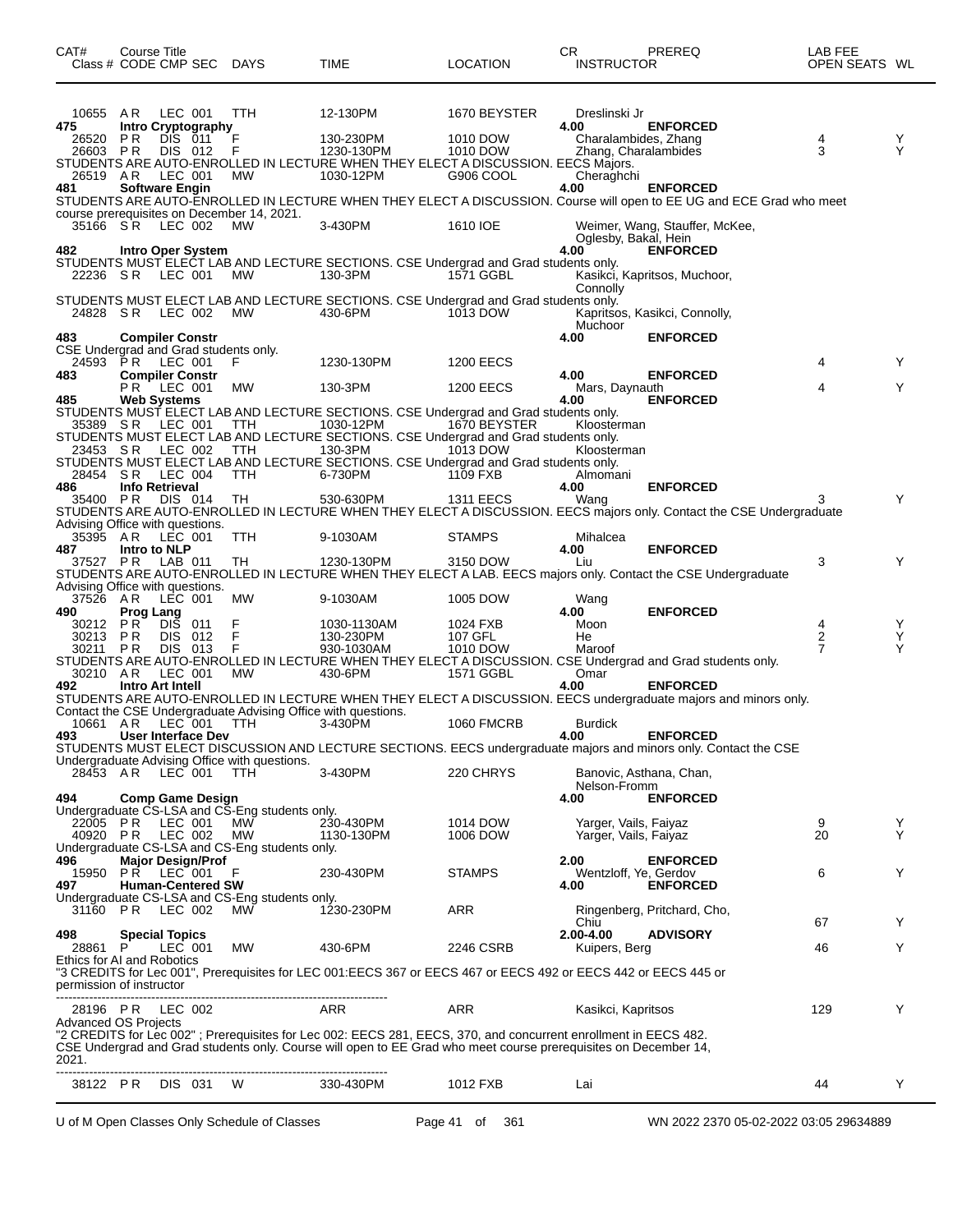| Class # CODE CMP SEC                          |                                 |                                     |                            | DAYS                                                      | TIME                                                                                                                                                                                                                     | LOCATION                             |                  | <b>INSTRUCTOR</b>  |                               | OPEN SEATS WL     |        |
|-----------------------------------------------|---------------------------------|-------------------------------------|----------------------------|-----------------------------------------------------------|--------------------------------------------------------------------------------------------------------------------------------------------------------------------------------------------------------------------------|--------------------------------------|------------------|--------------------|-------------------------------|-------------------|--------|
| Optimizing Human Learning                     |                                 |                                     |                            |                                                           |                                                                                                                                                                                                                          |                                      |                  |                    |                               |                   |        |
| prerequisites on December 14, 2021.           |                                 |                                     |                            |                                                           | "4 CREDITS for Sec 003 and Sec 031"; Prerequisites for Lec 003 and Dis 031: EECS 280 & 281; EECS 493 would be<br>helpful not required. CSE Undergrad and Grad students only. Course will open to EE Grad who meet course |                                      |                  |                    |                               |                   |        |
| 28222 AR LEC 003<br>Optimizing Human Learning |                                 |                                     |                            | MW                                                        | 1030-12PM                                                                                                                                                                                                                | 1008 FXB                             | Wang             |                    |                               |                   |        |
| prerequisites on December 14, 2021.           |                                 |                                     |                            |                                                           | "4 CREDITS for Sec 003 and Sec 031"; Prerequisites for Lec 003 and Dis 031: EECS 280 & 281; EECS 493 would be<br>helpful not required. CSE Undergrad and Grad students only. Course will open to EE Grad who meet course |                                      |                  |                    |                               |                   |        |
| 22222 P                                       |                                 | LEC 004                             |                            | MW                                                        | 1030-12PM                                                                                                                                                                                                                | 1010 DOW                             | Lee, Gao         |                    |                               | 26                | Y      |
| Algorithms for Data Science                   |                                 |                                     |                            | --------------------------                                | 4 CREDITS for LEC 004 and DIS 041"; Prerequisites for LEC 004 and DIS 041: EECS 376 and Linear Algebra"                                                                                                                  |                                      |                  |                    |                               |                   |        |
| 35702 P<br>Quantum Electromagnetics           |                                 | LEC 005                             |                            | MW<br>"3 CREDITS for Sec 005", Prerequisites for LEC 005: | 9-1030AM                                                                                                                                                                                                                 | 3427 EECS                            | Steel            |                    |                               | 19                | Y      |
| 37783 P                                       |                                 | LEC 006                             |                            | MW                                                        | 3-430PM                                                                                                                                                                                                                  | 1010 DOW                             |                  | Islam, Zhai        |                               | 17                | Y      |
| Internet Foundations                          |                                 |                                     |                            | "3 CREDITS for Sec 006", Prerequisites for LEC 006:       |                                                                                                                                                                                                                          |                                      |                  |                    |                               |                   |        |
| 37499 PR LEC 007 TTH                          |                                 |                                     |                            |                                                           | 330-530PM                                                                                                                                                                                                                | 1024 FXB                             |                  | Grubbs, Sharp      |                               | 32                | Y      |
| <b>Encrypted Systems</b><br>Undergrad Majors. |                                 |                                     |                            |                                                           | "4 CREDITS for Sec 007", Prerequisites for LEC 007: Suggested preregs EECS 475/575 or 388 (or equivalents). EECS                                                                                                         |                                      |                  |                    |                               |                   |        |
| 39969 P                                       |                                 | LEC 009                             |                            | TTH TTE                                                   | 3-430PM                                                                                                                                                                                                                  | 1690 BEYSTER                         | Flautner         |                    |                               | 25                | Y      |
| Identity Trust On Off Web                     |                                 |                                     |                            |                                                           | "3 CRÉDITS for Lec 009", Prerequisites for LEC 009: Permission of instructor.                                                                                                                                            |                                      |                  |                    |                               |                   |        |
| 499                                           |                                 |                                     | <b>Adv Directed Study</b>  |                                                           |                                                                                                                                                                                                                          |                                      | 1.00-4.00        |                    | <b>ADVISORY, ENFORCED</b>     |                   |        |
| 501                                           | R                               | $IND +$<br><b>Prb&amp;Rand Proc</b> |                            |                                                           | ARR                                                                                                                                                                                                                      | <b>ARR</b>                           | 4.00             |                    | <b>ENFORCED</b>               | 25                | N      |
| 18024<br>21034 PR                             | P R                             | DIS 011<br>DIS 012                  |                            | F<br>F                                                    | 130-3PM<br>1030-12PM                                                                                                                                                                                                     | <b>1311 EECS</b><br><b>1311 EECS</b> | Wei<br>Wei       |                    |                               | 23<br>14          | Y<br>Y |
| 18023 AR                                      |                                 | LEC 001                             |                            | <b>MW</b>                                                 | STUDENTS ARE AUTO-ENROLLED IN LECTURE WHEN THEY ELECT A DISCUSSION.<br>130-3PM                                                                                                                                           | <b>1500 EECS</b>                     | Pradhan          |                    |                               |                   |        |
| 508<br>35405                                  | <b>CoMPEL</b><br>P <sub>R</sub> | LEC 001                             |                            | MW                                                        | 1030-12PM                                                                                                                                                                                                                | 1008 EECS                            | 3.00<br>Avestruz |                    | <b>ENFORCED</b>               | $\mathbf{1}$      | Y      |
| 511<br>29827                                  | P                               | A/D Interfaces<br>LEC 001           |                            | <b>TTH</b>                                                | 130-330PM                                                                                                                                                                                                                | 2246 CSRB                            | 4.00             | Flynn, Cherivirala | <b>ADVISORY</b>               | 20                | Y      |
| 519                                           |                                 | Plasma Lab                          |                            | W                                                         |                                                                                                                                                                                                                          |                                      | 4.00             |                    | <b>ADVISORY</b>               |                   | Y      |
| 10666<br>521                                  | P                               | LAB 002                             | <b>Solid State Devices</b> |                                                           | 11-2PM                                                                                                                                                                                                                   | ARR                                  | 3.00             | Foster, Bansal     | <b>ADVISORY</b>               | $\mathbf{1}$      |        |
| 21958<br>522.                                 | P                               | LEC 001                             | <b>Analog Integr Ckts</b>  | MW.                                                       | 9-1030AM                                                                                                                                                                                                                 | 1012 FXB                             | Guo<br>4.00      |                    | <b>ADVISORY</b>               | $12 \overline{ }$ | Y      |
| 22553                                         | P                               | DIS 011                             |                            | F                                                         | 930-1030AM<br>STUDENTS ARE AUTO-ENROLLED IN LECTURE WHEN THEY ELECT A DISCUSSION.                                                                                                                                        | 1690 BEYSTER                         | Naghavi          |                    |                               | 14                | Y      |
| 22552 A<br>526                                | <b>Plasmonics</b>               | LEC 001                             |                            | MW.                                                       | 12-130PM                                                                                                                                                                                                                 | 1005 EECS                            | Afshari<br>3.00  |                    | <b>ADVISORY</b>               |                   |        |
| 35406<br>528                                  | $\mathsf{P}$                    | LEC 001                             | <b>M-Elec Proc Tech</b>    | MW                                                        | 12-130PM                                                                                                                                                                                                                 | 3427 EECS                            | Lee<br>3.00      |                    | <b>ADVISORY</b>               | 2                 |        |
| 10668<br>531                                  | P                               | LEC 001                             | Antenna Thry&Des           | TTH                                                       | 9-1030AM                                                                                                                                                                                                                 | 2150 DOW                             | Kanicki<br>3.00  |                    | <b>ADVISORY</b>               | 11                | Y      |
| 35407                                         | P                               | LEC 001                             |                            | TTH                                                       | 1030-12PM                                                                                                                                                                                                                | 1008 EECS                            | Grbic            |                    |                               | 6                 | Y      |
| 536<br>35408                                  | PR.                             | <b>Power Markets</b><br>LEC 001     |                            | TTH                                                       | 9-1030AM                                                                                                                                                                                                                 | 1003 EECS                            | 3.00<br>Mathieu  |                    | <b>ENFORCED</b>               | 8                 | Y      |
| 539<br>18362                                  | Lasers<br>P                     | LEC 001                             |                            | МW                                                        | 1030-12PM                                                                                                                                                                                                                | 1012 EECS                            | 3.00             | Galvanauskas       | <b>ADVISORY</b>               | 11                | Y      |
| 542<br>35410                                  | P                               | LEC 001                             | <b>Adv Top Comp Vision</b> | MW.                                                       | 3-430PM                                                                                                                                                                                                                  | 1303 EECS                            | 3.00             | Owens, Hamilton    | <b>ADVISORY</b>               | 24                | Y      |
| 545                                           |                                 |                                     | Machine Learn (CSE)        |                                                           | EECS majors only. Course will open to other grade students on 11/30.                                                                                                                                                     |                                      | 3.00             |                    | <b>ADVISORY</b>               |                   |        |
| 29831 P                                       |                                 | LEC 001                             |                            | MW                                                        | 430-6PM                                                                                                                                                                                                                  | <b>1060 FMCRB</b>                    |                  | Katakol, Kim       | Lee, Derezinski, Wang, Vaish, | 43                | Y      |
| 37509 P                                       |                                 | LEC 002                             |                            | МW                                                        | 130-3PM                                                                                                                                                                                                                  | 1610 IOE                             |                  | Katakol, Vaish     | Derezinski, Lee, Kim, Wang,   | 44                | Y      |
| 546                                           | <b>Ultrafast Optics</b>         |                                     |                            |                                                           | EECS majors only. Course will open to other grade students on 11/30.                                                                                                                                                     |                                      | 3.00             |                    | <b>ADVISORY</b>               |                   |        |
| 29829                                         | P                               | LEC 001                             |                            | <b>TTH</b>                                                | 130-3PM                                                                                                                                                                                                                  | 3427 EECS                            | Norris           |                    |                               | 12                | Y      |
| 548<br>26182                                  | P R                             | DIS 002                             | <b>Info Visualization</b>  | W                                                         | 230-4PM                                                                                                                                                                                                                  | 2255 NQ                              | 3.00             | Card, Kallerackal  | <b>ADVISORY, ENFORCED</b>     | 1                 | Y      |
| 26183<br>26181                                | P R<br>AR                       | DIS 003<br>LEC 001                  |                            | W<br>м                                                    | 1-230PM<br>10-1130AM                                                                                                                                                                                                     | 2255 NQ<br>1255 NQ                   | Card             | Card, Kallerackal  |                               | $\overline{2}$    | Y      |
| 555<br>35412 P                                |                                 | LEC 001                             | <b>Digital Commun Thry</b> | MW                                                        | 1030-12PM                                                                                                                                                                                                                | 3427 EECS                            | 3.00<br>Stark    |                    | <b>ADVISORY</b>               | 14                | Y      |
| 559                                           |                                 |                                     | Optim in Sig Pro ML        |                                                           |                                                                                                                                                                                                                          |                                      | 3.00             |                    | <b>ADVISORY</b>               |                   |        |

CAT# Course Title Case CR PREREQ LAB FEE

U of M Open Classes Only Schedule of Classes Page 42 of 361 WN 2022 2370 05-02-2022 03:05 29634889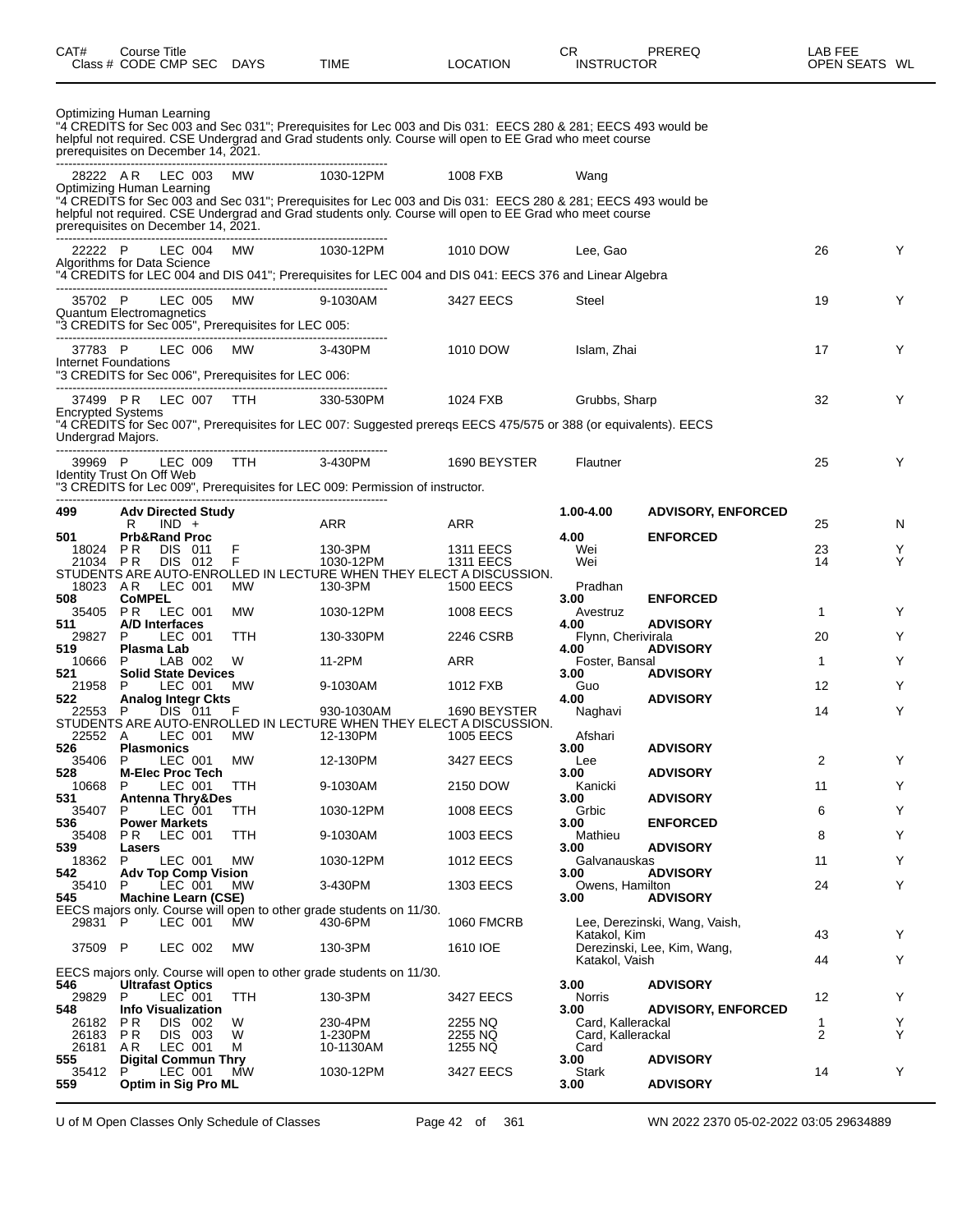| CAT#<br>Class # CODE CMP SEC                | Course Title                 |                    |                            | <b>DAYS</b>                                                                                  | TIME                                                                                                                                                                                                                                                                                                                  | <b>LOCATION</b>                      | CR.<br><b>INSTRUCTOR</b>       | PREREQ                                                                                                             | LAB FEE<br>OPEN SEATS WL |        |
|---------------------------------------------|------------------------------|--------------------|----------------------------|----------------------------------------------------------------------------------------------|-----------------------------------------------------------------------------------------------------------------------------------------------------------------------------------------------------------------------------------------------------------------------------------------------------------------------|--------------------------------------|--------------------------------|--------------------------------------------------------------------------------------------------------------------|--------------------------|--------|
| 35581<br>560                                | P                            | LEC 001            | <b>Linear Systems Thry</b> | МW                                                                                           | 1030-12PM                                                                                                                                                                                                                                                                                                             | 1109 FXB                             | Qu, Zhu<br>4.00                | <b>ADVISORY</b>                                                                                                    | 26                       | Y      |
| 21381<br>21380                              | P<br>A                       | DIS 011<br>LEC 001 |                            | TН<br>MWF                                                                                    | 530-630PM<br>STUDENTS ARE AUTO-ENROLLED IN LECTURE WHEN THEY ELECT A DISCUSSION.<br>930-1030AM                                                                                                                                                                                                                        | <b>1500 EECS</b><br><b>1500 EECS</b> | Krishnan<br>Freudenberg        |                                                                                                                    | 22                       | Y      |
| 561                                         | P                            | LEC 001            | Des Dig Cont Sys           |                                                                                              |                                                                                                                                                                                                                                                                                                                       |                                      | 3.00                           | <b>ADVISORY</b>                                                                                                    |                          | Y      |
| 17977<br>562                                | NI Sys&Con                   |                    |                            | TTH                                                                                          | 1030-12PM                                                                                                                                                                                                                                                                                                             | 1303 EECS                            | Vasudevan<br>3.00              | <b>ADVISORY</b>                                                                                                    | 4                        |        |
| 10669<br>564                                | P                            | LEC 001            | Estim, Filter&Detect       | МW                                                                                           | 130-3PM                                                                                                                                                                                                                                                                                                               | 165 CHRYS                            | Meerkov<br>3.00                | <b>ADVISORY</b>                                                                                                    | 26                       | Y      |
| 17288<br>565                                | P                            | LEC 001            | Lin Feedback Control       | МW                                                                                           | 9-1030AM                                                                                                                                                                                                                                                                                                              | <b>1200 EECS</b>                     | Scott, Wang<br>3.00            | <b>ADVISORY</b>                                                                                                    | 32                       | Y      |
| 10670<br>567                                | P                            | LEC 001            | <b>Robot Kinemat Dynam</b> | TTH                                                                                          | 1030-12PM                                                                                                                                                                                                                                                                                                             | <b>1311 EECS</b>                     | Seiler<br>3.00                 | <b>ADVISORY</b>                                                                                                    | 17                       | Y      |
| 35350<br>568                                | P<br><b>Mobile Robotics</b>  | LEC 001            |                            | MW                                                                                           | 1030-12PM                                                                                                                                                                                                                                                                                                             | <b>1050 FMCRB</b>                    | Gregg<br>4.00                  | <b>ADVISORY</b>                                                                                                    | 18                       | Y      |
| 28737                                       | P                            | LEC 881            |                            | МW                                                                                           | 5-7PM<br>Section 881 is for special permission/circumstance only. Regular students should register for section 001 ONLY.                                                                                                                                                                                              | ARR                                  | Ghaffari Jadidi                |                                                                                                                    | 45                       | N      |
|                                             |                              |                    |                            | Check out last winter term's course website<br>http://robots.engin.umich.edu/mobilerobotics/ |                                                                                                                                                                                                                                                                                                                       |                                      |                                |                                                                                                                    |                          |        |
| <b>Advised Prerequisites:</b>               |                              |                    |                            |                                                                                              | 1. One of these courses - AEROSP 550; EECS 442, 445, 453, 467, 501, 502, 504, 542, 545, 551, 560 (CEE 571), 564,<br>567; IOE 511 (Math 562), 560 (Stats 550) (TO 603), 611 (Math 663); MECHENG 564, 567 (ROB 510) (MFG 567), 663, 552<br>(MFG 552); ROB 501, 550 are strongly recommended; NAVARCH 500, 565 (ROB 535) |                                      |                                |                                                                                                                    |                          |        |
| 2. MATLAB<br>569                            | <b>Prod Syst Eng</b>         |                    |                            |                                                                                              |                                                                                                                                                                                                                                                                                                                       |                                      | 3.00                           |                                                                                                                    |                          |        |
| 29830<br>31029                              | P<br>P R                     | LEC 001<br>LEC 881 |                            | TTH<br><b>TTH</b>                                                                            | 6-730PM<br>6-730PM                                                                                                                                                                                                                                                                                                    | 151 CHRYS<br>ARR                     | Alavian<br>Alavian             |                                                                                                                    | 25<br>11                 | Y<br>Υ |
| 570                                         |                              |                    | <b>Parallel Compt Arch</b> | Section 881 is for distance learning students only.                                          |                                                                                                                                                                                                                                                                                                                       |                                      | 4.00                           | <b>ADVISORY</b>                                                                                                    |                          |        |
| 19925<br>570                                | P                            | LEC 001            | <b>Parallel Compt Arch</b> |                                                                                              | 130-230PM                                                                                                                                                                                                                                                                                                             | 1670 BEYSTER                         | 4.00                           | <b>ADVISORY</b>                                                                                                    | 25                       | Y      |
| 586                                         | Algorithms                   | LEC 001            |                            | МW                                                                                           | 130-3PM                                                                                                                                                                                                                                                                                                               | 1670 BEYSTER                         | 4.00                           | Manerkar, Daftardar, Nwabueze<br><b>ADVISORY</b>                                                                   | 25                       | Y      |
| 17205<br>17206 P                            | P                            | DIS 011<br>DIS 012 |                            | F<br>F                                                                                       | 130-230PM<br>230-330PM                                                                                                                                                                                                                                                                                                | <b>1500 EECS</b><br><b>1303 EECS</b> | Huang, Wang<br>Wang, Huang     |                                                                                                                    | 20<br>17                 | Y<br>Y |
|                                             |                              |                    |                            |                                                                                              |                                                                                                                                                                                                                                                                                                                       |                                      |                                | STUDENTS ARE AUTO-ENROLLED IN LECTURE WHEN THEY ELECT A DISCUSSION. CSE majors only. Course will open to ECE grade |                          |        |
| students on 11/23.<br>10671 A               |                              | LEC 001            |                            | МW                                                                                           | 12-130PM                                                                                                                                                                                                                                                                                                              | 1571 GGBL                            | Saranurak                      |                                                                                                                    |                          |        |
| 592                                         | <b>AI Foundations</b>        |                    |                            |                                                                                              | CSE majors only. Course will open to ECE grade students on 11/23.                                                                                                                                                                                                                                                     |                                      | 4.00                           | <b>ENFORCED</b>                                                                                                    |                          |        |
| 19024<br>592                                | P R<br><b>Al Foundations</b> | LEC 001            |                            | F.                                                                                           | 130-230PM                                                                                                                                                                                                                                                                                                             | 1013 DOW                             | 4.00                           | <b>ENFORCED</b>                                                                                                    | 19                       | Y      |
| 598                                         | P R<br><b>Special Topics</b> | LEC 001            |                            | МW                                                                                           | 130-3PM                                                                                                                                                                                                                                                                                                               | G906 COOL                            | Chakraborty, Wang<br>1.00-4.00 | <b>ADVISORY</b>                                                                                                    | 19                       | Y      |
| 30571<br>Ethics for AI and Robotics         | P                            | LEC 001            |                            | МW                                                                                           | 430-6PM                                                                                                                                                                                                                                                                                                               | 2246 CSRB                            | Kuipers, Berg                  |                                                                                                                    | 46                       | Y      |
|                                             |                              |                    |                            | graduate standing or permission of instructor                                                | "3 CREDITS for Lec 001", Prerequisites for LEC 001: EECS 367 or EECS 467 or EECS 492 or EECS 442 or EECS 445 or                                                                                                                                                                                                       |                                      |                                |                                                                                                                    |                          |        |
| 30573 P<br>Reinforcement Learning Theory    |                              |                    | LEC 002 TTH                |                                                                                              | 1030-12PM<br>"3 CREDITS for LEC 002", Prerequisites for LEC 002:EECS 501                                                                                                                                                                                                                                              | 1571 GGBL                            | Ying, Wei, Yang                |                                                                                                                    | 70                       | Y      |
| 24567 P                                     |                              | LEC 003            |                            | MW                                                                                           | 130-3PM                                                                                                                                                                                                                                                                                                               | 2166 DOW                             | Guo, Chung                     |                                                                                                                    | 13                       | Y      |
| Human-AI Interaction & Systems              |                              |                    |                            |                                                                                              | 3 CREDITS for Lec 003 " Prerequisites for Lec 003: Graduate standing or instructor permission                                                                                                                                                                                                                         |                                      |                                |                                                                                                                    |                          |        |
| 23836 P                                     |                              | LEC 004            |                            | MW                                                                                           | 12-130PM                                                                                                                                                                                                                                                                                                              | 3433 EECS                            | Kira                           |                                                                                                                    | 14                       | Y      |
| Quantum Optoelectronics<br>520 or EECS 540) |                              |                    |                            |                                                                                              | "3 CREDITS for Lec 007", Prerequisites for Lec 007: PHYSICS 240 AND (EECS 334 or EECS 434 or EECS 320 or EECS                                                                                                                                                                                                         |                                      |                                |                                                                                                                    |                          |        |
| 22826 P<br>Quantum Info, Prob and Comp      |                              | LEC 005            |                            | МW                                                                                           | 430-6PM                                                                                                                                                                                                                                                                                                               | 1005 EECS                            | Pradhan                        |                                                                                                                    | 17                       | Y      |
|                                             |                              |                    |                            |                                                                                              | 3 CREDITS for Lec 005 " Prerequisites for Lec 005: Permission of Instructor                                                                                                                                                                                                                                           |                                      |                                |                                                                                                                    |                          |        |
| 27974 P<br>Category Theory                  |                              | LEC 006            |                            | TTH                                                                                          | 930-1130AM<br>4 CREDITS for Lec 006 " Prerequisites for Lec 006: Recommended pre-requisites EECS 490 and 376                                                                                                                                                                                                          | 2153 GGBL                            | New                            |                                                                                                                    | 24                       | Y      |
| 30596 P                                     |                              | LEC 007            |                            | .<br><b>TTH</b>                                                                              | 330-530PM                                                                                                                                                                                                                                                                                                             | 1024 FXB                             | Grubbs, Sharp                  |                                                                                                                    | 32                       | Y      |
| <b>Encrypted Systems</b>                    |                              |                    |                            |                                                                                              | "4 CREDITS for Sec 007", Prerequisites for LEC 007: Suggested prereqs EECS 475/575 or 388 (or equivalents).                                                                                                                                                                                                           |                                      |                                |                                                                                                                    |                          |        |
| 37506 PR                                    |                              | LEC 011            |                            | МW                                                                                           | 130-3PM                                                                                                                                                                                                                                                                                                               | 1017 DOW                             | Laird                          |                                                                                                                    | 30                       | Y      |
|                                             |                              |                    |                            |                                                                                              |                                                                                                                                                                                                                                                                                                                       |                                      |                                |                                                                                                                    |                          |        |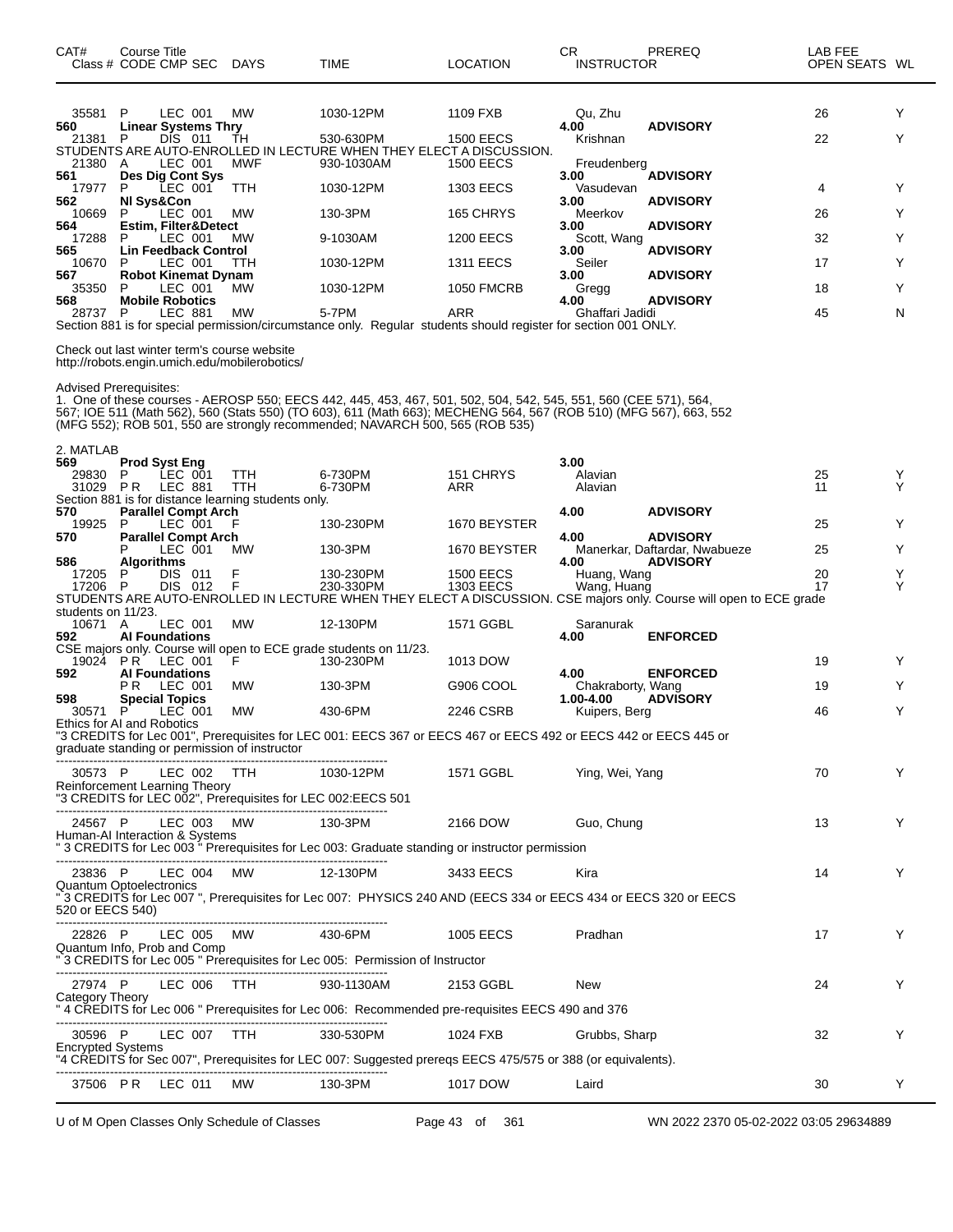| CAT#                             | Course Title<br>Class # CODE CMP SEC DAYS                                                                                    |             | <b>TIME</b>                                                                                                               | <b>LOCATION</b>          | <b>CR</b><br><b>INSTRUCTOR</b>               | PREREQ                             | LAB FEE<br>OPEN SEATS WL |        |
|----------------------------------|------------------------------------------------------------------------------------------------------------------------------|-------------|---------------------------------------------------------------------------------------------------------------------------|--------------------------|----------------------------------------------|------------------------------------|--------------------------|--------|
|                                  | Artificial General Intelligenc                                                                                               |             | "3 CREDITS for LEC 011", Prerequisites for LEC 011: Graduate only; 492/592 or permission of instructor                    |                          |                                              |                                    |                          |        |
| 39970 P                          | LEC 012 TTH<br>Identity Trust On Off Web                                                                                     |             | 3-430PM<br>"3 CRÉDITS for LEC 012", Prerequisites for LEC 012: Graduate standing or permission of instructor.             | 1690 BEYSTER             | Flautner                                     |                                    | 25                       | Y      |
| 40292 P<br>helpful not required. | DIS 131 W<br><b>Optimizing Human Learning</b>                                                                                |             | 330-430PM<br>"4 CREDITS for Sec 013 and Sec131"; Prerequisites for Lec 013 and Dis 131: EECS 280 & 281; EECS 493 would be | 1012 FXB                 | Lai                                          |                                    | 44                       | Y      |
| 40291 A<br>helpful not required. | LEC 013<br><b>Optimizing Human Learning</b>                                                                                  | <b>MW</b>   | 1030-12PM<br>"4 CREDITS for Sec 013 and Sec131"; Prerequisites for Lec 013 and Dis 131: EECS 280 & 281; EECS 493 would be | 1008 FXB                 | Wang                                         |                                    |                          |        |
|                                  | 40415 PR LEC 014 MW<br>Artificial General Intelligenc                                                                        |             | 130-3PM<br>"1 CREDIT for Sec 014"; Prerequisites for Lec 014: Graduate only; 492/592 or permission of instructor          | <b>ARR</b>               | Laird                                        |                                    | 26                       | Y      |
| 41671 P<br>Academic Job          | LEC 015                                                                                                                      | $M_{\odot}$ | 430-6PM                                                                                                                   | <b>104 EWRE</b>          | Afshari                                      |                                    | 24                       | Y      |
| 599<br>620<br>24606              | The course is suitable for all PhD students.<br><b>Directed Study</b><br>$IND +$<br><b>Elect Opt Semicon</b><br>LEC 001<br>P | <b>TTH</b>  | <b>ARR</b><br>1130-130PM                                                                                                  | ARR<br><b>1012 EECS</b>  | 1.00-4.00<br>4.00<br>Mi                      | <b>ADVISORY</b><br><b>ADVISORY</b> | 25<br>6                  | N<br>Y |
| 627<br>14852 P                   | <b>VLSI Design II</b><br>$LAB$ 011                                                                                           | F           | 1230-130PM<br>STUDENTS ARE AUTO-ENROLLED IN LECTURE WHEN THEY ELECT A LAB.                                                | 1014 DOW                 | 4.00<br>Zhang                                | <b>ADVISORY</b>                    | 18                       | Y      |
| 14153 A<br>633<br>35598<br>638   | LEC 001<br>Num Meth E-M<br>LEC 001<br>P<br><b>Quantum Opt</b>                                                                | MW<br>TTH.  | 1030-12PM<br>12-130PM                                                                                                     | 1017 DOW<br>3433 EECS    | Sylvester, Saligane<br>3.00<br>Tsang<br>3.00 | <b>ADVISORY</b><br><b>ADVISORY</b> | 9                        | Y      |
| 10672<br>692                     | P<br>LEC 001<br>Adv Artif Intellia                                                                                           | TTH.        | 10-1130AM                                                                                                                 | 340 WH                   | Kuzmich<br>4.00                              | <b>ENFORCED</b>                    | 30                       | Y      |
| 698                              | 24322 PR LEC 001<br><b>Master's Thesis</b><br>$IND +$                                                                        | <b>MW</b>   | 930-1130AM<br><b>ARR</b>                                                                                                  | 1018 DOW<br><b>ARR</b>   | Chai. Bara<br>1.00-6.00                      | <b>ADVISORY</b>                    | 11<br>25                 | Y<br>N |
| 699                              | <b>Research Work EECS</b><br>$IND +$                                                                                         |             | ARR                                                                                                                       | <b>ARR</b>               | 1.00-6.00                                    | <b>ADVISORY</b>                    | 25                       | N      |
| 730<br>40575<br>990              | <b>Topic Electromagnet</b><br>LEC 001<br>P.<br><b>Diss-Precand</b>                                                           | TTH.        | 9-1030AM                                                                                                                  | 3433 EECS                | 1.00-4.00<br>Sarabandi<br>1.00-8.00          | <b>ADVISORY</b><br><b>ADVISORY</b> | 13                       | Y      |
| 995                              | $IND +$<br>Diss-Cand<br>R<br>$IND +$                                                                                         |             | <b>ARR</b><br><b>ARR</b>                                                                                                  | <b>ARR</b><br><b>ARR</b> | 8.00                                         | <b>ENFORCED</b>                    | 25<br>20                 | N<br>N |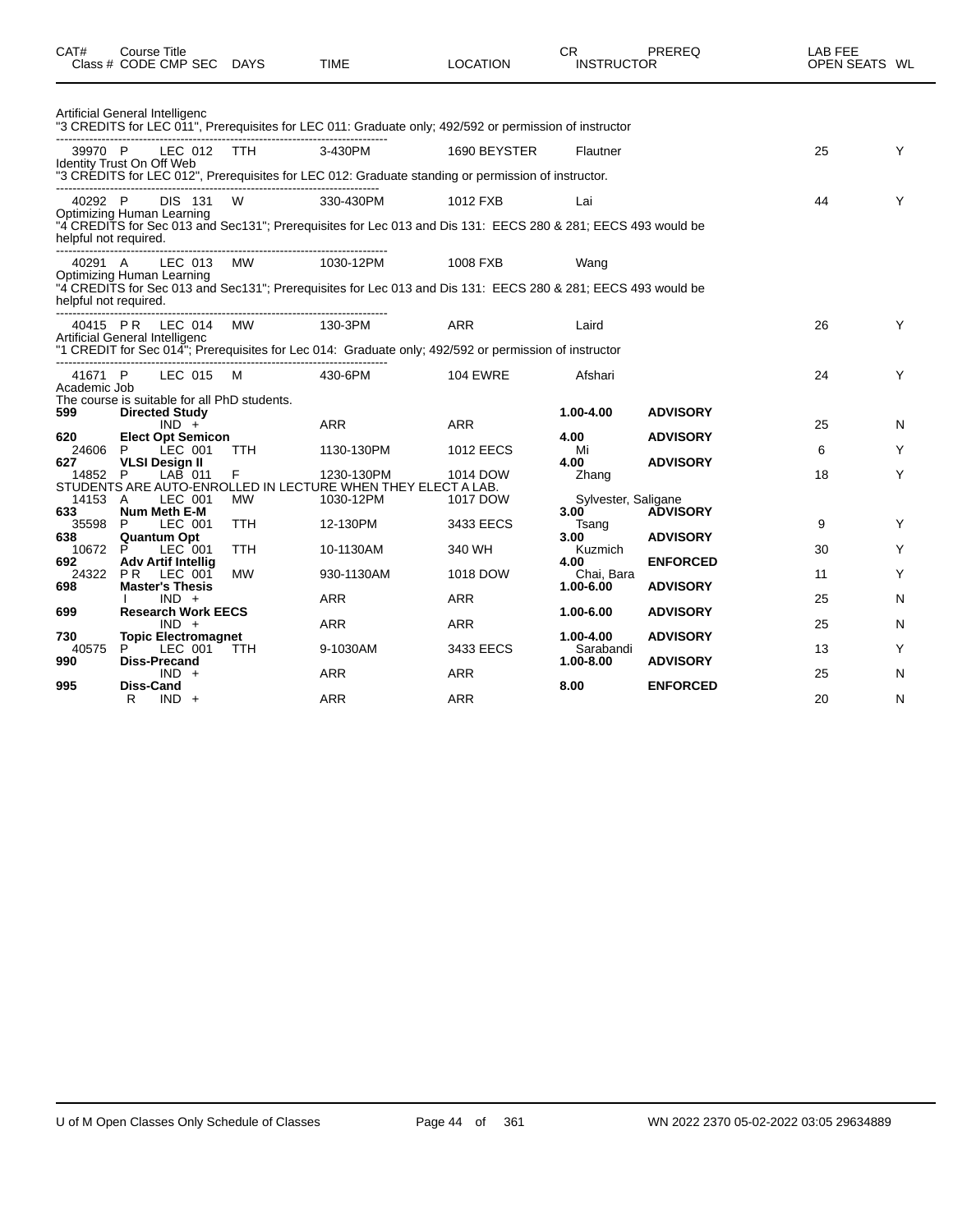| CAT# | Title<br>Course      |             |             |          | ⌒冖<br>◡           | PREREQ | _AB FEE           |    |
|------|----------------------|-------------|-------------|----------|-------------------|--------|-------------------|----|
|      | Class # CODE CMP SEC | <b>DAYS</b> | <b>TIME</b> | LOCATION | <b>INSTRUCTOR</b> |        | <b>OPEN SEATS</b> | WL |

## **Engineering Undergraduate Educ**

|                                                     |                           |                    |                   | <b>Engineering (ENGR) Open Sections</b> |                                                                                             |                                 |                                                                                                                                                                 |                   |        |
|-----------------------------------------------------|---------------------------|--------------------|-------------------|-----------------------------------------|---------------------------------------------------------------------------------------------|---------------------------------|-----------------------------------------------------------------------------------------------------------------------------------------------------------------|-------------------|--------|
| 100<br>29424 PDR DIS 203                            |                           |                    | Intro Engineering | <b>TTH</b>                              | 1230-130PM                                                                                  | 1006 DOW                        | <b>ADVISORY</b><br>4.00<br>Alfano, Kantor, Kagan,                                                                                                               |                   |        |
|                                                     |                           |                    |                   |                                         |                                                                                             |                                 | Wholihan                                                                                                                                                        | $\mathbf{1}$      | N      |
| 22500                                               | <b>PDR</b>                | DIS 802            |                   | W                                       | 930-1030AM                                                                                  | 1008 EECS                       | Grimble                                                                                                                                                         | 4                 | N      |
| 22496 ADR LEC 800<br>Process Throughput Optimize    |                           |                    |                   | <b>MW</b>                               | 12-130PM                                                                                    | 133 CHRYS                       | Bozer, Grimble                                                                                                                                                  |                   |        |
|                                                     |                           |                    |                   |                                         |                                                                                             |                                 | STUDENTS ELECTING DIS (802-804) WILL BE AUTO-ENROLLED IN LEC 800 AND THE CORRESPONDING LAB. Ex. elect Dis 802,                                                  |                   |        |
| auto-enrolled in Lab 801.<br>22497 ADR LAB 801      |                           |                    |                   | Т                                       | 1030-12PM                                                                                   | 134 NAME                        | Vigo Camargo                                                                                                                                                    |                   |        |
| 24236                                               | PDR DIS 152               |                    |                   | F.                                      | 1130-1230PM                                                                                 | 3427 EECS                       | Merryman                                                                                                                                                        | $\mathbf{1}$      | N      |
| 24234 ADR LEC 150                                   |                           |                    |                   | MW                                      | 12-130PM                                                                                    | 1017 DOW                        | Cotel, Sulewski                                                                                                                                                 |                   |        |
| A River Runs Through It                             |                           |                    |                   |                                         |                                                                                             |                                 | STUDENTS ELECTING DIS (152-156) WILL BE AUTO-ENROLLED IN LEC 150 AND THE CORRESPONDING LAB. Ex. elect Dis 152,                                                  |                   |        |
| auto-enrolled in Lab 151.                           |                           |                    |                   |                                         |                                                                                             |                                 |                                                                                                                                                                 |                   |        |
| 24235 ADR LAB 151<br>23493 PDR DIS 354              |                           |                    |                   | F<br>F                                  | 930-1130AM<br>1030-1130AM                                                                   | 1008 EECS                       | Jones, Cotel, Lellouche<br>Snyder                                                                                                                               | $\mathbf{1}$      | N      |
| 23489 ADR LEC 350                                   |                           |                    |                   | TTH                                     | 1030-12PM                                                                                   | 3433 EECS<br>1003 EECS          | Albayrak Guralp, Snyder                                                                                                                                         |                   |        |
| <b>Engineering Biological Solutio</b>               |                           |                    |                   |                                         |                                                                                             |                                 |                                                                                                                                                                 |                   |        |
| auto-enrolled in Lab 351.                           |                           |                    |                   |                                         |                                                                                             |                                 | STUDENTS ELECTING DIS (352-356) WILL BE AUTO-ENROLLED IN LEC 350 and the corresponding Lab. Ex. elect Dis 352,                                                  |                   |        |
| 23492 ADR LAB 353                                   |                           |                    |                   | F                                       | 1130-130PM                                                                                  | ARR                             | Albayrak Guralp, Poon                                                                                                                                           |                   |        |
| THIS LAB MEETS IN 3001 DOW                          |                           |                    |                   |                                         |                                                                                             |                                 |                                                                                                                                                                 |                   |        |
| 29018 PDR DIS 424<br>29014 ADR LEC 420              |                           |                    |                   | F<br>MW                                 | 1030-1130AM<br>1030-12PM                                                                    | <b>104 EWRE</b><br>1670 BEYSTER | McLendon<br>Norris, McLendon                                                                                                                                    | $\mathbf{1}$      | N      |
| Solar Energy SelfPwr Wireless                       |                           |                    |                   |                                         |                                                                                             |                                 |                                                                                                                                                                 |                   |        |
| auto-enrolled in Lab 421.                           |                           |                    |                   |                                         |                                                                                             |                                 | STUDENTŠ ELECTING DIS (422-428) WILL BE AUTO-ENROLLED IN LEC 420 AND THE CORRESPONDING LAB. Ex. elect Dis 422,                                                  |                   |        |
| 29017 ADR LAB 423                                   |                           |                    |                   | Τ                                       | 930-1130AM                                                                                  | 108 GFL                         | Rottner                                                                                                                                                         |                   |        |
| 35811                                               | PDR DIS 438               |                    |                   | F                                       | 1230-130PM                                                                                  | 1012 EECS                       | Delong                                                                                                                                                          | 1                 | N      |
| 35504 ADR LEC 430<br><b>Music Signal Processing</b> |                           |                    |                   | <b>MW</b>                               | 9-1030AM                                                                                    | 1109 FXB                        | Fessler, Derbesy                                                                                                                                                |                   |        |
| 35810                                               | ADR                       | LAB 437            |                   | F                                       | 130-330PM                                                                                   | 1012 EECS                       | Blocker, Murthy                                                                                                                                                 |                   |        |
| 35824                                               | <b>PDR</b>                | DIS.               | 512               | W                                       | 1030-1130AM                                                                                 | 3433 EECS                       | Jensen                                                                                                                                                          | 4<br>$\mathbf{1}$ | N      |
| 35826<br>35815                                      | <b>PDR</b><br>ADR LEC 510 | DIS 514            |                   | W<br>TTH                                | 1230-130PM<br>1030-12PM                                                                     | 4440 EECS<br>1017 DOW           | Jensen<br>Wrobel, Jensen                                                                                                                                        |                   | N      |
| Design in Reverse: Med Devices                      |                           |                    |                   |                                         |                                                                                             |                                 |                                                                                                                                                                 |                   |        |
| 35823<br>35825                                      | ADR<br>ADR LAB 513        | LAB 511            |                   | TH<br>TH                                | 12-130PM<br>130-3PM                                                                         | 1220 LBME<br>1220 LBME          | Wrobel<br>Wrobel                                                                                                                                                |                   |        |
| 35886                                               | <b>PDR</b>                | DIS                | 812               | <b>MW</b>                               | 1130-1230PM                                                                                 | 1018 DOW                        | Vigiletti                                                                                                                                                       | 16                | N      |
| 36517 PDR DIS 813                                   |                           |                    |                   | <b>MW</b>                               | 130-230PM                                                                                   | 1012 EECS                       | Roberson                                                                                                                                                        | $\overline{7}$    | N      |
| 35884 ADR LEC 810<br>Continuous Improve & Ops Mgt   |                           |                    |                   | MW                                      | 9-1030AM                                                                                    | G906 COOL                       | Levantrosser, Vigiletti                                                                                                                                         |                   |        |
|                                                     |                           |                    |                   |                                         |                                                                                             |                                 | 19952 PDR DIS 952 W 930-1030AM 136 EWRE Hogg<br>STUDENTS ELECTING DIS (952-956) WILL BE AUTO-ENROLLED IN LEC 950, AND THE CORRESPONDING LAB. Ex. elect Dis 952, | 11                | N      |
|                                                     |                           |                    |                   |                                         |                                                                                             |                                 |                                                                                                                                                                 |                   |        |
| auto-enrolled in Lab 951.<br>14072 ADR LEC 950      |                           |                    |                   | TTH                                     | 3-430PM                                                                                     | G906 COOL                       | Ridley, Hogg                                                                                                                                                    |                   |        |
| Electron Atmos Space Measure                        |                           |                    |                   |                                         |                                                                                             |                                 |                                                                                                                                                                 |                   |        |
| 19951 ADR LAB 951<br>THIS LAB MEETS IN 429 SRB      |                           |                    |                   | W                                       | 1030-1230PM                                                                                 | 1225 CSRB                       | Fisher                                                                                                                                                          |                   |        |
| 101                                                 |                           |                    | Intro Comp & Prog |                                         |                                                                                             |                                 | 4.00<br><b>ADVISORY</b>                                                                                                                                         |                   |        |
| 35894                                               | PDR LAB 010               |                    |                   | W                                       | 830-1030AM                                                                                  | <b>B505 PIER</b>                | Fanelli                                                                                                                                                         | 5                 | N      |
| 17150<br>10689                                      | PR.<br>P R                | LAB 021<br>LAB 022 |                   | TH<br>TН                                | 830-1030AM<br>930-1130AM                                                                    | <b>B505 PIER</b><br>B507 PIER   | Saxe<br>Toye                                                                                                                                                    | 14<br>9           | N<br>N |
| 17148                                               | PR                        | LAB 032            |                   | TН                                      | 330-530PM                                                                                   | B507 PIER                       | Jhaveri                                                                                                                                                         | $\mathbf{1}$      | N      |
| 17149 PR                                            | <b>PDR</b>                | LAB 033<br>LAB 041 |                   | TH<br>F                                 | 430-630PM<br>1230-230PM                                                                     | B505 PIER                       | Fanelli<br>El Bsat                                                                                                                                              | 7<br>2            | N<br>N |
| 35899<br>35902                                      | P R                       | LAB 044            |                   | F                                       | 330-530PM                                                                                   | B507 PIER<br><b>B505 PIER</b>   | Ye                                                                                                                                                              | 6                 | N      |
| 10681 AR                                            |                           | LEC 001            |                   | МW                                      | 12-130PM                                                                                    | <b>STAMPS</b>                   | Juett                                                                                                                                                           |                   |        |
| 10687 AR                                            |                           | LEC 002            |                   | MW.                                     | STUDENTS ELECTING LAB (010-014, 025, OR 040) WILL BE AUTO-ENROLLED IN LEC 001.<br>1030-12PM | <b>STAMPS</b>                   | Alford                                                                                                                                                          |                   |        |
|                                                     |                           |                    |                   |                                         | STUDENTS ELECTING LAB (020-024, 030-034, OR 039-045) WILL BE AUTO-ENROLLED IN LEC 002.      |                                 |                                                                                                                                                                 |                   |        |
| 110                                                 |                           |                    | Des Your Engr Exp |                                         |                                                                                             |                                 | 2.00                                                                                                                                                            |                   |        |
| 36005 PDR DIS 101<br>Design Your Engr Experience    |                           |                    |                   | F                                       | 1030-1130AM                                                                                 | 1690 BEYSTER                    | Glenn, Segal                                                                                                                                                    | $\overline{7}$    | N      |
|                                                     |                           |                    |                   |                                         | STUDENTS ELECTING DIS (101-104) WILL BE AUTO-ENROLLED IN LEC 001                            |                                 |                                                                                                                                                                 |                   |        |
| 36007 PDR DIS 103<br>Design Your Engr Experience    |                           |                    |                   | - F                                     | 330-430PM                                                                                   | 1008 EECS                       | Scott, Pingel                                                                                                                                                   | 4                 | N      |
|                                                     |                           |                    |                   |                                         | STUDENTS ELECTING DIS (101-104) WILL BE AUTO-ENROLLED IN LEC 001                            |                                 |                                                                                                                                                                 |                   |        |
| 36008 PDR DIS 104                                   |                           |                    |                   | - F                                     | 330-430PM                                                                                   | 1012 EECS                       | Hackney, Caton                                                                                                                                                  | 3                 | N      |
| Design Your Engr Experience                         |                           |                    |                   |                                         | STUDENTS ELECTING DIS (101-104) WILL BE AUTO-ENROLLED IN LEC 001                            |                                 |                                                                                                                                                                 |                   |        |
| 39395 ADR LEC 001                                   |                           |                    |                   |                                         | ARR                                                                                         | <b>REMOTE</b>                   | Marsik                                                                                                                                                          |                   |        |
| Design Your Engr Experience                         |                           |                    |                   |                                         |                                                                                             |                                 |                                                                                                                                                                 |                   |        |
| 190<br>37954 P                                      | <b>Selected Topics</b>    | LEC 002            |                   | W                                       | 1030-1230PM                                                                                 | <b>185 EWRE</b>                 | 2.00<br>Torralva                                                                                                                                                | 22                | N      |
|                                                     |                           |                    |                   |                                         |                                                                                             |                                 |                                                                                                                                                                 |                   |        |

U of M Open Classes Only Schedule of Classes Page 45 of 361 WN 2022 2370 05-02-2022 03:05 29634889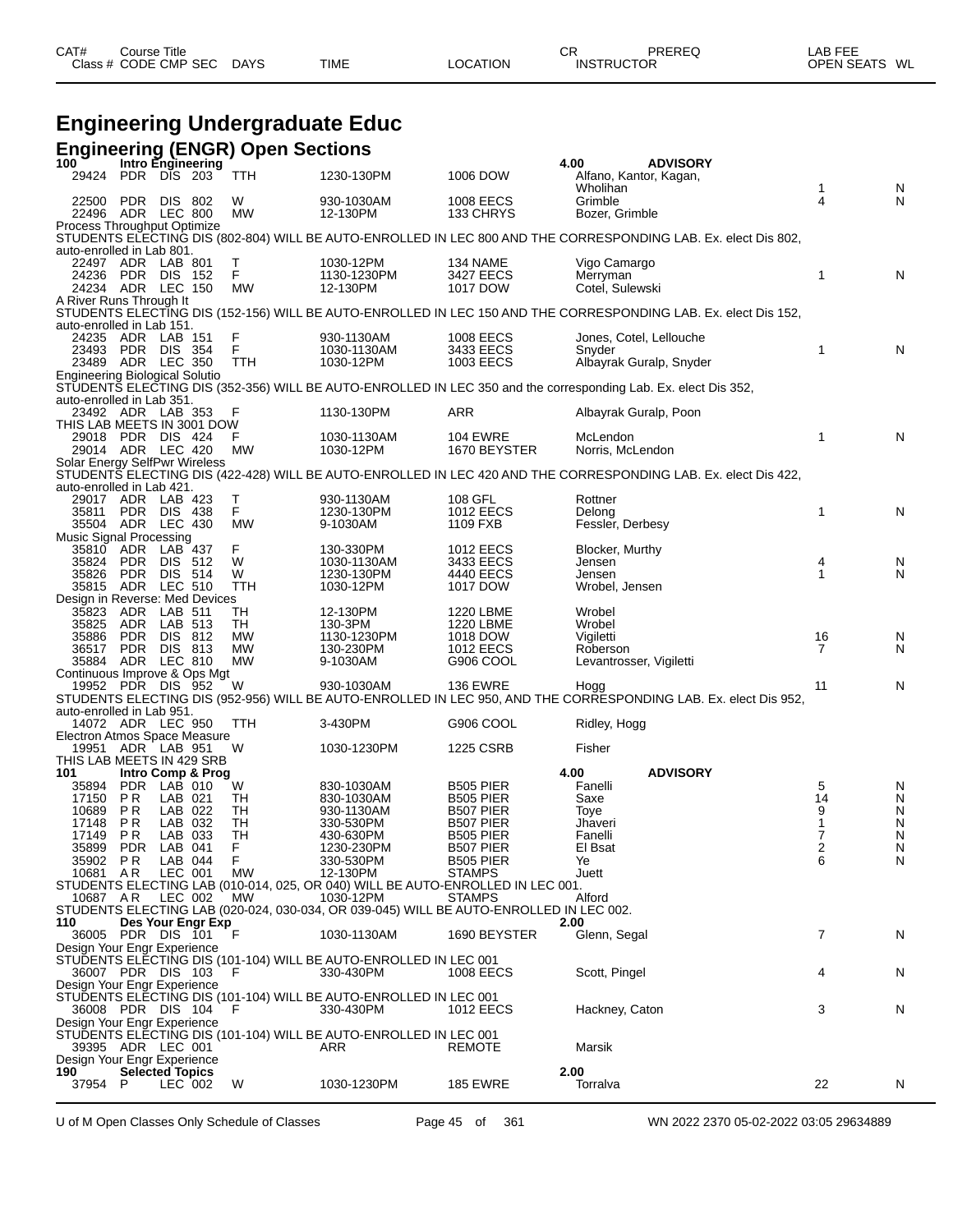| CAT#                                 | Course Title<br>Class # CODE CMP SEC                            | DAYS | TIME       | <b>LOCATION</b> | PREREQ<br>CR<br><b>INSTRUCTOR</b>                                                                               | LAB FEE<br>OPEN SEATS WL |   |
|--------------------------------------|-----------------------------------------------------------------|------|------------|-----------------|-----------------------------------------------------------------------------------------------------------------|--------------------------|---|
| 196                                  | <b>MATLAB Applications Engineers</b><br>Outreach Internship     |      |            |                 | 1.00                                                                                                            |                          |   |
| 19227 PD                             | LAB 002                                                         |      | ARR        | ARR             | Millunchick, Boivin                                                                                             | 15                       | N |
| 28782 PD                             | Winter Outreach Internship<br>LAB 003                           |      | ARR        | <b>ARR</b>      | Millunchick, Boivin                                                                                             | 63                       | N |
| 230<br>26320 PR                      | SP/SU Outreach Internship<br><b>Honors Seminar I</b><br>LEC 001 | M    | 330-530PM  | 133 CHRYS       | <b>ENFORCED</b><br>1.00<br>Edington, Riley, Dailey                                                              | 13                       | N |
| Honors Seminar I                     |                                                                 |      |            |                 | THIS CLASS MEETS FROM 3:30-5:30 ON THE FOLLOWING DATES: 1/10/22, 1/24/22, 2/7/22, 2/21/22, 3/7/22, 3/21/22, AND |                          |   |
| 4/4/22<br>26321 PR                   | LEC 002                                                         | M    | 530-730PM  | 133 CHRYS       | Edington, Riley, Dailey                                                                                         | 2                        | N |
| Honors Seminar I                     |                                                                 |      |            |                 | THIS CLASS MEETS FROM 3:30-5:30 ON THE FOLLOWING DATES: 1/10/22, 1/24/22, 2/7/22, 2/21/22, 3/7/22, 3/21/22, AND |                          |   |
| 4/4/22<br>255                        | <b>Multidis Eng Pro I</b>                                       |      |            |                 | 1.00-3.00                                                                                                       |                          |   |
| 22692 PI                             | LAB 001<br>UM::Autonomy Project Team                            |      | ARR        | <b>ARR</b>      | Maki                                                                                                            | 72                       | N |
| 28624 PI                             | LAB 013<br>M-Heal II Project Team                               |      | ARR        | ARR             | Wrobel                                                                                                          | 68                       | N |
| 30688 PI                             | LAB 017<br>M-HEAL III Project Team                              |      | ARR        | ARR             | Louttit                                                                                                         | 41                       | N |
| 21628 PI                             | LAB 002<br>Baja Racing Project Team                             |      | ARR        | <b>ARR</b>      | Bell IV                                                                                                         | 57                       | N |
| 21654 PI                             | LAB 003<br><b>BLUElab Project Team</b>                          |      | ARR        | ARR             | <b>Skerlos</b>                                                                                                  | 75                       | N |
| 22162 PI                             | LAB 006                                                         |      | <b>ARR</b> | ARR             | Bell IV                                                                                                         | 75                       | N |
| <b>HPH Project Team</b><br>22163 PI  | LAB 007                                                         |      | ARR        | <b>ARR</b>      | Pan                                                                                                             | 75                       | N |
| <b>HPS Project Team</b><br>22164 PI  | LAB 008                                                         |      | ARR        | ARR             | Ridley                                                                                                          | 75                       | N |
| <b>MASA Project Team</b><br>22165 PI | LAB 009                                                         |      | ARR        | ARR             | Ridley                                                                                                          | 75                       | N |
| 22166 PI                             | <b>MBuRST Project Team</b><br>LAB 011                           |      | ARR        | <b>ARR</b>      | Cesnik                                                                                                          | 75                       | N |
| M-FLY Project Team<br>22167 PI       | LAB 012                                                         |      | ARR        | ARR             | Alfano                                                                                                          | 63                       | N |
| 22169 PI                             | M-HEAL Project Team<br>LAB 015                                  |      | <b>ARR</b> | ARR             | Martz                                                                                                           | 75                       | N |
| 22201 PI                             | Formula SAE Project Team<br>LAB 016                             |      | ARR        | <b>ARR</b>      | Wright                                                                                                          | 75                       | N |
| 22202 PI                             | Pantanal Project Team<br>LAB 018                                |      | ARR        | ARR             | Bell IV                                                                                                         | 55                       | N |
| 22203 PI                             | Solar Car Project Team<br>LAB 019                               |      | ARR        | ARR             | <b>McCormick</b>                                                                                                | 75                       | N |
| 22204 PI                             | Steel Bridge Project Team<br>LAB 020                            |      | ARR        | ARR             | Bell IV                                                                                                         | 73                       | N |
|                                      | Supermileage Project Team                                       |      |            |                 |                                                                                                                 |                          |   |
| 22834 PI                             | LAB 021<br>Woven Wind Project Team                              |      | ARR        | <b>ARR</b>      | Bell IV                                                                                                         | 73                       | N |
| 24727 PI                             | LAB 022<br>Concrete Canoe Project Team                          |      | ARR        | <b>ARR</b>      | Hansen                                                                                                          | 74                       | N |
| 37955 PI                             | LAB 228<br>Micro Drone Sensors Research T                       |      | ARR        | ARR             | Liang                                                                                                           | 21                       | N |
| 24728 PI                             | LAB 023<br>STARX Project Team                                   |      | <b>ARR</b> | <b>ARR</b>      | Rouse                                                                                                           | 63                       | N |
| 24729 PI                             | LAB 024<br><b>MRacing Project Team</b>                          |      | <b>ARR</b> | ARR             | Bell IV, Hofmann                                                                                                | 64                       | N |
| 24023 PI                             | LAB 025<br>SmallSat Water Tank Proj Team                        |      | ARR        | ARR             | Sheehan                                                                                                         | 75                       | N |
| 24730 PI                             | LAB 026<br>Electric Motorcycle Proj Team                        |      | ARR        | ARR             | Siegel                                                                                                          | 71                       | N |
| 24137 PI<br><b>REST Project Team</b> | LAB 028                                                         |      | <b>ARR</b> | ARR             | Ridley                                                                                                          | 74                       | N |
| 25125 PI                             | LAB 029                                                         |      | ARR        | ARR             | Ridley                                                                                                          | 75                       | N |
| 26625 PI                             | <b>BlueSAT Project Team</b><br>LAB 030                          |      | ARR        | ARR             | <b>Bell IV</b>                                                                                                  | 66                       | N |
| 26626                                | <b>MRover Project Team</b><br>LAB 031<br>- PI                   |      | ARR        | ARR             | Du                                                                                                              | 61                       | N |
| 27112 PI                             | <b>UMARV Project Team</b><br>LAB 032                            |      | ARR        | ARR             | Gulari                                                                                                          | 75                       | N |
| 30733 PI                             | Aquador Project Team<br>LAB 033                                 |      | ARR        | ARR             | Yarger                                                                                                          | 85                       | N |
| 26581 PI                             | WolverineSoft Studio Proj Team<br>LAB 100                       |      | <b>ARR</b> | ARR             | Hortop                                                                                                          | 23                       | N |
| Alps Alpine Project<br>26582 PI      | LAB 101                                                         |      | ARR        | ARR             | Nashashibi                                                                                                      | 28                       | N |
| Aptiv Project<br>26583 PI            | LAB 102                                                         |      | ARR        | ARR             | Nebeling                                                                                                        | 24                       | N |
|                                      |                                                                 |      |            |                 |                                                                                                                 |                          |   |

U of M Open Classes Only Schedule of Classes Page 46 of 361 WN 2022 2370 05-02-2022 03:05 29634889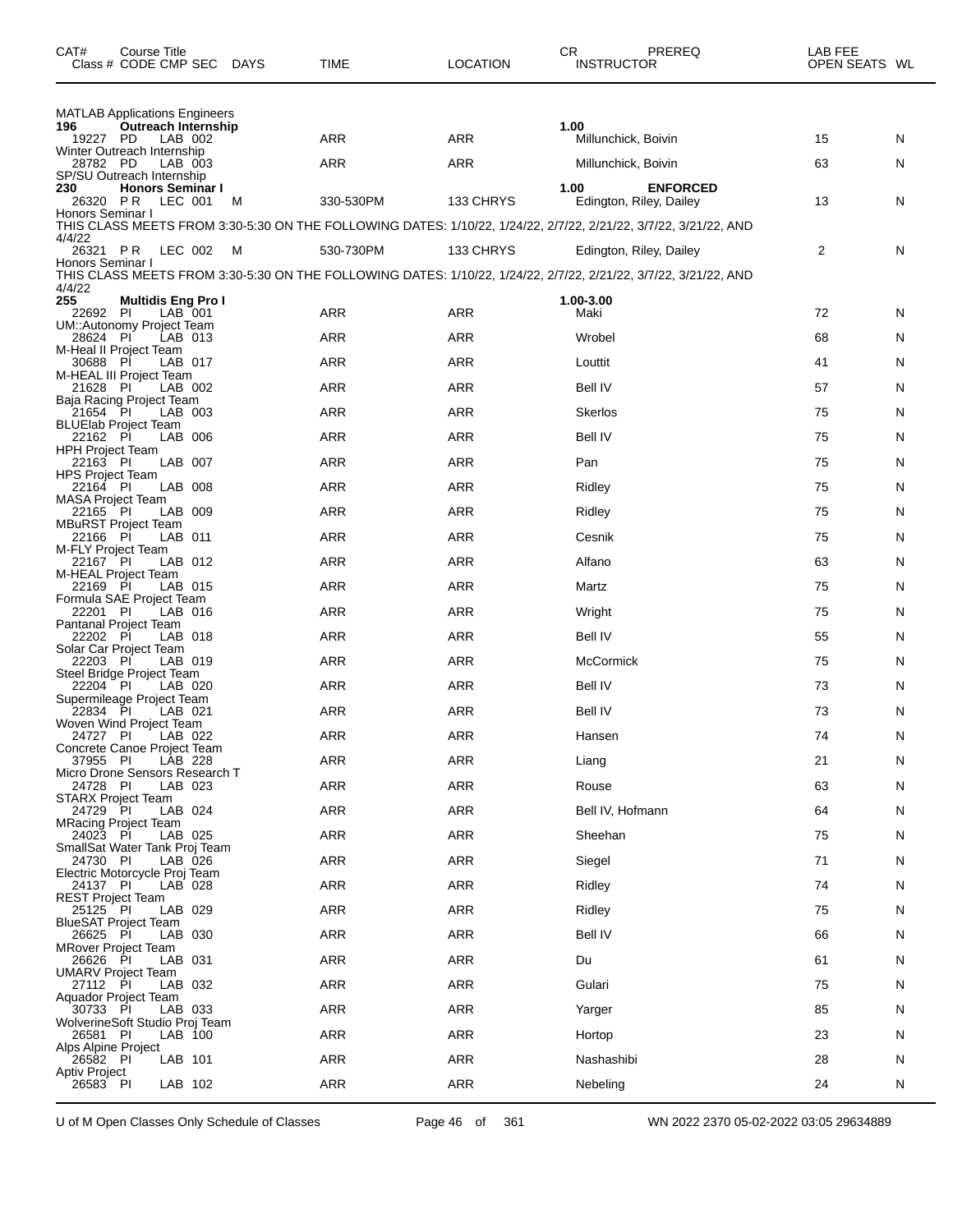| CAT#<br>Course Title<br>Class # CODE CMP SEC<br>DAYS         | <b>TIME</b> | <b>LOCATION</b> | CR.<br>PREREQ<br><b>INSTRUCTOR</b>  | LAB FEE<br>OPEN SEATS WL |    |
|--------------------------------------------------------------|-------------|-----------------|-------------------------------------|--------------------------|----|
| <b>Arriver Project</b>                                       |             |                 |                                     |                          |    |
| LAB 103<br>26584 PI<br><b>ASML Project</b>                   | ARR         | ARR             | Lu                                  | 23                       | N  |
| LAB 104<br>26585 PI<br>Cat Digital Project                   | ARR         | <b>ARR</b>      | Kamat                               | 26                       | N  |
| LAB 105<br>26586 PI<br><b>Clarios Project</b>                | ARR         | <b>ARR</b>      | Siegel                              | 28                       | N  |
| 26587 PI<br>LAB 106<br>Collins Cabin Awareness Projec        | ARR         | ARR             | Menassa                             | 25                       | N  |
| 26612 PI<br>LAB 107                                          | ARR         | <b>ARR</b>      | Stark                               | 28                       | N  |
| Collins Wi-Fi Project<br>26613 PI<br>LAB 108                 | ARR         | <b>ARR</b>      | Hess                                | 26                       | N  |
| Denso Project<br>LAB 109<br>26614 PI                         | ARR         | ARR             | Ringenberg                          | 25                       | N  |
| <b>FlashParking Project</b><br>26615 PI<br>LAB 110           | ARR         | <b>ARR</b>      | Hulbert                             | 26                       | N  |
| <b>General Motors Project</b><br>26616 PI<br>LAB 111         | ARR         | <b>ARR</b>      | Gorodetsky                          | 24                       | N  |
| Honda Project<br>26617 PI<br>LAB 112                         | ARR         | ARR             | Najarian                            | 27                       | N  |
| JPMorgan Chase Project<br>26618 PI<br>LAB 113                | ARR         | <b>ARR</b>      | Kruger                              | 22                       | N  |
| Keurig Project<br>LAB 114<br>26619 PI                        | ARR         | <b>ARR</b>      | Schwank                             | 28                       | N  |
| Lear Project<br>26620 PI<br>LAB 115                          | ARR         | ARR             | Ringenberg                          | 24                       | N  |
| MotorCity Casino Project<br>26621 PI<br>LAB 116              | ARR         | <b>ARR</b>      | Yalisove                            | 21                       | N  |
| <b>NG Lunar Project</b><br>26622 PI<br>LAB 117               | ARR         | <b>ARR</b>      | Renno                               | 24                       | N  |
| NG Orbital Debris Project<br>LAB 118<br>26623 PI             | ARR         | ARR             | Moore                               | 27                       | N  |
| <b>Principal Financial Project</b><br>26624 PI<br>LAB 119    | ARR         | <b>ARR</b>      | Chen                                | 23                       | N  |
| Procter & Gamble Project<br>28030 PI<br>LAB 120              | ARR         | <b>ARR</b>      | Kutty                               | 22                       | N  |
| <b>ProQuest Project</b><br>28031 PI<br>LAB 121               | ARR         | ARR             | Ku                                  | 25                       | N  |
| Subaru EV Comfort Project<br>28032 PI<br>LAB 122             | ARR         | <b>ARR</b>      | Kasikci                             | 95                       | N  |
| Subaru Naturalistic Project<br>28033 PI<br>LAB 123           | ARR         | <b>ARR</b>      | Arthur                              | 99                       | N  |
| Union Pacific Project<br>30653 PI<br>LAB 124                 | ARR         | ARR             | Seiler                              | 100                      | N  |
| <b>Whirlpool Project</b><br>30654 PI<br>LAB 125              | ARR         | <b>ARR</b>      | Revzen                              | 95                       | N  |
| Yazaki Smart Harness Project<br>30655 PI<br>LAB 126          | ARR         | <b>ARR</b>      | Sample                              | 100                      | N. |
| Yazaki Wireless Door Project<br>28317 PI<br>LAB 187          | <b>ARR</b>  | <b>ARR</b>      | Hulbert                             | 100                      | N  |
| Global Multidisciplinary Proj<br>LAB 209<br>24731 PI         | ARR         | ARR             | Sienko                              | 100                      | N  |
| Global Health Design Proj Team<br>LAB 221<br>28034 PI        | ARR         | ARR             | Barton, Mao                         | 86                       | N  |
| Secure Cloud Mfg Research Team<br>24022 PI<br>LAB 222        | ARR         | ARR             | Dinov, Marino                       | 68                       | N  |
| SOCR Research Team<br>24732 PI<br>LAB 223                    | ARR         | ARR             | Flannagan, Klinich                  | 84                       | N  |
| DEVIATE Research Team<br>LAB 224<br>24733 PI                 | <b>ARR</b>  | ARR             | Gilchrist                           | 67                       | N  |
| MITEE Research Team<br>24734 PI<br>LAB 225                   | ARR         | <b>ARR</b>      | Green                               | 86                       |    |
| SIM Research Team                                            |             |                 |                                     |                          | N  |
| 24735 PI<br>LAB 226<br>Adaptive Design Research Team         | ARR         | ARR             | Hu, Jones                           | 84                       | N  |
| 24736 PI<br>LAB 227<br><b>HELIO Research Team</b>            | <b>ARR</b>  | ARR             | Kasper, Hegedus                     | 88                       | N  |
| 24737 PI<br>LAB 229<br>DIAG Health Research Team             | ARR         | <b>ARR</b>      | Rao                                 | 87                       | N  |
| 24738 PI<br>LAB 230<br>Mu-RoAM Research Team                 | ARR         | ARR             | Revzen                              | 83                       | N  |
| 24739 PI<br>LAB 232<br>Assistive Vision Research Team        | <b>ARR</b>  | ARR             | Ojeda                               | 100                      | N  |
| 24740 PI<br>LAB 234<br><b>SOCR Research Team</b>             | ARR         | ARR             | Dinov                               | 99                       | N  |
| 24885 PI<br>LAB 400<br>МW                                    | 1230-230PM  | 1060 FMCRB      | Ringenberg, Chiu, Pritchard,<br>Cho | 9                        | Y  |
| Multidisciplinary Software Dev<br>LAB 500<br>TTH<br>27078 PI | 10-12PM     | ARR             | Skerlos                             | 40                       | N  |

U of M Open Classes Only Schedule of Classes Page 47 of 361 WN 2022 2370 05-02-2022 03:05 29634889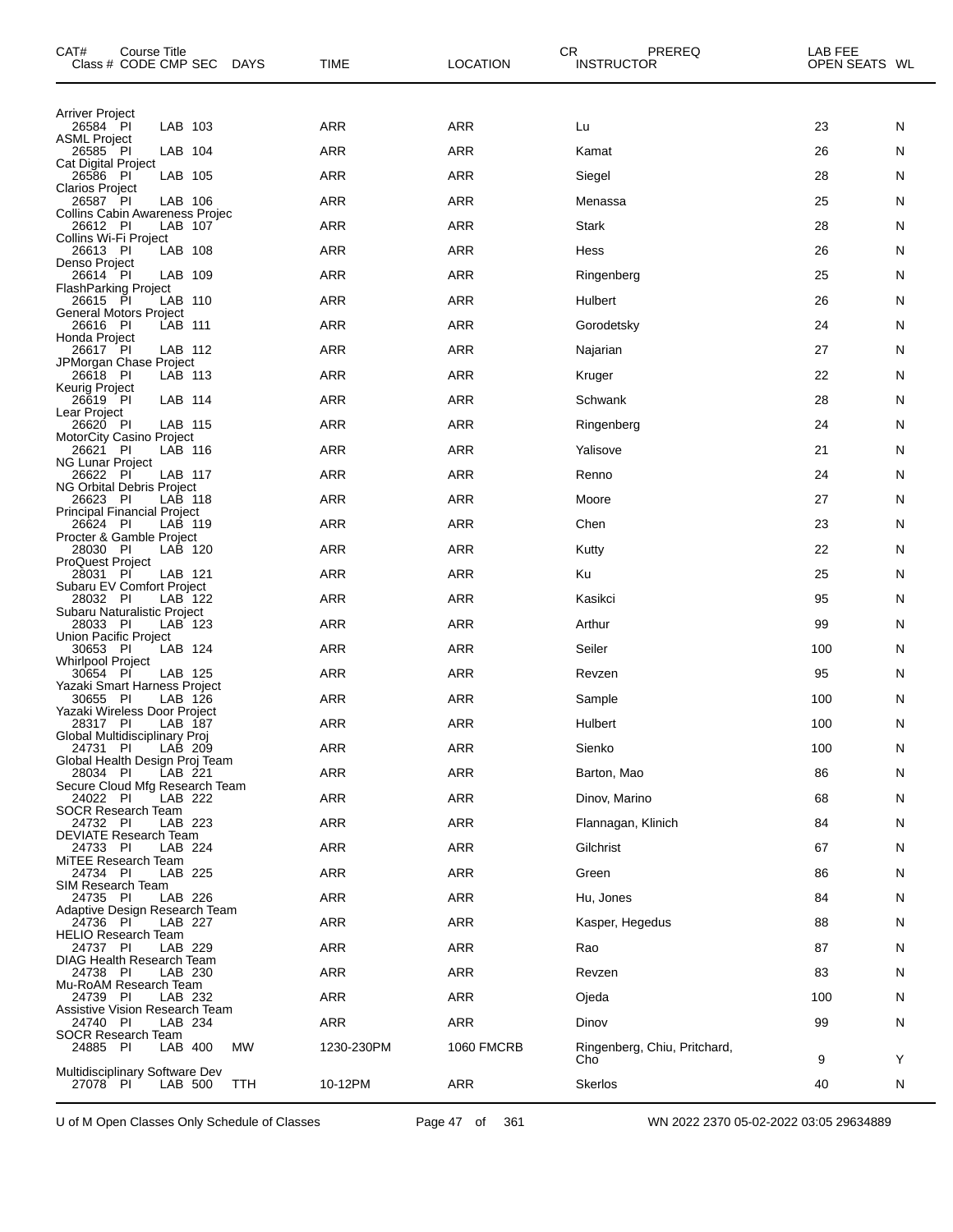| Socially Engaged Design Proj<br>256<br>Peer Mentrsp Eng Des<br>1.00-2.00<br>ARR<br>ARR<br>25<br>N<br>$IND +$<br><b>ADVISORY</b><br>280<br><b>Undergrad Research</b><br>1.00-4.00<br><b>ARR</b><br><b>ARR</b><br>42<br>14165<br>PD<br>DIS 001<br>Ferrez<br>N<br><b>Engr Ugrad Stdy Abrd</b><br>1.00-16.00<br><b>ADVISORY</b><br>301<br>PD<br>LEC 009<br><b>ARR</b><br>83<br>ARR<br>Cotel<br>N<br>22891<br>(UPC), Spain<br><b>ARR</b><br><b>ARR</b><br>20<br>31254 P<br>Cotel<br>N<br>LEC 010<br>University College Dublin<br>330<br><b>Honors Seminar II</b><br>1.00<br><b>ENFORCED</b><br>330-530PM<br>224 GFL<br>N<br>P R<br>LEC 001<br>4<br>26523<br>Dailey, Swain, Rubenson<br>- T<br>Honors Seminar II<br>Class meets on the following dates in W22: 1/11, 1/18, 1/25, 2/1, 2/8, 2/15, 2/22. There will also be a capstone<br>planning session as part of this class on Tuesday, February 8th from 5:30pm to 7:30pm. Please hold that additional<br>day and time on your calendar.<br>26524 PR<br>9<br>LEC 002<br>530-730PM<br>224 GFL<br>N<br>- T<br>Armstrong-Ceron, Rubenson<br>Honors Seminar II<br>THIS CLASS MEETS ON THE FOLLOWING DATES: 1/11/22, 1/25/22, 2/8/22, 2/22/22, 3/8/22, 3/22/22, 4/5/22, AND 4/19/22<br>355<br><b>Multidis Eng Pro 2</b><br>1.00-4.00<br>ARR<br>72<br>22694 PI<br>LAB 001<br>ARR<br>Maki<br>N<br>UM::Autonomy Project Team<br><b>ARR</b><br>68<br>28625 PI<br>ARR<br>Wrobel<br>N<br>LAB 013<br>M-HEAL II Project Team<br><b>ARR</b><br>30690 PI<br>LAB 017<br>ARR<br>41<br>N<br>Louttit<br>M-HEAL III Project Team<br>ARR<br>ARR<br>19<br>N<br>38008 PI<br>LAB 228<br>Liang<br>Micro Drone Sensors Research T<br>27079 PI<br>10-12PM<br><b>ARR</b><br>40<br>N<br>LAB 500<br>TTH<br>Skerlos<br>Socially Engaged Design Proj<br>This course meets in 3360 GG Brown, for the 2nd half of the semester only (beginning Monday, March 9).<br>21525 PI<br>57<br>LAB 002<br>ARR<br>ARR<br>Bell IV<br>N<br>Baja Racing Project Team<br>19570 PI<br><b>ARR</b><br><b>ARR</b><br>75<br>LAB 003<br>Skerlos<br>N<br><b>BLUElab Project Team</b><br><b>ARR</b><br><b>ARR</b><br>21524 PI<br>LAB 006<br>Bell IV<br>75<br>N<br>HPH Project Team<br><b>ARR</b><br>19571 PI<br>LAB 007<br>ARR<br>Pan<br>75<br>N<br>HPS Project Team<br><b>ARR</b><br>75<br>19572 PI<br>LAB 008<br>ARR<br>N<br>Ridley<br><b>MASA Project Team</b><br><b>ARR</b><br>LAB 009<br>ARR<br>75<br>19650 PI<br>Ridley<br>N<br>MBuRST Project Team<br>19785 PI<br><b>ARR</b><br>75<br>LAB 011<br>ARR<br>Cesnik<br>N<br>M-FLY Project Team<br><b>ARR</b><br>63<br>19815 PI<br>LAB 012<br>ARR<br>Alfano<br>N<br>M-HEAL Project Team<br>LAB 014<br>ARR<br>ARR<br>75<br>19813 PI<br>Hofmann<br>N<br>MER Project Team<br><b>ARR</b><br>75<br>21141 PI<br>LAB 015<br>ARR<br>N<br>Martz<br>Formula SAE Project Team<br><b>ARR</b><br><b>ARR</b><br>21658 PI<br>LAB 016<br>Wright<br>75<br>N<br>Pantanal Project Team<br><b>ARR</b><br><b>ARR</b><br><b>Bell IV</b><br>55<br>22157 PI<br>LAB 018<br>N<br>Solar Car Project Team<br><b>ARR</b><br><b>ARR</b><br>McCormick<br>75<br>22158 PI<br>LAB 019<br>N<br>Steel Bridge Project Team<br>ARR<br><b>ARR</b><br><b>Bell IV</b><br>73<br>21362 PI<br>LAB 020<br>N<br>Supermileage Project Team<br><b>ARR</b><br><b>ARR</b><br><b>Bell IV</b><br>73<br>22901 PI<br>LAB 021<br>N<br>Woven Wind Project Team<br><b>ARR</b><br><b>ARR</b><br>74<br>Hansen<br>24802 PI<br>LAB 022<br>N<br>Concrete Canoe Project Team<br><b>ARR</b><br><b>ARR</b><br>24803 PI<br>Rouse<br>63<br>LAB 023<br>N<br>STARX Project Team<br><b>ARR</b><br><b>ARR</b><br>Bell IV, Hofmann<br>64<br>24065 PI<br>LAB 024<br>N<br><b>MRacing Project Team</b><br><b>ARR</b><br><b>ARR</b><br>75<br>24027 PI<br>LAB 025<br>Sheehan<br>N<br>SmallSat Water Tank Proj Team<br>ARR<br><b>ARR</b><br>71<br>24804 PI<br>Siegel<br>LAB 026<br>N<br>Electric Motorcycle Proj Team<br><b>ARR</b><br><b>ARR</b><br>24138 PI<br>Ridley<br>74<br>LAB 028<br>N<br><b>REST Project Team</b><br><b>ARR</b><br><b>ARR</b><br>Ridley<br>75<br>25126 PI<br>LAB 029<br>N<br><b>BlueSAT Project Team</b><br><b>ARR</b><br><b>ARR</b><br><b>Bell IV</b><br>26627 PI<br>66<br>LAB 030<br>N<br>MRover Project Team<br><b>ARR</b><br><b>ARR</b><br>26628 PI<br>LAB 031<br>Du<br>61<br>N<br>UMARV Project Team | CAT# | Course Title<br>Class # CODE CMP SEC | DAYS | TIME | <b>LOCATION</b> | СR<br><b>INSTRUCTOR</b> | PREREQ | LAB FEE<br>OPEN SEATS WL |  |
|--------------------------------------------------------------------------------------------------------------------------------------------------------------------------------------------------------------------------------------------------------------------------------------------------------------------------------------------------------------------------------------------------------------------------------------------------------------------------------------------------------------------------------------------------------------------------------------------------------------------------------------------------------------------------------------------------------------------------------------------------------------------------------------------------------------------------------------------------------------------------------------------------------------------------------------------------------------------------------------------------------------------------------------------------------------------------------------------------------------------------------------------------------------------------------------------------------------------------------------------------------------------------------------------------------------------------------------------------------------------------------------------------------------------------------------------------------------------------------------------------------------------------------------------------------------------------------------------------------------------------------------------------------------------------------------------------------------------------------------------------------------------------------------------------------------------------------------------------------------------------------------------------------------------------------------------------------------------------------------------------------------------------------------------------------------------------------------------------------------------------------------------------------------------------------------------------------------------------------------------------------------------------------------------------------------------------------------------------------------------------------------------------------------------------------------------------------------------------------------------------------------------------------------------------------------------------------------------------------------------------------------------------------------------------------------------------------------------------------------------------------------------------------------------------------------------------------------------------------------------------------------------------------------------------------------------------------------------------------------------------------------------------------------------------------------------------------------------------------------------------------------------------------------------------------------------------------------------------------------------------------------------------------------------------------------------------------------------------------------------------------------------------------------------------------------------------------------------------------------------------------------------------------------------------------------------------------------------------------------------------------------------------------------------------------------------------------------------------------------------------------------------------------------------------------------------------------------------------------------------------------------------------------------------------------------------------------------------------------------------------------------------------------------------------------------------------------------------------------------------------------------------------------------------------------------------------------------------------------------------------------------------------------------------|------|--------------------------------------|------|------|-----------------|-------------------------|--------|--------------------------|--|
|                                                                                                                                                                                                                                                                                                                                                                                                                                                                                                                                                                                                                                                                                                                                                                                                                                                                                                                                                                                                                                                                                                                                                                                                                                                                                                                                                                                                                                                                                                                                                                                                                                                                                                                                                                                                                                                                                                                                                                                                                                                                                                                                                                                                                                                                                                                                                                                                                                                                                                                                                                                                                                                                                                                                                                                                                                                                                                                                                                                                                                                                                                                                                                                                                                                                                                                                                                                                                                                                                                                                                                                                                                                                                                                                                                                                                                                                                                                                                                                                                                                                                                                                                                                                                                                                                            |      |                                      |      |      |                 |                         |        |                          |  |
|                                                                                                                                                                                                                                                                                                                                                                                                                                                                                                                                                                                                                                                                                                                                                                                                                                                                                                                                                                                                                                                                                                                                                                                                                                                                                                                                                                                                                                                                                                                                                                                                                                                                                                                                                                                                                                                                                                                                                                                                                                                                                                                                                                                                                                                                                                                                                                                                                                                                                                                                                                                                                                                                                                                                                                                                                                                                                                                                                                                                                                                                                                                                                                                                                                                                                                                                                                                                                                                                                                                                                                                                                                                                                                                                                                                                                                                                                                                                                                                                                                                                                                                                                                                                                                                                                            |      |                                      |      |      |                 |                         |        |                          |  |
|                                                                                                                                                                                                                                                                                                                                                                                                                                                                                                                                                                                                                                                                                                                                                                                                                                                                                                                                                                                                                                                                                                                                                                                                                                                                                                                                                                                                                                                                                                                                                                                                                                                                                                                                                                                                                                                                                                                                                                                                                                                                                                                                                                                                                                                                                                                                                                                                                                                                                                                                                                                                                                                                                                                                                                                                                                                                                                                                                                                                                                                                                                                                                                                                                                                                                                                                                                                                                                                                                                                                                                                                                                                                                                                                                                                                                                                                                                                                                                                                                                                                                                                                                                                                                                                                                            |      |                                      |      |      |                 |                         |        |                          |  |
|                                                                                                                                                                                                                                                                                                                                                                                                                                                                                                                                                                                                                                                                                                                                                                                                                                                                                                                                                                                                                                                                                                                                                                                                                                                                                                                                                                                                                                                                                                                                                                                                                                                                                                                                                                                                                                                                                                                                                                                                                                                                                                                                                                                                                                                                                                                                                                                                                                                                                                                                                                                                                                                                                                                                                                                                                                                                                                                                                                                                                                                                                                                                                                                                                                                                                                                                                                                                                                                                                                                                                                                                                                                                                                                                                                                                                                                                                                                                                                                                                                                                                                                                                                                                                                                                                            |      |                                      |      |      |                 |                         |        |                          |  |
|                                                                                                                                                                                                                                                                                                                                                                                                                                                                                                                                                                                                                                                                                                                                                                                                                                                                                                                                                                                                                                                                                                                                                                                                                                                                                                                                                                                                                                                                                                                                                                                                                                                                                                                                                                                                                                                                                                                                                                                                                                                                                                                                                                                                                                                                                                                                                                                                                                                                                                                                                                                                                                                                                                                                                                                                                                                                                                                                                                                                                                                                                                                                                                                                                                                                                                                                                                                                                                                                                                                                                                                                                                                                                                                                                                                                                                                                                                                                                                                                                                                                                                                                                                                                                                                                                            |      |                                      |      |      |                 |                         |        |                          |  |
|                                                                                                                                                                                                                                                                                                                                                                                                                                                                                                                                                                                                                                                                                                                                                                                                                                                                                                                                                                                                                                                                                                                                                                                                                                                                                                                                                                                                                                                                                                                                                                                                                                                                                                                                                                                                                                                                                                                                                                                                                                                                                                                                                                                                                                                                                                                                                                                                                                                                                                                                                                                                                                                                                                                                                                                                                                                                                                                                                                                                                                                                                                                                                                                                                                                                                                                                                                                                                                                                                                                                                                                                                                                                                                                                                                                                                                                                                                                                                                                                                                                                                                                                                                                                                                                                                            |      |                                      |      |      |                 |                         |        |                          |  |
|                                                                                                                                                                                                                                                                                                                                                                                                                                                                                                                                                                                                                                                                                                                                                                                                                                                                                                                                                                                                                                                                                                                                                                                                                                                                                                                                                                                                                                                                                                                                                                                                                                                                                                                                                                                                                                                                                                                                                                                                                                                                                                                                                                                                                                                                                                                                                                                                                                                                                                                                                                                                                                                                                                                                                                                                                                                                                                                                                                                                                                                                                                                                                                                                                                                                                                                                                                                                                                                                                                                                                                                                                                                                                                                                                                                                                                                                                                                                                                                                                                                                                                                                                                                                                                                                                            |      |                                      |      |      |                 |                         |        |                          |  |
|                                                                                                                                                                                                                                                                                                                                                                                                                                                                                                                                                                                                                                                                                                                                                                                                                                                                                                                                                                                                                                                                                                                                                                                                                                                                                                                                                                                                                                                                                                                                                                                                                                                                                                                                                                                                                                                                                                                                                                                                                                                                                                                                                                                                                                                                                                                                                                                                                                                                                                                                                                                                                                                                                                                                                                                                                                                                                                                                                                                                                                                                                                                                                                                                                                                                                                                                                                                                                                                                                                                                                                                                                                                                                                                                                                                                                                                                                                                                                                                                                                                                                                                                                                                                                                                                                            |      |                                      |      |      |                 |                         |        |                          |  |
|                                                                                                                                                                                                                                                                                                                                                                                                                                                                                                                                                                                                                                                                                                                                                                                                                                                                                                                                                                                                                                                                                                                                                                                                                                                                                                                                                                                                                                                                                                                                                                                                                                                                                                                                                                                                                                                                                                                                                                                                                                                                                                                                                                                                                                                                                                                                                                                                                                                                                                                                                                                                                                                                                                                                                                                                                                                                                                                                                                                                                                                                                                                                                                                                                                                                                                                                                                                                                                                                                                                                                                                                                                                                                                                                                                                                                                                                                                                                                                                                                                                                                                                                                                                                                                                                                            |      |                                      |      |      |                 |                         |        |                          |  |
|                                                                                                                                                                                                                                                                                                                                                                                                                                                                                                                                                                                                                                                                                                                                                                                                                                                                                                                                                                                                                                                                                                                                                                                                                                                                                                                                                                                                                                                                                                                                                                                                                                                                                                                                                                                                                                                                                                                                                                                                                                                                                                                                                                                                                                                                                                                                                                                                                                                                                                                                                                                                                                                                                                                                                                                                                                                                                                                                                                                                                                                                                                                                                                                                                                                                                                                                                                                                                                                                                                                                                                                                                                                                                                                                                                                                                                                                                                                                                                                                                                                                                                                                                                                                                                                                                            |      |                                      |      |      |                 |                         |        |                          |  |
|                                                                                                                                                                                                                                                                                                                                                                                                                                                                                                                                                                                                                                                                                                                                                                                                                                                                                                                                                                                                                                                                                                                                                                                                                                                                                                                                                                                                                                                                                                                                                                                                                                                                                                                                                                                                                                                                                                                                                                                                                                                                                                                                                                                                                                                                                                                                                                                                                                                                                                                                                                                                                                                                                                                                                                                                                                                                                                                                                                                                                                                                                                                                                                                                                                                                                                                                                                                                                                                                                                                                                                                                                                                                                                                                                                                                                                                                                                                                                                                                                                                                                                                                                                                                                                                                                            |      |                                      |      |      |                 |                         |        |                          |  |
|                                                                                                                                                                                                                                                                                                                                                                                                                                                                                                                                                                                                                                                                                                                                                                                                                                                                                                                                                                                                                                                                                                                                                                                                                                                                                                                                                                                                                                                                                                                                                                                                                                                                                                                                                                                                                                                                                                                                                                                                                                                                                                                                                                                                                                                                                                                                                                                                                                                                                                                                                                                                                                                                                                                                                                                                                                                                                                                                                                                                                                                                                                                                                                                                                                                                                                                                                                                                                                                                                                                                                                                                                                                                                                                                                                                                                                                                                                                                                                                                                                                                                                                                                                                                                                                                                            |      |                                      |      |      |                 |                         |        |                          |  |
|                                                                                                                                                                                                                                                                                                                                                                                                                                                                                                                                                                                                                                                                                                                                                                                                                                                                                                                                                                                                                                                                                                                                                                                                                                                                                                                                                                                                                                                                                                                                                                                                                                                                                                                                                                                                                                                                                                                                                                                                                                                                                                                                                                                                                                                                                                                                                                                                                                                                                                                                                                                                                                                                                                                                                                                                                                                                                                                                                                                                                                                                                                                                                                                                                                                                                                                                                                                                                                                                                                                                                                                                                                                                                                                                                                                                                                                                                                                                                                                                                                                                                                                                                                                                                                                                                            |      |                                      |      |      |                 |                         |        |                          |  |
|                                                                                                                                                                                                                                                                                                                                                                                                                                                                                                                                                                                                                                                                                                                                                                                                                                                                                                                                                                                                                                                                                                                                                                                                                                                                                                                                                                                                                                                                                                                                                                                                                                                                                                                                                                                                                                                                                                                                                                                                                                                                                                                                                                                                                                                                                                                                                                                                                                                                                                                                                                                                                                                                                                                                                                                                                                                                                                                                                                                                                                                                                                                                                                                                                                                                                                                                                                                                                                                                                                                                                                                                                                                                                                                                                                                                                                                                                                                                                                                                                                                                                                                                                                                                                                                                                            |      |                                      |      |      |                 |                         |        |                          |  |
|                                                                                                                                                                                                                                                                                                                                                                                                                                                                                                                                                                                                                                                                                                                                                                                                                                                                                                                                                                                                                                                                                                                                                                                                                                                                                                                                                                                                                                                                                                                                                                                                                                                                                                                                                                                                                                                                                                                                                                                                                                                                                                                                                                                                                                                                                                                                                                                                                                                                                                                                                                                                                                                                                                                                                                                                                                                                                                                                                                                                                                                                                                                                                                                                                                                                                                                                                                                                                                                                                                                                                                                                                                                                                                                                                                                                                                                                                                                                                                                                                                                                                                                                                                                                                                                                                            |      |                                      |      |      |                 |                         |        |                          |  |
|                                                                                                                                                                                                                                                                                                                                                                                                                                                                                                                                                                                                                                                                                                                                                                                                                                                                                                                                                                                                                                                                                                                                                                                                                                                                                                                                                                                                                                                                                                                                                                                                                                                                                                                                                                                                                                                                                                                                                                                                                                                                                                                                                                                                                                                                                                                                                                                                                                                                                                                                                                                                                                                                                                                                                                                                                                                                                                                                                                                                                                                                                                                                                                                                                                                                                                                                                                                                                                                                                                                                                                                                                                                                                                                                                                                                                                                                                                                                                                                                                                                                                                                                                                                                                                                                                            |      |                                      |      |      |                 |                         |        |                          |  |
|                                                                                                                                                                                                                                                                                                                                                                                                                                                                                                                                                                                                                                                                                                                                                                                                                                                                                                                                                                                                                                                                                                                                                                                                                                                                                                                                                                                                                                                                                                                                                                                                                                                                                                                                                                                                                                                                                                                                                                                                                                                                                                                                                                                                                                                                                                                                                                                                                                                                                                                                                                                                                                                                                                                                                                                                                                                                                                                                                                                                                                                                                                                                                                                                                                                                                                                                                                                                                                                                                                                                                                                                                                                                                                                                                                                                                                                                                                                                                                                                                                                                                                                                                                                                                                                                                            |      |                                      |      |      |                 |                         |        |                          |  |
|                                                                                                                                                                                                                                                                                                                                                                                                                                                                                                                                                                                                                                                                                                                                                                                                                                                                                                                                                                                                                                                                                                                                                                                                                                                                                                                                                                                                                                                                                                                                                                                                                                                                                                                                                                                                                                                                                                                                                                                                                                                                                                                                                                                                                                                                                                                                                                                                                                                                                                                                                                                                                                                                                                                                                                                                                                                                                                                                                                                                                                                                                                                                                                                                                                                                                                                                                                                                                                                                                                                                                                                                                                                                                                                                                                                                                                                                                                                                                                                                                                                                                                                                                                                                                                                                                            |      |                                      |      |      |                 |                         |        |                          |  |
|                                                                                                                                                                                                                                                                                                                                                                                                                                                                                                                                                                                                                                                                                                                                                                                                                                                                                                                                                                                                                                                                                                                                                                                                                                                                                                                                                                                                                                                                                                                                                                                                                                                                                                                                                                                                                                                                                                                                                                                                                                                                                                                                                                                                                                                                                                                                                                                                                                                                                                                                                                                                                                                                                                                                                                                                                                                                                                                                                                                                                                                                                                                                                                                                                                                                                                                                                                                                                                                                                                                                                                                                                                                                                                                                                                                                                                                                                                                                                                                                                                                                                                                                                                                                                                                                                            |      |                                      |      |      |                 |                         |        |                          |  |
|                                                                                                                                                                                                                                                                                                                                                                                                                                                                                                                                                                                                                                                                                                                                                                                                                                                                                                                                                                                                                                                                                                                                                                                                                                                                                                                                                                                                                                                                                                                                                                                                                                                                                                                                                                                                                                                                                                                                                                                                                                                                                                                                                                                                                                                                                                                                                                                                                                                                                                                                                                                                                                                                                                                                                                                                                                                                                                                                                                                                                                                                                                                                                                                                                                                                                                                                                                                                                                                                                                                                                                                                                                                                                                                                                                                                                                                                                                                                                                                                                                                                                                                                                                                                                                                                                            |      |                                      |      |      |                 |                         |        |                          |  |
|                                                                                                                                                                                                                                                                                                                                                                                                                                                                                                                                                                                                                                                                                                                                                                                                                                                                                                                                                                                                                                                                                                                                                                                                                                                                                                                                                                                                                                                                                                                                                                                                                                                                                                                                                                                                                                                                                                                                                                                                                                                                                                                                                                                                                                                                                                                                                                                                                                                                                                                                                                                                                                                                                                                                                                                                                                                                                                                                                                                                                                                                                                                                                                                                                                                                                                                                                                                                                                                                                                                                                                                                                                                                                                                                                                                                                                                                                                                                                                                                                                                                                                                                                                                                                                                                                            |      |                                      |      |      |                 |                         |        |                          |  |
|                                                                                                                                                                                                                                                                                                                                                                                                                                                                                                                                                                                                                                                                                                                                                                                                                                                                                                                                                                                                                                                                                                                                                                                                                                                                                                                                                                                                                                                                                                                                                                                                                                                                                                                                                                                                                                                                                                                                                                                                                                                                                                                                                                                                                                                                                                                                                                                                                                                                                                                                                                                                                                                                                                                                                                                                                                                                                                                                                                                                                                                                                                                                                                                                                                                                                                                                                                                                                                                                                                                                                                                                                                                                                                                                                                                                                                                                                                                                                                                                                                                                                                                                                                                                                                                                                            |      |                                      |      |      |                 |                         |        |                          |  |
|                                                                                                                                                                                                                                                                                                                                                                                                                                                                                                                                                                                                                                                                                                                                                                                                                                                                                                                                                                                                                                                                                                                                                                                                                                                                                                                                                                                                                                                                                                                                                                                                                                                                                                                                                                                                                                                                                                                                                                                                                                                                                                                                                                                                                                                                                                                                                                                                                                                                                                                                                                                                                                                                                                                                                                                                                                                                                                                                                                                                                                                                                                                                                                                                                                                                                                                                                                                                                                                                                                                                                                                                                                                                                                                                                                                                                                                                                                                                                                                                                                                                                                                                                                                                                                                                                            |      |                                      |      |      |                 |                         |        |                          |  |
|                                                                                                                                                                                                                                                                                                                                                                                                                                                                                                                                                                                                                                                                                                                                                                                                                                                                                                                                                                                                                                                                                                                                                                                                                                                                                                                                                                                                                                                                                                                                                                                                                                                                                                                                                                                                                                                                                                                                                                                                                                                                                                                                                                                                                                                                                                                                                                                                                                                                                                                                                                                                                                                                                                                                                                                                                                                                                                                                                                                                                                                                                                                                                                                                                                                                                                                                                                                                                                                                                                                                                                                                                                                                                                                                                                                                                                                                                                                                                                                                                                                                                                                                                                                                                                                                                            |      |                                      |      |      |                 |                         |        |                          |  |
|                                                                                                                                                                                                                                                                                                                                                                                                                                                                                                                                                                                                                                                                                                                                                                                                                                                                                                                                                                                                                                                                                                                                                                                                                                                                                                                                                                                                                                                                                                                                                                                                                                                                                                                                                                                                                                                                                                                                                                                                                                                                                                                                                                                                                                                                                                                                                                                                                                                                                                                                                                                                                                                                                                                                                                                                                                                                                                                                                                                                                                                                                                                                                                                                                                                                                                                                                                                                                                                                                                                                                                                                                                                                                                                                                                                                                                                                                                                                                                                                                                                                                                                                                                                                                                                                                            |      |                                      |      |      |                 |                         |        |                          |  |
|                                                                                                                                                                                                                                                                                                                                                                                                                                                                                                                                                                                                                                                                                                                                                                                                                                                                                                                                                                                                                                                                                                                                                                                                                                                                                                                                                                                                                                                                                                                                                                                                                                                                                                                                                                                                                                                                                                                                                                                                                                                                                                                                                                                                                                                                                                                                                                                                                                                                                                                                                                                                                                                                                                                                                                                                                                                                                                                                                                                                                                                                                                                                                                                                                                                                                                                                                                                                                                                                                                                                                                                                                                                                                                                                                                                                                                                                                                                                                                                                                                                                                                                                                                                                                                                                                            |      |                                      |      |      |                 |                         |        |                          |  |
|                                                                                                                                                                                                                                                                                                                                                                                                                                                                                                                                                                                                                                                                                                                                                                                                                                                                                                                                                                                                                                                                                                                                                                                                                                                                                                                                                                                                                                                                                                                                                                                                                                                                                                                                                                                                                                                                                                                                                                                                                                                                                                                                                                                                                                                                                                                                                                                                                                                                                                                                                                                                                                                                                                                                                                                                                                                                                                                                                                                                                                                                                                                                                                                                                                                                                                                                                                                                                                                                                                                                                                                                                                                                                                                                                                                                                                                                                                                                                                                                                                                                                                                                                                                                                                                                                            |      |                                      |      |      |                 |                         |        |                          |  |
|                                                                                                                                                                                                                                                                                                                                                                                                                                                                                                                                                                                                                                                                                                                                                                                                                                                                                                                                                                                                                                                                                                                                                                                                                                                                                                                                                                                                                                                                                                                                                                                                                                                                                                                                                                                                                                                                                                                                                                                                                                                                                                                                                                                                                                                                                                                                                                                                                                                                                                                                                                                                                                                                                                                                                                                                                                                                                                                                                                                                                                                                                                                                                                                                                                                                                                                                                                                                                                                                                                                                                                                                                                                                                                                                                                                                                                                                                                                                                                                                                                                                                                                                                                                                                                                                                            |      |                                      |      |      |                 |                         |        |                          |  |
|                                                                                                                                                                                                                                                                                                                                                                                                                                                                                                                                                                                                                                                                                                                                                                                                                                                                                                                                                                                                                                                                                                                                                                                                                                                                                                                                                                                                                                                                                                                                                                                                                                                                                                                                                                                                                                                                                                                                                                                                                                                                                                                                                                                                                                                                                                                                                                                                                                                                                                                                                                                                                                                                                                                                                                                                                                                                                                                                                                                                                                                                                                                                                                                                                                                                                                                                                                                                                                                                                                                                                                                                                                                                                                                                                                                                                                                                                                                                                                                                                                                                                                                                                                                                                                                                                            |      |                                      |      |      |                 |                         |        |                          |  |
|                                                                                                                                                                                                                                                                                                                                                                                                                                                                                                                                                                                                                                                                                                                                                                                                                                                                                                                                                                                                                                                                                                                                                                                                                                                                                                                                                                                                                                                                                                                                                                                                                                                                                                                                                                                                                                                                                                                                                                                                                                                                                                                                                                                                                                                                                                                                                                                                                                                                                                                                                                                                                                                                                                                                                                                                                                                                                                                                                                                                                                                                                                                                                                                                                                                                                                                                                                                                                                                                                                                                                                                                                                                                                                                                                                                                                                                                                                                                                                                                                                                                                                                                                                                                                                                                                            |      |                                      |      |      |                 |                         |        |                          |  |
|                                                                                                                                                                                                                                                                                                                                                                                                                                                                                                                                                                                                                                                                                                                                                                                                                                                                                                                                                                                                                                                                                                                                                                                                                                                                                                                                                                                                                                                                                                                                                                                                                                                                                                                                                                                                                                                                                                                                                                                                                                                                                                                                                                                                                                                                                                                                                                                                                                                                                                                                                                                                                                                                                                                                                                                                                                                                                                                                                                                                                                                                                                                                                                                                                                                                                                                                                                                                                                                                                                                                                                                                                                                                                                                                                                                                                                                                                                                                                                                                                                                                                                                                                                                                                                                                                            |      |                                      |      |      |                 |                         |        |                          |  |
|                                                                                                                                                                                                                                                                                                                                                                                                                                                                                                                                                                                                                                                                                                                                                                                                                                                                                                                                                                                                                                                                                                                                                                                                                                                                                                                                                                                                                                                                                                                                                                                                                                                                                                                                                                                                                                                                                                                                                                                                                                                                                                                                                                                                                                                                                                                                                                                                                                                                                                                                                                                                                                                                                                                                                                                                                                                                                                                                                                                                                                                                                                                                                                                                                                                                                                                                                                                                                                                                                                                                                                                                                                                                                                                                                                                                                                                                                                                                                                                                                                                                                                                                                                                                                                                                                            |      |                                      |      |      |                 |                         |        |                          |  |
|                                                                                                                                                                                                                                                                                                                                                                                                                                                                                                                                                                                                                                                                                                                                                                                                                                                                                                                                                                                                                                                                                                                                                                                                                                                                                                                                                                                                                                                                                                                                                                                                                                                                                                                                                                                                                                                                                                                                                                                                                                                                                                                                                                                                                                                                                                                                                                                                                                                                                                                                                                                                                                                                                                                                                                                                                                                                                                                                                                                                                                                                                                                                                                                                                                                                                                                                                                                                                                                                                                                                                                                                                                                                                                                                                                                                                                                                                                                                                                                                                                                                                                                                                                                                                                                                                            |      |                                      |      |      |                 |                         |        |                          |  |
|                                                                                                                                                                                                                                                                                                                                                                                                                                                                                                                                                                                                                                                                                                                                                                                                                                                                                                                                                                                                                                                                                                                                                                                                                                                                                                                                                                                                                                                                                                                                                                                                                                                                                                                                                                                                                                                                                                                                                                                                                                                                                                                                                                                                                                                                                                                                                                                                                                                                                                                                                                                                                                                                                                                                                                                                                                                                                                                                                                                                                                                                                                                                                                                                                                                                                                                                                                                                                                                                                                                                                                                                                                                                                                                                                                                                                                                                                                                                                                                                                                                                                                                                                                                                                                                                                            |      |                                      |      |      |                 |                         |        |                          |  |
|                                                                                                                                                                                                                                                                                                                                                                                                                                                                                                                                                                                                                                                                                                                                                                                                                                                                                                                                                                                                                                                                                                                                                                                                                                                                                                                                                                                                                                                                                                                                                                                                                                                                                                                                                                                                                                                                                                                                                                                                                                                                                                                                                                                                                                                                                                                                                                                                                                                                                                                                                                                                                                                                                                                                                                                                                                                                                                                                                                                                                                                                                                                                                                                                                                                                                                                                                                                                                                                                                                                                                                                                                                                                                                                                                                                                                                                                                                                                                                                                                                                                                                                                                                                                                                                                                            |      |                                      |      |      |                 |                         |        |                          |  |
|                                                                                                                                                                                                                                                                                                                                                                                                                                                                                                                                                                                                                                                                                                                                                                                                                                                                                                                                                                                                                                                                                                                                                                                                                                                                                                                                                                                                                                                                                                                                                                                                                                                                                                                                                                                                                                                                                                                                                                                                                                                                                                                                                                                                                                                                                                                                                                                                                                                                                                                                                                                                                                                                                                                                                                                                                                                                                                                                                                                                                                                                                                                                                                                                                                                                                                                                                                                                                                                                                                                                                                                                                                                                                                                                                                                                                                                                                                                                                                                                                                                                                                                                                                                                                                                                                            |      |                                      |      |      |                 |                         |        |                          |  |
|                                                                                                                                                                                                                                                                                                                                                                                                                                                                                                                                                                                                                                                                                                                                                                                                                                                                                                                                                                                                                                                                                                                                                                                                                                                                                                                                                                                                                                                                                                                                                                                                                                                                                                                                                                                                                                                                                                                                                                                                                                                                                                                                                                                                                                                                                                                                                                                                                                                                                                                                                                                                                                                                                                                                                                                                                                                                                                                                                                                                                                                                                                                                                                                                                                                                                                                                                                                                                                                                                                                                                                                                                                                                                                                                                                                                                                                                                                                                                                                                                                                                                                                                                                                                                                                                                            |      |                                      |      |      |                 |                         |        |                          |  |
|                                                                                                                                                                                                                                                                                                                                                                                                                                                                                                                                                                                                                                                                                                                                                                                                                                                                                                                                                                                                                                                                                                                                                                                                                                                                                                                                                                                                                                                                                                                                                                                                                                                                                                                                                                                                                                                                                                                                                                                                                                                                                                                                                                                                                                                                                                                                                                                                                                                                                                                                                                                                                                                                                                                                                                                                                                                                                                                                                                                                                                                                                                                                                                                                                                                                                                                                                                                                                                                                                                                                                                                                                                                                                                                                                                                                                                                                                                                                                                                                                                                                                                                                                                                                                                                                                            |      |                                      |      |      |                 |                         |        |                          |  |
|                                                                                                                                                                                                                                                                                                                                                                                                                                                                                                                                                                                                                                                                                                                                                                                                                                                                                                                                                                                                                                                                                                                                                                                                                                                                                                                                                                                                                                                                                                                                                                                                                                                                                                                                                                                                                                                                                                                                                                                                                                                                                                                                                                                                                                                                                                                                                                                                                                                                                                                                                                                                                                                                                                                                                                                                                                                                                                                                                                                                                                                                                                                                                                                                                                                                                                                                                                                                                                                                                                                                                                                                                                                                                                                                                                                                                                                                                                                                                                                                                                                                                                                                                                                                                                                                                            |      |                                      |      |      |                 |                         |        |                          |  |

U of M Open Classes Only Schedule of Classes Page 48 of 361 WN 2022 2370 05-02-2022 03:05 29634889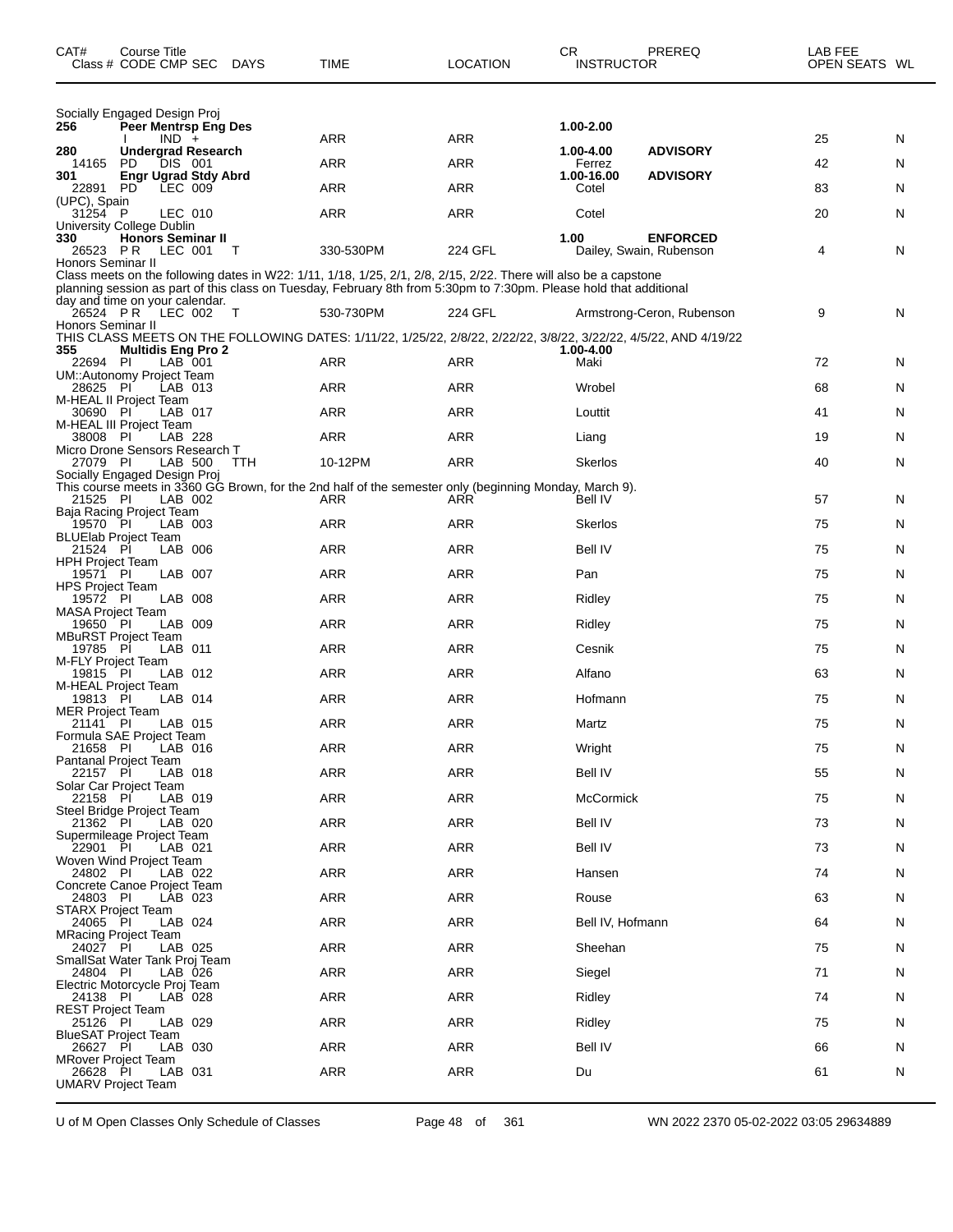| CAT#<br>Course Title<br>Class # CODE CMP SEC DAYS            | TIME       | <b>CR</b><br><b>LOCATION</b> | PREREQ<br><b>INSTRUCTOR</b> | LAB FEE<br>OPEN SEATS WL |   |
|--------------------------------------------------------------|------------|------------------------------|-----------------------------|--------------------------|---|
| LAB 032<br>27113 PI                                          | ARR        | ARR                          | Gulari                      | 75                       | N |
| Aquador Project Team<br>30734 PI<br>LAB 033                  | <b>ARR</b> | ARR                          | Yarger                      | 85                       | N |
| WolverineSoft Studio Proj Team<br>LAB 035<br>31148 PI        | <b>ARR</b> | <b>ARR</b>                   | Chestek                     | 25                       | N |
| Neuroprosthetics Project Team<br>LAB 100<br>26629 PI         | ARR        | <b>ARR</b>                   | Hortop                      | 23                       | N |
| Alps Alpine Project<br>26630 PI<br>LAB 101                   | ARR        | <b>ARR</b>                   | Nashashibi                  | 28                       | N |
| <b>Aptiv Project</b><br>LAB 102<br>26631 PI                  | <b>ARR</b> | ARR                          | Nebeling                    | 24                       | N |
| <b>Arriver Project</b><br>26632 PI<br>LAB 103                | ARR        | <b>ARR</b>                   | Lu                          | 23                       | N |
| <b>ASML Project</b><br>26633 PI<br>LAB 104                   | ARR        | <b>ARR</b>                   | Kamat                       | 26                       | N |
| Cat Digital Project<br>LAB 105<br>26634 PI                   | <b>ARR</b> | <b>ARR</b>                   | Siegel                      | 28                       | N |
| <b>Clarios Project</b><br>26643 PI<br>LAB 106                | ARR        | <b>ARR</b>                   | Menassa                     | 25                       | N |
| <b>Collins Cabin Awareness Projec</b><br>26644 PI<br>LAB 107 | ARR        | <b>ARR</b>                   | Stark                       | 28                       | N |
| Collins Wi-Fi Project<br>LAB 108<br>26645 PI                 | <b>ARR</b> | <b>ARR</b>                   | Hess                        | 26                       | N |
| Denso Project<br>LAB 109<br>26646                            | ARR        | <b>ARR</b>                   | Ringenberg                  | 25                       |   |
| PI<br><b>FlashParking Project</b>                            |            |                              |                             |                          | N |
| 26647<br>- PI<br>LAB 110<br><b>General Motors Project</b>    | ARR        | ARR                          | Hulbert                     | 26                       | N |
| 26648 PI<br>LAB 111<br>Honda Project                         | <b>ARR</b> | ARR                          | Gorodetsky                  | 24                       | N |
| 26649 PI<br>LAB 112<br>JPMorgan Chase Project                | <b>ARR</b> | <b>ARR</b>                   | Najarian                    | 27                       | N |
| 26650 PI<br>LAB 113<br>Keurig Project                        | ARR        | <b>ARR</b>                   | Kruger                      | 22                       | N |
| LAB 114<br>26651 PI<br>Lear Project                          | <b>ARR</b> | <b>ARR</b>                   | Schwank                     | 28                       | N |
| 26652 PI<br>LAB 115<br>MotorCity Casino Project              | ARR        | ARR                          | Ringenberg                  | 24                       | N |
| 26653 PI<br>LAB 116<br><b>NG Lunar Project</b>               | <b>ARR</b> | <b>ARR</b>                   | Yalisove                    | 21                       | N |
| 26654 PI<br>LAB 117<br>NG Orbital Debris Project             | <b>ARR</b> | ARR                          | Renno                       | 24                       | N |
| 26655 PI<br>LAB 118<br><b>Principal Financial Project</b>    | ARR        | ARR                          | Moore                       | 27                       | N |
| 26656 PI<br>LAB 119<br>Procter & Gamble Project              | <b>ARR</b> | <b>ARR</b>                   | Chen                        | 23                       | N |
| 28283 PI<br>LAB 120<br><b>ProQuest Project</b>               | <b>ARR</b> | <b>ARR</b>                   | Kutty                       | 22                       | N |
| 28284 PI<br>LAB 121<br>Subaru EV Comfort Project             | ARR        | ARR                          | Ku                          | 25                       | N |
| LAB 122<br>28285 PI<br>Subaru Naturalistic Project           | $\sf{ARR}$ | ARR                          | Kasikci                     | 95                       | N |
| 28286 PI<br>LAB 123<br>Union Pacific Project                 | ARR        | <b>ARR</b>                   | Arthur                      | 99                       | N |
| LAB 124<br>30675 PI                                          | ARR        | <b>ARR</b>                   | Seiler                      | 100                      | N |
| <b>Whirlpool Project</b><br>30676 PI<br>LAB 125              | <b>ARR</b> | <b>ARR</b>                   | Revzen                      | 95                       | N |
| Yazaki Smart Harness Project<br>LAB 126<br>30677 PI          | ARR        | <b>ARR</b>                   | Sample                      | 100                      | N |
| Yazaki Wireless Door Project<br>28376 PI<br>LAB 187          | ARR        | <b>ARR</b>                   | Hulbert                     | 100                      | N |
| Global Multidisciplinary Proj<br>23932 PI<br>LAB 209         | <b>ARR</b> | <b>ARR</b>                   | Sienko                      | 100                      | N |
| Global Health Design Proj Team<br>28287 PI<br>LAB 221        | ARR        | <b>ARR</b>                   | Barton, Mao                 | 86                       | N |
| Secure Cloud Mfg Research Team<br>24806 PI<br>LAB 222        | ARR        | <b>ARR</b>                   | Dinov, Marino               | 68                       | N |
| <b>SOCR Research Team</b><br>24807 PI<br>LAB 223             | <b>ARR</b> | <b>ARR</b>                   | Flannagan, Klinich          | 84                       | N |
| <b>DEVIATE Research Team</b><br>24808 PI<br>LAB 224          | ARR        | <b>ARR</b>                   | Gilchrist                   | 67                       | N |
| MITEE Research Team<br>24809 PI<br>LAB 225                   | ARR        | <b>ARR</b>                   | Green                       | 86                       | N |
| SIM Research Team<br>24810 PI<br>LAB 226                     | <b>ARR</b> | <b>ARR</b>                   | Hu, Jones                   | 84                       | N |
| Adaptive Design Research Team<br>24811 PI<br>LAB 227         | ARR        | <b>ARR</b>                   | Kasper, Hegedus             | 88                       | N |
| <b>HELIO Research Team</b><br>24812 PI<br>LAB 229            | ARR        | ARR                          | Rao                         | 87                       | N |

U of M Open Classes Only Schedule of Classes Page 49 of 361 WN 2022 2370 05-02-2022 03:05 29634889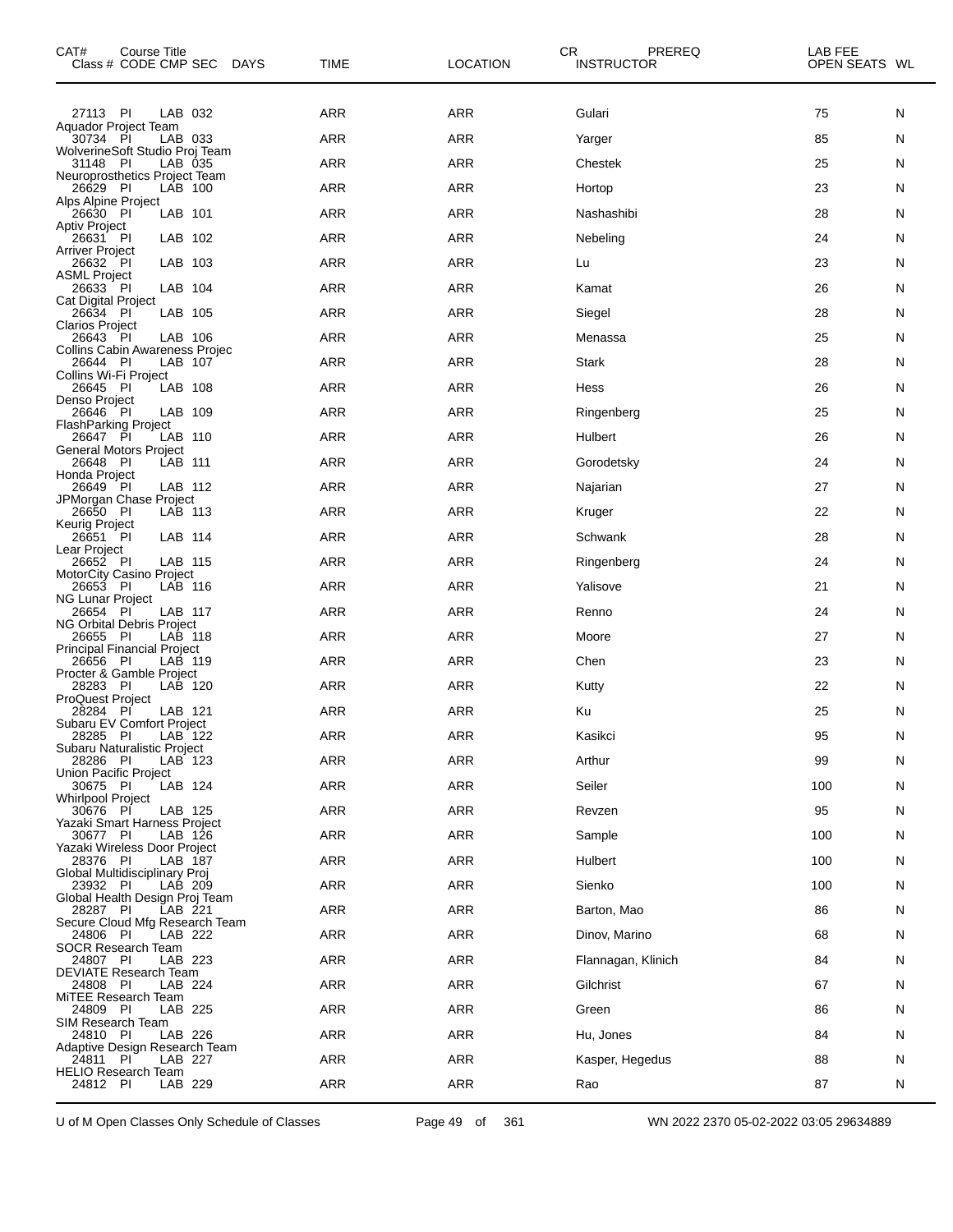| CAT#                                 | Course Title<br>Class # CODE CMP SEC DAYS              |                   | TIME                                                                                                | <b>LOCATION</b>      | CR<br><b>INSTRUCTOR</b>     | PREREQ                                                                                                              | LAB FEE<br>OPEN SEATS WL |        |
|--------------------------------------|--------------------------------------------------------|-------------------|-----------------------------------------------------------------------------------------------------|----------------------|-----------------------------|---------------------------------------------------------------------------------------------------------------------|--------------------------|--------|
| 24813 PI                             | DIAG Health Research Team<br>LAB 230                   |                   | ARR                                                                                                 | ARR                  | Revzen                      |                                                                                                                     | 83                       | N      |
|                                      | Mu-RoAM Research Team                                  |                   |                                                                                                     |                      |                             |                                                                                                                     |                          |        |
| 24814 PI                             | LAB 232<br>Assistive Vision Research Team              |                   | ARR                                                                                                 | ARR                  | Ojeda                       |                                                                                                                     | 100                      | N      |
| 24815 PI                             | LAB 234<br><b>SOCR Research Team</b>                   |                   | <b>ARR</b>                                                                                          | ARR                  | Dinov                       |                                                                                                                     | 99                       | N      |
| 24886 PI                             | LAB 400                                                | МW                | 1230-230PM                                                                                          | <b>1060 FMCRB</b>    | Cho                         | Ringenberg, Chiu, Pritchard,                                                                                        | 9                        | Y      |
| 371                                  | Multidisciplinary Software Dev<br><b>Num Meth Engr</b> |                   |                                                                                                     |                      | 3.00                        | <b>ADVISORY</b>                                                                                                     |                          |        |
| 19696 P<br>10693 P                   | LEC 002<br>LEC 001                                     | <b>TTH</b><br>TTH | 1030-12PM<br>12-130PM                                                                               | 224 GFL<br>1008 EECS | Esedoglu<br>Esedoglu        |                                                                                                                     | 3<br>2                   | Y<br>Y |
| 400<br>10695 PD                      | <b>Co-Op Educ Engr</b><br>DIS 001                      |                   | ARR                                                                                                 | ARR                  | 0.00<br>Millunchick, Boivin | <b>ADVISORY</b>                                                                                                     | 9.19<br>61               | N      |
|                                      | Winter Outreach Internship                             |                   | ENGINEERING STUDENTS AND LSA COMPUTER SCIENCE CONCENTRATION MAJORS.                                 |                      |                             |                                                                                                                     |                          |        |
| 430<br>26525 PR                      | <b>Honors Seminar III</b><br>LEC 001                   | M                 | 430-730PM                                                                                           | ARR                  | 1.00<br>McCormick, Riley    | <b>ENFORCED</b>                                                                                                     | $\overline{7}$           | N      |
|                                      | 26526 PR LEC 002                                       | M                 | THIS CLASS MEETS ON THE FOLLOWING DATES: 1/10/22, 1/31/22, 2/14/22, 3/14/22, AND 4/4/22<br>$3-6$ PM | ARR                  | McCormick, Rubenson         |                                                                                                                     | 10                       | N      |
| 29                                   |                                                        |                   |                                                                                                     |                      |                             | THIS CLASS MEETS ON THE FOLLOWING DATES: 1/10/22 AND 4/4/22. THE CLASS ALSO MEETS ONE FULL DAY ON SATURDAY, JANUARY |                          |        |
| 455<br>22705 P                       | <b>Multidis Eng Pro 3</b><br>LAB 001                   |                   | ARR                                                                                                 | ARR                  | 2.00-5.00<br>Maki           |                                                                                                                     | 72                       |        |
|                                      | UM::Autonomy Project Team                              |                   | <b>ARR</b>                                                                                          | <b>ARR</b>           | Wrobel                      |                                                                                                                     |                          | N      |
| 28626 PI                             | LAB 013<br>M-HEAL II Project Team                      |                   |                                                                                                     |                      |                             |                                                                                                                     | 68                       | N      |
| 38101 PI                             | LAB 228<br>Microdrones Research Team                   |                   | ARR                                                                                                 | ARR                  | Liang                       |                                                                                                                     | 23                       | N      |
| 19608 PI                             | LAB 002<br>Baja Racing Project Team                    |                   | ARR                                                                                                 | ARR                  | Bell IV                     |                                                                                                                     | 57                       | N      |
| 19573 PI                             | LAB 003<br><b>BLUElab Project Team</b>                 |                   | <b>ARR</b>                                                                                          | ARR                  | Skerlos                     |                                                                                                                     | 75                       | N      |
| 20845 PI<br><b>HPH Project Team</b>  | LAB 006                                                |                   | ARR                                                                                                 | ARR                  | <b>Bell IV</b>              |                                                                                                                     | 75                       | N      |
| 19574 PI<br><b>HPS Project Team</b>  | LAB 007                                                |                   | ARR                                                                                                 | ARR                  | Pan                         |                                                                                                                     | 75                       | N      |
| 19575 PI<br><b>MASA Project Team</b> | LAB 008                                                |                   | <b>ARR</b>                                                                                          | ARR                  | Ridley                      |                                                                                                                     | 75                       | N      |
| 19651 PI                             | LAB 009<br><b>MBuRST Project Team</b>                  |                   | ARR                                                                                                 | ARR                  | Ridley                      |                                                                                                                     | 75                       | N      |
| 19669 PI<br>M-FLY Project Team       | LAB 011                                                |                   | ARR                                                                                                 | ARR                  | Cesnik                      |                                                                                                                     | 75                       | N      |
| 19690 PI                             | LAB 012<br>M-HEAL Project Team                         |                   | ARR                                                                                                 | ARR                  | Alfano                      |                                                                                                                     | 63                       | N      |
| 19812 PI<br><b>MER Project Team</b>  | LAB 014                                                |                   | ARR                                                                                                 | ARR                  | Hofmann                     |                                                                                                                     | 75                       | N      |
| 19819 PI                             | LAB 015                                                |                   | ARR                                                                                                 | ARR                  | Martz                       |                                                                                                                     | 75                       | N      |
| 19825 PI                             | Formula SAE Project Team<br>LAB 016                    |                   | ARR                                                                                                 | ARR                  | Wright                      |                                                                                                                     | 75                       | N      |
| 27096 PI                             | <b>Pantanal Project Team</b><br>LAB 017                |                   | <b>ARR</b>                                                                                          | ARR                  | Louttit                     |                                                                                                                     | 41                       | N      |
| 20846 PI                             | M-HEAL III Project Team<br>LAB 018                     |                   | ARR                                                                                                 | ARR                  | <b>Bell IV</b>              |                                                                                                                     | 55                       | N      |
| 20847 PI                             | Solar Car Project Team<br>LAB 019                      |                   | ARR                                                                                                 | ARR                  | <b>McCormick</b>            |                                                                                                                     | 75                       | N      |
| 20848 PI                             | Steel Bridge Project Team<br>LAB 020                   |                   | ARR                                                                                                 | ARR                  | <b>Bell IV</b>              |                                                                                                                     | 73                       | N      |
| 23285 PI                             | Supermileage Project Team<br>LAB 021                   |                   | ARR                                                                                                 | ARR                  | <b>Bell IV</b>              |                                                                                                                     | 73                       | N      |
| 22936 PI                             | Woven Wind Project Team<br>LAB 022                     |                   | ARR                                                                                                 | ARR                  | Hansen                      |                                                                                                                     | 74                       | N      |
| 24790 PI                             | Concrete Canoe Project Team<br>LAB 023                 |                   | ARR                                                                                                 | ARR                  | Rouse                       |                                                                                                                     | 63                       | N      |
| 24791 PI                             | <b>STARX Project Team</b><br>LAB 024                   |                   | ARR                                                                                                 | ARR                  | Bell IV, Hofmann            |                                                                                                                     | 64                       | N      |
| 24792 PI                             | <b>MRacing Project Team</b><br>LAB 025                 |                   | ARR                                                                                                 | ARR                  | Sheehan                     |                                                                                                                     | 75                       | N      |
|                                      | SmallSat Water Tank Proj Team                          |                   |                                                                                                     |                      |                             |                                                                                                                     |                          |        |
| 24117 PI                             | LAB 026<br>Electric Motorcycle Proj Team               |                   | ARR                                                                                                 | ARR                  | Siegel                      |                                                                                                                     | 71                       | N      |
| 24139 PI<br><b>REST Project Team</b> | LAB 028                                                |                   | ARR                                                                                                 | ARR                  | Ridley                      |                                                                                                                     | 74                       | N      |
| 25127 PI                             | LAB 029<br><b>BlueSAT Project Team</b>                 |                   | ARR                                                                                                 | ARR                  | Ridley                      |                                                                                                                     | 75                       | N      |
| 26657 PI                             | LAB 030<br><b>MRover Project Team</b>                  |                   | ARR                                                                                                 | ARR                  | Bell IV                     |                                                                                                                     | 66                       | N      |
| 26658 PI                             | LAB 031                                                |                   | <b>ARR</b>                                                                                          | ARR                  | Du                          |                                                                                                                     | 61                       | N      |

U of M Open Classes Only Schedule of Classes Page 50 of 361 WN 2022 2370 05-02-2022 03:05 29634889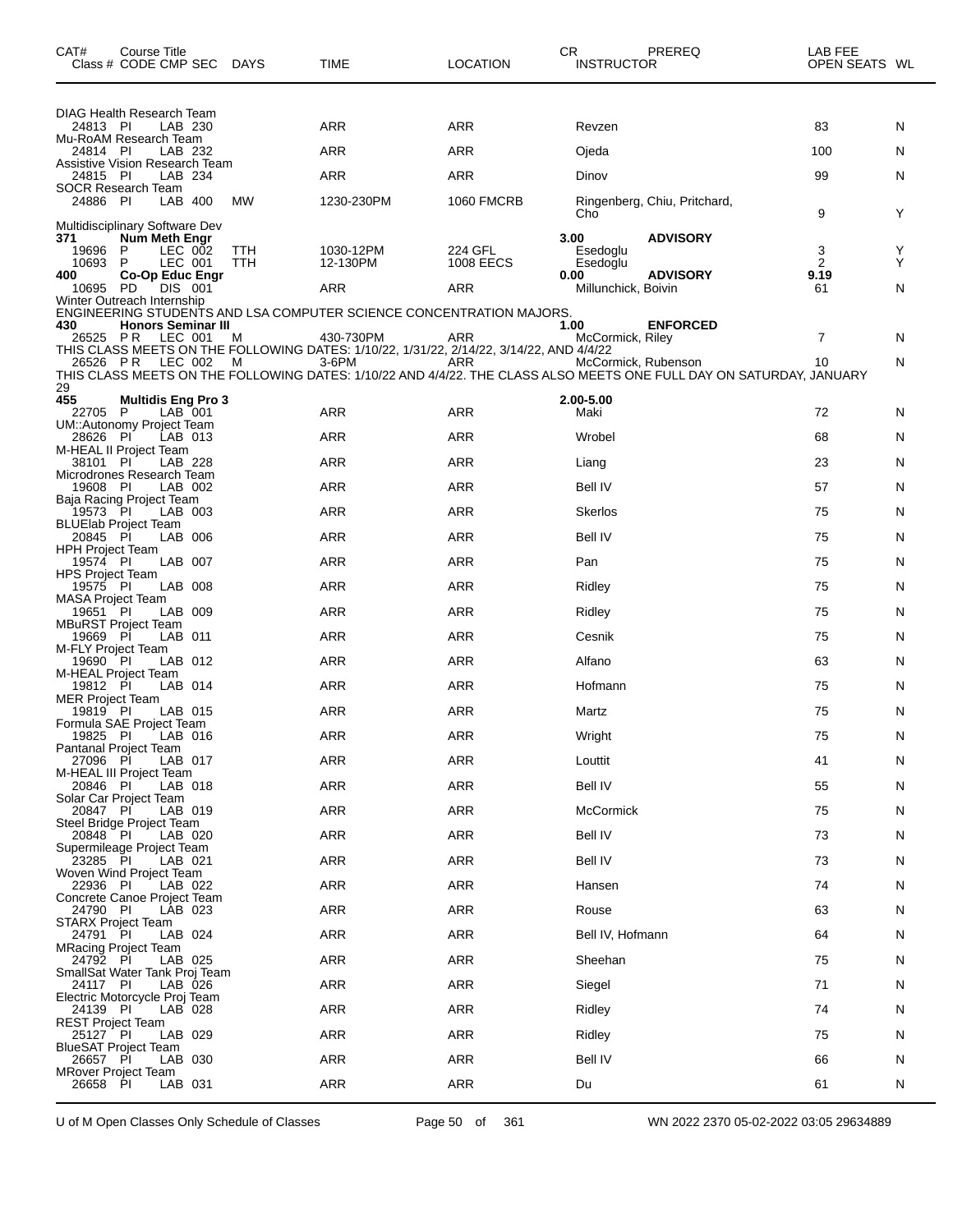| CAT#                                    | Course Title<br>Class # CODE CMP SEC          | DAYS | <b>TIME</b> | CR.<br><b>LOCATION</b> | PREREQ<br><b>INSTRUCTOR</b> | LAB FEE<br>OPEN SEATS WL |   |
|-----------------------------------------|-----------------------------------------------|------|-------------|------------------------|-----------------------------|--------------------------|---|
| <b>UMARV Project Team</b>               |                                               |      |             |                        |                             |                          |   |
| 27114 PI                                | LAB 032<br>Aquador Project Team               |      | ARR         | <b>ARR</b>             | Gulari                      | 75                       | N |
| 30736 PI                                | LAB 033<br>WolverineSoft Studio Proj Team     |      | <b>ARR</b>  | <b>ARR</b>             | Yarger                      | 85                       | N |
| 26659<br>Alps Alpine Project            | - PI<br>LAB 100                               |      | <b>ARR</b>  | <b>ARR</b>             | Hortop                      | 23                       | N |
| 26660 PI<br>Aptiv Project               | LAB 101                                       |      | ARR         | ARR                    | Nashashibi                  | 28                       | N |
| 26661 PI                                | LAB 102                                       |      | <b>ARR</b>  | <b>ARR</b>             | Nebeling                    | 24                       | N |
| <b>Arriver Project</b><br>26662 PI      | LAB 103                                       |      | <b>ARR</b>  | <b>ARR</b>             | Lu                          | 23                       | N |
| <b>ASML Project</b><br>26663 PI         | LAB 104                                       |      | ARR         | ARR                    | Kamat                       | 26                       | N |
| Cat Digital Project<br>26664 PI         | LAB 105                                       |      | <b>ARR</b>  | <b>ARR</b>             | Siegel                      | 28                       | N |
| <b>Clarios Project</b><br>26665         | - PI<br>LAB 106                               |      | <b>ARR</b>  | <b>ARR</b>             | Menassa                     | 25                       | N |
| 26666 PI                                | Collins Cabin Awareness Projec<br>LAB 107     |      | ARR         | ARR                    | <b>Stark</b>                | 28                       | N |
| Collins Wi-Fi Project<br>26667 PI       | LAB 108                                       |      | <b>ARR</b>  | <b>ARR</b>             | Hess                        | 26                       | N |
| Denso Project<br>26668                  | PI<br>LAB 109                                 |      | <b>ARR</b>  | <b>ARR</b>             | Ringenberg                  | 25                       | N |
| <b>FlashParking Project</b><br>26669 PI | LAB 110                                       |      | ARR         | <b>ARR</b>             | Hulbert                     | 26                       | N |
| 26670 PI                                | General Motors Project Team<br>LAB 111        |      | <b>ARR</b>  | <b>ARR</b>             | Gorodetsky                  | 24                       | N |
| Honda Project<br>26671                  | PI<br>LAB 112                                 |      | <b>ARR</b>  | <b>ARR</b>             | Najarian                    | 27                       | N |
| 26672 PI                                | JPMorgan Chase Project<br>LAB 113             |      | ARR         | ARR                    | Kruger                      | 22                       | N |
| Keurig Project<br>26673 PI              | LAB 114                                       |      | <b>ARR</b>  | <b>ARR</b>             | Schwank                     | 28                       | N |
| Lear Project<br>26674 PI                | LAB 115                                       |      | <b>ARR</b>  | <b>ARR</b>             | Ringenberg                  | 24                       | N |
| 26675 PI                                | <b>MotorCity Casino Project</b><br>LAB 116    |      | ARR         | ARR                    | Yalisove                    | 21                       | N |
| <b>NG Lunar Project</b><br>26676 PI     | LAB 117                                       |      | <b>ARR</b>  | <b>ARR</b>             | Renno                       | 24                       | N |
| 26677                                   | NG Orbital Debris Project<br>- PI<br>LAB 118  |      | <b>ARR</b>  | <b>ARR</b>             | Moore                       | 27                       | N |
| 26678 PI                                | <b>Principal Financial Project</b><br>LAB 119 |      | ARR         | <b>ARR</b>             | Chen                        | 23                       | N |
| 28288                                   | Procter & Gamble Project<br>- PI<br>LAB 120   |      | <b>ARR</b>  | <b>ARR</b>             | Kutty                       | 22                       | N |
| 28289                                   | ProQuest Project Team<br>-PI<br>LAB 121       |      | ARR         | <b>ARR</b>             | Ku                          | 25                       | N |
| 28290 PI                                | <b>Principal Financial Project</b><br>LAB 122 |      | <b>ARR</b>  | <b>ARR</b>             | Kasikci                     | 95                       | N |
| 28291 PI                                | ProQuest AI Search Project<br>LAB 123         |      | <b>ARR</b>  | <b>ARR</b>             | Arthur                      | 99                       | N |
| Union Pacific Project<br>30678 PI       | LAB 124                                       |      | <b>ARR</b>  | <b>ARR</b>             | Seiler                      | 100                      | N |
| <b>Whirlpool Project</b><br>30679 PI    | LAB 125                                       |      | ARR         | ARR                    | Revzen                      | 95                       | N |
| Toyota Project<br>30680 PI              | LAB 126                                       |      | ARR         | ARR                    | Sample                      | 100                      | N |
| Union Pacific Project<br>25313 PI       | LAB 187                                       |      | <b>ARR</b>  | <b>ARR</b>             | Hulbert                     | 100                      | N |
| 23158 PI                                | Global Multidisciplinary Proj<br>LAB 209      |      | ARR         | ARR                    | Sienko                      | 100                      | N |
| 28292 PI                                | Global Health Design Proj Team<br>LAB 221     |      | ARR         | <b>ARR</b>             | Barton, Mao                 | 86                       | N |
| 24816 PI                                | Secure Cloud Research Team<br>LAB 222         |      | <b>ARR</b>  | <b>ARR</b>             | Dinov, Marino               | 68                       | N |
| 24817 PI                                | <b>SOCR Research Team</b><br>LAB 223          |      | ARR         | ARR                    | Flannagan, Klinich          | 84                       | N |
| 24818 PI                                | DEVIATE Research Team<br>LAB 224              |      | <b>ARR</b>  | <b>ARR</b>             | Gilchrist                   | 67                       | N |
| 24819 PI                                | MITEE Research Team<br>LAB 225                |      | <b>ARR</b>  | <b>ARR</b>             | Green                       | 86                       | N |
| SIM Research Team                       |                                               |      | ARR         | ARR                    |                             |                          |   |
| 24820 PI                                | LAB 226<br>Adaptive Design Research Team      |      |             |                        | Hu, Jones                   | 84                       | N |
| 24821 PI                                | LAB 227<br><b>HELIO Research Team</b>         |      | <b>ARR</b>  | <b>ARR</b>             | Kasper, Hegedus             | 88                       | N |
| 24822 PI                                | LAB 229<br>DIAG Health Research Team          |      | <b>ARR</b>  | <b>ARR</b>             | Rao                         | 87                       | N |

U of M Open Classes Only Schedule of Classes Page 51 of 361 WN 2022 2370 05-02-2022 03:05 29634889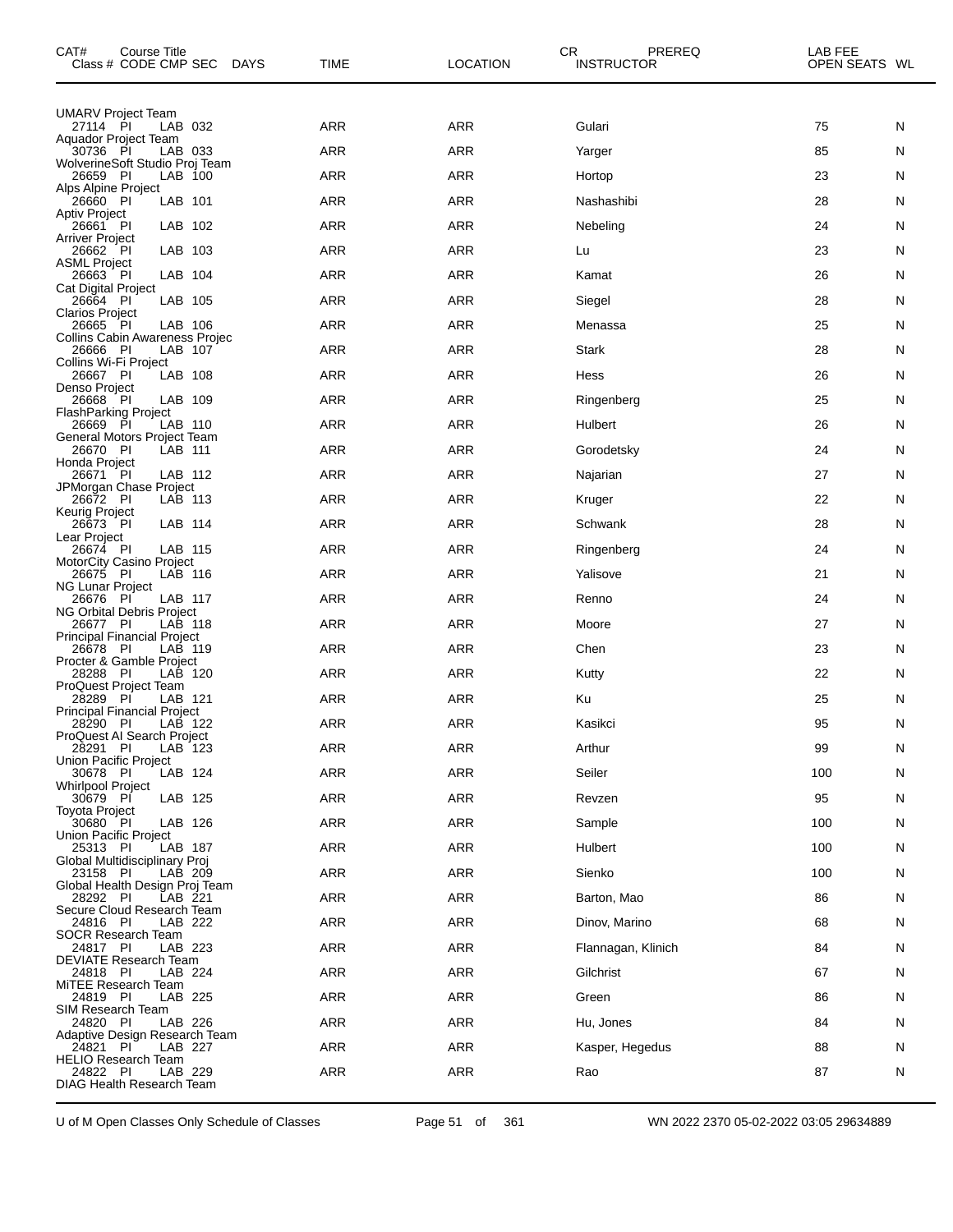| CAT#                                   | <b>Course Title</b><br>Class # CODE CMP SEC DAYS                             |     | <b>TIME</b>                                                                                                                     | <b>LOCATION</b>   | CR<br><b>INSTRUCTOR</b> | PREREQ                       | LAB FEE<br>OPEN SEATS WL |    |
|----------------------------------------|------------------------------------------------------------------------------|-----|---------------------------------------------------------------------------------------------------------------------------------|-------------------|-------------------------|------------------------------|--------------------------|----|
| 24823 PI                               | LAB 230                                                                      |     | ARR                                                                                                                             | <b>ARR</b>        | Revzen                  |                              | 83                       | N  |
| 24824 PI                               | Mu-RoAM Research Team<br>LAB 232                                             |     | <b>ARR</b>                                                                                                                      | <b>ARR</b>        | Ojeda                   |                              | 100                      | N  |
| 24825 PI                               | <b>Assistive Vision Research Team</b><br>LAB 234                             |     | ARR                                                                                                                             | <b>ARR</b>        | Dinov                   |                              | 99                       | N  |
| 24887                                  | Fuel Economy Research Team<br>LAB 400<br>- PI                                | MW  | 1230-230PM                                                                                                                      | <b>1060 FMCRB</b> |                         | Ringenberg, Chiu, Pritchard, |                          |    |
|                                        | Multidiscip Software Dev 1                                                   |     |                                                                                                                                 |                   | Cho                     |                              | 9                        | Y  |
| 27080 PI                               | LAB 500<br>Socially Engaged Design Proj                                      | TTH | 10-12PM                                                                                                                         | <b>ARR</b>        | Skerlos                 |                              | 40                       | N  |
| 456                                    | <b>Mentr-Ldr Mitdis Des</b>                                                  |     | This course meets in 3360 GG Brown, for the 2nd half of the semester only (beginning Monday, March 9).                          |                   | 2.00                    |                              |                          |    |
| 22893 PI                               | DIS 231                                                                      | W   | 630-830PM<br>This course meets six times over the course of the semester: January 12, January 19, January 26, February 2, March | 224 GFL           | Hohner                  |                              | 9                        | N  |
| 480                                    | 9, April 6. Mark your calendars now.<br><b>Global Syn Project</b><br>$IND +$ |     | ARR                                                                                                                             | ARR               | 4.00                    | <b>ADVISORY</b>              | 17                       | N  |
| 490                                    | <b>Spec Top Engin</b><br>LEC 002                                             |     |                                                                                                                                 |                   | 1.00-6.00               |                              |                          |    |
| 23508                                  | PI<br>Ambassador/Peer Mentor Program                                         | F   | 430-6PM                                                                                                                         | ARR               | Edington                |                              | 25                       | N  |
| 599<br>42589                           | <b>Spec Topics Engr</b><br>P<br>LAB 031                                      |     | ARR                                                                                                                             | <b>ARR</b>        | 1.00-4.00<br>Du         | <b>ADVISORY</b>              | 23                       | N. |
| 31365                                  | <b>UMARV Project Team</b><br>PI<br>LEC 030                                   |     | <b>ARR</b>                                                                                                                      | <b>ARR</b>        | Bell IV                 |                              | 66                       | N. |
| 31558 P                                | <b>MRover Project Team</b><br>LEC 033                                        |     | ARR                                                                                                                             | <b>ARR</b>        | Yarger                  |                              | 85                       | N  |
| 26679 PI                               | WolverineSoft Studio Proj Team<br>LEC 100                                    |     | ARR                                                                                                                             | <b>ARR</b>        | Hortop                  |                              | 23                       | N  |
| Alps Alpine Project<br>26680 PI        | LEC 101                                                                      |     | This course meets in 3360 GG Brown, for the 2nd half of the semester only (beginning Monday, March 9).<br>ARR                   | ARR               | Nashashibi              |                              | 28                       | N  |
| <b>Aptiv Project</b><br>26681 PI       | LEC 102                                                                      |     | <b>ARR</b>                                                                                                                      | <b>ARR</b>        | Nebeling                |                              | 24                       | N  |
| <b>Arriver Project</b><br>26682 PI     | LEC 103                                                                      |     | <b>ARR</b>                                                                                                                      | <b>ARR</b>        | Lu                      |                              | 23                       | N  |
| <b>ASML Project</b><br>26683 PI        | LEC 104                                                                      |     | <b>ARR</b>                                                                                                                      | <b>ARR</b>        | Kamat                   |                              | 26                       | N  |
| <b>Cat Digital Project</b><br>26684 PI | LEC 105                                                                      |     | <b>ARR</b>                                                                                                                      | <b>ARR</b>        | Siegel                  |                              | 28                       | N. |
| <b>Clarios Project</b><br>26685 PI     | LEC 106                                                                      |     | <b>ARR</b>                                                                                                                      | <b>ARR</b>        | Menassa                 |                              | 25                       | N  |
| 26686 PI                               | Collins Cabin Awareness Projec<br><b>LEC 107</b>                             |     | <b>ARR</b>                                                                                                                      | <b>ARR</b>        | Stark                   |                              | 28                       | N  |
| Collins Wi-Fi Project<br>26687 PI      | LEC 108                                                                      |     | <b>ARR</b>                                                                                                                      | <b>ARR</b>        | Hess                    |                              | 26                       | N. |
| Denso Project<br>26688 PI              | LEC 109                                                                      |     | <b>ARR</b>                                                                                                                      | <b>ARR</b>        | Ringenberg              |                              | 25                       | N. |
| 26689 PI                               | <b>FlashParking Project</b><br><b>LEC 110</b>                                |     | ARR                                                                                                                             | <b>ARR</b>        | <b>Hulbert</b>          |                              | 26                       | N  |
| 26690 PI                               | General Motors Project Team<br>LEC 111                                       |     | <b>ARR</b>                                                                                                                      | ARR               | Gorodetsky              |                              | 24                       | N  |
| Honda Project<br>26691                 | LEC 112<br>- PI                                                              |     | ARR                                                                                                                             | <b>ARR</b>        | Najarian                |                              | 27                       | N  |
| 26692 PI                               | JPMorgan Chase Project<br>LEC 113                                            |     | ARR                                                                                                                             | <b>ARR</b>        | Kruger                  |                              | 22                       | N  |
| Keurig Project<br>26693 PI             | LEC 114                                                                      |     | <b>ARR</b>                                                                                                                      | <b>ARR</b>        | Schwank                 |                              | 28                       | N  |
| Lear Project<br>26694 PI               | LEC 115                                                                      |     | ARR                                                                                                                             | <b>ARR</b>        | Ringenberg              |                              | 24                       | N  |
| 26695 PI                               | <b>MotorCity Casino Project</b><br><b>LEC 116</b>                            |     | <b>ARR</b>                                                                                                                      | <b>ARR</b>        | Yalisove                |                              | 21                       | N  |
| NG Lunar Project<br>26696 PI           | <b>LEC 117</b>                                                               |     | <b>ARR</b>                                                                                                                      | <b>ARR</b>        | Renno                   |                              | 24                       | N  |
| 26697 PI                               | NG Orbital Debris Project<br>LEC 118                                         |     | ARR                                                                                                                             | <b>ARR</b>        | Moore                   |                              | 27                       | N  |
| 26698 PI                               | <b>Principal Financial Project</b><br>LEC 119                                |     | ARR                                                                                                                             | <b>ARR</b>        | Chen                    |                              | 23                       | N  |
| 28293 P                                | Procter & Gamble Project<br>LEC 120                                          |     | <b>ARR</b>                                                                                                                      | ARR               | Kutty                   |                              | 22                       | N  |
| <b>ProQuest Project</b><br>28294 PI    | LEC 121                                                                      |     | ARR                                                                                                                             | <b>ARR</b>        | Ku                      |                              | 25                       | N  |
| 28295 PI                               | Subaru EV Comfort Project<br>LEC 122                                         |     | ARR                                                                                                                             | <b>ARR</b>        | Kasikci                 |                              | 95                       | N  |
| 28296 PI                               | Subaru Naturalistic Project<br>LEC 123                                       |     | <b>ARR</b>                                                                                                                      | ARR               | Arthur                  |                              | 99                       | N  |
| 30681 P<br><b>Whirlpool Project</b>    | Union Pacific Project<br>LEC 124                                             |     | <b>ARR</b>                                                                                                                      | <b>ARR</b>        | Seiler                  |                              | 100                      | N  |

U of M Open Classes Only Schedule of Classes Page 52 of 361 WN 2022 2370 05-02-2022 03:05 29634889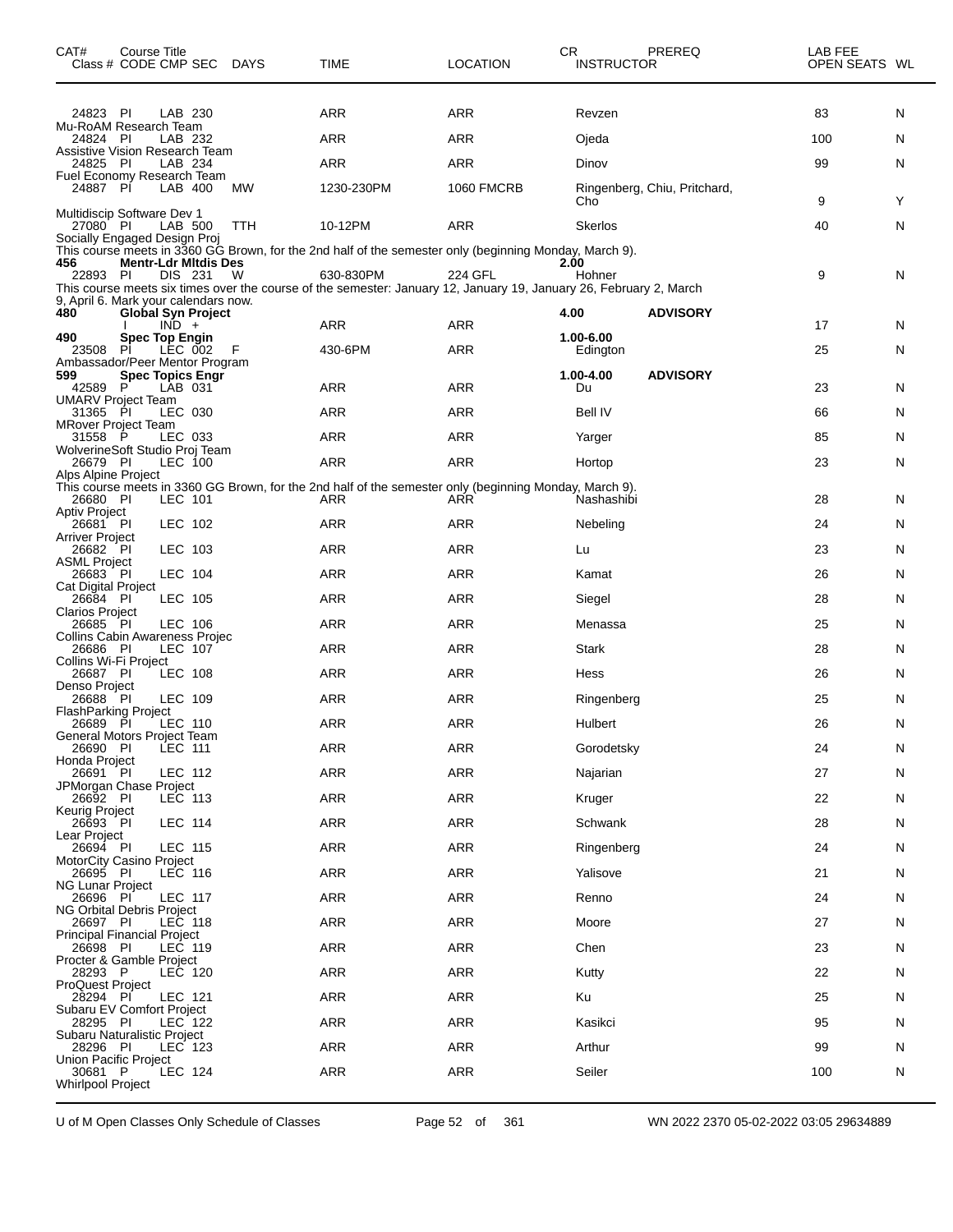| CAT#<br>Course Title<br>Class # CODE CMP SEC<br><b>DAYS</b>                                                                                                                                                                                                                                                                                                                               | TIME       | <b>LOCATION</b>  | CR<br>PREREQ<br><b>INSTRUCTOR</b> | LAB FEE<br>OPEN SEATS WL |  |
|-------------------------------------------------------------------------------------------------------------------------------------------------------------------------------------------------------------------------------------------------------------------------------------------------------------------------------------------------------------------------------------------|------------|------------------|-----------------------------------|--------------------------|--|
| 30682 P<br>LEC 125                                                                                                                                                                                                                                                                                                                                                                        | ARR        | <b>ARR</b>       | Revzen                            | 95<br>N                  |  |
| Yazaki Smart Harness Project<br>30683 P<br>LEC 126                                                                                                                                                                                                                                                                                                                                        | ARR        | <b>ARR</b>       | Sample                            | 100<br>N                 |  |
| Yazaki Wireless Door Project<br>28337 PI<br>LEC 187                                                                                                                                                                                                                                                                                                                                       | ARR        | <b>ARR</b>       | Hulbert                           | 100<br>N                 |  |
| Global Multidisciplinary Proj<br>LEC 209                                                                                                                                                                                                                                                                                                                                                  | ARR        | <b>ARR</b>       | Sienko                            | 100                      |  |
| 24780 PI<br>Global Health Design Proj Team                                                                                                                                                                                                                                                                                                                                                |            |                  |                                   | N                        |  |
| LEC 221<br>28297 PI<br>Secure Cloud Mfg Research Team                                                                                                                                                                                                                                                                                                                                     | ARR        | ARR              | Barton, Mao                       | 86<br>N                  |  |
| 24779 PI<br>LEC 222<br>SOCR Research Team                                                                                                                                                                                                                                                                                                                                                 | ARR        | <b>ARR</b>       | Dinov, Marino                     | 68<br>N                  |  |
| 24781 PI<br>LEC 223<br><b>DEVIATE Research Team</b>                                                                                                                                                                                                                                                                                                                                       | ARR        | <b>ARR</b>       | Flannagan, Klinich                | 84<br>N                  |  |
| 24782 PI<br>LEC 224<br>MiTEE Research Team                                                                                                                                                                                                                                                                                                                                                | ARR        | ARR              | Gilchrist                         | 67<br>N                  |  |
| 24783 PI<br>LEC 225<br>SIM Research Team                                                                                                                                                                                                                                                                                                                                                  | ARR        | <b>ARR</b>       | Green                             | 86<br>N                  |  |
| LEC 226<br>24784 PI<br>Adaptive Design Research Team                                                                                                                                                                                                                                                                                                                                      | ARR        | <b>ARR</b>       | Hu, Jones                         | 84<br>N                  |  |
| 24785<br>- PI<br>LEC 227                                                                                                                                                                                                                                                                                                                                                                  | ARR        | ARR              | Kasper, Hegedus                   | 88<br>N                  |  |
| <b>HELIO Research Team</b><br>LAB 228<br>38105 P                                                                                                                                                                                                                                                                                                                                          | ARR        | <b>ARR</b>       | Liang                             | 20<br>N                  |  |
| Micro Drone Sensors Research T<br>24786 PI<br>LEC 229                                                                                                                                                                                                                                                                                                                                     | ARR        | <b>ARR</b>       | Rao                               | 87<br>N                  |  |
| DIAG Health Research Team<br>24787 PI<br>LEC 230                                                                                                                                                                                                                                                                                                                                          | ARR        | ARR              | Revzen                            | 83<br>N                  |  |
| Mu-RoAM Research Team<br>24788 PI<br>LEC 232                                                                                                                                                                                                                                                                                                                                              | ARR        | <b>ARR</b>       | Ojeda                             | 100<br>N                 |  |
| Assistive Vision Research Team<br>LEC 234<br>24789 PI                                                                                                                                                                                                                                                                                                                                     | ARR        | <b>ARR</b>       | Dinov                             | 99<br>N                  |  |
| SOCR Research Team<br>LEC 500<br>TTH<br>27081<br><b>PI</b>                                                                                                                                                                                                                                                                                                                                | 10-12PM    | ARR              | Skerlos                           | 40<br>N                  |  |
| Socially Engaged Design Proj                                                                                                                                                                                                                                                                                                                                                              |            |                  | 1.00-8.00<br><b>ADVISORY</b>      |                          |  |
| 600<br>Eng Practicum Proj<br>$IND +$<br>D                                                                                                                                                                                                                                                                                                                                                 | ARR        | ARR              |                                   | 25<br>N                  |  |
| 998<br>Curr Prac Proj<br>LAB 002<br>38100 PD                                                                                                                                                                                                                                                                                                                                              | <b>ARR</b> | ARR              | 1.00<br>Pipe, Boivin              | 12<br>N                  |  |
| <b>Entrepreneurship (ENTR) Open Sections</b><br><b>Spec Topics Entr</b><br>390<br>P<br>LEC 011<br>23906<br>T<br>E-Commerce Entrepreneurship<br>* Students from ALL schools and colleges may take this course.                                                                                                                                                                             | 6-8PM      | 296 WEISER       | 2.00-3.00<br>Narayan              | 7<br>Y                   |  |
| * More information about this and other ENTR courses can be found at cfe.umich.edu/courses                                                                                                                                                                                                                                                                                                |            |                  |                                   |                          |  |
|                                                                                                                                                                                                                                                                                                                                                                                           |            |                  |                                   |                          |  |
| t Questions as to whether this course will count toward your degree or the Entrepreneurship minor should be **<br>directed to your academic advisor(s).                                                                                                                                                                                                                                   |            |                  |                                   |                          |  |
| 24057 PI<br>LEC 013<br>Т<br>TechLab MCity                                                                                                                                                                                                                                                                                                                                                 | 430-630PM  | 1680 IOE         | Wingfield, Moore                  | 10<br>N                  |  |
| ***This class is for members of TechLab at City program, who will be granted individual permissions to register.It<br>is a required component of a fellowship program. It is by Application ONLY.                                                                                                                                                                                         |            |                  |                                   |                          |  |
| * Students from ALL schools and colleges may take this course.                                                                                                                                                                                                                                                                                                                            |            |                  |                                   |                          |  |
| * More information about this and other ENTR courses can be found at cfe.umich.edu/courses                                                                                                                                                                                                                                                                                                |            |                  |                                   |                          |  |
| * Questions as to whether this course will count toward your degree or the Entrepreneurship minor should be<br>directed to your academic advisor(s).                                                                                                                                                                                                                                      |            |                  |                                   |                          |  |
| 35466 P<br>LEC 050<br>м<br>Org Values and Ethics                                                                                                                                                                                                                                                                                                                                          | 430-630PM  | <b>1303 EECS</b> | <b>Bailey</b>                     | 19<br>Y                  |  |
| 407<br><b>Entrepreneurship Hr</b><br><b>SEM 001</b><br>19563 P<br>* Students from ALL schools and colleges may take this course.                                                                                                                                                                                                                                                          | 1230-130PM | <b>REMOTE</b>    | 1.00<br>Bacyinski                 | Y<br>105                 |  |
| *This class may be taken up to 3 times for pass/fail credit.                                                                                                                                                                                                                                                                                                                              |            |                  |                                   |                          |  |
| * More information about this and other ENTR courses can be found at cfe.umich.edu/courses                                                                                                                                                                                                                                                                                                |            |                  |                                   |                          |  |
| * Questions as to whether this course will count toward your degree or the Entrepreneurship minor should be<br>directed to your academic advisor(s).<br>409<br><b>Intr Venture Capital</b><br>W<br>LEC 001<br>19562 P<br>**This is a short course during the first 7 weeks of the semester. NEW CLASS LOCATION: 426 N.Ingalls Rm 1250 (Sch<br>of Nursing Bldg adjacent to Central Campus) | 1130-130PM | 1250 426NIB      | 1.00<br>Fortino                   | Y<br>2                   |  |
| https://maps.studentlife.umich.edu/building/school-of-nursing-building<br>* Students from ALL schools and colleges may take this course.                                                                                                                                                                                                                                                  |            |                  |                                   |                          |  |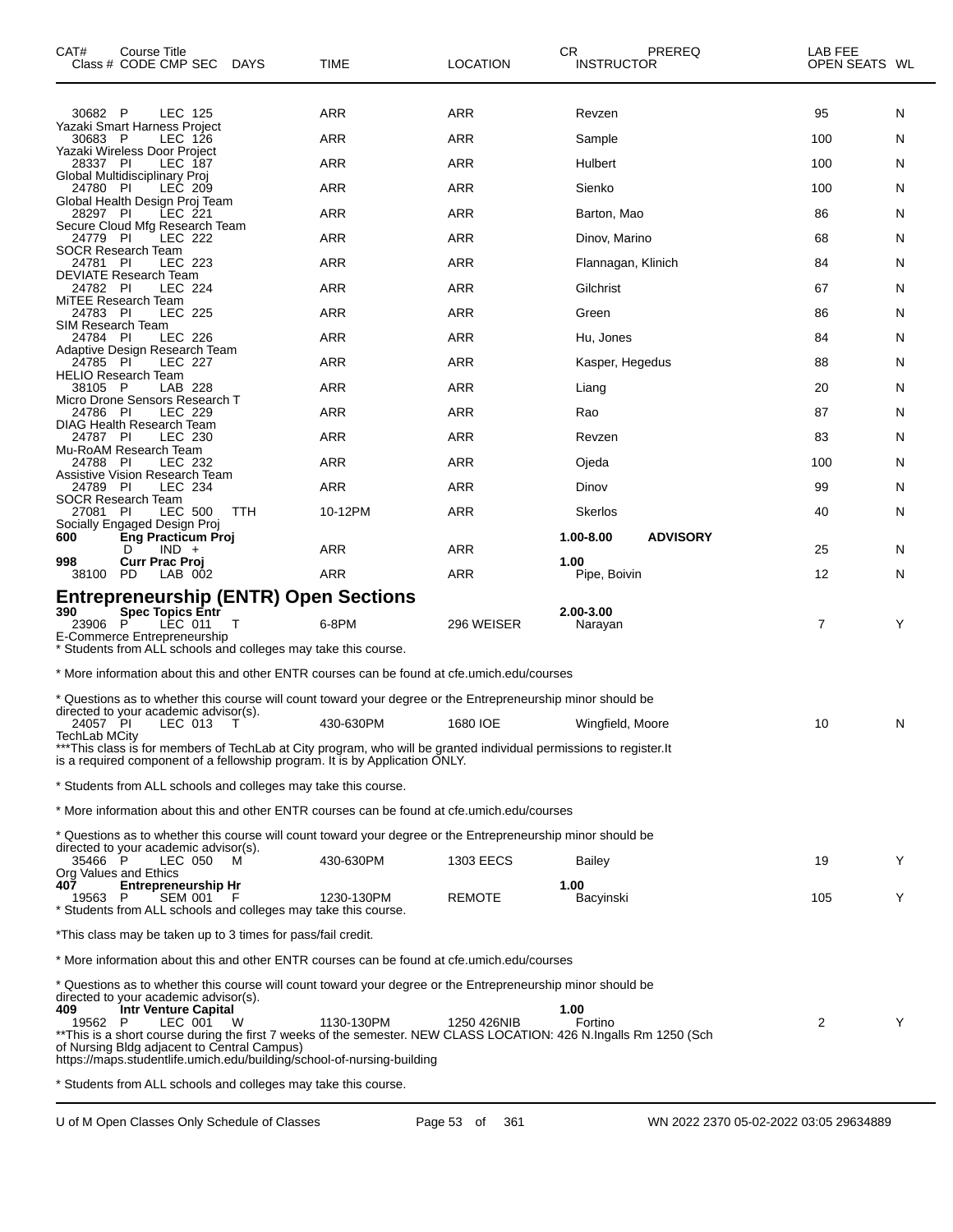| CAT#            | <b>Course Title</b><br>Class # CODE CMP SEC                                                                                                             | DAYS       | TIME                                                                                                                                                                                                                         | <b>LOCATION</b>                | CR.<br><b>INSTRUCTOR</b> | PREREQ                                 | LAB FEE<br>OPEN SEATS WL |        |
|-----------------|---------------------------------------------------------------------------------------------------------------------------------------------------------|------------|------------------------------------------------------------------------------------------------------------------------------------------------------------------------------------------------------------------------------|--------------------------------|--------------------------|----------------------------------------|--------------------------|--------|
|                 |                                                                                                                                                         |            | * More information about this and other ENTR courses can be found at cfe.umich.edu/courses                                                                                                                                   |                                |                          |                                        |                          |        |
|                 | directed to your academic advisor(s).                                                                                                                   |            | * Questions as to whether this course will count toward your degree or the Entrepreneurship minor should be                                                                                                                  |                                |                          |                                        |                          |        |
| 410<br>24480 P  | <b>Finding Your Venture</b><br>LEC 001<br>* Students from ALL schools and colleges may take this course.                                                | TH         | 230-430PM                                                                                                                                                                                                                    | 1010 DOW                       | 2.00<br>Hayden, McFall   |                                        | 9                        | Y      |
|                 |                                                                                                                                                         |            | * More information about this and other ENTR courses can be found at cfe.umich.edu/courses                                                                                                                                   |                                |                          |                                        |                          |        |
|                 | directed to your academic advisor(s).                                                                                                                   |            | * Questions as to whether this course will count toward your degree or the Entrepreneurship minor should be                                                                                                                  |                                |                          |                                        |                          |        |
| 411<br>20843 PR | <b>Entr Practicum</b><br>LEC 001<br>* Students from ALL schools and colleges may take this course.                                                      | TH         | 4-6PM                                                                                                                                                                                                                        | A859 CHEM-TBLC                 | 3.00<br>Hennessy         | <b>ADVISORY</b>                        | 1                        | Y      |
|                 |                                                                                                                                                         |            | * More information about this and other ENTR courses can be found at cfe.umich.edu/courses                                                                                                                                   |                                |                          |                                        |                          |        |
|                 |                                                                                                                                                         |            | t Questions as to whether this course will count toward your degree or the Entrepreneurship minor should be                                                                                                                  |                                |                          |                                        |                          |        |
| 35468 P         | directed to your academic advisor(s).<br>LEC 002<br>22097 PR LEC 003<br>Entrepreneurship Practicum                                                      | т<br>W     | 430-630PM<br>6-8PM                                                                                                                                                                                                           | 1690 BEYSTER<br>110 WEISER-TBL | Hsia<br>McNaughton       |                                        | 3<br>3                   | Y<br>Y |
|                 | * Students from ALL schools and colleges may take this course.                                                                                          |            |                                                                                                                                                                                                                              |                                |                          |                                        |                          |        |
|                 |                                                                                                                                                         |            | * More information about this and other ENTR courses can be found at cfe.umich.edu/courses                                                                                                                                   |                                |                          |                                        |                          |        |
| 22099 P         | directed to your academic advisor(s).<br>LEC 004                                                                                                        | TH.        | * Questions as to whether this course will count toward your degree or the Entrepreneurship minor should be<br>6-8PM<br>*This section of the Practicum is primarily intended for Engineering students and other STEM majors. | A859 CHEM-TBLC                 | Hennessy                 |                                        | 6                        | Y      |
|                 | * Students from ALL schools and colleges may take this course.                                                                                          |            |                                                                                                                                                                                                                              |                                |                          |                                        |                          |        |
|                 |                                                                                                                                                         |            | * More information about this and other ENTR courses can be found at cfe.umich.edu/courses                                                                                                                                   |                                |                          |                                        |                          |        |
|                 |                                                                                                                                                         |            | * Questions as to whether this course will count toward your degree or the Entrepreneurship minor should be                                                                                                                  |                                |                          |                                        |                          |        |
| 413<br>24481 PR | directed to your academic advisor(s).<br><b>Entr Marketing</b><br>LEC 001<br>* Students from ALL schools and colleges may take this course.             | м          | 3-5PM                                                                                                                                                                                                                        | 3254 LSA                       | 2.00<br>Dacko            |                                        | 6                        | Y      |
|                 |                                                                                                                                                         |            | * More information about this and other ENTR courses can be found at cfe.umich.edu/courses                                                                                                                                   |                                |                          |                                        |                          |        |
|                 |                                                                                                                                                         |            | * Questions as to whether this course will count toward your degree or the Entrepreneurship minor should be                                                                                                                  |                                |                          |                                        |                          |        |
| 417<br>19946 P  | directed to your academic advisor(s).<br><b>Entr Hr Dis Session</b><br><b>DIS 001</b><br>* Students from ALL schools and colleges may take this course. |            | 130-230PM                                                                                                                                                                                                                    | 1610 IOE                       | 1.00<br>Gordon           | <b>ADVISORY</b>                        | $\overline{7}$           | Y      |
|                 |                                                                                                                                                         |            | * More information about this and other ENTR courses can be found at cfe.umich.edu/courses                                                                                                                                   |                                |                          |                                        |                          |        |
|                 |                                                                                                                                                         |            | * Questions as to whether this course will count toward your degree or the Entrepreneurship minor should be                                                                                                                  |                                |                          |                                        |                          |        |
| 490<br>23903    | directed to your academic advisor(s).<br><b>Spec Topics Entr</b><br>LEC 012<br>Urban Entrepreneurship                                                   | T          | 530-830PM                                                                                                                                                                                                                    | 1005 EECS                      | 2.00-3.00<br>Leppek      |                                        | 1                        | Y      |
|                 | * Students from ALL schools and colleges may take this course.                                                                                          |            |                                                                                                                                                                                                                              |                                |                          |                                        |                          |        |
|                 |                                                                                                                                                         |            | * More information about this and other ENTR courses can be found at cfe.umich.edu/courses                                                                                                                                   |                                |                          |                                        |                          |        |
|                 | directed to your academic advisor(s).                                                                                                                   |            | * Questions as to whether this course will count toward your degree or the Entrepreneurship minor should be                                                                                                                  |                                |                          |                                        |                          |        |
| 23904 PI        | LEC 013<br>Entrepreneurial Leadership                                                                                                                   | <b>TTH</b> | 1-230PM<br>***This class is for members of the Entrepreneurs Leadership Program (ELP), who will be granted individual                                                                                                        | 165 CHRYS                      | Hsia                     |                                        | 19                       | N      |
|                 | permissions to register. It is by Application ONLY.<br>* Students from ALL schools and colleges may take this course.                                   |            |                                                                                                                                                                                                                              |                                |                          |                                        |                          |        |
|                 |                                                                                                                                                         |            | * More information about this and other ENTR courses can be found at cfe.umich.edu/courses                                                                                                                                   |                                |                          |                                        |                          |        |
|                 |                                                                                                                                                         |            | t Questions as to whether this course will count toward your degree or the Entrepreneurship minor should be                                                                                                                  |                                |                          |                                        |                          |        |
| 23905 P         | directed to your academic advisor(s).<br>LEC 014<br>Organizational Mgmt in Startup                                                                      | - F        | 9-11AM                                                                                                                                                                                                                       | <b>1528 NUB</b>                | Dacko                    |                                        | 19                       | Y      |
|                 | * Students from ALL schools and colleges may take this course.                                                                                          |            |                                                                                                                                                                                                                              |                                |                          |                                        |                          |        |
|                 |                                                                                                                                                         |            | * More information about this and other ENTR courses can be found at cfe.umich.edu/courses                                                                                                                                   |                                |                          |                                        |                          |        |
|                 | U of M Open Classes Only Schedule of Classes                                                                                                            |            |                                                                                                                                                                                                                              | Page 54 of<br>361              |                          | WN 2022 2370 05-02-2022 03:05 29634889 |                          |        |

 $\overline{\phantom{0}}$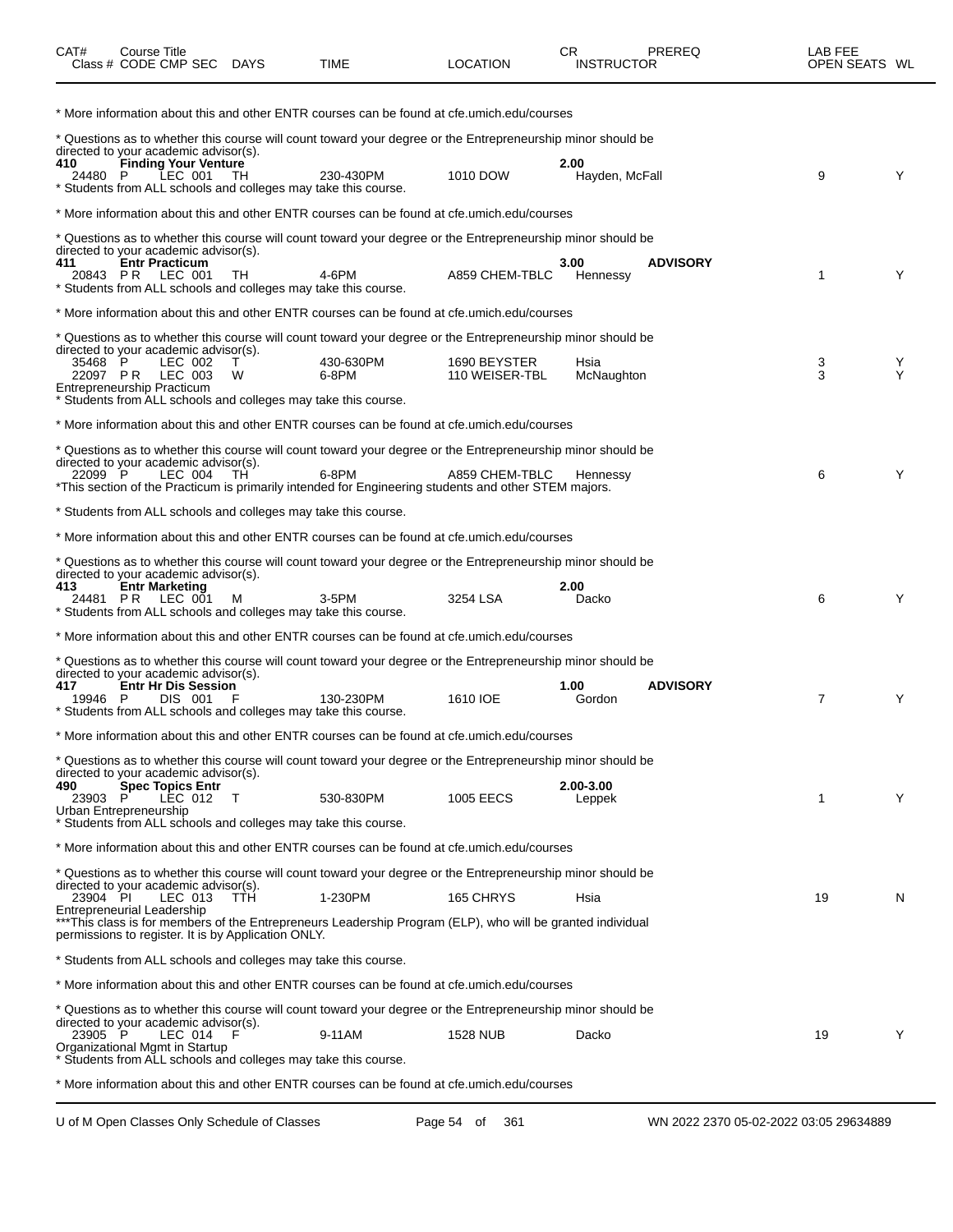| CAT#             | Course Title<br>Class # CODE CMP SEC DAYS                                           |                                                                      | TIME                                                                                                                                                                                                                                                                                                                                                  | <b>LOCATION</b>  | CR<br><b>INSTRUCTOR</b> | <b>PREREQ</b>   | LAB FEE<br>OPEN SEATS WL |   |
|------------------|-------------------------------------------------------------------------------------|----------------------------------------------------------------------|-------------------------------------------------------------------------------------------------------------------------------------------------------------------------------------------------------------------------------------------------------------------------------------------------------------------------------------------------------|------------------|-------------------------|-----------------|--------------------------|---|
| 28220 PI         | directed to your academic advisor(s).<br>LEC 262<br>Innov for Impact: Climate Chang | м                                                                    | * Questions as to whether this course will count toward your degree or the Entrepreneurship minor should be<br>3-6PM<br>*** WN22 this class meets in 3358A on the third floor of the DUDERSTADT CENTER on North Campus.                                                                                                                               | ARR              | Sick, Fay               |                 | 12                       | Y |
|                  |                                                                                     | * Students from ALL schools and colleges may take this course.       |                                                                                                                                                                                                                                                                                                                                                       |                  |                         |                 |                          |   |
|                  |                                                                                     |                                                                      | * More information about this and other ENTR courses can be found at cfe.umich.edu/courses                                                                                                                                                                                                                                                            |                  |                         |                 |                          |   |
|                  |                                                                                     |                                                                      | t Questions as to whether this course will count toward your degree or the Entrepreneurship minor should be                                                                                                                                                                                                                                           |                  |                         |                 |                          |   |
| 28221 P          | directed to your academic advisor(s).<br>LEC 344<br><b>Reimagining Companies</b>    | <b>TTH</b>                                                           | 230-4PM                                                                                                                                                                                                                                                                                                                                               | ARR              | Wilson, Finn, Breitner  |                 | 6                        | Y |
|                  |                                                                                     |                                                                      | ***Class will meet at the Economic Growth Institute (506 E. Liberty St. in Ann Arbor)                                                                                                                                                                                                                                                                 |                  |                         |                 |                          |   |
|                  |                                                                                     |                                                                      | The entrance to our building is right across from Tomukun restaurant. The door will be locked. Please use the<br>buzzer for the third floor and let the receptionist know you are there for the class.                                                                                                                                                |                  |                         |                 |                          |   |
|                  |                                                                                     |                                                                      | Take the elevator to the second floor. The class meets in the conference room at the far end of the hallway.                                                                                                                                                                                                                                          |                  |                         |                 |                          |   |
|                  |                                                                                     | * Students from ALL schools and colleges may take this course.       |                                                                                                                                                                                                                                                                                                                                                       |                  |                         |                 |                          |   |
|                  |                                                                                     |                                                                      | * More information about this and other ENTR courses can be found at cfe.umich.edu/courses                                                                                                                                                                                                                                                            |                  |                         |                 |                          |   |
|                  | directed to your academic advisor(s).                                               |                                                                      | t Questions as to whether this course will count toward your degree or the Entrepreneurship minor should be                                                                                                                                                                                                                                           |                  |                         |                 |                          |   |
| 35469 PI         | LEC 425<br>Innov for Impact: Defense                                                | F                                                                    | 1230-230PM                                                                                                                                                                                                                                                                                                                                            | 1025 GGBL        | Huber                   |                 | 11                       | N |
| 500              | Intro to Innovation<br>24483 PR LEC 001                                             | Students from ALL schools and colleges may take this course.         | 830-1130AM                                                                                                                                                                                                                                                                                                                                            | 2166 DOW         | 3.00<br>Crumm           | <b>ENFORCED</b> | 1                        | Y |
|                  | cfe.umich.edu/certificate                                                           |                                                                      | *This course is the required course for the Certificate in Innovation & Entrepreneurship. Learn more at                                                                                                                                                                                                                                               |                  |                         |                 |                          |   |
|                  |                                                                                     |                                                                      | * More information about this and other ENTR courses can be found at cfe.umich.edu/courses                                                                                                                                                                                                                                                            |                  |                         |                 |                          |   |
|                  | 35470 PR LEC 002                                                                    | W                                                                    | * Questions as to whether this course will count toward your degree should be directed to your academic advisor(s).<br>5-8PM<br>*** For WN22 this class meets in 3358A/B on the third floor of the DUDERSTADT CENTER on North Campus.                                                                                                                 | ARR              | Hennessy                |                 | 5                        | Y |
| 510<br>24482 PR  | Compensation<br>LEC 001<br><b>Fund and Ownership</b>                                | м<br>* Students from ALL schools and colleges may take this course.  | 9-12PM                                                                                                                                                                                                                                                                                                                                                | <b>136 EWRE</b>  | 3.00<br>Crumm           | <b>ENFORCED</b> | 7                        | Y |
|                  |                                                                                     |                                                                      | * More information about this and other ENTR courses can be found at cfe.umich.edu/courses                                                                                                                                                                                                                                                            |                  |                         |                 |                          |   |
|                  |                                                                                     |                                                                      | * Questions as to whether this course will count toward your degree should be directed to your academic advisor(s).                                                                                                                                                                                                                                   |                  |                         |                 |                          |   |
| 560<br>28105 P   | Proj Mgmt Consulting<br>LEC 001 T                                                   | * Students from ALL schools and colleges may take this course.       | 530-830PM                                                                                                                                                                                                                                                                                                                                             | <b>B844 EH</b>   | 3.00<br>Cell            |                 | 27.00<br>2               | Y |
|                  |                                                                                     |                                                                      | * More information about this and other ENTR courses can be found at cfe.umich.edu/courses                                                                                                                                                                                                                                                            |                  |                         |                 |                          |   |
| 28106 P          | LEC 002                                                                             | W.<br>* Students from ALL schools and colleges may take this course. | * Questions as to whether this course will count toward your degree should be directed to your academic advisor(s).<br>5-8PM                                                                                                                                                                                                                          | <b>1303 EECS</b> | Cell                    |                 | 13                       | Y |
|                  |                                                                                     |                                                                      | * More information about this and other ENTR courses can be found at cfe.umich.edu/courses                                                                                                                                                                                                                                                            |                  |                         |                 |                          |   |
| 599<br>25197 PIR | <b>Spec Topics Entr</b><br>LEC 032                                                  | TTH                                                                  | * Questions as to whether this course will count toward your degree should be directed to your academic advisor(s).<br>1-230PM<br>***This class is for members of Entrepreneurial Leadership Program (ELP), who will be granted individual<br>permissions to register. It is a required component of a fellowship program. It is by Application ONLY. | 165 CHRYS        | 1.00-3.00<br>Hsia       |                 | 19                       | N |
|                  |                                                                                     | * Students from ALL schools and colleges may take this course.       |                                                                                                                                                                                                                                                                                                                                                       |                  |                         |                 |                          |   |
|                  |                                                                                     |                                                                      | * More information about this and other ENTR courses can be found at cfe.umich.edu/courses                                                                                                                                                                                                                                                            |                  |                         |                 |                          |   |
| 35472 P          | LEC 050<br>Org Values and Ethics                                                    | M                                                                    | * Questions as to whether this course will count toward your degree should be directed to your academic advisor(s).<br>430-630PM                                                                                                                                                                                                                      | <b>1303 EECS</b> | Bailey                  |                 | 19                       | Y |
| 30002 PI         | LEC 262<br>Innov for Impact: Climate Chang                                          | M                                                                    | 3-6PM                                                                                                                                                                                                                                                                                                                                                 | <b>ARR</b>       | Sick, Fay               |                 | 12                       | Y |
| 35473 P          | LEC 311<br>E-Commerce Entrepreneurship                                              |                                                                      | 6-8PM                                                                                                                                                                                                                                                                                                                                                 | 296 WEISER       | Narayan                 |                 | 7                        | Y |

U of M Open Classes Only Schedule of Classes Page 55 of 361 WN 2022 2370 05-02-2022 03:05 29634889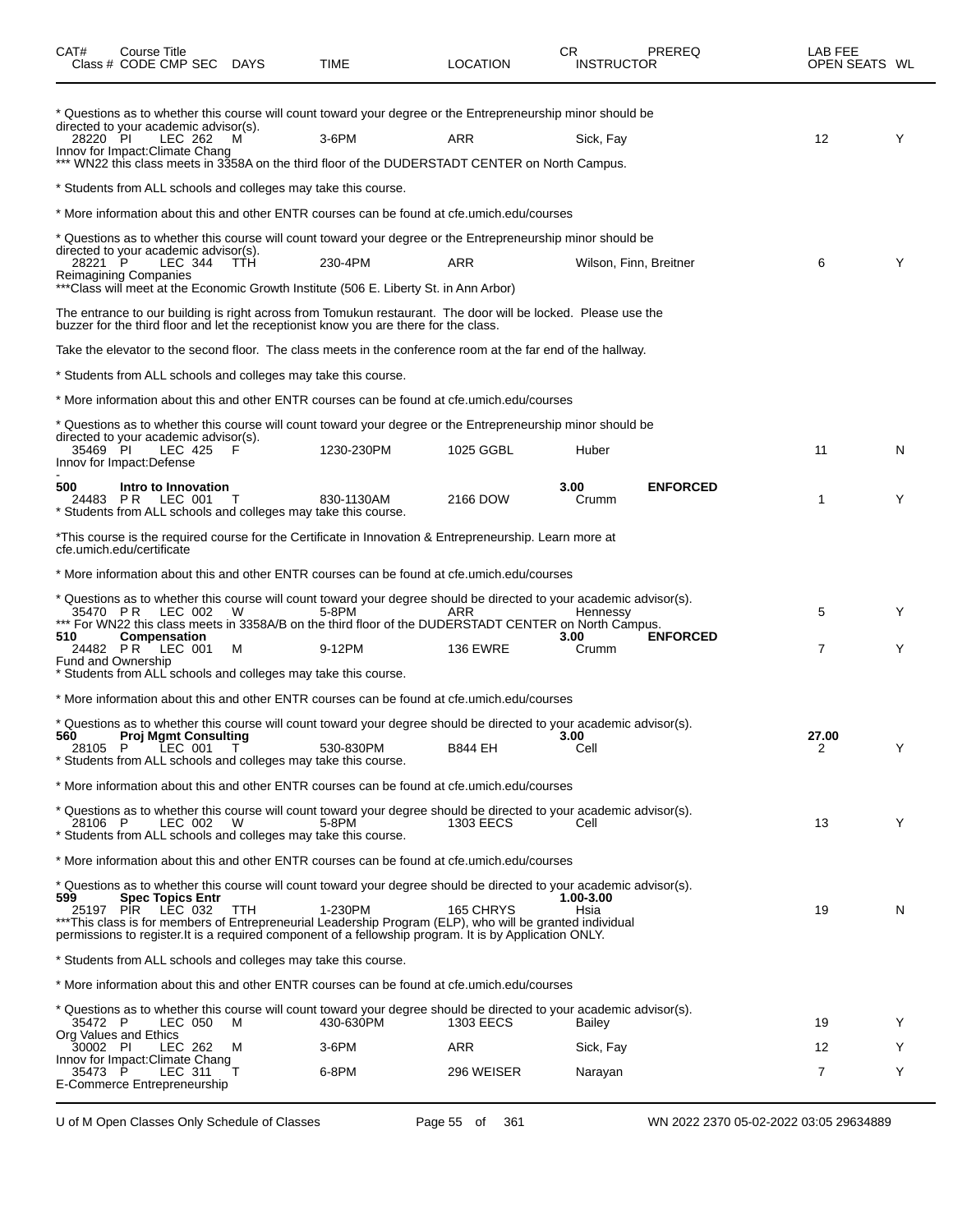| CAT#                                                                     | Course Title<br>Class # CODE CMP SEC DAYS    |                           |            | TIME                                                                                                                                                                                                                                                                                                                                                                                                                                                                                                                                                                                                                                                                                                           | <b>CR</b><br><b>LOCATION</b> | PREREQ<br>INSTRUCTOR                                                                                                                             | LAB FEE<br>OPEN SEATS WL |        |
|--------------------------------------------------------------------------|----------------------------------------------|---------------------------|------------|----------------------------------------------------------------------------------------------------------------------------------------------------------------------------------------------------------------------------------------------------------------------------------------------------------------------------------------------------------------------------------------------------------------------------------------------------------------------------------------------------------------------------------------------------------------------------------------------------------------------------------------------------------------------------------------------------------------|------------------------------|--------------------------------------------------------------------------------------------------------------------------------------------------|--------------------------|--------|
| 30003 P                                                                  |                                              | <b>LEC 344</b>            | <b>TTH</b> | 230-4PM                                                                                                                                                                                                                                                                                                                                                                                                                                                                                                                                                                                                                                                                                                        | ARR                          | Wilson, Breitner, Finn                                                                                                                           | 6                        | Y      |
| Reimagining Companies<br>29999 P LEC                                     |                                              | LEC 410                   | TН         | 230-430PM                                                                                                                                                                                                                                                                                                                                                                                                                                                                                                                                                                                                                                                                                                      | 1010 DOW                     | Hayden, McFall                                                                                                                                   | 9                        | Y      |
| 30000<br>30001                                                           | P<br>P                                       | LEC 413<br><b>LEC 417</b> | м<br>F     | 3-5PM<br>130-230PM                                                                                                                                                                                                                                                                                                                                                                                                                                                                                                                                                                                                                                                                                             | 3254 LSA<br>1610 IOE         | Dacko<br>Gordon                                                                                                                                  | 6<br>7                   | Υ<br>Y |
| 35474 PI                                                                 |                                              | <b>LEC 425</b>            | F          | 1230-230PM                                                                                                                                                                                                                                                                                                                                                                                                                                                                                                                                                                                                                                                                                                     | 1025 GGBL                    | Huber                                                                                                                                            | 11                       | N      |
| Innov for Impact: Defense<br>35471 P<br>Patent Law                       |                                              | LEC 862                   | т          | 430-630PM                                                                                                                                                                                                                                                                                                                                                                                                                                                                                                                                                                                                                                                                                                      | <b>1200 EECS</b>             | Fidler                                                                                                                                           | $\overline{2}$           | Y      |
|                                                                          |                                              |                           |            | <b>University Arts (UARTS) Open Sections</b>                                                                                                                                                                                                                                                                                                                                                                                                                                                                                                                                                                                                                                                                   |                              |                                                                                                                                                  |                          |        |
| 250                                                                      | <b>Créative Process</b><br>19154 PDR LAB 102 |                           | МW         | 3-5PM                                                                                                                                                                                                                                                                                                                                                                                                                                                                                                                                                                                                                                                                                                          | <b>BURSLEY</b>               | 4.00<br>Willis                                                                                                                                   | 75.00<br>2               | N      |
|                                                                          |                                              |                           |            | ENROLLMENT IN LAB SECTION AUTO-ENROLLS STUDENTS IN LECTURE                                                                                                                                                                                                                                                                                                                                                                                                                                                                                                                                                                                                                                                     |                              |                                                                                                                                                  |                          |        |
|                                                                          | 23890 PDR LAB 103                            |                           | МW         | 3-5PM<br>ENROLLMENT IN LAB SECTION AUTO-ENROLLS STUDENTS IN LECTURE                                                                                                                                                                                                                                                                                                                                                                                                                                                                                                                                                                                                                                            | DC                           | Thompson                                                                                                                                         | 2                        | N      |
|                                                                          | 23891 PDR LAB 104                            |                           | МW         | 3-5PM<br>ENROLLMENT IN LAB SECTION AUTO-ENROLLS STUDENTS IN LECTURE                                                                                                                                                                                                                                                                                                                                                                                                                                                                                                                                                                                                                                            | DC                           | Chavasse she-her-they                                                                                                                            | 2                        | N      |
|                                                                          | 23892 PDR LAB 105                            |                           | <b>MW</b>  | 3-5PM                                                                                                                                                                                                                                                                                                                                                                                                                                                                                                                                                                                                                                                                                                          | DC                           | Moldwin                                                                                                                                          | 1                        | N      |
|                                                                          | 23893 ADR LEC 100                            |                           | W          | ENROLLMENT IN LAB SECTION AUTO-ENROLLS STUDENTS IN LECTURE<br>5-6PM                                                                                                                                                                                                                                                                                                                                                                                                                                                                                                                                                                                                                                            | 2104 A&AB                    | Rush, Chavasse she-her-they,                                                                                                                     |                          |        |
|                                                                          |                                              |                           |            | In this course sponsored by ArtsEngine, students explore the creative process through a structured sequence of<br>exercises in four studio modules: sound, motion, visual images/objects, and verbal/symbolic language. Faculty from<br>Art & Design (Andrew Thompson); Music, Theatre & Dance (Amy Chavasse); Architecture (Gregory Saldana); and<br>Engineering (Jeremy Bond) introduce a variety of creative strategies for generating problem solving ideas through<br>upon attendance, class participation, a journal, four mini-projects, evidence of intellectual and creative process<br>development, and a final culminating project. This course is appropriate for UM undergraduate students at all |                              | Willis, Thompson, Moldwin<br>hands-on projects. Weekly colloquia (Stephen Rush), discussions, and readings supplement projects. Grading is based |                          |        |
|                                                                          |                                              |                           |            | levels and in all disciplines. It is a fast paced, information-rich educational experience, offering insights that<br>will make creativity and innovation an integral part of life and work.                                                                                                                                                                                                                                                                                                                                                                                                                                                                                                                   |                              |                                                                                                                                                  |                          |        |
|                                                                          |                                              |                           |            |                                                                                                                                                                                                                                                                                                                                                                                                                                                                                                                                                                                                                                                                                                                |                              | STUDENTS ELECTING LAB (102-105) WILL BE AUTO-ENROLLED IN LEC 100 & DIS 101 (meditation session, which is optional).                              |                          |        |
| 260<br>38937 PI                                                          | Intro ArtsEng Proj                           | LAB 102                   |            | <b>ARR</b>                                                                                                                                                                                                                                                                                                                                                                                                                                                                                                                                                                                                                                                                                                     | ARR                          | 1.00-5.00<br>Besprozvany                                                                                                                         | 19                       | N      |
| Design for Participation<br>38938 PI                                     |                                              | LAB 103                   |            | <b>ARR</b>                                                                                                                                                                                                                                                                                                                                                                                                                                                                                                                                                                                                                                                                                                     | <b>ARR</b>                   | Chavasse she-her-they                                                                                                                            | 19                       | N      |
| Shape & Flow of Languages<br>38939 PI                                    |                                              | LAB 104                   |            | ARR                                                                                                                                                                                                                                                                                                                                                                                                                                                                                                                                                                                                                                                                                                            | <b>ARR</b>                   | Gilpin                                                                                                                                           | 14                       | N      |
| Spatial Ideas and Storytelling<br>38940 PI<br>LuCelegans                 |                                              | LAB 105                   |            | ARR                                                                                                                                                                                                                                                                                                                                                                                                                                                                                                                                                                                                                                                                                                            | <b>ARR</b>                   | Gourgou                                                                                                                                          | 18                       | N      |
| 38941 PI                                                                 |                                              | LAB 106                   |            | ARR                                                                                                                                                                                                                                                                                                                                                                                                                                                                                                                                                                                                                                                                                                            | <b>ARR</b>                   | Gurevich, Granzow, Albert<br>he-him                                                                                                              | 19                       | N      |
| Visualizing Telematic Music<br>38943 PI<br>Space Weather Sensor Packages |                                              | LAB 108                   |            | ARR                                                                                                                                                                                                                                                                                                                                                                                                                                                                                                                                                                                                                                                                                                            | ARR                          | Moldwin                                                                                                                                          | 18                       | N      |
| 38945 PI                                                                 |                                              | LAB 110                   |            | ARR                                                                                                                                                                                                                                                                                                                                                                                                                                                                                                                                                                                                                                                                                                            | <b>ARR</b>                   | Poskovic                                                                                                                                         | 19                       | N      |
| Animation and Storytelling<br>38946 PI                                   |                                              | LAB 111                   |            | ARR                                                                                                                                                                                                                                                                                                                                                                                                                                                                                                                                                                                                                                                                                                            | <b>ARR</b>                   | Rush                                                                                                                                             | 19                       | N      |
| Sonification of Sleep Data<br>38947 PI                                   |                                              | LAB 112                   |            | <b>ARR</b>                                                                                                                                                                                                                                                                                                                                                                                                                                                                                                                                                                                                                                                                                                     | <b>ARR</b>                   | Thompson                                                                                                                                         | 19                       | N.     |
| Accessing Korean Art Song<br>38948 PI                                    |                                              | LAB 113                   |            | ARR                                                                                                                                                                                                                                                                                                                                                                                                                                                                                                                                                                                                                                                                                                            | ARR                          | Tobier                                                                                                                                           | 20                       | N      |
| <b>Socially Connected Structures</b>                                     |                                              |                           |            |                                                                                                                                                                                                                                                                                                                                                                                                                                                                                                                                                                                                                                                                                                                |                              |                                                                                                                                                  |                          |        |
| 38950 PI<br><b>HAPLAB</b><br>38951                                       | PI                                           | LAB 115<br>LAB 116        |            | ARR<br>ARR                                                                                                                                                                                                                                                                                                                                                                                                                                                                                                                                                                                                                                                                                                     | ARR<br>ARR                   | <b>Brueckner</b><br>Graf, Kim, Nebeling                                                                                                          | 16<br>16                 | N<br>N |
| Air Play<br>38952 PI                                                     |                                              | LAB 117                   |            | <b>ARR</b>                                                                                                                                                                                                                                                                                                                                                                                                                                                                                                                                                                                                                                                                                                     | ARR                          | Hannaford<br>he-him                                                                                                                              | 18                       | N      |
| Improv across Disciplines<br>38953 PI                                    |                                              | LAB 118                   |            | <b>ARR</b>                                                                                                                                                                                                                                                                                                                                                                                                                                                                                                                                                                                                                                                                                                     | ARR                          | Kerkez                                                                                                                                           | 17                       | N      |
| Open Storm UX<br>38954 PI                                                |                                              | LAB 119                   |            | ARR                                                                                                                                                                                                                                                                                                                                                                                                                                                                                                                                                                                                                                                                                                            | ARR                          | Murdoch-Kitt                                                                                                                                     | 19                       | N      |
| The ORBIT Lab<br>38955 PI                                                |                                              | LAB 120                   |            | <b>ARR</b>                                                                                                                                                                                                                                                                                                                                                                                                                                                                                                                                                                                                                                                                                                     | ARR                          | Pachikara                                                                                                                                        | 17                       | N      |
| Shadow Catching<br>38956 PI                                              |                                              | LAB 121                   |            | <b>ARR</b>                                                                                                                                                                                                                                                                                                                                                                                                                                                                                                                                                                                                                                                                                                     | ARR                          | Porter                                                                                                                                           | 17                       | N      |
| Anatomy of Sound VoiceBox                                                |                                              |                           |            | ARR                                                                                                                                                                                                                                                                                                                                                                                                                                                                                                                                                                                                                                                                                                            | ARR                          |                                                                                                                                                  |                          |        |
| 38957 PI<br><b>Creative Campus Voting Project</b>                        |                                              | LAB 122                   |            |                                                                                                                                                                                                                                                                                                                                                                                                                                                                                                                                                                                                                                                                                                                |                              | Rowden, Smotrich                                                                                                                                 | 19                       | N      |
| 38958 PI<br>Digital Cities + Connected Cit                               |                                              | LAB 123                   |            | ARR                                                                                                                                                                                                                                                                                                                                                                                                                                                                                                                                                                                                                                                                                                            | ARR                          | <b>VANKY</b>                                                                                                                                     | 20                       | N      |
| 275<br>38962 PI                                                          | <b>Leading Collab Proj</b>                   | LAB 101                   |            | ARR                                                                                                                                                                                                                                                                                                                                                                                                                                                                                                                                                                                                                                                                                                            | <b>BURSLEY</b>               | 1.00<br>Jones                                                                                                                                    | 19                       | N      |
| 360<br>38969 PI                                                          | Inter ArtsEng Proj                           | LAB 102                   |            | ARR                                                                                                                                                                                                                                                                                                                                                                                                                                                                                                                                                                                                                                                                                                            | ARR                          | 1.00-5.00<br>Besprozvany                                                                                                                         | 18                       | N      |
| Design for Participation<br>38970 PI<br>Shape & Flow of Languages        |                                              | LAB 103                   |            | <b>ARR</b>                                                                                                                                                                                                                                                                                                                                                                                                                                                                                                                                                                                                                                                                                                     | ARR                          | Chavasse she-her-they                                                                                                                            | 20                       | N      |
|                                                                          |                                              |                           |            |                                                                                                                                                                                                                                                                                                                                                                                                                                                                                                                                                                                                                                                                                                                |                              |                                                                                                                                                  |                          |        |

U of M Open Classes Only Schedule of Classes Page 56 of 361 WN 2022 2370 05-02-2022 03:05 29634889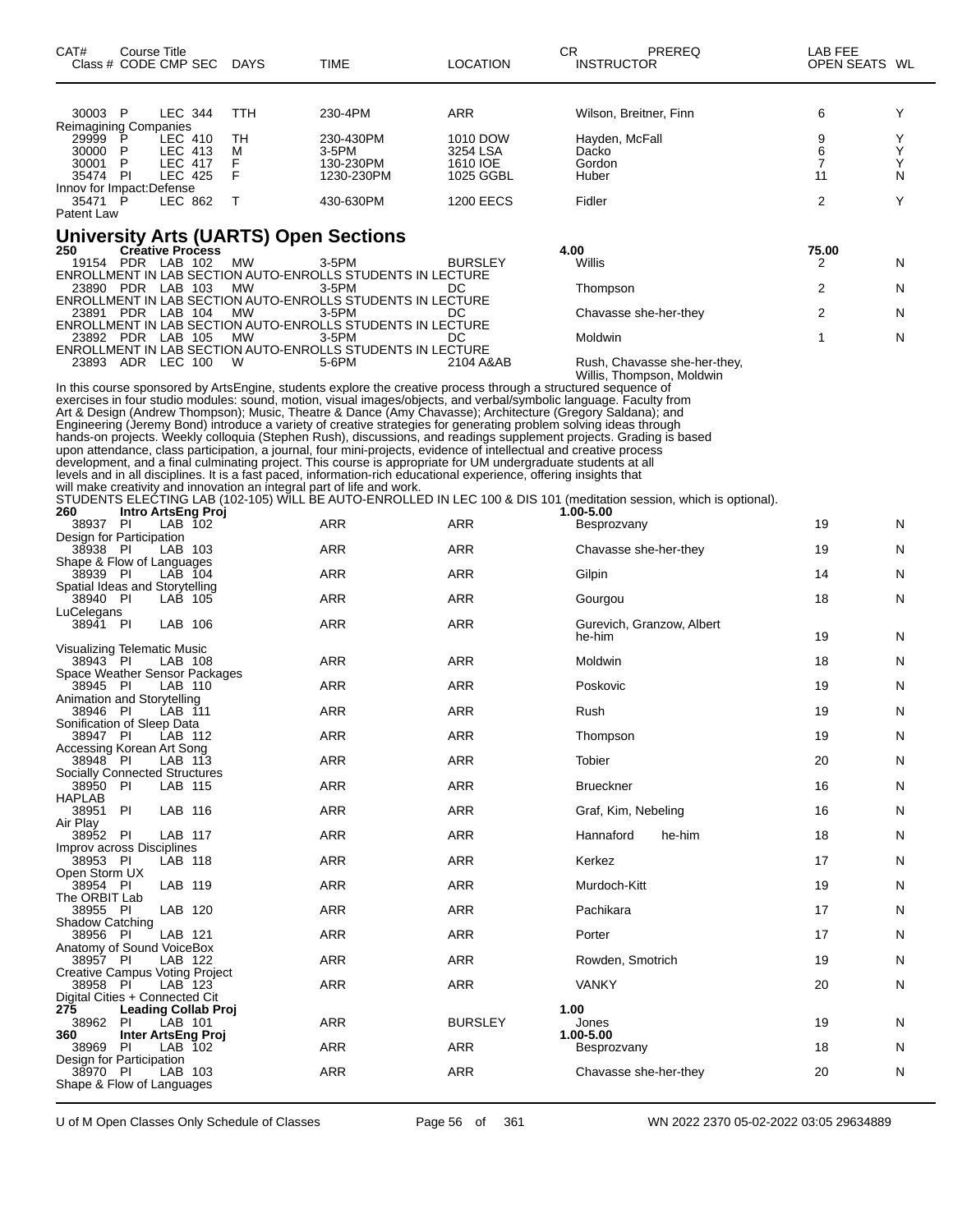| CAT#<br>Course Title<br>Class # CODE CMP SEC                                     | <b>DAYS</b> | TIME       | СR<br><b>LOCATION</b> | PREREQ<br><b>INSTRUCTOR</b>         | LAB FEE<br>OPEN SEATS WL |   |
|----------------------------------------------------------------------------------|-------------|------------|-----------------------|-------------------------------------|--------------------------|---|
| 38971 PI<br>LAB 104                                                              |             | ARR        | ARR                   | Gilpin                              | 18                       | N |
| Spatial Ideas and Storytelling<br>38972 PI<br>LAB 105                            |             | ARR        | ARR                   | Gourgou                             | 19                       | N |
| LuCelegans<br>38973 PI<br>LAB 106                                                |             | <b>ARR</b> | ARR                   | Gurevich, Granzow, Albert<br>he-him | 20                       | N |
| Visualizing Telematic Music<br>38975 PI<br>LAB 108                               |             | <b>ARR</b> | ARR                   | Moldwin                             | 20                       | N |
| Space Weather Sensor Packages<br>38977 PI<br>LAB 110                             |             | ARR        | ARR                   | Poskovic                            | 19                       | N |
| Animation and Storytelling<br>PI<br>LAB 111<br>38978                             |             | <b>ARR</b> | ARR                   | Rush                                | 20                       | N |
| Sonification of Sleep Data                                                       |             |            |                       |                                     |                          |   |
| - PI<br>LAB 112<br>38979<br>Accessing Korean Art Song                            |             | <b>ARR</b> | ARR                   | Thompson                            | 20                       | N |
| 38980 PI<br>LAB 113<br><b>Socially Connected Structures</b>                      |             | ARR        | ARR                   | Tobier                              | 17                       | N |
| 38982 PI<br>LAB 115<br><b>HAPLAB</b>                                             |             | <b>ARR</b> | ARR                   | <b>Brueckner</b>                    | 19                       | N |
| PI<br>LAB 116<br>38983<br>Air Play                                               |             | <b>ARR</b> | ARR                   | Graf, Nebeling, Kim                 | 20                       | N |
| 38984 PI<br>LAB 117<br>Improv across Disciplines                                 |             | ARR        | ARR                   | Hannaford<br>he-him                 | 20                       | N |
| 38985 PI<br>LAB 118<br>Open Storm UX                                             |             | <b>ARR</b> | ARR                   | Kerkez                              | 17                       | N |
| LAB 119<br>38986 PI                                                              |             | <b>ARR</b> | <b>ARR</b>            | Murdoch-Kitt                        | 19                       | N |
| The ORBIT Lab<br>LAB 120<br>38987 PI                                             |             | ARR        | ARR                   | Pachikara                           | 18                       | N |
| Shadow Catching<br>38988 PI<br>LAB 121                                           |             | <b>ARR</b> | ARR                   | Porter                              | 20                       | N |
| Anatomy of Sound VoiceBox<br>38989 PI<br>LAB 122                                 |             | <b>ARR</b> | ARR                   | Rowden, Smotrich                    | 20                       | N |
| <b>Creative Campus Voting Project</b><br>38990 PI<br>LAB 123                     |             | ARR        | ARR                   | <b>VANKY</b>                        | 19                       | N |
| Digital Cities + Connected Cit<br>460<br>Adv ArtsEng Proj                        |             |            |                       | 1.00-5.00                           |                          |   |
| 38992 PI<br>LAB 102<br>Design for Participation                                  |             | <b>ARR</b> | ARR                   | Besprozvany                         | 20                       | N |
| 38993 PI<br>LAB 103<br>Shape & Flow of Languages                                 |             | <b>ARR</b> | ARR                   | Chavasse she-her-they               | 19                       | N |
| LAB 104<br>38994 PI<br>Spatial Ideas and Storytelling                            |             | <b>ARR</b> | ARR                   | Gilpin                              | 20                       | N |
| 38995 PI<br>LAB 105<br>LuCelegans                                                |             | <b>ARR</b> | ARR                   | Gourgou                             | 20                       | N |
| 38996 PI<br>LAB 106                                                              |             | ARR        | ARR                   | Gurevich, Granzow, Albert<br>he-him | 19                       | N |
| Visualizing Telematic Music<br>38998 PI<br>LAB 108                               |             | ARR        | ARR                   | Moldwin                             | 20                       | N |
| Space Weather Sensor Packages<br>39000 PI<br>LAB 110                             |             | ARR        | <b>ARR</b>            | Poskovic                            | 19                       | N |
| Animation and Storytelling<br>39001 PI<br>LAB 111                                |             | <b>ARR</b> | ARR                   | Rush                                | 19                       | N |
| Sonification of Sleep Data<br>39002 PI<br>LAB 112                                |             | <b>ARR</b> | ARR                   | Thompson                            | 20                       | N |
| Accessing Korean Art Song<br>LAB 113<br>39003 PI                                 |             | <b>ARR</b> | <b>ARR</b>            | Tobier                              | 19                       | N |
| Socially Connected Structures<br>39005 PI<br>LAB 115                             |             | ARR        | ARR                   | <b>Brueckner</b>                    | 20                       | N |
| <b>HAPLAB</b><br>39006 PI<br>LAB 116                                             |             | <b>ARR</b> | ARR                   | Graf, Nebeling, Kim                 | 20                       | N |
| Air Play<br>39007 PI<br>LAB 117                                                  |             | <b>ARR</b> | <b>ARR</b>            | Hannaford<br>he-him                 | 20                       | N |
| Improv across Disciplines<br>39008 PI<br>LAB 118                                 |             | ARR        | ARR                   | Kerkez                              | 20                       | N |
| Open Storm UX<br>LAB 119                                                         |             | <b>ARR</b> | ARR                   | Murdoch-Kitt                        | 20                       | N |
| 39009 PI<br>The ORBIT Lab                                                        |             |            |                       |                                     |                          |   |
| LAB 120<br>39010 PI<br>Shadow Catching                                           |             | <b>ARR</b> | <b>ARR</b>            | Pachikara                           | 20                       | N |
| LAB 121<br>39011 PI<br>Anatomy of Sound VoiceBox                                 |             | ARR        | ARR                   | Porter                              | 20                       | N |
| LAB 122<br>39012 PI<br>Creative Campus Voting Project                            |             | <b>ARR</b> | ARR                   | Rowden, Smotrich                    | 18                       | N |
| 39013 PI<br>LAB 123<br>Digital Cities + Connected Cit                            |             | <b>ARR</b> | <b>ARR</b>            | <b>VANKY</b>                        | 20                       | N |
| 550<br><b>Creative Process</b><br>P R<br>LAB 101<br>20400                        | <b>MW</b>   | 3-5PM      | ARR                   | 4.00<br>Rush                        | 75.00<br>9               | N |
| STUDENTS ARE CONTACTED BY INSTRUCTOR ABOUT CLASS LOCATION<br>26518 AR<br>LEC 100 | W           | 5-6PM      | 2104 A&AB             | Rush                                |                          |   |

U of M Open Classes Only Schedule of Classes Page 57 of 361 WN 2022 2370 05-02-2022 03:05 29634889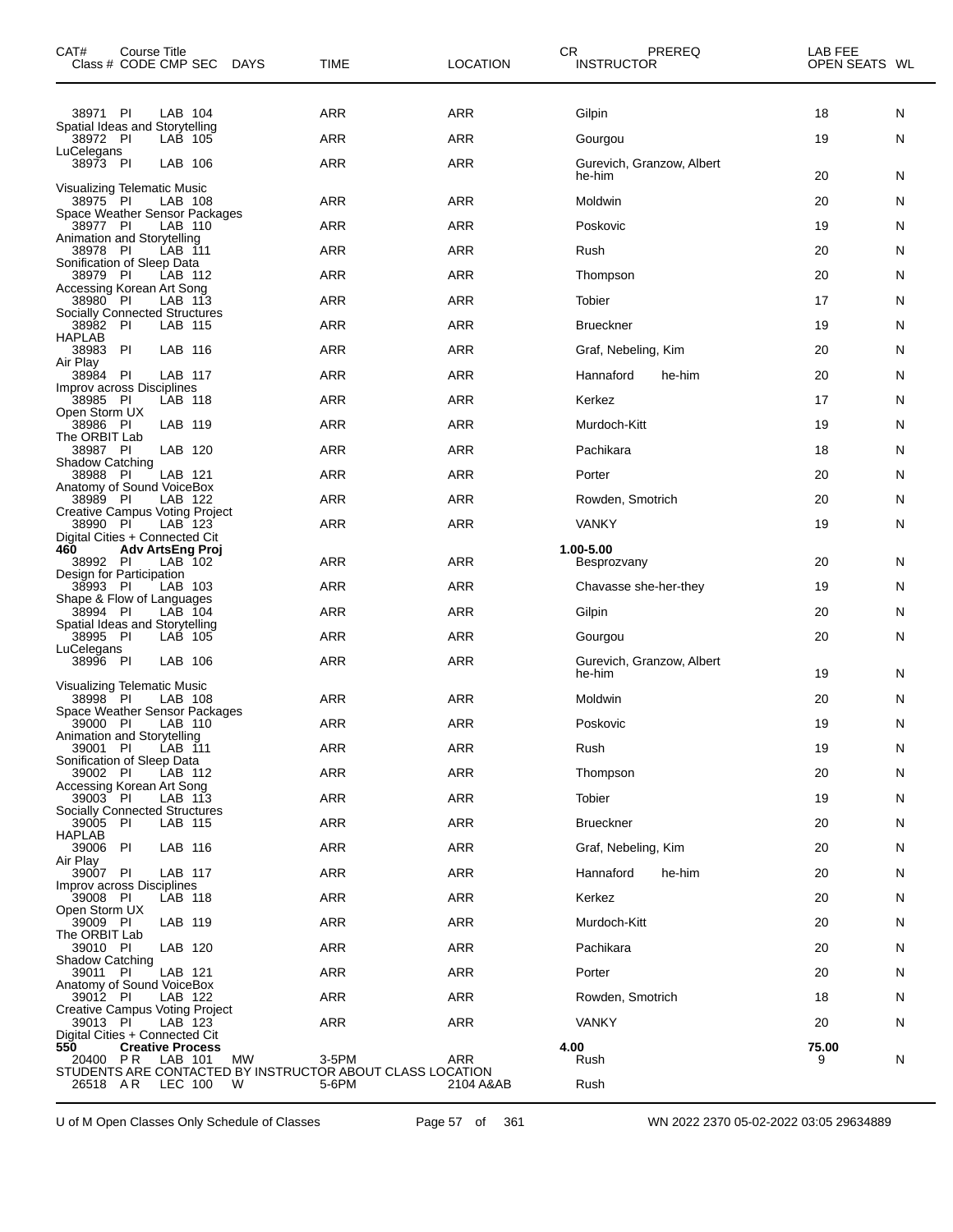| CAT#                                   | <b>Course Title</b><br>Class # CODE CMP SEC                              | <b>DAYS</b> | <b>TIME</b> | <b>LOCATION</b> | <b>CR</b><br>PREREQ<br><b>INSTRUCTOR</b> | LAB FEE<br>OPEN SEATS WL |   |
|----------------------------------------|--------------------------------------------------------------------------|-------------|-------------|-----------------|------------------------------------------|--------------------------|---|
|                                        | <b>ENROLLMENT IN LAB SECTION AUTO-ENROLLS STUDENTS IN LECTURE</b>        |             |             |                 |                                          |                          |   |
| 560<br>39015 PI                        | <b>Grad ArtsEng Proj</b><br>$LAB$ 102                                    |             | <b>ARR</b>  | <b>ARR</b>      | 1.00-5.00<br>Besprozvany                 | 14                       | N |
| 39016 PI                               | Design for Participation<br>LAB 103                                      |             | <b>ARR</b>  | <b>ARR</b>      | Chavasse she-her-they                    | 19                       | N |
| 39017 PI                               | Shape & Flow of Languages<br>LAB 104                                     |             | <b>ARR</b>  | <b>ARR</b>      | Gilpin                                   | 14                       | N |
| 39018 PI                               | Spatial Ideas and Storytelling<br>LAB 105                                |             | <b>ARR</b>  | <b>ARR</b>      | Gourgou                                  | 18                       | N |
| LuCelegans<br>39019 PI                 | LAB 106                                                                  |             | <b>ARR</b>  | <b>ARR</b>      | Gurevich, Granzow, Albert<br>he-him      | 17                       | N |
| 39021 PI                               | Visualizing Telematic Music<br>LAB 108                                   |             | <b>ARR</b>  | <b>ARR</b>      | Moldwin                                  | 20                       | N |
| 39023                                  | Space Weather Sensor Packages<br>- PI<br>LAB 110                         |             | <b>ARR</b>  | <b>ARR</b>      | Poskovic                                 | 20                       | N |
| 39024 PI                               | Animation and Storytelling<br>LAB 111                                    |             | <b>ARR</b>  | <b>ARR</b>      | Rush                                     | 18                       | N |
| 39025 PI                               | Sonification of Sleep Data<br>LAB 112                                    |             | <b>ARR</b>  | <b>ARR</b>      | Thompson                                 | 20                       | N |
| 39026 PI                               | Accessing Korean Art Song<br>LAB 113                                     |             | <b>ARR</b>  | <b>ARR</b>      | <b>Tobier</b>                            | 20                       | N |
| 39028 PI                               | <b>Socially Connected Structures</b><br>LAB 115                          |             | <b>ARR</b>  | <b>ARR</b>      | <b>Brueckner</b>                         | 19                       | N |
| <b>HAPLAB</b><br>39029 PI              | LAB 116                                                                  |             | <b>ARR</b>  | <b>ARR</b>      | Graf, Nebeling, Kim                      | 12                       | N |
| Air Play<br>39030 PI                   | LAB 117                                                                  |             | <b>ARR</b>  | <b>ARR</b>      | Hannaford<br>he-him                      | 19                       | N |
| 39031 PI                               | Improv across Disciplines<br><b>LAB 118</b>                              |             | <b>ARR</b>  | <b>ARR</b>      | Kerkez                                   | 19                       | N |
| Open Storm UX<br>39032 PI              | LAB 119                                                                  |             | <b>ARR</b>  | <b>ARR</b>      | Murdoch-Kitt                             | 17                       | N |
| The ORBIT Lab<br>39033 PI              | LAB 120                                                                  |             | <b>ARR</b>  | <b>ARR</b>      | Pachikara                                | 18                       | N |
| Shadow Catching<br>39034 PI            | LAB 121                                                                  |             | <b>ARR</b>  | <b>ARR</b>      | Porter                                   | 20                       | N |
| 39035                                  | Anatomy of Sound VoiceBox<br>P1<br>LAB 122                               |             | <b>ARR</b>  | <b>ARR</b>      | Rowden, Smotrich                         | 20                       | N |
| 39036 PI                               | <b>Creative Campus Voting Project</b><br>LAB 123                         |             | <b>ARR</b>  | <b>ARR</b>      | <b>VANKY</b>                             | 17                       | N |
| 590<br>25066 PI<br>The Force of Things | Digital Cities + Connected Cit<br><b>Spec Topics in UARTS</b><br>LEC 001 | т           | 9-12PM      | <b>ARR</b>      | 3.00<br>Fure, Albert he-him              | 20                       | N |

This section is A Transdisciplinary Exploration of Architecture and Sound, and will meet on N. campus; location TBD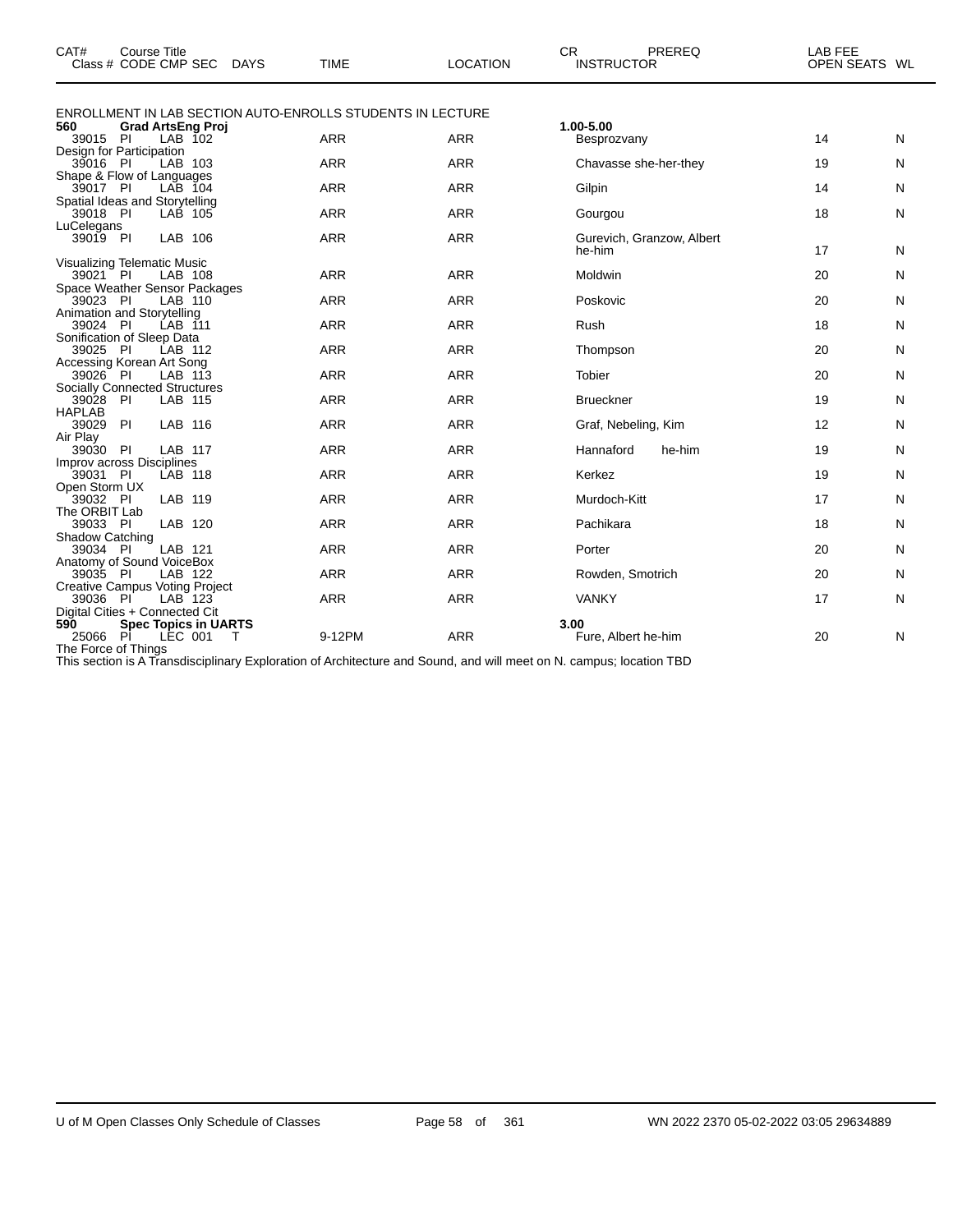| CAT# | Course Title         |             |             |                 | СF                | PREREQ | _AB FEE       |
|------|----------------------|-------------|-------------|-----------------|-------------------|--------|---------------|
|      | Class # CODE CMP SEC | <b>DAYS</b> | <b>TIME</b> | <b>LOCATION</b> | <b>INSTRUCTOR</b> |        | OPEN SEATS WL |
|      |                      |             |             |                 |                   |        |               |

#### **Industrial-Operations Engr Dep**

#### **Industrial And Operations Engineering (IOE) Open Sections**

| 201 |                | <b>Econ Dec Making</b>               |                    |                                   |                                                              | <b>Industrial And Operations Engineering (IOE) Open Sections</b> | 2.00            | <b>ENFORCED</b>           |                |        |
|-----|----------------|--------------------------------------|--------------------|-----------------------------------|--------------------------------------------------------------|------------------------------------------------------------------|-----------------|---------------------------|----------------|--------|
|     | 10696 PR       |                                      | LEC 001            | TTH                               | 830-1030AM                                                   | 1610 IOE                                                         | Mondisa         |                           | 19             | Υ      |
|     |                |                                      |                    | MEETS THE FIRST HALF OF THE TERM. |                                                              |                                                                  |                 |                           |                |        |
| 310 |                | <b>Optim and Comp Meth</b>           |                    |                                   |                                                              |                                                                  | 3.00            | <b>ENFORCED</b>           |                |        |
|     | 10699          | PR.                                  | LEC 001            | <b>MW</b>                         | 12-130PM                                                     | 1610 IOE                                                         | Cohn            |                           | 30             | Υ      |
| 316 |                | <b>Intro Markov Proc</b>             |                    |                                   |                                                              |                                                                  | 3.00            | <b>ENFORCED</b>           |                |        |
|     | 10700          | P R                                  | LEC 001            | TTH                               | 1030-12PM                                                    | 2246 CSRB                                                        | Lavieri         |                           | 35             | Υ      |
| 366 |                | <b>Intro Eng Data Analy</b>          |                    |                                   |                                                              |                                                                  | 3.00            | <b>ENFORCED</b>           |                |        |
|     | 10708          | PR.                                  | LEC 001            | МW                                | 130-3PM                                                      | 1010 DOW                                                         | Byon            |                           | 50             | Υ      |
| 373 |                | <b>Data Analyt TIs&amp;Tecn</b>      |                    |                                   |                                                              |                                                                  | 4.00            | <b>ADVISORY, ENFORCED</b> |                |        |
|     | 10710<br>10711 | P R<br>P <sub>R</sub>                | LAB 002<br>LAB 003 | F<br>F                            | 930-1030AM<br>1030-1130AM                                    | G610 IOE<br>G610 IOE                                             |                 |                           | $\mathbf{1}$   | N<br>N |
|     | 10712 PR       |                                      | LAB 004            | F                                 | 1130-1230PM                                                  | G610 IOE                                                         |                 |                           | $\frac{5}{9}$  | N      |
|     | 10715 PR       |                                      | LAB 007            | F                                 | 230-330PM                                                    | G610 IOE                                                         |                 |                           | $\overline{7}$ | N      |
|     |                |                                      |                    |                                   | STUDENTS ARE AUTO-ENROLLED IN LECTURE WHEN THEY ELECT A LAB. |                                                                  |                 |                           |                |        |
|     | 10709 AR       |                                      | LEC 001            | МW                                | 3-430PM                                                      | 2505 GGBL                                                        | Garcia-Guzman   |                           |                |        |
| 419 |                | <b>Service Oper Mgmt</b>             |                    |                                   |                                                              |                                                                  | 3.00            | <b>ENFORCED</b>           |                |        |
|     | 29520          | PR.                                  | LEC 001            | МW                                | 9-1030AM                                                     | 107 GFL                                                          | Daskin          |                           | 24             | Y      |
| 425 |                | <b>Lean Mfg&amp;Services</b>         |                    |                                   |                                                              |                                                                  | 2.00            | <b>ENFORCED</b>           |                |        |
|     | 16352 PR       |                                      | LEC 002            | МW                                | 530-730PM                                                    | 1610 IOE                                                         | Levantrosser    |                           | 23             | Y      |
| 434 |                |                                      |                    | MEETS SECOND HALF OF THE TERM.    |                                                              |                                                                  | 3.00            | <b>ADVISORY</b>           |                |        |
|     | 35091          | <b>Hum Error&amp;Syst Fail</b><br>P. | LEC 001            | TTH                               | 3-430PM                                                      | 133 CHRYS                                                        | Sarter          |                           | 3              | Υ      |
| 436 |                | <b>Human Factors</b>                 |                    |                                   |                                                              |                                                                  | 3.00            | <b>ADVISORY, ENFORCED</b> |                |        |
|     | 10718          | P R                                  | LEC 001            | МW                                | 130-3PM                                                      | 1680 IOE                                                         | Green           |                           | 13             | Υ      |
| 438 |                | <b>Occup Safety Mgt</b>              |                    |                                   |                                                              |                                                                  | 2.00            | <b>ENFORCED</b>           |                |        |
|     | 37357          | PR.                                  | LEC 001            | МT                                | 530-730PM                                                    | <b>185 EWRE</b>                                                  | Frantz          |                           | 14             | N      |
| 441 |                | <b>Prod&amp;Inv Contri</b>           |                    |                                   |                                                              |                                                                  | 3.00            | <b>ADVISORY, ENFORCED</b> |                |        |
|     | 10719          | PR.                                  | LEC 001            | <b>TTH</b>                        | 6-730PM                                                      | 133 CHRYS                                                        | Gusikhin        |                           | 8              | Υ      |
| 453 |                | <b>Derivative Instrumts</b>          |                    |                                   |                                                              |                                                                  | 3.00            | <b>ENFORCED</b>           | 9              | Y      |
| 466 | 13993          | P R<br><b>Stat Quality Control</b>   | LEC 001            | MW.                               | 12-130PM                                                     | 2153 GGBL                                                        | Saigal<br>3.00  | <b>ENFORCED</b>           |                |        |
|     | 10720          | PR.                                  | LEC 001            | TTH                               | 12-130PM                                                     | 2150 DOW                                                         | Jin             |                           | 21             | Υ      |
| 474 |                | <b>Simulation</b>                    |                    |                                   |                                                              |                                                                  | 4.00            | <b>ADVISORY, ENFORCED</b> |                |        |
|     | 10723          | P R                                  | LAB 003            | W                                 | 230-330PM                                                    | G610 IOE                                                         |                 |                           | 9              | Υ      |
|     | 10724          | P R                                  | LAB 004            | W                                 | 330-430PM                                                    | G610 IOE                                                         |                 |                           | 6              | Y      |
|     | 10725          | P R                                  | LAB 005            | W                                 | 430-530PM                                                    | G610 IOE                                                         |                 |                           | 16             | Υ      |
|     | 16943 PR       |                                      | LAB 006            | W                                 | 530-630PM                                                    | G610 IOE                                                         |                 |                           | 19             | Υ      |
|     |                |                                      |                    |                                   | STUDENTS ARE AUTO-ENROLLED IN LECTURE WHEN THEY ELECT A LAB. |                                                                  |                 |                           |                |        |
|     |                |                                      |                    |                                   |                                                              |                                                                  |                 |                           |                |        |
|     | 10721 AR       |                                      | LEC 001            | <b>TTH</b>                        | 130-3PM                                                      | 1610 IOE                                                         | Garcia-Guzman   |                           |                |        |
| 481 |                | <b>Practicum Hosp Sys</b>            |                    |                                   |                                                              |                                                                  | 4.00            | <b>ENFORCED</b>           |                |        |
|     | 10726          | P <sub>R</sub>                       | LEC 001            | - T                               | 230-430PM                                                    | 1018 DOW                                                         | Van Oven        |                           | 26             | Y      |
| 490 |                | <b>UG Directed Study</b>             | $IND +$            |                                   | ARR                                                          | ARR                                                              | 2.00-4.00       | <b>ADVISORY</b>           | 24             | N      |
| 491 |                | <b>Spec Top Ind Engr</b>             |                    |                                   |                                                              |                                                                  | 3.00            |                           |                |        |
|     | 29470 PR       |                                      | LEC 085            | МW                                | 12-130PM                                                     | G906 COOL                                                        | Fattahi         |                           | 22             | Y      |
|     |                | Advanced Data Analytics              |                    |                                   |                                                              |                                                                  |                 |                           |                |        |
| 510 |                | Linear Pro I                         |                    |                                   |                                                              |                                                                  | 3.00            | <b>ADVISORY</b>           |                |        |
|     | 10729          | P                                    | LEC 001            | MW                                | 9-1030AM                                                     | 1014 DOW                                                         | Epelman         |                           | 14             | Y      |
| 511 |                | <b>Cont Optimum Methods</b><br>P     |                    |                                   |                                                              |                                                                  | 3.00            | <b>ADVISORY</b>           |                |        |
| 516 | 21250          | <b>Stochastic Proc II</b>            | LEC 001            | TTH                               | 9-1030AM                                                     | 1014 DOW                                                         | Berahas<br>3.00 | <b>ADVISORY</b>           | 8              | Υ      |
|     | 18744          | P.                                   | LEC 001            | F                                 | 9-12PM                                                       | 1680 IOE                                                         | Shi             |                           | 6              | Υ      |
| 534 |                | <b>Occup Biomec</b>                  |                    |                                   |                                                              |                                                                  | 3.00            | <b>ADVISORY</b>           |                |        |
|     | 22809          | P                                    | LEC 001            | МW                                | 9-1030AM                                                     | 1680 IOE                                                         | Martin          |                           | 11             | Y      |
| 545 |                | <b>Stoch Network &amp; Ops</b>       |                    |                                   |                                                              |                                                                  | 3.00            | <b>ADVISORY</b>           |                |        |
| 561 |                | 35087 P LEC 001 MW                   |                    |                                   | 12-130PM                                                     | 1045 GGBL                                                        | Van Oyen        |                           | 12             | Y      |
|     | 28740          | <b>Risk Analysis I</b><br>PR.        | LEC 881            | TTH                               | 1030-12PM                                                    | <b>REMOTE</b>                                                    | 3.00<br>Guikema | <b>ADVISORY</b>           | 122            | Υ      |
| 563 |                | Adv Wk Des Vol Work                  |                    |                                   |                                                              |                                                                  | 3.00            | <b>ADVISORY</b>           |                |        |
|     | 26791          | P.                                   | LEC 001            | TH                                | 2-5PM                                                        | 2918 COOL                                                        | Armstrong       |                           | 2              | Υ      |
| 570 |                | <b>Design of Experiment</b>          |                    |                                   |                                                              |                                                                  | 3.00            | <b>ADVISORY</b>           |                |        |
|     | 36246          | P.                                   | LEC 001            | МW                                | 12-130PM                                                     | 138 NAME                                                         | Al Kontar       |                           | 4              | Υ      |
| 590 |                | <b>Masters Direct Study</b>          |                    |                                   |                                                              |                                                                  | 2.00-4.00       | <b>ADVISORY</b>           |                |        |
| 591 |                | <b>Special Topics</b>                | $IND +$            |                                   | ARR                                                          | ARR                                                              | 3.00            | <b>ADVISORY</b>           | 19             | N      |
|     | 26099 P        |                                      | LEC 100            | <b>TTH</b>                        | 1030-12PM                                                    | G699 IOE                                                         | Martin          |                           | 7              | Υ      |
|     |                | Ergo Research Methods Lab            |                    |                                   |                                                              |                                                                  |                 |                           |                |        |
| 614 |                | <b>Integer Prog</b>                  |                    |                                   |                                                              |                                                                  | 3.00            | <b>ADVISORY</b>           |                |        |
|     | 22535 P        |                                      | LEC 001            | МW                                | 12-130PM                                                     | <b>1012 EECS</b>                                                 | Lee             |                           | 8              | Υ      |
| 623 |                | <b>ComputationI Finance</b><br>P.    |                    |                                   |                                                              |                                                                  | 3.00            | <b>ADVISORY</b>           |                |        |
| 691 | 29417          | <b>Special Topics</b>                | LEC 001            | TTH                               | 830-10AM                                                     | 3866 EH                                                          | Feng<br>3.00    | <b>ADVISORY</b>           | 10             | Y      |
|     | 27666          | P<br>Bayesian Data Science           | LEC 077            | W                                 | 430-730PM                                                    | 1680 IOE                                                         | Al Kontar       |                           | 12             | Υ      |

U of M Open Classes Only Schedule of Classes Page 59 of 361 WN 2022 2370 05-02-2022 03:05 29634889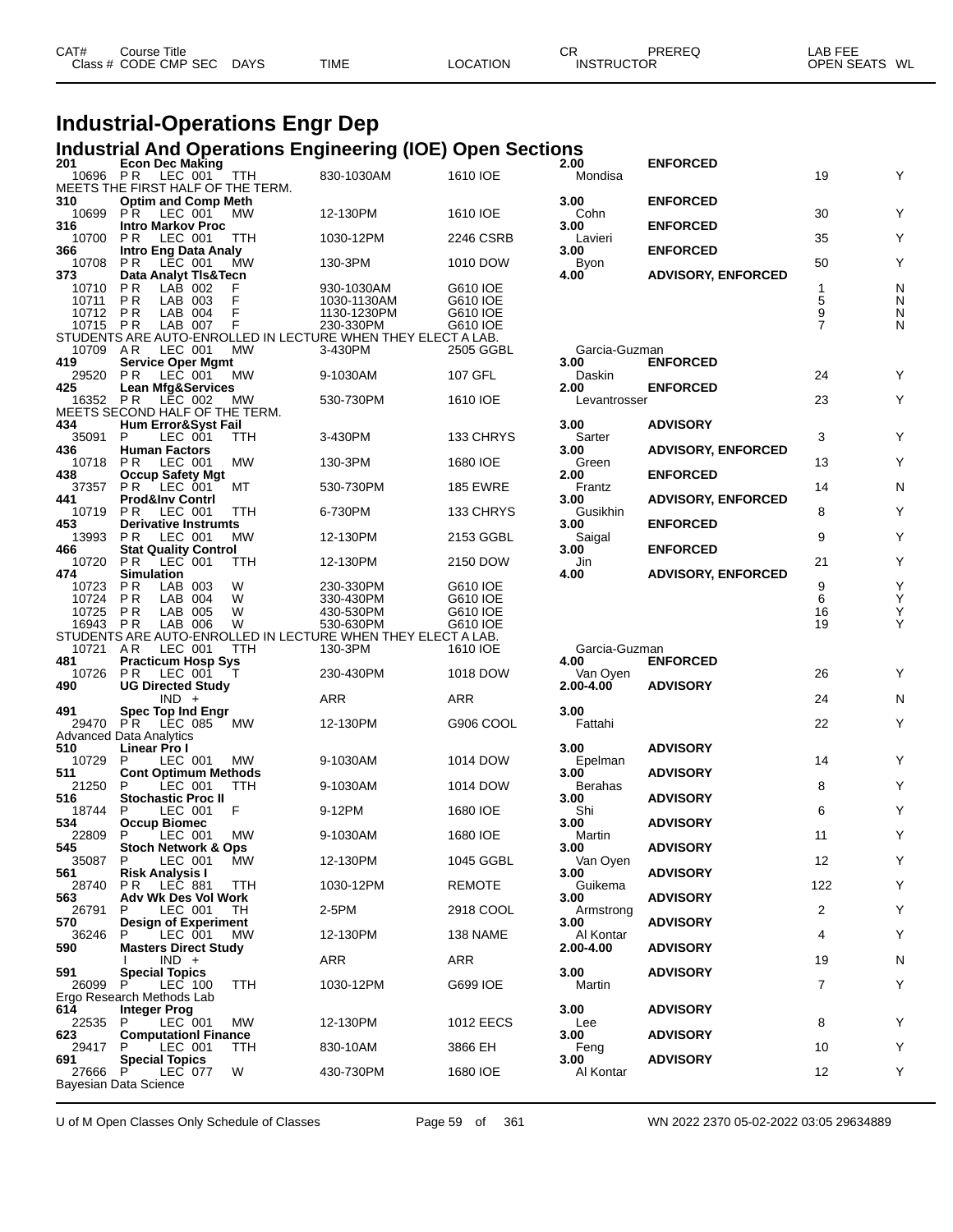| CAT#  | Course Title<br>Class # CODE CMP SEC                         | DAYS | <b>TIME</b> | <b>LOCATION</b> | CR<br><b>INSTRUCTOR</b> | PREREQ                    | LAB FEE<br>OPEN SEATS WL |   |
|-------|--------------------------------------------------------------|------|-------------|-----------------|-------------------------|---------------------------|--------------------------|---|
|       |                                                              |      |             |                 |                         |                           |                          |   |
| 801   | First Yr Doc Dir Res                                         |      |             |                 | 1.00-3.00               | ADVISORY                  |                          |   |
|       | $IND +$                                                      |      | ARR         | <b>ARR</b>      |                         |                           | 25                       | N |
| 802   | <b>Written&amp;Oral Present</b>                              |      |             |                 | 2.00                    | <b>ADVISORY</b>           |                          |   |
| 10733 | <b>SEM 001</b><br>PIR.                                       | м    | 230-430PM   | <b>ARR</b>      | Epelman                 |                           | 4                        | N |
| 837   | IOE 802 meets in 2717 IOE<br><b>Pers Occ Hith&amp;Safety</b> |      |             |                 | 1.00                    | <b>ADVISORY, ENFORCED</b> |                          |   |
| 10734 | <b>SEM 001</b><br>PR -                                       | Е    | $1-2PM$     | <b>REMOTE</b>   | O'Neill                 |                           | 5                        | Υ |
|       | Class meets in 1690 SPH I                                    |      |             |                 |                         |                           |                          |   |
| 899   | loe Seminar                                                  |      |             |                 | 1.00                    | <b>ADVISORY</b>           |                          |   |
| 10735 | <b>SEM 001</b><br>PR.                                        | TH.  | 3-430PM     | 1680 IOE        | Fattahi                 |                           | 22                       | N |
| 990   | <b>Diss Pre-Candidate</b>                                    |      |             |                 | 2.00-8.00               | <b>ADVISORY</b>           |                          |   |
|       | $IND +$                                                      |      | ARR         | <b>ARR</b>      |                         |                           | 25                       | N |
| 995   | <b>Dissertation Cand</b>                                     |      |             |                 | 8.00                    | <b>ENFORCED</b>           |                          |   |
|       | $IND +$<br>R                                                 |      | ARR         | ARR             |                         |                           | 25                       | N |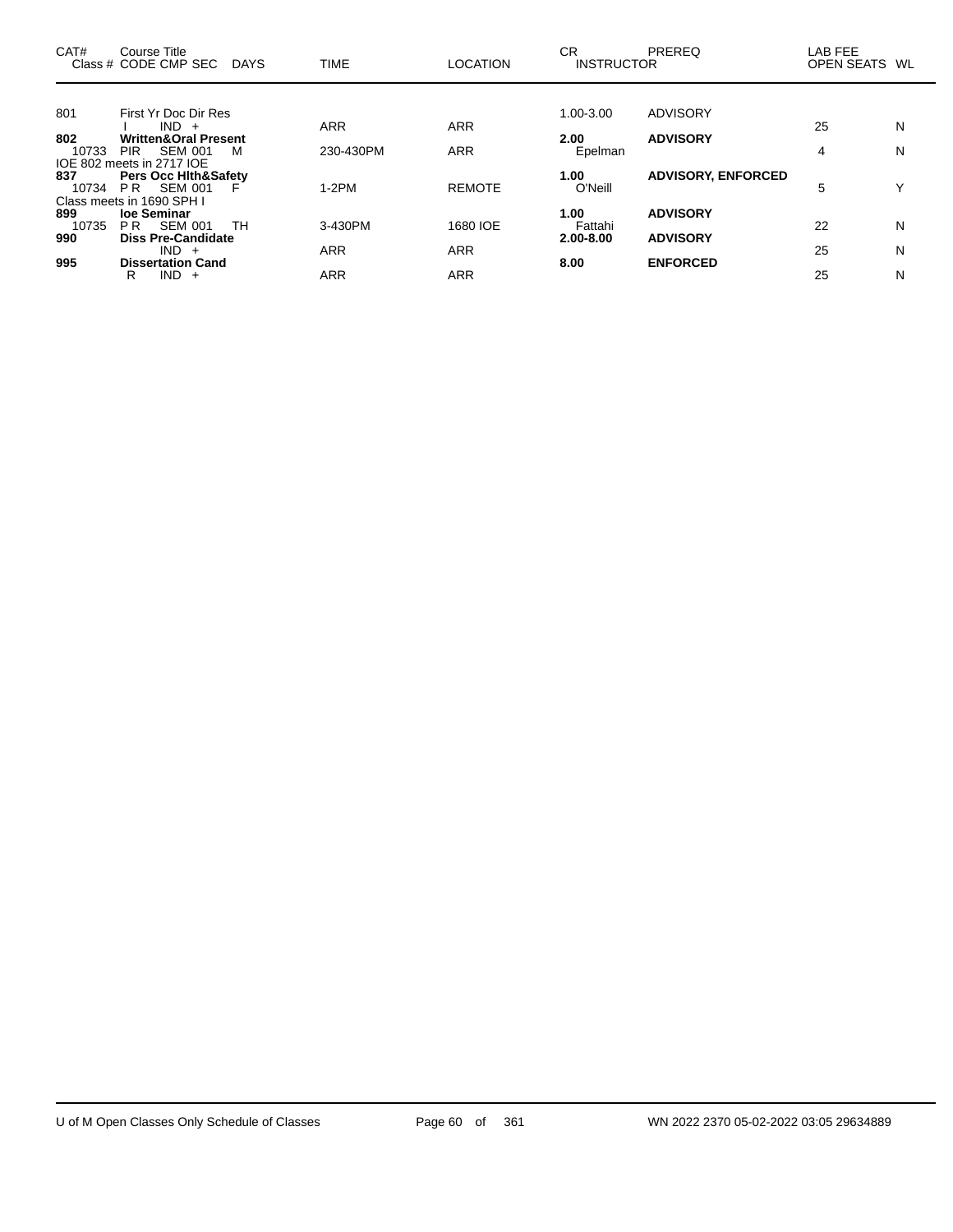| CAT# | Course Title<br>Class # CODE CMP SEC | DAYS | <b>TIME</b> | LOCATION | СF<br><b>INSTRUCTOR</b> | PREREQ | LAB FEE<br><b>OPEN SEATS</b> | WL |
|------|--------------------------------------|------|-------------|----------|-------------------------|--------|------------------------------|----|
|      |                                      |      |             |          |                         |        |                              |    |

|                       | <b>Integrative Systems and Design</b>                    |            |                                                                 |                            |                                    |                           |                   |        |
|-----------------------|----------------------------------------------------------|------------|-----------------------------------------------------------------|----------------------------|------------------------------------|---------------------------|-------------------|--------|
|                       |                                                          |            | <b>Automotive Engineering Program (AUTO) Open Sections</b>      |                            |                                    |                           |                   |        |
| 503                   | <b>Auto Eng Project</b><br>D<br>$IND +$                  |            | <b>ARR</b>                                                      | <b>ARR</b>                 | 3.00-4.00                          | <b>ADVISORY</b>           | 20                | N      |
| 533                   | <b>Adv Energy Solutions</b>                              |            |                                                                 |                            | 3.00                               | <b>ADVISORY</b>           |                   |        |
| 26001<br>542          | P<br>LEC 001<br>Vehicle Dyn & Auto                       | ттн        | 1030-12PM                                                       | 2505 GGBL                  | Kwabi<br>3.00                      | <b>ADVISORY</b>           | 9                 | Y      |
| 33148<br>33149<br>590 | P<br>LEC 001<br>P<br>LEC 881                             | TTH        | 130-3PM<br>ARR                                                  | 151 CHRYS<br>ARR           | Orosz<br>Orosz                     |                           | 13<br>10          | Υ<br>N |
|                       | Directed Study&Res<br>$IND +$                            |            | <b>ARR</b>                                                      | <b>ARR</b>                 | 1.00-3.00                          |                           | 25                | N      |
|                       |                                                          |            | <b>Energy Systems Engineering Program (ESENG) Open Sections</b> |                            |                                    |                           |                   |        |
| 503                   | Energy Systems Proj                                      |            |                                                                 |                            | 3.00                               | <b>ADVISORY</b>           |                   |        |
|                       | $IND +$<br>D                                             |            | <b>ARR</b>                                                      | <b>ARR</b>                 |                                    |                           | 15                | N      |
| 503                   | <b>ISD Practicum</b>                                     |            | <b>Integrative Systems and Design (ISD) Open Sections</b>       |                            |                                    |                           |                   |        |
|                       | DR.<br>$IND +$                                           |            | <b>ARR</b>                                                      | ARR                        | 3.00-9.00                          | <b>ENFORCED</b>           | 18                | N      |
| 520<br>22124          | Intr to Systems Engr<br><b>PR</b><br>LEC 001             | MW         | 3-430PM                                                         | 165 CHRYS                  | 3.00                               | <b>ADVISORY, ENFORCED</b> | 72                | Y      |
|                       | Intro to Systems Engineering                             |            |                                                                 |                            | <b>Bordley</b>                     |                           |                   |        |
| 522<br>37749          | Sys Engin Arch & Des<br><b>PR</b><br>LEC 001             | МW         | 130-3PM                                                         | 151 CHRYS                  | 3.00<br>Hyde                       | <b>ADVISORY</b>           | 28                | Υ      |
| 37750                 | <b>LEC 881</b><br>P R                                    | <b>MW</b>  | 130-3PM                                                         | <b>REMOTE</b>              | Hyde                               |                           | 126               | Υ      |
| 523<br>28385          | Risk Analysis I<br><b>LEC 881</b><br>PR.                 | TTH        | 1030-12PM                                                       | <b>REMOTE</b>              | 3.00<br>Guikema                    | <b>ADVISORY</b>           | 122               | Υ      |
| 527                   | Des Qual: Six Sigma                                      |            |                                                                 |                            | 3.00                               | <b>ADVISORY</b>           |                   |        |
| 37751<br>37752        | P <sub>R</sub><br>LEC 001<br><b>PR</b><br><b>LEC 881</b> | м<br>м     | 430-730PM<br>430-730PM                                          | 165 CHRYS<br><b>REMOTE</b> | Lynch<br>Lynch                     |                           | 32<br>127         | Υ<br>Υ |
| 555                   | <b>Design Optimization</b>                               |            |                                                                 |                            | 3.00                               | <b>ADVISORY</b>           |                   |        |
| 34441<br>34442        | P<br>LEC 001<br><b>PR</b><br>LEC 881                     | <b>MW</b>  | 1030-12PM<br>ARR                                                | 165 CHRYS<br>ARR           | Austin-Breneman<br>Austin-Breneman |                           | 14<br>6           | Υ<br>Υ |
| 565                   | <b>Battery Sys and Ctrl</b>                              |            |                                                                 |                            | 3.00                               | <b>ADVISORY</b>           |                   |        |
| 35033<br>35034        | P<br>LEC 001<br><b>LEC 881</b><br>P R                    | MW         | 12-130PM<br>ARR                                                 | 151 CHRYS<br>ARR           | Siegel<br>Siegel                   |                           | 4<br>$\mathbf{1}$ | Υ<br>N |
| 590                   | Directed Study&Res                                       |            |                                                                 |                            | 1.00-3.00                          |                           |                   |        |
| 599                   | D<br>$IND +$<br><b>Spc Topics in ISD</b>                 |            | ARR                                                             | ARR                        | 3.00-4.00                          |                           | 10                | N      |
| 27428                 | P <sub>R</sub><br>LEC 007                                | TTH        | 12-130PM                                                        | 151 CHRYS                  | Orosz                              |                           | 31                | Y      |
| 37755 PR              | Dyn&Controls of Connected Veh<br>LEC 087                 | MW         | 9-1030AM                                                        | 151 CHRYS                  | Jin, Al Kontar, Barton,            |                           |                   |        |
|                       |                                                          |            |                                                                 |                            |                                    | Okwudire, Meerkov, Dong   | 7                 | Υ      |
| 37756 PR              | <b>Smart Manufacturing Systems</b><br>LEC 088            | MW         | 1030-12PM                                                       | 151 CHRYS                  |                                    | Okwudire, Barton, Saitou, | 17                | Y      |
| Fnd Smrt Add Mfg      |                                                          |            |                                                                 |                            | Field, Cooper                      |                           |                   |        |
| 27429 PR              | <b>LEC 887</b><br>Dyn&Controls of Connected Veh          | <b>TTH</b> | 12-130PM                                                        | <b>REMOTE</b>              | Orosz                              |                           | 131               | Y      |
| 37757 PR              | <b>LEC 987</b>                                           | MW         | 9-1030AM                                                        | 151 CHRYS                  | Jin, Al Kontar, Barton,            | Okwudire, Meerkov, Dong   | $\overline{7}$    | Υ      |
| 37758 PR              | <b>Smart Manufacturing Systems</b><br>LEC 988            | MW         | 1030-12PM                                                       | 151 CHRYS                  | Field, Cooper                      | Okwudire, Barton, Saitou, | 17                | Y      |
| Fnd Smrt Add Mfg      |                                                          |            |                                                                 |                            |                                    |                           |                   |        |
|                       |                                                          |            | Robotics and Autonomous Vehicle Engineering (RAV) Open Sections |                            |                                    |                           |                   |        |
| 503                   | <b>RAV Capstone Project</b>                              |            |                                                                 |                            | 3.00                               |                           |                   |        |
|                       | $IND +$                                                  |            | ARR                                                             | ARR                        |                                    |                           | 25                | N      |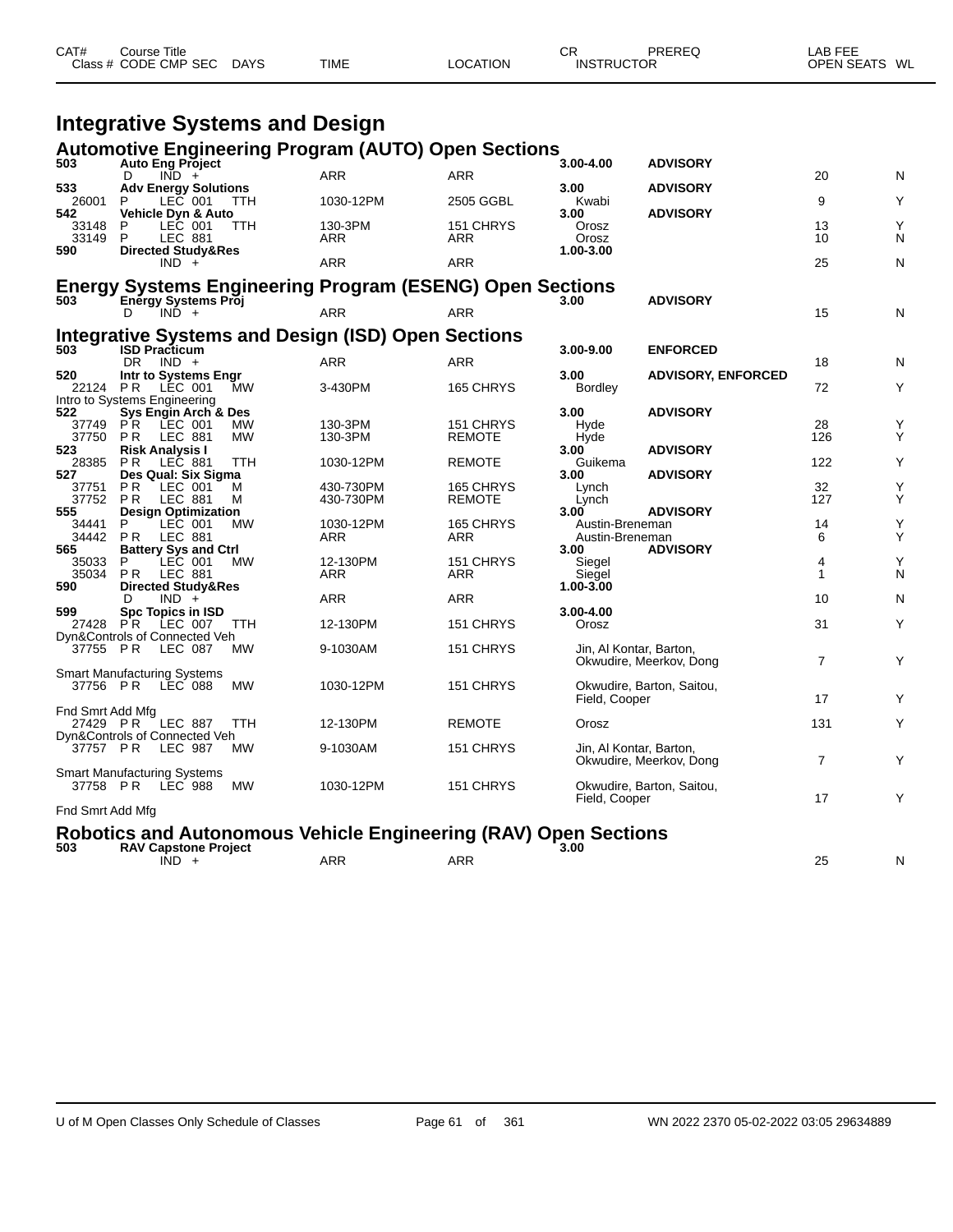| CAT# | Course Title         |             |             |          | СR                | PREREQ | LAB FEE       |  |
|------|----------------------|-------------|-------------|----------|-------------------|--------|---------------|--|
|      | Class # CODE CMP SEC | <b>DAYS</b> | <b>TIME</b> | LOCATION | <b>INSTRUCTOR</b> |        | OPEN SEATS WL |  |

# **Program In Manufacturing**

|                | Manufacturing (MFG) Open Sections<br>426 Lean Mfg&Services         |            |                  |                         |                                    |                           |                     |        |
|----------------|--------------------------------------------------------------------|------------|------------------|-------------------------|------------------------------------|---------------------------|---------------------|--------|
|                |                                                                    |            |                  |                         | 2.00                               | <b>ENFORCED</b>           |                     |        |
| 21229 PR       | LĔC 002                                                            | MW         | 530-730PM        | 1610 IOE                | Levantrosser                       |                           | 23                  | Υ      |
|                | MEETS SECOND HALF OF THE TERM.<br>ALL ENROLLMENT IS UNDER IOE 425. |            |                  |                         |                                    |                           |                     |        |
| 441            | <b>Prod&amp;Inv Contrl</b>                                         |            |                  |                         | 3.00                               | <b>ADVISORY, ENFORCED</b> |                     |        |
| 10738          | <b>PR</b><br>LEC 001                                               | <b>TTH</b> | 6-730PM          | 133 CHRYS               | Gusikhin                           |                           | 8                   | Y      |
| 456            | <b>Derivative Instrumts</b>                                        |            |                  |                         | 3.00                               | <b>ENFORCED</b>           |                     |        |
| 14390          | PR.<br>LEC 001                                                     | MW         | 12-130PM         | 2153 GGBL               | Saigal                             |                           | 9                   | Υ      |
| 458            | <b>Design Problems</b>                                             |            |                  |                         | 1.00-4.00                          | <b>ENFORCED</b>           |                     |        |
|                | $IND +$<br>R                                                       |            | ARR              | <b>ARR</b>              |                                    |                           | 25                  | N      |
| 462            | <b>MarStructureConst</b>                                           |            |                  |                         | 3.00                               | <b>ADVISORY</b>           |                     |        |
| 25975          | LEC 001<br>P                                                       | MW         | 430-6PM          | 138 NAME                | Dong                               |                           | 8                   | N      |
| 466<br>10740   | <b>Stat Quality Control</b><br>PR.<br>LEC 001                      | TTH        | 12-130PM         | 2150 DOW                | 3.00<br>Jin                        | <b>ENFORCED</b>           | 21                  | Υ      |
| 480            | <b>Prod Design Man</b>                                             |            |                  |                         | 3.00                               | <b>ENFORCED</b>           |                     |        |
| 35052          | P <sub>R</sub><br>LEC 001                                          | TTH        | 130-3PM          | 2150 DOW                | Li, Taub                           |                           | 3                   | N      |
| 503            | <b>Mfg Project</b>                                                 |            |                  |                         | 3.00                               | <b>ADVISORY</b>           |                     |        |
|                | $IND +$<br>D                                                       |            | <b>ARR</b>       | <b>ARR</b>              |                                    |                           | 13                  | N      |
| 504            | <b>Tauber Inst Project</b>                                         |            |                  |                         | 3.00                               | <b>ADVISORY</b>           |                     |        |
|                | $IND +$<br>D                                                       |            | <b>ARR</b>       | <b>ARR</b>              |                                    |                           | 25                  | N      |
| 514            | <b>Comp Matris</b>                                                 |            |                  |                         | 3.00                               | <b>ENFORCED</b>           |                     |        |
| 17877          | P <sub>R</sub><br>LEC 001                                          | TTH        | 9-1030AM         | 165 CHRYS               | Sevener                            |                           | 4<br>$\overline{7}$ | Υ      |
| 22055<br>517   | <b>PR</b><br>LEC 881                                               | <b>TTH</b> | 9-1030AM         | <b>ARR</b>              | Sevener<br>3.00                    | <b>ADVISORY</b>           |                     | N      |
| 26535          | Biopharm Eng<br>LEC 001<br>P<br>Т                                  |            | 530-830PM        | 2505 GGBL               | Tessier                            |                           | 20                  | Υ      |
| 527            | Des Qual: Six Sigma                                                |            |                  |                         | 3.00                               | <b>ADVISORY</b>           |                     |        |
| 37767          | <b>PR</b><br>LEC 001                                               | М          | 430-730PM        | 165 CHRYS               | Lynch                              |                           | 32                  | Υ      |
| 37768          | P <sub>R</sub><br>LEC 881<br>м                                     |            | 430-730PM        | <b>REMOTE</b>           | Lynch                              |                           | 127                 | Υ      |
| 534            | <b>Occup Biomec</b>                                                |            |                  |                         | 3.00                               | <b>ADVISORY</b>           |                     |        |
| 22813          | P<br>LEC 001                                                       | <b>MW</b>  | 9-1030AM         | 1680 IOE                | Martin                             |                           | 11                  | Υ      |
| 545            | Stoch Network & Ops                                                |            |                  |                         | 3.00                               | <b>ADVISORY</b>           |                     |        |
| 35088          | LEC 001<br>P                                                       | MW         | 12-130PM         | 1045 GGBL               | Van Oyen                           |                           | 12                  | Υ      |
| 555            | <b>Design Optimization</b>                                         |            |                  |                         | 3.00                               | <b>ADVISORY</b>           |                     |        |
| 10742<br>23755 | P<br>LEC 001<br>P<br><b>LEC 881</b>                                | <b>MW</b>  | 1030-12PM<br>ARR | 165 CHRYS<br><b>ARR</b> | Austin-Breneman<br>Austin-Breneman |                           | 14<br>6             | Υ<br>Υ |
|                |                                                                    |            |                  |                         |                                    |                           |                     |        |
| 564            | <b>Prod Syst Eng</b>                                               |            |                  |                         | 3.00                               |                           |                     |        |
| 29833          | LEC 001<br>P                                                       | <b>TTH</b> | 6-730PM          | 151 CHRYS               | Alavian                            |                           | 25                  | Υ      |
| 31030 P        | LEC 881                                                            | <b>TTH</b> | 6-730PM          | ARR                     | Alavian                            |                           | 11                  | Υ      |
|                | Section 881 is for distance learning students only.                |            |                  |                         |                                    |                           |                     |        |
| 567            | <b>Robot Kinemat Dynam</b>                                         |            |                  |                         | 3.00                               | <b>ADVISORY</b>           |                     |        |
| 35351          | P<br>LEC 001                                                       | MW         | 1030-12PM        | <b>1050 FMCRB</b>       | Gregg                              |                           | 18                  | Υ      |
| 590            | Directed Stdy&Res                                                  |            |                  |                         | 1.00-3.00                          | <b>ADVISORY</b>           |                     |        |
|                | $IND +$                                                            |            | ARR              | <b>ARR</b>              |                                    |                           | 25                  | N      |
| 591<br>35016   | <b>Laser Mat Process</b><br>LEC 001<br>P                           | <b>TTH</b> | 3-430PM          | 1003 EECS               | 3.00<br>Tan                        | <b>ADVISORY</b>           | 5                   | Y      |
| 599            | <b>Spec Topics in Mfg</b>                                          |            |                  |                         | 1.50-3.00                          | <b>ADVISORY</b>           |                     |        |
| 37775          | P <sub>R</sub><br>LEC 005                                          | <b>MW</b>  | 9-1030AM         | 151 CHRYS               | Jin, Al Kontar, Barton,            |                           |                     |        |
|                |                                                                    |            |                  |                         |                                    | Okwudire, Meerkov, Dong   | $\overline{7}$      | Y      |
|                | <b>Smart Manufacturing Systems</b>                                 |            |                  |                         |                                    |                           |                     |        |
| 990            | <b>Dissertat Pre-Cand</b>                                          |            |                  |                         | 2.00-8.00                          | <b>ADVISORY</b>           |                     |        |
|                | $IND +$                                                            |            | <b>ARR</b>       | <b>ARR</b>              |                                    |                           | 25                  | N      |
| 995            | <b>Dissertation-Cand</b>                                           |            |                  |                         | 8.00                               | <b>ENFORCED</b>           |                     |        |
|                | R<br>$IND +$                                                       |            | <b>ARR</b>       | <b>ARR</b>              |                                    |                           | 25                  | N      |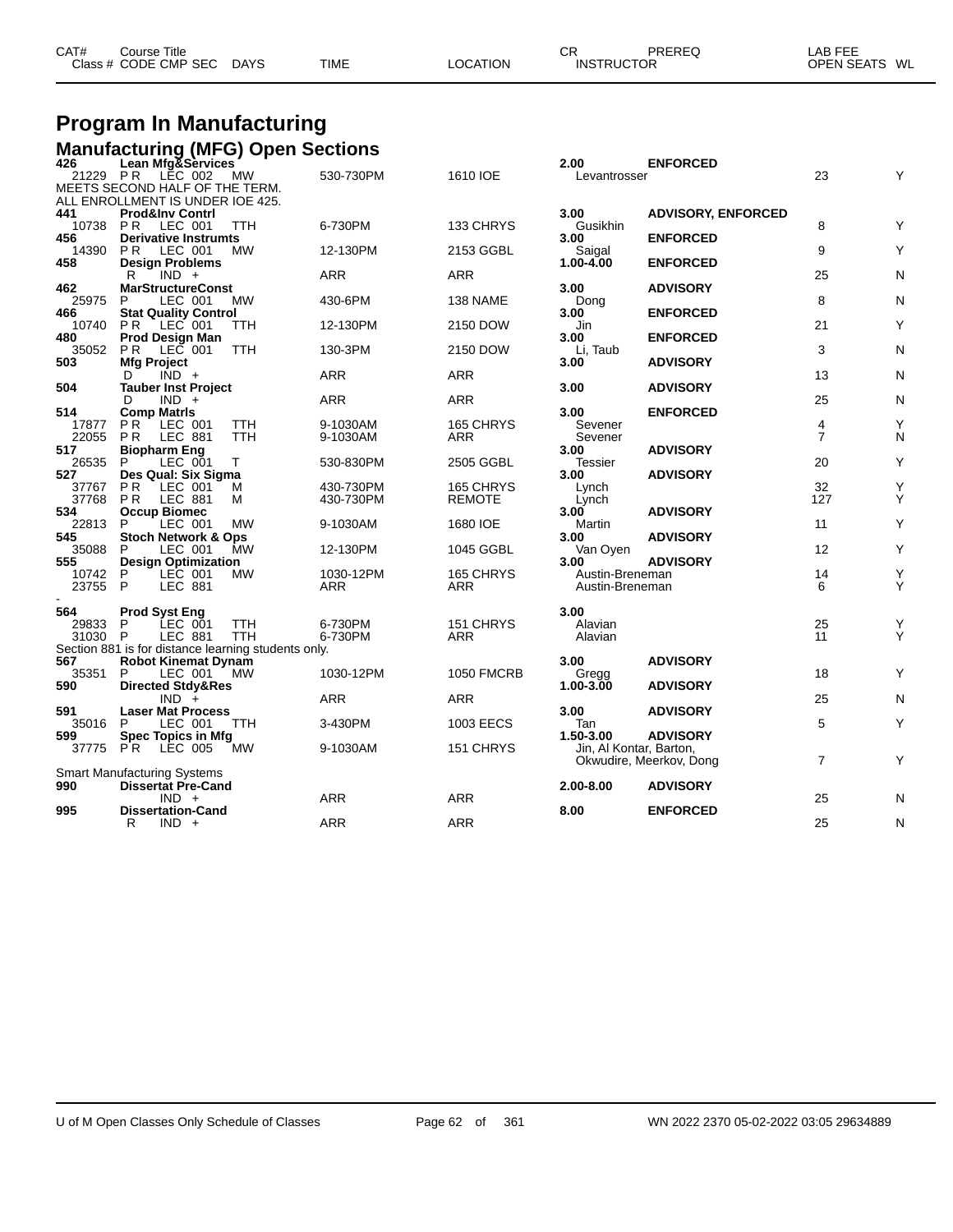| CAT# | ourse Titleٽ         |             |             |                 | СR                | PREREQ | _AB FEE       |  |
|------|----------------------|-------------|-------------|-----------------|-------------------|--------|---------------|--|
|      | Class # CODE CMP SEC | <b>DAYS</b> | <b>TIME</b> | <b>LOCATION</b> | <b>INSTRUCTOR</b> |        | OPEN SEATS WL |  |

|                                                           |            |                                        | <b>Materials Science &amp; Engineering</b>                  |                                                                                                                                                                                                                                  |                      |                       |                                |    |        |
|-----------------------------------------------------------|------------|----------------------------------------|-------------------------------------------------------------|----------------------------------------------------------------------------------------------------------------------------------------------------------------------------------------------------------------------------------|----------------------|-----------------------|--------------------------------|----|--------|
|                                                           |            |                                        |                                                             | <b>Materials Science Engineering (MATSCIE) Open Sections</b>                                                                                                                                                                     |                      |                       |                                |    |        |
| 220<br>10787                                              | PR.        | Intro Mat & Man<br>DIS 103             | TН                                                          | 130-230PM                                                                                                                                                                                                                        | 1010 DOW             | 4.00<br>Liu           | <b>ENFORCED</b>                | 1  |        |
| 24499                                                     | PR         | DIS.<br>104                            | <b>TH</b>                                                   | 230-330PM                                                                                                                                                                                                                        | <b>1005 EECS</b>     | Valle                 |                                | 7  | Y<br>Y |
| 41048                                                     | P R        | DIS 203                                | TН                                                          | 130-230PM                                                                                                                                                                                                                        | 1018 DOW             | Kim                   |                                | 3  | N      |
| 10784 AR                                                  |            | LEC 100                                | <b>MWF</b>                                                  | 1130-1230PM<br>Structure, properties, and processing relationships in engineering materials. This section is particularly                                                                                                        | <b>1060 FMCRB</b>    | Wynarsky              |                                |    |        |
|                                                           |            |                                        |                                                             | well-suited for Aerospace and NERS students (minor added emphasis on composites and radiation effects on                                                                                                                         |                      |                       |                                |    |        |
| materials).                                               |            |                                        |                                                             |                                                                                                                                                                                                                                  |                      |                       |                                |    |        |
| 34889                                                     | AR         | LEC 200                                | <b>MWF</b>                                                  | 1030-1130AM                                                                                                                                                                                                                      | <b>1060 FMCRB</b>    | Wynarsky              |                                |    |        |
| 242<br>10788                                              | PR.        | <b>Physics of Matls</b><br>LEC 001     | F                                                           | 1130-1230PM                                                                                                                                                                                                                      | 1670 BEYSTER         | 4.00                  | <b>ENFORCED</b>                | 27 | N      |
| 242                                                       |            | <b>Physics of Matls</b>                |                                                             |                                                                                                                                                                                                                                  |                      | 4.00                  | <b>ENFORCED</b>                |    |        |
|                                                           | РŔ         | LEC 001                                | <b>MW</b>                                                   | 12-130PM                                                                                                                                                                                                                         | 1010 DOW             | Kioupakis             |                                | 27 | N      |
| 250                                                       |            | Prin Engr Matl                         |                                                             |                                                                                                                                                                                                                                  |                      | 4.00                  | <b>ENFORCED</b>                |    |        |
| 19124<br>10789                                            | P R<br>A R | DIS 102<br>LEC 100                     | TН<br><b>MWF</b>                                            | 130-230PM<br>930-1030AM                                                                                                                                                                                                          | 2166 DOW<br>1017 DOW | Frisone<br>Goldman    |                                | 6  | Υ      |
| 280                                                       |            | <b>MSE Ugrad Res Opp</b>               |                                                             |                                                                                                                                                                                                                                  |                      | 1.00-4.00             | <b>ADVISORY</b>                |    |        |
|                                                           |            | $IND +$                                |                                                             | ARR                                                                                                                                                                                                                              | ARR                  |                       |                                | 25 | N      |
| 293<br>35371                                              | P          | <b>MSE Special Topics</b><br>LEC 001   | MWF                                                         | 11-12PM                                                                                                                                                                                                                          | 2460 CCCB            | 3.00                  | Beck, Yalisove, Ansari, Larson | 76 | Y      |
|                                                           |            |                                        | Making Things: Three Million Years of Materials and Culture |                                                                                                                                                                                                                                  |                      |                       |                                |    |        |
|                                                           |            |                                        |                                                             | This course explores the connections between the discovery of new materials -- such as ceramics, concrete, precious                                                                                                              |                      |                       |                                |    |        |
|                                                           |            |                                        |                                                             | stones and metals, glass, steel, plastics, and semiconductors -- and social transformations worldwide. To see these                                                                                                              |                      |                       |                                |    |        |
|                                                           |            | from anthropological archaeology.      |                                                             | connections, the course will fuse basic concepts in materials science and engineering with perspectives and methods                                                                                                              |                      |                       |                                |    |        |
| 335                                                       |            | Kin&Transport                          |                                                             |                                                                                                                                                                                                                                  |                      | 4.00                  | <b>ENFORCED</b>                |    |        |
| 10792                                                     | PR         | LEC 001                                | F                                                           | 830-930AM                                                                                                                                                                                                                        | <b>1500 EECS</b>     |                       |                                | 18 | Y      |
| 335                                                       | P R        | Kin&Transport<br>LEC 001               | MW                                                          | 1030-12PM                                                                                                                                                                                                                        | 2150 DOW             | 4.00<br>Sun           | <b>ENFORCED</b>                | 18 | Y      |
| 365                                                       |            | <b>Materials Lab II</b>                |                                                             |                                                                                                                                                                                                                                  |                      | 3.00                  | <b>ENFORCED</b>                |    |        |
| 16345                                                     | P R        | LAB 002                                | T.                                                          | 1230-430PM                                                                                                                                                                                                                       | ARR                  | Lu                    |                                | 1  | Y      |
| 27377                                                     | P R        | LAB 004                                | TН                                                          | 12-4PM                                                                                                                                                                                                                           | ARR                  | Yu                    |                                | 3  | Y      |
| 10790 SR                                                  |            | LEC 001                                | м                                                           | 330-430PM<br>Labs for MSE 365 are held in the Van Vlack Undergraduate Lab, second floor of the H.H. Dow building.                                                                                                                | 3150 DOW             | Chambers, Marquis     |                                |    |        |
|                                                           |            |                                        |                                                             | For permission to register, contact Patti Vogel at pvogel@umich.edu.                                                                                                                                                             |                      |                       |                                |    |        |
| 440                                                       |            | <b>Ceramic Materials</b>               |                                                             |                                                                                                                                                                                                                                  |                      | 3.00                  | <b>ADVISORY, ENFORCED</b>      |    |        |
| 17180 PR<br>465                                           |            | LEC 001<br><b>Struc Chm Char Matls</b> | МW                                                          | 130-3PM                                                                                                                                                                                                                          | 3433 EECS            | Laine<br>3.00         | <b>ENFORCED</b>                | 3  | N      |
| 29236                                                     | P R        | LEC 001                                | MW                                                          | 9-1030AM                                                                                                                                                                                                                         | 1003 EECS            | Hovden                |                                | 18 | N      |
| 482                                                       |            | Prod Design Man                        |                                                             |                                                                                                                                                                                                                                  |                      | 3.00                  | <b>ENFORCED</b>                |    |        |
| 34931                                                     | PR.        | LEC 001                                | TTH                                                         | 130-3PM                                                                                                                                                                                                                          | 2150 DOW             | Li, Taub              |                                | 3  | N      |
| 485                                                       | R          | <b>Design Problems</b><br>$IND +$      |                                                             | ARR                                                                                                                                                                                                                              | ARR                  | 1.00-4.00             | <b>ENFORCED</b>                | 25 | N      |
| 490                                                       |            | <b>Research Problems</b>               |                                                             |                                                                                                                                                                                                                                  |                      | 1.00-3.00             | <b>ENFORCED</b>                |    |        |
|                                                           | R          | $IND +$                                |                                                             | ARR                                                                                                                                                                                                                              | ARR                  |                       |                                | 25 | N      |
| 500<br>35372                                              | P          | <b>Mater Phys Chem</b><br>LEC 001      | МW                                                          | 3-430PM                                                                                                                                                                                                                          | 1006 DOW             | 3.00<br>Poudeu-Poudeu |                                | 15 | N      |
| 512                                                       |            | <b>Phys Polymers</b>                   |                                                             |                                                                                                                                                                                                                                  |                      | 3.00                  | <b>ADVISORY</b>                |    |        |
| 20607                                                     | P          | LEC 001                                | <b>MW</b>                                                   | 430-6PM                                                                                                                                                                                                                          | 1018 DOW             | Kim                   |                                | 13 | N      |
| 514                                                       | PR.        | <b>Comp Matris</b><br>LEC 001          | TTH                                                         | 9-1030AM                                                                                                                                                                                                                         | 165 CHRYS            | 3.00<br>Sevener       | <b>ENFORCED</b>                | 4  | Υ      |
| 17876<br>22054                                            |            | PR LEC 881                             | TTH                                                         | 9-1030AM                                                                                                                                                                                                                         | ARR                  | Sevener               |                                | 7  | N      |
| 520                                                       |            | <b>Adv Mech Behavior</b>               |                                                             |                                                                                                                                                                                                                                  |                      | 3.00                  | <b>ADVISORY</b>                |    |        |
| 29215 PR                                                  |            | LEC 001                                | TTH.                                                        | 3-430PM                                                                                                                                                                                                                          | <b>1008 EECS</b>     | Misra                 |                                | 4  | Υ      |
| 521                                                       |            | <b>Materials in Design</b>             | This Course is for Graduate Students (MS and PhD.)          |                                                                                                                                                                                                                                  |                      | 3.00                  | <b>ENFORCED</b>                |    |        |
| 34987 PR                                                  |            | LEC 001                                | МW                                                          | 130-3PM                                                                                                                                                                                                                          | 1008 EECS            | <b>Thouless</b>       |                                | 2  | Υ      |
| 535                                                       |            | Kin, Ph Trnsfm&Trnsp                   |                                                             |                                                                                                                                                                                                                                  |                      | 3.00                  | <b>ADVISORY</b>                |    |        |
| 15912<br>556                                              |            | LEC 001<br><b>Molecular Sim</b>        | MW                                                          | 9-1030AM                                                                                                                                                                                                                         | 2150 DOW             | Shahani<br>3.00       |                                | 5  | N      |
| 29235                                                     | P          | LEC 001                                | TTH                                                         | 130-3PM                                                                                                                                                                                                                          | 1003 EECS            | Kieffer               |                                | 34 | N      |
| 593                                                       |            | <b>MSE Special Topics</b>              |                                                             |                                                                                                                                                                                                                                  |                      | 3.00                  | <b>ADVISORY</b>                |    |        |
| 29229                                                     | P.         | LEC 076                                | МW                                                          | 130-3PM                                                                                                                                                                                                                          | 1006 DOW             | Mehta, Loebel         |                                | 11 | N      |
| <b>Advanced Biomaterials</b><br>Advanced Biomaterials.    |            |                                        |                                                             |                                                                                                                                                                                                                                  |                      |                       |                                |    |        |
|                                                           |            |                                        |                                                             | Biomaterials have important roles and growing impact on broad applications, including medical devices, implants,                                                                                                                 |                      |                       |                                |    |        |
|                                                           |            |                                        |                                                             | regenerative medicine, tissue engineering, sensors, diagnostics, and drug delivery. This graduate level course is                                                                                                                |                      |                       |                                |    |        |
|                                                           |            |                                        |                                                             | designed primarily for graduate and senior undergraduate students in engineering or biological sciences, as a<br>complement to BME 410. It will cover both basic concepts and contemporary concepts and applications in advanced |                      |                       |                                |    |        |
| biomaterials.                                             |            |                                        |                                                             |                                                                                                                                                                                                                                  |                      |                       |                                |    |        |
| 29231 P                                                   |            | LEC 077                                | TTH                                                         | 430-6PM                                                                                                                                                                                                                          | 1003 EECS            | Pena-Francesch        |                                | 16 | N      |
| <b>Soft Robotics Materials</b><br>Soft Robotics Materials |            |                                        |                                                             |                                                                                                                                                                                                                                  |                      |                       |                                |    |        |
|                                                           |            |                                        |                                                             | While traditional robots are typically composed of rigid and brittle materials, the growing field of soft robotics                                                                                                               |                      |                       |                                |    |        |

explores flexible and deformable materials to achieve compliance and properties akin to that of biological systems,

U of M Open Classes Only Schedule of Classes Page 63 of 361 WN 2022 2370 05-02-2022 03:05 29634889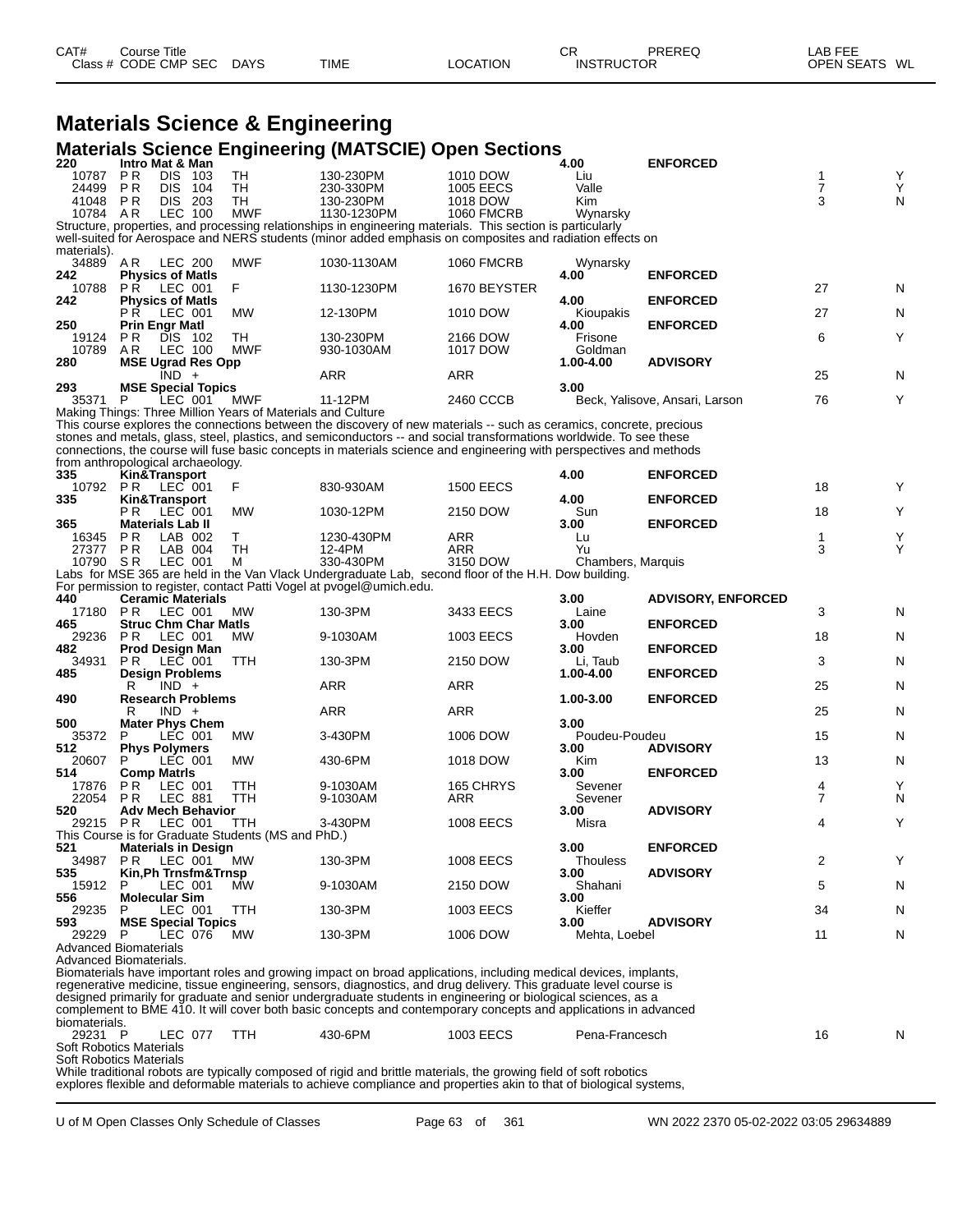| CAT#         | <b>Course Title</b><br>Class # CODE CMP SEC | DAYS | <b>TIME</b>                                                                         | <b>LOCATION</b>                                                                                                                                                                                                            | CR.<br><b>INSTRUCTOR</b> | <b>PREREQ</b>                                              | LAB FEE<br>OPEN SEATS WL |   |
|--------------|---------------------------------------------|------|-------------------------------------------------------------------------------------|----------------------------------------------------------------------------------------------------------------------------------------------------------------------------------------------------------------------------|--------------------------|------------------------------------------------------------|--------------------------|---|
|              |                                             |      |                                                                                     | safer for physical interaction with humans and for operation in dynamic environments. However, the use of soft                                                                                                             |                          |                                                            |                          |   |
|              |                                             |      |                                                                                     | materials in robotics restricts traditional approaches in design, actuation, and power, especially at milli- and                                                                                                           |                          |                                                            |                          |   |
|              |                                             |      |                                                                                     | microscales. This course will explore the fundamentals and new approaches in soft actuation across length scales,                                                                                                          |                          |                                                            |                          |   |
|              |                                             |      |                                                                                     | with focus on leveraging the properties and structures of soft materials for programmable complex actuation. Topics                                                                                                        |                          |                                                            |                          |   |
|              | soft robots and microrobots.                |      |                                                                                     | will cover soft materials design, tethered/untethered actuation methods, microscale actuation, and applications of                                                                                                         |                          |                                                            |                          |   |
| 29230 P      | LEC 033                                     | W    | 5-8PM                                                                               | 2150 DOW                                                                                                                                                                                                                   | Shtein                   |                                                            | 22                       | N |
|              | Tech-Driven Innov, and Bus.                 |      |                                                                                     |                                                                                                                                                                                                                            |                          |                                                            |                          |   |
|              |                                             |      |                                                                                     | Technology is the "lever of riches," historically responsible for economic development and global improvement in                                                                                                           |                          |                                                            |                          |   |
|              |                                             |      |                                                                                     | the standard of living. In the 20th and 21st centuries, particularly in the US, tech-driven innovation has created                                                                                                         |                          |                                                            |                          |   |
|              |                                             |      |                                                                                     | more wealth than in all the preceding epochs combined. However, in the process, the over-reliance of traditional                                                                                                           |                          |                                                            |                          |   |
|              |                                             |      |                                                                                     | heavy industries on natural resources and the associated adverse climate change have presented challenges and                                                                                                              |                          |                                                            |                          |   |
|              |                                             |      |                                                                                     | opportunities for technological innovation that can create prosperity, but do so more sustainably. This course                                                                                                             |                          |                                                            |                          |   |
|              |                                             |      |                                                                                     | considers the key questions on the path of technology commercialization, links technology attributes with viable                                                                                                           |                          |                                                            |                          |   |
|              |                                             |      |                                                                                     | business models, and applies these insights to guide research and development activities.                                                                                                                                  |                          |                                                            |                          |   |
| 29233 P      | LEC 034 TTH                                 |      | 1030-12PM                                                                           | <b>185 EWRE</b>                                                                                                                                                                                                            | Thornton                 |                                                            | 24                       | N |
|              | Data-Driven Matls Design & Gen              |      |                                                                                     |                                                                                                                                                                                                                            |                          |                                                            |                          |   |
|              |                                             |      |                                                                                     | The Materials Genome Initiative (MGI) is an ongoing U.S. initiative to discover, manufacture, and deploy advanced                                                                                                          |                          |                                                            |                          |   |
|              |                                             |      |                                                                                     | materials twice as fast, at a fraction of the cost. MGI efforts are enabled by a synergetic combination of<br>computational modeling, experimental tools, and large-scale materials informatics, employing methods such as |                          |                                                            |                          |   |
|              |                                             |      |                                                                                     | high-throughput computing, data- and simulation-driven materials optimization, and knowledge discovery in materials                                                                                                        |                          |                                                            |                          |   |
|              |                                             |      |                                                                                     | databases. In this course, students will learn how to design a MGI research project and take a first step toward                                                                                                           |                          |                                                            |                          |   |
|              |                                             |      |                                                                                     | executing it. State-of-the-art methods in computational materials science, statistical analysis, supervised and                                                                                                            |                          |                                                            |                          |   |
|              |                                             |      |                                                                                     | unsupervised machine-learning, and data visualization will be covered, with computational labs to develop                                                                                                                  |                          |                                                            |                          |   |
|              |                                             |      |                                                                                     | proficiency in these techniques. Students will use Python to access big-data from existing materials databases and                                                                                                         |                          |                                                            |                          |   |
|              |                                             |      |                                                                                     | also review examples of MGI efforts in the design of battery materials, structural alloys, etc. A capstone project                                                                                                         |                          |                                                            |                          |   |
|              |                                             |      | will provide an opportunity for students to design and propose new MGI initiatives. |                                                                                                                                                                                                                            |                          |                                                            |                          |   |
| 690          | <b>Research Problems</b>                    |      |                                                                                     |                                                                                                                                                                                                                            | 1.00-16.00               |                                                            |                          |   |
|              | $IND +$                                     |      | <b>ARR</b>                                                                          | <b>ARR</b>                                                                                                                                                                                                                 |                          |                                                            | 25                       | N |
| 890<br>18723 | <b>Collog in Mat Sci</b><br>PR SEM 001      | F    | 1030-1130AM                                                                         | 1013 DOW                                                                                                                                                                                                                   | 1.00                     |                                                            |                          |   |
|              |                                             |      |                                                                                     |                                                                                                                                                                                                                            |                          | Heron, Shahani, Hovden, Sun,<br>Loebel, Pena-Francesch, Li | 49                       | N |
| 990          | <b>Diss-Precand</b>                         |      |                                                                                     |                                                                                                                                                                                                                            | $1.00 - 8.00$            | <b>ADVISORY</b>                                            |                          |   |
|              | $IND +$                                     |      | <b>ARR</b>                                                                          | <b>ARR</b>                                                                                                                                                                                                                 |                          |                                                            | 25                       | N |
| 995          | Diss-Cand                                   |      |                                                                                     |                                                                                                                                                                                                                            | 8.00                     | <b>ENFORCED</b>                                            |                          |   |

R IND + ARR ARR ARR 25 N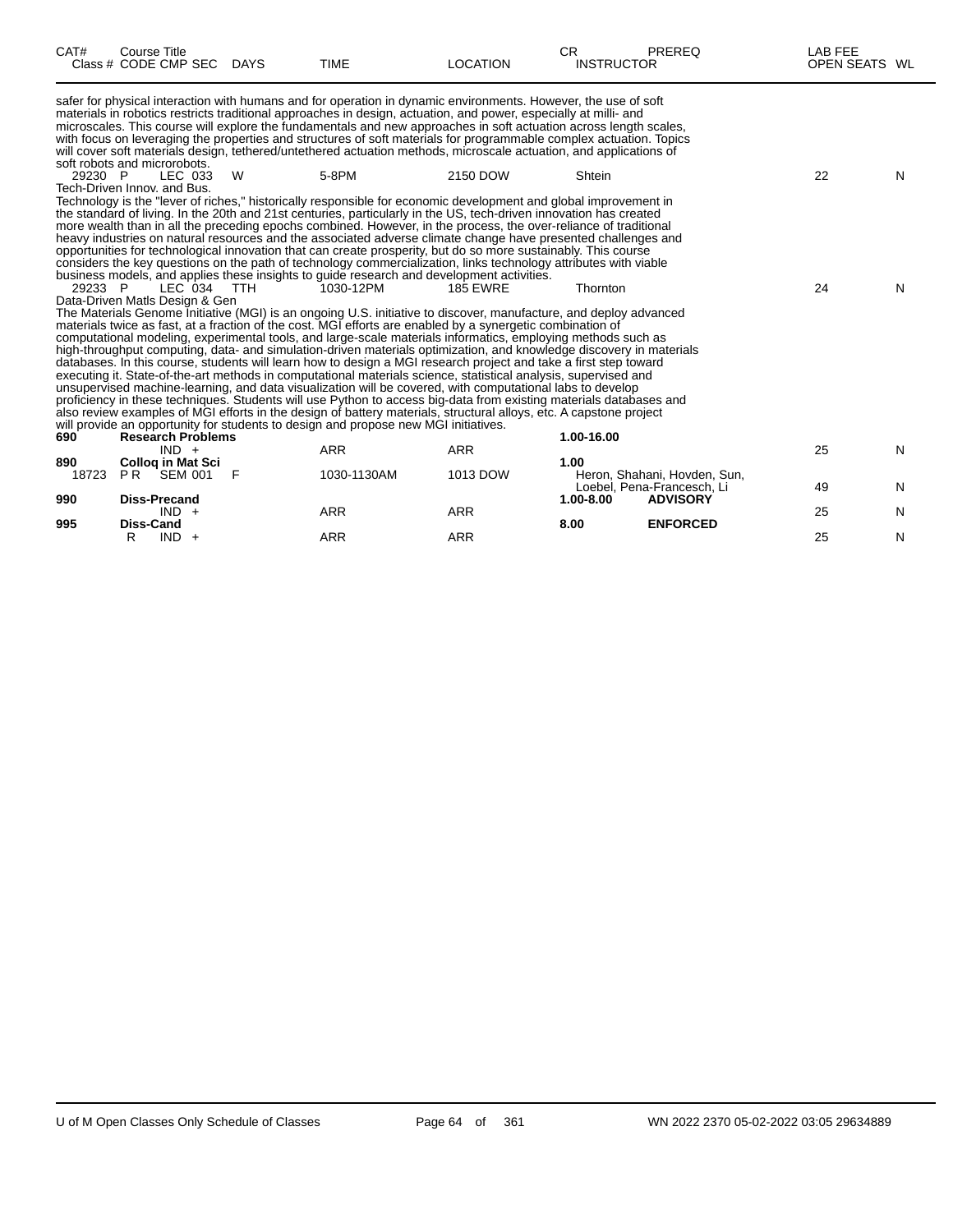| CAT# | ourse Titleٽ         |             |             |          | <b>CR</b>         | <b>PREREQ</b> | _AB FEE       |  |
|------|----------------------|-------------|-------------|----------|-------------------|---------------|---------------|--|
|      | Class # CODE CMP SEC | <b>DAYS</b> | <b>TIME</b> | LOCATION | <b>INSTRUCTOR</b> |               | OPEN SEATS WL |  |

# **Mech Eng & Applied Mech Dept**

|                  |                                 |         |                                |                                                                  | <b>Mechanical Engineering (MECHENG) Open Sections</b>                             |                   |                              |                 |                   |   |
|------------------|---------------------------------|---------|--------------------------------|------------------------------------------------------------------|-----------------------------------------------------------------------------------|-------------------|------------------------------|-----------------|-------------------|---|
| 211<br>15920 PR  |                                 | DIS 011 | Intro to Solid Mech            | W                                                                | 1130-1230PM                                                                       | 2166 DOW          | 4.00                         | <b>ENFORCED</b> | 1                 |   |
|                  |                                 |         |                                |                                                                  | MUST ENROLL IN ONE LECTURE *AND* ONE DISCUSSION OF MECHENG 211.                   |                   |                              |                 |                   |   |
| 21749 SR         |                                 | LEC 001 |                                | MWF                                                              | 930-1030AM<br>MUST ENROLL IN ONE LECTURE *AND* ONE DISCUSSION OF MECHENG 211.     | 220 CHRYS         | Lu                           |                 |                   |   |
| 250              | Des & Mfg I                     |         |                                |                                                                  |                                                                                   |                   | 4.00                         | <b>ENFORCED</b> |                   |   |
|                  |                                 |         |                                | Enrollment in a lab section will auto-enroll you in the lecture. |                                                                                   |                   |                              |                 |                   |   |
| 10748<br>290     | AR<br><b>RISE 2</b>             | LEC 001 |                                | TTH.                                                             | 9-1030AM                                                                          | 220 CHRYS         | Umbriac, Cooper<br>1.00-3.00 |                 |                   |   |
|                  |                                 | $IND +$ |                                |                                                                  | ARR                                                                               | ARR               |                              |                 | 25                | N |
| 305<br>10755     | <b>PIR</b>                      | LEC 001 | <b>Intro Finite Elemnt</b>     | MWF                                                              | 1130-1230PM                                                                       | 2517 GGBL         | 3.00<br>Hulbert              | <b>ADVISORY</b> | $\mathbf 1$       | Y |
| 29939            | <b>PIR</b>                      | LEC 002 |                                | <b>MWF</b>                                                       | 1230-130PM                                                                        | 2517 GGBL         | Huan                         |                 | 2                 |   |
| 311              |                                 |         | <b>Strength-Materials</b>      |                                                                  |                                                                                   |                   | 3.00                         | <b>ADVISORY</b> |                   |   |
| 10756<br>320     | P<br><b>Fluid Mech I</b>        | LEC 001 |                                | MWF                                                              | 1030-1130AM                                                                       | 3150 DOW          | <b>Barber</b><br>3.00        | <b>ENFORCED</b> | 36                | Υ |
| 16749            | P R                             | LEC 002 |                                | <b>MW</b>                                                        | 3-430PM                                                                           | <b>1200 EECS</b>  | Adera                        |                 | 11                | Y |
| 335<br>18356     | <b>Heat Transfer</b><br>P R     | LEC 002 |                                | TTH                                                              | 9-1030AM                                                                          | 2505 GGBL         | 3.00<br>Kaviany              | <b>ENFORCED</b> | 52                | Y |
| 336              | <b>Thermodyn II</b>             |         |                                |                                                                  |                                                                                   |                   | 3.00                         | <b>ADVISORY</b> |                   |   |
| 27285            | P                               | LEC 001 |                                | TTH                                                              | 9-1030AM                                                                          | 1012 FXB          | Liang                        | <b>ENFORCED</b> | 10                | Υ |
| 350<br>19975     | Des & Mfg II<br><b>PIR</b>      | LAB 002 |                                | F                                                                | 830-1030AM                                                                        | 1345 GGBL         | 4.00<br>Martin               |                 | 12                | Y |
|                  |                                 |         |                                | Enrollment in a lab will auto-enroll you in the lecture.         |                                                                                   |                   |                              |                 |                   |   |
| 18407 PIR        |                                 | LAB 005 |                                | F<br>Enrollment in a lab will auto-enroll you in the lecture.    | 230-430PM                                                                         | 1345 GGBL         | Smyth                        |                 | 1                 | Y |
|                  |                                 |         |                                | Enrollment in a lab will auto-enroll you in the lecture.         |                                                                                   |                   |                              |                 |                   |   |
| 10757 AIR<br>360 |                                 | LEC 001 | <b>Mod&amp;Cntrl Dyn Sys</b>   | TTH                                                              | 3-430PM                                                                           | 1610 IOE          | Umbriac, Brei<br>4.00        | <b>ENFORCED</b> |                   |   |
| 10759            | PR.                             | LEC 001 |                                | TTH                                                              | 430-630PM                                                                         | <b>1060 FMCRB</b> | Fazeli                       |                 | 4                 | Y |
| 382              |                                 |         | <b>Mech Behav Matis</b>        |                                                                  |                                                                                   |                   | 4.00                         | <b>ENFORCED</b> |                   |   |
| 10761<br>390     | P <sub>R</sub><br><b>RISE 3</b> | LEC 001 |                                | MWF                                                              | 9-1030AM                                                                          | 1670 BEYSTER      | Sakamoto<br>2.00-3.00        |                 | 8                 | Υ |
|                  |                                 | $IND +$ |                                |                                                                  | ARR                                                                               | ARR               |                              |                 | 25                | N |
| 395<br>20942     | Lab I<br>P R                    | LAB 003 |                                | TН                                                               | 830-1130AM                                                                        | 2351 GGBL         | 4.00<br>Chan                 | <b>ENFORCED</b> |                   | Υ |
| 20948            | <b>PR</b>                       | LAB 004 |                                | T.                                                               | 1130-230PM                                                                        | 2351 GGBL         | Macdonald                    |                 | $\frac{5}{2}$     | Y |
| 10765            | <b>PR</b>                       | LAB 007 |                                | <b>TH</b>                                                        | 1130-230PM                                                                        | 2351 GGBL         | Macdonald                    |                 | $\mathbf{1}$<br>1 | Y |
| 16929            | P R                             | LAB 011 |                                | F                                                                | 830-1130AM<br>Prerequisites are enforced and must be met to enroll in this class. | 2351 GGBL         | Chan                         |                 |                   | Y |
| 10762 AR         |                                 | LEC 001 |                                | MF                                                               | 130-3PM                                                                           | 220 CHRYS         | Grosh, Fu                    |                 |                   |   |
| 406<br>34960     | P                               | LEC 001 | <b>Biomec for Engineers</b>    | МW                                                               | 1030-12PM                                                                         | 133 CHRYS         | 3.00<br>Meyhofer             | <b>ADVISORY</b> | 9                 |   |
| 420              | <b>Fluid Mech II</b>            |         |                                |                                                                  |                                                                                   |                   | 3.00                         | <b>ADVISORY</b> |                   |   |
| 26003<br>420     | P<br><b>Fluid Mech II</b>       | LEC 001 |                                | МW                                                               | 130-3PM                                                                           | 2517 GGBL         | Akhavan<br>3.00              | <b>ADVISORY</b> | 22                | Y |
|                  | P                               | LEC 001 |                                | <b>MW</b>                                                        | 130-3PM                                                                           | <b>104 EWRE</b>   |                              |                 | 22                | Υ |
| 433              |                                 |         | <b>Adv Energy Solutions</b>    |                                                                  |                                                                                   |                   | 3.00                         | <b>ADVISORY</b> |                   |   |
| 26000<br>440     | P R                             | LEC 001 | <b>Dynamics&amp;Vibrations</b> | TTH                                                              | 1030-12PM                                                                         | 2505 GGBL         | Kwabi<br>4.00                | <b>ADVISORY</b> | 9                 | Y |
| 24309            | P                               | LEC 001 |                                | WF                                                               | 1030-1230PM                                                                       | 1012 FXB          | Epureanu                     |                 | 18                | Y |
| 450<br>10770     | Des & Mfg III<br>P <sub>R</sub> | DIS 002 |                                | TTH                                                              | 12-130PM                                                                          | <b>1311 EECS</b>  | 4.00<br>Barton               | <b>ENFORCED</b> | 2                 | Y |
| 450              | Des & Mfg III                   |         |                                |                                                                  |                                                                                   |                   | 4.00                         | <b>ENFORCED</b> |                   |   |
|                  | P R                             | DIS 002 |                                | TTH                                                              | 130-3PM                                                                           | <b>1311 EECS</b>  |                              |                 | 2                 | Y |
| 450              | Des & Mfg III                   |         |                                |                                                                  |                                                                                   |                   | 4.00                         | <b>ENFORCED</b> |                   |   |
| 16350            | P R                             | DIS 003 |                                | TTH                                                              | 12-130PM                                                                          | 107 GFL           | Hulbert                      |                 | 3                 | Y |
| 450              | Des & Mfg III<br>P R            | DIS 003 |                                | TTH                                                              | 130-3PM                                                                           | 107 GFL           | 4.00                         | <b>ENFORCED</b> | 3                 | Υ |
|                  |                                 |         |                                |                                                                  |                                                                                   |                   |                              |                 |                   |   |
| 450<br>21575     | Des & Mfg III<br>P R            | DIS 004 |                                | TTH                                                              | 12-130PM                                                                          | <b>104 EWRE</b>   | 4.00<br>Kaviany              | <b>ENFORCED</b> | 7                 | Υ |
| 450              | Des & Mfg III                   |         |                                |                                                                  |                                                                                   |                   | 4.00                         | <b>ENFORCED</b> |                   |   |
|                  | PR                              | DIS 004 |                                | TTH                                                              | 130-3PM                                                                           | <b>104 EWRE</b>   |                              |                 | 7                 | Υ |
| 450<br>10771     | Des & Mfg III<br>P <sub>R</sub> | DIS 005 |                                | TTH                                                              | 12-130PM                                                                          | <b>185 EWRE</b>   | 4.00<br>Shorter              | <b>ENFORCED</b> | 4                 | Υ |
| 450              | Des & Mfg III                   |         |                                |                                                                  |                                                                                   |                   | 4.00                         | <b>ENFORCED</b> |                   |   |
|                  | P R                             | DIS 005 |                                | TTH                                                              | 130-3PM                                                                           | <b>185 EWRE</b>   |                              |                 | 4                 | Υ |
| 450              | Des & Mfg III                   |         |                                |                                                                  |                                                                                   |                   | 4.00                         | <b>ENFORCED</b> |                   |   |
| 10772<br>450     | P R<br>Des & Mfg III            | DIS 006 |                                | TTH                                                              | 12-130PM                                                                          | 1303 EECS         | Sienko<br>4.00               | <b>ENFORCED</b> | 5                 | Υ |
|                  | P R                             | DIS 006 |                                | <b>TTH</b>                                                       | 130-3PM                                                                           | 1303 EECS         |                              |                 | 5                 | Υ |
|                  |                                 |         |                                |                                                                  |                                                                                   |                   |                              |                 |                   |   |

U of M Open Classes Only Schedule of Classes Page 65 of 361 WN 2022 2370 05-02-2022 03:05 29634889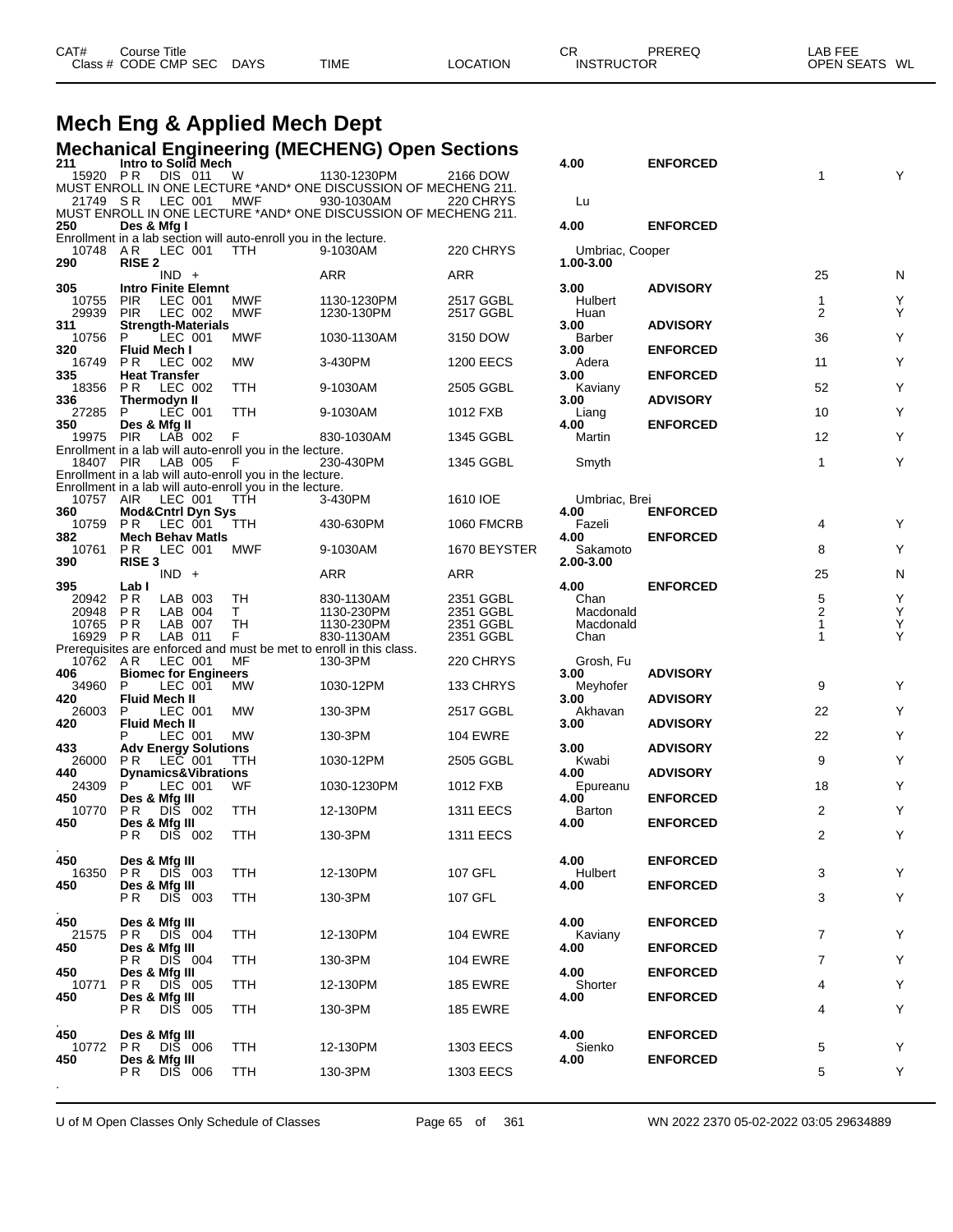| CAT#                                 | Course Title  | Class # CODE CMP SEC DAYS                            |                                             | TIME                                                                                                           | <b>LOCATION</b>           | CR<br><b>INSTRUCTOR</b>            | PREREQ                                                                                                             | LAB FEE<br>OPEN SEATS WL |        |
|--------------------------------------|---------------|------------------------------------------------------|---------------------------------------------|----------------------------------------------------------------------------------------------------------------|---------------------------|------------------------------------|--------------------------------------------------------------------------------------------------------------------|--------------------------|--------|
| 450<br>30330<br>450                  | P R<br>РR     | Des & Mfg III<br>DIS 007<br>Des & Mfg III<br>DIS 007 | TTH<br><b>TTH</b>                           | 12-130PM<br>130-3PM                                                                                            | 1005 DOW<br>1005 DOW      | 4.00<br>Skerlos<br>4.00            | <b>ENFORCED</b><br><b>ENFORCED</b>                                                                                 | 4<br>4                   | Y<br>Y |
| 450                                  |               | Des & Mfg III                                        | section. MUST BE DONE BY 3RD WEEK OF TERM!! | Projects vary for lab sections. Once classes begin, students will drop/add to the appropriate project-related  |                           | 4.00                               | <b>ENFORCED</b>                                                                                                    |                          |        |
| 10769 AR<br>461                      |               | <b>REC 001</b><br><b>Automatic Control</b>           | TTH                                         | 3-4PM                                                                                                          | 1540 GGBL                 | Sienko, Barton, Hulbert,<br>3.00   | Skerlos, Shorter, Kaviany<br><b>ADVISORY</b>                                                                       |                          |        |
| 29255<br>476                         | P             | LEC 001<br><b>Biofluid Mechanics</b>                 | TTH                                         | 1030-12PM                                                                                                      | 1010 DOW                  | Rouse<br>4.00                      | <b>ADVISORY</b>                                                                                                    | 44                       | Y<br>Y |
| 15954<br>481<br>30426                | P<br>ΡI       | LEC 001<br><b>Mfg Processes</b><br>LEC 001           | <b>MW</b><br>F                              | 430-630PM<br>930-1230PM                                                                                        | <b>REMOTE</b><br>1005 DOW | Grotberg<br>3.00<br>Shih           | <b>ADVISORY</b>                                                                                                    | 9<br>9                   | Y      |
| 490                                  | <b>RISE 4</b> |                                                      |                                             |                                                                                                                |                           | 3.00                               |                                                                                                                    |                          |        |
| 491                                  |               | $IND +$<br><b>Independent Study</b>                  |                                             | ARR                                                                                                            | ARR                       | 1.00-3.00                          | <b>ADVISORY</b>                                                                                                    | 23                       | N      |
| 499                                  |               | $IND +$<br>Spec Topics in M E                        |                                             | <b>ARR</b>                                                                                                     | ARR                       | 1.00-3.00                          | <b>ADVISORY</b>                                                                                                    | 25                       | N      |
| 34967                                | P             | LEC 001<br>Intro to Comp Mach Learning               | TTH                                         | 9-1030AM                                                                                                       | 1018 DOW                  | Johnsen                            |                                                                                                                    | $\overline{7}$           | Y      |
| 40862 P                              |               | LAB 005<br>App Mechatronics and Robotics             | W                                           | 1-3PM                                                                                                          | 1345 GGBL                 | Awtar                              |                                                                                                                    | 14                       | Y      |
| 39489 A                              |               | LEC 003<br>App Mechatronics and Robotics             | TTH                                         | 1030-12PM                                                                                                      | 1005 DOW                  | Awtar                              |                                                                                                                    |                          |        |
| 34966 P                              |               | LEC 033                                              |                                             | This will be a 3 credit class, not a 4 credit class. Sorry for the confusion and it will be fixed soon.<br>ARR | ARR                       | Orosz                              |                                                                                                                    | 35                       | N      |
| Vibrations<br>28770 P                |               | LEC 102                                              |                                             | ARR                                                                                                            | ARR                       | Umbriac                            |                                                                                                                    | 33                       | N      |
| Shop Training<br>31445<br>Vibrations | P             | LEC 104                                              |                                             | ARR                                                                                                            | <b>ARR</b>                | Popa                               |                                                                                                                    | 32                       | N      |
| 511<br>34968                         | P             | <b>Solid Continua</b><br>LEC 001                     | TTH                                         | 9-1030AM                                                                                                       | 1025 GGBL                 | 3.00<br>Estrada                    | <b>ADVISORY</b>                                                                                                    | 8                        | Y      |
| 512<br>27282                         | P             | <b>Theory Elast</b><br>LEC 001                       | <b>MW</b>                                   | 3-430PM                                                                                                        | 1025 GGBL                 | 3.00<br>Barber                     | <b>ADVISORY</b>                                                                                                    | 8                        | Y      |
| 519<br>34969                         | P             | <b>Theory Plasticity I</b><br>LEC 001                | МW                                          | 9-1030AM                                                                                                       | 1025 GGBL                 | 3.00<br>Gordon                     | <b>ADVISORY</b>                                                                                                    | 15                       | Y      |
| 521<br>26013                         | P             | Adv Fluid Mech II<br>LEC 001                         | TTH                                         | 130-3PM                                                                                                        | 3433 EECS                 | 3.00<br>Schultz                    | <b>ADVISORY</b>                                                                                                    | 17                       | Y      |
| 530<br>27283                         | P             | <b>Adv Heat Transfer</b><br>LEC 001                  | TTH                                         | 12-130PM                                                                                                       | 1003 EECS                 | 3.00<br>Bala Chandran              | <b>ADVISORY</b>                                                                                                    | 7                        | Y      |
| 538<br>26014                         | P             | <b>Adv IC Engines</b><br>LEC 001                     | МW                                          | 130-3PM                                                                                                        | 107 GFL                   | 3.00<br>Boehman                    | <b>ADVISORY</b>                                                                                                    | 11                       | Y      |
| 542<br>27208                         | P             | Vehicle Dyn & Auto<br>LEC 001                        | TTH                                         | 130-3PM                                                                                                        | 151 CHRYS                 | 3.00<br>Orosz                      | <b>ADVISORY</b>                                                                                                    | 13                       | Y      |
| 28209<br>548                         | P R           | LEC 881<br><b>Applied Nonlin Dynam</b>               |                                             | ARR                                                                                                            | ARR                       | Orosz<br>3.00                      | <b>ENFORCED</b>                                                                                                    | 10                       | N      |
| 34970<br>549                         | P R           | LEC 001<br><b>Stochastic Systems</b>                 | WF                                          | 430-6PM                                                                                                        | 1008 EECS                 | Epureanu<br>3.00 <sup>2</sup>      | <b>ADVISORY</b>                                                                                                    | 7                        | Y      |
| 35363<br>555                         | P.            | LEC 001<br><b>Design Optimization</b>                | TTH                                         | 9-1030AM                                                                                                       | <b>136 EWRE</b>           | Scruggs<br>3.00                    | <b>ADVISORY</b>                                                                                                    | 18                       | Y      |
| 10779<br>23753                       | P.<br>PR.     | LEC 001<br><b>LEC 881</b>                            | МW                                          | 1030-12PM<br>ARR                                                                                               | 165 CHRYS<br>ARR          | Austin-Breneman<br>Austin-Breneman |                                                                                                                    | 14<br>6                  | Y<br>Y |
| 561<br>17971                         | P             | Des Dig Cont Sys<br>LEC 001                          | TTH                                         | 1030-12PM                                                                                                      | 1303 EECS                 | 3.00<br>Vasudevan                  | <b>ADVISORY</b>                                                                                                    | 4                        | Y      |
| 564<br>21385                         | P             | <b>Linear Systems Thry</b><br>DIS 011                | TH                                          | 530-630PM                                                                                                      | <b>1500 EECS</b>          | 4.00<br>Krishnan                   | <b>ADVISORY</b>                                                                                                    | 22                       | Y      |
| 21383<br>565                         | Α             | LEC 001<br><b>Battery Sys and Ctrl</b>               | MWF                                         | 930-1030AM                                                                                                     | <b>1500 EECS</b>          | Freudenberg<br>3.00                | <b>ADVISORY</b>                                                                                                    |                          |        |
| 24288<br>24289                       | P<br>P R      | LEC 001<br>LEC 881                                   | МW                                          | 12-130PM<br>ARR                                                                                                | 151 CHRYS<br>ARR          | Siegel<br>Siegel                   |                                                                                                                    | 4<br>1                   | Y<br>N |
| 567<br>35347                         | P             | <b>Robot Kinemat Dynam</b><br>LEC 001                | <b>MW</b>                                   | 1030-12PM                                                                                                      | <b>1050 FMCRB</b>         | 3.00<br>Gregg                      | <b>ADVISORY</b>                                                                                                    | 18                       | Y      |
| 590                                  |               | Res Sel M E Topics<br>$IND +$                        |                                             | ARR                                                                                                            | ARR                       | $3.00 - 6.00$                      | <b>ADVISORY</b>                                                                                                    | 18                       | N      |
|                                      |               |                                                      |                                             | https://deptapps.engin.umich.edu/rise/student/newproposal?dept=222500&type=ME%20590                            |                           |                                    | STUDENTS MUST ALSO SUBMIT A PROPOSAL AND REPORT ONLINE. ADDITIONAL INFORMATION IS AVAILABLE AT THE FOLLOWING LINK: |                          |        |
| 599<br>27207 P                       |               | Spec Topics in M E<br>LEC 001                        | TTH                                         | 12-130PM                                                                                                       | 151 CHRYS                 | 3.00<br>Orosz                      | <b>ADVISORY</b>                                                                                                    | 31                       | Y      |
| 42302 P                              |               | Dynamc Cntrl Connected Vehicle<br>LEC 002            | TTH                                         | 9-1030AM                                                                                                       | 1010 DOW                  | Holly Jr                           |                                                                                                                    | 5                        | Y      |
| Mech Eng & Racial Justice<br>35082 P |               | LEC 003                                              | МF                                          | 430-6PM                                                                                                        | <b>1012 EECS</b>          | Fu                                 |                                                                                                                    | 15                       | Y      |
| 37930 P                              |               | Molecular and Cellular Biomech<br>LEC 004            | МW                                          | 130-3PM                                                                                                        | 1024 FXB                  | Filipov                            |                                                                                                                    | 7                        | Y      |
| 36299 P                              |               | Deployable & Reconfig Struct<br>LAB 009              | Τ                                           | 230-330PM                                                                                                      | ARR                       | Moore                              |                                                                                                                    | 11                       | Y      |
|                                      |               |                                                      |                                             |                                                                                                                |                           |                                    |                                                                                                                    |                          |        |

U of M Open Classes Only Schedule of Classes Page 66 of 361 WN 2022 2370 05-02-2022 03:05 29634889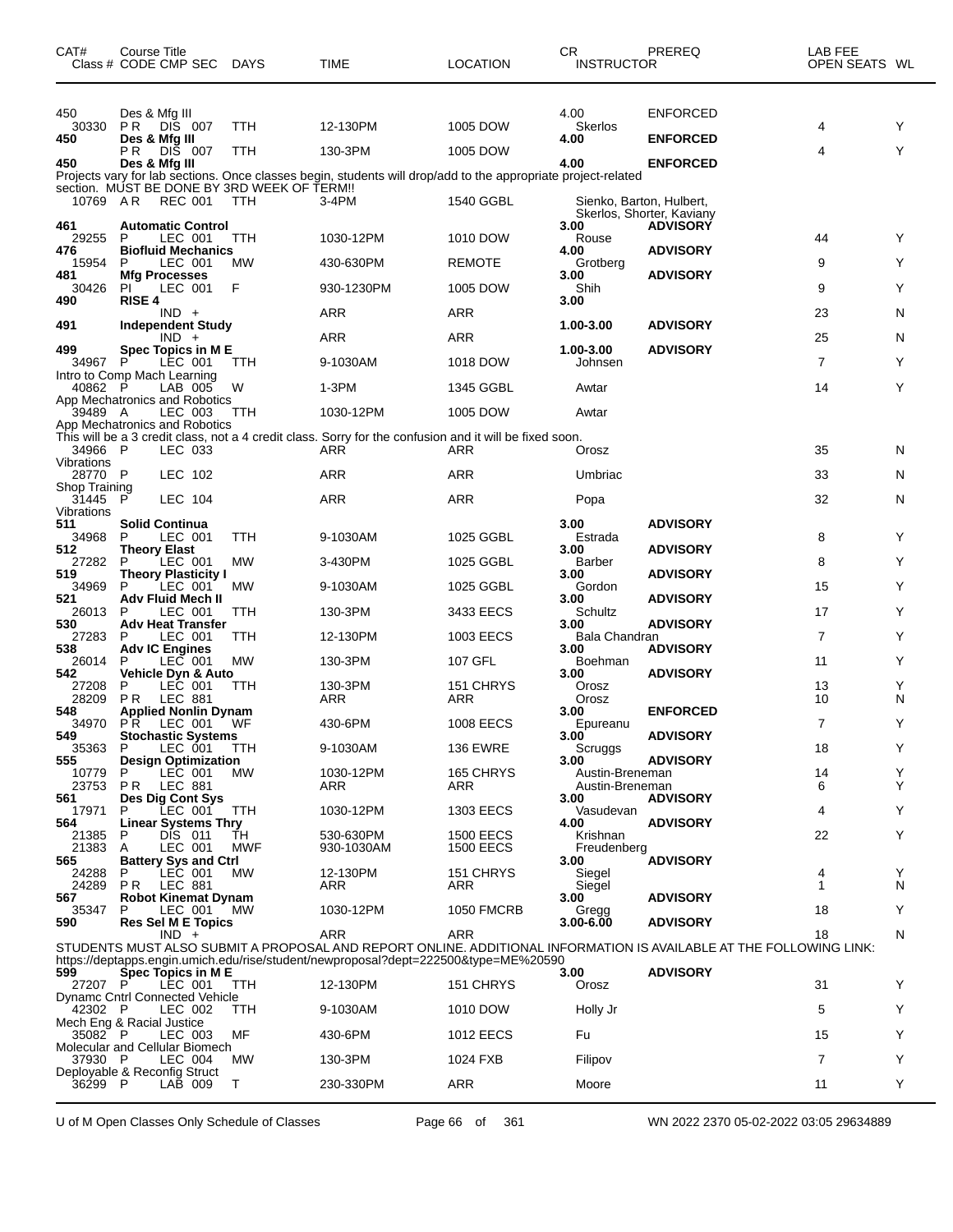| CAT#                                  | Course Title<br>Class # CODE CMP SEC DAYS                               |            | <b>TIME</b>              | <b>LOCATION</b>          | СR<br><b>INSTRUCTOR</b>        | <b>PREREQ</b>                      | LAB FEE<br>OPEN SEATS WL |        |
|---------------------------------------|-------------------------------------------------------------------------|------------|--------------------------|--------------------------|--------------------------------|------------------------------------|--------------------------|--------|
| BioInspiration<br>35239 A             | LEC 008                                                                 | <b>TTH</b> | 130-230PM                | <b>1050 FMCRB</b>        | Moore                          |                                    |                          |        |
| BioInspiration<br>623<br>34975<br>695 | <b>Hydrodyn Stability</b><br>$LEC$ 001<br>P<br><b>Master Thesis Res</b> | <b>TTH</b> | 1030-12PM                | 2150 DOW                 | 3.00<br>Towne<br>$3.00 - 6.00$ | <b>ADVISORY</b><br><b>ADVISORY</b> | 13                       | v      |
| 990                                   | $IND +$<br><b>Diss-Precand</b><br>$IND +$                               |            | <b>ARR</b><br><b>ARR</b> | <b>ARR</b><br><b>ARR</b> | 1.00-8.00                      | <b>ADVISORY</b>                    | 25<br>25                 | N<br>N |
| 995                                   | Diss-Cand<br>IND.<br>R                                                  |            | ARR                      | ARR                      | 8.00                           | <b>ENFORCED</b>                    | 21                       | N      |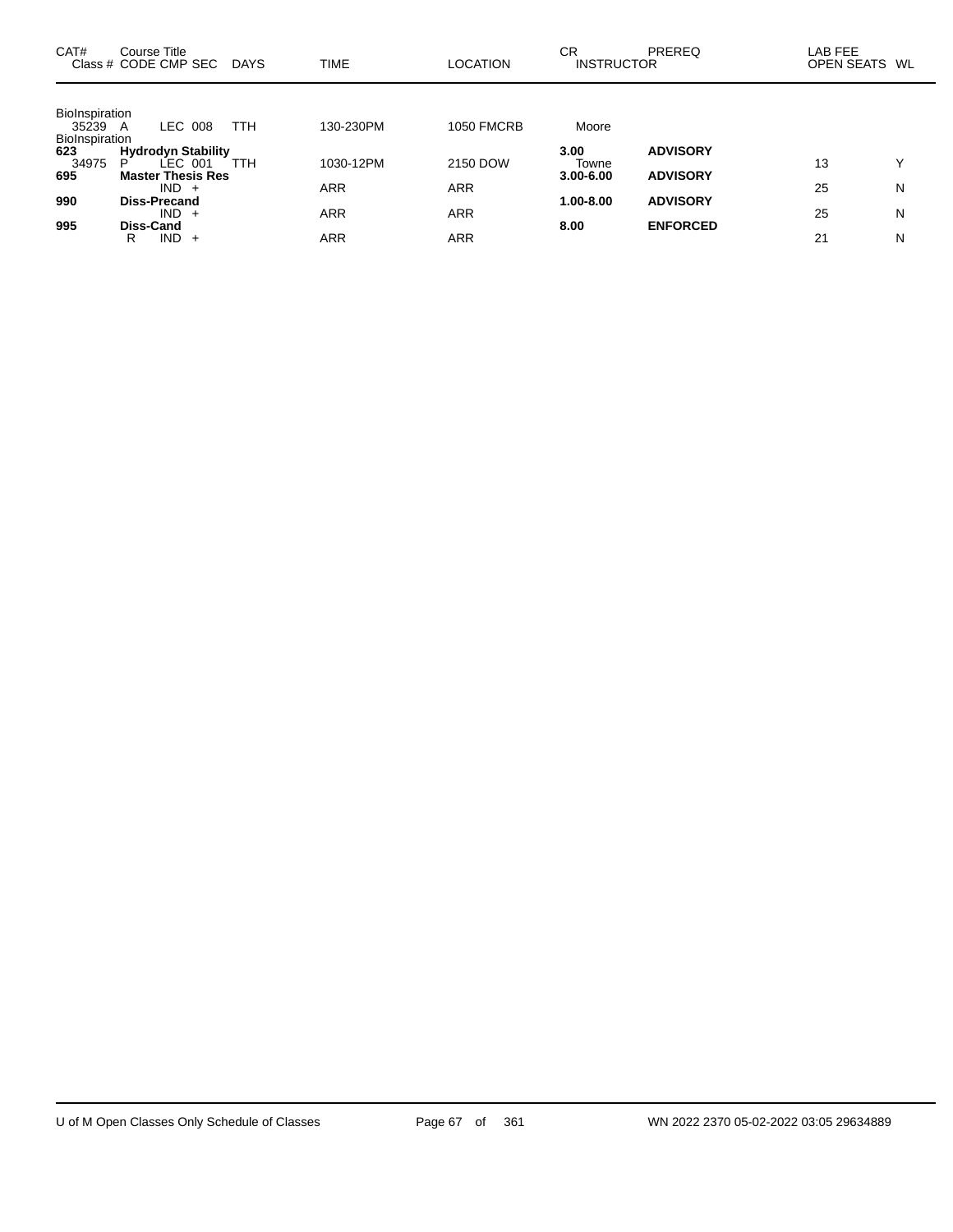| CAT# | Course Title         |             |             |          | СR                | PREREQ | <b>LAB FEE</b>          |
|------|----------------------|-------------|-------------|----------|-------------------|--------|-------------------------|
|      | Class # CODE CMP SEC | <b>DAYS</b> | <b>TIME</b> | LOCATION | <b>INSTRUCTOR</b> |        | <b>OPEN SEATS</b><br>WL |
|      |                      |             |             |          |                   |        |                         |

# **Naval Arch & Marine Engr Dept**

## **Naval Architecture And Marine Engineering (NAVARCH) Open Sections 310 Marine Structure I 4.00 ADVISORY**

| 27192 P                            | LEC 001                                                                                                                       | F          | 930-1030AM                                                                                                                                                                                                                                                                                                            | 134 NAME          |                          |                 | 3  | N |
|------------------------------------|-------------------------------------------------------------------------------------------------------------------------------|------------|-----------------------------------------------------------------------------------------------------------------------------------------------------------------------------------------------------------------------------------------------------------------------------------------------------------------------|-------------------|--------------------------|-----------------|----|---|
| 310                                | <b>Marine Structure I</b><br>Р<br>LEC 001                                                                                     | МW         | 9-1030AM                                                                                                                                                                                                                                                                                                              | 134 NAME          | 4.00<br>Vlahopoulos      | <b>ADVISORY</b> | 3  | N |
| 321<br>10798                       | <b>Marine Hydro II</b><br>LEC 001<br>P                                                                                        | F          | 130-230PM                                                                                                                                                                                                                                                                                                             | 138 NAME          | 4.00                     | <b>ADVISORY</b> | 4  | N |
| 321                                | <b>Marine Hydro II</b><br>P<br>LEC 001                                                                                        | МW         | 130-3PM                                                                                                                                                                                                                                                                                                               | 138 NAME          | 4.00<br>Maki             | <b>ADVISORY</b> | 4  | N |
| 332<br>16835                       | Mar Power Energy II<br>P<br>LEC 001                                                                                           | TTH        | 130-3PM                                                                                                                                                                                                                                                                                                               | 138 NAME          | 3.00<br>McCoy            | <b>ADVISORY</b> | 4  | N |
| 370<br>27647                       | <b>Con Vess Plat Design</b><br>LEC 001<br>P                                                                                   | MWF        | 1030-1130AM                                                                                                                                                                                                                                                                                                           | 138 NAME          | 3.00<br>Singer           | <b>ADVISORY</b> | 4  | N |
| 423                                | Intro Num Hydro                                                                                                               |            |                                                                                                                                                                                                                                                                                                                       |                   | 4.00                     | <b>ADVISORY</b> |    |   |
| 34436<br>423                       | P<br>LEC 001<br>Intro Num Hydro                                                                                               | F          | 130-230PM                                                                                                                                                                                                                                                                                                             | 134 NAME          | 4.00                     | <b>ADVISORY</b> | 10 | N |
| 461                                | LEC 001<br>Р<br><b>MarStructureConst</b>                                                                                      | MW         | 130-3PM                                                                                                                                                                                                                                                                                                               | 134 NAME          | Knight<br>3.00           | <b>ADVISORY</b> | 10 | N |
| 25968<br>475                       | LEC 001<br>P<br><b>Capstone Project</b>                                                                                       | <b>MW</b>  | 430-6PM                                                                                                                                                                                                                                                                                                               | 138 NAME          | Dong<br>4.00             | <b>ADVISORY</b> | 8  | N |
| 14853<br>483                       | LEC 001<br>P<br><b>Marine Control Sys</b>                                                                                     | W          | 1030-1230PM                                                                                                                                                                                                                                                                                                           | <b>244 NAME</b>   | Collette, Khan<br>3.00   | <b>ADVISORY</b> | 3  | N |
| 34431<br>490                       | P<br>LEC 001<br>Dir Std, Res&Sp Prob                                                                                          | ттн        | 12-130PM                                                                                                                                                                                                                                                                                                              | 1008 FXB          | Amini<br>1.00-16.00      | <b>ADVISORY</b> | 38 | N |
|                                    | $IND +$                                                                                                                       |            | ARR                                                                                                                                                                                                                                                                                                                   | ARR               |                          |                 | 25 | N |
| 510                                | AirLayer/Cavity Drag Reduction<br><b>Marine Struct Mech</b>                                                                   |            |                                                                                                                                                                                                                                                                                                                       |                   | 4.00                     | <b>ADVISORY</b> |    |   |
| 23356<br>520                       | LEC 001<br>P<br>Int Marine Hydrodyn                                                                                           | <b>MW</b>  | 930-1130AM                                                                                                                                                                                                                                                                                                            | 2236 CSRB         | Wei<br>4.00              |                 | 7  | N |
| 27193<br>552                       | P<br>LEC 001<br><b>Offshore Eng II</b>                                                                                        | TTH        | 230-430PM                                                                                                                                                                                                                                                                                                             | 134 NAME          | Sadig, Bernitsas<br>3.00 | <b>ADVISORY</b> | 13 | N |
| 36085<br>568                       | LEC 001<br>P<br><b>Mobile Robotics</b>                                                                                        | MW         | 3-430PM                                                                                                                                                                                                                                                                                                               | 134 NAME          | <b>Bernitsas</b><br>4.00 | <b>ADVISORY</b> | 9  | N |
| 22440                              | <b>PR LEC 001</b>                                                                                                             | <b>TTH</b> | 1230-230PM<br>Section 881 is for special permission/circumstance only. Regular students should register for section 001 ONLY.                                                                                                                                                                                         | <b>1060 FMCRB</b> | Ghaffari Jadidi          |                 | 25 | N |
|                                    | Check out last winter term's course website<br>http://robots.engin.umich.edu/mobilerobotics/<br><b>Advised Prerequisites:</b> |            | 1. One of these courses - AEROSP 550; EECS 442, 445, 453, 467, 501, 502, 504, 542, 545, 551, 560 (CEE 571), 564,<br>567; IOE 511 (Math 562), 560 (Stats 550) (TO 603), 611 (Math 663); MECHENG 564, 567 (ROB 510) (MFG 567), 663, 552<br>(MFG 552); ROB 501, 550 are strongly recommended; NAVARCH 500, 565 (ROB 535) |                   |                          |                 |    |   |
| 2. MATLAB<br>28736 P               | LEC 881                                                                                                                       | <b>MW</b>  | 5-7PM<br>Section 881 is for special permission/circumstance only. Regular students should register for section 001 ONLY.                                                                                                                                                                                              | ARR               | Ghaffari Jadidi          |                 | 45 | N |
|                                    | Check out last winter term's course website<br>http://robots.engin.umich.edu/mobilerobotics/                                  |            |                                                                                                                                                                                                                                                                                                                       |                   |                          |                 |    |   |
|                                    | <b>Advised Prerequisites:</b>                                                                                                 |            | 1. One of these courses - AEROSP 550; EECS 442, 445, 453, 467, 501, 502, 504, 542, 545, 551, 560 (CEE 571), 564,<br>567; IOE 511 (Math 562), 560 (Stats 550) (TO 603), 611 (Math 663); MECHENG 564, 567 (ROB 510) (MFG 567), 663, 552<br>(MFG 552); ROB 501, 550 are strongly recommended; NAVARCH 500, 565 (ROB 535) |                   |                          |                 |    |   |
| 2. MATLAB<br>590                   | <b>Directed Study&amp;Res</b>                                                                                                 |            |                                                                                                                                                                                                                                                                                                                       |                   | 1.00-6.00                | <b>ADVISORY</b> |    |   |
| 592                                | $IND +$<br><b>Masters Thesis</b>                                                                                              |            | ARR                                                                                                                                                                                                                                                                                                                   | ARR               | 1.00-6.00                | <b>ADVISORY</b> | 25 | N |
| 599                                | $IND +$<br><b>Special Topics NAME</b>                                                                                         |            | <b>ARR</b>                                                                                                                                                                                                                                                                                                            | ARR               | 3.00                     | <b>ENFORCED</b> | 25 | N |
| 34440                              | PR.<br>LEC 065                                                                                                                | TTH        | 9-1030AM                                                                                                                                                                                                                                                                                                              | 138 NAME          | Skinner                  |                 | 18 | N |
| <b>Marine Robotics</b><br>35875 PR | LEC 067                                                                                                                       | МW         | 12-130PM                                                                                                                                                                                                                                                                                                              | <b>1050 FMCRB</b> | Ganesh                   |                 | 10 | N |
| 990                                | Exp Methods in Fluid Mechanics<br>Diss-Precand                                                                                |            |                                                                                                                                                                                                                                                                                                                       |                   | 1.00-8.00                | <b>ADVISORY</b> |    |   |
| 995                                | $IND +$<br>Diss-Cand                                                                                                          |            | ARR                                                                                                                                                                                                                                                                                                                   | ARR               | 8.00                     | <b>ENFORCED</b> | 25 | N |
|                                    | $IND +$<br>IR                                                                                                                 |            | ARR                                                                                                                                                                                                                                                                                                                   | ARR               |                          |                 | 25 | N |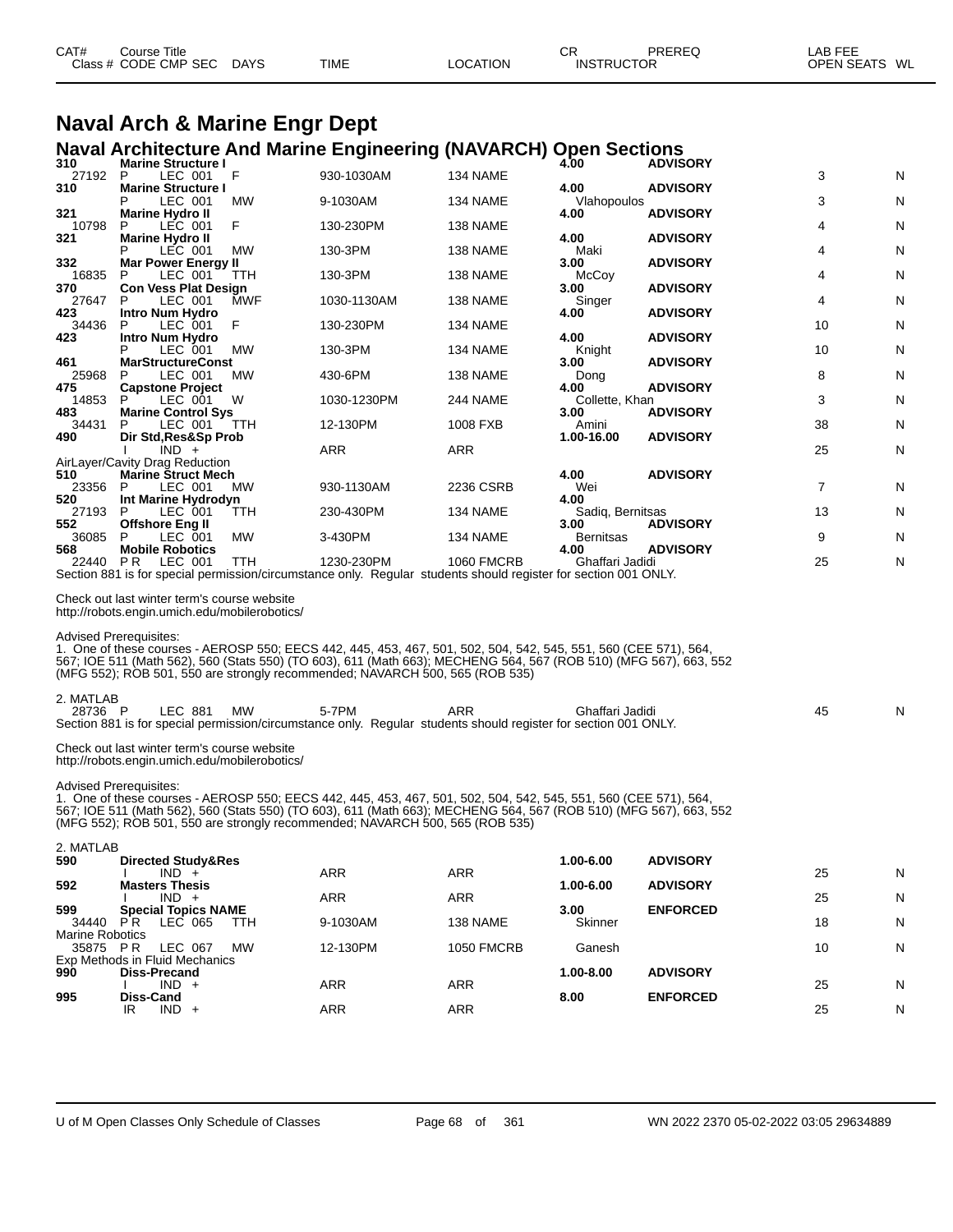| CAT# | Course Title         |             |             |          | СF                | PREREQ | ∟AB FEE       |
|------|----------------------|-------------|-------------|----------|-------------------|--------|---------------|
|      | Class # CODE CMP SEC | <b>DAYS</b> | <b>TIME</b> | LOCATION | <b>INSTRUCTOR</b> |        | OPEN SEATS WL |
|      |                      |             |             |          |                   |        |               |

# **Nuclear Engr & Radiological Sci**

|                                                                          |                      |                                        |                                                              | <b>Nuclear Engineering And Radiological Sciences (NERS) Open Sections</b>                                          |                         |                                  |                                            |                               |        |
|--------------------------------------------------------------------------|----------------------|----------------------------------------|--------------------------------------------------------------|--------------------------------------------------------------------------------------------------------------------|-------------------------|----------------------------------|--------------------------------------------|-------------------------------|--------|
| 201<br>34834                                                             | P                    | Survey of NERS<br>SEM 001              | T                                                            | 430-530PM                                                                                                          | <b>1500 EECS</b>        | 1.00<br>Field                    |                                            | 30                            | N      |
| 211                                                                      |                      | <b>Intro to Nucl Eng</b>               |                                                              |                                                                                                                    |                         | 4.00                             |                                            |                               |        |
| 10808<br>10809                                                           | P<br>$\mathsf{P}$    | DIS 201<br>DIS 202                     | F<br>F                                                       | 1030-1130AM<br>1030-1130AM                                                                                         | 1940 COOL<br>1025 GGBL  | Chen, Kinney<br>Chen, Hernandez  |                                            | $\mathbf 1$<br>$\overline{2}$ | N<br>N |
| Non-NERS majors.                                                         |                      |                                        |                                                              |                                                                                                                    |                         |                                  |                                            |                               |        |
| 10807 A<br>250                                                           |                      | LEC 001<br><b>Fund Nuc Eng/Rad Sci</b> | <b>MW</b>                                                    | 12-130PM                                                                                                           | 1014 DOW                | 4.00                             | Chen, Kinney, Hernandez<br><b>ADVISORY</b> |                               |        |
| 16409                                                                    | P                    | LEC 001                                |                                                              | 930-1130AM                                                                                                         | G906 COOL               |                                  |                                            | 13                            | N      |
| 250                                                                      |                      | <b>Fund Nuc Eng/Rad Sci</b><br>LEC 001 | МW                                                           | 1030-1130AM                                                                                                        | 1690 BEYSTER            | 4.00<br>Allen, Myers, Gui        | <b>ADVISORY</b>                            | 13                            | N      |
| 299                                                                      |                      | <b>Directed Study NERS</b>             |                                                              |                                                                                                                    |                         | 1.00-3.00                        |                                            |                               |        |
| 312                                                                      | N E Rad Sci II       | $IND +$                                |                                                              | ARR                                                                                                                | ARR                     | 3.00                             | <b>ADVISORY, ENFORCED</b>                  | 25                            | N      |
| 10810                                                                    | P R                  | LEC 001                                | TTH                                                          | 12-130PM                                                                                                           | 1680 IOE                |                                  | Wehe, Campbell, Brusstar                   | $\overline{7}$                | N      |
| 315<br>17124                                                             | P                    | <b>Nuclear Instrum Lab</b><br>LAB 003  |                                                              | ARR                                                                                                                | ARR                     | 4.00<br>He, Saltus, Anderson     | <b>ADVISORY</b>                            | $\mathbf{1}$                  | N      |
| 10813                                                                    | P                    | LAB 004                                |                                                              | ARR                                                                                                                | ARR                     | He, Saltus, Anderson             |                                            | 11                            | N      |
| 10811                                                                    | A                    | LEC 001                                | TTH                                                          | 930-1130AM                                                                                                         | 1940 COOL               | He, Anderson, Saltus             |                                            |                               |        |
| 344<br>22130                                                             | P                    | <b>Fluid Mech Nucl Eng</b><br>LEC 001  | MW                                                           | 1030-12PM                                                                                                          | 1940 COOL               | 3.00<br>McBride, Wilson          | <b>ADVISORY</b>                            | 10                            | N      |
| 425                                                                      |                      | <b>Appl of Radiation</b>               |                                                              |                                                                                                                    |                         | 4.00                             | <b>ADVISORY</b>                            |                               |        |
| 10815 P                                                                  |                      | LAB 002                                | TH<br>Laboratory sessions will be arranged after term begins | 1230-430PM                                                                                                         | 1940 COOL               | Atzmon hehim                     |                                            | 26                            | N      |
|                                                                          |                      |                                        |                                                              | STUDENTS ARE AUTO-ENROLLED IN LECTURE WHEN THEY ELECT A LAB.                                                       |                         |                                  |                                            |                               |        |
| 10814 A<br>442                                                           |                      | LEC 001<br><b>Nucl Power Reactors</b>  | T                                                            | 1230-230PM                                                                                                         | 1940 COOL               | Atzmon hehim<br>2.00             | <b>ENFORCED</b>                            |                               |        |
| 29426                                                                    | P R                  | LEC 001                                | MW.                                                          | 230-330PM                                                                                                          | 2236 CSRB               | Kochunas                         |                                            | $\overline{7}$                | N      |
| 472<br>35333                                                             | P                    | <b>Fusion Reac Technol</b><br>LEC 001  | MW                                                           | 1030-12PM                                                                                                          | ARR                     | 3.00<br>Jovanovic, Nutting       | <b>ADVISORY</b>                            | 25                            | N      |
|                                                                          |                      |                                        | Class will meet in 2906 Cooley (Baer Room).                  |                                                                                                                    |                         |                                  |                                            |                               |        |
| 492<br>30472                                                             | P R                  | <b>NERS Design II</b><br>LEC 001       |                                                              | 1230-230PM                                                                                                         | 2918 COOL               | 3.00<br>Field, Warwick           | <b>ENFORCED</b>                            | 4                             | N      |
| 499                                                                      |                      | <b>Res Nur Eng/Rad Sci</b>             |                                                              |                                                                                                                    |                         | 1.00-3.00                        | <b>ADVISORY, ENFORCED</b>                  |                               |        |
|                                                                          | IR.                  | $IND +$                                |                                                              | ARR                                                                                                                | ARR                     |                                  |                                            | 25                            | N      |
| 515                                                                      |                      | <b>Nuclear Measure Lab</b>             |                                                              | STUDENTS ARE AUTO-ENROLLED IN LECTURE WHEN THEY ELECT A LAB.                                                       |                         | 4.00                             | <b>ADVISORY</b>                            |                               |        |
|                                                                          |                      |                                        | NOT OPEN TO NERS GRAD STUDENTS.                              |                                                                                                                    |                         |                                  |                                            |                               |        |
| 10817 P<br>524                                                           | <b>Nuclear Fuels</b> | LEC 001                                | <b>TTH</b>                                                   | 930-1130AM                                                                                                         | 1940 COOL               | He, Anderson, Saltus<br>3.00     | <b>ADVISORY</b>                            | 40                            | N      |
| 29427                                                                    | P                    | LEC 001                                | МW                                                           | 9-1030AM                                                                                                           | 3150 DOW                | Gao                              |                                            | 3                             | N      |
| 535<br>35335                                                             | P                    | Det Nucl Non-prolif<br>LAB 002         | F                                                            | 1130-1230PM                                                                                                        | 2918 COOL               | 4.00<br>Clarke, Jinia            | <b>ADVISORY</b>                            | $\overline{7}$                | Y      |
| 35334                                                                    | A                    | LEC 001                                | MW                                                           | 1030-12PM                                                                                                          | 2918 COOL               | Clarke, Jinia                    |                                            |                               |        |
| 551                                                                      |                      | <b>Nucl Reac Kinetics</b>              |                                                              | M/W class meetings will be held in 4010 NEL (Cohn Room). MCard will be needed to access room.                      |                         | 3.00                             | <b>ADVISORY</b>                            |                               |        |
| 34836                                                                    | P                    | LEC 001                                | <b>TTH</b>                                                   | 1030-12PM                                                                                                          | 2918 COOL               | Downar                           |                                            | 6                             | N      |
| 561<br>16915                                                             | P                    | Nuc Core Des&Anal I<br>LEC 001         | MW.                                                          | 12-130PM                                                                                                           | 1940 COOL               | 3.00<br>Yang                     | <b>ADVISORY</b>                            | $\overline{7}$                | N      |
| 572                                                                      | Plas-Phys II         |                                        |                                                              |                                                                                                                    |                         | 3.00                             | <b>ADVISORY</b>                            |                               |        |
| 21983<br>575                                                             | P<br>Plasma Lab      | LEC 001                                | TTH                                                          | 3-430PM                                                                                                            | 3433 EECS               | Krushelnick<br>4.00              | <b>ADVISORY</b>                            | 8                             | N      |
| 10819                                                                    | - P                  | LAB 002                                | W                                                            | 11-2PM                                                                                                             | ARR                     | Foster, Bansal                   |                                            | 1                             | Y      |
|                                                                          |                      |                                        | will be finalized during the first class meeting (lecture).  | The scheduled lab times may be modified slightly to best meet the needs of the students and the GSI; the lab times |                         |                                  |                                            |                               |        |
|                                                                          |                      |                                        |                                                              |                                                                                                                    |                         |                                  |                                            |                               |        |
| Lab will be in 1958 Cooley.<br>584                                       |                      | <b>Radiation Biology</b>               |                                                              |                                                                                                                    |                         | 3.00                             | <b>ENFORCED</b>                            |                               |        |
| 34833 PR                                                                 |                      | LEC 001                                | TTH                                                          | 4-530PM                                                                                                            | ARR                     | Ray                              |                                            | 19                            | N      |
| 586                                                                      |                      | Appl Rad Measrmnt                      | Classroom located at Med Sci 2, Rm, 3753                     |                                                                                                                    |                         | 4.00                             | <b>ADVISORY</b>                            |                               |        |
| 23090                                                                    | P                    | LAB 003                                | T                                                            | 1-4PM                                                                                                              | <b>ARR</b>              | Kearfott, Noey                   |                                            | $\mathbf{1}$                  | Υ      |
| 29494                                                                    | P                    | LAB 004                                | W                                                            | 230-530PM                                                                                                          | ARR                     | Kearfott, Noey                   |                                            | $\mathbf{1}$                  | Υ      |
| 29495<br>20880                                                           | P<br>A               | LAB 005<br>LEC 001                     | TН<br>TН                                                     | 1-4PM<br>1030-1230PM                                                                                               | <b>ARR</b><br>1025 GGBL | Kearfott, Noey<br>Kearfott, Noey |                                            | $\overline{2}$                | Υ      |
| 588                                                                      |                      | Rad Safe&Md Phy Prac                   |                                                              |                                                                                                                    |                         | 1.00-12.00                       | <b>ADVISORY</b>                            |                               |        |
| 590                                                                      |                      | $IND +$<br><b>Special Topics II</b>    |                                                              | ARR                                                                                                                | ARR                     | 2.00-3.00                        | <b>ADVISORY</b>                            | 25                            | N      |
| 26962 P                                                                  |                      | LEC 001                                | MW                                                           | 3-430PM                                                                                                            | 1940 COOL               | Sun                              |                                            | 17                            | N      |
| <b>Advanced Thermal Hydraulics</b><br><b>Advanced Thermal Hydraulics</b> |                      |                                        |                                                              |                                                                                                                    |                         |                                  |                                            |                               |        |
| 29732 P                                                                  |                      | LEC 002                                | MW                                                           | 9-1030AM                                                                                                           | 2918 COOL               | Kuranz, Smith                    |                                            | 3                             | N      |
| <b>High Energy Density Physics</b><br>30523 P                            |                      | LEC 003                                | <b>TTH</b>                                                   | 9-1030AM                                                                                                           | 2918 COOL               | <b>Baalrud</b>                   |                                            | 11                            | N      |
| <b>Strongly Coupled Plasmas</b>                                          |                      |                                        |                                                              |                                                                                                                    |                         |                                  |                                            |                               |        |
|                                                                          |                      |                                        |                                                              |                                                                                                                    |                         |                                  |                                            |                               |        |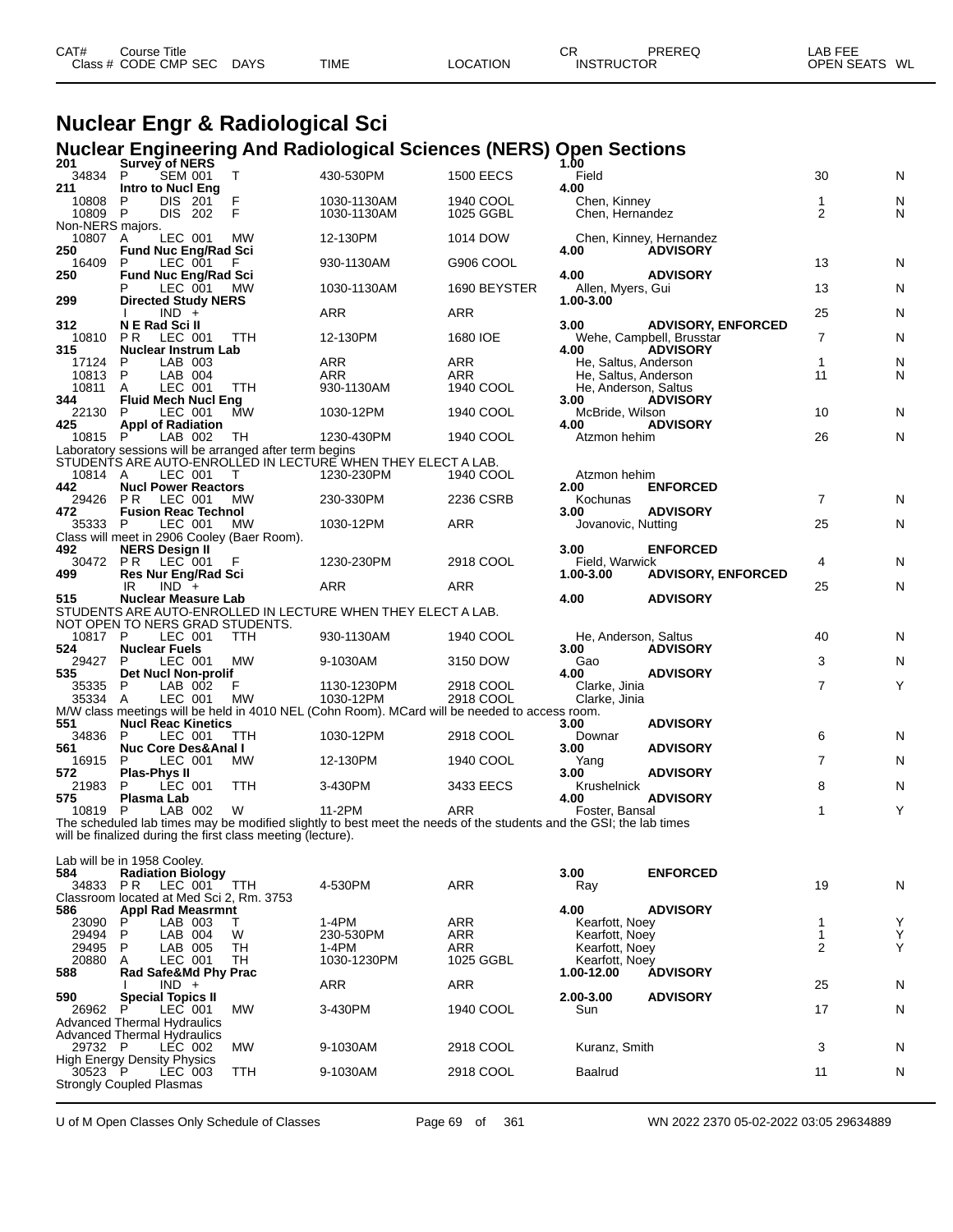| CAT#    | Course Title<br>Class # CODE CMP SEC             | <b>DAYS</b> | <b>TIME</b> | <b>LOCATION</b> | CR<br><b>INSTRUCTOR</b> | <b>PREREQ</b>   | LAB FEE<br>OPEN SEATS WL |   |
|---------|--------------------------------------------------|-------------|-------------|-----------------|-------------------------|-----------------|--------------------------|---|
| 35245 P | LEC 004<br><b>Fundamentals of Nuclear Electr</b> | F           | 930-1130AM  | 2918 COOL       | De Geronimo             |                 | 14                       | N |
| 599     | <b>Masters Project</b><br>$IND +$                |             | ARR         | <b>ARR</b>      | 1.00-3.00               | <b>ADVISORY</b> | 25                       | N |
| 799     | <b>Special Project</b><br>$IND +$                |             | <b>ARR</b>  | <b>ARR</b>      | 1.00-6.00               |                 |                          |   |
| 990     | Diss-Precand                                     |             |             |                 | $1.00 - 8.00$           | <b>ADVISORY</b> | 25                       | N |
| 995     | $IND +$<br>Diss-Cand                             |             | ARR         | <b>ARR</b>      | 8.00                    | <b>ENFORCED</b> | 25                       | N |
|         | $IND +$<br>R                                     |             | ARR         | <b>ARR</b>      |                         |                 | 25                       | N |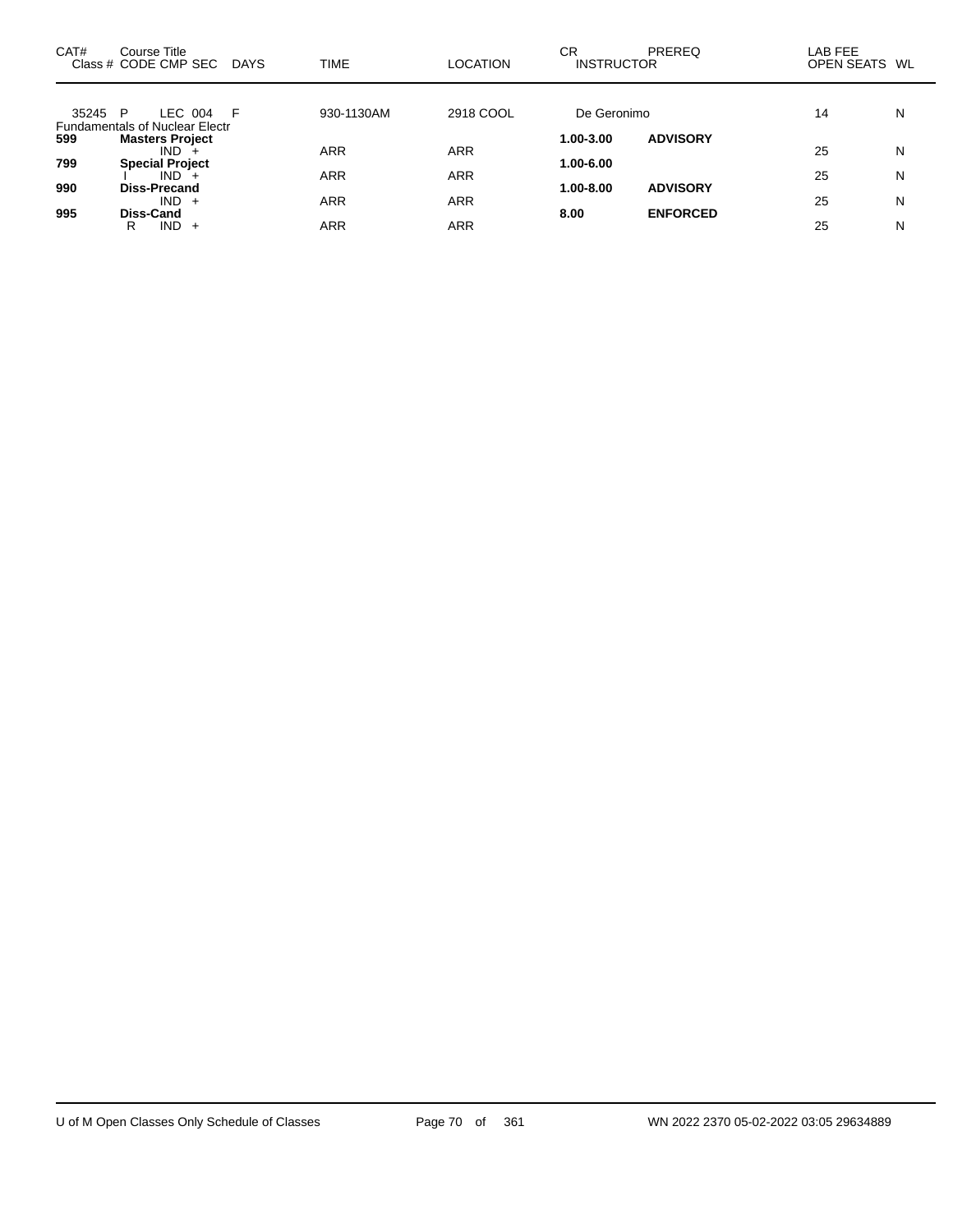### **Technical Communication Technical Communication (TCHNCLCM) Open Sections**

IN ORDER FOR STUDENTS TO MAINTAIN THEIR PLACE IN CLASS, THEY MUST EITHER ATTEND ONE OF THE FIRST TWO CLASS MEETINGS OR NOTIFY THE DEPARTMENT OF THEIR INTENDED ABSENCE PRIOR TO THE FIRST DAY OF CLASS.

| 499 | <b>Scientific&amp;Tech Comm</b> |            |     | $.00 - 4.00$ |                 |               |  |
|-----|---------------------------------|------------|-----|--------------|-----------------|---------------|--|
|     | IND                             | ARR        | ARR |              |                 | ~~<br>2J      |  |
| 575 | <b>Directed Study</b>           |            |     | $.00 - 4.00$ | <b>ADVISORY</b> |               |  |
|     | IND                             | <b>ARR</b> | ARR |              |                 | ົ<br>∠∪<br>__ |  |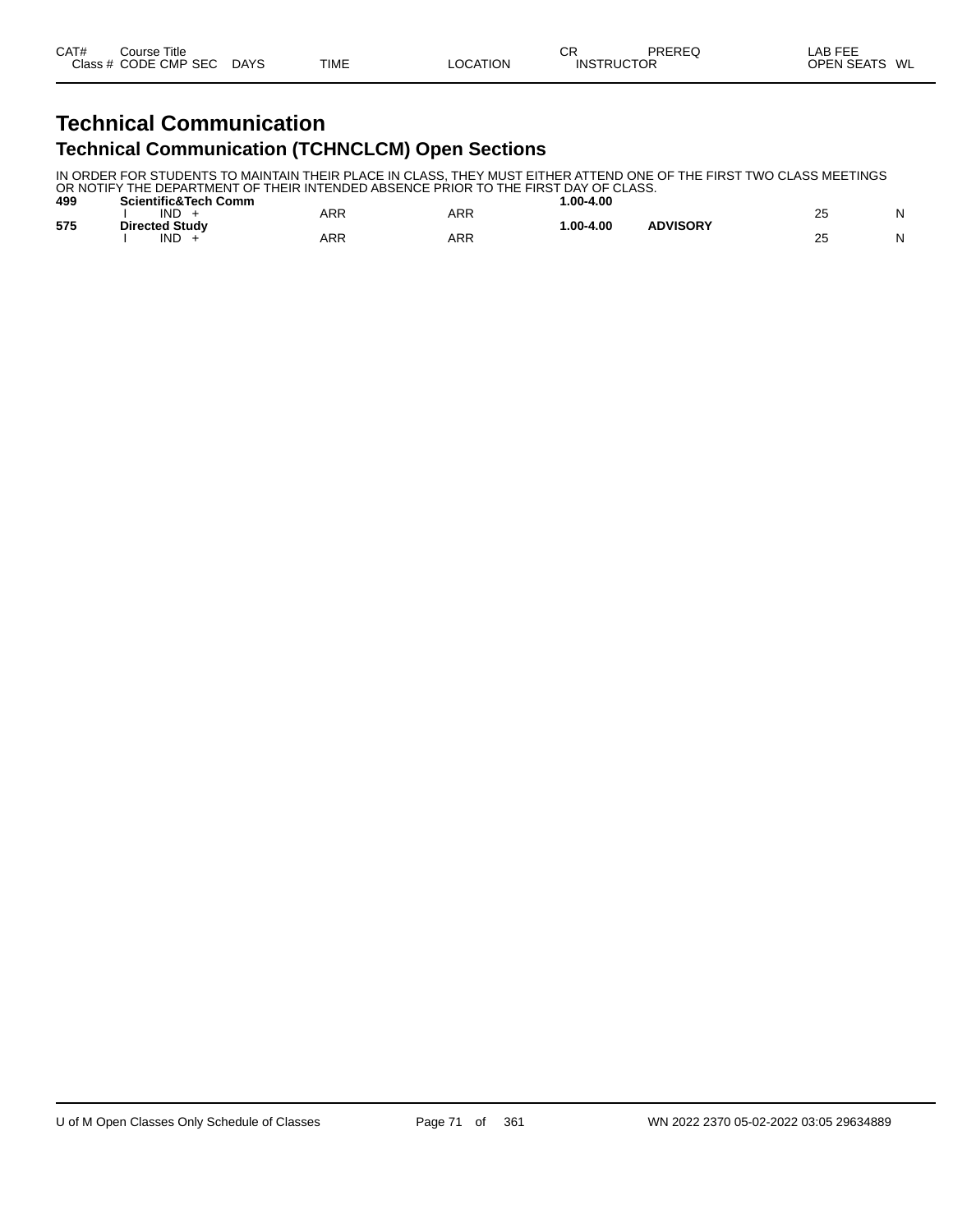| CAT# | Title<br>Course      |             |             |                 | ⌒冖<br>◡           | PREREQ | _AB FEE           |    |
|------|----------------------|-------------|-------------|-----------------|-------------------|--------|-------------------|----|
|      | Class # CODE CMP SEC | <b>DAYS</b> | <b>TIME</b> | <b>LOCATION</b> | <b>INSTRUCTOR</b> |        | <b>OPEN SEATS</b> | WL |

### **Environment and Sustainability Program in the Environment**

## **Environment (ENVIRON) Open Sections 102 Extreme Weather 3.00**

| 102                               |            | <b>Extreme Weather</b>                        |                                                    |                                                                                                   |                         | 3.00                                                                                                            |                                |        |
|-----------------------------------|------------|-----------------------------------------------|----------------------------------------------------|---------------------------------------------------------------------------------------------------|-------------------------|-----------------------------------------------------------------------------------------------------------------|--------------------------------|--------|
| 18173<br>105                      | P          | LEC 001<br><b>Changing Atmos</b>              | <b>MWF</b>                                         | 10-11AM                                                                                           | AUD C AH                | Samson<br>3.00                                                                                                  | 114                            | N      |
| 19504                             | P          | LEC 001                                       | TTH                                                | 10-1130AM                                                                                         | <b>1528 NUB</b>         | Flanner                                                                                                         | 1                              | Y      |
| 109                               |            | <b>Sci &amp; Sust Dev</b>                     |                                                    |                                                                                                   |                         | 3.00                                                                                                            |                                |        |
| 36673                             | P          | DIS 113                                       | F                                                  | 3-4PM                                                                                             | 1427 MH                 | Gatazka                                                                                                         | 1                              | Y      |
| 36665                             | A          | <b>LEC 100</b>                                | <b>MW</b>                                          | 3-4PM                                                                                             | 3460 CCCB               | McNeil                                                                                                          |                                |        |
| 111                               |            | <b>Climate &amp; Sustain</b>                  |                                                    |                                                                                                   |                         | 4.00                                                                                                            |                                |        |
| 16580                             | PD.        | LAB 002                                       | Т                                                  | 9-11AM                                                                                            | 2302 SEB                | Arnaboldi, Gluck                                                                                                | $\overline{\mathbf{c}}$        | Υ      |
| 16581                             | PD         | LAB 003                                       | T.                                                 | 11-1PM                                                                                            | 2302 SEB                | Arnaboldi, Batterbee                                                                                            | 3                              | Υ      |
| 26366                             | PD         | LAB 004                                       | TН                                                 | 11-1PM                                                                                            | 2302 SEB                | Arnaboldi, Batterbee                                                                                            | $\mathbf{1}$<br>$\overline{2}$ | Υ<br>Υ |
| 18607<br>16579                    | PD.        | LAB 006<br>LEC 001                            | м<br>TTH                                           | 2-4PM<br>1-230PM                                                                                  | 2302 SEB<br>3460 CCCB   | Arnaboldi, Gluck<br>Arnaboldi                                                                                   |                                |        |
| 112                               | A          | <b>Climate &amp; Humankind</b>                |                                                    |                                                                                                   |                         | 1.00                                                                                                            |                                |        |
| 36198                             | P          | LEC 001                                       | TTH                                                | 4-5PM                                                                                             | 1202 SEB                | Levin                                                                                                           | 13                             | Y      |
| 118                               |            | <b>Intro Geology Lab</b>                      |                                                    |                                                                                                   |                         | <b>ADVISORY</b><br>1.00                                                                                         |                                |        |
| 18033                             | -P         | LAB 001                                       | M                                                  | 2-4PM                                                                                             | 2512 NUB                | Lohmann                                                                                                         | 2                              | Υ      |
|                                   |            |                                               |                                                    | Students who register for EARTH/ENVIRON 118 must also be enrolled in EARTH/ENVIRON 119.           |                         |                                                                                                                 |                                |        |
| 18034 P                           |            | LAB 002                                       | м                                                  | 4-6PM                                                                                             | 2512 NUB                | Lohmann                                                                                                         | 5                              | Y      |
|                                   |            |                                               |                                                    | Students who register for EARTH/ENVIRON 118 must also be enrolled in EARTH/ENVIRON 119.           |                         |                                                                                                                 |                                |        |
| 18035 P                           |            | LAB 003                                       | M                                                  | 9-11AM                                                                                            | 2512 NUB                | Lohmann                                                                                                         | $\overline{7}$                 | Y      |
| 18036 P                           |            | LAB 004                                       | TH.                                                | Students who register for EARTH/ENVIRON 118 must also be enrolled in EARTH/ENVIRON 119.<br>9-11AM | 2512 NUB                | Lohmann                                                                                                         | 9                              | Υ      |
|                                   |            |                                               |                                                    | Students who register for EARTH/ENVIRON 118 must also be enrolled in EARTH/ENVIRON 119.           |                         |                                                                                                                 |                                |        |
| 18037 P                           |            | LAB 005                                       | W                                                  | 2-4PM                                                                                             | <b>2512 NUB</b>         | Lohmann                                                                                                         | 6                              | Y      |
|                                   |            |                                               |                                                    | Students who register for EARTH/ENVIRON 118 must also be enrolled in EARTH/ENVIRON 119.           |                         |                                                                                                                 |                                |        |
| 18999 P                           |            | LAB 006                                       | W                                                  | 4-6PM                                                                                             | <b>2512 NUB</b>         | Lohmann                                                                                                         | 2                              | Y      |
|                                   |            |                                               |                                                    | Students who register for EARTH/ENVIRON 118 must also be enrolled in EARTH/ENVIRON 119.           |                         |                                                                                                                 |                                |        |
| 119                               |            | <b>Intro Earth Science</b>                    |                                                    |                                                                                                   |                         | <b>ADVISORY</b><br>3.00                                                                                         |                                |        |
| 35305                             | P R        | LEC 002                                       | MWF                                                | 1-230PM                                                                                           | 3540 NUB                | Yarce                                                                                                           | 6                              | Y      |
| 131                               |            | <b>Earth Chemistry</b>                        |                                                    |                                                                                                   |                         | 4.00                                                                                                            |                                |        |
| 29728                             | P          | DIS 002                                       | TH                                                 | 1-2PM                                                                                             | 2516 NUB                |                                                                                                                 | 2                              | Υ      |
| 29729<br>29730                    | P<br>P     | DIS 003<br>DIS 004                            | W<br>F.                                            | 9-10AM<br>9-10AM                                                                                  | 2516 NUB                |                                                                                                                 | 1<br>3                         | Υ      |
| 29727                             | A          | LEC 001                                       | <b>MW</b>                                          | 1130-1PM                                                                                          | 2516 NUB<br>2520 NUB    | Passey                                                                                                          |                                | N      |
|                                   |            | <b>FYS Environment</b>                        |                                                    |                                                                                                   |                         | <b>ADVISORY</b><br>3.00                                                                                         |                                |        |
|                                   |            |                                               |                                                    |                                                                                                   |                         |                                                                                                                 |                                |        |
| 139                               |            |                                               |                                                    |                                                                                                   |                         |                                                                                                                 |                                |        |
| 29704 PR                          |            | <b>SEM 001</b>                                | TTH                                                | 1-230PM                                                                                           | 3556 DANA               | Duvall                                                                                                          | 1                              | N      |
| <b>Prescription Nature</b><br>201 |            | <b>Ecological Issues</b>                      |                                                    |                                                                                                   |                         | 4.00                                                                                                            |                                |        |
| 17140                             | P R        | DIS 005                                       | Т                                                  | 5-6PM                                                                                             | 3556 DANA               | Benedict, Benjamin                                                                                              | 1                              | Y      |
| 21509                             | P R        | DIS 009                                       | F                                                  | 9-10AM                                                                                            | 1028 DANA               | Benedict, Dowker                                                                                                | 1                              | Υ      |
| 17138                             | A          | LEC 001                                       | TTH                                                | 1130-1PM                                                                                          | 1040 DANA               | Benedict                                                                                                        |                                |        |
| 208                               |            | <b>Bus &amp; the Environ</b>                  |                                                    |                                                                                                   |                         | 3.00                                                                                                            |                                |        |
| 22014                             | P R        | DIS.<br>002                                   | TН                                                 | 9-10AM                                                                                            | 855 WEISER              | Soderstrom, Brinkerhoff                                                                                         |                                | Υ      |
| 22015                             | P R        | DIS.<br>003                                   | TН                                                 | 9-10AM                                                                                            | 1567 NUB                | Soderstrom, Agarwal                                                                                             | $\frac{2}{6}$                  | Υ      |
| 22016                             | P R        | <b>DIS</b><br>004                             | TН                                                 | 10-11AM                                                                                           | 2114 MLB                | Soderstrom, Watts                                                                                               | 1                              | Υ      |
| 22645                             | P R<br>P R | <b>DIS</b><br>005<br><b>DIS</b><br>006        | TН<br>TН                                           | 11-12PM<br>12-1PM                                                                                 | 4212 SEB                | Soderstrom, Agarwal                                                                                             | 6<br>1                         | Υ      |
| 23108<br>23625                    | P          | <b>DIS</b><br>007                             | TН                                                 | $1-2PM$                                                                                           | 855 WEISER<br>B770 SSWB | Soderstrom, Watts<br>Soderstrom, Brinkerhoff                                                                    |                                | Υ      |
| 24506                             | P          | <b>DIS</b><br>008                             | TН                                                 | 2-3PM                                                                                             | 1636 CHEM               | Soderstrom, Watts                                                                                               | 5                              | Υ<br>Υ |
| 24719                             | P          | <b>DIS</b><br>009                             | TН                                                 | 3-4PM                                                                                             | 2504 NUB                | Soderstrom, Brinkerhoff                                                                                         | 1                              | Υ      |
| 24720                             | P          | <b>DIS</b><br>010                             | F                                                  | 10-11AM                                                                                           | 855 WEISER              | Soderstrom, Agarwal                                                                                             | 6                              | Υ      |
| 28321                             | P          | <b>DIS</b><br>011                             | F                                                  | 11-12PM                                                                                           | 855 WEISER              | Soderstrom, Rojas                                                                                               | 2                              | Υ      |
| 37386                             | <b>PD</b>  | <b>DIS</b><br>012                             | F                                                  | 11-12PM                                                                                           | ARR                     | Soderstrom                                                                                                      | 25                             | Υ      |
| 37387                             | P          | DIS.<br>013                                   | F                                                  | 12-1PM                                                                                            | 855 WEISER              | Soderstrom, Rojas                                                                                               | 2                              | Υ      |
| 22013                             | A          | LEC 001                                       | <b>MW</b>                                          | 9-10AM                                                                                            | 1420 CCCB               | Soderstrom                                                                                                      |                                |        |
| 222                               |            | Intro to Env Justice                          |                                                    |                                                                                                   |                         | 3.00                                                                                                            |                                |        |
| 36253 A<br>232                    |            | LEC 001                                       | МW                                                 | 3-4PM                                                                                             | <b>1040 DANA</b>        | Bartlett                                                                                                        |                                |        |
| 17552 P                           |            | Intro Oceanog<br>LEC 001                      | МW                                                 | 1-230PM                                                                                           | AUD C AH                | 3.00<br>Skitka                                                                                                  | 16                             | Υ      |
|                                   |            |                                               | This class is closed to seniors until December 10. |                                                                                                   |                         |                                                                                                                 |                                |        |
|                                   |            |                                               |                                                    |                                                                                                   |                         | To enroll in the Intro Oceanography Lab, enroll in any section of EARTH 223 Students are strongly encouraged to |                                |        |
|                                   |            |                                               |                                                    | enroll in both EARTH 222/ENVIRON 232 and EARTH 223/ENVIRON 233.                                   |                         |                                                                                                                 |                                |        |
| 233                               |            | Intro Ocean Lab                               |                                                    |                                                                                                   |                         | 1.00                                                                                                            |                                |        |
| 17553                             | - P        | LAB 002                                       | T                                                  | 2-4PM                                                                                             | 2516 NUB                | Skitka                                                                                                          | 6                              | Y      |
|                                   |            |                                               |                                                    |                                                                                                   |                         | This class is closed to seniors until December 10. Students who register for EARTH 222/ENVIRON 233 must also be |                                |        |
|                                   |            | enrolled in EARTH 223/ENVIRON 232.            |                                                    |                                                                                                   |                         |                                                                                                                 |                                |        |
| 17554 P                           |            | LAB 003                                       |                                                    | 4-6PM                                                                                             | 2516 NUB                | Skitka                                                                                                          | 7                              | Y      |
|                                   |            |                                               |                                                    |                                                                                                   |                         | This class is closed to seniors until December 10. Students who register for EARTH 222/ENVIRON 233 must also be |                                |        |
| 17555 P                           |            | enrolled in EARTH 223/ENVIRON 232.<br>LAB 004 | - TH                                               | 2-4PM                                                                                             | 2516 NUB                | Skitka                                                                                                          | 12                             | Y      |
|                                   |            | enrolled in EARTH 223/ENVIRON 232.            |                                                    |                                                                                                   |                         | This class is closed to seniors until December 10. Students who register for EARTH 222/ENVIRON 233 must also be |                                |        |

U of M Open Classes Only Schedule of Classes Page 72 of 361 WN 2022 2370 05-02-2022 03:05 29634889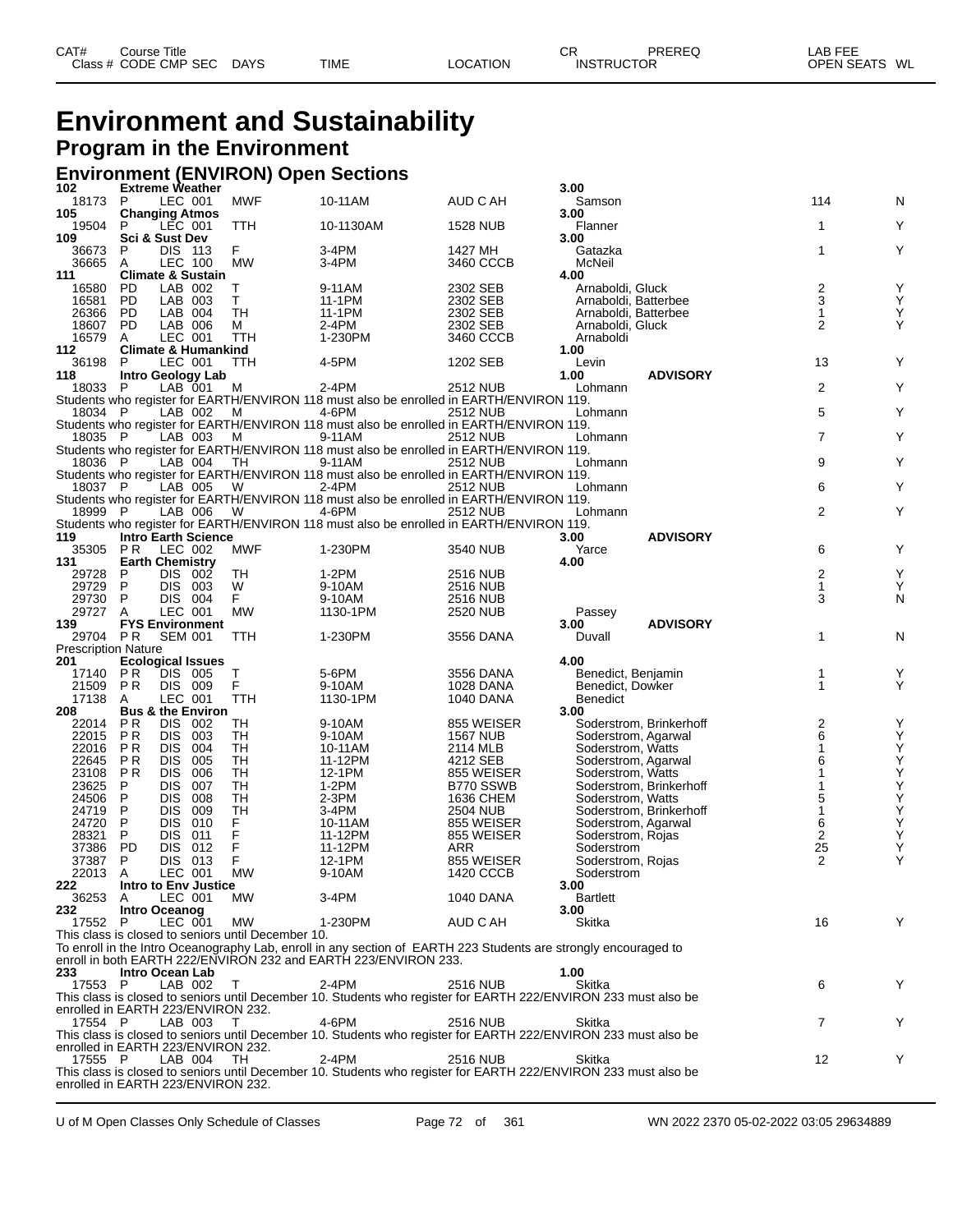| CAT#                  | Course Title<br>Class # CODE CMP SEC DAYS                                    |            | <b>TIME</b>       | <b>LOCATION</b>             | CR<br>PREREQ<br><b>INSTRUCTOR</b>                                                                                         | LAB FEE<br>OPEN SEATS WL |
|-----------------------|------------------------------------------------------------------------------|------------|-------------------|-----------------------------|---------------------------------------------------------------------------------------------------------------------------|--------------------------|
| 17556 P               | LAB 005                                                                      | TH         | 4-6PM             | 2516 NUB                    | Skitka<br>This class is closed to seniors until December 10. Students who register for EARTH 222/ENVIRON 233 must also be | 12<br>Υ                  |
| 262                   | enrolled in EARTH 223/ENVIRON 232.<br><b>Plants and People</b>               |            |                   |                             | 3.00                                                                                                                      |                          |
| 29735 P<br>281        | LEC 001<br><b>General Ecology</b>                                            | МW         | 10-1130AM         | 2520 DANA                   | <b>Benedict</b><br><b>ADVISORY</b><br>3.00                                                                                | 2<br>Y                   |
| 17467<br>300          | DIS 005<br>PI<br>Spec Prob&Res-Ugrad                                         | Т          | 3-5PM             | <b>1512 NUB</b>             | Hack<br>1.00-4.00                                                                                                         | Y<br>1                   |
|                       | $IND +$                                                                      |            | <b>ARR</b>        | <b>ARR</b>                  |                                                                                                                           | 24<br>N                  |
| 304<br>34660          | <b>Culture&amp;Envir Topics</b><br>P<br>LEC 002                              | TH         | 1-4PM             | <b>1505 NUB</b>             | 3.00<br>Walsh                                                                                                             | 9<br>Y                   |
| 305<br>36234 PD       | Rocks, Wind, Women<br><b>Interdis Env Topics</b><br>DIS 003                  | W          | 1-2PM             | 2024 DANA                   | 1.00-3.00<br>Finn                                                                                                         | 15<br>Y                  |
| Food Lit for All Disc | Must enroll in ENVIRON 314 Lecture to enroll in this class.                  |            |                   |                             |                                                                                                                           |                          |
| 310<br>16740          | <b>Env Chem&amp;Dis</b><br>LEC 001<br>P                                      | <b>TTH</b> | 230-4PM           | 1230 USB                    | 3.00<br><b>ADVISORY</b><br>Colacino, Galvin                                                                               | 4<br>Y                   |
| 325                   | <b>Envr Geochem</b>                                                          |            |                   |                             | <b>ENFORCED</b><br>4.00                                                                                                   |                          |
| 30256<br>332          | P R<br>LAB 004<br><b>Climate Change</b>                                      | TН         | $3-6$ PM          | 3536 NUB                    | <b>ADVISORY</b><br>4.00                                                                                                   | Y<br>1                   |
| 33164<br>33165        | P <sub>R</sub><br><b>DIS</b><br>- 003<br>P <sub>R</sub><br><b>DIS</b><br>004 | Т<br>W     | 4-5PM<br>$3-4PM$  | 2504 NUB<br>2504 NUB        |                                                                                                                           | Υ<br>Y<br>4              |
| 33166                 | P R<br><b>DIS</b><br>005                                                     | W          | 4-5PM             | 2504 NUB                    |                                                                                                                           | Y<br>1                   |
| 33167                 | P R<br><b>DIS</b><br>006                                                     | W          | 5-6PM             | 2504 NUB                    |                                                                                                                           | Υ<br>2                   |
| 35431<br>33162        | P R<br>DIS.<br>- 007<br>LEC 001<br>A R                                       | T.<br>TTH  | 5-6PM<br>1130-1PM | 2504 NUB<br><b>1528 NUB</b> | Passey                                                                                                                    | Y<br>1                   |
| 350                   | <b>Built Environment</b>                                                     |            |                   |                             | 3.00                                                                                                                      |                          |
| 17142<br>361          | PI<br>LEC 001<br><b>Psy Env Stewardship</b>                                  | TTH        | 1130-1PM          | 1028 DANA                   | D'Anieri, Conway<br>3.00                                                                                                  | 13<br>Y                  |
| 17482                 | <b>DIS</b><br>002<br>P                                                       | т          | 3-4PM             | 1046 DANA                   | De Young, Barr                                                                                                            | 5<br>Υ                   |
| 17483                 | P<br><b>DIS</b><br>003                                                       | М          | 4-5PM             | 1046 DANA                   | De Young, Antal                                                                                                           | 3<br>Y                   |
| 17484<br>18616        | P<br><b>DIS</b><br>004<br><b>DIS</b><br>P<br>005                             | M<br>F     | 5-6PM<br>9-10AM   | 1046 DANA<br>2024 DANA      | De Young, Antal<br>De Young, Barr                                                                                         | 37<br>Y<br>Υ<br>19       |
| 18615                 | P<br><b>DIS</b><br>006                                                       | F          | 12-1PM            | 2024 DANA                   | De Young, Barr                                                                                                            | 5<br>Y                   |
| 19606                 | P<br>DIS.<br>007                                                             | W          | 5-6PM             | 1046 DANA                   | De Young, Antal                                                                                                           | Υ<br>11                  |
| 16336<br>370          | LEC 001<br>Α<br>Int U P&Env                                                  | <b>MW</b>  | 1-230PM           | 1040 DANA                   | De Young<br>3.00                                                                                                          | 20.00                    |
| 16414                 | P<br>DIS 002                                                                 | TН         | 12-1PM            | 2310 SEB                    | Friedman                                                                                                                  | Y<br>3                   |
| 16416                 | P<br>DIS 004                                                                 | F.         | 12-1PM            | <b>B1560 BUS</b>            | Lujan                                                                                                                     | Υ<br>1                   |
| 16413<br>372          | LEC 001<br>A<br><b>Ecology Laboratory</b>                                    | TTH        | 9-10AM            | 1040 DANA                   | D'Anieri<br><b>ADVISORY</b><br>3.00                                                                                       | 70.00                    |
| 35605                 | LAB 002<br><b>PI</b>                                                         | TН         | 8-12PM            | 3142 USB                    | Hoppe                                                                                                                     | Y<br>8                   |
| 35606<br>35604        | PI<br>LAB 003<br>SI<br>DIS 001                                               | TН<br>F    | 1-5PM<br>10-12PM  | 3142 USB<br>4151 USB        | Vought<br>Nowicki                                                                                                         | Υ<br>1                   |
| 375                   | <b>Environ&amp;Res Econ</b>                                                  |            |                   |                             | 3.00<br><b>ENFORCED</b>                                                                                                   |                          |
| 35238                 | P R<br>LEC 001                                                               | MW         | 1130-1PM          | 1202 SEB                    | Koh                                                                                                                       | 7<br>Y                   |
| 376<br>19567          | <b>Environmental Ethics</b><br>P<br>DIS.<br>- 002                            | F          | 11-12PM           | 1046 DANA                   | 3.00<br>Bouma, Tomson                                                                                                     | Υ                        |
| 19568                 | P<br>DIS.<br>003                                                             | TН         | 4-5PM             | 3556 DANA                   | Bouma, Tomson                                                                                                             | Y                        |
| 19569                 | P<br>DIS 004                                                                 | TH         | 6-7PM             | 3556 DANA                   | Bouma, Tomson                                                                                                             | Y                        |
| 17485 A<br>390        | LEC 001<br><b>Environ Activism</b>                                           | TTH        | 10-1130AM         | 1040 DANA                   | Bouma<br>3.00<br><b>ADVISORY</b>                                                                                          |                          |
| 27271                 | <b>PR</b><br>LEC 001                                                         | TTH        | 1-230PM           | <b>B852 EQ</b>              | Murphy                                                                                                                    | 3<br>Y                   |
| 398                   | <b>Env Internship Prog</b><br>$IND +$                                        |            | ARR               | ARR                         | 1.00-3.00                                                                                                                 | 23<br>N                  |
| 399                   | <b>Junior Honors Sem</b>                                                     |            |                   |                             | 3.00                                                                                                                      |                          |
| 16337                 | <b>SEM 001</b><br>PD                                                         | TTH        | 4-530PM           | 2520 DANA                   | Duvall                                                                                                                    | 3<br>N                   |
| 409<br>21275          | <b>Ecol of Fishes</b><br>LEC 001<br>P                                        | <b>MWF</b> | 10-11AM           | 1024 DANA                   | <b>ADVISORY</b><br>3.00-4.00<br>Alofs                                                                                     | 23<br>Y                  |
| 21277                 | Α<br>LAB 002                                                                 | W          | 2-5PM             | G556 DANA                   | Alofs, Jackson                                                                                                            |                          |
| 21278<br>451          | P<br>LEC 003<br><b>Biol of Mammals</b>                                       | MWF        | 10-11AM           | 1024 DANA                   | Alofs<br><b>ADVISORY</b><br>4.00                                                                                          | 23<br>Y<br>75.00         |
| 23424                 | LAB 002<br><b>PI</b>                                                         | W          | 9-12PM            | 1100 BSB                    | Campbell                                                                                                                  | Y<br>3                   |
| 23426                 | PI<br>LAB 003                                                                | W          | 2-5PM             | 1100 BSB                    | Campbell                                                                                                                  | Y<br>$\mathbf{1}$        |
| 23382                 | LEC 001<br>AI<br><b>Trop Cons&amp;Ecology</b>                                | TTH        | 1-230PM           | 1100 BSB                    | Cortes-Ortiz<br>3.00<br><b>ADVISORY</b>                                                                                   |                          |
| 453<br>27785          | LEC 001<br>P                                                                 | TTH        | 230-4PM           | 2024 DANA                   | Benedict                                                                                                                  | 6<br>Y                   |
| 462                   | <b>Envir Soc Sci Topics</b>                                                  |            |                   |                             | 2.00-4.00<br><b>ADVISORY</b>                                                                                              |                          |
| 41331<br>475          | <b>SEM 001</b><br>P<br><b>Environ Law</b>                                    | МW         | 1-230PM           | 2135 NQ                     | Klein<br>3.00                                                                                                             | Y<br>14                  |
| 19234                 | DIS 004<br>P                                                                 | W          | 4-5PM             | 2520 DANA                   | Hall, Chami                                                                                                               | 1<br>Y                   |
| 17841                 | LEC 001<br>A                                                                 | <b>MW</b>  | 1130-1PM          | 1040 DANA                   | Hall                                                                                                                      |                          |
| 499                   | <b>Senior Honors Thesis</b><br>$IND +$                                       |            | <b>ARR</b>        | ARR                         | <b>ADVISORY</b><br>1.00-6.00                                                                                              | 24<br>N                  |
|                       |                                                                              |            |                   |                             |                                                                                                                           |                          |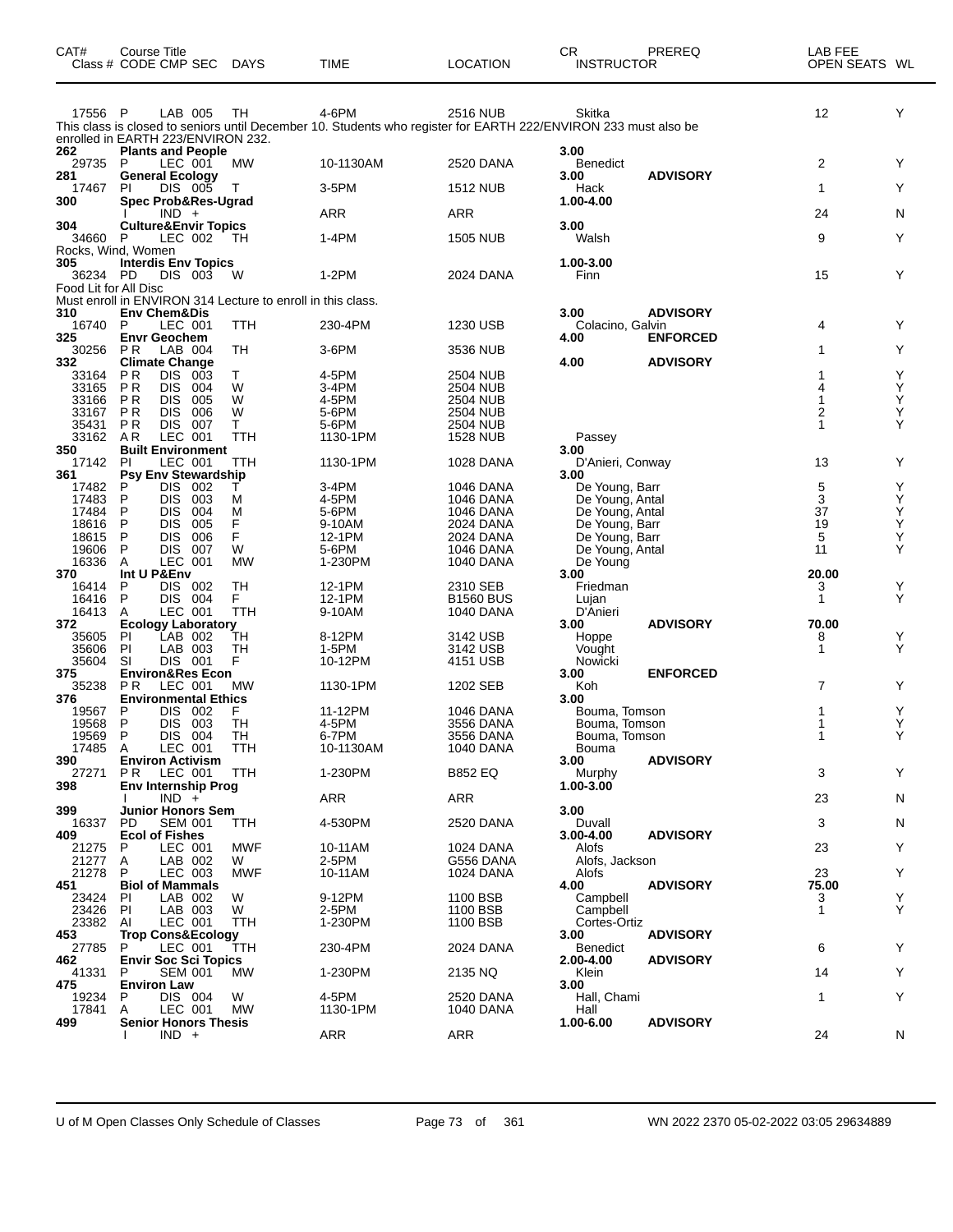| CAT# | ourse Titleٽ         |             |             |          | СR                | PREREQ | AB FEE                    |  |
|------|----------------------|-------------|-------------|----------|-------------------|--------|---------------------------|--|
|      | Class # CODE CMP SEC | <b>DAYS</b> | <b>TIME</b> | LOCATION | <b>INSTRUCTOR</b> |        | : WL<br><b>OPEN SEATS</b> |  |

# **School for Environment and Sustainability Environment and Sustainability (EAS) Open Sections 409 Ecol of Fishes 3.00-4.00 ADVISORY**

| 21280<br>21282<br>26091                  | P<br>LEC 001<br>LAB 002<br>A<br>P<br>LEC 003                   | <b>MWF</b><br>W<br><b>MWF</b> | 10-11AM<br>2-5PM<br>10-11AM                                                            | <b>1024 DANA</b><br>G556 DANA | Alofs<br>Alofs, Jackson<br>Alofs   | 23<br>23     | Υ<br>Υ |
|------------------------------------------|----------------------------------------------------------------|-------------------------------|----------------------------------------------------------------------------------------|-------------------------------|------------------------------------|--------------|--------|
| 451                                      | <b>Biol of Mammals</b>                                         |                               |                                                                                        | 1024 DANA                     | <b>ADVISORY</b><br>4.00            | 75.00        |        |
| 23423                                    | <b>PI</b><br>LAB 002                                           | W                             | 9-12PM                                                                                 | 1100 BSB                      | Campbell                           | 3            | Υ      |
| 23425<br>23381                           | PI<br>LAB 003<br>AI<br>LEC 001                                 | W<br>TTH                      | 2-5PM<br>1-230PM                                                                       | 1100 BSB<br>1100 BSB          | Campbell                           | 1            | Υ      |
| 475                                      | <b>Environ Law</b>                                             |                               |                                                                                        |                               | Cortes-Ortiz<br>3.00               |              |        |
| 19238                                    | DIS 004<br>P                                                   | W                             | 4-5PM                                                                                  | 2520 DANA                     | Hall, Chami                        | $\mathbf{1}$ | Υ      |
| 17842                                    | LEC 001<br>A                                                   | <b>MW</b>                     | 1130-1PM                                                                               | 1040 DANA                     | Hall                               |              |        |
| 480<br>21759                             | <b>Climate Change</b><br>P<br>LEC 001                          | <b>TTH</b>                    | 10-1130AM                                                                              | ARR                           | <b>ADVISORY</b><br>3.00<br>Rood    | 57           | Y      |
| 501                                      | <b>Grad Experimental</b>                                       |                               |                                                                                        |                               | 1.00-4.00                          |              |        |
| 26084 PR                                 | <b>SEM 001</b>                                                 | T.                            | 9-1130AM                                                                               | 3556 DANA                     | Kissinger                          | 9            | Y      |
| <b>Professional Practice</b><br>27550 PR | LEC 002<br>Clim Chng Sol & Equity                              | W                             | 5-8PM                                                                                  | 1024 DANA                     | <b>Brown</b>                       | 16           | Y      |
| 35667 PR                                 | LEC 003                                                        | м                             | 5-8PM                                                                                  | 1024 DANA                     | Taylor, Johnson                    | 11           | Υ      |
| 35536 PR                                 | <b>Revisit Flint Wtr Crisis</b><br><b>SEM 006</b>              | Т                             | 10-12PM                                                                                | 2520 DANA                     | <b>Brines</b>                      | 5            | Y      |
| 35684 PR                                 | App GPS & Geospat Field Tech<br>LEC 012                        | TН                            | 2-4PM                                                                                  | 2150 SKB                      | Zint                               | 5            | Y      |
| Environ & Sust Educ                      |                                                                |                               |                                                                                        |                               |                                    |              |        |
| 38007 P                                  | <b>SEM 013</b>                                                 | T.                            | 4-6PM                                                                                  | A859 CHEM-TBLC                | Weeks                              | 28           | Y      |
| 35907 P                                  | Master's Thesis Develop<br>LEC 023                             | MW                            | 1130-1PM                                                                               | <b>1508 NUB</b>               | Craig                              | 11           | Y      |
| Comp Modeling<br>35668 PR                | LEC 091                                                        | <b>MW</b>                     | 530-7PM                                                                                | 1028 DANA                     | Vaishnav                           | 21           | Y      |
|                                          | Sustainable Transportation                                     |                               |                                                                                        |                               |                                    |              |        |
| 36014 PR                                 | <b>SEM 098</b>                                                 | TH                            | 530-730PM                                                                              | 1046 DANA                     | Nassauer                           | 8            | Υ      |
| 38233 P                                  | Ecol Des & Plan Theory<br><b>SEM 101</b>                       | TTH                           | 1130-1PM                                                                               | <b>REMOTE</b>                 | Ishtiaque                          | 18           | Y      |
|                                          | Soc Vuln & Adpt to Env Chng                                    |                               |                                                                                        |                               |                                    |              |        |
| 29329                                    | - P<br>LEC 119                                                 | MW                            | 4-530PM                                                                                | 1028 DANA                     | Adlerstein-Gonzalez                | 7            | Y      |
| 503                                      | Nature, Culture, & Landscape<br><b>Sus Sites&amp;Hist Prec</b> |                               |                                                                                        |                               | 3.00                               |              |        |
| 27274                                    | P R<br>LEC 001                                                 | TН                            | 9-1130AM                                                                               | 3556 DANA                     | Jones                              | 4            | Υ      |
| 507<br>29385                             | Int Res Eco Sci Mgmt                                           |                               |                                                                                        |                               | 2.00<br>Alofs                      | 12           | Y      |
| 509                                      | PR LEC 001<br>Ecology: Concpts&App                             | - F                           | 230-430PM                                                                              | 1040 DANA                     | 4.00                               | 68.00        |        |
| 35464                                    | P R<br>LAB 002                                                 | F                             | 2-4PM                                                                                  | 3325 DANA                     | Cousins, Daudon                    | 5            | Υ      |
| 35465                                    | P R<br>LAB 003                                                 | TH                            | 4-6PM                                                                                  | 3325 DANA                     | Cousins, Daudon                    | 3            | Υ      |
| 35463<br>517                             | LEC 001<br>A<br><b>Conservation Biology</b>                    | TTH                           | 830-10AM                                                                               | 1028 DANA                     | Cousins<br>4.00                    |              |        |
| 37356                                    | PR.<br>LAB 002                                                 | W                             | 3-4PM                                                                                  | 2520 DANA                     | Weeks, Dias                        | 8            | Υ      |
| 25987                                    |                                                                |                               |                                                                                        |                               | Weeks                              |              |        |
| 518                                      | LEC 001<br>A                                                   | MW                            | 1130-1PM                                                                               | 2024 DANA                     |                                    |              |        |
|                                          | <b>Wildlife Ecol &amp; Mgmt</b>                                |                               |                                                                                        |                               | 3.00<br><b>ADVISORY</b>            |              |        |
| 29186<br>29185                           | P<br>LAB 002<br>LEC 001<br>A                                   | F<br>TTH                      | 9-12PM<br>12-1PM                                                                       | 2520 DANA<br>1046 DANA        | Foufopoulos, Kasten<br>Foufopoulos | $\mathbf{1}$ | Υ      |
| 524                                      | <b>Agroecosystem Mgmt</b>                                      |                               |                                                                                        |                               | 3.00                               |              |        |
| 35205                                    | PR LEC 001                                                     | <b>TTH</b>                    | 1-230PM                                                                                | 1046 DANA                     | <b>Blesh</b>                       | 4            | Υ      |
| 531                                      |                                                                |                               | This course also meets on Saturday, March 12th from 1-4pm. This is a required session. |                               | <b>ADVISORY</b><br>4.00            |              |        |
| 17167                                    | <b>Principles of GIS</b><br>PR.<br>LAB 003                     | Т                             | 630-930PM                                                                              | 3325 DANA                     | Carter, Arringdale                 | 4            | Υ      |
| 17165                                    | LEC 001<br>A                                                   | TTH                           | 1-230PM                                                                                | <b>REMOTE</b>                 | Carter                             |              |        |
| 538                                      | <b>Nat Res Statistics</b><br>LAB 004                           | - F                           | $1-3PM$                                                                                | 2024 DANA                     | 4.00<br>Jain, Petri                | $\mathbf{1}$ | Υ      |
| 34721 PR<br>541                          | <b>Remote Sensing</b>                                          |                               |                                                                                        |                               | 4.00                               | 50.00        |        |
| 30920                                    | LAB 003<br><b>PIR</b>                                          | TH                            | 10-12PM                                                                                | 3325 DANA                     | Bergen, Estabrook                  | 1            | Y      |
| 19614<br>550                             | LEC 001<br>A<br><b>Sys Devel&amp;Enterprise</b>                | МW                            | 1-230PM                                                                                | REMOTE                        | Bergen, Cordero-Sancho<br>3.00     |              |        |
| 27498                                    | <b>REC 001</b>                                                 | м                             | 830-1130AM                                                                             | 2024 DANA                     | Xu, Babladelis                     | 8            | Y      |
| 558<br>29584                             | <b>Water Pol &amp; Polit</b><br>LEC 001<br>PR.                 | TTH                           | 1130-1PM                                                                               | 1401 MH                       | 3.00                               | 5            | Υ      |
| 559                                      | Inter & Qual Data An                                           |                               |                                                                                        |                               | Hughes, Kaczmarek<br>3.00          |              |        |
| 27235                                    | P <sub>R</sub><br>LEC 001                                      | F                             | 9-12PM                                                                                 | 1040 DANA                     | Fischer                            | 17           | Y      |
|                                          | This course will meet in 1040 Dana.                            |                               |                                                                                        |                               |                                    |              |        |
| 561<br>23365                             | <b>Psy Env Stewardship</b><br>DIS 002<br>P                     | W                             | 4-5PM                                                                                  | <b>1024 DANA</b>              | 3.00<br>De Young, Hassen           | 11           | Y      |
| 23364                                    | LEC 001<br>A                                                   | <b>MW</b>                     | 1-230PM                                                                                | 1040 DANA                     | De Young                           |              |        |
| 565<br>29191                             | <b>Princ of Transition</b><br>LEC 001<br>P                     | м                             | 530-730PM                                                                              | 3556 DANA                     | 2.00<br>Princen                    | 18           | Y      |
| 573<br>25931                             | <b>Env Footprint &amp; IOA</b><br>P R<br>LEC 001               | W                             | 830-1130AM                                                                             | 2024 DANA                     | 3.00<br>Xu                         | 6            | Y      |

U of M Open Classes Only Schedule of Classes Page 74 of 361 WN 2022 2370 05-02-2022 03:05 29634889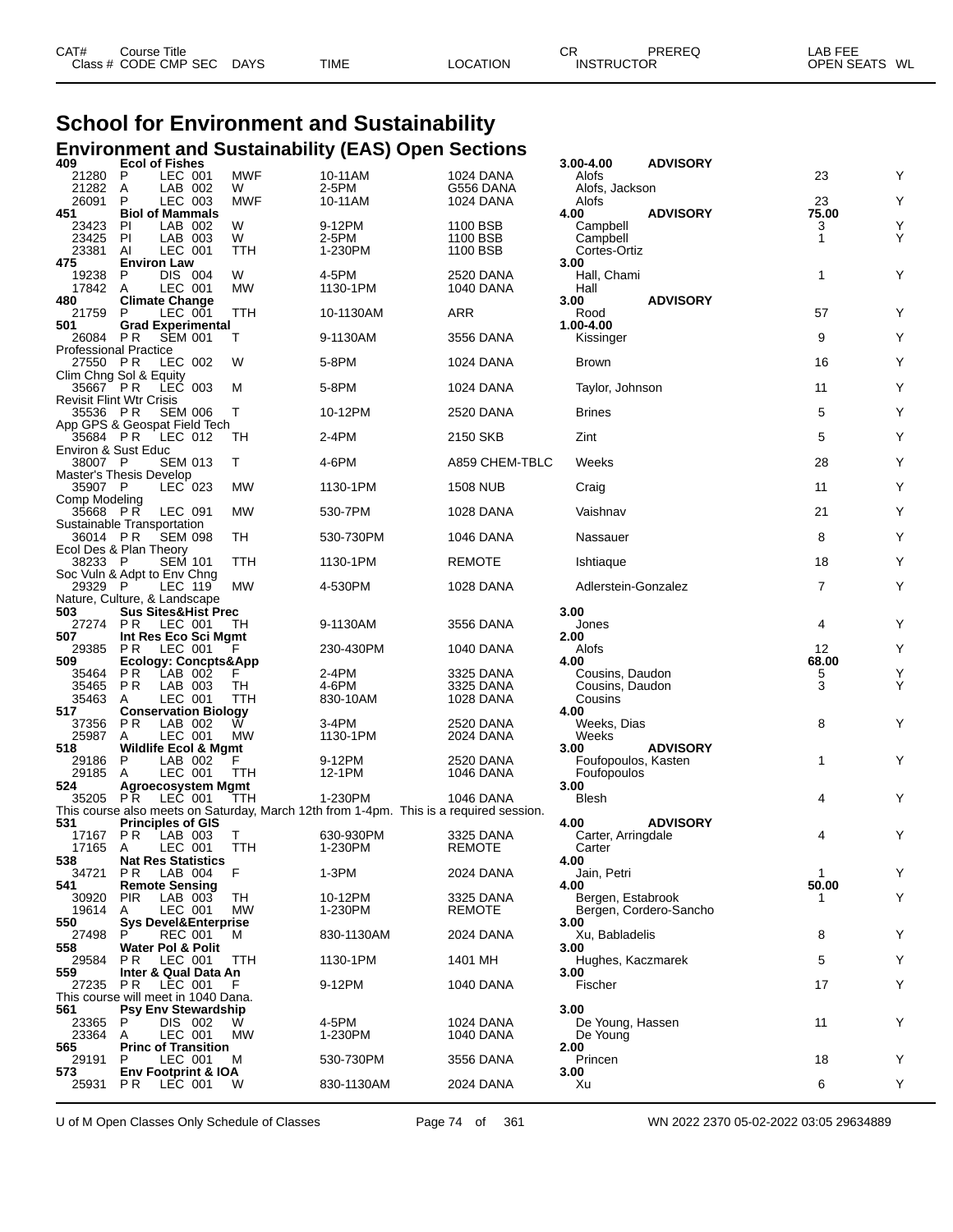| CAT#                | Course Title<br>Class # CODE CMP SEC DAYS               |            | <b>TIME</b>                                                                         | <b>LOCATION</b>  | CR<br><b>INSTRUCTOR</b>        | PREREQ          | LAB FEE<br>OPEN SEATS WL |    |
|---------------------|---------------------------------------------------------|------------|-------------------------------------------------------------------------------------|------------------|--------------------------------|-----------------|--------------------------|----|
| 579<br>41418        | Hydro Cycl&Wat Res M<br>P<br>LEC 001                    | TTH        | 10-1130AM                                                                           | 1024 DANA        | 3.00<br>Gronewold, Paulson     |                 | 8                        | Υ  |
| 588<br>14446 PR     | <b>Site Engineering</b><br>LAB 002                      | MF         | $1-4PM$                                                                             | 3028 DANA        | 4.00<br>Jones, Truitt          |                 | 10                       | N  |
| 13233 A             | SNRE LA STUDENTS ONLY<br>LEC 001                        | W          | 1-3PM                                                                               | 3028 DANA        | Jones                          |                 |                          |    |
| 592<br>30405        | <b>Comp Environ Ping</b><br>P<br>LEC 001                | MW         | 1-230PM                                                                             | 2222 A&AB        | 3.00<br><b>Pimentel Walker</b> |                 | 6                        | Y  |
| 595                 | <b>Sustainable Ops&amp;SC</b>                           |            |                                                                                     | <b>R1230 BUS</b> | 1.50                           | <b>ADVISORY</b> |                          |    |
| 28853<br>600        | <b>REC 001</b><br>P<br>Dir Res&Sp Prob-Gr               | TН         | 630-930PM                                                                           |                  | Anupindi<br>1.00-8.00          | <b>ADVISORY</b> | 6                        | Y  |
| 610                 | $IND +$<br><b>Adv LCA Methods&amp;Tool</b>              |            | ARR                                                                                 | ARR              | 1.50                           |                 | 21                       | N  |
| 23809<br>620        | PR.<br>LEC 001<br><b>AR/VR for Sustainab</b>            | TTH        | 1-230PM                                                                             | 2520 DANA        | Vaishnav, Norman<br>2.00       | <b>ADVISORY</b> | 7                        | Y  |
| 35206<br>639        | P<br><b>SEM 001</b><br>Adv Sem in Res Ecol              | W          | 5-7PM                                                                               | 3066 DANA        | Lindquist<br>1.50              | <b>ADVISORY</b> | 4                        | Y  |
| 27834               | <b>SEM 006</b><br>- P<br>Int Python for Geo Data Sci II | <b>TTH</b> | 9-10AM                                                                              | 2024 DANA        | Brines, Zemanek                |                 | 9                        | Y  |
| 41028<br>Intro to R | - P<br><b>SEM 013</b>                                   | SASU       | 9-5PM                                                                               | <b>REMOTE</b>    | Weeks                          |                 | 29                       | Y  |
| 29190 P             | <b>SEM 108</b><br>Con Bio & Ecosys Health               | м          | 5-630PM                                                                             | 2024 DANA        | Foufopoulos                    |                 | 5                        | Y  |
| 677<br>36139 P      | <b>RPB</b> Research Sem<br><b>SEM 001</b>               | т          | 630-830PM                                                                           | 3556 DANA        | 1.00-2.00<br>Taylor            | <b>ADVISORY</b> | 9                        | Y  |
| 29896 P             | Doc Filmmaking for Env Act<br><b>SEM 023</b>            | F          | 1-3PM                                                                               | 2520 DANA        | Craig, Vega-Perkins            |                 | $\overline{7}$           | Y  |
| 35906 P             | Deep Decarbonization<br><b>SEM 085</b>                  | м          | 1-4PM                                                                               | 1024 DANA        | Du Russel                      |                 | 10                       | Υ  |
|                     | Engagement for Impact                                   |            |                                                                                     |                  |                                |                 |                          |    |
| 31102 P             | <b>SEM 089</b><br>Just Agenda for Environ Crisis        | TН         | 10-12PM                                                                             | G580 DENT        | Hardin                         |                 | 19                       | Y  |
| 29184 PI            | <b>SEM 123</b><br><b>Environmental Geopolitics</b>      | M          | 1-3PM                                                                               | 1046 DANA        | <b>Butt</b>                    |                 | 20                       | Y  |
| 37478 P             | <b>SEM 289</b>                                          | F          | Please contact Dr. Bilal Butt (bilalb@umich.edu) for permission to enroll.<br>1-3PM | 1024 DANA        | Hardin                         |                 | 12                       | Y  |
| 700                 | <b>Environ Comm Studio</b><br><b>Master's Thesis</b>    |            |                                                                                     |                  | 1.00-12.00                     | <b>ADVISORY</b> |                          |    |
| 701                 | $IND +$<br><b>Masters Project</b>                       |            | ARR                                                                                 | ARR              | 1.00-4.00                      | <b>ADVISORY</b> | 24                       | N  |
| 34708 PD            | LEC 392<br>Sus Enterprise & Comm Devel                  | м          | 3-4PM                                                                               | 3556 DANA        | Alfaro                         |                 | 8                        | N  |
| 39664 PI            | LAB 394<br>Impact Investing Collab                      |            | ARR                                                                                 | ARR              | Hoffman                        |                 | 4                        | N  |
| 39654 PI            | LAB 395<br>Agr Carb Offset Mkt Dev                      |            | <b>ARR</b>                                                                          | ARR              | <b>Blesh</b>                   |                 | 3                        | N  |
| 39922 PI            | LAB 396<br>Ecol, Econ, Cult Valu of Watersh             |            | ARR                                                                                 | ARR              | <b>Burton</b>                  |                 | 3                        | N  |
| 38644 PI            | LAB 397                                                 |            | ARR                                                                                 | ARR              | <b>Brines</b>                  |                 | 1                        | N  |
|                     | Urban Tree Canopy in A2<br>41361 PI LAB 398             |            | ARR                                                                                 | ARR              | Lewis                          |                 |                          | N  |
| 42461 PI            | Trnsp Baseline GHG Red Detroit<br>LAB 400               |            | <b>ARR</b>                                                                          | ARR              | Moore                          |                 | 3                        | N  |
| 41748 PI            | Analysis of Cons Foc Elec Vehc<br>LAB 401               |            | ARR                                                                                 | ARR              | Keoleian                       |                 | 1                        | N  |
| 41904 PI            | Assess Post Covid: Impacts Trav<br>LAB 402              |            | <b>ARR</b>                                                                          | ARR              | Hoffman                        |                 | 2                        | N  |
| 41934 PI            | Expnding Bus Mod Food Recyc<br>LAB 403                  |            | <b>ARR</b>                                                                          | <b>ARR</b>       | Heller                         |                 | 3                        | N  |
| 41964 PI            | LAB 404<br>Terres Foraging:Moose/Beaver                 |            | ARR                                                                                 | ARR              | Ibanez                         |                 | 2                        | N  |
| 38311 PI            | LAB 405<br><b>Resil Ingredient Source Strat</b>         |            | <b>ARR</b>                                                                          | ARR              | Heller                         |                 | 21                       | N  |
| 39655 PI            | LAB 406<br>Hab Rest MI Audobon Society                  |            | ARR                                                                                 | ARR              | Weeks                          |                 | 1                        | N  |
| 38642 PI            | LAB 407                                                 |            | <b>ARR</b>                                                                          | ARR              | Hughes                         |                 | 2                        | N  |
| 39663 PI            | Devel Chloride Reduc in Mich<br>LAB 408                 |            | <b>ARR</b>                                                                          | ARR              | Craig                          |                 | 2                        | N  |
| 41371 PI            | Assess of Solar Decomiss US<br>LAB 409                  |            | <b>ARR</b>                                                                          | ARR              | Mazor                          |                 | 3                        | N  |
| 38646 PI            | GHG Scope 3 Inv Corp Clim<br>LAB 411                    |            | <b>ARR</b>                                                                          | ARR              | Anupindi                       |                 | 2                        | N  |
| 42084 PI            | Fiber Prod Map & Clim Imp Asses<br>LAB 412              |            | <b>ARR</b>                                                                          | ARR              | Trumpey                        |                 | 2                        | N  |
| 41471 PI            | Food Waste Integration Program<br>LAB 413               |            | ARR                                                                                 | ARR              | Agrawal                        |                 | 3                        | N. |
| 42156 PI            | <b>Env Coalition Building</b><br>LAB 414                |            | <b>ARR</b>                                                                          | ARR              | Xu                             |                 | 2                        | N  |
|                     | <b>Support Carb Stratetgy</b>                           |            |                                                                                     |                  |                                |                 |                          |    |

U of M Open Classes Only Schedule of Classes Page 75 of 361 WN 2022 2370 05-02-2022 03:05 29634889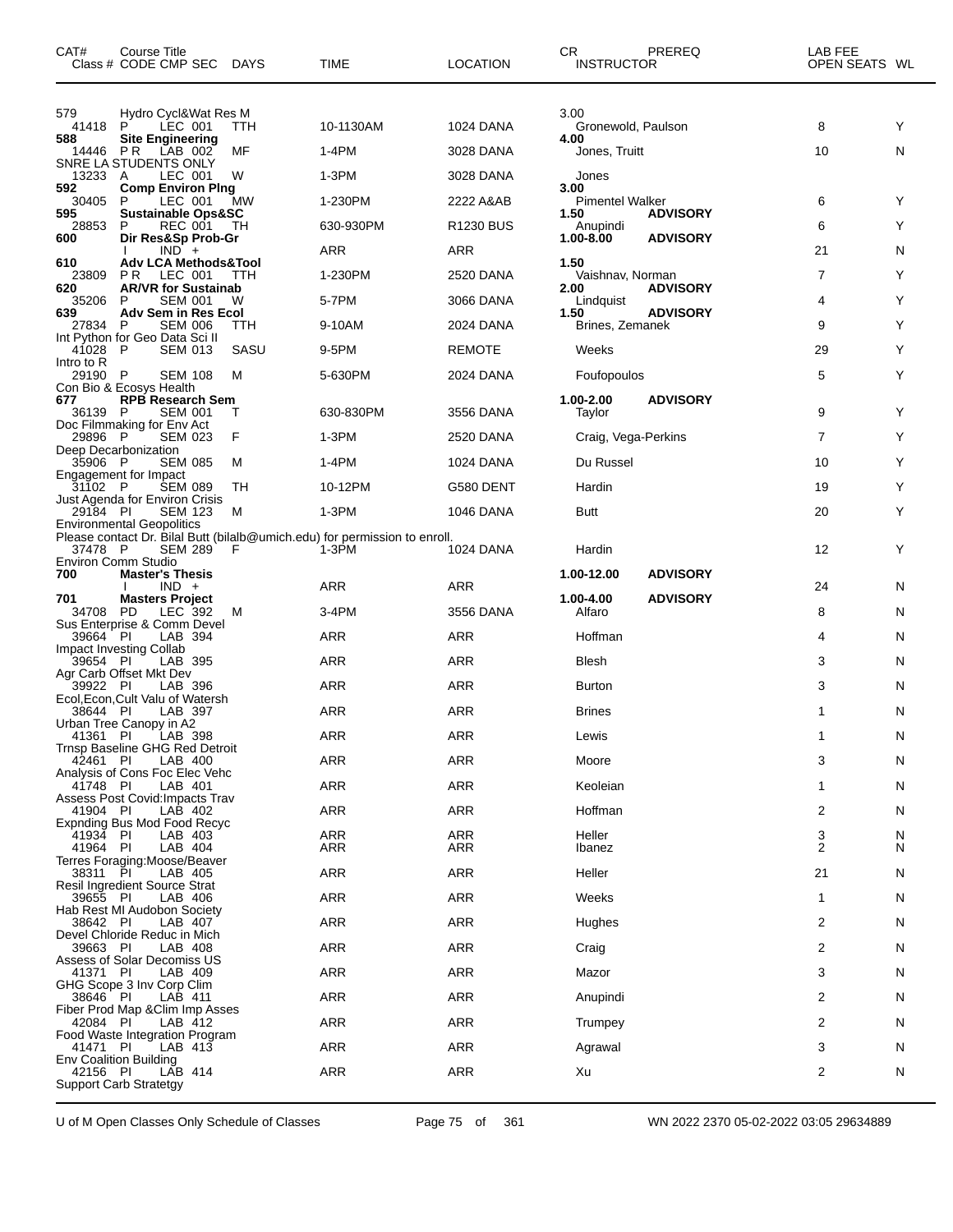| CAT#                               | Course Title<br>Class # CODE CMP SEC DAYS                                               |        | TIME                                                                                                                      | <b>LOCATION</b>   | CR<br><b>INSTRUCTOR</b> | PREREQ          | LAB FEE<br>OPEN SEATS WL |        |
|------------------------------------|-----------------------------------------------------------------------------------------|--------|---------------------------------------------------------------------------------------------------------------------------|-------------------|-------------------------|-----------------|--------------------------|--------|
| 42153 PI                           | LAB 415                                                                                 |        | ARR                                                                                                                       | ARR               | Allan                   |                 | 24                       | N      |
| 40767 PI                           | <b>Obtawaing Biosphere Reserve</b><br>LAB 416                                           |        | <b>ARR</b>                                                                                                                | ARR               | Trumpey                 |                 | 2                        | N      |
| UM Campus Farm<br>39656 PI         | LAB 417                                                                                 |        | ARR                                                                                                                       | <b>ARR</b>        | Chaganti, Godwin        |                 | 3                        | N      |
|                                    | Imp Clim Chng Ecosys Srv GL                                                             |        | ARR                                                                                                                       | ARR               |                         |                 | 2                        |        |
| 39700 PI                           | LAB 418<br>Imp of Clim Chng on EcosysServ                                               |        |                                                                                                                           |                   | Basu                    |                 |                          | N      |
| 39657 PI                           | LAB 419<br>Urb Circlr Wood LCA Assessment                                               |        | <b>ARR</b>                                                                                                                | ARR               | Hoffman                 |                 | 20                       | N      |
| 42426 PI                           | LAB 420<br>Nex of Clim Just & NatBas Sol                                                |        | ARR                                                                                                                       | ARR               | <b>Bierbaum</b>         |                 | 25                       | N      |
| 42456 PI                           | LAB 421<br>DEI plan for VT Nat Res Consv                                                |        | ARR                                                                                                                       | ARR               | Whyte                   |                 | $\overline{2}$           | N      |
| 39456 PI<br>41186 PI               | LAB 422<br>LAB 423                                                                      |        | ARR<br>ARR                                                                                                                | <b>ARR</b><br>ARR | Carter<br>Hoffman       |                 | 22<br>2                  | N<br>N |
|                                    | <b>Accel Transition Pathways</b>                                                        |        |                                                                                                                           |                   |                         |                 |                          |        |
| 39942 PI                           | LAB 424<br>Sus, Clim Change, Environ Educ                                               |        | ARR                                                                                                                       | ARR               | Jones                   |                 | $\mathbf{1}$             | N      |
| 34710 PD<br><b>Water Resources</b> | LEC 425                                                                                 | ттн    | 4-530PM                                                                                                                   | 2024 DANA         | Seelbach                |                 | $\overline{2}$           | N      |
| 34712 PD<br><b>Food Systems</b>    | <b>LEC 427</b>                                                                          | TTH    | 4-530PM                                                                                                                   | 1024 DANA         | <b>Bartlett</b>         |                 | 5                        | N      |
| 34713 PD<br>Climate & Energy       | <b>LEC 428</b>                                                                          | TTH    | 4-530PM                                                                                                                   | 373 LORCH         | Mills                   |                 | 6                        | N      |
| 34714 PD                           | LEC 429                                                                                 | TTH    | 4-530PM                                                                                                                   | <b>B2560 BUS</b>  | Azarijafari             |                 | 6                        | N      |
| 42758 PI                           | Circular Economy & Waste<br>LAB 431                                                     |        | ARR                                                                                                                       | ARR               | Ibanez                  |                 | 6                        | N      |
| 42838 PD                           | Stdy of Reintr Beaver@Insp Rid<br>LAB 432                                               |        | <b>ARR</b>                                                                                                                | ARR               | Godwin                  |                 | 6                        | N      |
| 42805 PI                           | HABS in coastal Lake Erie<br>LAB 434                                                    |        | ARR                                                                                                                       | ARR               | Foufopoulos, Schueller  |                 | 4                        | N      |
| 42772 PI                           | Trails of History & Nature<br>LAB 435                                                   |        | ARR                                                                                                                       | ARR               | Whyte, Mohai            |                 | 2                        | N      |
| 42853 PD                           | Mapp EJ & Comm Resil in Detroi<br>LAB 436                                               |        | <b>ARR</b>                                                                                                                | ARR               | Whyte                   |                 | 7                        | N      |
|                                    | Tools&Train:Climte Just Mexico                                                          |        |                                                                                                                           |                   |                         |                 |                          |        |
| 42621 PI                           | LAB 438<br>Meijer Scope 3 Carb Acct Frame                                               |        | ARR                                                                                                                       | ARR               | Keoleian                |                 | 4                        | N      |
| 42768 PI                           | LAB 439<br>Circular Econ of Energy Materi                                               |        | ARR                                                                                                                       | ARR               | Craig                   |                 | 9                        | N      |
| 42728 PI                           | LAB 440<br>Eval Offshore Wind in USA                                                    |        | ARR                                                                                                                       | ARR               | Craig                   |                 | 7                        | N      |
| 42659 PI                           | LAB 441<br>Trends in Phenol Spec Mon                                                    |        | ARR                                                                                                                       | ARR               | <b>Burton</b>           |                 | 5                        | N      |
| 42756 PI                           | LAB 442                                                                                 |        | ARR                                                                                                                       | ARR               | Craig                   |                 | 4                        | N      |
| 42832 PD                           | Env Imp Analysis HydrElec Stor<br>LAB 444                                               |        | ARR                                                                                                                       | ARR               | Grese                   |                 | 7                        | N      |
| 42799 PI                           | <b>SE MI Interdunal Trails</b><br>LAB 446                                               |        | ARR                                                                                                                       | <b>ARR</b>        | Stolper                 |                 | 5                        | N      |
| 42607 PI                           | Address Clim Adapt&Flood Detro<br>LAB 448                                               |        | ARR                                                                                                                       | ARR               | Yaffee                  |                 | 4                        | N      |
| 42777 PI                           | US Policy Opp for Protect Carb<br>LAB 450                                               |        | ARR                                                                                                                       | ARR               | Basu                    |                 | 7                        | N      |
| 42903 PI                           | Scaling up Climate Act in Paci<br>LAB 451                                               |        | ARR                                                                                                                       | ARR               | Moore                   |                 | 4                        | N      |
|                                    | Imp of Nat-Based CO2 Offset MI                                                          |        |                                                                                                                           |                   |                         |                 |                          | Y      |
|                                    | 13238 PR LEC 888                                                                        | $\top$ | 4-630PM<br>**Please note that there will be a few additional meeting dates at the end of the full term.** These dates are | <b>REMOTE</b>     | Basu, Corcoran          |                 | 27                       |        |
| still being determined.<br>702     | <b>Master's Practicum</b>                                                               |        |                                                                                                                           |                   | 1.00-6.00               |                 |                          |        |
| 741                                | $IND +$<br><b>Research Paradigms</b>                                                    |        | ARR                                                                                                                       | ARR               | 1.00                    | <b>ADVISORY</b> | 1                        | N      |
| 21979 P                            | SEM 001<br>This course will meet in 1028 DANA.                                          | - W    | 4-6PM                                                                                                                     | 3038 DANA         | Jagger                  |                 | 5                        | N      |
| 750                                | Please note that this course is restricted to SEAS PhD students.<br>Urban Design Studio |        |                                                                                                                           |                   | 2.00                    |                 |                          |        |
| 35204 P                            | LEC 001                                                                                 | TTH    | $1-4PM$                                                                                                                   | 3066 DANA         | Lindquist, Zhou         |                 | 14                       | N      |
| 841<br>20839                       | <b>PhD Res Forum</b><br>PD.<br><b>SEM 001</b>                                           | W      | 12-1PM                                                                                                                    | 3556 DANA         | 1.00                    | <b>ADVISORY</b> | 25                       | N      |
| 841                                | <b>PhD Res Forum</b><br><b>SEM 001</b><br>P.                                            | W      | 3-5PM                                                                                                                     | 2024 DANA         | 1.00                    | <b>ADVISORY</b> | 25                       | N      |
| 990                                | Diss-Precand<br>$IND +$                                                                 |        | ARR                                                                                                                       | ARR               | 1.00-8.00               | <b>ADVISORY</b> | 24                       | N      |
| 995                                | Diss-Cand<br>$IND +$<br>R                                                               |        | ARR                                                                                                                       | ARR               | 8.00                    | <b>ENFORCED</b> | 24                       | N      |
|                                    |                                                                                         |        |                                                                                                                           |                   |                         |                 |                          |        |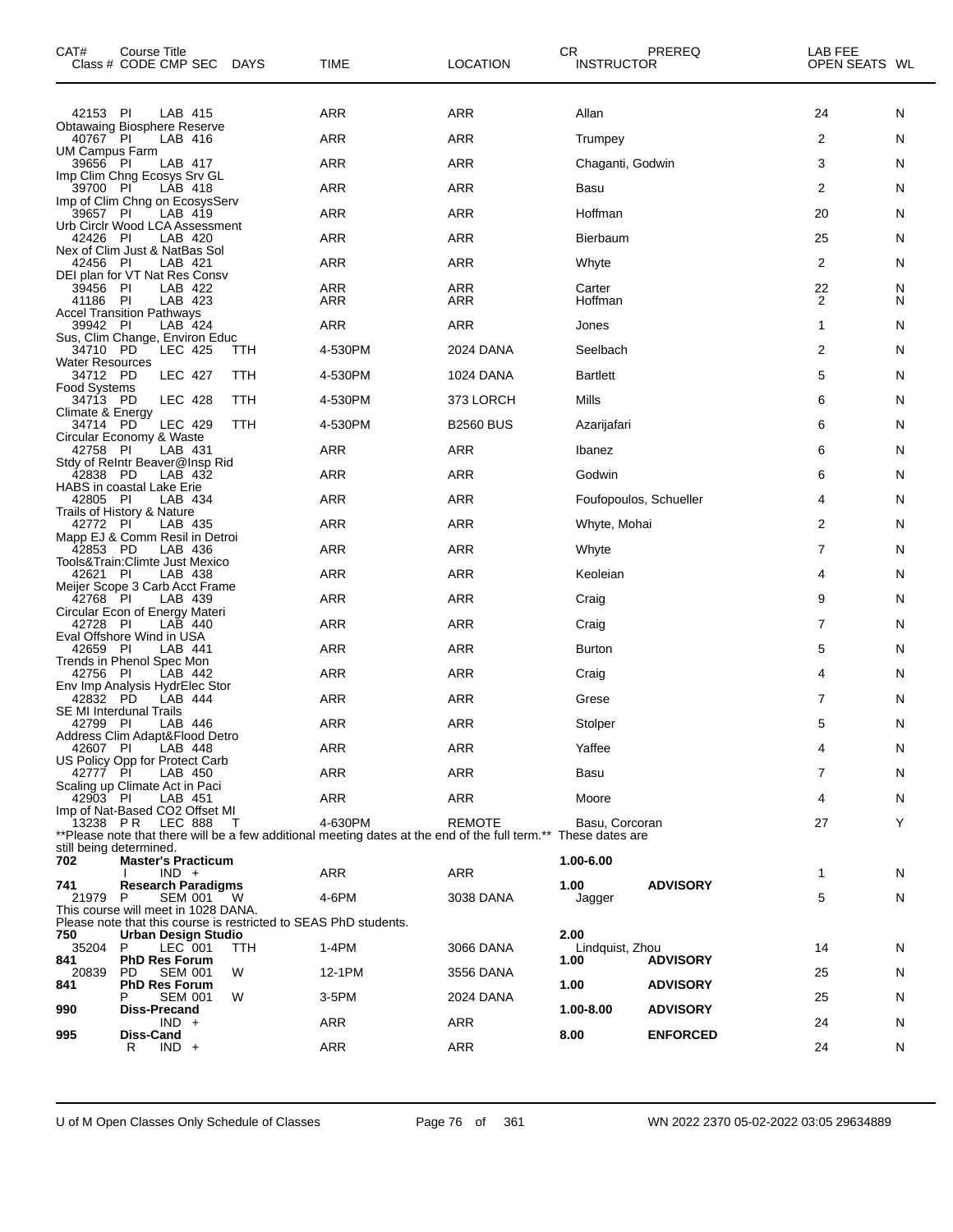## **Information School of Information**

# **Information (SI) Open Sections 106 Prog, Info & People 4.00**

| TUD                               |                  |                            | Prog, into a People           |                                                         |                                                                                                                    |                 | 4.VV                                                                                                               |                  |   |
|-----------------------------------|------------------|----------------------------|-------------------------------|---------------------------------------------------------|--------------------------------------------------------------------------------------------------------------------|-----------------|--------------------------------------------------------------------------------------------------------------------|------------------|---|
| 22173                             | P                | DIS 004                    |                               | МW                                                      | 230-4PM                                                                                                            | <b>B856 EQ</b>  | van Lent, Gonzalez                                                                                                 | 1                | Υ |
| 22171                             | P                | DIS 005                    |                               | МW                                                      | 230-4PM                                                                                                            | 1245 NQ         | van Lent, Hall                                                                                                     | 4                | Υ |
| 22172                             | P                | DIS 008                    |                               | TTH                                                     | 10-1130AM                                                                                                          | 1265 NQ         | van Lent, Song                                                                                                     | 5                | Y |
| 22170                             |                  |                            |                               |                                                         |                                                                                                                    |                 |                                                                                                                    |                  |   |
|                                   | A                | LEC 001                    |                               | TH                                                      | 1-230PM                                                                                                            | AUD 3 MLB       | van Lent                                                                                                           |                  |   |
| 110                               |                  |                            | Intr to Info Studies          |                                                         |                                                                                                                    |                 | 4.00                                                                                                               |                  |   |
| 19258                             | P                | DIS 004                    |                               | W                                                       | 5-6PM                                                                                                              | 1469 MH         | Wallace, Shih                                                                                                      | 1                | Υ |
| 19261                             | P                | DIS 005                    |                               | TH                                                      | 9-10AM                                                                                                             | 1255 NQ         | Wallace, Cederquist                                                                                                | 4                | Υ |
|                                   | P                | DIS 006                    |                               | TН                                                      |                                                                                                                    |                 |                                                                                                                    |                  | Υ |
| 16092                             |                  |                            |                               |                                                         | 10-11AM                                                                                                            | 2024 DANA       | Wallace, Prosper                                                                                                   | 3                |   |
| 21591                             | P                | <b>DIS 007</b>             |                               | TH                                                      | 12-1PM                                                                                                             | 506 BMT         | Wallace, Prosper                                                                                                   | $\boldsymbol{2}$ | Υ |
| 21878                             | P                | DIS 009                    |                               | TH                                                      | 3-4PM                                                                                                              | 2255 NQ         | Wallace, Knitter                                                                                                   | $\overline{2}$   | Y |
| 16091                             | A                | LEC 001                    |                               | <b>MW</b>                                               | 230-4PM                                                                                                            | AUD 3 MLB       | Wallace                                                                                                            |                  |   |
|                                   |                  |                            |                               |                                                         |                                                                                                                    |                 | 4.00<br><b>ENFORCED</b>                                                                                            |                  |   |
| 206                               |                  |                            | Data-Oriented Prog            |                                                         |                                                                                                                    |                 |                                                                                                                    |                  |   |
| 28478                             | P R              | DIS 002                    |                               | т                                                       | 1-2PM                                                                                                              | G311 DENT       | Ericson, White                                                                                                     | $\frac{2}{5}$    | Υ |
| 22650                             | P R              | DIS 003                    |                               | Т                                                       | 1-2PM                                                                                                              | 2185 NQ         | Ericson, Shakour                                                                                                   |                  | Υ |
| 22648                             | P R              | DIS 004                    |                               | Τ                                                       | $2-3PM$                                                                                                            | 2185 NQ         | Ericson, White                                                                                                     | $\frac{6}{3}$    | Υ |
| 22651                             | P R              | <b>DIS 006</b>             |                               | Τ                                                       | 4-5PM                                                                                                              | 2185 NQ         | Ericson, Shakour                                                                                                   |                  | Y |
|                                   |                  |                            |                               |                                                         |                                                                                                                    |                 |                                                                                                                    |                  |   |
|                                   | 31209 PR         | DIS 007                    |                               | Т                                                       | 4-5PM                                                                                                              | 1255 NQ         | Ericson, Hardy                                                                                                     | $\overline{7}$   | Υ |
| 22646                             | AR               | LEC 001                    |                               | TTH                                                     | 10-1130AM                                                                                                          | 1202 SEB        | Ericson                                                                                                            |                  |   |
| 311                               |                  |                            | Spec Topics in Info           |                                                         |                                                                                                                    |                 | 1.00-3.00                                                                                                          |                  |   |
| 36837                             | P                | LEC 001                    |                               | TTH                                                     | 1-230PM                                                                                                            | 1255 NQ         | Sheng                                                                                                              | 21               | Υ |
|                                   |                  |                            |                               |                                                         |                                                                                                                    |                 |                                                                                                                    |                  |   |
| Social Movements & the Internet   |                  |                            |                               |                                                         |                                                                                                                    |                 |                                                                                                                    |                  |   |
| 330                               |                  | <b>Data Manipulation</b>   |                               |                                                         |                                                                                                                    |                 | 4.00<br><b>ENFORCED</b>                                                                                            |                  |   |
| 38965                             | P R              | DIS 003                    |                               | W                                                       | 2-3PM                                                                                                              | 2245 NQ         | Teplovs, Ray                                                                                                       | 3                | Υ |
|                                   | 40903 PR         | DIS 004                    |                               | W                                                       | $2-3PM$                                                                                                            | G311 DENT       | Teplovs, McCabe                                                                                                    | 4                | N |
|                                   |                  |                            |                               |                                                         |                                                                                                                    |                 |                                                                                                                    |                  |   |
|                                   | 42345 PR         | DIS 005                    |                               | TH                                                      | 9-10AM                                                                                                             | 2245 NQ         | Teplovs, Ray                                                                                                       | 21               | Y |
|                                   | 24516 AR         | LEC 001                    |                               | TTH                                                     | 1-230PM                                                                                                            | 2255 NQ         | Teplovs                                                                                                            |                  |   |
| 334                               |                  |                            | Persuade & Soc Influ          |                                                         |                                                                                                                    |                 | 3.00                                                                                                               |                  |   |
|                                   | 24517 PR         | LEC 001                    |                               | TTH                                                     | 10-1130AM                                                                                                          | 2255 NQ         | Cohn, Sood                                                                                                         | 6                | Y |
|                                   |                  |                            |                               |                                                         |                                                                                                                    |                 |                                                                                                                    |                  |   |
| 339                               |                  |                            | <b>WebDesign,Dev,Access</b>   |                                                         |                                                                                                                    |                 | <b>ENFORCED</b><br>4.00                                                                                            |                  |   |
|                                   | 29678 PR         | LAB 003                    |                               | T                                                       | 4-5PM                                                                                                              | G160 AH         | van Lent, Grill                                                                                                    | 1                | Υ |
|                                   |                  |                            |                               |                                                         | This section is for UMSI student registration. Non-SI students should look for the 100 level sections for          |                 |                                                                                                                    |                  |   |
|                                   |                  |                            |                               |                                                         |                                                                                                                    |                 | registration. It is CRITICAL that students attend classes from the beginning of the term. Even though students may |                  |   |
|                                   |                  |                            |                               |                                                         |                                                                                                                    |                 |                                                                                                                    |                  |   |
|                                   |                  |                            |                               |                                                         | be registered officially for a course, the instructor may give away places in a course if students do not attend   |                 |                                                                                                                    |                  |   |
|                                   |                  |                            |                               |                                                         | the first day of class. Students MUST attend the discussion for which they are enrolled.                           |                 |                                                                                                                    |                  |   |
|                                   | 26463 PR         | LAB 004                    |                               | W                                                       | 9-10AM                                                                                                             | 706 BMT         | van Lent. Grill                                                                                                    | 2                | Y |
|                                   |                  |                            |                               |                                                         | This section is for UMSI student registration. Non-SI students should look for the 100 level sections for          |                 |                                                                                                                    |                  |   |
|                                   |                  |                            |                               |                                                         |                                                                                                                    |                 |                                                                                                                    |                  |   |
|                                   |                  |                            |                               |                                                         |                                                                                                                    |                 | registration. It is CRITICAL that students attend classes from the beginning of the term. Even though students may |                  |   |
|                                   |                  |                            |                               |                                                         | be registered officially for a course, the instructor may give away places in a course if students do not attend   |                 |                                                                                                                    |                  |   |
|                                   |                  |                            |                               |                                                         | the first day of class. Students MUST attend the discussion for which they are enrolled.                           |                 |                                                                                                                    |                  |   |
|                                   | 26169 AR         | LEC 001                    |                               | TTH                                                     | 830-10AM                                                                                                           | 2260 USB        | van Lent                                                                                                           |                  |   |
|                                   |                  |                            |                               |                                                         |                                                                                                                    |                 |                                                                                                                    |                  |   |
|                                   |                  |                            |                               |                                                         | This section is for UMSI student registration. Non-SI students should look for the 100 level sections for          |                 |                                                                                                                    |                  |   |
|                                   |                  |                            |                               |                                                         | registration. Students should not take this course if they took SI 206 prior to fall 2016.It is CRITICAL that      |                 |                                                                                                                    |                  |   |
|                                   |                  |                            |                               |                                                         | students attend classes from the beginning of the term. Even though students may be registered officially for a    |                 |                                                                                                                    |                  |   |
|                                   |                  |                            |                               |                                                         | course, the instructor may give away places in a course if students do not attend the first day of class. Students |                 |                                                                                                                    |                  |   |
|                                   |                  |                            |                               |                                                         |                                                                                                                    |                 |                                                                                                                    |                  |   |
|                                   |                  |                            |                               | MUST attend the discussion for which they are enrolled. |                                                                                                                    |                 |                                                                                                                    |                  |   |
|                                   | 39220 PR LAB 102 |                            |                               | $\top$                                                  | 1-2PM                                                                                                              | ARR             | van Lent, Pessetti                                                                                                 | 4                | Y |
|                                   |                  |                            |                               |                                                         | This section is for Non-SI student registration. UMSI students should look for the 000 level sections for          |                 |                                                                                                                    |                  |   |
|                                   |                  |                            |                               | registration. This class meets in room USB4152.         |                                                                                                                    |                 |                                                                                                                    |                  |   |
|                                   |                  |                            |                               |                                                         |                                                                                                                    |                 |                                                                                                                    |                  | Y |
|                                   | 39222 PR LAB 103 |                            |                               | $\top$                                                  | 4-5PM                                                                                                              | ARR             | van Lent. Grill                                                                                                    | 3                |   |
|                                   |                  |                            |                               |                                                         | This section is for Non-SI student registration. UMSI students should look for the 000 level sections for          |                 |                                                                                                                    |                  |   |
|                                   |                  |                            |                               | registration. This class meets in roomAHG160.           |                                                                                                                    |                 |                                                                                                                    |                  |   |
|                                   | 39223 PR LAB 104 |                            |                               | W                                                       | 9-10AM                                                                                                             | ARR             | van Lent. Grill                                                                                                    | 3                | Y |
|                                   |                  |                            |                               |                                                         | This section is for Non-SI student registration. UMSI students should look for the 000 level sections for          |                 |                                                                                                                    |                  |   |
|                                   |                  |                            |                               |                                                         |                                                                                                                    |                 |                                                                                                                    |                  |   |
|                                   |                  |                            |                               | registration. This class meets in room BMT706.          |                                                                                                                    |                 |                                                                                                                    |                  |   |
|                                   | 39219 AR LEC 101 |                            |                               | TTH                                                     | 830-10AM                                                                                                           | ARR             | van Lent                                                                                                           |                  |   |
|                                   |                  |                            |                               |                                                         | This section is for Non-SI student registration. UMSI students should look for the 000 level sections for          |                 |                                                                                                                    |                  |   |
|                                   |                  |                            |                               | registration. This class meets in room USB2260.         |                                                                                                                    |                 |                                                                                                                    |                  |   |
|                                   |                  |                            |                               |                                                         |                                                                                                                    |                 |                                                                                                                    |                  |   |
| 340                               |                  |                            | <b>Exp Design &amp; Analy</b> |                                                         |                                                                                                                    |                 | 4.00<br><b>ENFORCED</b>                                                                                            |                  |   |
| 24518                             | PR.              | LEC 001                    |                               | TTH                                                     | 4-6PM                                                                                                              | 2255 NQ         | Chen, Saxena                                                                                                       | 21               | Y |
| 364                               |                  |                            | <b>Bldg DataDriven Apps</b>   |                                                         |                                                                                                                    |                 | <b>ENFORCED</b><br>4.00                                                                                            |                  |   |
| 23804                             | PR.              | DIS 004                    |                               | w                                                       | 230-4PM                                                                                                            | 1255 NQ         | Severance, Tao                                                                                                     | $\mathbf 1$      | Y |
|                                   |                  |                            |                               |                                                         |                                                                                                                    |                 |                                                                                                                    |                  |   |
| 390                               | Internship       |                            |                               |                                                         |                                                                                                                    |                 | 1.00-3.00                                                                                                          |                  |   |
| 25349                             |                  | PDR SEM 001                |                               |                                                         | ARR                                                                                                                | ARR             | Frazier, Forbes                                                                                                    | 199              | Υ |
| 36616                             |                  | PDR SEM 002                |                               |                                                         | ARR                                                                                                                | ARR             | Forbes, Frazier                                                                                                    | 198              | Υ |
| 36617                             |                  | PDR SEM 003                |                               |                                                         | ARR                                                                                                                | ARR             | Frazier, Forbes                                                                                                    | 197              | Υ |
|                                   |                  |                            |                               |                                                         |                                                                                                                    |                 |                                                                                                                    |                  |   |
| 410                               |                  |                            | Ethics&Info Technigy          |                                                         |                                                                                                                    |                 | <b>ENFORCED</b><br>4.00                                                                                            |                  |   |
| 23590                             | AR.              | LEC 001                    |                               | TTH                                                     | 4-530PM                                                                                                            | <b>1544 NUB</b> | Pasquetto                                                                                                          |                  |   |
| 422                               |                  | <b>Usab Eval&amp;Needs</b> |                               |                                                         |                                                                                                                    |                 | 3.00                                                                                                               |                  |   |
| 30006                             | P R              | DIS 002                    |                               | T                                                       | 230-4PM                                                                                                            | 2255 NQ         | Marcu, Richards                                                                                                    | 1                | Y |
|                                   |                  |                            |                               |                                                         | Only UMSI students may register for this section. Non-UMSI students should register either for an open seat or for |                 |                                                                                                                    |                  |   |
|                                   |                  |                            |                               |                                                         |                                                                                                                    |                 |                                                                                                                    |                  |   |
| the waitlist for the 103 section. |                  |                            |                               |                                                         |                                                                                                                    |                 |                                                                                                                    |                  |   |
|                                   | 30007 PR         | DIS 005                    |                               | TН                                                      | 10-1130AM                                                                                                          | 2245 NQ         | Marcu, Carucci                                                                                                     | $\mathbf 1$      | Y |
|                                   |                  |                            |                               |                                                         |                                                                                                                    |                 |                                                                                                                    |                  |   |
|                                   |                  |                            |                               |                                                         |                                                                                                                    |                 |                                                                                                                    |                  |   |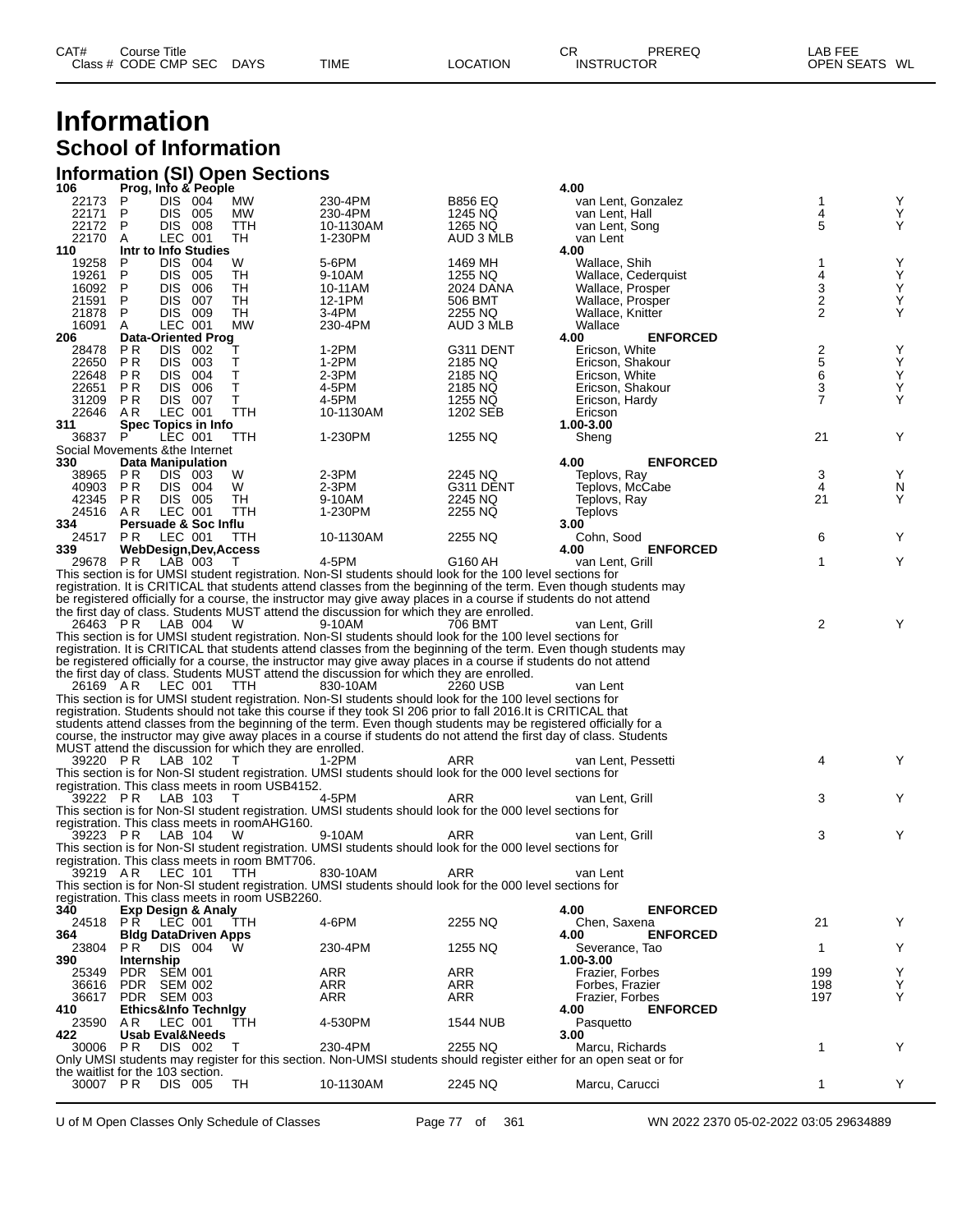| CAT#                                                               | Course Title<br>Class # CODE CMP SEC DAYS                           |                               |                                             | <b>TIME</b>                                                               | <b>LOCATION</b>                                                                                               | PREREQ<br>CR.<br><b>INSTRUCTOR</b>                                                                                                           | LAB FEE<br>OPEN SEATS WL                  |             |
|--------------------------------------------------------------------|---------------------------------------------------------------------|-------------------------------|---------------------------------------------|---------------------------------------------------------------------------|---------------------------------------------------------------------------------------------------------------|----------------------------------------------------------------------------------------------------------------------------------------------|-------------------------------------------|-------------|
|                                                                    |                                                                     |                               |                                             |                                                                           |                                                                                                               | Only UMSI students may register for this section. Non-UMSI students should register either for an open seat or for                           |                                           |             |
| the waitlist for the 104 section.<br>19173 AR<br>30700 P           |                                                                     | LEC 001<br><b>DIS 102</b>     | Τ<br>T                                      | 1-230PM<br>230-4PM                                                        | 170 WEISER<br>ARR                                                                                             | Marcu<br>Marcu, Richards                                                                                                                     | $\overline{2}$                            | Y           |
| Location: North Quad 2245                                          |                                                                     |                               |                                             |                                                                           |                                                                                                               | Only Non-UMSI students may register for this section. UMSI students should register either for an open seat or for                           |                                           |             |
| the waitlist for the 003 section.<br>30702 P                       |                                                                     | DIS 103                       | $\top$                                      | 4-530PM                                                                   | ARR                                                                                                           | Marcu, Richards                                                                                                                              | $\mathbf{1}$                              | Υ           |
| Location: G580 Dent<br>the waitlist for the 005 section.           |                                                                     |                               |                                             |                                                                           |                                                                                                               | Only Non-UMSI students may register for this section. UMSI students should register either for an open seat or for                           |                                           |             |
| 30701 P<br>Location: North Quad 2185                               |                                                                     | DIS 105                       | - TH                                        | 10-1130AM                                                                 | ARR                                                                                                           | Marcu, Carucci                                                                                                                               | 3                                         | Υ           |
|                                                                    |                                                                     |                               |                                             |                                                                           |                                                                                                               | Only Non-UMSI students may register for this section. UMSI students should register either for an open seat or for                           |                                           |             |
| the waitlist for the 004 section.<br>31399 P<br>Location: SKB 2070 |                                                                     | DIS 106                       | W                                           | 10-1130AM                                                                 | ARR                                                                                                           | Marcu, Carucci                                                                                                                               | 1                                         | Y           |
| the waitlist for the 002 section.                                  |                                                                     |                               |                                             |                                                                           |                                                                                                               | Only Non-UMSI students may register for this section. UMSI students should register either for an open seat or for                           |                                           |             |
| 30699 P<br>Location: North Quad 1265                               |                                                                     | DIS 107                       | TH                                          | 530-7PM                                                                   | ARR                                                                                                           | Marcu, Gibson                                                                                                                                | 4                                         | Υ           |
| the waitlist for the 002 section.                                  |                                                                     |                               |                                             |                                                                           |                                                                                                               | Only Non-UMSI students may register for this section. UMSI students should register either for an open seat or for                           |                                           |             |
| 430<br>36839                                                       | IT & Global Society<br>P                                            | LEC 001                       | TTH.                                        | 230-4PM                                                                   | 2140 SKB                                                                                                      | 3.00<br>Naseem                                                                                                                               | 6                                         | Y           |
| 485<br>487                                                         | <b>IA Project Course</b><br>23822 PR LEC 001<br>User Exp Final Proj |                               | т                                           | 1-4PM                                                                     | 2460 CCCB                                                                                                     | <b>ENFORCED</b><br>4.00<br>Jacobs, Seth, Bozarth<br><b>ENFORCED</b><br>4.00                                                                  | 3                                         | Υ           |
| 23823 PR                                                           |                                                                     | LEC 001                       | TН                                          | $1-4PM$<br>Students are required to attend class for three hours a week   | 2600 SKB                                                                                                      | Schaub, Pal, Labrie, Ganvir                                                                                                                  | 5                                         | Υ           |
| 504<br>36843                                                       | Servers, Shell,&Git<br>PR LEC 001                                   |                               | M                                           | 1-230PM                                                                   | 1255 NQ                                                                                                       | 1.50<br>Hess, Bhattacharya, Curran                                                                                                           | $\mathbf 1$                               | Y           |
| 505<br>27988                                                       | <b>Career/Intern Studio</b><br>PR.                                  | LEC 001                       | W                                           | 1-3PM                                                                     | UMMA AUD                                                                                                      | 1.00<br>Kroll, Forbes                                                                                                                        | 15                                        | Y           |
| 506<br>31268<br>40583                                              | <b>Programming I</b><br><b>PR</b><br>P R                            | LAB 005<br>LAB 006            | TH<br>W                                     | 10-1130AM<br>530-7PM                                                      | 806 BMT<br>1265 NQ                                                                                            | 3.00<br>Whyte, Torchon<br>Whyte, Kamat                                                                                                       | $\overline{c}$<br>$\overline{\mathbf{c}}$ | Y<br>Y      |
| 42321<br>This section is for UMSI students only.                   | P R                                                                 | LAB 007                       | W                                           | 530-7PM                                                                   | ARR                                                                                                           | Whyte, Liao                                                                                                                                  | $\mathbf{1}$                              | Y           |
| 24745 AR<br>31110 P                                                |                                                                     | LEC 001<br>LAB 104            | TTH<br>W                                    | 4-530PM<br>10-1130AM                                                      | 2460 CCCB<br>ARR                                                                                              | Whyte<br>Whyte, Liao                                                                                                                         | $\mathbf 1$                               | Y           |
| Location: SKB2150<br>31270 P                                       |                                                                     | LAB 105                       | TН                                          | 10-1130AM                                                                 | ARR                                                                                                           | Whyte, Torchon                                                                                                                               | 5                                         | Y           |
| Location: BMT806<br>40584 P<br>Location: NQ1265                    |                                                                     | LAB 106                       | W                                           | 530-7PM                                                                   | ARR                                                                                                           | Whyte, Kamat                                                                                                                                 | 6                                         | Y           |
| Location: CCCB2460                                                 |                                                                     |                               | This section is for non-UMSI students only. |                                                                           |                                                                                                               |                                                                                                                                              |                                           |             |
| 28233 A<br>507                                                     | <b>Inter Programming</b>                                            | LEC 101                       | TTH                                         | 4-530PM                                                                   | <b>ARR</b>                                                                                                    | Whyte<br><b>ENFORCED</b><br>3.00                                                                                                             |                                           |             |
| the waitlist for the 102 section.                                  |                                                                     |                               |                                             |                                                                           |                                                                                                               | Only UMSI students may register for this section. Non-UMSI students should register either for an open seat or for                           |                                           |             |
| 24747 PR<br>the waitlist for the 103 section.                      |                                                                     | LAB 002                       | TH                                          | 10-1130AM                                                                 | 2185 NQ                                                                                                       | Madamanchi, Schemanske<br>Only UMSI students may register for this section. Non-UMSI students should register either for an open seat or for | 3                                         | Y           |
| 24748 PR                                                           |                                                                     | LAB 003                       | TH                                          | 10-1130AM                                                                 | 2346 SEB                                                                                                      | Madamanchi, Wei<br>Only UMSI students may register for this section. Non-UMSI students should register either for an open seat or for        | 1                                         | Y           |
| the waitlist for the 104 section.<br>24749 PR                      |                                                                     | LAB 004                       | TH                                          | 230-4PM                                                                   | <b>1046 DANA</b>                                                                                              | Madamanchi, Wei                                                                                                                              | 4                                         | Y           |
|                                                                    |                                                                     |                               |                                             | register either for an open seat or for the waitlist for the 105 section. | This section may not be available. Only UMSI students may register for this section. Non-UMSI students should |                                                                                                                                              |                                           |             |
| 24750 PR<br>42357 PR<br>This section is for UMSI students.         |                                                                     | LAB 005<br>LAB 006            | W<br>TH                                     | 1-230PM<br>4-530PM                                                        | 2185 NQ<br>1265 NQ                                                                                            | Madamanchi, Schemanske<br>Madamanchi, Mahajan                                                                                                | 3<br>1                                    | Y<br>Y      |
| 24746 AR<br>Location: NQ2185                                       |                                                                     | LEC 001                       | т                                           | 8-11AM                                                                    | 1640 CHEM                                                                                                     | Madamanchi                                                                                                                                   |                                           |             |
| the waitlist for the 002 section.                                  |                                                                     |                               |                                             |                                                                           |                                                                                                               | Only Non-UMSI students may register for this section. UMSI students should register either for an open seat or for                           |                                           |             |
| Location: SEB2346                                                  | 28246 PR LAB 102                                                    |                               | TH                                          | 10-1130AM                                                                 | ARR                                                                                                           | Madamanchi, Schemanske                                                                                                                       | 1                                         | Y           |
| the waitlist for the 003 section.                                  |                                                                     |                               |                                             |                                                                           |                                                                                                               | Only Non-UMSI students may register for this section. UMSI students should register either for an open seat or for                           |                                           |             |
| Location: DANA1046                                                 | 28251 PR LAB 103                                                    |                               | TH                                          | 10-1130AM                                                                 | ARR                                                                                                           | Madamanchi, Wei<br>Only Non-UMSI students may register for this section. UMSI students should register either for an open seat or for        | 3                                         | Υ           |
| the waitlist for the 004 section.                                  |                                                                     |                               |                                             |                                                                           |                                                                                                               |                                                                                                                                              |                                           |             |
| 28250 PR<br>42359<br>42360 PR                                      | P R                                                                 | LAB 104<br>LAB 106<br>LAB 107 | TH<br>TH<br>TH                              | 230-4PM<br>4-530PM<br>1-230PM                                             | ARR<br>ARR<br><b>REMOTE</b>                                                                                   | Madamanchi, Wei<br>Madamanchi, Mahajan<br>Madamanchi, Mahajan                                                                                | 3<br>15<br>12                             | Y<br>Υ<br>Υ |

U of M Open Classes Only Schedule of Classes Page 78 of 361 WN 2022 2370 05-02-2022 03:05 29634889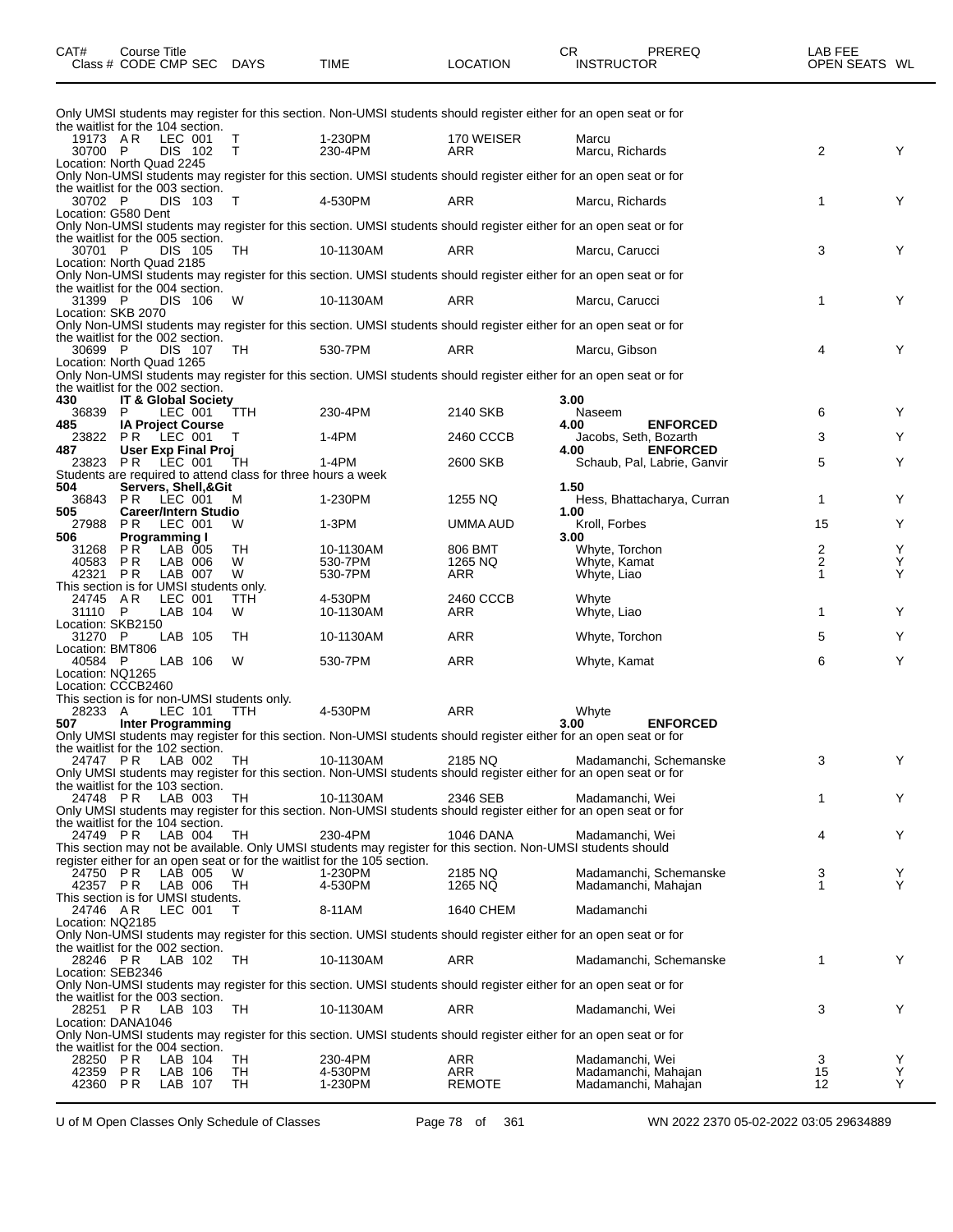| CAT#                        | Course Title<br>Class # CODE CMP SEC                            | DAYS       | TIME                                                                                                                                                                                           | <b>LOCATION</b>    | CR<br><b>PREREQ</b><br><b>INSTRUCTOR</b>                                                                                               | LAB FEE<br>OPEN SEATS WL |   |
|-----------------------------|-----------------------------------------------------------------|------------|------------------------------------------------------------------------------------------------------------------------------------------------------------------------------------------------|--------------------|----------------------------------------------------------------------------------------------------------------------------------------|--------------------------|---|
|                             | Location: CHEM1640                                              |            |                                                                                                                                                                                                |                    |                                                                                                                                        |                          |   |
| 28244 AR                    | This section is for non-UMSI students.<br>LEC 101               | т          | 830-1130AM                                                                                                                                                                                     | ARR                | Madamanchi                                                                                                                             |                          |   |
| 511                         | <b>Special Topics</b>                                           |            |                                                                                                                                                                                                |                    | 1.00                                                                                                                                   |                          |   |
| 30245 P                     | $LAB$ 001<br>Intro 2 Data Science Neha Bhom                     | T          | $1-4PM$                                                                                                                                                                                        | <b>ARR</b>         |                                                                                                                                        | 100                      | Y |
| 28552 P                     | LAB 630<br><b>NLP Algorithm People</b>                          | F          | 10-1130AM                                                                                                                                                                                      | 2245 NQ            | Jurgens                                                                                                                                | 2                        | Y |
| 520                         | <b>Graphic Design</b>                                           |            |                                                                                                                                                                                                |                    | 3.00                                                                                                                                   |                          |   |
| 529                         | 21295 PR LEC 001<br><b>Online Communities</b>                   | W          | 2-5PM                                                                                                                                                                                          | 2240 SKB           | Besprozvany, Godin<br>3.00                                                                                                             | 1                        | Y |
| 20727                       | P R<br>LEC 001                                                  | W          | 530-830PM                                                                                                                                                                                      | 2255 NQ            | Andalibi, Pyle                                                                                                                         | 19                       | Y |
| 530<br>27509                | <b>Prin in Management</b><br>P R<br>LEC 001                     | м          | 830-1130AM                                                                                                                                                                                     | 1449 MH            | 3.00<br>Fontichiaro, Flynn                                                                                                             | 2                        | Y |
| 539                         | <b>Web Design</b>                                               |            |                                                                                                                                                                                                |                    | <b>ENFORCED</b><br>3.00                                                                                                                |                          |   |
| 26196                       | P R<br>DIS 004                                                  | Т          | 10-11AM                                                                                                                                                                                        | 2245 NQ            | van Lent, Paneda<br>It is CRITICAL that students attend classes from the beginning of the term. Even though students may be registered | 1                        | Y |
|                             |                                                                 |            | officially for a course, the instructor may give away places in a course if students do not attend the first day of                                                                            |                    |                                                                                                                                        |                          |   |
| 18019 AR                    | LEC 001                                                         | T          | class. Students MUST attend the discussion for which they are enrolled.<br>2-4PM                                                                                                               | 1640 CHEM          | van Lent                                                                                                                               |                          |   |
|                             |                                                                 |            |                                                                                                                                                                                                |                    | It is CRITICAL that students attend classes from the beginning of the term. Even though students may be registered                     |                          |   |
|                             |                                                                 |            | officially for a course, the instructor may give away places in a course if students do not attend the first day of<br>class. Students MUST attend the discussion for which they are enrolled. |                    |                                                                                                                                        |                          |   |
| 540<br>36845 P              | Privacy in Info Tech<br>LEC 001                                 |            |                                                                                                                                                                                                | 1255 NQ            | 3.00<br>Schaub                                                                                                                         | 31                       | Y |
| 554                         | <b>Consumer Hith Inform</b>                                     | <b>TTH</b> | 10-1130AM                                                                                                                                                                                      |                    | 3.00                                                                                                                                   |                          |   |
|                             | the waitlist for the 101 section.                               |            |                                                                                                                                                                                                |                    | Only UMSI students may register for this section. Non-UMSI students should register either for an open seat or for                     |                          |   |
| 26171 PR                    | LEC 001                                                         | W          | 830-1130AM                                                                                                                                                                                     | 2255 NQ            | Pierce, Marquis                                                                                                                        | 2                        | Y |
| 30703 P<br>Location: NQ2255 | LEC 101                                                         | W          | 830-1130AM                                                                                                                                                                                     | ARR                | Pierce, Marquis                                                                                                                        | 1                        | Y |
|                             |                                                                 |            |                                                                                                                                                                                                |                    | Only Non-UMSI students may register for this section. UMSI students should register either for an open seat or for                     |                          |   |
| 564                         | the waitlist for the 001 section.<br><b>SQL &amp; Databases</b> |            |                                                                                                                                                                                                |                    | 1.50<br><b>ADVISORY</b>                                                                                                                |                          |   |
| 30732                       | P<br>LEC 001                                                    | M          | 4-530PM                                                                                                                                                                                        | 1060 BSB-TBL       | Hess, Jugderkhuu, Lee                                                                                                                  | 4                        | Y |
| 568<br>37691                | Intro Appld Data Sci<br>PR.<br>LEC 001                          | TH         | 1-4PM                                                                                                                                                                                          | 0420 CCCB          | 3.00<br><b>ENFORCED</b><br><b>Bhomia</b>                                                                                               | 20                       | Y |
| 574                         | <b>HI Program Seminar</b>                                       |            |                                                                                                                                                                                                |                    | 1.00                                                                                                                                   |                          |   |
| 24331<br>579                | PR.<br>SEM 001<br><b>Bldg Interactive App</b>                   | W          | 1-230PM                                                                                                                                                                                        | 1255 NQ            | Flynn<br><b>ENFORCED</b><br>3.00                                                                                                       | 5                        | Υ |
| 36846                       | PR<br>LEC 001<br><b>Pres Info Resources</b>                     | MW.        | 4-530PM                                                                                                                                                                                        | G390 DENT          | Mullins, Xu, Ortigara                                                                                                                  | 45                       | Y |
| 581<br>36847                | P R<br>LEC 001                                                  | м          | 530-830PM                                                                                                                                                                                      | 1255 NQ            | 3.00<br>Josias                                                                                                                         | 10                       | Υ |
| 582<br>21235                | Intro Interac Design<br>LEC 001<br>P                            | TH         | 530-830PM                                                                                                                                                                                      | 1255 NQ            | 3.00<br>McCarley, Riley                                                                                                                | 3                        | Υ |
| 28312                       | P<br>LEC 002                                                    | TH         | 4-7PM                                                                                                                                                                                          | 2200 SKB           | Hui, Zhou                                                                                                                              | 18                       | Y |
| 585<br>36848                | <b>Scholarly Comm</b><br>LEC 001<br>P R                         | TH         | 1-4PM                                                                                                                                                                                          | <b>B0570 BUS</b>   | <b>ENFORCED</b><br>3.00<br>Punzalan                                                                                                    | 19                       | Y |
| 616                         | <b>Adv Graphic Design</b>                                       |            |                                                                                                                                                                                                |                    | <b>ADVISORY, ENFORCED</b><br>3.00                                                                                                      |                          |   |
| 23698<br>617                | PR.<br>LEC 001<br><b>Choice Architecture</b>                    | F          | 2-5PM                                                                                                                                                                                          | 2240 SKB           | Besprozvany, Godin<br><b>ADVISORY</b><br>3.00                                                                                          | 11                       | Y |
| 36849                       | PR LEC 001                                                      | - W        | 830-1130AM                                                                                                                                                                                     | 132 HUTCH          | Krupka                                                                                                                                 | 14                       |   |
| 618<br>19496                | Data Man & Analysis<br>LEC 001<br>P R                           | T          | 4-7PM                                                                                                                                                                                          | <b>1200 CHEM</b>   | 3.00<br><b>ADVISORY, ENFORCED</b><br>Teplovs, Jin, Kim, Kang                                                                           | 3                        | Y |
|                             |                                                                 |            |                                                                                                                                                                                                |                    | Only UMSI students may register for this section. Non-UMSI students should register either for an open seat or for                     |                          |   |
|                             | the waitlist for the 101 section.<br>Location: CHEM1200         |            |                                                                                                                                                                                                |                    |                                                                                                                                        |                          |   |
|                             |                                                                 |            |                                                                                                                                                                                                |                    | Only Non-UMSI students may register for this section. UMSI students should register either for an open seat or for                     |                          |   |
| 28071 PR                    | the waitlist for the 001 section.<br>LEC 101                    | Τ          | 4-7PM                                                                                                                                                                                          | ARR                | Teplovs, Kim, Gokul                                                                                                                    | 9                        | Y |
| 622<br>23668                | Usab Eval & Needs<br>P R<br>DIS 002                             | м          | 6-8PM                                                                                                                                                                                          | 0420 CCCB          | 4.00<br>Naseem, Kim                                                                                                                    | 5                        | Y |
| 10830                       | AR.<br>LEC 001                                                  | M          | 4-6PM                                                                                                                                                                                          | 0420 CCCB          | Naseem                                                                                                                                 |                          |   |
| 37065<br>37064              | P R<br>DIS 004<br>LEC 003<br>AR.                                | т<br>т     | 7-9PM<br>5-7PM                                                                                                                                                                                 | 1255 NQ<br>1255 NQ | Naseem, Boudalia<br>Naseem                                                                                                             | 5                        | Υ |
| 623                         | <b>Res Meth Info Prof</b>                                       |            |                                                                                                                                                                                                |                    | <b>ENFORCED</b><br>3.00                                                                                                                |                          |   |
| 29588<br>627                | P R<br><b>SEM 001</b><br><b>Managing the IT Org</b>             | W          | 830-1130AM                                                                                                                                                                                     | 1255 NQ            | Chalmers, Sawant<br><b>ADVISORY</b><br>3.00                                                                                            | 5                        | Y |
| 26172                       | LEC 001<br>P                                                    | TН         | 6-9PM                                                                                                                                                                                          | 2185 NQ            | Happ                                                                                                                                   | 18                       | Y |
| 630<br>26714 PR             | <b>NLP Algorithm People</b><br>LEC 001                          | W          | 530-830PM                                                                                                                                                                                      | 0420 CCCB          | <b>ENFORCED</b><br>3.00<br>Jurgens, Hu, Ding                                                                                           | 14                       | Y |
|                             |                                                                 |            |                                                                                                                                                                                                |                    | Only UMSI students may register for this section. Non-UMSI students should register either for an open seat or for                     |                          |   |
| 28313 PR                    | the waitlist for the 101 section.<br>LEC 101                    | W          | 530-830PM                                                                                                                                                                                      | ARR                | Jurgens, Hu, Ding                                                                                                                      | 22                       | Y |
| Location: MH3330            |                                                                 |            |                                                                                                                                                                                                |                    |                                                                                                                                        |                          |   |
|                             | the waitlist for the 001 section.                               |            |                                                                                                                                                                                                |                    | Only Non-UMSI students may register for this section. UMSI students should register either for an open seat or for                     |                          |   |
| 639<br>27510 P              | <b>Web Archiving</b><br>LEC 001                                 | TH         | 6-9PM                                                                                                                                                                                          | 2255 NQ            | 1.50<br><b>ADVISORY</b>                                                                                                                | $\overline{7}$           | Υ |
|                             |                                                                 |            |                                                                                                                                                                                                |                    | Donovan                                                                                                                                |                          |   |

U of M Open Classes Only Schedule of Classes Page 79 of 361 WN 2022 2370 05-02-2022 03:05 29634889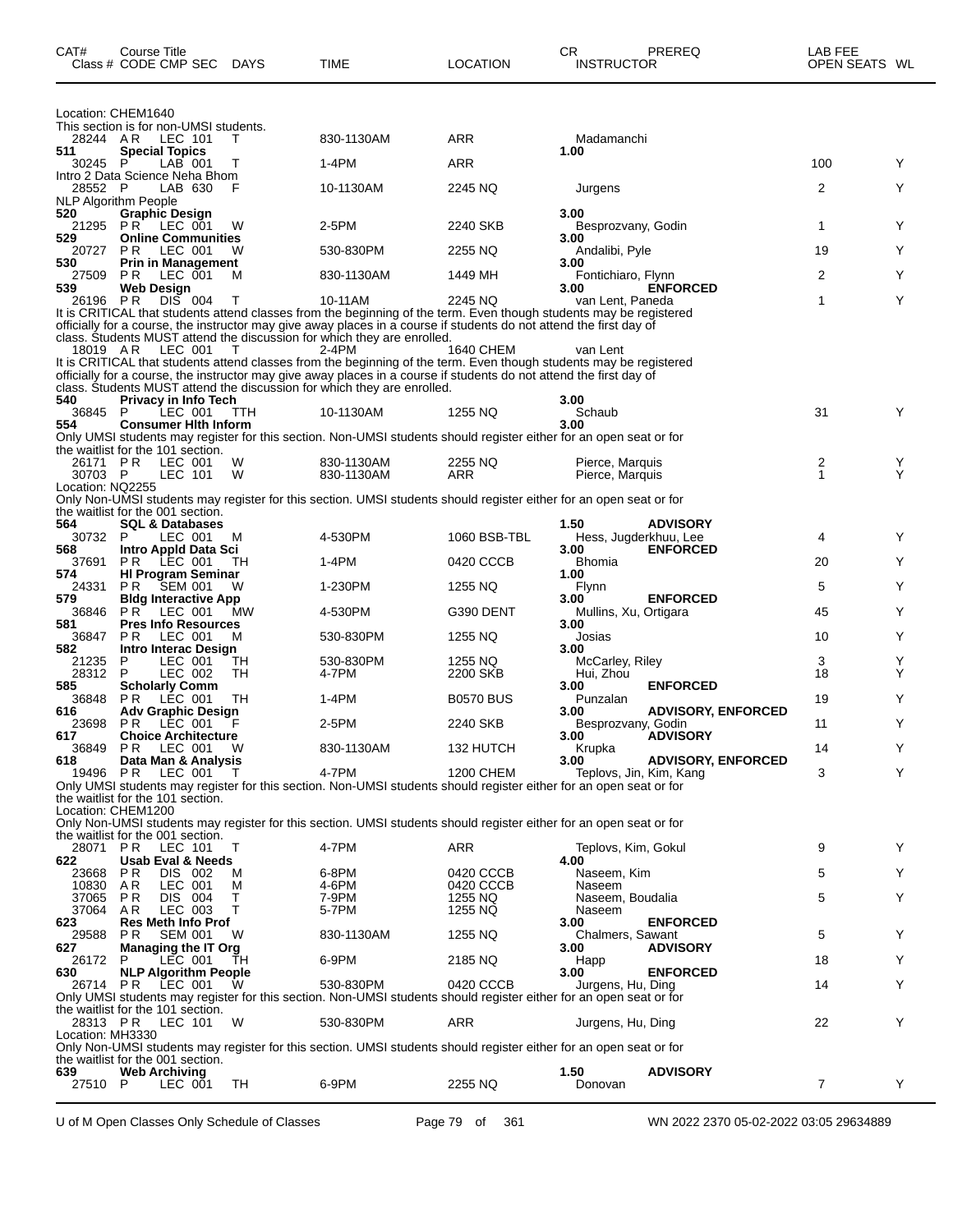| CAT#                                  | Course Title<br>Class # CODE CMP SEC DAYS                                                |         | <b>TIME</b>                                                                                                                                                                                                                            | <b>LOCATION</b>          | CR.<br><b>INSTRUCTOR</b>    | PREREQ                                | LAB FEE<br>OPEN SEATS WL           |        |
|---------------------------------------|------------------------------------------------------------------------------------------|---------|----------------------------------------------------------------------------------------------------------------------------------------------------------------------------------------------------------------------------------------|--------------------------|-----------------------------|---------------------------------------|------------------------------------|--------|
| 643<br>26173<br>649                   | <b>Instructional Skills</b><br>P<br>LEC 001<br><b>Info Visualization</b>                 | W       | 530-830PM                                                                                                                                                                                                                              | 2245 NQ                  | 3.00<br>Fontichiaro<br>3.00 | ADVISORY<br><b>ADVISORY, ENFORCED</b> | 12                                 | Y      |
| 26175                                 | <b>PR</b><br>DIS 002                                                                     | W       | 230-4PM                                                                                                                                                                                                                                | 2255 NQ                  | Card, Kallerackal           |                                       | 1                                  | Y<br>Υ |
| 26176<br>26174                        | PR<br>DIS 003<br>LEC 001<br>AR                                                           | W<br>М  | 1-230PM<br>10-1130AM                                                                                                                                                                                                                   | 2255 NQ<br>1255 NQ       | Card, Kallerackal<br>Card   |                                       | 2                                  |        |
| 658                                   | <b>Info Architecture</b>                                                                 |         |                                                                                                                                                                                                                                        |                          | 3.00                        |                                       |                                    |        |
| 19927 PR                              | LEC 001                                                                                  | м       | 1-4PM                                                                                                                                                                                                                                  | 2255 NQ                  | Klyn, Jung                  |                                       | $\overline{7}$                     | Y      |
| Instructor: Dan Klyn<br>659           | <b>AR/VR Advanced</b>                                                                    |         |                                                                                                                                                                                                                                        |                          | 3.00                        | <b>ADVISORY, ENFORCED</b>             |                                    |        |
|                                       |                                                                                          |         | This class is meeting in 3358A+B in the Duderstadt Center. http://www.dc.umich.edu/hours<br>27512 PR LEC 001 F 9-12PM DC                                                                                                               |                          |                             |                                       |                                    |        |
|                                       |                                                                                          |         |                                                                                                                                                                                                                                        |                          | Nebeling, Rajaram           |                                       | 4                                  | Y      |
| 664<br>23802 PR                       | Database App Design<br>DIS 002                                                           | w       | 4-530PM                                                                                                                                                                                                                                | 2245 NQ                  | 3.00<br>Severance, Chen     | <b>ADVISORY, ENFORCED</b>             | 1                                  | Y      |
| 23803                                 | PR<br>DIS 003                                                                            | Τ       | 7-830PM                                                                                                                                                                                                                                | 2245 NQ                  | Severance, Chen             |                                       | 3                                  | Υ      |
| 31135                                 | DIS 004<br>P R                                                                           | T       | 4-530PM                                                                                                                                                                                                                                | <b>REMOTE</b>            | Severance, Platt            |                                       | 9                                  | Y      |
| 19938<br>667                          | AR<br>LEC 001<br><b>Digital Curation</b>                                                 | F       | 1-3PM                                                                                                                                                                                                                                  | G390 DENT                | Severance<br>3.00           |                                       |                                    |        |
| 26748                                 | LEC 001<br>PR.                                                                           | TTH     | 4-530PM                                                                                                                                                                                                                                | 2245 NQ                  | Thomer                      |                                       | 15                                 | Y      |
| 681                                   | <b>Intern/Field Seminar</b>                                                              |         |                                                                                                                                                                                                                                        |                          | 3.00-6.00                   | <b>ADVISORY</b>                       |                                    |        |
| 22321<br>682                          | P <sub>R</sub><br><b>SEM 001</b><br><b>UX Field Research</b>                             |         | ARR                                                                                                                                                                                                                                    | ARR                      | Frazier<br>3.00             | <b>ENFORCED</b>                       | 225                                | Y      |
| 28300 PR                              | LEC 001                                                                                  | М       | 830-1130AM                                                                                                                                                                                                                             | 2255 NQ                  | Lampe                       |                                       | 5                                  | Y      |
| 688                                   | <b>AppProjS S-GIEP/CID</b>                                                               |         |                                                                                                                                                                                                                                        |                          | 6.00                        |                                       |                                    |        |
| GIEP                                  | 36850 PR LEC 001                                                                         | MTTH    | 930-1230PM                                                                                                                                                                                                                             | 2185 NQ                  | Kowatch                     |                                       | 19                                 | Y      |
|                                       | For GIEP participants.                                                                   |         |                                                                                                                                                                                                                                        |                          |                             |                                       |                                    |        |
|                                       | 42891 PR LEC 002                                                                         | MTTH    | 930-1230PM                                                                                                                                                                                                                             | ARR                      | TenBrink, Kowatch           |                                       | 16                                 | N      |
| CID                                   | For CID Summer Fellows.                                                                  |         |                                                                                                                                                                                                                                        |                          |                             |                                       |                                    |        |
| 690                                   | <b>Intern/Field Exper</b>                                                                |         |                                                                                                                                                                                                                                        |                          | 1.00-6.00                   | <b>ADVISORY</b>                       |                                    |        |
|                                       | IR<br>$IND +$                                                                            |         | <b>ARR</b>                                                                                                                                                                                                                             | <b>ARR</b>               |                             |                                       | 300                                | Y      |
| 691                                   | <b>Independent Study</b><br>$IND +$<br>D                                                 |         | <b>ARR</b>                                                                                                                                                                                                                             | ARR                      | 1.00-6.00                   |                                       | 23                                 | N      |
| 697                                   | <b>Master's Thesis 1</b>                                                                 |         |                                                                                                                                                                                                                                        |                          | 3.00                        |                                       |                                    |        |
| 31596                                 | PDR SEM 084                                                                              |         | <b>ARR</b>                                                                                                                                                                                                                             | <b>ARR</b>               | Toyama                      |                                       | 3                                  | N      |
| 698                                   | <b>Master's Thesis 2</b>                                                                 |         |                                                                                                                                                                                                                                        |                          | 3.00                        |                                       |                                    |        |
| 30958<br>30963                        | PDR SEM 092<br>PDR<br><b>SEM 102</b>                                                     |         | ARR<br><b>ARR</b>                                                                                                                                                                                                                      | <b>ARR</b><br><b>ARR</b> | Pierce<br>Schaub            |                                       | 24<br>25                           | N<br>N |
| 30959                                 | <b>PDR</b><br><b>SEM 117</b>                                                             |         | ARR                                                                                                                                                                                                                                    | <b>ARR</b>               | Marcu                       |                                       | 25                                 | N      |
| 30960                                 | PDR SEM 123                                                                              |         | <b>ARR</b>                                                                                                                                                                                                                             | ARR                      | Haimson                     |                                       | $\overline{25}$<br>$\overline{25}$ | N      |
| 30962<br>30961                        | <b>SEM 125</b><br><b>PDR</b><br><b>PDR</b><br>SEM 131                                    |         | <b>ARR</b><br><b>ARR</b>                                                                                                                                                                                                               | <b>ARR</b><br><b>ARR</b> | Singh<br>Andalibi           |                                       | 24                                 | N<br>N |
|                                       | 30957 PDR SEM 91                                                                         |         | <b>ARR</b>                                                                                                                                                                                                                             | ARR                      | Oney                        |                                       | 24                                 | N      |
| 28333                                 | <b>SEM 90</b><br><b>PDR</b>                                                              |         | <b>ARR</b>                                                                                                                                                                                                                             | <b>ARR</b>               | O'Modhrain                  |                                       | 25                                 | N      |
| 28332<br>28334                        | <b>PDR</b><br>SEM 143<br>PDR SEM 078                                                     |         | ARR<br>ARR                                                                                                                                                                                                                             | <b>ARR</b><br>ARR        | Aebersold<br>Dillahunt      |                                       | 24<br>25                           | N<br>N |
| 28323                                 | PDR SEM 084                                                                              |         | <b>ARR</b>                                                                                                                                                                                                                             | <b>ARR</b>               | Toyama                      |                                       | 20                                 | N      |
| 699                                   | <b>MSI Mastery Courses</b>                                                               |         |                                                                                                                                                                                                                                        |                          | 3.00                        |                                       |                                    |        |
|                                       | This course will meet in the AADL Seceret Lab at 343 S. Fifth Ave.<br>27552 PR LEC 002 M | $1-4PM$ |                                                                                                                                                                                                                                        | 2245 NO                  | Brewer                      |                                       | 1                                  | Y      |
|                                       | UX Research and Design                                                                   |         |                                                                                                                                                                                                                                        |                          |                             |                                       |                                    |        |
| 29425 PR                              | LEC 005                                                                                  | м       | 230-530PM                                                                                                                                                                                                                              | 1255 NQ                  | Pasquetto                   |                                       | 17                                 | Y      |
| Digital Curation<br>Digital Curation  |                                                                                          |         |                                                                                                                                                                                                                                        |                          |                             |                                       |                                    |        |
| 27553 PR                              | LEC 003                                                                                  | TTH     | 1-4PM                                                                                                                                                                                                                                  | 1265 NQ                  | Newman                      |                                       | 14                                 | Y      |
|                                       | User-Centered Agile Developmnt                                                           |         |                                                                                                                                                                                                                                        |                          |                             |                                       |                                    |        |
|                                       |                                                                                          |         | User-Centered Agile Development. This course requires flexible scheduling over these six hours. Students will only<br>be required to attend three hours per week, however these three hours may shift weekly within the scheduled time |                          |                             |                                       |                                    |        |
| frame.                                |                                                                                          |         |                                                                                                                                                                                                                                        |                          |                             |                                       |                                    |        |
| 26204 PR                              | LEC 004                                                                                  | м       | 230-530PM                                                                                                                                                                                                                              | 2185 NQ                  | Teplitskiy, Zhang           |                                       | 4                                  | Y      |
| <b>Big Data Analytics</b>             |                                                                                          |         |                                                                                                                                                                                                                                        |                          |                             |                                       |                                    |        |
| Big Data Analytics<br>27554 PR        | LEC 007                                                                                  | М       | 830-1130AM                                                                                                                                                                                                                             | 2185 NQ                  | Teplitskiy, Zhang           |                                       | 15                                 | Y      |
| <b>Big Data Analytics</b>             |                                                                                          |         |                                                                                                                                                                                                                                        |                          |                             |                                       |                                    |        |
| Big Data Analytics                    |                                                                                          |         |                                                                                                                                                                                                                                        |                          |                             |                                       |                                    |        |
| 36859 PR<br><b>Big Data Analytics</b> | LEC 011                                                                                  | TН      | 530-830PM                                                                                                                                                                                                                              | 2245 NQ                  | Oostendorp                  |                                       | 9                                  | Y      |
| 702                                   | Sem Orgnztl St                                                                           |         |                                                                                                                                                                                                                                        |                          | 1.00-4.00                   | <b>ADVISORY</b>                       |                                    |        |
| 10832 PR                              | <b>SEM 001</b>                                                                           | F       | 130-3PM                                                                                                                                                                                                                                | R0220 BUS                | Westphal, Cortina           |                                       | 33                                 | Y      |
| 710<br>27556 PR                       | Research Sem in Info<br><b>SEM 001</b>                                                   | м       | 530-830PM                                                                                                                                                                                                                              | 2185 NQ                  | 3.00<br>Haimson             | <b>ADVISORY</b>                       | 11                                 | Y      |
|                                       | Gender, Sexuality and Tech                                                               |         |                                                                                                                                                                                                                                        |                          |                             |                                       |                                    |        |
| 791                                   | <b>Independent Study</b>                                                                 |         |                                                                                                                                                                                                                                        |                          | 1.00-3.00                   | <b>ADVISORY</b>                       |                                    |        |
| 840                                   | $IND +$<br><b>Sem-Res Methods</b>                                                        |         | <b>ARR</b>                                                                                                                                                                                                                             | <b>ARR</b>               | 3.00                        | <b>ADVISORY</b>                       | 25                                 | N      |
| 27860                                 | P R<br>DIS 002                                                                           | TН      | 4-530PM                                                                                                                                                                                                                                | 2185 NQ                  | Teplitskiy, Ackerman        |                                       | 3                                  | Y      |
| 21915                                 | AR.<br><b>SEM 001</b>                                                                    | TН      | 230-530PM                                                                                                                                                                                                                              | 1255 NQ                  | Ackerman, Teplitskiy        |                                       |                                    |        |
| 860                                   | <b>Experimental Meth</b>                                                                 |         |                                                                                                                                                                                                                                        |                          | 3.00                        | <b>ADVISORY</b>                       |                                    |        |

U of M Open Classes Only Schedule of Classes Page 80 of 361 WN 2022 2370 05-02-2022 03:05 29634889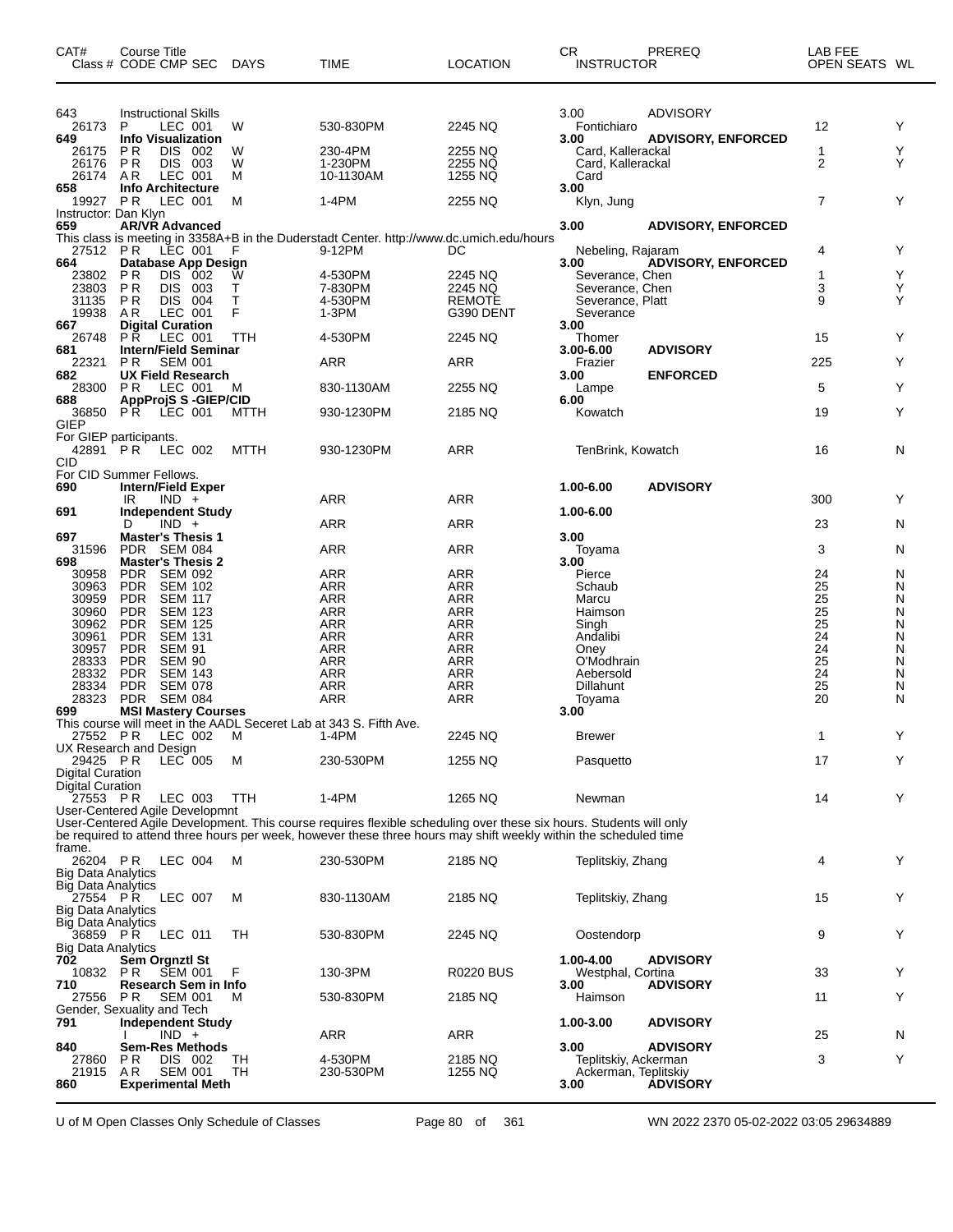| CAT#<br>Class # CODE CMP SEC         | Course Title                     |                                  | DAYS | <b>TIME</b>                                                      | <b>LOCATION</b>          | <b>CR</b><br><b>INSTRUCTOR</b> | PREREQ                    | LAB FEE<br>OPEN SEATS WL |        |
|--------------------------------------|----------------------------------|----------------------------------|------|------------------------------------------------------------------|--------------------------|--------------------------------|---------------------------|--------------------------|--------|
| 36856<br>990                         | P R<br>Diss-Precand              | LEC 001                          | M    | 1-4PM                                                            | 1265 NQ                  | Rosenblat<br>1.00-8.00         | <b>ADVISORY</b>           | 10                       | Υ      |
| 995                                  | <b>Diss-Cand</b>                 | $IND +$                          |      | ARR                                                              | <b>ARR</b>               | 8.00                           | <b>ADVISORY, ENFORCED</b> | 25                       | N      |
| 998                                  | R<br><b>Curr Practical Prict</b> | $IND +$                          |      | <b>ARR</b>                                                       | <b>ARR</b>               | 1.00                           |                           | 22                       | N      |
| 31632                                | <b>PD</b>                        | <b>SEM 002</b>                   |      | <b>ARR</b>                                                       | <b>ARR</b>               | <b>Brooks</b>                  |                           | 24                       | N      |
| 42865<br>42886                       | PD<br>PD                         | <b>SEM 003</b><br><b>SEM 028</b> |      | <b>ARR</b><br>ARR                                                | ARR                      | Newman                         |                           | 24<br>24                 | N      |
| 31637                                | PD                               | <b>SEM 066</b>                   |      | <b>ARR</b>                                                       | <b>ARR</b><br><b>ARR</b> | Resnick                        |                           | 25                       | N<br>N |
| 31630<br>42908                       | PD                               | <b>SEM 078</b>                   |      | <b>ARR</b>                                                       | ARR                      |                                |                           | $\frac{25}{24}$          | N      |
| 31638                                | PD                               | <b>SEM 084</b><br><b>SEM 088</b> |      | ARR<br><b>ARR</b>                                                | <b>ARR</b><br><b>ARR</b> | Toyama                         |                           | 25                       | N<br>Ν |
| 31639                                | PD<br>PD                         | <b>SEM 090</b>                   |      | <b>ARR</b>                                                       | <b>ARR</b>               | O'Modhrain                     |                           | $\frac{24}{24}$          | Ν      |
| 42849                                | PD                               | <b>SEM 100</b>                   |      | ARR                                                              | <b>ARR</b>               | Budak                          |                           |                          | N      |
| 31627<br>31636                       | PD<br>PD                         | <b>SEM 107</b><br><b>SEM 110</b> |      | <b>ARR</b><br>ARR                                                | <b>ARR</b><br><b>ARR</b> | Jurgens                        |                           | $\frac{25}{24}$          | Ν<br>N |
| 39771                                | <b>PD</b>                        | <b>SEM 126</b>                   |      | ARR                                                              | <b>ARR</b>               | Jacobs                         |                           |                          | Ν      |
| 31641                                | <b>PD</b>                        | <b>SEM 128</b>                   |      | <b>ARR</b>                                                       | <b>ARR</b>               | <b>Brewer</b>                  |                           | 24                       | Ν      |
| 42875<br>28809                       | PD<br><b>PD</b>                  | <b>SEM 130</b><br><b>SEM 102</b> |      | <b>ARR</b><br><b>ARR</b>                                         | ARR<br><b>ARR</b>        | Hemphill                       |                           | 24<br>$\mathbf{1}$       | Ν<br>N |
|                                      |                                  |                                  |      |                                                                  |                          |                                |                           |                          |        |
| 301                                  | <b>IE Uni ES</b>                 |                                  |      | <b>School of Information Study Abroad (SIABRD) Open Sections</b> |                          | 1.00-18.00                     |                           |                          |        |
| 28447                                | $\mathsf P$                      | LEC 001                          |      | <b>ARR</b>                                                       | <b>ARR</b>               |                                |                           | 15                       | N      |
| 32808<br>Fund of Sales and Mkting    | $\mathsf P$                      | LEC 002                          |      | ARR                                                              | ARR                      |                                |                           | 25                       | N      |
| 32809 P                              |                                  | LEC 003                          |      | <b>ARR</b>                                                       | <b>ARR</b>               |                                |                           | 25                       | N      |
| Innovation and Technology            |                                  |                                  |      |                                                                  |                          |                                |                           |                          |        |
| 32810 P<br>Comm and Orgs             |                                  | LEC 004                          |      | <b>ARR</b>                                                       | <b>ARR</b>               |                                |                           | 25                       | N      |
| 32811 P                              |                                  | LEC 005                          |      | ARR                                                              | <b>ARR</b>               |                                |                           | 25                       | N      |
| Tech and New Ventures<br>32812 P     |                                  | <b>LEC 006</b>                   |      | ARR                                                              | <b>ARR</b>               |                                |                           | 25                       | N      |
| <b>Business Intel for Startups</b>   |                                  |                                  |      |                                                                  |                          |                                |                           |                          |        |
| 32813 P<br>Soc Media and Digi Mktg   |                                  | LEC 007                          |      | <b>ARR</b>                                                       | <b>ARR</b>               |                                |                           | 25                       | N      |
| 32814 P                              |                                  | LEC 008                          |      | ARR                                                              | <b>ARR</b>               |                                |                           | 25                       | N      |
| Entrepreneurship<br>32815 P          |                                  | LEC 009                          |      | <b>ARR</b>                                                       | <b>ARR</b>               |                                |                           | 25                       | N      |
| Project Mgmnt<br>$32816$ P           |                                  | LEC 010                          |      | <b>ARR</b>                                                       | <b>ARR</b>               |                                |                           | 25                       |        |
| New Bus for Digi Age                 |                                  |                                  |      |                                                                  |                          |                                |                           |                          | N      |
| 32817 P<br>Adv Big Data Tech         |                                  | LEC 011                          |      | ARR                                                              | <b>ARR</b>               |                                |                           | 25                       | N      |
| 32818 P<br><b>GIbI Challenges</b>    |                                  | LEC 012                          |      | ARR                                                              | <b>ARR</b>               |                                |                           | 25                       | N      |
| 32819 P                              |                                  | LEC 013                          |      | ARR                                                              | <b>ARR</b>               |                                |                           | 25                       | N      |
| E-Business<br>32820 P                |                                  | LEC 014                          |      | <b>ARR</b>                                                       | <b>ARR</b>               |                                |                           | 25                       | N      |
| Digital Mktng<br>32908 P             |                                  | LEC 015                          |      | <b>ARR</b>                                                       | <b>ARR</b>               |                                |                           | 25                       | N      |
| Prspctivs on Org Theory              |                                  |                                  |      |                                                                  |                          |                                |                           |                          |        |
| 302<br>28448                         | Uni of Econ CZ<br>$\mathsf{P}$   | LEC 001                          |      | ARR                                                              | <b>ARR</b>               | 1.00-18.00                     |                           | 22                       | N      |
| 32821 P                              |                                  | LEC 002                          |      | ARR                                                              | ARR                      |                                |                           | 25                       | N      |
| Web 2.0<br>32822 P                   |                                  |                                  |      | ARR                                                              | <b>ARR</b>               |                                |                           |                          |        |
| Info for Business                    |                                  | LEC 003                          |      |                                                                  |                          |                                |                           | 25                       | N      |
| 32823 P                              |                                  | LEC 004                          |      | ARR                                                              | <b>ARR</b>               |                                |                           | 25                       | N      |
| Info Systems Management<br>32824 P   |                                  | <b>LEC 005</b>                   |      | ARR                                                              | ARR                      |                                |                           | 25                       | N      |
| New Media<br>32825 P                 |                                  | LEC 006                          |      | ARR                                                              | ARR                      |                                |                           | 25                       | N      |
| Media and Info Policies<br>32826 P   |                                  | LEC 007                          |      | ARR                                                              | <b>ARR</b>               |                                |                           | 25                       | N      |
| <b>Entrepreneurship of SMEs</b>      |                                  |                                  |      |                                                                  |                          |                                |                           |                          |        |
| 32827 P<br>Sociology of Virtual Orgs |                                  | LEC 008                          |      | ARR                                                              | <b>ARR</b>               |                                |                           | 25                       | N      |
| 32828 P<br>New Media and Soc Net     |                                  | LEC 009                          |      | ARR                                                              | ARR                      |                                |                           | 25                       | N      |
| 32829 P<br>Bitcoin in Busn           |                                  | LEC 010                          |      | ARR                                                              | <b>ARR</b>               |                                |                           | 25                       | N      |
| 303                                  | Uni of New S Wales A             |                                  |      |                                                                  |                          | 1.00-18.00                     |                           |                          |        |
| 28449 P<br>32830 P                   |                                  | LEC 001<br>LEC 002               |      | <b>ARR</b><br>ARR                                                | ARR<br>ARR               |                                |                           | 25<br>25                 | N<br>N |
| Digital Tech and the Self            |                                  |                                  |      |                                                                  |                          |                                |                           |                          |        |
| 32831 P<br>Multimedia in Design Pres |                                  | LEC 003                          |      | ARR                                                              | <b>ARR</b>               |                                |                           | 25                       | N      |
|                                      |                                  |                                  |      |                                                                  |                          |                                |                           |                          |        |

U of M Open Classes Only Schedule of Classes Page 81 of 361 WN 2022 2370 05-02-2022 03:05 29634889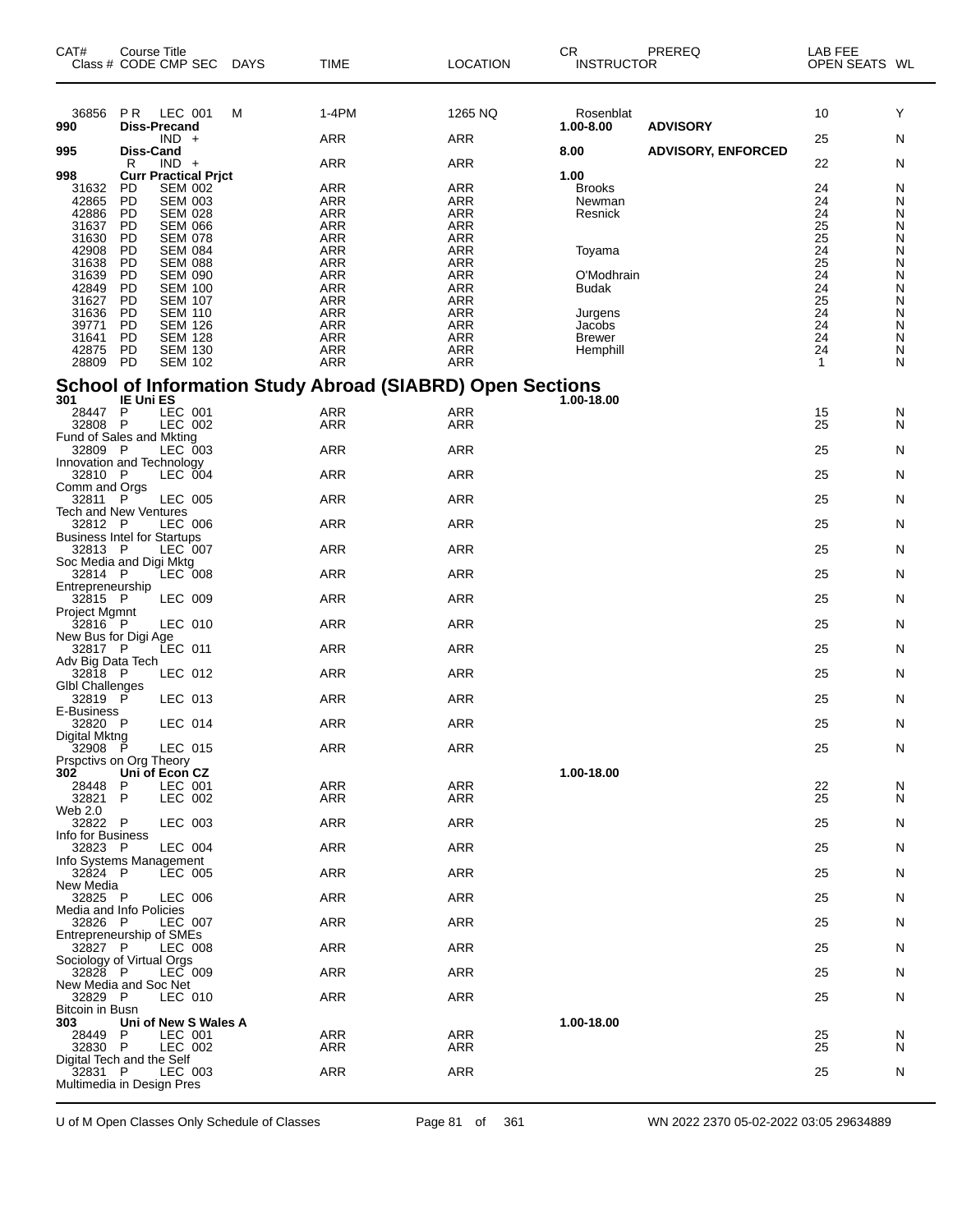| CAT#                         | Course Title<br>Class # CODE CMP SEC DAYS        | TIME                                                                    | <b>LOCATION</b> | CR<br><b>INSTRUCTOR</b>      | PREREQ                                       | LAB FEE<br>OPEN SEATS WL |    |
|------------------------------|--------------------------------------------------|-------------------------------------------------------------------------|-----------------|------------------------------|----------------------------------------------|--------------------------|----|
| 32832 P                      | <b>LEC 004</b>                                   | ARR                                                                     | <b>ARR</b>      |                              |                                              | 25                       | N  |
| 32833 P                      | Innovation and Tech Mgmt<br>LEC 005              | ARR                                                                     | ARR             |                              |                                              | 25                       | N  |
| HCI<br>32834 P               | LEC 006                                          | ARR                                                                     | <b>ARR</b>      |                              |                                              | 25                       | N  |
| Animation 1<br>32835 P       | <b>LEC 007</b>                                   | ARR                                                                     | <b>ARR</b>      |                              |                                              | 25                       | N  |
| Mobile App Dev<br>32836 P    | LEC 008                                          | ARR                                                                     | ARR             |                              |                                              | 25                       | N  |
| <b>Brand Mgmt</b><br>32909 P | LEC 009                                          | ARR                                                                     | <b>ARR</b>      |                              |                                              | 25                       | N  |
| Sydney Urban Lab<br>304      | Uppsala Uni E                                    |                                                                         |                 | 1.00-18.00                   |                                              |                          |    |
| 28450<br>306                 | P<br>LEC 001<br>Queen Mary UK                    | ARR                                                                     | <b>ARR</b>      | 1.00-18.00                   |                                              | 24                       | N  |
| 39569<br>330                 | P<br>LEC 001<br>Uni of Vic-ES                    | ARR                                                                     | ARR             | 1.00-18.00                   |                                              | 20                       | N  |
| 28621                        | P<br>LEC 001                                     | ARR                                                                     | ARR             |                              |                                              | 25                       | N  |
| 501                          | <b>Being Data Scientist</b>                      | <b>School of Information Applied Data Science (SIADS) Open Sections</b> |                 | 1.00                         |                                              |                          |    |
| 37695<br>502                 | <b>PR LEC 001</b><br><b>Math Methods</b>         | ARR                                                                     | ARR             | Madamanchi, Chalmers<br>1.00 |                                              | 283                      | Y  |
| 37696<br>503                 | PR.<br>LEC 001<br><b>Data Science Ethics</b>     | ARR                                                                     | ARR             | McLeod<br>1.00               | <b>ENFORCED</b>                              | 302                      | Y  |
| 37697<br>505                 | PR.<br>LEC 001<br>Data Manipulation              | ARR                                                                     | <b>ARR</b>      | 1.00                         | Chalmers, Sheltrown, Hickok                  | 289                      | Y  |
| 37698<br>511                 | PR.<br>LEC 001<br>SQL I                          | ARR                                                                     | <b>ARR</b>      | Brooks, Giove<br>1.00        |                                              | 300                      | Y  |
| 37699<br>515                 | PR.<br>LEC 001<br><b>Efficient Data Proc</b>     | ARR                                                                     | ARR             | Severance, Hukill<br>1.00    |                                              | 286                      | Y  |
| 37700<br>516                 | P R<br>LEC 001<br><b>Big Data</b>                | ARR                                                                     | <b>ARR</b>      | Teplovs, Steinhoff<br>1.00   | <b>ENFORCED</b>                              | 276                      | Y  |
| 37701<br>521                 | PR.<br>LEC 001<br><b>Visual Expl of Data</b>     | ARR                                                                     | <b>ARR</b>      | Teplovs, Hukill, Wu<br>1.00  | <b>ENFORCED</b>                              | 292                      | Y  |
| 37702<br>522                 | PR.<br>LEC 001<br>Info Vis 1                     | ARR                                                                     | ARR             | 1.00                         | Madamanchi, Pandey, Whyte<br><b>ENFORCED</b> | 299                      | Y  |
| 37703<br>523                 | P R<br>LEC 001<br><b>Communicating Data</b>      | ARR                                                                     | <b>ARR</b>      | 1.00                         | Adar, Amini, Madamanchi<br><b>ENFORCED</b>   | 290                      | Y  |
| 37704<br>524                 | PR.<br>LEC 001<br><b>Uncertainty</b>             | ARR                                                                     | <b>ARR</b>      | Sheltrown, Hickok<br>1.00    | <b>ADVISORY, ENFORCED</b>                    | 310                      | Y  |
| 37705<br>532                 | P <sub>R</sub><br>LEC 001<br>Data Mining I       | ARR                                                                     | ARR             | Sheltrown, Pandey<br>1.00    | <b>ENFORCED</b>                              | 285                      | Y  |
| 37706<br>542                 | P R<br>LEC 001<br><b>Supervised Learning</b>     | ARR                                                                     | <b>ARR</b>      | Dhillon<br>1.00              | <b>ENFORCED</b>                              | 304                      | Y  |
| 37707<br>543                 | <b>PR LEC 001</b><br><b>Unsupervisd Learning</b> | <b>ARR</b>                                                              | <b>ARR</b>      | 1.00                         | Collins-Thompson, Myers<br><b>ENFORCED</b>   | 275                      | Y  |
| 37708<br>591                 | PR.<br>$LEC$ 001<br><b>Milestone IA</b>          | ARR                                                                     | ARR             | 1.00                         | Collins-Thompson, Myers<br><b>ENFORCED</b>   | 279                      | Y  |
| 37709<br>592                 | <b>PR LEC 001</b><br><b>Milestone IB</b>         | ARR                                                                     | <b>ARR</b>      | 1.00                         | Whyte, Giove, Teplovs, Wu<br><b>ENFORCED</b> | 310                      | Y  |
|                              | 37710 PR LEC 001                                 | <b>ARR</b>                                                              | <b>ARR</b>      |                              | Teplovs, Whyte, Wu, Giove,                   | 307                      | Y  |
| 601<br>37711                 | <b>Qual for Data Sci</b><br><b>PR LEC 001</b>    | <b>ARR</b>                                                              | ARR             | Ghannam<br>1.00              |                                              | 305                      | Y  |
| 602<br>40079                 | <b>Math Methods II</b><br><b>PR LEC 001</b>      | ARR                                                                     | ARR             | Toyama<br>1.00<br>Wei, Sung  | <b>ENFORCED</b>                              | 371                      | Y  |
| 611                          | Adv Db Arch & Tech                               | <b>ARR</b>                                                              | ARR             | 1.00<br>Whyte, Hukill        | <b>ENFORCED</b>                              | 309                      | Y  |
| 622                          | 37712 PR LEC 001<br>Info Vis II                  |                                                                         |                 | 1.00                         | <b>ENFORCED</b>                              |                          |    |
| 37713<br>630                 | <b>PR LEC 001</b><br><b>Causal Inference</b>     | <b>ARR</b>                                                              | ARR             | Adar, Pandey, Amini<br>1.00  |                                              | 270                      | Y  |
| 37714<br>631                 | PR.<br>LEC 001<br><b>Exp Design Analysis</b>     | ARR                                                                     | ARR             | Cohn<br>1.00                 |                                              | 300                      | Y  |
| 37715<br>632                 | <b>PR LEC 001</b><br>Data Mining II              | <b>ARR</b>                                                              | ARR             | Cohn, McLeod<br>1.00         | <b>ENFORCED</b>                              | 300                      | Y  |
| 37716<br>642                 | <b>PR LEC 001</b><br>Deep Learning I             | <b>ARR</b>                                                              | ARR             | Dhillon, Wei<br>1.00         | <b>ENFORCED</b>                              | 296                      | Y  |
| 37717<br>643                 | <b>PR LEC 001</b><br><b>Mach Lrng Pipelines</b>  | ARR                                                                     | ARR             | <b>Dhillon</b><br>1.00       | <b>ENFORCED</b>                              | 280                      | Y  |
| 37718<br>644                 | <b>PR LEC 001</b><br><b>Reinf Lrng Algrthm</b>   | <b>ARR</b>                                                              | ARR             | Hess, Steinhoff<br>1.00      | <b>ENFORCED</b>                              | 296                      | Y  |
| 37719<br>652                 | PR LEC 001<br><b>Network Analysis</b>            | <b>ARR</b>                                                              | ARR             | Ying<br>1.00                 | <b>ENFORCED</b>                              | 375                      | Y  |
| 37720<br>655                 | <b>PR LEC 001</b><br><b>Applied NLP</b>          | ARR                                                                     | ARR             | Romero<br>1.00               | <b>ENFORCED</b>                              | 318                      | Y  |
| 37721<br>673                 | PR LEC 001<br><b>Cloud Computing</b>             | <b>ARR</b>                                                              | ARR             | Ghannam<br>1.00              | <b>ENFORCED</b>                              | 309                      | Y  |
| 41667                        | PR.<br>LEC 001                                   | <b>ARR</b>                                                              | ARR             | Hess, Steinhoff              |                                              | 362                      | Y. |

U of M Open Classes Only Schedule of Classes Page 82 of 361 WN 2022 2370 05-02-2022 03:05 29634889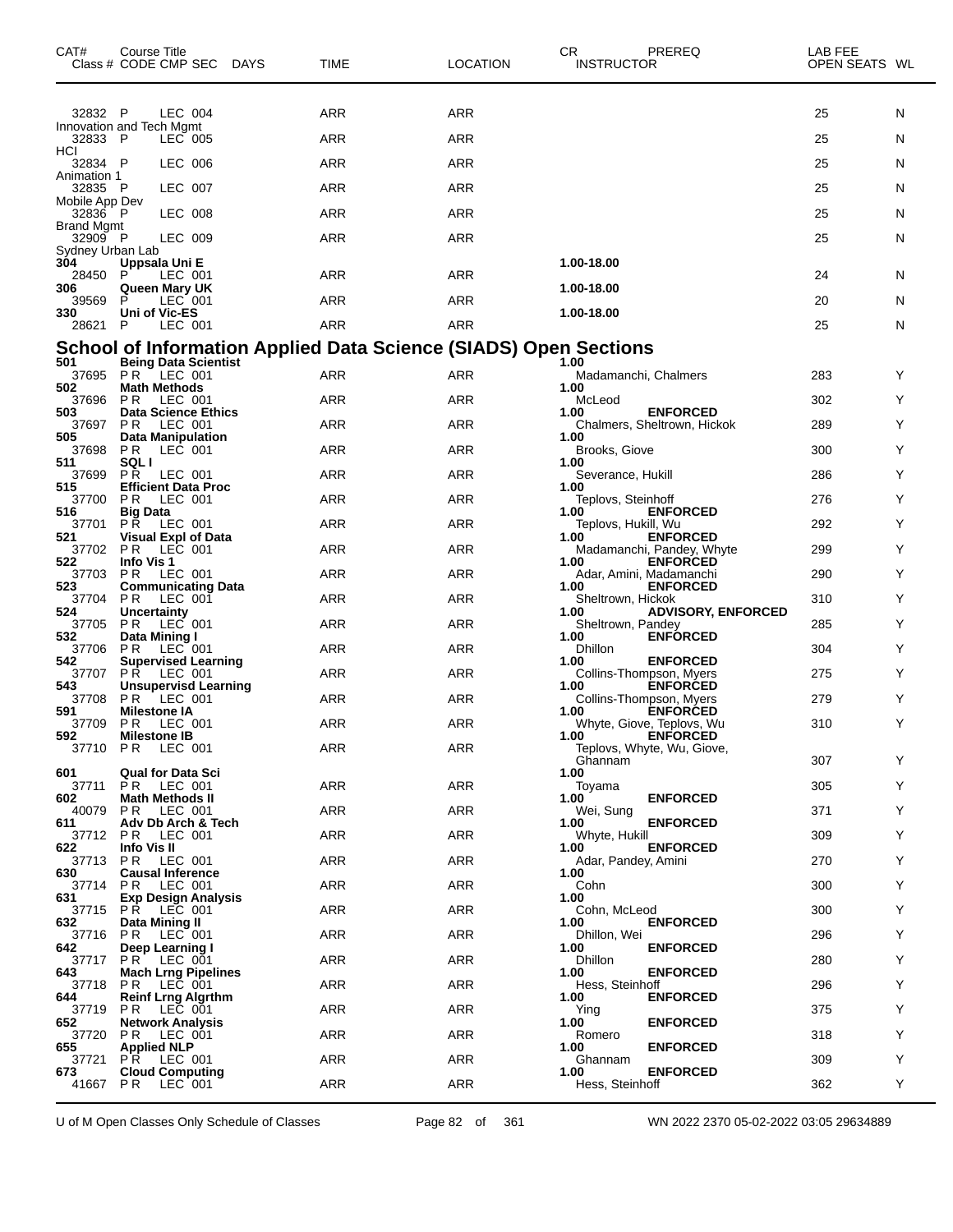| CAT#  | Course Title<br>Class # CODE CMP SEC<br><b>DAYS</b> | <b>TIME</b> | <b>LOCATION</b> | CR.<br><b>PREREQ</b><br><b>INSTRUCTOR</b>  | LAB FEE<br>OPEN SEATS WL |              |
|-------|-----------------------------------------------------|-------------|-----------------|--------------------------------------------|--------------------------|--------------|
|       |                                                     |             |                 |                                            |                          |              |
| 680   | <b>Learning Analytics</b>                           |             |                 | ADVISORY, ENFORCED<br>1.00                 |                          |              |
| 37722 | PR LEC 001                                          | <b>ARR</b>  | <b>ARR</b>      | Krumm, Sheltrown, Pandey                   | 349                      |              |
| 682   | <b>Soc Media Analytics</b>                          |             |                 | <b>ENFORCED</b><br>1.00                    |                          |              |
| 37723 | <b>PR LEC 001</b>                                   | <b>ARR</b>  | <b>ARR</b>      | Gilbert                                    | 315                      | Υ            |
| 685   | <b>SE and RecSys</b>                                |             |                 | <b>ADVISORY, ENFORCED</b><br>1.00          |                          |              |
| 37724 | LEC 001<br>PR.                                      | <b>ARR</b>  | <b>ARR</b>      | Wei, LeBlanc                               | 327                      | $\checkmark$ |
| 687   | <b>Sports Analytics</b>                             |             |                 | <b>ADVISORY, ENFORCED</b><br>1.00          |                          |              |
| 37732 | PR LEC 001                                          | <b>ARR</b>  | <b>ARR</b>      | Brooks, Finholt, Giove                     | 379                      | v            |
| 688   | <b>Social Good</b>                                  |             |                 | 1.00<br><b>ENFORCED</b>                    |                          |              |
| 37725 | LEC 001<br>PR.                                      | <b>ARR</b>  | <b>ARR</b>      | Chen, McLeod                               | 376                      | $\checkmark$ |
| 694   | <b>Milestone II A</b>                               |             |                 | 1.00<br><b>ENFORCED</b>                    |                          |              |
| 37726 | <b>PR LEC 001</b>                                   | <b>ARR</b>  | <b>ARR</b>      | Gilbert, Wyatt, Krumme                     | 328                      |              |
| 695   | <b>Milestone II B</b>                               |             |                 | 1.00<br><b>ENFORCED</b>                    |                          |              |
| 37727 | LEC 001<br>PR.                                      | <b>ARR</b>  | <b>ARR</b>      | Gilbert, Krumme,                           |                          |              |
|       |                                                     |             |                 | Collins-Thompson, Tatman                   | 310                      |              |
| 697   | <b>Capstone</b>                                     |             |                 | <b>ENFORCED</b><br>3.00                    |                          |              |
| 37728 | LEC 001<br>PŘ.                                      | <b>ARR</b>  | <b>ARR</b>      | Mei, Choragudi, LeBlanc,<br>Featherly-Bean | 305                      | $\checkmark$ |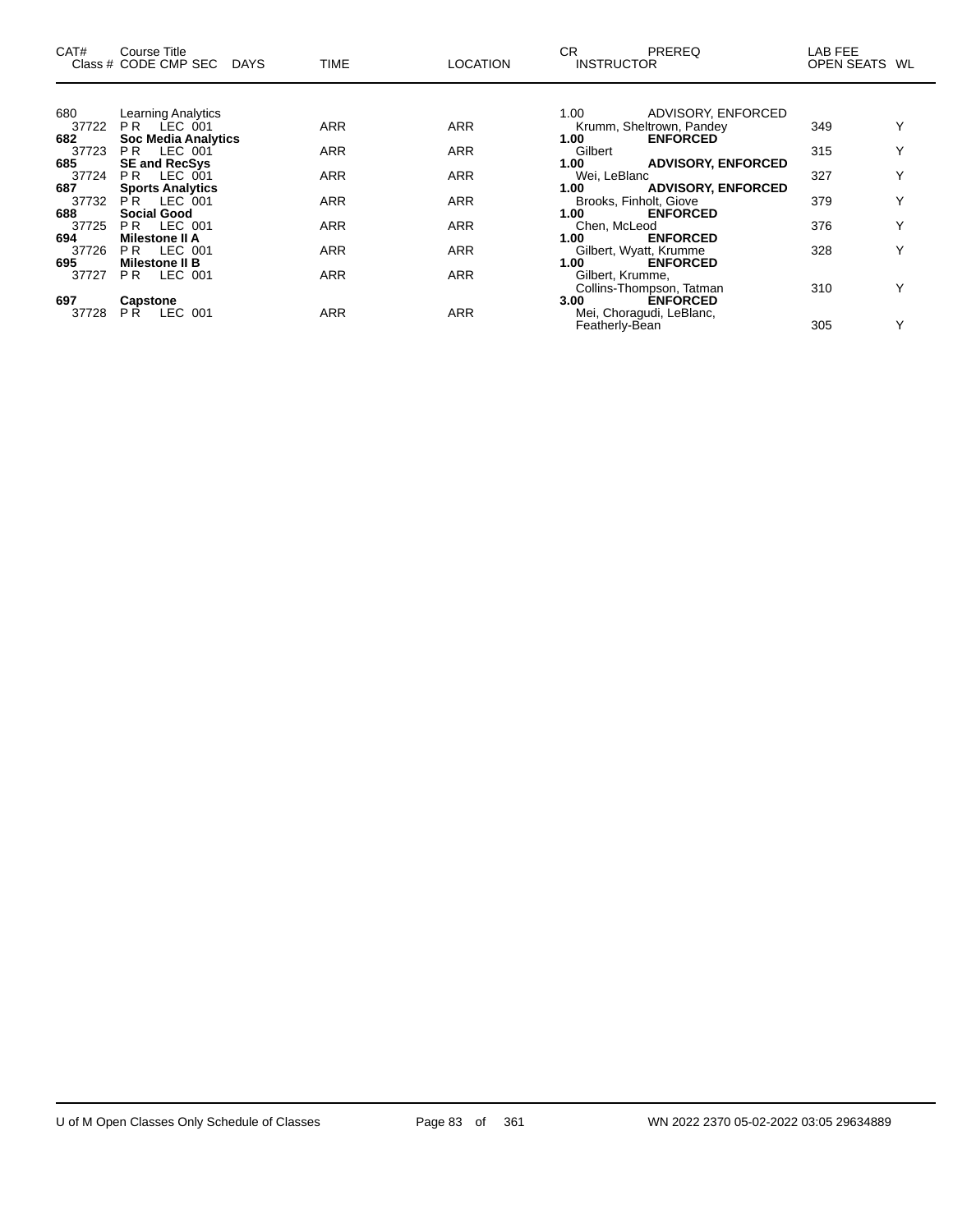| CAT# | ourse Titleٽ         |             |             |          | СR                | PREREQ | _AB FEE       |
|------|----------------------|-------------|-------------|----------|-------------------|--------|---------------|
|      | Class # CODE CMP SEC | <b>DAYS</b> | <b>TIME</b> | LOCATION | <b>INSTRUCTOR</b> |        | OPEN SEATS WL |

## **Institute for Social Research SRC-PSM Graduate Program**

#### **Survey Methodology (SURVMETH) Open Sections**

| 617             | ັ<br>Sampling Theory                                                      |        |                                                                                                          |            | 3.00                 | <b>ADVISORY</b> |                |   |
|-----------------|---------------------------------------------------------------------------|--------|----------------------------------------------------------------------------------------------------------|------------|----------------------|-----------------|----------------|---|
| 22671           | LEC 001 MW<br>P.                                                          |        | 830-10AM                                                                                                 | <b>ARR</b> | Dempsey              |                 | 18             | Y |
| 622             | <b>Fund Data Collect II</b>                                               |        |                                                                                                          |            | 3.00                 | <b>ADVISORY</b> |                |   |
| 26591           | LEC 101<br><b>PD</b>                                                      | M      | 330-630PM                                                                                                | <b>ARR</b> | Conrad, Antoun, Kim  |                 | $\overline{7}$ | N |
|                 | Fund. Data Collection II<br>Contact Survey and Data Science with interest |        |                                                                                                          |            |                      |                 |                |   |
|                 |                                                                           |        |                                                                                                          |            |                      |                 |                |   |
| 625             | mpsds.isr@umich.edu<br><b>Applied Sampling</b>                            |        |                                                                                                          |            | 3.00                 | <b>ADVISORY</b> |                |   |
|                 | 16568 PDR SEM 001 W                                                       |        | 1015-1145AM                                                                                              | <b>ARR</b> | Li                   |                 | $\mathbf{1}$   | N |
|                 | Methods of Survey Sampling                                                |        |                                                                                                          |            |                      |                 |                |   |
|                 | Contact Survey and Data Science with interest                             |        |                                                                                                          |            |                      |                 |                |   |
|                 | mpsds.isr@umich.edu                                                       |        |                                                                                                          |            |                      |                 |                |   |
| 630             | <b>Quest Design &amp; Eval</b>                                            |        |                                                                                                          |            | 3.00                 | <b>ADVISORY</b> |                |   |
|                 | 17216 PDR SEM 001                                                         | T      | 1-310PM                                                                                                  | <b>ARR</b> | Yan                  |                 | $\mathbf{1}$   | N |
|                 | Contact Survey and Data Science with interest                             |        |                                                                                                          |            |                      |                 |                |   |
|                 | mpsds.isr@umich.edu                                                       |        |                                                                                                          |            |                      |                 |                |   |
| 670             | Design Seminar I                                                          |        |                                                                                                          |            | 3.00 <sub>1</sub>    | <b>ADVISORY</b> |                |   |
|                 | 23738 PD SEM 101                                                          | - W    | 3-530PM                                                                                                  | <b>ARR</b> | Presser              |                 | 16             | N |
|                 | Contact Survey and Data Science with interest                             |        |                                                                                                          |            |                      |                 |                |   |
|                 | mpsds.isr@umich.edu                                                       |        |                                                                                                          |            |                      |                 |                |   |
| 686             | <b>Mod Mach Learning II</b>                                               |        |                                                                                                          |            | 3.00                 | <b>ADVISORY</b> |                |   |
| 17894 PD        | LEC 001 F                                                                 |        | 1230-330PM                                                                                               | G300 PERRY | Wagner               |                 | 5              | N |
|                 | Contact Survey and Data Science with interest                             |        |                                                                                                          |            |                      |                 |                |   |
|                 | mpsds.isr@umich.edu                                                       |        |                                                                                                          |            |                      |                 |                |   |
| 699             | <b>Directed Research</b>                                                  |        |                                                                                                          |            | 1.00-3.00            | <b>ADVISORY</b> |                |   |
|                 | $IND +$<br>D                                                              |        | <b>ARR</b>                                                                                               | <b>ARR</b> |                      |                 | $\mathbf{1}$   | N |
| 701<br>28123 PD | An Cmplx Sam Srv Dat<br>SEM 001                                           | TH.    | 1-345PM                                                                                                  | <b>ARR</b> | 3.00<br>Li           | <b>ADVISORY</b> | 16             | N |
|                 | Contact Survey and Data Science with interest                             |        |                                                                                                          |            |                      |                 |                |   |
|                 | mpsds.isr@umich.edu                                                       |        |                                                                                                          |            |                      |                 |                |   |
| 721             | <b>Tot Surv Err Qual II</b>                                               |        |                                                                                                          |            | 2.00 <sub>1</sub>    | <b>ADVISORY</b> |                |   |
|                 | 17523 PDR SEM 001                                                         | - TH   | 9-1130AM                                                                                                 | <b>ARR</b> | West                 |                 | 16             | N |
|                 | Contact Survey and Data Science with interest                             |        |                                                                                                          |            |                      |                 |                |   |
|                 | mpsds.isr@umich.edu                                                       |        |                                                                                                          |            |                      |                 |                |   |
| 742             | <b>Inference Cmplx Samp</b>                                               |        |                                                                                                          |            | 3.00 <sub>1</sub>    | <b>ADVISORY</b> |                |   |
|                 | 16755 PDR SEM 001                                                         | $\top$ | 1-230PM                                                                                                  | <b>ARR</b> | Fay III              |                 | 18             | N |
|                 | Contact Survey and Data Science with interest                             |        |                                                                                                          |            |                      |                 |                |   |
|                 | mpsds.isr@umich.edu                                                       |        |                                                                                                          |            |                      |                 |                |   |
| 745             | <b>Practical Tools</b>                                                    |        |                                                                                                          |            | 3.00                 | <b>ADVISORY</b> |                |   |
|                 | 30562 PD LEC 101                                                          | $\top$ | 930-12PM                                                                                                 | <b>ARR</b> | Lee                  |                 | 18             | N |
|                 | Contact Survey and Data Science with interest                             |        |                                                                                                          |            |                      |                 |                |   |
|                 | mpsds.isr@umich.edu                                                       |        |                                                                                                          |            |                      |                 |                |   |
| 891             | <b>Doctoral Seminar II</b>                                                |        |                                                                                                          |            | 3.00 <sub>1</sub>    | <b>ADVISORY</b> |                |   |
|                 | 16757 PDR SEM 001 W                                                       |        | 2-430PM                                                                                                  | <b>ARR</b> | Raghunathan, Abraham |                 | 4              | N |
| 895             | Survey Methodology Doctoral Students Only.                                |        |                                                                                                          |            |                      | <b>ADVISORY</b> |                |   |
| 28230 PD        | <b>Special Seminars</b><br><b>SEM 002</b>                                 |        | <b>ARR</b>                                                                                               | <b>ARR</b> | 1.00-3.00            |                 | 10             | N |
| 28231 PD        | <b>SEM 003</b>                                                            | $\top$ | 930-12PM                                                                                                 | ARR        | Lahiri               |                 | 20             | N |
|                 | <b>Small Area Estimation</b>                                              |        |                                                                                                          |            |                      |                 |                |   |
|                 |                                                                           |        | Contact Michigan Program in Survey Methodology for additional information or for registration permission |            |                      |                 |                |   |
|                 | michpsm.isr@umich.edu                                                     |        |                                                                                                          |            |                      |                 |                |   |
| 995             | <b>Diss-Cand</b>                                                          |        |                                                                                                          |            | 8.00                 | <b>ENFORCED</b> |                |   |
|                 | DR.<br>$IND +$                                                            |        | <b>ARR</b>                                                                                               | <b>ARR</b> |                      |                 | 25             | N |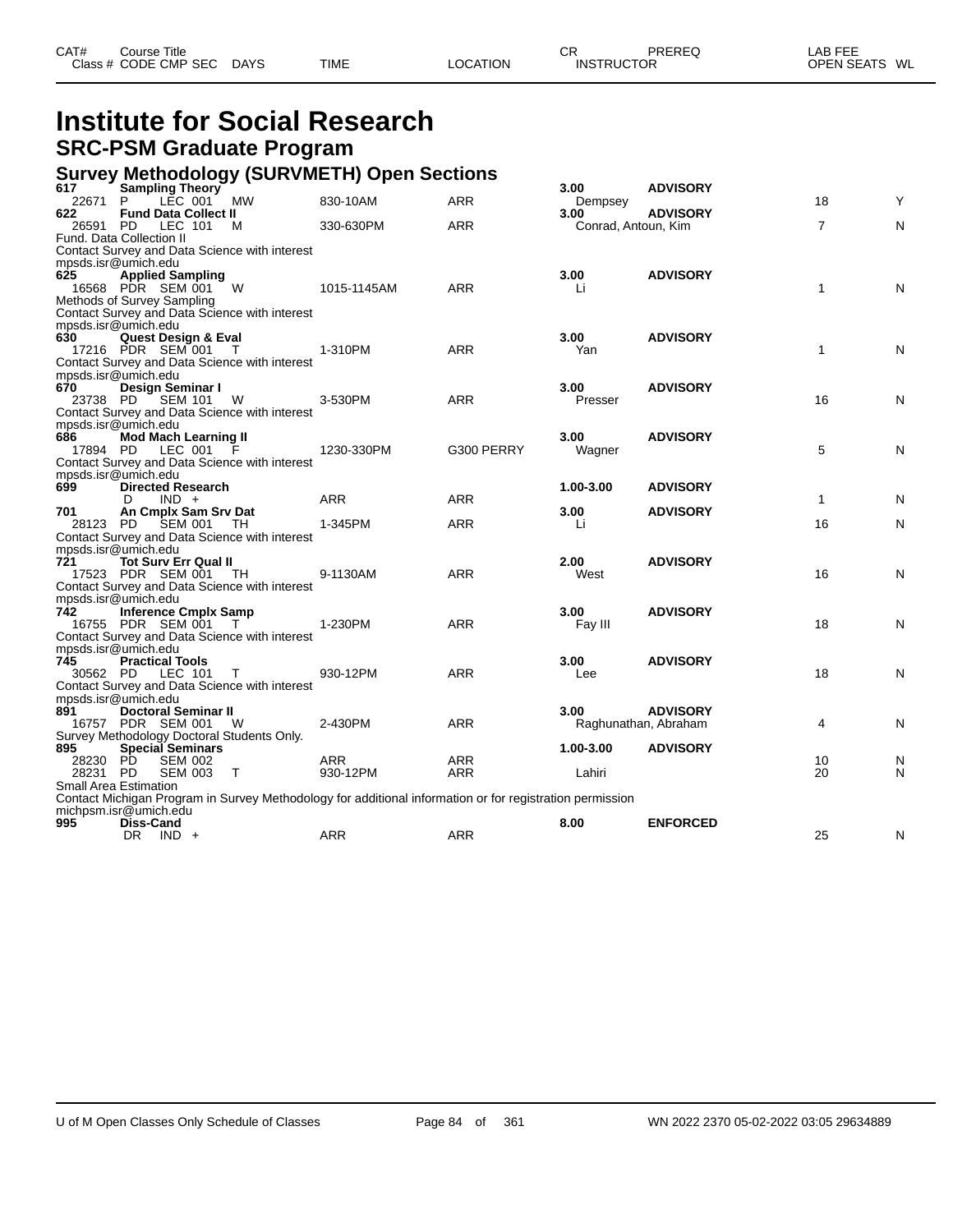# **Kinesiology**

NOTE - ENROLLMENT NOT GUARANTEED FOR STUDENTS OTHER THAN KINESIOLOGY MAJORS. ATTENDANCE AT FIRST CLASS SESSION IS MANDATORY TO RESERVE YOUR PLACE IN CLASS. ACTIVITY CLASSES FOR NON-MAJORS ARE LISTED IN THE U-MOVE PROGRAM, AT THE END OF THE KINESIOLOGY SECTION.

### **School Of Kinesiology**

#### **Applied Exercise Science (AES) Open Sections**

| 240             | <b>Prin Phys Act&amp;Wellns</b>                             | $F1$ and $F2$ and $F1$ and $F2$                            |                                                                                                              |                   | 3.00           |                 |                |                |
|-----------------|-------------------------------------------------------------|------------------------------------------------------------|--------------------------------------------------------------------------------------------------------------|-------------------|----------------|-----------------|----------------|----------------|
| 17521           | <b>PR LEC 001</b>                                           | MW.                                                        | 10-1130AM                                                                                                    | 2281 SKB          | Chen           |                 | 2              | Y              |
| 290             | <b>Field Exp AES</b>                                        |                                                            |                                                                                                              |                   | 1.00-4.00      | <b>ADVISORY</b> |                |                |
| 313             | $\overline{IND}$ +<br><b>Special Topics</b>                 |                                                            | ARR                                                                                                          | <b>ARR</b>        | 3.00           |                 | $\overline{7}$ | N              |
|                 | 26300 PR LEC 001                                            | TTH                                                        | 10-1130AM                                                                                                    | 2070 SKB          | Miller         |                 | 3              | Y              |
|                 | <b>Emotional Intelligence</b>                               |                                                            |                                                                                                              |                   |                |                 |                |                |
| 39896 PR        | LEC 003                                                     | TTH                                                        | 4-530PM                                                                                                      | 3230 USB          | Winkelseth     |                 | 17             | Y              |
|                 | EmpowerYouthThruWellnessMentor                              |                                                            |                                                                                                              |                   |                |                 |                |                |
|                 |                                                             | Empowering Youth Through Wellness Mentoring:               | In this course, students will gain experience working with at-risk children as tutors, mentors, and wellness |                   |                |                 |                |                |
|                 |                                                             |                                                            | coaches in partnership with the Eastern Michigan University Bright Futures After School Program.             |                   |                |                 |                |                |
| 40368 PR        | LEC 004                                                     | MW                                                         | 830-10AM                                                                                                     | 2450 SKB          |                |                 | 17             | Y              |
|                 | LEC 004<br>P R                                              | МW                                                         | 830-10AM                                                                                                     | 2460 SKB          | Richardson     |                 | 17             | Y              |
|                 | ClinExercTest&Electrocardiogr                               | Clinical Exercise Testing & Electrocardiography            |                                                                                                              |                   |                |                 |                |                |
| 336             | <b>MethodsInstructExerc</b>                                 |                                                            |                                                                                                              |                   | 3.00           |                 |                |                |
|                 | 35812 PR LEC 001                                            | <b>MW</b>                                                  | 1-230PM                                                                                                      | 4600 SKB          | Chen           |                 | 11             | Υ              |
| 402             | <b>Teach Exp AES</b>                                        |                                                            |                                                                                                              |                   | 1.00-3.00      | <b>ADVISORY</b> |                |                |
| 403             | $IND +$<br>Internship in AES                                |                                                            | ARR                                                                                                          | ARR               | 1.00-4.00      | <b>ADVISORY</b> | 25             | N              |
| 23949           | LAB 001<br>PI.                                              |                                                            | ARR                                                                                                          | <b>ARR</b>        | Kern           |                 | 25             | N              |
| 23972           | PI<br>LAB 002                                               |                                                            | ARR                                                                                                          | ARR               | Kern           |                 | 24             | N              |
| 23973           | PI.<br>LAB 003                                              |                                                            | ARR                                                                                                          | ARR               | Kern           |                 | 22             | N              |
| 42564           | PI.<br>LAB 004                                              |                                                            | ARR                                                                                                          | <b>ARR</b>        | Kern           |                 | 24             | N              |
| 470             | <b>Independent Study</b>                                    |                                                            |                                                                                                              |                   | 1.00-3.00      | <b>ADVISORY</b> |                |                |
|                 | $IND +$                                                     |                                                            | ARR                                                                                                          | <b>ARR</b>        |                |                 | 25             | N              |
|                 |                                                             | <b>Athletic Training (AT) Open Sections</b>                |                                                                                                              |                   |                |                 |                |                |
| 305             | Clin Exp Ath Tràin D                                        |                                                            |                                                                                                              |                   | 3.00           | <b>ADVISORY</b> |                |                |
|                 | 16360 PIR LEC 001                                           | M                                                          | 7-9PM                                                                                                        | <b>ARR</b>        | Lepley         |                 | 13             | Y              |
|                 |                                                             | Students may contact the professor to request an override. |                                                                                                              |                   |                |                 |                |                |
| 402             |                                                             |                                                            | W22- course meets in 2440 and 2140 SKB, along with AT 405 and AT 520.                                        |                   |                |                 |                |                |
|                 | Teach Exp<br>IR<br>$IND +$                                  |                                                            | ARR                                                                                                          | ARR               | 1.00-3.00      | <b>ENFORCED</b> | 5              | N              |
| 403             | Internship in AT                                            |                                                            |                                                                                                              |                   | 1.00           | <b>ADVISORY</b> |                |                |
| 15915           | <b>PIR</b><br>LAB 001                                       |                                                            | ARR                                                                                                          | <b>ARR</b>        | Czajka         |                 | 5              | N              |
| 405             | Clin Exp Ath Train F                                        |                                                            |                                                                                                              |                   | 3.00           | <b>ADVISORY</b> |                |                |
|                 | 16361 PIR LEC 001                                           | M                                                          | 7-9PM                                                                                                        | <b>ARR</b>        | Lepley         |                 | 12             | Y              |
|                 |                                                             | Students may contact the professor to request an override. | W22- course meets in 2440 and 2140 SKB, along with AT 305 and AT 520.                                        |                   |                |                 |                |                |
| 488             | Ind Study AT                                                |                                                            |                                                                                                              |                   | 1.00-2.00      | <b>ADVISORY</b> |                |                |
|                 | $IND +$                                                     |                                                            | ARR                                                                                                          | ARR               |                |                 | 5              | N              |
| 520             | <b>Clin Exper AT 2</b>                                      |                                                            |                                                                                                              |                   | 3.00           | <b>ENFORCED</b> |                |                |
| 16359<br>520    | <b>PR</b> LAB 001                                           | м                                                          | 7-9PM                                                                                                        | 2440 SKB          | Lepley<br>3.00 | <b>ENFORCED</b> | 10             | Υ              |
|                 | <b>Clin Exper AT 2</b><br>LAB 001<br>PR.                    | M                                                          | 7-9PM                                                                                                        | 2140 SKB          |                |                 | 10             | Y              |
|                 |                                                             |                                                            | W22- course meets in 2440 and 2140 SKB, along with AT 305 and AT 405.                                        |                   |                |                 |                |                |
|                 |                                                             |                                                            |                                                                                                              |                   |                |                 |                |                |
|                 |                                                             | <b>Kinesiology (KINESLGY) Open Sections</b>                |                                                                                                              |                   |                |                 |                |                |
| 302             | Kines Study Abroad<br>University of Queensland in Australia |                                                            |                                                                                                              |                   | 1.00-18.00     |                 |                |                |
| 19146 PIR       | LEC 001                                                     |                                                            | ARR                                                                                                          | ARR               |                |                 | 25             | N              |
| 19600           | PI<br>LEC 002                                               |                                                            | ARR                                                                                                          | ARR               |                |                 | 20             | N              |
| London          |                                                             |                                                            |                                                                                                              |                   |                |                 |                |                |
| London          |                                                             |                                                            |                                                                                                              |                   |                |                 |                |                |
| 19147 PIR       | University of Limerick in Ireland                           |                                                            | ARR                                                                                                          |                   |                |                 |                |                |
| 19599 PI        | LEC 003<br>LEC 004                                          |                                                            | <b>ARR</b>                                                                                                   | ARR<br><b>ARR</b> | <b>Barton</b>  |                 | 25<br>23       | N<br>${\sf N}$ |
| Dublin, Ireland |                                                             |                                                            |                                                                                                              |                   |                |                 |                |                |
|                 | University College Dublin in Ireland                        |                                                            |                                                                                                              |                   |                |                 |                |                |
| 24152           | PI<br>LEC 005                                               |                                                            | ARR                                                                                                          | ARR               |                |                 | 25             | N              |
| 24153           | ΡI<br>LEC 006                                               |                                                            | ARR                                                                                                          | ARR               |                |                 | 25             | ${\sf N}$      |
| 25247           | PI<br><b>LEC 007</b>                                        |                                                            | <b>ARR</b>                                                                                                   | <b>ARR</b>        |                |                 | 25             | N              |
| 25249<br>30671  | LEC 008<br>PI<br>ΡI<br>LEC 009                              |                                                            | ARR<br>ARR                                                                                                   | ARR<br>ARR        | Barton         |                 | 25<br>14       | N<br>N         |
| Florence        |                                                             |                                                            |                                                                                                              |                   |                |                 |                |                |
|                 | Florence University of the Arts                             |                                                            |                                                                                                              |                   |                |                 |                |                |
|                 |                                                             |                                                            |                                                                                                              |                   |                |                 |                |                |

U of M Open Classes Only Schedule of Classes Page 85 of 361 WN 2022 2370 05-02-2022 03:05 29634889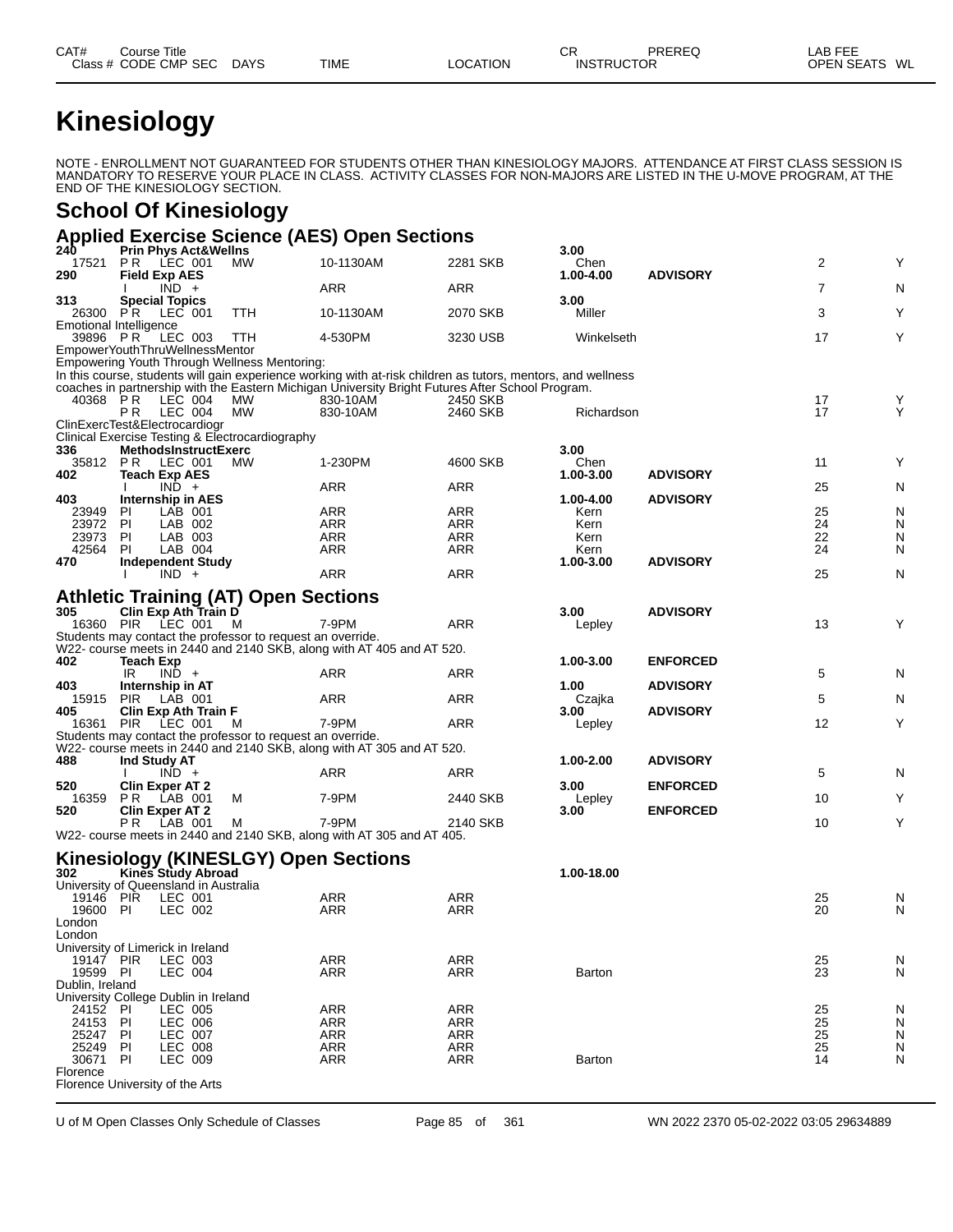| CAT#           | Course Title<br>Class # CODE CMP SEC DAYS                                   |                 | TIME                                            | <b>LOCATION</b>          | CR.<br><b>INSTRUCTOR</b> | PREREQ          | LAB FEE<br>OPEN SEATS WL |           |
|----------------|-----------------------------------------------------------------------------|-----------------|-------------------------------------------------|--------------------------|--------------------------|-----------------|--------------------------|-----------|
| 402            | <b>Teach Exper</b>                                                          |                 |                                                 |                          | 1.00-3.00                | <b>ADVISORY</b> |                          |           |
|                | $IND +$<br>$\mathbf{I}$                                                     |                 | <b>ARR</b>                                      | <b>ARR</b>               |                          |                 | 5                        | N         |
| 429            | <b>Lab Mtr Cnt Dev</b>                                                      |                 |                                                 |                          | 1.00-3.00                | <b>ADVISORY</b> |                          |           |
| 13439<br>16923 | <b>PIR</b><br>LAB 001<br>LAB 004<br>PI                                      |                 | ARR<br><b>ARR</b>                               | <b>ARR</b><br><b>ARR</b> |                          |                 | 5<br>5                   | N<br>N    |
| 17340          | PI<br>LAB<br>005                                                            |                 | <b>ARR</b>                                      | <b>ARR</b>               | Ulrich                   |                 | 10                       | N         |
| 20543          | PI<br>LAB<br>006                                                            |                 | <b>ARR</b>                                      | <b>ARR</b>               | Meehan                   |                 | 3                        | Ν         |
| 13440<br>15930 | PIR<br>LAB<br>002<br>LAB 003<br>ΡI                                          |                 | <b>ARR</b><br><b>ARR</b>                        | <b>ARR</b><br><b>ARR</b> | <b>Brown</b><br>Vesia    |                 | 5<br>4                   | Υ<br>N    |
| 23204          | LAB 007<br>PI                                                               |                 | <b>ARR</b>                                      | <b>ARR</b>               | Robinson                 |                 | $\overline{2}$           | N         |
| 439            | <b>Lab Biomechanic</b>                                                      |                 |                                                 |                          | 1.00-3.00                | <b>ADVISORY</b> |                          |           |
| 13441          | LAB 001<br><b>PIR</b>                                                       |                 | <b>ARR</b>                                      | <b>ARR</b>               |                          |                 | 5                        | N         |
| 15931<br>18263 | LAB 002<br>PI<br>P <sub>1</sub><br>LAB 004                                  |                 | <b>ARR</b><br><b>ARR</b>                        | <b>ARR</b><br><b>ARR</b> | Gross<br>Umberger        |                 | 4                        | N<br>N    |
| 22933          | PI<br>007<br>LAB                                                            |                 | <b>ARR</b>                                      | <b>ARR</b>               | <b>Broglio</b>           |                 | $\frac{2}{3}$            | N         |
| 24041          | PI<br>LAB<br>009                                                            |                 | <b>ARR</b>                                      | <b>ARR</b>               | Deneweth Zendler         |                 | 3                        | N         |
| 26832          | P<br>LAB 010                                                                |                 | <b>ARR</b>                                      | <b>ARR</b>               | Zernicke                 |                 | 3                        | N         |
| 42154<br>449   | LAB 011<br>PI<br>Lab Exer Phys                                              |                 | <b>ARR</b>                                      | <b>ARR</b>               | Lepley<br>$1.00 - 3.00$  | <b>ADVISORY</b> | $\mathbf 1$              | N         |
| 13442          | <b>PIR</b><br>LAB 001                                                       |                 | <b>ARR</b>                                      | <b>ARR</b>               | Bodary                   |                 | 5                        | N         |
| 13443          | PIR<br>LAB 002                                                              |                 | <b>ARR</b>                                      | <b>ARR</b>               | Lepley                   |                 | $\overline{\mathbf{4}}$  | N         |
| 13444<br>15932 | <b>PIR</b><br>LAB<br>003<br>LAB<br>004                                      |                 | <b>ARR</b><br><b>ARR</b>                        | <b>ARR</b><br><b>ARR</b> | Horowitz                 |                 | 5                        | N<br>N    |
| 17183          | ΡI<br>PI<br>LAB<br>005                                                      |                 | <b>ARR</b>                                      | <b>ARR</b>               | Haus<br>Cartee           |                 | $\frac{5}{5}$            | N         |
| 18963          | PI<br>LAB<br>006                                                            |                 | <b>ARR</b>                                      | <b>ARR</b>               |                          |                 | 3                        | N         |
| 19627          | P<br>LAB<br>007                                                             |                 | <b>ARR</b>                                      | <b>ARR</b>               |                          |                 | 3                        | N         |
| 19701<br>23227 | PI<br>008<br>LAB<br>PI<br>LAB 009                                           |                 | <b>ARR</b><br><b>ARR</b>                        | <b>ARR</b><br>ARR        | Gordon<br>Hasson         |                 | 3<br>1                   | N<br>N    |
| 31116          | P<br>LAB 010                                                                |                 | <b>ARR</b>                                      | <b>ARR</b>               | Ludlow                   |                 | $\overline{2}$           | N         |
| 505            | <b>Disability Studies</b>                                                   |                 |                                                 |                          | 3.00                     | <b>ADVISORY</b> |                          |           |
| 20707 PI       | <b>SEM 001</b>                                                              | Т               | 4-7PM                                           | G463 MH                  | Kuppers                  |                 | 8                        | N         |
| 513            | DsbltyArts&Cltre:COVID&Beyond<br><b>Experimental Course</b>                 |                 |                                                 |                          | 3.00                     | <b>ADVISORY</b> |                          |           |
| 27700 PR       | LEC 003                                                                     | <b>MW</b>       | 1-230PM                                         | 2200 SKB                 | Park                     |                 | 9                        | Y         |
|                | Intro Stats Sport Management                                                |                 |                                                 |                          |                          |                 |                          |           |
| 41188          | LEC 004<br>P R                                                              | МW<br><b>MW</b> | 830-10AM                                        | 2460 SKB                 | Richardson               |                 | 17<br>17                 | Y<br>Y    |
|                | P <sub>R</sub><br>LEC 004<br>ClinExercTest&Electrocardiogr                  |                 | 830-10AM                                        | 2450 SKB                 |                          |                 |                          |           |
| 36284 PR       | LEC 006                                                                     | TTH             | 10-1130AM                                       | 2070 SKB                 | Miller                   |                 | 3                        | Y         |
|                | <b>Emotional Intelligence</b>                                               |                 |                                                 |                          |                          |                 |                          |           |
| 545            | This course Meets-Together with AES 313.001.<br><b>Metab Respon to Exer</b> |                 |                                                 |                          | 3.00                     | <b>ADVISORY</b> |                          |           |
| 27710          | <b>PR LEC 001</b>                                                           | M               | 3-6PM                                           | 2070 SKB                 | Cartee                   |                 | $\mathbf{1}$             | Y         |
| 619            | <b>Thesis Research</b>                                                      |                 |                                                 |                          | 1.00-6.00                | <b>ADVISORY</b> |                          |           |
| 680            | $IND +$<br><b>Practicum Kines</b>                                           |                 | ARR                                             | <b>ARR</b>               | 1.00-6.00                | <b>ADVISORY</b> | 5                        | N         |
|                | $IND +$                                                                     |                 | ARR                                             | <b>ARR</b>               |                          |                 | 25                       | N         |
| 682            | Ind Read in Kin                                                             |                 |                                                 |                          | 1.00-3.00                | <b>ADVISORY</b> |                          |           |
|                | $IND +$                                                                     |                 | ARR                                             | ARR                      |                          |                 | 5                        | N         |
| 684            | Ind Res in Kin<br>$INU +$                                                   |                 | ARR                                             | $\sf{ARR}$               | 1.00-6.00                | <b>ADVISORY</b> | 5                        | ${\sf N}$ |
| 685            | <b>Res Rotation in Kin</b>                                                  |                 |                                                 |                          | $3.00 - 6.00$            | <b>ADVISORY</b> |                          |           |
| 16836          | <b>PIR</b><br>LAB 001                                                       |                 | <b>ARR</b>                                      | <b>ARR</b>               | Colabianchi              |                 | 5                        | N         |
| 17326          | <b>PIR</b><br>LAB 002<br><b>PIR</b><br>LAB 003                              |                 | <b>ARR</b><br>ARR                               | <b>ARR</b>               | Horowitz                 |                 | 5<br>4                   | N<br>N    |
| 17327<br>18292 | LAB 004<br><b>PI</b>                                                        |                 | <b>ARR</b>                                      | ARR<br><b>ARR</b>        | Haus<br>Ulrich           |                 | 5                        | N         |
| 18937          | PI<br>LAB 005                                                               |                 | <b>ARR</b>                                      | <b>ARR</b>               | <b>Brown</b>             |                 | 5                        | N         |
| 18955          | LAB<br>PI<br>006                                                            |                 | <b>ARR</b>                                      | ARR                      | Palmieri-Smith           |                 | 5                        | N         |
| 19737<br>19795 | PI<br>LAB 007<br>PI<br>LAB 008                                              |                 | <b>ARR</b><br><b>ARR</b>                        | <b>ARR</b><br><b>ARR</b> | Rosentraub<br>Kwak       |                 | 25<br>25                 | N<br>N    |
| 20324          | LAB 009<br>PI                                                               |                 | <b>ARR</b>                                      | ARR                      | Heinze                   |                 | 24                       | N         |
| 21101          | PI<br>LAB 010                                                               |                 | <b>ARR</b>                                      | <b>ARR</b>               | <b>Babiak</b>            |                 | 25                       | N         |
| 21118          | PI<br>LAB 011                                                               |                 | <b>ARR</b>                                      | <b>ARR</b>               | Szymanski                |                 | 25                       | N         |
| 21119<br>21645 | P<br>LAB 012<br>P<br>LAB 013                                                |                 | <b>ARR</b><br><b>ARR</b>                        | ARR<br><b>ARR</b>        | Armstrong<br>Hasson      |                 | 25<br>5                  | N<br>N    |
| 21646          | PI<br>LAB 014                                                               |                 | <b>ARR</b>                                      | <b>ARR</b>               | Gates                    |                 | 5                        | N         |
| 23221          | PI<br>LAB 015                                                               |                 | <b>ARR</b>                                      | ARR                      | Grant Long               |                 | 5                        | N         |
| 23263<br>23896 | PI<br>LAB 016<br>PI<br>LAB 017                                              |                 | <b>ARR</b><br><b>ARR</b>                        | <b>ARR</b><br><b>ARR</b> | Goulet<br>Miller         |                 | 5<br>4                   | N<br>N    |
| 28500          | PI<br>LAB 018                                                               |                 | <b>ARR</b>                                      | ARR                      | Krishnan                 |                 | 5                        | N         |
| 686            | Intern in Kines                                                             |                 |                                                 |                          | 1.00-6.00                | <b>ADVISORY</b> |                          |           |
|                | $IND +$<br>IR                                                               |                 | <b>ARR</b>                                      | <b>ARR</b>               |                          |                 | 5                        | N         |
| 990            | <b>Diss-Precand</b><br>$IND +$<br>IR                                        |                 | <b>ARR</b>                                      | <b>ARR</b>               | 1.00-8.00                | <b>ADVISORY</b> | 5                        | N         |
| 995            | Diss-Cand                                                                   |                 |                                                 |                          | 8.00                     | <b>ENFORCED</b> |                          |           |
|                | $IND +$<br>IR                                                               |                 | <b>ARR</b>                                      | <b>ARR</b>               |                          |                 | 24                       | N         |
| 230            | Hum Musculo Anat                                                            |                 | <b>Movement Science (MOVESCI) Open Sections</b> |                          | 3.00                     |                 |                          |           |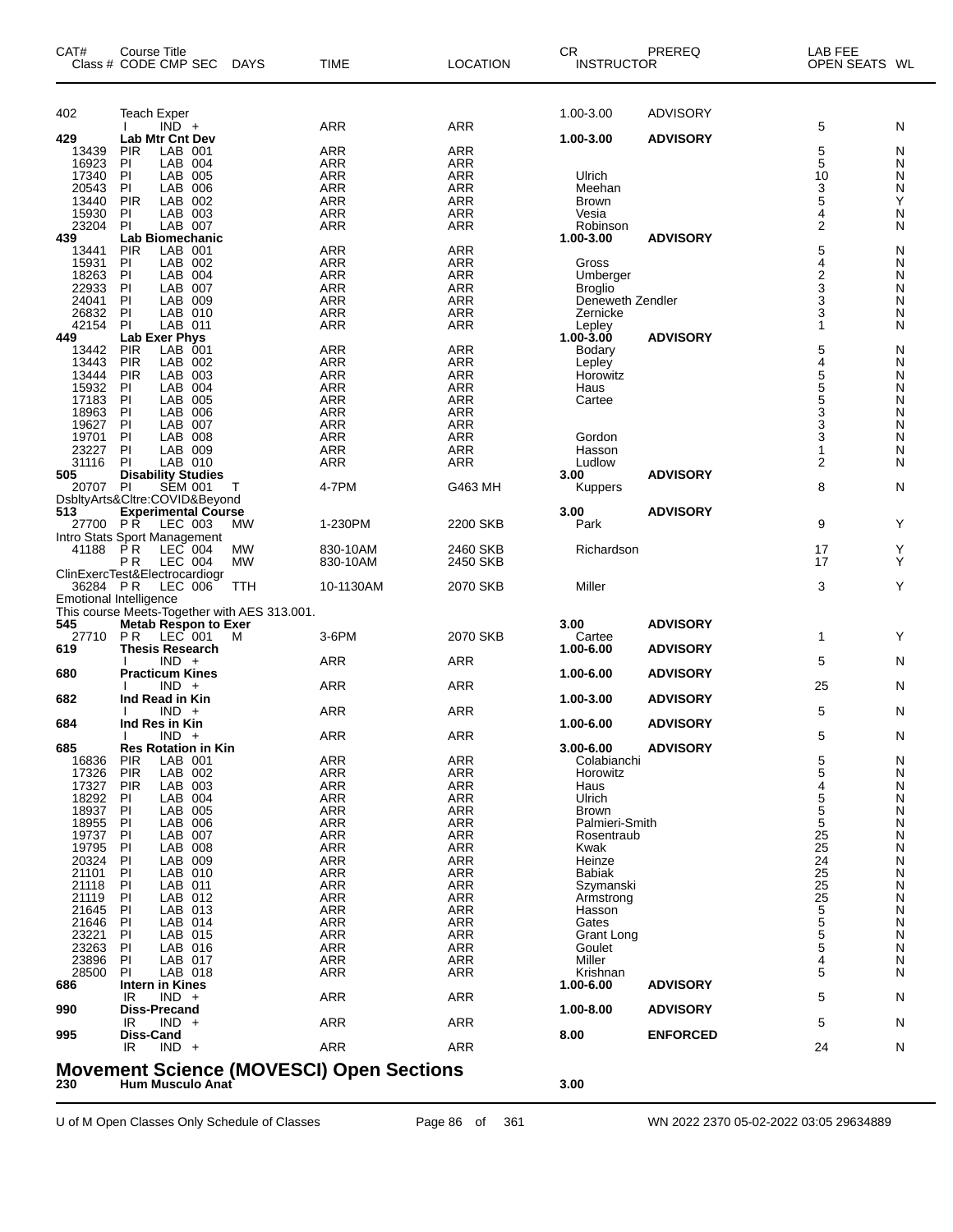| CAT#            | <b>Course Title</b><br>Class # CODE CMP SEC DAYS                                                                                                                                          | <b>TIME</b>              | <b>LOCATION</b>   | CR<br><b>INSTRUCTOR</b>    | PREREQ          | LAB FEE<br>OPEN SEATS WL |        |
|-----------------|-------------------------------------------------------------------------------------------------------------------------------------------------------------------------------------------|--------------------------|-------------------|----------------------------|-----------------|--------------------------|--------|
| 15918 P         | LEC 001<br><b>MW</b><br>KINES MOVESCI 230 students must concurrently register for one MOVESCI 231 lab. Each MOVESCI 231 lab enrolls<br>separately from MOVESCI 230 and seats are limited. | 830-10AM                 | 0420 CCCB         | Gross                      |                 | 4                        | Y      |
| 240             | <b>Prin Phys Act&amp;Wellns</b><br>17524 PR LEC 001<br>MW<br>MOVESCI 240 is not open to enrollment, but is crosslisted as AES 240, which is open to enrollment / waitlisting.             | 10-1130AM                | 2281 SKB          | 3.00<br>Chen               |                 | $\overline{2}$           | Υ      |
| 280<br>13397 PI | Kin UG Research Opp<br>DIS 001<br>CONTACT UROP OFFICE, PHONE 647-2768.                                                                                                                    | ARR                      | ARR               | 1.00-4.00<br>Ferrez        | <b>ADVISORY</b> | 24                       | Υ      |
| 290             | <b>Field Exp MOVESCI</b>                                                                                                                                                                  |                          |                   | 1.00-8.00                  | <b>ADVISORY</b> |                          |        |
| 380             | $IND +$<br><b>Prob in Move Sci</b>                                                                                                                                                        | ARR                      | <b>ARR</b>        | 1.00-3.00                  | <b>ADVISORY</b> | 25                       | N      |
| 382             | $IND +$<br><b>Honors Reading</b>                                                                                                                                                          | <b>ARR</b>               | <b>ARR</b>        | 1.00-3.00                  | <b>ADVISORY</b> | 5                        | N      |
| 384             | $IND +$<br><b>Honors Research</b>                                                                                                                                                         | ARR                      | ARR               | 1.00-3.00                  | <b>ADVISORY</b> | 5                        | N      |
|                 | $IND +$                                                                                                                                                                                   | ARR                      | ARR               |                            |                 | 5                        | N      |
| 402             | <b>Teach Exp Mvs</b><br>$IND +$                                                                                                                                                           | <b>ARR</b>               | <b>ARR</b>        | 1.00-3.00                  | <b>ADVISORY</b> | 2                        | N      |
| 403<br>13410    | Internship<br><b>PIR</b><br>LAB 001                                                                                                                                                       | ARR                      | ARR               | $0.50 - 4.00$<br>Kern      | <b>ADVISORY</b> | 5                        | N      |
| 20443           | PI<br>LAB 002                                                                                                                                                                             | <b>ARR</b>               | <b>ARR</b>        | Kern                       |                 | 4                        | N      |
| 20444<br>20445  | PI<br>LAB 003<br><b>PI</b><br>LAB 004                                                                                                                                                     | ARR<br>ARR               | ARR<br>ARR        | Kern<br>Kern               |                 | 5<br>1                   | N<br>N |
| 20971           | PI<br>LAB 005                                                                                                                                                                             | <b>ARR</b>               | <b>ARR</b>        | Kern                       |                 | 5                        | N      |
| 429<br>13411    | <b>Lab Mtr Cnt Dev</b><br>LAB 001<br>PI                                                                                                                                                   | ARR                      | ARR               | 1.00-3.00                  | <b>ADVISORY</b> | 5                        | N      |
| 16922           | PI<br>LAB 004                                                                                                                                                                             | <b>ARR</b>               | <b>ARR</b>        |                            |                 | $\mathbf 5$              | N      |
| 17339           | PI<br>LAB 005                                                                                                                                                                             | ARR                      | ARR               | Ulrich                     |                 | 10                       | N      |
| 20542<br>13412  | PI<br>LAB 006<br>PI<br>LAB 002                                                                                                                                                            | ARR<br><b>ARR</b>        | ARR<br><b>ARR</b> | Meehan<br>Brown            |                 | 3<br>5                   | N<br>Υ |
| 15923           | PI<br>LAB 003                                                                                                                                                                             | ARR                      | ARR               | Vesia                      |                 | 4                        | N      |
| 23255           | <b>PI</b><br>LAB 007<br>Lab Biomechanic                                                                                                                                                   | ARR                      | ARR               | Robinson                   | <b>ADVISORY</b> | $\overline{c}$           | N      |
| 439<br>13413    | PI<br>LAB 001                                                                                                                                                                             | ARR                      | ARR               | 1.00-3.00                  |                 | 5                        | N      |
| 15924           | PI<br>LAB 002                                                                                                                                                                             | ARR                      | ARR               | Gross                      |                 | $\overline{\mathbf{4}}$  | N      |
| 18271<br>23106  | PI<br>LAB 004<br>PI<br>LAB 007                                                                                                                                                            | <b>ARR</b><br>ARR        | <b>ARR</b><br>ARR | Umberger<br><b>Broglio</b> |                 | $\boldsymbol{2}$<br>3    | Ν<br>N |
| 24036           | PI<br>LAB 009                                                                                                                                                                             | ARR                      | ARR               | Deneweth Zendler           |                 | $\overline{3}$           | N      |
| 26852           | PI<br>LAB 010                                                                                                                                                                             | <b>ARR</b>               | <b>ARR</b>        | Zernicke                   |                 | 3                        | N      |
| 42140<br>449    | PI<br>LAB 011<br>Lab Exer Phys                                                                                                                                                            | ARR                      | ARR               | Lepley<br>$1.00 - 3.00$    | <b>ADVISORY</b> | 1                        | N      |
| 13414           | LAB 001<br>PI                                                                                                                                                                             | <b>ARR</b>               | <b>ARR</b>        | Bodary                     |                 | 5                        | N      |
| 13415           | PI<br>LAB 002                                                                                                                                                                             | ARR                      | ARR               | Lepley                     |                 | $\overline{\mathbf{4}}$  | N      |
| 13416<br>15925  | PI<br>LAB 003<br>PI<br>LAB 004                                                                                                                                                            | ARR<br><b>ARR</b>        | ARR<br><b>ARR</b> | Horowitz<br>Haus           |                 | $\overline{5}$<br>5      | N<br>N |
| 17179           | PI<br>LAB 005                                                                                                                                                                             | ARR                      | ARR               | Cartee                     |                 | 5                        | Ν      |
| 18964           | PI<br>LAB 006                                                                                                                                                                             | <b>ARR</b>               | <b>ARR</b>        |                            |                 | $\overline{3}$           | N      |
| 19623<br>19698  | PI<br>LAB 007<br>PI<br>LAB 008                                                                                                                                                            | <b>ARR</b><br><b>ARR</b> | <b>ARR</b><br>ARR | Gordon                     |                 | 3<br>3                   | N<br>Ν |
| 23226           | <b>PI</b><br>LAB 009                                                                                                                                                                      | ARR                      | ARR               | Hasson                     |                 | $\mathbf 1$              | N      |
| 31111           | ΡL<br>LAB 010                                                                                                                                                                             | ARR                      | ARR               | Ludlow                     |                 | 2                        | N      |
| 467             | <b>Clin Rot IONM III</b><br>$IND +$<br>IR.                                                                                                                                                | ARR                      | ARR               | 3.00                       | <b>ENFORCED</b> | 25                       | N      |
| 488             | <b>Independent Study</b>                                                                                                                                                                  |                          |                   | 1.00-3.00                  | <b>ADVISORY</b> |                          |        |
| 489             | $IND +$<br><b>Senior Thesis</b>                                                                                                                                                           | ARR                      | ARR               | 2.00-5.00                  | <b>ADVISORY</b> | 24                       | N      |
|                 | $IND +$                                                                                                                                                                                   | ARR                      | <b>ARR</b>        |                            |                 | 5                        | N      |
| 490             | <b>Sr Honors Thesis-A</b><br>$IND +$                                                                                                                                                      | ARR                      | ARR               | 1.00-5.00                  | <b>ADVISORY</b> |                          |        |
| 491             | Sr Honor Thesis-B                                                                                                                                                                         |                          |                   | 1.00-5.00                  | <b>ADVISORY</b> | 5                        | N      |
| 531             | $IND +$<br><b>Analysis in MATLAB</b>                                                                                                                                                      | ARR                      | ARR               | 3.00                       | <b>ADVISORY</b> | 5                        | N      |
|                 | 37342 PR LEC 001<br>МW                                                                                                                                                                    | 1130-1PM                 | 2240 SKB          | Gates                      |                 | 9                        | Υ      |
|                 | <b>Physical Education (PHYSED) Open Sections</b>                                                                                                                                          |                          |                   |                            |                 |                          |        |
| 290             | <b>Field Exp PHYSED</b>                                                                                                                                                                   |                          |                   | 1.00-4.00                  | <b>ADVISORY</b> |                          |        |
| 370             | $IND +$<br><b>Honors Reading</b>                                                                                                                                                          | ARR                      | ARR               | 1.00-3.00                  | <b>ADVISORY</b> | 25                       | N      |
|                 | $IND +$                                                                                                                                                                                   | ARR                      | <b>ARR</b>        |                            |                 | 25                       | N      |
| 380             | <b>Honors Research</b><br>$IND +$                                                                                                                                                         | ARR                      | ARR               | 1.00-2.00                  | <b>ADVISORY</b> | 5                        | N      |
| 390             | <b>Field Experience</b><br>$IND +$                                                                                                                                                        | ARR                      | ARR               | $0.50 - 8.00$              | <b>ADVISORY</b> | 5                        | N      |
| 402             | <b>Teach Exp PE</b>                                                                                                                                                                       |                          |                   | 1.00-3.00                  | <b>ADVISORY</b> |                          |        |
| 470             | $IND +$<br><b>Independent Study</b>                                                                                                                                                       | <b>ARR</b>               | <b>ARR</b>        | 1.00-3.00                  | <b>ADVISORY</b> | 5                        | N      |
|                 | $IND +$                                                                                                                                                                                   | ARR                      | ARR               |                            |                 | 5                        | N      |
| 490             | <b>Sr Honors Thesis</b>                                                                                                                                                                   |                          |                   | 1.00-4.00                  | <b>ADVISORY</b> |                          |        |

U of M Open Classes Only Schedule of Classes Page 87 of 361 WN 2022 2370 05-02-2022 03:05 29634889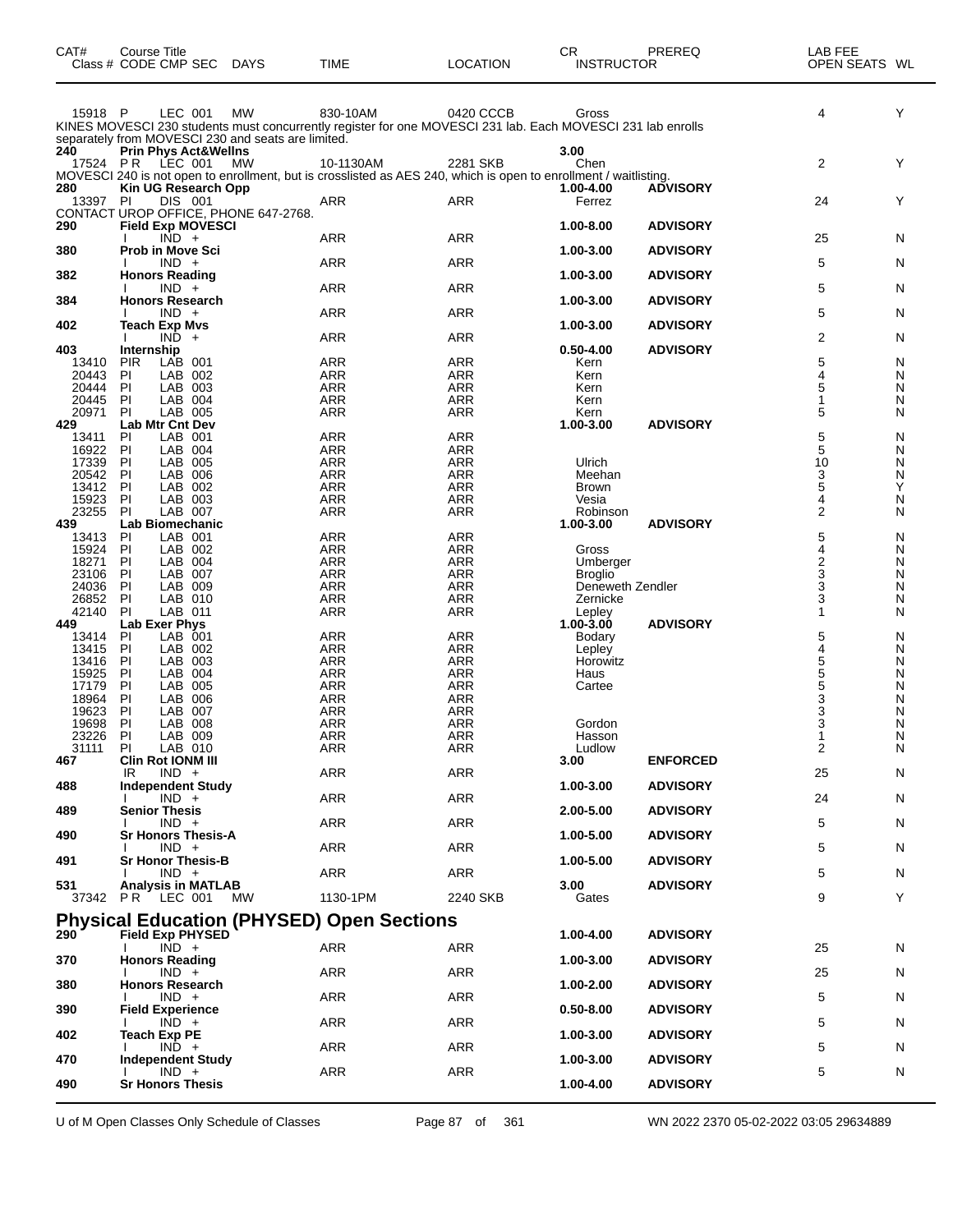| CAT#            | Course Title<br>Class # CODE CMP SEC                                             | <b>DAYS</b> | <b>TIME</b>                                                                                                       | <b>LOCATION</b> | CR.<br><b>INSTRUCTOR</b> | PREREQ                    | LAB FEE<br>OPEN SEATS WL |   |
|-----------------|----------------------------------------------------------------------------------|-------------|-------------------------------------------------------------------------------------------------------------------|-----------------|--------------------------|---------------------------|--------------------------|---|
|                 | $IND +$<br>T                                                                     |             | <b>ARR</b>                                                                                                        | ARR             |                          |                           | 5                        | N |
|                 | <b>Sport Management (SM) Open Sections</b>                                       |             |                                                                                                                   |                 |                          |                           |                          |   |
| 249<br>40109 PR | <b>Research Methods</b><br>LAB 008<br><b>Advisory Prerequisite: STATS 250</b>    | TH          | 9-10AM                                                                                                            | 2240 SKB        | 4.00<br>Yang             | <b>ADVISORY</b>           | 8                        | Υ |
| 40108 A         | LEC 007<br>Advisory Prerequisite: STATS 250                                      | MW          | 4-530PM                                                                                                           | 2600 SKB        | Park                     |                           |                          |   |
|                 | This is the lecture section for lab section .008 (only).                         |             |                                                                                                                   |                 |                          |                           |                          |   |
| 280<br>13432 PI | <b>Research Opport</b><br><b>DIS 001</b><br>CONTACT UROP OFFICE, PHONE 647-2768. |             | <b>ARR</b>                                                                                                        | <b>ARR</b>      | 1.00-4.00<br>Ferrez      | <b>ADVISORY</b>           | 5                        | N |
| 370             | <b>Honors Reading</b><br>$IND +$                                                 |             | <b>ARR</b>                                                                                                        | ARR             | 1.00-3.00                | <b>ADVISORY</b>           | 5                        | N |
| 380             | <b>Honors Research</b>                                                           |             |                                                                                                                   |                 | 1.00-3.00                | <b>ADVISORY</b>           |                          |   |
|                 | $IND +$                                                                          |             | <b>ARR</b>                                                                                                        | <b>ARR</b>      |                          |                           | 5                        | N |
| 390             | <b>Field Experience</b>                                                          |             |                                                                                                                   |                 | $0.50 - 4.00$            | <b>ADVISORY</b>           |                          |   |
| 402             | $IND +$<br><b>Teach Expernce SM</b>                                              |             | <b>ARR</b>                                                                                                        | ARR             | 1.00-2.00                | <b>ADVISORY</b>           | 5                        | N |
|                 | $IND +$                                                                          |             | <b>ARR</b>                                                                                                        | ARR             |                          |                           | 5                        | N |
| 403             | Internship in SM                                                                 |             |                                                                                                                   |                 | $0.50 - 3.00$            | <b>ADVISORY</b>           |                          |   |
| 13436           | <b>PIR</b><br>LAB 001                                                            |             | <b>ARR</b>                                                                                                        | ARR             | Phelan, Donahue          |                           | 5                        | N |
| 21276           | PIR<br>LAB 005                                                                   |             | <b>ARR</b>                                                                                                        | <b>ARR</b>      | Phelan, Donahue          |                           | $\overline{5}$           | N |
| 40248           | <b>PIR</b><br>LAB 006                                                            |             | ARR                                                                                                               | <b>ARR</b>      | Phelan, Donahue          |                           | 5                        | N |
| 42025<br>436    | LAB 007<br><b>PI</b><br>Race Rel, Cul Images                                     |             | ARR                                                                                                               | ARR             | Phelan, Donahue<br>3.00  |                           | 4                        | N |
| 27637 PR        | LEC 001                                                                          | TTH         | 230-4PM                                                                                                           | 2080 SKB        | Pollick                  | <b>ADVISORY</b>           | $\overline{2}$           | Υ |
|                 |                                                                                  |             | Students enrolled in more than five upper division SM courses will be disenrolled from one of the excess courses. |                 |                          |                           |                          |   |
| 443             | <b>Sport Ven Res Sem</b>                                                         |             |                                                                                                                   |                 | 3.00                     | <b>ADVISORY, ENFORCED</b> |                          |   |
| 35963 PR        | SEM 001                                                                          | MW          | 230-4PM                                                                                                           | 2060 SKB        | Grant Long               |                           | 7                        | Y |
| 454             | SportMarketingAnaly                                                              |             |                                                                                                                   |                 | 3.00                     | <b>ADVISORY</b>           |                          |   |
| 27823           | LEC 001<br>P R                                                                   | TTH         | 1130-1PM                                                                                                          | 2600 SKB        | Park                     |                           | 9                        | Y |
|                 |                                                                                  |             | Students enrolled in more than five upper division SM courses will be disenrolled from one of the excess courses. |                 |                          |                           |                          |   |
| 470             | <b>Independent Study</b>                                                         |             |                                                                                                                   |                 | 1.00-3.00                | <b>ADVISORY</b>           |                          |   |
|                 | $IND +$                                                                          |             | <b>ARR</b>                                                                                                        | ARR             |                          |                           | 5                        | N |
| 490             | <b>Sr Honors Thesis</b><br>$IND +$                                               |             | <b>ARR</b>                                                                                                        | <b>ARR</b>      | 1.00-2.00                | <b>ADVISORY</b>           | 5                        | N |
| 503             | Legal Asp of Sport                                                               |             |                                                                                                                   |                 | 3.00                     |                           |                          |   |
| 16394           | PR LEC 001                                                                       |             | 5-8PM                                                                                                             | 2600 SKB        | Pollick                  |                           | 9                        | Υ |
| 509             | <b>Fin Mgmt Spt Indus</b>                                                        |             |                                                                                                                   |                 | 3.00                     | <b>ADVISORY</b>           |                          |   |
| 27713           | $LEC$ 001<br>PR.                                                                 | ТH          | 10-1PM                                                                                                            | 2080 SKB        | Szymanski                |                           | 10                       | Y |
| 519             | Spt Mgmt in Depth                                                                |             |                                                                                                                   |                 | 2.00-3.00                | <b>ADVISORY</b>           |                          |   |
|                 | $IND +$                                                                          |             | <b>ARR</b>                                                                                                        | <b>ARR</b>      |                          |                           | 5                        | N |
| 532             | Org Behavior and HR                                                              |             |                                                                                                                   |                 | 3.00                     |                           |                          |   |
| 21911           | <b>PR</b><br>LEC 001                                                             |             | 10-1PM                                                                                                            | 2080 SKB        | Heinze                   |                           | 10                       | Υ |
| 542             | <b>Sports Real Est Devp</b>                                                      |             |                                                                                                                   |                 | 3.00                     | <b>ADVISORY</b>           |                          | Y |
| 37066<br>542    | P R<br>LEC 001<br><b>Sports Real Est Devp</b>                                    |             | 5-8PM                                                                                                             | 3460 SKB        | Grant Long<br>3.00       | <b>ADVISORY</b>           | 2                        |   |
|                 | LEC 001<br>РR                                                                    |             | 5-8PM                                                                                                             | 2080 SKB        |                          |                           | $\overline{2}$           | Υ |
| 543             | <b>Sport Ven Res Sem</b>                                                         |             |                                                                                                                   |                 | 3.00                     | <b>ADVISORY</b>           |                          |   |
| 37068           | <b>PR</b><br><b>SEM 001</b>                                                      | MW          | 230-4PM                                                                                                           | 2060 SKB        | Grant Long               |                           | $\overline{7}$           | Υ |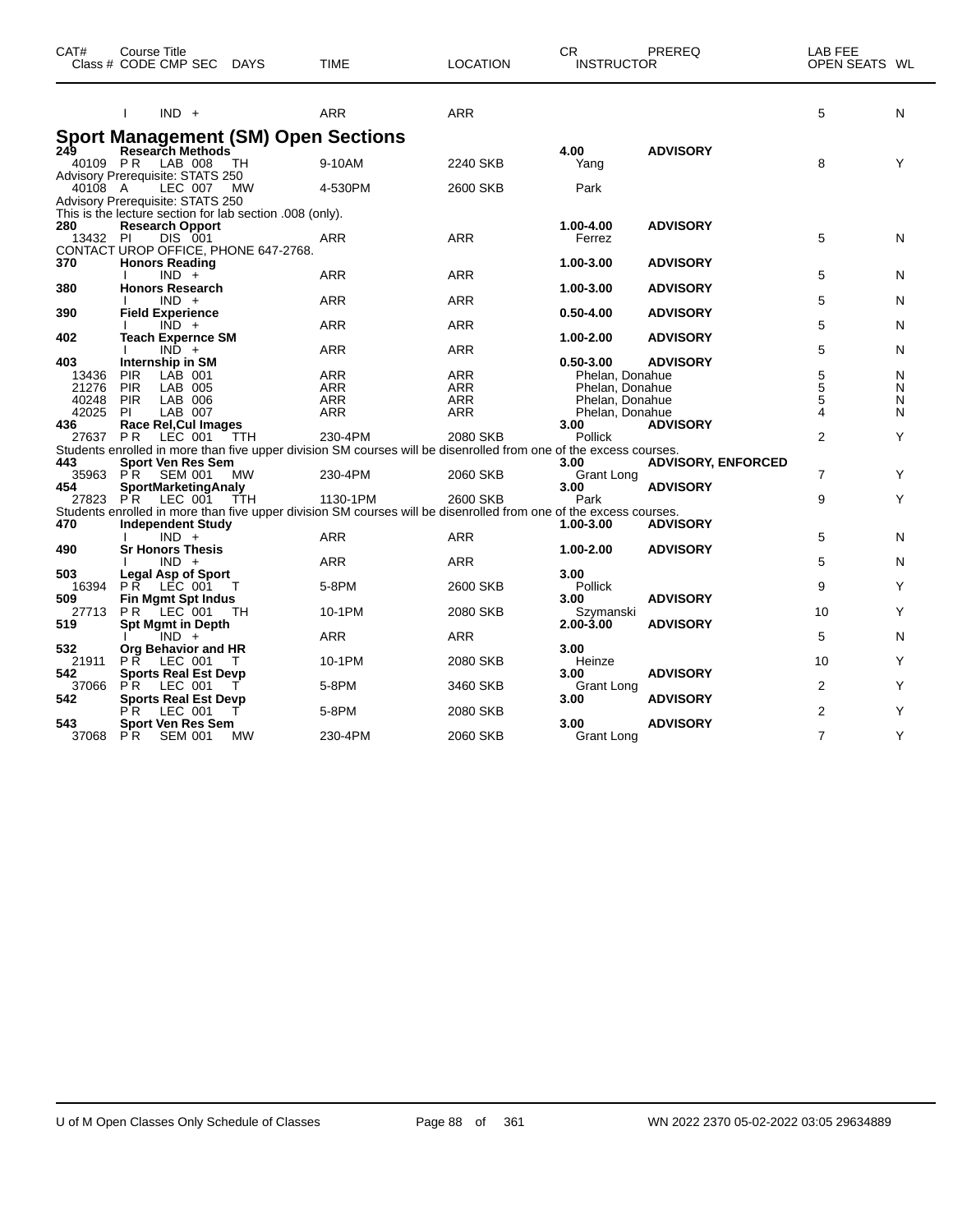## **LSA Residential College College of L S A Residential College**

#### **Fine Arts (RCARTS) Open Sections**

| 265                    | <b>Prison Photography</b>                                  |                                          |                                                                                |                    | 4.00                      | <b>ADVISORY</b> | 200.00            |        |
|------------------------|------------------------------------------------------------|------------------------------------------|--------------------------------------------------------------------------------|--------------------|---------------------------|-----------------|-------------------|--------|
| 35259<br>334           | PI<br>LAB 001<br><b>Sp Tpcs: Creatv Arts</b>               | MW                                       | 1-4PM                                                                          | <b>B601 EQ</b>     | Wingfield<br>3.00-4.00    | <b>ADVISORY</b> | 3<br>150.00       | N      |
| 30942 PI               | LAB 002                                                    | TTH                                      | 2-415PM                                                                        | 1269 A&AB          | Crowell                   |                 | 1                 | Y      |
| 350                    | Ceramics Theory and Criticism<br><b>Printmaking II</b>     |                                          |                                                                                |                    | 4.00                      | <b>ENFORCED</b> |                   |        |
| 35600 PIR              | LAB 002                                                    | MW                                       | 5-8PM                                                                          | <b>B513 EQ</b>     | Millman                   |                 | 2                 | Y      |
| Meets in EQB513<br>370 | Sculpture II                                               |                                          |                                                                                |                    | 4.00                      | <b>ENFORCED</b> |                   |        |
| 35601                  | <b>PR</b> LAB 001                                          | TTH                                      | 1-4PM                                                                          | <b>B612 EQ</b>     | Wetzel                    |                 | 2                 | Y      |
| 379                    | <b>Sculpture III</b><br>35602 PR LAB 001                   | <b>TTH</b>                               | 1-4PM                                                                          | <b>B612 EQ</b>     | 4.00<br>Wetzel            | <b>ENFORCED</b> | 2                 | Y      |
|                        |                                                            |                                          |                                                                                |                    |                           |                 |                   |        |
| 102                    | Elem ASL II                                                |                                          | <b>American Sign Language (RCASL) Open Sections</b>                            |                    | 4.00                      | <b>ADVISORY</b> |                   |        |
| 16801                  | <b>PI</b><br>LEC 001                                       | TTH                                      | 9-11AM                                                                         | 1405 EQ            | Berwanger                 |                 | 6                 | N      |
| 202<br>14049 PI        | <b>Intermediate ASL II</b><br>LEC 001                      |                                          | 12-2PM                                                                         | 1405 EQ            | 4.00<br>Berwanger         | <b>ADVISORY</b> | 6                 | N      |
|                        |                                                            | TTH                                      |                                                                                |                    |                           |                 |                   |        |
| 100                    |                                                            |                                          | <b>Core Courses (RCCORE) Open Sections</b>                                     |                    | 4.00                      |                 |                   |        |
|                        | <b>First Year Seminar</b><br>19913 PDR SEM 001             | МW                                       | 830-10AM                                                                       | 1505 EQ            | <b>Brandel</b>            | <b>ADVISORY</b> | $\mathbf 1$       | N      |
|                        | Weird Art, Fuller World                                    |                                          |                                                                                |                    |                           |                 |                   |        |
| 205                    | <b>Independent Study</b><br>$IND +$                        |                                          | ARR                                                                            | ARR                | 1.00-4.00                 | <b>ADVISORY</b> | 21                | N      |
| 206                    | <b>Independent Study</b>                                   |                                          |                                                                                |                    | 1.00-4.00                 |                 |                   |        |
| 305                    | $IND +$<br><b>Independent Study</b>                        |                                          | ARR                                                                            | ARR                | 1.00-4.00                 | <b>ADVISORY</b> | 23                | N      |
|                        | $IND +$                                                    |                                          | ARR                                                                            | ARR                |                           |                 | 24                | N      |
| 306                    | Independent Study<br>$IND +$                               |                                          | ARR                                                                            | ARR                | 1.00-2.00                 |                 | 24                | N      |
| 307                    | <b>College Teaching</b>                                    |                                          |                                                                                |                    | 1.00-4.00                 | <b>ADVISORY</b> |                   |        |
| 308                    | $IND +$<br>Dir Peer Tutoring                               |                                          | ARR                                                                            | <b>ARR</b>         | 1.00-2.00                 |                 | 24                | N      |
|                        | $IND +$                                                    |                                          | ARR                                                                            | ARR                |                           |                 | 23                | N      |
| 334<br>36332 P         | <b>Special Topics</b><br><b>SEM 001</b>                    | TTH                                      | 1-230PM                                                                        | 1359 MH            | 1.00-3.00<br><b>Brown</b> |                 | 50.00<br>16       | Y      |
|                        | Lettered Worlds & Lit Imagin                               |                                          |                                                                                |                    |                           |                 |                   |        |
| 30436<br>406           | P<br><b>SEM 003</b><br><b>Independent Study</b>            |                                          | ARR                                                                            | ARR                | 1.00-4.00                 |                 | 9                 | N      |
|                        | $IND +$                                                    |                                          | ARR                                                                            | ARR                |                           |                 | 24                | N      |
| 490                    | <b>Honors Thesis</b><br>$IND +$                            |                                          | ARR                                                                            | ARR                | 1.00-4.00                 |                 | 24                | N      |
|                        |                                                            |                                          |                                                                                |                    |                           |                 |                   |        |
| 201                    | How to Think (HU)                                          | <b>Humanities (RCHUMS) Open Sections</b> |                                                                                |                    | 3.00                      |                 |                   |        |
|                        | 30595 PR REC 001                                           | TTH                                      | $1-3PM$                                                                        | <b>B424 EQ</b>     | Goltz-Taylor              |                 | 3                 | Y      |
| 221                    | Race, Gender Meaning Pop Music<br><b>Writing of Poetry</b> |                                          |                                                                                |                    | 4.00                      | <b>ADVISORY</b> |                   |        |
| 13381                  | SEM 001<br>PR                                              | TTH                                      | 230-4PM                                                                        | <b>B810 EQ</b>     | Messer                    |                 | $\mathbf{1}$      | N      |
| 235<br>27468 P         | <b>Topics World Dance</b><br><b>SEM 001</b>                |                                          |                                                                                | <b>B830 EQ</b>     | 3.00<br>Schwartz-Bishir   |                 | 6                 |        |
|                        | <b>Expression and Understanding</b>                        | МW                                       | 10-1130AM                                                                      |                    |                           |                 |                   | N      |
| 272                    | <b>Modern Art</b>                                          |                                          |                                                                                |                    | 4.00                      |                 |                   |        |
| 23366<br>23367         | P<br>DIS 002<br>P<br>DIS 003                               | TН<br>TH                                 | 3-4PM<br>4-5PM                                                                 | 130 TAP<br>130 TAP | Laplaca<br>Laplaca        |                 | 3<br>$\mathbf{1}$ | Y<br>Y |
| 21758 P                | DIS 004                                                    | -I H                                     | 5-6PM                                                                          | 130 IAP            | Laplaca                   |                 | 6                 | Y      |
| 26129 P                | DIS 005                                                    | F                                        | 11-12PM<br>STUDENTS ARE AUTO-ENROLLED IN LECTURE WHEN THEY ELECT A DISCUSSION. | G026 TISCH         | Aquilina                  |                 | 3                 | Y      |
| 17228 S                | LEC 001                                                    | TTH                                      | 1130-1PM                                                                       | AUD D AH           | Costantini                |                 |                   |        |
| 273<br>35864           | <b>North Korea</b><br>DIS 002<br>PI                        | F                                        | 10-11AM                                                                        | 1245 NQ            | 4.00<br>Kim               |                 | 8                 | Υ      |
| 35865                  | PI<br>DIS 003                                              | F                                        | 12-1PM                                                                         | 142 LORCH          | Kim                       |                 | $\overline{7}$    | Y      |
| 35863<br>281           | LEC 001<br>A<br>Intr Comedy&Tragedy                        | TTH                                      | 10-1130AM                                                                      | LEC RM 2 MLB       | Oh<br>4.00                |                 |                   |        |
| 17469 PR               | LEC 001                                                    | MW                                       | 2-4PM                                                                          | ARR                | <b>Becker</b>             |                 | $\mathbf{1}$      | Y      |
|                        | Inside the Dramatic Experience                             |                                          | Class will also meet in EQB 423 and in the Keene Theater with RCHUMS 482       |                    |                           |                 |                   |        |
| 304                    | <b>Time Hist Arts Cult</b>                                 |                                          |                                                                                |                    | 3.00                      |                 |                   |        |
| 36331<br>312           | P<br><b>REC 001</b><br><b>Cnt Eur Cinema</b>               | TTH                                      | 10-1130AM                                                                      | <b>B814 EQ</b>     | <b>Brown</b><br>3.00      | <b>ADVISORY</b> | 6<br>50.00        | Y      |
| 15986                  | DIS 004<br>PI.                                             | F                                        | $2-3PM$                                                                        | 1175 NQ            | Mahoney                   |                 | 6                 | Υ      |
| 16363                  | DIS 005<br>PI                                              | F                                        | 12-1PM                                                                         | <b>B124 MLB</b>    | Wagner                    |                 | 4                 | Y      |

U of M Open Classes Only Schedule of Classes Page 89 of 361 WN 2022 2370 05-02-2022 03:05 29634889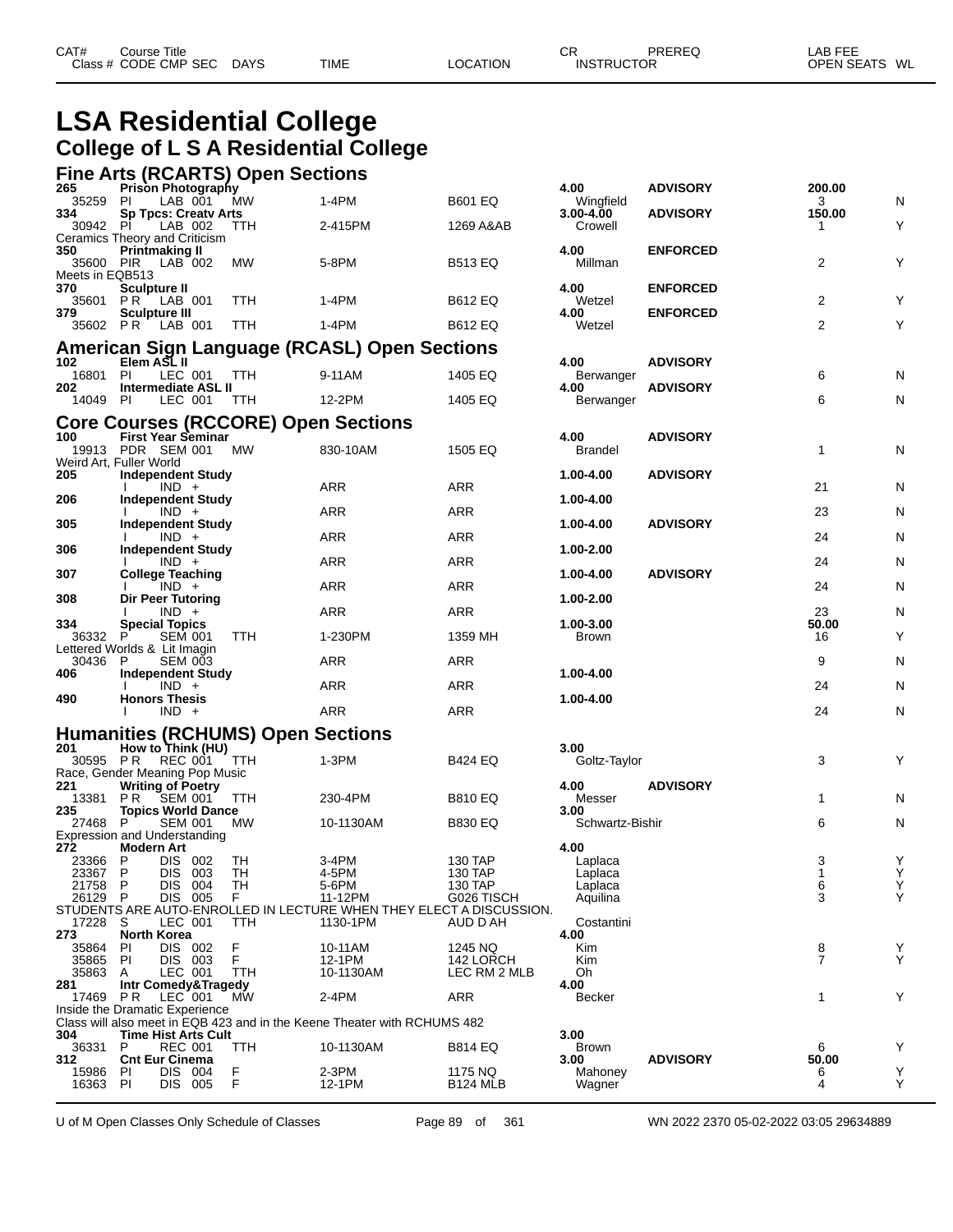| CAT#                          | Course Title<br>Class # CODE CMP SEC DAYS                                     |                              | TIME                                                                                                               | <b>LOCATION</b>                        | CR.<br><b>INSTRUCTOR</b>                 | PREREQ                   | LAB FEE<br>OPEN SEATS WL |   |
|-------------------------------|-------------------------------------------------------------------------------|------------------------------|--------------------------------------------------------------------------------------------------------------------|----------------------------------------|------------------------------------------|--------------------------|--------------------------|---|
| 21861 PI<br>14393 AI<br>14392 | DIS 006<br>LEC 001<br>LAB 002<br>Al                                           | F<br>TTH<br>W                | 12-1PM<br>2-3PM<br>730-10PM                                                                                        | <b>180 TAP</b><br>AUD D AH<br>AUD A AH | Tonnessen<br>Eagle<br>Eagle              |                          | 10                       | Y |
| 334<br>27430                  | <b>Topics in Humanities</b><br>P<br><b>SEM 001</b>                            | TН                           | 10-1PM                                                                                                             | KEENE AUD EQ                           | 3.00                                     | Gordon-Gurfinkel, Martin | 50.00<br>5               | N |
| 334                           | <b>Topics in Humanities</b><br><b>SEM 001</b>                                 | TН                           | 10-1PM                                                                                                             | <b>B423 EQ</b>                         | 3.00                                     |                          | 50.00<br>5               | N |
| 334<br>36473 P                | Adv Comm Engagemnt thru Arts<br><b>Topics in Humanities</b><br><b>SEM 003</b> | TTH                          | 230-4PM                                                                                                            | 1505 EQ                                | 3.00<br>Burde                            |                          | 50.00<br>6               | Y |
| 20263 PR                      | Notre-Dame, Paris, and Us<br><b>SEM 004</b>                                   | MW                           | 1130-1PM                                                                                                           | <b>B830 EQ</b>                         | Crasnow                                  |                          | 15                       | Υ |
| 24442 PR                      | Contemp Film of Islamic World<br><b>SEM 005</b>                               | МW                           | 230-4PM                                                                                                            | <b>B830 EQ</b>                         | Crasnow                                  |                          | 13                       | Y |
| 27866 PR                      | Art&Music of the Islamic World<br><b>SEM 008</b>                              | W                            | 10-1PM                                                                                                             | 1506 EQ                                | Sloan                                    |                          | 3                        | Y |
| On Collage<br>23635 PR        | <b>SEM 009</b>                                                                | MW                           | 4-530PM                                                                                                            | <b>B830 EQ</b>                         | Crasnow                                  |                          | 11                       | Y |
| Palestinian Art<br>28458 P    | <b>SEM 012</b>                                                                | W                            | 4-7PM                                                                                                              | <b>B834 EQ</b>                         | Wells                                    |                          | 4                        | Y |
| 335                           | African Am Hist thrgh Film/Lit<br><b>Thtre&amp;Incarceration</b>              |                              |                                                                                                                    |                                        | 3.00                                     |                          | 75.00                    |   |
| 33213<br>341                  | PI<br><b>REC 001</b><br><b>Community Empowermen</b>                           | ттн                          | 130-3PM                                                                                                            | <b>REMOTE</b>                          | Lucas<br>3.00                            |                          | 8<br>50.00               | N |
| 24538<br>341                  | <b>SEM 001</b><br>P <sub>R</sub><br><b>Community Empowermen</b>               | т                            | 10-1PM                                                                                                             | <b>B423 EQ</b>                         | 3.00                                     |                          | 5<br>50.00               | Y |
| 373                           | <b>SEM 001</b><br>P R<br><b>Perf Arts S&amp;SE Asia</b>                       | T                            | 10-1PM                                                                                                             | KEENE AUD EQ                           | Gordon-Gurfinkel<br>3.00                 |                          | 5                        | Y |
| 36878<br>381                  | P<br><b>SEM 001</b><br><b>Shakespeare</b>                                     | МW                           | 4-530PM                                                                                                            | KEENE AUD EQ                           | Laronga<br>4.00                          | <b>ADVISORY</b>          | 13<br>90.00              | N |
| 37045                         | P<br>LEC 001<br>Shakespeare                                                   | TTH                          | 1-3PM                                                                                                              | <b>B423 EQ</b>                         |                                          |                          | 16                       | N |
| 381                           | P<br>LEC 001                                                                  | TTH                          | 1-3PM                                                                                                              | KEENE AUD EQ                           | 4.00<br>Becker                           | <b>ADVISORY</b>          | 90.00<br>16              | N |
| 423<br>36156                  | <b>OOTB</b><br>ΡI<br>LAB 001                                                  | Т                            | 530-730PM                                                                                                          | 2058 MOORE                             | 1.00-2.00<br>Gaughran                    |                          | 16                       | N |
| 481<br>19060                  | <b>Play Production Sem</b><br><b>PIR</b><br>SEM 001                           | MWF                          | 11-1PM                                                                                                             | B423 EQ                                | 4.00<br>Mendeloff                        |                          | 4                        | N |
| 481                           | <b>Play Production Sem</b><br>P R<br>SEM 001                                  | MWF                          | 11-1PM                                                                                                             | KEENE AUD EQ                           | 4.00                                     |                          | 4                        | N |
| 482<br>21804                  | <b>Director and Text</b><br><b>PIR</b><br><b>SEM 001</b>                      | MWF                          | 2-4PM                                                                                                              | <b>B423 EQ</b>                         | 4.00<br>Mendeloff                        | <b>ADVISORY</b>          | 1                        | Y |
| 482                           | <b>Director and Text</b><br><b>SEM 001</b><br>P R                             | MWF                          | 2-4PM<br>Class meets in the Keene Theater MWF 1-3PM with RCHUMS 481                                                | <b>KEENE AUD EQ</b>                    | 4.00                                     | <b>ADVISORY</b>          | 1                        | Υ |
|                               | Interdivisional (RCIDIV) Open Sections                                        |                              |                                                                                                                    |                                        |                                          |                          |                          |   |
| 202<br>36842 PR               | <b>Issues Sci Tech Med</b><br>LEC 001                                         | ттн                          | 1-3PM                                                                                                              | <b>B834 EQ</b>                         | 4.00<br>Evans                            |                          | 6                        | N |
|                               | Art, Mind, and Medicine                                                       |                              |                                                                                                                    |                                        |                                          |                          |                          |   |
| 350                           | <b>Special Topics</b><br>37659 PI LEC 001                                     |                              | <b>ARR</b>                                                                                                         | ARR                                    | 1.00<br>Goertz                           |                          | 15                       | N |
| 39593 PR                      | Comm, Engagement w/ Refugees<br>LEC 002                                       | - F                          | 1-230PM                                                                                                            | <b>B834 EQ</b>                         | Badgley                                  |                          | 3                        | N |
| The Life of Trees<br>22217 P  | SEM 003                                                                       | - W                          | 7-9PM                                                                                                              | ARR                                    | Regester, Berger                         |                          | 5                        | Y |
| <b>Detroiters Speak</b>       | Class meets in Detroit: transportation provided                               |                              |                                                                                                                    |                                        |                                          |                          |                          |   |
| 390<br>27272 P                | <b>Environ Activism</b><br>LEC 001                                            | TTH                          | 1-230PM                                                                                                            | <b>B852 EQ</b>                         | 3.00<br>Murphy                           | <b>ADVISORY</b>          | 3                        | Y |
|                               | <b>Languages (RCLANG) Open Sections</b>                                       |                              |                                                                                                                    |                                        |                                          |                          |                          |   |
| 190<br>21173 PI               | Intensive French<br>DIS 002                                                   | MTTHF                        | 10-11AM                                                                                                            | 1506 EQ                                | 8.00<br>Burde, Bayraktar                 |                          | 8                        | N |
| 21172 A                       | LEC 001                                                                       | <b>MTTHF</b>                 | Must keep 3 times/week open on M, T, Th, F 12-1pm and/or Th 3-4pm for mandatory co-curricular activities.<br>1-2PM | <b>B830 EQ</b>                         | Bayraktar                                |                          |                          |   |
| 191                           | <b>Intensive German</b>                                                       |                              | Must keep 3 times/week open on M, T, Th, F 12-1pm and/or Th 3-4pm for mandatory co-curricular activities.          |                                        | 8.00                                     |                          |                          |   |
| 15906 PR<br>15905 A           | DIS 002<br>LEC 001                                                            | <b>MTTHF</b><br><b>MTTHF</b> | 1-2PM<br>10-11AM                                                                                                   | 1511 EQ<br>1511 EQ                     | Cribari-Assali, Goertz<br>Cribari-Assali |                          | 14                       | Y |
| 194<br>13363                  | <b>Intensive Spanish</b><br>P R<br>DIS 002                                    | MTTHF                        | 12-1PM                                                                                                             | 1506 EQ                                | 8.00<br>Gutierrez Tashian                |                          | 2                        | N |
| 29681 PR<br>13362 A           | DIS 003<br>LEC 001                                                            | MTTHF<br><b>MTTHF</b>        | 1-2PM<br>10-11AM                                                                                                   | 1506 EQ<br><b>B856 EQ</b>              | Gutierrez Tashian<br>Gutierrez Tashian   |                          | 1                        | N |
| 256<br>28072 PD               | Intermed Japanese<br><b>REC 001</b>                                           |                              | ARR                                                                                                                | ARR                                    | 5.00                                     |                          | 5                        | N |
| 290<br>13365 A                | <b>Intensive French</b><br>LEC 001                                            | <b>MTTHF</b>                 | 10-11AM                                                                                                            | <b>B834 EQ</b>                         | 8.00<br><b>Butler-Borruat</b>            | <b>ADVISORY</b>          | 25.00                    |   |
| 291                           | <b>Intensive German</b>                                                       |                              | Must keep 3 times/week open on M, T, Th, F 12-1pm and/or Th 3-4pm for mandatory co-curricular activities.          |                                        | 8.00                                     | <b>ADVISORY</b>          |                          |   |
|                               |                                                                               |                              |                                                                                                                    |                                        |                                          |                          |                          |   |

U of M Open Classes Only Schedule of Classes Page 90 of 361 WN 2022 2370 05-02-2022 03:05 29634889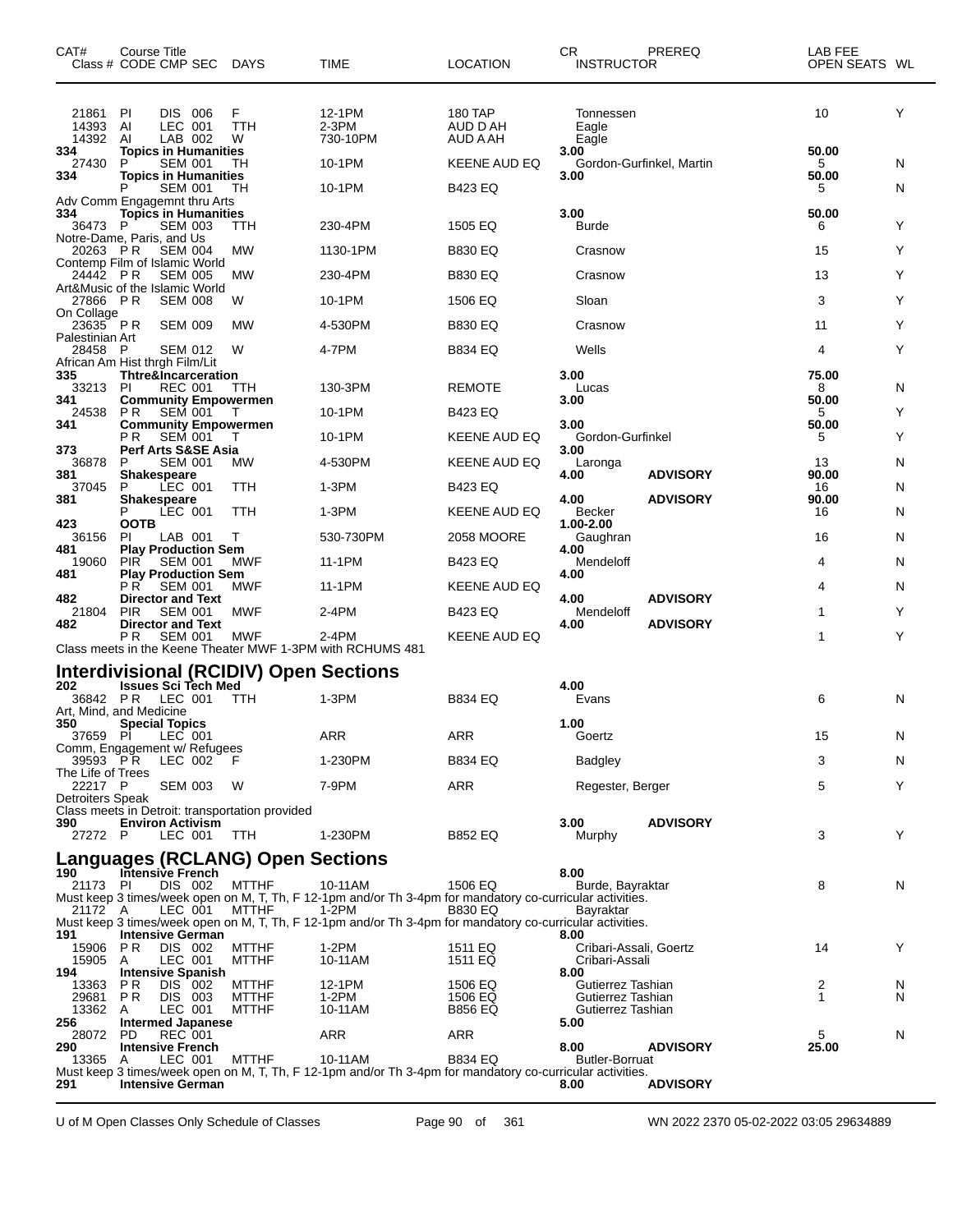| CAT#                                    | Course Title<br>Class # CODE CMP SEC DAYS                                                     |                                       | <b>TIME</b>                                                      | <b>LOCATION</b>                              | CR<br>PREREQ<br><b>INSTRUCTOR</b>                                 | LAB FEE<br>OPEN SEATS WL |             |
|-----------------------------------------|-----------------------------------------------------------------------------------------------|---------------------------------------|------------------------------------------------------------------|----------------------------------------------|-------------------------------------------------------------------|--------------------------|-------------|
| 35198 S                                 | LEC 001                                                                                       | <b>MTTHF</b>                          | 10-11AM                                                          | 1512 EQ                                      | Goertz                                                            |                          |             |
| 293<br>21324<br>21323                   | <b>Intensive Russian II</b><br><b>REC 002</b><br>P<br>LEC 001<br>A                            | <b>MTTHF</b><br><b>MTTHF</b>          | 11-12PM<br>12-1PM                                                | 1512 EQ<br>1512 EQ                           | <b>ADVISORY</b><br>8.00<br>Makin<br>Makin                         | 22                       | Y           |
| 294<br>13367<br>13368 PR<br>13518       | <b>Intensive Spanish</b><br>DIS 002<br>P R<br>DIS 003<br>LEC 001<br>A                         | MTTHF<br><b>MTTHF</b><br><b>MTTHF</b> | 12-1PM<br>1-2PM<br>10-11AM                                       | 1507 EQ<br>1507 EQ<br><b>B852 EQ</b>         | 8.00<br><b>ADVISORY</b><br>Espinoza-Pino<br>Nunez<br>Nunez        | 1<br>1                   | N<br>N      |
| 324<br>13373 PIR                        | <b>Readings in Spanish</b><br><b>SEM 001</b>                                                  | TTH                                   | 10-1130AM                                                        | 1508 EQ                                      | 4.00<br><b>ADVISORY</b><br>Lopez-Cotin                            | 4                        | N           |
| 13374 PIR                               | National Identity in Spain<br><b>SEM 002</b>                                                  | WF                                    | 1130-1PM                                                         | 1508 EQ                                      | Rodriguez                                                         | 3                        | N           |
| Bilingualism<br>20265 PIR               | <b>SEM 004</b>                                                                                | МW                                    | 1-230PM                                                          | <b>B804 EQ</b>                               | Espinoza-Pino                                                     | 1                        | N           |
| 334<br>29683 P                          | Indigenous Activism Globalizat<br><b>Tutoring Latino/as</b><br><b>SEM 001</b>                 | - W                                   | 1130-1PM                                                         | 1512 EQ                                      | 2.00-3.00<br><b>ADVISORY</b><br>Espinoza-Pino                     | 8                        | Y           |
|                                         |                                                                                               |                                       | <b>Residential College Music Program (RCMUSIC) Open Sections</b> |                                              |                                                                   |                          |             |
| 320<br>15933<br>351                     | <b>Chamber Music</b><br>LAB 002<br>PI<br><b>Musicianship Lab</b>                              |                                       | ARR                                                              | ARR                                          | 1.00<br>Ervamaa<br>1.00-2.00<br><b>ADVISORY</b>                   | 6                        | N           |
| 35255<br>19122                          | P<br>LAB 001<br>P <sub>R</sub><br>LAB 002                                                     | МW<br><b>MW</b>                       | 10-1130AM<br>10-1130AM                                           | <b>B424 EQ</b><br>1423 EQ                    | Ervamaa<br>Kirschenmann                                           | 7<br>8                   | N<br>N      |
| Advanced<br>352<br>24311                | <b>Found Instruments</b><br>REC 001<br>PR.                                                    | <b>MW</b>                             | 1-3PM                                                            | B424 EQ                                      | 4.00<br>Gould                                                     | 50.00<br>3               | N           |
| 406                                     | <b>Music Ind Study</b><br>$IND +$                                                             |                                       | <b>ARR</b>                                                       | <b>ARR</b>                                   | 1.00-4.00                                                         | 24                       | N           |
|                                         |                                                                                               |                                       | <b>Natural Sciences (RCNSCI) Open Sections</b>                   |                                              |                                                                   |                          |             |
| 202<br>37243 P<br>37247 P<br>22379 A    | <b>Ecological Issues</b><br>DIS 005<br>DIS 009<br>LEC 001                                     | Τ<br>F<br>TTH                         | 5-6PM<br>9-10AM<br>1130-1PM                                      | 3556 DANA<br>1028 DANA<br>1040 DANA          | 4.00<br>Benedict, Benjamin<br>Benedict, Dowker<br><b>Benedict</b> | 1<br>1                   | Y<br>Υ      |
| 260                                     | <b>Social Sciences (RCSSCI) Open Sections</b><br><b>Theorizing Knowledge</b>                  |                                       |                                                                  |                                              | 3.00                                                              |                          |             |
| 23432 PIR                               | SEM 001                                                                                       | МW                                    | 1130-1PM                                                         | <b>B834 EQ</b>                               | Krinitsky                                                         | 1                        | Y           |
| 275<br>37177<br>37179<br>37181<br>37175 | <b>Sci Tech Med&amp;Socty</b><br>P<br>DIS 002<br>P<br>DIS 003<br>P<br>DIS 004<br>LEC 001<br>A | TН<br>W<br>TH<br><b>MW</b>            | 9-10AM<br>$1-2PM$<br>12-1PM<br>1130-1PM                          | 1110 NQ<br>4151 USB<br>B760 SSWB<br>1230 USB | 4.00<br>Bachmann<br>Bachmann<br><b>Bachmann</b><br>Carson         | 5<br>1<br>2              | Y<br>Υ<br>Y |
| 290<br>23460 P                          | S Sci Basic Seminar<br><b>SEM 001</b><br>Class will meet with RCSSCI 260 tth 2:30-4, EQ1423   | т                                     | 1130-1PM                                                         | 1423 EQ                                      | 1.00<br>Murphy                                                    | 4                        | N           |
| 307<br>350                              | Spanish Intern Proj<br>36835 PR SEM 001<br><b>Built Environment</b>                           | TH                                    | 4-530PM                                                          | <b>B804 EQ</b>                               | 3.00<br>Sanchez-Snell<br>3.00                                     | 50.00<br>5               | Y           |
| 26596 PI<br>360                         | <b>LEC 001</b><br>Social Sci Jr Sem                                                           | <b>TTH</b>                            | 1130-1PM                                                         | 1028 DANA                                    | D'Anieri, Conway<br><b>ADVISORY</b><br>3.00                       | 13<br>50.00              |             |
| 22843 PIR                               | <b>SEM 004</b><br>Histories of Race and Law                                                   | MW                                    | 230-4PM                                                          | 1512 EQ                                      | Krinitsky                                                         | 4                        | Y           |
| 37345                                   | <b>SEM 010</b><br>- P<br>Interfaith Org & Soc Justice                                         | МW                                    | 4-530PM                                                          | 1508 EQ                                      | Hollenbach                                                        | 14                       | N           |
| 371<br>35860                            | <b>Nat Disasters E Asia</b><br>PI<br>DIS 002                                                  |                                       | 9-10AM                                                           | 3207 LSA                                     | 4.00<br>Chung                                                     | 1                        | Y           |
| 35862<br>26485                          | PI<br>DIS 004<br>LEC 001<br>A                                                                 | F.<br><b>MW</b>                       | 2-3PM<br>1130-1PM                                                | 2202 MLB<br>UMMA AUD                         | Chung<br>Ahn                                                      | 1                        | Y           |
| 390<br>19141                            | <b>Comm Learn in ESL</b><br><b>SEM 001</b><br>P                                               | МW                                    | 1-230PM                                                          | 1508 EQ                                      | 3.00<br>Romano Gillette                                           | 1                        | Y           |
| 395<br>29271                            | <b>Teach ESL Mignt Comm</b><br><b>SEM 001</b><br>P                                            | TTH                                   | 1-230PM                                                          | 2228 SEB                                     | 3.00<br>Des Jardins, Rodriguez                                    | 1                        | Y           |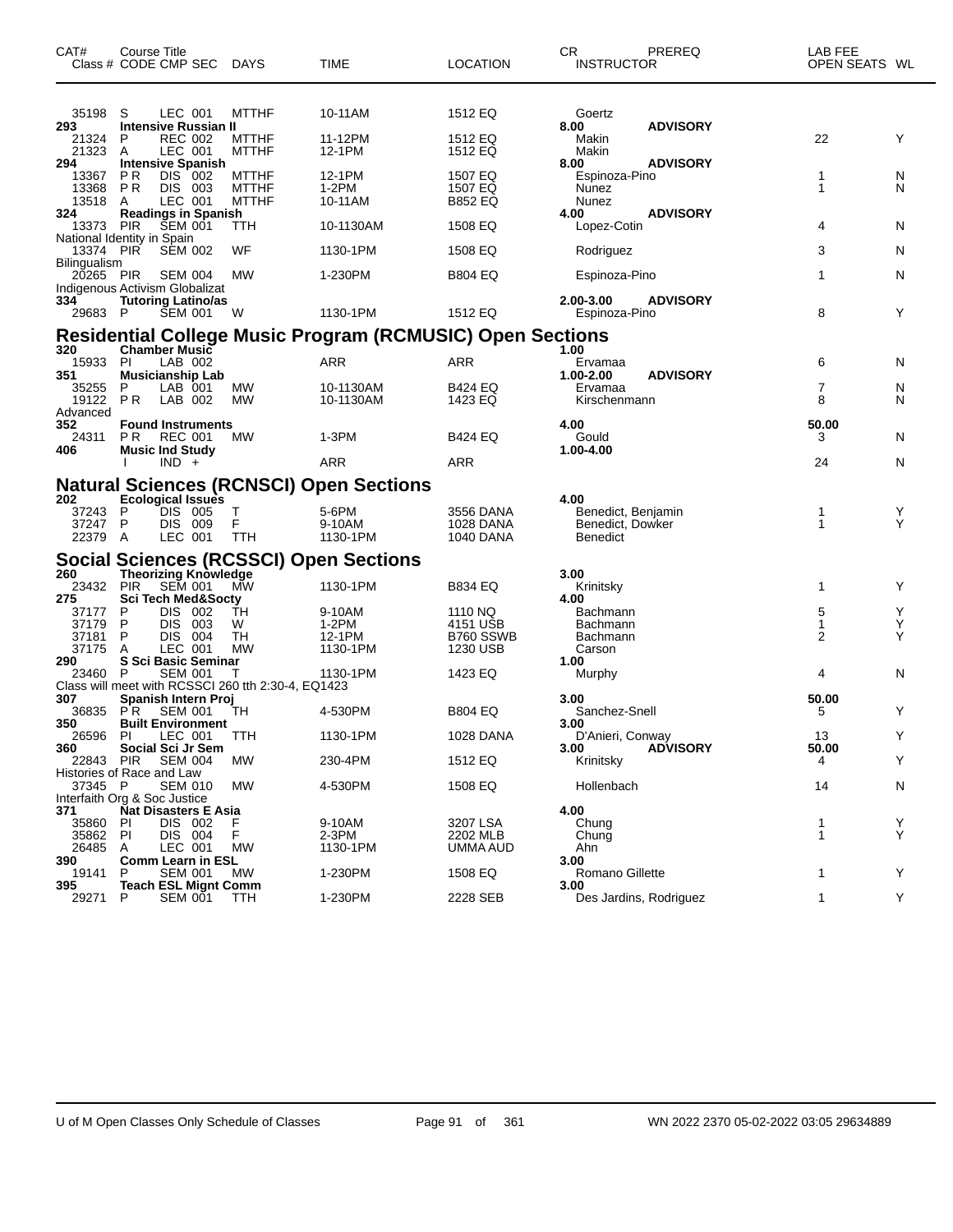| CAT#<br>Class $#$ | ourse Titleٽ<br>CODE CMP<br>SEC | <b>DAYS</b> | <b>TIME</b> | <b>LOCATION</b> | $\cap$<br>◡ጙ<br><b>INSTRUCTOR</b> | PREREQ | LAB FEF<br><b>OPEN SEATS</b> | WL |
|-------------------|---------------------------------|-------------|-------------|-----------------|-----------------------------------|--------|------------------------------|----|
|                   |                                 |             |             |                 |                                   |        |                              |    |

#### **Law Law School**

#### **Law (LAW) Open Sections**

| 406<br>7, 12, 35, 75, 91      | <b>Real Estate Transactions</b><br>35243 PDR LAB 001                                                          | $\top$      | 430-630PM              | 220 HUTCH              | 2.00<br>Cameron Jr  | <b>ENFORCED</b>                    | 4              | Υ      |
|-------------------------------|---------------------------------------------------------------------------------------------------------------|-------------|------------------------|------------------------|---------------------|------------------------------------|----------------|--------|
| 413                           | <b>Emerging Issues in Poverty Law</b><br>37639 PR SEM 001<br>4, 7, 8, 9, 12, 35, 39, 43                       | M           | 620-820PM              | 0220 JEFFRIES          | 2.00<br>Gray        | <b>ENFORCED</b>                    | $\overline{2}$ | Υ      |
| 424<br>4, 7, 8, 9, 12, 35, 41 | <b>Tax Policy Seminar</b><br>10120 PDR SEM 001                                                                | TH.         | 430-630PM              | 1060 JEFFRIES          | 2.00<br>Fox         | <b>ENFORCED</b>                    | 9              | Υ      |
| 428                           | <b>Evidence Practicum</b><br>10101 PDR LAB 001<br>4, 7, 12, 37, 41, 69, 91, 152, 213                          | $\top$      | 430-630PM              | 232 HUTCH              | 2.00<br>Hurley      | <b>ADVISORY, ENFORCED</b>          | 2              | Υ      |
| 437                           | <b>Tax Planning for Corp Transac</b><br>10171 PR LAB 001<br>4, 7, 12, 37, 40, 69, 91, 139, 155, 176, 213, 233 | M           | 410-610PM              | 236 HUTCH              | 2.00<br>Adams       | <b>ADVISORY, ENFORCED</b>          | 9              | Υ      |
| 438                           | <b>Technology Transactions</b><br>34725 PDR LAB 001<br>4, 7, 12, 35, 69, 91, 213                              | W           | 1020-1220PM            | 138 HUTCH              | 2.00<br><b>Bass</b> | <b>ENFORCED</b>                    | 6              | Υ      |
| 448                           | <b>Business Planning</b><br>41106 PR LAB 002<br>4, 7, 12, 35, 69, 91, 174, 213                                | 'W          | 920-1120AM             | 0220 JEFFRIES          | 2.00<br>Tucker      | <b>ENFORCED</b>                    | 5              | Υ      |
| 452<br>34661<br>7, 12, 35     | <b>Topics in Military Law</b><br>PDR SEM 001                                                                  | TH          | 430-630PM              | 1050 JEFFRIES          | 2.00<br>Chinsky     | <b>ENFORCED</b>                    | 2              | Υ      |
| 467                           | Life, Death, Love and the Law<br>10117 PDR SEM 001<br>4, 7, 8, 9, 12, 35, 39, 41                              | T           | 430-630PM              | 1060 JEFFRIES          | 2.00<br>Hershovitz  | <b>ENFORCED</b>                    | 2              | Υ      |
| 496<br>2, 4, 7, 12, 37, 44    | <b>National Security Law</b><br>37505 PDR SEM 001                                                             | - TH        | 1020-1220PM            | 1070 JEFFRIES          | 2.00<br>Cowen       | <b>ENFORCED</b>                    | 1              | Υ      |
| 502<br>502                    | Int'l Corp Governance<br>10069 PR LEC 001<br>Int'l Corp Governance                                            | -F          | 1020-1235PM            | 0220 JEFFRIES          | 2.00<br>2.00        | <b>ENFORCED</b><br><b>ENFORCED</b> | 9              | N      |
| 12, 35, 99, 181               | LEC 001<br>РR<br>P R<br>LEC 001                                                                               | TTH<br>МW   | 640-855PM<br>620-835PM | 132 HUTCH<br>132 HUTCH | Kim                 |                                    | 9<br>9         | N<br>N |
| 516<br>10064 PR               | <b>Formation of the Common Law</b><br>LEC 001                                                                 | TTH         | 640-840PM              | 0225 JEFFRIES          | 2.00                | <b>ENFORCED</b>                    | 65             | N      |
| 516<br>35, 41, 43, 99, 108    | <b>Formation of the Common Law</b><br>LEC 001<br>P R                                                          | <b>MWF</b>  | 620-820PM              | 0225 JEFFRIES          | 2.00<br>Hudson      | <b>ENFORCED</b>                    | 65             | N      |
| 520                           | <b>Contracts</b><br>10147 PDR LEC 001                                                                         | TH          | 120-235PM              | 116 HUTCH              | 4.00                | <b>ENFORCED</b>                    | 16             | N      |
| 520                           | <b>Contracts</b><br>LEC 001<br>PR.                                                                            | <b>MW</b>   | 1-215PM                | 116 HUTCH              | 4.00<br>Jordan      | <b>ENFORCED</b>                    | 16             | N      |
| IJ, 2, 41<br>520              | <b>Contracts</b>                                                                                              |             |                        |                        | 4.00                | <b>ENFORCED</b>                    |                |        |
| 10148<br>520                  | PDR LEC 002<br><b>Contracts</b>                                                                               | TH          | 120-235PM              | 1020 JEFFRIES          | 4.00                | <b>ENFORCED</b>                    | 8              | N      |
| KL, 2                         | LEC 002<br>PR.                                                                                                | <b>MW</b>   | 1-215PM                | 1020 JEFFRIES          | Rauterberg          |                                    | 8              | N      |
| 520                           | <b>Contracts</b><br>10149 PDR LEC 003                                                                         | TTH         | 120-235PM              | 0225 JEFFRIES          | 4.00                | <b>ENFORCED</b>                    | 17             | N      |
| 520                           | <b>Contracts</b><br>LEC 003<br>PR.                                                                            | М           | 1-215PM                | 0225 JEFFRIES          | 4.00<br>Daugirdas   | <b>ENFORCED</b>                    | 17             | N      |
| MNOP, 2, 41<br>530            | <b>Criminal Law</b>                                                                                           |             |                        |                        | 4.00                | <b>ENFORCED</b>                    |                |        |
| 10144<br>530                  | PDR LEC 001<br><b>Criminal Law</b>                                                                            | TTH         | 120-235PM              | 220 HUTCH              | 4.00                | <b>ENFORCED</b>                    | 18             | N      |
|                               | <b>PR LEC 001</b>                                                                                             | м           | 1-215PM                | 220 HUTCH              | Mcquade             |                                    | 18             | Ν      |
| EFGH, 2, 41<br>530            | <b>Criminal Law</b>                                                                                           |             |                        |                        | 4.00                | <b>ENFORCED</b>                    |                |        |
| QRST, 2                       | 10150 PDR LEC 002                                                                                             | MWF         | 1020-1135AM            | 120 HUTCH              | CdeBaca             |                                    | 9              | N      |
| 540                           | <b>Introduction to Constitutional Law</b><br>10143 PDR LEC 001                                                | <b>MTTH</b> | 855-1010AM             | 120 HUTCH              | 4.00<br>Litman      | <b>ENFORCED</b>                    | 8              | N      |
| IJKL, 2, 41                   | 10145 PDR LEC 002                                                                                             | MWF         | 1020-1145AM            | 0225 JEFFRIES          | Caminker            |                                    | 21             | N      |
| EFGH, 2, 41                   | 10146 PDR LEC 003                                                                                             | MWF         | 1020-1135AM            | 220 HUTCH              | Herzog              |                                    | 16             | N      |
| MNOP, 2, 41<br>569            | <b>Legislation and Regulation</b><br>10049 PR LEC 001                                                         | MWTH        | 855-1010AM             | 0225 JEFFRIES          | 4.00<br>Deacon      | <b>ENFORCED</b>                    | 57             | Y      |

U of M Open Classes Only Schedule of Classes Page 92 of 361 WN 2022 2370 05-02-2022 03:05 29634889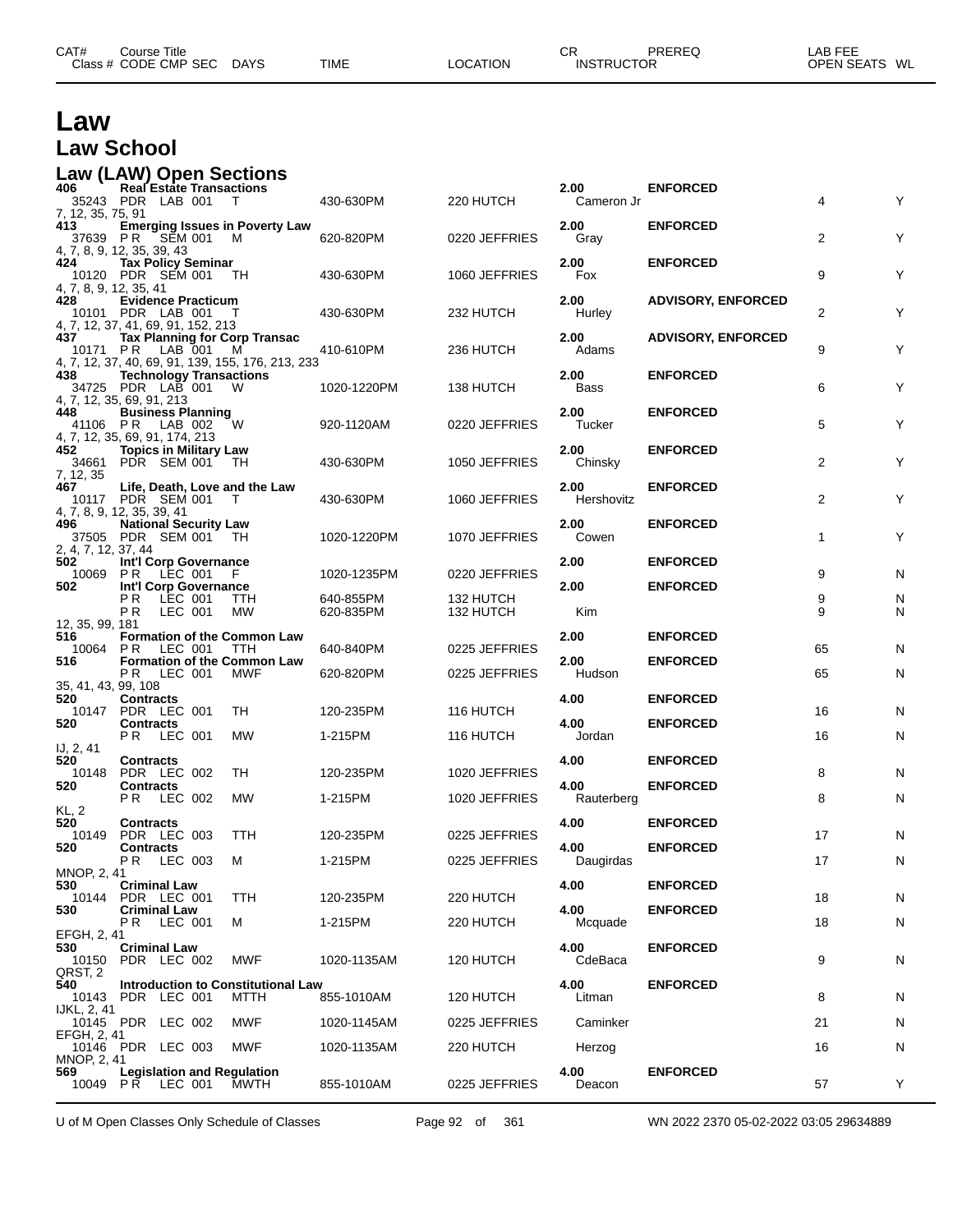| CAT#<br>Class # CODE CMP SEC DAYS                         | Course Title                   |                    |                                                                                   |                                                  | TIME                                                             | <b>LOCATION</b>                | CR<br><b>INSTRUCTOR</b> | PREREQ                             | LAB FEE<br>OPEN SEATS WL |        |
|-----------------------------------------------------------|--------------------------------|--------------------|-----------------------------------------------------------------------------------|--------------------------------------------------|------------------------------------------------------------------|--------------------------------|-------------------------|------------------------------------|--------------------------|--------|
| 16, 21, 23, 41, 61, 89<br>10076<br>16, 21, 23, 41, 61, 89 | $^{\circ}$ P R<br>P R          | LEC 002<br>LEC 002 |                                                                                   | TTH<br>м                                         | 255-410PM<br>235-350PM                                           | 1225 JEFFRIES<br>1225 JEFFRIES | Mendelson               |                                    | 63<br>63                 | Y<br>Υ |
| 577<br>10081<br>16, 41, 230                               | P R                            | LEC 001            |                                                                                   | <b>Intellectual Property Survey</b><br>MWTH      | 850-1010AM                                                       | 220 HUTCH                      | 4.00<br>Price           | <b>ENFORCED</b>                    | 48                       | N      |
| 580<br>10151                                              | Torts<br>PDR                   | LEC 001            |                                                                                   | Т                                                | 120-235PM                                                        | 120 HUTCH                      | 4.00                    | <b>ENFORCED</b>                    | 10                       | N      |
| 580                                                       | <b>Torts</b><br>PR.            | LEC 001            |                                                                                   | <b>MW</b>                                        | 1-215PM                                                          | 120 HUTCH                      | 4.00<br>Logue           | <b>ENFORCED</b>                    | 10                       | N      |
| QRST, 2, 41<br>586<br>10088<br>16, 35                     | <b>Conflict of Laws</b><br>P R | LEC 001            |                                                                                   | TF                                               | 1020-1145AM                                                      | 138 HUTCH                      | 3.00<br>Ankers          | <b>ENFORCED</b>                    | 19                       | N      |
| 594<br>10152 PDR LEC 001                                  |                                |                    | <b>Legal Practice Skills II</b>                                                   | TTH                                              | 1020-1115AM                                                      | 116 HUTCH                      | 2.00<br><b>Bromberg</b> | <b>ENFORCED</b>                    | 15                       | N      |
| E, 1, 91<br>10153                                         | PDR LEC 002                    |                    |                                                                                   | TTH                                              | 255-350PM                                                        | 116 HUTCH                      | <b>Bromberg</b>         |                                    | 16                       | N      |
| F, 1, 91<br>10154                                         | PDR LEC 003                    |                    |                                                                                   | TTH                                              | 1020-1115AM                                                      | 132 HUTCH                      | Osbeck he-him-his       |                                    | 15                       | N      |
| G, 1, 91<br>10155                                         | PDR LEC 004                    |                    |                                                                                   | TTH                                              | 255-350PM                                                        | 132 HUTCH                      | Osbeck he-him-his       |                                    | 16                       | N      |
| H, 1, 91<br>10156                                         | <b>PDR</b>                     | <b>LEC 005</b>     |                                                                                   | <b>MTH</b>                                       | 1020-1115AM                                                      | 138 HUTCH                      | Wilensky                |                                    | 15                       | N      |
| I, 1, 91<br>10157                                         | PDR.<br>P R                    | LEC 006<br>LEC 006 |                                                                                   | TН<br>м                                          | 255-350PM<br>235-330PM                                           | 0220 JEFFRIES<br>0220 JEFFRIES | Wilensky                |                                    | 15<br>15                 | N<br>N |
| J, 1, 91<br>10158                                         | <b>PDR</b>                     | LEC 007            |                                                                                   | MTH                                              | 1020-1115AM                                                      | 0220 JEFFRIES                  | Kornblatt               |                                    | 15                       | N      |
| K, 1, 91<br>10159<br>L, 1, 91                             | PDR LEC 008<br>P R             | LEC 008            |                                                                                   | TH<br>м                                          | 255-350PM<br>235-330PM                                           | 1020 JEFFRIES<br>1020 JEFFRIES | Kornblatt               |                                    | 16<br>16                 | N<br>N |
| 10160<br>M, 1, 91                                         | PDR LEC 009                    |                    |                                                                                   | TTH                                              | 1020-1115AM                                                      | 1020 JEFFRIES                  | Lefort                  |                                    | 15                       | N      |
| 10161<br>N, 1, 91                                         | PDR LEC 010                    |                    |                                                                                   | TTH                                              | 255-350PM                                                        | 1025 JEFFRIES                  | Lefort                  |                                    | 16                       | N      |
| 10162<br>O, 1, 91                                         | PDR LEC 011                    |                    |                                                                                   | TTH                                              | 1020-1115AM                                                      | 1025 JEFFRIES                  | Vettorello              |                                    | 15                       | N      |
| 10163<br>P, 1, 91                                         | PDR LEC 012                    |                    |                                                                                   | TTH                                              | 255-350PM                                                        | 220 HUTCH                      | Vettorello              |                                    | 14                       | N      |
| 10164<br>Q, 1, 91                                         | PDR LEC 013                    |                    |                                                                                   | TTH                                              | 1020-1115AM                                                      | 220 HUTCH                      | Hannon                  |                                    | 15                       | N      |
| 10165<br>R, 1, 91                                         | PDR LEC 014                    |                    |                                                                                   | TTH                                              | 915-1010AM                                                       | 1020 JEFFRIES                  | Pinto                   |                                    | 16                       | N      |
| 10166<br>S, 1, 91                                         | PDR LEC 015                    |                    |                                                                                   | TTH                                              | 255-350PM                                                        | 120 HUTCH                      | Hannon                  |                                    | 16                       | N      |
| 10167<br>T, 1, 91                                         | PDR LEC 016                    |                    |                                                                                   | TTH                                              | 1020-1115AM                                                      | 1225 JEFFRIES                  | Becker                  |                                    | 15                       | N      |
| 602<br>10181 PR LEC 001 MW<br>16, 35, 41, 99, 113         |                                |                    | Int'l Investment Law                                                              |                                                  | 1-225PM                                                          | 138 HUTCH                      | 3.00<br>Ratner          | <b>ENFORCED</b>                    | 22                       | N      |
| 609<br>10048 PR LEC 001 TTH<br>5, 16, 18, 20, 35          |                                |                    | <b>Employment Law</b>                                                             |                                                  | 120-245PM                                                        | 132 HUTCH                      | 3.00<br>Roumel          | <b>ENFORCED</b>                    | 41                       | N      |
| 625<br>10183 PDR LAB 001<br>7, 8, 9, 12, 37, 91, 243, 244 |                                |                    |                                                                                   | <b>Immigration Law Practicum</b><br>W            | 410-610PM                                                        | 1070 JEFFRIES                  | 1.00<br>Campbell        | <b>ENFORCED</b>                    | 3                        | Y      |
| 629<br>34429 PDR LAB 001<br>7, 12, 37, 43, 91, 239        |                                |                    |                                                                                   | <b>The Startup General Counsel</b><br>TH         | 430-630PM                                                        | 0220 JEFFRIES                  | 2.00<br>Katz            | <b>ENFORCED</b>                    | 1                        | Y      |
| 630<br>10187 PR<br>16, 35, 99                             |                                | LEC 001            | <b>International Law</b>                                                          | МW                                               | 235-4PM                                                          | 120 HUTCH                      | 3.00<br>Fox             | <b>ENFORCED</b>                    | 34                       | N      |
| 633<br>10066 PR LEC 001<br>16, 41, 61, 75                 | Copyright                      |                    |                                                                                   | MWF                                              | 1020-1135AM                                                      | 1020 JEFFRIES                  | 4.00<br>Litman          | <b>ENFORCED</b>                    | 35                       | N      |
| 643<br>10075 PR<br>37, 41, 67, 112                        |                                | LEC 001            |                                                                                   | MW                                               | <b>Crim Procedure: Bail to Post Conviction Review</b><br>235-4PM | 220 HUTCH                      | 3.00<br>Mcquade         | <b>ENFORCED</b>                    | 14                       | N      |
| 652<br>10080                                              | PR LEC 001                     |                    |                                                                                   | <b>Commercial Law: Sec Trans&amp;Mtgs</b><br>TTH | 120-235PM                                                        | 0220 JEFFRIES                  | 4.00                    | <b>ENFORCED</b>                    | 8                        | N      |
| 652                                                       |                                |                    | PR LEC 001 M                                                                      | <b>Commercial Law: Sec Trans&amp;Mtgs</b>        | 1-215PM                                                          | 0220 JEFFRIES                  | 4.00<br>Pottow          | <b>ENFORCED</b>                    | 8                        | N      |
| 16, 61, 72<br>657<br>10050<br>657                         |                                |                    | <b>Enterprise Organization</b><br>PR LEC 001 TH<br><b>Enterprise Organization</b> |                                                  | 255-410PM                                                        | 138 HUTCH                      | 4.00<br>4.00            | <b>ENFORCED</b><br><b>ENFORCED</b> | 26                       | N      |
|                                                           |                                |                    |                                                                                   |                                                  |                                                                  |                                |                         |                                    |                          |        |

U of M Open Classes Only Schedule of Classes Page 93 of 361 WN 2022 2370 05-02-2022 03:05 29634889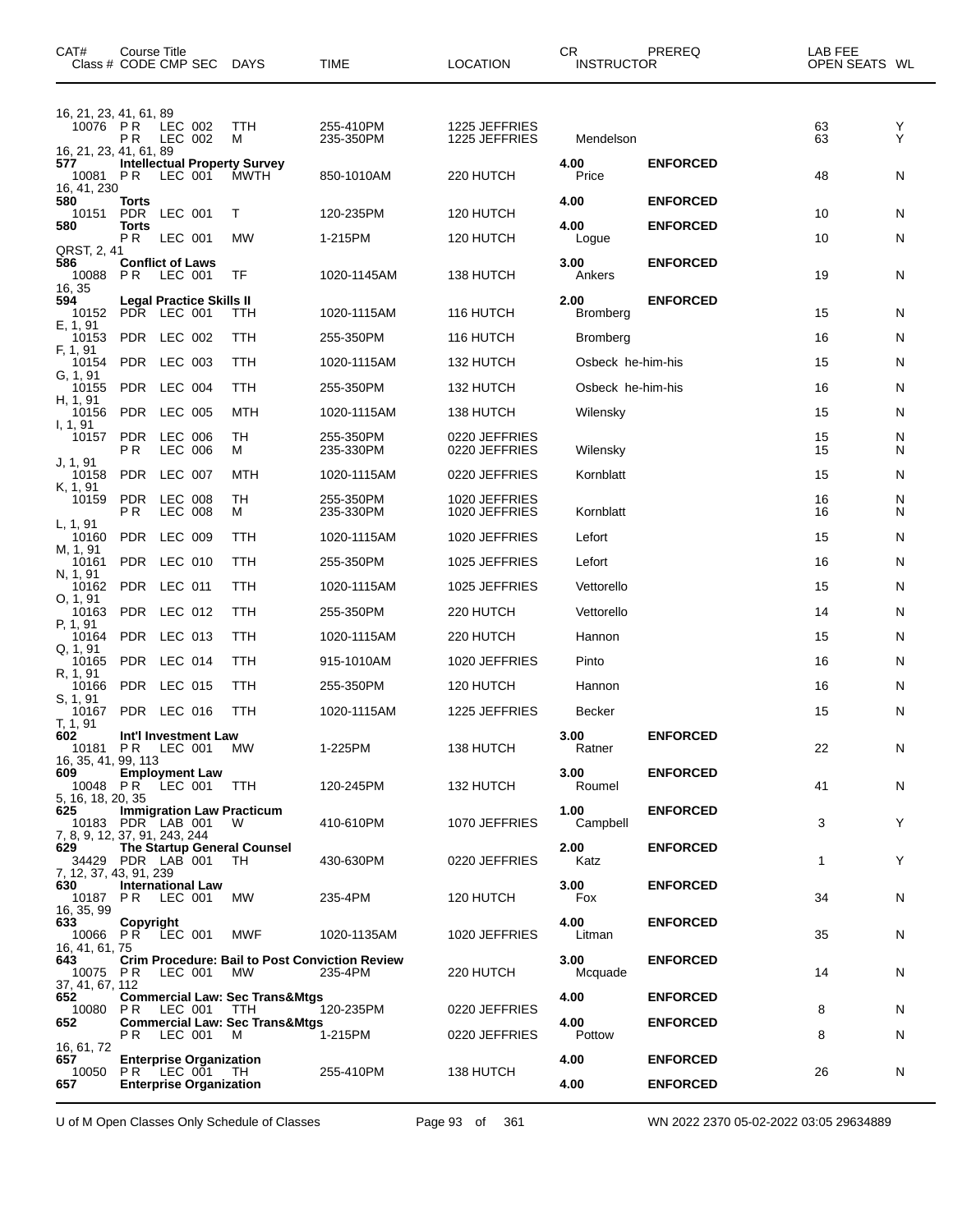| CAT#                                         | Course Title<br>Class # CODE CMP SEC DAYS                                           |               | TIME        | <b>LOCATION</b>       | CR.<br><b>INSTRUCTOR</b> | PREREQ                    | LAB FEE<br>OPEN SEATS WL |   |
|----------------------------------------------|-------------------------------------------------------------------------------------|---------------|-------------|-----------------------|--------------------------|---------------------------|--------------------------|---|
| 16, 23, 160                                  | PR.<br>LEC 001                                                                      | МW            | 235-350PM   | 138 HUTCH             | Khanna                   |                           | 26                       | N |
| 658<br>10071<br>35                           | <b>Entertainment Law</b><br>PR.<br>LEC 001                                          | $\top$        | 430-630PM   | 250 HUTCH             | 2.00<br>Kornfield        | <b>ENFORCED</b>           | 35                       | N |
| 664<br>5, 16, 18, 20, 35, 99                 | <b>European Union Law</b><br>34715 PR LEC 001                                       | МW            | 235-4PM     | 116 HUTCH             | 3.00<br>Verellen         | <b>ENFORCED</b>           | 35                       | N |
| 669<br>10053 PR                              | Evidence<br>LEC 001                                                                 | МW            | 1020-1145AM | 1225 JEFFRIES         | $3.00 - 4.00$<br>Clark   | <b>ENFORCED</b>           | 2                        | N |
| 16, 23, 35<br>10079                          | PR.<br>LEC 002                                                                      | <b>MWTH</b>   | 855-1010AM  | 1225 JEFFRIES         | Niehoff                  |                           | $\mathbf{1}$             | N |
| 16, 23<br>673<br>34979<br>16, 35             | <b>Family Law</b><br>PR LEC 001                                                     | TTH           | 640-8PM     | 120 HUTCH             | 3.00<br>Van den Bergh    | <b>ENFORCED</b>           | 50                       | N |
| 677<br>10055                                 | <b>Federal Courts</b><br><b>PR LEC 001</b>                                          | <b>TTH</b>    | 120-235PM   | 250 HUTCH             | 4.00                     | <b>ENFORCED</b>           | 33                       | N |
| 677                                          | <b>Federal Courts</b><br><b>PR LEC 001</b>                                          | м             | 1-215PM     | 250 HUTCH             | 4.00<br>Deacon           | <b>ENFORCED</b>           | 33                       | N |
| 37, 193<br>678<br>10176 PR                   | <b>International Finance</b><br>LEC 001                                             | MTHF          | 1020-1135AM | 1060 JEFFRIES         | 4.00<br>Santarosa        | <b>ENFORCED</b>           | 4                        | N |
| 12, 37, 41, 99<br>695<br>10173<br>16, 35, 99 | <b>International Trade Law</b><br>PR.<br>LEC 001                                    | МW            | 410-535PM   | 116 HUTCH             | 3.00<br>Haverkamp        | <b>ENFORCED</b>           | 30                       | N |
| 698<br>35, 99, 206                           | <b>Making of Civil Law</b><br>10065 PR LEC 001                                      | <b>MTWTHF</b> | 1235-225PM  | S <sub>106</sub> LLIB | 2.00<br><b>Humfress</b>  | <b>ENFORCED</b>           | 6                        | N |
| 700<br>35, 99, 121                           | Japanese Law<br>10070 PR LEC 001                                                    | <b>TWF</b>    | 835-1010AM  | <b>REMOTE</b>         | 2.00<br>Kinami           | <b>ENFORCED</b>           | 5                        | N |
| 705<br>12, 37, 122                           | <b>Mergers and Acquisitions</b><br>10052 PR LEC 001 TWTH                            |               | 1020-1135AM | 250 HUTCH             | 4.00<br>Choi             | <b>ADVISORY, ENFORCED</b> | 9                        | N |
| 708                                          | <b>Local Government</b><br>10082 PR LEC 001 T                                       |               | 430-630PM   | 132 HUTCH             | 2.00<br>Savit            | <b>ENFORCED</b>           | 22                       | N |
| 35<br>720<br>37, 135                         | <b>Stockholder Litigation</b><br>10142 PR LEC 001 M                                 |               | 620-820PM   | 1020 JEFFRIES         | 2.00<br>Friedlander      | <b>ENFORCED</b>           | 34                       | N |
| 723<br>10068                                 | <b>Corporate Lawyer: Law &amp; Ethics</b><br>PR LEC 001                             | TTH           | 430-545PM   | 1225 JEFFRIES         | 4.00                     | <b>ENFORCED</b>           | 19                       | N |
| 723                                          | <b>Corporate Lawyer: Law &amp; Ethics</b><br>PR LEC 001 M                           |               | 410-525PM   | 1225 JEFFRIES         | 4.00<br>Khanna           | <b>ENFORCED</b>           | 19                       | N |
| 3, 16, 23, 53, 54, 160<br>724                | <b>International Refugee Law</b>                                                    |               |             |                       | 3.00                     | <b>ENFORCED</b>           |                          |   |
| 36185<br>724                                 | PR.<br>LEC 001 TH<br><b>International Refugee Law</b>                               |               | 430-635PM   | 250 HUTCH             | 3.00                     | <b>ENFORCED</b>           | 71                       | N |
| 16, 35, 99, 222<br>731                       | LEC 001 MW<br>PR<br><b>Legal Ethics and Professional Responsibility</b>             |               | 410-615PM   | 250 HUTCH             | Fisher<br>2.00           | <b>ENFORCED</b>           | 71                       | N |
| 3, 35, 53, 54, 70                            | 10174 PR LEC 001 M                                                                  |               | 1020-1220PM | 250 HUTCH             | Hirshon                  |                           | 23                       | N |
| 737<br>10141                                 | <b>Higher Education Law</b><br>PR.<br>LEC 001                                       | - TH          | 430-640PM   | 220 HUTCH             | 4.00                     | <b>ENFORCED</b>           | 13                       | N |
| 737                                          | <b>Higher Education Law</b><br>PR.<br>LEC 001                                       | M             | 410-620PM   | 220 HUTCH             | 4.00<br>Bernard          | <b>ENFORCED</b>           | 13                       | N |
| 16, 21, 141<br>743                           | <b>Securities Regulation</b>                                                        |               |             |                       | 4.00                     | <b>ADVISORY, ENFORCED</b> |                          |   |
| 10063<br>743                                 | LEC 001 TTH<br>P R<br><b>Securities Regulation</b>                                  |               | 255-410PM   | 250 HUTCH             | 4.00                     | <b>ADVISORY, ENFORCED</b> | 34                       | N |
| 37, 61, 127<br>744                           | P R<br>LEC 001<br><b>International Human Rights Law</b>                             | M             | 235-350PM   | 250 HUTCH             | Howson<br>3.00           | <b>ENFORCED</b>           | 34                       | N |
| 34726<br>16, 35, 99                          | PR.<br>LEC 001                                                                      | MW.           | 1020-1145AM | 218 HUTCH             | <b>Bennoune</b>          |                           | 19                       | N |
| 745<br>10074<br>16, 35, 43, 128, 129         | <b>Sex Equality</b><br>PR LEC 001 MTW                                               |               | 730-930PM   | 1225 JEFFRIES         | 3.00<br>MacKinnon        | <b>ENFORCED</b>           | 80                       | N |
| 747<br>10057                                 | <b>Taxation of Individual Income</b><br>PR.<br>LEC 001                              | TH            | 255-410PM   | 0225 JEFFRIES         | 4.00                     | <b>ENFORCED</b>           | 75                       | N |
| 747                                          | <b>Taxation of Individual Income</b><br>P R<br>LEC 001                              | МW            | 235-350PM   | 0225 JEFFRIES         | 4.00<br>Fox              | <b>ENFORCED</b>           | 75                       | N |
| 747<br>16, 23, 61, 94, 154                   | 16, 23, 41, 61, 94, 154<br><b>Taxation of Individual Income</b><br>10061 PR LEC 002 | MWTH          | 855-1010AM  | 138 HUTCH             | 4.00<br>Hines Jr         | <b>ENFORCED</b>           | 19                       | N |

U of M Open Classes Only Schedule of Classes Page 94 of 361 WN 2022 2370 05-02-2022 03:05 29634889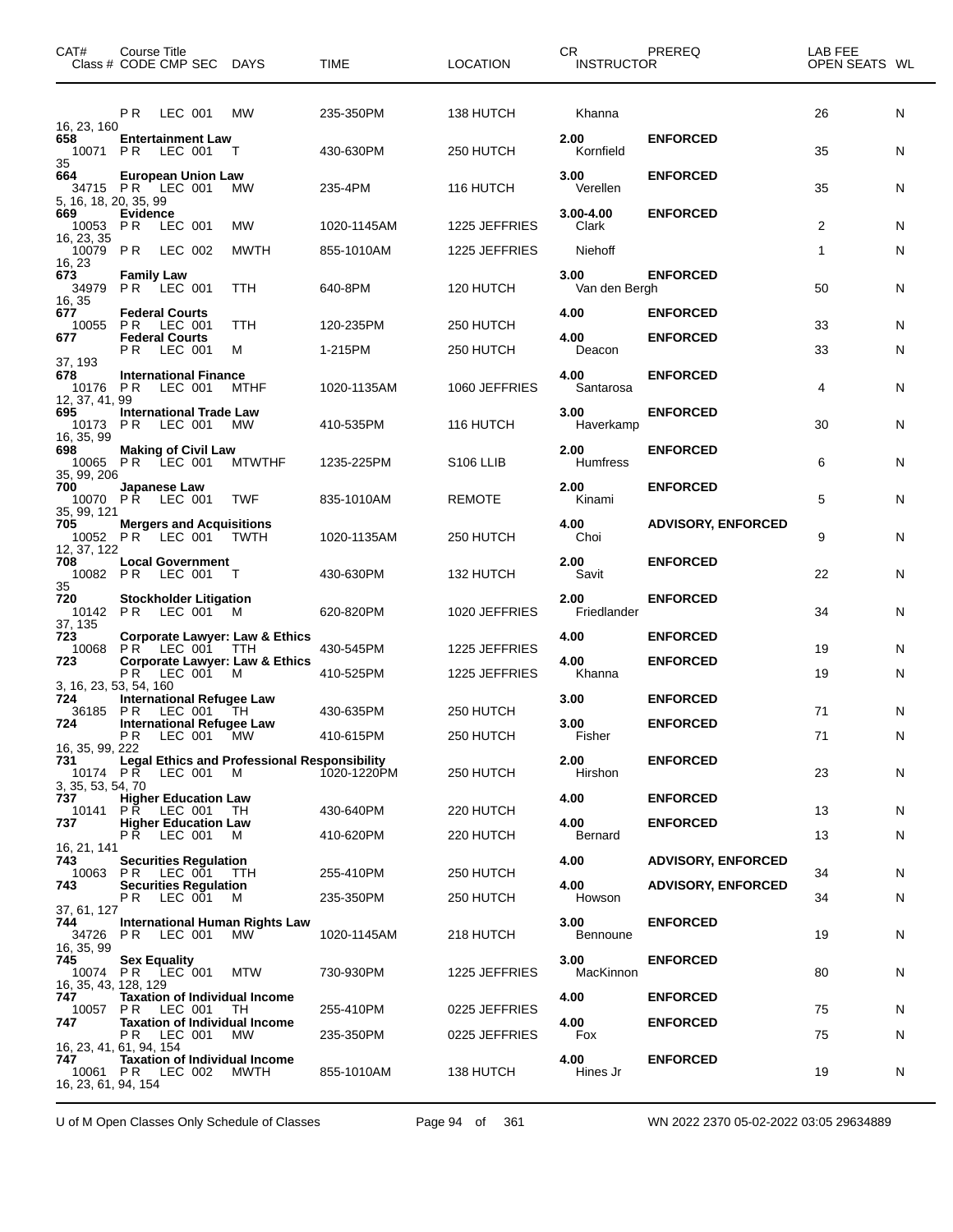| CAT#                       | Course Title<br>Class # CODE CMP SEC DAYS                                                               | <b>TIME</b> | <b>LOCATION</b> | CR<br><b>INSTRUCTOR</b>     | PREREQ                             | LAB FEE<br>OPEN SEATS WL |   |
|----------------------------|---------------------------------------------------------------------------------------------------------|-------------|-----------------|-----------------------------|------------------------------------|--------------------------|---|
| 750<br>37                  | Corporate Reorganization<br>37498 PR LEC 001 W                                                          | 620-820PM   | 138 HUTCH       | 2.00<br>Shefferly           | ENFORCED                           | 23                       | N |
| 751<br>16, 35, 104         | <b>Accounting for Lawyers</b><br>10056 PR LEC 001 TTH                                                   | 430-555PM   | 116 HUTCH       | 3.00<br>Desimpelare         | <b>ENFORCED</b>                    | 15                       | N |
| 755<br>10060<br>755        | <b>Trusts and Estates I</b><br>PR.<br>LEC 001<br>TH<br><b>Trusts and Estates I</b>                      | 430-555PM   | 0225 JEFFRIES   | 3.00<br>3.00                | <b>ENFORCED</b><br><b>ENFORCED</b> | 45                       | N |
| 16, 23, 35                 | PR.<br>LEC 001<br>W                                                                                     | 410-535PM   | 0225 JEFFRIES   | Hines Jr                    |                                    | 45                       | N |
| 776<br>10072 PR<br>776     | <b>Financ Mkts: Reg, Pol'y &amp; Trans</b><br>LEC 001<br>W<br>Financ Mkts: Reg, Pol'y & Trans           | 410-610PM   | 0220 JEFFRIES   | 4.00<br>4.00                | <b>ENFORCED</b><br><b>ENFORCED</b> | 15                       | N |
| 37, 41                     | PR.<br>LEC 001                                                                                          | 430-630PM   | 0220 JEFFRIES   | Santarosa, Lee              |                                    | 15                       | N |
| 779<br>10083<br>35, 225    | <b>Prisons and the Law</b><br>PR.<br>LEC 001<br><b>TTH</b>                                              | 430-630PM   | 120 HUTCH       | 2.00<br>Schlanger, Fettig   | <b>ENFORCED</b>                    | 52                       | N |
| 786<br>10109<br>786        | <b>History of International Law</b><br>PR LEC 001<br>W<br><b>History of International Law</b>           | 410-610PM   | <b>REMOTE</b>   | 2.00<br>2.00                | <b>ENFORCED</b><br><b>ENFORCED</b> | $\overline{7}$           | N |
| 35, 99, 170, 180           | PR.<br>LEC 001<br>TTH                                                                                   | 430-630PM   | <b>REMOTE</b>   | Gurmendi Dunkelberg         |                                    | $\overline{7}$           | N |
| 787<br>10086 PR            | Impact of Hum Rts on Int Law<br>LEC 001<br>$\top$<br>37, 46, 66, 164, 165, 166                          | 1-250PM     | <b>REMOTE</b>   | 1.00<br>Simma               | <b>ENFORCED</b>                    | 87                       | N |
| 788<br>37, 96              | <b>Habeas Corpus</b><br>37493 PR LEC 001<br><b>TTH</b>                                                  | 120-215PM   | 138 HUTCH       | 2.00<br>Litman              | <b>ENFORCED</b>                    | 8                        | N |
| 794<br>10129<br>25, 34     | Senior Judge Seminar II<br>PDR SMA 001                                                                  | ARR         | ARR             | 2.00<br>Becker              | <b>ADVISORY, ENFORCED</b>          | 1                        | N |
| 797<br>10062 PR            | <b>Model Rules and Beyond</b><br>LEC 001 MT<br>3, 5, 16, 18, 20, 35, 53, 54, 70                         | 410-535PM   | 138 HUTCH       | 3.00<br>Hirshon             | <b>ENFORCED</b>                    | 16                       | N |
| 798<br>10130 PIR<br>32, 37 | <b>Adv Problem Solving Initiative</b><br><b>SMA 001</b>                                                 | <b>ARR</b>  | ARR             | 1.00-2.00<br>Carr, Sankaran | <b>ENFORCED</b>                    | 8                        | N |
| 41539 PIR<br>32, 37        | <b>SMA 145</b>                                                                                          | ARR         | <b>ARR</b>      | Richardson                  |                                    | 12                       | N |
| 42382 PIR<br>32, 37        | <b>SMA 368</b>                                                                                          | ARR         | <b>ARR</b>      | Hannon                      |                                    | 11                       | N |
| 31323 PIR<br>32, 37        | <b>SMA 430</b>                                                                                          | ARR         | ARR             | CdeBaca                     |                                    | 10                       | N |
| 799<br>10128<br>1, 24, 34  | <b>Senior Judge Seminar</b><br>PDR SMA 001                                                              | <b>ARR</b>  | <b>ARR</b>      | 2.00<br>Becker              | <b>ENFORCED</b>                    | 3                        | N |
| 1, 24, 34, 59              | 42830 PDR SMA 801                                                                                       | <b>ARR</b>  | <b>ARR</b>      | Becker                      |                                    | 39                       | N |
| 819                        | <b>Transgender Law and Politics</b><br>37547 PDR SEM 001 MW<br>4, 7, 8, 9, 12, 35, 39, 158              | 410-610PM   | 424 HUTCH       | 2.00<br>MacKinnon           | <b>ENFORCED</b>                    | 5                        | Y |
| 822                        | <b>Women, Peace and Security</b><br>10180 PR SEM 001<br><b>WTHF</b><br>4, 7, 12, 35, 39, 99, 131        | 1020-1220PM | 424 HUTCH       | 2.00<br>Chinkin             | <b>ENFORCED</b>                    | 2                        | Y |
| 825                        | <b>Legal Iss/ Tribal Economic Dev</b><br>10185 PDR SEM 801<br>- F<br>5, 7, 12, 18, 20, 37, 59, 173, 245 | 1020-1220PM | 1070 JEFFRIES   | 2.00<br>Smith               | <b>ENFORCED</b>                    | 5                        | Y |
| 861                        | <b>Law and Economics Workshop</b><br>10182 PDR SEM 001<br>TH<br>2, 7, 12, 35, 44, 79, 240               | 430-640PM   | 1020 JEFFRIES   | 1.00<br>Santarosa           | <b>ENFORCED</b>                    | 5                        | Y |
| 885                        | Mini-Seminar<br>42229 PDR SEM 001<br>T<br><b>Ancient Greek Literature</b>                               | 5-7PM       | <b>ARR</b>      | $0.00 - 1.00$<br>Clark      | <b>ENFORCED</b>                    | 1                        | N |
| 1, 5, 12, 37, 43, 183      | 42232 PDR SEM 004<br>T<br>Int'l Human Rights in Film                                                    | 7-9PM       | <b>ARR</b>      | Ratner                      |                                    | 1                        | N |
| 1, 5, 12, 37, 43, 183      | 42235 PDR SEM 007 W<br>Abraham Lincoln & Legal Ethics                                                   | 630-830PM   | ARR             | Becker                      |                                    | 12                       | N |
| 5, 12, 43, 183, 195        | 42236 PDR SEM 008<br>T<br>In Courts Where Ghosts Appear                                                 | 7-9PM       | 232 HUTCH       | Niehoff                     |                                    | 12                       | N |
| 5, 12, 43, 183, 195        | 42237 PDR SEM 009<br>W<br>Public Speaking/Faint of Heart                                                | 7-9PM       | <b>ARR</b>      | Caminker                    |                                    | 12                       | N |
| 5, 12, 43, 183, 195        | 42291 PDR SEM 010<br>м                                                                                  | 630-830PM   | <b>ARR</b>      | Osbeck he-him-his           |                                    | 11                       | N |

U of M Open Classes Only Schedule of Classes Page 95 of 361 WN 2022 2370 05-02-2022 03:05 29634889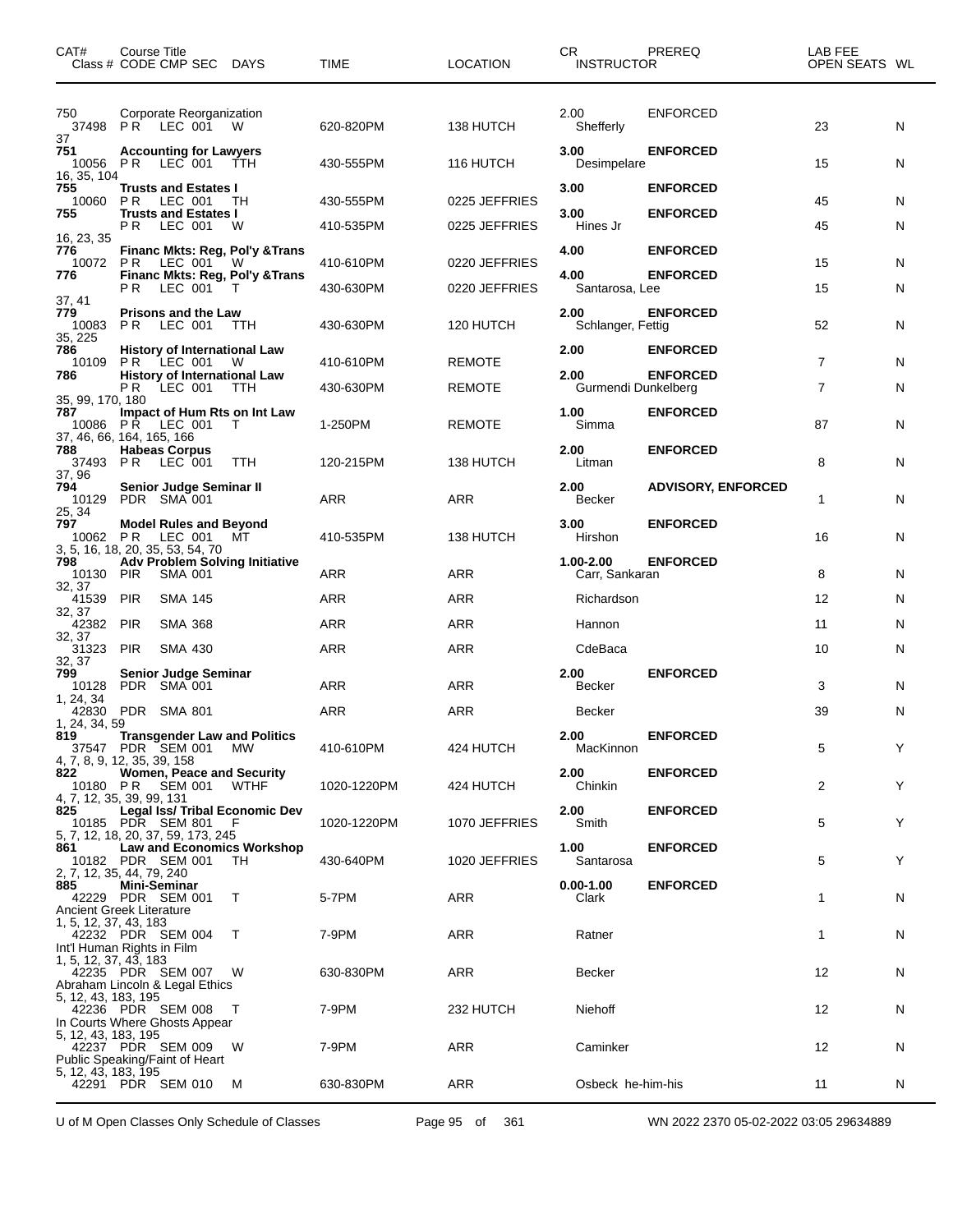| CAT#                         | Course Title<br>Class # CODE CMP SEC DAYS                                                                  | TIME       | <b>LOCATION</b> | CR<br><b>INSTRUCTOR</b>    | PREREQ                    | LAB FEE<br>OPEN SEATS WL |              |
|------------------------------|------------------------------------------------------------------------------------------------------------|------------|-----------------|----------------------------|---------------------------|--------------------------|--------------|
| 5, 12, 43, 183, 195          | Shifting Soc/Marijuana L&Pol'y                                                                             |            |                 |                            |                           |                          |              |
| 888<br>37486 PR              | <b>Global Animal Law</b><br>SEM 001<br>MTWTH<br>4, 7, 12, 35, 39, 99, 167                                  | 410-610PM  | 242 HUTCH       | 2.00<br>Peters Schwenke    | <b>ENFORCED</b>           | 5                        | Y            |
| 896<br>4, 7, 12, 35, 98      | <b>Critical Race Theory</b><br>37056 PDR SEM 001<br>TH                                                     | 430-630PM  | 1070 JEFFRIES   | 2.00<br>Perea              | <b>ENFORCED</b>           | 3                        | Υ            |
| 900<br>22, 29, 37            | Research<br>$IND +$<br>IR                                                                                  | ARR        | ARR             | 1.00-12.00                 | <b>ENFORCED</b>           | 10                       | $\mathsf{N}$ |
| 933                          | <b>Low-Income Taxpayer Clinic</b><br>10021 PDR CLN 001 M<br>2, 7, 8, 9, 10, 36, 37, 41, 48, 61, 91         | 150-350PM  | 1050 JEFFRIES   | 4.00<br>Appleberry         | <b>ENFORCED</b>           | 1                        | Υ            |
| 934                          | Low-Income Taxpayer Clinic Sem<br>10022 PDR CLN 001<br>- TH<br>2, 3, 5, 6, 7, 8, 9, 10, 36, 37, 41, 48, 61 | 150-350PM  | 1050 JEFFRIES   | 3.00<br>Appleberry         | <b>ENFORCED</b>           | 1                        | Υ            |
| 938<br>1, 26, 34, 91, 99     | <b>South Africa Externship</b><br>10126 PDR LAB 601                                                        | ARR        | ARR             | 11.00<br>Sankaran          | <b>ENFORCED</b>           | 13                       | $\mathsf{N}$ |
| 939<br>26, 34, 59, 91, 103   | South Africa Externship Sem<br>10127 PDR SEM 801                                                           | ARR        | ARR             | 1.00<br>Sankaran           | <b>ENFORCED</b>           | 15                       | N            |
| 940<br>1, 27, 34, 91         | <b>Full-Time Externship</b><br>10035 PDR LAB 001                                                           | ARR        | ARR             | $9.00 - 11.00$<br>Sankaran | <b>ENFORCED</b>           | 23                       | N            |
| 942<br>30, 31                | <b>Law Practicum Research</b><br>DR $\vert$ IND +                                                          | ARR        | ARR             | 1.00                       | <b>ENFORCED</b>           | 10                       | N            |
| 943<br>1, 34, 91, 99, 169    | <b>India Externship</b><br>10125 PDR LAB 601                                                               | ARR        | ARR             | 10.00<br>Sankaran          | <b>ENFORCED</b>           | 15                       | N            |
| 944<br>1, 32, 34, 37, 91     | <b>Advanced Externship</b><br>10033 PDR LAB 001                                                            | ARR        | ARR             | 2.00-3.00<br>Sankaran      | <b>ENFORCED</b>           | 12                       | N            |
| 945<br>1, 28, 34, 99         | <b>Semester Study Abroad</b><br>10045 PDR LAB 001                                                          | ARR        | ARR             | 9.00                       | <b>ENFORCED</b>           | 10                       | N            |
| 946<br>2, 4, 28, 34          | <b>Semester Study Abroad Paper</b><br>$IND +$<br>DR.                                                       | <b>ARR</b> | ARR             | 3.00                       | <b>ENFORCED</b>           | 10                       | N            |
| 947<br>1, 34, 45, 91, 99     | <b>Geneva Externship</b><br>10037 PDR LAB 601                                                              | ARR        | ARR             | 12.00<br>Nicol             | <b>ENFORCED</b>           | 16                       | N            |
| 948<br>34, 45, 91, 99        | Geneva Externship Seminar<br>10047 PDR SEM 601                                                             | <b>ARR</b> | ARR             | 2.00<br>Nicol              | <b>ENFORCED</b>           | 16                       | N            |
| 949<br>34, 84                | <b>Externship Paper</b><br>$IND +$<br>DR                                                                   | ARR        | ARR             | 1.00                       | <b>ENFORCED</b>           | 25                       | N            |
| 951                          | <b>Human Trafficking Clinic</b><br>10016 PDR CLN 001 M<br>2, 7, 8, 9, 10, 36, 37, 48, 91, 99               | 130-330PM  | 1070 JEFFRIES   | 4.00<br>Campbell, Kalil    | <b>ENFORCED</b>           | 1                        | Y            |
| 980<br>2, 32, 36, 37, 91     | <b>Advanced Clinical Law</b><br>$IND +$<br>DR                                                              | <b>ARR</b> | ARR             | $1.00 - 6.00$              | <b>ADVISORY, ENFORCED</b> | 20                       | N            |
| 987<br>1, 47, 59, 90, 91, 99 | <b>UNHR Virtual Internship</b><br>35262 PDR LAB 801                                                        | ARR        | ARR             | 1.00<br>Richardson         | <b>ENFORCED</b>           | 1                        | N            |
| 990                          | <b>Part-Time Externship</b><br>10038 PDR LAB 001<br>1, 12, 34, 49, 50, 91, 143                             | ARR        | ARR             | 2.00-5.00<br>Sankaran      | <b>ENFORCED</b>           | 12                       | N            |
|                              | 10039 PDR LAB 002<br>1, 12, 34, 49, 50, 91, 143                                                            | ARR        | ARR             | Sankaran                   |                           | 9                        | N            |
|                              | 10040 PDR LAB 003<br>1, 12, 34, 49, 50, 91, 143                                                            | ARR        | ARR             | Sankaran                   |                           | 10                       | N            |
|                              | 10124 PDR LAB 004<br>1, 12, 34, 49, 50, 91, 143                                                            | ARR        | ARR             | Sankaran                   |                           | 5                        | N            |
| 991                          | <b>Part-Time Externship Seminar</b><br>10041 PDR SEM 001<br>$\top$<br>12, 34, 41, 43, 49, 50, 62, 91, 143  | 120-245PM  | 1025 JEFFRIES   | 1.00<br>Sankaran           | <b>ENFORCED</b>           | 1                        | N            |
| 992<br>22, 29, 37            | <b>Research: Special Projects</b><br>$IND +$<br>IR.                                                        | ARR        | ARR             | 1.00-2.00                  | <b>ENFORCED</b>           | 10                       | N            |
| 995<br>2, 34, 91, 117        | <b>PublicSect K-12Educ Externship</b><br>10044 PDR LAB 001                                                 | ARR        | ARR             | 7.00<br>Sankaran           | <b>ENFORCED</b>           | 25                       | N            |
| 997                          | PublicSect K-12Educ Ext Sem<br>10043 PDR SEM 001                                                           | ARR        | ARR             | 4.00<br>Sankaran           | <b>ENFORCED</b>           | 15                       | N            |

U of M Open Classes Only Schedule of Classes Page 96 of 361 WN 2022 2370 05-02-2022 03:05 29634889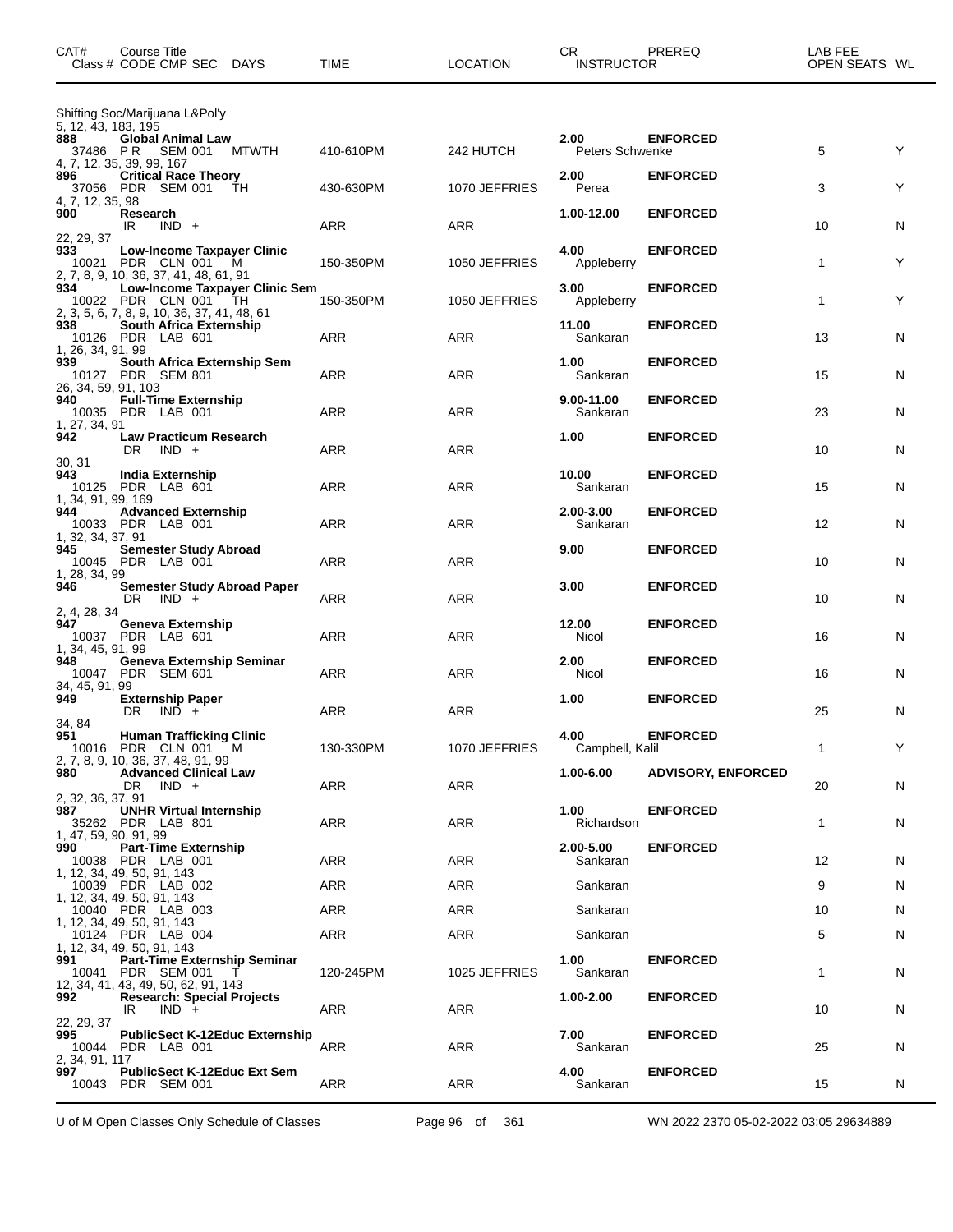| CAT#                       | Course Title<br>Class # CODE CMP SEC<br><b>DAYS</b>           | TIME       | LOCATION | СR<br>PREREQ<br><b>INSTRUCTOR</b>   | LAB FEE<br>OPEN SEATS WL |   |
|----------------------------|---------------------------------------------------------------|------------|----------|-------------------------------------|--------------------------|---|
| 2, 34, 117<br>998<br>10042 | <b>PublicSect K-12Educ Ext Pract</b><br><b>PDR</b><br>LAB 001 | <b>ARR</b> | ARR      | 2.00<br><b>ENFORCED</b><br>Sankaran | 25                       | N |

2, 34, 91, 117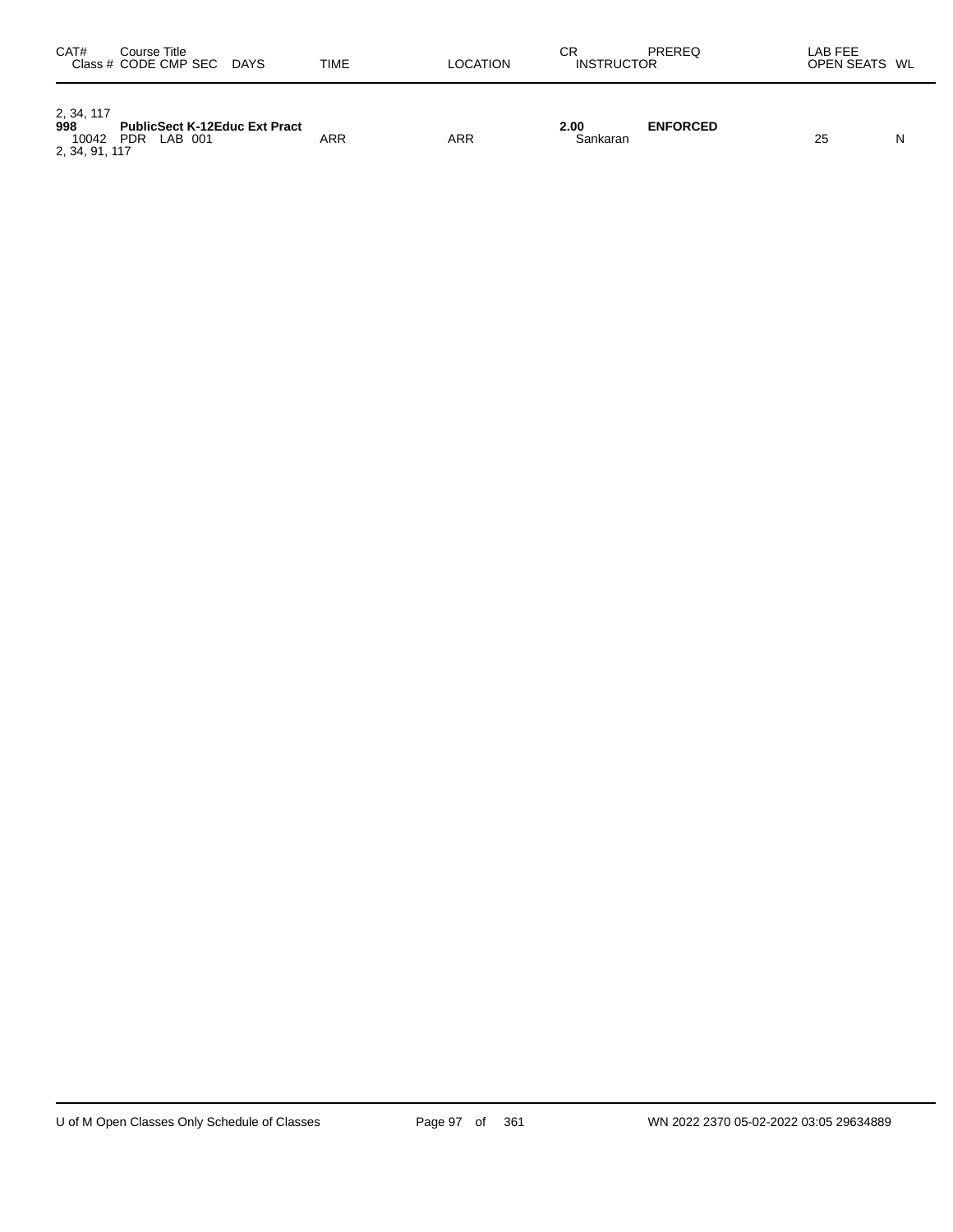# **Literature, Sci, and the Arts**

NOTE--IT IS CRITICAL THAT STUDENTS ATTEND CLASSES FROM THE BEGINNING OF THE TERM. EVEN THOUGH STUDENTS MAY BE REGISTERED OFFICIALLY FOR A COURSE, DEPARTMENTS MAY GIVE AWAY STUDENT'S PLACES IN A COURSE IF THEY DO NOT ATTEND: ---THE FIRST MEETING OF BIOLOGY, CHEMISTRY, AND PHYSICS LABORATORIES;

---THE FIRST MEETINGS OF HISTORY 396 AND 397;

---EITHER OF THE FIRST TWO MEETINGS OF ENGLISH COURSES;

---EITHER OF THE FIRST TWO MEETINGS OF ANY COURSE OFFERED BY THE DEPARTMENT OF ROMANCE LANGUAGES;

---THE FIRST TWO MEETINGS OF COURSES IN OTHER DEPARTMENTS.

AT THE SAME TIME, DEPARTMENTS ARE NOT OBLIGATEDTO WITHDRAW STUDENTS OFFICIALLY FROM THE COURSE, EVEN THOUGH THE STUDENT HAS BEEN INFORMED THAT HIS/HER PLACE IN A COURSE HAS BEEN TAKEN AWAY. STUDENTS ARE RESPONSIBLE FOR THE ACCURACY OF THEIR SCHEDULES AND MUST BE SURE THAT ALL DROPS ARE PROCESSED THROUGH THE REGISTRATION SYSTEM DURING THE NORMAL DROP/ADD PERIOD.

### **Department of Afro-American and African Studies**

#### **Afroamerican & African Studies (AAS) Open Sections**

| 104                            |                             |                | <b>Humanities Seminar</b>   |              |           |                 | 3.00                | <b>ADVISORY</b> |                |   |
|--------------------------------|-----------------------------|----------------|-----------------------------|--------------|-----------|-----------------|---------------------|-----------------|----------------|---|
| 41942 PR                       |                             | <b>SEM 006</b> |                             | МW           | 10-1130AM | 3333 MH         | Ampene              |                 | 13             | Υ |
| Performing & Visual Arts Afr   |                             |                |                             |              |           |                 |                     |                 |                |   |
| 26479 PIR                      |                             | <b>SEM 003</b> |                             | TTH          | 10-1130AM | 2402 MLB        | Santamarina         |                 | 8              | Υ |
| Migrations 20th Cent Blk Lit   |                             |                |                             |              |           |                 |                     |                 |                |   |
| 36990 PR                       |                             | <b>SEM 004</b> |                             | W            | $1-4PM$   | 5521 HH         | Wells               |                 | $\overline{2}$ | Y |
| 19th century Af Am History     |                             |                |                             |              |           |                 |                     |                 |                |   |
| 37588 PR                       |                             | <b>SEM 005</b> |                             | <b>MW</b>    | 1130-1PM  | 2024 TISCH      | Ekotto              |                 | $\overline{2}$ | Y |
|                                |                             |                |                             |              |           |                 |                     |                 |                |   |
| <b>Global Blackness</b>        |                             |                |                             |              |           |                 |                     |                 |                |   |
| 116                            | Swahili II                  |                |                             |              |           |                 | 4.00                | <b>ADVISORY</b> |                |   |
| 19498                          | P                           | <b>REC 002</b> |                             | <b>MTWTH</b> | 9-10AM    | 1460 MH         | Mwipopo             |                 | $\overline{7}$ | Y |
| 24616                          | P                           | <b>REC 003</b> |                             | <b>MTWTH</b> | 1-2PM     | B684 SSWB       | Mwipopo             |                 | 10             | Y |
| 126                            | Elem Yoruba II              |                |                             |              |           |                 | 4.00                | <b>ADVISORY</b> |                |   |
| 30434                          | P                           | <b>REC 001</b> |                             | <b>MTWTH</b> | 9-10AM    | G437 MH         | Ayoola              |                 | $\overline{2}$ | Y |
| Yoruba                         |                             |                |                             |              |           |                 |                     |                 |                |   |
| 200                            | <b>Int African Studies</b>  |                |                             |              |           |                 | 3.00                |                 |                |   |
| 36997                          | P                           | LEC 001        |                             | TTH          | 1130-1PM  | 2260 USB        | Ashforth            |                 | 5              | Υ |
| 202                            | <b>Intro Afr Diasp Stds</b> |                |                             |              |           |                 | 3.00                |                 |                |   |
| 37016                          | P                           | <b>SEM 001</b> |                             | <b>MW</b>    | 10-1130AM | <b>G020 TMC</b> | Gunning             |                 | 22             | Y |
| 208                            | <b>Intro African Art</b>    |                |                             |              |           |                 | 4.00                |                 |                |   |
|                                |                             |                |                             |              |           |                 |                     |                 |                | Y |
| 29715                          | P                           | DIS 002        |                             | TH           | 12-1PM    | G026 TISCH      | Roberson            |                 | $\mathbf{1}$   |   |
| 29716                          | P                           | DIS 003        |                             | TН           | $1-2PM$   | G026 TISCH      | Roberson            |                 | 13             | Υ |
| 29718                          | P                           | <b>DIS 005</b> |                             | F.           | 10-11AM   | 130 TAP         | Roberson            |                 | $\overline{7}$ | Υ |
| 29714                          | S                           | <b>LEC 001</b> |                             | <b>TTH</b>   | 10-1130AM | AUD D AH        | Doris               |                 |                |   |
| 216                            | <b>Intermed Swahili II</b>  |                |                             |              |           |                 | 4.00                | <b>ADVISORY</b> |                |   |
| 19556                          | P                           | <b>REC 001</b> |                             | TTH          | 11-1PM    | 1460 MH         | Mwipopo             |                 | 10             | Y |
| 226                            | Interm Yoruba II            |                |                             |              |           |                 | 4.00                | <b>ADVISORY</b> |                |   |
| 37084                          | P                           | <b>REC 001</b> |                             | TTH          | 4-6PM     | 210 TAP         | Ayoola              |                 | 15             | Υ |
| 247                            | <b>Modern Africa</b>        |                |                             |              |           |                 | 4.00                |                 |                |   |
| 15939                          | P                           | DIS 002        |                             | W            | 12-1PM    | 3242 LSA        | Pam                 |                 | 9              | Υ |
| 37760                          | P                           | DIS 004        |                             | W            | 9-10AM    | 4128 LSA        | Pam                 |                 | 18             | Y |
| 10834                          |                             | LEC 001        |                             | <b>TTH</b>   |           | <b>G020 TMC</b> |                     |                 |                |   |
|                                | A                           |                |                             |              | 10-1130AM |                 | Peterson            |                 |                |   |
| 251                            | Law, Rce&Hst Proc II        |                |                             |              |           |                 | 3.00                | <b>ADVISORY</b> |                |   |
| 27463                          | <b>P</b>                    | LEC 001        |                             | TTH          | 830-10AM  | G449 MH         | Woods               |                 | 15             | Υ |
| Law, Race & Historical Process |                             |                |                             |              |           |                 |                     |                 |                |   |
| 261                            | <b>Intro Pol Ecology</b>    |                |                             |              |           |                 | 4.00                |                 |                |   |
| 36083                          | P                           | DIS 002        |                             | Τ            | 4-5PM     | 2150 SKB        | Klein, Silber-Byrne |                 | $\mathbf{1}$   | Υ |
| 36084                          | P                           | DIS 003        |                             | T            | 5-6PM     | 2070 SKB        | Klein, Silber-Byrne |                 | 4              | Y |
| 36082                          | A                           | LEC 001        |                             | <b>MW</b>    | 230-4PM   | 2140 SKB        | Klein               |                 |                |   |
| 271                            | Intr Afr-Am Lit             |                |                             |              |           |                 | 3.00                | <b>ADVISORY</b> |                |   |
| 27464                          | P                           | LEC 001        |                             | TTH          | 10-1130AM | <b>G010 TMC</b> | <b>Boisseron</b>    |                 | $\overline{7}$ | Y |
| 275                            |                             |                | <b>Blk Women Pop Cult</b>   |              |           |                 | 3.00                |                 |                |   |
| 37090                          | P                           | <b>SEM 001</b> |                             | <b>MW</b>    | 1-230PM   | 1401 MH         | Kelow-Bennett       |                 | 2              | Υ |
| 290                            |                             |                | <b>Select Blk World Std</b> |              |           |                 | 2.00                |                 |                |   |
| 27985                          | P                           | <b>SEM 002</b> |                             | TTH          | 830-10AM  | <b>G010 TMC</b> | Ellsworth           |                 | $\mathbf{1}$   | Y |
|                                |                             |                |                             |              |           |                 |                     |                 |                |   |
| The Tulsa Race Massacre        |                             |                |                             |              |           |                 |                     |                 |                |   |
| 303                            | Race&Ethnicity              |                |                             |              |           |                 | 4.00                | <b>ADVISORY</b> |                |   |
| 25927                          | P                           | DIS 002        |                             | W            | 8-9AM     | 3242 LSA        | <b>Roman Torres</b> |                 | 3              | Y |
| 25926                          | A                           | LEC 001        |                             | <b>TTH</b>   | 1-230PM   | 296 WEISER      | Mahan               |                 |                |   |
| 304                            | Gender&Immigr               |                |                             |              |           |                 | 3.00                | <b>ADVISORY</b> |                |   |
| 27466 PD                       |                             | <b>SEM 001</b> |                             | <b>TTH</b>   | 4-530PM   | 3347 MH         | Fadlalla            |                 | 5              | Y |
| Refugees of Unjust Worlds      |                             |                |                             |              |           |                 |                     |                 |                |   |
| 316                            | <b>Advanced Swahili II</b>  |                |                             |              |           |                 | 3.00                | <b>ADVISORY</b> |                |   |
| 23721                          | P                           | <b>REC 001</b> |                             | МW           | 10-1130AM | 3505 HH         | Madukuli            |                 | $\overline{7}$ | Y |
| 317                            | Clothing, Race, Envirn      |                |                             |              |           |                 | 3.00                |                 |                |   |
| 37028                          | P                           | <b>SEM 001</b> |                             | <b>MW</b>    | 10-1130AM | <b>G010 TMC</b> | Sweeney             |                 | $\overline{2}$ | Υ |
| 326                            | Adv Yoruba II               |                |                             |              |           |                 | 4.00                |                 |                |   |
| 37088                          | P                           | <b>REC 001</b> |                             | <b>MW</b>    | $1-3PM$   | 3505 HH         | Ayoola              |                 | 10             | Y |
| 358                            |                             |                | <b>Black World Studies</b>  |              |           |                 | 3.00                |                 |                |   |
|                                |                             |                |                             |              |           |                 |                     |                 |                |   |
|                                |                             |                |                             |              |           |                 |                     |                 |                |   |

U of M Open Classes Only Schedule of Classes Page 98 of 361 WN 2022 2370 05-02-2022 03:05 29634889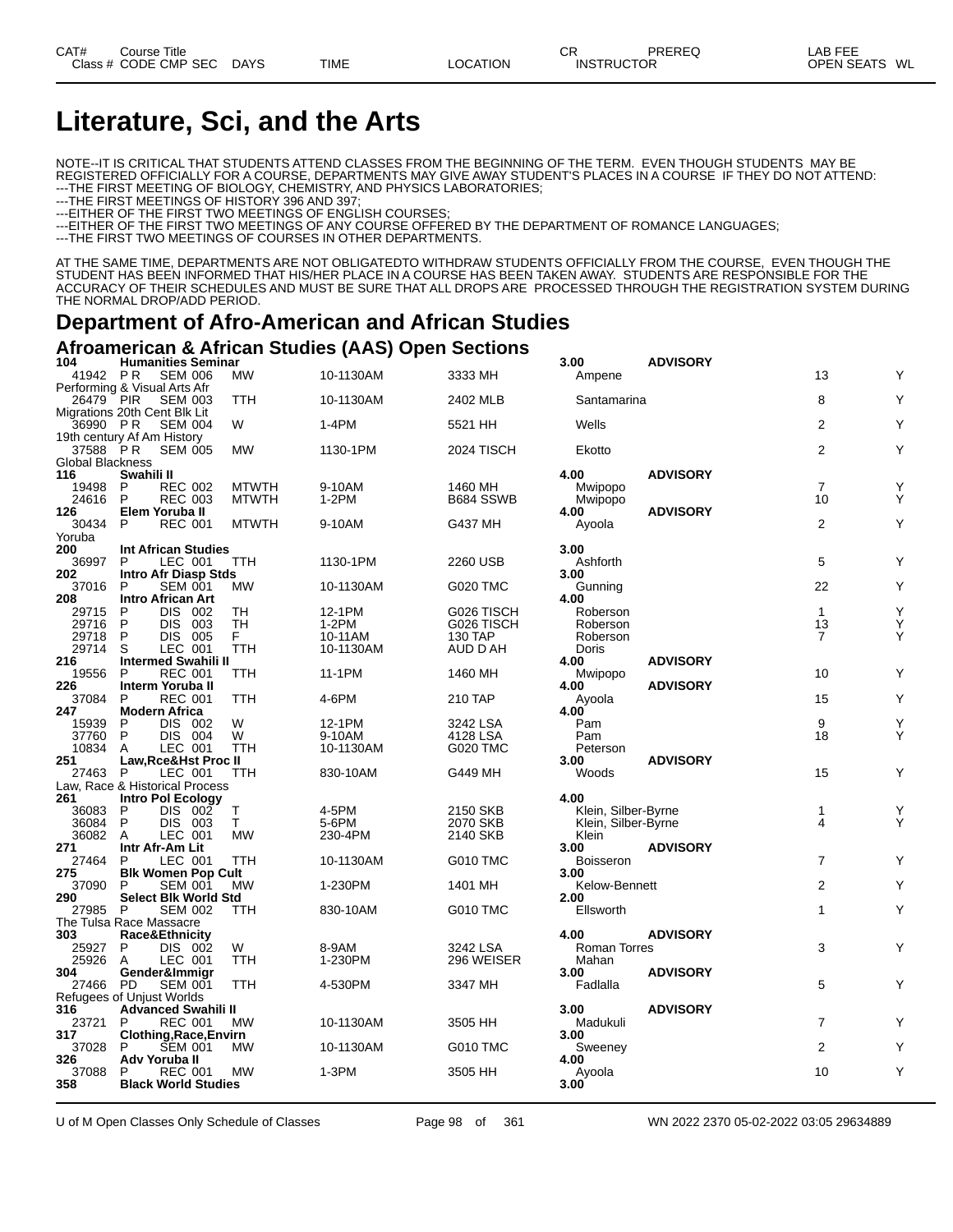| CAT#                            | Course Title<br>Class # CODE CMP SEC                                                                     | <b>DAYS</b>                  | <b>TIME</b>    | <b>LOCATION</b>                         | CR.<br><b>INSTRUCTOR</b>     | PREREQ          | LAB FEE<br>OPEN SEATS WL |        |
|---------------------------------|----------------------------------------------------------------------------------------------------------|------------------------------|----------------|-----------------------------------------|------------------------------|-----------------|--------------------------|--------|
| 28522 P                         | <b>SEM 013</b>                                                                                           | TTH                          | 10-1130AM      | 2225 SEB                                | Deese                        |                 | 5                        | Y      |
| 37590 P                         | Modern Nigeria: Giant of Africa<br><b>SEM 014</b>                                                        | TTH                          | 1-230PM        | G160 AH                                 | Fadlalla                     |                 | 4                        | Υ      |
| 37672 P                         | Med. Anthropologies of Kinship<br><b>SEM 015</b>                                                         | W                            | 4-7PM          | <b>B834 EQ</b>                          | Wells                        |                 | 4                        | Y      |
| 37674 P                         | African Am Hist thrgh Film/Lit<br><b>SEM 016</b>                                                         | MW                           | 10-1130AM      | 1436 MH                                 | Jimenez                      |                 | 1                        | N      |
| Modern S Africa<br>362          | <b>Vision and Time</b>                                                                                   |                              |                |                                         | 3.00                         | <b>ADVISORY</b> |                          |        |
| 37118<br>367                    | <b>SEM 001</b><br>P<br><b>Afr Dance Traditions</b>                                                       | <b>TTH</b>                   | 230-4PM        | 2401 MH                                 | Doris<br>3.00                |                 | 8                        | Y      |
| 37694                           | <b>SEM 001</b><br>P                                                                                      | МW                           | 10-1130AM      | <b>DANCE STUDIO 2</b>                   | Wilson                       |                 | 22                       | Y      |
| 374<br>37461                    | <b>Readings-Af Am Lit</b><br><b>REC 001</b><br>PI                                                        | ттн                          | 1-230PM        | 1436 MH                                 | 3.00<br>Santamarina          |                 | $\mathbf{1}$             | Y      |
| 384<br>30147 PI                 | <b>Black Writers Respond</b><br><b>Caribbean Lit</b><br>LEC 001<br>Caribbean Women Writers               | MW                           | 1-230PM        | G040 TISCH                              | 3.00<br>Khan                 | <b>ADVISORY</b> | 3                        | Y      |
| 392                             | <b>Mental Health in U.S</b>                                                                              |                              |                |                                         | 3.00                         |                 |                          |        |
| 36960<br>36962                  | PI<br>DIS 002<br>PI<br>DIS 003                                                                           | w<br>W                       | 5-6PM<br>6-7PM | <b>B124 MLB</b><br>B <sub>124</sub> MLB | Louis, Adams<br>Louis, Adams |                 | 2<br>$\mathbf{1}$        | Υ<br>Υ |
| 36678<br>408                    | LEC 001<br>A<br><b>African Ec Soc&amp;Pol</b>                                                            | <b>MW</b>                    | 3-4PM          | <b>1528 NUB</b>                         | Louis<br>3.00                | <b>ADVISORY</b> |                          |        |
| 37025<br>458                    | <b>SEM 001</b><br>P<br><b>Black World Issues</b>                                                         | <b>MW</b>                    | 530-7PM        | 2353 MH                                 | Stein<br>3.00                |                 | 10                       | Y      |
| 23642 P                         | <b>SEM 012</b><br>Health & African Development                                                           | W                            | 230-530PM      | 1170 SPH2                               | Stein                        |                 | 1                        | Y      |
| 495<br>21980 P                  | <b>Senior Seminar</b><br><b>SEM 001</b>                                                                  | TTH                          | 230-4PM        | 2448 MH                                 | 4.00<br>Ashforth             | <b>ADVISORY</b> | 20.00<br>9               | Υ      |
| Justice in Africa<br>26408 P    | <b>SEM 002</b>                                                                                           | <b>MW</b>                    | 4-530PM        | 2401 MH                                 | Murray                       |                 | 7                        | Y      |
| Africa and the World<br>30341 P | <b>SEM 003</b>                                                                                           | MW                           | 1-230PM        | 2135 NQ                                 | Klein                        |                 | 14                       | Y      |
| 498<br>37029 P                  | Ethnographies of Exploitation<br><b>DAAS In Action</b><br><b>SEM 001</b><br>Food & Belonging in Diaspora | TTH                          | 1130-1PM       | G020 TMC                                | 3.00<br>Walker               |                 | 9                        | Y      |
| 37031 PD                        | <b>SEM 002</b>                                                                                           | т                            | 1-4PM          | 2427 MH                                 | Zaborowska                   |                 | 30                       | Y      |
| 510                             | James Baldwin Legacy<br>Supervised Research<br>$IND +$                                                   |                              | <b>ARR</b>     | <b>ARR</b>                              | 1.00-6.00                    | <b>ADVISORY</b> | 24                       | N      |
| 516<br>26792                    | Elem Swahili II<br>P<br><b>REC 002</b>                                                                   |                              | 9-10AM         | 1460 MH                                 | 4.00                         |                 | 7                        | Y      |
| 37743<br>519                    | P<br><b>REC 003</b><br>Afram&Pol Rac                                                                     | <b>MTWTH</b><br><b>MTWTH</b> | $1-2PM$        | B684 SSWB                               | Mwipopo<br>Mwipopo<br>3.00   | <b>ADVISORY</b> | 10                       | Υ      |
| 29876                           | P<br><b>SEM 001</b>                                                                                      | W                            | 2-5PM          | <b>1624 CHEM</b>                        | <b>Hutchings</b>             |                 | 9                        | Y      |
| 526<br>22353                    | Intermed Swahili II<br><b>REC 001</b><br>P                                                               | ттн                          | 11-1PM         | 1460 MH                                 | 4.00<br>Mwipopo              |                 | 10                       | Υ      |
| Swahili<br>558<br>37693 PI      | <b>Black World Seminar</b><br><b>SEM 004</b><br>The African Americas                                     |                              | 9-12PM         | 1713 HH                                 | 3.00<br>Alberto              | <b>ADVISORY</b> | 5                        | Y      |
| 626<br>38006                    | Interm Yoruba II<br><b>REC 001</b><br>P                                                                  | <b>TTH</b>                   | 4-6PM          | 210 TAP                                 | 4.00<br>Ayoola               | <b>ADVISORY</b> | 15                       | Y      |
| 662<br>23575                    | <b>Health&amp;Socioecon Dev</b><br><b>SEM 001</b><br>P                                                   | W                            | 230-530PM      | 1170 SPH2                               | 3.00<br>Stein                | <b>ADVISORY</b> | 1                        | Y      |
| 716<br>23287                    | Adv Swahili II<br><b>REC 001</b><br>P                                                                    | МW                           | 10-1130AM      | 3505 HH                                 | 4.00<br>Madukuli             | <b>ADVISORY</b> | 7                        | Y      |
| 726<br>37926                    | Adv Yoruba II<br><b>REC 001</b><br>P                                                                     | МW                           | $1-3PM$        | 3505 HH                                 | 4.00<br>Ayoola               | <b>ADVISORY</b> | 10                       | Y      |
| 890                             | <b>Capstone Course</b><br>$IND +$<br>R                                                                   |                              | ARR            | ARR                                     | 3.00                         | <b>ENFORCED</b> | 24                       |        |
| 892                             | <b>African Std Capstone</b>                                                                              |                              |                |                                         | 3.00                         | <b>ENFORCED</b> |                          | N      |
| 30484 PR                        | <b>SEM 001</b><br>Theory, Method and Analysis                                                            | T                            | 12-3PM         | 2114 MLB                                | Askew                        |                 | 14                       | Y      |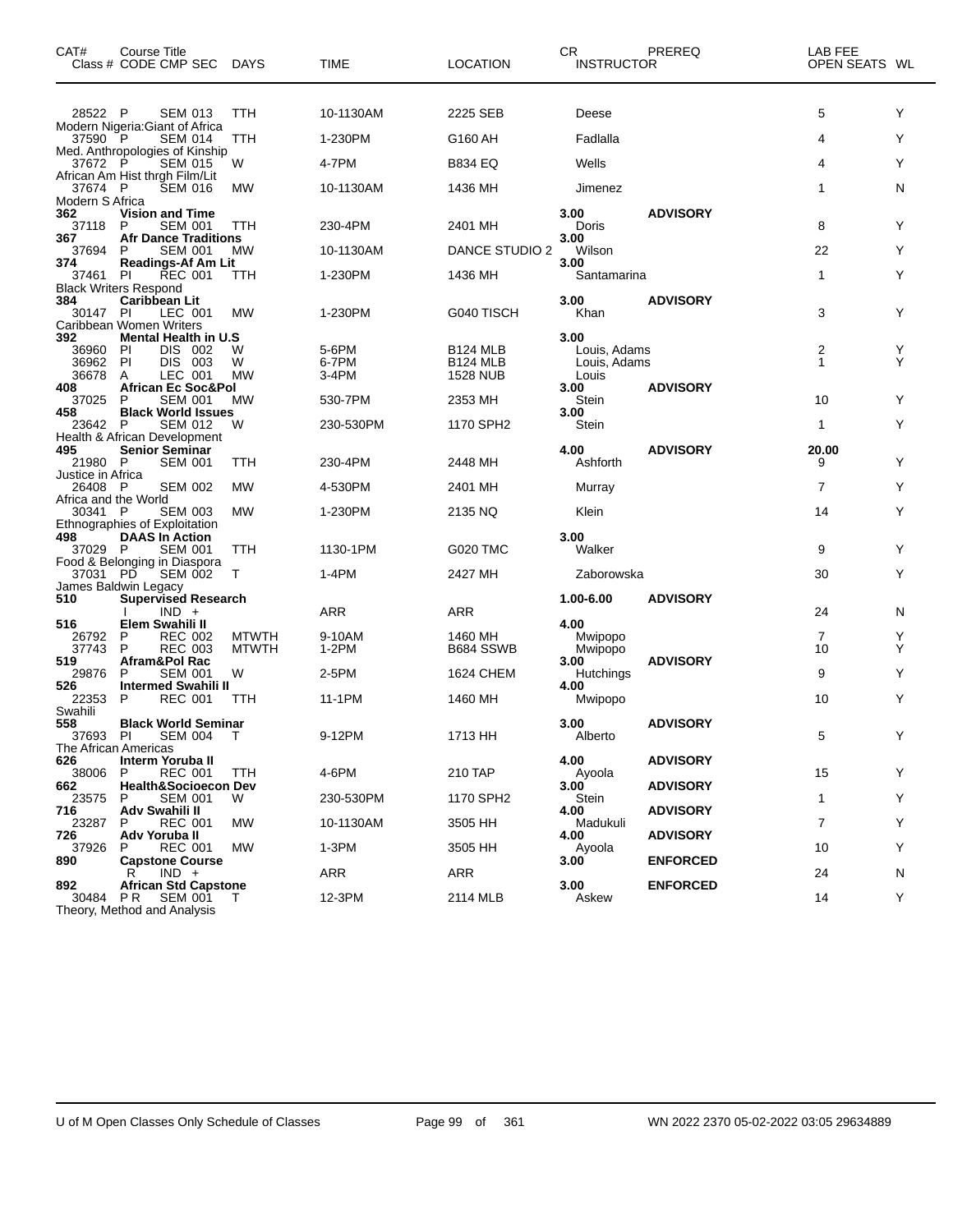| CAT# | Course Title         |             |             |          | СR                | PREREQ | _AB FEE       |  |
|------|----------------------|-------------|-------------|----------|-------------------|--------|---------------|--|
|      | Class # CODE CMP SEC | <b>DAYS</b> | <b>TIME</b> | LOCATION | <b>INSTRUCTOR</b> |        | OPEN SEATS WL |  |
|      |                      |             |             |          |                   |        |               |  |

## **Department of American Culture**

#### **Arab and Muslim American Studies (AMAS) Open Sections**

| 102                               |                 | 1st Yr Sem Arab Amer                     |                                              |                                                                                                |                     | <b>ADVISORY</b><br>3.00                      |                     |        |
|-----------------------------------|-----------------|------------------------------------------|----------------------------------------------|------------------------------------------------------------------------------------------------|---------------------|----------------------------------------------|---------------------|--------|
| 34822 PIR                         |                 | <b>SEM 001</b>                           | МW                                           | 230-4PM                                                                                        | 2114 MLB            | Abdul Khabeer                                | 2                   | Y      |
| Black Women in the Archive<br>229 |                 | Qur'an Utopian Text                      |                                              |                                                                                                |                     | 4.00                                         |                     |        |
| 37318 PI                          |                 | DIS 002                                  | F                                            | 10-11AM                                                                                        | 1448 MH             | Gasimov                                      | 17                  |        |
| 37321 PI                          |                 | DIS 003                                  | F                                            | 12-1PM                                                                                         | 2407 MH             | Gasimov                                      | 14                  |        |
| 37315 A                           |                 | LEC 001                                  | TTH                                          | 1130-1PM                                                                                       | LEC RM 2 MLB        | Mallette                                     |                     |        |
|                                   |                 |                                          |                                              | Synchronous, in-person lectures Tu/Th 12:00-1:00 and one hour per week of asynchronous lecture |                     |                                              |                     |        |
| 301                               |                 | <b>Topics in Arab Amer</b>               |                                              |                                                                                                |                     | 3.00                                         |                     |        |
| 37689 P                           |                 | LEC 001<br>Contemp Film of Islamic World | МW                                           | 1130-1PM                                                                                       | <b>B830 EQ</b>      | Crasnow                                      | 15                  | Y      |
|                                   |                 |                                          | This is a meet-together with RCHUMS 334.004  |                                                                                                |                     |                                              |                     |        |
| 37690 P                           |                 | LEC 002                                  | MW                                           | 230-4PM                                                                                        | <b>B830 EQ</b>      | Crasnow                                      | 13                  | Y      |
| Art & Music of Islamic World      |                 |                                          |                                              |                                                                                                |                     |                                              |                     |        |
|                                   |                 |                                          | This is a meet-together with RCHUMS 334.005. |                                                                                                |                     |                                              |                     |        |
| 330                               |                 | <b>ArabAm Cultural Stds</b>              |                                              |                                                                                                |                     | <b>ENFORCED</b><br>4.00                      | 32.00               |        |
| 29000 PIR                         |                 | DIS 002                                  | W                                            | $2-3PM$                                                                                        | 2212 MLB            | Hagmagid, Stiffler                           | 1                   |        |
| 28999 AR                          |                 | LEC 001                                  | $\top$                                       | 5-8PM                                                                                          | 1427 MH             | Stiffler                                     |                     |        |
|                                   |                 |                                          |                                              | <b>American Culture (AMCULT) Open Sections</b>                                                 |                     |                                              |                     |        |
| 201                               |                 | <b>American Values</b>                   |                                              |                                                                                                |                     | 4.00                                         | 40.00               |        |
| 24324                             | PI              | <b>DIS 008</b>                           | $_{F}^{F}$                                   | 10-11AM                                                                                        | G634 HH             | McCaw, Larson                                | 1                   | Y      |
| 24325                             | -PI             | DIS 009                                  |                                              | 11-12PM                                                                                        | 1624 CHEM           | Week she or her, Larson                      | 1                   | Y      |
| 23352 AI                          |                 | LEC 001                                  | <b>MW</b>                                    | 230-4PM                                                                                        | 3420 CCCB           | Larson                                       |                     |        |
| 202                               |                 | <b>Digital Culture</b>                   |                                              |                                                                                                |                     | 4.00                                         |                     |        |
| 21797                             | PI.             | DIS 002                                  | TH                                           | 3-4PM                                                                                          | G228 AH             | Fisher                                       | 4<br>$\overline{7}$ | Y      |
| 21798<br>21800                    | <b>PI</b><br>PI | DIS.<br>- 003<br>DIS.<br>004             | TH<br>TН                                     | 5-6PM<br>6-7PM                                                                                 | 2306 MH<br>2462 MH  | Salman, Fisher<br>Salman, Fisher             | 15                  | Y<br>Υ |
| 21801                             | PI              | 005<br>DIS.                              | F.                                           | 11-12PM                                                                                        | 2060 SKB            | Perry, Fisher                                | 4                   | Υ      |
| 23351                             | PI              | DIS.<br>007                              | F                                            | $1-2PM$                                                                                        | 2060 SKB            | Perry, Fisher                                | 9                   | Υ      |
| 27524                             | PI              | DIS 008                                  | F.                                           | 10-11AM                                                                                        | 806 BMT             | Perry, Fisher                                | 10                  | Y      |
| 41580                             | PI              | DIS 009                                  | TH                                           | 4-5PM                                                                                          | 1359 MH             | Salman, Fisher                               | 10                  | Y      |
| 21796                             | A               | LEC 001                                  | TTH                                          | 1-230PM                                                                                        | UMMA AUD            | Fisher                                       |                     |        |
| 204                               |                 | <b>Themes Amer Culture</b>               |                                              |                                                                                                |                     | 3.00                                         |                     |        |
| 34739 PD                          |                 | LEC 002<br>Dance and American Culture    | TTH                                          | 1-230PM                                                                                        | 1339 MH             | Croft                                        | 3                   | Y      |
| 34838 PIR                         |                 | LEC 003                                  | TTH                                          | 230-4PM                                                                                        | 3356 MH             | Hass                                         | 6                   | Y      |
|                                   |                 | Culture, Landscapes and Power            |                                              |                                                                                                |                     |                                              |                     |        |
| 38315 PI                          |                 | <b>REC 006</b>                           | MW                                           | 1130-1PM                                                                                       | G010 TMC            | Valella                                      | 3                   | Y      |
| Intro to Latinx Literature        |                 |                                          |                                              |                                                                                                |                     |                                              |                     |        |
|                                   |                 |                                          | This is a meet-together with English 201.001 |                                                                                                |                     |                                              |                     |        |
| 214                               |                 | Asian/Pacif Amer St                      |                                              |                                                                                                |                     | 4.00                                         |                     |        |
| 27743 PI<br>34656                 | - PI            | DIS 003<br>DIS 005                       | F<br>F                                       | 10-11AM<br>12-1PM                                                                              | G421B MH<br>3448 MH | Huang<br>Brar, Desai                         | 1                   | Y<br>Y |
| 34658                             | PI              | DIS 007                                  | F                                            | 2-3PM                                                                                          | 2347 MH             | Brar, Desai                                  |                     | Y      |
| 27741                             | A               | LEC 001                                  | <b>TTH</b>                                   | 4-530PM                                                                                        | 0420 CCCB           | Desai                                        |                     |        |
| 223                               |                 | <b>Elementary Ojibwe II</b>              |                                              |                                                                                                |                     | 3.00<br><b>ENFORCED</b>                      | 40.00               |        |
| 24226 PIR                         |                 | <b>REC 001</b>                           | TTH                                          | 1-230PM                                                                                        | G634 HH             | Pitawanakwat, Gonyon                         | 10                  | Y      |
| 224                               |                 | <b>Span Herit Lang</b>                   |                                              |                                                                                                |                     | <b>ADVISORY</b><br>3.00                      |                     |        |
| 34999<br>224                      | PI              | REC 001                                  | F                                            | 12-1PM                                                                                         | <b>REMOTE</b>       | <b>ADVISORY</b>                              | $\mathbf{1}$        | Y      |
|                                   |                 | <b>Span Herit Lang</b><br>REC 001        | MW                                           | 12-1PM                                                                                         | <b>B101 MLB</b>     | 3.00<br>Galvan-Santibanez                    | $\mathbf{1}$        | Y      |
| 229                               |                 | Qur'an Utopian Text                      |                                              |                                                                                                |                     | 4.00                                         |                     |        |
| 37319                             | <b>PI</b>       | DIS 002                                  | F                                            | 10-11AM                                                                                        | 1448 MH             | Gasimov                                      | 17                  | Y      |
| 37322                             | PI              | DIS 003                                  | F                                            | 12-1PM                                                                                         | 2407 MH             | Gasimov                                      | 14                  | Y      |
| 37316                             | A               | LEC 001                                  | <b>TTH</b>                                   | 1130-1PM                                                                                       | LEC RM 2 MLB        | Mallette                                     |                     |        |
|                                   |                 |                                          |                                              | Synchronous, in-person lectures Tu/Th 12:00-1:00 and one hour per week of asynchronous lecture |                     |                                              |                     |        |
| 230<br>37174                      | P               | 19c Amer Art<br>LEC 001                  | TTH                                          | 4-530PM                                                                                        | G040 TISCH          | 3.00<br>Zurier                               | 19                  | Y      |
| 234                               |                 | <b>Buddhism in America</b>               |                                              |                                                                                                |                     | 3.00                                         |                     |        |
| 35866                             | <b>PI</b>       | <b>SEM 001</b>                           | МW                                           | 230-4PM                                                                                        | B137 MLB            | <b>Brose</b>                                 | 7                   | Y      |
| 240                               |                 | Int Womn Gndr Stdy                       |                                              |                                                                                                |                     | 4.00                                         |                     |        |
| 27259                             | <b>PI</b>       | DIS 002                                  | W                                            | 4-6PM                                                                                          | <b>B103 MLB</b>     | Bell. Karem Albrecht                         | 1                   | Υ      |
| 23748                             | PI.             | DIS 003                                  | TH                                           | 8-10AM                                                                                         | 1105 NQ             | Loera Wiggins, Karem Albrecht                | 1                   | Y      |
| 27261                             | PI              | 005<br>DIS.                              | F.                                           | 10-12PM                                                                                        | G144 AH             | Smith, Karem Albrecht                        | 3                   | Y      |
| 10836<br>10837                    | PI<br><b>PI</b> | DIS.<br>008<br>DIS.<br>009               | <b>TH</b><br>F                               | 4-6PM<br>10-12PM                                                                               | 2330 MH<br>2469 MH  | Bell, Karem Albrecht<br>King, Karem Albrecht |                     | Υ<br>Υ |
| 23749                             | PI              | DIS.<br>010                              | F                                            | 12-2PM                                                                                         | 2112 MLB            | Barnes, Karem Albrecht                       |                     | Υ      |
| 26083                             | <b>PIR</b>      | <b>DIS</b><br>012                        | W                                            | 4-6PM                                                                                          | <b>B109 MLB</b>     | King, Karem Albrecht                         |                     | Υ      |
| 27392                             | PI              | DIS.<br>015                              | F.                                           | 12-2PM                                                                                         | 2104 MLB            | Condon, Karem Albrecht                       | 3                   | Υ      |
| 27393                             | PI              | DIS.<br>016                              | <b>TH</b>                                    | 4-6PM                                                                                          | 2334 SEB            | Nguyen, Karem Albrecht                       | 2                   | Υ      |
| 27394                             | PI              | DIS.<br>017                              | F                                            | 10-12PM                                                                                        | <b>B137 MLB</b>     | Nguyen, Karem Albrecht                       | 1                   | Υ      |
| 27395                             | PI              | DIS 018                                  | F                                            | 10-12PM                                                                                        | 2401 MH             | Rivera, Karem Albrecht                       | 4                   | Y      |
| 27396                             | <b>PIR</b>      | DIS 019                                  | W                                            | 4-6PM<br>This section is reserved for students in the LSA Honors Program.                      | 2104 MLB            | Smith, Karem Albrecht                        | 7                   | Y      |
|                                   |                 |                                          |                                              |                                                                                                |                     |                                              |                     |        |

U of M Open Classes Only Schedule of Classes Page 100 of 361 WN 2022 2370 05-02-2022 03:05 29634889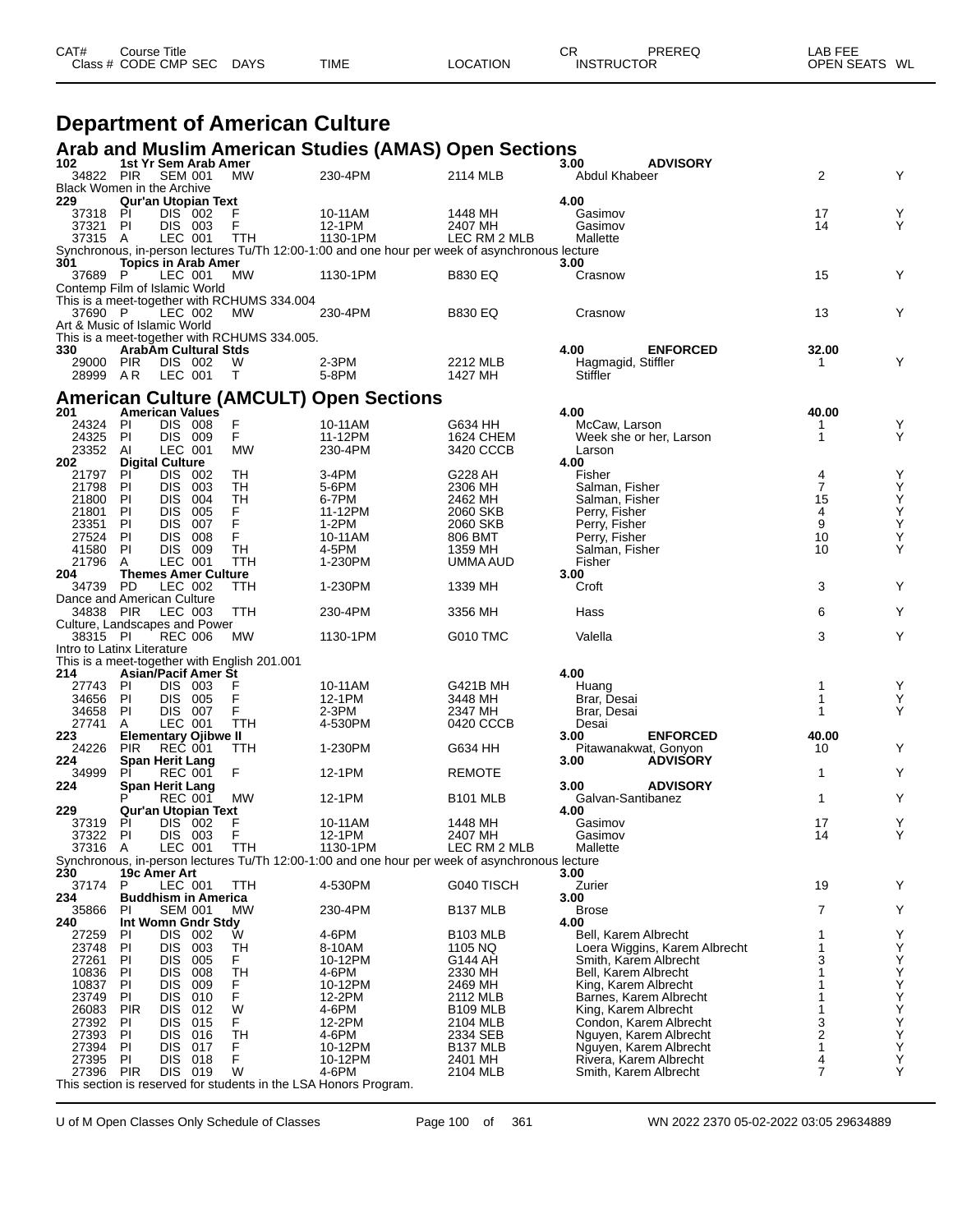| CAT#              | <b>Course Title</b><br>Class # CODE CMP SEC                               | <b>DAYS</b>     | <b>TIME</b>                                                                                | <b>LOCATION</b>              | CR<br>PREREQ<br><b>INSTRUCTOR</b>                                                                                | LAB FEE<br>OPEN SEATS WL |        |
|-------------------|---------------------------------------------------------------------------|-----------------|--------------------------------------------------------------------------------------------|------------------------------|------------------------------------------------------------------------------------------------------------------|--------------------------|--------|
| 27258 A           | LEC 001                                                                   | <b>MW</b>       | STUDENTS ARE AUTO-ENROLLED IN LECTURE WHEN THEY ELECT A DISCUSSION.<br>$2-3PM$             | AUD B AH                     | Karem Albrecht                                                                                                   |                          |        |
| 243               | Latinas in U S                                                            |                 |                                                                                            |                              | 4.00                                                                                                             |                          |        |
| 38102             | PI<br>DIS 002                                                             | W               | 9-10AM                                                                                     | 3401 MH                      | Marin                                                                                                            | 2                        | Y      |
| 38103             | PI<br><b>DIS</b><br>003                                                   | W               | 4-5PM                                                                                      | 1469 MH                      | Marin                                                                                                            | $\overline{\mathbf{c}}$  | Y      |
| 38104<br>28977    | PI<br>DIS 004<br>LEC 001<br>S                                             | W<br>TTH        | 5-6PM<br>230-4PM                                                                           | G168 AH<br>1427 MH           | Marin<br>Calvo-Quiros                                                                                            | 8                        | Y      |
| 263               | <b>The American South</b>                                                 |                 |                                                                                            |                              | 4.00                                                                                                             |                          |        |
| 22452             | <b>DIS</b><br>P<br>005                                                    | т               | 9-10AM                                                                                     | 2271 AH                      | Ellis II                                                                                                         | 11                       | Υ      |
| 22453             | P<br><b>DIS</b><br>006                                                    | т               | 9-10AM                                                                                     | 1448 MH                      | Nabukenya                                                                                                        | 15                       | Y      |
| 30495<br>22448    | <b>DIS</b><br>P<br>009<br>Α<br>LEC 001                                    | Τ<br><b>MW</b>  | 11-12PM<br>1-230PM                                                                         | <b>1512 NUB</b><br>1210 CHEM | Nabukenya<br>Berrey                                                                                              | 15                       | Y      |
| 270               | <b>Amer Religion</b>                                                      |                 |                                                                                            |                              | 4.00                                                                                                             |                          |        |
| 34993             | DIS <sup>-</sup><br>P<br>- 002                                            | W               | 1-2PM                                                                                      | 1436 MH                      | Wunderlich                                                                                                       | 4                        | Y      |
| 34994             | P<br><b>DIS</b><br>- 003                                                  | W               | $2-3PM$                                                                                    | 2306 MH                      | Wunderlich                                                                                                       | 12                       | Y      |
| 34996<br>34992    | P<br>DIS 005<br>LEC 001<br>A                                              | TН<br><b>MW</b> | 10-11AM<br>1130-1PM                                                                        | 3254 LSA<br>3420 CCCB        | Wunderlich<br>Juster, Borja                                                                                      | 8                        | Y      |
| 300               | <b>AMCULT Practices</b>                                                   |                 |                                                                                            |                              | 3.00                                                                                                             |                          |        |
| 22475             | <b>SEM 001</b><br><b>PIR</b>                                              | MW              | 10-1130AM                                                                                  | 1469 MH                      | Anderson                                                                                                         | 9                        | Y      |
| 301               | <b>Topics Amer Culture</b>                                                |                 |                                                                                            |                              | 3.00                                                                                                             | 485.00                   |        |
| 23372             | PI<br>LEC 001<br>A/PIA in Civil Rights Movement                           | МW              | 10-1130AM                                                                                  | 1339 MH                      | Hwang                                                                                                            | 6                        | Y      |
| 37609 PI          | LEC 003                                                                   | MW              | 1-230PM                                                                                    | 2336 MH                      | Miller                                                                                                           | 12                       | Y      |
| American Refugees |                                                                           |                 |                                                                                            |                              |                                                                                                                  |                          |        |
|                   | This is a meet-together with English 285.001                              |                 |                                                                                            |                              |                                                                                                                  |                          |        |
| 37680 PI          | LEC 004                                                                   | <b>MW</b>       | 230-4PM                                                                                    | <b>REMOTE</b>                | Fitzgerald                                                                                                       | 6                        | Y      |
|                   | LGBTQ+ Theatre in the US<br>This is a meet-together with English 346.001. |                 |                                                                                            |                              |                                                                                                                  |                          |        |
| 308               | <b>Amer Constitut Hist</b>                                                |                 |                                                                                            |                              | <b>ADVISORY</b><br>4.00                                                                                          |                          |        |
| 29112             | DIS 002<br>-PI                                                            | F               | 10-11AM                                                                                    | 3254 LSA                     | Fisher                                                                                                           | 15                       | Y      |
| 29114             | <b>DIS</b><br>004<br><b>PI</b>                                            | TН              | 12-1PM                                                                                     | 4212 SEB                     | Quint                                                                                                            | 4                        | Y      |
| 29115<br>30501    | PI<br><b>DIS</b><br>005<br>PI<br><b>DIS</b><br>006                        | TH<br>TH        | 1-2PM<br>12-1PM                                                                            | 2244 USB<br>2340 SEB         | Quint<br>Fisher                                                                                                  | 10<br>15                 | Y<br>Y |
| 30561             | <b>PI</b><br><b>DIS</b><br>007                                            | F.              | 11-12PM                                                                                    | 1427 MH                      | Quint                                                                                                            | 7                        | Y      |
| 29111             | LEC 001<br>Al                                                             | TTH             | 10-1130AM                                                                                  | 1400 CHEM                    | Dowd, Scott                                                                                                      |                          |        |
| 310               | <b>Top Ethnic Studies</b>                                                 |                 |                                                                                            |                              | 3.00                                                                                                             |                          |        |
| 34731             | PI<br>LEC 001                                                             | TTH             | 4-530PM                                                                                    | 1339 MH                      | Meyer                                                                                                            | 9                        | Y      |
| 311               | Stereotypes of Native Langs<br><b>American Culture/HU</b>                 |                 |                                                                                            |                              | 1.00-4.00                                                                                                        | 40.00                    |        |
| 28954             | PI<br>LEC 001                                                             | TTH             | 1-230PM                                                                                    | G040 TISCH                   | Desai                                                                                                            | 12                       | Y      |
|                   | Asian Am Literary Production                                              |                 |                                                                                            |                              |                                                                                                                  |                          |        |
| 314               | Asian Amer Hist                                                           |                 |                                                                                            |                              | 3.00                                                                                                             |                          |        |
| 34733<br>321      | P<br>LEC 001<br><b>Detroit Initiative</b>                                 | MW              | 230-4PM                                                                                    | 1339 MH                      | Borja<br><b>ADVISORY</b><br>4.00                                                                                 | 5<br>125.00              | Y      |
| 24605             | <b>PIR</b><br>LAB 001                                                     | TTH             | 1130-1PM                                                                                   | 1005 WQ                      | Carter                                                                                                           | 21                       | Y      |
| 323               | <b>Intermed Ojibwe II</b>                                                 |                 |                                                                                            |                              | 3.00<br><b>ENFORCED</b>                                                                                          | 40.00                    |        |
| 25961             | <b>REC 001</b><br><b>PIR</b>                                              | TTH             | 230-4PM                                                                                    | G634 HH                      | Pitawanakwat, Gonyon                                                                                             | 11                       | Y      |
| 330<br>28979      | ArabAm Cultural Stds<br><b>PIR</b><br>DIS 002                             | W               | 2-3PM                                                                                      | 2212 MLB                     | <b>ENFORCED</b><br>4.00<br>Hagmagid, Stiffler                                                                    | 32.00<br>1               | Y      |
| 28978 AR          | LEC 001                                                                   | Т               | 5-8PM                                                                                      | 1427 MH                      | Stiffler                                                                                                         |                          |        |
|                   |                                                                           |                 |                                                                                            |                              | Not available to students who have completed AMCULT 311 (topics #19 or #34) or ARABAM 311 (topics #1 or #5) when |                          |        |
|                   |                                                                           |                 | taught with the topic "Camels, Kabobs, and Kahlil Gibran: Arab American Cultural Studies." |                              |                                                                                                                  |                          |        |
| 350<br>34741      | <b>Broadway and Am Cult</b><br>DIS<br><b>PIR</b><br>002                   | TН              | $1-2PM$                                                                                    | 2449 MH                      | <b>ENFORCED</b><br>4.00<br>Himes, Hughes                                                                         | 25.00<br>2               | Y      |
| 34742             | DIS 003<br><b>PIR</b>                                                     | TН              | 5-6PM                                                                                      | G463 MH                      | Himes, Hughes                                                                                                    | $\overline{\mathbf{c}}$  | Υ      |
| 34743             | <b>PIR</b><br><b>DIS</b><br>004                                           | TH              | 4-5PM                                                                                      | G463 MH                      | Himes, Hughes                                                                                                    | 1                        | Υ      |
| 34744             | <b>PIR</b><br><b>DIS</b><br>005                                           | F.              | 11-12PM                                                                                    | G421B MH                     | Cohen, Hughes                                                                                                    | 3                        | Y      |
| 34745<br>34740    | 006<br><b>PIR</b><br><b>DIS</b><br>LEC 001<br>AR.                         | F<br><b>TTH</b> | 12-1PM<br>10-1130AM                                                                        | 1303 MH<br>1300 CHEM         | Cohen, Hughes<br>Hughes                                                                                          | 4                        | Y      |
| 353               | <b>Asians Amer Film&amp;TV</b>                                            |                 |                                                                                            |                              | 3.00                                                                                                             | 40.00                    |        |
| 28982             | LEC 001<br>-PI                                                            | МW              | 1-230PM                                                                                    | 3463 MH                      | Lawsin                                                                                                           | 3                        | Y      |
| 361               | <b>Teach ESL Mignt Comm</b>                                               |                 |                                                                                            |                              | 3.00                                                                                                             |                          |        |
| 29267<br>363      | <b>SEM 001</b><br>P<br>Asian Pacif Am Wmn                                 | TTH             | 1-230PM                                                                                    | 2228 SEB                     | Des Jardins, Rodriguez<br>3.00                                                                                   | 1                        | Y      |
| 27256             | P<br>LEC 001                                                              | <b>MW</b>       | 10-1130AM                                                                                  | G168 AH                      | Lawsin                                                                                                           | 1                        | Y      |
| 367               | <b>Amer Indian History</b>                                                |                 |                                                                                            |                              | 3.00                                                                                                             |                          |        |
| 34734             | LEC 001<br>PI                                                             | MW              | 830-10AM                                                                                   | G127 AH                      | Dowd                                                                                                             | 6                        | Y      |
| 374<br>34781      | Pol&Cult 1960's<br><b>DIS</b><br>003<br><b>PI</b>                         | TH              | 5-6PM                                                                                      | G449 MH                      | 4.00<br>Brier, Berrey                                                                                            |                          | Y      |
| 34782             | <b>DIS</b><br>004<br>PI                                                   | TH              | 6-7PM                                                                                      | 2347 MH                      | Brier                                                                                                            | 1                        | Y      |
| 34783             | PI<br><b>DIS</b><br>005                                                   | F               | 10-11AM                                                                                    | 1303 MH                      | Lindsey                                                                                                          | 3                        | Y      |
| 34784             | PI<br><b>DIS</b><br>006                                                   | F               | 11-12PM                                                                                    | 1303 MH                      | Lindsey, Berrey                                                                                                  | 2                        | Y      |
| 34785             | PI<br><b>DIS</b><br>007                                                   | F.              | 12-1PM                                                                                     | G421B MH                     | Lindsey                                                                                                          | 1                        | Y      |
| 34779<br>376      | LEC 001<br>A<br>Caribbean Lit                                             | <b>MW</b>       | 4-530PM                                                                                    | 0460 CCCB                    | Berrey<br><b>ADVISORY</b><br>3.00                                                                                |                          |        |
| 30148             | LEC 001<br>PI                                                             | MW              | 1-230PM                                                                                    | G040 TISCH                   | Khan                                                                                                             | 3                        | Y      |
|                   | Caribbean Women Writers                                                   |                 |                                                                                            |                              |                                                                                                                  |                          |        |
| 385               | <b>Immigration Law</b>                                                    |                 |                                                                                            |                              | 4.00                                                                                                             |                          |        |
| 25951             | P<br>DIS 003                                                              | TН              | 11-12PM                                                                                    | 2330 MH                      | Euphrat Weston                                                                                                   | $\overline{2}$           | Y      |

U of M Open Classes Only Schedule of Classes Page 101 of 361 WN 2022 2370 05-02-2022 03:05 29634889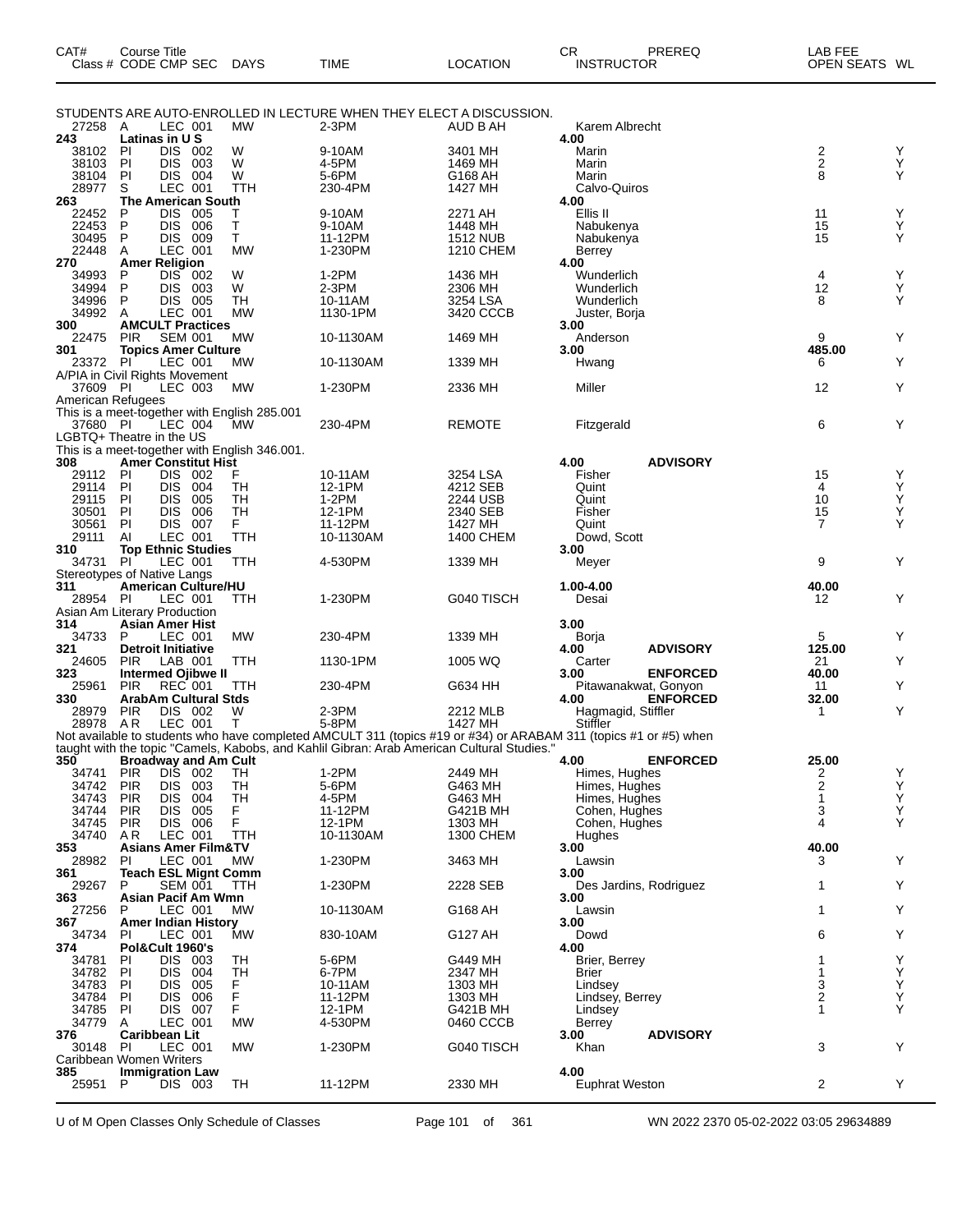| CAT#                 | Course Title<br>Class # CODE CMP SEC DAYS                                          |            | <b>TIME</b>                                                                                                     | <b>LOCATION</b>                    | CR.<br><b>INSTRUCTOR</b> | PREREQ                    | LAB FEE<br>OPEN SEATS WL |        |
|----------------------|------------------------------------------------------------------------------------|------------|-----------------------------------------------------------------------------------------------------------------|------------------------------------|--------------------------|---------------------------|--------------------------|--------|
| 388                  | <b>Field Study</b>                                                                 |            |                                                                                                                 |                                    | 2.00                     | ADVISORY                  |                          |        |
| 389                  | $IND +$<br><b>Reading Amer Cult</b>                                                | MW         | 10-1130AM                                                                                                       | 2475 MH                            | 1.00-4.00                |                           | 9                        | N      |
| 392                  | $\overline{IND}$ +<br><b>Mental Health in U.S</b>                                  |            | ARR                                                                                                             | ARR                                | 3.00                     |                           | 5                        | N      |
| 36961                | ΡI<br>DIS 002                                                                      | W          | 5-6PM                                                                                                           | <b>B124 MLB</b>                    | Louis, Adams             |                           | 2                        | Y      |
| 36963<br>36679       | PI<br>DIS 003<br>A<br>LEC 001                                                      | W<br>МW    | 6-7PM<br>$3-4PM$                                                                                                | <b>B124 MLB</b><br><b>1528 NUB</b> | Louis, Adams<br>Louis    |                           | 1                        | Y      |
| 398<br>10842 PD      | Jr Hon Writ Wkshp<br><b>SEM 001</b>                                                | т          | $1-4PM$                                                                                                         | 3163 USB                           | 3.00<br>Cole             | <b>ADVISORY</b>           | 10                       | Y      |
|                      |                                                                                    |            | See www.lsa.umich.edu/ac/undergrad/honors/ for information on obtaining overrides. Meets with WOMENSTD 389.001. |                                    |                          |                           |                          |        |
| 405<br>34807 PI      | <b>Topics Amer Culture</b><br><b>SEM 001</b>                                       | F          | 10-1PM                                                                                                          | 1025 JEFFRIES                      | 3.00                     | Garskof, Sankaran, Lefort | 1                        | Y      |
|                      | Immigrant Justice Lab                                                              |            | Please note: this course follows the Law School class start and end dates for WN22 term.                        |                                    |                          |                           |                          |        |
| 28972 P              | <b>SEM 002</b>                                                                     | <b>TTH</b> | 4-530PM                                                                                                         | 1105 NQ                            | Phruksachart             |                           | 19                       | Y      |
| 37592 PI             | Cinema of American Migration<br><b>SEM 018</b>                                     | МW         | 4-530PM                                                                                                         | G634 HH                            | Chambers                 |                           | 14                       | N      |
| 38460 PI             | Storytelling in Popular Cult.<br><b>SEM 019</b>                                    | MW         | 230-4PM                                                                                                         | 1436 MH                            | Orr                      |                           | 14                       | Y      |
|                      | <b>Frontiers and Borderlands</b>                                                   |            |                                                                                                                 |                                    |                          |                           |                          |        |
| 38641 P              | Meet-together with English 470.001<br><b>SEM 020</b>                               | МW         | 10-1130AM                                                                                                       | 180 TAP                            | Norman                   |                           | 10                       | Y      |
|                      | Indigenous Art North America<br>This is a meet-together with HISTART 294.002.      |            |                                                                                                                 |                                    |                          |                           |                          |        |
| 38964 P              | <b>SEM 021</b>                                                                     | TH         | 1-4PM                                                                                                           | 270 TAP                            | Rife                     |                           | 11                       | Y      |
|                      | Undergraduate Methods Seminar<br>This is a meet-together with HISTART 497 sec 003. |            |                                                                                                                 |                                    |                          |                           |                          |        |
| 40580 P              | SEM 022                                                                            | $\top$     | 1-4PM                                                                                                           | 2427 MH                            | Zaborowska               |                           | 30                       | Y      |
|                      | James Baldwin Legacy<br>This is a meet-together with AAS 498.002.                  |            |                                                                                                                 |                                    |                          |                           |                          |        |
| 410<br>24205         | Ethics&Info TechnIgy<br>AR LEC 001                                                 | ŤTH        | 4-530PM                                                                                                         | <b>1544 NUB</b>                    | 4.00<br>Pasquetto        |                           |                          |        |
| 493                  | <b>Honors Read&amp;Thesis</b>                                                      |            |                                                                                                                 |                                    | 1.00-3.00                | <b>ADVISORY</b>           |                          |        |
| 498                  | IR<br>$IND +$<br><b>Capstone Sem Am Cult</b>                                       |            | ARR                                                                                                             | ARR                                | 4.00                     |                           | 10                       | N      |
| 24355                | PIR SEM 001<br>Fall & Rise of American Empire                                      | <b>TTH</b> | 10-1130AM                                                                                                       | 2320 SEB                           | Gunning                  |                           | 4                        | Y      |
| 504                  | Am IMM:Soc Persp                                                                   |            |                                                                                                                 |                                    | 3.00                     | <b>ADVISORY</b>           |                          |        |
| 36064<br>601         | SEM 001<br>P<br><b>Topics Amer Stds</b>                                            | TTH        | 230-4PM                                                                                                         | 3207 LSA                           | Pedraza<br>3.00          | <b>ADVISORY</b>           | 11                       | Y      |
| 26156 PI             | <b>SEM 001</b><br>Indigeneity and Performance                                      | T          | 1-4PM                                                                                                           | 2475 MH                            | Hughes                   |                           | 4                        | Y      |
| 29273 PI             | <b>SEM 002</b>                                                                     | T          | 9-12PM                                                                                                          | 1713 HH                            | Alberto                  |                           | 5                        | Y      |
|                      | The African Americas<br>This is a meet-together with History 691.                  |            |                                                                                                                 |                                    |                          |                           |                          |        |
| 645                  | At Home in America                                                                 |            |                                                                                                                 |                                    | 3.00                     | <b>ADVISORY</b>           |                          |        |
| 35383<br>658         | PI<br><b>SEM 001</b><br><b>DS Special Topics</b>                                   | Т          | 2-5PM                                                                                                           | 2135 NQ                            | Dash Moore<br>3.00       |                           | 3                        | Y      |
| 36043<br>698         | P<br><b>SEM 001</b><br>Methodologies                                               | M          | 4-7PM                                                                                                           | 3000 STB                           | Yergeau<br>3.00          | <b>ADVISORY</b>           | 6                        | Y      |
|                      | 10844 PIR SEM 001 TTH                                                              |            | 4-520PM                                                                                                         | 3505 HH                            | Croft                    |                           | 4                        | Y      |
| 850<br>19971         | <b>Adv Gr Primary Res</b><br><b>PIR</b><br><b>SEM 001</b>                          | TН         | 10-1PM                                                                                                          | 3505 HH                            | 3.00<br>Hass             | <b>ADVISORY</b>           | 3                        | Y      |
| 899                  | <b>Special Research</b><br>$IND +$                                                 |            | ARR                                                                                                             | ARR                                | 1.00-6.00                | <b>ADVISORY</b>           | 24                       | N      |
| 990                  | Diss-Precand                                                                       |            |                                                                                                                 |                                    | 1.00-8.00                | <b>ADVISORY</b>           |                          |        |
| 993                  | $IND +$<br><b>Teaching Methods</b>                                                 |            | ARR                                                                                                             | ARR                                | 1.00                     | <b>ADVISORY</b>           | 25                       | N      |
| 10846                | <b>PIR</b><br>SEM 001                                                              |            | ARR                                                                                                             | ARR                                |                          |                           | 10                       | Y      |
| 995                  | Diss-Cand<br>$IND +$<br>IR                                                         |            | ARR                                                                                                             | <b>ARR</b>                         | 8.00                     | <b>ENFORCED</b>           | 23                       | N      |
|                      |                                                                                    |            | <b>Asian Pacific Island American Studies (ASIANPAM) Open Sections</b>                                           |                                    |                          |                           |                          |        |
| 214                  | <b>Asian/Pacif Amer St</b>                                                         |            |                                                                                                                 |                                    | 4.00                     |                           |                          |        |
| 27754 PI<br>35002 PI | DIS 003<br>DIS 005                                                                 | F<br>F     | 10-11AM<br>12-1PM                                                                                               | G421B MH<br>3448 MH                | Huang<br>Brar, Desai     |                           | 1<br>1                   | Y<br>Υ |
| 35004 PI<br>27752 A  | DIS 007<br>LEC 001                                                                 | F<br>TTH   | $2-3PM$<br>4-530PM                                                                                              | 2347 MH<br>0420 CCCB               | Brar, Desai<br>Desai     |                           | 1                        | Y      |
| 301                  | <b>Topics in A/PIA</b>                                                             |            |                                                                                                                 |                                    | 3.00                     |                           |                          |        |
| 23487 PI             | LEC 001<br>A/PIA in Civil Rights Movement                                          | МW         | 10-1130AM                                                                                                       | 1339 MH                            | Hwang                    |                           | 6                        | Y      |
| 34888 P              | LEC 002<br>Asian American Cinema                                                   | <b>MW</b>  | 4-530PM                                                                                                         | 1105 NQ                            | Phruksachart             |                           | 6                        | Y      |
| 311                  | A/PIA Studies & HU                                                                 |            |                                                                                                                 |                                    | 3.00                     |                           |                          |        |
| 34730 PI             | LEC 001<br>Asian Am Literary Production                                            | TTH        | 1-230PM                                                                                                         | G040 TISCH                         | Desai                    |                           | 12                       | Y      |
| 314                  | <b>Asian Amer Hist</b>                                                             |            |                                                                                                                 |                                    | 3.00                     |                           |                          |        |
| 35006                | - P<br>LEC 001                                                                     | MW         | 230-4PM                                                                                                         | 1339 MH                            | Borja                    |                           | 5                        | Y      |

U of M Open Classes Only Schedule of Classes Page 102 of 361 WN 2022 2370 05-02-2022 03:05 29634889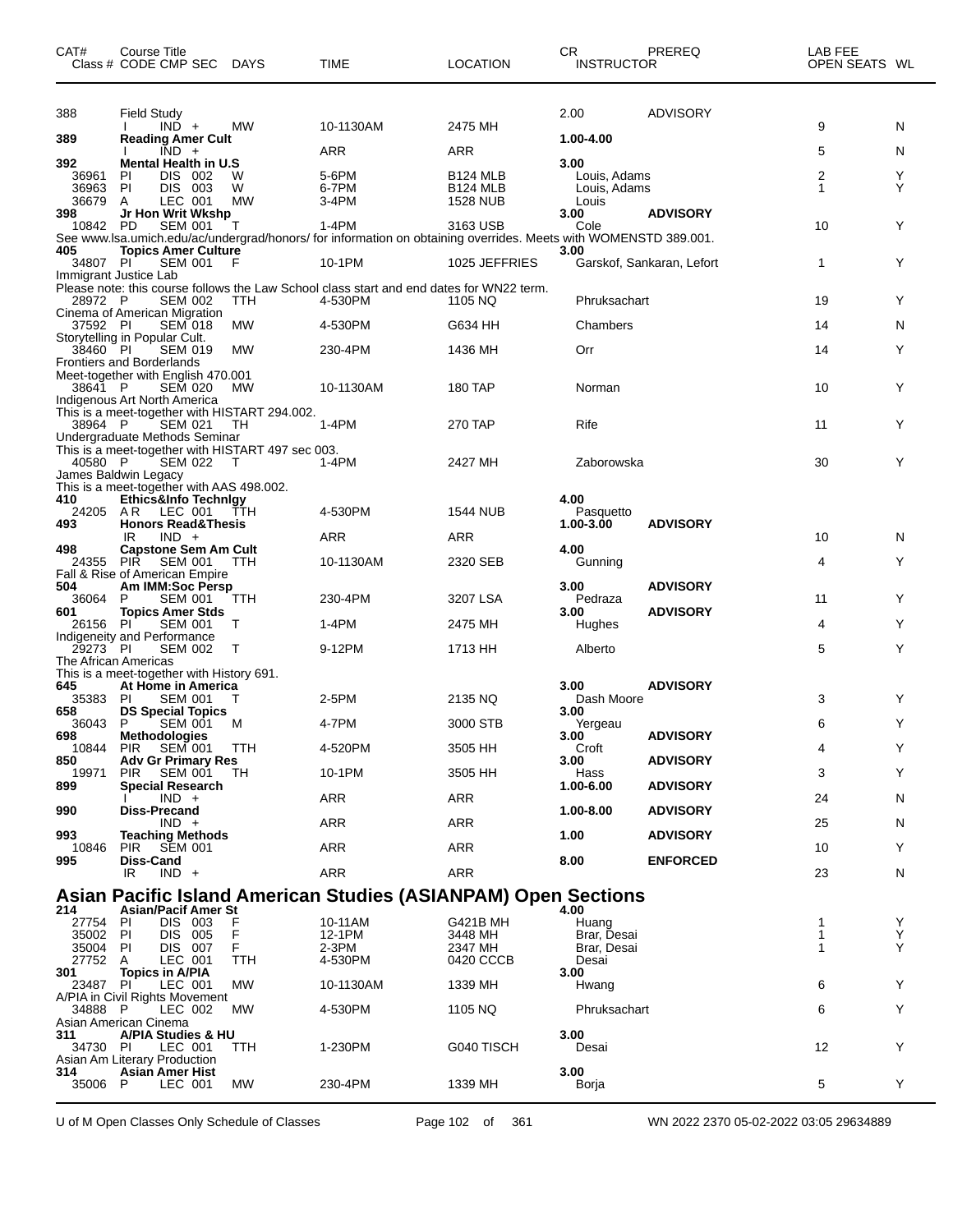| CAT#                | <b>Course Title</b><br>Class # CODE CMP SEC DAYS                                      | <b>TIME</b>                                             | <b>LOCATION</b>      | <b>CR</b><br>PREREQ<br><b>INSTRUCTOR</b>        | LAB FEE<br>OPEN SEATS WL |   |
|---------------------|---------------------------------------------------------------------------------------|---------------------------------------------------------|----------------------|-------------------------------------------------|--------------------------|---|
| 353                 | Asians Amer Film&TV                                                                   |                                                         |                      | 3.00                                            | 40.00                    |   |
| 28995               | <b>MW</b><br><b>PI</b><br>LEC 001                                                     | 1-230PM                                                 | 3463 MH              | Lawsin                                          | 3                        | Y |
| 363<br>27257<br>388 | Asian Pacif Am Wmn<br>LEC 001<br><b>MW</b><br>P<br><b>Field Study</b>                 | 10-1130AM                                               | G168 AH              | 3.00<br>Lawsin<br><b>ADVISORY</b><br>1.00-4.00  | 1                        | Y |
|                     | $IND +$                                                                               | <b>ARR</b>                                              | <b>ARR</b>           |                                                 | 5                        | N |
| 389                 | <b>Reading A/PIA Std</b><br>$\overline{IND}$ +                                        | <b>ARR</b>                                              | <b>ARR</b>           | 1.00-4.00                                       | 5                        | N |
|                     |                                                                                       | Latina/o American Studies (LATINOAM) Open Sections      |                      |                                                 |                          |   |
| 103<br>29398        | 1st Yr Sem Latina/o<br><b>PIR</b><br>SEM 001<br><b>TTH</b>                            | 10-1130AM                                               | <b>B111 MLB</b>      | 3.00<br><b>ADVISORY</b><br>Calvo-Quiros         | $\overline{2}$           | Y |
| 224<br>35000        | Latina/o Art and Aesthetics<br><b>Span Herit Lang</b><br>F<br>PI<br><b>REC 001</b>    | 12-1PM                                                  | <b>REMOTE</b>        | 3.00<br><b>ADVISORY</b>                         | 1                        | Y |
| 224                 | <b>Span Herit Lang</b><br><b>MW</b><br><b>REC 001</b>                                 | 12-1PM                                                  | <b>B101 MLB</b>      | <b>ADVISORY</b><br>3.00<br>Galvan-Santibanez    | $\mathbf{1}$             | Y |
| 243<br>38107        | Latinas in U S<br><b>DIS</b><br>W<br>PI<br>002                                        | 9-10AM                                                  | 3401 MH              | 4.00<br>Marin                                   | $\overline{2}$           | Y |
| 38109               | P <sub>1</sub><br>DIS.<br>003<br>W                                                    | 4-5PM                                                   | 1469 MH              | Marin                                           | $\overline{2}$           | Y |
| 38111<br>28994      | P<br>DIS 004<br>W<br>S<br>LEC 001<br><b>TTH</b>                                       | 5-6PM<br>230-4PM                                        | G168 AH<br>1427 MH   | Marin<br>Calvo-Quiros                           | 8                        | Υ |
| 361                 | <b>Teach ESL Mignt Comm</b>                                                           |                                                         |                      | 3.00                                            |                          |   |
| 29269<br>385        | P<br><b>SEM 001</b><br>TTH<br><b>Immigration Law</b>                                  | 1-230PM                                                 | 2228 SEB             | Des Jardins, Rodriguez<br>4.00                  | $\mathbf 1$              | Y |
| 25952<br>25948      | DIS 003<br>TH<br>P<br><b>MW</b><br>LEC 001<br>A                                       | 11-12PM<br>1130-1PM                                     | 2330 MH<br>0420 CCCB | <b>Euphrat Weston</b><br>Garskof                | $\overline{2}$           | Y |
| 440<br>34687 PR     | <b>LS-Spanish Language</b><br><b>SEM 001</b><br>TTH<br>Lit&Culture of the Borderlands | 230-4PM                                                 | <b>B118 MLB</b>      | 3.00<br><b>ENFORCED</b><br>La Fountain-Stokes   | 5                        | Y |
| 504                 | Am IMM:Soc Persp                                                                      |                                                         |                      | 3.00<br><b>ADVISORY</b>                         |                          |   |
| 36063 P             | <b>SEM 001</b><br><b>TTH</b>                                                          | 230-4PM                                                 | 3207 LSA             | Pedraza                                         | 11                       | Y |
|                     |                                                                                       | <b>Native American Studies (NATIVEAM) Open Sections</b> |                      |                                                 |                          |   |
| 223<br>24230        | <b>Elementary Ojibwe II</b><br><b>PIR</b><br>REČ 001<br><b>TTH</b>                    | 1-230PM                                                 | G634 HH              | <b>ENFORCED</b><br>3.00<br>Pitawanakwat, Gonyon | 40.00<br>10              | Y |
| 301                 | <b>Topics in Native Ame</b>                                                           |                                                         |                      | 3.00                                            |                          |   |
| 41268 P             | DIS 001<br><b>MW</b><br>Indigenous Art North America                                  | 10-1130AM                                               | <b>ARR</b>           | Norman                                          | 10                       | Y |
|                     | This is a meet-together with HISTART 294.002.                                         |                                                         |                      |                                                 |                          |   |
| 310<br>34732 PI     | <b>Native Amer Stds/SS</b><br>LEC 001<br><b>TTH</b>                                   | 4-530PM                                                 | 1339 MH              | 3.00<br>Meyer                                   | 9                        | Y |
|                     | Stereotypes of Native Langs                                                           |                                                         |                      |                                                 |                          |   |
| 323<br>25963        | <b>Intermed Ojibwe II</b><br><b>PIR</b><br><b>REC 001</b><br>TTH                      | 230-4PM                                                 | G634 HH              | <b>ENFORCED</b><br>3.00<br>Pitawanakwat, Gonyon | 40.00<br>11              | Y |
| 367                 | <b>Amer Indian History</b>                                                            |                                                         |                      | 3.00                                            |                          |   |
| 34989<br>389        | PI<br>LEC 001<br>MW<br><b>Reading Native Amer</b>                                     | 830-10AM                                                | G127 AH              | Dowd<br>1.00-4.00                               | 6                        | Y |
|                     | $IND +$<br>I.                                                                         | <b>ARR</b>                                              | <b>ARR</b>           |                                                 | 24                       | N |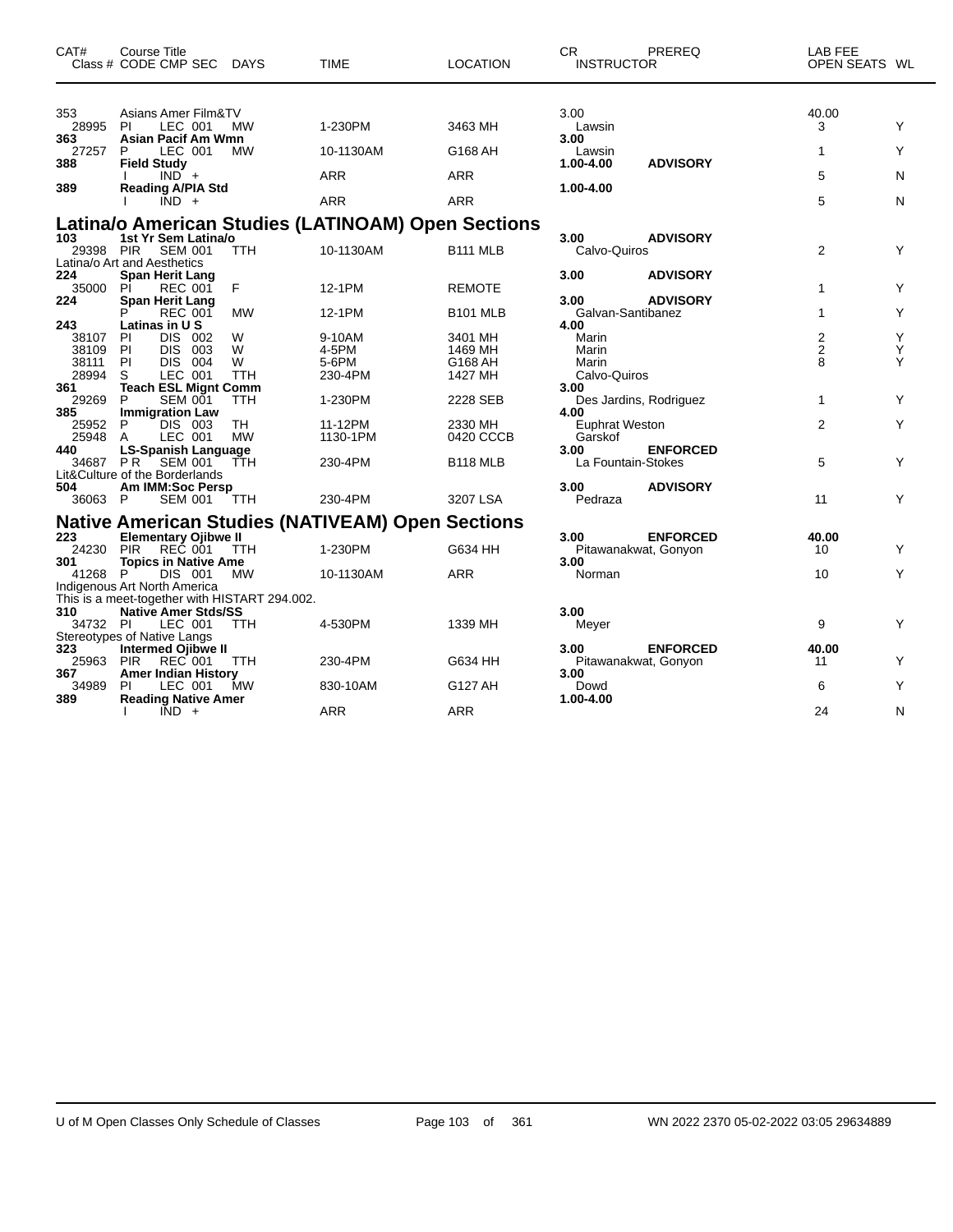| CAT# | Course Title         |             |             |          | ◠⊏<br>◡┎          | PREREQ | LAB FEE          |
|------|----------------------|-------------|-------------|----------|-------------------|--------|------------------|
|      | Class # CODE CMP SEC | <b>DAYS</b> | <b>TIME</b> | LOCATION | <b>INSTRUCTOR</b> |        | OPEN SEATS<br>WL |
|      |                      |             |             |          |                   |        |                  |

#### **Anthropology Department Anthropological Archaeology (ANTHRARC) Open Sections**

| 181            | Discover Archaeology                           |            | Anthropological Archaeology (Architecture) Open Oecuons                            |                  | 4.00                     |                                |                         |        |
|----------------|------------------------------------------------|------------|------------------------------------------------------------------------------------|------------------|--------------------------|--------------------------------|-------------------------|--------|
| 36752 P        | DIS 004                                        |            | 9-10AM                                                                             | 1423 EQ          | Beggen                   |                                | 1                       | Y      |
| 284<br>18412   | Aztec, Maya&Inca<br>DIS 002<br>P               | м          | 11-12PM                                                                            | <b>B856 EQ</b>   | 4.00<br>Meyer            |                                | 4                       | Y      |
| 18414          | P<br>DIS 004                                   | W          | 10-11AM                                                                            | <b>B852 EQ</b>   | Frykholm                 |                                | 6                       | Υ      |
| 19159          | DIS.<br>P<br>005                               | Τ          | 3-4PM                                                                              | <b>B852 EQ</b>   | Meyer                    |                                | 1                       | Y      |
| 19160          | P<br>DIS 006                                   | TH         | 9-10AM                                                                             | 238A WH          | Frykholm                 |                                | 11                      | Y      |
| 19162 P        | DIS 007                                        | TН         | 3-4PM                                                                              | 1423 EQ          | Frykholm                 |                                | $\overline{2}$          | Y      |
| 18411          | LEC 001<br>A                                   | TTH        | 1-230PM                                                                            | AUD C AH         |                          | Marcus, Flannery, Meyer,       |                         |        |
| 296            | <b>Archaeology Topics</b>                      |            |                                                                                    |                  | Frykholm<br>3.00         |                                |                         |        |
| 27558          | LEC 001<br>P                                   | MWF        | 11-12PM                                                                            | 2460 CCCB        |                          | Beck, Yalisove, Ansari, Larson | 76                      | Y      |
| Making Things  |                                                |            |                                                                                    |                  |                          |                                |                         |        |
| 381            | Egyptian Arch                                  | F          |                                                                                    | 1460 MH          | 4.00                     |                                | 1                       | Y      |
| 29968<br>29966 | DIS 002<br>-PI<br>LEC 001<br>Al                | <b>TTH</b> | 11-12PM<br>1-230PM                                                                 | 1300 CHEM        | Hilliker<br>Richards     |                                |                         |        |
| 384            | <b>Ancient Mesopotamia</b>                     |            |                                                                                    |                  | 3.00                     | <b>ADVISORY</b>                |                         |        |
| 36148          | LEC 001<br>PI.                                 | МW         | 4-530PM                                                                            | 2114 MLB         | DeGrado                  |                                | 15                      | Y      |
| 386            | <b>Early Civilization</b>                      |            |                                                                                    |                  | 4.00                     | <b>ADVISORY</b>                |                         |        |
| 22526 A<br>482 | LEC 001<br><b>Archaeology Topics</b>           | TTH        | 10-1130AM                                                                          | 3330 MH          | Ventresca Miller<br>3.00 | <b>ADVISORY</b>                |                         |        |
| 36976 P        | LEC 001                                        | TTH        | 230-4PM                                                                            | 2228 SEB         | Wright                   |                                | 12                      | Y      |
| Madagascar     |                                                |            |                                                                                    |                  |                          |                                |                         |        |
| 499            | Ug Reading&Research                            |            |                                                                                    |                  | 1.00-3.00                |                                |                         |        |
| 582            | $IND +$<br>Archaeology II                      |            | ARR                                                                                | ARR              | 3.00                     | <b>ADVISORY</b>                | 25                      | N      |
| 13992          | LEC 001<br>PR.                                 | <b>TTH</b> | 10-1130AM                                                                          | 2328 SEB         | Wright                   |                                | 19                      | Y      |
| 593            | <b>Archaeol Systematic</b>                     |            |                                                                                    |                  | 3.00                     | <b>ADVISORY</b>                |                         |        |
| 36977          | P<br><b>SEM 001</b>                            | W          | 1-4PM                                                                              | 3036 SEB         | O'Shea                   |                                | 13                      | Y      |
| 683            | <b>Topics Archaeology</b>                      |            |                                                                                    |                  | 3.00                     | <b>ADVISORY</b>                |                         |        |
| 36972 P        | SEM 002<br>Gender and Archaeology              | TTH        | 1130-1PM                                                                           | 120 WH           | Saltini Semerari         |                                | 3                       | Y      |
| 956            | <b>Respon Anth Research</b>                    |            |                                                                                    |                  | 0.50                     |                                |                         |        |
| 24328 P        | <b>SEM 001</b>                                 | м          | 8-10AM                                                                             | ARR              |                          | Roberts, Strassmann, Stewart,  |                         |        |
|                |                                                |            |                                                                                    |                  | Lempert                  |                                | 16                      | Y      |
| 959            | <b>Literature Survey</b>                       |            | This class meets 8:00-10:00 AM on 1/31/22, 2/7/22, 2/14/22, and 2/21/22 in 111 WH. |                  | 1.00-3.00                | <b>ADVISORY</b>                |                         |        |
|                | $IND +$                                        |            | ARR                                                                                | ARR              |                          |                                | 24                      | N      |
| 990            | <b>Diss-Precand</b>                            |            |                                                                                    |                  | 1.00-8.00                | <b>ADVISORY</b>                |                         |        |
|                | $IND +$                                        |            | ARR                                                                                | ARR              |                          |                                | 25                      | N      |
| 995            | <b>Diss-Cand</b><br>R.<br>$IND +$              |            | <b>ARR</b>                                                                         | ARR              | 8.00                     | <b>ENFORCED</b>                | 25                      | N      |
|                |                                                |            |                                                                                    |                  |                          |                                |                         |        |
|                |                                                |            | Anthropology, Biological (ANTHRBIO) Open Sections                                  |                  |                          |                                |                         |        |
| 201            | <b>How Humans Evolved</b>                      |            |                                                                                    |                  | 4.00                     |                                |                         |        |
| 10848<br>10849 | DIS 002<br>P<br>DIS 003<br>P                   | м<br>м     | $1-2PM$<br>3-4PM                                                                   | 418 WH<br>418 WH | Oppenheim<br>Oppenheim   |                                | 2<br>3                  | Y<br>Υ |
| 10850          | <b>DIS</b><br>P<br>004                         | М          | 4-5PM                                                                              | 418 WH           | Oppenheim                |                                | $\overline{\mathbf{c}}$ | Y      |
| 10852          | P<br>DIS 006                                   | W          | 12-1PM                                                                             | 418 WH           | Orlikoff                 |                                | 5                       | Y      |
| 10853          | P<br>DIS 007                                   | F.         | 11-12PM                                                                            | 418 WH           | Orlikoff                 |                                | 6                       | Y      |
| 10847          | LEC 001<br>A                                   | TTH        | 230-4PM                                                                            | 1202 SEB         | Kingston                 |                                |                         |        |
| 361            | <b>Biol&amp;Societ&amp;Culture</b>             |            | STUDENTS ARE AUTO-ENROLLED IN LECTURE WHEN THEY ELECT A DISCUSSION.                |                  | 4.00                     | <b>ADVISORY</b>                |                         |        |
| 38127          | P<br>DIS 003                                   | М          | 3-4PM                                                                              | 1084 EH          | Lucore                   |                                | 2                       | Y      |
| 38128          | P<br>DIS 004                                   | т          | 9-10AM                                                                             | 1512 NUB         | Lucore                   |                                | 5                       | Y      |
| 38125 A        | LEC 001                                        | MW         | 10-1130AM                                                                          | 2500 SKB         | Feldblum                 |                                |                         |        |
| 364<br>37437   | <b>Nutrition&amp;Evolution</b><br>DIS 008<br>P | - W        | 9-10AM                                                                             | 418 WH           | 4.00<br>Green, Devlin    | <b>ADVISORY</b>                | 1                       | Y      |
| 370            | <b>UG Reading &amp; Research</b>               |            |                                                                                    |                  | 1.00-3.00                |                                |                         |        |
|                | $IND +$                                        |            | ARR                                                                                | ARR              |                          |                                | 1                       | N      |
| 469            | <b>Topics Biol Anthro</b>                      |            |                                                                                    |                  | 3.00                     |                                |                         |        |
| 27722          | LEC 002<br>Behavioral Biology of Women         | W          | 1-4PM                                                                              | 210 WH           | Strassmann               |                                | 4                       | Y      |
| 472            | <b>Human Nature</b>                            |            |                                                                                    |                  | 2.00                     | <b>ADVISORY</b>                |                         |        |
| 27529          | P<br><b>SEM 001</b>                            | Τ          | 1-3PM                                                                              | 049 UMMA         | Strassmann               |                                | 2                       | Y      |
| 570            | <b>Bioanthro Overview</b>                      |            |                                                                                    |                  | 3.00                     | <b>ADVISORY</b>                |                         |        |
| 20699<br>571   | LEC 001<br>P<br><b>Bio Anthro Seminar</b>      |            | 1-4PM                                                                              | 418 WH           | Kingston<br>1.00         |                                | 28                      | Y      |
| 29007          | <b>SEM 001</b><br>P                            | W          | 4-5PM                                                                              | ARR              | Kingston                 |                                | 15                      | Υ      |
|                | This class is held in 418 WH.                  |            |                                                                                    |                  |                          |                                |                         |        |
| 956            | <b>Respon Anth Research</b>                    |            |                                                                                    |                  | 0.50                     |                                |                         |        |
| 24329          | <b>SEM 001</b><br>P                            | м          | 8-10AM                                                                             | <b>ARR</b>       |                          | Roberts, Strassmann, Stewart,  | 16                      | Y      |
|                |                                                |            | This class meets 8:00-10:00 AM on 1/31/22, 2/7/22, 2/14/22, and 2/21/22 in 111 WH. |                  | Lempert                  |                                |                         |        |
| 962            | <b>Anthropological Res</b>                     |            |                                                                                    |                  | 1.00-3.00                | <b>ADVISORY</b>                |                         |        |

U of M Open Classes Only Schedule of Classes Page 104 of 361 WN 2022 2370 05-02-2022 03:05 29634889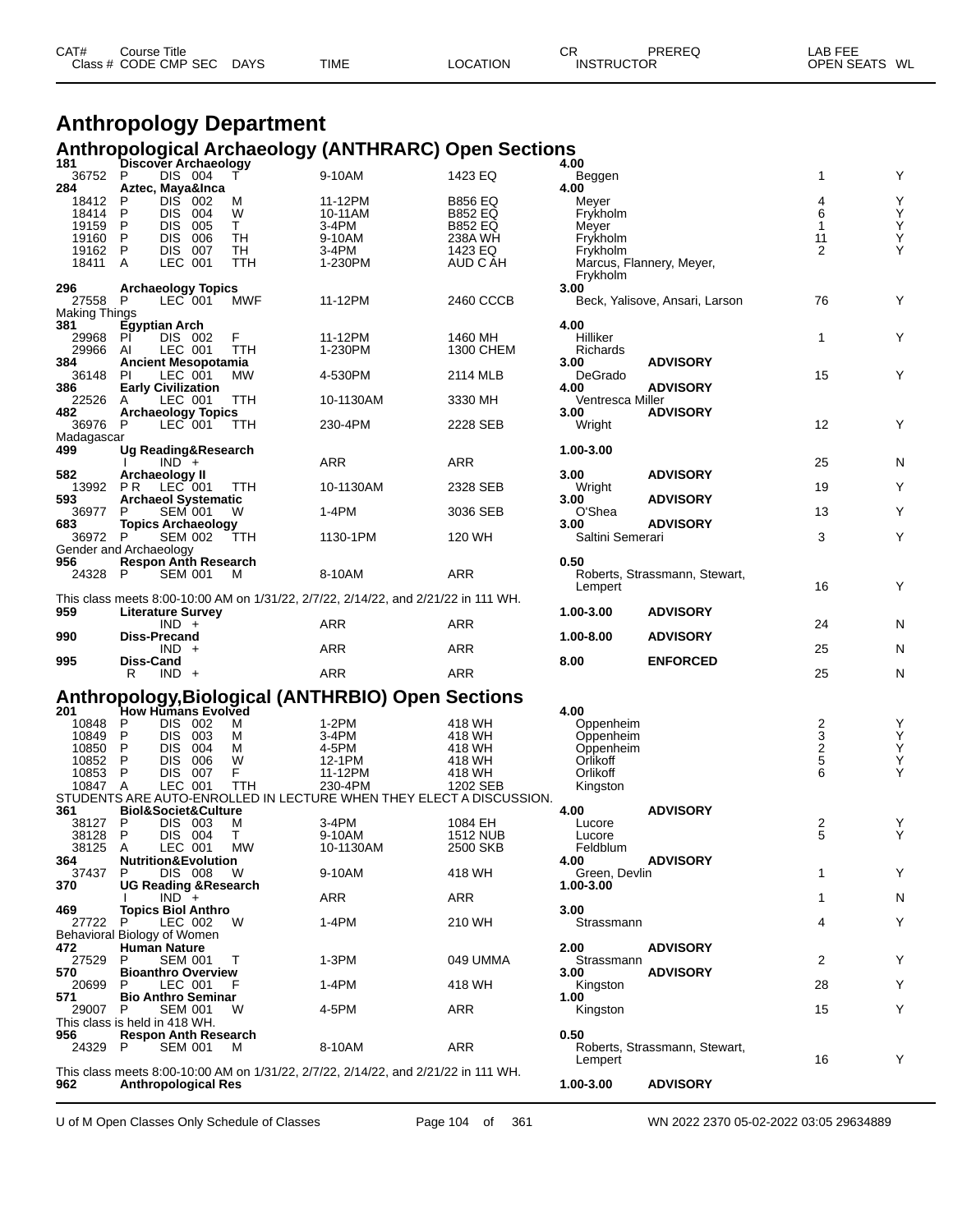| CAT#                                | Course Title<br>Class # CODE CMP SEC                  | <b>DAYS</b>     | <b>TIME</b>                                                                                                                                                                                                                    | <b>LOCATION</b>             | CR<br><b>INSTRUCTOR</b>                          | PREREQ                                                                                                              | LAB FEE<br>OPEN SEATS WL |        |
|-------------------------------------|-------------------------------------------------------|-----------------|--------------------------------------------------------------------------------------------------------------------------------------------------------------------------------------------------------------------------------|-----------------------------|--------------------------------------------------|---------------------------------------------------------------------------------------------------------------------|--------------------------|--------|
|                                     | $IND +$                                               |                 | ARR                                                                                                                                                                                                                            | <b>ARR</b>                  |                                                  |                                                                                                                     | 24                       | N      |
| 963                                 | <b>Survey Lit-Topics</b><br>$IND +$                   |                 | ARR                                                                                                                                                                                                                            | <b>ARR</b>                  | 1.00-3.00                                        | <b>ADVISORY</b>                                                                                                     | 23                       | N      |
| 990                                 | <b>Diss-Precand</b>                                   |                 |                                                                                                                                                                                                                                |                             | 1.00-8.00                                        | <b>ADVISORY</b>                                                                                                     |                          |        |
| 995                                 | $IND +$<br>Diss-Cand                                  |                 | ARR                                                                                                                                                                                                                            | <b>ARR</b>                  | 8.00                                             | <b>ENFORCED</b>                                                                                                     | 25                       | N      |
|                                     | R<br>$IND +$                                          |                 | <b>ARR</b>                                                                                                                                                                                                                     | <b>ARR</b>                  |                                                  |                                                                                                                     | 25                       | N      |
|                                     |                                                       |                 | <b>Anthropology, Cultural (ANTHRCUL) Open Sections</b>                                                                                                                                                                         |                             |                                                  |                                                                                                                     |                          |        |
| 101                                 | Intro to Anthro                                       |                 |                                                                                                                                                                                                                                |                             | 4.00                                             |                                                                                                                     |                          |        |
| 10863<br>10866                      | PI<br>DIS 005<br>PI<br>DIS.<br>008                    | Т<br>W          | 9-10AM<br>3-4PM                                                                                                                                                                                                                | 238A WH<br>238A WH          | Bailey, kirsch<br>Greiner, Burke, kirsch         |                                                                                                                     | 4<br>2                   | N<br>N |
| 10867                               | PI<br><b>DIS</b><br>009                               | T               | 3-4PM                                                                                                                                                                                                                          | 238A WH                     | Mehra, kirsch                                    |                                                                                                                     | 2                        | N      |
| 17211<br>10869                      | PI<br><b>DIS</b><br>011<br><b>DIS</b><br>PI<br>013    | М<br>W          | 3-4PM<br>$2-3PM$                                                                                                                                                                                                               | 130 TAP<br>238A WH          | Greiner, Burke, kirsch<br>Greiner, Burke, kirsch |                                                                                                                     | 2<br>10                  | N<br>N |
| 10870 PI                            | DIS.<br>014                                           | м               | 4-5PM                                                                                                                                                                                                                          | 238A WH                     | Phillips, kirsch                                 |                                                                                                                     | 7                        | N      |
| 10860 A                             | LEC 001                                               | <b>MWF</b>      | 11-12PM                                                                                                                                                                                                                        | AUD 3 MLB                   | kirsch                                           | STUDENTS ARE AUTO-ENROLLED IN LEC 001 WHEN THEY ELECT A DIS 003-014. DIS SECTIONS DO NOT MEET UNTIL AFTER THE FIRST |                          |        |
| WEEK OF CLASSES.<br>10872 PI        | 027<br><b>DIS</b>                                     |                 | 10-11AM                                                                                                                                                                                                                        | 418 WH                      | Riesz                                            |                                                                                                                     |                          | N      |
| 10873                               | 028<br>PI<br>DIS.                                     | M<br>м          | 11-12PM                                                                                                                                                                                                                        | 418 WH                      | <b>Brown</b>                                     |                                                                                                                     | 3<br>2                   | N      |
| 10875 PI<br>10876 PI                | DIS.<br>030<br>DIS 031                                | м               | $2-3PM$<br>3-4PM                                                                                                                                                                                                               | 142 LORCH<br>2504 NUB       | Riesz                                            |                                                                                                                     | 4<br>4                   | N<br>N |
|                                     |                                                       | м               | This special section will include activities and discussions informed by dialogic pedagogy. Of interest to students                                                                                                            |                             | <b>Brown</b>                                     |                                                                                                                     |                          |        |
|                                     |                                                       |                 | who would like to explore topics of social identity and social justice, this section will allow them to make<br>connections between course content and current conversations around issues of race and ethnicity. Students who |                             |                                                  |                                                                                                                     |                          |        |
|                                     |                                                       |                 | participate in the section can earn credit towards the Minor in Intergroup Relations Education.                                                                                                                                |                             |                                                  |                                                                                                                     |                          |        |
| 10877<br>10878                      | -PI<br>DIS 032<br><b>DIS</b><br>033<br>PI             | т<br>Τ          | $1-2PM$<br>$2-3PM$                                                                                                                                                                                                             | 238A WH<br>418 WH           | Stuerznickel<br>Stuerznickel                     |                                                                                                                     | 3                        | N<br>N |
| 10879                               | <b>DIS</b><br>034<br>PI                               | Т               | 3-4PM                                                                                                                                                                                                                          | 418 WH                      | Swisher                                          |                                                                                                                     |                          | N      |
| 10880<br>10881                      | PI<br><b>DIS</b><br>035<br>PI<br>036<br><b>DIS</b>    | T<br>M          | 4-5PM<br>4-5PM                                                                                                                                                                                                                 | 418 WH<br>120 WH            | Schultz<br>Stuerznickel                          |                                                                                                                     | 2<br>$\overline{2}$      | N<br>N |
| 10884                               | PI<br><b>DIS</b><br>039                               | W               | 11-12PM                                                                                                                                                                                                                        | 238A WH                     | Swisher                                          |                                                                                                                     | 3                        | N      |
| 19513<br>20826                      | PI<br><b>DIS</b><br>040<br>PI<br><b>DIS</b><br>041    | M<br>F          | 12-1PM<br>11-12PM                                                                                                                                                                                                              | 238A WH<br><b>1508 NUB</b>  | Wang<br>Schultz                                  |                                                                                                                     | 1<br>3                   | N<br>N |
| 21291                               | PI<br>DIS 043                                         | <b>TH</b>       | 2-3PM                                                                                                                                                                                                                          | 238A WH                     | Wang                                             |                                                                                                                     | 5                        | N      |
| 10871 A                             | LEC 002                                               | TTH             | 10-1130AM                                                                                                                                                                                                                      | AUD 3 MLB                   | Stuckey                                          | STUDENTS ARE AUTO-ENROLLED IN LEC 002 WHEN THEY ELECT A DIS 027-043. DIS SECTIONS DO NOT MEET UNTIL AFTER THE FIRST |                          |        |
| WEEK OF CLASSES.                    |                                                       |                 |                                                                                                                                                                                                                                |                             |                                                  |                                                                                                                     |                          |        |
| 246<br>37237                        | <b>Anth of Relig</b><br>P<br>DIS 002                  | Т               | 3-4PM                                                                                                                                                                                                                          | <b>1518 NUB</b>             | 4.00<br>Nasar                                    |                                                                                                                     | 2                        | Y      |
| 37239                               | P<br>DIS 004                                          | W               | $2-3PM$                                                                                                                                                                                                                        | 142 LORCH                   | Nasar                                            |                                                                                                                     | 10                       | Y      |
| 37236<br>272                        | A<br>LEC 001<br>Lang in Soc                           | TTH             | 1-230PM                                                                                                                                                                                                                        | 260 WEISER                  | Keane<br>4.00                                    | <b>ADVISORY</b>                                                                                                     |                          |        |
| 10887                               | DIS 003<br>P                                          | W               | 3-4PM                                                                                                                                                                                                                          | 142 LORCH                   | McDermott                                        |                                                                                                                     | 1                        | Υ      |
| 10885 A<br><b>Words Matter</b>      | LEC 001                                               | <b>MW</b>       | 1-230PM                                                                                                                                                                                                                        | 1060 BSB-TBL                | Meek                                             |                                                                                                                     |                          |        |
| 298                                 | <b>Sociocul Anth Topics</b>                           |                 |                                                                                                                                                                                                                                |                             | 3.00                                             |                                                                                                                     |                          |        |
| 30431 P<br><b>Transborder Trade</b> | LEC 001                                               | TTH             | 1130-1PM                                                                                                                                                                                                                       | 210 WH                      | Paredes                                          |                                                                                                                     | 1                        | Y      |
| 317                                 | Commu & Capit E Eur                                   |                 |                                                                                                                                                                                                                                |                             | 4.00                                             |                                                                                                                     |                          |        |
| 24849<br>24850                      | PI<br>DIS 002<br>PI<br>DIS 003                        | TН<br>TН        | 3-4PM<br>4-5PM                                                                                                                                                                                                                 | 418 WH<br>418 WH            | Rucci<br>Rucci                                   |                                                                                                                     | 1                        | N<br>N |
| 24851                               | DIS 004<br>PI                                         | F               | 10-11AM                                                                                                                                                                                                                        | 3330 MH                     | Kelly-Vincz                                      |                                                                                                                     | 1                        | N      |
| 24852<br>24848                      | PI<br>DIS 005<br>LEC 001<br>A                         | F<br><b>TTH</b> | 11-12PM<br>1130-1PM                                                                                                                                                                                                            | 3330 MH<br>260 WEISER       | Kelly-Vincz<br>Fehervary                         |                                                                                                                     | 3                        | N      |
| 325                                 | <b>Childbirth&amp;Culture</b>                         |                 |                                                                                                                                                                                                                                |                             | 4.00                                             | <b>ADVISORY</b>                                                                                                     |                          |        |
| 37071<br>37073                      | PI<br>DIS 002<br>PI<br><b>DIS</b><br>003              | M<br>M          | 4-5PM<br>3-4PM                                                                                                                                                                                                                 | 1518 NUB<br>142 LORCH       | <b>Block</b><br><b>Block</b>                     |                                                                                                                     | 2<br>5                   | N<br>N |
| 37074                               | <b>DIS</b><br>004<br>PI                               | т               | 12-1PM                                                                                                                                                                                                                         | 238A WH                     | <b>Block</b>                                     |                                                                                                                     | 1                        | N      |
| 37075<br>37077                      | ΡI<br>DIS.<br>005<br>PI<br>DIS 007                    | W<br>F.         | 9-10AM<br>11-12PM                                                                                                                                                                                                              | <b>1508 NUB</b><br>2504 NUB | Talevich<br>Talevich                             |                                                                                                                     | 3<br>$\overline{2}$      | N<br>N |
| 37063                               | LEC 001<br>A                                          | <b>MWF</b>      | 10-11AM                                                                                                                                                                                                                        | AUD 4 MLB                   | Stuckey                                          |                                                                                                                     |                          |        |
| 344<br>10891                        | <b>Medical Anthropol</b><br>P <sub>R</sub><br>DIS 002 | м               | 10-11AM                                                                                                                                                                                                                        | G026 TISCH                  | 4.00<br>Korkmaz                                  | <b>ENFORCED</b>                                                                                                     | 1                        | Y      |
| 16796                               | DIS 005<br>P R                                        | W               | 9-10AM                                                                                                                                                                                                                         | 142 LORCH                   | Mebert, Peters-Golden                            |                                                                                                                     | 2                        | Y      |
| 10890<br>370                        | AR.<br>LEC 001<br>Lang&Discrim                        | TTH             | 10-1130AM                                                                                                                                                                                                                      | AUD C AH                    | Peters-Golden<br>3.00                            |                                                                                                                     |                          |        |
| 19105                               | DIS 002<br>P                                          | F               | 10-11AM                                                                                                                                                                                                                        | <b>R2320 BUS</b>            | <b>Birkeland</b>                                 |                                                                                                                     | 1                        | Υ<br>Y |
| 19107<br>19086                      | P<br>DIS 004<br>LEC 001<br>A                          | F.<br><b>MW</b> | 12-1PM<br>3-4PM                                                                                                                                                                                                                | <b>B856 EQ</b><br>UMMA AUD  | <b>Birkeland</b><br>Heaton                       |                                                                                                                     | 1                        |        |
| 402                                 | <b>Contemporary China</b>                             |                 |                                                                                                                                                                                                                                |                             | 3.00                                             | <b>ADVISORY</b>                                                                                                     | 16                       | Y      |
| 36330<br>China from Below           | P<br><b>SEM 001</b>                                   | МW              | 10-1130AM                                                                                                                                                                                                                      | <b>1505 NUB</b>             | Mueggler                                         |                                                                                                                     |                          |        |
| 415                                 | <b>Andean Civilization</b>                            |                 |                                                                                                                                                                                                                                | 242 WH                      | 3.00                                             | <b>ADVISORY</b>                                                                                                     |                          | Y      |
| 37593<br>430                        | LEC 001<br>P<br><b>Hist Memory Silence</b>            | TTH             | 10-1130AM                                                                                                                                                                                                                      |                             | Mannheim<br>3.00                                 |                                                                                                                     | 8                        |        |
| 35133                               | <b>SEM 001</b><br>P                                   | M               | 3-6PM                                                                                                                                                                                                                          | 1185 NQ                     | Al-Rustom                                        |                                                                                                                     | 5                        | Y      |
| 435                                 | <b>Anthro of Resentment</b>                           |                 |                                                                                                                                                                                                                                |                             | 3.00                                             |                                                                                                                     |                          |        |

U of M Open Classes Only Schedule of Classes Page 105 of 361 WN 2022 2370 05-02-2022 03:05 29634889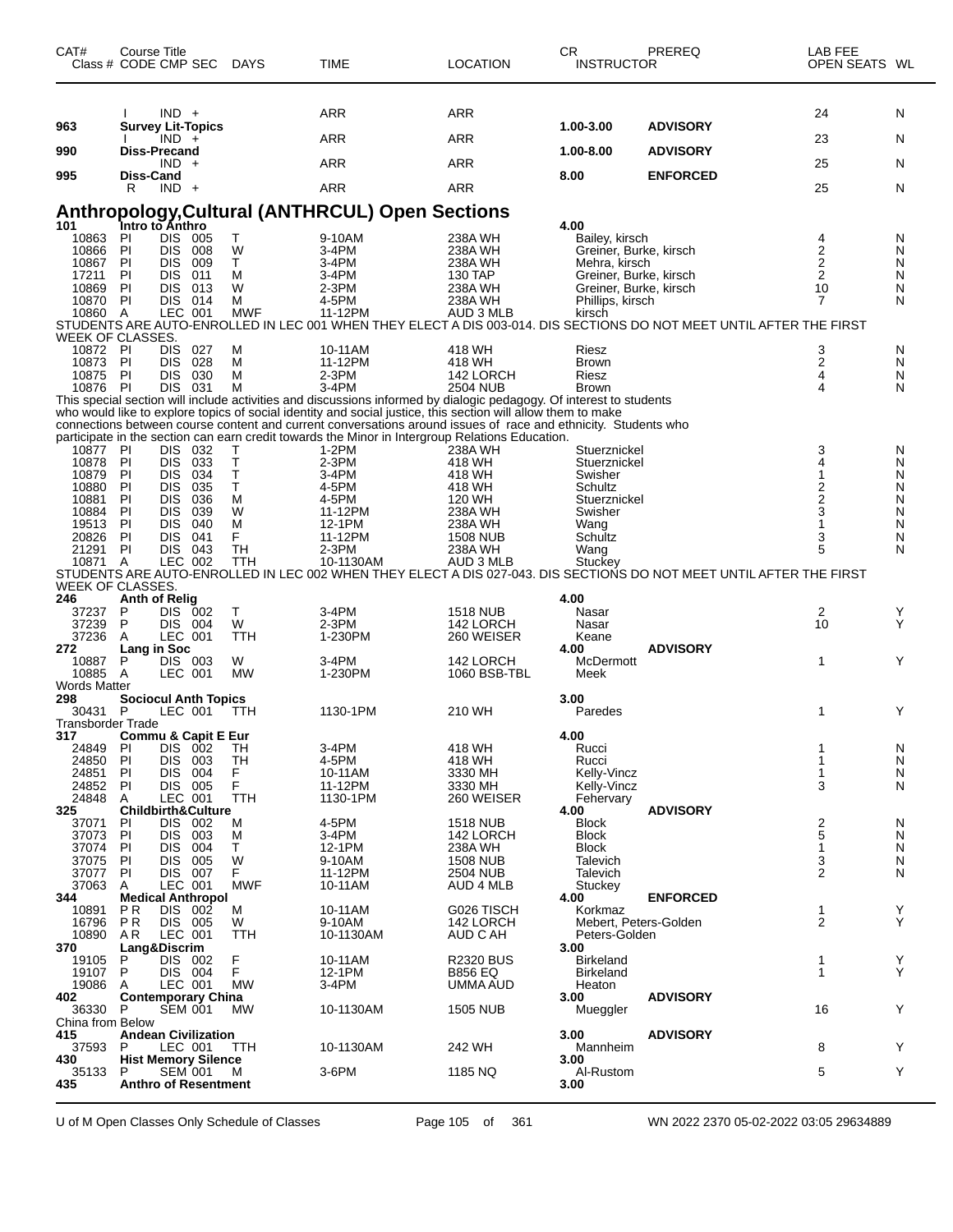| CAT#                  | Course Title<br>Class # CODE CMP SEC                                                      | <b>DAYS</b> | <b>TIME</b>                                                                                      | <b>LOCATION</b>            | СR<br><b>INSTRUCTOR</b>         | <b>PREREQ</b>                      | LAB FEE<br>OPEN SEATS WL |        |
|-----------------------|-------------------------------------------------------------------------------------------|-------------|--------------------------------------------------------------------------------------------------|----------------------------|---------------------------------|------------------------------------|--------------------------|--------|
| 36328<br>458          | P<br><b>SEM 001</b><br><b>Anthropology Topics</b>                                         | М           | 9-12PM                                                                                           | 210 WH                     | McGovern<br>3.00                | <b>ADVISORY</b>                    | 17                       | Y      |
| 10893 P<br>38247 P    | <b>SEM 001</b><br>The Anthropology of Time<br><b>SEM 004</b>                              | м<br>TTH    | 5-8PM<br>1-230PM                                                                                 | 210 WH<br>355 WEISER       | McGovern<br>Uehling             |                                    | 15<br>15                 | Y<br>Υ |
| 464<br>37154          | People, Land, and Time<br><b>Lang/Culture S Asia</b><br><b>SEM 001</b><br>PR.             | <b>MW</b>   | 1-230PM                                                                                          | <b>1512 NUB</b>            | 3.00<br>Hull                    | <b>ENFORCED</b>                    | 14                       | Υ      |
| 471<br>30430          | <b>Face-to-Face Interac</b><br><b>PIR</b><br><b>SEM 001</b>                               | TTH         | 230-4PM                                                                                          | 210 WH                     | 3.00<br>Lempert                 |                                    | 13                       | N      |
| 498<br>10889          | <b>Honors Soc/Ling Anth</b><br><b>PIR</b><br><b>SEM 001</b>                               | т           | 4-7PM                                                                                            | 210 WH                     | 3.00<br>Mueggler                | <b>ENFORCED</b>                    | 10                       | Y      |
| 499<br>519            | Ug Reading & Res<br>$IND^-$ +<br><b>Hist Ling</b>                                         |             | ARR                                                                                              | ARR                        | 1.00-3.00<br>3.00               | <b>ADVISORY</b>                    | 24                       | N      |
| 35952<br>527          | LEC 001<br>P<br><b>Traditn Ethnol II</b>                                                  | <b>MW</b>   | 530-7PM                                                                                          | 471 LORCH                  | Heath<br>4.00                   | <b>ADVISORY</b>                    | 18                       | Υ      |
| 10895<br>539<br>29196 | P <sub>R</sub><br><b>SEM 001</b><br><b>Consumption</b><br>P<br><b>SEM 001</b>             | W<br>W      | 9-1PM<br>4-7PM                                                                                   | 210 WH<br>210 TAP          | Keane<br>3.00<br>Fehervary      |                                    | 11<br>$\overline{7}$     | Υ<br>Υ |
| 558<br>20803 PR       | <b>Issues-Sociocul Anth</b><br><b>SEM 001</b>                                             | F           | 10-1PM                                                                                           | 210 WH                     | 3.00<br>Hull                    | <b>ADVISORY</b>                    | 4                        | Υ      |
| 26326 P               | Corporations, States & Markets<br><b>SEM 002</b><br>Soc Sci Approaches to Water           | м           | 12-3PM                                                                                           | 6050 ISR                   | Roberts                         |                                    | 10                       | Υ      |
| 39647 P               | <b>SEM 003</b><br>History, Memory, Silence                                                | M           | 3-6PM                                                                                            | 1185 NQ                    | Al-Rustom                       |                                    | 5                        | Υ      |
| 577<br>22614<br>578   | Lang Social Action<br>$PR^{\dagger}$<br><b>SEM 001</b><br><b>Monograph Ling Anth</b>      | ттн         | 1-230PM                                                                                          | 210 WH                     | 3.00<br>Mannheim<br>3.00        | <b>ADVISORY</b><br><b>ADVISORY</b> | 17                       | Υ      |
| 29198<br>629          | <b>SEM 001</b><br>P<br><b>Method-Sociocul Anth</b>                                        | TН          | 9-12PM                                                                                           | 4175 AH                    | Lempert<br>1.00-3.00            | <b>ADVISORY</b>                    | 9                        | Υ      |
| 37158<br>648<br>21978 | LEC 001<br>P<br>Sem-Anthro & Hist I<br>SEM 001<br>P                                       | TH<br>TН    | $1-4PM$<br>1-4PM                                                                                 | <b>1804 SSWB</b><br>242 WH | <b>Burch</b><br>3.00<br>Johnson | <b>ADVISORY</b>                    | 15<br>9                  | N<br>Y |
| 759<br>22314          | <b>Sociocul Workshop</b><br>PR.<br><b>SEM 001</b>                                         | TH          | 4-530PM                                                                                          | 210 WH                     | 1.00<br>Hsieh                   | <b>ENFORCED</b>                    | 15                       | Υ      |
| 777<br>10896 PR       | Ling Anth Lab<br><b>SEM 001</b>                                                           | TН          | 530-730PM                                                                                        | 210 WH                     | 1.00<br>Mannheim                | <b>ADVISORY</b>                    | 5                        | Υ      |
| 830<br>17264<br>956   | <b>Anthro/Hist Workshop</b><br><b>PD</b><br><b>SEM 001</b><br><b>Respon Anth Research</b> | F           | $2-4PM$                                                                                          | 1014 TISCH                 | 1.00<br>Johnson<br>0.50         |                                    | 23                       | N      |
| 22770 PR              | <b>SEM 001</b>                                                                            | м           | 8-10AM                                                                                           | ARR                        | Lempert                         | Roberts, Strassmann, Stewart,      | 16                       | Υ      |
| 959                   | <b>Survey Literature</b><br>$IND +$                                                       |             | This class meets 8:00-10:00 AM on 1/31/22, 2/7/22, 2/14/22, and 2/21/22 in 111 WH.<br><b>ARR</b> | ARR                        | 1.00-3.00                       | <b>ADVISORY</b>                    | 24                       | N      |
| 990                   | <b>Diss-Precand</b><br>$IND +$                                                            |             | ARR                                                                                              | <b>ARR</b>                 | 1.00-8.00                       | <b>ADVISORY</b>                    | 24                       | N      |
| 993<br>17309<br>995   | <b>G S I Training</b><br>P<br>LEC 001<br>Diss-Cand                                        |             | ARR                                                                                              | <b>ARR</b>                 | 1.00<br>Peters-Golden<br>8.00   | <b>ADVISORY</b><br><b>ENFORCED</b> | 15                       | N      |
|                       | R<br>$IND +$                                                                              |             | ARR                                                                                              | <b>ARR</b>                 |                                 |                                    | 23                       | N      |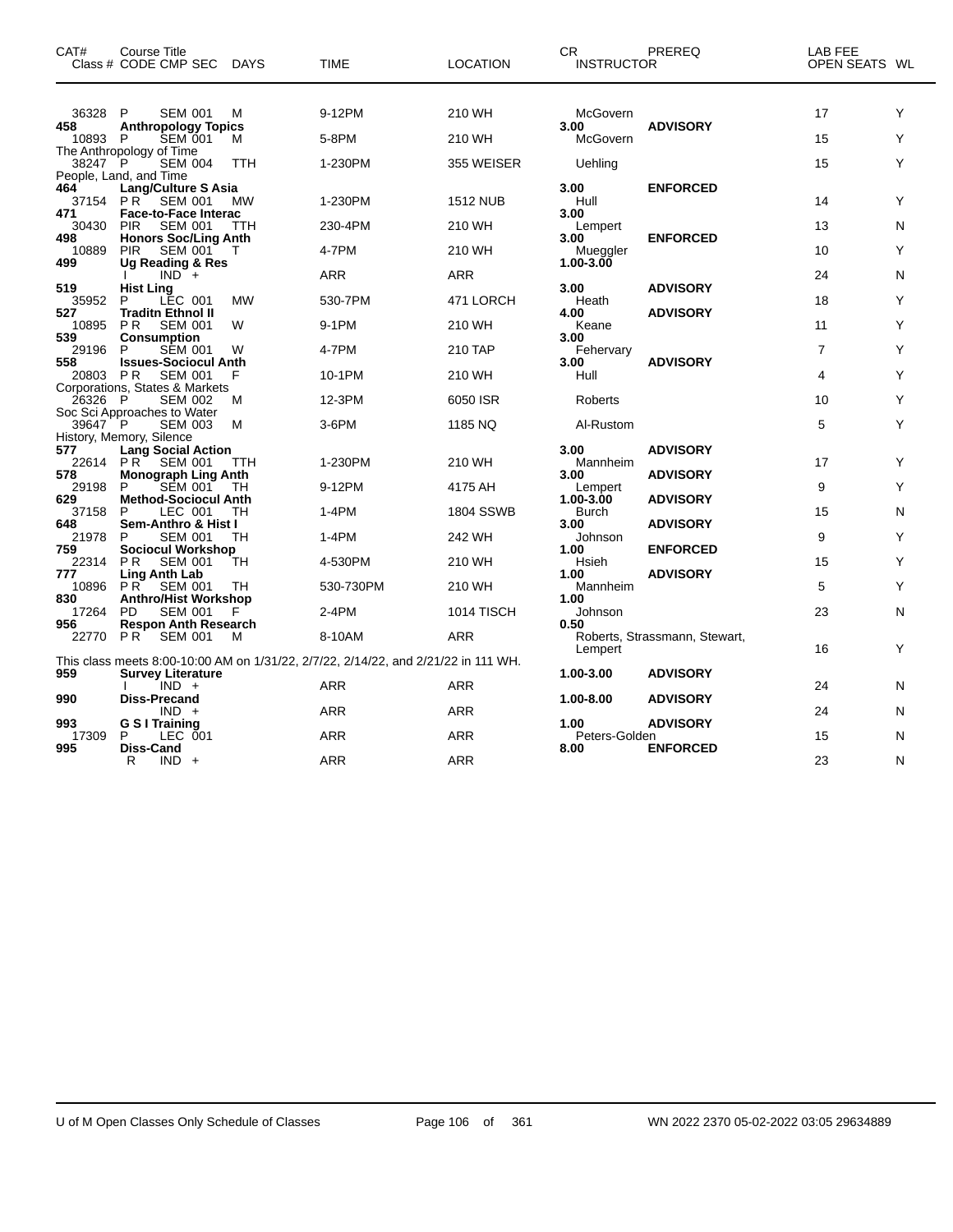| CAT# | Course Title<br>Class # CODE CMP SEC DAYS | TIME | ∟OCATION | СF<br><b>INSTRUCTOR</b> | PREREQ | _AB FEE<br>OPEN SEATS WL |  |
|------|-------------------------------------------|------|----------|-------------------------|--------|--------------------------|--|
|      |                                           |      |          |                         |        |                          |  |

# **Applied Physics Program Applied Physics (APPPHYS) Open Sections 514 Appl Phys Seminar 1.00-2.00 ADVISORY**

| 514   | Appl Phys Seminar            |           |            |                  | 1.00-2.00     | <b>ADVISORY</b> |    |   |
|-------|------------------------------|-----------|------------|------------------|---------------|-----------------|----|---|
| 10902 | <b>SEM 001</b><br><b>PDR</b> | W         | 12-1PM     | 340 WH           | Kurdak        |                 |    | N |
| 546   | <b>Ultrafast Optics</b>      |           |            |                  | 3.00          | <b>ADVISORY</b> |    |   |
| 29832 | LEC 001<br>P                 | TTH       | 130-3PM    | 3427 EECS        | <b>Norris</b> |                 | 12 | Y |
| 551   | Lasers                       |           |            |                  | 3.00          | <b>ADVISORY</b> |    |   |
| 18366 | LEC 001<br>P                 | <b>MW</b> | 1030-12PM  | <b>1012 EECS</b> | Galvanauskas  |                 |    | Y |
| 601   | <b>Adv Cond Mat</b>          |           |            |                  | 3.00          | <b>ADVISORY</b> |    |   |
| 35147 | LEC 001<br>P.                | TTH       | 1-230PM    | 340 WH           | Gull          |                 |    | Y |
| 672   | <b>Plas-Phys II</b>          |           |            |                  | 3.00          | <b>ADVISORY</b> |    |   |
| 21992 | LEC 001<br>P                 | TTH       | 3-430PM    | 3433 EECS        | Krushelnick   |                 | 8  | N |
| 715   | Ind Research                 |           |            |                  | 1.00-5.00     | <b>ADVISORY</b> |    |   |
|       | $IND +$                      |           | <b>ARR</b> | <b>ARR</b>       |               |                 | 25 | N |
| 990   | <b>Diss-Precand</b>          |           |            |                  | 1.00-8.00     | <b>ADVISORY</b> |    |   |
|       | $IND +$                      |           | <b>ARR</b> | <b>ARR</b>       |               |                 | 25 | N |
| 995   | Diss-Cand                    |           |            |                  | 8.00          | <b>ENFORCED</b> |    |   |
|       | IND.<br>R<br>$+$             |           | ARR        | <b>ARR</b>       |               |                 | 25 | N |
|       |                              |           |            |                  |               |                 |    |   |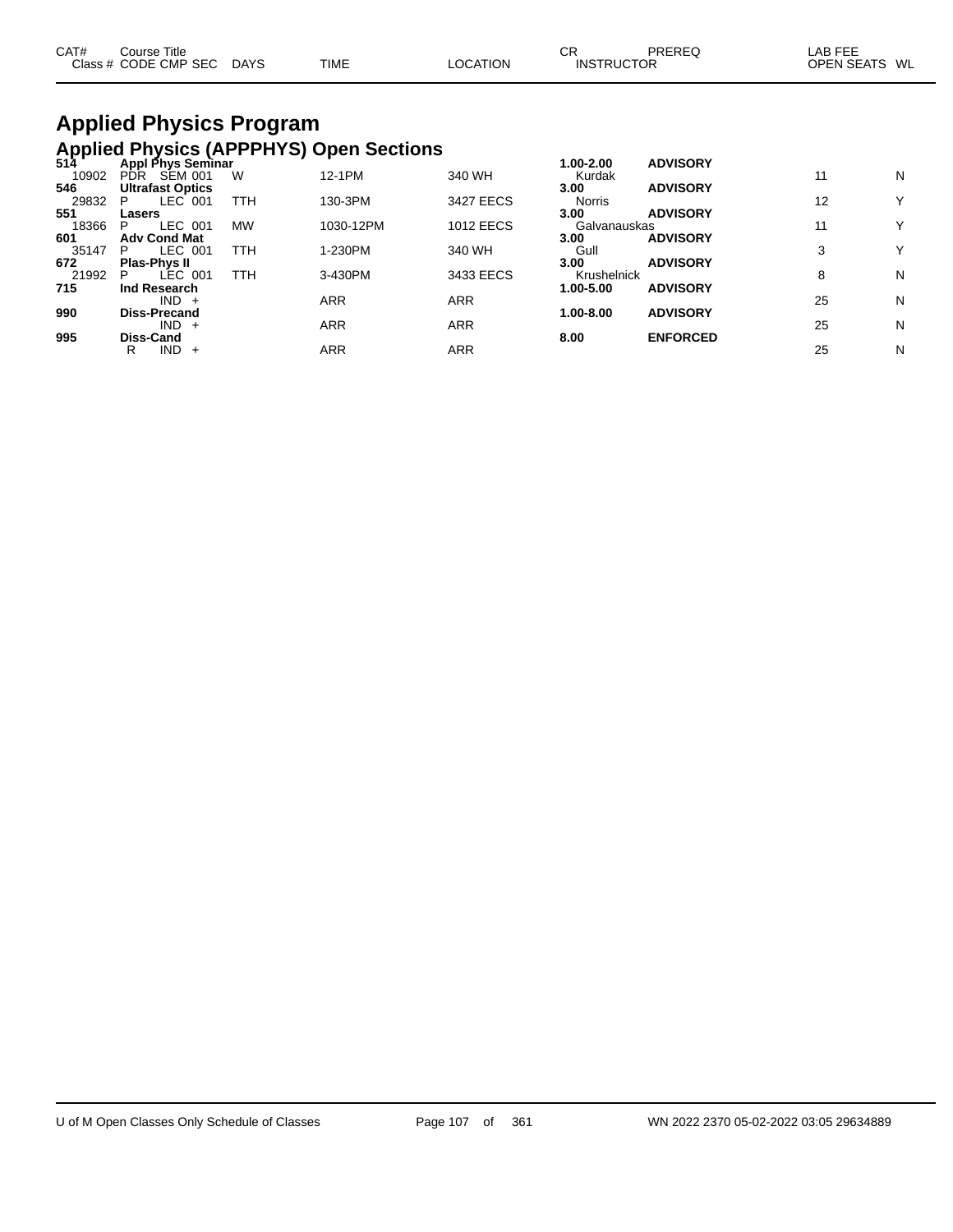| CAT# | ourse Titleٽ         |             |             |          | ⌒冖<br>◡┍          | PREREQ | LAB FEE    |    |
|------|----------------------|-------------|-------------|----------|-------------------|--------|------------|----|
|      | Class # CODE CMP SEC | <b>DAYS</b> | <b>TIME</b> | LOCATION | <b>INSTRUCTOR</b> |        | OPEN SEATS | WL |

# **Asian Languages And Cultures**

|                                                         |                                  |                    |       | Asian Studies (ASIAN) Open Sections                      |                                                                                  |                             |                      |                 |                |                                                          |
|---------------------------------------------------------|----------------------------------|--------------------|-------|----------------------------------------------------------|----------------------------------------------------------------------------------|-----------------------------|----------------------|-----------------|----------------|----------------------------------------------------------|
| 203<br>36804                                            | Asian Horror Cinema<br>PI        | DIS 002            |       | F                                                        | 12-1PM                                                                           | G040 TISCH                  | 4.00<br>Park         |                 | 1              | Υ                                                        |
| 36805                                                   | PI                               | DIS 003            |       | F                                                        | 2-3PM                                                                            | 2011 MLB                    | Park                 |                 | $\overline{2}$ | Υ                                                        |
| 36799                                                   | Al                               | LEC 001            |       | <b>MW</b>                                                | 10-1130AM                                                                        | LEC RM 2 MLB                | Kim                  |                 |                |                                                          |
| 205<br>10907                                            | <b>Modern East Asia</b><br>PI    | <b>DIS</b>         | 002   | W                                                        | 12-1PM                                                                           | <b>B856 EQ</b>              | 4.00<br>DeCou        |                 |                |                                                          |
| 10908                                                   | PI                               | DIS                | 003   | W                                                        | 1-2PM                                                                            | 2306 MH                     | DeCou                |                 | $\frac{4}{2}$  | $\begin{array}{c} \n\prec \n\prec \n\prec \n\end{array}$ |
| 10909                                                   | <b>PI</b>                        | <b>DIS</b>         | 004   | TН                                                       | 11-12PM                                                                          | 3254 LSA                    | Blackmore            |                 | 12             |                                                          |
| 29092 PI                                                |                                  | DIS 005            |       | TН                                                       | 12-1PM                                                                           | <b>B856 EQ</b>              | Blackmore            |                 | 10             | Y                                                        |
| 10906                                                   | Al                               | LEC 001            |       | МW                                                       | STUDENTS ARE AUTO-ENROLLED IN LECTURE WHEN THEY ELECT A DISCUSSION.<br>10-1130AM | 0420 CCCB                   | Wu                   |                 |                |                                                          |
| 231                                                     | Intro Tibet Buddhism             |                    |       |                                                          |                                                                                  |                             | 4.00                 |                 |                |                                                          |
| 30181                                                   | <b>PI</b>                        | DIS 002            |       | F                                                        | 10-11AM                                                                          | 2336 MH                     | Chanchani            |                 | $\mathbf{1}$   | Y                                                        |
| 30180<br>232                                            | A<br><b>Buddhism in America</b>  | LEC 001            |       | MW                                                       | 230-4PM                                                                          | 1200 CHEM                   | Ujeed<br>3.00        |                 |                |                                                          |
| 35833                                                   | <b>PI</b>                        | <b>SEM 001</b>     |       | MW                                                       | 230-4PM                                                                          | <b>B137 MLB</b>             | <b>Brose</b>         |                 | $\overline{7}$ | Υ                                                        |
| 241                                                     | <b>Chinese Renaissance</b>       |                    |       |                                                          |                                                                                  |                             | 3.00                 |                 |                |                                                          |
| 35027<br>243                                            | P<br>Art of India                | LEC 001            |       | МW                                                       | 4-530PM                                                                          | 1449 MH                     | de Pee<br>3.00       |                 | 21             | Υ                                                        |
| 37193                                                   | P                                | LEC 001            |       | TTH                                                      | 1130-1PM                                                                         | 180 TAP                     | Chanchani            |                 | 5              | Υ                                                        |
| 251                                                     | <b>Ug Sem China Cult</b>         |                    |       |                                                          |                                                                                  |                             | 3.00                 | <b>ADVISORY</b> |                |                                                          |
| 35832                                                   | <b>PIR</b>                       | <b>SEM 001</b>     |       | ттн                                                      | 230-4PM                                                                          | G421B MH                    | Ozbey                |                 | 11             | Y                                                        |
| <b>Daoist Traditions</b><br>Topic - "Daoist Traditions" |                                  |                    |       |                                                          |                                                                                  |                             |                      |                 |                |                                                          |
| 254                                                     | Ug Sem Korean Cult               |                    |       |                                                          |                                                                                  |                             | 3.00                 | <b>ADVISORY</b> |                |                                                          |
| 35839 PIR                                               |                                  | <b>SEM 001</b>     |       | <b>MW</b>                                                | 4-530PM                                                                          | 3310 MLB                    | Ryu                  |                 | $\overline{2}$ | Υ                                                        |
| Korea in Keywords                                       |                                  |                    |       |                                                          |                                                                                  |                             |                      |                 |                |                                                          |
| Topic - "Korea in Keywords"<br>259                      | <b>Mod India and S Asia</b>      |                    |       |                                                          |                                                                                  |                             | 4.00                 |                 |                |                                                          |
| 29095                                                   | P                                | DIS 002            |       | TН                                                       | 12-1PM                                                                           | B <sub>137</sub> MLB        | Saha                 |                 | 2              | Y                                                        |
| 29096                                                   | P                                | DIS 003            |       | TН                                                       | $1-2PM$                                                                          | 2114 MLB                    | Saha                 |                 | 2              | Y                                                        |
| 29094<br>261                                            | A<br>Intro Modern China          | LEC 001            |       | <b>MW</b>                                                | 10-1130AM                                                                        | 2022 STB                    | Sinha<br>4.00        | <b>ADVISORY</b> |                |                                                          |
| 27939                                                   | PI                               | <b>DIS</b>         | 002   | F                                                        | 9-10AM                                                                           | 1110 NQ                     | Liu                  |                 | 21             | Υ                                                        |
| 27940                                                   | PI                               | <b>DIS</b>         | - 003 | F                                                        | 10-11AM                                                                          | 1185 NQ                     | Trinh                |                 | 4              | Υ                                                        |
| 27941                                                   | PI                               | DIS 004            |       | F                                                        | 12-1PM                                                                           | 1185 NQ                     | Trinh                |                 | 3              | Υ                                                        |
| 27790<br>273                                            | A<br><b>North Korea</b>          | LEC 001            |       | TTH                                                      | 1130-1PM                                                                         | 1360 EH                     | Liu<br>4.00          |                 |                |                                                          |
| 35842                                                   | PI                               | DIS 002            |       | F                                                        | 10-11AM                                                                          | 1245 NQ                     | Kim                  |                 | $\frac{8}{7}$  | Y                                                        |
| 35843                                                   | PI                               | DIS 003            |       | F                                                        | 12-1PM                                                                           | 142 LORCH                   | Kim                  |                 |                | Y                                                        |
| 35841<br>324                                            | Α<br>Islam in South Asia         | LEC 001            |       | TTH                                                      | 10-1130AM                                                                        | LEC RM 2 MLB                | Oh<br>4.00           |                 |                |                                                          |
| 29204                                                   | PI                               | DIS 002            |       | т                                                        | $1-2PM$                                                                          | 3437 MH                     | Ghavri               |                 | 2              | Υ                                                        |
| 29209                                                   | PI                               | DIS 003            |       | W                                                        | 11-12PM                                                                          | 1632 CHEM                   | Ghavri               |                 | 9              | Υ                                                        |
| 29199                                                   | Al                               | LEC 001            |       | TTH                                                      | 1130-1PM                                                                         | G115 AH                     | Mir                  |                 |                |                                                          |
| 325<br>26411                                            | Zen Buddhism<br>PI               | <b>DIS</b>         | -002  | F                                                        | 9-10AM                                                                           | 1185 NQ                     | 4.00<br>Chan         |                 | 10             | Υ                                                        |
| 26416                                                   | PI                               | <b>DIS</b>         | 007   | F                                                        | $2-3PM$                                                                          | 1185 NQ                     | Berdahl              |                 | 7              | Υ                                                        |
| 27944                                                   | PI                               | <b>DIS 008</b>     |       | F                                                        | 3-4PM                                                                            | B137 MLB                    | Berdahl              |                 | 9              | Y                                                        |
| 26267                                                   | A                                | LEC 001            |       | TTH                                                      | 230-4PM                                                                          | AUD 4 MLB                   | <b>Brose</b>         |                 |                |                                                          |
| 334<br>35846                                            | Prejudice: India&US<br><b>PI</b> | <b>SEM 001</b>     |       | MW                                                       | 4-530PM                                                                          | 1200 CHEM                   | 3.00<br>Mandair      |                 | 8              | Υ                                                        |
| 337                                                     | <b>Great Indian Epics</b>        |                    |       |                                                          |                                                                                  |                             | 3.00                 |                 |                |                                                          |
| 35848                                                   | PI                               | <b>SEM 001</b>     |       | МW                                                       | 10-1130AM                                                                        | 2011 MLB                    | <b>Brick</b>         |                 | 1              | Y                                                        |
| 338<br>27788 PI                                         | <b>Hum Topics: S Asia</b>        | <b>SEM 001</b>     |       | <b>MW</b>                                                | 1130-1PM                                                                         | 1245 NQ                     | 3.00<br>Ujeed        | <b>ADVISORY</b> | $\mathbf{1}$   | Υ                                                        |
| What is Buddhist Practice?                              |                                  |                    |       |                                                          |                                                                                  |                             |                      |                 |                |                                                          |
| Topic - "What is Buddhist Practice?"                    |                                  |                    |       |                                                          |                                                                                  |                             |                      |                 |                |                                                          |
| 339                                                     | The Sikh Diaspora                |                    |       |                                                          |                                                                                  |                             | 3.00                 |                 |                |                                                          |
| 39585 PI<br>Meets-with ASIAN 580                        |                                  | <b>SEM 001</b>     |       | TTH                                                      | 5-630PM                                                                          | 2135 NQ                     | Mandair              |                 | 9              | Υ                                                        |
| 340                                                     | <b>G Khan to Taliban</b>         |                    |       |                                                          |                                                                                  |                             | 4.00                 |                 |                |                                                          |
| 29132                                                   | PI                               | DIS 002            |       | W                                                        | $3-4PM$                                                                          | 1632 CHEM                   | Elkahlah             |                 | 11             |                                                          |
| 29144                                                   | PI                               | DIS 005            |       | TН                                                       | $1-2PM$                                                                          | 1024 DANA                   | Elkahlah             |                 | 4              | Y<br>Y<br>Y                                              |
| 35307<br>29128                                          | PI<br>ΑI                         | DIS 006<br>LEC 001 |       | TH<br><b>MW</b>                                          | $2-3PM$<br>1-230PM                                                               | <b>1512 NUB</b><br>2260 USB | Elkahlah<br>Northrop |                 | 17             |                                                          |
| 348                                                     | Hum Topics: SE Asia              |                    |       |                                                          |                                                                                  |                             | 3.00                 | <b>ADVISORY</b> |                |                                                          |
| 37368 PI                                                |                                  | <b>SEM 001</b>     |       | TTH                                                      | 4-530PM                                                                          | 1401 MH                     | Phung                |                 | 9              | Υ                                                        |
| Violence & Culture in SE Asia                           |                                  |                    |       |                                                          |                                                                                  |                             |                      |                 |                |                                                          |
| 351                                                     | <b>China Food Crisis</b>         |                    |       | Topic - "Violence and Cultural Change in Southeast Asia" |                                                                                  |                             | 3.00                 | <b>ADVISORY</b> |                |                                                          |
| 35830                                                   | PI                               | LEC 001            |       | МW                                                       | 230-4PM                                                                          | 120 WH                      | Brown                |                 | 3              | Υ                                                        |
| 355                                                     | <b>Communism &amp; China</b>     |                    |       |                                                          |                                                                                  |                             | 3.00                 |                 |                |                                                          |
| 36906                                                   | PI                               | <b>SEM 001</b>     |       | TTH                                                      | 230-4PM                                                                          | 2336 MH                     | Liu                  |                 | 8              | Υ                                                        |
| Meets with ASIAN 585.002                                |                                  |                    |       |                                                          |                                                                                  |                             |                      |                 |                |                                                          |

U of M Open Classes Only Schedule of Classes Page 108 of 361 WN 2022 2370 05-02-2022 03:05 29634889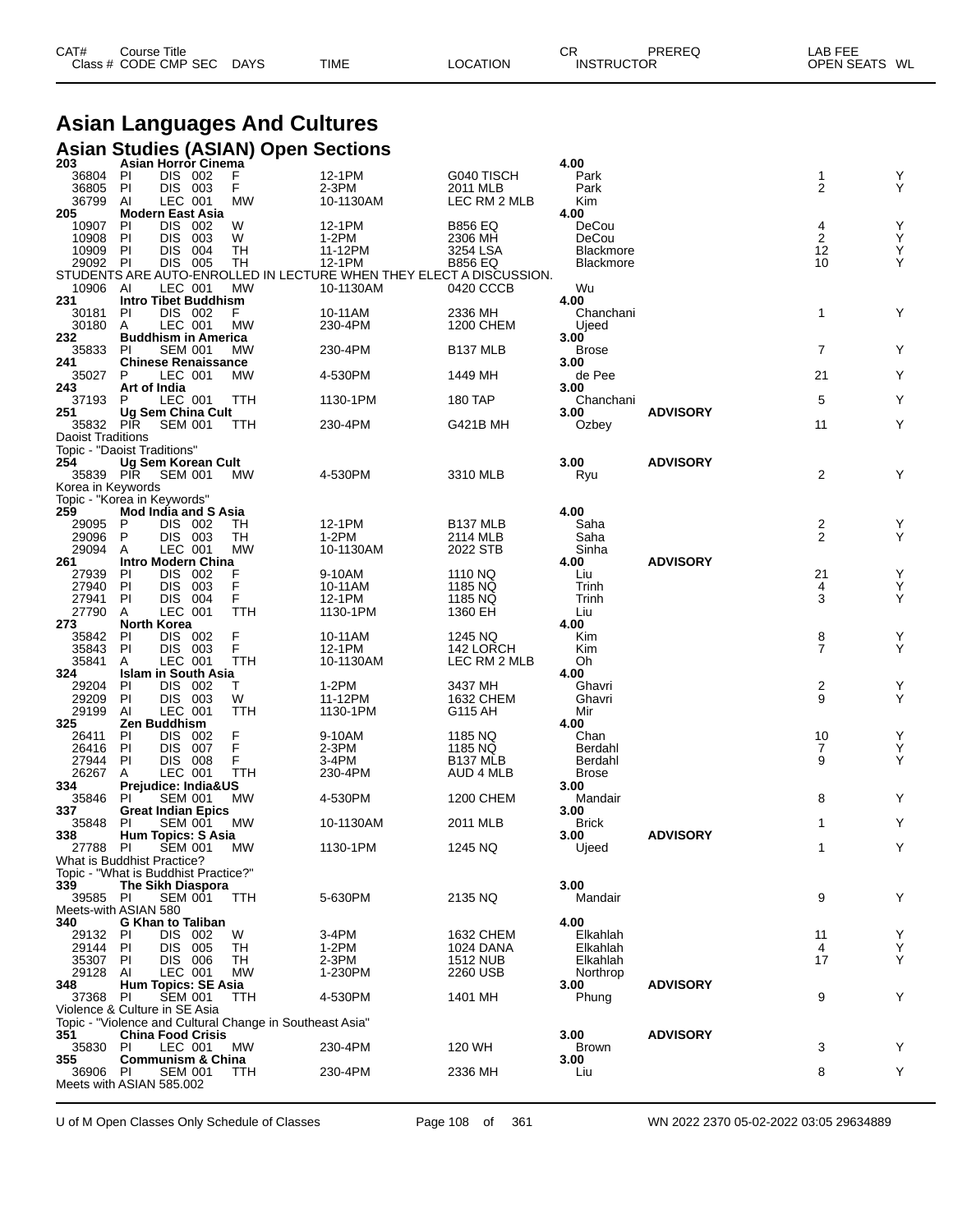| CAT#                                              | Course Title<br>Class # CODE CMP SEC DAYS                                                                    |               | <b>TIME</b>                                                                                                    | <b>LOCATION</b>      | CR<br><b>INSTRUCTOR</b>   | PREREQ          | LAB FEE<br>OPEN SEATS WL |    |
|---------------------------------------------------|--------------------------------------------------------------------------------------------------------------|---------------|----------------------------------------------------------------------------------------------------------------|----------------------|---------------------------|-----------------|--------------------------|----|
| 361<br>36907 PI                                   | Hum Topics: China<br><b>SEM 001</b><br>Martial Arts: A Global History                                        | МW            | 1-230PM                                                                                                        | 2011 MLB             | 3.00<br>Liu               | <b>ADVISORY</b> | 2                        | Y  |
| 362<br>30117 PI                                   | Topic - "Martial Arts in Action: A Global History"<br><b>The Monkey King</b><br>LEC 001                      | TTH           | 830-10AM                                                                                                       | B <sub>116</sub> MLB | 3.00<br>Rolston           |                 | 9                        | Y  |
| 363<br>35829                                      | Meets-with ASIAN 585.001<br><b>China Drama&amp;Theater</b><br>LEC 001<br>PI.                                 | TTH           | 230-4PM                                                                                                        | G160 AH              | 3.00<br>Rolston           |                 | 5                        | Y  |
| 368<br>35831                                      | <b>How Different is Chn</b><br>LEC 001<br>PI                                                                 | ттн           | 4-530PM                                                                                                        | 1175 NQ              | 3.00<br><b>Baxter</b>     |                 | 4                        | Y  |
| 371<br>35821<br>26268                             | <b>Nat Disasters E Asia</b><br>ΡI<br>DIS 004<br>LEC 001<br>A                                                 | MW            | $2-3PM$<br>1130-1PM                                                                                            | 2202 MLB<br>UMMA AUD | 4.00<br>Chung<br>Ahn      |                 | 1                        | Y  |
| 373<br>36946                                      | <b>Perf Arts S&amp;SE Asia</b><br><b>SEM 001</b><br>P                                                        | MW            | 4-530PM                                                                                                        | KEENE AUD EQ         | 3.00<br>Laronga           |                 | 13                       | N  |
| 375<br>35840                                      | Modern Korean Lit<br>LEC 001<br>PI.                                                                          | МW            | 1130-1PM                                                                                                       | <b>B116 MLB</b>      | 3.00<br>Ryu               |                 | 1                        | Y  |
| 422<br>37115 PI                                   | <b>Topics: SE Asia</b><br><b>SEM 001</b>                                                                     | TTH           | 1130-1PM                                                                                                       | 2336 MH              | 3.00<br>de la Cruz        |                 | 15                       | Y  |
|                                                   | SE Asian Hist through Lit                                                                                    |               | Topic - "Southeast Asian History through Literature". Meets-with SEAS 455.002 (5 seats) and HISTORY 472.001 (5 |                      |                           |                 |                          |    |
| seats)<br>442<br>36780 PI<br>Literature of Empire | Topics: Japan<br><b>SEM 001</b>                                                                              | <b>MW</b>     | 230-4PM                                                                                                        | 1110 NQ              | 3.00<br><b>Brightwell</b> |                 | 5                        | Y  |
| 480<br>28122 P                                    | Topic - "Literature of Empire"<br><b>Topics Asian Studies</b><br><b>SEM 002</b><br>Environ Crises in SE Asia | MW            | 1-230PM                                                                                                        | 455 WEISER           | 3.00<br>Phung             |                 | 13                       | Y  |
| SEAS-homed course<br>37604 P                      | <b>SEM 004</b><br>Gender-Premod Japan & E Asia<br>HISTORY-homed course                                       | MW            | 230-4PM                                                                                                        | 2011 MLB             | Tonomura                  |                 | 9                        | Y  |
| 483<br>35834 PI                                   | Lives of the Buddha<br><b>SEM 001</b>                                                                        | МW            | 1-230PM                                                                                                        | 2346 SEB             | 3.00<br>Auerback          |                 | 22                       | Y  |
| 490<br>29643                                      | <b>Contemporary China</b><br>P<br>LEC 001                                                                    | МW            | 230-4PM                                                                                                        | 3242 LSA             | 3.00<br>Xu, Liu           | <b>ADVISORY</b> | 13                       | Y  |
| 495                                               | <b>Honors Thesis</b><br>$IND +$<br>D                                                                         |               | <b>ARR</b>                                                                                                     | <b>ARR</b>           | 1.00-3.00                 | <b>ADVISORY</b> | 1                        | N  |
| 499                                               | Ind Stdy-Dir Rdg<br>$IND +$<br>D                                                                             |               | ARR                                                                                                            | ARR                  | 1.00-4.00                 |                 | 1                        | Y  |
| 551<br>27876                                      | <b>Crit Asian Study II</b><br><b>SEM 001</b><br>ΡI                                                           | W             | 5-8PM                                                                                                          | 6000 STB             | 3.00<br>Nornes            | <b>ADVISORY</b> | 6                        | Y  |
| 580                                               | <b>Sem S Asian Studies</b>                                                                                   |               |                                                                                                                |                      | 3.00                      | <b>ADVISORY</b> |                          | Y  |
| 35847 PI<br>The Sikh Diaspora                     | SEM 001                                                                                                      | TTH           | 5-630PM                                                                                                        | 2135 NQ              | Mandair                   |                 | 9                        |    |
| 582                                               | <b>Himalayan Aesthetics</b>                                                                                  |               | Topic - "Militant and Migrants: the Sikh and Punjabi Diaspora". Meets-with ASIAN 339                           |                      | 3.00                      | <b>ADVISORY</b> |                          |    |
| 37211 PD<br>585                                   | <b>SEM 001</b><br><b>Sem Chinese Studies</b>                                                                 | - ттн         | 230-4PM                                                                                                        | 210 TAP              | Chanchani<br>3.00         | <b>ADVISORY</b> | 1                        | Y  |
| 42369 PI                                          | <b>SEM 003 MW</b><br>Meets-with ASIAN 361                                                                    |               | 1-230PM                                                                                                        | <b>ARR</b>           | Liu                       |                 | 1                        | Y  |
| 699                                               | <b>Directed Readings</b><br>$IND +$<br>D                                                                     |               | ARR                                                                                                            | <b>ARR</b>           | 1.00-6.00                 |                 | 1                        | Y  |
| 990                                               | <b>Diss-Precand</b><br>$IND +$<br>D                                                                          |               | ARR                                                                                                            | ARR                  | 1.00-8.00                 | <b>ADVISORY</b> | 1                        | N  |
| 995                                               | Diss-Cand<br>DR.<br>IND +                                                                                    |               | ARR                                                                                                            | <b>ARR</b>           | 8.00                      | <b>ENFORCED</b> | 24                       | N  |
|                                                   |                                                                                                              |               | <b>Asian Languages (ASIANLAN) Open Sections</b>                                                                |                      |                           |                 |                          |    |
| 102<br>11105 PIR                                  | 1st Yr Chinese II<br><b>REC 005</b>                                                                          | <b>MTWTHF</b> | 2-3PM                                                                                                          | 2175 NQ              | 5.00<br>-li               | <b>ENFORCED</b> | 9                        | Y  |
| 36992 PIR<br>104                                  | <b>REC 006</b>                                                                                               | <b>MTWTHF</b> | 4-5PM                                                                                                          | 3314 MH              | -li                       |                 | 2                        | Y  |
| 27926                                             | 1st Yr Heritage Chn<br>PIR<br>REC 001                                                                        | <b>TTH</b>    | 9-10AM                                                                                                         | <b>REMOTE</b>        | 4.00                      | <b>ENFORCED</b> | 1                        | Y  |
| 104                                               | 1st Yr Heritage Chn<br>PR.<br>REC 001                                                                        | МW            | 9-10AM                                                                                                         | 2155 NQ              | 4.00<br>Zhong             | <b>ENFORCED</b> | 1                        | Y  |
| 112<br>11811                                      | 1st Yr Filipino II<br><b>REC 001</b><br><b>PIR</b>                                                           | <b>MTWTH</b>  | 9-10AM                                                                                                         | B115A MLB            | 4.00<br>Gonzaga           | <b>ENFORCED</b> | 5                        | Y  |
| 116<br>11809                                      | 1st Yr Hindi II<br><b>PIR</b><br><b>REC 001</b>                                                              | <b>MTWTH</b>  | 9-10AM                                                                                                         | B <sub>113</sub> MLB | 4.00<br>Gill              | <b>ENFORCED</b> | 4                        | Y  |
| 11810<br>122                                      | <b>PIR</b><br><b>REC 002</b><br>1st Yr Indonesian II                                                         | <b>MTWTH</b>  | 10-11AM                                                                                                        | <b>B103 MLB</b>      | Ali<br>4.00               | <b>ENFORCED</b> | 1                        | Y  |
| 11808<br>126                                      | <b>PIR</b><br><b>REC 001</b><br>1st Yr Japanese II                                                           | <b>MTWTH</b>  | 10-11AM                                                                                                        | 2106 MLB             | 5.00                      | <b>ENFORCED</b> | 1                        | Y  |
| 11436 PIR                                         | <b>REC 005</b>                                                                                               | MWF           | 10-11AM<br>STUDENTS MUST ELECT RECITATION AND LECTURE SECTIONS.                                                | G160 AH              | Hoffmeyer                 |                 | 1                        | Y  |
| 11438 PIR                                         | <b>REC 007</b>                                                                                               | MWF           | 1-2PM                                                                                                          | B <sub>124</sub> MLB | Yasuda                    |                 | 1                        | Y. |

U of M Open Classes Only Schedule of Classes Page 109 of 361 WN 2022 2370 05-02-2022 03:05 29634889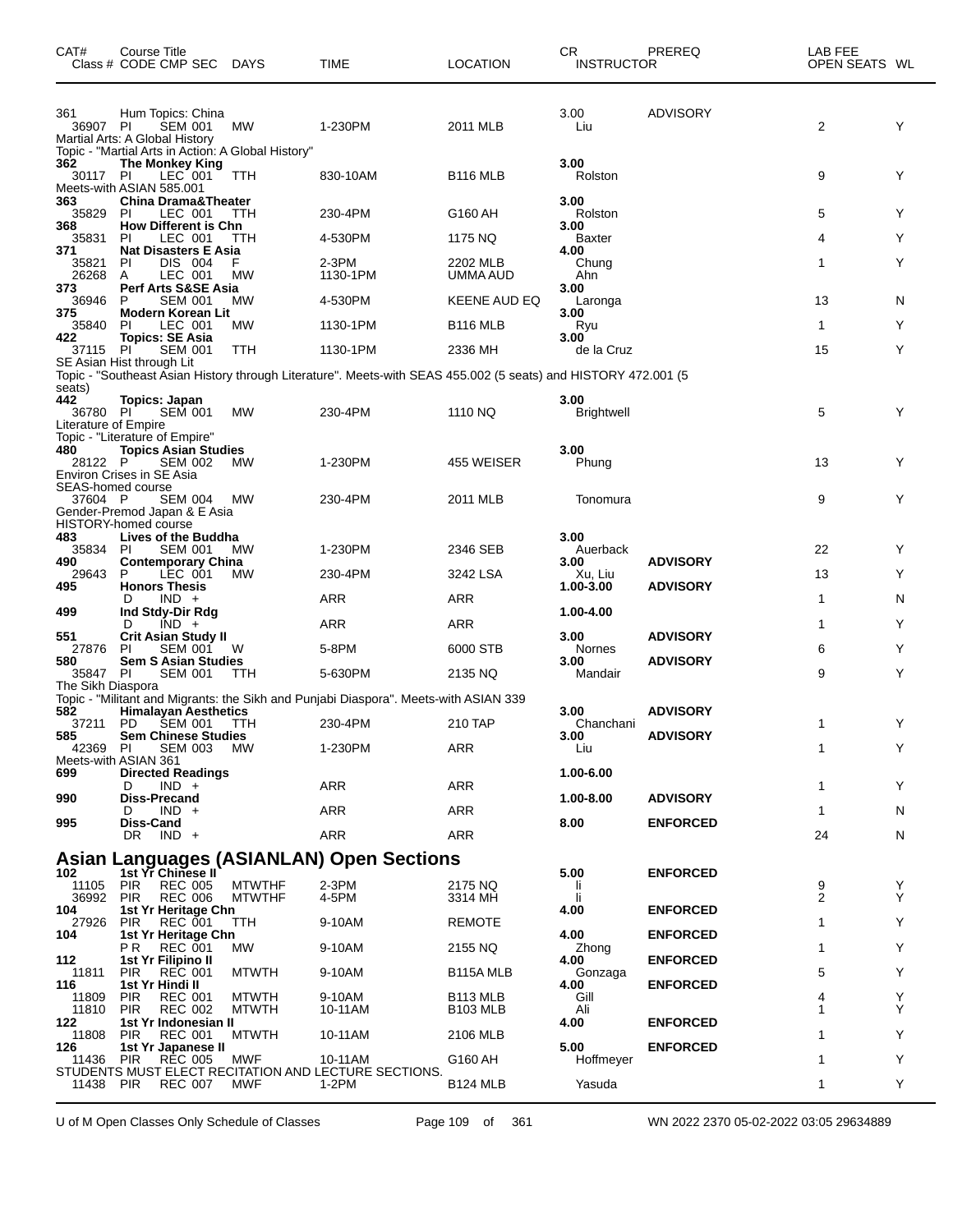| CAT#             | Course Title<br>Class # CODE CMP SEC DAYS                    |                     | <b>TIME</b>                                                     | <b>LOCATION</b>                  | CR.<br><b>INSTRUCTOR</b> | PREREQ          | LAB FEE<br>OPEN SEATS WL |                                                    |
|------------------|--------------------------------------------------------------|---------------------|-----------------------------------------------------------------|----------------------------------|--------------------------|-----------------|--------------------------|----------------------------------------------------|
|                  | REC 008                                                      | MWF                 | STUDENTS MUST ELECT RECITATION AND LECTURE SECTIONS.<br>$2-3PM$ |                                  | Yasuda, Crist            |                 | 4                        | Y                                                  |
| 27883 PIR        |                                                              |                     | STUDENTS MUST ELECT RECITATION AND LECTURE SECTIONS.            | <b>B124 MLB</b>                  |                          |                 |                          |                                                    |
| 30390 PIR        | <b>REC 010</b>                                               | MWF                 | 4-5PM<br>STUDENTS MUST ELECT RECITATION AND LECTURE SECTIONS.   | <b>B124 MLB</b>                  | Yasuda, Crist            |                 | 6                        | Y                                                  |
| 37043 PIR        | <b>REC 011</b>                                               | MWF                 | 5-6PM                                                           | <b>B101 MLB</b>                  | Yasuda, Crist            |                 | 9                        | Y                                                  |
| 11432 SIR        | LEC 001                                                      | TTH                 | STUDENTS MUST ELECT RECITATION AND LECTURE SECTIONS.<br>9-10AM  | 2022 STB                         | Schad                    |                 |                          |                                                    |
| 11433 SIR        | LEC 002                                                      | TTH                 | STUDENTS MUST ELECT RECITATION AND LECTURE SECTIONS.<br>10-11AM | 2022 STB                         | Schad                    |                 |                          |                                                    |
|                  |                                                              |                     | STUDENTS MUST ELECT RECITATION AND LECTURE SECTIONS.            |                                  |                          |                 |                          |                                                    |
| 11434 SIR        | LEC 003                                                      | TTH                 | 11-12PM<br>STUDENTS MUST ELECT RECITATION AND LECTURE SECTIONS. | 2022 STB                         | Schad                    |                 |                          |                                                    |
| 136<br>30376 PIR | 1st Year Korean II<br><b>REC 003</b>                         | WF                  | 9-10AM                                                          | <b>REMOTE</b>                    | 5.00                     | <b>ENFORCED</b> | 3                        | Y                                                  |
| 136              | 1st Year Korean II                                           |                     |                                                                 |                                  | 5.00                     | <b>ENFORCED</b> |                          |                                                    |
|                  | REC 003<br>P R                                               | M                   | 9-10AM<br>STUDENTS MUST ELECT RECITATION AND LECTURE SECTIONS.  | 3310 MLB                         | Kim                      |                 | 3                        | Y                                                  |
| 136<br>30384     | 1st Year Korean II<br>REC 004<br><b>PIR</b>                  | WF                  | 10-11AM                                                         | <b>REMOTE</b>                    | 5.00                     | <b>ENFORCED</b> | 1                        | Y                                                  |
| 136              | 1st Year Korean II                                           |                     |                                                                 |                                  | 5.00                     | <b>ENFORCED</b> |                          |                                                    |
|                  | ΡR<br><b>REC 004</b>                                         | м                   | 10-11AM<br>STUDENTS MUST ELECT RECITATION AND LECTURE SECTIONS. | 3310 MLB                         | Kim                      |                 | 1                        | Y                                                  |
| 136<br>30385     | 1st Year Korean II<br><b>REC 005</b><br><b>PIR</b>           | WF                  | 9-10AM                                                          | 2114 MLB                         | 5.00                     | <b>ENFORCED</b> | 3                        | Y                                                  |
| 136              | 1st Year Korean II                                           |                     |                                                                 |                                  | 5.00                     | <b>ENFORCED</b> |                          |                                                    |
|                  | <b>REC 005</b><br>РR                                         | M                   | 9-10AM<br>STUDENTS MUST ELECT RECITATION AND LECTURE SECTIONS.  | 1500 NQ-LRC                      | Oh.                      |                 | 3                        | Y                                                  |
| 136<br>30386 PIR | 1st Year Korean II<br>REC 006                                | WF                  | $2-3PM$                                                         | G026 TISCH                       | 5.00                     | <b>ENFORCED</b> | 2                        | Y                                                  |
| 136              | 1st Year Korean II<br>REC 006<br>P R                         |                     |                                                                 |                                  | 5.00                     | <b>ENFORCED</b> | 2                        | Y                                                  |
|                  |                                                              | M                   | $2-3PM$<br>STUDENTS MUST ELECT RECITATION AND LECTURE SECTIONS. | 1500 NQ-LRC                      | Oh                       |                 |                          |                                                    |
| 136<br>37018     | 1st Year Korean II<br>REC 007<br><b>PIR</b>                  | WF                  | $3-4PM$                                                         | <b>B124 MLB</b>                  | 5.00                     | <b>ENFORCED</b> | 2                        | Y                                                  |
| 136              | 1st Year Korean II<br>ΡR<br><b>REC 007</b>                   | M                   | $3-4PM$                                                         | 1500 NQ-LRC                      | 5.00<br>Oh               | <b>ENFORCED</b> | $\overline{2}$           | Y                                                  |
|                  |                                                              |                     | STUDENTS MUST ELECT RECITATION AND LECTURE SECTIONS.            |                                  |                          |                 |                          |                                                    |
| 136<br>19078 SIR | 1st Year Korean II<br>LEC 001                                | TTH                 | 9-10AM                                                          | 3330 MH                          | 5.00<br>Jung             | <b>ENFORCED</b> |                          |                                                    |
| 30375 SIR        | LEC 002                                                      | TTH                 | STUDENTS MUST ELECT RECITATION AND LECTURE SECTIONS.<br>10-11AM | G127 AH                          | Jung                     |                 |                          |                                                    |
|                  |                                                              |                     | STUDENTS MUST ELECT RECITATION AND LECTURE SECTIONS.            |                                  |                          |                 |                          |                                                    |
| 146<br>30353 PIR | 1st Yr Punjabi II<br>REČ 001                                 | <b>MTWTH</b>        | 11-12PM                                                         | 1500 NQ-LRC                      | 4.00<br>Gill             | <b>ENFORCED</b> | 3                        | Y                                                  |
| 152<br>35849     | 1st Yr Sanskrit II<br><b>PIR</b><br><b>REC 001</b>           | <b>MTWTH</b>        | 12-1PM                                                          | 2104 MLB                         | 4.00<br><b>Brick</b>     | <b>ENFORCED</b> | 8                        | Y                                                  |
| 156<br>30355     | 1st Yr Tamil II<br><b>REC 001</b><br><b>PIR</b>              | <b>MTWTH</b>        | $3-4PM$                                                         | 5000 STB                         | 4.00<br>Mohan            | <b>ENFORCED</b> | 1                        | Y                                                  |
| 162              | 1st Yr Thai II                                               |                     |                                                                 |                                  | 4.00                     | <b>ENFORCED</b> |                          |                                                    |
| 11807<br>162     | <b>PIR</b><br><b>REC 001</b><br>1st Yr Thai II               | TH                  | 9-10AM                                                          | <b>REMOTE</b>                    | 4.00                     | <b>ENFORCED</b> | 1                        | Y                                                  |
| 172              | P R<br><b>REC 001</b><br>1st Yr Urdu II                      | <b>MTW</b>          | 9-10AM                                                          | 2106 MLB                         | <b>Bunmee</b><br>4.00    | <b>ENFORCED</b> | 1                        | Y                                                  |
| 15928            | <b>REC 001</b><br><b>PIR</b>                                 | <b>MTWTH</b>        | 11-12PM                                                         | <b>B120 MLB</b>                  | Ali                      |                 | 6                        | Y                                                  |
| 176<br>11812     | 1st Yr Vietnamese II<br><b>REC 001</b><br><b>PIR</b>         | <b>MTWTH</b>        | 11-12PM                                                         | G232 AH                          | 4.00<br>Nguyen           | <b>ENFORCED</b> | 4                        | Y                                                  |
| 186<br>26270     | First Yr Bengali II<br><b>REC 001</b><br>PI                  | <b>MTWTH</b>        | 9-10AM                                                          | 5179 AH                          | 4.00<br>Hoque            | <b>ADVISORY</b> | 3                        | Y                                                  |
| 202              | 2nd Yr Chinese II                                            |                     |                                                                 |                                  | 5.00                     | <b>ENFORCED</b> |                          |                                                    |
| 11108<br>202     | <b>PIR</b><br><b>REC 003</b><br>2nd Yr Chinese II            | TTH                 | 11-12PM                                                         | <b>REMOTE</b>                    | 5.00                     | <b>ENFORCED</b> | 4                        | Y                                                  |
| 202              | <b>REC 003</b><br>ΡR<br>2nd Yr Chinese II                    | <b>MWF</b>          | 11-12PM                                                         | 2155 NQ                          | Zhong<br>5.00            | <b>ENFORCED</b> | 4                        | Y                                                  |
| 36993<br>202     | <b>PIR</b><br><b>REC 006</b><br>2nd Yr Chinese II            | TTH                 | $2-3PM$                                                         | <b>REMOTE</b>                    | 5.00                     | <b>ENFORCED</b> | 1                        | Y                                                  |
|                  | PR<br><b>REC 006</b>                                         | <b>MWF</b>          | $2-3PM$                                                         | G449 MH                          | Yu                       |                 | 1                        | Y                                                  |
| 204<br>11111     | 2nd Yr Heritage Chn<br><b>REC 001</b><br>PIR                 | <b>MTWTH</b>        | 9-10AM                                                          | REMOTE                           | 4.00<br>Gu               | <b>ENFORCED</b> | 4                        | Y                                                  |
| 11112<br>11113   | <b>REC 002</b><br><b>PIR</b><br><b>PIR</b><br><b>REC 003</b> | <b>MTWTH</b><br>TTH | 10-11AM<br>$2-3PM$                                              | <b>REMOTE</b><br><b>B134 MLB</b> | Gu                       |                 | $\mathbf{1}$<br>5        | $\mathop{\mathsf{Y}}\limits_{\mathop{\mathsf{Y}}}$ |
|                  | PR<br><b>REC 003</b>                                         | МW                  | 2-3PM                                                           | REMOTE                           | Liu                      |                 | 5                        | Y                                                  |
| 24030            | <b>REC 004</b><br><b>PIR</b><br><b>REC 004</b><br>P R        | TTH<br><b>MW</b>    | 3-4PM<br>3-4PM                                                  | <b>B134 MLB</b><br><b>REMOTE</b> | Liu                      |                 | 3<br>3                   | Y<br>Y                                             |
| 212<br>11816     | 2nd Yr Filipino II<br><b>REC 001</b><br>PIR                  | <b>MTWTH</b>        | 11-12PM                                                         | 3304 MLB                         | 4.00<br>Gonzaga          | <b>ENFORCED</b> | 2                        | Y                                                  |
| 216              | 2nd Yr Hindi II                                              |                     |                                                                 |                                  | 4.00                     | <b>ENFORCED</b> |                          |                                                    |
| 22605<br>216     | <b>REC 002</b><br><b>PIR</b><br>2nd Yr Hindi II              | <b>WTH</b>          | $2-3PM$                                                         | <b>REMOTE</b>                    | 4.00                     | <b>ENFORCED</b> | $\overline{c}$           | Y                                                  |
|                  |                                                              |                     |                                                                 |                                  |                          |                 |                          |                                                    |

U of M Open Classes Only Schedule of Classes Page 110 of 361 WN 2022 2370 05-02-2022 03:05 29634889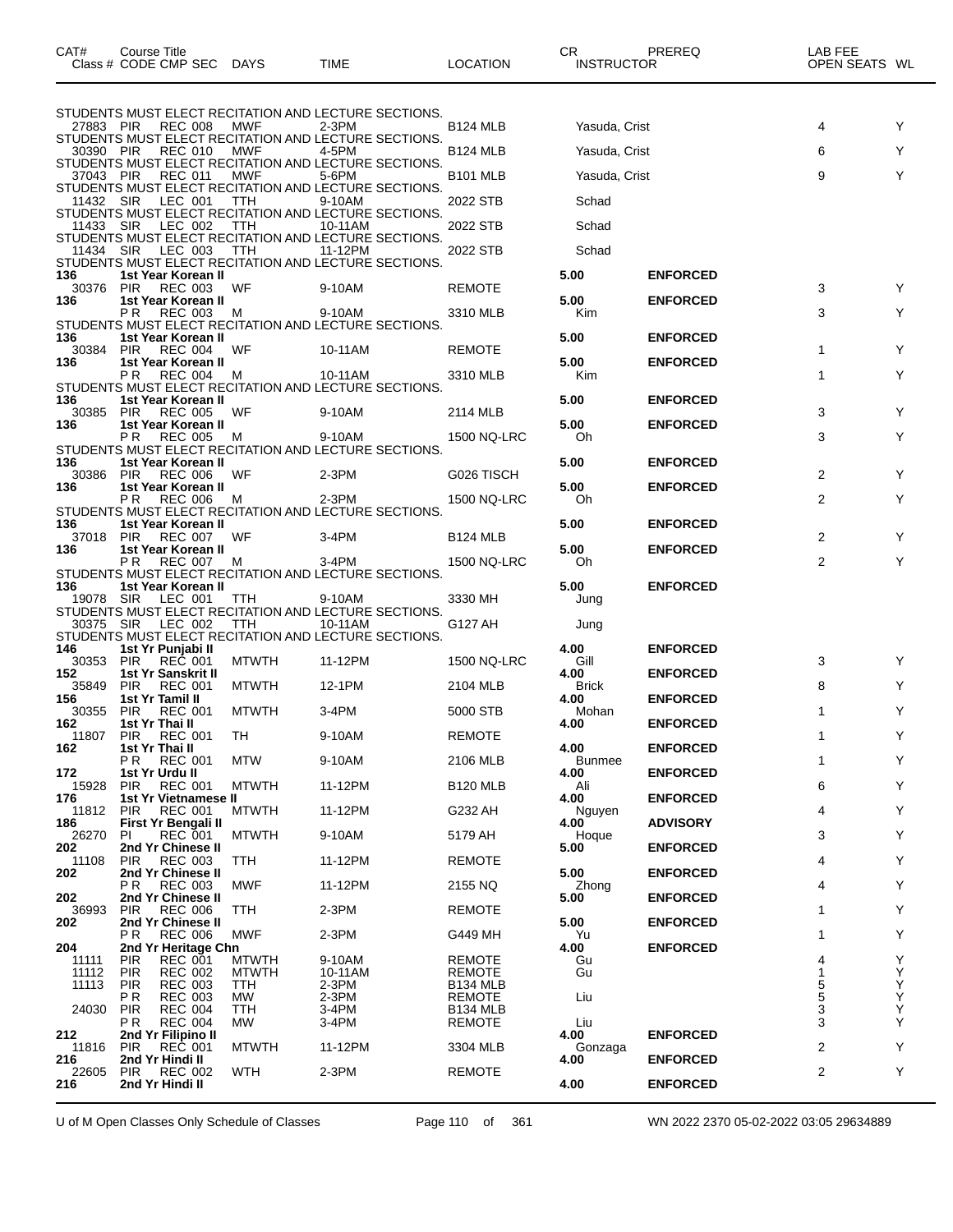| CAT#<br>Title<br>じourse ' |             |             |          | ⌒冖<br>◡⊓ | PREREQ            | LAB FEE                 |
|---------------------------|-------------|-------------|----------|----------|-------------------|-------------------------|
| Class # CODE CMP SEC      | <b>DAYS</b> | <b>TIME</b> | LOCATION |          | <b>INSTRUCTOR</b> | WL<br><b>OPEN SEATS</b> |

| 222            | P R                      | <b>REC 002</b><br>2nd Yr Indonesian II       | МT               | 2-3PM                                                                                                                                                                                                               | B <sub>113</sub> MLB                    | Vaishnava<br>4.00         | <b>ENFORCED</b> | 2                 | Y      |
|----------------|--------------------------|----------------------------------------------|------------------|---------------------------------------------------------------------------------------------------------------------------------------------------------------------------------------------------------------------|-----------------------------------------|---------------------------|-----------------|-------------------|--------|
| 11814<br>226   | <b>PIR</b>               | <b>REC 001</b><br>2nd Yr Japanese II         | <b>MTWTH</b>     | 11-12PM                                                                                                                                                                                                             | 2106 MLB                                | 5.00                      | <b>ENFORCED</b> | 1                 | Y      |
| 11441          | <b>PIR</b>               | <b>REC 003</b>                               | MWF              | 9-10AM                                                                                                                                                                                                              | 1084 EH                                 | Kondo, Kitahashi          |                 | 2                 | Υ      |
| 11442          | PIR                      | <b>REC 004</b>                               | MWF              | STUDENTS MUST ELECT RECITATION AND LECTURE SECTIONS.<br>10-11AM                                                                                                                                                     | 1084 EH                                 | Kondo                     |                 | 2                 | Υ      |
|                |                          |                                              |                  | STUDENTS MUST ELECT RECITATION AND LECTURE SECTIONS.                                                                                                                                                                |                                         |                           |                 |                   |        |
| 11443          | PIR<br>ΡR                | <b>REC 005</b><br><b>REC 005</b>             | F<br><b>MW</b>   | 11-12PM<br>11-12PM                                                                                                                                                                                                  | <b>B101 MLB</b><br>B <sub>118</sub> MLB | Kitahashi                 |                 | 3<br>3            | Y<br>Υ |
| 11444          | PIR                      | <b>REC 006</b>                               | F                | STUDENTS MUST ELECT RECITATION AND LECTURE SECTIONS.<br>12-1PM                                                                                                                                                      | <b>B101 MLB</b>                         |                           |                 | 3                 | Y      |
|                | P R                      | <b>REC 006</b>                               | <b>MW</b>        | 12-1PM                                                                                                                                                                                                              | <b>B118 MLB</b>                         | Kitahashi, Inoue          |                 | 3                 | Υ      |
| 23677 PIR      |                          | <b>REC 007</b>                               | MWF              | STUDENTS MUST ELECT RECITATION AND LECTURE SECTIONS.<br>$2-3PM$                                                                                                                                                     | 3096 EH                                 | Kondo, Inoue              |                 | $\overline{7}$    | Y      |
|                |                          |                                              |                  | STUDENTS MUST ELECT RECITATION AND LECTURE SECTIONS.                                                                                                                                                                |                                         |                           |                 |                   |        |
| 37044 PIR      |                          | <b>REC 008</b>                               | MWF              | 4-5PM<br>STUDENTS MUST ELECT RECITATION AND LECTURE SECTIONS.                                                                                                                                                       | 5179 AH                                 | Sakakibara, Inoue         |                 | 6                 | Y      |
| 11439          | <b>SIR</b>               | LEC 001                                      | TTH              | 9-10AM<br>STUDENTS MUST ELECT RECITATION AND LECTURE SECTIONS.                                                                                                                                                      | 1401 MH                                 | Sakakibara                |                 |                   |        |
| 236            |                          | 2nd Yr Korean II                             |                  |                                                                                                                                                                                                                     |                                         | 5.00                      | <b>ENFORCED</b> |                   |        |
| 22608<br>236   | <b>PIR</b>               | <b>REC 002</b><br>2nd Yr Korean II           | WF               | 9-10AM                                                                                                                                                                                                              | <b>REMOTE</b>                           | 5.00                      | <b>ENFORCED</b> | $\overline{7}$    | Υ      |
|                | P R                      | <b>REC 002</b>                               | M                | 9-10AM                                                                                                                                                                                                              | 1265 NQ                                 | Jung                      |                 | $\overline{7}$    | Y      |
| 236            |                          | 2nd Yr Korean II                             |                  | STUDENTS MUST ELECT RECITATION AND LECTURE SECTIONS.                                                                                                                                                                |                                         | 5.00                      | <b>ENFORCED</b> |                   |        |
| 37023          | <b>PIR</b>               | <b>REC 004</b>                               | WF               | 12-1PM                                                                                                                                                                                                              | 1624 CHEM                               |                           |                 | 8                 | Y      |
| 236            | P R                      | 2nd Yr Korean II<br><b>REC 004</b>           | M                | 12-1PM                                                                                                                                                                                                              | 1500 NQ-LRC                             | 5.00<br>Oh                | <b>ENFORCED</b> | 8                 | Y      |
| 236            |                          | 2nd Yr Korean II                             |                  | STUDENTS MUST ELECT RECITATION AND LECTURE SECTIONS.                                                                                                                                                                |                                         | 5.00                      | <b>ENFORCED</b> |                   |        |
| 11449          | AIR                      | LEC 001                                      | TTH              | 9-10AM                                                                                                                                                                                                              | G127 AH                                 | Kim                       |                 |                   |        |
| 238<br>41494   | <b>PIR</b>               | Acc Korean II<br><b>REC 003</b>              | F                | 6-7PM                                                                                                                                                                                                               | <b>REMOTE</b>                           | 5.00                      | <b>ENFORCED</b> | 12                | Y      |
| 238            |                          | Acc Korean II                                |                  |                                                                                                                                                                                                                     |                                         | 5.00                      | <b>ENFORCED</b> |                   |        |
|                | P R<br>P <sub>R</sub>    | <b>REC 003</b><br><b>REC 003</b>             | W<br>М           | 6-7PM<br>745-845PM                                                                                                                                                                                                  | 2155 NQ<br><b>REMOTE</b>                | Lee                       |                 | 12<br>12          | Y<br>Y |
| 238            |                          | <b>Acc Korean II</b>                         |                  | STUDENTS MUST ELECT RECITATION AND LECTURE SECTIONS.                                                                                                                                                                |                                         | 5.00                      | <b>ENFORCED</b> |                   |        |
| 17988          | AIR                      | LEC 001                                      | TTH              | 12-1PM                                                                                                                                                                                                              | G127 AH                                 | Jung                      |                 |                   |        |
| 256<br>30356   | <b>PIR</b>               | 2nd Yr Tamil II<br><b>REC 001</b>            | <b>MTWTH</b>     | 11-12PM                                                                                                                                                                                                             | 2469 MH                                 | 4.00<br>Mohan             | <b>ENFORCED</b> | 2                 | Y      |
| 272            |                          | 2nd Yr Urdu II                               |                  |                                                                                                                                                                                                                     |                                         | 4.00                      | <b>ENFORCED</b> |                   |        |
| 15929<br>272   | <b>PIR</b>               | <b>REC 001</b><br>2nd Yr Urdu II             | WTH              | 2-3PM                                                                                                                                                                                                               | <b>REMOTE</b>                           | 4.00                      | <b>ENFORCED</b> | 3                 | Y      |
| 276            | P <sub>R</sub>           | <b>REC 001</b><br>2nd Yr Vietnamese II       | МT               | 2-3PM                                                                                                                                                                                                               | <b>B120 MLB</b>                         | Khan                      |                 | 3                 | Y      |
| 11817          | <b>PIR</b>               | <b>REC 001</b>                               | <b>MTWTH</b>     | 10-11AM                                                                                                                                                                                                             | G634 HH                                 | 4.00<br>Nguyen            | <b>ENFORCED</b> | 3                 | Y      |
| 286<br>27857   | PI                       | Second Yr Bengali II<br><b>REC 001</b>       | TTH              | 4-5PM                                                                                                                                                                                                               | B <sub>134</sub> MLB                    | 4.00                      | <b>ADVISORY</b> | 2                 | Y      |
| 286            |                          | Second Yr Bengali II                         |                  |                                                                                                                                                                                                                     |                                         | 4.00                      | <b>ADVISORY</b> |                   |        |
| 302            | P                        | <b>REC 001</b><br>3rd Yr Chinese II          | MW               | 4-5PM                                                                                                                                                                                                               | 2202 MLB                                | Hoque<br>5.00             | <b>ENFORCED</b> | 2                 | Υ      |
| 11114          | <b>PIR</b>               | <b>REC 001</b>                               | F                | 9-10AM                                                                                                                                                                                                              | <b>REMOTE</b>                           |                           |                 | 5                 | Y      |
| 302            | <b>PR</b>                | 3rd Yr Chinese II<br><b>REC 001</b>          | <b>MTWTH</b>     | 9-10AM                                                                                                                                                                                                              | 1155 NQ                                 | 5.00<br>Liu               | <b>ENFORCED</b> | 5                 | Υ      |
| 302<br>18193   | <b>PIR</b>               | 3rd Yr Chinese II<br><b>REC 002</b>          | F                | 10-11AM                                                                                                                                                                                                             | <b>REMOTE</b>                           | 5.00                      | <b>ENFORCED</b> | 2                 | Y      |
| 302            |                          | 3rd Yr Chinese II                            |                  |                                                                                                                                                                                                                     |                                         | 5.00                      | <b>ENFORCED</b> |                   |        |
| 304            | PR.                      | REC 002<br>3rd Yr Heritage Chn               | <b>MTWTH</b>     | 10-11AM                                                                                                                                                                                                             | <b>B118 MLB</b>                         | Liu<br>4.00               | <b>ENFORCED</b> | $\overline{2}$    | Υ      |
| 19497          | <b>PIR</b>               | <b>REC 001</b>                               | <b>MTWTH</b>     | 12-1PM                                                                                                                                                                                                              | <b>REMOTE</b>                           | Gu                        |                 | 5                 | Υ      |
| 326<br>11445   | <b>PIR</b>               | 3rd Yr Japanese II<br><b>REC 001</b>         | F                | 10-1130AM                                                                                                                                                                                                           | <b>REMOTE</b>                           | 4.00                      | <b>ENFORCED</b> | 4                 | Y      |
| 326            | P R                      | 3rd Yr Japanese II<br><b>REC 001</b>         | МW               | 10-1130AM                                                                                                                                                                                                           | 2402 MLB                                | 4.00<br>Mochizuki, Sogabe | <b>ENFORCED</b> | 4                 | Υ      |
| 326            |                          | 3rd Yr Japanese II                           |                  |                                                                                                                                                                                                                     |                                         | 4.00                      | <b>ENFORCED</b> |                   |        |
| 23678<br>27884 | <b>PIR</b><br><b>PIR</b> | <b>REC 003</b><br><b>REC 004</b>             | <b>MWF</b><br>F. | 230-4PM<br>4-530PM                                                                                                                                                                                                  | 2402 MLB<br><b>REMOTE</b>               | Sogabe                    |                 | 6<br>12           | Υ<br>Υ |
|                | P <sub>R</sub>           | <b>REC 004</b>                               | <b>MW</b>        | 4-530PM                                                                                                                                                                                                             | <b>B135 MLB</b>                         | Mochizuki                 |                 | $12 \overline{ }$ | Y      |
|                |                          |                                              |                  | This section focuses part of its content on learning Japanese in relation to STEM program needs. All students are<br>welcome, no matter their majors/minors, but STEM students are especially encouraged to enroll. |                                         |                           |                 |                   |        |
| 336            |                          | 3rd Yr Korean II                             | <b>TWTH</b>      |                                                                                                                                                                                                                     |                                         | 4.00                      | <b>ENFORCED</b> |                   |        |
| 11450<br>336   | PIR                      | <b>REC 001</b><br>3rd Yr Korean II           |                  | 9-10AM                                                                                                                                                                                                              | G634 HH                                 | 4.00                      | <b>ENFORCED</b> | $\mathbf{1}$      | Y      |
| 406            | PR.                      | <b>REC 001</b><br><b>Business Chinese II</b> | м                | 9-10AM                                                                                                                                                                                                              | <b>REMOTE</b>                           | Kim, Kim<br>3.00          | <b>ENFORCED</b> | 1                 | Y      |
| 11115          | <b>PIR</b>               | REC 001                                      | W                | 4-530PM                                                                                                                                                                                                             | 5000 STB                                |                           |                 | 5                 | Y      |
| 406            |                          | <b>Business Chinese II</b>                   |                  |                                                                                                                                                                                                                     |                                         | 3.00                      | <b>ENFORCED</b> |                   |        |

U of M Open Classes Only Schedule of Classes Page 111 of 361 WN 2022 2370 05-02-2022 03:05 29634889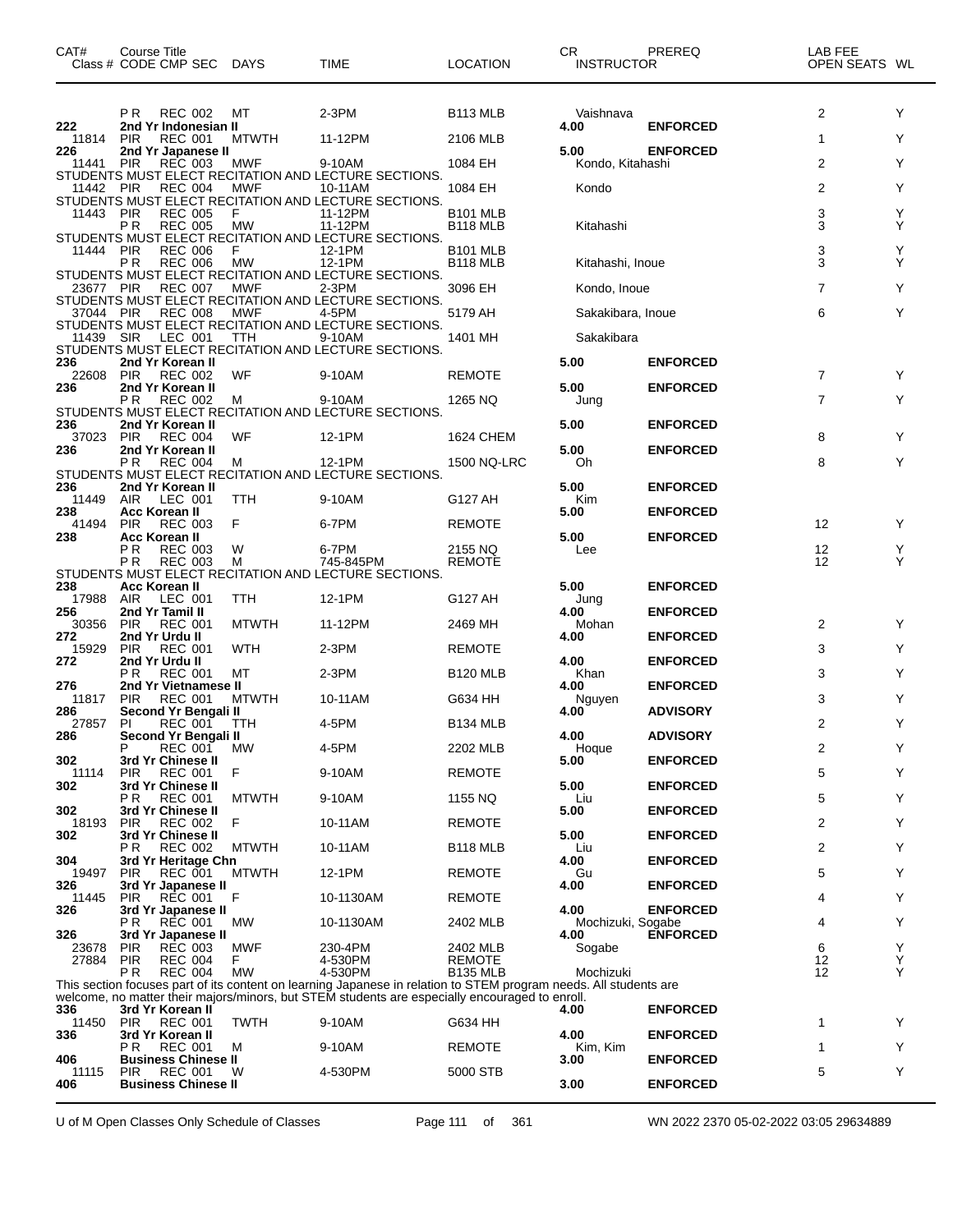| CAT#         | Course Title<br>Class # CODE CMP SEC                            | <b>DAYS</b> | <b>TIME</b>                                                                                                       | <b>LOCATION</b> | <b>CR</b><br><b>INSTRUCTOR</b> | PREREQ                    | <b>LAB FEE</b><br>OPEN SEATS WL |   |
|--------------|-----------------------------------------------------------------|-------------|-------------------------------------------------------------------------------------------------------------------|-----------------|--------------------------------|---------------------------|---------------------------------|---|
|              | P <sub>R</sub><br><b>REC 001</b>                                | м           | 4-530PM                                                                                                           | <b>REMOTE</b>   | Yu                             |                           | 5                               | Υ |
| 408          | <b>Adv Chn Read/Wrt II</b><br><b>PIR</b><br><b>REC 001</b>      |             | 1-230PM                                                                                                           |                 | 3.00                           | <b>ADVISORY, ENFORCED</b> | 3                               | Y |
| 26532<br>408 | Adv Chn Read/Wrt II                                             | TН          |                                                                                                                   | 3217 MLB        | 3.00                           | <b>ADVISORY, ENFORCED</b> |                                 |   |
|              | P <sub>R</sub><br><b>REC 001</b>                                | т           | 1-230PM                                                                                                           | <b>REMOTE</b>   | Li                             |                           | 3                               | Y |
| 409<br>20714 | <b>Classical Chinese</b><br><b>REC 001</b><br>PI                | TH          | 10-1130AM                                                                                                         | 6000 STB        | 3.00                           | <b>ADVISORY</b>           | 8                               | Υ |
| 409          | <b>Classical Chinese</b>                                        |             |                                                                                                                   |                 | 3.00                           | <b>ADVISORY</b>           |                                 |   |
| 412          | <b>REC 001</b><br><b>Advanced Filipino II</b>                   | Т           | 10-1130AM                                                                                                         | <b>REMOTE</b>   | Li<br>3.00                     | <b>ENFORCED</b>           | 8                               | Y |
| 18381        | <b>PIR</b><br><b>REC 001</b>                                    | W           | 3-4PM                                                                                                             | 2106 MLB        |                                |                           | 5                               | Υ |
| 412          | <b>Advanced Filipino II</b><br>P <sub>R</sub><br><b>REC 001</b> | м           | 3-5PM                                                                                                             | 2106 MLB        | 3.00<br>Gonzaga                | <b>ENFORCED</b>           | 5                               | Υ |
| 418          | <b>Advanced Hindi II</b>                                        |             |                                                                                                                   |                 | 3.00                           | <b>ENFORCED</b>           |                                 |   |
| 11820        | PIR<br><b>REC 001</b>                                           | W           | 12-130PM                                                                                                          | <b>REMOTE</b>   |                                |                           | 3                               | Y |
| 418          | <b>Advanced Hindi II</b><br><b>REC 001</b><br>P R               | м           | 12-130PM                                                                                                          | 2108 MLB        | 3.00<br>Vaishnava              | <b>ENFORCED</b>           | 3                               | Y |
| 420          | Adv Indonesian II                                               |             |                                                                                                                   |                 | 3.00                           | <b>ENFORCED</b>           |                                 |   |
| 11819<br>426 | <b>REC 001</b><br><b>PIR</b><br>Adv Spoken Jpn                  | <b>TTH</b>  | 1-230PM                                                                                                           | 6000 STB        | 2.00                           | <b>ENFORCED</b>           | 3                               | Y |
| 22838        | REC 001<br><b>PIR</b>                                           | <b>MW</b>   | $1-2PM$                                                                                                           | G168 AH         | Sakakibara                     |                           | 6                               | Y |
| 430<br>11447 | <b>Business Japanese II</b><br><b>PIR</b><br><b>REC 001</b>     | <b>TTH</b>  | 1-230PM                                                                                                           | 1303 MH         | 3.00<br>Kondo                  | <b>ADVISORY, ENFORCED</b> | 8                               | Y |
| 442          | <b>Jpns Interpreting</b>                                        |             |                                                                                                                   |                 | 3.00                           | <b>ADVISORY</b>           |                                 |   |
| 27885        | REC 001<br>PI                                                   | TH          | 4-530PM                                                                                                           | 2106 MLB        |                                |                           | 9                               | Υ |
| 442          | <b>Jpns Interpreting</b><br><b>REC 001</b>                      | Т           | 4-530PM                                                                                                           | <b>REMOTE</b>   | 3.00<br>Mochizuki              | <b>ADVISORY</b>           | 9                               | Y |
| 451          | <b>Advanced Sanskrit</b>                                        |             |                                                                                                                   |                 | 3.00                           | <b>ADVISORY</b>           |                                 |   |
| 41218<br>456 | <b>SEM 001</b><br>PI<br><b>Advanced Tamil II</b>                | F           | 10-1PM                                                                                                            | 2108 MLB        | <b>Brick</b><br>3.00           | <b>ENFORCED</b>           | 1                               | Y |
| 30357        | <b>PIR</b><br><b>REC 001</b>                                    | <b>MW</b>   | 9-1030AM                                                                                                          | 2401 MH         | Mohan                          |                           | 6                               | Y |
| 462          | <b>Advanced Thai II</b>                                         |             |                                                                                                                   |                 | 3.00                           | <b>ENFORCED</b>           |                                 |   |
| 11818<br>462 | <b>PIR</b><br><b>REC 001</b><br><b>Advanced Thai II</b>         | W           | 2-330PM                                                                                                           | 3359 MH         | 3.00                           | <b>ENFORCED</b>           | 6                               | Υ |
|              | <b>REC 001</b><br>P <sub>R</sub>                                | м           | 1-230PM                                                                                                           | 3359 MH         | <b>Bunmee</b>                  |                           | 6                               | Y |
|              | in consultation with the enrolled students.                     |             | If you would like to take this course, please enroll. The final time of when the course will meet will be decided |                 |                                |                           |                                 |   |
| 472          | <b>Advanced Urdu II</b>                                         |             |                                                                                                                   |                 | 3.00                           | <b>ENFORCED</b>           |                                 |   |
| 17577        | <b>PIR</b><br><b>REC 001</b>                                    | W           | 5-630PM                                                                                                           | <b>REMOTE</b>   |                                |                           | 3                               | Y |
| 472          | <b>Advanced Urdu II</b><br>P <sub>R</sub><br><b>REC 001</b>     | M           | 5-630PM                                                                                                           | <b>B111 MLB</b> | 3.00<br>Khan                   | <b>ENFORCED</b>           | 3                               | Y |
| 479          | <b>Teach Community Krn</b>                                      |             |                                                                                                                   |                 | 2.00                           | <b>ADVISORY</b>           |                                 |   |
| 37037<br>486 | PI<br><b>SEM 001</b><br><b>Advanced Bengali II</b>              | м           | 5-7PM                                                                                                             | 2106 MLB        | Kim<br>3.00                    |                           | 4                               | Y |
| 27858        | ΡI<br><b>REC 001</b>                                            | MW          | 12-130PM                                                                                                          | 3000 STB        | Hoque                          |                           | 5                               | Y |
| 499          | <b>Independent Lang</b>                                         |             |                                                                                                                   |                 | 1.00-5.00                      | <b>ADVISORY</b>           |                                 |   |
|              | $IND +$<br>D                                                    |             | <b>ARR</b>                                                                                                        | <b>ARR</b>      |                                |                           | 1                               | N |

# **Buddhist Studies (BUDDHST) Open Sections**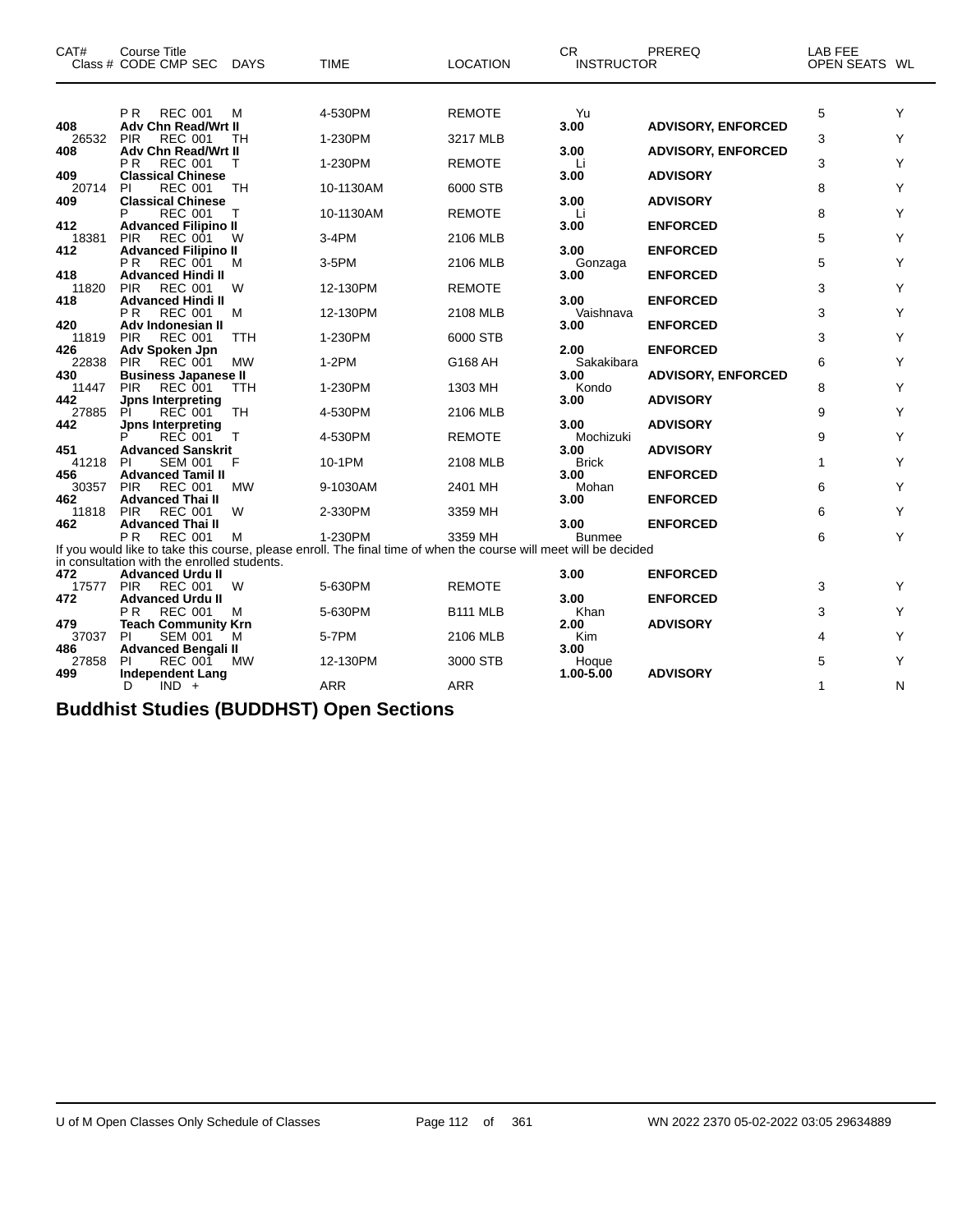| CAT# | Course Title         |             |             |          | СR                | PREREQ | _AB FEE       |  |
|------|----------------------|-------------|-------------|----------|-------------------|--------|---------------|--|
|      | Class # CODE CMP SEC | <b>DAYS</b> | <b>TIME</b> | LOCATION | <b>INSTRUCTOR</b> |        | OPEN SEATS WL |  |

# **Astronomy Department Astronomy (ASTRO) Open Sections**

| 101                                  | Intro Solar System                   |                    |                                               |                                                                                                            |                                | 4.00                 | <b>ADVISORY</b>           |                                            |                                                    |
|--------------------------------------|--------------------------------------|--------------------|-----------------------------------------------|------------------------------------------------------------------------------------------------------------|--------------------------------|----------------------|---------------------------|--------------------------------------------|----------------------------------------------------|
| 10927                                | <b>DIS</b><br>P                      | - 002              | Τ                                             | 2-3PM                                                                                                      | 5180B AH                       | Liu                  |                           | 3                                          | Υ                                                  |
| 10928                                | <b>DIS</b><br>P                      | 003                | Т                                             | 3-4PM                                                                                                      | 5180B AH                       | Liu                  |                           |                                            | Y                                                  |
| 10930<br>18561                       | Ρ<br><b>DIS</b><br>P<br><b>DIS</b>   | 005<br>007         | Τ<br>Τ                                        | 11-12PM                                                                                                    | 5180B AH                       | Ash                  |                           | $\begin{array}{c} 2 \\ 2 \\ 5 \end{array}$ | Υ                                                  |
| 10932                                | P<br><b>DIS</b>                      | 008                | W                                             | 12-1PM<br>10-11AM                                                                                          | 5180B AH<br>5180B AH           | Ash<br>Wen           |                           |                                            | Υ                                                  |
| 24571                                | P<br><b>DIS</b>                      | 009                | W                                             | 11-12PM                                                                                                    | 5180B AH                       | Wen                  |                           | 1                                          | $\mathop{\mathsf{Y}}\limits_{\mathop{\mathsf{Y}}}$ |
| 24572                                | P                                    | DIS 010            | Т                                             | 1-2PM                                                                                                      | 5180B AH                       | Liu                  |                           | 2                                          | Υ                                                  |
| 10931                                | S                                    | LEC 006            | <b>MWF</b>                                    | $1-2PM$                                                                                                    | 182 WEISER                     | Gultekin, Corrales   |                           |                                            |                                                    |
| 102                                  | <b>Intr Stars&amp;Universe</b>       |                    |                                               |                                                                                                            |                                | 4.00                 | <b>ADVISORY</b>           |                                            |                                                    |
| 10934                                | <b>DIS</b><br>P                      | 002                | W                                             | 12-1PM                                                                                                     | 5179 AH                        | <b>Barnes</b>        |                           | 1                                          | Y                                                  |
| 10935                                | <b>DIS</b><br>P                      | 003                | W                                             | 10-11AM                                                                                                    | 5179 AH                        | <b>Barnes</b>        |                           | 6                                          | Υ                                                  |
| 18562                                | <b>DIS</b><br>P                      | 004                | W                                             | 11-12PM                                                                                                    | 5179 AH                        | <b>Barnes</b>        |                           | 1                                          | Υ                                                  |
| 18563                                | P<br><b>DIS</b>                      | 005                | Τ                                             | 10-11AM                                                                                                    | 5179 AH                        | Rodriguez            |                           | 7                                          | Υ                                                  |
| 24718                                | P<br><b>DIS</b>                      | 009                | т                                             | 5-6PM                                                                                                      | 5179 AH                        | Rodriguez            |                           | 2                                          | $\mathop{\mathsf{Y}}\limits_{\mathop{\mathsf{Y}}}$ |
| 24717                                | P<br><b>DIS</b>                      | 010                | Ť                                             | 12-1PM                                                                                                     | 5179 AH                        | <b>Barnes</b>        |                           | $\mathbf{1}$                               |                                                    |
| 20985<br>21259                       | P<br><b>DIS</b><br>P<br><b>DIS</b>   | 011<br>012         | Т<br>$\mathsf T$                              | 11-12PM<br>1-2PM                                                                                           | 5179 AH<br>5179 AH             | Rodriguez<br>McMahon |                           | 2<br>5                                     | Υ<br>Y                                             |
| 10933                                | S                                    | LEC 001            | <b>TTH</b>                                    | 1-230PM                                                                                                    | 182 WEISER                     | Johnson, Hughes      |                           |                                            |                                                    |
| 10936                                | S                                    | LEC 007            | TTH                                           | 230-4PM                                                                                                    | 182 WEISER                     | Johnson, Hughes      |                           |                                            |                                                    |
| 104                                  | <b>Alien Skies</b>                   |                    |                                               |                                                                                                            |                                | 3.00                 |                           |                                            |                                                    |
| 36301                                | <b>PI</b>                            | LEC 001            | МW                                            | 4-530PM                                                                                                    | 170 WEISER                     | Mateo                |                           | 43                                         | Y                                                  |
| 105                                  | <b>Cosmos Constellatns</b>           |                    |                                               |                                                                                                            |                                | 3.00                 |                           |                                            |                                                    |
| 27775 PI                             |                                      | DIS 002            | F                                             | 10-11AM                                                                                                    | 3118 AH                        |                      | Vargas-Salazar - she her  | 7                                          | Y                                                  |
|                                      |                                      |                    |                                               | Tuesday lectures will be asynchronous by default, but with optional Tuesday meetings on certain TBD dates. |                                |                      |                           |                                            |                                                    |
|                                      | Thursday lectures will be in-person. |                    |                                               |                                                                                                            |                                |                      |                           |                                            |                                                    |
| 27777 PI                             |                                      | DIS 003            |                                               | 11-12PM                                                                                                    | 3118 AH                        |                      | Vargas-Salazar - she her  | 4                                          | Y                                                  |
| Thursday lectures will be in-person. |                                      |                    |                                               | Tuesday lectures will be asynchronous by default, but with optional Tuesday meetings on certain TBD dates. |                                |                      |                           |                                            |                                                    |
| 27778 PI                             |                                      | DIS 004            |                                               | 1-2PM                                                                                                      | 3118 AH                        |                      | Vargas-Salazar - she her  | 4                                          | Υ                                                  |
|                                      |                                      |                    |                                               | Tuesday lectures will be asynchronous by default, but with optional Tuesday meetings on certain TBD dates. |                                |                      |                           |                                            |                                                    |
| Thursday lectures will be in-person. |                                      |                    |                                               |                                                                                                            |                                |                      |                           |                                            |                                                    |
| 27779 PI                             |                                      | DIS 005            |                                               | 2-3PM                                                                                                      | 3118 AH                        |                      | Vargas-Salazar - she her  | 6                                          | Y                                                  |
|                                      |                                      |                    |                                               | Tuesday lectures will be asynchronous by default, but with optional Tuesday meetings on certain TBD dates. |                                |                      |                           |                                            |                                                    |
| Thursday lectures will be in-person. |                                      |                    |                                               |                                                                                                            |                                |                      |                           |                                            |                                                    |
| 27774 AI                             |                                      | LEC 001            | TTH                                           | 9-10AM                                                                                                     | 260 WEISER                     | Oev                  |                           |                                            |                                                    |
|                                      |                                      |                    |                                               |                                                                                                            |                                |                      |                           |                                            |                                                    |
|                                      |                                      |                    |                                               | Tuesday lectures will be asynchronous by default, but with optional Tuesday meetings on certain TBD dates. |                                |                      |                           |                                            |                                                    |
|                                      | Thursday lectures will be in-person. |                    |                                               |                                                                                                            |                                |                      |                           |                                            |                                                    |
| 106                                  | Aliens                               |                    |                                               |                                                                                                            |                                | 1.00                 |                           |                                            |                                                    |
| 20249                                | P                                    | LEC 001            | F                                             | 11-12PM                                                                                                    | 182 WEISER                     | Gnedin               |                           | 41                                         | Y                                                  |
| 20758                                | P                                    | LEC 002            | F                                             | 10-11AM                                                                                                    | 182 WEISER                     | Gnedin               |                           | 24                                         | Y                                                  |
| 107<br>26397 P                       | <b>The Dark Universe</b>             | LEC 001            | МW                                            | $2-3PM$                                                                                                    | 296 WEISER                     | 1.00<br>Gallo        |                           | 34                                         | Υ                                                  |
|                                      |                                      |                    | 2022 First 7 week session (meets 1/5 - 2/22)  |                                                                                                            |                                |                      |                           |                                            |                                                    |
| 26398 P                              |                                      | LEC 002            | МW                                            | 3-4PM                                                                                                      | 296 WEISER                     | Gallo                |                           | 37                                         | Y                                                  |
|                                      |                                      |                    | 2022 First 7 week session (meets 1/5 - 2/22)  |                                                                                                            |                                |                      |                           |                                            |                                                    |
| 26399 PI                             |                                      | LEC 003            | <b>MW</b>                                     | 3-4PM                                                                                                      | 296 WEISER                     | Gallo                |                           | 27                                         | Υ                                                  |
|                                      |                                      |                    | 2022 Second 7 week session (meets 3/7 - 4/19) |                                                                                                            |                                |                      |                           |                                            |                                                    |
| 115                                  | <b>Intro Astrobiology</b>            |                    |                                               |                                                                                                            |                                | 3.00                 | <b>ADVISORY</b>           |                                            |                                                    |
| 21952<br>142                         | <b>PI</b>                            | LEC 001            | <b>TTH</b>                                    | 10-1130AM                                                                                                  | 260 WEISER                     | Lopresto<br>3.00     |                           | 3                                          | Υ                                                  |
| 29815                                | <b>Big Bang</b>                      | LEC 001            | TTH                                           | 4-530PM                                                                                                    | G115 AH                        | Miller               |                           | 1                                          | Y                                                  |
| 201                                  | <b>Intro Astrophysics</b>            |                    |                                               |                                                                                                            |                                | 4.00                 | <b>ADVISORY</b>           |                                            |                                                    |
| 10944                                | <b>PIR</b>                           | LAB 002            | м                                             | 7-9PM                                                                                                      | 5180B AH                       | Komarova             |                           | 1                                          | Υ                                                  |
| 10943                                | AI                                   | LEC 001            | <b>MWF</b>                                    | 1-2PM                                                                                                      | 269 WEISER                     | Sharon               |                           |                                            |                                                    |
| 220                                  | <b>Astro Discoveries</b>             |                    |                                               |                                                                                                            |                                | 3.00                 | <b>ENFORCED</b>           |                                            |                                                    |
| 29816                                | PR SEM 001                           |                    | TTH                                           | 1-230PM                                                                                                    | 4096 EH                        | Reynolds             |                           | 10                                         | Y                                                  |
| 261                                  | <b>Navigation</b><br>P               |                    | TTH                                           |                                                                                                            |                                | 3.00                 |                           |                                            |                                                    |
| 17310<br>17317                       | A                                    | LEC 001<br>LAB 003 | W                                             | 830-10AM<br>530-730AM                                                                                      | 3021 PALM-PLAZA RM/itug<br>ARR | Vitug                |                           | 13                                         | N                                                  |
| 389                                  | <b>Indi Studies Astro</b>            |                    |                                               |                                                                                                            |                                | 1.00-3.00            |                           |                                            |                                                    |
|                                      | $IND +$                              |                    |                                               | ARR                                                                                                        | ARR                            |                      |                           | 25                                         | N                                                  |
| 399                                  | Intro-Research                       |                    |                                               |                                                                                                            |                                | 1.00-3.00            |                           |                                            |                                                    |
|                                      | $IND +$                              |                    |                                               | ARR                                                                                                        | <b>ARR</b>                     |                      |                           | 20                                         | N                                                  |
| 401                                  | <b>Exoplanets</b>                    |                    |                                               |                                                                                                            |                                | 3.00                 | <b>ADVISORY, ENFORCED</b> |                                            |                                                    |
| 24631<br>404                         | <b>PIR</b><br>Galaxies&Universe      | LEC 001            | TTH                                           | 230-4PM                                                                                                    | 1084 EH                        | Rauscher<br>3.00     | <b>ADVISORY, ENFORCED</b> | 9                                          | Y                                                  |
| 10946                                | PR.                                  | LEC 001            | <b>MW</b>                                     | 4-530PM                                                                                                    | 268 WEISER                     | Bregman              |                           | 3                                          | Υ                                                  |
| 429                                  | <b>Scientific Writing</b>            |                    |                                               |                                                                                                            |                                | 3.00                 | <b>ENFORCED</b>           |                                            |                                                    |
| 22536                                | P R                                  | SEM 001            | TTH                                           | 1-230PM                                                                                                    | 2310 SEB                       | Meyer                |                           | 4                                          | Υ                                                  |
| 501                                  | <b>Mod Astr Techniques</b>           |                    |                                               |                                                                                                            |                                | 3.00                 | <b>ADVISORY</b>           |                                            |                                                    |
| 29461                                | P                                    | LEC 001            | МW                                            | 4-530PM                                                                                                    | 1423 EQ                        | Miller               |                           | 11                                         | N                                                  |
| 531<br>29462                         | <b>Stellar Astrophys II</b><br>P     | LEC 001            | <b>MW</b>                                     | 10-1130AM                                                                                                  | 242 WH                         | 3.00<br>Calvet       | <b>ADVISORY</b>           | 4                                          | N                                                  |
| 901                                  | <b>Res-Theoret Astro</b>             |                    |                                               |                                                                                                            |                                | 1.00-8.00            | <b>ADVISORY</b>           |                                            |                                                    |

U of M Open Classes Only Schedule of Classes Page 113 of 361 WN 2022 2370 05-02-2022 03:05 29634889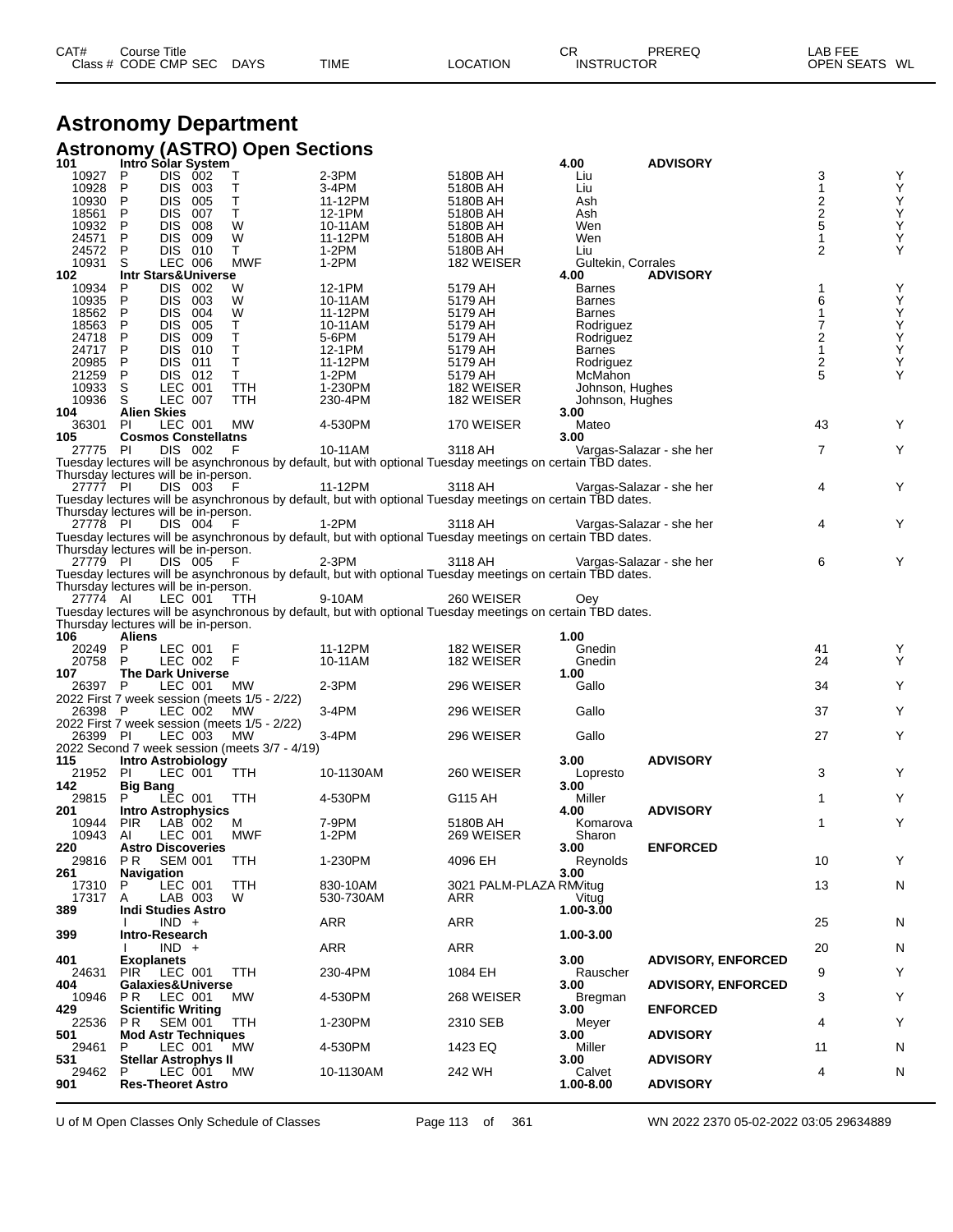| CAT#       | Course Title<br>Class # CODE CMP SEC                      | DAYS | TIME | <b>LOCATION</b> | СR<br><b>INSTRUCTOR</b>    | PREREQ                             | LAB FEE<br>OPEN SEATS WL |   |
|------------|-----------------------------------------------------------|------|------|-----------------|----------------------------|------------------------------------|--------------------------|---|
|            | $IND +$                                                   |      | ARR  | ARR             |                            |                                    | 20                       | N |
| 902<br>990 | <b>Res-Observ Astro</b><br>$IND +$<br><b>Diss-Precand</b> |      | ARR  | ARR             | 1.00-8.00<br>$1.00 - 8.00$ | <b>ADVISORY</b><br><b>ADVISORY</b> | 24                       | N |
| 995        | $IND +$<br>Diss-Cand                                      |      | ARR  | ARR             | 8.00                       | <b>ENFORCED</b>                    | 20                       | N |
|            | $IND +$<br>R                                              |      | ARR  | ARR             |                            |                                    | 24                       | N |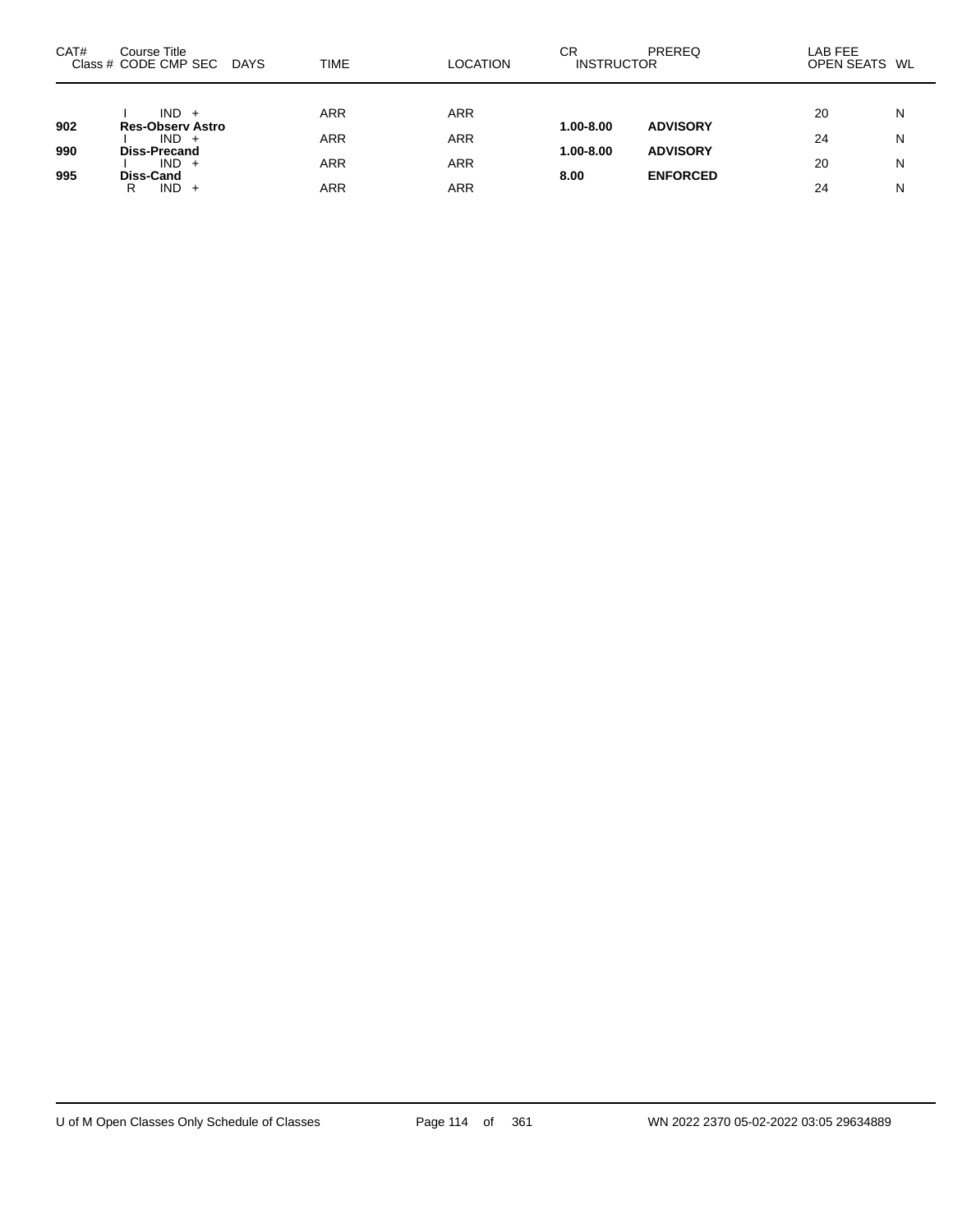| CAT# | ourse Titleٽ         |             |             |                 | Ωn<br>◡⊓          | PREREQ | LAB FEE       |  |
|------|----------------------|-------------|-------------|-----------------|-------------------|--------|---------------|--|
|      | Class # CODE CMP SEC | <b>DAYS</b> | <b>TIME</b> | <b>LOCATION</b> | <b>INSTRUCTOR</b> |        | OPEN SEATS WL |  |
|      |                      |             |             |                 |                   |        |               |  |

# **Biology Department Biology (BIOLOGY) Open Sections**

| --ALL STUDENTS MUST TAKE ACTION THROUGH THE REGISTRATION SYSTEM TO MAKE SURE THAT THEIR OFFICIAL SCHEDULE MATCHES<br>THE COURSES THEY ARE ATTENDING.<br>--FOR ADDITIONAL COURSES, PREVIOUSLY LISTED UNDER BIOLOGY, PLEASE CHECK THE LISTINGS FOR EEB (ECOLOGY AND<br>EVOLUTIONARY BIOLOGY) AND MCDB (MOLECULAR, CELLULAR AND DEVELOPMENTAL BIOLOGY).<br>109<br><b>Ecological Knowldg</b><br>3.00<br>Y<br>LEC 001<br>230-4PM<br>1210 CHEM<br>55<br>25976<br>-PI<br>TTH<br>Lehman<br>112<br><b>Evol Infl of Humans</b><br>1.00<br>Y<br>12-2PM<br>8<br>-PI<br>LEC 001<br>F<br>2244 USB<br>26484<br>Carpenter<br>This course meets for the 1st 7 weeks of the term.<br>116<br><b>Biology of Sex</b><br>3.00<br>2<br>Y<br>35521<br>PI<br>LEC 001<br>MW<br>4-530PM<br><b>1528 NUB</b><br>Knowles<br><b>The Science of Study</b><br><b>ADVISORY</b><br>117<br>1.00<br>Y<br>30780 PR<br><b>SEM 001</b><br>12-2PM<br>2244 USB<br>24<br>F<br>Carpenter<br>Intended for Freshmen and Sophomores. Students must be co-enrolled in an Introductory Natural Science course. This<br>course meets for the 2nd 7 weeks of the term.<br>3.00<br>118<br><b>Plagues</b><br>37<br>Y<br>29581<br>PI<br>LEC 001<br>830-10AM<br>1400 CHEM<br>Bender<br>TTH<br><b>Topics in Biology</b><br>1.00<br>121<br>3-4PM<br>Y<br>29608 PI<br>LEC 001<br>2244 USB<br>17<br>TTH<br>Winger<br>The Bio of Animal Migration<br>130<br><b>Animal Behavior</b><br>4.00<br>Y<br>36315<br>PI<br>DIS 002<br>2-3PM<br>1636 CHEM<br>Weise<br>6<br>м<br>Y<br>PI<br>36316<br><b>DIS</b><br>3-4PM<br>4153 USB<br>Weise<br>$\mathbf{1}$<br>003<br>м<br>8<br>Υ<br>36318<br>PI<br><b>DIS</b><br>005<br>TН<br>2-3PM<br><b>1508 NUB</b><br>Pardo Sanchez<br>$\overline{7}$<br>F<br>$2-3PM$<br>Υ<br>36319<br>PI<br><b>DIS</b><br>006<br>2336 MH<br>Pardo Sanchez<br>F<br>Υ<br>PI<br>$2-3PM$<br>3<br>36320<br>DIS.<br>- 007<br>1339 MH<br>Pardo Sanchez<br>35525<br>SI<br>LEC 001<br>TTH<br>1130-1PM<br>0460 CCCB<br><b>Tibbetts</b><br>171<br><b>Intro Biology: EEB</b><br>4.00<br>Υ<br>PI<br>DIS.<br>230-4PM<br>2234 USB<br>1<br>18552<br>- 006<br>Terry<br>Т<br>$\frac{2}{2}$<br>Υ<br>18540<br>PI<br>т<br>Cruz Pizzardo<br><b>DIS</b><br>007<br>830-10AM<br>2234 USB<br>Y<br>21761<br>PI<br><b>DIS</b><br>008<br>W<br>830-10AM<br>2234 USB<br>Ghatalah<br>6<br>Υ<br>PI<br>18667<br><b>DIS</b><br>009<br>M<br>4152 USB<br>Cruz Pizzardo<br>830-10AM<br>Υ<br>т<br>1<br>18541<br>PI<br><b>DIS</b><br>010<br>830-10AM<br>4152 USB<br>Clements<br>Υ<br>18542<br>W<br>5<br>PI<br><b>DIS</b><br>011<br>830-10AM<br>4152 USB<br>Sauer<br>Υ<br>PI<br>2<br>18543<br><b>DIS</b><br>012<br>M<br>10-1130AM<br>3230 USB<br>Pop<br>Υ<br>18544<br>т<br>PI<br><b>DIS</b><br>013<br>2234 USB<br>Nicholas<br>1<br>10-1130AM<br>T<br>Υ<br>18547<br>PI<br><b>DIS</b><br>018<br>1130-1PM<br>2234 USB<br>Machinski<br>Υ<br>PI<br>т<br>18550<br><b>DIS</b><br>021<br>1-230PM<br>3230 USB<br>Malhotra<br>1<br>2<br>Υ<br>18551<br>PI<br>DIS<br>022<br>M<br>1130-1PM<br>3230 USB<br>Sauer<br>Υ<br>18673<br>4<br>PI<br><b>DIS</b><br>026<br>М<br>4-530PM<br>2234 USB<br>Malhotra<br>3<br>Υ<br>PI<br>т<br>18554<br><b>DIS</b><br>027<br>4-530PM<br>2234 USB<br>Pop<br>8<br>Υ<br>028<br>18555<br>PI<br>DIS<br>M<br>4-530PM<br>4152 USB<br>Sauer<br>Υ<br>18556<br>т<br>PI<br>DIS<br>029<br>10-1130AM<br>2437 MH<br>Malhotra<br>Υ<br>PI<br>т<br>18557<br><b>DIS</b><br>032<br>1-230PM<br>2244 USB<br>Nicholas<br>1<br>Τ<br>2<br>Υ<br>18558<br>PI<br><b>DIS</b><br>033<br>4-530PM<br>2427 MH<br>Ghatalah<br>М<br>4<br>Υ<br>18675<br>PI<br><b>DIS</b><br>034<br>4-530PM<br>3230 USB<br>Li, Hornbach<br>Υ<br>037<br>6<br>PI<br>DIS.<br>M<br>1280 LSA<br>18560<br>10-1130AM<br>Terry<br>---During the assigned lecture time, Monday/Wednesday 1-2:30pm, students will attend an active learning Q&A session<br>in-person or virtually (details will be provided via Canvas). Lectures will be posted online to be viewed prior to<br>the session --DISCUSSION SECTIONS BEGIN THE WEEK OF JAN. 10. --There will be 4 EXAMS. Exams 1, 2 and 3 will be on<br>WEDNESDAYS FROM 6-8 PM (evening!), on the following dates: Jan. 26, February 23, March 23. Exam 4 will be April 26<br>from 7-9 PM.<br>LEC 001<br>18536 SI<br>MW<br>1-230PM<br>AUD A AH<br>Kurdziel<br>18539 PIR DIS 200 M<br>9<br>830-10AM<br>2234 USB<br>Eidietis<br>--HONORS STUDENTS ENROLL IN SECTION 200 OR 201 AND LECTURE SECTION 002.<br>1-230PM<br>LEC 002<br>AUD A AH<br>18537 SI<br><b>MW</b><br>Kurdziel<br>--- During the assigned lecture time (Monday/Wednesday 1-2:30pm, students will attend an active learning Q&A<br>session in-person or virtually (details will be provided via email/Canvas). Lectures will be posted online to be<br>viewed prior to the session--LECTURE SECTION 002 IS RESERVED FOR HONORS STUDENTS. --HONORS STUDENTS ENROLL IN<br>DISCUSSION SECTION 200 OR 201. DISCUSSION SECTIONS BEGIN THE WEEK OF JAN. 10. --There will be 4 EXAMS. Exams 1. 2<br>and 3 will be on WEDNESDAYS FROM 6-8 PM (evening!), on the following dates: Jan. 26, February 23, March 23. Exam 4<br>will be April 26 from 7-9 PM<br>Intro Biol - MCDB<br>172<br>4.00<br><b>ADVISORY</b><br>DIS 008<br>21760<br>PI<br>TН<br>10-1130AM<br>2234 USB<br>Chen<br>Y<br>1<br>Υ<br>18497<br>DIS 009<br>TН<br>-PI<br>3230 USB<br>Zhu<br>1<br>10-1130AM<br>Υ<br>DIS.<br>W<br>2234 USB<br>2<br>18498<br>PI<br>010<br>1130-1PM<br>Chen<br>Υ<br>18501<br>W<br>4152 USB<br>ΡI<br><b>DIS</b><br>013<br>1130-1PM<br>Erba<br>Υ<br>18502<br>TН<br>PI<br><b>DIS</b><br>014<br>1130-1PM<br>3230 USB<br>Shami<br>$\mathop{\mathsf{Y}}\limits_{\mathop{\mathsf{Y}}}$<br>18505<br>2234 USB<br>PI<br><b>DIS</b><br>017<br>F<br>1-230PM<br>Zuckerman<br>18508<br>W<br>2234 USB<br>PI<br><b>DIS</b><br>020<br>230-4PM<br>Karadimas<br>Υ<br>PI<br>W<br>4-530PM<br>3230 USB<br>18509<br>DIS 021<br>Zhu<br>Υ<br>18511<br>DIS 023<br>W<br>230-4PM<br>4152 USB<br>Zhu<br>PI<br>1 |  |  | --A STUDENT WHO DOES NOT ATTEND THE FIRST MEETING OF A BIOLOGY,<br>CHEMISTRY, OR PHYSICS LABORATORY MAY BE DROPPED FROM THE COURSE FOR NON-ATTENDANCE. |  |  |
|-----------------------------------------------------------------------------------------------------------------------------------------------------------------------------------------------------------------------------------------------------------------------------------------------------------------------------------------------------------------------------------------------------------------------------------------------------------------------------------------------------------------------------------------------------------------------------------------------------------------------------------------------------------------------------------------------------------------------------------------------------------------------------------------------------------------------------------------------------------------------------------------------------------------------------------------------------------------------------------------------------------------------------------------------------------------------------------------------------------------------------------------------------------------------------------------------------------------------------------------------------------------------------------------------------------------------------------------------------------------------------------------------------------------------------------------------------------------------------------------------------------------------------------------------------------------------------------------------------------------------------------------------------------------------------------------------------------------------------------------------------------------------------------------------------------------------------------------------------------------------------------------------------------------------------------------------------------------------------------------------------------------------------------------------------------------------------------------------------------------------------------------------------------------------------------------------------------------------------------------------------------------------------------------------------------------------------------------------------------------------------------------------------------------------------------------------------------------------------------------------------------------------------------------------------------------------------------------------------------------------------------------------------------------------------------------------------------------------------------------------------------------------------------------------------------------------------------------------------------------------------------------------------------------------------------------------------------------------------------------------------------------------------------------------------------------------------------------------------------------------------------------------------------------------------------------------------------------------------------------------------------------------------------------------------------------------------------------------------------------------------------------------------------------------------------------------------------------------------------------------------------------------------------------------------------------------------------------------------------------------------------------------------------------------------------------------------------------------------------------------------------------------------------------------------------------------------------------------------------------------------------------------------------------------------------------------------------------------------------------------------------------------------------------------------------------------------------------------------------------------------------------------------------------------------------------------------------------------------------------------------------------------------------------------------------------------------------------------------------------------------------------------------------------------------------------------------------------------------------------------------------------------------------------------------------------------------------------------------------------------------------------------------------------------------------------------------------------------------------------------------------------------------------------------------------------------------------------------------------------------------------------------------------------------------------------------------------------------------------------------------------------------------------------------------------------------------------------------------------------------------------------------------------------------------------------------------------------------------------------------------------------------------------------------------------------------------------------------------------------------------------------------------------------------------------------------------------------------------------------------------------------------------------------------------------------------------------------------------------------------------------------------------------------------------------------------------------------------------------------------------------------------------------------------------------------------------------------------------------------------------------------------------------------------------------------|--|--|--------------------------------------------------------------------------------------------------------------------------------------------------------|--|--|
|                                                                                                                                                                                                                                                                                                                                                                                                                                                                                                                                                                                                                                                                                                                                                                                                                                                                                                                                                                                                                                                                                                                                                                                                                                                                                                                                                                                                                                                                                                                                                                                                                                                                                                                                                                                                                                                                                                                                                                                                                                                                                                                                                                                                                                                                                                                                                                                                                                                                                                                                                                                                                                                                                                                                                                                                                                                                                                                                                                                                                                                                                                                                                                                                                                                                                                                                                                                                                                                                                                                                                                                                                                                                                                                                                                                                                                                                                                                                                                                                                                                                                                                                                                                                                                                                                                                                                                                                                                                                                                                                                                                                                                                                                                                                                                                                                                                                                                                                                                                                                                                                                                                                                                                                                                                                                                                                                                                                                                                                                                                                                                                                                                                                                                                                                                                                                                                                                                                                         |  |  |                                                                                                                                                        |  |  |
|                                                                                                                                                                                                                                                                                                                                                                                                                                                                                                                                                                                                                                                                                                                                                                                                                                                                                                                                                                                                                                                                                                                                                                                                                                                                                                                                                                                                                                                                                                                                                                                                                                                                                                                                                                                                                                                                                                                                                                                                                                                                                                                                                                                                                                                                                                                                                                                                                                                                                                                                                                                                                                                                                                                                                                                                                                                                                                                                                                                                                                                                                                                                                                                                                                                                                                                                                                                                                                                                                                                                                                                                                                                                                                                                                                                                                                                                                                                                                                                                                                                                                                                                                                                                                                                                                                                                                                                                                                                                                                                                                                                                                                                                                                                                                                                                                                                                                                                                                                                                                                                                                                                                                                                                                                                                                                                                                                                                                                                                                                                                                                                                                                                                                                                                                                                                                                                                                                                                         |  |  |                                                                                                                                                        |  |  |
|                                                                                                                                                                                                                                                                                                                                                                                                                                                                                                                                                                                                                                                                                                                                                                                                                                                                                                                                                                                                                                                                                                                                                                                                                                                                                                                                                                                                                                                                                                                                                                                                                                                                                                                                                                                                                                                                                                                                                                                                                                                                                                                                                                                                                                                                                                                                                                                                                                                                                                                                                                                                                                                                                                                                                                                                                                                                                                                                                                                                                                                                                                                                                                                                                                                                                                                                                                                                                                                                                                                                                                                                                                                                                                                                                                                                                                                                                                                                                                                                                                                                                                                                                                                                                                                                                                                                                                                                                                                                                                                                                                                                                                                                                                                                                                                                                                                                                                                                                                                                                                                                                                                                                                                                                                                                                                                                                                                                                                                                                                                                                                                                                                                                                                                                                                                                                                                                                                                                         |  |  |                                                                                                                                                        |  |  |
|                                                                                                                                                                                                                                                                                                                                                                                                                                                                                                                                                                                                                                                                                                                                                                                                                                                                                                                                                                                                                                                                                                                                                                                                                                                                                                                                                                                                                                                                                                                                                                                                                                                                                                                                                                                                                                                                                                                                                                                                                                                                                                                                                                                                                                                                                                                                                                                                                                                                                                                                                                                                                                                                                                                                                                                                                                                                                                                                                                                                                                                                                                                                                                                                                                                                                                                                                                                                                                                                                                                                                                                                                                                                                                                                                                                                                                                                                                                                                                                                                                                                                                                                                                                                                                                                                                                                                                                                                                                                                                                                                                                                                                                                                                                                                                                                                                                                                                                                                                                                                                                                                                                                                                                                                                                                                                                                                                                                                                                                                                                                                                                                                                                                                                                                                                                                                                                                                                                                         |  |  |                                                                                                                                                        |  |  |
|                                                                                                                                                                                                                                                                                                                                                                                                                                                                                                                                                                                                                                                                                                                                                                                                                                                                                                                                                                                                                                                                                                                                                                                                                                                                                                                                                                                                                                                                                                                                                                                                                                                                                                                                                                                                                                                                                                                                                                                                                                                                                                                                                                                                                                                                                                                                                                                                                                                                                                                                                                                                                                                                                                                                                                                                                                                                                                                                                                                                                                                                                                                                                                                                                                                                                                                                                                                                                                                                                                                                                                                                                                                                                                                                                                                                                                                                                                                                                                                                                                                                                                                                                                                                                                                                                                                                                                                                                                                                                                                                                                                                                                                                                                                                                                                                                                                                                                                                                                                                                                                                                                                                                                                                                                                                                                                                                                                                                                                                                                                                                                                                                                                                                                                                                                                                                                                                                                                                         |  |  |                                                                                                                                                        |  |  |
|                                                                                                                                                                                                                                                                                                                                                                                                                                                                                                                                                                                                                                                                                                                                                                                                                                                                                                                                                                                                                                                                                                                                                                                                                                                                                                                                                                                                                                                                                                                                                                                                                                                                                                                                                                                                                                                                                                                                                                                                                                                                                                                                                                                                                                                                                                                                                                                                                                                                                                                                                                                                                                                                                                                                                                                                                                                                                                                                                                                                                                                                                                                                                                                                                                                                                                                                                                                                                                                                                                                                                                                                                                                                                                                                                                                                                                                                                                                                                                                                                                                                                                                                                                                                                                                                                                                                                                                                                                                                                                                                                                                                                                                                                                                                                                                                                                                                                                                                                                                                                                                                                                                                                                                                                                                                                                                                                                                                                                                                                                                                                                                                                                                                                                                                                                                                                                                                                                                                         |  |  |                                                                                                                                                        |  |  |
|                                                                                                                                                                                                                                                                                                                                                                                                                                                                                                                                                                                                                                                                                                                                                                                                                                                                                                                                                                                                                                                                                                                                                                                                                                                                                                                                                                                                                                                                                                                                                                                                                                                                                                                                                                                                                                                                                                                                                                                                                                                                                                                                                                                                                                                                                                                                                                                                                                                                                                                                                                                                                                                                                                                                                                                                                                                                                                                                                                                                                                                                                                                                                                                                                                                                                                                                                                                                                                                                                                                                                                                                                                                                                                                                                                                                                                                                                                                                                                                                                                                                                                                                                                                                                                                                                                                                                                                                                                                                                                                                                                                                                                                                                                                                                                                                                                                                                                                                                                                                                                                                                                                                                                                                                                                                                                                                                                                                                                                                                                                                                                                                                                                                                                                                                                                                                                                                                                                                         |  |  |                                                                                                                                                        |  |  |
|                                                                                                                                                                                                                                                                                                                                                                                                                                                                                                                                                                                                                                                                                                                                                                                                                                                                                                                                                                                                                                                                                                                                                                                                                                                                                                                                                                                                                                                                                                                                                                                                                                                                                                                                                                                                                                                                                                                                                                                                                                                                                                                                                                                                                                                                                                                                                                                                                                                                                                                                                                                                                                                                                                                                                                                                                                                                                                                                                                                                                                                                                                                                                                                                                                                                                                                                                                                                                                                                                                                                                                                                                                                                                                                                                                                                                                                                                                                                                                                                                                                                                                                                                                                                                                                                                                                                                                                                                                                                                                                                                                                                                                                                                                                                                                                                                                                                                                                                                                                                                                                                                                                                                                                                                                                                                                                                                                                                                                                                                                                                                                                                                                                                                                                                                                                                                                                                                                                                         |  |  |                                                                                                                                                        |  |  |
|                                                                                                                                                                                                                                                                                                                                                                                                                                                                                                                                                                                                                                                                                                                                                                                                                                                                                                                                                                                                                                                                                                                                                                                                                                                                                                                                                                                                                                                                                                                                                                                                                                                                                                                                                                                                                                                                                                                                                                                                                                                                                                                                                                                                                                                                                                                                                                                                                                                                                                                                                                                                                                                                                                                                                                                                                                                                                                                                                                                                                                                                                                                                                                                                                                                                                                                                                                                                                                                                                                                                                                                                                                                                                                                                                                                                                                                                                                                                                                                                                                                                                                                                                                                                                                                                                                                                                                                                                                                                                                                                                                                                                                                                                                                                                                                                                                                                                                                                                                                                                                                                                                                                                                                                                                                                                                                                                                                                                                                                                                                                                                                                                                                                                                                                                                                                                                                                                                                                         |  |  |                                                                                                                                                        |  |  |
|                                                                                                                                                                                                                                                                                                                                                                                                                                                                                                                                                                                                                                                                                                                                                                                                                                                                                                                                                                                                                                                                                                                                                                                                                                                                                                                                                                                                                                                                                                                                                                                                                                                                                                                                                                                                                                                                                                                                                                                                                                                                                                                                                                                                                                                                                                                                                                                                                                                                                                                                                                                                                                                                                                                                                                                                                                                                                                                                                                                                                                                                                                                                                                                                                                                                                                                                                                                                                                                                                                                                                                                                                                                                                                                                                                                                                                                                                                                                                                                                                                                                                                                                                                                                                                                                                                                                                                                                                                                                                                                                                                                                                                                                                                                                                                                                                                                                                                                                                                                                                                                                                                                                                                                                                                                                                                                                                                                                                                                                                                                                                                                                                                                                                                                                                                                                                                                                                                                                         |  |  |                                                                                                                                                        |  |  |
|                                                                                                                                                                                                                                                                                                                                                                                                                                                                                                                                                                                                                                                                                                                                                                                                                                                                                                                                                                                                                                                                                                                                                                                                                                                                                                                                                                                                                                                                                                                                                                                                                                                                                                                                                                                                                                                                                                                                                                                                                                                                                                                                                                                                                                                                                                                                                                                                                                                                                                                                                                                                                                                                                                                                                                                                                                                                                                                                                                                                                                                                                                                                                                                                                                                                                                                                                                                                                                                                                                                                                                                                                                                                                                                                                                                                                                                                                                                                                                                                                                                                                                                                                                                                                                                                                                                                                                                                                                                                                                                                                                                                                                                                                                                                                                                                                                                                                                                                                                                                                                                                                                                                                                                                                                                                                                                                                                                                                                                                                                                                                                                                                                                                                                                                                                                                                                                                                                                                         |  |  |                                                                                                                                                        |  |  |
|                                                                                                                                                                                                                                                                                                                                                                                                                                                                                                                                                                                                                                                                                                                                                                                                                                                                                                                                                                                                                                                                                                                                                                                                                                                                                                                                                                                                                                                                                                                                                                                                                                                                                                                                                                                                                                                                                                                                                                                                                                                                                                                                                                                                                                                                                                                                                                                                                                                                                                                                                                                                                                                                                                                                                                                                                                                                                                                                                                                                                                                                                                                                                                                                                                                                                                                                                                                                                                                                                                                                                                                                                                                                                                                                                                                                                                                                                                                                                                                                                                                                                                                                                                                                                                                                                                                                                                                                                                                                                                                                                                                                                                                                                                                                                                                                                                                                                                                                                                                                                                                                                                                                                                                                                                                                                                                                                                                                                                                                                                                                                                                                                                                                                                                                                                                                                                                                                                                                         |  |  |                                                                                                                                                        |  |  |
|                                                                                                                                                                                                                                                                                                                                                                                                                                                                                                                                                                                                                                                                                                                                                                                                                                                                                                                                                                                                                                                                                                                                                                                                                                                                                                                                                                                                                                                                                                                                                                                                                                                                                                                                                                                                                                                                                                                                                                                                                                                                                                                                                                                                                                                                                                                                                                                                                                                                                                                                                                                                                                                                                                                                                                                                                                                                                                                                                                                                                                                                                                                                                                                                                                                                                                                                                                                                                                                                                                                                                                                                                                                                                                                                                                                                                                                                                                                                                                                                                                                                                                                                                                                                                                                                                                                                                                                                                                                                                                                                                                                                                                                                                                                                                                                                                                                                                                                                                                                                                                                                                                                                                                                                                                                                                                                                                                                                                                                                                                                                                                                                                                                                                                                                                                                                                                                                                                                                         |  |  |                                                                                                                                                        |  |  |
|                                                                                                                                                                                                                                                                                                                                                                                                                                                                                                                                                                                                                                                                                                                                                                                                                                                                                                                                                                                                                                                                                                                                                                                                                                                                                                                                                                                                                                                                                                                                                                                                                                                                                                                                                                                                                                                                                                                                                                                                                                                                                                                                                                                                                                                                                                                                                                                                                                                                                                                                                                                                                                                                                                                                                                                                                                                                                                                                                                                                                                                                                                                                                                                                                                                                                                                                                                                                                                                                                                                                                                                                                                                                                                                                                                                                                                                                                                                                                                                                                                                                                                                                                                                                                                                                                                                                                                                                                                                                                                                                                                                                                                                                                                                                                                                                                                                                                                                                                                                                                                                                                                                                                                                                                                                                                                                                                                                                                                                                                                                                                                                                                                                                                                                                                                                                                                                                                                                                         |  |  |                                                                                                                                                        |  |  |
|                                                                                                                                                                                                                                                                                                                                                                                                                                                                                                                                                                                                                                                                                                                                                                                                                                                                                                                                                                                                                                                                                                                                                                                                                                                                                                                                                                                                                                                                                                                                                                                                                                                                                                                                                                                                                                                                                                                                                                                                                                                                                                                                                                                                                                                                                                                                                                                                                                                                                                                                                                                                                                                                                                                                                                                                                                                                                                                                                                                                                                                                                                                                                                                                                                                                                                                                                                                                                                                                                                                                                                                                                                                                                                                                                                                                                                                                                                                                                                                                                                                                                                                                                                                                                                                                                                                                                                                                                                                                                                                                                                                                                                                                                                                                                                                                                                                                                                                                                                                                                                                                                                                                                                                                                                                                                                                                                                                                                                                                                                                                                                                                                                                                                                                                                                                                                                                                                                                                         |  |  |                                                                                                                                                        |  |  |
|                                                                                                                                                                                                                                                                                                                                                                                                                                                                                                                                                                                                                                                                                                                                                                                                                                                                                                                                                                                                                                                                                                                                                                                                                                                                                                                                                                                                                                                                                                                                                                                                                                                                                                                                                                                                                                                                                                                                                                                                                                                                                                                                                                                                                                                                                                                                                                                                                                                                                                                                                                                                                                                                                                                                                                                                                                                                                                                                                                                                                                                                                                                                                                                                                                                                                                                                                                                                                                                                                                                                                                                                                                                                                                                                                                                                                                                                                                                                                                                                                                                                                                                                                                                                                                                                                                                                                                                                                                                                                                                                                                                                                                                                                                                                                                                                                                                                                                                                                                                                                                                                                                                                                                                                                                                                                                                                                                                                                                                                                                                                                                                                                                                                                                                                                                                                                                                                                                                                         |  |  |                                                                                                                                                        |  |  |
|                                                                                                                                                                                                                                                                                                                                                                                                                                                                                                                                                                                                                                                                                                                                                                                                                                                                                                                                                                                                                                                                                                                                                                                                                                                                                                                                                                                                                                                                                                                                                                                                                                                                                                                                                                                                                                                                                                                                                                                                                                                                                                                                                                                                                                                                                                                                                                                                                                                                                                                                                                                                                                                                                                                                                                                                                                                                                                                                                                                                                                                                                                                                                                                                                                                                                                                                                                                                                                                                                                                                                                                                                                                                                                                                                                                                                                                                                                                                                                                                                                                                                                                                                                                                                                                                                                                                                                                                                                                                                                                                                                                                                                                                                                                                                                                                                                                                                                                                                                                                                                                                                                                                                                                                                                                                                                                                                                                                                                                                                                                                                                                                                                                                                                                                                                                                                                                                                                                                         |  |  |                                                                                                                                                        |  |  |
|                                                                                                                                                                                                                                                                                                                                                                                                                                                                                                                                                                                                                                                                                                                                                                                                                                                                                                                                                                                                                                                                                                                                                                                                                                                                                                                                                                                                                                                                                                                                                                                                                                                                                                                                                                                                                                                                                                                                                                                                                                                                                                                                                                                                                                                                                                                                                                                                                                                                                                                                                                                                                                                                                                                                                                                                                                                                                                                                                                                                                                                                                                                                                                                                                                                                                                                                                                                                                                                                                                                                                                                                                                                                                                                                                                                                                                                                                                                                                                                                                                                                                                                                                                                                                                                                                                                                                                                                                                                                                                                                                                                                                                                                                                                                                                                                                                                                                                                                                                                                                                                                                                                                                                                                                                                                                                                                                                                                                                                                                                                                                                                                                                                                                                                                                                                                                                                                                                                                         |  |  |                                                                                                                                                        |  |  |
|                                                                                                                                                                                                                                                                                                                                                                                                                                                                                                                                                                                                                                                                                                                                                                                                                                                                                                                                                                                                                                                                                                                                                                                                                                                                                                                                                                                                                                                                                                                                                                                                                                                                                                                                                                                                                                                                                                                                                                                                                                                                                                                                                                                                                                                                                                                                                                                                                                                                                                                                                                                                                                                                                                                                                                                                                                                                                                                                                                                                                                                                                                                                                                                                                                                                                                                                                                                                                                                                                                                                                                                                                                                                                                                                                                                                                                                                                                                                                                                                                                                                                                                                                                                                                                                                                                                                                                                                                                                                                                                                                                                                                                                                                                                                                                                                                                                                                                                                                                                                                                                                                                                                                                                                                                                                                                                                                                                                                                                                                                                                                                                                                                                                                                                                                                                                                                                                                                                                         |  |  |                                                                                                                                                        |  |  |
|                                                                                                                                                                                                                                                                                                                                                                                                                                                                                                                                                                                                                                                                                                                                                                                                                                                                                                                                                                                                                                                                                                                                                                                                                                                                                                                                                                                                                                                                                                                                                                                                                                                                                                                                                                                                                                                                                                                                                                                                                                                                                                                                                                                                                                                                                                                                                                                                                                                                                                                                                                                                                                                                                                                                                                                                                                                                                                                                                                                                                                                                                                                                                                                                                                                                                                                                                                                                                                                                                                                                                                                                                                                                                                                                                                                                                                                                                                                                                                                                                                                                                                                                                                                                                                                                                                                                                                                                                                                                                                                                                                                                                                                                                                                                                                                                                                                                                                                                                                                                                                                                                                                                                                                                                                                                                                                                                                                                                                                                                                                                                                                                                                                                                                                                                                                                                                                                                                                                         |  |  |                                                                                                                                                        |  |  |
|                                                                                                                                                                                                                                                                                                                                                                                                                                                                                                                                                                                                                                                                                                                                                                                                                                                                                                                                                                                                                                                                                                                                                                                                                                                                                                                                                                                                                                                                                                                                                                                                                                                                                                                                                                                                                                                                                                                                                                                                                                                                                                                                                                                                                                                                                                                                                                                                                                                                                                                                                                                                                                                                                                                                                                                                                                                                                                                                                                                                                                                                                                                                                                                                                                                                                                                                                                                                                                                                                                                                                                                                                                                                                                                                                                                                                                                                                                                                                                                                                                                                                                                                                                                                                                                                                                                                                                                                                                                                                                                                                                                                                                                                                                                                                                                                                                                                                                                                                                                                                                                                                                                                                                                                                                                                                                                                                                                                                                                                                                                                                                                                                                                                                                                                                                                                                                                                                                                                         |  |  |                                                                                                                                                        |  |  |
|                                                                                                                                                                                                                                                                                                                                                                                                                                                                                                                                                                                                                                                                                                                                                                                                                                                                                                                                                                                                                                                                                                                                                                                                                                                                                                                                                                                                                                                                                                                                                                                                                                                                                                                                                                                                                                                                                                                                                                                                                                                                                                                                                                                                                                                                                                                                                                                                                                                                                                                                                                                                                                                                                                                                                                                                                                                                                                                                                                                                                                                                                                                                                                                                                                                                                                                                                                                                                                                                                                                                                                                                                                                                                                                                                                                                                                                                                                                                                                                                                                                                                                                                                                                                                                                                                                                                                                                                                                                                                                                                                                                                                                                                                                                                                                                                                                                                                                                                                                                                                                                                                                                                                                                                                                                                                                                                                                                                                                                                                                                                                                                                                                                                                                                                                                                                                                                                                                                                         |  |  |                                                                                                                                                        |  |  |
|                                                                                                                                                                                                                                                                                                                                                                                                                                                                                                                                                                                                                                                                                                                                                                                                                                                                                                                                                                                                                                                                                                                                                                                                                                                                                                                                                                                                                                                                                                                                                                                                                                                                                                                                                                                                                                                                                                                                                                                                                                                                                                                                                                                                                                                                                                                                                                                                                                                                                                                                                                                                                                                                                                                                                                                                                                                                                                                                                                                                                                                                                                                                                                                                                                                                                                                                                                                                                                                                                                                                                                                                                                                                                                                                                                                                                                                                                                                                                                                                                                                                                                                                                                                                                                                                                                                                                                                                                                                                                                                                                                                                                                                                                                                                                                                                                                                                                                                                                                                                                                                                                                                                                                                                                                                                                                                                                                                                                                                                                                                                                                                                                                                                                                                                                                                                                                                                                                                                         |  |  |                                                                                                                                                        |  |  |
|                                                                                                                                                                                                                                                                                                                                                                                                                                                                                                                                                                                                                                                                                                                                                                                                                                                                                                                                                                                                                                                                                                                                                                                                                                                                                                                                                                                                                                                                                                                                                                                                                                                                                                                                                                                                                                                                                                                                                                                                                                                                                                                                                                                                                                                                                                                                                                                                                                                                                                                                                                                                                                                                                                                                                                                                                                                                                                                                                                                                                                                                                                                                                                                                                                                                                                                                                                                                                                                                                                                                                                                                                                                                                                                                                                                                                                                                                                                                                                                                                                                                                                                                                                                                                                                                                                                                                                                                                                                                                                                                                                                                                                                                                                                                                                                                                                                                                                                                                                                                                                                                                                                                                                                                                                                                                                                                                                                                                                                                                                                                                                                                                                                                                                                                                                                                                                                                                                                                         |  |  |                                                                                                                                                        |  |  |
|                                                                                                                                                                                                                                                                                                                                                                                                                                                                                                                                                                                                                                                                                                                                                                                                                                                                                                                                                                                                                                                                                                                                                                                                                                                                                                                                                                                                                                                                                                                                                                                                                                                                                                                                                                                                                                                                                                                                                                                                                                                                                                                                                                                                                                                                                                                                                                                                                                                                                                                                                                                                                                                                                                                                                                                                                                                                                                                                                                                                                                                                                                                                                                                                                                                                                                                                                                                                                                                                                                                                                                                                                                                                                                                                                                                                                                                                                                                                                                                                                                                                                                                                                                                                                                                                                                                                                                                                                                                                                                                                                                                                                                                                                                                                                                                                                                                                                                                                                                                                                                                                                                                                                                                                                                                                                                                                                                                                                                                                                                                                                                                                                                                                                                                                                                                                                                                                                                                                         |  |  |                                                                                                                                                        |  |  |
|                                                                                                                                                                                                                                                                                                                                                                                                                                                                                                                                                                                                                                                                                                                                                                                                                                                                                                                                                                                                                                                                                                                                                                                                                                                                                                                                                                                                                                                                                                                                                                                                                                                                                                                                                                                                                                                                                                                                                                                                                                                                                                                                                                                                                                                                                                                                                                                                                                                                                                                                                                                                                                                                                                                                                                                                                                                                                                                                                                                                                                                                                                                                                                                                                                                                                                                                                                                                                                                                                                                                                                                                                                                                                                                                                                                                                                                                                                                                                                                                                                                                                                                                                                                                                                                                                                                                                                                                                                                                                                                                                                                                                                                                                                                                                                                                                                                                                                                                                                                                                                                                                                                                                                                                                                                                                                                                                                                                                                                                                                                                                                                                                                                                                                                                                                                                                                                                                                                                         |  |  |                                                                                                                                                        |  |  |
|                                                                                                                                                                                                                                                                                                                                                                                                                                                                                                                                                                                                                                                                                                                                                                                                                                                                                                                                                                                                                                                                                                                                                                                                                                                                                                                                                                                                                                                                                                                                                                                                                                                                                                                                                                                                                                                                                                                                                                                                                                                                                                                                                                                                                                                                                                                                                                                                                                                                                                                                                                                                                                                                                                                                                                                                                                                                                                                                                                                                                                                                                                                                                                                                                                                                                                                                                                                                                                                                                                                                                                                                                                                                                                                                                                                                                                                                                                                                                                                                                                                                                                                                                                                                                                                                                                                                                                                                                                                                                                                                                                                                                                                                                                                                                                                                                                                                                                                                                                                                                                                                                                                                                                                                                                                                                                                                                                                                                                                                                                                                                                                                                                                                                                                                                                                                                                                                                                                                         |  |  |                                                                                                                                                        |  |  |
|                                                                                                                                                                                                                                                                                                                                                                                                                                                                                                                                                                                                                                                                                                                                                                                                                                                                                                                                                                                                                                                                                                                                                                                                                                                                                                                                                                                                                                                                                                                                                                                                                                                                                                                                                                                                                                                                                                                                                                                                                                                                                                                                                                                                                                                                                                                                                                                                                                                                                                                                                                                                                                                                                                                                                                                                                                                                                                                                                                                                                                                                                                                                                                                                                                                                                                                                                                                                                                                                                                                                                                                                                                                                                                                                                                                                                                                                                                                                                                                                                                                                                                                                                                                                                                                                                                                                                                                                                                                                                                                                                                                                                                                                                                                                                                                                                                                                                                                                                                                                                                                                                                                                                                                                                                                                                                                                                                                                                                                                                                                                                                                                                                                                                                                                                                                                                                                                                                                                         |  |  |                                                                                                                                                        |  |  |
|                                                                                                                                                                                                                                                                                                                                                                                                                                                                                                                                                                                                                                                                                                                                                                                                                                                                                                                                                                                                                                                                                                                                                                                                                                                                                                                                                                                                                                                                                                                                                                                                                                                                                                                                                                                                                                                                                                                                                                                                                                                                                                                                                                                                                                                                                                                                                                                                                                                                                                                                                                                                                                                                                                                                                                                                                                                                                                                                                                                                                                                                                                                                                                                                                                                                                                                                                                                                                                                                                                                                                                                                                                                                                                                                                                                                                                                                                                                                                                                                                                                                                                                                                                                                                                                                                                                                                                                                                                                                                                                                                                                                                                                                                                                                                                                                                                                                                                                                                                                                                                                                                                                                                                                                                                                                                                                                                                                                                                                                                                                                                                                                                                                                                                                                                                                                                                                                                                                                         |  |  |                                                                                                                                                        |  |  |
|                                                                                                                                                                                                                                                                                                                                                                                                                                                                                                                                                                                                                                                                                                                                                                                                                                                                                                                                                                                                                                                                                                                                                                                                                                                                                                                                                                                                                                                                                                                                                                                                                                                                                                                                                                                                                                                                                                                                                                                                                                                                                                                                                                                                                                                                                                                                                                                                                                                                                                                                                                                                                                                                                                                                                                                                                                                                                                                                                                                                                                                                                                                                                                                                                                                                                                                                                                                                                                                                                                                                                                                                                                                                                                                                                                                                                                                                                                                                                                                                                                                                                                                                                                                                                                                                                                                                                                                                                                                                                                                                                                                                                                                                                                                                                                                                                                                                                                                                                                                                                                                                                                                                                                                                                                                                                                                                                                                                                                                                                                                                                                                                                                                                                                                                                                                                                                                                                                                                         |  |  |                                                                                                                                                        |  |  |
|                                                                                                                                                                                                                                                                                                                                                                                                                                                                                                                                                                                                                                                                                                                                                                                                                                                                                                                                                                                                                                                                                                                                                                                                                                                                                                                                                                                                                                                                                                                                                                                                                                                                                                                                                                                                                                                                                                                                                                                                                                                                                                                                                                                                                                                                                                                                                                                                                                                                                                                                                                                                                                                                                                                                                                                                                                                                                                                                                                                                                                                                                                                                                                                                                                                                                                                                                                                                                                                                                                                                                                                                                                                                                                                                                                                                                                                                                                                                                                                                                                                                                                                                                                                                                                                                                                                                                                                                                                                                                                                                                                                                                                                                                                                                                                                                                                                                                                                                                                                                                                                                                                                                                                                                                                                                                                                                                                                                                                                                                                                                                                                                                                                                                                                                                                                                                                                                                                                                         |  |  |                                                                                                                                                        |  |  |
|                                                                                                                                                                                                                                                                                                                                                                                                                                                                                                                                                                                                                                                                                                                                                                                                                                                                                                                                                                                                                                                                                                                                                                                                                                                                                                                                                                                                                                                                                                                                                                                                                                                                                                                                                                                                                                                                                                                                                                                                                                                                                                                                                                                                                                                                                                                                                                                                                                                                                                                                                                                                                                                                                                                                                                                                                                                                                                                                                                                                                                                                                                                                                                                                                                                                                                                                                                                                                                                                                                                                                                                                                                                                                                                                                                                                                                                                                                                                                                                                                                                                                                                                                                                                                                                                                                                                                                                                                                                                                                                                                                                                                                                                                                                                                                                                                                                                                                                                                                                                                                                                                                                                                                                                                                                                                                                                                                                                                                                                                                                                                                                                                                                                                                                                                                                                                                                                                                                                         |  |  |                                                                                                                                                        |  |  |
|                                                                                                                                                                                                                                                                                                                                                                                                                                                                                                                                                                                                                                                                                                                                                                                                                                                                                                                                                                                                                                                                                                                                                                                                                                                                                                                                                                                                                                                                                                                                                                                                                                                                                                                                                                                                                                                                                                                                                                                                                                                                                                                                                                                                                                                                                                                                                                                                                                                                                                                                                                                                                                                                                                                                                                                                                                                                                                                                                                                                                                                                                                                                                                                                                                                                                                                                                                                                                                                                                                                                                                                                                                                                                                                                                                                                                                                                                                                                                                                                                                                                                                                                                                                                                                                                                                                                                                                                                                                                                                                                                                                                                                                                                                                                                                                                                                                                                                                                                                                                                                                                                                                                                                                                                                                                                                                                                                                                                                                                                                                                                                                                                                                                                                                                                                                                                                                                                                                                         |  |  |                                                                                                                                                        |  |  |
|                                                                                                                                                                                                                                                                                                                                                                                                                                                                                                                                                                                                                                                                                                                                                                                                                                                                                                                                                                                                                                                                                                                                                                                                                                                                                                                                                                                                                                                                                                                                                                                                                                                                                                                                                                                                                                                                                                                                                                                                                                                                                                                                                                                                                                                                                                                                                                                                                                                                                                                                                                                                                                                                                                                                                                                                                                                                                                                                                                                                                                                                                                                                                                                                                                                                                                                                                                                                                                                                                                                                                                                                                                                                                                                                                                                                                                                                                                                                                                                                                                                                                                                                                                                                                                                                                                                                                                                                                                                                                                                                                                                                                                                                                                                                                                                                                                                                                                                                                                                                                                                                                                                                                                                                                                                                                                                                                                                                                                                                                                                                                                                                                                                                                                                                                                                                                                                                                                                                         |  |  |                                                                                                                                                        |  |  |
|                                                                                                                                                                                                                                                                                                                                                                                                                                                                                                                                                                                                                                                                                                                                                                                                                                                                                                                                                                                                                                                                                                                                                                                                                                                                                                                                                                                                                                                                                                                                                                                                                                                                                                                                                                                                                                                                                                                                                                                                                                                                                                                                                                                                                                                                                                                                                                                                                                                                                                                                                                                                                                                                                                                                                                                                                                                                                                                                                                                                                                                                                                                                                                                                                                                                                                                                                                                                                                                                                                                                                                                                                                                                                                                                                                                                                                                                                                                                                                                                                                                                                                                                                                                                                                                                                                                                                                                                                                                                                                                                                                                                                                                                                                                                                                                                                                                                                                                                                                                                                                                                                                                                                                                                                                                                                                                                                                                                                                                                                                                                                                                                                                                                                                                                                                                                                                                                                                                                         |  |  |                                                                                                                                                        |  |  |
|                                                                                                                                                                                                                                                                                                                                                                                                                                                                                                                                                                                                                                                                                                                                                                                                                                                                                                                                                                                                                                                                                                                                                                                                                                                                                                                                                                                                                                                                                                                                                                                                                                                                                                                                                                                                                                                                                                                                                                                                                                                                                                                                                                                                                                                                                                                                                                                                                                                                                                                                                                                                                                                                                                                                                                                                                                                                                                                                                                                                                                                                                                                                                                                                                                                                                                                                                                                                                                                                                                                                                                                                                                                                                                                                                                                                                                                                                                                                                                                                                                                                                                                                                                                                                                                                                                                                                                                                                                                                                                                                                                                                                                                                                                                                                                                                                                                                                                                                                                                                                                                                                                                                                                                                                                                                                                                                                                                                                                                                                                                                                                                                                                                                                                                                                                                                                                                                                                                                         |  |  |                                                                                                                                                        |  |  |
|                                                                                                                                                                                                                                                                                                                                                                                                                                                                                                                                                                                                                                                                                                                                                                                                                                                                                                                                                                                                                                                                                                                                                                                                                                                                                                                                                                                                                                                                                                                                                                                                                                                                                                                                                                                                                                                                                                                                                                                                                                                                                                                                                                                                                                                                                                                                                                                                                                                                                                                                                                                                                                                                                                                                                                                                                                                                                                                                                                                                                                                                                                                                                                                                                                                                                                                                                                                                                                                                                                                                                                                                                                                                                                                                                                                                                                                                                                                                                                                                                                                                                                                                                                                                                                                                                                                                                                                                                                                                                                                                                                                                                                                                                                                                                                                                                                                                                                                                                                                                                                                                                                                                                                                                                                                                                                                                                                                                                                                                                                                                                                                                                                                                                                                                                                                                                                                                                                                                         |  |  |                                                                                                                                                        |  |  |
|                                                                                                                                                                                                                                                                                                                                                                                                                                                                                                                                                                                                                                                                                                                                                                                                                                                                                                                                                                                                                                                                                                                                                                                                                                                                                                                                                                                                                                                                                                                                                                                                                                                                                                                                                                                                                                                                                                                                                                                                                                                                                                                                                                                                                                                                                                                                                                                                                                                                                                                                                                                                                                                                                                                                                                                                                                                                                                                                                                                                                                                                                                                                                                                                                                                                                                                                                                                                                                                                                                                                                                                                                                                                                                                                                                                                                                                                                                                                                                                                                                                                                                                                                                                                                                                                                                                                                                                                                                                                                                                                                                                                                                                                                                                                                                                                                                                                                                                                                                                                                                                                                                                                                                                                                                                                                                                                                                                                                                                                                                                                                                                                                                                                                                                                                                                                                                                                                                                                         |  |  |                                                                                                                                                        |  |  |
|                                                                                                                                                                                                                                                                                                                                                                                                                                                                                                                                                                                                                                                                                                                                                                                                                                                                                                                                                                                                                                                                                                                                                                                                                                                                                                                                                                                                                                                                                                                                                                                                                                                                                                                                                                                                                                                                                                                                                                                                                                                                                                                                                                                                                                                                                                                                                                                                                                                                                                                                                                                                                                                                                                                                                                                                                                                                                                                                                                                                                                                                                                                                                                                                                                                                                                                                                                                                                                                                                                                                                                                                                                                                                                                                                                                                                                                                                                                                                                                                                                                                                                                                                                                                                                                                                                                                                                                                                                                                                                                                                                                                                                                                                                                                                                                                                                                                                                                                                                                                                                                                                                                                                                                                                                                                                                                                                                                                                                                                                                                                                                                                                                                                                                                                                                                                                                                                                                                                         |  |  |                                                                                                                                                        |  |  |
|                                                                                                                                                                                                                                                                                                                                                                                                                                                                                                                                                                                                                                                                                                                                                                                                                                                                                                                                                                                                                                                                                                                                                                                                                                                                                                                                                                                                                                                                                                                                                                                                                                                                                                                                                                                                                                                                                                                                                                                                                                                                                                                                                                                                                                                                                                                                                                                                                                                                                                                                                                                                                                                                                                                                                                                                                                                                                                                                                                                                                                                                                                                                                                                                                                                                                                                                                                                                                                                                                                                                                                                                                                                                                                                                                                                                                                                                                                                                                                                                                                                                                                                                                                                                                                                                                                                                                                                                                                                                                                                                                                                                                                                                                                                                                                                                                                                                                                                                                                                                                                                                                                                                                                                                                                                                                                                                                                                                                                                                                                                                                                                                                                                                                                                                                                                                                                                                                                                                         |  |  |                                                                                                                                                        |  |  |
|                                                                                                                                                                                                                                                                                                                                                                                                                                                                                                                                                                                                                                                                                                                                                                                                                                                                                                                                                                                                                                                                                                                                                                                                                                                                                                                                                                                                                                                                                                                                                                                                                                                                                                                                                                                                                                                                                                                                                                                                                                                                                                                                                                                                                                                                                                                                                                                                                                                                                                                                                                                                                                                                                                                                                                                                                                                                                                                                                                                                                                                                                                                                                                                                                                                                                                                                                                                                                                                                                                                                                                                                                                                                                                                                                                                                                                                                                                                                                                                                                                                                                                                                                                                                                                                                                                                                                                                                                                                                                                                                                                                                                                                                                                                                                                                                                                                                                                                                                                                                                                                                                                                                                                                                                                                                                                                                                                                                                                                                                                                                                                                                                                                                                                                                                                                                                                                                                                                                         |  |  |                                                                                                                                                        |  |  |
|                                                                                                                                                                                                                                                                                                                                                                                                                                                                                                                                                                                                                                                                                                                                                                                                                                                                                                                                                                                                                                                                                                                                                                                                                                                                                                                                                                                                                                                                                                                                                                                                                                                                                                                                                                                                                                                                                                                                                                                                                                                                                                                                                                                                                                                                                                                                                                                                                                                                                                                                                                                                                                                                                                                                                                                                                                                                                                                                                                                                                                                                                                                                                                                                                                                                                                                                                                                                                                                                                                                                                                                                                                                                                                                                                                                                                                                                                                                                                                                                                                                                                                                                                                                                                                                                                                                                                                                                                                                                                                                                                                                                                                                                                                                                                                                                                                                                                                                                                                                                                                                                                                                                                                                                                                                                                                                                                                                                                                                                                                                                                                                                                                                                                                                                                                                                                                                                                                                                         |  |  |                                                                                                                                                        |  |  |
|                                                                                                                                                                                                                                                                                                                                                                                                                                                                                                                                                                                                                                                                                                                                                                                                                                                                                                                                                                                                                                                                                                                                                                                                                                                                                                                                                                                                                                                                                                                                                                                                                                                                                                                                                                                                                                                                                                                                                                                                                                                                                                                                                                                                                                                                                                                                                                                                                                                                                                                                                                                                                                                                                                                                                                                                                                                                                                                                                                                                                                                                                                                                                                                                                                                                                                                                                                                                                                                                                                                                                                                                                                                                                                                                                                                                                                                                                                                                                                                                                                                                                                                                                                                                                                                                                                                                                                                                                                                                                                                                                                                                                                                                                                                                                                                                                                                                                                                                                                                                                                                                                                                                                                                                                                                                                                                                                                                                                                                                                                                                                                                                                                                                                                                                                                                                                                                                                                                                         |  |  |                                                                                                                                                        |  |  |
|                                                                                                                                                                                                                                                                                                                                                                                                                                                                                                                                                                                                                                                                                                                                                                                                                                                                                                                                                                                                                                                                                                                                                                                                                                                                                                                                                                                                                                                                                                                                                                                                                                                                                                                                                                                                                                                                                                                                                                                                                                                                                                                                                                                                                                                                                                                                                                                                                                                                                                                                                                                                                                                                                                                                                                                                                                                                                                                                                                                                                                                                                                                                                                                                                                                                                                                                                                                                                                                                                                                                                                                                                                                                                                                                                                                                                                                                                                                                                                                                                                                                                                                                                                                                                                                                                                                                                                                                                                                                                                                                                                                                                                                                                                                                                                                                                                                                                                                                                                                                                                                                                                                                                                                                                                                                                                                                                                                                                                                                                                                                                                                                                                                                                                                                                                                                                                                                                                                                         |  |  |                                                                                                                                                        |  |  |
|                                                                                                                                                                                                                                                                                                                                                                                                                                                                                                                                                                                                                                                                                                                                                                                                                                                                                                                                                                                                                                                                                                                                                                                                                                                                                                                                                                                                                                                                                                                                                                                                                                                                                                                                                                                                                                                                                                                                                                                                                                                                                                                                                                                                                                                                                                                                                                                                                                                                                                                                                                                                                                                                                                                                                                                                                                                                                                                                                                                                                                                                                                                                                                                                                                                                                                                                                                                                                                                                                                                                                                                                                                                                                                                                                                                                                                                                                                                                                                                                                                                                                                                                                                                                                                                                                                                                                                                                                                                                                                                                                                                                                                                                                                                                                                                                                                                                                                                                                                                                                                                                                                                                                                                                                                                                                                                                                                                                                                                                                                                                                                                                                                                                                                                                                                                                                                                                                                                                         |  |  |                                                                                                                                                        |  |  |
|                                                                                                                                                                                                                                                                                                                                                                                                                                                                                                                                                                                                                                                                                                                                                                                                                                                                                                                                                                                                                                                                                                                                                                                                                                                                                                                                                                                                                                                                                                                                                                                                                                                                                                                                                                                                                                                                                                                                                                                                                                                                                                                                                                                                                                                                                                                                                                                                                                                                                                                                                                                                                                                                                                                                                                                                                                                                                                                                                                                                                                                                                                                                                                                                                                                                                                                                                                                                                                                                                                                                                                                                                                                                                                                                                                                                                                                                                                                                                                                                                                                                                                                                                                                                                                                                                                                                                                                                                                                                                                                                                                                                                                                                                                                                                                                                                                                                                                                                                                                                                                                                                                                                                                                                                                                                                                                                                                                                                                                                                                                                                                                                                                                                                                                                                                                                                                                                                                                                         |  |  |                                                                                                                                                        |  |  |
|                                                                                                                                                                                                                                                                                                                                                                                                                                                                                                                                                                                                                                                                                                                                                                                                                                                                                                                                                                                                                                                                                                                                                                                                                                                                                                                                                                                                                                                                                                                                                                                                                                                                                                                                                                                                                                                                                                                                                                                                                                                                                                                                                                                                                                                                                                                                                                                                                                                                                                                                                                                                                                                                                                                                                                                                                                                                                                                                                                                                                                                                                                                                                                                                                                                                                                                                                                                                                                                                                                                                                                                                                                                                                                                                                                                                                                                                                                                                                                                                                                                                                                                                                                                                                                                                                                                                                                                                                                                                                                                                                                                                                                                                                                                                                                                                                                                                                                                                                                                                                                                                                                                                                                                                                                                                                                                                                                                                                                                                                                                                                                                                                                                                                                                                                                                                                                                                                                                                         |  |  |                                                                                                                                                        |  |  |
|                                                                                                                                                                                                                                                                                                                                                                                                                                                                                                                                                                                                                                                                                                                                                                                                                                                                                                                                                                                                                                                                                                                                                                                                                                                                                                                                                                                                                                                                                                                                                                                                                                                                                                                                                                                                                                                                                                                                                                                                                                                                                                                                                                                                                                                                                                                                                                                                                                                                                                                                                                                                                                                                                                                                                                                                                                                                                                                                                                                                                                                                                                                                                                                                                                                                                                                                                                                                                                                                                                                                                                                                                                                                                                                                                                                                                                                                                                                                                                                                                                                                                                                                                                                                                                                                                                                                                                                                                                                                                                                                                                                                                                                                                                                                                                                                                                                                                                                                                                                                                                                                                                                                                                                                                                                                                                                                                                                                                                                                                                                                                                                                                                                                                                                                                                                                                                                                                                                                         |  |  |                                                                                                                                                        |  |  |
|                                                                                                                                                                                                                                                                                                                                                                                                                                                                                                                                                                                                                                                                                                                                                                                                                                                                                                                                                                                                                                                                                                                                                                                                                                                                                                                                                                                                                                                                                                                                                                                                                                                                                                                                                                                                                                                                                                                                                                                                                                                                                                                                                                                                                                                                                                                                                                                                                                                                                                                                                                                                                                                                                                                                                                                                                                                                                                                                                                                                                                                                                                                                                                                                                                                                                                                                                                                                                                                                                                                                                                                                                                                                                                                                                                                                                                                                                                                                                                                                                                                                                                                                                                                                                                                                                                                                                                                                                                                                                                                                                                                                                                                                                                                                                                                                                                                                                                                                                                                                                                                                                                                                                                                                                                                                                                                                                                                                                                                                                                                                                                                                                                                                                                                                                                                                                                                                                                                                         |  |  |                                                                                                                                                        |  |  |
|                                                                                                                                                                                                                                                                                                                                                                                                                                                                                                                                                                                                                                                                                                                                                                                                                                                                                                                                                                                                                                                                                                                                                                                                                                                                                                                                                                                                                                                                                                                                                                                                                                                                                                                                                                                                                                                                                                                                                                                                                                                                                                                                                                                                                                                                                                                                                                                                                                                                                                                                                                                                                                                                                                                                                                                                                                                                                                                                                                                                                                                                                                                                                                                                                                                                                                                                                                                                                                                                                                                                                                                                                                                                                                                                                                                                                                                                                                                                                                                                                                                                                                                                                                                                                                                                                                                                                                                                                                                                                                                                                                                                                                                                                                                                                                                                                                                                                                                                                                                                                                                                                                                                                                                                                                                                                                                                                                                                                                                                                                                                                                                                                                                                                                                                                                                                                                                                                                                                         |  |  |                                                                                                                                                        |  |  |
|                                                                                                                                                                                                                                                                                                                                                                                                                                                                                                                                                                                                                                                                                                                                                                                                                                                                                                                                                                                                                                                                                                                                                                                                                                                                                                                                                                                                                                                                                                                                                                                                                                                                                                                                                                                                                                                                                                                                                                                                                                                                                                                                                                                                                                                                                                                                                                                                                                                                                                                                                                                                                                                                                                                                                                                                                                                                                                                                                                                                                                                                                                                                                                                                                                                                                                                                                                                                                                                                                                                                                                                                                                                                                                                                                                                                                                                                                                                                                                                                                                                                                                                                                                                                                                                                                                                                                                                                                                                                                                                                                                                                                                                                                                                                                                                                                                                                                                                                                                                                                                                                                                                                                                                                                                                                                                                                                                                                                                                                                                                                                                                                                                                                                                                                                                                                                                                                                                                                         |  |  |                                                                                                                                                        |  |  |
|                                                                                                                                                                                                                                                                                                                                                                                                                                                                                                                                                                                                                                                                                                                                                                                                                                                                                                                                                                                                                                                                                                                                                                                                                                                                                                                                                                                                                                                                                                                                                                                                                                                                                                                                                                                                                                                                                                                                                                                                                                                                                                                                                                                                                                                                                                                                                                                                                                                                                                                                                                                                                                                                                                                                                                                                                                                                                                                                                                                                                                                                                                                                                                                                                                                                                                                                                                                                                                                                                                                                                                                                                                                                                                                                                                                                                                                                                                                                                                                                                                                                                                                                                                                                                                                                                                                                                                                                                                                                                                                                                                                                                                                                                                                                                                                                                                                                                                                                                                                                                                                                                                                                                                                                                                                                                                                                                                                                                                                                                                                                                                                                                                                                                                                                                                                                                                                                                                                                         |  |  |                                                                                                                                                        |  |  |
|                                                                                                                                                                                                                                                                                                                                                                                                                                                                                                                                                                                                                                                                                                                                                                                                                                                                                                                                                                                                                                                                                                                                                                                                                                                                                                                                                                                                                                                                                                                                                                                                                                                                                                                                                                                                                                                                                                                                                                                                                                                                                                                                                                                                                                                                                                                                                                                                                                                                                                                                                                                                                                                                                                                                                                                                                                                                                                                                                                                                                                                                                                                                                                                                                                                                                                                                                                                                                                                                                                                                                                                                                                                                                                                                                                                                                                                                                                                                                                                                                                                                                                                                                                                                                                                                                                                                                                                                                                                                                                                                                                                                                                                                                                                                                                                                                                                                                                                                                                                                                                                                                                                                                                                                                                                                                                                                                                                                                                                                                                                                                                                                                                                                                                                                                                                                                                                                                                                                         |  |  |                                                                                                                                                        |  |  |
|                                                                                                                                                                                                                                                                                                                                                                                                                                                                                                                                                                                                                                                                                                                                                                                                                                                                                                                                                                                                                                                                                                                                                                                                                                                                                                                                                                                                                                                                                                                                                                                                                                                                                                                                                                                                                                                                                                                                                                                                                                                                                                                                                                                                                                                                                                                                                                                                                                                                                                                                                                                                                                                                                                                                                                                                                                                                                                                                                                                                                                                                                                                                                                                                                                                                                                                                                                                                                                                                                                                                                                                                                                                                                                                                                                                                                                                                                                                                                                                                                                                                                                                                                                                                                                                                                                                                                                                                                                                                                                                                                                                                                                                                                                                                                                                                                                                                                                                                                                                                                                                                                                                                                                                                                                                                                                                                                                                                                                                                                                                                                                                                                                                                                                                                                                                                                                                                                                                                         |  |  |                                                                                                                                                        |  |  |
|                                                                                                                                                                                                                                                                                                                                                                                                                                                                                                                                                                                                                                                                                                                                                                                                                                                                                                                                                                                                                                                                                                                                                                                                                                                                                                                                                                                                                                                                                                                                                                                                                                                                                                                                                                                                                                                                                                                                                                                                                                                                                                                                                                                                                                                                                                                                                                                                                                                                                                                                                                                                                                                                                                                                                                                                                                                                                                                                                                                                                                                                                                                                                                                                                                                                                                                                                                                                                                                                                                                                                                                                                                                                                                                                                                                                                                                                                                                                                                                                                                                                                                                                                                                                                                                                                                                                                                                                                                                                                                                                                                                                                                                                                                                                                                                                                                                                                                                                                                                                                                                                                                                                                                                                                                                                                                                                                                                                                                                                                                                                                                                                                                                                                                                                                                                                                                                                                                                                         |  |  |                                                                                                                                                        |  |  |
|                                                                                                                                                                                                                                                                                                                                                                                                                                                                                                                                                                                                                                                                                                                                                                                                                                                                                                                                                                                                                                                                                                                                                                                                                                                                                                                                                                                                                                                                                                                                                                                                                                                                                                                                                                                                                                                                                                                                                                                                                                                                                                                                                                                                                                                                                                                                                                                                                                                                                                                                                                                                                                                                                                                                                                                                                                                                                                                                                                                                                                                                                                                                                                                                                                                                                                                                                                                                                                                                                                                                                                                                                                                                                                                                                                                                                                                                                                                                                                                                                                                                                                                                                                                                                                                                                                                                                                                                                                                                                                                                                                                                                                                                                                                                                                                                                                                                                                                                                                                                                                                                                                                                                                                                                                                                                                                                                                                                                                                                                                                                                                                                                                                                                                                                                                                                                                                                                                                                         |  |  |                                                                                                                                                        |  |  |
|                                                                                                                                                                                                                                                                                                                                                                                                                                                                                                                                                                                                                                                                                                                                                                                                                                                                                                                                                                                                                                                                                                                                                                                                                                                                                                                                                                                                                                                                                                                                                                                                                                                                                                                                                                                                                                                                                                                                                                                                                                                                                                                                                                                                                                                                                                                                                                                                                                                                                                                                                                                                                                                                                                                                                                                                                                                                                                                                                                                                                                                                                                                                                                                                                                                                                                                                                                                                                                                                                                                                                                                                                                                                                                                                                                                                                                                                                                                                                                                                                                                                                                                                                                                                                                                                                                                                                                                                                                                                                                                                                                                                                                                                                                                                                                                                                                                                                                                                                                                                                                                                                                                                                                                                                                                                                                                                                                                                                                                                                                                                                                                                                                                                                                                                                                                                                                                                                                                                         |  |  |                                                                                                                                                        |  |  |
|                                                                                                                                                                                                                                                                                                                                                                                                                                                                                                                                                                                                                                                                                                                                                                                                                                                                                                                                                                                                                                                                                                                                                                                                                                                                                                                                                                                                                                                                                                                                                                                                                                                                                                                                                                                                                                                                                                                                                                                                                                                                                                                                                                                                                                                                                                                                                                                                                                                                                                                                                                                                                                                                                                                                                                                                                                                                                                                                                                                                                                                                                                                                                                                                                                                                                                                                                                                                                                                                                                                                                                                                                                                                                                                                                                                                                                                                                                                                                                                                                                                                                                                                                                                                                                                                                                                                                                                                                                                                                                                                                                                                                                                                                                                                                                                                                                                                                                                                                                                                                                                                                                                                                                                                                                                                                                                                                                                                                                                                                                                                                                                                                                                                                                                                                                                                                                                                                                                                         |  |  |                                                                                                                                                        |  |  |
|                                                                                                                                                                                                                                                                                                                                                                                                                                                                                                                                                                                                                                                                                                                                                                                                                                                                                                                                                                                                                                                                                                                                                                                                                                                                                                                                                                                                                                                                                                                                                                                                                                                                                                                                                                                                                                                                                                                                                                                                                                                                                                                                                                                                                                                                                                                                                                                                                                                                                                                                                                                                                                                                                                                                                                                                                                                                                                                                                                                                                                                                                                                                                                                                                                                                                                                                                                                                                                                                                                                                                                                                                                                                                                                                                                                                                                                                                                                                                                                                                                                                                                                                                                                                                                                                                                                                                                                                                                                                                                                                                                                                                                                                                                                                                                                                                                                                                                                                                                                                                                                                                                                                                                                                                                                                                                                                                                                                                                                                                                                                                                                                                                                                                                                                                                                                                                                                                                                                         |  |  |                                                                                                                                                        |  |  |
|                                                                                                                                                                                                                                                                                                                                                                                                                                                                                                                                                                                                                                                                                                                                                                                                                                                                                                                                                                                                                                                                                                                                                                                                                                                                                                                                                                                                                                                                                                                                                                                                                                                                                                                                                                                                                                                                                                                                                                                                                                                                                                                                                                                                                                                                                                                                                                                                                                                                                                                                                                                                                                                                                                                                                                                                                                                                                                                                                                                                                                                                                                                                                                                                                                                                                                                                                                                                                                                                                                                                                                                                                                                                                                                                                                                                                                                                                                                                                                                                                                                                                                                                                                                                                                                                                                                                                                                                                                                                                                                                                                                                                                                                                                                                                                                                                                                                                                                                                                                                                                                                                                                                                                                                                                                                                                                                                                                                                                                                                                                                                                                                                                                                                                                                                                                                                                                                                                                                         |  |  |                                                                                                                                                        |  |  |
|                                                                                                                                                                                                                                                                                                                                                                                                                                                                                                                                                                                                                                                                                                                                                                                                                                                                                                                                                                                                                                                                                                                                                                                                                                                                                                                                                                                                                                                                                                                                                                                                                                                                                                                                                                                                                                                                                                                                                                                                                                                                                                                                                                                                                                                                                                                                                                                                                                                                                                                                                                                                                                                                                                                                                                                                                                                                                                                                                                                                                                                                                                                                                                                                                                                                                                                                                                                                                                                                                                                                                                                                                                                                                                                                                                                                                                                                                                                                                                                                                                                                                                                                                                                                                                                                                                                                                                                                                                                                                                                                                                                                                                                                                                                                                                                                                                                                                                                                                                                                                                                                                                                                                                                                                                                                                                                                                                                                                                                                                                                                                                                                                                                                                                                                                                                                                                                                                                                                         |  |  |                                                                                                                                                        |  |  |

U of M Open Classes Only Schedule of Classes Page 115 of 361 WN 2022 2370 05-02-2022 03:05 29634889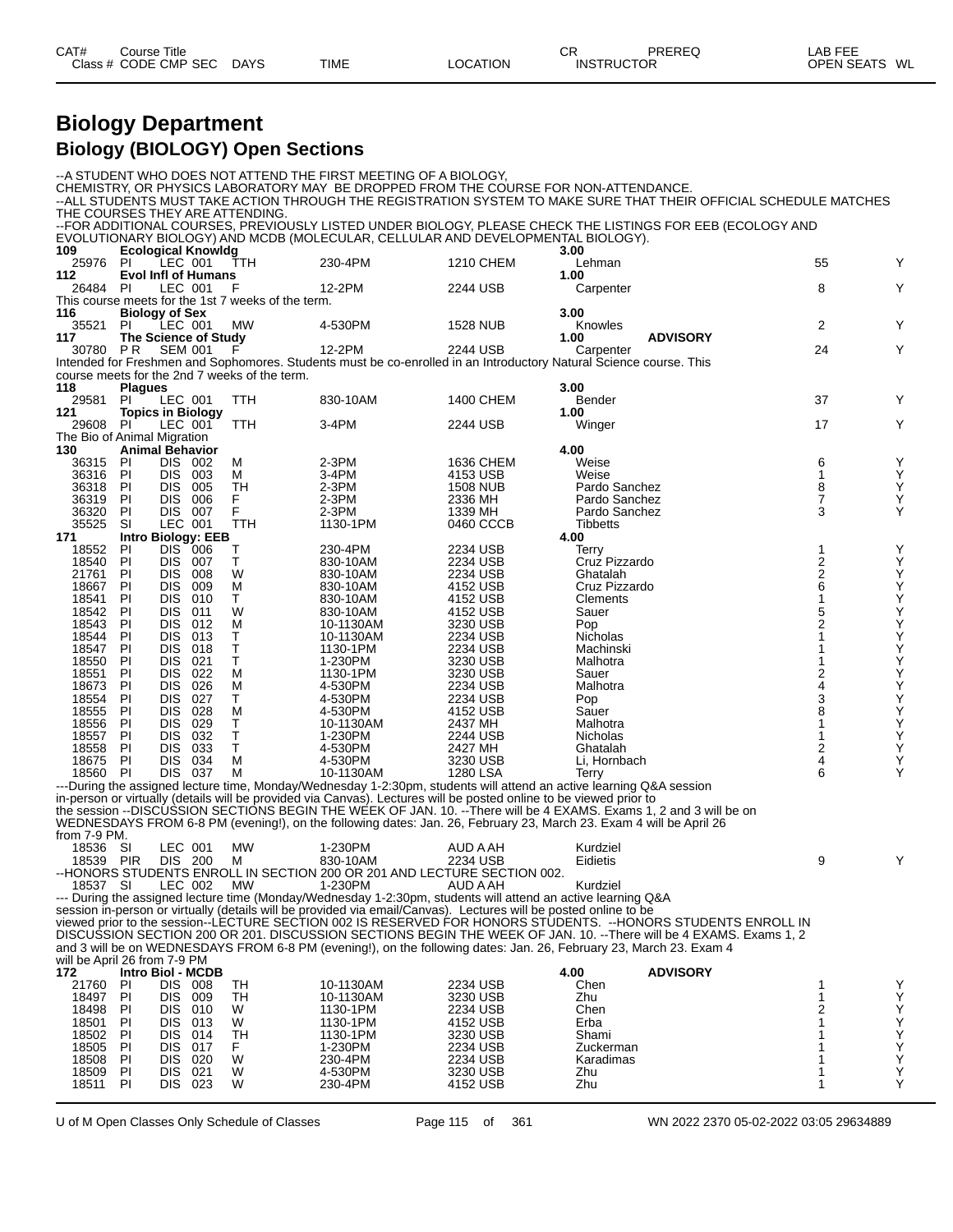| CAT#                                                | Course Title                     |                                                 |            | Class # CODE CMP SEC DAYS                                       | TIME                                                                                             | <b>LOCATION</b>                                                                                                               | CR<br><b>INSTRUCTOR</b>            | PREREQ                                                                                                                                                                                                                               | LAB FEE<br>OPEN SEATS WL |                  |
|-----------------------------------------------------|----------------------------------|-------------------------------------------------|------------|-----------------------------------------------------------------|--------------------------------------------------------------------------------------------------|-------------------------------------------------------------------------------------------------------------------------------|------------------------------------|--------------------------------------------------------------------------------------------------------------------------------------------------------------------------------------------------------------------------------------|--------------------------|------------------|
| 18512 PI<br>21988 PI<br>18516 PI<br>18517 PI        |                                  | DIS 024<br>DIS 029<br><b>DIS 030</b><br>DIS 031 |            | TH.<br>TH<br>W<br>TH                                            | 4-530PM<br>4-530PM<br>4-530PM<br>4-530PM                                                         | B <sub>124</sub> MLB<br>4152 USB<br>A859 CHEM-TBLC<br>1185 NQ                                                                 | Zuckerman<br>Yang<br>Walsh<br>Berg | --THE FIRST LECTURE WILL BE HELD Thursday, JAN 6 --EXAMS WILL BE GIVEN ON MONDAYS, Jan 31, Feb 21, and Mar 28,                                                                                                                       | 1<br>$\frac{2}{2}$<br>3  | Y<br>Υ<br>Υ<br>Y |
| 6-8 PM.<br>18489 SI<br>18500 PIR                    |                                  | LEC 001<br>DIS 200                              |            | TTH<br><b>W</b><br>SECTION 200 IS RESERVED FOR HONORS STUDENTS. | 230-4PM<br>1130-1PM                                                                              | 1420 CCCB<br>3230 USB                                                                                                         | Clark, Simmons<br>Spillane         |                                                                                                                                                                                                                                      | 9                        | Y                |
| 26035 PIR                                           |                                  | DIS 201                                         |            | <b>W</b><br>SECTION 201 IS RESERVED FOR HONORS STUDENTS.        | 1-230PM                                                                                          | 3230 USB                                                                                                                      | Spillane                           |                                                                                                                                                                                                                                      | 5                        | Y                |
| 18490 SI<br>6-8 PM                                  |                                  | LEC 002                                         |            | TTH                                                             | 230-4PM                                                                                          | 1420 CCCB                                                                                                                     | Clark, Simmons                     | --LECTURE SECTION 002 IS RESERVED FOR HONORS STUDENTS. --HONORS STUDENTS ENROLL IN DISCUSSION SECTION 200 OR 201.<br>--THE FIRST LECTURE WILL BE HELD Thursday, JAN 6 -- EXAMS WILL BE GIVEN ON MONDAYS, Jan 31, Feb 21, and Mar 28, |                          |                  |
| 18503 PIR DIS 101 TTH                               |                                  |                                                 |            |                                                                 | 2-4PM                                                                                            | 4152 USB<br>This section is reserved for CSP students. Please contact CSP for more information at 764-9128 or                 | Wood                               |                                                                                                                                                                                                                                      | $\overline{2}$           | Y                |
| csp-4info@umich.edu.<br>18493 SI                    |                                  | LEC 005                                         |            | MWF                                                             | 11-12PM<br>students. Please contact CSP for more information at 764-9128 or csp-4info@umich.edu. | 1250 USB                                                                                                                      | Wood                               | --LECTURE SECTION 005 IS RESERVED FOR STUDENTS IN THE CSP PROGRAM. --THE FIRST LECTURE WILL BE HELD Thursday, JAN<br>6 --EXAMS WILL BE GIVEN ON MONDAYS, Jan 31, Feb 21, and Mar 28 , 6-8 PM. This section is reserved for CSP       |                          |                  |
| 173<br>18463 PIR                                    | <b>Intro Biol Lab</b>            | LAB 053                                         |            | - W                                                             | 9-12PM                                                                                           | 2115 USB<br>Labs are closed to adding or swapping after the first lecture meeting. Students should attend the desired section | 2.00<br>Hill, Ammerlaan            | <b>ADVISORY, ENFORCED</b>                                                                                                                                                                                                            | 68.00<br>1               | Y                |
| to request an override.<br>18469 PIR                |                                  | LAB 071                                         |            | <b>W</b>                                                        | 7-10PM                                                                                           | 2114 USB<br>Labs are closed to adding or swapping after the first lecture meeting. Students should attend the desired section | Chen, Ammerlaan                    |                                                                                                                                                                                                                                      | 4                        | Y                |
| to request an override.<br>18470 PIR                |                                  |                                                 | LAB 072 W  |                                                                 | 7-10PM                                                                                           | 2122 USB<br>Labs are closed to adding or swapping after the first lecture meeting. Students should attend the desired section | Stewart, Ammerlaan                 |                                                                                                                                                                                                                                      | $\mathbf{1}$             | Y                |
| to request an override.<br>18471 PIR                |                                  | LAB 073                                         |            | <b>W</b>                                                        | 7-10PM                                                                                           | 2115 USB<br>Labs are closed to adding or swapping after the first lecture meeting. Students should attend the desired section | Tretyakova, Ammerlaan              |                                                                                                                                                                                                                                      | 2                        | Y                |
| to request an override.<br>18472 PIR                |                                  |                                                 | LAB 074 W  |                                                                 | 7-10PM                                                                                           | 2123 USB<br>Labs are closed to adding or swapping after the first lecture meeting. Students should attend the desired section | Wierenga, Ammerlaan                |                                                                                                                                                                                                                                      | 3                        | Y                |
| to request an override.<br>18485 PIR                |                                  |                                                 | LAB 101    | TH                                                              | 7-10PM                                                                                           | 2123 USB<br>Labs are closed to adding or swapping after the first lecture meeting. Students should attend the desired section | Barnes, Ammerlaan                  |                                                                                                                                                                                                                                      | $\mathbf{1}$             | Y                |
| to request an override.<br>18486 PIR                |                                  |                                                 | LAB 102 TH |                                                                 | 7-10PM                                                                                           | 2122 USB<br>Labs are closed to adding or swapping after the first lecture meeting. Students should attend the desired section |                                    | Padmanaban, Ammerlaan                                                                                                                                                                                                                | $\mathbf{1}$             | Y                |
| to request an override.<br>18487 PIR                |                                  |                                                 | LAB 103 TH |                                                                 | 7-10PM                                                                                           | 2115 USB<br>Labs are closed to adding or swapping after the first lecture meeting. Students should attend the desired section | Tretyakova, Ammerlaan              |                                                                                                                                                                                                                                      | 1                        | Y                |
| to request an override.<br>18488 PIR                |                                  |                                                 | LAB 104 TH |                                                                 | 7-10PM                                                                                           | 2114 USB<br>Labs are closed to adding or swapping after the first lecture meeting. Students should attend the desired section | Stewart, Ammerlaan                 |                                                                                                                                                                                                                                      | $\mathbf{1}$             | Y                |
| to request an override.<br>18444 SIR LEC 002<br>200 | <b>Undergrad Tutorial</b>        |                                                 |            | F                                                               | 2-3PM                                                                                            | AUD 3 MLB<br>--THE FIRST LECTURE WILL BE HELD FRI., JAN. 7. LAB SECTIONS BEGIN THE WEEK OF JAN. 10.                           | Ammerlaan<br>1.00-3.00             | <b>ADVISORY</b>                                                                                                                                                                                                                      |                          |                  |
|                                                     |                                  | IND +                                           |            |                                                                 | <b>ARR</b>                                                                                       | <b>ARR</b>                                                                                                                    |                                    |                                                                                                                                                                                                                                      | 24                       | N                |
| 205<br>35530                                        | <b>Developmental Biol</b><br>PIR | DIS 002                                         |            | $_{F}^{F}$                                                      | 10-1130AM                                                                                        | 3556 DANA                                                                                                                     | 4.00<br><b>Brovkina</b>            | <b>ENFORCED</b>                                                                                                                                                                                                                      | 1                        | Y                |
| 35531 PIR<br>35609 PIR                              |                                  | DIS 003<br>DIS 006                              |            | F.                                                              | 10-1130AM<br>230-4PM                                                                             | 2462 MH<br><b>1628 CHEM</b>                                                                                                   | Stewart<br>Stewart                 |                                                                                                                                                                                                                                      | 1<br>1                   | Y<br>Y           |
| 35528                                               | <b>SIR</b>                       | LEC 001                                         |            | <b>TTH</b>                                                      | 230-4PM                                                                                          | 0460 CCCB                                                                                                                     | Cadigan, Buttitta                  |                                                                                                                                                                                                                                      |                          |                  |
| 207<br>18000 PIR                                    | Microbiology                     | $LAB$ 002                                       |            | М                                                               | 1-4PM                                                                                            | 3151 USB                                                                                                                      | 4.00<br>Tarannum                   | <b>ENFORCED</b>                                                                                                                                                                                                                      | 70.00<br>2               | Y                |
| to request an override.                             |                                  |                                                 |            |                                                                 |                                                                                                  | Labs are closed to adding or swapping after the first lecture meeting. Students should attend the desired section             |                                    |                                                                                                                                                                                                                                      |                          |                  |
| 17999 PIR<br>to request an override.                |                                  | LAB 003                                         |            | $\top$                                                          | 9-12PM                                                                                           | 3151 USB<br>Labs are closed to adding or swapping after the first lecture meeting. Students should attend the desired section | Bazzi                              |                                                                                                                                                                                                                                      | 4                        | Y                |
| 18001 PIR                                           |                                  |                                                 | LAB 004    | $\top$                                                          | 1-4PM                                                                                            | 3151 USB<br>Labs are closed to adding or swapping after the first lecture meeting. Students should attend the desired section | Tarannum                           |                                                                                                                                                                                                                                      | 3                        | Y                |
| to request an override.<br>18002 PIR                |                                  | LAB 005                                         |            | $\top$                                                          | 6-9PM                                                                                            | 3151 USB<br>Labs are closed to adding or swapping after the first lecture meeting. Students should attend the desired section | Yang                               |                                                                                                                                                                                                                                      | 2                        | Y                |
| to request an override.<br>18006 PIR                |                                  | LAB 009                                         |            | TH.                                                             | 9-12PM                                                                                           | 3151 USB<br>Labs are closed to adding or swapping after the first lecture meeting. Students should attend the desired section | Pedersen                           |                                                                                                                                                                                                                                      | 2                        | Y                |
| to request an override.<br>18008 PIR LAB 011        |                                  |                                                 |            | TH                                                              | 6-9PM                                                                                            | 3151 USB<br>Labs are closed to adding or swapping after the first lecture meeting. Students should attend the desired section | Zeise                              |                                                                                                                                                                                                                                      | 3                        | Y                |
| to request an override.                             |                                  |                                                 |            | --LAB SECTIONS BEGIN THE WEEK OF JANUARY 10.                    |                                                                                                  |                                                                                                                               |                                    |                                                                                                                                                                                                                                      |                          |                  |

U of M Open Classes Only Schedule of Classes Page 116 of 361 WN 2022 2370 05-02-2022 03:05 29634889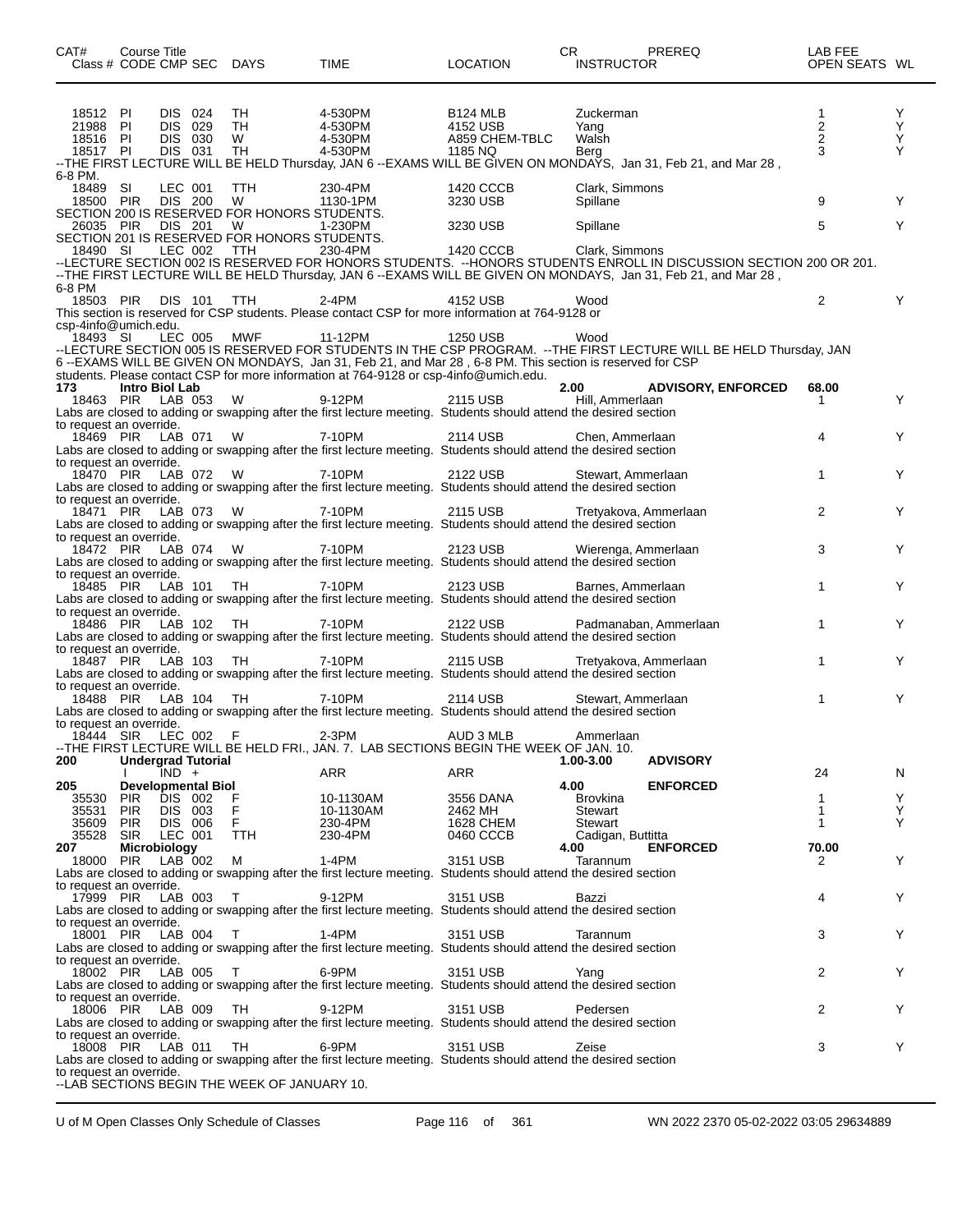| CAT# | Course Title         |             |             |                 | СR                | PREREQ | ∟AB FEE       |  |
|------|----------------------|-------------|-------------|-----------------|-------------------|--------|---------------|--|
|      | Class # CODE CMP SEC | <b>DAYS</b> | <b>TIME</b> | <b>LOCATION</b> | <b>INSTRUCTOR</b> |        | OPEN SEATS WL |  |

| 17998 | <b>AIR</b>              | LEC 001    |                                | TTH        | 4-530PM                                                                                                           | <b>1210 CHEM</b> |                   | Huffnagle, Vecchiarelli                                                                                      |                |   |
|-------|-------------------------|------------|--------------------------------|------------|-------------------------------------------------------------------------------------------------------------------|------------------|-------------------|--------------------------------------------------------------------------------------------------------------|----------------|---|
| 225   |                         |            | <b>Human &amp; Animal Phys</b> |            |                                                                                                                   |                  | 3.00              | <b>ADVISORY, ENFORCED</b>                                                                                    |                |   |
|       |                         |            |                                |            | EVENING EXAMS WILL BE GIVEN ON Monday JAN 31, Wednesday FEB 23, Tuesday, MARCH 22, Monday APRIL 18, 6-8PM.        |                  |                   |                                                                                                              |                |   |
| 10948 | <b>PIR</b>              | LEC 001    |                                | <b>MWF</b> | 9-10AM                                                                                                            | AUD 3 MLB        | Casey, Haenfler   |                                                                                                              | 13             |   |
| 30793 | AIR                     | MID 099    |                                |            | <b>ARR</b>                                                                                                        | <b>ARR</b>       |                   |                                                                                                              |                |   |
|       |                         |            |                                |            |                                                                                                                   |                  |                   | EVENING EXAMS WILL BE GIVEN ON Monday JAN 31, Wednesday FEB 23, Wednesday MARCH 23, Monday APRIL 18, 6-8PM.  |                |   |
| 230   | <b>Plant Biology</b>    |            |                                |            |                                                                                                                   |                  | 4.00              | <b>ADVISORY</b>                                                                                              | 65.00          |   |
| 29610 | -PI                     | DIS 021    |                                | м          | 1-2PM                                                                                                             | 2131 USB         | Schaffer-Morrison |                                                                                                              | 4              | Y |
| 29612 | -PI                     | DIS.       | -031                           | T.         | 1-2PM                                                                                                             | 2131 USB         | Schaffer-Morrison |                                                                                                              | 13             | Υ |
| 29609 | AI                      | LEC 001    |                                | <b>MW</b>  | 10-11AM                                                                                                           | 2062 PALM        | Umana, MacAlister |                                                                                                              |                |   |
| 29611 | AI                      | LAB 022    |                                | м          | 2-5PM                                                                                                             | 2131 USB         | Schaffer-Morrison |                                                                                                              |                |   |
| 29613 | AI                      |            | LAB 032                        | т          | 2-5PM                                                                                                             | 2131 USB         | Schaffer-Morrison |                                                                                                              |                |   |
| 256   |                         |            | <b>Env Phys of Animals</b>     |            |                                                                                                                   |                  | 3.00              | <b>ADVISORY, ENFORCED</b>                                                                                    |                |   |
| 21806 | <b>PIR</b>              | LEC 001    |                                | TTH        | 1130-1PM                                                                                                          | 4153 USB         | Eidietis          |                                                                                                              | 6              |   |
| 281   | <b>General Ecology</b>  |            |                                |            |                                                                                                                   |                  | 3.00              | <b>ADVISORY</b>                                                                                              |                |   |
| 16261 | <b>PI</b>               |            | DIS 005                        | т          | 3-5PM                                                                                                             | <b>1512 NUB</b>  | Hack              |                                                                                                              |                |   |
| 288   | <b>Animal Diversity</b> |            |                                |            |                                                                                                                   |                  | 4.00              | <b>ADVISORY</b>                                                                                              | 125.00         |   |
| 29615 | -PI                     |            | LAB 002                        | F          | 9-12PM                                                                                                            | 2130 USB         | Grabda            |                                                                                                              |                | Y |
| 40670 | PI.                     | LAB 005    |                                | TH         | 2-5PM                                                                                                             | 2130 USB         | Vergara Florez    |                                                                                                              | 8              | Υ |
| 29614 | SI                      | LEC 001    |                                | <b>MW</b>  | 10-1130AM                                                                                                         | <b>1528 NUB</b>  | Duda              |                                                                                                              |                |   |
| 299   |                         |            | <b>Research in BHS</b>         |            |                                                                                                                   |                  | 1.00-3.00         | <b>ADVISORY</b>                                                                                              |                |   |
|       |                         | $IND +$    |                                |            | <b>ARR</b>                                                                                                        | ARR              |                   |                                                                                                              | 25             | N |
| 305   | Genetics                |            |                                |            |                                                                                                                   |                  | 4.00              | <b>ADVISORY, ENFORCED</b>                                                                                    |                |   |
| 10958 | <b>PIR</b>              | <b>DIS</b> | 005                            | F          | 830-10AM                                                                                                          | <b>1512 NUB</b>  | Redgrave          |                                                                                                              | 2              |   |
| 10959 | <b>PIR</b>              | <b>DIS</b> | 006                            | F          | 10-1130AM                                                                                                         | 2200 SKB         | <b>Brown</b>      |                                                                                                              |                |   |
| 10963 | <b>PIR</b>              | DIS.       | 010                            | F          | 4-530PM                                                                                                           | <b>1508 NUB</b>  | Wang              |                                                                                                              |                | Υ |
| 10965 | <b>PIR</b>              | <b>DIS</b> | 013                            | <b>TH</b>  | 4-530PM                                                                                                           | 2244 USB         | Alaka             |                                                                                                              |                | Υ |
| 10956 | <b>PIR</b>              | <b>DIS</b> | 015                            |            | 830-10AM                                                                                                          | 3230 USB         | Dykstra           |                                                                                                              | $\overline{2}$ | Y |
| 20156 | <b>PIR</b>              | <b>DIS</b> | 020                            | F          | 4-530PM                                                                                                           | <b>REMOTE</b>    | Stratton          |                                                                                                              | 12             |   |
|       |                         |            |                                |            | Instructor consent is needed for discussion section 020, which will be entirely remote. PLEASE CONTACT THE COURSE |                  |                   |                                                                                                              |                |   |
|       |                         |            |                                |            | COORDINATOR, HILARY ARCHBOLD AT hilaryar@umich.edu BEFORE CLASSES BEGIN.                                          |                  |                   |                                                                                                              |                |   |
|       |                         |            |                                |            |                                                                                                                   |                  |                   | EVAMO WILL DE ON/EN WEDO. EED O EED ÓS MADOLLOS O SIDM, ALTERNATE EVAMO WITLLIMITED OF ATINO WILL DE OFFERED |                |   |

EXAMS WILL BE GIVEN WEDS., FEB 2, FEB 23, MARCH 30, 6-8 PM. ALTERNATE EXAMS WITH LIMITED SEATING WILL BE OFFERED ON THE SAME DATES AT 5-7 PM and 7-9 PM FOR STUDENTS WHO HAVE UNAVOIDABLE UNIVERSITY CONFLICTS. PLEASE PLAN TO BE AVAILABLE AT THESE TIMES. IF YOU CANNOT ATTEND EXAMS AT THESE TIMES, PLEASE CONTACT THE COURSE COORDINATOR, HILARY ARCHBOLD AT hilaryar@umich.edu BEFORE CLASSES BEGIN.

| 10954 | LÉC.<br>AIR<br>001   | TTH        | 1-230PM | 1420 CCCB        | Wierzbicki, Green       |   |
|-------|----------------------|------------|---------|------------------|-------------------------|---|
| 30795 | AIR<br>MID<br>099    |            | ARR     | ARR              |                         |   |
| 526   | Chem Biol II         |            |         |                  | <b>ADVISORY</b><br>3.00 |   |
| 27886 | ∟EC I<br>100         | <b>MWF</b> | 10-11AM | 269 WEISER       | Ramamoorthy             | N |
| 631   | <b>Gen Prog Sem</b>  |            |         |                  | <b>ADVISORY</b><br>.00  |   |
| 10993 | <b>SEM 001</b><br>PD | M          | 1-230PM | <b>4917 BUHL</b> | Moran, Antonellis       | N |
|       |                      |            |         |                  |                         |   |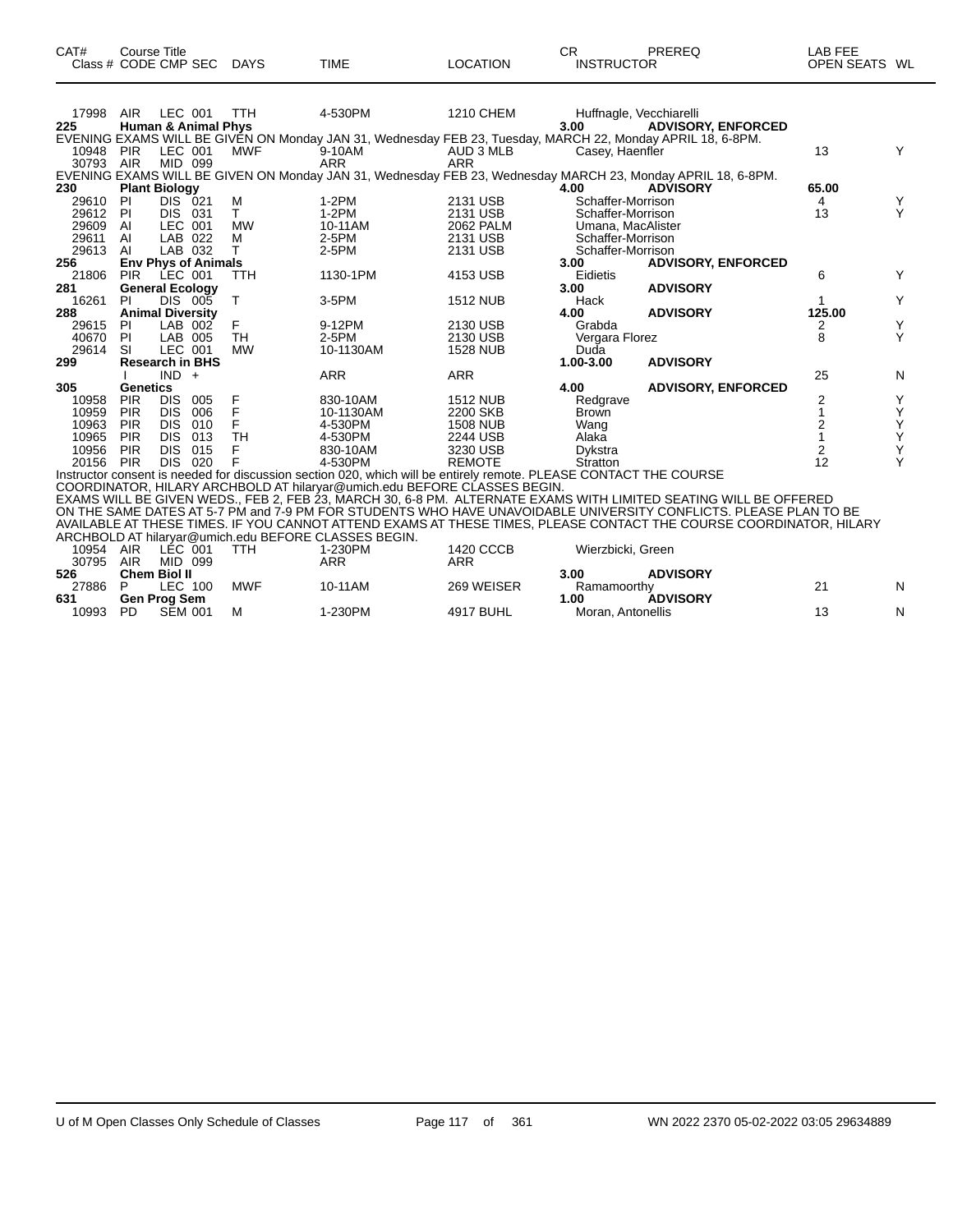| CAT# | Title<br>Course      |             |             |          | ⌒冖<br>◡           | PREREQ | LAB FEE<br>---    |    |
|------|----------------------|-------------|-------------|----------|-------------------|--------|-------------------|----|
|      | Class # CODE CMP SEC | <b>DAYS</b> | <b>TIME</b> | LOCATION | <b>INSTRUCTOR</b> |        | <b>OPEN SEATS</b> | WL |

# **Biophysics Research Division**

|                   |                                          |                    | <b>Biophysics (BIOPHYS) Open Sections</b>                      |                                                                                                                    |                                      |                       |                             |                                           |               |
|-------------------|------------------------------------------|--------------------|----------------------------------------------------------------|--------------------------------------------------------------------------------------------------------------------|--------------------------------------|-----------------------|-----------------------------|-------------------------------------------|---------------|
| 116               | Medical Imaging                          |                    |                                                                |                                                                                                                    |                                      | 3.00                  | <b>ADVISORY</b>             |                                           |               |
| 19833<br>117      | PR.                                      | SEM 001            | TTH                                                            | 10-1130AM                                                                                                          | 4207 AH                              | Swanson<br>3.00       |                             | 9                                         | Y             |
| 24573             | Intro to Prog in Sci<br>P                | LAB 001            | <b>TTH</b>                                                     | 10-1130AM                                                                                                          | <b>1570 NUB</b>                      | Frank                 |                             | 16                                        | N             |
| 150               | <b>FundPhysics LifeScl</b>               |                    |                                                                |                                                                                                                    |                                      | 4.00                  | <b>ADVISORY</b>             |                                           |               |
| 35062             | -PI                                      | DIS 003            | TTH                                                            | 10-11AM                                                                                                            | 3420 CCCB                            | Lubensky, Yang        |                             | $\mathbf{1}$                              | Y             |
|                   |                                          |                    |                                                                | STUDENTS MUST ELECT DISCUSSION AND LECTURE SECTIONS.                                                               |                                      |                       |                             |                                           |               |
| 35063 PI          |                                          | DIS 004            | TTH                                                            | $1-2PM$<br>STUDENTS MUST ELECT DISCUSSION AND LECTURE SECTIONS.                                                    | 3420 CCCB                            | Lubensky, Johnson     |                             | $\mathbf{1}$                              | Y             |
| 35064 PI          |                                          | DIS 005            | <b>TTH</b>                                                     | $2-3PM$                                                                                                            | 3420 CCCB                            | Lau, Johnson          |                             | 56                                        | Y             |
|                   |                                          |                    |                                                                | STUDENTS MUST ELECT DISCUSSION AND LECTURE SECTIONS.                                                               |                                      |                       |                             |                                           |               |
| 35065 PI          |                                          | DIS 006            | TTH                                                            | 3-4PM                                                                                                              | 3420 CCCB                            | Lau, Johnson          |                             | 31                                        | Y             |
|                   |                                          |                    |                                                                | STUDENTS MUST ELECT DISCUSSION AND LECTURE SECTIONS.                                                               |                                      |                       |                             |                                           |               |
| 35066 PI          |                                          | DIS 007            | TTH                                                            | 4-5PM<br>STUDENTS MUST ELECT DISCUSSION AND LECTURE SECTIONS.                                                      | 3420 CCCB                            | Lau, Yang             |                             | 56                                        | Y             |
| 35067 PI          |                                          | DIS 008            | <b>TTH</b>                                                     | 5-6PM                                                                                                              | 3420 CCCB                            | Chaney, Yang          |                             | 52                                        | Y             |
|                   |                                          |                    |                                                                | STUDENTS MUST ELECT DISCUSSION AND LECTURE SECTIONS.                                                               |                                      |                       |                             |                                           |               |
| 35060             | S                                        | LEC 001            | МW                                                             | 2-3PM                                                                                                              | 170 WEISER                           | Chaney                |                             |                                           |               |
| 35061             | S                                        | LEC 002            | <b>MW</b>                                                      | 3-4PM                                                                                                              | 170 WEISER                           | Chaney                |                             |                                           |               |
| 35070 A           |                                          | MID 021            | TH                                                             | 8-10PM                                                                                                             | ARR                                  |                       |                             |                                           |               |
|                   |                                          |                    | this time remains available in their schedules.                | This is the corresponding evening exam component for PHYSICS 150. Students will be auto-enrolled to ensure that    |                                      |                       |                             |                                           |               |
| 151               | Life Sciences Lab I                      |                    |                                                                |                                                                                                                    |                                      | 1.00                  | <b>ADVISORY</b>             | 25.00                                     |               |
| 33168             | ΡI                                       | LAB 010            | т                                                              | 8-10AM                                                                                                             | <b>1261 RAND</b>                     | Zhang                 |                             | 4                                         | Υ             |
| 33169             | ΡI                                       | LAB 011            | т                                                              | 10-12PM                                                                                                            | <b>1261 RAND</b>                     | Amidei                |                             | 3                                         | Υ             |
| 33170             | PI                                       | LAB 012            | т                                                              | $1-3PM$                                                                                                            | 1261 RAND                            | Hernandez             |                             | 2                                         | Υ             |
| 33171<br>33172 PI | <b>PI</b>                                | LAB 013<br>LAB 014 | т<br>т                                                         | 3-5PM<br>5-7PM                                                                                                     | <b>1261 RAND</b><br><b>1261 RAND</b> | Hernandez             |                             | $\overline{\mathbf{4}}$<br>$\overline{7}$ | Υ<br>Υ        |
|                   |                                          |                    |                                                                | Please make sure that your lab section does not conflict with an evening exam for another course.                  |                                      | Zhang                 |                             |                                           |               |
| 33174             | PI                                       | LAB 020            | W                                                              | 8-10AM                                                                                                             | <b>1261 RAND</b>                     | Petrosky              |                             |                                           |               |
| 33176             | PI                                       | LAB 022            | W                                                              | 1-3PM                                                                                                              | <b>1261 RAND</b>                     | Petrosky              |                             | $_{8}^8$                                  | Y<br>Y        |
| 33177             | PI                                       | LAB 023            | W                                                              | 3-5PM                                                                                                              | <b>1261 RAND</b>                     | Chen                  |                             | $\overline{\mathbf{c}}$                   | Υ             |
| 33178             | PI                                       | LAB 024            | W                                                              | 5-7PM                                                                                                              | <b>1261 RAND</b>                     | Hofer                 |                             | 2                                         | Υ             |
|                   |                                          |                    |                                                                | Please make sure that your lab section does not conflict with an evening exam for another course.                  |                                      |                       |                             |                                           |               |
| 33180<br>33182    | PI<br>PI                                 | LAB 030<br>LAB 032 | TH<br>TН                                                       | 8-10AM<br>1-3PM                                                                                                    | <b>1261 RAND</b><br><b>1261 RAND</b> | Willard<br>Hofer      |                             | 12                                        | Υ<br>Υ        |
| 33185             | ΡI                                       | LAB 041            | F                                                              | 10-12PM                                                                                                            | <b>1261 RAND</b>                     | Chen                  |                             |                                           |               |
| 33186             | PI                                       | LAB 042            | F                                                              | 1-3PM                                                                                                              | <b>1261 RAND</b>                     | Chen                  |                             | $\frac{3}{3}$                             | Ÿ<br>Y        |
| 37196             | ΡI                                       | LAB 071            | W                                                              | 10-12PM                                                                                                            | <b>1208 RAND</b>                     | Chen                  |                             | $\mathsf 3$                               | Υ             |
| 37197             | PI                                       | LAB 073            | W                                                              | 3-5PM                                                                                                              | <b>1208 RAND</b>                     | Willard               |                             | 10                                        | Y             |
| 250               | <b>FundPhysics LifeScll</b>              |                    |                                                                |                                                                                                                    |                                      | 4.00                  | <b>ADVISORY</b>             |                                           |               |
| 35074<br>250      | <b>PI</b><br><b>FundPhysics LifeScll</b> | DIS 003            | F                                                              | 9-10AM                                                                                                             | 0460 CCCB                            | 4.00                  | <b>ADVISORY</b>             | 23                                        | Y             |
|                   | P                                        | DIS 003            | - T                                                            | 9-10AM                                                                                                             | 0420 CCCB                            |                       | Eckhause, Meiners, Wood, Wu | 23                                        | Υ             |
|                   |                                          |                    |                                                                | STUDENTS MUST ELECT DISCUSSION AND LECTURE SECTIONS.                                                               |                                      |                       |                             |                                           |               |
| 250               | <b>FundPhysics LifeScII</b>              |                    |                                                                |                                                                                                                    |                                      | 4.00                  | <b>ADVISORY</b>             |                                           |               |
| 35075             | PI                                       | DIS 004            | F                                                              | 10-11AM                                                                                                            | 0460 CCCB                            |                       |                             | 1                                         | Y             |
| 250               | <b>FundPhysics LifeScll</b>              |                    |                                                                |                                                                                                                    |                                      | 4.00                  | <b>ADVISORY</b>             |                                           |               |
|                   |                                          | DIS 004            | Τ                                                              | 10-11AM<br>STUDENTS MUST ELECT DISCUSSION AND LECTURE SECTIONS.                                                    | 0420 CCCB                            |                       | Eckhause, Meiners, Wood, Wu | 1                                         | Y             |
| 250               | <b>FundPhysics LifeScll</b>              |                    |                                                                |                                                                                                                    |                                      | 4.00                  | <b>ADVISORY</b>             |                                           |               |
| 35076             | <b>PI</b>                                | DIS 005            | - F                                                            | $1-2PM$                                                                                                            | 3420 CCCB                            |                       |                             | $\overline{7}$                            | Y             |
| 250               | <b>FundPhysics LifeScll</b>              |                    |                                                                |                                                                                                                    |                                      | 4.00                  | <b>ADVISORY</b>             |                                           |               |
|                   | P                                        | DIS 005            | T                                                              | 1-2PM                                                                                                              | 0420 CCCB                            |                       | Eckhause, Meiners, Wood, Wu | 7                                         | Y             |
|                   |                                          |                    |                                                                | STUDENTS MUST ELECT DISCUSSION AND LECTURE SECTIONS.                                                               |                                      |                       |                             |                                           |               |
| 250<br>35077      | <b>FundPhysics LifeScll</b><br>PI.       | DIS 006            | F                                                              | 3-4PM                                                                                                              | 3420 CCCB                            | 4.00                  | <b>ADVISORY</b>             | 11                                        | Υ             |
| 250               | <b>FundPhysics LifeScll</b>              |                    |                                                                |                                                                                                                    |                                      | 4.00                  | <b>ADVISORY</b>             |                                           |               |
|                   | P                                        | DIS 006            | T                                                              | 3-4PM                                                                                                              | 0420 CCCB                            |                       | Eckhause, Wood, Meiners, Wu | 11                                        | Y             |
|                   |                                          |                    |                                                                | STUDENTS MUST ELECT DISCUSSION AND LECTURE SECTIONS.                                                               |                                      |                       |                             |                                           |               |
| 250               | <b>FundPhysics LifeScll</b>              |                    |                                                                |                                                                                                                    |                                      | 4.00                  | <b>ADVISORY</b>             |                                           |               |
| 35072             | S                                        | LEC 001            | MTH                                                            | 12-1PM                                                                                                             | 170 WEISER                           |                       | Meiners, Wood, Alvarado     |                                           |               |
| 35073<br>35079 A  | S                                        | LEC 002<br>MID 021 | TH                                                             | ARR<br>6-8PM                                                                                                       | <b>REMOTE</b><br><b>ARR</b>          |                       | Meiners, Wood, Alvarado     |                                           |               |
|                   |                                          |                    |                                                                | This is the corresponding evening exam component for PHYSICS 250. Students from this section will be auto-enrolled |                                      |                       |                             |                                           |               |
|                   |                                          |                    | to ensure that this time remains available in their schedules. |                                                                                                                    |                                      |                       |                             |                                           |               |
| 251               | Life Sciences Lab II                     |                    |                                                                |                                                                                                                    |                                      | 1.00                  | <b>ADVISORY</b>             | 37.00                                     |               |
| 33191             | PI                                       | LAB 013            | Τ                                                              | 3-5PM                                                                                                              | <b>1412 RAND</b>                     | Zhu                   |                             | 2                                         | Υ             |
| 33201             | PI                                       | LAB 032            | TH                                                             | 1-3PM                                                                                                              | <b>1412 RAND</b>                     | Hu                    |                             | 1                                         | $\frac{Y}{Y}$ |
| 33204<br>33205    | PI<br>PI                                 | LAB 040<br>LAB 041 | F<br>F                                                         | 8-10AM<br>10-12PM                                                                                                  | <b>1412 RAND</b><br><b>1412 RAND</b> | Fermin Olivares<br>Yu |                             | 9<br>2                                    | Υ             |
| 37201             | PI.                                      | LAB 091            | F                                                              | 10-12PM                                                                                                            | <b>1208 RAND</b>                     | Smith                 |                             | 6                                         | Υ             |
| 399               | <b>Research Biophysics</b>               |                    |                                                                |                                                                                                                    |                                      | 1.00-4.00             |                             |                                           |               |
|                   |                                          | $IND +$            |                                                                | <b>ARR</b>                                                                                                         | ARR                                  |                       |                             | 24                                        | N             |
| 401               | <b>Sp Topics in BIOPHYS</b>              |                    |                                                                |                                                                                                                    |                                      | 1.00                  | <b>ADVISORY</b>             |                                           |               |

U of M Open Classes Only Schedule of Classes Page 118 of 361 WN 2022 2370 05-02-2022 03:05 29634889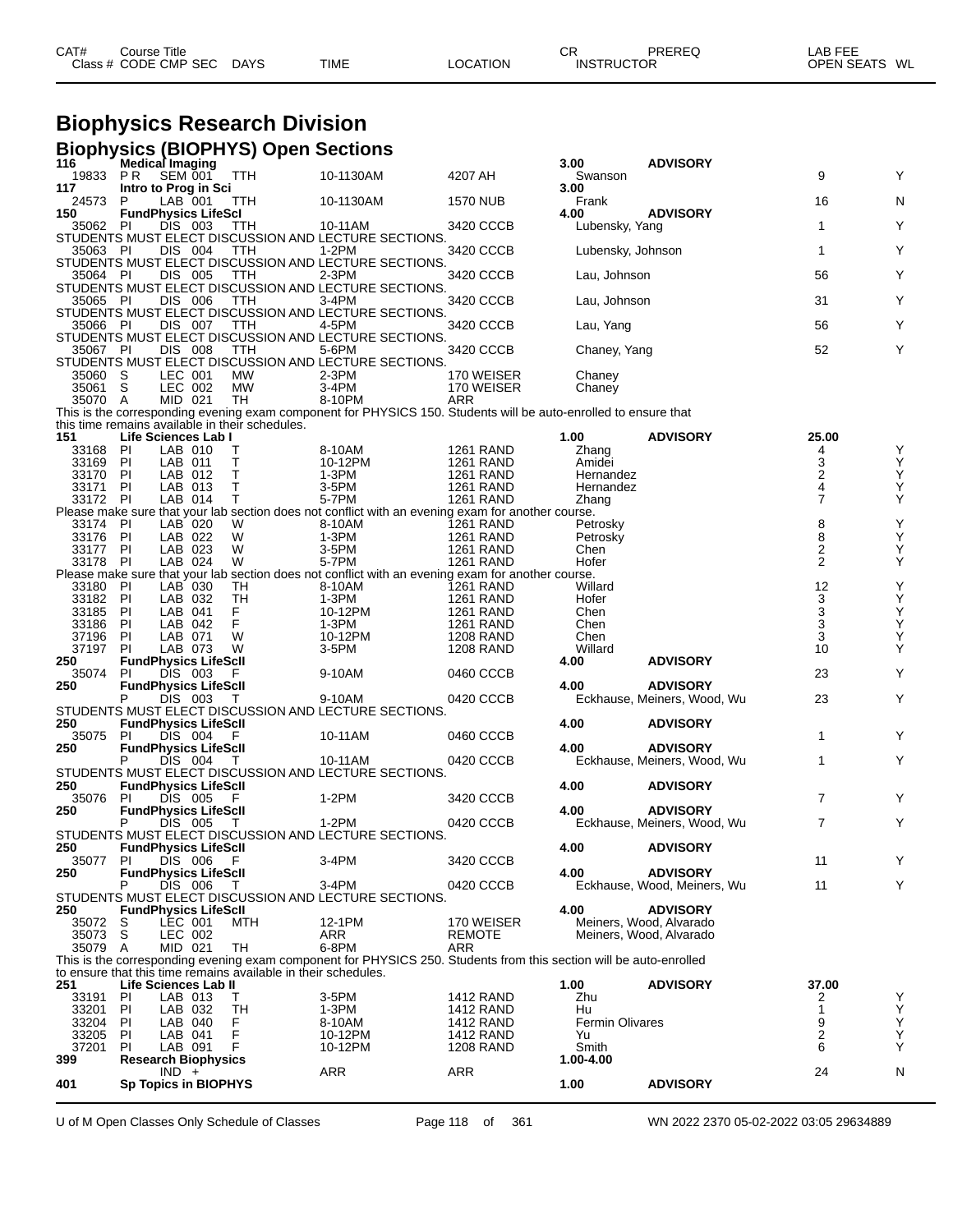| CAT#    | Course Title<br>Class # CODE CMP SEC | <b>DAYS</b> | <b>TIME</b> | <b>LOCATION</b>  | CR<br><b>INSTRUCTOR</b> | <b>PREREQ</b>   | LAB FEE<br>OPEN SEATS WL |              |
|---------|--------------------------------------|-------------|-------------|------------------|-------------------------|-----------------|--------------------------|--------------|
|         |                                      |             |             |                  |                         |                 |                          |              |
| 38113 P | LEC 001                              | <b>MW</b>   | 10-11AM     | A859 CHEM-TBLC   | Penner-Hahn             |                 | 18                       | N            |
|         | Modern X-ray Spectroscopy            |             |             |                  |                         |                 |                          |              |
| 417     | Dyn Proc Biophys                     |             |             |                  | 3.00                    | <b>ADVISORY</b> |                          |              |
| 18609   | LEC 001<br>P                         | TTH         | 1-230PM     | 4404 RAND        | Yang                    |                 | 8                        | $\checkmark$ |
| 430     | <b>Medical Physics</b>               |             |             |                  | 3.00                    | <b>ADVISORY</b> |                          |              |
| 28847   | $LEC$ 001<br>P.                      | <b>MW</b>   | 830-10AM    | 3230 USB         | Ivanova                 |                 | 16                       | $\checkmark$ |
| 499     | <b>Honors Thesis</b>                 |             |             |                  | 1.00-4.00               | <b>ADVISORY</b> |                          |              |
|         | $IND +$                              |             | <b>ARR</b>  | <b>ARR</b>       |                         |                 |                          | N            |
| 521     | <b>Tech in Bioph Chem</b>            |             |             |                  | 3.00                    | <b>ADVISORY</b> |                          |              |
| 11001   | <b>SEM 001</b><br>P.                 | <b>TTH</b>  | 230-4PM     | 2050 SKB         | Horowitz                |                 | 9                        | N            |
| 801     | <b>Seminar</b>                       |             |             |                  | 1.00                    | <b>ADVISORY</b> |                          |              |
| 11002   | <b>SEM 001</b><br>P                  | W           | 4-530PM     | <b>1650 CHEM</b> | Stockbridge             |                 |                          | $\checkmark$ |
| 890     | Intro to Research                    |             |             |                  | 3.00                    | <b>ADVISORY</b> |                          |              |
|         | IND.<br>$+$                          |             | <b>ARR</b>  | <b>ARR</b>       |                         |                 | 25                       | N            |
| 995     | <b>Diss-Cand</b>                     |             |             |                  | 8.00                    | <b>ENFORCED</b> |                          |              |
|         | IND.<br>R<br>$^{+}$                  |             | <b>ARR</b>  | <b>ARR</b>       |                         |                 | 25                       | N            |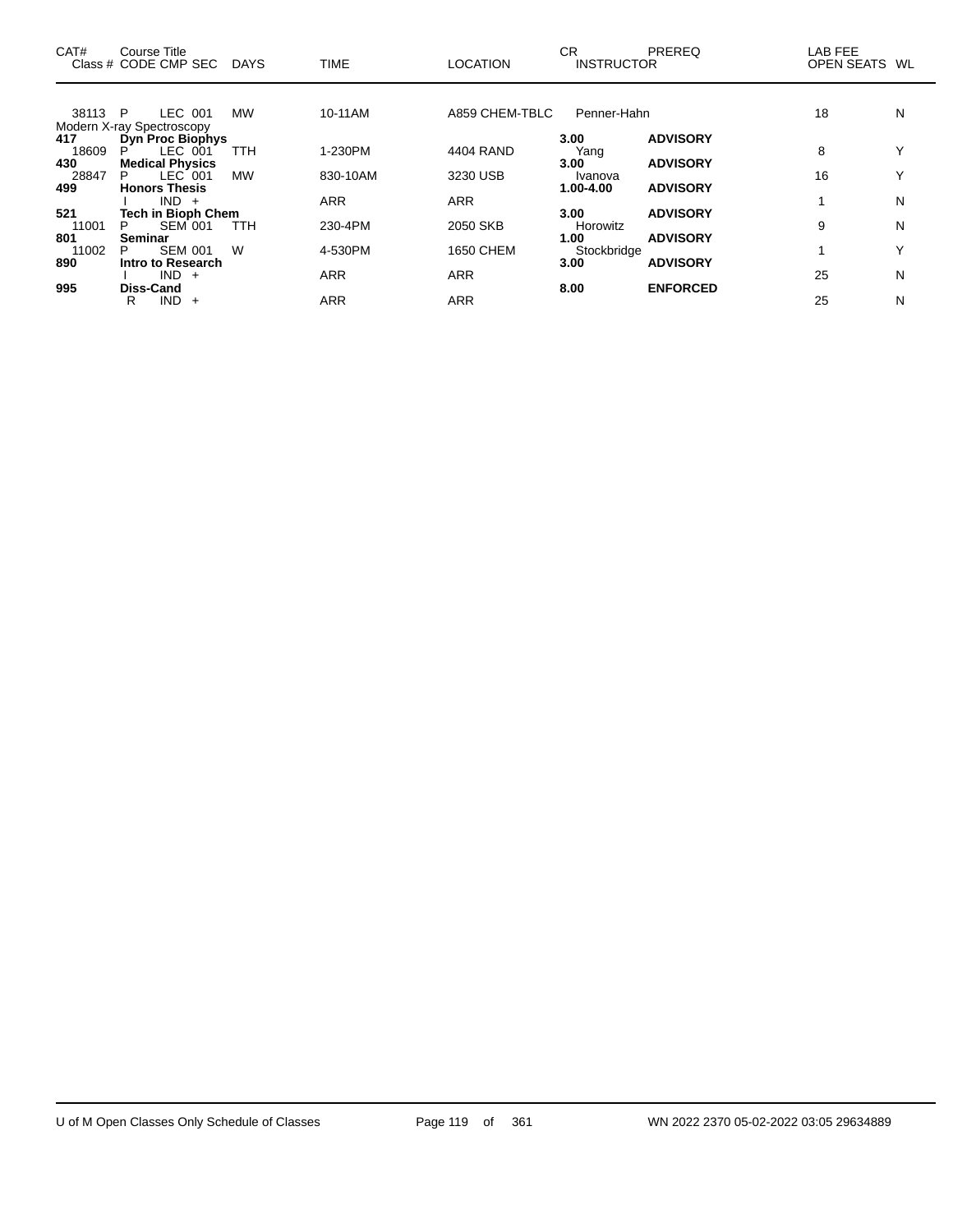| CAT#    | Title<br>Course |             |             |                 | ⌒冖<br>◡┍          | <b>PREREQ</b> | $\lambda$ .<br>LAB FEF |    |
|---------|-----------------|-------------|-------------|-----------------|-------------------|---------------|------------------------|----|
| Class # | CODE CMP<br>SEC | <b>DAYS</b> | <b>TIME</b> | <b>_OCATION</b> | <b>INSTRUCTOR</b> |               | <b>OPEN SEATS</b>      | WL |

### **Chemistry Department Chemistry (CHEM) Open Sections**

--A GRADE OF C- OR BETTER MUST BE OBTAINED IN ALL CHEMISTRY COURSES PREREQUISITE TO SUBSEQUENT CHEMISTRY COURSES. --ROOM A706 IS A WHEELCHAIR EQUIPPED LAB. --A STUDENT WHO DOES NOT ATTEND THE FIRST MEETING OF A BIOLOGY, CHEMISTRY, OR PHYSICS LABORATORY MAY BE DROPPED FROM THE COURSE FOR NON-ATTENDANCE. ALL STUDENTS MUST TAKE ACTION THROUGH THE REGISTRATION SYSTEM TO MAKE SURE THAT THEIR OFFICIAL SCHEDULE MATCHES THE COURSES THEY ARE ATTENDING. **105 Changing Atmos 3.00** 19502 P LEC 001 TTH 10-1130AM 1528 NUB Flanner 1 Y **110 Sci & Sust Dev 3.00** 36453 P DIS 113 F 3-4PM 1427 MH Gatazka 1 Y 36447 A LEC 100 MW 3-4PM 3460 CCCB McNeil<br>126 Gen Chem Lab II 3460 CCCB 1.00 **126 Gen Chem Lab II 1.00 ADVISORY, ENFORCED** 16810 PDR LEC 100 ARR ARR Poniatowski 166 Y --YOU MUST REGISTER FOR THE SAME LECTURE IN CHEM 125 AND 126. -- EX CHEM 125 LECTURE 100 ALSO REGISTER FOR CHEM 126 SECTION 100 LECTURE 100. 16811 PDR LEC 200 ARR ARR Gottfried 166 Y --YOU MUST REGISTER FOR THE SAME LECTURE IN CHEM 125 AND 126. -- EX CHEM 125 LECTURE 200 ALSO REGISTER FOR CHEM 126 SECTION 200<br>130 G Chem Invst&R Prin **130 G Chem Invst&R Prin 3.00 ADVISORY** 11011 P DIS 130 W 10-11AM 1628 CHEM Bain 1 1 N N --SECTION 100 - STUDENTS MUST ELECT DISCUSSION SECTION 101-150. 11007 A LEC 100 MWF 9-10AM 1210 CHEM Castaneda<br>11018 P DIS 210 M 9-10AM 1636 CHEM Dawley 11018 P DIS 210 M 9-10AM 1636 CHEM Dawley 3 N 17696 P DIS 211 M 10-11AM 1636 CHEM Farris 1 N 11022 P DIS 220 T 10-11AM 1636 CHEM Deangelo 1 N 11024 P DIS 222 T 1-2PM 1632 CHEM Dawley 3 N 11016 P DIS 231 W 2-3PM 1628 CHEM Fisher 3 N 11017 P DIS 240 TH 9-10AM 4152 USB Deangelo 3 N 11023 P DIS 241 TH 11-12PM 1636 CHEM Deangelo 3 N 17697 P DIS 251 F 2-3PM 1632 CHEM Dawley 18 N --SECTION 200 - STUDENTS MUST ELECT DISCUSSION SECTION 201-213. 11015 A LEC 200 MWF 11-12PM 1800 CHEM Bartlett<br>11028 PIR DIS 403 TH 3-4PM 1636 CHEM Larson 11028 PIR DIS 403 TH 3-4PM 1636 CHEM Larson 2 N This section is reserved for CSP students. Please contact CSP for more information at 764-9128 or csp-4info@umich.edu. 11029 PIR DIS 405 T 10-11AM 1628 CHEM Mukherjee 1 N This section is reserved for CSP students. Please contact CSP for more information at 764-9128 or csp-4info@umich.edu. 11026 A LEC 400 F 10-12PM A859 CHEM-TBLC A LEC 400 MW 11-12PM 1200 CHEM Castaneda --SECTION 400 - STUDENTS MUST ELECT FROM DISCUSSION SECTIONS 401-405. THIS SECTION IS RESERVED FOR CSP STUDENTS. PLEASE CONTACT CSP-4INFO@UMICH.EDU WITH QUESTIONS.<br>214 Struct&React Sem II **214 Struct&React Sem II 1.00 ADVISORY** 36518 PIR SEM 100 W 230-4PM A859 CHEM-TBLC Tuttle 3 N Seats in this section are reserved for students in the Comprehensive Studies Program through December 13. On December 14, open seats are available to any undergraduate student. Please email csp-4info@umich.edu or visit the CSP website for more information: Isa.umich.edu/csp<br>36519 PIR SEM 200 TH 1-230PM 36519 PIR SEM 200 TH 1-230PM A859 CHEM-TBLC Tuttle 2 N Seats in this section are reserved for students in the Comprehensive Studies Program through December 13. On December 14, open seats are available to any undergraduate student. Please email csp-4info@umich.edu or visit the CSP website for more information: lsa.umich.edu/csp 36520 PIR SEM 300 TH 230-4PM A859 CHEM-TBLC Tuttle 1 N Seats in this section are reserved for students in the Comprehensive Studies Program through December 13. On December 14, open seats are available to any undergraduate student. Please email csp-4info@umich.edu or visit the CSP website for more information: Isa.umich.edu/csp<br>215 **Struct&React II 215 Struct&React II 3.00 ADVISORY** 21882 P DIS 101 M 10-11AM 1650 CHEM Glover 1 Y 21884 P DIS 103 T 9-10AM 1250 USB Glover 8 Y 21885 P DIS 104 T 12-1PM 1650 CHEM Glover 1 Y 21886 P DIS 105 W 10-11AM 1650 CHEM Glover 3 Y 21887 P DIS 106 W 3-4PM 1650 CHEM Glover 7 Y 21888 P DIS 107 TH 10-11AM 1650 CHEM Lalloo 6 Y 21890 P DIS 109 F 10-11AM 1650 CHEM Lalloo 1 11052 S LEC 100 MWF 9-10AM 1800 CHEM Coppola 21892 P DIS 302 M 4-5PM 1650 CHEM Wolesensky 1 Y 21893 P DIS 303 T 10-11AM 1650 CHEM Wolesensky 2 Y 21896 P DIS 306 TH 9-10AM 1650 CHEM Wolesensky 5 Y 11054 S LEC 300 MWF 12-1PM 1800 CHEM Sanford 21933 P DIS 402 M 4-5PM 2244 USB Nolan 7 Y 21934 P DIS 403 T 9-10AM 1650 CHEM Nolan 12 Y 21936 P DIS 405 W 11-12PM 1068 EH Nolan 6 Y 21937 P DIS 406 W 5-6PM 4151 USB Nolan 17 Y 21938 P DIS 407 TH 12-1PM 2244 USB Lalloo 7 Y 21939 P DIS 408 TH 5-6PM 1650 CHEM Nolan 30 Y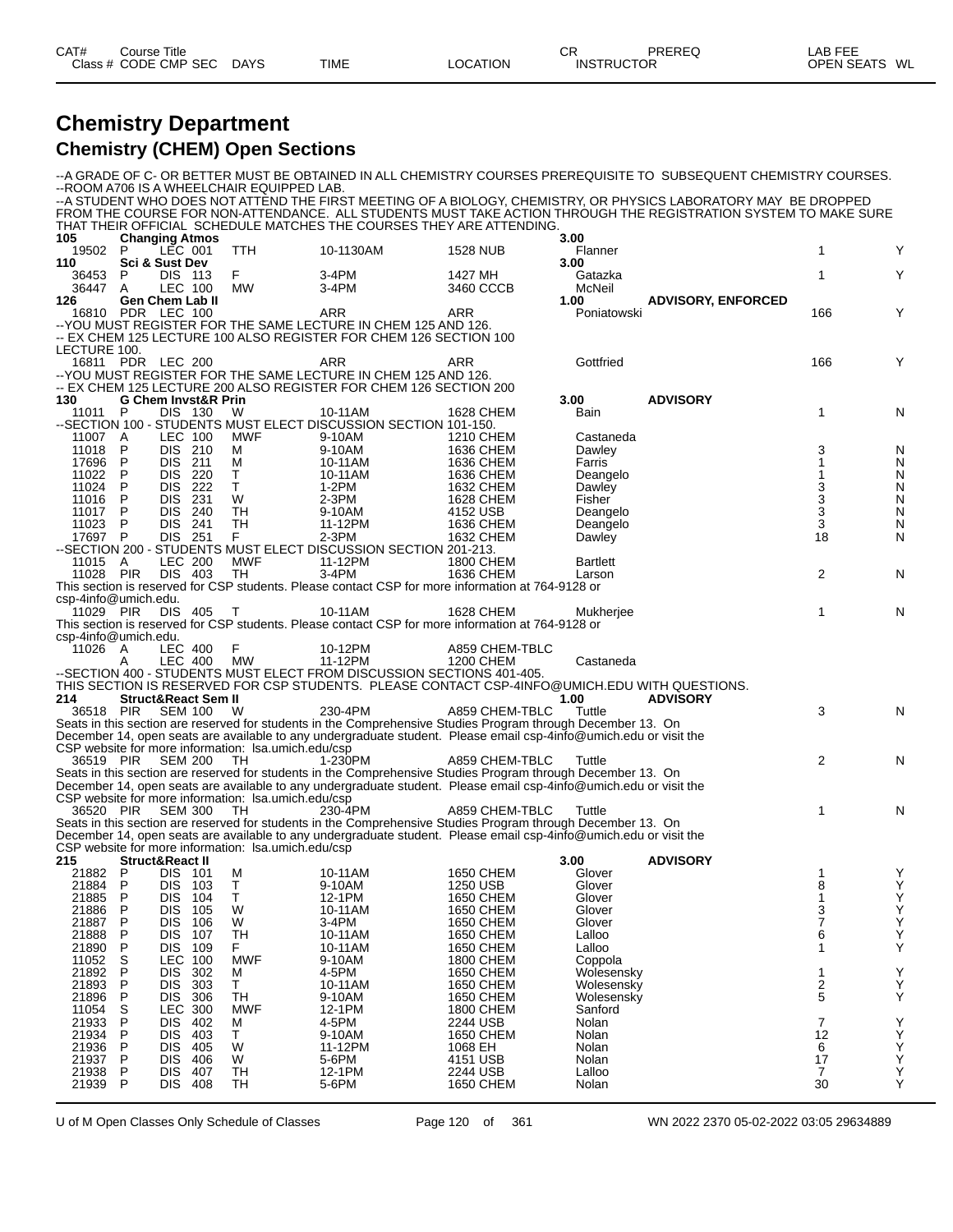| CAT#<br>Class # CODE CMP SEC DAYS      | Course Title                               |                                  |            |                                                               | TIME                                                                                                                     | <b>LOCATION</b>               | CR.<br><b>INSTRUCTOR</b>  | <b>PREREQ</b>              | LAB FEE<br>OPEN SEATS WL |        |
|----------------------------------------|--------------------------------------------|----------------------------------|------------|---------------------------------------------------------------|--------------------------------------------------------------------------------------------------------------------------|-------------------------------|---------------------------|----------------------------|--------------------------|--------|
| 21940<br>18063<br>218                  | P<br>S<br>Ind Study Biochem                | <b>DIS 409</b><br><b>LEC 400</b> |            | F<br><b>MWF</b>                                               | 11-12PM<br>$2-3PM$                                                                                                       | 2244 USB<br><b>1800 CHEM</b>  | Nolan<br>Nagorny<br>1.00  | <b>ADVISORY</b>            | 19                       | Y      |
|                                        |                                            | $IND +$                          |            |                                                               | ARR                                                                                                                      | ARR                           |                           |                            | 24                       | N      |
| 219                                    | <b>Ind Study Chem</b>                      | $IND +$                          |            |                                                               | ARR                                                                                                                      | ARR                           | 1.00                      | <b>ADVISORY</b>            | 24                       | N      |
| 220                                    | <b>Teach Exp Undergr</b>                   | $IND +$                          |            |                                                               | ARR                                                                                                                      | <b>ARR</b>                    | 1.00-3.00                 |                            | 19                       | N      |
| 241                                    | <b>Intro to Chem Analy</b>                 |                                  |            |                                                               |                                                                                                                          |                               | 2.00                      | <b>ADVISORY</b>            |                          |        |
| 11065<br>242                           | -P<br>Intr Chem Analy Lab                  | LEC 100                          |            | -- TO BE TAKEN CONCURRENTLY WITH CHEM 242.<br>TTH             | 12-1PM                                                                                                                   | <b>1200 CHEM</b>              | Ault<br>2.00              | <b>ADVISORY</b>            | 67<br>100.00             | N      |
| 11066 P                                |                                            | LAB 100                          |            | TO BE TAKEN CONCURRENTLY WITH CHEM 241.<br>M                  | 1-5PM                                                                                                                    | 2310 CHEM                     | Defiglia                  |                            | 12                       | N      |
| 19602 A<br>11067                       | $\mathsf{P}$                               | <b>REC 102</b><br>LAB 300        |            | M<br>TН                                                       | 12-1PM<br>1-5PM                                                                                                          | 1636 CHEM<br>2310 CHEM        | Ruotolo<br>Naese          |                            | 5                        | N      |
|                                        |                                            |                                  |            | TO BE TAKEN CONCURRENTLY WITH CHEM 241.                       |                                                                                                                          |                               |                           |                            |                          |        |
| 19603<br>245                           | A<br><b>Biomed Chem</b>                    | <b>REC 302</b>                   |            | т                                                             | 1-2PM                                                                                                                    | 1628 CHEM                     | Ruotolo<br>2.00           | <b>ADVISORY</b>            |                          |        |
| 22476                                  | P                                          | LEC 100                          |            | WF                                                            | 9-10AM                                                                                                                   | 1230 USB                      | Chen                      |                            | 47                       | N      |
| 246<br>22478                           | <b>Biomed Chem-Lab I</b><br>P <sub>R</sub> | LAB 101                          |            | т                                                             | 1-5PM                                                                                                                    | 2310 CHEM                     | 1.00<br>Makey, Barnett    | <b>ADVISORY, ENFORCED</b>  | 100.00<br>11             | N      |
| 22479<br>22477                         | P R<br>A <sub>R</sub>                      | LAB 102<br>LEC 100               |            | W<br>M                                                        | 1-5PM<br>9-10AM                                                                                                          | 2310 CHEM<br>1230 USB         | Barnett, Makey<br>Gadkari |                            | 8                        | N      |
| 247                                    | <b>Biomed Chem Lab II</b>                  |                                  |            |                                                               |                                                                                                                          |                               | 1.00                      | <b>ADVISORY, ENFORCED</b>  |                          |        |
| 22480 PR                               |                                            | LEC 100                          |            |                                                               | ARR<br>CHEM 247 meets the same day/time/location as CHEM 246 and can only be taken in conjunction with CHEM 245 and CHEM | <b>ARR</b>                    | Gadkari                   |                            | 25                       | N      |
| 246; this is not a stand-alone course. |                                            |                                  |            |                                                               |                                                                                                                          |                               |                           |                            |                          |        |
| 302<br>11073                           | <b>Inorg Chem</b><br>P                     | DIS 101                          |            | W                                                             | $1-2PM$                                                                                                                  | 1632 CHEM                     | 3.00<br>Beamer            | <b>ADVISORY</b>            | 17                       | N      |
| 11074<br>11072                         | P<br>A                                     | DIS.<br>LEC 100                  | 102        | T.<br><b>MWF</b>                                              | 9-10AM<br>9-10AM                                                                                                         | 1636 CHEM<br><b>1200 CHEM</b> | Beamer<br><b>Buss</b>     |                            | 1                        | N      |
| 303                                    | <b>Intro Bioinorg Chem</b>                 |                                  |            |                                                               |                                                                                                                          |                               | 3.00                      | <b>ADVISORY</b>            |                          |        |
| 21406<br>21407                         | P<br>P                                     | <b>DIS</b><br><b>DIS</b>         | 102<br>103 | M<br>W                                                        | 10-11AM<br>$1-2PM$                                                                                                       | 1632 CHEM<br>1636 CHEM        | Boggs<br>Boggs            |                            | 6<br>5                   | N<br>N |
| 21408                                  | P                                          | DIS.                             | 104        | W                                                             | 9-10AM                                                                                                                   | 1628 CHEM                     | Boggs                     |                            | 6                        | N      |
| 21251<br>351                           | S<br><b>Biochem Fundamentals</b>           | <b>LEC 100</b>                   |            | <b>MWF</b>                                                    | 11-12PM                                                                                                                  | <b>1640 CHEM</b>              | Bridwell-Rabb<br>4.00     | <b>ADVISORY</b>            |                          |        |
| 40885                                  | P                                          | <b>DIS</b>                       | 111        | м                                                             | 12-1PM                                                                                                                   | 1650 CHEM                     | Havens                    |                            | 2                        | Y      |
| 19658<br>19657                         | P<br>P                                     | <b>DIS</b><br><b>DIS</b>         | 120<br>130 | Τ<br>W                                                        | 1-2PM<br>9-10AM                                                                                                          | 1636 CHEM<br><b>1650 CHEM</b> | Cemalovic<br>Miller       |                            | $\frac{2}{5}$            | Y<br>Y |
| 19156<br>398                           | A<br><b>Ugrad Res Biochem</b>              | LEC 100                          |            | <b>MWF</b>                                                    | 10-11AM                                                                                                                  | <b>1200 CHEM</b>              | Nolta<br>1.00-4.00        | <b>ADVISORY</b>            |                          |        |
|                                        |                                            | $IND +$                          |            |                                                               | ARR                                                                                                                      | ARR                           |                           |                            | 25                       | N      |
| 399                                    | <b>Ugrad Res Chem</b>                      | $IND +$                          |            |                                                               | ARR                                                                                                                      | <b>ARR</b>                    | 1.00-4.00                 | <b>ADVISORY</b>            | 24                       | N      |
| 417                                    | <b>Dyn Proc Biophys</b>                    |                                  |            |                                                               |                                                                                                                          |                               | 3.00                      | <b>ADVISORY</b>            |                          |        |
| 18608<br>420                           | Int Org Chem                               | LEC 001                          |            | TTH                                                           | 1-230PM                                                                                                                  | 4404 RAND                     | Yang<br>3.00              | <b>ADVISORY</b>            | 8                        | Υ      |
| 28025                                  | P                                          | DIS 101                          |            | M                                                             | 4-5PM                                                                                                                    | <b>1628 CHEM</b>              | Perkins                   |                            | 1                        | N      |
| 28026<br>28027                         | - P<br>P                                   | DIS.<br>DIS 103                  | - 102      | $\perp$<br>W                                                  | 5-6PM<br>9-10AM                                                                                                          | 1512 NUB<br>1632 CHEM         | Perkins<br>Perkins        |                            | 1<br>7                   | N<br>N |
| 28028<br>23582                         | P<br>S                                     | <b>DIS</b><br>LEC 100            | 104        | TH<br><b>TTH</b>                                              | 5-6PM<br>230-4PM                                                                                                         | <b>1508 NUB</b><br>1300 CHEM  | Perkins                   |                            | 11                       | N      |
| 436                                    | <b>Polym Syn Charact</b>                   |                                  |            |                                                               |                                                                                                                          |                               | Narayan<br>3.00           | <b>ADVISORY</b>            | 110.00                   |        |
| 30511<br>30510                         | P<br>A                                     | LAB 110<br>LEC 100               |            | TTH<br>Τ                                                      | 8-12PM<br>12-1PM                                                                                                         | 2411 CHEM<br>3265 USB         | Zelaya<br>Matzger         |                            | 13                       | N      |
| 447                                    | <b>Phys Meth-Analysis</b>                  |                                  |            |                                                               |                                                                                                                          |                               | 3.00                      | <b>ADVISORY</b>            |                          |        |
| 11076<br>451                           | P<br>Adv Biochem I                         | LEC 100                          |            | <b>MWF</b>                                                    | $1-2PM$                                                                                                                  | 1300 CHEM                     | Hakansson<br>4.00         | <b>ADVISORY</b>            | 4                        | Y      |
| 21269                                  | PD                                         | DIS 202                          |            | Τ                                                             | 4-5PM                                                                                                                    | 1624 CHEM                     | Wilhelm                   |                            | 6                        | N      |
| 21270<br>21273                         | <b>PD</b><br>PD                            | <b>DIS</b><br>DIS 206            | 203        | <b>TH</b><br>Τ                                                | 3-4PM<br>3-4PM                                                                                                           | 3088 EH<br><b>1624 CHEM</b>   | Wilhelm<br>Wilhelm        |                            | 9<br>2                   | N<br>N |
| 21267<br>452                           | AD<br><b>Adv Biochem II</b>                | <b>LEC 200</b>                   |            | <b>MWF</b>                                                    | 10-11AM                                                                                                                  | 1250 USB                      | Walter<br>4.00            | <b>ENFORCED</b>            |                          |        |
| 11078                                  | P R                                        | DIS.                             | 101        | Τ                                                             | 11-12PM                                                                                                                  | 2903 THSL                     |                           |                            | 4                        | N      |
| 11079<br>11080                         | P <sub>R</sub><br><b>PR</b>                | <b>DIS</b><br>DIS.               | 102<br>103 | TН<br>T.                                                      | 10-11AM<br>$1-2PM$                                                                                                       | A859 CHEM-TBLC<br>2901 THSL   |                           |                            | 4<br>3                   | N<br>N |
| 11077                                  | SR                                         | LEC 100                          |            | <b>MWF</b>                                                    | 9-10AM                                                                                                                   | WLH MSC2                      | Trievel                   |                            |                          |        |
| 483<br>20855                           | <b>Adv Phys Analy</b><br>PD                | LAB 101                          |            | <b>MW</b>                                                     | 1-5PM                                                                                                                    | 2550 CHEM                     | 3.00<br>Lamb, Dodgen      | <b>ADVISORY</b>            | 100.00<br>3              | Y      |
| 20859 PD                               |                                            | LAB 201                          |            | TTH                                                           | 1-5PM                                                                                                                    | 2550 CHEM                     | Xu, Dodgen                |                            | 6                        | Y      |
| 11084                                  | AD                                         | LEC 100                          |            | м                                                             | STUDENTS HAVE 2 AFTERNOON LABS PER WEEK; ONE LAB LECTURE.<br>12-1PM                                                      | 1632 CHEM                     | Kopelman                  |                            |                          |        |
| 19236 AD                               |                                            | <b>LEC 200</b>                   |            | т                                                             | 12-1PM                                                                                                                   | 1632 CHEM                     | Kopelman                  |                            |                          |        |
| 502                                    | <b>Chemical Biology II</b>                 |                                  |            |                                                               | STUDENTS HAVE 2 AFTERNOON LABS PER WEEK; ONE LAB LECTURE.                                                                |                               | 3.00                      | <b>ADVISORY</b>            |                          |        |
| 18384 PD                               |                                            | <b>SEM 001</b>                   |            | TTH                                                           | 9-11AM                                                                                                                   | <b>1200 CHEM</b>              |                           | Wang, Grembecka, Cierpicki | 16                       | N      |
|                                        |                                            |                                  |            | Contact ChemicalBiology@umich.edu for registration inquiries. |                                                                                                                          |                               |                           |                            |                          |        |

U of M Open Classes Only Schedule of Classes Page 121 of 361 WN 2022 2370 05-02-2022 03:05 29634889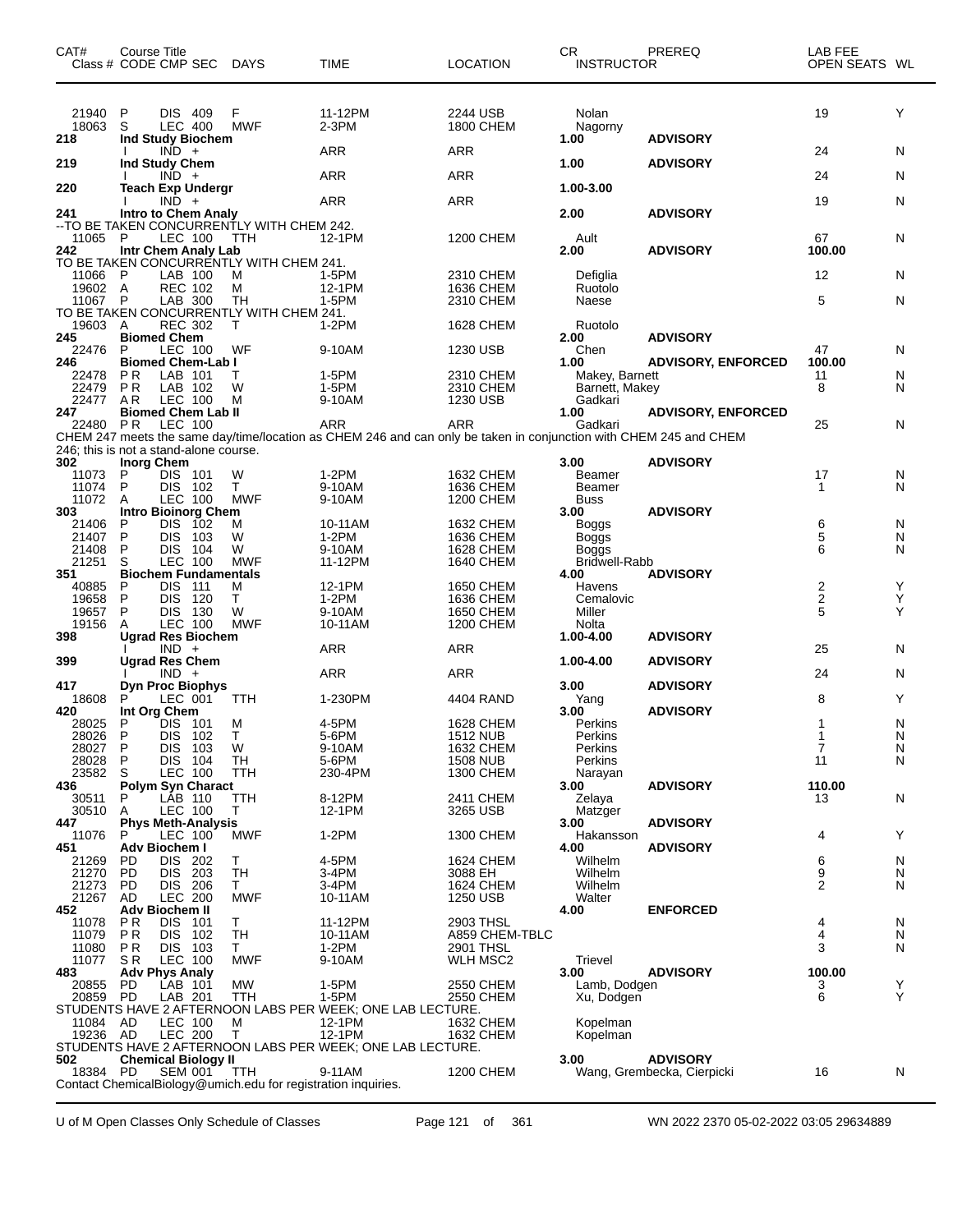| CAT#            | <b>Course Title</b><br>Class # CODE CMP SEC          | <b>DAYS</b> | <b>TIME</b>                                                                   | <b>LOCATION</b>  | CR.<br><b>INSTRUCTOR</b> | PREREQ          | LAB FEE<br>OPEN SEATS WL |   |
|-----------------|------------------------------------------------------|-------------|-------------------------------------------------------------------------------|------------------|--------------------------|-----------------|--------------------------|---|
| 515             | Organometallic Chem                                  |             |                                                                               |                  | 3.00                     |                 |                          |   |
| 19907<br>521    | LEC 001<br>P<br><b>Tech in Bioph Chem</b>            | <b>TTH</b>  | 1-230PM                                                                       | <b>1650 CHEM</b> | Szymczak<br>3.00         | <b>ADVISORY</b> | 31                       | Υ |
| 11087           | P<br><b>SEM 001</b>                                  | TTH         | 230-4PM                                                                       | 2050 SKB         | Horowitz                 |                 | 9                        | N |
| 526<br>27868    | <b>Chem Biol II</b><br>LEC 100<br>P                  | <b>MWF</b>  | 10-11AM                                                                       | 269 WEISER       | 3.00<br>Ramamoorthy      | <b>ADVISORY</b> | 21                       | N |
| 528<br>19635    | <b>Biol&amp;Chem Enzymes</b><br><b>PD</b><br>LEC 001 | <b>MWF</b>  | 9-10AM                                                                        | <b>ARR</b>       | 2.00<br>Marsh            | <b>ADVISORY</b> | 40                       | Υ |
|                 |                                                      |             |                                                                               |                  |                          |                 |                          |   |
| 536<br>30831    | <b>Macro Lab</b><br>P<br>LAB 110                     | TTH<br>T.   | 8-12PM                                                                        | 2411 CHEM        | 3.00<br>Zelaya           | <b>ADVISORY</b> | 110.00<br>13             | N |
| 30830<br>538    | A<br><b>LEC 100</b><br><b>Macromolecule</b>          |             | 12-1PM                                                                        | 3265 USB         | Matzger<br>3.00          | <b>ADVISORY</b> |                          |   |
| 18125           | <b>LEC 100</b><br>P                                  | <b>MWF</b>  | 11-12PM                                                                       | 1210 CHEM        | Matzger                  |                 | 1                        | Y |
| 541<br>11088    | <b>Organic Chemistry</b><br>PD<br>LEC 100            | MWF         | 10-11AM                                                                       | 2260 USB         | 3.00<br>Schindler        | <b>ADVISORY</b> | 15                       | Y |
| 11089           | AD<br><b>REC 101</b>                                 | М           | 7-9PM                                                                         | 1650 CHEM        | Zehnder                  |                 |                          |   |
| 542             | <b>Appl Phys Meth Org</b>                            |             |                                                                               |                  | 3.00                     | <b>ADVISORY</b> |                          |   |
| 36534           | <b>LEC 100</b><br>P                                  | <b>MWF</b>  | 12-1PM                                                                        | A859 CHEM-TBLC   | Stephenson               |                 | $\overline{7}$           | N |
| 548<br>36541    | <b>CBI Frontiers</b><br><b>PD</b><br><b>SEM 100</b>  | M           | 3-4PM                                                                         | 1632 CHEM        | 1.00                     | <b>ADVISORY</b> | 25                       | N |
| 567             | <b>Chemical Dynamics</b>                             |             |                                                                               |                  | 3.00                     | <b>ADVISORY</b> |                          |   |
| 29661<br>596    | LEC 100<br>P<br>Intro Grad to Res MS                 | <b>MWF</b>  | 11-12PM                                                                       | 4153 USB         | Kubarych<br>3.00         |                 | 6                        | N |
|                 | $IND +$<br>D                                         |             | <b>ARR</b>                                                                    | <b>ARR</b>       |                          |                 | 24                       | N |
| 597             | <b>Intro to Grad Res</b>                             |             |                                                                               |                  | 3.00                     | <b>ADVISORY</b> |                          |   |
| 15910           | P<br>LAB 001                                         |             | <b>ARR</b>                                                                    | <b>ARR</b>       | <b>Biteen</b>            |                 | 10                       | Y |
| 616<br>11090    | <b>Adv Inorganic Chem</b><br>LEC 100<br>P            | ттн         | 10-1130AM                                                                     | 1624 CHEM        | 3.00<br>Lehnert          | <b>ADVISORY</b> | 12                       | Υ |
| 648             | Anl Spectro&Imaging                                  |             |                                                                               |                  | 3.00                     | <b>ADVISORY</b> |                          |   |
| 24560           | P<br>LEC 100                                         | TTH         | 1-230PM                                                                       | 4151 USB         | Chen                     |                 | 5                        | Y |
| 649             | Electrochemistry<br>P                                |             |                                                                               |                  | 3.00                     | <b>ADVISORY</b> | 20                       |   |
| 36522<br>673    | LEC 100<br>Kinetics&Mechanism                        | ттн         | 10-1130AM                                                                     | 1250 USB         | McCrory<br>3.00          | <b>ADVISORY</b> |                          | N |
| 18022 P         | LEC 001                                              | MWF         | 11-12PM                                                                       | 1359 MH          | Palfey                   |                 | 22                       | Υ |
|                 |                                                      |             | Note: Class meets from February 22, 2017 to April 18, 2017 in 6311 Med Sci I. |                  |                          |                 |                          |   |
| 720<br>24039 PD | Prof Dev Lead Chem<br><b>SEM 100</b>                 |             | 12-1PM                                                                        | 1300 CHEM        | 1.00<br>Coppola          | <b>ADVISORY</b> | 80                       | N |
| 801             | <b>Analytical Seminar</b>                            |             |                                                                               |                  | 1.00                     | <b>ADVISORY</b> |                          |   |
| 11092           | <b>PD</b><br><b>SEM 100</b>                          |             | <b>ARR</b>                                                                    | <b>ARR</b>       | Zellers                  |                 | 35                       | N |
| 802             | <b>Inorganic Seminar</b>                             |             |                                                                               |                  | 1.00                     | <b>ADVISORY</b> |                          |   |
| 11093<br>803    | PD.<br><b>SEM 100</b><br><b>Organic Seminar</b>      |             | <b>ARR</b>                                                                    | <b>ARR</b>       | <b>Bartlett</b><br>1.00  | <b>ADVISORY</b> | 31                       | N |
| 11094           | <b>PD</b><br><b>SEM 100</b>                          |             | <b>ARR</b>                                                                    | <b>ARR</b>       | Stephenson               |                 | 22                       | N |
| 804             | <b>Physical Seminar</b>                              |             |                                                                               |                  | 1.00                     | <b>ADVISORY</b> |                          |   |
| 11095           | <b>PD</b><br><b>SEM 100</b>                          |             | ARR                                                                           | <b>ARR</b>       | Goodson III              |                 | 30                       | N |
| 805<br>16170    | <b>Materials Seminar</b><br><b>SEM 100</b><br>PD     |             | ARR                                                                           | ARR              | 1.00<br>Maldonado        | <b>ADVISORY</b> | 31                       | N |
| 990             | <b>Diss-Precand</b>                                  |             |                                                                               |                  | 1.00-8.00                | <b>ADVISORY</b> |                          |   |
|                 | $IND +$<br>D                                         |             | ARR                                                                           | ARR              |                          |                 | 25                       | N |
| 995             | <b>Diss-Cand</b>                                     |             |                                                                               |                  | 8.00                     | <b>ENFORCED</b> |                          |   |
|                 | DR.<br>$IND +$                                       |             | <b>ARR</b>                                                                    | <b>ARR</b>       |                          |                 | 12                       | N |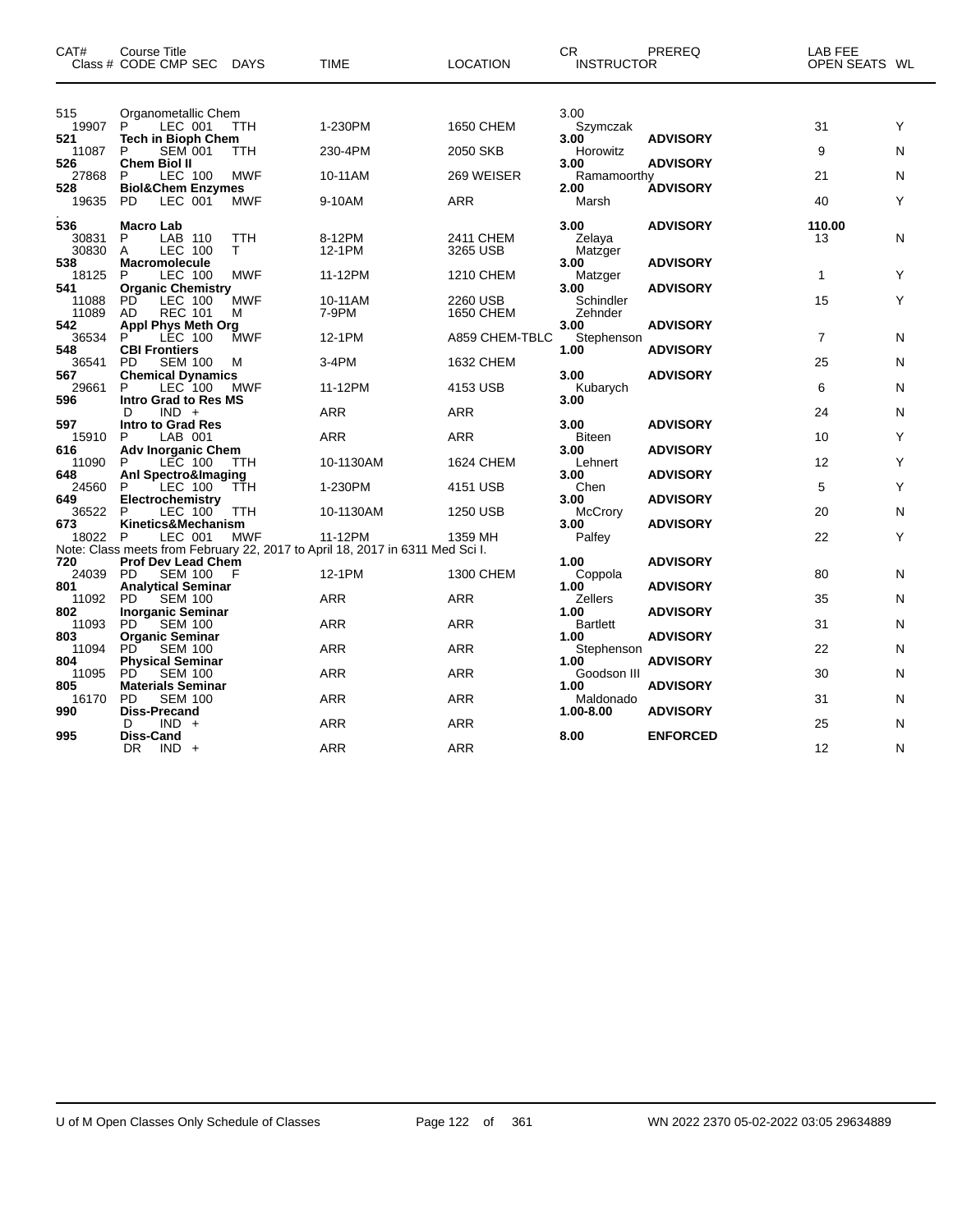| CAT# | ourse Titleٽ         |             |             |          | СR                | <b>PREREQ</b> | _AB FEE       |  |
|------|----------------------|-------------|-------------|----------|-------------------|---------------|---------------|--|
|      | Class # CODE CMP SEC | <b>DAYS</b> | <b>TIME</b> | LOCATION | <b>INSTRUCTOR</b> |               | OPEN SEATS WL |  |

# **Classical Studies Department Classical Archaeology (CLARCH) Open Sections 104 Ancient Cities 4.00**

| 104                           |                  | <b>Ancient Cities</b>          |            |                                                                    |                    | 4.00                                 |                 |                |                                                    |
|-------------------------------|------------------|--------------------------------|------------|--------------------------------------------------------------------|--------------------|--------------------------------------|-----------------|----------------|----------------------------------------------------|
| 36001                         | P                | DIS 003                        | W          | 2-3PM                                                              | 1636 CHEM          | Fricker                              |                 | 3              | Y                                                  |
| 36002                         | P                | DIS 004                        | TH         | 12-1PM                                                             | 2462 MH            | Fricker                              |                 | 1              | Υ                                                  |
| 35998                         | A                | LEC 001                        | TTH        | 830-10AM                                                           | AUD D AH           | Abell, Terrenato                     |                 |                |                                                    |
| 221                           |                  | Intro Gk Arch                  |            |                                                                    |                    | 4.00                                 |                 |                |                                                    |
| 26199                         | P                | DIS 002                        | Τ          | 12-1PM                                                             | G026 TISCH         | Miglierina                           |                 | $\overline{7}$ | Υ                                                  |
| 26200                         | P                | DIS 003                        | W          | 1-2PM                                                              | 2163 AH            | Miglierina                           |                 | 10             | Y                                                  |
| 26201                         | P                | DIS 004                        | TH         | 9-10AM                                                             | 4128 LSA           | Miglierina                           |                 | 8              | Y                                                  |
| 26198                         | A                | LEC 001                        | TTH        | 10-1130AM                                                          | UMMA AUD           | Nevett                               |                 |                |                                                    |
| 354                           |                  | <b>Ancient Jerusalem</b>       |            |                                                                    |                    | 3.00                                 |                 |                |                                                    |
| 30739                         | <b>PI</b>        | LEC 001                        | TH         | 4-7PM                                                              | 1245 NQ            | Eliav                                |                 | $\overline{7}$ | Υ                                                  |
| 382                           |                  | <b>Food Ancient World</b>      |            |                                                                    |                    | 3.00                                 |                 |                |                                                    |
| 27751                         | P                | LEC 001                        | МW         | 1-230PM                                                            | G378 DENT          |                                      |                 | 5              | Υ                                                  |
|                               |                  |                                |            |                                                                    |                    | Motta, Franzoi                       |                 |                |                                                    |
| 424                           |                  | <b>Arch-Roman Prov</b>         |            |                                                                    |                    | 3.00                                 | <b>ADVISORY</b> |                |                                                    |
| 29353                         | P                | LEC 001                        | MW.        | 1130-1PM                                                           | G168 AH            | Stone                                |                 | 17             | N                                                  |
| 435                           |                  | Art&Arch-Asia MI               |            |                                                                    |                    | 3.00                                 | <b>ADVISORY</b> |                |                                                    |
| 36003                         | P                | LEC 001                        | MW         | 10-1130AM                                                          | 1460 MH            | Ratte                                |                 | 20             | Y                                                  |
| 499                           |                  | <b>Supervised Reading</b>      |            |                                                                    |                    | 1.00-3.00                            |                 |                |                                                    |
|                               |                  | $IND +$                        |            | ARR                                                                | <b>ARR</b>         |                                      |                 | 24             | N                                                  |
| 599                           |                  | <b>Supervised Study</b>        |            |                                                                    |                    | 1.00-4.00                            | <b>ADVISORY</b> |                |                                                    |
|                               |                  | $IND +$                        |            | ARR                                                                | <b>ARR</b>         |                                      |                 | 24             | N                                                  |
| 632                           |                  | <b>Grk Numismatics</b>         |            |                                                                    |                    | 3.00                                 | <b>ADVISORY</b> |                |                                                    |
| 36004                         | P                | LEC 001                        | МW         | 830-10AM                                                           | 2271 AH            | Soto Marin                           |                 | 10             | Υ                                                  |
| 633                           |                  | <b>Roman Numismatcs</b>        |            |                                                                    |                    | 3.00                                 | <b>ADVISORY</b> |                |                                                    |
| 36031                         | P                | LEC 001                        | MW.        | 830-10AM                                                           | 2271 AH            | Soto Marin                           |                 | 10             | Υ                                                  |
| 684                           |                  | Roman Imperialism              |            |                                                                    |                    | 3.00                                 | <b>ADVISORY</b> |                |                                                    |
| 40413                         | P                | LEC 001                        | TTH        | 4-530PM                                                            | 2163 AH            | Terrenato                            |                 | 15             | Υ                                                  |
| 831                           |                  | Theory in CI Arch              |            |                                                                    |                    | 3.00                                 | <b>ADVISORY</b> |                |                                                    |
|                               | P                |                                | F          |                                                                    |                    |                                      |                 |                | Υ                                                  |
| 36042                         |                  | <b>SEM 001</b>                 |            | 2-5PM                                                              | 2163 AH            | Nevett                               |                 | 6              |                                                    |
| 993                           |                  | Sem for Instructors            |            |                                                                    |                    | 1.00                                 | <b>ADVISORY</b> |                |                                                    |
| 11119                         |                  | LEC 001                        |            | ARR                                                                | <b>ARR</b>         | Nevett                               |                 | 5              | N                                                  |
| 995                           | <b>Diss-Cand</b> |                                |            |                                                                    |                    | 8.00                                 | <b>ENFORCED</b> |                |                                                    |
|                               | R                | $IND +$                        |            | ARR                                                                | <b>ARR</b>         |                                      |                 | 21             | N                                                  |
|                               |                  |                                |            |                                                                    |                    |                                      |                 |                |                                                    |
|                               |                  |                                |            | <b>Classical Civilization (CLCIV) Open Sections</b>                |                    |                                      |                 |                |                                                    |
| 120                           | C C Sem Hu       |                                |            |                                                                    |                    | 3.00                                 | <b>ADVISORY</b> |                |                                                    |
| 38463 P                       |                  | <b>SEM 001</b>                 | MW         | 4-530PM                                                            | 373 LORCH          | Motta                                |                 |                | Υ                                                  |
|                               |                  |                                |            |                                                                    |                    |                                      |                 | $\mathbf{1}$   |                                                    |
|                               |                  |                                |            |                                                                    |                    |                                      |                 |                |                                                    |
|                               |                  | Environmental History of Rome  |            |                                                                    |                    |                                      |                 |                |                                                    |
| 41260 P                       |                  | SEM 002                        | <b>TTH</b> | 1130-1PM                                                           | G449 MH            | Soter                                |                 | 4              | Y                                                  |
| <b>Identity and Adventure</b> |                  |                                |            |                                                                    |                    |                                      |                 |                |                                                    |
| 202                           |                  | <b>Ancient Roman World</b>     |            |                                                                    |                    | 4.00                                 |                 |                |                                                    |
| 11122                         | - P              | DIS 002                        | W          | 9-10AM                                                             | 2163 AH            | Tao                                  |                 | 2              | Υ                                                  |
|                               |                  |                                |            | STUDENTS SHOULD ATTEND THE FIRST LECTURE FOR OVERRIDE INFORMATION. |                    |                                      |                 |                |                                                    |
| 11123 P                       |                  | DIS 003                        | T          | $2-3PM$                                                            | 3401 MH            | Ellis                                |                 | 7              | Υ                                                  |
| 11124 P                       |                  | DIS 004                        | W          | $2-3PM$                                                            | 2163 AH            | Ellis                                |                 | 2              | Y                                                  |
|                               |                  |                                |            | STUDENTS SHOULD ATTEND THE FIRST LECTURE FOR OVERRIDE INFORMATION. |                    |                                      |                 |                |                                                    |
| 11121                         | A                | LEC 001                        | MW         | 10-1130AM                                                          | 1300 CHEM          | Fielding                             |                 |                |                                                    |
| 253                           |                  | <b>Mediterran: Classics</b>    |            |                                                                    |                    | 3.00                                 |                 |                |                                                    |
| 23627 A                       |                  | LEC 002                        | F          | 12-1PM                                                             | LEC RM 2 MLB       | Szpiech, Abell                       |                 |                |                                                    |
| The Mediterranean             |                  |                                |            |                                                                    |                    |                                      |                 |                |                                                    |
| 328                           |                  | Anc Lang and Scripts           |            |                                                                    |                    | 3.00                                 |                 |                |                                                    |
| 36049                         | P                | LEC 001                        | ттн        | 1130-1PM                                                           | UMMA AUD           | Fortson                              |                 | 8              | Y                                                  |
| 341                           |                  | Classics&Cinema                |            |                                                                    |                    | 4.00                                 |                 |                |                                                    |
| 36203                         | PI               | DIS 002                        | F.         | 1-2PM                                                              | 1028 DANA          | Gorab Leme                           |                 | 2              | Y                                                  |
| 36202                         | A                | LEC 001                        | MW         | 1-230PM                                                            | 1200 CHEM          | Leontis                              |                 |                |                                                    |
|                               |                  |                                |            |                                                                    |                    |                                      |                 |                |                                                    |
| 354                           |                  | <b>Ancient Jerusalem</b>       |            |                                                                    |                    | 3.00                                 |                 |                |                                                    |
| 30737 PI                      |                  | LEC 001                        | TH         | 4-7PM                                                              | 1245 NQ            | Eliav                                |                 |                |                                                    |
| 369                           |                  | Post-Aristotelian              |            |                                                                    |                    | 3.00                                 |                 |                |                                                    |
| 36952                         | P                | <b>REC 001</b>                 | MW         | 230-4PM                                                            | 2271 AH            | Caston                               |                 | 4              | Υ                                                  |
| 372                           |                  | <b>Sports&amp;Life in Rome</b> |            |                                                                    |                    | 4.00                                 |                 |                |                                                    |
| 36214                         | PI               | DIS 009                        | F.         | $1-2PM$                                                            | 1632 CHEM          | Axelgard                             |                 | 1              |                                                    |
| 36217                         | PI               | DIS 012                        | TH         | $1-2PM$                                                            | 120 WH             | Karmen                               |                 | 2              | $\mathop{\mathsf{Y}}\limits_{\mathop{\mathsf{Y}}}$ |
| 36218                         | PI               | DIS 013                        | T.         | 4-5PM                                                              | 2060 SKB           | Cebrian                              |                 | 1              | Υ                                                  |
| 36206                         | A                | LEC 001                        | <b>MW</b>  | 1130-1PM                                                           | AUD A AH           | Verhoogt                             |                 |                |                                                    |
| 382                           |                  | <b>Food Ancient World</b>      |            |                                                                    |                    | 3.00                                 |                 |                |                                                    |
| 28130                         | P                | LEC 001                        | <b>MW</b>  | 1-230PM                                                            | G378 DENT          | Motta, Franzoi                       |                 | 5              | Υ                                                  |
| 385                           |                  | <b>Greek Mythology</b>         |            |                                                                    |                    | 4.00                                 |                 |                |                                                    |
| 22585                         | P                | DIS.<br>003                    | W          | 10-11AM                                                            | G127 AH            | Rodgers                              |                 | 4              | Υ                                                  |
|                               | P                | DIS.<br>004                    | W          | 4-5PM                                                              | 2271 AH            | Ross                                 |                 | 1              |                                                    |
| 22586                         | P                | 006                            | F          | 11-12PM                                                            | G115 AH            |                                      |                 | 1              | Υ                                                  |
| 22588                         |                  | DIS.                           |            |                                                                    |                    | Gryan                                |                 |                |                                                    |
| 22589                         | P                | DIS<br>007                     | TН         | 9-10AM                                                             | 1448 MH            | Santory Rodriguez                    |                 | 5<br>4         | $\mathop{\mathsf{Y}}\limits_{\mathop{\mathsf{Y}}}$ |
| 22590                         | P                | DIS<br>008                     | W          | 9-10AM                                                             | 1359 MH            | Rodgers                              |                 |                | Υ                                                  |
| 22592                         | P                | DIS.<br>010                    | <b>TH</b>  | 4-5PM                                                              | 180 TAP            | Eichengreen                          |                 | 1              |                                                    |
| 22593<br>22594                | P<br>P           | DIS.<br>011<br>DIS 012         | W<br>F     | $2-3PM$<br>12-1PM                                                  | G160 AH<br>2306 MH | <b>Santory Rodriguez</b><br>Gaudiani |                 | 2<br>2         | Ÿ<br>Y<br>Υ                                        |

U of M Open Classes Only Schedule of Classes Page 123 of 361 WN 2022 2370 05-02-2022 03:05 29634889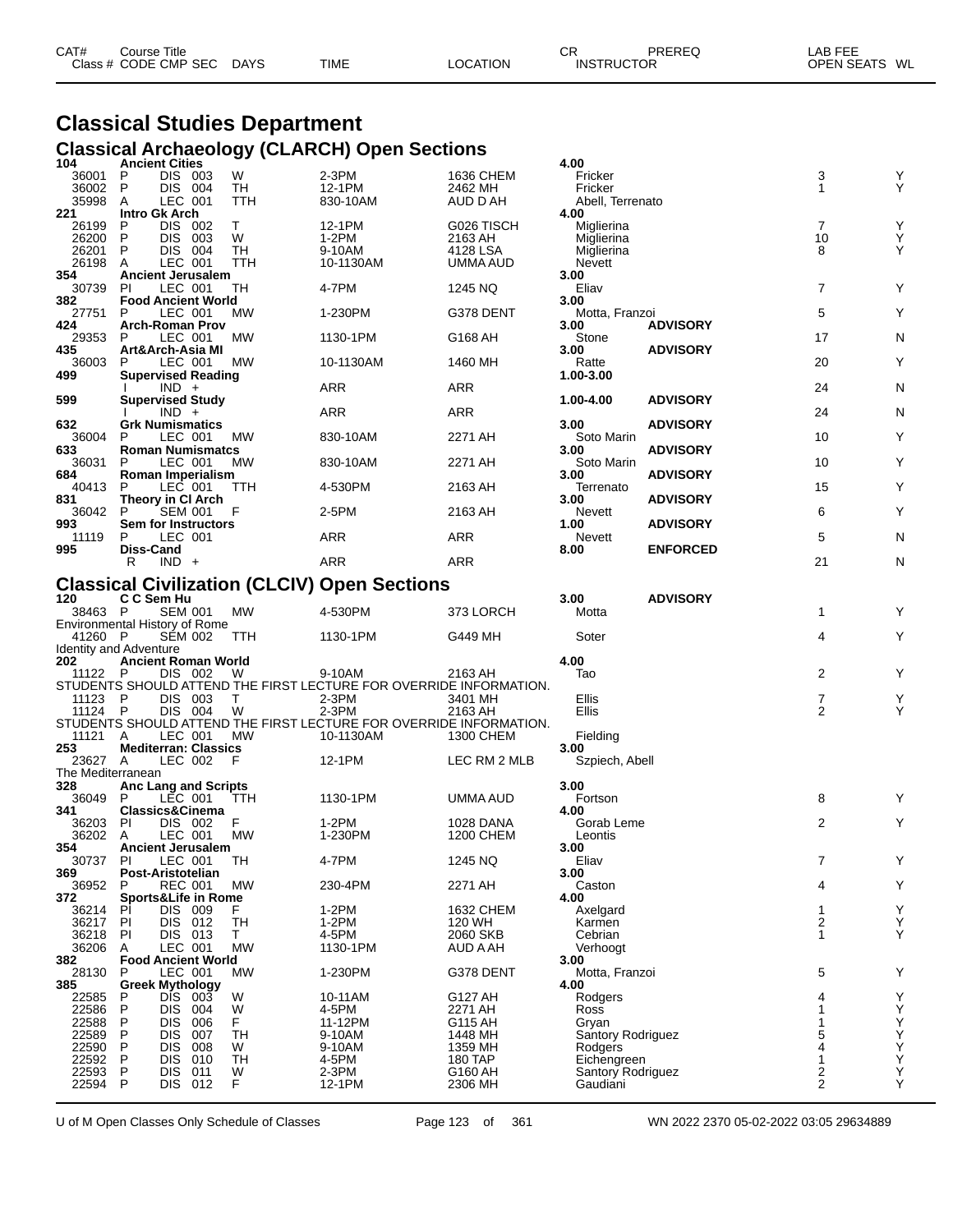| CAT#                                                        | Course Title<br>Class # CODE CMP SEC                                                        |                                                    | <b>DAYS</b>                                    | TIME                                                     | <b>LOCATION</b>                                                   | CR.<br>PREREQ<br><b>INSTRUCTOR</b>                                               | LAB FEE<br>OPEN SEATS WL |                  |
|-------------------------------------------------------------|---------------------------------------------------------------------------------------------|----------------------------------------------------|------------------------------------------------|----------------------------------------------------------|-------------------------------------------------------------------|----------------------------------------------------------------------------------|--------------------------|------------------|
| 24374 P<br>24376<br>27761<br>27762<br>22579<br>389<br>36219 | P<br><b>DIS</b><br>P<br><b>DIS</b><br>P<br><b>DIS</b><br>Α<br><b>Phil of Happiness</b><br>A | DIS 014<br>016<br>018<br>019<br>LEC 001<br>LEC 001 | Τ<br><b>TH</b><br>W<br>F.<br><b>TTH</b><br>TTH | 5-6PM<br>6-7PM<br>5-6PM<br>10-11AM<br>230-4PM<br>1-230PM | 130 TAP<br>3347 MH<br>2462 MH<br>3347 MH<br>AUD 3 MLB<br>3600 SKB | Eichengreen<br>Gaudiani<br>Ross<br>Gryan<br>Ratte<br>4.00<br>Ahbel-Rappe she-her | 1<br>1<br>1<br>5         | Y<br>Υ<br>Υ<br>Υ |
| 470<br>36223<br>Ancient Imperialism                         | <b>Topics in Antiquity</b><br>P                                                             | <b>SEM 001</b>                                     | MWF                                            | 9-10AM                                                   | G160 AH                                                           | 3.00<br>Stone                                                                    | 17                       | Y                |
|                                                             |                                                                                             |                                                    |                                                | <b>Classical Linguistics (CLLING) Open Sections</b>      |                                                                   |                                                                                  |                          |                  |
|                                                             |                                                                                             |                                                    | <b>Greek (GREEK) Open Sections</b>             |                                                          |                                                                   |                                                                                  |                          |                  |
| 102<br>11379 PR<br>Meets with Greek 503-001.                | Elem Greek II                                                                               | REC 001                                            | <b>MTTHF</b>                                   | 9-10AM                                                   | 049 UMMA                                                          | 4.00<br><b>ENFORCED</b><br>Cornel                                                | 12                       | Y                |
| 103<br>21197                                                | Intens Elem Greek I<br>P                                                                    | <b>REC 001</b>                                     | TTH                                            | 9-10AM                                                   | 2333 MH                                                           | 6.00                                                                             | 16                       | Y                |
| 103                                                         | <b>Intens Elem Greek I</b><br>P                                                             | <b>REC 001</b>                                     | <b>MW</b>                                      | 9-11AM                                                   | 2333 MH                                                           | 6.00<br>Berlin                                                                   | 16                       | Y                |
| 302<br>11380                                                | 2nd Year Greek II<br>P                                                                      | REC 001                                            | <b>MTTHF</b>                                   | 9-10AM                                                   | 2163 AH                                                           | 4.00<br><b>ADVISORY</b><br>Fortson                                               | 9                        | Y                |
| Homer<br>Meets with Greek 508<br>402<br>11381 P             | <b>Greek Drama</b>                                                                          | LEC 001                                            | <b>TTH</b>                                     | 10-1130AM                                                | 2401 MH                                                           | 3.00<br><b>ADVISORY</b><br>Janko                                                 | 10                       | Y                |
| Euripides' Medea & Hecuba<br>495                            | <b>Sr Honors Research</b>                                                                   |                                                    |                                                |                                                          |                                                                   | 1.00-3.00<br><b>ADVISORY</b>                                                     |                          |                  |
|                                                             |                                                                                             | $IND +$                                            |                                                | <b>ARR</b>                                               | <b>ARR</b>                                                        | 3.00<br><b>ADVISORY</b>                                                          | 25                       | N                |
| 503<br>11383<br>MEETS WITH GREEK 102-001<br>504             | <b>Elementary Greek</b><br>PR<br><b>Intens Elem Greek</b>                                   | REC 001                                            | <b>MTTHF</b>                                   | 9-10AM                                                   | 049 UMMA                                                          | Cornel<br>6.00                                                                   | 12                       | Υ                |
| 22153                                                       | <b>PR</b>                                                                                   | <b>REC 001</b>                                     | TTH                                            | 9-10AM                                                   | 2333 MH                                                           |                                                                                  | 16                       | Υ                |
| 504                                                         | <b>Intens Elem Greek</b><br>ΡR                                                              | <b>REC 001</b>                                     | <b>MW</b>                                      | 9-11AM                                                   | 2333 MH                                                           | 6.00<br>Berlin                                                                   | 16                       | Y                |
| 508<br>11384                                                | Second Yr Greek II<br>P                                                                     | <b>REC 001</b>                                     | <b>MTTHF</b>                                   | 9-10AM                                                   | 2163 AH                                                           | <b>ADVISORY</b><br>3.00<br>Fortson                                               | 9                        | Y                |
| 554<br>36224                                                | <b>Plato</b><br>P                                                                           | LEC 001                                            | TTH                                            | 10-1130AM                                                | 049 UMMA                                                          | <b>ADVISORY</b><br>3.00<br>Ahbel-Rappe she-her                                   | 11                       | Y                |
| Plato's Erotic Dialogues<br>571<br>36225                    | <b>Archaic Greek Lit</b><br>P                                                               | <b>REC 001</b>                                     | TTH                                            | 1-230PM                                                  | <b>2038 TISCH</b>                                                 | 3.00<br>Janko                                                                    | 9                        | Y                |
| 599                                                         | <b>Directed Reading</b>                                                                     | $IND +$                                            |                                                | ARR                                                      | <b>ARR</b>                                                        | <b>ADVISORY</b><br>1.00-4.00                                                     | 25                       | N                |
| 990                                                         | <b>Diss-Precand</b>                                                                         | $IND +$                                            |                                                | <b>ARR</b>                                               | <b>ARR</b>                                                        | 1.00-8.00<br><b>ADVISORY</b>                                                     | 24                       | N                |
| 995                                                         | Diss-Cand<br>R                                                                              | $IND +$                                            |                                                | <b>ARR</b>                                               | <b>ARR</b>                                                        | 8.00<br><b>ENFORCED</b>                                                          | 24                       | N                |
|                                                             |                                                                                             |                                                    |                                                | <b>Modern Greek (GREEKMOD) Open Sections</b>             |                                                                   |                                                                                  |                          |                  |
| 102<br>11618                                                | Elem Mod Greek II<br>P                                                                      | <b>REC 001</b>                                     | <b>MTWTH</b>                                   | 12-1PM                                                   | G160 AH                                                           | 4.00<br><b>ADVISORY</b><br>Margomenou                                            | 6                        | Υ                |
| 202<br>11619                                                | 2nd Yr M Gk II<br>P                                                                         | REC 001                                            | <b>MTWTH</b>                                   | 11-12PM                                                  | G160 AH                                                           | <b>ADVISORY</b><br>4.00                                                          | 6                        | Y                |
| 325                                                         | <b>Athens: Present&amp;Past</b><br>P                                                        | LEC 001                                            | <b>TTH</b>                                     | 230-4PM                                                  |                                                                   | Margomenou<br>3.00                                                               | 20                       | Y                |
| 19524<br>330<br>29359                                       | <b>Reporting the World</b><br>P                                                             |                                                    |                                                |                                                          | G127 AH                                                           | Margomenou, Schenck<br><b>ADVISORY</b><br>3.00                                   | 14                       | Y                |
| 341                                                         | <b>Greek Myth in Film</b>                                                                   | REC 001                                            | <b>TTH</b>                                     | 830-10AM                                                 | 130 TAP                                                           | Leontis<br>4.00                                                                  |                          |                  |
| 36516 PI<br>36513 A                                         |                                                                                             | DIS 004<br>LEC 001                                 | W<br><b>MW</b>                                 | 3-4PM<br>1-230PM                                         | 2306 MH<br>1200 CHEM                                              | Gorab Leme<br>Leontis                                                            | 2                        | Y                |
| 360<br>36523                                                | <b>Border Regimes</b><br>P                                                                  | LEC 001                                            | <b>TTH</b>                                     | 1-230PM                                                  | 2271 AH                                                           | 3.00<br>Stroebel                                                                 | 8                        | Y                |
| 502<br>11621                                                | <b>Elementary II</b><br><b>PI</b>                                                           | <b>REC 001</b>                                     | <b>MTWTH</b>                                   | 12-1PM                                                   | G160 AH                                                           | <b>ADVISORY</b><br>3.00<br>Margomenou                                            | 6                        | Y                |
| 504<br>11622 PI                                             | 2nd Yr Mod Grk II                                                                           | <b>REC 001</b>                                     | <b>MTWTH</b>                                   | 11-12PM                                                  | G160 AH                                                           | <b>ADVISORY</b><br>3.00<br>Margomenou                                            | 6                        | Υ                |
|                                                             |                                                                                             |                                                    |                                                | <b>Great Books (GTBOOKS) Open Sections</b>               |                                                                   |                                                                                  |                          |                  |
| 212<br>27726 PD<br>Futures Of Human Race In Space           | Gt Bks in World Lit                                                                         |                                                    | <b>REC 001 WF</b>                              | 10-1130AM                                                | 1449 MH                                                           | 3.00<br>Aleksic                                                                  | 26                       | Y                |
|                                                             |                                                                                             |                                                    | Latin (LATIN) Open Sections                    |                                                          |                                                                   | 4.00                                                                             |                          |                  |
| 101<br>11452<br>232                                         | <b>Elementary Latin I</b><br>P<br>Vergil-Aeneid                                             | REČ 002                                            | <b>MTTHF</b>                                   | $1-2PM$                                                  | 2163 AH                                                           | Tarbet<br>4.00<br><b>ADVISORY, ENFORCED</b>                                      | 13                       | Y                |

U of M Open Classes Only Schedule of Classes Page 124 of 361 WN 2022 2370 05-02-2022 03:05 29634889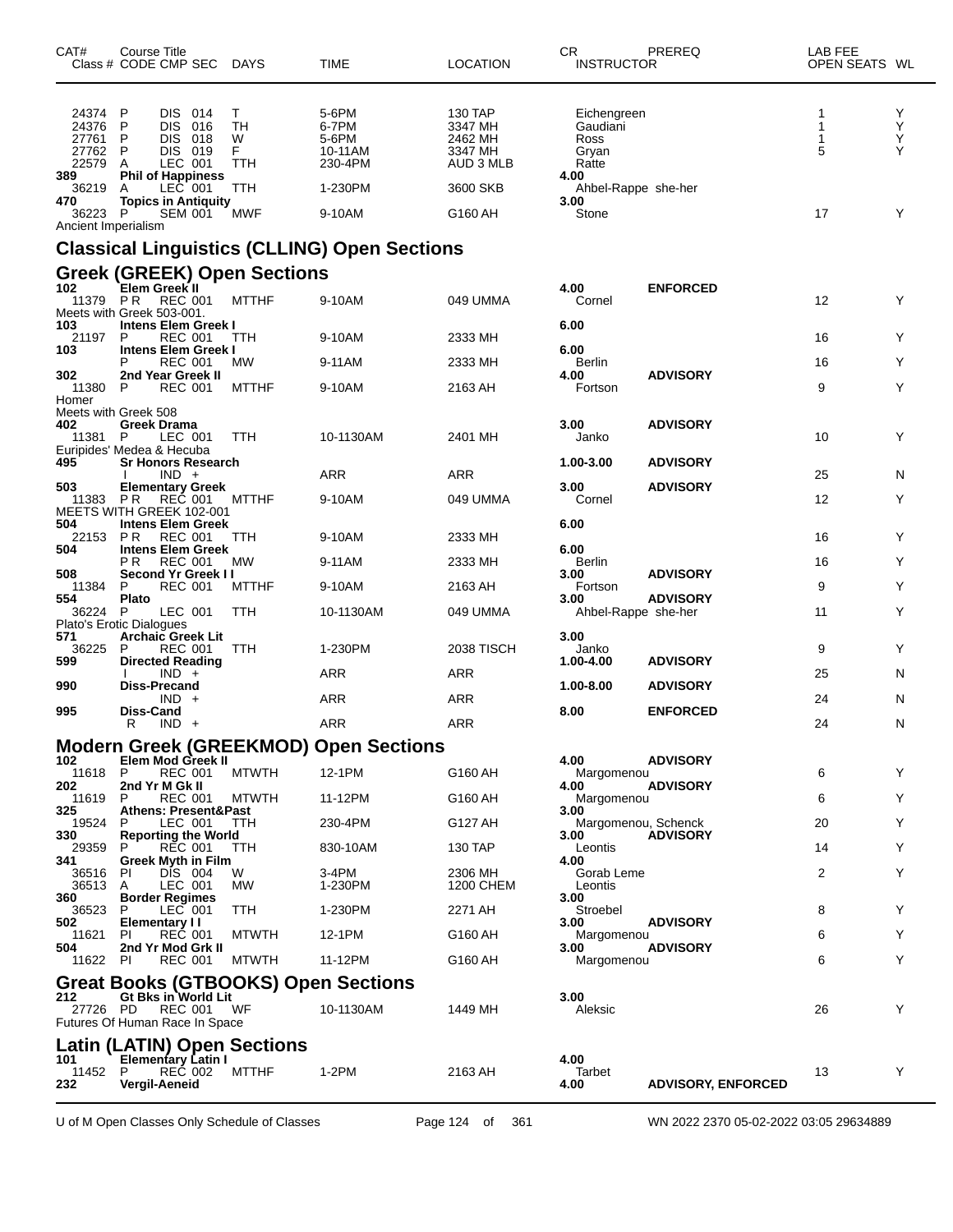| CAT#                                        | Course Title<br>Class # CODE CMP SEC                                                                                                                                  | DAYS                                                         | <b>TIME</b>                            | <b>LOCATION</b>                                     | <b>CR</b><br><b>INSTRUCTOR</b>                       | PREREQ                                                | LAB FEE<br>OPEN SEATS WL             |                  |
|---------------------------------------------|-----------------------------------------------------------------------------------------------------------------------------------------------------------------------|--------------------------------------------------------------|----------------------------------------|-----------------------------------------------------|------------------------------------------------------|-------------------------------------------------------|--------------------------------------|------------------|
| 22004<br>11457<br>20753<br>233<br>21863     | <b>REC 001</b><br><b>PR</b><br><b>PR</b><br><b>REC 002</b><br><b>REC 003</b><br><b>PR</b><br><b>Late Latin</b><br><b>REC 001</b><br><b>PR</b><br>The Latin of Science | <b>MTTHF</b><br><b>MTTHF</b><br><b>MTTHF</b><br><b>MTWTH</b> | 9-10AM<br>10-11AM<br>$1-2PM$<br>12-1PM | 2454 MH<br>5180B AH<br>4207 AH<br><b>2038 TISCH</b> | Salehzai<br>Soter<br>Tohm<br>4.00<br>Markus          | <b>ADVISORY, ENFORCED</b>                             | $\frac{2}{1}$<br>$\overline{2}$<br>9 | Y<br>Υ<br>Y<br>Y |
| 301<br>14061<br>402<br>29360                | <b>Intermediate Latin</b><br><b>REC 001</b><br>P<br><b>Imperial Prose</b><br>P<br><b>REC 001</b>                                                                      | MW<br><b>TTH</b>                                             | 10-1130AM<br>1-230PM                   | <b>G437 MH</b><br>3448 MH                           | 3.00<br><b>Markus</b><br>3.00<br><b>Berlin</b>       | <b>ADVISORY</b><br><b>ADVISORY</b>                    | 17<br>6                              | Y<br>Υ           |
| Livy<br>426<br>436<br>29361<br>449<br>36226 | Practicum<br>$IND +$<br><b>Postclassic Latin II</b><br>LEC 001<br>P<br><b>Roman Satire</b><br><b>REC 001</b><br>P                                                     | <b>TTH</b><br><b>MWF</b>                                     | <b>ARR</b><br>230-4PM<br>12-1PM        | <b>ARR</b><br>2163 AH<br>1436 MH                    | 1.00<br>3.00<br>Markus<br>3.00<br>Caston             | <b>ADVISORY</b><br><b>ADVISORY</b><br><b>ADVISORY</b> | 23<br>14<br>10                       | N<br>N<br>Υ      |
| 499<br>505<br>20939<br>507<br>22012         | <b>Supervised Reading</b><br>$IND +$<br><b>Intermediate Latin</b><br>P<br><b>REC 001</b><br><b>Late Latin</b><br><b>REC 001</b><br>P                                  | <b>MW</b><br><b>MTWTH</b>                                    | <b>ARR</b><br>10-1130AM<br>12-1PM      | <b>ARR</b><br>G437 MH<br><b>2038 TISCH</b>          | 1.00-4.00<br>3.00<br><b>Markus</b><br>3.00<br>Markus | <b>ADVISORY</b><br><b>ADVISORY</b>                    | 24<br>17<br>9                        | N<br>Υ<br>Υ      |
| 508<br>26407<br>599<br>865<br>36227         | <b>Latin Sight Reading</b><br>P<br><b>REC 001</b><br><b>Supv Read Lat Lit</b><br>$IND +$<br><b>Roman Religion</b><br>P<br><b>SEM 001</b>                              | W<br>M                                                       | 8-9AM<br><b>ARR</b><br>2-5PM           | <b>2038 TISCH</b><br><b>ARR</b><br>2163 AH          | 1.00<br>Schultz<br>1.00-4.00<br>3.00<br>Schultz      | <b>ADVISORY</b>                                       | 1<br>24<br>5                         | Y<br>N<br>N      |
| 990<br>993<br>28757<br>995                  | <b>Diss-Precand</b><br>$IND +$<br><b>Sem for Instructors</b><br>LEC 001<br>P<br><b>Diss-Cand</b>                                                                      |                                                              | <b>ARR</b><br><b>ARR</b>               | <b>ARR</b><br><b>ARR</b>                            | 1.00-8.00<br>1.00<br>Tohm<br>8.00                    | <b>ADVISORY</b><br><b>ADVISORY</b><br><b>ENFORCED</b> | 24<br>$\mathbf{1}$                   | N<br>N           |
|                                             | R<br>$IND +$                                                                                                                                                          |                                                              | <b>ARR</b>                             | <b>ARR</b>                                          |                                                      |                                                       | 22                                   | N                |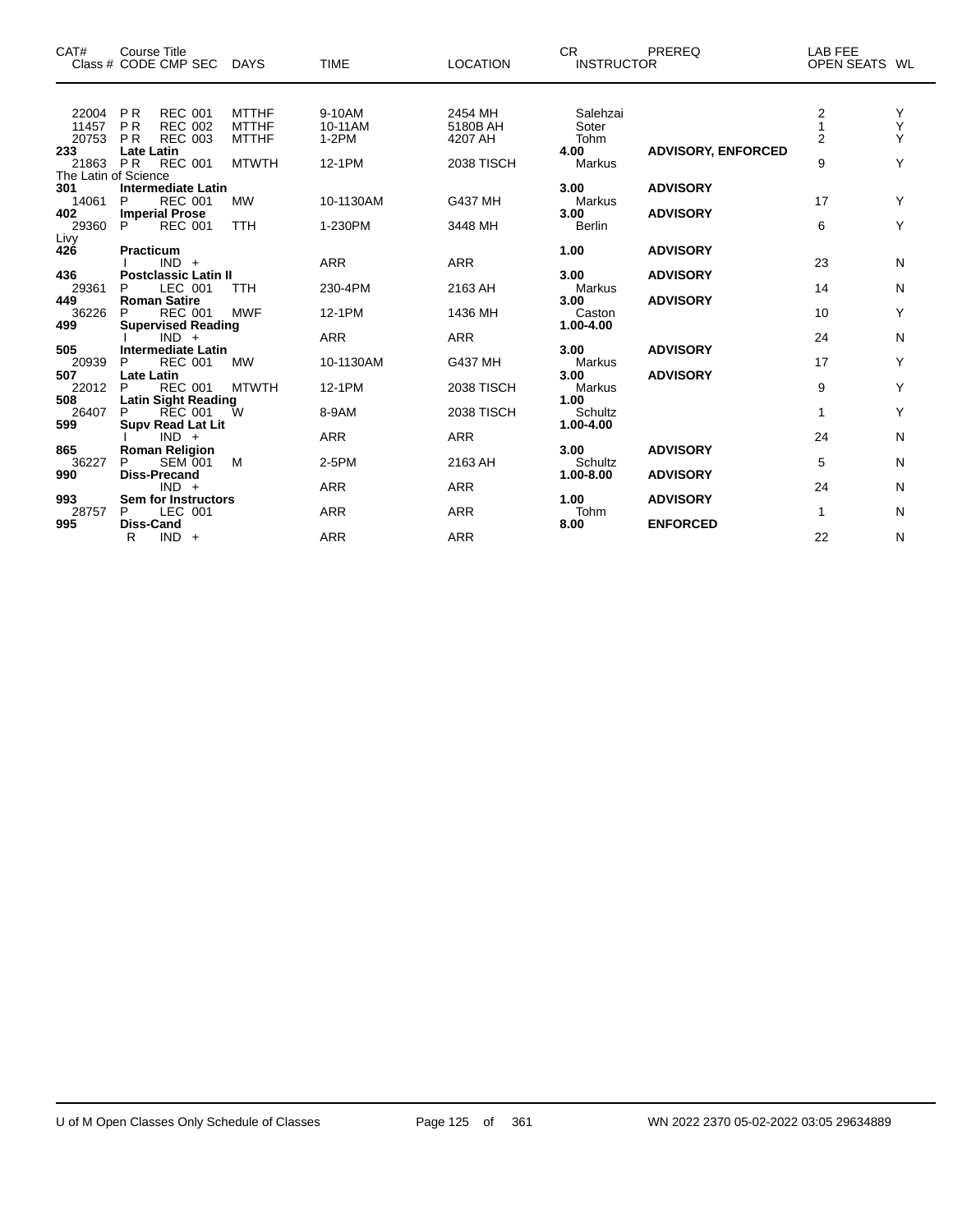| CAT# | Course Title<br>Class # CODE CMP SEC | <b>DAYS</b> | <b>TIME</b> | <b>LOCATION</b> | СR<br><b>INSTRUCTOR</b> | PREREQ | LAB FEE<br>WL<br><b>OPEN SEATS</b> |
|------|--------------------------------------|-------------|-------------|-----------------|-------------------------|--------|------------------------------------|
|      |                                      |             |             |                 |                         |        |                                    |

### **Communication and Media Communication Studies (COMM) Open Sections**

---ENROLLED STUDENTS MAY BE DROPPED FROM COMMUNICATION STUDIES CLASSES FOR FAILURE TO ATTEND THE FIRST TWO MEETINGS.

| 101      | <b>Media, Past Present</b>           |            |                                                                                                       |                | 4.00      | <b>ENFORCED</b> |    |   |
|----------|--------------------------------------|------------|-------------------------------------------------------------------------------------------------------|----------------|-----------|-----------------|----|---|
| 11129    | A R<br>LEC 001                       | <b>TTH</b> | 10-1130AM                                                                                             | AUD 4 MLB      | Ankerson  |                 |    |   |
| 30845    | AR<br>MID 099                        |            | <b>ARR</b>                                                                                            | <b>ARR</b>     |           |                 |    |   |
| 221      | <b>Quantitative Skills</b>           |            |                                                                                                       |                | 4.00      | <b>ADVISORY</b> |    |   |
| 36334    | LEC 001<br>A                         | <b>MW</b>  | 10-11AM                                                                                               | <b>B844 EH</b> | Pasek     |                 |    |   |
| 251      | <b>Media Industries</b>              |            |                                                                                                       |                | 4.00      |                 |    |   |
| 19919    | LEC 001<br>A                         | <b>MW</b>  | 10-1130AM                                                                                             | LEC RM 1 MLB   | Draper    |                 |    |   |
| 261      | <b>Views on the News</b>             |            |                                                                                                       |                | 4.00      | <b>ENFORCED</b> |    |   |
| 11145    | AR<br>LEC 001                        | <b>MW</b>  | 1130-1PM                                                                                              | 1060 BSB-TBL   | Hussain   |                 |    |   |
| 281      | <b>Media Psychology</b>              |            |                                                                                                       |                | 4.00      | <b>ENFORCED</b> |    |   |
| 36341    | AR.<br>LEC 001                       | <b>MW</b>  | 830-10AM                                                                                              | LEC RM 2 MLB   | Dal Cin   |                 |    |   |
| 290      | <b>Public Speaking</b>               |            |                                                                                                       |                | 3.00      |                 |    |   |
| 29841    | LÉC 001<br>A                         | <b>TTH</b> | 12-1PM                                                                                                | 1230 USB       | Moshin    |                 |    |   |
| 306      | <b>Media Topics in HU</b>            |            |                                                                                                       |                | 3.00-4.00 | <b>ADVISORY</b> |    |   |
| 27772 A  | LEC 001                              | <b>MW</b>  | 1130-1PM                                                                                              | 1400 CHEM      | Moshin    |                 |    |   |
|          | Whiteness and the Media              |            |                                                                                                       |                |           |                 |    |   |
| 28099 A  | LEC 005                              | <b>TTH</b> | 4-530PM                                                                                               | 1230 USB       | Guo       |                 |    |   |
|          | Sports Comm/Sports Discourse         |            |                                                                                                       |                |           |                 |    |   |
| 30663 A  | LEC 009                              | <b>TTH</b> | 10-1130AM                                                                                             | 110 WEISER-TBL | Griffin   |                 |    |   |
|          | <b>Television and Social Change</b>  |            |                                                                                                       |                |           |                 |    |   |
| 322      | <b>UG Research Prac</b>              |            |                                                                                                       |                | 1.00-3.00 |                 |    |   |
|          | $IND +$                              |            | <b>ARR</b>                                                                                            | <b>ARR</b>     |           |                 | 15 | N |
| 348      | <b>Media and the Body</b>            |            |                                                                                                       |                | 4.00      |                 |    |   |
| 30542    | LEC 001<br>A                         | <b>TTH</b> | 1130-1PM                                                                                              | 2460 CCCB      | Harrison  |                 |    |   |
| 350      | <b>Rise&amp;Demise MassCult</b>      |            |                                                                                                       |                | 4.00      | <b>ENFORCED</b> |    |   |
| 37128    | AR<br>LEC 001                        | <b>MW</b>  | 4-530PM                                                                                               | 2260 USB       | Vaillant  |                 |    |   |
| 442      | <b>Indep Research</b>                |            |                                                                                                       |                | 1.00-4.00 |                 |    |   |
|          | $IND +$                              | W          | 1-230AM                                                                                               | <b>ARR</b>     |           |                 | 12 | N |
|          |                                      |            | Communication and Media concentrators only. Permission of instructor required.                        |                |           |                 |    |   |
| 452      | <b>Senior Thesis</b>                 |            |                                                                                                       |                | 3.00      | <b>ENFORCED</b> |    |   |
| 28205 PR | <b>SEM 001</b>                       | W          | 4-6PM                                                                                                 | 2155 NQ        | Guo       |                 | 19 | Y |
| 492      | <b>Sr Honors Thesis</b>              |            |                                                                                                       |                | 3.00      | <b>ADVISORY</b> |    |   |
| 11147    | <b>SEM 001</b><br>P                  | - W        | 4-6PM                                                                                                 | 2155 NQ        | Guo       |                 | 19 | Y |
|          |                                      |            | Section reserved for Communication and Media Honors students only. Permission of instructor required. |                |           |                 |    |   |
| 699      | 1st Yr Res Project                   |            |                                                                                                       |                | 2.00      | <b>ADVISORY</b> |    |   |
|          | $IND +$                              |            | <b>ARR</b>                                                                                            | <b>ARR</b>     |           |                 | 24 | N |
| 799      | <b>Directed Study</b>                |            |                                                                                                       |                | 1.00-3.00 | <b>ADVISORY</b> |    |   |
|          | $IND +$                              |            | <b>ARR</b>                                                                                            | <b>ARR</b>     |           |                 | 24 | N |
| 990      | <b>Diss-Precand</b>                  |            |                                                                                                       |                | 1.00-8.00 | <b>ADVISORY</b> |    |   |
|          | $IND +$                              |            | <b>ARR</b>                                                                                            | <b>ARR</b>     |           |                 | 24 | N |
| 993      | Sem for Instructors                  |            |                                                                                                       |                | 1.00      | <b>ADVISORY</b> |    |   |
| 24272 PR | <b>SEM 001</b>                       | M          | 6-7PM                                                                                                 | 1155 NQ        | Dyche     |                 | 12 | N |
|          | Reserved for graduate students only. |            |                                                                                                       |                |           |                 |    |   |
| 995      | Diss-Cand                            |            |                                                                                                       |                | 8.00      | <b>ENFORCED</b> |    |   |
|          | R<br>$IND +$                         |            | <b>ARR</b>                                                                                            | <b>ARR</b>     |           |                 | 24 | N |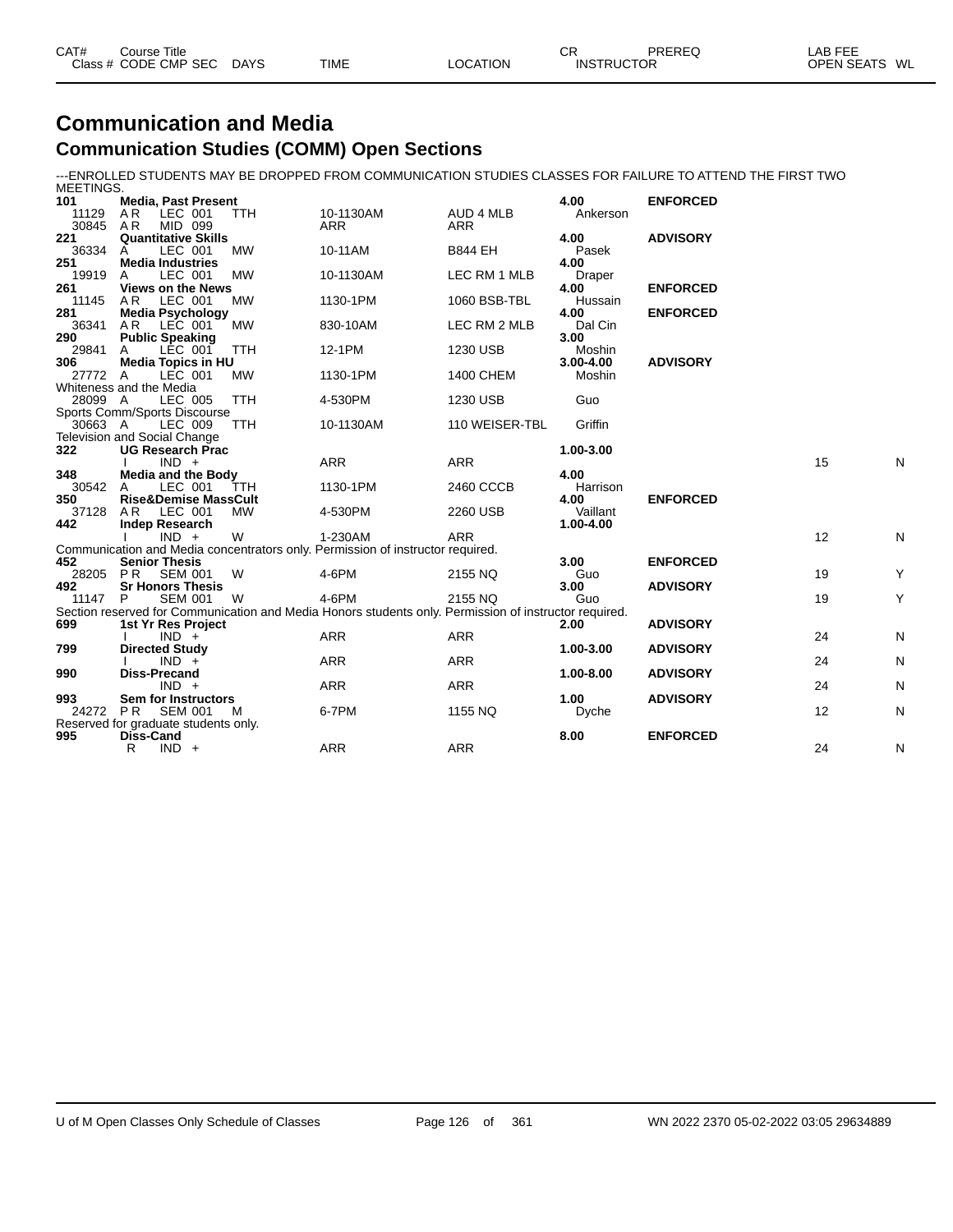| CAT#<br>Class $#$ | Course Title<br><b>CODE CMP SEC</b> | <b>DAYS</b> | <b>TIME</b> | <b>OCATION</b> | СF<br>:RUC<br>INS <sup>.</sup> | PREREC<br>™OR | ---<br>_AE<br>---<br><b>OPEN SEATS</b><br>WL |
|-------------------|-------------------------------------|-------------|-------------|----------------|--------------------------------|---------------|----------------------------------------------|
|-------------------|-------------------------------------|-------------|-------------|----------------|--------------------------------|---------------|----------------------------------------------|

### **Comparative Literature Program Comparative Literature (COMPLIT) Open Sections**

| 140                           | 1st Yr Literary Sem                                      |            |                                                                                   |                               | 3.00                  | <b>ADVISORY</b>             |                |   |
|-------------------------------|----------------------------------------------------------|------------|-----------------------------------------------------------------------------------|-------------------------------|-----------------------|-----------------------------|----------------|---|
| A Sea of Odysseys             | 35631 PR SEM 001                                         | WF         | 10-1130AM                                                                         | 2024 TISCH                    | Stroebel              |                             | 14             | Y |
| 36327 PR                      | SEM 002                                                  | МW         | 1130-1PM                                                                          | 2024 TISCH                    | Ekotto                |                             | 2              | Y |
| Global Blackness<br>222       |                                                          |            |                                                                                   |                               | 3.00                  |                             |                |   |
| 27717 PD                      | Gt Bks in World Lit<br>REC 001                           | WF         | 10-1130AM                                                                         | 1449 MH                       | Aleksic               |                             | 26             | Y |
|                               | Futures Of Human Race In Space                           |            |                                                                                   |                               |                       |                             |                |   |
| 240<br>37774 P                | <b>Lit Across Borders</b><br>SEM 001                     | <b>TTH</b> | 230-4PM                                                                           | 2011 MLB                      | 3.00<br>Cross         |                             | 3              | Υ |
| <b>Islamic Creatures</b>      |                                                          |            |                                                                                   |                               |                       |                             |                |   |
| 241<br>11149 P                | <b>Topics Compar Lit</b><br>SEM 001                      | TTH        | 830-10AM                                                                          | 2347 MH                       | 3.00                  | <b>ADVISORY</b>             | 3              | Υ |
| Audio Storytelling            |                                                          |            |                                                                                   |                               | Fertig                |                             |                |   |
| 280                           | <b>America&amp;Its Others</b>                            |            |                                                                                   |                               | 3.00                  |                             |                |   |
| 37535 PI<br>American Refugees | <b>SEM 001</b>                                           | <b>MW</b>  | 1-230PM                                                                           | 2336 MH                       | Miller                |                             | 12             | Y |
| 300                           | <b>Global Humanities</b>                                 |            |                                                                                   |                               | 4.00                  |                             |                |   |
| 36538 PD<br>36536 SD          | DIS 002<br>LEC 001                                       | F<br>МW    | 1-2PM<br>1-230PM                                                                  | <b>1028 DANA</b><br>1200 CHEM | Gorab Leme<br>Leontis |                             | 2              | Υ |
| Greek Myth in Film            |                                                          |            |                                                                                   |                               |                       |                             |                |   |
| 37531 P                       | <b>REC 005</b><br>Parable of the Sower                   | <b>TTH</b> | $3-5PM$                                                                           | <b>B3580 BUS</b>              | Traisnel              |                             | 12             | Y |
| 322                           | <b>Translate World Lit</b>                               |            |                                                                                   |                               | 3.00                  |                             |                |   |
| 35633 PD<br>27718 S           | DIS 002<br>LEC 001                                       | W<br>м     | 1-230PM<br>1-230PM                                                                | 2024 TISCH<br>3330 MH         | Merrill she-her-hers  | Zhang, Merrill she-her-hers | 2              | Υ |
|                               | <b>Translating World Literature</b>                      |            |                                                                                   |                               |                       |                             |                |   |
| 372<br>30400 P                | Lit and Identity<br><b>SEM 001</b>                       | TTH        | 1-230PM                                                                           | 2271 AH                       | 3.00<br>Stroebel      |                             | 8              | Y |
|                               | The Border Crossed Us                                    |            |                                                                                   |                               |                       |                             |                |   |
| 376                           | Lit and Ideas                                            |            |                                                                                   |                               | 3.00 <sub>1</sub>     |                             |                |   |
| 26168 P                       | <b>SEM 001</b><br>Thriving on Difference                 | TTH        | 1130-1PM                                                                          | 3463 MH                       | Tsoffar               |                             | 16             | Y |
| 36416 P                       | <b>SEM 002</b>                                           | TTH        | 10-1130AM                                                                         | B814 EQ                       | Brown                 |                             | 6              | Υ |
| It?s About Time<br>422        | <b>World Lit &amp; Culture</b>                           |            |                                                                                   |                               | 3.00                  | <b>ADVISORY</b>             |                |   |
| 30401 P                       | SEM 001                                                  | TTH        | 1-230PM                                                                           | 1359 MH                       | Brown                 |                             | 16             | Υ |
| 498                           | LetteredWorlds&LiteraryImagin<br><b>Directed Reading</b> |            |                                                                                   |                               | 1.00-4.00             |                             |                |   |
|                               | $IND +$                                                  |            | ARR                                                                               | ARR                           |                       |                             | 24             | N |
| 630<br>30520 P                | <b>Special Topics</b><br>SEM 001                         | $\top$     | 3-5PM                                                                             | 2469 MH                       | 1.00<br>Traisnel      | <b>ADVISORY</b>             | 5              | Y |
| <b>Climate Futures</b>        |                                                          |            |                                                                                   |                               |                       |                             |                |   |
| 680                           | <b>Capstone in CTS</b>                                   |            | Class meets in 2021 Tisch on: March 18, March 25, April 1, April 8, and April 15. |                               | 3.00                  |                             |                |   |
|                               | $IND +$<br>D                                             |            | ARR                                                                               | ARR                           |                       |                             | 25             | N |
| 698                           | <b>Directed Reading</b><br>$IND +$                       |            | ARR                                                                               | <b>ARR</b>                    | 1.00-4.00             | <b>ADVISORY</b>             | 24             | Ν |
| 720                           | <b>Sem:St in Form&amp;Genre</b>                          |            |                                                                                   |                               | 3.00                  | <b>ADVISORY, ENFORCED</b>   |                |   |
| 35613                         | <b>PR SEM 001</b>                                        | M          | 9-12PM                                                                            | 130 TAP                       | Herwitz               |                             | 15             | Υ |
| The Essay<br>750              | <b>Topics in Comp Lit</b>                                |            |                                                                                   |                               | 3.00 <sub>1</sub>     | <b>ADVISORY</b>             |                |   |
| 27958 P                       | <b>SEM 001</b>                                           | TH         | $3-6$ PM                                                                          | ARR                           | Weineck               |                             | 10             | Y |
| German thought<br>760         | Sem Lit & Arts                                           |            |                                                                                   |                               | 3.00                  | <b>ADVISORY</b>             |                |   |
| 30547 P                       | <b>SEM 001</b>                                           | м          | 11-2PM                                                                            | 6360 NQ                       | Flinn                 |                             | $\overline{7}$ | Υ |
| 36114 P                       | The Hidden Histories of Kitsch<br><b>SEM 002</b>         | W          | 3-6PM                                                                             | 2412 MLB                      | Aleksic               |                             | 15             | Υ |
|                               | Post-Yugoslav Films of Trauma                            |            |                                                                                   |                               |                       |                             |                |   |
| 990                           | <b>Diss-Precand</b><br>$IND +$                           |            |                                                                                   | ARR                           | 1.00-8.00             | <b>ADVISORY</b>             | 25             |   |
| 995                           | Diss-Cand                                                |            | ARR                                                                               |                               | 8.00                  | <b>ENFORCED</b>             |                | N |
|                               | $IND +$<br>R                                             |            | ARR                                                                               | ARR                           |                       |                             | 24             | N |
|                               |                                                          |            | <b>Transcultural Studies (TCS) Open Sections</b>                                  |                               |                       |                             |                |   |
| 501                           | <b>Approaches to TCS I</b>                               |            |                                                                                   |                               | 3.00                  |                             |                |   |
| 27770<br>599                  | <b>SEM 001</b><br>P<br><b>TCS Colloquium</b>             | <b>W</b>   | 2-5PM                                                                             | 3353 MH                       | Dickinson<br>3.00     | <b>ADVISORY</b>             | 10             | Y |
| 30518                         | <b>SEM 001</b><br>PD                                     | Т          | 4-7PM                                                                             | 210 WH                        | Mueggler              |                             | 10             | Υ |

| 3.00<br>Stroebel              | <b>ADVISORY</b>             | 14 | Y |
|-------------------------------|-----------------------------|----|---|
| Ekotto                        |                             | 2  | Y |
| 3.00<br>Aleksic               |                             | 26 | Y |
| 3.00<br>Cross                 |                             | 3  | Y |
| 3.00<br>Fertig                | <b>ADVISORY</b>             | 3  | Y |
| 3.00<br>Miller                |                             | 12 | Y |
| 4.00<br>Gorab Leme<br>Leontis |                             | 2  | Y |
| Traisnel                      |                             | 12 | Y |
| 3.00<br>Merrill she-her-hers  | Zhang, Merrill she-her-hers | 2  | Y |
| 3.00<br>Stroebel              |                             | 8  | Y |
| 3.00<br>Tsoffar               |                             | 16 | Y |
| <b>Brown</b>                  |                             | 6  | Y |
| 3.00<br><b>Brown</b>          | <b>ADVISORY</b>             | 16 | Y |
| 1.00-4.00                     |                             | 24 | N |
| 1.00<br>Traisnel              | <b>ADVISORY</b>             | 5  | Y |
| 3.00                          |                             |    |   |
| 1.00-4.00                     | <b>ADVISORY</b>             | 25 | N |
| 3.00                          | <b>ADVISORY, ENFORCED</b>   | 24 | N |
| Herwitz                       |                             | 15 | Y |
| 3.00<br>Weineck               | <b>ADVISORY</b>             | 10 | Υ |
| 3.00<br>Flinn                 | <b>ADVISORY</b>             | 7  | Υ |
| Aleksic                       |                             | 15 | Y |
| 1.00-8.00                     | <b>ADVISORY</b>             | 25 | N |
| 8.00                          | <b>ENFORCED</b>             | 24 | Ν |
|                               |                             |    |   |
| 3.00<br>Dickinson             |                             | 10 | Y |
| 3.00<br>Mueggler              | <b>ADVISORY</b>             | 10 | Y |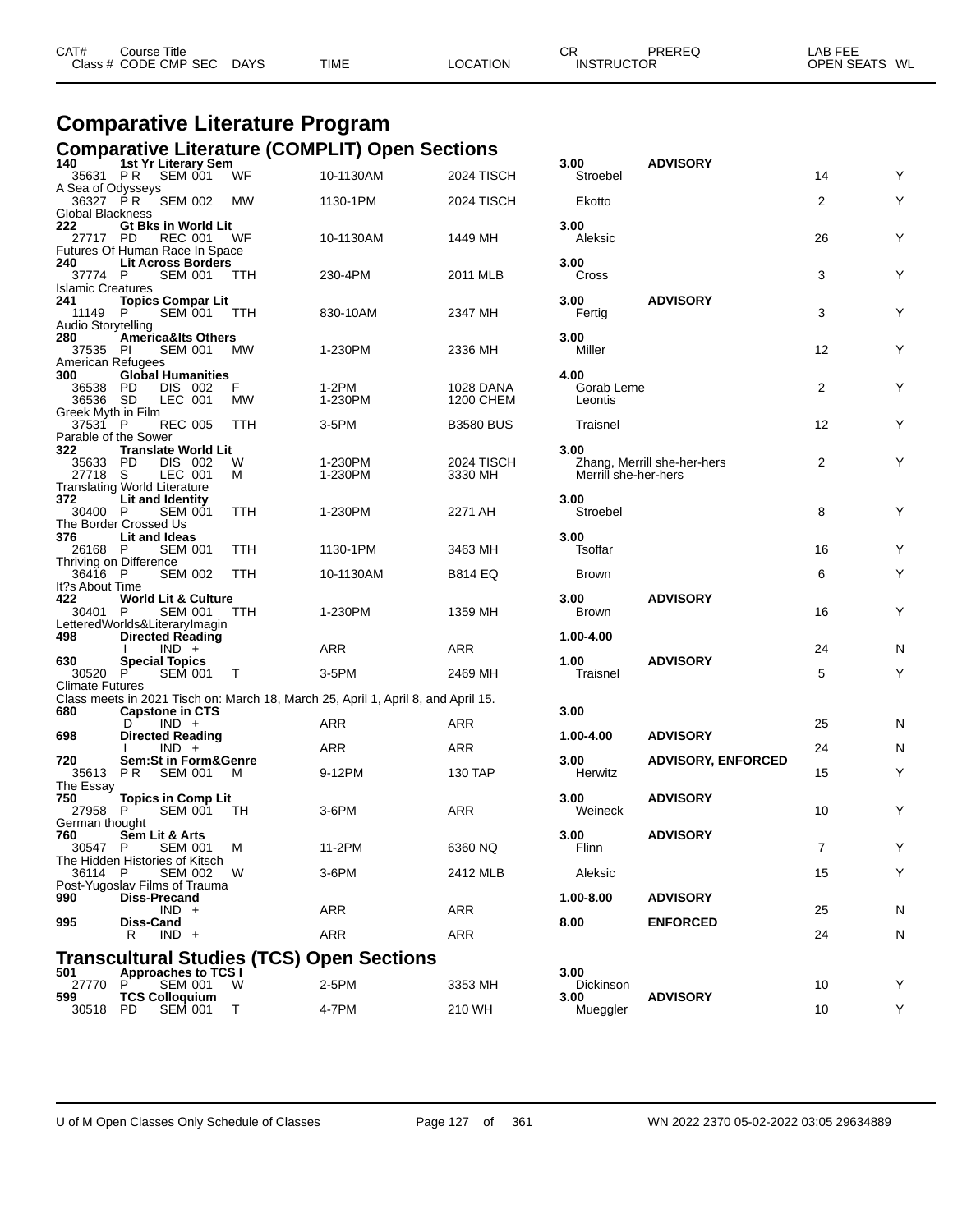| CAT# | Course Title              |             |          | СR                | PREREQ | _AB FEE       |
|------|---------------------------|-------------|----------|-------------------|--------|---------------|
|      | Class # CODE CMP SEC DAYS | <b>TIME</b> | LOCATION | <b>INSTRUCTOR</b> |        | OPEN SEATS WL |

# **Program Study of Complex Systems**

|       |    |                             |            | <b>Complex Systems (CMPLXSYS) Open Sections</b> |                 |              |                 |    |   |
|-------|----|-----------------------------|------------|-------------------------------------------------|-----------------|--------------|-----------------|----|---|
| 251   |    | <b>Computational SocSci</b> |            |                                                 |                 | 4.00         | <b>ADVISORY</b> |    |   |
| 36035 | P  | LAB 002                     |            | 10-12PM                                         | 3088 EH         | Xian         |                 | 13 | N |
| 36036 | P  | LAB<br>003                  |            | 12-2PM                                          | 1507 NUB        | Maldeniya    |                 | 4  | N |
| 36037 | P  | LAB 004                     |            | $2-4PM$                                         | 1509 NUB        | Olson        |                 |    | N |
| 36032 |    | LEC 001                     | TTH        | $2-3PM$                                         | 120 WH          | Romero       |                 |    |   |
| 391   |    | <b>Modeling Pol Proc</b>    |            |                                                 |                 | 4.00         | <b>ADVISORY</b> |    |   |
| 36606 | P  | DĪS.<br>002                 |            | 10-11AM                                         | 1060 EH         | Kumawat      |                 | 5  | N |
| 36607 | P  | <b>DIS</b><br>003           |            | 11-12PM                                         | 1650 CHEM       | Villanueva   |                 |    | N |
| 36608 | Р  | <b>DIS</b><br>004           |            | 12-1PM                                          | 7603 HH         | Villanueva   |                 | b  | N |
| 36611 | P  | <b>DIS</b><br>005           | TН         | 10-11AM                                         | 1060 EH         | Kumawat      |                 |    | N |
| 36612 |    | <b>DIS</b><br>006           | TН         | 11-12PM                                         | 5180B AH        | Kumawat      |                 | 14 | N |
| 36615 | P  | <b>DIS</b><br>007           | TН         | 12-1PM                                          | 1624 CHEM       | Villanueva   |                 |    | N |
| 36300 | A  | LEC 001                     | <b>MW</b>  | 830-10AM                                        | <b>1528 NUB</b> | cruz cort'es |                 |    |   |
| 399   |    | Ind Stdy Dir Reading        |            |                                                 |                 | 1.00-3.00    |                 |    |   |
|       |    | IND -<br>$+$                |            | ARR                                             | <b>ARR</b>      |              |                 | 24 | N |
| 425   |    | <b>Evolution in Silico</b>  |            |                                                 |                 | 3.00         | <b>ADVISORY</b> |    |   |
| 26396 | Р  | LEC 001                     | <b>TTH</b> | 10-1130AM                                       | 755 WEISER      | Zaman        |                 | 10 | Υ |
| 510   |    | Int Adpt Sys                |            |                                                 |                 | 3.00         | <b>ADVISORY</b> |    |   |
| 26141 | P. | LEC 001                     | <b>MW</b>  | 4-530PM                                         | 747 WEISER      | King         |                 | 14 | Υ |
| 599   |    | Ind Study Cmplx Sys         |            |                                                 |                 | 1.00-3.00    | <b>ADVISORY</b> |    |   |
|       |    | IND.<br>$+$                 |            | <b>ARR</b>                                      | <b>ARR</b>      |              |                 | 24 | N |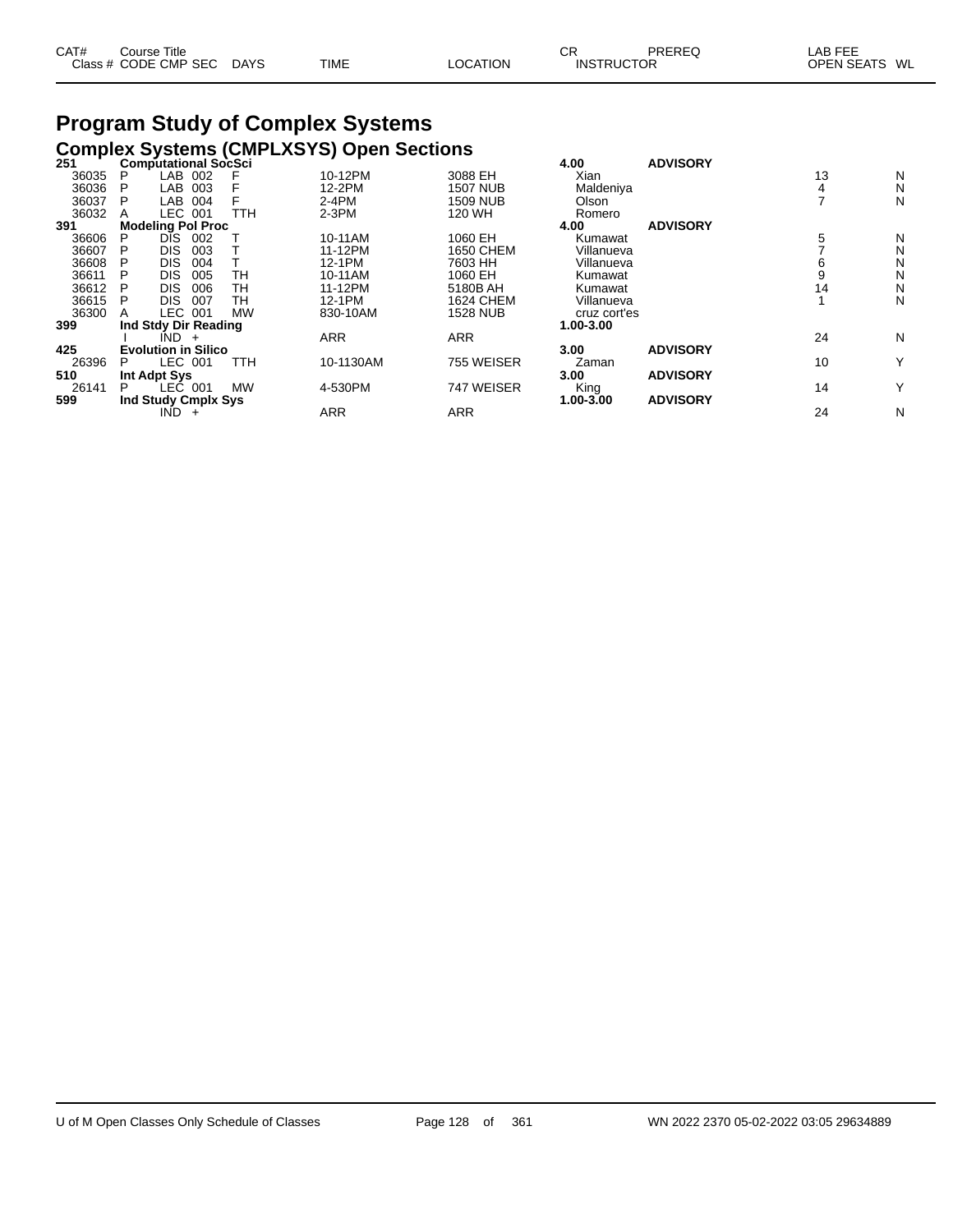# **Comprehensive Studies Program**

|       |            |                             |           | <b>Comprehensive Studies Program (CSP) Open Sections</b> |            |                                                                                                                   |       |   |
|-------|------------|-----------------------------|-----------|----------------------------------------------------------|------------|-------------------------------------------------------------------------------------------------------------------|-------|---|
| 100   |            | <b>CSP Reading Sem</b>      |           |                                                          |            | 3.00                                                                                                              | 45.00 |   |
| 27561 | <b>PIR</b> | SEM 002                     | <b>MW</b> | 1130-1PM                                                 | 3451 MH    | Winston                                                                                                           |       | N |
|       |            |                             |           |                                                          |            | Seats in this section are reserved for students in the Comprehensive Studies Program through December 13. On      |       |   |
|       |            |                             |           |                                                          |            | December 14, open seats are available to any undergraduate student. Please email csp-4info@umich.edu or visit the |       |   |
|       |            |                             |           | CSP website for more information: Isa.umich.edu/csp      |            |                                                                                                                   |       |   |
| 101   |            | <b>CSP: College Success</b> |           |                                                          |            | 1.00                                                                                                              |       |   |
| 23651 | <b>PIR</b> | LEC 001                     |           | $3-4PM$                                                  | ARR        | Wickham                                                                                                           | 18    | N |
| 24478 | <b>PIR</b> | LEC 002                     | тн        | 11-12PM                                                  | <b>ARR</b> | Wickham                                                                                                           | 26    | N |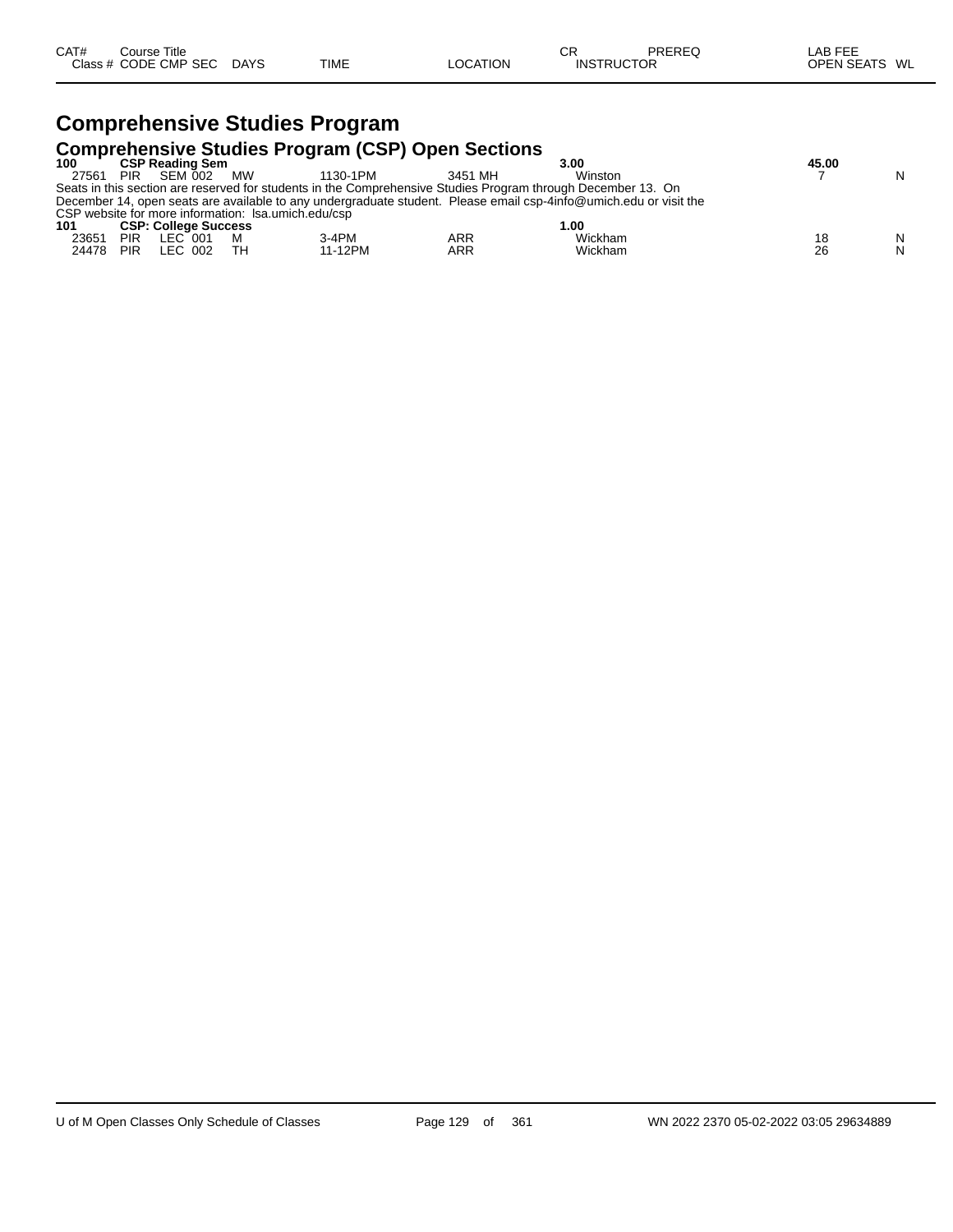# **English Language Institute English Language Institute (ELI) Open Sections**

### ELI courses fall into three categories:

1. English for Academic Purposes courses for graduate students;

2. Language and teacher training courses for international GSIs; 3. Teacher training courses for students planning to teach ESL in local communities or abroad.

For assistance in choosing an appropriate course, please go to the ELI Academic Advising website:

|                     |                                                                                   |              | http://bit.ly/eliadvising or e-mail: eliadvisor@umich.edu to make an appointment to speak with an advisor. |                    |                           |                 |                |        |
|---------------------|-----------------------------------------------------------------------------------|--------------|------------------------------------------------------------------------------------------------------------|--------------------|---------------------------|-----------------|----------------|--------|
| 122                 | <b>Writ Campus&amp;Career</b>                                                     |              |                                                                                                            |                    | 1.00                      |                 |                |        |
| 35593<br>210        | PR SEM 001                                                                        | M            | 10-1130AM                                                                                                  | 3359 MH            | Dowling<br>1.00           |                 | 9              | Υ      |
|                     | <b>English Vocab Spk/Wr</b><br>35595 PR SEM 001                                   |              | <b>ARR</b>                                                                                                 | <b>REMOTE</b>      |                           |                 | 1              | Υ      |
| 236                 | <b>Pronunciation I</b>                                                            |              |                                                                                                            |                    | Bogart<br>1.00            |                 |                |        |
| 35803 PR            | <b>SEM 001</b>                                                                    |              | <b>ARR</b>                                                                                                 | <b>REMOTE</b>      | Bogart                    |                 | $\mathbf{1}$   | Υ      |
| Meets for 10 weeks. |                                                                                   |              |                                                                                                            |                    |                           |                 |                |        |
| 390                 | <b>Comm Learn in ESL</b>                                                          |              |                                                                                                            |                    | 3.00                      |                 |                |        |
| 18137 PR            | SEM 001                                                                           | MW           | 1-230PM                                                                                                    | 1508 EQ            | <b>Romano Gillette</b>    |                 | $\mathbf{1}$   | Y      |
|                     | Community Service and Language, Education and Culture.                            |              |                                                                                                            |                    |                           |                 |                |        |
| 393                 | <b>Teach English Intl</b>                                                         |              |                                                                                                            |                    | 3.00                      |                 |                |        |
| 35582 PR            | <b>SEM 001</b>                                                                    | <b>TTH</b>   | 10-1130AM                                                                                                  | 4211 AH            | Kato                      |                 | 8              | N      |
| 395                 | <b>Teach ESL Mignt Comm</b>                                                       |              |                                                                                                            |                    | 3.00                      |                 |                |        |
| 29264<br>399        | PR.<br><b>SEM 001</b>                                                             | <b>TTH</b>   | 1-230PM                                                                                                    | 2228 SEB           | Des Jardins, Rodriguez    |                 | $\mathbf{1}$   | Υ      |
|                     | <b>Indiv Res Study</b><br>$IND +$                                                 |              | <b>ARR</b>                                                                                                 | <b>ARR</b>         | 1.00-4.00                 | <b>ADVISORY</b> | $\mathbf{1}$   | N      |
| 502                 | <b>VS2-Acad Comm Semiar</b>                                                       |              |                                                                                                            |                    | 0.00                      |                 |                |        |
| 26281               | LEC 001<br><b>PIR</b>                                                             | W            | 12-2PM                                                                                                     | 955 WEISER         | Coleman                   |                 | 15             | N      |
| 512                 | Spoken&Wrt Gram                                                                   |              |                                                                                                            |                    | 1.00                      |                 |                |        |
| 14142 PR            | LEC 001                                                                           | $\mathsf{T}$ | 10-1130AM                                                                                                  | <b>1012 EECS</b>   | Coleman                   |                 | 4              | Y      |
| 521                 | <b>Acad Writing I</b>                                                             |              |                                                                                                            |                    | 1.00                      |                 |                |        |
| 11324               | <b>PR</b><br>LEC 001                                                              | M            | 4-530PM                                                                                                    | <b>REMOTE</b>      | <b>Bricker</b>            |                 | $\overline{2}$ | Υ      |
|                     | PLEASE NOTE: This is an online section of the course.                             |              |                                                                                                            |                    |                           |                 |                |        |
| 11325 PR            | LEC 002                                                                           | W            | 10-1130AM                                                                                                  | <b>REMOTE</b>      | Des Jardins               |                 | 5              | Y      |
| 16260 PR            | LEC 003                                                                           | TH           | 4-530PM                                                                                                    | <b>REMOTE</b>      | <b>Bricker</b>            |                 | 6              | Υ      |
| 522                 | PLEASE NOTE: This is an online section of the course.<br><b>Res Paper Writing</b> |              |                                                                                                            |                    | 2.00                      |                 |                |        |
| 14464 PR            | LEC 001                                                                           | TН           | 2-4PM                                                                                                      | 4199 AH            | Coleman                   |                 | 8              | Y      |
| 534                 | Dis&Oral Argumentn                                                                |              |                                                                                                            |                    | 1.00                      |                 |                |        |
| 23580               | PR.<br>LEC 002                                                                    | W            | 230-4PM                                                                                                    | <b>REMOTE</b>      | Dowling                   |                 | 2              | Υ      |
| 31438               | LEC 003<br>P R                                                                    | TH.          | 9-1030AM                                                                                                   | <b>REMOTE</b>      | Danek                     |                 | 5              | Υ      |
| 538                 | <b>Pron in Context</b>                                                            |              |                                                                                                            |                    | 1.00                      |                 |                |        |
| 11327 PR            | LEC 001                                                                           | TH           | 4-530PM                                                                                                    | 242 WH             | Kato                      |                 | 9              | Υ      |
|                     | ELI 538 is a 10-week course.                                                      |              |                                                                                                            |                    |                           |                 |                |        |
| 580                 | Intro to GSI Work                                                                 |              |                                                                                                            |                    | 2.00                      | <b>ADVISORY</b> |                |        |
| 15992 PIR           | LEC 001                                                                           | <b>TH</b>    | ELI 580 is a 10-week course Hybrid course. Please contact the instructor for further details.<br>4-6PM     | 2238 CSRB          | Romano Gillette           |                 | 5              | Y      |
| 584                 | <b>GSI Sem&amp;Pract</b>                                                          |              |                                                                                                            |                    | 1.00                      | <b>ADVISORY</b> |                |        |
| 11329               | <b>PIR</b><br><b>SEM 001</b>                                                      | F            | 4-530PM                                                                                                    | <b>1507 NUB</b>    | Imber                     |                 | 3              | Y      |
| 592                 | <b>Topics in EAP</b>                                                              |              |                                                                                                            |                    | 1.00                      |                 |                |        |
| 26214 PR            | LEC 001                                                                           | W            | 4-530PM                                                                                                    | <b>1509 NUB</b>    | Danek                     |                 | $\overline{2}$ | Υ      |
|                     | Comm for Quantitative Fields                                                      |              |                                                                                                            |                    |                           |                 |                |        |
| 593                 | <b>Lang Development</b>                                                           |              |                                                                                                            |                    | 3.00                      | <b>ADVISORY</b> |                |        |
| 36658               | SEM 001<br>P                                                                      | F            | 9-12PM                                                                                                     | 1315 SEB           | Aretz                     |                 | 24             | N      |
|                     | for interns pursuing ELD                                                          |              |                                                                                                            |                    |                           |                 |                |        |
| 601                 | Speak Res Context                                                                 |              |                                                                                                            |                    | 2.00                      | <b>ADVISORY</b> |                |        |
| 21865<br>621        | PR LEC 001<br>Dis Wrt&Wrt Publ II                                                 | TH           | 3-5PM                                                                                                      | 3315 MH            | Dyer<br>2.00 <sup>7</sup> | <b>ADVISORY</b> | 2              | Y      |
| 21297 PIR           | LEC 001                                                                           | W            | $2-4PM$                                                                                                    | 5179 AH            | Feak                      |                 | 5              | Υ      |
|                     |                                                                                   |              | Instructor permission required. Email cfeak@umich.edu to request permission.                               |                    |                           |                 |                |        |
| 994                 | Teach: Lang, Cult, Ped                                                            |              |                                                                                                            |                    | 2.00                      | <b>ADVISORY</b> |                |        |
| 16889               | LEC 001<br><b>PIR</b>                                                             |              | 2-4PM                                                                                                      | 1401 MH            |                           |                 | 3              | N      |
| 994                 | Teach: Lang, Cult, Ped                                                            |              |                                                                                                            |                    | 2.00                      | <b>ADVISORY</b> |                |        |
|                     | $LEC$ 001<br>P <sub>R</sub>                                                       | M            | 4-6PM                                                                                                      | 1448 MH            | Feak                      |                 | 3              | N      |
|                     |                                                                                   |              | ELI 994 is a 10-week course. The first class for all sections meets January 21, 2022.                      |                    |                           |                 |                |        |
| 994                 | <b>Teach: Lang, Cult, Ped</b>                                                     |              |                                                                                                            |                    | 2.00                      | <b>ADVISORY</b> |                |        |
| 31436<br>17229      | <b>PIR</b><br>LEC 004                                                             | F            | ARR                                                                                                        | <b>ARR</b>         |                           |                 | 8<br>8         | N      |
|                     | LEC 003<br><b>PIR</b><br>LEC 003<br>P <sub>R</sub>                                | M            | 2-4PM<br>4-6PM                                                                                             | 1359 MH<br>1359 MH |                           |                 | 8              | N<br>N |
|                     |                                                                                   |              | FULORA is a 40 week seures. The first close for all sections meats, lonuary 24, 2022                       |                    |                           |                 |                |        |

ELI 994 is a 10-week course. The first class for all sections meets January 21, 2022.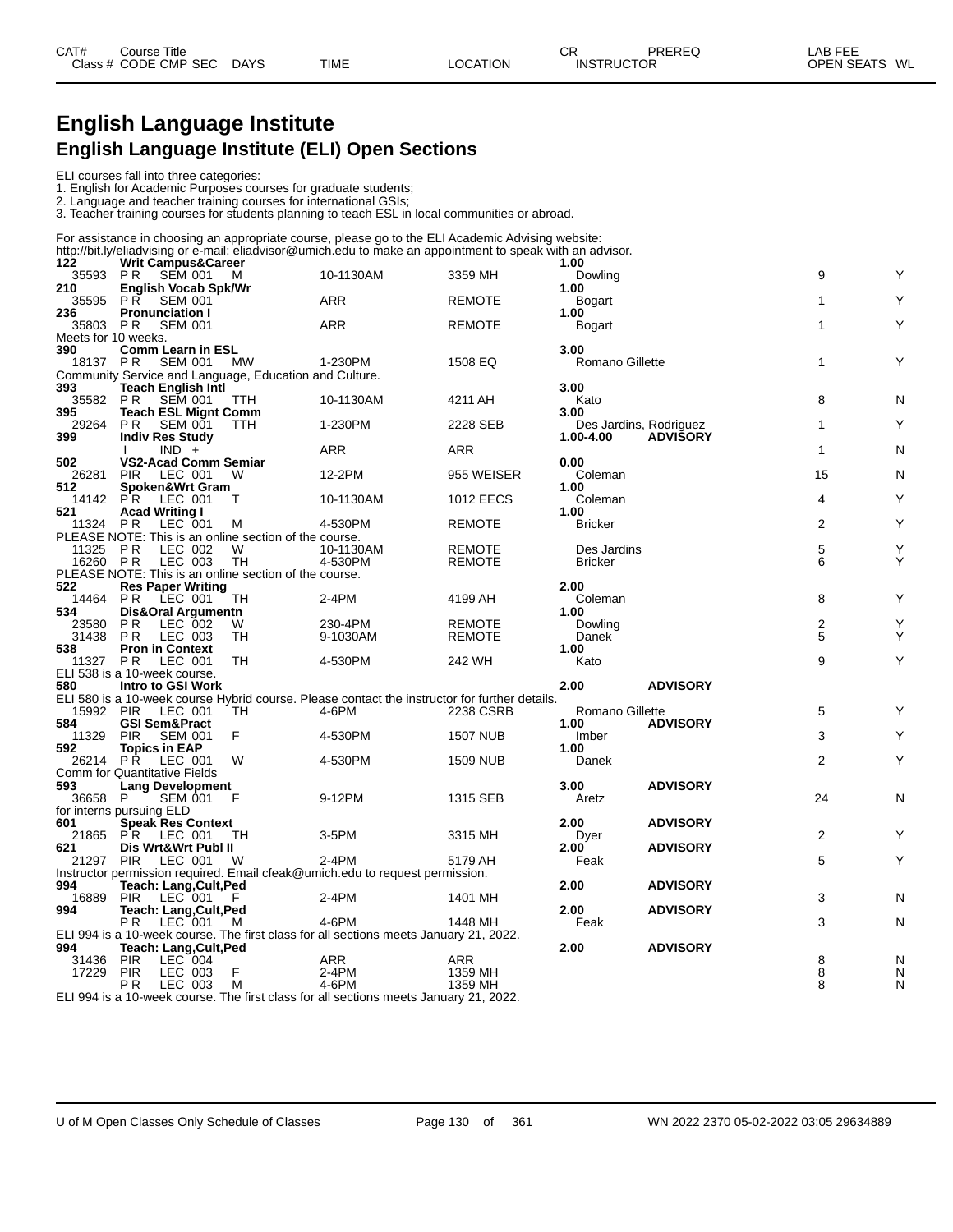| CAT# | Title<br>Course      |             |             |                 | ⌒冖<br>◡           | PREREQ | _AB FEE           |    |
|------|----------------------|-------------|-------------|-----------------|-------------------|--------|-------------------|----|
|      | Class # CODE CMP SEC | <b>DAYS</b> | <b>TIME</b> | <b>LOCATION</b> | <b>INSTRUCTOR</b> |        | <b>OPEN SEATS</b> | WL |

# **English Language & Literature Dept English Language And Literature (ENGLISH) Open Sections**

---A STUDENT WHO MISSES EITHER THE FIRST OR SECOND CLASS MEETING OF AN ENGLISH COURSE MAY BE DROPPED FROM THE COURSE FOR NON-ATTENDANCE.

---ALL STUDENTS MUST TAKE ACTION THROUGH THE REGISTRATION SYSTEM TO MAKE SURE THEIR OFFICIAL SCHEDULE OF COURSES MATCHES THE COURSES THEY ARE ATTENDING.

| 125                         |            | Writing&Academic Inq                  |                                                           |                                                                                                                   |                     | 4.00                   |                          |                         |                                                    |
|-----------------------------|------------|---------------------------------------|-----------------------------------------------------------|-------------------------------------------------------------------------------------------------------------------|---------------------|------------------------|--------------------------|-------------------------|----------------------------------------------------|
| 11254                       | PI.        | <b>REC 011</b>                        | TTH                                                       | 10-1130AM                                                                                                         | <b>REMOTE</b>       | McLaughlin             |                          | 1                       | Υ                                                  |
| 11258                       | PI         | <b>REC 019</b>                        | MWF                                                       | 12-1PM                                                                                                            | G228 AH             | Anderfuren             |                          | 1                       | Υ                                                  |
| 29776                       | PI         | <b>REC 051</b>                        | МW                                                        | 830-10AM                                                                                                          | 3207 LSA            | Bush                   |                          |                         | $\frac{Y}{Y}$                                      |
| 23116                       | PI         | <b>REC 063</b>                        | <b>TTH</b>                                                | 4-530PM                                                                                                           | 1508 EQ             | Neal                   |                          |                         |                                                    |
| 23118                       | PI         | <b>REC 065</b>                        | МW<br><b>MW</b>                                           | 530-7PM                                                                                                           | G144 AH<br>2218 SEB | Steinorth              |                          | 1                       | Υ<br>Υ                                             |
| 29777<br>140                | <b>PI</b>  | <b>REC 072</b>                        |                                                           | 1130-1PM                                                                                                          |                     | <b>Buckley</b><br>3.00 | <b>ADVISORY</b>          |                         |                                                    |
| 15944                       | <b>PIR</b> | 1st Yr Sem Lang&Lit<br><b>SEM 001</b> | MW                                                        | 10-1130AM                                                                                                         | 3347 MH             | Nichols                |                          | 3                       | Υ                                                  |
| Race in the Age of Trump    |            |                                       |                                                           |                                                                                                                   |                     |                        |                          |                         |                                                    |
| 30011 PIR                   |            | <b>SEM 002</b>                        | MW                                                        | 830-10AM                                                                                                          | 3333 MH             | Portnoy                |                          | $\mathbf{1}$            | Y                                                  |
|                             |            | Our Heroes: What's the Story?         |                                                           |                                                                                                                   |                     |                        |                          |                         |                                                    |
| 30012 PIR                   |            | <b>SEM 003</b>                        | TTH                                                       | 1-230PM                                                                                                           | 3207 LSA            | Lyons                  |                          | 3                       | Y                                                  |
|                             |            | Totalitarianism and Literature        |                                                           |                                                                                                                   |                     |                        |                          |                         |                                                    |
| 215                         |            | Intro to Women & Lit                  |                                                           |                                                                                                                   |                     | 3.00                   |                          |                         |                                                    |
| 35266 PI                    |            | LEC 001                               | TTH                                                       | 1-230PM                                                                                                           | 1427 MH             | Tapia, Boger           |                          | 7                       | Y                                                  |
| Narratives of Girlhood      |            |                                       |                                                           |                                                                                                                   |                     |                        |                          |                         |                                                    |
| 221                         |            | <b>Lit&amp;Wrtg Out Classrm</b>       |                                                           |                                                                                                                   |                     | 3.00                   |                          |                         |                                                    |
| 22783 PI                    |            | <b>REC 001</b>                        | T                                                         | 12-4PM                                                                                                            | ARR                 | Swanson                |                          | 6                       | Y                                                  |
|                             |            | PylcrafteLetterpressPrintWrit         |                                                           |                                                                                                                   |                     |                        |                          |                         |                                                    |
|                             |            |                                       |                                                           | The instructor will email with the room location before the first day.                                            |                     |                        |                          |                         |                                                    |
| 223                         |            | <b>Creative Writing</b>               |                                                           |                                                                                                                   |                     | 3.00                   |                          |                         |                                                    |
| 11280                       | -PI        | <b>REC 001</b>                        | <b>TTH</b>                                                | 10-1130AM                                                                                                         | <b>1507 NUB</b>     | Cadman-Kim             |                          | 4                       | Υ                                                  |
| Diving into Flash Fiction   |            |                                       |                                                           |                                                                                                                   |                     |                        |                          |                         |                                                    |
| 11282 PIR                   |            | <b>REC 003</b>                        | <b>MW</b>                                                 | 230-4PM                                                                                                           | 2060 ALH            | <b>Townsend Gides</b>  |                          | 3                       | Υ                                                  |
|                             |            |                                       |                                                           | Meets in Lloyd Hall with some seats reserved for LHSP students.                                                   |                     |                        |                          |                         |                                                    |
| 11283                       | PI         | <b>REC 004</b>                        | <b>MW</b>                                                 | 830-10AM                                                                                                          | G449 MH             | Lynch                  |                          | 3                       | Υ                                                  |
| 15976<br>11285              | - Pl       | <b>REC 005</b><br><b>REC 007</b>      | TTH<br><b>MW</b>                                          | 230-4PM                                                                                                           | 3448 MH             | Sikmashvili            |                          | $\frac{3}{2}$           | Υ<br>Υ                                             |
| Poetry & Fiction Workshop   | PI         |                                       |                                                           | 4-530PM                                                                                                           | <b>1507 NUB</b>     | Alberta                |                          |                         |                                                    |
| 15977                       | PI         | <b>REC 008</b>                        | <b>MW</b>                                                 | 1-230PM                                                                                                           | <b>1507 NUB</b>     | Galvao                 |                          |                         |                                                    |
| 11287                       | PI         | <b>REC 010</b>                        | <b>TTH</b>                                                | 830-10AM                                                                                                          | <b>1507 NUB</b>     | Warrick                |                          | $\frac{2}{2}$           | $\mathop{\mathsf{Y}}\limits_{\mathop{\mathsf{Y}}}$ |
| 11288                       | PI         | <b>REC 011</b>                        | <b>TTH</b>                                                | 1130-1PM                                                                                                          | <b>1507 NUB</b>     | Gott                   |                          | $\mathbf{1}$            | Υ                                                  |
| 11289                       | <b>PI</b>  | <b>REC 012</b>                        | TTH                                                       | 530-7PM                                                                                                           | 2353 MH             | Villaverde             |                          | 3                       | Υ                                                  |
| 225                         |            | <b>Acad Argumentation</b>             |                                                           |                                                                                                                   |                     | 4.00                   | <b>ADVISORY</b>          |                         |                                                    |
| 22513                       | PI         | <b>REC 001</b>                        | МW                                                        | 1130-1PM                                                                                                          | 1866 EH             | Hartwell               |                          | $\overline{\mathbf{c}}$ | Υ                                                  |
| 22514                       | <b>PI</b>  | <b>REC 003</b>                        | <b>TTH</b>                                                | 230-4PM                                                                                                           | 2325 MH             | <b>McCarty</b>         |                          | $\mathbf{1}$            |                                                    |
| 11294                       | PI         | <b>REC 007</b>                        | <b>MW</b>                                                 | 1-230PM                                                                                                           | 1060 EH             | Clapper                |                          | 5                       | $\mathop{\mathsf{Y}}\limits_{\mathop{\mathsf{Y}}}$ |
| 11295 PIR                   |            | <b>REC 008</b>                        | <b>TTH</b>                                                | 1130-1PM                                                                                                          | 2353 MH             | Taylor III             |                          | $\overline{2}$          | Υ                                                  |
|                             |            |                                       |                                                           | Seats in this section are reserved for students in the Comprehensive Studies Program through December 13. On      |                     |                        |                          |                         |                                                    |
|                             |            |                                       |                                                           | December 14, open seats are available to any undergraduate student. Please email csp-4info@umich.edu or visit the |                     |                        |                          |                         |                                                    |
|                             |            |                                       | CSP website for more information: Isa.umich.edu/csp       |                                                                                                                   |                     |                        |                          |                         |                                                    |
| 11296 PIR                   |            | <b>REC 009</b>                        | <b>TTH</b>                                                | 1-230PM                                                                                                           | G437 MH             | Taylor III             |                          | 3                       | Y                                                  |
|                             |            |                                       |                                                           | Seats in this section are reserved for students in the Comprehensive Studies Program through December 13. On      |                     |                        |                          |                         |                                                    |
|                             |            |                                       |                                                           | December 14, open seats are available to any undergraduate student. Please email csp-4info@umich.edu or visit the |                     |                        |                          |                         |                                                    |
|                             |            |                                       | CSP website for more information: Isa.umich.edu/csp       |                                                                                                                   |                     |                        |                          |                         |                                                    |
| 229                         |            | <b>Professional Writing</b>           |                                                           |                                                                                                                   |                     | 4.00                   | <b>ADVISORY</b>          |                         |                                                    |
| 16786                       | PI         | <b>REC 002</b>                        | <b>MW</b>                                                 | 1130-1PM                                                                                                          | G463 MH             | Godfrey                |                          | 1                       | Y                                                  |
| 232                         |            | <b>Intro-Visual Cult</b>              |                                                           |                                                                                                                   |                     | 3.00                   |                          |                         |                                                    |
| 30056                       | PI.        | LEC 001                               | <b>MW</b>                                                 | 230-4PM                                                                                                           | 3437 MH             | Hartley                |                          | 3                       | Y                                                  |
|                             |            | Documented/Undocumented               |                                                           |                                                                                                                   |                     |                        |                          |                         |                                                    |
| 240                         |            | <b>Intro-Reading Poetry</b>           |                                                           | 1-230PM                                                                                                           |                     | 3.00                   |                          | 9                       | Υ                                                  |
| 35267<br>Documentary Poetry | PI         | <b>REC 001</b>                        | TTH                                                       |                                                                                                                   | 1448 MH             | Duan                   |                          |                         |                                                    |
| 244                         |            | Literary Journalism                   |                                                           |                                                                                                                   |                     | 3.00                   |                          |                         |                                                    |
| 37523                       | PI.        | LEC 001                               | МW                                                        | 1130-1PM                                                                                                          | 3359 MH             | Beer                   |                          | 2                       | Υ                                                  |
| Great Lakes Writers Corps   |            |                                       |                                                           |                                                                                                                   |                     |                        |                          |                         |                                                    |
|                             |            |                                       |                                                           | Enrollment is by application only. See https://sites.lsa.umich.edu/glwc/ for application information.             |                     |                        |                          |                         |                                                    |
| 274                         |            | Intr Afr-Am Lit                       |                                                           |                                                                                                                   |                     | 3.00                   | <b>ADVISORY</b>          |                         |                                                    |
| 27465                       | P          | LEC 001                               | TTH                                                       | 10-1130AM                                                                                                         | <b>G010 TMC</b>     | <b>Boisseron</b>       |                          | $\overline{7}$          | Y                                                  |
| 285                         |            | Intr 20c Literature                   |                                                           |                                                                                                                   |                     | 3.00                   |                          |                         |                                                    |
| 30075                       | PI.        | LEC 001                               | МW                                                        | 1-230PM                                                                                                           | 2336 MH             | Miller                 |                          | 12                      | Y                                                  |
| American Refugees           |            |                                       |                                                           |                                                                                                                   |                     |                        |                          |                         |                                                    |
| 290                         |            | Themes Lang & Lit                     |                                                           |                                                                                                                   |                     | 3.00                   |                          |                         |                                                    |
| 24277 PI                    |            | LEC 001                               | МW                                                        | 1130-1PM                                                                                                          | <b>REMOTE</b>       | Fitzgerald             |                          | 12                      | Y                                                  |
| <b>Antifascist Theatre</b>  |            |                                       |                                                           |                                                                                                                   |                     |                        |                          |                         |                                                    |
| 292                         |            | <b>Topics in Lit</b>                  |                                                           |                                                                                                                   |                     | 2.00                   |                          |                         |                                                    |
|                             |            |                                       |                                                           |                                                                                                                   |                     |                        |                          |                         |                                                    |
| 24278                       | PI         | LEC 001                               | МW                                                        | 2-4PM                                                                                                             | G168 AH             |                        | Brandolino, Thum-O'Brien | $\overline{7}$          | Υ                                                  |
| Creepy Kids                 |            |                                       | Meets 01/05/2022-02/22/2022 (Drop/Add Deadline: 01/18/22) |                                                                                                                   |                     |                        |                          |                         |                                                    |

U of M Open Classes Only Schedule of Classes Page 131 of 361 WN 2022 2370 05-02-2022 03:05 29634889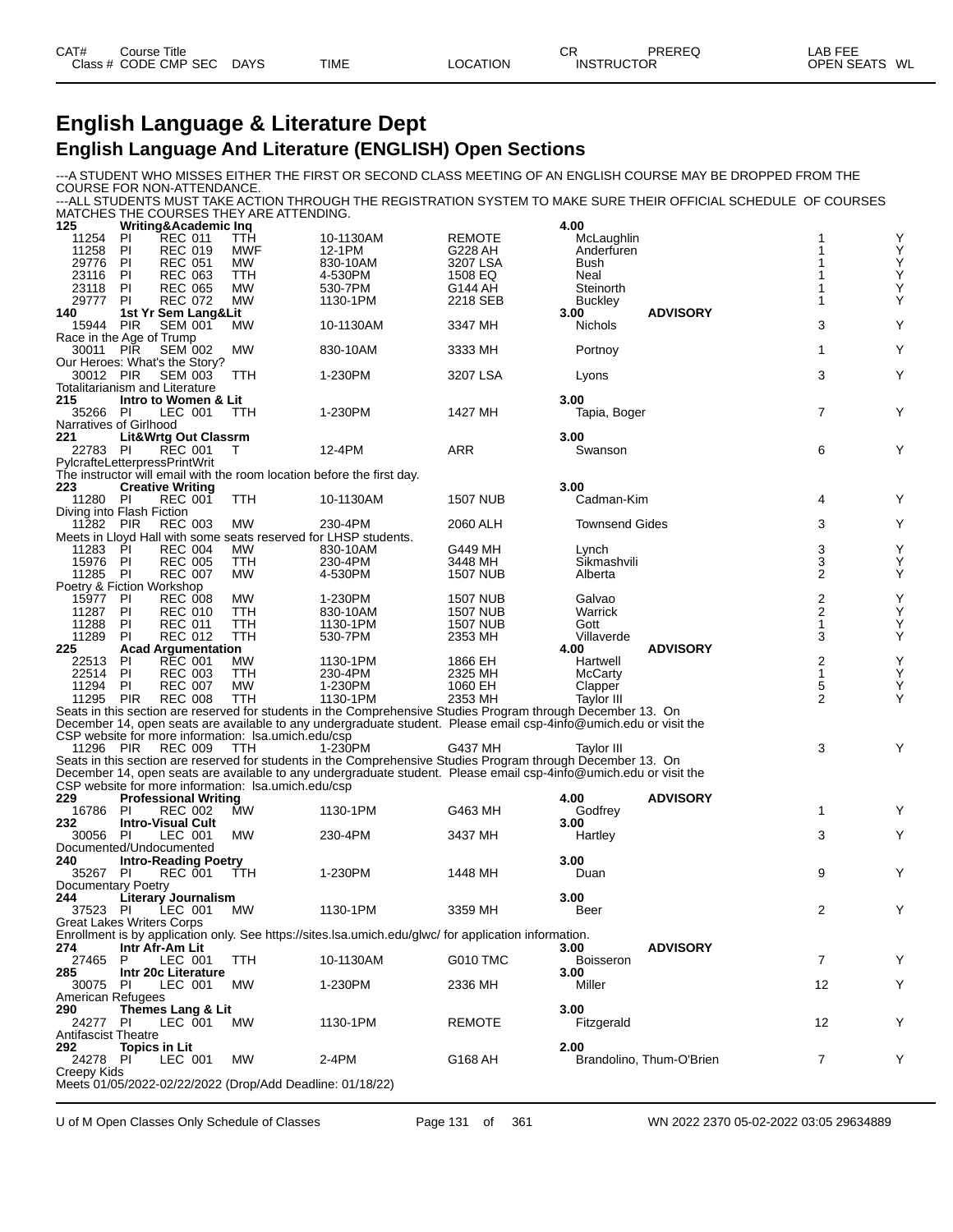| CAT#                                        | Course Title<br>Class # CODE CMP SEC DAYS                                      |                 | TIME                 | <b>LOCATION</b>             | CR.<br>PREREQ<br><b>INSTRUCTOR</b> | LAB FEE<br>OPEN SEATS WL    |        |
|---------------------------------------------|--------------------------------------------------------------------------------|-----------------|----------------------|-----------------------------|------------------------------------|-----------------------------|--------|
| 37529 PI<br>Poetry and Sound                | LEC 006                                                                        | <b>TTH</b>      | 4-6PM                | <b>REMOTE</b>               | Knuth                              | 5                           | Y      |
| 37530 PI<br>Poetry and Form                 | Meets 01/05/2022-02/22/2022 (Drop/Add Deadline: 01/18/22)<br>LEC 007           | $\top$          | 4-6PM                | <b>REMOTE</b>               | Knuth                              | 8                           | Y      |
|                                             | Meets 03/07/2022-04/19/2022 (Drop/Add Deadline: 03/21/22)                      |                 |                      |                             |                                    |                             |        |
| 298<br>24279<br>18118 PI                    | <b>Intro to Lit Studies</b><br>PI<br><b>REC 002</b><br><b>REC 005</b>          | MW<br><b>MW</b> | 10-1130AM<br>230-4PM | 2462 MH<br>G127 AH          | 3.00<br>Kupetz<br>Valella          | $\mathbf{1}$<br>$\mathbf 1$ | Y<br>Υ |
| 307                                         | <b>Under-One-Roof Narratives</b><br>Clothing, Race, Envirn                     |                 |                      |                             | 3.00                               |                             |        |
| 37233 P<br>313                              | <b>SEM 001</b><br><b>Literary Studies</b>                                      | MW.             | 10-1130AM            | G010 TMC                    | Sweeney<br>3.00                    | 2                           | Y      |
| 30692 PI<br><b>The Catholic Novel</b>       | LEC 002                                                                        | TTH             | 10-1130AM            | 3401 MH                     | Lyons                              | 3                           | Y      |
| 35269 PI                                    | LEC 003<br>Lit&Theory of Politcal Despair                                      | TTH             | 230-4PM              | 1359 MH                     | Schey                              | 3                           | Y      |
| 316<br>30095 PI                             | <b>Disability Studies</b><br>LEC 001<br><b>Literary Disability Studies</b>     | МW              | 1-230PM              | 3401 MH                     | 3.00<br>Kupetz                     | 3                           | Y      |
| 317<br>27528 PI                             | Literature&Culture<br>LEC 003<br>Armenian Relationality                        | TTH             | 1130-1PM             | 1436 MH                     | 3.00<br>Makhdoumian                | 438.00<br>23                | Y      |
| 30110 P                                     | LEC 004                                                                        | TTH             | 1-230PM              | G040 TISCH                  | Desai                              | 12                          | Y      |
| 318<br>22560 PI                             | <b>Genre Studies</b><br>LEC 001<br>Sexuality on the English Stage              | МW              | 10-1130AM            | 1448 MH                     | 3.00<br>Hawes                      | $\overline{7}$              | Y      |
| 319<br>26314 PI                             | <b>Lit&amp;Social Change</b><br>LEC 001<br>The Literature of Abolition         | MW              | 1-230PM              | 1448 MH                     | 3.00<br><b>Nichols</b>             | 2                           | Y      |
| 320<br>26315 PI<br><b>Ecological Empire</b> | Lit & Environment<br>LEC 001                                                   | МW              | 1-230PM              | 1359 MH                     | 3.00<br>Soberano                   | 4                           | Y      |
| 321                                         | Internship<br>D<br>$IND +$                                                     |                 | <b>ARR</b>           | <b>ARR</b>                  | 1.00<br><b>ADVISORY</b>            | 22                          | N      |
| 323                                         | <b>Creat Writ Fict</b>                                                         |                 |                      |                             | 3.00<br><b>ADVISORY</b>            |                             |        |
| 22081<br>324                                | <b>SEM 003</b><br><b>PI</b><br><b>Creat Writ Poet</b>                          | м               | 5-8PM                | 3356 MH                     | Conklin<br><b>ADVISORY</b><br>3.00 | 4<br>656.00                 | Y      |
| 19014<br>325                                | <b>SEM 001</b><br>PI<br>Art of the Essay                                       | м               | 4-7PM                | 3154 AH                     | Harp<br><b>ADVISORY</b><br>3.00    | 2                           | Y      |
| 11309<br>17272 PI                           | <b>SEM 002</b><br><b>PI</b><br><b>SEM 008</b><br>CreativeNon-Fiction&Memoir    | МW<br>МW        | 230-4PM<br>1130-1PM  | 2353 MH<br>049 UMMA         | Burch<br>Khleif                    | 1<br>$\mathbf 1$            | Y<br>Υ |
| 21630 PI<br>From Geek to Critic             | <b>SEM 011</b>                                                                 | TTH             | 1-230PM              | 2218 SEB                    | Berkley                            | 1                           | Y      |
| 340<br>20688 PI                             | <b>Studies in Poetry</b><br><b>SEM 001</b>                                     | TTH             | 1-230PM              | G463 MH                     | 3.00<br>White                      | 1                           | Y      |
| Poetry and Race<br>30118 PI                 | <b>SEM 002</b>                                                                 | TTH             | 1130-1PM             | <b>REMOTE</b>               | Ensor                              | 1                           | Y      |
| 351                                         | <b>Four Contemporary Poets</b><br>Lit 1660-1830                                |                 |                      |                             | 4.00                               |                             |        |
| 35299<br>35300                              | DIS 002<br>PI<br>P<br>DIS 003                                                  | $_{F}^{F}$      | 10-11AM<br>12-1PM    | 1427 MH<br><b>1028 DANA</b> | Moss, Porter<br>Moss, Porter       | 19<br>10                    | Y<br>Y |
| 35298 A                                     | LEC 001<br>Modern Self and its Critics                                         | TTH             | 1130-1PM             | 3330 MH                     | Porter                             |                             |        |
| 361<br>35314 PI                             | <b>Victorian Novel</b><br>LEC 001<br><b>Bestsellers &amp; Creat Industries</b> | МW              | 1130-1PM             | 1460 MH                     | 3.00<br>Hartley                    | $\overline{2}$              | Y      |
| 364                                         | <b>Contemporary Novel</b>                                                      |                 |                      |                             | 3.00                               |                             |        |
| 30125 PI                                    | <b>REC 001</b><br>NetworksoftheContemporaryNovel                               | TTH             | 1-230PM              | 3222 AH                     | Wilson                             | 3                           | Y      |
| 367<br>21917 PI                             | <b>Shakespeare Plays</b><br>DIS 002                                            | F               | 11-12PM              | <b>B2560 BUS</b>            | 4.00<br>Billings, Cohen            | 90.00<br>5                  | Y      |
| 24275 PI                                    | DIS 003                                                                        | F               | 1-2PM                | <b>1567 NUB</b>             | Billings, Cohen                    | $\mathbf{1}$                | Y      |
| 21916 A<br><b>Class and Power</b>           | LEC 001                                                                        | TTH             | 1-230PM              | AUD B AH                    | Cohen                              |                             |        |
| 373<br>35315 P                              | Lit of the Americas<br>REC 001<br>Remapping the Americas                       | TTH             | 10-1130AM            | 3463 MH                     | 3.00<br>Nair                       | 15                          | Y      |
| 374                                         | Readings-Af Am Lit                                                             |                 |                      |                             | 3.00                               |                             |        |
| 26379 PI                                    | <b>ŘEC 001</b><br><b>Black Writers Respond</b>                                 | TTH             | 1-230PM              | 1436 MH                     | Santamarina                        | $\mathbf{1}$                | Y      |
| 375<br>35316 PI                             | <b>World Lit in English</b><br>LEC 001                                         | MW.             | 230-4PM              | 1460 MH                     | 3.00<br>Bakara                     | 3                           | Y      |
| 384                                         | Race and Economy in Global Lit<br><b>Caribbean Lit</b>                         |                 |                      |                             | <b>ADVISORY</b><br>3.00            |                             |        |
| 30128 PI                                    | LEC 001<br>Caribbean Women Writers                                             | МW              | 1-230PM              | G040 TISCH                  | Khan                               | 3                           | Y      |
| 390                                         | <b>Topics Lit Crit&amp;Thry</b>                                                |                 |                      |                             | 3.00                               |                             |        |

U of M Open Classes Only Schedule of Classes Page 132 of 361 WN 2022 2370 05-02-2022 03:05 29634889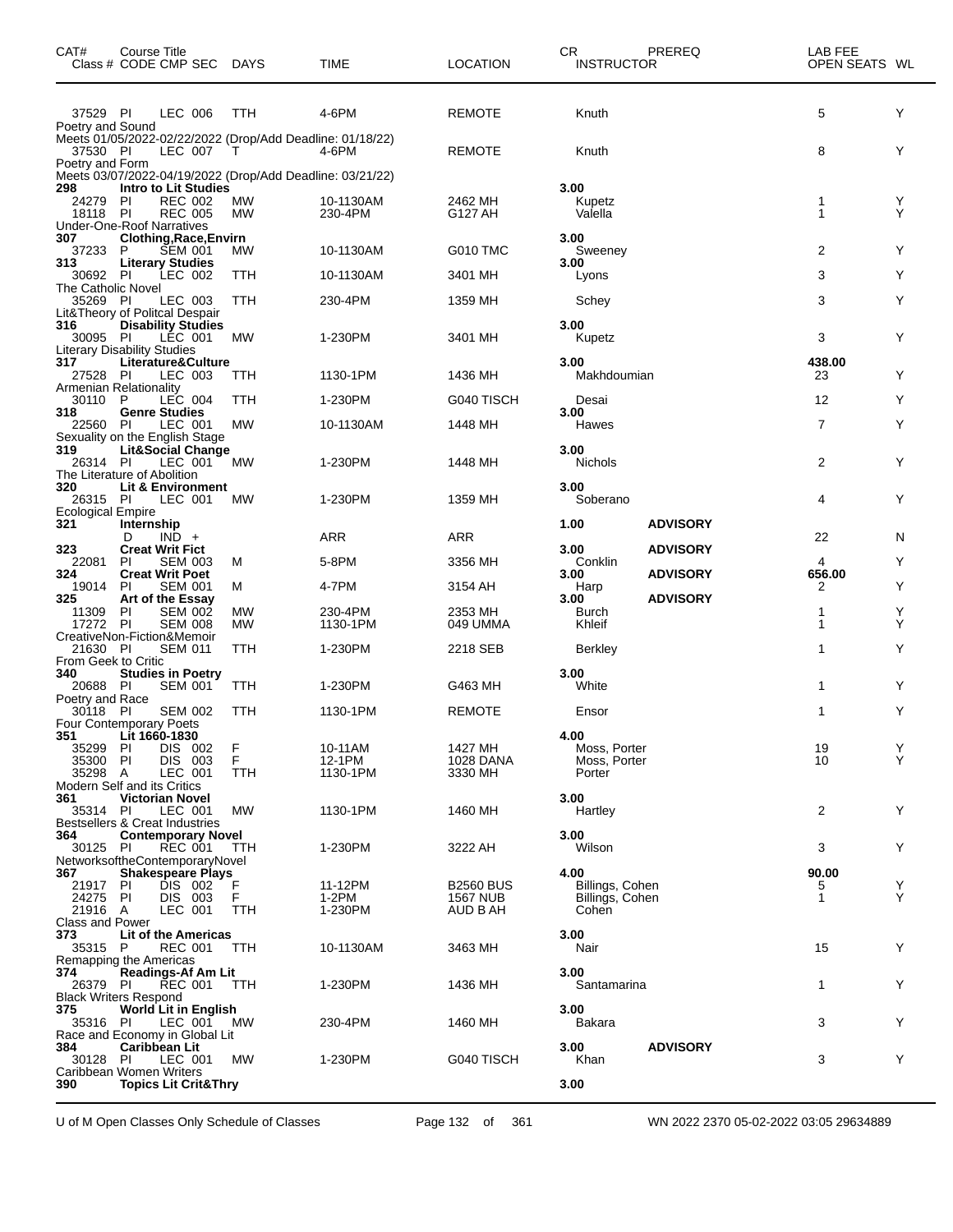| CAT#                                                              | Course Title<br>Class # CODE CMP SEC DAYS                                               |            | <b>TIME</b> | <b>LOCATION</b>  | CR<br><b>INSTRUCTOR</b>   | PREREQ          | LAB FEE<br>OPEN SEATS WL |   |
|-------------------------------------------------------------------|-----------------------------------------------------------------------------------------|------------|-------------|------------------|---------------------------|-----------------|--------------------------|---|
| 35317 PI                                                          | <b>REC 001</b><br>How to Save the Planet                                                | TTH        | 10-1130AM   | 2306 MH          | Traisnel                  |                 | $\mathbf{1}$             | Y |
| 397<br>19015 PD<br>The Art of Research                            | <b>Honors Sem</b><br><b>SEM 001</b>                                                     | МW         | 1130-1PM    | 3333 MH          | 3.00<br>Bakara            | <b>ADVISORY</b> | 5                        | Y |
| 407<br>35462 PI                                                   | <b>Topics Lang &amp; Lit</b><br><b>SEM 003</b>                                          | МW         | 230-4PM     | 3222 AH          | 3.00<br>Traub - she-her   |                 | 4                        | Y |
| Renaissance Sex<br>37607 PI                                       | <b>SEM 005</b><br>Pthlss Plcs in Old English Lit                                        | МW         | 10-1130AM   | 1028 DANA        | Clark                     |                 | 12                       | Y |
| 408<br>35319 PI<br>410                                            | Varieties English<br><b>REC 001</b><br><b>Middle English</b>                            | <b>TTH</b> | 1130-1PM    | 3347 MH          | 3.00<br>Toon<br>3.00      |                 | 14                       | Y |
| 21181<br>420                                                      | PI<br><b>REC 001</b><br><b>Tech &amp; Humanities</b>                                    | TTH        | 830-10AM    | 3333 MH          | Toon<br>3.00              |                 | 15                       | Y |
| 35320 PI<br><b>Disabilities Past</b>                              | <b>SEM 001</b>                                                                          | МW         | 1130-1PM    | 173 LORCH        | Orr                       |                 | 12                       | Y |
| 423<br>11313 PI                                                   | <b>Adv Writing Fiction</b><br><b>SEM 001</b>                                            | W          | 4-7PM       | 2325 MH          | 3.00<br>Pinto             |                 | $\mathbf{1}$             | Y |
| 424<br>18174 PI                                                   | <b>Adv Poetry Writing</b><br><b>SEM 001</b>                                             | M          | 1-4PM       | 2330 MH          | 3.00<br>Hu                |                 | 10                       | Y |
| 428                                                               | Does Poetry Make Things Happen<br>SeniorCreatWritTutor                                  |            |             |                  | 3.00                      | <b>ADVISORY</b> |                          |   |
| 11315<br>440                                                      | <b>SEM 001</b><br>-PI<br><b>Modern Poetry</b>                                           | F          | 2-3PM       | <b>ARR</b>       | Walker<br>3.00            |                 | $\overline{7}$           | Y |
| 35321                                                             | -PI<br><b>REC 001</b><br>Modernist Poetries in the U.S.                                 | TTH        | 10-1130AM   | 2334 SEB         | White                     |                 | 2                        | Y |
| 442<br>30133 PI<br><b>Unruly Feelings</b>                         | <b>Studies in Poetry</b><br>LEC 001                                                     | МW         | 230-4PM     | G040 TISCH       | 3.00<br>Chakraborty       |                 | 18                       | Y |
| 444<br>11317                                                      | Theat Hst II<br>P<br><b>REC 002</b>                                                     | <b>TTH</b> | 1-230PM     | 2439 WDC         | 3.00<br>Hooker he-they    |                 | 17                       | Y |
| 450<br>35322 PI                                                   | Med&Ren Lit<br><b>REC 001</b>                                                           | TTH        | 1-230PM     | 1401 MH          | 3.00<br><b>Brandolino</b> |                 | 17                       | Y |
| <b>Medieval Rebels</b><br>452<br>35323 PI<br>Reading for the Plot | Lit 1830-Present<br>REC 001                                                             | МW         | 230-4PM     | 3463 MH          | 3.00<br>Hack              |                 | 9                        | Y |
| 461<br>26345 PI<br><b>Romantic Poetry</b>                         | <b>Engl Romantic Lit</b><br><b>REC 001</b>                                              | TTH        | 1130-1PM    | 3437 MH          | 3.00<br>Schey             |                 | $\overline{7}$           | Y |
| 464<br>40296 P                                                    | <b>Study Indi Authors</b><br><b>REC 001</b><br>James Baldwin Legacy                     | Т          | 1-4PM       | 2427 MH          | 3.00<br>Zaborowska        |                 | 30                       | Y |
| 469<br>35324 PI                                                   | <b>Milton</b><br><b>REC 001</b><br>World Breaking Apart                                 | МW         | 1130-1PM    | <b>REMOTE</b>    | 3.00<br>Schoenfeldt       |                 | $\overline{7}$           | Y |
| 470<br>35325 PI                                                   | <b>Colonial Revol AmLit</b><br>REC 001<br>Frontiers and Borderlands                     | МW         | 230-4PM     | 1436 MH          | 3.00<br>Orr               |                 | 14                       | Y |
| 492<br>41219 PI                                                   | <b>Spc Topics Lang&amp;Lit</b><br>LEC 001 TTH<br><b>Staging America in Six Plays</b>    |            | 2-4PM       | <b>REMOTE</b>    | 2.00<br><b>Brater</b>     |                 | 9                        | Y |
| 496                                                               | Meets 01/05/2022-02/22/2022 (Drop/Add Deadline: 01/18/22)<br><b>Complete the Thesis</b> |            |             |                  | 3.00                      | <b>ADVISORY</b> |                          |   |
| 16058 PI<br><b>HONORS</b>                                         | <b>SEM 001</b>                                                                          | TTH        | 1-230PM     | 3460 MH          | Pinch                     |                 | 16                       | N |
| 502<br>35326 P                                                    | Old Engl Lit<br><b>SEM 001</b><br>Pthiss Pics in Old English Lit                        | МW         | 10-1130AM   | <b>1028 DANA</b> | 3.00<br>Clark             | <b>ADVISORY</b> | 12                       | Y |
| 503<br>21182                                                      | <b>Middle English</b><br>REČ 001<br>PR.                                                 | TTH        | 830-10AM    | 3333 MH          | 3.00<br>Toon              | <b>ADVISORY</b> | 15                       | Y |
| 526<br>35328 P                                                    | Literature&Culture<br><b>SEM 001</b>                                                    | МW         | 1130-1PM    | 173 LORCH        | 3.00<br>Orr               | <b>ADVISORY</b> | 12                       | Y |
| Disabilities Past<br>540<br>35327 P                               | <b>Topics Lang &amp; Lit</b><br>SEM 001 F                                               |            | 12-3PM      | 2050 SKB         | 1.00-3.00<br>Mattawa      | <b>ADVISORY</b> | $\overline{7}$           | Y |
| 572<br>24281                                                      | Literary Editing & Publishing<br><b>WKshp Write Fiction</b><br><b>SEM 001</b><br>PD.    | M          | 530-830PM   | 3184 AH          | 6.00<br>Holland           | <b>ADVISORY</b> | 4                        | Y |
| 575<br>11320                                                      | <b>Wkshop Write Poetry</b><br><b>SEM 001</b><br>PD.                                     | W          | 1-4PM       | 3315 MH          | 6.00<br>Mattawa           | <b>ADVISORY</b> | 1                        | Y |
| 580<br>20703 PI                                                   | <b>Disability Studies</b><br>SEM 001                                                    | $\top$     | 4-7PM       | G463 MH          | 3.00<br><b>Kuppers</b>    | <b>ADVISORY</b> | 8                        | N |
| 590                                                               | DsbltyArts&Cltre:COVID&Beyond<br>Indi Study MA Stu                                      |            |             |                  | 1.00-4.00                 | <b>ADVISORY</b> |                          |   |
| 630                                                               | $IN\overline{D}$ +<br><b>Special Topics</b>                                             |            | ARR         | ARR              | 3.00                      |                 | 24                       | N |
| 23417 PR                                                          | <b>SEM 001</b>                                                                          | МW         | 230-4PM     | 1511 EQ          | Porter                    |                 | 9                        | Y |

U of M Open Classes Only Schedule of Classes Page 133 of 361 WN 2022 2370 05-02-2022 03:05 29634889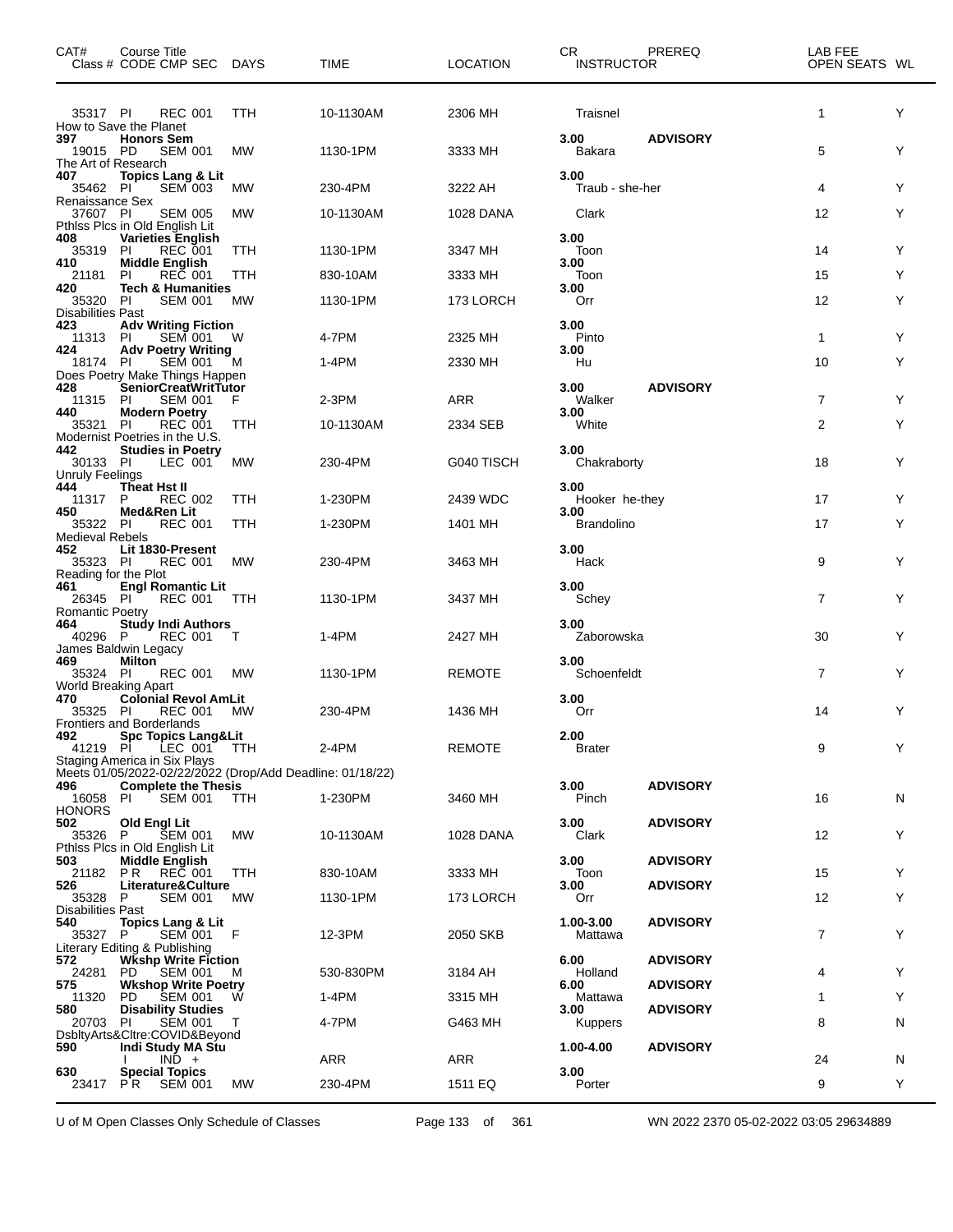| CAT#  | <b>Course Title</b><br>Class # CODE CMP SEC DAYS     |           | <b>TIME</b> | <b>LOCATION</b> | CR.<br><b>INSTRUCTOR</b> | PREREQ          | LAB FEE<br><b>OPEN SEATS</b> | WL |
|-------|------------------------------------------------------|-----------|-------------|-----------------|--------------------------|-----------------|------------------------------|----|
|       |                                                      |           |             |                 |                          |                 |                              |    |
|       | <b>Professional Humanities Career</b>                |           |             |                 |                          |                 |                              |    |
| 653   | <b>Topic 20c Amer Lit</b>                            |           |             |                 | 3.00                     | <b>ADVISORY</b> |                              |    |
| 35344 | <b>SEM 001</b><br>P <sub>R</sub>                     | TTH       | 830-10AM    | 2469 MH         | Levy-Hussen              |                 | 2                            |    |
| 658   | Crrnt Prblms African Amrcn Lit                       |           |             |                 | 3.00                     |                 |                              |    |
| 36074 | <b>DS Special Topics</b><br><b>SEM 001</b><br>P<br>M |           | 4-7PM       | 3000 STB        |                          |                 | 6                            |    |
| 675   | <b>Create Writing Proj</b>                           |           |             |                 | Yergeau<br>6.00          | <b>ADVISORY</b> |                              |    |
| 11321 | <b>PD</b><br>SEM 001<br>W                            |           | 6-9PM       | 2449 MH         | <b>Buntin</b>            |                 | 9                            |    |
| 799   | <b>Departmental Colloq</b>                           |           |             |                 | 3.00                     | <b>ADVISORY</b> |                              |    |
|       | IND.<br>$+$                                          |           | <b>ARR</b>  | <b>ARR</b>      |                          |                 | 22                           | N  |
| 821   | <b>Sem Critical Theory</b>                           |           |             |                 | 3.00                     | <b>ADVISORY</b> |                              |    |
| 35345 | <b>SEM 001</b><br>P <sub>R</sub>                     | <b>MW</b> | 10-1130AM   | 3440 MH         | Miller                   |                 | 5                            | N  |
|       | Rcndng Prntsm: pprchs 21stC US                       |           |             |                 |                          |                 |                              |    |
| 990   | Diss-Precand                                         |           |             |                 | 1.00-8.00                | <b>ADVISORY</b> |                              |    |
|       | $IND +$                                              |           | <b>ARR</b>  | <b>ARR</b>      |                          |                 | 24                           | N  |
| 993   | G S I Training                                       |           |             |                 | 1.00                     | <b>ADVISORY</b> |                              |    |
| 25209 | REC 001<br>P                                         |           | 10-1130AM   | 3222 AH         | <b>McCarty</b>           |                 | 7                            | N  |
| 38226 | <b>REC 002</b><br>P                                  |           | 1-230PM     | 3184 AH         | Walker                   |                 | 4                            | N  |
| 995   | Diss-Cand                                            |           |             |                 | 8.00                     | <b>ENFORCED</b> |                              |    |
|       | IND.<br>R<br>$+$                                     |           | <b>ARR</b>  | <b>ARR</b>      |                          |                 | 24                           | N  |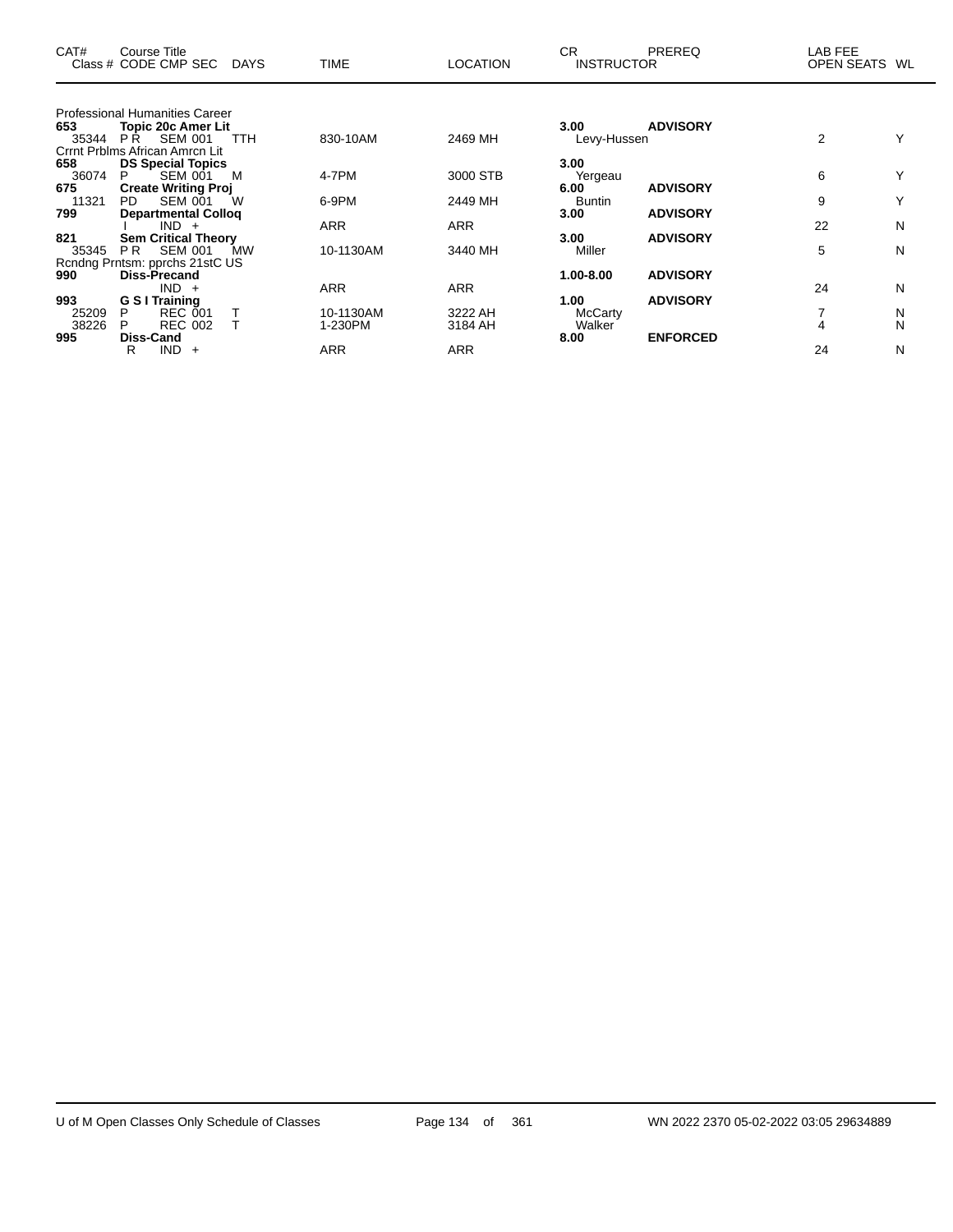| CAT# | ourse Titleٽ         |             |             |                 | ◠◻<br>◡◚          | PREREQ | _AB FEE       |  |
|------|----------------------|-------------|-------------|-----------------|-------------------|--------|---------------|--|
|      | Class # CODE CMP SEC | <b>DAYS</b> | <b>TIME</b> | <b>LOCATION</b> | <b>INSTRUCTOR</b> |        | OPEN SEATS WL |  |
|      |                      |             |             |                 |                   |        |               |  |

### **Earth and Environmental Sciences**

### **Earth and Environmental Sciences (EARTH) Open Sections**

|                             | <b>Energy from Earth</b>                      |                     | 2 Liter <b>gy Hom Lat in</b><br>35424 P LEC 001 TTH 4-5PM 1400 CHEM Becker                                                                                          |                       | 1.00                          |                      |                |        |
|-----------------------------|-----------------------------------------------|---------------------|---------------------------------------------------------------------------------------------------------------------------------------------------------------------|-----------------------|-------------------------------|----------------------|----------------|--------|
|                             |                                               |                     | Half-term minicourse. Meets January 05 thru February 24. Final Exam on February 24 unless otherwise arranged.                                                       |                       |                               |                      | 136            | Y      |
|                             | Early Drop/Add Deadline: January 17.          |                     |                                                                                                                                                                     |                       |                               |                      |                |        |
| 103                         | Dinosaurs&Othr Fail                           |                     |                                                                                                                                                                     |                       | 1.00                          |                      |                |        |
|                             |                                               |                     | 24503 P LEC 002 TH 2-3PM 1800 CHEM Cherney<br>Half-term minicourse. Meets March 07 thru April 19. Final Exam on April 19 unless otherwise arranged. Drop/Add        |                       |                               |                      | 9              |        |
| deadline March 21.          |                                               |                     |                                                                                                                                                                     |                       |                               |                      |                |        |
| 104                         | Ice Ages-Past&Futur                           |                     |                                                                                                                                                                     |                       | 1.00                          |                      |                |        |
|                             |                                               |                     | 30559 P LEC 001 TTH 2-3PM 1800 CHEM Robbins<br>Half-term minicourse. Meets January 05 thru February 24. Final Exam on February 24 unless otherwise arranged.        |                       |                               |                      | 289            | Y      |
|                             | Early Drop/Add Deadline: January 17.          |                     |                                                                                                                                                                     |                       |                               |                      |                |        |
| 105 — 105                   | <b>Tectonic Earth</b>                         |                     | 35428 P LEC 002 MW 2-3PM 2500 SKB Huang                                                                                                                             |                       | 1.00                          |                      |                |        |
|                             |                                               |                     | Half-term minicourse. Meets March 07 thru April 18. Final Exam on April 18 unless otherwise arranged. Drop/Add                                                      |                       |                               |                      | 115            | Y      |
| deadline March 21.          |                                               |                     |                                                                                                                                                                     |                       |                               |                      |                |        |
| 107 —<br>35427 P            | <b>Volcano&amp;Earthquakes</b>                |                     | LEC 001 MW 2-3PM 2500 SKB                                                                                                                                           |                       | 1.00<br>Ruff                  |                      | 226            | Y      |
|                             |                                               |                     | Half-term minicourse. Meets January 05 thru February 23. Final Exam on February 23 unless otherwise arranged.                                                       |                       |                               |                      |                |        |
|                             | Early Drop/Add Deadline: January 17.          |                     |                                                                                                                                                                     |                       |                               |                      |                |        |
| 108                         | <b>When Earth Attacks</b>                     |                     |                                                                                                                                                                     |                       | 1.00                          |                      | 15             | Y      |
|                             |                                               |                     | 35434 P LEC 002 TTH 11-12PM<br>Half-term minicourse. Meets March 07 thru April 19. Final Exam on April 19 unless otherwise arranged. Drop/Add                       |                       |                               |                      |                |        |
| deadline March 21.          |                                               |                     |                                                                                                                                                                     |                       |                               |                      |                |        |
|                             |                                               |                     | 37140 P LEC 001 TTH 3-4PM G005 DENT Yarce<br>Half-term minicourse. Meets January 05 thru February 24. Final Exam on February 24 unless otherwise arranged.          |                       |                               |                      | 100            | Y      |
|                             | Early Drop/Add Deadline: January 17.          |                     |                                                                                                                                                                     |                       |                               |                      |                |        |
| 109                         | <b>Water and Society</b>                      |                     | 35425 PD LEC 002 TTH 3-4PM REMOTE                                                                                                                                   |                       | 1.00                          |                      |                |        |
|                             |                                               |                     | Half-term minicourse. Meets March 07 thru April 19. Final Exam on April 19 unless otherwise arranged. Drop/Add                                                      |                       | Munson                        |                      | 13             | Y      |
| deadline March 21.          |                                               |                     |                                                                                                                                                                     |                       |                               |                      |                |        |
| 110                         | <b>Evolving Oceans</b>                        |                     |                                                                                                                                                                     |                       | 1.00                          |                      | $\overline{7}$ | Y      |
|                             |                                               |                     | 35422 P LEC 002 MW 1-2PM 2500 SKB<br>Half-term minicourse. Meets March 07 thru April 18. Final Exam on April 18 unless otherwise arranged. Drop/Add                 |                       |                               |                      |                |        |
| deadline March 21.          |                                               |                     |                                                                                                                                                                     |                       |                               |                      |                |        |
| 111                         | <b>Habitable Planet</b>                       |                     |                                                                                                                                                                     |                       | 1.00                          | <b>ADVISORY</b>      | 147            | Y      |
|                             |                                               |                     | 35432 P LEC 001 TTH 11-12PM 182 WEISER Line MDVISCHER Half-term minicourse. Meets January 05 thru February 17. Final Exam on February 17 unless otherwise arranged. |                       |                               |                      |                |        |
|                             | Early Drop/Add Deadline: January 17.          |                     |                                                                                                                                                                     |                       |                               |                      |                |        |
| 113                         | <b>Planets and Moons</b>                      |                     | 21831 P LEC 002 TTH 9-10AM AUD A AH Gleason                                                                                                                         |                       | 1.00                          |                      | 6              | Y      |
|                             |                                               |                     | Half-term minicourse. Meets March 07 thru April 19. Final Exam on April 19 unless otherwise arranged. Drop/Add                                                      |                       |                               |                      |                |        |
| deadline March 21.<br>118 — | Intro Geology Lab                             |                     |                                                                                                                                                                     |                       | 1.00                          | <b>ADVISORY</b>      |                |        |
| 11343 P                     | $LAB$ 001 M                                   | $2-4PM$             |                                                                                                                                                                     | 2512 NUB              | Lohmann                       |                      | 2              | Y      |
|                             |                                               |                     |                                                                                                                                                                     |                       |                               |                      |                |        |
|                             |                                               |                     | Students who register for EARTH 118 must also be enrolled in EARTH 119.                                                                                             |                       |                               |                      |                |        |
|                             | 11344 P                                       | LAB 002 M 4-6PM     |                                                                                                                                                                     | 2512 NUB              | Lohmann                       |                      | 5              | Y      |
| 17280 P                     |                                               | LAB 003 M 9-11AM    | Students who register for EARTH 118 must also be enrolled in EARTH 119.                                                                                             | <b>2512 NUB</b>       | Lohmann                       |                      | $\overline{7}$ | Y      |
|                             |                                               |                     | Students who register for EARTH 118 must also be enrolled in EARTH 119.                                                                                             |                       |                               |                      |                |        |
| 14143 P                     |                                               | LAB 004 TH 9-11AM   |                                                                                                                                                                     | 2512 NUB              | Lohmann                       |                      | 9              | Y      |
|                             | 16516 P LAB 005 W 2-4PM                       |                     | Students who register for EARTH 118 must also be enrolled in EARTH 119.                                                                                             | 2512 NUB              | Lohmann                       |                      | 6              | Y      |
|                             |                                               |                     | Students who register for EARTH 118 must also be enrolled in EARTH 119.                                                                                             |                       |                               |                      |                |        |
| 18998 P                     | LAB 006                                       | $4-6PM$<br><b>W</b> |                                                                                                                                                                     | 2512 NUB              | Lohmann                       |                      | 2              | Y      |
| 119                         | <b>Intro Earth Science</b>                    |                     | Students who register for EARTH 118 must also be enrolled in EARTH 119.                                                                                             |                       | 3.00                          | <b>ADVISORY</b>      |                |        |
| 35296                       | P R<br>LEC 002                                | MWF                 | 1-230PM                                                                                                                                                             | 3540 NUB              | Yarce                         |                      | 6              | Y      |
| 122<br>17161                | <b>Extreme Weather</b><br>LEC 001<br>P        | <b>MWF</b>          | 10-11AM                                                                                                                                                             | AUD C AH              | 3.00<br>Samson                |                      | 114            | N      |
| 131                         | <b>Earth Chemistry</b>                        |                     |                                                                                                                                                                     |                       | 4.00                          |                      |                |        |
| 29698                       | <b>DIS</b><br>002<br>P                        | TН                  | $1-2PM$                                                                                                                                                             | 2516 NUB              |                               |                      | 2              | Υ      |
| 29699<br>29706              | P<br>DIS 003<br>DIS 004<br>P                  | W<br>F              | 9-10AM<br>9-10AM                                                                                                                                                    | 2516 NUB<br>2516 NUB  |                               |                      | 1<br>3         | Υ<br>N |
| 29697                       | LEC 001<br>Α                                  | <b>MW</b>           | 1130-1PM                                                                                                                                                            | 2520 NUB              | Passey                        |                      |                |        |
| 172                         | <b>Climate &amp; Sustain</b><br>LAB 002<br>PD | Т                   | 9-11AM                                                                                                                                                              | 2302 SEB              | 4.00<br>Arnaboldi, Gluck      |                      | 2              | Υ      |
| 16589<br>16590              | <b>PD</b><br>LAB 003                          | Τ                   | 11-1PM                                                                                                                                                              | 2302 SEB              |                               | Arnaboldi, Batterbee | 3              | Ý      |
| 26368                       | PD<br>LAB 004                                 | TН                  | 11-1PM                                                                                                                                                              | 2302 SEB              |                               | Arnaboldi, Batterbee | 1              | Υ      |
| 18611<br>16588              | LAB 006<br>PD<br>LEC 001<br>A                 | М<br>TTH            | 2-4PM<br>1-230PM                                                                                                                                                    | 2302 SEB<br>3460 CCCB | Arnaboldi, Gluck<br>Arnaboldi |                      | 2              | Y      |
| 178                         | <b>Sci &amp; Sust Dev</b>                     |                     |                                                                                                                                                                     |                       | 3.00                          |                      |                |        |
| 36672<br>36664              | DIS 113<br>P<br>Α                             | F<br><b>MW</b>      | 3-4PM                                                                                                                                                               | 1427 MH               | Gatazka<br>McNeil             |                      | 1              | Y      |
| 201                         | LEC 100<br>Intro Geography                    |                     | 3-4PM                                                                                                                                                               | 3460 CCCB             | 4.00                          |                      |                |        |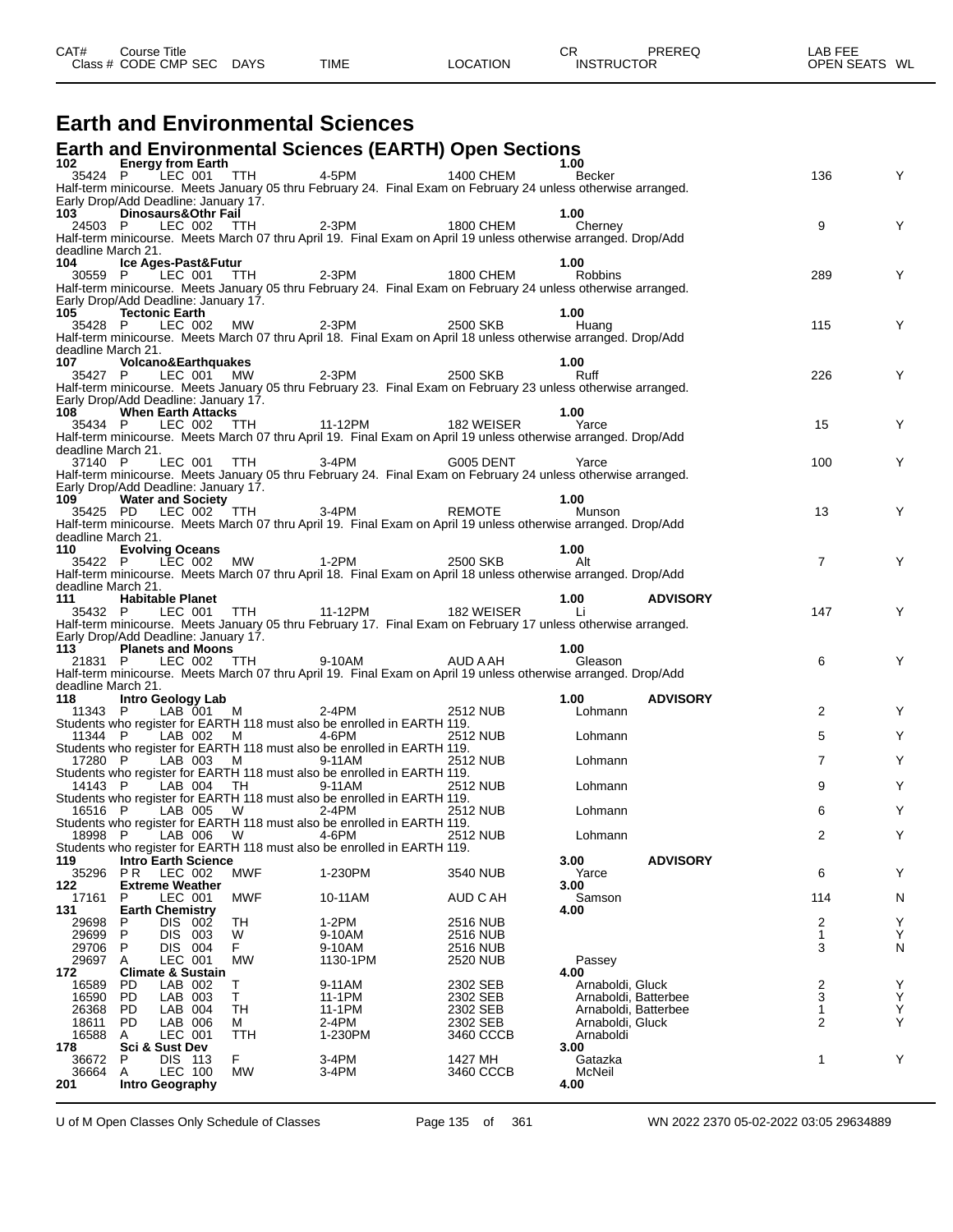| CAT#<br>Class # CODE CMP SEC DAYS | Course Title              |                    |            |                                                    | <b>TIME</b>                                                                                                     | <b>LOCATION</b>             | CR.<br><b>INSTRUCTOR</b> | PREREQ                    | LAB FEE<br>OPEN SEATS WL |        |
|-----------------------------------|---------------------------|--------------------|------------|----------------------------------------------------|-----------------------------------------------------------------------------------------------------------------|-----------------------------|--------------------------|---------------------------|--------------------------|--------|
|                                   |                           |                    |            |                                                    |                                                                                                                 |                             |                          |                           |                          |        |
| 35512 P                           |                           | LAB 003            |            | T.                                                 | 12-2PM                                                                                                          | 2512 NUB                    |                          |                           | 3                        | Y      |
| 35513 P                           |                           | LAB 004<br>LAB 005 |            | W                                                  | 9-11AM                                                                                                          | <b>2512 NUB</b>             |                          |                           | 3                        | Υ<br>Y |
| 35514 P<br>35515 P                |                           | LAB 006            |            | W<br>TH                                            | 12-2PM<br>12-2PM                                                                                                | 2512 NUB<br>2512 NUB        |                          |                           | 8                        | Y      |
| 35516 P                           |                           | LAB 007            |            | TH                                                 | 2-4PM                                                                                                           | <b>2512 NUB</b>             |                          |                           | 7                        | Y      |
| 35510 A                           |                           | LEC 001            |            | TTH                                                | 830-10AM                                                                                                        | 1528 NUB                    | Robbins                  |                           |                          |        |
| 205                               | Earth: Dyn Planet         |                    |            |                                                    |                                                                                                                 |                             | 2.00                     |                           |                          |        |
| 21169                             | - P                       | LEC 001            |            | <b>TTH</b>                                         | 4-5PM                                                                                                           | 1528 NUB                    | Ruff                     |                           | 9                        | Y      |
| 218<br>30234 PR                   | Intro Envir Sci Lab       | LAB 002            |            | <b>W</b>                                           | 12-2PM                                                                                                          | 2516 NUB                    | 1.00<br>Demers           | <b>ENFORCED</b>           | 3                        | Y      |
|                                   |                           |                    |            |                                                    | Students who register for EARTH 218 must also be enrolled in EARTH 219.                                         |                             |                          |                           |                          |        |
| 30236 PR LAB 004                  |                           |                    |            | <b>W</b>                                           | 4-6PM                                                                                                           | 2516 NUB                    | Demers                   |                           | $\overline{7}$           | Y      |
|                                   |                           |                    |            |                                                    | Students who register for EARTH 218 must also be enrolled in EARTH 219.                                         |                             |                          |                           |                          |        |
|                                   |                           |                    |            |                                                    | 30237 P.R. LAB 005 TH 11-1PM 2516<br>Students who register for EARTH 218 must also be enrolled in EARTH 219.    | 2516 NUB                    | Demers                   |                           | 10                       | Y      |
|                                   |                           |                    |            |                                                    |                                                                                                                 |                             | 3.00                     |                           |                          |        |
| 222<br>11351 P                    | Intro Oceanog             | LEC 001            |            | MW                                                 | 1-230PM                                                                                                         | AUD C AH                    | Skitka                   |                           | 16                       | Y      |
|                                   |                           |                    |            |                                                    | To enroll in the Intro Oceanography Lab, enroll in any section of EARTH 223 Students are strongly encouraged to |                             |                          |                           |                          |        |
|                                   |                           |                    |            | enroll in both EARTH 222 and 223 in the same term. |                                                                                                                 |                             |                          |                           |                          |        |
| 223                               | Intro Ocean Lab           |                    |            |                                                    |                                                                                                                 |                             | 1.00                     |                           |                          |        |
| 11352 P                           |                           | LAB 002            |            | $\top$                                             | 2-4PM                                                                                                           | <b>2516 NUB</b>             | Skitka                   |                           | 6                        | Y      |
| EARTH 222.                        |                           |                    |            |                                                    | This class is closed to seniors until December 10. Students who register for EARTH 223 must also be enrolled in |                             |                          |                           |                          |        |
| 11353 P                           |                           | LAB 003            |            | $\top$                                             | 4-6PM                                                                                                           | 2516 NUB                    | Skitka                   |                           | $\overline{7}$           | Y      |
|                                   |                           |                    |            |                                                    | This class is closed to seniors until December 10. Students who register for EARTH 223 must also be enrolled in |                             |                          |                           |                          |        |
| EARTH 222.                        |                           |                    |            |                                                    |                                                                                                                 |                             |                          |                           |                          |        |
| 11354 P                           |                           | LAB 004            |            | TH.                                                | 2-4PM                                                                                                           | 2516 NUB                    | Skitka                   |                           | 12                       | Y      |
| EARTH 222.                        |                           |                    |            |                                                    | This class is closed to seniors until December 10. Students who register for EARTH 223 must also be enrolled in |                             |                          |                           |                          |        |
| 16739 P                           |                           |                    | LAB 005 TH |                                                    | 4-6PM                                                                                                           | 2516 NUB                    | Skitka                   |                           | 12                       | Y      |
|                                   |                           |                    |            |                                                    | This class is closed to seniors until December 10. Students who register for EARTH 223 must also be enrolled in |                             |                          |                           |                          |        |
| EARTH 222.                        |                           |                    |            |                                                    |                                                                                                                 |                             |                          |                           |                          |        |
| 262                               | <b>Plants and People</b>  |                    |            |                                                    |                                                                                                                 |                             | 3.00                     |                           |                          |        |
| 29750 P                           |                           | LEC 001            |            | МW                                                 | 10-1130AM                                                                                                       | 2520 DANA                   | <b>Benedict</b>          |                           | 2                        | Y      |
| 299                               | Ind Study EARTH           | $IND +$            |            |                                                    | ARR                                                                                                             | ARR                         | 1.00-6.00                |                           | 23                       | N      |
| 310                               | <b>Env Chem&amp;Dis</b>   |                    |            |                                                    |                                                                                                                 |                             | 3.00                     | <b>ADVISORY</b>           |                          |        |
| 33158 P                           |                           | LEC 001            |            | <b>TTH</b>                                         | 230-4PM                                                                                                         | 1230 USB                    | Colacino, Galvin         |                           | 4                        | Y      |
| 314                               | <b>Geophysics</b>         |                    |            |                                                    |                                                                                                                 |                             | 4.00                     | <b>ADVISORY, ENFORCED</b> |                          |        |
| 29672 PR                          |                           | LAB 002            |            | T.                                                 | 3-5PM                                                                                                           | 2520 NUB                    |                          |                           | 3                        | Y      |
| 29751 PR<br>29671 AR              |                           | LAB 003<br>LEC 001 |            | TH<br><b>TTH</b>                                   | 3-5PM<br>830-10AM                                                                                               | <b>2520 NUB</b><br>2520 NUB | Ritsema                  |                           | 10                       | Y      |
| 321                               | <b>Earth System Dynam</b> |                    |            |                                                    |                                                                                                                 |                             | 3.00                     | <b>ADVISORY</b>           |                          |        |
| 17162 P                           |                           | $LEC$ 001          |            | TTH                                                | 12-130PM                                                                                                        | 2246 CSRB                   | Li                       |                           | 38                       | N.     |
| 325                               | <b>Envr Geochem</b>       |                    |            |                                                    |                                                                                                                 |                             | 4.00                     | <b>ENFORCED</b>           |                          |        |
| 30242 PR                          |                           | LAB 004            |            | TH                                                 | $3-6$ PM                                                                                                        | 3536 NUB                    |                          |                           | 1                        | Y      |
| 331<br>20642 PR                   | <b>Climate Change</b>     |                    |            |                                                    | 4-5PM                                                                                                           |                             | 4.00                     | <b>ADVISORY</b>           |                          |        |
| 20644 PR                          |                           | DIS 003<br>DIS 004 |            | T.<br>W                                            | 3-4PM                                                                                                           | 2504 NUB<br><b>2504 NUB</b> |                          |                           |                          | Y<br>Y |
| 22127 PR                          |                           | DIS 005            |            | W                                                  | 4-5PM                                                                                                           | 2504 NUB                    |                          |                           | 1                        | Y      |
| 22668 PR                          |                           | DIS 006            |            | <b>W</b>                                           | 5-6PM                                                                                                           | <b>2504 NUB</b>             |                          |                           | 2                        | Y      |
| 35418 PR                          |                           | DIS 007            |            | T.                                                 | 5-6PM                                                                                                           | 2504 NUB                    |                          |                           | 1                        | Y      |
| 20640 AR                          |                           | LEC 001            |            | <b>TTH</b>                                         | 1130-1PM                                                                                                        | 1528 NUB                    | Passey                   |                           |                          |        |
| 351                               | <b>Earth Structure</b>    | LAB 004            |            | W                                                  | $3-6$ PM                                                                                                        | 3526 NUB                    | 4.00                     | <b>ADVISORY</b>           | 1                        | Y      |
| 22262 PIR<br>21168 AIR            |                           | LEC 001            |            | MW                                                 | 10-1130AM                                                                                                       | 2520 NUB                    | van der Pluijm           |                           |                          |        |
| 352                               | Magma & Metamorphism      |                    |            |                                                    |                                                                                                                 |                             | 4.00                     | <b>ADVISORY, ENFORCED</b> |                          |        |
| 36884 PR                          |                           | LAB 002            |            | TН                                                 | $3-6$ PM                                                                                                        | 3530 NUB                    |                          |                           | 5                        | Y.     |
| 36883 AR                          |                           | LEC 001            |            | <b>TTH</b>                                         | 10-1130AM                                                                                                       | 2504 NUB                    | Holder                   |                           |                          |        |
| 413                               | Geomicrobiology           |                    |            | F.                                                 |                                                                                                                 |                             | 4.00                     | <b>ENFORCED</b>           |                          |        |
| 36013 PR<br>36012 AR              |                           | DIS 002<br>LEC 001 |            | MW                                                 | 1-230PM<br>1-230PM                                                                                              | 2512 NUB<br>2520 NUB        | Johnson<br>Johnson       |                           | 9                        | Y.     |
| 414.                              | <b>Weather Systems</b>    |                    |            |                                                    |                                                                                                                 |                             | 3.00                     | <b>ADVISORY</b>           |                          |        |
| 19828                             | P.                        | LEC 001            |            | <b>MWF</b>                                         | 1230-130PM                                                                                                      | 2238 CSRB                   | Marsik                   |                           | 5                        | N      |
| 419                               | <b>Paleontology Lab</b>   |                    |            |                                                    |                                                                                                                 |                             | 1.00                     | <b>ADVISORY</b>           |                          |        |
| 29668 PR LAB 002                  |                           |                    |            | $\top$                                             | $3-6$ PM                                                                                                        | 1110 BSB                    | Fisher                   |                           | 11                       | Y      |
| 436<br>19071 PIR                  | Fld Std-Strat&Paleo       | LEC 015            |            |                                                    | ARR                                                                                                             | ARR                         | 1.00-2.00                | <b>ADVISORY</b>           | 8                        |        |
| Geology of SW US                  |                           |                    |            |                                                    |                                                                                                                 |                             | Lohmann                  |                           |                          | N.     |
|                                   |                           |                    |            |                                                    | Field trip class for Spring trip. Destination TBD. Contact Prof. Lohmann for details.                           |                             |                          |                           |                          |        |
| 42780 PIR LEC 016                 |                           |                    |            |                                                    | ARR                                                                                                             | ARR                         | Niemi                    |                           | 9                        | N      |
| Geology of SW US                  |                           |                    |            |                                                    |                                                                                                                 |                             |                          |                           |                          |        |
|                                   |                           |                    |            |                                                    | Field trip class for Spring trip. Destination TBD. Contact Prof. Niemi for details.                             |                             |                          |                           |                          |        |
| 451<br>21820 PIR LEC 001 MW       | Int Struct Tectonics      |                    |            |                                                    | 10-1130AM                                                                                                       | ARR                         | 3.00<br>van der Pluijm   | <b>ADVISORY</b>           | 2                        | N      |
|                                   |                           |                    |            |                                                    | Restricted to non-Earth majors, or first-year graduate students in the Department of Earth and Environmental    |                             |                          |                           |                          |        |
| Sciences                          |                           |                    |            |                                                    |                                                                                                                 |                             |                          |                           |                          |        |
| 490                               | <b>Geol Honors</b>        |                    |            |                                                    |                                                                                                                 |                             | 1.00-6.00                |                           |                          |        |
|                                   |                           | $IND +$            |            |                                                    | ARR                                                                                                             | ARR                         |                          |                           | 24                       | N.     |
|                                   |                           |                    |            |                                                    |                                                                                                                 |                             |                          |                           |                          |        |

U of M Open Classes Only Schedule of Classes Page 136 of 361 WN 2022 2370 05-02-2022 03:05 29634889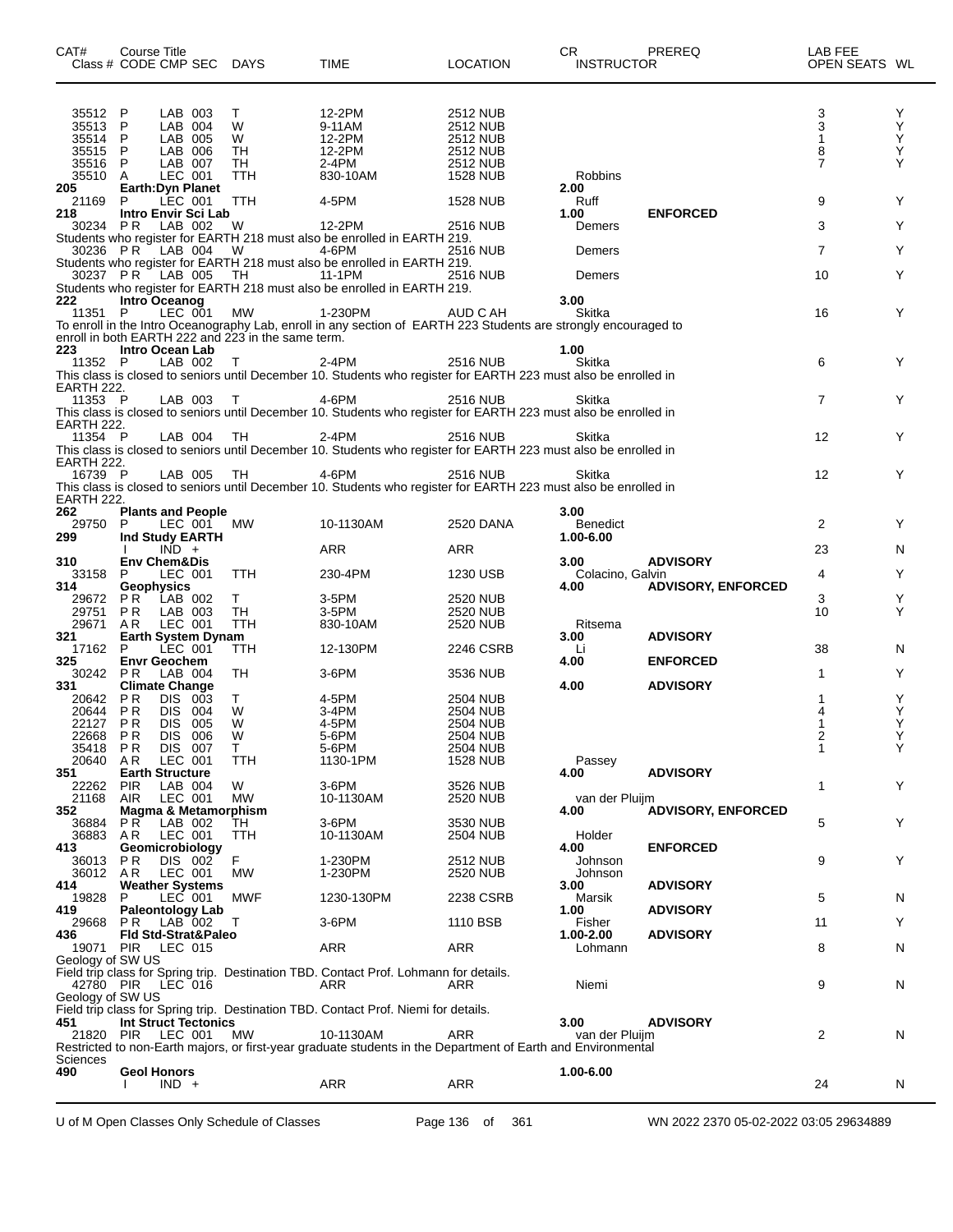| CAT#                     | <b>Course Title</b><br>Class # CODE CMP SEC                 | <b>DAYS</b> | <b>TIME</b> | <b>LOCATION</b>                                                                                                  | <b>CR</b><br><b>INSTRUCTOR</b> | PREREQ                                              | LAB FEE<br>OPEN SEATS WL |              |
|--------------------------|-------------------------------------------------------------|-------------|-------------|------------------------------------------------------------------------------------------------------------------|--------------------------------|-----------------------------------------------------|--------------------------|--------------|
| Research<br>495<br>22441 | <b>Research Methods NS</b><br><b>PR</b><br>LEC 001          | - F         | 12-1PM      | 2520 NUB<br>Contact the Dept of Earth and Environmental Sciences to request permission to enroll in this course: | 1.00<br>Niemi                  |                                                     | 12                       | Y            |
|                          | MichiganEarth@umich.edu.                                    |             |             |                                                                                                                  |                                |                                                     |                          |              |
| 496<br>Morphometrics     | <b>Topics Earth Env Sci</b><br>21515 PDR SEM 054            | -F          | 1-230PM     | 1110 BSB                                                                                                         | 1.00-5.00<br>Fisher            |                                                     | 150.00<br>10             | N            |
| 499                      | <b>Research&amp;Spec Work</b><br>$IND +$                    |             | <b>ARR</b>  | <b>ARR</b>                                                                                                       | 1.00-6.00                      |                                                     | 23                       | N            |
| Research<br>526          | <b>Earthquake &amp; Fault</b>                               |             |             |                                                                                                                  | 4.00                           | <b>ENFORCED</b>                                     |                          |              |
| 35421                    | <b>PR LEC 001</b>                                           | <b>MW</b>   | 10-12PM     | <b>2504 NUB</b>                                                                                                  | Huang                          |                                                     | 12                       | Y            |
| 531<br>27239             | <b>Sem Geologic Prob</b><br>PDR SEM 001                     | - F         | 10-11AM     | <b>2520 NUB</b>                                                                                                  | $1.00 - 3.00$<br>Ritsema       | <b>ADVISORY</b>                                     | 20                       | N            |
| 532<br>27334             | <b>Sem Climate-Tect-Top</b><br><b>SEM 050</b><br><b>PIR</b> |             | <b>ARR</b>  | <b>ARR</b>                                                                                                       | 1.00-2.00<br>Sheldon           | <b>ADVISORY</b>                                     | 10                       | N            |
| 534                      | Sem Geophy-Tec-Stru                                         |             |             |                                                                                                                  | 1.00-2.00                      | <b>ADVISORY</b>                                     |                          |              |
| 29705<br>535             | <b>PR</b><br><b>SEM 001</b><br>Sem Min-Petr-Geochm          | - F         | 11-12PM     | <b>2520 NUB</b>                                                                                                  | Spica<br>$1.00 - 2.00$         | <b>ADVISORY</b>                                     | 18                       | $\mathsf{N}$ |
| 37096<br>536             | <b>PR</b><br><b>SEM 070</b><br>Sem Stratig-Paleo            |             | <b>ARR</b>  | <b>ARR</b>                                                                                                       | Holder<br>1.00                 | <b>ADVISORY</b>                                     | 5                        | N            |
| 16586<br>541             | <b>PR</b><br>SEM 001                                        | - F         | 11-12PM     | 1110 BSB                                                                                                         | Friedman<br>2.00               |                                                     | 18                       | Y            |
| 30979                    | <b>Sem Biogeochemistry</b><br><b>PIR</b><br><b>SEM 068</b>  |             | <b>ARR</b>  | <b>ARR</b>                                                                                                       | Johnson                        |                                                     | 25                       | N            |
| 554<br>29670             | <b>Thermodyn &amp; Kinetics</b><br><b>PR</b><br>LEC 001     | <b>MW</b>   | $1-3PM$     | <b>2504 NUB</b>                                                                                                  | 4.00<br>Zhang, Li              | <b>ADVISORY</b>                                     | 15                       | Y            |
| 581<br>20829             | <b>Aquatic Chemistry</b><br>PŘ<br>LEC 001                   | <b>MW</b>   | 9-1030AM    | 2166 DOW                                                                                                         | 3.00                           | <b>ADVISORY, ENFORCED</b><br>Hayes, Zhang, Thompson | 15                       | Y            |
| 20830                    | A <sub>R</sub><br>LAB 002                                   | F           | 9-1030AM    | 2517 GGBL                                                                                                        |                                | Hayes, Zhang, Thompson                              |                          |              |
| 596<br>36916             | <b>Topics Earth Env Sci</b><br>PDR LEC 020                  | <b>TTH</b>  | 830-10AM    | <b>2504 NUB</b>                                                                                                  | 1.00-4.00<br>Hetland           | <b>ENFORCED</b>                                     | 25                       | N            |
| 36917<br>599             | PDR LEC 057<br><b>Independent Study</b>                     | <b>MW</b>   | 12-1PM      | <b>2504 NUB</b>                                                                                                  | Cory<br>1.00-9.00              |                                                     | 25                       | N            |
|                          | $IND +$                                                     |             | <b>ARR</b>  | <b>ARR</b>                                                                                                       |                                |                                                     | 22                       | N            |
| 995                      | <b>Diss-Cand</b><br>$IND +$<br>IR.                          |             | <b>ARR</b>  | <b>ARR</b>                                                                                                       | 8.00                           | <b>ENFORCED</b>                                     | 25                       | N            |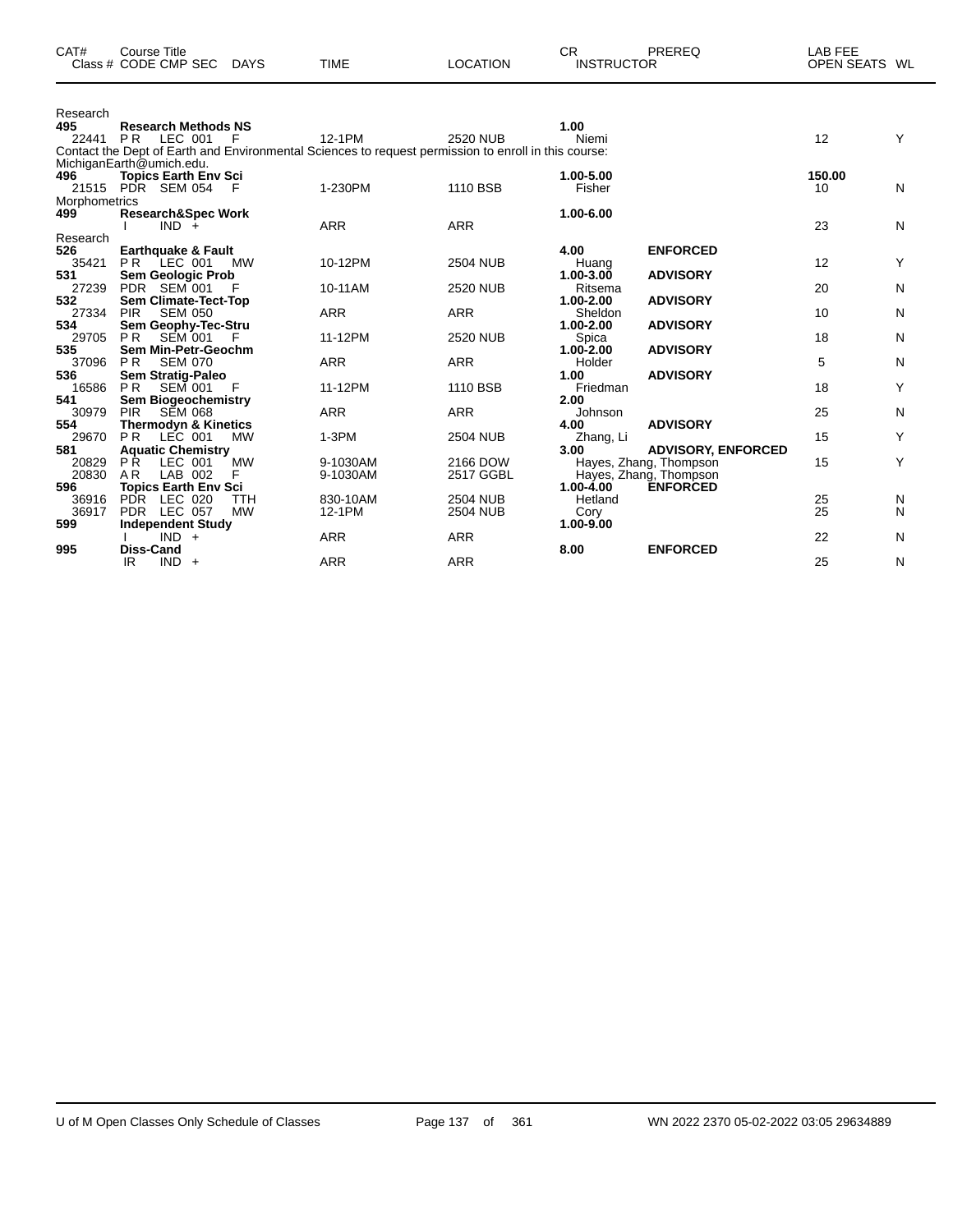| CAT# | Course Title<br>Class # CODE CMP SEC | <b>DAYS</b> | <b>TIME</b> | <b>LOCATION</b> | ⌒冖<br>◡◠<br><b>INSTRUCTOR</b> | <b>PREREC</b> | LAB FEE<br><b>OPEN SEATS</b><br>WL |
|------|--------------------------------------|-------------|-------------|-----------------|-------------------------------|---------------|------------------------------------|
|      |                                      |             |             |                 |                               |               |                                    |

# **Ecology & Evolutionary Biology Ecology and Evolutionary Biology (EEB) Open Sections**

--FOR ADDITIONAL COURSES, PLEASE CHECK THE LISTINGS UNDER BIOLOGY AND MCDB (MOLECULAR, CELLULAR AND DEVELOPMENTAL BIOLOGY).

| 300                | <b>Undergrad Research</b>                    |                    |                                                     |                                                                               |                      | 1.00-3.00                 | <b>ADVISORY</b>                                         |                |   |
|--------------------|----------------------------------------------|--------------------|-----------------------------------------------------|-------------------------------------------------------------------------------|----------------------|---------------------------|---------------------------------------------------------|----------------|---|
| 301                | <b>Active Learning Asst</b>                  | $IND +$            |                                                     | <b>ARR</b>                                                                    | ARR                  | 2.00                      | <b>ADVISORY</b>                                         | 23             | N |
|                    |                                              | $IND +$            |                                                     | <b>ARR</b>                                                                    | <b>ARR</b>           |                           |                                                         | 18             | N |
| 302                | <b>Teach Exper Undergr</b>                   |                    |                                                     |                                                                               |                      | 1.00-3.00                 |                                                         |                |   |
|                    |                                              | $IND +$            |                                                     | ARR                                                                           | <b>ARR</b>           |                           |                                                         | 23             | N |
| 372                | <b>Ecology Laboratory</b>                    |                    |                                                     |                                                                               |                      | 3.00                      | <b>ADVISORY</b>                                         | 70.00          |   |
| 35546              | <b>PI</b>                                    | LAB 002            | TН                                                  | 8-12PM                                                                        | 3142 USB             | Hoppe                     |                                                         | 8              | Y |
| 35547              | PI                                           | LAB 003            | <b>TH</b>                                           | 1-5PM                                                                         | 3142 USB             | Vought                    |                                                         | $\mathbf{1}$   | Y |
| 35545<br>391       | <b>SI</b><br><b>Evol Proc &amp; Macroevo</b> | DIS 001            | F.                                                  | 10-12PM                                                                       | 4151 USB             | Nowicki<br>4.00           | <b>ADVISORY, ENFORCED</b>                               |                |   |
| 35549              | <b>PIR</b>                                   | LAB 002            | F.                                                  | 11-1PM                                                                        | <b>1528 NUB</b>      |                           | Januario Lopes de Sousa                                 | 4              | Y |
| 35548              | <b>SIR</b>                                   | LEC 001            | <b>MW</b>                                           | 230-4PM                                                                       | 3333 MH              | Rabosky                   |                                                         |                |   |
| 400                | <b>Advanced Research</b>                     |                    |                                                     |                                                                               |                      | 1.00-3.00                 | <b>ADVISORY</b>                                         |                |   |
|                    |                                              | $IND +$            |                                                     | <b>ARR</b>                                                                    | <b>ARR</b>           |                           |                                                         | 24             | N |
| 401                | <b>Advanced Topics</b>                       |                    |                                                     |                                                                               |                      | 3.00                      | <b>ADVISORY</b>                                         |                |   |
| 29617 PI           |                                              | LEC 001            | TTH                                                 | 830-10AM                                                                      | 3230 USB             | Lehman                    |                                                         | 4              | Υ |
|                    | Protecting&Restoring Lakes                   |                    |                                                     |                                                                               |                      |                           |                                                         |                |   |
| 410<br>26903 PIR   | <b>EEB Capstone Seminar</b>                  | <b>SEM 001</b>     | <b>TTH</b>                                          | 230-4PM                                                                       | 4151 USB             | 3.00                      | <b>ADVISORY, ENFORCED</b><br>Badgley, Mills, Kondrashov | 18             | Υ |
|                    |                                              |                    |                                                     | Registration will be permitted for graduating seniors in EEB only.            |                      |                           |                                                         |                |   |
| 413                | <b>Evol Found of Med</b>                     |                    |                                                     |                                                                               |                      | 3.00                      | <b>ADVISORY, ENFORCED</b>                               |                |   |
| 27832 PIR          |                                              | LEC 001            | TTH                                                 | 4-530PM                                                                       | 4151 USB             | Kondrashov                |                                                         | 4              | Υ |
| 446                | <b>Microbial Ecology</b>                     |                    |                                                     |                                                                               |                      | 3.00                      | <b>ADVISORY</b>                                         |                |   |
| 27315              | PI                                           | LEC 001            | <b>MW</b>                                           | 10-1130AM                                                                     | 2336 MH              | Denef                     |                                                         | $\overline{2}$ | Y |
| 451                | <b>Biol of Mammals</b>                       |                    |                                                     |                                                                               |                      | 4.00                      | <b>ADVISORY</b>                                         | 75.00          |   |
| 23421              | PI                                           | LAB 002            | W                                                   | 9-12PM                                                                        | 1100 BSB             | Campbell                  |                                                         | 3              | Y |
| 23422              | PI                                           | LAB 003<br>LEC 001 | W                                                   | 2-5PM<br>1-230PM                                                              | 1100 BSB<br>1100 BSB | Campbell                  |                                                         | 1              | Y |
| 23380<br>487       | AI<br><b>Ecol of Fishes</b>                  |                    | TTH                                                 |                                                                               |                      | Cortes-Ortiz<br>3.00-4.00 | <b>ADVISORY</b>                                         |                |   |
| 21279              | P                                            | LEC 001            | <b>MWF</b>                                          | 10-11AM                                                                       | <b>1024 DANA</b>     | Alofs                     |                                                         | 23             | Y |
| 21281              | A                                            | LAB 002            | W                                                   | 2-5PM                                                                         | G556 DANA            | Alofs, Jackson            |                                                         |                |   |
| 490                | <b>Evol at Pop Level</b>                     |                    |                                                     |                                                                               |                      | 3.00                      | <b>ADVISORY, ENFORCED</b>                               |                |   |
| 35550              | <b>PIR</b>                                   | LEC 001            | TTH                                                 | 1-230PM                                                                       | G127 AH              | Kondrashov                |                                                         | 36             | Y |
| 494                | <b>Teaching Col Science</b>                  |                    |                                                     |                                                                               |                      | 2.00                      | <b>ADVISORY</b>                                         |                |   |
| 21203              | PI                                           | LEC 001            | TTH                                                 | 10-11AM                                                                       | 3163 USB             | Kurdziel                  |                                                         | $\mathbf{1}$   | Y |
| 499                | <b>Research Ethics-Bio</b>                   |                    |                                                     |                                                                               |                      | 1.00                      | <b>ADVISORY</b>                                         |                |   |
| 23510              | PI                                           | <b>SEM 001</b>     | F                                                   | 2-4PM<br>The first meeting of MCDB/EEB 499 will be held on January ___, 2022. | 4152 USB             | Jakob                     |                                                         | 2              | Y |
| 516                | <b>Princ Evolution</b>                       |                    |                                                     |                                                                               |                      | 4.00                      | <b>ADVISORY</b>                                         |                |   |
| 36759              | -PI                                          | LAB 002            | F                                                   | 11-1PM                                                                        | <b>1528 NUB</b>      |                           | Januario Lopes de Sousa                                 | 4              | Y |
| 17213              | Al                                           | LEC 001            | <b>MW</b>                                           | 230-4PM                                                                       | 3333 MH              | Rabosky                   |                                                         |                |   |
| 36760              | AI                                           | DIS 003            | W                                                   | 4-5PM                                                                         | 3333 MH              | Rabosky                   |                                                         |                |   |
| 700                | <b>Advanced Studies</b>                      |                    |                                                     |                                                                               |                      | 1.00-8.00                 | <b>ADVISORY</b>                                         |                |   |
|                    |                                              | $IND +$            |                                                     | <b>ARR</b>                                                                    | <b>ARR</b>           |                           |                                                         | 24             | N |
| 730                | <b>Advanced Studies</b>                      |                    |                                                     |                                                                               |                      | 1.00-8.00                 | <b>ADVISORY</b>                                         |                |   |
| 790                | <b>Masters Thesis</b>                        | $IND +$            |                                                     | <b>ARR</b>                                                                    | <b>ARR</b>           | 1.00-8.00                 |                                                         | 24             | N |
|                    |                                              | $IND +$            |                                                     | <b>ARR</b>                                                                    | <b>ARR</b>           |                           |                                                         | 24             | N |
| 800                | <b>Biology Seminar</b>                       |                    |                                                     |                                                                               |                      | 1.00                      | <b>ADVISORY</b>                                         |                |   |
| 10997              | <b>PI</b>                                    | <b>SEM 001</b>     | F                                                   | 9-10AM                                                                        | 4153 USB             | Baucom                    |                                                         | 9              | N |
| Discussions in EEB |                                              |                    |                                                     |                                                                               |                      |                           |                                                         |                |   |
|                    | DEPARTMENTAL SEMINAR                         |                    |                                                     |                                                                               |                      |                           |                                                         |                |   |
| 40570 PI           |                                              | <b>SEM 002</b>     |                                                     | <b>ARR</b>                                                                    | <b>ARR</b>           | Sanders                   |                                                         | 13             | N |
|                    | Ecology Reading Group                        |                    |                                                     |                                                                               |                      |                           |                                                         |                |   |
| 801<br>10998 PI    | <b>Supervised Teaching</b>                   | <b>SEM 001</b>     | T                                                   | 530-730PM                                                                     | 3230 USB             | 1.00<br>Clark             | <b>ADVISORY</b>                                         | 5              | Y |
|                    |                                              |                    | Enrollment is for new Program in Biology GSIs only. |                                                                               |                      |                           |                                                         |                |   |
| 990                | Diss-Precand                                 |                    |                                                     |                                                                               |                      | 1.00-8.00                 | <b>ADVISORY</b>                                         |                |   |
|                    |                                              | $IND +$            |                                                     | ARR                                                                           | <b>ARR</b>           |                           |                                                         | 25             | N |
| 995                | <b>Diss-Cand</b>                             |                    |                                                     |                                                                               |                      | 8.00                      | <b>ENFORCED</b>                                         |                |   |
|                    | R                                            | $IND +$            |                                                     | <b>ARR</b>                                                                    | <b>ARR</b>           |                           |                                                         | 25             | N |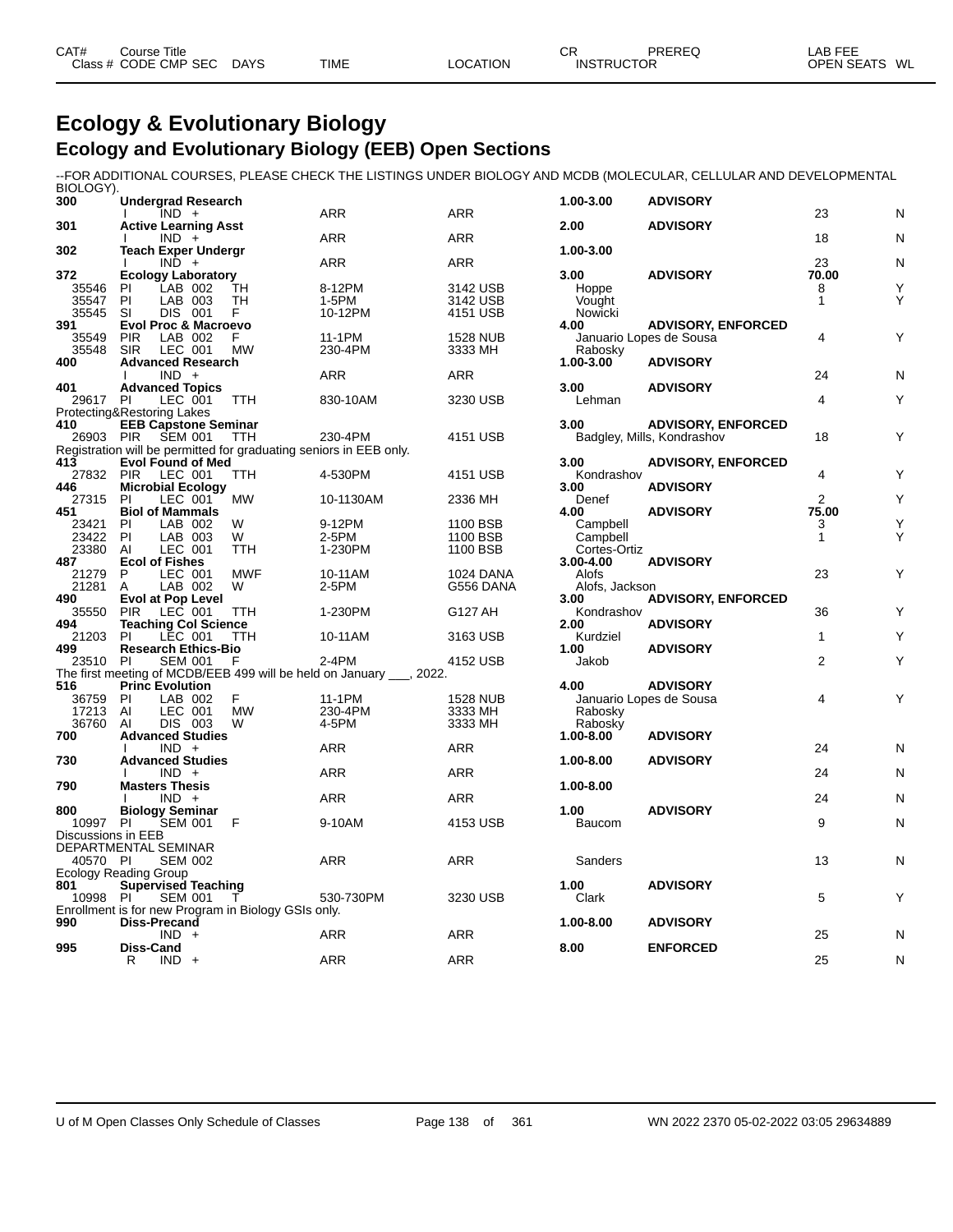| CAT# | ourse Titleٽ         |             |             |          | ⌒冖<br>◡┍          | PREREQ | LAB FEE    |    |
|------|----------------------|-------------|-------------|----------|-------------------|--------|------------|----|
|      | Class # CODE CMP SEC | <b>DAYS</b> | <b>TIME</b> | LOCATION | <b>INSTRUCTOR</b> |        | OPEN SEATS | WL |

|                                                                                                                                                    |                                                                   |                                                                                                                                                                    | <b>Economics Department</b>                              |                                                                                                                                                                                                                                                                                                                                                            |                                                                                                                                              |                                                                            |                           |                                                                        |                                                          |
|----------------------------------------------------------------------------------------------------------------------------------------------------|-------------------------------------------------------------------|--------------------------------------------------------------------------------------------------------------------------------------------------------------------|----------------------------------------------------------|------------------------------------------------------------------------------------------------------------------------------------------------------------------------------------------------------------------------------------------------------------------------------------------------------------------------------------------------------------|----------------------------------------------------------------------------------------------------------------------------------------------|----------------------------------------------------------------------------|---------------------------|------------------------------------------------------------------------|----------------------------------------------------------|
|                                                                                                                                                    |                                                                   |                                                                                                                                                                    | <b>Economics (ECON) Open Sections</b>                    |                                                                                                                                                                                                                                                                                                                                                            |                                                                                                                                              |                                                                            |                           |                                                                        |                                                          |
| 101<br>11163<br>27749<br>11166<br>11168<br>11162 A                                                                                                 | P<br>P<br>P<br>$\mathsf{P}$                                       | Principles Econ I'<br>DIS 101<br>DIS 103<br>DIS 104<br>DIS 106<br>LEC 100                                                                                          | M<br>т<br>T<br>м<br>MW                                   | 1-230PM<br>830-10AM<br>830-10AM<br>4-530PM<br>10-1130AM<br>Students will be auto-enrolled in Section 100 when they elect Sections 101-111.                                                                                                                                                                                                                 | 1469 MH<br>269 WEISER<br>335 WH<br>2520 NUB<br>140 LORCH                                                                                     | 4.00<br>Silvaggi<br>Silvaggi<br>Fernandez Ibanez<br>Chocce<br>Stevenson    | <b>ADVISORY</b>           | 1<br>6<br>25<br>2                                                      | N<br>N<br>$\overline{\mathsf{N}}$<br>${\sf N}$           |
|                                                                                                                                                    |                                                                   |                                                                                                                                                                    |                                                          | This class has a scheduled evening midterms (TBD). If you will be unavailable to take this exam, you should not                                                                                                                                                                                                                                            |                                                                                                                                              |                                                                            |                           |                                                                        |                                                          |
| register for this section of Econ 101.<br>30838<br>30839<br>11184<br>11186<br>11188<br>11189<br>11190<br>11191<br>11192<br>18339<br>18340<br>11183 | A<br>A<br>PI<br>PI<br>PI<br>PI<br>PI<br>PI<br>PI<br>PI<br>PI<br>A | MID 199<br>MID 299<br>DIS.<br>301<br>DIS<br>302<br>DIS<br>305<br>DIS.<br>306<br>DIS<br>307<br>DIS<br>308<br>DIS.<br>309<br><b>DIS</b><br>310<br>DIS 311<br>LEC 300 | TН<br>TH<br>F.<br>TН<br>F.<br>TН<br>TН<br>F.<br>F<br>TTH | ARR<br><b>ARR</b><br>4-530PM<br>4-530PM<br>1-230PM<br>1-230PM<br>230-4PM<br>1130-1PM<br>230-4PM<br>830-10AM<br>10-1130AM<br>10-1130AM<br>Students will be auto-enrolled in section 300 when they elect sections 301-311.                                                                                                                                   | ARR<br><b>ARR</b><br>1427 MH<br>G168 AH<br>1405 EQ<br>335 WH<br>1068 EH<br><b>1518 NUB</b><br>2306 MH<br>4404 RAND<br>4404 RAND<br>140 LORCH | Garud<br>Li<br>Chen<br>Han<br>Chen<br>Garud<br>Li<br>Han<br>Zhou<br>Dudley |                           | 1<br>1<br>1<br>$\frac{2}{3}$<br>$\mathbf{1}$<br>1<br>4<br>$\mathbf{1}$ | N<br>N<br>N<br>N<br>N<br>$\frac{N}{N}$<br>${\sf N}$<br>N |
| Econ 101.                                                                                                                                          |                                                                   |                                                                                                                                                                    |                                                          | There will be four evening quizzes for this course and a fifth quiz during the finals period: Jan 26 (6-8pm), Feb<br>16 (6-8pm), Mar 16 (6-8pm), Apr 6 (6-8pm), and Apr 27 (4-6pm). All quizzes must be taken on the assigned dates<br>and times. If you cannot take these quizzes as scheduled, please register for an open section in another lecture of |                                                                                                                                              |                                                                            |                           |                                                                        |                                                          |
| No overrides will be issued for this class.<br>11198<br>37352 P<br>37353<br>11193 A<br>this course: TBD                                            | P<br>- P                                                          | DIS 406<br>DIS 409<br>DIS 410<br><b>LEC 400</b>                                                                                                                    | TH<br>TН<br>TH<br>МW                                     | 4-530PM<br>4-530PM<br>830-10AM<br>230-4PM<br>Students will be auto-enrolled in section 400 when they elect sections 401-411. There will be three midterms for                                                                                                                                                                                              | <b>1505 NUB</b><br><b>1230 WEILL</b><br>2244 USB<br>140 LORCH                                                                                | Lee<br>Galeano<br><b>Franco Carruitero</b><br>Caldwell Jr                  |                           | 1<br>$\mathbf 1$<br>$\mathbf{1}$                                       | N<br>N<br>${\sf N}$                                      |
| these exam dates and times.                                                                                                                        |                                                                   |                                                                                                                                                                    |                                                          | ALL exams will begin at 8:10 PM and must be taken on the assigned dates and times. If you cannot take these exams<br>as scheduled, please register for an open section in another lecture of Econ 101. No exceptions will be made to                                                                                                                       |                                                                                                                                              |                                                                            |                           |                                                                        |                                                          |
| No overrides will be issued for this class.<br>30840 A<br>24575<br>21618<br>24577<br>23210 P<br>21616 A                                            | $\mathsf{P}$<br>P<br>P                                            | MID 499<br>DIS 508<br>DIS.<br>509<br>DIS 510<br>DIS 511<br><b>LEC 500</b>                                                                                          | TH<br>TH<br>TH<br>TН<br><b>TTH</b>                       | ARR<br>4-530PM<br>4-530PM<br>530-7PM<br>530-7PM<br>1-230PM<br>Students will be auto-enrolled in section 500 when they elect sections 501-511.                                                                                                                                                                                                              | ARR<br>3437 MH<br>2114 MLB<br><b>1518 NUB</b><br><b>1505 NUB</b><br>140 LORCH                                                                | <b>REEVES</b><br>He<br>He<br>Yang-Pacia<br>Caldwell Jr                     |                           | 3<br>$\mathbf{1}$<br>3<br>3                                            | N<br>N<br>$\overline{\mathsf{N}}$<br>${\sf N}$           |
|                                                                                                                                                    |                                                                   |                                                                                                                                                                    |                                                          | There will be three midterms for this course: TBD. ALL exams will begin at 8:10 PM and must be taken on the<br>assigned dates and times. If you cannot take these exams as scheduled, please register for an open section in<br>another lecture of Econ 101. No exceptions will be made to these exam dates and times.                                     |                                                                                                                                              |                                                                            |                           |                                                                        |                                                          |
| No overrides will be issued for this class.<br>30841 A                                                                                             |                                                                   | MID 599                                                                                                                                                            |                                                          | ARR                                                                                                                                                                                                                                                                                                                                                        | <b>ARR</b>                                                                                                                                   |                                                                            |                           |                                                                        |                                                          |
| 102<br>11202                                                                                                                                       | P R                                                               | <b>Principles Econ II</b><br>DIS 107                                                                                                                               | F                                                        | 10-1130AM                                                                                                                                                                                                                                                                                                                                                  | <b>1505 NUB</b>                                                                                                                              | 4.00<br>Cho                                                                | <b>ADVISORY</b>           | $\mathbf{1}$                                                           | Y.                                                       |
| 30842<br>11209<br>30843                                                                                                                            | A<br>P R<br>A                                                     | MID 199<br>DIS 203<br>MID 299                                                                                                                                      | TH                                                       | ARR<br>1-230PM<br>ARR                                                                                                                                                                                                                                                                                                                                      | ARR<br>3437 MH<br>ARR                                                                                                                        | Wu                                                                         |                           | $\mathbf{1}$                                                           | Y                                                        |
| 108<br>19931<br><b>Personal Finance</b>                                                                                                            | P R                                                               | <b>Intro Micro Wkshp</b><br><b>SEM 001</b>                                                                                                                         | F                                                        | 9-10AM                                                                                                                                                                                                                                                                                                                                                     | <b>1505 NUB</b>                                                                                                                              | 1.00<br>Proulx                                                             | <b>ADVISORY, ENFORCED</b> | 3                                                                      | Y                                                        |
| 208<br>24382 P                                                                                                                                     |                                                                   | Inter Micro Workshop<br><b>SEM 001</b>                                                                                                                             |                                                          | This class requires concurrent enrollment in Econ 101. Students must enroll in Econ 101 to elect Econ 108. If at<br>any time Econ 101 is dropped, the student will also be withdrawn from Econ 108.<br>1-230PM                                                                                                                                             | 140 LORCH                                                                                                                                    | 1.00<br>Dudley                                                             | <b>ADVISORY</b>           | 61                                                                     | Y                                                        |
| Economics at Work<br>251<br>22227<br>24386<br>22225<br>20684                                                                                       | PR<br>P R<br>A R<br>AR                                            | Intr Stat&Metric II<br>DIS 102<br>DIS 104<br>LEC 100<br><b>LEC 200</b>                                                                                             | F<br>F.<br>TTH<br><b>MW</b>                              | $1-2PM$<br>10-11AM<br>1130-1PM<br>1130-1PM<br>Students will be auto-enrolled in section 200 when they elect sections 201-204.                                                                                                                                                                                                                              | 1427 MH<br>3437 MH<br>2500 SKB<br>1360 EH                                                                                                    | 4.00<br>Ersan<br>Ersan<br>Koh<br>Asenova                                   | <b>ENFORCED</b>           | 2<br>1                                                                 | Υ<br>Y                                                   |
|                                                                                                                                                    |                                                                   |                                                                                                                                                                    |                                                          |                                                                                                                                                                                                                                                                                                                                                            |                                                                                                                                              |                                                                            |                           |                                                                        |                                                          |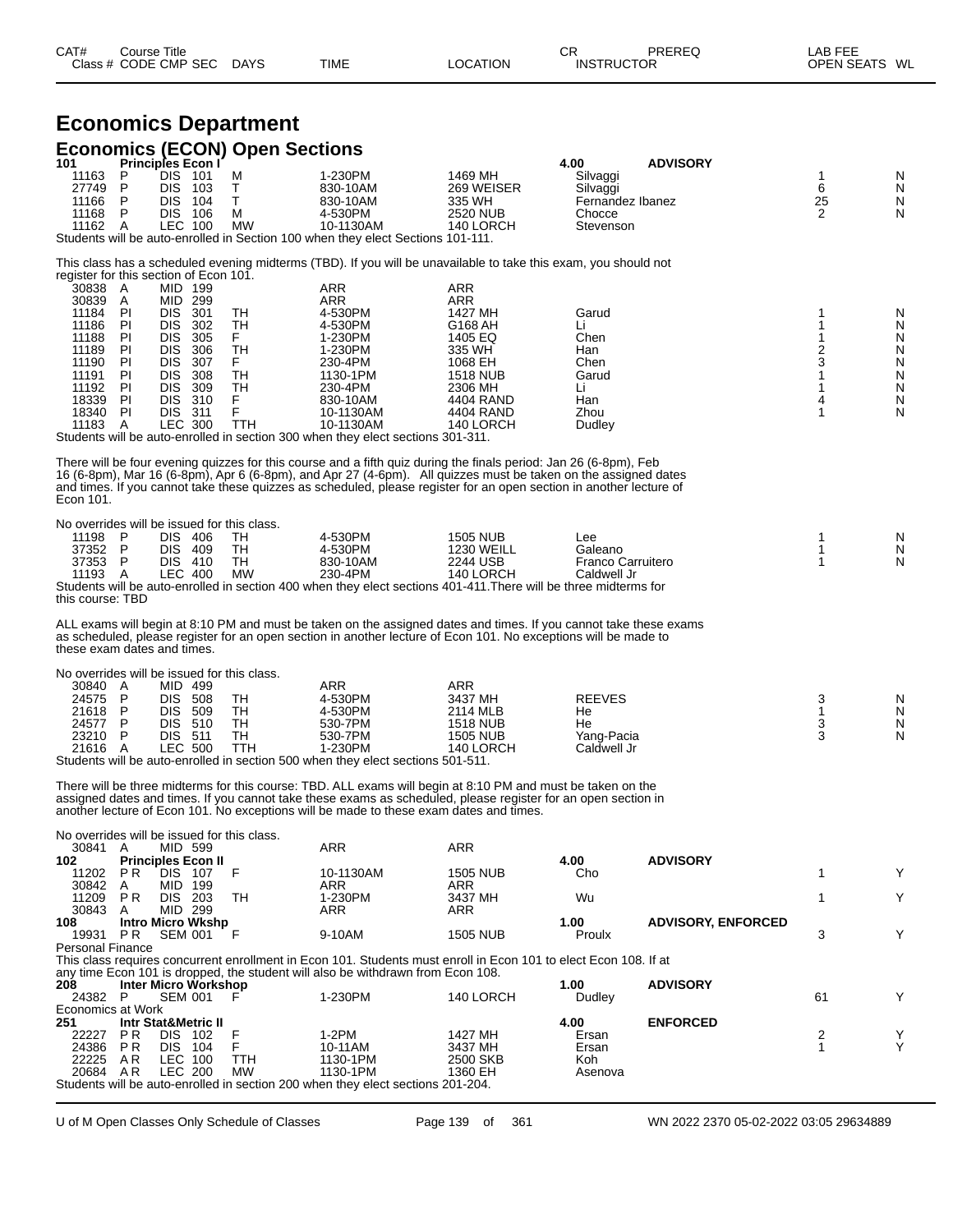| CAT#<br>Class # CODE CMP SEC   | Course Title                            |            |     | DAYS       | <b>TIME</b>                                                                                                        | <b>LOCATION</b>  | CR.<br><b>INSTRUCTOR</b> | PREREQ                            | LAB FEE<br>OPEN SEATS WL |   |
|--------------------------------|-----------------------------------------|------------|-----|------------|--------------------------------------------------------------------------------------------------------------------|------------------|--------------------------|-----------------------------------|--------------------------|---|
|                                |                                         |            |     |            |                                                                                                                    |                  |                          |                                   |                          |   |
| 325                            | Econ of Education                       |            |     |            |                                                                                                                    |                  | 3.00                     | ADVISORY, ENFORCED                |                          |   |
| 29485                          | PR.                                     | LEC 001    |     | <b>MW</b>  | 1-230PM                                                                                                            | 1068 EH          | Stevenson                |                                   | 3                        | Y |
| 370                            | <b>Environ&amp;Res Econ</b>             | LEC 001    |     |            |                                                                                                                    |                  | 3.00                     | <b>ENFORCED</b>                   |                          | Y |
| 35214<br>395                   | <b>PR</b><br><b>Topics in Microecon</b> |            |     | <b>MW</b>  | 1130-1PM                                                                                                           | 1202 SEB         | Koh<br>3.00              | <b>ADVISORY, ENFORCED</b>         | 7                        |   |
| 18040                          | P Ř                                     | LEC 001    |     | TTH        | 1-230PM                                                                                                            | <b>1210 CHEM</b> | Peralta                  |                                   | 28                       | Y |
| Matching & Market Design       |                                         |            |     |            |                                                                                                                    |                  |                          |                                   |                          |   |
| 35215 PR                       |                                         | LEC 002    |     | <b>TTH</b> | 230-4PM                                                                                                            | 3460 CCCB        | Hasanbasri               |                                   | 10                       | Y |
| Mkts&Inst Through Experimentat |                                         |            |     |            |                                                                                                                    |                  |                          |                                   |                          |   |
| 396                            | <b>Topics in Macroecon</b>              |            |     |            |                                                                                                                    |                  | 1.00                     | <b>ADVISORY, ENFORCED</b>         |                          |   |
| 35216 PR LEC 001               |                                         |            |     |            | 4-5PM                                                                                                              | 140 LORCH        | Dudek                    |                                   | 70                       | Y |
| Econ of Govrnment Intervention |                                         |            |     |            |                                                                                                                    |                  |                          |                                   |                          |   |
| 398                            | <b>Strategy</b>                         |            |     |            |                                                                                                                    |                  | 4.00                     | <b>ADVISORY, ENFORCED</b>         |                          |   |
| 35218                          | PR.                                     | DIS        | 002 | TН         | 4-5PM                                                                                                              | 1650 CHEM        | Choi                     |                                   |                          | Y |
| 35219                          | <b>PR</b>                               | <b>DIS</b> | 003 | TH         | $2-3PM$                                                                                                            | 1469 MH          | Choi                     |                                   |                          | Υ |
| 35217                          | A <sub>R</sub>                          | LEC 001    |     | <b>TTH</b> | 10-1130AM                                                                                                          | 1360 EH          | Peralta                  |                                   |                          |   |
| 401                            | <b>Intermed Micro Thrv</b>              |            |     |            |                                                                                                                    |                  | 4.00                     | <b>ADVISORY, ENFORCED</b>         |                          |   |
| 11213                          | AR.                                     | LEC 001    |     | MW         | 1-230PM                                                                                                            | AUD 3 MLB        | Proulx. Chaikina         |                                   |                          |   |
|                                |                                         |            |     |            | Students will be auto-enrolled in section 001 when they elect sections 002-013. Students must attend the following |                  |                          |                                   |                          |   |
| 30837 AR                       |                                         | MID 099    |     |            | exams: Tuesday, Feb 8, 8-10pm; Tuesday, Mar 15, 8-10pm; Monday, Apr 25, 4-6pm.<br>8-10PM                           | ARR              |                          |                                   |                          |   |
|                                | AR                                      | MID 099    |     |            | 8-10PM                                                                                                             | <b>ARR</b>       |                          |                                   |                          |   |
|                                |                                         |            |     |            | Students must attend the following exams: Tuesday, Feb 8, 8-10pm; Tuesday, Mar 15, 8-10pm; Monday, Apr 25, 4-6pm.  |                  |                          |                                   |                          |   |
| 402                            | <b>Intermed Macro Thry</b>              |            |     |            |                                                                                                                    |                  | 4.00                     | <b>ADVISORY, ENFORCED</b>         |                          |   |
| 19509                          | <b>PR</b>                               | DIS.       | 002 | F          | 10-11AM                                                                                                            | 1339 MH          | lgbal                    |                                   | 2                        | Y |
| 11221                          | <b>PR</b>                               | <b>DIS</b> | 004 | F          | 9-10AM                                                                                                             | 268 WEISER       | Finnegan                 |                                   | 16                       | Y |
| 11223                          | <b>PR</b>                               | <b>DIS</b> | 006 | F          | $3-4PM$                                                                                                            | 1469 MH          |                          | <b>Wallerstein Ferreira Gomes</b> | $\overline{\mathbf{c}}$  | Υ |
| 17663                          | <b>PR</b>                               | <b>DIS</b> | 010 | <b>TH</b>  | 9-10AM                                                                                                             | 1469 MH          | Elayan Balague           |                                   | 8                        | Υ |
| 11219                          | AR                                      | LEC 001    |     | <b>MW</b>  | 1-230PM                                                                                                            | 140 LORCH        | Cravino                  |                                   |                          |   |
|                                |                                         |            |     |            | Student will be auto-enrolled in section 001 when they elect sections 002-010.                                     |                  |                          |                                   |                          |   |

Evening Midterm Exams will be held on the following dates: TBD

If you will be unable to attend any of the exams, please consider restructuring your schedule or drop the course as the exams are mandatory.

| 409                            | <b>Game Theory</b>     |                |                                 |                                               |                                                                                 |                  | 4.00                      | <b>ADVISORY, ENFORCED</b> |                |                    |
|--------------------------------|------------------------|----------------|---------------------------------|-----------------------------------------------|---------------------------------------------------------------------------------|------------------|---------------------------|---------------------------|----------------|--------------------|
| 29941                          | P <sub>R</sub>         | DIS.           | 003                             | F                                             | $1-2PM$                                                                         | 1372 EH          | Zeng                      |                           |                | Υ                  |
| 38335                          | <b>PR</b>              | <b>DIS</b>     | 004                             | F                                             | 11-12PM                                                                         | <b>B0560 BUS</b> | <b>Bosler</b>             |                           |                | Y                  |
| 38336                          | <b>PR</b>              | DIS 005        |                                 | F                                             | 12-1PM                                                                          | <b>B0560 BUS</b> | Zeng                      |                           |                | Y                  |
| 29488                          | A <sub>R</sub>         | LEC 001        |                                 | <b>TTH</b>                                    | 10-1130AM                                                                       | 1210 CHEM        | Liu                       |                           |                |                    |
| 412                            |                        |                | <b>Topics in Macroecon</b>      |                                               |                                                                                 |                  | 3.00                      | <b>ENFORCED</b>           |                |                    |
| 29489                          | <b>PR</b>              | LEC 001        |                                 | <b>MW</b>                                     | 230-4PM                                                                         | 1360 EH          | <b>Blanco</b>             |                           | 10             | Y                  |
| Global Imbalances & Gov Policy |                        |                |                                 |                                               |                                                                                 |                  |                           |                           |                |                    |
| 414                            | <b>Growth Theory</b>   |                |                                 |                                               |                                                                                 |                  | 4.00                      | <b>ENFORCED</b>           |                |                    |
| 35223                          | <b>PR</b>              | DIS 002        |                                 | F                                             | 10-11AM                                                                         | <b>B844 EH</b>   | Olson                     |                           | 6              | $\frac{Y}{Y}$      |
| 35224                          | <b>PR</b>              | DIS 003        |                                 | F                                             | 11-12PM                                                                         | 1339 MH          | Olson                     |                           | 5              |                    |
| 35222                          | AR                     | LEC 001        |                                 | <b>MW</b>                                     | 830-10AM                                                                        | 1250 USB         | Stolyarov                 |                           |                |                    |
| 441                            |                        |                | <b>Inter Trade Theory</b>       |                                               |                                                                                 |                  | 3.00                      | <b>ENFORCED</b>           |                |                    |
| 27398                          | PR                     | LEC 001        |                                 | <b>TTH</b>                                    | 1-230PM                                                                         | 0460 CCCB        | <b>Bartelme</b>           |                           | 22             | Y                  |
| 451                            |                        |                | <b>Inter Stat&amp;Metrics I</b> |                                               |                                                                                 |                  | 4.00                      | <b>ENFORCED</b>           |                |                    |
| 11228                          | PR                     | DIS 002        |                                 | F                                             | 10-11AM                                                                         | 1469 MH          | Van Dijcke                |                           | 11             | Υ                  |
| 11229                          | <b>PR</b>              | DIS 003        |                                 |                                               | $1-2PM$                                                                         | 1175 NQ          | Van Dijcke                |                           | 5              | Y                  |
| 11227                          | A <sub>R</sub>         | LEC 001        |                                 | <b>TTH</b>                                    | 1130-1PM                                                                        | <b>B844 EH</b>   | Hasanbasri                |                           |                |                    |
| 452                            |                        |                | IntermStat&MetricsII            |                                               |                                                                                 |                  | 4.00                      | <b>ENFORCED</b>           |                |                    |
| 21262                          | <b>PR</b>              | <b>DIS</b>     | 002                             | F                                             | 12-1PM                                                                          | 1469 MH          | Huppertz                  |                           | 3              |                    |
| 21263                          | PR                     | DIS 003        |                                 | F                                             | $1-2PM$                                                                         | 2306 MH          | Huppertz                  |                           | 18             | $_{\rm Y}^{\rm Y}$ |
| 11230                          | AR                     | LEC 001        |                                 | <b>MW</b>                                     | 230-4PM                                                                         | 1400 CHEM        | Koh <sup>-</sup>          |                           |                |                    |
|                                |                        |                |                                 |                                               | Students will be auto-enrolled in section 001 when they elect section 002-003.  |                  |                           |                           |                |                    |
| 461                            |                        |                | <b>Econ Development I</b>       |                                               |                                                                                 |                  | 4.00                      | <b>ENFORCED</b>           |                |                    |
| 35226                          | <b>PR</b>              | DIS 002        |                                 | F                                             | 11-12PM                                                                         | 1084 EH          | Fertig                    |                           | 7              | Υ                  |
| 35227                          | PR                     | DIS 003        |                                 | F                                             | 12-1PM                                                                          | 1372 EH          | Fertig                    |                           | 3              | Y                  |
| 35225                          | AR                     | LEC 001        |                                 | <b>TTH</b>                                    | 10-1130AM                                                                       | 1372 EH          | Bleakley                  |                           |                |                    |
| 481                            |                        |                | <b>Govern Expenditures</b>      |                                               |                                                                                 |                  | 3.00                      | <b>ENFORCED</b>           |                |                    |
|                                |                        |                |                                 | Required Readings will be uploaded to Canvas. |                                                                                 |                  |                           |                           |                |                    |
| 40951                          | PR.                    | LEC 001        |                                 | MW                                            | 830-10AM                                                                        | AUD B AH         | Somanathan                |                           | 53             | Y                  |
| 490                            |                        |                | <b>MicroEcon Topics</b>         |                                               |                                                                                 |                  | 3.00-4.00                 | <b>ADVISORY, ENFORCED</b> |                |                    |
| 35200                          | <b>PR</b>              | LEC 200        |                                 | <b>MW</b>                                     | 10-1130AM                                                                       | <b>1400 CHEM</b> | Ke                        |                           | 12             | Y                  |
| <b>Behavioral Economics</b>    |                        |                |                                 |                                               |                                                                                 |                  |                           |                           |                |                    |
| 36854                          | P R                    | <b>DIS</b>     | 401                             | F                                             | 10-11AM                                                                         | 335 WH           | Morais Guidetti           |                           | $\overline{7}$ | Υ                  |
| 36855                          | PR                     | <b>DIS</b>     | 402                             | F                                             | 11-12PM                                                                         | 268 WEISER       | Morais Guidetti           |                           | 11             | Y                  |
| 36853                          | AR                     | <b>LEC 400</b> |                                 | <b>MW</b>                                     | 10-1130AM                                                                       | <b>1544 NUB</b>  | Heller                    |                           |                |                    |
| <b>Economics of Crime</b>      |                        |                |                                 |                                               |                                                                                 |                  |                           |                           |                |                    |
| 492                            | <b>Capitalisms</b>     |                |                                 |                                               |                                                                                 |                  | 4.00                      | <b>ENFORCED</b>           |                |                    |
| 27402                          | AIR                    | LEC 001        |                                 | <b>MW</b>                                     | 230-4PM                                                                         | 0420 CCCB        | Adams                     |                           |                |                    |
| 495                            | <b>Seminar in Econ</b> |                |                                 |                                               |                                                                                 |                  | 3.00                      | <b>ADVISORY, ENFORCED</b> |                |                    |
| 11231                          | <b>PIR</b>             | <b>SEM 001</b> |                                 | <b>TTH</b>                                    | 1-230PM                                                                         | <b>B814 EQ</b>   | Sotelo                    |                           | 3              | Y                  |
| Applied Topics in Intl Trade   |                        |                |                                 |                                               |                                                                                 |                  |                           |                           |                |                    |
|                                |                        |                |                                 |                                               | Students must apply for enrollment. Application available on Econ Dept website. |                  |                           |                           |                |                    |
| 19492 PIR SEM 002              |                        |                |                                 | <b>TTH</b>                                    | 1-230PM                                                                         | <b>B804 EQ</b>   | <b>Reynoso Sheherhers</b> |                           | $\overline{7}$ | Y                  |
|                                |                        |                |                                 |                                               |                                                                                 |                  |                           |                           |                |                    |

U of M Open Classes Only Schedule of Classes Page 140 of 361 WN 2022 2370 05-02-2022 03:05 29634889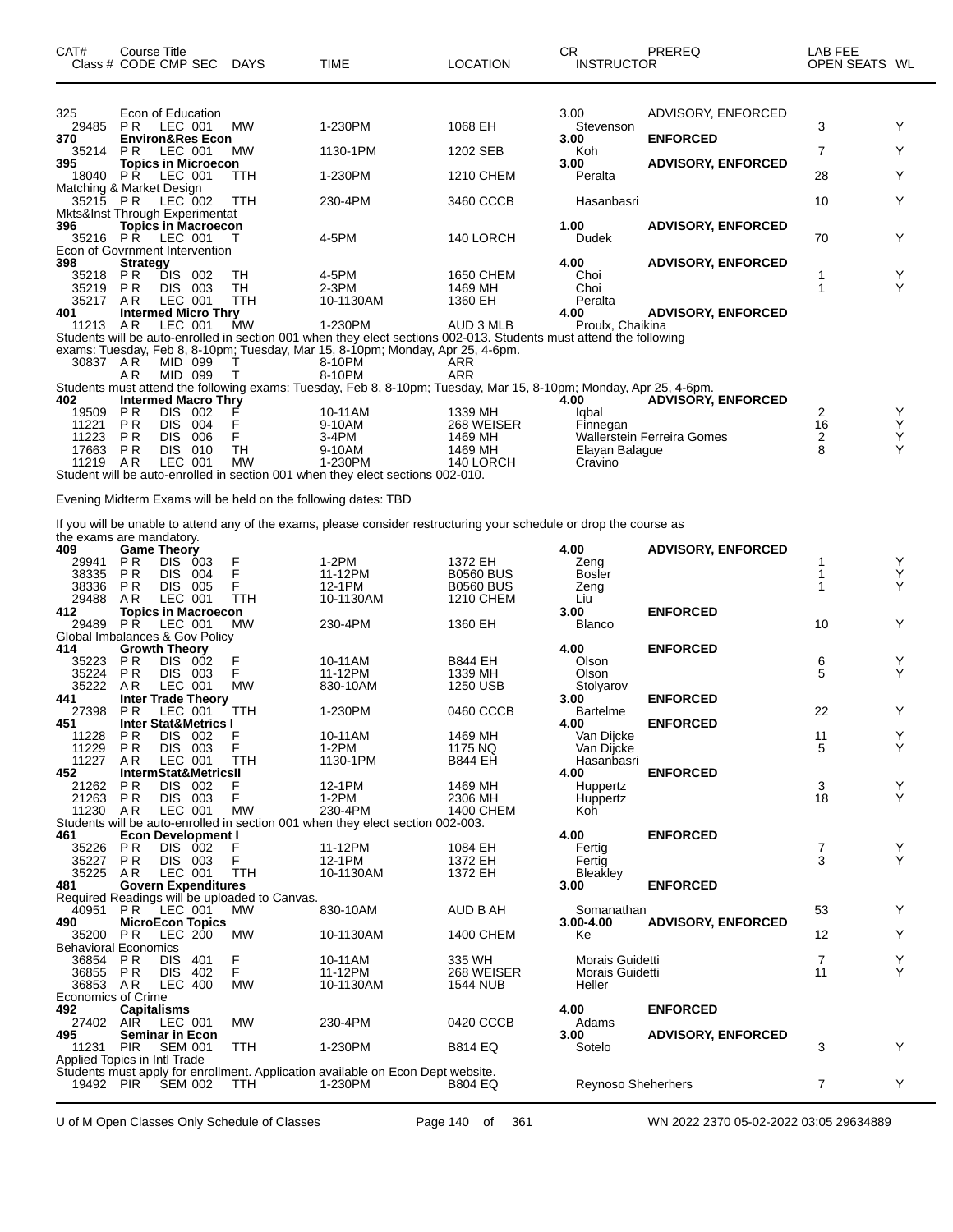| CAT# | ourse Titleٽ         |             |             |          | СR                | PREREQ | _AB FEE       |  |
|------|----------------------|-------------|-------------|----------|-------------------|--------|---------------|--|
|      | Class # CODE CMP SEC | <b>DAYS</b> | <b>TIME</b> | LOCATION | <b>INSTRUCTOR</b> |        | OPEN SEATS WL |  |
|      |                      |             |             |          |                   |        |               |  |

Gender and the Labor Market

Students must apply for enrollment. Application available on Econ Dept website.

| 498          | ablast apply for omommorning approachors available on Econ Bopl<br><b>Honors Ind Research</b> |            |                  | 1.00-4.00                         | <b>ADVISORY</b> |                |   |
|--------------|-----------------------------------------------------------------------------------------------|------------|------------------|-----------------------------------|-----------------|----------------|---|
|              | $IND +$                                                                                       | ARR        | ARR              |                                   |                 | 24             | N |
| 499          | <b>Individual Research</b><br>$IND +$                                                         | <b>ARR</b> | <b>ARR</b>       | 1.00-4.00                         | <b>ADVISORY</b> | 25             |   |
| 502          | <b>Appl Macroeconomics</b>                                                                    |            |                  | 4.00                              | <b>ADVISORY</b> |                | N |
| 29934        | DIS 002<br><b>PR</b><br>F                                                                     | 9-10AM     | 296 WEISER       | Hambardzumyan                     |                 | 2              | N |
| 29935        | F<br><b>PR</b><br>DIS 003                                                                     | 11-12PM    | 296 WEISER       | Hambardzumyan                     |                 | $\mathbf{1}$   | N |
| 13479        | LEC 001<br><b>TTH</b><br>A                                                                    | 830-10AM   | 296 WEISER       | Laitner                           |                 |                |   |
| 504          | <b>Econometr MAE II</b>                                                                       |            |                  | 4.00                              | <b>ADVISORY</b> |                |   |
| 29937        | DIS 003<br>F<br>P R                                                                           | 3-4PM      | <b>B856 EQ</b>   | Modenesi                          |                 | 4              | N |
| 19972        | LEC 001<br><b>MW</b><br>A                                                                     | 830-10AM   | G115 AH          | Asenova                           |                 |                |   |
| 598          | <b>MAE Internship</b><br>$IND +$                                                              | <b>ARR</b> | <b>ARR</b>       | 1.00                              |                 | 24             | N |
| 599          | <b>Special Tutorial</b>                                                                       |            |                  | 1.00-3.00                         | <b>ADVISORY</b> |                |   |
|              | $IND +$                                                                                       | <b>ARR</b> | <b>ARR</b>       |                                   |                 | 23             | N |
| 602          | <b>Microecon Theory II</b>                                                                    |            |                  | 1.50                              | <b>ADVISORY</b> |                |   |
| 35209        | <b>PR</b><br>DIS 002<br>TTH                                                                   | 6-730PM    | 269 WEISER       | Goel                              |                 | 10             | N |
| 35208        | LEC 001<br>TTH<br>Α                                                                           | 1130-1PM   | 1427 MH          | <b>Borgers</b>                    |                 |                |   |
| 604          | <b>Microecon Theory IV</b>                                                                    |            |                  | 1.50                              | <b>ADVISORY</b> |                |   |
| 35211        | <b>PR</b><br>DIS 002<br>TTH                                                                   | 6-730PM    | 269 WEISER       | Goel                              |                 | 4              | N |
| 35210<br>607 | LEC 001<br>TTH<br>A<br><b>Macroecon Theory II</b>                                             | 1130-1PM   | 1427 MH          | Liu<br>3.00                       | <b>ADVISORY</b> |                |   |
| 18743        | W<br><b>PR</b><br>DIS 002                                                                     | 6-730PM    | 1084 EH          | Christy                           |                 | 5              | Υ |
| 18374        | LEC 001<br><b>MW</b><br>A                                                                     | 830-10AM   | <b>1518 NUB</b>  | House, Ottonello                  |                 |                |   |
| 612          | <b>Stabilization Pol</b>                                                                      |            |                  | 3.00                              | <b>ADVISORY</b> |                |   |
| 11232        | P <sub>R</sub><br>LEC 001<br><b>TTH</b>                                                       | 530-7PM    | 171 LORCH        | Ottonello, Shapiro                |                 | 10             | N |
| 619          | <b>Adv Theory I</b>                                                                           |            |                  | 1.50                              | <b>ADVISORY</b> |                |   |
| 29620        | LEC 001<br><b>TTH</b><br>P R                                                                  | 4-530PM    | <b>B830 EQ</b>   | Liu                               |                 | 12             | N |
| 620          | <b>Adv Theory II</b>                                                                          |            |                  | 1.50                              | <b>ADVISORY</b> |                |   |
| 29621        | LEC 001<br>P <sub>R</sub><br><b>TTH</b>                                                       | 4-530PM    | 2336 MH          | Miller                            |                 | 17             | N |
| 622          | <b>Labor Economics II</b>                                                                     |            |                  | 3.00                              | <b>ADVISORY</b> |                |   |
| 11233<br>642 | <b>PR</b><br>LEC 001<br>TTH<br><b>Internati Finance</b>                                       | 830-10AM   | 173 LORCH        | <b>Reynoso Sheherhers</b><br>3.00 | <b>ADVISORY</b> | $\overline{7}$ | N |
| 19501        | <b>PR</b><br>LEC 001<br><b>MW</b>                                                             | 230-4PM    | 171 LORCH        | Cravino                           |                 | 8              | N |
| 666          | <b>Econ Dev&amp;Transitn II</b>                                                               |            |                  | 3.00                              |                 |                |   |
| 15955        | LEC 001<br><b>PR</b><br><b>MW</b>                                                             | 4-530PM    | 173 LORCH        | Adhvaryu, Heller                  |                 | 15             | N |
| 672          | <b>Econometric Anl II</b>                                                                     |            |                  | 3.00                              | <b>ADVISORY</b> |                |   |
| 29938        | <b>PR</b><br>DIS 002<br>F                                                                     | 10-1130AM  | <b>B3570 BUS</b> | Rowberry                          |                 | 3              | N |
| 11234        | LEC 001<br>TTH<br>A                                                                           | 830-10AM   | 3254 LSA         | Bai                               |                 |                |   |
|              | Students are auto-enrolled in section 001 when they elect section 002.                        |            |                  |                                   |                 |                |   |
| 679          | <b>Adv Econometrics II</b><br>LEC 001<br>P <sub>R</sub>                                       | 1130-1PM   |                  | 3.00                              | <b>ADVISORY</b> | 11             |   |
| 35207<br>684 | TTH<br><b>Government Revenues</b>                                                             |            | 471 LORCH        | Gunsilius<br>3.00                 | <b>ADVISORY</b> |                | N |
| 16780        | P <sub>R</sub><br>LEC 001<br><b>TTH</b>                                                       | 1-230PM    | 2333 MH          | Slemrod, Hines Jr                 |                 | $\overline{2}$ | N |
| 696          | Intro Research II                                                                             |            |                  | 3.00                              | <b>ADVISORY</b> |                |   |
| 13480        | <b>SEM 001</b><br><b>MW</b><br>P <sub>R</sub>                                                 | 830-10AM   | <b>B852 EQ</b>   | Zafar                             |                 | 6              | N |
| 822          | Seminar in Labor                                                                              |            |                  | 2.00                              | <b>ADVISORY</b> |                |   |
| 26137        | <b>SEM 001</b><br>P                                                                           | <b>ARR</b> | <b>ARR</b>       |                                   |                 | 20             | N |
| 832          | <b>Applied Micro</b>                                                                          |            |                  | 2.00                              | <b>ADVISORY</b> |                |   |
| 26135        | <b>SEM 001</b><br>P                                                                           | <b>ARR</b> | <b>ARR</b>       |                                   |                 | 20             | N |
| 842<br>26136 | <b>Sem-Internatl Econ</b><br><b>SEM 001</b><br>P                                              | <b>ARR</b> | <b>ARR</b>       | 3.00                              | <b>ADVISORY</b> | 20             | N |
| 882          | <b>Public Finance</b>                                                                         |            |                  | 2.00                              | <b>ADVISORY</b> |                |   |
| 26139        | <b>SEM 001</b><br>P                                                                           | ARR        | <b>ARR</b>       |                                   |                 | 20             | N |
| 899          | <b>Responsible Cond Res</b>                                                                   |            |                  | 0.65                              |                 |                |   |
| 22833        | <b>SEM 001</b><br>P<br>W                                                                      | 1130-1PM   | 6050 ISR         | Anderson                          |                 | 8              | Υ |
| 990          | Diss-Precand                                                                                  |            |                  | 1.00-8.00                         | <b>ADVISORY</b> |                |   |
|              | $IND +$                                                                                       | ARR        | <b>ARR</b>       |                                   |                 | 25             | N |
| 995          | Diss-Cand                                                                                     |            |                  | 8.00                              | <b>ENFORCED</b> |                |   |
|              | $IND +$<br>R                                                                                  | <b>ARR</b> | <b>ARR</b>       |                                   |                 | 20             | N |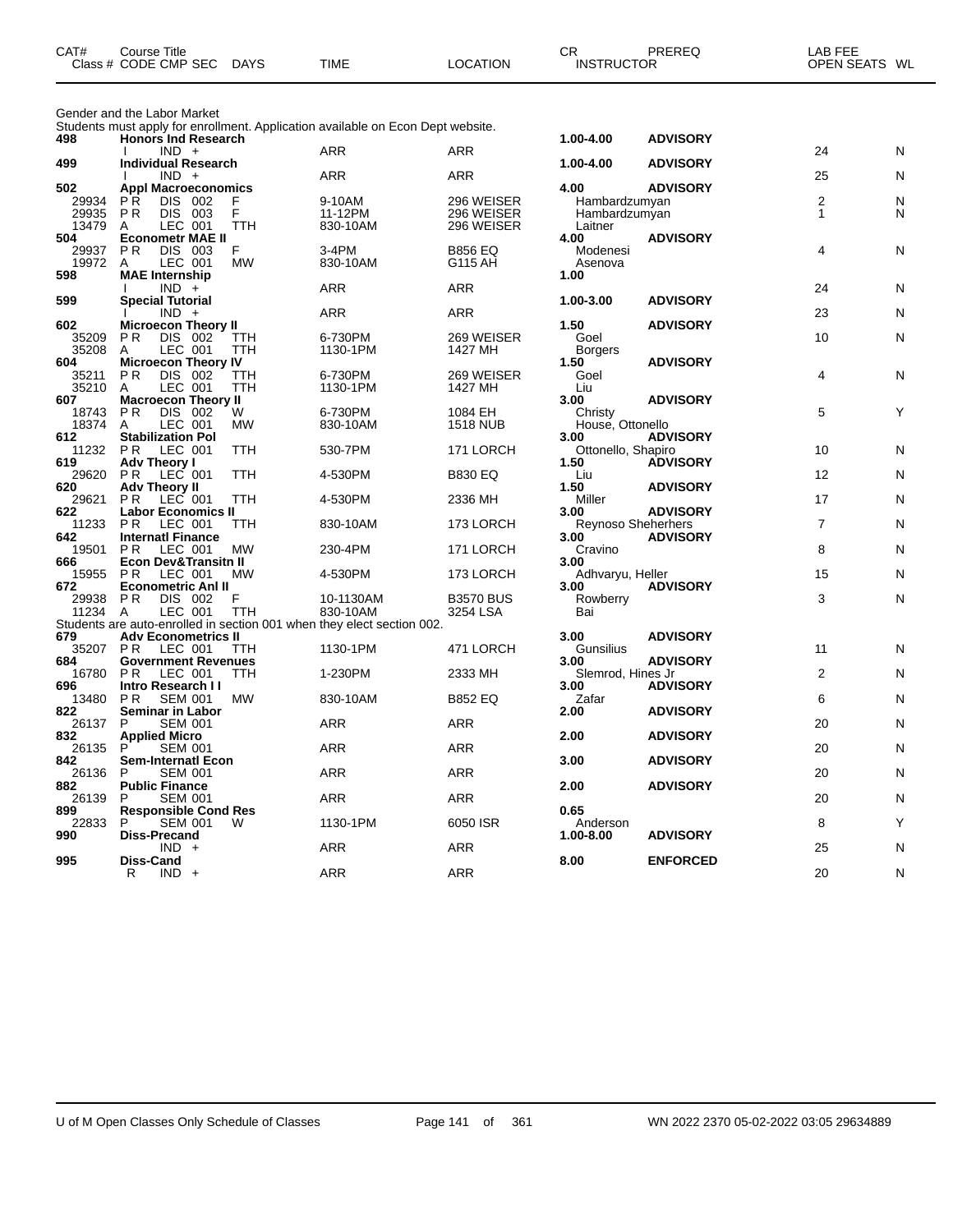| CAT# | ourse Titleٽ<br>Class # CODE CMP SEC | <b>DAYS</b> | <b>TIME</b> | LOCATION | ∼⊡<br>◡┌<br><b>INSTRUCTOR</b> | PREREQ | LAB FEE<br><b>OPEN SEATS</b> | WL |
|------|--------------------------------------|-------------|-------------|----------|-------------------------------|--------|------------------------------|----|
|      |                                      |             |             |          |                               |        |                              |    |

# **LSA II: European Studies**

| 801 | <b>European Studies (EURO) Open Sections</b><br>Directed Reading |     |     | $.00 - 3.00$ |  |
|-----|------------------------------------------------------------------|-----|-----|--------------|--|
|     | IND                                                              | ARR | ARR |              |  |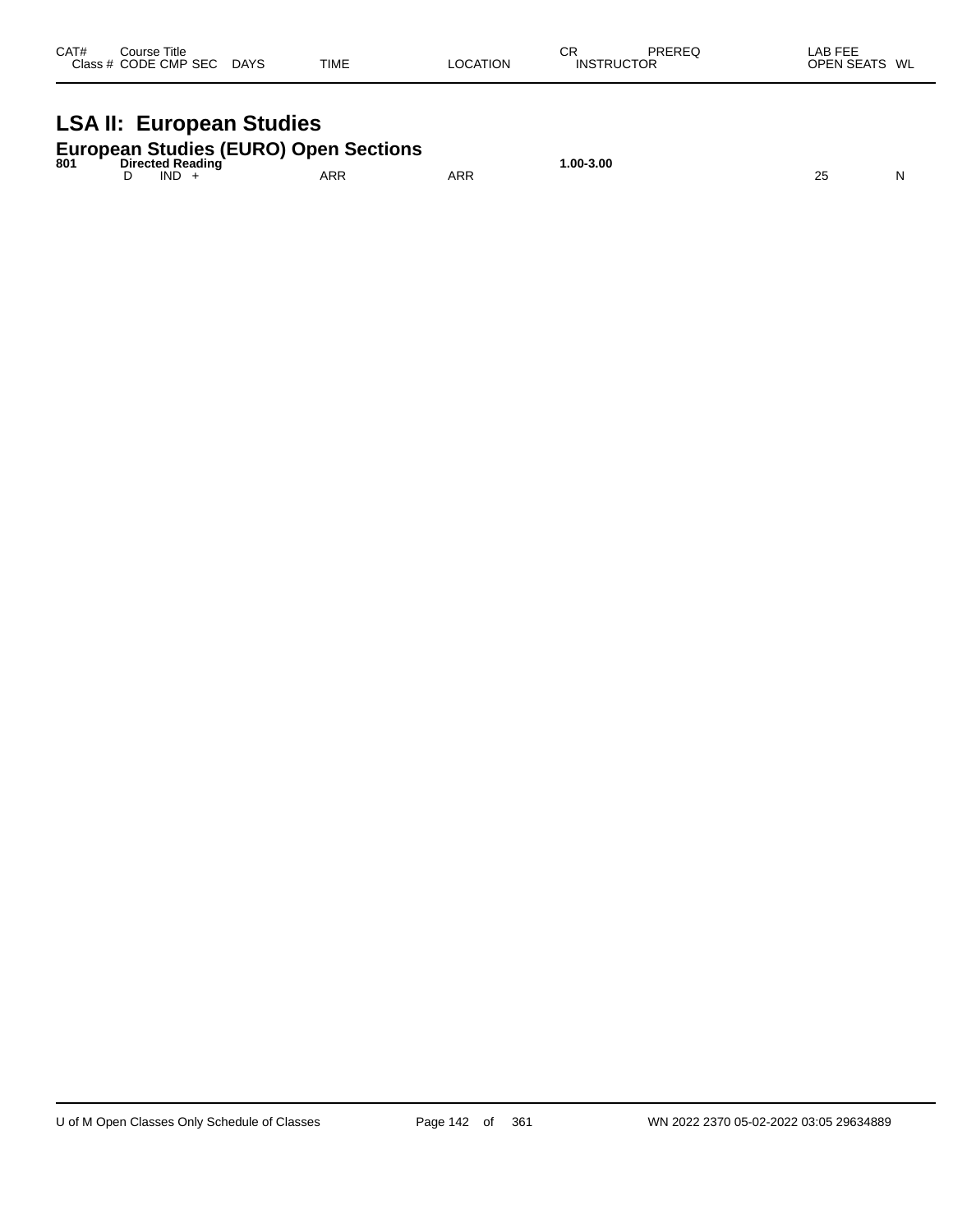# **Exhibit Museum Museum Methods (MUSMETH) Open Sections**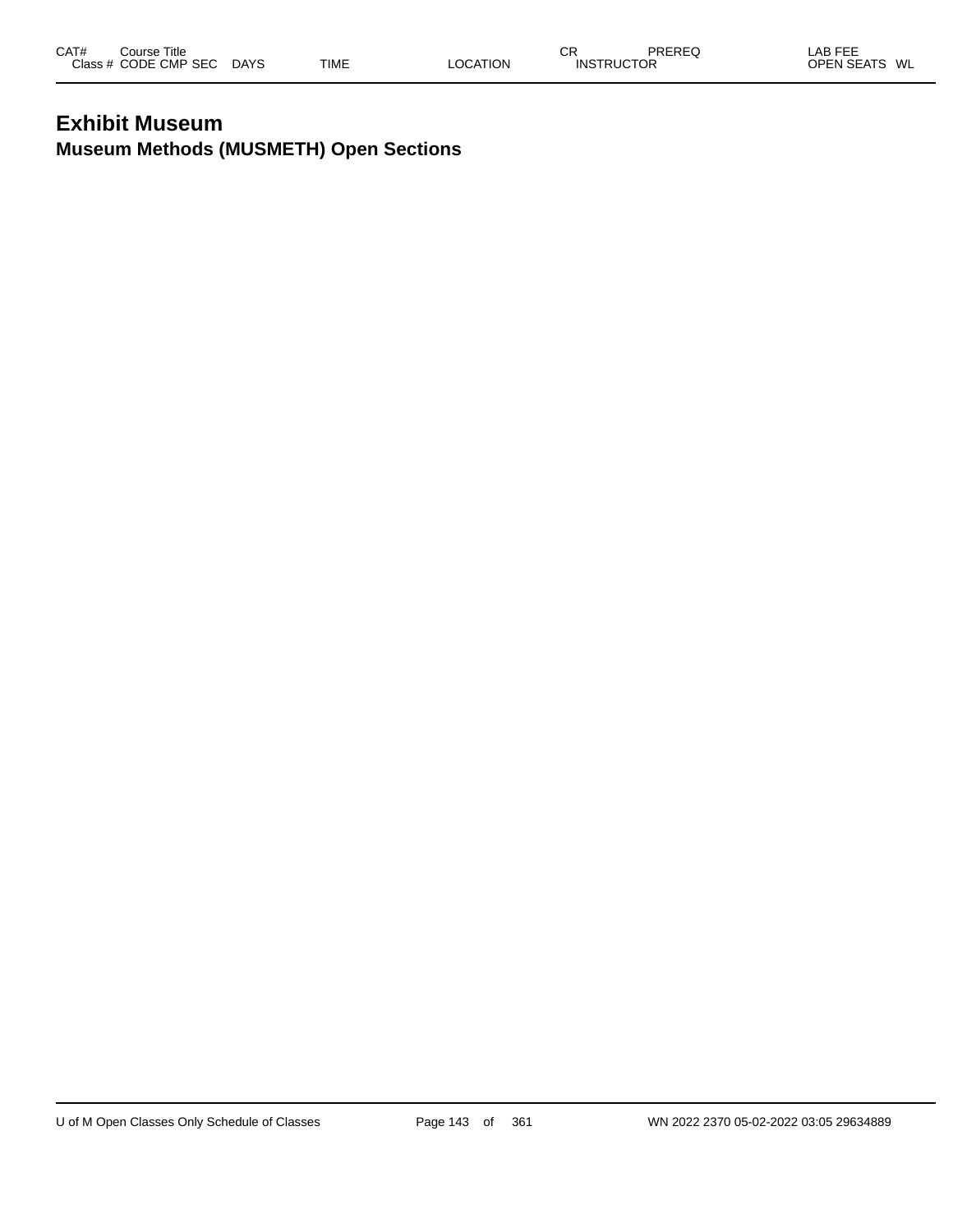| CAT# | Course Title         |             |             |          | СR                | PREREQ | LAB FEE       |
|------|----------------------|-------------|-------------|----------|-------------------|--------|---------------|
|      | Class # CODE CMP SEC | <b>DAYS</b> | <b>TIME</b> | LOCATION | <b>INSTRUCTOR</b> |        | OPEN SEATS WL |

# **Film, Television, and Media Film, Television, and Media (FTVM) Open Sections 202 Digital Media 4.00**

| 34788                      | Digital Media                         |            |            |                      | 4.00             |                 |                |        |
|----------------------------|---------------------------------------|------------|------------|----------------------|------------------|-----------------|----------------|--------|
|                            | ΡI<br>DIS 002                         | Т          | 12-1PM     | 1105 NQ              | Wilsey           |                 | 1              | Υ      |
| 34789                      | PI<br><b>DIS</b><br>003               | М          | 12-1PM     | 1105 NQ              | Wilsey           |                 | 5              | Υ      |
| 34790                      | PI<br><b>DIS</b><br>004               | т          | 5-6PM      | 1185 NQ              | Hardiman         |                 | 4              | Υ      |
| 34791                      | PI<br>DIS.<br>-005                    | Τ          | 6-7PM      | B <sub>137</sub> MLB | Hardiman         |                 | 18             | Υ      |
| 34787                      | LEC 001<br>AI                         | MW         | 830-10AM   | 1060 BSB-TBL         | Murphy           |                 |                |        |
| 210                        | <b>Intro to Screenwrtg</b>            |            |            |                      | 3.00             | <b>ADVISORY</b> | 35.00          |        |
| 21866                      | PI<br>LEC 002                         | MW         | 4-530PM    | 1437 MH              | Prasad           |                 | 3              | Υ      |
| 233                        | <b>Asian Horror Cinema</b>            |            |            |                      | 4.00             |                 |                |        |
| 36956                      | PI<br>DIS 002<br><b>PI</b>            | F<br>F     | 12-1PM     | G040 TISCH           | Park             |                 | 1<br>2         | Y<br>Υ |
| 36957                      | DIS 003                               |            | 2-3PM      | 2011 MLB             | Park             |                 |                |        |
| 36955<br>290               | LEC 001<br>AI<br>Intro to Media Prod  | <b>MW</b>  | 10-1130AM  | LEC RM 2 MLB         | Kim<br>4.00      | <b>ENFORCED</b> | 50.00          |        |
| 16000                      | <b>PIR</b><br>LEC 002                 | ттн        | 2-4PM      | 1175 NQ              | Marek            |                 | 1              | Υ      |
| 16002                      | <b>PIR</b><br>LEC 004                 | TTH        | 1-3PM      | 1470 NQ              | Fanucchi         |                 | 3              | Y      |
| 315                        | <b>Czech Cinema</b>                   |            |            |                      | 3.00             |                 |                |        |
| 36660                      | PI.<br>LAB 002                        | W          | 7-9PM      | LEC RM 2 MLB         | Eagle            |                 | 3              | Υ      |
| 36659                      | AI<br>LEC 001                         | TTH        | 4-530PM    | AUD A AH             | Eagle            |                 |                |        |
| 317                        | <b>WOLV TV</b>                        |            |            |                      | 4.00             |                 | 50.00          |        |
| 29451                      | <b>PI</b><br>LEC 001                  | М          | 4-8PM      | 1470 NQ              | McNamara         |                 | 5              | N      |
| 322                        | Armenian Film                         |            |            |                      | 3.00             |                 |                |        |
| 36958                      | <b>PI</b><br><b>SEM 001</b>           | TTH        | 1130-1PM   | 1175 NQ              | Jallatyan        |                 | 7              | Υ      |
| 353                        | <b>Film: Post New Wave</b>            |            |            |                      | 3.00             | <b>ADVISORY</b> | 35.00          |        |
| 21869                      | ΡI<br>DIS.<br>003                     | т          | 9-10AM     | 1185 NQ              | Chen             |                 | 9              | Υ      |
| 21870                      | ΡI<br>DIS.<br>004                     | Τ          | 10-11AM    | 1460 MH              | Chen             |                 | 6              | Υ      |
| 21871                      | PI<br><b>DIS</b><br>005               | T          | 9-10AM     | 1110 NQ              | Compton          |                 | 14             | Y      |
| 21872                      | <b>PI</b><br>DIS.<br>006              | Τ          | 10-11AM    | 1185 NQ              | Compton          |                 | 9              | Y      |
| 21867                      | AI<br>LEC 001                         | <b>MW</b>  | 4-5PM      | AUD A AH             | Kligerman        |                 |                |        |
| 21868                      | Al<br>LAB 002                         | м          | 630-9PM    | AUD A AH             | Kligerman        |                 |                |        |
| 366                        | <b>Film, TV&amp;Pop Cult</b>          |            |            |                      | 3.00             |                 | 50.00          |        |
| 29334                      | PI<br>LEC 001                         | MW         | 4-530PM    | 1105 NQ              | Phruksachart     |                 | 6              | Υ      |
|                            | Asian American Cinema                 |            |            |                      |                  |                 |                |        |
| 29456 PI                   | LEC 002                               | TTH        | 230-4PM    | 2407 MH              | Ruffin           |                 | 15             | Y      |
| Time and Media             |                                       |            |            |                      |                  |                 |                |        |
| 29457 AI                   | LAB 003                               | W          | 4-630PM    | LEC RM 2 MLB         | Ruffin           |                 |                |        |
| Time and Media<br>29458 PI |                                       | TTH        | 10-1130AM  | 1175 NQ              | Rai              |                 | $\overline{7}$ | Υ      |
|                            | LEC 004<br>Who Gets to Be an Auteur?  |            |            |                      |                  |                 |                |        |
| 29459 PI                   | LEC 005                               | TTH        | 230-4PM    | 1105 NQ              | Noble-Olson      |                 | 9              | Υ      |
|                            | Visualizing the Motor City            |            |            |                      |                  |                 |                |        |
| 30813 AI                   | LAB 006                               | TН         | 5-730PM    | LEC RM 2 MLB         | Noble-Olson      |                 |                |        |
|                            | Visualizing the Motor City            |            |            |                      |                  |                 |                |        |
| 35084 P                    | LEC 007                               | TTH        | 1-230PM    | LEC RM 2 MLB         | Mwakasege-Minaya |                 | 3              | Y      |
|                            |                                       |            |            |                      |                  |                 |                |        |
|                            | The Western II (1968-2018)            |            |            |                      |                  |                 |                |        |
| 35085 A                    | LAB 008                               | Т          | 7-930PM    | AUD A AH             | Mwakasege-Minaya |                 |                |        |
|                            | The Western II (1968-2018)            |            |            |                      |                  |                 |                |        |
| 375                        | T.V. Theory&Crit                      |            |            |                      | 3.00             | <b>ADVISORY</b> | 35.00          |        |
| 18614                      | LAB 002<br>AI                         | W          | 5-730PM    | AUD A AH             | Kligerman        |                 |                |        |
| 404                        | <b>Topics in Med Pro II</b>           |            |            |                      | 4.00             | <b>ADVISORY</b> | 50.00          |        |
| 26087                      | -PI<br>LEC 001                        | F          | 10-2PM     | 2275 NQ              | Hollison         |                 | 6              | N      |
|                            | Advanced Filmmaker Workshop           |            |            |                      |                  |                 |                |        |
| 410                        | <b>Scrnwr II: Rewrite</b>             |            |            |                      | 3.00             | <b>ADVISORY</b> | 35.00          |        |
| 11334                      | PI<br>LEC 001                         | M          | 6-9PM      | 1175 NQ              | Shere            |                 | -1             | N      |
| 455                        | <b>Topics in Film</b>                 |            |            |                      | 3.00             | <b>ADVISORY</b> | 35.00          |        |
| 17203                      | PI<br>LEC 001                         | TTH        | 4-530PM    | 1105 NQ              | Phruksachart     |                 | 19             | Υ      |
|                            | Cinema of American Migration          |            |            |                      |                  |                 |                |        |
|                            | 34797 PI LEC 002                      | <b>TTH</b> | 1-230PM    | 1460 MH              | Herbert          |                 | 11             |        |
|                            | Contemporary Film Industry            | Т          |            |                      |                  |                 |                |        |
| 34798 AI                   | LAB 003                               |            | 4-630PM    | LEC RM 2 MLB         | Herbert          |                 |                |        |
| 34813 PI                   | Contemporary Film Industry<br>LEC 004 | TTH        | 1-230PM    | LEC RM 1 MLB         | Rai              |                 | 6              | Y      |
|                            | <b>Transnational Women's Cinema</b>   |            |            |                      |                  |                 |                |        |
| 34978 AI                   | LAB 006                               | T          | 630-9PM    | LEC RM 2 MLB         | Kligerman        |                 |                |        |
|                            | Cult, Camp, Art, Exploitation         |            |            |                      |                  |                 |                |        |
| 480                        | Internship                            |            |            |                      | 2.00             |                 |                |        |
|                            | $IND +$                               |            | ARR        | ARR                  |                  |                 | 24             | N      |
| 495                        | <b>Sr Honors Seminar</b>              |            |            |                      | 1.00-6.00        |                 |                |        |
| 21900                      | PI.<br><b>SEM 001</b>                 | TH         | $3-5PM$    | 2275 NQ              | Hollison         |                 | 6              | N      |
| 499                        | <b>Independent Study</b>              |            |            |                      | 1.00-4.00        |                 | 150.00         |        |
|                            | $IND +$                               |            | ARR        | ARR                  |                  |                 | 24             | N      |
| 500                        | <b>Directed Study</b><br>$IND +$      |            |            | ARR                  | 1.00-4.00        |                 |                |        |
| 601                        | <b>FTVM Theory &amp; Method</b>       |            | <b>ARR</b> |                      | 3.00             | <b>ADVISORY</b> | 25<br>35.00    | N      |
| 34799                      | <b>SEM 001</b><br>PI.                 | TH.        | 9-12PM     | 1185 NQ              | Herbert          |                 | 7              | Y      |
| 604                        | <b>Prospectus Writing</b>             |            |            |                      | 3.00             |                 |                |        |

U of M Open Classes Only Schedule of Classes Page 144 of 361 WN 2022 2370 05-02-2022 03:05 29634889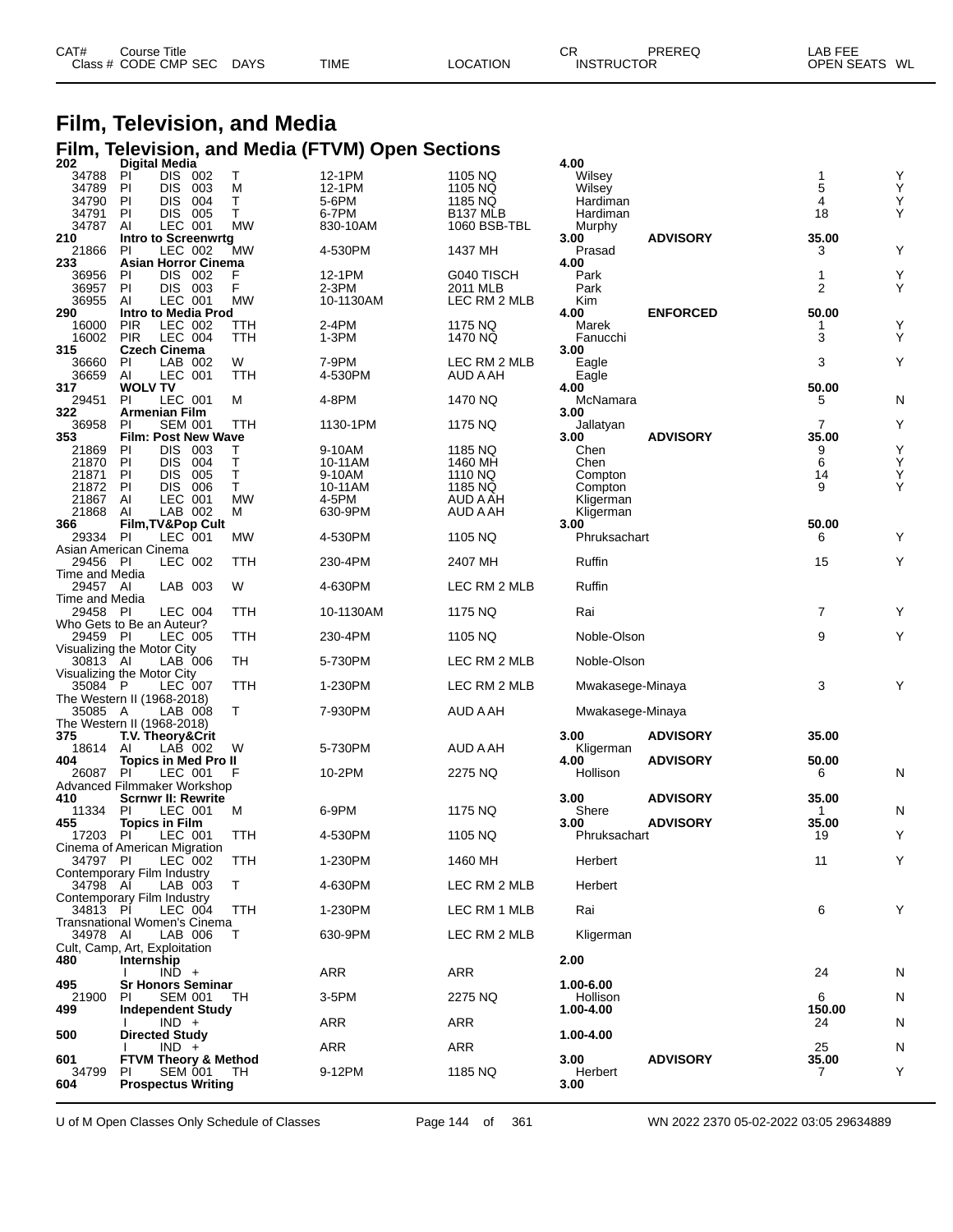| CAT#         | Course Title<br>Class # CODE CMP SEC                            | DAYS | <b>TIME</b>  | <b>LOCATION</b>        | СR<br><b>INSTRUCTOR</b> | <b>PREREQ</b>   | LAB FEE<br>OPEN SEATS WL |              |
|--------------|-----------------------------------------------------------------|------|--------------|------------------------|-------------------------|-----------------|--------------------------|--------------|
| 29468        | <b>SEM 001</b><br>-PI                                           | W    | 10-1PM       | 6360 NQ                | Gunckel                 |                 | 9                        | $\checkmark$ |
| 631<br>34800 | Adv Thr Fim/Elec Med<br><b>SEM 001</b><br>PI                    | M    | 11-2PM       | 6360 NQ                | 3.00<br>Flinn           |                 |                          | $\checkmark$ |
| 658          | The Hidden Histories of Kitsch<br><b>DS Special Topics</b><br>P |      |              |                        | 3.00                    |                 |                          | $\checkmark$ |
| 36073<br>990 | SEM 001<br>Diss/Precand<br>$IND +$                              | M    | 4-7PM<br>ARR | 3000 STB<br><b>ARR</b> | Yergeau<br>1.00-8.00    | <b>ADVISORY</b> | 6<br>25                  | N            |
| 995          | Diss-Cand<br>$IND +$<br>IR                                      |      | ARR          | <b>ARR</b>             | 8.00                    | <b>ENFORCED</b> | 21                       | N            |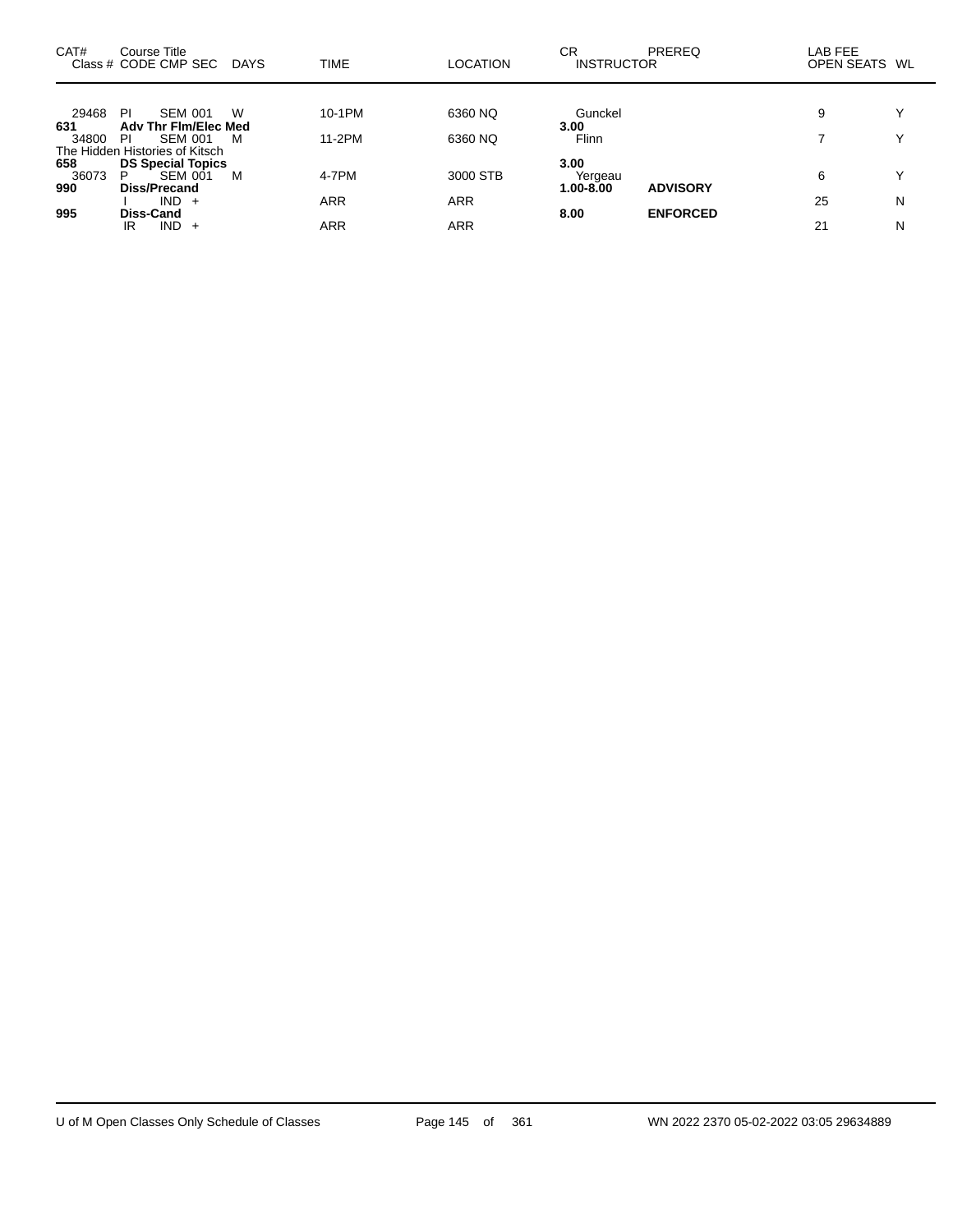| <b>Germanic Languages &amp; Lit Dept</b> |                                                                     |              |          |                 |                                |                                               |                |   |  |
|------------------------------------------|---------------------------------------------------------------------|--------------|----------|-----------------|--------------------------------|-----------------------------------------------|----------------|---|--|
|                                          | <b>Dutch (DUTCH) Open Sections</b>                                  |              |          |                 |                                |                                               |                |   |  |
| 112<br>11156                             | 2nd Spec Speak&Read<br>REC 001<br>- P                               | <b>MTWTH</b> | 10-11AM  | 2104 MLB        | 4.00<br>Vanhouche              | <b>ADVISORY</b>                               | 5              | Y |  |
| 160<br>40587                             | <b>First Year Seminar</b><br><b>SEM 001</b><br>P                    | TTH          | 230-4PM  | 1506 EQ         | 3.00<br>Moerkerke              | <b>ADVISORY</b>                               | 1              | Y |  |
|                                          | Amsterdam: Tolerance in 3X City                                     |              |          |                 |                                |                                               |                |   |  |
| 232<br>11157 P                           | <b>Second Year Dutch</b><br><b>REC 001</b>                          | <b>MTWTH</b> | 10-11AM  | <b>B120 MLB</b> | 4.00<br>Toebosch               | <b>ADVISORY</b>                               | 2              | Y |  |
| 351<br>21976                             | A. Frank in Context<br><b>SEM 001</b><br>-PI                        | TTH          | 1130-1PM | 1280 LSA        | 3.00                           | Toebosch, Boettcher, Groen                    | 1              | Y |  |
| 29471<br>512                             | PI<br><b>SEM 002</b><br>2nd Spec Speak&Read                         | МW           | 1130-1PM | 1280 LSA        | 4.00                           | Toebosch, Groen, Boettcher<br><b>ADVISORY</b> | 2              | Y |  |
| 11159                                    | <b>REC 001</b><br>P                                                 | <b>MTWTH</b> | 10-11AM  | 2104 MLB        | Vanhouche                      |                                               | 5              | Y |  |
| 532<br>11160 P                           | Second Year Dutch<br><b>REC 001</b>                                 | <b>MTWTH</b> | 10-11AM  | <b>B120 MLB</b> | 4.00<br>Toebosch               | <b>ADVISORY</b>                               | $\overline{2}$ | Y |  |
|                                          | <b>German (GERMAN) Open Sections</b>                                |              |          |                 |                                |                                               |                |   |  |
| 100<br>21316                             | Intensive Elem Ger<br>DIS 002<br>P                                  | <b>MTTHF</b> | 1-2PM    | 1511 EQ         | 8.00<br>Cribari-Assali, Goertz |                                               | 14             | Υ |  |
| 21315                                    | A<br>LEC 001                                                        | <b>MTTHF</b> | 10-11AM  | 1511 EQ         | Cribari-Assali                 |                                               |                |   |  |
| 101<br>11361                             | Elementary<br><b>REC 001</b><br>PI                                  | TTH          | 10-11AM  | <b>REMOTE</b>   | 4.00                           | <b>ADVISORY</b>                               | $\overline{7}$ | Y |  |
| 101                                      | Elementary<br>P REC 001                                             | <b>MW</b>    | 10-11AM  | G228 AH         | 4.00<br>Lime                   | <b>ADVISORY</b>                               | $\overline{7}$ | Y |  |
| 101<br>20203                             | <b>Elementary</b><br><b>REC 002</b><br><b>PI</b>                    | TTH          | 9-10AM   | 2202 MLB        | 4.00                           | <b>ADVISORY</b>                               | 9              | Y |  |
| 101                                      | Elementary                                                          |              |          |                 | 4.00                           | <b>ADVISORY</b>                               |                |   |  |
| 101                                      | <b>REC 002</b><br>P<br>Elementary<br>Pl REC 003                     | MW           | 9-10AM   | REMOTE          | Okkema<br>4.00                 | <b>ADVISORY</b>                               | 9              | Y |  |
| 11362<br>101                             | <b>PI</b><br>Elementary                                             | TTH          | 12-1PM   | <b>REMOTE</b>   | 4.00                           | <b>ADVISORY</b>                               | $\overline{7}$ | Y |  |
| 101                                      | <b>REC 003</b><br>Elementary                                        | МW           | 12-1PM   | <b>B120 MLB</b> | ODonnell<br>4.00               | <b>ADVISORY</b>                               | 7              | Y |  |
| 11363                                    | <b>REC 004</b><br><b>PI</b>                                         | TTH          | $1-2PM$  | <b>REMOTE</b>   |                                |                                               | 11             | Y |  |
| 101                                      | Elementary<br>P REC 004                                             | <b>MW</b>    | $1-2PM$  | <b>B120 MLB</b> | 4.00<br>ODonnell               | <b>ADVISORY</b>                               | 11             | Y |  |
| 101<br>19073                             | <b>Elementary</b><br><b>REC 005</b><br>-PI                          | TH           | 7-9PM    | <b>REMOTE</b>   | 4.00                           | <b>ADVISORY</b>                               | 9              | Y |  |
| 101                                      | Elementary<br><b>REC 005</b><br>P                                   | T.           | 7-9PM    | <b>B101 MLB</b> | 4.00<br>Stahl                  | <b>ADVISORY</b>                               | 9              | Y |  |
| 101<br>22788                             | Elementary<br><b>REC 006</b><br>PI                                  | TTH          | 4-5PM    | <b>REMOTE</b>   | 4.00                           | <b>ADVISORY</b>                               | 12             | Y |  |
| 101                                      | <b>Elementary</b>                                                   |              |          |                 | 4.00                           | <b>ADVISORY</b>                               |                |   |  |
| 102                                      | <b>REC 006</b><br>Elementary                                        | MW           | 4-5PM    | <b>B101 MLB</b> | Rastalsky<br>4.00              | <b>ADVISORY</b>                               | 12             | Y |  |
| 14057<br>102                             | <b>REC 002</b><br><b>PI</b>                                         | TTH          | 12-1PM   | <b>B120 MLB</b> | 4.00                           | <b>ADVISORY</b>                               | $\overline{2}$ | Y |  |
| 128                                      | Elementary<br>P REC 002<br>1st Year Yiddish II                      | MW           | 12-1PM   | <b>REMOTE</b>   | Measel<br>4.00                 | <b>ADVISORY</b>                               | 2              | Υ |  |
| 27848                                    | <b>REC 001</b><br><b>PI</b>                                         | F            | $1-2PM$  | 1500 NQ-LRC     |                                |                                               | 5              | Υ |  |
| 128                                      | 1st Year Yiddish II<br>P<br><b>REC 001</b>                          | MW           | 12-130PM | <b>REMOTE</b>   | 4.00<br>Luchina                | <b>ADVISORY</b>                               | 5              | Υ |  |
| 228                                      | M and W meet remotely and F meets in-person.<br>2nd Year Yiddish II |              |          |                 | 4.00                           | <b>ADVISORY</b>                               |                |   |  |
| 27850 PI<br>228                          | <b>REC 001</b><br>2nd Year Yiddish II                               | TH           | 4-5PM    | 1500 NQ-LRC     | 4.00                           | <b>ADVISORY</b>                               | 5              | Υ |  |
|                                          | <b>REC 001</b>                                                      | MТ           | 4-530PM  | <b>REMOTE</b>   | Luchina                        |                                               | 5              | Υ |  |
| 230<br>37469                             | Intens 2nd Yr Ger<br><b>REC 001</b><br>P                            | <b>MTTHF</b> | 10-11AM  | 1512 EQ         | 8.00<br>Goertz                 | <b>ADVISORY</b>                               | 8              | Υ |  |
| 231<br>11364                             | Second-Year<br><b>REC 001</b><br>PI.                                | WF           | 10-11AM  | <b>B124 MLB</b> | 4.00                           | <b>ADVISORY</b>                               | 1              | Y |  |
| 231                                      | Second-Year<br><b>REC 001</b>                                       | <b>TTH</b>   | 10-11AM  | <b>REMOTE</b>   | 4.00<br>Amesquita              | <b>ADVISORY</b>                               | 1              | Υ |  |
| 231                                      | Second-Year                                                         |              |          |                 | 4.00                           | <b>ADVISORY</b>                               |                |   |  |
| 11365<br>231                             | <b>REC 003</b><br>PI.<br>Second-Year                                | WF.          | 1-2PM    | 1265 NQ         | 4.00                           | <b>ADVISORY</b>                               | 4              | Υ |  |
| 231                                      | <b>REC 003</b><br>Second-Year                                       | TTH          | 1-2PM    | <b>REMOTE</b>   | Ewing<br>4.00                  | <b>ADVISORY</b>                               | 4              | Y |  |
| 20438<br>231                             | <b>REC 004</b><br>PL<br>Second-Year                                 | WF           | 9-10AM   | <b>REMOTE</b>   | Dabak<br>4.00                  | <b>ADVISORY</b>                               | 13             | Υ |  |
|                                          | <b>REC 004</b>                                                      | TTH          | 9-10AM   | 3310 MLB        |                                |                                               | 13             | Υ |  |
| 231<br>36937                             | Second-Year<br><b>REC 005</b><br>PI.                                | <b>TTH</b>   | 7-9PM    | 1185 NQ         | 4.00<br>Irwin                  | <b>ADVISORY</b>                               | $\overline{7}$ | Y |  |

CAT# Course Title Case CR PREREQ LAB FEE

Class # CODE CMP SEC DAYS TIME LOCATION INSTRUCTOR OPEN SEATS WL

U of M Open Classes Only Schedule of Classes Page 146 of 361 WN 2022 2370 05-02-2022 03:05 29634889

17699 PI REC 001 WF 10-11AM REMOTE Dabak 1 Y

**Second-Year 4.00 ADVISORY**

**Second-Year 4.00 ADVISORY**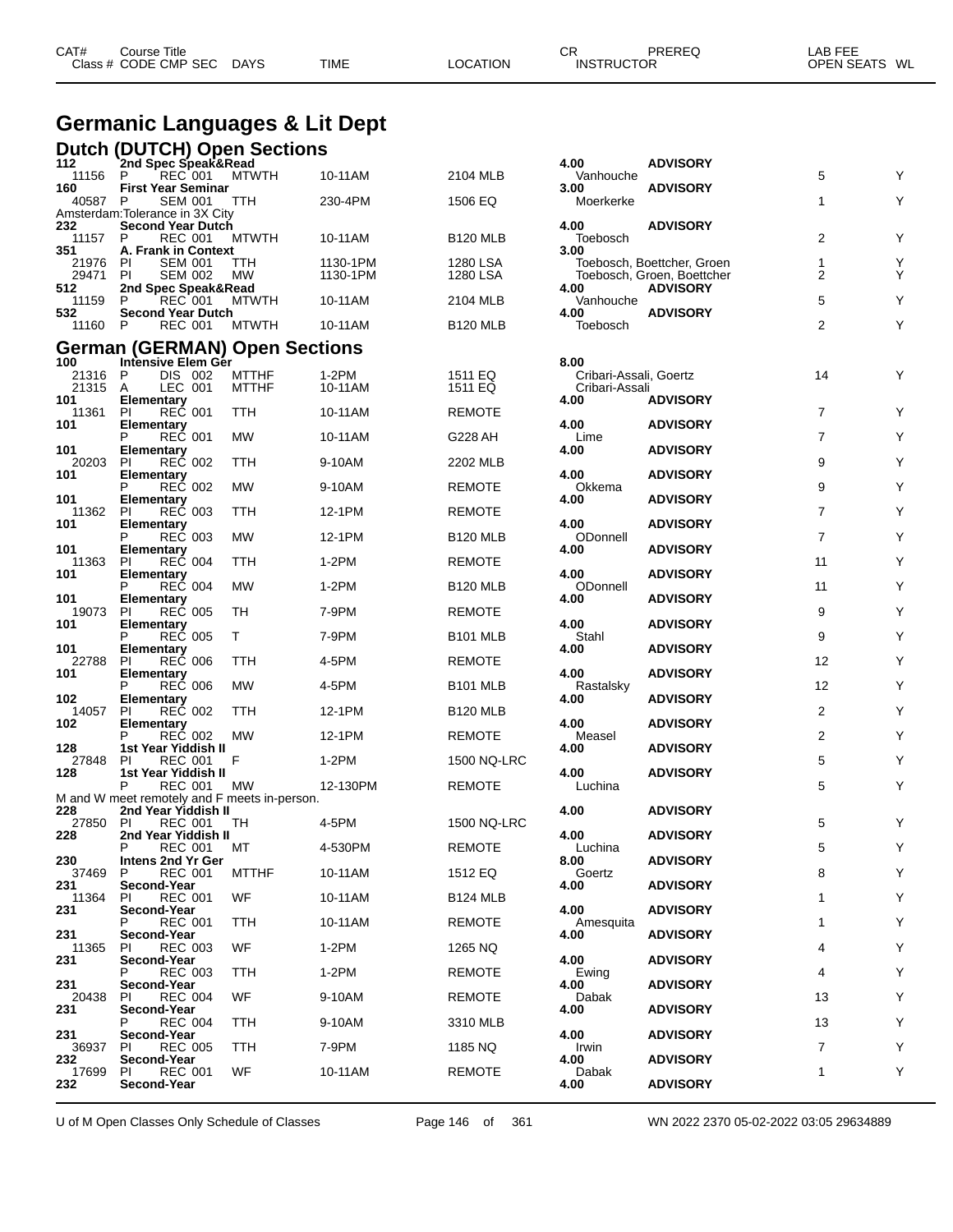| CAT#                              | <b>Course Title</b><br>Class # CODE CMP SEC DAYS                                  |                              | <b>TIME</b>         | <b>LOCATION</b>                  | <b>CR</b><br><b>INSTRUCTOR</b>        | PREREQ                             | LAB FEE<br>OPEN SEATS WL |        |
|-----------------------------------|-----------------------------------------------------------------------------------|------------------------------|---------------------|----------------------------------|---------------------------------------|------------------------------------|--------------------------|--------|
|                                   | P<br><b>REC 001</b><br><b>Environment and Sustainability</b>                      | TTH                          | 10-11AM             | 3310 MLB                         |                                       |                                    | 1                        | Y      |
| 232<br>11366                      | Second-Year<br><b>REC 002</b><br>- PI                                             | <b>TWTHF</b>                 | 11-12PM             | 2202 MLB                         | 4.00<br>Swennes                       | <b>ADVISORY</b>                    | 3                        | Y      |
| Scientific German<br>11368 PI     | <b>REC 004</b><br><b>REC 004</b><br>P                                             | WF<br>TTH                    | 1-2PM<br>$1-2PM$    | 2175 NQ<br><b>REMOTE</b>         | Grzeskowiak                           |                                    | 1<br>1                   | Y<br>Y |
| Food in Germany<br>16190 PI       | <b>REC 006</b><br><b>REC 006</b><br>P                                             | TН<br>T.                     | 7-9PM<br>7-9PM      | <b>REMOTE</b><br><b>B109 MLB</b> | Grzeskowiak                           |                                    | 4<br>4                   | Y<br>Y |
| 22789                             | News&Media in the Germ-Spk Wrl<br><b>REC 007</b><br>PI<br><b>REC 007</b><br>P     | WF<br>TTH                    | 1-2PM<br>$1-2PM$    | <b>REMOTE</b><br>2175 NQ         | Marguardt                             |                                    | 6<br>6                   | Y<br>Y |
| Wellness<br>234<br>27768          | <b>German Grammar</b><br>PI<br><b>REC 001</b>                                     | F                            | 11-12PM             | <b>REMOTE</b>                    | 1.00<br>Dabak                         | <b>ADVISORY</b>                    | 8                        | Y      |
| 300<br>16388<br>36938             | <b>Towards Fluency</b><br><b>REC 001</b><br>PI<br><b>REC 002</b><br>PI            | <b>MTWTH</b><br><b>TWTHF</b> | 3-4PM<br>9-10AM     | 2175 NQ<br>1245 NQ               | 4.00<br>Gell<br>Swennes               | <b>ADVISORY</b>                    | 5<br>12                  | Y<br>Y |
| 303<br>30621                      | Ger Cult & Arts<br>PI<br><b>SEM 003</b><br>Czech, German Jewish                   | MW                           | 230-4PM             | LEC RM 2 MLB                     | 3.00<br>Toman                         |                                    | 30                       | Y      |
| 304<br>36942 P                    | <b>Studies Germ Culture</b><br><b>SEM 001</b>                                     |                              | ARR                 | <b>REMOTE</b>                    | 1.00<br>Amrine                        |                                    | 31                       | Y      |
| 36943 PI                          | Art & Politics: Joseph Beuys<br><b>SEM 002</b><br>Freud, Jung & the Unconscious   |                              | <b>ARR</b>          | <b>REMOTE</b>                    | Amrine                                |                                    | 12                       | Y      |
| 36944 PI<br><b>Rudolf Steiner</b> | <b>SEM 003</b>                                                                    |                              | ARR                 | <b>REMOTE</b>                    | Amrine                                |                                    | 53                       | Y      |
| 306<br>11370<br>22647             | <b>Conversation&amp;Debate</b><br>PI<br><b>REC 001</b><br><b>REC 002</b><br>PI    | F<br>W                       | 12-1PM<br>$2-3PM$   | 1265 NQ<br><b>B111 MLB</b>       | 1.00<br>Irwin<br>Irwin                | <b>ADVISORY</b>                    | 5<br>$\overline{2}$      | Υ<br>Υ |
| 312                               | <b>Geographic Immersion</b>                                                       |                              |                     |                                  | 1.00-2.00                             | <b>ADVISORY</b>                    |                          |        |
| 17623<br>30578<br>322             | <b>SEM 001</b><br>PI<br><b>SEM 002</b><br>PI<br><b>Origins Of Nazism</b>          | W<br>W                       | 7-8PM<br>7-8PM      | <b>ARR</b><br><b>ARR</b>         | Irwin<br>Irwin<br>4.00                |                                    | 12<br>15                 | Y<br>N |
| 22458<br>22462                    | <b>DIS</b><br>002<br>PI<br>006<br>PI<br><b>DIS</b>                                | TН<br>F                      | 1-2PM<br>10-11AM    | B760 SSWB<br><b>1636 CHEM</b>    | Jones<br>Glauser                      |                                    | 4<br>$\overline{4}$      | Υ<br>Υ |
| 22463<br>22457                    | 007<br><b>PI</b><br>DIS.<br>LEC 001<br>AI                                         | F.<br>TTH                    | 11-12PM<br>1130-1PM | <b>R2320 BUS</b><br>AUD B AH     | Jones<br>Thurman                      |                                    | 5                        | Υ      |
| 326<br>11371                      | Interm German<br><b>REC 001</b><br><b>PI</b>                                      | F                            | 10-11AM             | <b>REMOTE</b>                    | 3.00                                  | <b>ADVISORY</b>                    | $\overline{2}$           | Y      |
| 326                               | <b>Interm German</b><br>P<br><b>REC 001</b><br><b>Contemporary German Society</b> | <b>MW</b>                    | 10-11AM             | 1624 CHEM                        | 3.00<br>Rodena-Krasan                 | <b>ADVISORY</b>                    | $\overline{2}$           | Y      |
| 326<br>21875 PI                   | <b>Interm German</b><br><b>REC 002</b><br>Warfare in the German Experien          | TTH                          | 4-530PM             | 3096 EH                          | 3.00<br>Mills                         | <b>ADVISORY</b>                    | 3                        | Y      |
| 11372 PI                          | <b>REC 003</b>                                                                    | WF                           | 1-230PM             | 2155 NQ                          | Rastalsky                             |                                    | $\overline{7}$           | Y      |
| Soccer                            | German for Engineers II<br>17548 PI REC 006                                       | MW                           | 1-230PM             | 2353 MH                          | Federhofer                            |                                    | 2                        | Y.     |
| 350<br>15959<br>358               | <b>Business German</b><br>REC 001<br>PL<br><b>Assistantship DSAA</b>              | MWF                          | 12-1PM              | 2333 MH                          | 3.00<br>Federhofer<br>1.00            | <b>ADVISORY</b><br><b>ADVISORY</b> | 1                        | Y      |
| 21977<br>386                      | <b>SEM 001</b><br>PI.<br><b>Fairy Tales</b>                                       | F                            | 8-9AM               | ARR                              | Rodena-Krasan<br>3.00                 |                                    | 5                        | Y      |
| 29480<br>29474<br>387             | DIS 007<br>PI<br>LEC 001<br>A<br><b>Faust Uncensored</b>                          | F.<br>TTH                    | 2-3PM<br>11-12PM    | 3310 MLB<br><b>1200 CHEM</b>     | Gauld<br>Ewing<br>3.00                |                                    | 1                        | Y      |
| 36941<br>389                      | LEC 001<br>P<br><b>AntiSemitism Ger Lit</b>                                       | TTH                          | 4-530PM             | 2155 NQ                          | Amrine<br>3.00                        | <b>ADVISORY, ENFORCED</b>          | 2                        | Y      |
| 29910<br>416                      | P R<br><b>SEM 001</b><br><b>Sem German Studies</b>                                | МW                           | 4-530PM             | 2062 PALM                        | Mills<br>3.00                         | <b>ADVISORY</b>                    | 9                        | Y      |
| 21199 P<br>German Radio: Funk     | <b>SEM 001</b>                                                                    | TTH                          | 1130-1PM            | 049 UMMA                         | Whitney                               |                                    | 3                        | Y      |
| 426<br>16571<br>430               | <b>Adv German</b><br><b>REC 002</b><br>PI<br>Do Bus German                        | MWF                          | 12-1PM              | 3265 USB                         | 3.00<br>Mills<br>3.00                 | <b>ADVISORY</b><br><b>ADVISORY</b> | $\overline{7}$           | Y      |
| 11374<br>430                      | <b>REC 001</b><br>P.<br>Do Bus German                                             | WF                           | $2-3PM$             | 1265 NQ                          | Grzeskowiak<br>3.00                   | <b>ADVISORY</b>                    | 11                       | Y      |
|                                   | <b>REC 001</b>                                                                    | M                            | $2-3PM$             | <b>REMOTE</b>                    |                                       |                                    | 11                       | Y      |
| 449<br>29482 P                    | <b>Spec Topc Eng Trans</b><br>REC 003<br>The Third Reich & Aftermath              | TTH                          | 1-230PM             | 1110 NQ                          | 3.00<br>Hell                          |                                    | 3                        | Y      |
| 464<br>36939 P<br>492             | <b>German Ethnicities</b><br><b>SEM 001</b><br><b>Honors Proseminar</b>           | TTH.                         | 830-10AM            | B <sub>111</sub> MLB             | 3.00<br>Uritescu-Lombard<br>1.00-3.00 | <b>ADVISORY</b><br><b>ADVISORY</b> | 14                       | Y      |
|                                   | 11375 PIR SEM 001                                                                 | - F                          | 4-7PM               | ARR                              | Barndt                                |                                    | 11                       | Y      |

U of M Open Classes Only Schedule of Classes Page 147 of 361 WN 2022 2370 05-02-2022 03:05 29634889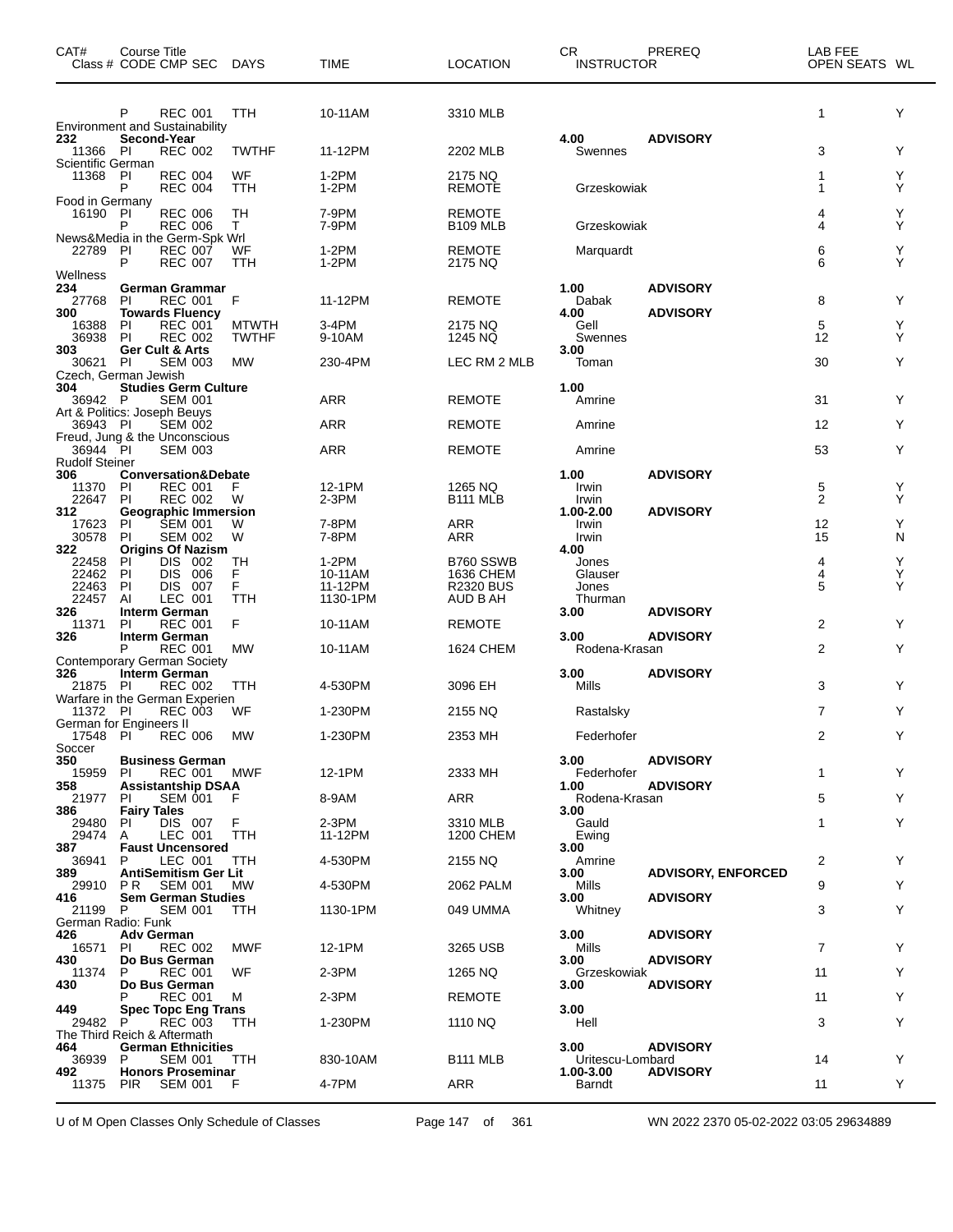| CAT#           | <b>Course Title</b><br>Class # CODE CMP SEC             | DAYS         | <b>TIME</b> | <b>LOCATION</b>  | <b>CR</b><br><b>INSTRUCTOR</b> | PREREQ          | LAB FEE<br><b>OPEN SEATS</b> | WL |
|----------------|---------------------------------------------------------|--------------|-------------|------------------|--------------------------------|-----------------|------------------------------|----|
| Research       |                                                         |              |             |                  |                                |                 |                              |    |
| 502<br>35330   | Old Engl Lit<br><b>SEM 001</b><br>P                     | MW           | 10-1130AM   | <b>1028 DANA</b> | 3.00<br>Clark                  | <b>ADVISORY</b> | 12                           | Y  |
| 505            | Pthlss Plcs in Old English Lit<br><b>Middle English</b> |              |             |                  | 3.00                           | <b>ADVISORY</b> |                              |    |
| 30967          | <b>REC 001</b><br>P                                     | <b>TTH</b>   | 830-10AM    | 3333 MH          | Toon                           |                 | 15                           | Y  |
| 517<br>35953   | <b>Hist Ling</b><br>LEC 001<br>P                        | <b>MW</b>    | 530-7PM     | 471 LORCH        | 3.00<br>Heath                  | <b>ADVISORY</b> | 18                           | Y  |
| 702<br>29483   | <b>Textual and Visual</b><br>P<br><b>SEM 001</b>        | TН           | 3-6PM       | <b>ARR</b>       | 3.00<br>Weineck                |                 | 10                           | Υ  |
| German Thought |                                                         |              |             |                  |                                |                 |                              |    |
| 732<br>20246   | <b>Cultural/Historical</b><br><b>SEM 001</b><br>P       | W            | $2-5PM$     | <b>ARR</b>       | 3.00<br>Gailus                 |                 | 7                            | Υ  |
|                | Modernism & Discourse of Life                           |              |             |                  |                                |                 |                              |    |
| 825            | Colloquium                                              |              |             |                  | 3.00                           | <b>ADVISORY</b> |                              |    |
| 18058<br>995   | <b>SEM 001</b><br>P.<br>Diss-Cand                       | F            | $2-5PM$     | <b>ARR</b>       | <b>Dickinson</b><br>8.00       | <b>ENFORCED</b> | 16                           | Y  |
|                | $IND +$<br>R                                            |              | ARR         | <b>ARR</b>       |                                |                 | 24                           | N  |
|                | <b>Scandinavian (SCAND) Open Sections</b>               |              |             |                  |                                |                 |                              |    |
| 104            | Elementary Swedish                                      |              |             |                  | 4.00                           | <b>ADVISORY</b> |                              |    |
| 11786          | <b>REC 001</b><br>P                                     | <b>MTWTH</b> | 10-11AM     | 3265 USB         | Gull                           |                 | 5                            | Υ  |
| 234<br>14060   | 2nd Year Swedish<br><b>REC 001</b><br>Р                 | <b>MTWTH</b> | 11-12PM     | 3310 MLB         | 4.00<br>Eriksson               | <b>ADVISORY</b> | 7                            | Y  |
| 325            | <b>Third Year Swedish</b>                               |              |             |                  | 4.00                           | <b>ENFORCED</b> |                              |    |
| 24350<br>442   | PR.<br><b>REC 001</b>                                   | WF           | 8-10AM      | 2108 MLB         | Eriksson<br>3.00               |                 | 3                            | Y  |
| 19134          | <b>Icelandic Saga</b><br><b>REC 001</b><br>Р            | <b>MWF</b>   | $1-2PM$     | 1155 NQ          | Gull                           | <b>ADVISORY</b> | 11                           | Y  |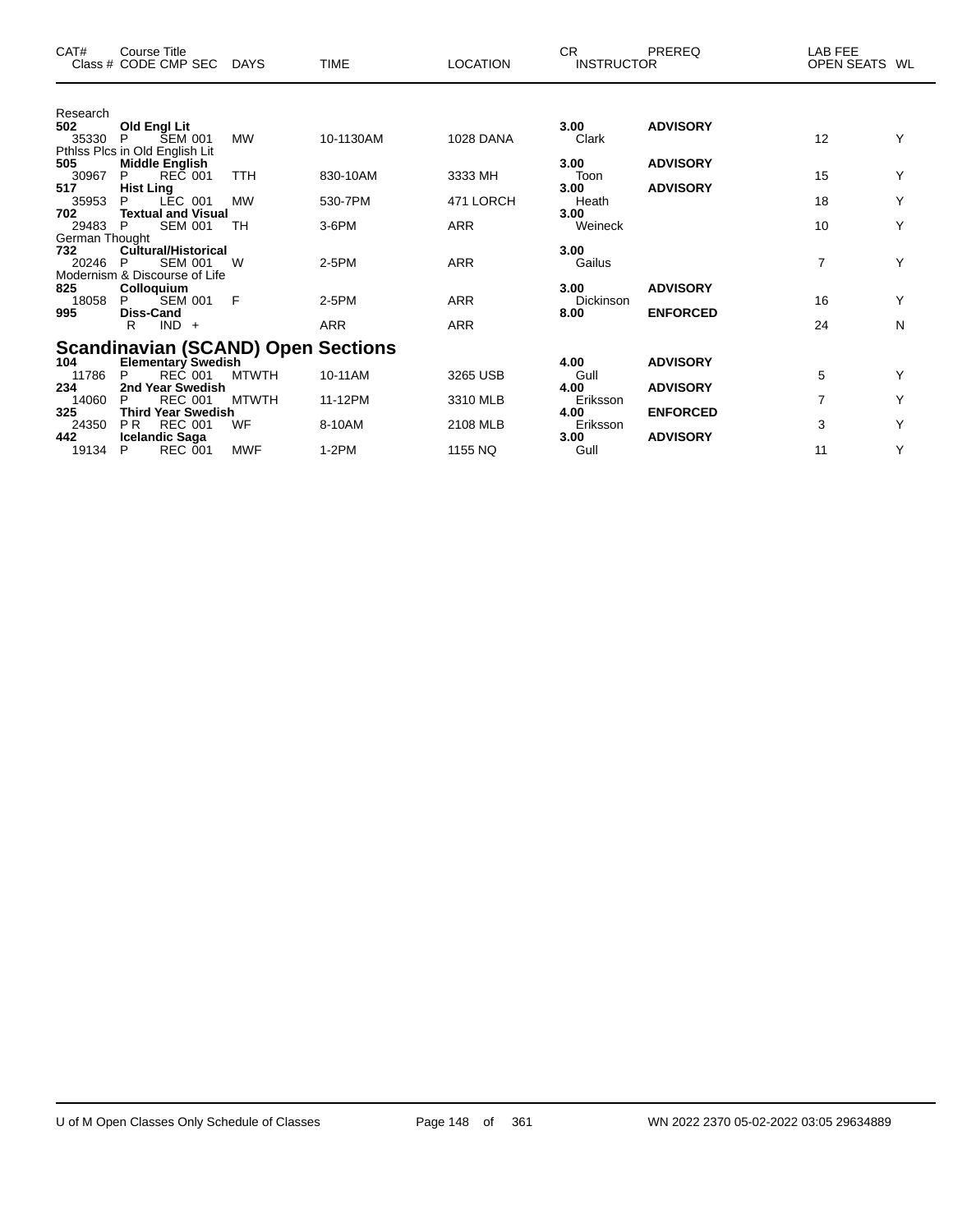| CAT#<br>Class. | Title<br>Course<br><b>CMP</b><br><b>SEC</b><br><b>ODF</b> | <b>DAYS</b> | <b>TIME</b> | `TION<br>ററ<br>$\mathbf{r}$ | СR<br>:TOR<br>INS | <b>PREREC</b><br>___ | $\sim$ $\sim$ $\sim$ $\sim$ $\sim$<br>_AB<br>--<br><b>OPEN</b><br><b>1711</b><br>∽⊢<br>. . |  |
|----------------|-----------------------------------------------------------|-------------|-------------|-----------------------------|-------------------|----------------------|--------------------------------------------------------------------------------------------|--|
|                |                                                           |             |             |                             |                   |                      |                                                                                            |  |

#### **History Department History (HISTORY) Open Sections**

--IT IS CRITICAL THAT STUDENTS ATTEND CLASSES FROM THE BEGINNING OF THE TERM. EVEN THOUGH STUDENTS MAY BE REGISTERED OFFICIALLY FOR A COURSE, THE DEPARTMENT MAY GIVE AWAY PLACES IN A COURSE IF STUDENTS DO NOT ATTEND THE FIRST TWO COURSE MEETINGS --ALL STUDENTS MUST TAKE ACTION THROUGH THE REGISTRATION PROCESS TO MAKE SURE THAT THEIR OFFICIAL COURSE SCHEDULES MATCH THE COURSES THEY ARE ATTENDING. --100 THRU 500 LEVEL 4 CREDIT HOUR COURSES ARE 4 CREDIT HOURS FOR UNDERGRADUATES ONLY. --SURVEY AND INTRODUCTORY COURSES ARE FOR FRESHMEN AND SOPHOMORES. --SURVEY COURSES REQUIRE BOTH LECTURE AND DISCUSSION SECTIONS. DISCUSSION SECTIONS DO NOT MEET UNTIL AFTER FIRST LECTURE. **102 History of Present 4.00** 29041 P DIS 002 TH 12-1PM 3254 LSA Hershey 2 Y 29042 P DIS 003 TH 1-2PM 1636 CHEM Hershey Y 29040 A LEC 001 TTH 10-1130AM 1230 USB Kivelson, Spector<br>197 First Yr HU Seminar 10-1130AM 1230 USB 8.00 ADVISORY **197 First Yr HU Seminar 3.00 ADVISORY** 25908 P.R SEM 001 TTH 230-4PM 373 LORCH Glover 1 Y The Modern City in History 29038 PIR SEM 002 MW 830-10AM 3540 NUB Northrop Y Russians and Its Easts<br>30717 PR SEM 004 30717 P R SEM 004 TTH 830-10AM 3088 EH Squatriti 12 Y People&Animals in Preind Eur **201 Rome 4.00** 25915 P DIS 004 W 10-11AM 1033 DENT Edwards 2 Y 34840 P DIS 007 W 1-2PM 3254 LSA Edwards 1 Y 25912 A LEC 001 TTH 230-4PM AUD C AH Freidin **205 Modern East Asia 4.00** 11395 PI DIS 002 W 12-1PM B856 EQ DeCou 4 Y 11396 PI DIS 003 W 1-2PM 2306 MH DeCou 2 Y 11397 PI DIS 004 TH 11-12PM 3254 LSA Blackmore Y 29062 PI DIS 005 TH 12-1PM B856 EQ Blackmore 10 Y 11394 AI LEC 001 MW 10-1130AM 0420 CCCB Wu<br>**208 Sports World History 10-1130AM** 0420 CCCB 4.00 **208 Sports World History 4.00** 36622 PI DIS 002 TH 10-11AM 1628 CHEM Padma, Wroblewski Y<br>36623 PI DIS 003 TH 10-11AM 1567 NUB Goodman 36623 PI DIS 003 TH 10-11AM 1567 NUB Goodman 18 Y 36624 PI DIS 004 TH 12-1PM 2062 PALM Padma 6 Y 36625 PI DIS 005 TH 2-3PM 3401 MH Goodman 17 Y 36626 PI DIS 006 F 10-11AM 2150 SKB Ilarraza Colon 10 Y 36627 PI DIS 007 F 11-12PM 1632 CHEM Ilarraza Colon 7 Y 36629 PI DIS 009 F 12-1PM R2320 BUS Ilarraza Colon 8 Y 36621 AI LEC 001 TTH 830-10AM AUD B AH Wroblewski **211 Later Med Europe 4.00** 34843 P DIS 002 W 4-5PM 120 WH Yoon 1 Y 34844 P DIS 003 TH 12-1PM 1449 MH Yoon 3 Y 34845 P DIS 004 TH 11-12PM G634 HH Yoon 12 Y 34842 A LEC 001 MW 230-4PM 1060 BSB-TBL French **216 World War I 4.00** 29064 PI DIS 002 F 1-2PM 1437 MH Merin 4 Y 29065 PI DIS 003 F 11-12PM 2306 MH Merin 6 Y 29066 PI DIS 004 F 12-1PM 2436 MH Merin 11 Y 29063 AI LEC 001 MW 4-530PM AUD C AH Gaggio **228 Commu & Capit E Eur 4.00** 24859 PI DIS 002 TH 3-4PM 418 WH Rucci N 24864 PI DIS 003 TH 4-5PM 418 WH Rucci N 24869 PI DIS 004 F 10-11AM 3330 MH Kelly-Vincz 1 N 24874 PI DIS 005 F 11-12PM 3330 MH Kelly-Vincz 3 N 24854 A LEC 001 TTH 1130-1PM 260 WEISER Fehervary<br>230 Tonics in History/HU **230 Topics in History/HU 3.00-4.00** 29068 P LEC 001 TTH 1-230PM 2050 SKB Peterson 3 Y Idi Amin in Uganda 26859 P LEC 005 MW 10-1130AM 1110 NQ Knysh 7 Y Islam in History<br>29378 P<br>29379 P 29378 P DIS 011 M 1-2PM G026 TISCH Soergel 2 Y 29379 P DIS 012 T 9-10AM 3347 MH Soergel 9 Y 29244 A LEC 010 MW 1130-1PM 1300 CHEM Tonomura War, Gend, Mascul, Violence<br>231 **Topics in History 231 Topics in History/SS 3.00** 37483 P LEC 001 MW 230-4PM 2336 MH Li 7 Y Being Modern in the Mid East<br>234 **History of Medici 234 History of Medicine 4.00** 29071 P DIS 002 M 3-4PM 2462 MH Smith 3 Y 29072 P DIS 003 T 11-12PM 1628 CHEM Smith 1990 12 10 12 12 13 14 14 15 16 17 18 1 29070 A LEC 001 MW 1-230PM G390 DENT Howell<br>244 Arab-Israeli Conflic **244 Arab-Israeli Conflic 4.00** 21818 P DIS 010 W 9-10AM 1339 MH Pearlman 8 Y 22250 P DIS 011 W 10-11AM 1359 MH Maldarella 4 Y

U of M Open Classes Only Schedule of Classes Page 149 of 361 WN 2022 2370 05-02-2022 03:05 29634889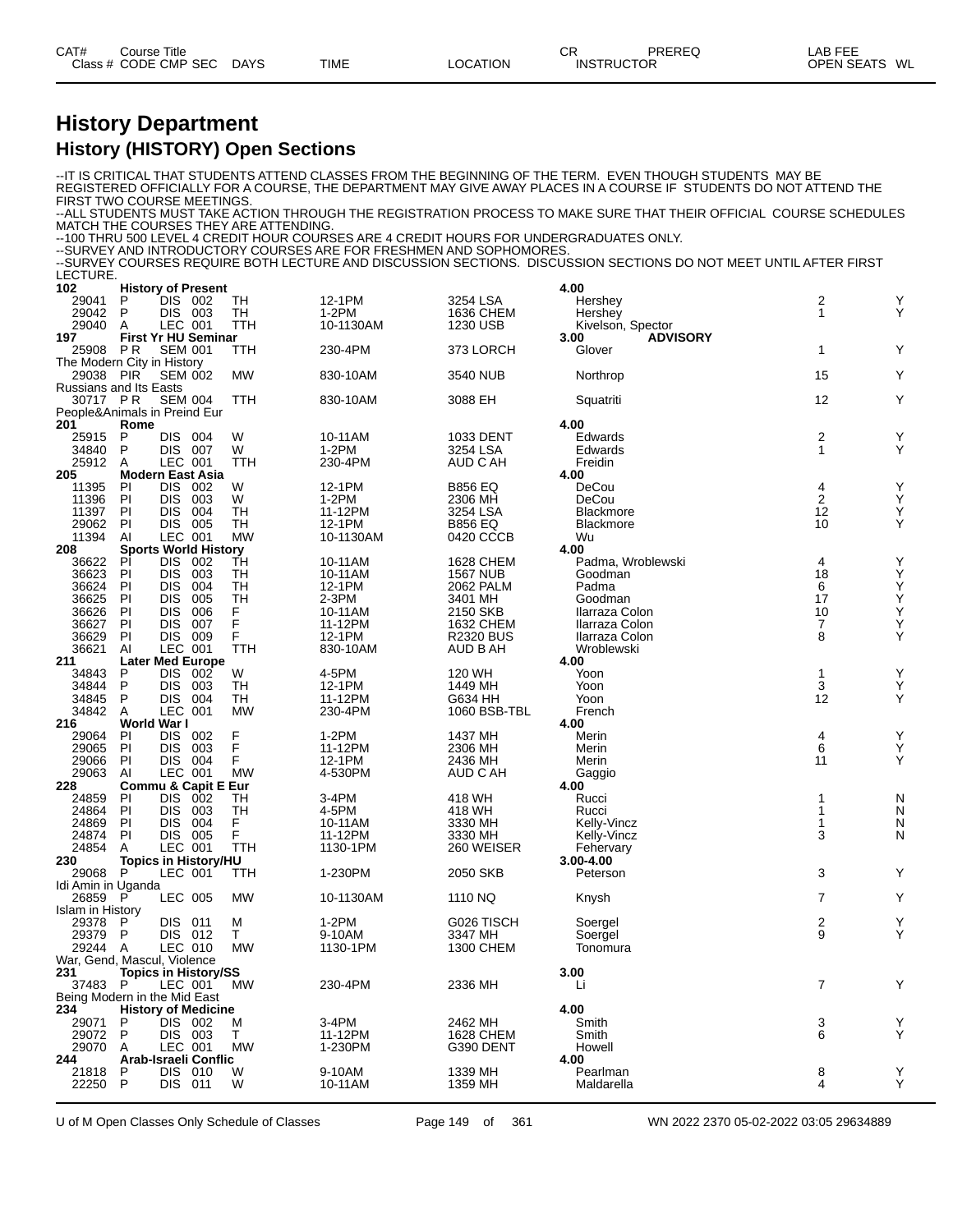| CAT#                   | Course Title<br>Class # CODE CMP SEC                   | <b>DAYS</b>            | <b>TIME</b>          | LOCATION                     | СR<br>PREREQ<br><b>INSTRUCTOR</b> | LAB FEE<br>OPEN SEATS WL |        |
|------------------------|--------------------------------------------------------|------------------------|----------------------|------------------------------|-----------------------------------|--------------------------|--------|
| 21764<br>247           | LEC 001<br>A<br><b>Modern Africa</b>                   | <b>MW</b>              | 4-530PM              | AUD 3 MLB                    | Lieberman<br>4.00                 |                          |        |
| 15938                  | P<br>DIS 002                                           | W                      | 12-1PM               | 3242 LSA                     | Pam                               | 9                        | Y      |
| 37753<br>11408         | P<br><b>DIS 004</b><br>LEC 001<br>A                    | W<br>TTH               | 9-10AM<br>10-1130AM  | 4128 LSA<br><b>G020 TMC</b>  | Pam<br>Peterson                   | 18                       | Υ      |
| 251                    | <b>Chinese Renaissance</b>                             |                        |                      |                              | 3.00                              |                          |        |
| 34858<br>254           | LEC 001<br>P<br>Europe, 1648-Present                   | <b>MW</b>              | 4-530PM              | 1449 MH                      | de Pee<br>3.00                    | 21                       | Y      |
| 11393                  | P<br>LEC 001                                           | TTH                    | 10-1130AM            | G040 TISCH                   | Marwil                            | 26                       | Υ      |
| 255                    | Freshmen are welcome.<br>Mod India and S Asia          |                        |                      |                              | 4.00                              |                          |        |
| 29079                  | P<br>DIS.<br>002                                       | TН                     | 12-1PM               | <b>B137 MLB</b>              | Saha                              | 2                        | Υ      |
| 29080<br>29078         | P<br>DIS 003<br>LEC 001<br>A                           | <b>TH</b><br><b>MW</b> | $1-2PM$<br>10-1130AM | 2114 MLB<br>2022 STB         | Saha<br>Sinha                     | 2                        | Υ      |
| 258                    | <b>Sources/Jewish Hist</b>                             |                        |                      |                              | 3.00                              |                          |        |
| 35032<br>261           | PI<br>LEC 001<br>U S 1865-Present                      | TTH                    | 10-1130AM            | 218 HUTCH                    | Dash Moore, Greenberg<br>4.00     | 7                        | Υ      |
| 11399<br>11400         | DIS.<br>P<br>002<br>P<br><b>DIS</b><br>003             | W<br><b>TH</b>         | 4-5PM<br>10-11AM     | 2462 MH<br>2330 MH           | Drobny                            | $\mathbf{1}$<br>14       | Υ<br>Υ |
| 11401                  | <b>DIS</b><br>P<br>004                                 | TН                     | 11-12PM              | <b>1512 NUB</b>              | Drobny<br>Stehney                 | 16                       | Υ      |
| 37769                  | P<br>DIS.<br>005                                       | TН<br><b>MW</b>        | 1-2PM                | 1185 NQ                      | Stehney                           | 4                        | Υ      |
| 11398 A                | LEC 001<br><b>Issues in Race &amp; Ethnicity</b>       |                        | 230-4PM              | AUD C AH                     | <b>Brick</b>                      |                          |        |
| 262                    | <b>The American South</b><br>DIS 005<br>P              | т                      | 9-10AM               | 2271 AH                      | 4.00<br>Ellis II                  | 11                       | Y      |
| 22427<br>22428         | <b>DIS</b><br>P<br>006                                 | Τ                      | 9-10AM               | 1448 MH                      | Nabukenya                         | 15                       | Υ      |
| 30489<br>22423         | P<br>DIS.<br>009<br>- A<br>LEC 001                     | т<br><b>MW</b>         | 11-12PM<br>1-230PM   | <b>1512 NUB</b><br>1210 CHEM | Nabukenya                         | 15                       | Υ      |
| Hist of Race & Culture |                                                        |                        |                      |                              | Berrey                            |                          |        |
| 270<br>34871           | <b>Amer Religion</b><br>DIS 002<br>P                   | W                      | $1-2PM$              | 1436 MH                      | 4.00<br>Wunderlich                | 4                        | Y      |
| 34872                  | <b>DIS</b><br>P<br>003                                 | W                      | $2-3PM$              | 2306 MH                      | Wunderlich                        | 12                       | Υ      |
| 34874<br>34870         | P<br>DIS.<br>005<br>LEC 001<br>Α                       | TН<br><b>MW</b>        | 10-11AM<br>1130-1PM  | 3254 LSA<br>3420 CCCB        | Wunderlich<br>Juster, Borja       | 8                        | Υ      |
| 280                    | Civil War Era                                          |                        |                      |                              | 4.00                              |                          |        |
| 29082<br>29083         | P<br>DIS 002<br>P<br><b>DIS</b><br>003                 | W<br><b>TH</b>         | 1-2PM<br>11-12PM     | 271 WEISER<br>373 LORCH      | Kopin<br>Kopin                    | $\mathbf{1}$<br>12       | Y<br>Υ |
| 29084                  | <b>DIS</b><br>P<br>004                                 | TН                     | 12-1PM               | 373 LORCH                    | Kopin                             | 3                        | Υ      |
| 29081<br>285           | LEC 001<br>Α<br>Sci Tech Med&Socty                     | <b>MW</b>              | 1130-1PM             | AUD D AH                     | Spooner<br>4.00                   |                          |        |
| 21994                  | <b>DIS</b><br>P<br>002                                 | ŤН                     | 9-10AM               | 1110 NQ                      | Bachmann                          | 5                        | Y      |
| 21995<br>21996         | P<br>DIS.<br>003<br>P<br>DIS.<br>004                   | W<br><b>TH</b>         | 1-2PM<br>12-1PM      | 4151 USB<br>B760 SSWB        | Bachmann<br>Bachmann              | 1<br>2                   | Υ<br>Y |
| 21971                  | LEC 001<br>A                                           | <b>MW</b>              | 1130-1PM             | 1230 USB                     | Carson                            |                          |        |
| 291<br>29087           | <b>History of Happiness</b><br>DIS 002<br>P            | W                      | 3-4PM                | 4153 USB                     | 4.00<br>Binboga                   | 1                        | Y      |
| 29086                  | LEC 001<br>Α                                           | <b>MW</b>              | 1-230PM              | AUD D AH                     | Cole                              |                          |        |
| 294<br>34879           | <b>Explorations in Hist</b><br>P<br><b>REC 001</b>     | т                      | $1-3PM$              | 1014 TISCH                   | 2.00<br>Collins                   | 3                        | N      |
|                        | <b>Museums and Exhibits</b>                            |                        |                      |                              |                                   |                          |        |
| 315<br>29101           | <b>Amer Constitut Hist</b><br>P<br>DIS 002             | F                      | 10-11AM              | 3254 LSA                     | <b>ADVISORY</b><br>4.00<br>Fisher | 15                       | Υ      |
| 29103                  | <b>DIS</b><br>PI<br>004                                | TН                     | 12-1PM               | 4212 SEB                     | Quint                             | 4                        | Υ      |
| 29104<br>30491         | <b>DIS</b><br>PI<br>005<br><b>DIS</b><br>PI<br>006     | TН<br>TH               | 1-2PM<br>12-1PM      | 2244 USB<br>2340 SEB         | Quint<br>Fisher                   | 10<br>15                 | Υ<br>Υ |
| 30550                  | DIS 007<br>PI                                          | F.                     | 11-12PM              | 1427 MH                      | Quint                             | $\overline{7}$           | Υ      |
| 29100<br>319           | ΑI<br>LEC 001<br><b>Europe Since 1945</b>              | TTH                    | 10-1130AM            | 1400 CHEM                    | Dowd, Scott<br>4.00               |                          |        |
| 29108                  | DIS 003<br>P                                           | W                      | 1-2PM                | 3330 MH                      | Herzig-Deribin                    | 3                        | Y      |
| 29106<br>322           | LEC 001<br>Α<br><b>Origins Of Nazism</b>               | <b>MW</b>              | 10-1130AM            | REMOTE                       | Folland<br>4.00                   |                          |        |
| 22432                  | <b>DIS</b><br>003<br>ΡI                                | TН                     | $1-2PM$              | 3816 SSWB                    | Glauser                           | 3                        | Y      |
| 22433<br>22434         | PI<br><b>DIS</b><br>004<br><b>DIS</b><br>PI<br>005     | TН<br>TН               | $2-3PM$<br>3-4PM     | G232 AH<br><b>1632 CHEM</b>  | Jones<br>Glauser                  | $\frac{2}{5}$            | Y<br>Y |
| 22436                  | DIS 007<br>PI                                          | F.                     | 11-12PM              | <b>R2320 BUS</b>             | Jones                             | 5                        | Y      |
| 22430<br>325           | AI<br>LEC 001<br><b>Islam in South Asia</b>            | TTH                    | 1130-1PM             | AUD B AH                     | Thurman<br>4.00                   |                          |        |
| 29193                  | DIS 002<br>PI                                          | Τ                      | 1-2PM                | 3437 MH                      | Ghavri                            | 2                        | Y      |
| 29194<br>29192         | DIS 003<br>PI<br>LEC 001<br>Al                         | W<br><b>TTH</b>        | 11-12PM<br>1130-1PM  | 1632 CHEM<br>G115 AH         | Ghavri<br>Mir                     | 9                        | Y      |
| 327                    | <b>History of Sexuality</b>                            |                        |                      |                              | 4.00                              |                          |        |
| 34918<br>34915         | P<br>DIS 004<br>LEC 001<br>A                           | TН<br><b>MW</b>        | 3-4PM<br>1130-1PM    | <b>1567 NUB</b><br>G378 DENT | <b>Burnett</b><br>Puff, Babayan   | 13                       | Y      |
| 328                    | <b>HU History Topics</b>                               |                        |                      |                              | 3.00                              |                          |        |
| 23374                  | PI<br>LEC 001<br><b>Transgender American Histories</b> | т                      | 4-7PM                | 1469 MH                      | Larson                            | 3                        | Y      |
| 30513 P                | LEC 002                                                | W                      | 4-7PM                | B834 EQ                      | Wells                             | 4                        | Y      |
| 34925 P                | Hist of Am South in Film & Lit<br>LEC 005              | <b>TTH</b>             | 230-4PM              | 3347 MH                      | Marwil                            | 8                        | Y      |
|                        |                                                        |                        |                      |                              |                                   |                          |        |

U of M Open Classes Only Schedule of Classes Page 150 of 361 WN 2022 2370 05-02-2022 03:05 29634889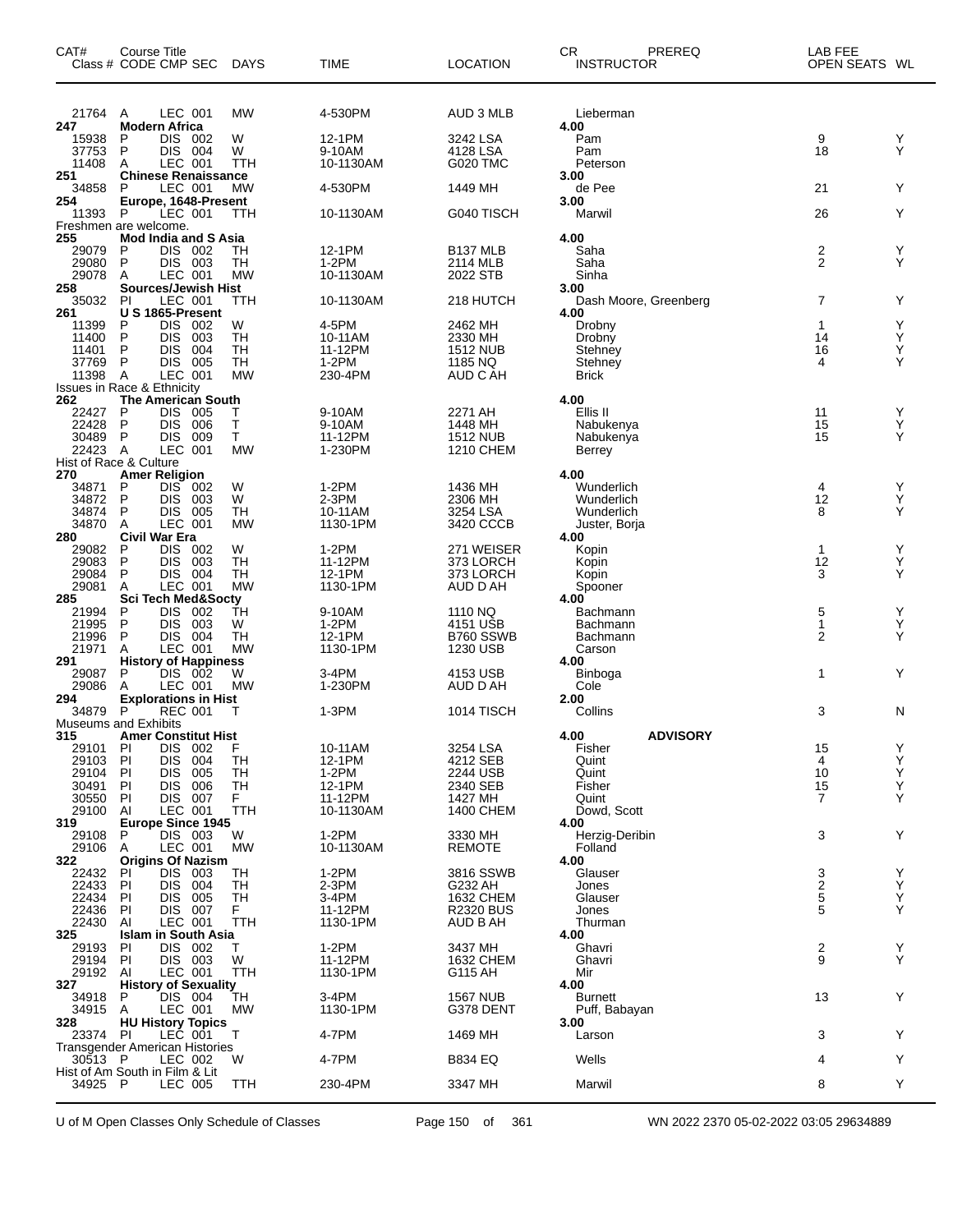| CAT#                            | Course Title<br>Class # CODE CMP SEC                        | DAYS            | TIME                                                                                                               | <b>LOCATION</b>          | <b>CR</b><br><b>INSTRUCTOR</b> | PREREQ                   | LAB FEE<br>OPEN SEATS WL |        |
|---------------------------------|-------------------------------------------------------------|-----------------|--------------------------------------------------------------------------------------------------------------------|--------------------------|--------------------------------|--------------------------|--------------------------|--------|
| 40952 PI                        | WWI & Emergence of Victim Cult<br>LEC 010                   | <b>TTH</b>      | 1130-1PM                                                                                                           | G115 AH                  | Mir                            |                          | 2                        | N      |
| Islam in South Asia             |                                                             |                 | Section 010: This course is specifically for Distance Learning students, and is associated with HISTORY 325.       |                          |                                |                          |                          |        |
| 331                             | <b>Poland in Mod World</b>                                  |                 |                                                                                                                    |                          | 3.00                           |                          |                          |        |
| 25935 PI                        | LEC 001                                                     | МW              | 4-530PM                                                                                                            | 3420 CCCB                | Porter-Szucs                   |                          | 9                        | N      |
| 333<br>27190                    | Literature/Empire<br>LEC 001<br>PI                          | MW              | 1-230PM                                                                                                            | 1230 USB                 | 3.00<br>Maiorova               |                          | 7                        | Υ      |
| 335                             | <b>Immigration Law</b>                                      |                 |                                                                                                                    |                          | 4.00                           |                          |                          |        |
| 25941                           | DIS 003<br>P                                                | TH              | 11-12PM                                                                                                            | 2330 MH                  | <b>Euphrat Weston</b>          |                          | 2                        | Y      |
| 25939<br>340                    | LEC 001<br>A<br><b>G Khan to Taliban</b>                    | <b>MW</b>       | 1130-1PM                                                                                                           | 0420 CCCB                | Garskof<br>4.00                |                          |                          |        |
| 29123                           | PI<br><b>DIS</b><br>002                                     | W               | 3-4PM                                                                                                              | 1632 CHEM                | Elkahlah                       |                          | 11                       | Y      |
| 29126                           | PI<br><b>DIS</b><br>005                                     | TН              | $1-2PM$                                                                                                            | 1024 DANA                | Elkahlah                       |                          | 4                        | Υ      |
| 35297<br>29122                  | PI<br>DIS 006                                               | TН<br><b>MW</b> | $2-3PM$                                                                                                            | <b>1512 NUB</b>          | Elkahlah                       |                          | 17                       | Y      |
| 348                             | LEC 001<br>Al<br><b>National Latin Amer</b>                 |                 | 1-230PM                                                                                                            | 2260 USB                 | Northrop<br>4.00               |                          |                          |        |
| 17537                           | P<br>DIS 002                                                | W               | 12-1PM                                                                                                             | G127 AH                  | Mann                           |                          | 1                        | Υ      |
| 17538                           | P<br>DIS 003                                                | W               | $2-3PM$                                                                                                            | 1372 EH                  | Mann                           |                          | 9                        | Y      |
| 19844 P                         | <b>DIS 004</b><br>Spanish Language Section                  | TH              | 10-1130AM                                                                                                          | 271 WEISER               |                                | Pardo, Maranhao, Alberto | 12                       | Y      |
|                                 |                                                             |                 | Section 004: Spanish-only section. Students interested in taking UC 390.001 for one additional credit should speak |                          |                                |                          |                          |        |
|                                 |                                                             |                 | with the GSI. Overrides for UC 390 will be issued after classes begin.                                             |                          |                                |                          |                          |        |
| 17536 A<br>357                  | LEC 001<br><b>African Hist Topics</b>                       | MW              | 10-1130AM                                                                                                          | <b>1040 DANA</b>         | Alberto<br>3.00                |                          |                          |        |
| 35092                           | LEC 001<br>P                                                | МW              | 10-1130AM                                                                                                          | 3437 MH                  | Jimenez                        |                          | 9                        | Y      |
| <b>Modern South Africa</b>      |                                                             |                 |                                                                                                                    |                          |                                |                          |                          |        |
| 367                             | <b>Amer Indian History</b>                                  |                 |                                                                                                                    |                          | 3.00                           |                          |                          |        |
| 34988<br>374                    | <b>PI</b><br>LEC 001<br>Pol&Cult 1960's                     | MW              | 830-10AM                                                                                                           | G127 AH                  | Dowd<br>4.00                   |                          | 6                        | Y      |
| 35009                           | DIS 003<br>PI                                               | TН              | 5-6PM                                                                                                              | G449 MH                  | Brier, Berrey                  |                          | 1                        | Y      |
| 35010                           | PI<br>DIS<br>004                                            | TH              | 6-7PM                                                                                                              | 2347 MH                  | Brier                          |                          | 1                        | Υ      |
| 35011                           | PI<br><b>DIS</b><br>005<br>PI<br>DIS<br>006                 | F.<br>F         | 10-11AM<br>11-12PM                                                                                                 | 1303 MH<br>1303 MH       | Lindsey                        |                          | 3<br>2                   | Υ<br>Υ |
| 35012<br>35013                  | DIS .<br>PI<br>007                                          | F               | 12-1PM                                                                                                             | G421B MH                 | Lindsey, Berrey<br>Lindsey     |                          | 1                        | Y      |
| 35007                           | Α<br>LEC 001                                                | <b>MW</b>       | 4-530PM                                                                                                            | 0460 CCCB                | Berrey                         |                          |                          |        |
| 375                             | <b>History Witchcraft</b>                                   |                 |                                                                                                                    |                          | 4.00                           |                          |                          |        |
| 35105<br>35106                  | <b>DIS</b><br>PI<br>005<br>PI<br>DIS.<br>006                | F<br>TН         | 12-1PM<br>9-10AM                                                                                                   | 1359 MH<br><b>REMOTE</b> | Kendall<br>Maksimishin         |                          | 1                        | Υ<br>Y |
| 35109                           | PI<br>DIS<br>009                                            | TН              | 11-12PM                                                                                                            | 2462 MH                  | Goh                            |                          | 1                        | Υ      |
| 35101                           | <b>LEC</b><br>AI<br>001                                     | <b>MW</b>       | 4-530PM                                                                                                            | AUD B AH                 | Kivelson                       |                          |                          |        |
| 376<br>24232                    | <b>Epidemics</b><br>P<br>DIS<br>002                         | TН              | 3-4PM                                                                                                              | 2234 USB                 | 4.00<br>Robeson                |                          | 2                        | Y      |
| 24233                           | P<br>DIS<br>003                                             | TH              | 4-5PM                                                                                                              | 2462 MH                  | Robeson                        |                          | 1                        | Υ      |
| 35111                           | P<br>004<br>DIS.                                            | F.              | 11-12PM                                                                                                            | <b>R0420 BUS</b>         | Robeson                        |                          | $\overline{2}$           | Y      |
| 24231                           | LEC 001<br>A<br><b>Asian Amer Hist</b>                      | <b>TTH</b>      | 1-230PM                                                                                                            | <b>1544 NUB</b>          | Kazanjian                      |                          |                          |        |
| 378<br>35005                    | P<br>LEC 001                                                | <b>MW</b>       | 230-4PM                                                                                                            | 1339 MH                  | 3.00<br>Borja                  |                          | 5                        | Υ      |
| 390                             | <b>Topics Mini-Course</b>                                   |                 |                                                                                                                    |                          | 2.00                           |                          |                          |        |
| 30548                           | <b>SEM 001</b><br>P                                         | МW              | 4-6PM                                                                                                              | 171 LORCH                | Glover                         |                          | 2                        | Y      |
| Urban Lives in India<br>42292 P | <b>SEM 002</b>                                              | MW              | 2-4PM                                                                                                              | 5180B AH                 | Hawes                          |                          | 3                        | Y      |
|                                 | Capitalism & Literature                                     |                 |                                                                                                                    |                          |                                |                          |                          |        |
| 391                             | <b>Euro Hist Topics</b>                                     |                 |                                                                                                                    |                          | 3.00                           |                          |                          |        |
| 37587 P                         | LEC 001<br>Warfare & German Experience                      | <b>TTH</b>      | 4-530PM                                                                                                            | 3096 EH                  | Mills                          |                          | 3                        | Y      |
| 392                             | <b>Asian Hist Topics</b>                                    |                 |                                                                                                                    |                          | 3.00                           |                          |                          |        |
| 36800 P                         | <b>SEM 001</b>                                              | МW              | 230-4PM                                                                                                            | 2011 MLB                 | Tonomura                       |                          | 9                        | Y      |
|                                 | Gender-Premod Japan & E Asia                                |                 |                                                                                                                    |                          |                                |                          |                          |        |
| 394<br>35112                    | <b>History of Turkey</b><br><b>PI</b><br>LEC 001            | МW              | 1130-1PM                                                                                                           | 2114 MLB                 | 3.00<br>Cipa                   |                          | 16                       | Υ      |
| 395                             | <b>Reading Course</b>                                       |                 |                                                                                                                    |                          | 1.00-4.00                      | <b>ADVISORY</b>          |                          |        |
|                                 | $\overline{IND}$ +<br>D                                     |                 | ARR                                                                                                                | <b>ARR</b>               |                                |                          | 24                       | N      |
| 399<br>41147 P                  | <b>Topics in History</b><br>REC 001                         | <b>TTH</b>      | 1130-1PM                                                                                                           | B115A MLB                | 3.00<br>Squatriti              |                          | $\overline{7}$           | Υ      |
|                                 | Genius and Geography                                        |                 |                                                                                                                    |                          |                                |                          |                          |        |
| 402                             | <b>Prob in Roman Hist</b>                                   |                 |                                                                                                                    |                          | 3.00                           |                          |                          |        |
|                                 | 37488 PR LEC 001                                            | <b>MW</b>       | 1-230PM                                                                                                            | 3460 MH                  | Freidin                        |                          | 2                        | Υ      |
| 407                             | Growing up in the Roman World<br><b>Compar Hist Adv Sem</b> |                 |                                                                                                                    |                          | 3.00                           |                          |                          |        |
| 22437 P                         | SEM 001                                                     | W               | 1-4PM                                                                                                              | 1427 MH                  | Ghazarian                      |                          | 16                       | Υ      |
|                                 | Famine ? A Glob Political Ecol                              |                 |                                                                                                                    |                          |                                |                          |                          |        |
| 429<br>36143                    | Gender Islam<br>PI<br>LEC 001                               | <b>TTH</b>      | 1130-1PM                                                                                                           | 1339 MH                  | 3.00<br>Babayan                | <b>ADVISORY</b>          | 4                        | Υ      |
| 430                             | <b>Hist Memory Silence</b>                                  |                 |                                                                                                                    |                          | 3.00                           |                          |                          |        |
| 35113 P                         | <b>SEM 001</b>                                              | M               | 3-6PM                                                                                                              | 1185 NQ                  | Al-Rustom                      |                          | 5                        | Υ      |
| 443                             | <b>Mod Mid East History</b>                                 |                 | 12-1PM                                                                                                             | 2336 MH                  | 4.00                           |                          |                          | Υ      |
| 35174<br>35175 P                | DIS 003<br>P<br>DIS 004                                     | F               | 11-12PM                                                                                                            | 1636 CHEM                | Jreisat<br>Jreisat             |                          | 18<br>16                 | Y      |
|                                 |                                                             |                 |                                                                                                                    |                          |                                |                          |                          |        |

U of M Open Classes Only Schedule of Classes Page 151 of 361 WN 2022 2370 05-02-2022 03:05 29634889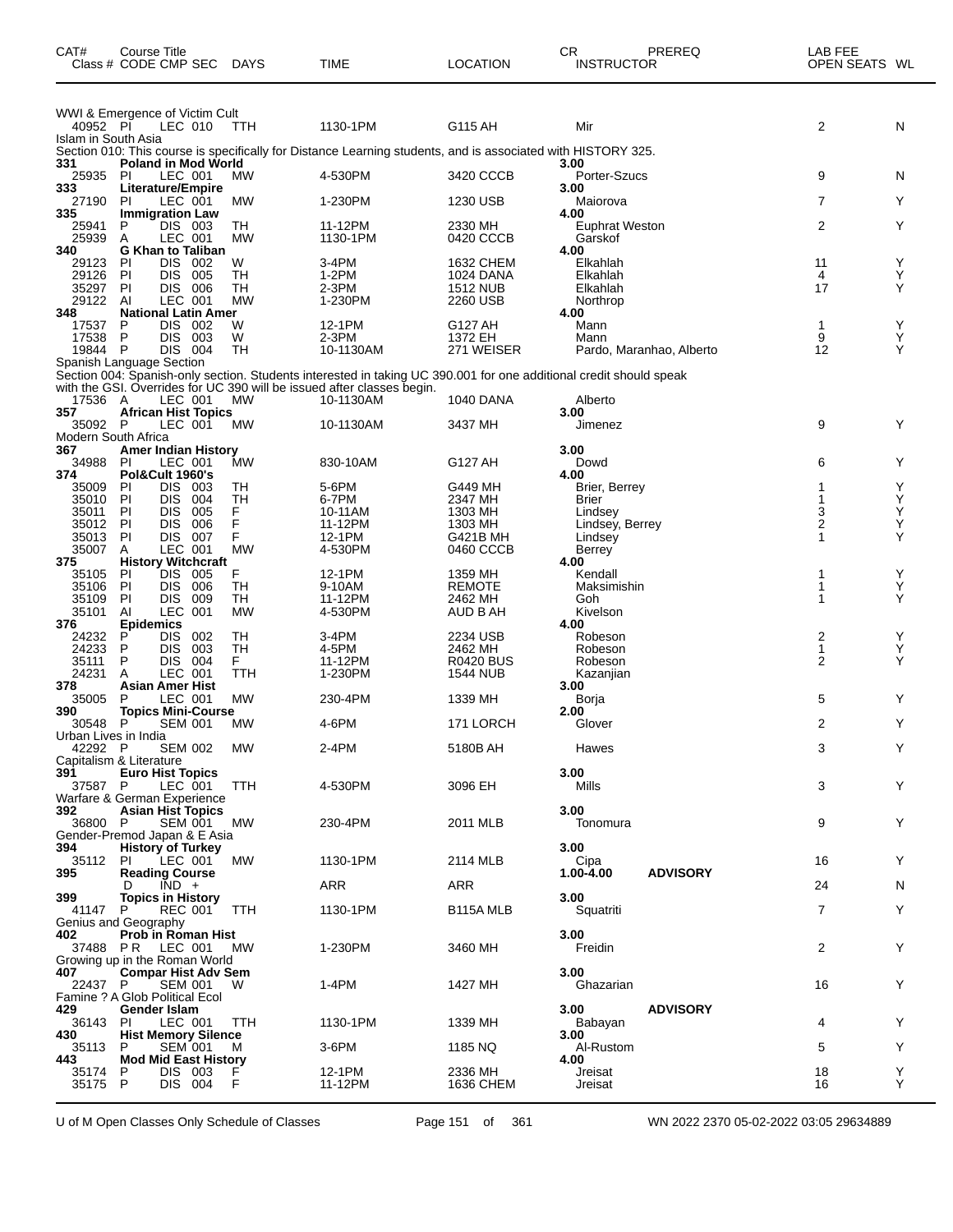| CAT#                             | Course Title<br>Class # CODE CMP SEC DAYS                   |            | <b>TIME</b>                                                                                                         | <b>LOCATION</b>  | CR<br><b>INSTRUCTOR</b> | PREREQ          | LAB FEE<br>OPEN SEATS WL |   |
|----------------------------------|-------------------------------------------------------------|------------|---------------------------------------------------------------------------------------------------------------------|------------------|-------------------------|-----------------|--------------------------|---|
| 35172 A                          | LEC 001                                                     | TTH        | 1-230PM                                                                                                             | <b>1040 DANA</b> | Tanielian               |                 |                          |   |
| 445<br>38117                     | <b>Topics In History</b><br>LEC 002<br><b>PI</b>            | <b>MW</b>  | 1130-1PM                                                                                                            | 173 LORCH        | 3.00<br>Orr             |                 | $12 \overline{ }$        | Y |
| <b>Disabilities Past</b>         |                                                             |            |                                                                                                                     |                  |                         |                 |                          |   |
| 447<br>30253                     | <b>Icelandic Saga</b><br>REC 001<br>P                       | MWF        | $1-2PM$                                                                                                             | 1155 NQ          | 3.00<br>Gull            | <b>ADVISORY</b> | 11                       | Y |
| 454                              | <b>Asians Amer Film&amp;TV</b>                              |            |                                                                                                                     |                  | 3.00                    |                 | 40.00                    |   |
| 28996<br>472                     | LEC 001<br>PI<br><b>Asian Hist Topics</b>                   | <b>MW</b>  | 1-230PM                                                                                                             | 3463 MH          | Lawsin<br>3.00          |                 | 3                        | Y |
| 40791<br>481                     | P<br><b>SEM 001</b><br><b>Europe Hist Topics</b>            | <b>TTH</b> | 1130-1PM                                                                                                            | 2336 MH          | de la Cruz<br>3.00      |                 | 15                       | Y |
| 36197 P                          | LEC 002                                                     | TTH        | 1-230PM                                                                                                             | 1110 NQ          | Hell                    |                 | 3                        | Y |
| 497                              | The Third Reich and Aftermath<br><b>Hist Colloquium</b>     |            |                                                                                                                     |                  | 4.00                    | <b>ADVISORY</b> |                          |   |
| 21990 PR                         | <b>SEM 001</b><br>Peace Movements in Islam                  | W          | 3-6PM                                                                                                               | 2448 MH          | Cole                    |                 | 6                        | Y |
| 27992 PR                         | <b>SEM 003</b>                                              | Т          | 4-7PM                                                                                                               | G449 MH          | Tonomura                |                 | 6                        | Y |
| 498                              | Christians in Land of Samurai<br>Jr Honors Colloq           |            |                                                                                                                     |                  | 4.00                    | <b>ADVISORY</b> |                          |   |
| 11405 PD                         | <b>SEM 001</b>                                              | Τ          | 9-12PM<br>The first class meeting on Wednesday, January 6 will meet in 1713 Haven Hall.                             | 2011 MLB         | Mills                   |                 | 7                        | N |
| 11406 PD                         | <b>SEM 002</b>                                              | T          | 9-12PM                                                                                                              | 373 LORCH        | Tanielian               |                 | $\overline{7}$           | N |
| 499                              | <b>Sr Honors Colloquium</b>                                 |            | The first class meeting on Wednesday, January 6 will meet in 2773 Haven Hall.                                       |                  | 1.00-6.00               | <b>ADVISORY</b> |                          |   |
| 11407 PD<br>Writing a Thesis     | <b>SEM 001</b>                                              | $\top$     | 4-6PM                                                                                                               | 1460 MH          | de Pee                  |                 | 11                       | N |
| 558                              | <b>National Latin Amer</b>                                  |            |                                                                                                                     |                  | 3.00                    |                 |                          |   |
| 24249 PR<br>592                  | LEC 001<br><b>Asian Topics</b>                              | MW         | 10-1130AM                                                                                                           | 1040 DANA        | Alberto<br>3.00         |                 | 101                      | Y |
| 36818                            | SEM 001<br>P<br>Gender - Premod Japan & E Asia              | МW         | 230-4PM                                                                                                             | 2011 MLB         | Tonomura                |                 | 9                        | Y |
| 594                              | <b>Topics in History</b>                                    |            |                                                                                                                     |                  | 3.00                    |                 |                          |   |
|                                  | 29851 PR SEM 001<br>Socialism and Capitalism                | W          | 10-1PM                                                                                                              | <b>1509 NUB</b>  | Porter-Szucs            |                 | 9                        | Y |
| 611                              | <b>Lit American Hist</b>                                    |            | Undergraduates are welcome to take this course but should contact Professor Porter-Szucs (baporter) for permission. |                  | 3.00                    |                 |                          |   |
| 21799 PR                         | <b>REC 001</b>                                              | м          | 9-12PM                                                                                                              | 2306 MH          | Howell                  |                 | 7                        | N |
| 619<br>20634                     | <b>Science Tech&amp;Med</b><br><b>PIR</b><br><b>REC 001</b> | м          | 1-4PM                                                                                                               | 271 WEISER       | 3.00<br>Selcer, Rohde   | <b>ADVISORY</b> | 1                        | Y |
| 629<br>36167 P                   | <b>Stdy Afr Hist</b><br><b>REC 001</b>                      | м          | 1-4PM                                                                                                               | 3347 MH          | 3.00<br>Jimenez         |                 | 5                        | Y |
|                                  | Women Gender in African Hist                                |            |                                                                                                                     |                  |                         |                 |                          |   |
| 630<br>35301                     | <b>Intro to Ancient Med</b><br><b>REC 001</b><br>P          | МW         | 4-530PM                                                                                                             | 1339 MH          | 3.00<br>Moyer           | <b>ADVISORY</b> | 16                       | N |
| 648<br>21993                     | Sem-Anthro & Hist I<br>P<br>SEM 001                         | TH         | 1-4PM                                                                                                               | 242 WH           | 3.00<br>Johnson         | <b>ADVISORY</b> | 9                        | Y |
| 656                              | At Home in America                                          |            |                                                                                                                     |                  | 3.00                    | <b>ADVISORY</b> | 3                        | Y |
| 35382<br>678                     | <b>SEM 001</b><br>PI<br><b>Modern South Asia</b>            |            | 2-5PM                                                                                                               | 2135 NQ          | Dash Moore<br>3.00      |                 |                          |   |
| 27240 P                          | <b>REC 001</b><br>Islam Hist in Indian Subcontnt            | т          | 4-7PM                                                                                                               | 1713 HH          | Mir                     |                 | 9                        | Y |
| 684<br>40488                     | Roman Imperialism<br>LEC 001<br>P.                          |            | 4-530PM                                                                                                             | 2163 AH          | 3.00                    | <b>ADVISORY</b> | 15                       | Y |
| 691                              | Lat Amer&Carib Hist                                         | TTH        |                                                                                                                     |                  | Terrenato<br>3.00       |                 |                          |   |
| 35302 PI<br>The African Americas | <b>REC 001</b>                                              | $\top$     | 9-12PM                                                                                                              | 1713 HH          | Alberto                 |                 | 5                        | Y |
| 700                              | <b>Independent Res Sem</b>                                  |            | ARR                                                                                                                 | <b>ARR</b>       | 1.00-3.00               | <b>ADVISORY</b> |                          |   |
| 715                              | $IND +$<br><b>Research Methods I</b>                        |            |                                                                                                                     |                  | 3.00                    | <b>ADVISORY</b> | 24                       | N |
| 22446<br>802                     | PR.<br><b>SEM 001</b><br><b>Reading Course</b>              | W          | $1-4PM$                                                                                                             | 2401 MH          | Sinha<br>1.00-3.00      | <b>ADVISORY</b> | $\overline{7}$           | Y |
| 804                              | $\overline{IND}$ +<br><b>Read for Gen Exam</b>              |            | <b>ARR</b>                                                                                                          | ARR              | 1.00-3.00               | <b>ADVISORY</b> | 24                       | N |
|                                  | $IND +$                                                     |            | ARR                                                                                                                 | ARR              |                         |                 | 24                       | N |
| 808<br>21166                     | <b>History Pedagogy I</b><br>REC 001 TH<br>PD.              |            | 10-12PM                                                                                                             | 5179 AH          | 2.00<br>Wroblewski      |                 | 11                       | N |
| 811                              | <b>Teaching Practicum</b><br>$IND +$<br>D                   |            | ARR                                                                                                                 | ARR              | 1.00                    |                 | 25                       | N |
| 830                              | <b>Anthro/Hist Workshop</b>                                 |            |                                                                                                                     |                  | 1.00                    |                 |                          |   |
| 17263<br>891                     | PD<br><b>SEM 001</b><br><b>Diss Res/Writing Sem</b>         |            | 2-4PM                                                                                                               | 1014 TISCH       | Johnson<br>3.00         |                 | 23                       | N |
| 19438<br>898                     | <b>SEM 001</b><br>PI.<br><b>Dissertation Collog</b>         | м          | 4-6PM                                                                                                               | 1521D HH         | Juster<br>1.00          | <b>ADVISORY</b> | 12                       | N |
| 11412 PR                         | <b>SEM 001</b>                                              |            | 4-6PM                                                                                                               | 2401 MH          | Thurman                 |                 | $\overline{7}$           | N |
| Job Skills Colloquium            |                                                             |            | This course will meet remotely unless there is no mask mandate in place for the term.                               |                  |                         |                 |                          |   |
| 900                              | <b>Prep for Prelims</b><br>$IND +$                          |            | ARR                                                                                                                 | ARR              | 1.00-6.00               |                 | 24                       | N |
| 995                              | Diss-Cand                                                   |            |                                                                                                                     |                  | 8.00                    | <b>ENFORCED</b> |                          |   |

U of M Open Classes Only Schedule of Classes Page 152 of 361 WN 2022 2370 05-02-2022 03:05 29634889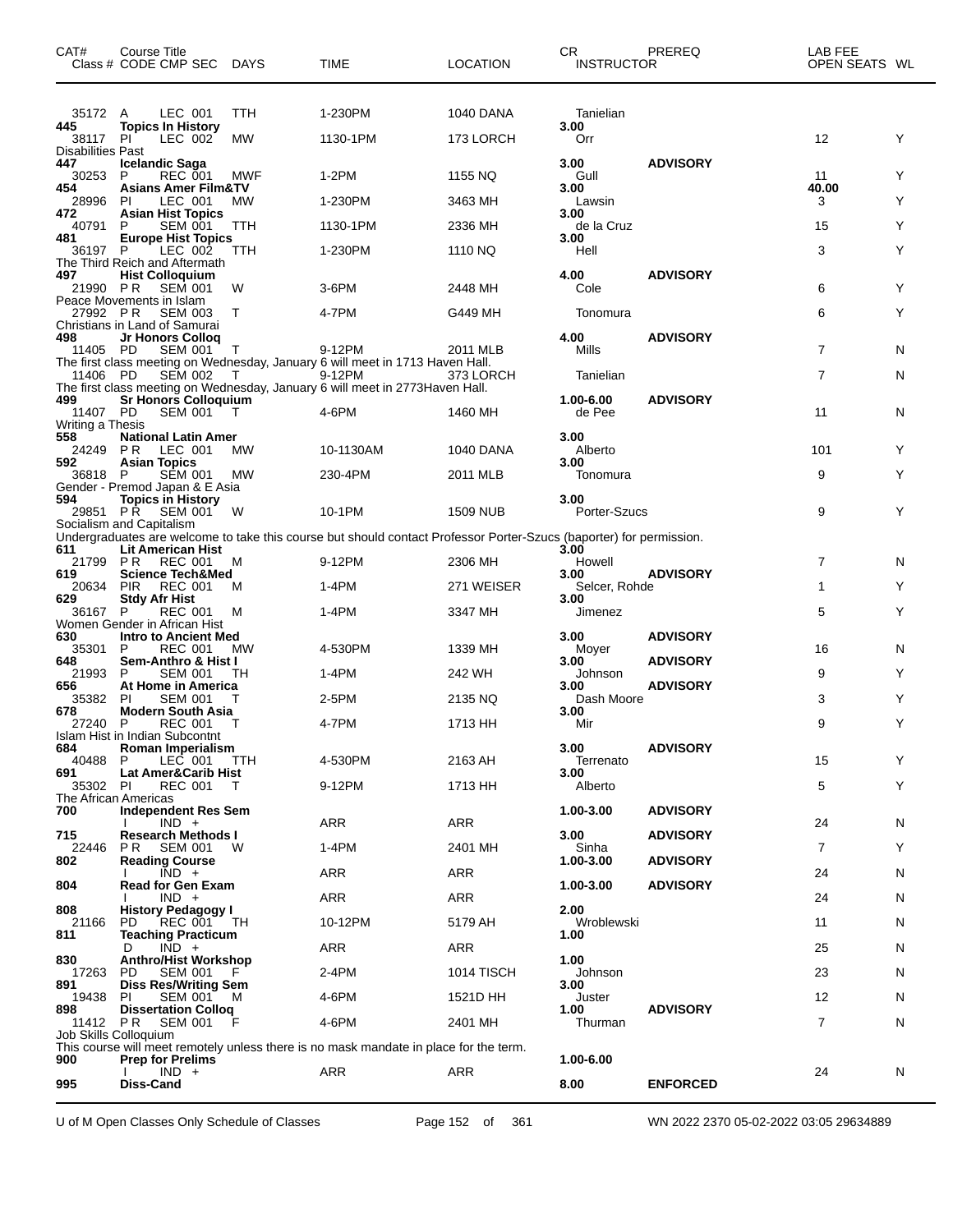| CAT# | Course Title | Class # CODE CMP SEC | <b>DAYS</b> | <b>TIME</b> | <b>LOCATION</b> | СR<br><b>INSTRUCTOR</b> | PREREQ | LAB FEE<br>OPEN SEATS WL |   |
|------|--------------|----------------------|-------------|-------------|-----------------|-------------------------|--------|--------------------------|---|
|      | IR           | IND                  |             | ARR         | ARR             |                         |        | 24                       | N |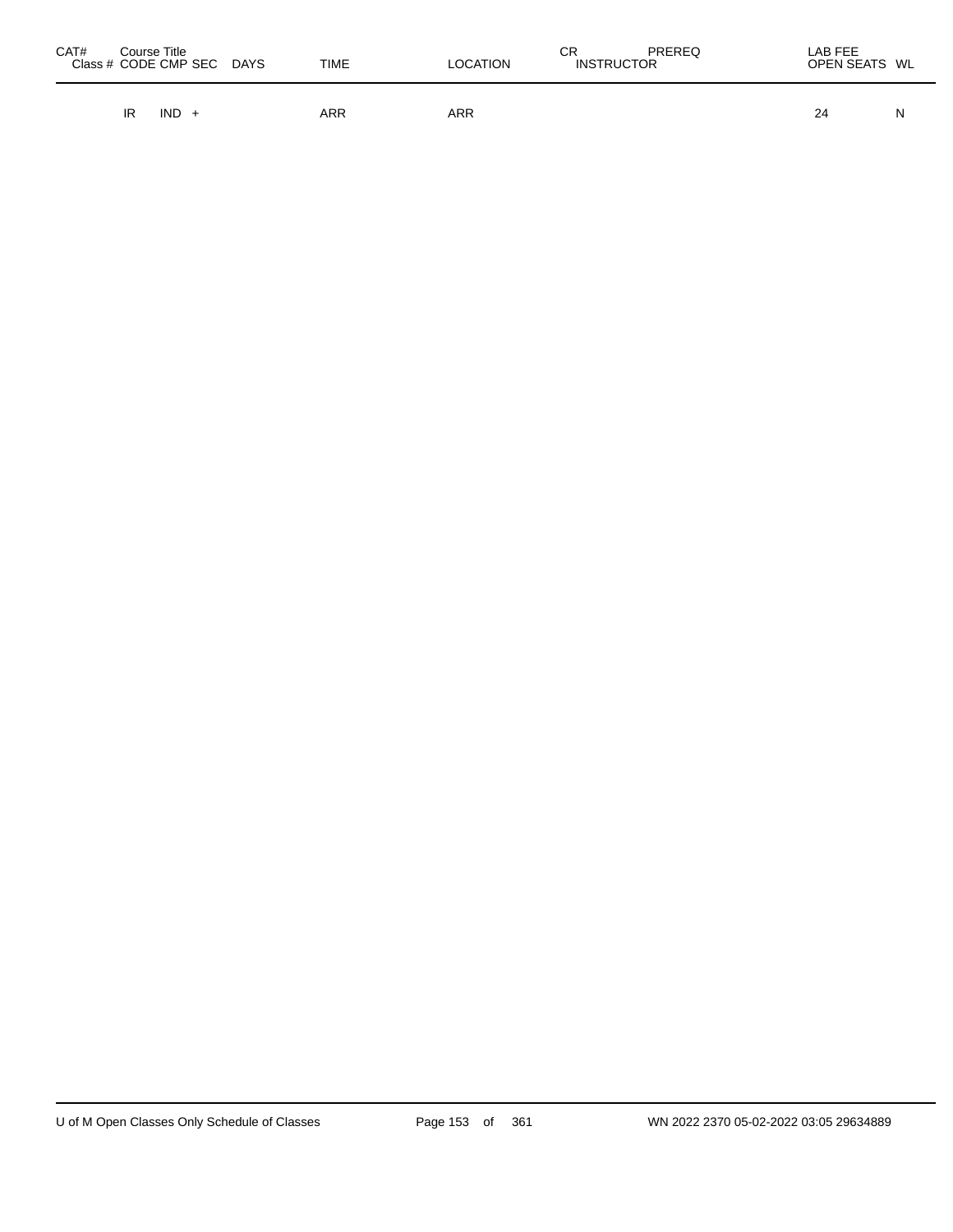| CAT# | Course Title         |             |             |                 | СR                | <b>PREREQ</b> | LAB FEE                 |
|------|----------------------|-------------|-------------|-----------------|-------------------|---------------|-------------------------|
|      | Class # CODE CMP SEC | <b>DAYS</b> | <b>TIME</b> | <b>LOCATION</b> | <b>INSTRUCTOR</b> |               | WL<br><b>OPEN SEATS</b> |

### **History Of Art Department History of Art (HISTART) Open Sections**

#### NOTE - HISTORY OF ART DISCUSSION SECTIONS DO NOT MEET THE FIRST WEEK OF CLASSES.

| 194            | <b>First Year Seminar</b>                  |            |                    |                       | 3.00                 | <b>ADVISORY</b> |                                |  |
|----------------|--------------------------------------------|------------|--------------------|-----------------------|----------------------|-----------------|--------------------------------|--|
| 26126 PR       | <b>SEM 002</b>                             | TTH        | 10-1130AM          | <b>B111 MLB</b>       | Calvo-Quiros         |                 | 2<br>Y                         |  |
|                | Latina/o Art and Aesthetics                |            |                    |                       |                      |                 |                                |  |
| 208            | <b>Intro African Art</b>                   |            |                    |                       | 4.00                 |                 |                                |  |
| 29691          | Ρ<br>DIS 002<br>P                          | TН         | 12-1PM             | G026 TISCH            | Roberson             |                 | Υ<br>$\mathbf{1}$              |  |
| 29692<br>29694 | DIS.<br>- 003<br>005<br>P<br><b>DIS</b>    | TН<br>F.   | $1-2PM$<br>10-11AM | G026 TISCH<br>130 TAP | Roberson<br>Roberson |                 | 13<br>Υ<br>Υ<br>$\overline{7}$ |  |
| 29690          | S<br>LEC 001                               | TTH        | 10-1130AM          | AUD D AH              | Doris                |                 |                                |  |
| 210            | <b>Hist of Photography</b>                 |            |                    |                       | 4.00                 |                 |                                |  |
| 27366          | <b>DIS</b><br>P<br>003                     | W          | 1-2PM              | G026 TISCH            | Sullivan             |                 | Y                              |  |
| 27367          | P<br><b>DIS</b><br>004                     | W          | 4-5PM              | G026 TISCH            | Sullivan             |                 | $\frac{2}{9}$<br>Υ             |  |
| 27368          | P<br><b>DIS</b><br>005                     | TН         | 10-11AM            | G026 TISCH            | Campbell             |                 | 12<br>Υ                        |  |
| 34881          | P<br><b>DIS</b><br>006                     | TН         | 11-12PM            | G026 TISCH            | Campbell             |                 | 19<br>Υ                        |  |
| 27369          | P<br><b>DIS</b><br>007                     | F.         | 10-11AM            | G026 TISCH            | Campbell             |                 | 11<br>Υ                        |  |
| 27364          | S<br>LEC 001                               | <b>MW</b>  | 10-1130AM          | AUD D AH              | Perlove              |                 |                                |  |
| 221            | <b>Intro Gk Arch</b>                       |            |                    |                       | 4.00                 |                 |                                |  |
| 26209          | DIS 002<br>P                               | т          | 12-1PM             | G026 TISCH            | Miglierina           |                 | 7<br>Υ                         |  |
| 26210          | P<br><b>DIS</b><br>003                     | W          | $1-2PM$            | 2163 AH               | Miglierina           |                 | 10<br>Υ                        |  |
| 26211          | 004<br>P<br><b>DIS</b>                     | TН         | 9-10AM             | 4128 LSA              | Miglierina           |                 | 8<br>Y                         |  |
| 26208<br>228   | LEC 001<br>A                               | TTH        | 10-1130AM          | UMMA AUD              | <b>Nevett</b>        |                 |                                |  |
| 37122          | <b>Visual Ancient Rome</b><br>P<br>LEC 001 | TTH        |                    | 180 TAP               | 3.00<br>Barham       |                 | 12<br>Y                        |  |
| 230            | 19c Amer Art                               |            | 1-230PM            |                       | 3.00                 |                 |                                |  |
| 37159          | P<br>LEC 001                               | TTH        | 4-530PM            | G040 TISCH            | Zurier               |                 | 19<br>Y                        |  |
| 243            | Art of India                               |            |                    |                       | 3.00                 |                 |                                |  |
| 37137          | P<br>LEC 001                               | TTH        | 1130-1PM           | 180 TAP               | Chanchani            |                 | Υ<br>5                         |  |
| 272            | <b>Modern Art</b>                          |            |                    |                       | 4.00                 |                 |                                |  |
| 23362          | DIS.<br>P<br>002                           | TН         | 3-4PM              | 130 TAP               | Laplaca              |                 | 3<br>Υ                         |  |
| 23363          | P<br><b>DIS</b><br>003                     | TН         | 4-5PM              | 130 TAP               | Laplaca              |                 | 1<br>Υ                         |  |
| 21752          | P<br><b>DIS</b><br>004                     | TН         | 5-6PM              | 130 TAP               | Laplaca              |                 | 6<br>Υ                         |  |
| 26128          | P<br>005<br><b>DIS</b>                     | F.         | 11-12PM            | G026 TISCH            | Aquilina             |                 | Y<br>3                         |  |
| 11415          | S<br>LEC 001                               | TTH        | 1130-1PM           | AUD D AH              | Costantini           |                 |                                |  |
| 294            | <b>Special Topics</b>                      |            |                    |                       | 3.00                 |                 |                                |  |
| 29768          | $\mathsf{P}$<br>LEC 001                    | <b>MW</b>  | 4-530PM            | 180 TAP               | Cooper               |                 | 33<br>Y                        |  |
|                | Mapping Race + (Dis)placement<br><b>PD</b> | MW         | 1130-1PM           | 180 TAP               | Miller               |                 | Y<br>12                        |  |
| 42373          | LEC 003                                    |            |                    |                       |                      |                 |                                |  |
|                |                                            |            |                    |                       |                      |                 |                                |  |
| 299            | <b>Experiential Study</b>                  |            |                    |                       | 1.00-3.00            |                 |                                |  |
|                | $IND +$                                    |            | ARR                | ARR                   |                      |                 | 24<br>N                        |  |
| 335            | <b>Himalayan Aesthetics</b><br><b>PD</b>   |            |                    |                       | 3.00                 | <b>ADVISORY</b> | Y<br>1                         |  |
| 37134<br>345   | <b>SEM 001</b><br><b>Medieval Arch</b>     | ттн        | 230-4PM            | 210 TAP               | Chanchani<br>3.00    |                 |                                |  |
| 22530          | LEC 001<br>P                               | <b>MW</b>  | 1130-1PM           | G040 TISCH            | Timmermann           |                 | 5<br>Y                         |  |
| 355            | <b>MiraculousDiabolical</b>                |            |                    |                       | 3.00                 |                 |                                |  |
| 27370          | P<br>LEC 001                               | TTH        | 230-4PM            | 180 TAP               | Holmes               |                 | Y<br>1                         |  |
| 362            | <b>Vision and Time</b>                     |            |                    |                       | 3.00                 | <b>ADVISORY</b> |                                |  |
| 37192          | <b>SEM 001</b><br>P                        | TTH        | 230-4PM            | 2401 MH               | Doris                |                 | Y<br>8                         |  |
| 370            | RealismImpressionism                       |            |                    |                       | 4.00                 |                 |                                |  |
| 27919          | DIS 002<br>P                               | W          | 10-11AM            | G026 TISCH            | Agrawal              |                 | 3<br>Υ                         |  |
| 27921          | DIS 004<br>P                               | TН         | 3-4PM              | 049 UMMA              | Agrawal              |                 | Y<br>1                         |  |
| 26522          | S<br>LEC 001                               | <b>TTH</b> | 4-530PM            | G127 AH               | Lay                  |                 |                                |  |
| 382            | Egyptian Arch<br>PI                        |            |                    |                       | 4.00                 |                 | Y<br>1                         |  |
| 29969<br>29967 | DIS 002<br>AI<br>LEC 001                   | F<br>TTH   | 11-12PM<br>1-230PM | 1460 MH<br>1300 CHEM  | Hilliker<br>Richards |                 |                                |  |
| 383            | <b>Modn Multi-Ethnc Art</b>                |            |                    |                       | 4.00                 | <b>ADVISORY</b> |                                |  |
| 29057          | P<br><b>DIS</b><br>002                     | W          | 3-4PM              | <b>130 TAP</b>        | Yook                 |                 | Y<br>1                         |  |
| 29058          | P<br>DIS.<br>003                           | TН         | 4-5PM              | G026 TISCH            | Yook                 |                 | 8<br>Υ                         |  |
| 27371          | S<br>LEC 001                               | – MW       | 1-230PM            | 180 IAP               | Kee                  |                 |                                |  |
| 393            | <b>Undergrad Seminar</b>                   |            |                    |                       | 3.00                 |                 |                                |  |
| 37142 P        | <b>SEM 002</b>                             | МW         | 10-1130AM          | 270 TAP               | Cooper               |                 | $\overline{7}$<br>Υ            |  |
|                | Back to Black:Race/Nothingness             |            |                    |                       |                      |                 |                                |  |
| 22531 P        | <b>SEM 003</b>                             | <b>MW</b>  | 1130-1PM           | 210 TAP               | McMahon              |                 | 2<br>Υ                         |  |
|                | Undergraduate Methods Seminar              |            |                    |                       |                      |                 |                                |  |
| 394<br>11416 P | <b>Special Topics HU</b><br>LEC 001        | TTH        | 10-1130AM          | 180 TAP               | 3.00<br>McMahon      |                 | 23<br>Y                        |  |
|                | Europe&the Globe, 1492-c.1800              |            |                    |                       |                      |                 |                                |  |
| 28020 P        | LEC 002                                    | МW         | 530-7PM            | 180 TAP               | Carver               |                 | Υ<br>28                        |  |
|                | Urban Face of the Eternal City             |            |                    |                       |                      |                 |                                |  |
| 395            | <b>Mini Seminar Course</b>                 |            |                    |                       | 2.00                 |                 |                                |  |
| 37156 P        | <b>SEM 001</b>                             | TTH        | 2-4PM              | G026 TISCH            | Micklewright         |                 | Y<br>3                         |  |
|                | OttomanEuro-AmerDress1700-1920             |            |                    |                       |                      |                 |                                |  |
| 399            | <b>Independent Study</b>                   |            |                    |                       | 1.00-3.00            |                 |                                |  |
| 424            | $IND +$<br><b>Arch-Roman Prov</b>          |            | <b>ARR</b>         | ARR                   | 3.00                 | <b>ADVISORY</b> | 20<br>N                        |  |

U of M Open Classes Only Schedule of Classes Page 154 of 361 WN 2022 2370 05-02-2022 03:05 29634889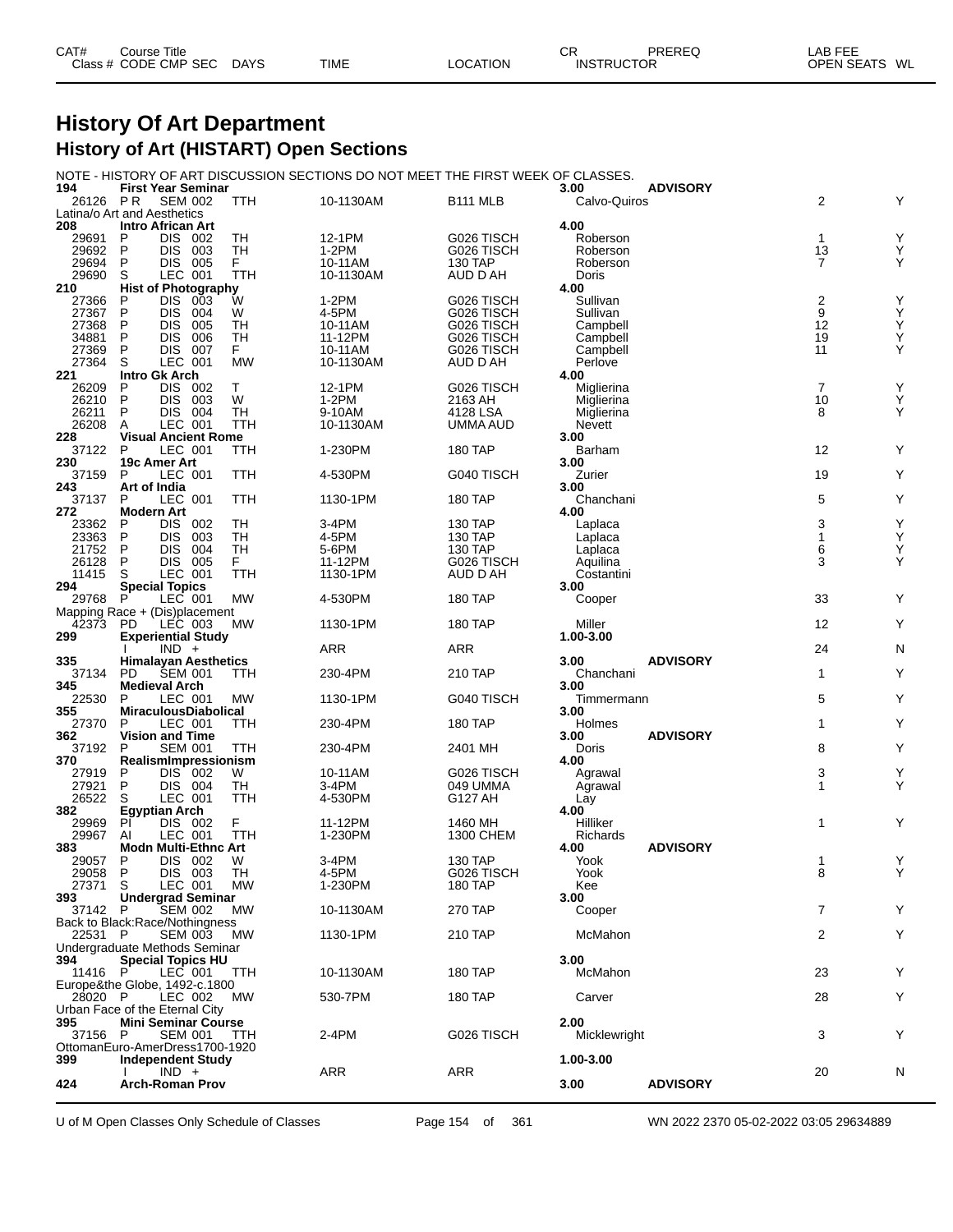| CAT#                                                  | Course Title<br>Class # CODE CMP SEC DAYS                                                      |                        | <b>TIME</b>           | <b>LOCATION</b>           | CR.<br><b>INSTRUCTOR</b>         | PREREQ                             | <b>LAB FEE</b><br>OPEN SEATS WL |        |
|-------------------------------------------------------|------------------------------------------------------------------------------------------------|------------------------|-----------------------|---------------------------|----------------------------------|------------------------------------|---------------------------------|--------|
| 29368 P<br>435                                        | LEC 001<br>Art&Arch-Asia MI                                                                    | <b>MW</b>              | 1130-1PM              | G168 AH                   | Stone<br>3.00                    | <b>ADVISORY</b>                    | 17                              | N      |
| 36067<br>497<br>24261                                 | LEC 001<br>P<br><b>Upper-Level Seminar</b><br><b>SEM 001</b><br>P                              | <b>MW</b><br>F         | 10-1130AM<br>$1-4PM$  | 1460 MH<br><b>270 TAP</b> | Ratte<br>3.00<br>Lay             | <b>ADVISORY</b>                    | 20<br>$\overline{7}$            | Y<br>Y |
| 35385 P<br>Michigan Murals                            | Painters of Modern Life<br><b>SEM 003</b>                                                      | TH                     | $1-4PM$               | <b>270 TAP</b>            | Rife                             |                                    | 11                              | Υ      |
| 35386 P<br><b>Nomad Civilizations</b><br>499<br>16738 | <b>SEM 005</b><br><b>Honors Thesis</b><br><b>PIR</b><br><b>SEM 001</b>                         | <b>TTH</b><br>T        | 1-230PM<br>9-1030AM   | 210 TAP<br><b>270 TAP</b> | Miller<br>3.00                   | <b>ENFORCED</b>                    | 3<br>$\overline{7}$             | Υ<br>Y |
| 499                                                   | <b>Honors Thesis</b><br><b>PR</b><br><b>SEM 001</b><br>Senior Thesis for Honor Students.       | м                      | 230-4PM               | <b>270 TAP</b>            | 3.00<br>Timmermann               | <b>ENFORCED</b>                    | $\overline{7}$                  | Y      |
| 600<br>632                                            | <b>Independent Study</b><br>$IND +$<br><b>Grk Numismatics</b>                                  |                        | <b>ARR</b>            | <b>ARR</b>                | 1.00-3.00<br>3.00                | <b>ADVISORY</b><br><b>ADVISORY</b> | 23                              | N      |
| 36066<br>633<br>36062                                 | LEC 001<br>P<br><b>Roman Numismatcs</b><br>LEC 001<br>P                                        | <b>MW</b><br><b>MW</b> | 830-10AM<br>830-10AM  | 2271 AH<br>2271 AH        | Soto Marin<br>3.00<br>Soto Marin | <b>ADVISORY</b>                    | 10<br>10                        | Υ<br>Υ |
| 689<br>19838                                          | <b>SpcI Tpcs Hist Art</b><br><b>SEM 002</b><br>PI.<br>Future Pasts: Unsettling Arch            |                        | $3-6$ PM              | <b>270 TAP</b>            | 3.00<br>Leon                     | <b>ADVISORY</b>                    | 10                              | Y      |
| 990<br>995                                            | <b>Diss-Precand</b><br>$IND +$<br><b>Diss-Cand</b>                                             |                        | <b>ARR</b>            | <b>ARR</b>                | 1.00-8.00<br>8.00                | <b>ADVISORY</b><br><b>ENFORCED</b> | 24                              | N      |
|                                                       | R<br>$IND +$<br><b>Museums (MUSEUMS) Open Sections</b>                                         |                        | <b>ARR</b>            | <b>ARR</b>                |                                  |                                    | 24                              | N      |
| 401<br>19436<br>409                                   | <b>Issues in Museums</b><br><b>SEM 001</b><br>P <sub>R</sub><br><b>Museum Std Pract</b>        | <b>TTH</b>             | 1-230PM               | 130 TAP                   | 3.00<br>Hennebury<br>3.00        | <b>ENFORCED</b><br><b>ENFORCED</b> | 1                               | Υ      |
| 498<br>29589                                          | $IND +$<br>R<br><b>Spec Museums Topics</b><br><b>SEM 001</b><br>P<br>Directing and Programming | TTH                    | <b>ARR</b><br>4-530PM | <b>ARR</b><br>049 UMMA    | 3.00<br><b>Barenblit</b>         | <b>ADVISORY</b>                    | 18<br>16                        | Υ<br>Y |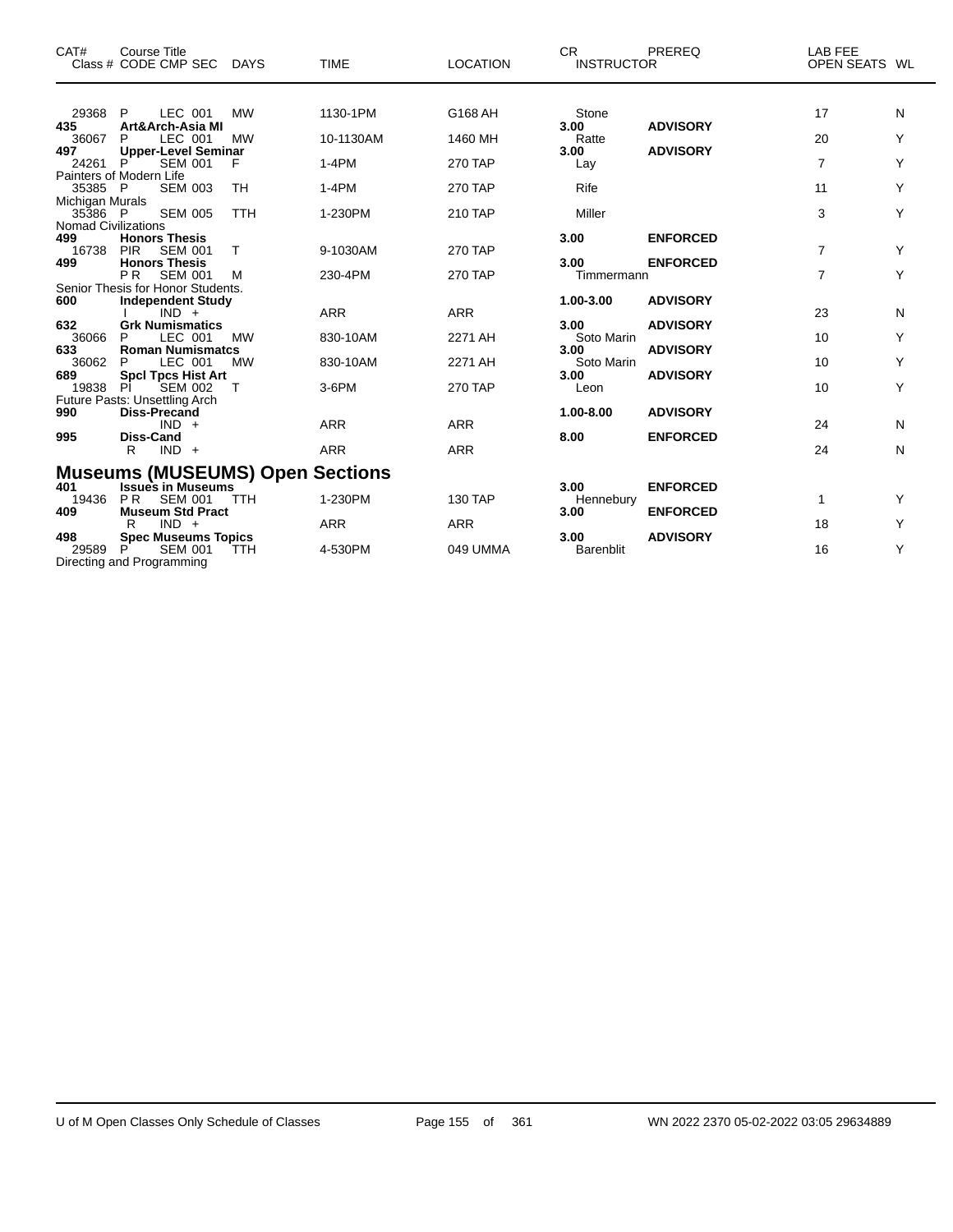| CAT# | Course Title<br>Class # CODE CMP SEC | <b>DAYS</b> | <b>TIME</b> | <b>OCATION</b> | СR<br><b>INSTRUCTOR</b> | PREREQ | <b>LAB FEF</b><br><b>OPEN SEATS</b> | WL |
|------|--------------------------------------|-------------|-------------|----------------|-------------------------|--------|-------------------------------------|----|
|      |                                      |             |             |                |                         |        |                                     |    |

#### **Honors Program College Honors (HONORS) Open Sections**

|         | <u>oonogo Honoro (Honoro) opon oconono</u>                                                                          |          |            |            |                 |                 |       |   |
|---------|---------------------------------------------------------------------------------------------------------------------|----------|------------|------------|-----------------|-----------------|-------|---|
| 230     | <b>Honors Core SS</b>                                                                                               |          |            |            | 4.00            |                 |       |   |
|         | 24269 PR<br>DIS 003                                                                                                 | <b>M</b> | 11-12PM    | G634 HH    | Momodu, Adunbi  |                 |       | Y |
|         | <b>Violent Environments</b>                                                                                         |          |            |            |                 |                 |       |   |
|         | Students are auto-enrolled in lecture 001 when they elect one of discussions 002-004. PLEASE DO NOT CONTACT         |          |            |            |                 |                 |       |   |
|         | INSTRUCTOR ABOUT PERMISSION TO ADD. Adding your name to the waitlist is the best approach if section is closed.     |          |            |            |                 |                 |       |   |
|         | Direct questions to honors registration@umich.edu. Open Seats count (not Open Restricted Seats) reflects the actual |          |            |            |                 |                 |       |   |
|         | number of seats remaining in section.                                                                               |          |            |            |                 |                 |       |   |
|         | 41003 PR DIS 004                                                                                                    | - M      | 11-12PM    | G449 MH    | Patnaik, Adunbi |                 | 2     | Y |
|         | <b>Violent Environments</b>                                                                                         |          |            |            |                 |                 |       |   |
|         | Students are auto-enrolled in lecture 001 when they elect one of discussions 002-004. PLEASE DO NOT CONTACT         |          |            |            |                 |                 |       |   |
|         | INSTRUCTOR ABOUT PERMISSION TO ADD. Adding your name to the waitlist is the best approach if section is closed.     |          |            |            |                 |                 |       |   |
|         | Direct questions to honors.registration@umich.edu. Open Seats count (not Open Restricted Seats) reflects the actual |          |            |            |                 |                 |       |   |
|         | number of seats remaining in section.                                                                               |          |            |            |                 |                 |       |   |
| 24267 A | LEC 001                                                                                                             | TTH.     | 1130-1PM   | 1250 USB   | Adunbi          |                 |       |   |
|         | <b>Violent Environments</b>                                                                                         |          |            |            |                 |                 |       |   |
|         | Students are auto-enrolled in lecture 001 when they elect one of discussions 002-004. PLEASE DO NOT CONTACT         |          |            |            |                 |                 |       |   |
|         | INSTRUCTOR ABOUT PERMISSION TO ADD. Adding your name to the waitlist is the best approach if section is closed.     |          |            |            |                 |                 |       |   |
|         | Direct questions to honors.registration@umich.edu.                                                                  |          |            |            |                 |                 |       |   |
| 241     | <b>Hon Core Writing HU</b>                                                                                          |          |            |            | 4.00            |                 | 50.00 |   |
| 29760   | LEC 001 TTH<br>A                                                                                                    |          | 9-10AM     | 0460 CCCB  | Hoffmann        |                 |       |   |
|         | Westworld- Philosophy of Mind                                                                                       |          |            |            |                 |                 |       |   |
|         | Students are auto-enrolled in lecture 001 when they elect one of discussions 002-009. PLEASE DO NOT CONTACT         |          |            |            |                 |                 |       |   |
|         | INSTRUCTOR ABOUT PERMISSION TO ADD. Adding your name to the waitlist is the best approach if section is closed.     |          |            |            |                 |                 |       |   |
|         | Direct questions to honors registration@umich.edu.                                                                  |          |            |            |                 |                 |       |   |
| 291     | <b>Hnrs Intro Research</b>                                                                                          |          |            |            | 1.00-4.00       | <b>ADVISORY</b> |       |   |
|         | $IND +$                                                                                                             |          | <b>ARR</b> | ARR        |                 |                 | 24    | N |
| 390     | Jr Honors Research                                                                                                  |          |            |            | 1.00-4.00       | <b>ADVISORY</b> |       |   |
|         | $IND +$                                                                                                             |          | <b>ARR</b> | <b>ARR</b> |                 |                 | 24    | N |
| 490     | <b>Sr Honors Research</b>                                                                                           |          |            |            | 1.00-4.00       | <b>ADVISORY</b> |       |   |
|         | $IND +$                                                                                                             |          | ARR        | ARR        |                 |                 | 24    | N |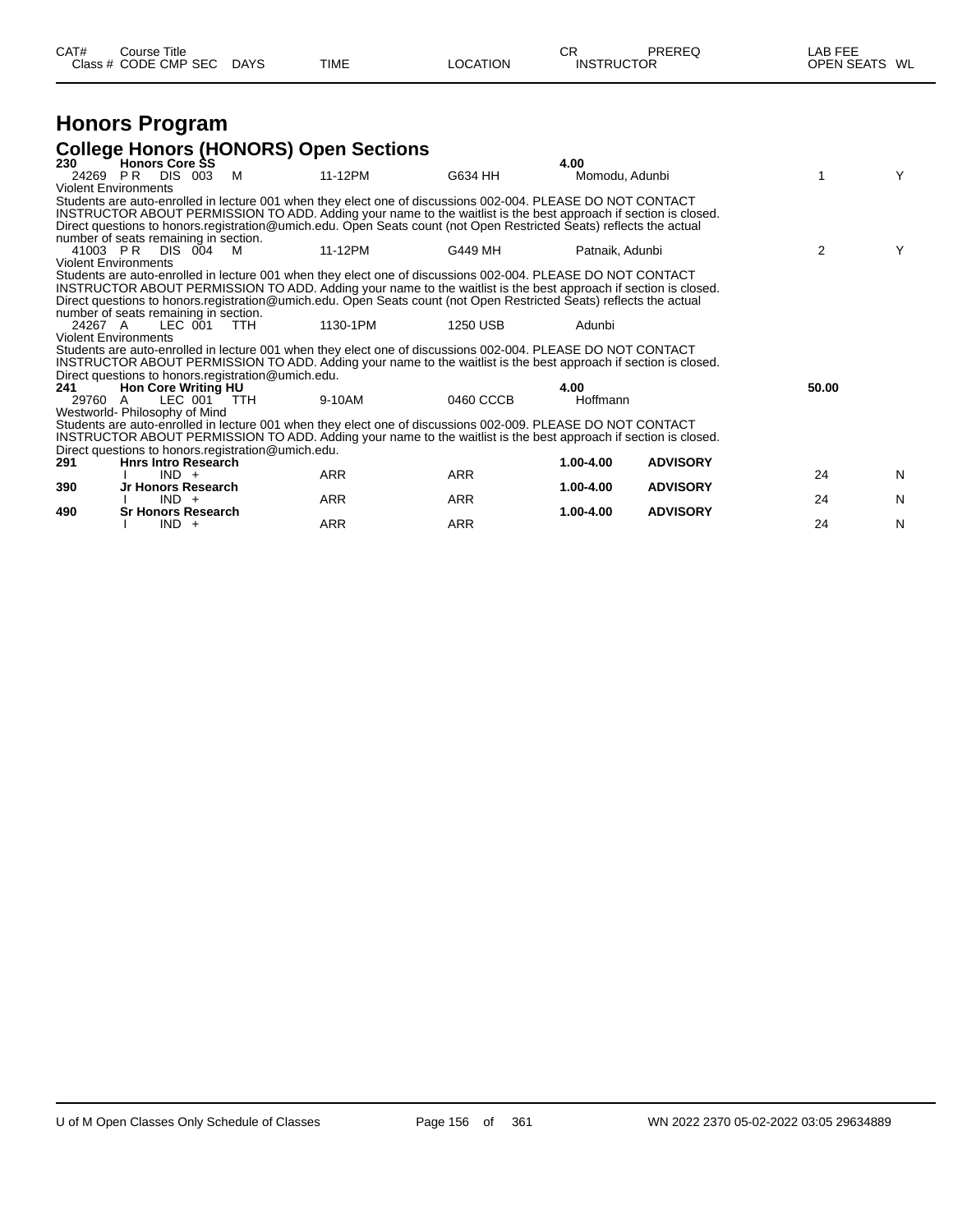| CAT# | Course Title.<br>Class # CODE CMP SEC | <b>DAYS</b> | <b>TIME</b> | <b>LOCATION</b> | СR<br><b>INSTRUCTOR</b> | PREREQ | <b>LAB FEE</b><br><b>OPEN SEATS</b><br>WL |
|------|---------------------------------------|-------------|-------------|-----------------|-------------------------|--------|-------------------------------------------|
|------|---------------------------------------|-------------|-------------|-----------------|-------------------------|--------|-------------------------------------------|

#### **Humanities Institute Institute For The Humanities (INSTHUM) Open Sections**

| 311                  | <b>Topics Interdis Stu</b>    |            |                                                                                           |                  | .00      |  |
|----------------------|-------------------------------|------------|-------------------------------------------------------------------------------------------|------------------|----------|--|
| 38552                | SEM 002                       |            | 3-5PM                                                                                     | 1022 STB         | Reddy    |  |
|                      | Pandemic Life: Queer of Color |            |                                                                                           |                  |          |  |
|                      |                               |            | This mini-course will be offered on Tuesdays, 3-5 PM from January 11 through February 22. |                  |          |  |
| 37931                | <b>SEM 003</b>                | <b>TTH</b> | $3-5$ PM                                                                                  | <b>B3580 BUS</b> | Traisnel |  |
| Parable of the Sower |                               |            |                                                                                           |                  |          |  |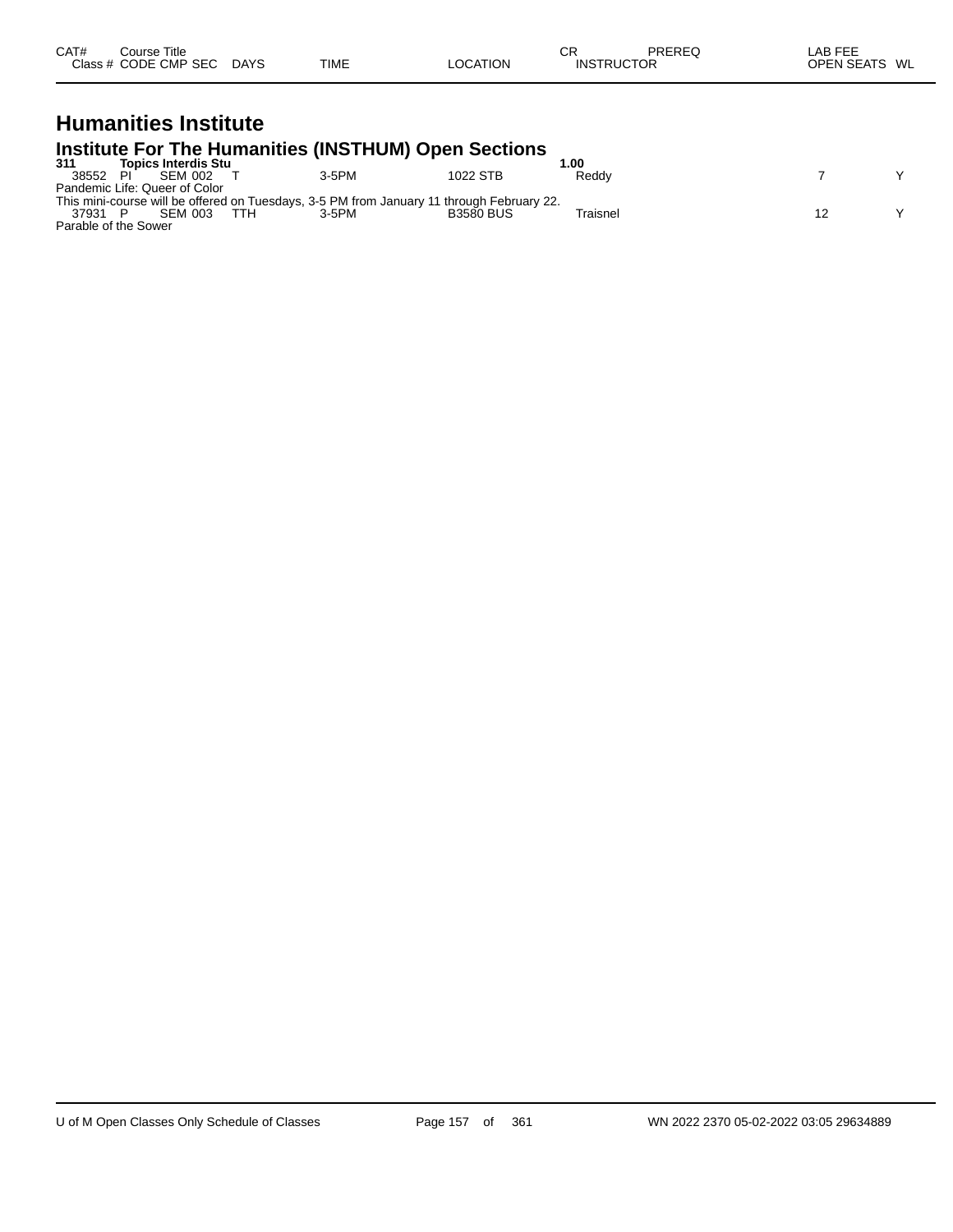| CAT# | ourse Titleٽ         |             |             |          | СR                | PREREQ | LAB FEE                 |  |
|------|----------------------|-------------|-------------|----------|-------------------|--------|-------------------------|--|
|      | Class # CODE CMP SEC | <b>DAYS</b> | <b>TIME</b> | LOCATION | <b>INSTRUCTOR</b> |        | <b>OPEN SEATS</b><br>WL |  |

## **International Institute International and Regional Studies (INTLRGN) Open Sections 502 Research Design II 1.50**

| 502   | <b>Research Design II</b>   |       |                | 50             |    |   |
|-------|-----------------------------|-------|----------------|----------------|----|---|
| 30093 | <b>SEM 001</b><br>TН<br>D   | 4-6PM | 110 WEISER-TBL | Gallagher, Ahn |    | N |
| 600   | <b>MIRS Grad Colloquium</b> |       |                | .00            |    |   |
| 30097 | <b>SEM 001</b>              | ARR   | ARR            | Slater         |    | N |
| 797   | <b>MIRS Rsrch Capstone</b>  |       |                | 1.00-4.00      |    |   |
|       | IND.                        | ARR   | ARR            |                | 24 | N |
| 798   | <b>MIRS Grad Practicum</b>  |       |                | 1.00-4.00      |    |   |
|       | IND                         | ARR   | ARR            |                | 24 | N |
| 799   | <b>MIRS Thesis</b>          |       |                | 1.00-4.00      |    |   |
|       | $IND +$                     | ARR   | ARR            |                | 23 | N |
|       |                             |       |                |                |    |   |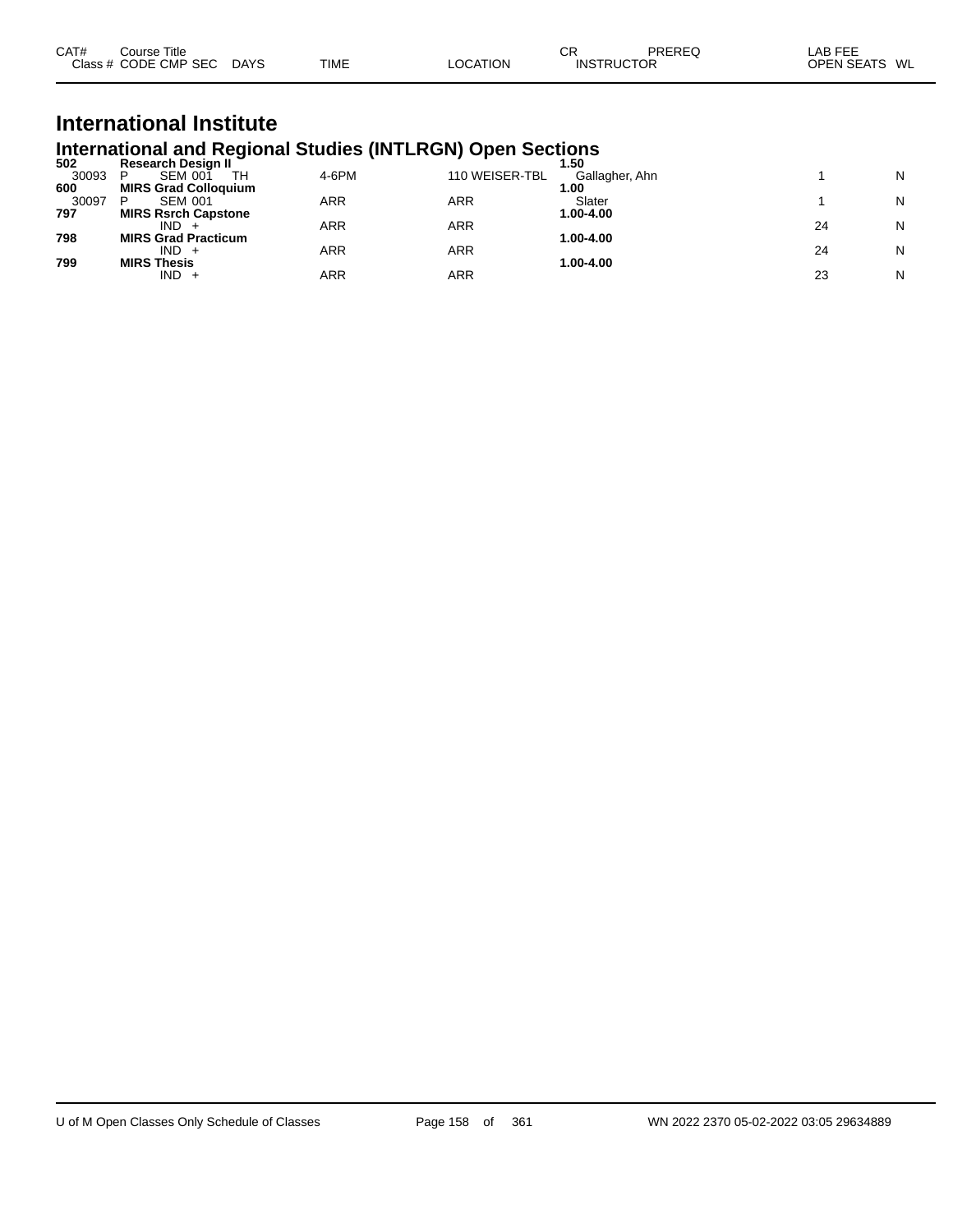| CAT# | Course Title<br>Class # CODE CMP SEC | <b>DAYS</b> | <b>TIME</b> | LOCATION | ⌒冖<br>◡<br><b>INSTRUCTOR</b> | PREREC | LAB FEE<br><b>OPEN SEATS</b><br>WL |
|------|--------------------------------------|-------------|-------------|----------|------------------------------|--------|------------------------------------|
|      |                                      |             |             |          |                              |        |                                    |

#### **Judaic Studies Program Judaic Studies (JUDAIC) Open Sections**

| 102                                                        | 1st Year Yiddish II               |                    |                                                         | <u>Judaic Oldules (JUDAIU) Open Jections</u> |                        | 4.00                          | <b>ADVISORY</b>            |                |        |
|------------------------------------------------------------|-----------------------------------|--------------------|---------------------------------------------------------|----------------------------------------------|------------------------|-------------------------------|----------------------------|----------------|--------|
| 27806 PI<br>102                                            | 1st Year Yiddish II               | <b>REC 001</b>     | - F                                                     | $1-2PM$                                      | 1500 NQ-LRC            | 4.00                          | <b>ADVISORY</b>            | 5              | Y      |
|                                                            | P                                 | <b>REC 001</b>     | MW                                                      | 12-130PM                                     | <b>REMOTE</b>          | Luchina                       |                            | 5              | Y      |
| 150                                                        | Seminar in JS                     |                    | M and W meet remotely and F meets in-person.            |                                              |                        | 3.00                          | <b>ADVISORY</b>            |                |        |
| 37608 PIR                                                  |                                   | <b>SEM 003</b>     | TTH                                                     | 1-230PM                                      | B <sub>115</sub> A MLB | Schmidt                       |                            | 12             | Y      |
| The Book of Job<br>202                                     | 2nd Year Yiddish II               |                    |                                                         |                                              |                        | 4.00                          | <b>ADVISORY</b>            |                |        |
| 27808                                                      | PI                                | REC 001            | TH                                                      | 4-5PM                                        | 1500 NQ-LRC            |                               |                            | 5              | Y      |
| 202                                                        | 2nd Year Yiddish II<br>P          | REC 001            | МT                                                      | 4-530PM                                      | REMOTE                 | 4.00<br>Luchina               | <b>ADVISORY</b>            | 5              | Y      |
|                                                            |                                   |                    | M and Tu meet remotely and Th meets in-person.          |                                              |                        |                               |                            |                |        |
| 210<br>34430 PI                                            | <b>Sources/Jewish Hist</b>        | LEC 001            | TTH                                                     | 10-1130AM                                    | 218 HUTCH              | 3.00<br>Dash Moore, Greenberg |                            | $\overline{7}$ | Υ      |
| 218                                                        | <b>HU Topics in Judaism</b>       |                    |                                                         |                                              |                        | 3.00                          |                            |                |        |
| 30642 PI<br><b>Arts/Cultures Central Europe</b>            |                                   | SEM 001            | <b>MW</b>                                               | 230-4PM                                      | LEC RM 2 MLB           | Toman                         |                            | 30             | Υ      |
| 34434 PI                                                   |                                   | <b>SEM 002</b>     | F.                                                      | 1-1AM                                        | <b>REMOTE</b>          |                               |                            | 3              | Υ<br>Ý |
| Judeo-Spanish (Ladino) II                                  | P                                 | <b>SEM 002</b>     | TTH                                                     | 10-11AM                                      | 4217 MLB               | Mordoch                       |                            | $\overline{3}$ |        |
|                                                            |                                   |                    | Tu and Th meet in-person and F meets asynchronously.    |                                              |                        |                               |                            |                |        |
| 36040 PI<br>American Refugees                              |                                   | <b>SEM 004</b>     | <b>MW</b>                                               | 1-230PM                                      | 2336 MH                | Miller                        |                            | 12             | Y      |
| 36093 PI                                                   |                                   | <b>SEM 005</b>     | W                                                       | 4-6PM                                        | <b>REMOTE</b>          | Krutikov                      |                            | 93             | Y      |
| Fiddler on the Roof                                        |                                   |                    | Meets 1st 7 wks: 1/5, 1/12, 1/19, 1/26, 2/2, 2/9, 2/16. |                                              |                        |                               |                            |                |        |
| 221<br>29872 P                                             | Intmd Class Hebrw II              | <b>REC 001</b>     | TTH                                                     | 1130-1PM                                     | 4000 STB               | 3.00<br>Schmidt               | <b>ADVISORY</b>            | 8              | Y      |
| 244                                                        | Arab-Israeli Conflic              |                    |                                                         |                                              |                        | 4.00                          |                            |                |        |
| 21823 P<br>22255 P                                         |                                   | DIS 010<br>DIS 011 | W<br>W                                                  | 9-10AM<br>10-11AM                            | 1339 MH<br>1359 MH     | Pearlman<br>Maldarella        |                            | 8<br>4         | Y<br>Y |
| 21774 A                                                    |                                   | LEC 001            | <b>MW</b>                                               | 4-530PM                                      | AUD 3 MLB              | Lieberman                     |                            |                |        |
| 310<br>35477 PI                                            | <b>Exp Lrng in Judaic</b>         | <b>SEM 001</b>     | T                                                       | 4-6PM                                        | 1265 NQ                | 3.00<br>Ginsburg              |                            | 6              | Y      |
| 318                                                        | <b>HU Topics in Judaism</b>       |                    |                                                         |                                              |                        | 3.00-4.00                     |                            |                |        |
| 34433 PI<br>Jerusalem: OneCity ThreeFaiths                 |                                   | <b>REC 004</b>     | TTH                                                     | 830-10AM                                     | G463 MH                | Hussein                       |                            | 3              | Y      |
| 37391 PI                                                   |                                   | <b>DIS 008</b>     | TН                                                      | 1-2PM                                        | B760 SSWB              | Jones                         |                            | 4              | Y      |
| The Origins of Nazism<br>37394 PI                          | <b>DIS</b>                        | 009                | TH                                                      | $1-2PM$                                      | 3816 SSWB              | Glauser                       |                            | 3              | Y      |
| The Origins of Nazism<br>37395 PI<br>The Origins of Nazism | <b>DIS</b>                        | 010                | TH                                                      | $2-3PM$                                      | G232 AH                | Jones                         |                            | 2              | Y      |
| 37396 PI                                                   | <b>DIS</b>                        | 011                | TН                                                      | $3-4PM$                                      | 1632 CHEM              | Glauser                       |                            | 5              | Y      |
| The Origins of Nazism<br>37397 PI                          | <b>DIS</b>                        | 012                | F                                                       | 10-11AM                                      | 1636 CHEM              | Glauser                       |                            | 4              | Y      |
| The Origins of Nazism                                      |                                   |                    |                                                         |                                              |                        |                               |                            |                |        |
| 37398 PI<br>The Origins of Nazism                          | DIS.                              | 013                | F                                                       | 11-12PM                                      | <b>R2320 BUS</b>       | Jones                         |                            | 5              | Y      |
| 37390 AI                                                   |                                   | LEC 007            | TTH                                                     | 1130-1PM                                     | AUD B AH               | Thurman                       |                            |                |        |
| The Origins of Nazism<br>351                               | A. Frank in Context               |                    |                                                         |                                              |                        | 3.00                          |                            |                |        |
| 22091                                                      | <b>PI</b>                         | <b>SEM 001</b>     | <b>TTH</b>                                              | 1130-1PM                                     | 1280 LSA               |                               | Toebosch, Groen, Boettcher |                | Y<br>Y |
| 29481 PI<br>417                                            | <b>Topcs Judaic Studies</b>       | <b>SEM 002</b>     | МW                                                      | 1130-1PM                                     | 1280 LSA               | 1.00-4.00                     | Toebosch, Groen, Boettcher | $\overline{2}$ |        |
|                                                            | 30610 PI SEM 003 W                |                    |                                                         | 1-4PM                                        | 2104 MLB               | Ginsburg                      |                            | 8              | Y      |
| Abraham Joshua Heschel<br>432                              | Beg Yiddish 2-Grad                |                    |                                                         |                                              |                        | 4.00                          | <b>ADVISORY</b>            |                |        |
| 28091<br>432                                               | PI.<br>Beg Yiddish 2-Grad         | REC 001            |                                                         | $1-2PM$                                      | 1500 NQ-LRC            | 4.00                          | <b>ADVISORY</b>            | 5              | Y      |
|                                                            |                                   | <b>REC 001</b>     | МW                                                      | 12-130PM                                     | <b>REMOTE</b>          | Luchina                       |                            | 5              | Y      |
| 495                                                        | <b>Independent Studies</b>        |                    | M and W meet remotely and F meets in-person.            |                                              |                        | 1.00-3.00                     |                            |                |        |
|                                                            |                                   | $IND +$            |                                                         | ARR                                          | ARR                    |                               |                            | 24             | N      |
| 498                                                        | <b>Senior Thesis</b>              | $IND +$            |                                                         | ARR                                          | <b>ARR</b>             | 3.00                          |                            | 24             | N      |
| 517                                                        | <b>Topics in Judaic St</b>        |                    |                                                         |                                              |                        | 3.00                          |                            |                |        |
| 34435<br>517                                               | PI.<br><b>Topics in Judaic St</b> | <b>REC 001</b>     | F                                                       | 1-1AM                                        | <b>REMOTE</b>          | 3.00                          |                            | 3              | Y      |
|                                                            |                                   | <b>REC 001</b>     | <b>TTH</b>                                              | 10-11AM                                      | 4217 MLB               | Mordoch                       |                            | 3              | Y      |
| Judeo-Spanish (Ladino) II                                  |                                   |                    | Tu and Th meet in-person and F meets asynchronously.    |                                              |                        |                               |                            |                |        |
| 532                                                        | Int Yiddish 2-Grad                |                    |                                                         |                                              |                        | 4.00                          | <b>ADVISORY</b>            |                |        |
| 27997                                                      | PI                                | <b>REC 001 TH</b>  |                                                         | 4-5PM                                        | 1500 NQ-LRC            |                               |                            | 5              | Y      |

U of M Open Classes Only Schedule of Classes Page 159 of 361 WN 2022 2370 05-02-2022 03:05 29634889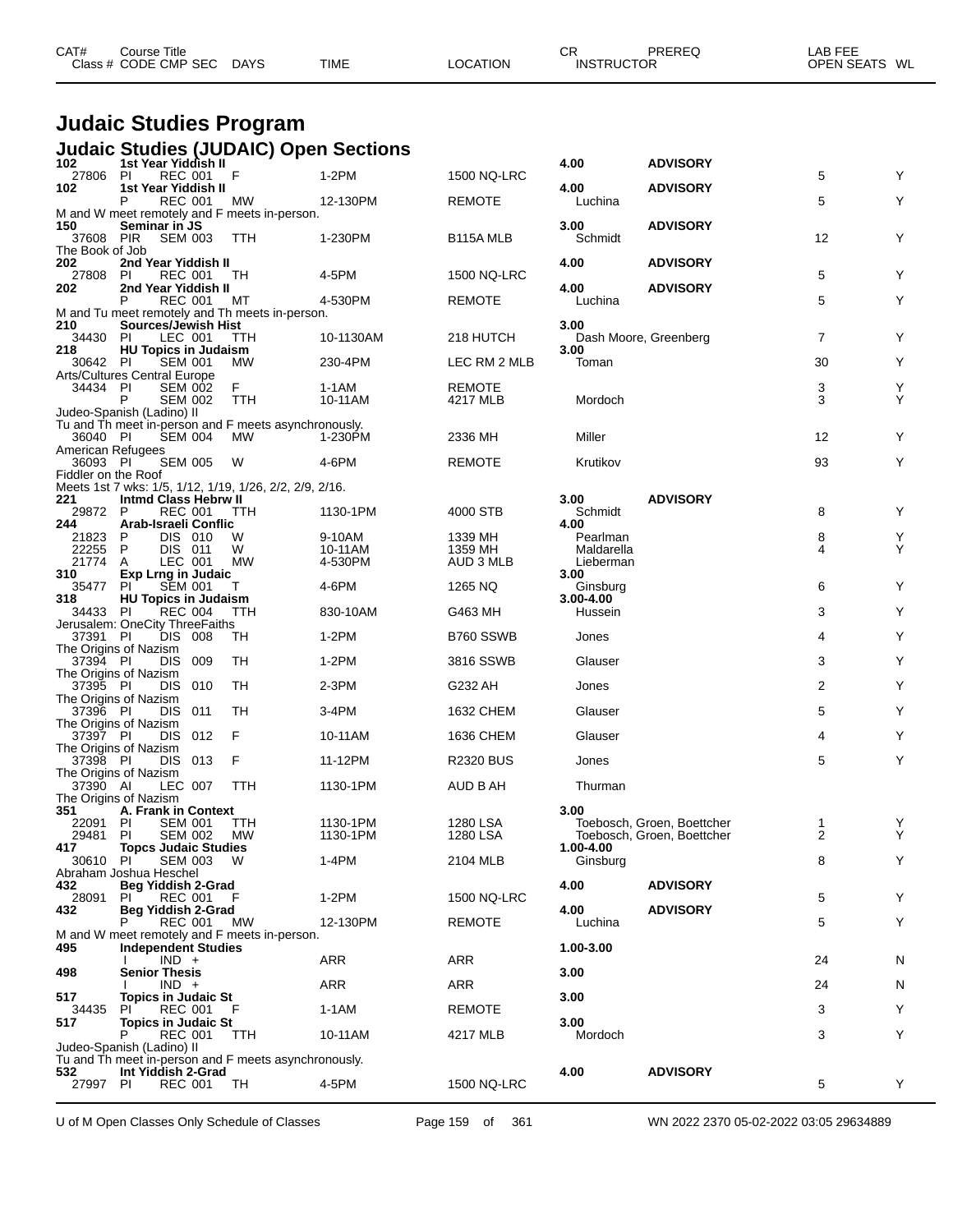| CAT#                  | Course Title<br>Class # CODE CMP SEC                                                     | <b>DAYS</b> | <b>TIME</b>        | <b>LOCATION</b>                     | CR.<br><b>INSTRUCTOR</b>      | <b>PREREQ</b>                      | LAB FEE<br>OPEN SEATS WL |                              |
|-----------------------|------------------------------------------------------------------------------------------|-------------|--------------------|-------------------------------------|-------------------------------|------------------------------------|--------------------------|------------------------------|
| 532<br>601            | Int Yiddish 2-Grad<br><b>REC 001</b><br><b>Intro Judaic Studies</b>                      | МT          | 4-530PM            | <b>REMOTE</b>                       | 4.00<br>Luchina<br>3.00       | <b>ADVISORY</b><br><b>ADVISORY</b> | 5                        |                              |
| 21177<br>645<br>35380 | <b>SEM 001</b><br>PD.<br>At Home in America<br><b>SEM 001</b><br>PI.                     | TН          | 6-9PM<br>2-5PM     | 2110 MLB<br>2135 NQ                 | Pinsker<br>3.00<br>Dash Moore | <b>ADVISORY</b>                    | 4<br>3                   | $\checkmark$                 |
| 202<br>27849          | <b>Yiddish (YIDDISH) Open Sections</b><br>2nd Year Yiddish II<br><b>REC 001</b><br>PI.   | TH          | 4-5PM              | <b>1500 NQ-LRC</b>                  | 4.00                          | <b>ADVISORY</b>                    | 5                        |                              |
| 202<br>432<br>27995   | 2nd Year Yiddish II<br><b>REC 001</b><br>P<br>Beg Yiddish 2-Grad<br><b>REC 001</b><br>PL | MТ          | 4-530PM<br>$1-2PM$ | <b>REMOTE</b><br><b>1500 NQ-LRC</b> | 4.00<br>Luchina<br>4.00       | <b>ADVISORY</b><br><b>ADVISORY</b> | 5<br>5                   | $\checkmark$<br>$\checkmark$ |
| 432                   | <b>Beg Yiddish 2-Grad</b><br><b>REC 001</b><br>Р                                         | <b>MW</b>   | 12-130PM           | <b>REMOTE</b>                       | 4.00<br>Luchina               | <b>ADVISORY</b>                    | 5                        | $\checkmark$                 |

M and W meet remotely and F meets in-person.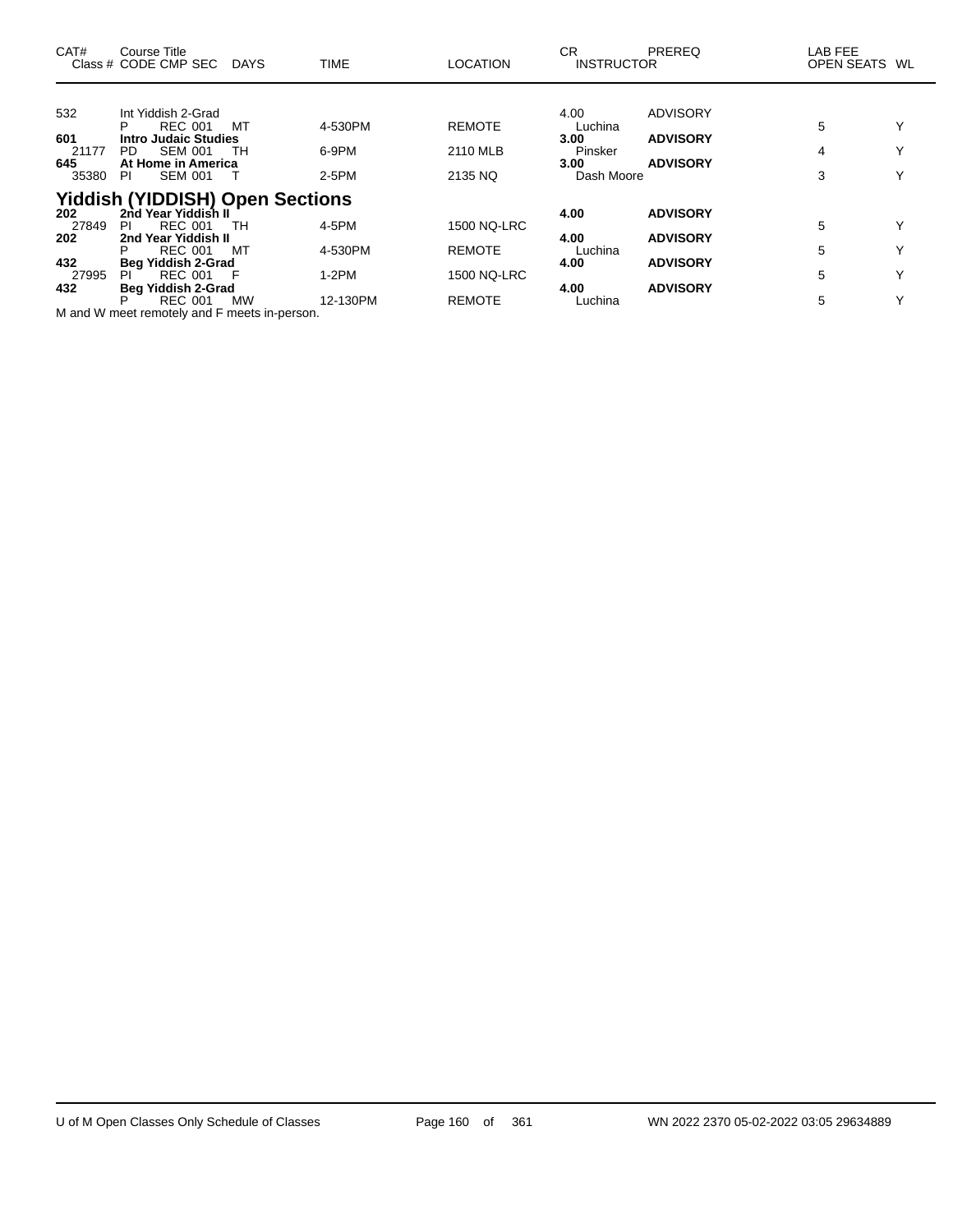| CAT# | ourse Titleٽ         |             |             |          | <b>CR</b>         | PREREQ | _AB FEE       |  |
|------|----------------------|-------------|-------------|----------|-------------------|--------|---------------|--|
|      | Class # CODE CMP SEC | <b>DAYS</b> | <b>TIME</b> | LOCATION | <b>INSTRUCTOR</b> |        | OPEN SEATS WL |  |

## **College of Literature, Science, and the Arts Geography (GEOG) Open Sections 111 Climate & Sustain 4.00**

| 111     |           | <b>Climate &amp; Sustain</b>  |            |          |                  | 4.00                 |   |              |
|---------|-----------|-------------------------------|------------|----------|------------------|----------------------|---|--------------|
| 16981   | PD.       | LAB<br>002                    |            | 9-11AM   | 2302 SEB         | Arnaboldi, Gluck     | 2 | Y            |
| 16982   | PD.       | LAB<br>003                    |            | 11-1PM   | 2302 SEB         | Arnaboldi, Batterbee |   | $\checkmark$ |
| 26369   | <b>PD</b> | LAB<br>004                    | TН         | 11-1PM   | 2302 SEB         | Arnaboldi, Batterbee |   | $\checkmark$ |
| 18612   | <b>PD</b> | LAB<br>006                    | м          | $2-4PM$  | 2302 SEB         | Arnaboldi, Gluck     |   | Υ            |
| 16980   |           | LEC 001                       | <b>TTH</b> | 1-230PM  | 3460 CCCB        | Arnaboldi            |   |              |
| 145     |           | Int to Inthl Studies          |            |          |                  | 3.00                 |   |              |
| 19551   | PR.       | DIS.<br>003                   | TН         | $3-4PM$  | 455 WEISER       | Tsai                 | 5 | Υ            |
|         |           | Introduction to Inthl Studies |            |          |                  |                      |   |              |
| 19552 P |           | DIS<br>004                    | TН         | 9-10AM   | 355 WEISER       | Petersen             |   | Y            |
|         |           | Introduction to Inthl Studies |            |          |                  |                      |   |              |
| 19505   | A         | LEC 001                       | <b>MW</b>  | 10-11AM  | <b>1420 CCCB</b> | Tsai                 |   |              |
| 201     |           | Intro Geography               |            |          |                  | 4.00                 |   |              |
| 35540   | P         | LAB<br>003                    |            | 12-2PM   | <b>2512 NUB</b>  |                      | 3 | Y            |
| 35541   |           | LAB<br>004                    | W          | 9-11AM   | <b>2512 NUB</b>  |                      |   | $\checkmark$ |
| 35542   | P         | LAB<br>005                    | W          | 12-2PM   | <b>2512 NUB</b>  |                      |   |              |
| 35543   | P         | 006<br>LAB                    | TН         | 12-2PM   | <b>2512 NUB</b>  |                      |   | $\checkmark$ |
| 35544   | Р         | LAB<br>007                    | тн         | $2-4PM$  | <b>2512 NUB</b>  |                      |   | Y            |
| 35538   |           | LEC 001                       | TTH        | 830-10AM | <b>1528 NUB</b>  | Robbins              |   |              |
| 591     |           | Spec Wk Human Geog            |            |          |                  | 2.00-3.00            |   |              |
|         |           | $IND +$                       |            | ARR      | <b>ARR</b>       |                      |   | N            |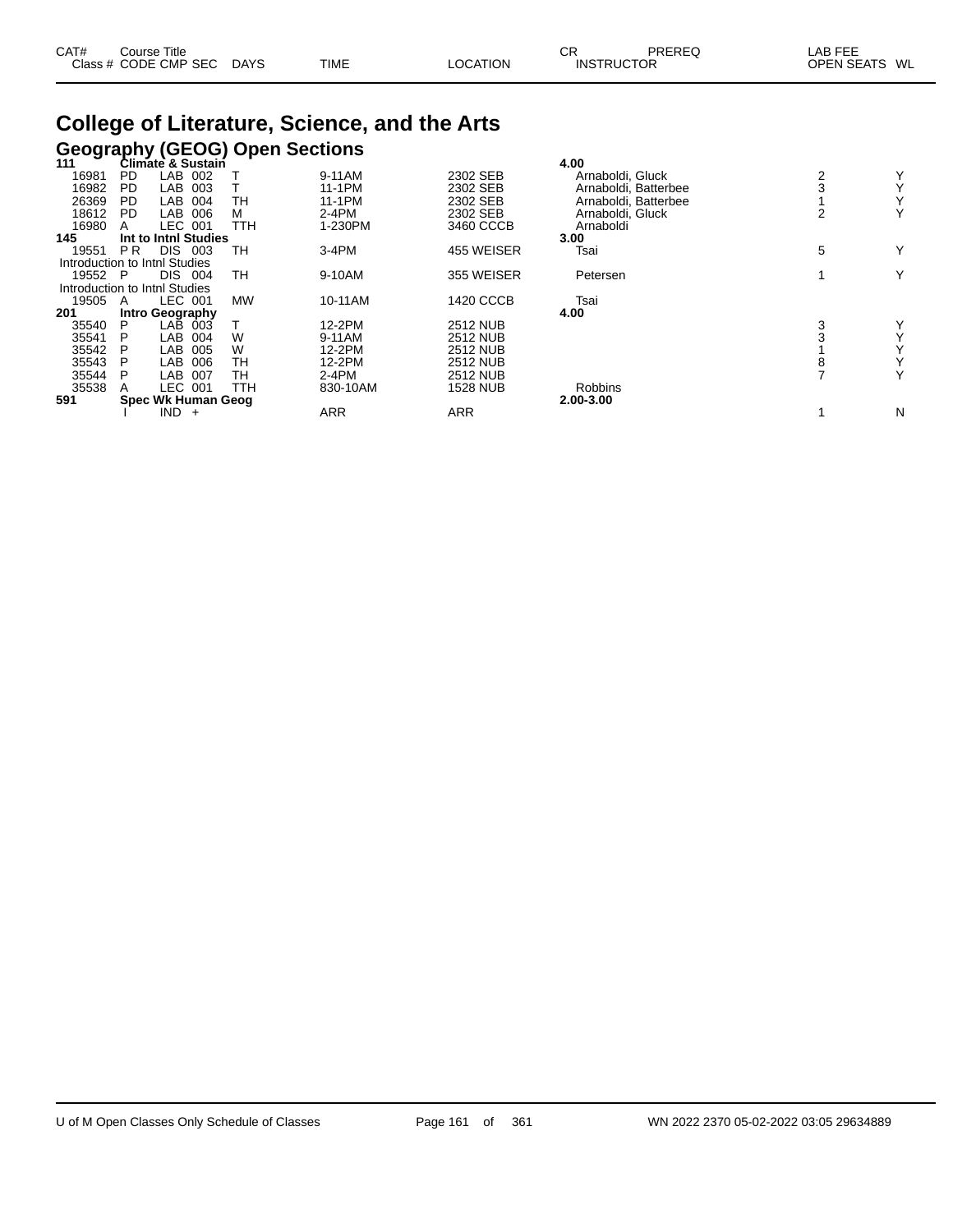| CAT# | Course Title         |             |             |          | СR                | PREREQ | ∟AB FEE       |  |
|------|----------------------|-------------|-------------|----------|-------------------|--------|---------------|--|
|      | Class # CODE CMP SEC | <b>DAYS</b> | <b>TIME</b> | LOCATION | <b>INSTRUCTOR</b> |        | OPEN SEATS WL |  |

# **LSA Digital Studies**

|                                       |                           |                              |            | <b>Digital Studies (DIGITAL) Open Sections</b> |                            |                |                |                                                    |
|---------------------------------------|---------------------------|------------------------------|------------|------------------------------------------------|----------------------------|----------------|----------------|----------------------------------------------------|
| $200^{\circ}$                         |                           | Dig Media Writing            |            |                                                |                            | 3.00           |                |                                                    |
| 30266                                 | PI                        | <b>SEM 001</b>               | <b>MW</b>  | 10-1130AM                                      | 2230 USB                   | Hetzel         | 4              | Υ                                                  |
| 30268                                 | PI                        | <b>SEM 003</b>               | <b>MW</b>  | 230-4PM                                        | 2230 USB                   | Karczynski     | 5              | Υ                                                  |
| 37194                                 | <b>PI</b>                 | <b>SEM 004</b>               | <b>TTH</b> | 10-1130AM                                      | <b>B101 MLB</b>            | Conway         | 4              | Υ                                                  |
| 201                                   |                           | Dig Media Wrtg Mini          |            |                                                |                            | 1.00           |                |                                                    |
| 30270                                 | PI                        | <b>SEM 001</b>               | F          | 11-1PM                                         | 2011 MLB                   | Cassel         | 5              | Y                                                  |
| The Rhetoric of Crowdfunding          |                           |                              |            |                                                |                            |                |                |                                                    |
| This class meets $01/10$ to $02/21$ . |                           |                              |            |                                                |                            |                |                |                                                    |
| 30271 PI                              |                           | <b>SEM 002</b>               | - F        | 11-1PM                                         | 2011 MLB                   | Cassel         | 4              | Υ                                                  |
| This class meets 02/28 to 04/17.      |                           |                              |            |                                                |                            |                |                |                                                    |
| 30272                                 | -PI                       | <b>SEM 003</b>               | F          | $1-3PM$                                        | 2060 ALH                   | Tell           | 4              | Y                                                  |
| This class meets 02/28 to 04/17.      |                           |                              |            |                                                |                            |                |                |                                                    |
| 202                                   | <b>Digital Culture</b>    |                              |            |                                                |                            | 4.00           |                |                                                    |
| 28833                                 | PI                        | DIS 002                      | TH         | 3-4PM                                          | G228 AH                    | Fisher         | 4              | Υ                                                  |
| 28834                                 | <b>DIS</b><br>PI          | 003                          | TH         | 5-6PM                                          | 2306 MH                    | Salman, Fisher | $\overline{7}$ | Υ                                                  |
| 28835                                 | <b>DIS</b><br>-PI         | 004                          | <b>TH</b>  | 6-7PM                                          | 2462 MH                    | Salman, Fisher | 15             | $\mathop{\mathsf{Y}}\limits_{\mathop{\mathsf{Y}}}$ |
| 28836                                 | PI<br><b>DIS</b>          | 005                          | F          | 11-12PM                                        | 2060 SKB                   | Perry, Fisher  | 4              |                                                    |
| 28838                                 | PI<br><b>DIS</b>          | 007                          | F          | $1-2PM$                                        | 2060 SKB                   | Perry, Fisher  | 9              | $\mathop{\mathsf{Y}}\limits_{\mathop{\mathsf{Y}}}$ |
| 28839                                 | PI<br><b>DIS</b>          | 008                          | F          | 10-11AM                                        | 806 BMT                    | Perry, Fisher  | 10             |                                                    |
| 41587                                 | PI<br><b>DIS</b>          | 009                          | <b>TH</b>  | 4-5PM                                          | 1359 MH                    | Salman, Fisher | 10             | Y                                                  |
| 28832                                 | A                         | LEC 001                      | <b>TTH</b> | 1-230PM                                        | UMMA AUD                   | Fisher         |                |                                                    |
| 220                                   | <b>Digital Media</b>      |                              |            |                                                |                            | 4.00           |                |                                                    |
| 35036                                 | PI                        | DIS 002                      | т          | 12-1PM                                         | 1105 NQ                    | Wilsey         | $\mathbf{1}$   | Υ                                                  |
| 35037                                 | <b>DIS</b><br>PI          | 003                          | M<br>T.    | 12-1PM                                         | 1105 NQ                    | Wilsey         | 5<br>4         | Υ<br>Υ                                             |
| 35038<br>35039                        | PI<br><b>DIS</b><br>PI    | 004<br>DIS 005               | T.         | 5-6PM<br>6-7PM                                 | 1185 NQ<br><b>B137 MLB</b> | Hardiman       | 18             | Y                                                  |
| 35035                                 | AI                        | LEC 001                      | <b>MW</b>  | 830-10AM                                       |                            | Hardiman       |                |                                                    |
| 355                                   |                           | <b>Topics Dig Creat Exp</b>  |            |                                                | 1060 BSB-TBL               | Murphy<br>3.00 |                |                                                    |
| 34817                                 | P                         | LEC 001                      | TTH        | 10-1130AM                                      | 1469 MH                    | <b>Bushner</b> | 3              | Y                                                  |
| <b>Board Games/Crowdfunding</b>       |                           |                              |            |                                                |                            |                |                |                                                    |
| 357                                   |                           | <b>Digital Studies/HU</b>    |            |                                                |                            | 3.00           |                |                                                    |
| 34818                                 | P                         | LEC 001                      | <b>TTH</b> | 4-530PM                                        | 1436 MH                    | Cornfeld       | 20             | Y                                                  |
| <b>Digital Intimacies</b>             |                           |                              |            |                                                |                            |                |                |                                                    |
| 366                                   | <b>Digital Studies/ID</b> |                              |            |                                                |                            | 3.00           |                |                                                    |
| 34819 P                               |                           | LEC 001                      | <b>TTH</b> | 1130-1PM                                       | 1469 MH                    | <b>Bushner</b> | $\overline{2}$ | Y                                                  |
| Deception/Manipulation/Privacy        |                           |                              |            |                                                |                            |                |                |                                                    |
| 410                                   |                           | Ethics&Info Technlay         |            |                                                |                            | 4.00           |                |                                                    |
| 30974                                 | AR.                       | LEC 001                      | TTH        | 4-530PM                                        | <b>1544 NUB</b>            | Pasquetto      |                |                                                    |
| 411                                   | <b>Becoming Digital</b>   |                              |            |                                                |                            | 3.00           |                |                                                    |
| 37232                                 | P                         | <b>SEM 001</b>               | TH         | 830-1130AM                                     | <b>REMOTE</b>              | Abrons, Ervin  | 6              | N                                                  |
| 420                                   |                           | <b>Tech &amp; Humanities</b> |            |                                                |                            | 3.00           |                |                                                    |
| 35332                                 | PI                        | <b>SEM 001</b>               | <b>MW</b>  | 1130-1PM                                       | 173 LORCH                  | Orr            | 12             | Y                                                  |
| 658                                   |                           | <b>DS Special Topics</b>     |            |                                                |                            | 3.00           |                |                                                    |
| 36072                                 | P                         | <b>SEM 001</b>               | M          | 4-7PM                                          | 3000 STB                   | Yergeau        | 6              | Y                                                  |
|                                       |                           |                              |            |                                                |                            |                |                |                                                    |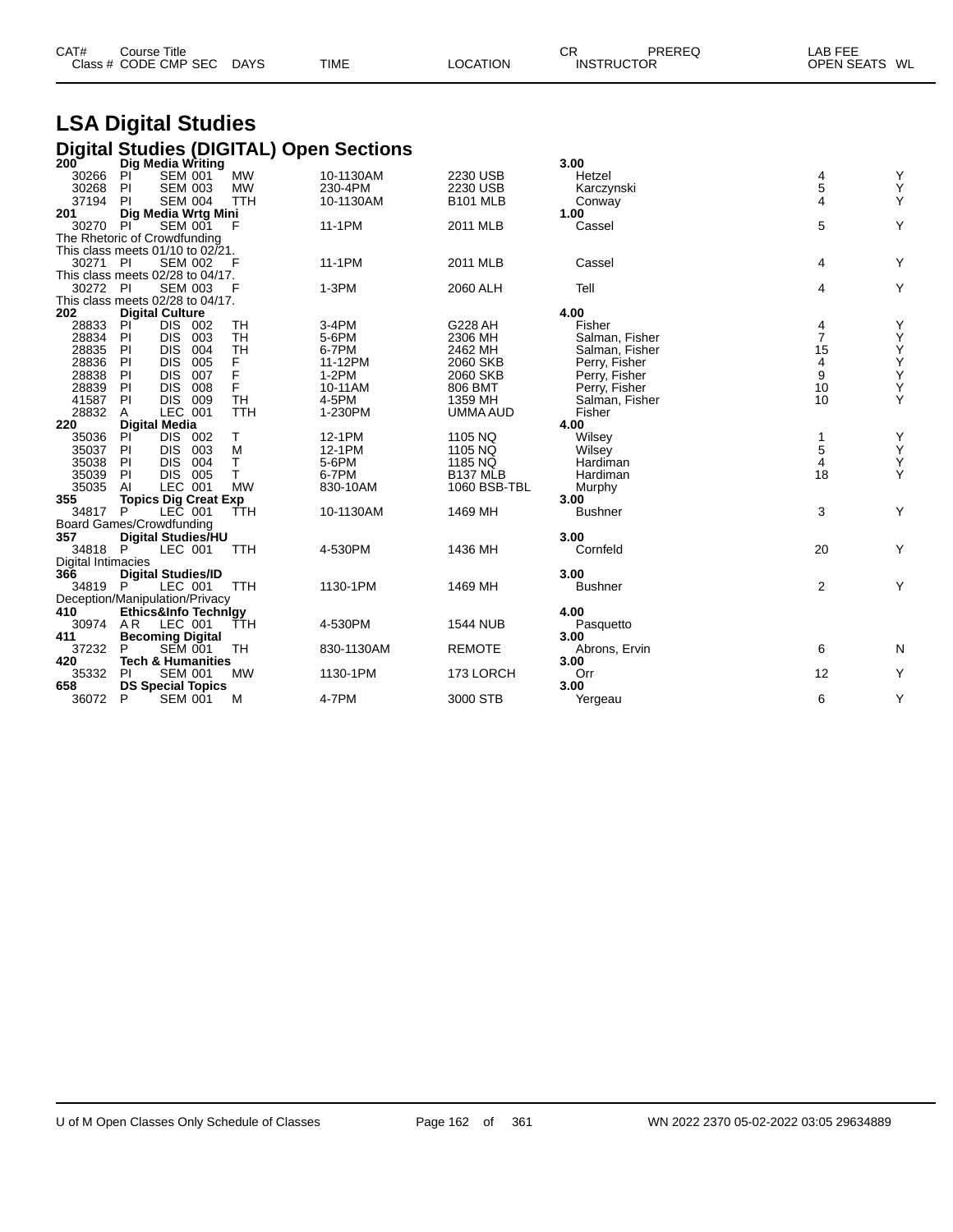| CAT# | Course Title         |             |             |          | СF                | PREREQ | LAB FEE       |
|------|----------------------|-------------|-------------|----------|-------------------|--------|---------------|
|      | Class # CODE CMP SEC | <b>DAYS</b> | <b>TIME</b> | LOCATION | <b>INSTRUCTOR</b> |        | OPEN SEATS WL |

## **LSA First Year Seminars**

#### **Applied Liberal Arts (ALA) Open Sections**

| 101                                                                                                                                                         | <b>Guide - Liberal Arts</b>        |                    |     |                                                             |                                                                                                                              |                     | 1.00-2.00              | <b>ENFORCED</b>           |        |        |
|-------------------------------------------------------------------------------------------------------------------------------------------------------------|------------------------------------|--------------------|-----|-------------------------------------------------------------|------------------------------------------------------------------------------------------------------------------------------|---------------------|------------------------|---------------------------|--------|--------|
| 24587                                                                                                                                                       | <b>PR</b>                          | LEC 001            |     | м                                                           | 6-7PM                                                                                                                        | 2462 MH             | Finn                   |                           | 15     | Ν      |
| 103                                                                                                                                                         | <b>Academic Decisions</b>          |                    |     |                                                             |                                                                                                                              |                     | 1.00                   | <b>ADVISORY</b>           |        |        |
| 37676 PR                                                                                                                                                    |                                    | LEC 001            |     |                                                             | ARR                                                                                                                          | ARR                 | Thurman                |                           | 14     | Ν      |
|                                                                                                                                                             |                                    |                    |     |                                                             | This class will meet March 25 - 6-9 pm, March 26 - 9am-9pm, and March 27 - 9am-5pm.                                          |                     |                        |                           |        |        |
| 108                                                                                                                                                         | <b>STEM Success</b><br><b>PR</b>   | <b>SEM 001</b>     |     | W                                                           | $1-2PM$                                                                                                                      | 113 MOJO            | 1.00<br>Turman         | <b>ADVISORY, ENFORCED</b> | 21     | N      |
| 22017<br>35086                                                                                                                                              | <b>PR</b>                          | <b>SEM 003</b>     |     | TH                                                          | 3-4PM                                                                                                                        | 113 MOJO            | Turman                 |                           | 9      | N      |
| 22018                                                                                                                                                       | PR                                 | <b>SEM 002</b>     |     | TН                                                          | $1-2PM$                                                                                                                      | 113 MOJO            | Turman                 |                           | 6      | N      |
| 109                                                                                                                                                         | <b>Hith&amp;Hith Care II</b>       |                    |     |                                                             |                                                                                                                              |                     | 3.00                   | <b>ADVISORY</b>           |        |        |
| 37525                                                                                                                                                       | P R                                | LAB 003            |     | F                                                           | 230-4PM                                                                                                                      | A859 CHEM-TBLC      | Rutledge               |                           | 5      | Υ      |
| 16064                                                                                                                                                       | AR.                                | LEC 001            |     | T                                                           | 830-10AM                                                                                                                     | <b>1210 CHEM</b>    | Harris                 |                           |        |        |
|                                                                                                                                                             |                                    |                    |     | Enrollment restricted to participants in HSSP.              |                                                                                                                              |                     |                        |                           |        |        |
| 115                                                                                                                                                         | <b>Finance Savvy Studnt</b>        |                    |     |                                                             |                                                                                                                              |                     | 1.00                   | <b>ENFORCED</b>           |        |        |
| 24448<br>24318                                                                                                                                              | <b>PR</b><br>P R                   | LEC 001<br>LEC 002 |     | TH<br>W                                                     | 4-5PM<br>4-5PM                                                                                                               | 1460 MH<br>4151 USB | <b>Bhaumik</b><br>Mank |                           | 4<br>4 | Υ<br>Υ |
| 118                                                                                                                                                         | Prog, Info & People                |                    |     |                                                             |                                                                                                                              |                     | 4.00                   |                           |        |        |
| 26370                                                                                                                                                       | P                                  | DIS 003            |     | MW                                                          | 10-1130AM                                                                                                                    | 806 BMT             | van Lent, Zhang        |                           | 1      | Υ      |
| 22683                                                                                                                                                       | P                                  | DIS 004            |     | MW                                                          | 230-4PM                                                                                                                      | <b>B856 EQ</b>      | van Lent, Gonzalez     |                           | 1      | Y      |
| 22387                                                                                                                                                       | P                                  | DIS.               | 005 | MW.                                                         | 230-4PM                                                                                                                      | 1245 NQ             | van Lent, Hall         |                           | 4      | Υ      |
| 22388                                                                                                                                                       | P                                  | <b>DIS 008</b>     |     | TTH                                                         | 10-1130AM                                                                                                                    | 1265 NQ             | van Lent, Song         |                           | 5      | Υ      |
| 22386                                                                                                                                                       | A                                  | LEC 001            |     | TН                                                          | 1-230PM                                                                                                                      | AUD 3 MLB           | van Lent               |                           |        |        |
| 122                                                                                                                                                         | <b>Intrgrp Dialogue</b>            |                    |     |                                                             |                                                                                                                              |                     | 2.00                   |                           |        |        |
| 18525<br>122                                                                                                                                                | PI<br><b>Intrgrp Dialogue</b>      | <b>SEM 001</b>     |     | TH                                                          | 3-5PM                                                                                                                        | <b>R0220 BUS</b>    | Crider<br>2.00         |                           | 30     | N      |
|                                                                                                                                                             | P                                  | <b>SEM 001</b>     |     | TH                                                          | 3-5PM                                                                                                                        | ARR                 |                        |                           | 30     | N      |
|                                                                                                                                                             |                                    |                    |     |                                                             | Interested students must fill out an online request at www.igr.umich.edu. Due to high demand, students who do not            |                     |                        |                           |        |        |
|                                                                                                                                                             |                                    |                    |     |                                                             | attend the mass meeting on the first day of class will be dropped from the course. If you have questions, please             |                     |                        |                           |        |        |
|                                                                                                                                                             |                                    |                    |     | contact Amanda Feaganes (e-mail: feaganes@umich.edu).       |                                                                                                                              |                     |                        |                           |        |        |
| 122                                                                                                                                                         | <b>Intrgrp Dialogue</b>            |                    |     |                                                             |                                                                                                                              |                     | 2.00                   |                           |        |        |
| 18526 PI                                                                                                                                                    |                                    | <b>SEM 002</b>     |     | TH                                                          | 10-12PM                                                                                                                      | <b>R0220 BUS</b>    | Hwang he-him-his       |                           | 17     | N      |
| 122                                                                                                                                                         | <b>Intrgrp Dialogue</b>            |                    |     |                                                             |                                                                                                                              |                     | 2.00                   |                           |        |        |
|                                                                                                                                                             |                                    | <b>SEM 002</b>     |     | TH                                                          | 10-12PM<br>Interested students must fill out an online request at www.igr.umich.edu. Due to high demand, students who do not | <b>ARR</b>          |                        |                           | 17     | N      |
|                                                                                                                                                             |                                    |                    |     |                                                             | attend the mass meeting on the first day of class will be dropped from the course. If you have questions, please             |                     |                        |                           |        |        |
|                                                                                                                                                             |                                    |                    |     | contact Amanda Feaganes (e-mail: feaganes@umich.edu).       |                                                                                                                              |                     |                        |                           |        |        |
| 171                                                                                                                                                         | Make the Most of UM                |                    |     |                                                             |                                                                                                                              |                     | 1.00                   |                           |        |        |
| 24608 PR                                                                                                                                                    |                                    | <b>SEM 005</b>     |     | W                                                           | $1-3PM$                                                                                                                      | <b>ARR</b>          | Gurin                  |                           | 6      | N      |
|                                                                                                                                                             |                                    |                    |     | This class will meet Jan. 11-Feb. 24, in West Quad, G027    |                                                                                                                              |                     |                        |                           |        |        |
| 24609 PR                                                                                                                                                    |                                    | <b>SEM 006</b>     |     | W                                                           | 6-8PM                                                                                                                        | <b>ARR</b>          | Gurin                  |                           | 4      | N      |
|                                                                                                                                                             |                                    | <b>SEM 010</b>     |     |                                                             | This class will meet Jan. 11-Feb. 24, in Baits II, Coman lounge                                                              |                     |                        |                           |        |        |
| 24612 PR                                                                                                                                                    |                                    |                    |     | TH.                                                         | $1-3PM$<br>This class will meet in Jan. 11-Feb. 24, Newberry, Audre Lorde lounge.                                            | ARR                 | Gurin                  |                           | 6      | N      |
| 30602 PR                                                                                                                                                    |                                    | <b>SEM 013</b>     |     | TH                                                          | 530-730PM                                                                                                                    | <b>ARR</b>          | Gurin                  |                           | 2      | N      |
|                                                                                                                                                             |                                    |                    |     | This class will meet Jan. 11-Feb. 24, in East Quad, B834    |                                                                                                                              |                     |                        |                           |        |        |
| 24925 PR                                                                                                                                                    |                                    | <b>SEM 014</b>     |     | TH                                                          | 530-730PM                                                                                                                    | <b>ARR</b>          | Gurin                  |                           | 4      | N      |
|                                                                                                                                                             |                                    |                    |     | This class will meet Jan. 11-Feb. 24, in West Quad, G023    |                                                                                                                              |                     |                        |                           |        |        |
| 174                                                                                                                                                         | <b>BLI Leadership Lab</b>          |                    |     |                                                             |                                                                                                                              |                     | 1.00                   |                           |        |        |
| 37561                                                                                                                                                       | PI                                 | <b>SEM 001</b>     |     | м                                                           | 7-9PM                                                                                                                        | 2449 MH             | Haque                  |                           | 22     | N      |
| 37562                                                                                                                                                       | <b>PI</b>                          | <b>SEM 002</b>     |     | W                                                           | 4-6PM                                                                                                                        | 1427 MH             | Haque                  |                           | 4      | N      |
| 211<br>26592                                                                                                                                                | <b>Addr Crit Gbl Issues</b><br>-PI | LEC 001            |     | F                                                           | 1-230PM                                                                                                                      | 3460 CCCB           | 2.00<br>Peters         |                           | 66     | N      |
| 212                                                                                                                                                         | <b>Faciltating Glob Eng</b>        |                    |     |                                                             |                                                                                                                              |                     | 1.00                   |                           |        |        |
| 27051                                                                                                                                                       | PI                                 | LEC 001            |     |                                                             | ARR                                                                                                                          | <b>ARR</b>          | Wiseman                |                           | 13     | N      |
|                                                                                                                                                             |                                    |                    |     | This class will meet 6-9 pm the following dates (room TBD): |                                                                                                                              |                     |                        |                           |        |        |
| Friday, January 17<br>Friday-Sunday, January 24-26*<br>Friday, February 7<br>Friday, February 21<br>Friday, March 13<br>Friday, March 27<br>Friday, April 3 |                                    |                    |     |                                                             |                                                                                                                              |                     |                        |                           |        |        |

\*On the weekend of January 24-26 Rising Peer Facilitators will attend a mandatory overnight retreat at an off campus location.

| 223   | <b>Entrepreneur Crtivty</b>        |         |          | 3.00     |                 |    |  |
|-------|------------------------------------|---------|----------|----------|-----------------|----|--|
| 26489 | DIS<br>PI<br>004                   | 12-1PM  | 4153 USB | Parson   |                 |    |  |
| 26492 | PI<br>DIS<br>007                   | 1-2PM   | G115 AH  | McFerran |                 |    |  |
| 26493 | PI<br>008<br>DIS                   | 12-1PM  | 1449 MH  | Glait    |                 |    |  |
| 225   | Undergrad Internship               |         |          | 1.00     |                 |    |  |
| 25120 | <b>SEM 001</b><br>PD               | ARR     | ARR      | Barron   |                 | 18 |  |
| 256   | <b>Innovator's Toolkit</b>         |         |          | 3.00     |                 |    |  |
| 24632 | <b>MW</b><br><b>PIR</b><br>LEC 001 | 4-530PM | 1175 NQ  | Ludwig   |                 |    |  |
| 270   | <b>ALA Topics</b>                  |         |          | 1.00     | <b>ENFORCED</b> |    |  |
|       |                                    |         |          |          |                 |    |  |

U of M Open Classes Only Schedule of Classes Page 163 of 361 WN 2022 2370 05-02-2022 03:05 29634889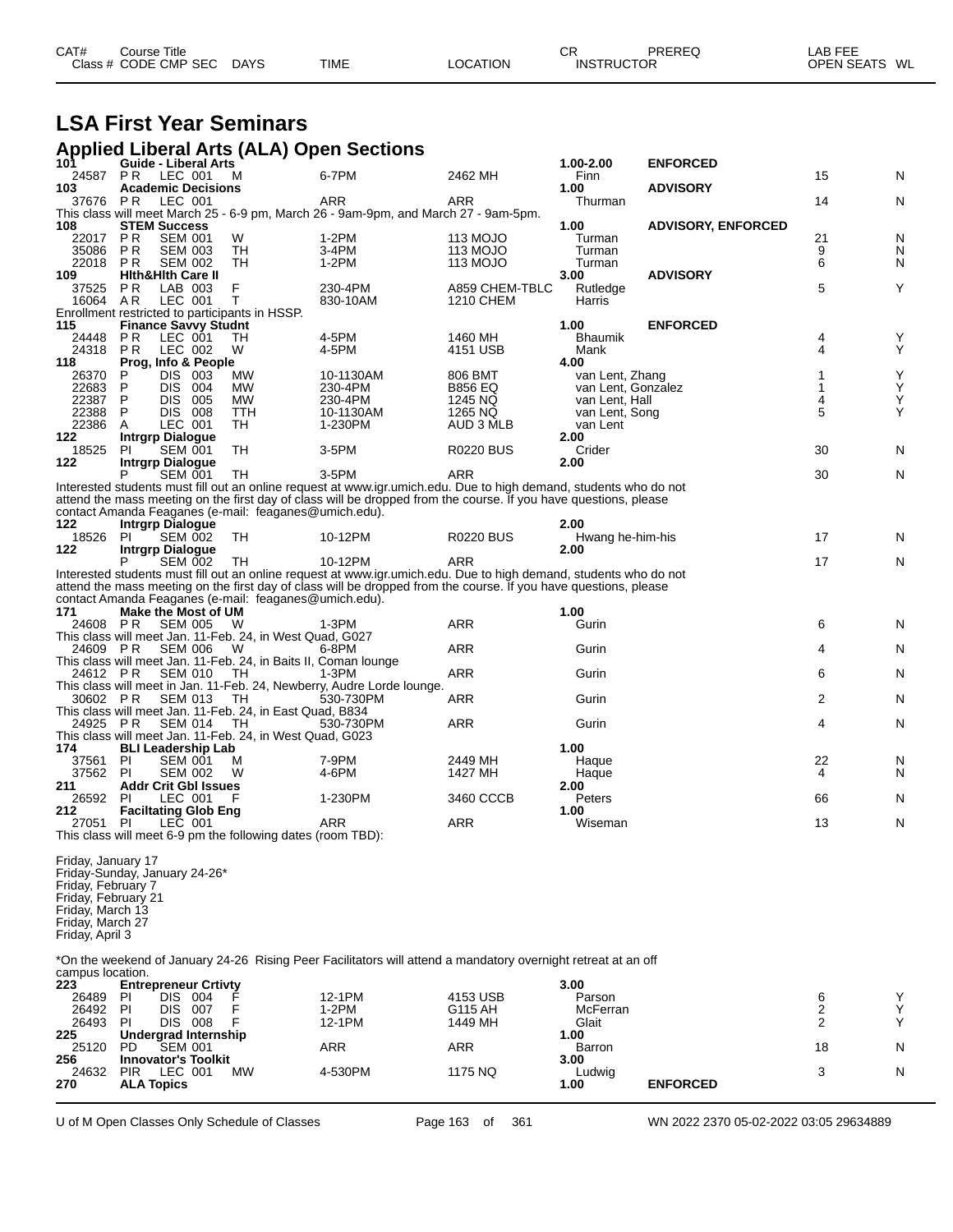| CAT#                                                        | Course Title<br>Class # CODE CMP SEC DAYS                          |                 | <b>TIME</b>                                                                                                              | <b>LOCATION</b>      | CR<br><b>INSTRUCTOR</b>                 | PREREQ                                       | LAB FEE<br>OPEN SEATS WL |        |
|-------------------------------------------------------------|--------------------------------------------------------------------|-----------------|--------------------------------------------------------------------------------------------------------------------------|----------------------|-----------------------------------------|----------------------------------------------|--------------------------|--------|
| 30593 PIR                                                   | LEC 001                                                            | TH              | 3-5PM                                                                                                                    | 806 BMT              | Oehrli                                  |                                              | $\overline{2}$           | Y      |
| 36496 PR                                                    | Fake News, Lies, & Propaganda<br>LEC 003                           |                 | <b>ARR</b>                                                                                                               | <b>ARR</b>           |                                         | Hwang he-him-his, Crider                     | 10                       | N      |
| 25042 PIR                                                   | Intergroup Dialog Facilitation<br>LEC 004                          | <b>TTH</b>      | 230-4PM                                                                                                                  | 4128 LSA             | Ludwig                                  |                                              | 4                        | N      |
| 37479 PR                                                    | <b>ITK II: Innovative Environments</b><br><b>LEC 005</b>           | <b>MW</b>       | 1-230PM                                                                                                                  | G127 AH              | Modey                                   |                                              | 11                       | Y      |
| 37572 PR                                                    | <b>Building Interfaith Identities</b><br>LEC 006                   | TTH             | 9-10AM                                                                                                                   | 4151 USB             | Marks                                   |                                              | 13                       | N      |
| 37594 PR                                                    | <b>Science Communication</b><br><b>LEC 008</b>                     | <b>MW</b>       | 830-10AM                                                                                                                 | 3556 DANA            | Schumann                                |                                              | 16                       | Y      |
| 290<br>29886 A                                              | Music & Meaning in our Lives<br><b>Public Speaking</b><br>LEC 001  | TTH             | 12-1PM                                                                                                                   | 1230 USB             | 3.00<br>Moshin                          |                                              |                          |        |
| 320<br>36504 PI                                             | <b>IGR Facilitation</b><br><b>SEM 003</b>                          | W               | 2-4PM                                                                                                                    | <b>1046 DANA</b>     | 2.00                                    | <b>ADVISORY</b><br>Crider, Fisher he-him-his | 7                        | N      |
| Jan 19, 26,                                                 |                                                                    |                 | This class will meet for a retreat Jan 7 through the 9th, and the following Wednesdays from 2-4:                         |                      |                                         |                                              |                          |        |
| Feb 2, 9, 16<br>36498 PI<br>March 21, 28<br>April 4, 11, 18 | <b>SEM 002</b>                                                     | м               | $1-3PM$<br>This class will meet for a retreat March 11 through the 13th, and the following Mondays from 1-3:             | 2462 MH              | Singh                                   |                                              | 6                        | N      |
| 321<br>27434 PI                                             | <b>Dialog Prac</b><br><b>SEM 001</b>                               | $\top$          | 9-12PM                                                                                                                   | 4155 LSA             | 3.00<br>Hwang he-him-his                | <b>ADVISORY</b>                              | 3                        | N      |
| 322<br>27435                                                | <b>Advanced IGR Prac</b><br>PI<br>LAB 001                          |                 | ARR                                                                                                                      | ARR                  | $1.00 - 4.00$                           | <b>ADVISORY</b><br>Hwang he-him-his, Crider  | 5                        | N      |
| 323                                                         | <b>IGR Directed Study</b><br>$IND +$                               |                 | <b>ARR</b>                                                                                                               | <b>ARR</b>           | 1.00-4.00                               |                                              | 22                       | N      |
| 324<br>36512 PR                                             | <b>Effective Leadershp</b><br><b>SEM 001</b>                       | М               | 2-5PM                                                                                                                    | 3353 MH              | 3.00<br>Hicks she-her-hers              | <b>ENFORCED</b>                              | 15                       | N      |
| 325<br>27830                                                | <b>Education to Work</b><br><b>REC 001</b><br>P R                  | М               | 530-730PM                                                                                                                | 1280 LSA             | 1.00<br>Silbert                         |                                              | 22                       | N      |
| 27831<br>370                                                | <b>REC 002</b><br><b>PR</b><br><b>ALA Topics</b>                   | <b>TH</b>       | 530-730PM                                                                                                                | 1280 LSA             | Silbert<br>1.00-2.00                    | <b>ENFORCED</b>                              | 21                       | N      |
| 40459 PR<br>Food Literacy for All                           | LEC 001                                                            | T               | 630-8PM                                                                                                                  | <b>REMOTE</b>        | Finn, Tang, Limerick                    |                                              | 22                       | Y      |
| 40909 PIR<br>Food Lit for All Disc                          | DIS 002                                                            | W               | $1-2PM$                                                                                                                  | 2024 DANA            | Finn                                    |                                              | 15                       | Y      |
| 429<br>29314                                                | <b>IGR Capstone</b><br><b>SEM 001</b><br>PI                        | TH              | 1-4PM                                                                                                                    | 5180B AH             | 3.00<br>Kaplowitz                       | <b>ADVISORY</b>                              | 8                        | N      |
| 470                                                         | <b>ALA Topics</b><br>27723 PR LEC 002                              | МW              | 230-4PM                                                                                                                  | 4151 USB             | 3.00<br>Joque                           | <b>ENFORCED</b>                              | 7                        | Y      |
| Data Visualization<br>471<br>24467 PI                       | <b>Lead Commun Building</b><br><b>SEM 001</b>                      | T               | 3-5PM                                                                                                                    | ARR                  | 1.00-3.00<br>Gurin                      |                                              | 21                       | N      |
| 472                                                         | This class will meet Jan. 11-Mar. 22<br><b>Adv Lead Facil Comm</b> |                 |                                                                                                                          |                      | 1.00-3.00                               |                                              |                          |        |
| 24468 PI                                                    | <b>SEM 001</b><br>This class will meet Jan. 11 - Mar. 22,          | T               | 3-5PM                                                                                                                    | ARR                  | Gurin                                   |                                              | 10                       | N      |
|                                                             | University Courses (UC) Open Sections                              |                 |                                                                                                                          |                      |                                         |                                              |                          |        |
| 101<br>15899                                                | Sea Pwr&Mar Affairs<br>LEC 001<br>P                                | <b>MW</b>       | 830-930AM                                                                                                                | <b>1512 NUB</b>      | 2.00<br>Nguyen                          |                                              | 6                        | N      |
| 15901<br>110                                                | LAB 003<br>A<br>Intr to Info Studies                               | W               | 530-730AM                                                                                                                | 1300 CHEM            | Nguyen<br>4.00                          |                                              |                          |        |
| 16101<br>19264                                              | P<br><b>DIS</b><br>002<br>P<br><b>DIS</b><br>004                   | TН<br>W         | 10-11AM<br>5-6PM                                                                                                         | 2024 DANA<br>1469 MH | Wallace, Prosper<br>Wallace, Shih       |                                              | 3<br>$\mathbf{1}$        | Y<br>Υ |
| 19265<br>21601                                              | <b>DIS</b><br>005<br>P<br>P<br><b>DIS</b><br>007                   | TН<br>TН        | 9-10AM<br>12-1PM                                                                                                         | 1255 NQ<br>506 BMT   | Wallace, Cederquist<br>Wallace, Prosper |                                              | 4<br>2                   | Υ<br>Y |
| 21881<br>16100                                              | P<br>DIS 009<br>LEC 001<br>A                                       | TH<br><b>MW</b> | 3-4PM<br>230-4PM                                                                                                         | 2255 NQ<br>AUD 3 MLB | Wallace, Knitter<br>Wallace             |                                              | 2                        | Υ      |
| 202                                                         | <b>Tm&amp;Ldrshp Basic II</b>                                      |                 |                                                                                                                          |                      | 1.00                                    | <b>ADVISORY</b>                              |                          |        |
| 28470<br>202                                                | LEC 001<br>P.<br>Tm&Ldrshp Basic II                                | TН              | $2-3PM$                                                                                                                  | <b>1567 NUB</b>      | Kober, Kalnin<br>1.00                   | <b>ADVISORY</b>                              | 23                       | N      |
|                                                             | LEC 001                                                            | TН              | 2-3PM<br>Students participating in Air Force ROTC need to register for the lab section. Please contact the department at | 1624 CHEM            |                                         |                                              | 23                       | N      |
| 202                                                         | 734-764-2403 with questions.<br><b>Tm&amp;Ldrshp Basic II</b>      |                 |                                                                                                                          |                      | 1.00                                    | <b>ADVISORY</b>                              |                          |        |
| 28471                                                       | LEC 002<br>P                                                       | F               | 1-1AM<br>Students participating in Air Force ROTC need to register for the lab section. Please contact the department at | ARR                  |                                         |                                              | 20                       | N      |
| 28472 S                                                     | 734-764-2403 with questions.<br>LAB 003                            | TН              | 4-6PM                                                                                                                    | 1200 CHEM            | Kober, Mazza                            |                                              |                          |        |
|                                                             | 734-764-2403 with questions.                                       |                 | Students participating in Air Force ROTC need to register for the lab section. Please contact the department at          |                      |                                         |                                              |                          |        |
| 204<br>17628                                                | <b>Leadership Environs</b><br>LEC 001<br>P                         | TН              | 8-10AM                                                                                                                   | 3265 USB             | 1.00<br>Durian                          | <b>ADVISORY</b>                              | 4                        | N      |
| 17630<br>214                                                | LAB 003<br>A<br><b>Entrep Bus Basics</b>                           | TН              | 4-6PM                                                                                                                    | ARR                  | Durian<br>3.00                          | <b>ENFORCED</b>                              | 57.00                    |        |

U of M Open Classes Only Schedule of Classes Page 164 of 361 WN 2022 2370 05-02-2022 03:05 29634889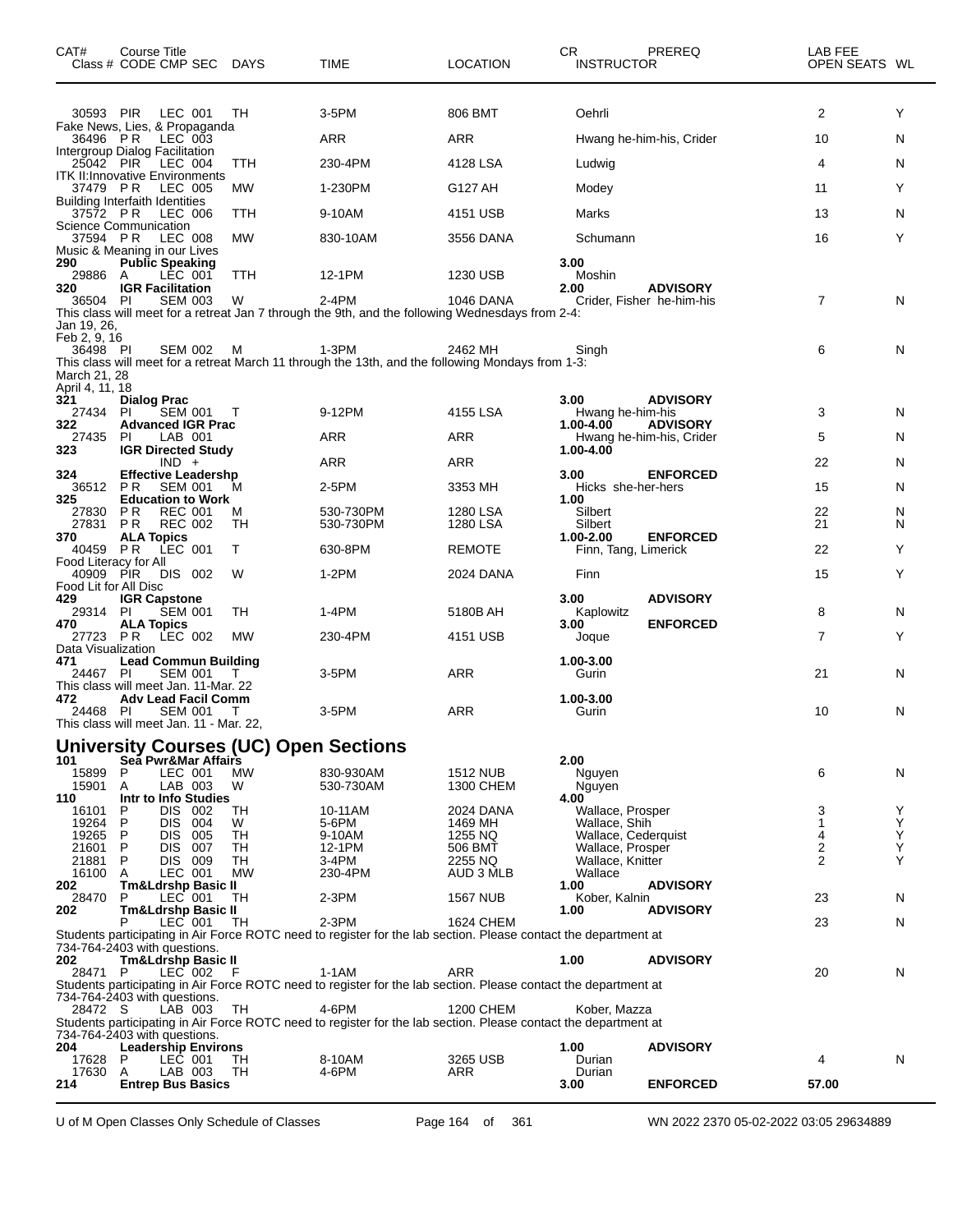| CAT#                            | <b>Course Title</b>   | Class # CODE CMP SEC DAYS                 |                 | <b>TIME</b>     | <b>LOCATION</b>                                                                                                                      | CR.<br><b>INSTRUCTOR</b>    | PREREQ                     | LAB FEE<br>OPEN SEATS WL |   |
|---------------------------------|-----------------------|-------------------------------------------|-----------------|-----------------|--------------------------------------------------------------------------------------------------------------------------------------|-----------------------------|----------------------------|--------------------------|---|
| 37311 PR                        |                       | REC 001                                   | <b>MW</b>       | 10-1130AM       | <b>R1230 BUS</b><br>ES 212.001 meets with UC 270.010. This class is exclusively for non-BBA undergraduate students with sophomore to | Botkin, Price               |                            | $\overline{7}$           | Y |
| senior standing.<br>37312 PR    |                       | <b>REC 002</b>                            | MW              | 1130-1PM        | <b>R1230 BUS</b><br>ES 212.002 meets with UC 270.011. This class is exclusively for non-BBA undergraduate students with sophomore to | Botkin, Price               |                            | 1                        | Y |
| senior standing.<br>37313 PR    |                       | <b>REC 003</b>                            | TTH             | 1130-1PM        | <b>B1580 BUS</b><br>ES 212.003 meets with UC 270.012. This class is exclusively for non-BBA undergraduate students with sophomore to | Johnson                     |                            | 2                        | Y |
| senior standing.<br>299         |                       | <b>Directed Study</b>                     |                 |                 |                                                                                                                                      | 1.00-3.00                   | <b>ADVISORY</b>            |                          |   |
| 302                             |                       | $IND +$<br><b>Lead Small Org II</b>       |                 | <b>ARR</b>      | <b>ARR</b>                                                                                                                           | 2.00                        | <b>ADVISORY, ENFORCED</b>  | 24                       | N |
| 17584<br>18424                  | P <sub>R</sub><br>AR  | LEC 001<br>LAB 003                        | т<br><b>TH</b>  | 8-10AM<br>4-6PM | <b>1624 CHEM</b><br>ARR                                                                                                              | Moreno<br>Moreno            |                            | 6                        | N |
| 310<br>38468                    | P                     | Fund Man War<br>LEC 001                   | <b>MW</b>       | 1-230PM         | 1245 NQ                                                                                                                              | 3.00<br>Kantaris            |                            | 18                       |   |
| 380                             |                       | <b>Resrch Communication</b>               |                 |                 |                                                                                                                                      | 1.00-4.00                   | <b>ADVISORY</b>            |                          | N |
| 27404                           | <b>PD</b>             | <b>SEM 001</b>                            | т               | 6-730PM         | 1360 EH                                                                                                                              | Nemtanu                     |                            | 60                       | N |
| 390<br>21413                    | <b>PD</b>             | <b>Discipl Lang Study</b><br>REC 001      |                 | <b>ARR</b>      | <b>ARR</b>                                                                                                                           | 1.00<br>Pardo               | <b>ADVISORY</b>            | 19                       | N |
| Spanish Language Section<br>401 |                       | Ldrshp & Mgt                              |                 |                 |                                                                                                                                      | 2.00                        | <b>ADVISORY, ENFORCED</b>  |                          |   |
| 31599<br>402                    |                       | PDR DIS 001<br><b>Mil Prof&amp;Ethics</b> |                 | <b>ARR</b>      | <b>ARR</b>                                                                                                                           | Dye<br>$2.00^{\circ}$       | <b>ENFORCED</b>            | 25                       | N |
| 13476<br>21577                  | PR.<br>A <sub>R</sub> | LEC 001<br>LAB 003                        | TH<br><b>TH</b> | 8-10AM<br>4-6PM | <b>1624 CHEM</b><br><b>ARR</b>                                                                                                       | Dye<br>Dye                  |                            | 15                       | N |
| 403<br>17461                    | P                     | Leadership&Ethics<br><b>SEM 001</b>       | <b>MW</b>       | 830-10AM        | 3265 USB                                                                                                                             | 3.00 <sup>7</sup><br>Bunnay | <b>ADVISORY</b>            | 4                        | N |
| 17462<br>410                    | A                     | LAB 004<br><b>Evol of Warfare</b>         | W               | 530-730AM       | <b>ARR</b>                                                                                                                           | <b>Bunnay</b><br>3.00       | <b>ADVISORY</b>            |                          |   |
| 27216<br>500                    | P                     | LEC 001<br><b>Biomed Engr Sem</b>         | <b>MW</b>       | 10-1130AM       | 1866 EH                                                                                                                              | Kantaris<br>1.00            |                            | 11                       | N |
| 17602<br>670                    | P                     | LEC 001<br><b>Special Topics</b>          | TH              | 330-430PM       | 1130 LBME                                                                                                                            | Nordsletten<br>1.00         |                            | 72                       | Y |
| 39574                           | PI.                   | <b>SEM 001</b>                            | TH              | 4-7PM           | 3236 USB                                                                                                                             | Niemer                      | Checkoway, Das he-him-his, | 14                       | Υ |

Social Justice and Higher Education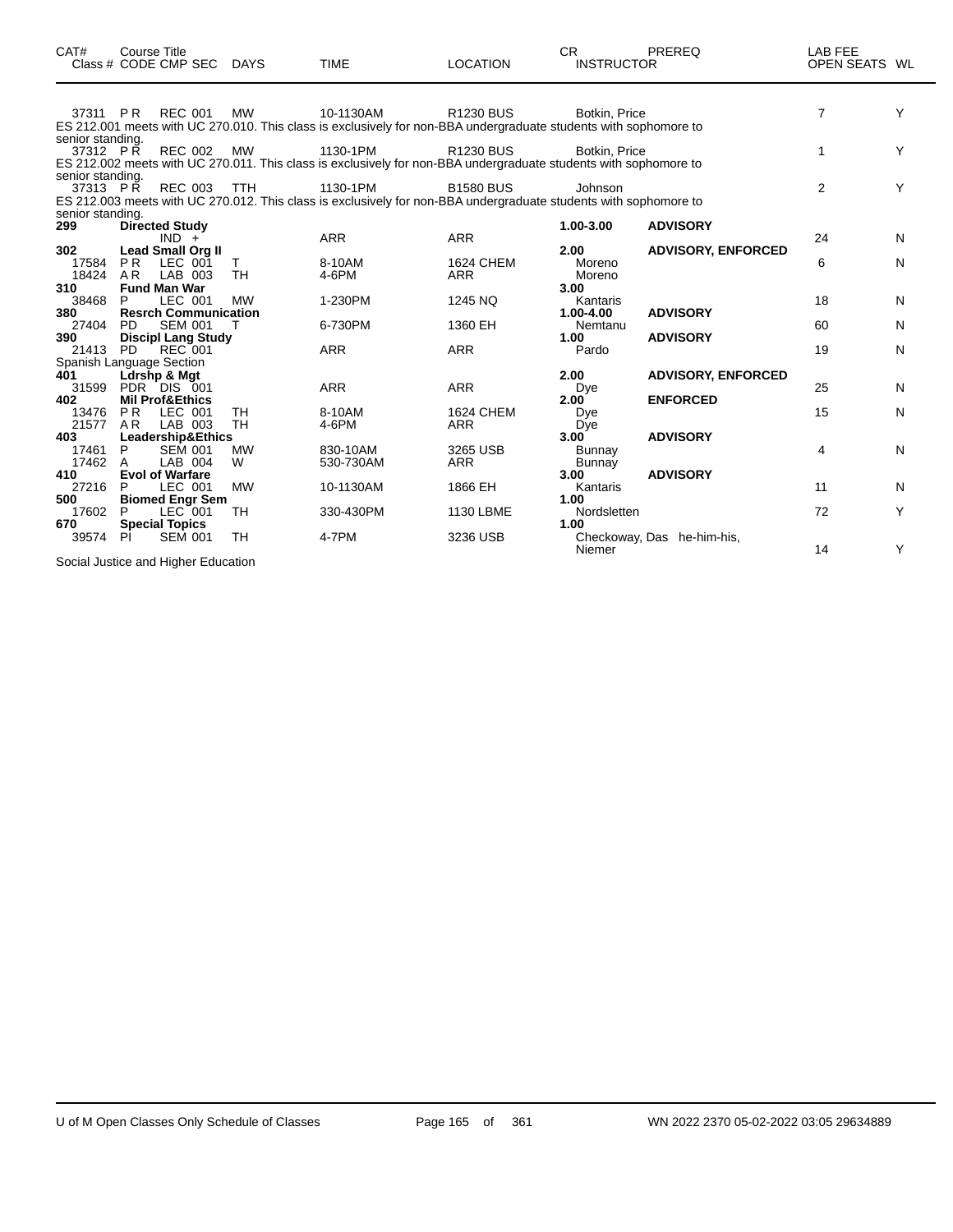| CAT#<br>Course Title<br>Class # CODE CMP SEC DAYS                            | TIME | <b>LOCATION</b> | СR<br><b>INSTRUCTOR</b> | <b>PREREQ</b> | LAB FEE<br>OPEN SEATS WL |
|------------------------------------------------------------------------------|------|-----------------|-------------------------|---------------|--------------------------|
| <b>LSA II: Chinese Studies</b><br><b>Chinese Studies (CCS) Open Sections</b> |      |                 |                         |               |                          |

|     | <u>UNINUS UMMIUS (UUU) UPUN UUUNIUN</u> |     |     |               |                 |  |
|-----|-----------------------------------------|-----|-----|---------------|-----------------|--|
| 591 | Ind St Chinese St                       |     |     | $1.00 - 3.00$ | <b>ADVISORY</b> |  |
|     | <b>IND</b>                              | ARR | ARR |               |                 |  |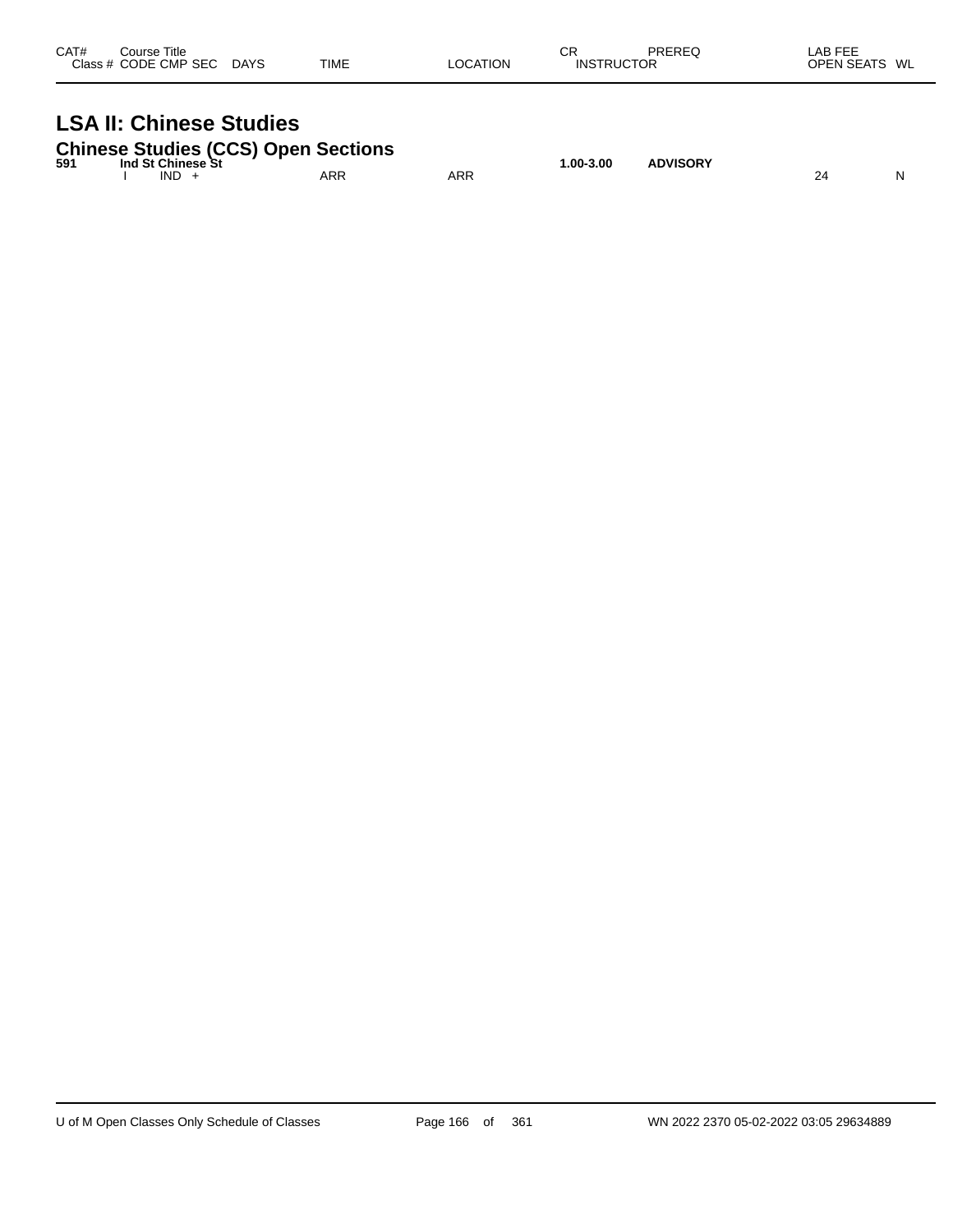| CAT# | Course Title              |             |                 | СR                | PREREQ | LAB FEE       |
|------|---------------------------|-------------|-----------------|-------------------|--------|---------------|
|      | Class # CODE CMP SEC DAYS | <b>TIME</b> | <b>LOCATION</b> | <b>INSTRUCTOR</b> |        | OPEN SEATS WL |

## **LSA II: Islamic Studies Program**

|                                |                             |                |            | <b>Islamic Studies (ISLAM) Open Sections</b>                                                   |                  |                         |                |                    |
|--------------------------------|-----------------------------|----------------|------------|------------------------------------------------------------------------------------------------|------------------|-------------------------|----------------|--------------------|
| 216                            | <b>Islam in History</b>     |                |            |                                                                                                |                  | 3.00                    |                |                    |
| 24543 P                        |                             | LEC 001        | MW         | 10-1130AM                                                                                      | 1110 NQ          | Knysh                   | $\overline{7}$ | Υ                  |
| 221                            | <b>Qur'an Utopian Text</b>  |                |            |                                                                                                |                  | 4.00                    |                |                    |
| 37317                          | PI                          | $DIS$ 002      | F          | 10-11AM                                                                                        | 1448 MH          | Gasimov                 | 17             | Y<br>Y             |
| 37320                          | PI                          | DIS 003        | F          | 12-1PM                                                                                         | 2407 MH          | Gasimov                 | 14             |                    |
| 37314 A                        |                             | LEC 001        | TTH        | 1130-1PM                                                                                       | LEC RM 2 MLB     | Mallette                |                |                    |
|                                |                             |                |            | Synchronous, in-person lectures Tu/Th 12:00-1:00 and one hour per week of asynchronous lecture |                  |                         |                |                    |
| 246                            | Anth of Relig               |                |            |                                                                                                |                  | 4.00                    |                |                    |
| 37306                          | P                           | DIS 002        | T          | 3-4PM                                                                                          | <b>1518 NUB</b>  | Nasar                   | $\overline{2}$ | Υ                  |
| 37310                          | P                           | DIS 004        | W          | $2-3PM$                                                                                        | 142 LORCH        | Nasar                   | 10             | Y                  |
| 37304                          | A                           | LEC 001        | <b>TTH</b> | 1-230PM                                                                                        | 260 WEISER       | Keane                   |                |                    |
| 315                            | <b>Intro Arab Culture</b>   |                |            |                                                                                                |                  | 4.00                    |                |                    |
| 24549                          | PI                          | DIS 004        | TTH        | 2-3PM                                                                                          | 2202 MLB         | Al-khersan              |                | Υ                  |
| 24550                          | PI                          | DIS 005        | TTH        | 3-4PM                                                                                          | 2202 MLB         | Al-khersan              | $\frac{2}{2}$  | Y                  |
| 24552                          | PI                          | <b>DIS 007</b> | <b>TTH</b> | 5-6PM                                                                                          | 2202 MLB         | Taylor                  | $\overline{2}$ | Y                  |
| 24546                          | Al                          | LEC 001        | <b>MW</b>  | $1-2PM$                                                                                        | AUD 4 MLB        | Bardenstein             |                |                    |
| 317                            | 20th Century Turkey         |                |            |                                                                                                |                  | 3.00                    |                |                    |
| 36150                          | PI                          | LEC 001        | <b>MW</b>  | 4-530PM                                                                                        | 5180B AH         | Hagen                   | 16             | Y                  |
| 320                            | <b>Ottoman History II</b>   |                |            |                                                                                                |                  | <b>ENFORCED</b><br>3.00 |                |                    |
| 27855                          | <b>PIR</b>                  | LEC 001        | <b>MW</b>  | 4-530PM                                                                                        | LEC RM 1 MLB     | Cipa                    | 14             | Y                  |
| 325                            | <b>Islam in South Asia</b>  |                |            |                                                                                                |                  | 4.00                    |                |                    |
| 29208                          | PI                          | DIS 002        | Τ          | $1-2PM$                                                                                        | 3437 MH          | Ghavri                  |                | Υ                  |
| 29213                          | <b>PI</b>                   | DIS 003        | W          | 11-12PM                                                                                        | 1632 CHEM        | Ghavri                  | $\frac{2}{9}$  | Y                  |
| 29203                          | AI                          | LEC 001        | <b>TTH</b> | 1130-1PM                                                                                       | G115 AH          | Mir                     |                |                    |
| 335                            | <b>Immigration Law</b>      |                |            |                                                                                                |                  | 4.00                    |                |                    |
| 26033                          | P                           | DIS 003        | TH         | 11-12PM                                                                                        | 2330 MH          | <b>Euphrat Weston</b>   | 2              | Y                  |
| 26031                          | A                           | LEC 001        | <b>MW</b>  | 1130-1PM                                                                                       | 0420 CCCB        | Garskof                 |                |                    |
| 390                            | Topics in Islam             |                |            |                                                                                                |                  | 1.00-4.00               |                |                    |
| 30432 P                        |                             | LEC 002        | <b>MW</b>  | 4-530PM                                                                                        | <b>B830 EQ</b>   | Crasnow                 | 11             | Y                  |
| Palestinian Art 1945-Present   |                             |                |            |                                                                                                |                  |                         |                |                    |
| 392                            | <b>HU Topics in Islam</b>   |                |            |                                                                                                |                  | 3.00                    |                |                    |
| 37678 P                        |                             | <b>SEM 002</b> | <b>MW</b>  | 1130-1PM                                                                                       | <b>B830 EQ</b>   | Crasnow                 | 15             | Y                  |
| Contemp Film in Islamic World  |                             |                |            |                                                                                                |                  |                         |                |                    |
| 37679 P                        |                             | <b>SEM 003</b> | <b>MW</b>  | 230-4PM                                                                                        | <b>B830 EQ</b>   | Crasnow                 | 13             | Y                  |
| Art&Music of the Islamic World |                             |                |            |                                                                                                |                  |                         |                |                    |
| 394                            | <b>History of Turkey</b>    |                |            |                                                                                                |                  | 3.00                    |                |                    |
| 35131                          | PI                          | LEC 001        | <b>MW</b>  | 1130-1PM                                                                                       | 2114 MLB         | Cipa                    | 16             | Y                  |
| 432                            | <b>Gender Islam</b>         |                |            |                                                                                                |                  | <b>ADVISORY</b><br>3.00 |                |                    |
| 36146                          | PI                          | LEC 001        | <b>TTH</b> | 1130-1PM                                                                                       | 1339 MH          | Babayan                 | 4              | Υ                  |
| 433                            | <b>Mod Mid E Gend</b>       |                |            |                                                                                                |                  | 3.00                    |                |                    |
| 27853                          | PI                          | LEC 001        | <b>MW</b>  | 4-530PM                                                                                        | 142 LORCH        | Bardenstein             | 11             | Y                  |
| 443                            | <b>Mod Mid East History</b> |                |            |                                                                                                |                  | 4.00                    |                |                    |
| 35183                          | P.                          | DIS 003        | F          | 12-1PM                                                                                         | 2336 MH          | Jreisat                 | 18             |                    |
| 35185                          | P                           | DIS 004        | F          | 11-12PM                                                                                        | 1636 CHEM        | Jreisat                 | 16             | $_{\rm Y}^{\rm Y}$ |
| 35179                          | A                           | LEC 001        | <b>TTH</b> | 1-230PM                                                                                        | <b>1040 DANA</b> | Tanielian               |                |                    |
|                                |                             |                |            |                                                                                                |                  |                         |                |                    |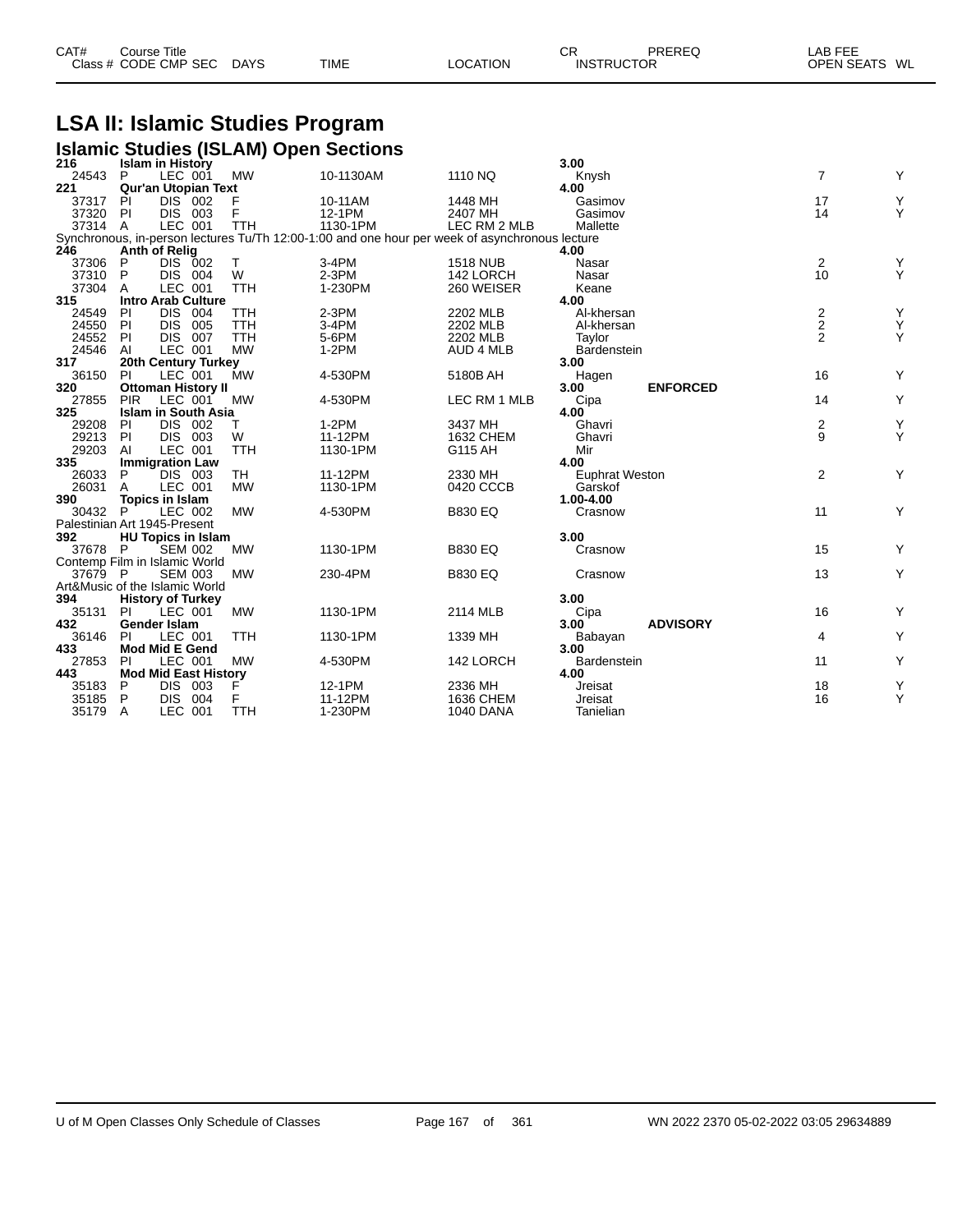| CAT# | Course Title         |             |             |                 | СR                | PREREQ | AB FEE            |    |
|------|----------------------|-------------|-------------|-----------------|-------------------|--------|-------------------|----|
|      | Class # CODE CMP SEC | <b>DAYS</b> | <b>TIME</b> | <b>LOCATION</b> | <b>INSTRUCTOR</b> |        | <b>OPEN SEATS</b> | WL |

#### **LSA II: Japanese Studies Japanese Studies (CJS) Open Sections**

| 451   | <b>Topics Japan</b>                     |         |            | 3.00      | <b>ADVISORY</b> |    |   |
|-------|-----------------------------------------|---------|------------|-----------|-----------------|----|---|
| 37513 | W<br><b>SEM 001</b><br>P                | 4-7PM   | 3411 MH    | Galvane   |                 | 12 | N |
|       | Performance Tradition in Japan          |         |            |           |                 |    |   |
| 37514 | <b>SEM 002</b><br>P                     | 4-7PM   | 455 WEISER | McClean   |                 |    | N |
|       | Japanese Politics and Society           |         |            |           |                 |    |   |
| 501   | Adv Topics in Japan                     |         |            | 4.00      | <b>ENFORCED</b> |    |   |
| 38137 | P <sub>R</sub><br><b>SEM 001</b><br>TTH | 230-4PM | 4175 AH    | Galvane   |                 | 10 | N |
| 591   | Japan Indep Study                       |         |            | 1.00-4.00 | <b>ADVISORY</b> |    |   |
|       | IND.                                    | ARR     | ARR        |           |                 | 24 | N |
| 592   | Ind Std Adv Jpn Lang                    |         |            | 1.00-3.00 | <b>ADVISORY</b> |    |   |
|       | IND.                                    | ARR     | ARR        |           |                 | 25 | N |
|       |                                         |         |            |           |                 |    |   |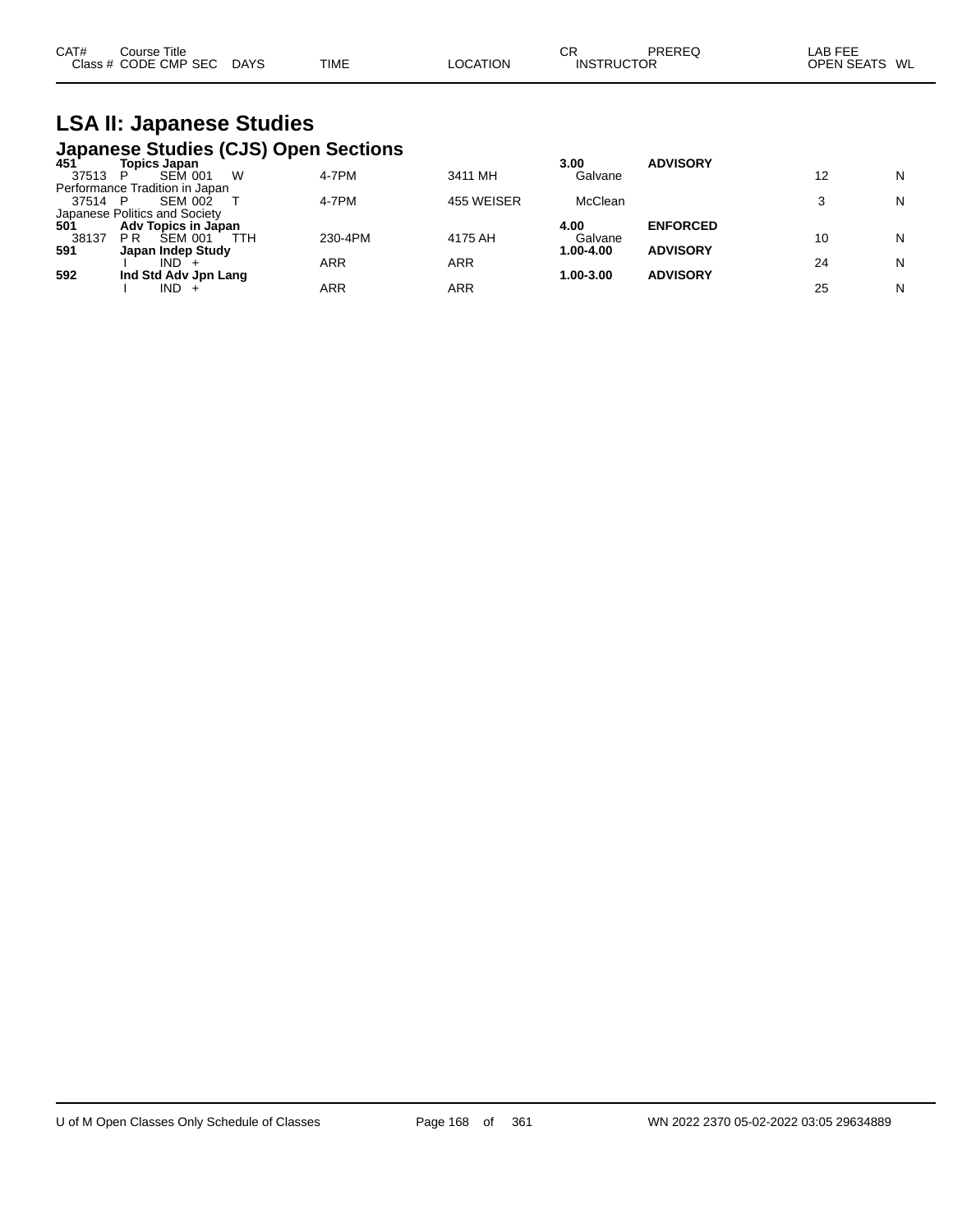| CAT# | Course Title         |             |             |          | СR                | PREREQ | LAB FEE                 |
|------|----------------------|-------------|-------------|----------|-------------------|--------|-------------------------|
|      | Class # CODE CMP SEC | <b>DAYS</b> | <b>TIME</b> | LOCATION | <b>INSTRUCTOR</b> |        | <b>OPEN SEATS</b><br>WL |

## **LSA II: Latin American and Caribbean Studies**

## **Latin American And Caribbean Studies (LACS) Open Sections 425 Field Study 1.00-4.00**

| 443   | <b>Figiu Stuuy</b>                                             |            |                                                                         |                    | 1.VV-4.VV   |                 |    |   |
|-------|----------------------------------------------------------------|------------|-------------------------------------------------------------------------|--------------------|-------------|-----------------|----|---|
|       | $IND +$                                                        |            | <b>ARR</b>                                                              | <b>ARR</b>         |             |                 | 25 | N |
| 462   | Elem Nahuati II                                                |            |                                                                         |                    | 4.00        | <b>ENFORCED</b> |    |   |
| 24422 | <b>REC 001</b><br>PR.                                          | TTH.       | 3-5PM                                                                   | <b>ARR</b>         | Langland    |                 | 7  | Υ |
|       | Class will held in the Language Resource Center in North Quad. |            |                                                                         |                    |             |                 |    |   |
| 464   | <b>Inter Nahuati II</b>                                        |            |                                                                         |                    | 4.00        | <b>ENFORCED</b> |    |   |
| 24423 | <b>REC 001</b><br>PR.                                          | <b>TTH</b> | 3-5PM                                                                   | ARR                | Langland    |                 | 9  | Y |
|       | Class will held in the Language Resource Center in North Quad. |            |                                                                         |                    |             |                 |    |   |
| 466   | Adv Nahuatl II                                                 |            |                                                                         |                    | 4.00        | <b>ENFORCED</b> |    |   |
| 24424 | <b>REC 001</b><br>PIR                                          |            | ARR                                                                     | <b>ARR</b>         | Langland    |                 | 10 | N |
|       | Class will held in the Language Resource Center in North Quad. |            |                                                                         |                    |             |                 |    |   |
| 471   | Elem Quechua I                                                 |            |                                                                         |                    | 4.00        | <b>ADVISORY</b> |    |   |
| 40273 | <b>REC 001</b><br>P.                                           | МW         | 10-12PM                                                                 | <b>1500 NQ-LRC</b> | Carlos Rios |                 | 13 | N |
| 476   | <b>Adv Quechua II</b>                                          |            |                                                                         |                    | 4.00        | <b>ENFORCED</b> |    |   |
| 11463 | REC 001<br>PR.                                                 | МW         | $3-5$ PM                                                                | 1500 NQ-LRC        | Carlos Rios |                 | 6  | N |
| 490   | <b>LACS Mini-Course</b>                                        |            |                                                                         |                    | 1.00        |                 |    |   |
| 29243 | LEC 001<br>P.                                                  | W          | 12-2PM                                                                  | <b>B103 MLB</b>    | Maranhao    |                 | 17 | Υ |
|       | Portuguese for the Professions                                 |            |                                                                         |                    |             |                 |    |   |
|       |                                                                |            | Please note this class meets from March 7, 2022 through April 19, 2022. |                    |             |                 |    |   |
| 499   | Independent Study                                              |            |                                                                         |                    | 1.00-3.00   |                 |    |   |
|       | $IND +$                                                        |            | <b>ARR</b>                                                              | ARR                |             |                 | 24 | N |
| 655   | <b>Topics in Lat Am St</b>                                     |            |                                                                         |                    | 3.00        |                 |    |   |
| 42565 | <b>SEM 001</b><br>PD.                                          | TTH        | $1-3PM$                                                                 | <b>ARR</b>         | Langland    |                 | 9  | N |
|       | Nahuatl Lit & Culture II                                       |            |                                                                         |                    |             |                 |    |   |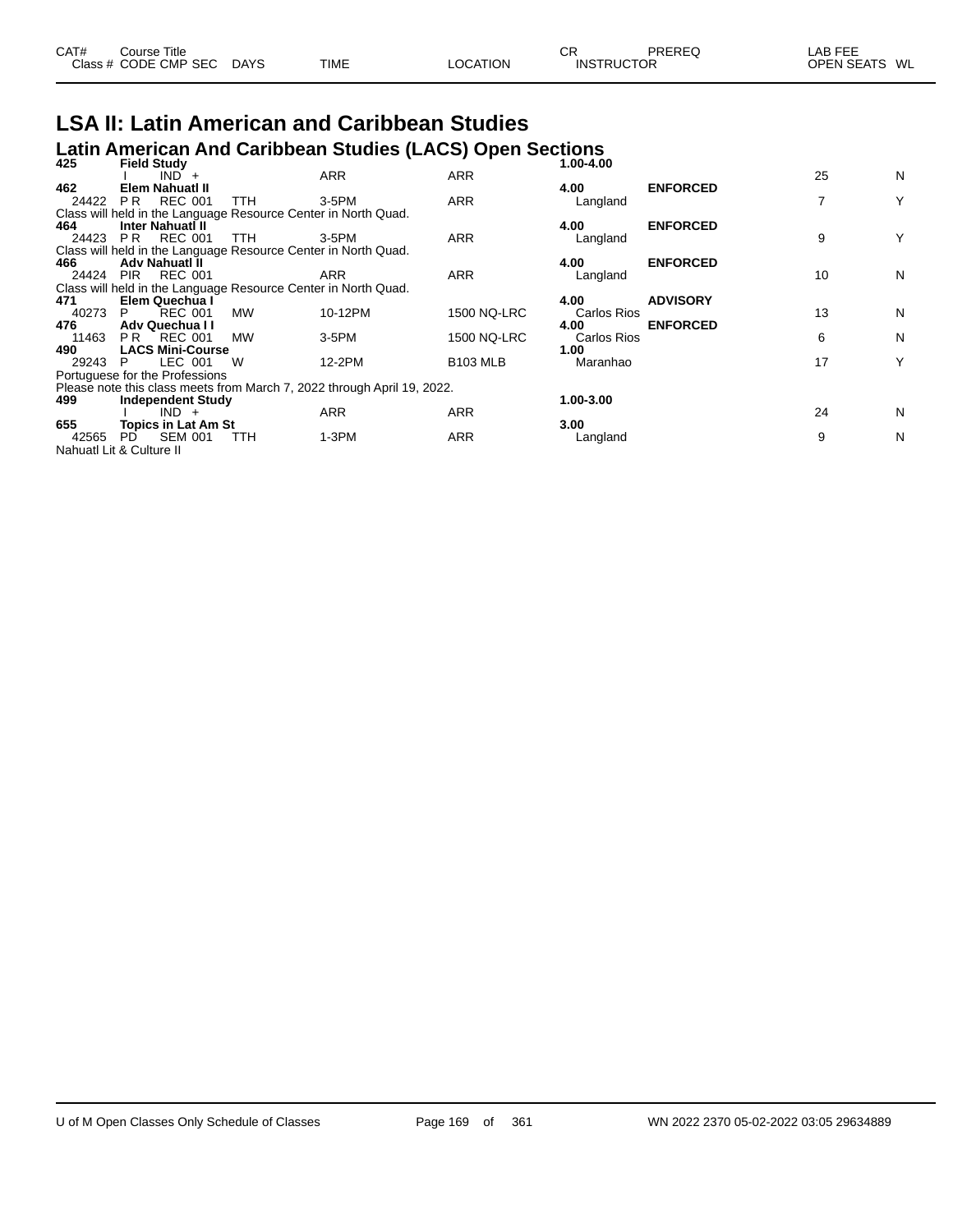| CAT# | Title<br>Course      |             |             |                 | СF                | PREREQ | <b>LAB FEE</b>          |
|------|----------------------|-------------|-------------|-----------------|-------------------|--------|-------------------------|
|      | Class # CODE CMP SEC | <b>DAYS</b> | <b>TIME</b> | <b>LOCATION</b> | <b>INSTRUCTOR</b> |        | <b>OPEN SEATS</b><br>WL |

## **LSA II: Middle Eastern & North African Studies Middle Eastern And North African Studies (MENAS) Open Sections 244 Arab-Israeli Conflic 4.00**

| 244   |    | Arab-Israell Conflic      |           |            |                  | 4.UU          |                 |       |   |
|-------|----|---------------------------|-----------|------------|------------------|---------------|-----------------|-------|---|
| 21822 | Р  | DIS.<br>010               | W         | 9-10AM     | 1339 MH          | Pearlman      |                 | 8     | Y |
| 22254 | Р  | <b>DIS</b><br>011         | W         | 10-11AM    | 1359 MH          | Maldarella    |                 |       | Y |
| 21773 | А  | LEC<br>001                | <b>MW</b> | 4-530PM    | AUD 3 MLB        | Lieberman     |                 |       |   |
| 332   |    | <b>MENAS Topics in HU</b> |           |            |                  | 3.00          |                 |       |   |
| 37879 | P  | <b>SEM 003</b>            | <b>MW</b> | 4-530PM    | <b>B830 EQ</b>   | Crasnow       |                 | 11    | Y |
| 340   |    | <b>G Khan to Taliban</b>  |           |            |                  | 4.00          |                 |       |   |
| 29133 | PI | <b>DIS</b><br>002         | W         | $3-4PM$    | 1632 CHEM        | Elkahlah      |                 | 11    | Y |
| 29145 | PI | <b>DIS</b><br>005         | TН        | $1-2PM$    | <b>1024 DANA</b> | Elkahlah      |                 |       | Υ |
| 35308 | PI | <b>DIS</b><br>006         | TН        | $2-3PM$    | <b>1512 NUB</b>  | Elkahlah      |                 | 17    | Y |
| 29129 | ΑI | LEC 001                   | <b>MW</b> | 1-230PM    | 2260 USB         | Northrop      |                 |       |   |
| 462   |    | <b>Lrn Character Play</b> |           |            |                  | 1.00-3.00     |                 | 30.00 |   |
| 23378 | P  | LAB 001                   | TTH       | 1-230PM    | G023 WQ          | Stanzler      |                 |       | Y |
| 463   |    | Arab-Israeli Conflic      |           |            |                  | 3.00          |                 | 30.00 |   |
| 23377 | P  | LAB 001                   | WF        | 1030-12PM  | 2225 SEB         | Stanzler      |                 | 19    | Y |
| 496   |    | <b>Sr Honors Thesis</b>   |           |            |                  | $3.00 - 4.00$ | <b>ADVISORY</b> |       |   |
|       |    | $IND +$                   |           | <b>ARR</b> | <b>ARR</b>       |               |                 | 9     | N |
| 595   |    | <b>Directed Reading</b>   |           |            |                  | 1.00-3.00     | <b>ADVISORY</b> |       |   |
|       |    | $IND +$                   |           | <b>ARR</b> | <b>ARR</b>       |               |                 | 9     | Ν |
|       |    |                           |           |            |                  |               |                 |       |   |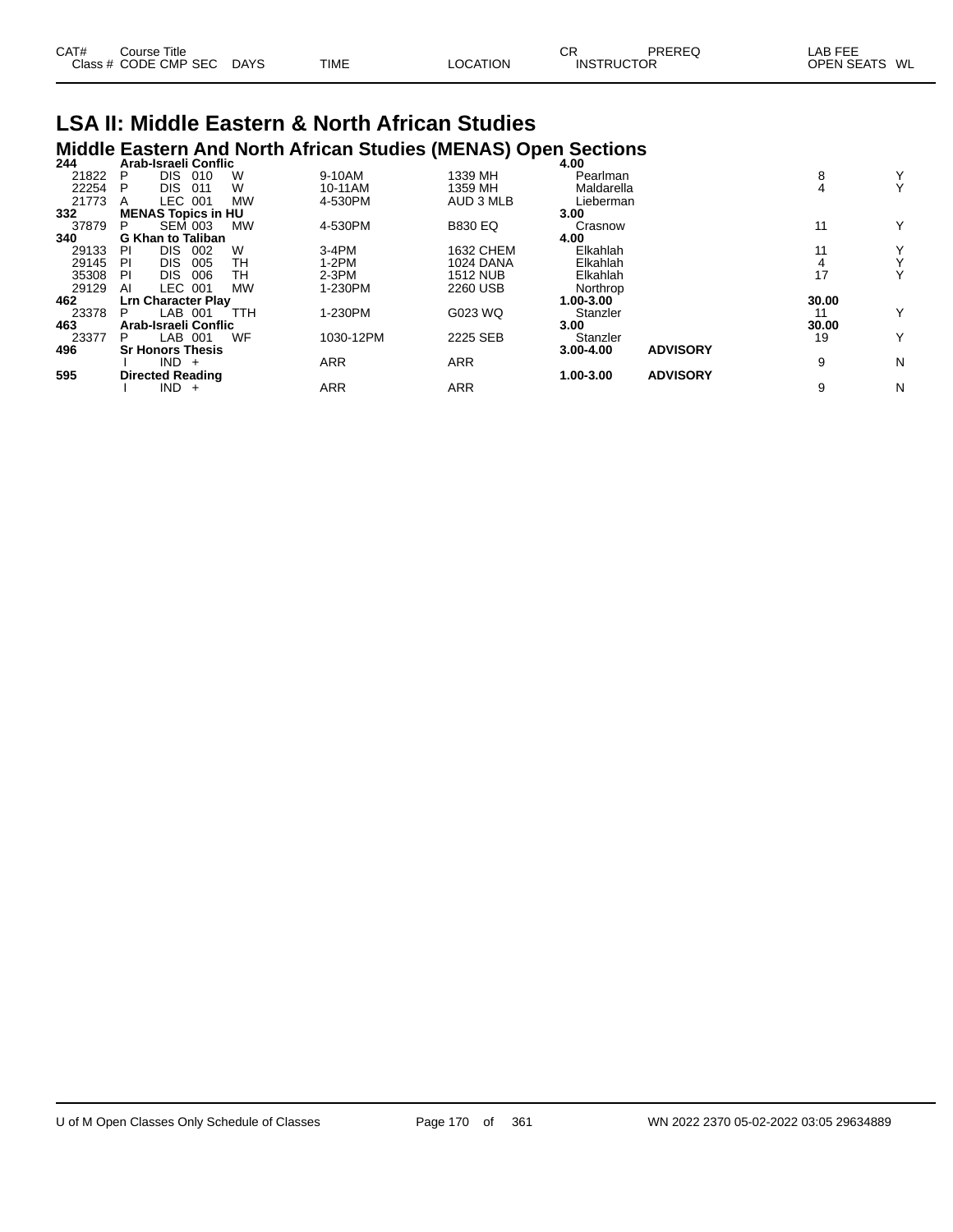| CAT# | Course Title         |             |             |          | СF                | PREREQ | LAB FEE       |
|------|----------------------|-------------|-------------|----------|-------------------|--------|---------------|
|      | Class # CODE CMP SEC | <b>DAYS</b> | <b>TIME</b> | LOCATION | <b>INSTRUCTOR</b> |        | OPEN SEATS WL |

## **LSA II: Nam Center Korean Studies Program**

|                                                                                                                                                                                                                                    |  | Korean Studies (KRSTD) Open Sections |  |
|------------------------------------------------------------------------------------------------------------------------------------------------------------------------------------------------------------------------------------|--|--------------------------------------|--|
| <br>The continue of the continue of the continue of the continue of the continue of the continue of the continue of the continue of the continue of the continue of the continue of the continue of the continue of the continue o |  |                                      |  |

| 290   | <b>Topics in Korean Stu</b> |         |                 | 00.،  |                 |    |   |
|-------|-----------------------------|---------|-----------------|-------|-----------------|----|---|
| 24462 | LEC 001<br>PD               | 530-7PM | <b>ARR</b>      | Walsh |                 | 19 | N |
|       | Nam UG Fellows Pro-Seminar  |         |                 |       |                 |    |   |
| 392   | <b>HU Topics Korean Std</b> |         |                 | 3.00  |                 |    |   |
| 34619 | LEC 001                     | 1-4PM   | <b>1505 NUB</b> | Walsh |                 |    |   |
|       | Rocks, Wind & Women         |         |                 |       |                 |    |   |
| 472   | Nam Seminar. II             |         |                 | 2.00  | <b>ADVISORY</b> |    |   |
| 27497 | PD<br><b>SEM 001</b>        | 530-7PM | 110 WEISER-TBL  | Walsh |                 | 19 | N |
|       |                             |         |                 |       |                 |    |   |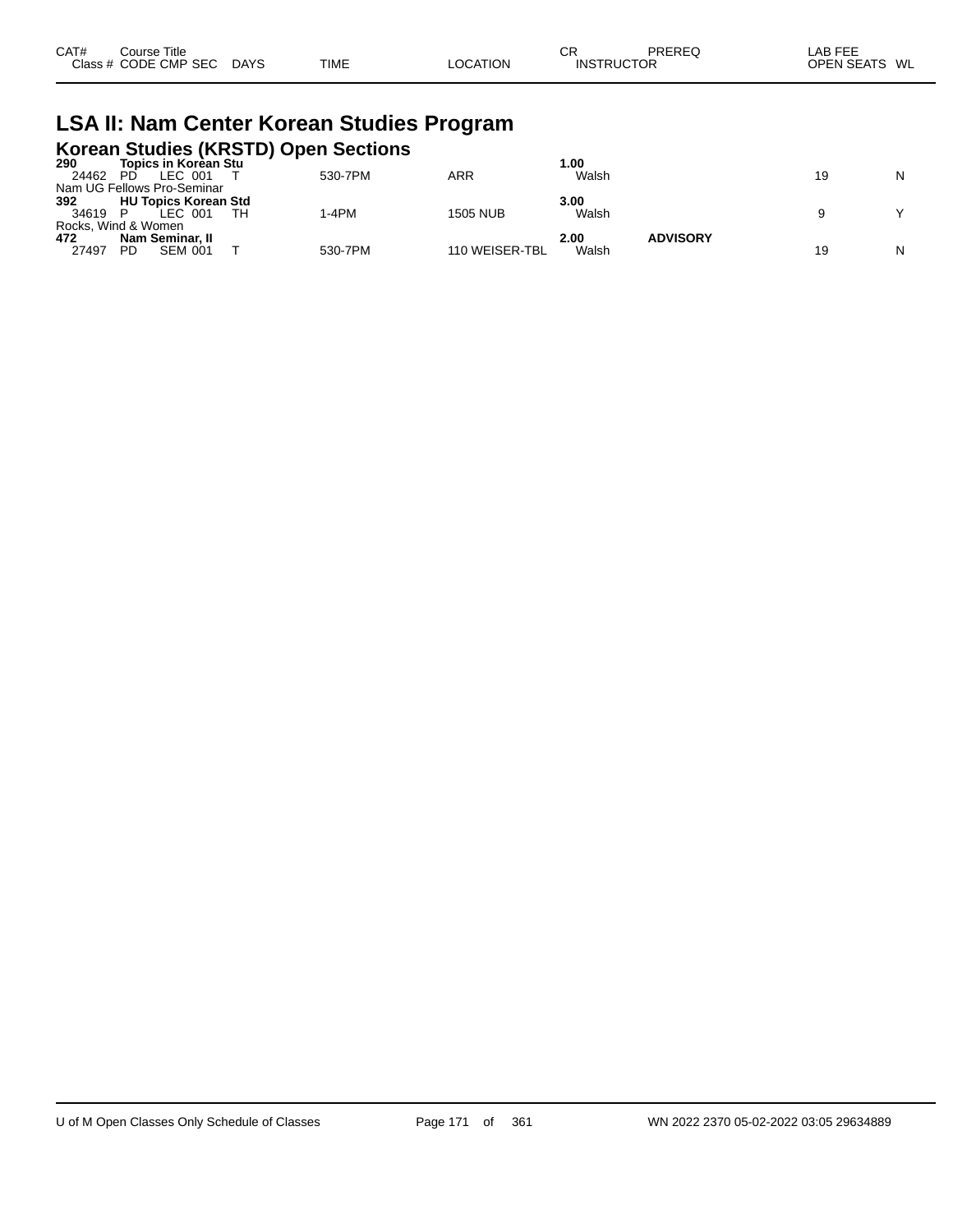| CAT# | Course Title              |      |                 | СR                | PREREQ | LAB FEE       |  |
|------|---------------------------|------|-----------------|-------------------|--------|---------------|--|
|      | Class # CODE CMP SEC DAYS | TIME | <b>LOCATION</b> | <b>INSTRUCTOR</b> |        | OPEN SEATS WL |  |

#### **LSA II: Russian, East European & Eurasian Studies Russian, East European and Eurasian Studies (REEES) Open Sections**

| 230                           |    |                        | <b>REES Topics in HU</b>       |           |          |                  | 3.00        |                 |    |    |
|-------------------------------|----|------------------------|--------------------------------|-----------|----------|------------------|-------------|-----------------|----|----|
| 36870                         | P  | LEC 001                |                                | TTH       | 4-530PM  | 3460 MH          | Aizman      |                 | 2  | Y  |
| ImgHomeSocialistCapitalistSoc |    |                        |                                |           |          |                  |             |                 |    |    |
| 340                           |    |                        | <b>G Khan to Taliban</b>       |           |          |                  | 4.00        |                 |    |    |
| 29134                         | PI | DIS.                   | 002                            | W         | $3-4PM$  | 1632 CHEM        | Elkahlah    |                 | 11 | Y. |
| 29146                         | PI | DIS.                   | 005                            | TН        | $1-2PM$  | <b>1024 DANA</b> | Elkahlah    |                 |    | Υ  |
| 35309                         | PI | DIS.                   | 006                            | TН        | $2-3PM$  | <b>1512 NUB</b>  | Elkahlah    |                 | 17 | Υ  |
| 29130                         | Al | LEC 001                |                                | <b>MW</b> | 1-230PM  | 2260 USB         | Northrop    |                 |    |    |
| 397                           |    |                        | <b>Commu &amp; Capit E Eur</b> |           |          |                  | 4.00        |                 |    |    |
| 24858                         | PI | DIS.                   | 002                            | TН        | $3-4PM$  | 418 WH           | Rucci       |                 |    | N  |
| 24863                         | PI | DIS.                   | 003                            | TН        | 4-5PM    | 418 WH           | Rucci       |                 |    | Ν  |
| 24868                         | PI | DIS.                   | 004                            |           | 10-11AM  | 3330 MH          | Kelly-Vincz |                 |    | Ν  |
| 24873                         | PI | DIS.                   | 005                            |           | 11-12PM  | 3330 MH          | Kelly-Vincz |                 |    | Ν  |
| 24853                         | А  | LEC 001                |                                | TTH       | 1130-1PM | 260 WEISER       | Fehervary   |                 |    |    |
| 405                           |    | <b>Topics in REEES</b> |                                |           |          |                  | 3.00        |                 |    |    |
| 30086                         | P  | <b>SEM 001</b>         |                                | <b>MW</b> | 530-7PM  | 1105 NQ          | Toman       |                 | 12 | Y  |
| Soviet Visual Cult: 1917-53   |    |                        |                                |           |          |                  |             |                 |    |    |
| 601                           |    |                        | <b>REEES Core Collog</b>       |           |          |                  | 1.00        | <b>ADVISORY</b> |    |    |
| 20713                         | Р  | <b>SEM 001</b>         |                                | W         | 12-2PM   | <b>ARR</b>       | Paloff      |                 | 14 | N  |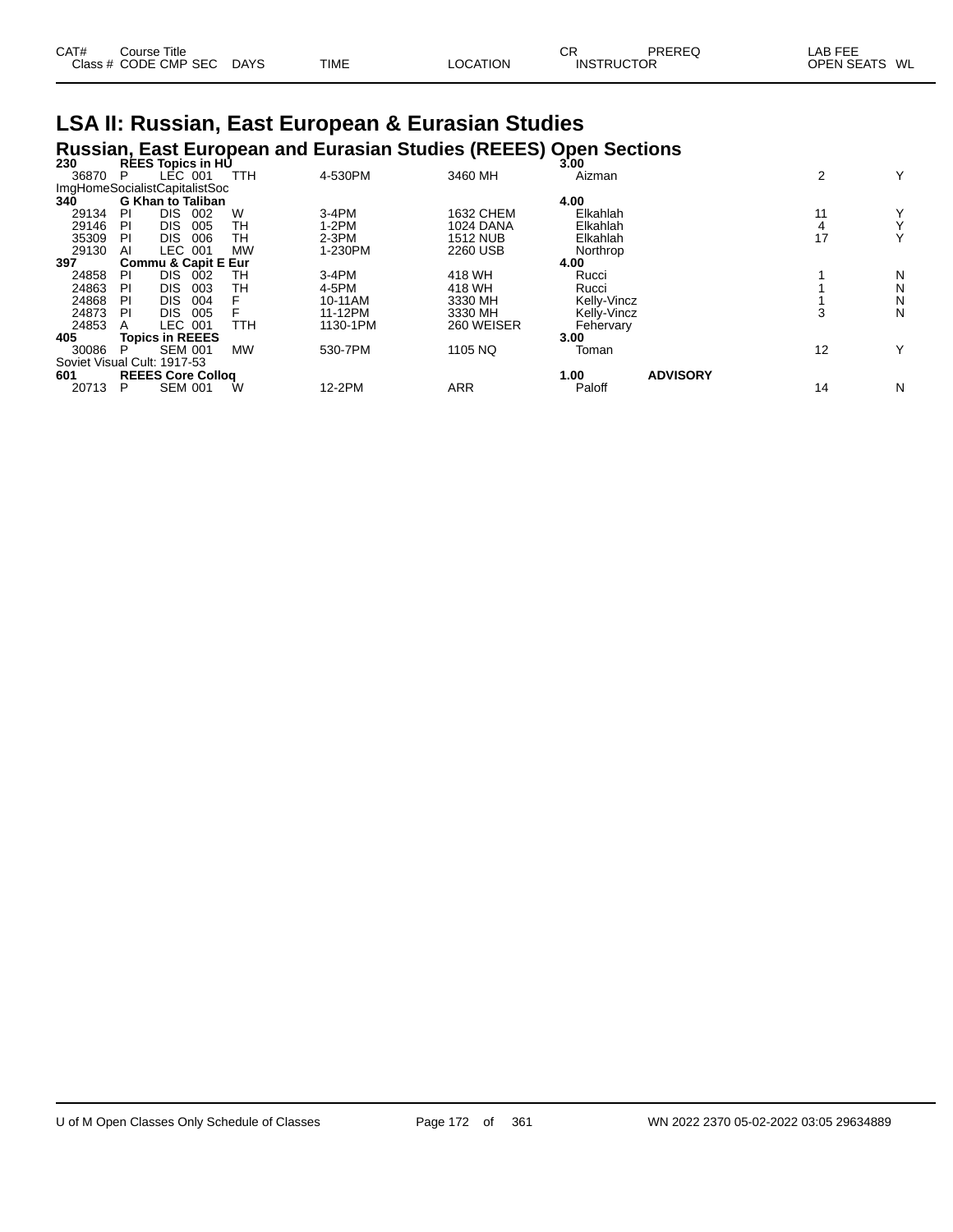| CAT# | Course Title<br>Class # CODE CMP SEC | <b>DAYS</b> | <b>TIME</b> | <b>LOCATION</b> | СR<br><b>INSTRUCTOR</b> | PREREQ | LAB FEE<br><b>OPEN SEATS</b><br>WL |
|------|--------------------------------------|-------------|-------------|-----------------|-------------------------|--------|------------------------------------|
|      |                                      |             |             |                 |                         |        |                                    |

#### **LSA II: South Asian Studies**

|  |  | South Asian Studies (SAS) Open Sections |
|--|--|-----------------------------------------|
|  |  |                                         |

| 698 | <b>Indep Study: S Asia</b> |            |            | $.00-3.00$ | <b>ENFORCED</b> |    |   |
|-----|----------------------------|------------|------------|------------|-----------------|----|---|
|     | IR<br><b>IND</b>           | <b>ARR</b> | <b>ARR</b> |            |                 | Zu | N |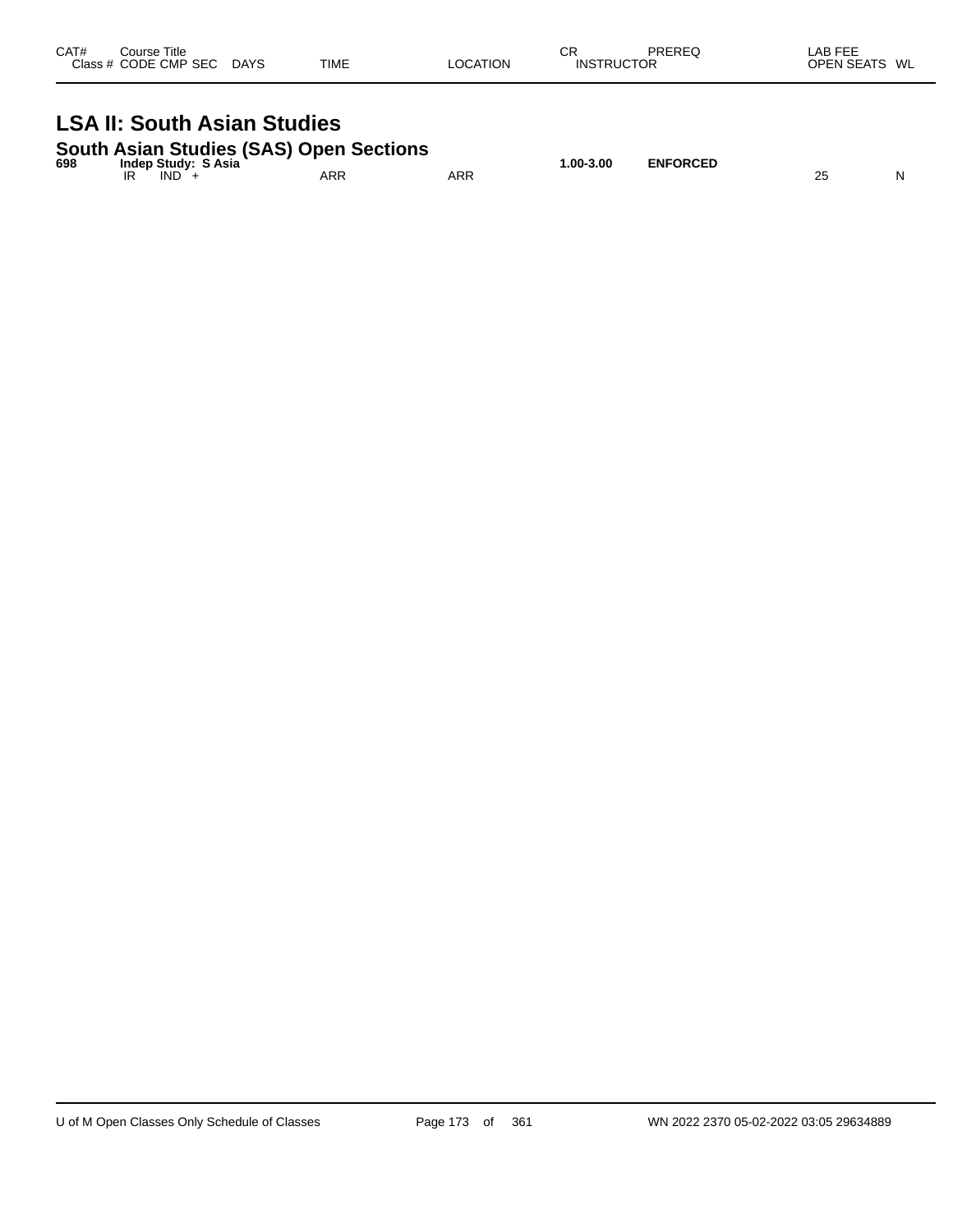| CAT# | Course Title<br>Class # CODE CMP SEC | <b>DAYS</b> | <b>TIME</b> | LOCATION | СF<br><b>INSTRUCTOR</b> | PREREQ | LAB FEE<br>OPEN SEATS WL |  |
|------|--------------------------------------|-------------|-------------|----------|-------------------------|--------|--------------------------|--|
|      |                                      |             |             |          |                         |        |                          |  |

#### **LSA II: South East Asian Studies Southeast Asian Studies (SEAS) Open Sections**

| 455   | .<br><b>Topics SE Asia Study</b>    | - - - - - |            | 3.00       | <b>ADVISORY</b> |    |   |
|-------|-------------------------------------|-----------|------------|------------|-----------------|----|---|
| 36862 | МW<br><b>SEM 001</b>                | I-230PM   | 455 WEISER | Phuna      |                 |    |   |
|       | <b>Environmental Crises SE Asia</b> |           |            |            |                 |    |   |
| 40765 | ттн<br><b>SEM 002</b>               | 1130-1PM  | 2336 MH    | de la Cruz |                 |    |   |
|       | SE Asian Hist through Lit           |           |            |            |                 |    |   |
| 698   | Indep Study: SE Asia                |           |            | 1.00-6.00  |                 |    |   |
|       | IND                                 | ARR       | ARR        |            |                 | 24 | N |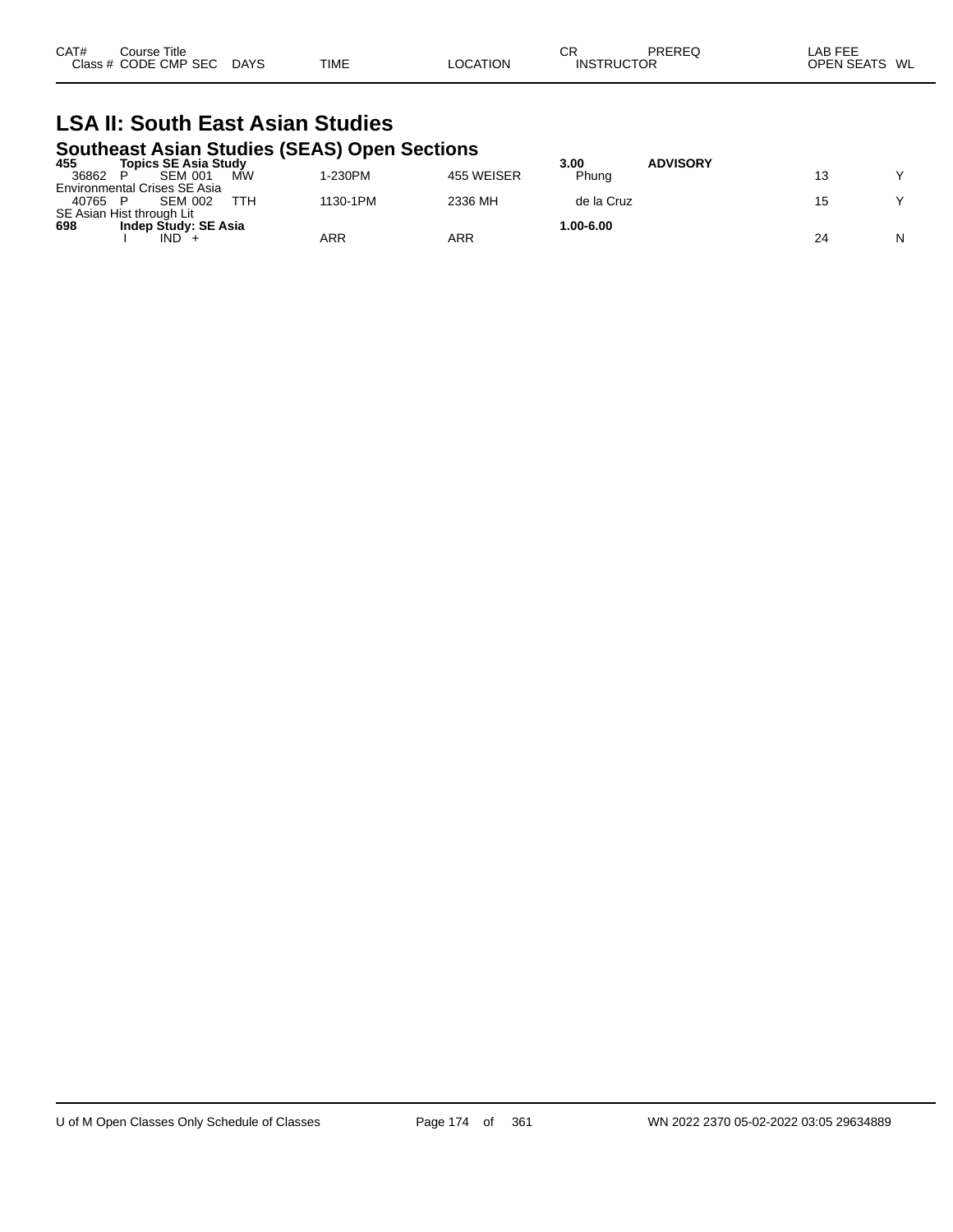| CAT# | Course Title<br>Class # CODE CMP SEC | <b>DAYS</b> | <b>TIME</b> | <b>LOCATION</b> | СR<br><b>INSTRUCTOR</b> | PREREQ | LAB FEE<br><b>OPEN SEATS</b><br>WL |
|------|--------------------------------------|-------------|-------------|-----------------|-------------------------|--------|------------------------------------|
|      |                                      |             |             |                 |                         |        |                                    |

#### **LSA Quantitative Methods in the Social Sciences Quantitative Methods in the Social Sciences (QMSS) Open Sections**

| 201   |     | Int QuantMthd SocSci |           |           |                | 4.00          |                 |   |
|-------|-----|----------------------|-----------|-----------|----------------|---------------|-----------------|---|
| 36874 | PI  | _AB_<br>003          | TН        | 1-2PM     | 1437 MH        | Lewallen      |                 |   |
| 36867 | AI  | LEC 001              | <b>MW</b> | 10-1130AM | 110 WEISER-TBL | Whitaker      |                 |   |
| 301   |     | Soc Sci and Big Data |           |           |                | 4.00          | <b>ENFORCED</b> |   |
| 36889 | PIR | _AB_<br>002          | TH        | 10-11AM   | 1437 MH        | McMahon       |                 | Ν |
| 36890 | PIR | _AB.<br>003          | TН        | 11-12PM   | 1437 MH        | Bashir        |                 | N |
| 36891 | PIR | .AB<br>004           |           | 12-1PM    | 1437 MH        | Pandivan      |                 | N |
| 36880 | AIR | LEC 001              | <b>MW</b> | 230-4PM   | 110 WEISER-TBL | Van Den Bulck |                 |   |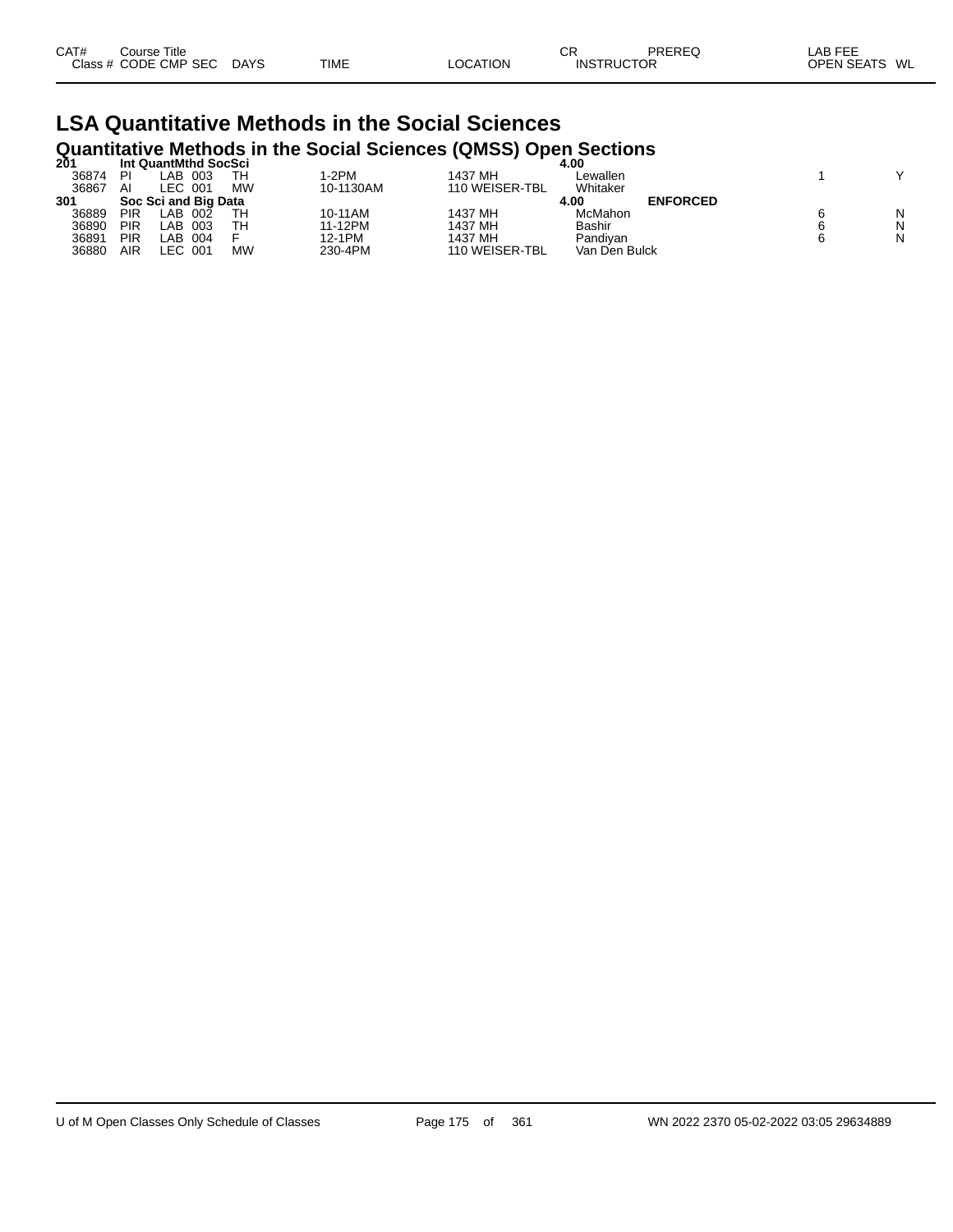| CAT# | Course Title         |             |             |                 | ⌒冖<br>◡Ⴡ          | PREREQ | AB FEE        |
|------|----------------------|-------------|-------------|-----------------|-------------------|--------|---------------|
|      | Class # CODE CMP SEC | <b>DAYS</b> | <b>TIME</b> | <b>LOCATION</b> | <b>INSTRUCTOR</b> |        | OPEN SEATS WL |

## **LSA Science, Tech and Society**

|                           |                      |                               |      |            |           | Science, Technology, and Society (STS) Open Sections                |                   |                       |                |   |
|---------------------------|----------------------|-------------------------------|------|------------|-----------|---------------------------------------------------------------------|-------------------|-----------------------|----------------|---|
| 105                       |                      | <b>Changing Atmos</b>         |      |            |           |                                                                     | 3.00              |                       |                |   |
| 42874                     | P                    | LEC 001                       |      | TTH        | 10-1130AM | <b>1528 NUB</b>                                                     | Flanner           |                       |                | Y |
| 220                       |                      | <b>Women's Hith</b>           |      |            |           |                                                                     | 3.00              |                       |                |   |
| 37262                     | P                    | DIS.                          | -007 | <b>TH</b>  | 3-4PM     | 1185 NQ                                                             | Rinehart, Gabriel |                       |                | Y |
| 37272                     | P                    | <b>DIS</b>                    | 012  | W          | 730-830PM | <b>B124 MLB</b>                                                     | Pawar, Gabriel    |                       | $\overline{2}$ | Y |
|                           |                      |                               |      |            |           | STUDENTS ARE AUTO-ENROLLED IN LECTURE WHEN THEY ELECT A DISCUSSION. |                   |                       |                |   |
| 37250                     | A                    | LEC 001                       |      | W          | 530-730PM | AUD 3 MLB                                                           | Gabriel           |                       |                |   |
| 234                       |                      | <b>History of Medicine</b>    |      |            |           |                                                                     | 4.00              |                       |                |   |
| 37204                     | P                    | DIS.                          | 002  | M          | 3-4PM     | 2462 MH                                                             | Smith             |                       | 3              | Y |
| 37205                     | P                    | DIS.                          | 003  | т          | 11-12PM   | 1628 CHEM                                                           | Smith             |                       | 6              | Y |
| 37203                     |                      | LEC 001                       |      | <b>MW</b>  | 1-230PM   | G390 DENT                                                           | Howell            |                       |                |   |
| 285                       |                      | <b>Sci Tech Med&amp;Soctv</b> |      |            |           |                                                                     | 4.00              |                       |                |   |
| 37178                     | P                    | DIS.                          | 002  | ŤH         | 9-10AM    | 1110 NO                                                             | Bachmann          |                       | 5              | Y |
| 37180                     | P                    | <b>DIS</b>                    | 003  | W          | 1-2PM     | 4151 USB                                                            | Bachmann          |                       |                | Y |
| 37182                     | P                    | <b>DIS</b>                    | 004  | <b>TH</b>  | 12-1PM    | B760 SSWB                                                           | Bachmann          |                       | $\overline{2}$ | Y |
| 37176                     |                      | LEC 001                       |      | <b>MW</b>  | 1130-1PM  | 1230 USB                                                            | Carson            |                       |                |   |
| 344                       |                      | <b>Medical Anthropol</b>      |      |            |           |                                                                     | 4.00              | <b>ENFORCED</b>       |                |   |
| 36634                     | P <sub>R</sub>       | DIS.                          | 002  | м          | 10-11AM   | G026 TISCH                                                          | Korkmaz           |                       |                | Y |
| 36637                     | <b>PR</b>            | <b>DIS</b>                    | 005  | W          | 9-10AM    | 142 LORCH                                                           |                   | Mebert, Peters-Golden | $\overline{2}$ | Y |
| 36633                     | A <sub>R</sub>       | LEC 001                       |      | <b>TTH</b> | 10-1130AM | AUD C AH                                                            | Peters-Golden     |                       |                |   |
| 399                       |                      | <b>SciTechMed Topics</b>      |      |            |           |                                                                     | 4.00              |                       |                |   |
| 40688                     | P                    | DIS.                          | 002  | W          | 12-1PM    | 355 WEISER                                                          | <b>Batista</b>    |                       | 2              | Y |
| 40689                     | P                    | <b>DIS</b>                    | 003  | W          | 9-10AM    | 355 WEISER                                                          | <b>Batista</b>    |                       | 20             | Υ |
| 40690                     | P                    | <b>DIS</b>                    | 004  | F          | 12-1PM    | 355 WEISER                                                          | Fakhr             |                       | 16             | Y |
| 40691                     |                      | <b>DIS</b>                    | 005  | W          | 4-5PM     | 455 WEISER                                                          | Fakhr             |                       | 19             | Υ |
| 40692                     | P                    | <b>DIS</b>                    | 006  | <b>TH</b>  | 12-1PM    | 455 WEISER                                                          | Fakhr             |                       | $\bf 8$        | Y |
| 40693                     | P                    | DIS.                          | 007  | т          | 3-4PM     | 455 WEISER                                                          | <b>Batista</b>    |                       | 17             | Y |
| 40687                     | A                    | LEC 001                       |      | <b>MW</b>  | 1-230PM   | 1202 SEB                                                            | Stonington        |                       |                |   |
| Concepts in Global Health |                      |                               |      |            |           |                                                                     |                   |                       |                |   |
| 571                       | <b>Interdisc Sem</b> |                               |      |            |           |                                                                     | 1.00              | <b>ADVISORY</b>       |                |   |
| 24265                     | P                    | <b>SEM 001</b>                |      |            | ARR       | <b>ARR</b>                                                          | Cowles            |                       | 3              | N |
|                           |                      |                               |      |            |           |                                                                     |                   |                       |                |   |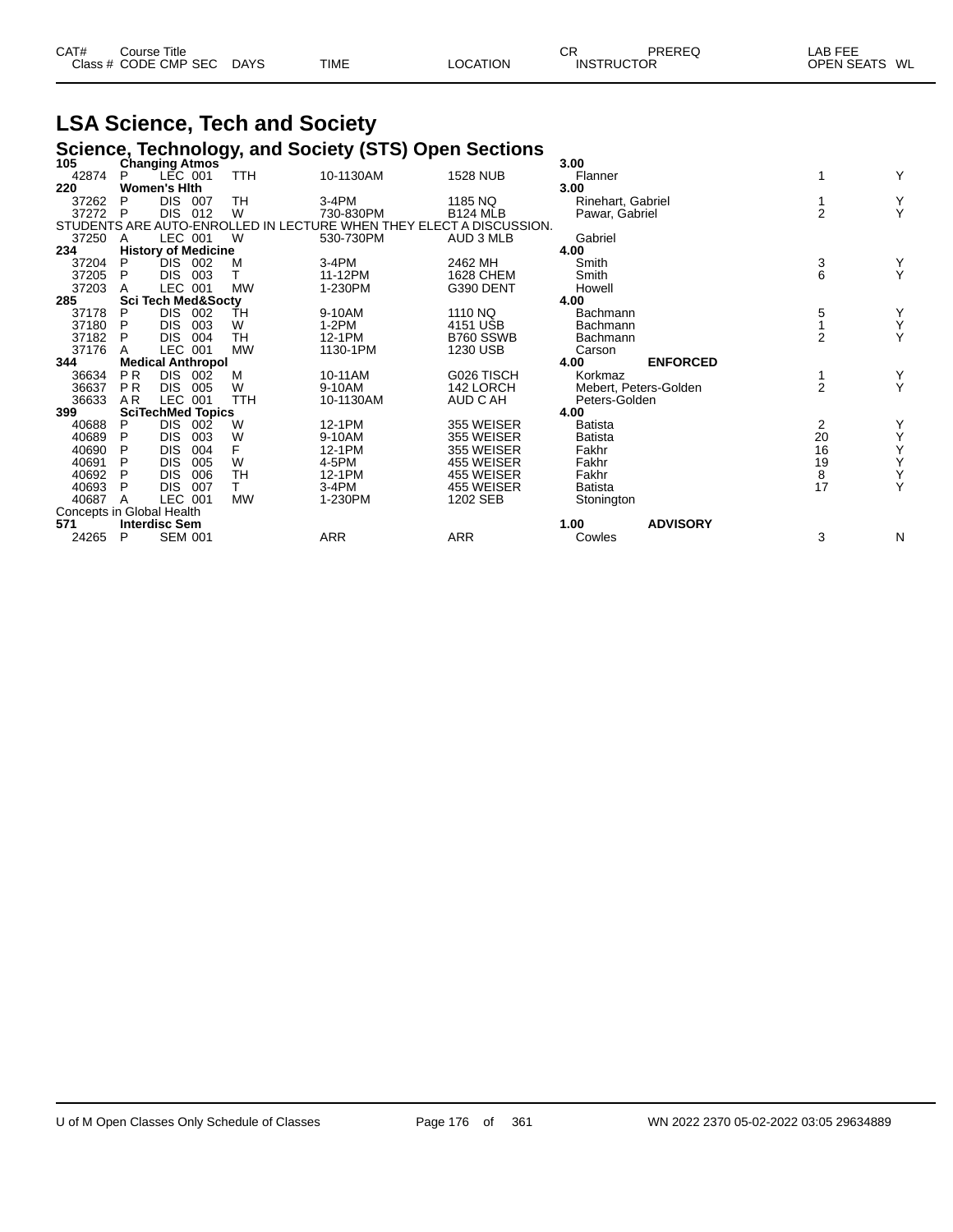| <b>LSA II: Prog in Internat'l &amp; Comparative Studies</b> |                                |                    |  |                                                   |                                                                                                                                                                                              |                    |                      |                           |        |        |
|-------------------------------------------------------------|--------------------------------|--------------------|--|---------------------------------------------------|----------------------------------------------------------------------------------------------------------------------------------------------------------------------------------------------|--------------------|----------------------|---------------------------|--------|--------|
|                                                             |                                |                    |  |                                                   | <b>International Studies (INTLSTD) Open Sections</b>                                                                                                                                         |                    |                      |                           |        |        |
| 101                                                         | Int to Inthl Studies           |                    |  |                                                   |                                                                                                                                                                                              |                    | 3.00                 |                           |        |        |
| 19546<br>Introduction to Intnl Studies                      | P R                            | <b>DIS 003</b>     |  | TH                                                | 3-4PM                                                                                                                                                                                        | 455 WEISER         | Tsai                 |                           | 5      | Y      |
| 19547 P                                                     |                                | DIS 004            |  | TН                                                | 9-10AM                                                                                                                                                                                       | 355 WEISER         | Petersen             |                           | 1      | Y      |
| Introduction to Intnl Studies<br>19506 A                    |                                | LEC 001            |  | МW                                                | 10-11AM                                                                                                                                                                                      | 1420 CCCB          | Tsai                 |                           |        |        |
| 170<br>34855 PR                                             | <b>INTLSTD Spec Topics</b>     | <b>SEM 001</b>     |  | M                                                 | 6-8PM                                                                                                                                                                                        | <b>REMOTE</b>      | 1.00<br>Sula         |                           | 12     | Y      |
| Network Int'l Intern & Career                               |                                |                    |  |                                                   |                                                                                                                                                                                              |                    |                      |                           |        |        |
| Drop/Add Deadline: 1/18/2022<br>301                         | <b>Topics Int'l Studies</b>    |                    |  |                                                   |                                                                                                                                                                                              |                    | 4.00                 | <b>ADVISORY</b>           |        |        |
| 21753 PR                                                    |                                | DIS 002            |  | w                                                 | 12-1PM                                                                                                                                                                                       | 355 WEISER         | Batista              |                           | 2      | Y      |
| 21754 PR                                                    |                                | DIS 003            |  | This class will meet together with STS 399.<br>W  | 9-10AM                                                                                                                                                                                       | 355 WEISER         | Batista              |                           | 20     | Y      |
| 21755 PR                                                    |                                | DIS 004            |  | This class will meet together with STS 399.<br>F  | 12-1PM                                                                                                                                                                                       | 355 WEISER         | Fakhr                |                           | 16     | Y      |
| 21756 PR                                                    |                                | DIS 005            |  | This class will meet together with STS 399.<br>W  | 4-5PM                                                                                                                                                                                        | 455 WEISER         | Fakhr                |                           | 19     | Y      |
|                                                             |                                |                    |  | This class will meet together with STS 399.       |                                                                                                                                                                                              | 455 WEISER         |                      |                           |        | Y      |
| 21757 PR                                                    |                                | DIS 006            |  | TН<br>This class will meet together with STS 399. | 12-1PM                                                                                                                                                                                       |                    | Fakhr                |                           | 8      |        |
| 21833 PR                                                    |                                | DIS 007            |  | T<br>This class will meet together with STS 399.  | 3-4PM                                                                                                                                                                                        | 455 WEISER         | Batista              |                           | 17     | Y      |
| 20835 AR                                                    |                                | LEC 001            |  | <b>MW</b>                                         | 1-230PM                                                                                                                                                                                      | 1202 SEB           | Stonington           |                           |        |        |
| Concepts in Global Health                                   |                                |                    |  | This class will meet together with STS 399.       |                                                                                                                                                                                              |                    |                      |                           |        |        |
| 348                                                         | <b>National Latin Amer</b>     |                    |  |                                                   |                                                                                                                                                                                              |                    | 4.00                 |                           |        |        |
| 33151<br>33152                                              | P<br><b>P</b>                  | DIS 002<br>DIS 003 |  | W<br>W                                            | 12-1PM<br>$2-3PM$                                                                                                                                                                            | G127 AH<br>1372 EH | Mann<br>Mann         |                           | 1<br>9 | Y<br>Υ |
| 33153 P                                                     |                                | DIS 004            |  | TН                                                | 10-1130AM                                                                                                                                                                                    | 271 WEISER         |                      | Pardo, Maranhao, Alberto  | 12     | Y      |
|                                                             |                                |                    |  |                                                   | Section 004: Spanish-only section. Students interested in taking UC 390.001 for one additional credit should speak<br>with the GSI. Overrides for UC 390 will be issued after classes begin. |                    |                      |                           |        |        |
| 33150 A                                                     |                                | LEC 001            |  | <b>MW</b>                                         | 10-1130AM                                                                                                                                                                                    | 1040 DANA          | Alberto              |                           |        |        |
| 351<br>35868                                                | <b>China Food Crisis</b><br>PI | LEC 001            |  | MW                                                | 230-4PM                                                                                                                                                                                      | 120 WH             | 3.00<br><b>Brown</b> | <b>ADVISORY</b>           | 3      | Y      |
| 385<br>37686 P                                              | Intl Topics in SS              | DIS 005            |  | W                                                 | 12-1PM                                                                                                                                                                                       | 3242 LSA           | $3.00 - 4.00$<br>Pam | <b>ADVISORY</b>           | 9      | Y      |
| Modern Africa                                               |                                |                    |  |                                                   |                                                                                                                                                                                              |                    |                      |                           |        |        |
| 37688 P<br>Modern Africa                                    |                                | DIS 007            |  | W                                                 | 9-10AM                                                                                                                                                                                       | 4128 LSA           | Pam                  |                           | 18     | Y      |
| 37685 A                                                     |                                | LEC 004            |  | TTH                                               | 10-1130AM                                                                                                                                                                                    | G020 TMC           | Peterson             |                           |        |        |
| Modern Africa<br>391                                        | <b>Directed Studies</b>        |                    |  |                                                   |                                                                                                                                                                                              |                    | 1.00-4.00            |                           |        |        |
| 399                                                         | Internship                     | $IND +$            |  |                                                   | ARR                                                                                                                                                                                          | ARR                | 1.00-4.00            | <b>ADVISORY</b>           | 10     | N      |
|                                                             | D                              | $IND +$            |  |                                                   | ARR                                                                                                                                                                                          | <b>ARR</b>         |                      |                           | 10     | N      |
| 401<br>18186 PR                                             | <b>IS Advanced Seminar</b>     | <b>SEM 001</b>     |  | МW                                                | 10-1130AM                                                                                                                                                                                    | 355 WEISER         | 3.00<br>Uehling      | <b>ENFORCED</b>           | 13     | Y      |
| Human Trafficking<br>19999 PR                               |                                |                    |  |                                                   |                                                                                                                                                                                              |                    |                      |                           |        | Y      |
| Human Trafficking                                           |                                | <b>SEM 002</b>     |  | МW                                                | 1-230PM                                                                                                                                                                                      | 355 WEISER         | Uehling              |                           | 5      |        |
| 24357 PR SEM 003<br>People, Land, and Time                  |                                |                    |  | TTH                                               | 1-230PM                                                                                                                                                                                      | 355 WEISER         | Uehling              |                           | 15     | Y      |
| 26024 PR<br>Justice in Reconstruction                       |                                | <b>SEM 004</b>     |  | TTH                                               | 1-230PM                                                                                                                                                                                      | 455 WEISER         | Marcum               |                           | 6      | Y      |
| 29779 PR                                                    |                                | <b>SEM 006</b>     |  | МW                                                | 11-1230PM                                                                                                                                                                                    | 455 WEISER         | Stonington           |                           | 2      | Y      |
| End of Life - Cross Cult Persp                              |                                |                    |  | This class will meet together with STS 499.       |                                                                                                                                                                                              |                    |                      |                           |        |        |
| 37151 PR<br><b>Environmental Crises SEAsia</b>              |                                | <b>SEM 009</b>     |  | MW.                                               | 1-230PM                                                                                                                                                                                      | 455 WEISER         | Phung                |                           | 13     | Y      |
| 35804 PR<br>Circulating Worlds                              |                                | <b>SEM 011</b>     |  | TTH                                               | 1-230PM                                                                                                                                                                                      | 1359 MH            | Brown                |                           | 16     | Y      |
| 37455 PR                                                    |                                | <b>SEM 012</b>     |  | W                                                 | 1-4PM                                                                                                                                                                                        | 1427 MH            | Ghazarian            |                           | 16     | Y      |
| Famine:AGlobalPolEcology<br>489                             | <b>Advanced Topics</b>         |                    |  |                                                   |                                                                                                                                                                                              |                    | 4.00                 | <b>ADVISORY, ENFORCED</b> |        |        |
| 40915 PR<br>Contemporary Africa & World                     |                                | LEC 001            |  | MW.                                               | 4-530PM                                                                                                                                                                                      | 2401 MH            | Murray               |                           | 7      | Y      |
| 491                                                         | <b>Directed Studies</b>        |                    |  |                                                   |                                                                                                                                                                                              |                    | 3.00                 | <b>ADVISORY, ENFORCED</b> |        |        |
| 499                                                         | R<br>Senior Honors             | $IND +$            |  |                                                   | ARR                                                                                                                                                                                          | ARR                | 3.00                 | <b>ENFORCED</b>           | 23     | N      |
| 20770                                                       | PDR SEM 001                    |                    |  | F                                                 | 10-12PM                                                                                                                                                                                      | 355 WEISER         | Marcum               |                           | 6      | N      |

CAT# Course Title Case CR PREREQ LAB FEE

Class # CODE CMP SEC DAYS TIME LOCATION INSTRUCTOR OPEN SEATS WL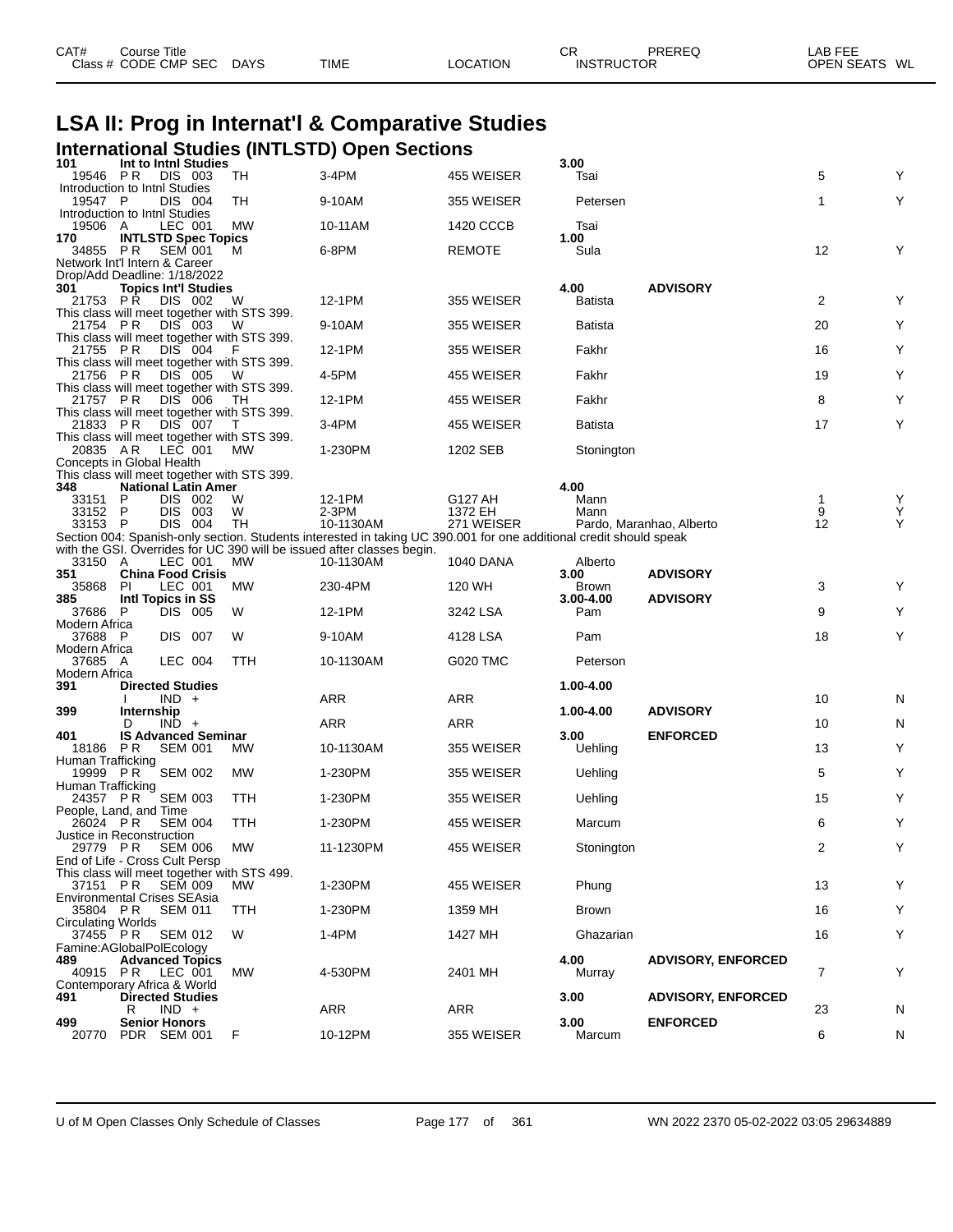| CAT# | Course Title         |             |             |          | СR                | PREREQ | LAB FEE           |    |
|------|----------------------|-------------|-------------|----------|-------------------|--------|-------------------|----|
|      | Class # CODE CMP SEC | <b>DAYS</b> | <b>TIME</b> | ∟OCATION | <b>INSTRUCTOR</b> |        | <b>OPEN SEATS</b> | WL |
|      |                      |             |             |          |                   |        |                   |    |

## **Lloyd Scholars for Writing and the Arts**

|                                                      |                         |                              |           |           | Lloyd Scholars for Writing and the Arts (LSWA) Open Sections |               |                 |        |              |
|------------------------------------------------------|-------------------------|------------------------------|-----------|-----------|--------------------------------------------------------------|---------------|-----------------|--------|--------------|
| 140                                                  |                         | <b>Arts &amp; Humanities</b> |           |           |                                                              | 3.00          | <b>ADVISORY</b> | 150.00 |              |
| 16056                                                | P <sub>R</sub>          | <b>REC 001</b>               |           | 230-530PM | ARR                                                          | Tucker        |                 | 11     | $\checkmark$ |
| Art in Public Spaces/FestiFool                       |                         |                              |           |           |                                                              |               |                 |        |              |
| 18722 PR                                             |                         | <b>REC 002</b>               | <b>MW</b> | 430-6PM   | <b>B065 ALH</b>                                              | Tucker        |                 |        |              |
| From Kansas to Munchkin Land                         |                         |                              |           |           |                                                              |               |                 |        |              |
| 228                                                  | <b>What Is Writing?</b> |                              |           |           |                                                              | 3.00          | <b>ADVISORY</b> |        |              |
| 38121                                                | PR.                     | LEC 001                      | <b>MW</b> | 230-4PM   | ARR                                                          | Beal          |                 |        | N            |
| Rhetoric&Repres of R&E                               |                         |                              |           |           |                                                              |               |                 |        |              |
| 38131 PR                                             |                         | LEC 002                      | TTH       | 1-230PM   | 3254 LSA                                                     | Manis, Rumsey |                 | 23     | v            |
| <b>Engaging Performance</b><br><b>299 Independer</b> |                         |                              |           |           |                                                              |               |                 |        |              |
|                                                      |                         | <b>Independent Study</b>     |           |           |                                                              | 1.00-4.00     | <b>ADVISORY</b> | 150.00 |              |
|                                                      |                         | $IND +$                      |           | ARR       | ARR                                                          |               |                 | 24     | N            |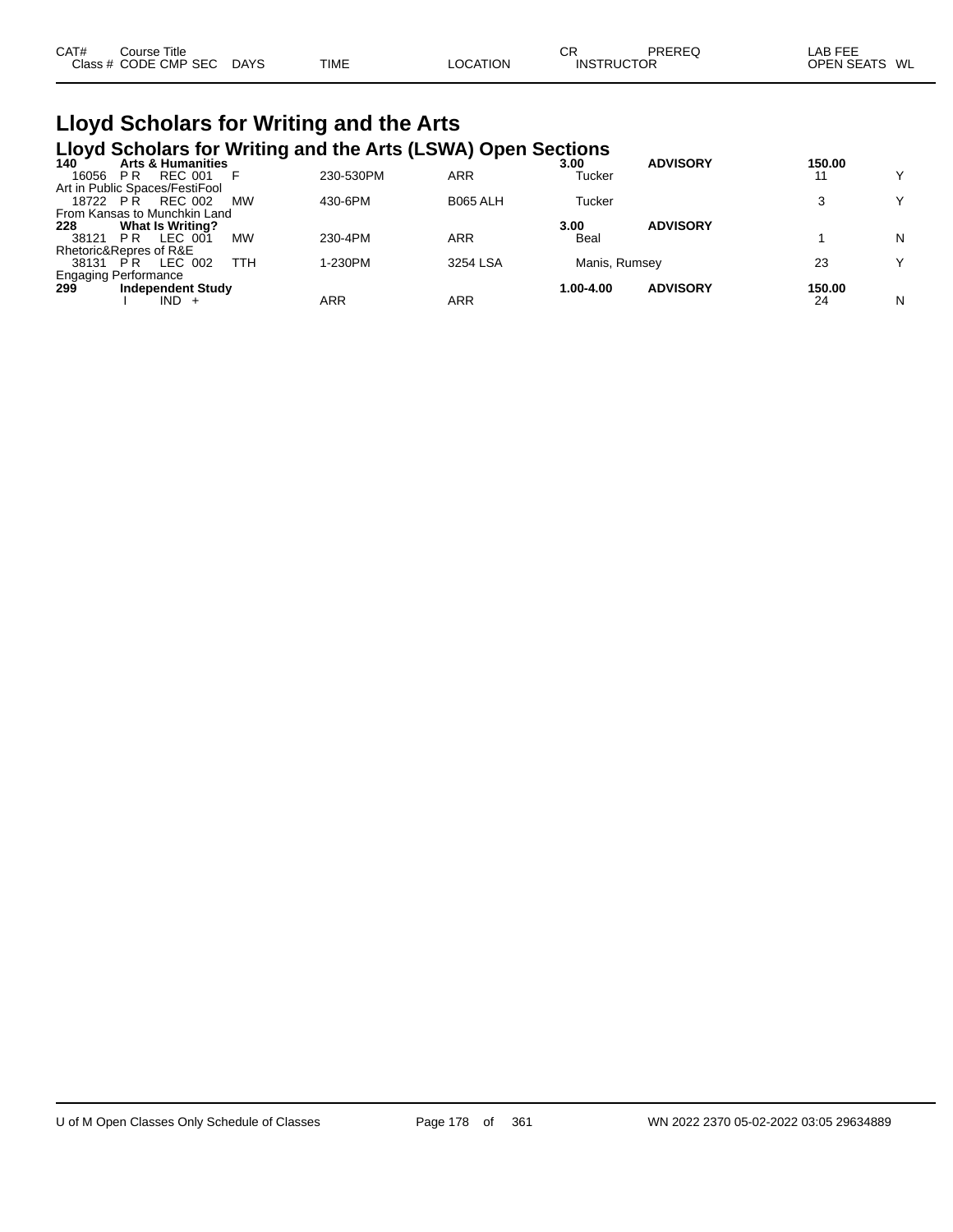| CAT# | Course Title<br>Class # CODE CMP SEC | <b>DAYS</b> | <b>TIME</b> | LOCATION | СR<br><b>INSTRUCTOR</b> | PREREQ | LAB FEE<br>WL<br><b>OPEN SEATS</b> |
|------|--------------------------------------|-------------|-------------|----------|-------------------------|--------|------------------------------------|
|      |                                      |             |             |          |                         |        |                                    |

## **Department of Linguistics Cognitive Science (COGSCI) Open Sections 200 Intro to Cog Sci 4.00**

| 200                | Intro to Cog Sci                               |           |            |                  | 4.00                   |                 |                     |   |
|--------------------|------------------------------------------------|-----------|------------|------------------|------------------------|-----------------|---------------------|---|
| 29507              | P<br>DIS 011                                   | F.        | 9-10AM     | <b>REMOTE</b>    | Craft                  |                 | 1                   | Υ |
| 40984              | P<br>DIS 018                                   | TH        | 4-5PM      | 471 LORCH        | Plank                  |                 | $\mathbf{1}$        | Y |
| 29497              | S<br>LEC 001                                   | TTH       | 1130-1PM   | 1420 CCCB        | <b>Bollard</b>         |                 |                     |   |
| 39038              | LEC 100<br>S                                   | TTH       | 1130-1PM   | 1420 CCCB        | <b>Bollard</b>         |                 |                     |   |
| 209                | Lang and Human Mind                            |           |            |                  | 4.00                   | <b>ENFORCED</b> |                     |   |
| 30163              | P R<br>DIS 005                                 | F.        | 9-10AM     | 1650 CHEM        | Tatar                  |                 | 4                   | Y |
| 30155              | S R<br>LEC 001                                 | TTH       | 1130-1PM   | 3420 CCCB        | <b>Brennan</b>         |                 |                     |   |
| 497                | <b>Directed Rsch</b>                           |           |            |                  | 1.00-3.00              |                 |                     |   |
|                    | $IND +$<br>D                                   |           | <b>ARR</b> | ARR              |                        |                 | 23                  | N |
| 499                | CogSci Honors Rsch                             |           |            |                  | 3.00                   | <b>ADVISORY</b> |                     |   |
|                    | $IND +$<br>D                                   |           | ARR        | ARR              |                        |                 | 24                  | N |
| 700                | CogSci Perspectives                            |           |            |                  | 3.00                   |                 |                     |   |
| 37067 PD           | <b>SEM 001</b>                                 | <b>MW</b> | 230-4PM    | 955 WEISER       | Lewis, Munroe          |                 | 10                  | Y |
|                    |                                                |           |            |                  |                        |                 |                     |   |
|                    | <b>Linguistics (LING) Open Sections</b>        |           |            |                  |                        |                 |                     |   |
| 111                | Intro to Language                              |           |            |                  | 3.00                   |                 |                     |   |
|                    | DIS 002                                        | F         |            |                  | Thorsen                |                 | 10                  | Υ |
| 11465              | P<br>P                                         | F         | 9-10AM     | 471 LORCH        |                        |                 |                     |   |
| 11468              | DIS 006                                        |           | 12-1PM     | 471 LORCH        | <b>Barnes</b>          |                 | 2<br>$\overline{7}$ | Y |
| 22120              | P<br>DIS 013                                   | TH        | 3-4PM      | 142 LORCH        | <b>Barnes</b>          |                 |                     | Y |
| 11464              | LEC 001<br>A                                   | <b>MW</b> | 11-12PM    | 1420 CCCB        | O'Hara                 |                 |                     |   |
| 137                | <b>Epic Grammar Fails</b>                      |           |            |                  | 3.00                   | <b>ENFORCED</b> |                     |   |
| 35677              | P R<br>DIS 002                                 | TH        | 4-5PM      | 2340 SEB         | Allen                  |                 | 1                   | Y |
| 35679              | <b>PR</b><br>DIS 004                           | F.        | 10-11AM    | 2346 SEB         | Payter                 |                 | 1                   | Υ |
| 35676              | LEC 001<br>AR                                  | МW        | 9-10AM     | 0460 CCCB        | Sheydaei Baghdadeh     |                 |                     |   |
| 192                | <b>Humanities Tpcs-Ling</b>                    |           |            |                  | 3.00                   |                 |                     |   |
| 35869 P            | LEC 001                                        | МW        | 4-530PM    | 471 LORCH        | <b>Baxter</b>          |                 | $\overline{2}$      | Υ |
|                    | Deciphering Ancient Languages                  |           |            |                  |                        |                 |                     |   |
| 193                | <b>SS Topics-Ling</b>                          |           |            |                  | 3.00                   |                 |                     |   |
| 27801 PR           | LEC 001                                        | TTH       | 1-230PM    | 471 LORCH        | McNulty                |                 | 5                   | Υ |
| Language Disorders |                                                |           |            |                  |                        |                 |                     |   |
| 209                | <b>Lang and Human Mind</b>                     |           |            |                  | 4.00                   | <b>ENFORCED</b> |                     |   |
| 30039              | DIS 005<br>P R                                 | F.        | 9-10AM     | 1650 CHEM        | Tatar                  |                 | 4                   | Υ |
| 30035              | S R<br>LEC 001                                 | TTH       | 1130-1PM   | 3420 CCCB        | <b>Brennan</b>         |                 |                     |   |
| 272                | Lang in Soc                                    |           |            |                  | 4.00                   | <b>ADVISORY</b> |                     |   |
| 11472              | DIS 004<br>P                                   | W         | 3-4PM      | 142 LORCH        | McDermott              |                 | $\mathbf{1}$        | Υ |
| 11470              | LEC 001<br>A                                   | МW        | 1-230PM    | 1060 BSB-TBL     | Meek                   |                 |                     |   |
| Words Matter       |                                                |           |            |                  |                        |                 |                     |   |
| 313                | <b>Sound Patterns</b>                          |           |            |                  | 3.00                   | <b>ADVISORY</b> |                     |   |
| 11474 P            | LEC 001                                        | <b>MW</b> | 10-1130AM  | 1405 EQ          | Duanmu, Saltzman       |                 | 4                   | Y |
| 315                | Intro To Syntax                                |           |            |                  | 3.00                   | <b>ADVISORY</b> |                     |   |
| 11475              | LEC 001<br>P                                   | TTH       | 1-230PM    | 1280 LSA         | Merchant               |                 | 2                   | Υ |
| 316                | <b>Aspects of Meaning</b>                      |           |            |                  | 3.00                   | <b>ADVISORY</b> |                     |   |
| 17624              | LEC 001<br>P                                   | МW        | 1-230PM    | 120 WH           | Levinson               |                 | 1                   | Y |
| 347                | <b>Talking Minds</b>                           |           |            |                  | 3.00                   | <b>ADVISORY</b> |                     |   |
| 24333              | PD.<br>DIS 003                                 | TH        | 5-6PM      | <b>REMOTE</b>    | Bisnath                |                 | 1                   | Y |
| 26219              | PD.<br>DIS 005                                 | F.        | 10-11AM    | 2310 SEB         | Kayabasi               |                 | $\overline{2}$      | Y |
| 35706              | <b>DIS 008</b><br>PD.                          | TH        | 4-5PM      | 142 LORCH        | Eakins                 |                 | 1                   | Υ |
| 20645              | LEC 001<br>AD                                  | <b>MW</b> | 9-10AM     | 140 LORCH        | Levinson               |                 |                     |   |
| 368                | <b>How Different is Chn</b>                    |           |            |                  | 3.00                   |                 |                     |   |
| 35859              | LEC 001<br>PI                                  | TTH       | 4-530PM    | 1175 NQ          | Baxter                 |                 | 4                   | Y |
| 370                | Lang&Discrim                                   |           |            |                  | 3.00                   |                 |                     |   |
| 19102              | DIS 002<br>P                                   | F         | 10-11AM    | <b>R2320 BUS</b> | <b>Birkeland</b>       |                 | 1                   | Y |
| 19104              | P<br><b>DIS 004</b>                            | F         | 12-1PM     | <b>B856 EQ</b>   | <b>Birkeland</b>       |                 | 1                   | Y |
| 19085              | LEC 001<br>A                                   | <b>MW</b> | 3-4PM      | UMMA AUD         | Heaton                 |                 |                     |   |
| 390                | <b>Comm Learn in ESL</b>                       |           |            |                  | 3.00                   |                 |                     |   |
| 18138 P            | <b>SEM 001 MW</b>                              |           | 1-230PM    | 1508 EQ          | Romano Gillette        |                 |                     |   |
| 391                | <b>Teach ESL Mignt Comm</b>                    |           |            |                  | 3.00                   |                 |                     |   |
| 29270              | P.<br><b>SEM 001</b>                           | TTH       | 1-230PM    | 2228 SEB         | Des Jardins, Rodriguez |                 | $\mathbf{1}$        | Y |
| 394                | <b>Topics in Ling</b>                          |           |            |                  | 3.00                   | <b>ADVISORY</b> |                     |   |
| 35870              | P<br>LEC 001                                   | TTH       | 10-1130AM  | 471 LORCH        | McNulty                |                 | 6                   | Υ |
|                    | Language and Reading                           |           |            |                  |                        |                 |                     |   |
| 395                | <b>Individual Research</b>                     |           |            |                  | 1.00-4.00              |                 |                     |   |
|                    | $IND +$                                        |           | <b>ARR</b> | ARR              |                        |                 | 24                  |   |
| 398                |                                                |           |            |                  | 3.00                   | <b>ENFORCED</b> |                     | N |
|                    | Intro Spanish Ling                             |           | 4-530PM    |                  |                        |                 |                     |   |
| 35957              | <b>PIR</b><br>LEC 002                          | МW        |            | 1155 NQ          | Roosevelt              |                 | 1                   | Y |
| 36070              | <b>PIR</b><br>LEC 003                          | TTH       | 530-7PM    | 1436 MH          | Henriksen              |                 | 4                   | Y |
| 408                | <b>Varieties English</b>                       |           |            |                  | 3.00                   |                 |                     |   |
| 35331              | <b>REC 001</b><br>PI<br><b>Speech Science</b>  | TTH       | 1130-1PM   | 3347 MH          | Toon                   |                 | 14                  | Υ |
| 413                |                                                |           |            |                  | 3.00<br><b>Beddor</b>  | <b>ENFORCED</b> |                     |   |
| 22603              | <b>PR LEC 001</b><br><b>Arab Syn Semantics</b> | TTH       | 230-4PM    | 473 LORCH        |                        |                 | 8                   | Υ |
| 433                |                                                |           |            |                  | 3.00                   | <b>ENFORCED</b> | 8                   | Υ |
|                    | 36142 PR LEC 001                               | TTH       | 1-230PM    | 3000 STB         | Hannouchi              |                 |                     |   |
|                    | Meets-with ARABIC 607 (6 seats)                |           |            |                  |                        |                 |                     |   |
| 471                | <b>Face-to-Face Interac</b>                    |           |            |                  | 3.00                   |                 |                     |   |
|                    |                                                |           |            |                  |                        |                 |                     |   |

U of M Open Classes Only Schedule of Classes Page 179 of 361 WN 2022 2370 05-02-2022 03:05 29634889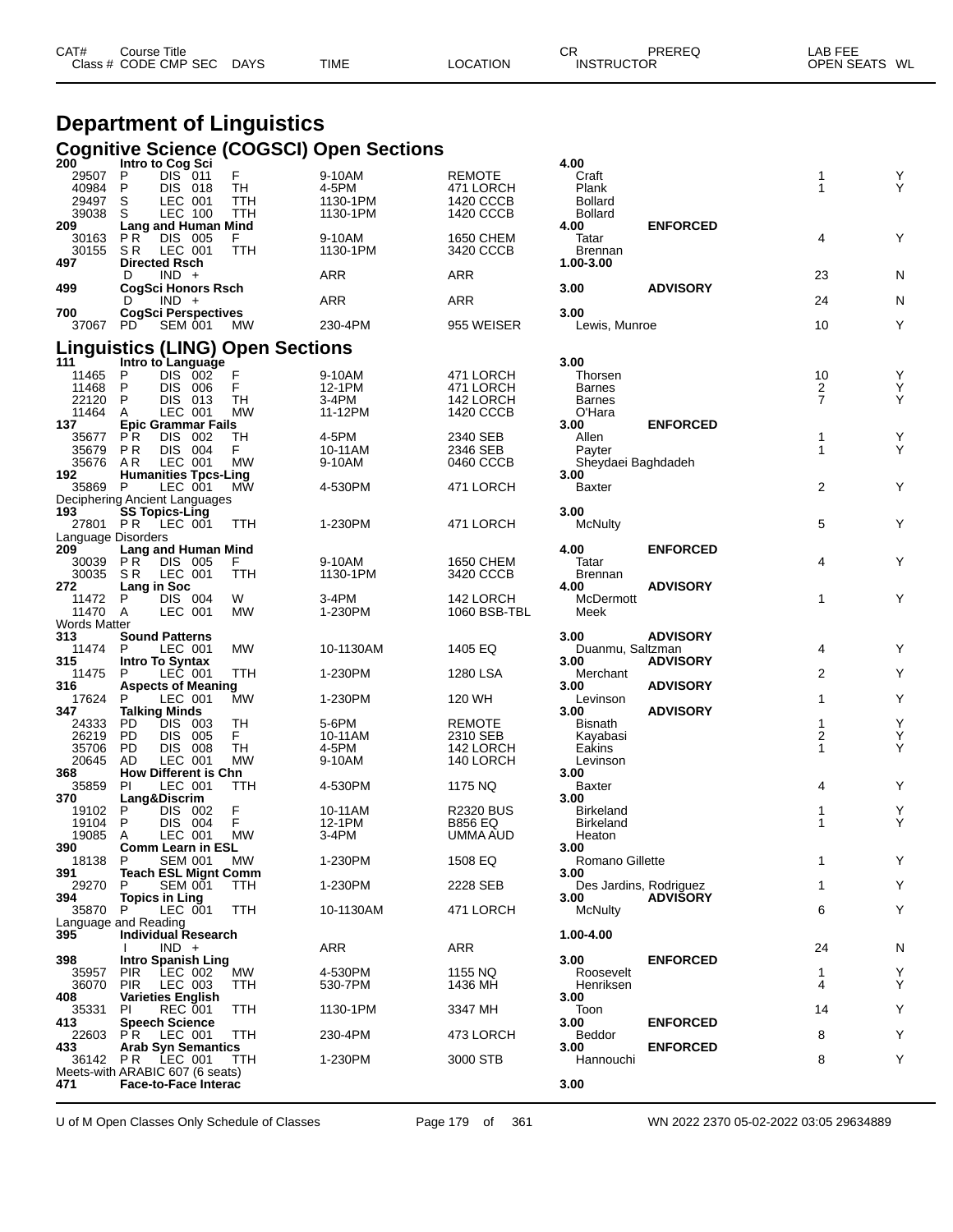| CAT#                     | Course Title<br>Class # CODE CMP SEC DAYS                | <b>TIME</b> | <b>LOCATION</b> | CR.<br>PREREQ<br><b>INSTRUCTOR</b>         | LAB FEE<br>OPEN SEATS WL |   |
|--------------------------|----------------------------------------------------------|-------------|-----------------|--------------------------------------------|--------------------------|---|
| 30448                    | <b>SEM 001</b><br><b>TTH</b><br>-PI                      | 230-4PM     | 210 WH          | Lempert                                    | 13                       | N |
| 492                      | <b>Topics in Ling</b>                                    |             |                 | 3.00                                       |                          |   |
| 24354                    | P<br><b>MW</b><br><b>SEM 001</b>                         | 4-530PM     | 473 LORCH       | Krivokapic                                 | $12 \overline{ }$        | Y |
| Topics in Prosody<br>493 | <b>Undergrad Reading</b>                                 |             |                 | <b>ADVISORY</b><br>1.00-3.00               |                          |   |
|                          | IND +                                                    | <b>ARR</b>  | <b>ARR</b>      |                                            | 24                       | N |
| 495                      | <b>Senior Honors Read</b>                                |             |                 | <b>ADVISORY</b><br>1.00-3.00               |                          |   |
|                          | $IND +$                                                  | <b>ARR</b>  | <b>ARR</b>      |                                            | 25                       | N |
| 496                      | <b>Senior Honors Read</b><br>$IND +$                     | <b>ARR</b>  | <b>ARR</b>      | 1.00-3.00<br><b>ADVISORY</b>               | 24                       | N |
| 497                      | <b>Capstone Seminar</b>                                  |             |                 | 3.00<br><b>ENFORCED</b>                    |                          |   |
| 19974                    | PR SEM 001<br><b>MW</b>                                  | 1130-1PM    | 471 LORCH       | Heath                                      | $\overline{2}$           | Y |
|                          | Biology and Evolution of Langu                           |             |                 |                                            |                          |   |
| 513<br>35872             | Phonology<br>P<br>LEC 001<br><b>MW</b>                   | 1-230PM     | 471 LORCH       | 3.00<br><b>ADVISORY</b><br>Duanmu          | 13                       | Y |
| 516                      | Semantics&Pragmatic                                      |             |                 | <b>ADVISORY</b><br>3.00                    |                          |   |
| 11479                    | LEC 001<br>MW<br>P                                       | 10-1130AM   | 473 LORCH       | Keshet                                     | 4                        | Y |
| 517                      | <b>Hist Ling</b>                                         |             |                 | <b>ADVISORY</b><br>3.00                    |                          |   |
| 35873                    | LEC 001<br><b>MW</b><br>P                                | 530-7PM     | 471 LORCH       | Heath                                      | 18                       | Y |
| 756<br>36632             | Lang&Comm Skil<br>W<br>P<br>LEC 001                      | 11-2PM      | 2238 EH         | <b>ADVISORY</b><br>3.00<br>Gardner-Neblett | 6                        | N |
| 780                      | <b>Interdis Sem Ling</b>                                 |             |                 | 3.00                                       |                          |   |
| 26394                    | <b>SEM 001</b><br>P<br><b>TTH</b>                        | 10-1130AM   | 473 LORCH       | Abner, Baptista                            | 8                        | Y |
|                          | Lang Genesis Across Modalities                           |             |                 |                                            |                          |   |
| 792<br>24403 P           | <b>Linguistics Topics</b><br><b>MW</b><br><b>SEM 001</b> | 4-530PM     | 473 LORCH       | <b>ADVISORY</b><br>3.00<br>Krivokapic      | 12                       | Y |
| Topics in Prosody        |                                                          |             |                 |                                            |                          |   |
| 990                      | <b>Diss-Precand</b>                                      |             |                 | $1.00 - 8.00$<br><b>ADVISORY</b>           |                          |   |
|                          | $IND +$                                                  | <b>ARR</b>  | <b>ARR</b>      |                                            | 24                       | N |
| 995                      | <b>Diss-Cand</b><br>$IND +$<br>IR                        | <b>ARR</b>  | <b>ARR</b>      | 8.00<br><b>ENFORCED</b>                    | 24                       | N |
| 997                      | Spec Res I & II                                          |             |                 | 1.00-6.00<br><b>ADVISORY</b>               |                          |   |
|                          | $IND +$                                                  | <b>ARR</b>  | <b>ARR</b>      |                                            | 25                       | N |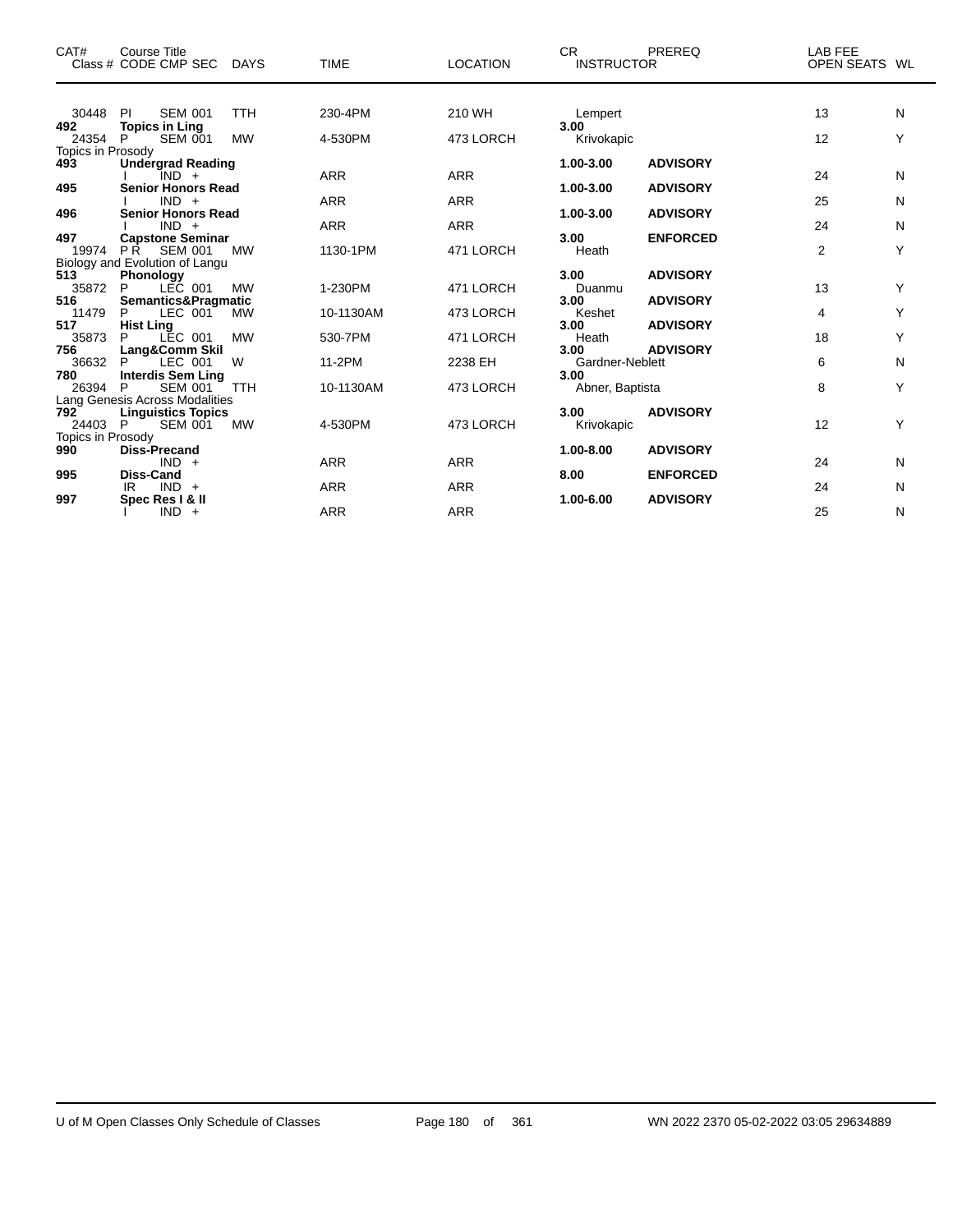| CAT# | ourse Titleٽ         |             |             |          | ∼י<br>◡⊓          | PREREQ | _AB FEF                 |
|------|----------------------|-------------|-------------|----------|-------------------|--------|-------------------------|
|      | Class # CODE CMP SEC | <b>DAYS</b> | <b>TIME</b> | LOCATION | <b>INSTRUCTOR</b> |        | <b>OPEN SEATS</b><br>WL |

## **Macromolecular Sci & Engr Ctr**

|       |                                  |            | <b>Macromolecular Science (MACROMOL) Open Sections</b> |                  |               |                 |        |   |
|-------|----------------------------------|------------|--------------------------------------------------------|------------------|---------------|-----------------|--------|---|
| 512   | <b>Phys Polymers</b>             |            |                                                        |                  | 3.00          | <b>ADVISORY</b> |        |   |
| 20609 | LEC 001<br>P.                    | <b>MW</b>  | 430-6PM                                                | 1018 DOW         | Kim           |                 | 13     | N |
| 514   | <b>Comp Matris</b>               |            |                                                        |                  | 3.00          | <b>ENFORCED</b> |        |   |
| 17878 | LEC 001<br>P <sub>R</sub>        | TTH        | 9-1030AM                                               | 165 CHRYS        | Sevener       |                 | 4      | Υ |
| 22056 | <b>LEC 881</b><br>P <sub>R</sub> | TTH        | 9-1030AM                                               | ARR              | Sevener       |                 |        | N |
| 518   | <b>Organometallic Chem</b>       |            |                                                        |                  | 3.00          |                 |        |   |
| 19909 | LEC 001<br>P.                    | TTH        | 1-230PM                                                | 1650 CHEM        | Szymczak      |                 | 31     | Y |
| 536   | Macro Lab                        |            |                                                        |                  | 3.00          | <b>ADVISORY</b> | 110.00 |   |
| 30855 | LAB 110<br>P                     | TTH        | 8-12PM                                                 | 2411 CHEM        | Zelaya        |                 | 13     | N |
| 30854 | LEC 100<br>A                     |            | 12-1PM                                                 | 3265 USB         | Matzger       |                 |        |   |
| 538   | <b>Macromolecule</b>             |            |                                                        |                  | 3.00          | <b>ADVISORY</b> |        |   |
| 18126 | LEC 100<br>P                     | <b>MWF</b> | 11-12PM                                                | <b>1210 CHEM</b> | Matzger       |                 |        | Y |
| 790   | <b>Fac Actv Res Surv</b>         |            |                                                        |                  | 1.00          | <b>ADVISORY</b> |        |   |
| 11483 | <b>SEM 001</b><br>P              |            | <b>ARR</b>                                             | <b>ARR</b>       | Kim           |                 | 15     | N |
| 800   | <b>Macromolecular Sem</b>        |            |                                                        |                  | 2.00          | <b>ADVISORY</b> |        |   |
| 11484 | <b>SEM 001</b><br>P.             |            | <b>ARR</b>                                             | <b>ARR</b>       | Kim           |                 | 35     | N |
| 890   | <b>Intro Res Technique</b>       |            |                                                        |                  | $1.00 - 8.00$ | <b>ADVISORY</b> |        |   |
|       | $IND +$                          |            | <b>ARR</b>                                             | <b>ARR</b>       |               |                 | 24     | N |
| 990   | <b>Diss-Precand</b>              |            |                                                        |                  | 1.00-8.00     | <b>ADVISORY</b> |        |   |
|       | $IND +$                          |            | <b>ARR</b>                                             | <b>ARR</b>       |               |                 | 25     | N |
| 995   | <b>Diss-Cand</b>                 |            |                                                        |                  | 8.00          | <b>ENFORCED</b> |        |   |
|       | <b>IND</b><br>R<br>$+$           |            | <b>ARR</b>                                             | <b>ARR</b>       |               |                 | 23     | N |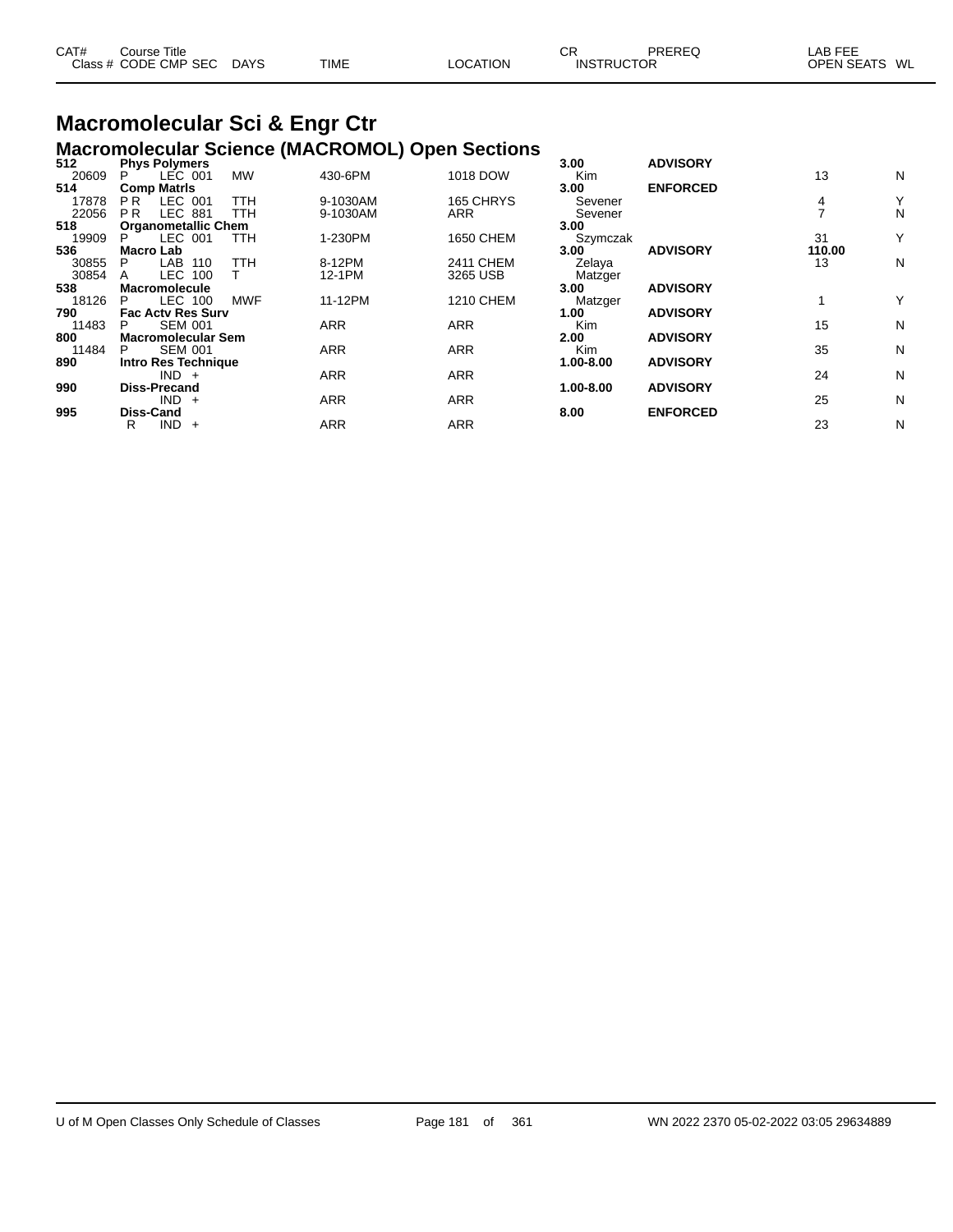#### **Mathematics Department Mathematics (MATH) Open Sections**

| Calculus I<br>115<br>4.00<br><b>ADVISORY</b><br>LEC 045<br>MWTH<br>1130-1PM<br>N<br>- P<br>2455 MH<br>Irmak<br>1<br>11505<br>Evening exams for Math 115: 8-10pm on Tues., Feb. 8th and Tues., March 22nd. Avoid scheduling any class that<br>conflicts with these exams. IBL Instruction<br>18679 PIR<br>3<br>LEC 174<br>MWF<br>1-3PM<br><b>B860G EH</b><br>N<br>Lee<br>Seats in this section are reserved for students in the Comprehensive Studies Program through December 13. On<br>December 14, open seats are available to any undergraduate student. Please email csp-4info@umich.edu or visit the<br>CSP website for more information: Isa.umich.edu/csp<br>Evening exams for Math 115: 8-10pm on Tues., Feb. 8th and Tues., March 22nd. Avoid scheduling any class that<br>conflicts with these exams. IBL Instruction<br>MID 199<br>30778 A<br>8-10PM<br>ARR<br>Kubena<br>Т<br>MID 199<br>т<br>8-10PM<br>ARR<br>A<br>Evening exams for Math 115: 8-10pm on Tues., Feb. 8th and Tues., March 22nd. Avoid scheduling any class that<br>conflicts with these exams. IBL Instruction<br><b>Calculus II</b><br>4.00<br><b>ADVISORY</b><br>$\overline{4}$<br>LEC 172<br>$1-3PM$<br>1096 EH<br>N<br>24514 PIR<br>MWF<br>Farokhrani<br>Seats in this section are reserved for students in the Comprehensive Studies Program through December 13. On<br>December 14, open seats are available to any undergraduate student. Please email csp-4info@umich.edu or visit the<br>CSP website for more information: Isa.umich.edu/csp<br>Evening exams for Math 116: 6-8pm on Mon., Feb. 7th and Mon., March 21st. Avoid scheduling any class that conflicts<br>with these exams. IBL Instruction<br>2<br>26340 PIR<br><b>MWF</b><br>N<br>LEC 173<br>3-5PM<br>1096 EH<br>Farokhrani<br>Seats in this section are reserved for students in the Comprehensive Studies Program through December 13. On<br>December 14, open seats are available to any undergraduate student. Please email csp-4info@umich.edu or visit the<br>CSP website for more information: Isa.umich.edu/csp<br>Evening exams for Math 116: 6-8pm on Mon., Feb. 7th and Mon., March 21st. Avoid scheduling any class that conflicts<br>with these exams. IBL Instruction<br>201<br><b>Math Writing Intro</b><br>1.00<br><b>ADVISORY</b><br>5-7PM<br>8<br>30623<br>LAB 001<br>МT<br><b>B860 EH</b><br>Y<br>P<br>Lagarias<br><b>Calc of Several Var</b><br>4.00<br><b>ADVISORY</b><br>205<br>Υ<br>6<br>LEC 001<br>MWF<br>1-230PM<br>2333 MH<br>Kessenich<br>36912<br>P<br>214<br>App Linear Algebra<br><b>ADVISORY</b><br>4.00<br><b>ARR</b><br>30783<br>MID 199<br>8-10PM<br>W<br>A<br>214<br>App Linear Algebra<br>4.00<br><b>ADVISORY</b><br>8-10PM<br><b>ARR</b><br>MID 199<br>т<br><b>ADVISORY</b><br>215<br><b>Multiv &amp; Vector Calc</b><br>4.00<br>3420 CCCB<br>11526 A<br>LEC 020<br>MWF<br>9-10AM<br>Dunworth<br>Evening Exams TBA<br>Avoid scheduling classes that conflict with these times<br>30753 A<br>MID 025<br>6-8PM<br>ARR<br>TH<br>MID 025<br>6-8PM<br>TН<br>ARR<br>A<br>LEC 030<br><b>MWF</b><br>Dunworth<br>11531 A<br>10-11AM<br>3420 CCCB<br>Evening Exams TBA<br>Avoid scheduling classes that conflict with these times<br>30754 A<br>TH<br>6-8PM<br>ARR<br>MID 035<br>MID 035<br>TH<br>6-8PM<br>ARR<br>Α<br>LEC 040<br><b>MWF</b><br>11536 A<br>11-12PM<br>2260 USB<br>Zhang<br>Evening Exams TBA<br>Avoid scheduling classes that conflict with these times<br>30756 A<br>MID 045<br>TH<br>6-8PM<br>ARR<br>Jonsson<br><b>TH</b><br>MID 045<br>6-8PM<br>ARR<br>Α<br>11551<br>LEC 070<br>MWF<br>2-3PM<br><b>1528 NUB</b><br>A<br>Hong<br>Evening Exams TBA<br>Avoid scheduling classes that conflict with these times<br>30760<br>MID 075<br>6-8PM<br>ARR<br>A<br>TH<br>MID 075<br><b>ARR</b><br>TH<br>6-8PM<br>A<br>4.00<br><b>Intro Diff Equat</b><br><b>ADVISORY, ENFORCED</b><br>216<br>16784 AR<br>LEC 010<br>MWF<br>8-9AM<br>260 WEISER<br>Norton<br>Evening Exams TBA<br>Avoid scheduling classes that conflict with these times<br>11560 AR<br>LEC 020<br>MWF<br>260 WEISER<br>Norton<br>9-10AM<br>Evening Exams TBA<br>Avoid scheduling classes that conflict with these times<br>11565 A R<br>LEC 030<br>260 WEISER<br>Katz<br>MWF<br>10-11AM<br>Evening Exams TBA<br>Avoid scheduling classes that conflict with these times |     |  |  | INSTRUCTOR IN ADVANCE OF THEIR ABSENCE) OR THEY MAY BE DROPPED FROM THE CLASS.<br>COURSES MATCHES THE COURSES THEY ARE ATTENDING. |  | --- MATH DEPARTMENT POLICY REQUIRES THAT STUDENTS ATTEND BOTH OF THE FIRST TWO CLASS MEETINGS (OR NOTIFY THE<br>---ALL STUDENTS MUST TAKE ACTION THROUGH THE REGISTRATION SYSTEM TO MAKE SURE THAT THEIR OFFICIAL SCHEDULE OF<br>---MATHEMATICS DEPARTMENT POLICY LIMITS STUDENTS TO A MAXIMUM OF 4 CREDITS FOR COURSES NUMBERED BELOW 112. |  |
|----------------------------------------------------------------------------------------------------------------------------------------------------------------------------------------------------------------------------------------------------------------------------------------------------------------------------------------------------------------------------------------------------------------------------------------------------------------------------------------------------------------------------------------------------------------------------------------------------------------------------------------------------------------------------------------------------------------------------------------------------------------------------------------------------------------------------------------------------------------------------------------------------------------------------------------------------------------------------------------------------------------------------------------------------------------------------------------------------------------------------------------------------------------------------------------------------------------------------------------------------------------------------------------------------------------------------------------------------------------------------------------------------------------------------------------------------------------------------------------------------------------------------------------------------------------------------------------------------------------------------------------------------------------------------------------------------------------------------------------------------------------------------------------------------------------------------------------------------------------------------------------------------------------------------------------------------------------------------------------------------------------------------------------------------------------------------------------------------------------------------------------------------------------------------------------------------------------------------------------------------------------------------------------------------------------------------------------------------------------------------------------------------------------------------------------------------------------------------------------------------------------------------------------------------------------------------------------------------------------------------------------------------------------------------------------------------------------------------------------------------------------------------------------------------------------------------------------------------------------------------------------------------------------------------------------------------------------------------------------------------------------------------------------------------------------------------------------------------------------------------------------------------------------------------------------------------------------------------------------------------------------------------------------------------------------------------------------------------------------------------------------------------------------------------------------------------------------------------------------------------------------------------------------------------------------------------------------------------------------------------------------------------------------------------------------------------------------------------------------------------------------------------------------------------------------------------------------------------------------------------------------------------------------------------------------------------------------------------------------------------------------------------------------------------------------------------------------------------------------------------------------------------------------------------------------------------------------------------------------------------------------------------------------------------------------------------------|-----|--|--|-----------------------------------------------------------------------------------------------------------------------------------|--|---------------------------------------------------------------------------------------------------------------------------------------------------------------------------------------------------------------------------------------------------------------------------------------------------------------------------------------------|--|
|                                                                                                                                                                                                                                                                                                                                                                                                                                                                                                                                                                                                                                                                                                                                                                                                                                                                                                                                                                                                                                                                                                                                                                                                                                                                                                                                                                                                                                                                                                                                                                                                                                                                                                                                                                                                                                                                                                                                                                                                                                                                                                                                                                                                                                                                                                                                                                                                                                                                                                                                                                                                                                                                                                                                                                                                                                                                                                                                                                                                                                                                                                                                                                                                                                                                                                                                                                                                                                                                                                                                                                                                                                                                                                                                                                                                                                                                                                                                                                                                                                                                                                                                                                                                                                                                                                                                  |     |  |  |                                                                                                                                   |  |                                                                                                                                                                                                                                                                                                                                             |  |
|                                                                                                                                                                                                                                                                                                                                                                                                                                                                                                                                                                                                                                                                                                                                                                                                                                                                                                                                                                                                                                                                                                                                                                                                                                                                                                                                                                                                                                                                                                                                                                                                                                                                                                                                                                                                                                                                                                                                                                                                                                                                                                                                                                                                                                                                                                                                                                                                                                                                                                                                                                                                                                                                                                                                                                                                                                                                                                                                                                                                                                                                                                                                                                                                                                                                                                                                                                                                                                                                                                                                                                                                                                                                                                                                                                                                                                                                                                                                                                                                                                                                                                                                                                                                                                                                                                                                  |     |  |  |                                                                                                                                   |  |                                                                                                                                                                                                                                                                                                                                             |  |
|                                                                                                                                                                                                                                                                                                                                                                                                                                                                                                                                                                                                                                                                                                                                                                                                                                                                                                                                                                                                                                                                                                                                                                                                                                                                                                                                                                                                                                                                                                                                                                                                                                                                                                                                                                                                                                                                                                                                                                                                                                                                                                                                                                                                                                                                                                                                                                                                                                                                                                                                                                                                                                                                                                                                                                                                                                                                                                                                                                                                                                                                                                                                                                                                                                                                                                                                                                                                                                                                                                                                                                                                                                                                                                                                                                                                                                                                                                                                                                                                                                                                                                                                                                                                                                                                                                                                  |     |  |  |                                                                                                                                   |  |                                                                                                                                                                                                                                                                                                                                             |  |
|                                                                                                                                                                                                                                                                                                                                                                                                                                                                                                                                                                                                                                                                                                                                                                                                                                                                                                                                                                                                                                                                                                                                                                                                                                                                                                                                                                                                                                                                                                                                                                                                                                                                                                                                                                                                                                                                                                                                                                                                                                                                                                                                                                                                                                                                                                                                                                                                                                                                                                                                                                                                                                                                                                                                                                                                                                                                                                                                                                                                                                                                                                                                                                                                                                                                                                                                                                                                                                                                                                                                                                                                                                                                                                                                                                                                                                                                                                                                                                                                                                                                                                                                                                                                                                                                                                                                  |     |  |  |                                                                                                                                   |  |                                                                                                                                                                                                                                                                                                                                             |  |
|                                                                                                                                                                                                                                                                                                                                                                                                                                                                                                                                                                                                                                                                                                                                                                                                                                                                                                                                                                                                                                                                                                                                                                                                                                                                                                                                                                                                                                                                                                                                                                                                                                                                                                                                                                                                                                                                                                                                                                                                                                                                                                                                                                                                                                                                                                                                                                                                                                                                                                                                                                                                                                                                                                                                                                                                                                                                                                                                                                                                                                                                                                                                                                                                                                                                                                                                                                                                                                                                                                                                                                                                                                                                                                                                                                                                                                                                                                                                                                                                                                                                                                                                                                                                                                                                                                                                  |     |  |  |                                                                                                                                   |  |                                                                                                                                                                                                                                                                                                                                             |  |
|                                                                                                                                                                                                                                                                                                                                                                                                                                                                                                                                                                                                                                                                                                                                                                                                                                                                                                                                                                                                                                                                                                                                                                                                                                                                                                                                                                                                                                                                                                                                                                                                                                                                                                                                                                                                                                                                                                                                                                                                                                                                                                                                                                                                                                                                                                                                                                                                                                                                                                                                                                                                                                                                                                                                                                                                                                                                                                                                                                                                                                                                                                                                                                                                                                                                                                                                                                                                                                                                                                                                                                                                                                                                                                                                                                                                                                                                                                                                                                                                                                                                                                                                                                                                                                                                                                                                  |     |  |  |                                                                                                                                   |  |                                                                                                                                                                                                                                                                                                                                             |  |
|                                                                                                                                                                                                                                                                                                                                                                                                                                                                                                                                                                                                                                                                                                                                                                                                                                                                                                                                                                                                                                                                                                                                                                                                                                                                                                                                                                                                                                                                                                                                                                                                                                                                                                                                                                                                                                                                                                                                                                                                                                                                                                                                                                                                                                                                                                                                                                                                                                                                                                                                                                                                                                                                                                                                                                                                                                                                                                                                                                                                                                                                                                                                                                                                                                                                                                                                                                                                                                                                                                                                                                                                                                                                                                                                                                                                                                                                                                                                                                                                                                                                                                                                                                                                                                                                                                                                  |     |  |  |                                                                                                                                   |  |                                                                                                                                                                                                                                                                                                                                             |  |
|                                                                                                                                                                                                                                                                                                                                                                                                                                                                                                                                                                                                                                                                                                                                                                                                                                                                                                                                                                                                                                                                                                                                                                                                                                                                                                                                                                                                                                                                                                                                                                                                                                                                                                                                                                                                                                                                                                                                                                                                                                                                                                                                                                                                                                                                                                                                                                                                                                                                                                                                                                                                                                                                                                                                                                                                                                                                                                                                                                                                                                                                                                                                                                                                                                                                                                                                                                                                                                                                                                                                                                                                                                                                                                                                                                                                                                                                                                                                                                                                                                                                                                                                                                                                                                                                                                                                  |     |  |  |                                                                                                                                   |  |                                                                                                                                                                                                                                                                                                                                             |  |
|                                                                                                                                                                                                                                                                                                                                                                                                                                                                                                                                                                                                                                                                                                                                                                                                                                                                                                                                                                                                                                                                                                                                                                                                                                                                                                                                                                                                                                                                                                                                                                                                                                                                                                                                                                                                                                                                                                                                                                                                                                                                                                                                                                                                                                                                                                                                                                                                                                                                                                                                                                                                                                                                                                                                                                                                                                                                                                                                                                                                                                                                                                                                                                                                                                                                                                                                                                                                                                                                                                                                                                                                                                                                                                                                                                                                                                                                                                                                                                                                                                                                                                                                                                                                                                                                                                                                  |     |  |  |                                                                                                                                   |  |                                                                                                                                                                                                                                                                                                                                             |  |
|                                                                                                                                                                                                                                                                                                                                                                                                                                                                                                                                                                                                                                                                                                                                                                                                                                                                                                                                                                                                                                                                                                                                                                                                                                                                                                                                                                                                                                                                                                                                                                                                                                                                                                                                                                                                                                                                                                                                                                                                                                                                                                                                                                                                                                                                                                                                                                                                                                                                                                                                                                                                                                                                                                                                                                                                                                                                                                                                                                                                                                                                                                                                                                                                                                                                                                                                                                                                                                                                                                                                                                                                                                                                                                                                                                                                                                                                                                                                                                                                                                                                                                                                                                                                                                                                                                                                  |     |  |  |                                                                                                                                   |  |                                                                                                                                                                                                                                                                                                                                             |  |
|                                                                                                                                                                                                                                                                                                                                                                                                                                                                                                                                                                                                                                                                                                                                                                                                                                                                                                                                                                                                                                                                                                                                                                                                                                                                                                                                                                                                                                                                                                                                                                                                                                                                                                                                                                                                                                                                                                                                                                                                                                                                                                                                                                                                                                                                                                                                                                                                                                                                                                                                                                                                                                                                                                                                                                                                                                                                                                                                                                                                                                                                                                                                                                                                                                                                                                                                                                                                                                                                                                                                                                                                                                                                                                                                                                                                                                                                                                                                                                                                                                                                                                                                                                                                                                                                                                                                  |     |  |  |                                                                                                                                   |  |                                                                                                                                                                                                                                                                                                                                             |  |
|                                                                                                                                                                                                                                                                                                                                                                                                                                                                                                                                                                                                                                                                                                                                                                                                                                                                                                                                                                                                                                                                                                                                                                                                                                                                                                                                                                                                                                                                                                                                                                                                                                                                                                                                                                                                                                                                                                                                                                                                                                                                                                                                                                                                                                                                                                                                                                                                                                                                                                                                                                                                                                                                                                                                                                                                                                                                                                                                                                                                                                                                                                                                                                                                                                                                                                                                                                                                                                                                                                                                                                                                                                                                                                                                                                                                                                                                                                                                                                                                                                                                                                                                                                                                                                                                                                                                  |     |  |  |                                                                                                                                   |  |                                                                                                                                                                                                                                                                                                                                             |  |
|                                                                                                                                                                                                                                                                                                                                                                                                                                                                                                                                                                                                                                                                                                                                                                                                                                                                                                                                                                                                                                                                                                                                                                                                                                                                                                                                                                                                                                                                                                                                                                                                                                                                                                                                                                                                                                                                                                                                                                                                                                                                                                                                                                                                                                                                                                                                                                                                                                                                                                                                                                                                                                                                                                                                                                                                                                                                                                                                                                                                                                                                                                                                                                                                                                                                                                                                                                                                                                                                                                                                                                                                                                                                                                                                                                                                                                                                                                                                                                                                                                                                                                                                                                                                                                                                                                                                  |     |  |  |                                                                                                                                   |  |                                                                                                                                                                                                                                                                                                                                             |  |
|                                                                                                                                                                                                                                                                                                                                                                                                                                                                                                                                                                                                                                                                                                                                                                                                                                                                                                                                                                                                                                                                                                                                                                                                                                                                                                                                                                                                                                                                                                                                                                                                                                                                                                                                                                                                                                                                                                                                                                                                                                                                                                                                                                                                                                                                                                                                                                                                                                                                                                                                                                                                                                                                                                                                                                                                                                                                                                                                                                                                                                                                                                                                                                                                                                                                                                                                                                                                                                                                                                                                                                                                                                                                                                                                                                                                                                                                                                                                                                                                                                                                                                                                                                                                                                                                                                                                  |     |  |  |                                                                                                                                   |  |                                                                                                                                                                                                                                                                                                                                             |  |
|                                                                                                                                                                                                                                                                                                                                                                                                                                                                                                                                                                                                                                                                                                                                                                                                                                                                                                                                                                                                                                                                                                                                                                                                                                                                                                                                                                                                                                                                                                                                                                                                                                                                                                                                                                                                                                                                                                                                                                                                                                                                                                                                                                                                                                                                                                                                                                                                                                                                                                                                                                                                                                                                                                                                                                                                                                                                                                                                                                                                                                                                                                                                                                                                                                                                                                                                                                                                                                                                                                                                                                                                                                                                                                                                                                                                                                                                                                                                                                                                                                                                                                                                                                                                                                                                                                                                  |     |  |  |                                                                                                                                   |  |                                                                                                                                                                                                                                                                                                                                             |  |
|                                                                                                                                                                                                                                                                                                                                                                                                                                                                                                                                                                                                                                                                                                                                                                                                                                                                                                                                                                                                                                                                                                                                                                                                                                                                                                                                                                                                                                                                                                                                                                                                                                                                                                                                                                                                                                                                                                                                                                                                                                                                                                                                                                                                                                                                                                                                                                                                                                                                                                                                                                                                                                                                                                                                                                                                                                                                                                                                                                                                                                                                                                                                                                                                                                                                                                                                                                                                                                                                                                                                                                                                                                                                                                                                                                                                                                                                                                                                                                                                                                                                                                                                                                                                                                                                                                                                  | 116 |  |  |                                                                                                                                   |  |                                                                                                                                                                                                                                                                                                                                             |  |
|                                                                                                                                                                                                                                                                                                                                                                                                                                                                                                                                                                                                                                                                                                                                                                                                                                                                                                                                                                                                                                                                                                                                                                                                                                                                                                                                                                                                                                                                                                                                                                                                                                                                                                                                                                                                                                                                                                                                                                                                                                                                                                                                                                                                                                                                                                                                                                                                                                                                                                                                                                                                                                                                                                                                                                                                                                                                                                                                                                                                                                                                                                                                                                                                                                                                                                                                                                                                                                                                                                                                                                                                                                                                                                                                                                                                                                                                                                                                                                                                                                                                                                                                                                                                                                                                                                                                  |     |  |  |                                                                                                                                   |  |                                                                                                                                                                                                                                                                                                                                             |  |
|                                                                                                                                                                                                                                                                                                                                                                                                                                                                                                                                                                                                                                                                                                                                                                                                                                                                                                                                                                                                                                                                                                                                                                                                                                                                                                                                                                                                                                                                                                                                                                                                                                                                                                                                                                                                                                                                                                                                                                                                                                                                                                                                                                                                                                                                                                                                                                                                                                                                                                                                                                                                                                                                                                                                                                                                                                                                                                                                                                                                                                                                                                                                                                                                                                                                                                                                                                                                                                                                                                                                                                                                                                                                                                                                                                                                                                                                                                                                                                                                                                                                                                                                                                                                                                                                                                                                  |     |  |  |                                                                                                                                   |  |                                                                                                                                                                                                                                                                                                                                             |  |
|                                                                                                                                                                                                                                                                                                                                                                                                                                                                                                                                                                                                                                                                                                                                                                                                                                                                                                                                                                                                                                                                                                                                                                                                                                                                                                                                                                                                                                                                                                                                                                                                                                                                                                                                                                                                                                                                                                                                                                                                                                                                                                                                                                                                                                                                                                                                                                                                                                                                                                                                                                                                                                                                                                                                                                                                                                                                                                                                                                                                                                                                                                                                                                                                                                                                                                                                                                                                                                                                                                                                                                                                                                                                                                                                                                                                                                                                                                                                                                                                                                                                                                                                                                                                                                                                                                                                  |     |  |  |                                                                                                                                   |  |                                                                                                                                                                                                                                                                                                                                             |  |
|                                                                                                                                                                                                                                                                                                                                                                                                                                                                                                                                                                                                                                                                                                                                                                                                                                                                                                                                                                                                                                                                                                                                                                                                                                                                                                                                                                                                                                                                                                                                                                                                                                                                                                                                                                                                                                                                                                                                                                                                                                                                                                                                                                                                                                                                                                                                                                                                                                                                                                                                                                                                                                                                                                                                                                                                                                                                                                                                                                                                                                                                                                                                                                                                                                                                                                                                                                                                                                                                                                                                                                                                                                                                                                                                                                                                                                                                                                                                                                                                                                                                                                                                                                                                                                                                                                                                  |     |  |  |                                                                                                                                   |  |                                                                                                                                                                                                                                                                                                                                             |  |
|                                                                                                                                                                                                                                                                                                                                                                                                                                                                                                                                                                                                                                                                                                                                                                                                                                                                                                                                                                                                                                                                                                                                                                                                                                                                                                                                                                                                                                                                                                                                                                                                                                                                                                                                                                                                                                                                                                                                                                                                                                                                                                                                                                                                                                                                                                                                                                                                                                                                                                                                                                                                                                                                                                                                                                                                                                                                                                                                                                                                                                                                                                                                                                                                                                                                                                                                                                                                                                                                                                                                                                                                                                                                                                                                                                                                                                                                                                                                                                                                                                                                                                                                                                                                                                                                                                                                  |     |  |  |                                                                                                                                   |  |                                                                                                                                                                                                                                                                                                                                             |  |
|                                                                                                                                                                                                                                                                                                                                                                                                                                                                                                                                                                                                                                                                                                                                                                                                                                                                                                                                                                                                                                                                                                                                                                                                                                                                                                                                                                                                                                                                                                                                                                                                                                                                                                                                                                                                                                                                                                                                                                                                                                                                                                                                                                                                                                                                                                                                                                                                                                                                                                                                                                                                                                                                                                                                                                                                                                                                                                                                                                                                                                                                                                                                                                                                                                                                                                                                                                                                                                                                                                                                                                                                                                                                                                                                                                                                                                                                                                                                                                                                                                                                                                                                                                                                                                                                                                                                  |     |  |  |                                                                                                                                   |  |                                                                                                                                                                                                                                                                                                                                             |  |
|                                                                                                                                                                                                                                                                                                                                                                                                                                                                                                                                                                                                                                                                                                                                                                                                                                                                                                                                                                                                                                                                                                                                                                                                                                                                                                                                                                                                                                                                                                                                                                                                                                                                                                                                                                                                                                                                                                                                                                                                                                                                                                                                                                                                                                                                                                                                                                                                                                                                                                                                                                                                                                                                                                                                                                                                                                                                                                                                                                                                                                                                                                                                                                                                                                                                                                                                                                                                                                                                                                                                                                                                                                                                                                                                                                                                                                                                                                                                                                                                                                                                                                                                                                                                                                                                                                                                  |     |  |  |                                                                                                                                   |  |                                                                                                                                                                                                                                                                                                                                             |  |
|                                                                                                                                                                                                                                                                                                                                                                                                                                                                                                                                                                                                                                                                                                                                                                                                                                                                                                                                                                                                                                                                                                                                                                                                                                                                                                                                                                                                                                                                                                                                                                                                                                                                                                                                                                                                                                                                                                                                                                                                                                                                                                                                                                                                                                                                                                                                                                                                                                                                                                                                                                                                                                                                                                                                                                                                                                                                                                                                                                                                                                                                                                                                                                                                                                                                                                                                                                                                                                                                                                                                                                                                                                                                                                                                                                                                                                                                                                                                                                                                                                                                                                                                                                                                                                                                                                                                  |     |  |  |                                                                                                                                   |  |                                                                                                                                                                                                                                                                                                                                             |  |
|                                                                                                                                                                                                                                                                                                                                                                                                                                                                                                                                                                                                                                                                                                                                                                                                                                                                                                                                                                                                                                                                                                                                                                                                                                                                                                                                                                                                                                                                                                                                                                                                                                                                                                                                                                                                                                                                                                                                                                                                                                                                                                                                                                                                                                                                                                                                                                                                                                                                                                                                                                                                                                                                                                                                                                                                                                                                                                                                                                                                                                                                                                                                                                                                                                                                                                                                                                                                                                                                                                                                                                                                                                                                                                                                                                                                                                                                                                                                                                                                                                                                                                                                                                                                                                                                                                                                  |     |  |  |                                                                                                                                   |  |                                                                                                                                                                                                                                                                                                                                             |  |
|                                                                                                                                                                                                                                                                                                                                                                                                                                                                                                                                                                                                                                                                                                                                                                                                                                                                                                                                                                                                                                                                                                                                                                                                                                                                                                                                                                                                                                                                                                                                                                                                                                                                                                                                                                                                                                                                                                                                                                                                                                                                                                                                                                                                                                                                                                                                                                                                                                                                                                                                                                                                                                                                                                                                                                                                                                                                                                                                                                                                                                                                                                                                                                                                                                                                                                                                                                                                                                                                                                                                                                                                                                                                                                                                                                                                                                                                                                                                                                                                                                                                                                                                                                                                                                                                                                                                  |     |  |  |                                                                                                                                   |  |                                                                                                                                                                                                                                                                                                                                             |  |
|                                                                                                                                                                                                                                                                                                                                                                                                                                                                                                                                                                                                                                                                                                                                                                                                                                                                                                                                                                                                                                                                                                                                                                                                                                                                                                                                                                                                                                                                                                                                                                                                                                                                                                                                                                                                                                                                                                                                                                                                                                                                                                                                                                                                                                                                                                                                                                                                                                                                                                                                                                                                                                                                                                                                                                                                                                                                                                                                                                                                                                                                                                                                                                                                                                                                                                                                                                                                                                                                                                                                                                                                                                                                                                                                                                                                                                                                                                                                                                                                                                                                                                                                                                                                                                                                                                                                  |     |  |  |                                                                                                                                   |  |                                                                                                                                                                                                                                                                                                                                             |  |
|                                                                                                                                                                                                                                                                                                                                                                                                                                                                                                                                                                                                                                                                                                                                                                                                                                                                                                                                                                                                                                                                                                                                                                                                                                                                                                                                                                                                                                                                                                                                                                                                                                                                                                                                                                                                                                                                                                                                                                                                                                                                                                                                                                                                                                                                                                                                                                                                                                                                                                                                                                                                                                                                                                                                                                                                                                                                                                                                                                                                                                                                                                                                                                                                                                                                                                                                                                                                                                                                                                                                                                                                                                                                                                                                                                                                                                                                                                                                                                                                                                                                                                                                                                                                                                                                                                                                  |     |  |  |                                                                                                                                   |  |                                                                                                                                                                                                                                                                                                                                             |  |
|                                                                                                                                                                                                                                                                                                                                                                                                                                                                                                                                                                                                                                                                                                                                                                                                                                                                                                                                                                                                                                                                                                                                                                                                                                                                                                                                                                                                                                                                                                                                                                                                                                                                                                                                                                                                                                                                                                                                                                                                                                                                                                                                                                                                                                                                                                                                                                                                                                                                                                                                                                                                                                                                                                                                                                                                                                                                                                                                                                                                                                                                                                                                                                                                                                                                                                                                                                                                                                                                                                                                                                                                                                                                                                                                                                                                                                                                                                                                                                                                                                                                                                                                                                                                                                                                                                                                  |     |  |  |                                                                                                                                   |  |                                                                                                                                                                                                                                                                                                                                             |  |
|                                                                                                                                                                                                                                                                                                                                                                                                                                                                                                                                                                                                                                                                                                                                                                                                                                                                                                                                                                                                                                                                                                                                                                                                                                                                                                                                                                                                                                                                                                                                                                                                                                                                                                                                                                                                                                                                                                                                                                                                                                                                                                                                                                                                                                                                                                                                                                                                                                                                                                                                                                                                                                                                                                                                                                                                                                                                                                                                                                                                                                                                                                                                                                                                                                                                                                                                                                                                                                                                                                                                                                                                                                                                                                                                                                                                                                                                                                                                                                                                                                                                                                                                                                                                                                                                                                                                  |     |  |  |                                                                                                                                   |  |                                                                                                                                                                                                                                                                                                                                             |  |
|                                                                                                                                                                                                                                                                                                                                                                                                                                                                                                                                                                                                                                                                                                                                                                                                                                                                                                                                                                                                                                                                                                                                                                                                                                                                                                                                                                                                                                                                                                                                                                                                                                                                                                                                                                                                                                                                                                                                                                                                                                                                                                                                                                                                                                                                                                                                                                                                                                                                                                                                                                                                                                                                                                                                                                                                                                                                                                                                                                                                                                                                                                                                                                                                                                                                                                                                                                                                                                                                                                                                                                                                                                                                                                                                                                                                                                                                                                                                                                                                                                                                                                                                                                                                                                                                                                                                  |     |  |  |                                                                                                                                   |  |                                                                                                                                                                                                                                                                                                                                             |  |
|                                                                                                                                                                                                                                                                                                                                                                                                                                                                                                                                                                                                                                                                                                                                                                                                                                                                                                                                                                                                                                                                                                                                                                                                                                                                                                                                                                                                                                                                                                                                                                                                                                                                                                                                                                                                                                                                                                                                                                                                                                                                                                                                                                                                                                                                                                                                                                                                                                                                                                                                                                                                                                                                                                                                                                                                                                                                                                                                                                                                                                                                                                                                                                                                                                                                                                                                                                                                                                                                                                                                                                                                                                                                                                                                                                                                                                                                                                                                                                                                                                                                                                                                                                                                                                                                                                                                  |     |  |  |                                                                                                                                   |  |                                                                                                                                                                                                                                                                                                                                             |  |
|                                                                                                                                                                                                                                                                                                                                                                                                                                                                                                                                                                                                                                                                                                                                                                                                                                                                                                                                                                                                                                                                                                                                                                                                                                                                                                                                                                                                                                                                                                                                                                                                                                                                                                                                                                                                                                                                                                                                                                                                                                                                                                                                                                                                                                                                                                                                                                                                                                                                                                                                                                                                                                                                                                                                                                                                                                                                                                                                                                                                                                                                                                                                                                                                                                                                                                                                                                                                                                                                                                                                                                                                                                                                                                                                                                                                                                                                                                                                                                                                                                                                                                                                                                                                                                                                                                                                  |     |  |  |                                                                                                                                   |  |                                                                                                                                                                                                                                                                                                                                             |  |
|                                                                                                                                                                                                                                                                                                                                                                                                                                                                                                                                                                                                                                                                                                                                                                                                                                                                                                                                                                                                                                                                                                                                                                                                                                                                                                                                                                                                                                                                                                                                                                                                                                                                                                                                                                                                                                                                                                                                                                                                                                                                                                                                                                                                                                                                                                                                                                                                                                                                                                                                                                                                                                                                                                                                                                                                                                                                                                                                                                                                                                                                                                                                                                                                                                                                                                                                                                                                                                                                                                                                                                                                                                                                                                                                                                                                                                                                                                                                                                                                                                                                                                                                                                                                                                                                                                                                  |     |  |  |                                                                                                                                   |  |                                                                                                                                                                                                                                                                                                                                             |  |
|                                                                                                                                                                                                                                                                                                                                                                                                                                                                                                                                                                                                                                                                                                                                                                                                                                                                                                                                                                                                                                                                                                                                                                                                                                                                                                                                                                                                                                                                                                                                                                                                                                                                                                                                                                                                                                                                                                                                                                                                                                                                                                                                                                                                                                                                                                                                                                                                                                                                                                                                                                                                                                                                                                                                                                                                                                                                                                                                                                                                                                                                                                                                                                                                                                                                                                                                                                                                                                                                                                                                                                                                                                                                                                                                                                                                                                                                                                                                                                                                                                                                                                                                                                                                                                                                                                                                  |     |  |  |                                                                                                                                   |  |                                                                                                                                                                                                                                                                                                                                             |  |
|                                                                                                                                                                                                                                                                                                                                                                                                                                                                                                                                                                                                                                                                                                                                                                                                                                                                                                                                                                                                                                                                                                                                                                                                                                                                                                                                                                                                                                                                                                                                                                                                                                                                                                                                                                                                                                                                                                                                                                                                                                                                                                                                                                                                                                                                                                                                                                                                                                                                                                                                                                                                                                                                                                                                                                                                                                                                                                                                                                                                                                                                                                                                                                                                                                                                                                                                                                                                                                                                                                                                                                                                                                                                                                                                                                                                                                                                                                                                                                                                                                                                                                                                                                                                                                                                                                                                  |     |  |  |                                                                                                                                   |  |                                                                                                                                                                                                                                                                                                                                             |  |
|                                                                                                                                                                                                                                                                                                                                                                                                                                                                                                                                                                                                                                                                                                                                                                                                                                                                                                                                                                                                                                                                                                                                                                                                                                                                                                                                                                                                                                                                                                                                                                                                                                                                                                                                                                                                                                                                                                                                                                                                                                                                                                                                                                                                                                                                                                                                                                                                                                                                                                                                                                                                                                                                                                                                                                                                                                                                                                                                                                                                                                                                                                                                                                                                                                                                                                                                                                                                                                                                                                                                                                                                                                                                                                                                                                                                                                                                                                                                                                                                                                                                                                                                                                                                                                                                                                                                  |     |  |  |                                                                                                                                   |  |                                                                                                                                                                                                                                                                                                                                             |  |
|                                                                                                                                                                                                                                                                                                                                                                                                                                                                                                                                                                                                                                                                                                                                                                                                                                                                                                                                                                                                                                                                                                                                                                                                                                                                                                                                                                                                                                                                                                                                                                                                                                                                                                                                                                                                                                                                                                                                                                                                                                                                                                                                                                                                                                                                                                                                                                                                                                                                                                                                                                                                                                                                                                                                                                                                                                                                                                                                                                                                                                                                                                                                                                                                                                                                                                                                                                                                                                                                                                                                                                                                                                                                                                                                                                                                                                                                                                                                                                                                                                                                                                                                                                                                                                                                                                                                  |     |  |  |                                                                                                                                   |  |                                                                                                                                                                                                                                                                                                                                             |  |
|                                                                                                                                                                                                                                                                                                                                                                                                                                                                                                                                                                                                                                                                                                                                                                                                                                                                                                                                                                                                                                                                                                                                                                                                                                                                                                                                                                                                                                                                                                                                                                                                                                                                                                                                                                                                                                                                                                                                                                                                                                                                                                                                                                                                                                                                                                                                                                                                                                                                                                                                                                                                                                                                                                                                                                                                                                                                                                                                                                                                                                                                                                                                                                                                                                                                                                                                                                                                                                                                                                                                                                                                                                                                                                                                                                                                                                                                                                                                                                                                                                                                                                                                                                                                                                                                                                                                  |     |  |  |                                                                                                                                   |  |                                                                                                                                                                                                                                                                                                                                             |  |
|                                                                                                                                                                                                                                                                                                                                                                                                                                                                                                                                                                                                                                                                                                                                                                                                                                                                                                                                                                                                                                                                                                                                                                                                                                                                                                                                                                                                                                                                                                                                                                                                                                                                                                                                                                                                                                                                                                                                                                                                                                                                                                                                                                                                                                                                                                                                                                                                                                                                                                                                                                                                                                                                                                                                                                                                                                                                                                                                                                                                                                                                                                                                                                                                                                                                                                                                                                                                                                                                                                                                                                                                                                                                                                                                                                                                                                                                                                                                                                                                                                                                                                                                                                                                                                                                                                                                  |     |  |  |                                                                                                                                   |  |                                                                                                                                                                                                                                                                                                                                             |  |
|                                                                                                                                                                                                                                                                                                                                                                                                                                                                                                                                                                                                                                                                                                                                                                                                                                                                                                                                                                                                                                                                                                                                                                                                                                                                                                                                                                                                                                                                                                                                                                                                                                                                                                                                                                                                                                                                                                                                                                                                                                                                                                                                                                                                                                                                                                                                                                                                                                                                                                                                                                                                                                                                                                                                                                                                                                                                                                                                                                                                                                                                                                                                                                                                                                                                                                                                                                                                                                                                                                                                                                                                                                                                                                                                                                                                                                                                                                                                                                                                                                                                                                                                                                                                                                                                                                                                  |     |  |  |                                                                                                                                   |  |                                                                                                                                                                                                                                                                                                                                             |  |
|                                                                                                                                                                                                                                                                                                                                                                                                                                                                                                                                                                                                                                                                                                                                                                                                                                                                                                                                                                                                                                                                                                                                                                                                                                                                                                                                                                                                                                                                                                                                                                                                                                                                                                                                                                                                                                                                                                                                                                                                                                                                                                                                                                                                                                                                                                                                                                                                                                                                                                                                                                                                                                                                                                                                                                                                                                                                                                                                                                                                                                                                                                                                                                                                                                                                                                                                                                                                                                                                                                                                                                                                                                                                                                                                                                                                                                                                                                                                                                                                                                                                                                                                                                                                                                                                                                                                  |     |  |  |                                                                                                                                   |  |                                                                                                                                                                                                                                                                                                                                             |  |
|                                                                                                                                                                                                                                                                                                                                                                                                                                                                                                                                                                                                                                                                                                                                                                                                                                                                                                                                                                                                                                                                                                                                                                                                                                                                                                                                                                                                                                                                                                                                                                                                                                                                                                                                                                                                                                                                                                                                                                                                                                                                                                                                                                                                                                                                                                                                                                                                                                                                                                                                                                                                                                                                                                                                                                                                                                                                                                                                                                                                                                                                                                                                                                                                                                                                                                                                                                                                                                                                                                                                                                                                                                                                                                                                                                                                                                                                                                                                                                                                                                                                                                                                                                                                                                                                                                                                  |     |  |  |                                                                                                                                   |  |                                                                                                                                                                                                                                                                                                                                             |  |
|                                                                                                                                                                                                                                                                                                                                                                                                                                                                                                                                                                                                                                                                                                                                                                                                                                                                                                                                                                                                                                                                                                                                                                                                                                                                                                                                                                                                                                                                                                                                                                                                                                                                                                                                                                                                                                                                                                                                                                                                                                                                                                                                                                                                                                                                                                                                                                                                                                                                                                                                                                                                                                                                                                                                                                                                                                                                                                                                                                                                                                                                                                                                                                                                                                                                                                                                                                                                                                                                                                                                                                                                                                                                                                                                                                                                                                                                                                                                                                                                                                                                                                                                                                                                                                                                                                                                  |     |  |  |                                                                                                                                   |  |                                                                                                                                                                                                                                                                                                                                             |  |
|                                                                                                                                                                                                                                                                                                                                                                                                                                                                                                                                                                                                                                                                                                                                                                                                                                                                                                                                                                                                                                                                                                                                                                                                                                                                                                                                                                                                                                                                                                                                                                                                                                                                                                                                                                                                                                                                                                                                                                                                                                                                                                                                                                                                                                                                                                                                                                                                                                                                                                                                                                                                                                                                                                                                                                                                                                                                                                                                                                                                                                                                                                                                                                                                                                                                                                                                                                                                                                                                                                                                                                                                                                                                                                                                                                                                                                                                                                                                                                                                                                                                                                                                                                                                                                                                                                                                  |     |  |  |                                                                                                                                   |  |                                                                                                                                                                                                                                                                                                                                             |  |
|                                                                                                                                                                                                                                                                                                                                                                                                                                                                                                                                                                                                                                                                                                                                                                                                                                                                                                                                                                                                                                                                                                                                                                                                                                                                                                                                                                                                                                                                                                                                                                                                                                                                                                                                                                                                                                                                                                                                                                                                                                                                                                                                                                                                                                                                                                                                                                                                                                                                                                                                                                                                                                                                                                                                                                                                                                                                                                                                                                                                                                                                                                                                                                                                                                                                                                                                                                                                                                                                                                                                                                                                                                                                                                                                                                                                                                                                                                                                                                                                                                                                                                                                                                                                                                                                                                                                  |     |  |  |                                                                                                                                   |  |                                                                                                                                                                                                                                                                                                                                             |  |
|                                                                                                                                                                                                                                                                                                                                                                                                                                                                                                                                                                                                                                                                                                                                                                                                                                                                                                                                                                                                                                                                                                                                                                                                                                                                                                                                                                                                                                                                                                                                                                                                                                                                                                                                                                                                                                                                                                                                                                                                                                                                                                                                                                                                                                                                                                                                                                                                                                                                                                                                                                                                                                                                                                                                                                                                                                                                                                                                                                                                                                                                                                                                                                                                                                                                                                                                                                                                                                                                                                                                                                                                                                                                                                                                                                                                                                                                                                                                                                                                                                                                                                                                                                                                                                                                                                                                  |     |  |  |                                                                                                                                   |  |                                                                                                                                                                                                                                                                                                                                             |  |
|                                                                                                                                                                                                                                                                                                                                                                                                                                                                                                                                                                                                                                                                                                                                                                                                                                                                                                                                                                                                                                                                                                                                                                                                                                                                                                                                                                                                                                                                                                                                                                                                                                                                                                                                                                                                                                                                                                                                                                                                                                                                                                                                                                                                                                                                                                                                                                                                                                                                                                                                                                                                                                                                                                                                                                                                                                                                                                                                                                                                                                                                                                                                                                                                                                                                                                                                                                                                                                                                                                                                                                                                                                                                                                                                                                                                                                                                                                                                                                                                                                                                                                                                                                                                                                                                                                                                  |     |  |  |                                                                                                                                   |  |                                                                                                                                                                                                                                                                                                                                             |  |
|                                                                                                                                                                                                                                                                                                                                                                                                                                                                                                                                                                                                                                                                                                                                                                                                                                                                                                                                                                                                                                                                                                                                                                                                                                                                                                                                                                                                                                                                                                                                                                                                                                                                                                                                                                                                                                                                                                                                                                                                                                                                                                                                                                                                                                                                                                                                                                                                                                                                                                                                                                                                                                                                                                                                                                                                                                                                                                                                                                                                                                                                                                                                                                                                                                                                                                                                                                                                                                                                                                                                                                                                                                                                                                                                                                                                                                                                                                                                                                                                                                                                                                                                                                                                                                                                                                                                  |     |  |  |                                                                                                                                   |  |                                                                                                                                                                                                                                                                                                                                             |  |
|                                                                                                                                                                                                                                                                                                                                                                                                                                                                                                                                                                                                                                                                                                                                                                                                                                                                                                                                                                                                                                                                                                                                                                                                                                                                                                                                                                                                                                                                                                                                                                                                                                                                                                                                                                                                                                                                                                                                                                                                                                                                                                                                                                                                                                                                                                                                                                                                                                                                                                                                                                                                                                                                                                                                                                                                                                                                                                                                                                                                                                                                                                                                                                                                                                                                                                                                                                                                                                                                                                                                                                                                                                                                                                                                                                                                                                                                                                                                                                                                                                                                                                                                                                                                                                                                                                                                  |     |  |  |                                                                                                                                   |  |                                                                                                                                                                                                                                                                                                                                             |  |
|                                                                                                                                                                                                                                                                                                                                                                                                                                                                                                                                                                                                                                                                                                                                                                                                                                                                                                                                                                                                                                                                                                                                                                                                                                                                                                                                                                                                                                                                                                                                                                                                                                                                                                                                                                                                                                                                                                                                                                                                                                                                                                                                                                                                                                                                                                                                                                                                                                                                                                                                                                                                                                                                                                                                                                                                                                                                                                                                                                                                                                                                                                                                                                                                                                                                                                                                                                                                                                                                                                                                                                                                                                                                                                                                                                                                                                                                                                                                                                                                                                                                                                                                                                                                                                                                                                                                  |     |  |  |                                                                                                                                   |  |                                                                                                                                                                                                                                                                                                                                             |  |
|                                                                                                                                                                                                                                                                                                                                                                                                                                                                                                                                                                                                                                                                                                                                                                                                                                                                                                                                                                                                                                                                                                                                                                                                                                                                                                                                                                                                                                                                                                                                                                                                                                                                                                                                                                                                                                                                                                                                                                                                                                                                                                                                                                                                                                                                                                                                                                                                                                                                                                                                                                                                                                                                                                                                                                                                                                                                                                                                                                                                                                                                                                                                                                                                                                                                                                                                                                                                                                                                                                                                                                                                                                                                                                                                                                                                                                                                                                                                                                                                                                                                                                                                                                                                                                                                                                                                  |     |  |  |                                                                                                                                   |  |                                                                                                                                                                                                                                                                                                                                             |  |
|                                                                                                                                                                                                                                                                                                                                                                                                                                                                                                                                                                                                                                                                                                                                                                                                                                                                                                                                                                                                                                                                                                                                                                                                                                                                                                                                                                                                                                                                                                                                                                                                                                                                                                                                                                                                                                                                                                                                                                                                                                                                                                                                                                                                                                                                                                                                                                                                                                                                                                                                                                                                                                                                                                                                                                                                                                                                                                                                                                                                                                                                                                                                                                                                                                                                                                                                                                                                                                                                                                                                                                                                                                                                                                                                                                                                                                                                                                                                                                                                                                                                                                                                                                                                                                                                                                                                  |     |  |  |                                                                                                                                   |  |                                                                                                                                                                                                                                                                                                                                             |  |
|                                                                                                                                                                                                                                                                                                                                                                                                                                                                                                                                                                                                                                                                                                                                                                                                                                                                                                                                                                                                                                                                                                                                                                                                                                                                                                                                                                                                                                                                                                                                                                                                                                                                                                                                                                                                                                                                                                                                                                                                                                                                                                                                                                                                                                                                                                                                                                                                                                                                                                                                                                                                                                                                                                                                                                                                                                                                                                                                                                                                                                                                                                                                                                                                                                                                                                                                                                                                                                                                                                                                                                                                                                                                                                                                                                                                                                                                                                                                                                                                                                                                                                                                                                                                                                                                                                                                  |     |  |  |                                                                                                                                   |  |                                                                                                                                                                                                                                                                                                                                             |  |
|                                                                                                                                                                                                                                                                                                                                                                                                                                                                                                                                                                                                                                                                                                                                                                                                                                                                                                                                                                                                                                                                                                                                                                                                                                                                                                                                                                                                                                                                                                                                                                                                                                                                                                                                                                                                                                                                                                                                                                                                                                                                                                                                                                                                                                                                                                                                                                                                                                                                                                                                                                                                                                                                                                                                                                                                                                                                                                                                                                                                                                                                                                                                                                                                                                                                                                                                                                                                                                                                                                                                                                                                                                                                                                                                                                                                                                                                                                                                                                                                                                                                                                                                                                                                                                                                                                                                  |     |  |  |                                                                                                                                   |  |                                                                                                                                                                                                                                                                                                                                             |  |
|                                                                                                                                                                                                                                                                                                                                                                                                                                                                                                                                                                                                                                                                                                                                                                                                                                                                                                                                                                                                                                                                                                                                                                                                                                                                                                                                                                                                                                                                                                                                                                                                                                                                                                                                                                                                                                                                                                                                                                                                                                                                                                                                                                                                                                                                                                                                                                                                                                                                                                                                                                                                                                                                                                                                                                                                                                                                                                                                                                                                                                                                                                                                                                                                                                                                                                                                                                                                                                                                                                                                                                                                                                                                                                                                                                                                                                                                                                                                                                                                                                                                                                                                                                                                                                                                                                                                  |     |  |  |                                                                                                                                   |  |                                                                                                                                                                                                                                                                                                                                             |  |
|                                                                                                                                                                                                                                                                                                                                                                                                                                                                                                                                                                                                                                                                                                                                                                                                                                                                                                                                                                                                                                                                                                                                                                                                                                                                                                                                                                                                                                                                                                                                                                                                                                                                                                                                                                                                                                                                                                                                                                                                                                                                                                                                                                                                                                                                                                                                                                                                                                                                                                                                                                                                                                                                                                                                                                                                                                                                                                                                                                                                                                                                                                                                                                                                                                                                                                                                                                                                                                                                                                                                                                                                                                                                                                                                                                                                                                                                                                                                                                                                                                                                                                                                                                                                                                                                                                                                  |     |  |  |                                                                                                                                   |  |                                                                                                                                                                                                                                                                                                                                             |  |
|                                                                                                                                                                                                                                                                                                                                                                                                                                                                                                                                                                                                                                                                                                                                                                                                                                                                                                                                                                                                                                                                                                                                                                                                                                                                                                                                                                                                                                                                                                                                                                                                                                                                                                                                                                                                                                                                                                                                                                                                                                                                                                                                                                                                                                                                                                                                                                                                                                                                                                                                                                                                                                                                                                                                                                                                                                                                                                                                                                                                                                                                                                                                                                                                                                                                                                                                                                                                                                                                                                                                                                                                                                                                                                                                                                                                                                                                                                                                                                                                                                                                                                                                                                                                                                                                                                                                  |     |  |  |                                                                                                                                   |  |                                                                                                                                                                                                                                                                                                                                             |  |
|                                                                                                                                                                                                                                                                                                                                                                                                                                                                                                                                                                                                                                                                                                                                                                                                                                                                                                                                                                                                                                                                                                                                                                                                                                                                                                                                                                                                                                                                                                                                                                                                                                                                                                                                                                                                                                                                                                                                                                                                                                                                                                                                                                                                                                                                                                                                                                                                                                                                                                                                                                                                                                                                                                                                                                                                                                                                                                                                                                                                                                                                                                                                                                                                                                                                                                                                                                                                                                                                                                                                                                                                                                                                                                                                                                                                                                                                                                                                                                                                                                                                                                                                                                                                                                                                                                                                  |     |  |  |                                                                                                                                   |  |                                                                                                                                                                                                                                                                                                                                             |  |
|                                                                                                                                                                                                                                                                                                                                                                                                                                                                                                                                                                                                                                                                                                                                                                                                                                                                                                                                                                                                                                                                                                                                                                                                                                                                                                                                                                                                                                                                                                                                                                                                                                                                                                                                                                                                                                                                                                                                                                                                                                                                                                                                                                                                                                                                                                                                                                                                                                                                                                                                                                                                                                                                                                                                                                                                                                                                                                                                                                                                                                                                                                                                                                                                                                                                                                                                                                                                                                                                                                                                                                                                                                                                                                                                                                                                                                                                                                                                                                                                                                                                                                                                                                                                                                                                                                                                  |     |  |  |                                                                                                                                   |  |                                                                                                                                                                                                                                                                                                                                             |  |
|                                                                                                                                                                                                                                                                                                                                                                                                                                                                                                                                                                                                                                                                                                                                                                                                                                                                                                                                                                                                                                                                                                                                                                                                                                                                                                                                                                                                                                                                                                                                                                                                                                                                                                                                                                                                                                                                                                                                                                                                                                                                                                                                                                                                                                                                                                                                                                                                                                                                                                                                                                                                                                                                                                                                                                                                                                                                                                                                                                                                                                                                                                                                                                                                                                                                                                                                                                                                                                                                                                                                                                                                                                                                                                                                                                                                                                                                                                                                                                                                                                                                                                                                                                                                                                                                                                                                  |     |  |  |                                                                                                                                   |  |                                                                                                                                                                                                                                                                                                                                             |  |
|                                                                                                                                                                                                                                                                                                                                                                                                                                                                                                                                                                                                                                                                                                                                                                                                                                                                                                                                                                                                                                                                                                                                                                                                                                                                                                                                                                                                                                                                                                                                                                                                                                                                                                                                                                                                                                                                                                                                                                                                                                                                                                                                                                                                                                                                                                                                                                                                                                                                                                                                                                                                                                                                                                                                                                                                                                                                                                                                                                                                                                                                                                                                                                                                                                                                                                                                                                                                                                                                                                                                                                                                                                                                                                                                                                                                                                                                                                                                                                                                                                                                                                                                                                                                                                                                                                                                  |     |  |  |                                                                                                                                   |  |                                                                                                                                                                                                                                                                                                                                             |  |
|                                                                                                                                                                                                                                                                                                                                                                                                                                                                                                                                                                                                                                                                                                                                                                                                                                                                                                                                                                                                                                                                                                                                                                                                                                                                                                                                                                                                                                                                                                                                                                                                                                                                                                                                                                                                                                                                                                                                                                                                                                                                                                                                                                                                                                                                                                                                                                                                                                                                                                                                                                                                                                                                                                                                                                                                                                                                                                                                                                                                                                                                                                                                                                                                                                                                                                                                                                                                                                                                                                                                                                                                                                                                                                                                                                                                                                                                                                                                                                                                                                                                                                                                                                                                                                                                                                                                  |     |  |  |                                                                                                                                   |  |                                                                                                                                                                                                                                                                                                                                             |  |
|                                                                                                                                                                                                                                                                                                                                                                                                                                                                                                                                                                                                                                                                                                                                                                                                                                                                                                                                                                                                                                                                                                                                                                                                                                                                                                                                                                                                                                                                                                                                                                                                                                                                                                                                                                                                                                                                                                                                                                                                                                                                                                                                                                                                                                                                                                                                                                                                                                                                                                                                                                                                                                                                                                                                                                                                                                                                                                                                                                                                                                                                                                                                                                                                                                                                                                                                                                                                                                                                                                                                                                                                                                                                                                                                                                                                                                                                                                                                                                                                                                                                                                                                                                                                                                                                                                                                  |     |  |  |                                                                                                                                   |  |                                                                                                                                                                                                                                                                                                                                             |  |
|                                                                                                                                                                                                                                                                                                                                                                                                                                                                                                                                                                                                                                                                                                                                                                                                                                                                                                                                                                                                                                                                                                                                                                                                                                                                                                                                                                                                                                                                                                                                                                                                                                                                                                                                                                                                                                                                                                                                                                                                                                                                                                                                                                                                                                                                                                                                                                                                                                                                                                                                                                                                                                                                                                                                                                                                                                                                                                                                                                                                                                                                                                                                                                                                                                                                                                                                                                                                                                                                                                                                                                                                                                                                                                                                                                                                                                                                                                                                                                                                                                                                                                                                                                                                                                                                                                                                  |     |  |  |                                                                                                                                   |  |                                                                                                                                                                                                                                                                                                                                             |  |
|                                                                                                                                                                                                                                                                                                                                                                                                                                                                                                                                                                                                                                                                                                                                                                                                                                                                                                                                                                                                                                                                                                                                                                                                                                                                                                                                                                                                                                                                                                                                                                                                                                                                                                                                                                                                                                                                                                                                                                                                                                                                                                                                                                                                                                                                                                                                                                                                                                                                                                                                                                                                                                                                                                                                                                                                                                                                                                                                                                                                                                                                                                                                                                                                                                                                                                                                                                                                                                                                                                                                                                                                                                                                                                                                                                                                                                                                                                                                                                                                                                                                                                                                                                                                                                                                                                                                  |     |  |  |                                                                                                                                   |  |                                                                                                                                                                                                                                                                                                                                             |  |
|                                                                                                                                                                                                                                                                                                                                                                                                                                                                                                                                                                                                                                                                                                                                                                                                                                                                                                                                                                                                                                                                                                                                                                                                                                                                                                                                                                                                                                                                                                                                                                                                                                                                                                                                                                                                                                                                                                                                                                                                                                                                                                                                                                                                                                                                                                                                                                                                                                                                                                                                                                                                                                                                                                                                                                                                                                                                                                                                                                                                                                                                                                                                                                                                                                                                                                                                                                                                                                                                                                                                                                                                                                                                                                                                                                                                                                                                                                                                                                                                                                                                                                                                                                                                                                                                                                                                  |     |  |  |                                                                                                                                   |  |                                                                                                                                                                                                                                                                                                                                             |  |
|                                                                                                                                                                                                                                                                                                                                                                                                                                                                                                                                                                                                                                                                                                                                                                                                                                                                                                                                                                                                                                                                                                                                                                                                                                                                                                                                                                                                                                                                                                                                                                                                                                                                                                                                                                                                                                                                                                                                                                                                                                                                                                                                                                                                                                                                                                                                                                                                                                                                                                                                                                                                                                                                                                                                                                                                                                                                                                                                                                                                                                                                                                                                                                                                                                                                                                                                                                                                                                                                                                                                                                                                                                                                                                                                                                                                                                                                                                                                                                                                                                                                                                                                                                                                                                                                                                                                  |     |  |  |                                                                                                                                   |  |                                                                                                                                                                                                                                                                                                                                             |  |
|                                                                                                                                                                                                                                                                                                                                                                                                                                                                                                                                                                                                                                                                                                                                                                                                                                                                                                                                                                                                                                                                                                                                                                                                                                                                                                                                                                                                                                                                                                                                                                                                                                                                                                                                                                                                                                                                                                                                                                                                                                                                                                                                                                                                                                                                                                                                                                                                                                                                                                                                                                                                                                                                                                                                                                                                                                                                                                                                                                                                                                                                                                                                                                                                                                                                                                                                                                                                                                                                                                                                                                                                                                                                                                                                                                                                                                                                                                                                                                                                                                                                                                                                                                                                                                                                                                                                  |     |  |  |                                                                                                                                   |  |                                                                                                                                                                                                                                                                                                                                             |  |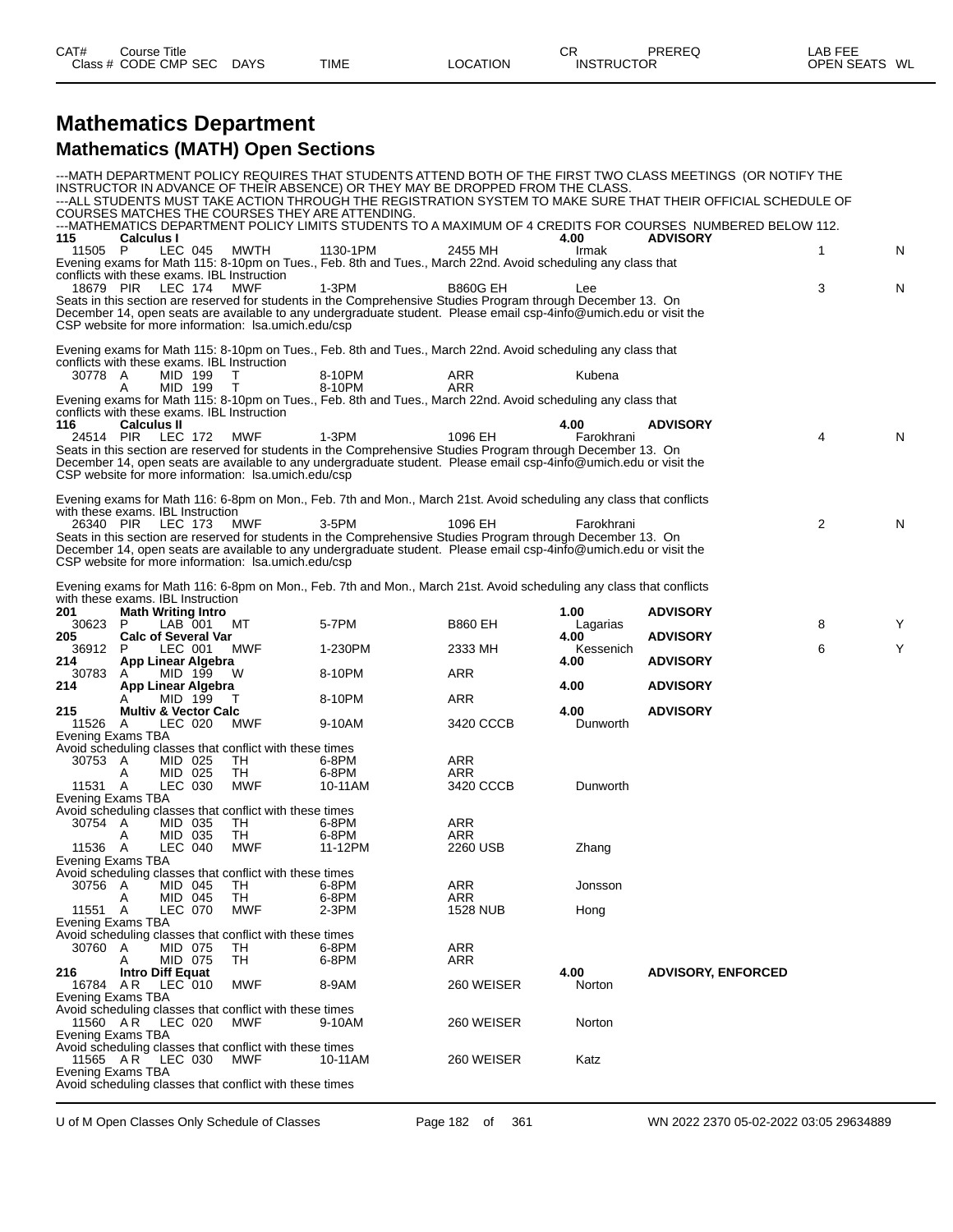| CAT#                                | Course Title<br>Class # CODE CMP SEC DAYS                                            |                   | <b>TIME</b>                                                                                                                 | <b>LOCATION</b>      | CR.<br><b>INSTRUCTOR</b> | PREREQ                    | LAB FEE<br>OPEN SEATS WL |        |
|-------------------------------------|--------------------------------------------------------------------------------------|-------------------|-----------------------------------------------------------------------------------------------------------------------------|----------------------|--------------------------|---------------------------|--------------------------|--------|
| Evening Exams TBA                   | 11570 AR LEC 040                                                                     | MWF               | 11-12PM                                                                                                                     | 260 WEISER           | Katz                     |                           |                          |        |
| 217<br>20871 P                      | Avoid scheduling classes that conflict with these times<br>Linear Algebra<br>LEC 005 | MWF               | 1130-1PM                                                                                                                    | B743 EH              | 4.00                     | <b>ADVISORY</b>           | 2                        | Y      |
| Evening Exams TBA<br>23480 P        | Avoid scheduling classes that conflict with these times<br>LEC 008                   | <b>MWF</b>        | 1-230PM                                                                                                                     | <b>B737 EH</b>       |                          |                           | 5                        | Y      |
| Evening Exams TBA                   | Avoid scheduling classes that conflict with these times                              |                   |                                                                                                                             |                      |                          |                           |                          |        |
| 289<br>24636                        | <b>Problem Seminar</b><br>SEM 001<br>P                                               | W                 | 4-5PM                                                                                                                       | 1866 EH              | 1.00<br>Harman           |                           | 7                        | Y      |
| 354<br>24391                        | <b>Fourier Analys&amp;Appl</b><br>P R<br>LEC 001                                     | <b>MWF</b>        | 10-11AM                                                                                                                     | 4096 EH              | 3.00<br>Dobner           | <b>ADVISORY, ENFORCED</b> | 2                        | Y      |
| 371                                 | Num Meth Engr                                                                        |                   |                                                                                                                             |                      | 3.00                     | <b>ADVISORY</b>           |                          |        |
| 19695<br>11586                      | LEC 001<br>P<br>P<br>LEC 002                                                         | TTH<br>TTH        | 1030-12PM<br>12-130PM                                                                                                       | 224 GFL<br>1008 EECS | Esedoglu<br>Esedoglu     |                           | 3<br>2                   | Y<br>Y |
| 399                                 | Independent Reading<br>$IND +$                                                       |                   | ARR                                                                                                                         | ARR                  | 1.00-6.00                |                           | 25                       | N      |
| 419<br>11592                        | Lin Sp Matrx Thy<br>P                                                                | TTH               | 12-130PM                                                                                                                    | 138 NAME             | 3.00<br>Bertoloni Meli   | <b>ADVISORY</b>           | 3                        | Y      |
| 420                                 | LEC 002<br>Adv Linear Algebra                                                        |                   |                                                                                                                             |                      | 3.00                     | <b>ADVISORY</b>           |                          |        |
| 35816<br>425                        | LEC 001<br>P<br><b>Intro Probabil</b>                                                | ттн               | 830-10AM                                                                                                                    | 3437 MH              | Speyer<br>3.00           | <b>ADVISORY</b>           | 8                        | Y      |
| 11594<br>16873                      | P<br>LEC 001<br>P<br>LEC 004                                                         | MWF<br><b>MWF</b> | 8-9AM<br>12-1PM                                                                                                             | 1360 EH<br>1084 EH   | Husson                   |                           | 11<br>6                  | Y<br>Υ |
| 11597                               | P<br>LEC 005                                                                         | МW                | 230-4PM                                                                                                                     | 2260 USB             | Barvinok<br>Banerjee     |                           | 7                        | Υ      |
| 11595<br>433                        | P<br><b>LEC 006</b><br><b>Intro Diff Geom</b>                                        | <b>MWF</b>        | $2-3PM$                                                                                                                     | 1250 USB             | Li<br>3.00               | <b>ADVISORY</b>           | 2                        | Y      |
| 21236<br>450                        | P<br>LEC 001<br><b>Adv Math Engrs I</b>                                              | <b>MWF</b>        | 11-12PM                                                                                                                     | 4096 EH              | Apisa<br>4.00            | <b>ADVISORY, ENFORCED</b> | 5                        | Y      |
| 11598                               | P R<br>LEC 001                                                                       | <b>TTH</b>        | 830-1030AM                                                                                                                  | 1680 IOE             | Zimmerling               |                           | 6                        | Y      |
| 452<br>18995                        | <b>Adv Calculus II</b><br>P<br>LEC 001                                               | MWF               | 9-10AM                                                                                                                      | 1372 EH              | 3.00<br>Heffers          | <b>ADVISORY</b>           | 13                       | Y      |
| 454<br>15788                        | <b>Bndry Val Prob-Pde</b><br>PR.<br>LEC 001                                          | ттн               | 230-4PM                                                                                                                     | 4088 EH              | 3.00<br>Hani             | <b>ADVISORY, ENFORCED</b> | 8                        | Y      |
| 474                                 | <b>Stoch Analysis</b>                                                                |                   |                                                                                                                             |                      | 3.00                     | <b>ENFORCED</b>           |                          |        |
| 35730 PR                            | LEC 001                                                                              | TTH               | 1130-1PM<br>This course is managed via the waitlist - please add your name to the list if interested. Priority is given to  | 1866 EH              | Cohen                    |                           | 9                        | Y      |
| <b>Financial Math majors</b><br>501 | <b>AIM Student Sem</b>                                                               |                   |                                                                                                                             |                      | 1.00                     | <b>ADVISORY</b>           |                          |        |
| 15789 PR                            | <b>SEM 001</b>                                                                       | F                 | $1-2PM$                                                                                                                     | 2866 EH              | Alben                    |                           | 11                       | Y      |
| 501                                 | <b>AIM Student Sem</b><br>P R<br><b>SEM 001</b>                                      | F                 | 3-4PM                                                                                                                       | 4096 EH              | 1.00                     | <b>ADVISORY</b>           | 11                       | Y      |
| 524<br>22484 PR                     | Loss Models II<br>LEC 001                                                            | ттн               | 830-10AM                                                                                                                    | 268 WEISER           | 3.00<br>Young            | <b>ENFORCED</b>           | 17                       | Y      |
|                                     |                                                                                      |                   | This course is managed via the waitlist - please add your name to the list if interested. Priority is given to              |                      |                          |                           |                          |        |
|                                     | Actuarial and Financial Math majors.                                                 |                   | Preference will be given to students who have taken Math 523 and who have received a C- or better.                          |                      |                          |                           |                          |        |
| 547<br>26705 P                      | <b>Mathematics of Data</b><br>LEC 001 TTH                                            |                   | 230-4PM                                                                                                                     | <b>B844 EH</b>       | 3.00<br>Rajapakse        | <b>ADVISORY</b>           | 13                       | Y      |
| 550<br>26142 P                      | Int Adpt Sys<br>LEČ 001                                                              |                   | 4-530PM                                                                                                                     |                      | 3.00                     | <b>ADVISORY</b>           | 14                       | Y      |
| 557                                 | Appl Asymp Analysis                                                                  | MW                |                                                                                                                             | 747 WEISER           | King<br>3.00             | <b>ADVISORY</b>           |                          |        |
| 16778<br>Asymptotic Analysis        | LEC 001<br>P.                                                                        | TTH               | 1-230PM                                                                                                                     | 3088 EH              | Borcea                   |                           | 6                        | Y      |
| 561<br>11610                        | Linear Pro I<br>LEC 001<br>P                                                         | MW                | 9-1030AM                                                                                                                    | 1014 DOW             | 3.00<br>Epelman          | <b>ADVISORY</b>           | 14                       | Y      |
| 562                                 | <b>Cont Optimum Methods</b>                                                          |                   |                                                                                                                             |                      | 3.00                     | <b>ADVISORY</b>           |                          |        |
| 21252<br>572                        | P<br>LEC 001<br>Num Mthd DE                                                          | TTH.              | 9-1030AM                                                                                                                    | 1014 DOW             | Berahas<br>3.00          | <b>ADVISORY</b>           | 8                        | Y      |
| 11611<br>574                        | LEC 001<br>P.<br>Fin Math II                                                         | TTH               | 1130-1PM                                                                                                                    | 3096 EH              | Karni<br>3.00            | <b>ADVISORY, ENFORCED</b> | 7                        | N      |
| 23379 PR                            | LEC 001                                                                              | <b>TTH</b>        | 1-230PM                                                                                                                     | G115 AH              | Norgilas                 |                           | 1                        | Y      |
| permission                          |                                                                                      |                   | Preference is given to students in the Quantitative Finance Program. All other students must have instructor                |                      |                          |                           |                          |        |
| 575<br>23436 P                      | Theory of Nos I<br>LEC 001                                                           | <b>TTH</b>        | 10-1130AM                                                                                                                   | 1866 EH              | 1.00-3.00<br>Prasanna    | <b>ADVISORY</b>           | 7                        | Y      |
| 623                                 | <b>Computationl Finance</b>                                                          |                   |                                                                                                                             |                      | 3.00                     | <b>ADVISORY</b>           |                          |        |
|                                     | 29413 PR LEC 001                                                                     | TTH               | 830-10AM<br>Please place yourself on the waitlist if you are interested in enrolling in this course. Preference is given to | 3866 EH              | Feng                     |                           | 10                       | Y      |
| 635                                 | students in the QFRM program.<br><b>Differential Geom</b>                            |                   |                                                                                                                             |                      | 3.00                     |                           |                          |        |
| 21969 P                             | LEC 001                                                                              | MWF               | 1-2PM                                                                                                                       | 3088 EH              | Bieri                    |                           | 7                        | Y      |
| 636<br>29414 P                      | <b>Topics Diff Geom</b><br>LEC 001                                                   | <b>TTH</b>        | 10-1130AM                                                                                                                   | 3096 EH              | 3.00<br>Burns Jr         | <b>ADVISORY</b>           | 10                       | Y      |
| 657                                 | Geometric Quantization<br><b>Nonlin Part Diff Eq</b>                                 |                   |                                                                                                                             |                      | 3.00                     | <b>ADVISORY</b>           |                          | Y      |
| 24348 P                             | LEC 001                                                                              | TTH               | 230-4PM                                                                                                                     | 2866 EH              | Wu                       |                           | 8                        |        |

U of M Open Classes Only Schedule of Classes Page 183 of 361 WN 2022 2370 05-02-2022 03:05 29634889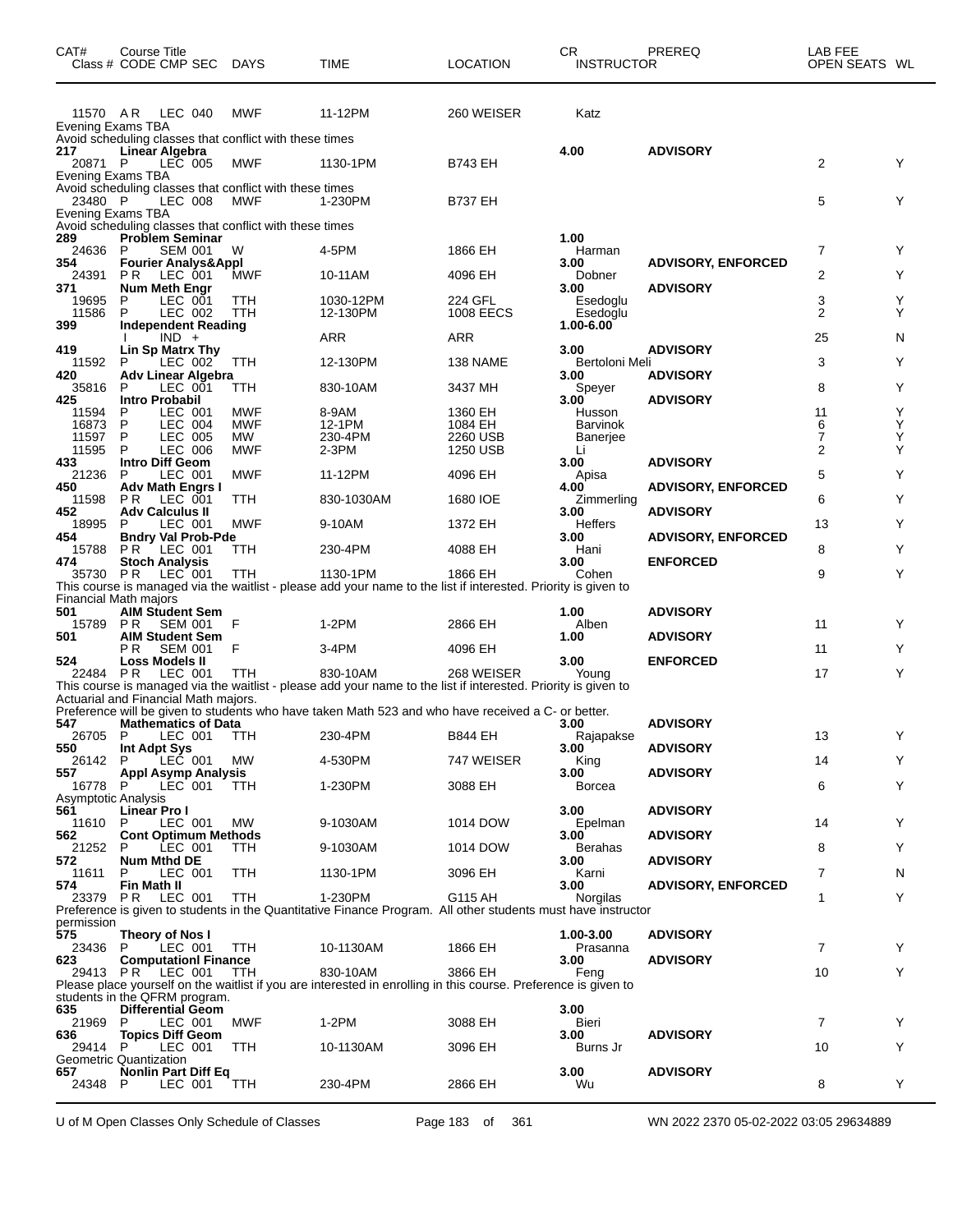| CAT#  | <b>Course Title</b><br>Class # CODE CMP SEC DAYS | <b>TIME</b> | <b>LOCATION</b> | CR.<br><b>INSTRUCTOR</b> | <b>PREREQ</b>   | LAB FEE<br>OPEN SEATS WL |   |
|-------|--------------------------------------------------|-------------|-----------------|--------------------------|-----------------|--------------------------|---|
| 669   | Combinatorial Theory                             |             |                 | 3.00                     | <b>ADVISORY</b> |                          |   |
| 16374 | LEC 001<br>P<br>ŤΤH                              | 1-230PM     | 4088 EH         | Lam                      |                 | 7                        | Υ |
|       | Combinat & Geom of Amplitudes                    |             |                 |                          |                 |                          |   |
| 671   | <b>Numerical Meth I</b>                          |             |                 | 3.00                     | <b>ADVISORY</b> |                          |   |
| 35696 | <b>TTH</b><br>LEC 001<br>P                       | 10-1130AM   | 3088 EH         | Krasny                   |                 | 7                        | Y |
| 676   | <b>Class Field Theory</b>                        |             |                 | 3.00                     |                 |                          |   |
| 36861 | P<br>LEC 001<br>MW                               | 10-1130AM   | 3088 EH         | Snowden                  |                 | $\overline{2}$           | Υ |
| 681   | <b>Mathematical Logic</b>                        |             |                 | 3.00                     | <b>ADVISORY</b> |                          |   |
| 35683 | LEC 001<br>P.<br><b>TTH</b>                      | 1130-1PM    | 3088 EH         | <b>Harrison Trainor</b>  |                 | 3                        | Υ |
| 697   | <b>Topics in Topology</b>                        |             |                 | 2.00-3.00                | <b>ADVISORY</b> |                          |   |
| 23434 | <b>MWF</b><br>LEC 001<br>P                       | $2-3PM$     | 4088 EH         | <b>Kriz</b>              |                 | 9                        | Υ |
|       | Anosov representations                           |             |                 |                          |                 |                          |   |
| 700   | Dir Read-Research<br>$IND +$                     | <b>ARR</b>  | <b>ARR</b>      | $1.00 - 3.00$            | <b>ADVISORY</b> | 24                       | N |
| 710   | <b>Topcs Mod Analys II</b>                       |             |                 | 3.00                     | <b>ADVISORY</b> |                          |   |
| 26468 | LEC 001<br>TTH.                                  | 1-230PM     | 2866 EH         | Uribe-Ahumada            |                 | 6                        | Y |
|       | Intro Semiclassic&Microloc Ana                   |             |                 |                          |                 |                          |   |
| 797   | <b>Adv Topics Topology</b>                       |             |                 | 3.00                     | <b>ADVISORY</b> |                          |   |
| 26703 | LEC 001<br>P<br><b>MWF</b>                       | 3-4PM       | 3088 EH         | Wright                   |                 | 9                        | Υ |
|       | Teichmuller Theory&Coarse Geom                   |             |                 |                          |                 |                          |   |
| 929   | Internship                                       |             |                 | 1.00                     |                 |                          |   |
|       | $IND +$<br>D                                     | <b>ARR</b>  | <b>ARR</b>      |                          |                 | 25                       | N |
| 990   | <b>Diss-Precand</b>                              |             |                 | 1.00-8.00                | <b>ADVISORY</b> |                          |   |
|       | $IND +$                                          | <b>ARR</b>  | <b>ARR</b>      |                          |                 | 25                       | N |
| 995   | <b>Diss-Cand</b>                                 |             |                 | 8.00                     | <b>ENFORCED</b> |                          |   |
|       | $IND +$<br>R                                     | <b>ARR</b>  | <b>ARR</b>      |                          |                 | 22                       | N |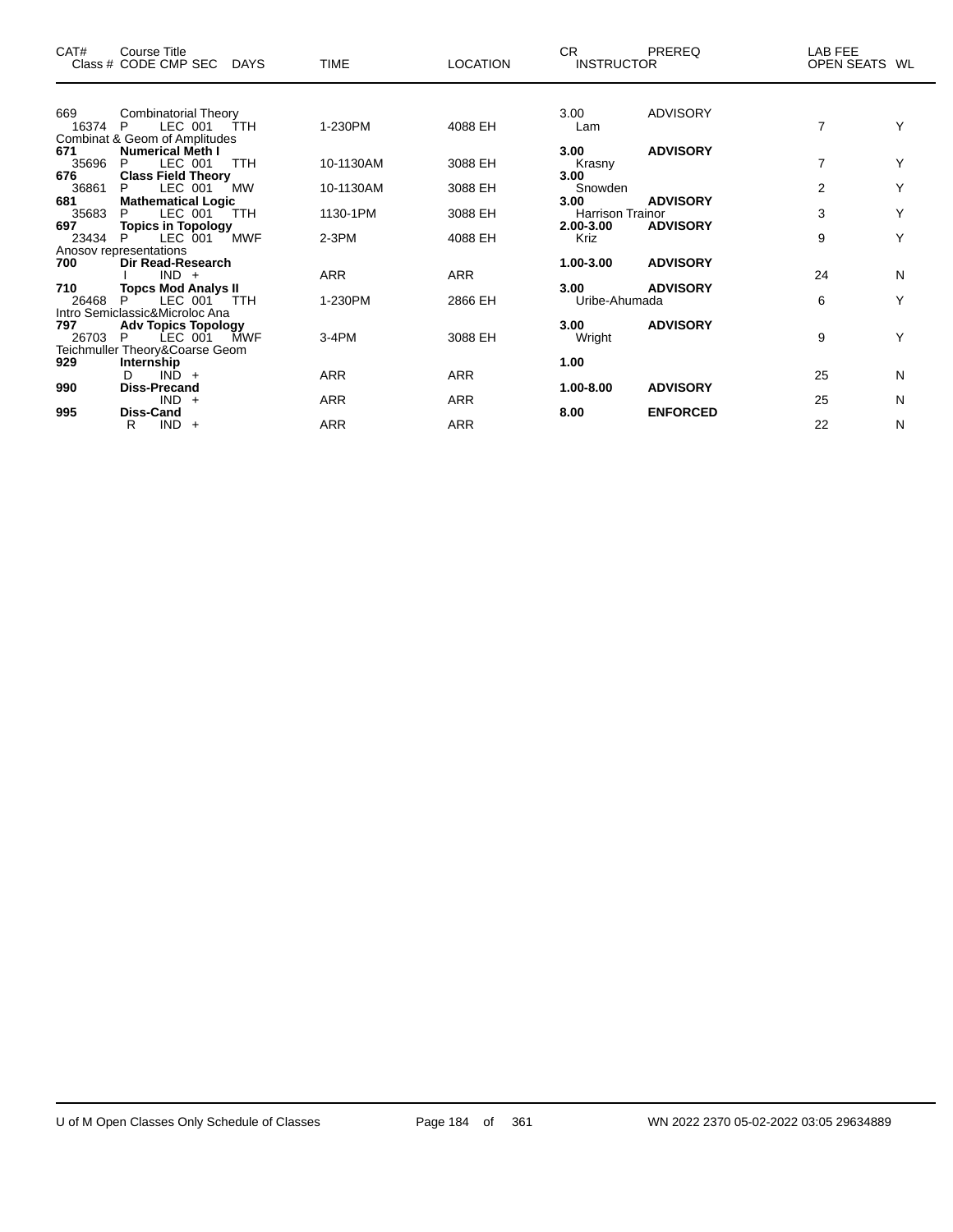| CAT# | Course Title         |             |             |          | ⌒冖<br>◡ | PREREQ            | LAB FEE       |
|------|----------------------|-------------|-------------|----------|---------|-------------------|---------------|
|      | Class # CODE CMP SEC | <b>DAYS</b> | <b>TIME</b> | LOCATION |         | <b>INSTRUCTOR</b> | OPEN SEATS WL |

### **Medieval and Early Modern Studies Medieval and Early Modern Studies (MEMS) Open Sections 211 Later Med Europe 4.00**

| 211                            |           | Later Med Europe                |     |            |                                                            |                  | 4.00            |                    |               |   |
|--------------------------------|-----------|---------------------------------|-----|------------|------------------------------------------------------------|------------------|-----------------|--------------------|---------------|---|
| 34984                          | P         | <b>DIS</b><br>002               |     | W          | 4-5PM                                                      | 120 WH           | Yoon            |                    |               | Y |
| 34985                          | P         | <b>DIS</b>                      | 003 | TН         | 12-1PM                                                     | 1449 MH          | Yoon            |                    | 3             | Υ |
| 34986                          | P         | <b>DIS</b>                      | 004 | <b>TH</b>  | 11-12PM                                                    | G634 HH          | Yoon            |                    | 12            | Y |
| 34983                          |           | LEC 001                         |     | <b>MW</b>  | 230-4PM                                                    | 1060 BSB-TBL     | French          |                    |               |   |
| 325                            |           | <b>Islam in South Asia</b>      |     |            |                                                            |                  | 4.00            |                    |               |   |
| 29207                          | PI        | DIS 002                         |     |            | $1-2PM$                                                    | 3437 MH          | Ghavri          |                    | $\frac{2}{9}$ |   |
| 29212                          | PI        | DIS.<br>003                     |     | W          | 11-12PM                                                    | 1632 CHEM        | Ghavri          |                    |               | Y |
| 29202                          | AI        | LEC 001                         |     | <b>TTH</b> | 1130-1PM                                                   | G115 AH          | Mir             |                    |               |   |
| 345                            |           | <b>Medieval Arch</b>            |     |            |                                                            |                  | 3.00            |                    |               |   |
| 22533                          | P         | LEC 001                         |     | <b>MW</b>  | 1130-1PM                                                   | G040 TISCH       | Timmermann      |                    | 5             | Y |
| 355                            |           | <b>MiraculousDiabolical</b>     |     |            |                                                            |                  | 3.00            |                    |               |   |
| 27372                          | P         | LEC 001                         |     | <b>TTH</b> | 230-4PM                                                    | <b>180 TAP</b>   | Holmes          |                    |               | Υ |
| 360                            |           | <b>Med&amp;Early Mod Topics</b> |     |            |                                                            |                  | 3.00            |                    |               |   |
| 38118                          | P         | LEC 002                         |     | <b>TTH</b> | 230-4PM                                                    | 1505 EQ          | <b>Burde</b>    |                    | 6             | Υ |
| Notre-Dame, Paris, and Us      |           |                                 |     |            |                                                            |                  |                 |                    |               |   |
| 367                            |           | <b>Shakespeare Plays</b>        |     |            |                                                            |                  | 4.00            |                    | 90.00         |   |
| 21919                          | <b>PI</b> | DIS.<br>002                     |     | F          | 11-12PM                                                    | <b>B2560 BUS</b> | Billings, Cohen |                    | 5             | Y |
| 24276                          | <b>PI</b> | DIS.<br>003                     |     | F          | 1-2PM                                                      | <b>1567 NUB</b>  | Billings, Cohen |                    |               | Υ |
| 21918                          | A         | LEC 001                         |     | <b>TTH</b> | 1-230PM                                                    | AUD B AH         | Cohen           |                    |               |   |
| <b>Class and Power</b>         |           |                                 |     |            |                                                            |                  |                 |                    |               |   |
| 441                            |           | <b>Postclassic Latin II</b>     |     |            |                                                            |                  | 3.00            | <b>ADVISORY</b>    |               |   |
| 29367                          | P         | LEC 001                         |     | TTH        | 230-4PM                                                    | 2163 AH          | Markus          |                    | 14            | N |
| 442                            |           | <b>Icelandic Saga</b>           |     |            |                                                            |                  | 3.00            | <b>ADVISORY</b>    |               |   |
| 30254                          | P         | <b>REC 001</b>                  |     | <b>MWF</b> | $1-2PM$                                                    | 1155 NQ          | Gull            |                    | 11            | Υ |
| 611                            |           | <b>Med&amp;EM Study Topics</b>  |     |            |                                                            |                  | 3.00            |                    |               |   |
| 29252                          | P         | <b>SEM 001</b>                  |     | МW         | 10-1130AM                                                  | <b>1028 DANA</b> | Clark           |                    | 12            | Υ |
| Pathless Places Old in Eng Lit |           |                                 |     |            |                                                            |                  |                 |                    |               |   |
| 898                            |           | <b>Interdisc Diss Coll</b>      |     |            |                                                            |                  | 1.00-3.00       | <b>ADVISORY</b>    |               |   |
| 17289                          | <b>PD</b> | <b>SEM 001</b>                  |     | F          | 10-12PM                                                    | 2773 HH          |                 | Garcia Santo-Tomas | 7             | N |
|                                |           |                                 |     |            | The meeting date and time will be set in consultation with |                  |                 |                    |               |   |

students enrolled in the course at the beginning of the term.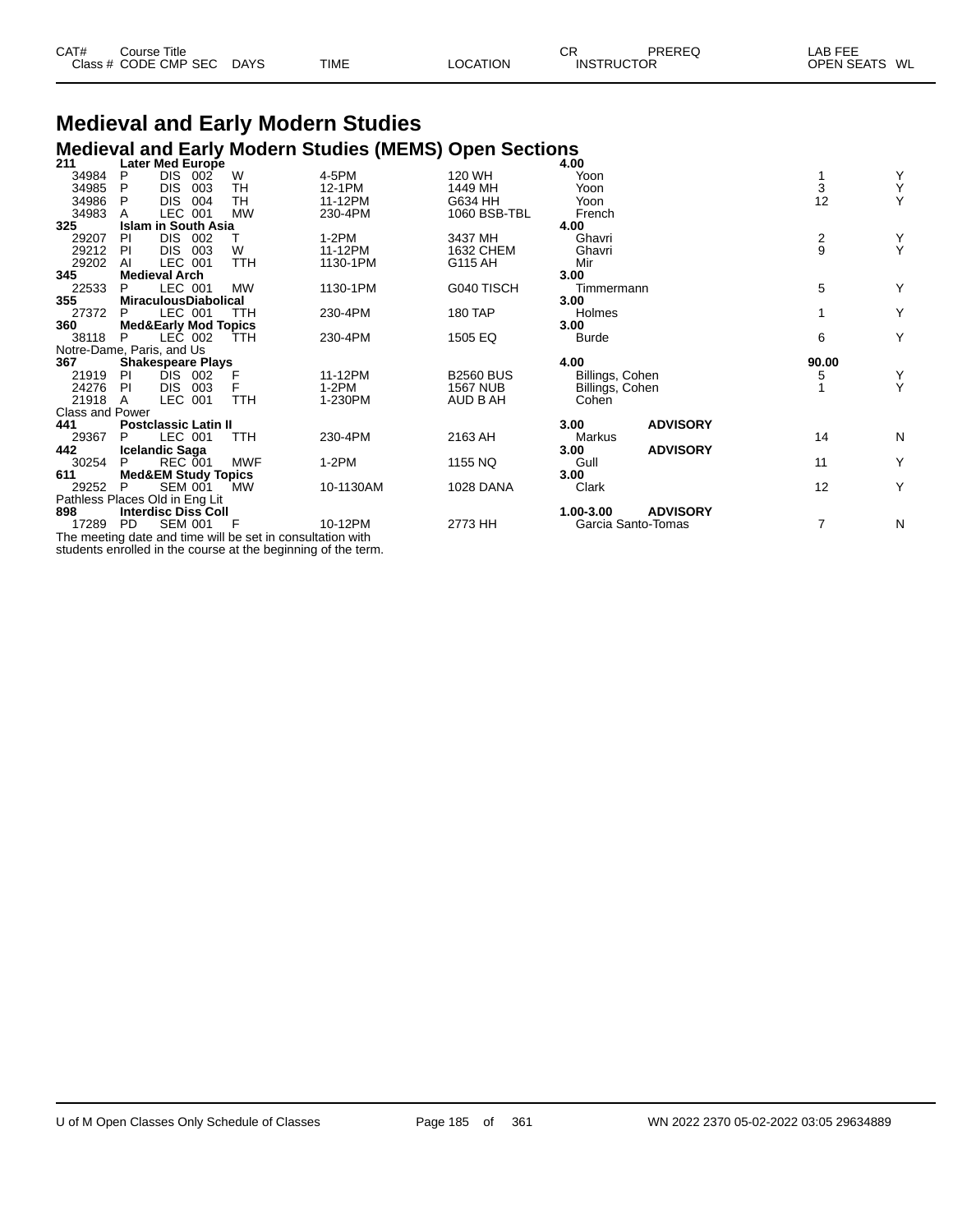| CAT# | ourse Titleٽ         |             |             |          | СR                | PREREQ | LAB FEE       |  |
|------|----------------------|-------------|-------------|----------|-------------------|--------|---------------|--|
|      | Class # CODE CMP SEC | <b>DAYS</b> | <b>TIME</b> | LOCATION | <b>INSTRUCTOR</b> |        | OPEN SEATS WL |  |
|      |                      |             |             |          |                   |        |               |  |

### **Middle East Studies Department**

|              |                                                           |            | <b>Arabic Language (ARABIC) Open Sections</b>     |                           |                      |                           |                |        |
|--------------|-----------------------------------------------------------|------------|---------------------------------------------------|---------------------------|----------------------|---------------------------|----------------|--------|
| 102<br>10913 | Elementary Arabic II<br>REČ 001<br><b>PIR</b>             |            | 830-10AM                                          | <b>B101 MLB</b>           | 5.00                 | <b>ENFORCED</b>           | 11             | Υ      |
| 102          | <b>Elementary Arabic II</b>                               |            |                                                   |                           | 5.00                 | <b>ENFORCED</b>           |                |        |
|              | ΡR<br><b>REC 001</b><br>P R<br><b>REC 001</b>             | W<br>M     | 830-10AM<br>8-10AM                                | <b>REMOTE</b><br>2202 MLB | Mohamed              |                           | 11<br>11       | Υ<br>Y |
|              | Dialect focus: Egyptian                                   |            |                                                   |                           |                      |                           |                |        |
| 102<br>26292 | <b>Elementary Arabic II</b><br>PIR<br><b>REC 004</b>      | WF         | 1-230PM                                           | G228 AH                   | 5.00                 | <b>ENFORCED</b>           | 6              | Y      |
| 102          | <b>Elementary Arabic II</b>                               |            |                                                   |                           | 5.00                 | <b>ENFORCED</b>           |                |        |
|              | ΡR<br><b>REC 004</b><br>Dialect focus: Levantine          | М          | $1-3PM$                                           | 2155 NQ                   | Beebani              |                           | 6              | Y      |
| 102          | <b>Elementary Arabic II</b>                               |            |                                                   |                           | 5.00                 | <b>ENFORCED</b>           |                |        |
| 36929<br>102 | <b>PIR</b><br>REČ 005<br><b>Elementary Arabic II</b>      | WF.        | 230-4PM                                           | G228 AH                   | 5.00                 | <b>ENFORCED</b>           | 12             | Y      |
|              | P R<br><b>REC 005</b>                                     | M          | 2-4PM                                             | G228 AH                   | Issa                 |                           | 12             | Υ      |
| 202          | Dialect focus: Levantine<br><b>Intermed Arabic II</b>     |            |                                                   |                           | 5.00                 | <b>ENFORCED</b>           |                |        |
| 17586        | <b>PIR</b><br><b>REC 002</b>                              | F          | 10-1130AM                                         | B <sub>111</sub> MLB      |                      |                           | 1              | Y      |
| 202          | <b>Intermed Arabic II</b><br>РR<br><b>REC 002</b>         | W          | 10-1130AM                                         | REMOTE                    | 5.00                 | <b>ENFORCED</b>           | 1              | Υ      |
|              | <b>REC 002</b><br>P R<br>Dialect focus: Levantine         | М          | 10-12PM                                           | <b>REMOTE</b>             | Alsayegh             |                           | 1              | Y      |
| 202          | <b>Intermed Arabic II</b>                                 |            |                                                   |                           | 5.00                 | <b>ENFORCED</b>           |                |        |
| 36930<br>202 | <b>PIR</b><br><b>REC 004</b><br><b>Intermed Arabic II</b> | F          | 10-1130AM                                         | REMOTE                    | 5.00                 | <b>ENFORCED</b>           | 13             | Y      |
|              | РR<br><b>REC 004</b>                                      | W          | 10-1130AM                                         | <b>B135 MLB</b>           |                      |                           | 13             | Υ      |
|              | <b>REC 004</b><br>P R<br>Dialect focus: Levantine         | М          | 10-12PM                                           | B124 MLB                  | Farahat              |                           | 13             | Y      |
| 402          | <b>Advanced Arabic II</b>                                 |            |                                                   |                           | 5.00                 | <b>ADVISORY, ENFORCED</b> |                |        |
| 18382<br>402 | PIR<br><b>REC 001</b><br><b>Advanced Arabic II</b>        | F          | 10-1130AM                                         | 1155 NQ                   | 5.00                 | <b>ADVISORY, ENFORCED</b> | 7              | Y      |
|              | P R<br><b>REC 001</b>                                     | W          | 10-1130AM                                         | REMOTE                    |                      |                           | 7              | Υ      |
| 499          | <b>REC 001</b><br>P R<br>Ind Study in Arabic              | M          | 10-12PM                                           | B137 MLB                  | Mohamed<br>1.00-4.00 |                           | $\overline{7}$ | Y      |
|              | $IND +$<br>D                                              |            | <b>ARR</b>                                        | ARR                       |                      |                           | 1              | N      |
| 504<br>23788 | Adv Arabic Media I<br><b>PIR</b><br><b>REC 001</b>        | F          | 8-10AM                                            | 2106 MLB                  | 4.00                 | <b>ENFORCED</b>           | 5              | Y      |
| 504          | Adv Arabic Media I<br><b>REC 001</b><br>P R               | W          | 8-10AM                                            | REMOTE                    | 4.00<br>Alsayegh     | <b>ENFORCED</b>           | 5              | Y      |
| 507          | <b>Arab Syn Semantics</b>                                 |            |                                                   |                           | 3.00                 | <b>ENFORCED</b>           |                |        |
| 36118        | PIR<br>LEC 001<br>Meets-with ARABIC 607                   | TTH        | 1-230PM                                           | 3000 STB                  | Hannouchi            |                           | 8              | Y      |
| 509          | <b>Arabic Sec Lang Acq</b>                                |            |                                                   |                           | 3.00                 | <b>ENFORCED</b>           |                |        |
| 29920<br>607 | <b>PIR</b><br>REC 001<br><b>Arabic Syn&amp;Semantics</b>  | TTH        | 4-530PM                                           | 3000 STB                  | Hannouchi<br>3.00    | <b>ENFORCED</b>           | 4              | Y      |
| 36119 PIR    | LÉC 001                                                   | <b>TTH</b> | 1-230PM                                           | 3000 STB                  | Hannouchi            |                           | 8              | Y      |
|              |                                                           |            | <b>Armenian Language (ARMENIAN) Open Sections</b> |                           |                      |                           |                |        |
| 102<br>27877 | West Armen II<br>PI<br><b>REC 001</b>                     | W          | 9-10AM                                            | <b>REMOTE</b>             | 4.00                 | <b>ADVISORY</b>           | 3              | Y      |
| 102          | West Armen II                                             |            |                                                   |                           | 4.00                 | <b>ADVISORY</b>           |                |        |
| 202          | P<br><b>REC 001</b><br><b>IM West Arm II</b>              | MF         | 9-1030AM                                          | G128 AH                   | Minassian<br>4.00    | <b>ADVISORY</b>           | 3              | Υ      |
| 30216        | PI<br><b>REC 001</b>                                      | W          | $2-3PM$                                           | <b>REMOTE</b>             |                      |                           | 3              | Υ      |
| ${\bf 202}$  | <b>IM West Arm II</b><br><b>REC 001</b><br>P              | TTH        | 9-1030AM                                          | 2475 MH                   | 4.00<br>Arlen        | <b>ADVISORY</b>           | 3              | Υ      |
| 499          | Ind Study Armenian                                        |            |                                                   |                           | 1.00-4.00            |                           |                |        |
|              | $IND +$<br>Ð                                              |            | ARR                                               | ARR                       |                      |                           | 1              | N      |
| 102          | Elem Hebrew ll                                            |            | <b>Hebrew Language (HEBREW) Open Sections</b>     |                           | 5.00                 | <b>ENFORCED</b>           |                |        |
| 19057        | <b>PIR</b><br><b>REC 001</b>                              | TH         | 2-4PM                                             | <b>REMOTE</b>             |                      |                           | 2              | Υ      |
| 102          | Elem Hebrew II<br><b>REC 001</b><br>РR                    | МW         | 230-4PM                                           | 7603 HH                   | 5.00<br>Aronson      | <b>ENFORCED</b>           | 2              | Υ      |
| 102          | Elem Hebrew II                                            |            |                                                   |                           | 5.00                 | <b>ENFORCED</b>           |                |        |
| 11388<br>102 | <b>REC 002</b><br><b>PIR</b><br>Elem Hebrew II            | TН         | 4-6PM                                             | REMOTE                    | 5.00                 | <b>ENFORCED</b>           | 6              | Υ      |
|              | <b>REC 002</b><br>РR                                      | МW         | 4-530PM                                           | G449 MH                   | Aronson              |                           | 6              | Y      |
| 201<br>26274 | <b>Intermed Hebrew I</b><br><b>REC 001</b><br><b>PIR</b>  | TН         | 830-10AM                                          | <b>REMOTE</b>             | 5.00                 | <b>ENFORCED</b>           | 8              | Υ      |
| 201          | <b>Intermed Hebrew I</b>                                  |            |                                                   |                           | 5.00                 | <b>ENFORCED</b>           |                |        |
|              | ΡR<br><b>REC 001</b><br><b>REC 001</b><br>P R             | т<br>м     | 830-10AM<br>9-11AM                                | 6000 STB<br><b>REMOTE</b> | Weizman              |                           | 8<br>8         | Y<br>Υ |
| 202<br>11390 | <b>IM Mod Hebrew II</b>                                   | TН         |                                                   |                           | 5.00                 | <b>ENFORCED</b>           | 3              | Y      |
|              | <b>PIR</b><br><b>REC 001</b>                              |            | 10-1130AM                                         | <b>REMOTE</b>             |                      |                           |                |        |

U of M Open Classes Only Schedule of Classes Page 186 of 361 WN 2022 2370 05-02-2022 03:05 29634889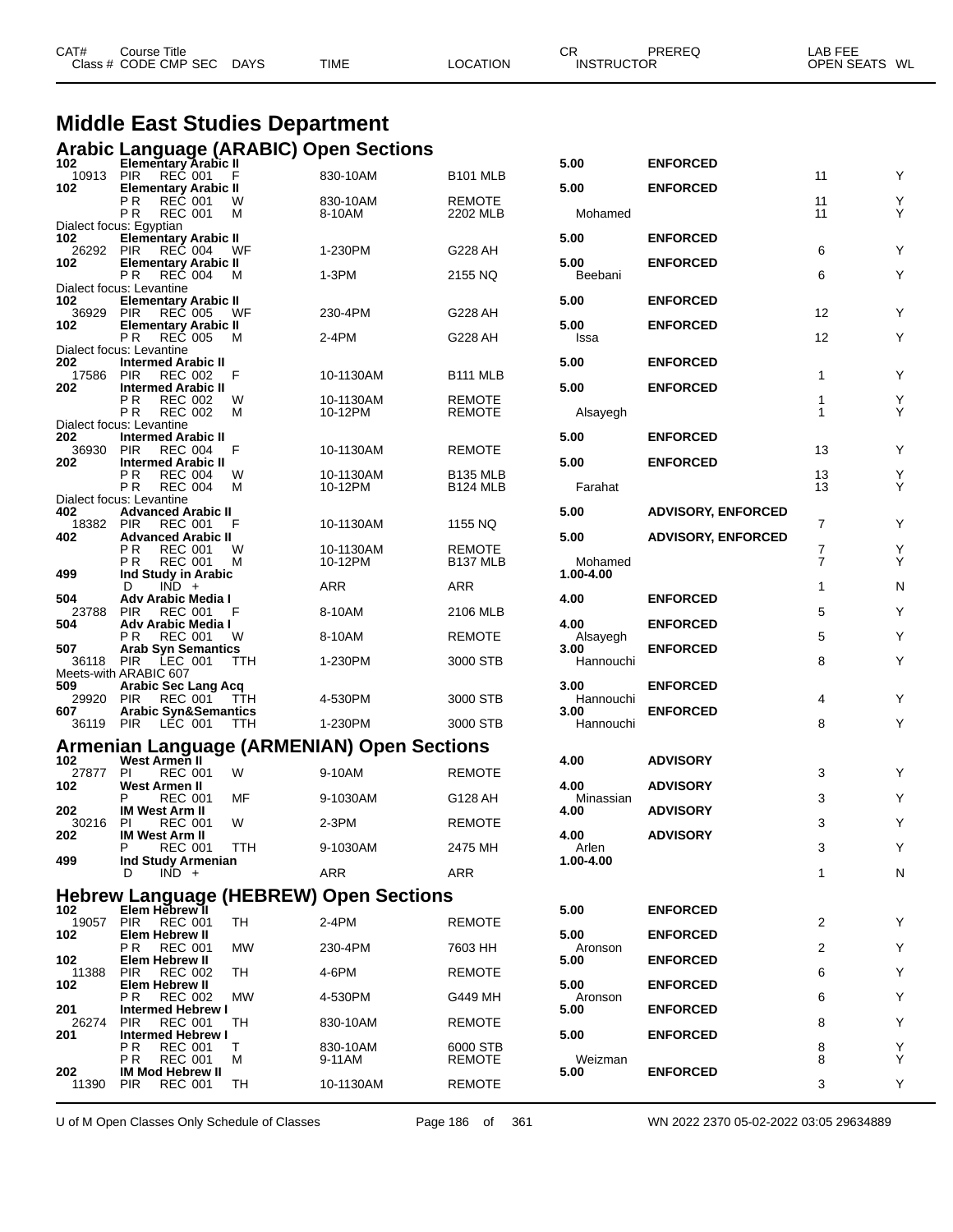| CAT#                         | Course Title<br>Class # CODE CMP SEC DAYS                                              |            | <b>TIME</b>                                                                                                                                                                              | <b>LOCATION</b>                | CR.<br><b>INSTRUCTOR</b> | PREREQ                             | LAB FEE<br>OPEN SEATS WL |        |
|------------------------------|----------------------------------------------------------------------------------------|------------|------------------------------------------------------------------------------------------------------------------------------------------------------------------------------------------|--------------------------------|--------------------------|------------------------------------|--------------------------|--------|
| 202                          | IM Mod Hebrew II<br>ΡR<br><b>REC 001</b><br>PR.<br><b>REC 001</b>                      | Т<br>М     | 10-1130AM<br>11-1PM                                                                                                                                                                      | 6000 STB<br><b>REMOTE</b>      | 5.00<br>Weizman          | <b>ENFORCED</b>                    | 3<br>3                   | Y<br>Y |
| 202<br>11391                 | <b>IM Mod Hebrew II</b><br><b>PIR</b><br><b>REC 002</b>                                | TН         | 830-10AM                                                                                                                                                                                 | 2449 MH                        | 5.00                     | <b>ENFORCED</b>                    | 4                        | Y      |
| 202                          | <b>IM Mod Hebrew II</b><br>ΡR<br><b>REC 002</b><br><b>REC 002</b><br>ΡR                | т<br>м     | 830-10AM<br>9-11AM                                                                                                                                                                       | <b>REMOTE</b><br><b>REMOTE</b> | 5.00<br>Eubanks Segal    | <b>ENFORCED</b>                    | 4<br>4                   | Υ<br>Y |
| 302<br>18009                 | <b>Advanced Hebrew II</b><br><b>PIR</b><br><b>REC 001</b>                              | W          | 10-1130AM                                                                                                                                                                                | <b>REMOTE</b>                  | 3.00                     | <b>ENFORCED</b>                    | 4                        | Y      |
| 302                          | <b>Advanced Hebrew II</b><br>REC 001<br>PR.                                            | м          | 10-1130AM                                                                                                                                                                                | 5000 STB                       | 3.00<br>Raz              | <b>ENFORCED</b>                    | 4                        | Y      |
|                              | Hebrew via Popular Culture<br>Topic - "Hebrew via Popular Culture"                     |            |                                                                                                                                                                                          |                                |                          |                                    |                          |        |
| 410<br>26273                 | <b>Topics: Hebrew</b><br>PI<br><b>SEM 001</b>                                          | TH         | 10-1130AM                                                                                                                                                                                | <b>REMOTE</b>                  | 3.00                     | <b>ADVISORY</b>                    | 12                       | Y      |
| 410                          | <b>Topics: Hebrew</b><br>P<br><b>SEM 001</b><br>Ethics, Religion, and Medicine         | $\top$     | 10-1130AM                                                                                                                                                                                | 5000 STB                       | 3.00<br>Raz              | <b>ADVISORY</b>                    | 12                       | Y      |
| 499                          | Topic - "Ethics, Religion, and Medicine"<br>Ind Study in Hebrew                        |            |                                                                                                                                                                                          |                                | 1.00-4.00                |                                    |                          |        |
|                              | $IND +$<br>D                                                                           |            | <b>ARR</b>                                                                                                                                                                               | <b>ARR</b>                     |                          |                                    | $\mathbf{1}$             | N      |
| 202                          | Intmd Class Hebrw II                                                                   |            | <b>Middle East Languages (MELANG) Open Sections</b>                                                                                                                                      |                                | 3.00                     | <b>ADVISORY</b>                    |                          |        |
| 29871<br>420                 | <b>REC 001</b><br><b>PI</b><br><b>Intro to Akkadian</b>                                | <b>TTH</b> | 1130-1PM                                                                                                                                                                                 | 4000 STB                       | Schmidt<br>3.00          |                                    | 8                        | Y      |
| 29869<br>431                 | PI<br><b>REC 001</b>                                                                   | <b>MWF</b> | 9-10AM                                                                                                                                                                                   | <b>ARR</b>                     | Beckman<br>3.00          |                                    | $\overline{7}$           | Y      |
| 24416                        | Intr Mid Egyptian II<br>REC 001<br><b>PIR</b>                                          | <b>MW</b>  | 1130-1PM                                                                                                                                                                                 | 4000 STB                       | Davis                    | <b>ENFORCED</b><br><b>ADVISORY</b> | 5                        | Y      |
| 441<br>36926                 | <b>Coptic II</b><br><b>REC 001</b><br>PI.                                              | TTH        | 4-530PM                                                                                                                                                                                  | 3217 MLB                       | 3.00<br>Wilfong          |                                    | 4                        | Y      |
| 451                          | Int CentAsian Lan II<br>28610 PDR REC 001                                              |            | ARR                                                                                                                                                                                      | <b>ARR</b>                     | 4.00                     | <b>ENFORCED</b>                    | 1                        | Y      |
| Introductory Uyghur II       |                                                                                        |            | Note: This course is conducted via live video-conferencing with Indiana University University                                                                                            |                                |                          |                                    |                          |        |
| 499                          | Ind Stdy ME Language<br>$IND +$<br>D                                                   |            | ARR                                                                                                                                                                                      | ARR                            | 1.00-4.00                |                                    | 24                       | N      |
| 537<br>39088 PI              | <b>Readings in Sumerian</b><br>REC 001                                                 | МW         | 1130-1PM                                                                                                                                                                                 | <b>ARR</b>                     | 3.00<br>Crisostomo       | <b>ADVISORY</b>                    | 4                        | Y      |
| 551                          | Required prerequisite of MELANG 435<br>Adv Cent AsianLan II<br>40589 PDR REC 001       |            | <b>ARR</b>                                                                                                                                                                               | ARR                            | 3.00                     | <b>ENFORCED</b>                    | 1                        | Y      |
| <b>Advanced Uzbek II</b>     |                                                                                        |            | CourseShare with Indiana University. Please use IU's academic calendar<br>(https://utilities.registrar.indiana.edu/calendars/official-calendar/index.shtml?term=4222&session=0&event=0). |                                |                          |                                    |                          |        |
|                              | 41377 PDR REC 002                                                                      |            | ARR                                                                                                                                                                                      | ARR                            |                          |                                    | 2                        | Y      |
| 602<br>31087 PI              | <b>Intrmd Class Heb</b><br><b>REC 001</b>                                              | TTH        | 1130-1PM                                                                                                                                                                                 | 4000 STB                       | 3.00<br>Schmidt          | <b>ADVISORY</b>                    | 8                        | Y      |
|                              |                                                                                        |            | <b>Middle East Studies (MIDEAST) Open Sections</b>                                                                                                                                       |                                |                          |                                    |                          |        |
| 204<br>36919 PI              | <b>Islamic Creatures</b><br>SEM 001                                                    | TTH        | 230-4PM                                                                                                                                                                                  | 2011 MLB                       | 3.00<br>Cross            |                                    | 3                        | Y      |
| 221                          | Qur'an Utopian Text                                                                    |            | Meets-with COMPLIT 240.001 (8 seats) and ISLAM 292.001 (2 seats)                                                                                                                         |                                | 4.00                     |                                    |                          |        |
| 36137<br>36138 PI            | PI<br>DIS 002<br>DIS 003                                                               | F<br>F     | 10-11AM<br>12-1PM                                                                                                                                                                        | 1448 MH<br>2407 MH             | Gasimov<br>Gasimov       |                                    | 17<br>14                 | Y<br>Y |
| 36136 A                      | LEC 001                                                                                | <b>TTH</b> | 1130-1PM<br>Synchronous, in-person lectures Tu/Th 12:00-1:00 and one hour per week of asynchronous lecture                                                                               | LEC RM 2 MLB                   | Mallette                 |                                    |                          |        |
| 223<br>36924                 | <b>Armenian Film</b><br>PI<br><b>SEM 001</b>                                           | <b>TTH</b> | 1130-1PM                                                                                                                                                                                 | 1175 NQ                        | 3.00<br>Jallatyan        |                                    | $\overline{7}$           | Y      |
| 236<br>17559                 | Int New Tstmnt<br>DIS 003<br>PI                                                        | F          | 1-2PM                                                                                                                                                                                    | 2407 MH                        | 4.00<br>Zurawski         |                                    | 2                        | Y      |
| 17557 A<br>284               | LEC 001<br>Arab-Israeli Conflic                                                        | MW         | 4-530PM                                                                                                                                                                                  | UMMA AUD                       | Zurawski<br>4.00         |                                    |                          |        |
| 21821<br>22253               | P<br>DIS 010<br>P<br><b>DIS 011</b>                                                    | W<br>W     | 9-10AM<br>10-11AM                                                                                                                                                                        | 1339 MH<br>1359 MH             | Pearlman<br>Maldarella   |                                    | 8<br>4                   | Y<br>Y |
| 21772 A<br>290               | LEC 001<br><b>Topics in MES</b>                                                        | MW         | 4-530PM                                                                                                                                                                                  | AUD 3 MLB                      | Lieberman<br>3.00        |                                    |                          |        |
| 40234 P                      | LEC 001<br>Being Modern in the Mid East                                                | <b>MW</b>  | 230-4PM                                                                                                                                                                                  | 2336 MH                        | Li                       |                                    | $\overline{7}$           | Y      |
| 291                          | History-homed course (HISTORY 231)<br><b>HU Topics in MES</b>                          |            |                                                                                                                                                                                          |                                | 3.00                     |                                    |                          |        |
| 36124 PI                     | SEM 001<br>The Epic of Gilgamesh                                                       | TTH        | 10-1130AM                                                                                                                                                                                | 1110 NQ                        | Beckman                  |                                    | 16                       | Y      |
| 295<br>Archaeology in Israel | Topic - "The Epic of Gilgamesh"<br><b>Sem in MidEast Stds</b><br>21339 PIR SEM 001 TTH |            | 1130-1PM                                                                                                                                                                                 | 2024 TISCH                     | 3.00<br>Eliav            | <b>ADVISORY</b>                    | 13                       | Y      |

U of M Open Classes Only Schedule of Classes Page 187 of 361 WN 2022 2370 05-02-2022 03:05 29634889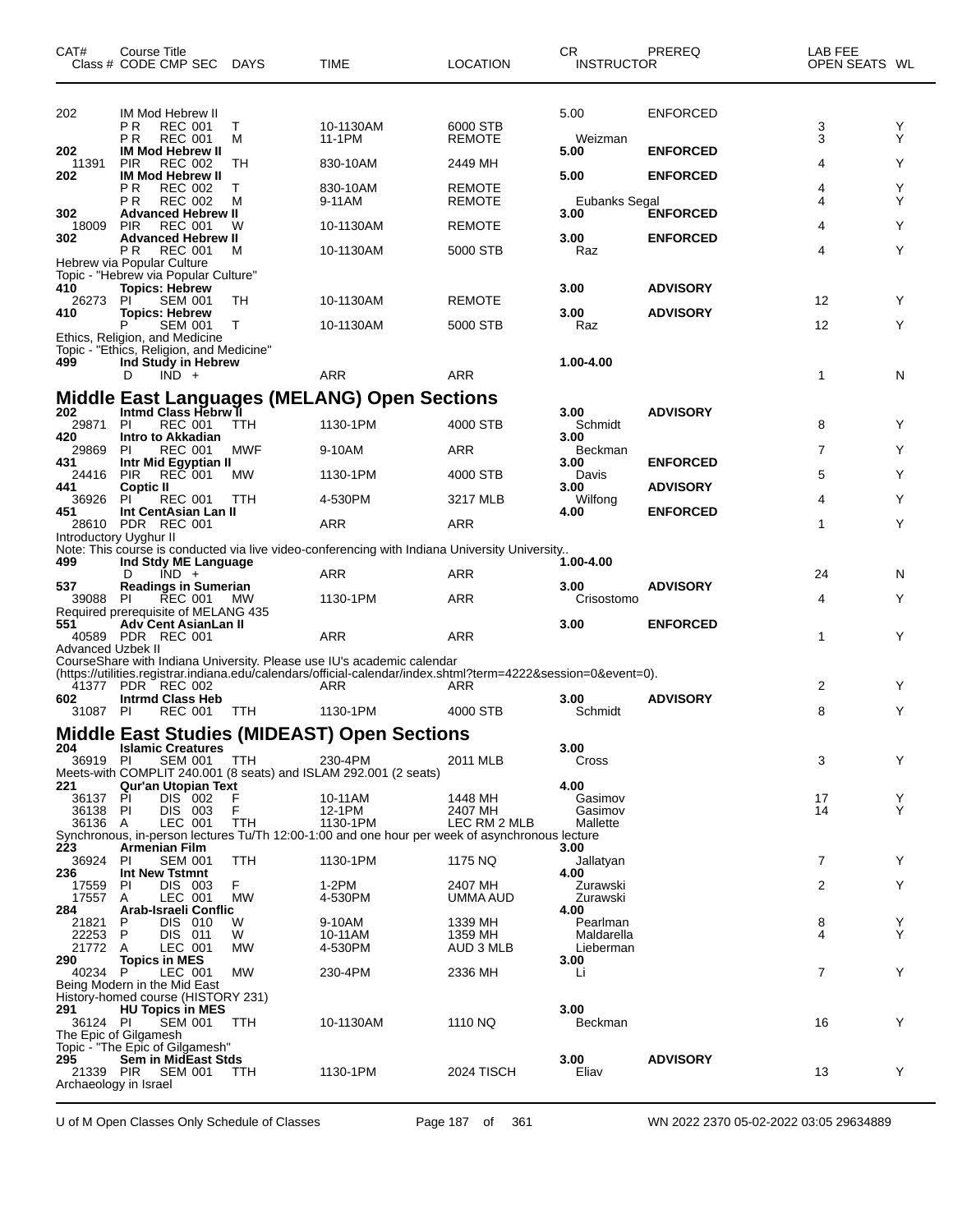| CAT#                         | Course Title<br>Class # CODE CMP SEC                                                                                     | DAYS      | <b>TIME</b>                                                                                                      | <b>LOCATION</b>              | CR<br>PREREQ<br><b>INSTRUCTOR</b> |                 | LAB FEE<br>OPEN SEATS WL     |        |
|------------------------------|--------------------------------------------------------------------------------------------------------------------------|-----------|------------------------------------------------------------------------------------------------------------------|------------------------------|-----------------------------------|-----------------|------------------------------|--------|
|                              | Topic - "Archaeology in Israel"                                                                                          |           |                                                                                                                  |                              |                                   |                 |                              |        |
| 26372 PIR<br>The Book of Job | <b>SEM 002</b>                                                                                                           | TTH       | 1-230PM                                                                                                          | B <sub>115</sub> A MLB       | Schmidt                           |                 | 12                           | Y      |
|                              |                                                                                                                          |           | Topic - "Satan, Sin and Suffering in the Book of Job". Meets-with JUDAIC 150.003 (9 seats)                       |                              |                                   |                 |                              |        |
| 315<br>16603                 | <b>Intro Arab Culture</b><br>DIS 004<br>PI                                                                               | TTH       | 2-3PM                                                                                                            | 2202 MLB                     | 4.00<br>Al-khersan                |                 |                              | Y      |
| 16719                        | <b>DIS</b><br>PI<br>005                                                                                                  | TTH       | 3-4PM                                                                                                            | 2202 MLB                     | Al-khersan                        |                 | 2<br>$\overline{\mathbf{c}}$ | Υ      |
| 19320                        | DIS 007<br><b>PI</b>                                                                                                     | TTH       | 5-6PM                                                                                                            | 2202 MLB                     | Tavlor                            |                 | $\overline{2}$               | Y      |
| 10921<br>317                 | LEC 001<br>Al<br>20th Century Turkey                                                                                     | <b>MW</b> | $1-2PM$                                                                                                          | AUD 4 MLB                    | <b>Bardenstein</b><br>3.00        |                 |                              |        |
| 36133 PI                     | LEC 001                                                                                                                  | MW        | 4-530PM                                                                                                          | 5180B AH                     | Hagen                             |                 | 16                           | Y      |
| 320                          | Meets-with MIDEAST 595.002<br><b>Ottoman History II</b>                                                                  |           |                                                                                                                  |                              | 3.00                              | <b>ENFORCED</b> |                              |        |
| 27826                        | <b>PIR</b><br>LEC 001                                                                                                    | МW        | 4-530PM                                                                                                          | LEC RM 1 MLB                 | Cipa                              |                 | 14                           | Y      |
| 337<br>36132                 | <b>Ancient Mesopotamia</b><br>PI<br>LEC 001                                                                              | МW        | 4-530PM                                                                                                          | 2114 MLB                     | 3.00<br>DeGrado                   | <b>ADVISORY</b> | 15                           | Υ      |
| 338                          | <b>Egyptian Arch</b>                                                                                                     |           |                                                                                                                  |                              | 4.00                              |                 |                              |        |
| 29929<br>29928               | DIS 002<br>PI<br>Al<br>LEC 001                                                                                           | F<br>TTH  | 11-12PM<br>1-230PM                                                                                               | 1460 MH<br>1300 CHEM         | Hilliker<br>Richards              |                 | 1                            | Υ      |
| 340                          | <b>G Khan to Taliban</b>                                                                                                 |           |                                                                                                                  |                              | 4.00                              |                 |                              |        |
| 29131                        | <b>DIS</b><br>PI<br>002                                                                                                  | W         | 3-4PM                                                                                                            | 1632 CHEM                    | Elkahlah                          |                 | 11                           | Υ      |
| 29143<br>35306               | <b>DIS</b><br>PI<br>005<br>DIS 006<br>PI                                                                                 | TН<br>TН  | $1-2PM$<br>$2-3PM$                                                                                               | 1024 DANA<br><b>1512 NUB</b> | Elkahlah<br>Elkahlah              |                 | 4<br>17                      | Υ<br>Y |
| 29127                        | LEC 001<br>Al                                                                                                            | <b>MW</b> | 1-230PM                                                                                                          | 2260 USB                     | Northrop                          |                 |                              |        |
| 354<br>30735                 | <b>Ancient Jerusalem</b><br>PI<br>LEC 001                                                                                | TН        | 4-7PM                                                                                                            | 1245 NQ                      | 3.00<br>Eliav                     |                 | $\overline{7}$               | Y      |
| 375                          | <b>Islam in South Asia</b>                                                                                               |           |                                                                                                                  |                              | 4.00                              |                 |                              |        |
| 29206<br>29211               | PI<br>DIS 002<br>DIS 003<br>PI                                                                                           | т<br>W    | 1-2PM<br>11-12PM                                                                                                 | 3437 MH<br>1632 CHEM         | Ghavri<br>Ghavri                  |                 | 2<br>9                       | Υ<br>Y |
| 29201                        | LEC 001<br>Al                                                                                                            | TTH       | 1130-1PM                                                                                                         | G115 AH                      | Mir                               |                 |                              |        |
| 376                          | <b>History of Turkey</b>                                                                                                 |           |                                                                                                                  |                              | 3.00                              |                 |                              |        |
| 35130<br>391                 | PI<br>LEC 001<br><b>HU Topics: MES</b>                                                                                   | <b>MW</b> | 1130-1PM                                                                                                         | 2114 MLB                     | Cipa<br>3.00                      | <b>ADVISORY</b> | 16                           | Y      |
| 24400 PI                     | <b>SEM 001</b>                                                                                                           | <b>MW</b> | 1-230PM                                                                                                          | 2347 MH                      | Zurawski                          |                 | 2                            | Υ      |
| History of Satan             | Topic - "History of Satan". Meets-with JUDAIC 318.014 (4 seats)                                                          |           |                                                                                                                  |                              |                                   |                 |                              |        |
| 26597 P                      | <b>SEM 002</b>                                                                                                           | TTH       | 1130-1PM                                                                                                         | 2401 MH                      | Hussein                           |                 | 1                            | Y      |
|                              | Jews & Arabs in the Holy Land<br>Judaic Studies-homed course (JUDAIC 318)                                                |           |                                                                                                                  |                              |                                   |                 |                              |        |
| 432                          | Gender Islam                                                                                                             |           |                                                                                                                  |                              | 3.00                              | <b>ADVISORY</b> |                              |        |
| 36123                        | PI<br>LEC 001                                                                                                            | TTH       | 1130-1PM                                                                                                         | 1339 MH                      | Babayan                           |                 | 4                            | Y      |
| 433<br>27825                 | <b>Mod Mid E Gend</b><br>PI<br>LEC 001                                                                                   | <b>MW</b> | 4-530PM                                                                                                          | 142 LORCH                    | 3.00<br><b>Bardenstein</b>        |                 | 11                           | Υ      |
| 480                          | <b>Hist Memory Silence</b>                                                                                               |           |                                                                                                                  |                              | 3.00                              |                 |                              |        |
| 35134<br>487                 | P<br><b>SEM 001</b><br><b>Mod Mid East History</b>                                                                       | M         | $3-6$ PM                                                                                                         | 1185 NQ                      | Al-Rustom<br>4.00                 |                 | 5                            | Y      |
| 35182                        | DIS 003<br>P                                                                                                             | F         | 12-1PM                                                                                                           | 2336 MH                      | Jreisat                           |                 | 18                           | Υ      |
| 35184<br>35178               | P<br>DIS 004<br>A<br>LEC 001                                                                                             | F.<br>TTH | 11-12PM<br>1-230PM                                                                                               | 1636 CHEM<br>1040 DANA       | Jreisat<br>Tanielian              |                 | 16                           | Y      |
| 490                          | <b>Topics in MES</b>                                                                                                     |           |                                                                                                                  |                              | 3.00                              |                 |                              |        |
| 24592                        | PI<br><b>SEM 001</b>                                                                                                     | W         | 1-4PM                                                                                                            | 2104 MLB                     | Ginsburg                          |                 | 8                            | Υ      |
|                              | Life Abraham Joshua Heschel                                                                                              |           | Topic - "The Life and Thought of Abraham Joshua Heschel: Writer, Mystic and Social Justice Advocate". Meets-with |                              |                                   |                 |                              |        |
|                              | <b>JUDAIC 417.003 (7 seats)</b>                                                                                          |           |                                                                                                                  |                              |                                   |                 |                              |        |
| 492<br>36135 P               | <b>MES Mini-course</b><br><b>SEM 001</b>                                                                                 | W         | 2-4PM                                                                                                            | <b>B122 MLB</b>              | 1.00<br>Le Gassick                | <b>ADVISORY</b> | 10                           | Y      |
|                              | Life & Works of Naguib Mahfouz                                                                                           |           |                                                                                                                  |                              |                                   |                 |                              |        |
|                              | Topic - "An Introduction to the Life and Literary Works<br>of Naguib Mahfouz (1911-2006)". March 7th through April 19th. |           |                                                                                                                  |                              |                                   |                 |                              |        |
| 498                          | <b>Senior Honors Thesis</b>                                                                                              |           |                                                                                                                  |                              | 1.00-4.00                         |                 |                              |        |
| 499                          | $IND +$<br>D<br>Ind Study in MES                                                                                         |           | ARR                                                                                                              | ARR                          | 1.00-4.00                         |                 | 1                            | N      |
|                              | $IND +$<br>D                                                                                                             |           | ARR                                                                                                              | <b>ARR</b>                   |                                   |                 | 1                            | N      |
| 517                          | <b>Class Persian Texts</b><br>PI<br>LEC 001                                                                              |           | 830-10AM                                                                                                         | 3000 STB                     | 3.00                              | <b>ADVISORY</b> |                              | Y      |
| 36130<br>520                 | <b>Class Islamic Texts</b>                                                                                               | ттн       |                                                                                                                  |                              | Cross<br>3.00                     | <b>ADVISORY</b> | 6                            |        |
| 36134                        | LEC 001<br><b>PI</b>                                                                                                     | МW        | 4-530PM                                                                                                          | 2108 MLB                     | Knysh                             |                 | 4                            | Υ      |
| 521<br>26305                 | <b>Mod Arabic Fiction</b><br>LEC 001<br>PI.                                                                              | F         | 1-4PM                                                                                                            | 2108 MLB                     | 3.00<br>Le Gassick                | <b>ADVISORY</b> | 5                            | Y      |
| 595                          | Sem in MES: Hist/Cul                                                                                                     |           |                                                                                                                  |                              | 3.00                              |                 |                              |        |
| 31086<br>Ottoman History II  | PI<br><b>SEM 001</b>                                                                                                     | <b>MW</b> | 4-530PM                                                                                                          | LEC RM 1 MLB                 | Cipa                              |                 | 14                           | Y      |
| 699                          | Dir Grad Readings                                                                                                        |           |                                                                                                                  |                              | 1.00-6.00                         | <b>ADVISORY</b> |                              |        |
|                              | $IND +$<br>D                                                                                                             |           | <b>ARR</b>                                                                                                       | ARR                          |                                   |                 | 1                            | N      |
| 700<br>37671                 | <b>Job Skills Colloqum</b><br><b>PIR</b><br><b>SEM 001</b>                                                               | MW.       | 230-4PM                                                                                                          | ARR                          | 1.00<br>Crisostomo                |                 | 4                            | Υ      |
|                              | Please contact the instructor for the specific schedule.                                                                 |           |                                                                                                                  |                              |                                   |                 |                              |        |
| 990                          | <b>Diss Pre-Cand</b><br>$IND +$<br>D                                                                                     |           | <b>ARR</b>                                                                                                       | ARR                          | 1.00-8.00                         | <b>ADVISORY</b> | 1                            | N      |
|                              |                                                                                                                          |           |                                                                                                                  |                              |                                   |                 |                              |        |

U of M Open Classes Only Schedule of Classes Page 188 of 361 WN 2022 2370 05-02-2022 03:05 29634889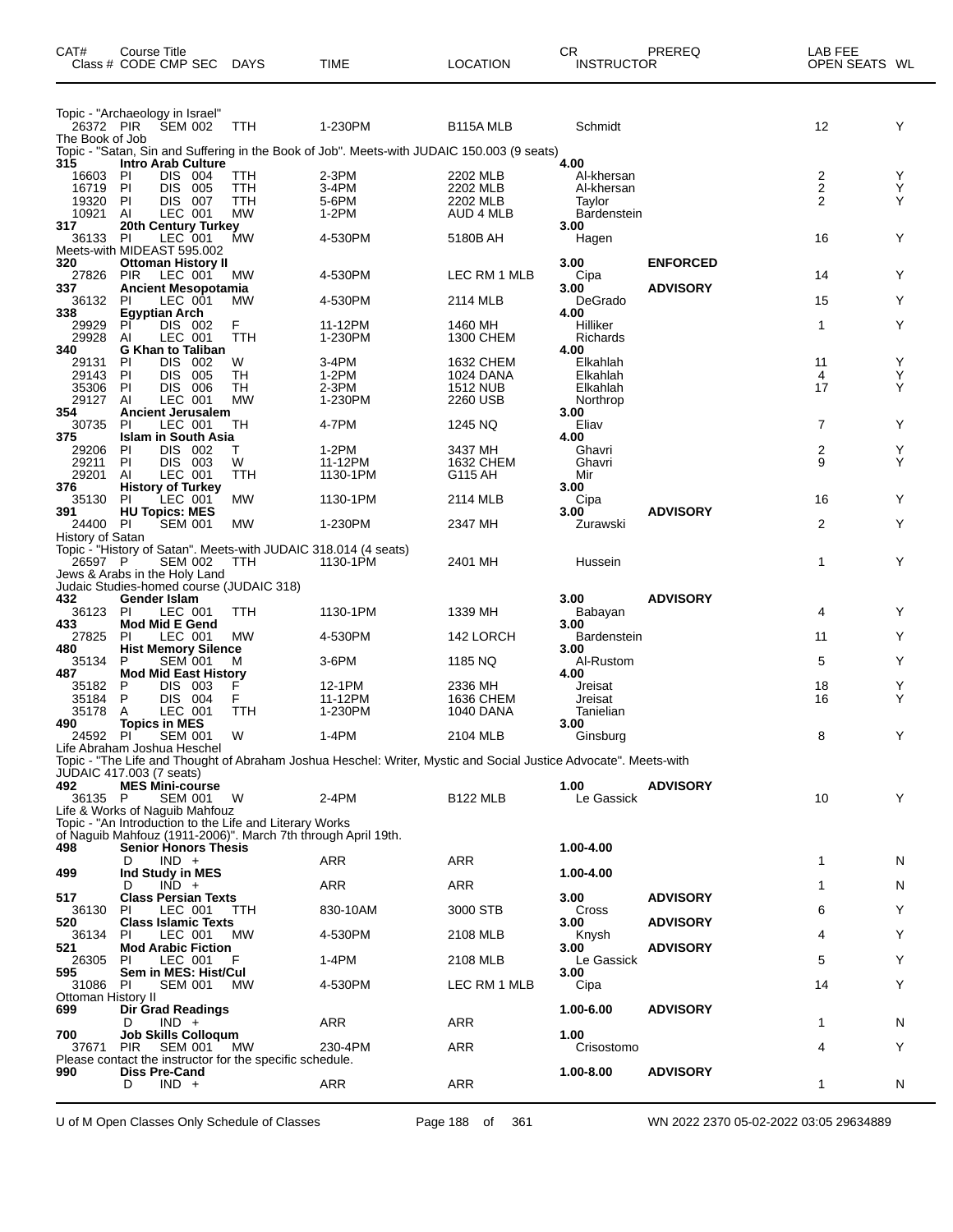| CAT#                | <b>Course Title</b><br>Class # CODE CMP SEC                                 | <b>DAYS</b>  | <b>TIME</b>                                                                                                      | <b>LOCATION</b> | CR.<br><b>INSTRUCTOR</b>        | PREREQ                             | LAB FEE<br>OPEN SEATS WL |   |
|---------------------|-----------------------------------------------------------------------------|--------------|------------------------------------------------------------------------------------------------------------------|-----------------|---------------------------------|------------------------------------|--------------------------|---|
| 995                 | <b>Dissertation Res</b><br>DR.<br>$IND +$                                   |              | <b>ARR</b>                                                                                                       | <b>ARR</b>      | 8.00                            | <b>ENFORCED</b>                    | 22                       | N |
|                     |                                                                             |              | <b>Persian Language (PERSIAN) Open Sections</b>                                                                  |                 |                                 |                                    |                          |   |
| 102<br>10916        | Elem Persian II<br><b>REC 001</b><br>-PI                                    | <b>MTWTH</b> | 9-10AM                                                                                                           | <b>B118 MLB</b> | 4.00<br>Aghaei                  | <b>ADVISORY</b>                    | 3                        | Y |
| 202<br>10919        | <b>Intermed Persian II</b><br><b>REC 001</b><br><b>PI</b>                   | <b>MTWTH</b> | 10-11AM                                                                                                          | 1303 MH         | 4.00<br>Aghaei<br>$1.00 - 4.00$ | <b>ADVISORY</b>                    | 2                        | Y |
| 499<br>505          | Ind Study in Persian<br>$IND +$<br>D<br><b>Persian Non-Fiction</b>          |              | <b>ARR</b>                                                                                                       | <b>ARR</b>      | 3.00                            | <b>ADVISORY</b>                    | 1                        | N |
| 36936<br>505        | LEC 001<br>PI<br><b>Persian Non-Fiction</b>                                 | W            | 330-5PM                                                                                                          | 3000 STB        | 3.00                            | <b>ADVISORY</b>                    | 8                        | Υ |
|                     | LEC 001<br>P                                                                | м            | 1-230PM<br>The instructor will arrange a mutually agreeable schedule of times/days with all registered students. | 4000 STB        | Aghaei                          |                                    | 8                        | Υ |
|                     |                                                                             |              | <b>Turkish Language (TURKISH) Open Sections</b>                                                                  |                 |                                 |                                    |                          |   |
| 102<br>10917        | Elem Turkish II<br><b>REC 001</b><br>PI                                     | <b>TH</b>    | 9-10AM                                                                                                           | <b>REMOTE</b>   | 4.00                            | <b>ADVISORY</b>                    | 3                        |   |
| 102                 | Elem Turkish II<br><b>REC 001</b>                                           | <b>MTW</b>   | 9-10AM                                                                                                           | 5000 STB        | 4.00<br>Sevinc                  | <b>ADVISORY</b>                    | 3                        |   |
| 202<br>10920        | <b>Intermed Turkish II</b><br><b>REC 001</b><br>PI                          | TH           | 10-11AM                                                                                                          | <b>REMOTE</b>   | 4.00                            | <b>ADVISORY</b>                    | $\overline{2}$           |   |
| 202                 | <b>Intermed Turkish II</b><br><b>REC 001</b><br>P                           | <b>MTW</b>   | 10-11AM                                                                                                          | 3000 STB        | 4.00<br>Sevinc                  | <b>ADVISORY</b><br><b>ADVISORY</b> | $\overline{2}$           | Y |
| 407<br>36925<br>499 | <b>Read Ottoman Turkish</b><br><b>SEM 001</b><br>PI<br>Ind Study in Turkish | <b>TTH</b>   | 4-530PM                                                                                                          | <b>ARR</b>      | 3.00<br>Hagen<br>1.00-4.00      |                                    | 5                        | Y |
| 504                 | $IND +$<br>D<br><b>Mod Turkish Readings</b>                                 |              | <b>ARR</b>                                                                                                       | <b>ARR</b>      | 3.00                            | <b>ADVISORY</b>                    | 1                        | N |
| 23834               | <b>REC 001</b><br><b>PI</b>                                                 | <b>MW</b>    | 1130-1PM                                                                                                         | 5000 STB        | Sevinc                          |                                    | 3                        | Y |

TBA means that the instructor will arrange a mutually agreeable schedule of times/days with all registered students.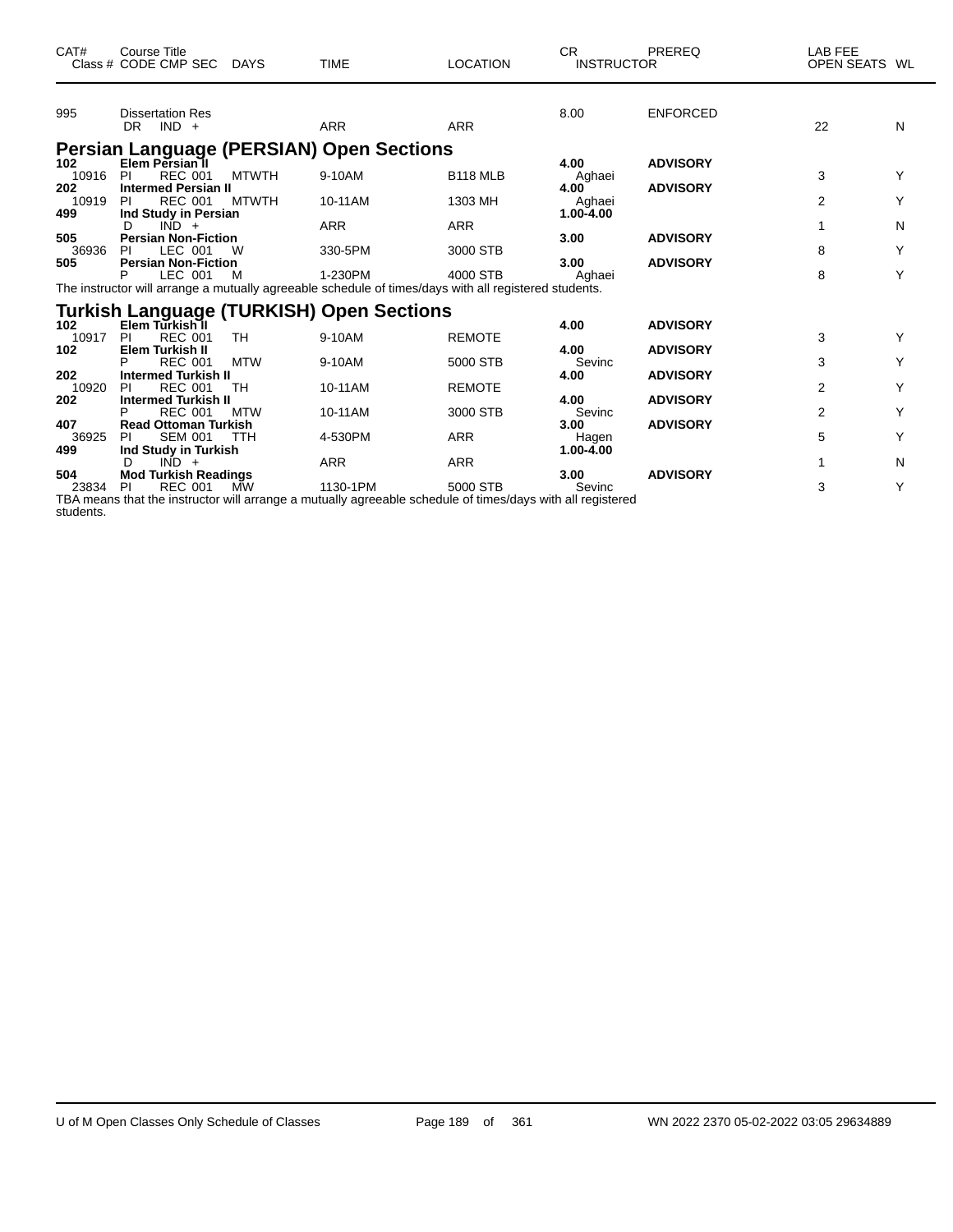| CAT#      | こourse Title |             |      |                 | CR                | PREREQ | LAB FEE           |    |
|-----------|--------------|-------------|------|-----------------|-------------------|--------|-------------------|----|
| Class $#$ | CODE CMP SEC | <b>DAYS</b> | TIME | <b>LOCATION</b> | <b>INSTRUCTOR</b> |        | <b>OPEN SEATS</b> | WL |
|           |              |             |      |                 |                   |        |                   |    |

#### **Molecular, Cellular, and Developmental Biology Molecular, Cellular and Developmental Biology (MCDB) Open Sections**

| 300                                   |                     | <b>Undergrad Research</b>                 |                                            |                                                                                                                   |                 | 1.00-3.00              | --FOR ADDITIONAL COURSES, PLEASE CHECK THE LISTINGS UNDER BIOLOGY AND EEB (ECOLOGY AND EVOLUTIONARY BIOLOGY).<br><b>ADVISORY</b> |                |   |
|---------------------------------------|---------------------|-------------------------------------------|--------------------------------------------|-------------------------------------------------------------------------------------------------------------------|-----------------|------------------------|----------------------------------------------------------------------------------------------------------------------------------|----------------|---|
|                                       |                     | $IND +$                                   |                                            | <b>ARR</b>                                                                                                        | <b>ARR</b>      |                        |                                                                                                                                  | 21             | N |
| 306                                   |                     | <b>Genetics Laboratory</b>                |                                            | 1-4PM                                                                                                             |                 | 3.00                   | <b>ADVISORY, ENFORCED</b>                                                                                                        | 80.00          |   |
| 10969 PIR                             |                     | LAB 003                                   | M                                          | Labs are closed to adding or swapping after the first lecture meeting. Students should attend the desired section | 3143 USB        | Venkatarangan          |                                                                                                                                  | 2              | Y |
| to request an override.               |                     |                                           |                                            |                                                                                                                   |                 |                        |                                                                                                                                  |                |   |
| 10970 PIR                             |                     | LAB 004 T                                 |                                            | 10-1PM                                                                                                            | 3131 USB        | Sabu                   |                                                                                                                                  | 1              | Y |
|                                       |                     |                                           |                                            | Labs are closed to adding or swapping after the first lecture meeting. Students should attend the desired section |                 |                        |                                                                                                                                  |                |   |
| to request an override.               |                     |                                           |                                            |                                                                                                                   |                 |                        |                                                                                                                                  |                |   |
| 18442 PIR                             |                     | LAB 005 T                                 |                                            | 10-1PM                                                                                                            | 3143 USB        | Muscott                |                                                                                                                                  | $\mathbf{1}$   | Y |
|                                       |                     |                                           |                                            | Labs are closed to adding or swapping after the first lecture meeting. Students should attend the desired section |                 |                        |                                                                                                                                  |                |   |
| to request an override.               |                     |                                           |                                            |                                                                                                                   |                 |                        |                                                                                                                                  |                |   |
|                                       |                     |                                           |                                            |                                                                                                                   |                 |                        | --LABORATORY SECTIONS BEGIN ON MONDAY, JAN. 10. PLACES MUST BE CLAIMED AT THE BEGINNING OF THE FIRST LAB MEETING.                |                |   |
|                                       |                     |                                           |                                            | THREE HOURS PER WEEK AT IRREGULAR TIMES WILL BE REQUIRED IN ADDITION TO THE SCHEDULED LABS.                       |                 |                        |                                                                                                                                  |                |   |
| 10967 AIR                             |                     | LEC 001                                   | - F                                        | 9-10AM                                                                                                            | 0420 CCCB       | Spillane               |                                                                                                                                  |                |   |
| 310                                   |                     | <b>Intro Biochemistry</b>                 |                                            |                                                                                                                   |                 | 4.00                   | <b>ADVISORY, ENFORCED</b>                                                                                                        |                |   |
| 16396                                 | <b>PIR</b>          | DIS 012                                   | F                                          | 10-1130AM                                                                                                         | 3230 USB        | Hawkins                |                                                                                                                                  | 1              | Y |
| 26393                                 | <b>PIR</b>          | DIS 020                                   | F                                          | 1-230PM                                                                                                           | 1423 EQ         | <b>Baudelaire</b>      |                                                                                                                                  | $\mathbf{1}$   | Y |
| 321                                   |                     | <b>Plant Physiol Lec</b>                  |                                            |                                                                                                                   |                 | 3.00<br>Li             | <b>ADVISORY, ENFORCED</b>                                                                                                        | 17             | Y |
| 23418<br>322                          | <b>PIR</b>          | LEC 001<br><b>Cell&amp;Molec Neurosci</b> | TTH                                        | 10-1130AM                                                                                                         | <b>1518 NUB</b> | 4.00                   | <b>ENFORCED</b>                                                                                                                  |                |   |
| 26008                                 | <b>PIR</b>          | DIS 004                                   | F                                          | 9-10AM                                                                                                            | 1628 CHEM       | Toth                   |                                                                                                                                  | 21             | Υ |
| 26009                                 | <b>PIR</b>          | DIS 005                                   | F                                          | 12-1PM                                                                                                            | 4151 USB        | <b>Balendran</b>       |                                                                                                                                  |                | Υ |
| 26010                                 | <b>PIR</b>          | DIS 006                                   | F                                          | 12-1PM                                                                                                            | <b>1567 NUB</b> | Toth                   |                                                                                                                                  | $\frac{2}{2}$  | Υ |
| 26012                                 | <b>PIR</b>          | <b>DIS 009</b>                            | F.                                         | $2-3PM$                                                                                                           | 2407 MH         | <b>Balendran</b>       |                                                                                                                                  | 17             | Υ |
| 26006                                 | <b>SIR</b>          | LEC 001                                   | <b>MW</b>                                  | 1-230PM                                                                                                           | 1400 CHEM       | Aton, Duan             |                                                                                                                                  |                |   |
| 360                                   |                     | Neurobio, Research                        |                                            |                                                                                                                   |                 | 2.00-3.00              | <b>ENFORCED</b>                                                                                                                  |                |   |
|                                       | IR.                 | $IND +$                                   |                                            | ARR                                                                                                               | ARR             |                        |                                                                                                                                  | 23             | N |
| 400                                   |                     | <b>Advanced Research</b>                  |                                            |                                                                                                                   |                 | 1.00-3.00              | <b>ADVISORY, ENFORCED</b>                                                                                                        |                |   |
|                                       | IR.                 | $IND +$                                   |                                            | ARR                                                                                                               | <b>ARR</b>      |                        |                                                                                                                                  | 24             | N |
| 401                                   |                     | <b>Advanced Topics</b>                    |                                            |                                                                                                                   |                 | 3.00                   | <b>ADVISORY</b>                                                                                                                  |                |   |
| 35556 PI                              |                     | LEC 002                                   | MWF                                        | 9-10AM                                                                                                            | 2520 NUB        | Clark                  |                                                                                                                                  | 5              | Y |
| The Molecular Bio of Biotech          |                     |                                           |                                            |                                                                                                                   |                 |                        |                                                                                                                                  |                |   |
| 420                                   |                     | <b>Struct Bio: Arc Life</b>               |                                            |                                                                                                                   |                 | 3.00                   | <b>ADVISORY</b>                                                                                                                  |                |   |
| 28157<br>422                          | P                   | LEC 001<br><b>Brain Development</b>       | <b>TTH</b>                                 | 10-1130AM                                                                                                         | G378 DENT       | Keane<br>3.00          | <b>ENFORCED</b>                                                                                                                  | 10             | Y |
|                                       |                     | 19976 PIR LEC 001                         | MWF                                        | 11-12PM                                                                                                           | AUD 4 MLB       | Clowney, Collins       |                                                                                                                                  | 125            | Y |
|                                       |                     |                                           | Introduction to Developmental Neurobiology |                                                                                                                   |                 |                        |                                                                                                                                  |                |   |
| 426                                   |                     | <b>Molec Endocrinology</b>                |                                            |                                                                                                                   |                 | 3.00                   | <b>ENFORCED</b>                                                                                                                  |                |   |
| 29649                                 | <b>PIR</b>          | LEC 001                                   | TTH                                        | 230-4PM                                                                                                           | 1250 USB        | Duan                   |                                                                                                                                  | $\overline{7}$ | Y |
| 428                                   | <b>Cell Biology</b> |                                           |                                            |                                                                                                                   |                 | 4.00                   | <b>ENFORCED</b>                                                                                                                  |                |   |
| 10985                                 | <b>PIR</b>          | DIS 004                                   | Т                                          | 230-4PM                                                                                                           | 1509 NUB        | Chen                   |                                                                                                                                  | 4              | Υ |
| 10986                                 | <b>PIR</b>          | DIS 005                                   | Τ                                          | 4-530PM                                                                                                           | 1509 NUB        | Chen                   |                                                                                                                                  | 8              | Υ |
| 10987                                 | <b>PIR</b>          | DIS 006                                   | м                                          | 230-4PM                                                                                                           | 2062 PALM       | Zang                   |                                                                                                                                  | 4              | Y |
| 10982 AIR                             |                     | LEC 001                                   | <b>MWF</b>                                 | 10-11AM                                                                                                           | 1210 CHEM       | DeSantis, Li           |                                                                                                                                  |                |   |
|                                       |                     |                                           |                                            | EVENING EXAMS WILL BE GIVEN Mon Jan 31, 6-8 pm; Thurs Feb 24 6-8 pm; and Wed Mar 30, 6-8 pm.                      |                 |                        |                                                                                                                                  |                |   |
| 429                                   |                     | <b>Cell&amp;Molec Biol Lab</b>            |                                            |                                                                                                                   |                 | 3.00                   | <b>ADVISORY, ENFORCED</b>                                                                                                        | 150.00         |   |
| 10991                                 | <b>PIR</b>          | LAB 003                                   | <b>TTH</b>                                 | 2-5PM                                                                                                             | 3130 USB        | Nightingale            |                                                                                                                                  | 1              | Y |
| 10989                                 | AIR                 | LEC 001<br><b>Molec Bio of Plants</b>     | F                                          | 11-12PM                                                                                                           | 1230 USB        | Archbold               |                                                                                                                                  |                |   |
| 430<br>35552                          | <b>PIR</b>          | LEC 001                                   | TTH                                        | 10-1130AM                                                                                                         | 1033 DENT       | 3.00<br>Nielsen        | <b>ENFORCED</b>                                                                                                                  | 25             | Y |
| 441                                   |                     | <b>Cell Bio &amp; Disease</b>             |                                            |                                                                                                                   |                 | 3.00                   | <b>ADVISORY</b>                                                                                                                  |                |   |
| 36322                                 | PI                  | LEC 001                                   | TTH                                        | 230-4PM                                                                                                           | 3333 MH         | Wang                   |                                                                                                                                  | 10             | Y |
| 460                                   |                     | <b>Adv Neuro Research</b>                 |                                            |                                                                                                                   |                 | $2.00 - 3.00$          | <b>ENFORCED</b>                                                                                                                  |                |   |
|                                       | IR                  | $IND +$                                   |                                            | <b>ARR</b>                                                                                                        | ARR             |                        |                                                                                                                                  | 24             | N |
| 461                                   |                     | <b>Neuro Senior Thesis</b>                |                                            |                                                                                                                   |                 | 1.00                   |                                                                                                                                  |                |   |
|                                       |                     | $IND +$                                   |                                            | ARR                                                                                                               | ARR             |                        |                                                                                                                                  | 1              | N |
| 494                                   |                     | <b>Teaching Col Science</b>               |                                            |                                                                                                                   |                 | 2.00                   | <b>ADVISORY</b>                                                                                                                  |                |   |
| 21204                                 | PI.                 | LEC 001                                   | <b>TTH</b>                                 | 10-11AM                                                                                                           | 3163 USB        | Kurdziel               |                                                                                                                                  | 1              | Υ |
| 499                                   |                     | <b>Research Ethics-Bio</b>                |                                            |                                                                                                                   |                 | 1.00                   | <b>ADVISORY</b>                                                                                                                  |                |   |
| 23509                                 | <b>PI</b>           | <b>SEM 001</b>                            | F                                          | $2-4PM$                                                                                                           | 4152 USB        | Jakob                  |                                                                                                                                  | 2              | Y |
|                                       |                     |                                           |                                            | The first meeting of MCDB/EEB 499 will be held on January 14, 2022.                                               |                 |                        |                                                                                                                                  |                |   |
| 528                                   |                     | <b>Exp Cell Biology</b>                   |                                            |                                                                                                                   |                 | 4.00                   | <b>ADVISORY</b>                                                                                                                  |                |   |
| 30895<br>30894                        | PD.<br>SD           | DIS 002                                   | W<br>MWF                                   | 1130-1PM<br>10-11AM                                                                                               | 2062 PALM       | Miller<br>DeSantis, Li |                                                                                                                                  | 5              | Y |
| 600                                   |                     | LEC 001<br><b>Topics in MCDB</b>          |                                            |                                                                                                                   | 1210 CHEM       | 1.00                   | <b>ENFORCED</b>                                                                                                                  |                |   |
| 26016 PIR                             |                     | <b>SEM 001</b>                            | м                                          | 4-5PM                                                                                                             | <b>ARR</b>      | Csankovszki            |                                                                                                                                  | 16             | N |
| Gene Regulation                       |                     |                                           |                                            |                                                                                                                   |                 |                        |                                                                                                                                  |                |   |
| 31318 PIR                             |                     | <b>SEM 002</b>                            | F                                          | 1-2PM                                                                                                             | ARR             | Chang                  |                                                                                                                                  | 20             | N |
| Intracellular Membranes               |                     |                                           |                                            |                                                                                                                   |                 |                        |                                                                                                                                  |                |   |
| 31329 PIR                             |                     | <b>SEM 003</b>                            | W                                          | 12-1PM                                                                                                            | ARR             | Stockbridge            |                                                                                                                                  | 18             | N |
| Membrane protein struct&funct         |                     |                                           |                                            |                                                                                                                   |                 |                        |                                                                                                                                  |                |   |
| MCDB 600.003 will be held in 3150 BSB |                     |                                           |                                            |                                                                                                                   |                 |                        |                                                                                                                                  |                |   |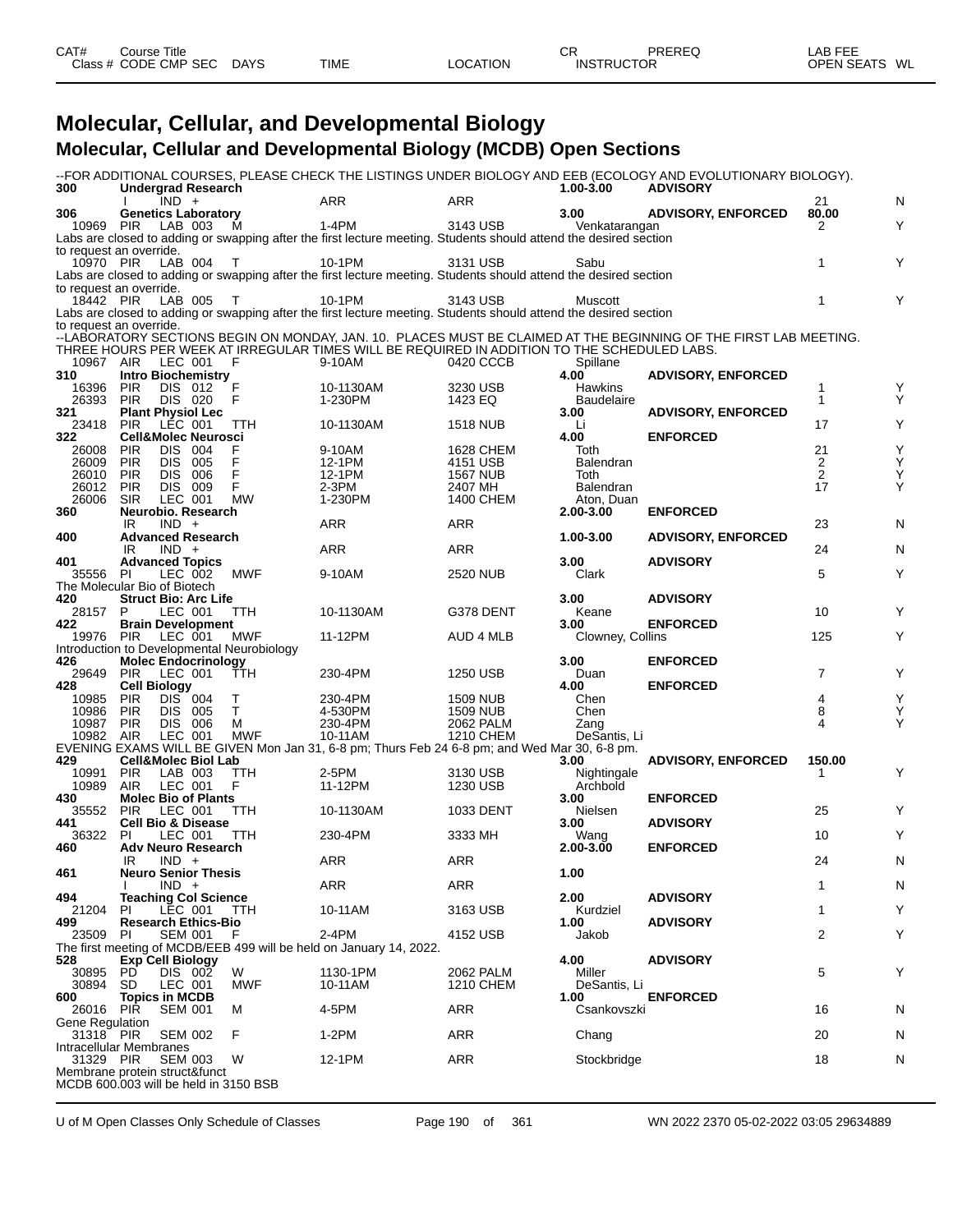| CAT#                          | Course Title<br>Class # CODE CMP SEC DAYS |         | <b>TIME</b> | LOCATION   | СR<br><b>INSTRUCTOR</b> | PREREQ                             | LAB FEE<br>OPEN SEATS WL |   |
|-------------------------------|-------------------------------------------|---------|-------------|------------|-------------------------|------------------------------------|--------------------------|---|
| 31359<br>Microbial Physiology | <b>PIR</b>                                | SEM 005 | 930-1030AM  | <b>ARR</b> | Vecchiarelli            |                                    | 15                       | N |
| 700<br>995                    | <b>Advanced Studies</b><br>Diss-Cand      | $IND +$ | <b>ARR</b>  | <b>ARR</b> | $1.00 - 8.00$<br>8.00   | <b>ADVISORY</b><br><b>ENFORCED</b> | 23                       | N |
|                               | R                                         | $IND +$ | ARR         | <b>ARR</b> |                         |                                    | 23                       | Ν |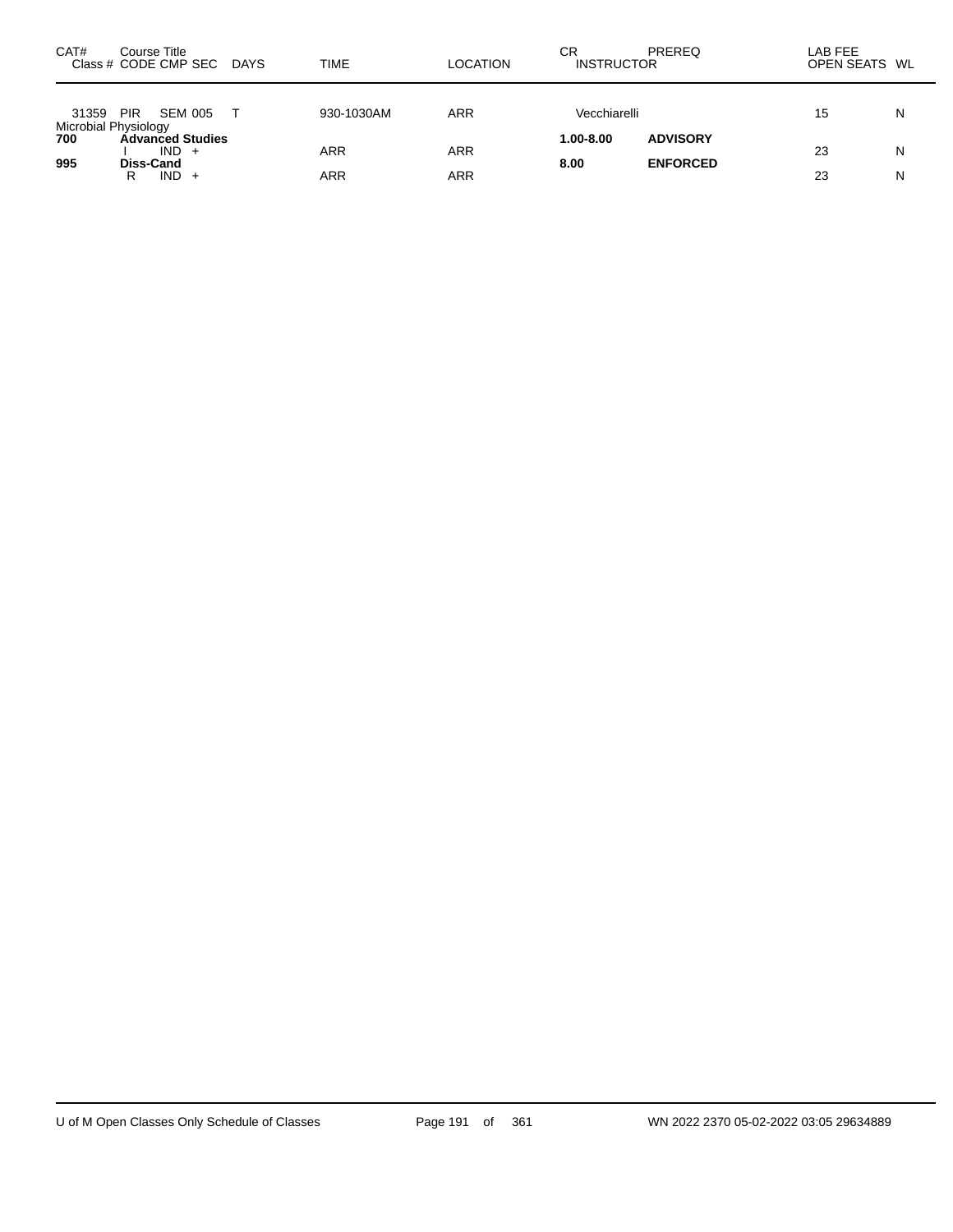| CAT#<br>Title<br>Course |             |             |                | СR | PREREC<br>⊌∟ו     | $\lambda$ . $\Gamma$<br>----<br>∟AB I |
|-------------------------|-------------|-------------|----------------|----|-------------------|---------------------------------------|
| Class # CODE CMP SEC    | <b>DAYS</b> | <b>TIME</b> | <b>OCATION</b> |    | <b>INSTRUCTOR</b> | WL<br><b>OPEN SEATS</b>               |

### **Organizational Studies Organizational Studies (ORGSTUDY) Open Sections 201 Leadership 4.00**

| 201                            |                | Leadership                   |     |            |            |                 | 4.00                |                         |                |   |
|--------------------------------|----------------|------------------------------|-----|------------|------------|-----------------|---------------------|-------------------------|----------------|---|
| 30045                          | <b>PR</b>      | DIS <sup>-</sup>             | 003 | <b>TH</b>  | $3-4PM$    | 1437 MH         | Sweetman, Coleman   |                         |                | Υ |
| 30043                          | A              | LEC 001                      |     | <b>TTH</b> | 10-1130AM  | 0460 CCCB       | Sweetman            |                         |                |   |
| 208                            |                | <b>Bus &amp; the Environ</b> |     |            |            |                 | 3.00                |                         |                |   |
| 22009                          | PR.            | DIS.                         | 002 | TН         | 9-10AM     | 855 WEISER      |                     | Soderstrom, Brinkerhoff | 2              |   |
| 22010                          | P <sub>R</sub> | <b>DIS</b>                   | 003 | TН         | 9-10AM     | <b>1567 NUB</b> | Soderstrom, Agarwal |                         | 6              | Υ |
| 22011                          | <b>PR</b>      | <b>DIS</b>                   | 004 | TН         | 10-11AM    | 2114 MLB        | Soderstrom, Watts   |                         |                | Υ |
| 22618                          | P <sub>R</sub> | <b>DIS</b>                   | 005 | TН         | 11-12PM    | 4212 SEB        | Soderstrom, Agarwal |                         |                | Υ |
| 23107                          | <b>PR</b>      | <b>DIS</b>                   | 006 | TH         | 12-1PM     | 855 WEISER      | Soderstrom, Watts   |                         |                | Υ |
| 23619                          | P <sub>R</sub> | <b>DIS</b>                   | 007 | TН         | 1-2PM      | B770 SSWB       |                     | Soderstrom, Brinkerhoff |                | Υ |
| 24495                          | <b>PR</b>      | <b>DIS</b>                   | 008 | TН         | $2-3PM$    | 1636 CHEM       | Soderstrom, Watts   |                         |                | Υ |
| 24713                          | <b>PR</b>      | <b>DIS</b>                   | 009 | TН         | 3-4PM      | <b>2504 NUB</b> |                     | Soderstrom, Brinkerhoff |                | Υ |
| 24714                          | <b>PR</b>      | <b>DIS</b>                   | 010 |            | 10-11AM    | 855 WEISER      | Soderstrom, Agarwal |                         | 6              | Υ |
| 28311                          | P <sub>R</sub> | <b>DIS</b>                   | 011 |            | 11-12PM    | 855 WEISER      | Soderstrom, Rojas   |                         | $\overline{2}$ | Υ |
| 37372                          | <b>PDR</b>     | <b>DIS</b>                   | 012 |            | 11-12PM    | ARR             | Soderstrom          |                         | 25             | Υ |
| 37373                          | P <sub>R</sub> | <b>DIS</b>                   | 013 |            | 12-1PM     | 855 WEISER      | Soderstrom, Rojas   |                         | $\overline{2}$ | Y |
| 22008                          | A              | LEC 001                      |     | <b>MW</b>  | 9-10AM     | 1420 CCCB       | Soderstrom          |                         |                |   |
| 440                            |                | <b>Orgs in Dev World</b>     |     |            |            |                 | 3.00                |                         |                |   |
| 36487                          | P R            | <b>SEM 001</b>               |     | <b>MW</b>  | 10-1130AM  | 855 WEISER      | Samford             |                         | $\overline{2}$ | N |
| 445                            |                | <b>Org Culture</b>           |     |            |            |                 | 3.00                | <b>ENFORCED</b>         |                |   |
| 37343                          | P <sub>R</sub> | <b>SEM 001</b>               |     | <b>TTH</b> | 4-530PM    | 855 WEISER      | Fein                |                         | 4              | N |
| 490                            |                | <b>Adv Research Team</b>     |     |            |            |                 | 1.00-4.00           | <b>ADVISORY</b>         |                |   |
| 27977                          | <b>PIR</b>     | LAB 001                      |     | <b>MW</b>  | 4-530PM    | 855 WEISER      | Samford             |                         | 4              | Υ |
| Coop Ent in Changing Glob Econ |                |                              |     |            |            |                 |                     |                         |                |   |
| 495                            |                | <b>Special Topics</b>        |     |            |            |                 | 3.00                |                         |                |   |
| 36492                          | PR.            | <b>SEM 001</b>               |     | TTH        | 10-1130AM  | 855 WEISER      | Camp                |                         | 7              | Y |
| Racial Disparities in Policing |                |                              |     |            |            |                 |                     |                         |                |   |
| 498                            |                | <b>Sr Honors Res II</b>      |     |            |            |                 | 3.00-4.00           | <b>ADVISORY</b>         |                |   |
|                                | D              | $IND +$                      |     |            | <b>ARR</b> | <b>ARR</b>      |                     |                         | 23             | N |
| 499                            |                | <b>Independent Study</b>     |     |            |            |                 | 1.00-4.00           |                         |                |   |
|                                |                | $IND +$                      |     |            | <b>ARR</b> | ARR             |                     |                         | 24             | N |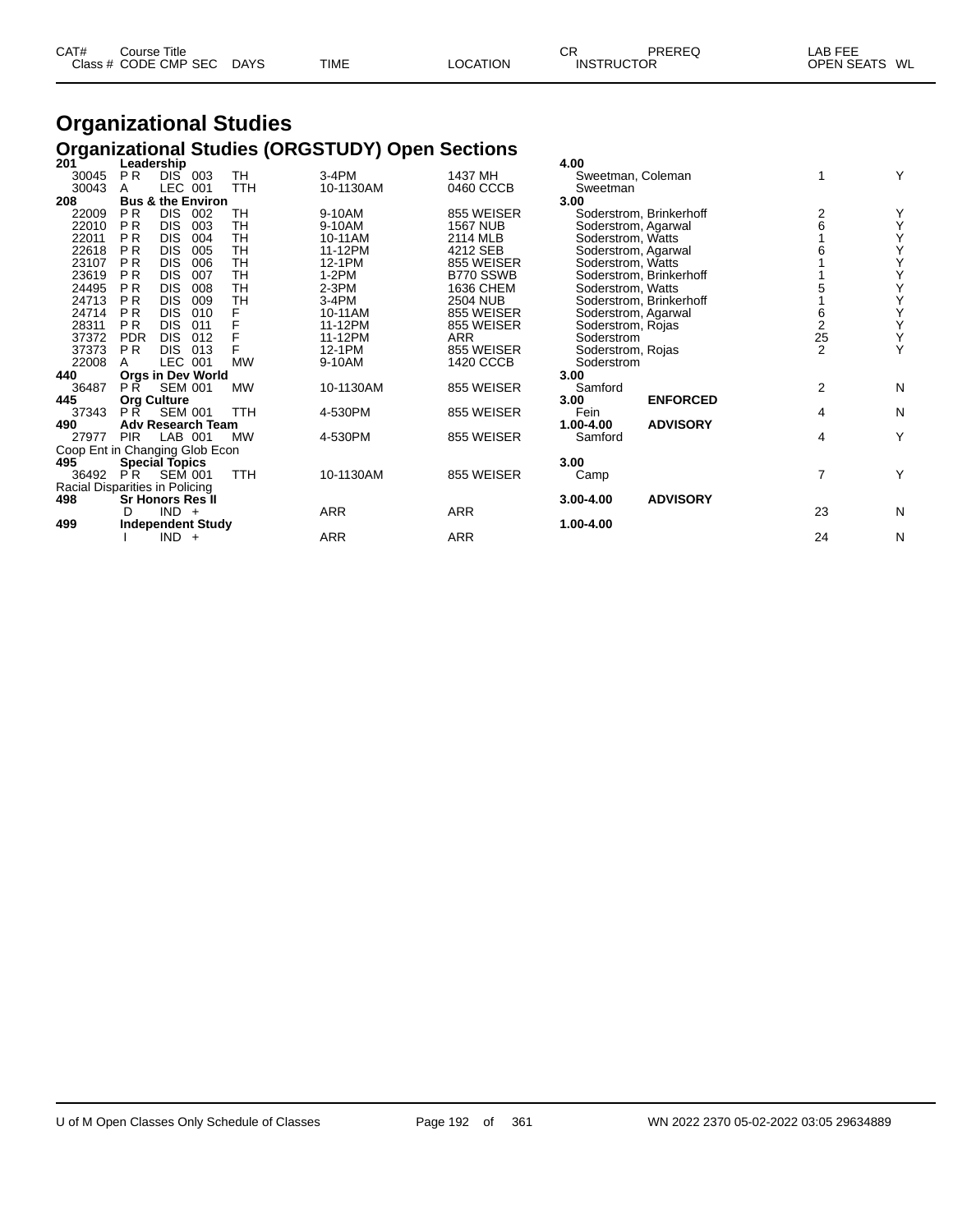| CAT# | Course Title              |             |          | ∼⊏<br>UN          | PREREQ | _AB FEE       |  |
|------|---------------------------|-------------|----------|-------------------|--------|---------------|--|
|      | Class # CODE CMP SEC DAYS | <b>TIME</b> | LOCATION | <b>INSTRUCTOR</b> |        | OPEN SEATS WL |  |

#### **Philosophy Department Philosophy (PHIL) Open Sections**

| 101      | Intro to Phil               |           |           |                 | 4.00               |                 |                         |        |
|----------|-----------------------------|-----------|-----------|-----------------|--------------------|-----------------|-------------------------|--------|
| 27575    | P<br>DIS 009                | TTH       | 12-1PM    | 1359 MH         | Ibrahim            |                 | 2                       | Υ      |
| 26465    | LEC 001<br>Α                | TTH       | 9-10AM    | AUD C AH        | Moss               |                 |                         |        |
| 110      | Intro to Ethics             |           |           |                 | 4.00               |                 |                         |        |
| 36682    | LEC 001<br>Α                | MW        | $3-4PM$   | 0460 CCCB       | Edmonds            |                 |                         |        |
| 36693    | P<br>DIS.<br>012            | TН        | 3-5PM     | <b>1508 NUB</b> | Sculco             |                 | 2                       | Υ      |
| 36695    | P<br>014<br>DIS.            | F.        | 11-1PM    | G160 AH         | Sculco             |                 | $\mathbf{1}$            | Y      |
| 36683    | LEC 002<br>A                | <b>MW</b> | $3-4PM$   | 0460 CCCB       | Edmonds            |                 |                         |        |
| 250      | <b>Changing the World</b>   |           |           |                 | 3.00               |                 |                         |        |
| 30229    | ΡR<br><b>DIS</b><br>006     | W         | 5-6PM     | G127 AH         | Buday              |                 | $\overline{\mathbf{c}}$ | Υ      |
| 30231    | <b>DIS</b><br>008<br>ΡR     | W         | 4-5PM     | 1628 CHEM       | Buday              |                 | $\mathbf{1}$            | Υ      |
| 27935    | LEC 002<br>A                | <b>MW</b> | $1-2PM$   | AUD B AH        | Manley             |                 |                         |        |
| 275      | <b>Moral Puzzles</b>        |           |           |                 | 4.00               |                 |                         |        |
| 36704    | P<br>DIS 002                | ттн       | 11-12PM   | 1449 MH         | Hoskins            |                 | 1                       | Υ      |
| 36705    | P<br>DIS 003                | TTH       | 3-4PM     | 3755 SPH1       | Hoskins            |                 | $\overline{2}$          | Y      |
| 36703    | LEC 001<br>A                | TTH       | 10-11AM   | 3600 SKB        | Buss               |                 |                         |        |
| 289      | <b>Descartes to Kant</b>    |           |           |                 | 4.00               |                 |                         |        |
| 36708    | P<br>DIS 003                | F         | 11-12PM   | 2070 SKB        | Costello           |                 | $\mathbf 1$             | Υ      |
| 36706    | LEC 001<br>A                | TTH       | 1-230PM   | 1449 MH         | Sethi              |                 |                         |        |
| 297      | Honors-Intro                |           |           |                 | 3.00               | <b>ADVISORY</b> |                         |        |
| 37534    | LEC 001<br>P                | TTH       | 4-530PM   | G311 DENT       | Sethi              |                 | 3                       | Υ      |
| 305      | <b>Intro Formal Meth</b>    |           |           |                 | 4.00               |                 |                         |        |
| 36711    | P<br>DIS 002                | TН        | 5-6PM     | 3401 MH         | Rapstine           |                 | 4                       | Υ      |
| 36712    | P<br>DIS 003                | F.        | 10-11AM   | 1401 MH         | Rapstine           |                 | 1                       | Υ      |
| 36710    | LEC 001<br>A                | TTH       | 230-4PM   | 1401 MH         | Weatherson         |                 |                         |        |
| 340      | <b>Mind &amp; Machine</b>   |           |           |                 | 4.00               |                 |                         |        |
|          |                             |           |           |                 |                    |                 |                         |        |
| 26245    | P<br><b>DIS</b><br>005      | F         | $1-2PM$   | G026 TISCH      | Geiringer          |                 | 1                       | Υ<br>Y |
| 36715    | P<br>DIS 008                | TН        | 10-11AM   | 1512 NUB        | Beckman            |                 | 1                       |        |
| 23702    | A<br>LEC 001                | <b>MW</b> | 10-1130AM | AUD B AH        | Swanson            |                 |                         |        |
| 345      | Language & Mind             |           |           |                 | 4.00               | <b>ENFORCED</b> |                         |        |
| 27608    | ΡR<br><b>DIS</b><br>002     | W         | 4-5PM     | G168 AH         | Harrison           |                 | $\frac{2}{2}$           | Υ      |
| 36717    | P R<br>DIS 003              | W         | $3-4PM$   | G160 AH         | Harrison           |                 |                         | Υ      |
| 27607    | AR.<br>LEC 001              | <b>MW</b> | 1130-1PM  | 1427 MH         | Joyce              |                 |                         |        |
| 361      | <b>Ethics</b>               |           |           |                 | 4.00               | <b>ENFORCED</b> |                         |        |
| 31401    | P R<br><b>DIS 005</b>       | WF        | 11-12PM   | <b>1512 NUB</b> | Craven             |                 | 2                       | Υ      |
| 27652    | A R<br>LEC 001              | TTH       | 12-1PM    | 296 WEISER      | Lowe               |                 |                         |        |
| 367      | 19th C Politics             |           |           |                 | 4.00               | <b>ENFORCED</b> |                         |        |
| 36719    | P R<br>DIS.<br>002          | MW        | 11-12PM   | G127 AH         | Sottil de Aguinaga |                 | 1                       | Υ      |
| 36720    | ΡR<br><b>DIS</b><br>- 003   | <b>MW</b> | 4-5PM     | 1460 MH         | Sottil de Aguinaga |                 | 3                       | Y      |
| 36718    | AR.<br>LEC 001              | MW        | 9-10AM    | 3330 MH         | Anderson           |                 |                         |        |
| 375      | <b>Nietzsche</b>            |           |           |                 | 3.00               |                 |                         |        |
| 36721    | LEC 001<br>P                | <b>MW</b> | 1-230PM   | 2407 MH         | Lormand            |                 | 7                       | Υ      |
| 376      | <b>Environmental Ethics</b> |           |           |                 | 3.00               |                 |                         |        |
| 21742    | P<br>DIS.<br>002            | F         | 11-12PM   | 1046 DANA       | Bouma, Tomson      |                 | 1                       | Υ      |
| 21743    | P<br><b>DIS</b><br>003      | TН        | 4-5PM     | 3556 DANA       | Bouma, Tomson      |                 | 1                       | Υ      |
| 21744    | P<br>004<br>DIS.            | TН        | 6-7PM     | 3556 DANA       | Bouma, Tomson      |                 | 1                       | Y      |
| 21741    | LEC 001<br>A                | TTH       | 10-1130AM | 1040 DANA       | Bouma              |                 |                         |        |
| 393      | Post-Aristotelian           |           |           |                 | 3.00               |                 |                         |        |
| 36722    | P<br>REC 001                | MW        | 230-4PM   | 2271 AH         | Caston             |                 | 4                       | Υ      |
| 397      | <b>Topics Philosophy</b>    |           |           |                 | 3.00               | <b>ADVISORY</b> |                         |        |
| 36723    | P<br>LEC 001                | TTH       | 1130-1PM  | <b>1508 NUB</b> |                    |                 | 14                      | Υ      |
|          |                             |           |           |                 | Nawar Marrodan     | <b>ADVISORY</b> |                         |        |
| 399      | <b>Independent Studies</b>  |           |           |                 | 1.00-4.00          |                 | 23                      |        |
|          | $IND +$                     |           | ARR       | ARR             |                    |                 |                         | N      |
| 409      | <b>Phil of Language</b>     |           |           |                 | 3.00               | <b>ADVISORY</b> |                         |        |
| 36724    | P<br>LEC 001                | MW        | 1-230PM   | 2271 AH         | Swanson            |                 | 5                       | Υ      |
| 429      | <b>Ethical Analysis</b>     |           |           |                 | 3.00               | <b>ENFORCED</b> |                         |        |
| 36726    | <b>PR LEC 001</b>           | <b>MW</b> | 10-1130AM | 2271 AH         | Railton            |                 | 1                       | Y      |
| 450      | <b>Phil Cognition</b>       |           |           |                 | 3.00               | <b>ADVISORY</b> |                         |        |
| 27651    | LEC 001<br>P                | <b>MW</b> | 4-530PM   | 3347 MH         | Lormand            |                 | 5                       | Υ      |
| 499      | <b>Senior Honors</b>        |           |           |                 | 3.00               | <b>ADVISORY</b> |                         |        |
|          | $IND +$                     |           | ARR       | ARR             |                    |                 | 24                      | N      |
| 511      | <b>Phil Social Science</b>  |           |           |                 | 3.00               | <b>ADVISORY</b> |                         |        |
| 29263    | <b>SEM 001</b><br>P         | м         | 6-9PM     | 4155 LSA        | Little             |                 | $\overline{c}$          | Υ      |
| 590      | <b>Grad Intensive Study</b> |           |           |                 | 1.00-3.00          |                 |                         |        |
| 28612    | <b>PIR</b><br>DIS 006       | TН        | 9-10AM    | 1164 AH         |                    |                 | 10                      | Υ      |
| 24043    | <b>PIR</b><br>DIS 011       | F         | 8-9AM     | 1164 AH         |                    |                 | 15                      | N      |
| 28751    | DIS 052<br>PL               |           | ARR       | ARR             |                    |                 | 25                      | N      |
| 596      | <b>Reading Course</b>       |           |           |                 | 3.00               | <b>ADVISORY</b> |                         |        |
|          | $\overline{IND}$ +          |           | ARR       | ARR             |                    |                 | 24                      | N      |
| 599      | <b>Doss Reading</b>         |           |           |                 | 3.00               | <b>ADVISORY</b> |                         |        |
|          | $IND +$                     |           | ARR       | ARR             |                    |                 | 24                      | N      |
| 610      | <b>Sem Hist of Phil</b>     |           |           |                 | 3.00               | <b>ADVISORY</b> |                         |        |
| 29603 PR | SEM 001                     | TН        | 5-730PM   | 2271 AH         | Nawar Marrodan     |                 | 12                      | N      |
|          | Fate, Freedom, & Necessity  |           |           |                 |                    |                 |                         |        |
| 611      | <b>Sem Current Philos</b>   |           |           |                 | 3.00               | <b>ADVISORY</b> |                         |        |
|          |                             |           |           |                 |                    |                 |                         |        |

U of M Open Classes Only Schedule of Classes Page 193 of 361 WN 2022 2370 05-02-2022 03:05 29634889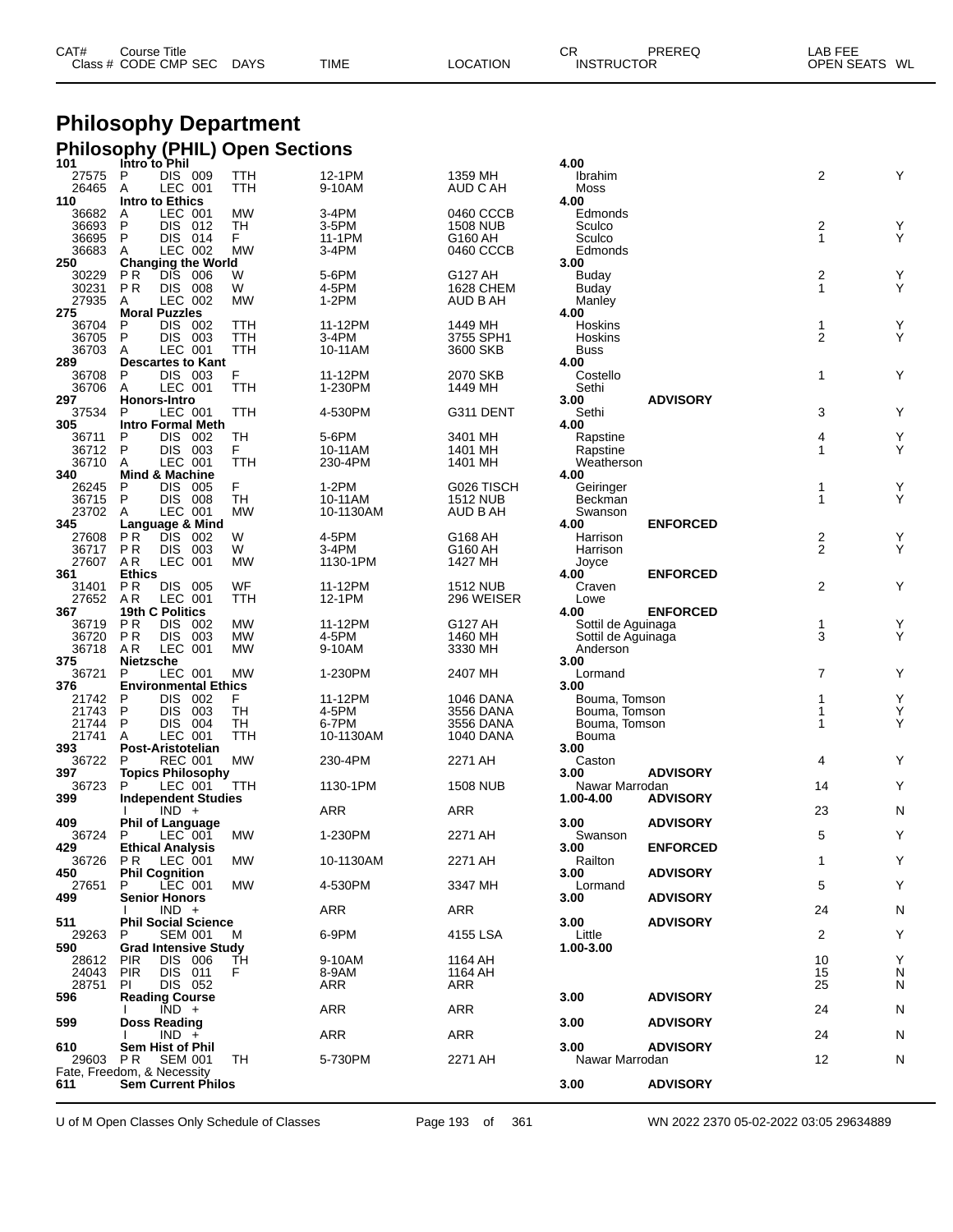| CAT#                                         | Course Title          | Class # CODE CMP SEC                      | <b>DAYS</b> | <b>TIME</b>                                                   | LOCATION   | CR.<br><b>INSTRUCTOR</b> | <b>PREREQ</b>             | LAB FEE<br><b>OPEN SEATS</b> | WL           |
|----------------------------------------------|-----------------------|-------------------------------------------|-------------|---------------------------------------------------------------|------------|--------------------------|---------------------------|------------------------------|--------------|
|                                              |                       |                                           |             |                                                               |            |                          |                           |                              |              |
| 37113                                        | P R                   | <b>SEM 001</b>                            | М           | 4-630PM                                                       | 2271 AH    | Joyce                    |                           | 10                           |              |
| Intro to Formal Epistemology<br>619<br>37048 | <b>PR</b>             | <b>Continental Phil</b><br><b>SEM 001</b> | F           | 11-130PM                                                      | 1164 AH    | 3.00<br><b>Buss</b>      | <b>ADVISORY</b>           | 6                            | $\checkmark$ |
| Existentialism Past & Present<br>990         |                       | Diss-Precand                              |             |                                                               |            | 1.00-8.00                | <b>ADVISORY</b>           |                              |              |
|                                              |                       | <b>IND</b><br>$+$                         |             | <b>ARR</b>                                                    | <b>ARR</b> |                          |                           | 25                           | N            |
| 995                                          | <b>Diss-Cand</b><br>R | <b>IND</b><br>$+$                         |             | <b>ARR</b>                                                    | <b>ARR</b> | 8.00                     | <b>ENFORCED</b>           | 23                           | N            |
|                                              |                       |                                           |             | <b>Philosophy, Politics and Economics (PPE) Open Sections</b> |            |                          |                           |                              |              |
| 300                                          |                       | Intro <sup>Foli</sup> Econ                |             |                                                               |            | 4.00                     | <b>ADVISORY</b>           |                              |              |
| 20932                                        | P                     | DIS.<br>002                               | TTH         | 11-12PM                                                       | 2271 AH    | De Font Reaulx           |                           |                              |              |
| 21200                                        | P                     | <b>DIS</b><br>003                         | TTH         | 12-1PM                                                        | 2271 AH    | De Font Reaulx           |                           |                              |              |
| 20931                                        | A                     | LEC 001                                   | TTH         | 9-10AM                                                        | 1427 MH    | Lowe                     |                           |                              |              |
| 400                                          |                       | <b>Political Economy</b>                  |             |                                                               |            | 3.00                     | <b>ADVISORY, ENFORCED</b> |                              |              |
| Liberalism                                   |                       |                                           |             |                                                               |            |                          |                           |                              | $\checkmark$ |
| 23628                                        | <b>PR</b>             | <b>SEM 001</b>                            | <b>MW</b>   | 4-530PM                                                       | 2407 MH    | Davis                    |                           | 10                           |              |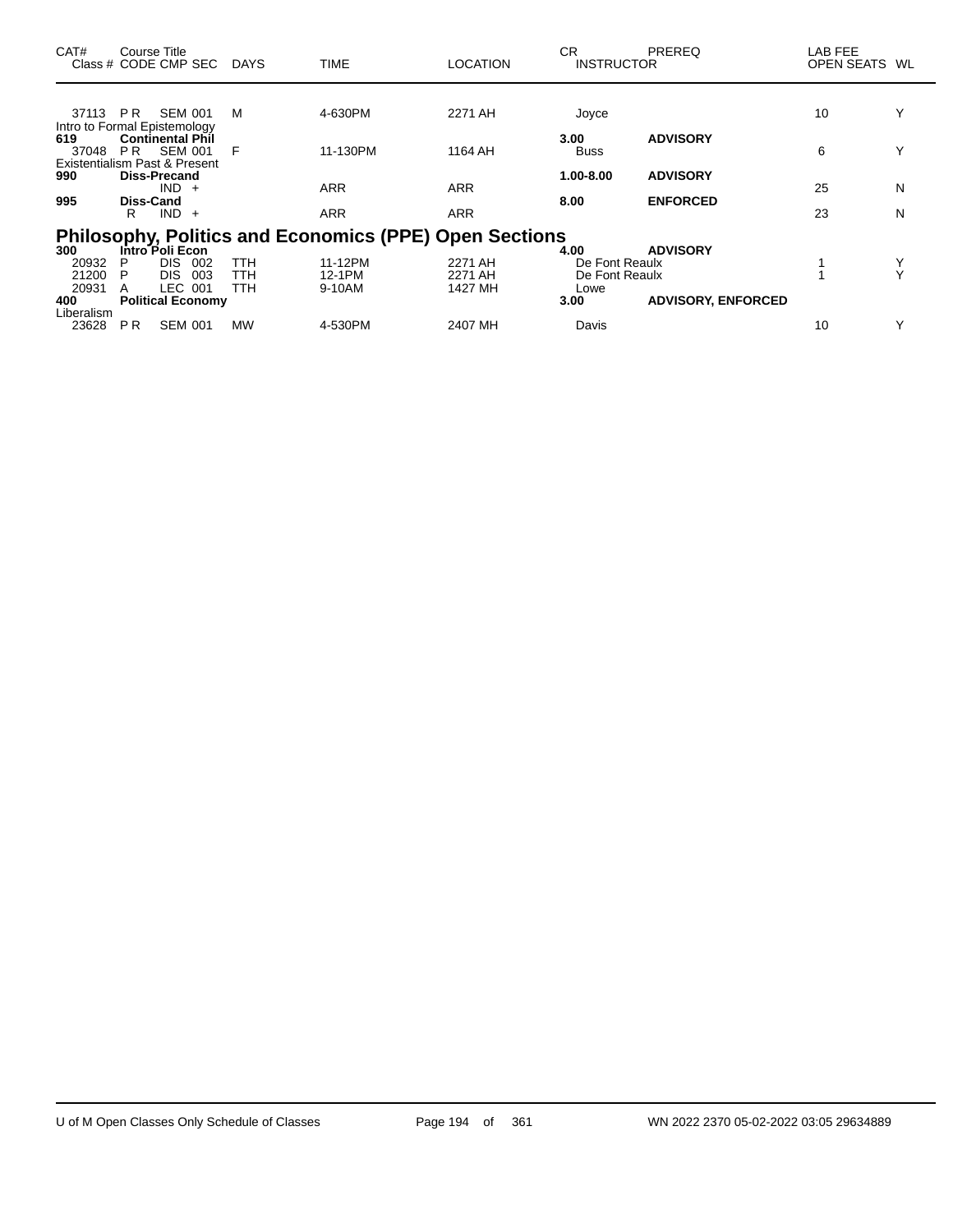#### **Physics Department Physics (PHYSICS) Open Sections**

--A STUDENT WHO DOES NOT ATTEND THE FIRST MEETING OF A BIOLOGY, CHEMISTRY, OR PHYSICS LABORATORY MAY BE DROPPED FROM THE COURSE FOR NON-ATTENDANCE. ALL STUDENTS MUST TAKE ACTION THROUGH THE REGISTRATION SYSTEM TO MAKE SURE THAT THEIR OFFICIAL SCHEDULE OF COURSES MATCHES THE COURSES THEY ARE ATTENDING.

| 106                       |           | <b>Everyday Physics</b>                   |                                                 | THAT THEIR OFFICIAL SOFIEDDLE OF COURSES MATCHES THE COURSES THET ARE AFTERDING.                                                                                                                                                     |                                      | 3.00                                 |                 | 25.00                                 |             |
|---------------------------|-----------|-------------------------------------------|-------------------------------------------------|--------------------------------------------------------------------------------------------------------------------------------------------------------------------------------------------------------------------------------------|--------------------------------------|--------------------------------------|-----------------|---------------------------------------|-------------|
| 11631                     | -PI       | LEC 001                                   | МW                                              | 9-1030AM                                                                                                                                                                                                                             | 268 WEISER                           | Chupp, Mitchell                      |                 | 17                                    | Y           |
| 11632<br>34961            | PI<br>PI  | LEC 002<br>LEC 003                        | MW.<br>TTH                                      | 1030-12PM<br>230-4PM                                                                                                                                                                                                                 | 268 WEISER<br>268 WEISER             | Chupp, Mitchell<br>Avestruz, Noorali |                 | 15<br>5                               | Υ<br>Υ      |
| 115                       |           | <b>Principles of Phys</b>                 |                                                 |                                                                                                                                                                                                                                      |                                      | 2.00                                 |                 |                                       |             |
| 22757                     | -PI       | LEC 001                                   | <b>MTWTH</b>                                    | 6-7PM                                                                                                                                                                                                                                | <b>REMOTE</b>                        | Tomasch                              |                 | 10                                    | Y           |
|                           |           |                                           | This course runs from 03/07/2022 - 04/19/2022   |                                                                                                                                                                                                                                      |                                      |                                      |                 |                                       |             |
| 121<br>21317              | PD.       | <b>Physics Arch Design</b><br>LEC 001     | TTH                                             | 3-5PM                                                                                                                                                                                                                                | <b>REMOTE</b>                        | 5.00<br>Tomasch                      | <b>ADVISORY</b> | 25.00<br>1                            | Y           |
| 29406                     | A         | LAB 002                                   | F.                                              | 2-4PM                                                                                                                                                                                                                                | 268 WEISER                           | Chan                                 |                 |                                       |             |
| 140                       |           | <b>General Physics I</b>                  |                                                 |                                                                                                                                                                                                                                      |                                      | 4.00                                 | <b>ADVISORY</b> |                                       |             |
| 19990 PI                  |           | LEC 001                                   | <b>MTWTH</b>                                    | 9-10AM<br>Students should elect PHYSICS 141 as the corresponding LAB section                                                                                                                                                         | 182 WEISER                           | Popov                                |                 | 11                                    | Y           |
| 30869 A                   |           | MID 010                                   | M                                               | 6-730PM                                                                                                                                                                                                                              | ARR                                  |                                      |                 |                                       |             |
|                           |           |                                           |                                                 | This is the corresponding evening exam component for PHYSICS 140, section 001. Students from this section will be                                                                                                                    |                                      |                                      |                 |                                       |             |
| exams in the term.        |           |                                           |                                                 | auto-enrolled to ensure that this time remains available in their schedules. The course will have three evening                                                                                                                      |                                      |                                      |                 |                                       |             |
| 19991 PI                  |           | LEC 002                                   | MTWTH                                           | 10-11AM                                                                                                                                                                                                                              | 182 WEISER                           | Popov                                |                 | 14                                    | Y           |
|                           |           |                                           |                                                 | Students should elect PHYSICS 141 as the corresponding LAB section                                                                                                                                                                   |                                      |                                      |                 |                                       |             |
| 30902 A                   |           | MID 020                                   | M                                               | 6-730PM                                                                                                                                                                                                                              | ARR                                  |                                      |                 |                                       |             |
|                           |           |                                           |                                                 | This is the corresponding evening exam component for PHYSICS 140, section 002. Students from this section will be<br>auto-enrolled to ensure that this time remains available in their schedules. The course will have three evening |                                      |                                      |                 |                                       |             |
| exams in the term.        |           |                                           |                                                 |                                                                                                                                                                                                                                      |                                      |                                      |                 |                                       |             |
| 30903 A                   |           | MID 030                                   | TН                                              | 6-8PM                                                                                                                                                                                                                                | ARR                                  |                                      |                 |                                       |             |
|                           |           |                                           |                                                 | This is the corresponding evening exam component for PHYSICS 140, section 003. Students from this section will be<br>auto-enrolled to ensure that this time remains available in their schedules. The course will have three evening |                                      |                                      |                 |                                       |             |
| exams in the term.        |           |                                           |                                                 |                                                                                                                                                                                                                                      |                                      |                                      |                 |                                       |             |
| 20778 PI                  |           | LEC 004                                   | TTH                                             | 10-12PM                                                                                                                                                                                                                              | 1060 BSB-TBL                         | Eckhause, Chahrour                   |                 | 1                                     | Y           |
| 30904 A                   |           | MID 040                                   | TH.                                             | Students should elect PHYSICS 141 as the corresponding LAB section<br>6-8PM                                                                                                                                                          | ARR                                  |                                      |                 |                                       |             |
|                           |           |                                           |                                                 | This is the corresponding evening exam component for PHYSICS 140, section 004. Students from this section will be                                                                                                                    |                                      |                                      |                 |                                       |             |
|                           |           |                                           |                                                 | auto-enrolled to ensure that this time remains available in their schedules. The course will have three evening                                                                                                                      |                                      |                                      |                 |                                       |             |
| exams in the term.<br>141 |           |                                           |                                                 |                                                                                                                                                                                                                                      |                                      | 1.00                                 |                 | 25.00                                 |             |
| 41210 PI                  |           | <b>Elementary Lab I</b><br>LAB 010        | Т                                               | 8-10AM                                                                                                                                                                                                                               | <b>1221 RAND</b>                     | Kelley                               |                 | 1                                     | Y           |
| 18623                     | PI        | LAB 040                                   | F                                               | 8-10AM                                                                                                                                                                                                                               | <b>1221 RAND</b>                     | Berman                               |                 | 1                                     | Y           |
| 150                       |           | <b>FundPhysics LifeScl</b>                |                                                 |                                                                                                                                                                                                                                      |                                      | 4.00                                 | <b>ADVISORY</b> |                                       |             |
| 34939 PI                  |           | DIS 003                                   | TTH                                             | 10-11AM<br>STUDENTS MUST ELECT DISCUSSION AND LECTURE SECTIONS.                                                                                                                                                                      | 3420 CCCB                            | Lubensky, Yang                       |                 | 1                                     | Y           |
| 34940 PI                  |           | DIS 004                                   | TTH                                             | 1-2PM                                                                                                                                                                                                                                | 3420 CCCB                            | Lubensky, Johnson                    |                 | 1                                     | Y           |
|                           |           |                                           |                                                 | STUDENTS MUST ELECT DISCUSSION AND LECTURE SECTIONS.                                                                                                                                                                                 |                                      |                                      |                 |                                       |             |
| 34941 PI                  |           | DIS 005                                   | <b>TTH</b>                                      | 2-3PM<br>STUDENTS MUST ELECT DISCUSSION AND LECTURE SECTIONS.                                                                                                                                                                        | 3420 CCCB                            | Lau, Johnson                         |                 | 56                                    | Y           |
| 34942 PI                  |           | DIS 006                                   | <b>TTH</b>                                      | $3-4PM$                                                                                                                                                                                                                              | 3420 CCCB                            | Lau, Johnson                         |                 | 31                                    | Υ           |
|                           |           |                                           |                                                 | STUDENTS MUST ELECT DISCUSSION AND LECTURE SECTIONS.                                                                                                                                                                                 |                                      |                                      |                 |                                       |             |
| 34943 PI                  |           | DIS 007                                   | <b>TTH</b>                                      | 4-5PM<br>STUDENTS MUST ELECT DISCUSSION AND LECTURE SECTIONS.                                                                                                                                                                        | 3420 CCCB                            | Lau, Yang                            |                 | 56                                    | Y           |
| 34944 PI                  |           | DIS 008                                   | <b>TTH</b>                                      | 5-6PM                                                                                                                                                                                                                                | 3420 CCCB                            | Chaney, Yang                         |                 | 52                                    | Y           |
|                           |           |                                           |                                                 | STUDENTS MUST ELECT DISCUSSION AND LECTURE SECTIONS.                                                                                                                                                                                 |                                      |                                      |                 |                                       |             |
| 34937 S<br>34938          | -S        | LEC 001<br>LEC 002                        | MW<br>MW                                        | 2-3PM<br>3-4PM                                                                                                                                                                                                                       | 170 WEISER<br>170 WEISER             | Chaney<br>Chaney                     |                 |                                       |             |
| 34947 A                   |           | MID 021                                   | TH                                              | 8-10PM                                                                                                                                                                                                                               | ARR                                  |                                      |                 |                                       |             |
|                           |           |                                           |                                                 | This is the corresponding evening exam component for PHYSICS 150. Students will be auto-enrolled to ensure that                                                                                                                      |                                      |                                      |                 |                                       |             |
|                           |           |                                           | this time remains available in their schedules. |                                                                                                                                                                                                                                      |                                      | 1.00                                 | <b>ADVISORY</b> | 25.00                                 |             |
| 151                       |           | Life Sciences Lab I<br>28276 PI LAB 010 T |                                                 | 8-10AM                                                                                                                                                                                                                               | <b>1261 RAND</b>                     | Zhang                                |                 | 4                                     | Y           |
| 28277                     | <b>PI</b> | LAB 011                                   | Τ                                               | 10-12PM                                                                                                                                                                                                                              | <b>1261 RAND</b>                     | Amidei                               |                 | 3                                     | Y           |
| 20187                     | PI        | LAB 012                                   | Τ                                               | $1-3PM$                                                                                                                                                                                                                              | <b>1261 RAND</b>                     | Hernandez                            |                 | $\overline{\mathbf{c}}$               | Υ           |
| 20188<br>20189 PI         | PI        | LAB 013<br>LAB 014                        | т<br>Т                                          | 3-5PM<br>5-7PM                                                                                                                                                                                                                       | <b>1261 RAND</b><br><b>1261 RAND</b> | Hernandez<br>Zhang                   |                 | 4<br>7                                | Y<br>Y      |
|                           |           |                                           |                                                 | Please make sure that your lab section does not conflict with an evening exam for another course.                                                                                                                                    |                                      |                                      |                 |                                       |             |
| 20191                     | PI        | LAB 020                                   | W                                               | 8-10AM                                                                                                                                                                                                                               | 1261 RAND                            | Petrosky                             |                 | $\begin{array}{c} 8 \\ 8 \end{array}$ |             |
| 20193<br>20194 PI         | -PI       | LAB 022<br>LAB 023                        | W<br>W                                          | $1-3PM$<br>3-5PM                                                                                                                                                                                                                     | <b>1261 RAND</b><br><b>1261 RAND</b> | Petrosky<br>Chen                     |                 | 2                                     | Y<br>Y<br>Y |
| 25103 PI                  |           | LAB 024                                   | W                                               | 5-7PM                                                                                                                                                                                                                                | <b>1261 RAND</b>                     | Hofer                                |                 | $\overline{2}$                        | Υ           |
|                           |           |                                           |                                                 | Please make sure that your lab section does not conflict with an evening exam for another course.                                                                                                                                    |                                      |                                      |                 |                                       |             |
| 20195<br>20197            | -PI<br>PI | LAB 030<br>LAB 032                        | TН<br>TН                                        | 8-10AM<br>$1-3PM$                                                                                                                                                                                                                    | 1261 RAND<br><b>1261 RAND</b>        | Willard<br>Hofer                     |                 | 12                                    |             |
| 20200                     | PI        | LAB 041                                   |                                                 | 10-12PM                                                                                                                                                                                                                              | <b>1261 RAND</b>                     | Chen                                 |                 | $\frac{3}{3}$                         | Y<br>Y<br>Y |
| 21581                     | PI        | LAB 042                                   | F<br>F                                          | $1-3PM$                                                                                                                                                                                                                              | <b>1261 RAND</b>                     | Chen                                 |                 | 3                                     | Υ           |
| 37070 PI                  |           | LAB 071                                   | W                                               | 10-12PM                                                                                                                                                                                                                              | <b>1208 RAND</b>                     | Chen                                 |                 | 3                                     | Υ           |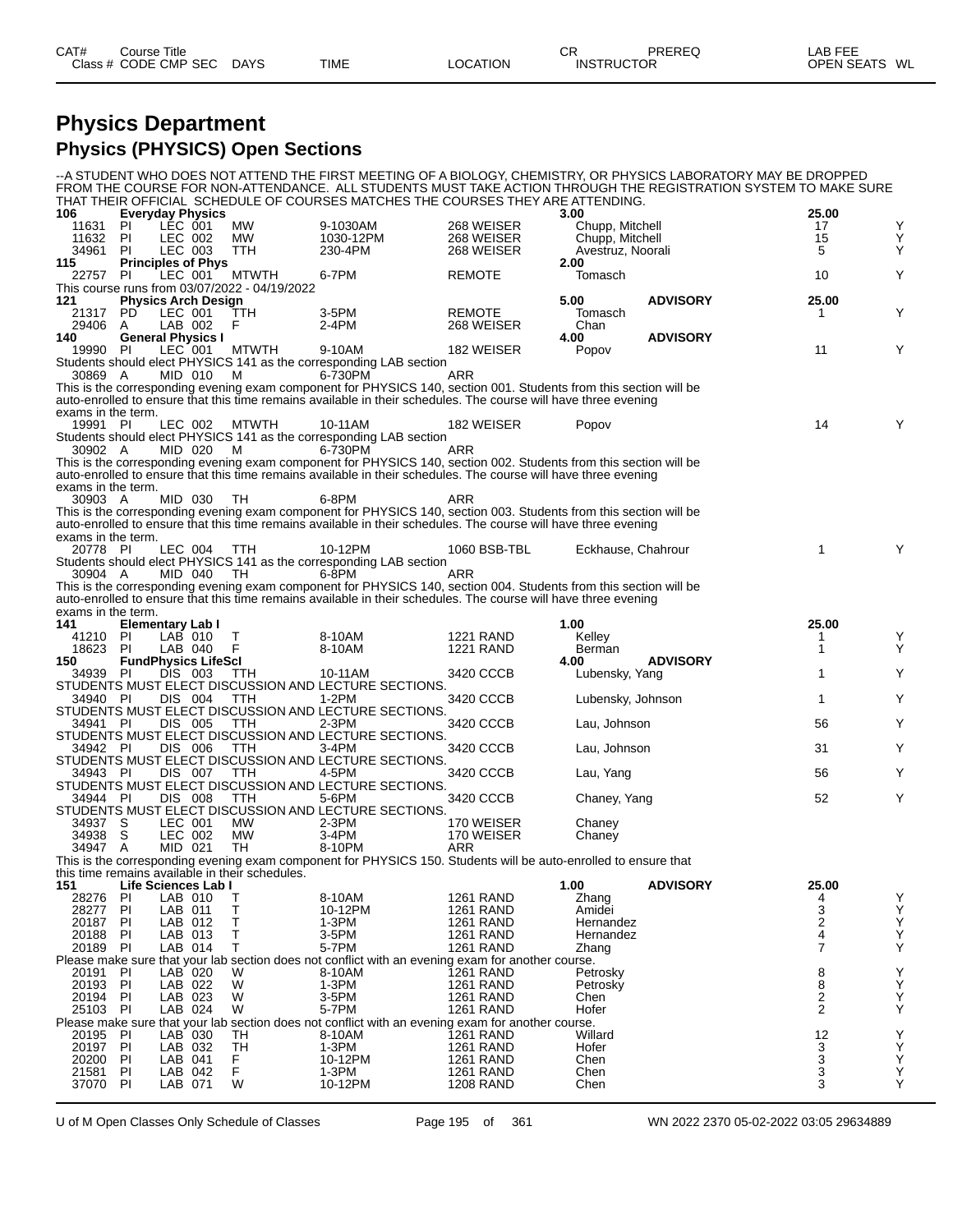| CAT#               | <b>Course Title</b><br>Class # CODE CMP SEC                            | <b>DAYS</b>        | TIME                                                                                                                        | <b>LOCATION</b>               | <b>CR</b><br><b>INSTRUCTOR</b>   | PREREQ                                             | LAB FEE<br>OPEN SEATS WL |        |
|--------------------|------------------------------------------------------------------------|--------------------|-----------------------------------------------------------------------------------------------------------------------------|-------------------------------|----------------------------------|----------------------------------------------------|--------------------------|--------|
| 37072 PI           | LAB 073                                                                | W                  | 3-5PM                                                                                                                       | 1208 RAND                     | Willard                          |                                                    | 10                       | Y      |
| 160<br>17519       | <b>Honors Physics I</b><br>LEC 001<br>P                                | <b>TTH</b>         | 12-1PM                                                                                                                      | 182 WEISER                    | 4.00                             | <b>ADVISORY</b>                                    | 13                       | Y      |
| 160                | <b>Honors Physics I</b>                                                |                    |                                                                                                                             |                               | 4.00                             | <b>ADVISORY</b>                                    |                          |        |
|                    | LEC 001                                                                | МW                 | 12-1PM                                                                                                                      | 269 WEISER                    | Liu                              |                                                    | 13                       | Y      |
| 161                | <b>Honors Mechanics Lab</b>                                            |                    | Students should elect PHYSICS 161 as the corresponding LAB section.                                                         |                               | 1.00                             | <b>ADVISORY</b>                                    | 25.00                    |        |
| 18038              | PI<br>LAB 001                                                          | т                  | 1-4PM                                                                                                                       | 1224 RAND                     | Lorenzon                         |                                                    | 4                        | Y      |
| 210<br>29408       | Energy<br>LEC 001<br>P                                                 | TTH                | 4-530PM                                                                                                                     | 182 WEISER                    | 3.00<br>Evrard                   |                                                    | 31                       | Y      |
| 240                | <b>General Physics II</b>                                              |                    |                                                                                                                             |                               | 4.00                             | <b>ADVISORY</b>                                    |                          |        |
| 19977 PI           | LEC 001                                                                | <b>MTWTH</b>       | 9-10AM                                                                                                                      | 170 WEISER                    | Winn                             |                                                    | 5                        | Y      |
| 19978 PI           | Students should elect PHYSICS 241 as the corresponding lab.<br>LEC 002 | <b>MTWTH</b>       | 10-11AM                                                                                                                     | 170 WEISER                    | Winn                             |                                                    | $\overline{7}$           | Y      |
|                    | Students should elect PHYSICS 241 as the corresponding lab.            |                    |                                                                                                                             |                               |                                  |                                                    |                          |        |
| 35144 P<br>23648 A | DIS 012<br>LEC 010                                                     | TTH<br><b>MW</b>   | 12-1PM<br>11-12PM                                                                                                           | 3600 SKB<br>170 WEISER        | Schwarz, Bates<br>Schwarz, Bates |                                                    | $\overline{2}$           | Y      |
|                    | Students should elect PHYSICS 241 as the corresponding lab.            |                    |                                                                                                                             |                               |                                  |                                                    |                          |        |
| 38005              | MID 020<br>A<br><b>Elementary Lab II</b>                               | T                  | 6-8PM                                                                                                                       | ARR                           |                                  |                                                    | 37.00                    |        |
| 241<br>37080       | PI<br>LAB 021                                                          | W                  | 10-12PM                                                                                                                     | <b>1209 RAND</b>              | 1.00<br>Deddo                    | <b>ADVISORY</b>                                    | 8                        | Y      |
| 37083              | PI<br>LAB 024                                                          | W                  | 5-7PM                                                                                                                       | <b>1209 RAND</b>              | Loomis                           |                                                    |                          | Y<br>Y |
| 37087<br>16393     | LAB 060<br>ΡI<br>PI<br>LAB 070                                         | Τ<br>W             | 8-10AM<br>8-10AM                                                                                                            | 1233 RAND<br>1233 RAND        | Kelley<br>Kelley                 |                                                    | 2<br>$\mathbf{1}$        | Υ      |
| 28275              | LAB 071<br>ΡI                                                          | W                  | 10-12PM                                                                                                                     | 1233 RAND                     | Fana                             |                                                    | 13                       | Υ      |
| 16241              | LAB 072<br>PI.                                                         | W                  | $1-3PM$                                                                                                                     | 1233 RAND                     | Smith                            |                                                    | $\mathbf{1}$             | Y      |
| 250<br>34952       | <b>FundPhysics LifeScll</b><br>DIS 003<br>PI                           |                    | 9-10AM                                                                                                                      | 0460 CCCB                     | 4.00                             | <b>ADVISORY</b>                                    | 23                       | Y      |
| 250                | <b>FundPhysics LifeScII</b>                                            |                    |                                                                                                                             |                               | 4.00                             | <b>ADVISORY</b>                                    |                          |        |
|                    | P<br>DIS 003                                                           | T                  | 9-10AM                                                                                                                      | 0420 CCCB                     |                                  | Eckhause, Meiners, Wood, Wu                        | 23                       | Y      |
| 250                | <b>FundPhysics LifeScll</b>                                            |                    | STUDENTS MUST ELECT DISCUSSION AND LECTURE SECTIONS.                                                                        |                               | 4.00                             | <b>ADVISORY</b>                                    |                          |        |
| 34953              | DIS 004<br>-PI                                                         | F                  | 10-11AM                                                                                                                     | 0460 CCCB                     |                                  |                                                    | $\mathbf{1}$             | Y      |
| 250                | <b>FundPhysics LifeScll</b><br>DIS 004                                 |                    | 10-11AM                                                                                                                     | 0420 CCCB                     | 4.00                             | <b>ADVISORY</b><br>Eckhause, Meiners, Wood, Wu     | 1                        | Y      |
|                    |                                                                        |                    | STUDENTS MUST ELECT DISCUSSION AND LECTURE SECTIONS.                                                                        |                               |                                  |                                                    |                          |        |
| 250                | <b>FundPhysics LifeScll</b>                                            |                    |                                                                                                                             |                               | 4.00                             | <b>ADVISORY</b>                                    | $\overline{7}$           |        |
| 34954<br>250       | DIS 005<br>PI.<br><b>FundPhysics LifeScll</b>                          | - F                | 1-2PM                                                                                                                       | 3420 CCCB                     | 4.00                             | <b>ADVISORY</b>                                    |                          | Y      |
|                    | P<br>DIS 005                                                           | T                  | 1-2PM                                                                                                                       | 0420 CCCB                     |                                  | Eckhause, Wood, Meiners, Wu                        | $\overline{7}$           | Y      |
| 250                | <b>FundPhysics LifeScll</b>                                            |                    | STUDENTS MUST ELECT DISCUSSION AND LECTURE SECTIONS.                                                                        |                               | 4.00                             | <b>ADVISORY</b>                                    |                          |        |
| 34955              | PI<br>DIS 006                                                          | F                  | 3-4PM                                                                                                                       | 3420 CCCB                     |                                  |                                                    | 11                       | Y      |
| 250                | <b>FundPhysics LifeScll</b><br>P                                       |                    |                                                                                                                             |                               | 4.00                             | <b>ADVISORY</b>                                    |                          | Y      |
|                    | DIS 006                                                                | т                  | 3-4PM<br>STUDENTS MUST ELECT DISCUSSION AND LECTURE SECTIONS.                                                               | 0420 CCCB                     |                                  | Eckhause, Meiners, Wood, Wu                        | 11                       |        |
| 250                | <b>FundPhysics LifeScll</b>                                            |                    |                                                                                                                             |                               | 4.00                             | <b>ADVISORY</b>                                    |                          |        |
| 34950<br>34951 S   | LEC 001<br>- S<br>LEC 002                                              | MTH                | 12-1PM<br>ARR                                                                                                               | 170 WEISER<br><b>REMOTE</b>   |                                  | Meiners, Wood, Alvarado<br>Meiners, Wood, Alvarado |                          |        |
|                    |                                                                        |                    | PHYSICS 240-002 will be remote and asynchronous for the WN22 term.                                                          |                               |                                  |                                                    |                          |        |
| 34957 A            | MID 021                                                                | TH                 | 6-8PM<br>This is the corresponding evening exam component for PHYSICS 250. Students from this section will be auto-enrolled | ARR                           |                                  |                                                    |                          |        |
|                    | to ensure that this time remains available in their schedules.         |                    |                                                                                                                             |                               |                                  |                                                    |                          |        |
| 251                | Life Sciences Lab II                                                   |                    |                                                                                                                             |                               | 1.00                             | <b>ADVISORY</b>                                    | 37.00                    |        |
| 20162<br>20171     | PI<br>LAB 013<br>PI<br>LAB 032                                         | Τ<br>TH            | 3-5PM<br>1-3PM                                                                                                              | 1412 RAND<br><b>1412 RAND</b> | Zhu<br>Hu                        |                                                    | 2<br>$\mathbf{1}$        | Y      |
| 20174              | PI<br>LAB 040                                                          | F                  | 8-10AM                                                                                                                      | 1412 RAND                     | <b>Fermin Olivares</b>           |                                                    | 9                        | Ÿ<br>Y |
| 20175              | ΡI<br>LAB 041                                                          | F<br>F             | 10-12PM                                                                                                                     | <b>1412 RAND</b>              | Yu                               |                                                    | $\overline{2}$<br>6      | Υ<br>Y |
| 37148<br>260       | LAB 091<br>PI.<br><b>Honors Physics II</b>                             |                    | 10-12PM                                                                                                                     | <b>1208 RAND</b>              | Smith<br>4.00                    | <b>ADVISORY</b>                                    |                          |        |
| 11663              | LEC 001<br>P                                                           | W                  | 12-1PM                                                                                                                      | 170 WEISER                    |                                  |                                                    | 22                       | Y      |
| 260                | <b>Honors Physics II</b><br>LEC 001<br>P                               | TTHF               | 12-1PM                                                                                                                      | 269 WEISER                    | 4.00<br>Campbell, Kraegeloh      | <b>ADVISORY</b>                                    | 22                       | Y      |
|                    |                                                                        |                    | Students should elect PHYSICS 261 as the corresponding Lab section for the course.                                          |                               |                                  |                                                    |                          |        |
| 261                | <b>Honors E&amp;M Lab</b><br>LAB 001                                   | Т                  | $1-4PM$                                                                                                                     | 1209 RAND                     | 1.00<br><b>Black</b>             | <b>ADVISORY</b>                                    | 37.00                    | Y      |
| 18039<br>20530 PI  | -PI<br>LAB 002                                                         | T                  | 4-7PM                                                                                                                       | <b>1209 RAND</b>              | Zhuang                           |                                                    | 3<br>11                  | Y      |
|                    |                                                                        |                    | Please make sure that your lab does not conflict with evening exams for other courses.                                      |                               |                                  |                                                    |                          |        |
| 288<br>27945       | <b>Physics of Music</b><br>P<br>LEC 001                                | MW                 | 230-4PM                                                                                                                     | 182 WEISER                    | 3.00<br>Newman, Spivack          |                                                    | 49                       | Y      |
| 340                | <b>Waves Heat Light</b>                                                |                    |                                                                                                                             |                               | 3.00                             | <b>ADVISORY, ENFORCED</b>                          |                          |        |
| 11664              | P R<br>LEC 001                                                         | TTH                | 230-4PM                                                                                                                     | 170 WEISER                    | Uher                             |                                                    | 6                        | Y      |
| 351<br>20681       | <b>Meth Theoretical I</b><br>PI<br>LEC 001                             | TTH                | 4-530PM                                                                                                                     | 269 WEISER                    | 3.00<br>Deegan                   | <b>ADVISORY</b>                                    | 4                        | Y      |
| 360                | <b>Honors Physics III</b>                                              |                    |                                                                                                                             |                               | 4.00                             | <b>ADVISORY, ENFORCED</b>                          |                          |        |
| 27942<br>27943     | <b>PIR</b><br>DIS 002<br><b>PIR</b><br><b>DIS</b><br>003               | $_{\rm F}^{\rm F}$ | 1-2PM<br>2-3PM                                                                                                              | 210 WH<br>210 WH              | Robinson<br>Robinson             |                                                    | 5<br>8                   | Y<br>Y |
| 21746              | LEC 001<br>AR                                                          | WF                 | 12-1PM                                                                                                                      | 268 WEISER                    | Elvang                           |                                                    |                          |        |
|                    | LEC 001<br>A R                                                         | М                  | $1-1AM$                                                                                                                     | <b>REMOTE</b>                 |                                  |                                                    |                          |        |

U of M Open Classes Only Schedule of Classes Page 196 of 361 WN 2022 2370 05-02-2022 03:05 29634889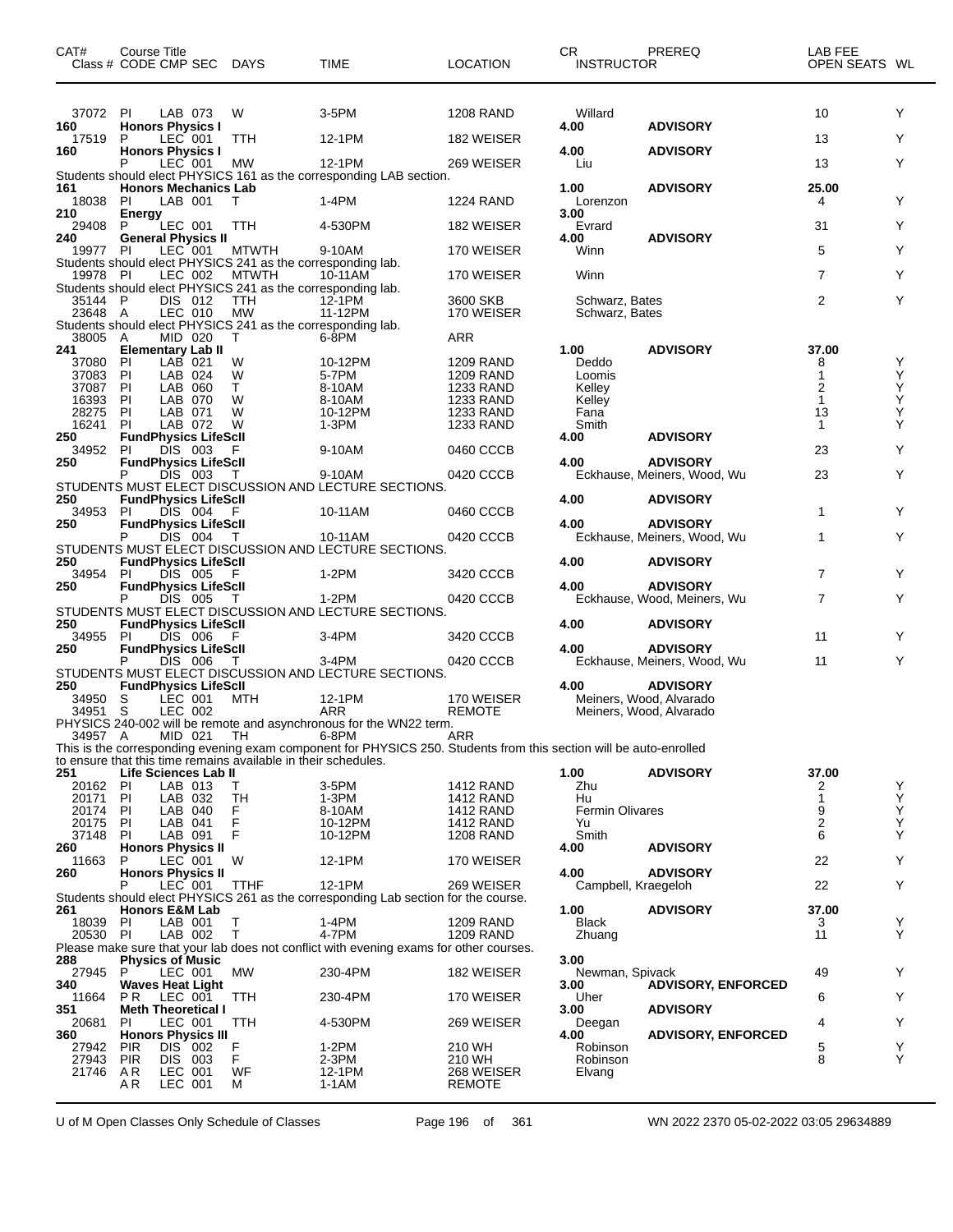| CAT#                  | Course Title<br>Class # CODE CMP SEC                            | <b>DAYS</b> | TIME           | <b>LOCATION</b>        | CR.<br><b>INSTRUCTOR</b>                  | PREREQ                                          | LAB FEE<br>OPEN SEATS WL |        |
|-----------------------|-----------------------------------------------------------------|-------------|----------------|------------------------|-------------------------------------------|-------------------------------------------------|--------------------------|--------|
| 390                   | Intro Modern Phys                                               |             |                |                        | 3.00                                      | ADVISORY, ENFORCED                              |                          |        |
| 11665                 | LEC 001<br><b>PIR</b>                                           | MWF         | 11-12PM        | <b>B844 EH</b>         | Penning                                   |                                                 | 3                        | Y      |
| 391<br>23415          | <b>Modern Physics Lab</b><br>P <sub>R</sub><br>LAB 003          | W           | 1-4PM          | 4265 RAND              | 2.00<br>Akerlof, Barrowes                 | <b>ADVISORY, ENFORCED</b>                       | 40.00<br>1               | Y      |
| 405<br>11667          | <b>Intermed Elec-Mag</b><br>P R<br>LEC 001                      | TTH         | 4-530PM        | 2140 SKB               | 3.00<br>Qian, Yu                          | <b>ADVISORY, ENFORCED</b>                       | 1                        | Υ      |
| 406<br>11668          | <b>Stat&amp;Thermal Phys</b><br>P <sub>R</sub><br>LEC 001       | MW          | 10-1130AM      | 4404 RAND              | 3.00<br>Akhoury, Lee                      | <b>ENFORCED</b>                                 | 11                       | Y      |
| 411<br>17540          | Intro Comp Physics<br>P<br>LEC 001                              | MW          | 1130-1PM       | 1401 MH                | 3.00<br>Zhu                               | <b>ADVISORY</b>                                 | 19                       | Y      |
| 415                   | <b>Undergrad Research</b><br>$IND +$                            |             | ARR            | ARR                    | 1.00-6.00                                 |                                                 | 1                        | N      |
| 417<br>17539          | <b>Dyn Proc Biophys</b><br>LEC 001<br>P                         | TTH         | 1-230PM        | 4404 RAND              | 3.00<br>Yang                              | <b>ADVISORY</b>                                 | 8                        | Y      |
| 430<br>28848          | <b>Medical Physics</b><br>P<br>LEC 001                          | <b>MW</b>   | 830-10AM       | 3230 USB               | 3.00<br>Ivanova                           | <b>ADVISORY</b>                                 | 16                       | Y      |
| 441<br>17733<br>23670 | <b>Advanced Lab I</b><br>LAB 001<br>P R<br><b>PR</b><br>LAB 003 | м<br>TH     | 1-5PM<br>1-5PM | 4288 RAND<br>4288 RAND | 3.00<br>Merlin, Saskowski, Ortiz          | <b>ENFORCED</b><br>Clarke, Dominguez, Saskowski | 40.00<br>4               | Υ      |
| 442                   | <b>Advanced Lab II</b>                                          |             |                |                        | Tavarez<br>3.00                           | <b>ENFORCED</b>                                 | 6<br>40.00               | Υ      |
| 11671<br>19190        | ΡR<br>LAB 001<br>P <sub>R</sub><br>LAB 003                      | м<br>TН     | 1-5PM<br>1-5PM | 4288 RAND<br>4288 RAND | Merlin, Saskowski, Ortiz                  | Clarke, Dominguez, Saskowski                    | 4                        | Y      |
| 453<br>11672          | <b>Quantum Mechanics</b><br>P R<br>LEC 001                      | WF          | 830-10AM       | 335 WH                 | Tavarez<br>3.00<br>Riles, Mendoza Serrano | <b>ADVISORY, ENFORCED</b>                       | 6<br>5                   | Υ<br>Y |
| 457<br>11673          | Particles&Cosmology<br><b>PIR</b><br>LEC 001                    | WF          | 1130-1PM       | 4404 RAND              | 3.00<br>Aidala                            | <b>ENFORCED</b>                                 | 1                        | Y      |
| 495                   | <b>Research Capstone</b><br>$IND +$<br>D                        |             | ARR            | ARR                    | 3.00                                      | <b>ADVISORY</b>                                 | 8                        | N      |
| 496                   | <b>Senior Thesis I</b><br>$IND +$                               |             | ARR            | ARR                    | 2.00-3.00                                 | <b>ADVISORY</b>                                 | 1                        | N      |
| 497                   | <b>Senior Thesis II</b><br>$IND +$                              |             | ARR            | ARR                    | 2.00-3.00                                 | <b>ADVISORY</b>                                 | 1                        | N      |
| 498                   | Intr Res-Honors Stu<br>$IND +$                                  |             | ARR            | ARR                    | 2.00-3.00                                 | <b>ADVISORY</b>                                 | 1                        | N      |
| 499                   | Intr Res-Honors Stu<br>$IND +$                                  |             | ARR            | ARR                    | 2.00-3.00                                 | <b>ADVISORY</b>                                 | 1                        | N      |
| 501                   | <b>First Yr Mini-Collog</b><br>P R                              |             | $1-2PM$        | 335 WH                 | 1.00<br>Sih                               | <b>ADVISORY</b>                                 | 23                       | Y      |
| 16349<br>506          | LEC 001<br><b>Elctrdynmcs/Fieldsll</b>                          |             |                |                        | 3.00                                      | <b>ADVISORY</b>                                 |                          | Y      |
| 11680<br>512          | P R<br>LEC 001<br><b>Adv Quantum Mech II</b>                    | TTH         | 1130-1PM       | 340 WH                 | Sun<br>3.00                               | <b>ADVISORY</b>                                 | 11                       |        |
| 11681<br>515          | P R<br>LEC 001<br><b>Supervised Research</b>                    | МW          | 10-1130AM      | 335 WH                 | Deng<br>4.00-6.00                         | <b>ADVISORY</b>                                 | 43                       | Y      |
| 521                   | $IND +$<br><b>Elem Particl Phy I</b>                            |             | ARR            | ARR                    | 3.00                                      | <b>ADVISORY</b>                                 | 1                        | N      |
| 11683<br>523          | P<br>LEC 001<br><b>Quan Field Thry II</b>                       | МW          | 230-4PM        | 4404 RAND              | Pierce<br>3.00                            | <b>ADVISORY</b>                                 | 18                       | Y      |
| 16348<br>525          | P R<br>LEC 001<br><b>Cosmo I Early Univer</b>                   | TTH         | 4-530PM        | 4404 RAND              | Wells<br>3.00                             | <b>ADVISORY</b>                                 | 17                       | Υ      |
| 21999 P<br>540        | LEC 001<br><b>Adv Cond Mat</b>                                  | WF          | 1130-1PM       | 242 WH                 | Adams<br>3.00                             | <b>ADVISORY</b>                                 | 3                        | Y      |
| 35145<br>542          | LEC 001<br>P<br><b>Quantum Opt</b>                              | TTH         | 1-230PM        | 340 WH                 | Gull<br>3.00                              | <b>ADVISORY</b>                                 | 3                        | Υ      |
| 11684<br>629          | LEC 001<br>P<br><b>Complex Fluids</b>                           | <b>TTH</b>  | 10-1130AM      | 340 WH                 | Kuzmich<br>3.00                           | <b>ADVISORY</b>                                 | 30                       | Υ      |
| 35014<br>635          | LEC 001<br>P.                                                   | TTH         | 130-3PM        | 1032 FXB               | Larson                                    | <b>ADVISORY</b>                                 | 19                       | N      |
| 35146                 | <b>Theor Relativity</b><br>LEC 001<br>P                         | TTH         | 830-10AM       | 340 WH                 | 3.00<br>Pando Zayas                       |                                                 | 7                        | Υ      |
| 651<br>18367          | Lasers<br>LEC 001<br>P                                          | МW          | 1030-12PM      | 1012 EECS              | 3.00<br>Galvanauskas                      | <b>ADVISORY</b>                                 | 11                       | Υ      |
| 715                   | <b>Special Prob-Grad</b><br>$IND +$                             |             | <b>ARR</b>     | ARR                    | 1.00-6.00                                 | <b>ADVISORY</b>                                 | 1                        | N      |
| 990                   | <b>Diss-Precand</b><br>$IND +$<br>D                             |             | <b>ARR</b>     | ARR                    | 1.00-8.00                                 | <b>ADVISORY</b>                                 | 1                        | N      |
| 995                   | Diss-Cand<br>$IND +$<br>DR.                                     |             | <b>ARR</b>     | ARR                    | 8.00                                      | <b>ENFORCED</b>                                 | 21                       | N      |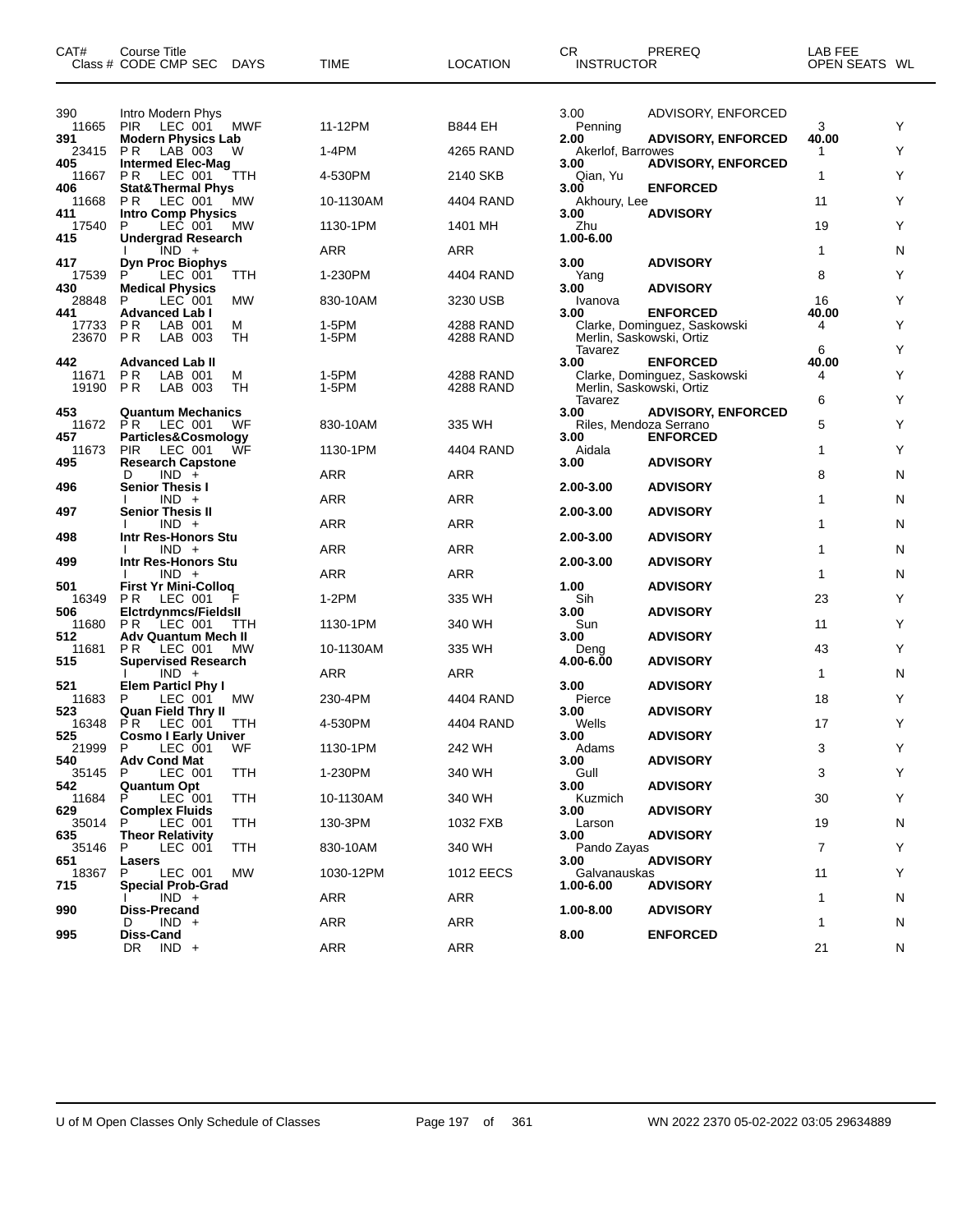| CAT# | Course Title              |             |          | СF                | PREREQ | _AB FEE       |
|------|---------------------------|-------------|----------|-------------------|--------|---------------|
|      | Class # CODE CMP SEC DAYS | <b>TIME</b> | LOCATION | <b>INSTRUCTOR</b> |        | OPEN SEATS WL |

### **Program in the Environment Environment (ENVIRON) Open Sections 209 Intro Pol Ecology 4.00**

| ZUY   |                | <b>INTO FOI ECOIOGY</b>         |            |           |                  | 4.VV                |                        |       |   |
|-------|----------------|---------------------------------|------------|-----------|------------------|---------------------|------------------------|-------|---|
| 36081 | P              | DIS 002                         |            | 4-5PM     | 2150 SKB         | Klein, Silber-Byrne |                        |       |   |
| 36080 | P              | <b>DIS</b><br>003               |            | 5-6PM     | 2070 SKB         | Klein, Silber-Byrne |                        |       |   |
| 36079 |                | LEC 001                         | <b>MW</b>  | 230-4PM   | 2140 SKB         | Klein               |                        |       |   |
| 228   |                | Intro Envir Sci Lab             |            |           |                  | 1.00                | <b>ENFORCED</b>        |       |   |
| 30285 | <b>PR</b>      | LAB<br>002                      | W          | 12-2PM    | <b>2516 NUB</b>  | Demers              |                        |       |   |
| 30287 | <b>PR</b>      | LAB<br>004                      | W          | 4-6PM     | <b>2516 NUB</b>  | Demers              |                        |       |   |
| 30288 | P <sub>R</sub> | LAB<br>005                      | <b>TH</b>  | 11-1PM    | <b>2516 NUB</b>  | Demers              |                        | 10    |   |
| 351   |                | <b>China Food Crisis</b>        |            |           |                  | 3.00                | <b>ADVISORY</b>        |       |   |
| 35867 | PI             | LEC 001                         | <b>MW</b>  | 230-4PM   | 120 WH           | <b>Brown</b>        |                        | 3     | Y |
| 387   |                | <b>Ecology and Religion</b>     |            |           |                  | 3.00                |                        |       |   |
| 36365 | P.             | <b>SEM 001</b>                  | TTH        | 230-4PM   | 2060 SKB         | Bouma               |                        | 11    | Y |
| 411   |                | <b>Principles of GIS</b>        |            |           |                  | 4.00                | <b>ADVISORY</b>        |       |   |
| 30022 | P              | LAB 002                         |            | $3-6$ PM  | 3325 DANA        | Carter, Mullen      |                        |       |   |
| 30023 | P              | <b>LAB</b><br>003               |            | 630-930PM | 3325 DANA        | Carter, Arringdale  |                        |       |   |
| 31266 | P              | <b>LAB</b><br>005               | TН         | 6-9PM     | 3325 DANA        | Carter, Mullen      |                        |       |   |
| 30021 | А              | <b>LEC</b><br>001               | <b>TTH</b> | 1-230PM   | <b>REMOTE</b>    | Carter              |                        |       |   |
| 438   |                | <b>Wildlife Ecol &amp; Mgmt</b> |            |           |                  | 3.00                | <b>ADVISORY</b>        |       |   |
| 29188 | Р              | LAB<br>002                      |            | 9-12PM    | <b>2520 DANA</b> |                     | Foufopoulos, Kasten    |       |   |
| 29187 | A              | <b>LEC</b><br>001               | TTH        | 12-1PM    | <b>1046 DANA</b> | Foufopoulos         |                        |       |   |
| 441   |                | <b>Remote Sensing</b>           |            |           |                  | 4.00                |                        | 50.00 |   |
| 30939 | PI             | LAB<br>003                      | TН         | 10-12PM   | 3325 DANA        | Bergen, Estabrook   |                        |       | Y |
| 30025 | Α              | LEC.<br>001                     | МW         | 1-230PM   | <b>REMOTE</b>    |                     | Bergen, Cordero-Sancho |       |   |
|       |                |                                 |            |           |                  |                     |                        |       |   |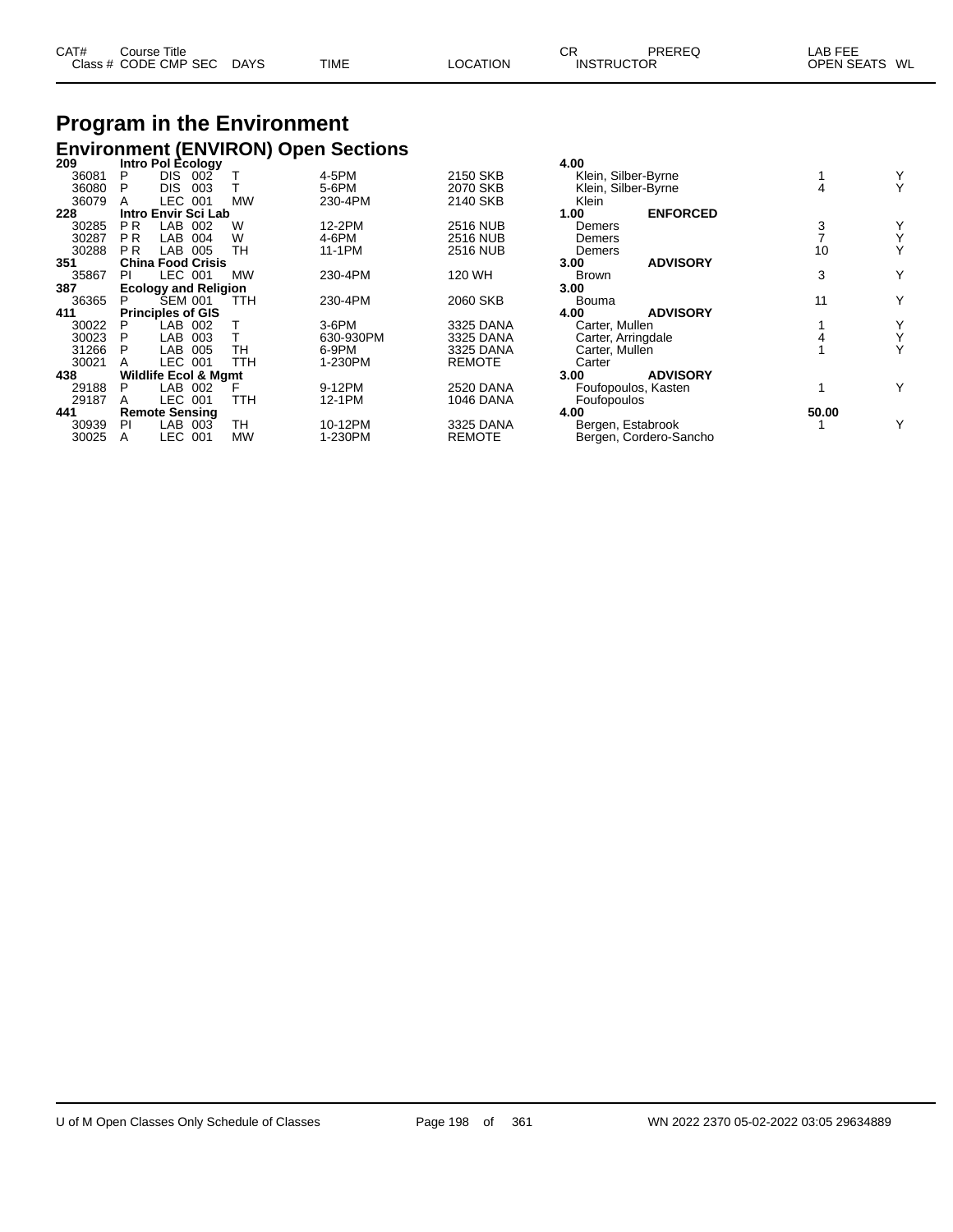| CAT# | Course Title         |             |             |                 | СR                | PREREQ | ∟AB FEE       |  |
|------|----------------------|-------------|-------------|-----------------|-------------------|--------|---------------|--|
|      | Class # CODE CMP SEC | <b>DAYS</b> | <b>TIME</b> | <b>LOCATION</b> | <b>INSTRUCTOR</b> |        | OPEN SEATS WL |  |

#### **Political Science Department**

#### **Political Science (POLSCI) Open Sections**

| 111                         |                     |                          | <b>Intro Amer Politics</b>     |                  |                                                                              |                             | 4.00                     | <b>ADVISORY</b>           |                     |                                                    |
|-----------------------------|---------------------|--------------------------|--------------------------------|------------------|------------------------------------------------------------------------------|-----------------------------|--------------------------|---------------------------|---------------------|----------------------------------------------------|
| 11689                       | P                   | <b>DIS</b>               | 003                            | F                | 12-1PM                                                                       | 2024 TISCH                  | <b>Blythe</b>            |                           | 5                   | Υ                                                  |
| 11692                       | P                   | <b>DIS</b>               | 006                            | TН               | 5-6PM                                                                        | 3411 MH                     | Salinas-Muniz            |                           | $\mathbf 1$         | Υ<br>Υ                                             |
| 11693                       | P                   | DIS                      | 007                            | TН               | 6-7PM<br>STUDENTS ARE AUTO-ENROLLED IN LECTURE WHEN THEY ELECT A DISCUSSION. | 2427 MH                     | Salinas-Muniz            |                           | 1                   |                                                    |
| 11688                       | A                   | LEC 001                  |                                | <b>MW</b>        | 10-1130AM                                                                    | UMMA AUD                    |                          |                           |                     |                                                    |
| 140                         |                     |                          | <b>Intr Compar Politic</b>     |                  |                                                                              |                             | Shipan<br>4.00           | <b>ADVISORY</b>           |                     |                                                    |
| 24274                       | P                   | <b>DIS</b>               | 006                            | W                | 6-7PM                                                                        | 2462 MH                     | Blinderman               |                           | 1                   | Y                                                  |
|                             |                     |                          |                                |                  | STUDENTS ARE AUTO-ENROLLED IN LECTURE WHEN THEY ELECT A DISCUSSION.          |                             |                          |                           |                     |                                                    |
| 11696                       | A                   | LEC 001                  |                                | MW               | 1-230PM                                                                      | 3420 CCCB                   | Gallagher                |                           |                     |                                                    |
| 160                         |                     |                          | <b>Intro World Politic</b>     |                  |                                                                              |                             | 4.00                     |                           |                     |                                                    |
| 11703                       | ΡI                  | <b>DIS</b>               | 003                            | W                | $1-2PM$                                                                      | 2212 MLB                    | Lucas                    |                           | 6                   | Υ                                                  |
| 11704                       | PI                  | <b>DIS</b>               | 004                            | W                | 3-4PM                                                                        | G232 AH                     | Nissen                   |                           | 4                   | Υ                                                  |
| 11705                       | PI                  | <b>DIS</b>               | 005                            | W                | 4-5PM                                                                        | G232 AH                     | Nissen                   |                           | $\overline{7}$      | Ÿ                                                  |
| 11706<br>16458              | <b>PI</b>           | <b>DIS</b><br>DIS        | 006                            | TН               | 3-4PM                                                                        | <b>1509 NUB</b>             | Lucas                    |                           | 6<br>8              | $\mathop{\mathsf{Y}}\limits_{\mathop{\mathsf{Y}}}$ |
|                             | PI                  |                          | 007                            | TН               | 4-5PM<br>STUDENTS ARE AUTO-ENROLLED IN LECTURE WHEN THEY ELECT A DISCUSSION. | 1509 NUB                    | Lucas                    |                           |                     |                                                    |
| 11701                       | ΑI                  | LEC 001                  |                                | TTH              | 6-730PM                                                                      | 0420 CCCB                   | Koremenos                |                           |                     |                                                    |
| 190                         |                     | First-Year Sem           |                                |                  |                                                                              |                             | 3.00                     | <b>ADVISORY</b>           |                     |                                                    |
| 35689                       | P <sub>R</sub>      | <b>SEM 003</b>           |                                | W                | 1-4PM                                                                        | 3347 MH                     | Zeisberg                 |                           | $\overline{7}$      | Υ                                                  |
| Declaration of Independence |                     |                          |                                |                  |                                                                              |                             |                          |                           |                     |                                                    |
| 299                         |                     |                          | <b>POLSCI Internship</b>       |                  |                                                                              |                             | 1.00                     | <b>ADVISORY</b>           |                     |                                                    |
|                             | D                   | $IND +$                  |                                |                  | ARR                                                                          | ARR                         |                          |                           | 24                  | N                                                  |
| 307                         |                     |                          | <b>Amer Pol Thot: Late</b>     |                  |                                                                              |                             | 4.00                     | <b>ADVISORY</b>           |                     | Y                                                  |
| 29701<br>29702              | PI<br>PI            | <b>DIS</b><br><b>DIS</b> | 002<br>003                     | F<br>F           | 9-10AM<br>10-11AM                                                            | 3347 MH<br><b>R0420 BUS</b> | Slizeski<br>Slizeski     |                           | 3<br>$\mathbf{1}$   | Υ                                                  |
| 29703                       | PI                  | <b>DIS</b>               | -004                           | F                | 1-2PM                                                                        | <b>1210 WEILL</b>           | Slizeski                 |                           | $\overline{2}$      | Y                                                  |
| 29700                       | AI                  | LEC 001                  |                                | <b>MW</b>        | 7-830PM                                                                      | 1230 USB                    | Manuel                   |                           |                     |                                                    |
| 311                         |                     |                          | <b>Am Political Process</b>    |                  |                                                                              |                             | 3.00                     | <b>ADVISORY</b>           |                     |                                                    |
| 35692                       | P                   | <b>DIS</b>               | 002                            | F                | 9-10AM                                                                       | 1469 MH                     | Lightner                 |                           | 5                   | Υ                                                  |
| 35693                       | P                   | <b>DIS</b>               | 003                            | F                | 10-11AM                                                                      | <b>R2310 BUS</b>            | Lightner                 |                           | $\overline{c}$      | Υ                                                  |
| 35690                       | S                   | LEC 001                  |                                | <b>TTH</b>       | 10-11AM                                                                      | 3460 CCCB                   | Kollman                  |                           |                     |                                                    |
| 312                         |                     |                          | <b>Persuasive Politics</b>     |                  |                                                                              |                             | 4.00                     |                           |                     |                                                    |
| 35853<br>325                | SI                  | LEC 001                  | <b>Systematic Thinking</b>     | MW               | 830-10AM                                                                     | AUD C AH                    | Lupia<br>4.00            | <b>ADVISORY</b>           |                     |                                                    |
| 37597                       | P                   | <b>DIS</b>               | 002                            | F                | 10-1050AM                                                                    | <b>1110 WEILL</b>           | Stafanson                |                           | 4                   | Y                                                  |
| 41213                       | P                   | <b>DIS</b>               | 004                            | F                | 11-1150AM                                                                    | <b>1230 WEILL</b>           | Birdsong                 |                           | 8                   | Υ                                                  |
| 41214                       | P                   | <b>DIS</b>               | 005                            | F                | 11-1150AM                                                                    | <b>1110 WEILL</b>           | Stafanson                |                           | 10                  | Υ                                                  |
| 37596                       | A                   | LEC 001                  |                                | <b>MW</b>        | 4-520PM                                                                      | <b>1120 WEILL</b>           |                          | Hall, Birdsong, Stafanson |                     |                                                    |
| 334                         |                     |                          | <b>Commu &amp; Capit E Eur</b> |                  |                                                                              |                             | 4.00                     |                           |                     |                                                    |
| 24860                       | PI                  | <b>DIS</b>               | 002                            | TН               | 3-4PM                                                                        | 418 WH                      | Rucci                    |                           | 1                   | N                                                  |
| 24865                       | PI                  | <b>DIS</b>               | 003                            | TН               | 4-5PM                                                                        | 418 WH                      | Rucci                    |                           | $\mathbf{1}$        | N                                                  |
| 24870                       | PI                  | DIS                      | 004                            | F<br>F           | 10-11AM                                                                      | 3330 MH                     | Kelly-Vincz              |                           | 1<br>3              | N                                                  |
| 24875<br>24855              | <b>PI</b><br>A      | <b>DIS</b><br>LEC 001    | 005                            | TTH              | 11-12PM<br>1130-1PM                                                          | 3330 MH<br>260 WEISER       | Kelly-Vincz<br>Fehervary |                           |                     | N                                                  |
| 340                         |                     |                          | Govt&Pol-West Eur              |                  |                                                                              |                             | 4.00                     | <b>ADVISORY</b>           |                     |                                                    |
| 37340                       |                     |                          |                                |                  |                                                                              | 2163 AH                     |                          |                           |                     |                                                    |
|                             |                     |                          |                                |                  |                                                                              |                             |                          |                           |                     |                                                    |
| 35969                       | PI<br>SI            | DIS.<br>LEC 001          | - 003                          | W<br><b>MW</b>   | 3-4PM<br>10-1130AM                                                           | G115 AH                     | Halstenbach<br>Tsebelis  |                           | 2                   | Y                                                  |
| 369                         |                     |                          | Intl Economic Rel              |                  |                                                                              |                             | 4.00                     | ADVISORY                  |                     |                                                    |
| 30861                       | P                   | <b>DIS</b>               | 002                            | W                | 3-4PM                                                                        | G449 MH                     | Cha                      |                           | 5                   | Υ                                                  |
| 30862                       | Ρ                   | <b>DIS</b>               | 003                            | M                | 4-5PM                                                                        | G168 AH                     | Chaudhari                |                           | $\mathbf{1}$        | $\sf Y$                                            |
| 35973                       | P                   | <b>DIS</b>               | 005                            | M                | 9-10AM                                                                       | 1448 MH                     | Chaudhari                |                           |                     |                                                    |
| 35974                       | P                   | <b>DIS</b>               | 006                            | М                | 3-4PM                                                                        | 1449 MH                     | Chaudhari                |                           | $\frac{5}{2}$       | Ÿ<br>Y                                             |
| 41575                       | P                   | <b>DIS</b>               | 008                            | W                | 10-11AM                                                                      | 130 TAP                     | Peyton                   |                           | 3                   | Υ                                                  |
| 30860                       | A                   | LEC 001                  |                                | <b>MW</b>        | 1130-1PM                                                                     | AUD B AH                    | Joshi                    |                           |                     |                                                    |
| 373                         |                     |                          | <b>DataSci Intl Studies</b>    |                  |                                                                              |                             | 3.00                     | <b>ADVISORY</b>           |                     |                                                    |
| 37566 P                     | P                   |                          | DIS 002                        | w<br>W           | $1-2PM$<br>2-3PM                                                             | G463 MH                     | Shin<br>Shin             |                           | 5<br>11             | Y<br>Y                                             |
| 37567<br>35977              | S                   | LEC 001                  | DIS 003                        | м                | 1-3PM                                                                        | G463 MH<br>G115 AH          | Fariss                   |                           |                     |                                                    |
| 378                         |                     |                          | <b>Evol of Sovereignty</b>     |                  |                                                                              |                             | 3.00                     | <b>ADVISORY</b>           |                     |                                                    |
| 35978                       | <b>PI</b>           |                          | LEC 001                        | TTH              | 4-530PM                                                                      | AUD D AH                    | Morrow                   |                           | 11                  | Y                                                  |
| 381                         |                     |                          | <b>Pol Science Research</b>    |                  |                                                                              |                             | 3.00                     |                           |                     |                                                    |
| 24224                       | PI                  |                          | REC 001                        | TTH              | 230-4PM                                                                      | 1060 BSB-TBL                | Jones, Klaver            |                           | 5                   | Y                                                  |
| 383                         |                     | $IND +$                  | <b>Pol Sci Rsrch Opp</b>       |                  | ARR                                                                          | ARR                         | 1.00-3.00                |                           | 24                  | N                                                  |
| 384                         |                     | <b>Directed Studies</b>  |                                |                  |                                                                              |                             | 1.00-3.00                |                           |                     |                                                    |
|                             |                     | $IND +$                  |                                |                  | ARR                                                                          | ARR                         |                          |                           | 24                  | N                                                  |
| 387                         |                     |                          | <b>Comp Anlys Gov Inst</b>     |                  |                                                                              |                             | 3.00                     | <b>ADVISORY</b>           |                     |                                                    |
| 35984                       | PI                  | LEC 001                  |                                | МW               | 230-4PM                                                                      | 260 WEISER                  | Tsebelis                 |                           | 9                   | Y                                                  |
| 389<br>23522                | <b>Topics</b><br>PI |                          | <b>REC 001</b>                 | <b>TTH</b>       | 1-230PM                                                                      |                             | $3.00 - 4.00$<br>Rivers  | <b>ADVISORY</b>           | 17                  | Y                                                  |
| Congress and the Presidency |                     |                          |                                |                  |                                                                              | 1202 SEB                    |                          |                           |                     |                                                    |
| 391                         |                     |                          | <b>Modeling Pol Proc</b>       |                  |                                                                              |                             | 4.00                     | <b>ADVISORY</b>           |                     |                                                    |
| 36640<br>36641              | P<br>P              |                          | DIS 002<br>DIS 003             | Τ<br>$\mathsf T$ | 10-11AM<br>11-12PM                                                           | 1060 EH<br>1650 CHEM        | Kumawat<br>Villanueva    |                           | 5<br>$\overline{7}$ | N<br>N                                             |

U of M Open Classes Only Schedule of Classes Page 199 of 361 WN 2022 2370 05-02-2022 03:05 29634889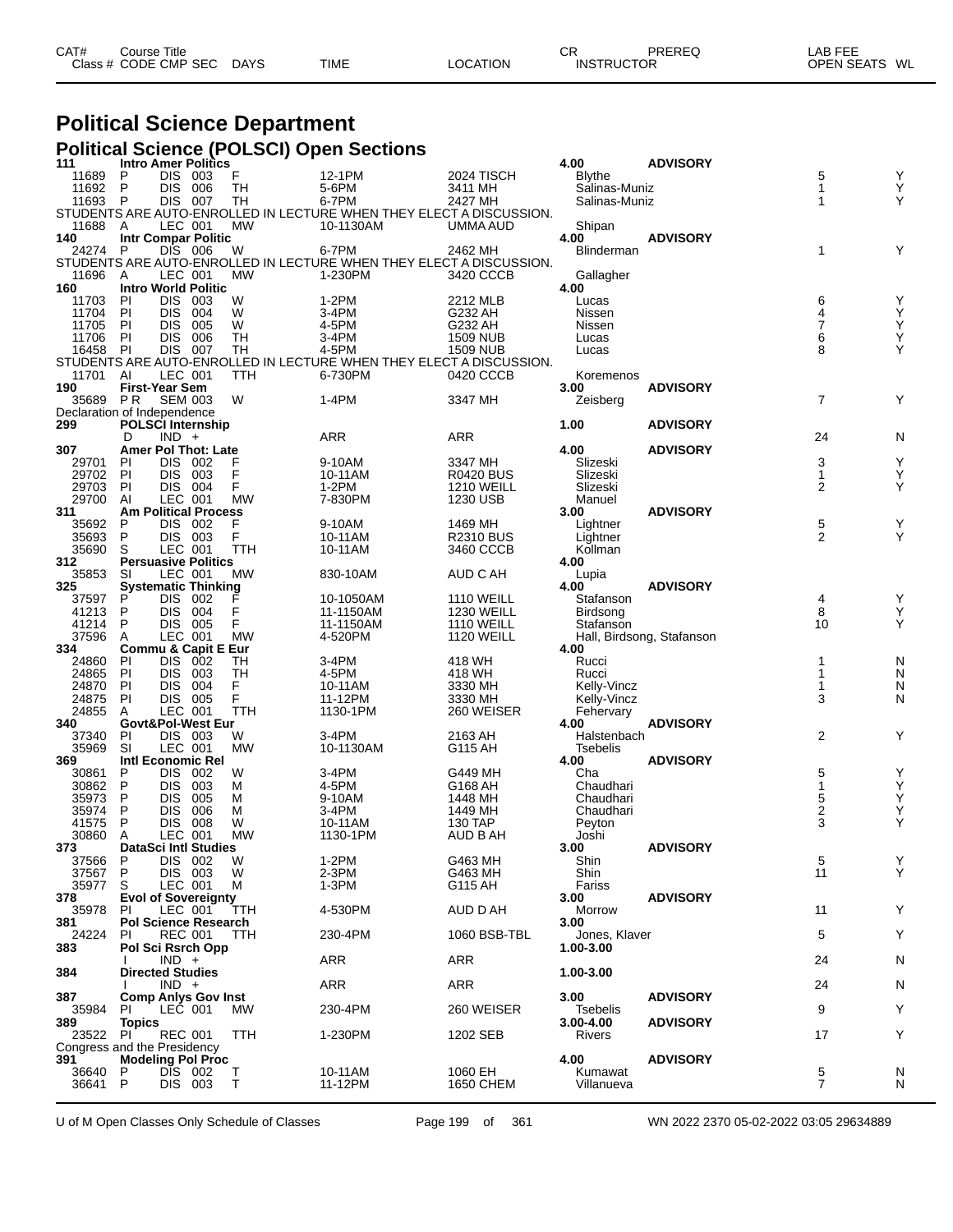| CAT#                                             | <b>Course Title</b><br>Class # CODE CMP SEC                  |                           | <b>DAYS</b>                                      | TIME                                                                               | <b>LOCATION</b>                                    | <b>CR</b><br><b>INSTRUCTOR</b>                 | PREREQ                                      | LAB FEE<br>OPEN SEATS WL |                  |
|--------------------------------------------------|--------------------------------------------------------------|---------------------------|--------------------------------------------------|------------------------------------------------------------------------------------|----------------------------------------------------|------------------------------------------------|---------------------------------------------|--------------------------|------------------|
| 36642<br>36643<br>36644<br>36645                 | DIS.<br>P<br>P<br><b>DIS</b><br><b>DIS</b><br>P<br>P<br>DIS. | -004<br>005<br>006<br>007 | Т<br><b>TH</b><br>TН<br>TH                       | 12-1PM<br>10-11AM<br>11-12PM<br>12-1PM                                             | 7603 HH<br>1060 EH<br>5180B AH<br><b>1624 CHEM</b> | Villanueva<br>Kumawat<br>Kumawat<br>Villanueva |                                             | 6<br>9<br>14<br>1        | N<br>N<br>N<br>N |
| 36349<br>399<br>19216                            | A<br>Adv Internship<br><b>PI</b>                             | LEC 001<br><b>SEM 001</b> | <b>MW</b>                                        | 830-10AM<br>ARR                                                                    | <b>1528 NUB</b><br>ARR                             | cruz cort'es<br>3.00<br>Horner                 | <b>ADVISORY</b>                             | 14                       | N                |
|                                                  |                                                              |                           |                                                  | This class will be meeting once a month at a day/time that works for all students. |                                                    |                                                |                                             |                          |                  |
| 401<br>26282                                     | <b>Fm Pol Theory</b><br><b>PI</b>                            | LEC 001                   | TTH                                              | 4-530PM                                                                            | 1449 MH                                            | 3.00                                           | <b>ADVISORY</b><br>Wingrove, Rieck she hers | 6                        | Y                |
| 489<br>24741 PI                                  | Adv Tpcs in Pol Sci                                          | <b>REC 001</b>            | TН                                               | 9-12PM                                                                             | 2448 MH                                            | 3.00-4.00<br>Tsebelis                          | <b>ADVISORY</b>                             | 6                        | Y                |
| ConstitutionalEngineeringDemoc                   |                                                              |                           |                                                  |                                                                                    |                                                    |                                                |                                             |                          | Y                |
| 26548<br><b>Judicial Politics</b>                | - P                                                          | <b>REC 004</b>            | W                                                | 9-12PM                                                                             | 2340 SEB                                           | Beim                                           |                                             | 9                        |                  |
| 29950 PI<br><b>Politics of Criminal Violence</b> |                                                              | LEC 008                   | TTH                                              | 10-1130AM                                                                          | 3347 MH                                            | Franco Vivanco                                 |                                             | 8                        | Y                |
| 30915 P<br>StrategicThinking in WorldPol         |                                                              | LEC 010                   | <b>MW</b>                                        | 230-4PM                                                                            | 3330 MH                                            | Joshi                                          |                                             | 6                        | Y                |
| 36287 PI                                         |                                                              | DIS 014                   | F.                                               | $2-3PM$                                                                            | 1460 MH                                            | Macias Medellin                                |                                             | 11                       | Y                |
| 36283 AI<br>Govts & Politics of SE Asia          |                                                              | LEC 011                   | <b>MW</b>                                        | 1130-1PM                                                                           | 3600 SKB                                           | Hicken                                         |                                             |                          |                  |
| 37445<br>37446 P                                 | DIS.<br>P<br>DIS.                                            | 018<br>019                | F<br>F                                           | 10-11AM<br>11-12PM                                                                 | 2437 MH<br>G232 AH                                 | Kuzushima<br>Kuzushima                         |                                             | 9<br>6                   | Y<br>Υ           |
| 29949                                            | A                                                            | LEC 017                   | TTH                                              | 830-10AM                                                                           | G168 AH                                            | Shiraito                                       |                                             |                          |                  |
| <b>Computational Pol Sci</b><br>494              | <b>Ug-Senior Honors</b>                                      |                           |                                                  |                                                                                    |                                                    | 4.00                                           | <b>ADVISORY</b>                             |                          |                  |
| 11707<br>495                                     | PI<br><b>Ug-Pol Theory</b>                                   | <b>SEM 001</b>            | $\top$                                           | $1-3PM$                                                                            | A859 CHEM-TBLC                                     | Min, Goehring<br>3.00                          | <b>ENFORCED</b>                             | 7                        | N                |
| 11708<br>Women&War: Contemp& HistPersp           | <b>PIR</b>                                                   | <b>SEM 001</b>            | МW                                               | 4-530PM                                                                            | 3437 MH                                            | Manuel                                         |                                             | 4                        | Y                |
|                                                  |                                                              |                           | POLSCI 306 and 401 will satisfy the prerequisite |                                                                                    |                                                    |                                                |                                             |                          |                  |
| 499<br>26018                                     | <b>SurveyDesign&amp;Analys</b><br><b>PI</b>                  | <b>SEM 001</b>            | <b>MW</b>                                        | 10-1130AM                                                                          | 1437 MH                                            | 3.00<br>Valentino                              |                                             | 1                        | Y                |
| 619<br>29840                                     | Afram&Pol Rac<br>P                                           | <b>SEM 001</b>            | W                                                | 2-5PM                                                                              | 1624 CHEM                                          | 3.00<br><b>Hutchings</b>                       | <b>ADVISORY</b>                             | 9                        | Y                |
| 629                                              | <b>Amer Pol Inst</b>                                         |                           |                                                  |                                                                                    |                                                    | 3.00                                           | <b>ADVISORY, ENFORCED</b>                   |                          |                  |
| 26020<br>630                                     | P <sub>R</sub><br><b>Prosem Publ Opinion</b>                 | <b>SEM 001</b>            | т                                                | 9-12PM                                                                             | 2325 MH                                            | Shipan<br>3.00                                 | <b>ADVISORY</b>                             | 16                       | Υ                |
| 26021<br>661                                     | P<br><b>IntISecurityConflict</b>                             | <b>SEM 001</b>            | W                                                | 9-12PM                                                                             | 2448 MH                                            | <b>Brader</b><br>1.50                          | <b>ADVISORY</b>                             | 7                        | Y                |
| 36039                                            | P<br>Intl Pol Econ                                           | <b>SEM 001</b>            | т                                                | 10-12PM                                                                            | 3440 MH                                            | Morrow                                         |                                             | 5                        | Y                |
| 662<br>29758                                     | ΡR                                                           | <b>SEM 001</b>            | Т                                                | 10-12PM                                                                            | 3207 LSA                                           | 1.50<br>Osgood                                 | <b>ADVISORY</b>                             | 5                        | Y                |
| 681<br>22827                                     | <b>Intermed Game Theory</b><br><b>PR</b>                     | DIS 002                   | TH                                               | 12-1PM                                                                             | 7603 HH                                            | 3.00<br>Rauh                                   | <b>ADVISORY</b>                             | 12                       | Υ                |
| 16389                                            | AR                                                           | LEC 001                   | TTH                                              | 4-530PM<br>STUDENTS ARE AUTO-ENROLLED IN LECTURE WHEN THEY ELECT A DISCUSSION.     | 7603 HH                                            | Beim, Rauh                                     |                                             |                          |                  |
| 688                                              | <b>Selected Topics</b>                                       |                           |                                                  |                                                                                    |                                                    | 3.00                                           | <b>ADVISORY</b>                             |                          |                  |
| 21981 P<br>Judicial Politics                     |                                                              | <b>SEM 002</b>            | W                                                | 9-12PM                                                                             | 2340 SEB                                           | Beim                                           |                                             | 9                        | Y                |
| 29767 P<br>Constitutional Theory                 |                                                              | <b>SEM 003</b>            | м                                                | 1-4PM                                                                              | G160 AH                                            | Zeisberg                                       |                                             | 1                        | Υ                |
| 36044 PI                                         |                                                              | <b>SEM 004</b>            | M                                                | 4-7PM                                                                              | 2448 MH                                            | Pitcher                                        |                                             | 8                        | N                |
| Authoritarian Regimes<br>36046 P                 |                                                              | <b>SEM 005</b>            | т                                                | 12-2PM                                                                             | 2469 MH                                            | Jones                                          |                                             | 10                       | N                |
| <b>Identity and Politics</b><br>36048 PI         |                                                              | <b>SEM 006</b>            | TH                                               | 9-12PM                                                                             | 2448 MH                                            | <b>Tsebelis</b>                                |                                             | 6                        | Y                |
| ConstitutionalEngineeringDemoc<br>36050 PI       |                                                              | <b>SEM 007</b>            | TTH                                              | 10-1130AM                                                                          | 3347 MH                                            | Franco Vivanco                                 |                                             | 8                        | Y                |
| Politics of Criminal Violence                    |                                                              |                           |                                                  |                                                                                    |                                                    |                                                |                                             |                          |                  |
| 36292 PI<br>36291 AI                             |                                                              | DIS 009<br><b>SEM 008</b> | W<br>МW                                          | $1-2PM$<br>1130-1PM                                                                | 2454 MH<br>3600 SKB                                | Hicken<br>Hicken                               |                                             | 11                       | Y                |
| Govts & Politics of SE Asia<br>37127 P           |                                                              | <b>SEM 010</b>            | м                                                | 230-530PM                                                                          | 2469 MH                                            | Mickey                                         |                                             | 9                        | Y                |
| American Political Development                   |                                                              |                           |                                                  |                                                                                    |                                                    |                                                |                                             |                          |                  |
| 37451 P<br><b>Identity and Politics</b>          |                                                              | <b>SEM 011</b>            | Τ                                                | 12-2PM                                                                             | 3440 MH                                            | Jones                                          |                                             | 10                       | N                |
| 37555 P<br><b>African Politics</b>               |                                                              | <b>SEM 012</b>            | M                                                | 4-7PM                                                                              | 2448 MH                                            | Pitcher                                        |                                             | 11                       | Y                |
| 38491 P<br><b>Contentious Politics</b>           |                                                              | <b>SEM 013</b>            | M                                                | 1-3PM                                                                              | 2454 MH                                            | Hassan                                         |                                             | 10                       | Y                |
| 694                                              | <b>Qual Res Meth</b>                                         |                           |                                                  |                                                                                    |                                                    | 1.50                                           | <b>ADVISORY</b>                             |                          |                  |
| 36094<br>699                                     | P<br><b>Stat Methods Res II</b>                              | <b>SEM 001</b>            | м                                                | 10-1230PM                                                                          | 3315 MH                                            | Ang<br>4.00                                    | <b>ADVISORY</b>                             | 5                        | Y                |
| 22828<br>11709 AR                                | P R                                                          | DIS 002<br>LEC 001        | F<br>TTH                                         | 11-12PM<br>230-4PM                                                                 | 7603 HH<br>7603 HH                                 | Kim<br>Quinn                                   |                                             | 11                       | Y                |
| 703                                              | <b>Approaches Pol Thry</b>                                   |                           |                                                  | STUDENTS ARE AUTO-ENROLLED IN LECTURE WHEN THEY ELECT A DISCUSSION.                |                                                    | 3.00                                           | <b>ADVISORY</b>                             |                          |                  |
|                                                  |                                                              |                           |                                                  |                                                                                    |                                                    |                                                |                                             |                          |                  |

U of M Open Classes Only Schedule of Classes Page 200 of 361 WN 2022 2370 05-02-2022 03:05 29634889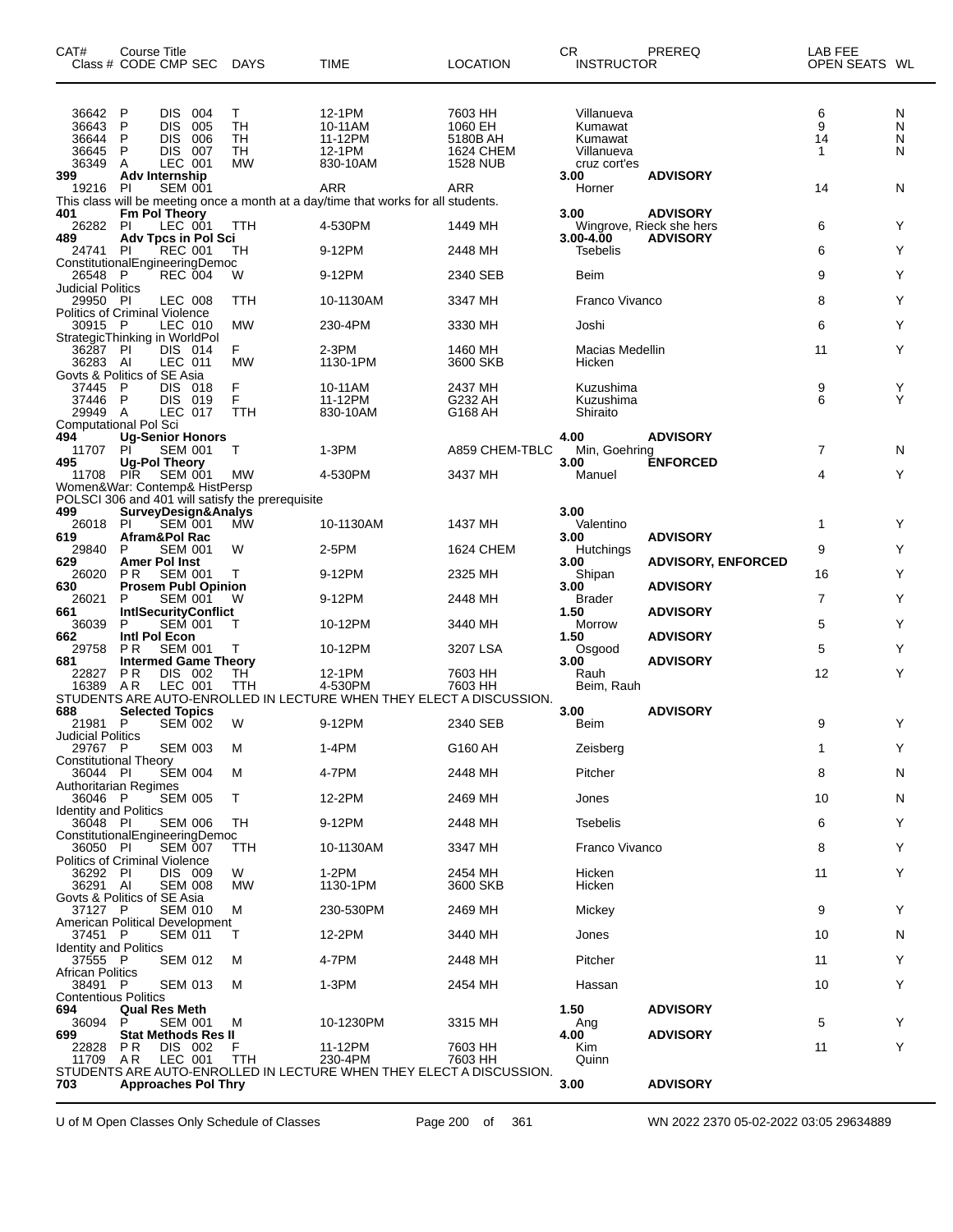| CAT#                      | Course Title       | Class # CODE CMP SEC           | DAYS | <b>TIME</b> | <b>LOCATION</b> | <b>CR</b><br><b>INSTRUCTOR</b> | PREREQ          | LAB FEE<br>OPEN SEATS | WL |
|---------------------------|--------------------|--------------------------------|------|-------------|-----------------|--------------------------------|-----------------|-----------------------|----|
|                           |                    |                                |      |             |                 |                                |                 |                       |    |
| 29764                     | PR.                | <b>SEM 001</b>                 | TH   | $2-5PM$     | 2469 MH         | Heffernan                      |                 |                       | N  |
|                           |                    | FeministPasts, FeministFutures |      |             |                 |                                |                 |                       |    |
| 734                       | <b>Pub Pol Pse</b> |                                |      |             |                 | 3.00                           | <b>ADVISORY</b> |                       |    |
| 23360                     |                    | PDR SEM 001                    | TH   | $1-4PM$     | 2328 SEB        | Rodriguez                      |                 | 8                     | Y  |
| Prereq: graduate standing |                    |                                |      |             |                 |                                |                 |                       |    |
| 798                       |                    | <b>Adv Top Quant Method</b>    |      |             |                 | 4.00                           | <b>ADVISORY</b> |                       |    |
| 28142                     | P                  | <b>DIS 003</b>                 | W    | 6-7PM       | 2455 MH         | Vasselai                       |                 | 12                    | Υ  |
| 27695                     | A                  | <b>SEM 001</b>                 | W    | 430-6PM     | 2469 MH         |                                |                 |                       |    |
|                           | A                  | <b>SEM 001</b>                 | м    | 4-530PM     | 2333 MH         | Shiraito                       |                 |                       |    |
| 892                       |                    | <b>Directed Research</b>       |      |             |                 | 1.00-6.00                      | <b>ADVISORY</b> |                       |    |
|                           |                    | $IND +$                        |      | <b>ARR</b>  | <b>ARR</b>      |                                |                 | 24                    | N  |
| 990                       |                    | <b>Diss-Precand</b>            |      |             |                 | 1.00-8.00                      | <b>ADVISORY</b> |                       |    |
|                           |                    | $IND +$                        |      | <b>ARR</b>  | <b>ARR</b>      |                                |                 | 24                    | N  |
| 993                       |                    | <b>G S I Training</b>          |      |             |                 | 1.00                           | <b>ADVISORY</b> |                       |    |
| 21543                     | P                  | SEM 001                        | F    | $2-4PM$     | 5521 HH         | Dincecco, Zaw                  |                 | 9                     | Υ  |
| 995                       | <b>Diss-Cand</b>   |                                |      |             |                 | 8.00                           | <b>ENFORCED</b> |                       |    |
|                           | IR                 | $IND +$                        |      | ARR         | <b>ARR</b>      |                                |                 | 24                    | N  |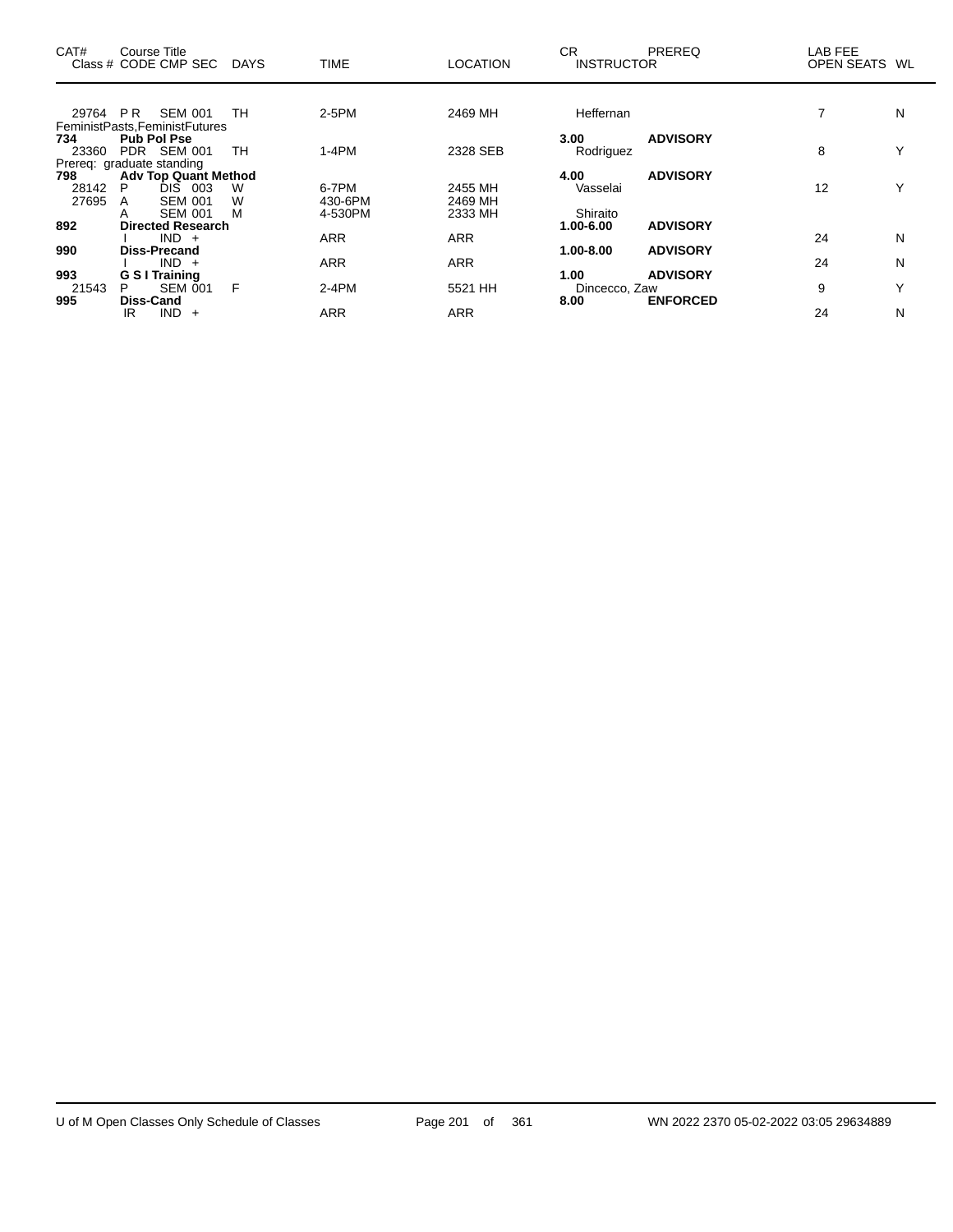| CAT#<br>ourse Titleٽ |                            |                 | PREREQ<br>⌒冖<br>◡ | LAB FEE            |
|----------------------|----------------------------|-----------------|-------------------|--------------------|
| Class # CODE CMP SEC | <b>DAYS</b><br><b>TIME</b> | <b>LOCATION</b> | <b>INSTRUCTOR</b> | OPEN SEATS<br>: WL |

#### **Psychology Department Psychology (PSYCH) Open Sections**

|                                            |                  |                                           |                                                      |                                                                                                                                               |                                                                                                                                                                                                                                       |                  | -IT IS CRITICAL THAT STUDENTS ATTEND CLASSES FROM THE BEGINNING OF THE TERM. EVEN THOUGH STUDENTS ARE REGISTERED<br>OFFICIALLY FOR A COURSE, THE DEPARTMENT MAY REQUEST THAT THEY BE DISENROLLED IF THEY DO NOT ATTEND INITIAL CLASSES. |                         |        |
|--------------------------------------------|------------------|-------------------------------------------|------------------------------------------------------|-----------------------------------------------------------------------------------------------------------------------------------------------|---------------------------------------------------------------------------------------------------------------------------------------------------------------------------------------------------------------------------------------|------------------|-----------------------------------------------------------------------------------------------------------------------------------------------------------------------------------------------------------------------------------------|-------------------------|--------|
| 111<br>30065 PIR                           | Intro to Psych   | DIS 004                                   | W                                                    | 6-7PM                                                                                                                                         | 1372 EH                                                                                                                                                                                                                               | 4.00<br>Miller   |                                                                                                                                                                                                                                         | 2                       | Y      |
|                                            |                  |                                           |                                                      | All sections meet from the 1st day of class, even if they occur before the 1st lecture.                                                       |                                                                                                                                                                                                                                       |                  |                                                                                                                                                                                                                                         |                         |        |
| 30071 PIR                                  |                  | DIS 010                                   |                                                      | 11-12PM                                                                                                                                       | 1628 CHEM                                                                                                                                                                                                                             | Ho               |                                                                                                                                                                                                                                         | 1                       | Y      |
| 30062 AI                                   |                  | LEC 001                                   | <b>TTH</b>                                           | All sections meet from the 1st day of class, even if they occur before the 1st lecture.<br>230-4PM                                            | 1324 EH                                                                                                                                                                                                                               | Hoeffner         |                                                                                                                                                                                                                                         |                         |        |
|                                            |                  |                                           |                                                      |                                                                                                                                               | Students are auto-enrolled in LEC 001 when they elect a DIS 020-013. All sections meet from the 1st day of class,                                                                                                                     |                  |                                                                                                                                                                                                                                         |                         |        |
| even if they occur before the 1st lecture. |                  |                                           |                                                      |                                                                                                                                               |                                                                                                                                                                                                                                       |                  |                                                                                                                                                                                                                                         |                         |        |
| 112<br>20615 PIR                           |                  | <b>Psy as Natl Science</b><br>DIS 002     | ТH                                                   | 8-9AM                                                                                                                                         | 271 WEISER                                                                                                                                                                                                                            | 4.00<br>Oyelade  |                                                                                                                                                                                                                                         | 1                       | Y      |
|                                            |                  |                                           |                                                      | All sections meet from the 1st day of class, even if they occur before the 1st lecture.                                                       |                                                                                                                                                                                                                                       |                  |                                                                                                                                                                                                                                         |                         |        |
| 20619 PIR                                  |                  | DIS 006                                   | TH                                                   | 6-7PM                                                                                                                                         | 271 WEISER                                                                                                                                                                                                                            | Mills            |                                                                                                                                                                                                                                         | 1                       | Y      |
| 20620 PIR                                  |                  | DIS 007                                   | F.                                                   | All sections meet from the 1st day of class, even if they occur before the 1st lecture.<br>8-9AM                                              | 2407 MH                                                                                                                                                                                                                               | Krstevski        |                                                                                                                                                                                                                                         | 9                       | Y      |
|                                            |                  |                                           |                                                      | All sections meet from the 1st day of class, even if they occur before the 1st lecture.                                                       |                                                                                                                                                                                                                                       |                  |                                                                                                                                                                                                                                         |                         |        |
| 20621 PIR                                  |                  | DIS 008                                   |                                                      | 9-10AM                                                                                                                                        | 2407 MH                                                                                                                                                                                                                               | Krstevski        |                                                                                                                                                                                                                                         | 5                       | Y      |
| 20623 PIR                                  |                  | DIS 010                                   |                                                      | All sections meet from the 1st day of class, even if they occur before the 1st lecture.<br>11-12PM                                            | 271 WEISER                                                                                                                                                                                                                            | Contreras        |                                                                                                                                                                                                                                         | 1                       | Y      |
|                                            |                  |                                           |                                                      | All sections meet from the 1st day of class, even if they occur before the 1st lecture.                                                       |                                                                                                                                                                                                                                       |                  |                                                                                                                                                                                                                                         |                         |        |
| 20614 AI                                   |                  | LEC 001                                   | МW                                                   | 1-230PM                                                                                                                                       | 1324 EH                                                                                                                                                                                                                               | Malley           |                                                                                                                                                                                                                                         |                         |        |
|                                            |                  |                                           |                                                      | Students are auto-enrolled in LEC 001 when they elect a DIS 002-013.                                                                          |                                                                                                                                                                                                                                       |                  |                                                                                                                                                                                                                                         |                         |        |
|                                            |                  |                                           |                                                      | All sections meet from the 1st day of class, even if they occur before the 1st lecture.                                                       |                                                                                                                                                                                                                                       |                  |                                                                                                                                                                                                                                         |                         |        |
|                                            |                  |                                           |                                                      | Psych 112 meets the Intro Psych prereg for the Psychology and BCN Majors.                                                                     |                                                                                                                                                                                                                                       |                  |                                                                                                                                                                                                                                         |                         |        |
| 122.<br>18573                              | PL               | <b>Intrgrp Dialogue</b><br><b>SEM 001</b> | TH.                                                  | 3-5PM                                                                                                                                         | <b>R0220 BUS</b>                                                                                                                                                                                                                      | 2.00<br>Crider   |                                                                                                                                                                                                                                         | 30                      | N      |
| 122                                        |                  | <b>Intrgrp Dialogue</b>                   |                                                      |                                                                                                                                               |                                                                                                                                                                                                                                       | 2.00             |                                                                                                                                                                                                                                         |                         |        |
|                                            | P                | <b>SEM 001</b>                            | TН                                                   | 3-5PM                                                                                                                                         | <b>ARR</b>                                                                                                                                                                                                                            |                  |                                                                                                                                                                                                                                         | 30                      | N      |
|                                            |                  |                                           |                                                      |                                                                                                                                               | Interested students must fill out an online request at www.igr.umich.edu. Due to high demand, students who do not<br>attend the mass meeting on the first day of class will be dropped from the course. If you have questions, please |                  |                                                                                                                                                                                                                                         |                         |        |
|                                            |                  |                                           |                                                      | contact Susmetha Baidya (e-mail: sbaidya@umich.edu).                                                                                          |                                                                                                                                                                                                                                       |                  |                                                                                                                                                                                                                                         |                         |        |
| 122<br>36648                               |                  | <b>Intrgrp Dialogue</b><br><b>SEM 012</b> | TН                                                   | 3-5PM                                                                                                                                         | 1469 MH                                                                                                                                                                                                                               | 2.00             |                                                                                                                                                                                                                                         |                         |        |
| 36650                                      | SI<br>SI         | <b>SEM 013</b>                            | TH                                                   | 3-5PM                                                                                                                                         | <b>1512 NUB</b>                                                                                                                                                                                                                       |                  |                                                                                                                                                                                                                                         |                         |        |
| 36652                                      | SI               | <b>SEM 014</b>                            | TН                                                   | 3-5PM                                                                                                                                         | 120 WH                                                                                                                                                                                                                                |                  |                                                                                                                                                                                                                                         |                         |        |
| 18575                                      | PI               | <b>SEM 002</b><br><b>SEM 002</b>          | TH<br>TH                                             | 10-12PM<br>10-12PM                                                                                                                            | <b>R0220 BUS</b><br>ARR                                                                                                                                                                                                               | Hwang he-him-his |                                                                                                                                                                                                                                         | 17<br>17                | N<br>N |
| 200                                        |                  | Ind Psych Issues                          |                                                      |                                                                                                                                               |                                                                                                                                                                                                                                       |                  |                                                                                                                                                                                                                                         |                         |        |
|                                            |                  |                                           |                                                      |                                                                                                                                               |                                                                                                                                                                                                                                       | 1.00-4.00        | <b>ADVISORY</b>                                                                                                                                                                                                                         |                         |        |
|                                            |                  | $IND +$                                   |                                                      | ARR                                                                                                                                           | ARR                                                                                                                                                                                                                                   |                  |                                                                                                                                                                                                                                         | 24                      | N      |
| 211                                        |                  | <b>Project Outreach</b>                   |                                                      |                                                                                                                                               |                                                                                                                                                                                                                                       | 3.00             | <b>ADVISORY</b>                                                                                                                                                                                                                         | 40.00                   |        |
| 11719<br>Work with Preschl Children        | PR <sup>1</sup>  | <b>SEM 001</b>                            | т                                                    | 4-6PM                                                                                                                                         | 260 WEISER                                                                                                                                                                                                                            | Thompson         |                                                                                                                                                                                                                                         | 21                      | Y      |
|                                            |                  |                                           | http://sites.lsa.umich.edu/projectoutreach/.         |                                                                                                                                               | Email questions to project outreach@umich.edu.                                                                                                                                                                                        |                  |                                                                                                                                                                                                                                         |                         |        |
|                                            | 11720 PR SEM 002 |                                           | $\top$                                               | 4-6PM                                                                                                                                         | 296 WEISER                                                                                                                                                                                                                            | Gerndt           |                                                                                                                                                                                                                                         | 42                      | Y      |
| Mind, Music & Community                    |                  |                                           | http://sites.lsa.umich.edu/projectoutreach/.         |                                                                                                                                               | Email questions to project outreach @umich.edu.                                                                                                                                                                                       |                  |                                                                                                                                                                                                                                         |                         |        |
| 11721 PR                                   |                  | SEM 003                                   | -TH.                                                 | 4-6PM                                                                                                                                         | 260 WEISER                                                                                                                                                                                                                            | Shain            |                                                                                                                                                                                                                                         | $\overline{7}$          | Y      |
| Juvenile and Criminal Justice              |                  |                                           |                                                      |                                                                                                                                               |                                                                                                                                                                                                                                       |                  |                                                                                                                                                                                                                                         |                         |        |
| 11722 PR                                   |                  | SEM 004                                   | http://sites.lsa.umich.edu/projectoutreach/.<br>-TH. | 4-6PM                                                                                                                                         | Email questions to project outreach @umich.edu.<br>296 WEISER                                                                                                                                                                         | Wagner           |                                                                                                                                                                                                                                         | 29                      | Y      |
| Health, Illness and Society                |                  |                                           |                                                      |                                                                                                                                               |                                                                                                                                                                                                                                       |                  |                                                                                                                                                                                                                                         |                         |        |
|                                            |                  |                                           | http://sites.lsa.umich.edu/projectoutreach/.         |                                                                                                                                               | Email questions to project.outreach@umich.edu.                                                                                                                                                                                        |                  |                                                                                                                                                                                                                                         | 18                      |        |
| 11723 P<br>Using Your Psychology Degree    |                  | <b>SEM 005</b>                            | W                                                    | 4-6PM                                                                                                                                         | 269 WEISER                                                                                                                                                                                                                            | Ryan             |                                                                                                                                                                                                                                         |                         | Υ      |
|                                            |                  |                                           |                                                      |                                                                                                                                               | http://sites.lsa.umich.edu/projectoutreach/. Email questions to project.outreach@umich.edu.                                                                                                                                           |                  |                                                                                                                                                                                                                                         |                         |        |
| 220<br>23912 P                             | Intro Biopsych   |                                           | W                                                    |                                                                                                                                               |                                                                                                                                                                                                                                       | 4.00             |                                                                                                                                                                                                                                         |                         | Y      |
|                                            |                  | DIS 003                                   |                                                      | 12-1PM<br>All sections meet from the 1st day of class, even if they occur before the 1st lecture.                                             | 1372 EH                                                                                                                                                                                                                               | Delacey          |                                                                                                                                                                                                                                         | $\mathbf 1$             |        |
| 23690 A                                    |                  | LEC 001                                   | <b>TTH</b>                                           | 1-230PM                                                                                                                                       | <b>B844 EH</b>                                                                                                                                                                                                                        | Cummings         |                                                                                                                                                                                                                                         |                         |        |
|                                            |                  |                                           |                                                      |                                                                                                                                               | Psych 220 is introduction to Behavioral Neuroscience for students not intending to major in BCN or Neuroscience.                                                                                                                      |                  |                                                                                                                                                                                                                                         |                         |        |
|                                            |                  |                                           |                                                      | Psychology majors should register for Psych 220 instead of Psych 230.<br>Students are auto-enrolled in LEC 001 when they elect a DIS 002-004. |                                                                                                                                                                                                                                       |                  |                                                                                                                                                                                                                                         |                         |        |
|                                            |                  |                                           |                                                      | All sections meet from the 1st day of class, even if they occur before the 1st lecture.                                                       |                                                                                                                                                                                                                                       |                  |                                                                                                                                                                                                                                         |                         |        |
| 223<br>26432                               | <b>PIR</b>       | <b>Entrepreneur Crtivty</b><br>DIS 004    |                                                      | 12-1PM                                                                                                                                        | 4153 USB                                                                                                                                                                                                                              | 3.00<br>Parson   | <b>ENFORCED</b>                                                                                                                                                                                                                         | 6                       | Υ      |
| 26435                                      | <b>PIR</b>       | DIS 007                                   |                                                      | 1-2PM                                                                                                                                         | G115 AH                                                                                                                                                                                                                               | McFerran         |                                                                                                                                                                                                                                         | $\overline{\mathbf{c}}$ | Υ      |
| 26436                                      | <b>PIR</b>       | <b>DIS 008</b>                            |                                                      | 12-1PM                                                                                                                                        | 1449 MH                                                                                                                                                                                                                               | Glait            |                                                                                                                                                                                                                                         | 2                       | Υ      |
| 226                                        |                  | <b>UG Psych Research</b><br>$IND +$       |                                                      | ARR                                                                                                                                           | ARR                                                                                                                                                                                                                                   | 1.00-4.00        |                                                                                                                                                                                                                                         | 25                      | N      |
| 230                                        |                  | <b>Intro Behav Neurosci</b>               |                                                      |                                                                                                                                               |                                                                                                                                                                                                                                       | 4.00             | <b>ADVISORY, ENFORCED</b>                                                                                                                                                                                                               |                         |        |
| 11729                                      | PR.              | DIS 005                                   | W                                                    | 8-9AM<br>All sections meet from the 1st day of class, even if they occur before the 1st lecture.                                              | 3021 EH                                                                                                                                                                                                                               | Lekander         |                                                                                                                                                                                                                                         | 2                       | Υ      |

U of M Open Classes Only Schedule of Classes Page 202 of 361 WN 2022 2370 05-02-2022 03:05 29634889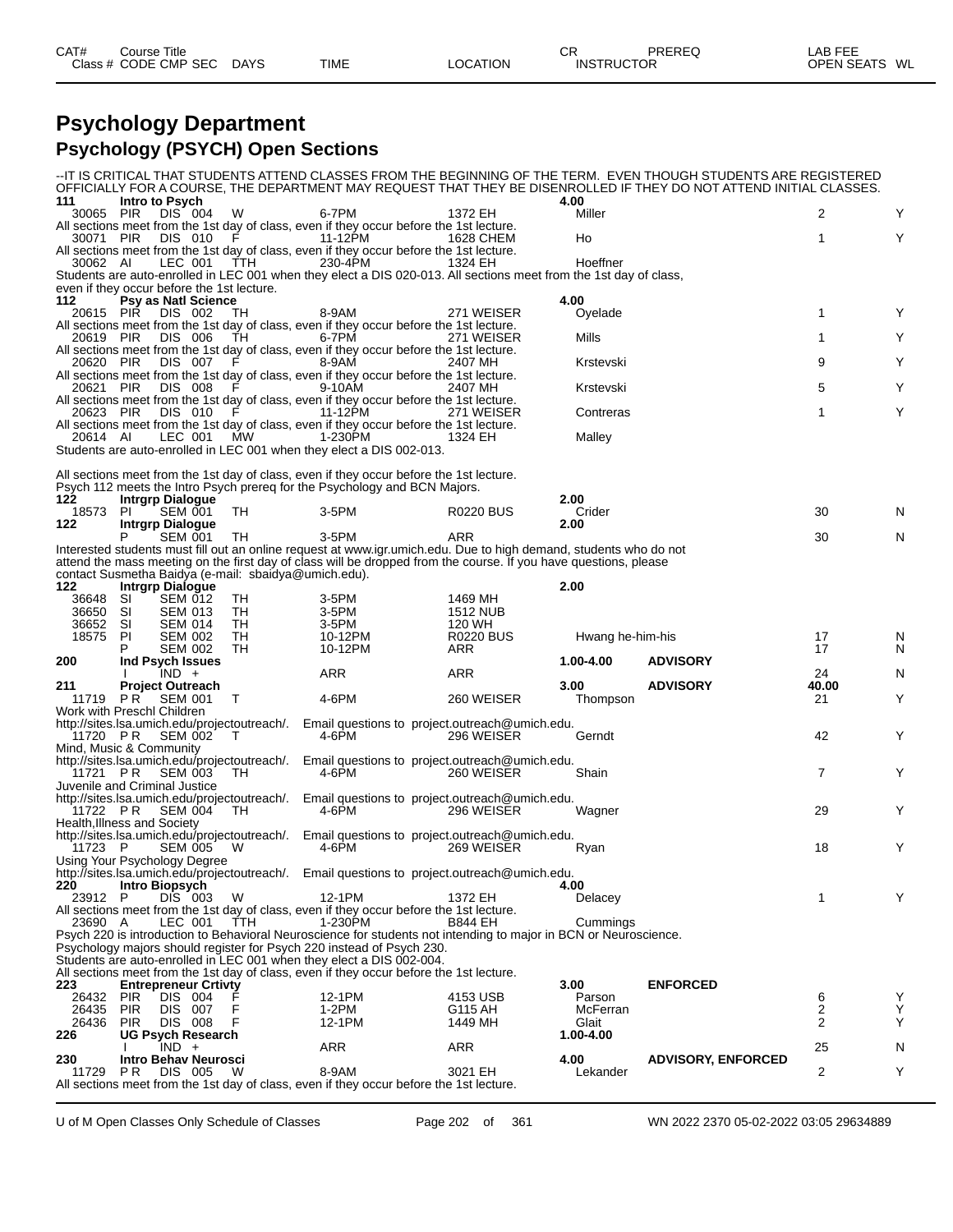| 11731 PR<br><b>DIS 007</b><br>$3-4PM$<br>Y<br>4088 EH<br>Furman<br>1<br>W<br>All sections meet from the 1st day of class, even if they occur before the 1st lecture.<br>Y<br>11733 PR<br>DIS 009<br>TH<br>8-9AM<br>1060 EH<br>Furman<br>1<br>All sections meet from the 1st day of class, even if they occur before the 1st lecture.<br>11734 PR<br>DIS 010<br>TH<br>9-10AM<br>Kaya<br>2<br>Y<br>3021 EH<br>All sections meet from the 1st day of class, even if they occur before the 1st lecture.<br>30296 PR<br>DIS 016<br>Schuh<br>Y<br>$1-2PM$<br>3021 EH<br>All sections meet from the 1st day of class, even if they occur before the 1st lecture.<br>Schuh<br>Y<br>30297 PR<br>DIS 017<br>$2-3PM$<br>3021 EH<br>1<br>All sections meet from the 1st day of class, even if they occur before the 1st lecture.<br>Students are auto-enrolled in LEC 001 when they elect a DIS 002-017. Do not contact the instructor. Inquiries<br>should be sent to psych.saa@umich.edu.<br>11727 AR<br>LEC 001<br>230-4PM<br>AUD A AH<br><b>TTH</b><br>Sarter<br><b>ENFORCED</b><br>235<br>Intro Evol & Behav<br>4.00<br>$2-3PM$<br><b>B856 EQ</b><br>Y<br>36309 PR<br>DIS 003<br>T<br>Guisneuf<br>1<br>All sections meet from the 1st day of class, even if they occur before the 1st lecture.<br>Miller<br>36313 PR<br>DIS 007<br>TH<br>$2-3PM$<br><b>B247 EH</b><br>10<br>Y<br>All sections meet from the 1st day of class, even if they occur before the 1st lecture.<br>11<br>Y<br>36314 PR<br>DIS 008<br>3-4PM<br><b>Williams Soriano</b><br>TH.<br>B247 EH<br>All sections meet from the 1st day of class, even if they occur before the 1st lecture.<br>36307 AR LEC 001 MW<br>1130-1PM<br>1324 EH<br>Rosati<br>Students are auto-enrolled in LEC 001 when they elect a DIS 002-008. All sections meet from the 1st day of class,<br>even if they occur before the 1st lecture.<br><b>ENFORCED</b><br>240<br>Intro to Cog Psych<br>4.00<br>DIS 003<br>Y<br>21148 PR<br>5-6PM<br><b>B856 EQ</b><br>Voichoski<br>т<br>1<br>All sections meet from the 1st day of class, even if they occur before the 1st lecture.<br>Voichoski<br>Y<br>21149 PR<br>DIS 004<br>9-10AM<br>1423 EQ<br>4<br>W<br>All sections meet from the 1st day of class, even if they occur before the 1st lecture.<br>21150 PR<br>DIS 006<br>TH<br>$2-3PM$<br>3<br>Y<br>1423 EQ<br>Dunaway<br>All sections meet from the 1st day of class, even if they occur before the 1st lecture.<br>Y<br>21152 PR<br>DIS 008<br>4-5PM<br>Navarro Hernandez<br>TH.<br>4212 SEB<br>2<br>All sections meet from the 1st day of class, even if they occur before the 1st lecture.<br>Navarro Hernandez<br>Y<br>21153 PR<br>DIS 009<br>TH<br>5-6PM<br><b>1512 NUB</b><br>4<br>All sections meet from the 1st day of class, even if they occur before the 1st lecture.<br>DIS 010<br>Navarro Hernandez<br>21154 PR<br>8-9AM<br>15<br>Y<br>-F<br>271 WEISER<br>All sections meet from the 1st day of class, even if they occur before the 1st lecture.<br>DIS 011<br>Y<br>21155 PR<br>9-10AM<br>Ryu<br>10<br><b>B856 EQ</b><br>All sections meet from the 1st day of class, even if they occur before the 1st lecture.<br>5<br>Y<br>21156 PR<br>DIS 012<br>10-11AM<br>1423 EQ<br>Ryu<br>All sections meet from the 1st day of class, even if they occur before the 1st lecture.<br>21157 PR<br>DIS 013<br>11-12PM<br>3<br>Y<br>-F<br>1423 EQ<br>Ryu<br>All sections meet from the 1st day of class, even if they occur before the 1st lecture.<br>30293 PR<br>DIS 014<br>Y<br>12-1PM<br>Hale<br>1423 EQ<br>8<br>All sections meet from the 1st day of class, even if they occur before the 1st lecture.<br>Hale<br>5<br>Y<br>30294 PR<br>DIS 015<br>1-2PM<br>- F<br>4212 SEB<br>All sections meet from the 1st day of class, even if they occur before the 1st lecture.<br>LEC 001<br>МW<br>230-4PM<br>1324 EH<br>Snodgrass<br>11736 AR<br>Students are auto-enrolled in LEC 001 when they elect a DIS 002-015. Do not contact the instructor. Inquiries<br>should be sent to psych.saa@umich.edu.<br>27893 PIR<br>DIS 025<br>5-6PM<br>1060 EH<br>Michon<br>1<br>Y<br>M<br>All sections meet from the 1st day of class, even if they occur before the 1st lecture.<br>Liu<br>27897 PIR DIS 029 TH<br>6-7PM<br>1060 EH<br>All sections meet from the 1st day of class, even if they occur before the 1st lecture.<br>27898 PIR<br>DIS 030<br>8-9AM<br>Hochrein<br>2<br>Y<br>-F.<br>1060 EH<br>All sections meet from the 1st day of class, even if they occur before the 1st lecture.<br>242<br>Lang and Human Mind<br>4.00<br><b>ENFORCED</b><br>Y<br>30162 PR<br>DIS 005<br>9-10AM<br>1650 CHEM<br>Tatar<br>4<br>30154 SR<br>LEC 001<br>TTH<br>1130-1PM<br>3420 CCCB<br><b>Brennan</b><br><b>Intro Dev Psych</b><br>4.00<br><b>ENFORCED</b><br>250<br>DIS 004<br>5-6PM<br>11741 PIR<br>W<br>3021 EH<br><b>Pitts</b><br>Y<br>1<br>All sections meet from the 1st day of class, even if they occur before the 1st lecture.<br><b>DIS 006</b><br>He<br>5<br>11743 PIR<br>TH.<br>8-9AM<br>3021 EH<br>Y<br>All sections meet from the 1st day of class, even if they occur before the 1st lecture.<br>11749 PIR<br>DIS 013<br>10-11AM<br>Banks<br>Y<br>-F<br>3021 EH<br>All sections meet from the 1st day of class, even if they occur before the 1st lecture.<br>30377 PIR<br><b>DIS 014</b><br>11-12PM<br>Banks<br>Y<br>-F<br>3021 EH<br>All sections meet from the 1st day of class, even if they occur before the 1st lecture.<br>Cho<br>30378 PIR<br>DIS 015<br>12-1PM<br>1427 MH<br>2<br>Y<br>All sections meet from the 1st day of class, even if they occur before the 1st lecture.<br>Cho<br>Y<br>30379 PIR<br>DIS 016<br>1-2PM<br>- F<br>1460 MH<br>4<br>All sections meet from the 1st day of class, even if they occur before the 1st lecture.<br>Ward<br>11738 AIR<br>LEC 001 MW<br>10-1130AM<br>1324 EH<br>Students are auto-enrolled in LEC 001 when they elect a DIS 002-016. All sections meet from the 1st day of class,<br>even if they occur before the 1st lecture.<br>17970 PIR<br>Park<br>DIS 021<br>8-9AM<br>271 WEISER<br>2<br>Y<br>T<br>All sections meet from the 1st day of class, even if they occur before the 1st lecture.<br>17972 PIR<br>DIS 022<br>9-10AM<br>Swinehart<br>271 WEISER<br>3<br>Y<br>All sections meet from the 1st day of class, even if they occur before the 1st lecture.<br>17973 PIR<br>DIS 023<br>12-1PM<br>Park<br>8<br>Y<br>1628 CHEM | CAT# | Course Title<br>Class # CODE CMP SEC DAYS |  |  | TIME |  | <b>LOCATION</b> | CR | <b>INSTRUCTOR</b> | PREREQ | LAB FEE<br>OPEN SEATS WL |  |
|------------------------------------------------------------------------------------------------------------------------------------------------------------------------------------------------------------------------------------------------------------------------------------------------------------------------------------------------------------------------------------------------------------------------------------------------------------------------------------------------------------------------------------------------------------------------------------------------------------------------------------------------------------------------------------------------------------------------------------------------------------------------------------------------------------------------------------------------------------------------------------------------------------------------------------------------------------------------------------------------------------------------------------------------------------------------------------------------------------------------------------------------------------------------------------------------------------------------------------------------------------------------------------------------------------------------------------------------------------------------------------------------------------------------------------------------------------------------------------------------------------------------------------------------------------------------------------------------------------------------------------------------------------------------------------------------------------------------------------------------------------------------------------------------------------------------------------------------------------------------------------------------------------------------------------------------------------------------------------------------------------------------------------------------------------------------------------------------------------------------------------------------------------------------------------------------------------------------------------------------------------------------------------------------------------------------------------------------------------------------------------------------------------------------------------------------------------------------------------------------------------------------------------------------------------------------------------------------------------------------------------------------------------------------------------------------------------------------------------------------------------------------------------------------------------------------------------------------------------------------------------------------------------------------------------------------------------------------------------------------------------------------------------------------------------------------------------------------------------------------------------------------------------------------------------------------------------------------------------------------------------------------------------------------------------------------------------------------------------------------------------------------------------------------------------------------------------------------------------------------------------------------------------------------------------------------------------------------------------------------------------------------------------------------------------------------------------------------------------------------------------------------------------------------------------------------------------------------------------------------------------------------------------------------------------------------------------------------------------------------------------------------------------------------------------------------------------------------------------------------------------------------------------------------------------------------------------------------------------------------------------------------------------------------------------------------------------------------------------------------------------------------------------------------------------------------------------------------------------------------------------------------------------------------------------------------------------------------------------------------------------------------------------------------------------------------------------------------------------------------------------------------------------------------------------------------------------------------------------------------------------------------------------------------------------------------------------------------------------------------------------------------------------------------------------------------------------------------------------------------------------------------------------------------------------------------------------------------------------------------------------------------------------------------------------------------------------------------------------------------------------------------------------------------------------------------------------------------------------------------------------------------------------------------------------------------------------------------------------------------------------------------------------------------------------------------------------------------------------------------------------------------------------------------------------------------------------------------------------------------------------------------------------------------------------------------------------------------------------------------------------------------------------------------------------------------------------------------------------------------------------------------------------------------------------------------------------------------------------------------------------------------------------------------------------------------------------------------------------------------------------------------------------------------------------------|------|-------------------------------------------|--|--|------|--|-----------------|----|-------------------|--------|--------------------------|--|
|                                                                                                                                                                                                                                                                                                                                                                                                                                                                                                                                                                                                                                                                                                                                                                                                                                                                                                                                                                                                                                                                                                                                                                                                                                                                                                                                                                                                                                                                                                                                                                                                                                                                                                                                                                                                                                                                                                                                                                                                                                                                                                                                                                                                                                                                                                                                                                                                                                                                                                                                                                                                                                                                                                                                                                                                                                                                                                                                                                                                                                                                                                                                                                                                                                                                                                                                                                                                                                                                                                                                                                                                                                                                                                                                                                                                                                                                                                                                                                                                                                                                                                                                                                                                                                                                                                                                                                                                                                                                                                                                                                                                                                                                                                                                                                                                                                                                                                                                                                                                                                                                                                                                                                                                                                                                                                                                                                                                                                                                                                                                                                                                                                                                                                                                                                                                                                                                                                                                                                                                                                                                                                                                                                                                                                                                                                                                                                                                                                          |      |                                           |  |  |      |  |                 |    |                   |        |                          |  |
|                                                                                                                                                                                                                                                                                                                                                                                                                                                                                                                                                                                                                                                                                                                                                                                                                                                                                                                                                                                                                                                                                                                                                                                                                                                                                                                                                                                                                                                                                                                                                                                                                                                                                                                                                                                                                                                                                                                                                                                                                                                                                                                                                                                                                                                                                                                                                                                                                                                                                                                                                                                                                                                                                                                                                                                                                                                                                                                                                                                                                                                                                                                                                                                                                                                                                                                                                                                                                                                                                                                                                                                                                                                                                                                                                                                                                                                                                                                                                                                                                                                                                                                                                                                                                                                                                                                                                                                                                                                                                                                                                                                                                                                                                                                                                                                                                                                                                                                                                                                                                                                                                                                                                                                                                                                                                                                                                                                                                                                                                                                                                                                                                                                                                                                                                                                                                                                                                                                                                                                                                                                                                                                                                                                                                                                                                                                                                                                                                                          |      |                                           |  |  |      |  |                 |    |                   |        |                          |  |
|                                                                                                                                                                                                                                                                                                                                                                                                                                                                                                                                                                                                                                                                                                                                                                                                                                                                                                                                                                                                                                                                                                                                                                                                                                                                                                                                                                                                                                                                                                                                                                                                                                                                                                                                                                                                                                                                                                                                                                                                                                                                                                                                                                                                                                                                                                                                                                                                                                                                                                                                                                                                                                                                                                                                                                                                                                                                                                                                                                                                                                                                                                                                                                                                                                                                                                                                                                                                                                                                                                                                                                                                                                                                                                                                                                                                                                                                                                                                                                                                                                                                                                                                                                                                                                                                                                                                                                                                                                                                                                                                                                                                                                                                                                                                                                                                                                                                                                                                                                                                                                                                                                                                                                                                                                                                                                                                                                                                                                                                                                                                                                                                                                                                                                                                                                                                                                                                                                                                                                                                                                                                                                                                                                                                                                                                                                                                                                                                                                          |      |                                           |  |  |      |  |                 |    |                   |        |                          |  |
|                                                                                                                                                                                                                                                                                                                                                                                                                                                                                                                                                                                                                                                                                                                                                                                                                                                                                                                                                                                                                                                                                                                                                                                                                                                                                                                                                                                                                                                                                                                                                                                                                                                                                                                                                                                                                                                                                                                                                                                                                                                                                                                                                                                                                                                                                                                                                                                                                                                                                                                                                                                                                                                                                                                                                                                                                                                                                                                                                                                                                                                                                                                                                                                                                                                                                                                                                                                                                                                                                                                                                                                                                                                                                                                                                                                                                                                                                                                                                                                                                                                                                                                                                                                                                                                                                                                                                                                                                                                                                                                                                                                                                                                                                                                                                                                                                                                                                                                                                                                                                                                                                                                                                                                                                                                                                                                                                                                                                                                                                                                                                                                                                                                                                                                                                                                                                                                                                                                                                                                                                                                                                                                                                                                                                                                                                                                                                                                                                                          |      |                                           |  |  |      |  |                 |    |                   |        |                          |  |
|                                                                                                                                                                                                                                                                                                                                                                                                                                                                                                                                                                                                                                                                                                                                                                                                                                                                                                                                                                                                                                                                                                                                                                                                                                                                                                                                                                                                                                                                                                                                                                                                                                                                                                                                                                                                                                                                                                                                                                                                                                                                                                                                                                                                                                                                                                                                                                                                                                                                                                                                                                                                                                                                                                                                                                                                                                                                                                                                                                                                                                                                                                                                                                                                                                                                                                                                                                                                                                                                                                                                                                                                                                                                                                                                                                                                                                                                                                                                                                                                                                                                                                                                                                                                                                                                                                                                                                                                                                                                                                                                                                                                                                                                                                                                                                                                                                                                                                                                                                                                                                                                                                                                                                                                                                                                                                                                                                                                                                                                                                                                                                                                                                                                                                                                                                                                                                                                                                                                                                                                                                                                                                                                                                                                                                                                                                                                                                                                                                          |      |                                           |  |  |      |  |                 |    |                   |        |                          |  |
|                                                                                                                                                                                                                                                                                                                                                                                                                                                                                                                                                                                                                                                                                                                                                                                                                                                                                                                                                                                                                                                                                                                                                                                                                                                                                                                                                                                                                                                                                                                                                                                                                                                                                                                                                                                                                                                                                                                                                                                                                                                                                                                                                                                                                                                                                                                                                                                                                                                                                                                                                                                                                                                                                                                                                                                                                                                                                                                                                                                                                                                                                                                                                                                                                                                                                                                                                                                                                                                                                                                                                                                                                                                                                                                                                                                                                                                                                                                                                                                                                                                                                                                                                                                                                                                                                                                                                                                                                                                                                                                                                                                                                                                                                                                                                                                                                                                                                                                                                                                                                                                                                                                                                                                                                                                                                                                                                                                                                                                                                                                                                                                                                                                                                                                                                                                                                                                                                                                                                                                                                                                                                                                                                                                                                                                                                                                                                                                                                                          |      |                                           |  |  |      |  |                 |    |                   |        |                          |  |
|                                                                                                                                                                                                                                                                                                                                                                                                                                                                                                                                                                                                                                                                                                                                                                                                                                                                                                                                                                                                                                                                                                                                                                                                                                                                                                                                                                                                                                                                                                                                                                                                                                                                                                                                                                                                                                                                                                                                                                                                                                                                                                                                                                                                                                                                                                                                                                                                                                                                                                                                                                                                                                                                                                                                                                                                                                                                                                                                                                                                                                                                                                                                                                                                                                                                                                                                                                                                                                                                                                                                                                                                                                                                                                                                                                                                                                                                                                                                                                                                                                                                                                                                                                                                                                                                                                                                                                                                                                                                                                                                                                                                                                                                                                                                                                                                                                                                                                                                                                                                                                                                                                                                                                                                                                                                                                                                                                                                                                                                                                                                                                                                                                                                                                                                                                                                                                                                                                                                                                                                                                                                                                                                                                                                                                                                                                                                                                                                                                          |      |                                           |  |  |      |  |                 |    |                   |        |                          |  |
|                                                                                                                                                                                                                                                                                                                                                                                                                                                                                                                                                                                                                                                                                                                                                                                                                                                                                                                                                                                                                                                                                                                                                                                                                                                                                                                                                                                                                                                                                                                                                                                                                                                                                                                                                                                                                                                                                                                                                                                                                                                                                                                                                                                                                                                                                                                                                                                                                                                                                                                                                                                                                                                                                                                                                                                                                                                                                                                                                                                                                                                                                                                                                                                                                                                                                                                                                                                                                                                                                                                                                                                                                                                                                                                                                                                                                                                                                                                                                                                                                                                                                                                                                                                                                                                                                                                                                                                                                                                                                                                                                                                                                                                                                                                                                                                                                                                                                                                                                                                                                                                                                                                                                                                                                                                                                                                                                                                                                                                                                                                                                                                                                                                                                                                                                                                                                                                                                                                                                                                                                                                                                                                                                                                                                                                                                                                                                                                                                                          |      |                                           |  |  |      |  |                 |    |                   |        |                          |  |
|                                                                                                                                                                                                                                                                                                                                                                                                                                                                                                                                                                                                                                                                                                                                                                                                                                                                                                                                                                                                                                                                                                                                                                                                                                                                                                                                                                                                                                                                                                                                                                                                                                                                                                                                                                                                                                                                                                                                                                                                                                                                                                                                                                                                                                                                                                                                                                                                                                                                                                                                                                                                                                                                                                                                                                                                                                                                                                                                                                                                                                                                                                                                                                                                                                                                                                                                                                                                                                                                                                                                                                                                                                                                                                                                                                                                                                                                                                                                                                                                                                                                                                                                                                                                                                                                                                                                                                                                                                                                                                                                                                                                                                                                                                                                                                                                                                                                                                                                                                                                                                                                                                                                                                                                                                                                                                                                                                                                                                                                                                                                                                                                                                                                                                                                                                                                                                                                                                                                                                                                                                                                                                                                                                                                                                                                                                                                                                                                                                          |      |                                           |  |  |      |  |                 |    |                   |        |                          |  |
|                                                                                                                                                                                                                                                                                                                                                                                                                                                                                                                                                                                                                                                                                                                                                                                                                                                                                                                                                                                                                                                                                                                                                                                                                                                                                                                                                                                                                                                                                                                                                                                                                                                                                                                                                                                                                                                                                                                                                                                                                                                                                                                                                                                                                                                                                                                                                                                                                                                                                                                                                                                                                                                                                                                                                                                                                                                                                                                                                                                                                                                                                                                                                                                                                                                                                                                                                                                                                                                                                                                                                                                                                                                                                                                                                                                                                                                                                                                                                                                                                                                                                                                                                                                                                                                                                                                                                                                                                                                                                                                                                                                                                                                                                                                                                                                                                                                                                                                                                                                                                                                                                                                                                                                                                                                                                                                                                                                                                                                                                                                                                                                                                                                                                                                                                                                                                                                                                                                                                                                                                                                                                                                                                                                                                                                                                                                                                                                                                                          |      |                                           |  |  |      |  |                 |    |                   |        |                          |  |
|                                                                                                                                                                                                                                                                                                                                                                                                                                                                                                                                                                                                                                                                                                                                                                                                                                                                                                                                                                                                                                                                                                                                                                                                                                                                                                                                                                                                                                                                                                                                                                                                                                                                                                                                                                                                                                                                                                                                                                                                                                                                                                                                                                                                                                                                                                                                                                                                                                                                                                                                                                                                                                                                                                                                                                                                                                                                                                                                                                                                                                                                                                                                                                                                                                                                                                                                                                                                                                                                                                                                                                                                                                                                                                                                                                                                                                                                                                                                                                                                                                                                                                                                                                                                                                                                                                                                                                                                                                                                                                                                                                                                                                                                                                                                                                                                                                                                                                                                                                                                                                                                                                                                                                                                                                                                                                                                                                                                                                                                                                                                                                                                                                                                                                                                                                                                                                                                                                                                                                                                                                                                                                                                                                                                                                                                                                                                                                                                                                          |      |                                           |  |  |      |  |                 |    |                   |        |                          |  |
|                                                                                                                                                                                                                                                                                                                                                                                                                                                                                                                                                                                                                                                                                                                                                                                                                                                                                                                                                                                                                                                                                                                                                                                                                                                                                                                                                                                                                                                                                                                                                                                                                                                                                                                                                                                                                                                                                                                                                                                                                                                                                                                                                                                                                                                                                                                                                                                                                                                                                                                                                                                                                                                                                                                                                                                                                                                                                                                                                                                                                                                                                                                                                                                                                                                                                                                                                                                                                                                                                                                                                                                                                                                                                                                                                                                                                                                                                                                                                                                                                                                                                                                                                                                                                                                                                                                                                                                                                                                                                                                                                                                                                                                                                                                                                                                                                                                                                                                                                                                                                                                                                                                                                                                                                                                                                                                                                                                                                                                                                                                                                                                                                                                                                                                                                                                                                                                                                                                                                                                                                                                                                                                                                                                                                                                                                                                                                                                                                                          |      |                                           |  |  |      |  |                 |    |                   |        |                          |  |
|                                                                                                                                                                                                                                                                                                                                                                                                                                                                                                                                                                                                                                                                                                                                                                                                                                                                                                                                                                                                                                                                                                                                                                                                                                                                                                                                                                                                                                                                                                                                                                                                                                                                                                                                                                                                                                                                                                                                                                                                                                                                                                                                                                                                                                                                                                                                                                                                                                                                                                                                                                                                                                                                                                                                                                                                                                                                                                                                                                                                                                                                                                                                                                                                                                                                                                                                                                                                                                                                                                                                                                                                                                                                                                                                                                                                                                                                                                                                                                                                                                                                                                                                                                                                                                                                                                                                                                                                                                                                                                                                                                                                                                                                                                                                                                                                                                                                                                                                                                                                                                                                                                                                                                                                                                                                                                                                                                                                                                                                                                                                                                                                                                                                                                                                                                                                                                                                                                                                                                                                                                                                                                                                                                                                                                                                                                                                                                                                                                          |      |                                           |  |  |      |  |                 |    |                   |        |                          |  |
|                                                                                                                                                                                                                                                                                                                                                                                                                                                                                                                                                                                                                                                                                                                                                                                                                                                                                                                                                                                                                                                                                                                                                                                                                                                                                                                                                                                                                                                                                                                                                                                                                                                                                                                                                                                                                                                                                                                                                                                                                                                                                                                                                                                                                                                                                                                                                                                                                                                                                                                                                                                                                                                                                                                                                                                                                                                                                                                                                                                                                                                                                                                                                                                                                                                                                                                                                                                                                                                                                                                                                                                                                                                                                                                                                                                                                                                                                                                                                                                                                                                                                                                                                                                                                                                                                                                                                                                                                                                                                                                                                                                                                                                                                                                                                                                                                                                                                                                                                                                                                                                                                                                                                                                                                                                                                                                                                                                                                                                                                                                                                                                                                                                                                                                                                                                                                                                                                                                                                                                                                                                                                                                                                                                                                                                                                                                                                                                                                                          |      |                                           |  |  |      |  |                 |    |                   |        |                          |  |
|                                                                                                                                                                                                                                                                                                                                                                                                                                                                                                                                                                                                                                                                                                                                                                                                                                                                                                                                                                                                                                                                                                                                                                                                                                                                                                                                                                                                                                                                                                                                                                                                                                                                                                                                                                                                                                                                                                                                                                                                                                                                                                                                                                                                                                                                                                                                                                                                                                                                                                                                                                                                                                                                                                                                                                                                                                                                                                                                                                                                                                                                                                                                                                                                                                                                                                                                                                                                                                                                                                                                                                                                                                                                                                                                                                                                                                                                                                                                                                                                                                                                                                                                                                                                                                                                                                                                                                                                                                                                                                                                                                                                                                                                                                                                                                                                                                                                                                                                                                                                                                                                                                                                                                                                                                                                                                                                                                                                                                                                                                                                                                                                                                                                                                                                                                                                                                                                                                                                                                                                                                                                                                                                                                                                                                                                                                                                                                                                                                          |      |                                           |  |  |      |  |                 |    |                   |        |                          |  |
|                                                                                                                                                                                                                                                                                                                                                                                                                                                                                                                                                                                                                                                                                                                                                                                                                                                                                                                                                                                                                                                                                                                                                                                                                                                                                                                                                                                                                                                                                                                                                                                                                                                                                                                                                                                                                                                                                                                                                                                                                                                                                                                                                                                                                                                                                                                                                                                                                                                                                                                                                                                                                                                                                                                                                                                                                                                                                                                                                                                                                                                                                                                                                                                                                                                                                                                                                                                                                                                                                                                                                                                                                                                                                                                                                                                                                                                                                                                                                                                                                                                                                                                                                                                                                                                                                                                                                                                                                                                                                                                                                                                                                                                                                                                                                                                                                                                                                                                                                                                                                                                                                                                                                                                                                                                                                                                                                                                                                                                                                                                                                                                                                                                                                                                                                                                                                                                                                                                                                                                                                                                                                                                                                                                                                                                                                                                                                                                                                                          |      |                                           |  |  |      |  |                 |    |                   |        |                          |  |
|                                                                                                                                                                                                                                                                                                                                                                                                                                                                                                                                                                                                                                                                                                                                                                                                                                                                                                                                                                                                                                                                                                                                                                                                                                                                                                                                                                                                                                                                                                                                                                                                                                                                                                                                                                                                                                                                                                                                                                                                                                                                                                                                                                                                                                                                                                                                                                                                                                                                                                                                                                                                                                                                                                                                                                                                                                                                                                                                                                                                                                                                                                                                                                                                                                                                                                                                                                                                                                                                                                                                                                                                                                                                                                                                                                                                                                                                                                                                                                                                                                                                                                                                                                                                                                                                                                                                                                                                                                                                                                                                                                                                                                                                                                                                                                                                                                                                                                                                                                                                                                                                                                                                                                                                                                                                                                                                                                                                                                                                                                                                                                                                                                                                                                                                                                                                                                                                                                                                                                                                                                                                                                                                                                                                                                                                                                                                                                                                                                          |      |                                           |  |  |      |  |                 |    |                   |        |                          |  |
|                                                                                                                                                                                                                                                                                                                                                                                                                                                                                                                                                                                                                                                                                                                                                                                                                                                                                                                                                                                                                                                                                                                                                                                                                                                                                                                                                                                                                                                                                                                                                                                                                                                                                                                                                                                                                                                                                                                                                                                                                                                                                                                                                                                                                                                                                                                                                                                                                                                                                                                                                                                                                                                                                                                                                                                                                                                                                                                                                                                                                                                                                                                                                                                                                                                                                                                                                                                                                                                                                                                                                                                                                                                                                                                                                                                                                                                                                                                                                                                                                                                                                                                                                                                                                                                                                                                                                                                                                                                                                                                                                                                                                                                                                                                                                                                                                                                                                                                                                                                                                                                                                                                                                                                                                                                                                                                                                                                                                                                                                                                                                                                                                                                                                                                                                                                                                                                                                                                                                                                                                                                                                                                                                                                                                                                                                                                                                                                                                                          |      |                                           |  |  |      |  |                 |    |                   |        |                          |  |
|                                                                                                                                                                                                                                                                                                                                                                                                                                                                                                                                                                                                                                                                                                                                                                                                                                                                                                                                                                                                                                                                                                                                                                                                                                                                                                                                                                                                                                                                                                                                                                                                                                                                                                                                                                                                                                                                                                                                                                                                                                                                                                                                                                                                                                                                                                                                                                                                                                                                                                                                                                                                                                                                                                                                                                                                                                                                                                                                                                                                                                                                                                                                                                                                                                                                                                                                                                                                                                                                                                                                                                                                                                                                                                                                                                                                                                                                                                                                                                                                                                                                                                                                                                                                                                                                                                                                                                                                                                                                                                                                                                                                                                                                                                                                                                                                                                                                                                                                                                                                                                                                                                                                                                                                                                                                                                                                                                                                                                                                                                                                                                                                                                                                                                                                                                                                                                                                                                                                                                                                                                                                                                                                                                                                                                                                                                                                                                                                                                          |      |                                           |  |  |      |  |                 |    |                   |        |                          |  |
|                                                                                                                                                                                                                                                                                                                                                                                                                                                                                                                                                                                                                                                                                                                                                                                                                                                                                                                                                                                                                                                                                                                                                                                                                                                                                                                                                                                                                                                                                                                                                                                                                                                                                                                                                                                                                                                                                                                                                                                                                                                                                                                                                                                                                                                                                                                                                                                                                                                                                                                                                                                                                                                                                                                                                                                                                                                                                                                                                                                                                                                                                                                                                                                                                                                                                                                                                                                                                                                                                                                                                                                                                                                                                                                                                                                                                                                                                                                                                                                                                                                                                                                                                                                                                                                                                                                                                                                                                                                                                                                                                                                                                                                                                                                                                                                                                                                                                                                                                                                                                                                                                                                                                                                                                                                                                                                                                                                                                                                                                                                                                                                                                                                                                                                                                                                                                                                                                                                                                                                                                                                                                                                                                                                                                                                                                                                                                                                                                                          |      |                                           |  |  |      |  |                 |    |                   |        |                          |  |
|                                                                                                                                                                                                                                                                                                                                                                                                                                                                                                                                                                                                                                                                                                                                                                                                                                                                                                                                                                                                                                                                                                                                                                                                                                                                                                                                                                                                                                                                                                                                                                                                                                                                                                                                                                                                                                                                                                                                                                                                                                                                                                                                                                                                                                                                                                                                                                                                                                                                                                                                                                                                                                                                                                                                                                                                                                                                                                                                                                                                                                                                                                                                                                                                                                                                                                                                                                                                                                                                                                                                                                                                                                                                                                                                                                                                                                                                                                                                                                                                                                                                                                                                                                                                                                                                                                                                                                                                                                                                                                                                                                                                                                                                                                                                                                                                                                                                                                                                                                                                                                                                                                                                                                                                                                                                                                                                                                                                                                                                                                                                                                                                                                                                                                                                                                                                                                                                                                                                                                                                                                                                                                                                                                                                                                                                                                                                                                                                                                          |      |                                           |  |  |      |  |                 |    |                   |        |                          |  |
|                                                                                                                                                                                                                                                                                                                                                                                                                                                                                                                                                                                                                                                                                                                                                                                                                                                                                                                                                                                                                                                                                                                                                                                                                                                                                                                                                                                                                                                                                                                                                                                                                                                                                                                                                                                                                                                                                                                                                                                                                                                                                                                                                                                                                                                                                                                                                                                                                                                                                                                                                                                                                                                                                                                                                                                                                                                                                                                                                                                                                                                                                                                                                                                                                                                                                                                                                                                                                                                                                                                                                                                                                                                                                                                                                                                                                                                                                                                                                                                                                                                                                                                                                                                                                                                                                                                                                                                                                                                                                                                                                                                                                                                                                                                                                                                                                                                                                                                                                                                                                                                                                                                                                                                                                                                                                                                                                                                                                                                                                                                                                                                                                                                                                                                                                                                                                                                                                                                                                                                                                                                                                                                                                                                                                                                                                                                                                                                                                                          |      |                                           |  |  |      |  |                 |    |                   |        |                          |  |
|                                                                                                                                                                                                                                                                                                                                                                                                                                                                                                                                                                                                                                                                                                                                                                                                                                                                                                                                                                                                                                                                                                                                                                                                                                                                                                                                                                                                                                                                                                                                                                                                                                                                                                                                                                                                                                                                                                                                                                                                                                                                                                                                                                                                                                                                                                                                                                                                                                                                                                                                                                                                                                                                                                                                                                                                                                                                                                                                                                                                                                                                                                                                                                                                                                                                                                                                                                                                                                                                                                                                                                                                                                                                                                                                                                                                                                                                                                                                                                                                                                                                                                                                                                                                                                                                                                                                                                                                                                                                                                                                                                                                                                                                                                                                                                                                                                                                                                                                                                                                                                                                                                                                                                                                                                                                                                                                                                                                                                                                                                                                                                                                                                                                                                                                                                                                                                                                                                                                                                                                                                                                                                                                                                                                                                                                                                                                                                                                                                          |      |                                           |  |  |      |  |                 |    |                   |        |                          |  |
|                                                                                                                                                                                                                                                                                                                                                                                                                                                                                                                                                                                                                                                                                                                                                                                                                                                                                                                                                                                                                                                                                                                                                                                                                                                                                                                                                                                                                                                                                                                                                                                                                                                                                                                                                                                                                                                                                                                                                                                                                                                                                                                                                                                                                                                                                                                                                                                                                                                                                                                                                                                                                                                                                                                                                                                                                                                                                                                                                                                                                                                                                                                                                                                                                                                                                                                                                                                                                                                                                                                                                                                                                                                                                                                                                                                                                                                                                                                                                                                                                                                                                                                                                                                                                                                                                                                                                                                                                                                                                                                                                                                                                                                                                                                                                                                                                                                                                                                                                                                                                                                                                                                                                                                                                                                                                                                                                                                                                                                                                                                                                                                                                                                                                                                                                                                                                                                                                                                                                                                                                                                                                                                                                                                                                                                                                                                                                                                                                                          |      |                                           |  |  |      |  |                 |    |                   |        |                          |  |
|                                                                                                                                                                                                                                                                                                                                                                                                                                                                                                                                                                                                                                                                                                                                                                                                                                                                                                                                                                                                                                                                                                                                                                                                                                                                                                                                                                                                                                                                                                                                                                                                                                                                                                                                                                                                                                                                                                                                                                                                                                                                                                                                                                                                                                                                                                                                                                                                                                                                                                                                                                                                                                                                                                                                                                                                                                                                                                                                                                                                                                                                                                                                                                                                                                                                                                                                                                                                                                                                                                                                                                                                                                                                                                                                                                                                                                                                                                                                                                                                                                                                                                                                                                                                                                                                                                                                                                                                                                                                                                                                                                                                                                                                                                                                                                                                                                                                                                                                                                                                                                                                                                                                                                                                                                                                                                                                                                                                                                                                                                                                                                                                                                                                                                                                                                                                                                                                                                                                                                                                                                                                                                                                                                                                                                                                                                                                                                                                                                          |      |                                           |  |  |      |  |                 |    |                   |        |                          |  |
|                                                                                                                                                                                                                                                                                                                                                                                                                                                                                                                                                                                                                                                                                                                                                                                                                                                                                                                                                                                                                                                                                                                                                                                                                                                                                                                                                                                                                                                                                                                                                                                                                                                                                                                                                                                                                                                                                                                                                                                                                                                                                                                                                                                                                                                                                                                                                                                                                                                                                                                                                                                                                                                                                                                                                                                                                                                                                                                                                                                                                                                                                                                                                                                                                                                                                                                                                                                                                                                                                                                                                                                                                                                                                                                                                                                                                                                                                                                                                                                                                                                                                                                                                                                                                                                                                                                                                                                                                                                                                                                                                                                                                                                                                                                                                                                                                                                                                                                                                                                                                                                                                                                                                                                                                                                                                                                                                                                                                                                                                                                                                                                                                                                                                                                                                                                                                                                                                                                                                                                                                                                                                                                                                                                                                                                                                                                                                                                                                                          |      |                                           |  |  |      |  |                 |    |                   |        |                          |  |
|                                                                                                                                                                                                                                                                                                                                                                                                                                                                                                                                                                                                                                                                                                                                                                                                                                                                                                                                                                                                                                                                                                                                                                                                                                                                                                                                                                                                                                                                                                                                                                                                                                                                                                                                                                                                                                                                                                                                                                                                                                                                                                                                                                                                                                                                                                                                                                                                                                                                                                                                                                                                                                                                                                                                                                                                                                                                                                                                                                                                                                                                                                                                                                                                                                                                                                                                                                                                                                                                                                                                                                                                                                                                                                                                                                                                                                                                                                                                                                                                                                                                                                                                                                                                                                                                                                                                                                                                                                                                                                                                                                                                                                                                                                                                                                                                                                                                                                                                                                                                                                                                                                                                                                                                                                                                                                                                                                                                                                                                                                                                                                                                                                                                                                                                                                                                                                                                                                                                                                                                                                                                                                                                                                                                                                                                                                                                                                                                                                          |      |                                           |  |  |      |  |                 |    |                   |        |                          |  |
|                                                                                                                                                                                                                                                                                                                                                                                                                                                                                                                                                                                                                                                                                                                                                                                                                                                                                                                                                                                                                                                                                                                                                                                                                                                                                                                                                                                                                                                                                                                                                                                                                                                                                                                                                                                                                                                                                                                                                                                                                                                                                                                                                                                                                                                                                                                                                                                                                                                                                                                                                                                                                                                                                                                                                                                                                                                                                                                                                                                                                                                                                                                                                                                                                                                                                                                                                                                                                                                                                                                                                                                                                                                                                                                                                                                                                                                                                                                                                                                                                                                                                                                                                                                                                                                                                                                                                                                                                                                                                                                                                                                                                                                                                                                                                                                                                                                                                                                                                                                                                                                                                                                                                                                                                                                                                                                                                                                                                                                                                                                                                                                                                                                                                                                                                                                                                                                                                                                                                                                                                                                                                                                                                                                                                                                                                                                                                                                                                                          |      |                                           |  |  |      |  |                 |    |                   |        |                          |  |
|                                                                                                                                                                                                                                                                                                                                                                                                                                                                                                                                                                                                                                                                                                                                                                                                                                                                                                                                                                                                                                                                                                                                                                                                                                                                                                                                                                                                                                                                                                                                                                                                                                                                                                                                                                                                                                                                                                                                                                                                                                                                                                                                                                                                                                                                                                                                                                                                                                                                                                                                                                                                                                                                                                                                                                                                                                                                                                                                                                                                                                                                                                                                                                                                                                                                                                                                                                                                                                                                                                                                                                                                                                                                                                                                                                                                                                                                                                                                                                                                                                                                                                                                                                                                                                                                                                                                                                                                                                                                                                                                                                                                                                                                                                                                                                                                                                                                                                                                                                                                                                                                                                                                                                                                                                                                                                                                                                                                                                                                                                                                                                                                                                                                                                                                                                                                                                                                                                                                                                                                                                                                                                                                                                                                                                                                                                                                                                                                                                          |      |                                           |  |  |      |  |                 |    |                   |        |                          |  |
|                                                                                                                                                                                                                                                                                                                                                                                                                                                                                                                                                                                                                                                                                                                                                                                                                                                                                                                                                                                                                                                                                                                                                                                                                                                                                                                                                                                                                                                                                                                                                                                                                                                                                                                                                                                                                                                                                                                                                                                                                                                                                                                                                                                                                                                                                                                                                                                                                                                                                                                                                                                                                                                                                                                                                                                                                                                                                                                                                                                                                                                                                                                                                                                                                                                                                                                                                                                                                                                                                                                                                                                                                                                                                                                                                                                                                                                                                                                                                                                                                                                                                                                                                                                                                                                                                                                                                                                                                                                                                                                                                                                                                                                                                                                                                                                                                                                                                                                                                                                                                                                                                                                                                                                                                                                                                                                                                                                                                                                                                                                                                                                                                                                                                                                                                                                                                                                                                                                                                                                                                                                                                                                                                                                                                                                                                                                                                                                                                                          |      |                                           |  |  |      |  |                 |    |                   |        |                          |  |
|                                                                                                                                                                                                                                                                                                                                                                                                                                                                                                                                                                                                                                                                                                                                                                                                                                                                                                                                                                                                                                                                                                                                                                                                                                                                                                                                                                                                                                                                                                                                                                                                                                                                                                                                                                                                                                                                                                                                                                                                                                                                                                                                                                                                                                                                                                                                                                                                                                                                                                                                                                                                                                                                                                                                                                                                                                                                                                                                                                                                                                                                                                                                                                                                                                                                                                                                                                                                                                                                                                                                                                                                                                                                                                                                                                                                                                                                                                                                                                                                                                                                                                                                                                                                                                                                                                                                                                                                                                                                                                                                                                                                                                                                                                                                                                                                                                                                                                                                                                                                                                                                                                                                                                                                                                                                                                                                                                                                                                                                                                                                                                                                                                                                                                                                                                                                                                                                                                                                                                                                                                                                                                                                                                                                                                                                                                                                                                                                                                          |      |                                           |  |  |      |  |                 |    |                   |        |                          |  |
|                                                                                                                                                                                                                                                                                                                                                                                                                                                                                                                                                                                                                                                                                                                                                                                                                                                                                                                                                                                                                                                                                                                                                                                                                                                                                                                                                                                                                                                                                                                                                                                                                                                                                                                                                                                                                                                                                                                                                                                                                                                                                                                                                                                                                                                                                                                                                                                                                                                                                                                                                                                                                                                                                                                                                                                                                                                                                                                                                                                                                                                                                                                                                                                                                                                                                                                                                                                                                                                                                                                                                                                                                                                                                                                                                                                                                                                                                                                                                                                                                                                                                                                                                                                                                                                                                                                                                                                                                                                                                                                                                                                                                                                                                                                                                                                                                                                                                                                                                                                                                                                                                                                                                                                                                                                                                                                                                                                                                                                                                                                                                                                                                                                                                                                                                                                                                                                                                                                                                                                                                                                                                                                                                                                                                                                                                                                                                                                                                                          |      |                                           |  |  |      |  |                 |    |                   |        |                          |  |
|                                                                                                                                                                                                                                                                                                                                                                                                                                                                                                                                                                                                                                                                                                                                                                                                                                                                                                                                                                                                                                                                                                                                                                                                                                                                                                                                                                                                                                                                                                                                                                                                                                                                                                                                                                                                                                                                                                                                                                                                                                                                                                                                                                                                                                                                                                                                                                                                                                                                                                                                                                                                                                                                                                                                                                                                                                                                                                                                                                                                                                                                                                                                                                                                                                                                                                                                                                                                                                                                                                                                                                                                                                                                                                                                                                                                                                                                                                                                                                                                                                                                                                                                                                                                                                                                                                                                                                                                                                                                                                                                                                                                                                                                                                                                                                                                                                                                                                                                                                                                                                                                                                                                                                                                                                                                                                                                                                                                                                                                                                                                                                                                                                                                                                                                                                                                                                                                                                                                                                                                                                                                                                                                                                                                                                                                                                                                                                                                                                          |      |                                           |  |  |      |  |                 |    |                   |        |                          |  |
|                                                                                                                                                                                                                                                                                                                                                                                                                                                                                                                                                                                                                                                                                                                                                                                                                                                                                                                                                                                                                                                                                                                                                                                                                                                                                                                                                                                                                                                                                                                                                                                                                                                                                                                                                                                                                                                                                                                                                                                                                                                                                                                                                                                                                                                                                                                                                                                                                                                                                                                                                                                                                                                                                                                                                                                                                                                                                                                                                                                                                                                                                                                                                                                                                                                                                                                                                                                                                                                                                                                                                                                                                                                                                                                                                                                                                                                                                                                                                                                                                                                                                                                                                                                                                                                                                                                                                                                                                                                                                                                                                                                                                                                                                                                                                                                                                                                                                                                                                                                                                                                                                                                                                                                                                                                                                                                                                                                                                                                                                                                                                                                                                                                                                                                                                                                                                                                                                                                                                                                                                                                                                                                                                                                                                                                                                                                                                                                                                                          |      |                                           |  |  |      |  |                 |    |                   |        |                          |  |
|                                                                                                                                                                                                                                                                                                                                                                                                                                                                                                                                                                                                                                                                                                                                                                                                                                                                                                                                                                                                                                                                                                                                                                                                                                                                                                                                                                                                                                                                                                                                                                                                                                                                                                                                                                                                                                                                                                                                                                                                                                                                                                                                                                                                                                                                                                                                                                                                                                                                                                                                                                                                                                                                                                                                                                                                                                                                                                                                                                                                                                                                                                                                                                                                                                                                                                                                                                                                                                                                                                                                                                                                                                                                                                                                                                                                                                                                                                                                                                                                                                                                                                                                                                                                                                                                                                                                                                                                                                                                                                                                                                                                                                                                                                                                                                                                                                                                                                                                                                                                                                                                                                                                                                                                                                                                                                                                                                                                                                                                                                                                                                                                                                                                                                                                                                                                                                                                                                                                                                                                                                                                                                                                                                                                                                                                                                                                                                                                                                          |      |                                           |  |  |      |  |                 |    |                   |        |                          |  |
|                                                                                                                                                                                                                                                                                                                                                                                                                                                                                                                                                                                                                                                                                                                                                                                                                                                                                                                                                                                                                                                                                                                                                                                                                                                                                                                                                                                                                                                                                                                                                                                                                                                                                                                                                                                                                                                                                                                                                                                                                                                                                                                                                                                                                                                                                                                                                                                                                                                                                                                                                                                                                                                                                                                                                                                                                                                                                                                                                                                                                                                                                                                                                                                                                                                                                                                                                                                                                                                                                                                                                                                                                                                                                                                                                                                                                                                                                                                                                                                                                                                                                                                                                                                                                                                                                                                                                                                                                                                                                                                                                                                                                                                                                                                                                                                                                                                                                                                                                                                                                                                                                                                                                                                                                                                                                                                                                                                                                                                                                                                                                                                                                                                                                                                                                                                                                                                                                                                                                                                                                                                                                                                                                                                                                                                                                                                                                                                                                                          |      |                                           |  |  |      |  |                 |    |                   |        |                          |  |
|                                                                                                                                                                                                                                                                                                                                                                                                                                                                                                                                                                                                                                                                                                                                                                                                                                                                                                                                                                                                                                                                                                                                                                                                                                                                                                                                                                                                                                                                                                                                                                                                                                                                                                                                                                                                                                                                                                                                                                                                                                                                                                                                                                                                                                                                                                                                                                                                                                                                                                                                                                                                                                                                                                                                                                                                                                                                                                                                                                                                                                                                                                                                                                                                                                                                                                                                                                                                                                                                                                                                                                                                                                                                                                                                                                                                                                                                                                                                                                                                                                                                                                                                                                                                                                                                                                                                                                                                                                                                                                                                                                                                                                                                                                                                                                                                                                                                                                                                                                                                                                                                                                                                                                                                                                                                                                                                                                                                                                                                                                                                                                                                                                                                                                                                                                                                                                                                                                                                                                                                                                                                                                                                                                                                                                                                                                                                                                                                                                          |      |                                           |  |  |      |  |                 |    |                   |        |                          |  |
|                                                                                                                                                                                                                                                                                                                                                                                                                                                                                                                                                                                                                                                                                                                                                                                                                                                                                                                                                                                                                                                                                                                                                                                                                                                                                                                                                                                                                                                                                                                                                                                                                                                                                                                                                                                                                                                                                                                                                                                                                                                                                                                                                                                                                                                                                                                                                                                                                                                                                                                                                                                                                                                                                                                                                                                                                                                                                                                                                                                                                                                                                                                                                                                                                                                                                                                                                                                                                                                                                                                                                                                                                                                                                                                                                                                                                                                                                                                                                                                                                                                                                                                                                                                                                                                                                                                                                                                                                                                                                                                                                                                                                                                                                                                                                                                                                                                                                                                                                                                                                                                                                                                                                                                                                                                                                                                                                                                                                                                                                                                                                                                                                                                                                                                                                                                                                                                                                                                                                                                                                                                                                                                                                                                                                                                                                                                                                                                                                                          |      |                                           |  |  |      |  |                 |    |                   |        |                          |  |
|                                                                                                                                                                                                                                                                                                                                                                                                                                                                                                                                                                                                                                                                                                                                                                                                                                                                                                                                                                                                                                                                                                                                                                                                                                                                                                                                                                                                                                                                                                                                                                                                                                                                                                                                                                                                                                                                                                                                                                                                                                                                                                                                                                                                                                                                                                                                                                                                                                                                                                                                                                                                                                                                                                                                                                                                                                                                                                                                                                                                                                                                                                                                                                                                                                                                                                                                                                                                                                                                                                                                                                                                                                                                                                                                                                                                                                                                                                                                                                                                                                                                                                                                                                                                                                                                                                                                                                                                                                                                                                                                                                                                                                                                                                                                                                                                                                                                                                                                                                                                                                                                                                                                                                                                                                                                                                                                                                                                                                                                                                                                                                                                                                                                                                                                                                                                                                                                                                                                                                                                                                                                                                                                                                                                                                                                                                                                                                                                                                          |      |                                           |  |  |      |  |                 |    |                   |        |                          |  |
|                                                                                                                                                                                                                                                                                                                                                                                                                                                                                                                                                                                                                                                                                                                                                                                                                                                                                                                                                                                                                                                                                                                                                                                                                                                                                                                                                                                                                                                                                                                                                                                                                                                                                                                                                                                                                                                                                                                                                                                                                                                                                                                                                                                                                                                                                                                                                                                                                                                                                                                                                                                                                                                                                                                                                                                                                                                                                                                                                                                                                                                                                                                                                                                                                                                                                                                                                                                                                                                                                                                                                                                                                                                                                                                                                                                                                                                                                                                                                                                                                                                                                                                                                                                                                                                                                                                                                                                                                                                                                                                                                                                                                                                                                                                                                                                                                                                                                                                                                                                                                                                                                                                                                                                                                                                                                                                                                                                                                                                                                                                                                                                                                                                                                                                                                                                                                                                                                                                                                                                                                                                                                                                                                                                                                                                                                                                                                                                                                                          |      |                                           |  |  |      |  |                 |    |                   |        |                          |  |
|                                                                                                                                                                                                                                                                                                                                                                                                                                                                                                                                                                                                                                                                                                                                                                                                                                                                                                                                                                                                                                                                                                                                                                                                                                                                                                                                                                                                                                                                                                                                                                                                                                                                                                                                                                                                                                                                                                                                                                                                                                                                                                                                                                                                                                                                                                                                                                                                                                                                                                                                                                                                                                                                                                                                                                                                                                                                                                                                                                                                                                                                                                                                                                                                                                                                                                                                                                                                                                                                                                                                                                                                                                                                                                                                                                                                                                                                                                                                                                                                                                                                                                                                                                                                                                                                                                                                                                                                                                                                                                                                                                                                                                                                                                                                                                                                                                                                                                                                                                                                                                                                                                                                                                                                                                                                                                                                                                                                                                                                                                                                                                                                                                                                                                                                                                                                                                                                                                                                                                                                                                                                                                                                                                                                                                                                                                                                                                                                                                          |      |                                           |  |  |      |  |                 |    |                   |        |                          |  |
|                                                                                                                                                                                                                                                                                                                                                                                                                                                                                                                                                                                                                                                                                                                                                                                                                                                                                                                                                                                                                                                                                                                                                                                                                                                                                                                                                                                                                                                                                                                                                                                                                                                                                                                                                                                                                                                                                                                                                                                                                                                                                                                                                                                                                                                                                                                                                                                                                                                                                                                                                                                                                                                                                                                                                                                                                                                                                                                                                                                                                                                                                                                                                                                                                                                                                                                                                                                                                                                                                                                                                                                                                                                                                                                                                                                                                                                                                                                                                                                                                                                                                                                                                                                                                                                                                                                                                                                                                                                                                                                                                                                                                                                                                                                                                                                                                                                                                                                                                                                                                                                                                                                                                                                                                                                                                                                                                                                                                                                                                                                                                                                                                                                                                                                                                                                                                                                                                                                                                                                                                                                                                                                                                                                                                                                                                                                                                                                                                                          |      |                                           |  |  |      |  |                 |    |                   |        |                          |  |
|                                                                                                                                                                                                                                                                                                                                                                                                                                                                                                                                                                                                                                                                                                                                                                                                                                                                                                                                                                                                                                                                                                                                                                                                                                                                                                                                                                                                                                                                                                                                                                                                                                                                                                                                                                                                                                                                                                                                                                                                                                                                                                                                                                                                                                                                                                                                                                                                                                                                                                                                                                                                                                                                                                                                                                                                                                                                                                                                                                                                                                                                                                                                                                                                                                                                                                                                                                                                                                                                                                                                                                                                                                                                                                                                                                                                                                                                                                                                                                                                                                                                                                                                                                                                                                                                                                                                                                                                                                                                                                                                                                                                                                                                                                                                                                                                                                                                                                                                                                                                                                                                                                                                                                                                                                                                                                                                                                                                                                                                                                                                                                                                                                                                                                                                                                                                                                                                                                                                                                                                                                                                                                                                                                                                                                                                                                                                                                                                                                          |      |                                           |  |  |      |  |                 |    |                   |        |                          |  |
|                                                                                                                                                                                                                                                                                                                                                                                                                                                                                                                                                                                                                                                                                                                                                                                                                                                                                                                                                                                                                                                                                                                                                                                                                                                                                                                                                                                                                                                                                                                                                                                                                                                                                                                                                                                                                                                                                                                                                                                                                                                                                                                                                                                                                                                                                                                                                                                                                                                                                                                                                                                                                                                                                                                                                                                                                                                                                                                                                                                                                                                                                                                                                                                                                                                                                                                                                                                                                                                                                                                                                                                                                                                                                                                                                                                                                                                                                                                                                                                                                                                                                                                                                                                                                                                                                                                                                                                                                                                                                                                                                                                                                                                                                                                                                                                                                                                                                                                                                                                                                                                                                                                                                                                                                                                                                                                                                                                                                                                                                                                                                                                                                                                                                                                                                                                                                                                                                                                                                                                                                                                                                                                                                                                                                                                                                                                                                                                                                                          |      |                                           |  |  |      |  |                 |    |                   |        |                          |  |
|                                                                                                                                                                                                                                                                                                                                                                                                                                                                                                                                                                                                                                                                                                                                                                                                                                                                                                                                                                                                                                                                                                                                                                                                                                                                                                                                                                                                                                                                                                                                                                                                                                                                                                                                                                                                                                                                                                                                                                                                                                                                                                                                                                                                                                                                                                                                                                                                                                                                                                                                                                                                                                                                                                                                                                                                                                                                                                                                                                                                                                                                                                                                                                                                                                                                                                                                                                                                                                                                                                                                                                                                                                                                                                                                                                                                                                                                                                                                                                                                                                                                                                                                                                                                                                                                                                                                                                                                                                                                                                                                                                                                                                                                                                                                                                                                                                                                                                                                                                                                                                                                                                                                                                                                                                                                                                                                                                                                                                                                                                                                                                                                                                                                                                                                                                                                                                                                                                                                                                                                                                                                                                                                                                                                                                                                                                                                                                                                                                          |      |                                           |  |  |      |  |                 |    |                   |        |                          |  |
|                                                                                                                                                                                                                                                                                                                                                                                                                                                                                                                                                                                                                                                                                                                                                                                                                                                                                                                                                                                                                                                                                                                                                                                                                                                                                                                                                                                                                                                                                                                                                                                                                                                                                                                                                                                                                                                                                                                                                                                                                                                                                                                                                                                                                                                                                                                                                                                                                                                                                                                                                                                                                                                                                                                                                                                                                                                                                                                                                                                                                                                                                                                                                                                                                                                                                                                                                                                                                                                                                                                                                                                                                                                                                                                                                                                                                                                                                                                                                                                                                                                                                                                                                                                                                                                                                                                                                                                                                                                                                                                                                                                                                                                                                                                                                                                                                                                                                                                                                                                                                                                                                                                                                                                                                                                                                                                                                                                                                                                                                                                                                                                                                                                                                                                                                                                                                                                                                                                                                                                                                                                                                                                                                                                                                                                                                                                                                                                                                                          |      |                                           |  |  |      |  |                 |    |                   |        |                          |  |
|                                                                                                                                                                                                                                                                                                                                                                                                                                                                                                                                                                                                                                                                                                                                                                                                                                                                                                                                                                                                                                                                                                                                                                                                                                                                                                                                                                                                                                                                                                                                                                                                                                                                                                                                                                                                                                                                                                                                                                                                                                                                                                                                                                                                                                                                                                                                                                                                                                                                                                                                                                                                                                                                                                                                                                                                                                                                                                                                                                                                                                                                                                                                                                                                                                                                                                                                                                                                                                                                                                                                                                                                                                                                                                                                                                                                                                                                                                                                                                                                                                                                                                                                                                                                                                                                                                                                                                                                                                                                                                                                                                                                                                                                                                                                                                                                                                                                                                                                                                                                                                                                                                                                                                                                                                                                                                                                                                                                                                                                                                                                                                                                                                                                                                                                                                                                                                                                                                                                                                                                                                                                                                                                                                                                                                                                                                                                                                                                                                          |      |                                           |  |  |      |  |                 |    |                   |        |                          |  |
|                                                                                                                                                                                                                                                                                                                                                                                                                                                                                                                                                                                                                                                                                                                                                                                                                                                                                                                                                                                                                                                                                                                                                                                                                                                                                                                                                                                                                                                                                                                                                                                                                                                                                                                                                                                                                                                                                                                                                                                                                                                                                                                                                                                                                                                                                                                                                                                                                                                                                                                                                                                                                                                                                                                                                                                                                                                                                                                                                                                                                                                                                                                                                                                                                                                                                                                                                                                                                                                                                                                                                                                                                                                                                                                                                                                                                                                                                                                                                                                                                                                                                                                                                                                                                                                                                                                                                                                                                                                                                                                                                                                                                                                                                                                                                                                                                                                                                                                                                                                                                                                                                                                                                                                                                                                                                                                                                                                                                                                                                                                                                                                                                                                                                                                                                                                                                                                                                                                                                                                                                                                                                                                                                                                                                                                                                                                                                                                                                                          |      |                                           |  |  |      |  |                 |    |                   |        |                          |  |

U of M Open Classes Only Schedule of Classes Page 203 of 361 WN 2022 2370 05-02-2022 03:05 29634889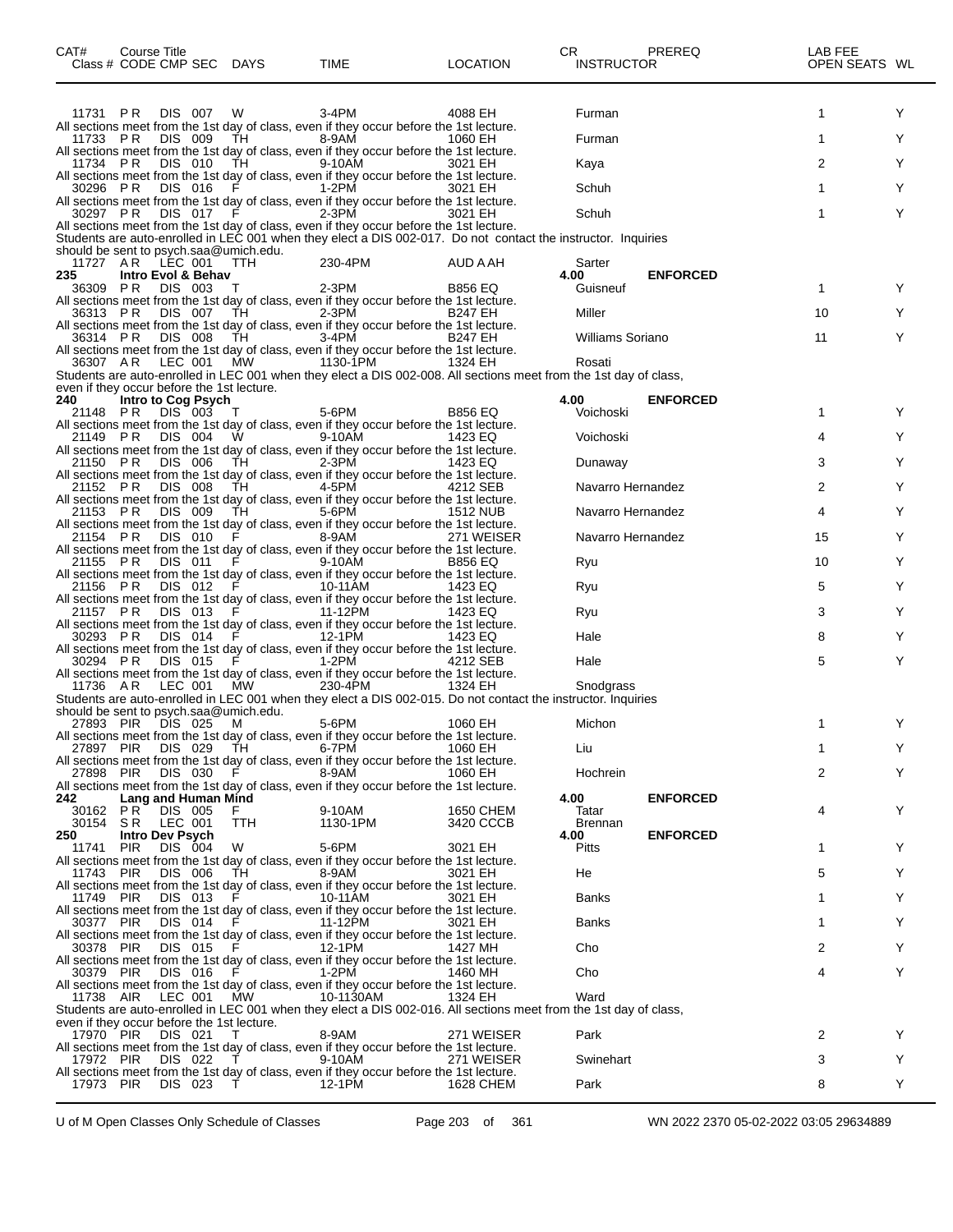| CAT#<br>Course Title<br>Class # CODE CMP SEC DAYS                                       | <b>TIME</b> | <b>LOCATION</b>  | CR<br><b>PREREQ</b><br><b>INSTRUCTOR</b> | LAB FEE<br>OPEN SEATS WL |  |
|-----------------------------------------------------------------------------------------|-------------|------------------|------------------------------------------|--------------------------|--|
|                                                                                         |             |                  |                                          |                          |  |
| All sections meet from the 1st day of class, even if they occur before the 1st lecture. |             |                  |                                          |                          |  |
| DIS 024<br>17974 PIR                                                                    | 5-6PM       | 2200 SKB         | Perez-Garcia                             |                          |  |
| All sections meet from the 1st day of class, even if they occur before the 1st lecture. |             |                  |                                          |                          |  |
| 18430 PIR<br>DIS 029<br>TH.                                                             | 5-6PM       | 2022 STB         | Esqueda                                  |                          |  |
| All sections meet from the 1st day of class, even if they occur before the 1st lecture. |             |                  |                                          |                          |  |
| DIS 030<br>18431 PIR<br>TH.                                                             | 6-7PM       | 1068 FH          | Swinehart                                | 9                        |  |
| All sections meet from the 1st day of class, even if they occur before the 1st lecture. |             |                  |                                          |                          |  |
| DIS 031<br>18432 PIR                                                                    | 9-10AM      | <b>B247 FH</b>   | Perez-Garcia                             | 12                       |  |
| All sections meet from the 1st day of class, even if they occur before the 1st lecture. |             |                  |                                          |                          |  |
| 18433 PIR<br>DIS 032<br>E                                                               | 10-11AM     | <b>B3560 BUS</b> | Esqueda                                  |                          |  |
| All sections meet from the 1st day of class, even if they occur before the 1st lecture. |             |                  |                                          |                          |  |

|                                            |  | 30382 PIR DIS 034 F                                      | 12-1PM                                                                                                            | 2340 SEB       | Esqueda      | 2  |  |
|--------------------------------------------|--|----------------------------------------------------------|-------------------------------------------------------------------------------------------------------------------|----------------|--------------|----|--|
|                                            |  |                                                          | All sections meet from the 1st day of class, even if they occur before the 1st lecture.                           |                |              |    |  |
|                                            |  |                                                          | 17858 AIR LEC 020 MW 4-530PM 1324 EH                                                                              |                | Warneken     |    |  |
|                                            |  |                                                          | Students are auto-enrolled in LEC 020 when they elect a DIS 021-034. All sections meet from the 1st day of class, |                |              |    |  |
| even if they occur before the 1st lecture. |  |                                                          |                                                                                                                   |                |              |    |  |
|                                            |  |                                                          | 20736 PIR DIS 051 T 8-9AM 271 WEISER                                                                              |                | Park         |    |  |
|                                            |  |                                                          | Lecture 250-050 and Discussion sections 051-064 are for current U of M Nursing Students ONLY. Nursing Students:   |                |              |    |  |
|                                            |  | Register for DIS 051-064 to be auto-enrolled in LEC 050. |                                                                                                                   |                |              |    |  |
|                                            |  | 20738 PIR DIS 053 T                                      | 12-1PM                                                                                                            | 1628 CHEM      | Park         | 8  |  |
|                                            |  |                                                          | Lecture 250-050 and Discussion sections 051-064 are for current U of M Nursing Students ONLY. Nursing Students:   |                |              |    |  |
|                                            |  | Register for DIS 051-064 to be auto-enrolled in LEC 050. |                                                                                                                   |                |              |    |  |
|                                            |  | 20741 PIR DIS 056 TH 12-1PM                              |                                                                                                                   | <b>B247 EH</b> | Wang         |    |  |
|                                            |  |                                                          | Lecture 250-050 and Discussion sections 051-064 are for current U of M Nursing Students ONLY. Nursing Students:   |                |              |    |  |
|                                            |  | Register for DIS 051-064 to be auto-enrolled in LEC 050. |                                                                                                                   |                |              |    |  |
|                                            |  | 20744 PIR DIS 059 TH                                     | 5-6PM 2022 STB                                                                                                    |                | Esqueda      |    |  |
|                                            |  |                                                          | Lecture 250-050 and Discussion sections 051-064 are for current U of M Nursing Students ONLY. Nursing Students:   |                |              |    |  |
|                                            |  | Register for DIS 051-064 to be auto-enrolled in LEC 050  |                                                                                                                   |                |              |    |  |
|                                            |  | 20745 PIR DIS 060 TH                                     | 6-7PM 1068 EH                                                                                                     |                | Swinehart    | 9  |  |
|                                            |  |                                                          | Lecture 250-050 and Discussion sections 051-064 are for current U of M Nursing Students ONLY. Nursing Students:   |                |              |    |  |
|                                            |  | Register for DIS 051-064 to be auto-enrolled in LEC 050. |                                                                                                                   |                |              |    |  |
|                                            |  | 20746 PIR DIS 061 F                                      | 9-10AM       B247 EH                                                                                              |                | Perez-Garcia | 12 |  |
|                                            |  |                                                          | Lecture 250-050 and Discussion sections 051-064 are for current U of M Nursing Students ONLY. Nursing Students:   |                |              |    |  |
|                                            |  | Register for DIS 051-064 to be auto-enrolled in LEC 050. |                                                                                                                   |                |              |    |  |
|                                            |  |                                                          | 20747 PIR DIS 062 F 10-11AM B3560 BUS                                                                             |                | Esqueda      |    |  |
|                                            |  |                                                          | Lecture 250-050 and Discussion sections 051-064 are for current U of M Nursing Students ONLY. Nursing Students:   |                |              |    |  |
|                                            |  | Register for DIS 051-064 to be auto-enrolled in LEC 050. |                                                                                                                   |                |              |    |  |
|                                            |  | 30814 PIR DIS 063 F                                      | 11-12PM                                                                                                           | 1372 EH        | Perez-Garcia |    |  |
|                                            |  |                                                          |                                                                                                                   |                |              |    |  |

Lecture 250-050 and Discussion sections 051-064 are for current U of M Nursing Students ONLY. Nursing Students: Register for DIS 051-064 to be auto-enrolled in LEC 050. 20735 AIR LEC 050 MW 4-530PM 1324 EH Warneken

Lecture 250-050 and Discussion sections 051-064 are for current U of M Nursing Students ONLY. Nursing Students:

|                        |                      |                            | Register for DIS 051-064 to be auto-enrolled in LEC 050. |                                                                                  |                                                                                                                                                                                                                                                                                           |                |                 |    |   |
|------------------------|----------------------|----------------------------|----------------------------------------------------------|----------------------------------------------------------------------------------|-------------------------------------------------------------------------------------------------------------------------------------------------------------------------------------------------------------------------------------------------------------------------------------------|----------------|-----------------|----|---|
|                        | 36304 PR LEC 070 TTH |                            |                                                          | 10-12PM                                                                          | 1448 MH                                                                                                                                                                                                                                                                                   | Jodl           |                 | 16 | Υ |
|                        |                      |                            |                                                          | Psych 250-070 is lecture only (there are no discussion sections for this class). |                                                                                                                                                                                                                                                                                           |                |                 |    |   |
| 270                    |                      | <b>Abnormal Psychology</b> |                                                          |                                                                                  |                                                                                                                                                                                                                                                                                           | 4.00           | <b>ENFORCED</b> |    |   |
|                        | 26439 PR DIS 002     |                            | $\top$                                                   | 3-4PM                                                                            | 271 WEISER                                                                                                                                                                                                                                                                                | Hoover         |                 |    | Y |
|                        |                      |                            |                                                          |                                                                                  | All sections meet from the 1st day of class, even if they occur before the 1st lecture.                                                                                                                                                                                                   |                |                 |    |   |
| 26440 PR               |                      | DIS 003                    | T                                                        | 4-5PM                                                                            | 271 WEISER                                                                                                                                                                                                                                                                                | Hoover         |                 |    | Y |
|                        |                      |                            |                                                          |                                                                                  | All sections meet from the 1st day of class, even if they occur before the 1st lecture.                                                                                                                                                                                                   |                |                 |    |   |
| 30197 PR               |                      | DIS 004                    | <b>W</b>                                                 | 9-10AM                                                                           | 173 LORCH                                                                                                                                                                                                                                                                                 | <b>Becker</b>  |                 | 3  | Y |
|                        |                      |                            |                                                          |                                                                                  | All sections meet from the 1st day of class, even if they occur before the 1st lecture.                                                                                                                                                                                                   |                |                 |    |   |
| 26443 PR               |                      | DIS 007                    | <b>W</b>                                                 | 12-1PM                                                                           | 2212 MLB                                                                                                                                                                                                                                                                                  | Westerman      |                 |    | Y |
|                        |                      |                            |                                                          |                                                                                  | All sections meet from the 1st day of class, even if they occur before the 1st lecture.                                                                                                                                                                                                   |                |                 |    |   |
| 26445 PR               |                      | DIS 009                    | W.                                                       | 2-3PM                                                                            | 2330 MH                                                                                                                                                                                                                                                                                   | <b>Becker</b>  |                 |    | Y |
|                        |                      |                            |                                                          |                                                                                  | All sections meet from the 1st day of class, even if they occur before the 1st lecture.                                                                                                                                                                                                   |                |                 |    |   |
| 26446 PR               |                      | <b>DIS 011</b>             | TH.                                                      | 3-4PM                                                                            | 173 LORCH                                                                                                                                                                                                                                                                                 | <b>Bezek</b>   |                 |    | Y |
|                        |                      |                            |                                                          |                                                                                  | All sections meet from the 1st day of class, even if they occur before the 1st lecture.                                                                                                                                                                                                   |                |                 |    |   |
| 26447 PR               |                      | DIS 012                    | TH.                                                      | 4-5PM                                                                            | 5179 AH                                                                                                                                                                                                                                                                                   | Hoover         |                 |    | Υ |
|                        |                      |                            |                                                          |                                                                                  | All sections meet from the 1st day of class, even if they occur before the 1st lecture.                                                                                                                                                                                                   |                |                 |    |   |
|                        |                      |                            |                                                          |                                                                                  |                                                                                                                                                                                                                                                                                           |                |                 | 9  | Υ |
| 30307 PR               |                      | DIS 014                    |                                                          | 10-11AM                                                                          | 1866 EH                                                                                                                                                                                                                                                                                   | Westerman      |                 |    |   |
|                        |                      |                            |                                                          |                                                                                  | All sections meet from the 1st day of class, even if they occur before the 1st lecture.                                                                                                                                                                                                   |                |                 |    |   |
| 30308 PR               |                      | <b>DIS 015</b>             |                                                          | 11-12PM                                                                          | 1866 EH                                                                                                                                                                                                                                                                                   | Michael        |                 | 3  | Υ |
|                        |                      |                            |                                                          |                                                                                  | All sections meet from the 1st day of class, even if they occur before the 1st lecture.                                                                                                                                                                                                   |                |                 |    |   |
| 30309 PR               |                      | DIS 016                    |                                                          | 12-1PM                                                                           | 3207 LSA                                                                                                                                                                                                                                                                                  | Prakash        |                 |    | Y |
|                        |                      |                            |                                                          |                                                                                  | All sections meet from the 1st day of class, even if they occur before the 1st lecture.                                                                                                                                                                                                   |                |                 |    |   |
| 26438 AR               |                      |                            | LEC 001 TTH                                              | 1130-1PM                                                                         | 1324 EH                                                                                                                                                                                                                                                                                   | Gearhardt      |                 |    |   |
|                        |                      |                            |                                                          |                                                                                  | Students are auto-enrolled in LEC 001 when they elect a DIS 002-017. All sections meet from the 1st day of class,                                                                                                                                                                         |                |                 |    |   |
|                        |                      |                            | even if they occur before the 1st lecture.               |                                                                                  |                                                                                                                                                                                                                                                                                           |                |                 |    |   |
|                        | 30200 PR LEC 020 TTH |                            |                                                          | 10-12PM                                                                          | <b>B247 EH</b>                                                                                                                                                                                                                                                                            | Lopez-Duran    |                 | 14 | Y |
|                        |                      |                            |                                                          |                                                                                  | Winter 2022: Psych 270-020 is lecture only (there are no discussion sections for this class).                                                                                                                                                                                             |                |                 |    |   |
| 280                    |                      | <b>Intro Social Psych</b>  |                                                          |                                                                                  |                                                                                                                                                                                                                                                                                           | 4.00           | <b>ENFORCED</b> |    |   |
| 11754 PIR              |                      | DIS 002 M                  |                                                          | 9-10AM                                                                           | 271 WEISER                                                                                                                                                                                                                                                                                | <b>Baldwin</b> |                 | 2  | Y |
|                        |                      |                            |                                                          |                                                                                  |                                                                                                                                                                                                                                                                                           |                |                 |    |   |
| 11756 PIR              |                      | DIS 004 M                  |                                                          | 4-5PM                                                                            | 3021 EH                                                                                                                                                                                                                                                                                   | Edwards        |                 |    | Y |
|                        |                      |                            |                                                          |                                                                                  |                                                                                                                                                                                                                                                                                           |                |                 |    |   |
|                        |                      |                            |                                                          |                                                                                  |                                                                                                                                                                                                                                                                                           |                |                 | 9  | Υ |
|                        |                      |                            |                                                          |                                                                                  |                                                                                                                                                                                                                                                                                           |                |                 |    |   |
|                        |                      | DIS 015                    | - F                                                      | 12-1PM                                                                           | G144 AH                                                                                                                                                                                                                                                                                   | Choi           |                 |    |   |
| 19835 PIR<br>30300 PIR |                      | DIS 010 TH                 |                                                          | 8-9AM                                                                            | All sections meet from the 1st day of class, even if they occur before the 1st lecture.<br>All sections meet from the 1st day of class, even if they occur before the 1st lecture.<br>2320 SEB<br>All sections meet from the 1st day of class, even if they occur before the 1st lecture. | Choi           |                 |    |   |

U of M Open Classes Only Schedule of Classes Page 204 of 361 WN 2022 2370 05-02-2022 03:05 29634889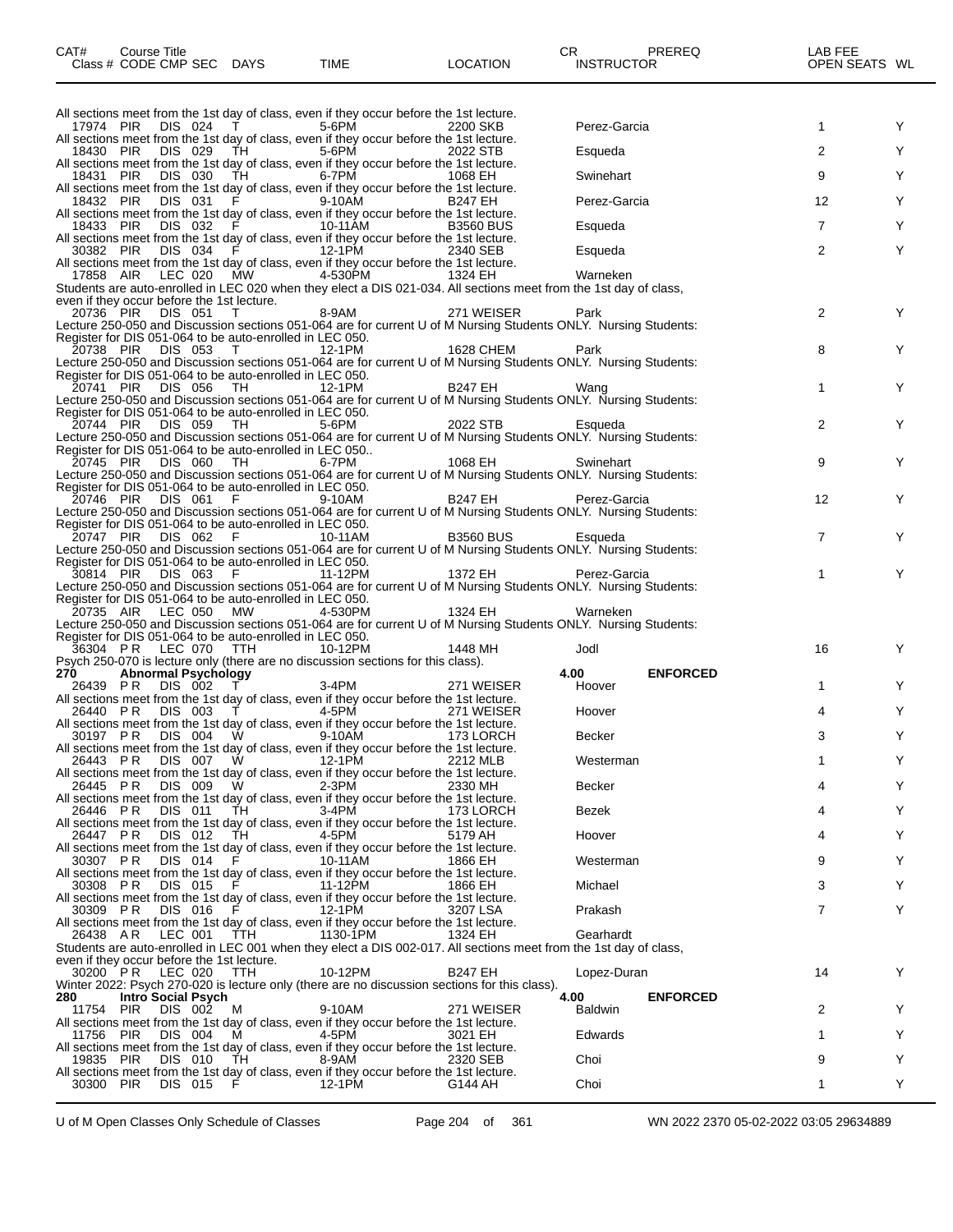| CAT#<br>Course Title |             |             |          | ◠г<br>- UN        | PREREQ | _AB FEE       |
|----------------------|-------------|-------------|----------|-------------------|--------|---------------|
| Class # CODE CMP SEC | <b>DAYS</b> | <b>TIME</b> | ∟OCATION | <b>INSTRUCTOR</b> |        | OPEN SEATS WL |

All sections meet from the 1st day of class, even if they occur before the 1st lecture. 11753 AIR LEC 001 TTH 230-4PM 2500 SKB Ackerman Students are auto-enrolled in LEC 001 when they elect a DIS 002-017. All sections meet from the 1st day of class, even if they occur before the 1st lecture.<br>290 **Intro Psych Persn 290 Intro Psych Persn 4.00 ENFORCED** 27902 PIR DIS 002 W 9-10AM 3021 EH Jones 4 Y All sections meet from the 1st day of class, even if they occur before the 1st lecture. 30303 PIR DIS 008 TH 10-11AM 3460 MH Chang 1 Y All sections meet from the 1st day of class, even if they occur before the 1st lecture. 30304 PIR DIS 009 F 9-10AM 2011 MLB Shaffer 12 Y All sections meet from the 1st day of class, even if they occur before the 1st lecture.<br>37032 PIR DIS 010 F 10-11AM 2402 MLB 37032 PIR DIS 010 F 10-11AM 2402 MLB Shaffer 3 Y All sections meet from the 1st day of class, even if they occur before the 1st lecture. 37033 PIR DIS 011 F 11-12PM 2402 MLB Shaffer 5 Y All sections meet from the 1st day of class, even if they occur before the 1st lecture. 37034 PIR DIS 012 TH 9-10AM 3463 MH Chang 3 Y All sections meet from the 1st day of class, even if they occur before the 1st lecture.<br>27901 AIR LEC 001 TTH 230-4PM AUD BAH 27901 AIR LEC 001 TTH 230-4PM AUD B AH Durkee Students are auto-enrolled in LEC 001 when they elect a DIS 002-012. All sections meet from the 1st day of class, even if they occur before the 1st lecture.<br> **291** Psych Women&Gender **291 Psych Women&Gender 4.00 ENFORCED** 22627 PIR DIS 002 T 3-4PM 3463 MH Parra 4 Y All sections meet from the 1st day of class, even if they occur before the 1st lecture.<br>22628 PIR DIS 003 T 4-5PM 1359 MH 22628 PIR DIS 003 T 4-5PM 1359 MH Parra 3 Y All sections meet from the 1st day of class, even if they occur before the 1st lecture. 22629 PIR DIS 004 T 5-6PM 1359 MH Parra 13 Y All sections meet from the 1st day of class, even if they occur before the 1st lecture. 22630 PIR DIS 005 W 9-10AM 271 WEISER Harrison 4 Y All sections meet from the 1st day of class, even if they occur before the 1st lecture.<br>22631 PIR DIS 007 W 4-5PM B852 EQ 22631 PIR DIS 007 W 4-5PM B852 EQ Harrison 3 Y All sections meet from the 1st day of class, even if they occur before the 1st lecture. 38456 PIR DIS 008 TH 5-6PM B852 EQ McGhee 15 Y All sections meet from the 1st day of class, even if they occur before the 1st lecture.<br>38457 PIR DIS 009 TH 2-3PM 2334 SEB 38457 PIR DIS 009 TH 2-3PM 2334 SEB McGhee 4 Y All sections meet from the 1st day of class, even if they occur before the 1st lecture.<br>38458 PIR DIS 010 TH 3-4PM 2334 SEB 38458 PIR DIS 010 TH 3-4PM 2334 SEB McGhee 7 Y All sections meet from the 1st day of class, even if they occur before the 1st lecture. 22625 AIR LEC 001 TTH 10-1130AM 1324 EH Cortina Students are auto-enrolled in LEC 001 when they elect a DIS 002-010. All sections meet from the 1st day of class, even if they occur before the 1st lecture.<br>303 Res Methods in Psych **303 Res Methods in Psych 3.00 ENFORCED 75.00** 16776 P R LAB 006 T 4-530PM 1060 EH Freund 1 Y Research Attend 1st day of lab sections even if they occur before the first lecture.<br>17224 PR LAB 008 TH 230-4PM 1060 EH 17224 P.R. LAB 008 TH 230-4PM 1060 EH Hawthorne 1 1 Y Research Attend 1st day of lab sections even if they occur before the first lecture.<br>304 Teaching&Leading **304 Teaching&Leading 2.00-4.00 ADVISORY 40.00** 22050 PI LAB 001 T 630-730PM B247 EH Quart 12 N Michigan Mentorship Program Students will need to have previously taken one of the following courses: Psych 240, 250, 270, or 280. 19540 PI LAB 471 T 530-630PM ARR Quart 5 N Group Leading PSYCH 304-471 meets in EHB247. **305 Psych Practicum 1.00-4.00 ADVISORY 30.00** 28038 PI LAB 661 ARR ARR Wierba 4 N Peer Group Leaders **306 Group Leading 3.00 ADVISORY** 20955 PI LAB 002 T 6-730PM 1866 EH Gerndt 2 N Interested students need to fill out an application at http://sites.lsa.umich.edu/projectoutreach/ . Send your completed application to the GSI of the Psych 211 section you're interested in. Email questions to project.outreach@umich.edu<br>20957 PI LAB 004 20957 PI LAB 004 TH 6-730PM 1509 NUB Wagner 1 N Interested students need to fill out an application at http://sites.lsa.umich.edu/projectoutreach/ . Send your completed application to the GSI of the Psych 211 section you're interested in. Email questions to project.outreach@umich.edu **307 Directed Experience 3.00-4.00 ADVISORY** For registration information call 734-647-7144 or email judymc@umich.edu 11725 PI LAB 001 ARR ARR Boster 9 N Practicum in Child Dev & Care<br>308 Peer Advising Pract **308 Peer Advising Pract 3.00 ADVISORY** Students must apply for peer advising - Applications are DUE 11/8/2021! Applications are found at https://myumi.ch/lxMZQ.<br>11726 PI LAB 001 11726 PI LAB 001 T 3-5PM 142 LORCH Wierba 5 N **310 IGR Facilitation 2.00 ADVISORY** 36654 PI SEM 003 W 2-4PM 1046 DANA Crider, Fisher he-him-his 7 N 36656 PI SEM 002 M 1-3PM 2462 MH Singh 6 N **311 Dialog Prac 3.00 ADVISORY** Hwang he-him-his 3 N

U of M Open Classes Only Schedule of Classes Page 205 of 361 WN 2022 2370 05-02-2022 03:05 29634889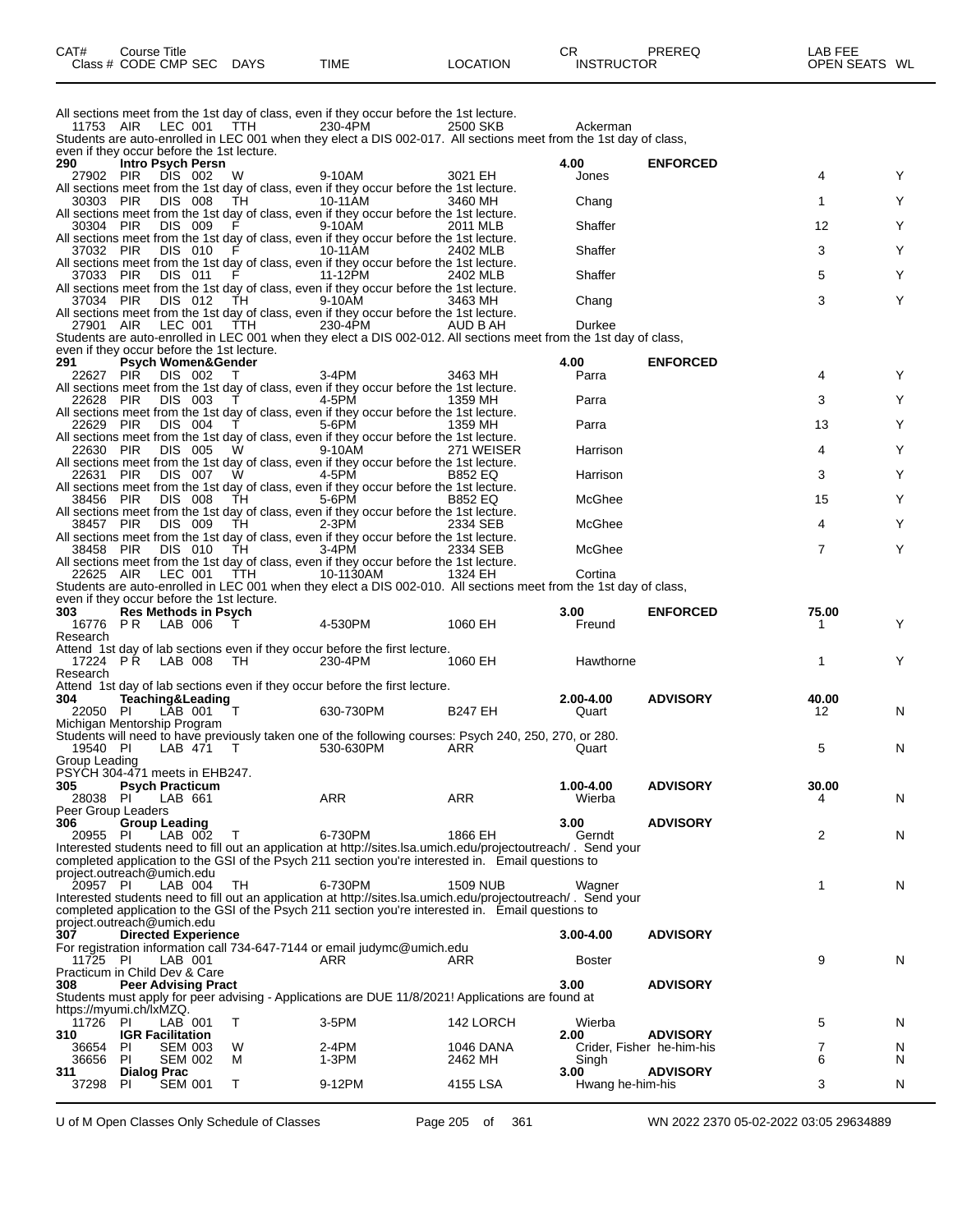| CAT#             | Course Title<br>Class # CODE CMP SEC             | <b>DAYS</b>                                       | TIME                                                                                                                                                                                                | LOCATION                 | CR<br><b>INSTRUCTOR</b>          | <b>PREREQ</b>                               | LAB FEE<br>OPEN SEATS WL |        |
|------------------|--------------------------------------------------|---------------------------------------------------|-----------------------------------------------------------------------------------------------------------------------------------------------------------------------------------------------------|--------------------------|----------------------------------|---------------------------------------------|--------------------------|--------|
| 322              | Fld Prac Res Nat Sci                             |                                                   |                                                                                                                                                                                                     |                          | 1.00-4.00                        | ADVISORY                                    |                          |        |
|                  | $IND +$                                          |                                                   | <b>ARR</b>                                                                                                                                                                                          | <b>ARR</b>               |                                  |                                             | 24                       | N      |
| 324<br>27444     | <b>Advanced IGR Prac</b><br>ΡI<br>LAB 001        |                                                   | ARR                                                                                                                                                                                                 | ARR                      | 1.00-4.00                        | <b>ADVISORY</b><br>Hwang he-him-his, Crider | 5                        | N      |
| 325              | <b>Detroit Initiative</b>                        |                                                   |                                                                                                                                                                                                     |                          | 4.00                             | <b>ADVISORY</b>                             | 125.00                   |        |
| 24603            | <b>PIR</b><br>LAB 001<br>Empowering Fam&Comm     | TTH                                               | 1130-1PM                                                                                                                                                                                            | 1005 WQ                  | Carter                           |                                             | 21                       | Y      |
| 326              | Dir Res Psych/NS                                 |                                                   |                                                                                                                                                                                                     |                          | 1.00-4.00                        | <b>ADVISORY</b>                             |                          |        |
|                  | $IND +$<br><b>Res Methods BCN</b>                |                                                   | ARR                                                                                                                                                                                                 | ARR                      |                                  |                                             | 5                        | N      |
| 331<br>42122     | LAB 036<br><b>PI</b>                             |                                                   | ARR                                                                                                                                                                                                 | ARR                      | 4.00<br>Tronson                  | <b>ADVISORY</b>                             | 4                        | N      |
| 40941            | PI<br>LAB 071                                    |                                                   | ARR                                                                                                                                                                                                 | ARR                      | Sarter                           |                                             | 3                        | N      |
| 41514<br>40153   | ΡI<br>LAB 097<br>PI<br>LAB 132                   |                                                   | ARR<br>ARR                                                                                                                                                                                          | ARR<br>ARR               | Williams<br>Flagel               |                                             | 3                        | N<br>N |
| 40943            | PI<br>LAB 138                                    |                                                   | <b>ARR</b>                                                                                                                                                                                          | <b>ARR</b>               | Rosati                           |                                             | 4                        | N      |
| 41974            | ΡI<br>LAB 139                                    |                                                   | ARR                                                                                                                                                                                                 | ARR                      | Eban-Rothschild                  |                                             |                          | N      |
| 41516<br>40277   | PI<br>LAB 332<br>PI<br>LAB 473                   |                                                   | ARR<br><b>ARR</b>                                                                                                                                                                                   | <b>ARR</b><br><b>ARR</b> | Becker<br>Polk                   |                                             | 4                        | N<br>N |
| 41515 PI         | LAB 542                                          |                                                   | ARR                                                                                                                                                                                                 | ARR                      | <b>Boland</b>                    |                                             | 4                        | N      |
| 36970 AI         | LEC 001                                          | W<br>PSYCH 331 meets the methods lab requirement. | 10-12PM                                                                                                                                                                                             | 2306 MH                  | Cummings                         |                                             |                          |        |
| 336              | <b>Drugs of Abuse</b>                            |                                                   |                                                                                                                                                                                                     |                          | 3.00                             | <b>ADVISORY, ENFORCED</b>                   |                          |        |
|                  | 11763 PR <sup>-</sup> LEC 001                    | <b>TTH</b>                                        | 4-530PM                                                                                                                                                                                             | 1324 EH                  | Robinson                         |                                             | 26                       | Y      |
|                  |                                                  |                                                   | If you do not meet the prereq for this course, please request an override by emailing psych.saa@umich.edu. Specify<br>the following in your request: Psych 336-001; your UMID #, and your uniqname. |                          |                                  |                                             |                          |        |
| 340              | Topic Cog&Cog Neúro                              |                                                   |                                                                                                                                                                                                     |                          | 3.00                             | <b>ENFORCED</b>                             |                          |        |
| 36428            | PIR LAB 002                                      | м                                                 | 10-1130AM                                                                                                                                                                                           | <b>B250 EH</b>           | Cao                              |                                             | 2                        | Y      |
|                  | Res Method in Human Brainwaves                   |                                                   | All sections meet from the 1st day of class, even if they occur before the 1st lecture.                                                                                                             |                          |                                  |                                             |                          |        |
| 36429 PIR        | LAB 003                                          | M                                                 | 1130-1PM                                                                                                                                                                                            | B250 EH                  | Cao                              |                                             | 1                        | Y      |
|                  | Res Method in Human Brainwaves                   |                                                   |                                                                                                                                                                                                     |                          |                                  |                                             |                          |        |
| 36430 PIR        | LAB 004                                          | M                                                 | All sections meet from the 1st day of class, even if they occur before the 1st lecture.<br>1-230PM                                                                                                  | B250 EH                  | Voigt                            |                                             | 1                        | Y      |
|                  | Res Method in Human Brainwaves                   |                                                   |                                                                                                                                                                                                     |                          |                                  |                                             |                          |        |
| 36431 PIR        | LAB 005                                          | M                                                 | All sections meet from the 1st day of class, even if they occur before the 1st lecture.<br>230-4PM                                                                                                  | B250 EH                  | Voigt                            |                                             | 1                        | Y      |
|                  | Res Method in Human Brainwaves                   |                                                   |                                                                                                                                                                                                     |                          |                                  |                                             |                          |        |
|                  |                                                  |                                                   | All sections meet from the 1st day of class, even if they occur before the 1st lecture.                                                                                                             |                          |                                  |                                             |                          |        |
| 36433 PIR        | LAB 007<br>Res Method in Human Brainwaves        |                                                   | 4-530PM                                                                                                                                                                                             | B250 EH                  | Nguyen                           |                                             | 3                        | Y      |
|                  |                                                  |                                                   | All sections meet from the 1st day of class, even if they occur before the 1st lecture.                                                                                                             |                          |                                  |                                             |                          |        |
| 36427 AIR        | LEC 001                                          | TH                                                | 4-530PM                                                                                                                                                                                             | 170 WEISER               | Brang                            |                                             |                          |        |
|                  | Res Method in Human Brainwaves                   |                                                   | Students are auto-enrolled in LEC 001 when they elect a DIS 002-007.                                                                                                                                |                          |                                  |                                             |                          |        |
|                  |                                                  |                                                   | All sections meet from the 1st day of class, even if they occur before the 1st lecture.                                                                                                             |                          |                                  |                                             |                          |        |
| 349<br>24336     | <b>Talking Minds</b><br><b>PD</b><br>DIS 003     | TH                                                | 5-6PM                                                                                                                                                                                               | <b>REMOTE</b>            | 3.00<br>Bisnath                  | <b>ADVISORY</b>                             | -1                       | Y      |
| 26222            | <b>PD</b><br><b>DIS</b><br>005                   | F.                                                | 10-11AM                                                                                                                                                                                             | 2310 SEB                 | Kayabasi                         |                                             | 2                        | Υ      |
| 35712            | PD.<br><b>DIS 008</b>                            | TH                                                | 4-5PM                                                                                                                                                                                               | 142 LORCH                | Eakins                           |                                             | $\mathbf 1$              | Y      |
| 20646<br>353     | AD<br>LEC 001<br><b>Social Development</b>       | <b>MW</b>                                         | 9-10AM                                                                                                                                                                                              | 140 LORCH                | Levinson<br>3.00                 | <b>ADVISORY</b>                             |                          |        |
| 26452            | PR.<br>LEC 001                                   | <b>MW</b>                                         | 830-10AM                                                                                                                                                                                            | AUD D AH                 | Schreier                         |                                             | 23                       | Y      |
| 362              | <b>Psy Env Stewardship</b><br>DIS 002<br>P       |                                                   | 3-4PM                                                                                                                                                                                               | 1046 DANA                | 3.00<br>De Young, Barr           |                                             | 5                        | Υ      |
| 17486<br>17487   | P<br>DIS.<br>003                                 | Τ<br>М                                            | 4-5PM                                                                                                                                                                                               | 1046 DANA                | De Young, Antal                  |                                             | 3                        | Υ      |
| 17488            | P<br>004<br><b>DIS</b>                           | M                                                 | 5-6PM                                                                                                                                                                                               | 1046 DANA                | De Young, Antal                  |                                             | 37                       | Υ      |
| 18617<br>18619   | Ρ<br><b>DIS</b><br>005<br>P<br><b>DIS</b><br>006 | F<br>F                                            | 9-10AM<br>12-1PM                                                                                                                                                                                    | 2024 DANA<br>2024 DANA   | De Young, Barr<br>De Young, Barr |                                             | 19<br>5                  | Υ<br>Y |
| 19607            | P<br>DIS 007                                     | W                                                 | 5-6PM                                                                                                                                                                                               | 1046 DANA                | De Young, Antal                  |                                             | 11                       | Y      |
| 16911            | LEC 001<br>A                                     | <b>MW</b>                                         | 1-230PM                                                                                                                                                                                             | 1040 DANA                | De Young                         |                                             |                          |        |
| 389<br>36440     | <b>Psychology and Law</b><br>LEC 001<br>P R      | TTH                                               | 1130-1PM                                                                                                                                                                                            | 1400 CHEM                | 3.00<br>Dunning                  | <b>ENFORCED</b>                             | 10                       | Y      |
| 393              | <b>Political Psych</b>                           |                                                   |                                                                                                                                                                                                     |                          | 3.00                             | <b>ADVISORY</b>                             |                          |        |
| 23725            | DIS 002<br>ΡI                                    | т                                                 | 9-10AM                                                                                                                                                                                              | 142 LORCH                | Eis                              |                                             | $\frac{2}{3}$            | Y      |
| 23726<br>30244   | PI<br><b>DIS</b><br>003<br>DIS 004<br>PI         | T<br>Τ                                            | 2-3PM<br>3-4PM                                                                                                                                                                                      | 1437 MH<br>1437 MH       | Eis<br>Eis                       |                                             | 4                        | Υ<br>Y |
| 23724            | Al<br>LEC 001                                    | МW                                                | 10-11AM                                                                                                                                                                                             | 1360 EH                  | Rabinowitz                       |                                             |                          |        |
| 401<br>23700 PIR | <b>Special Problems</b><br><b>SEM 001</b>        | МW                                                | 10-1130AM                                                                                                                                                                                           | 2407 MH                  | 3.00<br>Malley                   | <b>ENFORCED</b>                             | 6                        | Y      |
|                  | <b>Religion and Spirituality</b>                 |                                                   |                                                                                                                                                                                                     |                          |                                  |                                             |                          |        |
| 40452 PIR        | <b>SEM 005</b>                                   | TTH                                               | 230-4PM                                                                                                                                                                                             | 3330 MH                  | <b>Buvinger</b>                  |                                             | 2                        | Y      |
| 37550 PIR        | ASD in the Mainstream Media<br><b>SEM 013</b>    | <b>TTH</b>                                        | 4-530PM                                                                                                                                                                                             | 2437 MH                  | Vossoughi, Pinedo                |                                             | 1                        | Y      |
|                  | Soc Psych Collective Actn Mvmt                   |                                                   |                                                                                                                                                                                                     |                          |                                  |                                             |                          |        |
| 37551 PR         | SEM 014                                          | MW.                                               | 4-530PM                                                                                                                                                                                             | 2320 SEB                 | Ebright                          |                                             | 2                        | Y      |
| 37552 PR         | What do we get out of college?<br><b>SEM 015</b> | TTH                                               | 10-1130AM                                                                                                                                                                                           | 3866 EH                  | Chandarlis                       |                                             | $\overline{c}$           | Y      |
|                  | Psych of Prosocial Behavior                      |                                                   |                                                                                                                                                                                                     |                          |                                  |                                             |                          |        |
| 37554 PIR        | <b>SEM 017</b>                                   | <b>TTH</b>                                        | 1130-1PM                                                                                                                                                                                            | 2320 SEB                 | Aleibar                          |                                             | 1                        | Y      |
|                  |                                                  |                                                   |                                                                                                                                                                                                     |                          |                                  |                                             |                          |        |

U of M Open Classes Only Schedule of Classes Page 206 of 361 WN 2022 2370 05-02-2022 03:05 29634889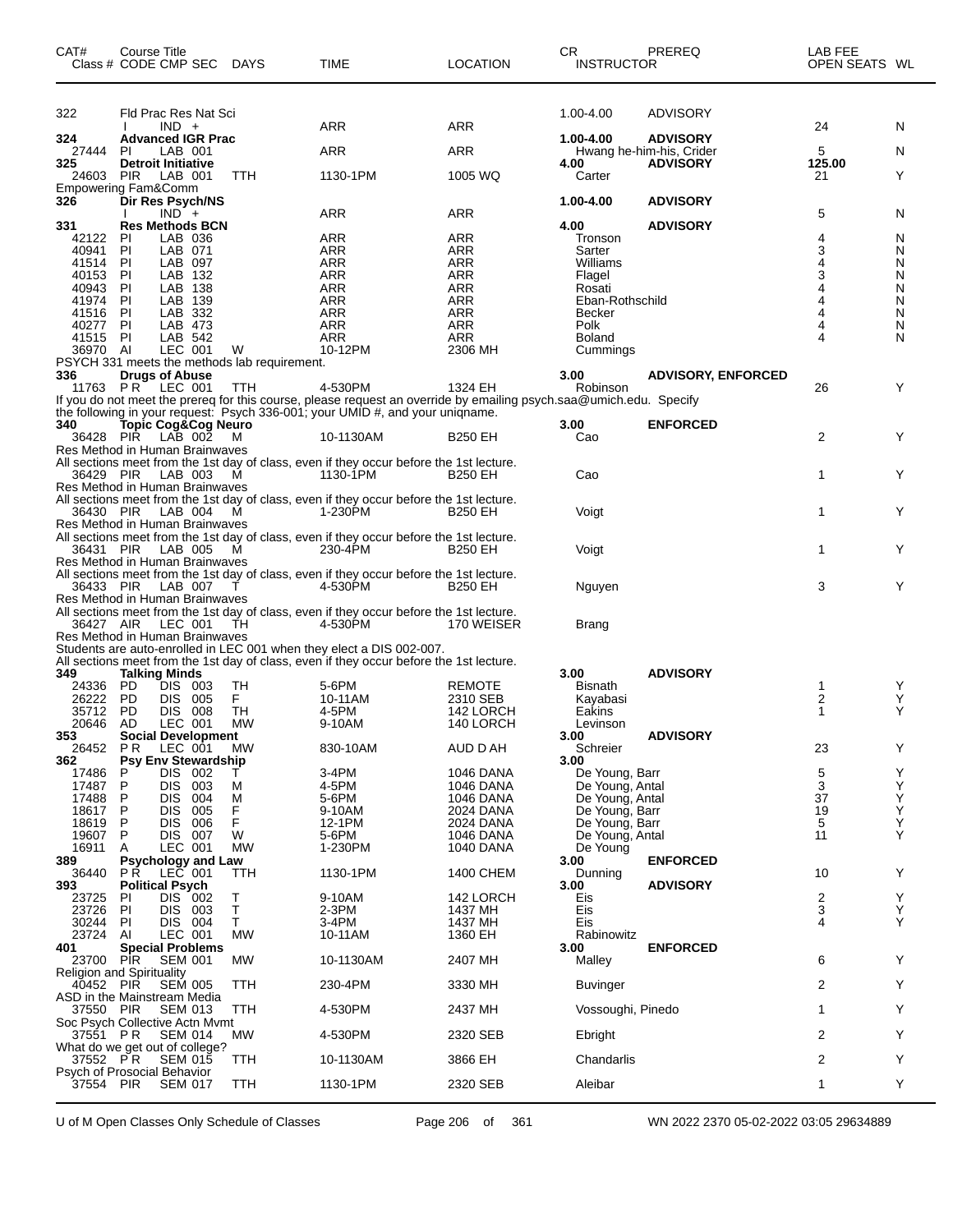| CAT#                | <b>Course Title</b><br>Class # CODE CMP SEC                                              | <b>DAYS</b> | TIME                                                                                                                            | LOCATION                 | CR.<br><b>INSTRUCTOR</b>     | PREREQ                                                                                   | LAB FEE<br>OPEN SEATS WL     |        |
|---------------------|------------------------------------------------------------------------------------------|-------------|---------------------------------------------------------------------------------------------------------------------------------|--------------------------|------------------------------|------------------------------------------------------------------------------------------|------------------------------|--------|
|                     | Soc Psych of Subtle Gendr Bias                                                           |             |                                                                                                                                 |                          |                              |                                                                                          |                              |        |
| 404                 | <b>Field Practicum</b><br>$IND +$                                                        |             | ARR                                                                                                                             | <b>ARR</b>               | 1.00-4.00                    | <b>ADVISORY</b>                                                                          | 24                           | N      |
| 411<br>29331        | <b>IGR Capstone</b><br>ΡI<br><b>SEM 001</b>                                              | TH          | $1-4PM$                                                                                                                         | 5180B AH                 | 3.00<br>Kaplowitz            | <b>ADVISORY</b>                                                                          | 8                            | N      |
| 420                 | <b>Adv Reading NS</b><br>$IND +$                                                         |             | ARR                                                                                                                             | <b>ARR</b>               | 1.00-4.00                    | <b>ADVISORY</b>                                                                          | 24                           | N      |
| 421                 | <b>Adv Reading Soc Sci</b><br>$IND +$                                                    |             | ARR                                                                                                                             | <b>ARR</b>               | 1.00-4.00                    | <b>ADVISORY</b>                                                                          | 23                           | N      |
| 422                 | <b>Adv Research NS</b>                                                                   |             |                                                                                                                                 |                          | 1.00-4.00                    | <b>ADVISORY</b>                                                                          |                              |        |
| 423                 | $IND +$<br><b>Adv Res Soc Sci</b>                                                        |             | ARR                                                                                                                             | ARR                      | 3.00-4.00                    | <b>ADVISORY</b>                                                                          | 24                           | N      |
| 424                 | $IND +$<br><b>Sr Hon Res I Nat Sci</b>                                                   |             | ARR                                                                                                                             | ARR                      | 2.00-4.00                    | <b>ADVISORY</b>                                                                          | 24                           | N      |
| 16195               | $IND +$<br>AI<br><b>SEM 001</b>                                                          | F           | ARR<br>10-1130AM                                                                                                                | ARR<br>3460 CCCB         | Lustig                       |                                                                                          | 24                           | N      |
| Research<br>426     | Sr Hon Res II Nat Sc                                                                     |             |                                                                                                                                 |                          | 2.00-4.00                    | <b>ADVISORY</b>                                                                          |                              |        |
| 428                 | $IND +$<br><b>Sr Thesis Res I</b>                                                        |             | ARR                                                                                                                             | ARR                      | 2.00-4.00                    | <b>ADVISORY</b>                                                                          | 24                           | N      |
|                     | $IND +$<br>D                                                                             |             | ARR                                                                                                                             | <b>ARR</b>               |                              |                                                                                          | 24                           | N      |
| 429                 | <b>Sr Thesis Res II</b><br>$IND +$<br>D                                                  |             | ARR                                                                                                                             | ARR                      | 2.00-4.00                    | <b>ADVISORY</b>                                                                          | 24                           | N      |
| 457<br>22510 PR     | <b>Curr Topic Dev Psych</b><br><b>SEM 002</b>                                            | <b>MW</b>   | 230-4PM                                                                                                                         | <b>B852 EQ</b>           | 3.00<br>Miller               | <b>ADVISORY, ENFORCED</b>                                                                | 6                            | Y      |
| 464                 | Res Meth Educ Set: Global Crse<br><b>Mammalian Soc Behav</b>                             |             |                                                                                                                                 |                          | 3.00                         | <b>ENFORCED</b>                                                                          |                              |        |
| 36472 PR            | LEC 001                                                                                  | <b>TTH</b>  | 10-1130AM<br>Students who do not meet the prereq: IF you have previously taken PSYCH 230, you may email, call or come in for an | 2218 SEB                 | Dantzer                      |                                                                                          | $\overline{7}$               | Y      |
| 474                 | override (734) 764-2580; Psych SAA Office 1343 East Hall).<br><b>Intro Behav Therapy</b> |             |                                                                                                                                 |                          | 3.00                         | <b>ENFORCED</b>                                                                          |                              |        |
| 30249<br>488        | <b>PR</b><br>LEC 001<br><b>Soc of Deviance</b>                                           | ттн         | 830-10AM                                                                                                                        | <b>1505 NUB</b>          | Chang<br>4.00                | <b>ADVISORY</b>                                                                          | 1                            | Y      |
| 29639<br>29641      | P<br>DIS 003<br>P<br>DIS 004                                                             | T<br>T.     | 11-12PM<br>12-1PM                                                                                                               | 4128 LSA<br>2330 MH      | Pedrazza Kopittke            |                                                                                          | 3<br>1                       | Y<br>Υ |
| 29635               | LEC 001<br>Α                                                                             | MW          | 1130-1PM                                                                                                                        | LEC RM 1 MLB             | Jones<br>McGann              |                                                                                          |                              |        |
| 519<br>39147        | <b>Supervised Research</b><br>LAB 039<br>ΡI                                              |             | <b>ARR</b>                                                                                                                      | <b>ARR</b>               | 3.00<br>Dantzer              |                                                                                          | 4                            | N      |
| 39148<br>39149      | PI<br>LAB 058<br>PI.<br>LAB 179                                                          |             | <b>ARR</b><br>ARR                                                                                                               | <b>ARR</b><br><b>ARR</b> | Warneken<br>Rodriguez-Seijas |                                                                                          | 4<br>$\overline{\mathbf{4}}$ | N<br>N |
| 39150<br>39151      | PI<br>LAB 457<br>PI<br>LAB 585                                                           |             | <b>ARR</b><br>ARR                                                                                                               | <b>ARR</b><br>ARR        | Gutierrez<br>Preston         |                                                                                          | 4                            | N<br>N |
| 21520<br>532        | AI<br><b>SEM 001</b><br><b>Mammal Reprod Physio</b>                                      | W           | 5-7PM                                                                                                                           | 2234 EH                  | Lustig<br>4.00               | <b>ADVISORY, ENFORCED</b>                                                                |                              |        |
| 22759               | P R<br>LEC 001                                                                           | TTH         | 1-230PM                                                                                                                         | <b>ARR</b>               |                              | Elias, Else, Hammoud, Moenter,<br>Moravek, Gregg, Oakley,<br>Rainey, Randolph Jr, Smith, |                              |        |
| 609                 | <b>Psych Teach Academy</b>                                                               |             |                                                                                                                                 |                          | Mueller<br>1.00              |                                                                                          | 18                           | N      |
| 614                 | 31043 PR SEM 001<br><b>Adv Stat Methods</b>                                              |             | <b>ARR</b>                                                                                                                      | ARR                      | Lopez-Duran<br>4.00          | <b>ADVISORY</b>                                                                          | 1                            | N      |
| 20547               | PIR LEC 001 TTH                                                                          |             | 9-11AM                                                                                                                          | <b>B844 EH</b>           | Beltz                        |                                                                                          | 32                           | Y      |
| 619                 | <b>Supervised Research</b><br>$IND +$                                                    |             | ARR                                                                                                                             | ARR                      | 1.00-4.00                    | <b>ADVISORY</b>                                                                          | 23                           | N      |
| 672<br>20630        | <b>Interv&amp;Clin Ethics</b><br><b>PR LEC 001</b>                                       | T           | $1-4PM$                                                                                                                         | 2234 EH                  | 3.00<br><b>Deldin</b>        |                                                                                          | 5                            | N      |
| 687<br>11767        | <b>Applied Sampling</b><br><b>SEM 001</b><br>PD.                                         | W           | 1015-1145AM                                                                                                                     | <b>ARR</b>               | 3.00<br>Li                   | <b>ADVISORY</b>                                                                          | 1                            | N      |
| 706                 | Methods of Survey Sampling<br><b>Tutorial Reading</b>                                    |             |                                                                                                                                 |                          | 1.00-4.00                    | <b>ADVISORY</b>                                                                          |                              |        |
| 711                 | $IND +$<br>Quest Design & Eval                                                           |             | ARR                                                                                                                             | ARR                      | 3.00                         | <b>ADVISORY</b>                                                                          | 1                            | N      |
| 17226<br>719        | <b>SEM 001</b><br>PD.                                                                    | $\top$      | 1-310PM                                                                                                                         | ARR                      | Yan<br>1.00-5.00             |                                                                                          | 1                            | N      |
|                     | <b>Supervised Research</b><br>$IND +$                                                    |             | ARR                                                                                                                             | ARR                      |                              | <b>ADVISORY</b>                                                                          | 24                           | N      |
| 721                 | <b>Mathematical Psych</b><br>36475 PR LEC 001                                            | - W         | 830-1130AM                                                                                                                      | <b>ARR</b>               | 3.00<br>Zhang                | <b>ADVISORY</b>                                                                          | 11                           | N      |
| "4M" (Winter 2022). |                                                                                          |             | Psych 721-001 meets in the Pillsbury Room, East Hall. Take the elevator near the Church Street entrance to floor                |                          |                              |                                                                                          |                              |        |
| 723<br>23824 PR     | Hum Dev&Schooling<br>SEM 001                                                             | M           | 1-4PM                                                                                                                           | 2228 SEB                 | 3.00<br>Carter               | <b>ADVISORY, ENFORCED</b>                                                                | $\overline{c}$               | N      |
| 730                 | Meets with Psych 958-008.<br>Sem in Biopsych                                             |             |                                                                                                                                 |                          | 1.00                         |                                                                                          |                              |        |
| 24498 PR            | SEM 001<br>Biopsych Journal Club                                                         |             | ARR                                                                                                                             | ARR                      | Tronson                      |                                                                                          | 8                            | N      |
| 731<br>26460        | <b>Physiological Psych</b><br><b>PR LEC 001</b>                                          | W           | 5-6PM                                                                                                                           | 4464 EH                  | 3.00                         | <b>ADVISORY</b>                                                                          | 3                            |        |
| 731                 | <b>Physiological Psych</b>                                                               |             |                                                                                                                                 |                          | Robinson<br>3.00             | <b>ADVISORY</b>                                                                          |                              | N      |
|                     | PR LEC 001                                                                               | <b>TTH</b>  | 4-530PM                                                                                                                         | ARR                      |                              |                                                                                          | 3                            | N      |

U of M Open Classes Only Schedule of Classes Page 207 of 361 WN 2022 2370 05-02-2022 03:05 29634889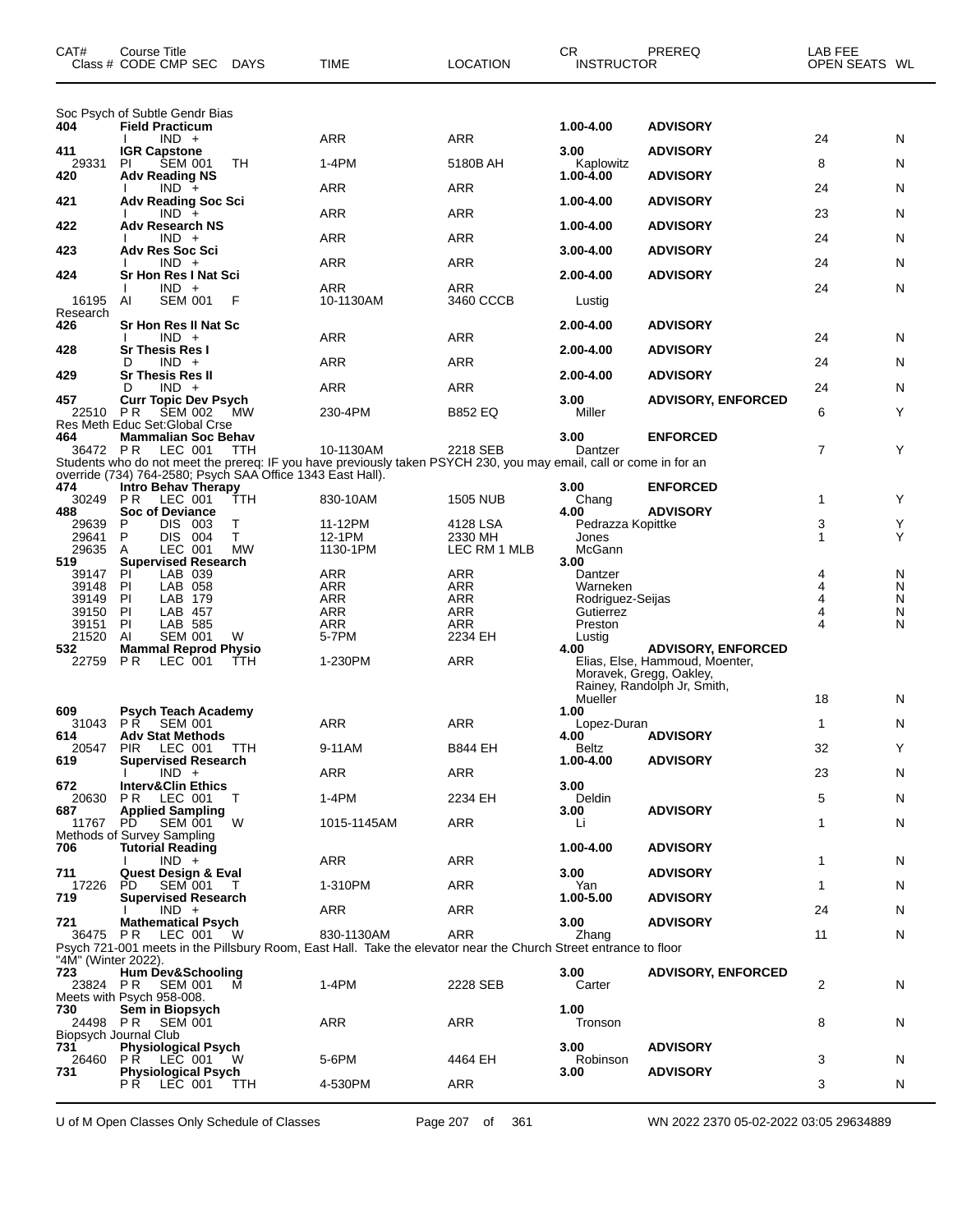| CAT#                     | Course Title<br>Class # CODE CMP SEC DAYS                                                   |            | <b>TIME</b>                                                                                                       | <b>LOCATION</b>  | CR<br><b>INSTRUCTOR</b>            | PREREQ          | LAB FEE<br>OPEN SEATS WL |   |
|--------------------------|---------------------------------------------------------------------------------------------|------------|-------------------------------------------------------------------------------------------------------------------|------------------|------------------------------------|-----------------|--------------------------|---|
| Drugs of Abuse           |                                                                                             |            |                                                                                                                   |                  |                                    |                 |                          |   |
| 756                      | Lang&Comm Skil                                                                              |            | Psych 731 meets TTH 4-530pm in 1324EH. The class meets Wednesdays 5:30-6:30pm EH4464.                             |                  | 3.00                               | <b>ADVISORY</b> |                          |   |
|                          | 36502 PR LEC 001                                                                            | W          | 11-2PM                                                                                                            | 2238 EH          | Gardner-Neblett                    |                 | 6                        | N |
| 776<br>36966             | <b>Clin Sci Hist&amp;Cult</b><br><b>PIR</b><br>SEM 001                                      | M          | 11-2PM                                                                                                            | 3254 EH          | 3.00<br>Nagata                     |                 | 2                        | N |
| 778<br>23786             | <b>Psych Assessment II</b><br><b>PR LEC 001</b>                                             | TTH        | 5-630PM                                                                                                           | 2238 EH          | 4.00<br>Rodriguez-Seijas           |                 | 5                        | N |
| 786<br>30337             | <b>Res Des-Soc Psy</b><br><b>PIR</b><br>LEC 001                                             | т          | 11-2PM                                                                                                            | <b>ARR</b>       | 3.00<br>Gordon                     | <b>ADVISORY</b> | 3                        | N |
|                          |                                                                                             |            | Psych 786-001 meets in the Pillsbury Room, East Hall. Take the elevator on the Psych side of EH, Church St.       |                  |                                    |                 |                          |   |
|                          |                                                                                             |            | entrance, up to floor 4M. Doors open directly into the classroom. Winter 2022.                                    |                  |                                    |                 |                          |   |
| 804<br>36951             | Struc Eq Model(SEM)<br>SEM 001<br>PI                                                        | TŤH        | 230-4PM                                                                                                           | 2218 SEB         | 3.00<br>Jennings                   |                 | 20                       | N |
| 808<br>24018 PR          | <b>Special Seminar</b><br><b>SEM 003</b>                                                    | F          | 130-3PM                                                                                                           | <b>R0220 BUS</b> | $1.00 - 4.00$<br>Westphal, Cortina | <b>ADVISORY</b> | 33                       | Y |
|                          | Sem in Organizational Studies                                                               |            |                                                                                                                   |                  |                                    |                 |                          |   |
| credits.                 |                                                                                             |            | Masters students may take this seminar for 1.0 credit. Doctoral students may take it for either 1.0 credit or 3.0 |                  |                                    |                 |                          |   |
| 30919 PR<br>Methods Hour | <b>SEM 004</b>                                                                              | F          | 12-130PM                                                                                                          | <b>ARR</b>       | <b>Beltz</b>                       |                 | 4                        | N |
|                          | Psych 808-004 meets in EH4464 (Winter 2022).                                                |            |                                                                                                                   |                  |                                    |                 |                          |   |
| 28040 PR                 | <b>SEM 005</b>                                                                              | W          | 2-5PM                                                                                                             | 2058 EH          | Preston                            |                 | 3                        | N |
| 20851 PR                 | <b>Integrative Theory Formation</b><br><b>SEM 010</b>                                       |            | <b>ARR</b>                                                                                                        | <b>ARR</b>       | Smith                              |                 | 4                        | N |
| LIFE                     |                                                                                             |            |                                                                                                                   |                  |                                    |                 |                          |   |
| 36507 PIR                | 808-010 meets in ISR<br>SEM 012                                                             | W          | 10-1PM                                                                                                            | <b>ARR</b>       | Durkee                             |                 | 3                        | N |
|                          | Cultural & Structrual Racism<br>PSYCH 808-012 will be held in ISR, Room 6050 (Winter 2022). |            |                                                                                                                   |                  |                                    |                 |                          |   |
| 833                      | <b>Adv Sem Neuroscience</b>                                                                 |            |                                                                                                                   |                  | 3.00                               |                 |                          |   |
| 26461 PR                 | <b>SEM 001</b><br>Sleep: Brain & Behavior                                                   | MW         | 230-4PM                                                                                                           | <b>ARR</b>       | Eban-Rothschild                    |                 | 3                        | N |
|                          |                                                                                             |            | Psych 833-001 meets in EH1068 with Psych 436-001 for Winter 2022. The class will also meet on Fridays from 11-12  |                  |                                    |                 |                          |   |
| p.m. in EH3254.          |                                                                                             |            | Grad students from other Departments or Undergrads interested in registering for Psych 833 should contact the     |                  |                                    |                 |                          |   |
|                          | instructor at adae@umich.edu.                                                               |            |                                                                                                                   |                  |                                    |                 |                          |   |
| 855<br>36971             | <b>Res Meth: Personality</b><br>P R<br><b>SEM 001</b>                                       | W          | $1-4PM$                                                                                                           | 3254 EH          | 3.00<br>Kira                       |                 | 4                        | N |
| 861                      | Sem Ed Psych                                                                                |            |                                                                                                                   |                  | 3.00                               | <b>ADVISORY</b> |                          |   |
| 36631                    | PI<br><b>SEM 001</b><br>Crosslisted with PSYCH 861-001                                      |            | 1-4PM                                                                                                             | 2225 SEB         | Cortina                            |                 | 5                        | N |
| 873                      | <b>Psychotherapy Lab II</b>                                                                 |            | 9-12PM                                                                                                            |                  | 3.00                               | <b>ENFORCED</b> | $\overline{7}$           |   |
| 23810<br>876             | PŘ LAB 001<br><b>Pract Clinical Psych</b>                                                   | - W        |                                                                                                                   | 2234 EH          | Jonovich<br>2.00                   |                 |                          | N |
| 28373                    | LAB 001<br>PR.                                                                              |            | <b>ARR</b>                                                                                                        | <b>ARR</b>       | Jonovich                           |                 | $\mathbf{1}$             | N |
| 958<br>24579 PR          | <b>Special Sem Developm</b><br>SEM 003                                                      | м          | 1-230PM                                                                                                           | 2234 EH          | 1.00-3.00<br>Monk                  | <b>ADVISORY</b> | 8                        | N |
|                          | Development Training Grant                                                                  |            |                                                                                                                   |                  |                                    |                 |                          |   |
| 988<br>22511             | Sem Soc Psy<br><b>SEM 002</b><br><b>PIR</b>                                                 | <b>TTH</b> | 9-11AM                                                                                                            | <b>B844 EH</b>   | 1.00-5.00<br><b>Beltz</b>          | <b>ADVISORY</b> | 32                       | Y |
|                          | Adv Statistical Methods                                                                     |            |                                                                                                                   |                  |                                    |                 |                          |   |
| 990                      | <b>Diss-Precand</b><br>$IND +$                                                              |            | <b>ARR</b>                                                                                                        | <b>ARR</b>       | 8.00                               | <b>ADVISORY</b> | 25                       | N |
| 995                      | Diss-Cand<br>IR.<br>$IND +$                                                                 |            | <b>ARR</b>                                                                                                        | <b>ARR</b>       | 8.00                               | <b>ENFORCED</b> | 24                       | N |
|                          |                                                                                             |            |                                                                                                                   |                  |                                    |                 |                          |   |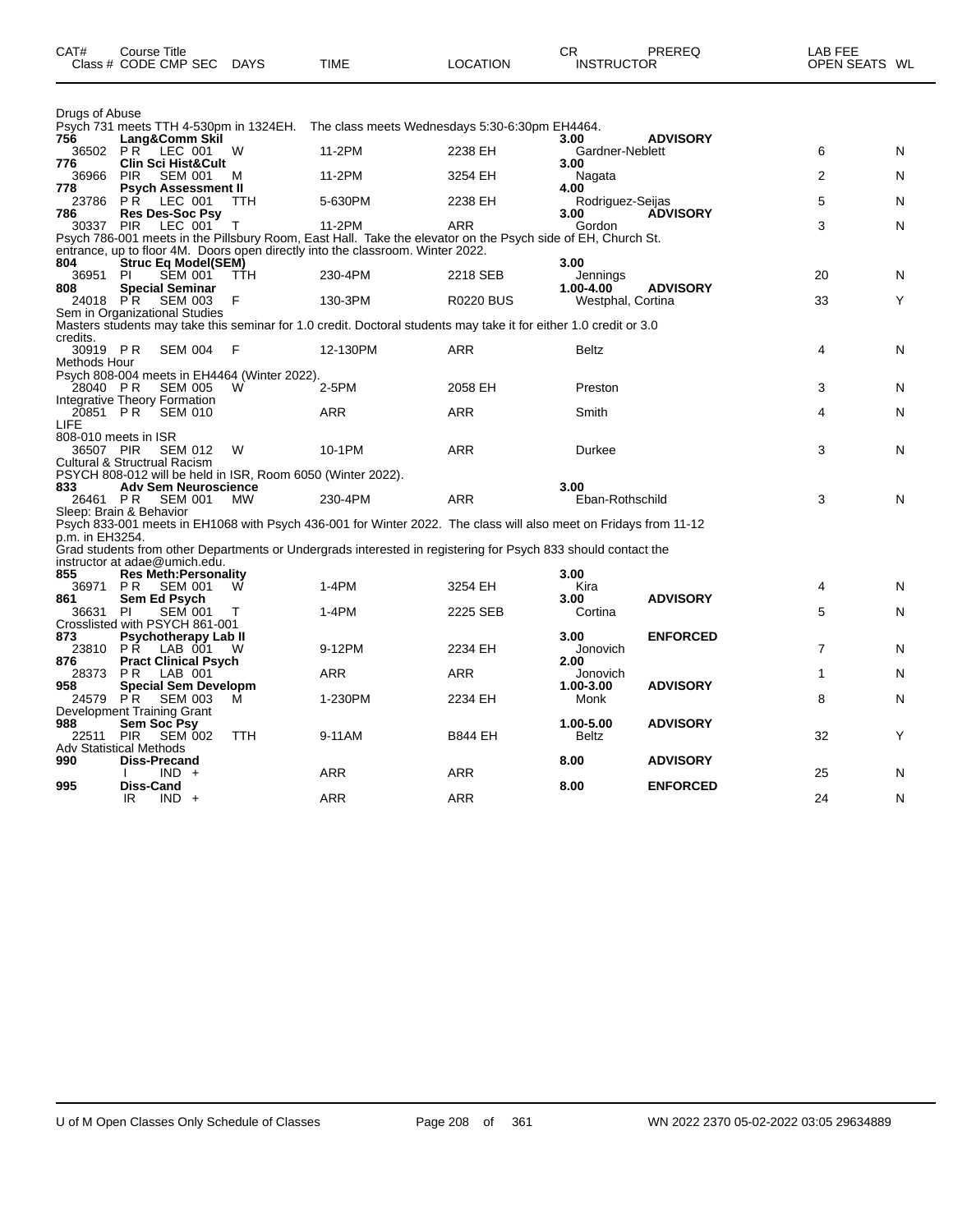| CAT# | Course Title         |             |             |          | СR                | PREREQ | _AB FEE       |
|------|----------------------|-------------|-------------|----------|-------------------|--------|---------------|
|      | Class # CODE CMP SEC | <b>DAYS</b> | <b>TIME</b> | LOCATION | <b>INSTRUCTOR</b> |        | OPEN SEATS WL |
|      |                      |             |             |          |                   |        |               |

#### **College of L S A Residential College**

**Humanities (RCHUMS) Open Sections 303 Int Indonesian Orch 1.00-2.00 ADVISORY**

22900 P LAB 001 TTH 5-630PM 1320 MOORE Laronga, Kim N **Interdivisional (RCIDIV) Open Sections**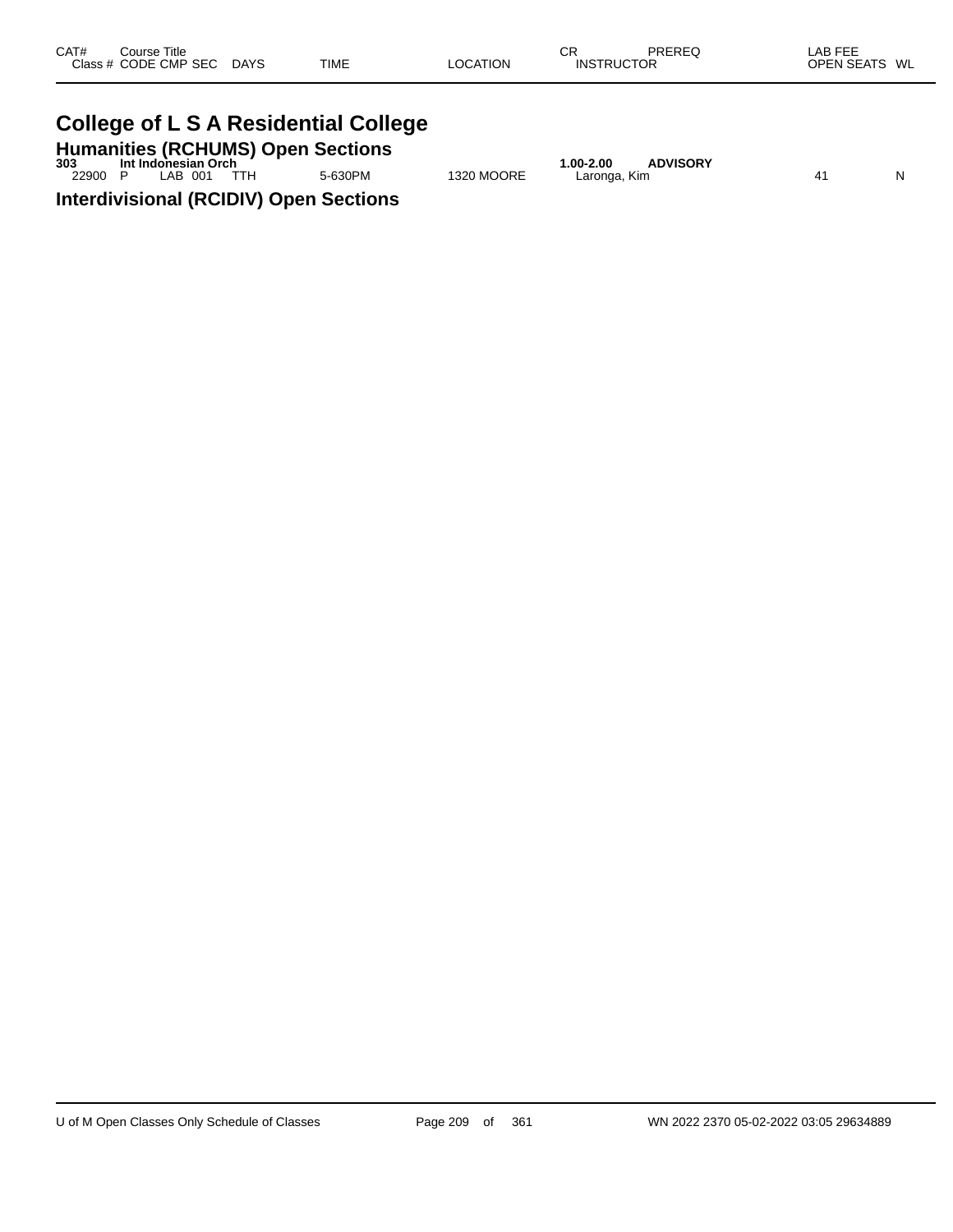| CAT# | Course Title<br>Class # CODE CMP SEC | <b>DAYS</b> | <b>TIME</b> | LOCATION | СR<br><b>INSTRUCTOR</b> | PREREQ | LAB FEE<br><b>OPEN SEATS</b><br>WL |
|------|--------------------------------------|-------------|-------------|----------|-------------------------|--------|------------------------------------|
|      |                                      |             |             |          |                         |        |                                    |

# **Studies In Religion**

|              |    |                                     | <b>Religion (RELIGION) Open Sections</b> |           |                      |                      |                 |               |        |
|--------------|----|-------------------------------------|------------------------------------------|-----------|----------------------|----------------------|-----------------|---------------|--------|
| 204          |    | Islam in History                    |                                          |           |                      | 3.00                 |                 |               |        |
| 24542        | P  | LEC 001                             | <b>MW</b>                                | 10-1130AM | 1110 NQ              | Knysh                |                 | 7             | Y      |
| 211          |    | <b>Intmd Class Hebrw II</b>         |                                          |           |                      | 3.00                 | <b>ADVISORY</b> |               |        |
| 29873        | P  | <b>REC 001</b>                      | TTH                                      | 1130-1PM  | 4000 STB             | Schmidt              |                 | 8             | Υ      |
| 231          |    | <b>Intro Tibet Buddhism</b>         |                                          |           |                      | 4.00                 |                 |               |        |
| 30258        | PI | <b>DIS 002</b>                      | F                                        | 10-11AM   | 2336 MH              | Chanchani            |                 |               | Υ      |
| 30257        | A  | LEC 001                             | <b>MW</b>                                | 230-4PM   | <b>1200 CHEM</b>     | Ujeed                |                 |               |        |
| 236          |    | Int New Tstmnt                      |                                          |           |                      | 4.00                 |                 |               |        |
| 17569        | PI | DIS.<br>003                         | F                                        | $1-2PM$   | 2407 MH              | Zurawski             |                 | 2             | Y      |
| 17567        | A  | <b>LEC 001</b>                      | <b>MW</b>                                | 4-530PM   | UMMA AUD             | Zurawski             |                 |               |        |
| 246          |    | <b>Anth of Relig</b>                |                                          |           |                      | 4.00                 |                 |               |        |
| 37305        | P  | DIS.<br>002                         |                                          | $3-4PM$   | <b>1518 NUB</b>      | Nasar                |                 | 2             | Y      |
| 37309        | P  | DIS.<br>004                         | W                                        | $2-3PM$   | 142 LORCH            | Nasar                |                 | 10            | Y      |
| 37303        |    | LEC 001                             | <b>TTH</b>                               | 1-230PM   | 260 WEISER           | Keane                |                 |               |        |
| 323          |    | Zen Buddhism                        |                                          |           |                      | 4.00                 |                 |               |        |
| 26422        | PI | DIS.<br>002                         | F                                        | 9-10AM    | 1185 NQ              | Chan                 |                 | 10            | Υ      |
| 26427        | PI | <b>DIS</b><br>007                   | F                                        | 2-3PM     | 1185 NQ              | Berdahl              |                 |               | Υ<br>Υ |
| 27963        | PI | <b>DIS</b><br>008<br><b>LEC 001</b> | TTH                                      | $3-4PM$   | B <sub>137</sub> MLB | Berdahl              |                 | 9             |        |
| 26269<br>325 |    | <b>Islam in South Asia</b>          |                                          | 230-4PM   | AUD 4 MLB            | <b>Brose</b><br>4.00 |                 |               |        |
| 29205        | PI | DIS.<br>002                         |                                          | $1-2PM$   | 3437 MH              | Ghavri               |                 |               |        |
| 29210        | PI | DIS.<br>003                         | W                                        | 11-12PM   | 1632 CHEM            | Ghavri               |                 | $\frac{2}{9}$ | Y<br>Y |
| 29200        | AI | LEC 001                             | <b>TTH</b>                               | 1130-1PM  | G115 AH              | Mir                  |                 |               |        |
| 353          |    | <b>Ancient Jerusalem</b>            |                                          |           |                      | 3.00                 |                 |               |        |
| 30738        | PI | LEC 001                             | TН                                       | 4-7PM     | 1245 NQ              | Eliav                |                 | 7             | Y      |
| 386          |    | <b>Ecology and Religion</b>         |                                          |           |                      | 3.00                 |                 |               |        |
| 36663        | P  | <b>SEM 001</b>                      | TTH                                      | 230-4PM   | 2060 SKB             | Bouma                |                 | 11            | Y      |
| 496          |    | Gender Islam                        |                                          |           |                      | 3.00                 | <b>ADVISORY</b> |               |        |
| 36144        | PI | LEC 001                             | TTH                                      | 1130-1PM  | 1339 MH              | Babayan              |                 | 4             | Y      |
|              |    |                                     |                                          |           |                      |                      |                 |               |        |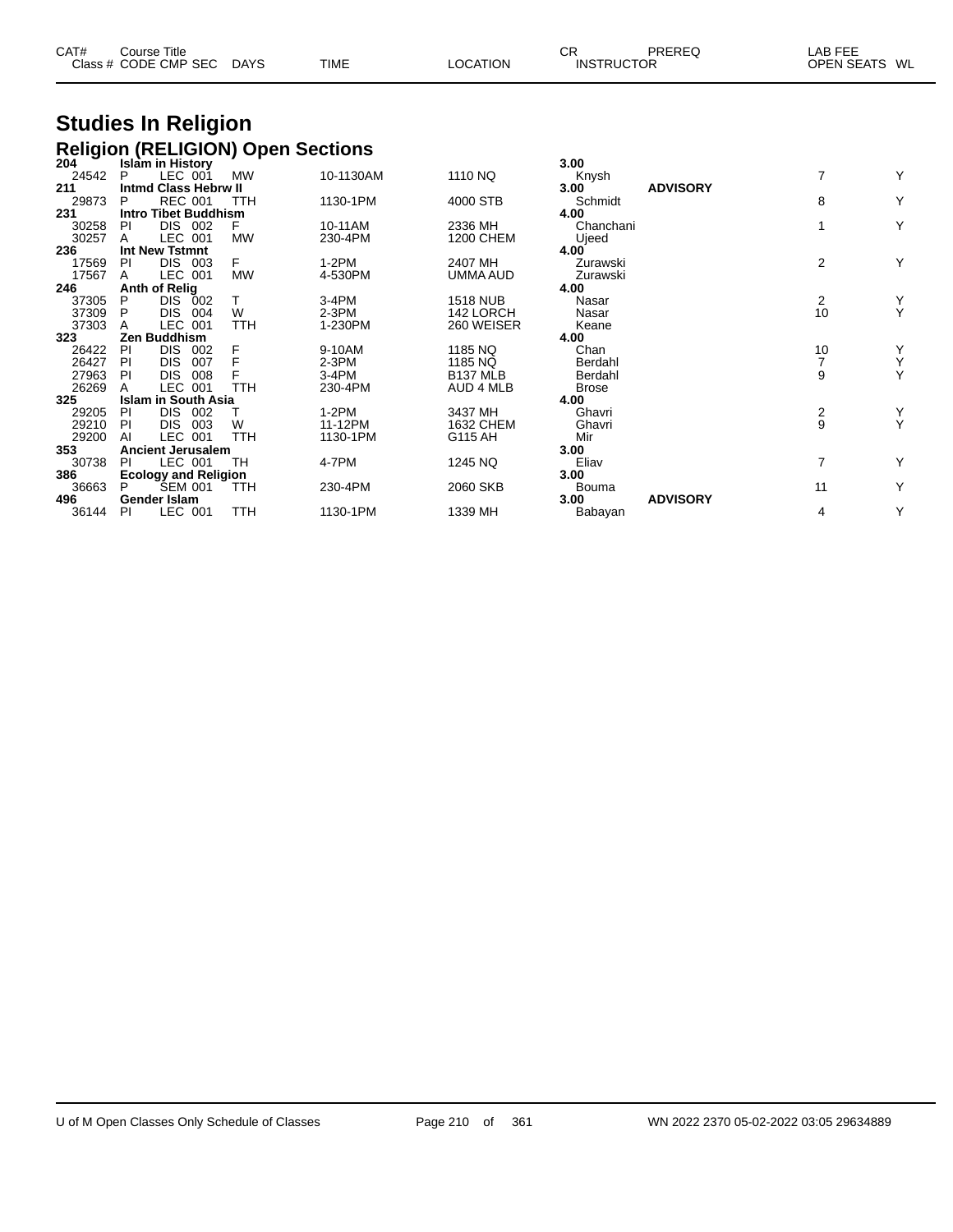|                  | <b>Romance Languages Department</b>                                                     |     |                                                                                                                                                                                                                                                                                                                                            |                 |                          |                           |                |   |
|------------------|-----------------------------------------------------------------------------------------|-----|--------------------------------------------------------------------------------------------------------------------------------------------------------------------------------------------------------------------------------------------------------------------------------------------------------------------------------------------|-----------------|--------------------------|---------------------------|----------------|---|
|                  | <b>French (FRENCH) Open Sections</b>                                                    |     |                                                                                                                                                                                                                                                                                                                                            |                 |                          |                           |                |   |
|                  | Placement test dates are online at:                                                     |     | --DROP POLICY: A student who misses either of the first two meetings of any course offered by the Department of<br>Romance Languages may be dropped from the course for non-attendance.<br>--PLACEMENT TEST: Students with any previous study of French must take the French placement test before enrolling.                              |                 |                          |                           |                |   |
|                  | --OVERRIDE REQUEST INFORMATION:<br>www.lsa.umich.edu/rll/langinstruct/overrides.html    |     | www.lsa.umich.edu/rll/undergraduate/languageplacement/languageplacementtests.<br>This does not apply to students enrolling in French graduate-level courses.                                                                                                                                                                               |                 |                          |                           |                |   |
| 101<br>23406 PIR | Elementary<br>REČ 002                                                                   |     | 9-10AM                                                                                                                                                                                                                                                                                                                                     |                 | 4.00                     | <b>ADVISORY, ENFORCED</b> |                |   |
| 101              | Elementary                                                                              | TF  |                                                                                                                                                                                                                                                                                                                                            | <b>REMOTE</b>   | 4.00                     | <b>ADVISORY, ENFORCED</b> | 3              | Y |
|                  | REČ 002<br>P R                                                                          | MTH | 9-10AM<br>For students with no previous study or by placement. Students with any previous study of French or prior<br>instruction in French must take the placement test before enrolling. Students with any prior French experience<br>that do not take the placement exam and self enroll in French 101 will be dropped from French 101. | <b>1509 NUB</b> | Kreps                    |                           | 3              | Y |
|                  | http://vistahigherlearning.com/store/umichigan.htm.                                     |     | The textbook Portails can be purchased through the online bookstore or directly from the publisher at                                                                                                                                                                                                                                      |                 |                          |                           |                |   |
|                  | available during all scheduled class times.                                             |     | For Winter 2022: This class will meet in-person Mondays & Thursdays, and remotely on Tuesdays & Fridays. Remote<br>class meetings will be held synchronously with the times listed for the class. Students are expected to be                                                                                                              |                 |                          |                           |                |   |
|                  |                                                                                         |     | Also, please note, the schedule for *French 102* is changing -- starting in Winter 2022, French 102 will be offered<br>only in Winter terms. French 102 is the next course in the sequence after French 101.                                                                                                                               |                 |                          |                           |                |   |
| 102              | <b>Elementary</b>                                                                       |     |                                                                                                                                                                                                                                                                                                                                            |                 | 4.00                     | <b>ENFORCED</b>           |                |   |
| 21184<br>102     | <b>REC 003</b><br>PIR<br><b>Elementary</b>                                              | TF  | 9-10AM                                                                                                                                                                                                                                                                                                                                     | <b>REMOTE</b>   | 4.00                     | <b>ENFORCED</b>           | 1              | Y |
|                  | P <sub>R</sub><br><b>REC 003</b><br>http://vistahigherlearning.com/store/umichigan.htm. | MTH | 9-10AM<br>The textbook Portails can be purchased through the online bookstore or directly from the publisher at                                                                                                                                                                                                                            | <b>B109 MLB</b> | Vela                     |                           | 1              | Y |
|                  | available during all scheduled class times.                                             |     | For Winter 2022: This class will meet in-person Mondays & Thursdays, and remotely on Tuesdays & Fridays. Remote<br>class meetings will be held synchronously with the times listed for the class. Students are expected to be                                                                                                              |                 |                          |                           |                |   |
| 102<br>28867     | Elementary<br>REČ 005<br><b>PIR</b>                                                     | TF  | 10-11AM                                                                                                                                                                                                                                                                                                                                    | <b>REMOTE</b>   | 4.00                     | <b>ENFORCED</b>           | $\overline{2}$ | Y |
| 102              | Elementary                                                                              |     |                                                                                                                                                                                                                                                                                                                                            |                 | 4.00                     | <b>ENFORCED</b>           |                |   |
|                  | <b>REC 005</b><br>P R<br>http://vistahigherlearning.com/store/umichigan.htm.            | MTH | 10-11AM<br>The textbook Portails can be purchased through the online bookstore or directly from the publisher at                                                                                                                                                                                                                           | <b>1509 NUB</b> | Kreps                    |                           | 2              | Y |
|                  | available during all scheduled class times.                                             |     | For Winter 2022: This class will meet in-person Mondays & Thursdays, and remotely on Tuesdays & Fridays. Remote<br>class meetings will be held synchronously with the times listed for the class. Students are expected to be                                                                                                              |                 |                          |                           |                |   |
| 102<br>28868     | <b>Elementary</b><br><b>REC 007</b><br>PIR                                              | TF  | 12-1PM                                                                                                                                                                                                                                                                                                                                     | <b>REMOTE</b>   | 4.00                     | <b>ENFORCED</b>           | 1              | Y |
| 102              | <b>Elementary</b><br>REČ 007<br>P R                                                     | MTH | 12-1PM                                                                                                                                                                                                                                                                                                                                     | G232 AH         | 4.00<br><b>Beuerlein</b> | <b>ENFORCED</b>           | 1              | Y |
|                  | http://vistahigherlearning.com/store/umichigan.htm.                                     |     | The textbook Portails can be purchased through the online bookstore or directly from the publisher at                                                                                                                                                                                                                                      |                 |                          |                           |                |   |
|                  | available during all scheduled class times.                                             |     | For Winter 2022: This class will meet in-person Mondays & Thursdays, and remotely on Tuesdays & Fridays. Remote<br>class meetings will be held synchronously with the times listed for the class. Students are expected to be                                                                                                              |                 |                          |                           |                |   |
| 102<br>27998     | <b>Elementary</b><br>REČ 009<br>PIR                                                     | TF  | $2-3PM$                                                                                                                                                                                                                                                                                                                                    | <b>REMOTE</b>   | 4.00                     | <b>ENFORCED</b>           | $\overline{7}$ | Y |
| 102              | Elementary                                                                              |     |                                                                                                                                                                                                                                                                                                                                            |                 | 4.00                     | <b>ENFORCED</b>           |                |   |
|                  | ΡR<br><b>REC 009</b><br>http://vistahigherlearning.com/store/umichigan.htm.             | MTH | $2-3PM$<br>The textbook Portails can be purchased through the online bookstore or directly from the publisher at                                                                                                                                                                                                                           | 2412 MLB        | Foster                   |                           | $\overline{7}$ | Y |
|                  | available during all scheduled class times.                                             |     | For Winter 2022: This class will meet in-person Mondays & Thursdays, and remotely on Tuesdays & Fridays. Remote<br>class meetings will be held synchronously with the times listed for the class. Students are expected to be                                                                                                              |                 |                          |                           |                |   |
| 102<br>28869     | Elementary<br><b>PIR</b><br><b>REC 011</b>                                              | TF  | 4-5PM                                                                                                                                                                                                                                                                                                                                      | <b>REMOTE</b>   | 4.00                     | <b>ENFORCED</b>           | 5              | Y |
| 102              | <b>Elementary</b>                                                                       |     |                                                                                                                                                                                                                                                                                                                                            |                 | 4.00                     | <b>ENFORCED</b>           |                |   |
|                  | <b>REC 011</b><br>РR<br>http://vistahigherlearning.com/store/umichigan.htm.             | MTH | 4-5PM<br>The textbook Portails can be purchased through the online bookstore or directly from the publisher at                                                                                                                                                                                                                             | 1624 CHEM       | Foster                   |                           | 5              | Y |
|                  |                                                                                         |     | For Winter 2022: This class will meet in-person Mondays & Thursdays, and remotely on Tuesdays & Fridays. Remote<br>class meetings will be held synchronously with the times listed for the class. Students are expected to be                                                                                                              |                 |                          |                           |                |   |

CAT# Course Title Case CR PREREQ LAB FEE

Class # CODE CMP SEC DAYS TIME LOCATION INSTRUCTOR OPEN SEATS WL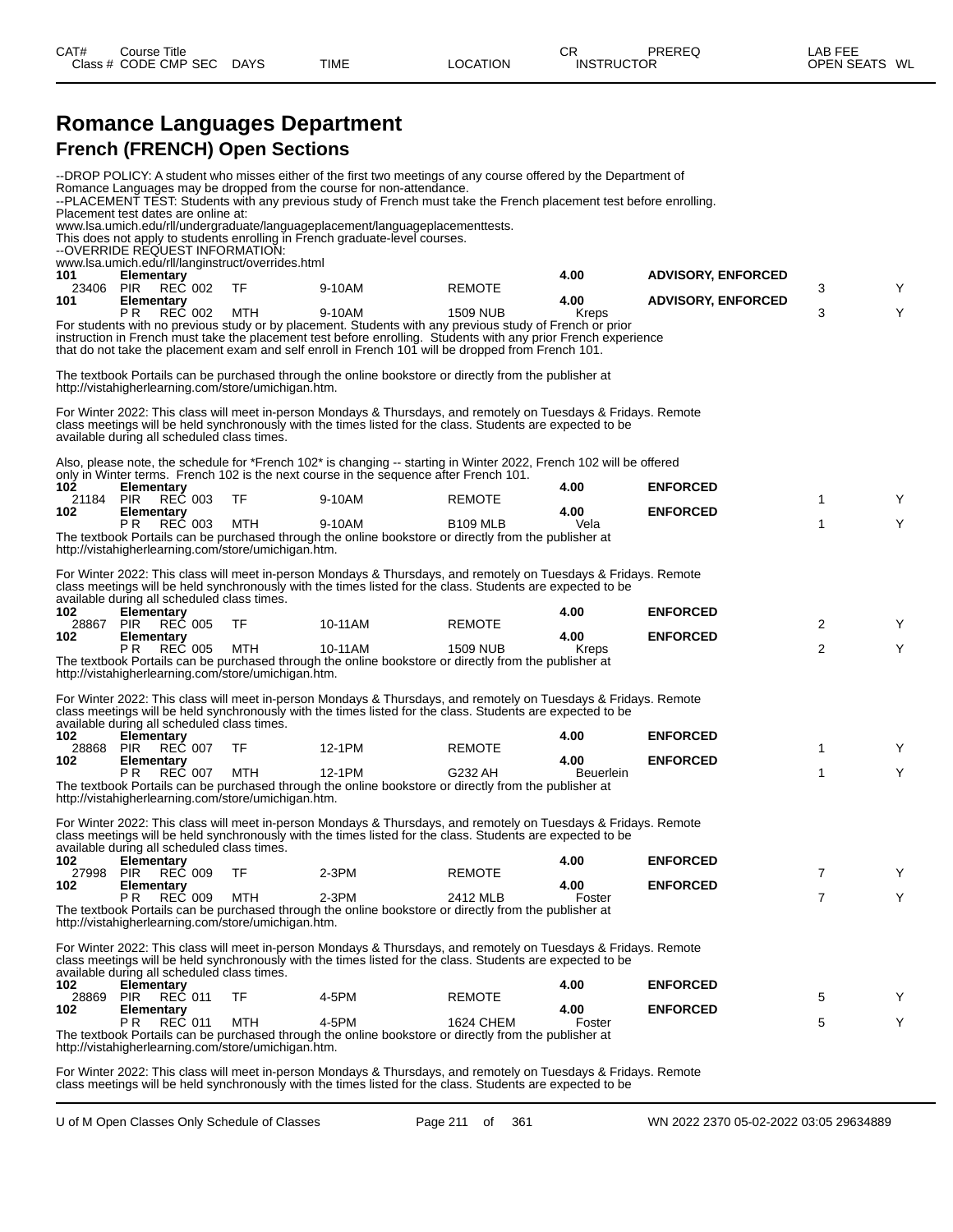| CAT#                | Course Title<br>Class # CODE CMP SEC DAYS                                                               |      | TIME                                                                                                                                                                                                                                    | <b>LOCATION</b>    | CR<br><b>INSTRUCTOR</b>  | PREREQ                                 | LAB FEE<br>OPEN SEATS WL |   |
|---------------------|---------------------------------------------------------------------------------------------------------|------|-----------------------------------------------------------------------------------------------------------------------------------------------------------------------------------------------------------------------------------------|--------------------|--------------------------|----------------------------------------|--------------------------|---|
| 102<br>38447<br>102 | available during all scheduled class times.<br><b>Elementary</b><br>PIR<br>REC 013<br><b>Elementary</b> | TF   | 5-6PM                                                                                                                                                                                                                                   | <b>REMOTE</b>      | 4.00<br>4.00             | <b>ENFORCED</b><br><b>ENFORCED</b>     | 8                        | Y |
|                     | P <sub>R</sub><br><b>REC 013</b><br>http://vistahigherlearning.com/store/umichigan.htm.                 | MTH  | 5-6PM<br>The textbook Portails can be purchased through the online bookstore or directly from the publisher at                                                                                                                          | 2402 MLB           | Foster                   |                                        | 8                        | Υ |
|                     | available during all scheduled class times.                                                             |      | For Winter 2022: This class will meet in-person Mondays & Thursdays, and remotely on Tuesdays & Fridays. Remote<br>class meetings will be held synchronously with the times listed for the class. Students are expected to be           |                    |                          |                                        |                          |   |
| 103                 | <b>Elementary Review</b><br>19439 PIR REC 002                                                           | TF   | 9-10AM                                                                                                                                                                                                                                  | <b>REMOTE</b>      | 4.00                     | <b>ENFORCED</b>                        | 3                        | Y |
| 103                 | <b>Elementary Review</b><br>P R<br>REC 002                                                              | MTH  | 9-10AM                                                                                                                                                                                                                                  | 7603 HH            | 4.00<br>Kolekar          | <b>ENFORCED</b>                        | 3                        | Y |
|                     | http://vistahigherlearning.com/store/umichigan.htm                                                      |      | The textbook Portails can be purchased through the online bookstore or directly from the publisher at                                                                                                                                   |                    |                          |                                        |                          |   |
|                     | available during all scheduled class times.                                                             |      | For Winter 2022: This class will meet in-person Mondays & Thursdays, and remotely on Tuesdays & Fridays. Remote<br>class meetings will be held synchronously with the times listed for the class. Students are expected to be           |                    |                          |                                        |                          |   |
| 103<br>16723 PIR    | <b>Elementary Review</b><br>REC 003                                                                     | - TF | 10-11AM                                                                                                                                                                                                                                 | <b>REMOTE</b>      | 4.00                     | <b>ENFORCED</b>                        | 8                        | Y |
| 103                 | <b>Elementary Review</b><br>PR.<br>REC 003                                                              | MTH  | 10-11AM                                                                                                                                                                                                                                 | 7603 HH            | 4.00<br>Kolekar          | <b>ENFORCED</b>                        | 8                        | Υ |
|                     | http://vistahigherlearning.com/store/umichigan.htm                                                      |      | The textbook Portails can be purchased through the online bookstore or directly from the publisher at                                                                                                                                   |                    |                          |                                        |                          |   |
|                     | available during all scheduled class times.                                                             |      | For Winter 2022: This class will meet in-person Mondays & Thursdays, and remotely on Tuesdays & Fridays. Remote<br>class meetings will be held synchronously with the times listed for the class. Students are expected to be           |                    |                          |                                        |                          |   |
| 103                 | <b>Elementary Review</b><br>27253 PIR REC 017 TF                                                        |      | 4-5PM                                                                                                                                                                                                                                   | <b>REMOTE</b>      | 4.00                     | <b>ENFORCED</b>                        | 3                        | Y |
| 103                 | <b>Elementary Review</b><br>P R<br>REC 017                                                              | MTH  | 4-5PM                                                                                                                                                                                                                                   | 5521 HH            | 4.00<br>Kolekar          | <b>ENFORCED</b>                        | 3                        | Y |
|                     | http://vistahigherlearning.com/store/umichigan.htm                                                      |      | The textbook Portails can be purchased through the online bookstore or directly from the publisher at                                                                                                                                   |                    |                          |                                        |                          |   |
|                     | available during all scheduled class times.                                                             |      | For Winter 2022: This class will meet in-person Mondays & Thursdays, and remotely on Tuesdays & Fridays. Remote<br>class meetings will be held synchronously with the times listed for the class. Students are expected to be           |                    |                          |                                        |                          |   |
| 113<br>22493 PI     | <b>Accel Rdg French</b><br>REC 001                                                                      | TTH  | 9-11AM                                                                                                                                                                                                                                  | <b>1508 NUB</b>    | 4.00<br><b>Beuerlein</b> |                                        | 9                        | Υ |
| 230                 | <b>Intensive 2nd Year</b>                                                                               |      |                                                                                                                                                                                                                                         |                    | 8.00                     | <b>ENFORCED</b>                        |                          |   |
| 34695<br>230        | <b>PIR</b><br>REC 001<br><b>Intensive 2nd Year</b>                                                      | TF   | 9-11AM                                                                                                                                                                                                                                  | <b>REMOTE</b>      | 8.00                     | <b>ENFORCED</b>                        | 5                        | Y |
|                     | P R<br><b>REC 001</b><br>available during all scheduled class times.                                    | MTH  | 9-11AM<br>For Winter 2022: This class will meet in-person Mondays & Thursdays, and remotely on Tuesdays & Fridays. Remote<br>class meetings will be held synchronously with the times listed for the class. Students are expected to be | <b>B135 MLB</b>    | VanDoren                 |                                        | 5                        | Υ |
| 231                 | <b>Second Year</b><br>21185 PIR REC 001                                                                 | TF   | 8-9AM                                                                                                                                                                                                                                   | <b>REMOTE</b>      | 4.00                     | <b>ENFORCED</b>                        | 9                        |   |
| 231                 | <b>Second Year</b>                                                                                      |      |                                                                                                                                                                                                                                         |                    | 4.00                     | <b>ENFORCED</b>                        |                          |   |
|                     | P R<br><b>REC 001</b>                                                                                   | MTH  | 8-9AM<br>For Winter 2022: This class will meet in-person Mondays & Thursdays, and remotely on Tuesdays & Fridays. Remote<br>class meetings will be held synchronously with the times listed for the class. Students are expected to be  | 2212 MLB           | Ayotte                   |                                        | 9                        | Υ |
| 231                 | available during all scheduled class times.<br><b>Second Year</b>                                       |      |                                                                                                                                                                                                                                         |                    | 4.00                     | <b>ENFORCED</b>                        |                          |   |
| 23409<br>231        | <b>PIR REC 002</b><br><b>Second Year</b>                                                                | TF   | 9-10AM                                                                                                                                                                                                                                  | <b>REMOTE</b>      | 4.00                     | <b>ENFORCED</b>                        | 3                        | Y |
|                     | <b>PR REC 002</b>                                                                                       | MTH  | 9-10AM<br>For Winter 2022: This class will meet in-person Mondays & Thursdays, and remotely on Tuesdays & Fridays. Remote<br>class meetings will be held synchronously with the times listed for the class. Students are expected to be | 2212 MLB           | Ayotte                   |                                        | 3                        | Υ |
| 231                 | available during all scheduled class times.<br><b>Second Year</b>                                       |      |                                                                                                                                                                                                                                         |                    | 4.00                     | <b>ENFORCED</b>                        |                          |   |
| 16737<br>231        | <b>PIR REC 003</b><br><b>Second Year</b>                                                                | TF   | 9-10AM                                                                                                                                                                                                                                  | <b>REMOTE</b>      | 4.00                     | <b>ENFORCED</b>                        | 2                        | Υ |
|                     | P R<br><b>REC 003</b>                                                                                   | MTH  | 9-10AM<br>For Winter 2022: This class will meet in-person Mondays & Thursdays, and remotely on Tuesdays & Fridays. Remote                                                                                                               | 2412 MLB           | Mileski                  |                                        | 2                        | Y |
|                     | available during all scheduled class times.                                                             |      | class meetings will be held synchronously with the times listed for the class. Students are expected to be                                                                                                                              |                    |                          |                                        |                          |   |
| 231                 | <b>Second Year</b><br>22678 PIR REC 008                                                                 | TF   | 12-1PM                                                                                                                                                                                                                                  | <b>REMOTE</b>      | 4.00                     | <b>ENFORCED</b>                        | 3                        | Υ |
| 231                 | <b>Second Year</b><br>P R<br><b>REC 008</b>                                                             | MTH  | 12-1PM                                                                                                                                                                                                                                  | 2866 EH            | 4.00<br>Akoto            | <b>ENFORCED</b>                        | 3                        | Y |
|                     | available during all scheduled class times.                                                             |      | For Winter 2022: This class will meet in-person Mondays & Thursdays, and remotely on Tuesdays & Fridays. Remote<br>class meetings will be held synchronously with the times listed for the class. Students are expected to be           |                    |                          |                                        |                          |   |
| 231<br>34696 PIR    | <b>Second Year</b><br><b>REC 009</b>                                                                    | TF   | 12-1PM                                                                                                                                                                                                                                  | <b>REMOTE</b>      | 4.00                     | <b>ENFORCED</b>                        | 1                        | Y |
|                     | U of M Open Classes Only Schedule of Classes                                                            |      |                                                                                                                                                                                                                                         | Page 212 of<br>361 |                          | WN 2022 2370 05-02-2022 03:05 29634889 |                          |   |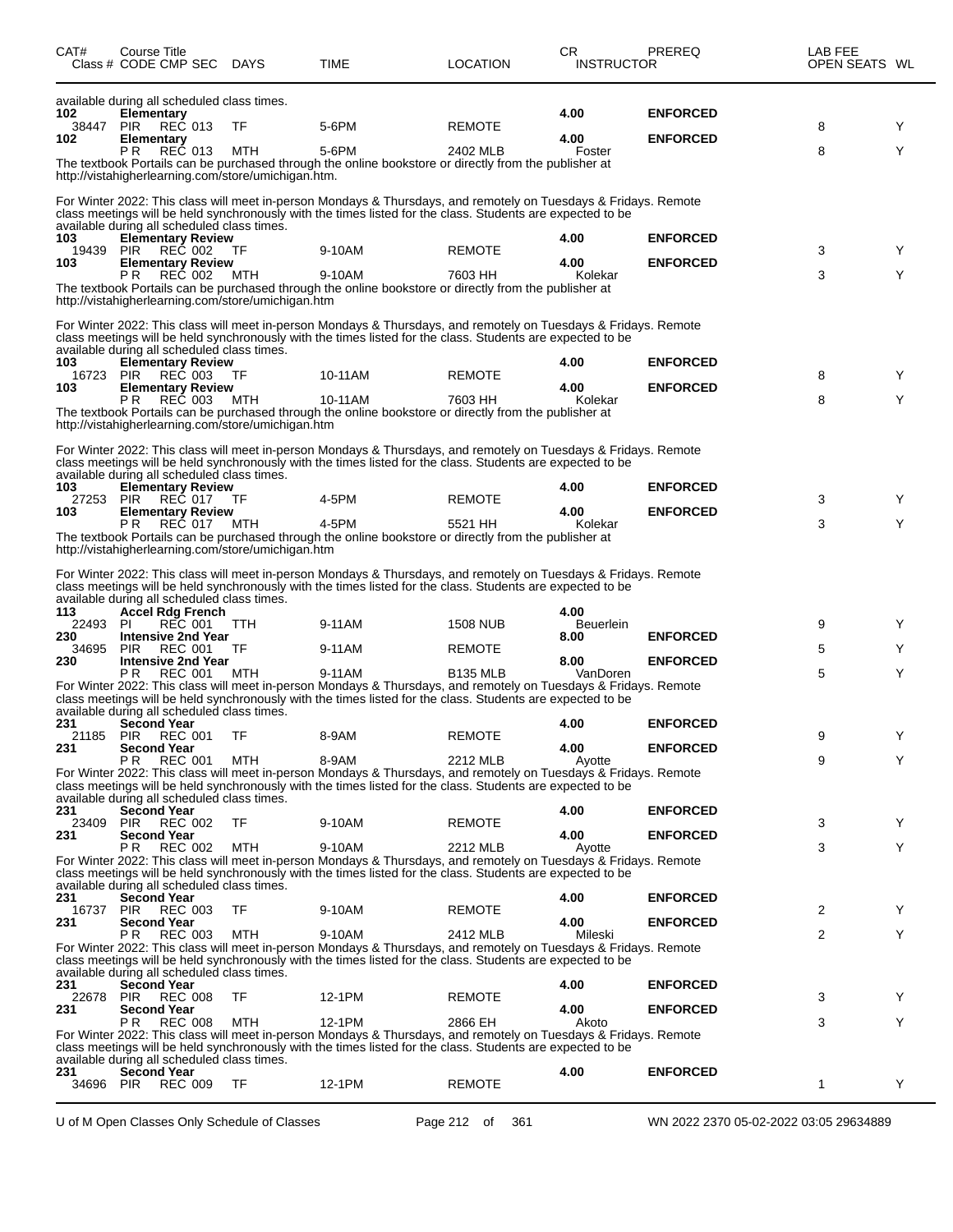| CAT#                    | Course Title<br>Class # CODE CMP SEC DAYS                                   |                  | TIME                                                                                                                                                                                                                                   | <b>LOCATION</b>                       | <b>CR</b><br><b>INSTRUCTOR</b> | PREREQ                             | LAB FEE<br>OPEN SEATS WL |        |
|-------------------------|-----------------------------------------------------------------------------|------------------|----------------------------------------------------------------------------------------------------------------------------------------------------------------------------------------------------------------------------------------|---------------------------------------|--------------------------------|------------------------------------|--------------------------|--------|
| 231                     | Second Year<br>P <sub>R</sub><br><b>REC 009</b>                             | MTH              | 12-1PM<br>For Winter 2022: This class will meet in-person Mondays & Thursdays, and remotely on Tuesdays & Fridays. Remote                                                                                                              | <b>1509 NUB</b>                       | 4.00<br><b>Butler-Borruat</b>  | <b>ENFORCED</b>                    | 1                        | Y      |
|                         | available during all scheduled class times.                                 |                  | class meetings will be held synchronously with the times listed for the class. Students are expected to be                                                                                                                             |                                       |                                |                                    |                          |        |
| 231<br>27837 PIR<br>231 | <b>Second Year</b><br>REC 012<br><b>Second Year</b>                         | TF               | $1-2PM$                                                                                                                                                                                                                                | <b>REMOTE</b>                         | 4.00<br>4.00                   | <b>ENFORCED</b><br><b>ENFORCED</b> | 2                        | Y      |
|                         | <b>REC 012</b><br>PR.                                                       | MTH              | $1-2PM$<br>For Winter 2022: This class will meet in-person Mondays & Thursdays, and remotely on Tuesdays & Fridays. Remote                                                                                                             | <b>B111 MLB</b>                       | Mileski                        |                                    | 2                        | Y      |
|                         | available during all scheduled class times.                                 |                  | class meetings will be held synchronously with the times listed for the class. Students are expected to be                                                                                                                             |                                       |                                |                                    |                          |        |
| 231<br>22679<br>231     | <b>Second Year</b><br>PIR REC 013<br><b>Second Year</b>                     | TF               | $2-3PM$                                                                                                                                                                                                                                | <b>REMOTE</b>                         | 4.00<br>4.00                   | <b>ENFORCED</b><br><b>ENFORCED</b> | 1                        | Y      |
|                         | P <sub>R</sub><br>REC 013                                                   | MTH              | $2-3PM$<br>For Winter 2022: This class will meet in-person Mondays & Thursdays, and remotely on Tuesdays & Fridays. Remote                                                                                                             | <b>B109 MLB</b>                       | <b>Butler-Borruat</b>          |                                    | 1                        | Y      |
|                         | available during all scheduled class times.                                 |                  | class meetings will be held synchronously with the times listed for the class. Students are expected to be                                                                                                                             |                                       |                                |                                    |                          |        |
| 231                     | <b>Second Year</b><br>16724 PIR REC 015                                     | TF               | 3-4PM                                                                                                                                                                                                                                  | <b>REMOTE</b>                         | 4.00                           | <b>ENFORCED</b>                    | 2                        | Y      |
| 231                     | <b>Second Year</b><br>P <sub>R</sub><br><b>REC 015</b>                      |                  | 3-4PM                                                                                                                                                                                                                                  | <b>B103 MLB</b>                       | 4.00                           | <b>ENFORCED</b>                    | 2                        | Y      |
|                         | available during all scheduled class times.                                 | MTH              | For Winter 2022: This class will meet in-person Mondays & Thursdays, and remotely on Tuesdays & Fridays. Remote<br>class meetings will be held synchronously with the times listed for the class. Students are expected to be          |                                       | Akoto                          |                                    |                          |        |
| 231<br>21294 PIR        | <b>Second Year</b><br>REC 017                                               | TF               | 4-5PM                                                                                                                                                                                                                                  | <b>REMOTE</b>                         | 4.00                           | <b>ENFORCED</b>                    | 3                        | Y      |
| 231                     | <b>Second Year</b>                                                          |                  |                                                                                                                                                                                                                                        |                                       | 4.00                           | <b>ENFORCED</b>                    |                          |        |
|                         | REC 017<br>P <sub>R</sub><br>available during all scheduled class times.    | MTH              | 4-5PM<br>For Winter 2022: This class will meet in-person Mondays & Thursdays, and remotely on Tuesdays & Fridays. Remote<br>class meetings will be held synchronously with the times listed for the class. Students are expected to be | <b>B109 MLB</b>                       | <b>Butler-Borruat</b>          |                                    | 3                        | Y      |
| 231<br>28987            | <b>Second Year</b><br>PIR REC 018                                           | TF               | 4-5PM                                                                                                                                                                                                                                  | <b>REMOTE</b>                         | 4.00                           | <b>ENFORCED</b>                    | 1                        | Y      |
| 231                     | <b>Second Year</b><br>PR.<br>REC 018                                        |                  | 4-5PM                                                                                                                                                                                                                                  |                                       | 4.00<br>Akoto                  | <b>ENFORCED</b>                    | 1                        | Y      |
|                         | available during all scheduled class times.                                 | MTH              | For Winter 2022: This class will meet in-person Mondays & Thursdays, and remotely on Tuesdays & Fridays. Remote<br>class meetings will be held synchronously with the times listed for the class. Students are expected to be          | 2402 MLB                              |                                |                                    |                          |        |
| 232<br>27254 PIR        | <b>Second Year</b><br>REC 001                                               | TF               | 8-9AM                                                                                                                                                                                                                                  | <b>REMOTE</b>                         | 4.00                           | <b>ENFORCED</b>                    | 6                        | Y      |
| 232                     | <b>Second Year</b><br>P <sub>R</sub><br><b>REC 001</b>                      | MTH              | 8-9AM                                                                                                                                                                                                                                  | <b>B134 MLB</b>                       | 4.00<br>Dula                   | <b>ENFORCED</b>                    | 6                        | Y      |
| 232                     | available during all scheduled class times.<br>Second Year                  |                  | For Winter 2022: This class will meet in-person Mondays & Thursdays, and remotely on Tuesdays & Fridays. Remote<br>class meetings will be held synchronously with the times listed for the class. Students are expected to be          |                                       | 4.00                           | <b>ENFORCED</b>                    |                          |        |
| 23410 PIR               | <b>REC 004</b><br>Quebec Identity in the Arts                               | MTTHF            | 9-10AM                                                                                                                                                                                                                                 | 1437 MH                               | Gabaron                        |                                    | 3                        | Y      |
|                         | W22 topic section: Quebec identity in the Arts                              |                  |                                                                                                                                                                                                                                        |                                       |                                |                                    |                          |        |
| 22494 PIR               | For Winter 2022: This class will meet in-person each day.<br><b>REC 012</b> | TF               | 12-1PM                                                                                                                                                                                                                                 | REMOTE                                |                                |                                    | 2                        | Y      |
|                         | PR.<br><b>REC 012</b>                                                       | <b>MTH</b>       | 12-1PM<br>For Winter 2022: This class will meet in-person Mondays & Thursdays, and remotely on Tuesdays & Fridays. Remote                                                                                                              | <b>B122 MLB</b>                       | Sullivan                       |                                    | $\overline{2}$           | Υ      |
|                         | available during all scheduled class times.                                 |                  | class meetings will be held synchronously with the times listed for the class. Students are expected to be                                                                                                                             |                                       |                                |                                    |                          |        |
| 16725 PIR               | <b>REC 015</b><br><b>REC 015</b><br>PR.                                     | TF<br>MTH        | $1-2PM$<br>1-2PM                                                                                                                                                                                                                       | <b>REMOTE</b><br><b>B134 MLB</b>      | Meyer                          |                                    | 1<br>1                   | Y<br>Y |
|                         | available during all scheduled class times.                                 |                  | For Winter 2022: This class will meet in-person Mondays & Thursdays, and remotely on Tuesdays & Fridays. Remote<br>class meetings will be held synchronously with the times listed for the class. Students are expected to be          |                                       |                                |                                    |                          |        |
| 16726 PIR               | <b>REC 019</b><br><b>REC 019</b><br>P R                                     | TF<br><b>MTH</b> | 2-3PM<br>$2-3PM$                                                                                                                                                                                                                       | <b>REMOTE</b><br><b>B111 MLB</b>      | VanDoren                       |                                    | 6<br>6                   | Y<br>Y |
|                         | available during all scheduled class times.                                 |                  | For Winter 2022: This class will meet in-person Mondays & Thursdays, and remotely on Tuesdays & Fridays. Remote<br>class meetings will be held synchronously with the times listed for the class. Students are expected to be          |                                       |                                |                                    |                          |        |
| 16728 PIR               | <b>REC 023</b><br>PR.<br><b>REC 023</b>                                     | TF<br><b>MTH</b> | 4-5PM<br>4-5PM                                                                                                                                                                                                                         | <b>REMOTE</b><br><b>B103 MLB</b>      | Ames                           |                                    | 1<br>1                   | Y<br>Υ |
|                         |                                                                             |                  | For Winter 2022: This class will meet in-person Mondays & Thursdays, and remotely on Tuesdays & Fridays. Remote<br>class meetings will be held synchronously with the times listed for the class. Students are expected to be          |                                       |                                |                                    |                          |        |
| 235                     | available during all scheduled class times.<br><b>Advanced French</b>       |                  |                                                                                                                                                                                                                                        |                                       | 3.00                           | <b>ADVISORY, ENFORCED</b>          |                          |        |
| 16729 PIR               | REC 001<br>Sociopolitical/Multicul Issues                                   | MWF              | 10-11AM                                                                                                                                                                                                                                | <b>B101 MLB</b>                       | Kurtz                          |                                    | 2                        | Y      |
| 17646 PIR               | <b>REC 003</b><br><b>REC 003</b><br>P R                                     | F.<br>МW         | 12-1PM<br>12-1PM                                                                                                                                                                                                                       | <b>REMOTE</b><br>B <sub>137</sub> MLB | Patenkovic                     |                                    | 9<br>9                   | Y<br>Y |
|                         | Sociopolitical/Multicul Issues                                              |                  |                                                                                                                                                                                                                                        |                                       |                                |                                    |                          |        |

U of M Open Classes Only Schedule of Classes Page 213 of 361 WN 2022 2370 05-02-2022 03:05 29634889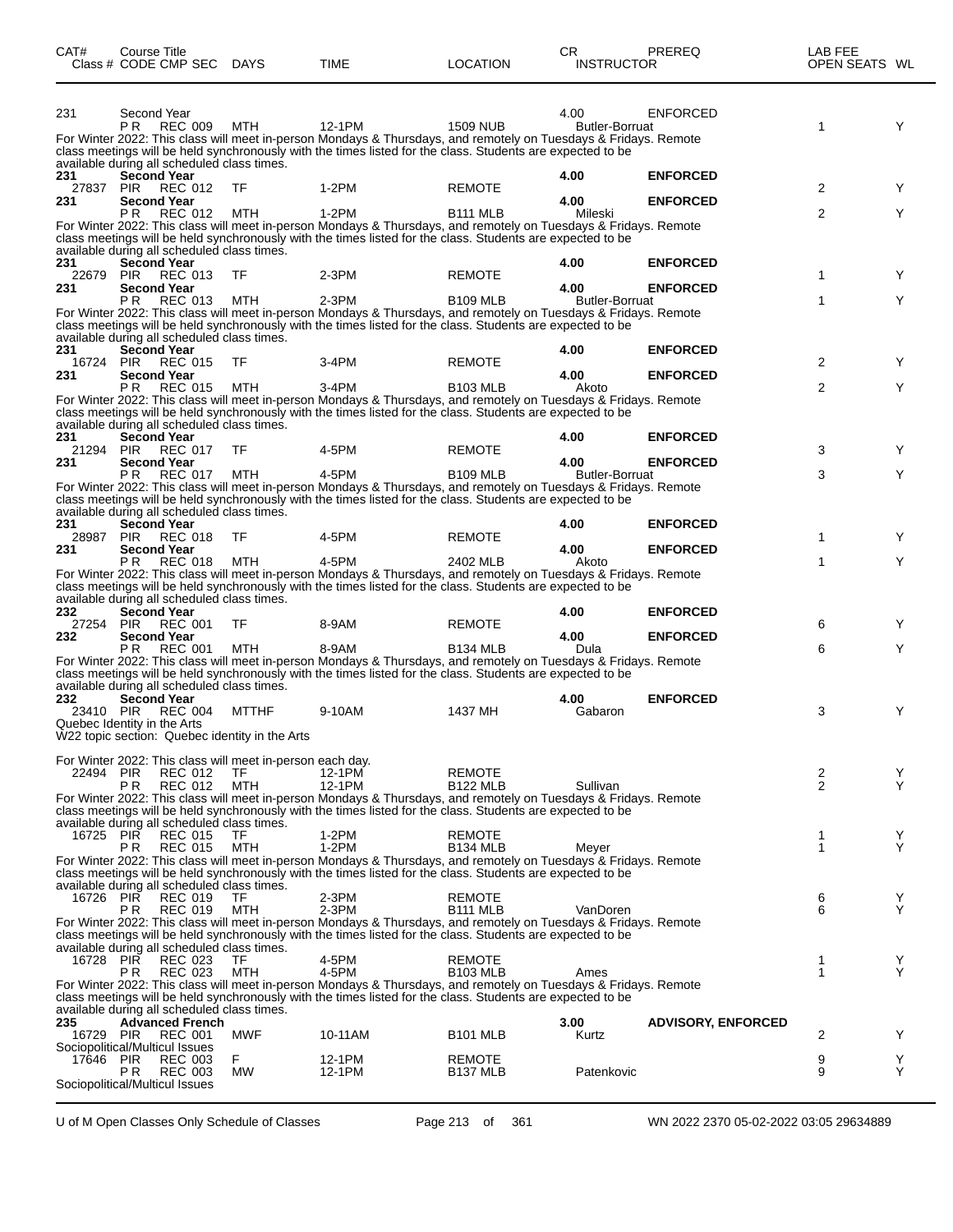| CAT# | Course Title              |      |          | СF                | PREREQ | _AB FEE       |  |
|------|---------------------------|------|----------|-------------------|--------|---------------|--|
|      | Class # CODE CMP SEC DAYS | TIME | LOCATION | <b>INSTRUCTOR</b> |        | OPEN SEATS WL |  |

For Winter 2022:The class on Fridays will take place remotely (on Zoom). Please look at the Canvas home page to

|                        | locate the class Zoom link.                        |            |                                                                           |                      |               |                 |                |        |
|------------------------|----------------------------------------------------|------------|---------------------------------------------------------------------------|----------------------|---------------|-----------------|----------------|--------|
| 18123 PIR              | REC 005                                            | <b>MWF</b> | $1-2PM$                                                                   | 5179 AH              | Smith         |                 | 12             | Y      |
|                        | Sociopolitical/Multicul Issues                     |            |                                                                           |                      |               |                 |                |        |
| 270                    | <b>Fr Lit&amp;Culture</b>                          |            |                                                                           |                      | 3.00          | <b>ENFORCED</b> |                |        |
| 28855 PIR              | REC 001                                            | <b>TTH</b> | 1130-1PM                                                                  | <b>B113 MLB</b>      | Hannoosh      |                 | 11             | Υ      |
|                        | L'Espagne romantique                               |            |                                                                           |                      |               |                 |                |        |
| 25171 PIR              | <b>REC 002</b>                                     | <b>TTH</b> | 10-1130AM                                                                 | B <sub>113</sub> MLB | Meyer         |                 | $\overline{2}$ | Υ      |
|                        | France during German Occup                         |            |                                                                           |                      |               |                 |                |        |
| 34600 PIR              | <b>REC 003</b>                                     | <b>MW</b>  | 1-230PM                                                                   | 7603 HH              | Gutt          |                 | $\overline{7}$ | Υ      |
|                        | Quests for the Holy Grail                          |            |                                                                           |                      |               |                 |                |        |
| 34601 PIR              | <b>REC 004</b>                                     | <b>MWF</b> | 9-10AM                                                                    | 2462 MH              | Vorissis      |                 | $\overline{2}$ | Υ      |
| <b>Fantastic Tales</b> |                                                    |            |                                                                           |                      |               |                 |                |        |
| 37601 PIR              | <b>REC 005</b>                                     | <b>MW</b>  | 230-4PM                                                                   | 2407 MH              | Catovic       |                 | 8              | Υ      |
|                        | <b>Enlightenment &amp;its Discontents</b>          |            |                                                                           |                      |               |                 |                |        |
|                        | topic title: The Enlightenment and its Discontents |            |                                                                           |                      |               |                 |                |        |
| 274                    | Societies&Culture                                  |            |                                                                           |                      | 3.00          | <b>ENFORCED</b> |                |        |
| 27715                  | PIR REC 001                                        | TTH        | 1-230PM                                                                   | 2106 MLB             | Gabaron       |                 | $\overline{7}$ | Y      |
| Medical I              |                                                    |            |                                                                           |                      |               |                 |                |        |
| 336                    | <b>Intro French Ling</b>                           |            |                                                                           |                      | 3.00          | <b>ENFORCED</b> |                |        |
| 34603                  | <b>PIR</b><br><b>REC 001</b>                       | <b>TTH</b> | 4-530PM                                                                   | 3310 MLB             | Hendrickson   |                 | 5              | Y      |
| 346                    | RealismImpressionism                               |            |                                                                           |                      | 4.00          |                 |                |        |
| 27965                  | DIS 002<br>P.                                      | W          | 10-11AM                                                                   | G026 TISCH           | Agrawal       |                 | 3              | Y<br>Y |
| 27967                  | P<br>DIS 004                                       | TH         | $3-4PM$                                                                   | 049 UMMA             | Agrawal       |                 | $\mathbf{1}$   |        |
| 27191                  | LEC 001<br>S                                       | <b>TTH</b> | 4-530PM                                                                   | G127 AH              | Lay           |                 |                |        |
| 350                    | <b>Topics Fr Studies</b>                           |            |                                                                           |                      | 3.00          | <b>ENFORCED</b> |                |        |
| 28858                  | <b>REC 001</b><br><b>PIR</b>                       | <b>TTH</b> | 230-4PM                                                                   | 2402 MLB             | Caron         |                 | 1              | Υ      |
| Making S*** Up         |                                                    |            |                                                                           |                      |               |                 |                |        |
| 374                    | <b>Prob Society</b>                                |            |                                                                           |                      | 3.00          | <b>ENFORCED</b> |                |        |
| 40591                  | <b>PIR</b><br>REC 002                              | <b>MW</b>  | 1130-1PM                                                                  | 1175 NQ              | Catovic       |                 | 3              | Y      |
|                        | Paris and its 'provinces'                          |            |                                                                           |                      |               |                 |                |        |
|                        |                                                    |            | Winter 2022 topic: The Myth and Disenchantment: Paris and its 'provinces' |                      |               |                 |                |        |
| 385                    | <b>Contemp France</b>                              |            |                                                                           |                      | 3.00          | <b>ENFORCED</b> |                |        |
|                        | 34605 PIR REC 001                                  | <b>MW</b>  | 1-230PM                                                                   | 4128 LSA             | <b>Bharat</b> |                 | 2              | Y      |
|                        | Race, Religion, & Coloniality                      |            |                                                                           |                      |               |                 |                |        |
| 444                    | <b>Readings in Transl</b>                          |            |                                                                           |                      | 3.00          | <b>ENFORCED</b> |                |        |
| 30606                  | PIR LEC 001                                        | W          | 10-1130AM                                                                 | 2163 AH              |               |                 | $\overline{7}$ | Υ      |
| 444                    | <b>Readings in Transl</b>                          |            |                                                                           |                      | 3.00          | <b>ENFORCED</b> |                |        |
|                        | <b>PR</b><br>LEC 001                               | м          | 10-1130AM                                                                 | 5521 HH              | Arnall        |                 | $\overline{7}$ | Υ      |
|                        | <b>Comparative Marxism</b>                         |            |                                                                           |                      |               |                 |                |        |
| 995                    | <b>Diss-Cand</b>                                   |            |                                                                           |                      | 8.00          | <b>ENFORCED</b> |                |        |
|                        | $IND +$<br>IR                                      |            | <b>ARR</b>                                                                | <b>ARR</b>           |               |                 | 24             | N      |
|                        |                                                    |            |                                                                           |                      |               |                 |                |        |

#### **Italian (ITALIAN) Open Sections**

--DROP POLICY: A student who misses either of the first two meetings of any course offered by the Department of Romance Languages may be dropped from the course for non-attendance.

--PLACEMENT TEST: Students with any previous study of Italian must take the Italian placement test before

enrolling. Placement test dates are online at:

www.lsa.umich.edu/rll/undergraduate/languageplacement/languageplacementtests.

--OVERRIDE REQUEST INFORMATION:

|     | <u> OVERRE REGUEUT IN ORINARUM.</u>               |  |  |      |                           |
|-----|---------------------------------------------------|--|--|------|---------------------------|
|     | www.lsa.umich.edu/rll/langinstruct/overrides.html |  |  |      |                           |
| 101 | Elementary<br>____                                |  |  | 4.00 | <b>ADVISORY, ENFORCED</b> |

| 34824                                                                                                           | <b>PIR</b>         | REČ 002                                     | TF        | 11-12PM                                                                                                         | <b>REMOTE</b>   |                           |                           | 6              | Y |
|-----------------------------------------------------------------------------------------------------------------|--------------------|---------------------------------------------|-----------|-----------------------------------------------------------------------------------------------------------------|-----------------|---------------------------|---------------------------|----------------|---|
| 101                                                                                                             | 4.00<br>Elementary |                                             |           |                                                                                                                 |                 | <b>ADVISORY, ENFORCED</b> |                           |                |   |
|                                                                                                                 | P R                | REC 002                                     | MTH       | 11-12PM                                                                                                         | <b>B103 MLB</b> | Rodriguez Santiago        |                           | 6              | Y |
|                                                                                                                 |                    |                                             |           | For Winter 2022: This class will meet in-person Mondays & Thursdays, and remotely on Tuesdays & Fridays. Remote |                 |                           |                           |                |   |
| class meetings will be held synchronously with the times listed for the class. Students are expected to be      |                    |                                             |           |                                                                                                                 |                 |                           |                           |                |   |
| available during all scheduled class times.                                                                     |                    |                                             |           |                                                                                                                 |                 |                           |                           |                |   |
| 101                                                                                                             | Elementary         |                                             |           |                                                                                                                 |                 | 4.00                      | <b>ADVISORY, ENFORCED</b> |                |   |
| 26545                                                                                                           |                    | PIR REC 004                                 | - TF      | $1-2PM$                                                                                                         | <b>REMOTE</b>   |                           |                           | 5              |   |
| 101                                                                                                             | Elementary         |                                             |           |                                                                                                                 |                 | 4.00                      | <b>ADVISORY, ENFORCED</b> |                |   |
|                                                                                                                 | P R                | REC 004                                     | MTH       | 1-2PM                                                                                                           | 2412 MLB        | Garrido Baez              |                           | 5              |   |
| For Winter 2022: This class will meet in-person Mondays & Thursdays, and remotely on Tuesdays & Fridays. Remote |                    |                                             |           |                                                                                                                 |                 |                           |                           |                |   |
|                                                                                                                 |                    |                                             |           | class meetings will be held synchronously with the times listed for the class. Students are expected to be      |                 |                           |                           |                |   |
| available during all scheduled class times.                                                                     |                    |                                             |           |                                                                                                                 |                 |                           |                           |                |   |
| 102                                                                                                             | Elementary         |                                             |           |                                                                                                                 |                 | 4.00                      | <b>ADVISORY, ENFORCED</b> |                |   |
| 34823                                                                                                           |                    | PIR REC 002                                 | - TF      | 9-10AM                                                                                                          | <b>REMOTE</b>   |                           |                           | 3              |   |
| 102                                                                                                             | 4.00<br>Elementary |                                             |           |                                                                                                                 |                 |                           | <b>ADVISORY, ENFORCED</b> |                |   |
|                                                                                                                 | P R                | REC 002                                     | MTH       | 9-10AM                                                                                                          | 2407 MH         | Chiarantini               |                           | 3              | Y |
| For Winter 2022: This class will meet in-person Mondays & Thursdays, and remotely on Tuesdays & Fridays. Remote |                    |                                             |           |                                                                                                                 |                 |                           |                           |                |   |
|                                                                                                                 |                    |                                             |           | class meetings will be held synchronously with the times listed for the class. Students are expected to be      |                 |                           |                           |                |   |
|                                                                                                                 |                    | available during all scheduled class times. |           |                                                                                                                 |                 |                           |                           |                |   |
| 102                                                                                                             |                    | Elementary                                  |           |                                                                                                                 |                 | 4.00                      | <b>ADVISORY, ENFORCED</b> |                |   |
| 16730                                                                                                           | PIR                | REC 003                                     | TH.       | 10-11AM                                                                                                         | G228 AH         |                           |                           |                | Y |
| 102                                                                                                             | 4.00<br>Elementary |                                             |           |                                                                                                                 |                 | <b>ADVISORY, ENFORCED</b> |                           |                |   |
|                                                                                                                 | P R                | <b>REC 003</b>                              | <b>TF</b> | 10-11AM                                                                                                         | <b>REMOTE</b>   |                           |                           | 2              | Y |
|                                                                                                                 | P <sub>R</sub>     | <b>REC 003</b>                              | M         | 10-11AM                                                                                                         | G127 AH         | Rodriguez Mojica          |                           | $\mathfrak{p}$ | Υ |
| For Winter 2022: This class will meet in-person Mondays & Thursdays, and remotely on Tuesdays & Fridays. Remote |                    |                                             |           |                                                                                                                 |                 |                           |                           |                |   |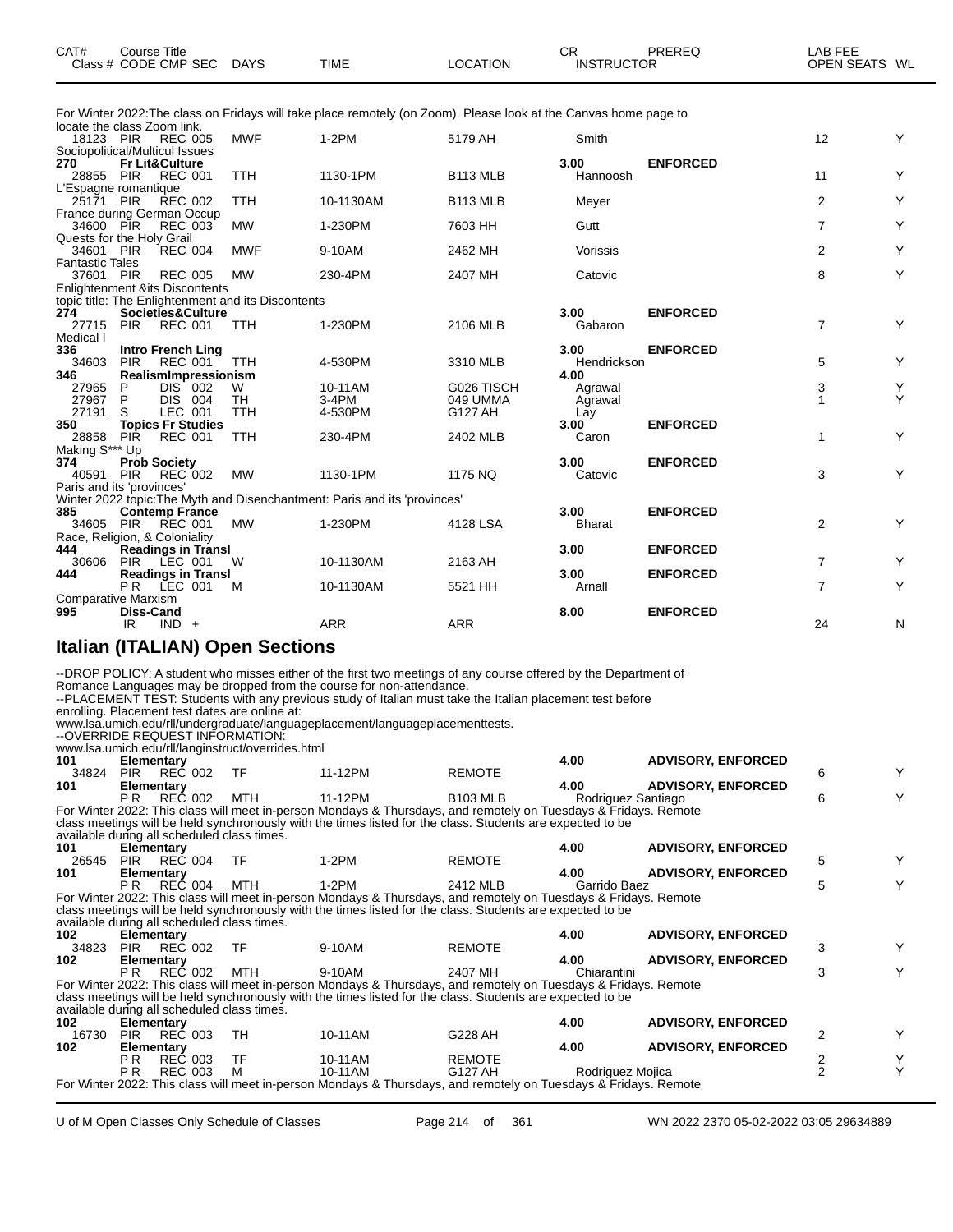| CAT#               | Course Title<br>Class # CODE CMP SEC                                         | <b>DAYS</b> | <b>TIME</b>                                                                                                                                                                                                                   | <b>LOCATION</b>    | CR<br><b>INSTRUCTOR</b> | PREREQ                                 | LAB FEE<br>OPEN SEATS WL |   |
|--------------------|------------------------------------------------------------------------------|-------------|-------------------------------------------------------------------------------------------------------------------------------------------------------------------------------------------------------------------------------|--------------------|-------------------------|----------------------------------------|--------------------------|---|
|                    | available during all scheduled class times.                                  |             | class meetings will be held synchronously with the times listed for the class. Students are expected to be                                                                                                                    |                    |                         |                                        |                          |   |
| 102                | Elementary                                                                   |             |                                                                                                                                                                                                                               |                    | 4.00                    | <b>ADVISORY, ENFORCED</b>              |                          |   |
| 11431<br>102       | <b>REC 007</b><br>PIR<br>Elementary                                          | TF          | 12-1PM                                                                                                                                                                                                                        | <b>REMOTE</b>      | 4.00                    | <b>ADVISORY, ENFORCED</b>              | 1                        | Y |
|                    | REC 007<br>ΡR                                                                | MTH         | 12-1PM                                                                                                                                                                                                                        | <b>B135 MLB</b>    | Rodriguez Mojica        |                                        | 1                        | Y |
|                    |                                                                              |             | For Winter 2022: This class will meet in-person Mondays & Thursdays, and remotely on Tuesdays & Fridays. Remote<br>class meetings will be held synchronously with the times listed for the class. Students are expected to be |                    |                         |                                        |                          |   |
| 102                | available during all scheduled class times.<br>Elementary                    |             |                                                                                                                                                                                                                               |                    | 4.00                    | <b>ADVISORY, ENFORCED</b>              |                          |   |
| 40933              | <b>PIR</b><br><b>REC 008</b>                                                 | TF          | 12-1PM                                                                                                                                                                                                                        | <b>REMOTE</b>      |                         |                                        | 2                        | Y |
| 102                | Elementary<br><b>REC 008</b><br>P R                                          | MTH         | 12-1PM                                                                                                                                                                                                                        | 130 TAP            | 4.00<br>Audiberti       | <b>ADVISORY, ENFORCED</b>              | $\overline{2}$           | Y |
|                    | available during all scheduled class times.                                  |             | For Winter 2022: This class will meet in-person Mondays & Thursdays, and remotely on Tuesdays & Fridays. Remote<br>class meetings will be held synchronously with the times listed for the class. Students are expected to be |                    |                         |                                        |                          |   |
| 102                | <b>Elementary</b>                                                            |             |                                                                                                                                                                                                                               |                    | 4.00                    | <b>ADVISORY, ENFORCED</b>              |                          |   |
| 16731<br>102       | REC 011<br><b>PIR</b><br>Elementary                                          | TF          | $2-3PM$                                                                                                                                                                                                                       | <b>REMOTE</b>      | 4.00                    | <b>ADVISORY, ENFORCED</b>              | 8                        | Y |
|                    | <b>REC 011</b><br>РR                                                         | MTH         | $2-3PM$                                                                                                                                                                                                                       | <b>B122 MLB</b>    | Audiberti               |                                        | 8                        | Y |
|                    | available during all scheduled class times.                                  |             | For Winter 2022: This class will meet in-person Mondays & Thursdays, and remotely on Tuesdays & Fridays. Remote<br>class meetings will be held synchronously with the times listed for the class. Students are expected to be |                    |                         |                                        |                          |   |
| 231<br>28990       | <b>Second Year</b><br>PIR<br>REC 001                                         | TF          | 10-11AM                                                                                                                                                                                                                       | <b>REMOTE</b>      | 4.00                    | <b>ENFORCED</b>                        | 5                        | Y |
| 231                | <b>Second Year</b>                                                           |             |                                                                                                                                                                                                                               |                    | 4.00                    | <b>ENFORCED</b>                        |                          |   |
|                    | <b>REC 001</b><br>P R<br>http://vistahigherlearning.com/store/umichigan.htm. | MTH         | 10-11AM<br>The textbook can be purchased through the online bookstore or directly from the publisher at                                                                                                                       | 2469 MH            | Mosciatti               |                                        | 5                        | Y |
|                    |                                                                              |             | For Winter 2022: This class will meet in-person Mondays & Thursdays, and remotely on Tuesdays & Fridays. Remote<br>class meetings will be held synchronously with the times listed for the class. Students are expected to be |                    |                         |                                        |                          |   |
| 231                | available during all scheduled class times.<br><b>Second Year</b>            |             |                                                                                                                                                                                                                               |                    | 4.00                    | <b>ENFORCED</b>                        |                          |   |
| 18483<br>231       | <b>PIR</b><br><b>REC 003</b><br><b>Second Year</b>                           | TF          | 12-1PM                                                                                                                                                                                                                        | <b>REMOTE</b>      | 4.00                    | <b>ENFORCED</b>                        | 6                        | Y |
|                    | PR.<br>REC 003<br>http://vistahigherlearning.com/store/umichigan.htm.        | MTH         | 12-1PM<br>The textbook can be purchased through the online bookstore or directly from the publisher at                                                                                                                        | <b>B134 MLB</b>    | Mosciatti               |                                        | 6                        | Y |
|                    | available during all scheduled class times.                                  |             | For Winter 2022: This class will meet in-person Mondays & Thursdays, and remotely on Tuesdays & Fridays. Remote<br>class meetings will be held synchronously with the times listed for the class. Students are expected to be |                    |                         |                                        |                          |   |
| 232<br>27499       | <b>Second Year Cont</b><br>PIR<br>REC 002                                    | TF          | 9-10AM                                                                                                                                                                                                                        | <b>REMOTE</b>      | 4.00                    | <b>ENFORCED</b>                        | 1                        | Y |
| 232                | <b>Second Year Cont</b><br><b>REC 002</b><br>P R                             | MTH         | 9-10AM                                                                                                                                                                                                                        | <b>B120 MLB</b>    | 4.00<br>Mosciatti       | <b>ENFORCED</b>                        | 1                        | Y |
|                    | Cheeky Manual -Street Survival                                               |             |                                                                                                                                                                                                                               |                    |                         |                                        |                          |   |
|                    |                                                                              |             | Winter 2022: Italian 232 topic section: The Cheeky Manual to Street Survival.                                                                                                                                                 |                    |                         |                                        |                          |   |
|                    | http://vistahigherlearning.com/store/umichigan.htm.                          |             | The textbook can be purchased through the online bookstore or directly from the publisher at                                                                                                                                  |                    |                         |                                        |                          |   |
|                    | available during all scheduled class times.                                  |             | For Winter 2022: This class will meet in-person Mondays & Thursdays, and remotely on Tuesdays & Fridays. Remote<br>class meetings will be held synchronously with the times listed for the class. Students are expected to be |                    |                         |                                        |                          |   |
| 232                | <b>Second Year Cont</b>                                                      |             |                                                                                                                                                                                                                               |                    | 4.00                    | <b>ENFORCED</b>                        |                          |   |
| 18481 PIR<br>232   | <b>REC 009</b><br><b>Second Year Cont</b>                                    | TF          | $1-2PM$                                                                                                                                                                                                                       | <b>REMOTE</b>      | 4.00                    | <b>ENFORCED</b>                        | 3                        | Y |
|                    | P R<br><b>REC 009</b>                                                        | MTH         | 1-2PM                                                                                                                                                                                                                         | <b>B122 MLB</b>    | Lasker-Ferretti         |                                        | 3                        | Y |
| A story in history |                                                                              |             | Winter 2022: Italian 232 topic section: A story in history: Fascism, colonialism, oral history and identity                                                                                                                   |                    |                         |                                        |                          |   |
|                    | http://vistahigherlearning.com/store/umichigan.htm.                          |             | The textbook can be purchased through the online bookstore or directly from the publisher at                                                                                                                                  |                    |                         |                                        |                          |   |
|                    | available during all scheduled class times.                                  |             | For Winter 2022: This class will meet in-person Mondays & Thursdays, and remotely on Tuesdays & Fridays. Remote<br>class meetings will be held synchronously with the times listed for the class. Students are expected to be |                    |                         |                                        |                          |   |
| 232                | <b>Second Year Cont</b><br><b>REC 011</b>                                    | TF          | $2-3PM$                                                                                                                                                                                                                       | <b>REMOTE</b>      | 4.00                    | <b>ENFORCED</b>                        | 13                       |   |
| 18482 PIR<br>232   | <b>Second Year Cont</b>                                                      |             |                                                                                                                                                                                                                               |                    | 4.00                    | <b>ENFORCED</b>                        |                          | Y |
|                    | <b>REC 011</b><br>PR.<br>http://vistahigherlearning.com/store/umichigan.htm. | MTH         | $2-3PM$<br>The textbook can be purchased through the online bookstore or directly from the publisher at                                                                                                                       | 2212 MLB           | Lasker-Ferretti         |                                        | 13                       | Y |
|                    |                                                                              |             | For Winter 2022: This class will meet in-person Mondays & Thursdays, and remotely on Tuesdays & Fridays. Remote<br>class meetings will be held synchronously with the times listed for the class. Students are expected to be |                    |                         |                                        |                          |   |
|                    | available during all scheduled class times.                                  |             |                                                                                                                                                                                                                               |                    |                         |                                        |                          |   |
| 232                | <b>Second Year Cont</b>                                                      |             |                                                                                                                                                                                                                               |                    | 4.00                    | <b>ENFORCED</b>                        |                          |   |
|                    | U of M Open Classes Only Schedule of Classes                                 |             |                                                                                                                                                                                                                               | Page 215 of<br>361 |                         | WN 2022 2370 05-02-2022 03:05 29634889 |                          |   |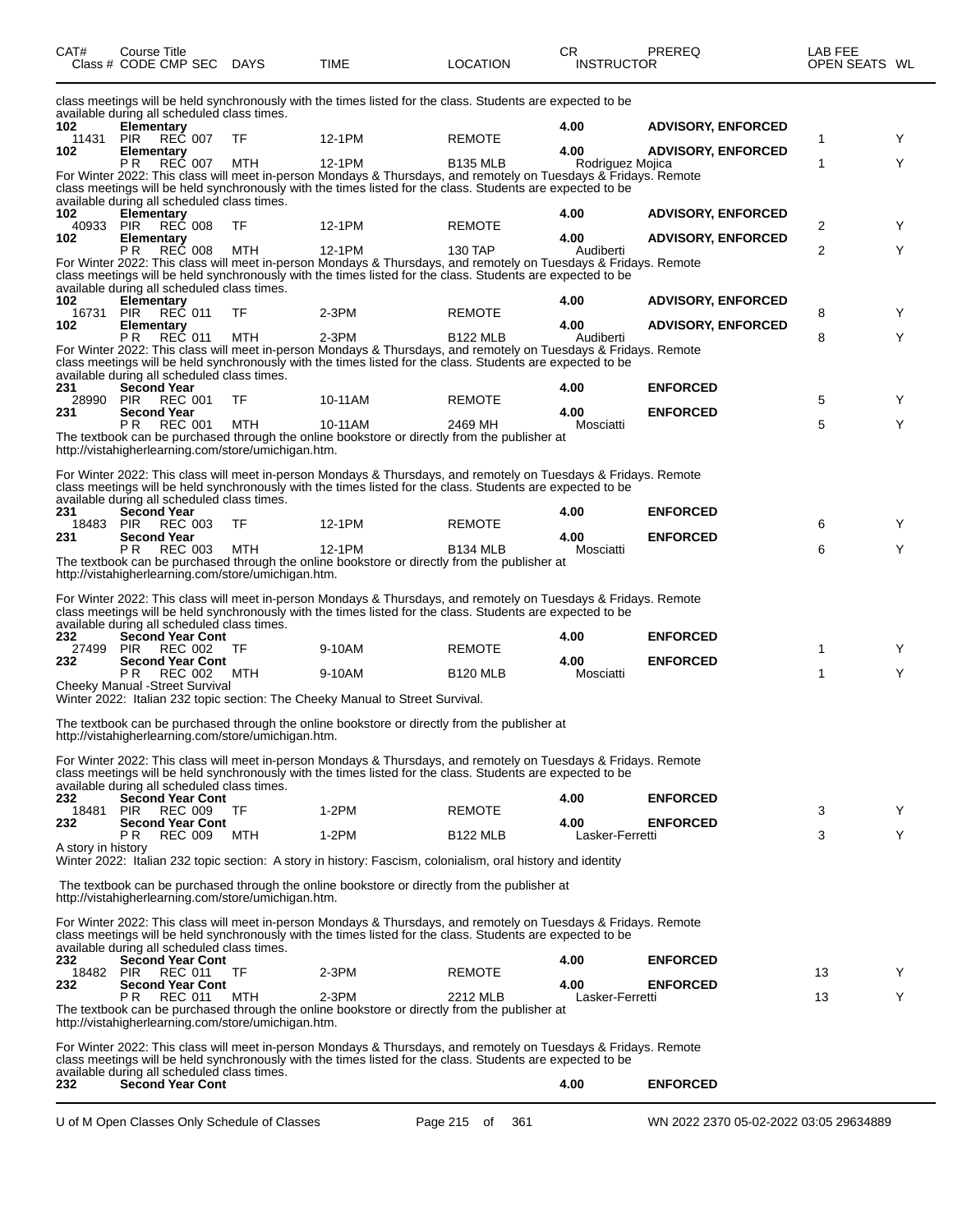| CAT#                                                                                                                                                                                                                                                                                                                                                                                                                                                                                                                            | Course Title                                                                                                                                                                                                                  | Class # CODE CMP SEC DAYS                                                         |                                                            | TIME                                                                                                               | LOCATION           | CR.<br><b>INSTRUCTOR</b> | PREREQ                                                | LAB FEE<br>OPEN SEATS WL |        |  |
|---------------------------------------------------------------------------------------------------------------------------------------------------------------------------------------------------------------------------------------------------------------------------------------------------------------------------------------------------------------------------------------------------------------------------------------------------------------------------------------------------------------------------------|-------------------------------------------------------------------------------------------------------------------------------------------------------------------------------------------------------------------------------|-----------------------------------------------------------------------------------|------------------------------------------------------------|--------------------------------------------------------------------------------------------------------------------|--------------------|--------------------------|-------------------------------------------------------|--------------------------|--------|--|
| 27251<br>232                                                                                                                                                                                                                                                                                                                                                                                                                                                                                                                    | <b>PIR</b>                                                                                                                                                                                                                    | <b>REC 014</b><br><b>Second Year Cont</b>                                         | TF                                                         | 4-5PM                                                                                                              | <b>REMOTE</b>      | 4.00                     | <b>ENFORCED</b>                                       | 2                        | Y      |  |
|                                                                                                                                                                                                                                                                                                                                                                                                                                                                                                                                 | P <sub>R</sub>                                                                                                                                                                                                                | <b>REC 014</b>                                                                    | MTH<br>http://vistahigherlearning.com/store/umichigan.htm. | 4-5PM<br>The textbook can be purchased through the online bookstore or directly from the publisher at              | 2412 MLB           | Garrido Baez             |                                                       | 2                        | Y      |  |
|                                                                                                                                                                                                                                                                                                                                                                                                                                                                                                                                 | For Winter 2022: This class will meet in-person Mondays & Thursdays, and remotely on Tuesdays & Fridays. Remote<br>class meetings will be held synchronously with the times listed for the class. Students are expected to be |                                                                                   |                                                            |                                                                                                                    |                    |                          |                                                       |                          |        |  |
| 270<br>36097                                                                                                                                                                                                                                                                                                                                                                                                                                                                                                                    | PI.                                                                                                                                                                                                                           | available during all scheduled class times.<br>Lang in Action I<br><b>REC 001</b> | F                                                          | 9-10AM                                                                                                             | <b>REMOTE</b>      | 3.00                     | <b>ADVISORY</b>                                       | 13                       | Y      |  |
| 270                                                                                                                                                                                                                                                                                                                                                                                                                                                                                                                             | P                                                                                                                                                                                                                             | Lang in Action I<br><b>REC 001</b>                                                | <b>MW</b>                                                  | 9-10AM                                                                                                             | 1175 NQ            | 3.00<br>Liu              | <b>ADVISORY</b>                                       | 13                       | Y      |  |
| <b>Screening Rome's Margins</b><br>310                                                                                                                                                                                                                                                                                                                                                                                                                                                                                          |                                                                                                                                                                                                                               | <b>Italian Cities</b>                                                             |                                                            |                                                                                                                    |                    | 3.00                     | <b>ADVISORY</b>                                       |                          |        |  |
| 34648                                                                                                                                                                                                                                                                                                                                                                                                                                                                                                                           | - PI                                                                                                                                                                                                                          | <b>REC 001</b><br>Urban Space Italian Lit & Film                                  | <b>MW</b>                                                  | 1130-1PM                                                                                                           | 3463 MH            | <b>Binetti</b>           |                                                       | 5                        | Y      |  |
| 312<br>34647                                                                                                                                                                                                                                                                                                                                                                                                                                                                                                                    | -PI                                                                                                                                                                                                                           | Genius&Geography<br><b>REC 001</b>                                                | TTH                                                        | 1130-1PM                                                                                                           | B115A MLB          | 3.00<br>Squatriti        | <b>ADVISORY</b>                                       | $\overline{7}$           | Y      |  |
| 340<br>34703                                                                                                                                                                                                                                                                                                                                                                                                                                                                                                                    | -PI                                                                                                                                                                                                                           | <b>Contemp Ital</b><br><b>REC 001</b>                                             | MW                                                         | 230-4PM                                                                                                            | 2110 MLB           | 3.00<br>Binetti          | <b>ADVISORY</b>                                       | 12                       | Y      |  |
| 510<br>34649                                                                                                                                                                                                                                                                                                                                                                                                                                                                                                                    | <b>PIR</b>                                                                                                                                                                                                                    | <b>Italian Cities</b><br><b>REC 001</b>                                           | МW                                                         | 1130-1PM                                                                                                           | 3463 MH            | 3.00<br>Binetti          |                                                       | 5                        | Y      |  |
| 990                                                                                                                                                                                                                                                                                                                                                                                                                                                                                                                             |                                                                                                                                                                                                                               | Urban Space Italian Lit & Film<br><b>Diss-Precand</b>                             |                                                            |                                                                                                                    |                    | 6.00                     | <b>ADVISORY</b>                                       |                          |        |  |
| 995                                                                                                                                                                                                                                                                                                                                                                                                                                                                                                                             | <b>Diss-Cand</b>                                                                                                                                                                                                              | $IND +$                                                                           |                                                            | <b>ARR</b>                                                                                                         | <b>ARR</b>         | 8.00                     | <b>ENFORCED</b>                                       | 24                       | N      |  |
|                                                                                                                                                                                                                                                                                                                                                                                                                                                                                                                                 | R                                                                                                                                                                                                                             | $IND +$                                                                           | <b>Portuguese (PORTUG) Open Sections</b>                   | <b>ARR</b>                                                                                                         | ARR                |                          |                                                       | 24                       | N      |  |
| 102                                                                                                                                                                                                                                                                                                                                                                                                                                                                                                                             | Elementary                                                                                                                                                                                                                    |                                                                                   |                                                            |                                                                                                                    |                    | 4.00                     | <b>ADVISORY, ENFORCED</b>                             |                          |        |  |
| 11712 PIR<br>232                                                                                                                                                                                                                                                                                                                                                                                                                                                                                                                |                                                                                                                                                                                                                               | <b>REC 001</b><br>Second-Year                                                     | <b>MTTHF</b>                                               | 10-11AM                                                                                                            | 3353 MH            | 4.00                     | Segarra Costaguta Mattos<br><b>ADVISORY, ENFORCED</b> | 13                       | Y      |  |
| 19522<br>281                                                                                                                                                                                                                                                                                                                                                                                                                                                                                                                    | <b>PIR</b>                                                                                                                                                                                                                    | <b>REC 001</b><br><b>Port Rom Lang Spkrs</b>                                      | <b>MTTHF</b>                                               | 11-12PM                                                                                                            | 3353 MH            | 3.00                     | Segarra Costaguta Mattos<br><b>ENFORCED</b>           | 15                       | Y      |  |
| 34885<br>290                                                                                                                                                                                                                                                                                                                                                                                                                                                                                                                    | <b>PIR</b>                                                                                                                                                                                                                    | <b>REC 001</b><br><b>Film and Pop Music</b>                                       | TTH                                                        | 230-4PM                                                                                                            | 2106 MLB           | 3.00                     | Segarra Costaguta Mattos<br><b>ENFORCED</b>           | 12                       | Y      |  |
| 34645<br>461                                                                                                                                                                                                                                                                                                                                                                                                                                                                                                                    | P <sub>R</sub>                                                                                                                                                                                                                | <b>REC 001</b><br><b>Brazilian Culture</b>                                        | TTH                                                        | 1-230PM                                                                                                            | 1096 EH            | Maranhao<br>3.00         | <b>ADVISORY</b>                                       | 15                       | Y      |  |
| 36228                                                                                                                                                                                                                                                                                                                                                                                                                                                                                                                           | -PI                                                                                                                                                                                                                           | <b>REC 001</b>                                                                    | <b>TTH</b>                                                 | 4-530PM                                                                                                            | G634 HH            | Maranhao                 |                                                       | 11                       | Y      |  |
| 253                                                                                                                                                                                                                                                                                                                                                                                                                                                                                                                             |                                                                                                                                                                                                                               | The Mediterranean                                                                 |                                                            | <b>Romance Languages and Literatures (ROMLANG) Open Sections</b>                                                   |                    | 3.00                     |                                                       |                          |        |  |
| 35946 PI<br>1492 and the Mediterranean                                                                                                                                                                                                                                                                                                                                                                                                                                                                                          |                                                                                                                                                                                                                               | <b>SEM 001</b>                                                                    | <b>MW</b>                                                  | 12-1PM                                                                                                             | <b>B124 MLB</b>    | Szpiech                  |                                                       | 9                        | Y      |  |
| in Spanish.                                                                                                                                                                                                                                                                                                                                                                                                                                                                                                                     |                                                                                                                                                                                                                               |                                                                                   |                                                            | note: MW sessions will be held in Spanish, and F lectures will be in English. All writing and most reading will be |                    |                          |                                                       |                          |        |  |
| 35947 AI<br>1492 and the Mediterranean                                                                                                                                                                                                                                                                                                                                                                                                                                                                                          |                                                                                                                                                                                                                               | LEC 002                                                                           | F                                                          | 12-1PM                                                                                                             | LEC RM 2 MLB       | Szpiech, Abell           |                                                       |                          |        |  |
| in Spanish.                                                                                                                                                                                                                                                                                                                                                                                                                                                                                                                     |                                                                                                                                                                                                                               |                                                                                   |                                                            | note: MW sessions will be held in Spanish, and F lectures will be in English. All writing and most reading will be |                    |                          |                                                       |                          |        |  |
| 400<br>41252                                                                                                                                                                                                                                                                                                                                                                                                                                                                                                                    | P                                                                                                                                                                                                                             | <b>Topics in Rom Lang</b><br><b>REC 001</b><br>Portuguese for the Professions     | w                                                          | 12-2PM                                                                                                             | <b>B103 MLB</b>    | 1.00<br>Maranhao         |                                                       | 17                       | Υ      |  |
|                                                                                                                                                                                                                                                                                                                                                                                                                                                                                                                                 |                                                                                                                                                                                                                               |                                                                                   |                                                            | Please note this class meets from March 7, 2022 through April 19, 2022.                                            |                    |                          |                                                       |                          |        |  |
| 298                                                                                                                                                                                                                                                                                                                                                                                                                                                                                                                             |                                                                                                                                                                                                                               | Intro Spanish Ling                                                                |                                                            | <b>Romance Linguistics (ROMLING) Open Sections</b>                                                                 |                    | 3.00                     | <b>ENFORCED</b>                                       |                          |        |  |
| 35956 PIR<br>36069 PIR                                                                                                                                                                                                                                                                                                                                                                                                                                                                                                          |                                                                                                                                                                                                                               | LEC 002<br>LEC 003                                                                | MW<br>TTH                                                  | 4-530PM<br>530-7PM                                                                                                 | 1155 NQ<br>1436 MH | Roosevelt<br>Henriksen   |                                                       | 1<br>4                   | Y<br>Y |  |
| <b>Spanish (SPANISH) Open Sections</b>                                                                                                                                                                                                                                                                                                                                                                                                                                                                                          |                                                                                                                                                                                                                               |                                                                                   |                                                            |                                                                                                                    |                    |                          |                                                       |                          |        |  |
| --DROP POLICY: A student who misses either of the first two meetings of any course offered by the Department of<br>Romance Languages may be dropped from the course for non-attendance.<br>--PLACEMENT TEST: Students with any previous study of Spanish must take the Spanish placement test before<br>enrolling. Placement test dates are online at:<br>www.lsa.umich.edu/rll/undergraduate/languageplacement/languageplacementtests.<br>--OVERRIDE REQUEST INFORMATION:<br>www.lsa.umich.edu/rll/langinstruct/overrides.html |                                                                                                                                                                                                                               |                                                                                   |                                                            |                                                                                                                    |                    |                          |                                                       |                          |        |  |
| 100<br>20402                                                                                                                                                                                                                                                                                                                                                                                                                                                                                                                    | <b>PIR</b>                                                                                                                                                                                                                    | <b>Intensive Elem Span</b><br>REC 003                                             | TF                                                         | 2-4PM                                                                                                              | <b>REMOTE</b>      | 8.00                     | <b>ADVISORY, ENFORCED</b>                             | 4                        | Y      |  |
| 100                                                                                                                                                                                                                                                                                                                                                                                                                                                                                                                             | P R                                                                                                                                                                                                                           | <b>Intensive Elem Span</b><br><b>REC 003</b>                                      | MTH<br>http://vistahigherlearning.com/store/umichigan.htm. | 2-4PM<br>The textbook can be purchased through the online bookstore or directly from the publisher at              | 2112 MLB           | 8.00<br>Rivas-Murillo    | <b>ADVISORY, ENFORCED</b>                             | 4                        | Y      |  |

For Winter 2022: This class will meet in-person Mondays & Thursdays, and remotely on Tuesdays & Fridays. Remote class meetings will be held synchronously with the times listed for the class. Students are expected to be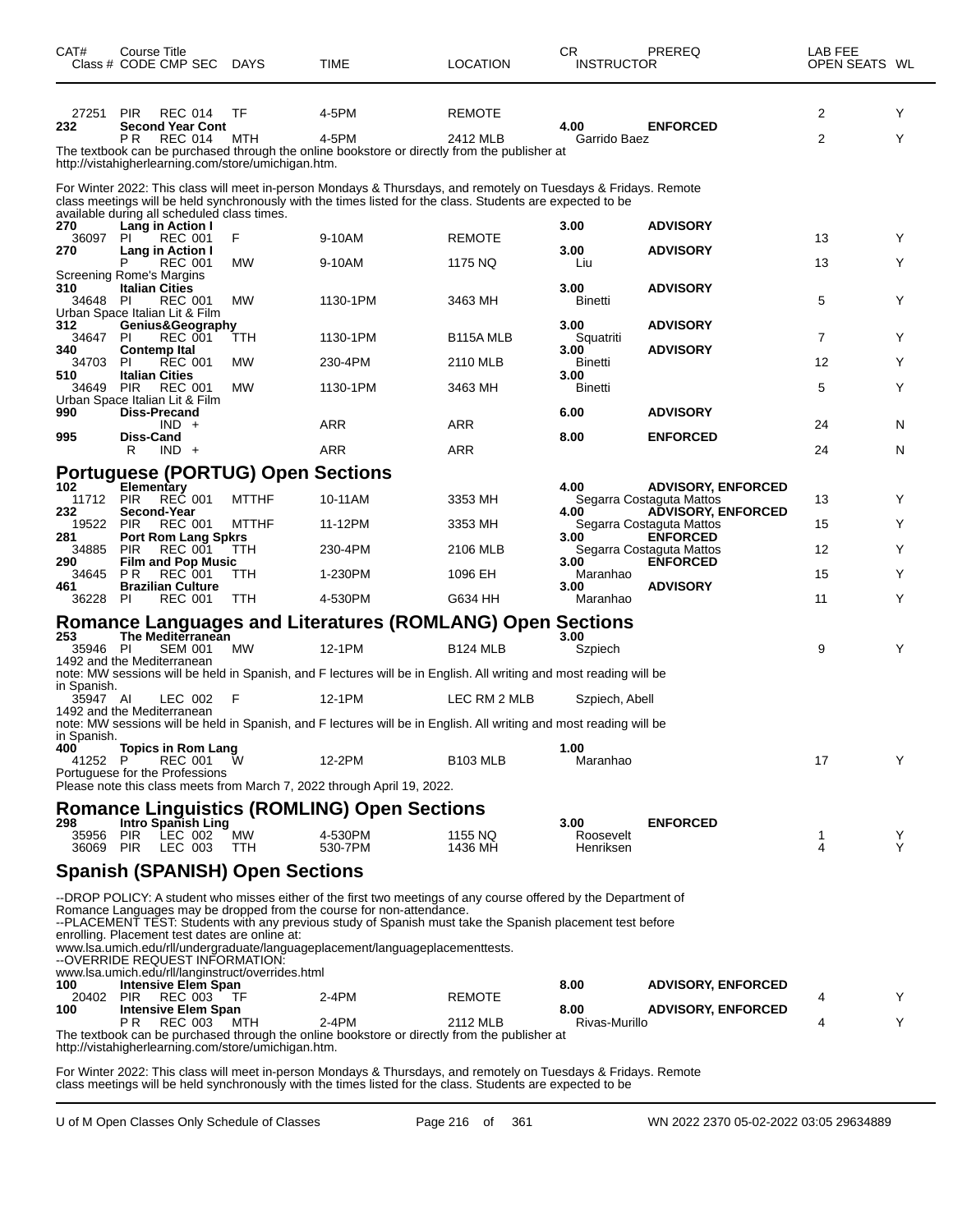| CAT#                    | Course Title<br>Class # CODE CMP SEC DAYS                                                                                                    |            | TIME                                                                                                                                                                                                                                                                                                                                            | <b>LOCATION</b>                  | CR.<br><b>INSTRUCTOR</b>         | <b>PREREQ</b>                                          | LAB FEE<br>OPEN SEATS WL |        |
|-------------------------|----------------------------------------------------------------------------------------------------------------------------------------------|------------|-------------------------------------------------------------------------------------------------------------------------------------------------------------------------------------------------------------------------------------------------------------------------------------------------------------------------------------------------|----------------------------------|----------------------------------|--------------------------------------------------------|--------------------------|--------|
| 101<br>38449<br>101     | available during all scheduled class times.<br><b>Elementary</b><br>REČ 007<br><b>PIR</b><br>Elementary<br>P <sub>R</sub><br><b>REC 007</b>  | TF<br>MTH  | 5-6PM<br>5-6PM<br>For students with no previous study or by placement. Students with any previous study of Spanish or prior<br>instruction in Spanish must take the placement test before enrolling. Students with any prior experience that do<br>not take the placement exam and self-enroll in Spanish 101 will be dropped from Spanish 101. | <b>REMOTE</b><br>2412 MLB        | 4.00<br>4.00<br>Guimaraes        | <b>ADVISORY, ENFORCED</b><br><b>ADVISORY, ENFORCED</b> | 7<br>7                   | Y<br>Y |
|                         | available during all scheduled class times.                                                                                                  |            | For Winter 2022: This class will meet in-person Mondays & Thursdays, and remotely on Tuesdays & Fridays. Remote<br>class meetings will be held synchronously with the times listed for the class. Students are expected to be                                                                                                                   |                                  |                                  |                                                        |                          |        |
| 102<br>34707<br>102     | Elementary<br><b>PIR</b><br><b>REC 001</b><br>Elementary<br><b>REC 001</b><br>P <sub>R</sub>                                                 | TF<br>MTH  | The textbook can be purchased through the online bookstore or directly from the publisher at<br>https://www.cengage.com/coursepages/University_SPA101_102<br>8-9AM<br>8-9AM<br>Students who already have Conectados with MindTap access from Spanish 101 do not need to purchase any additional                                                 | <b>REMOTE</b><br>2402 MLB        | 4.00<br>4.00<br>Fernandez-Garcia | <b>ENFORCED</b><br><b>ENFORCED</b>                     | 11<br>11                 | Y<br>Y |
| 102<br>19996<br>102     | materials for Spanish 102.<br>available during all scheduled class times.<br><b>Elementary</b><br><b>REC 004</b><br><b>PIR</b><br>Elementary | TF         | For Winter 2022: This class will meet in-person Mondays & Thursdays, and remotely on Tuesdays & Fridays. Remote<br>class meetings will be held synchronously with the times listed for the class. Students are expected to be<br>10-11AM                                                                                                        | <b>REMOTE</b>                    | 4.00<br>4.00                     | <b>ENFORCED</b><br><b>ENFORCED</b>                     | 1                        | Y      |
|                         | P <sub>R</sub><br><b>REC 004</b><br>materials for Spanish 102.                                                                               | <b>MTH</b> | 10-11AM<br>Students who already have Conectados with MindTap access from Spanish 101 do not need to purchase any additional                                                                                                                                                                                                                     | <b>B122 MLB</b>                  | Fernandez-Garcia                 |                                                        | 1                        | Y      |
|                         | available during all scheduled class times.                                                                                                  |            | For Winter 2022: This class will meet in-person Mondays & Thursdays, and remotely on Tuesdays & Fridays. Remote<br>class meetings will be held synchronously with the times listed for the class. Students are expected to be                                                                                                                   |                                  |                                  |                                                        |                          |        |
| 102<br>26047 PIR<br>102 | <b>Elementary</b><br><b>REC 007</b><br>Elementary                                                                                            | TF         | 11-12PM                                                                                                                                                                                                                                                                                                                                         | <b>REMOTE</b>                    | 4.00<br>4.00                     | <b>ENFORCED</b><br><b>ENFORCED</b>                     | 3                        | Y      |
|                         | REČ 007<br>P <sub>R</sub><br>materials for Spanish 102.                                                                                      | MTH        | 11-12PM<br>Students who already have Conectados with MindTap access from Spanish 101 do not need to purchase any additional<br>For Winter 2022: This class will meet in-person Mondays & Thursdays, and remotely on Tuesdays & Fridays. Remote                                                                                                  | 2212 MLB                         | Caballero                        |                                                        | 3                        | Y      |
| 102                     | available during all scheduled class times.<br>Elementary                                                                                    |            | class meetings will be held synchronously with the times listed for the class. Students are expected to be                                                                                                                                                                                                                                      |                                  | 4.00                             | <b>ENFORCED</b>                                        |                          |        |
| 26041<br>102            | <b>PIR</b><br><b>REC 009</b><br><b>Elementary</b><br>P <sub>R</sub><br><b>REC 009</b>                                                        | TF<br>MTH  | 12-1PM<br>12-1PM<br>Students who already have Conectados with MindTap access from Spanish 101 do not need to purchase any additional                                                                                                                                                                                                            | <b>REMOTE</b><br><b>B103 MLB</b> | 4.00<br>Hussamy                  | <b>ENFORCED</b>                                        | 1<br>1                   | Y<br>Y |
|                         | materials for Spanish 102.<br>available during all scheduled class times.                                                                    |            | For Winter 2022: This class will meet in-person Mondays & Thursdays, and remotely on Tuesdays & Fridays. Remote<br>class meetings will be held synchronously with the times listed for the class. Students are expected to be                                                                                                                   |                                  |                                  |                                                        |                          |        |
| 102<br>22488            | <b>Elementary</b><br>REC 014<br>PIR                                                                                                          | TF         | 3-4PM                                                                                                                                                                                                                                                                                                                                           | <b>REMOTE</b>                    | 4.00                             | <b>ENFORCED</b>                                        | 2                        | Y      |
| 102                     | <b>Elementary</b><br>P <sub>R</sub><br><b>REC 014</b><br>materials for Spanish 102.                                                          | MTH        | $3-4PM$<br>Students who already have Conectados with MindTap access from Spanish 101 do not need to purchase any additional                                                                                                                                                                                                                     | 2212 MLB                         | 4.00<br>Wilson                   | <b>ENFORCED</b>                                        | $\overline{2}$           | Y      |
|                         | available during all scheduled class times.                                                                                                  |            | For Winter 2022: This class will meet in-person Mondays & Thursdays, and remotely on Tuesdays & Fridays. Remote<br>class meetings will be held synchronously with the times listed for the class. Students are expected to be                                                                                                                   |                                  |                                  |                                                        |                          |        |
| 102<br>22489            | Elementary<br><b>REČ 015</b><br><b>PIR</b>                                                                                                   | TF         | 4-5PM                                                                                                                                                                                                                                                                                                                                           | <b>REMOTE</b>                    | 4.00                             | <b>ENFORCED</b>                                        | 8                        | Y      |
| 102                     | Elementary<br>REC 015<br>P R<br>materials for Spanish 102.                                                                                   | MTH        | 4-5PM<br>Students who already have Conectados with MindTap access from Spanish 101 do not need to purchase any additional                                                                                                                                                                                                                       | <b>B111 MLB</b>                  | 4.00<br>Wilson                   | <b>ENFORCED</b>                                        | 8                        | Y      |
|                         | available during all scheduled class times.                                                                                                  |            | For Winter 2022: This class will meet in-person Mondays & Thursdays, and remotely on Tuesdays & Fridays. Remote<br>class meetings will be held synchronously with the times listed for the class. Students are expected to be                                                                                                                   |                                  |                                  |                                                        |                          |        |
| 102<br>34689            | <b>Elementary</b><br><b>PIR</b><br><b>REC 016</b>                                                                                            | TF         | 4-5PM                                                                                                                                                                                                                                                                                                                                           | <b>REMOTE</b>                    | 4.00                             | <b>ENFORCED</b>                                        | 8                        | Y      |
| 102                     | Elementary<br>P R<br><b>REC 016</b>                                                                                                          | MTH        | 4-5PM                                                                                                                                                                                                                                                                                                                                           | G228 AH                          | 4.00<br>Walz                     | <b>ENFORCED</b>                                        | 8                        | Y      |
|                         |                                                                                                                                              |            | Students who already have Conectados with MindTap access from Spanish 101 do not need to purchase any additional                                                                                                                                                                                                                                |                                  |                                  |                                                        |                          |        |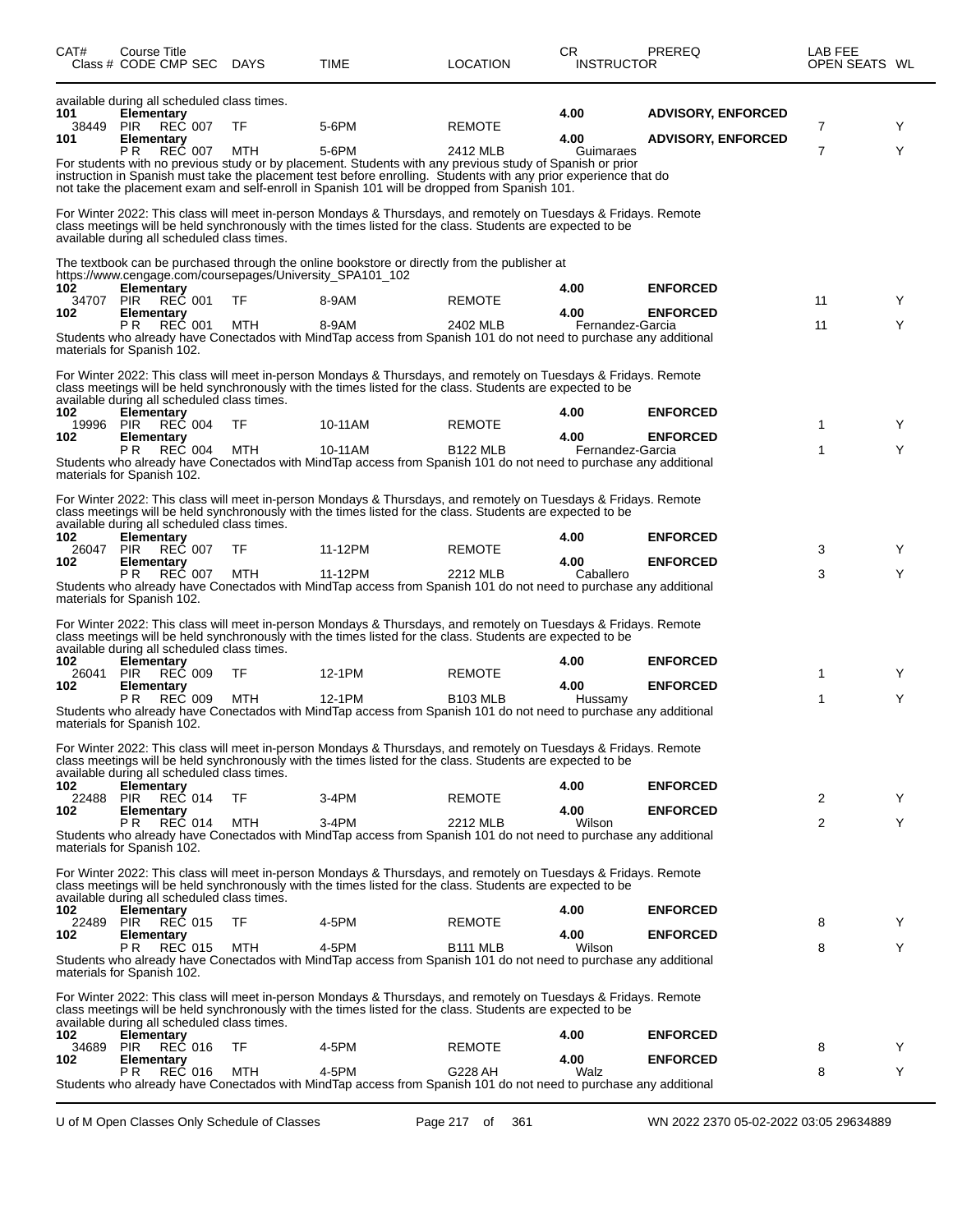| CAT#             | Course Title<br>Class # CODE CMP SEC DAYS                                        |     | <b>TIME</b>                                                                                                                                                                                                                                   | <b>LOCATION</b>    | CR<br><b>INSTRUCTOR</b> | PREREQ                                 | LAB FEE<br>OPEN SEATS WL |   |
|------------------|----------------------------------------------------------------------------------|-----|-----------------------------------------------------------------------------------------------------------------------------------------------------------------------------------------------------------------------------------------------|--------------------|-------------------------|----------------------------------------|--------------------------|---|
|                  | materials for Spanish 102.                                                       |     |                                                                                                                                                                                                                                               |                    |                         |                                        |                          |   |
|                  | available during all scheduled class times.                                      |     | For Winter 2022: This class will meet in-person Mondays & Thursdays, and remotely on Tuesdays & Fridays. Remote<br>class meetings will be held synchronously with the times listed for the class. Students are expected to be                 |                    |                         |                                        |                          |   |
| 102<br>22505 PIR | Elementary<br>REC 020                                                            | TF  | 1130-1PM                                                                                                                                                                                                                                      | <b>REMOTE</b>      | 4.00                    | <b>ENFORCED</b>                        | $\overline{7}$           | N |
| 102              | Elementary                                                                       |     |                                                                                                                                                                                                                                               |                    | 4.00                    | <b>ENFORCED</b>                        |                          |   |
|                  | REC 020<br>P R<br>CSP website for more information: Isa.umich.edu/csp            | MTH | 1130-1PM<br>Seats in this section are reserved for students in the Comprehensive Studies Program through December 13. On<br>December 14, open seats are available to any undergraduate student. Please email csp-4info@umich.edu or visit the | 2402 MLB           | Piper                   |                                        | $\overline{7}$           | N |
|                  | materials for Spanish 102.                                                       |     | Students who already have Conectados with MindTap access from Spanish 101 do not need to purchase any additional                                                                                                                              |                    |                         |                                        |                          |   |
|                  | available during all scheduled class times.                                      |     | For Winter 2022: This class will meet in-person Mondays & Thursdays, and remotely on Tuesdays & Fridays. Remote<br>class meetings will be held synchronously with the times listed for the class. Students are expected to be                 |                    |                         |                                        |                          |   |
| 103              | <b>Review-Elementary</b>                                                         |     |                                                                                                                                                                                                                                               |                    | 4.00                    | <b>ADVISORY, ENFORCED</b>              |                          |   |
| 28864 PIR<br>103 | <b>REC 001</b><br><b>Review-Elementary</b>                                       | TF  | 8-9AM                                                                                                                                                                                                                                         | <b>REMOTE</b>      | 4.00                    | <b>ADVISORY, ENFORCED</b>              | 6                        | Υ |
|                  | P <sub>R</sub><br>REC 001<br>http://vistahigherlearning.com/store/umichigan.htm. | MTH | 8-9AM<br>The textbook can be purchased through the online bookstore or directly from the publisher at                                                                                                                                         | <b>B109 MLB</b>    | Moutinou                |                                        | 6                        | Y |
|                  |                                                                                  |     | For Winter 2022: This class will meet in-person Mondays & Thursdays, and remotely on Tuesdays & Fridays. Remote<br>class meetings will be held synchronously with the times listed for the class. Students are expected to be                 |                    |                         |                                        |                          |   |
| 103              | available during all scheduled class times.<br><b>Review-Elementary</b>          |     |                                                                                                                                                                                                                                               |                    | 4.00                    | <b>ADVISORY, ENFORCED</b>              |                          |   |
| 103              | 22819 PIR REC 003<br><b>Review-Elementary</b>                                    | TF  | 9-10AM                                                                                                                                                                                                                                        | <b>REMOTE</b>      | 4.00                    | <b>ADVISORY, ENFORCED</b>              | 1                        | Υ |
|                  | P R<br>REC 003<br>http://vistahigherlearning.com/store/umichigan.htm.            | MTH | 9-10AM<br>The textbook can be purchased through the online bookstore or directly from the publisher at                                                                                                                                        | 1339 MH            | Flores                  |                                        | 1                        | Υ |
|                  |                                                                                  |     | For Winter 2022: This class will meet in-person Mondays & Thursdays, and remotely on Tuesdays & Fridays. Remote<br>class meetings will be held synchronously with the times listed for the class. Students are expected to be                 |                    |                         |                                        |                          |   |
| 103              | available during all scheduled class times.<br><b>Review-Elementary</b>          |     |                                                                                                                                                                                                                                               |                    | 4.00                    | <b>ADVISORY, ENFORCED</b>              |                          |   |
| 21290<br>103     | <b>PIR</b><br>REC 004<br><b>Review-Elementary</b>                                | TF  | 9-10AM                                                                                                                                                                                                                                        | <b>REMOTE</b>      | 4.00                    | <b>ADVISORY, ENFORCED</b>              | 2                        | Y |
|                  | P R<br>REC 004<br>http://vistahigherlearning.com/store/umichigan.htm.            | MTH | 9-10AM<br>The textbook can be purchased through the online bookstore or directly from the publisher at                                                                                                                                        | <b>B122 MLB</b>    | Moutinou                |                                        | $\overline{2}$           | Υ |
|                  |                                                                                  |     | For Winter 2022: This class will meet in-person Mondays & Thursdays, and remotely on Tuesdays & Fridays. Remote<br>class meetings will be held synchronously with the times listed for the class. Students are expected to be                 |                    |                         |                                        |                          |   |
| 103              | available during all scheduled class times.<br><b>Review-Elementary</b>          |     |                                                                                                                                                                                                                                               |                    | 4.00                    | <b>ADVISORY, ENFORCED</b>              |                          |   |
| 23386 PIR<br>103 | REC 006<br><b>Review-Elementary</b>                                              | ΤF  | 10-11AM                                                                                                                                                                                                                                       | <b>REMOTE</b>      | 4.00                    | <b>ADVISORY, ENFORCED</b>              | 2                        | Y |
|                  | РR<br><b>REC 006</b><br>http://vistahigherlearning.com/store/umichigan.htm.      | MTH | 10-11AM<br>The textbook can be purchased through the online bookstore or directly from the publisher at                                                                                                                                       | <b>B134 MLB</b>    | Moutinou                |                                        | 2                        |   |
|                  |                                                                                  |     | For Winter 2022: This class will meet in-person Mondays & Thursdays, and remotely on Tuesdays & Fridays. Remote<br>class meetings will be held synchronously with the times listed for the class. Students are expected to be                 |                    |                         |                                        |                          |   |
| 103              | available during all scheduled class times.<br><b>Review-Elementary</b>          |     |                                                                                                                                                                                                                                               |                    | 4.00                    | <b>ADVISORY, ENFORCED</b>              |                          |   |
| 103              | 23387 PIR REC 008<br><b>Review-Elementary</b>                                    | TF  | 11-12PM                                                                                                                                                                                                                                       | <b>REMOTE</b>      | 4.00                    | <b>ADVISORY, ENFORCED</b>              | 1                        | Υ |
|                  | P R<br><b>REC 008</b><br>http://vistahigherlearning.com/store/umichigan.htm.     | MTH | 11-12PM<br>The textbook can be purchased through the online bookstore or directly from the publisher at                                                                                                                                       | <b>B134 MLB</b>    | Hartson                 |                                        | 1                        | Y |
|                  | available during all scheduled class times.                                      |     | For Winter 2022: This class will meet in-person Mondays & Thursdays, and remotely on Tuesdays & Fridays. Remote<br>class meetings will be held synchronously with the times listed for the class. Students are expected to be                 |                    |                         |                                        |                          |   |
| 103              | Review-Elementary                                                                |     |                                                                                                                                                                                                                                               |                    | 4.00                    | <b>ADVISORY, ENFORCED</b>              |                          |   |
| 26042 PIR<br>103 | REC 016<br><b>Review-Elementary</b>                                              | TF  | 3-4PM                                                                                                                                                                                                                                         | <b>REMOTE</b>      | 4.00                    | <b>ADVISORY, ENFORCED</b>              | 1                        | Y |
|                  | P R<br>REC 016<br>http://vistahigherlearning.com/store/umichigan.htm.            | MTH | $3-4PM$<br>The textbook can be purchased through the online bookstore or directly from the publisher at                                                                                                                                       | <b>B111 MLB</b>    | Campos Gonzalez         |                                        | $\mathbf{1}$             | Y |
|                  |                                                                                  |     | For Winter 2022: This class will meet in-person Mondays & Thursdays, and remotely on Tuesdays & Fridays. Remote<br>class meetings will be held synchronously with the times listed for the class. Students are expected to be                 |                    |                         |                                        |                          |   |
| 103              | available during all scheduled class times.<br><b>Review-Elementary</b>          |     |                                                                                                                                                                                                                                               |                    | 4.00                    | <b>ADVISORY, ENFORCED</b>              |                          |   |
|                  | U of M Open Classes Only Schedule of Classes                                     |     |                                                                                                                                                                                                                                               | Page 218 of<br>361 |                         | WN 2022 2370 05-02-2022 03:05 29634889 |                          |   |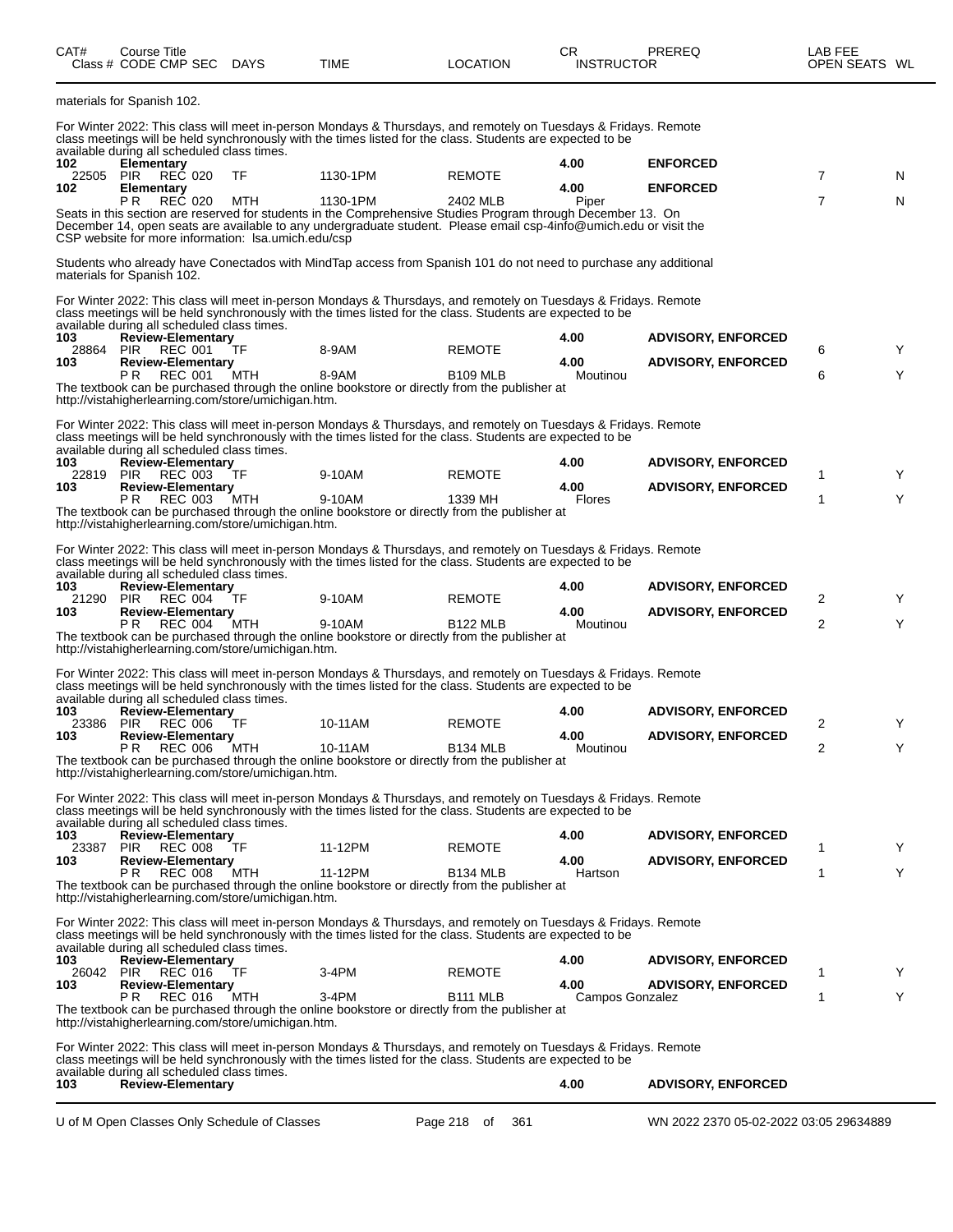| CAT#             | Course Title<br>Class # CODE CMP SEC DAYS                                         |           | TIME                                                                                                                                                                                                                          | LOCATION                         | CR.<br><b>INSTRUCTOR</b>  | <b>PREREQ</b>             | LAB FEE<br>OPEN SEATS WL |        |
|------------------|-----------------------------------------------------------------------------------|-----------|-------------------------------------------------------------------------------------------------------------------------------------------------------------------------------------------------------------------------------|----------------------------------|---------------------------|---------------------------|--------------------------|--------|
| 23389<br>103     | <b>PIR</b><br><b>REC 018</b><br><b>Review-Elementary</b><br>PR.<br><b>REC 018</b> | TF<br>MTH | 4-5PM<br>4-5PM                                                                                                                                                                                                                | <b>REMOTE</b><br><b>B122 MLB</b> | 4.00<br>Campos Gonzalez   | <b>ADVISORY, ENFORCED</b> | 1<br>1                   | Y<br>Y |
|                  | http://vistahigherlearning.com/store/umichigan.htm.                               |           | The textbook can be purchased through the online bookstore or directly from the publisher at                                                                                                                                  |                                  |                           |                           |                          |        |
|                  |                                                                                   |           | For Winter 2022: This class will meet in-person Mondays & Thursdays, and remotely on Tuesdays & Fridays. Remote<br>class meetings will be held synchronously with the times listed for the class. Students are expected to be |                                  |                           |                           |                          |        |
| 103              | available during all scheduled class times.<br><b>Review-Elementary</b>           |           |                                                                                                                                                                                                                               |                                  | 4.00                      | <b>ADVISORY, ENFORCED</b> |                          |        |
| 103              | 34685 PIR REC 019<br><b>Review-Elementary</b>                                     | TF        | 4-5PM                                                                                                                                                                                                                         | <b>REMOTE</b>                    | 4.00                      | <b>ADVISORY, ENFORCED</b> | 2                        | Y      |
|                  | <b>REC 019</b><br>P R<br>http://vistahigherlearning.com/store/umichigan.htm.      | MTH       | 4-5PM<br>The textbook can be purchased through the online bookstore or directly from the publisher at                                                                                                                         | 3411 MH                          | crespo-miro               |                           | 2                        | Y      |
|                  |                                                                                   |           | For Winter 2022: This class will meet in-person Mondays & Thursdays, and remotely on Tuesdays & Fridays. Remote<br>class meetings will be held synchronously with the times listed for the class. Students are expected to be |                                  |                           |                           |                          |        |
| 230              | available during all scheduled class times.<br><b>Intensive 2nd Year</b>          |           |                                                                                                                                                                                                                               |                                  | 8.00                      | <b>ENFORCED</b>           |                          |        |
| 31171<br>230     | PIR<br>REC 001<br><b>Intensive 2nd Year</b>                                       | TF        | 8-10AM                                                                                                                                                                                                                        | 2212 MLB                         | Purdy<br>8.00             | <b>ENFORCED</b>           | 4                        | Y      |
|                  | PR.<br>REC 001<br>http://vistahigherlearning.com/store/umichigan.htm.             | MTH       | 8-10AM<br>The textbook can be purchased through the online bookstore or directly from the publisher at                                                                                                                        | <b>REMOTE</b>                    |                           |                           | 4                        | Υ      |
|                  | available during all scheduled class times.                                       |           | For Winter 2022: This class will meet in-person Tuesdays & Fridays, and remotely on Mondays & Thursdays. Remote<br>class meetings will be held synchronously with the times listed for the class. Students are expected to be |                                  |                           |                           |                          |        |
| 230              | <b>Intensive 2nd Year</b><br>31191 PIR REC 002 TF                                 |           | 11-1PM                                                                                                                                                                                                                        | <b>B109 MLB</b>                  | 8.00<br>Oliva-Fiori       | <b>ENFORCED</b>           | 7                        | Y      |
| 230              | <b>Intensive 2nd Year</b><br>PR.<br>REC 002                                       | MTH       | 11-1PM                                                                                                                                                                                                                        | <b>REMOTE</b>                    | 8.00                      | <b>ENFORCED</b>           | 7                        | Y      |
|                  | http://vistahigherlearning.com/store/umichigan.htm.                               |           | The textbook can be purchased through the online bookstore or directly from the publisher at                                                                                                                                  |                                  |                           |                           |                          |        |
|                  |                                                                                   |           | For Winter 2022: This class will meet in-person Tuesdays & Fridays, and remotely on Mondays & Thursdays. Remote<br>class meetings will be held synchronously with the times listed for the class. Students are expected to be |                                  |                           |                           |                          |        |
| 230              | available during all scheduled class times.<br><b>Intensive 2nd Year</b>          |           |                                                                                                                                                                                                                               |                                  | 8.00                      | <b>ENFORCED</b>           |                          |        |
| 230              | 22673 PIR REC 003<br><b>Intensive 2nd Year</b>                                    | TF        | $2-4PM$                                                                                                                                                                                                                       | <b>B122 MLB</b>                  | Primorac<br>8.00          | <b>ENFORCED</b>           | 6                        | Y      |
|                  | <b>REC 003</b><br>P R<br>http://vistahigherlearning.com/store/umichigan.htm.      | MTH       | $2-4PM$<br>The textbook can be purchased through the online bookstore or directly from the publisher at                                                                                                                       | <b>REMOTE</b>                    |                           |                           | 6                        | Y      |
|                  |                                                                                   |           | For Winter 2022: This class will meet in-person Tuesdays & Fridays, and remotely on Mondays & Thursdays. Remote                                                                                                               |                                  |                           |                           |                          |        |
|                  | available during all scheduled class times.                                       |           | class meetings will be held synchronously with the times listed for the class. Students are expected to be                                                                                                                    |                                  |                           |                           |                          |        |
| 231              | <b>Second Year Span</b><br>16732 PIR REC 001                                      | TF        | 8-9AM                                                                                                                                                                                                                         | B135 MLB                         | 4.00<br>Liburdi, Cardenas | <b>ENFORCED</b>           |                          |        |
| 231              | <b>Second Year Span</b><br>P R<br>REC 001                                         | MTH       | 8-9AM                                                                                                                                                                                                                         | <b>REMOTE</b>                    | 4.00                      | <b>ENFORCED</b>           | 7                        | Y      |
|                  | http://vistahigherlearning.com/store/umichigan.htm.                               |           | The textbook can be purchased through the online bookstore or directly from the publisher at                                                                                                                                  |                                  |                           |                           |                          |        |
|                  | available during all scheduled class times.                                       |           | For Winter 2022: This class will meet in-person Tuesdays & Fridays, and remotely on Mondays & Thursdays. Remote<br>class meetings will be held synchronously with the times listed for the class. Students are expected to be |                                  |                           |                           |                          |        |
| 231<br>22674     | <b>Second Year Span</b><br><b>PIR</b><br>REC 002 TF                               |           | 8-9AM                                                                                                                                                                                                                         | 2412 MLB                         | 4.00<br>Forrester         | <b>ENFORCED</b>           | 6                        | Y      |
| 231              | <b>Second Year Span</b><br>PR.<br><b>REC 002</b>                                  | MTH       | 8-9AM                                                                                                                                                                                                                         | <b>REMOTE</b>                    | 4.00                      | <b>ENFORCED</b>           | 6                        | Y      |
|                  | http://vistahigherlearning.com/store/umichigan.htm.                               |           | The textbook can be purchased through the online bookstore or directly from the publisher at                                                                                                                                  |                                  |                           |                           |                          |        |
|                  |                                                                                   |           | For Winter 2022: This class will meet in-person Tuesdays & Fridays, and remotely on Mondays & Thursdays. Remote<br>class meetings will be held synchronously with the times listed for the class. Students are expected to be |                                  |                           |                           |                          |        |
| 231              | available during all scheduled class times.<br><b>Second Year Span</b>            |           |                                                                                                                                                                                                                               |                                  | 4.00                      | <b>ENFORCED</b>           |                          |        |
| 38450 PIR<br>231 | REC 003<br><b>Second Year Span</b>                                                | TF.       | 8-9AM                                                                                                                                                                                                                         | <b>B109 MLB</b>                  | Montes<br>4.00            | <b>ENFORCED</b>           | 9                        | Y      |
|                  | <b>REC 003</b><br>P R<br>http://vistahigherlearning.com/store/umichigan.htm.      | MTH       | 8-9AM<br>The textbook can be purchased through the online bookstore or directly from the publisher at                                                                                                                         | <b>REMOTE</b>                    |                           |                           | 9                        | Y      |
|                  |                                                                                   |           | For Winter 2022; This class will meet in person Tuesdays & Fridays, and remotely on Mondays & Thursdays, Remote                                                                                                               |                                  |                           |                           |                          |        |

For Winter 2022: This class will meet in-person Tuesdays & Fridays, and remotely on Mondays & Thursdays. Remote class meetings will be held synchronously with the times listed for the class. Students are expected to be available during all scheduled class times.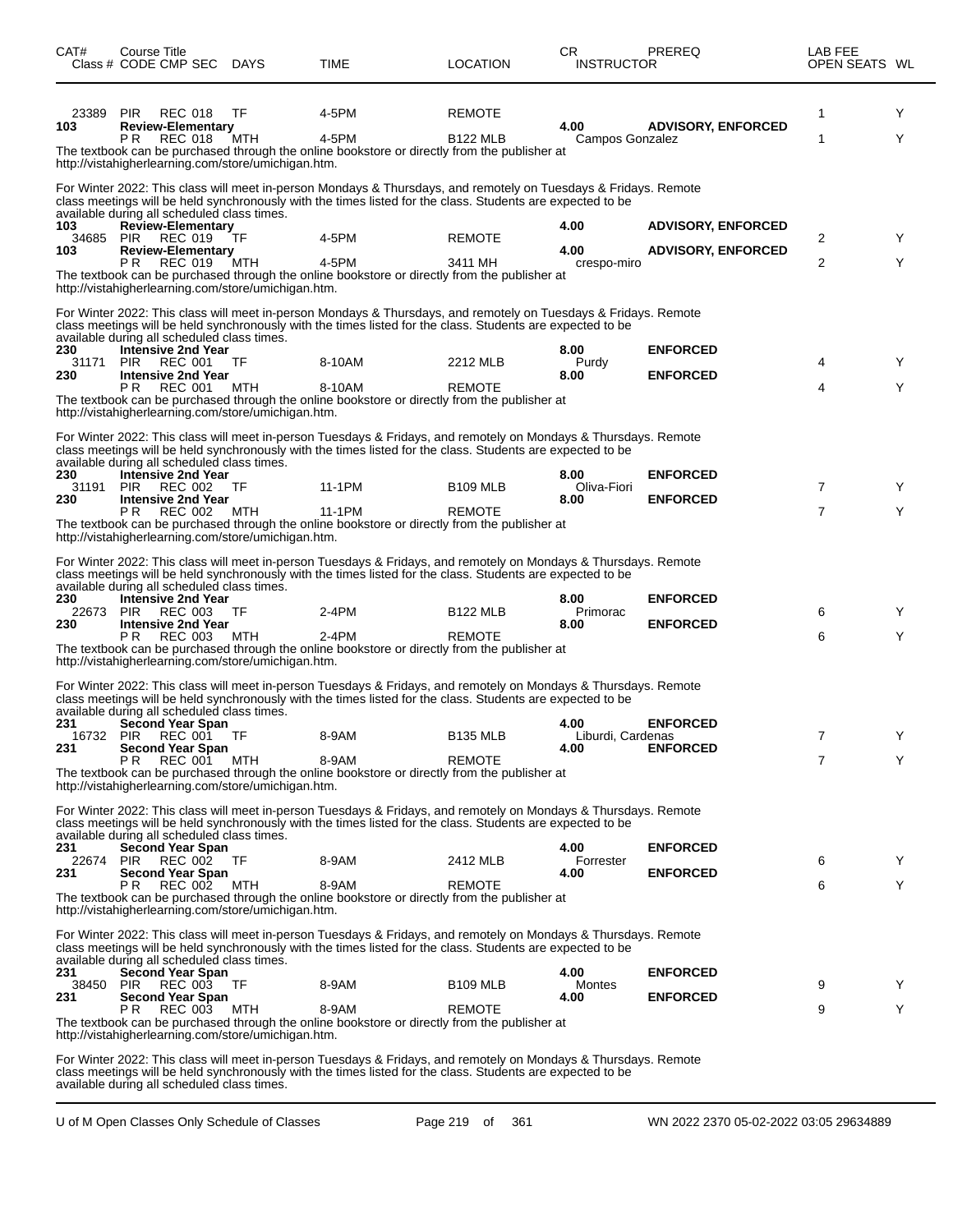| CAT#                | Course Title<br>Class # CODE CMP SEC DAYS                                                              |            | TIME                                                                                                                                                                                                                          | LOCATION                              | CR.<br><b>INSTRUCTOR</b>         | <b>PREREQ</b>                                     | LAB FEE<br>OPEN SEATS WL |        |
|---------------------|--------------------------------------------------------------------------------------------------------|------------|-------------------------------------------------------------------------------------------------------------------------------------------------------------------------------------------------------------------------------|---------------------------------------|----------------------------------|---------------------------------------------------|--------------------------|--------|
| 231<br>34701<br>231 | Second Year Span<br><b>PIR</b><br><b>REC 005</b><br><b>Second Year Span</b><br><b>REC 005</b><br>P R   | TF<br>MTH  | 9-10AM<br>9-10AM                                                                                                                                                                                                              | 2336 MH<br><b>REMOTE</b>              | 4.00<br>Pradenas Alvarez<br>4.00 | <b>ENFORCED</b><br><b>ENFORCED</b>                | 4<br>4                   | Y<br>Y |
|                     | http://vistahigherlearning.com/store/umichigan.htm.                                                    |            | The textbook can be purchased through the online bookstore or directly from the publisher at                                                                                                                                  |                                       |                                  |                                                   |                          |        |
|                     |                                                                                                        |            | For Winter 2022: This class will meet in-person Tuesdays & Fridays, and remotely on Mondays & Thursdays. Remote<br>class meetings will be held synchronously with the times listed for the class. Students are expected to be |                                       |                                  |                                                   |                          |        |
| 231<br>19414 PIR    | available during all scheduled class times.<br>Second Year Span<br>REC 011                             | TF         | 10-11AM                                                                                                                                                                                                                       | <b>B135 MLB</b>                       | 4.00<br>Liburdi, Perez           | <b>ENFORCED</b>                                   | 2                        | Y      |
| 231                 | <b>Second Year Span</b><br>P R<br><b>REC 011</b>                                                       | MTH        | 10-11AM<br>The textbook can be purchased through the online bookstore or directly from the publisher at                                                                                                                       | <b>REMOTE</b>                         | 4.00                             | <b>ENFORCED</b>                                   | 2                        | Y      |
|                     | http://vistahigherlearning.com/store/umichigan.htm.                                                    |            | For Winter 2022: This class will meet in-person Tuesdays & Fridays, and remotely on Mondays & Thursdays. Remote                                                                                                               |                                       |                                  |                                                   |                          |        |
| 231                 | available during all scheduled class times.<br><b>Second Year Span</b>                                 |            | class meetings will be held synchronously with the times listed for the class. Students are expected to be                                                                                                                    |                                       | 4.00                             | <b>ENFORCED</b>                                   |                          |        |
| 28991<br>231        | <b>REC 012 TF</b><br><b>PIR</b><br><b>Second Year Span</b><br>P R<br>REC 012 MTH                       |            | 10-11AM<br>10-11AM                                                                                                                                                                                                            | 2866 EH<br><b>REMOTE</b>              | 4.00                             | Hessenthaler, Rivas-Murillo<br><b>ENFORCED</b>    | 1<br>1                   | Y<br>Y |
|                     | http://vistahigherlearning.com/store/umichigan.htm.                                                    |            | The textbook can be purchased through the online bookstore or directly from the publisher at                                                                                                                                  |                                       |                                  |                                                   |                          |        |
|                     |                                                                                                        |            | For Winter 2022: This class will meet in-person Tuesdays & Fridays, and remotely on Mondays & Thursdays. Remote<br>class meetings will be held synchronously with the times listed for the class. Students are expected to be |                                       |                                  |                                                   |                          |        |
| 231<br>19415 PIR    | available during all scheduled class times.<br>Second Year Span<br>REC 016                             | TF         | 11-12PM                                                                                                                                                                                                                       | <b>B103 MLB</b>                       | 4.00<br>Forrester                | <b>ENFORCED</b>                                   | 1                        | Y      |
| 231                 | <b>Second Year Span</b><br><b>REC 016</b><br>P R                                                       | MTH        | 11-12PM<br>The textbook can be purchased through the online bookstore or directly from the publisher at                                                                                                                       | <b>REMOTE</b>                         | 4.00                             | <b>ENFORCED</b>                                   | 1                        | Y      |
|                     | http://vistahigherlearning.com/store/umichigan.htm.                                                    |            | For Winter 2022: This class will meet in-person Tuesdays & Fridays, and remotely on Mondays & Thursdays. Remote                                                                                                               |                                       |                                  |                                                   |                          |        |
| 231                 | available during all scheduled class times.<br><b>Second Year Span</b>                                 |            | class meetings will be held synchronously with the times listed for the class. Students are expected to be                                                                                                                    |                                       | 4.00                             | <b>ENFORCED</b>                                   |                          |        |
| 27865<br>231        | PIR<br>REC 017<br><b>Second Year Span</b><br>P R<br>REC 017                                            | TF<br>MTH  | 11-12PM<br>11-12PM                                                                                                                                                                                                            | B <sub>134</sub> MLB<br><b>REMOTE</b> | Panwar<br>4.00                   | <b>ENFORCED</b>                                   | 2<br>2                   | Y<br>Y |
|                     | http://vistahigherlearning.com/store/umichigan.htm.                                                    |            | The textbook can be purchased through the online bookstore or directly from the publisher at                                                                                                                                  |                                       |                                  |                                                   |                          |        |
|                     |                                                                                                        |            | For Winter 2022: This class will meet in-person Tuesdays & Fridays, and remotely on Mondays & Thursdays. Remote<br>class meetings will be held synchronously with the times listed for the class. Students are expected to be |                                       |                                  |                                                   |                          |        |
| 231<br>11821        | available during all scheduled class times.<br><b>Second Year Span</b><br><b>PIR</b><br><b>REC 018</b> | TF         | 11-12PM                                                                                                                                                                                                                       | <b>B135 MLB</b>                       | 4.00<br>Rama                     | <b>ENFORCED</b>                                   | 1                        | Y      |
| 231                 | <b>Second Year Span</b><br>P R<br><b>REC 018</b>                                                       | MTH        | 11-12PM<br>The textbook can be purchased through the online bookstore or directly from the publisher at                                                                                                                       | <b>REMOTE</b>                         | 4.00                             | <b>ENFORCED</b>                                   | 1                        | Y      |
|                     | http://vistahigherlearning.com/store/umichigan.htm.                                                    |            | For Winter 2022: This class will meet in-person Tuesdays & Fridays, and remotely on Mondays & Thursdays. Remote                                                                                                               |                                       |                                  |                                                   |                          |        |
| 231                 | available during all scheduled class times.<br>Second Year Span                                        |            | class meetings will be held synchronously with the times listed for the class. Students are expected to be                                                                                                                    |                                       | 4.00                             | <b>ENFORCED</b>                                   |                          |        |
| 19096 PIR<br>231    | REC 031<br><b>Second Year Span</b><br><b>REC 031</b><br>P R                                            | TF.<br>MTH | 2-3PM<br>$2-3PM$                                                                                                                                                                                                              | 2412 MLB<br><b>REMOTE</b>             | 4.00                             | Hessenthaler, Fernandez-Garcia<br><b>ENFORCED</b> | 4<br>4                   | Y<br>Y |
|                     | http://vistahigherlearning.com/store/umichigan.htm.                                                    |            | The textbook can be purchased through the online bookstore or directly from the publisher at                                                                                                                                  |                                       |                                  |                                                   |                          |        |
|                     | available during all scheduled class times.                                                            |            | For Winter 2022: This class will meet in-person Tuesdays & Fridays, and remotely on Mondays & Thursdays. Remote<br>class meetings will be held synchronously with the times listed for the class. Students are expected to be |                                       |                                  |                                                   |                          |        |
| 231<br>21838<br>231 | <b>Second Year Span</b><br>PIR<br>REC 032                                                              | TF         | 2-3PM                                                                                                                                                                                                                         | <b>B103 MLB</b>                       | 4.00<br>Yarrington, Nagl         | <b>ENFORCED</b><br><b>ENFORCED</b>                | 7                        | Y      |
|                     | <b>Second Year Span</b><br>P R<br>REC 032                                                              | MTH        | $2-3PM$<br>The textbook can be purchased through the online bookstore or directly from the publisher at                                                                                                                       | <b>REMOTE</b>                         | 4.00                             |                                                   | 7                        | Y      |
|                     | http://vistahigherlearning.com/store/umichigan.htm.                                                    |            | For Winter 2022: This class will meet in-person Tuesdays & Fridays, and remotely on Mondays & Thursdays. Remote<br>class meetings will be held synchronously with the times listed for the class. Students are expected to be |                                       |                                  |                                                   |                          |        |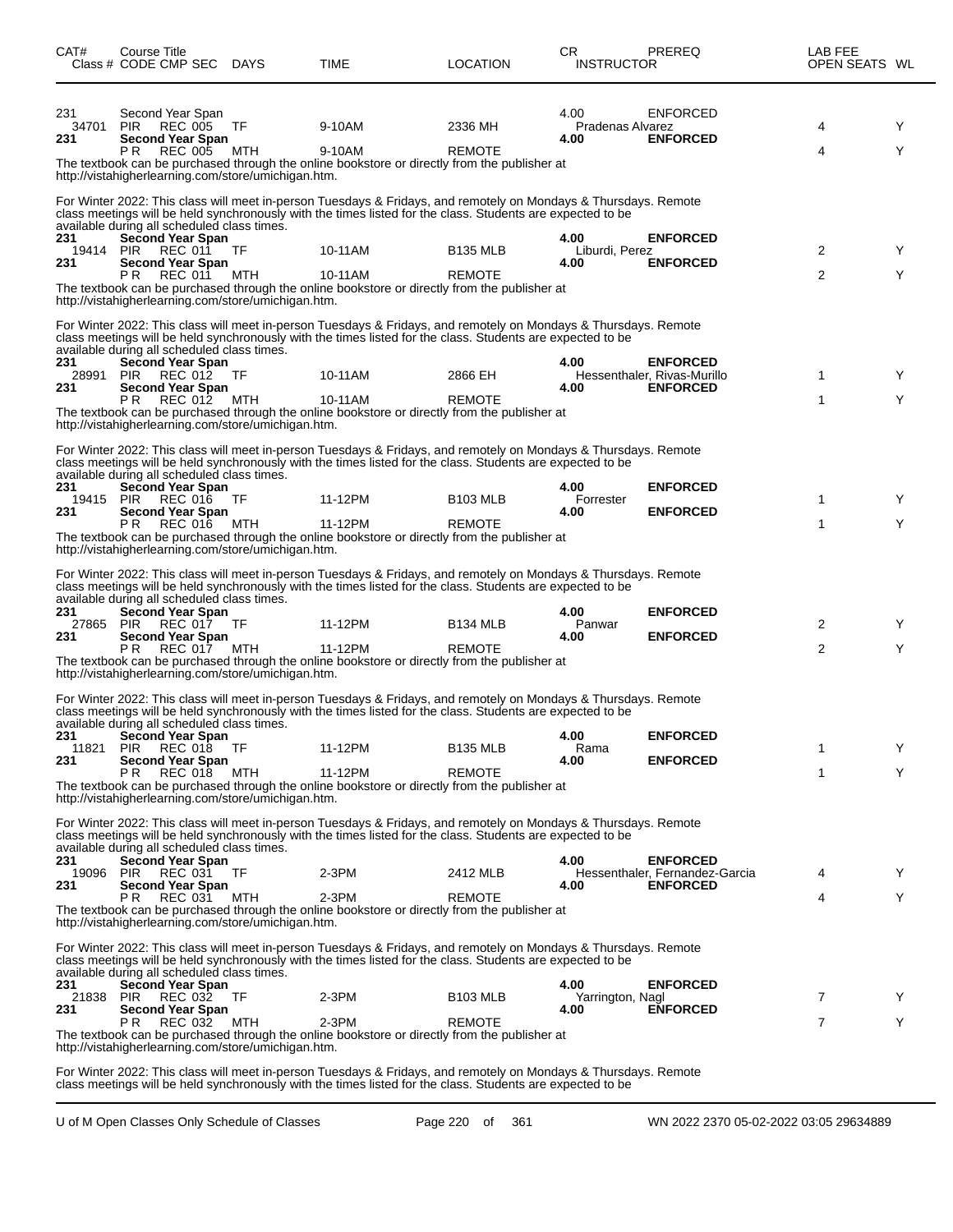| CAT#                | Course Title<br>Class # CODE CMP SEC DAYS                                                                                  |                  | TIME                                                                                                                                                                                                                          | <b>LOCATION</b>           | CR.<br><b>INSTRUCTOR</b>     | <b>PREREQ</b>                      | LAB FEE<br>OPEN SEATS WL |        |
|---------------------|----------------------------------------------------------------------------------------------------------------------------|------------------|-------------------------------------------------------------------------------------------------------------------------------------------------------------------------------------------------------------------------------|---------------------------|------------------------------|------------------------------------|--------------------------|--------|
| 231<br>22676        | available during all scheduled class times.<br>Second Year Span<br>PIR<br>REC 036                                          | TF.              | 3-4PM                                                                                                                                                                                                                         | 2212 MLB                  | 4.00<br>Nagl                 | <b>ENFORCED</b>                    | 2                        | Y      |
| 231                 | <b>Second Year Span</b><br><b>REC 036</b><br>P R<br>http://vistahigherlearning.com/store/umichigan.htm.                    | MTH              | $3-4PM$<br>The textbook can be purchased through the online bookstore or directly from the publisher at                                                                                                                       | <b>REMOTE</b>             | 4.00                         | <b>ENFORCED</b>                    | 2                        | Y      |
|                     |                                                                                                                            |                  | For Winter 2022: This class will meet in-person Tuesdays & Fridays, and remotely on Mondays & Thursdays. Remote<br>class meetings will be held synchronously with the times listed for the class. Students are expected to be |                           |                              |                                    |                          |        |
| 231<br>15980<br>231 | available during all scheduled class times.<br><b>Second Year Span</b><br><b>PIR</b><br>REC 037<br><b>Second Year Span</b> | TF               | 3-4PM                                                                                                                                                                                                                         | 2412 MLB                  | 4.00<br>Oliva-Fiori<br>4.00  | <b>ENFORCED</b><br><b>ENFORCED</b> | 6                        | Y      |
|                     | P R<br>REC 037 MTH<br>http://vistahigherlearning.com/store/umichigan.htm.                                                  |                  | $3-4PM$<br>The textbook can be purchased through the online bookstore or directly from the publisher at                                                                                                                       | <b>REMOTE</b>             |                              |                                    | 6                        | Y      |
|                     |                                                                                                                            |                  | For Winter 2022: This class will meet in-person Tuesdays & Fridays, and remotely on Mondays & Thursdays. Remote<br>class meetings will be held synchronously with the times listed for the class. Students are expected to be |                           |                              |                                    |                          |        |
| 231<br>34693 PIR    | available during all scheduled class times.<br><b>Second Year Span</b><br><b>REC 038 TF</b>                                |                  | 3-4PM                                                                                                                                                                                                                         | <b>B103 MLB</b>           | 4.00<br>Hilberry             | <b>ENFORCED</b>                    | 7                        | Y      |
| 231                 | <b>Second Year Span</b><br>P R<br>REC 038                                                                                  | MTH              | $3-4PM$<br>The textbook can be purchased through the online bookstore or directly from the publisher at                                                                                                                       | <b>REMOTE</b>             | 4.00                         | <b>ENFORCED</b>                    | $\overline{7}$           | Y      |
|                     | http://vistahigherlearning.com/store/umichigan.htm.                                                                        |                  | For Winter 2022: This class will meet in-person Tuesdays & Fridays, and remotely on Mondays & Thursdays. Remote                                                                                                               |                           |                              |                                    |                          |        |
| 231                 | available during all scheduled class times.<br>Second Year Span                                                            |                  | class meetings will be held synchronously with the times listed for the class. Students are expected to be                                                                                                                    |                           | 4.00                         | <b>ENFORCED</b>                    |                          |        |
| 23390<br>231        | PIR<br>REC 041<br><b>Second Year Span</b><br><b>REC 041</b><br>P R                                                         | TF<br><b>MTH</b> | 4-5PM<br>4-5PM                                                                                                                                                                                                                | 2402 MLB<br><b>REMOTE</b> | Nagl<br>4.00                 | <b>ENFORCED</b>                    | 3<br>3                   | Y<br>Y |
|                     | http://vistahigherlearning.com/store/umichigan.htm.                                                                        |                  | The textbook can be purchased through the online bookstore or directly from the publisher at                                                                                                                                  |                           |                              |                                    |                          |        |
|                     | available during all scheduled class times.                                                                                |                  | For Winter 2022: This class will meet in-person Tuesdays & Fridays, and remotely on Mondays & Thursdays. Remote<br>class meetings will be held synchronously with the times listed for the class. Students are expected to be |                           |                              |                                    |                          |        |
| 231<br>26043        | <b>Second Year Span</b><br>PIR<br>REC 042                                                                                  | TF               | 4-5PM                                                                                                                                                                                                                         | G232 AH                   | 4.00<br>Severs               | <b>ENFORCED</b>                    | 1                        | Y      |
| 231                 | <b>Second Year Span</b><br>P R<br>REC 042 MTH                                                                              |                  | 4-5PM<br>The textbook can be purchased through the online bookstore or directly from the publisher at                                                                                                                         | REMOTE                    | 4.00                         | <b>ENFORCED</b>                    | $\mathbf{1}$             | Y      |
|                     | http://vistahigherlearning.com/store/umichigan.htm.                                                                        |                  | For Winter 2022: This class will meet in-person Tuesdays & Fridays, and remotely on Mondays & Thursdays. Remote                                                                                                               |                           |                              |                                    |                          |        |
| 231                 | available during all scheduled class times.<br><b>Second Year Span</b>                                                     |                  | class meetings will be held synchronously with the times listed for the class. Students are expected to be                                                                                                                    |                           | 4.00                         | <b>ENFORCED</b>                    |                          |        |
| 34706<br>231        | <b>REC 046</b><br>PIR.<br><b>Second Year Span</b>                                                                          | TF               | 5-6PM                                                                                                                                                                                                                         | <b>B122 MLB</b>           | Yarrington, Dorantes<br>4.00 | <b>ENFORCED</b>                    | 1                        | Y      |
|                     | P R<br><b>REC 046</b><br>http://vistahigherlearning.com/store/umichigan.htm.                                               | MTH              | 5-6PM<br>The textbook can be purchased through the online bookstore or directly from the publisher at                                                                                                                         | <b>REMOTE</b>             |                              |                                    | 1                        | Y      |
|                     |                                                                                                                            |                  | For Winter 2022: This class will meet in-person Tuesdays & Fridays, and remotely on Mondays & Thursdays. Remote<br>class meetings will be held synchronously with the times listed for the class. Students are expected to be |                           |                              |                                    |                          |        |
| 232                 | available during all scheduled class times.<br>Second Year Span                                                            |                  |                                                                                                                                                                                                                               | <b>B120 MLB</b>           | 4.00                         | <b>ADVISORY, ENFORCED</b>          |                          | Y      |
| 11822<br>232        | PIR<br>REC 001<br><b>Second Year Span</b><br><b>REC 001</b><br>P R                                                         | TF<br>MTH        | 8-9AM<br>8-9AM                                                                                                                                                                                                                | <b>REMOTE</b>             | Beiza<br>4.00                | <b>ADVISORY, ENFORCED</b>          | 2<br>2                   | Y      |
|                     |                                                                                                                            |                  | Students can purchase etext access through the online bookstore OR directly from the publisher by registering at<br>https://www.pearsonmylabandmastering.com/northamerica/ and purchasing MyLab w/eText.                      |                           |                              |                                    |                          |        |
|                     | available during all scheduled class times.                                                                                |                  | For Winter 2022: This class will meet in-person Tuesdays & Fridays, and remotely on Mondays & Thursdays. Remote<br>class meetings will be held synchronously with the times listed for the class. Students are expected to be |                           |                              |                                    |                          |        |
| 232<br>24259        | <b>Second Year Span</b><br><b>REC 002</b><br><b>PIR</b>                                                                    | TF               | 8-9AM                                                                                                                                                                                                                         | B137 MLB                  | 4.00<br>Santoro Riccardi     | <b>ADVISORY, ENFORCED</b>          | 1                        | Y      |
| 232                 | <b>Second Year Span</b><br>P R<br>REC 002                                                                                  | мтн              | 8-9AM                                                                                                                                                                                                                         | REMOTE                    | 4.00                         | <b>ADVISORY, ENFORCED</b>          | 1                        | Y      |
|                     |                                                                                                                            |                  | Students can purchase etext access through the online bookstore OR directly from the publisher by registering at<br>https://www.pearsonmylabandmastering.com/northamerica/ and purchasing MyLab w/eText.                      |                           |                              |                                    |                          |        |
|                     |                                                                                                                            |                  | For Winter 2022: This class will meet in-person Tuesdays & Fridays, and remotely on Mondays & Thursdays. Remote<br>class meetings will be held synchronously with the times listed for the class. Students are expected to be |                           |                              |                                    |                          |        |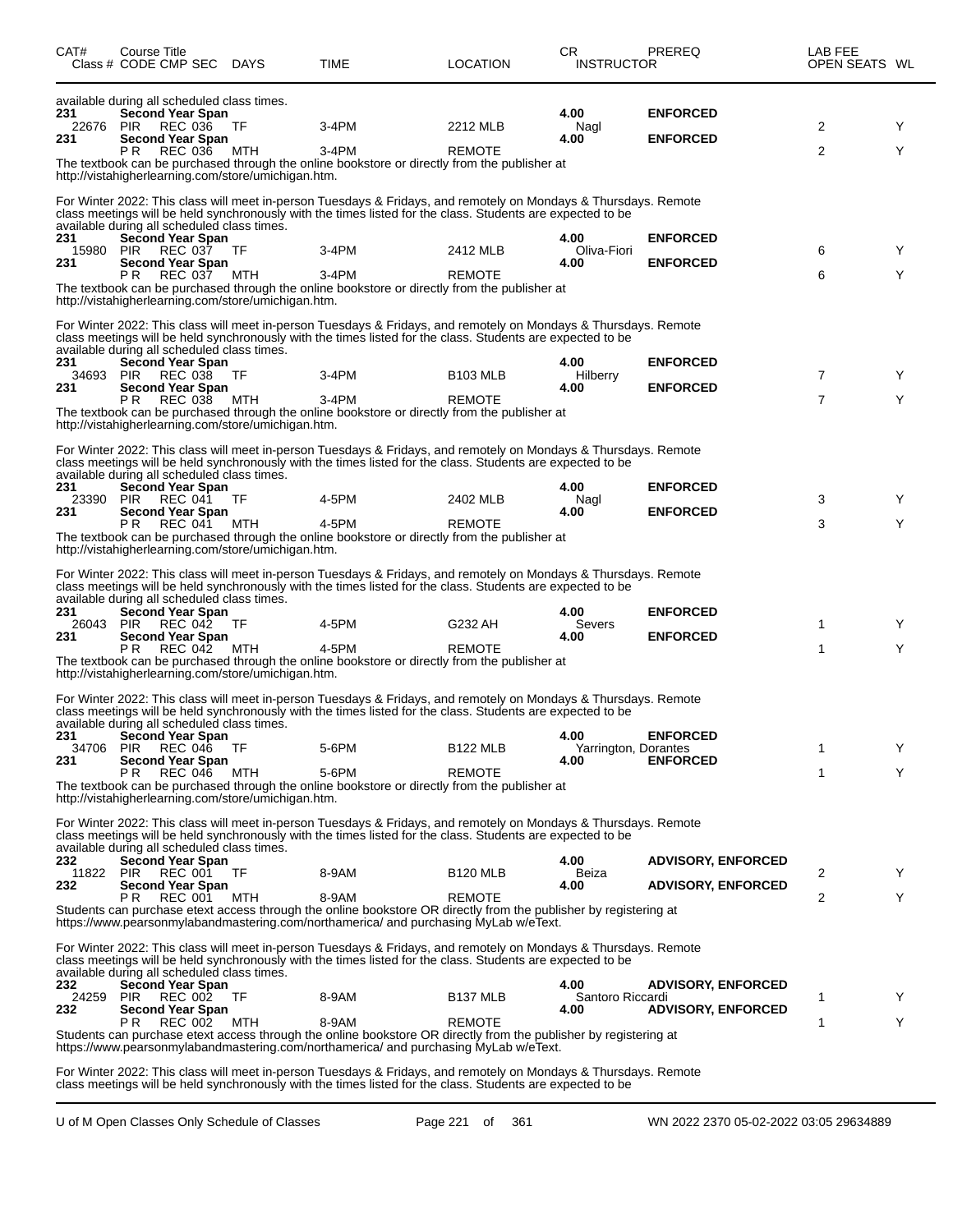| CAT#                    | Course Title<br>Class # CODE CMP SEC DAYS                                                                                                                                                                             |           | TIME                                                                                                                                                                                                                                                                                                                                                                                                                                                                                                                                        | LOCATION                         | CR<br><b>INSTRUCTOR</b>               | PREREQ                                                 | LAB FEE<br>OPEN SEATS WL |        |
|-------------------------|-----------------------------------------------------------------------------------------------------------------------------------------------------------------------------------------------------------------------|-----------|---------------------------------------------------------------------------------------------------------------------------------------------------------------------------------------------------------------------------------------------------------------------------------------------------------------------------------------------------------------------------------------------------------------------------------------------------------------------------------------------------------------------------------------------|----------------------------------|---------------------------------------|--------------------------------------------------------|--------------------------|--------|
| 232<br>22820<br>232     | available during all scheduled class times.<br><b>Second Year Span</b><br><b>PIR</b><br>REC 008<br><b>Second Year Span</b><br><b>REC 008</b><br>P R                                                                   | ТF<br>MTH | 9-10AM<br>9-10AM<br>Students can purchase etext access through the online bookstore OR directly from the publisher by registering at<br>https://www.pearsonmylabandmastering.com/northamerica/ and purchasing MyLab w/eText.                                                                                                                                                                                                                                                                                                                | <b>B120 MLB</b><br><b>REMOTE</b> | 4.00<br>Beiza<br>4.00                 | <b>ADVISORY, ENFORCED</b><br><b>ADVISORY, ENFORCED</b> | 1<br>1                   | Y<br>Y |
| 232<br>23400<br>232     | available during all scheduled class times.<br><b>Second Year Span</b><br>PIR<br>REC 019<br><b>Second Year Span</b><br>PR.<br>REC 019<br>Land of the Basque Language                                                  | TF<br>MTH | For Winter 2022: This class will meet in-person Tuesdays & Fridays, and remotely on Mondays & Thursdays. Remote<br>class meetings will be held synchronously with the times listed for the class. Students are expected to be<br>10-11AM<br>10-11AM<br>W22 topic section: Journey Through the Land of the Basque Language<br>Access to the required online materials for this course can be purchased through the online bookstore or directly<br>from the publisher at http://vistahigherlearning.com/store/umichigan.htm                  | <b>B122 MLB</b><br><b>REMOTE</b> | 4.00<br>Telleria-Suinaga<br>4.00      | <b>ADVISORY, ENFORCED</b><br><b>ADVISORY, ENFORCED</b> | 1<br>1                   | Y<br>Y |
| 232<br>11824 PIR<br>232 | available during all scheduled class times.<br>Second Year Span<br>REC 021<br><b>Second Year Span</b><br>P R<br><b>REC 021</b><br>Artefactos y patrimonio cult<br>W22 topic section: Artefactos y patrimonio cultural | TF<br>MTH | For Winter 2022: This class will meet in-person Tuesdays & Fridays, and remotely on Mondays & Thursdays. Remote<br>class meetings will be held synchronously with the times listed for the class. Students are expected to be<br>10-11AM<br>10-11AM<br>Access to the required online materials for this course can be purchased through the online bookstore or directly                                                                                                                                                                    | <b>B134 MLB</b><br><b>REMOTE</b> | 4.00<br>Calixto<br>4.00               | <b>ADVISORY, ENFORCED</b><br><b>ADVISORY, ENFORCED</b> | 1<br>1                   | Y<br>Y |
| 232<br>21494 PIR<br>232 | available during all scheduled class times.<br><b>Second Year Span</b><br><b>REC 025</b><br><b>Second Year Span</b><br><b>REC 025</b><br>PR.                                                                          | ТF<br>MTH | from the publisher at http://vistahigherlearning.com/store/umichigan.htm<br>For Winter 2022: This class will meet in-person Tuesdays & Fridays, and remotely on Mondays & Thursdays. Remote<br>class meetings will be held synchronously with the times listed for the class. Students are expected to be<br>11-12PM<br>11-12PM<br>Students can purchase etext access through the online bookstore OR directly from the publisher by registering at<br>https://www.pearsonmylabandmastering.com/northamerica/ and purchasing MyLab w/eText. | 2212 MLB<br><b>REMOTE</b>        | 4.00<br>Santoro Riccardi<br>4.00      | <b>ADVISORY, ENFORCED</b><br><b>ADVISORY, ENFORCED</b> | 1<br>1                   | Y<br>Y |
| 232<br>11825<br>232     | available during all scheduled class times.<br>Second Year Span<br><b>PIR</b><br>REC 029<br><b>Second Year Span</b><br>REC 029<br>P R<br>LGBTQA in the Hispanic World                                                 | TF<br>MTH | For Winter 2022: This class will meet in-person Tuesdays & Fridays, and remotely on Mondays & Thursdays. Remote<br>class meetings will be held synchronously with the times listed for the class. Students are expected to be<br>11-12PM<br>11-12PM<br>W22 topic section: LGBTQA in the Hispanic World: Artistic and Cultural Manifestations                                                                                                                                                                                                | 2412 MLB<br><b>REMOTE</b>        | 4.00<br>Ramos Silgado, Noverr<br>4.00 | <b>ADVISORY, ENFORCED</b><br><b>ADVISORY, ENFORCED</b> | 7<br>7                   | Y<br>Υ |
| 232<br>23404 PIR<br>232 | available during all scheduled class times.<br><b>Second Year Span</b><br>REC 034 TF<br><b>Second Year Span</b><br>PR.<br>REC 034<br>The Land of Basque Language                                                      | MTH       | Access to the required online materials for this course can be purchased through the online bookstore or directly<br>from the publisher at http://vistahigherlearning.com/store/umichigan.htm<br>For Winter 2022: This class will meet in-person Tuesdays & Fridays, and remotely on Mondays & Thursdays. Remote<br>class meetings will be held synchronously with the times listed for the class. Students are expected to be<br>12-1PM<br>12-1PM                                                                                          | <b>B122 MLB</b><br><b>REMOTE</b> | 4.00<br>Telleria-Suinaga<br>4.00      | <b>ADVISORY, ENFORCED</b><br><b>ADVISORY, ENFORCED</b> | 1<br>1                   | Y<br>Y |
| 232<br>34662 PIR<br>232 | available during all scheduled class times.<br><b>Second Year Span</b><br>REC 037<br><b>Second Year Span</b><br>REC 037<br>P R<br>Artefactos y patrimonio cult<br>W22 topic section: Artefactos y patrimonio cultural | TF<br>MTH | W22 topic section: Journey Through the Land of the Basque Language<br>Access to the required online materials for this course can be purchased through the online bookstore or directly<br>from the publisher at http://vistahigherlearning.com/store/umichigan.htm<br>For Winter 2022: This class will meet in-person Tuesdays & Fridays, and remotely on Mondays & Thursdays. Remote<br>class meetings will be held synchronously with the times listed for the class. Students are expected to be<br>12-1PM<br>12-1PM                    | <b>B103 MLB</b><br><b>REMOTE</b> | 4.00<br>Calixto<br>4.00               | <b>ADVISORY, ENFORCED</b><br><b>ADVISORY, ENFORCED</b> | 5<br>5                   | Y<br>Y |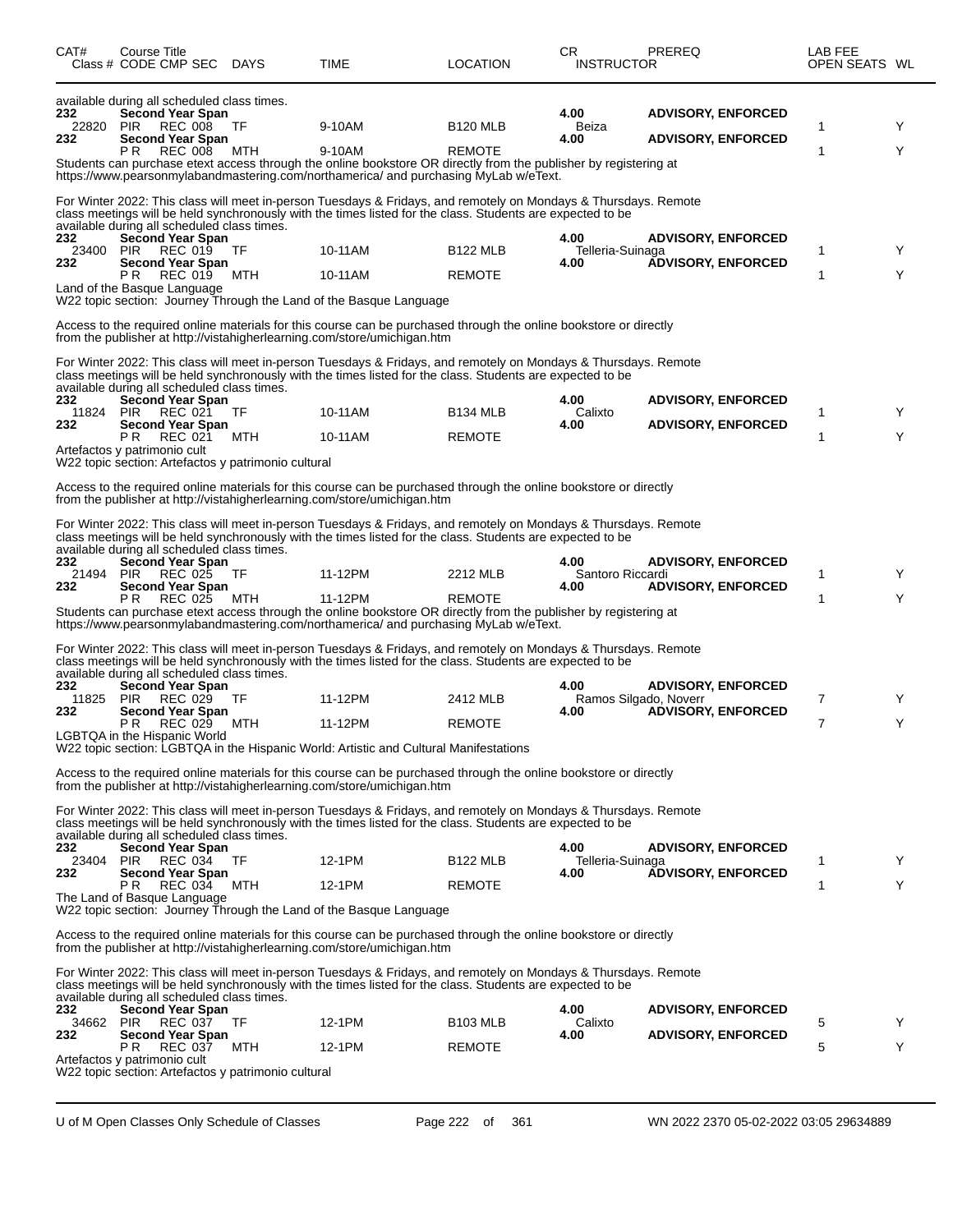| CAT#             | Course Title<br>Class # CODE CMP SEC DAYS                                                             |      | TIME                                                                                                                                                                                                                          | <b>LOCATION</b>      | CR.<br><b>INSTRUCTOR</b>          | PREREQ                     | LAB FEE<br>OPEN SEATS WL |   |
|------------------|-------------------------------------------------------------------------------------------------------|------|-------------------------------------------------------------------------------------------------------------------------------------------------------------------------------------------------------------------------------|----------------------|-----------------------------------|----------------------------|--------------------------|---|
|                  |                                                                                                       |      | Access to the required online materials for this course can be purchased through the online bookstore or directly<br>from the publisher at http://vistahigherlearning.com/store/umichigan.htm                                 |                      |                                   |                            |                          |   |
|                  | available during all scheduled class times.                                                           |      | For Winter 2022: This class will meet in-person Tuesdays & Fridays, and remotely on Mondays & Thursdays. Remote<br>class meetings will be held synchronously with the times listed for the class. Students are expected to be |                      |                                   |                            |                          |   |
| 232              | <b>Second Year Span</b>                                                                               |      | $1-2PM$                                                                                                                                                                                                                       |                      | 4.00                              | <b>ADVISORY, ENFORCED</b>  |                          |   |
| 31207<br>232     | PIR REC 043<br><b>Second Year Span</b>                                                                | TF   |                                                                                                                                                                                                                               | <b>B109 MLB</b>      | Calixto<br>4.00                   | <b>ADVISORY, ENFORCED</b>  | 3                        | Y |
|                  | P R<br>REC 043<br>Artefactos y patrimonio cult<br>W22 topic section: Artefactos y patrimonio cultural | MTH  | $1-2PM$                                                                                                                                                                                                                       | <b>REMOTE</b>        |                                   |                            | 3                        | Y |
|                  |                                                                                                       |      | Access to the required online materials for this course can be purchased through the online bookstore or directly<br>from the publisher at http://vistahigherlearning.com/store/umichigan.htm                                 |                      |                                   |                            |                          |   |
|                  |                                                                                                       |      | For Winter 2022: This class will meet in-person Tuesdays & Fridays, and remotely on Mondays & Thursdays. Remote<br>class meetings will be held synchronously with the times listed for the class. Students are expected to be |                      |                                   |                            |                          |   |
| 232              | available during all scheduled class times.<br><b>Second Year Span</b>                                |      |                                                                                                                                                                                                                               |                      | 4.00                              | <b>ADVISORY, ENFORCED</b>  |                          |   |
| 34665            | PIR<br>REC 045                                                                                        | - TF | 1-2PM                                                                                                                                                                                                                         | B <sub>111</sub> MLB | Iglesias Garrido                  | Ramos Silgado, Villarroel, | 3                        | Y |
| 232              | <b>Second Year Span</b>                                                                               |      | $1-2PM$                                                                                                                                                                                                                       |                      | 4.00                              | <b>ADVISORY, ENFORCED</b>  | 3                        | Y |
|                  | PR REC 045<br>LGBTQA in the Hispanic World                                                            | MTH  |                                                                                                                                                                                                                               | <b>REMOTE</b>        |                                   |                            |                          |   |
|                  |                                                                                                       |      | W22 topic section: LGBTQA in the Hispanic World: Artistic and Cultural Manifestations                                                                                                                                         |                      |                                   |                            |                          |   |
|                  |                                                                                                       |      | Access to the required online materials for this course can be purchased through the online bookstore or directly<br>from the publisher at http://vistahigherlearning.com/store/umichigan.htm                                 |                      |                                   |                            |                          |   |
|                  | available during all scheduled class times.                                                           |      | For Winter 2022: This class will meet in-person Tuesdays & Fridays, and remotely on Mondays & Thursdays. Remote<br>class meetings will be held synchronously with the times listed for the class. Students are expected to be |                      |                                   |                            |                          |   |
| 232              | <b>Second Year Span</b>                                                                               |      |                                                                                                                                                                                                                               |                      | 4.00                              | <b>ADVISORY, ENFORCED</b>  |                          |   |
| 34668<br>232     | <b>PIR REC 051</b><br><b>Second Year Span</b>                                                         | TF   | $2-3PM$                                                                                                                                                                                                                       | 2212 MLB             | <b>Stiasny Carruthers</b><br>4.00 | <b>ADVISORY, ENFORCED</b>  | 1                        | Y |
|                  | P R<br>REC 051                                                                                        | MTH  | $2-3PM$<br>Students can purchase etext access through the online bookstore OR directly from the publisher by registering at<br>https://www.pearsonmylabandmastering.com/northamerica/ and purchasing MyLab w/eText.           | <b>REMOTE</b>        |                                   |                            | 1                        | Y |
|                  |                                                                                                       |      |                                                                                                                                                                                                                               |                      |                                   |                            |                          |   |
|                  | available during all scheduled class times.                                                           |      | For Winter 2022: This class will meet in-person Tuesdays & Fridays, and remotely on Mondays & Thursdays. Remote<br>class meetings will be held synchronously with the times listed for the class. Students are expected to be |                      |                                   |                            |                          |   |
| 232<br>34669     | <b>Second Year Span</b><br>PIR<br>REC 052                                                             | TF   | 2-3PM                                                                                                                                                                                                                         | G232 AH              | 4.00<br>De La Torre               | <b>ADVISORY, ENFORCED</b>  | 4                        | Y |
| 232              | <b>Second Year Span</b>                                                                               |      |                                                                                                                                                                                                                               |                      | 4.00                              | <b>ADVISORY, ENFORCED</b>  |                          |   |
|                  | PR.<br>REC 052                                                                                        | MTH  | $2-3PM$<br>Students can purchase etext access through the online bookstore OR directly from the publisher by registering at<br>https://www.pearsonmylabandmastering.com/northamerica/ and purchasing MyLab w/eText.           | <b>REMOTE</b>        |                                   |                            | 4                        | Y |
|                  |                                                                                                       |      | For Winter 2022: This class will meet in-person Tuesdays & Fridays, and remotely on Mondays & Thursdays. Remote<br>class meetings will be held synchronously with the times listed for the class. Students are expected to be |                      |                                   |                            |                          |   |
| 232              | available during all scheduled class times.<br><b>Second Year Span</b>                                |      |                                                                                                                                                                                                                               |                      | 4.00                              | <b>ADVISORY, ENFORCED</b>  |                          |   |
| 34679<br>232     | <b>PIR</b><br><b>REC 068</b><br><b>Second Year Span</b>                                               | TF   | 4-5PM                                                                                                                                                                                                                         | <b>B103 MLB</b>      | Villarroel<br>4.00                | <b>ADVISORY, ENFORCED</b>  | 1                        | Y |
|                  | <b>REC 068</b><br>P R                                                                                 | MTH  | 4-5PM                                                                                                                                                                                                                         | <b>REMOTE</b>        |                                   |                            | 1                        | Y |
|                  |                                                                                                       |      | Students can purchase etext access through the online bookstore OR directly from the publisher by registering at<br>https://www.pearsonmylabandmastering.com/northamerica/ and purchasing MyLab w/eText.                      |                      |                                   |                            |                          |   |
|                  | available during all scheduled class times.                                                           |      | For Winter 2022: This class will meet in-person Tuesdays & Fridays, and remotely on Mondays & Thursdays. Remote<br>class meetings will be held synchronously with the times listed for the class. Students are expected to be |                      |                                   |                            |                          |   |
| 232<br>34686 PIR | <b>Second Year Span</b><br>REC 070 TF                                                                 |      | 5-6PM                                                                                                                                                                                                                         | <b>B103 MLB</b>      | 4.00<br>Villarroel                | <b>ADVISORY, ENFORCED</b>  | 1                        | Y |
| 232              | <b>Second Year Span</b>                                                                               |      |                                                                                                                                                                                                                               |                      | 4.00                              | <b>ADVISORY, ENFORCED</b>  |                          |   |
|                  | <b>REC 070</b><br>P R                                                                                 | MTH  | 5-6PM<br>Students can purchase etext access through the online bookstore OR directly from the publisher by registering at<br>https://www.pearsonmylabandmastering.com/northamerica/ and purchasing MyLab w/eText.             | <b>REMOTE</b>        |                                   |                            | 1                        | Y |
|                  |                                                                                                       |      | For Winter 2022: This class will meet in-person Tuesdays & Fridays, and remotely on Mondays & Thursdays. Remote<br>class meetings will be held synchronously with the times listed for the class. Students are expected to be |                      |                                   |                            |                          |   |
| 232              | available during all scheduled class times.<br><b>Second Year Span</b>                                |      |                                                                                                                                                                                                                               |                      | 4.00                              | <b>ADVISORY, ENFORCED</b>  |                          |   |
| 34704 PIR<br>232 | REC 072<br><b>Second Year Span</b>                                                                    | TF.  | 5-6PM                                                                                                                                                                                                                         | B <sub>111</sub> MLB | Guidarelli<br>4.00                | <b>ADVISORY, ENFORCED</b>  | 2                        | Y |
|                  | <b>REC 072</b><br>P R                                                                                 | MTH  | 5-6PM                                                                                                                                                                                                                         | <b>REMOTE</b>        |                                   |                            | 2                        | Y |
|                  |                                                                                                       |      | Students can purchase etext access through the online bookstore OR directly from the publisher by registering at<br>https://www.pearsonmylabandmastering.com/northamerica/ and purchasing MyLab w/eText.                      |                      |                                   |                            |                          |   |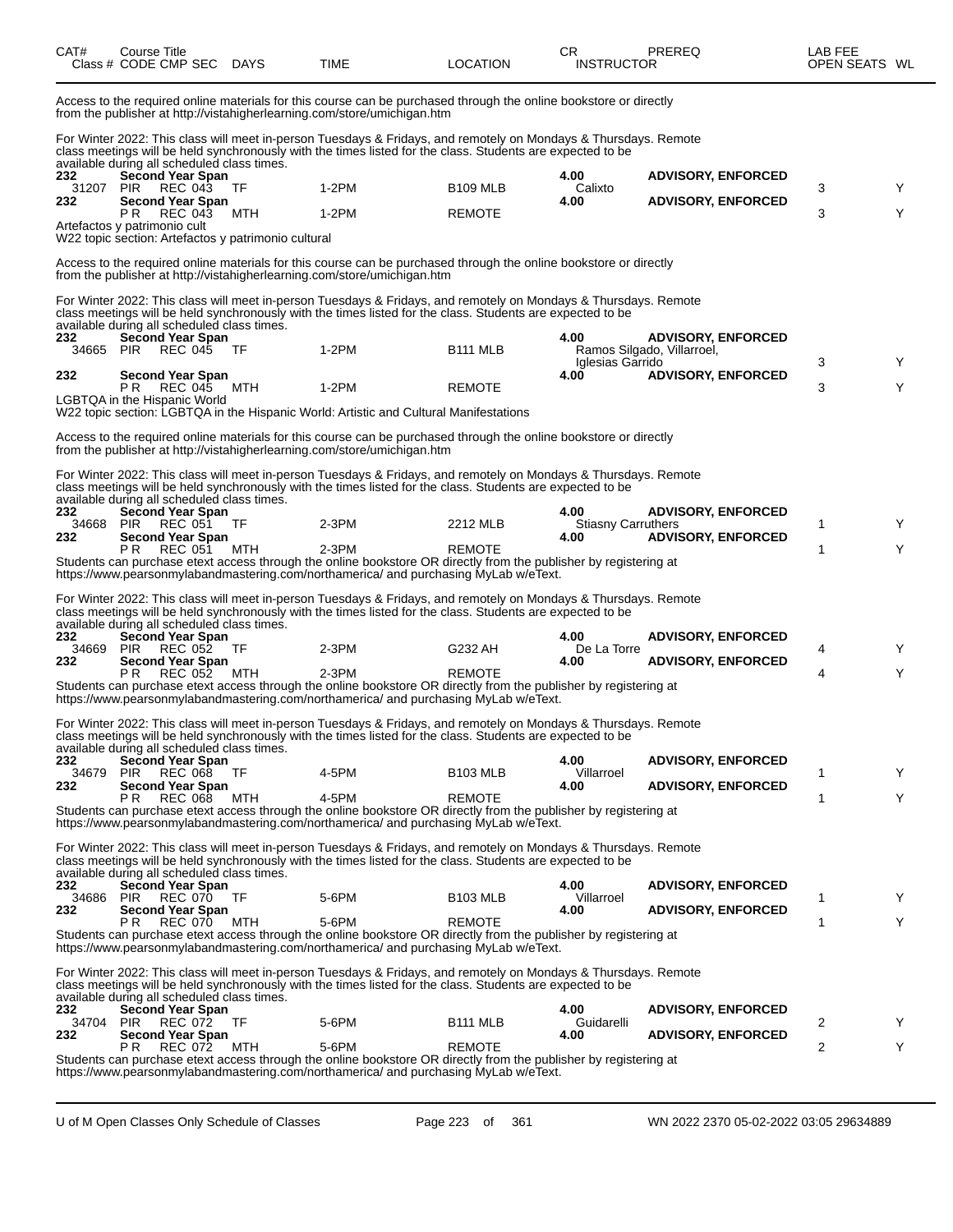| CAT# | Course Title<br>Class # CODE CMP SEC DAYS   | TIME                                                                                                                                                                                                                          | <b>LOCATION</b> | СR<br><b>INSTRUCTOR</b> | PRFRFQ            | LAB FEE<br>OPEN SEATS WL |
|------|---------------------------------------------|-------------------------------------------------------------------------------------------------------------------------------------------------------------------------------------------------------------------------------|-----------------|-------------------------|-------------------|--------------------------|
|      | available during all scheduled class times. | For Winter 2022: This class will meet in-person Tuesdays & Fridays, and remotely on Mondays & Thursdays. Remote<br>class meetings will be held synchronously with the times listed for the class. Students are expected to be |                 |                         |                   |                          |
| 277  | Sn Grammar & Comn                           |                                                                                                                                                                                                                               |                 | חה ?                    | ADVISORY ENFORCED |                          |

| 277                 | Sp Grammar & Comp                                                                                                  |         |                 | 3.00                 | <b>ADVISORY, ENFORCED</b> |                |   |
|---------------------|--------------------------------------------------------------------------------------------------------------------|---------|-----------------|----------------------|---------------------------|----------------|---|
| 28001               | PIR.<br>REC 004                                                                                                    | 9-10AM  | <b>REMOTE</b>   |                      |                           | 7              | Y |
| 277                 | Sp Grammar & Comp<br><b>REC 004</b><br>MW<br>PR.                                                                   | 9-10AM  | 1105 NQ         | 3.00<br>Pollard      | <b>ADVISORY, ENFORCED</b> | $\overline{7}$ | Y |
|                     | For Winter 2022: Mon & Wed will be in-person, and Fri will be remote (synchronous). Remote class meetings will be  |         |                 |                      |                           |                |   |
|                     | held synchronously with the times listed for the class. Students are expected to be available during all scheduled |         |                 |                      |                           |                |   |
| class times.        |                                                                                                                    |         |                 |                      |                           |                |   |
| 277                 | Sp Grammar & Comp                                                                                                  |         |                 | 3.00                 | <b>ADVISORY, ENFORCED</b> |                |   |
| 20676               | PIR<br>REC 007 F                                                                                                   | 9-10AM  | <b>REMOTE</b>   |                      |                           | $\overline{7}$ | Y |
| 277                 | Sp Grammar & Comp                                                                                                  |         |                 | 3.00                 | <b>ADVISORY, ENFORCED</b> |                |   |
|                     | P R<br><b>REC 007</b><br><b>MW</b>                                                                                 | 9-10AM  | <b>B111 MLB</b> | Orecchio             |                           | $\overline{7}$ | Y |
|                     | Spanish Language in Context                                                                                        |         |                 |                      |                           |                |   |
|                     | For Winter 2022: topic section: Spanish Language in Context. Mon & Wed will be in-person, and Fri will be remote   |         |                 |                      |                           |                |   |
|                     | (synchronous). Remote class meetings will be held synchronously with the times listed for the class. Students are  |         |                 |                      |                           |                |   |
|                     | expected to be available during all scheduled class times.                                                         |         |                 |                      |                           |                |   |
|                     | The textbook for Spanish 277 Sections 007 & 009 can be purchased through the online bookstore or directly from the |         |                 |                      |                           |                |   |
|                     | publisher at https://vistahigherlearning.com/school/umichigan                                                      |         |                 |                      |                           |                |   |
| 277                 | Sp Grammar & Comp                                                                                                  |         |                 | 3.00                 | <b>ADVISORY, ENFORCED</b> |                |   |
| 26044               | <b>PIR</b><br><b>REC 009</b>                                                                                       | 10-11AM | <b>REMOTE</b>   |                      |                           | 1              |   |
| 277                 | Sp Grammar & Comp                                                                                                  |         |                 | 3.00                 | <b>ADVISORY, ENFORCED</b> |                |   |
|                     | <b>REC 009</b><br>PR.<br>MW                                                                                        | 10-11AM | <b>B111 MLB</b> | Orecchio             |                           | 1              | Y |
|                     | Spanish Language in Context                                                                                        |         |                 |                      |                           |                |   |
|                     | For Winter 2022: topic section: Spanish Language in Context. Mon & Wed will be in-person, and Fri will be remote   |         |                 |                      |                           |                |   |
|                     | (synchronous). Remote class meetings will be held synchronously with the times listed for the class. Students are  |         |                 |                      |                           |                |   |
|                     | expected to be available during all scheduled class times.                                                         |         |                 |                      |                           |                |   |
|                     | The textbook for Spanish 277 Sections 007 & 009 can be purchased through the online bookstore or directly from the |         |                 |                      |                           |                |   |
|                     | publisher at https://vistahigherlearning.com/school/umichigan                                                      |         |                 |                      |                           |                |   |
| 277                 | Sp Grammar & Comp                                                                                                  |         |                 | 3.00                 | <b>ADVISORY, ENFORCED</b> |                |   |
| 20677               | <b>REC 012</b><br>PIR.                                                                                             | 11-12PM | <b>REMOTE</b>   |                      |                           | 2              | Y |
| 277                 | Sp Grammar & Comp                                                                                                  |         |                 | 3.00                 | <b>ADVISORY, ENFORCED</b> |                |   |
|                     | PR REC 012<br>ΜW                                                                                                   | 11-12PM | <b>B111 MLB</b> | Roosevelt            |                           | 2              | Y |
|                     | For Winter 2022: Mon & Wed will be in-person, and Fri will be remote (synchronous). Remote class meetings will be  |         |                 |                      |                           |                |   |
|                     | held synchronously with the times listed for the class. Students are expected to be available during all scheduled |         |                 |                      |                           |                |   |
| class times.        |                                                                                                                    |         |                 |                      |                           |                |   |
| 277                 | Sp Grammar & Comp                                                                                                  |         |                 | 3.00                 | <b>ADVISORY, ENFORCED</b> |                |   |
| 20678               | <b>REC 015</b><br>PIR                                                                                              | 12-1PM  | <b>REMOTE</b>   |                      |                           | 1              | Y |
| 277                 | Sp Grammar & Comp<br><b>REC 015</b><br>MW<br>P R                                                                   | 12-1PM  | 120 WH          | 3.00<br>Coll Ramirez | <b>ADVISORY, ENFORCED</b> | 1              | Y |
|                     | For Winter 2022: Mon & Wed will be in-person, and Fri will be remote (synchronous). Remote class meetings will be  |         |                 |                      |                           |                |   |
|                     | held synchronously with the times listed for the class. Students are expected to be available during all scheduled |         |                 |                      |                           |                |   |
| class times.        |                                                                                                                    |         |                 |                      |                           |                |   |
| 277                 | Sp Grammar & Comp                                                                                                  |         |                 | 3.00                 | <b>ADVISORY, ENFORCED</b> |                |   |
| 23412 PIR           | REC 016                                                                                                            | 12-1PM  | <b>REMOTE</b>   |                      |                           | 1              | Y |
| 277                 | Sp Grammar & Comp                                                                                                  |         |                 | 3.00                 | <b>ADVISORY, ENFORCED</b> |                |   |
|                     | <b>REC 016</b><br>PR.<br><b>MW</b>                                                                                 | 12-1PM  | <b>B111 MLB</b> | Roosevelt            |                           | 1              | Y |
|                     | For Winter 2022: Mon & Wed will be in-person, and Fri will be remote (synchronous). Remote class meetings will be  |         |                 |                      |                           |                |   |
|                     | held synchronously with the times listed for the class. Students are expected to be available during all scheduled |         |                 |                      |                           |                |   |
| class times.<br>277 | Sp Grammar & Comp                                                                                                  |         |                 | 3.00                 | <b>ADVISORY, ENFORCED</b> |                |   |
| 20679               | <b>REC 020</b><br><b>PIR</b><br>F                                                                                  | $1-2PM$ | <b>REMOTE</b>   |                      |                           | 6              | Y |
| 277                 | Sp Grammar & Comp                                                                                                  |         |                 | 3.00                 | <b>ADVISORY, ENFORCED</b> |                |   |
|                     | P <sup>R</sup><br><b>REC 020</b><br>MW                                                                             | $1-2PM$ | <b>130 TAP</b>  | Larrotiz             |                           | 6              | Υ |
|                     | For Winter 2022: Mon & Wed will be in-person, and Fri will be remote (synchronous). Remote class meetings will be  |         |                 |                      |                           |                |   |
|                     | held synchronously with the times listed for the class. Students are expected to be available during all scheduled |         |                 |                      |                           |                |   |
| class times.        |                                                                                                                    |         |                 |                      |                           |                |   |
| 277                 | Sp Grammar & Comp                                                                                                  |         |                 | 3.00                 | <b>ADVISORY, ENFORCED</b> |                |   |
| 20680 PIR           | REC 024<br>- F                                                                                                     | 2-3PM   | <b>REMOTE</b>   |                      |                           | 9              | Y |
| 277                 | Sp Grammar & Comp                                                                                                  |         |                 | 3.00                 | <b>ADVISORY, ENFORCED</b> |                |   |
|                     | МW<br>P R<br>REC 024                                                                                               | $2-3PM$ | 1185 NQ         | Harrell              |                           | 9              | Υ |
|                     | For Winter 2022: Mon & Wed will be in-person, and Fri will be remote (synchronous). Remote class meetings will be  |         |                 |                      |                           |                |   |
| class times.        | held synchronously with the times listed for the class. Students are expected to be available during all scheduled |         |                 |                      |                           |                |   |
|                     |                                                                                                                    |         |                 |                      |                           |                |   |

**277 Sp Grammar & Comp 3.00 ADVISORY, ENFORCED** 22492 PIR REC 030 F 4-5PM REMOTE 6 Y 22492 PIR REC 030 F 4-5PM REMOTE<br> **277 Sp Grammar & Comp**<br>
PR REC 030 MW 4-5PM B137 MLB Harrell **ADVISORY, ENFORCED** P R REC 030 MW 4-5PM B137 MLB Harrell 6 Y For Winter 2022: Mon & Wed will be in-person, and Fri will be remote (synchronous). Remote class meetings will be held synchronously with the times listed for the class. Students are expected to be available during all scheduled class times.<br>278 **278 Span Herit Lang 3.00 ADVISORY** 34618 PI REC 001 F 12-1PM REMOTE 1 Y **278 Span Herit Lang 3.00 ADVISORY** P REC 001 MW 12-1PM B101 MLB Galvan-Santibanez 1 Y For Winter 2022: Friday sessions will be synchronous over Zoom.

**280 Conv Sp/LAm Film 3.00 ENFORCED**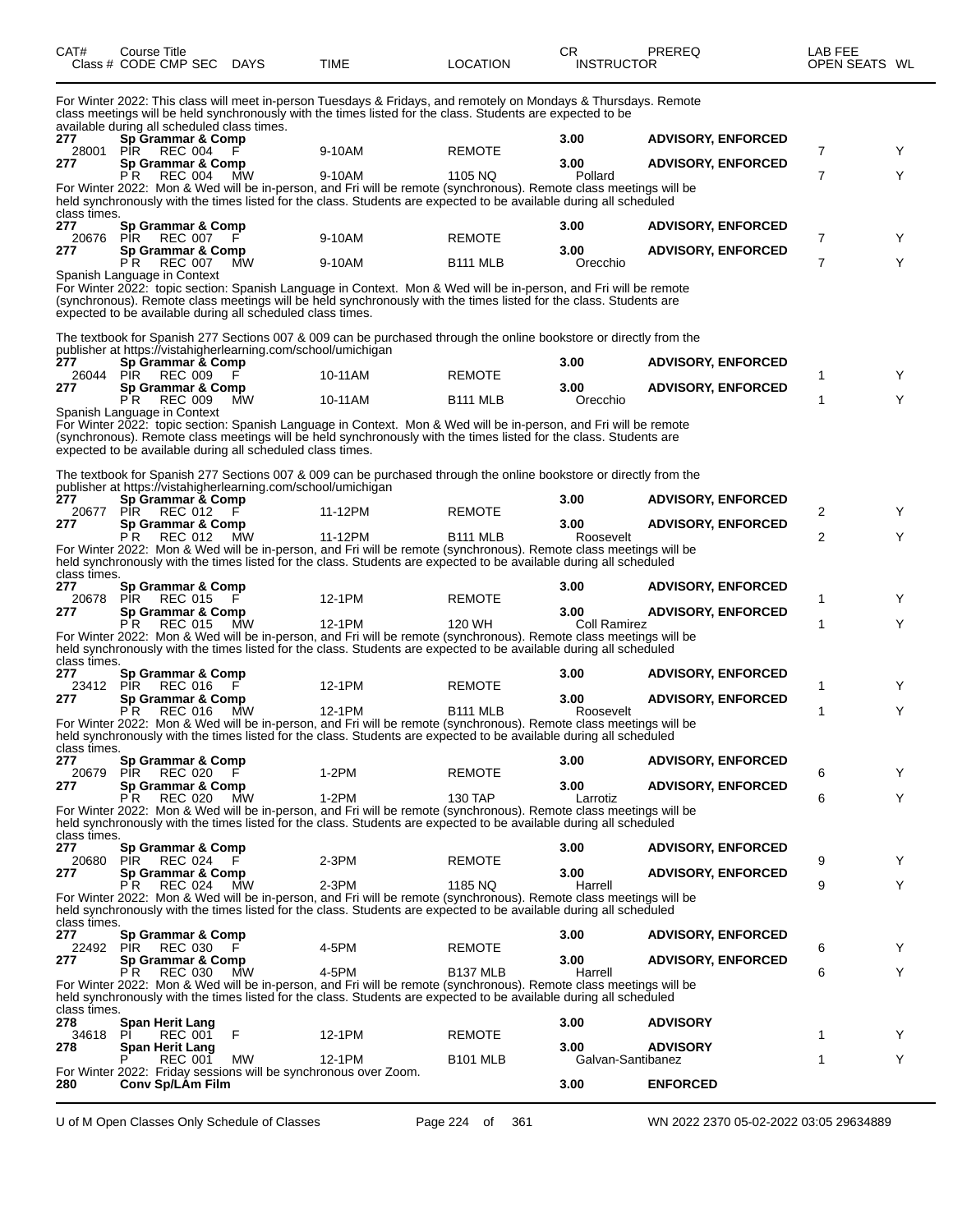| CAT#                   | <b>Course Title</b><br>Class # CODE CMP SEC DAYS                   |            | <b>TIME</b>                                                                                                                                                                                                                                                                                                                | <b>LOCATION</b>    | CR.<br><b>INSTRUCTOR</b>    | PREREQ                                       | LAB FEE<br>OPEN SEATS WL |        |
|------------------------|--------------------------------------------------------------------|------------|----------------------------------------------------------------------------------------------------------------------------------------------------------------------------------------------------------------------------------------------------------------------------------------------------------------------------|--------------------|-----------------------------|----------------------------------------------|--------------------------|--------|
| 28503                  | <b>PIR</b><br>REC 001                                              | WF         | 9-10AM                                                                                                                                                                                                                                                                                                                     | 3310 MLB           |                             |                                              | 1                        | Y      |
| 280                    | Conv Sp/LAm Film<br>P R<br><b>REC 001</b>                          | м          | 9-10AM                                                                                                                                                                                                                                                                                                                     | <b>REMOTE</b>      | 3.00<br>Martinelli          | <b>ENFORCED</b>                              | $\mathbf{1}$             | Y      |
| 280                    | Escenas feministas - cine                                          |            | For Winter 2022: Mondays are remote (synchronous) and Wednesdays & Fridays are in-person.                                                                                                                                                                                                                                  |                    | 3.00                        | <b>ENFORCED</b>                              |                          |        |
| 34623                  | Conv Sp/LAm Film<br>PIR REC 011                                    | WF         | 4-5PM                                                                                                                                                                                                                                                                                                                      | 2212 MLB           |                             |                                              | 3                        | Y      |
| 280                    | <b>Conv Sp/LAm Film</b><br>PR.<br><b>REC 011</b>                   | м          | 4-5PM                                                                                                                                                                                                                                                                                                                      | <b>REMOTE</b>      | 3.00<br>Hansen              | <b>ENFORCED</b>                              | 3                        | Υ      |
|                        | Memoria, historia, y cine                                          |            | For Winter 2022: Mondays are remote (synchronous) and Wednesdays & Fridays are in-person.                                                                                                                                                                                                                                  |                    |                             |                                              |                          |        |
| 280                    | Conv Sp/LAm Film<br>37050 PIR REC 012                              | WF         | 1-2PM                                                                                                                                                                                                                                                                                                                      | 2330 MH            | 3.00                        | <b>ENFORCED</b>                              | 1                        | Y      |
| 280                    | <b>Conv Sp/LAm Film</b><br>PR.<br><b>REC 012</b>                   | M          | 1-2PM                                                                                                                                                                                                                                                                                                                      | <b>REMOTE</b>      | 3.00<br>Williams            | <b>ENFORCED</b>                              | 1                        | Y      |
|                        | Paisajes de la moderni                                             |            |                                                                                                                                                                                                                                                                                                                            |                    |                             |                                              |                          |        |
| 280                    | <b>Conv Sp/LAm Film</b>                                            |            | For Winter 2022: Mondays are remote (synchronous) and Wednesdays & Fridays are in-person.                                                                                                                                                                                                                                  |                    | 3.00                        | <b>ENFORCED</b>                              |                          |        |
| 280                    | 37051 PIR REC 014<br>Conv Sp/LAm Film                              | WF         | 3-4PM                                                                                                                                                                                                                                                                                                                      | <b>B101 MLB</b>    | 3.00                        | <b>ENFORCED</b>                              | 3                        | Y      |
|                        | PR.<br>REC 014                                                     | м          | 3-4PM                                                                                                                                                                                                                                                                                                                      | <b>REMOTE</b>      | Johnson                     |                                              | 3                        | Y      |
|                        | Borders and Boundaries                                             |            | For Winter 2022: Mondays are remote (synchronous) and Wednesdays & Fridays are in-person.                                                                                                                                                                                                                                  |                    |                             |                                              |                          |        |
| 283                    | <b>Sp-Professions</b><br>25924 PIR REC 001                         | TTH        | 830-10AM                                                                                                                                                                                                                                                                                                                   | <b>B124 MLB</b>    | 3.00<br>Dorantes            | <b>ENFORCED</b>                              | 4                        | Y      |
| Medical<br>21819 PIR   | <b>REC 002</b>                                                     | TTH        | 10-1130AM                                                                                                                                                                                                                                                                                                                  | <b>B124 MLB</b>    | Dorantes                    |                                              | 2                        | Y      |
| Medical                |                                                                    |            |                                                                                                                                                                                                                                                                                                                            |                    |                             |                                              |                          |        |
| 287<br>25932           | <b>Written Expression</b><br><b>PIR</b><br><b>REC 001</b>          | MW         | 1130-1PM                                                                                                                                                                                                                                                                                                                   | 4128 LSA           | 3.00<br>Larrotiz            | <b>ENFORCED</b>                              | 8                        | Y      |
| 20823                  | <b>PIR</b><br><b>REC 002</b><br><b>Intro Lit Cultr Arts</b>        | <b>MW</b>  | 230-4PM                                                                                                                                                                                                                                                                                                                    | <b>1512 NUB</b>    | Larrotiz                    |                                              | 8                        | Y      |
| 295<br>27301           | <b>REC 001</b><br><b>PIR</b>                                       | WF         | 9-10AM                                                                                                                                                                                                                                                                                                                     | 2202 MLB           | 3.00                        | <b>ENFORCED</b>                              | 2                        | Υ      |
| 295                    | <b>Intro Lit Cultr Arts</b><br>P <sub>R</sub><br><b>REC 001</b>    | м          | 9-10AM                                                                                                                                                                                                                                                                                                                     | <b>REMOTE</b>      | 3.00<br>Freire Hermida      | <b>ENFORCED</b>                              | $\overline{2}$           | Y      |
|                        |                                                                    |            | For Winter 2022: Mondays are remote (synchronous) and Wednesdays & Fridays are in-person.                                                                                                                                                                                                                                  |                    |                             |                                              |                          |        |
| 295<br>29855           | <b>Intro Lit Cultr Arts</b><br><b>REC 005</b><br><b>PIR</b>        | WF         | 11-12PM                                                                                                                                                                                                                                                                                                                    | <b>B124 MLB</b>    | 3.00                        | <b>ENFORCED</b>                              | 2                        | Y      |
| 295                    | <b>Intro Lit Cultr Arts</b><br>P R<br>REC 005                      | м          | 11-12PM                                                                                                                                                                                                                                                                                                                    | <b>REMOTE</b>      | 3.00<br>Freire Hermida      | <b>ENFORCED</b>                              | 2                        | Υ      |
|                        |                                                                    |            | For Winter 2022: Mondays are remote (synchronous) and Wednesdays & Fridays are in-person.                                                                                                                                                                                                                                  |                    |                             |                                              |                          |        |
| 296<br>25925           | <b>Spec Topics Lit&amp;Cul</b><br>PIR<br>REC 001                   | WF         | 12-1PM                                                                                                                                                                                                                                                                                                                     | G232 AH            | 3.00                        | <b>ENFORCED</b>                              | 4                        | Y      |
| 296                    | <b>Spec Topics Lit&amp;Cul</b><br>P <sup>R</sup><br><b>REC 001</b> | м          | 12-1PM                                                                                                                                                                                                                                                                                                                     | <b>REMOTE</b>      | 3.00<br>Gutierrez Chavarria | <b>ENFORCED</b>                              | 4                        | Υ      |
|                        | Ciencia ficcion y distopias                                        |            |                                                                                                                                                                                                                                                                                                                            |                    |                             |                                              |                          |        |
| 298                    | Intro Spanish Ling                                                 |            | For Winter 2022: Mondays are remote (synchronous) and Wednesdays & Fridays are in-person.                                                                                                                                                                                                                                  |                    | 3.00                        | <b>ENFORCED</b>                              |                          |        |
| 28932 PIR<br>35961 PIR | LEC 002<br>LEC 003                                                 | MW<br>TTH  | 4-530PM<br>530-7PM                                                                                                                                                                                                                                                                                                         | 1155 NQ<br>1436 MH | Roosevelt<br>Henriksen      |                                              | 1<br>4                   | Y<br>Υ |
|                        |                                                                    |            | For Winter 2022: Phonetics & phonology class days will be taught remotely.                                                                                                                                                                                                                                                 |                    |                             |                                              |                          |        |
| 332<br>28934           | <b>Narrty Lat Am Spain</b><br>PIR<br><b>REC 001</b>                | <b>TTH</b> | 230-4PM                                                                                                                                                                                                                                                                                                                    | 3096 EH            | 3.00<br>Jenckes             | <b>ENFORCED</b>                              | 2                        | Y      |
| Realismo magico<br>342 | <b>Contemp Lat Am Cult</b>                                         |            |                                                                                                                                                                                                                                                                                                                            |                    | 3.00                        | <b>ENFORCED</b>                              |                          |        |
| 37367 PIR              | <b>REC 001</b><br>Art in Times of Global War                       | <b>MW</b>  | 4-530PM                                                                                                                                                                                                                                                                                                                    | 3330 MH            | Ferrari, Cardenas           |                                              | 2                        | Y      |
| 373                    | <b>Topics Hisp Studies</b>                                         |            |                                                                                                                                                                                                                                                                                                                            |                    | 3.00                        | <b>ENFORCED</b>                              |                          |        |
| 37670<br>373           | REC 001<br><b>PIR</b><br><b>Topics Hisp Studies</b>                | F          | 12-1PM                                                                                                                                                                                                                                                                                                                     | <b>REMOTE</b>      | 3.00                        | <b>ENFORCED</b>                              | 3                        | Y      |
|                        | P R<br>REC 001<br>Realidades latinoameric/latinx                   | MW         | 12-1PM                                                                                                                                                                                                                                                                                                                     | 3310 MLB           | <b>Martinez Alvarez</b>     |                                              | 3                        | Y      |
|                        |                                                                    |            | topic: Realidades latinoamericanas y latinx en la epoca de la globalizacion cultural                                                                                                                                                                                                                                       |                    |                             |                                              |                          |        |
|                        |                                                                    |            | For Winter 2022: This course will meet Mon & Wed in-person and Fridays remotely (synchronously).                                                                                                                                                                                                                           |                    |                             |                                              |                          |        |
| 373                    | <b>Topics Hisp Studies</b>                                         |            |                                                                                                                                                                                                                                                                                                                            |                    | 3.00                        | <b>ENFORCED</b>                              |                          |        |
|                        | 30614 PIR REC 005<br>iGol!: Culture of Soccer LATAM                | TTH        | 1130-1PM                                                                                                                                                                                                                                                                                                                   | <b>B834 EQ</b>     | Couret                      |                                              | 3                        | Y      |
|                        |                                                                    |            | For Winter 2022: During certain periods of the term, we will have an "in-person day" with large discussions about<br>the course content; during other periods of the term, we will have an "online day" where students collaborate in<br>small-group activities via Canvas and Zoom and complete asynchronous assignments. |                    |                             |                                              |                          |        |
| 381                    | Survey Lat-Am Lit I                                                |            |                                                                                                                                                                                                                                                                                                                            |                    | 3.00                        | <b>ENFORCED</b>                              |                          |        |
| Spanish Colonialism    | 34625 PIR REC 001                                                  | <b>MW</b>  | 1-230PM                                                                                                                                                                                                                                                                                                                    | 2022 STB           | Nemser                      |                                              | 1                        | Y      |
| 385<br>34627 PIR       | <b>Race Ethn Hisp Wrld</b><br>REC 002                              | MW         | 1130-1PM                                                                                                                                                                                                                                                                                                                   | B115A MLB          | 3.00                        | <b>ENFORCED</b><br>De Entrambasaguas-Monsell | 1                        | Y      |
|                        | Inmigrath/Discrimination Spain                                     |            |                                                                                                                                                                                                                                                                                                                            |                    |                             |                                              |                          |        |
| 34628 PIR              | <b>REC 003</b><br>Black Film in Latin America                      | TTH        | 230-4PM                                                                                                                                                                                                                                                                                                                    | 1511 EQ            | Couret                      |                                              | 4                        | Y      |

U of M Open Classes Only Schedule of Classes Page 225 of 361 WN 2022 2370 05-02-2022 03:05 29634889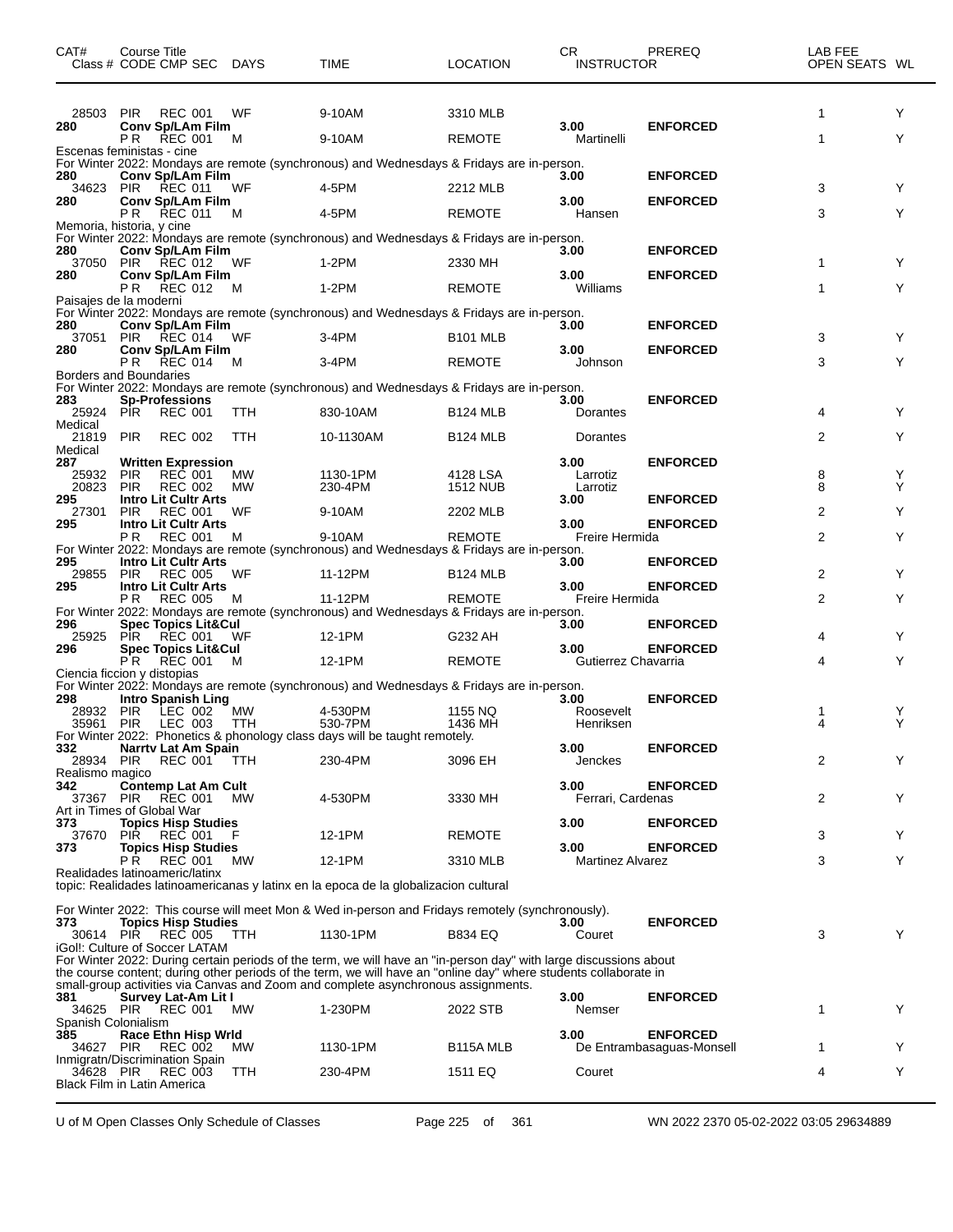| CAT# | Course Title              |             |          | PREREQ<br>СR      | ∟AB FEE       |
|------|---------------------------|-------------|----------|-------------------|---------------|
|      | Class # CODE CMP SEC DAYS | <b>TIME</b> | LOCATION | <b>INSTRUCTOR</b> | OPEN SEATS WL |

For Winter 2022: During certain periods of the term, we will have an ?in-person day? with large discussions about the course content; during other periods of the term, we will have an "online day" where students collaborate in small-group activities via Canvas and Zoom and complete asynchronous assignments.<br>387 **Social Forces Spain 387 Social Forces Spain 3.00 ENFORCED** 35940 PIR SEM 001 MW 12-1PM B124 MLB Szpiech 9 Y 1492 and the Mediterranean note: MW sessions will be held in Spanish, and F lectures will be in English. All writing and most reading will be in Spanish.<br>35944 AIR LEC 002 F 12-1PM LEC RM 2 MLB Szpiech, Abell 1492 and the Mediterranean note: MW sessions will be held in Spanish, and F lectures will be in English. All writing and most reading will be in Spanish.<br>420 **Lat Amer Film 420 Lat Amer Film 3.00 ENFORCED 35.00** 28946 PIR REC 001 MW 10-1130AM 2330 MH Herrero-Olaizola 2 Y Cine - confl/violence Colombia<br>421 **Cinema From Spa 421 Cinema From Spain 3.00 ENFORCED** De Entrambasaguas-Monsell 1 1 Y Spanish Contemp Film Directors 34635 PIR REC 003 MW 230-4PM 4128 LSA De Entrambasaguas-Monsell Y Spanish Contemp Film Directors **423 Visual Cult Hisp Wrl 3.00 ENFORCED** 34869 PIR REC 001 TTH 1-230PM B101 MLB Barenblit 12 Y Arte y Politica/Espana '75-'21<br>426 **Film Genres 426 Film Genres 3.00 ENFORCED** 35461 PIR REC 001 TTH 1-230PM 3021 EH Moreiras-Menor 6 Y Life & Films of Luis Bunuel For Winter 2022: During certain periods of the term, we will engage in large discussions and activities about the course content in an in-person format; during other periods of the term (1/3 of the classes), we will engage in activities where students collaborate in small-group activities via breakout sessions in Zoom. **430 Adv Stds Hisp Cult 3.00 ENFORCED** 28948 PIR LEC 001 TTH 1130-1PM 1096 EH Jenckes 2 Y Changing Roles Lit/Cult LATAM<br>432 **Gender & Sexuality 432 Gender & Sexuality 3.00 ENFORCED** 36252 PIR REC 002 TTH 4-530PM B101 MLB Russo 1 Y Theory of Gaze Hispanic Cinema<br>438 Pol & Econ Thought **438 Pol & Econ Thought 3.00 ENFORCED** 34637 PIR LEC 002 TTH 230-4PM B115A MLB Sanjines 8 Y Econ, Polit, Ideology LATAM<br>440 Lit&Cult Border **440 Lit&Cult Borderlnds 3.00 ENFORCED** 34638 PIR LEC 001 TTH 230-4PM B118 MLB La Fountain-Stokes 5 Y **445 Romance Studies 3.00 ADVISORY** 29848 PI REC 001 W 10-1130AM 2163 AH 7 Y **445 Romance Studies 3.00 ADVISORY** P REC 001 M 10-1130AM 5521 HH Arnall 7 Y Comparative Marxism<br>447 The Archiv **44530PM The Archive 12 Contract Contract Contract Contract Contract Contract Contract Contract Contract Contract<br>144530PM B135 MLB Highfill Highfill Highfill** 27306 PIR REC 001 TTH 4-530PM B135 MLB Highfill 6 Y Sp Civil War & Activism at UM MW 1-230PM 2202 MLB Ferrari, Cardenas 1 1 Y War & Peace: Colombian Archive<br>466 **Mod Span Novel II 466 Mod Span Novel II 3.00 ENFORCED** 34641 PIR REC 001 TTH 1130-1PM 1155 NQ Sanjines 6 Y Memoria e historia **485 Case Studies 3.00 ENFORCED** 27379 PIR REC 001 TTH 1-230PM B118 MLB Highfill 5 Y Lorca: Poetry/Theater - History<br>34642 PIR REC 003 34642 PIR REC 003 TTH 10-1130AM 1096 EH Sabau Fernandez Y **Imperial Borders: Mexico & US**<br>635 **Independent Study 635 Independent Study 1.00-3.00 ADVISORY** I IND + ARR ARR 24 N **855 Spec Topics Sem 3.00 ADVISORY** 34763 PIR SEM 002 T 3-6PM 270 TAP Leon 10 Y Future Pasts permission of instructor required for registration.<br>859 Stdy in Cervantes **859 Stdy in Cervantes 3.00 ADVISORY** 3474 Black Santo-Tomas 3205 MLB 3205 MLB 3205 MLB 3205 MLB 3205 MLB 3205 MLB 3205 MLB 3205 MLB 3205 MLB 3205 M Cervantes/Politics of Reading<br>881 Theory&Culture **881 Theory&Culture 3.00 ADVISORY** 28985 PIR SEM 001 M 1-4PM 5521 HH Arnall 7 Y Fanon and Fanonisms<br>990 **Diss-Preca 990 Diss-Precand 6.00 ADVISORY** I IND + ARR ARR 23 N **995 Diss-Cand 8.00 ENFORCED** IR IND + ARR ARR 24 N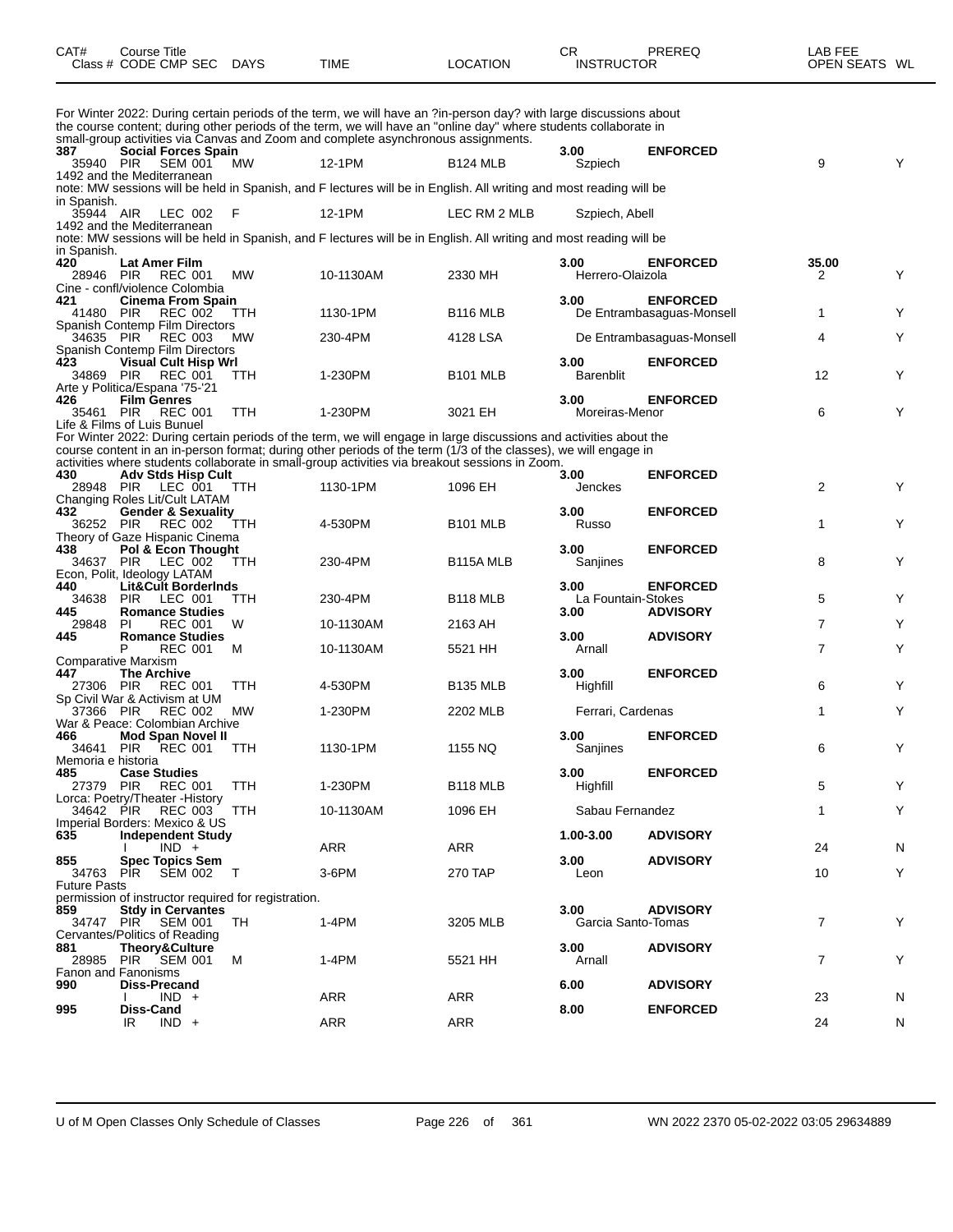|                                        |           |                                                              | <b>Sweetland Center for Writing</b> |                                                                                                                                                                                                                                                                                                                                                         |                 |                 |                 |    |   |
|----------------------------------------|-----------|--------------------------------------------------------------|-------------------------------------|---------------------------------------------------------------------------------------------------------------------------------------------------------------------------------------------------------------------------------------------------------------------------------------------------------------------------------------------------------|-----------------|-----------------|-----------------|----|---|
|                                        |           |                                                              |                                     | <b>Gayle Morris Sweetland Center for Writing (WRITING) Open Sections</b>                                                                                                                                                                                                                                                                                |                 |                 |                 |    |   |
| 100<br>18419 PI                        |           | <b>Practice of Writing</b><br><b>REC 001</b>                 | <b>TTH</b>                          | $3-4PM$                                                                                                                                                                                                                                                                                                                                                 | 1155 NO         | 3.00<br>Conway  |                 | 12 | Y |
|                                        |           |                                                              |                                     | <p>Writing 100 is designed to help students of all levels improve their writing, but is best suited to those who</p>                                                                                                                                                                                                                                    |                 |                 |                 |    |   |
|                                        |           | reason for enrolling in Writing $100 < \sqrt{P}$             |                                     | have yet to fulfill the First-Year Writing Requirement. Upper-level students should have a compelling academic                                                                                                                                                                                                                                          |                 |                 |                 |    |   |
|                                        |           |                                                              |                                     | <p>Normal waitlist procedures apply for students who attend the first two classes. Students who wish to join<br/>Writing 100 after the first two class sessions must email the instructor to set up a meeting to discuss enrolling.<br/>Based on this discussion, the student and instructor will then make a determination on whether or not it is</p> |                 |                 |                 |    |   |
|                                        |           | appropriate for the student to enroll.                       |                                     |                                                                                                                                                                                                                                                                                                                                                         |                 |                 |                 |    |   |
| 200<br>19171 PI                        |           | Dig Media Writing<br><b>SEM 001</b>                          | MW                                  | 10-1130AM                                                                                                                                                                                                                                                                                                                                               | 2230 USB        | 3.00<br>Hetzel  |                 | 4  | Y |
| Art of the Video Essay                 |           |                                                              |                                     |                                                                                                                                                                                                                                                                                                                                                         |                 |                 |                 |    |   |
| 27789 PI<br>The Art of the Photo Essay |           | <b>SEM 003</b>                                               | <b>MW</b>                           | 230-4PM                                                                                                                                                                                                                                                                                                                                                 | 2230 USB        | Karczynski      |                 | 5  | Y |
| 37012 PI                               |           | <b>SEM 004</b>                                               | <b>TTH</b>                          | 10-1130AM                                                                                                                                                                                                                                                                                                                                               | <b>B101 MLB</b> | Conway          |                 | 4  | Y |
| Non-Profit<br>201                      |           | Dig Media Wrtg Mini                                          |                                     |                                                                                                                                                                                                                                                                                                                                                         |                 | 1.00            |                 |    |   |
| 24432 PI                               |           | <b>SEM 001</b>                                               | F                                   | 11-1PM                                                                                                                                                                                                                                                                                                                                                  | 2011 MLB        | Cassel          |                 | 5  | Υ |
|                                        |           | The Rhetoric of Crowdfunding                                 |                                     |                                                                                                                                                                                                                                                                                                                                                         |                 |                 |                 |    |   |
|                                        |           |                                                              |                                     | This class meets 01/07 to 02/18. As per Sweetland policy, students cannot add a mini course after the second class                                                                                                                                                                                                                                      |                 |                 |                 |    |   |
| meeting (01/14).<br>27791 PI           |           | <b>SEM 002</b>                                               | E                                   | 11-1PM                                                                                                                                                                                                                                                                                                                                                  | 2011 MLB        | Cassel          |                 | 4  | Υ |
|                                        |           | The Rhetoric of Infographics                                 |                                     |                                                                                                                                                                                                                                                                                                                                                         |                 |                 |                 |    |   |
| meeting (03/18).                       |           |                                                              |                                     | This class meets 03/11 to 04/15. As per Sweetland policy, students cannot add a mini course after the second class                                                                                                                                                                                                                                      |                 |                 |                 |    |   |
| 27792 PI                               |           | <b>SEM 003</b>                                               | F                                   | $1-3PM$                                                                                                                                                                                                                                                                                                                                                 | 2060 ALH        | Tell            |                 | 4  | Υ |
| Digital Media and the Arts             |           |                                                              |                                     | This class meets 03/11 to 04/15. As per Sweetland policy, students cannot add a mini course after the second class                                                                                                                                                                                                                                      |                 |                 |                 |    |   |
| meeting (03/18).                       |           |                                                              |                                     |                                                                                                                                                                                                                                                                                                                                                         |                 |                 |                 |    |   |
| 229                                    |           | <b>Editing &amp; Style</b>                                   |                                     |                                                                                                                                                                                                                                                                                                                                                         |                 | 1.00            |                 |    |   |
| 29960 PI                               |           | <b>SEM 001</b>                                               | м                                   | 3-5PM                                                                                                                                                                                                                                                                                                                                                   | 049 UMMA        | Piippo          |                 | 8  | Y |
|                                        |           |                                                              |                                     | This course is open to UNDERGRADUATES only. Meets 03/07 through 04/18.                                                                                                                                                                                                                                                                                  |                 |                 |                 |    |   |
| 305                                    |           | <b>MWrite Fellows</b>                                        |                                     | Students hoping to add Writing 229 after the term starts must seek permission from the instructor.                                                                                                                                                                                                                                                      |                 | 1.00            |                 |    |   |
| 26026                                  | <b>PD</b> | <b>SEM 001</b>                                               | F                                   | 9-10AM                                                                                                                                                                                                                                                                                                                                                  | 1135 NQ         | Sano            |                 | 26 | N |
| 26371                                  | <b>PD</b> | <b>SEM 002</b>                                               | W                                   | 4-5PM                                                                                                                                                                                                                                                                                                                                                   | 1280 LSA        | Brancho         |                 | 21 | N |
| 350                                    |           | Upper-Lyl Wrtg                                               |                                     |                                                                                                                                                                                                                                                                                                                                                         |                 | 1.00            | <b>ADVISORY</b> |    |   |
| 21368<br>405                           | PÍ        | <b>SEM 001</b>                                               |                                     | ARR                                                                                                                                                                                                                                                                                                                                                     | <b>ARR</b>      | 3.00            | <b>ADVISORY</b> | 18 | Υ |
| 27799                                  | -PI       | <b>Contemporary Topics</b><br><b>SEM 001</b>                 | <b>MW</b>                           | 4-530PM                                                                                                                                                                                                                                                                                                                                                 | 2011 MLB        | McDaniel        |                 | 3  | Υ |
|                                        |           | Clim Emergency Inter Writing                                 |                                     |                                                                                                                                                                                                                                                                                                                                                         |                 |                 |                 |    |   |
| 410                                    |           | <b>Quant Analys &amp; Wrtng</b>                              |                                     |                                                                                                                                                                                                                                                                                                                                                         |                 | 3.00            | <b>ADVISORY</b> |    |   |
| 23672 PIR                              |           | <b>SEM 001</b>                                               | <b>TTH</b>                          | 830-10AM                                                                                                                                                                                                                                                                                                                                                | 2175 NQ         | Sano            |                 | 1  | Υ |
| 630                                    |           | <b>Understanding Water Crises</b><br><b>Adv Grad Writing</b> |                                     |                                                                                                                                                                                                                                                                                                                                                         |                 | 1.00            | <b>ADVISORY</b> |    |   |
| 19108                                  |           | PDR SEM 001                                                  | т                                   | 11-12PM                                                                                                                                                                                                                                                                                                                                                 | 1185 NQ         | Silver          |                 | 9  | N |
| 22151                                  |           | PDR SEM 002                                                  | т                                   | 11-12PM                                                                                                                                                                                                                                                                                                                                                 | <b>B118 MLB</b> | <b>Brancho</b>  |                 | 5  | N |
| 631                                    |           | <b>Dissertation Writing</b>                                  |                                     |                                                                                                                                                                                                                                                                                                                                                         |                 | 1.00            |                 |    |   |
| 27800<br>993                           |           | PDR SEM 001<br><b>Teaching Writing</b>                       |                                     | 9-10AM                                                                                                                                                                                                                                                                                                                                                  | 2155 NQ         | Sessolo<br>1.00 |                 | 6  | N |
| 11236                                  | <b>PD</b> | <b>SEM 001</b>                                               |                                     | 4-5PM                                                                                                                                                                                                                                                                                                                                                   | <b>REMOTE</b>   | Cicciarelli     |                 | 6  | N |
|                                        |           | This class begins on January 11th.                           |                                     |                                                                                                                                                                                                                                                                                                                                                         |                 |                 |                 |    |   |
| 17852 PD                               |           | SEM 002                                                      | W                                   | 9-10AM                                                                                                                                                                                                                                                                                                                                                  | <b>REMOTE</b>   | Cicciarelli     |                 | 3  | N |
|                                        |           | This class begins on January 12th.                           |                                     |                                                                                                                                                                                                                                                                                                                                                         |                 |                 |                 |    |   |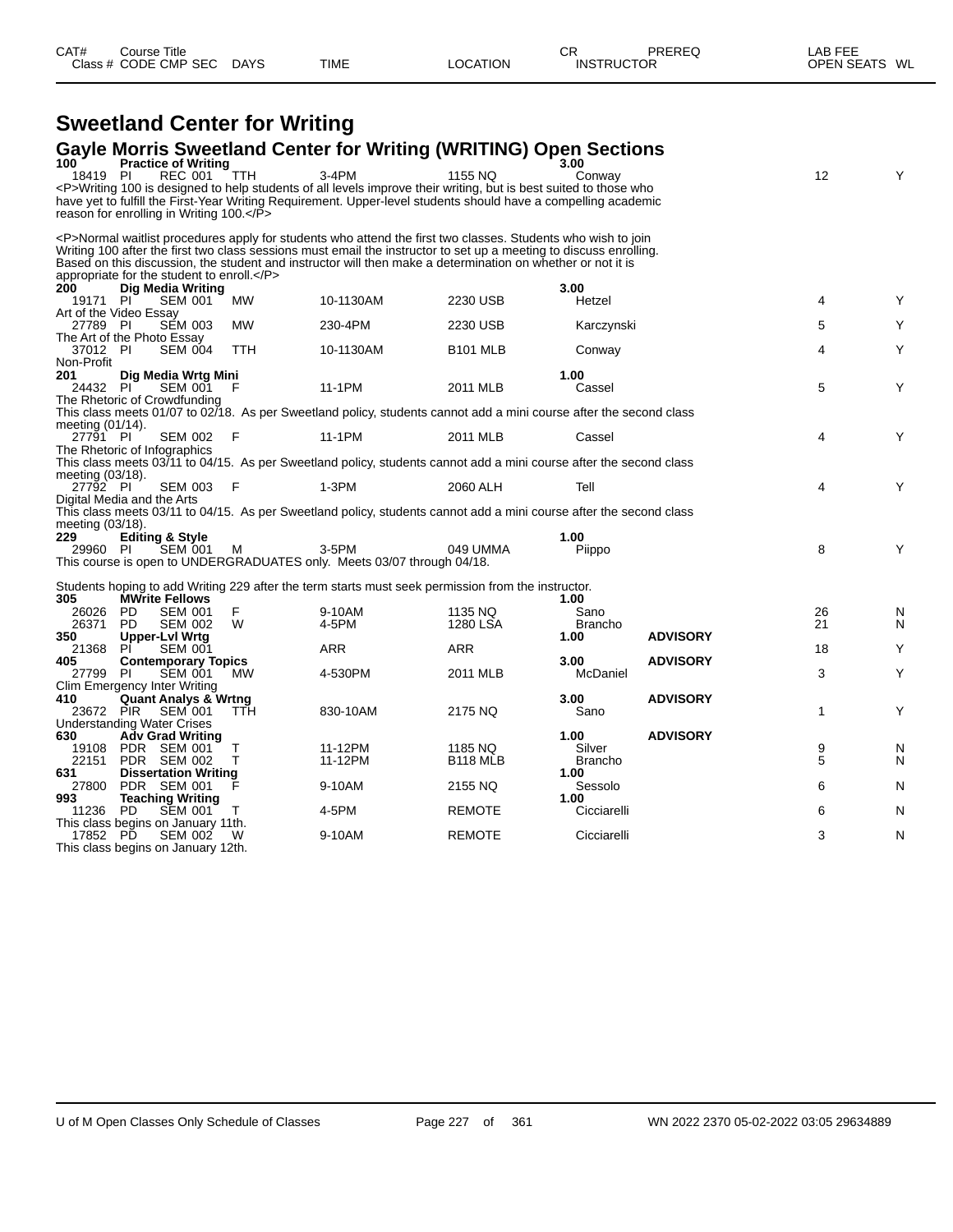| CAT# | Course Title<br>Class # CODE CMP SEC DAYS | TIME | LOCATION | СF<br><b>INSTRUCTOR</b> | PREREC | LAB FEE<br>OPEN SEATS | WL |
|------|-------------------------------------------|------|----------|-------------------------|--------|-----------------------|----|
|      |                                           |      |          |                         |        |                       |    |

### **Slavic Languages & Lit Dept Bosnian/Croatian/Serbian (BCS) Open Sections**

| 132                           | <br>, , , , , , , , , , ,<br><b>First-Year BCS II</b>     |              |                                                                    |                          | 4.00                 | <b>ADVISORY</b> |                |   |
|-------------------------------|-----------------------------------------------------------|--------------|--------------------------------------------------------------------|--------------------------|----------------------|-----------------|----------------|---|
| 22499 P                       | REC 001 MTWTH                                             |              | 12-1PM                                                             | 3304 MLB                 | Rosic                |                 | 2              | Υ |
| 232                           | Second-Year BCS II<br>23654 PR REC 001                    | <b>MTWTH</b> | $1-2PM$                                                            | 3304 MLB                 | 4.00<br>Rosic        | <b>ENFORCED</b> | $\overline{7}$ | Υ |
| 439                           | Dir Read of BCS<br>$IND +$                                |              | ARR                                                                | ARR                      | 1.00-4.00            |                 | 22             | N |
| 534<br>23655 PR               | Second-Year BCS II<br>REC 001                             | MTWTH        | $1-2PM$                                                            | 3304 MLB                 | 4.00<br>Rosic        | <b>ENFORCED</b> | $\overline{7}$ | Υ |
| 654                           | <b>Superv Read Lit</b><br>$IND +$                         |              | ARR                                                                | ARR                      | 1.00-4.00            | <b>ADVISORY</b> | $\mathbf{1}$   | N |
|                               | <b>Czech (CZECH) Open Sections</b>                        |              |                                                                    |                          |                      |                 |                |   |
| 142<br>22517                  | First Year Czech<br><b>PR REC 001</b>                     | <b>TWTHF</b> | 11-12PM                                                            | 3205 MLB                 | 4.00<br>Pasek        | <b>ENFORCED</b> | 8              | Υ |
| 242<br>26243                  | <b>Second Year Czech</b><br><b>REC 001</b><br>P           | <b>TWTHF</b> | 11-12PM                                                            | 3205 MLB                 | 4.00<br>Pasek        | <b>ADVISORY</b> | 8              | Y |
| 315                           | <b>Czech Cinema</b>                                       |              |                                                                    |                          | 3.00                 |                 |                |   |
| 36571 PI<br>36570 AI          | LAB 002<br>LEC 001                                        | W<br>TTH     | 7-9PM<br>4-530PM                                                   | LEC RM 2 MLB<br>AUD A AH | Eagle<br>Eagle       |                 | 3              | Y |
| 480                           | <b>Superv Czech Read</b><br>$IND +$                       |              | ARR                                                                | <b>ARR</b>               | 1.00-4.00            |                 | 24             | N |
| 542<br>22518 PR               | <b>First-Year Czech II</b><br><b>REC 001</b>              | TWTHF        | 11-12PM                                                            | 3205 MLB                 | 4.00<br>Pasek        | <b>ENFORCED</b> | 8              | Y |
| 544<br>26244 PR               | Second-Year Czech II<br><b>REC 001</b>                    | TWTHF        | 11-12PM                                                            | 3205 MLB                 | 4.00<br>Pasek        | <b>ENFORCED</b> | 8              | Υ |
|                               | <b>Polish (POLISH) Open Sections</b>                      |              |                                                                    |                          |                      |                 |                |   |
| 122                           | 1st Yr Polish                                             |              |                                                                    |                          | 4.00                 | <b>ADVISORY</b> |                |   |
| 11686 P<br>Polish Your Humor! | <b>REC 001</b>                                            | <b>MTWTH</b> | 11-12PM                                                            | 2175 NQ                  | Westwalewicz         |                 | $\overline{7}$ | Y |
| 222<br>26250 P                | 2nd Yr Polish<br><b>REC 001</b>                           | <b>TWTHF</b> | $1-2PM$                                                            | G232 AH                  | 4.00<br>Westwalewicz | <b>ADVISORY</b> | 4              | Y |
| <b>Carrot Fields</b><br>322   | <b>Third Year Polish</b>                                  |              |                                                                    |                          | 3.00                 | <b>ADVISORY</b> |                |   |
| 11687 P                       | <b>REC 001</b>                                            | TTH          | 4-530PM                                                            | 3265 USB                 | Pasek                |                 | 16             | Υ |
| 331                           | Polish your America! Trolls<br><b>Poland in Mod World</b> |              |                                                                    |                          | 3.00                 |                 |                |   |
| 25943 PI<br>357               | LEC 001<br><b>Polish Drama</b>                            | MW           | 4-530PM                                                            | 3420 CCCB                | Porter-Szucs<br>3.00 |                 | 9              | N |
| 36863<br>450                  | LEC 001<br>P.<br><b>Directed Reading</b>                  | <b>TTH</b>   | 230-4PM                                                            | 3000 STB                 | Paloff<br>1.00-4.00  | <b>ADVISORY</b> | 9              | Y |
| 492                           | $IND +$<br><b>Senior Honors</b>                           |              | ARR                                                                | ARR                      | 3.00                 | <b>ADVISORY</b> | 25             | N |
|                               | $IND +$                                                   |              | ARR                                                                | <b>ARR</b>               | 3.00                 |                 | 5              | N |
| 557<br>36865 P                | <b>Polish Drama</b><br>LEC 001 TTH                        |              | 230-4PM                                                            | 3000 STB                 | Paloff               |                 | 9              | Υ |
| 562<br>20690 PR               | <b>First-Year Polish II</b><br>REC 001                    | <b>MTWTH</b> | 11-12PM                                                            | 2175 NQ                  | 4.00<br>Westwalewicz | <b>ENFORCED</b> | $\overline{7}$ | Υ |
| 564<br>26251                  | Second-Yr Polish II<br><b>REC 001</b><br>P <sub>R</sub>   | <b>TWTHF</b> | $1-2PM$                                                            | G232 AH                  | 4.00<br>Westwalewicz | <b>ENFORCED</b> | 4              | Y |
| 622                           | <b>Direct Read Pol Lit</b><br>$IND +$<br>$\mathbf{I}$     |              | <b>ARR</b>                                                         | ARR                      | 1.00-4.00            | <b>ADVISORY</b> | 24             | N |
|                               | <b>Russian (RUSSIAN) Open Sections</b>                    |              |                                                                    |                          |                      |                 |                |   |
|                               |                                                           |              | ---ALL NON-LANGUAGE COURSES TAUGHT IN ENGLISH, EXCEPT WHERE NOTED. |                          |                      |                 |                |   |
| 102                           | <b>First Year</b><br>16936 PR REC 001 TTH                 |              | 10-11AM                                                            | 142 LORCH                | 5.00                 | <b>ENFORCED</b> | 9              | Υ |
| 102.                          | Eiret Voor                                                |              |                                                                    |                          | E OO                 | <b>ENEODOED</b> |                |   |

| 16936 | PR.               | REC 001                    | TTH           | 10-11AM | 142 LORCH |              |                 | 9  |  |
|-------|-------------------|----------------------------|---------------|---------|-----------|--------------|-----------------|----|--|
| 102   | <b>First Year</b> |                            |               |         |           | 5.00         | <b>ENFORCED</b> |    |  |
|       | PR.               | <b>REC 001</b>             | <b>MWF</b>    | 10-11AM | 3866 EH   | Fort         |                 | 9  |  |
| 102   | <b>First Year</b> |                            |               |         |           | 5.00         | <b>ENFORCED</b> |    |  |
| 11775 | PR.               | <b>REC 002</b>             | <b>MTWTHF</b> | 12-1PM  | G634 HH   | Zhur         |                 | 6  |  |
| 202   |                   | <b>Second Year</b>         |               |         |           | 4.00         | <b>ENFORCED</b> |    |  |
| 23658 |                   | <b>PR REC 001</b>          | MTTHF         | 10-11AM | 2155 NQ   | Tkacheva     |                 | 5  |  |
| 203   | Int 2nd Yr        |                            |               |         |           | 8.00         | <b>ENFORCED</b> |    |  |
| 16373 | P R               | <b>REC 002</b>             | <b>MTTHF</b>  | 11-12PM | 1512 EQ   | Makin        |                 | 22 |  |
| 11777 | AR.               | LEC 001                    | <b>MTTHF</b>  | 12-1PM  | 1512 EQ   | Makin        |                 |    |  |
| 225   |                   | <b>Russian Heritage II</b> |               |         |           | 3.00         | <b>ADVISORY</b> |    |  |
| 21180 | P                 | <b>REC 001</b>             | <b>TWTH</b>   | 9-10AM  | 3304 MLB  | Shkolnik     |                 | 6  |  |
| 333   |                   | <b>Sport in Russia</b>     |               |         |           | 3.00         |                 |    |  |
| 24520 |                   | <b>DIS</b><br>002          |               | 11-12PM | 1033 DENT | Dyussekenova |                 | 9  |  |
| 24521 | P                 | <b>DIS</b><br>003          |               | 1-2PM   | 4153 USB  | Dvussekenova |                 | 13 |  |
| 24519 |                   | LEC 001                    | TTH           | 1-2PM   | 2306 MH   | Makin        |                 |    |  |
| 364   |                   | <b>Anton Chekhov</b>       |               |         |           | 3.00         | <b>ADVISORY</b> |    |  |
| 36910 | P                 | LEC 001                    | TTH           | 4-530PM | 2175 NQ   | Makin        |                 | 11 |  |
|       |                   |                            |               |         |           |              |                 |    |  |

U of M Open Classes Only Schedule of Classes Page 228 of 361 WN 2022 2370 05-02-2022 03:05 29634889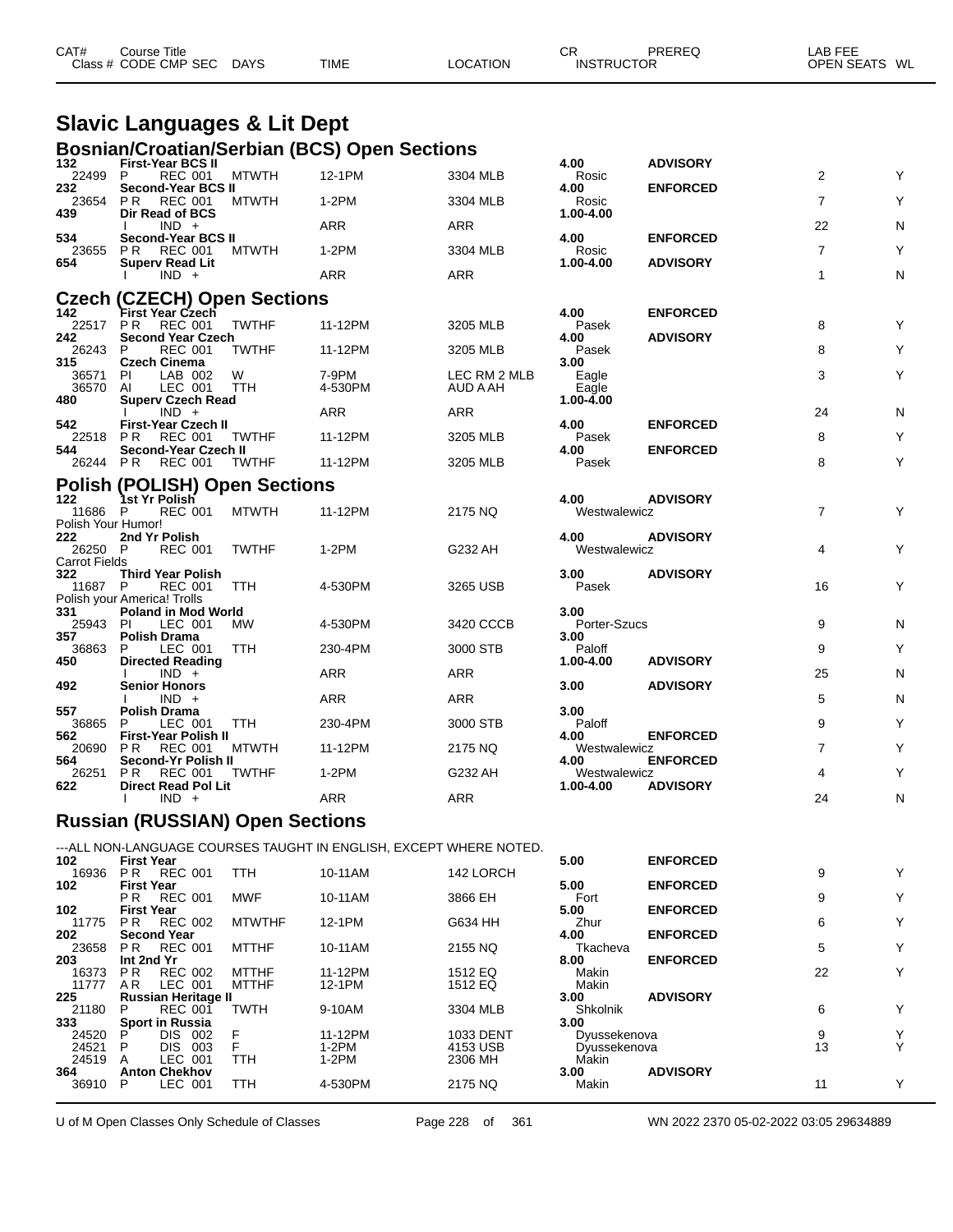| CAT#                                  | Course Title<br>Class # CODE CMP SEC DAYS                           |                              | TIME                                                                                                                 | <b>LOCATION</b>            | CR<br><b>INSTRUCTOR</b> | PREREQ          | LAB FEE<br>OPEN SEATS WL |        |
|---------------------------------------|---------------------------------------------------------------------|------------------------------|----------------------------------------------------------------------------------------------------------------------|----------------------------|-------------------------|-----------------|--------------------------|--------|
| 375<br>23722                          | Literature/Empire<br>-PI<br>LEC 001                                 | <b>MW</b>                    | 1-230PM                                                                                                              | 1230 USB                   | 3.00<br>Maiorova        |                 | $\overline{7}$           | Y      |
| 402<br>11780                          | <b>Fourth Year Russian</b><br>P<br><b>REC 001</b>                   | F                            | 9-10AM                                                                                                               | 3304 MLB                   | 4.00                    | <b>ADVISORY</b> | 6                        | Y      |
| 402                                   | <b>Fourth Year Russian</b><br>REC 001                               | <b>TTH</b>                   | 1130-1PM                                                                                                             | 2108 MLB                   | 4.00<br>Shkolnik        | <b>ADVISORY</b> | 6                        | Y      |
| 430                                   | <b>Supervised Reading</b><br>$IND +$                                |                              | ARR                                                                                                                  | ARR                        | 1.00-4.00               | <b>ADVISORY</b> | 24                       | N      |
| 492                                   | <b>Senior Honors</b>                                                |                              | ARR                                                                                                                  | ARR                        | 3.00                    | <b>ADVISORY</b> |                          |        |
| 499<br>19973                          | $IND +$<br><b>Adv Sem Russian</b><br><b>REC 001</b><br>P            | МW                           | 4-530PM                                                                                                              | 3304 MLB                   | 3.00<br>Maiorova        | <b>ADVISORY</b> | 24<br>6                  | N<br>Y |
| Research                              |                                                                     |                              | All class discussions, readings, and most assignments are in Russian.                                                |                            |                         |                 |                          |        |
| 512<br>20694                          | First-Yr Russian II<br>PR.<br>REC 001                               | TTH                          | 10-11AM                                                                                                              | 142 LORCH                  | 5.00                    | <b>ENFORCED</b> | 9                        | Y      |
| 512                                   | First-Yr Russian II<br><b>REC 001</b><br>РR                         | MWF                          | 10-11AM                                                                                                              | 3866 EH                    | 5.00<br>Fort            | <b>ENFORCED</b> | 9                        | Y      |
| 512<br>20695                          | First-Yr Russian II<br><b>REC 002</b><br>P R                        | <b>MTWTHF</b>                | 12-1PM                                                                                                               | G634 HH                    | 5.00<br>Zhur            | <b>ENFORCED</b> | 6                        | Y      |
| 514                                   | Second-Yr Russian II                                                |                              |                                                                                                                      |                            | 4.00                    | <b>ENFORCED</b> |                          |        |
| 20696<br>24011                        | <b>REC 001</b><br>P R<br>P R<br><b>REC 002</b>                      | <b>MTTHF</b><br><b>MTTHF</b> | 10-11AM<br>12-1PM                                                                                                    | 2155 NQ<br>5521 HH         | Tkacheva<br>Fort        |                 | 5<br>1                   | Y<br>Y |
| 518<br>20698                          | <b>Fourth-Yr Russian II</b><br>P R<br><b>REC 001</b>                | F                            | 9-10AM                                                                                                               | 3304 MLB                   | 4.00                    | <b>ENFORCED</b> | 6                        | Y      |
| 518                                   | <b>Fourth-Yr Russian II</b><br><b>REC 001</b><br>P R                | TTH                          | 1130-1PM                                                                                                             | 2108 MLB                   | 4.00<br>Shkolnik        | <b>ENFORCED</b> | 6                        | Y      |
| 520                                   | <b>Fifth-Year Russian</b>                                           |                              |                                                                                                                      |                            | 4.00                    | <b>ENFORCED</b> |                          |        |
| 19072<br>525                          | <b>REC 001</b><br><b>PR</b><br><b>Inten Second Yr Russ</b>          | МW                           | 4-6PM                                                                                                                | <b>B134 MLB</b>            | 8.00                    | <b>ENFORCED</b> | 14                       | Y      |
| 23976<br>23977                        | <b>PR</b><br>LEC 001<br>AR<br><b>REC 002</b>                        | MTTHF<br><b>MTTHF</b>        | 12-1PM<br>11-12PM                                                                                                    | 1512 EQ<br>1512 EQ         | Makin<br>Makin          |                 | 22                       | N      |
| 526<br>25081                          | Russian Heritage II<br>P<br>REC 001                                 | <b>TWTH</b>                  | 9-10AM                                                                                                               | 3304 MLB                   | 3.00<br>Shkolnik        | <b>ADVISORY</b> | 6                        | Y      |
| 575                                   | <b>Literature/Empire</b>                                            |                              |                                                                                                                      |                            | 3.00                    |                 |                          | Y      |
| 24562<br>652                          | LEC 001<br>PI.<br><b>Superv Read Lit</b>                            | <b>MW</b>                    | 1-230PM                                                                                                              | 1230 USB                   | Maiorova<br>1.00-4.00   | <b>ADVISORY</b> | 7                        |        |
| 990                                   | $IND +$<br>Diss-Precand                                             |                              | ARR                                                                                                                  | ARR                        | 1.00-8.00               | <b>ADVISORY</b> | 23                       | N      |
| 995                                   | $IND +$<br>Diss-Cand                                                |                              | ARR                                                                                                                  | ARR                        | 8.00                    | <b>ENFORCED</b> | 23                       | N      |
|                                       | $IND +$<br>R                                                        |                              | ARR                                                                                                                  | ARR                        |                         |                 | 24                       | N      |
| <b>Slavic</b>                         | (SLAVIC) Open Sections                                              |                              |                                                                                                                      |                            |                         |                 |                          |        |
| 150<br>21835 PR                       | First Year Séminar<br>SEM 001<br>Gipsy Kings?! Peripheral Cult      | МW                           | 530-7PM                                                                                                              | G449 MH                    | 3.00<br>Pasek           | <b>ADVISORY</b> | 10                       | Y      |
| 225<br>29571 PI                       | <b>Art&amp;Cul Cent Eur</b><br>LEC 001<br>Czech, German Jewish      | МW                           | 230-4PM                                                                                                              | LEC RM 2 MLB               | 3.00<br>Toman           |                 | 30                       | Y      |
| 290<br>19753 P                        | <b>Studies E Euro Cult</b><br>LEC 001 F<br>Rock Kills Communism     |                              | 10-12PM                                                                                                              | LEC RM 2 MLB               | 1.00<br>Westwalewicz    |                 | 12                       | Y      |
| 30428 PI<br>Cultures of Ukraine       | Meets 1st 7 wks: 1/7, 1/14, 1/21, 1/28, 2/4, 2/11, 2/18.<br>LEC 002 | MW.                          | 4-6PM                                                                                                                | <b>REMOTE</b>              | Krutikov                |                 | $\mathbf 1$              | Y      |
| 22330 PI<br>Revolution in the Attic   | LEC 003                                                             | - F                          | Meets the 2nd 7 weeks of classes. Please note this class will have one class session before Spring Break.<br>10-12PM | LEC RM 2 MLB               | Westwalewicz            |                 | 3                        | Y      |
| Spring Break.                         |                                                                     |                              | Meets 2nd 7 wks: 2/25, 3/11, 3/18, 3/25, 4/1, 4/8, 4/15. Please note this class will have one class session before   |                            |                         |                 |                          |        |
| 26713 PI                              | LEC 004 T                                                           |                              | 4-6PM                                                                                                                | <b>REMOTE</b>              | Makin                   |                 | 4                        | Y      |
| <b>Russian Folk Tales</b><br>36914 PI | Meets 2nd 7 wks: 3/8, 3/15, 3/22, 3/29, 4/5, 4/12, 4/19.<br>LEC 005 | <b>W</b>                     | 4-6PM                                                                                                                | <b>REMOTE</b>              | Krutikov                |                 | 93                       | Y      |
| Fiddler on the Roof<br>36915 PI       | Meets 1st 7 wks: 1/5, 1/12, 1/19, 1/26, 2/2, 2/9, 2/16.<br>LEC 006  | TTH.                         | 4-530PM                                                                                                              | 3460 MH                    | Aizman                  |                 | 2                        | Y      |
|                                       | Socialist & Capitalist Societi<br>This is a 3-credit class.         |                              |                                                                                                                      |                            |                         |                 |                          |        |
| 312<br>15979 PI                       | <b>Cnt Eur Cinema</b><br>DIS 004                                    | F                            | $2-3PM$                                                                                                              | 1175 NQ                    | 3.00<br>Mahoney         | <b>ADVISORY</b> | 50.00<br>6               | Y      |
| 16358<br>21860 PI                     | PI<br>DIS 005<br>DIS 006                                            | F<br>F.                      | 12-1PM<br>12-1PM                                                                                                     | <b>B124 MLB</b><br>180 TAP | Wagner<br>Tonnessen     |                 | 4<br>10                  | Y<br>Y |
| 14076 AI                              | LEC 001                                                             | TTH                          | 2-3PM                                                                                                                | AUD D AH                   | Eagle                   |                 |                          |        |
| 11788<br>397                          | Al<br>LAB 002<br><b>Commu &amp; Capit E Eur</b>                     | W                            | 730-10PM                                                                                                             | AUD A AH                   | Eagle<br>4.00           |                 |                          |        |
| 24861<br>24866                        | DIS 002<br>PI.<br>PI<br>DIS 003                                     | TH<br>TH                     | 3-4PM<br>4-5PM                                                                                                       | 418 WH<br>418 WH           | Rucci<br>Rucci          |                 | 1<br>$\mathbf{1}$        | N<br>N |

U of M Open Classes Only Schedule of Classes Page 229 of 361 WN 2022 2370 05-02-2022 03:05 29634889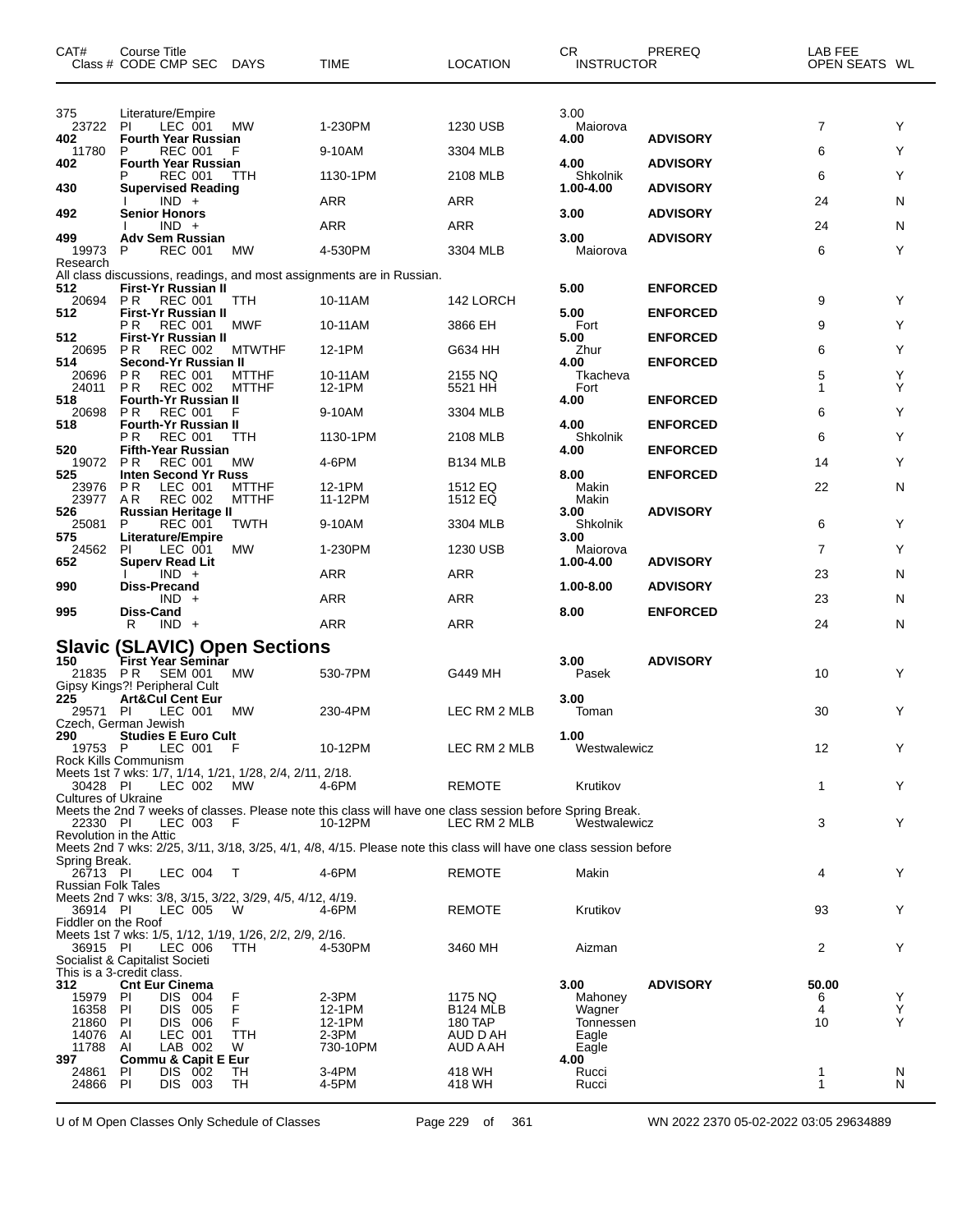| CAT#                    | <b>Course Title</b><br>Class # CODE CMP SEC DAYS                                                      |                      | <b>TIME</b>                    | <b>LOCATION</b>                  | CR.<br><b>INSTRUCTOR</b>                | PREREQ                             | LAB FEE<br>OPEN SEATS WL |        |
|-------------------------|-------------------------------------------------------------------------------------------------------|----------------------|--------------------------------|----------------------------------|-----------------------------------------|------------------------------------|--------------------------|--------|
| 24871<br>24876<br>24856 | - PI<br>DIS 004<br><b>DIS</b><br>PI<br>005<br>LEC 001<br>A                                            | F<br>F<br><b>TTH</b> | 10-11AM<br>11-12PM<br>1130-1PM | 3330 MH<br>3330 MH<br>260 WEISER | Kelly-Vincz<br>Kelly-Vincz<br>Fehervary |                                    | 1<br>3                   | N<br>N |
| 470<br>27209            | <b>Culture of E Europe</b><br>P<br>LEC 001<br>Soviet Visual Cult: 1917-53                             | <b>MW</b>            | 530-7PM                        | 1105 NQ                          | 3.00<br>Toman                           |                                    | 12                       | Y      |
| 30462 P                 | LEC 002<br>Czech Poetry in Song                                                                       | <b>MF</b>            | 1130-1PM                       | <b>2058 MOORE</b>                | Cheek                                   |                                    | 3                        | Y      |
| 500<br>29392<br>500     | <b>Teach Slavic Lang</b><br>P<br>LEC 001<br><b>Teach Slavic Lang</b>                                  | - F                  | 8-9AM                          | 3205 MLB                         | 3.00<br>3.00                            | <b>ADVISORY</b><br><b>ADVISORY</b> | 6                        | Υ      |
| 590                     | LEC 001<br>P<br><b>Special Topics</b>                                                                 | F                    | 9-11AM                         | 3301 MLB                         | Rogovyk<br>3.00                         |                                    | 6                        | Υ      |
| 40148<br>662            | PD.<br><b>SEM 001</b><br><b>Directed Reading</b>                                                      |                      | <b>ARR</b>                     | <b>ARR</b>                       | Krutikov<br>1.00-4.00                   | <b>ADVISORY</b>                    | 23                       | N      |
| 875                     | $IND +$<br><b>Sem Rus&amp;E Eur Film</b>                                                              |                      | <b>ARR</b>                     | <b>ARR</b>                       | 3.00                                    | <b>ADVISORY</b>                    | 23                       | N      |
| 36918 P                 | LEC 001                                                                                               | W                    | 3-6PM                          | 2412 MLB                         | Aleksic                                 |                                    | 15                       | Υ      |
| 876<br>37647 P          | Yugoslav/Post-Yugoslav Film<br><b>Avant Gardes</b><br><b>SEM 001</b><br>Russia's Visual Cult: 1917-53 | <b>MW</b>            | 530-7PM                        | 1105 NQ                          | 3.00<br>Toman                           | <b>ADVISORY</b>                    | 12                       | Y      |
|                         | <b>Ukrainian (UKR) Open Sections</b>                                                                  |                      |                                |                                  |                                         |                                    |                          |        |
| 152<br>20701<br>252     | 1st Year Ukrainian<br>P<br><b>REC 001</b><br>2nd Year Ukrainian                                       | <b>MTWTH</b>         | 12-1PM                         | 3205 MLB                         | 4.00<br>Bondarenko<br>4.00              | <b>ADVISORY</b><br><b>ENFORCED</b> | 13                       | Υ      |
| 26263<br>352            | <b>PR</b><br><b>REC 001</b><br>3rd Year UKR II                                                        | <b>MTWTH</b>         | 12-1PM                         | 3205 MLB                         | Bondarenko<br>3.00                      | <b>ADVISORY</b>                    | 13                       | Y      |
| 27210                   | <b>REC 001</b><br>P                                                                                   | <b>TTH</b>           | 230-4PM                        | 3301 MLB                         | Bondarenko, Rogovyk                     |                                    | 6                        | Y      |
| 421                     | Ukrainian for Russian Speakers<br>Dir Reading UKR Lit<br>$IND^-$ +                                    |                      | <b>ARR</b>                     | <b>ARR</b>                       | 1.00-4.00                               | <b>ADVISORY</b>                    | 24                       | N      |
| 552<br>20702<br>554     | <b>First-Year UKR II</b><br><b>PR</b><br><b>REC 001</b><br>Second-Year UKR II                         | <b>MTWTH</b>         | 12-1PM                         | 3205 MLB                         | 4.00<br>Bondarenko<br>4.00              | <b>ENFORCED</b><br><b>ENFORCED</b> | 13                       | Υ      |
| 26264<br>556            | <b>REC 001</b><br><b>PR</b><br>Third-Year UKR II                                                      | <b>MTWTH</b>         | 12-1PM                         | 3205 MLB                         | Bondarenko<br>3.00                      | <b>ADVISORY</b>                    | 13                       | Υ      |
| 28336                   | P<br><b>REC 001</b>                                                                                   | <b>TTH</b>           | 230-4PM                        | 3301 MLB                         | Bondarenko, Rogovyk                     |                                    | 6                        | Y      |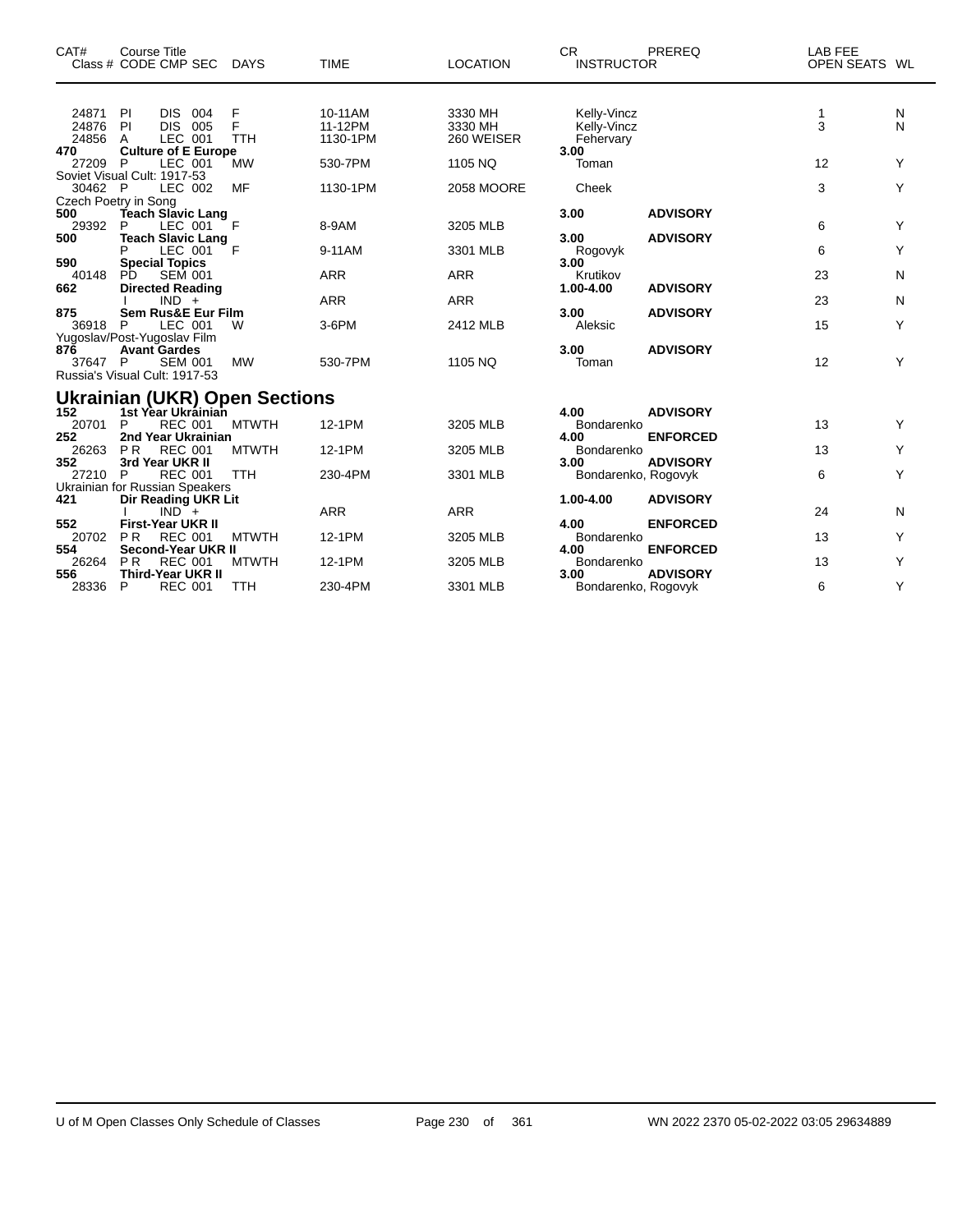| CAT#<br>Title<br>Course |             |             |          | ⌒冖<br>◡◚ | PREREQ            | _AB FEE                 |
|-------------------------|-------------|-------------|----------|----------|-------------------|-------------------------|
| Class # CODE CMP SEC    | <b>DAYS</b> | <b>TIME</b> | LOCATION |          | <b>INSTRUCTOR</b> | <b>OPEN SEATS</b><br>WL |

## **Sociology Department Sociology (SOC) Open Sections**

| FIRST TWO COURSE MEETINGS.           |                                  |                                    |     |                                                      |                                                                                                                                          |                              |                   | -IT IS CRITICAL THAT STUDENTS ATTEND CLASSES FROM THE BEGINNING OF THE TERM. EVEN THOUGH STUDENTS MAY BE<br>REGISTERED OFFICIALLY FOR A COURSE, THE DEPARTMENT MAY GIVE AWAY PLACES IN A COURSE IF STUDENTS DO NOT ATTEND THE |                |   |
|--------------------------------------|----------------------------------|------------------------------------|-----|------------------------------------------------------|------------------------------------------------------------------------------------------------------------------------------------------|------------------------------|-------------------|-------------------------------------------------------------------------------------------------------------------------------------------------------------------------------------------------------------------------------|----------------|---|
|                                      |                                  |                                    |     |                                                      |                                                                                                                                          |                              |                   | --TO ASSIST THE STUDENT IN SELECTING COURSES, PAST COURSE SYLLABI ARE AVAILABLE AT: www.lsa.umich.edu/soc/syllabi.                                                                                                            |                |   |
| 100<br>11790                         | <b>Intro to Sociology</b><br>PIR | DIS 002                            |     | TH                                                   | 6-7PM                                                                                                                                    | 3242 LSA                     | 4.00<br>Hawks Jr  | <b>ADVISORY, ENFORCED</b>                                                                                                                                                                                                     | 1              | Y |
| 11791 PIR                            |                                  | DIS 004                            |     | TH                                                   | Sections 002-013 are automatically enrolled in lecture section 001<br>5-6PM                                                              | 3242 LSA                     | Hawks Jr          |                                                                                                                                                                                                                               | 2              | Υ |
| 35909 PIR                            |                                  | DIS 005                            |     | F                                                    | Sections 002-013 are automatically enrolled in lecture section 001<br>$3-4PM$                                                            | 3242 LSA                     | Taing             |                                                                                                                                                                                                                               | $\mathbf{1}$   | Y |
| 23545 PIR                            |                                  | DIS 007                            |     | F                                                    | Sections 002-013 are automatically enrolled in lecture section 001<br>8-9AM                                                              | 3242 LSA                     | Martel            |                                                                                                                                                                                                                               | $\overline{2}$ | Y |
| 26225 PIR                            |                                  | DIS 010                            | - F |                                                      | Sections 002-013 are automatically enrolled in lecture section 001<br>11-12PM                                                            | 3437 MH                      | Trujillo          |                                                                                                                                                                                                                               | $\overline{2}$ | Υ |
|                                      |                                  |                                    |     |                                                      | Sections 002-013 are automatically enrolled in lecture section 001<br>Sections 002-013 are automatically enrolled in lecture section 001 |                              |                   |                                                                                                                                                                                                                               |                |   |
| 11789 AR<br>28103 PIR                |                                  | LEC 001<br><b>DIS 028</b>          |     | <b>TTH</b><br>F.                                     | 1-230PM<br>12-1PM<br>Sections 021-032 are automatically enrolled in lecture section 020                                                  | <b>AUD 4 MLB</b><br>4128 LSA | McGinn<br>Espitia |                                                                                                                                                                                                                               | 1              | Y |
| 28104 PIR                            |                                  | DIS 029                            |     | F                                                    | $1-2PM$<br>Sections 021-032 are automatically enrolled in lecture section 020                                                            | 4128 LSA                     | Katulamu          |                                                                                                                                                                                                                               | 1              | Y |
| 29535 PIR                            |                                  | DIS 030                            |     | F                                                    | $2-3PM$<br>Sections 021-032 are automatically enrolled in lecture section 020                                                            | 4128 LSA                     | Katulamu          |                                                                                                                                                                                                                               | $\mathbf{1}$   | Y |
| 35920 PIR                            |                                  | DIS 031                            |     | F                                                    | $3-4PM$<br>Sections 021-032 are automatically enrolled in lecture section 020                                                            | 4128 LSA                     | Katulamu          |                                                                                                                                                                                                                               | $\mathbf{1}$   | Υ |
| 16769 A.R                            |                                  | LEC 020                            |     | MW                                                   | 10-1130AM                                                                                                                                | AUD A AH                     | McGinn            |                                                                                                                                                                                                                               |                |   |
| 102                                  | <b>Intro Soc: Topics</b>         |                                    |     |                                                      | Sections 021-032 are automatically enrolled in lecture section 020                                                                       |                              | 4.00              | <b>ADVISORY, ENFORCED</b>                                                                                                                                                                                                     |                |   |
| 16771 PR                             |                                  | DIS 003                            |     | TH                                                   | 4-5PM                                                                                                                                    | 3254 LSA                     | Vallejos          |                                                                                                                                                                                                                               | 1              | Y |
| Sports and Society                   |                                  |                                    |     |                                                      |                                                                                                                                          |                              |                   |                                                                                                                                                                                                                               |                |   |
| 16770 AR                             |                                  | LEC 001                            |     | TTH                                                  | STUDENTS ARE AUTO-ENROLLED IN LEC 001 WHEN THEY ELECT ONE DIS 002-007.<br>1130-1PM                                                       | AUD C AH                     | Ybarra            |                                                                                                                                                                                                                               |                |   |
| Sports and Society                   |                                  |                                    |     |                                                      |                                                                                                                                          |                              |                   |                                                                                                                                                                                                                               |                |   |
|                                      |                                  |                                    |     |                                                      | STUDENTS ARE AUTO-ENROLLED IN LEC 001 WHEN THEY ELECT ONE DIS 002-007.                                                                   |                              |                   |                                                                                                                                                                                                                               |                |   |
| 105                                  |                                  | <b>First Year Seminar</b>          |     |                                                      |                                                                                                                                          |                              | 3.00              | <b>ADVISORY</b>                                                                                                                                                                                                               |                |   |
| 35924 PR<br>Gender-Based Violence    |                                  | <b>SEM 002</b>                     |     | TTH                                                  | 830-10AM                                                                                                                                 | 3207 LSA                     | Sweet             |                                                                                                                                                                                                                               | 4              | Y |
| 122                                  | <b>Intrgrp Dialogue</b>          |                                    |     |                                                      |                                                                                                                                          |                              | 2.00              |                                                                                                                                                                                                                               |                |   |
| 18574<br>122                         | PI.                              | SEM 001<br><b>Intrgrp Dialogue</b> |     | TH                                                   | 3-5PM                                                                                                                                    | <b>R0220 BUS</b>             | Crider<br>2.00    |                                                                                                                                                                                                                               | 30             | N |
|                                      | Р                                | <b>SEM 001</b>                     |     | TH                                                   | $3-5$ PM                                                                                                                                 | ARR                          |                   |                                                                                                                                                                                                                               | 30             | N |
|                                      |                                  |                                    |     |                                                      | Interested students must fill out an online request at www.igr.umich.edu. Due to high demand, students who do not                        |                              |                   |                                                                                                                                                                                                                               |                |   |
|                                      |                                  |                                    |     |                                                      | attend the mass meeting on the first day of class will be dropped from the course. If you have questions, please                         |                              |                   |                                                                                                                                                                                                                               |                |   |
| 122                                  | <b>Intrgrp Dialogue</b>          |                                    |     | contact Susmetha Baidya (e-mail: sbaidya@umich.edu). |                                                                                                                                          |                              | 2.00              |                                                                                                                                                                                                                               |                |   |
| 36649                                | SI                               | <b>SEM 012</b>                     |     | TH                                                   | 3-5PM                                                                                                                                    | 1469 MH                      |                   |                                                                                                                                                                                                                               |                |   |
| 36651                                | SI                               | <b>SEM 013</b>                     |     | TH                                                   | 3-5PM                                                                                                                                    | <b>1512 NUB</b>              |                   |                                                                                                                                                                                                                               |                |   |
| 36653                                | SI                               | <b>SEM 014</b>                     |     | TН                                                   | 3-5PM                                                                                                                                    | 120 WH                       |                   |                                                                                                                                                                                                                               |                |   |
| 18576                                | PI.                              | <b>SEM 002</b>                     |     | TН                                                   | 10-12PM                                                                                                                                  | <b>R0220 BUS</b>             | Hwang he-him-his  |                                                                                                                                                                                                                               | 17             | N |
|                                      | P                                | <b>SEM 002</b>                     |     | TН                                                   | 10-12PM                                                                                                                                  | ARR                          |                   |                                                                                                                                                                                                                               | 17             | N |
| 210                                  |                                  | <b>SocSci Statistics</b>           |     |                                                      |                                                                                                                                          |                              | 4.00              |                                                                                                                                                                                                                               |                |   |
|                                      |                                  |                                    |     |                                                      | STUDENTS ARE AUTO-ENROLLED IN LECTURE 001 WHEN THEY ELECT LAB SECTIONS 002-008.                                                          |                              |                   |                                                                                                                                                                                                                               |                |   |
| 11792 A<br>20992 P                   |                                  | LEC 001<br>LAB 022                 |     | TTH<br>F                                             | 1-2PM<br>12-2PM                                                                                                                          | AUD D AH<br>G444A MH         | Zhou<br>O'Meara   |                                                                                                                                                                                                                               | 1              | N |
| Data Analysis                        |                                  |                                    |     |                                                      |                                                                                                                                          |                              |                   |                                                                                                                                                                                                                               |                |   |
|                                      |                                  |                                    |     |                                                      | STUDENTS ARE AUTO-ENROLLED IN LECTURE 020 WHEN THEY ELECT LAB SECTIONS 021-027.                                                          |                              |                   |                                                                                                                                                                                                                               |                |   |
| 31205 P                              |                                  | LAB 026                            |     |                                                      | 11-1PM                                                                                                                                   | G444C MH                     | Johnston          |                                                                                                                                                                                                                               | 1              | N |
| Data Analysis                        |                                  |                                    |     |                                                      |                                                                                                                                          |                              |                   |                                                                                                                                                                                                                               |                |   |
|                                      |                                  |                                    |     |                                                      | STUDENTS ARE AUTO-ENROLLED IN LECTURE 020 WHEN THEY ELECT LAB SECTIONS 021-027.                                                          |                              |                   |                                                                                                                                                                                                                               |                |   |
| 39154 P                              |                                  | LAB 027 F                          |     |                                                      | 9-11AM                                                                                                                                   | G444B MH                     | Johnston          |                                                                                                                                                                                                                               | 5              | N |
| Data Analysis                        |                                  |                                    |     |                                                      |                                                                                                                                          |                              |                   |                                                                                                                                                                                                                               |                |   |
|                                      |                                  |                                    |     |                                                      | STUDENTS ARE AUTO-ENROLLED IN LECTURE 020 WHEN THEY ELECT LAB SECTIONS 021-027.                                                          |                              |                   |                                                                                                                                                                                                                               |                |   |
| 29547 A<br>Data Analysis             |                                  | LEC 020                            |     | TTH                                                  | 3-4PM                                                                                                                                    | AUD D AH                     | Manduca           |                                                                                                                                                                                                                               |                |   |
|                                      |                                  |                                    |     |                                                      | STUDENTS ARE AUTO-ENROLLED IN LECTURE 020 WHEN THEY ELECT LAB SECTIONS 021-027.                                                          |                              |                   |                                                                                                                                                                                                                               |                |   |
| 225                                  |                                  | <b>Project Community</b>           |     |                                                      |                                                                                                                                          |                              | 4.00              |                                                                                                                                                                                                                               | 100.00         |   |
| 26154 PDR DIS 002                    |                                  |                                    |     | TH                                                   | 11-12PM                                                                                                                                  | 3242 LSA                     | Avant             |                                                                                                                                                                                                                               | 5              | Y |
| ED: Ann Arbor Public Schools         |                                  |                                    |     |                                                      |                                                                                                                                          |                              |                   |                                                                                                                                                                                                                               |                |   |
| ED: Ann Arbor Public Schools         |                                  |                                    |     |                                                      |                                                                                                                                          |                              |                   |                                                                                                                                                                                                                               |                |   |
| 30190 PDR DIS 004                    |                                  |                                    |     | TН                                                   | 11-12PM                                                                                                                                  | 3242 LSA                     | Avant             |                                                                                                                                                                                                                               | 5              | Y |
| Ed: Peace Neighborhood Center        |                                  |                                    |     |                                                      |                                                                                                                                          |                              |                   |                                                                                                                                                                                                                               |                |   |
| ED: Peace Neighborhood Center        |                                  |                                    |     |                                                      |                                                                                                                                          |                              |                   |                                                                                                                                                                                                                               |                |   |
| 26232 PDR DIS 007<br>ED: 826Michigan |                                  |                                    |     | TН                                                   | 11-12PM                                                                                                                                  | 3242 LSA                     | Avant             |                                                                                                                                                                                                                               | 5              | Y |
|                                      |                                  |                                    |     |                                                      |                                                                                                                                          |                              |                   |                                                                                                                                                                                                                               |                |   |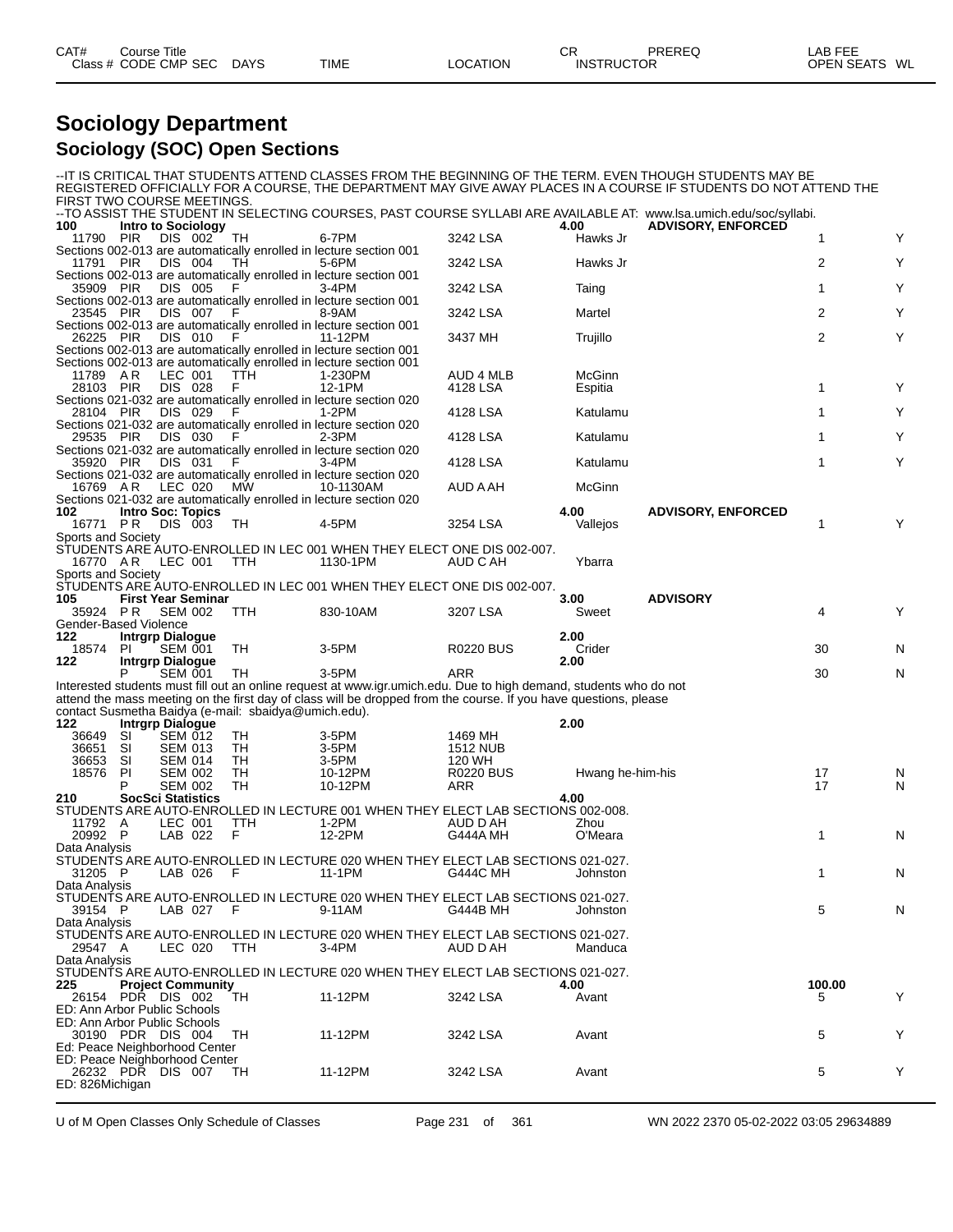| CAT#                             | Course Title<br>Class # CODE CMP SEC DAYS                                                                   |                                          |                                                                            | TIME                                                                                                                                                                                                   | <b>LOCATION</b>                                  | СR<br><b>INSTRUCTOR</b>                      | PREREQ                             | LAB FEE<br>OPEN SEATS WL  |             |
|----------------------------------|-------------------------------------------------------------------------------------------------------------|------------------------------------------|----------------------------------------------------------------------------|--------------------------------------------------------------------------------------------------------------------------------------------------------------------------------------------------------|--------------------------------------------------|----------------------------------------------|------------------------------------|---------------------------|-------------|
| ED: 826Michigan                  | 26237 PDR DIS 015<br>PH: Shelter Assoc of Washtenaw                                                         |                                          | TН                                                                         | 10-11AM                                                                                                                                                                                                | 3207 LSA                                         | Avant                                        |                                    | 3                         | Y           |
|                                  | 26238 PDR DIS 016<br>PH: Meals on Wheels                                                                    |                                          | PH: Shelter Association of Washtenaw/Delonis Center<br>TH                  | 10-11AM                                                                                                                                                                                                | 3207 LSA                                         | Avant                                        |                                    | 3                         | Y           |
| 30193 PI<br>PH: Hope Clinic      | PH: Meals on Wheels                                                                                         | DIS 017                                  | TН                                                                         | $1-2PM$                                                                                                                                                                                                | 4155 LSA                                         | Rivera                                       |                                    | 2                         | Y           |
|                                  | PH: Hope Clinic (Override Required)<br>during a future semester.                                            |                                          |                                                                            | This section is now full. Please feel welcome to choose another Project Community section or enroll in Hope Clinic                                                                                     |                                                  |                                              |                                    |                           |             |
| 26153 A                          |                                                                                                             | LEC 001                                  | т                                                                          | 1130-1PM<br>"Open Seats" may not accurately reflect the number of seats available in a discussion section. See the FAQ at<br>https://sites.lsa.umich.edu/projectcommunity/ for more information.       | REMOTE                                           | Christensen                                  |                                    |                           |             |
| 250<br>35850<br>35844<br>251     | <b>Politics, Power&amp;Soc</b><br>P<br>A<br><b>Computational SocSci</b>                                     | DIS 002<br>LEC 001                       | F<br>MW                                                                    | 10-11AM<br>230-4PM                                                                                                                                                                                     | 4128 LSA<br>AUD D AH                             | 4.00<br>Shih<br>de Souza Leao<br>4.00        | <b>ADVISORY</b>                    | 3                         | Y           |
| 36076<br>36077<br>36078<br>36075 | P<br>P<br>P<br>A                                                                                            | LAB 002<br>LAB 003<br>LAB 004<br>LEC 001 | F<br>F<br>F<br>TTH                                                         | 10-12PM<br>12-2PM<br>2-4PM<br>$2-3PM$                                                                                                                                                                  | 3088 EH<br>1507 NUB<br><b>1509 NUB</b><br>120 WH | Xian<br>Maldeniya<br>Olson<br>Romero         |                                    | 13<br>4<br>$\overline{7}$ | N<br>N<br>N |
| 270<br>23521<br>23462            | <b>Gender &amp; the Law</b><br>P<br>A                                                                       | DIS 005<br>LEC 001                       | F<br>TTH                                                                   | 12-2PM<br>4-5PM                                                                                                                                                                                        | 3330 MH<br>AUD B AH                              | 4.00<br>Balderrama, Peterson<br>Peterson     |                                    | 1                         | Y           |
| 300<br>24282<br>302              | <b>Principles&amp;Problems</b><br>PR.<br>LEC 001<br>Reserved for Juniors and Seniors<br>Intro Soc: Hith&Soc |                                          | <b>TTH</b>                                                                 | 1130-1PM                                                                                                                                                                                               | LEC RM 1 MLB                                     | 3.00<br>McGinn<br>4.00                       |                                    | 8                         | Y           |
| 24285 PR<br>29577 PR             | Reserved for Juniors and Seniors                                                                            | DIS 003<br>DIS 004                       | F<br>F                                                                     | 10-11AM<br>11-12PM                                                                                                                                                                                     | G010 TMC<br>3207 LSA                             | Kelly                                        |                                    | 3<br>3                    | Y<br>Y      |
| 24417 PR                         | Reserved for Juniors and Seniors                                                                            | DIS 006                                  |                                                                            | 9-10AM                                                                                                                                                                                                 | <b>G010 TMC</b>                                  | Kelly<br>Kelly                               |                                    | 16                        | Y           |
| 24418 PR                         | Reserved for Juniors and Seniors                                                                            | DIS 007                                  | м                                                                          | 5-6PM                                                                                                                                                                                                  | 4128 LSA                                         | Anampa Castro                                |                                    | 7                         | Y           |
| 35945 PR                         | Reserved for Juniors and Seniors<br>Reserved for Juniors and Seniors                                        | <b>DIS 008</b>                           | м                                                                          | 6-7PM                                                                                                                                                                                                  | 4128 LSA                                         | Anampa Castro                                |                                    | 9                         | Y           |
| 24283 A                          | Reserved for Juniors and Seniors                                                                            | LEC 001                                  | TTH                                                                        | 10-1130AM                                                                                                                                                                                              | AUD B AH                                         | Burgard                                      |                                    |                           |             |
| 303<br>25921<br>25920<br>305     | Race&Ethnicity<br>P<br>A<br><b>Intro Soc Theory</b>                                                         | DIS 002<br>LEC 001                       | W<br>TTH                                                                   | 8-9AM<br>1-230PM                                                                                                                                                                                       | 3242 LSA<br>296 WEISER                           | 4.00<br><b>Roman Torres</b><br>Mahan<br>4.00 | <b>ADVISORY</b><br><b>ADVISORY</b> | 3                         | Y           |
| 20647                            | <b>PR</b>                                                                                                   | DIS 002                                  | F                                                                          | 11-12PM<br>STUDENTS ARE AUTO-ENROLLED IN LECTURE WHEN THEY ELECT A DISCUSSION.                                                                                                                         | 3242 LSA                                         | Gleckman-Krut                                |                                    | 4                         | N           |
| 18880 PR                         |                                                                                                             | DIS 003                                  | join our manual waitlist, please email socadvisor@umich.edu.<br>F          | Waitlist priority for this course goes to Sociology majors. If you are not majoring in Sociology, but would like to<br>12-1PM<br>STUDENTS ARE AUTO-ENROLLED IN LECTURE WHEN THEY ELECT A DISCUSSION.   | 3242 LSA                                         | Triplett                                     |                                    | 8                         | N           |
| 18879 PR                         | DIS 004                                                                                                     |                                          | join our manual waitlist, please email socadvisor@umich.edu.<br>- F        | Waitlist priority for this course goes to Sociology majors. If you are not majoring in Sociology, but would like to<br>1-2PM<br>STUDENTS ARE AUTO-ENROLLED IN LECTURE WHEN THEY ELECT A DISCUSSION.    | 3242 LSA                                         | Triplett                                     |                                    | 7                         | N           |
|                                  | 39221 PR DIS 005                                                                                            |                                          | join our manual waitlist, please email socadvisor@umich.edu.<br>- F        | Waitlist priority for this course goes to Sociology majors. If you are not majoring in Sociology, but would like to<br>10-11AM<br>STUDENTS ARE AUTO-ENROLLED IN LECTURE WHEN THEY ELECT A DISCUSSION.  | 3207 LSA                                         | Gleckman-Krut                                |                                    | 6                         | N           |
| 17470 A                          |                                                                                                             | LEC 001                                  | join our manual waitlist, please email socadvisor@umich.edu.<br><b>TTH</b> | Waitlist priority for this course goes to Sociology majors. If you are not majoring in Sociology, but would like to<br>1130-1PM<br>STUDENTS ARE AUTO-ENROLLED IN LECTURE WHEN THEY ELECT A DISCUSSION. | 3460 CCCB                                        | Zubrzycki                                    |                                    |                           |             |
| 310<br>11796 PR                  | Socio Res Methods                                                                                           | DIS 003                                  | join our manual waitlist, please email socadvisor@umich.edu.<br>F          | Waitlist priority for this course goes to Sociology majors. If you are not majoring in Sociology, but would like to<br>9-10AM<br>STUDENTS ARE AUTO-ENROLLED IN LECTURE WHEN THEY ELECT A DISCUSSION.   | 4155 LSA                                         | 4.00<br>Hiltner                              | <b>ADVISORY, ENFORCED</b>          | 1                         | N           |
| 11797 PR                         |                                                                                                             | DIS 004 F                                | join our manual waitlist, please email socadvisor@umich.edu.               | Waitlist priority for this course goes to Sociology majors. If you are not majoring in Sociology, but would like to<br>10-11AM                                                                         | 4155 LSA                                         | Hiltner                                      |                                    | 4                         | N.          |
|                                  |                                                                                                             |                                          |                                                                            |                                                                                                                                                                                                        |                                                  |                                              |                                    |                           |             |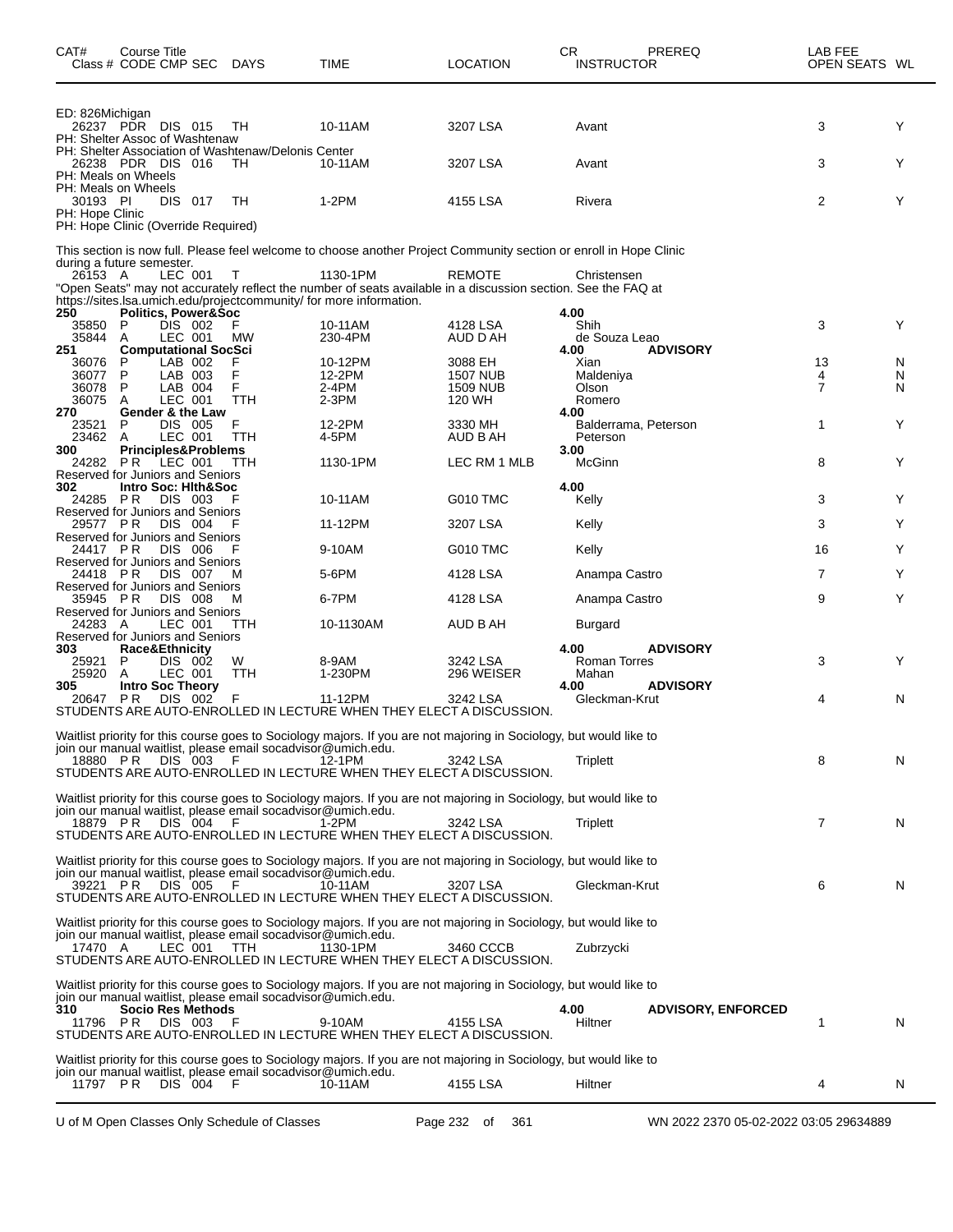| CAT#                 | Course Title |             |             |          | ∩г<br>◡┌          | PREREQ | _AB FEF           |    |
|----------------------|--------------|-------------|-------------|----------|-------------------|--------|-------------------|----|
| Class # CODE CMP SEC |              | <b>DAYS</b> | <b>TIME</b> | ∟OCATION | <b>INSTRUCTOR</b> |        | <b>OPEN SEATS</b> | WL |

STUDENTS ARE AUTO-ENROLLED IN LECTURE WHEN THEY ELECT A DISCUSSION.

| 325<br>27814     | PI.                | <b>Project Com Adv Prac</b><br><b>SEM 001</b> |            | W          | 2-4PM                                                                                                                                                                               | 3207 LSA          | 4.00<br><b>ADVISORY</b><br>Christensen               | 100.00<br>7 | N      |
|------------------|--------------------|-----------------------------------------------|------------|------------|-------------------------------------------------------------------------------------------------------------------------------------------------------------------------------------|-------------------|------------------------------------------------------|-------------|--------|
| 27445            | PI                 | LAB 001                                       |            |            | <b>ARR</b>                                                                                                                                                                          | <b>ARR</b>        | Hwang he-him-his, Crider                             | 5           | N      |
| 37299<br>324     | PI.                | <b>SEM 001</b><br><b>Advanced IGR Prac</b>    |            | т          | 9-12PM                                                                                                                                                                              | 4155 LSA          | Hwang he-him-his<br>$1.00 - 4.00$<br><b>ADVISORY</b> | 3           | N      |
| 321              | <b>Dialog Prac</b> |                                               |            |            |                                                                                                                                                                                     |                   | 3.00<br><b>ADVISORY</b>                              |             |        |
| 36657            | <b>PI</b>          | <b>SEM 002</b>                                |            | м          | $1-3PM$                                                                                                                                                                             | 2462 MH           | Singh                                                | 6           | N      |
| 36655            | PI                 | <b>SEM 003</b>                                |            | W          | $2-4PM$                                                                                                                                                                             | <b>1046 DANA</b>  | Crider, Fisher he-him-his                            | 7           | N      |
| 320              |                    | <b>IGR Facilitation</b>                       |            |            |                                                                                                                                                                                     |                   | <b>ADVISORY</b><br>2.00                              |             |        |
| 24857            | A                  | LEC 001                                       |            | <b>TTH</b> | 1130-1PM                                                                                                                                                                            | 260 WEISER        | Fehervary                                            |             |        |
| 24877            | PI                 | <b>DIS</b>                                    | 005        | F          | 11-12PM                                                                                                                                                                             | 3330 MH           | Kelly-Vincz                                          | 3           | N      |
| 24867<br>24872   | <b>PI</b><br>PI    | <b>DIS</b><br><b>DIS</b>                      | 003<br>004 | TH<br>F    | 4-5PM<br>10-11AM                                                                                                                                                                    | 418 WH<br>3330 MH | Rucci<br>Kelly-Vincz                                 |             | N<br>N |
| 24862            | PI                 | DIS.                                          | 002        | TH         | $3-4PM$                                                                                                                                                                             | 418 WH            | Rucci                                                |             | N      |
| 317              |                    | <b>Commu &amp; Capit E Eur</b>                |            |            |                                                                                                                                                                                     |                   | 4.00                                                 |             |        |
| 35987            | A                  | LEC 001                                       |            | <b>MW</b>  | 10-1130AM                                                                                                                                                                           | G378 DENT         | Livne                                                |             |        |
| 35990            | P                  | DIS 004                                       |            | TH         | 6-7PM                                                                                                                                                                               | 4128 LSA          | Ho                                                   | 2           | Y      |
|                  |                    |                                               |            |            | STUDENTS ARE AUTO-ENROLLED IN LECTURE WHEN THEY ELECT A DISCUSSION.                                                                                                                 |                   |                                                      |             |        |
| 35989            | P                  | DIS 003                                       |            | TН         | 5-6PM                                                                                                                                                                               | 4128 LSA          | Ho                                                   | 5           | Υ      |
| 315              |                    | Money, Markets, & Power                       |            |            |                                                                                                                                                                                     |                   | <b>ADVISORY</b><br>4.00                              |             |        |
| 11795            | AR                 | LEC 001                                       |            | MW         | 230-4PM                                                                                                                                                                             | <b>1640 CHEM</b>  | <b>Stuart Brundage</b>                               |             |        |
|                  |                    |                                               |            |            | Waitlist priority for this course goes to Sociology majors. If you are not majoring in Sociology, but would like to<br>join our manual waitlist, please email socadvisor@umich.edu. |                   |                                                      |             |        |
|                  |                    |                                               |            |            | STUDENTS ARE AUTO-ENROLLED IN LECTURE WHEN THEY ELECT A DISCUSSION.                                                                                                                 |                   |                                                      |             |        |
|                  |                    |                                               |            |            | Waitlist priority for this course goes to Sociology majors. If you are not majoring in Sociology, but would like to<br>join our manual waitlist, please email socadvisor@umich.edu. |                   |                                                      |             |        |
|                  |                    |                                               |            |            | STUDENTS ARE AUTO-ENROLLED IN LECTURE WHEN THEY ELECT A DISCUSSION.                                                                                                                 |                   |                                                      |             |        |
| 39225 PR         |                    | DIS 009                                       |            | - F        | join our manual waitlist, please email socadvisor@umich.edu.<br>11-12PM                                                                                                             | 4155 LSA          | Magallanes-Gonzalez                                  | 2           | N      |
|                  |                    |                                               |            |            | Waitlist priority for this course goes to Sociology majors. If you are not majoring in Sociology, but would like to                                                                 |                   |                                                      |             |        |
| 11798 PR DIS 005 |                    |                                               |            | F          | 12-1PM<br>STUDENTS ARE AUTO-ENROLLED IN LECTURE WHEN THEY ELECT A DISCUSSION.                                                                                                       | 4155 LSA          | Magallanes-Gonzalez                                  | 4           | N      |
|                  |                    |                                               |            |            | Waitlist priority for this course goes to Sociology majors. If you are not majoring in Sociology, but would like to<br>join our manual waitlist, please email socadvisor@umich.edu. |                   |                                                      |             |        |
|                  |                    |                                               |            |            |                                                                                                                                                                                     |                   |                                                      |             |        |

Students MUST have completed SOC 225 or an equivalent community-engaged course, preferably within the last year. It is also recommended that students take SOC 310: Sociological Research Methods or an equivalent research methods course prior to enrolling in SOC 325, but this is not required. Students will be required to submit an application and be approved by the Faculty Director in order to receive an override to enroll in the course.

Please complete the SOC 325 application. You will be contacted within three business days after completing the SOC 325 application.

|         |                             | https://umich.qualtrics.com/jfe/form/SV_8um6QN7nDxDWKTH |                                                                                                     |              |                   |                 |    |   |
|---------|-----------------------------|---------------------------------------------------------|-----------------------------------------------------------------------------------------------------|--------------|-------------------|-----------------|----|---|
| 326     | <b>Comm Action Soc Chg</b>  |                                                         |                                                                                                     |              | 3.00              | <b>ADVISORY</b> |    |   |
| 33209   | LEC 002<br>P.               | <b>TTH</b>                                              | 1230-2PM                                                                                            | 2752 SSWB    | Chaney            |                 |    | N |
|         |                             |                                                         | This is the foundation course for undergrads minoring in Community Action and Social Change (CASC). |              |                   |                 |    |   |
|         |                             |                                                         | Undergraduate credit only. MSW students should not be enrolling in this course.                     |              |                   |                 |    |   |
| 33211   | LEC 004<br>- P              | M                                                       | 1-4PM                                                                                               | B770 SSWB    | alvarez           |                 |    | N |
| 347     | <b>Drugs and Society</b>    |                                                         |                                                                                                     |              | 4.00              | <b>ADVISORY</b> |    |   |
| 36610   | DIS.<br>002<br>P            |                                                         | 8-9AM                                                                                               | 4128 LSA     | Wright            |                 |    | Υ |
| 36609   | LEC 001                     | <b>MW</b>                                               | 10-1130AM                                                                                           | 1060 BSB-TBL | Kelley            |                 |    |   |
| 394     | <b>Undergrad Research</b>   |                                                         |                                                                                                     |              | 1.00-4.00         |                 |    |   |
|         | $IND +$                     |                                                         | <b>ARR</b>                                                                                          | ARR          |                   |                 | 20 | N |
| 396     | <b>UG Internship</b>        |                                                         |                                                                                                     |              | 1.00              | <b>ADVISORY</b> |    |   |
|         | $IND +$<br>D                |                                                         | <b>ARR</b>                                                                                          | ARR          |                   |                 | 24 | N |
| 398     | SOUL II                     |                                                         |                                                                                                     |              | 2.00              | <b>ENFORCED</b> |    |   |
| 27815   | PDR SEM 001                 |                                                         | 4-6PM                                                                                               | 4147 LSA     | Sullivan          |                 |    | N |
| 428     | <b>Contemporary China</b>   |                                                         |                                                                                                     |              | 3.00              | <b>ADVISORY</b> |    |   |
| 29618   | LEC 001<br>P                | MW                                                      | 230-4PM                                                                                             | 3242 LSA     | Xu, Liu           |                 | 13 | Υ |
| 445     | Diagnosis, Sex, &Soc        |                                                         |                                                                                                     |              | 3.00              |                 |    |   |
| 35992   | P<br><b>SEM 001</b>         | <b>TTH</b>                                              | 230-4PM                                                                                             | 3242 LSA     | McGann            |                 | 2  | Y |
| 465     | <b>Soc of Deviance</b>      |                                                         |                                                                                                     |              | 4.00              | <b>ADVISORY</b> |    |   |
| 29627   | <b>DIS 003</b><br>P         |                                                         | 11-12PM                                                                                             | 4128 LSA     | Pedrazza Kopittke |                 | 3  | Υ |
|         |                             |                                                         | STUDENTS ARE AUTO-ENROLLED IN LECTURE WHEN THEY ELECT A DISCUSSION.                                 |              |                   |                 |    |   |
| 29628 P | <b>DIS 004</b>              |                                                         | 12-1PM                                                                                              | 2330 MH      | Jones             |                 |    | Y |
|         |                             |                                                         | STUDENTS ARE AUTO-ENROLLED IN LECTURE WHEN THEY ELECT A DISCUSSION.                                 |              |                   |                 |    |   |
| 29625   | LEC 001<br>A                | <b>MW</b>                                               | 1130-1PM                                                                                            | LEC RM 1 MLB | McGann            |                 |    |   |
|         |                             |                                                         | STUDENTS ARE AUTO-ENROLLED IN LECTURE WHEN THEY ELECT A DISCUSSION.                                 |              |                   |                 |    |   |
| 471     | <b>IGR Capstone</b>         |                                                         |                                                                                                     |              | 3.00              | <b>ADVISORY</b> |    |   |
| 29332   | <b>SEM 001</b><br>PI.       | TH                                                      | $1-4PM$                                                                                             | 5180B AH     | Kaplowitz         |                 | 8  | N |
| 473     | <b>Reprod Hith and Just</b> |                                                         |                                                                                                     |              | 3.00              | <b>ADVISORY</b> |    |   |
| 35994   | LEC 001                     | MW                                                      | 1-230PM                                                                                             | 3242 LSA     | Kelley            |                 |    | Υ |
| 495     | <b>Topics in Sociology</b>  |                                                         |                                                                                                     |              | 3.00              | <b>ADVISORY</b> |    |   |
| 22482   | LEC 001<br>P                | TTH                                                     | 4-530PM                                                                                             | G437 MH      | Steinmetz         |                 | 7  | Υ |
|         |                             |                                                         |                                                                                                     |              |                   |                 |    |   |

U of M Open Classes Only Schedule of Classes Page 233 of 361 WN 2022 2370 05-02-2022 03:05 29634889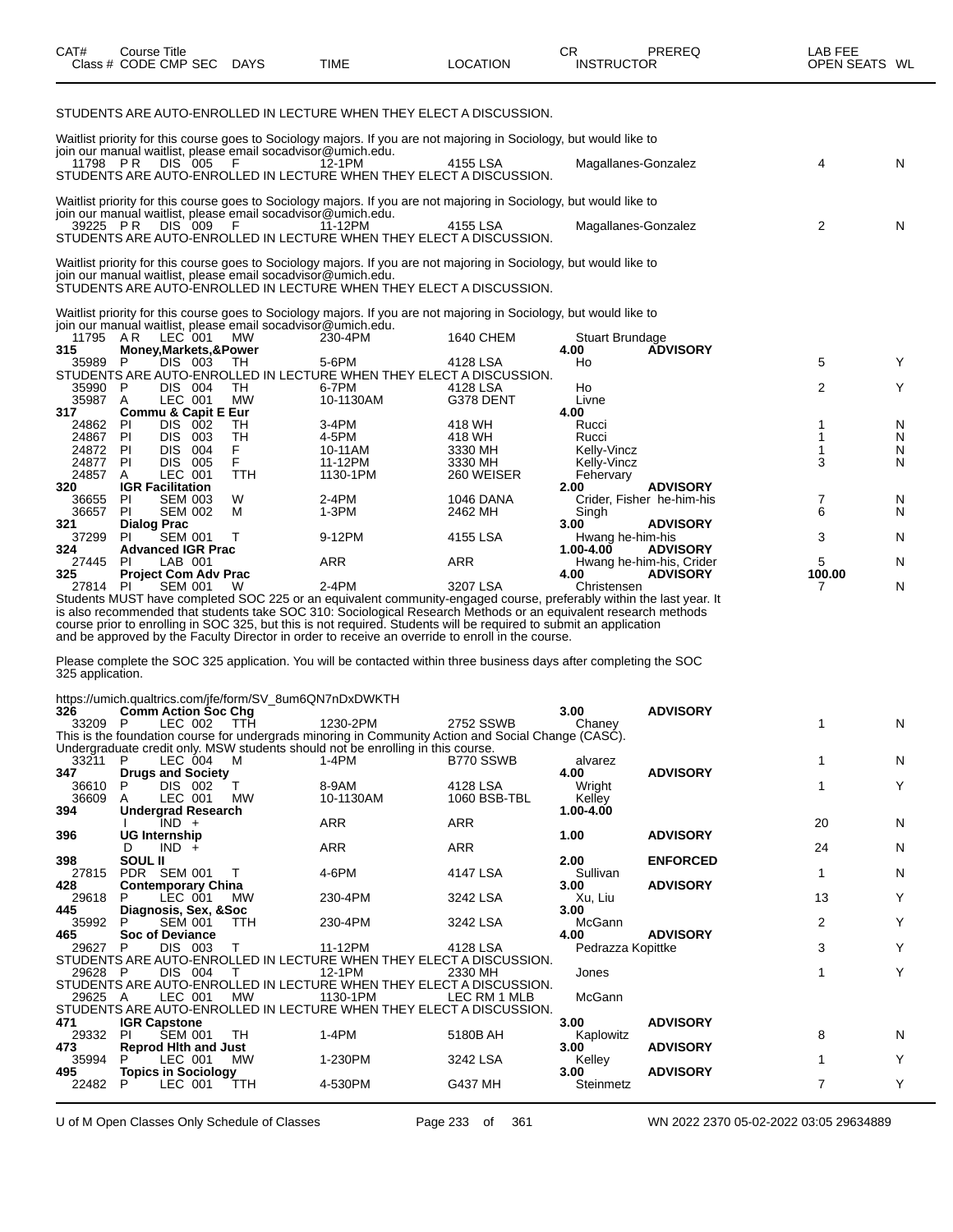| <b>Critical Sociology</b><br>5<br>Y<br>27805 P<br>LEC 002<br><b>TTH</b><br>1130-1PM<br><b>B124 MLB</b><br>Zhou<br>Gender and Family in East Asia<br>13<br>Y<br>26875 P<br>LEC 004<br>TTH<br>230-4PM<br>269 WEISER<br>Mahan<br>Race & Sexuality<br>Υ<br>LEC 005<br>15<br>36016 P<br>TTH<br>1-230PM<br>3242 LSA<br>Steinmetz<br><b>History of Sociology</b><br>3.00<br>497<br><b>Proposal Writing</b><br><b>ENFORCED</b><br>N<br>19437 PIR SEM 001<br>3-5PM<br>4155 LSA<br>1<br>тн<br>Burgard<br>Students must be admitted into the Sociology Honors Program in order to enroll.<br>499<br>3.00<br><b>ENFORCED</b><br><b>Thesis Writing</b><br>5<br>11800<br>PIR<br><b>SEM 001</b><br>4-530PM<br>3207 LSA<br>N<br>W<br>Murphy<br>503<br>Race, Ethn, & Imm<br>3.00<br>9<br>Y<br><b>SEM 001</b><br>2-5PM<br>4155 LSA<br>22483<br>P R<br>W<br>Lacy<br>504<br>Am IMM:Soc Persp<br>3.00<br><b>ADVISORY</b><br>Y<br>P <sub>R</sub><br>3207 LSA<br>36019<br><b>SEM 001</b><br>230-4PM<br>Pedraza<br>11<br>TTH<br>506<br><b>Theory &amp; Practice</b><br>4.00<br><b>ADVISORY</b><br>Υ<br>2<br>14063<br>P R<br><b>SEM 001</b><br>12-2PM<br>4154 LSA<br>Sweet<br>TTH<br><b>Phil Social Science</b><br>508<br>3.00<br><b>ADVISORY</b><br>2<br>Y<br>Little<br>29259<br><b>PR</b><br><b>SEM 001</b><br>M<br>6-9PM<br>4155 LSA<br>515<br>Econ Soc & Org<br>3.00<br><b>ADVISORY</b><br>Y<br>36021<br><b>SEM 001</b><br>4-7PM<br>3<br>P R<br>4154 LSA<br>Livne<br>Τ<br>532<br><b>Cmparty Histrcl Soc</b><br><b>ADVISORY</b><br>3.00<br>Υ<br>2<br>36023<br>P R<br><b>SEM 001</b><br>830-1130AM<br>4154 LSA<br>Stuart Brundage<br>W<br><b>ADVISORY</b><br>542<br><b>Quant Methods I</b><br>3.00<br>6<br>Y<br><b>SEM 001</b><br>36025<br><b>PR</b><br>F<br>1-4PM<br>4155 LSA<br>Manduca<br><b>ADVISORY</b><br>555<br><b>Culture &amp; Knowledge</b><br>3.00<br>Υ<br><b>SEM 001</b><br>10-1PM<br>8<br>36027<br>P R<br>4155 LSA<br>Xu, Zubrzycki<br>м<br>Pow, Hist&Soc Change<br>560<br><b>ADVISORY</b><br>3.00<br>Υ<br>9<br>P R<br><b>SEM 001</b><br>2-5PM<br>4147 LSA<br>36028<br>TН<br>Kim<br><b>Disability Studies</b><br><b>ADVISORY</b><br>580<br>3.00<br><b>SEM 001</b><br>8<br>N<br>20711<br>4-7PM<br>G463 MH<br>-PI<br><b>Kuppers</b><br>DsbltyArts&Cltre:COVID&Beyond<br>595<br><b>Topics in Sociology</b><br>2.00-3.00<br>Y<br>2<br>20627 PR<br>10-1PM<br>4155 LSA<br><b>SEM 001</b><br>Watkins-Hayes<br>TН<br><b>Interview Methods</b><br><b>ADVISORY</b><br>610<br><b>Statistical Meth</b><br>4.00<br>$\frac{2}{2}$<br>Y<br>LAB 002<br>11-1PM<br>Furey<br><b>PIR</b><br>F<br>4260 LSA<br>11801<br>Y<br><b>Bolton</b><br>40410 PIR<br>LAB 003<br>F<br>11-1PM<br>2302 SEB<br>STUDENTS ARE AUTO-ENROLLED IN LECTURE WHEN THEY ELECT A DISCUSSION.<br>14064 A<br>LEC 001<br>TTH<br>9-11AM<br>3242 LSA<br>Mizruchi<br>612<br><b>Applied Sampling</b><br>3.00<br><b>ADVISORY</b><br>11802 PDR SEM 001<br>W<br><b>ARR</b><br>1<br>N<br>1015-1145AM<br>Li<br>Methods of Survey Sampling<br>630<br><b>Res Meths Pop-Ecol</b><br>3.00<br><b>ADVISORY</b><br>PR<br>230-4PM<br>1405 EQ<br>10<br>Y<br>21214<br>LEC 001<br>MW<br>Anderson<br><b>Quest Design &amp; Eval</b><br><b>ADVISORY</b><br>711<br>3.00<br>17227<br>PD.<br><b>SEM 001</b><br>1-310PM<br>ARR<br>Yan<br>N<br>T<br>1<br>717<br><b>Sampling Theory</b><br>3.00<br><b>ADVISORY</b><br>Υ<br>18<br>22669<br>MW<br>ARR<br>P<br>LEC 001<br>830-10AM<br>Dempsey<br>786<br><b>ADVISORY</b><br>3.00<br><b>Res Des-Soc Psy</b><br>Gordon<br>30404<br>PI<br>LEC 001 T<br>11-2PM<br>ARR<br>3<br>N<br>899<br><b>Responsible Cond Res</b><br>0.65<br>Y<br>1130-1PM<br>6050 ISR<br>22832<br>P R<br><b>SEM 001</b><br>W<br>Anderson<br>8<br>Sem Soc Psy<br>$1.00 - 5.00$<br><b>ADVISORY</b><br>988<br><b>SEM 002</b><br>32<br>Y<br>22512<br>PIR<br>9-11AM<br>B844 EH<br>Beltz<br>TTH<br>Adv Statistical Methods<br>990<br><b>Diss-Precand</b><br>1.00-8.00<br><b>ADVISORY</b><br>$IND +$<br>ARR<br>ARR<br>9<br>N<br>D<br><b>Gr Stu Instr Train</b><br>993<br>1.00<br><b>ADVISORY</b><br>PR.<br>LEC 001<br>4-6PM<br>3207 LSA<br>22<br>Y<br>11806<br>м<br>Murphy<br>*Time May Change*<br><b>ENFORCED</b><br>995<br>Diss-Cand<br>8.00<br>ARR<br>DR IND +<br>ARR<br>9<br>N | CAT# | Course Title<br>Class # CODE CMP SEC | DAYS | TIME | <b>LOCATION</b> | <b>CR</b><br><b>INSTRUCTOR</b> | PREREQ | LAB FEE<br>OPEN SEATS WL |  |
|---------------------------------------------------------------------------------------------------------------------------------------------------------------------------------------------------------------------------------------------------------------------------------------------------------------------------------------------------------------------------------------------------------------------------------------------------------------------------------------------------------------------------------------------------------------------------------------------------------------------------------------------------------------------------------------------------------------------------------------------------------------------------------------------------------------------------------------------------------------------------------------------------------------------------------------------------------------------------------------------------------------------------------------------------------------------------------------------------------------------------------------------------------------------------------------------------------------------------------------------------------------------------------------------------------------------------------------------------------------------------------------------------------------------------------------------------------------------------------------------------------------------------------------------------------------------------------------------------------------------------------------------------------------------------------------------------------------------------------------------------------------------------------------------------------------------------------------------------------------------------------------------------------------------------------------------------------------------------------------------------------------------------------------------------------------------------------------------------------------------------------------------------------------------------------------------------------------------------------------------------------------------------------------------------------------------------------------------------------------------------------------------------------------------------------------------------------------------------------------------------------------------------------------------------------------------------------------------------------------------------------------------------------------------------------------------------------------------------------------------------------------------------------------------------------------------------------------------------------------------------------------------------------------------------------------------------------------------------------------------------------------------------------------------------------------------------------------------------------------------------------------------------------------------------------------------------------------------------------------------------------------------------------------------------------------------------------------------------------------------------------------------------------------------------------------------------------------------------------------------------------------------------------------------------------------------------------------------------------------------------------------------------------------------------------------------------------------------------------------------------------------------------------------------------------------------------------------------------------------------------------------------------------------------------------------------------------------------------------------------------------------------------------------------------------------------------------------------------------------------------------------------------------------------------------------------------|------|--------------------------------------|------|------|-----------------|--------------------------------|--------|--------------------------|--|
|                                                                                                                                                                                                                                                                                                                                                                                                                                                                                                                                                                                                                                                                                                                                                                                                                                                                                                                                                                                                                                                                                                                                                                                                                                                                                                                                                                                                                                                                                                                                                                                                                                                                                                                                                                                                                                                                                                                                                                                                                                                                                                                                                                                                                                                                                                                                                                                                                                                                                                                                                                                                                                                                                                                                                                                                                                                                                                                                                                                                                                                                                                                                                                                                                                                                                                                                                                                                                                                                                                                                                                                                                                                                                                                                                                                                                                                                                                                                                                                                                                                                                                                                                                                                   |      |                                      |      |      |                 |                                |        |                          |  |
|                                                                                                                                                                                                                                                                                                                                                                                                                                                                                                                                                                                                                                                                                                                                                                                                                                                                                                                                                                                                                                                                                                                                                                                                                                                                                                                                                                                                                                                                                                                                                                                                                                                                                                                                                                                                                                                                                                                                                                                                                                                                                                                                                                                                                                                                                                                                                                                                                                                                                                                                                                                                                                                                                                                                                                                                                                                                                                                                                                                                                                                                                                                                                                                                                                                                                                                                                                                                                                                                                                                                                                                                                                                                                                                                                                                                                                                                                                                                                                                                                                                                                                                                                                                                   |      |                                      |      |      |                 |                                |        |                          |  |
|                                                                                                                                                                                                                                                                                                                                                                                                                                                                                                                                                                                                                                                                                                                                                                                                                                                                                                                                                                                                                                                                                                                                                                                                                                                                                                                                                                                                                                                                                                                                                                                                                                                                                                                                                                                                                                                                                                                                                                                                                                                                                                                                                                                                                                                                                                                                                                                                                                                                                                                                                                                                                                                                                                                                                                                                                                                                                                                                                                                                                                                                                                                                                                                                                                                                                                                                                                                                                                                                                                                                                                                                                                                                                                                                                                                                                                                                                                                                                                                                                                                                                                                                                                                                   |      |                                      |      |      |                 |                                |        |                          |  |
|                                                                                                                                                                                                                                                                                                                                                                                                                                                                                                                                                                                                                                                                                                                                                                                                                                                                                                                                                                                                                                                                                                                                                                                                                                                                                                                                                                                                                                                                                                                                                                                                                                                                                                                                                                                                                                                                                                                                                                                                                                                                                                                                                                                                                                                                                                                                                                                                                                                                                                                                                                                                                                                                                                                                                                                                                                                                                                                                                                                                                                                                                                                                                                                                                                                                                                                                                                                                                                                                                                                                                                                                                                                                                                                                                                                                                                                                                                                                                                                                                                                                                                                                                                                                   |      |                                      |      |      |                 |                                |        |                          |  |
|                                                                                                                                                                                                                                                                                                                                                                                                                                                                                                                                                                                                                                                                                                                                                                                                                                                                                                                                                                                                                                                                                                                                                                                                                                                                                                                                                                                                                                                                                                                                                                                                                                                                                                                                                                                                                                                                                                                                                                                                                                                                                                                                                                                                                                                                                                                                                                                                                                                                                                                                                                                                                                                                                                                                                                                                                                                                                                                                                                                                                                                                                                                                                                                                                                                                                                                                                                                                                                                                                                                                                                                                                                                                                                                                                                                                                                                                                                                                                                                                                                                                                                                                                                                                   |      |                                      |      |      |                 |                                |        |                          |  |
|                                                                                                                                                                                                                                                                                                                                                                                                                                                                                                                                                                                                                                                                                                                                                                                                                                                                                                                                                                                                                                                                                                                                                                                                                                                                                                                                                                                                                                                                                                                                                                                                                                                                                                                                                                                                                                                                                                                                                                                                                                                                                                                                                                                                                                                                                                                                                                                                                                                                                                                                                                                                                                                                                                                                                                                                                                                                                                                                                                                                                                                                                                                                                                                                                                                                                                                                                                                                                                                                                                                                                                                                                                                                                                                                                                                                                                                                                                                                                                                                                                                                                                                                                                                                   |      |                                      |      |      |                 |                                |        |                          |  |
|                                                                                                                                                                                                                                                                                                                                                                                                                                                                                                                                                                                                                                                                                                                                                                                                                                                                                                                                                                                                                                                                                                                                                                                                                                                                                                                                                                                                                                                                                                                                                                                                                                                                                                                                                                                                                                                                                                                                                                                                                                                                                                                                                                                                                                                                                                                                                                                                                                                                                                                                                                                                                                                                                                                                                                                                                                                                                                                                                                                                                                                                                                                                                                                                                                                                                                                                                                                                                                                                                                                                                                                                                                                                                                                                                                                                                                                                                                                                                                                                                                                                                                                                                                                                   |      |                                      |      |      |                 |                                |        |                          |  |
|                                                                                                                                                                                                                                                                                                                                                                                                                                                                                                                                                                                                                                                                                                                                                                                                                                                                                                                                                                                                                                                                                                                                                                                                                                                                                                                                                                                                                                                                                                                                                                                                                                                                                                                                                                                                                                                                                                                                                                                                                                                                                                                                                                                                                                                                                                                                                                                                                                                                                                                                                                                                                                                                                                                                                                                                                                                                                                                                                                                                                                                                                                                                                                                                                                                                                                                                                                                                                                                                                                                                                                                                                                                                                                                                                                                                                                                                                                                                                                                                                                                                                                                                                                                                   |      |                                      |      |      |                 |                                |        |                          |  |
|                                                                                                                                                                                                                                                                                                                                                                                                                                                                                                                                                                                                                                                                                                                                                                                                                                                                                                                                                                                                                                                                                                                                                                                                                                                                                                                                                                                                                                                                                                                                                                                                                                                                                                                                                                                                                                                                                                                                                                                                                                                                                                                                                                                                                                                                                                                                                                                                                                                                                                                                                                                                                                                                                                                                                                                                                                                                                                                                                                                                                                                                                                                                                                                                                                                                                                                                                                                                                                                                                                                                                                                                                                                                                                                                                                                                                                                                                                                                                                                                                                                                                                                                                                                                   |      |                                      |      |      |                 |                                |        |                          |  |
|                                                                                                                                                                                                                                                                                                                                                                                                                                                                                                                                                                                                                                                                                                                                                                                                                                                                                                                                                                                                                                                                                                                                                                                                                                                                                                                                                                                                                                                                                                                                                                                                                                                                                                                                                                                                                                                                                                                                                                                                                                                                                                                                                                                                                                                                                                                                                                                                                                                                                                                                                                                                                                                                                                                                                                                                                                                                                                                                                                                                                                                                                                                                                                                                                                                                                                                                                                                                                                                                                                                                                                                                                                                                                                                                                                                                                                                                                                                                                                                                                                                                                                                                                                                                   |      |                                      |      |      |                 |                                |        |                          |  |
|                                                                                                                                                                                                                                                                                                                                                                                                                                                                                                                                                                                                                                                                                                                                                                                                                                                                                                                                                                                                                                                                                                                                                                                                                                                                                                                                                                                                                                                                                                                                                                                                                                                                                                                                                                                                                                                                                                                                                                                                                                                                                                                                                                                                                                                                                                                                                                                                                                                                                                                                                                                                                                                                                                                                                                                                                                                                                                                                                                                                                                                                                                                                                                                                                                                                                                                                                                                                                                                                                                                                                                                                                                                                                                                                                                                                                                                                                                                                                                                                                                                                                                                                                                                                   |      |                                      |      |      |                 |                                |        |                          |  |
|                                                                                                                                                                                                                                                                                                                                                                                                                                                                                                                                                                                                                                                                                                                                                                                                                                                                                                                                                                                                                                                                                                                                                                                                                                                                                                                                                                                                                                                                                                                                                                                                                                                                                                                                                                                                                                                                                                                                                                                                                                                                                                                                                                                                                                                                                                                                                                                                                                                                                                                                                                                                                                                                                                                                                                                                                                                                                                                                                                                                                                                                                                                                                                                                                                                                                                                                                                                                                                                                                                                                                                                                                                                                                                                                                                                                                                                                                                                                                                                                                                                                                                                                                                                                   |      |                                      |      |      |                 |                                |        |                          |  |
|                                                                                                                                                                                                                                                                                                                                                                                                                                                                                                                                                                                                                                                                                                                                                                                                                                                                                                                                                                                                                                                                                                                                                                                                                                                                                                                                                                                                                                                                                                                                                                                                                                                                                                                                                                                                                                                                                                                                                                                                                                                                                                                                                                                                                                                                                                                                                                                                                                                                                                                                                                                                                                                                                                                                                                                                                                                                                                                                                                                                                                                                                                                                                                                                                                                                                                                                                                                                                                                                                                                                                                                                                                                                                                                                                                                                                                                                                                                                                                                                                                                                                                                                                                                                   |      |                                      |      |      |                 |                                |        |                          |  |
|                                                                                                                                                                                                                                                                                                                                                                                                                                                                                                                                                                                                                                                                                                                                                                                                                                                                                                                                                                                                                                                                                                                                                                                                                                                                                                                                                                                                                                                                                                                                                                                                                                                                                                                                                                                                                                                                                                                                                                                                                                                                                                                                                                                                                                                                                                                                                                                                                                                                                                                                                                                                                                                                                                                                                                                                                                                                                                                                                                                                                                                                                                                                                                                                                                                                                                                                                                                                                                                                                                                                                                                                                                                                                                                                                                                                                                                                                                                                                                                                                                                                                                                                                                                                   |      |                                      |      |      |                 |                                |        |                          |  |
|                                                                                                                                                                                                                                                                                                                                                                                                                                                                                                                                                                                                                                                                                                                                                                                                                                                                                                                                                                                                                                                                                                                                                                                                                                                                                                                                                                                                                                                                                                                                                                                                                                                                                                                                                                                                                                                                                                                                                                                                                                                                                                                                                                                                                                                                                                                                                                                                                                                                                                                                                                                                                                                                                                                                                                                                                                                                                                                                                                                                                                                                                                                                                                                                                                                                                                                                                                                                                                                                                                                                                                                                                                                                                                                                                                                                                                                                                                                                                                                                                                                                                                                                                                                                   |      |                                      |      |      |                 |                                |        |                          |  |
|                                                                                                                                                                                                                                                                                                                                                                                                                                                                                                                                                                                                                                                                                                                                                                                                                                                                                                                                                                                                                                                                                                                                                                                                                                                                                                                                                                                                                                                                                                                                                                                                                                                                                                                                                                                                                                                                                                                                                                                                                                                                                                                                                                                                                                                                                                                                                                                                                                                                                                                                                                                                                                                                                                                                                                                                                                                                                                                                                                                                                                                                                                                                                                                                                                                                                                                                                                                                                                                                                                                                                                                                                                                                                                                                                                                                                                                                                                                                                                                                                                                                                                                                                                                                   |      |                                      |      |      |                 |                                |        |                          |  |
|                                                                                                                                                                                                                                                                                                                                                                                                                                                                                                                                                                                                                                                                                                                                                                                                                                                                                                                                                                                                                                                                                                                                                                                                                                                                                                                                                                                                                                                                                                                                                                                                                                                                                                                                                                                                                                                                                                                                                                                                                                                                                                                                                                                                                                                                                                                                                                                                                                                                                                                                                                                                                                                                                                                                                                                                                                                                                                                                                                                                                                                                                                                                                                                                                                                                                                                                                                                                                                                                                                                                                                                                                                                                                                                                                                                                                                                                                                                                                                                                                                                                                                                                                                                                   |      |                                      |      |      |                 |                                |        |                          |  |
|                                                                                                                                                                                                                                                                                                                                                                                                                                                                                                                                                                                                                                                                                                                                                                                                                                                                                                                                                                                                                                                                                                                                                                                                                                                                                                                                                                                                                                                                                                                                                                                                                                                                                                                                                                                                                                                                                                                                                                                                                                                                                                                                                                                                                                                                                                                                                                                                                                                                                                                                                                                                                                                                                                                                                                                                                                                                                                                                                                                                                                                                                                                                                                                                                                                                                                                                                                                                                                                                                                                                                                                                                                                                                                                                                                                                                                                                                                                                                                                                                                                                                                                                                                                                   |      |                                      |      |      |                 |                                |        |                          |  |
|                                                                                                                                                                                                                                                                                                                                                                                                                                                                                                                                                                                                                                                                                                                                                                                                                                                                                                                                                                                                                                                                                                                                                                                                                                                                                                                                                                                                                                                                                                                                                                                                                                                                                                                                                                                                                                                                                                                                                                                                                                                                                                                                                                                                                                                                                                                                                                                                                                                                                                                                                                                                                                                                                                                                                                                                                                                                                                                                                                                                                                                                                                                                                                                                                                                                                                                                                                                                                                                                                                                                                                                                                                                                                                                                                                                                                                                                                                                                                                                                                                                                                                                                                                                                   |      |                                      |      |      |                 |                                |        |                          |  |
|                                                                                                                                                                                                                                                                                                                                                                                                                                                                                                                                                                                                                                                                                                                                                                                                                                                                                                                                                                                                                                                                                                                                                                                                                                                                                                                                                                                                                                                                                                                                                                                                                                                                                                                                                                                                                                                                                                                                                                                                                                                                                                                                                                                                                                                                                                                                                                                                                                                                                                                                                                                                                                                                                                                                                                                                                                                                                                                                                                                                                                                                                                                                                                                                                                                                                                                                                                                                                                                                                                                                                                                                                                                                                                                                                                                                                                                                                                                                                                                                                                                                                                                                                                                                   |      |                                      |      |      |                 |                                |        |                          |  |
|                                                                                                                                                                                                                                                                                                                                                                                                                                                                                                                                                                                                                                                                                                                                                                                                                                                                                                                                                                                                                                                                                                                                                                                                                                                                                                                                                                                                                                                                                                                                                                                                                                                                                                                                                                                                                                                                                                                                                                                                                                                                                                                                                                                                                                                                                                                                                                                                                                                                                                                                                                                                                                                                                                                                                                                                                                                                                                                                                                                                                                                                                                                                                                                                                                                                                                                                                                                                                                                                                                                                                                                                                                                                                                                                                                                                                                                                                                                                                                                                                                                                                                                                                                                                   |      |                                      |      |      |                 |                                |        |                          |  |
|                                                                                                                                                                                                                                                                                                                                                                                                                                                                                                                                                                                                                                                                                                                                                                                                                                                                                                                                                                                                                                                                                                                                                                                                                                                                                                                                                                                                                                                                                                                                                                                                                                                                                                                                                                                                                                                                                                                                                                                                                                                                                                                                                                                                                                                                                                                                                                                                                                                                                                                                                                                                                                                                                                                                                                                                                                                                                                                                                                                                                                                                                                                                                                                                                                                                                                                                                                                                                                                                                                                                                                                                                                                                                                                                                                                                                                                                                                                                                                                                                                                                                                                                                                                                   |      |                                      |      |      |                 |                                |        |                          |  |
|                                                                                                                                                                                                                                                                                                                                                                                                                                                                                                                                                                                                                                                                                                                                                                                                                                                                                                                                                                                                                                                                                                                                                                                                                                                                                                                                                                                                                                                                                                                                                                                                                                                                                                                                                                                                                                                                                                                                                                                                                                                                                                                                                                                                                                                                                                                                                                                                                                                                                                                                                                                                                                                                                                                                                                                                                                                                                                                                                                                                                                                                                                                                                                                                                                                                                                                                                                                                                                                                                                                                                                                                                                                                                                                                                                                                                                                                                                                                                                                                                                                                                                                                                                                                   |      |                                      |      |      |                 |                                |        |                          |  |
|                                                                                                                                                                                                                                                                                                                                                                                                                                                                                                                                                                                                                                                                                                                                                                                                                                                                                                                                                                                                                                                                                                                                                                                                                                                                                                                                                                                                                                                                                                                                                                                                                                                                                                                                                                                                                                                                                                                                                                                                                                                                                                                                                                                                                                                                                                                                                                                                                                                                                                                                                                                                                                                                                                                                                                                                                                                                                                                                                                                                                                                                                                                                                                                                                                                                                                                                                                                                                                                                                                                                                                                                                                                                                                                                                                                                                                                                                                                                                                                                                                                                                                                                                                                                   |      |                                      |      |      |                 |                                |        |                          |  |
|                                                                                                                                                                                                                                                                                                                                                                                                                                                                                                                                                                                                                                                                                                                                                                                                                                                                                                                                                                                                                                                                                                                                                                                                                                                                                                                                                                                                                                                                                                                                                                                                                                                                                                                                                                                                                                                                                                                                                                                                                                                                                                                                                                                                                                                                                                                                                                                                                                                                                                                                                                                                                                                                                                                                                                                                                                                                                                                                                                                                                                                                                                                                                                                                                                                                                                                                                                                                                                                                                                                                                                                                                                                                                                                                                                                                                                                                                                                                                                                                                                                                                                                                                                                                   |      |                                      |      |      |                 |                                |        |                          |  |
|                                                                                                                                                                                                                                                                                                                                                                                                                                                                                                                                                                                                                                                                                                                                                                                                                                                                                                                                                                                                                                                                                                                                                                                                                                                                                                                                                                                                                                                                                                                                                                                                                                                                                                                                                                                                                                                                                                                                                                                                                                                                                                                                                                                                                                                                                                                                                                                                                                                                                                                                                                                                                                                                                                                                                                                                                                                                                                                                                                                                                                                                                                                                                                                                                                                                                                                                                                                                                                                                                                                                                                                                                                                                                                                                                                                                                                                                                                                                                                                                                                                                                                                                                                                                   |      |                                      |      |      |                 |                                |        |                          |  |
|                                                                                                                                                                                                                                                                                                                                                                                                                                                                                                                                                                                                                                                                                                                                                                                                                                                                                                                                                                                                                                                                                                                                                                                                                                                                                                                                                                                                                                                                                                                                                                                                                                                                                                                                                                                                                                                                                                                                                                                                                                                                                                                                                                                                                                                                                                                                                                                                                                                                                                                                                                                                                                                                                                                                                                                                                                                                                                                                                                                                                                                                                                                                                                                                                                                                                                                                                                                                                                                                                                                                                                                                                                                                                                                                                                                                                                                                                                                                                                                                                                                                                                                                                                                                   |      |                                      |      |      |                 |                                |        |                          |  |
|                                                                                                                                                                                                                                                                                                                                                                                                                                                                                                                                                                                                                                                                                                                                                                                                                                                                                                                                                                                                                                                                                                                                                                                                                                                                                                                                                                                                                                                                                                                                                                                                                                                                                                                                                                                                                                                                                                                                                                                                                                                                                                                                                                                                                                                                                                                                                                                                                                                                                                                                                                                                                                                                                                                                                                                                                                                                                                                                                                                                                                                                                                                                                                                                                                                                                                                                                                                                                                                                                                                                                                                                                                                                                                                                                                                                                                                                                                                                                                                                                                                                                                                                                                                                   |      |                                      |      |      |                 |                                |        |                          |  |
|                                                                                                                                                                                                                                                                                                                                                                                                                                                                                                                                                                                                                                                                                                                                                                                                                                                                                                                                                                                                                                                                                                                                                                                                                                                                                                                                                                                                                                                                                                                                                                                                                                                                                                                                                                                                                                                                                                                                                                                                                                                                                                                                                                                                                                                                                                                                                                                                                                                                                                                                                                                                                                                                                                                                                                                                                                                                                                                                                                                                                                                                                                                                                                                                                                                                                                                                                                                                                                                                                                                                                                                                                                                                                                                                                                                                                                                                                                                                                                                                                                                                                                                                                                                                   |      |                                      |      |      |                 |                                |        |                          |  |
|                                                                                                                                                                                                                                                                                                                                                                                                                                                                                                                                                                                                                                                                                                                                                                                                                                                                                                                                                                                                                                                                                                                                                                                                                                                                                                                                                                                                                                                                                                                                                                                                                                                                                                                                                                                                                                                                                                                                                                                                                                                                                                                                                                                                                                                                                                                                                                                                                                                                                                                                                                                                                                                                                                                                                                                                                                                                                                                                                                                                                                                                                                                                                                                                                                                                                                                                                                                                                                                                                                                                                                                                                                                                                                                                                                                                                                                                                                                                                                                                                                                                                                                                                                                                   |      |                                      |      |      |                 |                                |        |                          |  |
|                                                                                                                                                                                                                                                                                                                                                                                                                                                                                                                                                                                                                                                                                                                                                                                                                                                                                                                                                                                                                                                                                                                                                                                                                                                                                                                                                                                                                                                                                                                                                                                                                                                                                                                                                                                                                                                                                                                                                                                                                                                                                                                                                                                                                                                                                                                                                                                                                                                                                                                                                                                                                                                                                                                                                                                                                                                                                                                                                                                                                                                                                                                                                                                                                                                                                                                                                                                                                                                                                                                                                                                                                                                                                                                                                                                                                                                                                                                                                                                                                                                                                                                                                                                                   |      |                                      |      |      |                 |                                |        |                          |  |
|                                                                                                                                                                                                                                                                                                                                                                                                                                                                                                                                                                                                                                                                                                                                                                                                                                                                                                                                                                                                                                                                                                                                                                                                                                                                                                                                                                                                                                                                                                                                                                                                                                                                                                                                                                                                                                                                                                                                                                                                                                                                                                                                                                                                                                                                                                                                                                                                                                                                                                                                                                                                                                                                                                                                                                                                                                                                                                                                                                                                                                                                                                                                                                                                                                                                                                                                                                                                                                                                                                                                                                                                                                                                                                                                                                                                                                                                                                                                                                                                                                                                                                                                                                                                   |      |                                      |      |      |                 |                                |        |                          |  |
|                                                                                                                                                                                                                                                                                                                                                                                                                                                                                                                                                                                                                                                                                                                                                                                                                                                                                                                                                                                                                                                                                                                                                                                                                                                                                                                                                                                                                                                                                                                                                                                                                                                                                                                                                                                                                                                                                                                                                                                                                                                                                                                                                                                                                                                                                                                                                                                                                                                                                                                                                                                                                                                                                                                                                                                                                                                                                                                                                                                                                                                                                                                                                                                                                                                                                                                                                                                                                                                                                                                                                                                                                                                                                                                                                                                                                                                                                                                                                                                                                                                                                                                                                                                                   |      |                                      |      |      |                 |                                |        |                          |  |
|                                                                                                                                                                                                                                                                                                                                                                                                                                                                                                                                                                                                                                                                                                                                                                                                                                                                                                                                                                                                                                                                                                                                                                                                                                                                                                                                                                                                                                                                                                                                                                                                                                                                                                                                                                                                                                                                                                                                                                                                                                                                                                                                                                                                                                                                                                                                                                                                                                                                                                                                                                                                                                                                                                                                                                                                                                                                                                                                                                                                                                                                                                                                                                                                                                                                                                                                                                                                                                                                                                                                                                                                                                                                                                                                                                                                                                                                                                                                                                                                                                                                                                                                                                                                   |      |                                      |      |      |                 |                                |        |                          |  |
|                                                                                                                                                                                                                                                                                                                                                                                                                                                                                                                                                                                                                                                                                                                                                                                                                                                                                                                                                                                                                                                                                                                                                                                                                                                                                                                                                                                                                                                                                                                                                                                                                                                                                                                                                                                                                                                                                                                                                                                                                                                                                                                                                                                                                                                                                                                                                                                                                                                                                                                                                                                                                                                                                                                                                                                                                                                                                                                                                                                                                                                                                                                                                                                                                                                                                                                                                                                                                                                                                                                                                                                                                                                                                                                                                                                                                                                                                                                                                                                                                                                                                                                                                                                                   |      |                                      |      |      |                 |                                |        |                          |  |
|                                                                                                                                                                                                                                                                                                                                                                                                                                                                                                                                                                                                                                                                                                                                                                                                                                                                                                                                                                                                                                                                                                                                                                                                                                                                                                                                                                                                                                                                                                                                                                                                                                                                                                                                                                                                                                                                                                                                                                                                                                                                                                                                                                                                                                                                                                                                                                                                                                                                                                                                                                                                                                                                                                                                                                                                                                                                                                                                                                                                                                                                                                                                                                                                                                                                                                                                                                                                                                                                                                                                                                                                                                                                                                                                                                                                                                                                                                                                                                                                                                                                                                                                                                                                   |      |                                      |      |      |                 |                                |        |                          |  |
|                                                                                                                                                                                                                                                                                                                                                                                                                                                                                                                                                                                                                                                                                                                                                                                                                                                                                                                                                                                                                                                                                                                                                                                                                                                                                                                                                                                                                                                                                                                                                                                                                                                                                                                                                                                                                                                                                                                                                                                                                                                                                                                                                                                                                                                                                                                                                                                                                                                                                                                                                                                                                                                                                                                                                                                                                                                                                                                                                                                                                                                                                                                                                                                                                                                                                                                                                                                                                                                                                                                                                                                                                                                                                                                                                                                                                                                                                                                                                                                                                                                                                                                                                                                                   |      |                                      |      |      |                 |                                |        |                          |  |
|                                                                                                                                                                                                                                                                                                                                                                                                                                                                                                                                                                                                                                                                                                                                                                                                                                                                                                                                                                                                                                                                                                                                                                                                                                                                                                                                                                                                                                                                                                                                                                                                                                                                                                                                                                                                                                                                                                                                                                                                                                                                                                                                                                                                                                                                                                                                                                                                                                                                                                                                                                                                                                                                                                                                                                                                                                                                                                                                                                                                                                                                                                                                                                                                                                                                                                                                                                                                                                                                                                                                                                                                                                                                                                                                                                                                                                                                                                                                                                                                                                                                                                                                                                                                   |      |                                      |      |      |                 |                                |        |                          |  |
|                                                                                                                                                                                                                                                                                                                                                                                                                                                                                                                                                                                                                                                                                                                                                                                                                                                                                                                                                                                                                                                                                                                                                                                                                                                                                                                                                                                                                                                                                                                                                                                                                                                                                                                                                                                                                                                                                                                                                                                                                                                                                                                                                                                                                                                                                                                                                                                                                                                                                                                                                                                                                                                                                                                                                                                                                                                                                                                                                                                                                                                                                                                                                                                                                                                                                                                                                                                                                                                                                                                                                                                                                                                                                                                                                                                                                                                                                                                                                                                                                                                                                                                                                                                                   |      |                                      |      |      |                 |                                |        |                          |  |
|                                                                                                                                                                                                                                                                                                                                                                                                                                                                                                                                                                                                                                                                                                                                                                                                                                                                                                                                                                                                                                                                                                                                                                                                                                                                                                                                                                                                                                                                                                                                                                                                                                                                                                                                                                                                                                                                                                                                                                                                                                                                                                                                                                                                                                                                                                                                                                                                                                                                                                                                                                                                                                                                                                                                                                                                                                                                                                                                                                                                                                                                                                                                                                                                                                                                                                                                                                                                                                                                                                                                                                                                                                                                                                                                                                                                                                                                                                                                                                                                                                                                                                                                                                                                   |      |                                      |      |      |                 |                                |        |                          |  |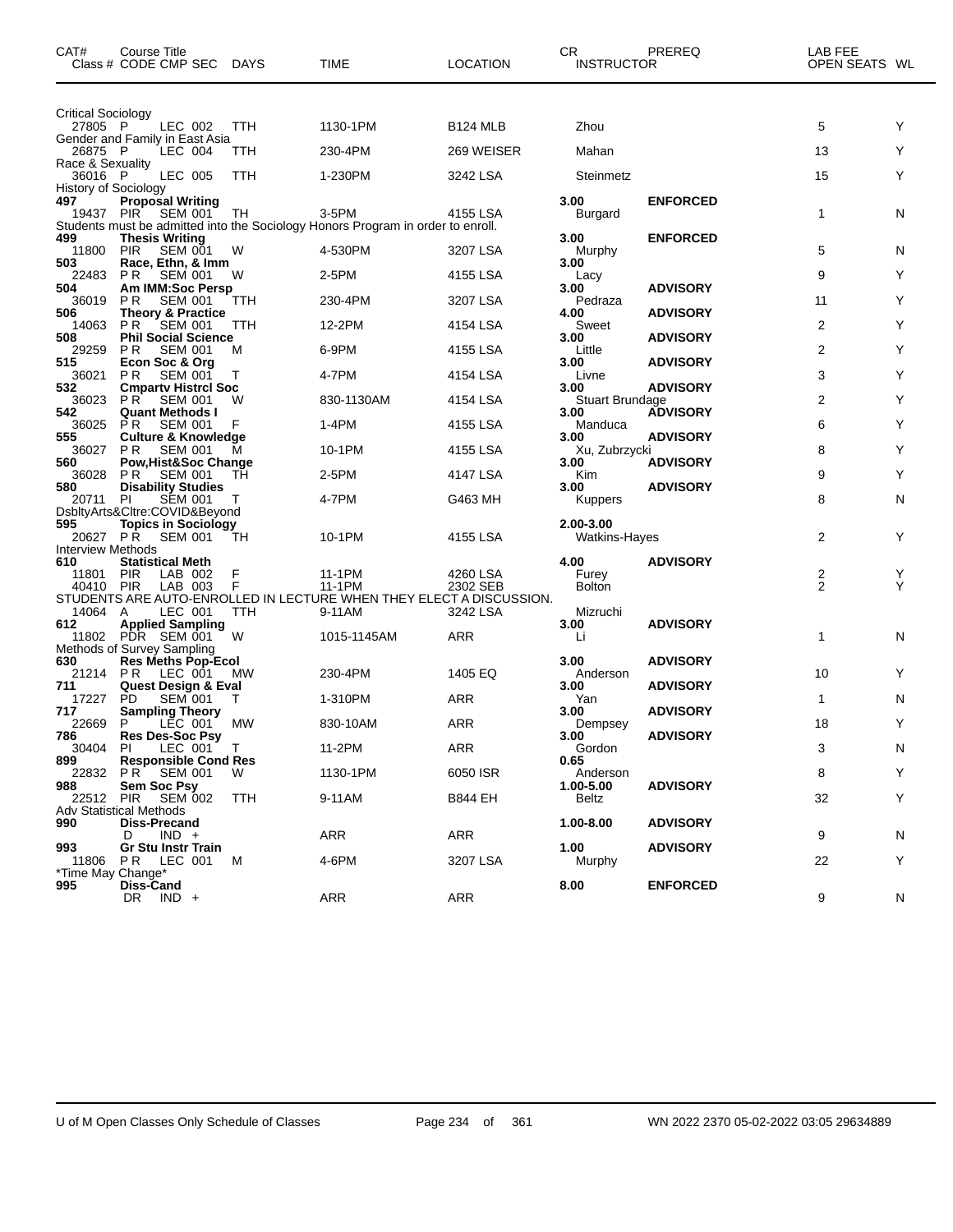| CAT# | Course Title         |             |             |                 | СR                | PREREQ | LAB FEE       |  |
|------|----------------------|-------------|-------------|-----------------|-------------------|--------|---------------|--|
|      | Class # CODE CMP SEC | <b>DAYS</b> | <b>TIME</b> | <b>LOCATION</b> | <b>INSTRUCTOR</b> |        | OPEN SEATS WL |  |

#### **Statistics Department Data Science (DATASCI) Open Sections**

| 101      |                    | Intro Data Science          |            |                                                                                                                     |                  | 4.00        | <b>ADVISORY</b>           |                         |   |
|----------|--------------------|-----------------------------|------------|---------------------------------------------------------------------------------------------------------------------|------------------|-------------|---------------------------|-------------------------|---|
| 36155 PR |                    | LAB 004                     | W          | 530-7PM                                                                                                             | 2306 MH          | Zhao        |                           | 1                       | Υ |
| 36152    | A                  | LEC 001                     | <b>TTH</b> | 1-230PM                                                                                                             | 1360 EH          | Fredrickson |                           |                         |   |
| 315      |                    | <b>Statistics &amp; Al</b>  |            |                                                                                                                     |                  | 4.00        | <b>ENFORCED</b>           |                         |   |
| 36161    | <b>PR</b>          | LAB 002                     | <b>TH</b>  | 830-10AM                                                                                                            | 335 WH           | Raman       |                           | 25                      | Υ |
| 36162    | PR                 | LAB 003                     | <b>TH</b>  | 230-4PM                                                                                                             | 335 WH           | Patel       |                           | 15                      | Y |
| 36160    | AR                 | LEC 001                     | <b>TTH</b> | 10-1130AM                                                                                                           | <b>B1580 BUS</b> | Tewari      |                           |                         |   |
| 406      |                    | <b>Computational Method</b> |            |                                                                                                                     |                  | 3.00        | <b>ADVISORY</b>           |                         |   |
| 30255    | <b>PR</b>          | LEC 001                     | <b>TTH</b> | 4-530PM                                                                                                             | <b>B844 EH</b>   | Fredrickson |                           | 3                       | Υ |
| 415      | <b>Data Mining</b> |                             |            |                                                                                                                     |                  | 4.00        | <b>ENFORCED</b>           |                         |   |
| 30263    | PR                 | DIS 002                     | F          | 830-10AM                                                                                                            | <b>B760 EH</b>   | Wibisono    |                           | 2                       | Υ |
| 30264    | <b>PR</b>          | DIS 003                     | F          | 1-230PM                                                                                                             | <b>B760 EH</b>   | Manzo       |                           | $\overline{\mathbf{c}}$ | Υ |
| 30265    | <b>PR</b>          | DIS 004                     | F          | 230-4PM                                                                                                             | <b>B760 EH</b>   | Huch        |                           | 3                       | Υ |
| 30262    | AR                 | LEC 001                     | <b>TTH</b> | 1130-1PM                                                                                                            | 1202 SEB         | Regier      |                           |                         |   |
| 451      |                    | <b>Bayesian Data Analy</b>  |            |                                                                                                                     |                  | 3.00        | <b>ENFORCED</b>           |                         |   |
| 36249    | PŔ                 | LEC 001                     | <b>MW</b>  | 4-530PM                                                                                                             | 296 WEISER       | Si          |                           | 8                       | Y |
| 503      |                    | <b>Stats Learning II</b>    |            |                                                                                                                     |                  | 4.00        | <b>ADVISORY</b>           |                         |   |
| 33155 PR |                    | LEC 001                     | MW         | 1-230PM                                                                                                             | 0420 CCCB        | Levina      |                           | 5                       | Υ |
|          |                    |                             |            | The Department of Statistics must allow students who are in its programs the opportunity to register for Statistics |                  |             |                           |                         |   |
|          |                    |                             |            | classes prior to removing reserved seats. Any remaining seats will be taken off of reserve after waitlist           |                  |             |                           |                         |   |
|          |                    |                             |            | evaluation. Instructors in the Statistics Department do not manage their waitlists and do not issue overrides.      |                  |             |                           |                         |   |
| 33156 A  |                    | LAB 002                     | - F        | 1130-1PM                                                                                                            | 1360 EH          | Das. Zhang  |                           |                         |   |
|          |                    |                             |            | The Department of Statistics must allow students who are in its programs the opportunity to register for Statistics |                  |             |                           |                         |   |
|          |                    |                             |            | classes prior to removing reserved seats. Any remaining seats will be taken off of reserve after waitlist           |                  |             |                           |                         |   |
|          |                    |                             |            | evaluation. Instructors in the Statistics Department do not manage their waitlists and do not issue overrides.      |                  |             |                           |                         |   |
| 504      |                    | <b>Prac Comm Appl Stat</b>  |            |                                                                                                                     |                  | 3.00        | <b>ENFORCED</b>           |                         |   |
| 36245    |                    | <b>PR LEC 001</b>           | <b>TTH</b> | 230-4PM                                                                                                             | 1200 CHEM        | Mesner      |                           | 49                      | Y |
| 507      |                    | Data Sci in Python          |            |                                                                                                                     |                  | 3.00        | <b>ADVISORY</b>           |                         |   |
| 33232 PR |                    | LEC 001                     | MW         | 1130-1PM                                                                                                            | 2500 SKB         | Terhorst    |                           | 16                      | Υ |
|          |                    |                             |            | The Department of Statistics must allow students who are in its programs the opportunity to register for Statistics |                  |             |                           |                         |   |
|          |                    |                             |            | classes prior to removing reserved seats. Any remaining seats will be taken off of reserve on December 18, 2019.    |                  |             |                           |                         |   |
|          |                    |                             |            | Instructors in the Statistics Department do not manage their waitlists and do not issue overrides.                  |                  |             |                           |                         |   |
| 509      |                    | <b>Stats for Fin Data</b>   |            |                                                                                                                     |                  | 3.00        | <b>ADVISORY</b>           |                         |   |
|          |                    | 33212 PR LEC 001            | MW         | 4-530PM                                                                                                             | 260 WEISER       | Thelen      |                           | 27                      | Y |
|          |                    |                             |            | The Department of Statistics must allow students who are in its programs the opportunity to register for Statistics |                  |             |                           |                         |   |
|          |                    |                             |            | classes prior to removing reserved seats. Any remaining seats will be taken off of reserve on December 18, 2019.    |                  |             |                           |                         |   |
|          |                    |                             |            | Instructors in the Statistics Department do not manage their waitlists and do not issue overrides.                  |                  |             |                           |                         |   |
| 513      |                    | Regress&Data Analys         |            |                                                                                                                     |                  | 3.00        | <b>ADVISORY, ENFORCED</b> |                         |   |
| 33231    |                    | <b>PR LEC 001</b>           | TTH.       | 530-7PM                                                                                                             | 1300 CHEM        | Wei         |                           | 26                      | Y |
| 551      |                    | <b>Bayesian Modeling</b>    |            |                                                                                                                     |                  | 3.00        | <b>ADVISORY</b>           |                         |   |
| 33230    |                    | <b>PR LEC 001</b>           | MW         | 230-4PM                                                                                                             | 1230 USB         | Nguyen      |                           | 4                       | Υ |
|          |                    |                             |            | The Department of Statistics must allow students who are in its programs the opportunity to register for Statistics |                  |             |                           |                         |   |
|          |                    |                             |            | classes prior to removing reserved seats. Any remaining seats will be taken off of reserve on December 18, 2019.    |                  |             |                           |                         |   |
|          |                    |                             |            |                                                                                                                     |                  |             |                           |                         |   |
|          |                    |                             |            | Instructors in the Statistics Department do not manage their waitlists and do not issue overrides.                  |                  |             |                           |                         |   |
| 606      |                    | <b>Comp Optim Meth Stat</b> |            |                                                                                                                     |                  | 3.00        | <b>ADVISORY</b>           |                         |   |
|          |                    | 33159 PR LEC 001            | - TH       | 230-530PM                                                                                                           | <b>R2310 BUS</b> | Sun         |                           | 9                       | Y |
|          |                    |                             |            | The Department of Statistics must allow students who are in its programs the opportunity to register for Statistics |                  |             |                           |                         |   |
|          |                    |                             |            | classes prior to removing reserved seats. Any remaining seats will be taken off of reserve on December 18, 2019.    |                  |             |                           |                         |   |

#### **Statistics (STATS) Open Sections**

Instructors in the Statistics Department do not manage their waitlists and do not issue overrides.

---IT IS CRITICAL THAT STUDENTS ATTEND CLASSES FROM THE BEGINNING OF THE TERM. EVEN THOUGH STUDENTS MAY BE REGISTERED OFFICIALLY FOR A COURSE, THE DEPARTMENT MAY GIVE AWAY PLACES IN A COURSE IF STUDENTS DO NOT ATTEND THE<br>FIRST TWO COURSE MEETINGS.<br>---ALL STUDENTS MUST TAKE ACTION THROUGH THE REGISTRATION SYSTEM TO MAKE SURE TH

COURSES MATCHES THE COURSES THEY ARE ATTENDING.

| 206   |    | <b>Intro Data Science</b> |                                                   |                                                                                                                     |                 | 4.00        | <b>ADVISORY</b> |    |  |
|-------|----|---------------------------|---------------------------------------------------|---------------------------------------------------------------------------------------------------------------------|-----------------|-------------|-----------------|----|--|
| 36103 | P. | LAB 004                   | W                                                 | 530-7PM                                                                                                             | 2306 MH         | Zhao        |                 |    |  |
| 36100 | A  | LEC 001                   | TTH                                               | 1-230PM                                                                                                             | 1360 EH         | Fredrickson |                 |    |  |
| 250   |    | Intr Stat&Data Anivs      |                                                   |                                                                                                                     |                 | 4.00        |                 |    |  |
| 17604 | P  | LAB 108                   |                                                   | 10-1130AM                                                                                                           | 2244 USB        | Ahn         |                 |    |  |
|       |    |                           |                                                   | You MUST bring your own laptop to this lab section. Please contact statsugprogram@umich.edu if you have any         |                 |             |                 |    |  |
|       |    |                           | questions. Chromebooks will NOT work in this lab. |                                                                                                                     |                 |             |                 |    |  |
| 11855 | PR | LAB 109                   |                                                   | 1130-1PM                                                                                                            | B760 EH         | Lund        |                 |    |  |
| 11838 | PR | LAB 304                   |                                                   | 1-4PM                                                                                                               | 1423 EQ         | Romero      |                 | 13 |  |
|       |    |                           |                                                   | This lab is a CSP lab. CSP sections are scheduled for more hours per week than a routine section of the same        |                 |             |                 |    |  |
|       |    |                           |                                                   | course. Some of that time is devoted to workshop activities, e.g., problem solving, practice tests, review of       |                 |             |                 |    |  |
|       |    |                           |                                                   | assignments and instruction in learning skills. There is also provision for more individual instruction in the form |                 |             |                 |    |  |
|       |    |                           |                                                   | of additional office hours, instructor conferences, appointments with a Course Assistant, etc.                      |                 |             |                 |    |  |
| 11849 | P  | LAB 306                   | M                                                 | 530-7PM                                                                                                             | <b>G444C MH</b> | Sarker      |                 |    |  |
| 11852 |    | LAB 307                   |                                                   | 10-1130AM                                                                                                           | G444B MH        | Ochoa       |                 |    |  |
| 17609 |    | LAB 312                   |                                                   | 530-7PM                                                                                                             | <b>B760 EH</b>  | Nguyen      |                 |    |  |
| 11865 | P  | LAB 313                   | W                                                 | 830-10AM                                                                                                            | G444C MH        | Francisco   |                 |    |  |
| 16425 |    | LAB<br>316                | W                                                 | 230-4PM                                                                                                             | <b>G444C MH</b> | Matthys     |                 |    |  |
|       |    |                           |                                                   |                                                                                                                     |                 |             |                 |    |  |

U of M Open Classes Only Schedule of Classes Page 235 of 361 WN 2022 2370 05-02-2022 03:05 29634889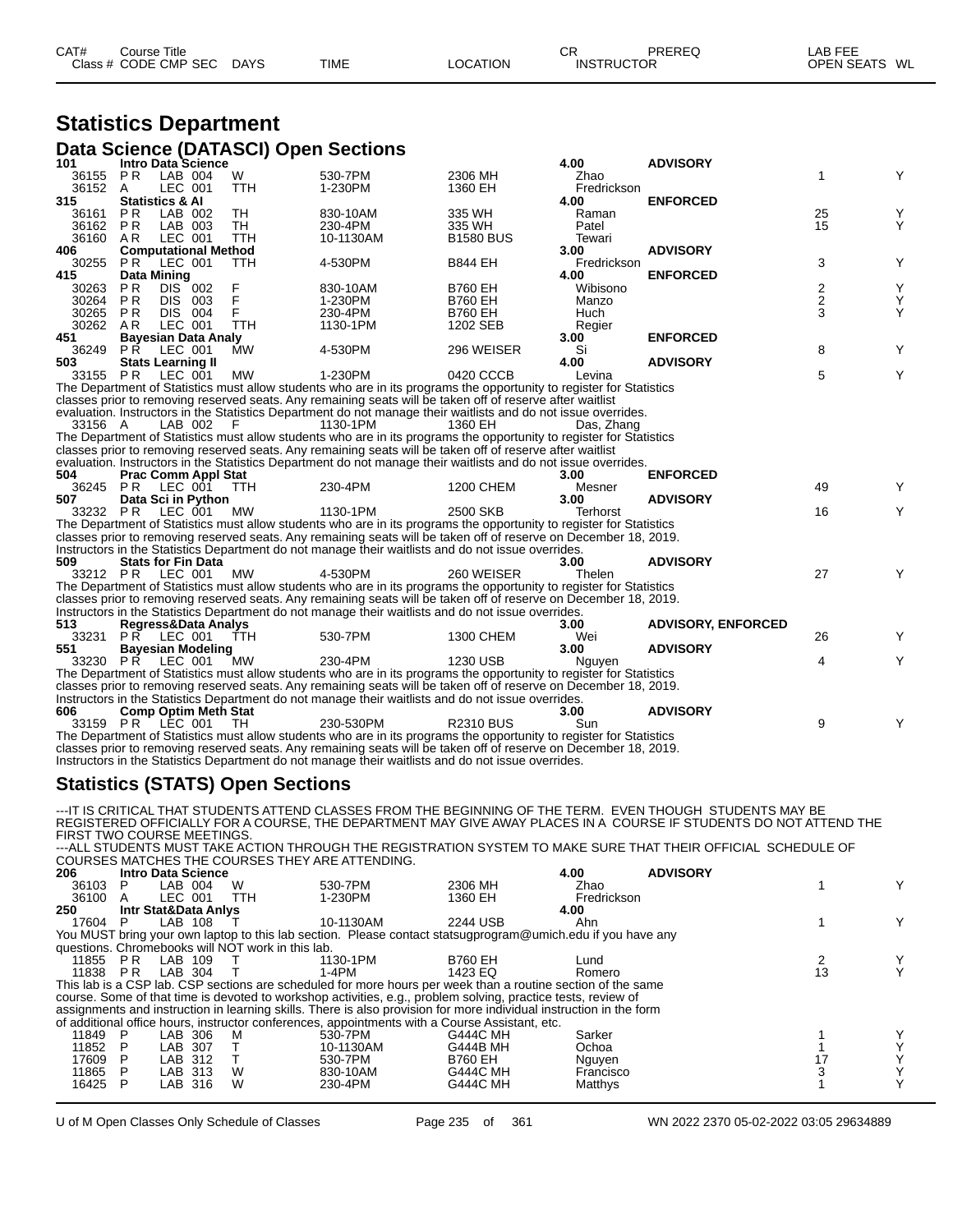| CAT#<br>Class # CODE CMP SEC DAYS | Course Title               |                    |                             |                                                            | TIME                                                                                                                                                                                                                                                                                                                                                                                                                                                                         | <b>LOCATION</b>       | СR<br><b>INSTRUCTOR</b>   | <b>PREREQ</b>   | LAB FEE<br>OPEN SEATS WL |        |
|-----------------------------------|----------------------------|--------------------|-----------------------------|------------------------------------------------------------|------------------------------------------------------------------------------------------------------------------------------------------------------------------------------------------------------------------------------------------------------------------------------------------------------------------------------------------------------------------------------------------------------------------------------------------------------------------------------|-----------------------|---------------------------|-----------------|--------------------------|--------|
| 21596 P<br>11831 A                |                            | LAB 413<br>LEC 100 |                             | W<br><b>MW</b>                                             | 830-10AM<br>1-230PM<br>Note: Lecture is offered in a HyFlex model. You can attend lecture in person or synchronously via livestream. All<br>labs are in person. Please contact statsugradprogram@umich.edu with questions. Winter 2021 exams: Exam 1: Thu, Feb<br>17; Exam 2: Thu, Mar 31; Final Exam: Thu, April 21. The windows during which the exams will be available will be                                                                                           | G444B MH<br>1420 CCCB | Seeger<br>Miller          |                 | 1                        | Y      |
| 30804 S                           |                            | MID 199            |                             | statsugradprogram@umich.edu with questions                 | announced once the course begins. Instructors of the course cannot issue overrides. Please contact<br>ARR                                                                                                                                                                                                                                                                                                                                                                    | ARR                   |                           |                 |                          |        |
| 11832 A                           |                            | <b>LEC 200</b>     |                             | МW<br>statsugradprogram@umich.edu with questions           | 230-4PM<br>Note: Lecture is offered in a HyFlex model. You can attend lecture in person or synchronously via livestream. All<br>labs are in person. Please contact statsugradprogram@umich.edu with questions. Winter 2021 exams: Exam 1: Thu, Feb<br>17; Exam 2: Thu, Mar 31; Final Exam: Thu, April 21. The windows during which the exams will be available will be<br>announced once the course begins. Instructors of the course cannot issue overrides. Please contact | 1420 CCCB             | Miller                    |                 |                          |        |
| 11833 A                           |                            | LEC 300            |                             | <b>TTH</b>                                                 | 830-10AM<br>When selecting a lab section, please note there are 68 lab sections which number to section 074.                                                                                                                                                                                                                                                                                                                                                                 | 1420 CCCB             | Romero                    |                 |                          |        |
| 11834 A                           |                            |                    | LEC 400 TTH                 | Please contact statsugradprogram@umich.edu with questions. | 10-1130AM<br>When selecting a lab section, please note there are 68 lab sections which number to section 074.                                                                                                                                                                                                                                                                                                                                                                | 1420 CCCB             | Romero                    |                 |                          |        |
| 280                               |                            |                    | <b>Honors Intro Stats</b>   | Please contact statsugradprogram@umich.edu with questions. |                                                                                                                                                                                                                                                                                                                                                                                                                                                                              |                       | 4.00                      | <b>ADVISORY</b> |                          |        |
| 29753                             | P                          | LAB 002            |                             | W                                                          | 1130-1PM                                                                                                                                                                                                                                                                                                                                                                                                                                                                     | <b>B760 EH</b>        | Trauger                   |                 | 11                       | Y      |
| 29752<br>299                      | A                          | LEC 001            | Undergrad Internship        | МW                                                         | 10-1130AM                                                                                                                                                                                                                                                                                                                                                                                                                                                                    | 296 WEISER            | Gagnon Bartsch<br>1.00    |                 |                          |        |
|                                   | D                          | $IND +$            |                             |                                                            | ARR                                                                                                                                                                                                                                                                                                                                                                                                                                                                          | ARR                   |                           |                 | 25                       | N      |
| 315<br>36127 PR LAB 002 TH        | <b>Statistics &amp; Al</b> |                    |                             |                                                            | 830-10AM                                                                                                                                                                                                                                                                                                                                                                                                                                                                     | 335 WH                | 4.00<br>Raman             | <b>ENFORCED</b> | 25                       | Y      |
|                                   |                            |                    |                             |                                                            | The Department of Statistics must allow students who are in its programs the opportunity to register for Statistics                                                                                                                                                                                                                                                                                                                                                          |                       |                           |                 |                          |        |
|                                   |                            |                    |                             |                                                            | classes prior to removing reserved seats. Any remaining seats will be taken off of reserve on December 7, 2021.<br>Instructors in the Statistics Department do not manage their waitlists and do not issue overrides.                                                                                                                                                                                                                                                        |                       |                           |                 |                          |        |
| 36128 PR                          |                            |                    | LAB 003                     | - TH                                                       | 230-4PM                                                                                                                                                                                                                                                                                                                                                                                                                                                                      | 335 WH                | Patel                     |                 | 15                       | Y      |
|                                   |                            |                    |                             |                                                            | The Department of Statistics must allow students who are in its programs the opportunity to register for Statistics<br>classes prior to removing reserved seats. Any remaining seats will be taken off of reserve on December 7, 2021.                                                                                                                                                                                                                                       |                       |                           |                 |                          |        |
|                                   |                            |                    |                             | <b>TTH</b>                                                 | Instructors in the Statistics Department do not manage their waitlists and do not issue overrides.                                                                                                                                                                                                                                                                                                                                                                           |                       |                           |                 |                          |        |
| 36126 AR LEC 001                  |                            |                    |                             |                                                            | 10-1130AM<br>The Department of Statistics must allow students who are in its programs the opportunity to register for Statistics                                                                                                                                                                                                                                                                                                                                             | <b>B1580 BUS</b>      | Tewari                    |                 |                          |        |
|                                   |                            |                    |                             |                                                            | classes prior to removing reserved seats. Any remaining seats will be taken off of reserve on December 7, 2021.                                                                                                                                                                                                                                                                                                                                                              |                       |                           |                 |                          |        |
| 406                               |                            |                    | <b>Computational Method</b> |                                                            | Instructors in the Statistics Department do not manage their waitlists and do not issue overrides.                                                                                                                                                                                                                                                                                                                                                                           |                       | 3.00                      | <b>ADVISORY</b> |                          |        |
| 26095 PR LEC 001                  |                            |                    |                             | TTH                                                        | 4-530PM<br>The Department of Statistics must allow students who are in its programs the opportunity to register for Statistics                                                                                                                                                                                                                                                                                                                                               | <b>B844 EH</b>        | Fredrickson               |                 | 3                        | Y      |
|                                   |                            |                    |                             |                                                            | classes prior to removing reserved seats. Any remaining seats will be taken off of reserve on December 9, 2019.                                                                                                                                                                                                                                                                                                                                                              |                       |                           |                 |                          |        |
| 412                               | <b>Intro Prob Stat</b>     |                    |                             |                                                            | Instructors in the Statistics Department do not manage their waitlists and do not issue overrides.                                                                                                                                                                                                                                                                                                                                                                           |                       | 3.00                      | <b>ENFORCED</b> |                          |        |
| 11874 PR LEC 001                  |                            |                    |                             | МW                                                         | 230-4PM                                                                                                                                                                                                                                                                                                                                                                                                                                                                      | 1210 CHEM             | Fink                      |                 | 17                       | Y      |
|                                   |                            |                    |                             |                                                            | The Department of Statistics must allow students who are in its programs the opportunity to register for Statistics<br>classes prior to removing reserved seats. Any remaining seats will be taken off of reserve on December 7, 2021.                                                                                                                                                                                                                                       |                       |                           |                 |                          |        |
|                                   |                            |                    |                             |                                                            | Instructors in the Statistics Department do not manage their waitlists and do not issue overrides.                                                                                                                                                                                                                                                                                                                                                                           |                       |                           |                 |                          |        |
|                                   |                            |                    |                             |                                                            | 27773 PR LEC 002 TTH 830-10AM 1324 EH<br>The Department of Statistics must allow students who are in its programs the opportunity to register for Statistics                                                                                                                                                                                                                                                                                                                 |                       | Hsing, Jiang, Nam         |                 | 25                       |        |
|                                   |                            |                    |                             |                                                            | classes prior to removing reserved seats. Any remaining seats will be taken off of reserve on December 7, 2021.                                                                                                                                                                                                                                                                                                                                                              |                       |                           |                 |                          |        |
| 29757 PR LEC 003 TTH              |                            |                    |                             |                                                            | Instructors in the Statistics Department do not manage their waitlists and do not issue overrides.<br>230-4PM                                                                                                                                                                                                                                                                                                                                                                | 296 WEISER            | Fink                      |                 | 10                       | Y      |
|                                   |                            |                    |                             |                                                            | The Department of Statistics must allow students who are in its programs the opportunity to register for Statistics                                                                                                                                                                                                                                                                                                                                                          |                       |                           |                 |                          |        |
|                                   |                            |                    |                             |                                                            | classes prior to removing reserved seats. Any remaining seats will be taken off of reserve on December 7, 2021.<br>Instructors in the Statistics Department do not manage their waitlists and do not issue overrides.                                                                                                                                                                                                                                                        |                       |                           |                 |                          |        |
| 415                               | Data Mining                |                    |                             |                                                            |                                                                                                                                                                                                                                                                                                                                                                                                                                                                              |                       | 4.00                      | <b>ENFORCED</b> |                          |        |
| 18730 PR                          |                            | DIS 002            |                             | - F                                                        | 830-10AM<br>The Department of Statistics must allow students who are in its programs the opportunity to register for Statistics                                                                                                                                                                                                                                                                                                                                              | <b>B760 EH</b>        | Wibisono                  |                 | 2                        | Y      |
|                                   |                            |                    |                             |                                                            | classes prior to removing reserved seats. Any remaining seats will be taken off of reserve on December 7, 2021.                                                                                                                                                                                                                                                                                                                                                              |                       |                           |                 |                          |        |
| 23098 PR                          |                            |                    | DIS 003                     | - F                                                        | Instructors in the Statistics Department do not manage their waitlists and do not issue overrides.<br>1-230PM                                                                                                                                                                                                                                                                                                                                                                | <b>B760 EH</b>        | Manzo                     |                 | 2                        | Y      |
|                                   |                            |                    |                             |                                                            | The Department of Statistics must allow students who are in its programs the opportunity to register for Statistics<br>classes prior to removing reserved seats. Any remaining seats will be taken off of reserve on December 7, 2021.                                                                                                                                                                                                                                       |                       |                           |                 |                          |        |
|                                   |                            |                    |                             |                                                            | Instructors in the Statistics Department do not manage their waitlists and do not issue overrides.                                                                                                                                                                                                                                                                                                                                                                           |                       |                           |                 |                          |        |
| 24559 PR                          |                            | DIS 004            |                             | - F                                                        | 230-4PM<br>The Department of Statistics must allow students who are in its programs the opportunity to register for Statistics                                                                                                                                                                                                                                                                                                                                               | <b>B760 EH</b>        | Huch                      |                 | 3                        | Y      |
|                                   |                            |                    |                             |                                                            | classes prior to removing reserved seats. Any remaining seats will be taken off of reserve on December 7, 2021.                                                                                                                                                                                                                                                                                                                                                              |                       |                           |                 |                          |        |
| 18724 AR                          |                            |                    | LEC 001 TTH                 |                                                            | Instructors in the Statistics Department do not manage their waitlists and do not issue overrides.<br>1130-1PM                                                                                                                                                                                                                                                                                                                                                               | 1202 SEB              | Regier                    |                 |                          |        |
|                                   |                            |                    |                             |                                                            | The Department of Statistics must allow students who are in its programs the opportunity to register for Statistics                                                                                                                                                                                                                                                                                                                                                          |                       |                           |                 |                          |        |
|                                   |                            |                    |                             |                                                            | classes prior to removing reserved seats. Any remaining seats will be taken off of reserve on December 7, 2021.<br>Instructors in the Statistics Department do not manage their waitlists and do not issue overrides.                                                                                                                                                                                                                                                        |                       |                           |                 |                          |        |
| 425                               | Intro Probabil             |                    |                             |                                                            |                                                                                                                                                                                                                                                                                                                                                                                                                                                                              |                       | 3.00                      | <b>ADVISORY</b> |                          |        |
| 11875<br>16874 P                  | P                          | LEC 001<br>LEC 004 |                             | MWF<br>MWF                                                 | 8-9AM<br>12-1PM                                                                                                                                                                                                                                                                                                                                                                                                                                                              | 1360 EH<br>1084 EH    | Husson<br><b>Barvinok</b> |                 | 11<br>6                  | Y<br>Y |
| 11878 P                           |                            | LEC 005            |                             | МW                                                         | 230-4PM                                                                                                                                                                                                                                                                                                                                                                                                                                                                      | 2260 USB              | Banerjee                  |                 | 7                        | Y      |

U of M Open Classes Only Schedule of Classes Page 236 of 361 WN 2022 2370 05-02-2022 03:05 29634889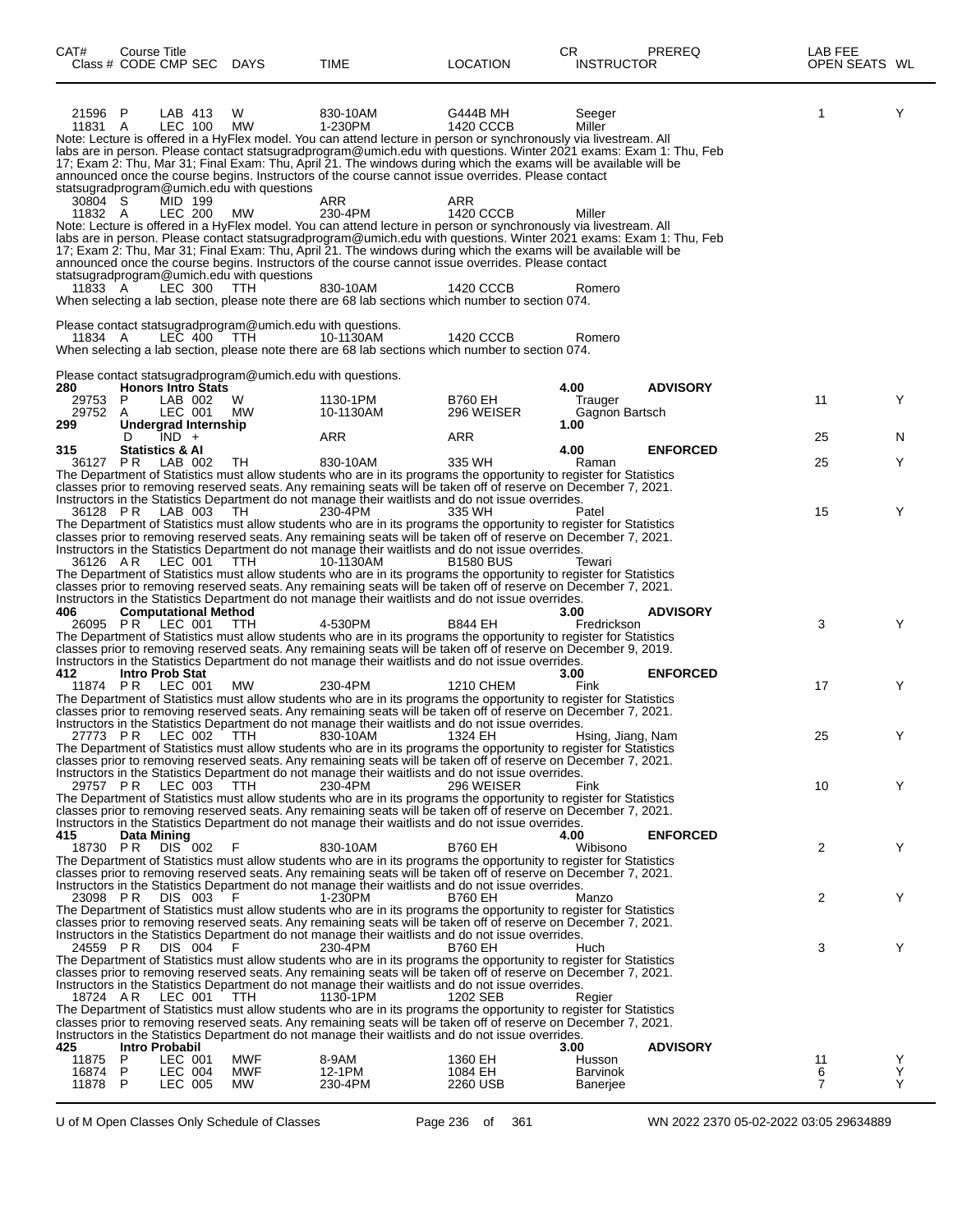| CAT#             | Course Title<br>Class # CODE CMP SEC DAYS       |            | TIME                                                                                                                                                                                                                                    | <b>LOCATION</b> | CR.<br><b>INSTRUCTOR</b> | PREREQ                    | LAB FEE<br>OPEN SEATS WL |   |
|------------------|-------------------------------------------------|------------|-----------------------------------------------------------------------------------------------------------------------------------------------------------------------------------------------------------------------------------------|-----------------|--------------------------|---------------------------|--------------------------|---|
| 11876            | LEC 006<br>P                                    | MWF        | 2-3PM                                                                                                                                                                                                                                   | 1250 USB        | Li<br>3.00               | <b>ENFORCED</b>           | 2                        | Y |
| 426<br>22602 PR  | Intro to Theo Stat<br>LEC 001                   | МW         | 230-4PM                                                                                                                                                                                                                                 | 1202 SEB        | Wang                     |                           | 6                        | Y |
|                  |                                                 |            | The Department of Statistics must allow students who are in its programs the opportunity to register for Statistics                                                                                                                     |                 |                          |                           |                          |   |
|                  |                                                 |            | classes prior to removing reserved seats. Any remaining seats will be taken off of reserve on December 7, 2021.<br>Instructors in the Statistics Department do not manage their waitlists and do not issue overrides.                   |                 |                          |                           |                          |   |
| 430              | <b>Applied Probability</b>                      |            |                                                                                                                                                                                                                                         |                 | 3.00                     | <b>ADVISORY</b>           |                          |   |
|                  | 26103 PR LEC 001                                | WF         | 830-10AM                                                                                                                                                                                                                                | 120 WH          | Learied                  |                           | 24                       | Y |
|                  |                                                 |            | The Department of Statistics must allow students who are in its programs the opportunity to register for Statistics<br>classes prior to removing reserved seats. Any remaining seats will be taken off of reserve on December 7, 2021.  |                 |                          |                           |                          |   |
|                  |                                                 |            | Instructors in the Statistics Department do not manage their waitlists and do not issue overrides.                                                                                                                                      |                 |                          |                           |                          |   |
| 449              | <b>Topics in Biostat</b>                        |            |                                                                                                                                                                                                                                         |                 | 3.00                     | <b>ADVISORY</b>           |                          |   |
|                  | 25170 PR LEC 002                                | <b>TTH</b> | 830-10AM<br>The Department of Statistics must allow students who are in its programs the opportunity to register for Statistics                                                                                                         | 1230 USB        | Green                    |                           | 1                        | Y |
|                  |                                                 |            | classes prior to removing reserved seats. Any remaining seats will be taken off of reserve on December 7, 2021.                                                                                                                         |                 |                          |                           |                          |   |
|                  |                                                 |            | Instructors in the Statistics Department do not manage their waitlists and do not issue overrides.                                                                                                                                      |                 |                          |                           | 19                       | Y |
|                  | 27797 PR LEC 003                                | WF         | 830-10AM<br>The Department of Statistics must allow students who are in its programs the opportunity to register for Statistics                                                                                                         | B844 EH         | Green                    |                           |                          |   |
|                  |                                                 |            | classes prior to removing reserved seats. Any remaining seats will be taken off of reserve on December 7, 2021.                                                                                                                         |                 |                          |                           |                          |   |
|                  |                                                 |            | Instructors in the Statistics Department do not manage their waitlists and do not issue overrides.                                                                                                                                      |                 |                          |                           |                          |   |
| 451              | Bayesian Data Analy<br>36171 PR LEC 001         | MW         | 4-530PM                                                                                                                                                                                                                                 | 296 WEISER      | 3.00<br>Si               | <b>ENFORCED</b>           | 8                        | Y |
|                  |                                                 |            | The Department of Statistics must allow students who are in its programs the opportunity to register for Statistics                                                                                                                     |                 |                          |                           |                          |   |
|                  |                                                 |            | classes prior to removing reserved seats. Any remaining seats will be taken off of reserve on December 7, 2021.                                                                                                                         |                 |                          |                           |                          |   |
| 470              | Intro Design of Exp                             |            | Instructors in the Statistics Department do not manage their waitlists and do not issue overrides.                                                                                                                                      |                 | 4.00                     | <b>ENFORCED</b>           |                          |   |
| 36174 AR         | LEC 001                                         | <b>MW</b>  | 1-230PM                                                                                                                                                                                                                                 | 1640 CHEM       | Gagnon Bartsch           |                           |                          |   |
|                  |                                                 |            | The Department of Statistics must allow students who are in its programs the opportunity to register for Statistics                                                                                                                     |                 |                          |                           |                          |   |
|                  |                                                 |            | classes prior to removing reserved seats. Any remaining seats will be taken off of reserve on December 7, 2021.<br>Instructors in the Statistics Department do not manage their waitlists and do not issue overrides.                   |                 |                          |                           |                          |   |
| 480              | <b>Survey Sampling</b>                          |            |                                                                                                                                                                                                                                         |                 | 4.00                     | <b>ENFORCED</b>           |                          |   |
|                  | 17215 PR LAB 002                                | TH         | 4-530PM<br>The Department of Statistics must allow students who are in its programs the opportunity to register for Statistics                                                                                                          | <b>B760 EH</b>  | Wasserman                |                           | 19                       | Y |
|                  |                                                 |            | classes prior to removing reserved seats. Any remaining seats will be taken off of reserve on December 7, 2022.                                                                                                                         |                 |                          |                           |                          |   |
|                  |                                                 |            | Instructors in the Statistics Department do not manage their waitlists and do not issue overrides.                                                                                                                                      |                 |                          |                           |                          |   |
| 17214 AR         | LEC 001                                         | MW.        | 230-4PM<br>The Department of Statistics must allow students who are in its programs the opportunity to register for Statistics                                                                                                          | B844 EH         | Mebane Jr                |                           |                          |   |
|                  |                                                 |            | classes prior to removing reserved seats. Any remaining seats will be taken off of reserve on December 7, 2021.                                                                                                                         |                 |                          |                           |                          |   |
|                  |                                                 |            | Instructors in the Statistics Department do not manage their waitlists and do not issue overrides.                                                                                                                                      |                 |                          |                           |                          |   |
| 489              | Ind Study in Stat<br>$IND +$                    |            | ARR                                                                                                                                                                                                                                     | ARR             | 1.00-4.00                |                           | 1                        | N |
| 499              | <b>Honors Seminar</b>                           |            |                                                                                                                                                                                                                                         |                 | 2.00-3.00                | <b>ADVISORY</b>           |                          |   |
|                  | $IND +$                                         |            | <b>ARR</b>                                                                                                                                                                                                                              | ARR             |                          |                           | 25                       | N |
| 503<br>24600     | <b>Stats Learning II</b><br>LAB 002<br>A        |            | 1130-1PM                                                                                                                                                                                                                                | 1360 EH         | 4.00<br>Das, Zhang       | <b>ADVISORY</b>           |                          |   |
|                  |                                                 |            | The Department of Statistics must allow students who are in its programs the opportunity to register for Statistics                                                                                                                     |                 |                          |                           |                          |   |
|                  |                                                 |            | classes prior to removing reserved seats. Any remaining seats will be taken off of reserve after waitlist                                                                                                                               |                 |                          |                           |                          |   |
| issue overrides. |                                                 |            | evaluation on December 15, 2021. Instructors in the Statistics Department do not manage their waitlists and do not                                                                                                                      |                 |                          |                           |                          |   |
| 504              | <b>Prac Comm Appl Stat</b>                      |            |                                                                                                                                                                                                                                         |                 | 3.00                     | <b>ENFORCED</b>           |                          |   |
|                  | 36179 PR LEC 001 TTH                            |            | 230-4PM                                                                                                                                                                                                                                 | 1200 CHEM       | Mesner                   |                           | 49                       |   |
|                  |                                                 |            | The Department of Statistics must allow students who are in its programs the opportunity to register for Statistics<br>classes prior to removing reserved seats. Any remaining seats will be taken off of reserve after waitlist        |                 |                          |                           |                          |   |
|                  |                                                 |            | evaluation on December 15, 2021. Instructors in the Statistics Department do not manage their waitlists and do not                                                                                                                      |                 |                          |                           |                          |   |
| issue overrides. |                                                 |            |                                                                                                                                                                                                                                         |                 |                          |                           |                          |   |
| 507              | Data Sci in Python<br>27786 PR LEC 001          | MW         | 1130-1PM                                                                                                                                                                                                                                | 2500 SKB        | 3.00<br>Terhorst         | <b>ADVISORY</b>           | 16                       | Y |
|                  |                                                 |            | The Department of Statistics must allow students who are in its programs the opportunity to register for Statistics                                                                                                                     |                 |                          |                           |                          |   |
|                  |                                                 |            | classes prior to removing reserved seats. Any remaining seats will be taken off of reserve on December 15, 2021.                                                                                                                        |                 |                          |                           |                          |   |
| 509              | <b>Stats for Fin Data</b>                       |            | Instructors in the Statistics Department do not manage their waitlists and do not issue overrides.                                                                                                                                      |                 | 3.00                     | <b>ADVISORY</b>           |                          |   |
|                  | 21212 PR LEC 001                                | MW         | 4-530PM                                                                                                                                                                                                                                 | 260 WEISER      | Thelen                   |                           | 27                       | Y |
|                  |                                                 |            | The Department of Statistics must allow students who are in its programs the opportunity to register for Statistics                                                                                                                     |                 |                          |                           |                          |   |
|                  |                                                 |            | classes prior to removing reserved seats. Any remaining seats will be taken off of reserve on December 15, 2021.<br>Instructors in the Statistics Department do not manage their waitlists and do not issue overrides.                  |                 |                          |                           |                          |   |
| 511              | Intro to Stat Theory                            |            |                                                                                                                                                                                                                                         |                 | 3.00                     | <b>ENFORCED</b>           |                          |   |
|                  | 29790 PR LEC 001                                | MW         | 830-10AM                                                                                                                                                                                                                                | 1324 EH         | He                       |                           | 4                        | Y |
|                  |                                                 |            | The Department of Statistics must allow students who are in its programs the opportunity to register for Statistics<br>classes prior to removing reserved seats. Any remaining seats will be taken off of reserve on December 15, 2021. |                 |                          |                           |                          |   |
|                  |                                                 |            | Instructors in the Statistics Department do not manage their waitlists and do not issue overrides.                                                                                                                                      |                 |                          |                           |                          |   |
| 513              | Regress&Data Analys                             |            |                                                                                                                                                                                                                                         |                 | 3.00                     | <b>ADVISORY, ENFORCED</b> |                          |   |
| 27781<br>547     | <b>PR LEC 001</b><br><b>Mathematics of Data</b> | TTH        | 530-7PM                                                                                                                                                                                                                                 | 1300 CHEM       | Wei<br>3.00              | <b>ADVISORY</b>           | 26                       | Y |
| 26707            | LEC 001<br>P                                    | TTH        | 230-4PM                                                                                                                                                                                                                                 | <b>B844 EH</b>  | Rajapakse                |                           | 13                       | Y |
| 570              | Design of Experiment                            |            |                                                                                                                                                                                                                                         |                 | 3.00                     | <b>ADVISORY</b>           |                          |   |
| 36177            | P<br>LEC 001                                    | MW         | 12-130PM                                                                                                                                                                                                                                | 138 NAME        | Al Kontar                |                           | 4                        | Y |
| 580<br>22670     | <b>Sampling Theory</b><br>LEC 001<br>P          | МW         | 830-10AM                                                                                                                                                                                                                                | ARR             | 3.00<br>Dempsey          | <b>ADVISORY</b>           | 18                       | Y |
| 606              | <b>Comp Optim Meth Stat</b>                     |            |                                                                                                                                                                                                                                         |                 | 3.00                     | <b>ADVISORY</b>           |                          |   |
|                  |                                                 |            |                                                                                                                                                                                                                                         |                 |                          |                           |                          |   |

U of M Open Classes Only Schedule of Classes Page 237 of 361 WN 2022 2370 05-02-2022 03:05 29634889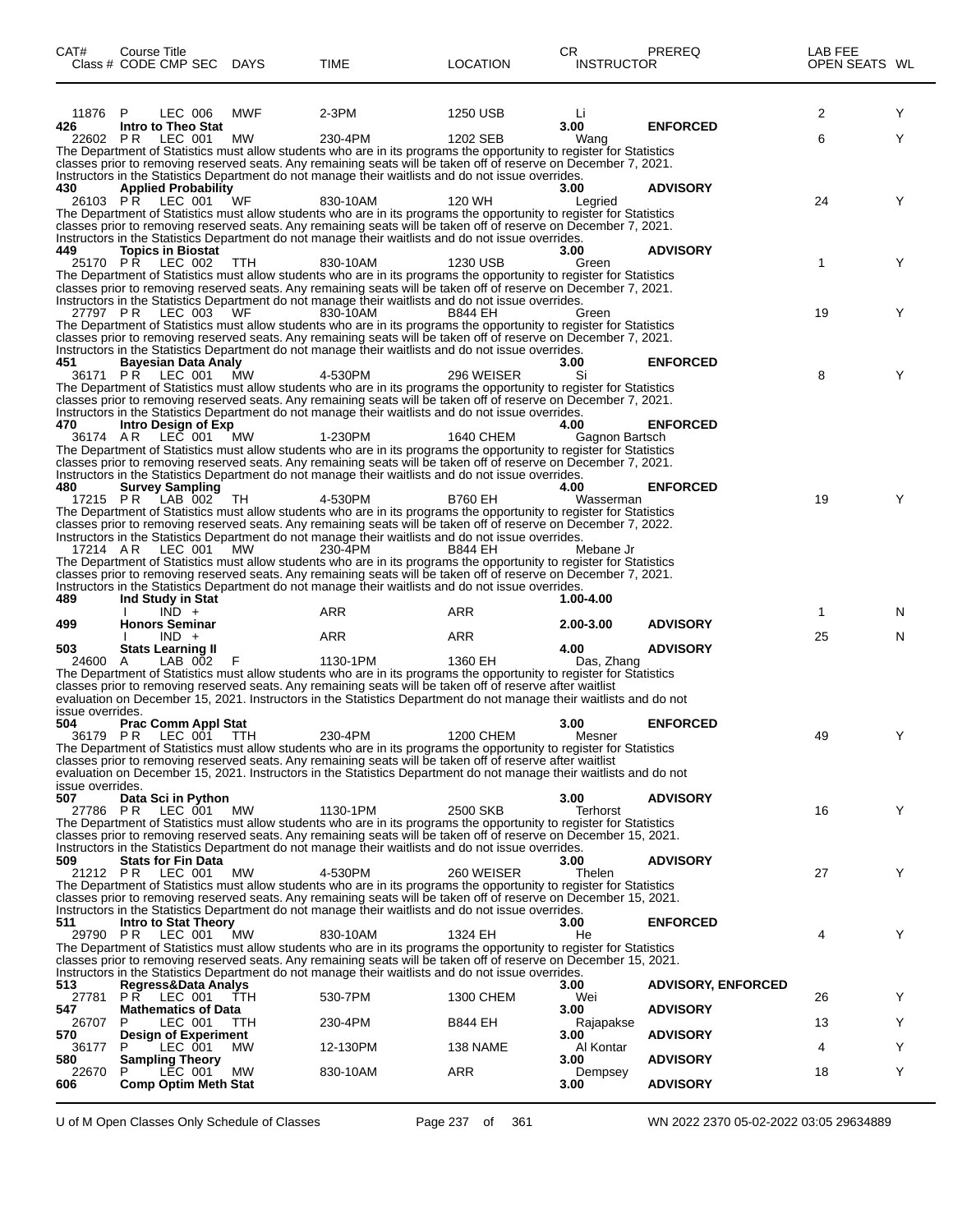| CAT#     | <b>Course Title</b><br>Class # CODE CMP SEC | <b>DAYS</b> | <b>TIME</b>                                                                                                                                                                                                            | <b>LOCATION</b>  | CR.<br><b>INSTRUCTOR</b> | <b>PREREQ</b>   | LAB FEE<br>OPEN SEATS WL |   |
|----------|---------------------------------------------|-------------|------------------------------------------------------------------------------------------------------------------------------------------------------------------------------------------------------------------------|------------------|--------------------------|-----------------|--------------------------|---|
| 29766 PR | LEC 001                                     | TH          | 230-530PM                                                                                                                                                                                                              | <b>R2310 BUS</b> | Sun                      |                 | 9                        | Υ |
|          |                                             |             | The Department of Statistics must allow students who are in its programs the opportunity to register for Statistics                                                                                                    |                  |                          |                 |                          |   |
|          |                                             |             | classes prior to removing reserved seats. Any remaining seats will be taken off of reserve on December 15, 2021.<br>Instructors in the Statistics Department do not manage their waitlists and do not issue overrides. |                  |                          |                 |                          |   |
| 611      | <b>Large Sample Theory</b>                  |             |                                                                                                                                                                                                                        |                  | 3.00                     | <b>ADVISORY</b> |                          |   |
|          | 11880 PR LEC 001                            | <b>TTH</b>  | 830-10AM                                                                                                                                                                                                               | 120 WH           | Keener                   |                 | 13                       |   |
|          |                                             |             | The Department of Statistics must allow students who are in its programs the opportunity to register for Statistics                                                                                                    |                  |                          |                 |                          |   |
|          |                                             |             | classes prior to removing reserved seats. Any remaining seats will be taken off of reserve on December 15, 2021.                                                                                                       |                  |                          |                 |                          |   |
|          |                                             |             | Instructors in the Statistics Department do not manage their waitlists and do not issue overrides.                                                                                                                     |                  |                          |                 |                          |   |
| 620      | <b>App Prob Stoch Model</b>                 |             | 1130-1PM                                                                                                                                                                                                               | 271 WEISER       | 3.00<br>Stoev            | <b>ADVISORY</b> | 15                       | Υ |
|          | 22601 PR LEC 001                            | <b>TTH</b>  | The Department of Statistics must allow students who are in its programs the opportunity to register for Statistics                                                                                                    |                  |                          |                 |                          |   |
|          |                                             |             | classes prior to removing reserved seats. Any remaining seats will be taken off of reserve on December 15, 2021.                                                                                                       |                  |                          |                 |                          |   |
|          |                                             |             | Instructors in the Statistics Department do not manage their waitlists and do not issue overrides.                                                                                                                     |                  |                          |                 |                          |   |
| 701      | <b>Topics Appl Stat II</b>                  |             |                                                                                                                                                                                                                        |                  | 1.50                     | <b>ADVISORY</b> |                          |   |
|          | 29772 PR LEC 001                            | F           | 2-5PM                                                                                                                                                                                                                  | 269 WFISFR       | Sun                      |                 | 27                       |   |
|          |                                             |             | The Department of Statistics must allow students who are in its programs the opportunity to register for Statistics                                                                                                    |                  |                          |                 |                          |   |
|          |                                             |             | classes prior to removing reserved seats. Any remaining seats will be taken off of reserve on December 15, 2021.                                                                                                       |                  |                          |                 |                          |   |
|          |                                             |             | Instructors in the Statistics Department do not manage their waitlists and do not issue overrides.                                                                                                                     |                  |                          |                 |                          |   |
| 750      | <b>Directed Reading</b><br>$IND +$          |             | <b>ARR</b>                                                                                                                                                                                                             | <b>ARR</b>       | 1.00-6.00                | <b>ADVISORY</b> | 24                       | N |
| 809      | <b>Sem-Applied Stat</b>                     |             |                                                                                                                                                                                                                        |                  | 1.00                     | <b>ADVISORY</b> |                          |   |
| 19062    | <b>PR SEM 001</b>                           | F           | 10-1130AM                                                                                                                                                                                                              | <b>ARR</b>       | <b>Terhorst</b>          |                 | 9                        | N |
| 811      | <b>Lit Proseminar</b>                       |             |                                                                                                                                                                                                                        |                  | 2.00                     | <b>ADVISORY</b> |                          |   |
| 36180    | <b>SEM 001</b><br><b>PIR</b>                | M           | 4-6PM                                                                                                                                                                                                                  | 1084 EH          | He                       |                 | 18                       | Υ |
| 990      | <b>Diss-Precand</b>                         |             |                                                                                                                                                                                                                        |                  | 1.00-8.00                | <b>ADVISORY</b> |                          |   |
|          | $IND +$                                     |             | <b>ARR</b>                                                                                                                                                                                                             | <b>ARR</b>       |                          |                 | 23                       | N |
| 995      | <b>Diss-Cand</b>                            |             |                                                                                                                                                                                                                        |                  | 8.00                     | <b>ENFORCED</b> |                          |   |
|          | $IND +$                                     |             | <b>ARR</b>                                                                                                                                                                                                             | <b>ARR</b>       | 1.00                     |                 | 25                       | N |
| 998      | <b>Indpdnt Intern Stats</b><br>$IND +$<br>D |             | <b>ARR</b>                                                                                                                                                                                                             | <b>ARR</b>       |                          |                 | 1                        | N |
|          |                                             |             |                                                                                                                                                                                                                        |                  |                          |                 |                          |   |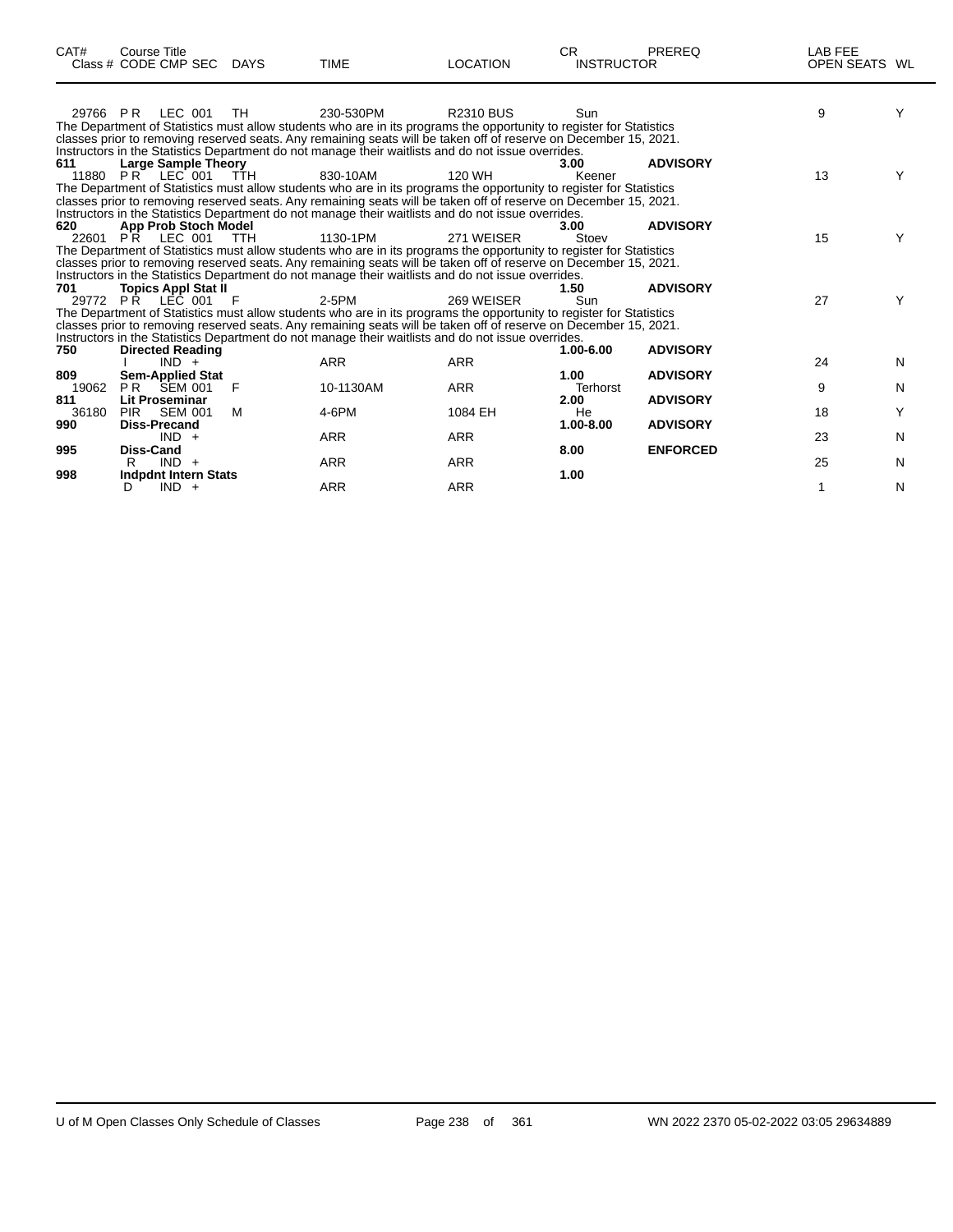| CAT#           | Course Title<br>Class # CODE CMP SEC DAYS                                      | CR<br><b>PREREQ</b><br><b>LOCATION</b><br><b>INSTRUCTOR</b><br>TIME |            | LAB FEE<br>OPEN SEATS WL      |    |   |
|----------------|--------------------------------------------------------------------------------|---------------------------------------------------------------------|------------|-------------------------------|----|---|
|                | <b>Office of International Programs</b>                                        |                                                                     |            |                               |    |   |
| 232            | <b>Study Abroad (STDABRD) Open Sections</b><br><b>UPF Intl Bus&amp;Econ ES</b> |                                                                     |            |                               |    |   |
| 36235          | P<br>LEC 001                                                                   | ARR                                                                 | ARR        | 1.00-15.00                    | 6  | N |
| 236<br>26729   | <b>UAB Intl Bus&amp;Hum ES</b><br>P<br>LEC 001                                 | ARR                                                                 | ARR        | 1.00-15.00                    | 3  | N |
| 238<br>36236   | Policy, Law & Eur Aut ES<br>Р<br>LEC 001                                       | <b>ARR</b>                                                          | <b>ARR</b> | 1.00-15.00                    | 25 | N |
| 292<br>31052   | Intl Relatns-AIX FR<br>P<br>LEC 001                                            | ARR                                                                 | ARR        | 1.00-15.00                    | 16 | N |
| 301<br>28342   | Arabc-Intrn Amman JO<br>P<br>LEC 001                                           | ARR                                                                 | ARR        | 1.00-15.00                    | 25 | N |
| 304<br>22060   | Int Arabic Amman JO<br>LEC 001<br>P                                            | <b>ARR</b>                                                          | <b>ARR</b> | <b>ADVISORY</b><br>1.00-15.00 | 25 | N |
| 306<br>17329   | Adv Lang & Cult ES<br>P<br>LEC 001                                             | ARR                                                                 | ARR        | 1.00-15.00<br><b>ADVISORY</b> | 25 | N |
| 320<br>24799   | <b>Marine Resrc Std TC</b><br>LEC 001<br>Р                                     | ARR                                                                 | ARR        | 1.00-15.00                    | 22 | N |
| 330<br>23886   | <b>Budapest, Hungary</b><br>P<br>LEC 001                                       | <b>ARR</b>                                                          | ARR        | 1.00-15.00                    | 25 | N |
| 332<br>16534   | <b>UPCES Charles Uni CZ</b><br>P<br>LEC 001                                    | ARR                                                                 | ARR        | 1.00-15.00                    | 25 | N |
| 333            | Prague-AAU AcadYr CZ<br>P                                                      |                                                                     |            | 1.00-15.00                    |    |   |
| 36237<br>339   | LEC 001<br><b>Peace&amp;ConflictStd RS</b>                                     | ARR                                                                 | ARR        | 1.00-15.00                    | 11 | N |
| 28346<br>340   | LEC 001<br>P<br><b>ColgYrAth LibArt GR</b>                                     | ARR                                                                 | ARR        | 1.00-15.00                    | 25 | N |
| 19151<br>345   | P<br>LEC 001<br>Uni Tuebingen DE                                               | ARR                                                                 | ARR        | <b>ADVISORY</b><br>1.00-15.00 | 5  | N |
| 11886<br>348   | P<br>LEC 001<br><b>EU Freiburg DE</b>                                          | ARR                                                                 | ARR        | 1.00-15.00                    | 22 | N |
| 36238<br>351   | P<br>LEC 001<br>Uni Freiburg DE                                                | ARR                                                                 | ARR        | <b>ADVISORY</b><br>1.00-15.00 | 22 | N |
| 11889<br>352   | P<br>LEC 001<br><b>National Uni SG</b>                                         | ARR                                                                 | ARR        | 1.00-15.00                    | 5  | N |
| 18232<br>353   | P<br>LEC 001<br><b>Classical Studies IT</b>                                    | ARR                                                                 | ARR        | 1.00-15.00                    | 7  | N |
| 11890<br>354   | LEC 001<br>P<br><b>BerlinMtroStudies DE</b>                                    | ARR                                                                 | ARR        | 1.00-15.00                    | 10 | N |
| 23887<br>355   | P<br>LEC 001<br>Adv Fr Lang Paris FR                                           | ARR                                                                 | ARR        | <b>ADVISORY</b><br>1.00-15.00 | 24 | N |
| 21539<br>364   | P<br>LEC 001<br>Uni Sussex UK                                                  | ARR                                                                 | ARR        | 1.00-15.00                    | 20 | N |
| 11893          | P<br>LEC 001                                                                   | <b>ARR</b>                                                          | <b>ARR</b> |                               | 10 | N |
| 374<br>36239   | Uni Yonsei KR<br>P<br>LEC 001                                                  | ARR                                                                 | ARR        | 1.00-15.00                    | 33 | N |
| 381<br>20943   | Uni Bologna IT<br>P<br>LEC 001                                                 | ARR                                                                 | ARR        | <b>ADVISORY</b><br>1.00-15.00 | 23 | N |
| 384<br>36240 P | Hum&SocSci-Rome IT<br>LEC 001                                                  | ARR                                                                 | ARR        | 1.00-15.00                    | 18 | N |
| 400<br>26731   | Amsterdam SocSci NL<br>P<br>LEC 001                                            | ARR                                                                 | ARR        | 1.00-15.00                    | 19 | N |
| 401<br>23888   | Copenhagen DK<br>P<br>LEC 001                                                  | <b>ARR</b>                                                          | ARR        | 1.00-15.00                    | 14 | N |
| 404<br>28348   | IntlDevIpmt-Quito EC<br>LEC 001<br>P                                           | <b>ARR</b>                                                          | ARR        | 1.00-15.00<br><b>ADVISORY</b> | 24 | N |
| 407<br>36241   | <b>ClimatChng&amp;Arctic IS</b><br>LEC 001<br>P                                | ARR                                                                 | ARR        | 1.00-15.00                    | 22 | N |
| 430<br>26732   | <b>Bnk, Fnc, SocRsp CH/GR</b><br>P<br>LEC 001                                  | <b>ARR</b>                                                          | ARR        | 1.00-15.00                    | 25 | N |
| 432<br>26733   | GibHith&DevPol CH/MA<br>LEC 001<br>P                                           | <b>ARR</b>                                                          | ARR        | 1.00-15.00                    | 24 | N |
| 433            | <b>IntSt&amp;MDipl CH/BE/FR</b><br>P                                           | <b>ARR</b>                                                          | ARR        | 1.00-15.00                    | 22 |   |
| 26734<br>440   | LEC 001<br>UnivCollegeDublin IE                                                |                                                                     |            | 1.00-15.00                    |    | N |
| 24801<br>451   | P<br>LEC 001<br><b>Hertford Oxford UK</b>                                      | <b>ARR</b>                                                          | ARR        | 1.00-15.00                    | 21 | N |
| 21540<br>456   | LEC 001<br>P<br>Lond Schl Econ UK                                              | <b>ARR</b>                                                          | ARR        | 1.00-15.00                    | 22 | N |
| 11894<br>458   | P<br>LEC 001<br><b>Uni St Andrews UK</b>                                       | <b>ARR</b>                                                          | ARR        | 1.00-15.00                    | 13 | N |
| 11895<br>460   | P<br>LEC 001<br><b>Stockholm SE</b>                                            | <b>ARR</b>                                                          | ARR        | 1.00-15.00                    | 9  | N |
| 23889<br>461   | LEC 001<br>P<br>Uni Uppsala SE                                                 | <b>ARR</b>                                                          | ARR        | 1.00-15.00                    | 24 | N |
| 11896<br>462   | P<br>LEC 001<br>Uni Stockholm SE                                               | <b>ARR</b>                                                          | ARR        | 1.00-15.00                    | 30 | N |
|                |                                                                                |                                                                     |            |                               |    |   |

U of M Open Classes Only Schedule of Classes **Page 239** of 361 WN 2022 2370 05-02-2022 03:05 29634889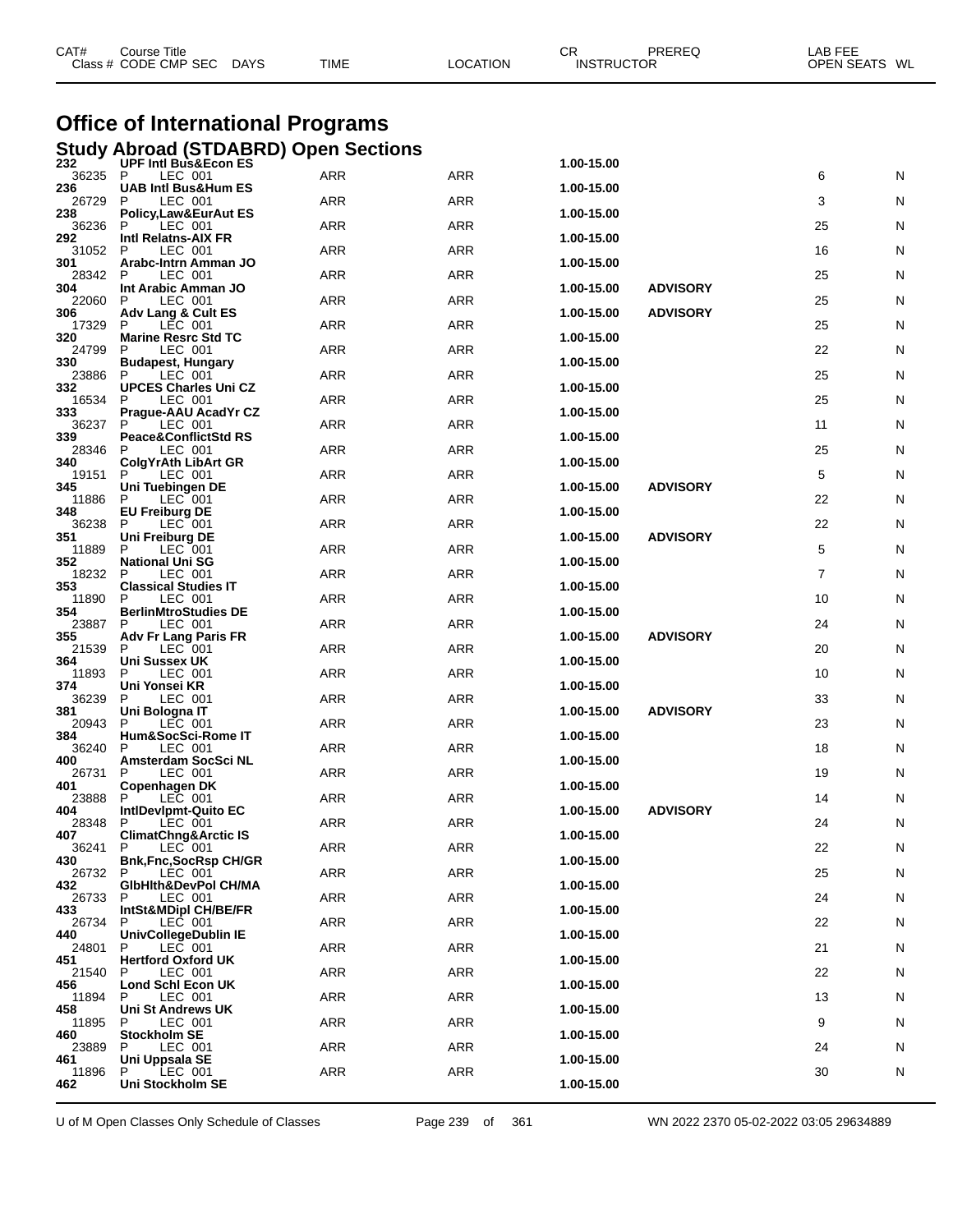| CAT#                  | Course Title<br>Class # CODE CMP SEC DAYS                      | TIME       | <b>LOCATION</b>          | СR<br>PREREQ<br><b>INSTRUCTOR</b> | LAB FEE<br>OPEN SEATS WL |        |
|-----------------------|----------------------------------------------------------------|------------|--------------------------|-----------------------------------|--------------------------|--------|
| 19152 P               | LEC 001                                                        | ARR        | <b>ARR</b>               |                                   | 15                       | N      |
| 480<br>22525<br>481   | Uni Kings UK<br>LEC 001<br>P.<br>Queen Mary UK                 | ARR        | <b>ARR</b>               | 1.00-15.00<br>1.00-15.00          | 21                       | N      |
| 11899<br>483<br>11900 | $LEC$ 001<br>P<br><b>UniCollege London UK</b><br>LEC 001<br>P. | ARR<br>ARR | <b>ARR</b><br><b>ARR</b> | 1.00-15.00                        | 9<br>14                  | N<br>N |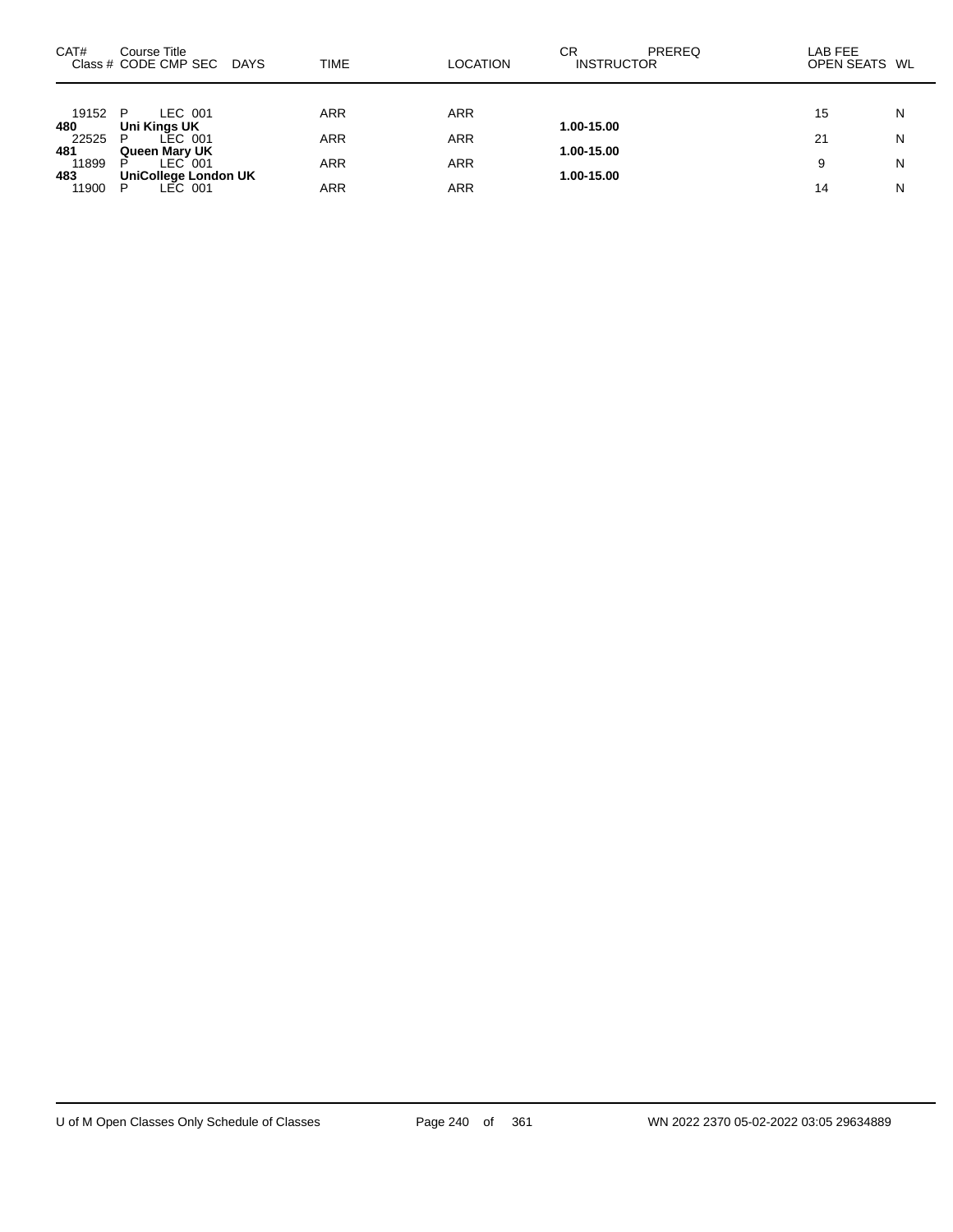| CAT# | ourse Titleٽ         |             |             |          | ⌒冖<br>◡┍          | PREREQ | LAB FEE    |    |
|------|----------------------|-------------|-------------|----------|-------------------|--------|------------|----|
|      | Class # CODE CMP SEC | <b>DAYS</b> | <b>TIME</b> | LOCATION | <b>INSTRUCTOR</b> |        | OPEN SEATS | WL |

## **Women's Studies Department**

|                                   |                   |                                          |                 | Women's and Gender Studies (WGS) Open Sections                                                                                                                                                             |                                 |                               |                               |                     |               |
|-----------------------------------|-------------------|------------------------------------------|-----------------|------------------------------------------------------------------------------------------------------------------------------------------------------------------------------------------------------------|---------------------------------|-------------------------------|-------------------------------|---------------------|---------------|
| 150<br>29377 PR                   |                   | Sem Women&Gender<br><b>SEM 001</b>       | MW              | 230-4PM                                                                                                                                                                                                    | 3411 MH                         | 3.00<br>Lawsin                | <b>ADVISORY</b>               | 30.00<br>1          | Y             |
|                                   |                   | 20thC Writing byWomen of Color           |                 |                                                                                                                                                                                                            |                                 |                               |                               |                     |               |
| 151<br>25986 PR                   |                   | Sem Women&Gender                         |                 | 230-4PM                                                                                                                                                                                                    |                                 | 3.00                          | <b>ADVISORY</b>               | 2                   | Y             |
| <b>Black Women in the Archive</b> |                   | <b>SEM 001</b>                           | <b>MW</b>       |                                                                                                                                                                                                            | 2114 MLB                        | Abdul Khabeer                 |                               |                     |               |
| 217                               |                   | Intro to Women & Lit                     |                 |                                                                                                                                                                                                            |                                 | 3.00                          |                               |                     |               |
| 36948 PI                          |                   | LEC 001                                  | TTH             | 1-230PM                                                                                                                                                                                                    | 1427 MH                         | Tapia, Boger                  |                               | $\overline{7}$      | Y             |
| Narratives of Girlhood<br>220     |                   | <b>Women's Hith</b>                      |                 |                                                                                                                                                                                                            |                                 | 3.00                          |                               |                     |               |
| 11942                             | P                 | <b>DIS 007</b>                           | TН              | 3-4PM                                                                                                                                                                                                      | 1185 NQ                         | Rinehart, Gabriel             |                               | 1                   | Y             |
| 11947                             | P                 | DIS 012                                  | W               | 730-830PM                                                                                                                                                                                                  | <b>B124 MLB</b>                 | Pawar, Gabriel                |                               | $\overline{2}$      | Y             |
| 11936                             | A                 | LEC 001                                  | W               | STUDENTS ARE AUTO-ENROLLED IN LECTURE WHEN THEY ELECT A DISCUSSION.<br>530-730PM                                                                                                                           | AUD 3 MLB                       | Gabriel                       |                               |                     |               |
| 240                               |                   | Int Womn Gndr Stdy                       |                 |                                                                                                                                                                                                            |                                 | 4.00                          |                               |                     |               |
| 11950                             | PI                | DIS 002                                  | W               | 4-6PM                                                                                                                                                                                                      | <b>B103 MLB</b>                 | Bell. Karem Albrecht          |                               |                     | Υ             |
| 23740                             | PI<br>PI.         | DIS 003<br>005                           | TН              | 8-10AM                                                                                                                                                                                                     | 1105 NQ                         |                               | Loera Wiggins, Karem Albrecht | 1<br>3              | Υ<br>Υ        |
| 11952<br>11955                    | PI                | <b>DIS</b><br><b>DIS</b><br>008          | F.<br>TH        | 10-12PM<br>4-6PM                                                                                                                                                                                           | G144 AH<br>2330 MH              | Bell, Karem Albrecht          | Smith, Karem Albrecht         | 1                   |               |
| 11956                             | PI                | <b>DIS</b><br>009                        | F.              | 10-12PM                                                                                                                                                                                                    | 2469 MH                         | King, Karem Albrecht          |                               |                     | $\frac{Y}{Y}$ |
| 23741                             | PI.               | <b>DIS</b><br>010                        | F               | 12-2PM                                                                                                                                                                                                     | 2112 MLB                        |                               | Barnes, Karem Albrecht        |                     | Υ             |
| 26078<br>27385                    | <b>PIR</b><br>PI  | DIS.<br>012<br><b>DIS</b><br>015         | W<br>F          | 4-6PM<br>12-2PM                                                                                                                                                                                            | <b>B109 MLB</b><br>2104 MLB     | King, Karem Albrecht          | Condon, Karem Albrecht        | 3                   | Ý<br>Y        |
| 27386                             | PI.               | <b>DIS</b><br>016                        | TН              | 4-6PM                                                                                                                                                                                                      | 2334 SEB                        |                               | Nguyen, Karem Albrecht        | $\frac{2}{1}$       | Υ             |
| 27387                             | PI                | DIS.<br>017                              | F               | 10-12PM                                                                                                                                                                                                    | <b>B137 MLB</b>                 |                               | Nguyen, Karem Albrecht        |                     | Ý             |
| 27388                             | PI.               | DIS 018<br><b>DIS 019</b>                | F               | 10-12PM                                                                                                                                                                                                    | 2401 MH                         |                               | Rivera, Karem Albrecht        | 4<br>$\overline{7}$ | Y<br>Y        |
| 27389                             | <b>PIR</b>        |                                          | W               | 4-6PM<br>This section is reserved for students in the LSA Honors Program.                                                                                                                                  | 2104 MLB                        | Smith, Karem Albrecht         |                               |                     |               |
| 11949 A                           |                   | LEC 001                                  | <b>MW</b>       | $2-3PM$                                                                                                                                                                                                    | AUD B AH                        | Karem Albrecht                |                               |                     |               |
|                                   |                   |                                          |                 | Lectures for this course are asynchronous (pre-recorded) and will be available online for the entire semester.                                                                                             |                                 |                               |                               |                     |               |
|                                   |                   |                                          |                 | Starting week 3, there will be optional in-person conversation/Q&A sessions with the Professor that take place<br>Wednesdays 2-3pm in Angell Hall Aud. B. These will also be recorded via Lecture Capture. |                                 |                               |                               |                     |               |
| 243                               |                   | Latinas in U S                           |                 |                                                                                                                                                                                                            |                                 | 4.00                          |                               |                     |               |
| 38106                             | PI                | DIS 002                                  | W               | 9-10AM                                                                                                                                                                                                     | 3401 MH                         | Marin                         |                               | $\frac{2}{2}$       | Y             |
| 38108                             | PI                | DIS 003                                  | W               | 4-5PM                                                                                                                                                                                                      | 1469 MH                         | Marin                         |                               |                     | Υ             |
| 38110<br>28993                    | PI.<br>S          | DIS 004<br>LEC 001                       | W<br>TTH        | 5-6PM<br>230-4PM                                                                                                                                                                                           | G168 AH<br>1427 MH              | Marin<br>Calvo-Quiros         |                               | 8                   | Y             |
| 245                               |                   | Intro LGBTQ+ Studies                     |                 |                                                                                                                                                                                                            |                                 | 4.00                          |                               |                     |               |
| 26122                             | P                 | DIS 002                                  | W               | 5-7PM                                                                                                                                                                                                      | B <sub>137</sub> MLB            | Jewell, Hubbs                 |                               | 1                   | Y             |
| 26123<br>26121                    | P<br>A            | DIS 003<br>LEC 001                       | TH<br><b>MW</b> | 4-6PM<br>3-4PM                                                                                                                                                                                             | B <sub>137</sub> MLB<br>1401 MH | Jewell, Hubbs<br><b>Hubbs</b> |                               | 4                   | Υ             |
| 270                               |                   | Gender & the Law                         |                 |                                                                                                                                                                                                            |                                 | 4.00                          |                               |                     |               |
| 23517                             | P                 | DIS 005                                  | F               | 12-2PM                                                                                                                                                                                                     | 3330 MH                         | Balderrama, Peterson          |                               | 1                   | Y             |
| 23461<br>291                      | A                 | LEC 001<br><b>Psych Women&amp;Gender</b> | <b>TTH</b>      | 4-5PM                                                                                                                                                                                                      | AUD B AH                        | Peterson<br>4.00              | <b>ENFORCED</b>               |                     |               |
| 22639                             | PIR               | DIS 002                                  | $\top$          | 3-4PM                                                                                                                                                                                                      | 3463 MH                         | Parra                         |                               | 4                   | Y             |
|                                   |                   |                                          |                 | If you've taken Psych 112 or WS 220 and need an override into an open seat, contact the Psych SAA Office at                                                                                                |                                 |                               |                               |                     |               |
|                                   |                   |                                          |                 | 734-764-2580. Be prepared to use your override and register at the time you call (have computer with you). Open                                                                                            |                                 |                               |                               |                     |               |
| M-F 8am-5pm<br>22640 PIR          |                   | DIS 003                                  | $\top$          | 4-5PM                                                                                                                                                                                                      | 1359 MH                         | Parra                         |                               | 3                   | Y             |
|                                   |                   |                                          |                 | If you've taken Psych 112 or WS 220 and need an override into an open seat, contact the Psych SAA Office at                                                                                                |                                 |                               |                               |                     |               |
|                                   |                   |                                          |                 | 734-764-2580. Be prepared to use your override and register at the time you call (have computer with you). Open                                                                                            |                                 |                               |                               |                     |               |
| M-F 8am-5pm<br>22641 PIR          |                   | <b>DIS 004</b>                           | T               | 5-6PM                                                                                                                                                                                                      | 1359 MH                         | Parra                         |                               | 13                  | Υ             |
|                                   |                   |                                          |                 | If you've taken Psych 112 or WS 220 and need an override into an open seat, contact the Psych SAA Office at                                                                                                |                                 |                               |                               |                     |               |
|                                   |                   |                                          |                 | 734-764-2580. Be prepared to use your override and register at the time you call (have computer with you). Open                                                                                            |                                 |                               |                               |                     |               |
| M-F 8am-5pm<br>22642 PIR          |                   | DIS 005                                  | W               | 9-10AM                                                                                                                                                                                                     | 271 WEISER                      | Harrison                      |                               | 4                   | Y             |
|                                   |                   |                                          |                 | If you've taken Psych 112 or WS 220 and need an override into an open seat, contact the Psych SAA Office at                                                                                                |                                 |                               |                               |                     |               |
|                                   |                   |                                          |                 | 734-764-2580. Be prepared to use your override and register at the time you call (have computer with you). Open                                                                                            |                                 |                               |                               |                     |               |
| M-F 8am-5pm                       |                   |                                          |                 | 4-5PM                                                                                                                                                                                                      |                                 |                               |                               |                     |               |
| 22644 PIR                         |                   | DIS 007                                  | W               | If you've taken Psych 112 or WS 220 and need an override into an open seat, contact the Psych SAA Office at                                                                                                | <b>B852 EQ</b>                  | Harrison                      |                               | 3                   | Y             |
|                                   |                   |                                          |                 | 734-764-2580. Be prepared to use your override and register at the time you call (have computer with you). Open                                                                                            |                                 |                               |                               |                     |               |
| M-F 8am-5pm                       |                   |                                          |                 |                                                                                                                                                                                                            |                                 |                               |                               |                     |               |
| 38465<br>38466                    | PIR<br><b>PIR</b> | DIS 008<br>DIS 009                       | TН<br>TH        | 5-6PM<br>2-3PM                                                                                                                                                                                             | <b>B852 EQ</b><br>2334 SEB      | McGhee<br>McGhee              |                               | 15<br>4             | Υ<br>Υ        |
| 38467                             | <b>PIR</b>        | DIS 010                                  | TН              | 3-4PM                                                                                                                                                                                                      | 2334 SEB                        | McGhee                        |                               | $\overline{7}$      | Y             |
| 22638                             | AIR               | LEC 001                                  | <b>TTH</b>      | 10-1130AM                                                                                                                                                                                                  | 1324 EH                         | Cortina                       |                               |                     |               |
|                                   |                   |                                          |                 | If you've taken Psych 112 or WS 220 and need an override into an open seat, contact the Psych SAA Office at                                                                                                |                                 |                               |                               |                     |               |
| M-F 8am-5pm                       |                   |                                          |                 | 734-764-2580. Be prepared to use your override and register at the time you call (have computer with you). Open                                                                                            |                                 |                               |                               |                     |               |
| 304                               |                   | Gender&Immigr                            |                 |                                                                                                                                                                                                            |                                 | 3.00                          | <b>ADVISORY</b>               |                     |               |
| 27469 P                           |                   | <b>SEM 001</b>                           | <b>TTH</b>      | 4-530PM                                                                                                                                                                                                    | 3347 MH                         | Fadlalla                      |                               | 5                   | Y             |
| Refugees of Unjust Worlds         |                   |                                          |                 |                                                                                                                                                                                                            |                                 |                               |                               |                     |               |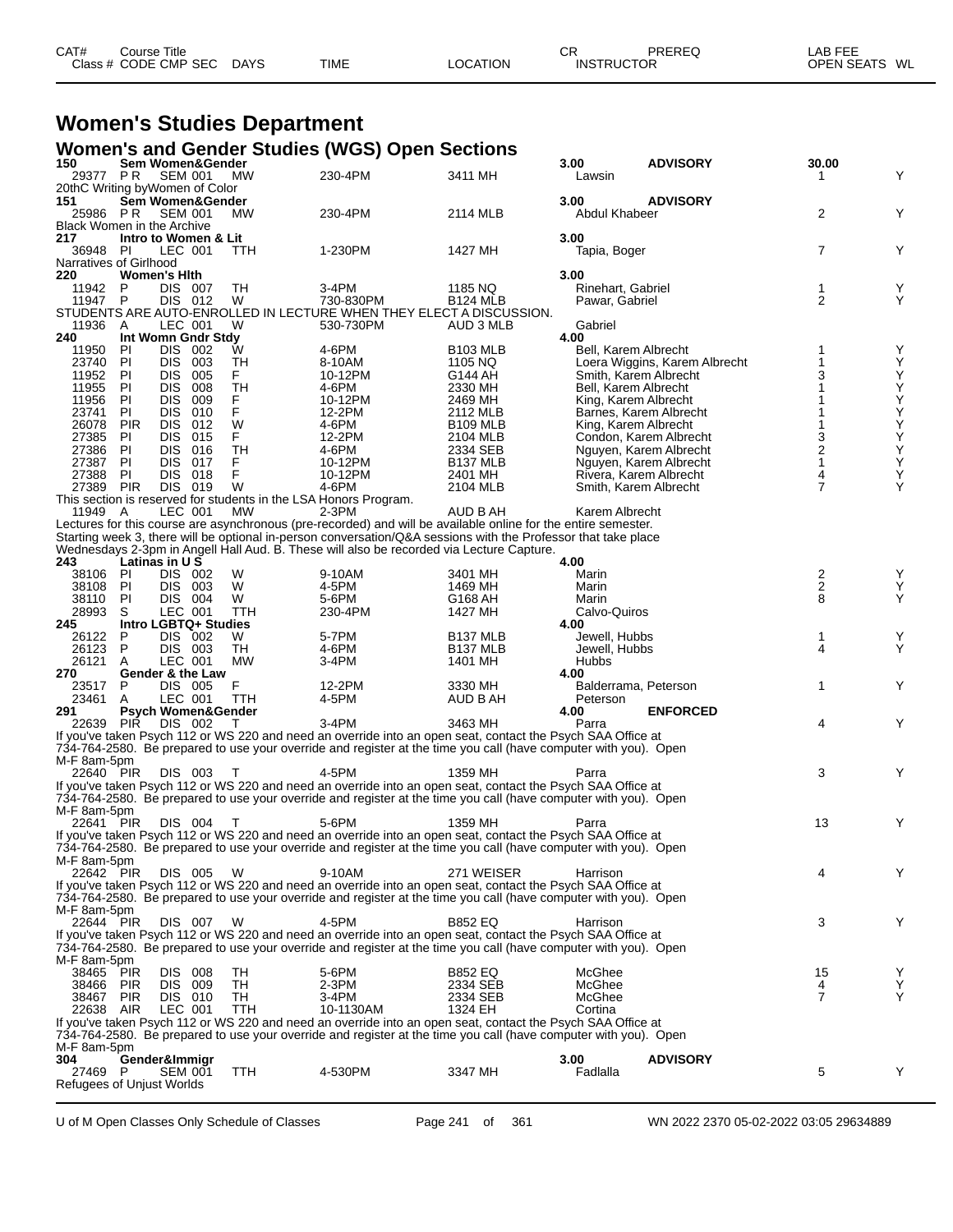| CAT#                        | <b>Course Title</b><br>Class # CODE CMP SEC                         | <b>DAYS</b>     | <b>TIME</b>                                                                        | <b>LOCATION</b>                    | <b>CR</b><br><b>INSTRUCTOR</b> | PREREQ                   | LAB FEE<br>OPEN SEATS WL |        |
|-----------------------------|---------------------------------------------------------------------|-----------------|------------------------------------------------------------------------------------|------------------------------------|--------------------------------|--------------------------|--------------------------|--------|
| 313.<br>39457 P             | Top Gender Hums<br><b>SEM 005</b>                                   | <b>TTH</b>      | 4-6PM                                                                              | <b>B830 EQ</b>                     | 2.00<br>Alexy                  |                          | 3                        | Y      |
|                             | Gender & Sexuality in Japan                                         |                 | This two credit mini course will be offered during the second half of winter term. |                                    |                                |                          |                          |        |
| 324                         | <b>Childbirth&amp;Culture</b>                                       |                 |                                                                                    |                                    | 4.00                           | <b>ADVISORY</b>          |                          |        |
| 37184                       | DIS 002<br>PI                                                       | M               | 4-5PM                                                                              | 1518 NUB                           | <b>Block</b>                   |                          | 2                        | N      |
| 37185                       | <b>DIS</b><br>003<br>PI                                             | M               | 3-4PM                                                                              | 142 LORCH                          | <b>Block</b>                   |                          | 5                        | N      |
| 37186                       | <b>DIS</b><br>PI<br>004                                             | Τ<br>W          | 12-1PM                                                                             | 238A WH                            | <b>Block</b>                   |                          | 1                        | N      |
| 37187<br>37189              | PI<br><b>DIS</b><br>005<br><b>DIS</b><br><b>PI</b><br>- 007         | F               | 9-10AM<br>11-12PM                                                                  | <b>1508 NUB</b><br><b>2504 NUB</b> | Talevich<br>Talevich           |                          | 3<br>$\overline{2}$      | N<br>N |
| 37183                       | LEC 001<br>A                                                        | <b>MWF</b>      | 10-11AM                                                                            | AUD 4 MLB                          | Stuckey                        |                          |                          |        |
| 327                         | <b>History of Sexuality</b>                                         |                 |                                                                                    |                                    | 4.00                           |                          |                          |        |
| 35020                       | DIS 004<br>P                                                        | TН              | 3-4PM                                                                              | <b>1567 NUB</b>                    | <b>Burnett</b>                 |                          | 13                       | Y      |
| 35017<br>331                | LEC 001<br>A<br><b>Theory Gender Health</b>                         | <b>MW</b>       | 1130-1PM                                                                           | G378 DENT                          | Puff, Babayan<br>3.00          | <b>ENFORCED</b>          |                          |        |
| 24475                       | <b>SEM 001</b><br>P <sub>R</sub>                                    | ттн             | 1130-1PM                                                                           | 1245 NQ                            | Louis                          |                          | 2                        | Y      |
| 341                         | <b>Topics LGBTQ Studies</b>                                         |                 |                                                                                    |                                    | 3.00                           | <b>ADVISORY</b>          |                          |        |
| 34749 P                     | <b>SEM 001</b>                                                      | т               | 4-7PM                                                                              | 1469 MH                            | Larson                         |                          | 3                        | Y      |
| 343                         | <b>Transgender American Histories</b><br><b>Gndr Race Ethnic US</b> |                 |                                                                                    |                                    | 3.00                           | <b>ADVISORY</b>          |                          |        |
| 30613 P                     | <b>SEM 001</b>                                                      | MW              | 10-12PM                                                                            | <b>ARR</b>                         | Goltz-Taylor                   |                          | 9                        | Y      |
|                             | Marginalized Roles in Musicals                                      |                 |                                                                                    |                                    |                                |                          |                          |        |
| 345                         | <b>Topic Gender Global</b>                                          |                 |                                                                                    |                                    | $3.00 - 4.00$                  | <b>ADVISORY</b>          |                          |        |
| 37533 P                     | <b>SEM 002</b><br>Gender-Premod Japan & E Asia                      | MW              | 230-4PM                                                                            | 2011 MLB                           | Tonomura                       |                          | 9                        | Y      |
| 347                         | <b>Clothing, Race, Envirn</b>                                       |                 |                                                                                    |                                    | 3.00                           |                          |                          |        |
| 37234                       | <b>SEM 001</b><br>P                                                 | MW              | 10-1130AM                                                                          | G010 TMC                           | Sweeney                        |                          | 2                        | Y      |
| 351                         | <b>Leading Feminism</b>                                             |                 |                                                                                    |                                    | 4.00                           | <b>ADVISORY</b>          |                          |        |
| 24599<br>363                | P<br><b>SEM 001</b><br>Asian Pacif Am Wmn                           | F               | 10-1PM                                                                             | 2114 MLB                           | Welch<br>3.00                  |                          | 14                       | Y      |
| 27255                       | P<br>LEC 001                                                        | МW              | 10-1130AM                                                                          | G168 AH                            | Lawsin                         |                          | 1                        | Y      |
| 375                         | <b>History Witchcraft</b>                                           |                 |                                                                                    |                                    | 4.00                           |                          |                          |        |
| 35124                       | <b>DIS</b><br><b>PI</b><br>005                                      | F               | 12-1PM                                                                             | 1359 MH                            | Kendall                        |                          | 1                        | Y      |
| 35125<br>35128              | <b>DIS</b><br>006<br>PI<br>-PI<br>DIS.<br>- 009                     | TН<br>TН        | 9-10AM<br>11-12PM                                                                  | <b>REMOTE</b><br>2462 MH           | Maksimishin<br>Goh             |                          | 1<br>1                   | Υ<br>Y |
| 35120                       | Al<br>LEC 001                                                       | <b>MW</b>       | 4-530PM                                                                            | AUD B AH                           | Kivelson                       |                          |                          |        |
| 377                         | <b>Top Gnder Social Sci</b>                                         |                 |                                                                                    |                                    | 1.00-3.00                      |                          |                          |        |
| 37450                       | LEC 004<br>PI                                                       | TTH             | 1-230PM                                                                            | G160 AH                            | Fadlalla                       |                          | 4                        | Y      |
| 384                         | Med Anthropologies of Kinship<br><b>Independent Research</b>        |                 |                                                                                    |                                    | 1.00-3.00                      | <b>ADVISORY</b>          |                          |        |
|                             | $IND +$<br>D                                                        |                 | ARR                                                                                | ARR                                |                                |                          | 24                       | N      |
| 385                         | <b>Directed Reading</b>                                             |                 |                                                                                    |                                    | 1.00-3.00                      | <b>ADVISORY</b>          |                          |        |
| 389                         | $IND +$<br>Junior Honors Sem                                        |                 | <b>ARR</b>                                                                         | ARR                                | 3.00                           |                          | 24                       | N      |
| 17545                       | PD<br><b>SEM 001</b>                                                | Т               | 1-4PM                                                                              | 3163 USB                           | Cole                           |                          | 10                       | Y      |
|                             | Meets with AC 398-001.                                              |                 |                                                                                    |                                    |                                |                          |                          |        |
| 392                         | <b>Mental Health in U.S</b><br>DIS 002                              |                 | 5-6PM                                                                              |                                    | 3.00                           |                          | 2                        | Y      |
| 36735<br>36736              | <b>PI</b><br>DIS 003<br>PI                                          | W<br>W          | 6-7PM                                                                              | <b>B124 MLB</b><br><b>B124 MLB</b> | Louis, Adams<br>Louis, Adams   |                          | 1                        | Y      |
| 36630                       | LEC 001<br>A                                                        | <b>MW</b>       | 3-4PM                                                                              | <b>1528 NUB</b>                    | Louis                          |                          |                          |        |
| 400                         | <b>Reproductive Health</b>                                          |                 |                                                                                    |                                    | 3.00                           | <b>ADVISORY</b>          |                          |        |
| 17144 P<br>11959 A          | DIS 004                                                             | F<br>M          | 10-11AM<br>1-3PM                                                                   | 1105 NQ<br>UMMA AUD                | Philibert, Harris              |                          | 2                        | Y      |
| 422                         | LEC 001<br>Fm Pol Theory                                            |                 |                                                                                    |                                    | Harris, Purkiss<br>3.00        | <b>ADVISORY</b>          |                          |        |
| 26288                       | LEC 001<br>-PI                                                      | <b>TTH</b>      | 4-530PM                                                                            | 1449 MH                            |                                | Wingrove, Rieck she hers | 6                        | Y      |
| 431                         | <b>Advanced Top LGBTQ</b>                                           |                 |                                                                                    |                                    | 3.00                           | <b>ADVISORY</b>          |                          |        |
| 36233 PI<br>Renaissance Sex | <b>SEM 001</b>                                                      | МW              | 230-4PM                                                                            | 3222 AH                            | Traub - she-her                |                          | 4                        | Y      |
| 435                         | <b>Adv Gender Global</b>                                            |                 |                                                                                    |                                    | 3.00                           | <b>ADVISORY</b>          |                          |        |
| 29856 P                     | SEM 001                                                             | <b>TTH</b>      | 1-230PM                                                                            | LEC RM 1 MLB                       | Rai                            |                          | 6                        | Y      |
|                             | Transnational Women's Cinema                                        |                 |                                                                                    |                                    |                                |                          |                          |        |
| 442<br>19077                | <b>Senior Honors Sem II</b><br>PD.<br><b>SEM 001</b>                | W               | 1130-1230PM                                                                        | G239 LANE                          | 1.00<br>Alexy                  |                          | 5                        | N      |
| 449                         | Diagnosis, Sex, &Soc                                                |                 |                                                                                    |                                    | 3.00                           |                          |                          |        |
| 36071                       | SEM 001 TTH<br>P                                                    |                 | 230-4PM                                                                            | 3242 LSA                           | McGann                         |                          | 2                        | Y      |
| 462<br>36350                | <b>Gender &amp; Sexuality</b><br><b>PIR</b><br><b>REC 002</b>       | TTH             | 4-530PM                                                                            | <b>B101 MLB</b>                    | 3.00<br>Russo                  | <b>ENFORCED</b>          | 1                        | Y      |
|                             | Theory of Gaze Hispanic Cinema                                      |                 |                                                                                    |                                    |                                |                          |                          |        |
| 465                         | Soc of Deviance                                                     |                 |                                                                                    |                                    | 4.00                           | <b>ADVISORY</b>          |                          |        |
| 29640                       | DIS 003<br>P                                                        | Τ               | 11-12PM                                                                            | 4128 LSA                           | Pedrazza Kopittke              |                          | 3                        | Y      |
| 29642<br>29636              | P<br>DIS 004<br>A<br>LEC 001                                        | T.<br><b>MW</b> | 12-1PM<br>1130-1PM                                                                 | 2330 MH<br>LEC RM 1 MLB            | Jones<br>McGann                |                          | 1                        | Y      |
| 471                         | Gender Islam                                                        |                 |                                                                                    |                                    | 3.00                           | <b>ADVISORY</b>          |                          |        |
| 36145                       | PI.<br>LEC 001                                                      | TTH             | 1130-1PM                                                                           | 1339 MH                            | Babayan                        |                          | 4                        | Y      |
| 491                         | <b>Honors Thesis</b><br>$IND +$<br>D                                |                 | ARR                                                                                | ARR                                | 3.00                           |                          | 24                       | N      |
| 496                         | <b>Mod Mid E Gend</b>                                               |                 |                                                                                    |                                    | 3.00                           |                          |                          |        |
| 27852                       | LEC 001<br>PI.                                                      | МW              | 4-530PM                                                                            | 142 LORCH                          | <b>Bardenstein</b>             |                          | 11                       | Y      |
| 502                         | Intro to Fac Res                                                    |                 |                                                                                    |                                    | 1.00                           | <b>ENFORCED</b>          |                          |        |

U of M Open Classes Only Schedule of Classes Page 242 of 361 WN 2022 2370 05-02-2022 03:05 29634889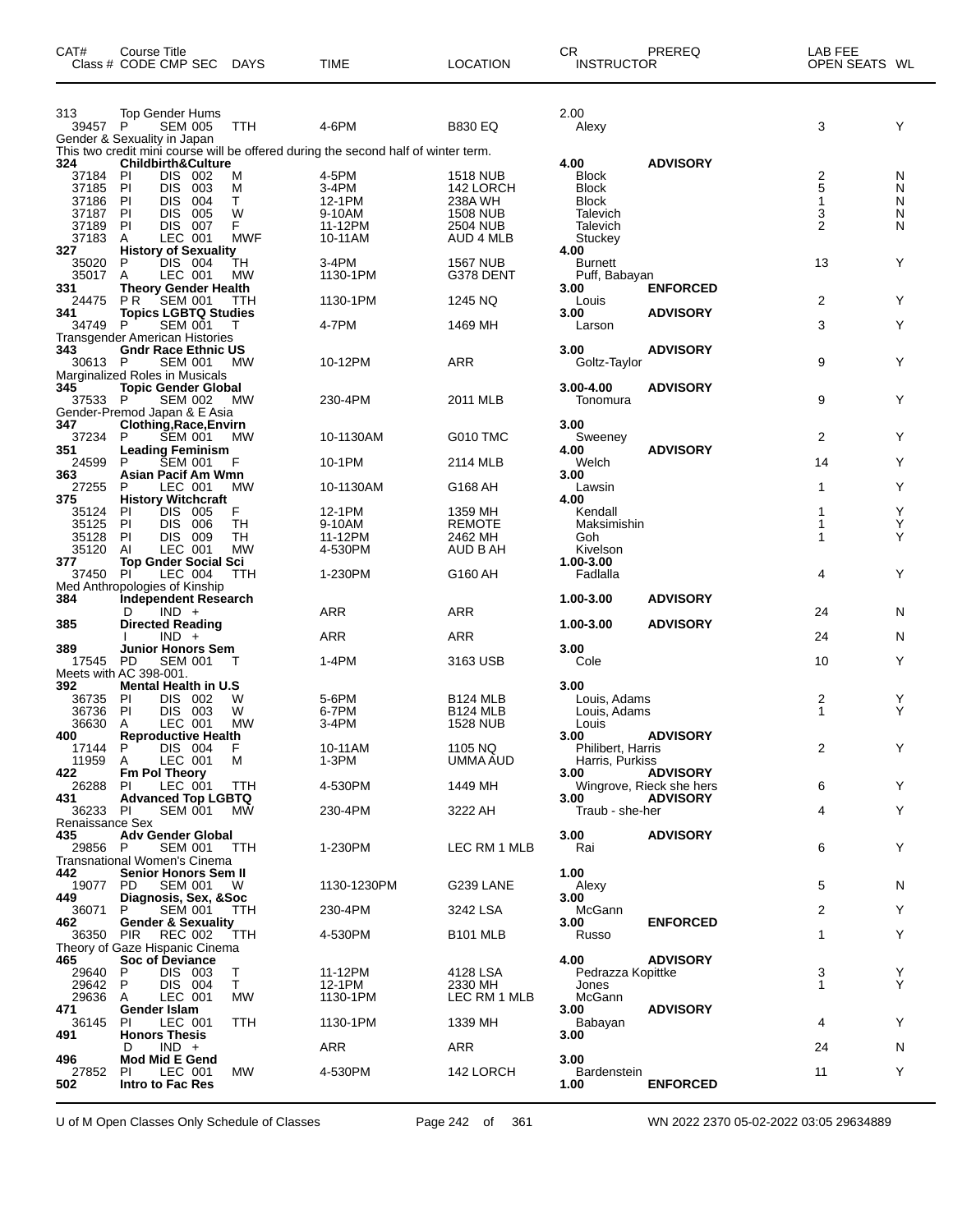| CAT#  | Course Title<br>Class # CODE CMP SEC | DAYS   | <b>TIME</b> | <b>LOCATION</b>                                                                                                 | CR.<br><b>INSTRUCTOR</b> | <b>PREREQ</b>   | LAB FEE<br>OPEN SEATS WL |   |
|-------|--------------------------------------|--------|-------------|-----------------------------------------------------------------------------------------------------------------|--------------------------|-----------------|--------------------------|---|
|       | 25173 PDR SEM 001                    | $\top$ | 1130-1PM    | G239 LANE                                                                                                       | Sweenev                  |                 | 4                        | N |
|       |                                      |        |             | This course is open primarily to first- and second-year Women's Studies doctoral students, by permission of the |                          |                 |                          |   |
|       |                                      |        |             | department. Other Women's Studies PhD students may enroll, with permission of the department.                   |                          |                 |                          |   |
| 530   | <b>Theory Feminism</b>               |        |             |                                                                                                                 | 3.00                     | <b>ADVISORY</b> |                          |   |
| 17204 | PR.<br>SEM 001                       |        | 2-5PM       | G239 LANE                                                                                                       | Wu                       |                 | 8                        |   |
| 580   | <b>Independent Study</b>             |        |             |                                                                                                                 | 1.00-3.00                | <b>ADVISORY</b> |                          |   |
|       | $IND +$                              |        | <b>ARR</b>  | <b>ARR</b>                                                                                                      |                          |                 | 24                       | N |
| 590   | <b>Disability Studies</b>            |        |             |                                                                                                                 | 3.00                     | <b>ADVISORY</b> |                          |   |
| 20710 | <b>SEM 001</b><br>PI.                |        | 4-7PM       | G463 MH                                                                                                         | <b>Kuppers</b>           |                 | 8                        | N |
|       | DsbltyArts&Cltre:COVID&Beyond        |        |             |                                                                                                                 |                          |                 |                          |   |
| 698   | <b>Special Seminar</b>               |        |             |                                                                                                                 | 3.00                     | <b>ADVISORY</b> |                          |   |
| 37748 | P <sup>R</sup><br><b>SEM 002</b>     | м      | $1-4PM$     | 3347 MH                                                                                                         | Jimenez                  |                 | 5                        | Y |
|       | Women & Gender in African Hist       |        |             |                                                                                                                 |                          |                 |                          |   |
|       | 20850 PR SEM 001                     | м      | 11-2PM      | 6360 NQ                                                                                                         | Flinn                    |                 | $\overline{7}$           | Υ |
|       | The Hidden Histories of Kitsch       |        |             |                                                                                                                 |                          |                 |                          |   |
|       | Graduate students only.              |        |             |                                                                                                                 |                          |                 |                          |   |
| 890   | <b>Advanced Research</b>             |        |             |                                                                                                                 | 1.00-3.00                | <b>ADVISORY</b> |                          |   |
|       | $IND +$                              |        | <b>ARR</b>  | <b>ARR</b>                                                                                                      |                          |                 | 24                       | N |
| 891   | Jt Ph.D Adv Res                      |        |             |                                                                                                                 | 3.00                     | <b>ADVISORY</b> |                          |   |
|       | $IND +$                              |        | <b>ARR</b>  | <b>ARR</b>                                                                                                      |                          | <b>ADVISORY</b> | 25                       | N |
| 892   | <b>Advanced Research</b><br>$IND +$  |        | <b>ARR</b>  | <b>ARR</b>                                                                                                      | 3.00                     |                 | 24                       | N |
| 990   | <b>Diss Pre-Cand</b>                 |        |             |                                                                                                                 | 1.00-8.00                | <b>ADVISORY</b> |                          |   |
|       | $IND +$                              |        | <b>ARR</b>  | <b>ARR</b>                                                                                                      |                          |                 | 25                       | N |
| 995   | <b>Diss Cand</b>                     |        |             |                                                                                                                 | 8.00                     | <b>ENFORCED</b> |                          |   |
|       | $IND +$<br>R                         |        | <b>ARR</b>  | <b>ARR</b>                                                                                                      |                          |                 | 23                       | Ν |
|       |                                      |        |             |                                                                                                                 |                          |                 |                          |   |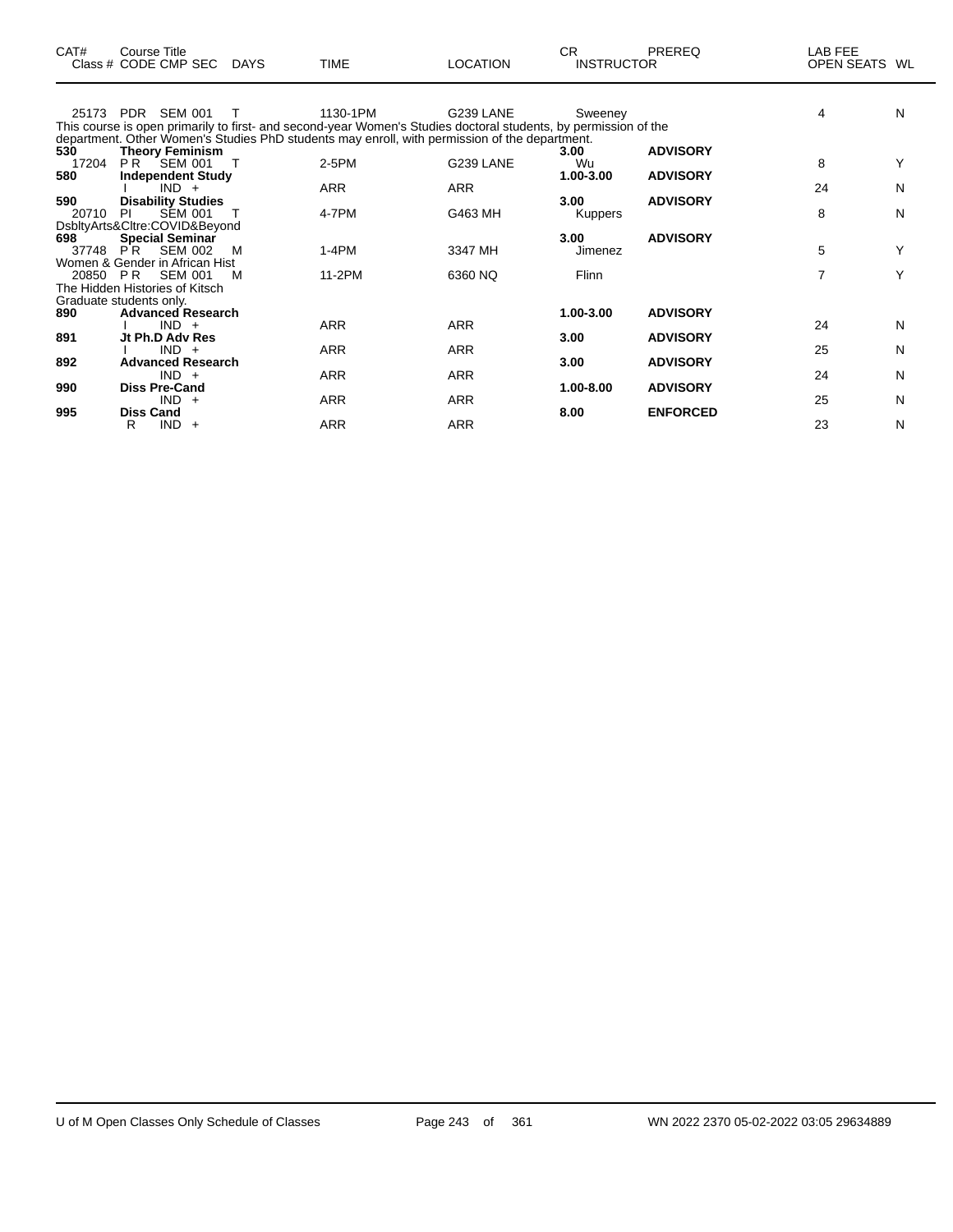### **Medicine Division of Anatomical Science Anatomy (ANATOMY) Open Sections**

| 124 | N                         |
|-----|---------------------------|
|     |                           |
|     |                           |
| 76  | N                         |
|     |                           |
|     |                           |
|     | $\checkmark$              |
|     |                           |
|     |                           |
|     |                           |
|     |                           |
|     | <b>ADVISORY, ENFORCED</b> |

Mueller Nuevo et al. 18 Nuevo et al. 18 Nuevo et al. 18 Nuevo et al. 18 Nuevo et al. 18 Nuevo et al. 18 Nuevo e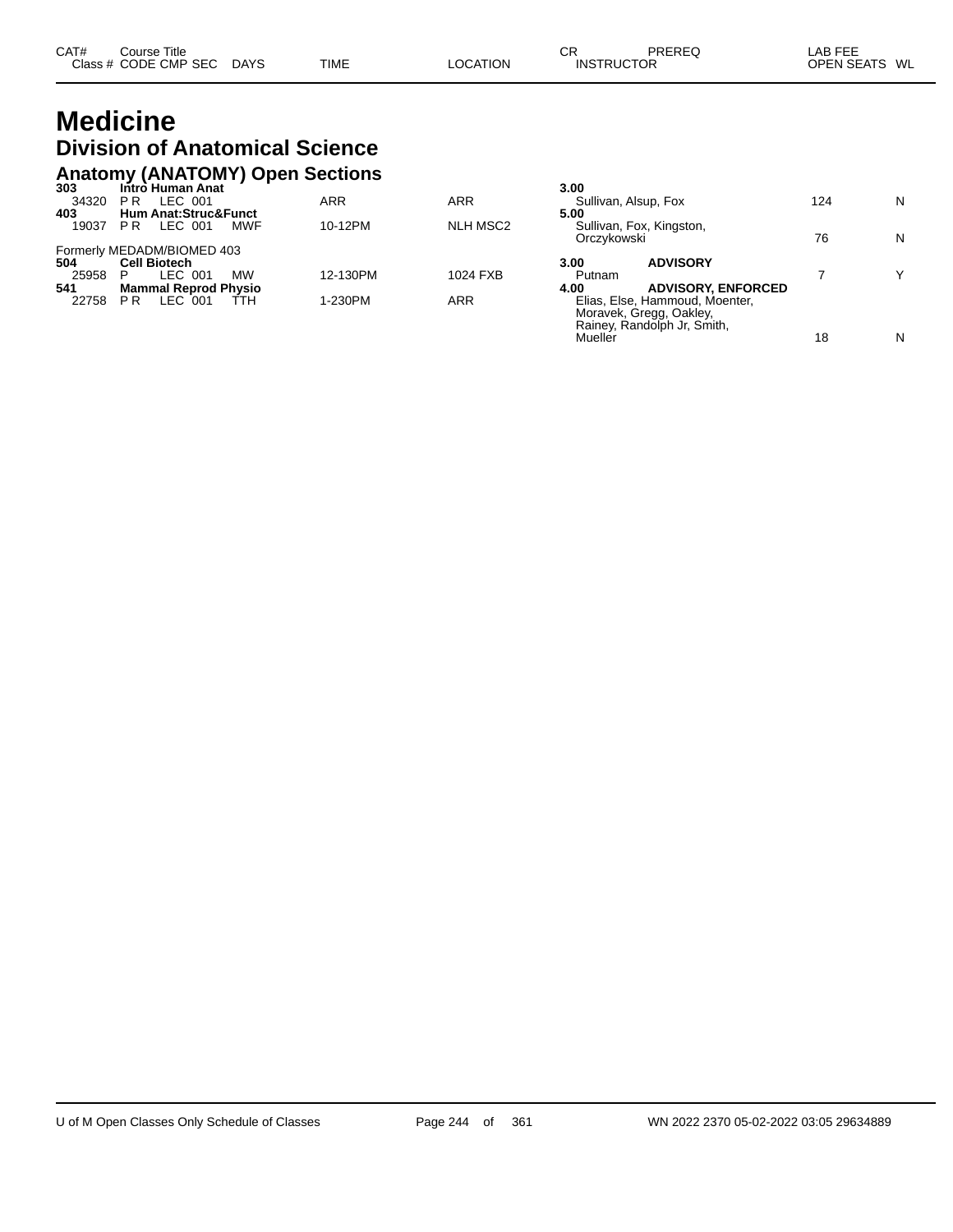| CAT#<br>Title<br>Course |                       |             |                | СF | PREREC            | $\lambda$ $\sim$ $\sim$ $\sim$ $\sim$<br>AВ<br>--- |
|-------------------------|-----------------------|-------------|----------------|----|-------------------|----------------------------------------------------|
| Class # CODE CMP SEC    | <b>DAYS</b><br>$\sim$ | <b>TIME</b> | <b>OCATION</b> |    | <b>INSTRUCTOR</b> | <b>OPEN SEATS</b><br>WL                            |

## **Anesthesiology Department Anesthesia (ANESTH) Open Sections**

| 599            | <b>Pd Anes Rotatn</b>                    |                          |                          | 2.00   | <b>ADVISORY</b> |                     |        |
|----------------|------------------------------------------|--------------------------|--------------------------|--------|-----------------|---------------------|--------|
| 11967          | LAB 001<br>P                             | <b>ARR</b>               | ARR                      | Grewal |                 | 11                  | N      |
| 8100           | <b>Exposure to Anesth</b>                |                          |                          | 2.00   | <b>ENFORCED</b> |                     |        |
| 33276          | <b>PR</b><br><b>CLN 001</b>              | <b>ARR</b>               | <b>ARR</b>               |        |                 | 3                   | N      |
| 33277          | <b>PR</b><br><b>CLN 001</b>              | <b>ARR</b>               | ARR                      |        |                 | 4                   | N      |
| 33278          | <b>CLN 001</b><br>P R                    | <b>ARR</b>               | <b>ARR</b>               |        |                 | 4                   | N      |
| 33279          | <b>CLN 001</b><br>P R                    | <b>ARR</b>               | <b>ARR</b>               |        |                 | 4                   | N      |
| 33281          | <b>PR</b><br>CLN 001                     | <b>ARR</b>               | <b>ARR</b>               |        |                 | 4                   | N      |
| 33282          | P <sub>R</sub><br><b>CLN 001</b>         | <b>ARR</b>               | <b>ARR</b>               |        |                 | 3                   | N      |
| 8101           | <b>SWAT Team Elective</b>                |                          |                          | 2.00   | <b>ENFORCED</b> |                     |        |
| 33283          | P R<br>CLN 001                           | <b>ARR</b>               | <b>ARR</b>               |        |                 |                     | N      |
| 33284          | <b>PR</b><br><b>CLN 001</b>              | <b>ARR</b>               | <b>ARR</b>               |        |                 |                     | N      |
| 33287          | <b>PR</b><br><b>CLN 001</b>              | <b>ARR</b>               | <b>ARR</b>               |        |                 | 1                   | N      |
| 33286 PR       | <b>CLN 001</b>                           | ARR                      | <b>ARR</b>               |        |                 | 1                   | N      |
| 8102           | Anesthesia Pediatric                     |                          |                          | 2.00   | <b>ENFORCED</b> |                     |        |
| 34153          | <b>CLN 001</b><br>P R                    | <b>ARR</b>               | <b>ARR</b>               |        |                 |                     | N      |
| 34154          | <b>PR</b><br><b>CLN 001</b>              | <b>ARR</b>               | ARR                      |        |                 |                     | N      |
| 34155          | <b>PR</b><br><b>CLN 001</b>              | <b>ARR</b>               | <b>ARR</b>               |        |                 |                     | N      |
| 34156          | <b>CLN 001</b><br>P R                    | <b>ARR</b>               | <b>ARR</b>               |        |                 |                     | N      |
| 34157          | P R<br>CLN 001                           | <b>ARR</b>               | <b>ARR</b>               |        |                 |                     | N      |
| 34158          | <b>PR</b><br><b>CLN 001</b>              | <b>ARR</b>               | <b>ARR</b>               |        |                 |                     | N      |
| 34161          | <b>CLN 001</b><br>P R                    | <b>ARR</b>               | <b>ARR</b>               |        |                 |                     | N      |
| 34159          | P R<br><b>CLN 001</b>                    | <b>ARR</b>               | <b>ARR</b>               |        |                 |                     | N      |
| 34160          | <b>PR</b><br><b>CLN 001</b>              | <b>ARR</b>               | <b>ARR</b>               |        |                 | 1                   | N      |
| 8150           | <b>Clinical Individually Arranged</b>    |                          |                          | 2.00   | <b>ENFORCED</b> |                     |        |
| 34933 PR       | <b>CLN 001</b>                           | <b>ARR</b>               | <b>ARR</b>               |        |                 | 5                   | N      |
|                | <b>OBSTGYN Anesthesia</b>                |                          |                          |        |                 |                     |        |
| 34934 PR       | <b>CLN 001</b>                           | <b>ARR</b>               | <b>ARR</b>               |        |                 | 5                   | N      |
|                | <b>OBSTGYN Anesthesia</b>                |                          |                          |        |                 |                     |        |
| 34958 PR       | <b>CLN 001</b>                           | <b>ARR</b>               | <b>ARR</b>               |        |                 | 4                   | N      |
|                | <b>OBSTGYN Anesthesia</b>                |                          |                          |        |                 |                     |        |
| 8200           | Clinical<br><b>CLN 001</b>               |                          |                          | 4.00   | <b>ENFORCED</b> |                     |        |
| 33288          | <b>PR</b><br><b>CLN 001</b>              | <b>ARR</b>               | <b>ARR</b>               |        |                 | 2                   | N      |
| 33290<br>34443 | <b>PR</b><br><b>PR</b><br><b>CLN 001</b> | <b>ARR</b><br>ARR        | <b>ARR</b><br><b>ARR</b> |        |                 | 1<br>6              | N      |
|                |                                          |                          |                          |        |                 |                     | N      |
| 8201           | Advanced<br><b>CLN 001</b>               |                          |                          | 4.00   | <b>ENFORCED</b> |                     |        |
| 33292<br>33293 | P R<br><b>PR</b><br>CLN 001              | <b>ARR</b><br><b>ARR</b> | <b>ARR</b><br><b>ARR</b> |        |                 | $\frac{2}{2}$       | N<br>N |
| 33294          | P <sub>R</sub><br><b>CLN 001</b>         | <b>ARR</b>               | <b>ARR</b>               |        |                 |                     |        |
| 34444          | <b>CLN 001</b><br>P R                    | <b>ARR</b>               | <b>ARR</b>               |        |                 | 2<br>$\overline{2}$ | N<br>N |
| 8202           | <b>Pediatric</b>                         |                          |                          | 4.00   | <b>ENFORCED</b> |                     |        |
|                | <b>PR</b><br><b>CLN 001</b>              | <b>ARR</b>               | <b>ARR</b>               |        |                 |                     |        |
| 33295<br>33296 | <b>CLN 001</b><br>P <sub>R</sub>         | <b>ARR</b>               | <b>ARR</b>               |        |                 | 1                   | N<br>N |
| 34445          | <b>PR</b><br><b>CLN 001</b>              | <b>ARR</b>               | <b>ARR</b>               |        |                 | 1                   | N      |
| 8203           | <b>Pain Management</b>                   |                          |                          | 4.00   | <b>ENFORCED</b> |                     |        |
| 34608          | P R<br>CLN 001                           | <b>ARR</b>               | <b>ARR</b>               |        |                 |                     | N      |
| 34611          | <b>PR</b><br>CLN 001                     | <b>ARR</b>               | ARR                      |        |                 | 1                   | N      |
| 34610          | <b>PR</b><br><b>CLN 001</b>              | <b>ARR</b>               | <b>ARR</b>               |        |                 |                     | N      |
| 8204           | <b>Clinical - VAHS</b>                   |                          |                          | 4.00   | <b>ENFORCED</b> |                     |        |
| 33298          | P R<br><b>CLN 001</b>                    | <b>ARR</b>               | <b>ARR</b>               |        |                 |                     | N      |
| 33299          | <b>PR</b><br><b>CLN 001</b>              | <b>ARR</b>               | <b>ARR</b>               |        |                 |                     | N      |
| 33300          | P <sub>R</sub><br><b>CLN 001</b>         | <b>ARR</b>               | <b>ARR</b>               |        |                 |                     | N      |
| 34446          | <b>PR</b><br><b>CLN 001</b>              | <b>ARR</b>               | <b>ARR</b>               |        |                 |                     | N      |
| 8205           | <b>Clinical - SJMH</b>                   |                          |                          | 4.00   | <b>ENFORCED</b> |                     |        |
| 33302          | <b>PR</b><br><b>CLN 001</b>              | <b>ARR</b>               | <b>ARR</b>               |        |                 |                     | N      |
| 33303          | PR<br><b>CLN 001</b>                     | ARR                      | ARR                      |        |                 |                     | N      |
| 33304          | <b>CLN 001</b><br>P R                    | <b>ARR</b>               | <b>ARR</b>               |        |                 | 1                   | N      |
| 8300           | <b>Opioids Best Practices</b>            |                          |                          | 2.00   | <b>ENFORCED</b> |                     |        |
| 33305          | P <sub>R</sub><br><b>CLN 001</b>         | <b>ARR</b>               | ARR                      |        |                 | 28                  | N      |
| 33306          | <b>CLN 001</b><br><b>PR</b>              | ARR                      | <b>ARR</b>               |        |                 | 35                  | N      |
| 33307          | P <sub>R</sub><br><b>CLN 001</b>         | <b>ARR</b>               | <b>ARR</b>               |        |                 | 34                  | N      |
| 33308          | P R<br>CLN 001                           | <b>ARR</b>               | <b>ARR</b>               |        |                 | 34                  | N      |
| 33309          | P <sub>R</sub><br><b>CLN 001</b>         | ARR                      | <b>ARR</b>               |        |                 | 33                  | N      |
| 33310          | <b>CLN 001</b><br>P R                    | <b>ARR</b>               | <b>ARR</b>               |        |                 | 35                  | N      |
| 33312          | P R<br>CLN 001                           | <b>ARR</b>               | <b>ARR</b>               |        |                 | 35                  | N      |
| 33311          | <b>PR</b><br><b>CLN 001</b>              | <b>ARR</b>               | <b>ARR</b>               |        |                 | 39                  | N      |
| 33313          | <b>CLN 001</b><br>P R                    | <b>ARR</b>               | <b>ARR</b>               |        |                 | 33                  | N      |
| 8302           | <b>Online Intro to Space Med</b>         |                          |                          | 2.00   | <b>ENFORCED</b> |                     |        |
| 38212          | <b>PR</b><br><b>SEM 001</b>              | <b>ARR</b>               | <b>ARR</b>               |        |                 | 1                   | N      |
| 40093          | <b>PR</b><br><b>SEM 001</b>              | <b>ARR</b>               | <b>ARR</b>               |        |                 | 4                   | N      |
| 36058 PR       | <b>SEM 001</b>                           | ARR                      | ARR                      |        |                 | 1                   | N      |
| 8440           | Research                                 |                          |                          | 4.00   | <b>ENFORCED</b> |                     |        |
| 33317          | P R<br>CLN 001                           | <b>ARR</b>               | <b>ARR</b>               |        |                 | 1                   | N      |
| 8700           | <b>Cardiovascular ICU/Subl</b>           |                          |                          | 4.00   | <b>ENFORCED</b> |                     |        |
| 33319          | <b>PR</b><br><b>CLN 001</b>              | <b>ARR</b>               | <b>ARR</b>               |        |                 | 1                   | N      |
|                |                                          |                          |                          |        |                 |                     |        |

U of M Open Classes Only Schedule of Classes Page 245 of 361 WN 2022 2370 05-02-2022 03:05 29634889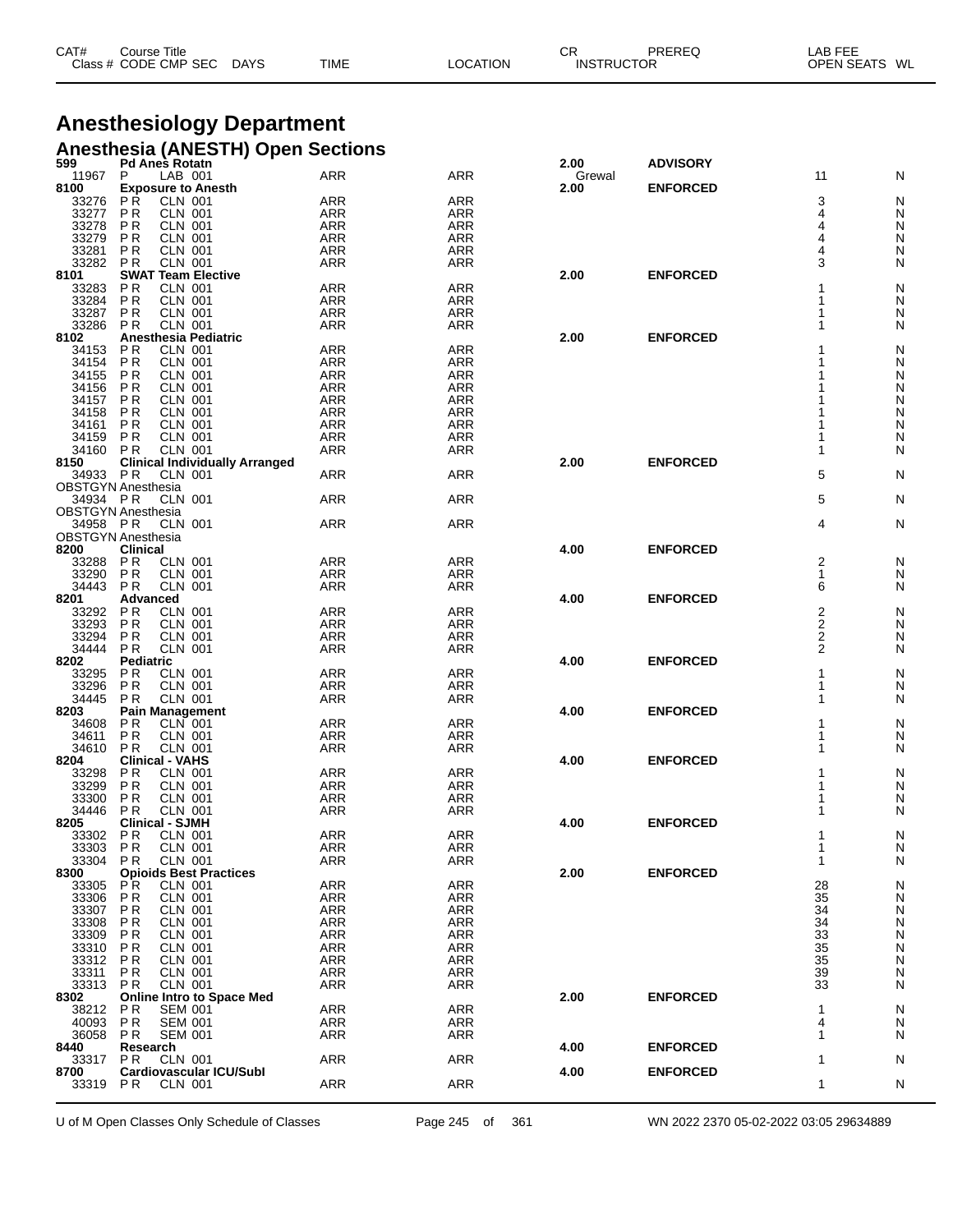| CAT# | Course Title         |             |             |          | СR                | PREREC | _AB FEE                 |  |
|------|----------------------|-------------|-------------|----------|-------------------|--------|-------------------------|--|
|      | Class # CODE CMP SEC | <b>DAYS</b> | <b>TIME</b> | LOCATION | <b>INSTRUCTOR</b> |        | <b>OPEN SEATS</b><br>WL |  |

## **Bioinformatics**

## **Bioinformatics (BIOINF) Open Sections**

| 520                         |                  |                               | <b>Computat Systems Bio</b>                       |                                                                                                             |                 | 3.00               | <b>ADVISORY</b>           |    |   |
|-----------------------------|------------------|-------------------------------|---------------------------------------------------|-------------------------------------------------------------------------------------------------------------|-----------------|--------------------|---------------------------|----|---|
| 19654                       |                  | LEC 001                       | TH                                                | 9-11AM                                                                                                      | 7745 MSC2       |                    |                           | 8  | N |
| 520                         |                  | <b>Computat Systems Bio</b>   |                                                   |                                                                                                             |                 | 3.00               | <b>ADVISORY</b>           |    |   |
|                             |                  | LEC 001                       | T                                                 | 9-10AM                                                                                                      | 7745 MSC2       | Beard              |                           | 8  | N |
| 524                         |                  | <b>Found BIOINF</b>           |                                                   |                                                                                                             |                 | 3.00               |                           |    |   |
| 24777                       | P                | LEC 001                       | <b>TTH</b>                                        | 230-4PM                                                                                                     | <b>NLH MSC2</b> |                    | Freddolino, Mitrea, Guest | 5  | Υ |
|                             |                  |                               | Students must provide their own laptop for class. |                                                                                                             |                 |                    |                           |    |   |
|                             |                  |                               |                                                   | Tues., April 5 and Thurs. April 7 sessions located in Med Sci I, Rm. M3330                                  |                 |                    |                           |    |   |
| 529                         |                  | <b>BIOINF Cncpt &amp; Alg</b> |                                                   |                                                                                                             |                 | 3.00               | <b>ADVISORY</b>           |    |   |
| 28223                       | <b>PIR</b>       | LEC 001                       | MW                                                | 1-230PM                                                                                                     | 3813 MSC2       | Mills, Boyle       |                           | 6  | N |
| 547                         |                  | <b>Mathematics of Data</b>    |                                                   |                                                                                                             |                 | 3.00               | <b>ADVISORY</b>           |    |   |
| 26708                       |                  | LEC 001                       | TTH                                               | 230-4PM                                                                                                     | <b>B844 EH</b>  | Rajapakse          |                           | 13 | Υ |
| 580                         |                  | <b>Intro Sig Proc</b>         |                                                   |                                                                                                             |                 | 3.00               | <b>ENFORCED</b>           |    |   |
| 26294                       | PIR              | LEC 001                       | WF                                                | 830-10AM                                                                                                    | 2036 PALM       | Najarian           |                           | 11 | Υ |
|                             |                  |                               | lab meets bi-weekly beginning 2nd week of term.   |                                                                                                             |                 |                    |                           |    |   |
|                             |                  |                               |                                                   | WINTER 2022: class now meets in Rm. 2036 Palmer Commons Bldg.                                               |                 |                    |                           |    |   |
| 40077                       | PR.              | LEC 003                       | WF                                                | 830-10AM                                                                                                    | 2036 PALM       | Najarian           |                           | 11 | Υ |
| 40078                       | S R              | LAB 004                       |                                                   | 10-11AM                                                                                                     | 2036 PALM       | Najarian           |                           |    |   |
| 598                         |                  | <b>Independent Reading</b>    |                                                   |                                                                                                             |                 | 3.00-6.00          |                           |    |   |
|                             |                  | $IND +$                       |                                                   | <b>ARR</b>                                                                                                  | ARR             |                    |                           | 24 | N |
| 599                         |                  | <b>Directed Research</b>      |                                                   |                                                                                                             |                 | 1.00-8.00          |                           |    |   |
|                             |                  | $IND +$                       |                                                   | <b>ARR</b>                                                                                                  | <b>ARR</b>      |                    |                           | 24 | N |
| 602                         |                  | <b>Bioinf Journal Club</b>    |                                                   |                                                                                                             |                 | 1.00               | <b>ADVISORY</b>           |    |   |
| 16385                       | PR.              | <b>SEM 001</b>                | M                                                 | 12-1PM                                                                                                      | <b>REMOTE</b>   | Garmire, Schroeder |                           | 3  | Y |
| Must be taken prior to 603. |                  |                               |                                                   |                                                                                                             |                 |                    |                           |    |   |
|                             |                  |                               |                                                   | Occasional review session attendance is also required. Review sessions are Wednesdays @ 11:00 am - 12:00 pm |                 |                    |                           |    |   |
| 890                         | <b>Res Intro</b> |                               |                                                   |                                                                                                             |                 | 1.00-8.00          |                           |    |   |
|                             |                  | $IND +$                       |                                                   | <b>ARR</b>                                                                                                  | ARR             |                    |                           | 24 | N |
| 990                         |                  | Diss Research / Prec          |                                                   |                                                                                                             |                 | 1.00-8.00          | <b>ADVISORY</b>           |    |   |
|                             |                  | $IND +$                       |                                                   | ARR                                                                                                         | ARR             |                    |                           | 24 | N |
| 995                         |                  | <b>Diss-Cand Res</b>          |                                                   |                                                                                                             |                 | 8.00               | <b>ENFORCED</b>           |    |   |
|                             | R.               | $IND +$                       |                                                   | ARR                                                                                                         | <b>ARR</b>      |                    |                           | 24 | N |
|                             |                  |                               |                                                   |                                                                                                             |                 |                    |                           |    |   |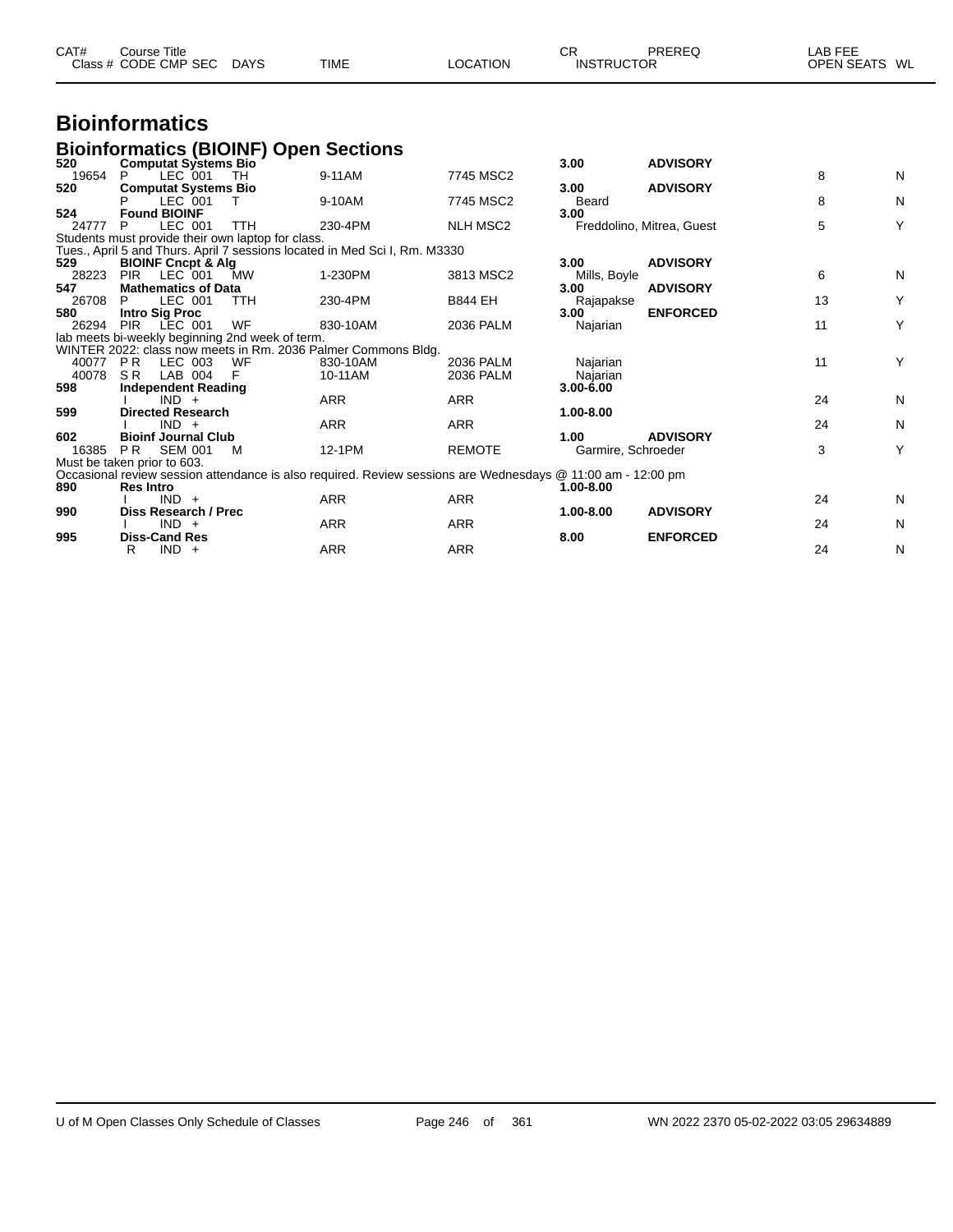| CAT# | Course Title         |             |             |                 | СF                | PREREQ | LAB FEE       |
|------|----------------------|-------------|-------------|-----------------|-------------------|--------|---------------|
|      | Class # CODE CMP SEC | <b>DAYS</b> | <b>TIME</b> | <b>LOCATION</b> | <b>INSTRUCTOR</b> |        | OPEN SEATS WL |
|      |                      |             |             |                 |                   |        |               |

## **Biological Chemistry Departmen Biological Chemistry (BIOLCHEM) Open Sections**

| 298      | UG Research Biochem                                                |            |                                                                                                |                  | 1.00-4.00                 | <b>ADVISORY</b>            |                         |   |
|----------|--------------------------------------------------------------------|------------|------------------------------------------------------------------------------------------------|------------------|---------------------------|----------------------------|-------------------------|---|
|          | $IND +$                                                            |            | ARR                                                                                            | ARR              |                           |                            | 25                      | N |
| 398      | <b>UG Research BIOLCHEM</b>                                        |            |                                                                                                |                  | 1.00-4.00                 | <b>ADVISORY</b>            |                         |   |
|          | $IND +$                                                            |            | <b>ARR</b>                                                                                     | <b>ARR</b>       |                           |                            | 24                      | N |
| 403      | <b>Skills of Scientist</b>                                         |            |                                                                                                |                  | 3.00                      |                            |                         |   |
| 28164    | LEC 001<br><b>PD</b>                                               | <b>MW</b>  | 230-4PM                                                                                        | <b>ARR</b>       | <b>Nichols</b>            |                            | 4                       | Y |
|          | Class Meets 3340 MSRB 3                                            |            |                                                                                                |                  |                           |                            |                         |   |
|          | <b>Intro Biochem</b>                                               |            |                                                                                                |                  | 4.00                      | <b>ADVISORY</b>            |                         |   |
| 415      |                                                                    |            |                                                                                                |                  |                           |                            |                         |   |
| 18377    | LEC 001<br>P                                                       | <b>MWF</b> | 9-10AM                                                                                         | AUD 4 MLB        | Lamanna, Nichols, Xu      |                            | 150                     | Y |
| 28110    | S<br><b>DIS</b><br>002                                             | т          | 10-11AM                                                                                        | 2739 MSC2        | Lamanna, Xu               |                            |                         |   |
| 28113    | S<br><b>DIS 005</b>                                                | T          | 2-3PM                                                                                          | 2739 MSC2        | Lamanna                   |                            |                         |   |
| 451      | Adv Biochem I                                                      |            |                                                                                                |                  | 4.00                      | <b>ADVISORY</b>            |                         |   |
| 21285    | <b>PD</b><br><b>DIS</b><br>202                                     | т          | 4-5PM                                                                                          | 1624 CHEM        | Wilhelm                   |                            | 69226                   | N |
| 21286    | <b>PD</b><br>DIS.<br>203                                           | TH         | $3-4PM$                                                                                        | 3088 EH          | Wilhelm                   |                            |                         | N |
| 21289    | 206<br><b>PD</b><br><b>DIS</b>                                     | T          | 3-4PM                                                                                          | 1624 CHEM        | Wilhelm                   |                            |                         | N |
| 34318    | <b>DIS</b><br>210<br><b>PD</b>                                     | T.         | 3-4PM                                                                                          | <b>1624 CHEM</b> | Wilhelm                   |                            |                         | N |
| 34314    | <b>PD</b><br><b>DIS</b><br>211                                     | T          | 4-5PM                                                                                          | <b>1624 CHEM</b> | Wilhelm                   |                            |                         | N |
| 34315    | <b>PD</b><br>DIS 212                                               | <b>TH</b>  | 3-4PM                                                                                          | 3088 EH          | Wilhelm                   |                            | 9                       | N |
| 21283    | AD<br><b>LEC 200</b>                                               | <b>MWF</b> | 10-11AM                                                                                        | 1250 USB         | Walter                    |                            |                         |   |
| 452      | <b>Adv Biochem II</b>                                              |            |                                                                                                |                  | 4.00                      | <b>ENFORCED</b>            |                         |   |
| 11970    | <b>DIS</b><br>P <sub>R</sub><br>101                                | T.         | 11-12PM                                                                                        | 2903 THSL        |                           |                            | 4                       | N |
| 11971    | <b>PR</b><br><b>DIS</b><br>102                                     | <b>TH</b>  | 10-11AM                                                                                        | A859 CHEM-TBLC   |                           |                            | $\overline{\mathbf{4}}$ | N |
| 11972    | <b>PR</b><br><b>DIS 103</b>                                        | T.         | 1-2PM                                                                                          | 2901 THSL        |                           |                            | 3                       | N |
| 11969    | LEC 100<br>S <sub>R</sub>                                          | <b>MWF</b> | 9-10AM                                                                                         | <b>WLH MSC2</b>  | Trievel                   |                            |                         |   |
| 499      | <b>Biochem Res for Ug</b>                                          |            |                                                                                                |                  | 1.00-6.00                 | <b>ADVISORY</b>            |                         |   |
|          | $IND +$                                                            |            | <b>ARR</b>                                                                                     | ARR              |                           |                            | 24                      | N |
|          | <b>Chemical Biology II</b>                                         |            |                                                                                                |                  | 3.00                      | <b>ADVISORY</b>            |                         |   |
| 502      |                                                                    |            |                                                                                                |                  |                           |                            |                         |   |
| 18385    | PD<br><b>SEM 001</b>                                               | TTH        | 9-11AM                                                                                         | <b>1200 CHEM</b> |                           | Wang, Grembecka, Cierpicki | 16                      | N |
|          | Contact ChemicalBiology@umich.edu for registration inquiries.      |            |                                                                                                |                  |                           |                            |                         |   |
| 503      | <b>Skills of Scientist</b>                                         |            |                                                                                                |                  | 3.00                      |                            |                         |   |
| 28165 PD | LEC 001                                                            | <b>MW</b>  | 230-4PM                                                                                        | ARR              | Nichols                   |                            | 4                       | Υ |
|          | Class meets 3340 MSRB 3                                            |            |                                                                                                |                  |                           |                            |                         |   |
| 504      | <b>Cell Biotech</b>                                                |            |                                                                                                |                  | 3.00                      | <b>ADVISORY</b>            |                         |   |
| 25959    | P<br>LEC 001                                                       | <b>MW</b>  | 12-130PM                                                                                       | 1024 FXB         | Putnam                    |                            | $\overline{7}$          | Y |
| 515      | <b>Intro Biochem</b>                                               |            |                                                                                                |                  | 4.00                      | <b>ADVISORY, ENFORCED</b>  |                         |   |
| 18378    | <b>PR</b><br>LEC 001                                               | <b>MWF</b> | 9-10AM                                                                                         | AUD 4 MLB        | Lamanna, Xu, Nichols      |                            | 150                     | Y |
| 28118    | SR<br>DIS 002                                                      | т          | 10-11AM                                                                                        | 2739 MSC2        | Lamanna, Xu               |                            |                         |   |
| 528      | <b>Biol&amp;Chem Enzymes</b>                                       |            |                                                                                                |                  | 2.00                      | <b>ADVISORY</b>            |                         |   |
| 19634 PD | LEC 001                                                            | <b>MWF</b> | 9-10AM                                                                                         | ARR              | Marsh                     |                            | 40                      | Y |
|          | This course meets for the first half of the term: 1/4/17- 2/20/17. |            |                                                                                                |                  |                           |                            |                         |   |
| 597      | <b>Critical Analysis</b>                                           |            |                                                                                                |                  | 3.00                      |                            |                         |   |
| 11974 P  | LEC 001                                                            | MW         | 2-330PM                                                                                        | <b>ARR</b>       | Kwok                      |                            | 8                       | Υ |
|          | THIS CLASS MEETS IN 2813 THSL.                                     |            |                                                                                                |                  |                           |                            |                         |   |
| 600      | Intro Bio Research                                                 |            |                                                                                                |                  | 1.00-8.00                 | <b>ADVISORY</b>            |                         |   |
|          | $IND +$                                                            |            | <b>ARR</b>                                                                                     | ARR              |                           |                            | 24                      | N |
| 603      | Lit Review&Analysis                                                |            |                                                                                                |                  | 1.00-3.00                 | <b>ADVISORY</b>            |                         |   |
|          | $IND +$<br>D                                                       |            | <b>ARR</b>                                                                                     | <b>ARR</b>       |                           |                            | 21                      | N |
| 631      | <b>Gen Prog Sem</b>                                                |            |                                                                                                |                  | 1.00                      | <b>ADVISORY</b>            |                         |   |
| 11976    | <b>PD</b><br><b>SEM 001</b>                                        | м          | 1-230PM                                                                                        | 4917 BUHL        |                           |                            | 13                      |   |
| 640      |                                                                    |            |                                                                                                |                  | Moran, Antonellis<br>2.00 |                            |                         | N |
|          | <b>Regulatory RNA</b>                                              |            |                                                                                                |                  |                           |                            |                         |   |
| 22103    | LEC 001<br>PD.                                                     | F          | 1-3PM                                                                                          | 2062 PALM        | Turner, Zhang             |                            | $\mathbf{1}$            | Y |
| 673      | Kinetics&Mechanism                                                 |            |                                                                                                |                  | 3.00                      | <b>ADVISORY</b>            |                         |   |
| 18021    | P<br>LEC 001                                                       | <b>MWF</b> | 11-12PM                                                                                        | 1359 MH          | Palfey                    |                            | 22                      | Y |
|          | This class meets in 6311 Medical Science I.                        |            |                                                                                                |                  |                           |                            |                         |   |
| 675      | <b>Membranes&amp;Organelles</b>                                    |            |                                                                                                |                  | 2.00                      | <b>ADVISORY</b>            |                         |   |
| 29854    | LEC 001<br>P R                                                     | W          | 4-6PM                                                                                          | ARR              | Hanson                    |                            | 11                      | Y |
|          |                                                                    |            | CLASS MEETS MOSTLY IN 6000 THSL.  ALSO MEETS IN 3813/3817 MS 2 ON SOME DATES - CHECK SYLLABUS. |                  |                           |                            |                         |   |
| 711      | <b>Graduate Sem</b>                                                |            |                                                                                                |                  | 1.00                      | <b>ADVISORY</b>            |                         |   |
| 11977    | PI<br><b>SEM 001</b>                                               | TH         | 12-1PM                                                                                         | <b>ARR</b>       | Ragsdale, Galban, Ninfa   |                            | 11                      | N |
|          | CLASS MEETS IN 2710 FURSTENBERG.                                   |            |                                                                                                |                  |                           |                            |                         |   |
| 995      | Diss-Cand                                                          |            |                                                                                                |                  | 8.00                      | <b>ENFORCED</b>            |                         |   |
|          | R<br>$IND +$                                                       |            | <b>ARR</b>                                                                                     | <b>ARR</b>       |                           |                            | 24                      | N |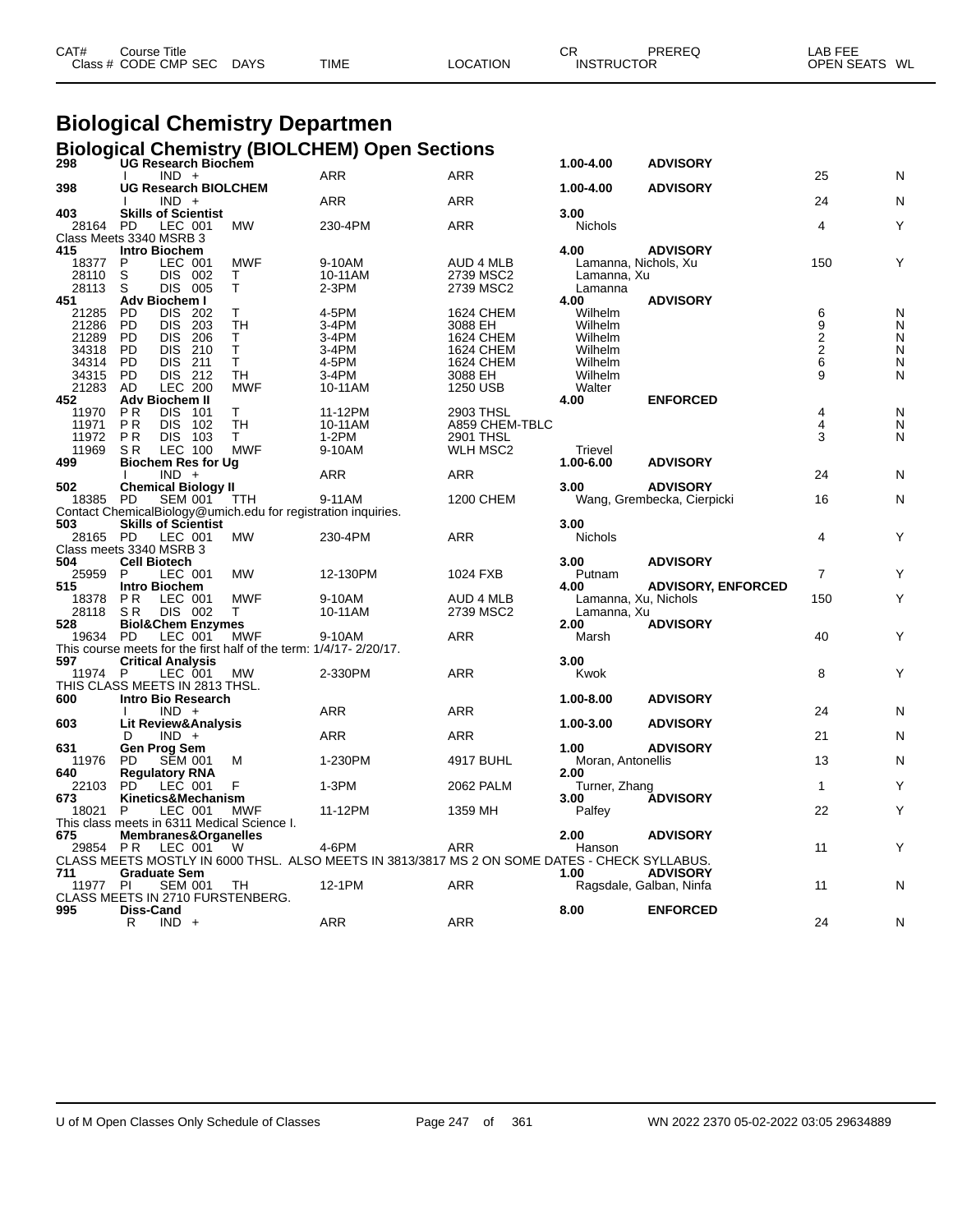#### **Program in Biomedical Sciences Biomedical Sciences (PIBS) Open Sections**

| <b>Rigor in Research</b>       |         |                                             | 00. ا                                                                              |                                                                                                                                                                           |   |
|--------------------------------|---------|---------------------------------------------|------------------------------------------------------------------------------------|---------------------------------------------------------------------------------------------------------------------------------------------------------------------------|---|
| <b>DIS</b><br>-001             | 1-3AM   | ARR                                         | Barolo                                                                             | 52                                                                                                                                                                        | N |
|                                |         |                                             |                                                                                    |                                                                                                                                                                           |   |
|                                |         |                                             |                                                                                    |                                                                                                                                                                           |   |
| <b>Biomed Sci Ind Std</b>      |         |                                             | <b>ADVISORY</b><br>1.00-8.00                                                       |                                                                                                                                                                           |   |
| IND.                           | ARR     | ARR                                         |                                                                                    |                                                                                                                                                                           | N |
| <b>Manuscript Writing</b>      |         |                                             | 2.00                                                                               |                                                                                                                                                                           |   |
| LEC 001                        | 3-430PM | ARR                                         | Puthenveedu                                                                        | 21                                                                                                                                                                        | N |
|                                |         |                                             |                                                                                    |                                                                                                                                                                           |   |
| <b>PIBS Seminar</b>            |         |                                             | 1.00                                                                               |                                                                                                                                                                           |   |
| <b>SEM 001</b><br>21318<br>P R | 4-5PM   | ARR                                         | Barolo                                                                             | 13                                                                                                                                                                        | N |
| class held in                  |         |                                             |                                                                                    |                                                                                                                                                                           |   |
|                                |         | class room is yet to be determined for 2022 | need to attend one session. Sessions will be posted for sign up after January 4th. | <b>DIVILIGUICAL OCIGILICES (1 IDO) OPGIT OGCITOIIS</b><br>This class will be taught several times over the course of the semester, much like PIBS 503, students will only |   |

This course is for first year PIBS students only. Class will be held in NLH Med Sci II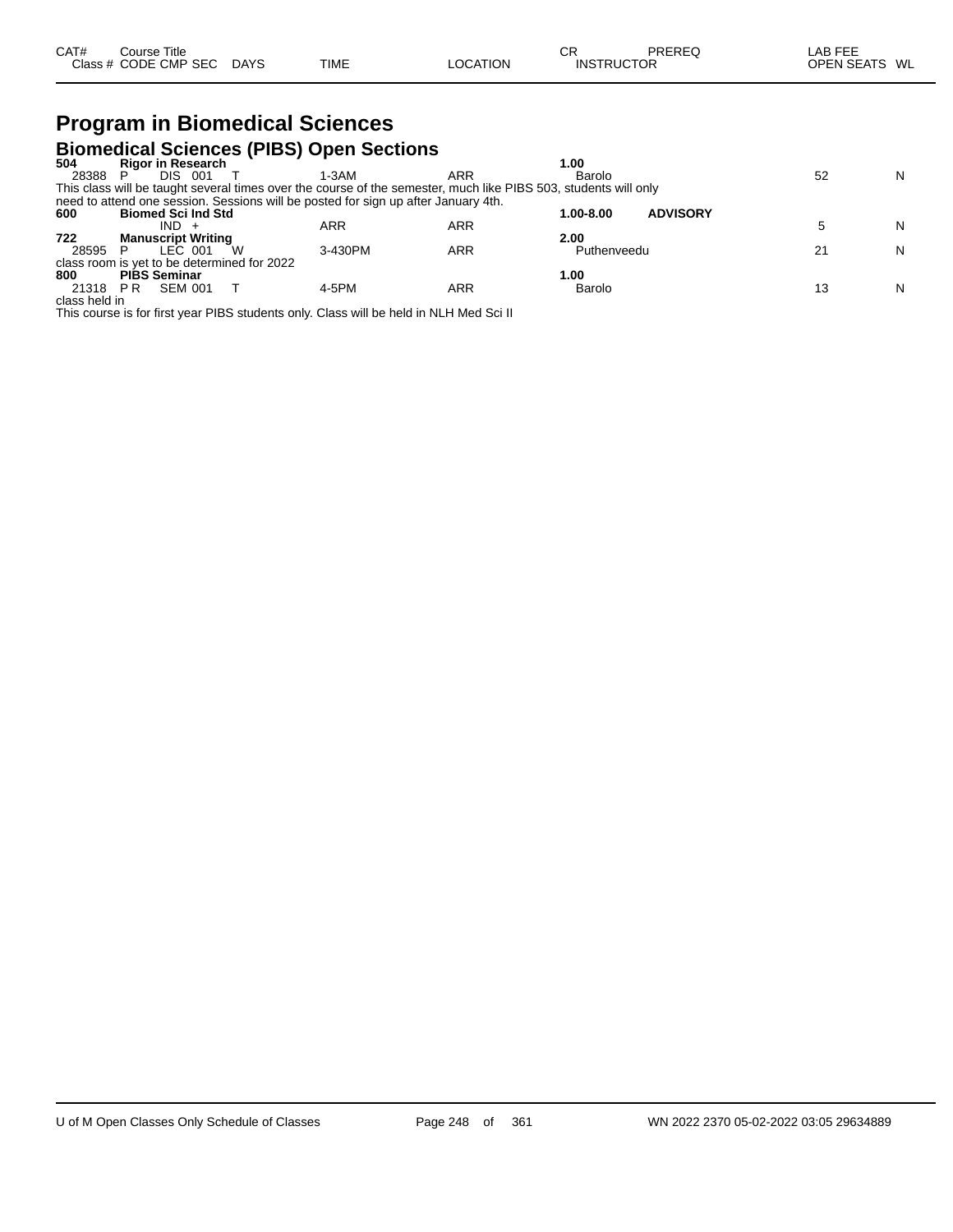# **Cancer Biology Graduate Program**

|       |                                 |     | <b>Cancer Biology (CANCBIO) Open Sections</b> |           |                  |                           |    |   |
|-------|---------------------------------|-----|-----------------------------------------------|-----------|------------------|---------------------------|----|---|
| 554   | The Sci of Cancer               |     |                                               |           | 4.00             | <b>ADVISORY, ENFORCED</b> |    |   |
| 20901 | LEC 001<br>РR                   | ттн | 10-12PM                                       | ARR       | Canman           |                           |    | N |
| 599   | <b>Grad Independ Res</b>        |     |                                               |           | 1.00-8.00        |                           |    |   |
|       | IND                             |     | ARR                                           | ARR       |                  |                           | 24 | N |
| 800   | <b>Cancer Biol Sem</b>          |     |                                               |           | 1.00             |                           |    |   |
| 20959 | <b>SEM 001</b>                  | W   | 4-5PM                                         | 2903 THSL | Lyssiotis, DiFeo |                           | 10 | N |
|       | Course takes place in 2903 THSL |     |                                               |           |                  |                           |    |   |
| 995   | <b>Cand Diss Res</b>            |     |                                               |           | 8.00             | <b>ENFORCED</b>           |    |   |
|       | $IND +$<br>R                    |     | ARR                                           | ARR       |                  |                           | 24 | N |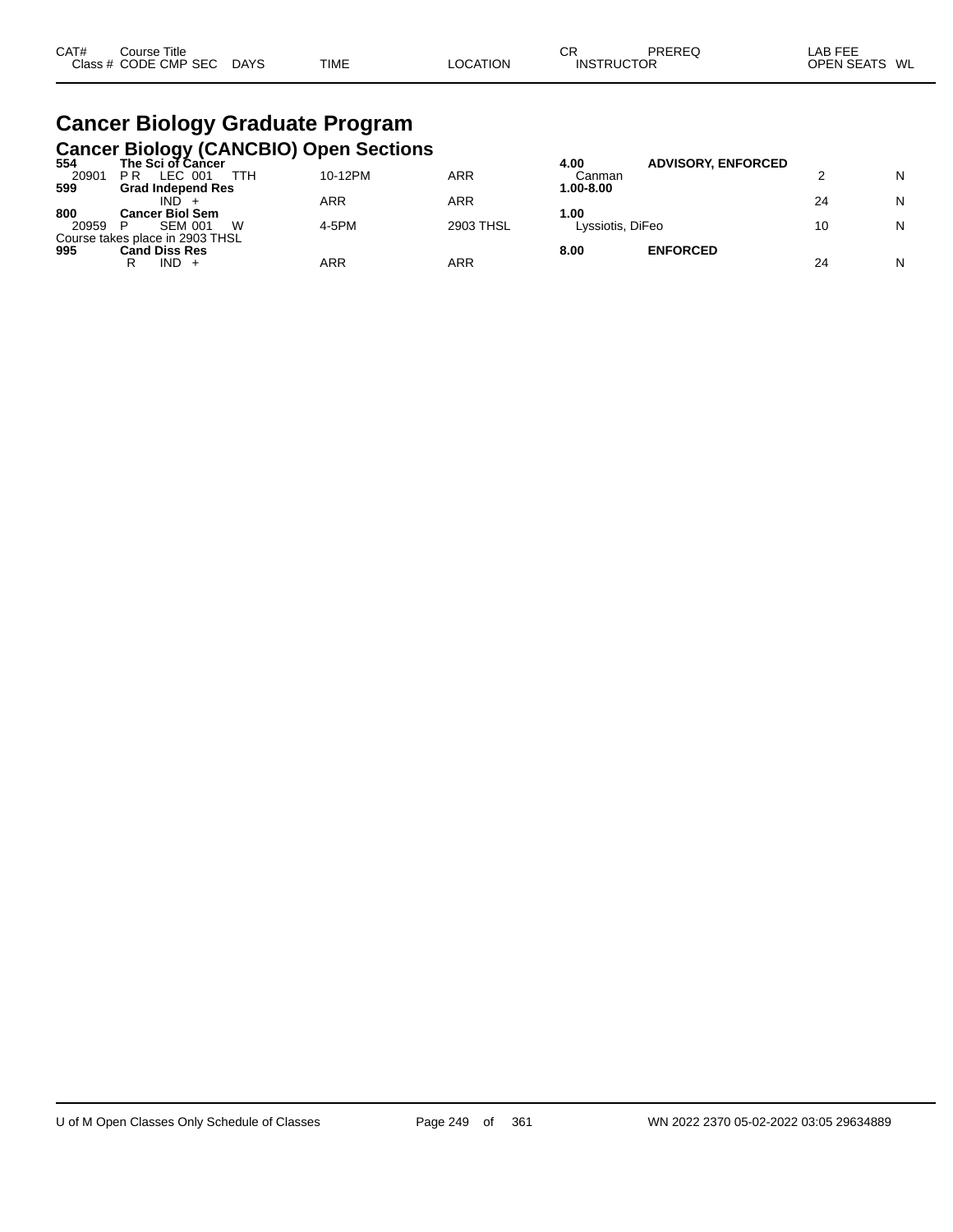| CAT# | Course Title         |             |             |                 | СR                | PREREQ | LAB FEE       |  |
|------|----------------------|-------------|-------------|-----------------|-------------------|--------|---------------|--|
|      | Class # CODE CMP SEC | <b>DAYS</b> | <b>TIME</b> | <b>LOCATION</b> | <b>INSTRUCTOR</b> |        | OPEN SEATS WL |  |

## **Cell and Developmental Biology Cell and Developmental Biology (CDB) Open Sections 450 Intro to Histology 4.00 ENFORCED**

| 450   | Intro to Histology         |     |                                                                   |            | 4.00           | <b>ENFORCED</b>          |    |   |
|-------|----------------------------|-----|-------------------------------------------------------------------|------------|----------------|--------------------------|----|---|
| 19845 | LEC 001<br>P <sub>R</sub>  | MTH | 4-6PM                                                             | <b>ARR</b> |                | Hortsch, Hug, Popma, Chu | 31 | Ν |
|       |                            |     | Through the Looking Glass ? From Stem Cells to Tissues and Organs |            |                |                          |    |   |
| 516   | <b>Histol Allied Scien</b> |     |                                                                   |            | 4.00           | <b>ADVISORY</b>          |    |   |
| 14387 | PDR LAB 002                | MW  | 2-5PM                                                             | ARR        | Kim            |                          | 20 | Ν |
| 550   | Histology                  |     |                                                                   |            | 4.00           |                          |    |   |
| 14388 | LÉC 001<br>P <sub>R</sub>  | MTH | 4-6PM                                                             | ARR        |                | Hortsch, Hug, Popma, Chu | 31 | N |
| 581   | <b>Dev Genetics</b>        |     |                                                                   |            | 3.00           |                          |    |   |
| 34390 | LEC 001<br>P               | WF  | $1-3PM$                                                           | ARR        | Barolo, Childs |                          | 8  | N |
| 598   | <b>Directed Readings</b>   |     |                                                                   |            | 1.00-4.00      | <b>ADVISORY</b>          |    |   |
|       | $IND +$                    |     | <b>ARR</b>                                                        | ARR        |                |                          | 25 | N |
| 801   | <b>Graduate Seminar</b>    |     |                                                                   |            | 1.00           |                          |    |   |
| 14489 | <b>SEM 001</b><br>P        |     | 12-1PM                                                            | ARR        | Giger, Popma   |                          | 12 | N |
| 990   | <b>Diss Pre-Cand</b>       |     |                                                                   |            | $1.00 - 8.00$  | <b>ADVISORY</b>          |    |   |
|       | $IND +$                    |     | <b>ARR</b>                                                        | ARR        |                |                          | 24 | N |
| 995   | <b>Diss-Cand</b>           |     |                                                                   |            | 8.00           | <b>ENFORCED</b>          |    |   |
|       | IND.<br>R<br>$+$           |     | ARR                                                               | ARR        |                |                          | 23 | N |
|       |                            |     |                                                                   |            |                |                          |    |   |

| 4.00                                | <b>ENFORCED</b><br>Hortsch, Hug, Popma, Chu | 31 | N |
|-------------------------------------|---------------------------------------------|----|---|
| 4.00<br>Kim                         | <b>ADVISORY</b>                             | 20 | N |
| 4.00                                | Hortsch, Hug, Popma, Chu                    | 31 | N |
| 3.00<br>Barolo, Childs<br>1.00-4.00 | <b>ADVISORY</b>                             | 8  | N |
| 1.00                                |                                             | 25 | N |
| Giger, Popma<br>$1.00 - 8.00$       | <b>ADVISORY</b>                             | 12 | N |
| 8.00                                | <b>ENFORCED</b>                             | 24 | N |
|                                     |                                             | つつ | N |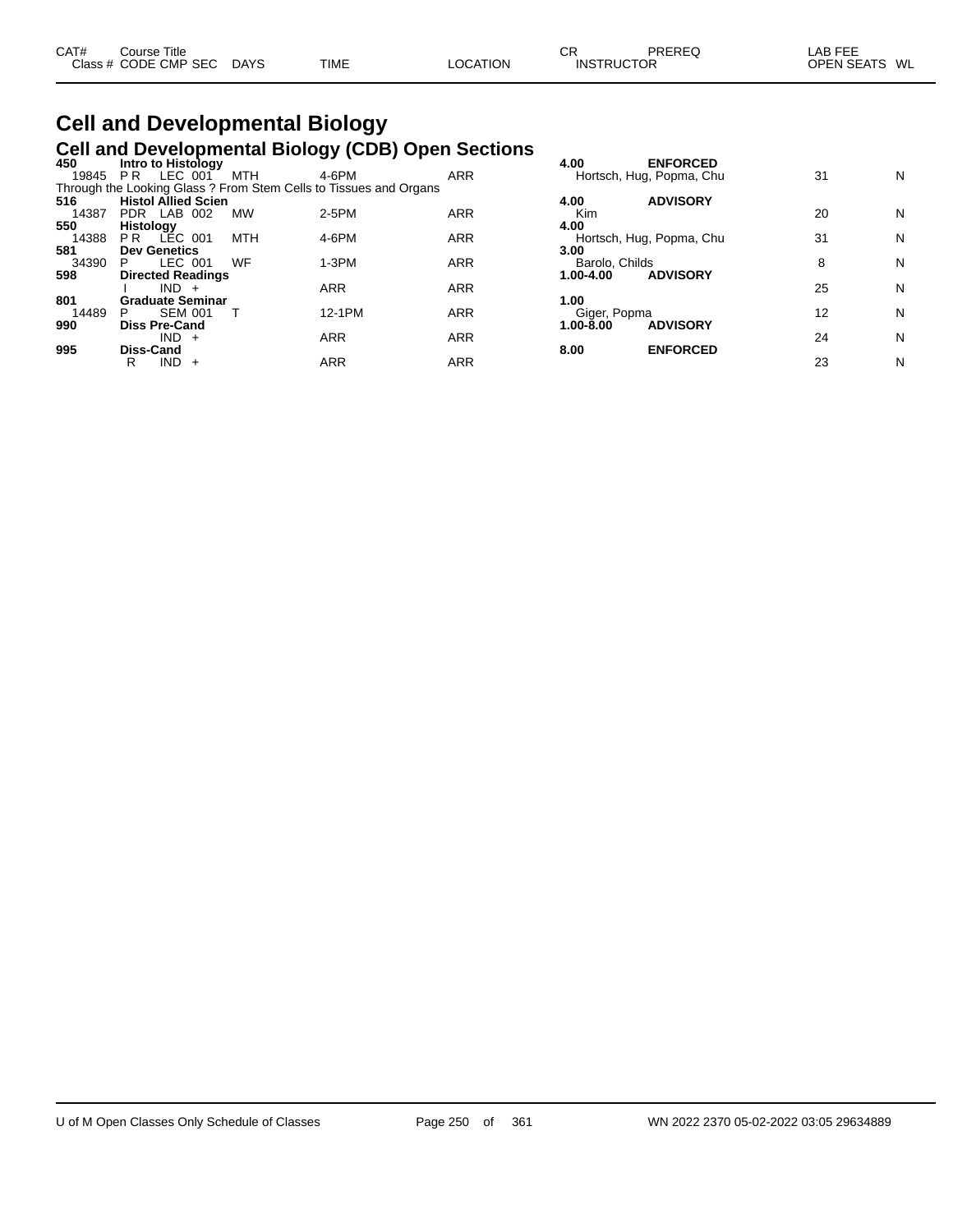| CAT# | Course Title         |             |      |                 | ◠г<br>◡           | PREREQ | LAB FEF           |    |
|------|----------------------|-------------|------|-----------------|-------------------|--------|-------------------|----|
|      | Class # CODE CMP SEC | <b>DAYS</b> | TIME | <b>LOCATION</b> | <b>INSTRUCTOR</b> |        | <b>OPEN SEATS</b> | WL |

# **Cellular and Molecular Biology**

|       | <b>Cellular And Molecular Biology (CMBIOL) Open Sections</b>                    |     |     |               |                 |    |   |
|-------|---------------------------------------------------------------------------------|-----|-----|---------------|-----------------|----|---|
| 599   | <b>Non-Diss Research</b>                                                        |     |     | 1.00-8.00     | <b>ADVISORY</b> |    |   |
|       | $IND +$                                                                         | ARR | ARR |               |                 | 24 | N |
| 630   | Genetics                                                                        |     |     | 1.00          | <b>ADVISORY</b> |    |   |
| 11982 | LEC 001<br>PD.                                                                  | ARR | ARR |               | Moran, Fuller   |    | N |
|       | MUST BE A PIBS, CMB, OR GENETICS TRAINING GRANT STUDENT TO REGISTER!            |     |     |               |                 |    |   |
|       | Winter 2015: "Manipulating Genomes: Applications for Basic Science and Disease" |     |     |               |                 |    |   |
| 850   | Seminar                                                                         |     |     | 1.00-2.00     |                 |    |   |
| 11983 | <b>SEM 021</b>                                                                  | ARR | ARR | Fuller        |                 | 8  | N |
| 990   | <b>Diss-Precand</b>                                                             |     |     | $1.00 - 8.00$ | <b>ADVISORY</b> |    |   |
|       | $IND +$                                                                         | ARR | ARR |               |                 | 23 | N |
| 995   | Diss-Cand                                                                       |     |     | 8.00          | <b>ENFORCED</b> |    |   |
|       | $IND +$<br>R                                                                    | ARR | ARR |               |                 | 24 | N |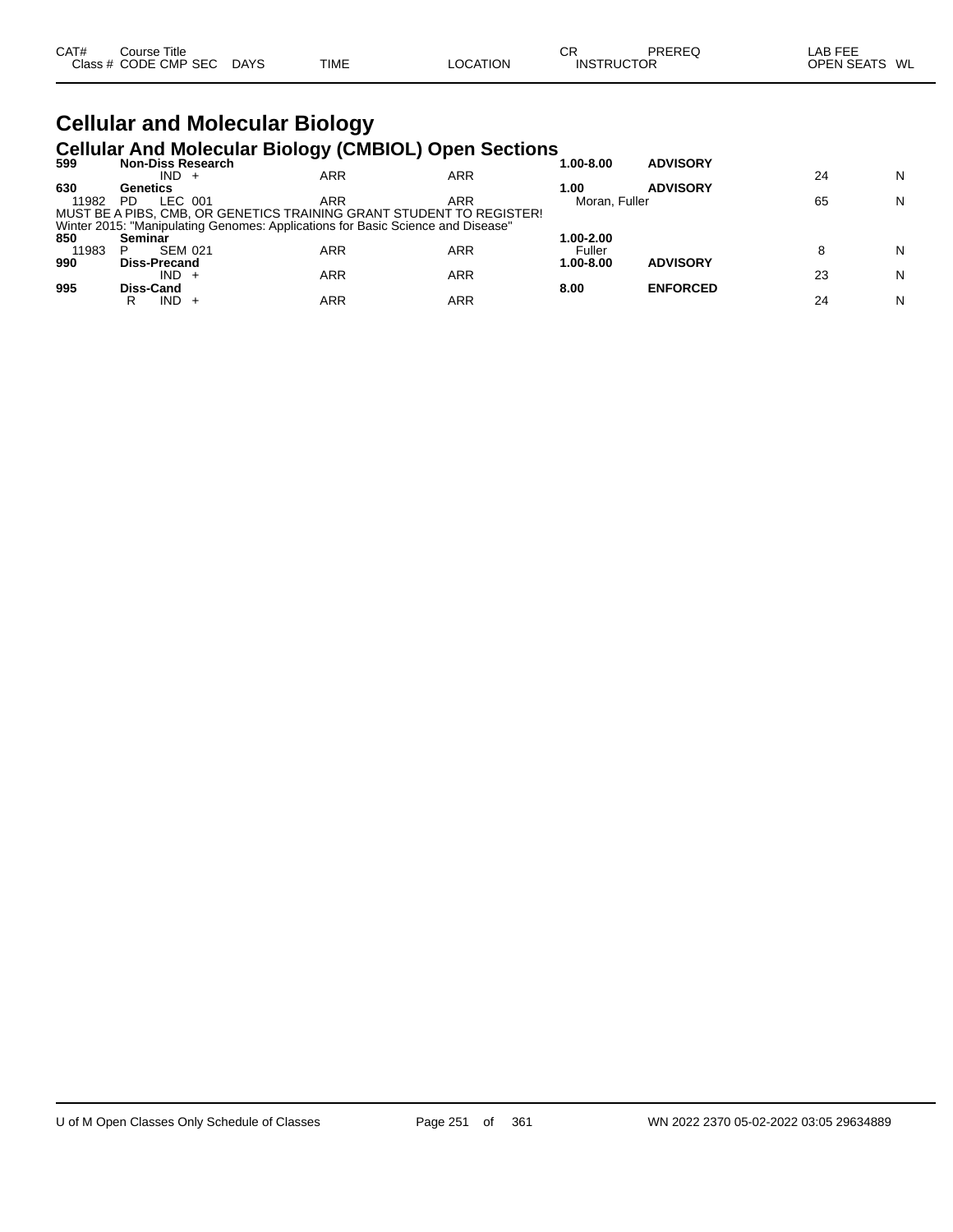| CAT#  | Course Title    | Class # CODE CMP SEC        | <b>DAYS</b>                   | <b>TIME</b>                             | <b>LOCATION</b> | <b>CR</b><br><b>PREREQ</b><br><b>INSTRUCTOR</b> |                 | LAB FEE<br><b>OPEN SEATS</b> | WL. |
|-------|-----------------|-----------------------------|-------------------------------|-----------------------------------------|-----------------|-------------------------------------------------|-----------------|------------------------------|-----|
|       |                 |                             | <b>Dermatology Department</b> |                                         |                 |                                                 |                 |                              |     |
|       |                 |                             |                               | <b>Dermatology (DERM) Open Sections</b> |                 |                                                 |                 |                              |     |
| 8200  | Surgery         |                             |                               |                                         |                 | 2.00                                            | <b>ENFORCED</b> |                              |     |
| 33322 | PR <sup>-</sup> | CLN 001                     |                               | <b>ARR</b>                              | <b>ARR</b>      |                                                 |                 |                              | N   |
| 8201  |                 | <b>Clinical - HFHS</b>      |                               |                                         |                 | 4.00                                            | <b>ENFORCED</b> |                              |     |
| 34447 | PR.             | CLN 001                     |                               | <b>ARR</b>                              | <b>ARR</b>      |                                                 |                 |                              | N   |
| 8202  | <b>Clinical</b> |                             |                               |                                         |                 | 2.00                                            | <b>ENFORCED</b> |                              |     |
| 33324 | <b>PR</b>       | <b>CLN 001</b>              |                               | ARR                                     | <b>ARR</b>      |                                                 |                 |                              | N   |
| 33323 | P <sub>R</sub>  | <b>CLN 001</b>              |                               | ARR                                     | <b>ARR</b>      |                                                 |                 |                              | N   |
| 33326 | <b>PR</b>       | <b>CLN 001</b>              |                               | ARR                                     | <b>ARR</b>      |                                                 |                 |                              | Ν   |
| 33325 | <b>PR</b>       | CLN 001                     |                               | ARR                                     | <b>ARR</b>      |                                                 |                 |                              | N   |
| 34163 | P <sub>R</sub>  | <b>CLN 001</b>              |                               | ARR                                     | <b>ARR</b>      |                                                 |                 | 3                            | N   |
| 8440  | Research        |                             |                               |                                         |                 | 4.00                                            | <b>ENFORCED</b> |                              |     |
| 33329 | P <sub>R</sub>  | CLN 001                     |                               | ARR                                     | <b>ARR</b>      |                                                 |                 | 4                            | N   |
| 33330 | P <sub>R</sub>  | <b>CLN 001</b>              |                               | ARR                                     | <b>ARR</b>      |                                                 |                 | 5                            | N   |
| 33331 | <b>PR</b>       | <b>CLN 001</b>              |                               | ARR                                     | <b>ARR</b>      |                                                 |                 | 5                            | Ν   |
| 33332 | <b>PR</b>       | <b>CLN 001</b>              |                               | <b>ARR</b>                              | <b>ARR</b>      |                                                 |                 | 5                            | N   |
| 8441  |                 | <b>Skin Cancer Research</b> |                               |                                         |                 | 4.00                                            | <b>ENFORCED</b> |                              |     |
| 33333 | PR.             | <b>CLN 001</b>              |                               | ARR                                     | <b>ARR</b>      |                                                 |                 |                              | N   |

 $\overline{\phantom{0}}$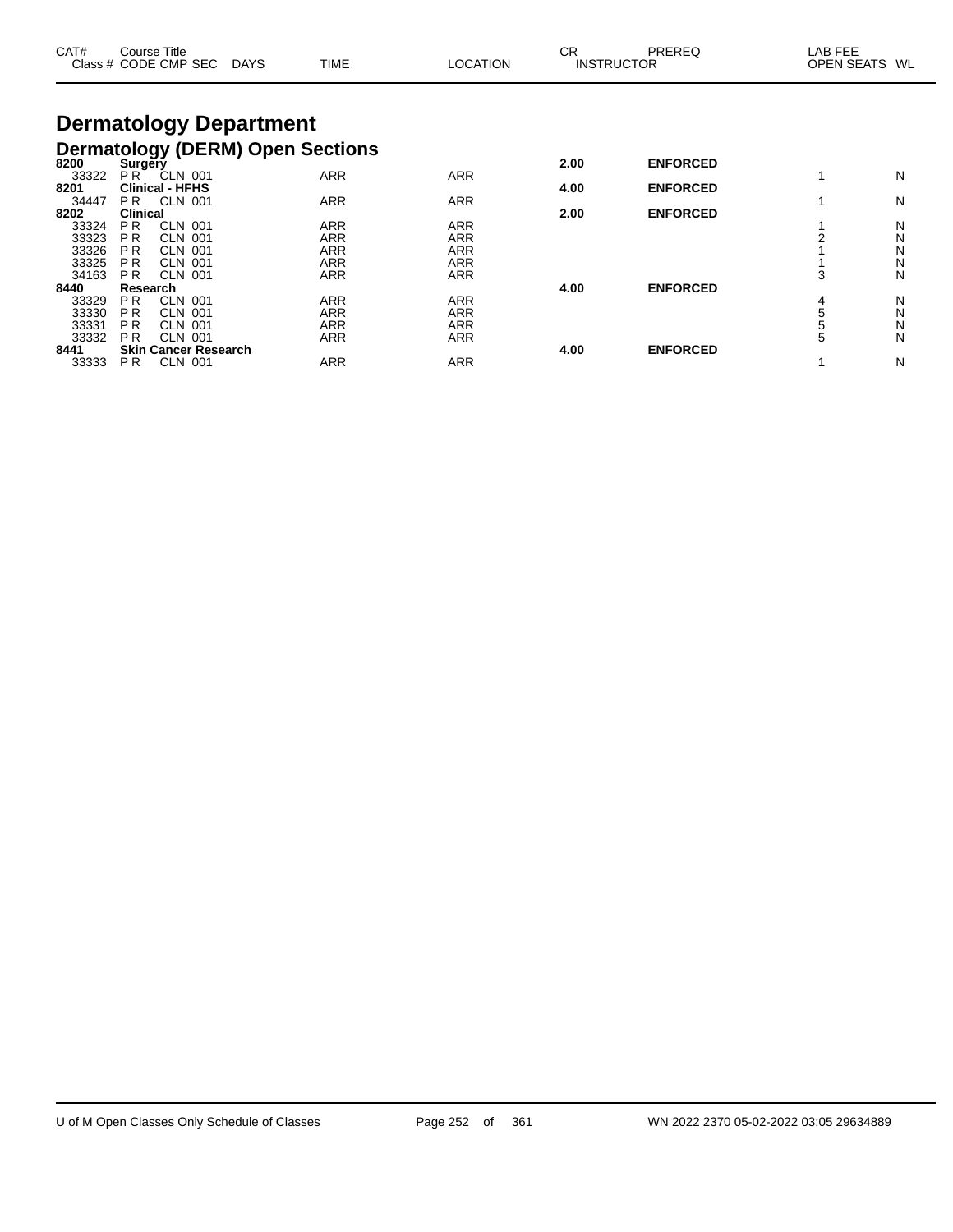| CAT# | ourse Titleٽ<br>Class # CODE CMP SEC | <b>DAYS</b> | <b>TIME</b> | LOCATION | СF<br><b>INSTRUCTOR</b> | <b>PREREQ</b> | LAB FEE<br>OPEN SEATS WL |  |
|------|--------------------------------------|-------------|-------------|----------|-------------------------|---------------|--------------------------|--|
|      |                                      |             |             |          |                         |               |                          |  |

# **Human Genetics Department**

|                  |                 | Molec Basis HG Dis                            |                                                          | <b>Human Genetics (HUMGEN) Open Sections</b>                                                                    |            |                                                 |                                                                                                                         |    |   |
|------------------|-----------------|-----------------------------------------------|----------------------------------------------------------|-----------------------------------------------------------------------------------------------------------------|------------|-------------------------------------------------|-------------------------------------------------------------------------------------------------------------------------|----|---|
| 542<br>11990     | P               | LEC 001                                       | <b>MWF</b>                                               | 9-10AM                                                                                                          | 5915 BUHL  | 3.00<br>Moran, Gagliano Taliun,                 | <b>ADVISORY</b><br>Antonellis, Kohrman, Glover,                                                                         |    |   |
| 551              |                 |                                               |                                                          |                                                                                                                 |            | 3.00                                            | Yashar, Parker, Sekiguchi<br><b>ADVISÓRY</b>                                                                            | 26 | N |
| 23376            | - P             | <b>Comp Genomics</b><br>LEC 001               | TTH                                                      | 10-1130AM                                                                                                       | <b>ARR</b> |                                                 | Kidd, Kitzman, Mills, Nguyen                                                                                            | 11 | Ν |
| 630              | <b>Genetics</b> |                                               |                                                          | Must be a PIBS, CMB, or Genetics Training Program student to register for this course. Seminars are open to the |            | 1.00                                            | <b>ADVISORY</b>                                                                                                         |    |   |
| public.<br>11991 | <b>PD</b>       |                                               |                                                          | <b>ARR</b>                                                                                                      | <b>ARR</b> |                                                 |                                                                                                                         | 65 |   |
| 631              |                 | LEC 001<br>Gen Prog Sem                       |                                                          |                                                                                                                 |            | Moran, Fuller<br>1.00                           | <b>ADVISORY</b>                                                                                                         |    | N |
| 11992 PD         |                 | <b>SEM 001</b>                                | М<br>Must be a Genetics Training Grant student to enroll | 1-230PM                                                                                                         | 4917 BUHL  | Moran, Antonellis                               |                                                                                                                         | 13 | N |
| 643              |                 | <b>Res - GC Skills II</b>                     |                                                          |                                                                                                                 |            | 1.00                                            | <b>ADVISORY</b>                                                                                                         |    |   |
| 16946 P          |                 | <b>SEM 001</b>                                | W                                                        | 10-11AM<br>Must be enrolled in the Genetic Counseling program or have permission of instructor                  | <b>ARR</b> | Yashar, Rosenzweig                              |                                                                                                                         | 16 | N |
| 644              |                 | <b>Interdisciplin Care</b>                    |                                                          |                                                                                                                 |            | 1.00                                            | <b>ADVISORY</b>                                                                                                         |    |   |
| 11993 P          |                 | LEC 001                                       | W                                                        | 3-5PM                                                                                                           | ARR        |                                                 | Fisher, Lipinski, Glassford,<br>Wagner, McMahon, Beil, O'Shea                                                           | 11 | Ν |
|                  |                 | <b>Cancer Genetics</b>                        |                                                          | Must be enrolled in the Genetic Counseling program or have permission of instructor                             |            | 2.00                                            | <b>ADVISORY</b>                                                                                                         |    |   |
| 645<br>16945 PD  |                 | SEM 001                                       | - F                                                      | $1-3PM$                                                                                                         | ARR        |                                                 | Marvin she-her, Chase,<br>Greve, Guivatchian, Henry,<br>Pleasant, Jacobs, Alameddine,<br>Osborne, Hipp, Austin, Hulswit |    |   |
|                  |                 |                                               |                                                          |                                                                                                                 |            |                                                 | she-her, Murad, Evans                                                                                                   | 16 | N |
| 646              |                 | <b>App Clin Genet</b>                         |                                                          | Must be enrolled in the Genetic Counseling program or have permission of instructor                             |            | 1.00                                            | <b>ADVISORY</b>                                                                                                         |    |   |
| 16944 P          |                 | <b>SEM 001</b>                                | W                                                        | 3-5PM                                                                                                           | <b>ARR</b> | Uhlmann                                         |                                                                                                                         | 16 | Ν |
|                  |                 |                                               |                                                          | Must be enrolled in the Genetic Counseling program or have permission of instructor                             |            |                                                 |                                                                                                                         |    |   |
| 647<br>21557 PR  | <b>ANATGCP</b>  | SEM 001                                       | MWF                                                      | 8-9AM                                                                                                           | ARR        | 2.00<br>Morse, Stein, Marvin<br>she-her, Yashar | <b>ADVISORY, ENFORCED</b>                                                                                               | 25 | N |
| 6225 THSL        |                 |                                               |                                                          |                                                                                                                 |            |                                                 |                                                                                                                         |    |   |
| 648<br>17671     | P               | <b>GC Sem II:Int Skills</b><br><b>SEM 001</b> | F                                                        | 10-12PM                                                                                                         | ARR        | 3.00                                            | <b>ADVISORY</b>                                                                                                         | 16 | Ν |
| 651              |                 | <b>Medical Genetics II</b>                    |                                                          |                                                                                                                 |            | Yashar, Moran, Dugan<br>1.00                    | <b>ADVISORY</b>                                                                                                         |    |   |
| 17672 P          |                 | <b>SEM 001</b>                                | т                                                        | 130-3PM                                                                                                         | ARR        |                                                 | Yashar, Simon, Ginsburg,<br>Quinonez, Glover, Else, Yang,<br>Hu, Helms, Marks, De Vries,                                |    |   |
| 652              |                 | GC Sem IV: Prof Dev                           |                                                          |                                                                                                                 |            | Lawal, Keegan<br>3.00                           | <b>ADVISORY</b>                                                                                                         | 17 | N |
| 17673            | P               | SEM 001                                       | - W                                                      | $1-3PM$                                                                                                         | <b>ARR</b> |                                                 | Yashar, Marvin she-her,                                                                                                 |    |   |
| 659              |                 | <b>Gene Couns Cin Intrn</b>                   |                                                          |                                                                                                                 |            | 1.00-3.00                                       | Uhlmann, Murad, Dugan, Hipp<br><b>ADVISORY</b>                                                                          | 17 | N |
| 16947 P          |                 | LEC 001                                       |                                                          | ARR<br>Must be enrolled in the Genetic Counseling program or have permission of instructor                      | <b>ARR</b> |                                                 | Yashar, Marvin she-her                                                                                                  | 8  | Ν |
| 800              |                 | <b>Research-Non Phd</b>                       |                                                          |                                                                                                                 |            | 1.00-16.00                                      | <b>ADVISORY</b>                                                                                                         |    |   |
|                  |                 | $IND +$                                       |                                                          | <b>ARR</b>                                                                                                      | <b>ARR</b> |                                                 |                                                                                                                         | 24 | Ν |
| 803<br>21904     | P               | <b>Adv Topics Genetics</b><br><b>SEM 001</b>  | w                                                        | 3-5PM                                                                                                           | ARR        | 2.00                                            | <b>ADVISORY</b><br>Kidd, Meisler, Moon, Narla,<br>Bielas, Mills, Kitzman, Iwase,                                        |    |   |
| 822              |                 | <b>Student Sem</b>                            |                                                          |                                                                                                                 |            | Mueller, Keegan<br>1.00                         | <b>ADVISORY</b>                                                                                                         | 5  | N |
| 11995            | P               | <b>SEM 001</b>                                | W                                                        | 12-1PM                                                                                                          | 5915 BUHL  |                                                 | Robins, Kohrman, Burke,<br>Kitzman, Boyle, Camper,                                                                      |    |   |
| 990              |                 | <b>Diss-Precand</b>                           |                                                          |                                                                                                                 |            | 1.00-8.00                                       | Hammoud, Bielas, Meisler<br><b>ADVISORY</b>                                                                             | 16 |   |
|                  |                 | $IND +$                                       |                                                          | ARR                                                                                                             | <b>ARR</b> |                                                 |                                                                                                                         | 25 | N |
| 995              | Diss-Cand       |                                               |                                                          | <b>ARR</b>                                                                                                      |            | 8.00                                            | <b>ENFORCED</b>                                                                                                         | 23 |   |
|                  | R               | $IND +$                                       |                                                          |                                                                                                                 | <b>ARR</b> |                                                 |                                                                                                                         |    | N |

| 3.00<br>Moran, Gagliano Taliun,                 | <b>ADVISORY</b><br>Antonellis, Kohrman, Glover,                                                                                     |    |   |
|-------------------------------------------------|-------------------------------------------------------------------------------------------------------------------------------------|----|---|
|                                                 | Yashar, Parker, Sekiguchi                                                                                                           | 26 | N |
| 3.00<br>1.00<br>minars are open to the          | <b>ADVISORY</b><br>Kidd, Kitzman, Mills, Nguyen<br><b>ADVISORY</b>                                                                  | 11 | N |
| Moran, Fuller                                   |                                                                                                                                     | 65 | N |
| 1.00<br>Moran, Antonellis                       | <b>ADVISORY</b>                                                                                                                     | 13 | N |
| 1.00<br>Yashar, Rosenzweig                      | <b>ADVISORY</b>                                                                                                                     | 16 | N |
| 1.00                                            | <b>ADVISORY</b><br>Fisher, Lipinski, Glassford,<br>Wagner, McMahon, Beil, O'Shea                                                    | 11 | N |
| 2.00<br>Marvin                                  | <b>ADVISORY</b><br>she-her, Chase,<br>Greve, Guivatchian, Henry,<br>Pleasant, Jacobs, Alameddine,<br>Osborne, Hipp, Austin, Hulswit |    |   |
|                                                 | she-her, Murad, Evans                                                                                                               | 16 | N |
| 1.00<br><b>Uhlmann</b>                          | <b>ADVISORY</b>                                                                                                                     | 16 | N |
| 2.00<br>Morse, Stein, Marvin<br>she-her, Yashar | <b>ADVISORY, ENFORCED</b>                                                                                                           | 25 | N |
| 3.00<br>Yashar, Moran, Dugan<br>1.00            | <b>ADVISORY</b><br><b>ADVIŠORY</b><br>Yashar, Simon, Ginsburg,<br>Quinonez, Glover, Else, Yang,                                     | 16 | N |
| Lawal, Keegan<br>3.00                           | Hu, Helms, Marks, De Vries,<br><b>ADVISORY</b>                                                                                      | 17 | N |
|                                                 | Yashar, Marvin she-her,<br>Uhlmann, Murad, Dugan, Hipp                                                                              | 17 | N |
| 1.00-3.00                                       | <b>ADVISORY</b><br>Yashar, Marvin she-her                                                                                           | 8  | N |
| 1.00-16.00                                      | <b>ADVISORY</b>                                                                                                                     | 24 | N |
| 2.00<br>Mueller, Keegan<br>1.00                 | <b>ADVISORY</b><br>Kidd, Meisler, Moon, Narla,<br>Bielas, Mills, Kitzman, Iwase,<br><b>ADVISORY</b>                                 | 5  | N |
| Kitzman, Boyle, Camper,<br>1.00-8.00            | Robins, Kohrman, Burke,<br>Hammoud, Bielas, Meisler<br><b>ADVISORY</b>                                                              | 16 | Y |
| 8.00                                            | <b>ENFORCED</b>                                                                                                                     | 25 | N |
|                                                 |                                                                                                                                     | 23 | N |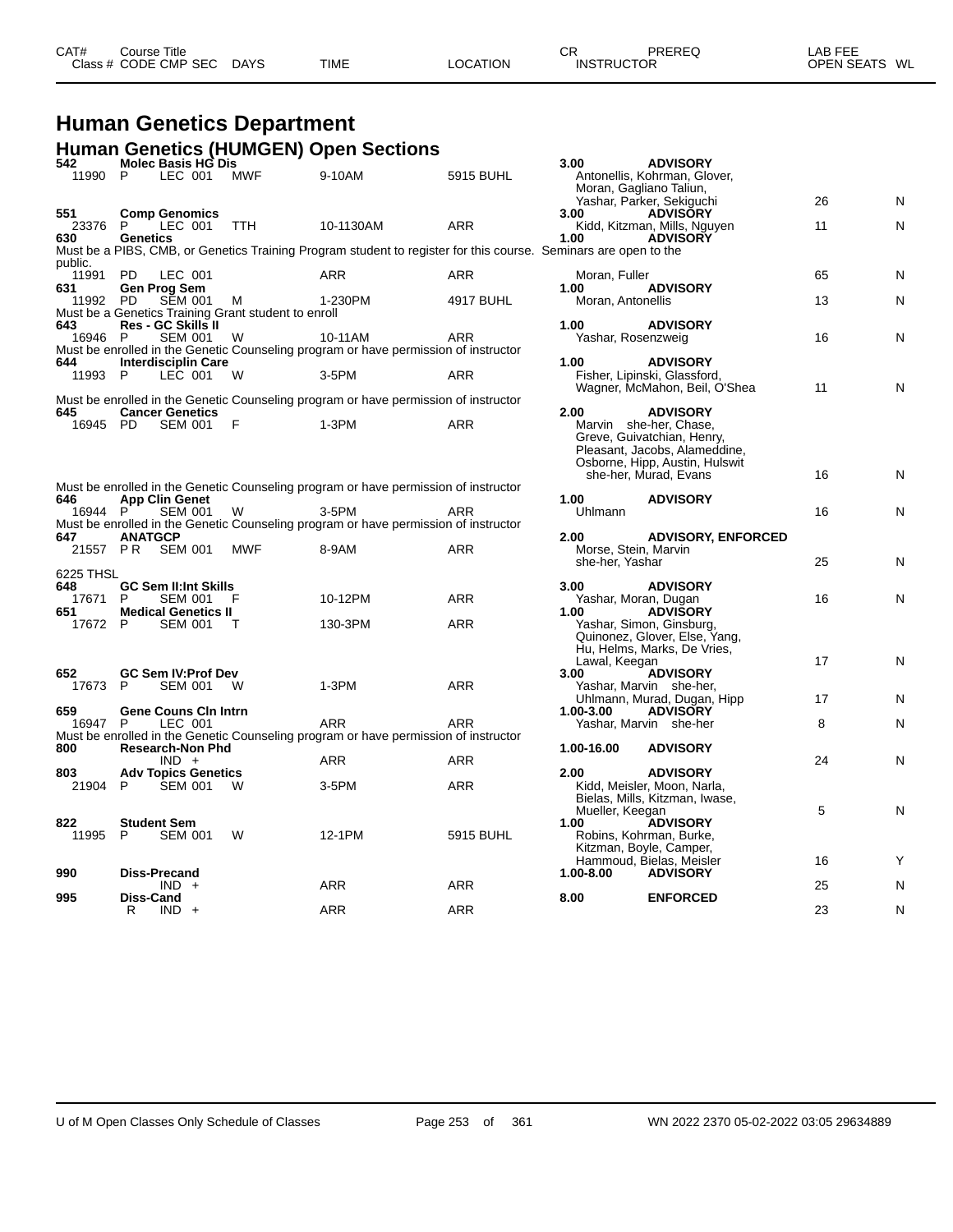| CAT# | ourse Titleٽ         |             |      |                 | СF                | PREREC | _AB FEE           |    |
|------|----------------------|-------------|------|-----------------|-------------------|--------|-------------------|----|
|      | Class # CODE CMP SEC | <b>DAYS</b> | TIME | <b>LOCATION</b> | <b>INSTRUCTOR</b> |        | <b>OPEN SEATS</b> | WL |

#### **Int Med-General Medicine Health and Health Care Research (HHCR) Open Sections**

| 701   | <b>Res Hith&amp;Soc 2</b>     |            |     | 3.00              | <b>ADVISORY</b> |   |
|-------|-------------------------------|------------|-----|-------------------|-----------------|---|
| 17776 | <b>SEM 001</b><br>тн<br>PI    | 130-430PM  | ARR | Howell            |                 | N |
| 711   | <b>Res Des&amp;Analysis 2</b> |            |     | 3.00              | <b>ADVISORY</b> |   |
| 17777 | <b>SEM 001</b><br>PI<br>W     | 830-1130AM | ARR | Havward           |                 | N |
| 721   | Lab Res Meth&Analy 2          |            |     | 2.00              | <b>ADVISORY</b> |   |
| 17778 | LAB 001<br>PI<br>W            | $2-5PM$    | ARR | Havward           |                 | N |
| 731   | <b>Lead&amp;Career Dev 2</b>  |            |     | 1.00              | <b>ADVISORY</b> |   |
| 17779 | LEC 001<br>тн<br>ΡI           | 11-1230PM  | ARR | Chang             |                 | N |
| 741   | H Care Del Fin Pol 2          |            |     | 3.00              | <b>ADVISORY</b> |   |
| 17780 | LEC 001<br>PI                 | 9-12PM     | ARR | Hayward, Iwashyna |                 | N |
| 751   | <b>Research Practica 2</b>    |            |     | 4.00              | <b>ADVISORY</b> |   |
|       | $IND +$                       | ARR        | ARR |                   |                 | N |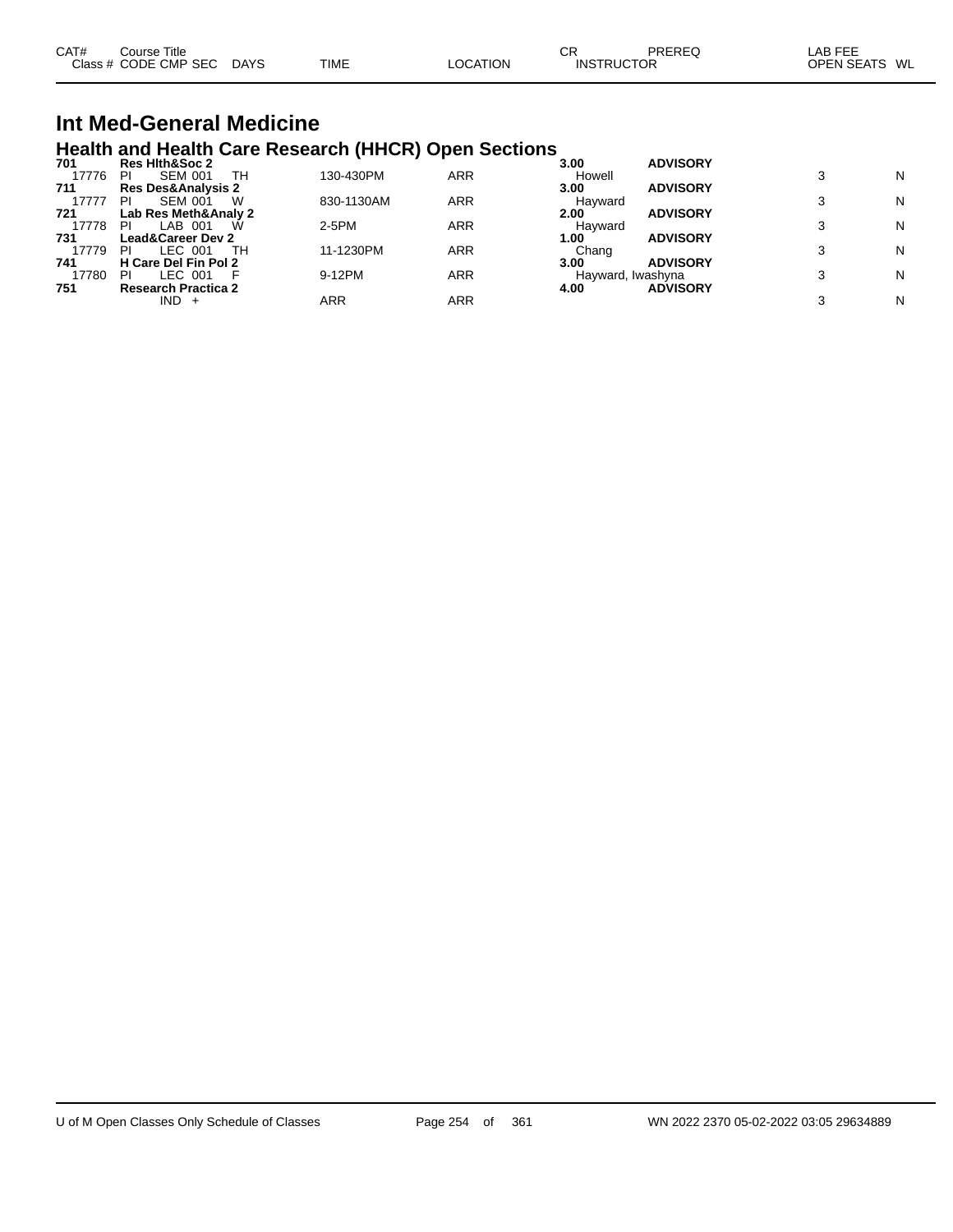| CAT# | Course Title              |             |          | СR                | PREREQ | LAB FEE       |
|------|---------------------------|-------------|----------|-------------------|--------|---------------|
|      | Class # CODE CMP SEC DAYS | <b>TIME</b> | LOCATION | <b>INSTRUCTOR</b> |        | OPEN SEATS WL |

# **Internal Medicine Department**

**Internal Medicine (INTMED) Open Sections 300 UG Micrbiol Research 2.00-4.00 ENFORCED**

| აυυ            | UG MICIDIOI RESEAICH<br>IR<br>$IND +$           | <b>ARR</b> | ARR        | 2.VV-4.VV     | <b>ENFURCED</b>           | 25 | N              |
|----------------|-------------------------------------------------|------------|------------|---------------|---------------------------|----|----------------|
| 400            | <b>Adv UG Micro Res</b>                         |            |            | $3.00 - 4.00$ | <b>ENFORCED</b>           |    |                |
|                | $IND +$<br>IR                                   | <b>ARR</b> | ARR        |               |                           | 25 | N              |
| 409            | <b>Invest Exp Bacteriol</b>                     |            |            | 4.00          | <b>ENFORCED</b>           |    |                |
| 34345          | <b>PR LEC 001</b><br>TTH                        | 230-5PM    | 2062 PALM  | Erb-Downward  |                           | 27 | Υ              |
| 499            | <b>Ug Int Med Res</b>                           |            |            | 1.00-16.00    |                           |    |                |
|                | $IND +$                                         | ARR        | ARR        |               |                           | 25 | N              |
| 541            | <b>Transl Immunology</b>                        |            |            | 2.00          | <b>ADVISORY, ENFORCED</b> |    |                |
| 30991          | PIR<br>DIS 002                                  | ARR        | ARR        |               |                           | 25 | N              |
| 30945          | <b>SIR</b><br>LEC 001                           | <b>ARR</b> | ARR        |               |                           |    |                |
| 605            | <b>Mentored Clin Res</b>                        |            |            | 1.00-4.00     | <b>ADVISORY</b>           |    |                |
| 15248          | LAB 001<br>P                                    | ARR        | <b>ARR</b> | Holinstat     |                           | 16 | N              |
| 611            | <b>Intro Clin Res Meth</b>                      |            |            | 2.00          | <b>ADVISORY</b>           |    |                |
| 15880          | P<br>DIS 001<br>TH                              | 4-6PM      | <b>ARR</b> |               |                           | 25 | N              |
| 15881          | LEC 002<br>A<br>TН                              | 4-6PM      | ARR        | Goold         |                           |    |                |
| 15882 A        | <b>SEM 003</b><br>TH                            | 4-6PM      | ARR        | Goold         |                           |    |                |
| 6300           | Int Med Reg Clerk                               |            |            | 12.00         | <b>ENFORCED</b>           |    |                |
| 33241          | CLN 001<br>P R                                  | ARR        | ARR        |               |                           | 2  | N              |
| 34341          | PR<br><b>CLN 001</b>                            | ARR        | ARR        |               |                           | 4  | N              |
| 8150           | <b>Clinical Individually Arranged</b>           |            |            | 2.00          | <b>ENFORCED</b>           |    |                |
| 35417          | P R<br>CLN 001                                  | ARR        | ARR        |               |                           | 4  | N              |
| 8201           | Cardiology                                      |            |            | 4.00          | <b>ENFORCED</b>           |    |                |
| 33388          | CLN 001<br><b>PR</b>                            | <b>ARR</b> | <b>ARR</b> |               |                           | 1  | N              |
| 34148          | <b>PR</b><br><b>CLN 001</b>                     | ARR        | ARR        |               |                           | 1  | N              |
| 33389          | <b>PR</b><br><b>CLN 001</b>                     | <b>ARR</b> | ARR        |               |                           | 1  | N              |
| 34454          | <b>PR</b><br><b>CLN 001</b>                     | <b>ARR</b> | ARR        |               |                           | 1  | N              |
| 8202           | Endocrinology                                   |            |            | 4.00          | <b>ENFORCED</b>           |    |                |
| 34612          | <b>PR</b><br>CLN 001                            | <b>ARR</b> | ARR        |               |                           |    | N              |
| 33391          | <b>PR</b><br><b>CLN 001</b>                     | <b>ARR</b> | <b>ARR</b> |               |                           | 1  | N              |
| 33392          | <b>PR</b><br><b>CLN 001</b>                     | ARR        | <b>ARR</b> |               |                           | 1  | N              |
| 34455          | <b>PR</b><br><b>CLN 001</b>                     | ARR        | ARR        |               |                           | 1  | N              |
| 8203           | Hematology                                      |            |            | 4.00          | <b>ENFORCED</b>           |    |                |
| 33393          | CLN 001<br>P R                                  | ARR        | <b>ARR</b> |               |                           |    | N              |
| 33394          | <b>PR</b><br><b>CLN 001</b>                     | <b>ARR</b> | ARR        |               |                           |    | N              |
| 33396          | <b>PR</b><br><b>CLN 001</b>                     | <b>ARR</b> | <b>ARR</b> |               |                           |    | N              |
| 34456          | <b>PR</b><br><b>CLN 001</b>                     | ARR        | <b>ARR</b> |               |                           | 1  | N              |
| 8204           | <b>Medical Genetics</b>                         |            |            | 4.00          | <b>ENFORCED</b>           |    |                |
| 33397          | <b>PR</b><br><b>CLN 001</b>                     | <b>ARR</b> | <b>ARR</b> |               |                           |    | N              |
| 33398          | <b>PR</b><br><b>CLN 001</b>                     | ARR        | <b>ARR</b> |               |                           | 1  | N              |
| 33400          | PR<br><b>CLN 001</b>                            | ARR        | ARR        |               |                           | 1  | N              |
| 8205           | Allergy/Immunology                              |            |            | 2.00          | <b>ENFORCED</b>           |    |                |
| 33401          | P R<br>CLN 001                                  | ARR        | <b>ARR</b> |               |                           |    | N              |
| 33402          | <b>PR</b><br><b>CLN 001</b>                     | <b>ARR</b> | ARR        |               |                           |    | N              |
| 33403          | <b>CLN 001</b><br>P R                           | <b>ARR</b> | <b>ARR</b> |               |                           |    | N              |
| 34164          | <b>CLN 001</b><br>P R                           | ARR        | <b>ARR</b> |               |                           |    | N              |
| 33404          | <b>PR</b><br><b>CLN 001</b>                     | <b>ARR</b> | ARR        |               |                           |    | N              |
| 33405          | <b>PR</b><br><b>CLN 001</b>                     | <b>ARR</b> | <b>ARR</b> |               |                           |    | N              |
| 34165          | <b>CLN 001</b><br>P R                           | ARR        | <b>ARR</b> |               |                           |    | N              |
| 33408          | <b>PR</b><br><b>CLN 001</b>                     | <b>ARR</b> | ARR        |               |                           |    | N              |
| 33407          | <b>PR</b><br><b>CLN 001</b>                     | <b>ARR</b> | <b>ARR</b> |               |                           |    | N              |
| 33409          | <b>PR</b><br><b>CLN 001</b>                     | ARR        | <b>ARR</b> |               | <b>ENFORCED</b>           | 1  | N              |
| 8206           | <b>Arthritis</b><br><b>PR</b><br><b>CLN 001</b> | <b>ARR</b> | <b>ARR</b> | 4.00          |                           |    |                |
| 33410<br>33411 | P <sub>R</sub><br><b>CLN 001</b>                | ARR        | <b>ARR</b> |               |                           |    | N<br>N         |
| 33412 PR       | <b>CLN 001</b>                                  | <b>ARR</b> | ARR        |               |                           |    | N              |
| 33413 PR       | <b>CLN 001</b>                                  | <b>ARR</b> | <b>ARR</b> |               |                           | 1  | N              |
| 34459 PR       |                                                 |            |            |               |                           | 1  |                |
| 8207           | CLN 001<br>Infectious Disease - Oak             | ARR        | ARR        | 4.00          | <b>ENFORCED</b>           |    | N              |
| 33414          | <b>PR</b><br><b>CLN 001</b>                     | ARR        | <b>ARR</b> |               |                           |    |                |
| 33415          | <b>PR</b><br><b>CLN 001</b>                     | ARR        | ARR        |               |                           |    | N<br>${\sf N}$ |
| 33416          | <b>PR</b><br><b>CLN 001</b>                     | ARR        | ARR        |               |                           |    | N              |
| 8209           | <b>Infectious Disease</b>                       |            |            | 4.00          | <b>ENFORCED</b>           |    |                |
| 33424          | P R<br>CLN 001                                  | ARR        | ARR        |               |                           |    | N              |
| 34461          | <b>PR</b><br><b>CLN 001</b>                     | ARR        | ARR        |               |                           | 3  | N              |
| 8210           | <b>Infectious Disease - VAHS</b>                |            |            | 4.00          | <b>ENFORCED</b>           |    |                |
| 33425          | P R<br>CLN 001                                  | ARR        | ARR        |               |                           |    | N              |
| 33426          | <b>PR</b><br><b>CLN 001</b>                     | ARR        | ARR        |               |                           |    | N              |
| 33428          | <b>PR</b><br>CLN 001                            | ARR        | ARR        |               |                           |    | N              |
| 8211           | <b>Pulmonary Consults</b>                       |            |            | 4.00          | <b>ENFORCED</b>           |    |                |
| 33429          | P R<br>CLN 001                                  | <b>ARR</b> | ARR        |               |                           |    | N              |
| 33430          | <b>PR</b><br>CLN 001                            | ARR        | ARR        |               |                           | 2  | N              |
| 33431          | <b>PR</b><br>CLN 001                            | ARR        | ARR        |               |                           | 1  | N              |
| 33432          | P R<br>CLN 001                                  | <b>ARR</b> | ARR        |               |                           | 1  | N              |
| 34463 PR       | CLN 001                                         | ARR        | ARR        |               |                           | 2  | N              |
|                |                                                 |            |            |               |                           |    |                |
|                |                                                 |            |            |               |                           |    |                |

U of M Open Classes Only Schedule of Classes Page 255 of 361 WN 2022 2370 05-02-2022 03:05 29634889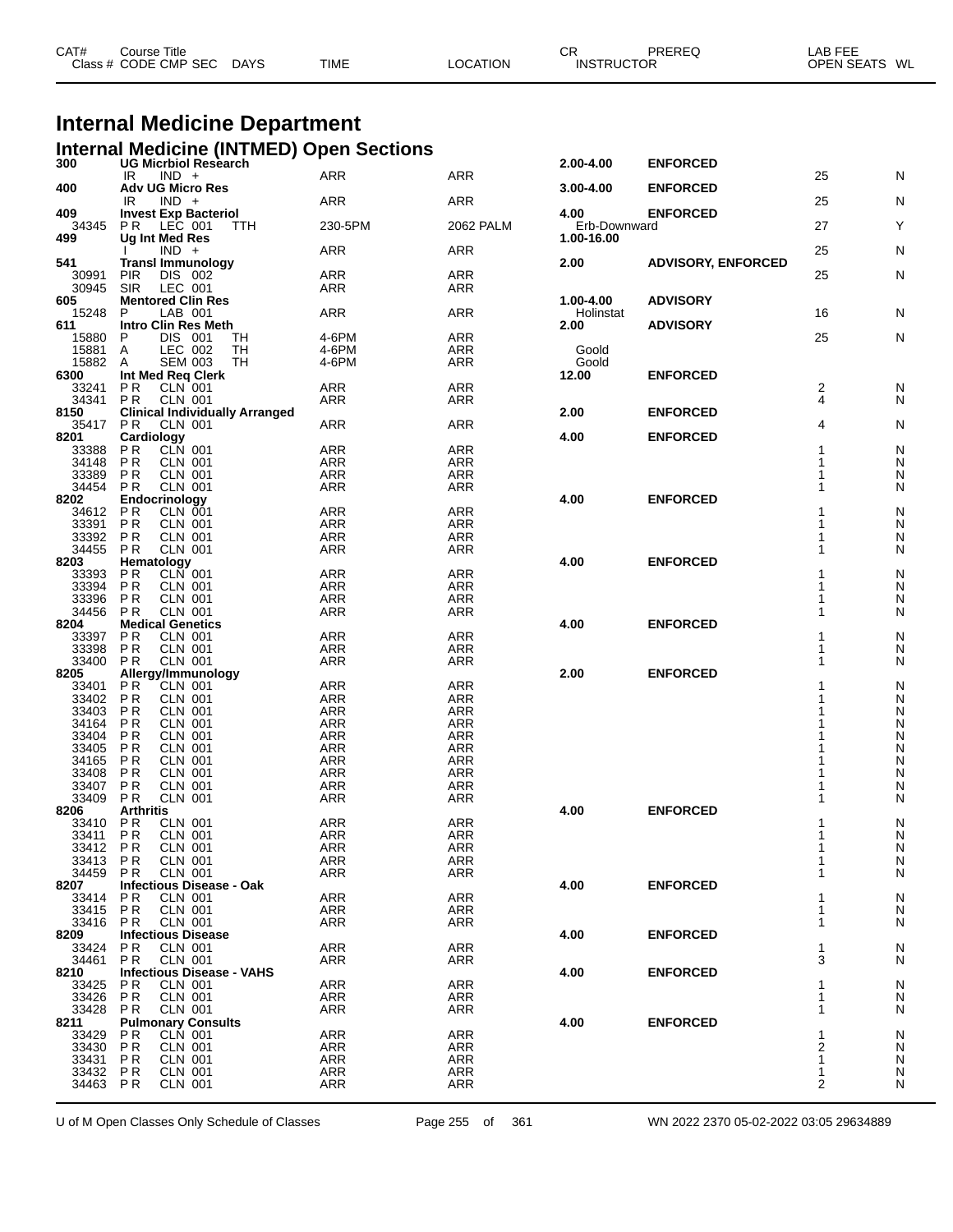| CAT#           | Course Title<br>Class # CODE CMP SEC DAYS                                      | <b>TIME</b>              | <b>LOCATION</b>          | CR.<br><b>INSTRUCTOR</b> | PREREQ          | <b>LAB FEE</b><br>OPEN SEATS WL            |        |
|----------------|--------------------------------------------------------------------------------|--------------------------|--------------------------|--------------------------|-----------------|--------------------------------------------|--------|
| 8212           | Geriatric Medicine - Oak                                                       |                          |                          | 4.00                     | <b>ENFORCED</b> |                                            |        |
| 34210          | P <sub>R</sub><br><b>CLN 001</b>                                               | <b>ARR</b>               | <b>ARR</b>               |                          |                 | 1                                          | N      |
| 34211          | <b>CLN 001</b><br>ΡR                                                           | <b>ARR</b>               | <b>ARR</b>               |                          |                 | 1                                          | N      |
| 34212          | ΡR<br><b>CLN 001</b>                                                           | ARR                      | <b>ARR</b>               |                          |                 | 1                                          | N      |
| 34207<br>34464 | <b>CLN 001</b><br>ΡR<br>CLN 001<br>P <sub>R</sub>                              | <b>ARR</b><br><b>ARR</b> | ARR<br><b>ARR</b>        |                          |                 | 1<br>1                                     | N<br>N |
| 8213           | Gastroenterology                                                               |                          |                          | 4.00                     | <b>ENFORCED</b> |                                            |        |
| 33435          | <b>PR</b><br><b>CLN 001</b>                                                    | <b>ARR</b>               | <b>ARR</b>               |                          |                 | 2                                          | N      |
| 33436          | <b>PR</b><br><b>CLN 001</b>                                                    | ARR                      | <b>ARR</b>               |                          |                 | 1                                          | N      |
| 34465<br>8215  | <b>CLN 001</b><br><b>PR</b>                                                    | <b>ARR</b>               | <b>ARR</b>               | 4.00                     | <b>ENFORCED</b> | 2                                          | N      |
| 33437          | Nephrology<br>PR CLN 001                                                       | <b>ARR</b>               | <b>ARR</b>               |                          |                 | 3                                          | N      |
| 33438          | P <sub>R</sub><br><b>CLN 001</b>                                               | <b>ARR</b>               | <b>ARR</b>               |                          |                 | $\mathbf 2$                                | N      |
| 33439          | P <sub>R</sub><br><b>CLN 001</b>                                               | <b>ARR</b>               | <b>ARR</b>               |                          |                 | $\mathbf{1}$                               | N      |
| 33440<br>34466 | ΡR<br><b>CLN 001</b><br>P <sub>R</sub><br>CLN 001                              | ARR<br><b>ARR</b>        | <b>ARR</b><br><b>ARR</b> |                          |                 | 2<br>3                                     | N<br>N |
| 8217           | <b>Gastroenterology - SJMH</b>                                                 |                          |                          | 4.00                     | <b>ENFORCED</b> |                                            |        |
| 33443          | <b>PR</b><br><b>CLN 001</b>                                                    | ARR                      | <b>ARR</b>               |                          |                 | 1                                          | N      |
| 33444          | P <sub>R</sub><br><b>CLN 001</b>                                               | <b>ARR</b>               | <b>ARR</b>               |                          |                 | 1                                          | N      |
| 33445<br>33446 | <b>PR</b><br><b>CLN 001</b><br>ΡR<br><b>CLN 001</b>                            | <b>ARR</b><br>ARR        | <b>ARR</b><br><b>ARR</b> |                          |                 | 1                                          | N<br>N |
| 34467          | <b>PR</b><br><b>CLN 001</b>                                                    | <b>ARR</b>               | <b>ARR</b>               |                          |                 | 1                                          | N      |
| 8218           | <b>Geriatrics - VAHS</b>                                                       |                          |                          | 4.00                     | <b>ENFORCED</b> |                                            |        |
| 40836          | <b>CLN 001</b><br>P <sub>R</sub>                                               | ARR                      | <b>ARR</b>               |                          |                 | 1                                          | N      |
| 33447<br>40837 | P <sub>R</sub><br><b>CLN 001</b><br>P <sub>R</sub><br><b>CLN 001</b>           | <b>ARR</b><br><b>ARR</b> | <b>ARR</b><br><b>ARR</b> |                          |                 | 1<br>1                                     | N<br>N |
| 33448          | ΡR<br><b>CLN 001</b>                                                           | ARR                      | <b>ARR</b>               |                          |                 |                                            | N      |
| 34468          | P <sub>R</sub><br><b>CLN 001</b>                                               | <b>ARR</b>               | <b>ARR</b>               |                          |                 | 1                                          | N      |
| 8219           | <b>Infectious Disease - SJMH</b>                                               |                          |                          | 4.00                     | <b>ENFORCED</b> | 1                                          |        |
| 33449<br>33450 | P <sub>R</sub><br><b>CLN 001</b><br>P <sub>R</sub><br><b>CLN 001</b>           | ARR<br><b>ARR</b>        | <b>ARR</b><br><b>ARR</b> |                          |                 | 1                                          | N<br>N |
| 33451          | P <sub>R</sub><br><b>CLN 001</b>                                               | <b>ARR</b>               | <b>ARR</b>               |                          |                 | 1                                          | N      |
| 33452          | ΡR<br><b>CLN 001</b>                                                           | ARR                      | <b>ARR</b>               |                          |                 |                                            | N      |
| 34469<br>8220  | P <sub>R</sub><br><b>CLN 001</b><br><b>Pulmonary - SJMH</b>                    | <b>ARR</b>               | <b>ARR</b>               | 4.00                     | <b>ENFORCED</b> | 1                                          | N      |
| 33454          | <b>CLN 001</b><br>P R                                                          | ARR                      | <b>ARR</b>               |                          |                 | 1                                          | N      |
| 33455          | P <sub>R</sub><br><b>CLN 001</b>                                               | <b>ARR</b>               | <b>ARR</b>               |                          |                 | 1                                          | N      |
| 33456<br>34470 | ΡR<br><b>CLN 001</b><br><b>CLN 001</b>                                         | <b>ARR</b><br><b>ARR</b> | ARR                      |                          |                 | 1                                          | N      |
| 8221           | P <sub>R</sub><br>Nephrology - SJMH                                            |                          | <b>ARR</b>               | 4.00                     | <b>ENFORCED</b> | 1                                          | N      |
| 33457          | <b>PR</b><br><b>CLN 001</b>                                                    | <b>ARR</b>               | <b>ARR</b>               |                          |                 | 1                                          | N      |
| 33458          | ΡR<br><b>CLN 001</b>                                                           | <b>ARR</b>               | <b>ARR</b>               |                          |                 | 1                                          | N      |
| 33459<br>33460 | ΡR<br><b>CLN 001</b><br>ΡR<br><b>CLN 001</b>                                   | ARR<br><b>ARR</b>        | <b>ARR</b><br>ARR        |                          |                 | 1<br>1                                     | N<br>N |
| 34471          | <b>CLN 001</b><br>ΡR                                                           | <b>ARR</b>               | <b>ARR</b>               |                          |                 | 1                                          | N      |
| 8224           | <b>Cardiology Consults</b>                                                     |                          |                          | 4.00                     | <b>ENFORCED</b> |                                            |        |
| 33462          | CLN 001<br>P R                                                                 | <b>ARR</b>               | <b>ARR</b>               |                          |                 | 1                                          | N      |
| 33463<br>34472 | P <sub>R</sub><br><b>CLN 001</b><br>P R<br>CLN 001                             | <b>ARR</b><br><b>ARR</b> | <b>ARR</b><br><b>ARR</b> |                          |                 | 1<br>1                                     | N<br>N |
| 8225           | <b>MedPeds Primary Care</b>                                                    |                          |                          | 4.00                     | <b>ENFORCED</b> |                                            |        |
| 34186          | CLN 001<br>P <sub>R</sub>                                                      | <b>ARR</b>               | <b>ARR</b>               |                          |                 | 1                                          | N      |
| 34187<br>34188 | <b>PR</b><br><b>CLN 001</b><br>P R<br>CLN 001                                  | <b>ARR</b><br>ARR        | ARR<br>ARR               |                          |                 | 1<br>1                                     | N<br>N |
| 40838          | P <sub>R</sub><br><b>CLN 001</b>                                               | ARR                      | <b>ARR</b>               |                          |                 | 1                                          | N      |
| 8226           | <b>Geriatrics @ UMH</b>                                                        |                          |                          | 4.00                     | <b>ENFORCED</b> |                                            |        |
| 34166          | ΡR<br><b>CLN 001</b>                                                           | <b>ARR</b>               | ARR                      |                          |                 | $\begin{array}{c} 2 \\ 2 \\ 2 \end{array}$ | N      |
| 34167<br>34168 | P <sub>R</sub><br><b>CLN 001</b><br>ΡR<br><b>CLN 001</b>                       | <b>ARR</b><br><b>ARR</b> | <b>ARR</b><br>ARR        |                          |                 |                                            | N<br>N |
| 34613          | <b>CLN 001</b><br>P R                                                          | <b>ARR</b>               | ARR                      |                          |                 | $\overline{c}$                             | N      |
| 34474          | P <sub>R</sub><br><b>CLN 001</b>                                               | ARR                      | ARR                      |                          |                 | $\overline{2}$                             | N      |
| 8227<br>40801  | <b>Caring for Pts wAddiction</b><br>ΡR<br>CLN 001                              | <b>ARR</b>               | <b>ARR</b>               | 4.00                     | <b>ENFORCED</b> |                                            | N      |
| 40839          | P <sub>R</sub><br><b>CLN 001</b>                                               | <b>ARR</b>               | <b>ARR</b>               |                          |                 | $\begin{array}{c} 2 \\ 2 \\ 2 \end{array}$ | N      |
| 40840          | <b>PR</b><br><b>CLN 001</b>                                                    | <b>ARR</b>               | ARR                      |                          |                 |                                            | N      |
| 40842          | <b>CLN 001</b><br>P R                                                          | <b>ARR</b>               | ARR                      |                          |                 | $\overline{c}$                             | N      |
| 40841<br>8250  | P <sub>R</sub><br><b>CLN 001</b><br><b>Clinical Individually Arranged</b>      | <b>ARR</b>               | ARR                      | 4.00                     | <b>ENFORCED</b> | $\overline{2}$                             | N      |
| 34218          | P R<br>CLN 001                                                                 | <b>ARR</b>               | <b>ARR</b>               |                          |                 |                                            | N      |
| 42424          | <b>PR</b><br><b>CLN 001</b>                                                    | <b>ARR</b>               | <b>ARR</b>               |                          |                 | $\frac{5}{5}$                              | N      |
| 34219          | P <sub>R</sub><br>CLN 001                                                      | <b>ARR</b>               | ARR                      |                          |                 | 5<br>4                                     | N      |
| 42791<br>42428 | P R<br>CLN 001<br><b>CLN 002</b><br>P R                                        | <b>ARR</b><br><b>ARR</b> | ARR<br>ARR               |                          |                 | 4                                          | N<br>N |
| 8270           | <b>Domestic Away Clinical</b>                                                  |                          |                          | 4.00                     | <b>ENFORCED</b> |                                            |        |
| 34220          | P <sub>R</sub><br><b>CLN 001</b>                                               | <b>ARR</b>               | ARR                      |                          |                 | 4                                          | N      |
| 8300<br>34927  | <b>Online Spirituality &amp; Religion in Medicine</b><br>P R<br><b>SEM 001</b> | ARR                      | ARR                      | 2.00                     | <b>ENFORCED</b> | 21                                         | N      |
| 8350           | <b>NonClinical Indiv Arranged</b>                                              |                          |                          | 2.00                     | <b>ENFORCED</b> |                                            |        |
|                | $IND +$<br>R                                                                   | <b>ARR</b>               | ARR                      |                          |                 | 24                                         | N      |
| 8440           | Research                                                                       |                          |                          | 2.00                     | <b>ENFORCED</b> |                                            |        |

U of M Open Classes Only Schedule of Classes Page 256 of 361 WN 2022 2370 05-02-2022 03:05 29634889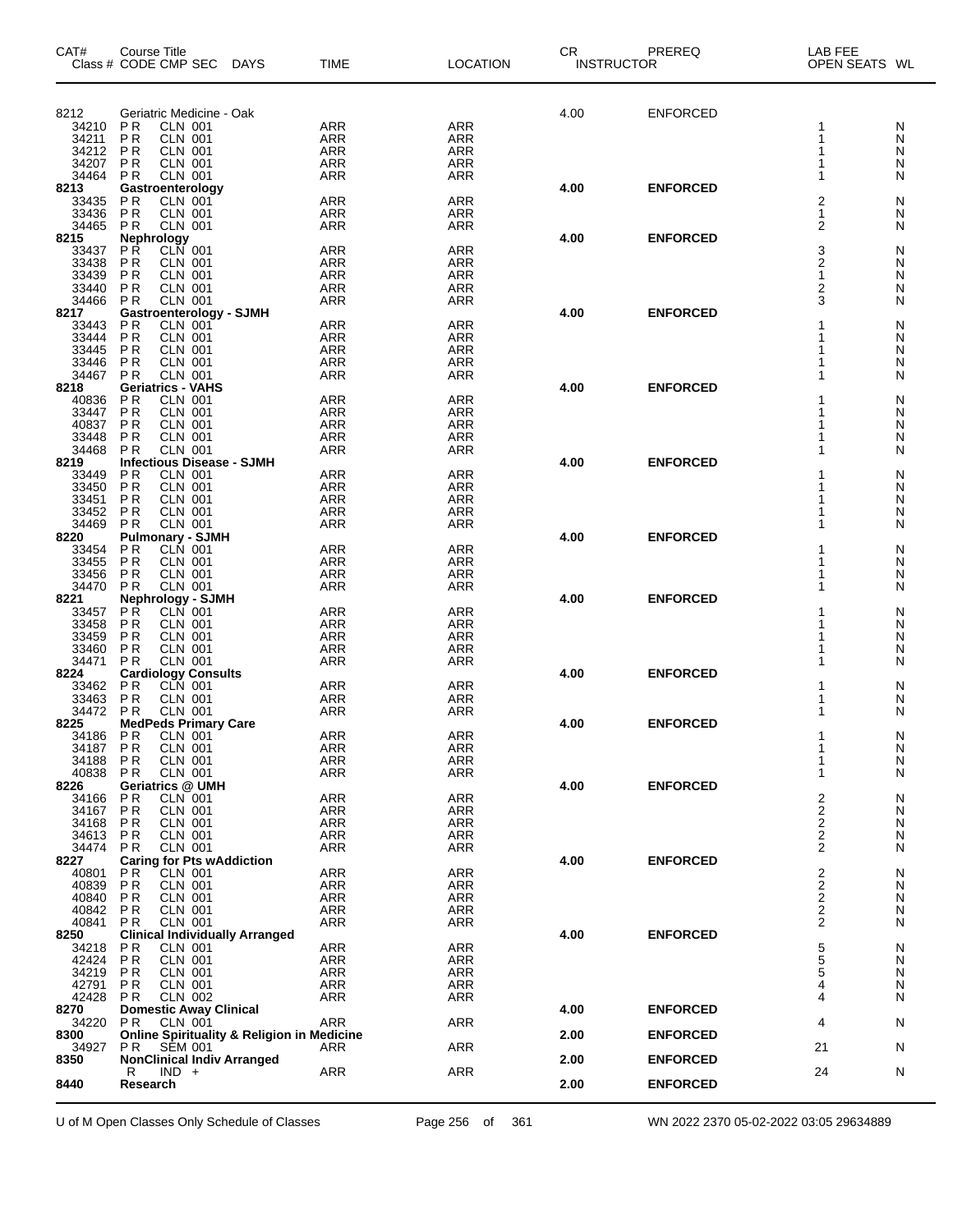| CAT#           | Course Title<br>Class # CODE CMP SEC                                   | <b>DAYS</b>                          | <b>TIME</b>              | <b>LOCATION</b>          | <b>CR</b><br><b>INSTRUCTOR</b> | PREREQ          | <b>LAB FEE</b><br>OPEN SEATS WL            |        |
|----------------|------------------------------------------------------------------------|--------------------------------------|--------------------------|--------------------------|--------------------------------|-----------------|--------------------------------------------|--------|
|                | <b>CLN 001</b>                                                         |                                      |                          |                          |                                |                 |                                            |        |
| 33466<br>33465 | P R<br>P <sub>R</sub><br><b>CLN 001</b>                                |                                      | ARR<br>ARR               | <b>ARR</b><br><b>ARR</b> |                                |                 |                                            | N<br>Ν |
| 33467          | <b>PR</b><br><b>CLN 001</b>                                            |                                      | <b>ARR</b>               | <b>ARR</b>               |                                |                 | 5<br>5<br>5                                | N      |
| 33469          | P <sub>R</sub><br><b>CLN 001</b>                                       |                                      | ARR                      | <b>ARR</b>               |                                |                 | $\frac{5}{5}$                              | N      |
| 33468          | <b>PR</b><br><b>CLN 001</b>                                            |                                      | <b>ARR</b>               | <b>ARR</b>               |                                |                 |                                            | Ν      |
| 33470          | CLN 001<br><b>PR</b>                                                   |                                      | <b>ARR</b>               | <b>ARR</b>               |                                |                 | 5                                          | N      |
| 33472<br>33471 | P <sub>R</sub><br><b>CLN 001</b><br>P <sub>R</sub><br><b>CLN 001</b>   |                                      | ARR<br><b>ARR</b>        | <b>ARR</b><br><b>ARR</b> |                                |                 | $\frac{5}{5}$                              | Ν<br>Ν |
| 33473          | <b>PR</b><br><b>CLN 001</b>                                            |                                      | <b>ARR</b>               | <b>ARR</b>               |                                |                 | 5                                          | N      |
| 33476          | P <sub>R</sub><br><b>CLN 001</b>                                       |                                      | ARR                      | ARR                      |                                |                 | 5                                          | Ν      |
| 33475          | P <sub>R</sub><br><b>CLN 001</b>                                       |                                      | <b>ARR</b>               | <b>ARR</b>               |                                |                 | 5                                          | Ν      |
| 33474          | <b>CLN 001</b><br><b>PR</b>                                            |                                      | <b>ARR</b>               | ARR                      |                                |                 | 5                                          | N      |
| 8441<br>33477  | Cardiology Research<br>PR CLN 001<br>P <sub>R</sub>                    |                                      | <b>ARR</b>               | <b>ARR</b>               | 4.00                           | <b>ENFORCED</b> | 2                                          | N      |
| 33478          | <b>PR</b><br><b>CLN 001</b>                                            |                                      | <b>ARR</b>               | <b>ARR</b>               |                                |                 |                                            | N      |
| 33479          | P <sub>R</sub><br><b>CLN 001</b>                                       |                                      | ARR                      | <b>ARR</b>               |                                |                 | $\frac{2}{2}$                              | N      |
| 33480          | P <sub>R</sub><br><b>CLN 001</b>                                       |                                      | <b>ARR</b>               | <b>ARR</b>               |                                |                 | 2                                          | Ν      |
| 34475          | <b>CLN 001</b><br><b>PR</b>                                            |                                      | <b>ARR</b>               | <b>ARR</b>               |                                |                 | $\overline{2}$                             | N      |
| 8442<br>33481  | <b>GI Research</b><br><b>CLN 001</b><br>PR                             |                                      | <b>ARR</b>               | <b>ARR</b>               | 4.00                           | <b>ENFORCED</b> | $\overline{\mathbf{c}}$                    | N      |
| 33482          | <b>PR</b><br><b>CLN 001</b>                                            |                                      | <b>ARR</b>               | <b>ARR</b>               |                                |                 |                                            | N      |
| 33483          | P <sub>R</sub><br><b>CLN 001</b>                                       |                                      | ARR                      | <b>ARR</b>               |                                |                 | $\begin{array}{c} 2 \\ 2 \\ 2 \end{array}$ | N      |
| 33484          | P <sub>R</sub><br><b>CLN 001</b>                                       |                                      | <b>ARR</b>               | <b>ARR</b>               |                                |                 |                                            | Ν      |
| 34476          | <b>CLN 001</b><br><b>PR</b>                                            |                                      | <b>ARR</b>               | <b>ARR</b>               |                                |                 | 2                                          | N      |
| 8444           | <b>Infectious Disease Research</b><br>P <sub>R</sub><br><b>CLN 001</b> |                                      | <b>ARR</b>               | <b>ARR</b>               | 4.00                           | <b>ENFORCED</b> |                                            |        |
| 34477<br>33485 | <b>PR</b><br><b>CLN 001</b>                                            |                                      | <b>ARR</b>               | <b>ARR</b>               |                                |                 |                                            | N<br>N |
| 33486          | P <sub>R</sub><br><b>CLN 001</b>                                       |                                      | ARR                      | <b>ARR</b>               |                                |                 |                                            | N      |
| 33487          | P <sub>R</sub><br><b>CLN 001</b>                                       |                                      | <b>ARR</b>               | <b>ARR</b>               |                                |                 |                                            | Ν      |
| 34478          | <b>CLN 001</b><br><b>PR</b>                                            |                                      | <b>ARR</b>               | <b>ARR</b>               |                                |                 |                                            | N      |
| 8450           | <b>NonClinical Indiv Arranged</b>                                      |                                      |                          |                          | 4.00                           | <b>ENFORCED</b> |                                            |        |
|                | R<br>$IND +$<br>IntMed Residency Prep Alt.                             |                                      | <b>ARR</b>               | <b>ARR</b>               |                                |                 | 4                                          | N      |
| 8470           | <b>Domestic Away Nonclinical</b>                                       |                                      |                          |                          | 8.00                           | <b>ENFORCED</b> |                                            |        |
|                | R<br>$IND +$                                                           |                                      | <b>ARR</b>               | <b>ARR</b>               |                                |                 | 5                                          | N      |
| 8601           |                                                                        | <b>General Medicine Subl - VAHS</b>  |                          |                          | 4.00                           | <b>ENFORCED</b> |                                            |        |
| 33488          | <b>PR</b><br><b>CLN 001</b>                                            |                                      | ARR                      | <b>ARR</b>               |                                |                 | 4                                          | N      |
| 33489<br>33490 | <b>PR</b><br><b>CLN 001</b><br><b>CLN 001</b><br><b>PR</b>             |                                      | <b>ARR</b><br><b>ARR</b> | <b>ARR</b><br><b>ARR</b> |                                |                 | 3<br>4                                     | Ν      |
| 33491          | P <sub>R</sub><br><b>CLN 001</b>                                       |                                      | ARR                      | <b>ARR</b>               |                                |                 | 3                                          | N<br>N |
| 34479          | <b>PR</b><br><b>CLN 001</b>                                            |                                      | <b>ARR</b>               | <b>ARR</b>               |                                |                 | 2                                          | N      |
| 8602           | <b>Gastroenterology Subl</b>                                           |                                      |                          |                          | 4.00                           | <b>ENFORCED</b> |                                            |        |
| 33492          | <b>PR</b><br><b>CLN 001</b>                                            |                                      | <b>ARR</b>               | <b>ARR</b>               |                                |                 | $\boldsymbol{2}$                           | N      |
| 33493<br>33494 | <b>PR</b><br><b>CLN 001</b>                                            |                                      | <b>ARR</b>               | <b>ARR</b>               |                                |                 | $\boldsymbol{2}$<br>2                      | Ν      |
| 33495          | <b>PR</b><br><b>CLN 001</b><br>P <sub>R</sub><br><b>CLN 001</b>        |                                      | <b>ARR</b><br><b>ARR</b> | <b>ARR</b><br><b>ARR</b> |                                |                 | 1                                          | N<br>N |
| 34480          | <b>PR</b><br><b>CLN 001</b>                                            |                                      | <b>ARR</b>               | <b>ARR</b>               |                                |                 | 1                                          | N      |
| 8603           | <b>Hematology Subl</b>                                                 |                                      |                          |                          | 4.00                           | <b>ENFORCED</b> |                                            |        |
| 33496          | CLN 001<br><b>PR</b>                                                   |                                      | <b>ARR</b>               | <b>ARR</b>               |                                |                 | 1                                          | N      |
| 33497          | <b>PR</b><br><b>CLN 001</b>                                            |                                      | <b>ARR</b>               | <b>ARR</b>               |                                |                 | $\overline{2}$<br>2                        | Ν      |
| 33498<br>33499 | <b>PR</b><br><b>CLN 001</b><br><b>CLN 001</b><br>P R                   |                                      | ARR<br><b>ARR</b>        | <b>ARR</b><br><b>ARR</b> |                                |                 | 2                                          | N<br>N |
| 34481          | <b>PR</b><br><b>CLN 001</b>                                            |                                      | <b>ARR</b>               | <b>ARR</b>               |                                |                 | $\mathbf{1}$                               | N      |
| 8604           | <b>Cardiology Subl</b>                                                 |                                      |                          |                          | 4.00                           | <b>ENFORCED</b> |                                            |        |
| 33500          | <b>PR</b><br><b>CLN 001</b>                                            |                                      | ARR                      | <b>ARR</b>               |                                |                 | 4                                          | N      |
| 33501          | <b>PR</b><br>CLN 001                                                   |                                      | <b>ARR</b>               | <b>ARR</b>               |                                |                 | 3                                          | Ν      |
| 33502<br>33503 | P R<br>CLN 001<br>P R<br>CLN 001                                       |                                      | ARR<br><b>ARR</b>        | ARR<br><b>ARR</b>        |                                |                 | $\boldsymbol{2}$<br>$\boldsymbol{2}$       | N<br>N |
| 34482          | <b>PR</b><br>CLN 001                                                   |                                      | <b>ARR</b>               | <b>ARR</b>               |                                |                 | 2                                          | Ν      |
| 8605           |                                                                        | <b>General Medicine Subl - SJMH</b>  |                          |                          | 4.00                           | <b>ENFORCED</b> |                                            |        |
| 33504          | <b>PR</b><br>CLN 001                                                   |                                      | <b>ARR</b>               | <b>ARR</b>               |                                |                 |                                            | N      |
| 33505          | <b>PR</b><br><b>CLN 001</b>                                            |                                      | <b>ARR</b>               | <b>ARR</b>               |                                |                 |                                            | N      |
| 33506          | P R<br>CLN 001                                                         |                                      | <b>ARR</b>               | ARR                      |                                |                 |                                            | N      |
| 33507<br>34483 | P R<br>CLN 001<br><b>PR</b><br><b>CLN 001</b>                          |                                      | ARR<br><b>ARR</b>        | <b>ARR</b><br><b>ARR</b> |                                |                 | 1                                          | N<br>Ν |
| 8606           | <b>Hospitalist Subl - VAHS</b>                                         |                                      |                          |                          | 4.00                           | <b>ENFORCED</b> |                                            |        |
| 34484          | CLN 001<br>P R                                                         |                                      | ARR                      | ARR                      |                                |                 | 1                                          | N      |
| 8607           | <b>General Medicine Subl</b>                                           |                                      |                          |                          | 4.00                           | <b>ENFORCED</b> |                                            |        |
| 33512          | P R<br><b>CLN 001</b>                                                  |                                      | <b>ARR</b>               | <b>ARR</b>               |                                |                 | 4                                          | N      |
| 33513          | <b>PR</b><br><b>CLN 001</b>                                            |                                      | <b>ARR</b>               | ARR                      |                                |                 | 2                                          | N      |
| 33515<br>34485 | P R<br><b>CLN 001</b><br>P R<br><b>CLN 001</b>                         |                                      | <b>ARR</b><br>ARR        | <b>ARR</b><br>ARR        |                                |                 | $\overline{c}$<br>$\overline{2}$           | N<br>N |
| 8608           | <b>Hospitalist Subl</b>                                                |                                      |                          |                          | 4.00                           | <b>ENFORCED</b> |                                            |        |
| 33516          | P R<br><b>CLN 001</b>                                                  |                                      | <b>ARR</b>               | <b>ARR</b>               |                                |                 | $\overline{2}$                             | N      |
| 33519          | P R<br>CLN 001                                                         |                                      | ARR                      | ARR                      |                                |                 | $\mathbf{1}$                               | N      |
| 34486          | <b>CLN 001</b><br>P R                                                  |                                      | ARR                      | ARR                      |                                |                 | 2                                          | N      |
| 8701           |                                                                        | <b>Coronary Care Subl/ICU - SJMH</b> |                          |                          | 4.00                           | <b>ENFORCED</b> |                                            |        |
| 33520<br>33521 | P R<br>CLN 001<br><b>PR</b><br><b>CLN 001</b>                          |                                      | ARR<br><b>ARR</b>        | <b>ARR</b><br>ARR        |                                |                 | 1<br>1                                     | N<br>N |
|                |                                                                        |                                      |                          |                          |                                |                 |                                            |        |

U of M Open Classes Only Schedule of Classes Page 257 of 361 WN 2022 2370 05-02-2022 03:05 29634889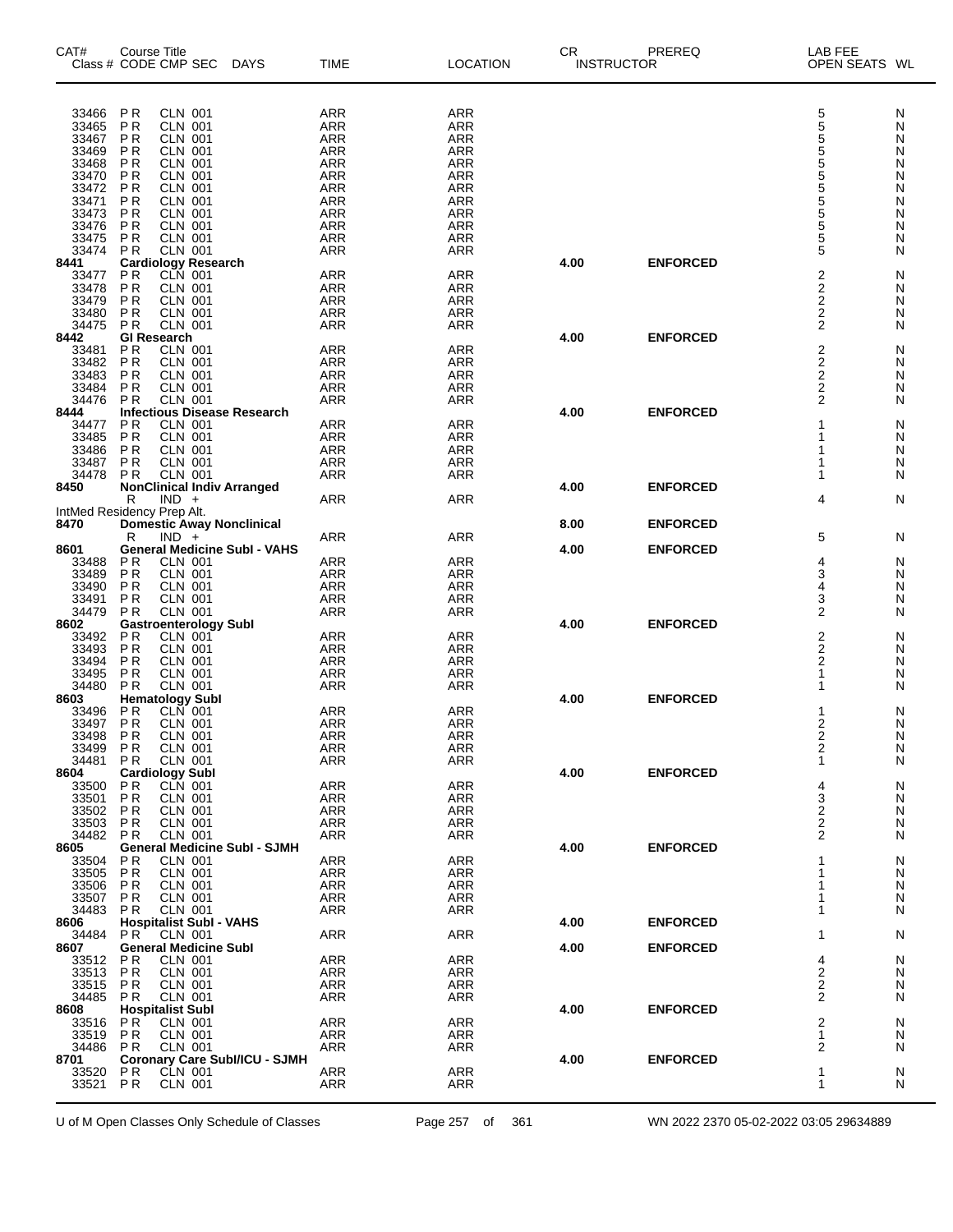| CAT#  | Course Title   | Class # CODE CMP SEC             | <b>DAYS</b>                           | <b>TIME</b> | <b>LOCATION</b> | <b>CR</b> | PREREQ<br><b>INSTRUCTOR</b> | LAB FEE<br>OPEN SEATS WL |   |
|-------|----------------|----------------------------------|---------------------------------------|-------------|-----------------|-----------|-----------------------------|--------------------------|---|
|       |                |                                  |                                       |             |                 |           |                             |                          |   |
| 33522 | <b>PR</b>      | <b>CLN 001</b>                   |                                       | <b>ARR</b>  | <b>ARR</b>      |           |                             |                          | N |
| 33523 | <b>PR</b>      | <b>CLN 001</b>                   |                                       | <b>ARR</b>  | <b>ARR</b>      |           |                             |                          | Ν |
| 34487 | <b>PR</b>      | <b>CLN 001</b>                   |                                       | <b>ARR</b>  | <b>ARR</b>      |           |                             |                          | N |
| 8702  |                |                                  | Intensive Care Subl/ICU - Oak         |             |                 | 4.00      | <b>ENFORCED</b>             |                          |   |
| 33524 | <b>PR</b>      | <b>CLN 001</b>                   |                                       | <b>ARR</b>  | <b>ARR</b>      |           |                             |                          | N |
| 33525 | <b>PR</b>      | <b>CLN 001</b>                   |                                       | <b>ARR</b>  | ARR             |           |                             |                          | Ν |
| 33526 | <b>PR</b>      | <b>CLN 001</b>                   |                                       | <b>ARR</b>  | <b>ARR</b>      |           |                             |                          | N |
| 8703  |                | <b>Intensive Care Subl/ICU</b>   |                                       |             |                 | 4.00      | <b>ENFORCED</b>             |                          |   |
| 33527 | <b>PR</b>      | <b>CLN 001</b>                   |                                       | <b>ARR</b>  | <b>ARR</b>      |           |                             |                          | N |
| 34488 | <b>PR</b>      | <b>CLN 001</b>                   |                                       | <b>ARR</b>  | <b>ARR</b>      |           |                             | 5                        | N |
| 8704  |                |                                  | <b>Intensive Care SubI/ICU - VAHS</b> |             |                 | 4.00      | <b>ENFORCED</b>             |                          |   |
| 33531 | <b>PR</b>      | <b>CLN 001</b>                   |                                       | <b>ARR</b>  | <b>ARR</b>      |           |                             |                          | N |
| 33532 | <b>PR</b>      | CLN 001                          |                                       | <b>ARR</b>  | <b>ARR</b>      |           |                             | $\overline{2}$           | N |
| 33534 | <b>PR</b>      | CLN 001                          |                                       | <b>ARR</b>  | <b>ARR</b>      |           |                             |                          | N |
| 8705  |                | <b>Coronary Care Subl/ICU</b>    |                                       |             |                 | 4.00      | <b>ENFORCED</b>             |                          |   |
| 33535 | <b>PR</b>      | CLN 001                          |                                       | <b>ARR</b>  | ARR             |           |                             | 2                        | N |
| 33536 | <b>PR</b>      | <b>CLN 001</b>                   |                                       | <b>ARR</b>  | <b>ARR</b>      |           |                             |                          | Ν |
| 33538 | <b>PR</b>      | <b>CLN 001</b>                   |                                       | <b>ARR</b>  | <b>ARR</b>      |           |                             |                          | N |
| 8706  |                |                                  | <b>Intensive Care Subl/ICU - SJMH</b> |             |                 | 4.00      | <b>ENFORCED</b>             |                          |   |
| 33539 | <b>PR</b>      | CLN 001                          |                                       | <b>ARR</b>  | <b>ARR</b>      |           |                             |                          | N |
| 33540 | <b>PR</b>      | <b>CLN 001</b>                   |                                       | <b>ARR</b>  | <b>ARR</b>      |           |                             |                          | N |
| 33541 | P <sub>R</sub> | CLN 001                          |                                       | <b>ARR</b>  | <b>ARR</b>      |           |                             |                          | N |
| 33542 | <b>PR</b>      | <b>CLN 001</b>                   |                                       | <b>ARR</b>  | <b>ARR</b>      |           |                             |                          | N |
| 34491 | <b>PR</b>      | <b>CLN 001</b>                   |                                       | <b>ARR</b>  | <b>ARR</b>      |           |                             |                          | N |
| 8707  |                | <b>Pulmonary SubI/ICU - HFHS</b> |                                       |             |                 | 4.00      | <b>ENFORCED</b>             |                          |   |
| 33543 | <b>PR</b>      | CLN 001                          |                                       | <b>ARR</b>  | <b>ARR</b>      |           |                             |                          | N |
| 33544 | <b>PR</b>      | <b>CLN 001</b>                   |                                       | <b>ARR</b>  | ARR             |           |                             |                          | N |
| 33545 | <b>PR</b>      | CLN 001                          |                                       | <b>ARR</b>  | <b>ARR</b>      |           |                             |                          | N |
| 8800  |                | <b>Residency Prep Course</b>     |                                       |             |                 | 4.00      | <b>ENFORCED</b>             |                          |   |
| 33271 | <b>PR</b>      | CLN 001                          |                                       | <b>ARR</b>  | <b>ARR</b>      |           |                             | 4                        | N |
|       |                |                                  |                                       |             |                 |           |                             |                          |   |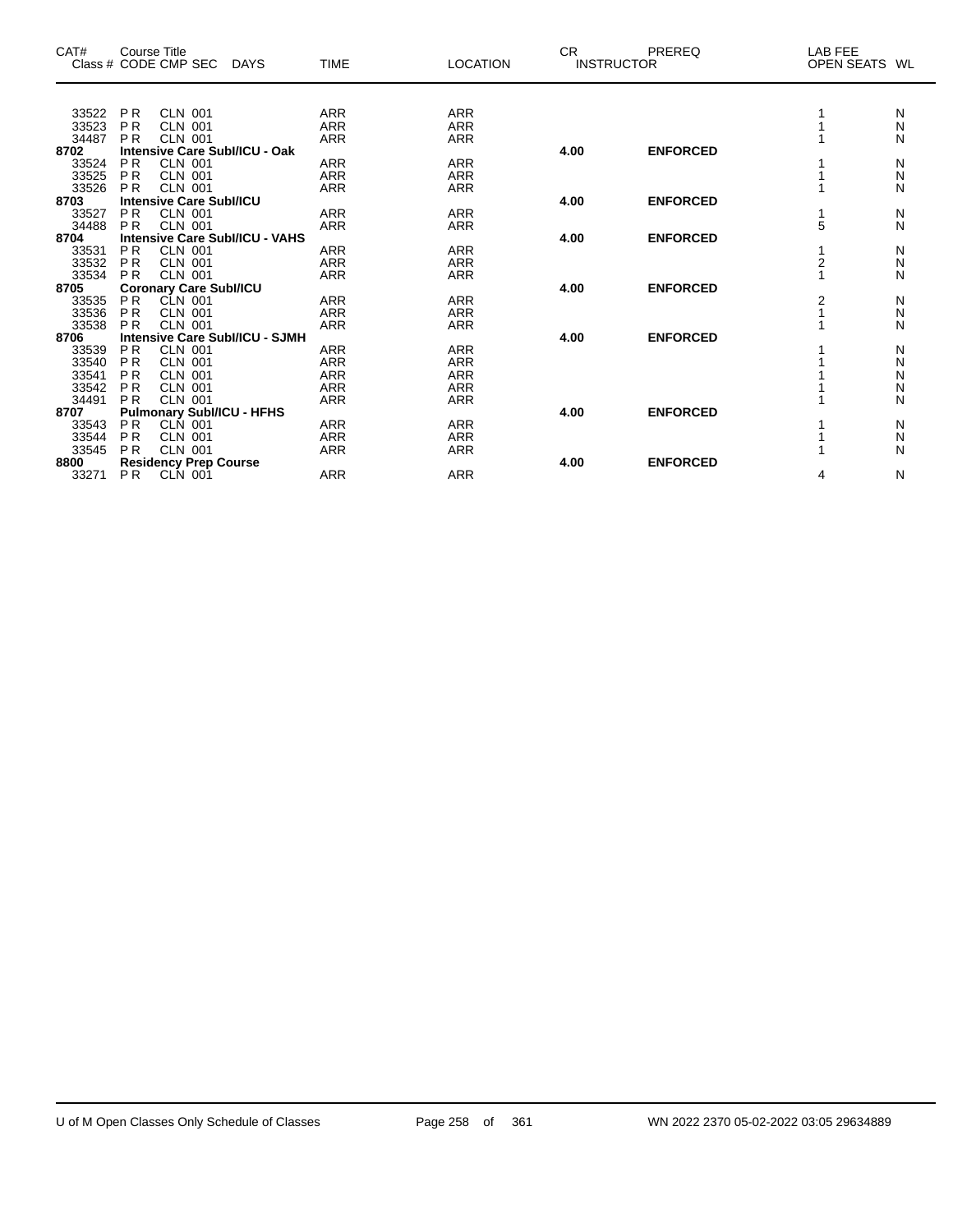| CAT#<br>Title<br>Course: |                              |             |              | $\mathbf{r}$<br>- UN | PREREC            | $\sim$ $\sim$ $\sim$ $\sim$<br>AВ<br>---<br>-- |
|--------------------------|------------------------------|-------------|--------------|----------------------|-------------------|------------------------------------------------|
| Class # CODE CMP SEC     | <b>DAYS</b><br>- -<br>$\sim$ | <b>TIME</b> | ;ΑΤΙΟΝ<br>ററ |                      | <b>INSTRUCTOR</b> | <b>OPEN SEATS</b><br>WL<br><b>SEAIS</b>        |

#### **Department of Learning Health Sciences Learning Health Sciences (LHS) Open Sections**

|         |                                          | Learning Health Ociences (LHO) Open Occupits                             |               |                   |                 |                |   |
|---------|------------------------------------------|--------------------------------------------------------------------------|---------------|-------------------|-----------------|----------------|---|
| 600     | Precis Hith Sem                          |                                                                          |               | $0.50 - 1.00$     |                 |                |   |
| 30218   | <b>SEM 001</b><br>PD                     | <b>ARR</b>                                                               | <b>ARR</b>    | Piatt             |                 | 11             | N |
| 610     | <b>Expl Data Anlys Hith</b>              |                                                                          |               | 3.00              | <b>ADVISORY</b> |                |   |
|         | 35922 PD LEC 100                         | ARR                                                                      | <b>REMOTE</b> | Singh             |                 | 18             | N |
|         |                                          | Section 100 is for students enrolled in the HILS-Online MS program only. |               |                   |                 |                |   |
| 611     | <b>Knowl Repres&amp;Mgt Hit</b>          |                                                                          |               | 3.00              | <b>ADVISORY</b> |                |   |
|         | 35926 PD LEC 100                         | ARR                                                                      | <b>REMOTE</b> | Landis-Lewis      |                 | 18             | Ν |
|         |                                          | Section 100 is for students enrolled in the HILS-Online MS program only. |               |                   |                 |                |   |
| 641     | <b>Quality Improvement</b>               |                                                                          |               | 3.00              |                 |                |   |
|         | 35929 PD SEM 100                         | ARR                                                                      | <b>REMOTE</b> | Krumm, Harrison   |                 | 21             | Ν |
|         |                                          | Section 100 is for students enrolled in the HILS-Online MS program only. |               |                   |                 |                |   |
| 671     | <b>Policy&amp;Ethics LHS</b>             |                                                                          |               | 3.00              |                 |                |   |
| 25911   | PR SEM 001<br>TH.                        | 9-12PM                                                                   | 2813 MSC2     | De Vries, Thiel   |                 | 11             | N |
|         | Section 001 is for residential students. |                                                                          |               |                   |                 |                |   |
|         | 35930 PD SEM 100                         | ARR                                                                      | <b>REMOTE</b> | Platt, Firn       |                 | 21             | Ν |
|         |                                          | Section 100 is for students enrolled in the HILS-Online MS program only. |               |                   |                 |                |   |
| 712     | <b>NLP on Health Data</b>                |                                                                          |               | 3.00 <sub>1</sub> | <b>ADVISORY</b> |                |   |
| 24778 P | LEC 001<br>M                             | 1-4PM                                                                    | 6000 THSL     | Vydiswaran, Wu    |                 | 6              | Υ |
|         |                                          | On Monday, April 4, 2022, this class will meet in room 6000 THSL.        |               |                   |                 |                |   |
| 750     | Hith Inf Sem 2                           |                                                                          |               | 2.00              | <b>ENFORCED</b> |                |   |
| 26880   | PDR SEM 001<br><b>W</b>                  | $1-3PM$                                                                  | 1122 SPH2     | Richesson         |                 | $\overline{2}$ | N |
| 791     | <b>Independent Study</b>                 |                                                                          |               | 1.00-6.00         |                 |                |   |
|         | $IND +$                                  | ARR                                                                      | <b>ARR</b>    |                   |                 | 24             | N |
| 990     | <b>Diss Pre-Cand</b>                     |                                                                          |               | $1.00 - 8.00$     | <b>ADVISORY</b> |                |   |
|         | $IND +$                                  | ARR                                                                      | ARR           |                   |                 | 25             | N |
| 995     | <b>Diss-Cand</b>                         |                                                                          |               | 8.00              | <b>ADVISORY</b> |                |   |
|         | $IND +$                                  | ARR                                                                      | ARR           |                   |                 | 24             | N |
|         |                                          | <b>Medical Education (MEDEDUC) Open Sections</b>                         |               |                   |                 |                |   |
|         | MURE EJ Bast Ast                         |                                                                          |               | C.O.              | <b>FUEADAFD</b> |                |   |

| 650 | <b>MHPE Ed Prof Act. 1</b>            |            |            | 6.00      | <b>ENFORCED</b> |    |   |
|-----|---------------------------------------|------------|------------|-----------|-----------------|----|---|
|     | $IND +$<br>R                          | <b>ARR</b> | <b>ARR</b> |           |                 | 25 | N |
| 655 | <b>MHPE Ed Prof Act. 2</b>            |            |            | 6.00      | <b>ENFORCED</b> |    |   |
|     | $IND +$<br>R                          | <b>ARR</b> | <b>ARR</b> |           |                 | 22 | N |
| 660 | <b>MHPE Ed Prof Act. 3</b>            |            |            | 6.00      | <b>ENFORCED</b> |    |   |
|     | $IND +$<br>R                          | <b>ARR</b> | <b>ARR</b> |           |                 | 21 | N |
| 665 | <b>MHPE Ed Prof Act. 4</b>            |            |            | 6.00      | <b>ENFORCED</b> |    |   |
|     | $IND +$<br>R                          | <b>ARR</b> | <b>ARR</b> |           |                 | 20 | N |
| 670 | <b>MHPE Ed Prof Act. 5</b>            |            |            | 6.00      | <b>ENFORCED</b> |    |   |
|     | $IND +$<br>R                          | <b>ARR</b> | <b>ARR</b> |           |                 | 22 | N |
| 675 | MHPE Ed Prof Act. 6                   |            |            | 6.00      | <b>ENFORCED</b> |    |   |
|     | $IND +$<br>R                          | <b>ARR</b> | <b>ARR</b> |           |                 | 25 | N |
| 680 | <b>MHPE Ed Prof Act. 7</b><br>$IND +$ | <b>ARR</b> | <b>ARR</b> | 6.00      | <b>ENFORCED</b> | 25 | N |
| 695 | R<br><b>MHPE Capstone</b>             |            |            | 1.00-9.00 | <b>ENFORCED</b> |    |   |
|     | $IND +$                               | <b>ARR</b> | ARR        |           |                 | 20 | N |
|     | R                                     |            |            |           |                 |    |   |

| 0.50-1.00<br>Piatt             |                 | 11             | N                     |
|--------------------------------|-----------------|----------------|-----------------------|
| 3.00<br>Singh                  | <b>ADVISORY</b> | 18             | N                     |
| 3.00<br>Landis-Lewis           | <b>ADVISORY</b> | 18             | N                     |
| 3.00<br>Krumm, Harrison        |                 | 21             | N                     |
| 3.00<br>De Vries, Thiel        |                 | 11             | N                     |
| Platt, Firn                    |                 | 21             | N                     |
| 3.00<br>Vydiswaran, Wu         | <b>ADVISORY</b> | 6              | Y                     |
| 2.00<br>Richesson<br>1.00-6.00 | <b>ENFORCED</b> | $\overline{2}$ | N                     |
| 1.00-8.00                      | <b>ADVISORY</b> | 24             | N                     |
| 8.00                           | <b>ADVISORY</b> | 25             | N                     |
|                                |                 | 24             | N                     |
| 6.00                           | <b>ENFORCED</b> |                |                       |
| 6.00                           | <b>ENFORCED</b> | 25             | N                     |
| 6.00                           | <b>ENFORCED</b> | 22             | N                     |
| 6.00                           | <b>ENFORCED</b> | 21             | N                     |
| 6.00                           | <b>ENFORCED</b> | 20             | N                     |
| 6.00                           | <b>ENFORCED</b> | 22             | N                     |
| 6.00                           | <b>ENFORCED</b> | 25             | N                     |
| 1.00-9.00                      | <b>ENFORCED</b> | 25             | N                     |
|                                |                 | $\Omega$       | <b>N</b> <sub>1</sub> |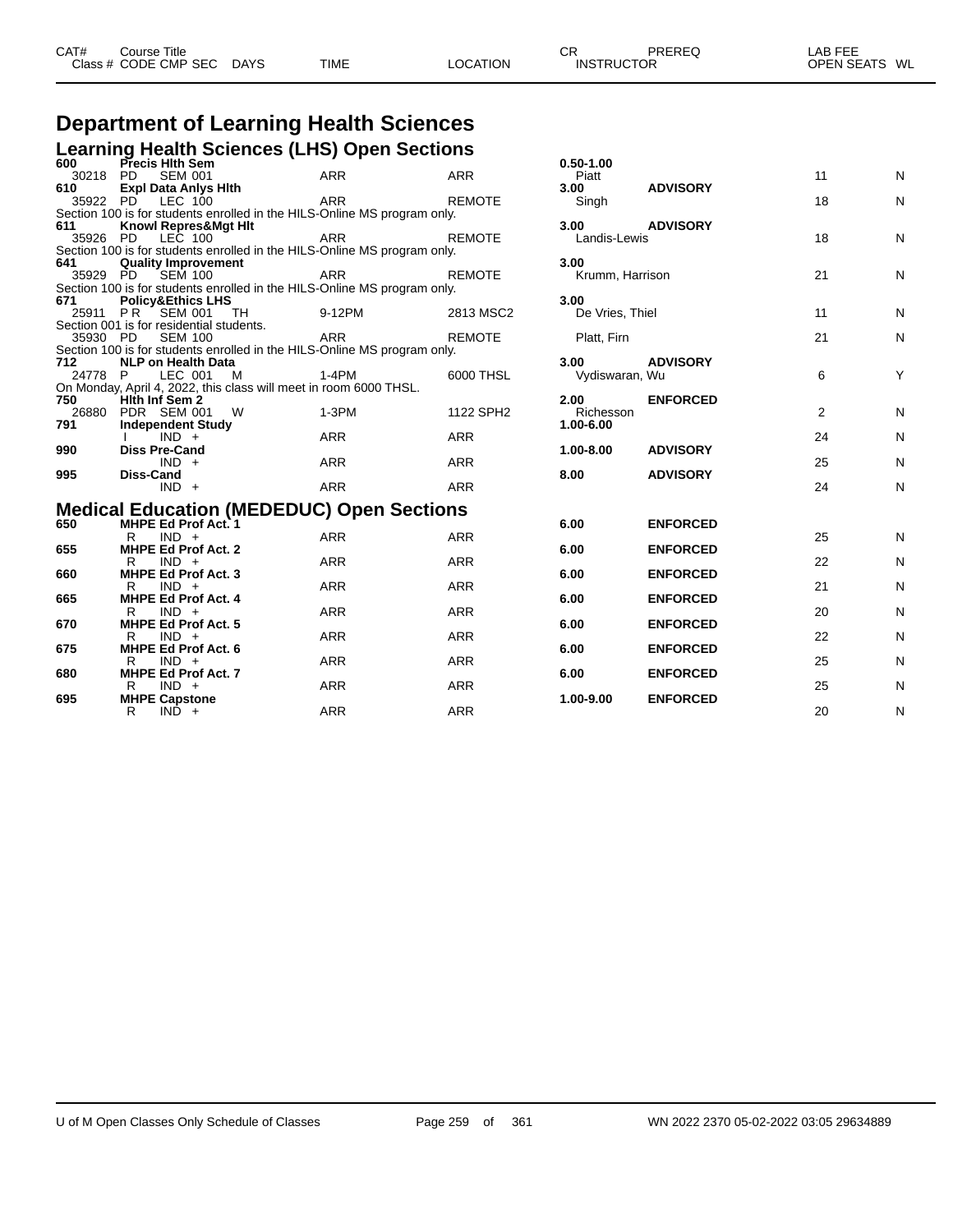| CAT# | Course Title<br>Class # CODE CMP SEC | <b>DAYS</b> | <b>TIME</b> | <b>LOCATION</b> | СR<br><b>INSTRUCTOR</b> | PREREQ | LAB FEE<br><b>OPEN SEATS</b><br>WL |
|------|--------------------------------------|-------------|-------------|-----------------|-------------------------|--------|------------------------------------|
|      |                                      |             |             |                 |                         |        |                                    |

# **Mary H. Weiser Food Allergy Center Immunology, Health and Society (IHS) Open Sections 340 Germs Asthm Fd Alrgy 3.00 ADVISORY**

| - 94 V | Germs Asumi Fu Airgy |      |        |               | J.UU      | AD VIOURT |    |  |
|--------|----------------------|------|--------|---------------|-----------|-----------|----|--|
| 27999  | LEC 001              | TTH. | -230PM | 2260 USB<br>. | Huffnagle |           | 10 |  |
|        |                      |      |        |               |           |           |    |  |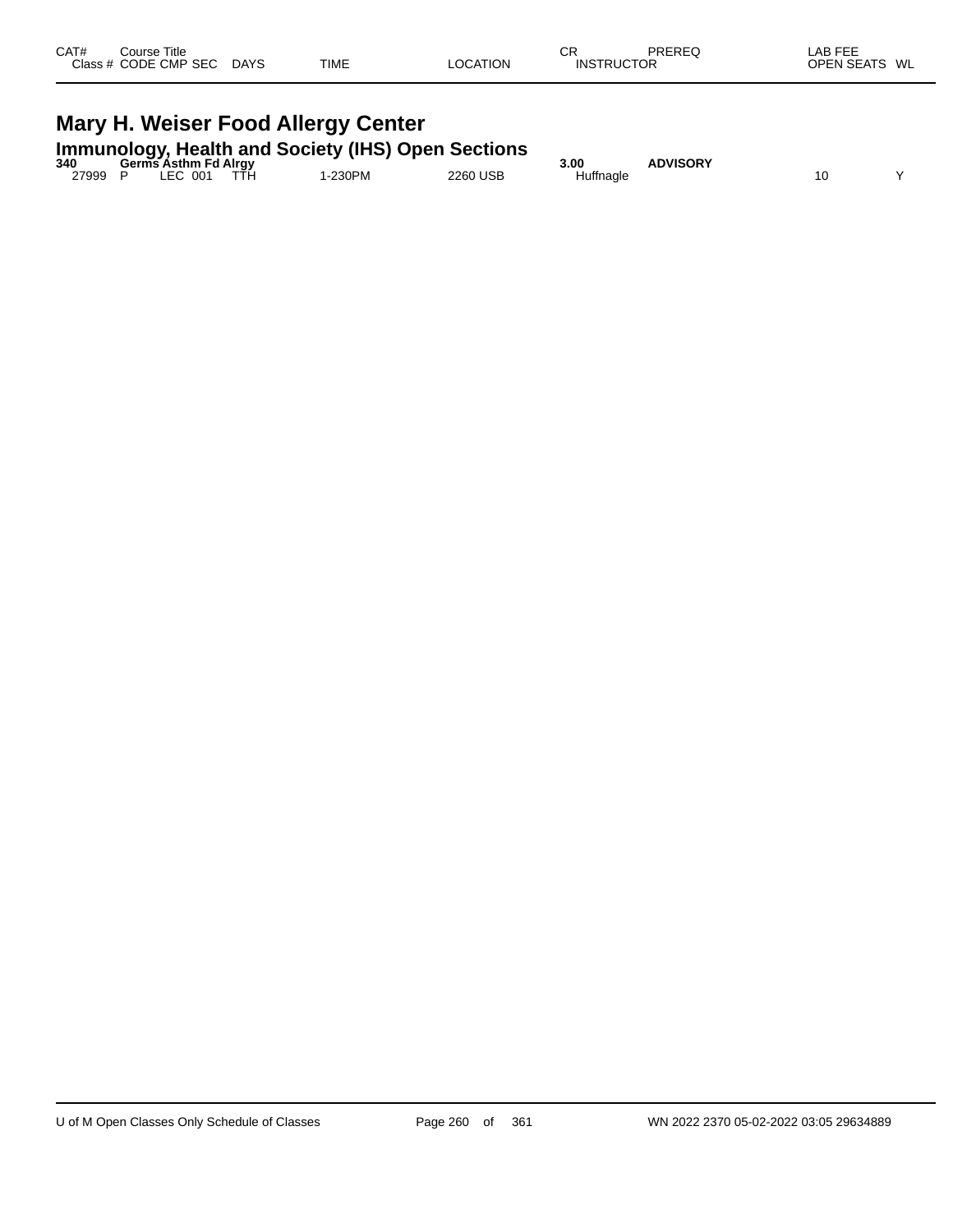|                                  | Class # CODE CMP SEC<br><b>DAYS</b>                                                     | TIME                     | LOCATION                 | <b>INSTRUCTOR</b> |                 | OPEN SEATS WL  |        |
|----------------------------------|-----------------------------------------------------------------------------------------|--------------------------|--------------------------|-------------------|-----------------|----------------|--------|
|                                  |                                                                                         |                          |                          |                   |                 |                |        |
|                                  | <b>Medical School</b>                                                                   |                          |                          |                   |                 |                |        |
| 599                              | <b>Emergency Medicine (EMERGMED) Open Sections</b><br><b>Clinical Research Elective</b> |                          |                          | 2.00-8.00         |                 |                |        |
|                                  | $IND +$                                                                                 | ARR                      | ARR                      |                   |                 | 2              | N      |
| 8440                             | Research                                                                                |                          |                          | 4.00              | <b>ENFORCED</b> |                |        |
| 33336                            | P R<br>CLN 001                                                                          | ARR                      | <b>ARR</b>               |                   |                 | 3              | N      |
| 33337<br>33338                   | <b>CLN 001</b><br>P R<br><b>CLN 001</b><br>P <sub>R</sub>                               | ARR<br>ARR               | ARR<br>ARR               |                   |                 | 2<br>3         | N<br>N |
| 33339                            | <b>PR</b><br><b>CLN 001</b>                                                             | ARR                      | ARR                      |                   |                 | 3              | N      |
| 8500                             | <b>Emergency Medicine</b>                                                               |                          |                          | 4.00              | <b>ENFORCED</b> |                |        |
| 33342                            | <b>CLN 001</b><br>P R                                                                   | ARR                      | ARR                      |                   |                 | 1              | N      |
| 33343                            | PR<br><b>CLN 001</b>                                                                    | ARR                      | <b>ARR</b>               |                   |                 | 2              | N      |
| 8501<br>33345                    | <b>Emergency Medicine - SJMH</b><br><b>CLN 001</b><br>P R                               | ARR                      | <b>ARR</b>               | 4.00              | <b>ENFORCED</b> |                | N      |
| 33346                            | <b>PR</b><br><b>CLN 001</b>                                                             | <b>ARR</b>               | <b>ARR</b>               |                   |                 | $\frac{2}{2}$  | N      |
| 34616                            | <b>CLN 001</b><br>P R                                                                   | ARR                      | ARR                      |                   |                 | 6              | N      |
| 33347                            | <b>CLN 001</b><br>P R                                                                   | ARR                      | ARR                      |                   |                 | $\overline{2}$ | N      |
| 8502                             | <b>Emergency Medicine - Hurley</b>                                                      |                          |                          | 4.00              | <b>ENFORCED</b> |                |        |
| 33348<br>33350                   | CLN 001<br>P R<br><b>CLN 001</b><br>P R                                                 | ARR<br>ARR               | ARR<br>ARR               |                   |                 | 1<br>1         | N<br>N |
| 33351                            | <b>PR</b><br><b>CLN 001</b>                                                             | ARR                      | ARR                      |                   |                 | 1              | N      |
| 8700                             | <b>Critical Care SubI/ICU</b>                                                           |                          |                          | 4.00              | <b>ENFORCED</b> |                |        |
| 34214                            | P <sub>R</sub><br>CLN 001                                                               | ARR                      | ARR                      |                   |                 | 1              | N      |
| 8800                             | <b>Residency Prep Course</b>                                                            |                          |                          | 8.00              | <b>ENFORCED</b> |                |        |
| 33269                            | CLN 001<br><b>PR</b>                                                                    | <b>ARR</b>               | <b>ARR</b>               |                   |                 | 18             | N      |
|                                  | <b>Family Medicine (FAMMED) Open Sections</b>                                           |                          |                          |                   |                 |                |        |
| 499                              | Ug Fam Med Res                                                                          |                          |                          | 1.00-16.00        |                 |                |        |
|                                  | $IND +$                                                                                 | ARR                      | <b>ARR</b>               |                   |                 | 5              | N      |
| 5970                             | <b>Elec: Medical ASL</b>                                                                |                          |                          | 1.00              | <b>ENFORCED</b> |                |        |
| 42731                            | P <sub>R</sub><br><b>SMA 001</b>                                                        | ARR                      | ARR                      |                   |                 | 17             | N      |
| 6200                             | <b>Family Med Req Clerk</b>                                                             |                          |                          | 4.00              | <b>ENFORCED</b> |                |        |
| 33238<br>8170                    | P R<br>CLN 001<br><b>Domestic Away Clinical</b>                                         | ARR                      | ARR                      | 2.00              | <b>ENFORCED</b> | 3              | N      |
| 34217                            | P R<br>CLN 001                                                                          | ARR                      | ARR                      |                   |                 | 5              | N      |
| 8200                             | <b>Integrative Medicine-Clinical</b>                                                    |                          |                          | 4.00              | <b>ENFORCED</b> |                |        |
| 33358                            | <b>PR</b><br><b>CLN 001</b>                                                             | ARR                      | ARR                      |                   |                 | 1              | N      |
| 34448                            | <b>CLN 001</b><br><b>PR</b>                                                             | ARR                      | ARR                      |                   |                 | 1              | N      |
| 8201                             | <b>Adolescent Medicine</b>                                                              |                          |                          | 4.00              | <b>ENFORCED</b> |                |        |
| 33360<br>33362                   | <b>CLN 001</b><br>P R<br><b>PR</b><br><b>CLN 001</b>                                    | ARR<br>ARR               | <b>ARR</b><br>ARR        |                   |                 |                | N<br>N |
| 34449                            | <b>PR</b><br><b>CLN 001</b>                                                             | <b>ARR</b>               | <b>ARR</b>               |                   |                 | 1              | N      |
| 8202                             | Japanese Fam&Community-Local                                                            |                          |                          | 4.00              | <b>ENFORCED</b> |                |        |
| 33363                            | <b>PR</b><br><b>CLN 001</b>                                                             | ARR                      | <b>ARR</b>               |                   |                 |                | N      |
| 33364                            | <b>PR</b><br><b>CLN 001</b>                                                             | <b>ARR</b>               | <b>ARR</b>               |                   |                 |                | N      |
| 33365                            | <b>CLN 001</b><br>P R                                                                   | ARR                      | ARR                      |                   |                 |                | N      |
| 33366<br>34450                   | <b>CLN 001</b><br>P <sub>R</sub><br><b>CLN 001</b><br>P R                               | ARR<br>ARR               | <b>ARR</b><br>ARR        |                   |                 |                | N<br>N |
| 8203                             | <b>Family Medicine in Japan</b>                                                         |                          |                          | 4.00              | <b>ENFORCED</b> |                |        |
| 33367                            | P R<br>CLN 001                                                                          | ARR                      | <b>ARR</b>               |                   |                 | 1              | N      |
| 33368                            | <b>PR</b><br><b>CLN 001</b>                                                             | ARR                      | ARR                      |                   |                 |                | N      |
| 33369                            | PR<br>CLN 001                                                                           | ARR                      | ARR                      |                   |                 | 1              | N      |
| 33370                            | PR<br><b>CLN 001</b><br><b>CLN 001</b>                                                  | <b>ARR</b>               | <b>ARR</b>               |                   |                 |                | N      |
| 34451<br>8204                    | <b>PR</b><br><b>Disability Health Elective</b>                                          | <b>ARR</b>               | <b>ARR</b>               | 2.00              | <b>ENFORCED</b> | 1              | N      |
| 38213                            | <b>PR</b><br><b>MDC 001</b>                                                             | <b>ARR</b>               | ARR                      |                   |                 |                | N      |
| 34321                            | PR<br><b>MDC 001</b>                                                                    | <b>ARR</b>               | <b>ARR</b>               |                   |                 | 1              | N      |
| 34322 PR                         | <b>MDC 001</b>                                                                          | <b>ARR</b>               | ARR                      |                   |                 | 1              | N      |
| 8250                             | <b>Clinical Individually Arranged</b>                                                   |                          |                          | 4.00              | <b>ENFORCED</b> |                |        |
| 38124 PR                         | CLN 001                                                                                 | <b>ARR</b>               | <b>ARR</b>               |                   |                 | 4              | N      |
| <b>Wound Care Clinic</b><br>8270 | <b>Domestic Away Clinical</b>                                                           |                          |                          | 4.00              | <b>ENFORCED</b> |                |        |
| 34266                            | <b>PR</b><br>CLN 001                                                                    | <b>ARR</b>               | <b>ARR</b>               |                   |                 | 5              | N      |
| 34267                            | <b>PR</b><br><b>CLN 001</b>                                                             | ARR                      | ARR                      |                   |                 | 5              | N      |
| 8440                             | Research                                                                                |                          |                          | 4.00              | <b>ENFORCED</b> |                |        |
| 33371                            | <b>PR</b><br><b>CLN 001</b>                                                             | <b>ARR</b>               | <b>ARR</b>               |                   |                 | 3              | N      |
| 33372                            | PR<br><b>CLN 001</b>                                                                    | ARR                      | ARR                      |                   |                 | $\frac{3}{2}$  | N      |
| 33373<br>33374                   | <b>PR</b><br><b>CLN 001</b><br>PR<br><b>CLN 001</b>                                     | <b>ARR</b><br><b>ARR</b> | <b>ARR</b><br><b>ARR</b> |                   |                 | 3              | N<br>N |
| 8441                             | <b>Integrative Research</b>                                                             |                          |                          | 4.00              | <b>ENFORCED</b> |                |        |
| 33375                            | <b>PR</b><br><b>CLN 001</b>                                                             | <b>ARR</b>               | <b>ARR</b>               |                   |                 |                | N      |
| 33376                            | PR<br><b>CLN 001</b>                                                                    | <b>ARR</b>               | <b>ARR</b>               |                   |                 |                | N      |
| 33377                            | <b>PR</b><br><b>CLN 001</b>                                                             | <b>ARR</b>               | <b>ARR</b>               |                   |                 | 1              | N      |
| 34652                            | <b>CLN 001</b><br>P R                                                                   | <b>ARR</b>               | <b>ARR</b>               |                   |                 | 1              | N      |
| 34650<br>8600                    | <b>PR</b><br><b>CLN 001</b><br>Subinternship-Univ Hospital                              | <b>ARR</b>               | <b>ARR</b>               | 4.00              | <b>ENFORCED</b> | 1              | N      |
|                                  |                                                                                         |                          |                          |                   |                 |                |        |

CAT# Course Title Case CR PREREQ LAB FEE

U of M Open Classes Only Schedule of Classes **Page 261** of 361 WN 2022 2370 05-02-2022 03:05 29634889

P R CLN 001 ARR ARR 1 N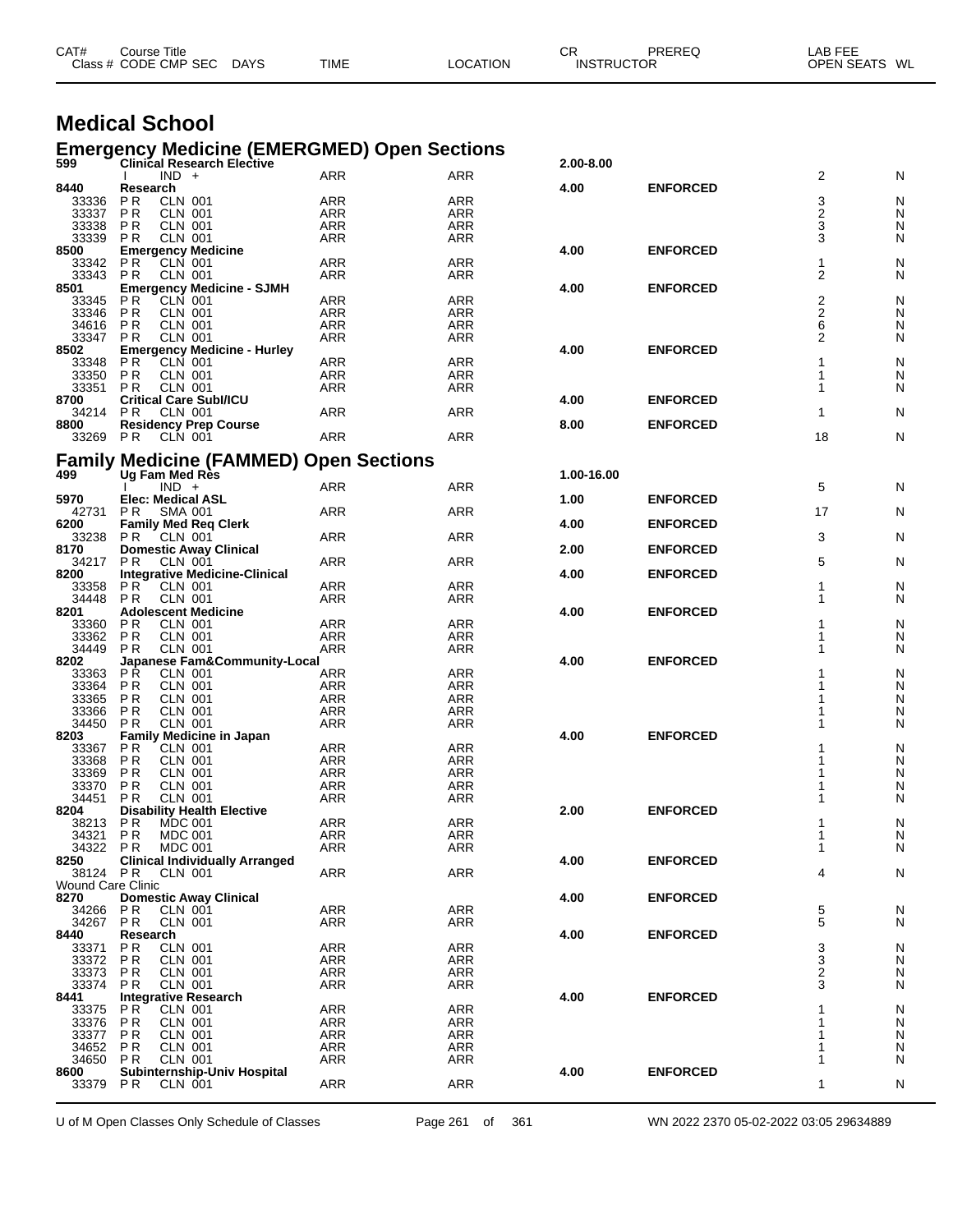| CAT#          | Course Title<br>Class # CODE CMP SEC DAYS                 | TIME | <b>LOCATION</b> | СR<br><b>INSTRUCTOR</b> | PREREQ          | LAB FEE<br>OPEN SEATS WL |   |
|---------------|-----------------------------------------------------------|------|-----------------|-------------------------|-----------------|--------------------------|---|
| 34452<br>8601 | PR.<br>CLN 001<br>Subinternship - Chelsea                 | ARR  | <b>ARR</b>      | 4.00                    | <b>ENFORCED</b> |                          | N |
| 34453<br>8800 | CLN 001<br>P <sub>R</sub><br><b>Residency Prep Course</b> | ARR  | <b>ARR</b>      | 4.00                    | <b>ENFORCED</b> |                          | N |
| 33270         | P <sub>R</sub><br>CLN 001                                 | ARR  | <b>ARR</b>      |                         |                 | 13                       | N |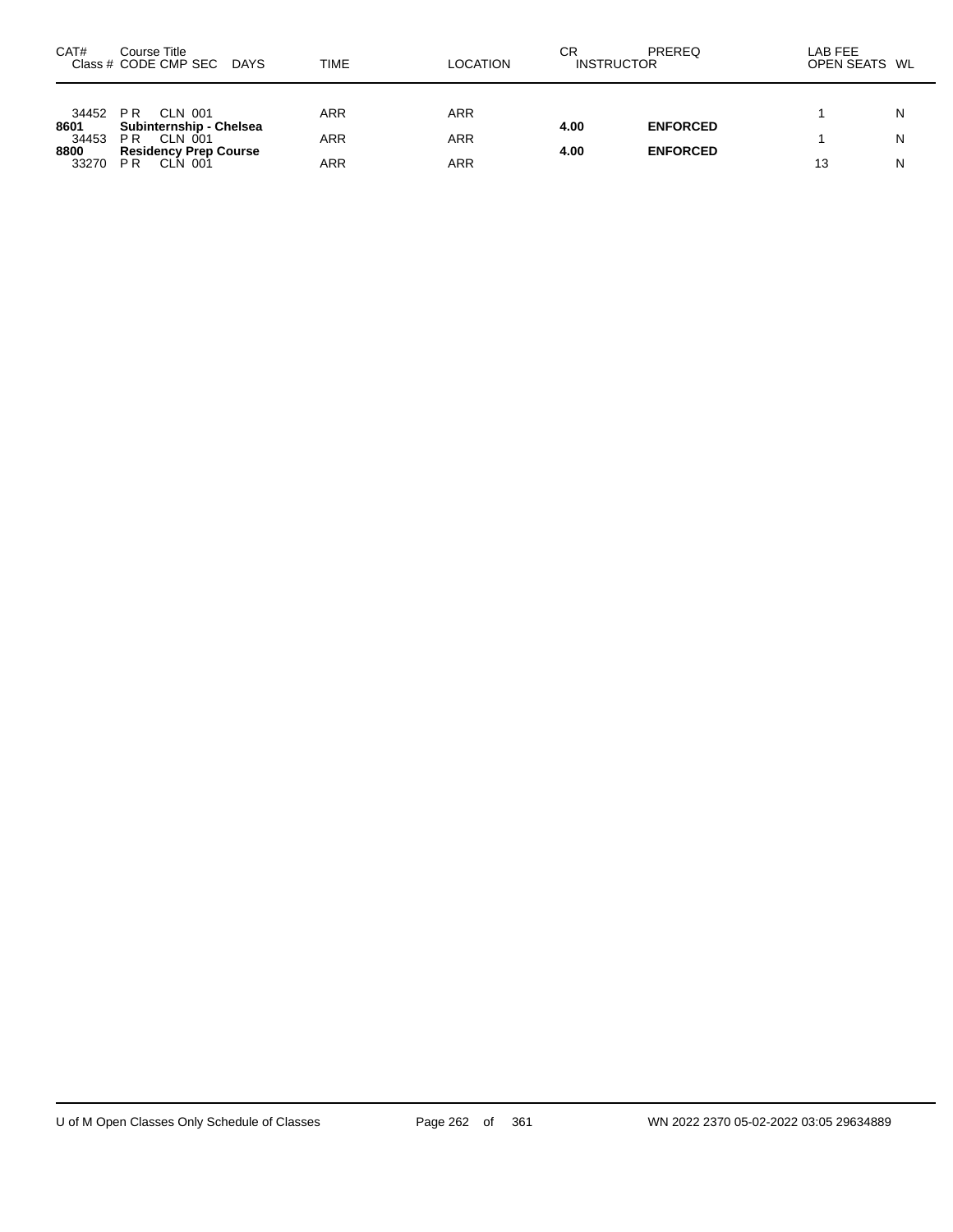| CAT#<br>Course       | Title                 |             |          | СR                | PREREG | _AB FEE                 |
|----------------------|-----------------------|-------------|----------|-------------------|--------|-------------------------|
| Class # CODE CMP SEC | <b>DAYS</b><br>$\sim$ | <b>TIME</b> | LOCATION | <b>INSTRUCTOR</b> |        | <b>OPEN SEATS</b><br>WL |

# **Medical School Administration**

|       |                   |                                 |     | <b>Immunology (IMMUNO) Open Sections</b> |               |           |                           |    |   |
|-------|-------------------|---------------------------------|-----|------------------------------------------|---------------|-----------|---------------------------|----|---|
| 541   |                   | Transีl Immunologv              |     |                                          |               | 2.00      | <b>ADVISORY, ENFORCED</b> |    |   |
| 34385 | <b>PDR</b>        | LEC 001                         | W   | 130-330PM                                | <b>ARR</b>    |           |                           | 20 | N |
| 541   |                   | <b>Transl Immunology</b>        |     |                                          |               | 2.00      | <b>ADVISORY, ENFORCED</b> |    |   |
|       | P R               | LEC 001                         | W   | 130-330PM                                | ARR           |           |                           | 20 | N |
|       | P <sub>R</sub>    | LEC 001                         | TTH | 1-230PM                                  | <b>REMOTE</b> | Moore     |                           | 20 | N |
| 599   |                   | <b>Grad Ind Research</b>        |     |                                          |               | 1.00-8.00 | <b>ADVISORY</b>           |    |   |
|       |                   | $IND +$                         |     | ARR                                      | <b>ARR</b>    |           |                           | 24 | N |
| 815   |                   | <b>Immun Journal Club</b>       |     |                                          |               | 1.00      |                           |    |   |
| 14053 | P                 | <b>SEM 001</b>                  | W   | 12-1PM                                   | 5330 MSC1     | Raghavan  |                           | 44 | N |
| 850   | <b>Res Collog</b> |                                 |     |                                          |               | 2.00      | <b>ADVISORY</b>           |    |   |
| 14054 | P                 | <b>DIS</b><br>001               | W   | 130-430PM                                | <b>ARR</b>    |           | Olszewski, Keshamouni     | 4  | v |
|       |                   | course takes place in A515 BSRB |     |                                          |               |           |                           |    |   |
| 995   | <b>Diss-Cand</b>  |                                 |     |                                          |               | 8.00      | <b>ENFORCED</b>           |    |   |
|       | R                 | IND.<br>$+$                     |     | ARR                                      | ARR           |           |                           | 24 | N |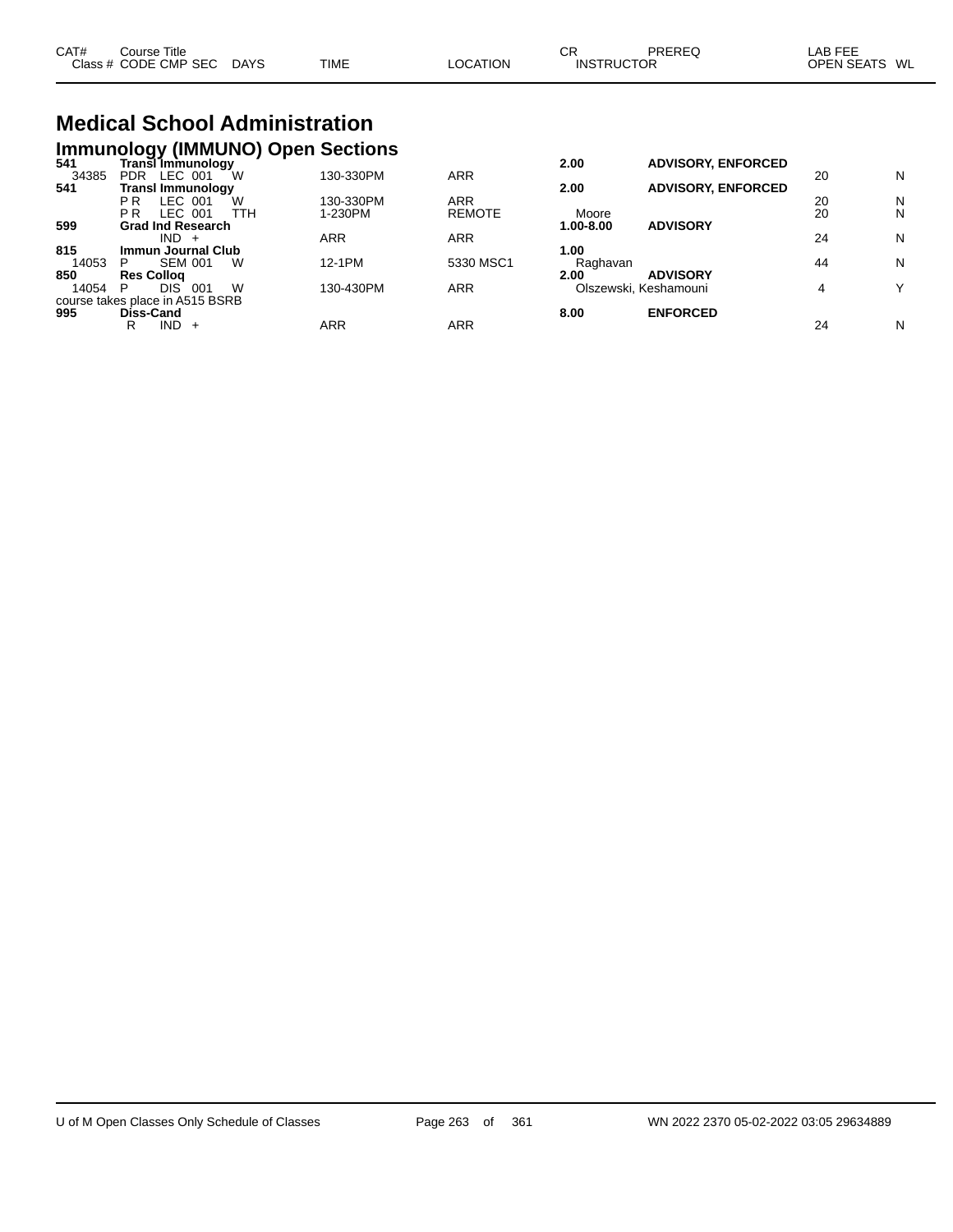| CAT#<br>Course Title<br>Class # CODE CMP SEC | <b>DAYS</b> | TIME | <b>LOCATION</b> | СR<br><b>INSTRUCTOR</b> | PREREQ | LAB FEE<br>OPEN SEATS WL |  |
|----------------------------------------------|-------------|------|-----------------|-------------------------|--------|--------------------------|--|
| <b>Medical School</b>                        |             |      |                 |                         |        |                          |  |

# **Inteflex Medical School (INFLXMED) Open Sections**

| 401   | <b>Clinical Studies</b> |                          |      |     | 3.00    |          |   |
|-------|-------------------------|--------------------------|------|-----|---------|----------|---|
| 11997 | 001                     | $\overline{\phantom{0}}$ | 12PM | ARR | Stanley | ററ<br>20 | N |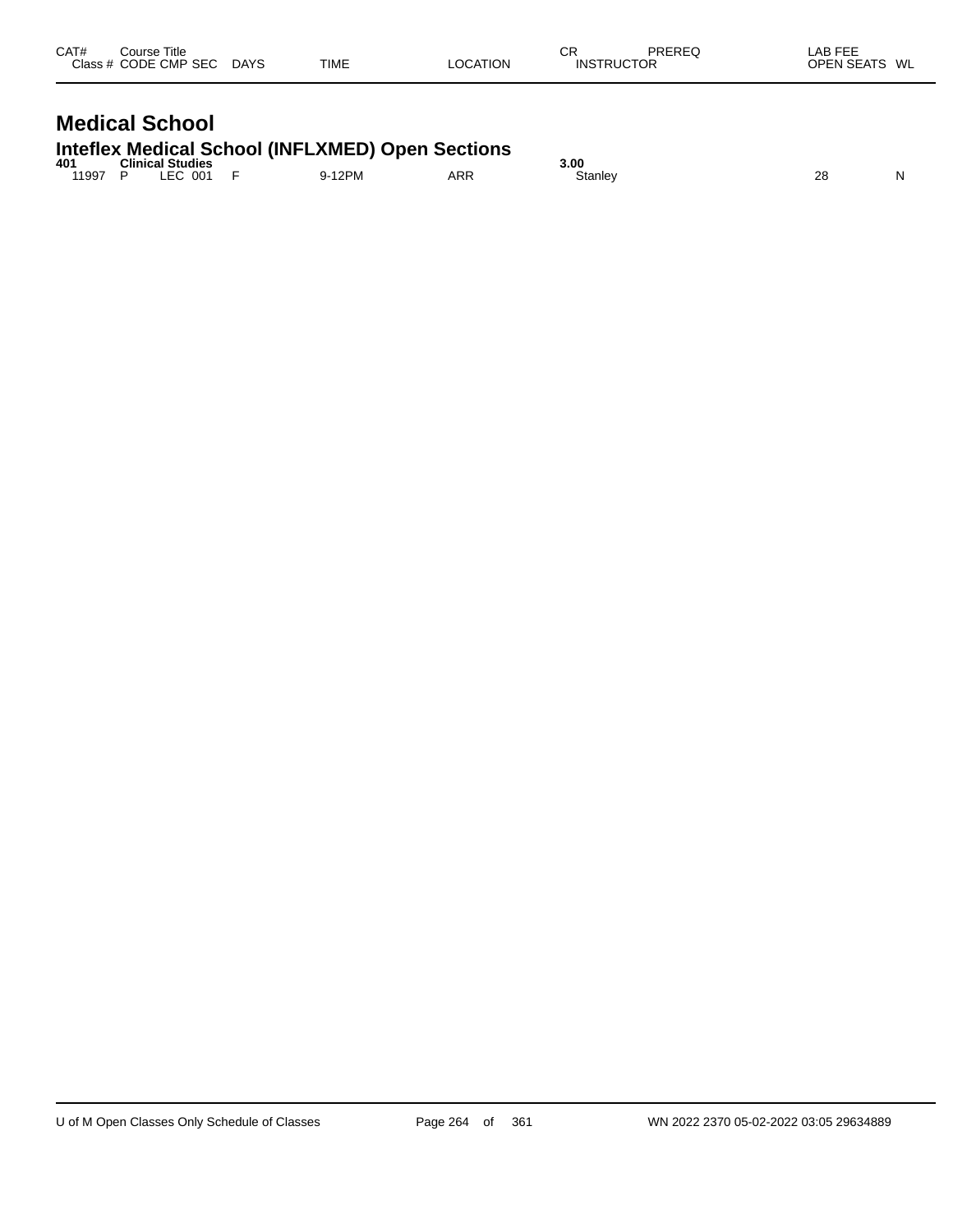| CAT# | ourse Titleٽ         |             |             |          | СR                | PREREQ | LAB FEE                 |  |
|------|----------------------|-------------|-------------|----------|-------------------|--------|-------------------------|--|
|      | Class # CODE CMP SEC | <b>DAYS</b> | <b>TIME</b> | LOCATION | <b>INSTRUCTOR</b> |        | <b>OPEN SEATS</b><br>WL |  |

#### **Medical School Administration Medical School Administration (MEDADM) Open Sections**

| 505            | וווואה וטטווטט ואטווי<br><b>Human Gross-Dent</b>                    | $\sim$            | -------                  | ּשׁ<br>4.00-7.00 | <b>ADVISORY</b> |              |        |
|----------------|---------------------------------------------------------------------|-------------------|--------------------------|------------------|-----------------|--------------|--------|
| 15749 PR       | LEC 001<br>MW                                                       | 1-2PM             | <b>ARR</b>               | Cortright        |                 | 100          | N      |
| 15750 SR       | LAB 002<br>MW                                                       | 2-5PM             | ARR                      | Cortright        |                 |              |        |
| 5121           | Doctoring 2                                                         |                   |                          | 3.00             | <b>ENFORCED</b> |              |        |
| 34366          | <b>PR</b><br>SMA 001                                                | <b>ARR</b>        | <b>ARR</b>               |                  |                 | $\mathbf{1}$ | N      |
| 5140           | <b>Chief Concern 1</b>                                              |                   |                          | 1.00             | <b>ENFORCED</b> |              |        |
| 34364          | <b>SMA 001</b><br>P R                                               | <b>ARR</b>        | <b>ARR</b>               |                  |                 | 1            | N      |
| 5161           | <b>Improving Healthcare Systems 2</b>                               |                   |                          | 1.00             | <b>ENFORCED</b> |              |        |
| 34365          | <b>PR LEC 001</b>                                                   | ARR               | <b>ARR</b>               |                  |                 | 1            | N      |
| 5640           | <b>Vital Functions II Block 4</b>                                   |                   |                          | 6.00             | <b>ENFORCED</b> |              |        |
| 34362 PR       | LEC 001                                                             | <b>ARR</b>        | <b>ARR</b>               |                  |                 | $\mathbf{1}$ | N      |
| 5650           | <b>Vital Functions III</b>                                          |                   |                          | 7.00             | <b>ENFORCED</b> |              |        |
| 34363          | P R<br>LEC 001                                                      | <b>ARR</b>        | <b>ARR</b>               |                  |                 | 20           | N      |
| 5900           | <b>Elec: Healer's Art</b>                                           |                   |                          | 1.00             | <b>ENFORCED</b> |              |        |
| 40844          | <b>PR</b><br><b>SMA 001</b>                                         | ARR               | <b>ARR</b>               |                  |                 | 5            | N      |
| 42637<br>6150  | P <sub>R</sub><br><b>SMA 001</b><br><b>Clinical Trunk Intensive</b> | ARR               | ARR                      | 1.00             | <b>ENFORCED</b> | 21           | N      |
| 33268 PR       | <b>SMA 001</b>                                                      | ARR               | ARR                      |                  |                 | 20           | N      |
| 6900           | <b>Online Trunk Consolidation</b>                                   |                   |                          | 6.00             | <b>ENFORCED</b> |              |        |
| 34801          | DIS 001<br>PR.                                                      | ARR               | <b>ARR</b>               |                  |                 | 189          | N      |
| 7100           | <b>Longitudinal Clinic Med Home</b>                                 |                   |                          | 1.00             | <b>ENFORCED</b> |              |        |
| 42030          | <b>PR</b><br><b>CLN 001</b>                                         | ARR               | <b>ARR</b>               |                  |                 | 22           | N      |
| 39916 PR       | <b>CLN 001</b>                                                      | <b>ARR</b>        | ARR                      |                  |                 | 32           | N      |
| 7110           | <b>Branches Launch</b>                                              |                   |                          | 2.00             | <b>ENFORCED</b> |              |        |
| 37241          | P R<br><b>SEM 001</b>                                               | <b>ARR</b>        | <b>ARR</b>               |                  |                 | 185          | N      |
| 7120           | <b>Doctoring Branches</b>                                           |                   |                          | 1.00             | <b>ENFORCED</b> |              |        |
|                | 37754 PR CLN 001                                                    | ARR               | <b>ARR</b>               |                  |                 | 50           | N      |
| 7150           | <b>Longitudinal Apprenticeship</b>                                  |                   |                          | 1.00             | <b>ENFORCED</b> |              |        |
| 40454 PR       | CLN 001                                                             | <b>ARR</b>        | <b>ARR</b>               |                  |                 | 6            | N      |
| 7155           | <b>Branches Intensive</b>                                           |                   |                          | 1.00             | <b>ENFORCED</b> |              |        |
| 34389          | P R<br><b>SMA 001</b>                                               | <b>ARR</b>        | <b>ARR</b>               |                  |                 | 20           | N      |
| 7200           | <b>Capstone for Impact</b>                                          |                   |                          | 1.00-2.00        | <b>ENFORCED</b> |              |        |
| 35141          | <b>PR</b><br><b>RES 001</b>                                         | ARR               | <b>ARR</b>               |                  |                 | 22           | N      |
| 35142 PR       | <b>RES 001</b>                                                      | <b>ARR</b>        | <b>ARR</b>               |                  |                 | 47           | N      |
| 41432 PR       | <b>RES 002</b>                                                      | ARR               | <b>ARR</b>               |                  |                 | 349          | N      |
| 7201           | <b>Longitudinal CFI</b>                                             |                   |                          | 1.00             | <b>ENFORCED</b> |              |        |
| 42904          | <b>PR</b><br><b>RES 001</b>                                         | <b>ARR</b>        | <b>ARR</b>               |                  |                 | 199          | N      |
| 8200           | <b>Hith Disparities Indep Clin</b>                                  |                   |                          | 4.00             | <b>ENFORCED</b> |              |        |
| 33546          | PR.<br>CLN 001                                                      | ARR               | <b>ARR</b>               |                  |                 | 5            | N      |
| 33547          | <b>PR</b><br>CLN 001                                                | <b>ARR</b>        | <b>ARR</b>               |                  |                 | 5            | N      |
| 33548<br>34494 | <b>CLN 001</b><br>P R<br><b>CLN 001</b>                             | ARR<br>ARR        | <b>ARR</b><br>ARR        |                  |                 | 5<br>3       | N<br>N |
| 8201           | P R<br><b>ACCESS Clinical Rotation</b>                              |                   |                          | 4.00             | <b>ENFORCED</b> |              |        |
| 34830          | <b>PR</b><br><b>CLN 001</b>                                         | <b>ARR</b>        | <b>ARR</b>               |                  |                 | 1            | N      |
| 34831          | P <sub>R</sub><br>CLN 001                                           | ARR               | ARR                      |                  |                 | 1            | N      |
| 8203           | <b>Clinical Ethics Service</b>                                      |                   |                          | 4.00             | <b>ENFORCED</b> |              |        |
| 33551          | P <sub>R</sub><br><b>CLN 001</b>                                    | <b>ARR</b>        | <b>ARR</b>               |                  |                 | 1            | N      |
| 8222           | <b>Rural Health-Adrian</b>                                          |                   |                          | 4.00             | <b>ENFORCED</b> |              |        |
| 40846          | PR.<br><b>CLN 001</b>                                               | <b>ARR</b>        | <b>ARR</b>               |                  |                 | 1            | N      |
| 8250           | <b>Clinical Individually Arranged</b>                               |                   |                          | 4.00             | <b>ENFORCED</b> |              |        |
|                | 35115 PR CLN 001                                                    | ARR               | <b>ARR</b>               |                  |                 | 4            | N      |
|                | <b>Clinical Ethics Fellowship</b>                                   |                   |                          |                  |                 |              |        |
| 8300           | <b>Culinary Medicine</b>                                            |                   |                          | 2.00             | <b>ENFORCED</b> |              |        |
|                | 33554 PR CLN 001                                                    | ARR               | ARR                      |                  |                 | 15           | N      |
| 8301           | <b>Intro to Clinical Ethics</b>                                     |                   |                          | 2.00             | <b>ENFORCED</b> |              |        |
|                | 33555 PR CLN 001                                                    | <b>ARR</b>        | ARR                      |                  |                 | 12           | N      |
| 33556          | P <sub>R</sub><br><b>CLN 001</b>                                    | <b>ARR</b>        | <b>ARR</b>               |                  |                 | 17           | N      |
| 33557          | P <sub>R</sub><br>CLN 001                                           | <b>ARR</b>        | <b>ARR</b>               |                  |                 | 14           | N      |
| 33558          | P R<br><b>CLN 001</b>                                               | ARR               | ARR                      |                  |                 | 17           | N      |
| 33559          | PR<br><b>CLN 001</b>                                                | <b>ARR</b>        | ARR                      |                  |                 | 12           | N      |
| 33560          | P <sub>R</sub><br>CLN 001                                           | <b>ARR</b>        | <b>ARR</b>               |                  |                 | 14           | N      |
| 33562          | PR<br><b>CLN 001</b>                                                | <b>ARR</b>        | ARR                      |                  |                 | 16           | N      |
| 33561          | PR<br>CLN 001                                                       | <b>ARR</b>        | ARR                      |                  |                 | 18           | N      |
| 33563          | <b>PR</b><br>CLN 001                                                | <b>ARR</b>        | <b>ARR</b>               | 2.00             | <b>ENFORCED</b> | 16           | N      |
| 8302           | <b>Patient Based Scientific Ing</b>                                 |                   |                          |                  |                 |              |        |
| 33564<br>33565 | P R<br>CLN 001<br><b>PR</b><br><b>CLN 001</b>                       | ARR<br><b>ARR</b> | <b>ARR</b><br><b>ARR</b> |                  |                 | 5<br>20      | N<br>N |
| 33566          | CLN 001<br>P R                                                      | ARR               | ARR                      |                  |                 | 16           | N      |
| 33567          | P R<br>CLN 001                                                      | <b>ARR</b>        | <b>ARR</b>               |                  |                 | 21           | N      |
| 8303           | <b>Population Health Survey Crse</b>                                |                   |                          | 2.00             | <b>ENFORCED</b> |              |        |
| 35342          | <b>PR</b><br>CLN 001                                                | <b>ARR</b>        | <b>ARR</b>               |                  |                 | 2            | N      |
| 40847          | PR<br>CLN 001                                                       | <b>ARR</b>        | ARR                      |                  |                 | 4            | N      |
| 35387          | P <sub>R</sub><br>CLN 001                                           | <b>ARR</b>        | <b>ARR</b>               |                  |                 | 3            | N      |
| 35381          | CLN 001<br>P R                                                      | ARR               | ARR                      |                  |                 | 1            | N      |
|                |                                                                     | <b>ARR</b>        | <b>ARR</b>               |                  |                 | 3            | N      |
| 35388          | P R<br>CLN 001                                                      |                   |                          |                  |                 |              |        |

U of M Open Classes Only Schedule of Classes Page 265 of 361 WN 2022 2370 05-02-2022 03:05 29634889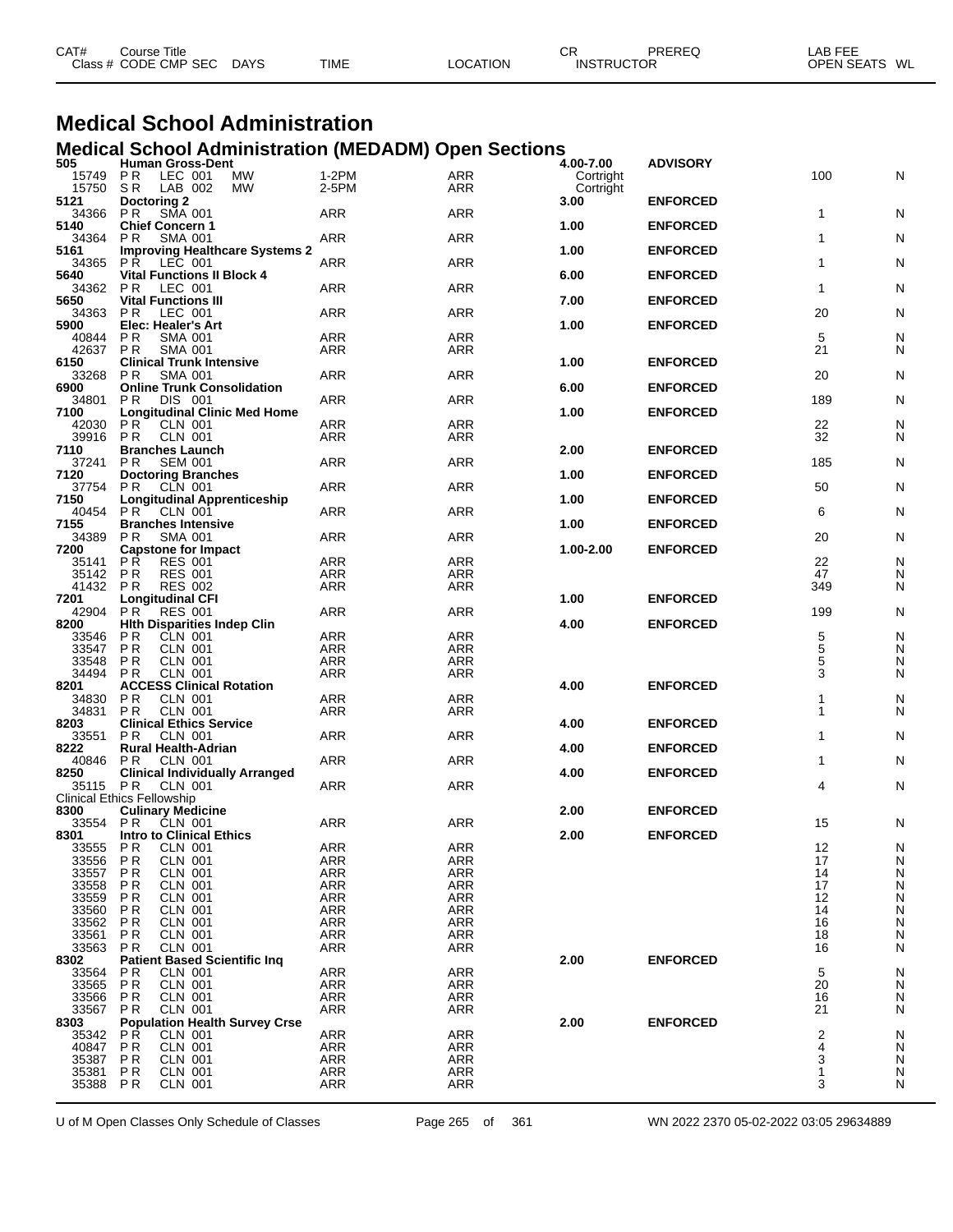| CAT#           | Course Title<br>Class # CODE CMP SEC DAYS                                 | <b>TIME</b>              | <b>LOCATION</b>          | CR.<br><b>INSTRUCTOR</b> | PREREQ          | LAB FEE<br>OPEN SEATS WL |        |
|----------------|---------------------------------------------------------------------------|--------------------------|--------------------------|--------------------------|-----------------|--------------------------|--------|
| 38134          | <b>CLN 001</b><br>PR                                                      | <b>ARR</b>               | <b>ARR</b>               |                          |                 | 1                        | N      |
| 35349<br>40848 | <b>CLN 001</b><br>P <sub>R</sub><br><b>CLN 001</b><br>P <sub>R</sub>      | <b>ARR</b><br><b>ARR</b> | <b>ARR</b><br><b>ARR</b> |                          |                 | $\overline{c}$<br>6      | N<br>N |
| 8304           | <b>Pediatric Injury Prevention</b>                                        |                          |                          | 2.00                     | <b>ENFORCED</b> |                          |        |
| 33568<br>33569 | CLN 001<br>P <sub>R</sub><br><b>PR</b><br><b>CLN 001</b>                  | <b>ARR</b><br><b>ARR</b> | <b>ARR</b><br><b>ARR</b> |                          |                 | 14<br>11                 | N<br>Ν |
| 33570          | <b>PR</b><br><b>CLN 001</b>                                               | <b>ARR</b>               | <b>ARR</b>               |                          |                 | 15                       | Ν      |
| 33571          | P <sub>R</sub><br>CLN 001                                                 | <b>ARR</b>               | <b>ARR</b>               |                          |                 | 17                       | N      |
| 33572<br>33573 | <b>CLN 001</b><br>P <sub>R</sub><br>P <sub>R</sub><br><b>CLN 001</b>      | <b>ARR</b><br><b>ARR</b> | <b>ARR</b><br><b>ARR</b> |                          |                 | 14<br>10                 | Ν<br>Ν |
| 33575          | <b>PR</b><br><b>CLN 001</b>                                               | <b>ARR</b>               | <b>ARR</b>               |                          |                 | 10                       | N      |
| 33574          | <b>PR</b><br><b>CLN 001</b><br><b>PR</b><br><b>CLN 001</b>                | <b>ARR</b><br><b>ARR</b> | <b>ARR</b>               |                          |                 | 17                       | N      |
| 33576<br>8305  |                                                                           |                          | ARR                      | 2.00                     | <b>ENFORCED</b> | 14                       | N      |
| 33577          | Safety QI & Systems<br>P R CLN 001                                        | <b>ARR</b>               | <b>ARR</b>               |                          |                 | 68                       | N      |
| 33578<br>33579 | P <sub>R</sub><br><b>CLN 001</b><br><b>PR</b><br>CLN 001                  | <b>ARR</b><br>ARR        | <b>ARR</b><br><b>ARR</b> |                          |                 | 66<br>68                 | Ν<br>N |
| 33580          | <b>PR</b><br><b>CLN 001</b>                                               | <b>ARR</b>               | <b>ARR</b>               |                          |                 | 69                       | Ν      |
| 33581          | <b>CLN 001</b><br>P <sub>R</sub>                                          | <b>ARR</b>               | <b>ARR</b>               |                          |                 | 68                       | Ν      |
| 33582<br>33584 | <b>PR</b><br><b>CLN 001</b><br><b>PR</b><br><b>CLN 001</b>                | <b>ARR</b><br><b>ARR</b> | <b>ARR</b><br><b>ARR</b> |                          |                 | 67<br>67                 | N<br>Ν |
| 33583          | <b>CLN 001</b><br><b>PR</b>                                               | <b>ARR</b>               | <b>ARR</b>               |                          |                 | 69                       | Ν      |
| 34312          | <b>CLN 001</b><br><b>PR</b><br><b>Intro to Pts and Populations</b>        | <b>ARR</b>               | <b>ARR</b>               | 2.00                     | <b>ENFORCED</b> | 68                       | N      |
| 8307<br>34329  | P <sub>R</sub><br><b>CLN 001</b>                                          | ARR                      | <b>ARR</b>               |                          |                 | 35                       | N      |
| 8308           | <b>Comparative Medicine</b>                                               |                          |                          | 2.00                     | <b>ENFORCED</b> |                          |        |
| 34172<br>8350  | <b>CLN 001</b><br>PR.<br><b>NonClinical Indiv Arranged</b>                | <b>ARR</b>               | <b>ARR</b>               | 2.00                     | <b>ENFORCED</b> | 19                       | N      |
| 34832          | <b>PR</b><br><b>CLN 001</b>                                               | <b>ARR</b>               | <b>ARR</b>               |                          |                 | 5                        | N      |
| 34331          | <b>PR</b><br><b>CLN 001</b>                                               | ARR                      | ARR                      |                          |                 | 5                        | N      |
| 34334 PR       | Intro to Space Medicine<br><b>CLN 001</b>                                 | ARR                      | <b>ARR</b>               |                          |                 | 5                        | N      |
|                | Intro to Space Medicine                                                   |                          |                          |                          |                 |                          |        |
| 34221 PR       | <b>CLN 001</b>                                                            | ARR                      | <b>ARR</b>               |                          |                 | 5                        | N      |
| 8355           | Intro to Space Medicine<br><b>NonClinical Pilot</b>                       |                          |                          | 2.00                     | <b>ENFORCED</b> |                          |        |
| 42724 PR       | LEC 001                                                                   | <b>ARR</b>               | ARR                      |                          |                 | $\mathbf{1}$             | N      |
| 8370           | Visual Arts in Medicine<br><b>Domestic Away non-Clinic</b>                |                          |                          | 2.00                     | <b>ENFORCED</b> |                          |        |
| 34222          | <b>PR</b><br><b>CLN 001</b>                                               | ARR                      | ARR                      |                          |                 | 25                       | N      |
| 8400           | <b>Path of Excellence Elective</b>                                        |                          |                          | 2.00                     | <b>ENFORCED</b> |                          |        |
| 33586<br>33585 | <b>PR</b><br><b>CLN 001</b><br>P <sub>R</sub><br><b>CLN 001</b>           | <b>ARR</b><br><b>ARR</b> | <b>ARR</b><br><b>ARR</b> |                          |                 | 9<br>10                  | N<br>N |
| 33587          | P <sub>R</sub><br><b>CLN 001</b>                                          | <b>ARR</b>               | <b>ARR</b>               |                          |                 | 8                        | N      |
| 33589<br>33588 | <b>PR</b><br><b>CLN 001</b><br><b>PR</b><br><b>CLN 001</b>                | <b>ARR</b><br><b>ARR</b> | <b>ARR</b><br><b>ARR</b> |                          |                 | 10<br>10                 | N<br>Ν |
| 33590          | <b>PR</b><br><b>CLN 001</b>                                               | ARR                      | <b>ARR</b>               |                          |                 | 10                       | N      |
| 33592          | <b>PR</b><br><b>CLN 001</b>                                               | ARR                      | ARR                      |                          |                 | 9                        | Ν      |
| 33591<br>33593 | P <sub>R</sub><br><b>CLN 001</b><br><b>PR</b><br><b>CLN 001</b>           | <b>ARR</b><br><b>ARR</b> | <b>ARR</b><br><b>ARR</b> |                          |                 | 9<br>10                  | Ν<br>N |
| 33596          | PR<br><b>CLN 001</b>                                                      | ARR                      | ARR                      |                          |                 | 10                       | Ν      |
| 33595          | <b>PR</b><br><b>CLN 001</b>                                               | <b>ARR</b>               | <b>ARR</b>               |                          |                 | 10                       | N      |
| 33594<br>34496 | <b>PR</b><br>CLN 001<br><b>PR</b><br>CLN 001                              | <b>ARR</b><br><b>ARR</b> | ARR<br><b>ARR</b>        |                          |                 | 10<br>9                  | N<br>N |
| 33597          | P <sub>R</sub><br><b>CLN 001</b>                                          | ARR                      | <b>ARR</b>               |                          |                 | 9                        | N      |
| 8401<br>33598  | <b>Academic Communications</b><br>P R<br><b>CLN 001</b>                   | <b>ARR</b>               | <b>ARR</b>               | 4.00                     | <b>ENFORCED</b> | 18                       | N      |
| 34498          | <b>PR</b><br><b>CLN 001</b>                                               | <b>ARR</b>               | <b>ARR</b>               |                          |                 | 19                       | N      |
| 34499          | <b>PR</b><br><b>CLN 001</b>                                               | <b>ARR</b>               | ARR                      |                          |                 | 20                       | N      |
| 34497<br>8403  | <b>CLN 001</b><br>P R<br><b>Empowering Educators</b>                      | ARR                      | ARR                      | 4.00                     | <b>ENFORCED</b> | 20                       | N      |
| 33603          | P <sub>R</sub><br><b>CLN 001</b>                                          | ARR                      | ARR                      |                          |                 | 4                        | N      |
| 8404           | <b>Washtenaw County Health Dept</b>                                       |                          |                          | 4.00                     | <b>ENFORCED</b> |                          |        |
| 33604<br>33605 | <b>PR</b><br>CLN 001<br><b>PR</b><br><b>CLN 001</b>                       | ARR<br><b>ARR</b>        | <b>ARR</b><br>ARR        |                          |                 | $\overline{c}$<br>2      | N<br>N |
| 33606          | P R<br>CLN 001                                                            | ARR                      | ARR                      |                          |                 | $\overline{2}$           | N      |
| 8405<br>34825  | <b>Detroit Health Department</b><br>P R<br>CLN 001                        | <b>ARR</b>               | ARR                      | 4.00                     | <b>ENFORCED</b> | 2                        | N      |
| 34826          | <b>PR</b><br>CLN 001                                                      | <b>ARR</b>               | ARR                      |                          |                 | 1                        | N      |
| 34827          | <b>PR</b><br><b>CLN 001</b>                                               | <b>ARR</b>               | <b>ARR</b>               |                          |                 | $\overline{2}$           | N      |
| 34828<br>8406  | P <sub>R</sub><br><b>CLN 001</b><br><b>Translational Resr Bench 2 Bed</b> | ARR                      | ARR                      | 4.00                     | <b>ENFORCED</b> | 2                        | N      |
| 33608          | <b>CLN 001</b><br>P R                                                     | <b>ARR</b>               | <b>ARR</b>               |                          |                 | 5                        | N      |
| 33609          | <b>PR</b><br><b>CLN 001</b>                                               | <b>ARR</b><br><b>ARR</b> | ARR                      |                          |                 | 10                       | N      |
| 33610<br>33611 | P R<br>CLN 001<br><b>PR</b><br><b>CLN 001</b>                             | <b>ARR</b>               | ARR<br><b>ARR</b>        |                          |                 | 9<br>10                  | N<br>N |
| 34501          | P <sub>R</sub><br><b>CLN 001</b>                                          | ARR                      | ARR                      |                          |                 | 7                        | N      |
| 8412<br>34359  | <b>Improving Med Comm thru Wiki</b><br>PR.<br><b>CLN 001</b>              | <b>ARR</b>               | <b>ARR</b>               | 4.00                     | <b>ENFORCED</b> | 9                        | N      |
|                |                                                                           |                          |                          |                          |                 |                          |        |

U of M Open Classes Only Schedule of Classes Page 266 of 361 WN 2022 2370 05-02-2022 03:05 29634889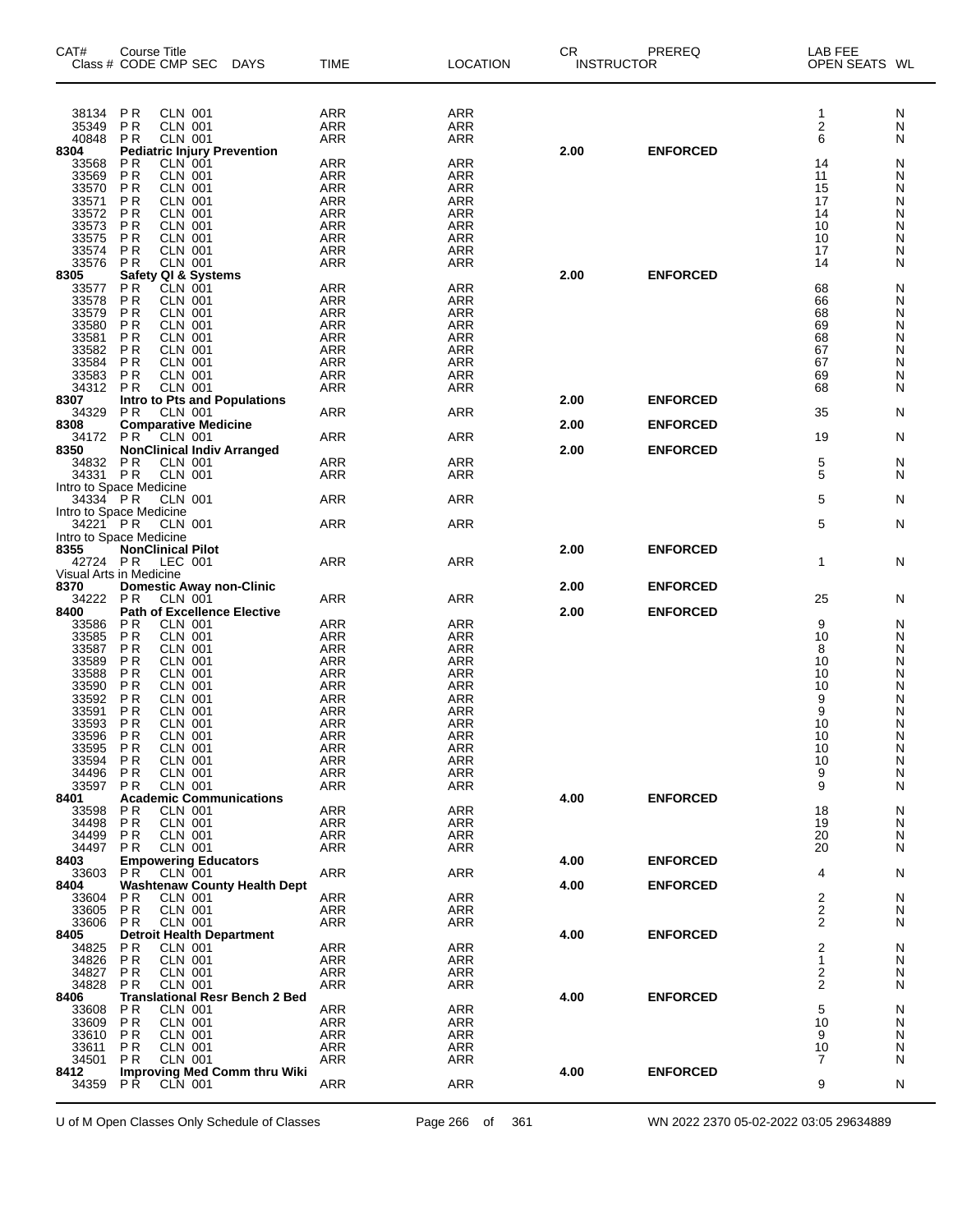| CAT#           | Course Title                | Class # CODE CMP SEC DAYS                         |                                       | <b>TIME</b>       | <b>LOCATION</b>          | <b>CR</b><br><b>INSTRUCTOR</b> | PREREQ          | LAB FEE<br>OPEN SEATS WL |        |
|----------------|-----------------------------|---------------------------------------------------|---------------------------------------|-------------------|--------------------------|--------------------------------|-----------------|--------------------------|--------|
| 8413           |                             |                                                   | Strategic Management for Physicians   |                   |                          | 4.00                           | <b>ENFORCED</b> |                          |        |
| 34247          | <b>PR</b>                   | CLN 001                                           |                                       | <b>ARR</b>        | <b>ARR</b>               |                                |                 | 35                       | N      |
| 8414           |                             |                                                   | <b>Street Med - Homeless Hithcare</b> |                   |                          | 4.00                           | <b>ENFORCED</b> |                          |        |
| 34503<br>34174 | PR<br><b>PR</b>             | <b>CLN 001</b><br><b>CLN 001</b>                  |                                       | <b>ARR</b><br>ARR | <b>ARR</b><br>ARR        |                                |                 | 1<br>1                   | N<br>N |
| 34502          | <b>PR</b>                   | CLN 001                                           |                                       | ARR               | <b>ARR</b>               |                                |                 | 1                        | N      |
| 8415           |                             | <b>Rural Health Care-Baldwin</b>                  |                                       |                   |                          | 4.00                           | <b>ENFORCED</b> |                          |        |
| 40864          | <b>PR</b>                   | <b>CLN 001</b>                                    |                                       | ARR               | <b>ARR</b>               |                                |                 | 1                        | N      |
| 8440           |                             |                                                   | Phys as Leaders & Prob Solvers        |                   |                          | 4.00                           | <b>ENFORCED</b> |                          |        |
| 34654<br>8441  | P <sub>R</sub>              | <b>CLN 001</b>                                    | <b>Phys Scientist Exploratory Res</b> | ARR               | <b>ARR</b>               | 4.00                           | <b>ENFORCED</b> | 3                        | N      |
| 33612          | РŔ                          | <b>RES 001</b>                                    |                                       | ARR               | ARR                      |                                |                 | 4                        | N      |
| 33613          | <b>PR</b>                   | <b>RES 001</b>                                    |                                       | ARR               | <b>ARR</b>               |                                |                 | 4                        | N      |
| 34175          | <b>PR</b>                   | <b>RES 001</b>                                    |                                       | <b>ARR</b>        | <b>ARR</b>               |                                |                 | 10                       | N      |
| 33614          | <b>PR</b>                   | <b>RES 001</b>                                    |                                       | <b>ARR</b>        | <b>ARR</b>               |                                |                 | $\mathbf 1$              | N      |
| 8448           |                             | <b>NIH Biomed Rsr Train Prg</b><br><b>RES 001</b> |                                       |                   | ARR                      | 8.00                           | <b>ENFORCED</b> | 12                       | N      |
| 34505<br>34506 | PR<br><b>PR</b>             | <b>RES 001</b>                                    |                                       | ARR<br><b>ARR</b> | ARR                      |                                |                 | 11                       | N      |
| 34811          | <b>PR</b>                   | <b>RES 001</b>                                    |                                       | <b>ARR</b>        | <b>ARR</b>               |                                |                 | 9                        | N      |
| 8450           |                             | <b>NonClinical Indiv Arranged</b>                 |                                       |                   |                          | 4.00                           | <b>ENFORCED</b> |                          |        |
|                | R                           | $IND +$                                           |                                       | <b>ARR</b>        | <b>ARR</b>               |                                |                 | 4                        | N      |
| 8470           |                             | CLN 001                                           | <b>GHD Cap Domestic - Field Work</b>  | ARR               | <b>ARR</b>               | 4.00                           | <b>ENFORCED</b> |                          | N      |
| 33615<br>33616 | P R<br><b>PR</b>            | <b>CLN 001</b>                                    |                                       | <b>ARR</b>        | ARR                      |                                |                 | $\frac{3}{2}$            | N      |
| 33617          | <b>PR</b>                   | <b>CLN 001</b>                                    |                                       | <b>ARR</b>        | <b>ARR</b>               |                                |                 | $\overline{c}$           | N      |
| 33618          | <b>PR</b>                   | <b>CLN 001</b>                                    |                                       | <b>ARR</b>        | ARR                      |                                |                 | 3                        | N      |
| 34653          | <b>PR</b>                   | <b>CLN 001</b>                                    |                                       | ARR               | <b>ARR</b>               |                                |                 | $\overline{2}$           | N      |
| 8480<br>34928  | P <sub>R</sub>              | <b>GHD Cap Intl - Field Work</b><br>CLN 001       |                                       | <b>ARR</b>        |                          | 4.00                           | <b>ENFORCED</b> | 5                        | N      |
| 8600           |                             | <b>Longitudinal Clinic Sub-I</b>                  |                                       |                   | <b>ARR</b>               | 1.00                           | <b>ENFORCED</b> |                          |        |
| 42032          | P <sub>R</sub>              | <b>CLN 001</b>                                    |                                       | <b>ARR</b>        | <b>ARR</b>               |                                |                 | 20                       | N      |
| 39917          | <b>PR</b>                   | <b>CLN 001</b>                                    |                                       | ARR               | ARR                      |                                |                 | 15                       | N      |
| 8997           |                             | <b>Residency Interviews</b>                       |                                       |                   |                          | 4.00                           | <b>ENFORCED</b> |                          |        |
| 33619          | P <sub>R</sub>              | CLN 001                                           |                                       | <b>ARR</b>        | <b>ARR</b>               |                                |                 | 488                      | N      |
| 8998<br>33620  | <b>PR</b>                   | <b>Residency Interviews</b><br>CLN 001            |                                       | ARR               | <b>ARR</b>               | 4.00                           | <b>ENFORCED</b> | 192                      | N      |
| 8999           | <b>Vacation</b>             |                                                   |                                       |                   |                          | 2.00                           | <b>ENFORCED</b> |                          |        |
| 33622          | <b>PR</b>                   | <b>CLN 001</b>                                    |                                       | ARR               | <b>ARR</b>               |                                |                 | 478                      | N      |
| 33621          | P <sub>R</sub>              | <b>CLN 001</b>                                    |                                       | ARR               | ARR                      |                                |                 | 485                      | N      |
| 33623<br>33625 | P <sub>R</sub>              | <b>CLN 001</b>                                    |                                       | ARR               | ARR                      |                                |                 | 492                      | N      |
| 33624          | P <sub>R</sub><br><b>PR</b> | <b>CLN 001</b><br><b>CLN 001</b>                  |                                       | ARR<br><b>ARR</b> | <b>ARR</b><br><b>ARR</b> |                                |                 | 499<br>498               | N<br>N |
| 33626          | <b>PR</b>                   | <b>CLN 001</b>                                    |                                       | <b>ARR</b>        | <b>ARR</b>               |                                |                 | 494                      | N      |
| 33628          | <b>PR</b>                   | <b>CLN 001</b>                                    |                                       | ARR               | ARR                      |                                |                 | 491                      | N      |
| 33627          | <b>PR</b>                   | <b>CLN 001</b>                                    |                                       | ARR               | <b>ARR</b>               |                                |                 | 495                      | Ν      |
| 33629          | P <sub>R</sub>              | <b>CLN 001</b>                                    |                                       | <b>ARR</b>        | <b>ARR</b>               |                                |                 | 488                      | N      |
| 33632<br>33631 | <b>PR</b><br><b>PR</b>      | <b>CLN 001</b><br>CLN 001                         |                                       | ARR<br>ARR        | <b>ARR</b><br>ARR        |                                |                 | 465<br>499               | N<br>N |
| 33630          | P <sub>R</sub>              | <b>CLN 001</b>                                    |                                       | <b>ARR</b>        | <b>ARR</b>               |                                |                 | 476                      | Ν      |
| 34507          | <b>PR</b>                   | <b>CLN 001</b>                                    |                                       | <b>ARR</b>        | ARR                      |                                |                 | 98                       | N      |
| 33633 PR       |                             | CLN 001                                           |                                       | ARR               | ARR                      |                                |                 | 493                      | N      |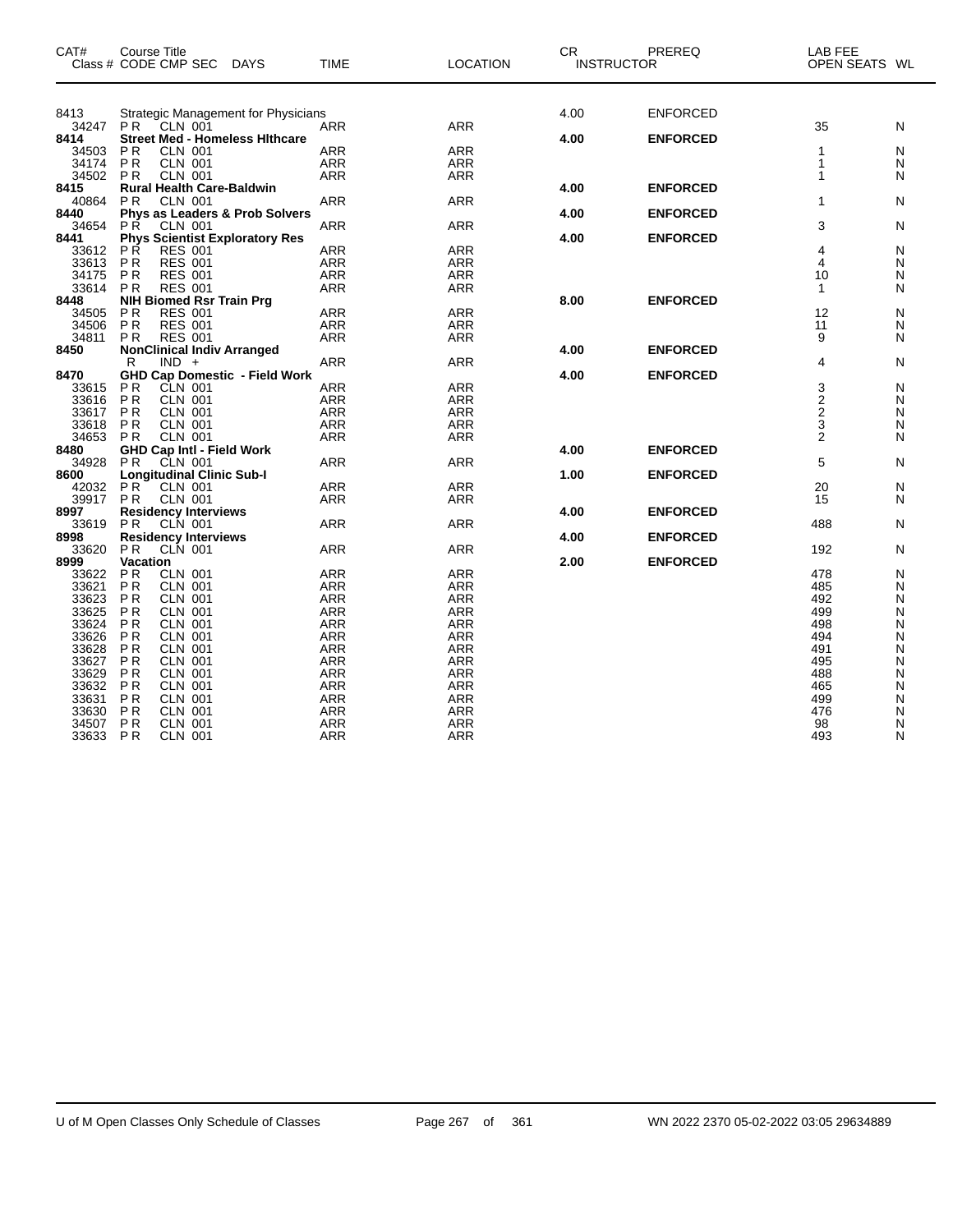| CAT#          | <b>Course Title</b><br>Class # CODE CMP SEC<br>DAYS     | <b>TIME</b>              | <b>LOCATION</b>          | <b>CR</b>  | PREREQ<br><b>INSTRUCTOR</b> | <b>LAB FEE</b><br>OPEN SEATS WL |        |
|---------------|---------------------------------------------------------|--------------------------|--------------------------|------------|-----------------------------|---------------------------------|--------|
|               | <b>Medical School</b>                                   |                          |                          |            |                             |                                 |        |
|               | <b>Radiology (RADIOL) Open Sections</b>                 |                          |                          |            |                             |                                 |        |
| 499           | Ug Radiology Reséarch                                   |                          |                          | 1.00-16.00 |                             |                                 |        |
|               | $IND +$                                                 | <b>ARR</b>               | <b>ARR</b>               |            |                             | 25                              | N      |
| 8150          | <b>Clinical Individually Arranged</b>                   |                          |                          | 2.00       | <b>ENFORCED</b>             |                                 |        |
| 34268         | P <sub>R</sub><br><b>CLN 001</b>                        | <b>ARR</b>               | <b>ARR</b>               |            |                             | 4                               | N      |
| 8202          | General<br><b>PR</b>                                    | <b>ARR</b>               |                          | 4.00       | <b>ENFORCED</b>             | $\overline{2}$                  |        |
| 34005<br>8203 | <b>CLN 001</b><br><b>Clinical - VAHS</b>                |                          | <b>ARR</b>               | 4.00       | <b>ENFORCED</b>             |                                 | N      |
| 37681         | <b>PR</b><br><b>CLN 001</b>                             | <b>ARR</b>               | <b>ARR</b>               |            |                             |                                 | N      |
| 38461         | P <sub>R</sub><br><b>CLN 001</b>                        | <b>ARR</b>               | <b>ARR</b>               |            |                             |                                 | N      |
| 40822         | <b>PR</b><br><b>CLN 001</b>                             | <b>ARR</b>               | <b>ARR</b>               |            |                             |                                 | Ν      |
| 40869         | <b>PR</b><br><b>CLN 001</b>                             | <b>ARR</b>               | <b>ARR</b>               |            |                             |                                 | N      |
| 8204          | Neuroradiology                                          |                          |                          | 4.00       | <b>ENFORCED</b>             |                                 |        |
| 34009         | PR<br><b>CLN 001</b>                                    | <b>ARR</b>               | <b>ARR</b>               |            |                             |                                 | N      |
| 8205          | <b>Nuclear Medicine</b>                                 |                          |                          | 4.00       | <b>ENFORCED</b>             |                                 |        |
| 34547         | <b>CLN 001</b><br><b>PR</b>                             | <b>ARR</b>               | <b>ARR</b>               |            |                             |                                 | N      |
| 8206          | <b>Pediatric</b>                                        |                          |                          | 4.00       | <b>ENFORCED</b>             |                                 |        |
| 34548         | P <sub>R</sub><br><b>CLN 001</b>                        | <b>ARR</b>               | <b>ARR</b>               |            |                             |                                 | N      |
| 8207          | <b>Thoracic</b>                                         |                          |                          | 4.00       | <b>ENFORCED</b>             |                                 |        |
| 34015         | <b>PR</b><br><b>CLN 001</b>                             | <b>ARR</b><br><b>ARR</b> | <b>ARR</b><br><b>ARR</b> |            |                             | $\frac{2}{2}$                   | N<br>N |
| 34549         | <b>PR</b><br><b>CLN 001</b>                             |                          |                          | 4.00       | <b>ENFORCED</b>             |                                 |        |
| 8209<br>34017 | <b>Interventional Radiology</b><br><b>PR</b><br>CLN 001 | <b>ARR</b>               | <b>ARR</b>               |            |                             |                                 | N      |
| 34550         | <b>PR</b><br><b>CLN 001</b>                             | <b>ARR</b>               | <b>ARR</b>               |            |                             |                                 | N      |
| 8210          | <b>Breast Imaging</b>                                   |                          |                          | 2.00       | <b>ENFORCED</b>             |                                 |        |
| 34404         | P <sub>R</sub><br>CLN 001                               | <b>ARR</b>               | <b>ARR</b>               |            |                             | 1                               | N      |
| 8440          | <b>General Research</b>                                 |                          |                          | 4.00       | <b>ENFORCED</b>             |                                 |        |
| 34018         | <b>PR</b><br><b>CLN 001</b>                             | <b>ARR</b>               | <b>ARR</b>               |            |                             | 5                               | N      |

 P R CLN 001 ARR ARR 5 N P R CLN 001 ARR ARR 5 N P R CLN 001 ARR ARR 5 N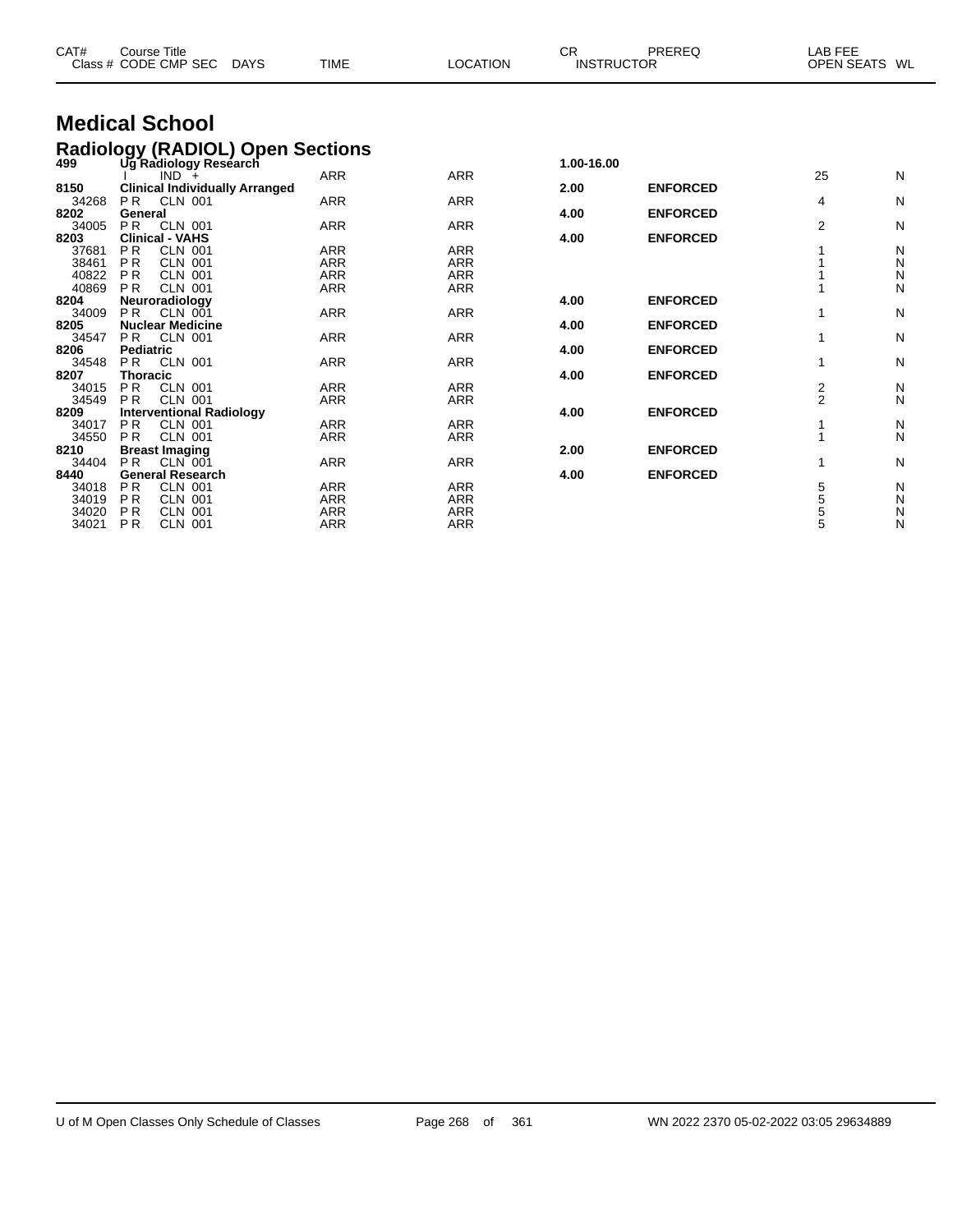| CAT# | Course Title         |             |             |          | СR                | PREREQ | _AB FEE       |  |
|------|----------------------|-------------|-------------|----------|-------------------|--------|---------------|--|
|      | Class # CODE CMP SEC | <b>DAYS</b> | <b>TIME</b> | LOCATION | <b>INSTRUCTOR</b> |        | OPEN SEATS WL |  |

### **Microbiology And Immunology Microbiology (MICRBIOL) Open Sections**

| 299          | Intro to Research                                                  |             |                                                                                    |                  | 2.00-3.00                   |                                |                |   |
|--------------|--------------------------------------------------------------------|-------------|------------------------------------------------------------------------------------|------------------|-----------------------------|--------------------------------|----------------|---|
|              | $IND +$                                                            |             | <b>ARR</b>                                                                         | <b>ARR</b>       |                             |                                | 24             | N |
| 399          | Ug Research                                                        |             |                                                                                    |                  | $1.00 - 8.00$               | <b>ADVISORY, ENFORCED</b>      |                |   |
|              | $IND +$<br>IR                                                      |             | <b>ARR</b>                                                                         | <b>ARR</b>       |                             |                                | 25             | N |
| 405          | <b>Med Microbio &amp; ID</b>                                       |             |                                                                                    |                  | 3.00                        |                                |                |   |
| 24596<br>405 | LEC 001<br>P<br>Med Microbio & ID                                  | TH          | 9-10AM                                                                             | SLH MSC2         | 3.00                        |                                | 118            | Ν |
|              | P<br>LEC 001                                                       | Т           | 9-11AM                                                                             | SLH MSC2         |                             | Sandkvist, Eaton, Telesnitsky, |                |   |
|              |                                                                    |             |                                                                                    |                  | Tran, Gugel                 |                                | 118            | Ν |
|              | Discussion section is a review section and attendance is optional. |             |                                                                                    |                  |                             |                                |                |   |
| 405          | Med Microbio & ID                                                  |             |                                                                                    |                  | 3.00                        |                                |                |   |
| 26885        | DIS 003<br>S                                                       | T           | 11-12PM                                                                            | <b>ARR</b>       |                             | Sandkvist, Telesnitsky, Eaton, |                |   |
|              |                                                                    |             |                                                                                    |                  | Tran, Gugel                 |                                |                |   |
| 409          | <b>Invest Exp Bacteriol</b>                                        |             |                                                                                    |                  | 4.00                        | <b>ENFORCED</b>                |                |   |
| 34346        | <b>PR LEC 001</b>                                                  | TTH         | 230-5PM                                                                            | <b>2062 PALM</b> | Erb-Downward                |                                | 27             | Y |
| 415          | Virology                                                           |             |                                                                                    |                  | 3.00                        | <b>ADVISORY</b>                |                |   |
| 28137        | P.<br>LEC 001                                                      | <b>MW</b>   | 230-4PM                                                                            | <b>SLH MSC2</b>  | Spindler, Ono, Moore        |                                | 34             | Ν |
| 430          | <b>Microbial Symbiosis</b>                                         |             |                                                                                    |                  | 3.00                        | <b>ADVISORY</b>                | 26             |   |
| 19905<br>440 | P<br>LEC 001                                                       | <b>MW</b>   | 10-1130AM                                                                          | 5623 MSC2        | Martens, Koropatkin<br>3.00 | <b>ADVISORY</b>                |                | N |
| 17208 PR     | <b>Human Immunology</b><br>LEC 001                                 | TTH         | 1-230PM                                                                            | 1230 USB         | Moore, Fitzgerald           |                                | 33             | N |
|              |                                                                    |             | Graduate students must register for MICRBIOL 540 to receive graduate-level credit. |                  |                             |                                |                |   |
| 450          | <b>Global Impact of Mic</b>                                        |             |                                                                                    |                  | 3.00                        |                                |                |   |
| 21125        | <b>DIS 001</b><br>P                                                | MW          | 1-230PM                                                                            | 5623 MSC2        | Fuller                      |                                | 11             | N |
| 504          | <b>Cell Biotech</b>                                                |             |                                                                                    |                  | 3.00                        | <b>ADVISORY</b>                |                |   |
| 25960        | P<br>LEC 001                                                       | <b>MW</b>   | 12-130PM                                                                           | 1024 FXB         | Putnam                      |                                | $\overline{7}$ | Υ |
| 540          | <b>Immunology</b>                                                  |             |                                                                                    |                  | 3.00                        |                                |                |   |
| 24881        | <b>PR</b><br>DIS 002                                               | M           | 5-6PM                                                                              | 5623 MSC2        | Moore                       |                                | $\overline{c}$ | N |
| 24882        | PR<br><b>DIS 003</b>                                               | T.          | 5-6PM                                                                              | 5623 MSC2        | Moore                       |                                | 5              | N |
| 24597        | LEC 001<br>A                                                       | <b>TTH</b>  | 1-230PM                                                                            | 1230 USB         | Moore, Fitzgerald           |                                |                |   |
| 582          | <b>Molecular Epid</b>                                              |             |                                                                                    |                  | 3.00                        | <b>ENFORCED</b>                |                |   |
| 38234        | P R<br>LEC 001                                                     | MW          | 830-10AM                                                                           | 1112 SPH2        | Snitkin, Abu-Amara          |                                | 11             | N |
| 599          | <b>Grad Independ Res</b><br>$IND +$                                |             | <b>ARR</b>                                                                         | <b>ARR</b>       | 1.00-8.00                   | <b>ADVISORY</b>                | 25             | N |
| 607          | Micro Pathogene I                                                  |             |                                                                                    |                  | 3.00                        | <b>ADVISORY</b>                |                |   |
|              | 12003 PR LEC 001                                                   | MW          | 10-1130AM                                                                          | 5613 MSC2        |                             | Carruthers, Pearson, O'Riordan | 30             | Ν |
|              | MEETS JAN 6 - FEB 5, 2004.                                         |             |                                                                                    |                  |                             |                                |                |   |
| 612          | <b>Microb Informatics</b>                                          |             |                                                                                    |                  | 1.00                        | <b>ADVISORY</b>                |                |   |
| 26976 P      | LEC 002                                                            | <b>WTHF</b> | 9-5PM                                                                              | ARR              | <b>Schloss</b>              |                                | 15             | Ν |
|              |                                                                    |             | Sect. 2 Schloss from 4/18-4/20 in Furstenberg 2748 from 9:00AM to 5:00PM           |                  |                             |                                |                |   |
| 615          | Viral Pathogen I                                                   |             |                                                                                    |                  | 2.00                        | <b>ADVISORY</b>                |                |   |
| 20631 P      | LEC 001                                                            | TF          | 10-1130AM                                                                          | 5623 MSC2        | Wobus, Lauring, Tai         |                                | 44             | N |
| 631          | <b>Gen Prog Sem</b>                                                |             |                                                                                    |                  | 1.00                        | <b>ADVISORY</b>                |                |   |
| 12004        | <b>SEM 001</b><br>PD.                                              | м           | 1-230PM                                                                            | 4917 BUHL        | Moran, Antonellis           |                                | 13             | Ν |
| 650          | Path, Anat, Hist, Dis                                              |             |                                                                                    |                  | 1.00                        |                                |                |   |
| 41498        | P<br>LEC 001                                                       | W           | 9-10AM                                                                             | 5623 MSC2        | Eaton                       |                                | 16             | N |
| 812          | Seminar                                                            |             |                                                                                    |                  | 1.00                        | <b>ADVISORY</b>                |                |   |
| 12005        | PR.<br><b>SEM 001</b>                                              | F           | 12-1PM                                                                             | 5623 MSC2        | Swanson                     | <b>ADVISORY</b>                | 33             | N |
| 813<br>12006 | <b>Science in Clinics</b><br>$\mathsf{P}$<br><b>SEM 001</b>        | W           | 1030-12PM                                                                          | ARR              | 1.00<br>Lauring, Carruthers |                                | 16             | Ν |
| 5623 MS II   |                                                                    |             |                                                                                    |                  |                             |                                |                |   |
| 995          | <b>Diss-Cand</b>                                                   |             |                                                                                    |                  | 8.00                        | <b>ENFORCED</b>                |                |   |
|              | $IND +$<br>R                                                       |             | <b>ARR</b>                                                                         | <b>ARR</b>       |                             |                                | 23             | N |
|              |                                                                    |             |                                                                                    |                  |                             |                                |                |   |

| 2.00-3.00                                   |                                    |               |        |
|---------------------------------------------|------------------------------------|---------------|--------|
| 1.00-8.00                                   | <b>ADVISORY, ENFORCED</b>          | 24            | N      |
| 3.00                                        |                                    | 25            | N      |
| 3.00                                        |                                    | 118           | N      |
| Tran, Gugel                                 | Sandkvist, Eaton, Telesnitsky,     | 118           | N      |
| 3.00<br>Tran, Gugel                         | Sandkvist, Telesnitsky, Eaton,     |               |        |
| 4.00<br>Erb-Downward                        | <b>ENFORCED</b>                    | 27            | Υ      |
| 3.00<br>Spindler, Ono, Moore                | <b>ADVISORY</b>                    | 34            | N      |
| 3.00<br>Martens, Koropatkin<br>3.00         | <b>ADVISORY</b><br><b>ADVISORY</b> | 26            | N      |
| Moore, Fitzgerald                           |                                    | 33            | N      |
| 3.00<br>Fuller                              |                                    | 11            | N      |
| 3.00<br>Putnam                              | <b>ADVISORY</b>                    | 7             | Y      |
| 3.00<br>Moore<br>Moore<br>Moore, Fitzgerald |                                    | $\frac{2}{5}$ | N<br>N |
| 3.00<br>Snitkin, Abu-Amara<br>1.00-8.00     | <b>ENFORCED</b><br><b>ADVISORY</b> | 11            | N      |
| 3.00                                        | <b>ADVISORY</b>                    | 25            | N      |
|                                             | Carruthers, Pearson, O'Riordan     | 30            | N      |
| 1.00<br><b>Schloss</b>                      | <b>ADVISORY</b>                    | 15            | N      |
| 2.00<br>Wobus, Lauring, Tai                 | <b>ADVISORY</b><br><b>ADVISORY</b> | 44            | N      |
| 1.00<br>Moran, Antonellis                   |                                    | 13            | N      |
| 1.00<br>Eaton                               |                                    | 16            | N      |
| 1.00<br>Swanson                             | <b>ADVISORY</b>                    | 33            | N      |
| 1.00<br>Lauring, Carruthers                 | <b>ADVISORY</b>                    | 16            | N      |
| 8.00                                        | <b>ENFORCED</b>                    | 23            | N      |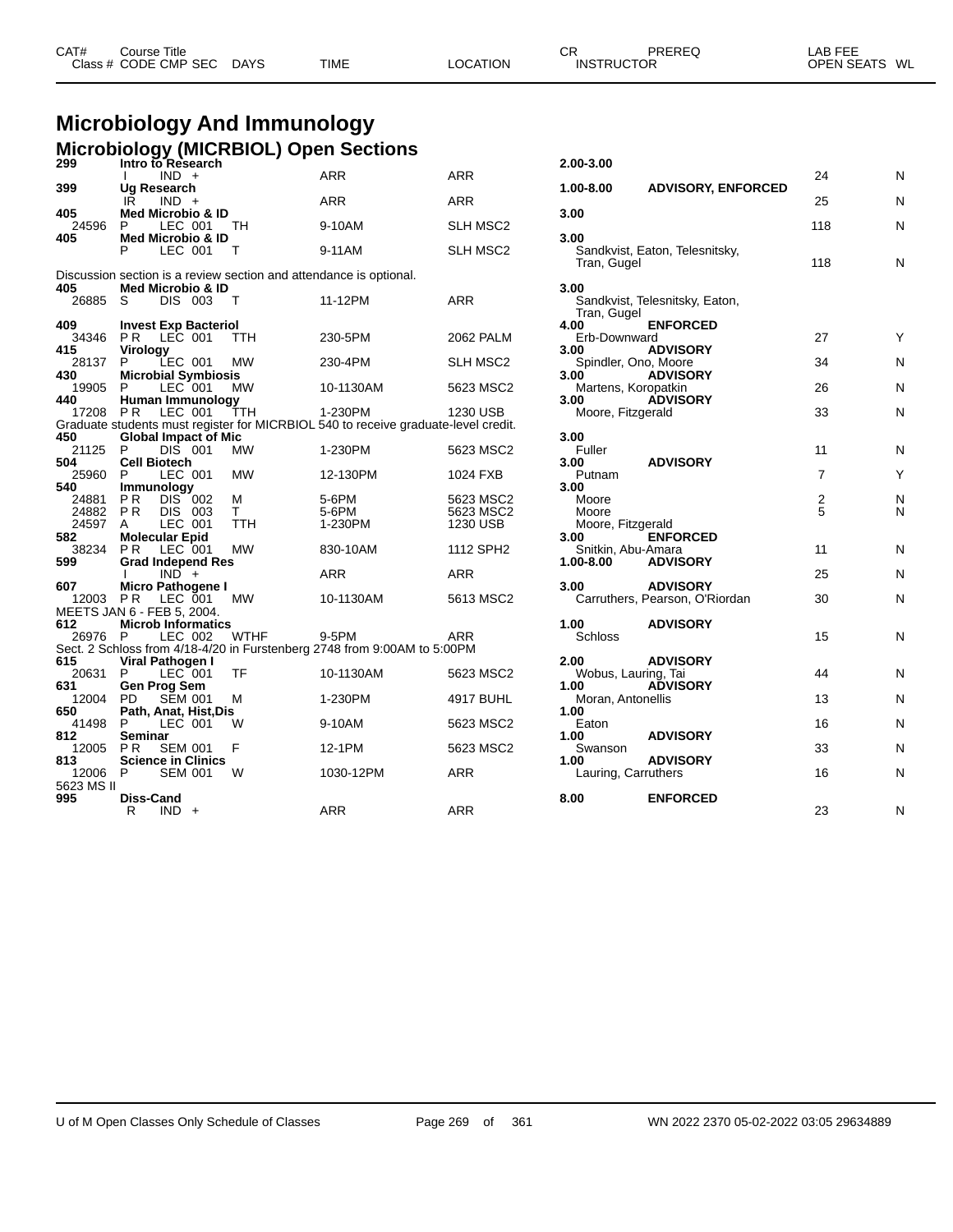| CAT# | Course Title<br>Class # CODE CMP SEC | DAYS | <b>TIME</b> | LOCATION | СF<br><b>INSTRUCTOR</b> | PREREQ | ∟AB FEE<br>OPEN SEATS WL |
|------|--------------------------------------|------|-------------|----------|-------------------------|--------|--------------------------|
|      |                                      |      |             |          |                         |        |                          |

#### **Neurology Department Neurology (NEUROL) Open Sections**

| 781   | Research       |                                         |                 |            | 1.00-4.00 | <b>ADVISORY</b> |    |               |
|-------|----------------|-----------------------------------------|-----------------|------------|-----------|-----------------|----|---------------|
| 12011 | P              | LAB 001                                 | <b>ARR</b>      | <b>ARR</b> |           |                 | 35 | N             |
| 6400  |                | <b>Neurology Reg Clerk</b>              |                 |            | 4.00      | <b>ENFORCED</b> |    |               |
| 33242 | ΡR             | CLN 001                                 | <b>ARR</b>      | <b>ARR</b> |           |                 | 1  | N             |
| 33244 | <b>PR</b>      | <b>CLN 001</b>                          | ARR             | <b>ARR</b> |           |                 | 1  | N             |
| 33245 | <b>PR</b>      | <b>CLN 001</b>                          | <b>ARR</b>      | <b>ARR</b> |           |                 | 3  | N             |
| 8100  |                | <b>Epilepsy Elective</b>                |                 |            | 2.00      | <b>ENFORCED</b> |    |               |
| 33634 | PR.            | <b>ČLN 001</b>                          | <b>ARR</b>      | <b>ARR</b> |           |                 |    | N             |
| 33635 | <b>PR</b>      | <b>CLN 001</b>                          | <b>ARR</b>      | <b>ARR</b> |           |                 |    | N             |
| 33636 | <b>PR</b>      | <b>CLN 001</b>                          | ARR             | <b>ARR</b> |           |                 |    | ${\sf N}$     |
| 34177 |                | <b>CLN 001</b>                          | ARR             | <b>ARR</b> |           |                 |    |               |
|       | P R            |                                         |                 |            |           |                 |    | N             |
| 33640 | <b>PR</b>      | <b>CLN 001</b>                          | <b>ARR</b>      | <b>ARR</b> |           |                 |    | N<br>N        |
| 33639 | P <sub>R</sub> | <b>CLN 001</b>                          | <b>ARR</b>      | <b>ARR</b> |           |                 |    |               |
| 33641 | <b>PR</b>      | <b>CLN 001</b>                          | <b>ARR</b>      | <b>ARR</b> |           |                 |    | N             |
| 8102  |                | <b>Movement and Cognitive Disorders</b> |                 |            | 2.00      | <b>ENFORCED</b> |    |               |
| 33642 | P <sub>R</sub> | <b>CLN 001</b>                          | ARR             | <b>ARR</b> |           |                 |    | N             |
| 33643 | <b>PR</b>      | <b>CLN 001</b>                          | <b>ARR</b>      | <b>ARR</b> |           |                 |    | N             |
| 33644 | P <sub>R</sub> | <b>CLN 001</b>                          | <b>ARR</b>      | <b>ARR</b> |           |                 |    | N             |
| 33649 | <b>PR</b>      | <b>CLN 001</b>                          | <b>ARR</b>      | <b>ARR</b> |           |                 |    | N             |
| 33648 | <b>PR</b>      | <b>CLN 001</b>                          | <b>ARR</b>      | <b>ARR</b> |           |                 |    | N             |
| 8103  |                | <b>Multiple Sclerosis/Neuroimmuno</b>   |                 |            | 2.00      | <b>ENFORCED</b> |    |               |
| 33650 | P <sub>R</sub> | <b>CLN 001</b>                          | <b>ARR</b>      | <b>ARR</b> |           |                 |    | N             |
| 33651 | P <sub>R</sub> | <b>CLN 001</b>                          | <b>ARR</b>      | <b>ARR</b> |           |                 |    | N             |
| 33652 | P <sub>R</sub> | CLN 001                                 | <b>ARR</b>      | <b>ARR</b> |           |                 |    | N             |
| 33655 |                | <b>CLN 001</b>                          |                 |            |           |                 |    |               |
|       | P <sub>R</sub> |                                         | <b>ARR</b>      | ARR        |           |                 |    | N             |
| 33657 | <b>PR</b>      | <b>CLN 001</b>                          | <b>ARR</b>      | <b>ARR</b> |           |                 |    | N             |
| 33656 | <b>PR</b>      | <b>CLN 001</b>                          | <b>ARR</b>      | <b>ARR</b> |           |                 |    | N             |
| 8104  |                | <b>Sleep Medicine</b>                   |                 |            | 2.00      | <b>ENFORCED</b> |    |               |
| 33661 | P <sub>R</sub> | <b>CLN 001</b>                          | <b>ARR</b>      | <b>ARR</b> |           |                 |    | N             |
| 33663 | <b>PR</b>      | <b>CLN 001</b>                          | <b>ARR</b>      | <b>ARR</b> |           |                 |    | N             |
| 33665 | <b>PR</b>      | <b>CLN 001</b>                          | <b>ARR</b>      | <b>ARR</b> |           |                 | 1  | N             |
| 8200  |                | <b>Consult Service</b>                  |                 |            | 4.00      | <b>ENFORCED</b> |    |               |
| 33669 | <b>PR</b>      | <b>CLN 001</b>                          | <b>ARR</b>      | <b>ARR</b> |           |                 |    | N             |
| 34508 | <b>PR</b>      | <b>CLN 001</b>                          | <b>ARR</b>      | <b>ARR</b> |           |                 | 1  | N             |
| 8201  |                | <b>Sports Neurology</b>                 |                 |            | 2.00      | <b>ENFORCED</b> |    |               |
| 33671 | P <sup>R</sup> | <b>CLN 001</b>                          | <b>ARR</b>      | <b>ARR</b> |           |                 |    | N             |
| 33672 | <b>PR</b>      | <b>CLN 001</b>                          | <b>ARR</b>      | <b>ARR</b> |           |                 |    | N             |
| 33673 | P <sub>R</sub> | <b>CLN 001</b>                          | ARR             | <b>ARR</b> |           |                 |    | N             |
|       | P <sub>R</sub> | <b>CLN 001</b>                          |                 |            |           |                 |    | $\mathsf{N}$  |
| 33674 |                | <b>CLN 001</b>                          | ARR             | <b>ARR</b> |           |                 |    |               |
| 33675 | P <sub>R</sub> |                                         | <b>ARR</b>      | <b>ARR</b> |           |                 |    | $\frac{N}{N}$ |
| 33676 | P <sub>R</sub> | <b>CLN 001</b>                          | ARR <sup></sup> | <b>ARR</b> |           |                 |    |               |
| 33677 | P <sub>R</sub> | <b>CLN 001</b>                          | <b>ARR</b>      | <b>ARR</b> |           |                 |    | N             |
| 33678 | <b>PR</b>      | <b>CLN 001</b>                          | <b>ARR</b>      | <b>ARR</b> |           |                 |    | N             |
| 8440  |                | <b>Clinical Research</b>                |                 |            | 4.00      | <b>ENFORCED</b> |    |               |
| 34223 | P <sub>R</sub> | <b>CLN 001</b>                          | <b>ARR</b>      | <b>ARR</b> |           |                 | 5  | N             |
| 34224 | P <sub>R</sub> | CLN 001                                 | ARR             | <b>ARR</b> |           |                 | 5  | N             |
| 34225 | P <sub>R</sub> | <b>CLN 001</b>                          | <b>ARR</b>      | <b>ARR</b> |           |                 | 4  | N             |
| 34226 | <b>PR</b>      | <b>CLN 001</b>                          | <b>ARR</b>      | <b>ARR</b> |           |                 | 5  | N             |
| 8441  |                | <b>General Research</b>                 |                 |            | 4.00      | <b>ENFORCED</b> |    |               |
| 33679 | P <sub>R</sub> | <b>CLN 001</b>                          | <b>ARR</b>      | <b>ARR</b> |           |                 |    | N             |
| 33680 | <b>PR</b>      | <b>CLN 001</b>                          | ARR             | <b>ARR</b> |           |                 |    | N             |
| 33681 | P <sub>R</sub> | <b>CLN 001</b>                          | <b>ARR</b>      | <b>ARR</b> |           |                 |    | N             |
|       |                |                                         |                 |            |           |                 |    |               |
| 33682 | P <sub>R</sub> | <b>CLN 001</b>                          | <b>ARR</b>      | <b>ARR</b> |           |                 | 1  | N             |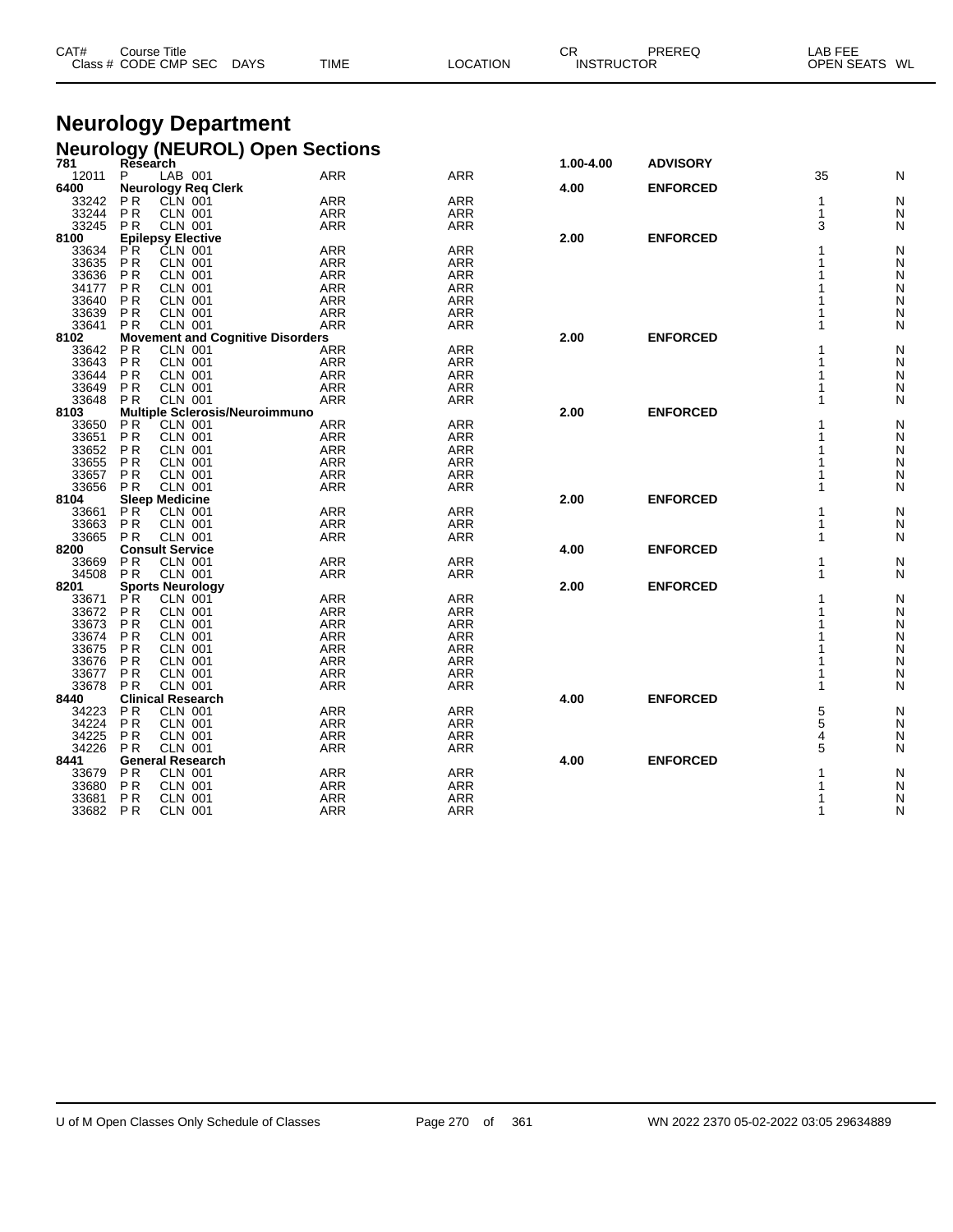| CAT#                | <b>Course Title</b><br>Class # CODE CMP SEC DAYS                                |            | <b>TIME</b>                                                                                                                   | <b>LOCATION</b> | CR.<br><b>INSTRUCTOR</b>      | PREREQ                                       | LAB FEE<br>OPEN SEATS WL |   |
|---------------------|---------------------------------------------------------------------------------|------------|-------------------------------------------------------------------------------------------------------------------------------|-----------------|-------------------------------|----------------------------------------------|--------------------------|---|
|                     | <b>Center For Neuroscience</b>                                                  |            |                                                                                                                               |                 |                               |                                              |                          |   |
|                     |                                                                                 |            | <b>Neuroscience (NEUROSCI) Open Sections</b>                                                                                  |                 |                               |                                              |                          |   |
| 470<br>30424        | <b>Human Neuroanatomy</b><br>LEC 002<br>A                                       | <b>TTH</b> | 230-4PM                                                                                                                       | 4130 USB        | 4.00<br>Elias, Hardee         | <b>ADVISORY</b>                              |                          |   |
| 525<br>30568<br>602 | Intro to Pain, Neuro<br>PR.<br>LEC 001<br><b>Princ Neurosc II</b>               | W          | 9-12PM                                                                                                                        | 4130 USB        | 3.00<br>Harte, Harris<br>3.00 | <b>ADVISORY, ENFORCED</b><br><b>ADVISORY</b> | 6                        | N |
| 12014               | PD.<br><b>SEM 001</b>                                                           | <b>TTH</b> | 10-12PM                                                                                                                       | 4151 USB        | Booth, Seasholtz              |                                              | 26                       | N |
| 602                 | <b>Princ Neurosc II</b><br><b>SEM 001</b>                                       | м          | 10-12PM                                                                                                                       | 4130 USB        | 3.00                          | <b>ADVISORY</b>                              | 26                       | N |
|                     | January 10 to Feb 12 for Sensory 614<br>March 26 to April 23 for Neuropathology |            | February 14 to March 25 for Behavioral and Cognitive Neuroscience 615                                                         |                 |                               |                                              |                          |   |
| 614                 | <b>Sensory&amp;Systems NS</b><br>12015 PD SEM 001 MTTH                          |            | 10-12PM<br>This class meets together with Neurosci 602, Monday 10 to 12 in 4130 USB and Tuesday/Thursday 10 to 12 in 4151 USB | <b>ARR</b>      | 1.00<br>Fort. Seasholtz       | <b>ADVISORY</b>                              | 9                        | N |
| 615<br>12016 PI     | Cog & Behav Neurosci<br>SEM 001                                                 | MTTH       | 10-12PM                                                                                                                       | <b>ARR</b>      | 1.00<br>Tronson, Seasholtz    | <b>ADVISORY</b>                              | 7                        | N |
| 616                 | <b>Translational NS</b>                                                         |            | This class meets together with Neurosci 602, Monday 10 to 12 in 4130 USB and Tuesday/Thursday 10 to 12 in 4151 USB            |                 | 1.00                          | <b>ADVISORY</b>                              |                          |   |
| 12017 PI<br>700     | <b>SEM 001</b><br>Neurosci Sem                                                  | MTTH       | 10-12PM<br>This class meets together with Neurosci 602, Monday 10 to 12 in 4130 USB and Tuesday/Thursday 10 to 12 in 4151 USB | <b>ARR</b>      | 1.00                          | Barmada, Seasholtz, Booth<br><b>ADVISORY</b> | 8                        | N |
| 19207<br>801        | <b>SEM 001</b><br>P<br>Neurosci Res Method                                      | M          | 4-6PM                                                                                                                         | 1230 USB        | Seasholtz, Booth<br>1.00-9.00 | <b>ADVISORY</b>                              | 4                        | N |
|                     | $IND +$                                                                         |            | ARR                                                                                                                           | ARR             |                               |                                              | 16                       | N |

R IND + ARR ARR ARR 24 N

**995 Diss-Cand 8.00 ENFORCED**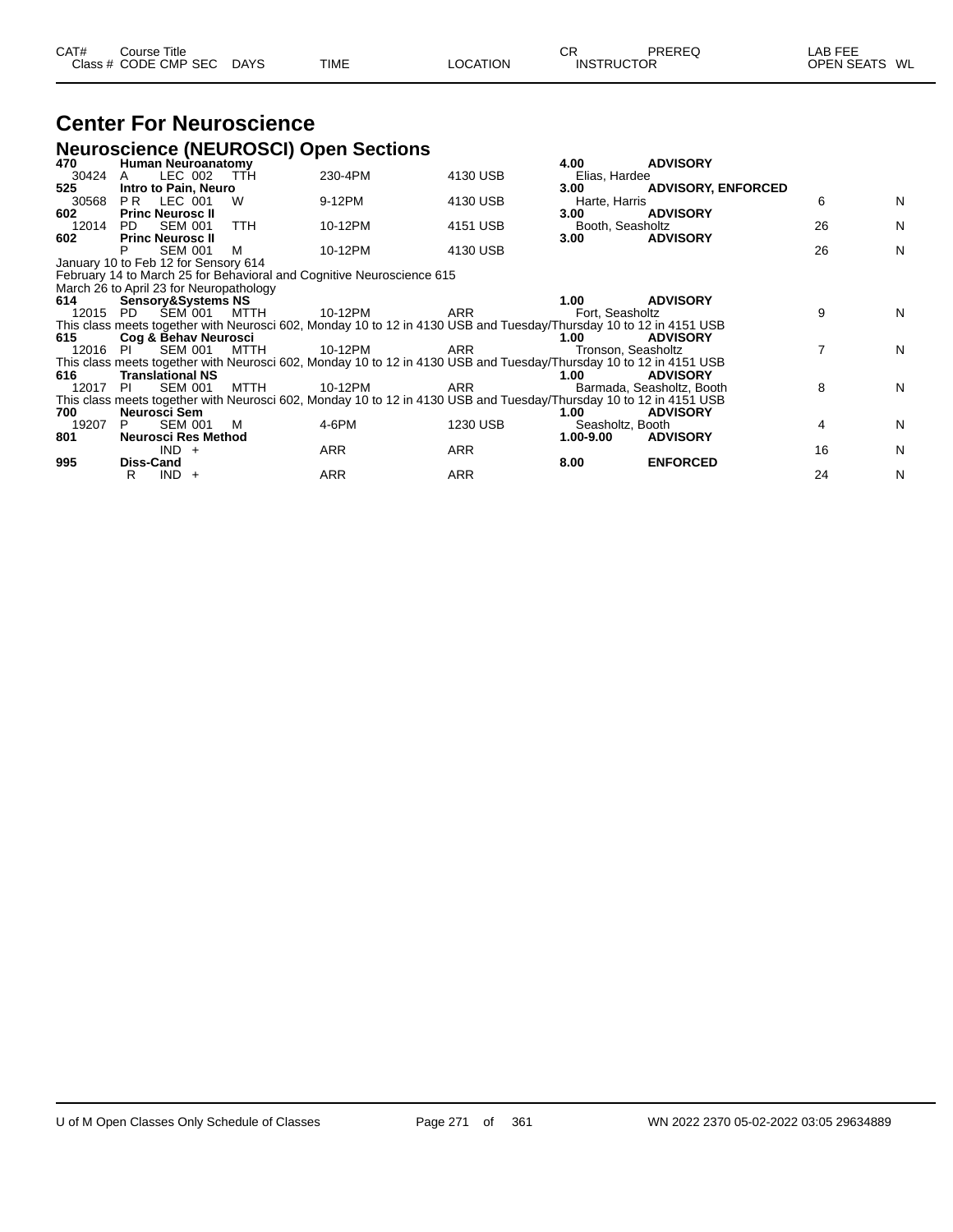| CAT# | Course Title<br>Class # CODE CMP SEC | DAYS | <b>TIME</b> | LOCATION | СF<br><b>INSTRUCTOR</b> | PREREQ | $\mathsf{LAB}$ FEE<br>OPEN SEATS WL |
|------|--------------------------------------|------|-------------|----------|-------------------------|--------|-------------------------------------|
|      |                                      |      |             |          |                         |        |                                     |

## **Neurosurgery**

# **Neurosurgery (NEUSURG) Open Sections 8100 Exploratory 4.00 ENFORCED**

| 8100           |                        | Exploratory                      |                          |                          | 4.00 | <b>ENFORCED</b> |                         |        |
|----------------|------------------------|----------------------------------|--------------------------|--------------------------|------|-----------------|-------------------------|--------|
| 33683          | РŔ                     | CLN 001                          | <b>ARR</b>               | <b>ARR</b>               |      |                 | 1                       | N      |
| 33686          | P <sub>R</sub>         | <b>CLN 001</b>                   | <b>ARR</b>               | <b>ARR</b>               |      |                 | 1                       | N      |
| 33688          | P <sub>R</sub>         | <b>CLN 001</b>                   | <b>ARR</b>               | <b>ARR</b>               |      |                 |                         | Ν      |
| 33690          | P R                    | CLN 001                          | <b>ARR</b>               | <b>ARR</b>               |      |                 |                         | N      |
| 33689          | P <sub>R</sub>         | CLN 001                          | <b>ARR</b>               | <b>ARR</b>               |      |                 |                         | Ν      |
| 33691          | P <sub>R</sub>         | <b>CLN 001</b>                   | <b>ARR</b>               | <b>ARR</b>               |      |                 |                         | Ν      |
| 33693          | P R                    | <b>CLN 001</b>                   | <b>ARR</b>               | <b>ARR</b>               |      |                 |                         | Ν      |
|                |                        |                                  |                          |                          |      |                 |                         |        |
| 33692          | P <sub>R</sub>         | <b>CLN 001</b>                   | <b>ARR</b>               | <b>ARR</b>               |      |                 |                         | Ν      |
| 33694          | P <sub>R</sub>         | <b>CLN 001</b>                   | ARR                      | <b>ARR</b>               |      |                 | 1                       | N      |
| 8200           |                        | Neuro/Onc-Multidisciplinary      |                          |                          | 4.00 | <b>ENFORCED</b> |                         |        |
| 33695          | P R                    | <b>CLN 001</b>                   | <b>ARR</b>               | <b>ARR</b>               |      |                 | 1                       | N      |
| 33696          | <b>PR</b>              | <b>CLN 001</b>                   | <b>ARR</b>               | <b>ARR</b>               |      |                 | 1                       | Ν      |
| 33697          | ΡR                     | <b>CLN 001</b>                   | <b>ARR</b>               | <b>ARR</b>               |      |                 | 1                       | Ν      |
| 33698          | P <sub>R</sub>         | <b>CLN 001</b>                   | <b>ARR</b>               | <b>ARR</b>               |      |                 | 1                       | Ν      |
| 34509          | P <sub>R</sub>         | <b>CLN 001</b>                   | <b>ARR</b>               | <b>ARR</b>               |      |                 | 1                       | Ν      |
| 8201           |                        | Neuro/Oto-Multidisciplinary      |                          |                          | 4.00 | <b>ENFORCED</b> |                         |        |
|                | P <sub>R</sub>         | <b>CLN 001</b>                   |                          | <b>ARR</b>               |      |                 |                         |        |
| 33699          |                        |                                  | ARR                      |                          |      |                 |                         | Ν      |
| 33700          | P <sub>R</sub>         | CLN 001                          | <b>ARR</b>               | <b>ARR</b>               |      |                 | 1                       | N      |
| 33701          | P <sub>R</sub>         | CLN 001                          | <b>ARR</b>               | <b>ARR</b>               |      |                 | 1                       | Ν      |
| 33702          | <b>PR</b>              | <b>CLN 001</b>                   | <b>ARR</b>               | <b>ARR</b>               |      |                 | 1                       | Ν      |
| 34510          | <b>PR</b>              | <b>CLN 001</b>                   | <b>ARR</b>               | <b>ARR</b>               |      |                 | 1                       | N      |
| 8202           |                        | Cerebrovascular Multidisc        |                          |                          | 4.00 | <b>ENFORCED</b> |                         |        |
| 33703          | P <sub>R</sub>         | <b>CLN 001</b>                   | <b>ARR</b>               | <b>ARR</b>               |      |                 | 1                       | N      |
| 33704          | P <sub>R</sub>         | <b>CLN 001</b>                   | <b>ARR</b>               | <b>ARR</b>               |      |                 | 1                       | N      |
| 33705          | P R                    | <b>CLN 001</b>                   | <b>ARR</b>               | <b>ARR</b>               |      |                 | 1                       | Ν      |
| 34189          | <b>PR</b>              | <b>CLN 001</b>                   | <b>ARR</b>               | <b>ARR</b>               |      |                 | 1                       | Ν      |
|                |                        |                                  |                          |                          |      |                 |                         |        |
|                |                        |                                  |                          |                          |      |                 |                         |        |
| 34511          | P <sub>R</sub>         | <b>CLN 001</b>                   | ARR                      | <b>ARR</b>               |      |                 | 1                       | N      |
| 8440           | Research               |                                  |                          |                          | 2.00 | <b>ENFORCED</b> |                         |        |
| 33707          | <b>PR</b>              | <b>CLN 001</b>                   | <b>ARR</b>               | <b>ARR</b>               |      |                 | 5                       | N      |
| 33706          | ΡR                     | <b>CLN 001</b>                   | <b>ARR</b>               | ARR                      |      |                 |                         | Ν      |
| 33708          | ΡR                     | <b>CLN 001</b>                   | <b>ARR</b>               | <b>ARR</b>               |      |                 | $\frac{5}{5}$           | Ν      |
| 33710          | ΡR                     | <b>CLN 001</b>                   |                          |                          |      |                 |                         | Ν      |
|                |                        |                                  | <b>ARR</b>               | <b>ARR</b>               |      |                 |                         |        |
| 33709          | <b>PR</b>              | <b>CLN 001</b>                   | <b>ARR</b>               | <b>ARR</b>               |      |                 |                         | Ν      |
| 33711          | ΡR                     | <b>CLN 001</b>                   | <b>ARR</b>               | <b>ARR</b>               |      |                 |                         | Ν      |
| 33713          | P <sub>R</sub>         | <b>CLN 001</b>                   | <b>ARR</b>               | <b>ARR</b>               |      |                 |                         | Ν      |
| 33712          | P <sub>R</sub>         | CLN 001                          | <b>ARR</b>               | <b>ARR</b>               |      |                 |                         | Ν      |
| 33714          | P <sub>R</sub>         | CLN 001                          | <b>ARR</b>               | <b>ARR</b>               |      |                 |                         | Ν      |
| 33717          | P <sub>R</sub>         | CLN 001                          | <b>ARR</b>               | <b>ARR</b>               |      |                 |                         | Ν      |
| 33716          | P <sub>R</sub>         | <b>CLN 001</b>                   | <b>ARR</b>               | <b>ARR</b>               |      |                 |                         | Ν      |
| 33715          | P <sub>R</sub>         | <b>CLN 001</b>                   | <b>ARR</b>               | <b>ARR</b>               |      |                 | 555555555               | Ν      |
| 42808          | <b>PR</b>              | <b>RES 001</b>                   | <b>ARR</b>               | <b>ARR</b>               |      |                 | 5                       | N      |
| 8600           |                        | Subinternship                    |                          |                          | 4.00 | <b>ENFORCED</b> |                         |        |
| 33718          | P <sub>R</sub>         | <b>CLN 001</b>                   | <b>ARR</b>               | <b>ARR</b>               |      |                 | 3                       | Ν      |
|                |                        |                                  |                          |                          |      |                 |                         |        |
| 33719          | P R                    | <b>CLN 001</b>                   | <b>ARR</b>               | <b>ARR</b>               |      |                 |                         | N      |
| 33720          | P R                    | <b>CLN 001</b>                   | <b>ARR</b>               | <b>ARR</b>               |      |                 |                         | Ν      |
| 33721          | <b>PR</b>              | <b>CLN 001</b>                   | <b>ARR</b>               | <b>ARR</b>               |      |                 | $\frac{3}{3}$           | N      |
| 34512          | <b>PR</b>              | <b>CLN 001</b>                   | <b>ARR</b>               | <b>ARR</b>               |      |                 | 3                       | N      |
| 8700           |                        | Subinternship/ICU                |                          |                          | 4.00 | <b>ENFORCED</b> |                         |        |
| 33722          | <b>PR</b>              | CLN 001                          | <b>ARR</b>               | <b>ARR</b>               |      |                 | $\overline{2}$          | N      |
| 33723          | <b>PR</b>              | <b>CLN 001</b>                   | <b>ARR</b>               | <b>ARR</b>               |      |                 | $\overline{\mathbf{c}}$ | Ν      |
| 33724          | <b>PR</b>              | CLN 001                          | ARR                      | <b>ARR</b>               |      |                 | 1                       | Ν      |
| 33725<br>34513 | <b>PR</b><br><b>PR</b> | <b>CLN 001</b><br><b>CLN 001</b> | <b>ARR</b><br><b>ARR</b> | <b>ARR</b><br><b>ARR</b> |      |                 | 1<br>$\overline{2}$     | Ν<br>N |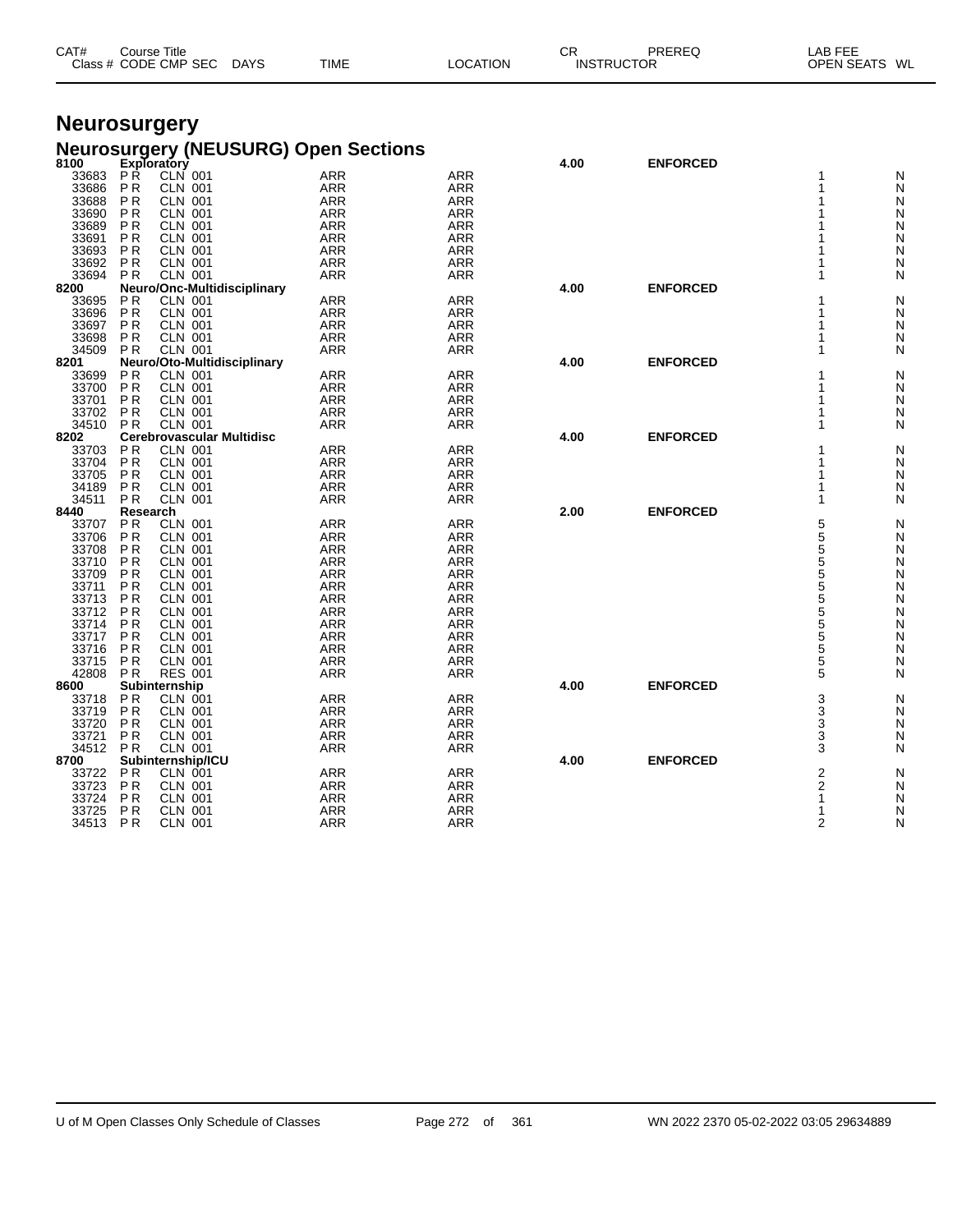| CAT# | Course Title              |      |          | СF                | PREREQ | LAB FEE           |    |
|------|---------------------------|------|----------|-------------------|--------|-------------------|----|
|      | Class # CODE CMP SEC DAYS | TIME | LOCATION | <b>INSTRUCTOR</b> |        | <b>OPEN SEATS</b> | WL |

# **Obstetrics And Gynecology Dept**

|                  | <b>Obstetrics and Gynecology (OBSTGYN) Open Sections</b>    |            |            |      |                 |                |              |
|------------------|-------------------------------------------------------------|------------|------------|------|-----------------|----------------|--------------|
| 6500             | Obst/Gyn Req Clerk                                          |            |            | 6.00 | <b>ENFORCED</b> |                |              |
| 33250            | <b>PR</b><br>CLN 001                                        | <b>ARR</b> | <b>ARR</b> |      |                 | 6              | N            |
| 33247            | <b>PR</b><br><b>CLN 002</b>                                 | <b>ARR</b> | <b>ARR</b> |      |                 |                | N            |
| 33249            | <b>CLN 002</b><br>P <sub>R</sub>                            | <b>ARR</b> | <b>ARR</b> |      |                 | $\overline{2}$ | N            |
| 8100             | Women's Health Integrated Sci                               |            |            | 2.00 | <b>ENFORCED</b> |                |              |
| 33726            | P <sub>R</sub><br><b>CLN 001</b>                            | <b>ARR</b> | <b>ARR</b> |      |                 |                | ${\sf N}$    |
| 33727            | P <sub>R</sub><br><b>CLN 001</b>                            | <b>ARR</b> | <b>ARR</b> |      |                 |                | ${\sf N}$    |
| 33728            | <b>PR</b><br><b>CLN 001</b>                                 | <b>ARR</b> | <b>ARR</b> |      |                 |                | N            |
| 33729            | <b>PR</b><br><b>CLN 001</b>                                 | <b>ARR</b> | <b>ARR</b> |      |                 |                | ${\sf N}$    |
| 33730            | <b>PR</b><br><b>CLN 001</b>                                 | <b>ARR</b> | <b>ARR</b> |      |                 |                | ${\sf N}$    |
| 33732            | P <sub>R</sub><br><b>CLN 001</b>                            | <b>ARR</b> | <b>ARR</b> |      |                 |                | $\mathsf{N}$ |
| 33731            | <b>PR</b><br><b>CLN 001</b>                                 | <b>ARR</b> | <b>ARR</b> |      |                 |                | ${\sf N}$    |
| 33733            | <b>PR</b><br><b>CLN 001</b>                                 | <b>ARR</b> | <b>ARR</b> |      |                 |                | N            |
| 8101             | <b>Family Planning</b>                                      |            |            | 2.00 | <b>ENFORCED</b> |                |              |
| 34514            | <b>PR</b><br><b>CLN 001</b>                                 | <b>ARR</b> | <b>ARR</b> |      |                 |                | $\mathsf{N}$ |
| 8201             | Endocrinology                                               |            |            | 4.00 | <b>ENFORCED</b> |                |              |
| 33735            | <b>PR</b><br>CLN 001                                        | <b>ARR</b> | <b>ARR</b> |      |                 |                | N            |
| 33736            | <b>PR</b><br><b>CLN 001</b>                                 | <b>ARR</b> | <b>ARR</b> |      |                 |                | $\mathsf{N}$ |
| 34516            | <b>CLN 001</b><br><b>PR</b>                                 | <b>ARR</b> | <b>ARR</b> |      |                 |                | N            |
| 8202             | <b>Primary Care</b>                                         |            |            | 4.00 | <b>ENFORCED</b> |                |              |
| 34517            | P <sub>R</sub><br><b>CLN 001</b>                            | <b>ARR</b> | <b>ARR</b> |      |                 |                | N            |
| 8250             | <b>Clinical Individually Arranged</b>                       |            |            | 4.00 | <b>ENFORCED</b> |                |              |
| 34965            | PR<br>CLN 001                                               | <b>ARR</b> | <b>ARR</b> |      |                 | 5              | N            |
| 37240            | <b>PR</b><br><b>CLN 002</b>                                 | <b>ARR</b> | <b>ARR</b> |      |                 |                | N            |
|                  | Integrated Sci in Womens Hlth                               |            |            |      |                 |                |              |
| 840 <sub>2</sub> | <b>Teaching &amp; Technology</b>                            |            |            | 4.00 | <b>ENFORCED</b> |                |              |
| 34179            | <b>PR</b><br><b>CLN 001</b>                                 | <b>ARR</b> | <b>ARR</b> |      |                 | 4              | N            |
| 34518            | P <sub>R</sub><br><b>CLN 001</b>                            | <b>ARR</b> | <b>ARR</b> |      |                 | 4              | $\mathsf{N}$ |
| 8403             | Repro Auton Hith Dispar & Just                              |            |            | 4.00 | <b>ENFORCED</b> |                |              |
| 34209            | <b>PR</b><br><b>CLN 001</b>                                 | <b>ARR</b> | <b>ARR</b> |      |                 |                | N            |
| 8440             | Research                                                    |            |            | 4.00 | <b>ENFORCED</b> |                |              |
| 33738            | P <sub>R</sub><br><b>CLN 001</b>                            | <b>ARR</b> | <b>ARR</b> |      |                 | 4              | N            |
| 33739            | <b>PR</b><br><b>CLN 001</b>                                 | <b>ARR</b> | <b>ARR</b> |      |                 | 4              | N            |
| 33740            | P <sub>R</sub><br><b>CLN 001</b>                            | <b>ARR</b> | <b>ARR</b> |      |                 | 4              | N            |
| 33741            | <b>CLN 001</b><br>P <sub>R</sub>                            | <b>ARR</b> | <b>ARR</b> |      |                 | 5              | N            |
| 8601             | <b>Oncology Subl</b>                                        |            |            | 4.00 | <b>ENFORCED</b> |                |              |
| 33742            | <b>PR</b><br>CLN 001                                        | ARR        | <b>ARR</b> |      |                 |                | N            |
| 34180            | <b>PR</b><br><b>CLN 001</b>                                 | <b>ARR</b> | <b>ARR</b> |      |                 | 1              | N            |
| 8602             | <b>Maternal Fetal Subl</b>                                  |            |            | 4.00 | <b>ENFORCED</b> |                |              |
| 33747            | P <sub>R</sub><br><b>CLN 001</b>                            | <b>ARR</b> | <b>ARR</b> |      |                 | 1              | N            |
| 8800             |                                                             |            |            | 8.00 | <b>ENFORCED</b> |                |              |
| 33273            | <b>Residency Prep Course</b><br><b>PR</b><br><b>CLN 001</b> | <b>ARR</b> | <b>ARR</b> |      |                 | 22             | N            |
|                  |                                                             |            |            |      |                 |                |              |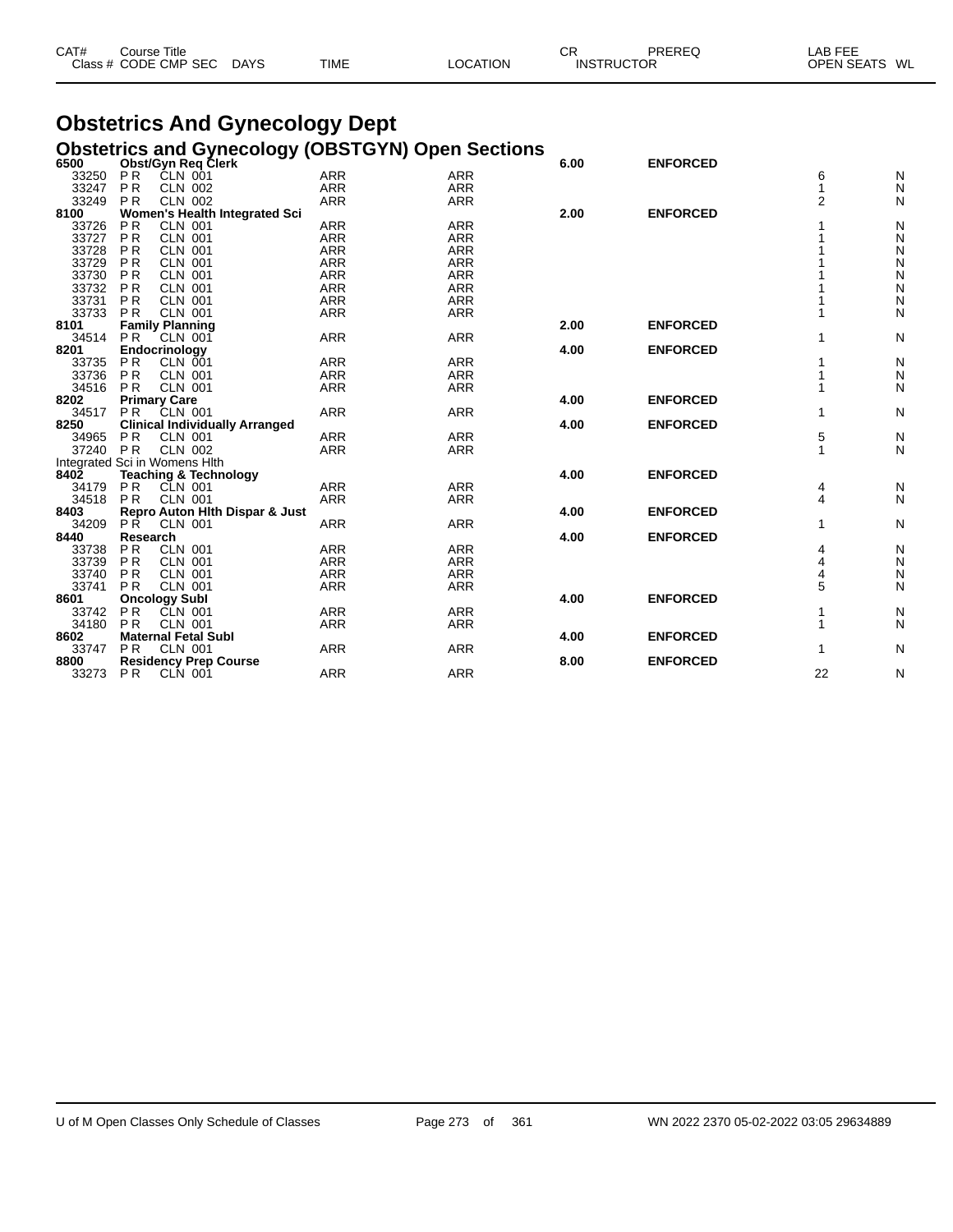| CAT# | Course Title<br>Class # CODE CMP SEC | DAYS | TIME | LOCATION | СF<br><b>INSTRUCTOR</b> | PREREQ | LAB FEE<br>OPEN SEATS WL |  |
|------|--------------------------------------|------|------|----------|-------------------------|--------|--------------------------|--|
|      |                                      |      |      |          |                         |        |                          |  |

# **Ophthalmology Department**

| <b>Ophthalmology (OPHTH) Open Sections</b><br>499 U G Ophthy Research<br>1.00-16.00<br><b>ARR</b><br><b>ARR</b><br>24<br>N<br>$IND +$<br><b>Surgery Exploratory</b><br><b>ENFORCED</b><br>8100<br>2.00<br>$\overline{2}$<br>$CLN$ 001<br><b>ARR</b><br><b>ARR</b><br>Ν<br>33749<br>P <sub>R</sub><br>$\overline{2}$<br>N<br><b>PR</b><br><b>CLN 001</b><br><b>ARR</b><br>34190<br><b>ARR</b><br><b>PR</b><br><b>CLN 001</b><br><b>ARR</b><br><b>ARR</b><br>И<br>34191<br><b>ENFORCED</b><br>8101<br>2.00<br><b>Exploratory</b><br><b>ARR</b><br><b>ARR</b><br>33751<br><b>PR</b><br>CLN 001<br>Ν<br>N<br>$\frac{2}{2}$<br>33752<br>P <sub>R</sub><br><b>ARR</b><br><b>ARR</b><br><b>CLN 001</b><br>N<br>P <sub>R</sub><br><b>ARR</b><br><b>ARR</b><br>34192<br><b>CLN 001</b><br>$\overline{2}$<br><b>ARR</b><br><b>ARR</b><br>Ν<br><b>CLN 001</b><br>34193<br><b>PR</b><br><b>Clinical</b><br><b>ENFORCED</b><br>8200<br>4.00<br>PR<br><b>CLN 001</b><br><b>ARR</b><br><b>ARR</b><br>Ν<br>33753<br>3<br>Ν<br>PR<br><b>ARR</b><br>33754<br><b>CLN 001</b><br><b>ARR</b><br><b>Clinical - HFHS</b><br><b>ENFORCED</b><br>8201<br>4.00<br><b>CLN 001</b><br><b>ARR</b><br>33755<br><b>PR</b><br><b>ARR</b><br>Ν<br>N<br>33756<br>PR<br><b>ARR</b><br><b>ARR</b><br><b>CLN 001</b><br>33757<br><b>PR</b><br><b>CLN 001</b><br><b>ARR</b><br><b>ARR</b><br>N<br><b>ARR</b><br>33758<br><b>PR</b><br><b>ARR</b><br>Ν<br><b>CLN 001</b><br><b>ENFORCED</b><br>8202<br><b>Adv Clinical &amp; Res</b><br>4.00<br>$\overline{\mathbf{c}}$<br><b>PR</b><br><b>CLN 001</b><br><b>ARR</b><br><b>ARR</b><br>N<br>34520<br>$\overline{2}$<br>N<br><b>CLN 001</b><br>34413<br>PR<br><b>ARR</b><br><b>ARR</b><br><b>ENFORCED</b><br>8300<br><b>Online Ophthy: The Basics</b><br>2.00<br>PR<br><b>ARR</b><br><b>CLN 001</b><br><b>ARR</b><br>Ν<br>33759<br>8<br>N<br>33760<br><b>PR</b><br><b>CLN 001</b><br><b>ARR</b><br><b>ARR</b><br>8<br>33761<br>P <sub>R</sub><br><b>ARR</b><br><b>ARR</b><br>N<br><b>CLN 001</b><br>$\frac{N}{N}$<br>33762<br>10<br><b>PR</b><br><b>CLN 001</b><br><b>ARR</b><br><b>ARR</b><br><b>ARR</b><br>33763<br><b>ARR</b><br><b>PR</b><br><b>CLN 001</b><br>N<br><b>ARR</b><br><b>ARR</b><br>9<br>33764<br>P <sub>R</sub><br><b>CLN 001</b><br>N<br><b>ARR</b><br><b>ARR</b><br>9<br>33766<br><b>PR</b><br><b>CLN 001</b><br>$\overline{7}$<br>N<br>33765<br>PR<br><b>CLN 001</b><br><b>ARR</b><br><b>ARR</b><br>Ν<br>33767<br><b>PR</b><br><b>CLN 001</b><br><b>ARR</b><br>10<br><b>ARR</b><br><b>ENFORCED</b><br>Research<br>4.00<br><b>PR</b><br><b>CLN 001</b><br><b>ARR</b><br><b>ARR</b><br>5<br>Ν<br>33768<br>5<br>33769<br>PR<br>N<br><b>CLN 001</b><br><b>ARR</b><br><b>ARR</b><br>33770<br><b>PR</b><br>ARR<br><b>ARR</b><br>Ν<br><b>CLN 001</b><br>P <sub>R</sub><br><b>ARR</b><br><b>CLN 001</b><br><b>ARR</b><br>5<br>N<br>33771<br>PR<br><b>ARR</b><br><b>ARR</b><br>Ν<br>34735<br><b>CLN 001</b><br>4 |      |  |  |  |  |
|------------------------------------------------------------------------------------------------------------------------------------------------------------------------------------------------------------------------------------------------------------------------------------------------------------------------------------------------------------------------------------------------------------------------------------------------------------------------------------------------------------------------------------------------------------------------------------------------------------------------------------------------------------------------------------------------------------------------------------------------------------------------------------------------------------------------------------------------------------------------------------------------------------------------------------------------------------------------------------------------------------------------------------------------------------------------------------------------------------------------------------------------------------------------------------------------------------------------------------------------------------------------------------------------------------------------------------------------------------------------------------------------------------------------------------------------------------------------------------------------------------------------------------------------------------------------------------------------------------------------------------------------------------------------------------------------------------------------------------------------------------------------------------------------------------------------------------------------------------------------------------------------------------------------------------------------------------------------------------------------------------------------------------------------------------------------------------------------------------------------------------------------------------------------------------------------------------------------------------------------------------------------------------------------------------------------------------------------------------------------------------------------------------------------------------------------------------------------------------------------------------------------------------------------------------------------------------------------------------------------------------------------------------------------------------------------------------------------------------------------------------------------------------------------------------------------------------------------------------------------------------------------------------------------------------|------|--|--|--|--|
|                                                                                                                                                                                                                                                                                                                                                                                                                                                                                                                                                                                                                                                                                                                                                                                                                                                                                                                                                                                                                                                                                                                                                                                                                                                                                                                                                                                                                                                                                                                                                                                                                                                                                                                                                                                                                                                                                                                                                                                                                                                                                                                                                                                                                                                                                                                                                                                                                                                                                                                                                                                                                                                                                                                                                                                                                                                                                                                                    |      |  |  |  |  |
|                                                                                                                                                                                                                                                                                                                                                                                                                                                                                                                                                                                                                                                                                                                                                                                                                                                                                                                                                                                                                                                                                                                                                                                                                                                                                                                                                                                                                                                                                                                                                                                                                                                                                                                                                                                                                                                                                                                                                                                                                                                                                                                                                                                                                                                                                                                                                                                                                                                                                                                                                                                                                                                                                                                                                                                                                                                                                                                                    |      |  |  |  |  |
|                                                                                                                                                                                                                                                                                                                                                                                                                                                                                                                                                                                                                                                                                                                                                                                                                                                                                                                                                                                                                                                                                                                                                                                                                                                                                                                                                                                                                                                                                                                                                                                                                                                                                                                                                                                                                                                                                                                                                                                                                                                                                                                                                                                                                                                                                                                                                                                                                                                                                                                                                                                                                                                                                                                                                                                                                                                                                                                                    |      |  |  |  |  |
|                                                                                                                                                                                                                                                                                                                                                                                                                                                                                                                                                                                                                                                                                                                                                                                                                                                                                                                                                                                                                                                                                                                                                                                                                                                                                                                                                                                                                                                                                                                                                                                                                                                                                                                                                                                                                                                                                                                                                                                                                                                                                                                                                                                                                                                                                                                                                                                                                                                                                                                                                                                                                                                                                                                                                                                                                                                                                                                                    |      |  |  |  |  |
|                                                                                                                                                                                                                                                                                                                                                                                                                                                                                                                                                                                                                                                                                                                                                                                                                                                                                                                                                                                                                                                                                                                                                                                                                                                                                                                                                                                                                                                                                                                                                                                                                                                                                                                                                                                                                                                                                                                                                                                                                                                                                                                                                                                                                                                                                                                                                                                                                                                                                                                                                                                                                                                                                                                                                                                                                                                                                                                                    |      |  |  |  |  |
|                                                                                                                                                                                                                                                                                                                                                                                                                                                                                                                                                                                                                                                                                                                                                                                                                                                                                                                                                                                                                                                                                                                                                                                                                                                                                                                                                                                                                                                                                                                                                                                                                                                                                                                                                                                                                                                                                                                                                                                                                                                                                                                                                                                                                                                                                                                                                                                                                                                                                                                                                                                                                                                                                                                                                                                                                                                                                                                                    |      |  |  |  |  |
|                                                                                                                                                                                                                                                                                                                                                                                                                                                                                                                                                                                                                                                                                                                                                                                                                                                                                                                                                                                                                                                                                                                                                                                                                                                                                                                                                                                                                                                                                                                                                                                                                                                                                                                                                                                                                                                                                                                                                                                                                                                                                                                                                                                                                                                                                                                                                                                                                                                                                                                                                                                                                                                                                                                                                                                                                                                                                                                                    |      |  |  |  |  |
|                                                                                                                                                                                                                                                                                                                                                                                                                                                                                                                                                                                                                                                                                                                                                                                                                                                                                                                                                                                                                                                                                                                                                                                                                                                                                                                                                                                                                                                                                                                                                                                                                                                                                                                                                                                                                                                                                                                                                                                                                                                                                                                                                                                                                                                                                                                                                                                                                                                                                                                                                                                                                                                                                                                                                                                                                                                                                                                                    |      |  |  |  |  |
|                                                                                                                                                                                                                                                                                                                                                                                                                                                                                                                                                                                                                                                                                                                                                                                                                                                                                                                                                                                                                                                                                                                                                                                                                                                                                                                                                                                                                                                                                                                                                                                                                                                                                                                                                                                                                                                                                                                                                                                                                                                                                                                                                                                                                                                                                                                                                                                                                                                                                                                                                                                                                                                                                                                                                                                                                                                                                                                                    |      |  |  |  |  |
|                                                                                                                                                                                                                                                                                                                                                                                                                                                                                                                                                                                                                                                                                                                                                                                                                                                                                                                                                                                                                                                                                                                                                                                                                                                                                                                                                                                                                                                                                                                                                                                                                                                                                                                                                                                                                                                                                                                                                                                                                                                                                                                                                                                                                                                                                                                                                                                                                                                                                                                                                                                                                                                                                                                                                                                                                                                                                                                                    |      |  |  |  |  |
|                                                                                                                                                                                                                                                                                                                                                                                                                                                                                                                                                                                                                                                                                                                                                                                                                                                                                                                                                                                                                                                                                                                                                                                                                                                                                                                                                                                                                                                                                                                                                                                                                                                                                                                                                                                                                                                                                                                                                                                                                                                                                                                                                                                                                                                                                                                                                                                                                                                                                                                                                                                                                                                                                                                                                                                                                                                                                                                                    |      |  |  |  |  |
|                                                                                                                                                                                                                                                                                                                                                                                                                                                                                                                                                                                                                                                                                                                                                                                                                                                                                                                                                                                                                                                                                                                                                                                                                                                                                                                                                                                                                                                                                                                                                                                                                                                                                                                                                                                                                                                                                                                                                                                                                                                                                                                                                                                                                                                                                                                                                                                                                                                                                                                                                                                                                                                                                                                                                                                                                                                                                                                                    |      |  |  |  |  |
|                                                                                                                                                                                                                                                                                                                                                                                                                                                                                                                                                                                                                                                                                                                                                                                                                                                                                                                                                                                                                                                                                                                                                                                                                                                                                                                                                                                                                                                                                                                                                                                                                                                                                                                                                                                                                                                                                                                                                                                                                                                                                                                                                                                                                                                                                                                                                                                                                                                                                                                                                                                                                                                                                                                                                                                                                                                                                                                                    |      |  |  |  |  |
|                                                                                                                                                                                                                                                                                                                                                                                                                                                                                                                                                                                                                                                                                                                                                                                                                                                                                                                                                                                                                                                                                                                                                                                                                                                                                                                                                                                                                                                                                                                                                                                                                                                                                                                                                                                                                                                                                                                                                                                                                                                                                                                                                                                                                                                                                                                                                                                                                                                                                                                                                                                                                                                                                                                                                                                                                                                                                                                                    |      |  |  |  |  |
|                                                                                                                                                                                                                                                                                                                                                                                                                                                                                                                                                                                                                                                                                                                                                                                                                                                                                                                                                                                                                                                                                                                                                                                                                                                                                                                                                                                                                                                                                                                                                                                                                                                                                                                                                                                                                                                                                                                                                                                                                                                                                                                                                                                                                                                                                                                                                                                                                                                                                                                                                                                                                                                                                                                                                                                                                                                                                                                                    |      |  |  |  |  |
|                                                                                                                                                                                                                                                                                                                                                                                                                                                                                                                                                                                                                                                                                                                                                                                                                                                                                                                                                                                                                                                                                                                                                                                                                                                                                                                                                                                                                                                                                                                                                                                                                                                                                                                                                                                                                                                                                                                                                                                                                                                                                                                                                                                                                                                                                                                                                                                                                                                                                                                                                                                                                                                                                                                                                                                                                                                                                                                                    |      |  |  |  |  |
|                                                                                                                                                                                                                                                                                                                                                                                                                                                                                                                                                                                                                                                                                                                                                                                                                                                                                                                                                                                                                                                                                                                                                                                                                                                                                                                                                                                                                                                                                                                                                                                                                                                                                                                                                                                                                                                                                                                                                                                                                                                                                                                                                                                                                                                                                                                                                                                                                                                                                                                                                                                                                                                                                                                                                                                                                                                                                                                                    |      |  |  |  |  |
|                                                                                                                                                                                                                                                                                                                                                                                                                                                                                                                                                                                                                                                                                                                                                                                                                                                                                                                                                                                                                                                                                                                                                                                                                                                                                                                                                                                                                                                                                                                                                                                                                                                                                                                                                                                                                                                                                                                                                                                                                                                                                                                                                                                                                                                                                                                                                                                                                                                                                                                                                                                                                                                                                                                                                                                                                                                                                                                                    |      |  |  |  |  |
|                                                                                                                                                                                                                                                                                                                                                                                                                                                                                                                                                                                                                                                                                                                                                                                                                                                                                                                                                                                                                                                                                                                                                                                                                                                                                                                                                                                                                                                                                                                                                                                                                                                                                                                                                                                                                                                                                                                                                                                                                                                                                                                                                                                                                                                                                                                                                                                                                                                                                                                                                                                                                                                                                                                                                                                                                                                                                                                                    |      |  |  |  |  |
|                                                                                                                                                                                                                                                                                                                                                                                                                                                                                                                                                                                                                                                                                                                                                                                                                                                                                                                                                                                                                                                                                                                                                                                                                                                                                                                                                                                                                                                                                                                                                                                                                                                                                                                                                                                                                                                                                                                                                                                                                                                                                                                                                                                                                                                                                                                                                                                                                                                                                                                                                                                                                                                                                                                                                                                                                                                                                                                                    |      |  |  |  |  |
|                                                                                                                                                                                                                                                                                                                                                                                                                                                                                                                                                                                                                                                                                                                                                                                                                                                                                                                                                                                                                                                                                                                                                                                                                                                                                                                                                                                                                                                                                                                                                                                                                                                                                                                                                                                                                                                                                                                                                                                                                                                                                                                                                                                                                                                                                                                                                                                                                                                                                                                                                                                                                                                                                                                                                                                                                                                                                                                                    |      |  |  |  |  |
|                                                                                                                                                                                                                                                                                                                                                                                                                                                                                                                                                                                                                                                                                                                                                                                                                                                                                                                                                                                                                                                                                                                                                                                                                                                                                                                                                                                                                                                                                                                                                                                                                                                                                                                                                                                                                                                                                                                                                                                                                                                                                                                                                                                                                                                                                                                                                                                                                                                                                                                                                                                                                                                                                                                                                                                                                                                                                                                                    |      |  |  |  |  |
|                                                                                                                                                                                                                                                                                                                                                                                                                                                                                                                                                                                                                                                                                                                                                                                                                                                                                                                                                                                                                                                                                                                                                                                                                                                                                                                                                                                                                                                                                                                                                                                                                                                                                                                                                                                                                                                                                                                                                                                                                                                                                                                                                                                                                                                                                                                                                                                                                                                                                                                                                                                                                                                                                                                                                                                                                                                                                                                                    |      |  |  |  |  |
|                                                                                                                                                                                                                                                                                                                                                                                                                                                                                                                                                                                                                                                                                                                                                                                                                                                                                                                                                                                                                                                                                                                                                                                                                                                                                                                                                                                                                                                                                                                                                                                                                                                                                                                                                                                                                                                                                                                                                                                                                                                                                                                                                                                                                                                                                                                                                                                                                                                                                                                                                                                                                                                                                                                                                                                                                                                                                                                                    |      |  |  |  |  |
|                                                                                                                                                                                                                                                                                                                                                                                                                                                                                                                                                                                                                                                                                                                                                                                                                                                                                                                                                                                                                                                                                                                                                                                                                                                                                                                                                                                                                                                                                                                                                                                                                                                                                                                                                                                                                                                                                                                                                                                                                                                                                                                                                                                                                                                                                                                                                                                                                                                                                                                                                                                                                                                                                                                                                                                                                                                                                                                                    |      |  |  |  |  |
|                                                                                                                                                                                                                                                                                                                                                                                                                                                                                                                                                                                                                                                                                                                                                                                                                                                                                                                                                                                                                                                                                                                                                                                                                                                                                                                                                                                                                                                                                                                                                                                                                                                                                                                                                                                                                                                                                                                                                                                                                                                                                                                                                                                                                                                                                                                                                                                                                                                                                                                                                                                                                                                                                                                                                                                                                                                                                                                                    |      |  |  |  |  |
|                                                                                                                                                                                                                                                                                                                                                                                                                                                                                                                                                                                                                                                                                                                                                                                                                                                                                                                                                                                                                                                                                                                                                                                                                                                                                                                                                                                                                                                                                                                                                                                                                                                                                                                                                                                                                                                                                                                                                                                                                                                                                                                                                                                                                                                                                                                                                                                                                                                                                                                                                                                                                                                                                                                                                                                                                                                                                                                                    |      |  |  |  |  |
|                                                                                                                                                                                                                                                                                                                                                                                                                                                                                                                                                                                                                                                                                                                                                                                                                                                                                                                                                                                                                                                                                                                                                                                                                                                                                                                                                                                                                                                                                                                                                                                                                                                                                                                                                                                                                                                                                                                                                                                                                                                                                                                                                                                                                                                                                                                                                                                                                                                                                                                                                                                                                                                                                                                                                                                                                                                                                                                                    |      |  |  |  |  |
|                                                                                                                                                                                                                                                                                                                                                                                                                                                                                                                                                                                                                                                                                                                                                                                                                                                                                                                                                                                                                                                                                                                                                                                                                                                                                                                                                                                                                                                                                                                                                                                                                                                                                                                                                                                                                                                                                                                                                                                                                                                                                                                                                                                                                                                                                                                                                                                                                                                                                                                                                                                                                                                                                                                                                                                                                                                                                                                                    |      |  |  |  |  |
|                                                                                                                                                                                                                                                                                                                                                                                                                                                                                                                                                                                                                                                                                                                                                                                                                                                                                                                                                                                                                                                                                                                                                                                                                                                                                                                                                                                                                                                                                                                                                                                                                                                                                                                                                                                                                                                                                                                                                                                                                                                                                                                                                                                                                                                                                                                                                                                                                                                                                                                                                                                                                                                                                                                                                                                                                                                                                                                                    |      |  |  |  |  |
|                                                                                                                                                                                                                                                                                                                                                                                                                                                                                                                                                                                                                                                                                                                                                                                                                                                                                                                                                                                                                                                                                                                                                                                                                                                                                                                                                                                                                                                                                                                                                                                                                                                                                                                                                                                                                                                                                                                                                                                                                                                                                                                                                                                                                                                                                                                                                                                                                                                                                                                                                                                                                                                                                                                                                                                                                                                                                                                                    |      |  |  |  |  |
|                                                                                                                                                                                                                                                                                                                                                                                                                                                                                                                                                                                                                                                                                                                                                                                                                                                                                                                                                                                                                                                                                                                                                                                                                                                                                                                                                                                                                                                                                                                                                                                                                                                                                                                                                                                                                                                                                                                                                                                                                                                                                                                                                                                                                                                                                                                                                                                                                                                                                                                                                                                                                                                                                                                                                                                                                                                                                                                                    |      |  |  |  |  |
|                                                                                                                                                                                                                                                                                                                                                                                                                                                                                                                                                                                                                                                                                                                                                                                                                                                                                                                                                                                                                                                                                                                                                                                                                                                                                                                                                                                                                                                                                                                                                                                                                                                                                                                                                                                                                                                                                                                                                                                                                                                                                                                                                                                                                                                                                                                                                                                                                                                                                                                                                                                                                                                                                                                                                                                                                                                                                                                                    | 8440 |  |  |  |  |
|                                                                                                                                                                                                                                                                                                                                                                                                                                                                                                                                                                                                                                                                                                                                                                                                                                                                                                                                                                                                                                                                                                                                                                                                                                                                                                                                                                                                                                                                                                                                                                                                                                                                                                                                                                                                                                                                                                                                                                                                                                                                                                                                                                                                                                                                                                                                                                                                                                                                                                                                                                                                                                                                                                                                                                                                                                                                                                                                    |      |  |  |  |  |
|                                                                                                                                                                                                                                                                                                                                                                                                                                                                                                                                                                                                                                                                                                                                                                                                                                                                                                                                                                                                                                                                                                                                                                                                                                                                                                                                                                                                                                                                                                                                                                                                                                                                                                                                                                                                                                                                                                                                                                                                                                                                                                                                                                                                                                                                                                                                                                                                                                                                                                                                                                                                                                                                                                                                                                                                                                                                                                                                    |      |  |  |  |  |
|                                                                                                                                                                                                                                                                                                                                                                                                                                                                                                                                                                                                                                                                                                                                                                                                                                                                                                                                                                                                                                                                                                                                                                                                                                                                                                                                                                                                                                                                                                                                                                                                                                                                                                                                                                                                                                                                                                                                                                                                                                                                                                                                                                                                                                                                                                                                                                                                                                                                                                                                                                                                                                                                                                                                                                                                                                                                                                                                    |      |  |  |  |  |
|                                                                                                                                                                                                                                                                                                                                                                                                                                                                                                                                                                                                                                                                                                                                                                                                                                                                                                                                                                                                                                                                                                                                                                                                                                                                                                                                                                                                                                                                                                                                                                                                                                                                                                                                                                                                                                                                                                                                                                                                                                                                                                                                                                                                                                                                                                                                                                                                                                                                                                                                                                                                                                                                                                                                                                                                                                                                                                                                    |      |  |  |  |  |
|                                                                                                                                                                                                                                                                                                                                                                                                                                                                                                                                                                                                                                                                                                                                                                                                                                                                                                                                                                                                                                                                                                                                                                                                                                                                                                                                                                                                                                                                                                                                                                                                                                                                                                                                                                                                                                                                                                                                                                                                                                                                                                                                                                                                                                                                                                                                                                                                                                                                                                                                                                                                                                                                                                                                                                                                                                                                                                                                    |      |  |  |  |  |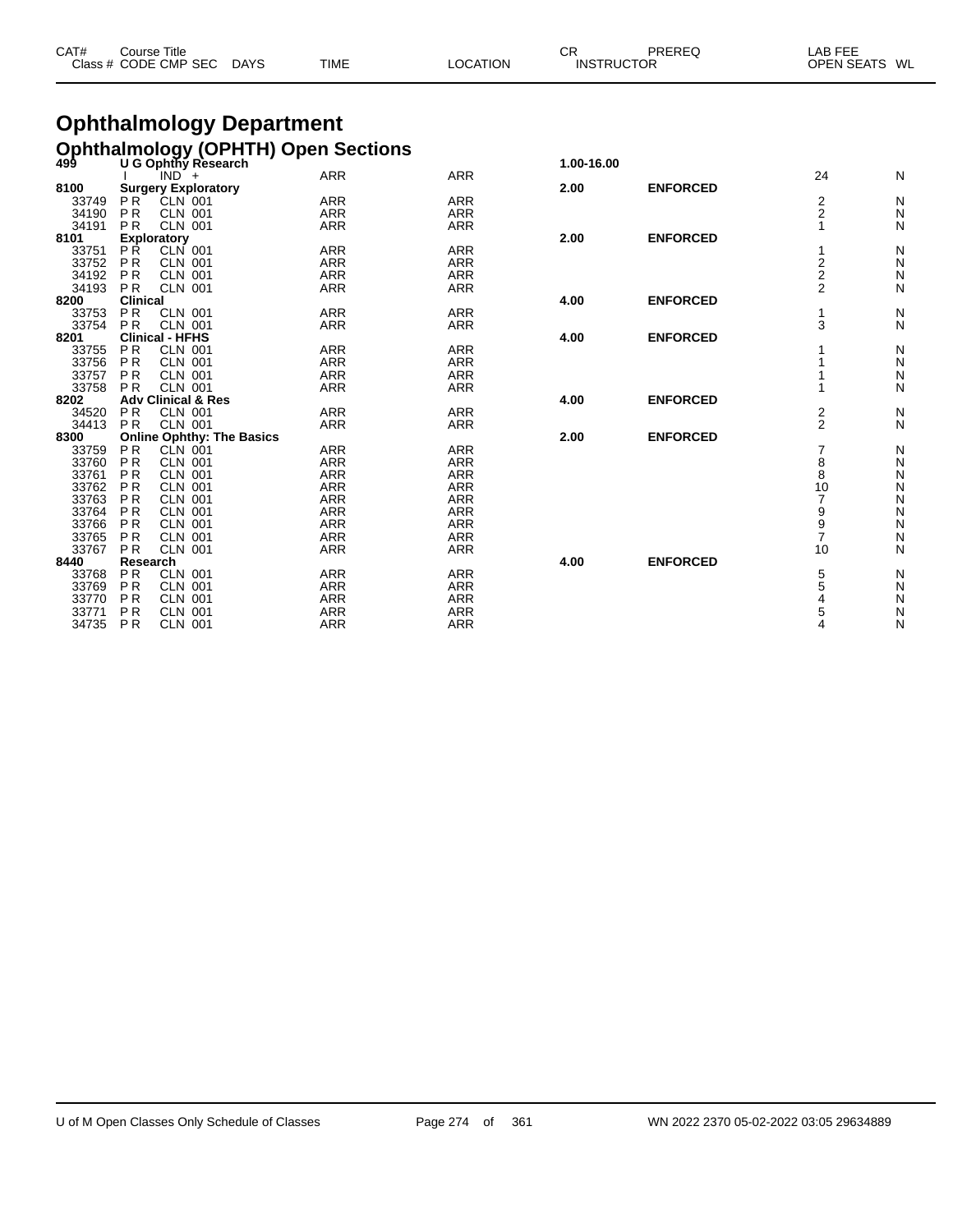| CAT# | ourse Titleٽ         |             |             |          | СR                | PREREQ | LAB FEE                 |  |
|------|----------------------|-------------|-------------|----------|-------------------|--------|-------------------------|--|
|      | Class # CODE CMP SEC | <b>DAYS</b> | <b>TIME</b> | LOCATION | <b>INSTRUCTOR</b> |        | <b>OPEN SEATS</b><br>WL |  |

#### **Orthopaedic Surgery Orthopaedic Surgery (ORTHSURG) Open Sections**

| 8200  |                | Outpatient Orthopedic         |            |            | 2.00 | <b>ENFORCED</b> |    |   |
|-------|----------------|-------------------------------|------------|------------|------|-----------------|----|---|
| 33773 | P <sub>R</sub> | <b>CLN 001</b>                | <b>ARR</b> | <b>ARR</b> |      |                 | 6  | N |
| 33772 | <b>PR</b>      | <b>CLN 001</b>                | <b>ARR</b> | <b>ARR</b> |      |                 | 3  | N |
| 33774 | <b>PR</b>      | <b>CLN 001</b>                | <b>ARR</b> | <b>ARR</b> |      |                 | 5  | N |
| 33776 | <b>PR</b>      | <b>CLN 001</b>                | <b>ARR</b> | <b>ARR</b> |      |                 | 5  | N |
| 33775 | P <sub>R</sub> | <b>CLN 001</b>                | <b>ARR</b> | <b>ARR</b> |      |                 |    | N |
| 33777 | <b>PR</b>      | <b>CLN 001</b>                | <b>ARR</b> | <b>ARR</b> |      |                 | 6  | N |
| 33779 | <b>PR</b>      | <b>CLN 001</b>                | <b>ARR</b> | <b>ARR</b> |      |                 | 6  | N |
| 33778 | <b>PR</b>      | <b>CLN 001</b>                | <b>ARR</b> | <b>ARR</b> |      |                 |    | N |
| 33780 | <b>PR</b>      | <b>CLN 001</b>                | <b>ARR</b> | <b>ARR</b> |      |                 | 10 | N |
| 33783 | <b>PR</b>      | <b>CLN 001</b>                | <b>ARR</b> | <b>ARR</b> |      |                 | 9  | N |
| 33782 | <b>PR</b>      | <b>CLN 001</b>                | <b>ARR</b> | <b>ARR</b> |      |                 | 8  | N |
| 33781 | <b>PR</b>      | <b>CLN 001</b>                | <b>ARR</b> | <b>ARR</b> |      |                 | 8  | N |
| 34521 | P <sub>R</sub> | <b>CLN 001</b>                | <b>ARR</b> | <b>ARR</b> |      |                 | 6  | N |
| 33784 | <b>PR</b>      | <b>CLN 001</b>                | <b>ARR</b> | <b>ARR</b> |      |                 | 10 | N |
| 8201  |                | <b>Orthopedic Surgery</b>     |            |            | 4.00 | <b>ENFORCED</b> |    |   |
| 33785 | <b>PR</b>      | <b>CLN 001</b>                | <b>ARR</b> | <b>ARR</b> |      |                 |    | N |
| 34522 | <b>PR</b>      | <b>CLN 001</b>                | <b>ARR</b> | <b>ARR</b> |      |                 |    | N |
| 8270  |                | <b>Domestic Away Clinical</b> |            |            | 4.00 | <b>ENFORCED</b> |    |   |
| 34227 | <b>PR</b>      | <b>CLN 001</b>                | <b>ARR</b> | <b>ARR</b> |      |                 | 5  | N |
| 8440  | Research       |                               |            |            | 4.00 | <b>ENFORCED</b> |    |   |
| 33789 | <b>PR</b>      | <b>CLN 001</b>                | <b>ARR</b> | <b>ARR</b> |      |                 | 2  | N |
| 33790 | <b>PR</b>      | <b>CLN 001</b>                | <b>ARR</b> | <b>ARR</b> |      |                 |    | N |
| 33791 | <b>PR</b>      | <b>CLN 001</b>                | <b>ARR</b> | <b>ARR</b> |      |                 | 2  | N |
| 33792 | <b>PR</b>      | <b>CLN 001</b>                | <b>ARR</b> | <b>ARR</b> |      |                 | 2  | N |
| 42789 | <b>PR</b>      | <b>RES 001</b>                | <b>ARR</b> | <b>ARR</b> |      |                 | 4  | N |
| 8600  |                | Subinternship                 |            |            | 4.00 | <b>ENFORCED</b> |    |   |
| 33793 | <b>PR</b>      | <b>CLN 001</b>                | <b>ARR</b> | <b>ARR</b> |      |                 | 2  | N |
| 33794 | P <sub>R</sub> | <b>CLN 001</b>                | <b>ARR</b> | <b>ARR</b> |      |                 | 2  | N |
| 33796 | P <sub>R</sub> | <b>CLN 001</b>                | <b>ARR</b> | <b>ARR</b> |      |                 |    | N |
| 34523 | <b>PR</b>      | <b>CLN 001</b>                | <b>ARR</b> | <b>ARR</b> |      |                 |    | N |
| 8601  |                | Subinternship - VAHS          |            |            | 4.00 | <b>ENFORCED</b> |    |   |
| 33797 | <b>PR</b>      | <b>CLN 001</b>                | <b>ARR</b> | <b>ARR</b> |      |                 |    | N |
| 33798 | P <sub>R</sub> | <b>CLN 001</b>                | <b>ARR</b> | <b>ARR</b> |      |                 |    | N |
| 33799 | <b>PR</b>      | <b>CLN 001</b>                | <b>ARR</b> | <b>ARR</b> |      |                 |    | N |
| 34181 | <b>PR</b>      | <b>CLN 001</b>                | ARR        | <b>ARR</b> |      |                 |    | N |
| 34524 | <b>PR</b>      | <b>CLN 001</b>                | <b>ARR</b> | <b>ARR</b> |      |                 |    | N |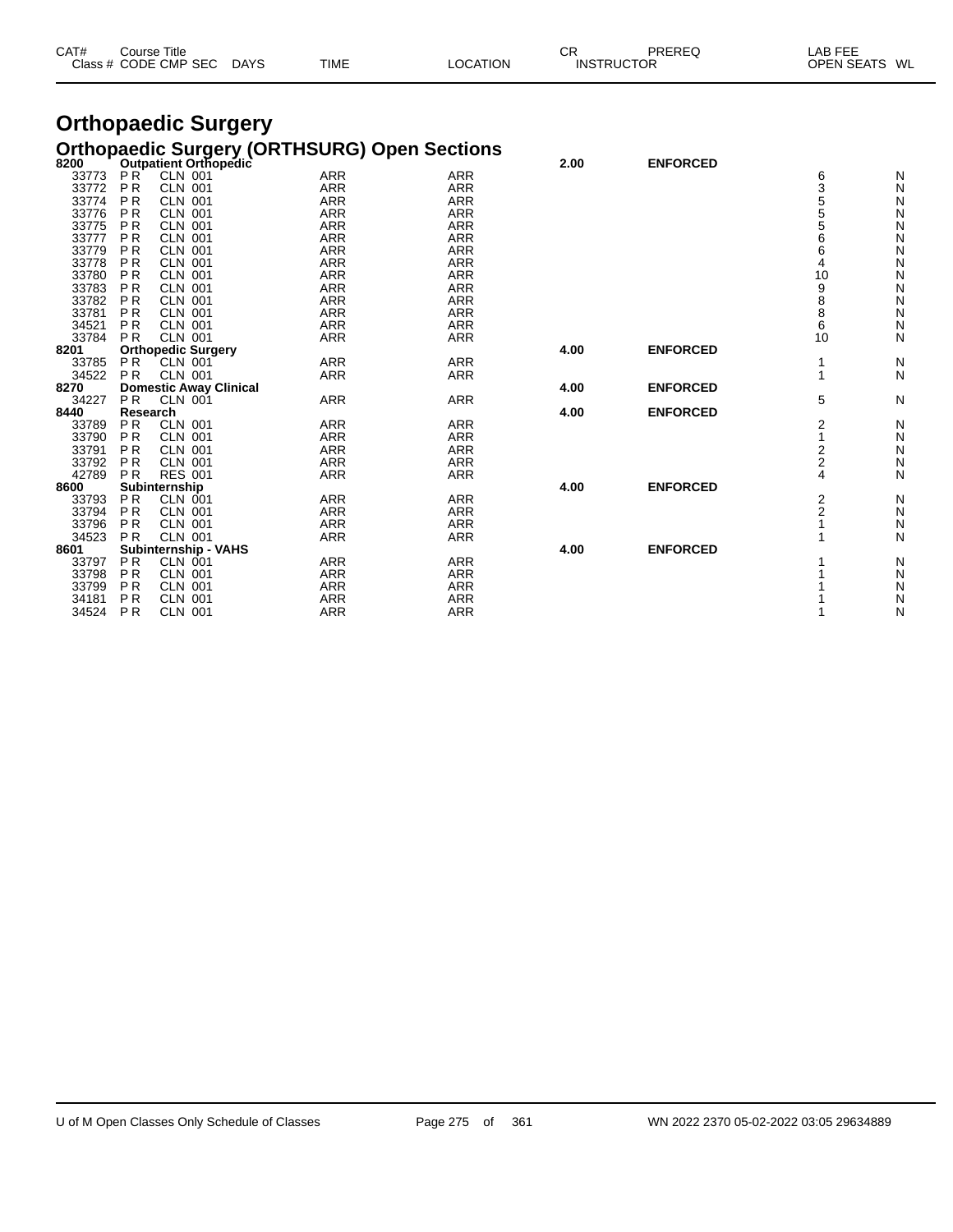| CAT#<br>Title<br>Course |             |             |          | СF | PREREC            | LAB FEF<br>. –⊢⊢        |
|-------------------------|-------------|-------------|----------|----|-------------------|-------------------------|
| Class # CODE CMP SEC    | <b>DAYS</b> | <b>TIME</b> | LOCATION |    | <b>INSTRUCTOR</b> | <b>OPEN SEATS</b><br>WL |

#### **Otorhinolaryngology Department Otorhinolaryngology (OTO) Open Sections**

| 8100  | Exploratory                 |                                 |                                       |                          |                   | 2.00 | <b>ENFORCED</b> |                  |        |
|-------|-----------------------------|---------------------------------|---------------------------------------|--------------------------|-------------------|------|-----------------|------------------|--------|
| 33800 | РŔ                          | CLN 001                         |                                       | <b>ARR</b>               | <b>ARR</b>        |      |                 | 1                | N      |
| 33801 | P <sub>R</sub>              | <b>CLN 001</b>                  |                                       | <b>ARR</b>               | <b>ARR</b>        |      |                 | 1                | N      |
| 33802 | P <sub>R</sub>              | <b>CLN 001</b>                  |                                       | <b>ARR</b>               | ARR               |      |                 | $2233$<br>3<br>3 | N      |
| 33803 | P <sub>R</sub>              | <b>CLN 001</b>                  |                                       | <b>ARR</b>               | <b>ARR</b>        |      |                 |                  | N      |
| 33804 | P <sub>R</sub>              | <b>CLN 001</b>                  |                                       | <b>ARR</b>               | <b>ARR</b>        |      |                 |                  | Ν      |
| 33805 | P <sub>R</sub>              | <b>CLN 001</b>                  |                                       | <b>ARR</b>               | <b>ARR</b>        |      |                 |                  | Ν      |
| 33806 | <b>PR</b>                   | <b>CLN 001</b>                  |                                       | <b>ARR</b>               | <b>ARR</b>        |      |                 |                  | Ν      |
| 33807 | <b>PR</b>                   | <b>CLN 001</b>                  |                                       | <b>ARR</b>               | <b>ARR</b>        |      |                 | 3                | N      |
| 8200  | General                     |                                 |                                       |                          |                   | 4.00 | <b>ENFORCED</b> |                  |        |
| 34152 | <b>PR</b>                   | <b>CLN 001</b>                  |                                       | <b>ARR</b>               | <b>ARR</b>        |      |                 | 1                | Ν      |
| 34525 | PR                          | <b>CLN 001</b>                  |                                       | <b>ARR</b>               | <b>ARR</b>        |      |                 | 1                | Ν      |
| 8201  |                             |                                 | <b>Primary Care Otolaryngology</b>    |                          |                   | 4.00 | <b>ENFORCED</b> |                  |        |
| 33808 | P <sub>R</sub>              | CLN 001                         |                                       | <b>ARR</b>               | <b>ARR</b>        |      |                 | $\overline{2}$   | Ν      |
| 33809 | P <sub>R</sub>              | <b>CLN 001</b>                  |                                       | <b>ARR</b>               | <b>ARR</b>        |      |                 | $\mathbf{1}$     | N      |
| 33810 | <b>PR</b>                   | <b>CLN 001</b>                  |                                       | <b>ARR</b>               | <b>ARR</b>        |      |                 | 2                | Ν      |
| 33811 | P <sub>R</sub>              | <b>CLN 001</b>                  |                                       | <b>ARR</b>               | <b>ARR</b>        |      |                 | $\overline{2}$   | N      |
| 34526 | <b>PR</b>                   | <b>CLN 001</b>                  |                                       | <b>ARR</b>               | <b>ARR</b>        |      |                 | 2                | Ν      |
| 8300  |                             | <b>Hearing Loss in Children</b> |                                       |                          |                   | 2.00 | <b>ENFORCED</b> |                  |        |
| 34194 | P <sub>R</sub>              | LEC 001                         |                                       | <b>ARR</b>               | ARR               |      |                 | 20               | Ν      |
| 34195 | <b>PR</b>                   | LEC 001                         |                                       | <b>ARR</b>               | <b>ARR</b>        |      |                 | 25               | Ν      |
| 34196 | PR                          | LEC 001                         |                                       | <b>ARR</b>               | <b>ARR</b>        |      |                 | 22               | Ν      |
| 34197 | P <sub>R</sub>              | LEC 001                         |                                       | <b>ARR</b>               | <b>ARR</b>        |      |                 | 24               | N      |
| 34198 | P <sub>R</sub>              | LEC 001                         |                                       | <b>ARR</b>               | ARR               |      |                 | 24               | Ν      |
| 34199 | P <sub>R</sub>              | LEC 001                         |                                       | <b>ARR</b>               | <b>ARR</b>        |      |                 | 22               | Ν      |
| 34201 | P <sub>R</sub>              | LEC 001                         |                                       | <b>ARR</b>               | <b>ARR</b>        |      |                 | 23               | Ν      |
| 34200 | <b>PR</b>                   | LEC 001                         |                                       | <b>ARR</b>               | <b>ARR</b>        |      |                 | 23               | Ν      |
| 34202 | <b>PR</b>                   | LEC 001                         |                                       | <b>ARR</b>               | <b>ARR</b>        |      |                 | 24               | N      |
| 8350  |                             |                                 | <b>Nonclinical Indiv Arranged</b>     |                          |                   | 2.00 | <b>ENFORCED</b> |                  |        |
| 34932 | P R                         | <b>SEM 001</b>                  |                                       | <b>ARR</b>               | <b>ARR</b>        |      |                 | 4                | N      |
| 8400  |                             |                                 | <b>Applied Clin Anatomy Head/Neck</b> |                          |                   | 4.00 | <b>ENFORCED</b> |                  |        |
| 34527 | PR.                         | <b>CLN 001</b>                  |                                       | <b>ARR</b>               | <b>ARR</b>        |      |                 | 20               | N      |
| 8440  | Research                    |                                 |                                       |                          |                   | 2.00 | <b>ENFORCED</b> |                  |        |
| 33813 | P <sub>R</sub>              | <b>CLN 001</b>                  |                                       | <b>ARR</b>               | <b>ARR</b>        |      |                 | 5                | N      |
| 33812 | P <sub>R</sub>              | <b>CLN 001</b>                  |                                       | <b>ARR</b>               | <b>ARR</b>        |      |                 | 5                | Ν      |
| 33814 | <b>PR</b>                   | <b>CLN 001</b>                  |                                       | <b>ARR</b>               | <b>ARR</b>        |      |                 |                  | Ν      |
| 33816 | P <sub>R</sub>              | <b>CLN 001</b>                  |                                       | <b>ARR</b>               | <b>ARR</b>        |      |                 | 5<br>5<br>5<br>5 |        |
| 33815 | <b>PR</b>                   | <b>CLN 001</b>                  |                                       | <b>ARR</b>               | <b>ARR</b>        |      |                 |                  | N<br>Ν |
| 33817 | <b>PR</b>                   | <b>CLN 001</b>                  |                                       |                          |                   |      |                 |                  |        |
| 33819 |                             |                                 |                                       | <b>ARR</b><br><b>ARR</b> | ARR<br><b>ARR</b> |      |                 | 5<br>5           | Ν      |
|       | P <sub>R</sub><br><b>PR</b> | <b>CLN 001</b>                  |                                       | <b>ARR</b>               | <b>ARR</b>        |      |                 | 4                | Ν      |
| 33818 |                             | <b>CLN 001</b>                  |                                       |                          |                   |      |                 |                  | Ν      |
| 33820 | <b>PR</b>                   | <b>CLN 001</b>                  |                                       | <b>ARR</b>               | <b>ARR</b>        |      |                 | 5<br>5<br>5      | Ν      |
| 33823 | P <sub>R</sub>              | <b>CLN 001</b>                  |                                       | <b>ARR</b>               | <b>ARR</b>        |      |                 |                  | Ν      |
| 33822 | <b>PR</b>                   | CLN 001                         |                                       | ARR                      | <b>ARR</b>        |      |                 |                  | N      |
| 33821 | P <sub>R</sub>              | <b>CLN 001</b>                  |                                       | <b>ARR</b>               | <b>ARR</b>        |      |                 | 5                | N      |
| 8600  |                             | <b>Head/Neck Surgery Subl</b>   |                                       |                          |                   | 4.00 | <b>ENFORCED</b> |                  |        |
| 33824 | P <sub>R</sub>              | <b>CLN 001</b>                  |                                       | <b>ARR</b>               | <b>ARR</b>        |      |                 | 4                | N      |
| 33825 | <b>PR</b>                   | CLN 001                         |                                       | ARR                      | <b>ARR</b>        |      |                 | 3                | N      |
| 33826 | P <sub>R</sub>              | <b>CLN 001</b>                  |                                       | <b>ARR</b>               | <b>ARR</b>        |      |                 | 1                | N      |
| 33827 | P <sub>R</sub>              | <b>CLN 001</b>                  |                                       | <b>ARR</b>               | <b>ARR</b>        |      |                 | 3                | N      |
| 34528 | <b>PR</b>                   | <b>CLN 001</b>                  |                                       | <b>ARR</b>               | <b>ARR</b>        |      |                 | 4                | N      |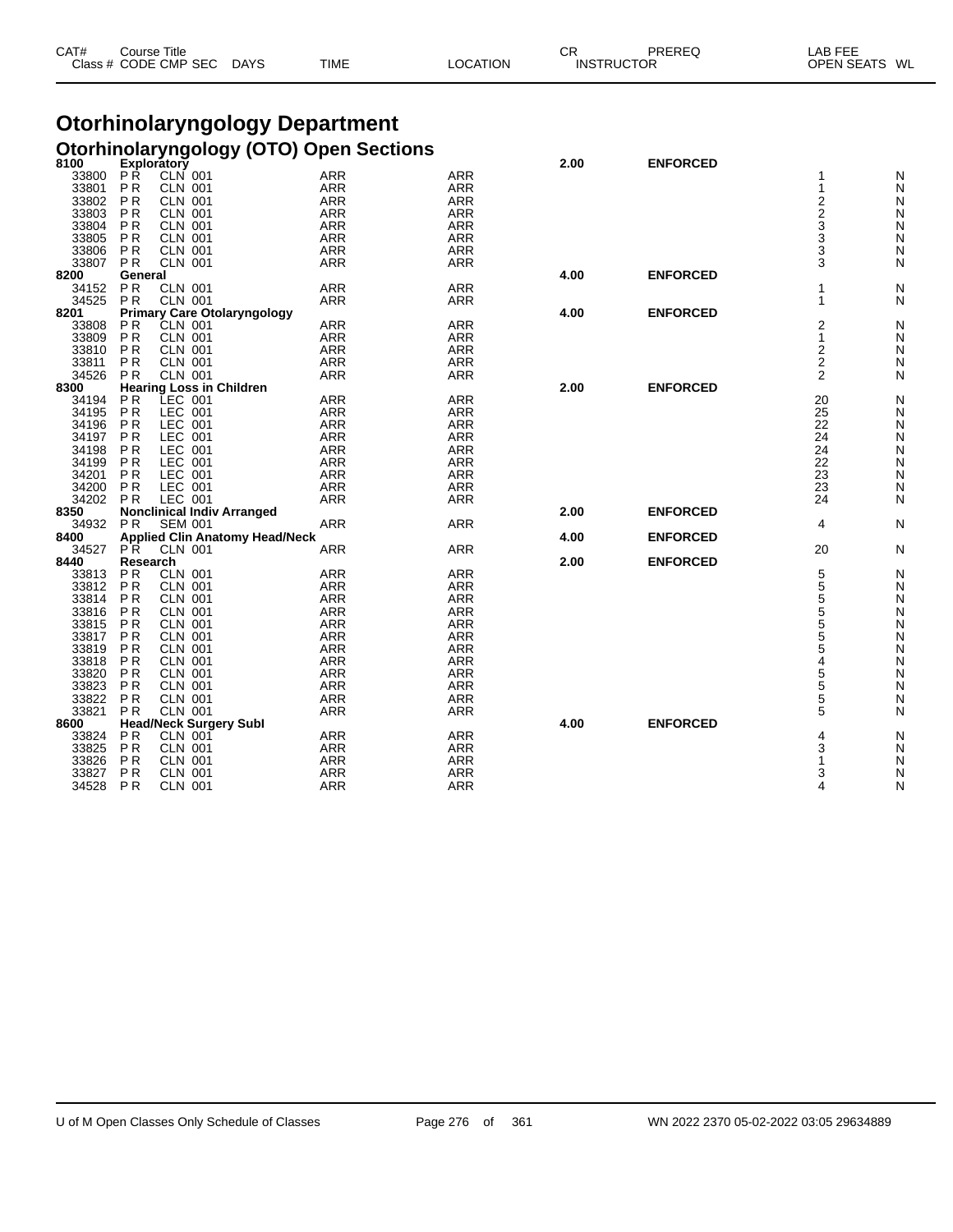| CAT# | Course Title         |             |             |          | СF                | PREREQ | _AB FEE       |
|------|----------------------|-------------|-------------|----------|-------------------|--------|---------------|
|      | Class # CODE CMP SEC | <b>DAYS</b> | <b>TIME</b> | LOCATION | <b>INSTRUCTOR</b> |        | OPEN SEATS WL |

### **Pathology Department Pathology (PATH) Open Sections**

| 581   | Tiss, Cell&Mole Dis              |                                                                                                               |            | 3.00               | <b>ADVISORY</b> |                |   |
|-------|----------------------------------|---------------------------------------------------------------------------------------------------------------|------------|--------------------|-----------------|----------------|---|
| 12036 | LEC 001<br><b>MW</b><br>PD.      | 245-4PM                                                                                                       | 5380 THSL  | Ryan, Hogan        |                 | 11             | N |
|       |                                  | For permission to register please e-mail the instructors at rihryan@umich.edu and sihogan@umich.edu with your |            |                    |                 |                |   |
|       | previous relevant coursework.    |                                                                                                               |            |                    |                 |                |   |
| 699   | Ind Ug Research                  |                                                                                                               |            | 1.00-9.00          | <b>ADVISORY</b> |                |   |
|       | $IND +$<br>D.                    | <b>ARR</b>                                                                                                    | <b>ARR</b> |                    |                 |                | Y |
| 850   | <b>Res Collog Exp Path</b>       |                                                                                                               |            | 1.00               | <b>ADVISORY</b> |                |   |
| 12039 | PR.<br><b>DIS 001</b>            | 12-1PM                                                                                                        | <b>ARR</b> | Nikolovska-Coleska |                 | 10             | N |
| 851   | <b>Res Collog Exp Path</b>       |                                                                                                               |            | 1.00               | <b>ENFORCED</b> |                |   |
| 34420 | PR.<br>SEM 001                   | 12-1PM                                                                                                        | <b>ARR</b> | Nikolovska-Coleska |                 | 6              | N |
| 990   | <b>Pre-Cand Diss Res</b>         |                                                                                                               |            | 1.00-8.00          | <b>ADVISORY</b> |                |   |
|       | $IND +$                          | ARR                                                                                                           | ARR        |                    |                 | 25             | N |
| 995   | <b>Cand Diss Research</b>        |                                                                                                               |            | 8.00               | <b>ENFORCED</b> |                |   |
|       | $IND +$<br>R                     | ARR                                                                                                           | <b>ARR</b> |                    |                 | 24             | N |
| 8200  | General                          |                                                                                                               |            | 4.00               | <b>ENFORCED</b> |                |   |
| 33828 | <b>CLN 001</b><br>P <sub>R</sub> | <b>ARR</b>                                                                                                    | <b>ARR</b> |                    |                 | 3              | N |
| 33829 | <b>CLN 001</b><br>P R            | <b>ARR</b>                                                                                                    | <b>ARR</b> |                    |                 | 3              | N |
| 33830 | <b>PR</b><br><b>CLN 001</b>      | <b>ARR</b>                                                                                                    | <b>ARR</b> |                    |                 | 2              | N |
| 34529 | <b>CLN 001</b><br><b>PR</b>      | ARR                                                                                                           | <b>ARR</b> |                    |                 | 3              | N |
| 8201  | Sub-specialty                    |                                                                                                               |            | 4.00               | <b>ENFORCED</b> |                |   |
| 33832 | <b>PR</b><br><b>CLN 001</b>      | <b>ARR</b>                                                                                                    | ARR        |                    |                 | 2              | N |
| 33833 | <b>CLN 001</b><br>P R            | <b>ARR</b>                                                                                                    | <b>ARR</b> |                    |                 |                | N |
| 33834 | <b>PR</b><br><b>CLN 001</b>      | <b>ARR</b>                                                                                                    | <b>ARR</b> |                    |                 |                | N |
| 33835 | <b>PR</b><br><b>CLN 001</b>      | <b>ARR</b>                                                                                                    | <b>ARR</b> |                    |                 |                | N |
| 34530 | <b>PR</b><br><b>CLN 001</b>      | <b>ARR</b>                                                                                                    | <b>ARR</b> |                    |                 | $\overline{2}$ | N |
|       |                                  |                                                                                                               |            |                    |                 |                |   |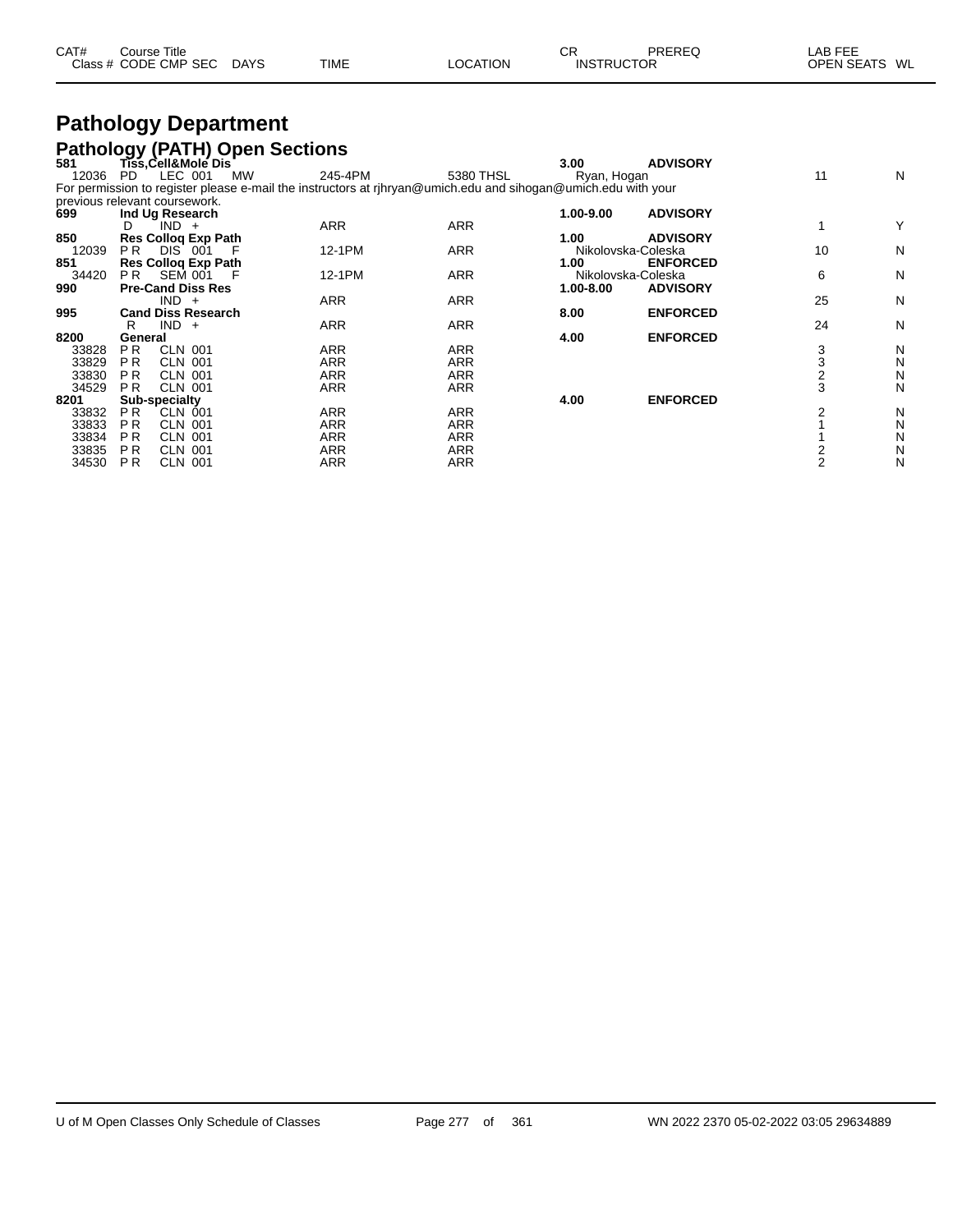| Class # CODE CMP SEC<br><b>INSTRUCTOR</b> | CAT# | Course Title |             |             |          | СR | PREREQ | LAB FEE       |  |
|-------------------------------------------|------|--------------|-------------|-------------|----------|----|--------|---------------|--|
|                                           |      |              | <b>DAYS</b> | <b>TIME</b> | LOCATION |    |        | OPEN SEATS WL |  |

## **Pediatrics & Comm Diseases Dep**

|                |                                  |                                             | <b>Pediatrics (PEDIAT) Open Sections</b><br>499 U G Peds Research |                          |                          |            |                 |              |        |
|----------------|----------------------------------|---------------------------------------------|-------------------------------------------------------------------|--------------------------|--------------------------|------------|-----------------|--------------|--------|
|                |                                  | $IND +$                                     |                                                                   | ARR                      | <b>ARR</b>               | 1.00-16.00 |                 | 24           | N      |
| 6600           |                                  |                                             | <b>Pediatrics Reg Clerk</b>                                       |                          |                          | 6.00       | <b>ENFORCED</b> |              |        |
| 33252          | <b>PR</b>                        | CLN 001                                     |                                                                   | ARR                      | <b>ARR</b>               |            |                 | 1            | N      |
| 33253          | PR                               | <b>CLN 001</b>                              |                                                                   | ARR                      | <b>ARR</b>               |            |                 | 3            | N      |
| 33254          | P <sub>R</sub>                   | <b>CLN 001</b>                              |                                                                   | <b>ARR</b>               | ARR                      |            |                 | $\mathbf{1}$ | N      |
| 8100<br>33836  | <b>PR</b>                        | CLN 001                                     | <b>Pulmonary Exploratory</b>                                      | ARR                      | <b>ARR</b>               | 2.00       | <b>ENFORCED</b> | 1            | N      |
|                | <b>PR</b>                        | <b>CLN 001</b>                              |                                                                   | ARR                      | <b>ARR</b>               |            |                 | 1            | N      |
| 33837<br>33838 | <b>PR</b>                        | <b>CLN 001</b>                              |                                                                   | ARR                      | <b>ARR</b>               |            |                 | 1            | Ν      |
| 33839          | P <sub>R</sub>                   | <b>CLN 001</b>                              |                                                                   | ARR                      | <b>ARR</b>               |            |                 | 1            | N      |
| 33840<br>33842 | P <sub>R</sub>                   | <b>CLN 001</b>                              |                                                                   | ARR                      | <b>ARR</b>               |            |                 | 1            | Ν      |
| 33843          | <b>PR</b>                        | <b>CLN 001</b>                              |                                                                   | ARR<br><b>ARR</b>        | ARR                      |            |                 | 1            | Ν      |
| 8150           | <b>PR</b>                        | <b>CLN 001</b>                              | <b>Clinical Individually Arranged</b>                             |                          | <b>ARR</b>               | 2.00       | <b>ENFORCED</b> | 1            | Ν      |
| 34349          | <b>PR</b>                        | <b>CLN 001</b>                              |                                                                   | <b>ARR</b>               | <b>ARR</b>               |            |                 | 5            | N      |
| 8200           |                                  | Cardiology                                  |                                                                   |                          |                          | 4.00       | <b>ENFORCED</b> |              |        |
| 34567          | P R                              | CLN 001                                     |                                                                   | <b>ARR</b>               | ARR                      |            |                 | 1            | N      |
| 8201           |                                  | Developmental                               |                                                                   |                          |                          | 4.00       | <b>ENFORCED</b> |              |        |
| 33847<br>33848 | P <sub>R</sub><br>P <sub>R</sub> | <b>CLN 001</b><br><b>CLN 001</b>            |                                                                   | <b>ARR</b><br>ARR        | <b>ARR</b><br><b>ARR</b> |            |                 | 1<br>1       | N      |
| 34182 PR       |                                  | <b>CLN 001</b>                              |                                                                   | <b>ARR</b>               | ARR                      |            |                 | 1            | N<br>N |
| 8202           |                                  | Gastroenterology                            |                                                                   |                          |                          | 4.00       | <b>ENFORCED</b> |              |        |
| 33850          | <b>PR</b>                        | <b>CLN 001</b>                              |                                                                   | <b>ARR</b>               | ARR                      |            |                 | 1            | N      |
| 33851          | P <sub>R</sub>                   | <b>CLN 001</b>                              |                                                                   | ARR                      | <b>ARR</b>               |            |                 | 1            | Ν      |
| 33852          | P <sub>R</sub>                   | <b>CLN 001</b>                              |                                                                   | ARR                      | <b>ARR</b>               |            |                 | 1            | N      |
| 33853<br>34569 | P R<br><b>PR</b>                 | <b>CLN 001</b><br><b>CLN 001</b>            |                                                                   | <b>ARR</b><br><b>ARR</b> | <b>ARR</b><br>ARR        |            |                 | 1<br>1       | N<br>N |
| 8203           |                                  | <b>Medical Genetics</b>                     |                                                                   |                          |                          | 4.00       | <b>ENFORCED</b> |              |        |
|                | P <sub>R</sub>                   | <b>CLN 001</b>                              |                                                                   | <b>ARR</b>               | ARR                      |            |                 | 1            | N      |
| 33854<br>33855 | PR                               | <b>CLN 001</b>                              |                                                                   | ARR                      | ARR                      |            |                 | 1            | Ν      |
| 33856          | <b>PR</b>                        | <b>CLN 001</b>                              |                                                                   | ARR                      | ARR                      |            |                 | 1            | N      |
| 34570<br>8204  | <b>PR</b>                        | <b>CLN 001</b>                              |                                                                   | <b>ARR</b>               | <b>ARR</b>               | 2.00       | <b>ENFORCED</b> | 1            | N      |
| 33859          |                                  | Nephrology<br>PR CLN 001                    |                                                                   | <b>ARR</b>               | <b>ARR</b>               |            |                 |              | N      |
| 33858          | P <sub>R</sub>                   | <b>CLN 001</b>                              |                                                                   | ARR                      | <b>ARR</b>               |            |                 |              | N      |
| 33862          | <b>PR</b>                        | <b>CLN 001</b>                              |                                                                   | ARR                      | ARR                      |            |                 |              | Ν      |
| 33861          | P <sub>R</sub>                   | <b>CLN 001</b>                              |                                                                   | ARR                      | ARR                      |            |                 |              | Ν      |
| 33865<br>33864 | P <sub>R</sub>                   | <b>CLN 001</b>                              |                                                                   | <b>ARR</b>               | <b>ARR</b>               |            |                 |              | N      |
| 33866          | <b>PR</b><br>P <sub>R</sub>      | <b>CLN 001</b><br><b>CLN 001</b>            |                                                                   | ARR<br>ARR               | ARR<br>ARR               |            |                 |              | N<br>Ν |
|                | P <sub>R</sub>                   | <b>CLN 001</b>                              |                                                                   | <b>ARR</b>               | <b>ARR</b>               |            |                 |              | Ņ      |
| 33869<br>33868 | <b>PR</b>                        | <b>CLN 001</b>                              |                                                                   | ARR                      | ARR                      |            |                 |              | N      |
| 33867          | P <sub>R</sub>                   | <b>CLN 001</b>                              |                                                                   | ARR                      | ARR                      |            |                 |              | Ν      |
| 34571          | ΡR                               | <b>CLN 001</b>                              |                                                                   | <b>ARR</b>               | <b>ARR</b>               |            |                 | 1            | Ν      |
| 33870<br>8205  | <b>PR</b>                        | <b>CLN 001</b><br>Neurology                 |                                                                   | <b>ARR</b>               | <b>ARR</b>               | 2.00       | <b>ENFORCED</b> | 1            | Ν      |
| 33872          | P <sub>R</sub>                   | CLN 001                                     |                                                                   | <b>ARR</b>               | <b>ARR</b>               |            |                 |              | Ν      |
| 33871          | PR                               | <b>CLN 001</b>                              |                                                                   | ARR                      | ARR                      |            |                 |              | Ν      |
| 33873          | P <sub>R</sub>                   | <b>CLN 001</b>                              |                                                                   | ARR                      | ARR                      |            |                 |              | Ν      |
| 33875          | P <sub>R</sub>                   | <b>CLN 001</b>                              |                                                                   | <b>ARR</b>               | <b>ARR</b>               |            |                 |              | Ν      |
| 33874<br>33876 | P <sub>R</sub><br><b>PR</b>      | <b>CLN 001</b><br><b>CLN 001</b>            |                                                                   | ARR<br>ARR               | ARR<br>ARR               |            |                 |              | Ν<br>Ν |
| 33878          | <b>PR</b>                        | <b>CLN 001</b>                              |                                                                   | <b>ARR</b>               | <b>ARR</b>               |            |                 |              | Ν      |
| 33877          | P <sub>R</sub>                   | <b>CLN 001</b>                              |                                                                   | <b>ARR</b>               | ARR                      |            |                 |              | N      |
| 33879          | P <sub>R</sub>                   | <b>CLN 001</b>                              |                                                                   | <b>ARR</b>               | <b>ARR</b>               |            |                 | 1            | N      |
| 33882          | <b>PR</b>                        | <b>CLN 001</b>                              |                                                                   | <b>ARR</b>               | <b>ARR</b>               |            |                 | 1            | N      |
| 33881          | P <sub>R</sub>                   | <b>CLN 001</b>                              |                                                                   | <b>ARR</b>               | <b>ARR</b>               |            |                 | 1            | Ν      |
| 33880          | <b>PR</b>                        | <b>CLN 001</b>                              |                                                                   | <b>ARR</b>               | <b>ARR</b>               | 4.00       | <b>ENFORCED</b> | 1            | Ν      |
| 8206<br>33883  | P <sub>R</sub>                   | Pulmonary<br>CLN 001                        |                                                                   | <b>ARR</b>               | ARR                      |            |                 | 1            | Ν      |
| 33884          | P <sub>R</sub>                   | <b>CLN 001</b>                              |                                                                   | <b>ARR</b>               | <b>ARR</b>               |            |                 | 1            | Ν      |
| 33885<br>33886 | ΡR                               | <b>CLN 001</b>                              |                                                                   | <b>ARR</b>               | <b>ARR</b>               |            |                 | 1            | N      |
|                | P <sub>R</sub>                   | <b>CLN 001</b>                              |                                                                   | <b>ARR</b>               | ARR                      |            |                 | 1            | Ν      |
| 34572          | <b>PR</b>                        | <b>CLN 001</b>                              |                                                                   | <b>ARR</b>               | <b>ARR</b>               |            |                 | 1            | Ν      |
| 8207<br>33888  | P <sub>R</sub>                   | <b>Infectious Disease</b><br><b>CLN 001</b> |                                                                   | <b>ARR</b>               | ARR                      | 4.00       | <b>ENFORCED</b> | 1            | Ν      |
| 33889          | P <sub>R</sub>                   | <b>CLN 001</b>                              |                                                                   | <b>ARR</b>               | <b>ARR</b>               |            |                 | 2            | Ν      |
| 33890          | ΡR                               | <b>CLN 001</b>                              |                                                                   | <b>ARR</b>               | <b>ARR</b>               |            |                 | 2            | N      |
| 34573          | <b>PR</b>                        | <b>CLN 001</b>                              |                                                                   | ARR                      | <b>ARR</b>               |            |                 | 2            | Ν      |
| 8208           |                                  | <b>Child Abuse</b>                          |                                                                   |                          |                          | 4.00       | <b>ENFORCED</b> |              |        |
| 33892<br>33894 | P <sub>R</sub><br>P <sub>R</sub> | <b>CLN 001</b><br><b>CLN 001</b>            |                                                                   | <b>ARR</b><br>ARR        | <b>ARR</b><br>ARR        |            |                 | 1<br>1       | N<br>N |
| 34574          | P <sub>R</sub>                   | CLN 001                                     |                                                                   | <b>ARR</b>               | <b>ARR</b>               |            |                 | 1            | N      |
| 8210           |                                  |                                             | Immuno-Hematology                                                 |                          |                          | 4.00       | <b>ENFORCED</b> |              |        |
|                |                                  |                                             |                                                                   |                          |                          |            |                 |              |        |

U of M Open Classes Only Schedule of Classes Page 278 of 361 WN 2022 2370 05-02-2022 03:05 29634889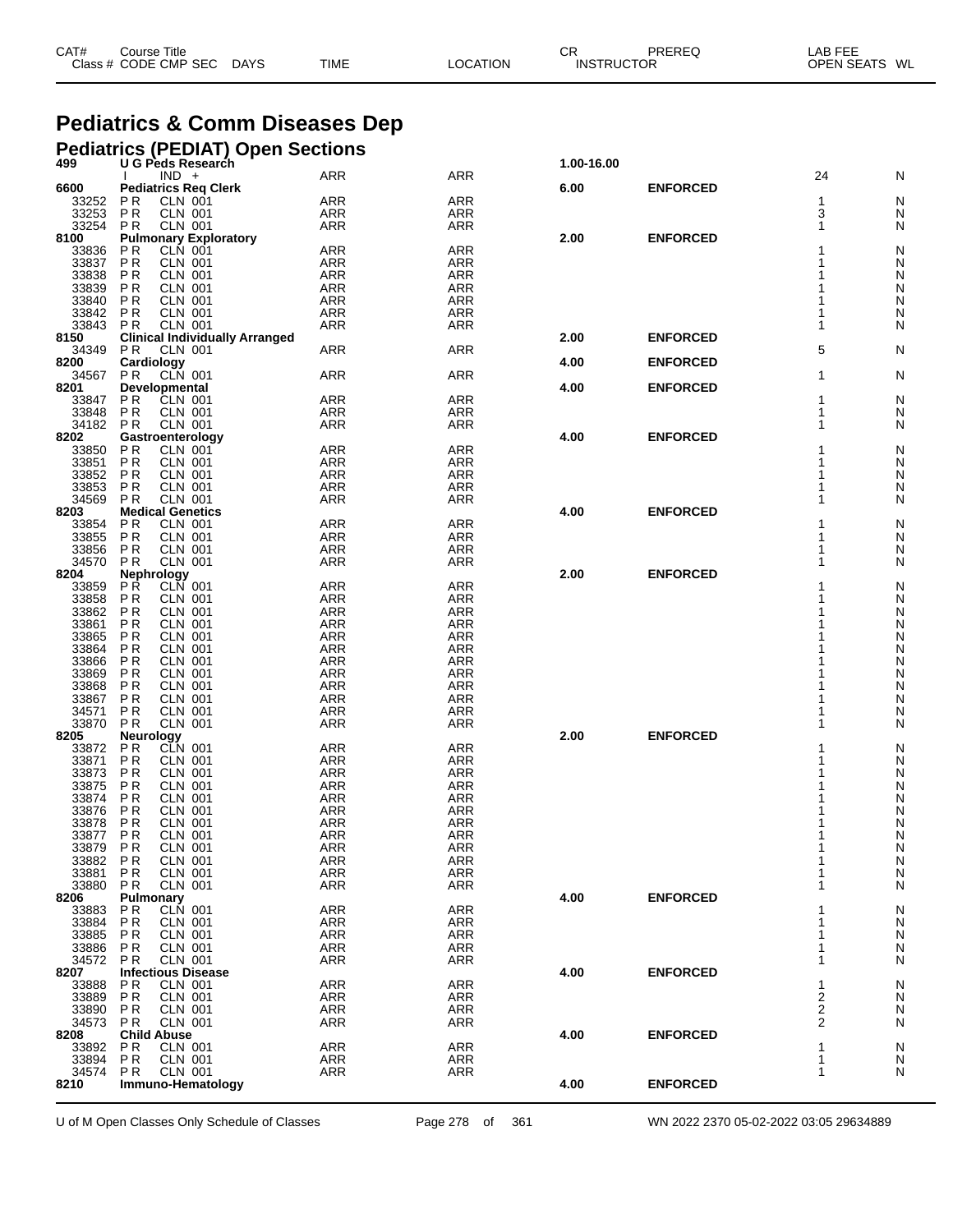| CAT#           | <b>Course Title</b><br>Class # CODE CMP SEC<br>DAYS                  | <b>TIME</b>              | <b>LOCATION</b>          | CR.  | PREREQ<br><b>INSTRUCTOR</b> | LAB FEE<br>OPEN SEATS WL |        |
|----------------|----------------------------------------------------------------------|--------------------------|--------------------------|------|-----------------------------|--------------------------|--------|
|                |                                                                      |                          |                          |      |                             |                          |        |
| 33897<br>33898 | P <sub>R</sub><br><b>CLN 001</b><br><b>PR</b><br><b>CLN 001</b>      | <b>ARR</b><br><b>ARR</b> | <b>ARR</b><br><b>ARR</b> |      |                             | 1<br>$\mathbf 2$         | N<br>N |
| 33899          | <b>CLN 001</b><br>ΡR                                                 | <b>ARR</b>               | <b>ARR</b>               |      |                             | $\boldsymbol{2}$         | N      |
| 33900          | ΡR<br><b>CLN 001</b>                                                 | <b>ARR</b>               | <b>ARR</b>               |      |                             | 2                        | N      |
| 34576          | <b>CLN 001</b><br><b>PR</b>                                          | <b>ARR</b>               | <b>ARR</b>               |      |                             | $\overline{2}$           | N      |
| 8211           | <b>Transgender Medicine</b>                                          |                          |                          | 4.00 | <b>ENFORCED</b>             |                          |        |
| 33901          | <b>PR</b><br>CLN 001                                                 | <b>ARR</b>               | <b>ARR</b>               |      |                             | 1                        | N      |
| 8212           | Rheumatology<br><b>CLN 001</b><br>P <sub>R</sub>                     | <b>ARR</b>               | ARR                      | 4.00 | <b>ENFORCED</b>             | 1                        |        |
| 33904<br>33905 | P <sub>R</sub><br><b>CLN 001</b>                                     | <b>ARR</b>               | <b>ARR</b>               |      |                             | 1                        | N<br>N |
| 33906          | P <sub>R</sub><br><b>CLN 001</b>                                     | <b>ARR</b>               | <b>ARR</b>               |      |                             |                          | N      |
| 34578          | <b>CLN 001</b><br>P <sub>R</sub>                                     | <b>ARR</b>               | ARR                      |      |                             |                          | N      |
| 8213           | Endocrinology                                                        |                          |                          | 4.00 | <b>ENFORCED</b>             |                          |        |
| 33908          | CLN 001<br><b>PR</b>                                                 | <b>ARR</b>               | <b>ARR</b>               |      |                             |                          | N      |
| 33909          | $\overline{P}$<br><b>CLN 001</b>                                     | <b>ARR</b>               | <b>ARR</b>               |      |                             | 1                        | N      |
| 33911          | P <sub>R</sub><br><b>CLN 001</b>                                     | <b>ARR</b>               | <b>ARR</b>               |      |                             | 1                        | N      |
| 34579<br>8214  | <b>CLN 001</b><br><b>PR</b><br><b>Hematology/Oncology</b>            | <b>ARR</b>               | ARR                      | 4.00 | <b>ENFORCED</b>             | 1                        | N      |
| 33912          | <b>CLN 001</b><br>P <sub>R</sub>                                     | <b>ARR</b>               | <b>ARR</b>               |      |                             |                          | N      |
| 33913          | <b>PR</b><br><b>CLN 001</b>                                          | <b>ARR</b>               | <b>ARR</b>               |      |                             |                          | N      |
| 33914          | <b>CLN 001</b><br>P <sub>R</sub>                                     | <b>ARR</b>               | <b>ARR</b>               |      |                             | 1                        | N      |
| 34580          | <b>CLN 001</b><br><b>PR</b>                                          | <b>ARR</b>               | <b>ARR</b>               |      |                             | 1                        | N      |
| 8440           | Research                                                             |                          |                          | 2.00 | <b>ENFORCED</b>             |                          |        |
| 33917          | <b>CLN 001</b><br>ΡR                                                 | <b>ARR</b>               | ARR                      |      |                             | 5                        | N      |
| 33916          | P <sub>R</sub><br><b>CLN 001</b>                                     | <b>ARR</b>               | <b>ARR</b>               |      |                             | 4                        | N      |
| 33918<br>33920 | P <sub>R</sub><br><b>CLN 001</b><br><b>CLN 001</b><br>ΡR             | <b>ARR</b><br><b>ARR</b> | <b>ARR</b><br><b>ARR</b> |      |                             | 5<br>5                   | Ν<br>N |
| 33919          | <b>PR</b><br><b>CLN 001</b>                                          | <b>ARR</b>               | ARR                      |      |                             | 4                        | N      |
| 33921          | P <sub>R</sub><br><b>CLN 001</b>                                     | <b>ARR</b>               | ARR                      |      |                             |                          | Ν      |
| 33923          | <b>CLN 001</b><br>ΡR                                                 | <b>ARR</b>               | <b>ARR</b>               |      |                             | 5<br>5                   | N      |
| 33922          | P <sub>R</sub><br><b>CLN 001</b>                                     | <b>ARR</b>               | <b>ARR</b>               |      |                             | 5                        | N      |
| 33924          | P <sub>R</sub><br><b>CLN 001</b>                                     | <b>ARR</b>               | ARR                      |      |                             | $\frac{5}{5}$            | Ν      |
| 33927          | <b>CLN 001</b><br>ΡR                                                 | <b>ARR</b>               | <b>ARR</b>               |      |                             |                          | N      |
| 33926<br>33925 | P <sub>R</sub><br><b>CLN 001</b><br>P <sub>R</sub><br><b>CLN 001</b> | <b>ARR</b><br><b>ARR</b> | <b>ARR</b><br><b>ARR</b> |      |                             | 5<br>5                   | N<br>Ν |
| 35455          | <b>RES 001</b><br>P <sub>R</sub>                                     | <b>ARR</b>               | <b>ARR</b>               |      |                             | 4                        | N      |
| 8600           | <b>Cardiology Subl</b>                                               |                          |                          | 4.00 | <b>ENFORCED</b>             |                          |        |
| 34581          | <b>CLN 001</b><br><b>PR</b>                                          | <b>ARR</b>               | <b>ARR</b>               |      |                             | 1                        | N      |
| 34351          | <b>PR</b><br><b>CLN 001</b>                                          | <b>ARR</b>               | ARR                      |      |                             | 1                        | N      |
| 34395          | P <sub>R</sub><br><b>CLN 001</b>                                     | <b>ARR</b>               | <b>ARR</b>               |      |                             |                          | N      |
| 34582<br>8601  | <b>CLN 001</b><br>ΡR<br><b>Oncology Subinternship</b>                | <b>ARR</b>               | ARR                      |      |                             |                          | N      |
| 34584          | P <sub>R</sub><br>CLN 001                                            | <b>ARR</b>               | <b>ARR</b>               | 4.00 | <b>ENFORCED</b>             |                          | N      |
| 34586          | <b>PR</b><br><b>CLN 001</b>                                          | ARR                      | <b>ARR</b>               |      |                             |                          | N      |
| 34587          | <b>CLN 001</b><br>ΡR                                                 | <b>ARR</b>               | <b>ARR</b>               |      |                             |                          | N      |
| 34350          | ΡR<br><b>CLN 001</b>                                                 | <b>ARR</b>               | <b>ARR</b>               |      |                             |                          | N      |
| 34585          | <b>CLN 001</b><br>ΡR                                                 | <b>ARR</b>               | <b>ARR</b>               |      |                             |                          | N      |
| 8602           | <b>Inpatient Peds Subl</b>                                           |                          |                          | 4.00 | <b>ENFORCED</b>             |                          |        |
| 34588<br>33928 | <b>PR</b><br><b>CLN 001</b><br><b>PR</b><br><b>CLN 001</b>           | <b>ARR</b><br>ARR        | <b>ARR</b><br><b>ARR</b> |      |                             | 2<br>$\mathbf{1}$        | N<br>N |
| 33929          | PR<br>CLN 001                                                        | ARR                      | ARR                      |      |                             | 1                        | N      |
| 33930          | P R<br>CLN 001                                                       | ARR                      | ARR                      |      |                             | 1                        | N      |
| 34589          | P R<br><b>CLN 001</b>                                                | ARR                      | ARR                      |      |                             | 3                        | N      |
| 8603           | GI/Renal Sub-I                                                       |                          |                          | 4.00 | <b>ENFORCED</b>             |                          |        |
| 34590          | <b>PR</b><br><b>CLN 001</b>                                          | <b>ARR</b>               | <b>ARR</b>               |      |                             | 1                        | N      |
| 34592          | <b>PR</b><br>CLN 001                                                 | <b>ARR</b>               | <b>ARR</b>               |      |                             | 1                        | N      |
| 34593<br>34591 | <b>CLN 001</b><br>P R<br><b>PR</b><br><b>CLN 001</b>                 | ARR<br><b>ARR</b>        | <b>ARR</b><br>ARR        |      |                             | 1<br>1                   | N<br>N |
| 8604           | <b>Pulmonary Sub I</b>                                               |                          |                          | 4.00 | <b>ENFORCED</b>             |                          |        |
| 34594          | P R<br>CLN 001                                                       | ARR                      | <b>ARR</b>               |      |                             |                          | N      |
| 34373          | <b>PR</b><br><b>CLN 001</b>                                          | <b>ARR</b>               | <b>ARR</b>               |      |                             |                          | N      |
| 34596          | P R<br>CLN 001                                                       | <b>ARR</b>               | <b>ARR</b>               |      |                             | 1                        | N      |
| 34595          | P R<br>CLN 001                                                       | ARR                      | ARR                      |      |                             | 1                        | N      |
| 8700           | Subinternship/PICU                                                   |                          |                          | 4.00 | <b>ENFORCED</b>             |                          |        |
| 33931<br>33932 | P R<br>CLN 001<br>P <sub>R</sub><br><b>CLN 001</b>                   | <b>ARR</b><br>ARR        | <b>ARR</b>               |      |                             | $\overline{2}$<br>1      | N<br>N |
| 8701           | <b>Neonatology SubI/NICU</b>                                         |                          | ARR                      | 4.00 | <b>ENFORCED</b>             |                          |        |
| 33935          | P R<br>CLN 001                                                       | <b>ARR</b>               | <b>ARR</b>               |      |                             | 2                        | N      |
| 33937          | P <sub>R</sub><br><b>CLN 001</b>                                     | <b>ARR</b>               | ARR                      |      |                             | 1                        | N      |
| 33938          | <b>PR</b><br><b>CLN 001</b>                                          | <b>ARR</b>               | <b>ARR</b>               |      |                             | 1                        | N      |
| 34597          | P <sub>R</sub><br><b>CLN 001</b>                                     | ARR                      | ARR                      |      |                             | 1                        | N      |
| 8800           | <b>Residency Prep Course</b>                                         |                          |                          | 4.00 | <b>ENFORCED</b>             |                          |        |
| 33274          | P <sub>R</sub><br><b>CLN 001</b>                                     | <b>ARR</b>               | ARR                      |      |                             | 12                       | N.     |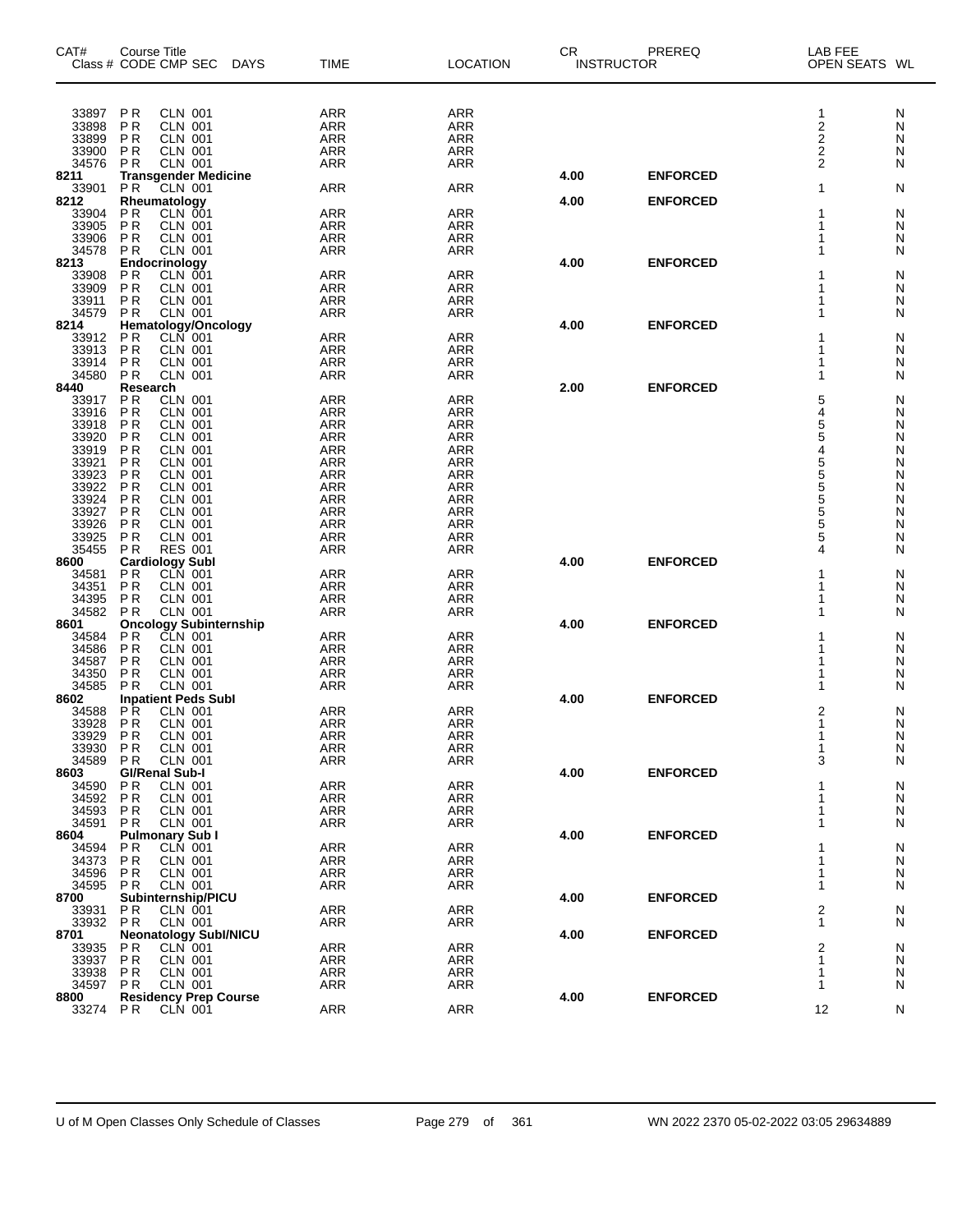|                |                                  | Class # CODE CMP SEC                         | DAYS       | TIME                                                                                                                                                                                                                                  | <b>LOCATION</b>          | <b>INSTRUCTOR</b>  |                                               | OPEN SEATS WL                |        |
|----------------|----------------------------------|----------------------------------------------|------------|---------------------------------------------------------------------------------------------------------------------------------------------------------------------------------------------------------------------------------------|--------------------------|--------------------|-----------------------------------------------|------------------------------|--------|
|                |                                  | <b>Pharmacology Department</b>               |            |                                                                                                                                                                                                                                       |                          |                    |                                               |                              |        |
|                |                                  |                                              |            | <b>Pharmacology (PHRMACOL) Open Sections</b>                                                                                                                                                                                          |                          |                    |                                               |                              |        |
| 399            |                                  | Ugrad Pharm Res                              |            |                                                                                                                                                                                                                                       |                          | 1.00-4.00          | <b>ADVISORY</b>                               |                              |        |
|                | D                                | $IND +$                                      |            | <b>ARR</b>                                                                                                                                                                                                                            | <b>ARR</b>               |                    |                                               | 25                           | N      |
| 425            |                                  | <b>New Medications</b>                       |            |                                                                                                                                                                                                                                       |                          | 3.00               | <b>ADVISORY</b>                               |                              |        |
| 23808          | P                                | LEC 001                                      | <b>TTH</b> | 10-1130AM                                                                                                                                                                                                                             | ARR                      | Jutkiewicz, Lee    |                                               | 4                            | Y      |
| 29338          | P                                | LEC 002                                      | <b>TTH</b> | 10-1130AM                                                                                                                                                                                                                             | <b>ARR</b>               |                    | Jutkiewicz, O'Malley, Courtney                | 8                            | Y      |
| 604            |                                  | <b>Collab Proj Phrm Sci</b>                  |            |                                                                                                                                                                                                                                       |                          | 1.00               | <b>ADVISORY</b>                               |                              |        |
| 24915 P        |                                  | <b>SEM 001</b><br>Second Monday of the month |            | <b>ARR</b>                                                                                                                                                                                                                            | <b>ARR</b>               |                    | Jenkins, Scott, Osawa                         | $\overline{2}$               | N      |
|                |                                  |                                              |            | This course is limited to students appointed to the PSTP training grant.                                                                                                                                                              |                          |                    |                                               |                              |        |
| 612            |                                  | Sem-Antimicr&Cancer                          |            |                                                                                                                                                                                                                                       |                          | 2.00               | <b>ADVISORY</b>                               |                              |        |
| 21998 P        |                                  | <b>SEM 001</b>                               | <b>MW</b>  | 10-12PM                                                                                                                                                                                                                               | <b>ARR</b>               |                    | Canman, Parent, Loesel                        | 5                            | N      |
|                |                                  |                                              |            | PHRMACOL 612 will be held in-person during Winter 2022. If a health-related concern restricts you from attending<br>class in-person on a regular basis, please contact Liz Oxford (oxforda@med.umich.edu) to obtain accommodation for |                          |                    |                                               |                              |        |
|                |                                  | attending this class virtually.              |            |                                                                                                                                                                                                                                       |                          |                    |                                               |                              |        |
| 615            |                                  | <b>Mol Neurophar</b>                         |            |                                                                                                                                                                                                                                       |                          | 2.00               | <b>ADVISORY</b>                               |                              |        |
| 21997 P        |                                  | <b>SEM 001</b>                               | <b>TTH</b> | 9-11AM                                                                                                                                                                                                                                | <b>ARR</b>               | Ferrario, Birdsong |                                               | 3                            | N      |
|                |                                  |                                              |            | PHRMACOL 615 will be held in-person during Winter 2022. If a health-related concern restricts you from attending<br>class in-person on a regular basis, please contact Liz Oxford (oxforda@med.umich.edu) to obtain accommodation for |                          |                    |                                               |                              |        |
|                |                                  | attending this class virtually.              |            |                                                                                                                                                                                                                                       |                          |                    |                                               |                              |        |
| 616            |                                  | <b>Sem-Cardiovas Pharm</b>                   |            |                                                                                                                                                                                                                                       |                          | 2.00               | <b>ADVISORY</b>                               |                              |        |
| 22613 P        |                                  | <b>SEM 001</b>                               | <b>MW</b>  | 10-12PM                                                                                                                                                                                                                               | <b>ARR</b>               | Satin, Jones       |                                               | 6                            | N      |
|                |                                  |                                              |            | PHRMACOL 616 will be held in-person during Winter 2022. If a health-related concern restricts you from attending<br>class in-person on a regular basis, please contact Liz Oxford (oxforda@med.umich.edu) to obtain accommodation for |                          |                    |                                               |                              |        |
|                |                                  | attending this class virtually.              |            |                                                                                                                                                                                                                                       |                          |                    |                                               |                              |        |
| 617            |                                  | <b>Sem Endocrine Pharm</b>                   |            |                                                                                                                                                                                                                                       |                          | 2.00               | <b>ADVISORY</b>                               |                              |        |
| 23433 P        |                                  | <b>SEM 001</b>                               | <b>TTH</b> | 9-11AM                                                                                                                                                                                                                                | <b>ARR</b>               | Iniquez-Lluhi      |                                               | $\overline{7}$               | N      |
|                |                                  |                                              |            | PHRMACOL 617 will be held in-person during Winter 2022. If a health-related concern restricts you from attending<br>class in-person on a regular basis, please contact Liz Oxford (oxforda@med.umich.edu) to obtain accommodation for |                          |                    |                                               |                              |        |
|                |                                  | attending this class virtually.              |            |                                                                                                                                                                                                                                       |                          |                    |                                               |                              |        |
| 631            |                                  | Gen Prog Sem                                 |            |                                                                                                                                                                                                                                       |                          | 1.00               | <b>ADVISORY</b>                               |                              |        |
| 12046          | - PD                             | <b>SEM 001</b>                               | м          | 1-230PM                                                                                                                                                                                                                               | <b>4917 BUHL</b>         | Moran, Antonellis  |                                               | 13                           | N      |
| 646<br>12047   | P                                | <b>Special Topics</b><br><b>SEM 001</b>      | F          | 12-1PM                                                                                                                                                                                                                                | <b>ARR</b>               | $0.50 - 1.00$      | <b>ADVISORY</b><br>Brody, Osawa, Traynor, Lee | $12 \overline{ }$            | N      |
| Classroom      |                                  |                                              |            |                                                                                                                                                                                                                                       |                          |                    |                                               |                              |        |
| 722            |                                  | <b>Manuscript Writing</b>                    |            |                                                                                                                                                                                                                                       |                          | 2.00               |                                               |                              |        |
| 28741          | P                                | LEC 001                                      | W          | 3-430PM                                                                                                                                                                                                                               | <b>ARR</b>               | Puthenveedu        |                                               | 21                           | N      |
| 990            |                                  | <b>Diss-Precand</b><br>$IND +$               |            | <b>ARR</b>                                                                                                                                                                                                                            | <b>ARR</b>               | 1.00-8.00          | <b>ADVISORY</b>                               | 24                           | N      |
| 995            | Diss-Cand                        |                                              |            |                                                                                                                                                                                                                                       |                          | 8.00               | <b>ENFORCED</b>                               |                              |        |
|                | R                                | $IND +$                                      |            | ARR                                                                                                                                                                                                                                   | <b>ARR</b>               |                    |                                               | 23                           | N      |
| 8400           |                                  | <b>Clinical Pharmacology</b>                 |            |                                                                                                                                                                                                                                       |                          | 4.00               | <b>ENFORCED</b>                               |                              |        |
| 33939<br>34614 | P <sub>R</sub><br>PR.            | <b>CLN 001</b><br><b>CLN 001</b>             |            | <b>ARR</b><br>ARR                                                                                                                                                                                                                     | <b>ARR</b><br>ARR        |                    |                                               | $\mathbf{1}$<br>$\mathbf{1}$ | N<br>N |
| 8440           | Research                         |                                              |            |                                                                                                                                                                                                                                       |                          | 4.00               | <b>ENFORCED</b>                               |                              |        |
| 33940          | P <sub>R</sub>                   | <b>CLN 001</b>                               |            | <b>ARR</b>                                                                                                                                                                                                                            | <b>ARR</b>               |                    |                                               | 10                           | N      |
| 33941          | P <sub>R</sub>                   | <b>CLN 001</b>                               |            | <b>ARR</b>                                                                                                                                                                                                                            | ARR                      |                    |                                               | 10                           | N      |
| 33942<br>33943 | P <sub>R</sub><br>P <sub>R</sub> | <b>CLN 001</b><br><b>CLN 001</b>             |            | ARR<br><b>ARR</b>                                                                                                                                                                                                                     | <b>ARR</b><br><b>ARR</b> |                    |                                               | 10<br>10                     | N<br>N |
| 34615 PR       |                                  | <b>CLN 001</b>                               |            | ARR                                                                                                                                                                                                                                   | <b>ARR</b>               |                    |                                               | 10                           | N      |

CAT# Course Title Case CR PREREQ LAB FEE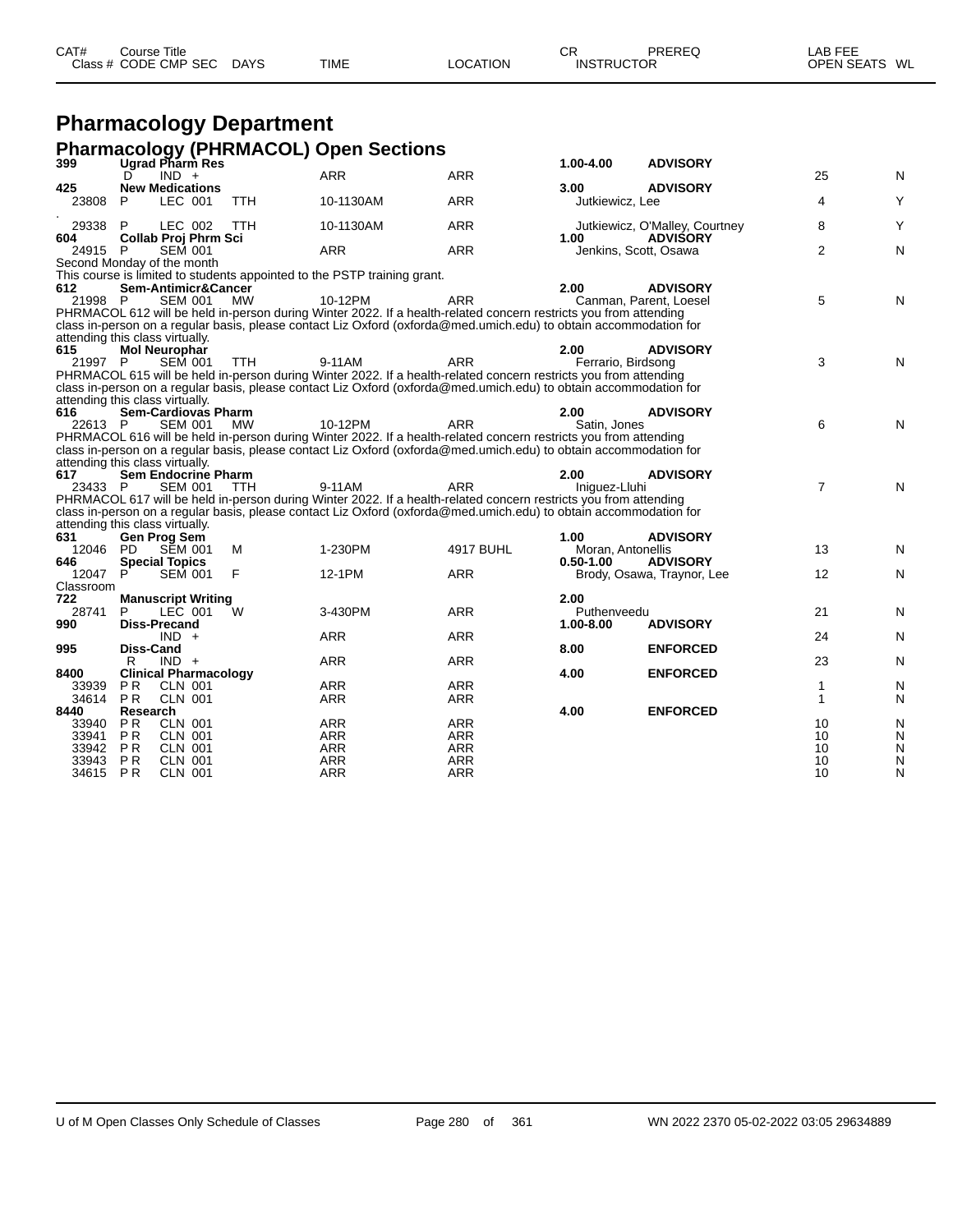| CAT# | ourse Titleٽ         |             |             |          | СF                | PREREQ | AB FEE                  |
|------|----------------------|-------------|-------------|----------|-------------------|--------|-------------------------|
|      | Class # CODE CMP SEC | <b>DAYS</b> | <b>TIME</b> | ∟OCATION | <b>INSTRUCTOR</b> |        | <b>OPEN SEATS</b><br>WL |

# **Physical Medicine & Rehab Dept**

#### **Physical Medicine & Rehabilitation (PMR) Open Sections**

| 499            |                        | <b>Undergrad Research</b>                                                   |                          |                                                                                                          | 1.00-6.00 |                 |                |        |
|----------------|------------------------|-----------------------------------------------------------------------------|--------------------------|----------------------------------------------------------------------------------------------------------|-----------|-----------------|----------------|--------|
|                |                        | IND +                                                                       | <b>ARR</b>               | <b>ARR</b>                                                                                               |           |                 | 25             | N      |
| 510            |                        | Disab&Rehab Methods                                                         |                          |                                                                                                          | 2.00-4.00 | <b>ADVISORY</b> |                |        |
| 17357          | PI                     | LEC 001                                                                     | <b>ARR</b>               | <b>ARR</b>                                                                                               | Hurvitz   |                 | 35             | N      |
| 570            |                        | <b>Human Subjects Exp</b>                                                   |                          |                                                                                                          | 1.00      |                 |                |        |
| 26908          | PI                     | <b>SEM 001</b>                                                              | <b>ARR</b>               | <b>ARR</b>                                                                                               | Krishnan  |                 | 25             | N      |
|                |                        |                                                                             |                          | *Please note - this class will need a minimum of 10 students to run. Time will be mutually arranged with |           |                 |                |        |
|                |                        | instructor. Please email mouli@umich.edu with your interest in the course.* |                          |                                                                                                          |           |                 |                |        |
| 580            |                        | <b>Disability Studies</b>                                                   |                          |                                                                                                          | 3.00      | <b>ADVISORY</b> |                |        |
| 20708          | -PI                    | <b>SEM 001</b><br>T                                                         | 4-7PM                    | G463 MH                                                                                                  | Kuppers   |                 | 8              | N      |
|                |                        | DsbltyArts&Cltre:COVID&Beyond                                               |                          |                                                                                                          |           |                 |                |        |
| 590            |                        | <b>Special Topics</b>                                                       |                          |                                                                                                          | 1.00-8.00 |                 |                |        |
|                |                        | $IND +$                                                                     | <b>ARR</b>               | <b>ARR</b>                                                                                               |           |                 | 1              | N      |
| 599            |                        | <b>Clinical Research</b>                                                    |                          |                                                                                                          | 1.00-8.00 |                 |                |        |
|                |                        | $IND +$                                                                     | <b>ARR</b>               | <b>ARR</b>                                                                                               |           |                 | 1              | N      |
| 8100           |                        | <b>Inpatient Exploratory</b>                                                |                          |                                                                                                          | 2.00      | <b>ENFORCED</b> |                |        |
| 33944          | PR.                    | CLN 001                                                                     | <b>ARR</b>               | <b>ARR</b>                                                                                               |           |                 | 2              | N      |
| 33945          | <b>PR</b>              | <b>CLN 001</b>                                                              | <b>ARR</b>               | <b>ARR</b>                                                                                               |           |                 | $\overline{2}$ | N      |
| 33947          | <b>PR</b>              | <b>CLN 001</b>                                                              | <b>ARR</b>               | <b>ARR</b>                                                                                               |           |                 | 2              | N      |
| 8101           |                        | <b>Outpatient Exploratory</b>                                               |                          |                                                                                                          | 2.00      | <b>ENFORCED</b> |                |        |
| 33948          | PR                     | <b>CLN 001</b>                                                              | <b>ARR</b>               | <b>ARR</b>                                                                                               |           |                 | 1              | N      |
| 33949          | <b>PR</b>              | CLN 001                                                                     | <b>ARR</b>               | <b>ARR</b>                                                                                               |           |                 | 2              | N      |
| 33950          | <b>PR</b>              | <b>CLN 001</b>                                                              | <b>ARR</b>               | <b>ARR</b>                                                                                               |           |                 | $\mathbf{1}$   | N      |
| 33951          | <b>PR</b>              | <b>CLN 001</b>                                                              | <b>ARR</b>               | <b>ARR</b>                                                                                               |           |                 | 2              | N      |
| 8200           | <b>Clinical</b>        |                                                                             |                          |                                                                                                          | 4.00      | <b>ENFORCED</b> |                |        |
| 33952          | <b>PR</b>              | <b>CLN 001</b>                                                              | <b>ARR</b>               | <b>ARR</b>                                                                                               |           |                 |                | N      |
| 33953          | PR                     | <b>CLN 001</b>                                                              | <b>ARR</b>               | <b>ARR</b>                                                                                               |           |                 | 1              | N      |
| 34533          | <b>PR</b>              | <b>CLN 001</b>                                                              | <b>ARR</b>               | <b>ARR</b>                                                                                               |           |                 | $\overline{2}$ | N      |
| 8201           |                        | <b>Spine &amp; Pain Management</b>                                          |                          |                                                                                                          | 4.00      | <b>ENFORCED</b> |                |        |
| 33956          | PR.                    | <b>CLN 001</b>                                                              | <b>ARR</b>               | <b>ARR</b>                                                                                               |           |                 | 1              | N      |
| 34534          | <b>PR</b>              | <b>CLN 001</b>                                                              | <b>ARR</b>               | <b>ARR</b>                                                                                               |           |                 | 1              | N      |
| 8440           | Research               |                                                                             |                          |                                                                                                          | 2.00      | <b>ENFORCED</b> |                |        |
| 33961          | <b>PR</b>              | <b>CLN 001</b>                                                              | <b>ARR</b>               | <b>ARR</b>                                                                                               |           |                 | 5<br>5<br>5    | N      |
| 33960          | <b>PR</b>              | <b>CLN 001</b>                                                              | <b>ARR</b>               | <b>ARR</b>                                                                                               |           |                 |                | N      |
| 33962          | P <sub>R</sub>         | <b>CLN 001</b>                                                              | <b>ARR</b>               | <b>ARR</b>                                                                                               |           |                 |                | N      |
| 33964          | <b>PR</b>              | <b>CLN 001</b>                                                              | <b>ARR</b>               | <b>ARR</b>                                                                                               |           |                 | 5<br>5<br>5    | N      |
| 33963          | <b>PR</b>              | <b>CLN 001</b>                                                              | <b>ARR</b>               | <b>ARR</b>                                                                                               |           |                 |                | N      |
| 33965          | P <sub>R</sub>         | <b>CLN 001</b>                                                              | <b>ARR</b>               | <b>ARR</b>                                                                                               |           |                 |                | N      |
| 33967          | <b>PR</b><br><b>PR</b> | <b>CLN 001</b><br><b>CLN 001</b>                                            | <b>ARR</b>               | <b>ARR</b>                                                                                               |           |                 | 555555         | N      |
| 33966          | <b>PR</b>              |                                                                             | <b>ARR</b><br><b>ARR</b> | <b>ARR</b><br><b>ARR</b>                                                                                 |           |                 |                | N      |
| 33968          | <b>PR</b>              | <b>CLN 001</b>                                                              | <b>ARR</b>               | <b>ARR</b>                                                                                               |           |                 |                | N      |
| 33971<br>33970 | <b>PR</b>              | <b>CLN 001</b><br><b>CLN 001</b>                                            | <b>ARR</b>               | <b>ARR</b>                                                                                               |           |                 |                | N      |
| 33969          | <b>PR</b>              | <b>CLN 001</b>                                                              | <b>ARR</b>               | <b>ARR</b>                                                                                               |           |                 |                | N<br>N |
|                |                        |                                                                             |                          |                                                                                                          |           |                 |                |        |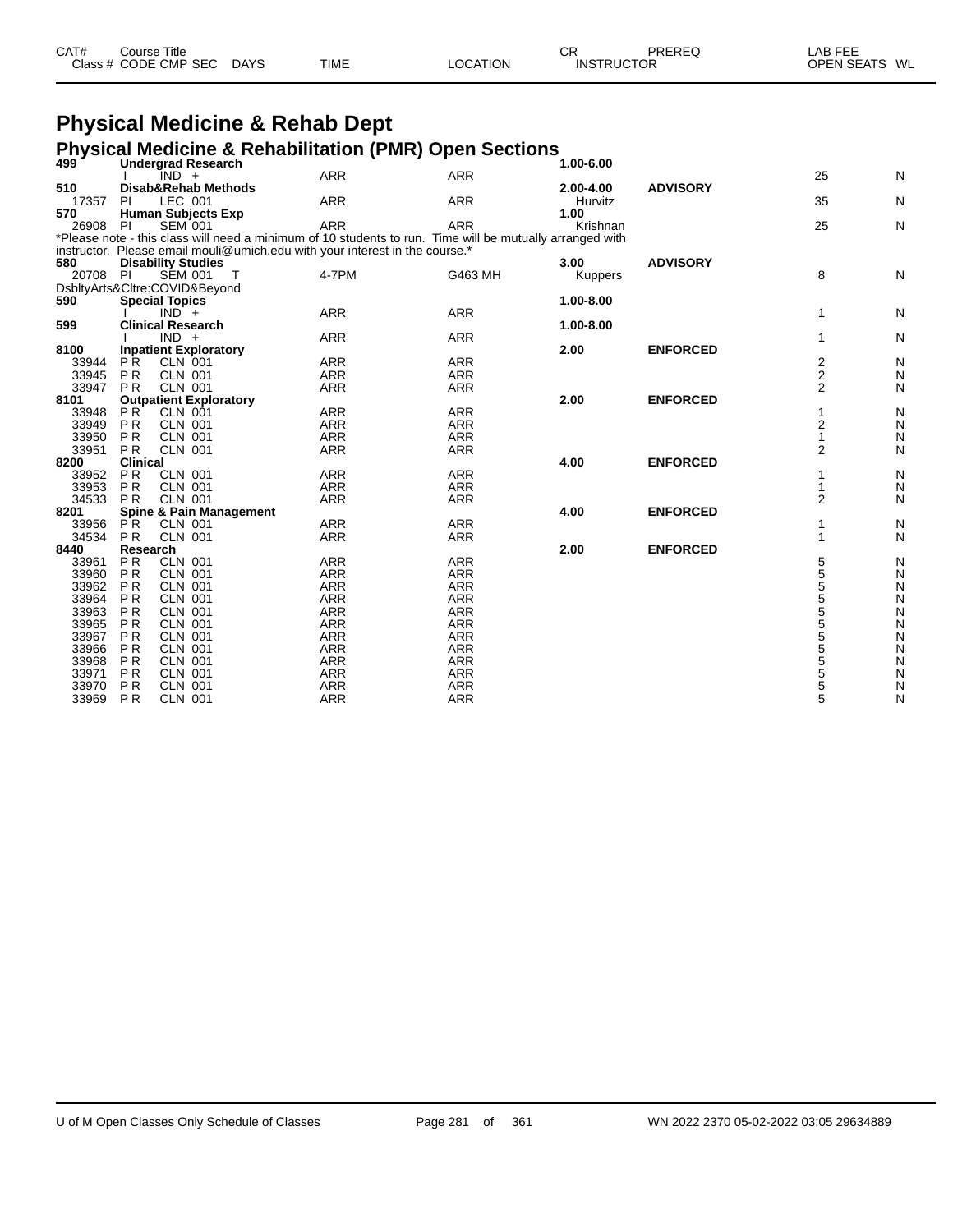#### **Physiology Department Physiology (PHYSIOL) Open Sections**

| 201                                              | Human Physiol         |                                        | <b>I</b> hysiology (Fire olde) Open dections        |                                                                                                                     |            | 4.00                                | <b>ADVISORY</b>                                         |                     |        |
|--------------------------------------------------|-----------------------|----------------------------------------|-----------------------------------------------------|---------------------------------------------------------------------------------------------------------------------|------------|-------------------------------------|---------------------------------------------------------|---------------------|--------|
| 19068                                            | PI                    | DIS 002                                | TH                                                  | 9-10AM                                                                                                              | ARR        | Rust, Paul                          |                                                         | 5                   | Υ      |
| 19069                                            | PI                    | DIS.<br>003                            | TH                                                  | 9-10AM                                                                                                              | ARR        | Rust, Chen                          |                                                         | 6                   | Υ      |
| 19268<br>20448                                   | PI<br>-PI             | DIS.<br>006<br><b>DIS</b><br>007       | TH<br>F.                                            | 3-4PM<br>9-10AM                                                                                                     | ARR<br>ARR | Rust, Hsu<br>Rust, Phillips         |                                                         | $\overline{2}$<br>1 | Υ<br>Ý |
| 24008                                            | PI                    | DIS.<br>008                            | F                                                   | 9-10AM                                                                                                              | ARR        | Rust, Rodriguez                     |                                                         | 10                  | Υ      |
| 306                                              | <b>Problems</b>       |                                        |                                                     |                                                                                                                     |            | 1.00-4.00                           | <b>ADVISORY</b>                                         |                     |        |
|                                                  |                       | $IND +$                                |                                                     | ARR                                                                                                                 | ARR        |                                     |                                                         | 24                  | N      |
| 404                                              |                       | <b>Hum Physiol Lab</b>                 |                                                     |                                                                                                                     |            | 2.00                                | <b>ENFORCED</b>                                         | 110.00              |        |
| 20834<br>**Class will meet in 3797 Med Sci II.** | <b>PIR</b>            | LAB 002                                | т                                                   | 1-3PM                                                                                                               | <b>ARR</b> | Houchin                             |                                                         | 3                   | Y      |
|                                                  |                       |                                        |                                                     | If they have not completed the pre-requisites, students MUST be concurrently enrolled in Physiology 201 or          |            |                                     |                                                         |                     |        |
|                                                  |                       |                                        |                                                     | Physiology 502. Concurrently enrolled students must contact Folake Graves (fograves@umich.edu) with their preferred |            |                                     |                                                         |                     |        |
| section number and UMID number.                  |                       |                                        |                                                     |                                                                                                                     |            |                                     |                                                         |                     |        |
| 21332 PIR                                        |                       | LAB 004                                | TH.                                                 | 1030-1230PM                                                                                                         | ARR        | Houchin                             |                                                         | 9                   | Y      |
| ** Class will meet in 3797 Med Sci II.**         |                       |                                        |                                                     | If they have not completed the pre-requisites, students MUST be concurrently enrolled in Physiology 201 or          |            |                                     |                                                         |                     |        |
|                                                  |                       |                                        |                                                     | Physiology 502. Concurrently enrolled students must contact Folake Graves (fograves@umich.edu) with their preferred |            |                                     |                                                         |                     |        |
| section number and UMID number.                  |                       |                                        |                                                     |                                                                                                                     |            |                                     |                                                         |                     |        |
| 21333 PIR                                        |                       | LAB 005                                | TН                                                  | $1-3PM$                                                                                                             | ARR        | Houchin                             |                                                         | $\overline{2}$      | Y      |
| ** Class will meet in 3797 Med Sci II.**         |                       |                                        |                                                     |                                                                                                                     |            |                                     |                                                         |                     |        |
|                                                  |                       |                                        |                                                     | If they have not completed the pre-requisites, students MUST be concurrently enrolled in Physiology 201 or          |            |                                     |                                                         |                     |        |
| section number and UMID number.                  |                       |                                        |                                                     | Physiology 502. Concurrently enrolled students must contact Folake Graves (fograves@umich.edu) with their preferred |            |                                     |                                                         |                     |        |
| 415                                              |                       | <b>Methods in Biology</b>              |                                                     |                                                                                                                     |            | 1.00-2.00                           | <b>ADVISORY</b>                                         |                     |        |
| 24926 P                                          |                       | LAB 002                                | M                                                   | 11-1PM                                                                                                              | ARR        | Shah, Das                           |                                                         | $\overline{2}$      | N      |
| This is a 2.0 unit course for the full term.     |                       |                                        |                                                     |                                                                                                                     |            |                                     |                                                         |                     |        |
|                                                  |                       |                                        | ** Class will be held in 3797 Medical Science II.** |                                                                                                                     |            |                                     |                                                         |                     |        |
| 24923 S                                          |                       | LEC 001                                | M                                                   | If you are interested in the 1 credit half term, please contact Folake Graves (fograves@umich.edu).<br>10-11AM      | ARR        | Shah, Temprine, Das                 |                                                         |                     |        |
| This is a 2.0 unit course for the full term.     |                       |                                        |                                                     |                                                                                                                     |            |                                     |                                                         |                     |        |
|                                                  |                       |                                        | **Class will be held in 3797 Medical Science II.**  |                                                                                                                     |            |                                     |                                                         |                     |        |
|                                                  |                       |                                        |                                                     | If you are interested in the 1 credit half term, please contact Folake Graves (fograves@umich.edu).                 |            |                                     |                                                         |                     |        |
| 510                                              |                       | Systems&Integrative                    |                                                     |                                                                                                                     |            | 4.50                                | <b>ADVISORY</b>                                         |                     |        |
|                                                  | 25978 PIR LEC 001     | <b>Neuro/Endocr Physiol</b>            | MWF                                                 | 9-1030AM                                                                                                            | 7745 MSC2  |                                     | Moenter, Shah, Michele                                  | $\overline{7}$      | Y      |
| 512<br>26770 PIR                                 |                       | LEC 001                                | <b>MWF</b>                                          | 9-1030AM                                                                                                            | <b>ARR</b> | 1.50<br>Moenter                     | <b>ADVISORY</b>                                         | 15                  | Y      |
|                                                  |                       |                                        |                                                     | Class meets with Physiol 510 in 7745 Med Sci II (MWF)9-10:30am                                                      |            |                                     |                                                         |                     |        |
| 513                                              |                       | <b>CPR Sys Physiol</b>                 |                                                     |                                                                                                                     |            | 1.50                                | <b>ADVISORY</b>                                         |                     |        |
|                                                  | 26771 PIR LEC 001     |                                        | <b>MWF</b>                                          | 9-1030AM                                                                                                            | ARR        | Brooks Herzog                       |                                                         | 16                  | Y      |
| 514                                              |                       |                                        |                                                     | Class meets with Physiology 510 in 7745 Med Sci II (MWF) 9 - 10:30am                                                |            |                                     |                                                         |                     |        |
| 26772 PIR                                        |                       | <b>Nutrients/GI Physiol</b><br>LEC 001 | MWF                                                 | 9-1030AM                                                                                                            | ARR        | 1.50<br>Shah, Qi                    | <b>ADVISORY</b>                                         | 15                  | Y      |
|                                                  |                       |                                        |                                                     | Class meets with Physiol 510 in 7745 Med Sci II (MWF) 9 - 10:30 am                                                  |            |                                     |                                                         |                     |        |
| 520                                              |                       | <b>Computat Systems Bio</b>            |                                                     |                                                                                                                     |            | 3.00                                | <b>ADVISORY</b>                                         |                     |        |
| 19652                                            | P                     | LEC 001                                | - TH                                                | 9-11AM                                                                                                              | 7745 MSC2  |                                     |                                                         | 8                   | N      |
| 520                                              | P                     | <b>Computat Systems Bio</b><br>LEC 001 | T                                                   | 9-10AM                                                                                                              | 7745 MSC2  | 3.00                                | <b>ADVISORY</b>                                         | 8                   | N      |
| 541                                              |                       | <b>Mammal Reprod Physio</b>            |                                                     |                                                                                                                     |            | Beard<br>4.00                       | <b>ADVISORY, ENFORCED</b>                               |                     |        |
| 22092 PR                                         |                       | LEC 001                                | TTH.                                                | 1-230PM                                                                                                             | <b>ARR</b> |                                     | Elias, Gregg, Rainey, Moenter,                          |                     |        |
|                                                  |                       |                                        |                                                     |                                                                                                                     |            |                                     | Smith, Mueller, Else, Randolph                          |                     |        |
|                                                  |                       |                                        |                                                     |                                                                                                                     |            |                                     | Jr, Hammoud, Moravek, Oakley                            | 18                  | N      |
| may not be prepared for this course.             |                       |                                        |                                                     | For undergraduate students only: If you have not yet successfully completed MCDB 310, MCDB 311 or BIOLCHEM 415 you  |            |                                     |                                                         |                     |        |
|                                                  |                       |                                        |                                                     | If you haven't completed the above courses and intend on enrolling, PLEASE CONTACT Dr. Elias.                       |            |                                     |                                                         |                     |        |
| 545                                              |                       | <b>Metab Respon to Exer</b>            |                                                     |                                                                                                                     |            | 3.00                                | <b>ADVISORY</b>                                         |                     |        |
| 27725 P                                          |                       | LEC 001                                | м                                                   | 3-6PM                                                                                                               | 2070 SKB   | Cartee                              |                                                         | 1                   | Y      |
| 555                                              |                       | <b>Method and Logic</b>                |                                                     |                                                                                                                     |            | 3.00                                |                                                         |                     |        |
| 12053                                            | P R                   | LEC 001                                | MWF                                                 | 11-12PM                                                                                                             | 7745 MSC2  |                                     | Antonetti, Pletcher, Shah,<br>Truttmann, Leiser, Barolo | 11                  | Y      |
| 592                                              | <b>Int Neuro</b>      |                                        |                                                     |                                                                                                                     |            | 4.00                                | <b>ADVISORY</b>                                         |                     |        |
| 20802 PI                                         |                       | LEC 001                                | MWF                                                 | 1-230PM                                                                                                             | ARR        |                                     | Murphy, DeFazio, Lawrence,                              |                     |        |
|                                                  |                       |                                        |                                                     |                                                                                                                     |            |                                     | Borjigin, Lopatin, Roberts,                             |                     |        |
|                                                  |                       |                                        |                                                     |                                                                                                                     |            |                                     | Moenter, Sutton, Low, Moore,                            |                     |        |
|                                                  |                       |                                        |                                                     | **Enrollment is limited to students from the MS Program in Physiology.**                                            |            | Herrera                             |                                                         | 10                  | N      |
| 605                                              |                       | <b>MS Seminar Physiol</b>              |                                                     |                                                                                                                     |            | 1.00                                |                                                         |                     |        |
| 20886 PD                                         |                       | <b>SEM 001</b>                         | - W                                                 | 3-4PM                                                                                                               | ARR        | Oakley, Zitek                       |                                                         | 2                   | N      |
| Class location TBA.                              |                       |                                        |                                                     |                                                                                                                     |            |                                     |                                                         |                     |        |
| 606                                              | <b>Current Topics</b> |                                        |                                                     |                                                                                                                     | 7745 MSC2  | 1.00                                | <b>ADVISORY</b>                                         |                     |        |
| 12056 P                                          |                       | LEC 001                                | м                                                   | 4-5PM                                                                                                               |            | Shah, Brooks Herzog,<br>Apostolides |                                                         | 27                  | N      |
| Class meets in 7745 MS II                        |                       |                                        |                                                     |                                                                                                                     |            |                                     |                                                         |                     |        |
| 610                                              |                       | Patho & Trans Phys                     |                                                     |                                                                                                                     |            | 4.00                                | <b>ENFORCED</b>                                         |                     |        |
| 20889 PIR                                        |                       | LEC 001                                | <b>TTH</b>                                          | 10-12PM                                                                                                             | ARR        |                                     | Oakley, Naylor, Das, Rust,                              |                     |        |
|                                                  |                       |                                        |                                                     |                                                                                                                     |            |                                     |                                                         |                     |        |

U of M Open Classes Only Schedule of Classes Page 282 of 361 WN 2022 2370 05-02-2022 03:05 29634889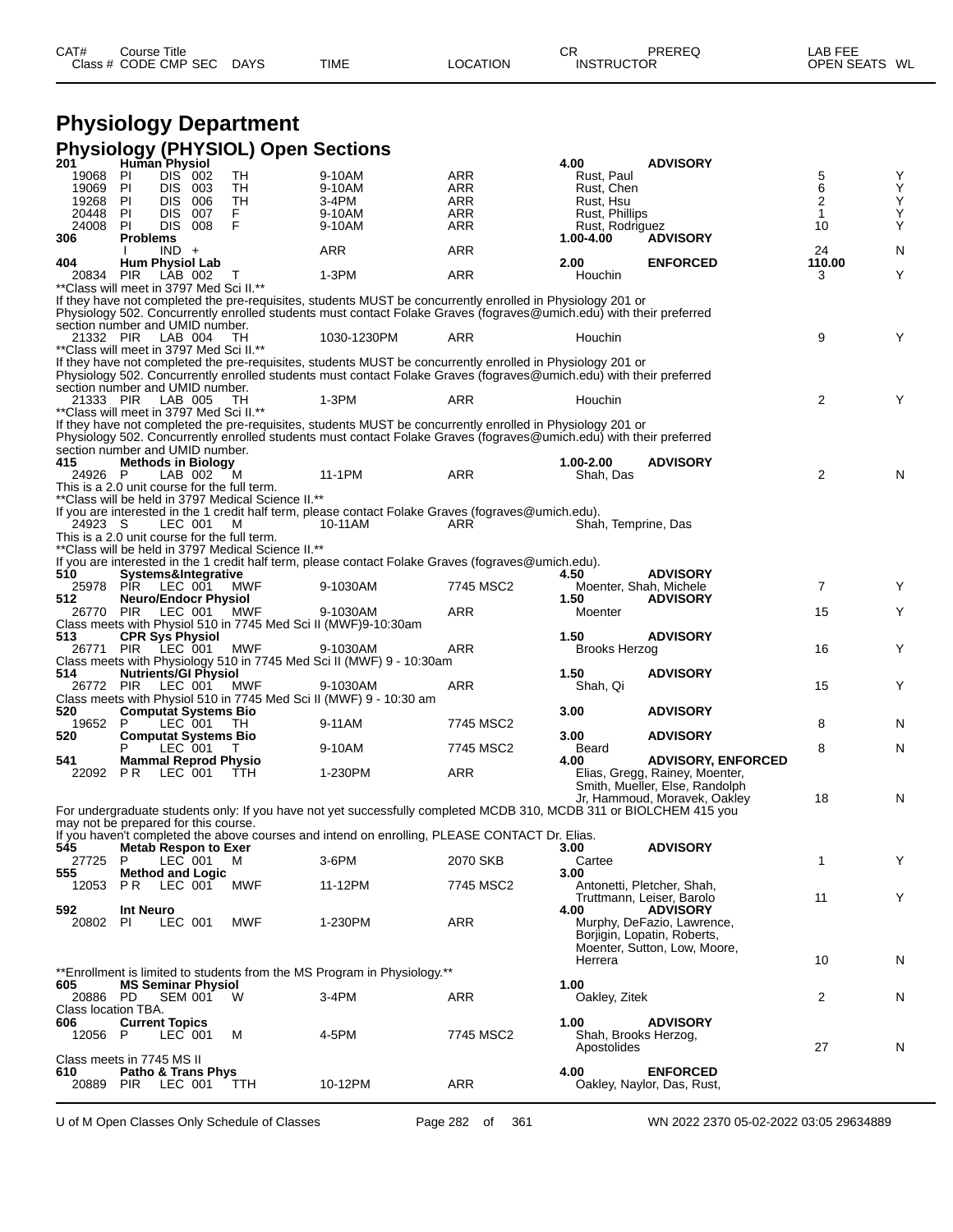| CAT# | Course Title<br>Class # CODE CMP SEC | <b>DAYS</b> | <b>TIME</b> | <b>LOCATION</b> | СR<br><b>INSTRUCTOR</b> | <b>PREREQ</b>                                                                        | LAB FEE<br>OPEN SEATS WL |   |
|------|--------------------------------------|-------------|-------------|-----------------|-------------------------|--------------------------------------------------------------------------------------|--------------------------|---|
|      |                                      |             |             |                 |                         | Michele, Anumonwo, Larkin,<br>Turcu, Burant, Weiner, Saba,<br>Temprine, Schill, Shah | 12                       | N |
| 700  | <b>Physiol MS Capstone</b>           |             |             |                 | 3.00                    |                                                                                      |                          |   |
| 702  | $IND +$                              |             | ARR         | <b>ARR</b>      | $3.00 - 8.00$           |                                                                                      |                          | N |
|      | <b>Physio MS Res Proj</b><br>$IND +$ |             | ARR         | <b>ARR</b>      |                         |                                                                                      | 5                        | N |
| 995  | Diss-Cand<br>$IND +$<br>R            |             | ARR         | <b>ARR</b>      | 8.00                    | <b>ENFORCED</b>                                                                      | 24                       | N |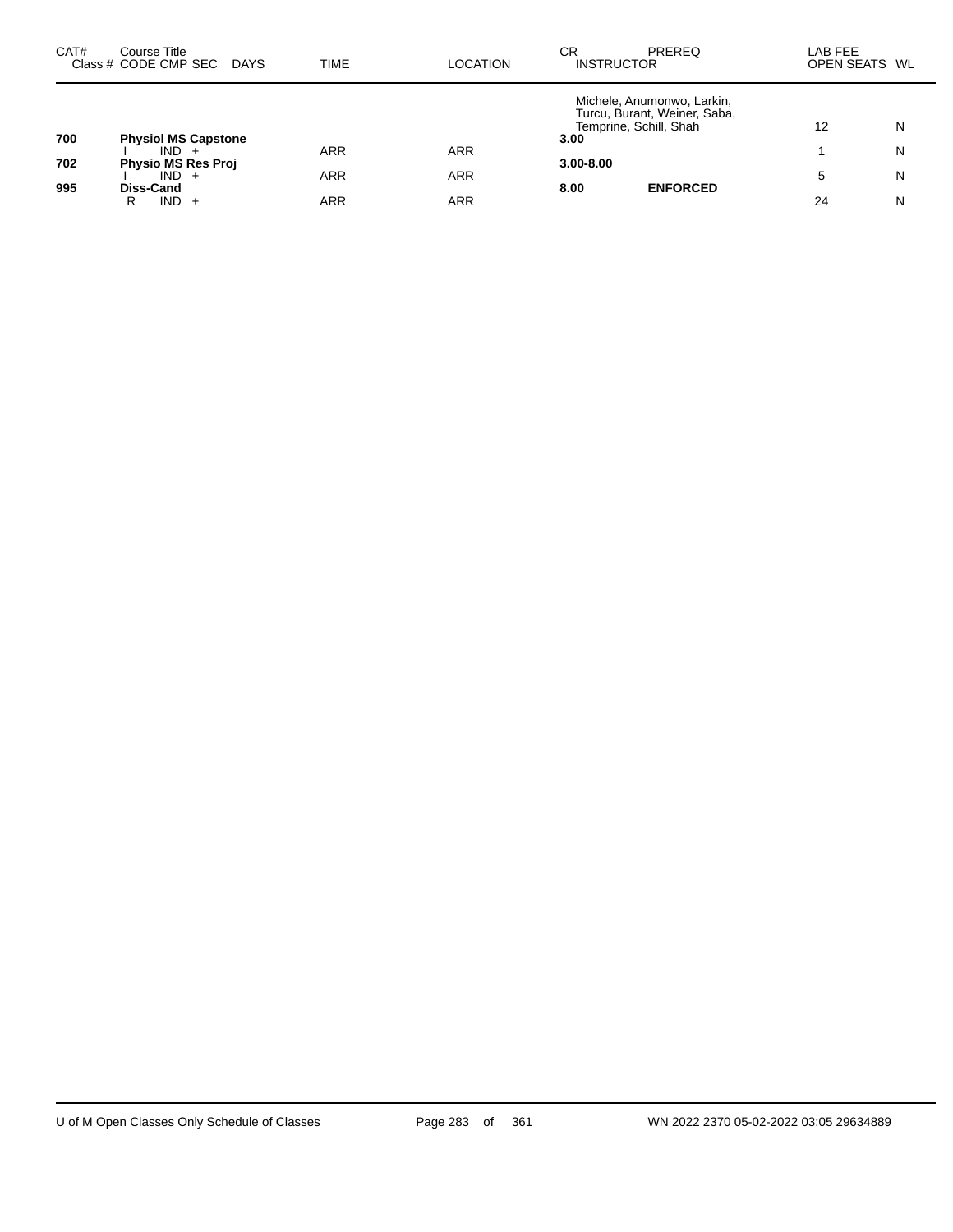| CAT# | Course Title         |             |             |          | СR                | PREREQ | <b>LAB FEE</b>          |
|------|----------------------|-------------|-------------|----------|-------------------|--------|-------------------------|
|      | Class # CODE CMP SEC | <b>DAYS</b> | <b>TIME</b> | LOCATION | <b>INSTRUCTOR</b> |        | <b>OPEN SEATS</b><br>WL |
|      |                      |             |             |          |                   |        |                         |

# **PreMedical PostBaccalaureate Program**

# **Post-Baccalaureate Premedical Program (MEDPREP) Open Sections 401 Fnds Physicians - 1 1.00 ADVISORY \*\*\*.\*\***

| 401   | <b>Fnds Physicians -</b>                          |       |     | 00.∣    | <b>ADVISORY</b> | *** ** |   |
|-------|---------------------------------------------------|-------|-----|---------|-----------------|--------|---|
| 31634 | 101<br>DIS                                        | 5-7PM | ARR | Wishart |                 | 25     | N |
|       | Fnds Aspiring Physicians IV                       |       |     |         |                 |        |   |
| 404   | <b>Fnds Physicians - IV</b>                       |       |     | 1.00    | <b>ADVISORY</b> |        |   |
| 24020 | P R<br>001<br><b>DIS</b>                          | 5-7PM | ARR | Wishart |                 |        | N |
|       | Fndns for Aspiring Physicians                     |       |     |         |                 |        |   |
|       | Will meet in 2960 Taubman Health Sciences Library |       |     |         |                 |        |   |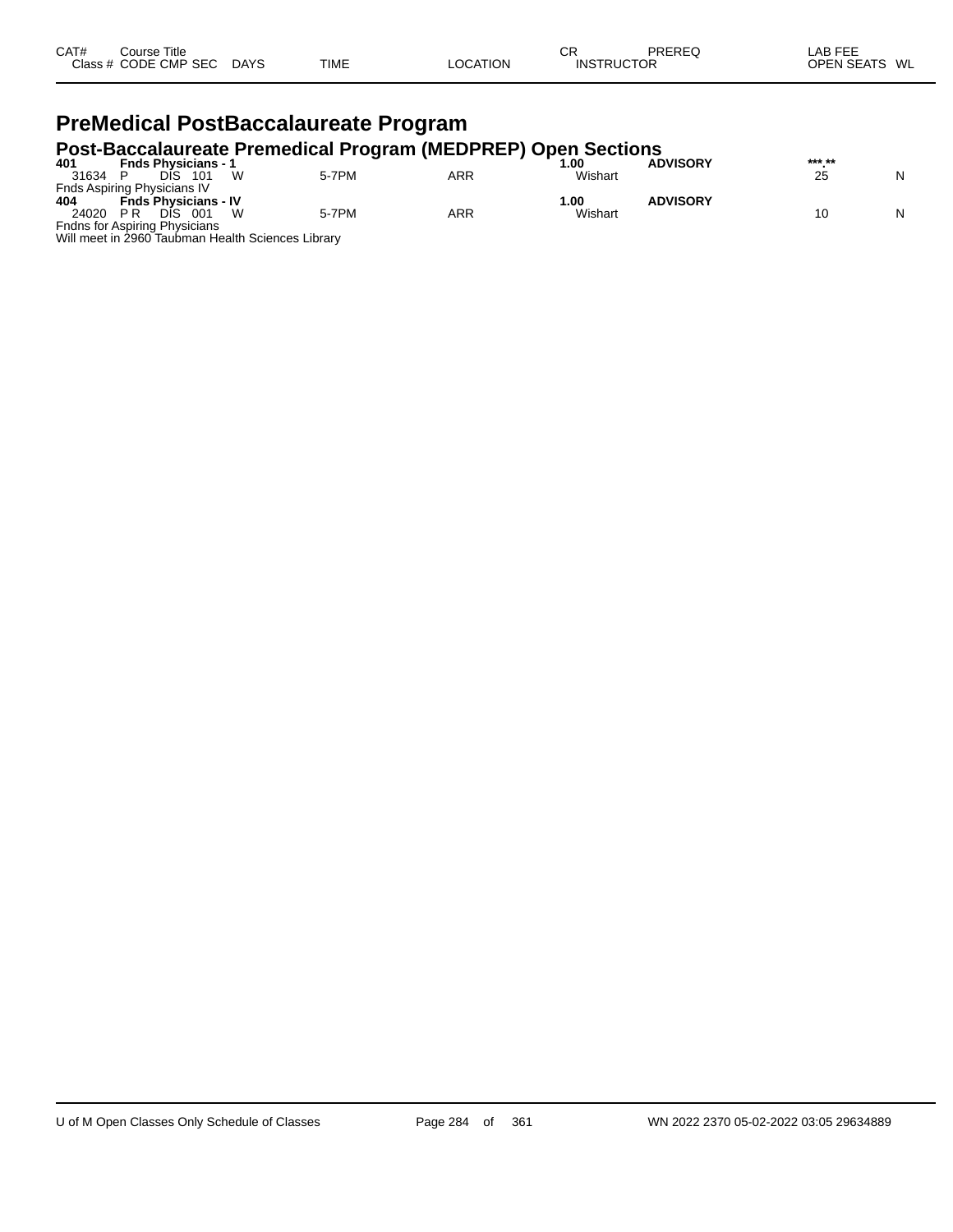| CAT#<br>Title<br>ourse:<br><b>TIME</b><br>CODE<br><b>CMP</b><br><b>SEC</b><br>Class<br><b>DAYS</b><br>ו־<br>.ON | СR<br><b>ODEDEC</b><br>ЮF<br>INS | WL<br>$\cdots$ |
|-----------------------------------------------------------------------------------------------------------------|----------------------------------|----------------|
|-----------------------------------------------------------------------------------------------------------------|----------------------------------|----------------|

# **Psychiatry Department**

|                           |                                  | <b>Psychiatry (PSYCHIAT) Open Sections</b> |                   |            |      |                 |                |        |
|---------------------------|----------------------------------|--------------------------------------------|-------------------|------------|------|-----------------|----------------|--------|
| 6700                      |                                  | <b>Psychiatry Req Clerk</b>                |                   |            | 4.00 | <b>ENFORCED</b> |                |        |
| 33255                     | РŔ                               | CLN 001                                    | <b>ARR</b>        | ARR        |      |                 | 6              | N      |
| 33258                     | P <sub>R</sub>                   | <b>CLN 001</b>                             | <b>ARR</b>        | <b>ARR</b> |      |                 | 6              | N      |
| 33261                     | P <sub>R</sub>                   | CLN 001                                    | ARR               | <b>ARR</b> |      |                 | 10             | N      |
| 33264                     | P <sub>R</sub>                   | <b>CLN 001</b>                             | ARR               | ARR        |      |                 | $\overline{7}$ | N      |
| 33260                     | P <sub>R</sub>                   | <b>CLN 003</b>                             | <b>ARR</b>        | ARR        |      |                 | 1              | N      |
| 33266                     | P <sub>R</sub>                   | <b>CLN 003</b>                             | <b>ARR</b>        | ARR        |      |                 | 1              | N      |
| 8201                      | Emergency                        |                                            |                   |            | 4.00 | <b>ENFORCED</b> |                |        |
| 34536                     | P <sub>R</sub>                   | <b>CLN 001</b>                             | <b>ARR</b>        | <b>ARR</b> |      |                 | 1              | N      |
| 8202                      | <b>Forensic</b>                  |                                            |                   |            | 4.00 | <b>ENFORCED</b> |                |        |
| 34537                     | PR.                              | <b>CLN 001</b>                             | ARR               | ARR        |      |                 | 1              | N      |
| 8203                      | <b>Geriatrics</b>                |                                            |                   |            | 4.00 | <b>ENFORCED</b> |                |        |
| 33981                     | ΡR                               | <b>CLN 001</b>                             | <b>ARR</b>        | <b>ARR</b> |      |                 | 1              | N      |
| 34538                     | P <sub>R</sub>                   | <b>CLN 001</b>                             | ARR               | ARR        |      |                 | 1              | N      |
| 8204                      |                                  | <b>Addiction Treatment Services</b>        |                   |            | 4.00 | <b>ENFORCED</b> |                |        |
| 33982                     | P <sub>R</sub>                   | <b>CLN 001</b>                             | ARR               | <b>ARR</b> |      |                 | 1              | N      |
| 33983                     | P <sub>R</sub>                   | <b>CLN 001</b>                             | <b>ARR</b>        | <b>ARR</b> |      |                 | 1              | N      |
| 33984                     | P <sub>R</sub>                   | <b>CLN 001</b>                             | <b>ARR</b>        | <b>ARR</b> |      |                 | 1              | N      |
| 33985                     | P <sub>R</sub>                   | <b>CLN 001</b>                             | <b>ARR</b>        | <b>ARR</b> |      |                 | 1              | N      |
| 34539                     | P <sub>R</sub>                   | <b>CLN 001</b>                             | <b>ARR</b>        | ARR        |      |                 | 1              | N      |
| 8205                      |                                  | <b>Consultation/Liaison</b>                |                   |            | 4.00 | <b>ENFORCED</b> |                |        |
| 33986                     | P R                              | <b>CLN 001</b>                             | ARR               | <b>ARR</b> |      |                 | 1              | N      |
| 33987                     | P <sub>R</sub>                   | <b>CLN 001</b>                             | ARR               | ARR        |      |                 | 1              | N      |
| 33988                     | P <sub>R</sub>                   | <b>CLN 001</b>                             | <b>ARR</b>        | <b>ARR</b> |      |                 | 1              | Ν      |
| 34540                     | P <sub>R</sub>                   | <b>CLN 001</b>                             | ARR               | <b>ARR</b> |      |                 | 1              | N      |
| 8207                      |                                  | <b>Autism Disorders</b>                    |                   |            | 4.00 | <b>ENFORCED</b> |                |        |
| 33994                     | P <sub>R</sub>                   | CLN 001                                    | <b>ARR</b>        | <b>ARR</b> |      |                 | 1              | Ν      |
| 8208                      |                                  | <b>Pediatric Consults</b>                  |                   |            | 4.00 | <b>ENFORCED</b> |                |        |
|                           |                                  |                                            | <b>ARR</b>        | <b>ARR</b> |      |                 | 1              |        |
| 34203<br>34204            | P R                              | <b>CLN 001</b>                             |                   |            |      |                 | 1              | N      |
|                           | P <sub>R</sub><br>P <sub>R</sub> | <b>CLN 001</b>                             | ARR               | ARR        |      |                 | 1              | N<br>N |
| 34205<br>34542            | P <sub>R</sub>                   | <b>CLN 001</b><br><b>CLN 001</b>           | ARR<br>ARR        | ARR<br>ARR |      |                 | 1              |        |
|                           |                                  |                                            |                   |            |      |                 |                | N      |
| 8209<br>34206             |                                  | <b>Eating Disorder Program</b>             | <b>ARR</b>        | <b>ARR</b> | 4.00 | <b>ENFORCED</b> | 1              | Ν      |
| 8250                      | P R                              | CLN 001                                    |                   |            | 4.00 | <b>ENFORCED</b> |                |        |
|                           |                                  | <b>Clinical Individually Arranged</b>      |                   |            |      |                 |                |        |
| 34228<br>34229            | P <sub>R</sub><br>P <sub>R</sub> | <b>CLN 001</b><br><b>CLN 001</b>           | <b>ARR</b><br>ARR | <b>ARR</b> |      |                 | 25<br>25       | N<br>N |
| 8440                      |                                  | <b>General Research</b>                    |                   | ARR        | 4.00 | <b>ENFORCED</b> |                |        |
|                           |                                  |                                            | ARR               | ARR        |      |                 |                |        |
| 33996<br>33997            | P R<br>P <sub>R</sub>            | <b>CLN 001</b><br><b>CLN 001</b>           | <b>ARR</b>        | <b>ARR</b> |      |                 | 5<br>5         | N      |
| 33998                     | P <sub>R</sub>                   | <b>CLN 001</b>                             | ARR               | <b>ARR</b> |      |                 | 5              | N<br>N |
|                           |                                  |                                            |                   |            |      |                 | 5              |        |
| 33999                     | P <sub>R</sub>                   | <b>CLN 001</b>                             | <b>ARR</b>        | <b>ARR</b> |      |                 |                | N      |
| 8450                      |                                  | <b>NonClinical Indiv Arranged</b>          |                   |            | 4.00 | <b>ENFORCED</b> |                |        |
| 34705                     | P <sub>R</sub>                   | LEC 001                                    | ARR               | <b>ARR</b> |      |                 | 4              | N      |
| Beyond Resiliency at Work |                                  |                                            |                   |            |      |                 |                |        |
| 8600                      |                                  | Child/Adolescent Subl                      |                   |            | 4.00 | <b>ENFORCED</b> |                |        |
| 33972                     | P <sub>R</sub>                   | <b>CLN 001</b>                             | <b>ARR</b>        | ARR        |      |                 | 1              | N      |
| 33973                     | <b>PR</b>                        | <b>CLN 001</b>                             | <b>ARR</b>        | <b>ARR</b> |      |                 | 1              | N      |
| 33975                     | P <sub>R</sub>                   | <b>CLN 001</b>                             | <b>ARR</b>        | <b>ARR</b> |      |                 | 1              | N      |
| 34535                     | P R                              | <b>CLN 001</b>                             | ARR               | ARR        |      |                 | 1              | N      |
| 8601                      |                                  | <b>Inpatient Subl</b>                      |                   |            | 4.00 | <b>ENFORCED</b> |                |        |
| 33991                     | PR.                              | <b>CLN 001</b>                             | <b>ARR</b>        | <b>ARR</b> |      |                 | 1              | N      |
| 33993                     | P <sub>R</sub>                   | CLN 001                                    | ARR               | ARR        |      |                 | 1              | N      |
| Subl                      |                                  |                                            |                   |            |      |                 |                |        |
| 34541                     | P <sub>R</sub>                   | <b>CLN 001</b>                             | ARR               | <b>ARR</b> |      |                 | 1              | N      |
|                           |                                  |                                            |                   |            |      |                 |                |        |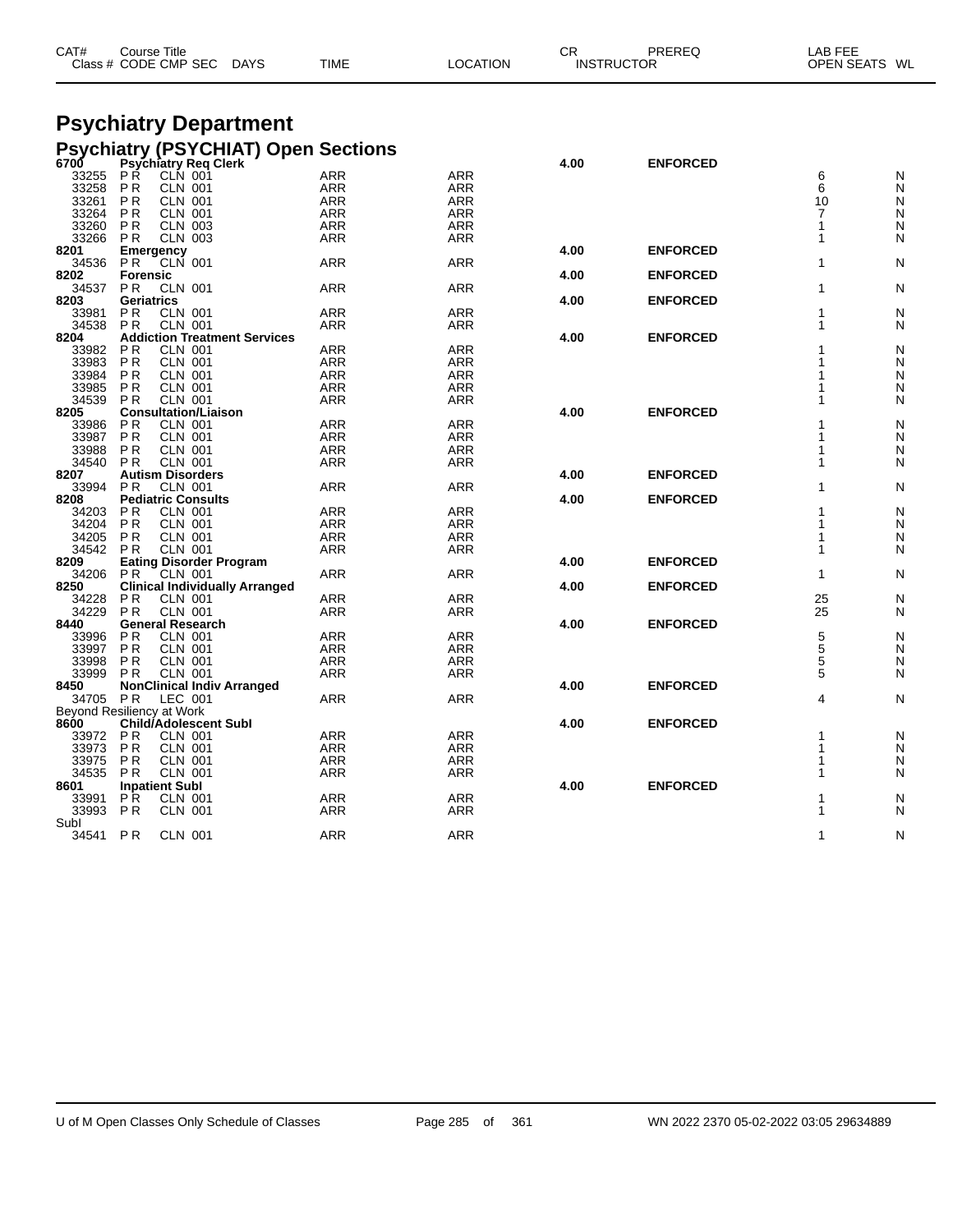| CAT#           |                        | Course Title<br>Class # CODE CMP SEC | <b>DAYS</b>                           | <b>TIME</b>              | <b>LOCATION</b>                                                                   | <b>CR</b> | PREREQ<br><b>INSTRUCTOR</b> | LAB FEE<br><b>OPEN SEATS</b> | WL           |
|----------------|------------------------|--------------------------------------|---------------------------------------|--------------------------|-----------------------------------------------------------------------------------|-----------|-----------------------------|------------------------------|--------------|
|                |                        | <b>Radiation Oncology</b>            |                                       |                          |                                                                                   |           |                             |                              |              |
|                |                        |                                      |                                       |                          |                                                                                   |           |                             |                              |              |
|                |                        |                                      |                                       |                          | Radiation Oncology (RADONCO) Open Sections<br>8150 Clinical Individually Arranged | 2.00      | <b>ENFORCED</b>             |                              |              |
| 38116<br>34230 | <b>PR</b><br><b>PR</b> | <b>CLN 001</b><br><b>CLN 001</b>     |                                       | <b>ARR</b><br><b>ARR</b> | <b>ARR</b><br><b>ARR</b>                                                          |           |                             | 4<br>5                       | N            |
| 8200           |                        | <b>Radiation Oncology</b>            |                                       |                          |                                                                                   | 4.00      | <b>ENFORCED</b>             |                              | N            |
| 34022          | <b>PR</b>              | <b>CLN 001</b>                       |                                       | <b>ARR</b>               | <b>ARR</b>                                                                        |           |                             | 3                            | N            |
| 34023          | P <sub>R</sub>         | <b>CLN 001</b>                       |                                       | <b>ARR</b>               | <b>ARR</b>                                                                        |           |                             |                              | N            |
| 34024          | P <sub>R</sub>         | <b>CLN 001</b>                       |                                       | <b>ARR</b>               | <b>ARR</b>                                                                        |           |                             | $\frac{2}{3}$                | N            |
| 34025          | <b>PR</b>              | <b>CLN 001</b>                       |                                       | <b>ARR</b>               | <b>ARR</b>                                                                        |           |                             |                              | $\mathsf{N}$ |
| 34551          | <b>PR</b>              | <b>CLN 001</b>                       |                                       | <b>ARR</b>               | <b>ARR</b>                                                                        |           |                             | 3                            | N            |
| 8201           |                        |                                      | <b>Radiation Oncology Exploratory</b> |                          |                                                                                   | 4.00      | <b>ENFORCED</b>             |                              |              |
| 34027          | <b>PR</b>              | <b>CLN 001</b>                       |                                       | <b>ARR</b>               | <b>ARR</b>                                                                        |           |                             |                              | N            |
| 34028          | <b>PR</b>              | <b>CLN 001</b>                       |                                       | <b>ARR</b>               | <b>ARR</b>                                                                        |           |                             |                              | N            |
| 34029          | <b>PR</b>              | <b>CLN 001</b>                       |                                       | <b>ARR</b>               | <b>ARR</b>                                                                        |           |                             |                              | N            |
| 8440           | Research               |                                      |                                       |                          |                                                                                   | 2.00      | <b>ENFORCED</b>             |                              |              |
| 34031          | <b>PR</b>              | <b>CLN 001</b>                       |                                       | <b>ARR</b>               | <b>ARR</b>                                                                        |           |                             | 5                            | N            |
| 34030          | P <sub>R</sub>         | <b>CLN 001</b>                       |                                       | <b>ARR</b>               | <b>ARR</b>                                                                        |           |                             | $\frac{5}{5}$                | Ν            |
| 34032          | <b>PR</b>              | <b>CLN 001</b>                       |                                       | <b>ARR</b>               | <b>ARR</b>                                                                        |           |                             |                              | Ν            |
| 34034          | <b>PR</b>              | <b>CLN 001</b>                       |                                       | <b>ARR</b>               | <b>ARR</b>                                                                        |           |                             | 5<br>5<br>5                  | Ν            |
| 34033<br>34035 | <b>PR</b><br><b>PR</b> | <b>CLN 001</b><br><b>CLN 001</b>     |                                       | <b>ARR</b><br><b>ARR</b> | <b>ARR</b><br><b>ARR</b>                                                          |           |                             |                              | N<br>Ν       |
| 34037          | <b>PR</b>              | <b>CLN 001</b>                       |                                       | <b>ARR</b>               | <b>ARR</b>                                                                        |           |                             | 5                            | N            |
| 34036          | <b>PR</b>              | <b>CLN 001</b>                       |                                       | <b>ARR</b>               | <b>ARR</b>                                                                        |           |                             | 5                            | N            |
| 34038          | P <sub>R</sub>         | <b>CLN 001</b>                       |                                       | <b>ARR</b>               | <b>ARR</b>                                                                        |           |                             | 5                            | N            |
| 34041          | P <sub>R</sub>         | <b>CLN 001</b>                       |                                       | <b>ARR</b>               | <b>ARR</b>                                                                        |           |                             | 5                            | N            |
| 34040          | P <sub>R</sub>         | <b>CLN 001</b>                       |                                       | <b>ARR</b>               | <b>ARR</b>                                                                        |           |                             | 5                            | N            |
| 34039          | <b>PR</b>              | <b>CLN 001</b>                       |                                       | <b>ARR</b>               | <b>ARR</b>                                                                        |           |                             | 5                            | N            |
|                |                        |                                      |                                       |                          |                                                                                   |           |                             |                              |              |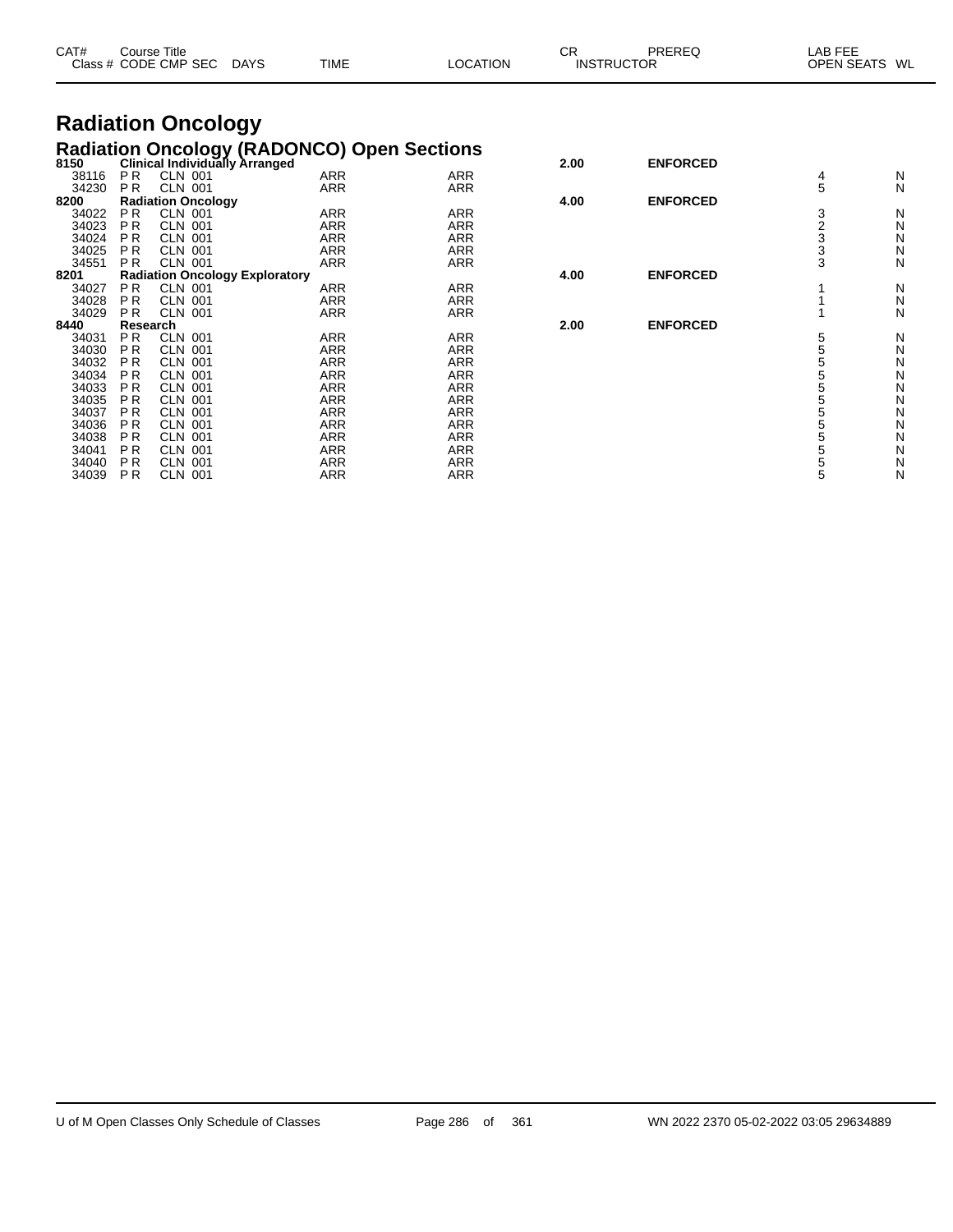| CAT# | Course Title         |             |             |          | СF                | PREREQ | LAB FEE          |
|------|----------------------|-------------|-------------|----------|-------------------|--------|------------------|
|      | Class # CODE CMP SEC | <b>DAYS</b> | <b>TIME</b> | LOCATION | <b>INSTRUCTOR</b> |        | WL<br>OPEN SEATS |
|      |                      |             |             |          |                   |        |                  |

# **Surgery Department**

|                | Surgery (SURGERY) Open Sections<br>499 Ug Surgery Research             |                          |                          |            |                 |                                           |                |
|----------------|------------------------------------------------------------------------|--------------------------|--------------------------|------------|-----------------|-------------------------------------------|----------------|
|                |                                                                        |                          |                          | 1.00-16.00 |                 |                                           |                |
|                | $\overline{IND}$ +                                                     | <b>ARR</b>               | <b>ARR</b>               |            |                 | 22                                        | N              |
| 6800<br>33267  | Surgery & Appl Sci Req Clerk<br>PR<br>CLN 001                          | <b>ARR</b>               | <b>ARR</b>               | 12.00      | <b>ENFORCED</b> | 6                                         | N              |
| 34617          | <b>CLN 001</b><br>P <sub>R</sub>                                       | <b>ARR</b>               | ARR                      |            |                 | 4                                         | N              |
| 8100           | <b>Cardiac Exploratory</b>                                             |                          |                          | 2.00       | <b>ENFORCED</b> |                                           |                |
| 34043          | <b>PR</b><br>CLN 001                                                   | <b>ARR</b>               | <b>ARR</b>               |            |                 | 2                                         | N              |
| 34044          | <b>PR</b><br><b>CLN 001</b>                                            | <b>ARR</b>               | <b>ARR</b>               |            |                 | $\overline{\mathbf{c}}$                   | N              |
| 34045          | CLN 001<br><b>PR</b>                                                   | <b>ARR</b>               | <b>ARR</b>               |            |                 | $2222$<br>$222$                           | N              |
| 34046          | P <sub>R</sub><br><b>CLN 001</b>                                       | <b>ARR</b>               | <b>ARR</b>               |            |                 |                                           | N              |
| 34047          | P <sub>R</sub><br><b>CLN 001</b>                                       | <b>ARR</b>               | <b>ARR</b>               |            |                 |                                           | N              |
| 34048          | <b>PR</b><br><b>CLN 001</b>                                            | <b>ARR</b>               | <b>ARR</b>               |            |                 |                                           | N              |
| 34049<br>8101  | <b>CLN 001</b><br>P <sub>R</sub><br><b>Plastic Surgery Exploratory</b> | <b>ARR</b>               | ARR                      | 2.00       | <b>ENFORCED</b> |                                           | N              |
| 34050          | <b>CLN 001</b><br>P R                                                  | <b>ARR</b>               | <b>ARR</b>               |            |                 |                                           | N              |
| 34051          | P <sub>R</sub><br><b>CLN 001</b>                                       | <b>ARR</b>               | <b>ARR</b>               |            |                 | $\frac{3}{3}$                             | N              |
| 34052          | P <sub>R</sub><br><b>CLN 001</b>                                       | <b>ARR</b>               | <b>ARR</b>               |            |                 | 3                                         | N              |
| 34053          | P <sub>R</sub><br><b>CLN 001</b>                                       | ARR                      | ARR                      |            |                 | $\overline{2}$                            | N              |
| 8200           | <b>Pediatric Cardiac</b>                                               |                          |                          | 4.00       | <b>ENFORCED</b> |                                           |                |
| 34054          | <b>PR</b><br><b>CLN 001</b>                                            | <b>ARR</b>               | <b>ARR</b>               |            |                 |                                           | N              |
| 34055          | <b>PR</b><br><b>CLN 001</b>                                            | <b>ARR</b>               | <b>ARR</b>               |            |                 |                                           | N              |
| 34056          | P <sub>R</sub><br><b>CLN 001</b>                                       | <b>ARR</b>               | <b>ARR</b>               |            |                 | 1                                         | N              |
| 34552          | <b>CLN 001</b><br>P <sub>R</sub>                                       | <b>ARR</b>               | <b>ARR</b>               |            |                 |                                           | N              |
| 8201<br>34057  | <b>Oral Maxillofacial</b><br><b>PR</b><br><b>CLN 001</b>               | <b>ARR</b>               | <b>ARR</b>               | 4.00       | <b>ENFORCED</b> |                                           | N              |
| 34058          | P <sub>R</sub><br><b>CLN 001</b>                                       | <b>ARR</b>               | <b>ARR</b>               |            |                 |                                           | N              |
| 34059          | <b>PR</b><br><b>CLN 001</b>                                            | <b>ARR</b>               | <b>ARR</b>               |            |                 |                                           | N              |
| 34060          | P <sub>R</sub><br><b>CLN 001</b>                                       | <b>ARR</b>               | ARR                      |            |                 |                                           | N              |
| 34553          | <b>CLN 001</b><br>P <sub>R</sub>                                       | <b>ARR</b>               | <b>ARR</b>               |            |                 |                                           | N              |
| 8202           | <b>Adult Cardiac</b>                                                   |                          |                          | 4.00       | <b>ENFORCED</b> |                                           |                |
| 34061          | P <sub>R</sub><br><b>CLN 001</b>                                       | <b>ARR</b>               | <b>ARR</b>               |            |                 | 1                                         | N              |
| 34062          | <b>PR</b><br><b>CLN 001</b>                                            | <b>ARR</b>               | <b>ARR</b>               |            |                 | 2                                         | N              |
| 34063          | <b>PR</b><br><b>CLN 001</b>                                            | <b>ARR</b>               | <b>ARR</b>               |            |                 | $\mathbf{1}$                              | N              |
| 34064<br>34554 | P <sub>R</sub><br><b>CLN 001</b><br><b>CLN 001</b><br>ΡR               | <b>ARR</b><br><b>ARR</b> | ARR<br><b>ARR</b>        |            |                 | $\overline{\mathbf{c}}$<br>$\overline{2}$ | N<br>N         |
| 8440           | <b>General Research</b>                                                |                          |                          | 4.00       | <b>ENFORCED</b> |                                           |                |
| 34068          | <b>PR</b><br><b>CLN 001</b>                                            | <b>ARR</b>               | <b>ARR</b>               |            |                 | 4                                         | N              |
| 34069          | <b>CLN 001</b><br>P <sub>R</sub>                                       | <b>ARR</b>               | <b>ARR</b>               |            |                 | 2                                         | N              |
| 34070          | CLN 001<br>P <sub>R</sub>                                              | <b>ARR</b>               | <b>ARR</b>               |            |                 | 5                                         | N              |
| 34071          | <b>CLN 001</b><br>P <sub>R</sub>                                       | ARR                      | <b>ARR</b>               |            |                 | 5                                         | N              |
| 8470           | <b>Domestic Away Nonclinical</b>                                       |                          |                          | 4.00       | <b>ENFORCED</b> |                                           |                |
| 34231          | <b>PR</b><br><b>CLN 001</b>                                            | <b>ARR</b>               | <b>ARR</b>               |            |                 | $\begin{array}{c} 25 \\ 25 \end{array}$   | N              |
| 34232<br>34233 | <b>CLN 001</b><br><b>PR</b><br><b>CLN 001</b><br>P <sub>R</sub>        | <b>ARR</b><br><b>ARR</b> | <b>ARR</b><br><b>ARR</b> |            |                 | 25                                        | N<br>N         |
| 8600           | <b>Gastrointestinal Subl</b>                                           |                          |                          | 4.00       | <b>ENFORCED</b> |                                           |                |
| 34072          | P <sub>R</sub><br><b>CLN 001</b>                                       | <b>ARR</b>               | <b>ARR</b>               |            |                 | 1                                         | N              |
| 34075          | <b>CLN 001</b><br>P <sub>R</sub>                                       | <b>ARR</b>               | ARR                      |            |                 | 1                                         | N              |
| 8601           | <b>MIS and General Subl</b>                                            |                          |                          | 4.00       | <b>ENFORCED</b> |                                           |                |
| 34079          | P <sub>R</sub><br><b>CLN 001</b>                                       | <b>ARR</b>               | <b>ARR</b>               |            |                 | 1                                         | N              |
| 34555          | CLN 001<br>P <sub>R</sub>                                              | <b>ARR</b>               | <b>ARR</b>               |            |                 |                                           | N              |
| 8602           | <b>Colorectal Subinternship</b>                                        |                          |                          | 4.00       | <b>ENFORCED</b> |                                           |                |
| 34081<br>34556 | P <sub>R</sub><br>CLN 001<br><b>CLN 001</b><br>P <sub>R</sub>          | <b>ARR</b><br><b>ARR</b> | <b>ARR</b><br><b>ARR</b> |            |                 | 1                                         | N<br>N         |
| 8603           | <b>Pediatric Subinternship</b>                                         |                          |                          | 4.00       | <b>ENFORCED</b> |                                           |                |
| 34085          | <b>CLN 001</b><br>P R                                                  | <b>ARR</b>               | <b>ARR</b>               |            |                 | 1                                         | N              |
| 34086          | P <sub>R</sub><br><b>CLN 001</b>                                       | <b>ARR</b>               | <b>ARR</b>               |            |                 | 1                                         | N              |
| 34087          | <b>PR</b><br><b>CLN 001</b>                                            | <b>ARR</b>               | <b>ARR</b>               |            |                 | 1                                         | N              |
| 34557          | P <sub>R</sub><br><b>CLN 001</b>                                       | <b>ARR</b>               | ARR                      |            |                 | 1                                         | N              |
| 8604           | <b>Plastic Surgery Subl</b>                                            |                          |                          | 4.00       | <b>ENFORCED</b> |                                           |                |
| 34088          | P <sub>R</sub><br><b>CLN 001</b>                                       | <b>ARR</b>               | ARR                      |            |                 | -1                                        | N              |
| 34089          | <b>CLN 001</b><br>P <sub>R</sub>                                       | ARR                      | ARR                      |            |                 | 1                                         | N              |
| 8605<br>34090  | <b>Thoracic Subinternship</b><br><b>CLN 001</b><br>PR                  | ARR                      | <b>ARR</b>               | 4.00       | <b>ENFORCED</b> |                                           |                |
| 34091          | P <sub>R</sub><br><b>CLN 001</b>                                       | <b>ARR</b>               | ARR                      |            |                 | $\frac{2}{2}$                             | N<br>${\sf N}$ |
| 34092          | P <sub>R</sub><br><b>CLN 001</b>                                       | <b>ARR</b>               | <b>ARR</b>               |            |                 |                                           | ${\sf N}$      |
| 34093          | <b>CLN 001</b><br>P R                                                  | <b>ARR</b>               | <b>ARR</b>               |            |                 | $\overline{\mathbf{c}}$                   | N              |
| 34558          | P <sub>R</sub><br><b>CLN 001</b>                                       | ARR                      | ARR                      |            |                 | $\overline{2}$                            | N              |
| 8606           | <b>Transplant Subinternship</b>                                        |                          |                          | 4.00       | <b>ENFORCED</b> |                                           |                |
| 34094          | P <sub>R</sub><br><b>CLN 001</b>                                       | ARR                      | <b>ARR</b>               |            |                 | -1                                        | N              |
| 34095          | P <sub>R</sub><br><b>CLN 001</b>                                       | <b>ARR</b>               | ARR                      |            |                 | 1                                         | N              |
| 34559          | <b>PR</b><br><b>CLN 001</b>                                            | <b>ARR</b>               | ARR                      |            |                 | 1                                         | N              |
| 8607           | Vascular Subinternship                                                 | <b>ARR</b>               | <b>ARR</b>               | 4.00       | <b>ENFORCED</b> | -1                                        |                |
| 34099<br>34100 | P <sub>R</sub><br><b>CLN 001</b><br>P <sub>R</sub><br><b>CLN 001</b>   | <b>ARR</b>               | <b>ARR</b>               |            |                 | 1                                         | N<br>${\sf N}$ |
| 34560          | P <sub>R</sub><br><b>CLN 001</b>                                       | <b>ARR</b>               | <b>ARR</b>               |            |                 | 1                                         | N              |
|                |                                                                        |                          |                          |            |                 |                                           |                |

U of M Open Classes Only Schedule of Classes Page 287 of 361 WN 2022 2370 05-02-2022 03:05 29634889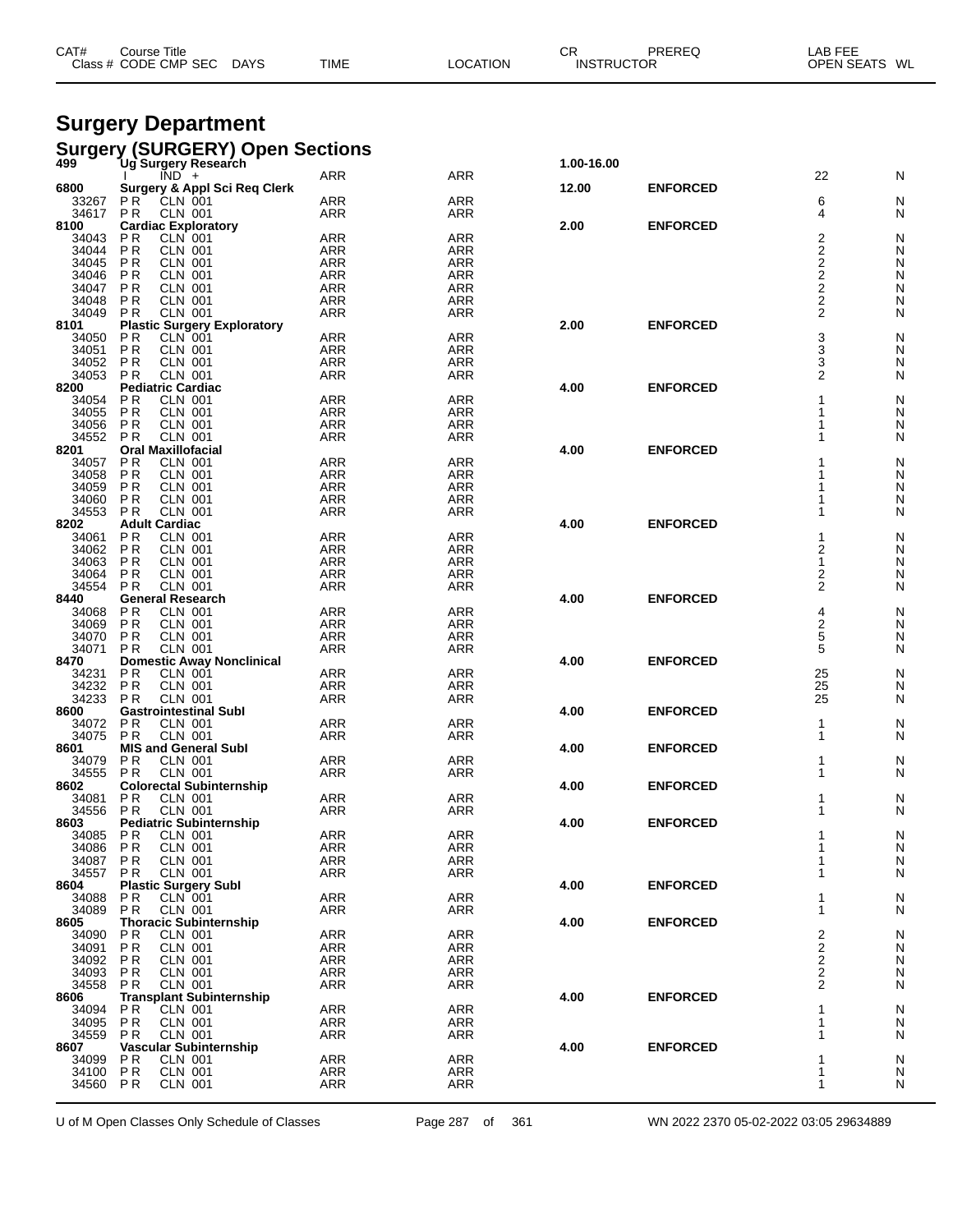| CAT#                                 |                               | Course Title<br>Class # CODE CMP SEC | DAYS | <b>TIME</b> | <b>LOCATION</b> | <b>CR</b><br><b>INSTRUCTOR</b> | <b>PREREQ</b>   | LAB FEE<br>OPEN SEATS WL |               |
|--------------------------------------|-------------------------------|--------------------------------------|------|-------------|-----------------|--------------------------------|-----------------|--------------------------|---------------|
|                                      |                               |                                      |      |             |                 |                                |                 |                          |               |
| 8609                                 |                               | General SubI - VAHS                  |      |             |                 | 4.00                           | <b>ENFORCED</b> |                          |               |
| 34103                                | P <sub>R</sub>                | <b>CLN 001</b>                       |      | <b>ARR</b>  | <b>ARR</b>      |                                |                 |                          | N             |
| 34105                                | P <sub>R</sub>                | CLN 001                              |      | ARR         | <b>ARR</b>      |                                |                 |                          | N             |
| 34561                                | P <sub>R</sub>                | <b>CLN 001</b>                       |      | ARR         | ARR             |                                |                 |                          | N             |
| 8701                                 |                               | <b>Surgical ICU/SubI - SJMH</b>      |      |             |                 | 4.00                           | <b>ENFORCED</b> |                          |               |
| 34106                                | PR <sup>1</sup>               | <b>CLN 001</b>                       |      | <b>ARR</b>  | <b>ARR</b>      |                                |                 |                          | N             |
| 34107                                | P <sub>R</sub>                | <b>CLN 001</b>                       |      | <b>ARR</b>  | <b>ARR</b>      |                                |                 |                          | N             |
| 34108                                | P <sub>R</sub>                | <b>CLN 001</b>                       |      | <b>ARR</b>  | <b>ARR</b>      |                                |                 |                          | N             |
| 34109                                | P <sub>R</sub>                | <b>CLN 001</b>                       |      | <b>ARR</b>  | <b>ARR</b>      |                                |                 |                          | N             |
| 34562                                | P <sub>R</sub>                | <b>CLN 001</b>                       |      | ARR         | <b>ARR</b>      |                                |                 |                          | N             |
| <b>Acute Care Subl/ICU</b><br>8702   |                               |                                      |      |             |                 | 4.00                           | <b>ENFORCED</b> |                          |               |
| 34111                                | P <sub>R</sub>                | <b>CLN 001</b>                       |      | <b>ARR</b>  | <b>ARR</b>      |                                |                 |                          |               |
| 34563                                | P <sub>R</sub>                | <b>CLN 001</b>                       |      | <b>ARR</b>  | <b>ARR</b>      |                                |                 |                          | $\frac{N}{N}$ |
| 8704                                 | <b>Critical Care SubI/ICU</b> |                                      |      |             |                 | 4.00                           | <b>ENFORCED</b> |                          |               |
| 34118                                | PR.                           | <b>CLN 001</b>                       |      | <b>ARR</b>  | <b>ARR</b>      |                                |                 |                          | N             |
| 34119                                | <b>PR</b>                     | <b>CLN 001</b>                       |      | <b>ARR</b>  | <b>ARR</b>      |                                |                 | 3                        | N             |
| 34565                                | P <sub>R</sub>                | <b>CLN 001</b>                       |      | ARR         | <b>ARR</b>      |                                |                 | $\mathfrak{p}$           | N             |
| <b>Residency Prep Course</b><br>8800 |                               |                                      |      |             |                 | 4.00                           | <b>ENFORCED</b> |                          |               |
| 34566                                | P <sub>R</sub>                | CLN 001                              |      | ARR         | ARR             |                                |                 | 49                       | N             |
| 33275                                | PR.                           | <b>CLN 001</b>                       |      | <b>ARR</b>  | <b>ARR</b>      |                                |                 | 3                        | N             |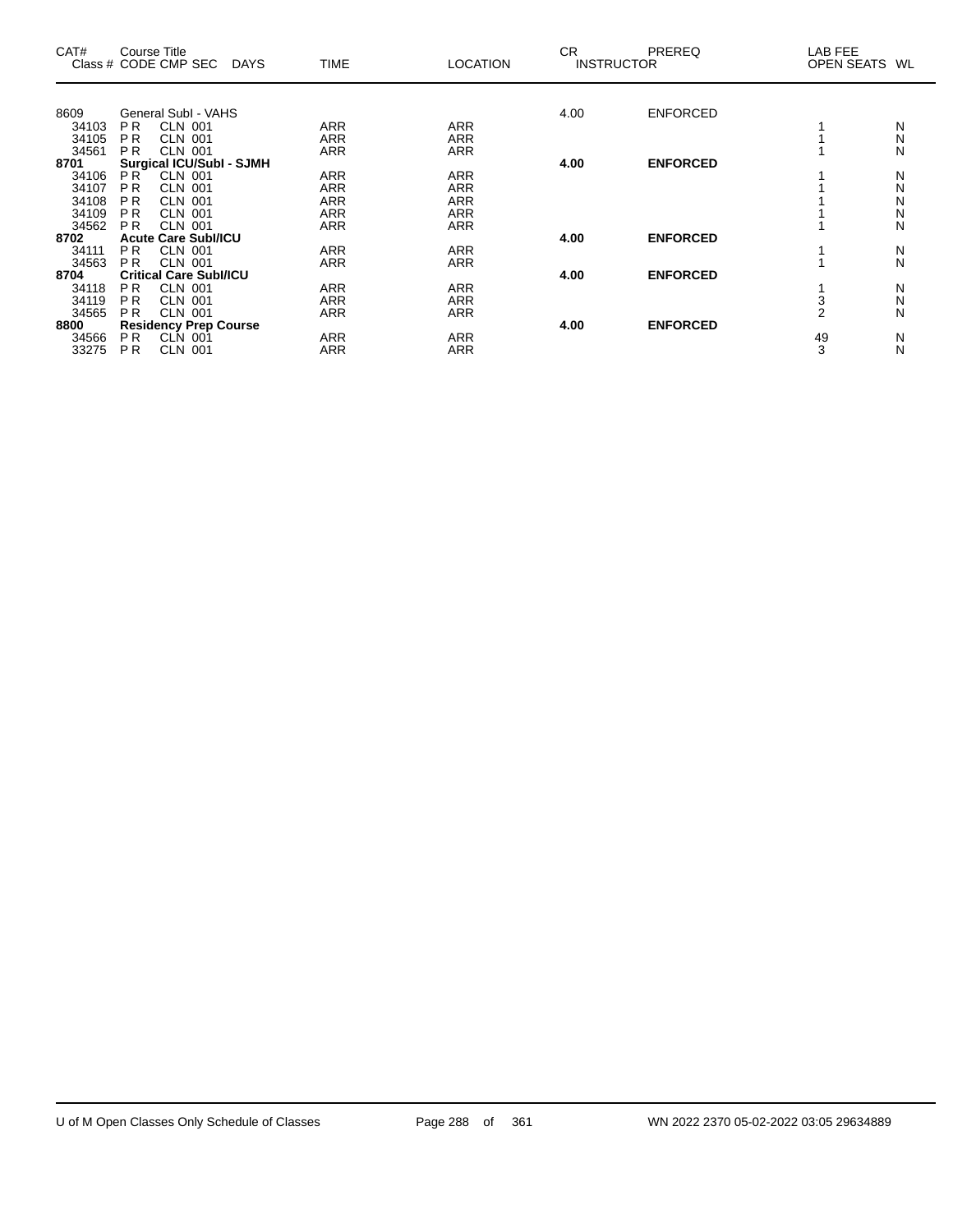| CAT# | Title<br>Course      |             |             |          | СR                | PREREQ | <b>LAB FEE</b>          |
|------|----------------------|-------------|-------------|----------|-------------------|--------|-------------------------|
|      | Class # CODE CMP SEC | <b>DAYS</b> | <b>TIME</b> | LOCATION | <b>INSTRUCTOR</b> |        | <b>OPEN SEATS</b><br>WL |
|      |                      |             |             |          |                   |        |                         |

# **Urology Surgery**

|                |                             |                                                 | Urology (UROLOGY) Open Sections<br>599 Clinical Research |                          |           |                 |                                                    |        |
|----------------|-----------------------------|-------------------------------------------------|----------------------------------------------------------|--------------------------|-----------|-----------------|----------------------------------------------------|--------|
|                |                             | $IND +$                                         | <b>ARR</b>                                               | ARR                      | 2.00-8.00 |                 | 25                                                 | N      |
| 8100           |                             | <b>Exploratory</b>                              |                                                          |                          | 2.00      | <b>ENFORCED</b> |                                                    |        |
| 34122          | PŔ                          | CLN 001                                         | <b>ARR</b>                                               | <b>ARR</b>               |           |                 | 1                                                  | N      |
| 34123          | <b>PR</b>                   | <b>CLN 001</b>                                  | <b>ARR</b>                                               | <b>ARR</b>               |           |                 | 1                                                  | N      |
| 34124          | P <sub>R</sub>              | <b>CLN 001</b><br><b>CLN 001</b>                | <b>ARR</b>                                               | ARR                      |           |                 | 2                                                  | N      |
| 34125<br>34126 | P <sub>R</sub><br><b>PR</b> | CLN 001                                         | <b>ARR</b><br><b>ARR</b>                                 | ARR<br><b>ARR</b>        |           |                 | $\overline{\mathbf{c}}$<br>$\overline{\mathbf{c}}$ | N<br>N |
| 34127          | ΡR                          | CLN 001                                         | <b>ARR</b>                                               | ARR                      |           |                 |                                                    | N      |
| 34128          | P <sub>R</sub>              | <b>CLN 001</b>                                  | <b>ARR</b>                                               | <b>ARR</b>               |           |                 | $\frac{2}{2}$                                      | N      |
| 34129          | P <sub>R</sub>              | <b>CLN 001</b>                                  | <b>ARR</b>                                               | <b>ARR</b>               |           |                 | $\overline{2}$                                     | N      |
| 8150           |                             |                                                 | <b>Clinical Individually Arranged</b>                    |                          | 2.00      | <b>ENFORCED</b> |                                                    |        |
| 34238<br>34239 | P <sub>R</sub><br><b>PR</b> | <b>CLN 001</b><br><b>CLN 001</b>                | <b>ARR</b><br><b>ARR</b>                                 | <b>ARR</b><br><b>ARR</b> |           |                 | 1                                                  | N<br>N |
| 34240          | P <sub>R</sub>              | <b>CLN 001</b>                                  | <b>ARR</b>                                               | <b>ARR</b>               |           |                 |                                                    | N      |
| 34241          | ΡR                          | <b>CLN 001</b>                                  | <b>ARR</b>                                               | <b>ARR</b>               |           |                 |                                                    | N      |
| 34242          | <b>PR</b>                   | CLN 001                                         | <b>ARR</b>                                               | <b>ARR</b>               |           |                 |                                                    | N      |
| 34243          | ΡR                          | <b>CLN 001</b>                                  | <b>ARR</b>                                               | <b>ARR</b>               |           |                 |                                                    | N      |
| 34244          | P <sub>R</sub>              | <b>CLN 001</b>                                  | <b>ARR</b>                                               | <b>ARR</b>               |           |                 |                                                    | N      |
| 34245          | P <sub>R</sub>              | <b>CLN 001</b>                                  | <b>ARR</b>                                               | <b>ARR</b>               |           |                 |                                                    | N      |
| 34246<br>8170  | P <sub>R</sub>              | <b>CLN 001</b><br><b>Domestic Away Clinical</b> | <b>ARR</b>                                               | <b>ARR</b>               | 2.00      | <b>ENFORCED</b> | 1                                                  | N      |
| 34248          | <b>PR</b>                   | <b>CLN 001</b>                                  | <b>ARR</b>                                               | <b>ARR</b>               |           |                 |                                                    | N      |
| 34249          | P <sub>R</sub>              | <b>CLN 001</b>                                  | <b>ARR</b>                                               | <b>ARR</b>               |           |                 |                                                    | N      |
| 34250          | P <sub>R</sub>              | <b>CLN 001</b>                                  | <b>ARR</b>                                               | <b>ARR</b>               |           |                 |                                                    | N      |
| 34251          | P <sub>R</sub>              | CLN 001                                         | <b>ARR</b>                                               | <b>ARR</b>               |           |                 |                                                    | N      |
| 34252          | ΡR                          | <b>CLN 001</b>                                  | <b>ARR</b>                                               | <b>ARR</b>               |           |                 |                                                    | N      |
| 34253<br>34254 | P <sub>R</sub><br><b>PR</b> | <b>CLN 001</b><br><b>CLN 001</b>                | <b>ARR</b><br><b>ARR</b>                                 | <b>ARR</b><br><b>ARR</b> |           |                 |                                                    | N<br>N |
| 34255          | P <sub>R</sub>              | <b>CLN 001</b>                                  | <b>ARR</b>                                               | <b>ARR</b>               |           |                 | 1                                                  | N      |
| 34256          | <b>PR</b>                   | <b>CLN 001</b>                                  | <b>ARR</b>                                               | ARR                      |           |                 | 1                                                  | N      |
| 8180           |                             |                                                 | <b>International Away Clinical</b>                       |                          | 2.00      | <b>ENFORCED</b> |                                                    |        |
| 34257          | ΡR                          | <b>CLN 001</b>                                  | <b>ARR</b>                                               | <b>ARR</b>               |           |                 | 1                                                  | N      |
| 34258<br>34259 | P <sub>R</sub><br><b>PR</b> | <b>CLN 001</b><br><b>CLN 001</b>                | <b>ARR</b><br><b>ARR</b>                                 | <b>ARR</b><br><b>ARR</b> |           |                 | 1                                                  | N      |
| 34260          | P R                         | CLN 001                                         | <b>ARR</b>                                               | <b>ARR</b>               |           |                 |                                                    | N<br>N |
| 34261          | P <sub>R</sub>              | <b>CLN 001</b>                                  | ARR                                                      | <b>ARR</b>               |           |                 |                                                    | N      |
| 34262          | <b>PR</b>                   | <b>CLN 001</b>                                  | <b>ARR</b>                                               | <b>ARR</b>               |           |                 |                                                    | N      |
| 34264          | ΡR                          | <b>CLN 001</b>                                  | <b>ARR</b>                                               | <b>ARR</b>               |           |                 | 1                                                  | N      |
| 34263          | P <sub>R</sub>              | <b>CLN 001</b>                                  | <b>ARR</b>                                               | <b>ARR</b>               |           |                 | 1                                                  | N      |
| 34265<br>8270  | P <sub>R</sub>              | <b>CLN 001</b><br><b>Domestic Away Clinical</b> | <b>ARR</b>                                               | <b>ARR</b>               | 4.00      | <b>ENFORCED</b> | 1                                                  | N      |
| 34234          | P <sub>R</sub>              | <b>CLN 001</b>                                  | <b>ARR</b>                                               | <b>ARR</b>               |           |                 | 1                                                  | N      |
| 34235          | <b>PR</b>                   | <b>CLN 001</b>                                  | <b>ARR</b>                                               | <b>ARR</b>               |           |                 | 1                                                  | N      |
| 34236          | P R                         | <b>CLN 001</b>                                  | <b>ARR</b>                                               | <b>ARR</b>               |           |                 | 1                                                  | N      |
| 34237          | P <sub>R</sub>              | <b>CLN 001</b>                                  | <b>ARR</b>                                               | <b>ARR</b>               |           |                 | 1                                                  | N      |
| 8280           |                             |                                                 | <b>International Away Clinical</b>                       |                          | 4.00      | <b>ENFORCED</b> |                                                    |        |
| 34269<br>34270 | ΡR<br>P <sub>R</sub>        | <b>CLN 001</b><br><b>CLN 001</b>                | <b>ARR</b><br><b>ARR</b>                                 | <b>ARR</b><br><b>ARR</b> |           |                 | 1                                                  | N<br>N |
| 34271          | ΡR                          | <b>CLN 001</b>                                  | <b>ARR</b>                                               | <b>ARR</b>               |           |                 |                                                    | N      |
| 34272          | P R                         | <b>CLN 001</b>                                  | <b>ARR</b>                                               | ARR                      |           |                 | 1                                                  | N      |
| 8350           |                             |                                                 | <b>Nonclinical Indiv Arranged</b>                        |                          | 2.00      | <b>ENFORCED</b> |                                                    |        |
| 34273          | <b>PR</b>                   | <b>CLN 001</b>                                  | <b>ARR</b>                                               | <b>ARR</b>               |           |                 |                                                    | N      |
| 34274          | P <sub>R</sub>              | <b>CLN 001</b>                                  | ARR                                                      | <b>ARR</b>               |           |                 | 1<br>1                                             | N      |
| 34275<br>34277 | PR<br><b>PR</b>             | <b>CLN 001</b><br><b>CLN 001</b>                | ARR<br><b>ARR</b>                                        | <b>ARR</b><br><b>ARR</b> |           |                 | 1                                                  | N<br>N |
| 34276          | ΡR                          | <b>CLN 001</b>                                  | <b>ARR</b>                                               | <b>ARR</b>               |           |                 | 1                                                  | N      |
| 34278          | PR                          | <b>CLN 001</b>                                  | <b>ARR</b>                                               | <b>ARR</b>               |           |                 | 1                                                  | N      |
| 34279          | P <sub>R</sub>              | <b>CLN 001</b>                                  | ARR                                                      | <b>ARR</b>               |           |                 | 1                                                  | N      |
| 34281          | ΡR                          | <b>CLN 001</b>                                  | <b>ARR</b>                                               | ARR                      |           |                 | 1                                                  | N      |
| 34280          | P <sub>R</sub>              | <b>CLN 001</b>                                  | <b>ARR</b>                                               | ARR                      |           | <b>ENFORCED</b> | 1                                                  | N      |
| 8370<br>34282  | ΡR                          | <b>CLN 001</b>                                  | <b>Domestic Away Nonclinical</b><br><b>ARR</b>           | ARR                      | 2.00      |                 | 1                                                  | N      |
| 34283          | P R                         | <b>CLN 001</b>                                  | <b>ARR</b>                                               | <b>ARR</b>               |           |                 |                                                    | N      |
| 34284          | <b>PR</b>                   | <b>CLN 001</b>                                  | ARR                                                      | <b>ARR</b>               |           |                 | 1                                                  | N      |
| 34285          | P R                         | <b>CLN 001</b>                                  | <b>ARR</b>                                               | <b>ARR</b>               |           |                 | 1                                                  | N      |
| 34286          | P <sub>R</sub>              | <b>CLN 001</b>                                  | <b>ARR</b>                                               | <b>ARR</b>               |           |                 |                                                    | N      |
| 34287          | P <sub>R</sub>              | <b>CLN 001</b>                                  | ARR                                                      | <b>ARR</b>               |           |                 |                                                    | N      |
| 34289<br>34288 | ΡR<br>PR                    | CLN 001<br><b>CLN 001</b>                       | <b>ARR</b><br><b>ARR</b>                                 | <b>ARR</b><br><b>ARR</b> |           |                 | 1<br>1                                             | N<br>N |
| 34290          | P <sub>R</sub>              | <b>CLN 001</b>                                  | <b>ARR</b>                                               | ARR                      |           |                 | 1                                                  | N      |
| 8380           |                             |                                                 | <b>International Away Nonclinical</b>                    |                          | 2.00      | <b>ENFORCED</b> |                                                    |        |
| 34291          | P <sub>R</sub>              | <b>CLN 001</b>                                  | <b>ARR</b>                                               | <b>ARR</b>               |           |                 | 1                                                  | N      |
| 34292          | P <sub>R</sub>              | <b>CLN 001</b>                                  | ARR                                                      | <b>ARR</b>               |           |                 | 1                                                  | N      |
| 34293          | P <sub>R</sub>              | <b>CLN 001</b>                                  | <b>ARR</b>                                               | ARR                      |           |                 | 1                                                  | N      |
|                |                             |                                                 |                                                          |                          |           |                 |                                                    |        |

U of M Open Classes Only Schedule of Classes Page 289 of 361 WN 2022 2370 05-02-2022 03:05 29634889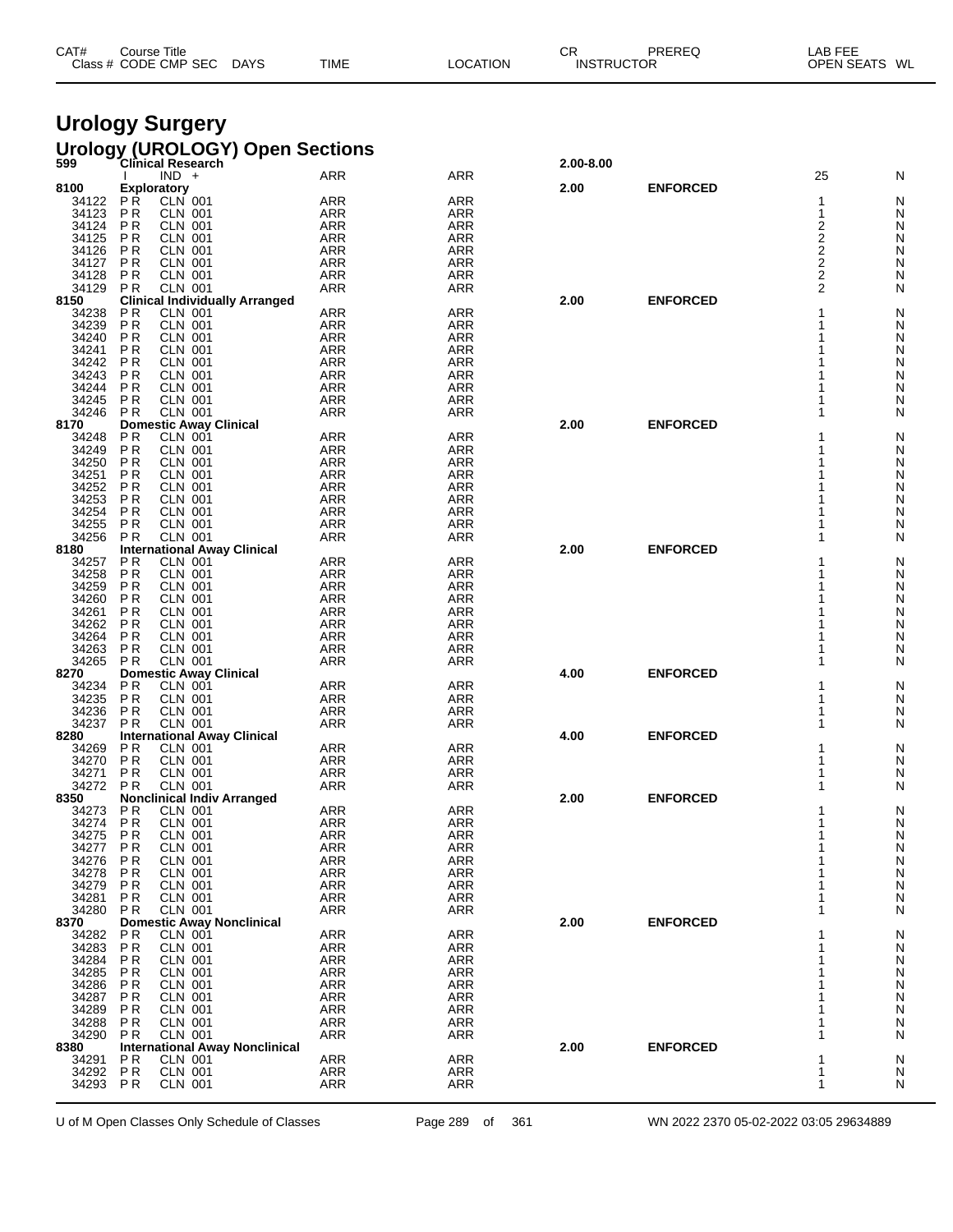| CAT#           | <b>Course Title</b><br>Class # CODE CMP SEC |                                  | <b>DAYS</b>                           | <b>TIME</b>              | <b>LOCATION</b>          | <b>CR</b> | <b>INSTRUCTOR</b> | PREREQ          | <b>LAB FEE</b><br>OPEN SEATS WL              |        |
|----------------|---------------------------------------------|----------------------------------|---------------------------------------|--------------------------|--------------------------|-----------|-------------------|-----------------|----------------------------------------------|--------|
|                |                                             |                                  |                                       |                          |                          |           |                   |                 |                                              |        |
| 34294<br>34295 | <b>PR</b><br><b>PR</b>                      | <b>CLN 001</b><br><b>CLN 001</b> |                                       | <b>ARR</b>               | <b>ARR</b>               |           |                   |                 | 1                                            | N      |
| 34296          | P <sub>R</sub>                              | <b>CLN 001</b>                   |                                       | <b>ARR</b><br><b>ARR</b> | <b>ARR</b>               |           |                   |                 |                                              | N      |
| 34297          | <b>PR</b>                                   | <b>CLN 001</b>                   |                                       | <b>ARR</b>               | <b>ARR</b><br><b>ARR</b> |           |                   |                 |                                              | N      |
| 34298          | P <sub>R</sub>                              | <b>CLN 001</b>                   |                                       | <b>ARR</b>               | <b>ARR</b>               |           |                   |                 |                                              | N<br>N |
| 34299          | P <sub>R</sub>                              | <b>CLN 001</b>                   |                                       | <b>ARR</b>               | <b>ARR</b>               |           |                   |                 |                                              | N      |
| 8440           | Research                                    |                                  |                                       |                          |                          | 2.00      |                   | <b>ENFORCED</b> |                                              |        |
| 34131          | <b>PR</b>                                   | <b>CLN 001</b>                   |                                       | <b>ARR</b>               | <b>ARR</b>               |           |                   |                 | 5                                            | Ν      |
| 34130          | <b>PR</b>                                   | <b>CLN 001</b>                   |                                       | <b>ARR</b>               | <b>ARR</b>               |           |                   |                 | 5                                            | Ν      |
| 34132          | <b>PR</b>                                   | <b>CLN 001</b>                   |                                       | <b>ARR</b>               | <b>ARR</b>               |           |                   |                 |                                              | N      |
| 34134          | P <sub>R</sub>                              | <b>CLN 001</b>                   |                                       | <b>ARR</b>               | <b>ARR</b>               |           |                   |                 |                                              | N      |
| 34133          | <b>PR</b>                                   | <b>CLN 001</b>                   |                                       | <b>ARR</b>               | <b>ARR</b>               |           |                   |                 | 5<br>5<br>5<br>5                             | Ν      |
| 34135          | <b>PR</b>                                   | <b>CLN 001</b>                   |                                       | <b>ARR</b>               | <b>ARR</b>               |           |                   |                 | 5                                            | N      |
| 34137          | P <sub>R</sub>                              | <b>CLN 001</b>                   |                                       | <b>ARR</b>               | <b>ARR</b>               |           |                   |                 |                                              | Ν      |
| 34136          | <b>PR</b>                                   | <b>CLN 001</b>                   |                                       | <b>ARR</b>               | <b>ARR</b>               |           |                   |                 |                                              | Ν      |
| 34138          | P <sub>R</sub>                              | <b>CLN 001</b>                   |                                       | <b>ARR</b>               | <b>ARR</b>               |           |                   |                 | 5<br>5<br>5<br>5                             | N      |
| 34141          | <b>PR</b>                                   | <b>CLN 001</b>                   |                                       | <b>ARR</b>               | <b>ARR</b>               |           |                   |                 |                                              | Ν      |
| 34140          | P <sub>R</sub>                              | <b>CLN 001</b>                   |                                       | <b>ARR</b>               | <b>ARR</b>               |           |                   |                 | $\frac{5}{5}$                                | N      |
| 34139          | P <sub>R</sub>                              | <b>CLN 001</b>                   |                                       | <b>ARR</b>               | <b>ARR</b>               |           |                   |                 | 5                                            | Ν      |
| 34142          | <b>PR</b>                                   | <b>CLN 001</b>                   |                                       | <b>ARR</b>               | <b>ARR</b>               |           |                   |                 | 5                                            | N      |
| 8450           | <b>Nonclinical Indiv Arranged</b>           |                                  |                                       |                          |                          | 4.00      |                   | <b>ENFORCED</b> |                                              |        |
| 34300          | P <sub>R</sub>                              | <b>CLN 001</b>                   |                                       | <b>ARR</b>               | <b>ARR</b>               |           |                   |                 |                                              | N      |
| 34301          | P <sub>R</sub>                              | <b>CLN 001</b>                   |                                       | <b>ARR</b>               | <b>ARR</b>               |           |                   |                 |                                              | N      |
| 34302          | <b>PR</b>                                   | <b>CLN 001</b>                   |                                       | ARR                      | ARR                      |           |                   |                 |                                              | N      |
| 34303          | <b>PR</b>                                   | <b>CLN 001</b>                   |                                       | <b>ARR</b>               | <b>ARR</b>               |           |                   |                 |                                              | N      |
| 8470           |                                             |                                  | <b>Domestic Away Nonclinical</b>      |                          |                          | 4.00      |                   | <b>ENFORCED</b> |                                              |        |
| 34304          | P <sub>R</sub>                              | CLN 001                          |                                       | <b>ARR</b>               | <b>ARR</b>               |           |                   |                 |                                              | N      |
| 34305          | P <sub>R</sub>                              | <b>CLN 001</b>                   |                                       | <b>ARR</b>               | <b>ARR</b>               |           |                   |                 |                                              | N      |
| 34306          | P <sub>R</sub>                              | <b>CLN 001</b>                   |                                       | <b>ARR</b>               | <b>ARR</b>               |           |                   |                 |                                              | N      |
| 34307          | <b>PR</b>                                   | CLN 001                          |                                       | <b>ARR</b>               | <b>ARR</b>               |           |                   |                 |                                              | N      |
| 8480           |                                             |                                  | <b>International Away Nonclinical</b> |                          |                          | 4.00      |                   | <b>ENFORCED</b> |                                              |        |
| 34308          | P <sub>R</sub>                              | <b>CLN 001</b>                   |                                       | <b>ARR</b>               | <b>ARR</b>               |           |                   |                 |                                              | N      |
| 34309          | <b>PR</b>                                   | <b>CLN 001</b>                   |                                       | <b>ARR</b>               | <b>ARR</b>               |           |                   |                 |                                              | N      |
| 34310          | <b>PR</b>                                   | <b>CLN 001</b>                   |                                       | <b>ARR</b>               | <b>ARR</b>               |           |                   |                 |                                              | N      |
| 34311          | <b>PR</b>                                   | <b>CLN 001</b>                   |                                       | <b>ARR</b>               | <b>ARR</b>               |           |                   |                 | 1                                            | N      |
| 8600           | Subinternship                               |                                  |                                       |                          |                          | 4.00      |                   | <b>ENFORCED</b> |                                              |        |
| 34143          | <b>PR</b>                                   | CLN 001                          |                                       | <b>ARR</b>               | <b>ARR</b>               |           |                   |                 | 1                                            | N      |
| 34144          | <b>PR</b>                                   | <b>CLN 001</b>                   |                                       | <b>ARR</b>               | <b>ARR</b>               |           |                   |                 | $\overline{2}$                               | Ν      |
| 34145          | P <sub>R</sub>                              | <b>CLN 001</b>                   |                                       | <b>ARR</b>               | <b>ARR</b>               |           |                   |                 | $\mathbf 2$                                  | Ν      |
| 34531          | <b>PR</b>                                   | <b>CLN 001</b>                   |                                       | <b>ARR</b>               | <b>ARR</b>               |           |                   |                 | $\overline{2}$                               | N      |
| 8601           | Subinternship - VAHS                        |                                  |                                       |                          |                          | 4.00      |                   | <b>ENFORCED</b> |                                              |        |
| 34184          | <b>PR</b>                                   | CLN 001                          |                                       | <b>ARR</b>               | <b>ARR</b>               |           |                   |                 |                                              | N      |
| 34146          | <b>PR</b>                                   | <b>CLN 001</b>                   |                                       | <b>ARR</b>               | <b>ARR</b>               |           |                   |                 | $\begin{array}{c}\n2 \\ 2 \\ 2\n\end{array}$ | N      |
| 34147          | <b>PR</b>                                   | <b>CLN 001</b>                   |                                       | <b>ARR</b>               | <b>ARR</b>               |           |                   |                 |                                              | N      |
| 34185          | <b>PR</b>                                   | <b>CLN 001</b>                   |                                       | <b>ARR</b>               | <b>ARR</b>               |           |                   |                 |                                              | N      |
| 34532          | PR                                          | <b>CLN 001</b>                   |                                       | <b>ARR</b>               | <b>ARR</b>               |           |                   |                 | $\overline{2}$                               | N      |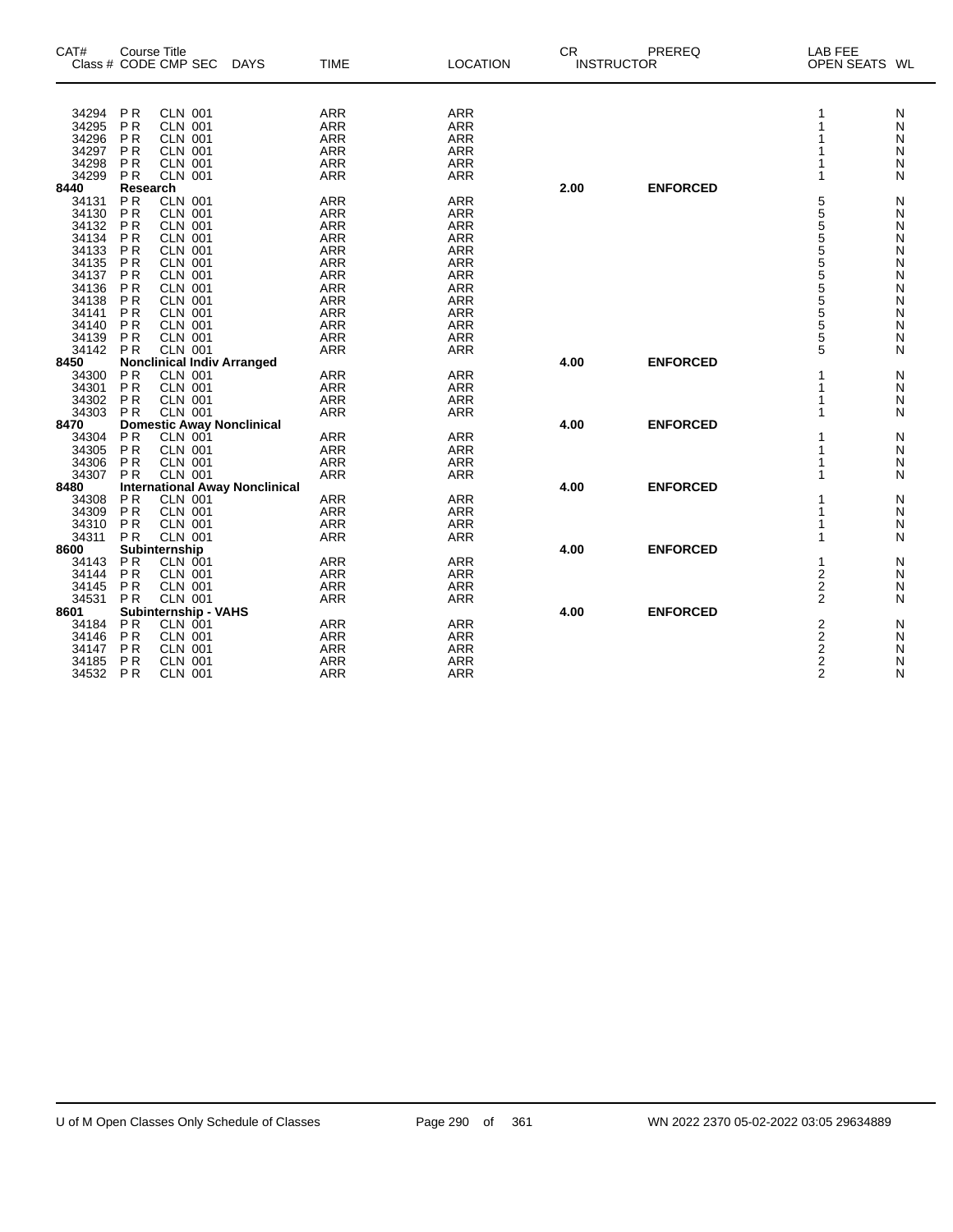# **Music, Theatre & Dance**

--Performance Instruction in the School of Music (Individual Studio Assignment in Music Performance): All students requesting performance instruction must apply online at

https://smtd.umich.edu/current-students-2/policies-procedures/academic-procedures/#mfw-accordion-action-11, click on the 'students' tab and then click on the 'online individual studio assignment in music performance' form. Do not register until you have received an email verifying placement in a studio.

## **Department Of Dance**

| Dance (DANCE) Open Sections                                 |         |                             |            |                                                                                                                                                                                                                                   |                |      |                   |                 |    |   |
|-------------------------------------------------------------|---------|-----------------------------|------------|-----------------------------------------------------------------------------------------------------------------------------------------------------------------------------------------------------------------------------------|----------------|------|-------------------|-----------------|----|---|
| 100<br>Intro to Dance<br>19850<br>P                         | LAB 001 |                             | <b>MW</b>  | 9-10AM                                                                                                                                                                                                                            | DANCE STUDIO 1 | 1.00 | West              | <b>ADVISORY</b> | 13 | Υ |
| Modern                                                      |         |                             |            |                                                                                                                                                                                                                                   |                |      |                   |                 |    |   |
| Taught by dance students enrolled in DANCE 482.<br>20117 P  | LAB 002 |                             | <b>MW</b>  | 9-10AM                                                                                                                                                                                                                            | DANCE STUDIO 2 |      | O'Donnell she-her |                 | 16 | Υ |
| Improvisation                                               |         |                             |            | In this class, we will practice several methods of dance and movement improvisation using prompts, narration, sound                                                                                                               |                |      |                   |                 |    |   |
|                                                             |         |                             |            | and sensation, guided sessions, games of chance, journaling, and more. Sometimes, we will focus on process over                                                                                                                   |                |      |                   |                 |    |   |
|                                                             |         |                             |            | product. Other times, we will explore how improvisation can help us to generate structured material. We will work                                                                                                                 |                |      |                   |                 |    |   |
|                                                             |         |                             |            | individually and in groups, offering supportive feedback and discussion along the way. No prior dance experience is                                                                                                               |                |      |                   |                 |    |   |
| necessary.<br>20118 P<br>Afro-Fusion                        | LAB 003 |                             | <b>MW</b>  | 9-10AM                                                                                                                                                                                                                            | DANCE STUDIO 3 |      | Taylor            |                 | 19 | Y |
| 20119 P                                                     | LAB 004 |                             | <b>MW</b>  | 2-330PM                                                                                                                                                                                                                           | DANCE STUDIO 3 |      | O'Donnell she-her |                 | 17 | Y |
| Contemporary                                                |         |                             |            |                                                                                                                                                                                                                                   |                |      |                   |                 |    |   |
|                                                             |         |                             |            | In this class, we will move together, learn original choreography, practice improvisation, and experiment with some                                                                                                               |                |      |                   |                 |    |   |
|                                                             |         |                             |            | low pressure creations of our own. We will keep journals and discuss our curiosities, desires, and discoveries in<br>the field of contemporary dance. We will survey influential choreographers and companies, look at historical |                |      |                   |                 |    |   |
|                                                             |         |                             |            | artistic movements and methods, and view performances to deepen our understanding of what contemporary dance is and                                                                                                               |                |      |                   |                 |    |   |
| where we might see ourselves within.                        |         |                             |            |                                                                                                                                                                                                                                   |                |      |                   |                 |    |   |
| 20120 P                                                     | LAB 005 |                             | <b>MW</b>  | 9-10AM                                                                                                                                                                                                                            | DANCE STUDIO 4 |      | Mitchell          |                 | 15 | Y |
| Intro to Tap                                                |         |                             |            | This is an introductory level course that will cover the history and fundamentals of tap dance. We will focus on                                                                                                                  |                |      |                   |                 |    |   |
|                                                             |         |                             |            | rhythm, musicality, and basic tap technique. We will also discuss the evolution of tap dance from its folk origins                                                                                                                |                |      |                   |                 |    |   |
|                                                             |         |                             |            | to the hoofing and Broadway styles popular today. This class will improve your rhythm, coordination and expand your                                                                                                               |                |      |                   |                 |    |   |
|                                                             |         |                             |            | knowledge of American tap dance. No prior dance experience is required. Tap shoes are recommended but not required.                                                                                                               |                |      |                   |                 |    |   |
| 20122 P                                                     | LAB 007 |                             | MW         | The class will culminate in a virtual performance of the historic tap dance the Shim Sham Shimmy.<br>$1-2PM$                                                                                                                      | DANCE STUDIO 4 |      |                   |                 | 15 | Y |
| Healing Dance and Drum Circle                               |         |                             |            |                                                                                                                                                                                                                                   |                |      | Taylor            |                 |    |   |
| 20124 P                                                     | LAB 009 |                             | TTH        | 9-10AM                                                                                                                                                                                                                            | DANCE STUDIO 3 |      | Beck              |                 | 16 | Y |
| Intermediate Ballet                                         |         |                             |            |                                                                                                                                                                                                                                   |                |      |                   |                 |    |   |
| 20125 P                                                     | LAB 010 |                             | TTH        | 9-10AM                                                                                                                                                                                                                            | DANCE STUDIO 4 |      | Rutherford        |                 | 22 | Υ |
| Afro-Jazz<br>20126 P                                        | LAB 011 |                             | <b>TTH</b> | 10-1130AM                                                                                                                                                                                                                         | DANCE STUDIO 4 |      | Mitchell          |                 | 2  | Υ |
| Body Language & Jazz Funk                                   |         |                             |            |                                                                                                                                                                                                                                   |                |      |                   |                 |    |   |
|                                                             |         |                             |            | Body Language is a course that uses movement to empower one to explore their sensuality. The class encourages                                                                                                                     |                |      |                   |                 |    |   |
|                                                             |         |                             |            | people of all shapes and sizes to embrace their body as a beautiful instrument for dance resulting in the<br>development of full-body awareness and connection. You can expect to reflect on your personal ideas of sensuality    |                |      |                   |                 |    |   |
|                                                             |         |                             |            | and sexuality, explore how to embody sensuality through movement, and learn to fully express your sensuality                                                                                                                      |                |      |                   |                 |    |   |
|                                                             |         |                             |            | through dance choreography. The class will focus on posture, walking/moving with confidence, musicality, dynamics,                                                                                                                |                |      |                   |                 |    |   |
|                                                             |         |                             |            | isolations, undulations, lines, and increasing flexibility and strength. Heels are encouraged but not required.                                                                                                                   |                |      |                   |                 |    |   |
|                                                             |         |                             |            | This class will also discuss Body Language?s relationship to and definition of commercial dance and explore                                                                                                                       |                |      |                   |                 |    |   |
| commercial dance in comparison to concert dance.<br>20284 P | LAB 012 |                             | TTH        | 12-1PM                                                                                                                                                                                                                            | DANCE STUDIO 3 |      | Davis             |                 | 13 | Y |
| Intro to Modern                                             |         |                             |            |                                                                                                                                                                                                                                   |                |      |                   |                 |    |   |
| 20312 P                                                     | LAB 013 |                             | <b>TTH</b> | $1-2PM$                                                                                                                                                                                                                           | DANCE STUDIO 3 |      | Rutherford        |                 | 14 | Y |
| Afro-Contemporary<br>20897 P                                |         |                             | TTH        | 4-5PM                                                                                                                                                                                                                             | DANCE STUDIO 4 |      | Wilson            |                 | 15 | Υ |
| Modern                                                      | LAB 014 |                             |            |                                                                                                                                                                                                                                   |                |      |                   |                 |    |   |
| Taught by dance students enrolled in DANCE 482.             |         |                             |            |                                                                                                                                                                                                                                   |                |      |                   |                 |    |   |
| 28232 P                                                     | LAB 015 |                             | TTH        | 12-130PM                                                                                                                                                                                                                          | DANCE STUDIO 2 |      | Howard            |                 | 15 | Y |
| Contemporary                                                |         |                             |            |                                                                                                                                                                                                                                   |                |      |                   |                 |    |   |
| 37882 P<br>Improvisation                                    | LAB 016 |                             | TTH        | 4-5PM                                                                                                                                                                                                                             | DANCE STUDIO 2 |      | Howard            |                 | 12 | Υ |
| 102<br><b>Modern Dance I</b>                                |         |                             |            |                                                                                                                                                                                                                                   |                | 1.00 |                   | <b>ENFORCED</b> |    |   |
| 19851 PDR LAB 001                                           |         |                             | <b>TTH</b> | 12-130PM                                                                                                                                                                                                                          | DANCE STUDIO 4 |      | Frazier           |                 | 13 | Y |
| Beginner/Intermediate Hip Hop                               |         |                             |            |                                                                                                                                                                                                                                   |                |      |                   |                 |    |   |
| 112<br><b>Ballet I</b><br>19853<br><b>PD</b>                | LAB 001 |                             | TTH        | 10-1130AM                                                                                                                                                                                                                         | DANCE STUDIO 2 | 1.00 | Rice              | <b>ADVISORY</b> | 15 | Υ |
| 114<br><b>Ballet I</b>                                      |         |                             |            |                                                                                                                                                                                                                                   |                | 1.00 |                   |                 |    |   |
| 20436<br><b>PD</b>                                          | LAB 001 |                             | МW         | 2-330PM                                                                                                                                                                                                                           | DANCE STUDIO 2 |      | Rice              |                 | 4  | Υ |
| 122                                                         |         | <b>First-Year Repertory</b> |            |                                                                                                                                                                                                                                   |                | 1.00 |                   | <b>ADVISORY</b> |    |   |
| PD.<br>20247<br>122                                         | LAB 001 | <b>First-Year Repertory</b> | W          | 6-7PM                                                                                                                                                                                                                             | DANCE STUDIO 1 | 1.00 |                   | <b>ADVISORY</b> | 30 | Υ |
| P                                                           | LAB 001 |                             | м          | 6-7PM                                                                                                                                                                                                                             | DANCE STUDIO 2 |      | Rice              |                 | 30 | Y |
| Krisilyn's Rep                                              |         |                             |            |                                                                                                                                                                                                                                   |                |      |                   |                 |    |   |
|                                                             |         |                             |            |                                                                                                                                                                                                                                   |                |      |                   |                 |    |   |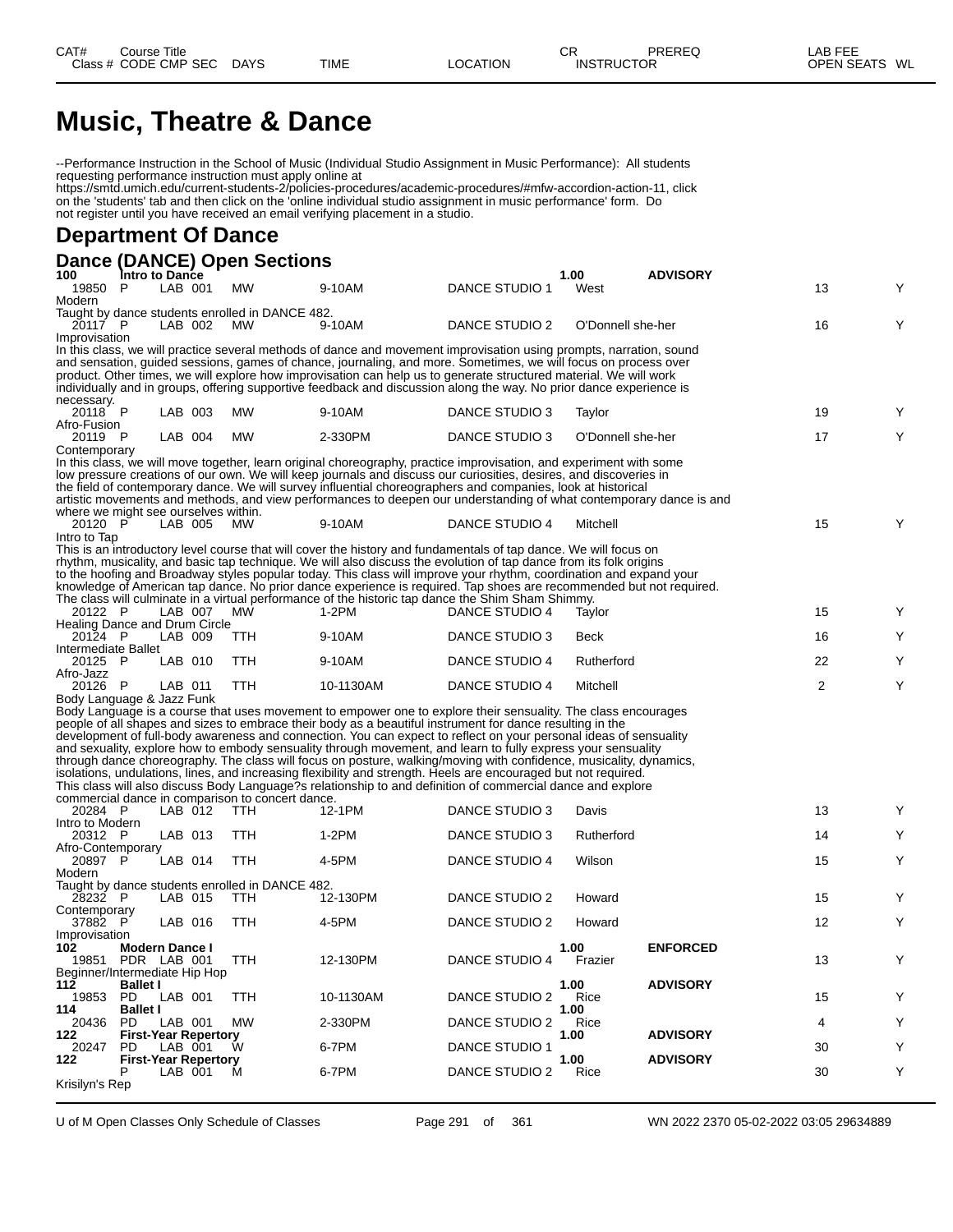| CAT#<br>Class # CODE CMP SEC                  | Course Title                            |                               |                             | <b>DAYS</b>                                                    | TIME                                                                                                                                                                                                                                                                                                                                                                                                                                                                                                                                                                                                                                                                                                                                                                                                                                | LOCATION                                           | CR.<br><b>INSTRUCTOR</b>                | <b>PREREQ</b>                      | LAB FEE<br>OPEN SEATS WL |             |
|-----------------------------------------------|-----------------------------------------|-------------------------------|-----------------------------|----------------------------------------------------------------|-------------------------------------------------------------------------------------------------------------------------------------------------------------------------------------------------------------------------------------------------------------------------------------------------------------------------------------------------------------------------------------------------------------------------------------------------------------------------------------------------------------------------------------------------------------------------------------------------------------------------------------------------------------------------------------------------------------------------------------------------------------------------------------------------------------------------------------|----------------------------------------------------|-----------------------------------------|------------------------------------|--------------------------|-------------|
| 122<br>20872<br>26867<br>Wideman/Davis        | <b>PD</b><br>PD<br>P                    | LAB 002<br>LAB 003<br>LAB 003 | <b>First-Year Repertory</b> | MW<br>W<br>м                                                   | 4-5PM<br>6-7PM<br>6-7PM                                                                                                                                                                                                                                                                                                                                                                                                                                                                                                                                                                                                                                                                                                                                                                                                             | DANCE STUDIO 1<br>DANCE STUDIO 2<br>DANCE STUDIO 1 | 1.00<br>Gillen she-her<br>Matijas-Mecca | <b>ADVISORY</b>                    | 30<br>29<br>29           | Y<br>Υ<br>Y |
| 126<br>19854 PD                               | <b>FYTC</b>                             | LAB 001                       |                             | МW                                                             | 4-6PM<br>In Studio 2 until Power dress rehearsals start and then the class moves into Studio 1 for the rest of the term.                                                                                                                                                                                                                                                                                                                                                                                                                                                                                                                                                                                                                                                                                                            | DANCE STUDIO 2                                     | 2.00<br>Hopper                          |                                    | 7                        | Y           |
| 128<br>19582 PD                               | First-Year Lab                          | LAB 002                       |                             | F                                                              | 12-2PM                                                                                                                                                                                                                                                                                                                                                                                                                                                                                                                                                                                                                                                                                                                                                                                                                              | DANCE STUDIO 1                                     | 1.00<br>Gillen she-her                  | <b>ADVISORY</b>                    | 12                       | Y           |
| Acting                                        |                                         |                               |                             | the preparation and performance of a monologue.                | In this course, performers will take a deep dive into their acting practice - no need for prior training. It will<br>be wild, messy, fun and intense. This course will challenge you to look deeply into the moment at hand and to<br>activate how you bring your truth into space and being. We will explore Sanford Meisner exercises that guide<br>performers to listen more astutely to themselves and their partners, and will engage in practices that enliven the<br>power of imaginary circumstances. Additionally, we will collectively tackle scene study analysis, parsing the<br>intentions and guiding forces at play in the characters, the space, and the moment. The course will culminate with                                                                                                                     |                                                    |                                         |                                    |                          |             |
| 19583 PD<br><b>Franklin Somatics</b>          |                                         | LAB 003                       |                             | F                                                              | 10-12PM                                                                                                                                                                                                                                                                                                                                                                                                                                                                                                                                                                                                                                                                                                                                                                                                                             | DANCE STUDIO 3                                     | Whyatt                                  |                                    | 24                       | Y           |
| improve dance movement performance.           |                                         |                               |                             |                                                                | This Franklin Somatics Lab will focus on dynamic neuro-cognitive imagery and movement education based in the<br>Franklin Method. This is a scientifically studied and practiced way to utilize the plasticity of the brain, via<br>imagery, to improve physical function, strength, mobility, coordination and performance. Based in Ideokinesis,<br>students will utilize mental imagery, structural anatomy, biomechanics and movement to bring awareness to and                                                                                                                                                                                                                                                                                                                                                                  |                                                    |                                         |                                    |                          |             |
| 20128 PD<br>Humphrey                          |                                         | $LAB$ 004                     |                             | - F                                                            | $2-4PM$                                                                                                                                                                                                                                                                                                                                                                                                                                                                                                                                                                                                                                                                                                                                                                                                                             | DANCE STUDIO 1                                     | Hopper                                  |                                    | 16                       | Y           |
| 28239 PD<br>Body Language & Jazz Funk         |                                         | LAB 005                       |                             | TTH                                                            | 10-1130AM                                                                                                                                                                                                                                                                                                                                                                                                                                                                                                                                                                                                                                                                                                                                                                                                                           | DANCE STUDIO 4                                     | Mitchell                                |                                    | 2                        | Y           |
| 28240 PD<br>Contemporary                      |                                         | LAB 006                       |                             | commercial dance in comparison to concert dance.<br><b>TTH</b> | Body Language is a course that uses movement to empower one to explore their sensuality. The class encourages<br>people of all shapes and sizes to embrace their body as a beautiful instrument for dance resulting in the<br>development of full-body awareness and connection. You can expect to reflect on your personal ideas of sensuality<br>and sexuality, explore how to embody sensuality through movement, and learn to fully express your sensuality<br>through dance choreography. The class will focus on posture, walking/moving with confidence, musicality, dynamics,<br>isolations, undulations, lines, and increasing flexibility and strength. Heels are encouraged but not required.<br>This class will also discuss Body Language?s relationship to and definition of commercial dance and explore<br>12-130PM | DANCE STUDIO 2                                     | Howard                                  |                                    | 15                       | Y           |
| 28241 PD<br>PBT Conditioning                  |                                         | LAB 007                       |                             | F                                                              | $2-4PM$                                                                                                                                                                                                                                                                                                                                                                                                                                                                                                                                                                                                                                                                                                                                                                                                                             | DANCE STUDIO 3                                     | Jelinkova                               |                                    | 21                       | Y           |
| Contact instructor for required equipment.    |                                         |                               |                             |                                                                | Progressing Ballet Technique (PBT) is a body-conditioning and strengthening program for dancers of any form of<br>dance, as well as athletes. With the use of exercise balls and a theraband, the class will focus on core strength,<br>weight placement, and alignment of the body that triggers muscle memory. This course helps with injury prevention<br>and rehabilitation, improves technique, and enhances the ability of artistic athletes to perform at their best.                                                                                                                                                                                                                                                                                                                                                        |                                                    |                                         |                                    |                          |             |
| 28242 PD<br>Contemporary                      |                                         | LAB 008                       |                             | MW                                                             | 2-330PM                                                                                                                                                                                                                                                                                                                                                                                                                                                                                                                                                                                                                                                                                                                                                                                                                             | DANCE STUDIO 3                                     | O'Donnell she-her                       |                                    | 17                       | Y           |
| where we might see ourselves within.          |                                         |                               |                             |                                                                | In this class, we will move together, learn original choreography, practice improvisation, and experiment with some<br>low pressure creations of our own. We will keep journals and discuss our curiosities, desires, and discoveries in<br>the field of contemporary dance. We will survey influential choreographers and companies, look at historical<br>artistic movements and methods, and view performances to deepen our understanding of what contemporary dance is and                                                                                                                                                                                                                                                                                                                                                     |                                                    |                                         |                                    |                          |             |
| 132<br>19855                                  | Dance Comp 2<br><b>PD</b>               | LAB 001                       |                             | TTH                                                            | 2-330PM                                                                                                                                                                                                                                                                                                                                                                                                                                                                                                                                                                                                                                                                                                                                                                                                                             | DANCE STUDIO 1                                     | 2.00<br>Hopper                          | <b>ADVISORY</b>                    | 5                        | Y           |
| 155<br>37878                                  | Kinesiology<br>PDR LEC 001              |                               |                             | TTH                                                            | 4-530PM                                                                                                                                                                                                                                                                                                                                                                                                                                                                                                                                                                                                                                                                                                                                                                                                                             | <b>DANCE STUDIO 1</b>                              | 3.00<br>Neslund she-her                 | <b>ENFORCED</b><br><b>ADVISORY</b> | $\overline{7}$           | N           |
| 202<br>19856<br>Beginner/Intermediate Hip Hop | <b>Modern Dance II</b><br><b>PD</b>     | LAB 001                       |                             | TTH                                                            | 12-130PM                                                                                                                                                                                                                                                                                                                                                                                                                                                                                                                                                                                                                                                                                                                                                                                                                            | DANCE STUDIO 4                                     | 1.00<br>Frazier                         |                                    | 13                       | Y           |
| 204<br>19857                                  | <b>Modern Dance II</b><br>PD.           | LAB 001                       |                             | МW                                                             | 2-330PM                                                                                                                                                                                                                                                                                                                                                                                                                                                                                                                                                                                                                                                                                                                                                                                                                             | DANCE STUDIO 1                                     | 1.00<br><b>Brissey</b>                  | <b>ADVISORY</b>                    | 3                        | Y           |
| 212<br>19858                                  | <b>Ballet II</b><br><b>PD</b>           | LAB 001                       |                             | TTH                                                            | 10-1130AM                                                                                                                                                                                                                                                                                                                                                                                                                                                                                                                                                                                                                                                                                                                                                                                                                           | DANCE STUDIO 2                                     | 1.00<br>Rice                            | <b>ADVISORY</b>                    | 15                       | Y           |
| 214                                           | <b>Ballet II</b>                        |                               |                             | This class meets in Studio 2 with DANCE 112.                   |                                                                                                                                                                                                                                                                                                                                                                                                                                                                                                                                                                                                                                                                                                                                                                                                                                     |                                                    | 1.00                                    | <b>ADVISORY</b>                    |                          |             |
| 19859<br>222                                  | <b>PD</b><br><b>Sophomore Repertory</b> | LAB 001                       |                             | MW                                                             | 12-130PM                                                                                                                                                                                                                                                                                                                                                                                                                                                                                                                                                                                                                                                                                                                                                                                                                            | DANCE STUDIO 3                                     | Beck<br>1.00                            | <b>ADVISORY</b>                    | 12                       | Y           |
| 19860<br>222                                  | <b>PD</b>                               | LAB 001                       | <b>Sophomore Repertory</b>  | W                                                              | 6-7PM                                                                                                                                                                                                                                                                                                                                                                                                                                                                                                                                                                                                                                                                                                                                                                                                                               | <b>DANCE STUDIO 1</b>                              | 1.00                                    | <b>ADVISORY</b>                    | 30                       | Y           |
| Krisilyn's Rep                                |                                         | LAB 001                       |                             | M                                                              | 6-7PM                                                                                                                                                                                                                                                                                                                                                                                                                                                                                                                                                                                                                                                                                                                                                                                                                               | DANCE STUDIO 2                                     | Rice                                    |                                    | 30                       | Y           |
| 222<br>20184<br>26868 PD                      | <b>Sophomore Repertory</b><br>PD<br>Р   | LAB 002<br>LAB 003<br>LAB 003 |                             | MW<br>W<br>м                                                   | 4-5PM<br>6-7PM<br>6-7PM                                                                                                                                                                                                                                                                                                                                                                                                                                                                                                                                                                                                                                                                                                                                                                                                             | DANCE STUDIO 1<br>DANCE STUDIO 2<br>DANCE STUDIO 1 | 1.00<br>Gillen she-her<br>Matijas-Mecca | <b>ADVISORY</b>                    | 30<br>29<br>29           | Y<br>Υ<br>Y |
| Wideman/Davis<br>228<br>19585                 | Sophomore Lab<br>PD                     | LAB 002                       |                             | F                                                              | 12-2PM                                                                                                                                                                                                                                                                                                                                                                                                                                                                                                                                                                                                                                                                                                                                                                                                                              | DANCE STUDIO 1                                     | 1.00<br>Gillen she-her                  | <b>ADVISORY</b>                    | 12                       | Y           |

U of M Open Classes Only Schedule of Classes Page 292 of 361 WN 2022 2370 05-02-2022 03:05 29634889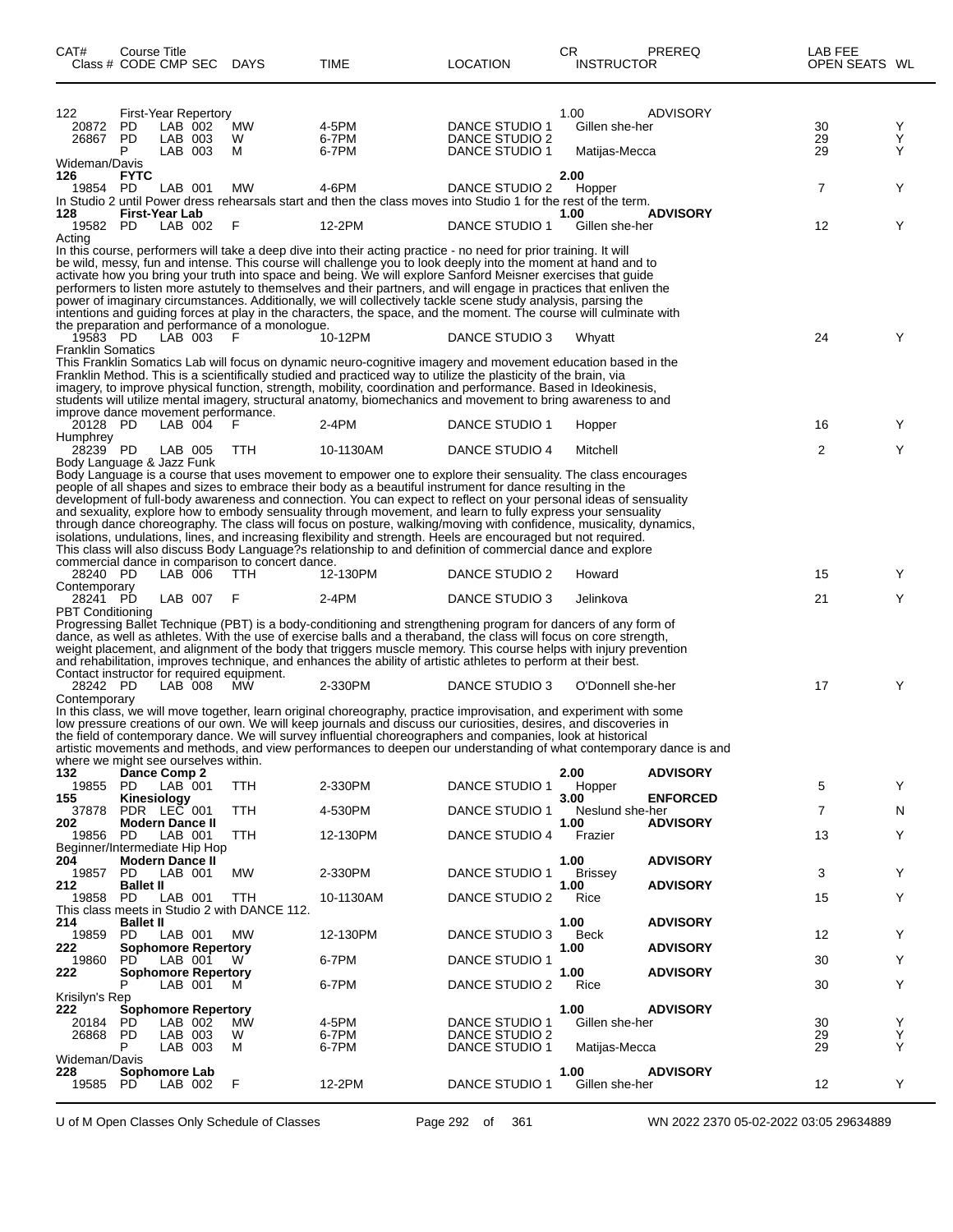| CAT#                                                            | Course Title<br>Class # CODE CMP SEC DAYS |                                    |                                                         | TIME                                                                                                                                                                                                                                                                                                                                                                                                                                                                                                                                                                                                                                                                                                                                | <b>LOCATION</b>                  | CR<br><b>INSTRUCTOR</b>       | PREREQ          | LAB FEE<br>OPEN SEATS WL |        |
|-----------------------------------------------------------------|-------------------------------------------|------------------------------------|---------------------------------------------------------|-------------------------------------------------------------------------------------------------------------------------------------------------------------------------------------------------------------------------------------------------------------------------------------------------------------------------------------------------------------------------------------------------------------------------------------------------------------------------------------------------------------------------------------------------------------------------------------------------------------------------------------------------------------------------------------------------------------------------------------|----------------------------------|-------------------------------|-----------------|--------------------------|--------|
| Acting                                                          |                                           |                                    |                                                         | In this course, performers will take a deep dive into their acting practice - no need for prior training. It will<br>be wild, messy, fun and intense. This course will challenge you to look deeply into the moment at hand and to<br>activate how you bring your truth into space and being. We will explore Sanford Meisner exercises that guide<br>performers to listen more astutely to themselves and their partners, and will engage in practices that enliven the<br>power of imaginary circumstances. Additionally, we will collectively tackle scene study analysis, parsing the<br>intentions and guiding forces at play in the characters, the space, and the moment. The course will culminate with                     |                                  |                               |                 |                          |        |
| 19586 PD                                                        |                                           | LAB 003                            | the preparation and performance of a monologue.<br>F    | 10-12PM                                                                                                                                                                                                                                                                                                                                                                                                                                                                                                                                                                                                                                                                                                                             | DANCE STUDIO 3                   | Whyatt                        |                 | 24                       | Y      |
| <b>Franklin Somatics</b>                                        |                                           |                                    |                                                         | This Franklin Somatics Lab will focus on dynamic neuro-cognitive imagery and movement education based in the<br>Franklin Method. This is a scientifically studied and practiced way to utilize the plasticity of the brain, via<br>imagery, to improve physical function, strength, mobility, coordination and performance. Based in Ideokinesis,<br>students will utilize mental imagery, structural anatomy, biomechanics and movement to bring awareness to and                                                                                                                                                                                                                                                                  |                                  |                               |                 |                          |        |
| improve dance movement performance.<br>28253 PD<br>Contemporary |                                           | LAB 006                            | <b>TTH</b>                                              | 12-130PM                                                                                                                                                                                                                                                                                                                                                                                                                                                                                                                                                                                                                                                                                                                            | DANCE STUDIO 2                   | Howard                        |                 | 15                       | Y      |
| 28254 PD<br><b>PBT Conditioning</b>                             |                                           | LAB 007                            | F                                                       | 2-4PM                                                                                                                                                                                                                                                                                                                                                                                                                                                                                                                                                                                                                                                                                                                               | DANCE STUDIO 3                   | Jelinkova                     |                 | 21                       | Y      |
| 28255 PD<br>Contemporary                                        |                                           | LAB 008                            | Contact instructor for required equipment.<br><b>MW</b> | Progressing Ballet Technique (PBT) is a body-conditioning and strengthening program for dancers of any form of<br>dance, as well as athletes. With the use of exercise balls and a theraband, the class will focus on core strength,<br>weight placement, and alignment of the body that triggers muscle memory. This course helps with injury prevention<br>and rehabilitation, improves technique, and enhances the ability of artistic athletes to perform at their best.<br>2-330PM<br>In this class, we will move together, learn original choreography, practice improvisation, and experiment with some<br>low pressure creations of our own. We will keep journals and discuss our curiosities, desires, and discoveries in | DANCE STUDIO 3                   | O'Donnell she-her             |                 | 17                       | Y      |
|                                                                 |                                           |                                    |                                                         | the field of contemporary dance. We will survey influential choreographers and companies, look at historical<br>artistic movements and methods, and view performances to deepen our understanding of what contemporary dance is and                                                                                                                                                                                                                                                                                                                                                                                                                                                                                                 |                                  |                               |                 |                          |        |
| where we might see ourselves within.<br>232                     | Dance Comp 4                              |                                    |                                                         |                                                                                                                                                                                                                                                                                                                                                                                                                                                                                                                                                                                                                                                                                                                                     |                                  | 2.00                          | <b>ADVISORY</b> |                          |        |
| 20144 PD<br>242                                                 | <b>Int Music Move</b>                     | LAB 001                            | TTH                                                     | 2-330PM                                                                                                                                                                                                                                                                                                                                                                                                                                                                                                                                                                                                                                                                                                                             | DANCE STUDIO 2                   | Chavasse she-her-they<br>2.00 |                 | 7                        | Y      |
| 37880<br>302                                                    | PL                                        | LAB 001<br><b>Modern Dance III</b> | MW                                                      | 10-1130AM                                                                                                                                                                                                                                                                                                                                                                                                                                                                                                                                                                                                                                                                                                                           | DANCE STUDIO 3                   | Matijas-Mecca, Hopper<br>1.00 | <b>ADVISORY</b> | 16                       | N.     |
| 20143 PD<br>Tai Chi Fusion Contemporary                         |                                           | LAB 001                            | TTH                                                     | 10-1130AM                                                                                                                                                                                                                                                                                                                                                                                                                                                                                                                                                                                                                                                                                                                           | DANCE STUDIO 1                   | Miao                          |                 | 23                       | Y      |
| 312<br>20127                                                    | <b>Ballet III</b><br>PD.                  | LAB 001                            | TTH                                                     | 830-10AM                                                                                                                                                                                                                                                                                                                                                                                                                                                                                                                                                                                                                                                                                                                            | DANCE STUDIO 2                   | 1.00<br>Jelinkova             | <b>ADVISORY</b> | 21                       | Y      |
| 322                                                             |                                           | <b>Junior Repertory</b><br>LAB 001 |                                                         | 6-7PM                                                                                                                                                                                                                                                                                                                                                                                                                                                                                                                                                                                                                                                                                                                               | DANCE STUDIO 1                   | 1.00                          | <b>ADVISORY</b> | 30                       | Y      |
| 20132<br>322                                                    | PD.                                       | <b>Junior Repertory</b>            | W                                                       |                                                                                                                                                                                                                                                                                                                                                                                                                                                                                                                                                                                                                                                                                                                                     |                                  | 1.00                          | <b>ADVISORY</b> |                          |        |
| Krisilyn's Rep                                                  | P                                         | LAB 001                            | м                                                       | 6-7PM                                                                                                                                                                                                                                                                                                                                                                                                                                                                                                                                                                                                                                                                                                                               | DANCE STUDIO 2                   | Rice                          |                 | 30                       | Y      |
| 322<br>22063                                                    | PD                                        | Junior Repertory<br>LAB 002        | MW                                                      | 4-5PM                                                                                                                                                                                                                                                                                                                                                                                                                                                                                                                                                                                                                                                                                                                               | DANCE STUDIO 1                   | 1.00<br>Gillen she-her        | <b>ADVISORY</b> | 30                       | Y      |
| 26869                                                           | PD<br>P                                   | LAB 003<br>LAB 003                 | W<br>м                                                  | 6-7PM<br>6-7PM                                                                                                                                                                                                                                                                                                                                                                                                                                                                                                                                                                                                                                                                                                                      | DANCE STUDIO 2<br>DANCE STUDIO 1 | Matijas-Mecca                 |                 | 29<br>29                 | Y<br>Y |
| Wideman/Davis<br>328<br>19588 PD                                | Junior Lab                                | LAB 002                            | - F                                                     | 12-2PM                                                                                                                                                                                                                                                                                                                                                                                                                                                                                                                                                                                                                                                                                                                              | DANCE STUDIO 1                   | 1.00<br>Gillen she-her        | <b>ADVISORY</b> | 12                       |        |
| Acting                                                          |                                           |                                    | the preparation and performance of a monologue.         | In this course, performers will take a deep dive into their acting practice - no need for prior training. It will<br>be wild, messy, fun and intense. This course will challenge you to look deeply into the moment at hand and to<br>activate how you bring your truth into space and being. We will explore Sanford Meisner exercises that quide<br>performers to listen more astutely to themselves and their partners, and will engage in practices that enliven the<br>power of imaginary circumstances. Additionally, we will collectively tackle scene study analysis, parsing the<br>intentions and quiding forces at play in the characters, the space, and the moment. The course will culminate with                     |                                  |                               |                 |                          |        |
| 19589 PD<br><b>Franklin Somatics</b>                            |                                           | LAB 003 F                          |                                                         | 10-12PM<br>This Franklin Somatics Lab will focus on dynamic neuro-cognitive imagery and movement education based in the<br>Franklin Method. This is a scientifically studied and practiced way to utilize the plasticity of the brain, via<br>imagery, to improve physical function, strength, mobility, coordination and performance. Based in Ideokinesis,                                                                                                                                                                                                                                                                                                                                                                        | DANCE STUDIO 3                   | Whyatt                        |                 | 24                       | Y      |
| improve dance movement performance.                             |                                           |                                    |                                                         | students will utilize mental imagery, structural anatomy, biomechanics and movement to bring awareness to and                                                                                                                                                                                                                                                                                                                                                                                                                                                                                                                                                                                                                       |                                  |                               |                 |                          |        |
| 20130 PD<br>Humphrey                                            |                                           | LAB 004                            | -F                                                      | 2-4PM                                                                                                                                                                                                                                                                                                                                                                                                                                                                                                                                                                                                                                                                                                                               | DANCE STUDIO 1                   | Hopper                        |                 | 16                       | Y      |
| 28258 PD<br>Contemporary                                        |                                           | LAB 006                            | TTH                                                     | 12-130PM                                                                                                                                                                                                                                                                                                                                                                                                                                                                                                                                                                                                                                                                                                                            | DANCE STUDIO 2                   | Howard                        |                 | 15                       | Y      |
| 28259 PD<br><b>PBT Conditioning</b>                             |                                           | LAB 007                            | F                                                       | 2-4PM                                                                                                                                                                                                                                                                                                                                                                                                                                                                                                                                                                                                                                                                                                                               | DANCE STUDIO 3                   | Jelinkova                     |                 | 21                       | Y      |
|                                                                 |                                           |                                    |                                                         | Progressing Ballet Technique (PBT) is a body-conditioning and strengthening program for dancers of any form of<br>dance, as well as athletes. With the use of exercise balls and a theraband, the class will focus on core strength,<br>weight placement, and alignment of the body that triggers muscle memory. This course helps with injury prevention<br>and rehabilitation, improves technique, and enhances the ability of artistic athletes to perform at their best.                                                                                                                                                                                                                                                        |                                  |                               |                 |                          |        |
| 28260 PD                                                        |                                           | LAB 008                            | Contact instructor for required equipment.<br><b>MW</b> | 2-330PM                                                                                                                                                                                                                                                                                                                                                                                                                                                                                                                                                                                                                                                                                                                             | DANCE STUDIO 3                   | O'Donnell she-her             |                 | 17                       | Y      |

U of M Open Classes Only Schedule of Classes Page 293 of 361 WN 2022 2370 05-02-2022 03:05 29634889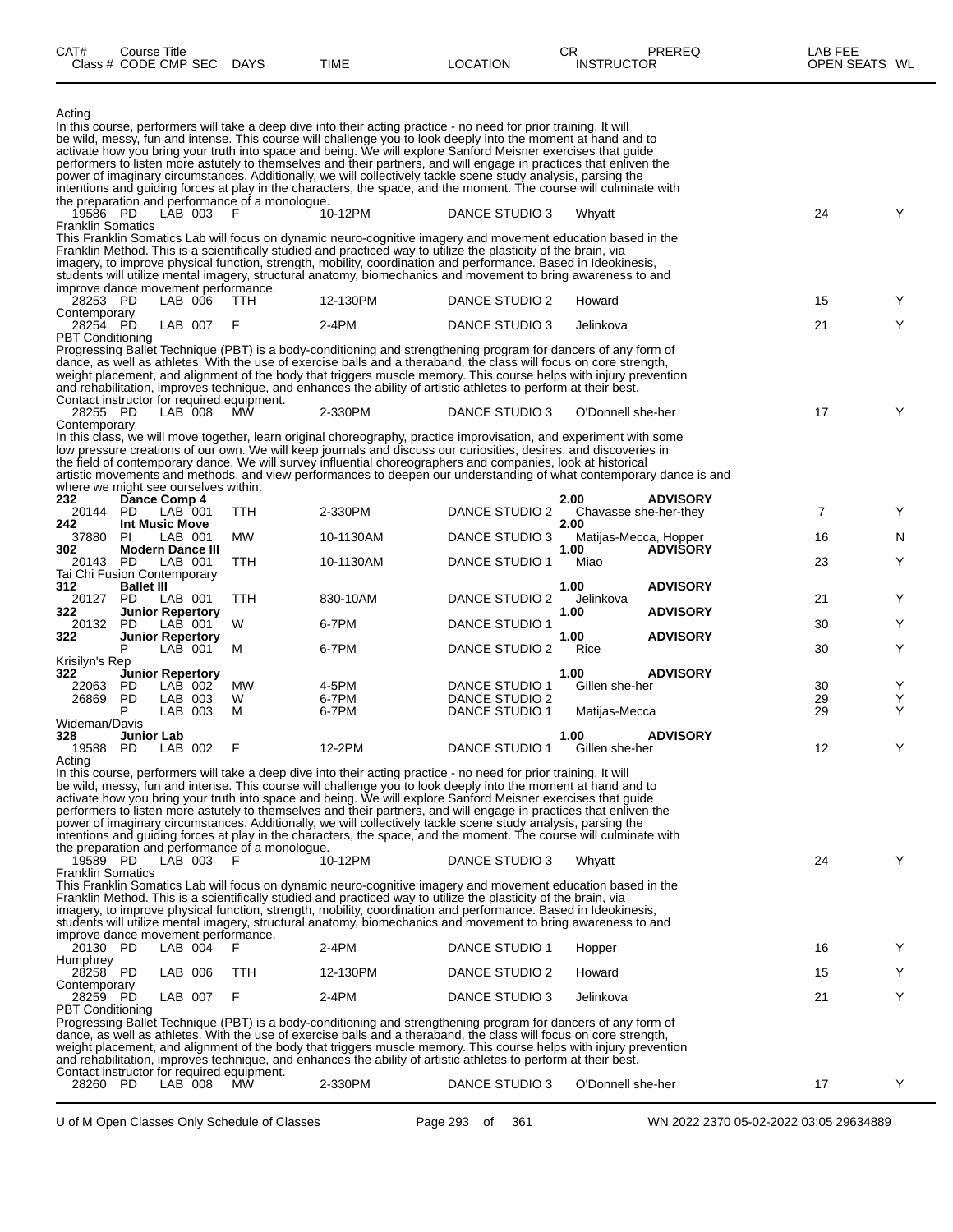| CAT#<br>Class $#$ | Course Title<br>CODE CMP<br>SEC | <b>DAYS</b> | <b>TIME</b> | LOCATION | ◠<br>◡<br><b>INSTRUCTOR</b> | PREREQ | _AB FEF<br><b>OPEN SEATS</b> | WL |
|-------------------|---------------------------------|-------------|-------------|----------|-----------------------------|--------|------------------------------|----|
|                   |                                 |             |             |          |                             |        |                              |    |

| Contemporary |  |  |
|--------------|--|--|
|--------------|--|--|

Contemporary In this class, we will move together, learn original choreography, practice improvisation, and experiment with some low pressure creations of our own. We will keep journals and discuss our curiosities, desires, and discoveries in the field of contemporary dance. We will survey influential choreographers and companies, look at historical artistic movements and methods, and view performances to deepen our understanding of what contemporary dance is and where we might see ourselves within.<br>331 **Adv Dance Making 331 Adv Dance Making 2.00 ENFORCED** 37881 PDR LAB 001 TTH 12-130PM DANCE STUDIO 1 Chavasse she-her-they 18 N **342 World Dance 3.00** 28278 P LEC 001 MW 10-1130AM B830 EQ Schwartz-Bishir 6 N This class is a meet-together with RCHUMS 235 and meets in B830EQ.<br>347 Dancing Cities **347 Dancing Cities 3.00** 30603 PI LEC 001 MW 10-1130AM DANCE STUDIO 4 Kane 11 N<br>**348 Africanist Trad** 3.**00 348 Africanist Trad 3.00** 20135 PD LEC 001 MW 10-1130AM DANCE STUDIO 2 Wilson 22 Y **372 Dance Production 2.00** 20142 PD LEC 001 TTH 2-330PM ARR Cole 7 Y This class meets in the Dance conference room.<br>391 Thesis Project Lab **391 Thesis Project Lab 1.00** 23835 PD LAB 001 ARR ARR 25 N 28344 PD LAB 002 ARR ARR Kane 22 N 28343 PD LAB 003 ARR ARR Chavasse she-her-they 21 N 28345 PD LAB 004 ARR ARR Miao 19 N 31594 PD LAB 005 ARR ARR Brissey 25 N 31631 PD LAB 006 ARR ARR 2 N **402 Modern Dance IV 1.00 ADVISORY** DANCE STUDIO 1 Miao 23 Y Tai Chi Fusion Contemporary<br>412 **Ballet IV 412 Ballet IV 1.00 ADVISORY** 20140 PD LAB 001 TTH 830-10AM DANCE STUDIO 2 Jelinkova Y<br> **Senior Repertory** 830-10AM DANCE STUDIO 2 Jelinkova ADVISORY **42 Senior Repertory**<br>20133 PD LAB 001 W 6-7PM 20133 PD LAB 001 W 6-7PM DANCE STUDIO 1 30 Y **422 Senior Repertory 1.00 ADVISORY** P DANCE STUDIO 2 Rice 30 Y Krisilyn's Rep<br>422 Se **422 Senior Repertory 1.00 ADVISORY** 20185 PD LAB 002 MW 4-5PM DANCE STUDIO 1 Gillen she-her 30<br>26870 PD LAB 003 W 6-7PM DANCE STUDIO 2 PD LAB 003 W 6-7PM DANCE STUDIO 2<br>P LAB 003 M 6-7PM DANCE STUDIO 1 Matijas-Mecca 29 **DANCE STUDIO 1** Wideman/Davis<br>428 **Senior Lab 428 Senior Lab 1.00 ADVISORY** 19590 PD LAB 001 F 12-2PM DANCE STUDIO 3 West 2 Y Ballet<br>19592 PD LAB 003 F 10-12PM DANCE STUDIO 3 Whyatt 1958 100 24 Y Franklin Somatics This Franklin Somatics Lab will focus on dynamic neuro-cognitive imagery and movement education based in the Franklin Method. This is a scientifically studied and practiced way to utilize the plasticity of the brain, via imagery, to improve physical function, strength, mobility, coordination and performance. Based in Ideokinesis, students will utilize mental imagery, structural anatomy, biomechanics and movement to bring awareness to and improve dance movement performance.<br>20131 PD LAB 004 F F 2-4PM DANCE STUDIO 1 Hopper 16 16 Y Humphrey<br>28264 PD LAB 006 TTH 12-130PM DANCE STUDIO 2 Howard 15 Y Contemporary<br>28265 PD LAB 007 F 2-4PM DANCE STUDIO 3 Jelinkova 21 Y PBT Conditioning Progressing Ballet Technique (PBT) is a body-conditioning and strengthening program for dancers of any form of dance, as well as athletes. With the use of exercise balls and a theraband, the class will focus on core strength, weight placement, and alignment of the body that triggers muscle memory. This course helps with injury prevention and rehabilitation, improves technique, and enhances the ability of artistic athletes to perform at their best. Contact instructor for required equipment.<br>28266 PD LAB 008 MW 2-330PM DANCE STUDIO 3 O'Donnell she-her 17 17 Y **Contemporary** In this class, we will move together, learn original choreography, practice improvisation, and experiment with some low pressure creations of our own. We will keep journals and discuss our curiosities, desires, and discoveries in the field of contemporary dance. We will survey influential choreographers and companies, look at historical artistic movements and methods, and view performances to deepen our understanding of what contemporary dance is and where we might see ourselves within.<br>482 **Teaching Methods 482 Teaching Methods 3.00 ENFORCED** 19930 PDR LEC 001 MW 9-11AM ARR West 5 Y Dance 482.001 will meet in Studio 1 30910 PDR LEC 002 TTH 4-6PM ARR Wilson 7 N Dance 482.002 will meet in Studio 4 For Dance 482.002

Text: The Excellent Instructor and the Teaching of Dance Technique, 3rd edition. Author: Nora Ambrosio ISBN 9781524966157 Details Electronic Delivery EBOOK 180 days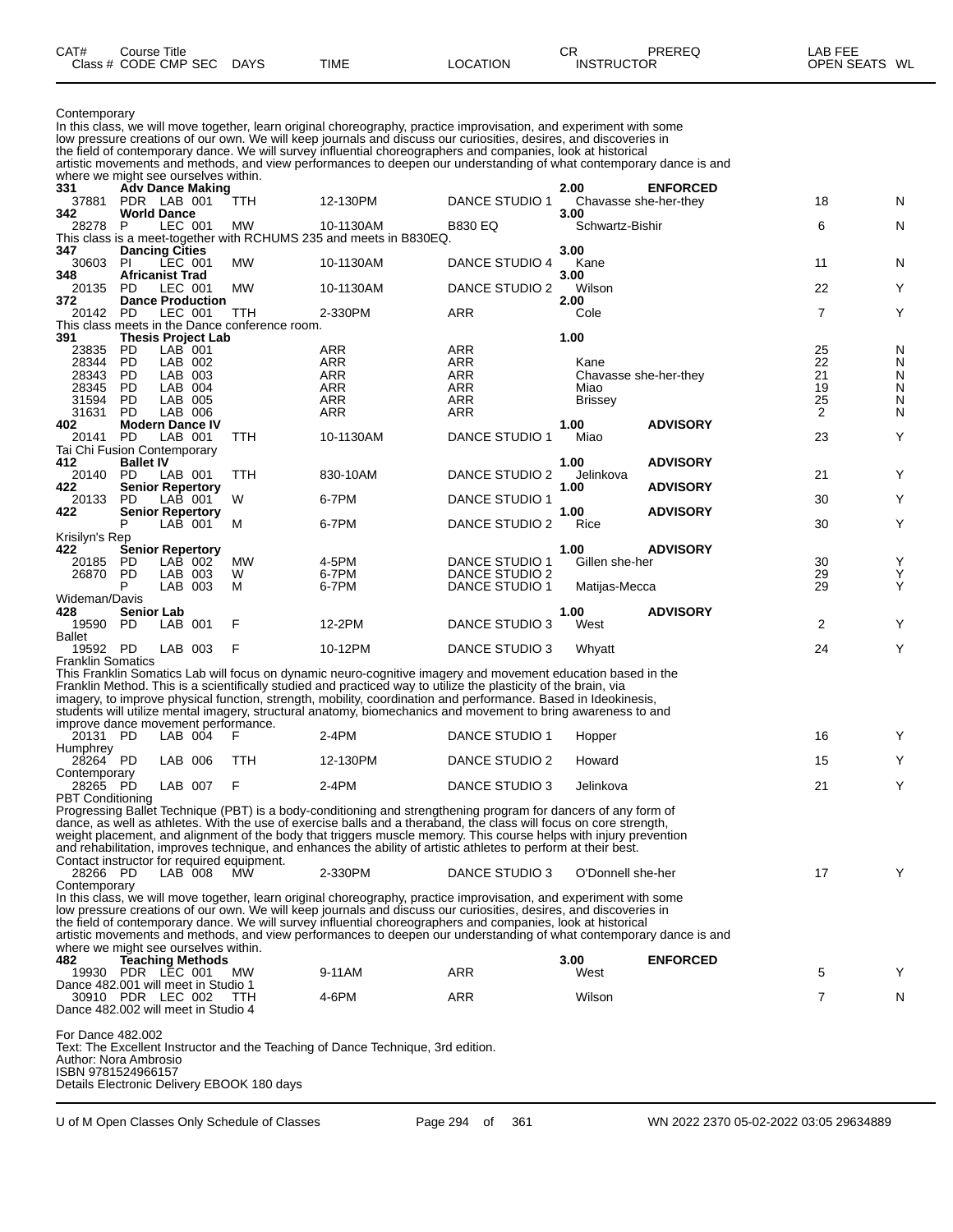| CAT# | Course Title         |             |             |                 | СR                | PREREQ | _AB FEE       |  |
|------|----------------------|-------------|-------------|-----------------|-------------------|--------|---------------|--|
|      | Class # CODE CMP SEC | <b>DAYS</b> | <b>TIME</b> | <b>LOCATION</b> | <b>INSTRUCTOR</b> |        | OPEN SEATS WL |  |

\$36.75

https://he.kendallhunt.com/product/excellent-instructor-and-teaching-dance-technique#

Originally listed as a recommended text, the hard copy is \$73.00 (!)

It will serve as a very useful text and I'd prefer it to be required @ \$36.75. I checked out the copy at the SMTD Library, which I plan to put on reserve.

| 494                                               |                   | <b>Senior Concert</b>              |                                                     |                      |                                         | 4.00                   | <b>ADVISORY</b>       |                      |        |
|---------------------------------------------------|-------------------|------------------------------------|-----------------------------------------------------|----------------------|-----------------------------------------|------------------------|-----------------------|----------------------|--------|
| 20904                                             | PD.               | LAB 001                            | м                                                   | 11-12PM              | ARR                                     | Cole                   |                       | 9                    | Y      |
| 28267 PD                                          |                   | LAB 002                            | This class meets in the Dance conference room.<br>Т | 9-10AM               | <b>ARR</b>                              | Cole                   |                       | 4                    | N      |
|                                                   |                   |                                    | This class meets in the Dance conference room.      |                      |                                         |                        |                       |                      |        |
| 496                                               |                   | <b>Special Topics</b>              |                                                     |                      |                                         | 1.00-3.00              |                       |                      |        |
| 30913 PD                                          |                   | LEC 001                            | TTH                                                 | 10-1130AM            | DANCE STUDIO 3                          | Beck                   |                       | $\overline{7}$       | N      |
| <b>Ballet Fundamentals</b>                        |                   |                                    |                                                     |                      |                                         |                        |                       |                      |        |
| 497                                               |                   | <b>Independent Study</b>           |                                                     |                      |                                         | 1.00-3.00              | <b>ADVISORY</b>       |                      |        |
| 498                                               | D                 | $IND +$<br><b>Field Experience</b> |                                                     | ARR                  | <b>ARR</b>                              | 1.00-3.00              | <b>ADVISORY</b>       | 24                   | N      |
| 19862                                             | PD                | LAB 001                            |                                                     | ARR                  | <b>ARR</b>                              |                        |                       | 25                   | N      |
| 20297                                             | PD                | LAB 002                            |                                                     | <b>ARR</b>           | <b>ARR</b>                              | Wilson                 |                       | 25                   | N      |
| 20298                                             | PD                | LAB 003                            |                                                     | <b>ARR</b>           | <b>ARR</b>                              | Matijas-Mecca          |                       | 25                   | N      |
| 20299                                             | <b>PD</b>         | LAB 004                            |                                                     | ARR                  | ARR                                     |                        |                       | 25                   | N      |
| 20300                                             | PD                | LAB 005                            |                                                     | ARR                  | <b>ARR</b>                              |                        | Chavasse she-her-they | 25<br>25             | N      |
| 20301<br>20302                                    | PD<br><b>PD</b>   | LAB 006<br>LAB 007                 |                                                     | <b>ARR</b><br>ARR    | <b>ARR</b><br><b>ARR</b>                | Torijano<br>Rice       |                       | 25                   | N<br>N |
| 20303                                             | PD                | LAB 008                            |                                                     | <b>ARR</b>           | <b>ARR</b>                              | Cole                   |                       | 25                   | N      |
| 20304                                             | PD                | LAB 009                            |                                                     | ARR                  | ARR                                     |                        |                       | 25                   | N      |
| 502                                               | RIA <sub>2</sub>  |                                    |                                                     |                      |                                         | 3.00                   | <b>ENFORCED</b>       |                      |        |
| 30912                                             | <b>PDR</b>        | LEC 001                            | ттн                                                 | 2-330PM              | DANCE STUDIO 3                          | Miao                   |                       | 11                   | N      |
| 505                                               | RIA <sub>3</sub>  |                                    |                                                     |                      |                                         | 1.00                   |                       |                      |        |
| 26606<br>26607                                    | PD<br>PD          | LEC 003<br><b>LEC 004</b>          |                                                     | ARR<br><b>ARR</b>    | <b>ARR</b><br><b>ARR</b>                | Wilson                 | Chavasse she-her-they | 25<br>25             | N<br>N |
| 26608                                             | PD                | <b>LEC 005</b>                     |                                                     | <b>ARR</b>           | ARR                                     | Deyoung Jr             |                       | 25                   | N      |
| 26609                                             | <b>PD</b>         | LEC 006                            |                                                     | ARR                  | ARR                                     | Croft                  |                       | 25                   | N      |
| 26610                                             | PD                | <b>LEC 007</b>                     |                                                     | ARR                  | <b>ARR</b>                              | Sparling               |                       | 25                   | N      |
| 511                                               | <b>Ballet</b>     |                                    |                                                     |                      |                                         | 1.00                   | <b>ADVISORY</b>       |                      |        |
| 19580                                             | <b>PD</b>         | LAB 001                            | МW                                                  | 12-130PM             | <b>DANCE STUDIO 2</b>                   | West                   |                       | 2                    | Υ      |
| 20147<br>20910                                    | PD<br>PD          | LAB 002<br>LAB 003                 | TTH<br>F                                            | 830-10AM             | <b>DANCE STUDIO 2</b><br>DANCE STUDIO 3 | Jelinkova<br>West      |                       | 21<br>2              | Υ<br>Υ |
| 513                                               |                   | <b>Contemporary Dance</b>          |                                                     | 12-2PM               |                                         | 1.00                   | <b>ADVISORY</b>       |                      |        |
| 20145                                             | <b>PD</b>         | LAB 002                            | TTH                                                 | 10-1130AM            | <b>DANCE STUDIO 1</b>                   | Miao                   |                       | 23                   | Y      |
| Tai Chi Fusion Contemporary                       |                   |                                    |                                                     |                      |                                         |                        |                       |                      |        |
| 519                                               |                   | <b>IS: Dance Technique</b>         |                                                     |                      |                                         | 1.00-3.00              |                       |                      |        |
|                                                   | D                 | $IND +$                            |                                                     | ARR                  | <b>ARR</b>                              |                        |                       | 25                   | N      |
| 521<br>19593                                      | <b>UDC</b><br>PD. | LAB 001                            | W                                                   | 6-7PM                | DANCE STUDIO 1                          | 1.00                   | <b>ADVISORY</b>       | 30                   | Y      |
| 521                                               | <b>UDC</b>        |                                    |                                                     |                      |                                         | 1.00                   | <b>ADVISORY</b>       |                      |        |
|                                                   | P                 | LAB 001                            | М                                                   | 6-7PM                | DANCE STUDIO 2                          | Rice                   |                       | 30                   | Υ      |
| Krisilyn's Rep                                    |                   |                                    |                                                     |                      |                                         |                        |                       |                      |        |
| 521                                               |                   |                                    |                                                     |                      |                                         |                        |                       |                      |        |
|                                                   | <b>UDC</b>        |                                    |                                                     |                      |                                         | 1.00                   | <b>ADVISORY</b>       |                      |        |
| 20186                                             | PD                | LAB 002                            | <b>MW</b>                                           | 4-5PM                | <b>DANCE STUDIO 1</b>                   | Gillen she-her         |                       | 30                   | Υ      |
| 27003                                             | - PD              | LAB 003                            | W                                                   | 6-7PM                | <b>DANCE STUDIO 2</b>                   |                        |                       | 29                   | Υ      |
|                                                   | P                 | LAB 003                            | М                                                   | 6-7PM                | <b>DANCE STUDIO 1</b>                   | Matijas-Mecca          |                       | 29                   | Y      |
| Wideman/Davis<br>529                              |                   |                                    |                                                     |                      |                                         | 1.00-3.00              |                       |                      |        |
|                                                   | D                 | <b>IS: Perform/Rep</b><br>$IND +$  |                                                     | ARR                  | <b>ARR</b>                              |                        |                       | 25                   | N      |
| 538                                               |                   | FE: Choreography                   |                                                     |                      |                                         | 1.00-3.00              |                       |                      |        |
| 19766                                             | PD                | LAB 001                            |                                                     | <b>ARR</b>           | <b>ARR</b>                              | Fogel                  |                       | 25                   | N      |
| 19824                                             | PD                | LAB 002                            |                                                     | <b>ARR</b>           | <b>ARR</b>                              | Kane                   |                       | 25                   | N      |
| 27157                                             | PD                | LAB 003                            |                                                     | ARR                  | ARR                                     | <b>Brissey</b>         |                       | 4                    | N      |
| 539                                               | D                 | IS: Choreography<br>$IND +$        |                                                     | ARR                  | <b>ARR</b>                              | 1.00-3.00              |                       | 25                   | N      |
| 559                                               |                   | <b>IS: Dance Science</b>           |                                                     |                      |                                         | 1.00-3.00              |                       |                      |        |
|                                                   | D                 | $IND +$                            |                                                     | ARR                  | ARR                                     |                        |                       | 25                   | N      |
| 579                                               |                   | <b>IS: Dance Education</b>         |                                                     |                      |                                         | 1.00-3.00              |                       |                      |        |
|                                                   | D                 | $IND +$                            |                                                     | ARR                  | ARR                                     |                        |                       | 25                   | N      |
| 595                                               |                   | Thesis 1: SRP                      |                                                     |                      |                                         | 2.00                   | <b>ENFORCED</b>       |                      |        |
| 19481<br>31157                                    | <b>PDR</b>        | PDR SEM 001<br>SEM 004             |                                                     | ARR<br>ARR           | ARR<br>ARR                              | Kane<br><b>Brissey</b> |                       | 15<br>15             | N<br>N |
| 28759                                             |                   | PDR SEM 002                        |                                                     | ARR                  | ARR                                     |                        | Chavasse she-her-they | 15                   | N      |
| 28760                                             |                   | PDR SEM 003                        |                                                     | ARR                  | ARR                                     |                        |                       | 15                   | N      |
| 611                                               | <b>Ballet</b>     |                                    |                                                     |                      |                                         | 1.00                   |                       |                      |        |
| 19863                                             | <b>PD</b>         | LAB 001                            | MW                                                  | 12-130PM<br>12-130PM | DANCE STUDIO 2                          | West                   |                       | 2<br>3               | Υ      |
| 31441<br>This class meets in Studio 3: Room 1180. | <b>PD</b>         | LAB 004                            | <b>MW</b>                                           |                      | ARR                                     | Beck                   |                       |                      | N      |
| 41759 PD                                          |                   | LAB 005                            | <b>MW</b>                                           | 2-330PM              | ARR                                     | Rice                   |                       | 5                    | N      |
| This class meets in Studio 2: Room 1020.          |                   |                                    |                                                     |                      |                                         |                        |                       |                      |        |
| 20148<br>20911 PD                                 | PD                | LAB 002<br>LAB 003                 | ттн<br>F.                                           | 830-10AM<br>12-2PM   | DANCE STUDIO 2<br>DANCE STUDIO 3        | Jelinkova<br>West      |                       | 21<br>$\overline{2}$ | Υ<br>Y |

U of M Open Classes Only Schedule of Classes Page 295 of 361 WN 2022 2370 05-02-2022 03:05 29634889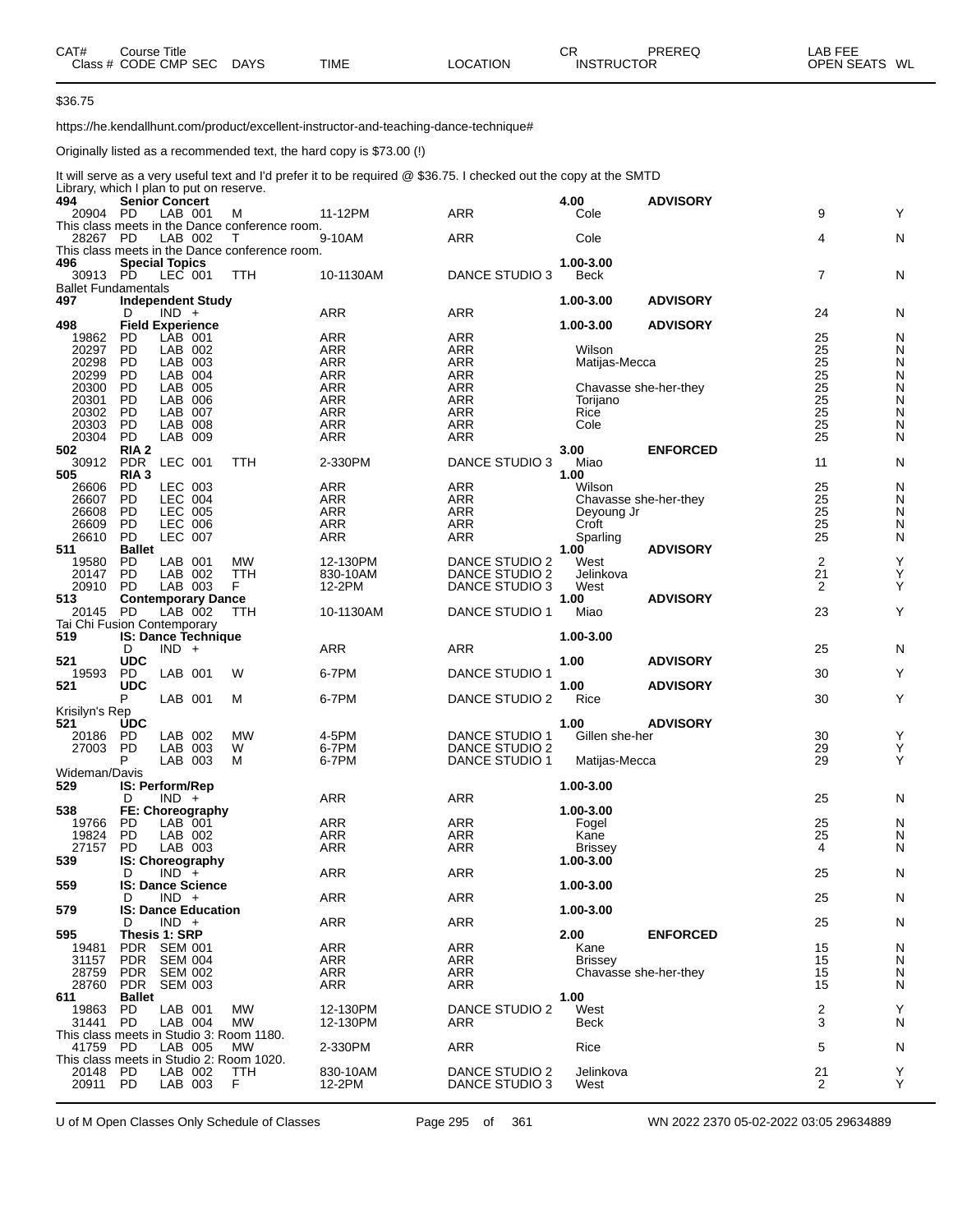| CAT#                                | <b>Course Title</b><br>Class # CODE CMP SEC DAYS    |           | <b>TIME</b>    | <b>LOCATION</b>                         | <b>CR</b><br>PREREQ<br><b>INSTRUCTOR</b> | LAB FEE<br>OPEN SEATS WL |
|-------------------------------------|-----------------------------------------------------|-----------|----------------|-----------------------------------------|------------------------------------------|--------------------------|
| 613<br>38498 PD                     | <b>Contemporary Dance</b><br>LAB 005                | MW        | 12-130PM       | ARR                                     | 1.00<br>Gillen she-her                   | 5<br>N                   |
|                                     | Whole Body Mech./Cont. Flow                         |           |                |                                         |                                          |                          |
| 38499 PD                            | This class meets in Studio 1: Room 1040.<br>LAB 006 | F         | 10-12PM        | <b>ARR</b>                              | Whyatt                                   | 4<br>N                   |
| <b>Franklin Somatics</b>            |                                                     |           |                |                                         |                                          |                          |
| 39520 PD<br><b>PBT Conditioning</b> | This class meets in Studio 3: Room 1180.<br>LAB 007 | F         | 2-4PM          | <b>ARR</b>                              | Jelinkova                                | $\overline{2}$<br>N      |
| 39884 PD<br>Acting                  | This class meets in Studio 3.<br>LAB 008            | F         | 12-2PM         | ARR                                     | Gillen she-her                           | $\overline{2}$<br>N      |
|                                     | This class meets in Studio 1: Room 1040.            |           |                |                                         |                                          |                          |
| 42272 PD<br>Contemporary            | LAB 010                                             | MW        | 2-330PM        | ARR                                     | O'Donnell she-her                        | N<br>4                   |
| 20146 PD                            | This class meets in Studio 3.<br>LAB 002            | TTH       | 10-1130AM      | DANCE STUDIO 1                          | Miao                                     | Y<br>23                  |
| 20909 PD                            | Tai Chi Fusion Contemporary<br>LAB 003              | F         | $2-4PM$        | <b>ARR</b>                              | Hopper                                   | 5<br>N                   |
| Humphrey                            |                                                     |           |                |                                         |                                          |                          |
| 28271 PD                            | This class meets in Studio 1: Room 1040.<br>LAB 004 | <b>MW</b> | 2-330PM        | ARR                                     | <b>Brissey</b>                           | 5<br>N                   |
|                                     | This class meets in Studio 1: Room 1040.            |           |                |                                         |                                          |                          |
| 619                                 | <b>IS: Dance Technique</b><br>D<br>$IND +$          |           | ARR            | ARR                                     | 1.00-3.00                                | 24<br>N                  |
| 621                                 | <b>UDC</b>                                          |           |                |                                         | 1.00-2.00<br><b>ADVISORY</b>             |                          |
| 19865<br>621                        | LAB 001<br>PD.<br><b>UDC</b>                        | W         | 6-7PM          | <b>DANCE STUDIO 1</b>                   | 1.00-2.00<br><b>ADVISORY</b>             | Y<br>30                  |
|                                     | P<br>LAB 001                                        | м         | 6-7PM          | DANCE STUDIO 2                          | Rice                                     | 30<br>Y                  |
| Krisilyn's Rep<br>621               | <b>UDC</b>                                          |           |                |                                         | 1.00-2.00<br><b>ADVISORY</b>             |                          |
| 22064                               | <b>PD</b><br>LAB 002                                | <b>MW</b> | 4-5PM          | <b>DANCE STUDIO 1</b>                   | Gillen she-her                           | 30<br>Y                  |
| 28272                               | <b>PD</b><br>LAB 003<br>LAB 003<br>P                | W<br>м    | 6-7PM<br>6-7PM | DANCE STUDIO 2<br><b>DANCE STUDIO 1</b> | Matijas-Mecca                            | 29<br>Y<br>29<br>Y       |
| Wideman/Davis                       |                                                     |           |                |                                         |                                          |                          |
| 638                                 | FE: Choreography                                    |           |                |                                         | 1.00-3.00                                |                          |
| 20938<br>31580                      | LAB 001<br>PD<br><b>PD</b><br>LAB 004               |           | ARR<br>ARR     | ARR<br>ARR                              | Chavasse she-her-they                    | 25<br>N<br>5<br>N        |
| 41922                               | <b>PD</b><br>LAB 005                                |           | ARR            | ARR                                     | Frazier                                  | 4<br>N                   |
| 42016                               | <b>PD</b><br>LAB 006                                |           | <b>ARR</b>     | <b>ARR</b>                              | Wilson                                   | 4<br>N                   |
| 28380                               | <b>PD</b><br>LAB 002                                |           | <b>ARR</b>     | <b>ARR</b>                              | <b>Brissey</b>                           | 5<br>N                   |
| 28452                               | <b>PD</b><br>LAB 003                                |           | ARR            | ARR                                     | Godboldo                                 | 24<br>N                  |
| 639                                 | IS: Choreography                                    |           |                |                                         | 1.00-3.00                                |                          |
| 648                                 | $IND^-+$<br>D<br><b>FE: Screendance</b>             |           | <b>ARR</b>     | <b>ARR</b>                              | 1.00-3.00                                | 24<br>N                  |
| 23136                               | <b>PD</b><br>LAB 614                                |           | ARR            | ARR                                     |                                          | 25<br>N                  |
| 649                                 | <b>IS: Screendance</b>                              |           |                |                                         | 1.00-3.00                                |                          |
|                                     | $IND +$<br>D                                        |           | ARR            | <b>ARR</b>                              |                                          | 24<br>N                  |
| 669                                 | <b>IS: Dance History</b><br>D<br>$IND +$            |           | <b>ARR</b>     | <b>ARR</b>                              | 1.00-3.00                                | 25<br>N                  |
| 695                                 | <b>Thesis 2: Proposal</b>                           |           |                |                                         | 2.00                                     |                          |
|                                     | D<br>$IND +$                                        |           | ARR            | <b>ARR</b>                              |                                          | 25<br>N                  |
| 699                                 | Thesis 3: Project<br>D                              |           | <b>ARR</b>     | <b>ARR</b>                              | 6.00                                     | 24<br>N                  |
|                                     | $IND +$                                             |           |                |                                         |                                          |                          |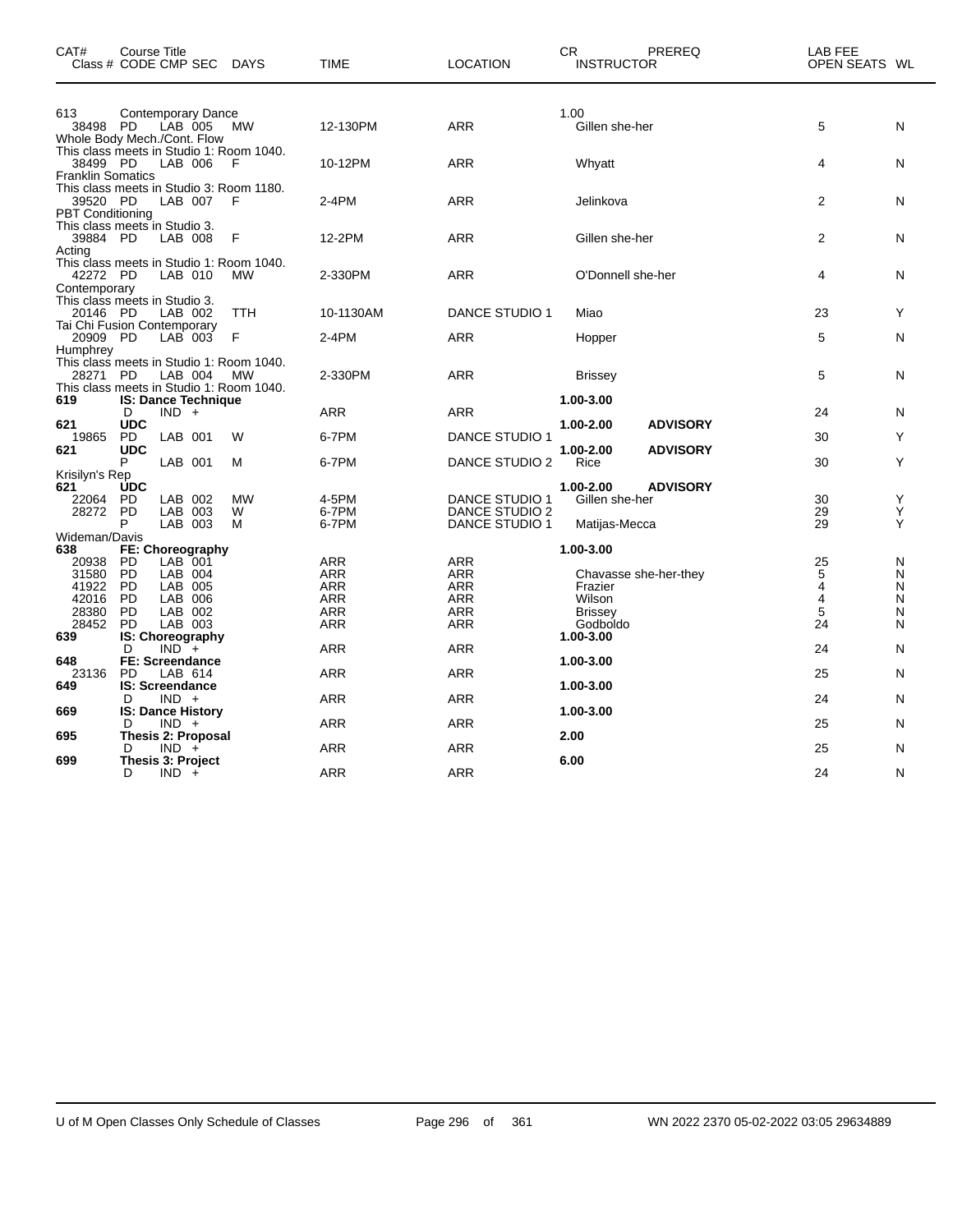| CAT# | Title<br>Course      |             |             |                 | ⌒冖<br>◡           | PREREQ | _AB FEE           |    |
|------|----------------------|-------------|-------------|-----------------|-------------------|--------|-------------------|----|
|      | Class # CODE CMP SEC | <b>DAYS</b> | <b>TIME</b> | <b>LOCATION</b> | <b>INSTRUCTOR</b> |        | <b>OPEN SEATS</b> | WL |

# **School of Music, Theatre and Dance**

|                |                                                       |           | <b>Arts Administration (ARTSADMN) Open Sections</b>                                                              |                                |                      |                 |                     |        |
|----------------|-------------------------------------------------------|-----------|------------------------------------------------------------------------------------------------------------------|--------------------------------|----------------------|-----------------|---------------------|--------|
| 385<br>13177   | <b>Perform Arts Mgmt</b><br><b>REC 001</b><br>P       | <b>MW</b> | 3-4PM                                                                                                            | <b>REMOTE</b>                  | 2.00<br>Cuyler       |                 | 8                   | Υ      |
| 406            | <b>Special Topics</b>                                 |           |                                                                                                                  |                                | 1.00-3.00            |                 |                     |        |
| 27648          | LEC 002                                               | TН        | 1230-230PM                                                                                                       | <b>REMOTE</b>                  |                      |                 | 7                   | N      |
| 406            | <b>Special Topics</b><br>LEC 002<br>LEC 002           | TН<br>TН  | 1230-230PM<br>1230-230PM                                                                                         | <b>REMOTE</b><br><b>REMOTE</b> | 1.00-3.00<br>Dworkin |                 | 7<br>$\overline{7}$ | N<br>N |
|                | IDEA: Inclu/Div in Educ Artists                       |           | Meets synchronously online three times from 12:30-2:30PM (Thursdays, Jan. 13, Feb. 10, March 10); additionally,  |                                |                      |                 |                     |        |
|                |                                                       |           | participation in SphinxConnect is expected (1/27-1/29/22), other coursework is asynchronous.                     |                                |                      |                 |                     |        |
| 426<br>20825 P | <b>Arts Fundraising</b><br>LEC 001                    | <b>MW</b> | 430-530PM                                                                                                        | <b>REMOTE</b>                  | 2.00<br>Cuyler       |                 | 16                  | Y      |
| 431<br>26470   | <b>Running Arts Orgs</b><br>LEC 001<br>P              | TН        | 630-830PM                                                                                                        | 2044 MOORE                     | 1.00<br>Landry       |                 | 4                   | N      |
|                |                                                       |           | Class meetings in 2022: 1/6, 1/13, 1/27, 2/3, 2/10, 2/17, 2/24, and an intensive from 10:00 am - 4:00 pm on 2/19 |                                |                      |                 |                     |        |
| 433<br>26472   | <b>Media Tech Careers</b><br>LEC 001<br>P             | TН        | 630-830PM                                                                                                        | <b>REMOTE</b>                  | 1.00<br>LeBoeuf      |                 | 18                  | N      |
| 493            | <b>Special Projects</b><br>$IND +$                    |           | ARR                                                                                                              | <b>ARR</b>                     | 1.00-3.00            |                 | 25                  | N      |
| 495            | <b>EXCELerator Projects</b>                           |           |                                                                                                                  |                                | 1.00-3.00            |                 |                     |        |
| 497            | $IND +$<br><b>Community Service</b>                   |           | ARR                                                                                                              | <b>ARR</b>                     | 1.00-3.00            |                 | 25                  | N      |
|                | $IND +$                                               |           | ARR                                                                                                              | ARR                            |                      |                 | 25                  | N      |
| 506<br>26830   | <b>Special Topics</b><br>LEC 002                      | TH        | 1230-230PM                                                                                                       | <b>REMOTE</b>                  | 1.00-3.00<br>Dworkin |                 | $\overline{7}$      | N      |
| 506            | <b>Special Topics</b>                                 |           |                                                                                                                  | <b>REMOTE</b>                  | 1.00-3.00            |                 |                     |        |
|                | LEC 002<br>LEC 002                                    | TН<br>TН  | 1230-230PM<br>1230-230PM                                                                                         | REMOTE                         |                      |                 | 7<br>$\overline{7}$ | N<br>N |
|                | <b>IDEA:Inclu/Div in Educ Artists</b>                 |           | Meets synchronously online three times from 12:30-2:30PM (Thursdays, Jan. 13, Feb. 10, March 10); additionally,  |                                |                      |                 |                     |        |
|                |                                                       |           | participation in SphinxConnect is expected (1/27-1/29/22), other coursework is asynchronous.                     |                                |                      |                 |                     |        |
| 523<br>36104   | <b>Grants &amp; Fundraising</b><br>P<br>LEC 001       | т         | 630-830PM                                                                                                        | 2044 MOORE                     | 1.00<br>Throm        |                 | 2                   | Υ      |
| 526            | <b>Fundraising Arts</b>                               |           |                                                                                                                  |                                | 2.00                 |                 |                     |        |
| 26740<br>528   | LEC 001<br>PI.<br><b>Arts Leadership</b>              | МW        | 430-530PM                                                                                                        | <b>REMOTE</b>                  | Cuyler<br>1.00       |                 | 16                  | Υ      |
| 27650          | LEC 001<br>P                                          | т         | 630-830PM                                                                                                        | 2044 MOORE                     | Fischer              |                 | 1                   | N      |
| 531<br>26471   | <b>Running Arts Orgs</b><br>LEC 001<br>P              | TH        | 630-830PM                                                                                                        | 2044 MOORE                     | 1.00<br>Landry       |                 | 4                   | N      |
| 533            | <b>Media Tech Careers</b>                             |           | Class meetings in 2022: 1/6, 1/13, 1/27, 2/3, 2/10, 2/17, 2/24, and an intensive from 10:00 am - 4:00 pm on 2/19 |                                | 1.00                 |                 |                     |        |
| 26473          | P<br>LEC 001                                          | TH        | 630-830PM                                                                                                        | <b>REMOTE</b>                  | LeBoeuf              |                 | 18                  | N      |
| 593            | <b>Special Projects</b><br>$IND +$                    |           | ARR                                                                                                              | ARR                            | 1.00-3.00            |                 | 25                  | N      |
| 595            | <b>EXCELerator Projects</b><br>$IND +$                |           | ARR                                                                                                              | ARR                            | 1.00-3.00            |                 | 25                  | N      |
| 597            | <b>Community Service</b>                              |           |                                                                                                                  |                                | 1.00-3.00            |                 |                     |        |
|                | $IND +$                                               |           | <b>ARR</b>                                                                                                       | <b>ARR</b>                     |                      |                 | 25                  | N      |
|                |                                                       |           | <b>Baroque Cello (BARCELLO) Open Sections</b>                                                                    |                                |                      |                 |                     |        |
|                |                                                       |           | <b>Baroque Flute (BARFLUTE) Open Sections</b>                                                                    |                                |                      |                 |                     |        |
| 100            | Performance<br>$IND +$                                |           | ARR                                                                                                              | ARR                            | 2.00-4.00            | <b>ADVISORY</b> | 24                  | N      |
| 500            | Performance                                           |           |                                                                                                                  |                                | 2.00-6.00            | <b>ADVISORY</b> |                     |        |
|                | $IND +$                                               |           | ARR                                                                                                              | ARR                            |                      |                 | 24                  | N      |
|                | <b>Bassoon (BASSOON) Open Sections</b>                |           |                                                                                                                  |                                |                      |                 |                     |        |
|                | <b>Carillon (CARILLON) Open Sections</b>              |           |                                                                                                                  |                                |                      |                 |                     |        |
| 150            | Performance<br>$IND +$                                |           | ARR                                                                                                              | ARR                            | 2.00                 |                 | 18                  | N      |
| 500            | <b>Performances</b><br>$IND +$                        |           | <b>ARR</b>                                                                                                       | <b>ARR</b>                     | 1.00-4.00            |                 | 19                  | N      |
|                |                                                       |           |                                                                                                                  |                                |                      |                 |                     |        |
| 450            | <b>Cello (CELLO) Open Sections</b><br>Performance Lab |           |                                                                                                                  |                                | 1.00                 |                 |                     |        |
| 31315          | LAB 155<br>PI                                         |           | ARR                                                                                                              | ARR                            | Pierce, Kim, Aaron   |                 | 29                  | N      |
| 12176          | LAB 178<br>PI<br>LAB 178<br>P                         | TН<br>Τ   | 230-330PM<br>230-430PM                                                                                           | 1380 SM<br>1340 MOORE          | Aaron                |                 | 27<br>27            | N<br>N |
|                | P<br>LAB 178<br>PI                                    | Т         | 230-430PM                                                                                                        | 1380 SM                        |                      |                 | 27                  | N      |
| 30441<br>550   | LAB 181<br><b>Performance Lab</b>                     | TTH       | 230-430PM                                                                                                        | 2058 MOORE                     | Eldan<br>1.00        |                 | 43                  | N      |
| 31316          | LAB 155<br><b>PI</b>                                  |           | ARR                                                                                                              | <b>ARR</b>                     | Pierce, Kim, Aaron   |                 | 25                  | N      |

U of M Open Classes Only Schedule of Classes Page 297 of 361 WN 2022 2370 05-02-2022 03:05 29634889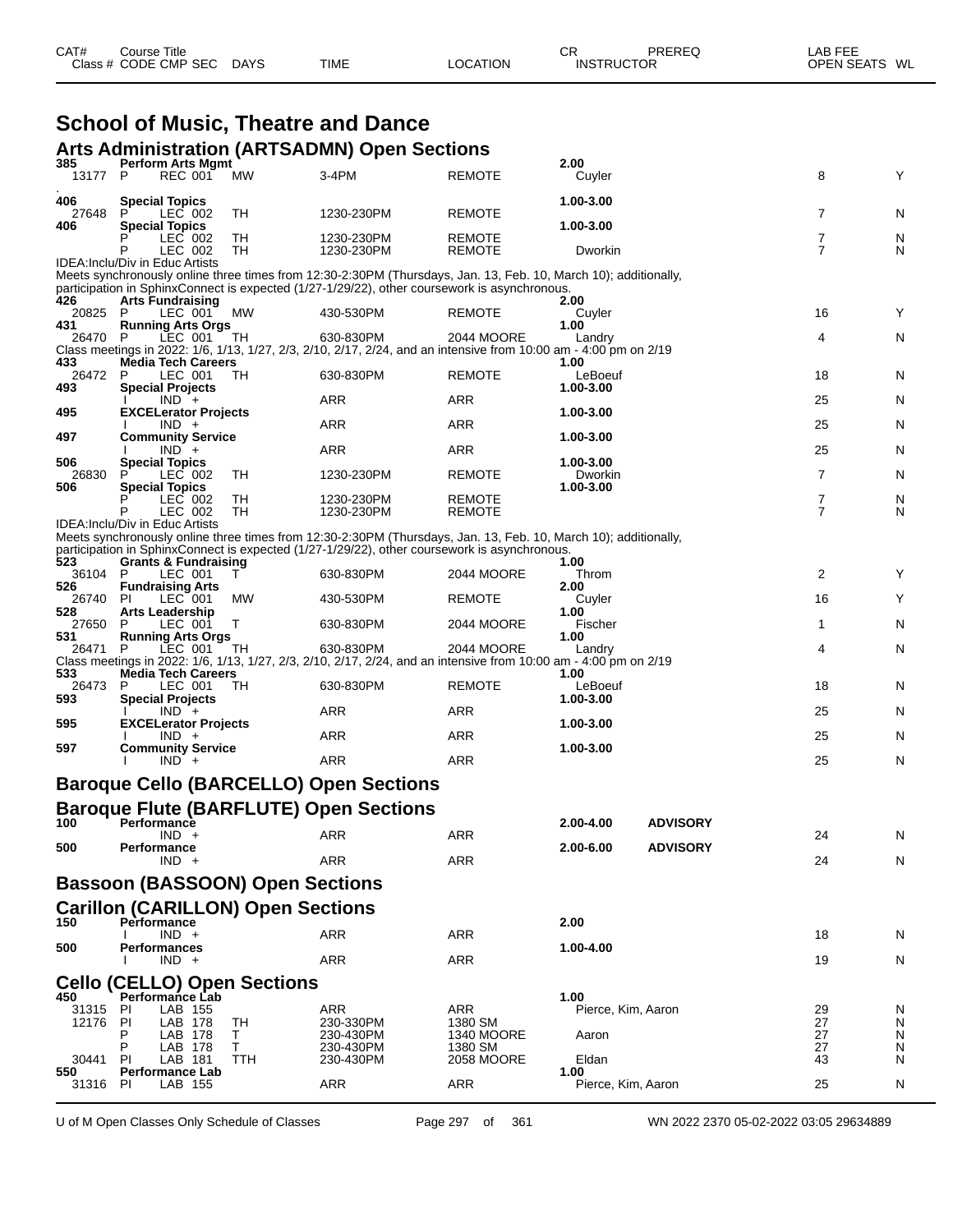| CAT#                                | Course Title<br>Class # CODE CMP SEC DAYS                                         |                      | <b>TIME</b>                                      | <b>LOCATION</b>                                | CR.<br><b>INSTRUCTOR</b>             | PREREQ                             | LAB FEE<br>OPEN SEATS WL |                  |
|-------------------------------------|-----------------------------------------------------------------------------------|----------------------|--------------------------------------------------|------------------------------------------------|--------------------------------------|------------------------------------|--------------------------|------------------|
| 20921<br>30442 PI                   | PI<br>LAB 178<br>LAB 178<br>P<br>P<br>LAB 178<br>LAB 181                          | TН<br>T.<br>Τ<br>TTH | 230-330PM<br>230-430PM<br>230-430PM<br>230-430PM | 1380 SM<br>1340 MOORE<br>1380 SM<br>2058 MOORE | Aaron<br>Eldan                       |                                    | 27<br>27<br>27<br>43     | N<br>N<br>N<br>N |
|                                     |                                                                                   |                      | <b>Chamber Music (CHAMBER) Open Sections</b>     |                                                |                                      |                                    |                          |                  |
| 410<br>27657 PI<br>42421            | <b>Chamber Music</b><br>LAB 001<br>PI<br>LAB 002                                  | MTH                  | 7-830PM<br>ARR                                   | <b>1350 MOORE</b><br><b>ARR</b>                | 1.00-2.00<br>Albert he-him<br>Docter |                                    | 24<br>46                 | N<br>N           |
| 470<br>27659                        | <b>Chamber Collective</b><br>PI<br>LAB 001<br>This course will meet in 2257 Moore | TH                   | 830-930AM                                        | ARR                                            | 1.00-2.00<br>Albert he-him           | <b>ADVISORY</b>                    | 76                       | N                |
| 510<br>27660<br>42422 PI            | <b>Chamber Music</b><br>PI<br>LAB 001<br>LAB 002                                  | MTH                  | 7-830PM<br>ARR                                   | 1350 MOORE<br>ARR                              | 1.00-2.00<br>Albert he-him<br>Docter |                                    | 24<br>46                 | N<br>N           |
| 570<br>27661 PI                     | <b>Chamber Collective</b><br>LAB 001<br>This course will meet in 2257 Moore       | TH                   | 830-930AM                                        | <b>ARR</b>                                     | 1.00-2.00<br>Albert he-him           | <b>ADVISORY</b>                    | 76                       | N                |
|                                     | <b>Clarinet (CLARINET) Open Sections</b>                                          |                      |                                                  |                                                |                                      |                                    |                          |                  |
|                                     | <b>Composition (COMP) Open Sections</b>                                           |                      |                                                  |                                                |                                      |                                    |                          |                  |
| 233<br>36105 P<br>Arts Living Earth | <b>Special Topics Comp</b><br>REC 001                                             |                      | 330-5PM                                          | 2020 MOORE                                     | 3.00<br>Chambers he-they             |                                    | 6                        | N                |
| 422<br>12963 PR<br>426              | <b>Creative Comp</b><br>LEC 001<br><b>Adv Composition</b>                         | $\top$               | 130-330PM                                        | 1378 MOORE                                     | 3.00<br>Sheng<br>2.00-4.00           | <b>ADVISORY</b><br><b>ADVISORY</b> | 9                        | Y                |
|                                     | $IND +$                                                                           |                      | ARR                                              | ARR                                            |                                      |                                    | 25                       | N                |
| 433<br>36106                        | <b>Special Topics Comp</b><br>P<br><b>REC 001</b>                                 | т                    | 330-5PM                                          | 2020 MOORE                                     | 3.00<br>Chambers he-they             |                                    | 6                        | N                |
| Arts Living Earth<br>450<br>12969   | <b>Undergrad Seminar</b><br>SEM 001<br>PR.                                        | F                    | 330-530PM                                        | 2044 MOORE                                     | 1.00<br>Etezady                      | <b>ADVISORY</b>                    | 17                       | N                |
| 550<br>12976                        | <b>Seminar in Comp</b><br>LEC 001<br>P                                            | F                    | 330-530PM                                        | 2058 MOORE                                     | 2.00<br>Kuster                       | <b>ADVISORY</b>                    | 19                       | N                |
| 850<br>12978 P                      | Adv Sem in Comp<br>LEC 001                                                        | – F                  | 330-530PM                                        | 2058 MOORE                                     | 2.00<br>Kuster                       | <b>ADVISORY</b>                    | 19                       | N                |
|                                     | <b>Conducting (CONDUCT) Open Sections</b>                                         |                      |                                                  |                                                |                                      |                                    |                          |                  |
| 316                                 | Elem Conducting                                                                   |                      |                                                  |                                                | 2.00                                 |                                    |                          |                  |
| 12984<br>316                        | P<br>REC 001<br><b>Elem Conducting</b>                                            | MWF                  | 930-1030AM                                       | <b>1320 MOORE</b>                              | Frey<br>2.00                         |                                    | 8                        | N                |
| Instrumental                        | P<br><b>REC 001</b>                                                               | MWF                  | 930-1030AM                                       | 1378 MOORE                                     |                                      |                                    | 8                        | N                |
| 316<br>12985                        | Wind & Percussion Majors.<br><b>Elem Conducting</b><br>P<br>REC 003               | TН                   | 230-4PM                                          | 202 STEARNS                                    | 2.00                                 |                                    | 8                        | N                |
| 316                                 | <b>Elem Conducting</b><br>P                                                       |                      |                                                  |                                                | 2.00                                 |                                    |                          |                  |
| Choral                              | REC 003                                                                           | TTH                  | 230-4PM                                          | 201 STEARNS                                    | Stover                               |                                    | 8                        | N                |
| 416                                 | Choral, General Music, and Organ-Church Music Majors.<br><b>Instr Conduct II</b>  |                      |                                                  |                                                | 2.00                                 | <b>ADVISORY</b>                    |                          |                  |
| 21909<br>416                        | P<br>LAB 001<br><b>Instr Conduct II</b>                                           | <b>MWF</b>           | 930-1030AM                                       | 1320 MOORE                                     | Frey<br>2.00                         | <b>ADVISORY</b>                    | 8                        | N                |
| 455                                 | LAB 001<br><b>Band Reh Techniques</b>                                             | MWF                  | 930-1030AM                                       | 1378 MOORE                                     | 2.00                                 | <b>ENFORCED</b>                    | 8                        | N                |
| 23732                               | <b>PIR</b><br>LAB 001                                                             |                      | ARR                                              | <b>ARR</b>                                     | Pasquale                             |                                    | 25                       | N                |
| 501<br>12986                        | <b>Sem-Orch Conducting</b><br><b>SEM 001</b><br>PI.                               | ттн                  | 1230-230PM                                       | 1340 MOORE                                     | 2.00-4.00<br>Kiesler                 |                                    | 31                       | N                |
| 503<br>12988                        | <b>Band&amp;Wind Ens Cond</b><br>SEM 001<br>P                                     | TTH                  | 1030-1230PM                                      | <b>1320 MOORE</b>                              | 2.00-4.00<br>Haithcock               |                                    | 5                        | N                |
| 504<br>12989                        | Dir Perf Band&Wind<br><b>SEM 001</b><br>P                                         |                      | ARR                                              | <b>ARR</b>                                     | 2.00<br>Haithcock                    |                                    | 5                        | N                |
| 506                                 | Dir Perf Chorl Cond<br>P                                                          |                      | ARR                                              | <b>ARR</b>                                     | 2.00                                 |                                    | 9                        |                  |
| 12991<br>510                        | <b>SEM 001</b><br><b>Aural Skill-Conductr</b>                                     |                      |                                                  |                                                | Rogers Jr<br>2.00                    | <b>ADVISORY</b>                    |                          | N                |
| 16016<br>601                        | <b>SEM 001</b><br>P<br>Orch-Opera Repertoi                                        |                      | ARR                                              | <b>ARR</b>                                     | Tanis<br>2.00                        | <b>ADVISORY</b>                    | 22                       | N                |
| 12992<br>602                        | <b>SEM 001</b><br><b>PI</b><br><b>Wind Ens-Band Reper</b>                         | TTH                  | 1230-230PM                                       | <b>1340 MOORE</b>                              | Kiesler<br>2.00                      | <b>ADVISORY</b>                    | 32                       | N                |
| 12993                               | <b>SEM 001</b><br>P R<br>Meets in 1374 with CONDUCT 503                           | ттн                  | 1030-1230PM                                      | <b>ARR</b>                                     | Haithcock                            |                                    | 17                       | N                |
| 603<br>23483 PI                     | <b>Choral Repertoire</b><br><b>SEM 001</b>                                        | TH                   | 230-430PM                                        | 2038 MOORE                                     | 2.00<br>Rogers Jr                    | <b>ADVISORY</b>                    | 16                       | N                |
|                                     | Double Bass (DBLBASS) Open Sections                                               |                      |                                                  |                                                |                                      |                                    |                          |                  |
| 150                                 | Performance<br>$IND +$                                                            |                      | ARR                                              | <b>ARR</b>                                     | 2.00                                 |                                    | 25                       | N                |

U of M Open Classes Only Schedule of Classes Page 298 of 361 WN 2022 2370 05-02-2022 03:05 29634889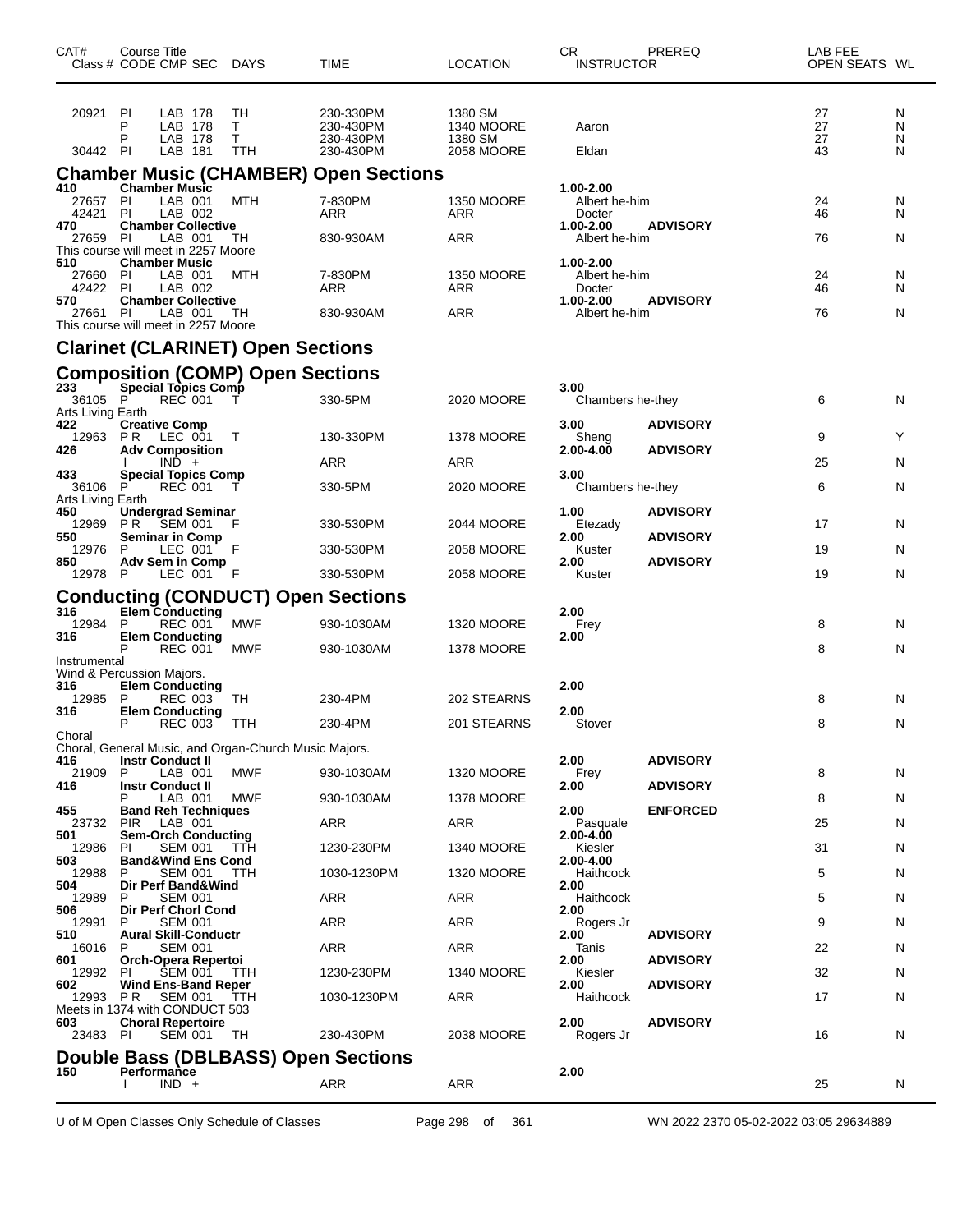| 450<br>1.00<br>Performance Lab<br>2058 MOORE<br>Walker<br>39702<br>LAB 175<br>TН<br>430-630PM<br>22<br>PI<br>N<br><b>Performance Lab</b><br>1.00<br>550<br>ARR<br><b>ARR</b><br>21<br>LAB 175<br>Walker<br>N<br>39703 PI<br><b>Early Music (EARLYMUS) Open Sections</b><br><b>Basso Continuo II</b><br>2.00<br><b>ADVISORY</b><br>551<br>330-430PM<br>ARR<br>28874 P<br>LEC 001<br>TTH<br>Gascho<br>4<br>N<br>Meets in 2059 Moore<br><b>Ensemble (ENS) Open Sections</b><br>St Read Skills-Pno<br><b>ADVISORY</b><br>181<br>2.00<br><b>REC 001</b><br>Collier<br>10<br>12999<br><b>PIR</b><br>F<br>230-430PM<br>61 MOORE<br>N<br>307<br>Int Indonesian Orch<br>1.00-2.00<br>30556<br>P<br>LAB 001<br>TTH<br>5-630PM<br><b>1320 MOORE</b><br>41<br>Laronga, Kim<br>N<br>325<br><b>Orch Rep-Strings</b><br>1.00-2.00<br>- P<br>LAB 001<br>F<br><b>1378 MOORE</b><br>Walker<br>14<br>26540<br>430-630PM<br>N<br>Double Bass<br>13000 P<br>17<br>LAB 003<br>5-630PM<br>2020 MOORE<br>Coade<br>N<br>т<br>Viola<br>21193 P<br><b>ARR</b><br>LAB 005<br>Т<br>230-330PM<br>Schotten<br>18<br>N<br>Viola<br>Meets in 3042 Moore.<br>2.00<br>326<br><b>Orc Repertoire-Harp</b><br>ARR<br>ARR<br>17<br>P R<br>LAB 001<br>Holland<br>13001<br>N<br>335<br><b>String Quartet</b><br>1.00-2.00<br><b>PIR</b><br><b>ARR</b><br>13002<br>LAB 001<br>ARR<br>66<br>Votapek<br>N<br>28872<br>ARR<br>ARR<br>70<br>PI<br>LAB 002<br>N<br>Eldan<br>28873<br>PI<br>LAB 003<br>ARR<br>ARR<br>Albert he-him<br>68<br>N<br>42409<br>LAB 004<br>ARR<br>ARR<br>29<br><b>PI</b><br>Docter<br>N<br>344<br><b>Univ Campus Orch</b><br><b>ADVISORY</b><br>1.00<br>13003 P<br>LAB 001<br>W<br>7-930PM<br>1380 SM<br>126<br>N<br>Polyakov<br>Campus Symphony Orchestra<br>Audition Required. Please see http://smtd.umich.edu/current_students/perf_opps/orchestras.htm for audition<br>information<br>13004 P<br>7-930PM<br>144<br>LAB 002<br><b>1320 MOORE</b><br>Ahn<br>N<br>W<br>Campus Philharmonia Orchestra<br>Audition Required. Please see http://smtd.umich.edu/current_students/perf_opps/orchestras.htm for audition<br>information<br>345<br>1.00-2.00<br><b>ADVISORY</b><br>Univ Orchestras<br>13005 PR<br>LAB 001<br>MWF<br>1030-1230PM<br>1380 SM<br>Kiesler, Ulintz<br>104<br>N<br>University Symphony Orchestra<br>14010 P<br>LAB 002<br>MWF<br>1030-1230PM<br><b>1320 MOORE</b><br>118<br>N<br>Slywotzky<br>University Philharmonia Orch<br>1.00<br><b>ADVISORY</b><br>346<br><b>Campus Band</b><br><b>MW</b><br>LAB 001<br>445-615PM<br>101 REVELLI<br>434<br>13006 P<br>Pasquale<br>N<br>Campus "University" Band<br>22118<br>- P<br>LAB 002<br>MW<br>630-745PM<br>101 REVELLI<br>424<br>N<br>Frey<br>Campus "Blue" Band<br>22119 P<br>LAB 003<br>W<br>8-10PM<br>101 REVELLI<br>Frey, Pasquale<br>456<br>N<br>Campus "Maize" Band<br>23862 P<br>LAB 004<br><b>ARR</b><br><b>ARR</b><br>470<br>N<br>Frey<br><b>Campus Chamber Winds</b><br>1.00-2.00<br><b>ADVISORY</b><br>347<br><b>Univ Band</b><br>13007 PR<br><b>MWF</b><br>1380 SM<br>Haithcock<br>333<br>LAB 001<br>230-430PM<br>N<br>Symphony Band<br>$13008$ PR<br>LAB 002<br><b>MWF</b><br>1380 SM<br>344<br>1230-230PM<br>Haithcock<br>N<br>Concert Band<br><b>ADVISORY</b><br>348<br><b>Marching Band</b><br>1.00-2.00<br>125.00<br>13009 P<br>LĀB 001<br>Т<br>ARR<br>7-815PM<br>Frey<br>198<br>N<br><b>Basketball Band</b><br>LAB 002<br>ARR<br>20267 P<br>TН<br>630-830PM<br>Pasquale<br>425<br>N<br>Hockey Band<br>ARR<br><b>ARR</b><br>25200 P<br>LAB 003<br>Noble-Pruett<br>80<br>N<br>Winterguard<br>25199 P<br>LAB 004<br>ARR<br><b>ARR</b><br>17<br>Ricotta<br>N<br>Drum Line Tech<br>349<br>Univ Choir<br>1.00-2.00<br><b>ADVISORY</b><br><b>MWF</b><br>1-230PM<br><b>1320 MOORE</b><br>137<br>13010<br>P R<br>LAB 001<br>Stover<br>N<br><b>Univ Chamber Choir</b><br>1.00-2.00<br><b>ADVISORY</b><br>13011<br>PR.<br>LAB 001<br>1030-1230PM<br><b>STAMPS</b><br>Rogers Jr<br>106<br>N<br>TTH<br><b>Arts Chorale</b><br>351<br>1.00<br><b>ADVISORY</b><br>LAB 001<br>4-6PM<br>13012<br>P<br>TTH<br>AUD 4 MLB<br>Burk<br>263<br>N<br>351<br>Arts Chorale<br>1.00<br><b>ADVISORY</b><br>LAB 001<br>4-6PM<br>506 BMT<br>263<br>TTH<br>N<br>352<br><b>Opera Chorus</b><br>1.00<br><b>ADVISORY</b><br>ARR<br>13013<br>P<br>LAB 001<br>ARR<br>Rohwer, Rogers Jr<br>195<br>N<br><b>ADVISORY</b><br>353<br><b>Mens Glee Club</b><br>1.00<br>SU<br>6-8PM<br>13014<br>P<br>LAB 001<br>AUD 4 MLB<br>61<br>N | CAT# | Course Title<br>Class # CODE CMP SEC | <b>DAYS</b> | TIME | <b>LOCATION</b> | CR.<br><b>INSTRUCTOR</b> | PREREQ | LAB FEE<br>OPEN SEATS WL |  |
|--------------------------------------------------------------------------------------------------------------------------------------------------------------------------------------------------------------------------------------------------------------------------------------------------------------------------------------------------------------------------------------------------------------------------------------------------------------------------------------------------------------------------------------------------------------------------------------------------------------------------------------------------------------------------------------------------------------------------------------------------------------------------------------------------------------------------------------------------------------------------------------------------------------------------------------------------------------------------------------------------------------------------------------------------------------------------------------------------------------------------------------------------------------------------------------------------------------------------------------------------------------------------------------------------------------------------------------------------------------------------------------------------------------------------------------------------------------------------------------------------------------------------------------------------------------------------------------------------------------------------------------------------------------------------------------------------------------------------------------------------------------------------------------------------------------------------------------------------------------------------------------------------------------------------------------------------------------------------------------------------------------------------------------------------------------------------------------------------------------------------------------------------------------------------------------------------------------------------------------------------------------------------------------------------------------------------------------------------------------------------------------------------------------------------------------------------------------------------------------------------------------------------------------------------------------------------------------------------------------------------------------------------------------------------------------------------------------------------------------------------------------------------------------------------------------------------------------------------------------------------------------------------------------------------------------------------------------------------------------------------------------------------------------------------------------------------------------------------------------------------------------------------------------------------------------------------------------------------------------------------------------------------------------------------------------------------------------------------------------------------------------------------------------------------------------------------------------------------------------------------------------------------------------------------------------------------------------------------------------------------------------------------------------------------------------------------------------------------------------------------------------------------------------------------------------------------------------------------------------------------------------------------------------------------------------------------------------------------------------------------------------------------------------------------------------------------------------------------------------------------------------------------------------------------------------------------------------------------------------------------------------------------------------------------------------------------------------------------------------------------------------------------------------------------------------------------------|------|--------------------------------------|-------------|------|-----------------|--------------------------|--------|--------------------------|--|
|                                                                                                                                                                                                                                                                                                                                                                                                                                                                                                                                                                                                                                                                                                                                                                                                                                                                                                                                                                                                                                                                                                                                                                                                                                                                                                                                                                                                                                                                                                                                                                                                                                                                                                                                                                                                                                                                                                                                                                                                                                                                                                                                                                                                                                                                                                                                                                                                                                                                                                                                                                                                                                                                                                                                                                                                                                                                                                                                                                                                                                                                                                                                                                                                                                                                                                                                                                                                                                                                                                                                                                                                                                                                                                                                                                                                                                                                                                                                                                                                                                                                                                                                                                                                                                                                                                                                                                                                                                                        |      |                                      |             |      |                 |                          |        |                          |  |
|                                                                                                                                                                                                                                                                                                                                                                                                                                                                                                                                                                                                                                                                                                                                                                                                                                                                                                                                                                                                                                                                                                                                                                                                                                                                                                                                                                                                                                                                                                                                                                                                                                                                                                                                                                                                                                                                                                                                                                                                                                                                                                                                                                                                                                                                                                                                                                                                                                                                                                                                                                                                                                                                                                                                                                                                                                                                                                                                                                                                                                                                                                                                                                                                                                                                                                                                                                                                                                                                                                                                                                                                                                                                                                                                                                                                                                                                                                                                                                                                                                                                                                                                                                                                                                                                                                                                                                                                                                                        |      |                                      |             |      |                 |                          |        |                          |  |
|                                                                                                                                                                                                                                                                                                                                                                                                                                                                                                                                                                                                                                                                                                                                                                                                                                                                                                                                                                                                                                                                                                                                                                                                                                                                                                                                                                                                                                                                                                                                                                                                                                                                                                                                                                                                                                                                                                                                                                                                                                                                                                                                                                                                                                                                                                                                                                                                                                                                                                                                                                                                                                                                                                                                                                                                                                                                                                                                                                                                                                                                                                                                                                                                                                                                                                                                                                                                                                                                                                                                                                                                                                                                                                                                                                                                                                                                                                                                                                                                                                                                                                                                                                                                                                                                                                                                                                                                                                                        |      |                                      |             |      |                 |                          |        |                          |  |
|                                                                                                                                                                                                                                                                                                                                                                                                                                                                                                                                                                                                                                                                                                                                                                                                                                                                                                                                                                                                                                                                                                                                                                                                                                                                                                                                                                                                                                                                                                                                                                                                                                                                                                                                                                                                                                                                                                                                                                                                                                                                                                                                                                                                                                                                                                                                                                                                                                                                                                                                                                                                                                                                                                                                                                                                                                                                                                                                                                                                                                                                                                                                                                                                                                                                                                                                                                                                                                                                                                                                                                                                                                                                                                                                                                                                                                                                                                                                                                                                                                                                                                                                                                                                                                                                                                                                                                                                                                                        |      |                                      |             |      |                 |                          |        |                          |  |
|                                                                                                                                                                                                                                                                                                                                                                                                                                                                                                                                                                                                                                                                                                                                                                                                                                                                                                                                                                                                                                                                                                                                                                                                                                                                                                                                                                                                                                                                                                                                                                                                                                                                                                                                                                                                                                                                                                                                                                                                                                                                                                                                                                                                                                                                                                                                                                                                                                                                                                                                                                                                                                                                                                                                                                                                                                                                                                                                                                                                                                                                                                                                                                                                                                                                                                                                                                                                                                                                                                                                                                                                                                                                                                                                                                                                                                                                                                                                                                                                                                                                                                                                                                                                                                                                                                                                                                                                                                                        |      |                                      |             |      |                 |                          |        |                          |  |
|                                                                                                                                                                                                                                                                                                                                                                                                                                                                                                                                                                                                                                                                                                                                                                                                                                                                                                                                                                                                                                                                                                                                                                                                                                                                                                                                                                                                                                                                                                                                                                                                                                                                                                                                                                                                                                                                                                                                                                                                                                                                                                                                                                                                                                                                                                                                                                                                                                                                                                                                                                                                                                                                                                                                                                                                                                                                                                                                                                                                                                                                                                                                                                                                                                                                                                                                                                                                                                                                                                                                                                                                                                                                                                                                                                                                                                                                                                                                                                                                                                                                                                                                                                                                                                                                                                                                                                                                                                                        |      |                                      |             |      |                 |                          |        |                          |  |
|                                                                                                                                                                                                                                                                                                                                                                                                                                                                                                                                                                                                                                                                                                                                                                                                                                                                                                                                                                                                                                                                                                                                                                                                                                                                                                                                                                                                                                                                                                                                                                                                                                                                                                                                                                                                                                                                                                                                                                                                                                                                                                                                                                                                                                                                                                                                                                                                                                                                                                                                                                                                                                                                                                                                                                                                                                                                                                                                                                                                                                                                                                                                                                                                                                                                                                                                                                                                                                                                                                                                                                                                                                                                                                                                                                                                                                                                                                                                                                                                                                                                                                                                                                                                                                                                                                                                                                                                                                                        |      |                                      |             |      |                 |                          |        |                          |  |
|                                                                                                                                                                                                                                                                                                                                                                                                                                                                                                                                                                                                                                                                                                                                                                                                                                                                                                                                                                                                                                                                                                                                                                                                                                                                                                                                                                                                                                                                                                                                                                                                                                                                                                                                                                                                                                                                                                                                                                                                                                                                                                                                                                                                                                                                                                                                                                                                                                                                                                                                                                                                                                                                                                                                                                                                                                                                                                                                                                                                                                                                                                                                                                                                                                                                                                                                                                                                                                                                                                                                                                                                                                                                                                                                                                                                                                                                                                                                                                                                                                                                                                                                                                                                                                                                                                                                                                                                                                                        |      |                                      |             |      |                 |                          |        |                          |  |
|                                                                                                                                                                                                                                                                                                                                                                                                                                                                                                                                                                                                                                                                                                                                                                                                                                                                                                                                                                                                                                                                                                                                                                                                                                                                                                                                                                                                                                                                                                                                                                                                                                                                                                                                                                                                                                                                                                                                                                                                                                                                                                                                                                                                                                                                                                                                                                                                                                                                                                                                                                                                                                                                                                                                                                                                                                                                                                                                                                                                                                                                                                                                                                                                                                                                                                                                                                                                                                                                                                                                                                                                                                                                                                                                                                                                                                                                                                                                                                                                                                                                                                                                                                                                                                                                                                                                                                                                                                                        |      |                                      |             |      |                 |                          |        |                          |  |
|                                                                                                                                                                                                                                                                                                                                                                                                                                                                                                                                                                                                                                                                                                                                                                                                                                                                                                                                                                                                                                                                                                                                                                                                                                                                                                                                                                                                                                                                                                                                                                                                                                                                                                                                                                                                                                                                                                                                                                                                                                                                                                                                                                                                                                                                                                                                                                                                                                                                                                                                                                                                                                                                                                                                                                                                                                                                                                                                                                                                                                                                                                                                                                                                                                                                                                                                                                                                                                                                                                                                                                                                                                                                                                                                                                                                                                                                                                                                                                                                                                                                                                                                                                                                                                                                                                                                                                                                                                                        |      |                                      |             |      |                 |                          |        |                          |  |
|                                                                                                                                                                                                                                                                                                                                                                                                                                                                                                                                                                                                                                                                                                                                                                                                                                                                                                                                                                                                                                                                                                                                                                                                                                                                                                                                                                                                                                                                                                                                                                                                                                                                                                                                                                                                                                                                                                                                                                                                                                                                                                                                                                                                                                                                                                                                                                                                                                                                                                                                                                                                                                                                                                                                                                                                                                                                                                                                                                                                                                                                                                                                                                                                                                                                                                                                                                                                                                                                                                                                                                                                                                                                                                                                                                                                                                                                                                                                                                                                                                                                                                                                                                                                                                                                                                                                                                                                                                                        |      |                                      |             |      |                 |                          |        |                          |  |
|                                                                                                                                                                                                                                                                                                                                                                                                                                                                                                                                                                                                                                                                                                                                                                                                                                                                                                                                                                                                                                                                                                                                                                                                                                                                                                                                                                                                                                                                                                                                                                                                                                                                                                                                                                                                                                                                                                                                                                                                                                                                                                                                                                                                                                                                                                                                                                                                                                                                                                                                                                                                                                                                                                                                                                                                                                                                                                                                                                                                                                                                                                                                                                                                                                                                                                                                                                                                                                                                                                                                                                                                                                                                                                                                                                                                                                                                                                                                                                                                                                                                                                                                                                                                                                                                                                                                                                                                                                                        |      |                                      |             |      |                 |                          |        |                          |  |
|                                                                                                                                                                                                                                                                                                                                                                                                                                                                                                                                                                                                                                                                                                                                                                                                                                                                                                                                                                                                                                                                                                                                                                                                                                                                                                                                                                                                                                                                                                                                                                                                                                                                                                                                                                                                                                                                                                                                                                                                                                                                                                                                                                                                                                                                                                                                                                                                                                                                                                                                                                                                                                                                                                                                                                                                                                                                                                                                                                                                                                                                                                                                                                                                                                                                                                                                                                                                                                                                                                                                                                                                                                                                                                                                                                                                                                                                                                                                                                                                                                                                                                                                                                                                                                                                                                                                                                                                                                                        |      |                                      |             |      |                 |                          |        |                          |  |
|                                                                                                                                                                                                                                                                                                                                                                                                                                                                                                                                                                                                                                                                                                                                                                                                                                                                                                                                                                                                                                                                                                                                                                                                                                                                                                                                                                                                                                                                                                                                                                                                                                                                                                                                                                                                                                                                                                                                                                                                                                                                                                                                                                                                                                                                                                                                                                                                                                                                                                                                                                                                                                                                                                                                                                                                                                                                                                                                                                                                                                                                                                                                                                                                                                                                                                                                                                                                                                                                                                                                                                                                                                                                                                                                                                                                                                                                                                                                                                                                                                                                                                                                                                                                                                                                                                                                                                                                                                                        |      |                                      |             |      |                 |                          |        |                          |  |
|                                                                                                                                                                                                                                                                                                                                                                                                                                                                                                                                                                                                                                                                                                                                                                                                                                                                                                                                                                                                                                                                                                                                                                                                                                                                                                                                                                                                                                                                                                                                                                                                                                                                                                                                                                                                                                                                                                                                                                                                                                                                                                                                                                                                                                                                                                                                                                                                                                                                                                                                                                                                                                                                                                                                                                                                                                                                                                                                                                                                                                                                                                                                                                                                                                                                                                                                                                                                                                                                                                                                                                                                                                                                                                                                                                                                                                                                                                                                                                                                                                                                                                                                                                                                                                                                                                                                                                                                                                                        |      |                                      |             |      |                 |                          |        |                          |  |
|                                                                                                                                                                                                                                                                                                                                                                                                                                                                                                                                                                                                                                                                                                                                                                                                                                                                                                                                                                                                                                                                                                                                                                                                                                                                                                                                                                                                                                                                                                                                                                                                                                                                                                                                                                                                                                                                                                                                                                                                                                                                                                                                                                                                                                                                                                                                                                                                                                                                                                                                                                                                                                                                                                                                                                                                                                                                                                                                                                                                                                                                                                                                                                                                                                                                                                                                                                                                                                                                                                                                                                                                                                                                                                                                                                                                                                                                                                                                                                                                                                                                                                                                                                                                                                                                                                                                                                                                                                                        |      |                                      |             |      |                 |                          |        |                          |  |
|                                                                                                                                                                                                                                                                                                                                                                                                                                                                                                                                                                                                                                                                                                                                                                                                                                                                                                                                                                                                                                                                                                                                                                                                                                                                                                                                                                                                                                                                                                                                                                                                                                                                                                                                                                                                                                                                                                                                                                                                                                                                                                                                                                                                                                                                                                                                                                                                                                                                                                                                                                                                                                                                                                                                                                                                                                                                                                                                                                                                                                                                                                                                                                                                                                                                                                                                                                                                                                                                                                                                                                                                                                                                                                                                                                                                                                                                                                                                                                                                                                                                                                                                                                                                                                                                                                                                                                                                                                                        |      |                                      |             |      |                 |                          |        |                          |  |
|                                                                                                                                                                                                                                                                                                                                                                                                                                                                                                                                                                                                                                                                                                                                                                                                                                                                                                                                                                                                                                                                                                                                                                                                                                                                                                                                                                                                                                                                                                                                                                                                                                                                                                                                                                                                                                                                                                                                                                                                                                                                                                                                                                                                                                                                                                                                                                                                                                                                                                                                                                                                                                                                                                                                                                                                                                                                                                                                                                                                                                                                                                                                                                                                                                                                                                                                                                                                                                                                                                                                                                                                                                                                                                                                                                                                                                                                                                                                                                                                                                                                                                                                                                                                                                                                                                                                                                                                                                                        |      |                                      |             |      |                 |                          |        |                          |  |
|                                                                                                                                                                                                                                                                                                                                                                                                                                                                                                                                                                                                                                                                                                                                                                                                                                                                                                                                                                                                                                                                                                                                                                                                                                                                                                                                                                                                                                                                                                                                                                                                                                                                                                                                                                                                                                                                                                                                                                                                                                                                                                                                                                                                                                                                                                                                                                                                                                                                                                                                                                                                                                                                                                                                                                                                                                                                                                                                                                                                                                                                                                                                                                                                                                                                                                                                                                                                                                                                                                                                                                                                                                                                                                                                                                                                                                                                                                                                                                                                                                                                                                                                                                                                                                                                                                                                                                                                                                                        |      |                                      |             |      |                 |                          |        |                          |  |
|                                                                                                                                                                                                                                                                                                                                                                                                                                                                                                                                                                                                                                                                                                                                                                                                                                                                                                                                                                                                                                                                                                                                                                                                                                                                                                                                                                                                                                                                                                                                                                                                                                                                                                                                                                                                                                                                                                                                                                                                                                                                                                                                                                                                                                                                                                                                                                                                                                                                                                                                                                                                                                                                                                                                                                                                                                                                                                                                                                                                                                                                                                                                                                                                                                                                                                                                                                                                                                                                                                                                                                                                                                                                                                                                                                                                                                                                                                                                                                                                                                                                                                                                                                                                                                                                                                                                                                                                                                                        |      |                                      |             |      |                 |                          |        |                          |  |
|                                                                                                                                                                                                                                                                                                                                                                                                                                                                                                                                                                                                                                                                                                                                                                                                                                                                                                                                                                                                                                                                                                                                                                                                                                                                                                                                                                                                                                                                                                                                                                                                                                                                                                                                                                                                                                                                                                                                                                                                                                                                                                                                                                                                                                                                                                                                                                                                                                                                                                                                                                                                                                                                                                                                                                                                                                                                                                                                                                                                                                                                                                                                                                                                                                                                                                                                                                                                                                                                                                                                                                                                                                                                                                                                                                                                                                                                                                                                                                                                                                                                                                                                                                                                                                                                                                                                                                                                                                                        |      |                                      |             |      |                 |                          |        |                          |  |
|                                                                                                                                                                                                                                                                                                                                                                                                                                                                                                                                                                                                                                                                                                                                                                                                                                                                                                                                                                                                                                                                                                                                                                                                                                                                                                                                                                                                                                                                                                                                                                                                                                                                                                                                                                                                                                                                                                                                                                                                                                                                                                                                                                                                                                                                                                                                                                                                                                                                                                                                                                                                                                                                                                                                                                                                                                                                                                                                                                                                                                                                                                                                                                                                                                                                                                                                                                                                                                                                                                                                                                                                                                                                                                                                                                                                                                                                                                                                                                                                                                                                                                                                                                                                                                                                                                                                                                                                                                                        |      |                                      |             |      |                 |                          |        |                          |  |
|                                                                                                                                                                                                                                                                                                                                                                                                                                                                                                                                                                                                                                                                                                                                                                                                                                                                                                                                                                                                                                                                                                                                                                                                                                                                                                                                                                                                                                                                                                                                                                                                                                                                                                                                                                                                                                                                                                                                                                                                                                                                                                                                                                                                                                                                                                                                                                                                                                                                                                                                                                                                                                                                                                                                                                                                                                                                                                                                                                                                                                                                                                                                                                                                                                                                                                                                                                                                                                                                                                                                                                                                                                                                                                                                                                                                                                                                                                                                                                                                                                                                                                                                                                                                                                                                                                                                                                                                                                                        |      |                                      |             |      |                 |                          |        |                          |  |
|                                                                                                                                                                                                                                                                                                                                                                                                                                                                                                                                                                                                                                                                                                                                                                                                                                                                                                                                                                                                                                                                                                                                                                                                                                                                                                                                                                                                                                                                                                                                                                                                                                                                                                                                                                                                                                                                                                                                                                                                                                                                                                                                                                                                                                                                                                                                                                                                                                                                                                                                                                                                                                                                                                                                                                                                                                                                                                                                                                                                                                                                                                                                                                                                                                                                                                                                                                                                                                                                                                                                                                                                                                                                                                                                                                                                                                                                                                                                                                                                                                                                                                                                                                                                                                                                                                                                                                                                                                                        |      |                                      |             |      |                 |                          |        |                          |  |
|                                                                                                                                                                                                                                                                                                                                                                                                                                                                                                                                                                                                                                                                                                                                                                                                                                                                                                                                                                                                                                                                                                                                                                                                                                                                                                                                                                                                                                                                                                                                                                                                                                                                                                                                                                                                                                                                                                                                                                                                                                                                                                                                                                                                                                                                                                                                                                                                                                                                                                                                                                                                                                                                                                                                                                                                                                                                                                                                                                                                                                                                                                                                                                                                                                                                                                                                                                                                                                                                                                                                                                                                                                                                                                                                                                                                                                                                                                                                                                                                                                                                                                                                                                                                                                                                                                                                                                                                                                                        |      |                                      |             |      |                 |                          |        |                          |  |
|                                                                                                                                                                                                                                                                                                                                                                                                                                                                                                                                                                                                                                                                                                                                                                                                                                                                                                                                                                                                                                                                                                                                                                                                                                                                                                                                                                                                                                                                                                                                                                                                                                                                                                                                                                                                                                                                                                                                                                                                                                                                                                                                                                                                                                                                                                                                                                                                                                                                                                                                                                                                                                                                                                                                                                                                                                                                                                                                                                                                                                                                                                                                                                                                                                                                                                                                                                                                                                                                                                                                                                                                                                                                                                                                                                                                                                                                                                                                                                                                                                                                                                                                                                                                                                                                                                                                                                                                                                                        |      |                                      |             |      |                 |                          |        |                          |  |
|                                                                                                                                                                                                                                                                                                                                                                                                                                                                                                                                                                                                                                                                                                                                                                                                                                                                                                                                                                                                                                                                                                                                                                                                                                                                                                                                                                                                                                                                                                                                                                                                                                                                                                                                                                                                                                                                                                                                                                                                                                                                                                                                                                                                                                                                                                                                                                                                                                                                                                                                                                                                                                                                                                                                                                                                                                                                                                                                                                                                                                                                                                                                                                                                                                                                                                                                                                                                                                                                                                                                                                                                                                                                                                                                                                                                                                                                                                                                                                                                                                                                                                                                                                                                                                                                                                                                                                                                                                                        |      |                                      |             |      |                 |                          |        |                          |  |
|                                                                                                                                                                                                                                                                                                                                                                                                                                                                                                                                                                                                                                                                                                                                                                                                                                                                                                                                                                                                                                                                                                                                                                                                                                                                                                                                                                                                                                                                                                                                                                                                                                                                                                                                                                                                                                                                                                                                                                                                                                                                                                                                                                                                                                                                                                                                                                                                                                                                                                                                                                                                                                                                                                                                                                                                                                                                                                                                                                                                                                                                                                                                                                                                                                                                                                                                                                                                                                                                                                                                                                                                                                                                                                                                                                                                                                                                                                                                                                                                                                                                                                                                                                                                                                                                                                                                                                                                                                                        |      |                                      |             |      |                 |                          |        |                          |  |
|                                                                                                                                                                                                                                                                                                                                                                                                                                                                                                                                                                                                                                                                                                                                                                                                                                                                                                                                                                                                                                                                                                                                                                                                                                                                                                                                                                                                                                                                                                                                                                                                                                                                                                                                                                                                                                                                                                                                                                                                                                                                                                                                                                                                                                                                                                                                                                                                                                                                                                                                                                                                                                                                                                                                                                                                                                                                                                                                                                                                                                                                                                                                                                                                                                                                                                                                                                                                                                                                                                                                                                                                                                                                                                                                                                                                                                                                                                                                                                                                                                                                                                                                                                                                                                                                                                                                                                                                                                                        |      |                                      |             |      |                 |                          |        |                          |  |
|                                                                                                                                                                                                                                                                                                                                                                                                                                                                                                                                                                                                                                                                                                                                                                                                                                                                                                                                                                                                                                                                                                                                                                                                                                                                                                                                                                                                                                                                                                                                                                                                                                                                                                                                                                                                                                                                                                                                                                                                                                                                                                                                                                                                                                                                                                                                                                                                                                                                                                                                                                                                                                                                                                                                                                                                                                                                                                                                                                                                                                                                                                                                                                                                                                                                                                                                                                                                                                                                                                                                                                                                                                                                                                                                                                                                                                                                                                                                                                                                                                                                                                                                                                                                                                                                                                                                                                                                                                                        |      |                                      |             |      |                 |                          |        |                          |  |
|                                                                                                                                                                                                                                                                                                                                                                                                                                                                                                                                                                                                                                                                                                                                                                                                                                                                                                                                                                                                                                                                                                                                                                                                                                                                                                                                                                                                                                                                                                                                                                                                                                                                                                                                                                                                                                                                                                                                                                                                                                                                                                                                                                                                                                                                                                                                                                                                                                                                                                                                                                                                                                                                                                                                                                                                                                                                                                                                                                                                                                                                                                                                                                                                                                                                                                                                                                                                                                                                                                                                                                                                                                                                                                                                                                                                                                                                                                                                                                                                                                                                                                                                                                                                                                                                                                                                                                                                                                                        |      |                                      |             |      |                 |                          |        |                          |  |
|                                                                                                                                                                                                                                                                                                                                                                                                                                                                                                                                                                                                                                                                                                                                                                                                                                                                                                                                                                                                                                                                                                                                                                                                                                                                                                                                                                                                                                                                                                                                                                                                                                                                                                                                                                                                                                                                                                                                                                                                                                                                                                                                                                                                                                                                                                                                                                                                                                                                                                                                                                                                                                                                                                                                                                                                                                                                                                                                                                                                                                                                                                                                                                                                                                                                                                                                                                                                                                                                                                                                                                                                                                                                                                                                                                                                                                                                                                                                                                                                                                                                                                                                                                                                                                                                                                                                                                                                                                                        |      |                                      |             |      |                 |                          |        |                          |  |
|                                                                                                                                                                                                                                                                                                                                                                                                                                                                                                                                                                                                                                                                                                                                                                                                                                                                                                                                                                                                                                                                                                                                                                                                                                                                                                                                                                                                                                                                                                                                                                                                                                                                                                                                                                                                                                                                                                                                                                                                                                                                                                                                                                                                                                                                                                                                                                                                                                                                                                                                                                                                                                                                                                                                                                                                                                                                                                                                                                                                                                                                                                                                                                                                                                                                                                                                                                                                                                                                                                                                                                                                                                                                                                                                                                                                                                                                                                                                                                                                                                                                                                                                                                                                                                                                                                                                                                                                                                                        |      |                                      |             |      |                 |                          |        |                          |  |
|                                                                                                                                                                                                                                                                                                                                                                                                                                                                                                                                                                                                                                                                                                                                                                                                                                                                                                                                                                                                                                                                                                                                                                                                                                                                                                                                                                                                                                                                                                                                                                                                                                                                                                                                                                                                                                                                                                                                                                                                                                                                                                                                                                                                                                                                                                                                                                                                                                                                                                                                                                                                                                                                                                                                                                                                                                                                                                                                                                                                                                                                                                                                                                                                                                                                                                                                                                                                                                                                                                                                                                                                                                                                                                                                                                                                                                                                                                                                                                                                                                                                                                                                                                                                                                                                                                                                                                                                                                                        |      |                                      |             |      |                 |                          |        |                          |  |
|                                                                                                                                                                                                                                                                                                                                                                                                                                                                                                                                                                                                                                                                                                                                                                                                                                                                                                                                                                                                                                                                                                                                                                                                                                                                                                                                                                                                                                                                                                                                                                                                                                                                                                                                                                                                                                                                                                                                                                                                                                                                                                                                                                                                                                                                                                                                                                                                                                                                                                                                                                                                                                                                                                                                                                                                                                                                                                                                                                                                                                                                                                                                                                                                                                                                                                                                                                                                                                                                                                                                                                                                                                                                                                                                                                                                                                                                                                                                                                                                                                                                                                                                                                                                                                                                                                                                                                                                                                                        | 350  |                                      |             |      |                 |                          |        |                          |  |
|                                                                                                                                                                                                                                                                                                                                                                                                                                                                                                                                                                                                                                                                                                                                                                                                                                                                                                                                                                                                                                                                                                                                                                                                                                                                                                                                                                                                                                                                                                                                                                                                                                                                                                                                                                                                                                                                                                                                                                                                                                                                                                                                                                                                                                                                                                                                                                                                                                                                                                                                                                                                                                                                                                                                                                                                                                                                                                                                                                                                                                                                                                                                                                                                                                                                                                                                                                                                                                                                                                                                                                                                                                                                                                                                                                                                                                                                                                                                                                                                                                                                                                                                                                                                                                                                                                                                                                                                                                                        |      |                                      |             |      |                 |                          |        |                          |  |
|                                                                                                                                                                                                                                                                                                                                                                                                                                                                                                                                                                                                                                                                                                                                                                                                                                                                                                                                                                                                                                                                                                                                                                                                                                                                                                                                                                                                                                                                                                                                                                                                                                                                                                                                                                                                                                                                                                                                                                                                                                                                                                                                                                                                                                                                                                                                                                                                                                                                                                                                                                                                                                                                                                                                                                                                                                                                                                                                                                                                                                                                                                                                                                                                                                                                                                                                                                                                                                                                                                                                                                                                                                                                                                                                                                                                                                                                                                                                                                                                                                                                                                                                                                                                                                                                                                                                                                                                                                                        |      |                                      |             |      |                 |                          |        |                          |  |
|                                                                                                                                                                                                                                                                                                                                                                                                                                                                                                                                                                                                                                                                                                                                                                                                                                                                                                                                                                                                                                                                                                                                                                                                                                                                                                                                                                                                                                                                                                                                                                                                                                                                                                                                                                                                                                                                                                                                                                                                                                                                                                                                                                                                                                                                                                                                                                                                                                                                                                                                                                                                                                                                                                                                                                                                                                                                                                                                                                                                                                                                                                                                                                                                                                                                                                                                                                                                                                                                                                                                                                                                                                                                                                                                                                                                                                                                                                                                                                                                                                                                                                                                                                                                                                                                                                                                                                                                                                                        |      |                                      |             |      |                 |                          |        |                          |  |
|                                                                                                                                                                                                                                                                                                                                                                                                                                                                                                                                                                                                                                                                                                                                                                                                                                                                                                                                                                                                                                                                                                                                                                                                                                                                                                                                                                                                                                                                                                                                                                                                                                                                                                                                                                                                                                                                                                                                                                                                                                                                                                                                                                                                                                                                                                                                                                                                                                                                                                                                                                                                                                                                                                                                                                                                                                                                                                                                                                                                                                                                                                                                                                                                                                                                                                                                                                                                                                                                                                                                                                                                                                                                                                                                                                                                                                                                                                                                                                                                                                                                                                                                                                                                                                                                                                                                                                                                                                                        |      |                                      |             |      |                 |                          |        |                          |  |
|                                                                                                                                                                                                                                                                                                                                                                                                                                                                                                                                                                                                                                                                                                                                                                                                                                                                                                                                                                                                                                                                                                                                                                                                                                                                                                                                                                                                                                                                                                                                                                                                                                                                                                                                                                                                                                                                                                                                                                                                                                                                                                                                                                                                                                                                                                                                                                                                                                                                                                                                                                                                                                                                                                                                                                                                                                                                                                                                                                                                                                                                                                                                                                                                                                                                                                                                                                                                                                                                                                                                                                                                                                                                                                                                                                                                                                                                                                                                                                                                                                                                                                                                                                                                                                                                                                                                                                                                                                                        |      |                                      |             |      |                 |                          |        |                          |  |

U of M Open Classes Only Schedule of Classes Page 299 of 361 WN 2022 2370 05-02-2022 03:05 29634889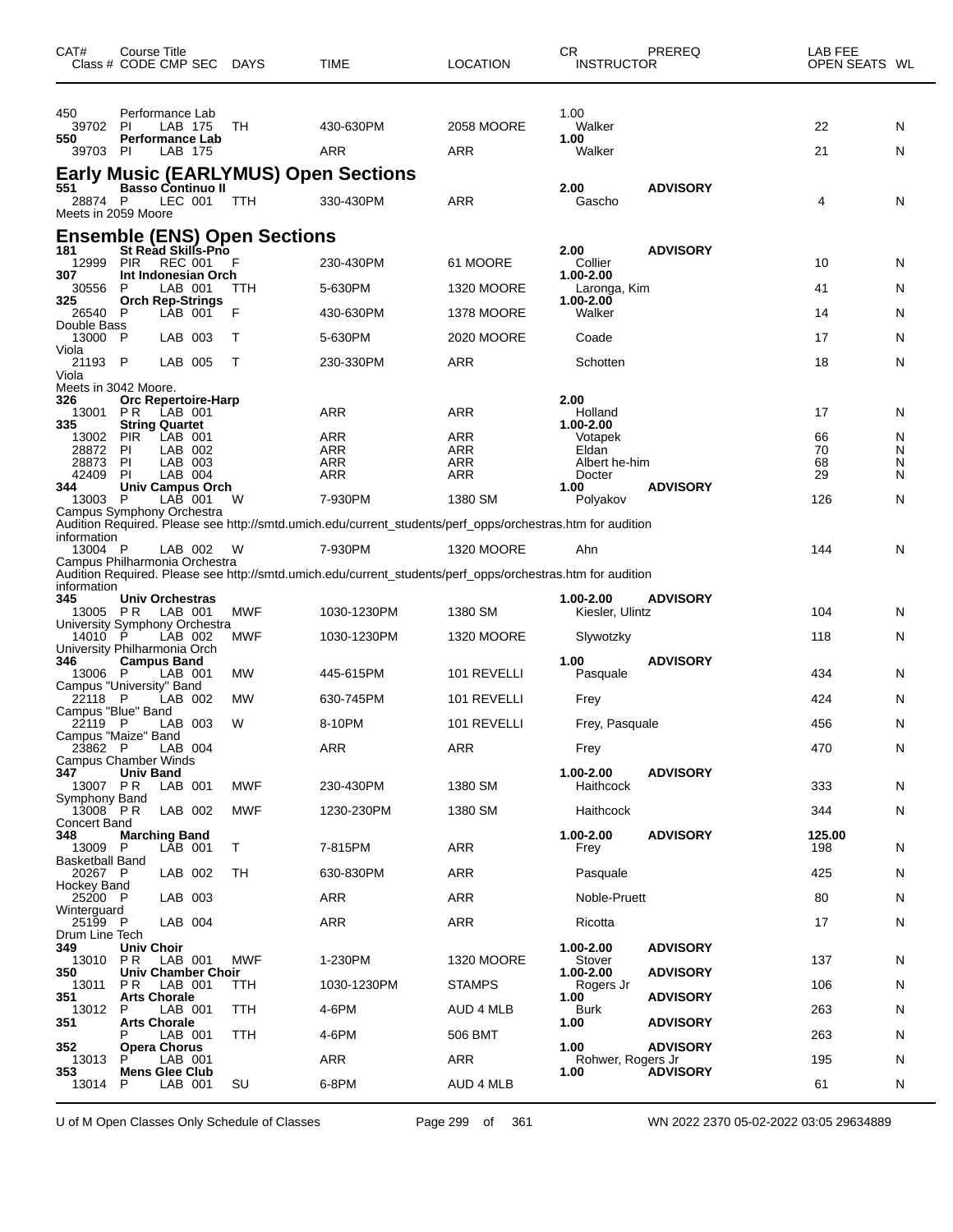| CAT#                                | Course Title<br>Class # CODE CMP SEC        | DAYS            | <b>TIME</b>                                                                                                            | <b>LOCATION</b>              | CR.<br><b>INSTRUCTOR</b>            | PREREQ          | LAB FEE<br>OPEN SEATS WL |        |
|-------------------------------------|---------------------------------------------|-----------------|------------------------------------------------------------------------------------------------------------------------|------------------------------|-------------------------------------|-----------------|--------------------------|--------|
| 353                                 | Mens Glee Club                              |                 |                                                                                                                        |                              | 1.00                                | <b>ADVISORY</b> |                          |        |
|                                     | LAB 001<br>Р                                | TH              | 7-930PM                                                                                                                | AUD 4 MLB                    | Stover<br>1.00                      | <b>ADVISORY</b> | 61                       | N      |
| 354<br>13015                        | Univ Choral Union<br>LAB 001<br>PI          | М               | 630-10PM                                                                                                               | AUD 4 MLB                    | Hanoian                             |                 | 72                       | N      |
| 354                                 | <b>Univ Choral Union</b><br>LAB 001<br>P    | м               | 630-10PM                                                                                                               | LEC RM 1 MLB                 | 1.00                                | <b>ADVISORY</b> | 72                       | N      |
| 356<br>13016                        | <b>Womens Glee Club</b><br>LAB 001<br>P     | SU              | 630-10PM                                                                                                               | LEC RM 1 MLB                 | 1.00                                | <b>ADVISORY</b> | 62                       | N      |
| 356                                 | <b>Womens Glee Club</b>                     |                 |                                                                                                                        |                              | 1.00                                | <b>ADVISORY</b> |                          |        |
|                                     | LAB 001<br>LAB 001<br>P                     | SU<br>TН        | 630-10PM<br>630-10PM                                                                                                   | AUD 3 MLB<br>LEC RM 1 MLB    | Skadsem                             |                 | 62<br>62                 | N<br>N |
| 360<br>20867                        | <b>Campus Jazz Ensemble</b><br>LAB 001      | т               | 8-10PM                                                                                                                 | <b>1320 MOORE</b>            | 1.00<br>Wood, Wilson                |                 | 35                       | N      |
| 400<br>13017                        | <b>Early Mus Ensemble</b><br>LAB 002<br>P   | TTH             | 1230-230PM                                                                                                             | <b>1320 MOORE</b>            | 1.00-2.00<br>Berofsky, Gascho       | <b>ADVISORY</b> | 44                       | N      |
|                                     | Baroque Chamber Orchestra                   |                 |                                                                                                                        |                              |                                     |                 |                          |        |
| 28879<br>407                        | P<br>LAB 003<br>Int Indonesian Orch         |                 | <b>ARR</b>                                                                                                             | ARR                          | Gascho<br>1.00-2.00                 | <b>ADVISORY</b> | 44                       | N      |
| 13018                               | LAB 001<br>P                                | TTH             | 5-630PM<br>Students need only attend 2 of 3 class sessions per week. Beginning students are permitted to enroll in the | <b>1320 MOORE</b>            | Laronga, Kim                        |                 | 41                       | N      |
| intermediate level.                 |                                             |                 |                                                                                                                        |                              |                                     |                 |                          |        |
| 451<br>36111                        | <b>OOTB</b><br><b>PI</b><br>LAB 001         | т               | 530-730PM                                                                                                              | 2058 MOORE                   | 1.00-2.00<br>Gaughran               |                 | 16                       | N      |
| 460<br>13019                        | <b>Jazz Ensemble</b><br>LAB 001<br>P        | TTH             | 230-430PM                                                                                                              | <b>1320 MOORE</b>            | 1.00-2.00<br>Rowe                   | <b>ADVISORY</b> | 6                        | N      |
| 13020                               | P<br>LAB 002<br>P                           | F.              | 230-430PM                                                                                                              | ARR<br>1320 MOORE            |                                     |                 | 5<br>5                   | N      |
| Jazz Lab Ensemble                   | LAB 002                                     | <b>MW</b>       | 230-430PM                                                                                                              |                              | Wilson                              |                 |                          | N      |
| 461<br>13021                        | <b>Small Woodwind Ens</b><br>LAB 001<br>PI. | TН              | 430-530PM                                                                                                              | <b>ARR</b>                   | 1.00-2.00                           |                 | 12                       | N      |
| 461                                 | <b>Small Woodwind Ens</b><br>LAB 001<br>P   | TН              | 7-830PM                                                                                                                | <b>ARR</b>                   | 1.00-2.00                           |                 | 12                       | N      |
|                                     | P<br>LAB 001                                | T.              | 330-430PM                                                                                                              | ARR                          | King III                            |                 | 12                       | N      |
| 461<br>21686                        | <b>Small Woodwind Ens</b><br>LAB 261<br>PI  | W               | 630-830PM                                                                                                              | 2032 MOORE                   | 1.00-2.00<br>McAllister             |                 | 22                       | N      |
| 26229<br>28880                      | P<br>LAB 003<br>PI<br>LAB 004               | TН              | <b>ARR</b><br>7-830PM                                                                                                  | <b>ARR</b><br><b>ARR</b>     | Ambrose King<br><b>Burrow</b>       |                 | 20<br>33                 | N<br>N |
| 28881                               | PI<br>LAB<br>005                            | TН              | 7-830PM                                                                                                                | <b>ARR</b>                   | Lyman                               |                 | 26                       | N      |
| 28882<br>31547                      | LAB<br>PI<br>006<br>PI<br>LAB 007           | TН              | 7-830PM<br>ARR                                                                                                         | <b>ARR</b><br><b>ARR</b>     | Porter<br>Gilbert                   |                 | 32<br>35                 | N<br>N |
| 41566<br>462                        | PI<br>LAB 263<br><b>SJE</b>                 |                 | <b>ARR</b>                                                                                                             | <b>ARR</b>                   | Toth<br>1.00-2.00                   | <b>ADVISORY</b> | 34                       | N      |
| 31388                               | LAB 002<br>PI                               | M               | 430-6PM                                                                                                                | <b>ARR</b>                   | Milne                               |                 | 8                        | N      |
| 31389<br>31390                      | PI<br>LAB 003<br>LAB<br>PI<br>004           | м<br>M          | 430-6PM<br>430-6PM                                                                                                     | <b>ARR</b><br><b>ARR</b>     | McComb, Milne<br>Alvarez III, Milne |                 | 4<br>6                   | N<br>N |
| 31391                               | PI<br>LAB<br>005<br>PI<br>LAB<br>006        | т<br>W          | 430-6PM<br>430-6PM                                                                                                     | ARR<br><b>ARR</b>            | Hurst, Milne                        |                 | 5<br>5                   | N<br>N |
| 31392<br>31393                      | PI<br>LAB<br>007                            | W               | 430-6PM                                                                                                                | <b>ARR</b>                   | Hurst, Milne<br>Milne               |                 | 8                        | N      |
| 31394<br>41998                      | PI<br>LAB 008<br>PI<br>LAB 009              | <b>TH</b><br>TН | 430-6PM<br>6-730PM                                                                                                     | <b>ARR</b><br><b>ARR</b>     | Milne<br>Milne                      |                 | 7<br>7                   | N<br>N |
| 13022 A                             | LEC 001                                     | M               | 6-8PM                                                                                                                  | <b>1320 MOORE</b>            | Milne                               |                 |                          |        |
| 463                                 | <b>Small Brass Ens</b>                      |                 | Each ensemble will be assigned one lab time after ensembles are formed. Jazz majors only.                              |                              | 1.00-2.00                           |                 |                          |        |
| 13023<br>463                        | LAB 001<br>PI.<br><b>Small Brass Ens</b>    | TН              | 430-530PM                                                                                                              | 1350 MOORE                   | 1.00-2.00                           |                 | 35                       | N      |
|                                     | LAB 001                                     | TН              | 7-830PM                                                                                                                | ARR                          |                                     |                 | 35                       | N      |
| 463                                 | LAB 001<br><b>Small Brass Ens</b>           | T.              | 330-430PM                                                                                                              | ARR                          | 1.00-2.00                           |                 | 35                       | N      |
| 26536<br>13024                      | LAB 002<br>PI<br>LAB 003<br>P               | Т<br>TН         | 630-730PM<br>330-430PM                                                                                                 | <b>1350 MOORE</b><br>1380 SM | Unsworth<br>Jackson                 |                 | 35<br>30                 | N<br>N |
| <b>Trombone Ensemble</b>            |                                             |                 |                                                                                                                        |                              |                                     |                 |                          |        |
| 13025 P                             | LAB 004<br>Euphonium & Tuba Ensemble        | Τ               | 430-630PM                                                                                                              | <b>STAMPS</b>                | Zerkel                              |                 | 31                       | N      |
| 22059 PI<br><b>Trumpet Ensemble</b> | LAB 005                                     |                 | ARR                                                                                                                    | ARR                          | Booth                               |                 | 35                       | N      |
| 28883 PI                            | LAB 006                                     | TН              | 7-830PM                                                                                                                | ARR                          | Kennedy                             |                 | 35                       | N      |
| 28884<br>28885                      | LAB 274<br>PI<br>LAB 253<br>PI              |                 | ARR<br><b>ARR</b>                                                                                                      | ARR<br>ARR                   | Zerkel<br>Jackson                   |                 | 27<br>25                 | N<br>N |
| 465<br>13026                        | <b>Small Percuss Ens</b><br>LAB 001<br>P R  | ттн             | 1230-230PM                                                                                                             | 1380 SM                      | 1.00-2.00<br>Perkins, Antonio       |                 | 14                       | N      |
| 20343                               | <b>PR</b><br>LAB 002                        | TН              | 430-530PM                                                                                                              | ARR                          |                                     |                 | 12                       | N      |
|                                     | ΡR<br>LAB 002<br>ΡR<br>LAB 002              | T.<br>М         | 430-530PM<br>7-10PM                                                                                                    | 1380 SM<br>1380 SM           | Sies                                |                 | 12<br>12                 | N<br>N |
|                                     | Samba/MidEastern Percuss                    |                 |                                                                                                                        |                              |                                     |                 |                          |        |
| 466<br>13027                        | <b>Piano Chamber Mus</b><br>ΡI<br>LAB 001   |                 | ARR                                                                                                                    | ARR                          | 1.00-2.00<br>Cheng                  | <b>ADVISORY</b> | 33                       | N      |
| 466                                 | <b>Piano Chamber Mus</b><br>LAB 001         | TН              | 7-830PM                                                                                                                | ARR                          | $1.00 - 2.00$                       | <b>ADVISORY</b> | 33                       | N      |
| 466                                 | <b>Piano Chamber Mus</b>                    |                 |                                                                                                                        |                              | 1.00-2.00                           | <b>ADVISORY</b> |                          |        |

U of M Open Classes Only Schedule of Classes Page 300 of 361 WN 2022 2370 05-02-2022 03:05 29634889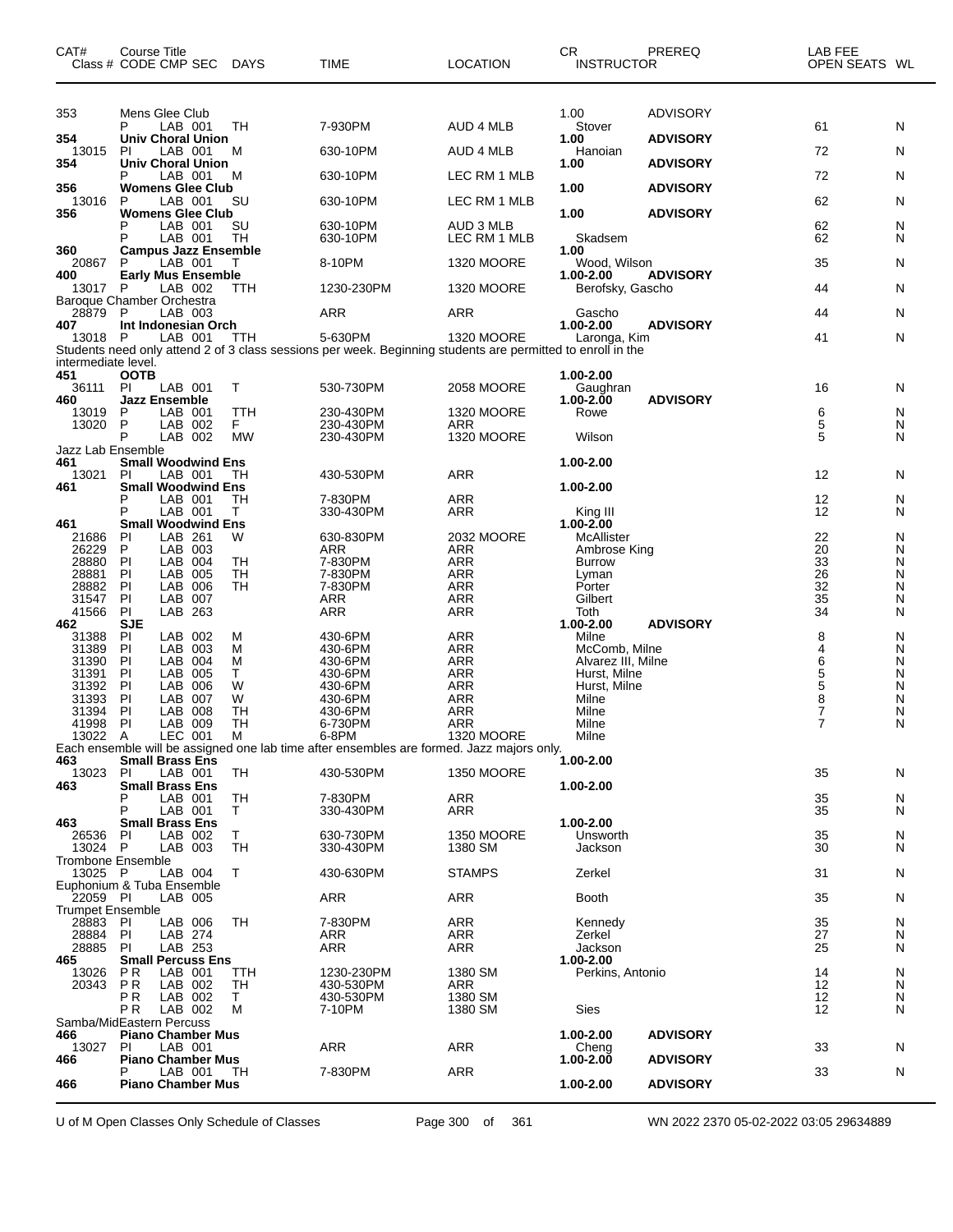| CAT#<br>Class # CODE CMP SEC  | <b>Course Title</b>     |                    |                                | <b>DAYS</b>                                                  | <b>TIME</b>                                           | <b>LOCATION</b>          | CR.<br>INSTRUCTOR        | PREREQ          | LAB FEE<br>OPEN SEATS WL |        |
|-------------------------------|-------------------------|--------------------|--------------------------------|--------------------------------------------------------------|-------------------------------------------------------|--------------------------|--------------------------|-----------------|--------------------------|--------|
| 28887                         | PI                      | LAB 002            |                                |                                                              | ARR                                                   | <b>ARR</b>               | Albert he-him            |                 | 64                       | N      |
| 28888<br>28889                | PI<br>PI                | LAB<br>LAB         | 003<br>004                     |                                                              | ARR<br><b>ARR</b>                                     | <b>ARR</b><br><b>ARR</b> | Harding<br>Votapek       |                 | 70<br>66                 | N<br>N |
| 28890                         | PI                      | LAB                | 005                            |                                                              | <b>ARR</b>                                            | <b>ARR</b>               | King III                 |                 | 64                       | N      |
| 31539                         | ΡI                      | LAB                | 006                            |                                                              | ARR                                                   | <b>ARR</b>               | Eldan                    |                 | 65                       | N      |
| 31540                         | PI                      | LAB                | 007                            |                                                              | <b>ARR</b>                                            | <b>ARR</b>               | Lyman                    |                 | 70                       | N      |
| 31541                         | PI                      | LAB                | 008                            |                                                              | <b>ARR</b>                                            | <b>ARR</b>               | Docter                   |                 | 68                       | N      |
| 31542<br>42394                | ΡI<br>PI                | LAB<br>LAB 010     | 009                            |                                                              | <b>ARR</b><br><b>ARR</b>                              | <b>ARR</b><br><b>ARR</b> | Porter                   |                 | 70<br>68                 | N<br>N |
| 42397                         | PI                      | LAB 011            |                                |                                                              | <b>ARR</b>                                            | <b>ARR</b>               | Bengtson<br>Milne        |                 | 67                       | N      |
| 467                           |                         |                    | <b>Creative Arts Orch</b>      |                                                              |                                                       |                          | 1.00-2.00                | <b>ADVISORY</b> |                          |        |
| 13028                         | PI                      | LAB 001            |                                | TН                                                           | 530-730PM                                             | 1380 SM                  | Kirschenmann             |                 | 28                       | N      |
| 469                           |                         |                    | <b>Orch Rep Winds&amp;Perc</b> |                                                              |                                                       |                          | 1.00                     | <b>ADVISORY</b> |                          |        |
| 18269                         | PI                      | LAB 003            |                                | TTH                                                          | 1230-230PM                                            | <b>1340 MOORE</b>        | Kiesler                  |                 | 40                       | N      |
| 475<br>13029                  | PI                      | LAB 001            | <b>Contemp Direct Ens</b>      | TTH                                                          | 1030-1230PM                                           | 1380 SM                  | 1.00-2.00<br>Slywotzky   | <b>ADVISORY</b> | 60                       | Ν      |
|                               |                         |                    |                                |                                                              | RACKHAM STUDENTS ELECT MUSIC PERFORMANCE 882 INSTEAD. |                          |                          |                 |                          |        |
| 480                           |                         |                    | <b>Mixed Chamber Music</b>     |                                                              |                                                       |                          | 1.00-2.00                |                 |                          |        |
| 17346                         | PI                      | LEC 001            |                                | TН                                                           | 7-830PM                                               | ARR                      | King III                 |                 | 35                       | N      |
| 28891                         | PI                      | LEC 002            |                                |                                                              | ARR                                                   | <b>ARR</b>               | Albert he-him            |                 | 24                       | N      |
| 28892                         | PI                      | LEC 003            |                                |                                                              | <b>ARR</b><br><b>ARR</b>                              | ARR                      | Antonio                  |                 | 25                       | N      |
| 23143<br>31548                | PI<br>PI                | LEC 004<br>LEC 006 |                                |                                                              | ARR                                                   | <b>ARR</b><br><b>ARR</b> | Eldan<br>Holland         |                 | 25<br>48                 | N<br>N |
| 42423                         | PI                      | <b>LEC 007</b>     |                                |                                                              | <b>ARR</b>                                            | <b>ARR</b>               | Perkins                  |                 | 48                       | N      |
| 525                           | <b>Orch Rep-Strings</b> |                    |                                |                                                              |                                                       |                          | 1.00-2.00                | <b>ADVISORY</b> |                          |        |
| 26541 P                       |                         | LAB 001            |                                | F                                                            | 430-630PM                                             | <b>1378 MOORE</b>        | Walker                   |                 | 14                       | N      |
| Double Bass                   |                         |                    |                                |                                                              |                                                       |                          |                          |                 |                          |        |
| 13031 P                       |                         | LAB 003            |                                | т                                                            | 5-630PM                                               | 2020 MOORE               | Coade                    |                 | 17                       | N      |
| Viola<br>21194 P              |                         | LAB 005            |                                | $\top$                                                       | 230-330PM                                             | <b>ARR</b>               | Schotten                 |                 | 18                       | N      |
| Viola                         |                         |                    |                                |                                                              |                                                       |                          |                          |                 |                          |        |
| Meets in 3042 Moore           |                         |                    |                                |                                                              |                                                       |                          |                          |                 |                          |        |
| 526                           |                         |                    | <b>Orc Repertoir-Harp</b>      |                                                              |                                                       |                          | 2.00                     | <b>ADVISORY</b> |                          |        |
| 13032 PR                      |                         | LAB 001            |                                |                                                              | ARR                                                   | ARR                      | Holland                  |                 | 17                       | N      |
| 535                           | <b>String Quartet</b>   |                    |                                | Priority given to students based on graduation requirements. |                                                       |                          | 1.00-2.00                | <b>ADVISORY</b> |                          |        |
| 13033 PI                      |                         | LAB 001            |                                |                                                              | ARR                                                   | ARR                      | Votapek                  |                 | 66                       | N      |
| 28893 PI                      |                         | LAB 002            |                                |                                                              | ARR                                                   | <b>ARR</b>               | Eldan                    |                 | 70                       | N      |
| 28894                         | PI                      | LAB 003            |                                |                                                              | <b>ARR</b>                                            | <b>ARR</b>               | Albert he-him            |                 | 68                       | N      |
| 42410                         | PI                      | LAB 004            |                                |                                                              | <b>ARR</b>                                            | <b>ARR</b>               | Docter                   |                 | 29                       | N      |
| 540                           |                         |                    |                                | <b>Pno Accom&amp;Chamb Mus</b>                               |                                                       |                          | 2.00-6.00                | <b>ADVISORY</b> |                          |        |
| 13034                         | - P                     | <b>REC 001</b>     |                                |                                                              | ARR                                                   | <b>ARR</b>               | Katz                     |                 | 31                       | N      |
| 545                           | Univ Orchestras         |                    |                                | MM piano chamber music and accompanying majors only.         |                                                       |                          | 1.00-2.00                | <b>ADVISORY</b> |                          |        |
| 13035 PR                      |                         | LAB 001            |                                | <b>MWF</b>                                                   | 1030-1230PM                                           | 1380 SM                  | Kiesler, Ulintz          |                 | 104                      | N      |
| University Symphony Orchestra |                         |                    |                                |                                                              |                                                       |                          |                          |                 |                          |        |
| 14011                         | P                       | LAB 002            |                                | <b>MWF</b>                                                   | 1030-1230PM                                           | <b>1320 MOORE</b>        | Slywotzky                |                 | 118                      | N      |
| University Philharmonia Orch  |                         |                    |                                |                                                              |                                                       |                          |                          |                 |                          |        |
| 547<br>13036 PR               | <b>University Band</b>  | LAB 001            |                                | MWF                                                          | 230-430PM                                             | 1380 SM                  | 1.00-2.00<br>Haithcock   | <b>ADVISORY</b> | 333                      | N      |
| Symphony Band                 |                         |                    |                                |                                                              |                                                       |                          |                          |                 |                          |        |
| 13037 PR LAB 002              |                         |                    |                                | <b>MWF</b>                                                   | 1230-230PM                                            | 1380 SM                  | Haithcock                |                 | 344                      | Ν      |
| Concert Band                  |                         |                    |                                |                                                              |                                                       |                          |                          |                 |                          |        |
| 549                           | <b>University Choir</b> |                    |                                |                                                              |                                                       |                          | 1.00-2.00                | <b>ADVISORY</b> |                          |        |
| 13038<br>550                  | P R                     | LAB 001            | Univ Chamber Choir             | MWF                                                          | 1-230PM                                               | 1320 MOORE               | Stover<br>1.00-2.00      | <b>ADVISORY</b> | 137                      | N      |
| 13039                         | P R                     | LAB 001            |                                | TTH                                                          | 1030-1230PM                                           | <b>STAMPS</b>            | Rogers Jr                |                 | 106                      | N      |
| 553                           | <b>Mens Glee Club</b>   |                    |                                |                                                              |                                                       |                          | 1.00                     |                 |                          |        |
| 22206                         | P                       | LAB 001            |                                | SU                                                           | 6-8PM                                                 | AUD 4 MLB                |                          |                 | 61                       | N      |
| 553                           | <b>Mens Glee Club</b>   |                    |                                |                                                              |                                                       |                          | 1.00                     |                 |                          |        |
|                               | P                       | LAB 001            |                                | TН                                                           | 7-930PM                                               | AUD 4 MLB                | Stover                   |                 | 61                       | N      |
| 554<br>17117                  | P                       | LAB 001            | <b>Univ Choral Union</b>       | м                                                            | 630-10PM                                              | AUD 4 MLB                | 1.00<br>Hanoian          |                 | 72                       | N      |
| 554                           |                         |                    | <b>Univ Choral Union</b>       |                                                              |                                                       |                          | 1.00                     |                 |                          |        |
|                               | P                       | LAB 001            |                                | м                                                            | 630-10PM                                              | LEC RM 1 MLB             |                          |                 | 72                       | N      |
| 556                           |                         |                    | <b>Womens Glee Club</b>        |                                                              |                                                       |                          | 1.00                     | <b>ADVISORY</b> |                          |        |
| 22205                         | P                       | LAB 001            |                                | SU                                                           | 630-10PM                                              | LEC RM 1 MLB             |                          |                 | 62                       | N      |
| 556                           |                         |                    | <b>Womens Glee Club</b>        |                                                              |                                                       |                          | 1.00                     | <b>ADVISORY</b> |                          |        |
|                               | P<br>P                  | LAB 001            |                                | SU                                                           | 630-10PM                                              | AUD 3 MLB                |                          |                 | 62                       | N      |
| 566                           |                         | LAB 001            | <b>Piano Chamber Mus</b>       | TН                                                           | 630-10PM                                              | LEC RM 1 MLB             | Skadsem<br>1.00-2.00     |                 | 62                       | N      |
| 15766                         | PI                      | LAB 001            |                                |                                                              | ARR                                                   | ARR                      | Cheng                    |                 | 33                       | N      |
| 566                           |                         |                    | <b>Piano Chamber Mus</b>       |                                                              |                                                       |                          | 1.00-2.00                |                 |                          |        |
|                               | P                       | LAB 001            |                                | TH                                                           | 7-830PM                                               | ARR                      |                          |                 | 33                       | N      |
| 566                           |                         |                    | <b>Piano Chamber Mus</b>       |                                                              |                                                       |                          | 1.00-2.00                |                 |                          |        |
| 28895<br>28896                | PI.<br>ΡI               | LAB 002<br>LAB 003 |                                |                                                              | ARR<br>ARR                                            | ARR<br>ARR               | Albert he-him<br>Harding |                 | 64<br>70                 | N<br>N |
| 28897                         | PI                      | LAB 004            |                                |                                                              | <b>ARR</b>                                            | ARR                      | Votapek                  |                 | 66                       | N      |
| 28898                         | PI                      | LAB 005            |                                |                                                              | ARR                                                   | ARR                      | King III                 |                 | 64                       | N      |
|                               |                         |                    |                                |                                                              |                                                       |                          |                          |                 |                          |        |

U of M Open Classes Only Schedule of Classes Page 301 of 361 WN 2022 2370 05-02-2022 03:05 29634889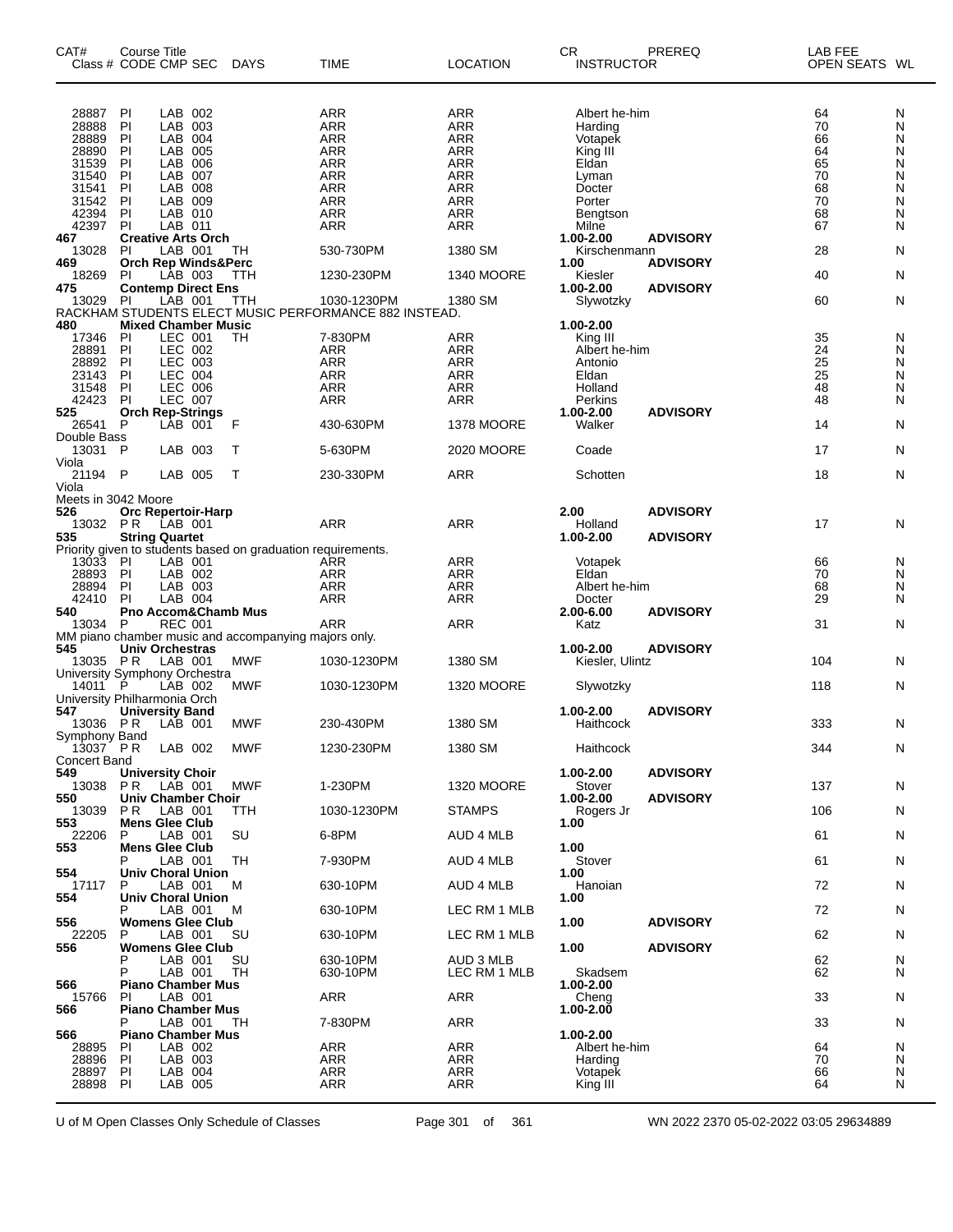| CAT#                                               | Course Title<br>Class # CODE CMP SEC DAYS                                                          |            | TIME                                                                                                                                                                                                                                                                                                                                                                                                                                                                                                                                                                                           | LOCATION                               | CR<br><b>INSTRUCTOR</b>                                 | PREREQ          | LAB FEE<br>OPEN SEATS WL         |                            |
|----------------------------------------------------|----------------------------------------------------------------------------------------------------|------------|------------------------------------------------------------------------------------------------------------------------------------------------------------------------------------------------------------------------------------------------------------------------------------------------------------------------------------------------------------------------------------------------------------------------------------------------------------------------------------------------------------------------------------------------------------------------------------------------|----------------------------------------|---------------------------------------------------------|-----------------|----------------------------------|----------------------------|
| 31543<br>31544<br>31545<br>31546<br>42395<br>42396 | LAB 006<br>PI<br>PI<br>LAB 007<br>PI<br>LAB 008<br>PI<br>LAB 009<br>PI<br>LAB 010<br>ΡI<br>LAB 011 |            | ARR<br>ARR<br><b>ARR</b><br>ARR<br>ARR<br>ARR                                                                                                                                                                                                                                                                                                                                                                                                                                                                                                                                                  | ARR<br>ARR<br>ARR<br>ARR<br>ARR<br>ARR | Eldan<br>Lyman<br>Docter<br>Porter<br>Bengtson<br>Milne |                 | 65<br>70<br>68<br>70<br>68<br>67 | N<br>N<br>N<br>N<br>N<br>N |
| 569<br>16560<br>580                                | Orc Rep Winds&Perc<br>PI<br>LAB 003                                                                | ттн        | 1230-230PM                                                                                                                                                                                                                                                                                                                                                                                                                                                                                                                                                                                     | <b>1340 MOORE</b>                      | 1.00<br>Kiesler                                         | <b>ADVISORY</b> | 40                               | N                          |
| 13040                                              | <b>Mixed Chamber Music</b><br><b>PIR</b><br>LAB 001                                                |            | ARR                                                                                                                                                                                                                                                                                                                                                                                                                                                                                                                                                                                            | ARR                                    | 1.00-2.00<br>King III                                   | <b>ADVISORY</b> | 25                               | N                          |
| 580                                                | <b>Mixed Chamber Music</b><br>LAB 001<br>P R                                                       | TН         | 7-830PM                                                                                                                                                                                                                                                                                                                                                                                                                                                                                                                                                                                        | ARR                                    | 1.00-2.00                                               | <b>ADVISORY</b> | 25                               | N                          |
| 580<br>28899                                       | <b>Mixed Chamber Music</b><br>PI<br>LAB 002                                                        |            | ARR                                                                                                                                                                                                                                                                                                                                                                                                                                                                                                                                                                                            | ARR                                    | 1.00-2.00<br>Albert he-him                              | <b>ADVISORY</b> | 33                               | N                          |
| 28900<br>23268                                     | PI<br>LAB 003<br>PI<br>LAB 004                                                                     |            | <b>ARR</b><br>ARR                                                                                                                                                                                                                                                                                                                                                                                                                                                                                                                                                                              | ARR<br>ARR                             | Antonio<br>Eldan                                        |                 | 34<br>25                         | N<br>N                     |
| 31549                                              | PI<br>LAB 006                                                                                      |            | ARR                                                                                                                                                                                                                                                                                                                                                                                                                                                                                                                                                                                            | ARR                                    | Holland                                                 |                 | 48                               | N                          |
| 42425<br>581                                       | <b>PI</b><br>LAB 007<br>Piano Acc&Duo Rep                                                          |            | ARR                                                                                                                                                                                                                                                                                                                                                                                                                                                                                                                                                                                            | ARR                                    | Perkins<br>2.00-4.00                                    | <b>ADVISORY</b> | 48                               | N                          |
| 13041                                              | P<br>REC 001<br>Meets in 1374 SM with ENS 481                                                      |            | 430-630PM                                                                                                                                                                                                                                                                                                                                                                                                                                                                                                                                                                                      | <b>1374 MOORE</b>                      | Collier                                                 |                 | 14                               | N                          |
|                                                    |                                                                                                    |            | <b>Euphonium-Baritone (EUPHBARI) Open Sections</b>                                                                                                                                                                                                                                                                                                                                                                                                                                                                                                                                             |                                        |                                                         |                 |                                  |                            |
|                                                    | <b>Flute (FLUTE) Open Sections</b>                                                                 |            |                                                                                                                                                                                                                                                                                                                                                                                                                                                                                                                                                                                                |                                        |                                                         |                 |                                  |                            |
|                                                    | <b>Fortepiano (FPIANO) Open Sections</b>                                                           |            |                                                                                                                                                                                                                                                                                                                                                                                                                                                                                                                                                                                                |                                        |                                                         |                 |                                  |                            |
|                                                    | <b>French Horn (FRENHORN) Open Sections</b>                                                        |            |                                                                                                                                                                                                                                                                                                                                                                                                                                                                                                                                                                                                |                                        |                                                         |                 |                                  |                            |
| 111<br>25154                                       | Performance<br><b>REC 001</b><br>PI                                                                |            | ARR                                                                                                                                                                                                                                                                                                                                                                                                                                                                                                                                                                                            | ARR                                    | 2.00                                                    |                 | 12                               | N                          |
| 500                                                | Performance                                                                                        |            |                                                                                                                                                                                                                                                                                                                                                                                                                                                                                                                                                                                                | ARR                                    | 2.00-6.00                                               |                 | 25                               |                            |
|                                                    | $IND +$<br><b>Guitar (GUITAR) Open Sections</b>                                                    |            | ARR                                                                                                                                                                                                                                                                                                                                                                                                                                                                                                                                                                                            |                                        |                                                         |                 |                                  | N                          |
|                                                    |                                                                                                    |            |                                                                                                                                                                                                                                                                                                                                                                                                                                                                                                                                                                                                |                                        |                                                         |                 |                                  |                            |
| 450                                                | Harp (HARP) Open Sections<br>Performance Lab                                                       |            |                                                                                                                                                                                                                                                                                                                                                                                                                                                                                                                                                                                                |                                        | 1.00                                                    |                 |                                  |                            |
| 12449<br>550                                       | PI<br>LAB 161<br><b>Performance Lab</b>                                                            | TH         | 430-630PM                                                                                                                                                                                                                                                                                                                                                                                                                                                                                                                                                                                      | <b>1370 MOORE</b>                      | Holland<br>1.00                                         |                 | 32                               | N                          |
| 20922 PI                                           | LAB 161                                                                                            | TH.        | 430-630PM                                                                                                                                                                                                                                                                                                                                                                                                                                                                                                                                                                                      | <b>1370 MOORE</b>                      | Holland                                                 |                 | 32                               | N                          |
| 340                                                | <b>Harpsichord (HARPSCH) Open Sections</b><br>Performance                                          |            |                                                                                                                                                                                                                                                                                                                                                                                                                                                                                                                                                                                                |                                        | 2.00-4.00                                               |                 |                                  |                            |
|                                                    | $IND +$                                                                                            |            | ARR                                                                                                                                                                                                                                                                                                                                                                                                                                                                                                                                                                                            | ARR                                    |                                                         |                 | 1                                | N                          |
| 440                                                | Performance<br>$IND +$                                                                             |            | ARR                                                                                                                                                                                                                                                                                                                                                                                                                                                                                                                                                                                            | ARR                                    | 2.00-4.00                                               |                 | 1                                | N                          |
|                                                    |                                                                                                    |            | Jazz & Improvisational Studies (JAZZ) Open Sections                                                                                                                                                                                                                                                                                                                                                                                                                                                                                                                                            |                                        |                                                         |                 |                                  |                            |
| 422<br>37516 P                                     | Jazz Style Hist Prac<br>ĹEC 001                                                                    |            | 230-330PM                                                                                                                                                                                                                                                                                                                                                                                                                                                                                                                                                                                      | 2038 MOORE                             | 2.00                                                    |                 |                                  |                            |
| 422                                                | <b>Jazz Style Hist Prac</b><br>P<br>LEC 001                                                        |            | 1030-12PM                                                                                                                                                                                                                                                                                                                                                                                                                                                                                                                                                                                      | <b>1370 MOORE</b>                      | 2.00<br>Hayden                                          |                 | 1                                | N                          |
| 423<br>40550                                       | <b>Black Music Matters</b>                                                                         |            |                                                                                                                                                                                                                                                                                                                                                                                                                                                                                                                                                                                                |                                        | 2.00                                                    |                 | 20                               |                            |
| 454                                                | LEC 001<br>ΡI<br><b>Special Topics</b>                                                             | Т          | 1230-230PM                                                                                                                                                                                                                                                                                                                                                                                                                                                                                                                                                                                     | 201 STEARNS                            | Sarath<br>1.00-2.00                                     |                 |                                  | N                          |
| 25059<br>Fund Rhythm A                             | LEC 002<br>P                                                                                       | Т          | 930-1030AM                                                                                                                                                                                                                                                                                                                                                                                                                                                                                                                                                                                     | <b>1370 MOORE</b>                      | Okazaki                                                 |                 | $\overline{7}$                   | N                          |
| internalization.                                   | Fundamentals of Rhythm A: The Grid                                                                 |            | This course is taught entirely by ear, without instruments or written materials. We will explore rhythms on human<br>made grid systems such as even pulses, quantized subdivisions, metric cycles and song forms. Students will develop<br>rhythmic accuracy, beginning with linear figures and working towards polyrhythmic structures. Special emphasis will<br>be given to rhythmic concepts from India, West Africa, and other oral traditions that fall outside of the typical<br>Western canon. All work will be done with singing and clapping in order to develop hearing, memory, and |                                        |                                                         |                 |                                  |                            |
| 31123 PI                                           | LEC 004                                                                                            |            | <b>ARR</b>                                                                                                                                                                                                                                                                                                                                                                                                                                                                                                                                                                                     | ARR                                    |                                                         |                 | 15                               | N                          |
| 455<br>31324 PI<br><b>Black Music Matters</b>      | Integral Jazz Mysticism<br><b>Creat&amp;Consciousness</b><br>LEC 003                               |            | ARR                                                                                                                                                                                                                                                                                                                                                                                                                                                                                                                                                                                            | ARR                                    | 2.00                                                    | <b>ADVISORY</b> | 10                               | N                          |
| 462                                                | <b>Jazz Trom Ens</b>                                                                               |            |                                                                                                                                                                                                                                                                                                                                                                                                                                                                                                                                                                                                |                                        | 1.00-2.00                                               |                 |                                  |                            |
| 29117<br>465                                       | PI.<br>LAB 001<br><b>Ind Study</b>                                                                 |            | <b>ARR</b>                                                                                                                                                                                                                                                                                                                                                                                                                                                                                                                                                                                     | <b>ARR</b>                             | Wilson<br>1.00-3.00                                     |                 | 23                               | N                          |
| 467                                                | $IND +$<br>Jazz Improvistn II                                                                      |            | ARR                                                                                                                                                                                                                                                                                                                                                                                                                                                                                                                                                                                            | <b>ARR</b>                             | 3.00                                                    | <b>ENFORCED</b> | 23                               | N                          |
| 13053<br>479                                       | <b>PIR</b><br>LAB 001                                                                              | <b>TTH</b> | 1230-130PM                                                                                                                                                                                                                                                                                                                                                                                                                                                                                                                                                                                     | <b>1370 MOORE</b>                      | Rowe                                                    | <b>ADVISORY</b> | 28                               | N                          |
| 22045                                              | Jazz Arranging II<br>LEC 001<br>P                                                                  | МW         | 1230-230PM                                                                                                                                                                                                                                                                                                                                                                                                                                                                                                                                                                                     | 2232 SEB                               | 2.00<br>Wilson                                          |                 | 12                               | N                          |

U of M Open Classes Only Schedule of Classes Page 302 of 361 WN 2022 2370 05-02-2022 03:05 29634889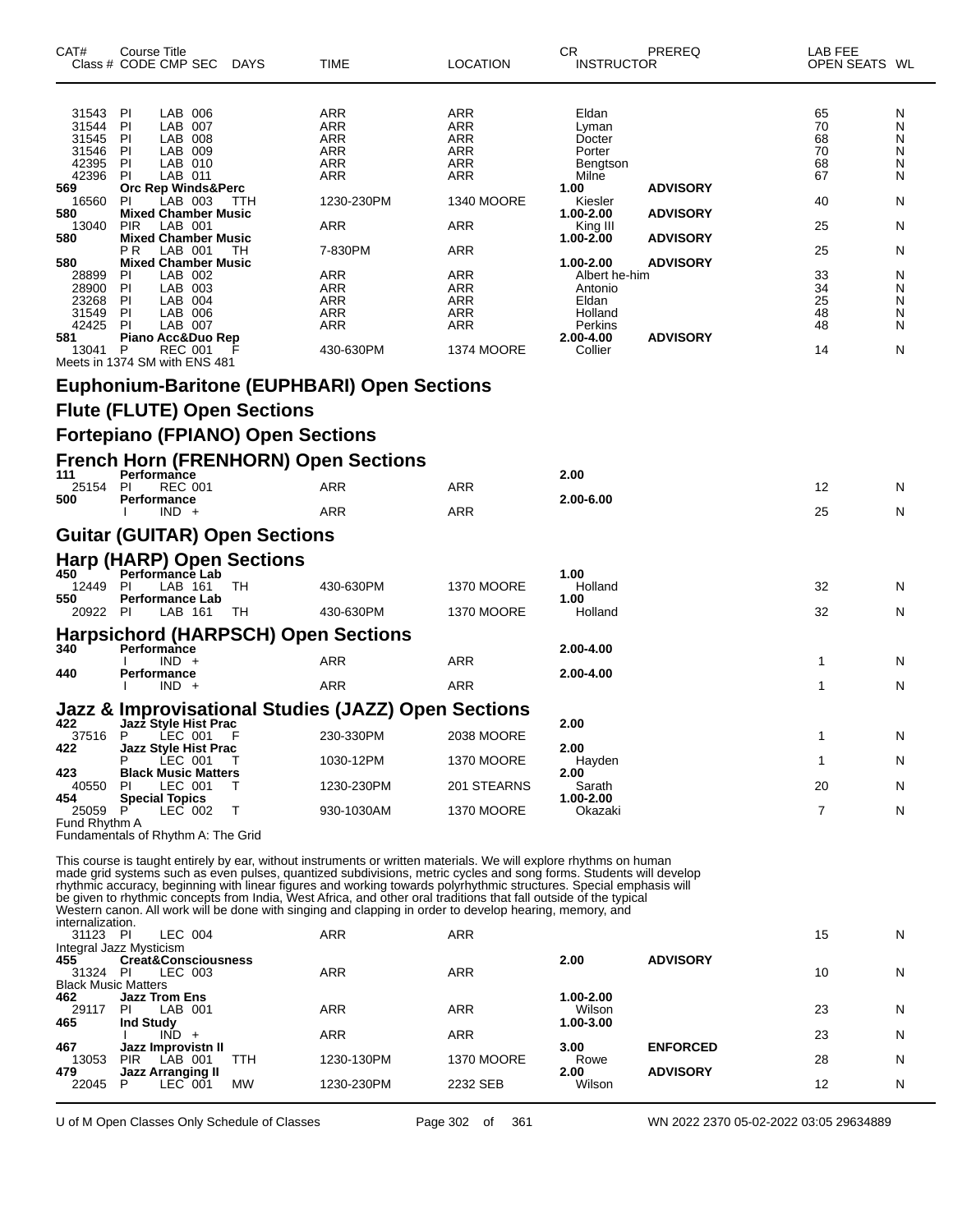| CAT#             | Course Title<br>Class # CODE CMP SEC                                             | <b>DAYS</b> | TIME                                                                                                                                                                                                                                                                                                                                                                                                                                                                                                                                                                                           | <b>LOCATION</b>   | <b>CR</b><br><b>INSTRUCTOR</b>      | PREREQ          | LAB FEE<br>OPEN SEATS WL |        |
|------------------|----------------------------------------------------------------------------------|-------------|------------------------------------------------------------------------------------------------------------------------------------------------------------------------------------------------------------------------------------------------------------------------------------------------------------------------------------------------------------------------------------------------------------------------------------------------------------------------------------------------------------------------------------------------------------------------------------------------|-------------------|-------------------------------------|-----------------|--------------------------|--------|
|                  | Class to meet in Duderstadt Center, Training Room 3                              |             |                                                                                                                                                                                                                                                                                                                                                                                                                                                                                                                                                                                                |                   |                                     |                 |                          |        |
| 480<br>21186 P   | <b>Career Devel-Jazz</b><br>LEC 001<br>Inner Business of Music                   | M           | 1030-1230PM                                                                                                                                                                                                                                                                                                                                                                                                                                                                                                                                                                                    | 3213 MOORE        | 2.00<br>Lucas                       | <b>ADVISORY</b> | 1                        | N      |
| 523<br>40585     | <b>Black Music Matters</b><br>REC 001<br>-PI                                     |             | 1230-230PM                                                                                                                                                                                                                                                                                                                                                                                                                                                                                                                                                                                     | 201 STEARNS       | 2.00<br>Sarath                      |                 | 20                       | N      |
| 554<br>25060     | <b>Jazz Special Topics</b><br>P<br>SEM 002<br>Fundamentals of Rhythm A: The Grid | T           | 930-1030AM                                                                                                                                                                                                                                                                                                                                                                                                                                                                                                                                                                                     | <b>1370 MOORE</b> | 2.00<br>Okazaki                     |                 | 7                        | N      |
| internalization. |                                                                                  |             | This course is taught entirely by ear, without instruments or written materials. We will explore rhythms on human<br>made grid systems such as even pulses, quantized subdivisions, metric cycles and song forms. Students will develop<br>rhythmic accuracy, beginning with linear figures and working towards polyrhythmic structures. Special emphasis will<br>be given to rhythmic concepts from India, West Africa, and other oral traditions that fall outside of the typical<br>Western canon. All work will be done with singing and clapping in order to develop hearing, memory, and |                   |                                     |                 |                          |        |
| 31124 PI         | <b>SEM 004</b><br>Integral Jazz Mysticism                                        |             | ARR                                                                                                                                                                                                                                                                                                                                                                                                                                                                                                                                                                                            | ARR               |                                     |                 | 10                       | N      |
| 31256            | PI<br><b>SEM 005</b>                                                             |             | ARR                                                                                                                                                                                                                                                                                                                                                                                                                                                                                                                                                                                            | <b>ARR</b>        |                                     |                 | 5                        | N      |
| 567<br>22365     | Jazz Improv II<br>LAB 001<br><b>PI</b>                                           | TTH         | 1230-130PM                                                                                                                                                                                                                                                                                                                                                                                                                                                                                                                                                                                     | <b>1370 MOORE</b> | 3.00<br>Rowe                        |                 | 28                       | N      |
| 577<br>13057     | Adv Jazz Improv<br><b>PIR</b><br>LAB 001                                         | W           | 12-2PM                                                                                                                                                                                                                                                                                                                                                                                                                                                                                                                                                                                         | 201 STEARNS       | 2.00<br>Bishop he-him-his           | <b>ADVISORY</b> | 4                        | N      |
|                  |                                                                                  |             | <b>Music Education (MUSED) Open Sections</b>                                                                                                                                                                                                                                                                                                                                                                                                                                                                                                                                                   |                   |                                     |                 |                          |        |
| 111<br>19968     | Art of Mus Teach<br>P<br>LEC 001                                                 | Т           | 1230-230PM                                                                                                                                                                                                                                                                                                                                                                                                                                                                                                                                                                                     | 2038 MOORE        | 2.00<br>Fitzpatrick                 |                 | 1                        | N      |
| 121<br>20769     | Tech for Music Ed<br>P <sub>R</sub><br>LAB 001                                   | M           | 5-7PM                                                                                                                                                                                                                                                                                                                                                                                                                                                                                                                                                                                          | 378 MUSIC         | 1.00<br>Rivkin                      | <b>ENFORCED</b> | 2                        | N      |
| 202<br>13058     | Tch Str Instr II<br><b>PR</b><br><b>REC 001</b>                                  | <b>TTH</b>  | 9-1030AM                                                                                                                                                                                                                                                                                                                                                                                                                                                                                                                                                                                       | 2038 MOORE        | 1.00<br>Hopkins                     |                 | 12                       | N      |
| 202              | Tch Str Instr II<br><b>REC 001</b><br>P R                                        | TTH         | 9-1030AM                                                                                                                                                                                                                                                                                                                                                                                                                                                                                                                                                                                       | 2044 MOORE        | 1.00                                |                 | 12                       | N      |
| 203<br>19531     | Tch Woodwind Instr<br><b>REC 001</b><br>P                                        | TTH         | 1030-1230PM                                                                                                                                                                                                                                                                                                                                                                                                                                                                                                                                                                                    | 2044 MOORE        | 1.00                                |                 | 6                        | N      |
| 203              | Tch Woodwind Instr<br><b>REC 001</b><br>P                                        | TTH         | 1030-1230PM                                                                                                                                                                                                                                                                                                                                                                                                                                                                                                                                                                                    | 2058 MOORE        | 1.00<br>Conway                      |                 | 6                        | N      |
| 210<br>36193     | <b>Special Topics</b><br>LEC 001<br>P                                            | TН          | 1230-230PM                                                                                                                                                                                                                                                                                                                                                                                                                                                                                                                                                                                     | 2058 MOORE        | 1.00-4.00<br>Waldron, McCarthy      |                 | 18                       | N      |
| 320<br>17660     | <b>Vocal Methods</b><br>LEC 002<br>P                                             | WF          | 930-1030AM                                                                                                                                                                                                                                                                                                                                                                                                                                                                                                                                                                                     | ARR               | 1.00<br>Skadsem                     |                 | 14                       | N      |
|                  | Class to meet in 2038 Moore                                                      |             |                                                                                                                                                                                                                                                                                                                                                                                                                                                                                                                                                                                                |                   |                                     |                 |                          |        |
| 340<br>13060     | <b>Choral Tech Meth Sec</b><br>P<br>LEC 001                                      | MWF         | 930-1130AM                                                                                                                                                                                                                                                                                                                                                                                                                                                                                                                                                                                     | 2038 MOORE        | 2.00<br>Skadsem                     | <b>ADVISORY</b> | 9                        | N      |
| 340              | <b>Choral Tech Meth Sec</b><br>Р<br>LEC 001                                      | MWF         | 830-930AM                                                                                                                                                                                                                                                                                                                                                                                                                                                                                                                                                                                      | 2038 MOORE        | 2.00                                | <b>ADVISORY</b> | 9                        | N      |
| 342              | Elected concurrently and meets with MUSED 349, section 003.<br>Teach Gen Mus Sec |             |                                                                                                                                                                                                                                                                                                                                                                                                                                                                                                                                                                                                |                   | 2.00                                | <b>ADVISORY</b> |                          |        |
| 28901<br>342     | P<br>LEC 001<br>Teach Gen Mus Sec                                                | TTH         | 1030-1230PM                                                                                                                                                                                                                                                                                                                                                                                                                                                                                                                                                                                    | 202 STEARNS       | Rodriguez<br>2.00                   | <b>ADVISORY</b> | 10                       | N      |
| 370              | P<br>LEC 001<br><b>Funda Tch Str Instr</b>                                       | ттн         | 1030-1230PM                                                                                                                                                                                                                                                                                                                                                                                                                                                                                                                                                                                    | 201 STEARNS       | 2.00                                | <b>ADVISORY</b> | 10                       | N      |
| 36194<br>371     | LAB 001<br>P<br><b>Elem Band Methods</b>                                         | TН          | 1230-230PM                                                                                                                                                                                                                                                                                                                                                                                                                                                                                                                                                                                     | 2038 MOORE        | Conway<br>2.00                      | <b>ADVISORY</b> | 18                       | N      |
| 24365<br>475     | LEC 001<br>P<br><b>String Pedagogy I</b>                                         | т           | 1230-230PM                                                                                                                                                                                                                                                                                                                                                                                                                                                                                                                                                                                     | <b>2058 MOORE</b> | Conway<br>3.00                      |                 | 18                       | N      |
| 37575<br>490     | LAB 001<br>P<br><b>Spec Proj&amp;Readings</b>                                    | TTH         | 1130-1PM                                                                                                                                                                                                                                                                                                                                                                                                                                                                                                                                                                                       | <b>1374 MOORE</b> | <b>Hopkins</b><br>1.00-4.00         | <b>ADVISORY</b> | 9                        | N      |
|                  | $IND +$                                                                          |             | ARR                                                                                                                                                                                                                                                                                                                                                                                                                                                                                                                                                                                            | ARR               |                                     |                 | 25                       | N      |
| 495<br>24366     | Student Teaching<br>P <sub>R</sub><br>LAB 001                                    |             | ARR                                                                                                                                                                                                                                                                                                                                                                                                                                                                                                                                                                                            | <b>ARR</b>        | 7.00-11.00<br>Rivkin                | <b>ADVISORY</b> | 10                       | N      |
| 496<br>24367     | Seminar<br>P R<br><b>SEM 001</b>                                                 | T           | 530-730PM                                                                                                                                                                                                                                                                                                                                                                                                                                                                                                                                                                                      | <b>1374 MOORE</b> | 1.00<br>Rivkin                      | <b>ADVISORY</b> | 10                       | N      |
| 501<br>36195     | <b>Psych Mus Tch &amp; Lrng</b><br><b>SEM 001</b><br><b>PI</b>                   | M           | 1130-230PM                                                                                                                                                                                                                                                                                                                                                                                                                                                                                                                                                                                     | 201 STEARNS       | 3.00<br>Rodriguez                   |                 | 8                        | N      |
| 507<br>21208     | <b>Field Studies Mus Ed</b><br>LEC 003<br><b>PI</b>                              |             | <b>ARR</b>                                                                                                                                                                                                                                                                                                                                                                                                                                                                                                                                                                                     | ARR               | 1.00-3.00<br>Hopkins                |                 | 5                        | N      |
| 18120<br>18119   | <b>LEC 004</b><br>PI<br>PI.<br>LEC 005                                           |             | ARR<br>ARR                                                                                                                                                                                                                                                                                                                                                                                                                                                                                                                                                                                     | ARR<br>ARR        | Conway, Hopkins<br>Skadsem, Hopkins |                 | 3<br>5                   | N<br>N |
| 21209<br>509     | LEC 006<br><b>PI</b><br><b>Spec Proj&amp;Readings</b>                            |             | ARR                                                                                                                                                                                                                                                                                                                                                                                                                                                                                                                                                                                            | ARR               | Rodriguez, Hopkins<br>1.00-4.00     | <b>ADVISORY</b> | 5                        | N      |
| 516              | $IND +$<br><b>Mus Ed Final Pres</b>                                              |             | ARR                                                                                                                                                                                                                                                                                                                                                                                                                                                                                                                                                                                            | ARR               | 2.00-3.00                           |                 | 25                       | N      |
|                  | $IND +$                                                                          |             | ARR                                                                                                                                                                                                                                                                                                                                                                                                                                                                                                                                                                                            | ARR               |                                     |                 | 25                       | N      |
| 575<br>37576     | <b>String Ped I</b><br>P<br>SEM 001                                              | <b>TTH</b>  | 1130-1PM                                                                                                                                                                                                                                                                                                                                                                                                                                                                                                                                                                                       | <b>1374 MOORE</b> | 3.00<br>Hopkins                     |                 | 9                        | N      |
| 800<br>28903     | Res Des in Mus Ed I<br><b>SEM 001</b><br>P                                       | W           | 230-530PM                                                                                                                                                                                                                                                                                                                                                                                                                                                                                                                                                                                      | 3219 MOORE        | 3.00<br>McCarthy                    |                 | 9                        | N      |
| 807              | <b>Research Sem Mus Ed</b>                                                       |             |                                                                                                                                                                                                                                                                                                                                                                                                                                                                                                                                                                                                |                   | 1.00-4.00                           |                 |                          |        |

U of M Open Classes Only Schedule of Classes Page 303 of 361 WN 2022 2370 05-02-2022 03:05 29634889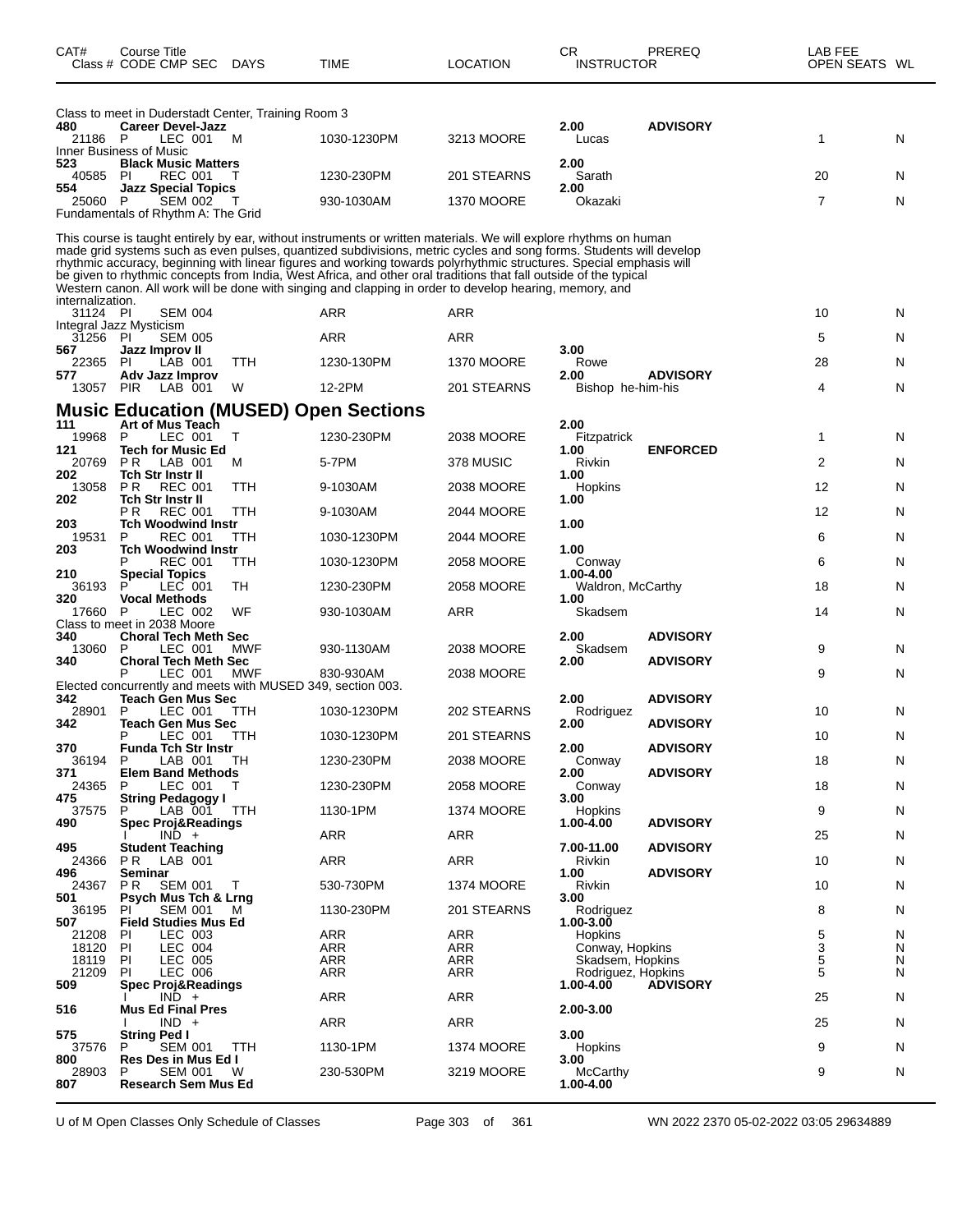| CAT#                                          | Course Title<br>Class # CODE CMP SEC DAYS                                                                                                                                                                    |                                       | TIME                                                                                                                            | LOCATION                                                                  | CR.<br><b>INSTRUCTOR</b>                            | PREREQ                             | LAB FEE<br>OPEN SEATS WL     |                       |
|-----------------------------------------------|--------------------------------------------------------------------------------------------------------------------------------------------------------------------------------------------------------------|---------------------------------------|---------------------------------------------------------------------------------------------------------------------------------|---------------------------------------------------------------------------|-----------------------------------------------------|------------------------------------|------------------------------|-----------------------|
| 17275 P<br>Meets in 2235 Moore                | SEM 001                                                                                                                                                                                                      | F                                     | 1-4PM                                                                                                                           | 3219 MOORE                                                                | Conway                                              |                                    | 7                            | N                     |
| 881                                           | <b>Special Readings</b><br>IND +<br>Adv Readings&Resrch String Ped                                                                                                                                           |                                       | ARR                                                                                                                             | ARR                                                                       | 1.00-6.00                                           | <b>ADVISORY</b>                    | 25                           | N                     |
| 990                                           | Diss-Precand<br>$IND +$                                                                                                                                                                                      |                                       | ARR                                                                                                                             | ARR                                                                       | 1.00-8.00                                           | <b>ADVISORY</b>                    | 25                           | N                     |
| 995                                           | <b>Diss-Cand</b><br>R<br>$IND +$                                                                                                                                                                             |                                       | <b>ARR</b>                                                                                                                      | ARR                                                                       | 8.00                                                | <b>ENFORCED</b>                    | 24                           | N                     |
|                                               | <b>Musicology (MUSICOL) Open Sections</b>                                                                                                                                                                    |                                       |                                                                                                                                 |                                                                           |                                                     |                                    |                              |                       |
| 122<br>19052 PR                               | Intro World Music<br>LEC 001<br>permitted after the first week of classes.                                                                                                                                   | TTH                                   | 10-1130AM<br>Attendance is required at the first class meeting, or you may be removed from the course. Registration will not be | LEC RM 1 MLB                                                              | 3.00<br><b>Batiuk</b>                               | <b>ADVISORY</b>                    | 5                            | N                     |
| 123<br>28906<br>28911                         | <b>Intro Popular Music</b><br>P<br>DIS 003<br>P<br><b>DIS 008</b>                                                                                                                                            | Т<br>т                                | 2-3PM<br>3-4PM                                                                                                                  | 806 BMT<br>806 BMT                                                        | 4.00<br>Taitel<br>Taitel<br>3.00                    |                                    | 1<br>1                       | N<br>N                |
| 130<br>28914<br>140                           | Opera!<br>P<br>LEC 001<br><b>Hist US Musics</b>                                                                                                                                                              | TTH                                   | 230-4PM                                                                                                                         | <b>1350 MOORE</b>                                                         | Stein<br>2.00                                       | <b>ADVISORY</b>                    | 4                            | Υ                     |
| 13064<br>13066<br>13067<br>13068<br>13069 PR  | ΡR<br>DIS.<br>003<br>P <sub>R</sub><br><b>DIS</b><br>005<br>P R<br><b>DIS</b><br>006<br><b>DIS</b><br>P R<br>007<br><b>DIS</b><br>008<br>Students are auto-enrolled in lecture when they elect a discussion. | F<br><b>TH</b><br>F<br>F<br><b>TH</b> | 130-230PM<br>1030-1130AM<br>830-930AM<br>930-1030AM<br>930-1030AM                                                               | 2038 MOORE<br>1374 MOORE<br><b>1378 MOORE</b><br>2026 MOORE<br>2032 MOORE | Kerobo<br>Collins<br>Kerobo<br>Kerobo<br>VanderBeek |                                    | 9<br>3<br>15<br>4<br>1       | N<br>N<br>N<br>N<br>N |
| 13062 A<br>240<br>13072                       | LEC 001<br><b>Hist Western Music</b><br><b>DIS</b><br>P R<br>002                                                                                                                                             | <b>MW</b><br>F                        | 930-1030AM<br>830-930AM                                                                                                         | <b>1340 MOORE</b><br>1374 MOORE                                           | Clague -- he him<br>2.00<br>Foulon                  | <b>ADVISORY</b>                    | 3                            | N                     |
| 13073<br>13074<br>14012 PR<br>15725 PR        | P <sub>R</sub><br><b>DIS</b><br>003<br>P R<br><b>DIS</b><br>004<br><b>DIS</b><br>006<br><b>DIS</b><br>007<br>Students are auto-enrolled in lecture when they elect a discussion.                             | TH<br>F<br>F<br>TН                    | 930-1030AM<br>830-930AM<br>1030-1130AM<br>1030-1130AM                                                                           | <b>1370 MOORE</b><br><b>1370 MOORE</b><br>2044 MOORE<br><b>1370 MOORE</b> | Mitton<br>Mitton<br>Foulon<br>Mitton                |                                    | 12<br>5<br>$\mathbf{1}$<br>3 | N<br>N<br>N<br>N      |
| 13071<br>346<br>30594<br>Opera!               | AR<br>LEC 001<br><b>History of Music</b><br>P<br>LEC 003                                                                                                                                                     | MW<br>TTH                             | 830-930AM<br>230-4PM                                                                                                            | <b>1340 MOORE</b><br><b>1350 MOORE</b>                                    | Pierce<br>3.00<br>Stein                             | <b>ADVISORY</b>                    | 4                            | Y                     |
| 405<br>21747                                  | <b>Special Course</b><br>P<br>LEC 001                                                                                                                                                                        | TTH                                   | 230-4PM                                                                                                                         | 3213 MOORE                                                                | 3.00<br>Lam                                         | <b>ADVISORY</b>                    | 5                            | N                     |
| Kunqu<br>407                                  | Registration will not be permitted after the first week of classes.<br><b>Special Course</b>                                                                                                                 |                                       |                                                                                                                                 |                                                                           | 3.00                                                | <b>ADVISORY</b>                    |                              |                       |
| 24368<br>World Music Analysis                 | LEC 002<br>-P                                                                                                                                                                                                | TTH                                   | 1-230PM                                                                                                                         | 706 BMT                                                                   | Finchum-Sung                                        |                                    | 9                            | N                     |
| 408<br>22520<br>Music & Nationalism           | <b>Special Course</b><br>P<br>LEC 001                                                                                                                                                                        | МW                                    | 1-230PM                                                                                                                         | 2020 MOORE                                                                | 3.00<br>Pierce                                      | <b>ADVISORY</b>                    | 3                            | Y                     |
| 481                                           | <b>Special Projects</b><br>$IND +$                                                                                                                                                                           |                                       | ARR                                                                                                                             | ARR                                                                       | 1.00-4.00                                           | <b>ADVISORY</b>                    | 24                           | N                     |
| 502                                           | <b>Res Mthds Ethnomus</b><br>Practical Bibliographical and Research Techniques                                                                                                                               |                                       |                                                                                                                                 |                                                                           | 3.00                                                | <b>ADVISORY</b>                    |                              |                       |
| 505                                           | 13076 PIR SEM 001<br><b>Special Course</b>                                                                                                                                                                   | TTH                                   | 1030-12PM                                                                                                                       | 2038 MOORE                                                                | Lam<br>3.00                                         | <b>ADVISORY</b>                    | 4                            | N                     |
| 21748<br>Kungu                                | P.<br>LEC 001                                                                                                                                                                                                | TTH                                   | 230-4PM                                                                                                                         | 3213 MOORE                                                                | Lam                                                 |                                    | 5                            | N                     |
| 506<br>19458 P                                | Registration will not be permitted after the first week of classes.<br><b>Special Course</b><br>LEC 001<br>Handel and his Singers                                                                            | TTH                                   | 11-1230PM                                                                                                                       | 3213 MOORE                                                                | 3.00<br>Stein                                       | <b>ADVISORY</b>                    | 5                            | N                     |
| 507<br>24370 P<br><b>World Music Analysis</b> | <b>Special Course</b><br>LEC 002                                                                                                                                                                             | TTH                                   | 1-230PM                                                                                                                         | 706 BMT                                                                   | 3.00<br>Finchum-Sung                                | <b>ADVISORY</b>                    | 9                            | N                     |
| 514<br>36256<br>524                           | Hist Opera 19-20c<br>P<br>LEC 001<br><b>The Art Song</b>                                                                                                                                                     | МW                                    | 10-1130AM                                                                                                                       | 2020 MOORE                                                                | 3.00<br>Cruz<br>3.00                                | <b>ADVISORY</b>                    | 1                            | Y                     |
| 36257<br>581                                  | LEC 001<br>P<br><b>Special Projects</b>                                                                                                                                                                      | МW                                    | 230-4PM                                                                                                                         | 2020 MOORE                                                                | Cruz<br>1.00-4.00                                   | <b>ADVISORY</b>                    | 3                            | Y                     |
| 605                                           | $IND +$<br><b>Special Course</b>                                                                                                                                                                             |                                       | ARR                                                                                                                             | ARR                                                                       | 3.00                                                | <b>ADVISORY</b>                    | 25                           | N                     |
| 37927                                         | P<br><b>SEM 001</b><br>Plainchant, Chorale, Meaning                                                                                                                                                          | МW                                    | 1-230PM                                                                                                                         | 706 BMT                                                                   | <b>Borders</b>                                      |                                    | 4                            | N                     |
| 606<br>37449 PI                               | <b>Special Course</b><br><b>SEM 001</b><br>Handel and his Singers                                                                                                                                            | TTH                                   | 11-1230PM                                                                                                                       | 3213 MOORE                                                                | 3.00<br>Stein                                       | <b>ADVISORY</b>                    | 5                            | N                     |
| 622<br>38441<br>881                           | <b>Hst Mus Thry II</b><br>LEC 001<br>PL<br><b>Special Readings</b>                                                                                                                                           | TTH                                   | 4-530PM                                                                                                                         | <b>2026 MOORE</b>                                                         | 3.00<br>Martin<br>2.00-6.00                         | <b>ADVISORY</b><br><b>ADVISORY</b> | 3                            | N                     |

U of M Open Classes Only Schedule of Classes Page 304 of 361 WN 2022 2370 05-02-2022 03:05 29634889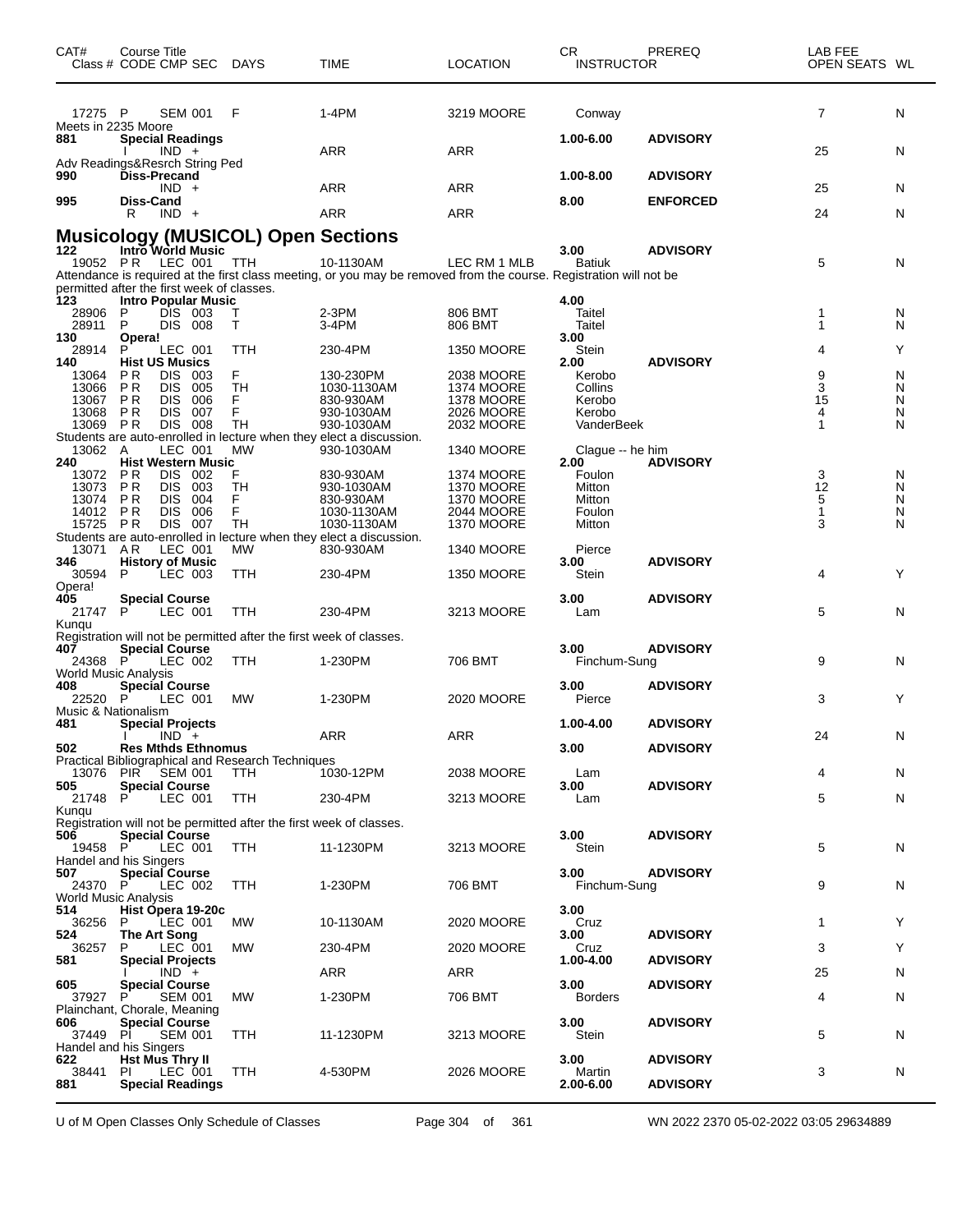| CAT#                        | Course Title                     | Class # CODE CMP SEC DAYS            |                                                                                                                                                                                                                                       | <b>TIME</b>                                                                                                                                                                                                                                                                                                                                                                                                                                                                                                                                                                                                                                                                                                                                                                                                                                                                                                                                      | <b>LOCATION</b>          | CR<br><b>INSTRUCTOR</b>    | PREREQ                                                                                                              | LAB FEE<br>OPEN SEATS WL    |        |
|-----------------------------|----------------------------------|--------------------------------------|---------------------------------------------------------------------------------------------------------------------------------------------------------------------------------------------------------------------------------------|--------------------------------------------------------------------------------------------------------------------------------------------------------------------------------------------------------------------------------------------------------------------------------------------------------------------------------------------------------------------------------------------------------------------------------------------------------------------------------------------------------------------------------------------------------------------------------------------------------------------------------------------------------------------------------------------------------------------------------------------------------------------------------------------------------------------------------------------------------------------------------------------------------------------------------------------------|--------------------------|----------------------------|---------------------------------------------------------------------------------------------------------------------|-----------------------------|--------|
|                             |                                  | $IND +$                              |                                                                                                                                                                                                                                       | <b>ARR</b>                                                                                                                                                                                                                                                                                                                                                                                                                                                                                                                                                                                                                                                                                                                                                                                                                                                                                                                                       | ARR                      |                            |                                                                                                                     | 35                          | N      |
| 990                         | Diss-Precand                     | $IND +$                              |                                                                                                                                                                                                                                       | <b>ARR</b>                                                                                                                                                                                                                                                                                                                                                                                                                                                                                                                                                                                                                                                                                                                                                                                                                                                                                                                                       | ARR                      | 1.00-8.00                  | <b>ADVISORY</b>                                                                                                     | 5                           | N      |
| 995                         | Diss-Cand<br>R.                  | $IND +$                              |                                                                                                                                                                                                                                       | <b>ARR</b>                                                                                                                                                                                                                                                                                                                                                                                                                                                                                                                                                                                                                                                                                                                                                                                                                                                                                                                                       | ARR                      | 8.00                       | <b>ENFORCED</b>                                                                                                     | 20                          | N      |
|                             |                                  |                                      |                                                                                                                                                                                                                                       | <b>Music Performance (MUSPERF) Open Sections</b>                                                                                                                                                                                                                                                                                                                                                                                                                                                                                                                                                                                                                                                                                                                                                                                                                                                                                                 |                          |                            |                                                                                                                     |                             |        |
|                             |                                  |                                      |                                                                                                                                                                                                                                       |                                                                                                                                                                                                                                                                                                                                                                                                                                                                                                                                                                                                                                                                                                                                                                                                                                                                                                                                                  |                          |                            |                                                                                                                     |                             |        |
|                             |                                  |                                      |                                                                                                                                                                                                                                       | PERFORMANCE AT 2277 SCHOOL OF MUSIC DURING REGISTRATION.                                                                                                                                                                                                                                                                                                                                                                                                                                                                                                                                                                                                                                                                                                                                                                                                                                                                                         |                          |                            | NOTE - STUDENTS ELECTING COURSES NUMBERED 591, 891, 990, AND 995 MUST FILL OUT APPLICATION FOR INSTRUCTION IN MUSIC |                             |        |
| 200<br>22115                | $\mathsf{P}$                     | <b>Special Course</b><br>LEC 001     | <b>TTH</b>                                                                                                                                                                                                                            | 1-230PM                                                                                                                                                                                                                                                                                                                                                                                                                                                                                                                                                                                                                                                                                                                                                                                                                                                                                                                                          | 3254 LSA                 | 2.00-3.00<br>Manis, Rumsey |                                                                                                                     | 23                          | Y      |
| <b>Engaging Performance</b> |                                  |                                      | performances, and group presentations from students in class.                                                                                                                                                                         | This course connects undergraduate students directly to the touring, world-class artists who perform music,<br>theater, and dance on the U-M campus. Students will attend six live performances, talk with the artists and arts<br>administrators, and explore how the performing arts are an integral part of our lives and the world at large. Class<br>will include lectures (including some by guests and visiting artists), weekly discussion sections, required<br>attendance at evening performances, interactive classroom activities, weekly readings, response papers about the                                                                                                                                                                                                                                                                                                                                                        |                          |                            |                                                                                                                     |                             |        |
|                             |                                  |                                      | fiction novel: Octavia E. Butler?s Parable of the Sower.                                                                                                                                                                              | Students are required to attend six live performances: three dance performances, two musical performances, and one<br>theater piece. The dance pieces include Requiem: Fire in the Air of the Earth, a piece which reimagines Mozart?s<br>Requiem, reflecting on death and the myths of reincarnation from an explicitly Black perspective; Ballet Folklorico<br>de Mexico de Amalia Hernandez, one of the world?s foremost performers of mexican folkloric dance; and SW!NG OUT, a<br>production celebrating America?s competitive and partnered dance form, the Lindy Hop. The musical performances<br>include Imani Winds with the Catalyst Quartet, a program of chamber works exploring different pathways of<br>migration; and National Arab Orchestra, an ensemble dedicated to preserving and performing classical and<br>contemporary Arab music. The Theatre performance is a musical adaptation of the classic afro-futurist, science |                          |                            |                                                                                                                     |                             |        |
|                             |                                  | SWING OUT - Friday April 1, 2022 8PM | This course requires attendance at these performances:<br>Requiem: Fire in the Air of the Earth - January 8, 2022 8PM<br>Imani Winds with the Catalyst Quartet - January 29, 2022 8PM<br>National Arab Orchestra - March 19, 2022 8PM | Ballet Folklorico de Mexico de Amalia Hernandez - February 6, 2022 4PM<br>Octavia E. Butler?s Parable of the Sower - March 26, 2022 8PM<br>These performances constitute the course?s primary ?texts,? and the full package of tickets is available to<br>students enrolled in the course for the dramatically reduced rate of \$75. Additional funds are available to support<br>students who cannot cover the cost. Engaging Performance is made possible through a grant from the Andrew W. Mellon                                                                                                                                                                                                                                                                                                                                                                                                                                            |                          |                            |                                                                                                                     |                             |        |
| 291                         |                                  | <b>Independent Study</b>             |                                                                                                                                                                                                                                       | Foundation and a partnership between the University of Michigan and the University Musical Society (UMS).                                                                                                                                                                                                                                                                                                                                                                                                                                                                                                                                                                                                                                                                                                                                                                                                                                        |                          | 1.00-4.00                  |                                                                                                                     |                             |        |
|                             |                                  | $IND +$                              |                                                                                                                                                                                                                                       | ARR                                                                                                                                                                                                                                                                                                                                                                                                                                                                                                                                                                                                                                                                                                                                                                                                                                                                                                                                              | ARR                      |                            |                                                                                                                     | 1                           | N      |
| 391                         |                                  | <b>Independent Study</b><br>$IND +$  |                                                                                                                                                                                                                                       | ARR                                                                                                                                                                                                                                                                                                                                                                                                                                                                                                                                                                                                                                                                                                                                                                                                                                                                                                                                              | ARR                      | 1.00-4.00                  |                                                                                                                     | 1                           | N      |
| 401<br>22917                | PI.                              | <b>Curr Practical Exp</b><br>LEC 002 |                                                                                                                                                                                                                                       | ARR                                                                                                                                                                                                                                                                                                                                                                                                                                                                                                                                                                                                                                                                                                                                                                                                                                                                                                                                              | ARR                      | 1.00<br>Goosman            |                                                                                                                     | 25                          | N      |
| 23196 PI                    |                                  | LEC 004                              |                                                                                                                                                                                                                                       | <b>ARR</b>                                                                                                                                                                                                                                                                                                                                                                                                                                                                                                                                                                                                                                                                                                                                                                                                                                                                                                                                       | ARR                      | Kibbie                     |                                                                                                                     | 25                          | N      |
| 22894                       | <b>PI</b>                        | LEC 007                              |                                                                                                                                                                                                                                       | ARR                                                                                                                                                                                                                                                                                                                                                                                                                                                                                                                                                                                                                                                                                                                                                                                                                                                                                                                                              | ARR                      | Corev                      |                                                                                                                     | 25                          | N      |
| 24060<br>23157              | P <sub>1</sub><br>P <sub>1</sub> | LEC 008<br>LEC 013                   |                                                                                                                                                                                                                                       | <b>ARR</b><br>ARR                                                                                                                                                                                                                                                                                                                                                                                                                                                                                                                                                                                                                                                                                                                                                                                                                                                                                                                                | ARR<br><b>ARR</b>        | Harding<br>Halen           |                                                                                                                     | $\frac{23}{25}$             | N<br>N |
| 24132                       | P                                | LEC 014                              |                                                                                                                                                                                                                                       | <b>ARR</b>                                                                                                                                                                                                                                                                                                                                                                                                                                                                                                                                                                                                                                                                                                                                                                                                                                                                                                                                       | <b>ARR</b>               | Cantor                     |                                                                                                                     | $\overline{25}$             | Ν      |
| 25324                       | PI                               | LEC 015                              |                                                                                                                                                                                                                                       | ARR                                                                                                                                                                                                                                                                                                                                                                                                                                                                                                                                                                                                                                                                                                                                                                                                                                                                                                                                              | ARR                      | Jackson                    |                                                                                                                     | $\overline{24}$             | N      |
| 25337<br>40980              | P<br>P                           | LEC 016<br>LEC 029                   |                                                                                                                                                                                                                                       | ARR<br>ARR                                                                                                                                                                                                                                                                                                                                                                                                                                                                                                                                                                                                                                                                                                                                                                                                                                                                                                                                       | ARR<br><b>ARR</b>        | Katz<br>Rogers Jr          |                                                                                                                     |                             | N<br>Ν |
| 40985                       | PI                               | LEC 036                              |                                                                                                                                                                                                                                       | ARR                                                                                                                                                                                                                                                                                                                                                                                                                                                                                                                                                                                                                                                                                                                                                                                                                                                                                                                                              | ARR                      | Stover                     |                                                                                                                     | $\frac{25}{23}$<br>23<br>24 | N      |
| 42820                       | PI                               | LEC 047                              |                                                                                                                                                                                                                                       | ARR                                                                                                                                                                                                                                                                                                                                                                                                                                                                                                                                                                                                                                                                                                                                                                                                                                                                                                                                              | ARR                      | McElroy                    |                                                                                                                     | 24                          | N      |
| 25554                       | P<br>PI                          | <b>LEC 172</b><br>LEC 181            |                                                                                                                                                                                                                                       | ARR                                                                                                                                                                                                                                                                                                                                                                                                                                                                                                                                                                                                                                                                                                                                                                                                                                                                                                                                              | <b>ARR</b>               | Berofsky                   |                                                                                                                     | $\frac{23}{24}$             | Ν      |
| 42198                       | P                                | LEC 293                              |                                                                                                                                                                                                                                       | ARR<br>ARR                                                                                                                                                                                                                                                                                                                                                                                                                                                                                                                                                                                                                                                                                                                                                                                                                                                                                                                                       | ARR<br><b>ARR</b>        | Eldan<br>Porter            |                                                                                                                     | 25                          | N<br>N |
| 25350<br>19271              | PI                               | LEC 003                              |                                                                                                                                                                                                                                       | <b>ARR</b>                                                                                                                                                                                                                                                                                                                                                                                                                                                                                                                                                                                                                                                                                                                                                                                                                                                                                                                                       | <b>ARR</b>               | Lusmann                    |                                                                                                                     | $\frac{25}{25}$             | Ν      |
| 24157                       | PI                               | <b>LEC 005</b>                       |                                                                                                                                                                                                                                       | ARR                                                                                                                                                                                                                                                                                                                                                                                                                                                                                                                                                                                                                                                                                                                                                                                                                                                                                                                                              | ARR                      | Chambers he-they           |                                                                                                                     |                             | N      |
|                             | P<br>PI                          | <b>LEC 006</b><br>LEC 009            |                                                                                                                                                                                                                                       | ARR<br>ARR                                                                                                                                                                                                                                                                                                                                                                                                                                                                                                                                                                                                                                                                                                                                                                                                                                                                                                                                       | <b>ARR</b><br><b>ARR</b> | Skelton<br>Greene          |                                                                                                                     |                             | Ν<br>Ν |
| 19398<br>25207<br>21739     | PI                               | LEC 010                              |                                                                                                                                                                                                                                       | ARR                                                                                                                                                                                                                                                                                                                                                                                                                                                                                                                                                                                                                                                                                                                                                                                                                                                                                                                                              | ARR                      | Wagner                     |                                                                                                                     | $\frac{25}{24}$<br>24<br>25 | N      |
| 22346                       | PI                               | LEC 011                              |                                                                                                                                                                                                                                       | ARR                                                                                                                                                                                                                                                                                                                                                                                                                                                                                                                                                                                                                                                                                                                                                                                                                                                                                                                                              | ARR                      | Aaron                      |                                                                                                                     | 25                          | N      |
| 21731                       | PI                               | LEC 012                              |                                                                                                                                                                                                                                       | <b>ARR</b>                                                                                                                                                                                                                                                                                                                                                                                                                                                                                                                                                                                                                                                                                                                                                                                                                                                                                                                                       | <b>ARR</b>               | Washington                 |                                                                                                                     | $\overline{25}$             | Ν      |
| 28749<br>28613              | PI<br>P                          | LEC 017<br>LEC 026                   |                                                                                                                                                                                                                                       | ARR<br>ARR                                                                                                                                                                                                                                                                                                                                                                                                                                                                                                                                                                                                                                                                                                                                                                                                                                                                                                                                       | ARR<br><b>ARR</b>        | Hahn<br>Kiesler            |                                                                                                                     | $\overline{25}$             | N<br>N |
| 28807                       | PI                               | LEC 030                              |                                                                                                                                                                                                                                       | ARR                                                                                                                                                                                                                                                                                                                                                                                                                                                                                                                                                                                                                                                                                                                                                                                                                                                                                                                                              | <b>ARR</b>               | Sarath                     |                                                                                                                     | $\frac{25}{25}$<br>25<br>23 | N      |
| 40763                       | PI                               | <b>LEC 108</b>                       |                                                                                                                                                                                                                                       | ARR                                                                                                                                                                                                                                                                                                                                                                                                                                                                                                                                                                                                                                                                                                                                                                                                                                                                                                                                              | ARR                      | Ellis                      |                                                                                                                     |                             | N      |
| 28713                       | PI<br>P                          | <b>LEC 157</b>                       |                                                                                                                                                                                                                                       | ARR<br><b>ARR</b>                                                                                                                                                                                                                                                                                                                                                                                                                                                                                                                                                                                                                                                                                                                                                                                                                                                                                                                                | <b>ARR</b>               | Belen                      |                                                                                                                     | $\frac{25}{25}$             | N      |
| 28756<br>440.               |                                  | LEC 163<br><b>Senior Recital</b>     |                                                                                                                                                                                                                                       |                                                                                                                                                                                                                                                                                                                                                                                                                                                                                                                                                                                                                                                                                                                                                                                                                                                                                                                                                  | <b>ARR</b>               | Coade<br>0.00              |                                                                                                                     |                             | N      |

**440 Senior Recital 0.00**

**540 Masters Recital 0.00**

**491 Independent Study 1.00-4.00**<br> **1.00-4.00**<br> **1.00-4.00** 

I IND + ARR ARR 25 N

I IND + ARR ARR ARR 1 N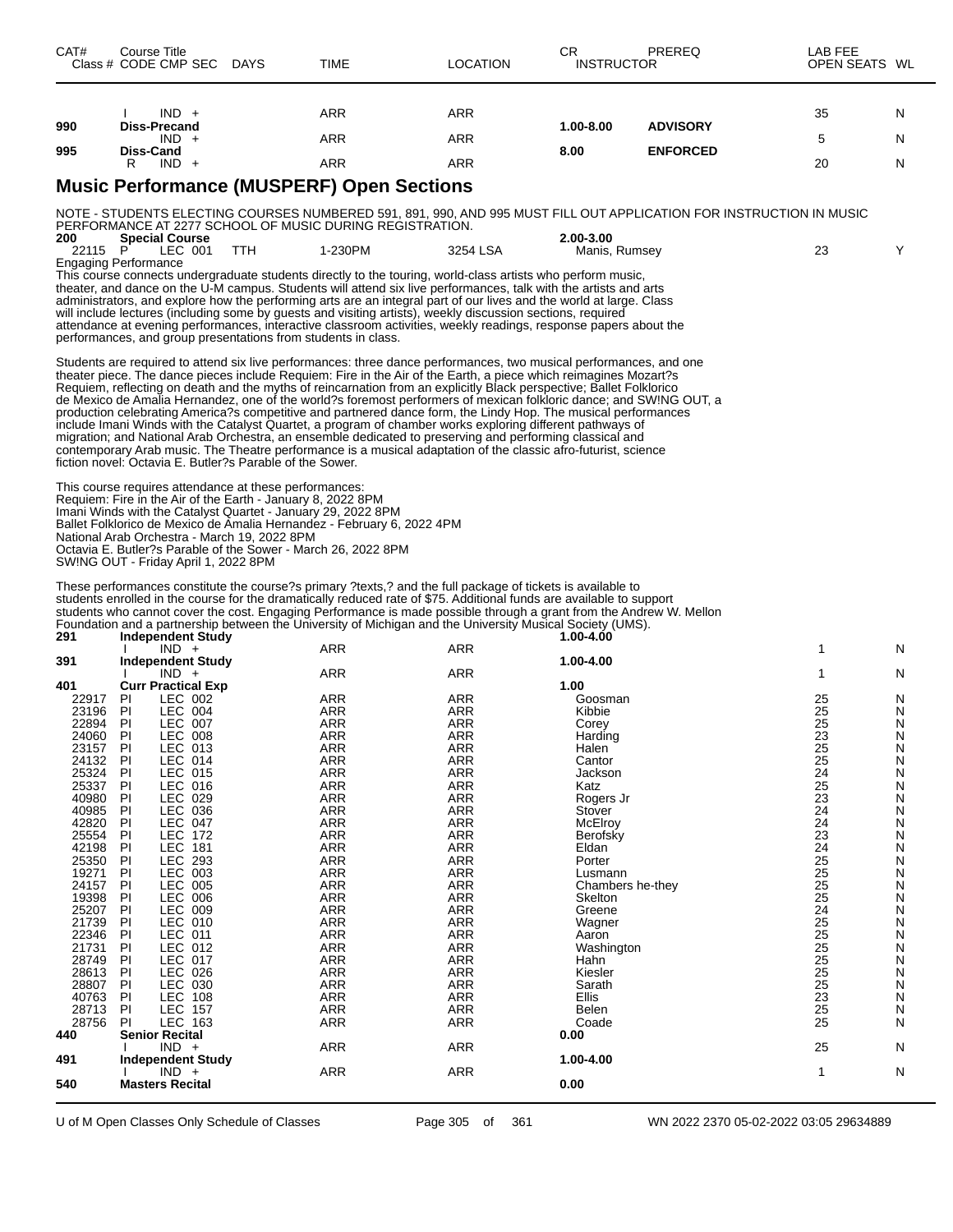| CAT#                            | <b>Course Title</b>       | Class # CODE CMP SEC                                                   | DAYS       | <b>TIME</b>                                     | <b>LOCATION</b>                                            | CR.<br><b>INSTRUCTOR</b> | PREREQ                                           | LAB FEE<br>OPEN SEATS WL |        |
|---------------------------------|---------------------------|------------------------------------------------------------------------|------------|-------------------------------------------------|------------------------------------------------------------|--------------------------|--------------------------------------------------|--------------------------|--------|
| 541                             |                           | $IND +$<br><b>Mstr Chamber Recital</b>                                 |            | ARR                                             | <b>ARR</b>                                                 | 0.00                     |                                                  | 25                       | N      |
| 550                             |                           | $IND +$<br><b>Performance Seminar</b>                                  |            | ARR                                             | ARR                                                        | 1.00                     | <b>ADVISORY</b>                                  | 20                       | N      |
| 21496                           | ΡI                        | <b>SEM 161</b>                                                         |            | ARR                                             | ARR                                                        | Holland                  |                                                  |                          | N      |
| 21497                           | PI                        | <b>SEM 162</b>                                                         |            | ARR                                             | <b>ARR</b>                                                 | Schotten                 |                                                  | $\frac{25}{25}$          | N      |
| 27042                           | PI                        | <b>SEM 163</b>                                                         |            | <b>ARR</b>                                      | <b>ARR</b>                                                 | Coade                    |                                                  | 25                       | N      |
| 21499<br>21500                  | PI<br>PI                  | <b>SEM 172</b><br><b>SEM 178</b>                                       |            | <b>ARR</b><br><b>ARR</b>                        | <b>ARR</b><br><b>ARR</b>                                   | Berofsky<br>Aaron        |                                                  | $\frac{25}{24}$          | Ν<br>Ν |
| 31590                           | PI                        | <b>SEM 181</b>                                                         |            | <b>ARR</b>                                      | <b>ARR</b>                                                 | Eldan                    |                                                  | 25                       | Ν      |
| 21501                           | PI                        | <b>SEM 232</b>                                                         |            | ARR                                             | <b>ARR</b>                                                 | Halen                    |                                                  | $\frac{25}{25}$          | N      |
| 41829                           | PI                        | <b>SEM 157</b>                                                         | TН         | 430-630PM                                       | <b>ARR</b>                                                 |                          |                                                  |                          | Ν      |
| 41845                           | P<br>PI                   | <b>SEM 157</b><br><b>SEM 169</b>                                       | т          | 230-430PM<br>ARR                                | <b>ARR</b><br>ARR                                          | Belen<br>Lee, Chang      |                                                  | 25<br>23                 | Ν<br>N |
| 591                             |                           | <b>Directed Perform</b>                                                |            |                                                 |                                                            | 2.00-4.00                | <b>ADVISORY</b>                                  |                          |        |
|                                 |                           | $IND +$                                                                |            | ARR                                             | <b>ARR</b>                                                 |                          |                                                  | 25                       | N      |
| 640<br>781                      |                           | <b>Specialist Recital</b><br>$IND +$<br><b>Prof&amp;Acad Developmt</b> |            | ARR                                             | ARR                                                        | 0.00<br>1.00-4.00        | <b>ADVISORY</b>                                  | 25                       | N      |
| 13085                           | P R                       | <b>SEM 001</b>                                                         | F          | 930-1130AM                                      | 3219 MOORE                                                 | Eldan                    |                                                  | 14                       | N      |
| <b>Strings</b>                  |                           |                                                                        |            |                                                 |                                                            |                          |                                                  |                          |        |
| Dates per instructor<br>24029   | - P                       | <b>SEM 002</b>                                                         |            | ARR                                             | ARR                                                        | Katz                     |                                                  | 9                        | N      |
| Piano Accompanying              |                           |                                                                        |            |                                                 |                                                            |                          |                                                  |                          |        |
| 26253                           | - P                       | <b>SEM 005</b>                                                         | Т          | 7-9PM                                           | 2038 MOORE                                                 | Gascho                   |                                                  | 5                        | N      |
| Piano<br>13086 P                |                           | <b>SEM 006</b>                                                         | М          | 430-6PM                                         | 3213 MOORE                                                 | Piper                    |                                                  | 30                       | N      |
| Voice                           |                           |                                                                        |            |                                                 |                                                            |                          |                                                  |                          |        |
| 28599<br>13087                  | P<br>P                    | <b>SEM 007</b><br><b>SEM 008</b>                                       | т<br>W     | 7-9PM<br>1230-130PM                             | ARR<br>3213 MOORE                                          | Gascho<br><b>Burrow</b>  |                                                  | 35<br>14                 | N<br>N |
| Winds & Percussion              |                           |                                                                        |            |                                                 |                                                            |                          |                                                  |                          |        |
| 881                             |                           | Large Ensemble<br>$IND +$                                              |            | <b>ARR</b>                                      | ARR                                                        | 1.00-4.00                | <b>ADVISORY</b>                                  | 24                       | N      |
| 882                             |                           | <b>Contemp Direct Ens</b>                                              |            |                                                 |                                                            | 1.00-2.00                | <b>ADVISORY</b>                                  |                          |        |
| 13090<br>900                    | <b>PIR</b>                | <b>SEM 001</b><br><b>Preliminary Exam</b>                              | ттн        | 1030-1230PM                                     | 1380 SM                                                    | Slywotzky<br>1.00        |                                                  | 60                       | N      |
|                                 |                           | $IND +$                                                                |            | ARR                                             | <b>ARR</b>                                                 |                          |                                                  | 25                       | N      |
| 990                             | Diss-Precand              | $IND +$                                                                |            | <b>ARR</b>                                      | ARR                                                        | 1.00-8.00                | <b>ADVISORY</b>                                  | 25                       | N      |
| 995                             | Diss-Cand<br>IR           | $IND +$                                                                |            | ARR                                             | ARR                                                        | 8.00                     | <b>ENFORCED</b>                                  | 25                       | N      |
|                                 |                           |                                                                        |            | <b>Musical Theatre (MUSTHTRE) Open Sections</b> |                                                            |                          |                                                  |                          |        |
| 152                             | <b>Tap Dance II</b>       |                                                                        |            |                                                 |                                                            | 1.00                     | <b>ADVISORY</b>                                  |                          |        |
| 13098                           | <b>PIR</b>                | LAB 001                                                                | <b>TTH</b> | 915-1045AM                                      | 1455 WDC                                                   | Randazzo                 |                                                  | 1                        | N      |
| 207                             | <b>Ind Study</b>          | $IND +$                                                                |            | ARR                                             | ARR                                                        | 1.00-3.00                | <b>ADVISORY</b>                                  | 25                       | N      |
| 236                             | Performance II            |                                                                        |            |                                                 |                                                            | 3.00                     | <b>ADVISORY</b>                                  |                          |        |
| 13100                           | ΡI                        | LAB 001                                                                | <b>MW</b>  | 1230-230PM                                      | 1455 WDC                                                   |                          | DeBord, Goodrich she-her-hers                    | 1                        | N      |
| 13101<br>254                    | ΡI                        | LAB 002<br><b>Dance Styles II</b>                                      | <b>MW</b>  | 230-430PM                                       | 1455 WDC                                                   | 1.00                     | DeBord, Goodrich she-her-hers<br><b>ADVISORY</b> | 1                        | N      |
| 13102 PIR                       |                           | LAB 001                                                                | TTH        | 11-1230PM                                       | POWER REHEARSAL <b>Redesus</b>                             |                          |                                                  | 8                        | N      |
| 280                             |                           | <b>Prod Performance</b>                                                |            |                                                 |                                                            | 1.00-3.00<br>Walker      | <b>ADVISORY</b>                                  |                          |        |
| 13103<br><b>FIDDLER</b>         | PI                        | LAB 001                                                                |            | <b>ARR</b>                                      | <b>ARR</b>                                                 |                          |                                                  | 17                       | N      |
| 13104 PI                        |                           | LAB 002                                                                |            | ARR                                             | ARR                                                        | Goodrich she-her-hers    |                                                  | 20                       | N      |
| <b>HAIR</b>                     |                           |                                                                        |            |                                                 |                                                            |                          |                                                  |                          |        |
| 22126 PI<br><b>MUSICIANSHIP</b> |                           | LAB 003                                                                | F          | 1030-12PM                                       | 2443 WDC                                                   | Walker                   |                                                  | 20                       | N      |
| 27083                           | PI                        | LAB 004                                                                |            | ARR                                             | ARR                                                        | Cardinal                 |                                                  | 25                       | N      |
| 324                             | <b>PIR</b>                | <b>Ballet Mus Thea IV</b><br>LAB 001                                   | TTH        | 915-1045AM                                      | POWER REHEARSAL <b>Redesus</b>                             | 1.00                     | <b>ADVISORY</b>                                  | 2                        | N      |
| 17287<br>336                    |                           | <b>Performance IV</b>                                                  |            |                                                 |                                                            | 3.00                     | <b>ADVISORY</b>                                  |                          |        |
| 31022                           | PI                        | LAB 001                                                                | TTH        | 1-3PM                                           | 1455 WDC                                                   | Goodrich she-her-hers,   |                                                  |                          |        |
| 360                             | <b>MT Song Rep</b>        |                                                                        |            |                                                 |                                                            | Kortman Westphal<br>1.00 | <b>ENFORCED</b>                                  | 12                       | N      |
| 31133                           |                           | PIR LAB 001                                                            | МW         | 10-1130AM                                       | 2439 WDC                                                   | Kortman Westphal         |                                                  | 15                       | N      |
| 407                             |                           | <b>Independent Study</b>                                               |            |                                                 |                                                            | 1.00-3.00                | <b>ADVISORY</b>                                  |                          |        |
| 424                             | I.<br><b>Ballet MT VI</b> | $IND +$                                                                |            | ARR                                             | ARR                                                        | 1.00                     | <b>ENFORCED</b>                                  | 25                       | N      |
| 20920                           | <b>PIR</b>                | LAB 001                                                                | МW         | 1030-12PM                                       | POWER REHEARSAL MEMover                                    |                          |                                                  | 10                       | N      |
| 436<br>13107                    | PI                        | <b>Performance VI</b><br>LAB 001                                       | TTH        | 1-3PM                                           | POWER REHEARSAL Walker, Packard                            | 3.00                     | <b>ADVISORY</b>                                  | 4                        | N      |
| 442                             |                           | <b>Hist Musical Theatr</b>                                             |            |                                                 |                                                            | 3.00                     | <b>ADVISORY</b>                                  |                          |        |
| 13108 PIR<br>1940 - PRESENT.    |                           | LAB 001                                                                | TTH        | 3-430PM                                         | 2044 MOORE                                                 | Wagner                   |                                                  | 5                        | N      |
| 450                             |                           | <b>Dance Workshop</b>                                                  |            |                                                 |                                                            | 1.00                     | <b>ADVISORY</b>                                  |                          |        |
| 13109<br>18618                  | PI<br>PI                  | LAB 001<br>LAB 002                                                     | F<br>F     | 1230-6PM<br>1030-6PM                            | POWER REHEARSAL <b>Go</b> rodrich she-her-hers<br>1455 WDC | Goodrich she-her-hers    |                                                  | 2<br>6                   | N<br>N |
|                                 |                           |                                                                        |            |                                                 |                                                            |                          |                                                  |                          |        |

U of M Open Classes Only Schedule of Classes Page 306 of 361 WN 2022 2370 05-02-2022 03:05 29634889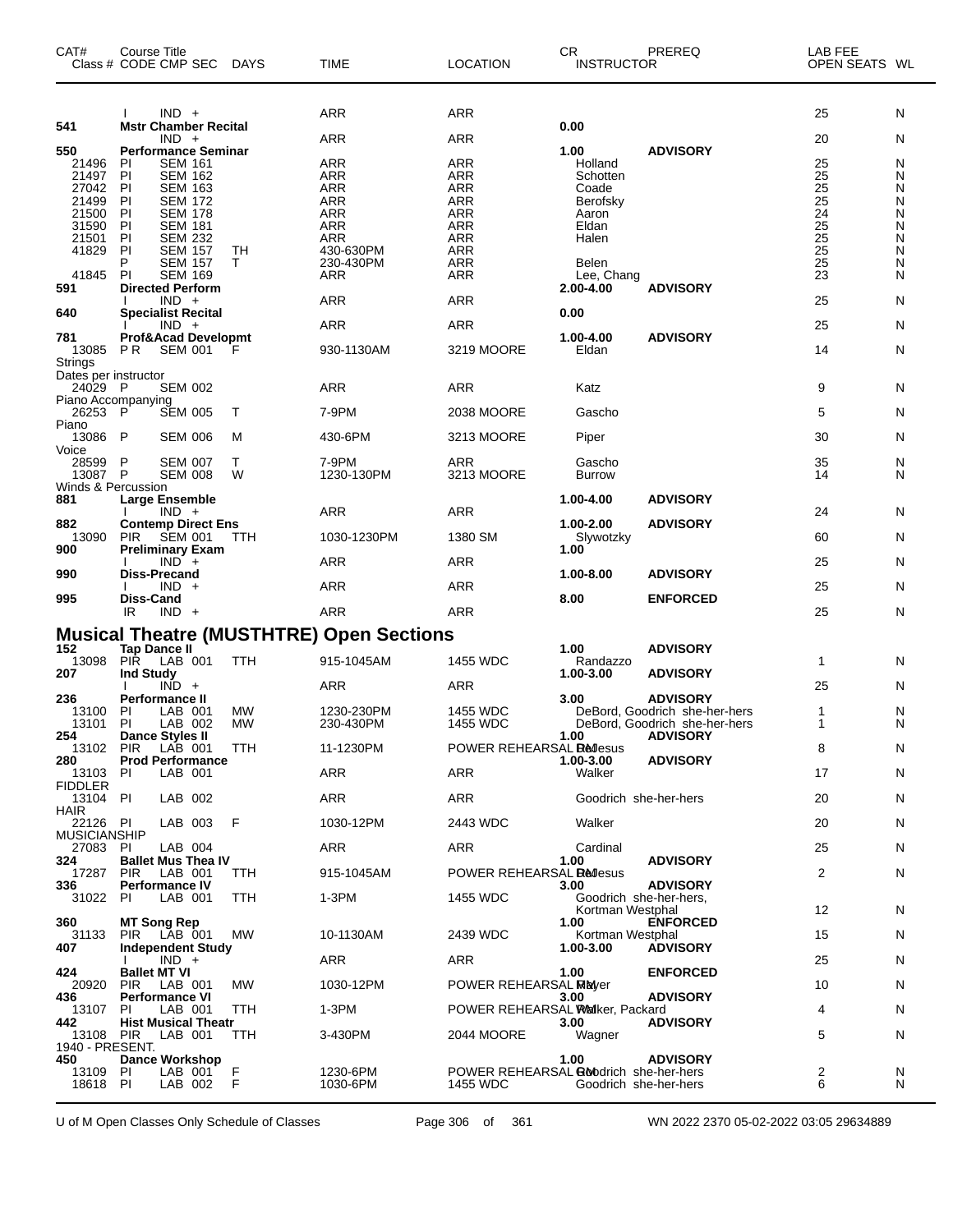| CAT#<br>Class # CODE CMP SEC DAYS       | Course Title                  |                                  |                                                |                                    | TIME                                                            | <b>LOCATION</b>   | CR<br><b>INSTRUCTOR</b>        | PREREQ                             | LAB FEE<br>OPEN SEATS WL |        |
|-----------------------------------------|-------------------------------|----------------------------------|------------------------------------------------|------------------------------------|-----------------------------------------------------------------|-------------------|--------------------------------|------------------------------------|--------------------------|--------|
| 458<br>31584<br>480                     | <b>PIR</b>                    | <b>SEM 001</b>                   | MT Capstone Project<br><b>Prod Performance</b> |                                    | ARR                                                             | ARR               | 3.00<br>Walker<br>1.00-3.00    | <b>ENFORCED</b><br><b>ADVISORY</b> | 22                       | N      |
| 13110<br><b>FIDDLER</b>                 | ΡI                            | LAB 001                          |                                                |                                    | ARR                                                             | <b>ARR</b>        | Walker                         |                                    | 21                       | N      |
| 13111<br>HAIR                           | -PI                           | LAB 002                          |                                                |                                    | ARR                                                             | <b>ARR</b>        | Goodrich she-her-hers          |                                    | 10                       | N      |
| 23699 PI<br><b>MUSICIANSHIP</b>         |                               | LAB 003                          |                                                | F                                  | 1030-12PM                                                       | ARR               | Walker                         |                                    | 20                       | N      |
|                                         |                               |                                  |                                                | <b>Oboe (OBOE) Open Sections</b>   |                                                                 |                   |                                |                                    |                          |        |
| 111<br>25240                            | Performánce<br>P              | <b>REC 001</b>                   |                                                |                                    | ARR                                                             | ARR               | 2.00                           |                                    | 12                       | N      |
| 41525<br>150                            | PI<br>Performance             | <b>REC 185</b>                   |                                                |                                    | ARR                                                             | ARR               | Kouzel<br>2.00                 |                                    | 12                       | N      |
| 500                                     | Performance                   | $IND +$                          |                                                |                                    | ARR                                                             | ARR               | 2.00-6.00                      |                                    | 24                       | N.     |
|                                         |                               | $IND +$                          |                                                |                                    | ARR                                                             | <b>ARR</b>        |                                |                                    | 25                       | N      |
| 341                                     |                               |                                  | Opera Workshop I                               | <b>Opera (OPERA) Open Sections</b> |                                                                 |                   | 2.00                           |                                    |                          |        |
| 18421                                   | <b>PIR</b>                    | LAB 001                          |                                                | TTH                                | 1030-1230PM                                                     | <b>1360 MOORE</b> | Cote                           | <b>ADVISORY</b>                    | 10                       | N      |
| 451<br>13113 PIR                        |                               | LAB 001                          | Opera Workshop II                              | MW                                 | 230-430PM                                                       | <b>1360 MOORE</b> | 2.00<br>Thompson, Cote         | <b>ADVISORY</b>                    | 8                        | N      |
| Chamber Opera<br>36262 PI               |                               | LAB 002                          |                                                | <b>MW</b>                          | 1230-230PM                                                      | <b>1360 MOORE</b> | Cote, Severtson                |                                    | 15                       | N      |
| Romantic/Verismo<br>39182 PI            |                               | LAB 003                          |                                                | TTH                                | 1230-230PM                                                      | <b>1360 MOORE</b> | Thompson, Wright               |                                    | 15                       | N.     |
| Crossover Rep<br>39183                  | -PI                           | LAB 004                          |                                                | TTH                                | 230-430PM                                                       | <b>1360 MOORE</b> | Cheek, Wright                  |                                    | 20                       | N      |
| Recitative<br>455                       | <b>Repertory &amp; Prod</b>   |                                  |                                                |                                    |                                                                 |                   | 2.00-4.00                      |                                    |                          |        |
| 13114<br>541                            | P R                           | LAB 001                          | Opera Workshop I                               | <b>MTTHF</b>                       | 430-7PM                                                         | <b>1360 MOORE</b> | Severtson, Wright<br>2.00      | <b>ADVISORY</b>                    | 59                       | N.     |
| 39186<br>551                            | P                             | LAB 001                          | Opera Workshop II                              | TTH                                | 1030-1230PM                                                     | <b>1360 MOORE</b> | Cote<br>2.00                   | <b>ADVISORY</b>                    | 10                       | N      |
| 13116 PIR<br>Chamber Opera              |                               | LAB 001                          |                                                | МW                                 | 230-430PM                                                       | <b>1360 MOORE</b> | Thompson, Cote                 |                                    | 8                        | N      |
| 36263 PI<br>Romantic/Verismo            |                               | LAB 002                          |                                                | MW                                 | 1230-230PM                                                      | <b>1360 MOORE</b> | Cote, Severtson                |                                    | 15                       | N      |
| 39184 PI                                |                               | LAB 003                          |                                                | TTH                                | 1230-230PM                                                      | <b>1360 MOORE</b> | Thompson, Wright               |                                    | 15                       | N      |
| Crossover Rep<br>39185 PI<br>Recitative |                               | LAB 004                          |                                                | <b>TTH</b>                         | 230-430PM                                                       | <b>1360 MOORE</b> | Cheek, Wright                  |                                    | 20                       | N      |
| 555<br>13117 PR                         |                               | LAB 001                          | Repertory&Productn                             | <b>MTTHF</b>                       | 430-7PM                                                         | <b>1360 MOORE</b> | 2.00-4.00<br>Severtson, Wright | <b>ADVISORY</b>                    | 59                       | N      |
|                                         |                               |                                  |                                                | <b>Organ (ORGAN) Open Sections</b> |                                                                 |                   |                                |                                    |                          |        |
| 150                                     | Performance<br>Ι.             | $IND +$                          |                                                |                                    | ARR                                                             | <b>ARR</b>        | 2.00                           |                                    | 25                       | N      |
| 500                                     | Performance                   | $IND +$                          |                                                |                                    | <b>ARR</b>                                                      | ARR               | 2.00-6.00                      |                                    | 25                       | N      |
|                                         |                               |                                  |                                                |                                    | <b>Organ Literature (ORGANLIT) Open Sections</b>                |                   |                                |                                    |                          |        |
| 782                                     |                               | $IND +$                          | <b>Early Mus Keyboard</b>                      |                                    | ARR                                                             | <b>ARR</b>        | 2.00                           |                                    | 20                       | N      |
| 784<br>36264 P                          |                               | LEC 001                          | Organ Music 19th C                             | W                                  | 330-5PM                                                         | 2110 MOORE        | 2.00<br>Kibbie                 |                                    | 28                       | N.     |
|                                         |                               |                                  |                                                |                                    | <b>Performing Arts &amp; Technology (PAT) Open Sections</b>     |                   |                                |                                    |                          |        |
| 305<br>24420                            | P                             |                                  | Video Game Music<br>LEC 001                    | TTH                                | 4-5PM                                                           | UMMA AUD          | 2.00<br>Thompson               |                                    | 2                        | N      |
| 332                                     |                               |                                  | Sound Record Prod II                           |                                    |                                                                 |                   | 3.00                           | <b>ENFORCED</b>                    |                          |        |
| 13119<br>400                            | A R<br><b>PAT Seminar</b>     | LEC 001                          |                                                | <b>TTH</b>                         | 130-3PM                                                         | 376 MOORE         | Camc?<br>0.50                  |                                    |                          |        |
| 26311<br>407                            | P<br><b>Direct Indiv Stdy</b> | <b>SEM 001</b>                   |                                                | F                                  | 230-4PM                                                         | 1350 MOORE        | Gurevich<br>1.00-3.00          | <b>ADVISORY</b>                    | 24                       | N      |
| 412                                     | IR.                           | $IND +$                          | <b>Digital Mus Ensemble</b>                    |                                    | ARR                                                             | ARR               | 2.00                           |                                    | 25                       | N      |
| 19480 P<br>23943 P                      |                               | LEC 001<br>LEC 002               |                                                | МW                                 | 1030-1230PM<br>ARR                                              | 376 MOORE<br>ARR  | Rush<br>Rush                   |                                    | 37<br>50                 | Y<br>Υ |
| Design Lab                              |                               |                                  |                                                |                                    | MUST be elected concurrently with section PAT 412, section 001. |                   |                                |                                    |                          |        |
| 481                                     | <b>Independent Stds</b>       | $IND +$                          |                                                |                                    | ARR                                                             | ARR               | 1.00-4.00                      | <b>ADVISORY</b>                    | 25                       | N      |
| 490<br>20255                            | <b>PI</b>                     | <b>SEM 003</b>                   | <b>Sr Thesis Seminar</b>                       |                                    | ARR                                                             | ARR               | 1.00-3.00<br>Rush              | <b>ADVISORY</b>                    | 23                       | N      |
| 20256<br>20257 PI                       | PI                            | <b>SEM 004</b><br><b>SEM 005</b> |                                                | TH                                 | 2-330PM<br>ARR                                                  | ARR<br>ARR        | Kirshner<br>Santos             |                                    | 24<br>25                 | N<br>N |

U of M Open Classes Only Schedule of Classes Page 307 of 361 WN 2022 2370 05-02-2022 03:05 29634889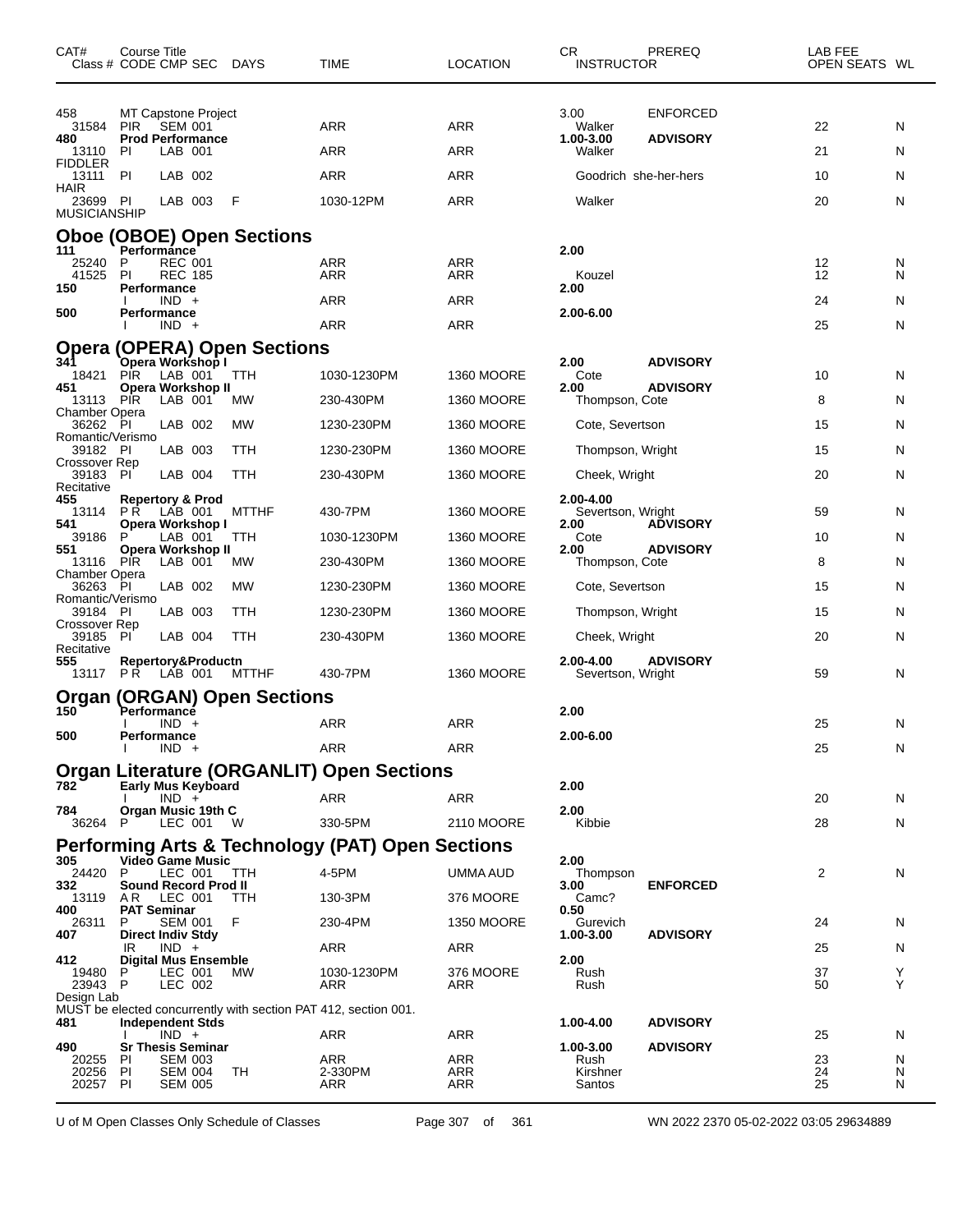| CAT#<br>Class # CODE CMP SEC | <b>Course Title</b>         |                | <b>DAYS</b>                                                    | TIME                                                                                                               | <b>LOCATION</b> | <b>CR</b> | <b>INSTRUCTOR</b>  | PREREQ          | LAB FEE<br>OPEN SEATS WL |   |
|------------------------------|-----------------------------|----------------|----------------------------------------------------------------|--------------------------------------------------------------------------------------------------------------------|-----------------|-----------|--------------------|-----------------|--------------------------|---|
|                              |                             |                |                                                                |                                                                                                                    |                 |           |                    |                 |                          |   |
| 20258                        | - PI                        | <b>SEM 006</b> |                                                                | <b>ARR</b>                                                                                                         | <b>ARR</b>      |           | Gurevich           |                 | 24                       | N |
| 20756                        | -PI                         | <b>SEM 007</b> | W                                                              | 5-6PM                                                                                                              | <b>ARR</b>      |           | O'Modhrain, Ulintz |                 | 25                       | N |
| 24097                        | <b>PI</b>                   | <b>SEM 002</b> |                                                                | <b>ARR</b>                                                                                                         | <b>ARR</b>      |           | Granzow            |                 | 23                       | N |
| 14034 PI                     |                             | LEC 001        | м                                                              | 130-3PM                                                                                                            | <b>ARR</b>      | Corey     |                    |                 | 22                       | Υ |
| MEETS IN MOORE 0370          |                             |                |                                                                |                                                                                                                    |                 |           |                    |                 |                          |   |
| 24372 PI                     |                             | <b>SEM 008</b> |                                                                | <b>ARR</b>                                                                                                         | <b>ARR</b>      | Dooley    |                    |                 | 24                       | N |
| 26152                        | - PI                        | <b>SEM 331</b> |                                                                | <b>ARR</b>                                                                                                         | <b>ARR</b>      | Camc?     |                    |                 | 23                       | N |
| 498                          | <b>Special Topics PAT</b>   |                |                                                                |                                                                                                                    |                 | 1.00      |                    |                 |                          |   |
| 26476                        | P                           | LEC 001        | TH                                                             | 630-830PM                                                                                                          | <b>REMOTE</b>   | LeBoeuf   |                    |                 | 18                       | N |
| Media Technology Careers     |                             |                |                                                                |                                                                                                                    |                 |           |                    |                 |                          |   |
|                              |                             |                |                                                                | This course explores how today's leading technology companies bring products to market and how artists, musicians, |                 |           |                    |                 |                          |   |
|                              |                             |                |                                                                | composers, engineers, business and computer science students might contribute and become part of these companies.  |                 |           |                    |                 |                          |   |
|                              |                             |                |                                                                | Topics include best practices to department functions. Online resources offer insights into real, working          |                 |           |                    |                 |                          |   |
|                              |                             |                | companies. Instructor will visit campus to meet with students. |                                                                                                                    |                 |           |                    |                 |                          |   |
|                              |                             |                |                                                                | This course explores how today's leading technology companies bring products to market and how artists, musicians, |                 |           |                    |                 |                          |   |
|                              |                             |                |                                                                | composers, engineers, business and computer science students might contribute and become part of these companies.  |                 |           |                    |                 |                          |   |
|                              |                             |                |                                                                | Topics include best practices to department functions. Online resources offer insights into real, working          |                 |           |                    |                 |                          |   |
|                              |                             |                | companies. Instructor will visit campus to meet with students. |                                                                                                                    |                 |           |                    |                 |                          |   |
| 507                          | <b>Direct Indiv Study</b>   |                |                                                                |                                                                                                                    |                 | 1.00-3.00 |                    | <b>ADVISORY</b> |                          |   |
|                              |                             | $IND +$        |                                                                | <b>ARR</b>                                                                                                         | <b>ARR</b>      |           |                    |                 | 25                       | N |
| 513                          | <b>Interdisc Collab II</b>  |                |                                                                |                                                                                                                    |                 | 1.00-3.00 |                    |                 |                          |   |
| 18741 P                      |                             | <b>SEM 001</b> | MW                                                             | 1030-1230PM                                                                                                        | 376 MOORE       | Rush      |                    |                 | 37                       | Υ |
|                              |                             |                | Class to meet in the Dance Building, Studio B                  |                                                                                                                    |                 |           |                    |                 |                          |   |
| 23986 P                      |                             | <b>SEM 002</b> |                                                                | <b>ARR</b>                                                                                                         | ARR             | Rush      |                    |                 | 50                       | Υ |
| Design Lab                   |                             |                |                                                                |                                                                                                                    |                 |           |                    |                 |                          |   |
|                              |                             |                |                                                                | PAT 513, section 002 MUST be elected concurrently with PAT 513, section 001.                                       |                 |           |                    |                 |                          |   |
| 581                          | <b>Independ Std</b>         |                |                                                                |                                                                                                                    |                 | 1.00-4.00 |                    | <b>ADVISORY</b> |                          |   |
|                              |                             | $IND +$        |                                                                | <b>ARR</b>                                                                                                         | <b>ARR</b>      |           |                    |                 | 25                       | N |
| 590                          | Thesis                      |                |                                                                |                                                                                                                    |                 | 1.00-9.00 |                    |                 |                          |   |
|                              |                             | $IND +$        |                                                                | <b>ARR</b>                                                                                                         | <b>ARR</b>      |           |                    |                 | 25                       | N |
| 598                          | <b>Special Topic in PAT</b> |                |                                                                |                                                                                                                    |                 | 1.00      |                    |                 |                          |   |
| 26477                        | P                           | LEC 001        | TH                                                             | 630-830PM                                                                                                          | <b>REMOTE</b>   | LeBoeuf   |                    |                 | 18                       | N |
| Media Technology Careers     |                             |                |                                                                |                                                                                                                    |                 |           |                    |                 |                          |   |
|                              |                             |                |                                                                | This course explores how today's leading technology companies bring products to market and how artists, musicians, |                 |           |                    |                 |                          |   |
|                              |                             |                |                                                                | composers, engineers, business and computer science students might contribute and become part of these companies.  |                 |           |                    |                 |                          |   |
|                              |                             |                |                                                                | Topics include best practices to department functions. Online resources offer insights into real, working          |                 |           |                    |                 |                          |   |

companies. Instructor will visit campus to meet with students.

This course explores how today's leading technology companies bring products to market and how artists, musicians, composers, engineers, business and computer science students might contribute and become part of these companies.

Topics include best practices to department functions. Online resources offer insights into real, working

companies. Instructor will visit campus to meet with students.

#### **Percussion (PERCUSS) Open Sections**

| 139 | Performance        | . .        |            | 2.00-4.00 |    |   |
|-----|--------------------|------------|------------|-----------|----|---|
|     | $IND +$            | <b>ARR</b> | <b>ARR</b> |           | 25 | N |
| 140 | Performance        |            |            | 2.00-4.00 |    |   |
|     | $IND +$            | <b>ARR</b> | <b>ARR</b> |           | 25 | N |
| 239 | Performance        |            |            | 2.00-4.00 |    |   |
|     | $IND +$            | <b>ARR</b> | <b>ARR</b> |           | 25 | N |
| 240 | Performance        |            |            | 2.00-4.00 |    |   |
|     | $IND +$            | <b>ARR</b> | <b>ARR</b> |           | 25 | N |
| 339 | <b>Performance</b> |            |            | 2.00-6.00 |    |   |
|     | $IND +$            | <b>ARR</b> | <b>ARR</b> |           | 25 | N |
| 424 | Performance        |            |            | 2.00-4.00 |    |   |
|     | $IND +$            | <b>ARR</b> | <b>ARR</b> |           | 24 | N |
| 500 | Performance        |            |            | 2.00-6.00 |    |   |
|     | $IND +$            | <b>ARR</b> | <b>ARR</b> |           | 25 | N |
|     |                    |            |            |           |    |   |

#### **Piano (PIANO) Open Sections**

| 110<br>Performance           |            |             |           | 2.00    |   |  |
|------------------------------|------------|-------------|-----------|---------|---|--|
| <b>REC 003</b><br>30761<br>P | <b>MW</b>  | 830-930AM   | 61 MOORE  | Saputro | 4 |  |
| Non-SMTD Majors Only         |            |             |           |         |   |  |
| 30762 P<br><b>REC 004</b>    | <b>MW</b>  | 930-1030AM  | 361 MOORE | Kasman  |   |  |
| Non-SMTD Majors Only         |            |             |           |         |   |  |
| 30763 P<br><b>REC 005</b>    | TTH        | 930-1030AM  | 361 MOORE | Kasman  | 4 |  |
| Non-SMTD Majors Only         |            |             |           |         |   |  |
| <b>REC 006</b><br>30764 P    | <b>MW</b>  | 330-430PM   | 61 MOORE  | Cho     | 3 |  |
| Non-SMTD Majors Only         |            |             |           |         |   |  |
| <b>REC 008</b><br>30766 P    | <b>MW</b>  | 330-430PM   | 361 MOORE | Zhang   |   |  |
| Non-SMTD Majors Only         |            |             |           |         |   |  |
| 37953 P<br>REC 011           | TTH        | 1030-1130AM | 363 MOORE | Han     | 5 |  |
| Non-SMTD Majors Only         |            |             |           |         |   |  |
| <b>REC 012</b><br>30767 P    | <b>MW</b>  | 430-530PM   | 361 MOORE | Luong   | 5 |  |
| Non-SMTD Majors Only         |            |             |           |         |   |  |
| 30770 P<br><b>REC 013</b>    | <b>MW</b>  | 830-930AM   | 363 MOORE | Cho     | 4 |  |
| Non-SMTD Majors Only         |            |             |           |         |   |  |
| <b>REC 014</b><br>30771 P    | <b>TTH</b> | 830-930AM   | 61 MOORE  | Saputro | 6 |  |
| Non-SMTD Majors Only         |            |             |           |         |   |  |
| <b>Performance</b><br>111    |            |             |           | 2.00    |   |  |
|                              |            |             |           |         |   |  |

U of M Open Classes Only Schedule of Classes Page 308 of 361 WN 2022 2370 05-02-2022 03:05 29634889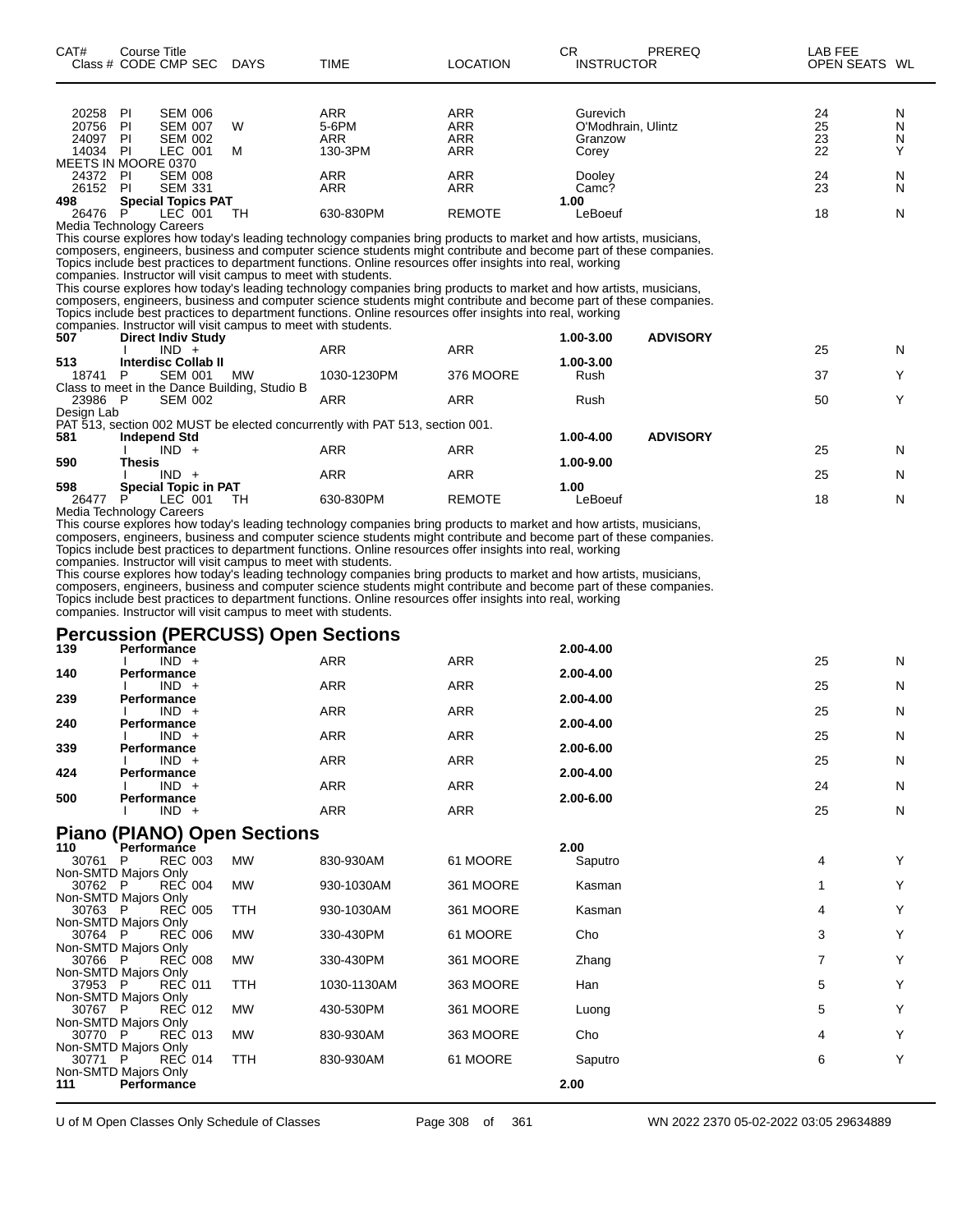| CAT#                    | Course Title<br>Class # CODE CMP SEC DAYS                    |                          | <b>TIME</b>                                                  | <b>LOCATION</b>          | CR<br><b>INSTRUCTOR</b> | PREREQ          | LAB FEE<br>OPEN SEATS WL |        |
|-------------------------|--------------------------------------------------------------|--------------------------|--------------------------------------------------------------|--------------------------|-------------------------|-----------------|--------------------------|--------|
| 21910 P                 | <b>REC 003</b>                                               | МW                       | 830-930AM                                                    | 361 MOORE                | Luong                   |                 | 2                        | Y      |
| 30775 P                 | Non-SMTD Majors Only<br><b>REC 004</b>                       | TTH                      | 830-930AM                                                    | 361 MOORE                | Lee                     |                 | 7                        | Y      |
| 460                     | Non-SMTD Majors Only<br><b>Piano Forum</b>                   |                          |                                                              |                          | 1.00                    |                 |                          |        |
| 19577<br>639            | P<br>LAB 001<br>Performance                                  | Т                        | 1130-1230PM                                                  | <b>1340 MOORE</b>        | Bengtson<br>2.00-6.00   |                 | 67                       | N      |
|                         | $IND +$                                                      |                          | ARR                                                          | ARR                      |                         |                 | 1                        | N      |
| 640                     | <b>Performance</b><br>$IND +$                                |                          | <b>ARR</b>                                                   | <b>ARR</b>               | 2.00-6.00               |                 | 1                        | N      |
|                         |                                                              |                          | <b>Piano Literature and Pedagogy (PIANOLP) Open Sections</b> |                          |                         |                 |                          |        |
| 402<br>31305            | <b>Practicum Pno Tech</b><br><b>REC 001</b><br>P             | TTH                      | 130-230PM                                                    | <b>ARR</b>               | 3.00<br>Grijalva        | <b>ADVISORY</b> | 20                       | N      |
| 465                     | Ind Std Piano Tech<br>$IND +$<br>IR.                         |                          | ARR                                                          | <b>ARR</b>               | 2.00                    | <b>ADVISORY</b> | 9                        | N      |
| 488                     | Lit Piano Adv Stu                                            |                          |                                                              |                          | 1.00-2.00               | <b>ADVISORY</b> |                          |        |
| 28923<br>502            | <b>SEM 001</b><br>P<br><b>Pract Pno Tech</b>                 | TTH                      | 130-230PM                                                    | 2020 MOORE               | Bengtson<br>3.00        | <b>ADVISORY</b> | 5                        | N      |
| 31306<br>565            | LAB 001<br>P<br>Ind Std Pno Tech                             | TTH                      | 130-230PM                                                    | ARR                      | Grijalva<br>2.00        | <b>ADVISORY</b> | 20                       | N      |
| 582                     | $IND +$<br>IR<br>Pedag Intermd-Adv                           |                          | ARR                                                          | <b>ARR</b>               | 3.00                    | <b>ADVISORY</b> | 10                       | N      |
| 28924<br>587            | <b>SEM 001</b><br>PI.<br><b>Tech Vocal Coaching</b>          | МW                       | 130-3PM                                                      | <b>ARR</b>               | Ellis<br>3.00           | <b>ADVISORY</b> | 33                       | N      |
| 24836                   | PI<br><b>SEM 001</b><br><b>Sonatas</b>                       | MW                       | 930-1130AM                                                   | 2026 MOORE               | Katz                    |                 | 4                        | N      |
| 590<br>36269            | <b>SEM 001</b><br>-P                                         | TTH                      | 230-330PM                                                    | 2020 MOORE               | 2.00<br>Bengtson        | <b>ADVISORY</b> | 9                        | N      |
|                         |                                                              |                          | <b>Sacred Music (SACREDMU) Open Sections</b>                 |                          |                         |                 |                          |        |
| 490<br>30724            | <b>Improvisation II</b><br>PŘ<br>REC 001                     | ТH                       | 430-6PM                                                      | 2110 MOORE               | 2.00<br>Wilson          | <b>ENFORCED</b> | 14                       | N      |
| 491<br>36271            | <b>Creative Hymn-Playin</b><br>P R<br>REC 001                | TН                       | 630-8PM                                                      | 2110 MOORE               | 2.00<br>Wilson          | <b>ENFORCED</b> | 13                       | N      |
| 590<br>28877            | <b>Improvisation II</b><br>LEC 001<br>P                      | TН                       | 430-6PM                                                      | 2110 MOORE               | 2.00<br>Wilson          | <b>ADVISORY</b> | 14                       | N      |
| 591<br>36272 P          | <b>Creative Hymn-Playin</b><br>LEC 001                       | TH                       | 630-8PM                                                      | 2110 MOORE               | 2.00<br>Wilson          | <b>ADVISORY</b> | 13                       | N      |
|                         | <b>Saxophone (SAX) Open Sections</b>                         |                          |                                                              |                          |                         |                 |                          |        |
| 111                     | Performance                                                  |                          |                                                              |                          | 2.00                    |                 |                          |        |
| 41986 P<br>41987 PI     | <b>SEM 001</b><br><b>SEM 263</b>                             |                          | ARR<br><b>ARR</b>                                            | <b>ARR</b><br><b>ARR</b> | Toth                    |                 | 12<br>11                 | N<br>N |
|                         |                                                              |                          | <b>Study Exchange (STDEXCH) Open Sections</b>                |                          |                         |                 |                          |        |
|                         | Theory (THEORY) Open Sections<br>140 Bmus Aural Sk II        |                          |                                                              |                          |                         |                 |                          |        |
| 13202                   | LAB 001<br>P R                                               | TTH                      | 930-1030AM                                                   | 2026 MOORE               | 1.00<br>Castle          | <b>ENFORCED</b> | 2                        | Y      |
| 13203 PR<br>13204 PR    | LAB 002<br>LAB 003                                           | TTH<br>TTH               | 130-230PM<br>830-930AM                                       | 2032 MOORE<br>2020 MOORE | Castle<br>Lindveit      |                 | 3<br>2                   | Y<br>Y |
| 13206 PR                | LAB 005                                                      | TTH                      | 1030-1130AM                                                  | 2026 MOORE               | Solomonick              |                 | 3                        | Υ      |
| 13207<br>13208          | P R<br>LAB 006<br>LAB 007<br>P R                             | TTH<br>TTH               | 1030-1130AM<br>1130-1230PM                                   | 2020 MOORE<br>2020 MOORE | Lamb<br>Lamb            |                 | 1<br>3                   | Υ<br>Y |
| 13209<br>150            | P <sub>R</sub><br>LAB 008<br><b>Bmus Wrtg Sk II</b>          | TTH                      | 1230-130PM                                                   | 2020 MOORE               | Solomonick<br>2.00      | <b>ENFORCED</b> | 5                        | Υ      |
| 13210<br>Accelerated    | PIR<br>LEC 001                                               | MWF                      | 830-930AM                                                    | 2044 MOORE               | Hall                    |                 | 5                        | N      |
| Accelerated<br>27867 PR | LEC 002                                                      | MWF                      | 830-930AM                                                    | 2032 MOORE               | Knoedler                |                 | 9                        | N      |
| 13211                   | <b>PR</b><br>LEC 003                                         | <b>MWF</b>               | 830-930AM                                                    | 2026 MOORE               | Petty                   |                 | 4                        | N      |
| 19095<br>19537          | LEC 004<br>P R<br><b>PIR</b><br>LEC 005                      | <b>MWF</b><br>MWF        | 1230-130PM<br>730-930AM                                      | 2026 MOORE<br>2058 MOORE | Petty<br>Nelson         |                 | 10<br>13                 | N<br>N |
| 25080<br>26256          | P <sub>R</sub><br>LEC 006<br>LEC 007<br>P R                  | <b>MWF</b><br><b>MWF</b> | 1130-1230PM<br>1030-1130AM                                   | 2038 MOORE<br>2032 MOORE | Knoedler<br>Hall        |                 | $\mathbf{1}$<br>10       | N<br>N |
| 212<br>13212            | <b>Basic Th at Keybd</b><br>P <sub>R</sub><br><b>REC 001</b> | TTH                      | 930-1030AM                                                   | 363 MOORE                | 2.00<br>Tran            | <b>ENFORCED</b> | 8                        | Y      |
| 236<br>17186            | <b>Intr Mus Analysis</b><br>P R<br>LAB 002                   | TTH                      | 230-330PM                                                    | 2032 MOORE               | 3.00<br>Kropf           | <b>ENFORCED</b> | 5                        | Y      |
| 17187                   | P R<br>LAB 003                                               | TTH                      | 330-430PM                                                    | 2032 MOORE               | Kropf                   |                 | 6                        | Y      |
| 238                     | <b>Intro Music Analysis</b>                                  |                          | STUDENTS ELECTING LEC 004 MUST ALSO ELECT LAB 005 OR 006.    |                          | 3.00                    | <b>ENFORCED</b> |                          |        |
| 13214<br>13215          | LAB 002<br>P R<br>PR<br>LAB 003                              | F<br>F                   | 11-12PM<br>12-1PM                                            | 506 BMT<br>506 BMT       | Devries<br>Devries      |                 | 3<br>6                   | Y<br>Y |
| 30969<br>13213          | LAB 004<br>P R<br>AR.<br>LEC 001                             | F.<br><b>MW</b>          | 1-2PM<br>3-4PM                                               | 506 BMT<br>LEC RM 1 MLB  | Devries<br>Hannaford    | he-him          | 10                       | N      |
| 239<br>28012            | <b>Bmus Aural Sk III</b><br>PR.<br>LEC 002                   | TTH                      | 930-1030AM                                                   | 3213 MOORE               | 1.00<br>Tanis           | <b>ENFORCED</b> | 6                        | N      |
| 240                     | <b>Bmus Aural Sk IV</b>                                      |                          |                                                              |                          | 1.00                    | <b>ENFORCED</b> |                          |        |

U of M Open Classes Only Schedule of Classes Page 309 of 361 WN 2022 2370 05-02-2022 03:05 29634889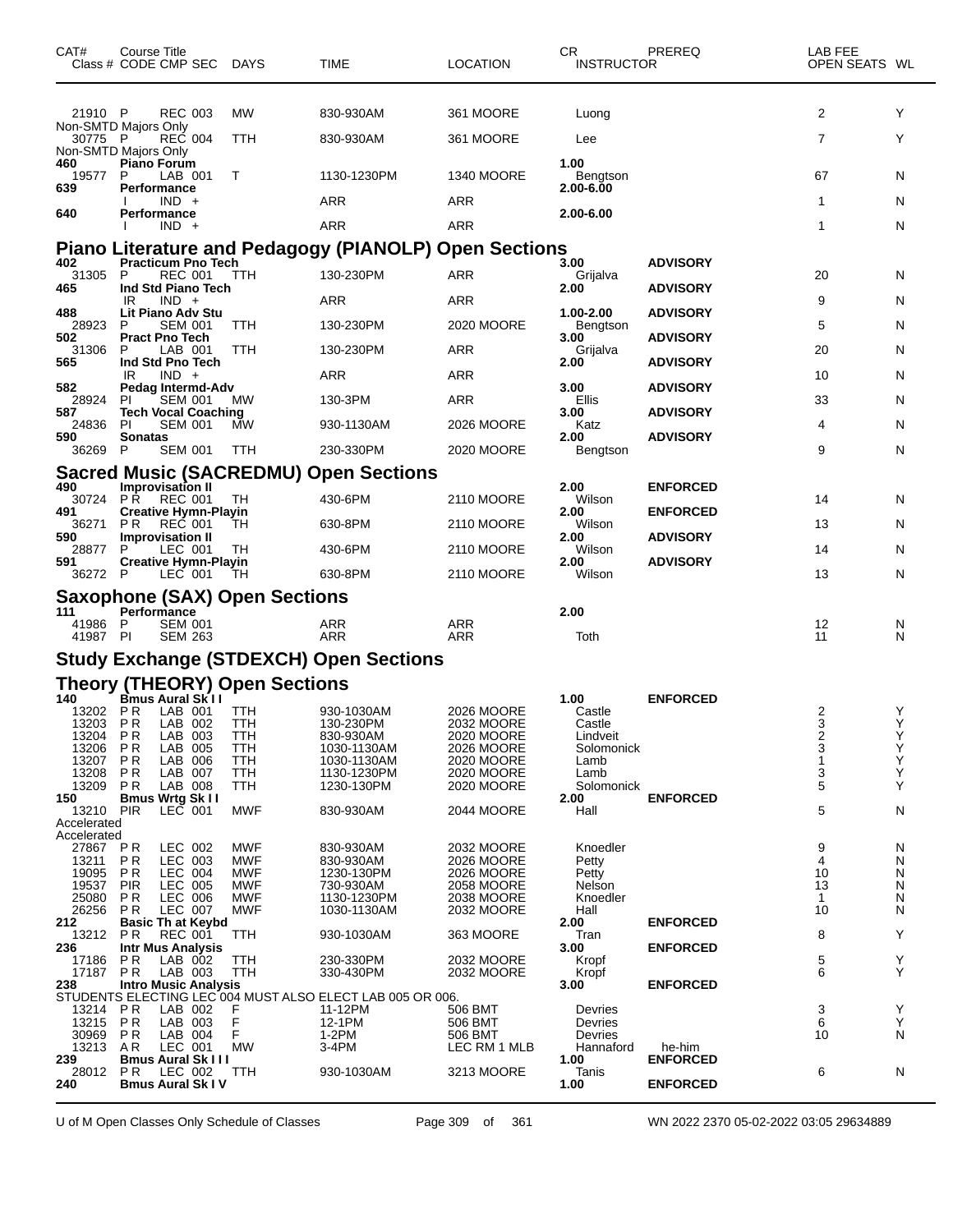| CAT#                    | Course Title<br>Class # CODE CMP SEC                                           | DAYS              | <b>TIME</b>                                                                    | <b>LOCATION</b>                               | CR<br><b>INSTRUCTOR</b>     | PREREQ                    | LAB FEE<br>OPEN SEATS WL |             |
|-------------------------|--------------------------------------------------------------------------------|-------------------|--------------------------------------------------------------------------------|-----------------------------------------------|-----------------------------|---------------------------|--------------------------|-------------|
| 23220<br>13217<br>13218 | P <sub>R</sub><br>LAB 001<br>P <sub>R</sub><br>LAB 003<br><b>PR</b><br>LAB 005 | TTH<br>TTH<br>TTH | 1130-1230PM<br>930-1030AM<br>1030-1130AM                                       | 2032 MOORE<br><b>1374 MOORE</b><br>2032 MOORE | Ye<br>Lindveit<br>Ye        |                           | 3<br>1<br>1              | Y<br>Υ<br>Y |
| 250<br>13219<br>19267   | <b>Bmus Wrtg Sk IV</b><br>P R<br>LEC 001<br>PR.<br>LEC 002                     | MWF<br><b>MWF</b> | 930-1030AM<br>1130-1230PM                                                      | <b>1370 MOORE</b><br>2044 MOORE               | 2.00<br>Knoedler<br>Everett | <b>ENFORCED</b>           | 4<br>5                   | N<br>N      |
| 334<br>37521            | Soph Thry-Writn Skl<br>LEC 001<br>P                                            | МW                | 130-230PM                                                                      | 2026 MOORE                                    | 2.00<br>Everett             | <b>ADVISORY</b>           | 7                        | Υ           |
| 407                     | <b>Directed Indiv Stdy</b><br>$IND +$                                          |                   | ARR                                                                            | ARR                                           | 2.00-4.00                   | <b>ADVISORY</b>           | 25                       | N           |
| 443<br>13221            | <b>18C Counterpoint II</b><br><b>PIR</b><br><b>REC 001</b>                     | F                 | $1-4PM$                                                                        | 2020 MOORE                                    | 3.00<br>Korsyn              | <b>ENFORCED</b>           | 15                       | Y           |
| 455<br>37524            | <b>Orchestration II</b><br>P R<br>LEC 001                                      | TTH               | 10-1130AM                                                                      | 1378 MOORE                                    | 3.00<br>Rumsey              | <b>ENFORCED</b>           | 1                        | N           |
| 460<br>24377            | <b>Special Courses</b><br>P R<br>LEC 001                                       | TTH               | 1130-1PM                                                                       | 2026 MOORE                                    | 3.00<br>Rush                | <b>ENFORCED</b>           | 15                       | Υ           |
| 29051                   | LEC 003<br>P R<br><b>Chromaticism Schubert's Music</b>                         | TTH               | 1-230PM                                                                        | 2026 MOORE                                    | Rusch                       |                           | 8                        | N           |
| 461<br>23601            | <b>Analysis-Tonal Mus</b><br>LEC 001<br>P                                      | МW                | 10-1130AM                                                                      | 2044 MOORE                                    | 2.00<br>Vojcic              |                           | 15                       | N           |
| 532<br>38960            | <b>Schenk Theory&amp;Anl II</b><br>LEC 001<br>ΡI                               | TTH               | 1-230PM                                                                        | <b>1374 MOORE</b>                             | 3.00<br>Korsyn              | <b>ADVISORY</b>           | 5                        | N           |
| 533<br>29052            | <b>Analysis of Mod Mus</b><br><b>REC 001</b><br>P R                            | MW                | 230-4PM                                                                        | 2044 MOORE                                    | 3.00<br>Vojcic              | <b>ADVISORY, ENFORCED</b> | 3                        | N           |
| 537<br>17230            | <b>Prosem Anal Music</b><br><b>PIR</b><br><b>SEM 001</b>                       | MW                | 1-230PM                                                                        | 2032 MOORE                                    | 3.00<br>Knoedler            | <b>ADVISORY, ENFORCED</b> | 5                        | Υ           |
| 538<br>36255            | <b>Non-west &amp; World Mus</b><br><b>REC 001</b><br>P                         | TTH               | 1-230PM                                                                        | 706 BMT                                       | 3.00<br>Finchum-Sung        |                           | 9                        | N           |
| 543<br>13223            | 18th C Counterpoint<br><b>REC 001</b><br><b>PIR</b>                            | F                 | $1-4PM$                                                                        | 2020 MOORE                                    | 3.00<br>Korsyn              | <b>ÁDVISORY</b>           | 15                       | Y           |
| 560<br>24378            | <b>Special Studies</b><br>P R<br>LEC 001                                       | TTH               | 1130-1PM                                                                       | 2026 MOORE                                    | 3.00<br>Rush                | <b>ENFORCED</b>           | 15                       | Υ           |
| 30875                   | <b>PR</b><br>LEC 003<br><b>Chromaticism Schubert's Music</b>                   | <b>TTH</b>        | 1-230PM                                                                        | 2026 MOORE                                    | Rusch                       |                           | 8                        | N           |
| 38004                   | <b>PIR</b><br>LEC 004                                                          | TTH               | 1-230PM                                                                        | 3219 MOORE                                    | Martin                      |                           | 1                        | N           |
| 570                     | Analyzing Mozart's Operas<br><b>Directed Indiv Study</b><br>$IND +$            |                   | ARR                                                                            | ARR                                           | 1.00-4.00                   | <b>ADVISORY</b>           | 25                       | N           |
| 622                     | <b>Hst Mus Thry II</b>                                                         |                   |                                                                                |                                               | 3.00                        | <b>ADVISORY</b>           |                          |             |
| 38464<br>721            | LEC 001<br>ΡI<br>20c Thry Tonal Mus                                            | TTH               | 4-530PM                                                                        | 2026 MOORE                                    | Martin<br>3.00              | <b>ADVISORY</b>           | 3                        | N           |
| 37642<br>805            | PI<br><b>SEM 001</b><br><b>Seminar in Theory</b>                               | МW                | 230-4PM                                                                        | 3213 MOORE                                    | Rusch<br>3.00               | <b>ADVISORY</b>           | 7                        | N           |
| 36276<br>807            | <b>SEM 001</b><br>PI.<br><b>Research Project</b>                               | F                 | 1-4PM                                                                          | 3213 MOORE                                    | Hannaford<br>2.00-4.00      | he-him<br><b>ADVISORY</b> | 7                        | N           |
| 900                     | $IND +$<br><b>Preliminary Exam</b>                                             |                   | ARR                                                                            | <b>ARR</b>                                    | 1.00                        |                           | 25                       | N           |
| 990                     | $IND +$<br><b>Diss-Precand</b>                                                 |                   | ARR                                                                            | ARR                                           | 1.00-8.00                   | <b>ADVISORY</b>           | 25                       | N           |
| 995                     | $IND +$<br>Diss-Cand                                                           |                   | ARR                                                                            | <b>ARR</b>                                    | 8.00                        | <b>ENFORCED</b>           | 25                       | N           |
|                         | R<br>$IND +$                                                                   |                   | <b>ARR</b>                                                                     | ARR                                           |                             |                           | 25                       | N           |
| 219                     | <b>Trombone (TROMBONE) Open Sections</b><br>Performance                        |                   |                                                                                |                                               | 2.00-4.00                   |                           |                          |             |
|                         | IR<br>IND +                                                                    |                   | ARR                                                                            | ARR                                           |                             |                           | 25                       | N           |
|                         | <b>Trumpet-Cornet (TRUM) Open Sections</b>                                     |                   |                                                                                |                                               |                             |                           |                          |             |
| 111                     | Viola (VIOLA) Open Sections<br><b>Performance</b>                              |                   |                                                                                |                                               | 1.00-2.00                   |                           |                          |             |
| 450                     | $IND +$<br><b>Performance Lab</b>                                              |                   | ARR                                                                            | ARR                                           | 1.00                        |                           | 25                       | N           |
| 12862<br>450            | <b>PIR</b><br>LAB 162<br><b>Performance Lab</b>                                | TH                | 230-430PM                                                                      | 1378 MOORE                                    | Schotten<br>1.00            |                           | 30                       | N           |
|                         | P R<br>LAB 162                                                                 | $\mathbf{L}$      | 330-430PM<br>Meets in Britton (1340 SM) on select Tuesdays for String Showcase | <b>1378 MOORE</b>                             |                             |                           | 30                       | N           |
| 450<br>20916 PIR        | <b>Performance Lab</b><br>LAB 163                                              | м                 | 6-8PM                                                                          | 2020 MOORE                                    | 1.00<br>Coade               |                           | 26                       | N           |
| 550                     | <b>Performance Lab</b>                                                         |                   | Meets in Britton (1340 SM) on select Tuesdays for String Showcase              |                                               | 1.00                        |                           |                          |             |
| 20923<br>550            | PI.<br>LAB 162<br><b>Performance Lab</b>                                       | TН                | 230-430PM                                                                      | 1378 MOORE                                    | Schotten<br>1.00            |                           | 30                       | N           |
| 550                     | LAB 162<br>Performance Lab                                                     | T                 | 330-430PM                                                                      | 1378 MOORE                                    | 1.00                        |                           | 30                       | N           |
| 20924                   | PI.<br>LAB 163                                                                 | M                 | 6-8PM                                                                          | 2020 MOORE                                    | Coade                       |                           | 26                       | N           |
| 111                     | <b>Violin (VIOLIN) Open Sections</b><br>Performance                            |                   |                                                                                |                                               | 2.00                        | <b>ADVISORY</b>           |                          |             |

U of M Open Classes Only Schedule of Classes Page 310 of 361 WN 2022 2370 05-02-2022 03:05 29634889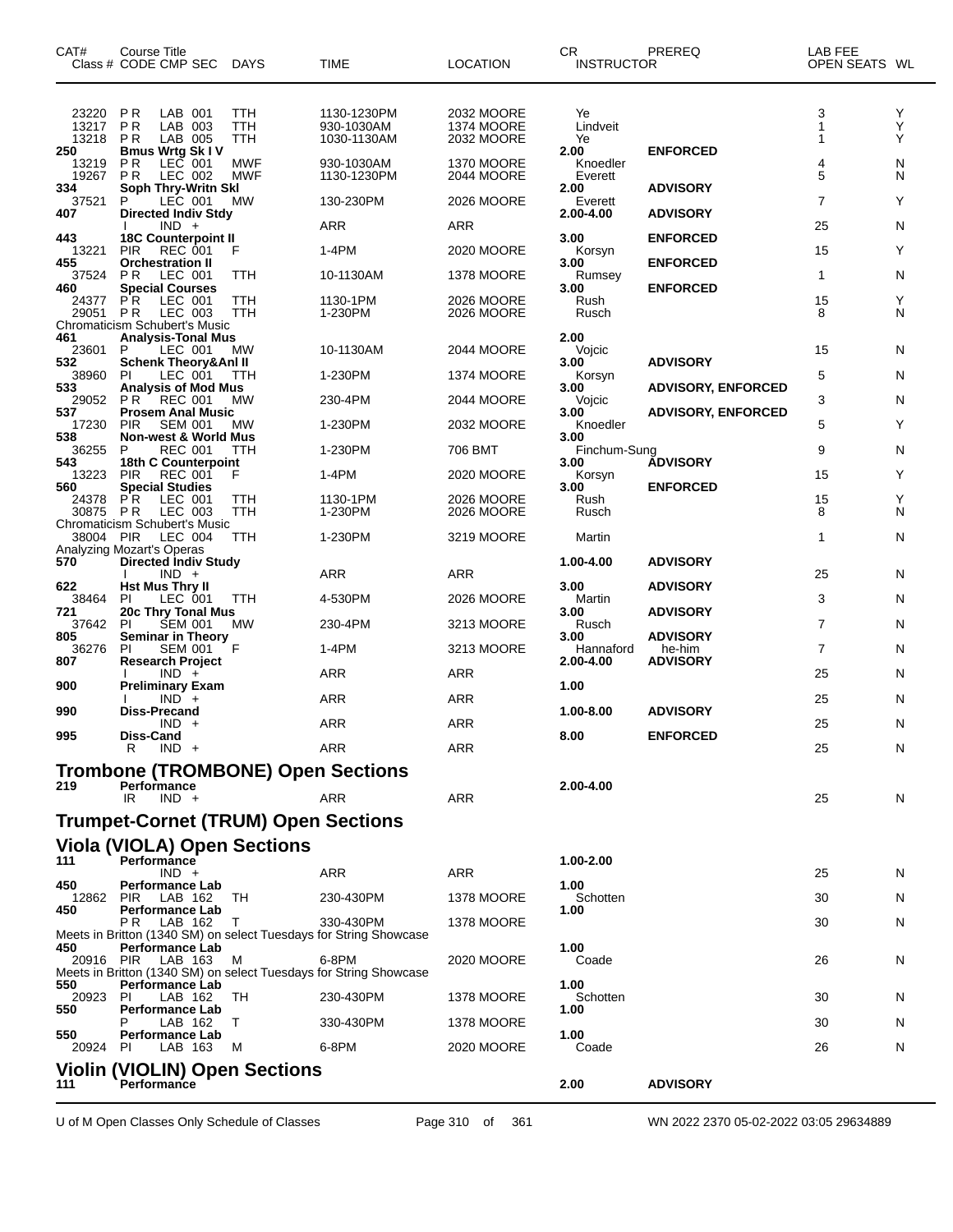| CAT#                           | Course Title<br>Class # CODE CMP SEC                                                                         | <b>DAYS</b>              | <b>TIME</b>                                         | <b>LOCATION</b>                                                               | CR.<br><b>INSTRUCTOR</b>                | PREREQ          | LAB FEE<br>OPEN SEATS WL   |                       |
|--------------------------------|--------------------------------------------------------------------------------------------------------------|--------------------------|-----------------------------------------------------|-------------------------------------------------------------------------------|-----------------------------------------|-----------------|----------------------------|-----------------------|
| 450                            | $IND +$<br><b>Performance Lab</b>                                                                            |                          | ARR                                                 | <b>ARR</b>                                                                    | 1.00                                    |                 | 25                         | N                     |
| 37536<br>450                   | LAB 156<br>P<br>Performance Lab                                                                              | TН                       | 530-630PM                                           | 1378 MOORE                                                                    | 1.00                                    |                 | 37                         | N                     |
| 450                            | Р<br>LAB 156<br><b>Performance Lab</b>                                                                       | Т                        | 8-10PM                                              | 1380 SM                                                                       | Kim<br>1.00                             |                 | 37                         | N                     |
| 42179<br>16488<br>21187        | LAB 169<br>PI<br>PI<br>LAB<br>172<br>P<br>LAB<br>172<br>LAB 232<br>PI                                        | TН<br>т<br>Τ             | ARR<br>230-430PM<br>230-430PM<br>230-430PM          | ARR<br><b>1340 MOORE</b><br>1340 MOORE<br><b>1340 MOORE</b>                   | Lee, Chang<br>Berofsky                  |                 | 45<br>26<br>26<br>52       | N<br>N<br>N<br>N      |
| 460                            | LAB 232<br><b>Viola for Violin</b>                                                                           | M                        | 5-7PM                                               | 1380 SM                                                                       | Halen<br>1.00                           |                 | 52                         | N                     |
| 20397 P<br>Meets in 3042 Moore | <b>SEM 001</b>                                                                                               | W                        | 530-630PM                                           | <b>ARR</b>                                                                    | Schotten                                |                 | 19                         | N                     |
| 550<br>37537<br>550            | Performance Lab<br>PI<br>LAB 156<br><b>Performance Lab</b>                                                   | TН                       | 530-630PM                                           | 1378 MOORE                                                                    | 1.00<br>1.00                            |                 | 37                         | N                     |
| 550                            | LAB 156<br>Performance Lab                                                                                   | Т                        | 8-10PM                                              | 1380 SM                                                                       | Kim<br>1.00                             |                 | 37                         | N                     |
| 23916<br>550                   | P<br>LAB 157                                                                                                 | TН                       | 430-630PM                                           | ARR                                                                           | 1.00                                    |                 | 20                         | N                     |
|                                | <b>Performance Lab</b><br>LAB 157                                                                            | Т                        | 230-430PM                                           | <b>ARR</b>                                                                    | Belen                                   |                 | 20                         | N                     |
| 550<br>42180<br>20926<br>21188 | Performance Lab<br>LAB 169<br><b>PI</b><br>PI<br>LAB 172<br>P<br>LAB<br>172<br>LAB 232<br>PI<br>LAB 232<br>P | <b>TH</b><br>т<br>Τ<br>M | ARR<br>230-430PM<br>230-430PM<br>230-430PM<br>5-7PM | <b>ARR</b><br><b>1340 MOORE</b><br><b>1340 MOORE</b><br>1340 MOORE<br>1380 SM | 1.00<br>Lee, Chang<br>Berofsky<br>Halen |                 | 45<br>26<br>26<br>52<br>52 | N<br>N<br>N<br>N<br>N |
|                                | <b>Voice (VOICE) Open Sections</b>                                                                           |                          |                                                     |                                                                               |                                         |                 |                            |                       |
| 100                            | Performance<br>$IND +$<br>IR                                                                                 |                          | ARR                                                 | ARR                                                                           | 2.00-6.00                               |                 | 25                         | N                     |
| 111<br>28597                   | Performance<br>P<br><b>REC 001</b>                                                                           | MW                       | 1030-1130AM                                         | 1455 WDC                                                                      | 1.00-2.00<br>Best                       |                 | 8                          | Y                     |
| 36277<br>112                   | P<br><b>REC 002</b><br>Performance                                                                           | <b>MW</b>                | 1130-1230PM                                         | 1455 WDC                                                                      | Lehobye<br>2.00                         |                 | 7                          | Υ                     |
| 239                            | $IND +$<br>Performance                                                                                       |                          | <b>ARR</b>                                          | <b>ARR</b>                                                                    | 4.00                                    |                 | 24                         | N                     |
| 640                            | IR<br>$IND +$<br>Performance                                                                                 |                          | <b>ARR</b>                                          | <b>ARR</b>                                                                    | 4.00-6.00                               |                 | 25                         | N                     |
|                                | $IND +$                                                                                                      |                          | <b>ARR</b>                                          | ARR                                                                           |                                         |                 | 25                         | N                     |
| 200                            | <b>Basic Lyric Diction</b>                                                                                   |                          | <b>Voice Literature (VOICELIT) Open Sections</b>    |                                                                               | 1.00                                    |                 |                            |                       |
| 16888<br>203                   | <b>PR</b><br>LEC 001<br><b>Basic Fren Diction</b>                                                            | MW                       | 230-330PM                                           | 2038 MOORE                                                                    | Mannino<br>1.00-2.00                    | <b>ADVISORY</b> | 7                          | Y                     |
| 27681<br>340                   | P<br>LEC 001<br><b>Rep Prep</b>                                                                              | MWF                      | 930-1030AM                                          | 2058 MOORE                                                                    | Best, Cheek<br>1.00-2.00                |                 | 5                          | N                     |
| 368                            | $IND +$<br><b>Special Projects</b>                                                                           |                          | ARR                                                 | ARR                                                                           | 1.00-3.00                               |                 | 24                         | N                     |
| 388                            | $IND +$<br><b>Intro-Vocal Lit</b>                                                                            |                          | ARR                                                 | <b>ARR</b>                                                                    | 2.00                                    |                 | 25                         | N                     |
| 30457<br>410                   | <b>REC 002</b><br>PI<br>Afr Amer Art Song                                                                    | МF                       | 1130-1PM                                            | 2058 MOORE                                                                    | Cheek<br>2.00                           | <b>ADVISORY</b> | 3                          | Y                     |
| 26355<br>440                   | LAB 001<br>PI.<br><b>Rep Prep</b>                                                                            | W                        | 1130-1230PM                                         | <b>2058 MOORE</b>                                                             | Toppin<br>1.00-2.00                     |                 | 12                         | Y                     |
|                                | $IND +$                                                                                                      |                          | ARR                                                 | ARR                                                                           |                                         |                 | 1                          | N                     |
| 460<br>36281                   | <b>Special Topics</b><br>P<br>LEC 001                                                                        |                          | ARR                                                 | ARR                                                                           | 2.00                                    |                 | 6                          | N                     |
| 491                            | Opera Coaching & Conducting<br><b>Interpr of Songs</b>                                                       |                          |                                                     |                                                                               | 3.00                                    | <b>ADVISORY</b> |                            |                       |
| 24555<br>507                   | LEC 001<br>PI.<br><b>Fren Diction Singer</b>                                                                 | <b>TTH</b>               | 230-430PM                                           | <b>1374 MOORE</b>                                                             | Katz<br>2.00                            | <b>ADVISORY</b> | 25                         | N                     |
| 27682<br>510                   | LEC 001<br>P<br>Afr Amer Art Song                                                                            | MWF                      | 930-1030AM                                          | 2058 MOORE                                                                    | Best, Cheek<br>2.00                     | <b>ADVISORY</b> | 5                          | N                     |
| 26356<br>520                   | LAB 001<br>PI.<br>Teaching Voice II                                                                          | W                        | 1130-1230PM                                         | 2058 MOORE                                                                    | Toppin<br>2.00                          | <b>ADVISORY</b> | 12                         | Y                     |
| 13230<br>540                   | P<br><b>REC 001</b><br>Rep Prep                                                                              | TTH                      | 130-230PM                                           | 2044 MOORE                                                                    | Amon<br>1.00-2.00                       |                 | $\overline{7}$             | N                     |
| 560                            | $IND +$<br><b>Special Topics</b>                                                                             |                          | ARR                                                 | ARR                                                                           | 2.00                                    |                 | 1                          | N                     |
| 36282<br>568                   | LEC 001<br>PI<br><b>Independent Study</b>                                                                    |                          | ARR                                                 | ARR                                                                           | 1.00-3.00                               |                 | 6                          | N                     |
| 592                            | $IND +$                                                                                                      |                          | ARR                                                 | ARR                                                                           | 3.00                                    | <b>ADVISORY</b> | 24                         | N                     |
| 24556                          | Interpretatn-Songs<br>LEC 001<br>PI.                                                                         | <b>TTH</b>               | 230-430PM                                           | <b>1374 MOORE</b>                                                             | Katz                                    |                 | 25                         | N                     |
| 640                            | Rep Prep<br>$\overline{IND}$ +                                                                               |                          | ARR                                                 | ARR                                                                           | 1.00-2.00                               |                 | 24                         | N                     |
| 891                            | <b>Rep Prep</b>                                                                                              |                          |                                                     |                                                                               | 1.00-2.00                               |                 |                            |                       |

U of M Open Classes Only Schedule of Classes Page 311 of 361 WN 2022 2370 05-02-2022 03:05 29634889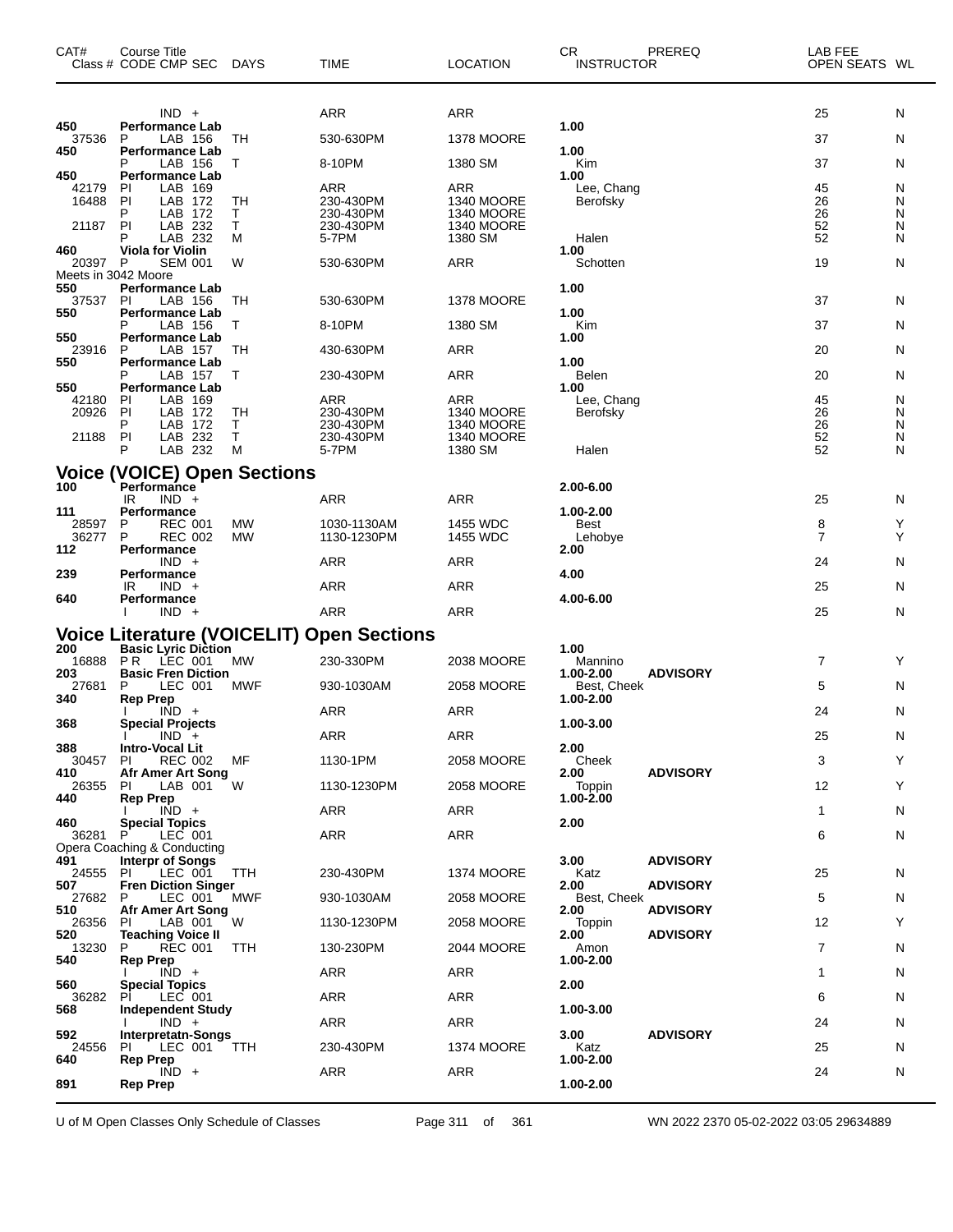| CAT#                        |                | Course Title<br>Class # CODE CMP SEC DAYS |     | <b>TIME</b>                                                  | <b>LOCATION</b> | СR<br>PREREQ<br><b>INSTRUCTOR</b> | LAB FEE<br>OPEN SEATS WL |              |
|-----------------------------|----------------|-------------------------------------------|-----|--------------------------------------------------------------|-----------------|-----------------------------------|--------------------------|--------------|
|                             |                | $IND +$                                   |     | <b>ARR</b>                                                   | <b>ARR</b>      |                                   |                          | N            |
|                             |                |                                           |     | <b>Wellness for Performing Arts (WELLNESS) Open Sections</b> |                 |                                   |                          |              |
| 200                         |                | <b>Wellness Perf Artist</b>               |     |                                                              |                 | 1.00                              |                          |              |
| 27701                       | PR.            | <b>REC 001</b>                            |     | 10-1130AM                                                    | <b>B222 WDC</b> | Savvidou                          | 8                        | N            |
| 412                         |                | <b>Yoga Performers</b>                    |     |                                                              |                 | 1.00                              |                          |              |
| 27707                       | P <sub>R</sub> | <b>REC 002</b>                            | МW  | 930-1030AM                                                   | <b>B222 WDC</b> | Matuza                            | 4                        |              |
| 36425                       | -PI            | REC 003                                   |     | 9-1030AM                                                     | <b>B222 WDC</b> | Matuza                            | 10                       | $\checkmark$ |
| Yoga for Dancers & Athletes |                |                                           |     |                                                              |                 |                                   |                          |              |
| 500                         |                | <b>Wellness Perf Artist</b>               |     |                                                              |                 | 1.00                              |                          |              |
| 27703                       | PR.            | <b>REC 001</b>                            |     | 10-1130AM                                                    | <b>B222 WDC</b> | Savvidou                          | 8                        | N            |
| 512                         |                | <b>Yoga Performers</b>                    |     |                                                              |                 | 1.00                              |                          |              |
| 27708                       | PR.            | <b>REC 001</b>                            | TTH | 9-10AM                                                       | <b>B222 WDC</b> | Matuza                            | 3                        | $\checkmark$ |
| 36426                       | PI             | <b>REC 003</b>                            |     | 9-1030AM                                                     | <b>B222 WDC</b> | Matuza                            | 10                       |              |
| 520                         |                | <b>Alexander Tech Intro</b>               |     |                                                              |                 | 1.00                              |                          |              |
| 27705                       | P <sub>R</sub> | <b>REC 001</b>                            |     | 130-230PM                                                    | 202 STEARNS     | Obrecht                           | 4                        |              |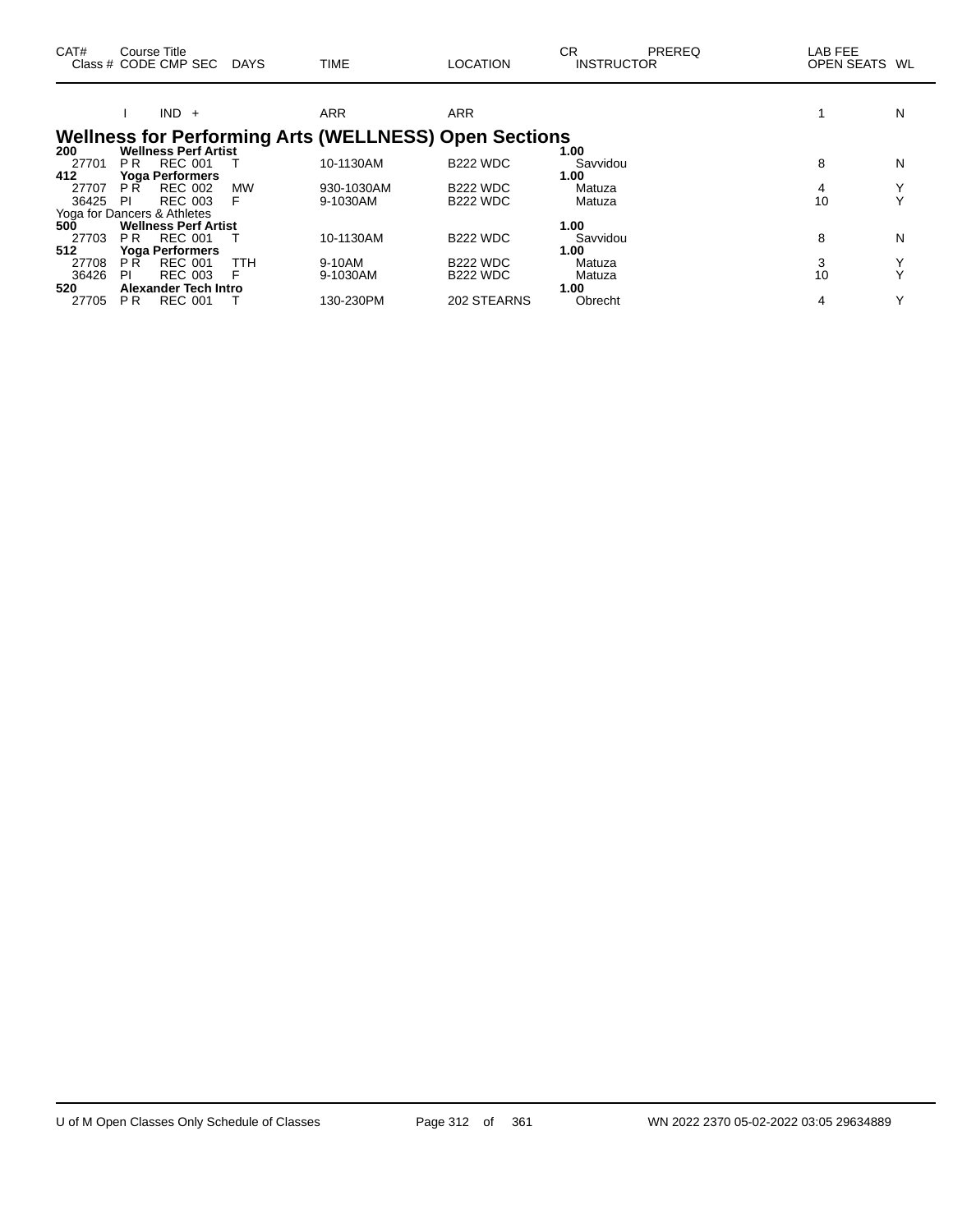| CAT# | Title<br>Course      |             |             |          | СR                | PREREQ | $\lambda$ $\Gamma$ $\Gamma$ $\Gamma$<br>LAB I<br>---- |
|------|----------------------|-------------|-------------|----------|-------------------|--------|-------------------------------------------------------|
|      | Class # CODE CMP SEC | <b>DAYS</b> | <b>TIME</b> | LOCATION | <b>INSTRUCTOR</b> |        | <b>OPEN SEATS</b><br>WL                               |
|      |                      |             |             |          |                   |        |                                                       |

#### **Theatre And Drama**

## **Theatre & Drama (THTREMUS) Open Sections 182 Observation & Action 3.00 ADVISORY**

| 182                                    | <b>Observation &amp; Action</b>                                        |                   |                          | 3.00<br><b>ADVISORY</b>        |                | Y      |
|----------------------------------------|------------------------------------------------------------------------|-------------------|--------------------------|--------------------------------|----------------|--------|
| 26380 PR<br><b>BFA Musical Theatre</b> | <b>REC 003</b><br>MW                                                   | 1030-1230PM       | 1415 WDC                 | Lindsay                        | 3              |        |
| 233                                    | <b>Rituals/Practices</b>                                               |                   |                          | 3.00                           |                |        |
| 37504 P                                | <b>SEM 001</b><br>TTH                                                  | 3-5PM             | 2415 WDC                 |                                | 14             | Y      |
| <b>Multicultural Acting</b>            |                                                                        |                   |                          |                                |                |        |
| 235                                    | <b>Research Methodology</b>                                            |                   |                          | 3.00                           |                |        |
| 37773                                  | <b>PR</b><br><b>SEM 001</b><br>TTH                                     | 3-5PM             | <b>B222 WDC</b>          | Oliver                         | 3              | Y      |
| 252                                    | <b>Prod Practicum II</b>                                               |                   |                          | <b>ADVISORY</b><br>1.00        |                |        |
| 16365                                  | PI<br>LAB 007                                                          | ARR               | <b>ARR</b>               | Myers                          | 6              | N      |
| 14213                                  | PI<br>LAB<br>008                                                       | ARR               | <b>ARR</b>               | Auletti                        | 6              | N      |
| 13136                                  | LAB<br>PI<br>012                                                       | <b>ARR</b>        | <b>ARR</b>               | Uffner she-her                 | 6              | N      |
| 22268                                  | PI<br>LAB<br>013                                                       | ARR               | ARR                      | Drone                          | 6              | N      |
| 13137                                  | PI<br>LAB<br>018                                                       | ARR               | <b>ARR</b>               | Murphy                         | 6              | N      |
| 13138                                  | PI<br>LAB<br>025                                                       | <b>ARR</b>        | <b>ARR</b>               | Lindsay                        | 6              | N      |
| 13140                                  | PI<br>LAB<br>028                                                       | ARR               | <b>ARR</b>               | Reynolds III                   | 6<br>6         | N      |
| 18631<br>20406                         | PI<br>LAB<br>030<br>PI<br>LAB 037                                      | ARR<br><b>ARR</b> | <b>ARR</b><br><b>ARR</b> | <b>Brinker</b>                 | 6              | N<br>N |
| 20946                                  | PI<br>LAB 038                                                          | ARR               | ARR                      | Wagner<br>Edwards              | 6              | N      |
| 261                                    | <b>Practicum III</b>                                                   |                   |                          | <b>ADVISORY</b><br>1.00        |                |        |
| 37787                                  | LAB 040<br>PI                                                          | <b>ARR</b>        | <b>ARR</b>               | Fialko                         | 5              | N      |
| 16366                                  | PI<br>LAB<br>007                                                       | ARR               | ARR                      | Myers                          | 6              | N      |
| 14217                                  | PI<br>LAB<br>008                                                       | ARR               | <b>ARR</b>               | Auletti                        | 6              | N      |
| 13144                                  | LAB<br>PI<br>012                                                       | <b>ARR</b>        | <b>ARR</b>               | Uffner she-her                 | 6              | N      |
| 22267                                  | PI<br>LAB<br>013                                                       | ARR               | ARR                      | Drone                          | 5              | N      |
| 13145                                  | PI<br>LAB<br>018                                                       | ARR               | <b>ARR</b>               | Murphy                         | 6              | N      |
| 13146                                  | PI<br>LAB<br>025                                                       | <b>ARR</b>        | <b>ARR</b>               | Lindsay                        | 6              | N      |
| 13147                                  | PI<br>LAB<br>028                                                       | ARR               | <b>ARR</b>               | Reynolds III                   | 6              | N      |
| 18632                                  | PI<br>LAB<br>030                                                       | <b>ARR</b>        | <b>ARR</b>               | <b>Brinker</b>                 | 5              | N      |
| 27091                                  | PI<br>LAB 032                                                          | <b>ARR</b>        | <b>ARR</b>               | Edwards                        | 6              | N      |
| 262                                    | <b>Practicum IV</b>                                                    |                   |                          | <b>ADVISORY</b><br>1.00        |                |        |
| 42718                                  | P<br>LAB 040                                                           | ARR               | <b>ARR</b>               | Fialko                         | 4              | N      |
| 16367<br>14219                         | PI<br>LAB<br>007                                                       | <b>ARR</b>        | <b>ARR</b>               | <b>Myers</b>                   | 6<br>6         | N<br>N |
| 13151                                  | PI<br>LAB<br>008<br>PI<br>LAB<br>012                                   | ARR<br>ARR        | ARR<br><b>ARR</b>        | Auletti<br>Uffner she-her      | 6              | N      |
| 22271                                  | PI<br>LAB<br>013                                                       | <b>ARR</b>        | <b>ARR</b>               | Drone                          | 6              | N      |
| 13152                                  | PI<br>LAB<br>018                                                       | ARR               | <b>ARR</b>               | Murphy                         | 6              | N      |
| 13153                                  | PI<br>LAB<br>025                                                       | ARR               | <b>ARR</b>               | Lindsay                        | 6              | N      |
| 13154                                  | PI<br>LAB 028                                                          | <b>ARR</b>        | <b>ARR</b>               | Reynolds III                   | 6              | N      |
| 18633                                  | PI<br>LAB 030                                                          | <b>ARR</b>        | <b>ARR</b>               | Brinker                        | 4              | N      |
| 272                                    | <b>Movement III</b>                                                    |                   |                          | <b>ADVISORY</b><br>2.00        |                |        |
| 36348                                  | P <sub>R</sub><br><b>REC 001</b><br>TTH                                | 11-1PM            | 1435 WDC                 | Kassabova                      | 10             | N      |
| 274                                    | <b>Stage Combat I</b>                                                  |                   |                          | <b>ADVISORY</b><br>2.00        |                |        |
| 24490                                  | P <sub>R</sub><br><b>REC 001</b><br>МW                                 | 9-11AM            | 1435 WDC                 | Traister                       | -1             | N      |
| 315                                    | <b>Broadway and Am Cult</b>                                            |                   |                          | <b>ENFORCED</b><br>4.00        | 25.00          |        |
| 35054                                  | PIR<br><b>DIS</b><br>002<br>TН                                         | 1-2PM             | 2449 MH                  | Himes, Hughes                  | 2              | Υ      |
| 35055                                  | <b>PIR</b><br>TH<br><b>DIS</b><br>003                                  | 5-6PM             | G463 MH                  | Himes, Hughes                  | $\overline{2}$ | Y      |
| 35056<br>35057                         | <b>PIR</b><br>TН<br>DIS<br>004<br>F<br><b>PIR</b><br><b>DIS</b><br>005 | 4-5PM<br>11-12PM  | G463 MH<br>G421B MH      | Himes, Hughes                  | 1<br>3         | Υ<br>Υ |
| 35058                                  | F<br><b>PIR</b><br><b>DIS</b><br>006                                   | 12-1PM            | 1303 MH                  | Cohen, Hughes<br>Cohen, Hughes | 4              | Y      |
| 35053                                  | AR<br>LEC 001<br>TTH                                                   | 10-1130AM         | 1300 CHEM                | Hughes                         |                |        |
| 322                                    | Theat Hst II                                                           |                   |                          | 3.00                           |                |        |
| 13158                                  | <b>PR</b><br><b>REC 001</b><br>MW                                      | 4-530PM           | 2439 WDC                 | Hooker he-they                 | 15             | Y      |
| 13159                                  | P<br><b>REC 002</b><br><b>TTH</b>                                      | 1-230PM           | 2439 WDC                 | Hooker he-they                 | 17             | Υ      |
| 325                                    | <b>Contemp Am Th&amp;Drama</b>                                         |                   |                          | 3.00                           |                |        |
| 27787                                  | P<br><b>REC 001</b><br>МW                                              | 2-330PM           | 2443 WDC                 | Hughes                         | 8              | Υ      |
| 328                                    | <b>Theater of Politics</b>                                             |                   |                          | 3.00                           | 100.00         |        |
| 31292 PD                               | <b>REC 001</b>                                                         | ARR               | <b>ARR</b>               | Roth                           | 21             | N      |
| 335                                    | <b>Thtre&amp;Incarceration</b>                                         |                   |                          | 3.00                           | 75.00          |        |
| 23785<br>340                           | PI<br>REC 001<br><b>TTH</b>                                            | 130-3PM           | REMOTE                   | Lucas<br><b>ADVISORY</b>       | 8              | N      |
| 30714                                  | <b>Devising Theatre</b><br><b>REC 001</b><br>P<br>- F                  | 2-5PM             | 1435 WDC                 | 3.00<br>Hooker he-they         | 16             | Y      |
| 345                                    | <b>Stage Mgmt Plays</b>                                                |                   |                          | <b>ADVISORY</b><br>2.00-6.00   |                |        |
| 13161                                  | PI<br>LAB 001                                                          | ARR               | <b>ARR</b>               | Uffner she-her                 | 16             | N      |
| 350                                    | <b>Scenic Constructn I</b>                                             |                   |                          | 3.00<br><b>ADVISORY</b>        |                |        |
| 19674                                  | <b>REC 001</b><br>PI                                                   | ARR               | <b>ARR</b>               | Lindsay                        | 3              | N      |
| 351                                    | <b>Practicum V</b>                                                     |                   |                          | 1.00-3.00<br><b>ADVISORY</b>   |                |        |
| 42293                                  | LAB 014<br>ΡI                                                          | <b>ARR</b>        | <b>ARR</b>               | Oliver                         | 5              | N      |
| 42028                                  | PI<br>LAB 040                                                          | <b>ARR</b>        | <b>ARR</b>               | Fialko                         | 3              | N      |
| 16369                                  | ΡI<br>LAB 007                                                          | ARR               | ARR                      | Myers                          | 6              | N      |
| 14220                                  | LAB 008<br>PI                                                          | <b>ARR</b>        | ARR                      | Auletti                        | 6              | N      |
| 13164                                  | PI<br>LAB 012                                                          | <b>ARR</b>        | <b>ARR</b>               | Uffner she-her                 | 4              | N      |
| 22270                                  | PI<br>LAB 013<br>PI<br>LAB 018                                         | <b>ARR</b>        | ARR                      | Drone                          | 6              | N      |
| 13165<br>13166 PI                      | LAB 025                                                                | <b>ARR</b><br>ARR | ARR<br><b>ARR</b>        | Murphy<br>Lindsay              | 6<br>6         | N<br>N |
|                                        |                                                                        |                   |                          |                                |                |        |

U of M Open Classes Only Schedule of Classes Page 313 of 361 WN 2022 2370 05-02-2022 03:05 29634889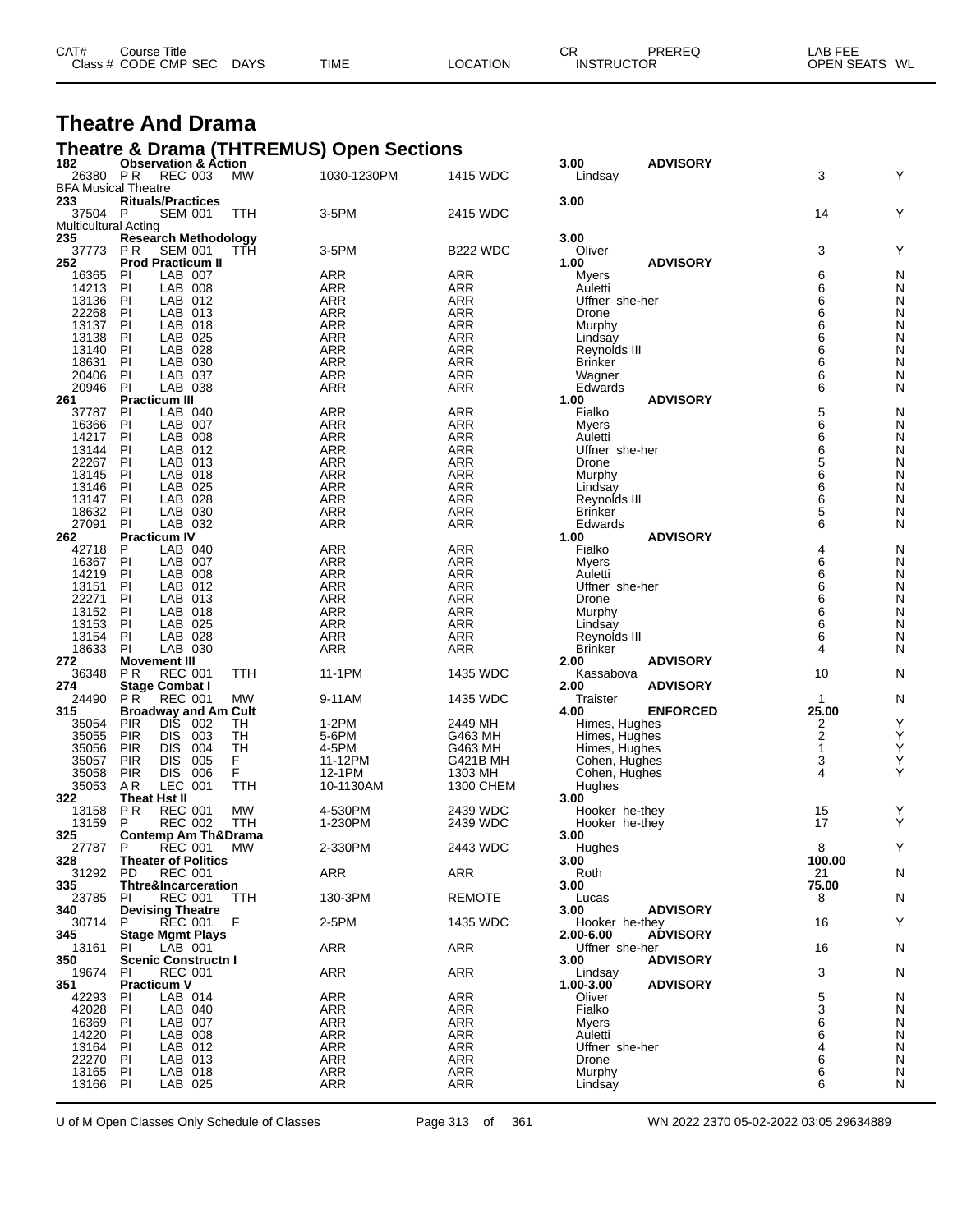| CAT#              | Course Title<br>Class # CODE CMP SEC                         | <b>DAYS</b>      | <b>TIME</b>                                                  | <b>LOCATION</b>      | CR.<br><b>INSTRUCTOR</b>       | PREREQ          | LAB FEE<br>OPEN SEATS WL |        |
|-------------------|--------------------------------------------------------------|------------------|--------------------------------------------------------------|----------------------|--------------------------------|-----------------|--------------------------|--------|
| 13167<br>18634    | LAB 028<br>PI<br>LAB 030<br>PI                               |                  | ARR<br>ARR                                                   | ARR<br>ARR           | Reynolds III<br><b>Brinker</b> |                 | 6<br>6                   | N<br>N |
| 352               | <b>Practicum VI</b>                                          |                  |                                                              |                      | 1.00-3.00                      | <b>ADVISORY</b> |                          |        |
| 40932             | LAB 014<br>PI                                                |                  | ARR                                                          | <b>ARR</b>           | Oliver                         |                 | 6                        | N      |
| 40592             | PI<br>LAB 040                                                |                  | <b>ARR</b>                                                   | ARR                  | Fialko                         |                 | 4                        | N      |
| 41114<br>42499    | LAB 041<br>P<br>PI<br>LAB 042                                |                  | <b>ARR</b><br><b>ARR</b>                                     | ARR<br><b>ARR</b>    | Walls                          |                 | 5<br>5                   | N<br>N |
| 16370             | PI<br>LAB<br>007                                             |                  | ARR                                                          | ARR                  | Vergara<br><b>Myers</b>        |                 | 6                        | N      |
| 14221             | LAB 008<br>PI                                                |                  | <b>ARR</b>                                                   | <b>ARR</b>           | Auletti                        |                 | 6                        | N      |
| 13171             | PI<br>LAB 012                                                |                  | <b>ARR</b>                                                   | <b>ARR</b>           | Uffner she-her                 |                 | 4                        | N      |
| 22269             | PI<br>LAB 013                                                |                  | ARR                                                          | <b>ARR</b>           | Drone                          |                 | 5                        | N      |
| 13172             | PI<br>LAB 018                                                |                  | <b>ARR</b>                                                   | <b>ARR</b>           | Murphy                         |                 | $\overline{6}$           | N      |
| 13173             | PI<br>LAB 025                                                |                  | <b>ARR</b>                                                   | <b>ARR</b>           | Lindsay                        |                 | $\overline{6}$           | N      |
| 13174             | PI<br>LAB 028                                                |                  | <b>ARR</b>                                                   | ARR                  | Reynolds III                   |                 | 6<br>6                   | N      |
| 18635<br>353      | -PI<br>LAB 030<br><b>Sound for Theatre</b>                   |                  | ARR                                                          | ARR                  | <b>Brinker</b><br>2.00         | <b>ADVISORY</b> |                          | N      |
| 22830             | PI<br>LAB 001                                                | F                | 230-530PM                                                    | <b>B206 WDC</b>      | Reynolds III                   |                 | 2                        | Υ      |
| 360               | <b>Scene Design II</b>                                       |                  |                                                              |                      | 3.00                           | <b>ADVISORY</b> |                          |        |
| 24752             | <b>PIR</b><br><b>REC 001</b>                                 | МW               | 1130-1PM                                                     | 2239 WDC             | Judge                          |                 | $\overline{7}$           | N      |
| 370               | <b>Costume Design II</b>                                     |                  |                                                              |                      | 3.00                           | <b>ADVISORY</b> |                          |        |
| 37546             | LEC 001<br>PI.                                               | МW               | 1030-12PM                                                    | 2233 WDC             | Vergara                        |                 | 6                        | N      |
| 385               | <b>Perform Arts Mgmt</b>                                     |                  |                                                              |                      | 2.00                           |                 |                          |        |
| 25910             | <b>REC 001</b><br>P                                          | <b>MW</b>        | 3-4PM                                                        | <b>REMOTE</b>        | Cuyler                         |                 | 8                        | Y      |
|                   |                                                              |                  |                                                              |                      |                                |                 |                          |        |
| 387<br>21692 PD   | Studio I<br>LAB 002                                          |                  | ARR                                                          | <b>ARR</b>           | 2.00<br>Tulip                  | <b>ADVISORY</b> | 8                        | N      |
|                   | This section is intended for Directors and InterArts majors. |                  |                                                              |                      |                                |                 |                          |        |
| 388               | Studio II                                                    |                  |                                                              |                      | 2.00                           | <b>ADVISORY</b> |                          |        |
| 22179             | <b>PD</b><br>LAB 002                                         |                  | ARR                                                          | ARR                  | Tulip                          |                 | 18                       | N      |
| 399               | <b>Topics in Drama</b>                                       |                  |                                                              |                      | $1.00 - 4.00$                  |                 |                          |        |
| 23650 PI          | <b>REC 0001 MW</b>                                           |                  | 4-6PM                                                        | 2415 WDC             | Kassabova                      |                 | $\mathbf{1}$             | Y      |
|                   | Murakami By The Sea                                          |                  |                                                              |                      |                                |                 |                          |        |
|                   |                                                              |                  | WRITING THE SOLO PIECE FOR PERFORMERS & NONPERFORMERS        |                      |                                |                 |                          |        |
| 26385<br>28162 PI | - P<br><b>REC 003</b><br><b>REC 004</b>                      | TTH<br><b>MW</b> | 230-4PM<br>11-1PM                                            | 3000 STB<br>1435 WDC | Paloff<br>Traister             |                 | 9<br>6                   | Y<br>N |
|                   | <b>Advanced Stage Combat</b>                                 |                  |                                                              |                      |                                |                 |                          |        |
| 29009 PI          | <b>REC 006</b>                                               | МW               | 930-11AM                                                     | 2443 WDC             | Rodriguez                      |                 | 11                       | Y      |
|                   | Playwrite Sem:LGBTQ+ Narrative                               |                  |                                                              |                      |                                |                 |                          |        |
| 29010 PI          | <b>REC 009</b>                                               | M                | $1-2PM$                                                      | 2443 WDC             | Myers                          |                 | $\mathbf{1}$             | N      |
|                   | Season Selection Advisory                                    |                  |                                                              |                      |                                |                 |                          |        |
| 400               | <b>Directed Reading</b>                                      |                  |                                                              |                      | 1.00-3.00                      | <b>ADVISORY</b> |                          |        |
|                   | $IND +$                                                      |                  | <b>ARR</b>                                                   | ARR                  |                                |                 | 2                        | N      |
| 401               | <b>Independent Study</b>                                     |                  | <b>ARR</b>                                                   | ARR                  | 1.00-3.00                      | <b>ADVISORY</b> | 25                       | N      |
| 403               | $IND +$<br>D & P Seminar                                     |                  |                                                              |                      | 1.00                           | <b>ADVISORY</b> |                          |        |
| 20933             | PR<br><b>REC 001</b>                                         | F                | 12-130PM                                                     | 2439 WDC             | Oliver                         |                 | 36                       | N      |
|                   |                                                              |                  | Class meets with THTREMUS 404 in 2439 Walgreen Drama Center. |                      |                                |                 |                          |        |
| 404               | D & P Seminar                                                |                  |                                                              |                      | 1.00                           | <b>ADVISORY</b> |                          |        |
| 20335 PR          | <b>REC 001</b>                                               | F                | 12-130PM                                                     | 2439 WDC             | Oliver                         |                 | 8                        | N      |
| 405               | <b>BTA Forum</b>                                             |                  |                                                              |                      | 1.00-2.00                      |                 |                          |        |
| 36347 PD          | <b>SEM 001</b>                                               | F                | 12-2PM                                                       | <b>B222 WDC</b>      | Hughes                         |                 | 20                       | N      |
| 417               | <b>Theatre Internship</b>                                    |                  |                                                              |                      | $1.00 - 3.00$                  | <b>ADVISORY</b> |                          |        |
| 426               | $IND +$<br><b>Arts Fundraising</b>                           |                  | ARR                                                          | ARR                  | 2.00                           |                 | 25                       | N      |
| 25329             | LEC 001 MW<br>P                                              |                  | 430-530PM                                                    | <b>REMOTE</b>        | Cuyler                         |                 | 16                       | Y      |
| 438               | Legal Issues in Thtr                                         |                  |                                                              |                      | 3.00                           |                 |                          |        |
| 36191             | REC 001<br>P                                                 | F                | 2-4PM                                                        | <b>REMOTE</b>        | Solotoff                       |                 | 6                        | Y      |
| 445               | Stage Mgt: Mus/Opera                                         |                  |                                                              |                      | 2.00-6.00                      | <b>ADVISORY</b> |                          |        |
| 13182 PI          | LĀB 001                                                      |                  | ARR                                                          | ARR                  | Uffner she-her                 |                 | 16                       | N      |
| 451               | <b>Practicum VII</b>                                         |                  |                                                              |                      | 2.00-3.00                      | <b>ADVISORY</b> |                          |        |
| 16371<br>14222    | LAB 007<br>PI<br>P<br>LAB 008                                |                  | <b>ARR</b><br>ARR                                            | ARR<br>ARR           | Myers<br>Auletti               |                 | 6<br>6                   | N<br>N |
| 13185             | PI<br>LAB 012                                                |                  | ARR                                                          | ARR                  | Uffner she-her                 |                 | 6                        | N      |
| 13186             | -PI<br>LAB 018                                               |                  | ARR                                                          | ARR                  | Murphy                         |                 | 6                        | Y      |
| 13187             | PI<br>LAB 025                                                |                  | <b>ARR</b>                                                   | ARR                  | Lindsay                        |                 | 6                        | N      |
| 13188             | PI<br>LAB 028                                                |                  | <b>ARR</b>                                                   | ARR                  | Reynolds III                   |                 | 6                        | N      |
| 18636             | PI<br>LAB 030                                                |                  | <b>ARR</b>                                                   | ARR                  | <b>Brinker</b>                 |                 | 6                        | N      |
| 27092 PI          | LAB 032                                                      |                  | <b>ARR</b>                                                   | ARR                  | Edwards                        |                 | 6                        | N      |
| 456               | <b>Lighting Design III</b>                                   |                  |                                                              |                      | 3.00                           | <b>ADVISORY</b> |                          |        |
| 21513<br>461      | LEC 001<br>PI<br><b>Practicum VIII</b>                       | TTH              | 10-1130AM                                                    | 2413 WDC             | Fialko<br>2.00-3.00            | <b>ADVISORY</b> | 4                        | N      |
| 41632             | LAB 013<br><b>PI</b>                                         |                  | <b>ARR</b>                                                   | ARR                  | Drone                          |                 | 5                        | N      |
| 40931             | PI<br>LAB 014                                                |                  | <b>ARR</b>                                                   | ARR                  | Oliver                         |                 |                          | N      |
| 41360             | PI<br>LAB 015                                                |                  | ARR                                                          | ARR                  | Judge                          |                 | $\frac{5}{3}$            | N      |
| 16372             | PI<br>LAB 007                                                |                  | <b>ARR</b>                                                   | ARR                  | Myers                          |                 | 6                        | N      |
| 14223             | PI<br>LAB 008                                                |                  | <b>ARR</b>                                                   | ARR                  | Auletti                        |                 | 6                        | N      |
| 13192             | PI<br>LAB 012                                                |                  | <b>ARR</b>                                                   | ARR                  | Uffner she-her                 |                 | 6                        | N      |
| 13193             | -PI<br>LAB 018                                               |                  | <b>ARR</b>                                                   | ARR                  | Murphy                         |                 | 6                        | N      |
| 13194 PI          | LAB 025                                                      |                  | <b>ARR</b>                                                   | <b>ARR</b>           | Lindsay                        |                 | 6                        | N      |

U of M Open Classes Only Schedule of Classes Page 314 of 361 WN 2022 2370 05-02-2022 03:05 29634889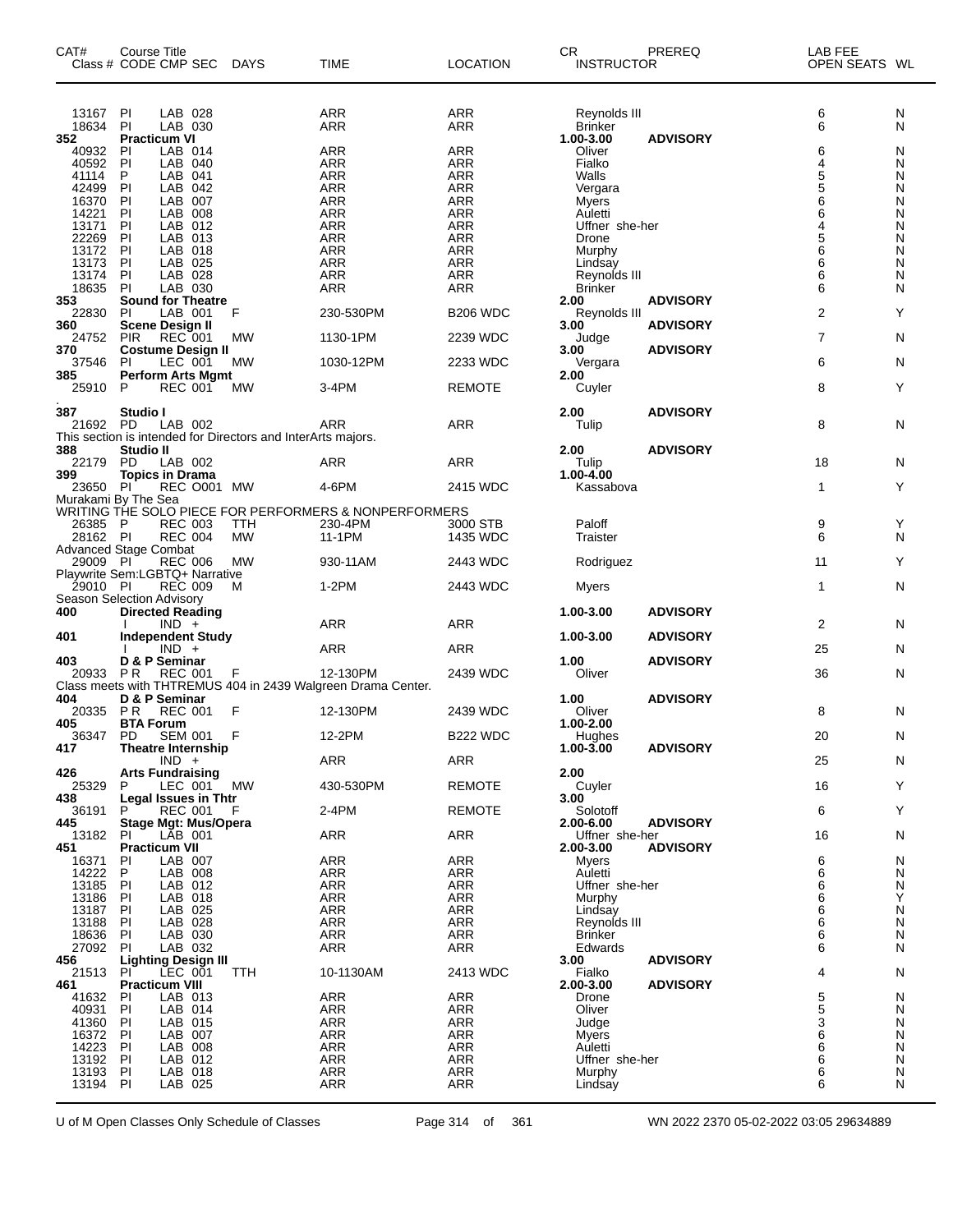| CAT#         | <b>Course Title</b><br>Class # CODE CMP SEC<br><b>DAYS</b> | <b>TIME</b> | <b>LOCATION</b> | CR.<br>PREREQ<br><b>INSTRUCTOR</b>      | LAB FEE<br><b>OPEN SEATS</b> | WL |
|--------------|------------------------------------------------------------|-------------|-----------------|-----------------------------------------|------------------------------|----|
|              |                                                            |             |                 |                                         |                              |    |
| 13195        | <b>PI</b><br>LAB 028                                       | <b>ARR</b>  | <b>ARR</b>      | Reynolds III                            | $\frac{6}{6}$<br>N           |    |
| 18637        | PI<br>LAB 030                                              | <b>ARR</b>  | <b>ARR</b>      | Brinker                                 | N                            |    |
| 470          | <b>Costume Design III</b><br>PI                            |             |                 | <b>ADVISORY</b><br>3.00                 |                              |    |
| 26521        | LAB 001<br><b>MW</b>                                       | 1030-12PM   | <b>ARR</b>      | Vergara                                 | 4<br>N                       |    |
| meets w/370  | <b>Showcase</b>                                            |             |                 |                                         |                              |    |
| 482          |                                                            |             |                 | <b>ADVISORY</b><br>3.00                 | 1                            |    |
| 26383<br>495 | <b>REC 001</b><br><b>PR</b><br><b>TTH</b>                  | 330-530PM   | 1415 WDC        | Packard<br><b>ADVISORY</b><br>1.00-6.00 | N                            |    |
| 41115        | <b>Uber-Practicum</b><br>LAB 041<br>P                      | <b>ARR</b>  | <b>ARR</b>      | Walls                                   | 9                            |    |
| 18842        | P<br>LAB 012                                               | <b>ARR</b>  | <b>ARR</b>      | Uffner she-her                          | N<br>10<br>N                 |    |
| 20377        | LAB 018<br>PI                                              | <b>ARR</b>  | <b>ARR</b>      |                                         | 10<br>N                      |    |
| 500          | <b>Meth Res Thtr&amp;Drama</b>                             |             |                 | Murphy<br><b>ADVISORY</b><br>3.00       |                              |    |
| 41116        | <b>SEM 001</b><br><b>PI</b>                                | <b>ARR</b>  | <b>ARR</b>      | Walls                                   | 5<br>N                       |    |
| 505          | Sp Wk Th Prod&Perf                                         |             |                 | <b>ADVISORY</b><br>1.00-6.00            |                              |    |
|              | $IND +$                                                    | <b>ARR</b>  | <b>ARR</b>      |                                         | 25<br>N                      |    |
| 516          | <b>Playwrit Ind Study</b>                                  |             |                 | <b>ADVISORY</b><br>1.00-3.00            |                              |    |
|              | $IND +$                                                    | <b>ARR</b>  | <b>ARR</b>      |                                         | 25<br>N                      |    |
| 535          | <b>Thtre&amp;Incarceration</b>                             |             |                 | 3.00                                    |                              |    |
| 31100        | <b>REC 001</b><br><b>TTH</b><br><b>PI</b>                  | 130-3PM     | <b>ARR</b>      | Pickus                                  | $\overline{2}$<br>N          |    |
|              | meets w/THTEMUS 335                                        |             |                 |                                         |                              |    |
| 560          | <b>Scene Design IV</b>                                     |             |                 | <b>ADVISORY</b><br>3.00                 |                              |    |
| 26790        | LAB 001<br><b>MW</b><br>PI                                 | 10-1130AM   | 2419 WDC        | Judge                                   | 9<br>N                       |    |
| 647          | <b>Intro Perf Studies</b>                                  |             |                 | <b>ADVISORY</b><br>3.00                 |                              |    |
| 22516        | <b>REC 001</b><br><b>PI</b>                                | 6-9PM       | <b>B207 WDC</b> | Mbala Nkanga                            | 4<br>Υ                       |    |
| 720          | Ind Stdy Thtr Hist                                         |             |                 | <b>ADVISORY</b><br>$1.00 - 6.00$        |                              |    |
|              | IND -<br>$+$                                               | <b>ARR</b>  | <b>ARR</b>      |                                         | 25<br>N                      |    |
| 995          | <b>Diss-Cand</b>                                           |             |                 | 8.00<br><b>ENFORCED</b>                 |                              |    |
|              | IR.<br>IND -<br>$+$                                        | <b>ARR</b>  | <b>ARR</b>      |                                         | 25<br>N                      |    |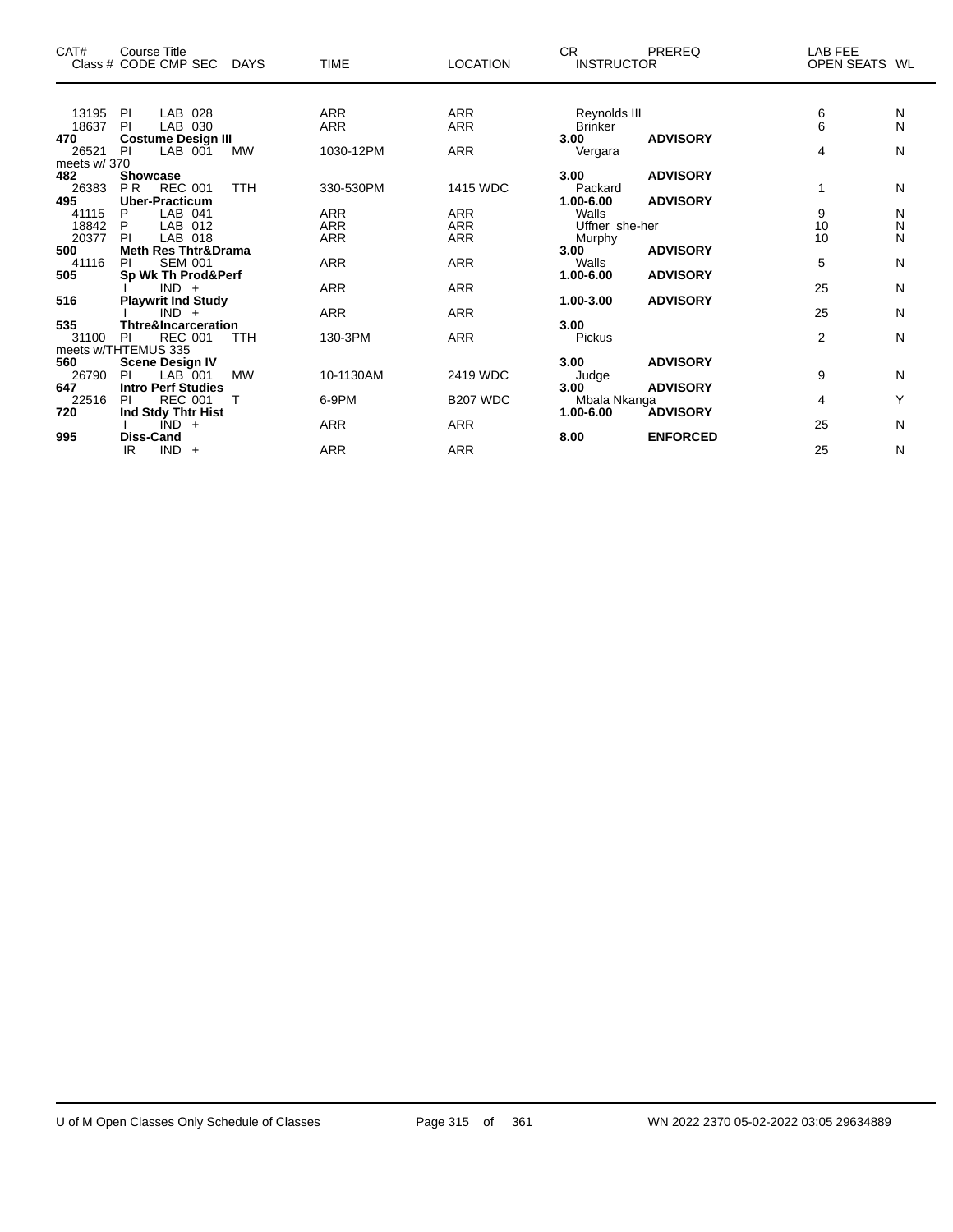## **Nursing School Of Nursing**

|                 | <b>Health Sciences (HS) Open Sections</b>                                      |              |                                                                                                                                                                                                                                   |                            |                                |                                                |                |   |
|-----------------|--------------------------------------------------------------------------------|--------------|-----------------------------------------------------------------------------------------------------------------------------------------------------------------------------------------------------------------------------------|----------------------------|--------------------------------|------------------------------------------------|----------------|---|
| 301<br>27473    | <b>Expl Palliative Care</b><br>P<br>SEM 001                                    | TH           | 430-630PM                                                                                                                                                                                                                         | 1000 426NIB                | 2.00<br>Harden, Mason          |                                                | 64             | N |
| 501             | <b>Expl Palliative Care</b><br>P                                               |              | 430-630PM                                                                                                                                                                                                                         |                            | 2.00                           |                                                |                |   |
| 27474<br>542    | SEM 001<br>Trauma Systems                                                      | TН           |                                                                                                                                                                                                                                   | 1000 426NIB                | Harden, Mason<br>1.00          | <b>ENFORCED</b>                                | 64             | N |
| 29511           | <b>SEM 001</b><br>PR.                                                          |              | ARR<br>HS 542 meets together with SW 542 and EDUC 542. The course will meet remotely for a one-day workshop on April 2.                                                                                                           | ARR                        | Gultekin                       |                                                | 27             | N |
|                 |                                                                                |              | Please refer to Canvas or contact the course instructor for the additional required class assignments that must be                                                                                                                |                            |                                |                                                |                |   |
| 852             | completed outside of the workshop.<br><b>Linear Modeling</b>                   |              |                                                                                                                                                                                                                                   |                            | 4.00                           | <b>ADVISORY</b>                                |                |   |
| 22690           | - P<br>LAB 002                                                                 | W            | 330-430PM                                                                                                                                                                                                                         | 2184 400NIB                | Hoffman                        |                                                | 4              | Ν |
| 22689           | A<br>LEC 001<br>LEC 001<br>A                                                   | W<br>M       | 230-330PM<br>10-12PM                                                                                                                                                                                                              | 2184 400NIB<br>2184 400NIB | Hoffman                        |                                                |                |   |
| 889             | <b>InterventionResearch</b>                                                    |              |                                                                                                                                                                                                                                   |                            | 3.00                           | <b>ENFORCED</b>                                |                |   |
| 29522           | P R<br><b>SEM 001</b>                                                          | T.           | 2-5PM                                                                                                                                                                                                                             | 2184 400NIB                | Darbes                         |                                                | 13             | Ν |
| 194             | <b>Nursing (NURS) Open Sections</b><br><b>Context of Care I</b>                |              |                                                                                                                                                                                                                                   |                            | 3.00                           |                                                |                |   |
|                 | 27655 PR LEC 001                                                               | $\mathsf{T}$ | 1-4PM                                                                                                                                                                                                                             | 2250 426NIB                | Charania, Doman                |                                                | 61             | Ν |
| 210             | Hum Anat&Phys Body                                                             |              | 12 hours of community experience is required. Dates and times are TBD.                                                                                                                                                            |                            | 5.00                           | <b>ADVISORY</b>                                | 100.00         |   |
|                 | 18365 PR LEC 001 MW                                                            |              | 8-1030AM                                                                                                                                                                                                                          | 2250 426NIB                | Petrosyan                      |                                                | 59             | N |
|                 |                                                                                |              | Students outside the School of Nursing should complete this survey: https://forms.gle/NByYhCH66pKedbug9 for<br>permission to enroll. Please email UMSN-UndergradAdmissions@med.umich.edu if you have any questions. Prerequisite: |                            |                                |                                                |                |   |
|                 | Biochemistry 212 or equivalent.                                                |              |                                                                                                                                                                                                                                   |                            |                                |                                                |                |   |
| 211<br>28043 PR | Anat & Phys Lab<br>LAB 002                                                     |              | 8-9AM                                                                                                                                                                                                                             | ARR                        | 1.00<br>Petrosyan              | <b>ENFORCED</b>                                | 4              | N |
|                 | Group B (1/14, 1/28, 2/11, 2/25, 3/18, 4/1, 4/15)                              |              |                                                                                                                                                                                                                                   |                            |                                |                                                |                |   |
|                 | 28044 PR LAB 003<br>Group A (1/7, 1/21, 2/4, 2/18, 3/11, 3/25, 4/8)            | - F          | 830-930AM                                                                                                                                                                                                                         | ARR                        | Petrosyan                      |                                                | 1              | Ν |
|                 | 28045 PR LAB 004                                                               | - F          | 830-930AM                                                                                                                                                                                                                         | <b>ARR</b>                 | Petrosyan                      |                                                | 1              | Ν |
| 28048 PR        | Group B (1/14, 1/28, 2/11, 2/25, 3/18, 4/1, 4/15)<br>LAB 007                   | F            | 1030-1130AM                                                                                                                                                                                                                       | ARR                        | Petrosyan                      |                                                | 1              | N |
|                 | Group A (1/7, 1/21, 2/4, 2/18, 3/11, 3/25, 4/8)<br>LAB 014                     | - F          | 2-3PM                                                                                                                                                                                                                             | ARR                        | Petrosyan                      |                                                | 1              | N |
| 28055 PR        | Group B (1/14, 1/28, 2/11, 2/25, 3/18, 4/1, 4/15)                              |              |                                                                                                                                                                                                                                   |                            |                                |                                                |                |   |
|                 | 28056 PR LAB 015<br>Group A (1/7, 1/21, 2/4, 2/18, 3/11, 3/25, 4/8)            | - F          | 3-4PM                                                                                                                                                                                                                             | <b>ARR</b>                 | Petrosyan                      |                                                | 8              | N |
| 28057 PR        | LAB 016                                                                        |              | 3-4PM                                                                                                                                                                                                                             | ARR                        | Petrosyan                      |                                                | 5              | N |
| 218             | Group B (1/14, 1/28, 2/11, 2/25, 3/18, 4/1, 4/15)<br><b>Applied Statistics</b> |              |                                                                                                                                                                                                                                   |                            | 3.00                           |                                                |                |   |
| 27658           | <b>PR LEC 001</b>                                                              | TTH          | 1030-12PM                                                                                                                                                                                                                         | SN AUD                     | Hoffman                        |                                                | 15             | N |
| 220<br>37261    | <b>Women's Hith</b><br>P<br>DIS 007                                            | TН           | 3-4PM                                                                                                                                                                                                                             | 1185 NQ                    | 3.00<br>Rinehart, Gabriel      |                                                | 1              | Y |
| 37271           | P<br>DIS 012                                                                   | W            | 730-830PM<br>STUDENTS ARE AUTO-ENROLLED IN LECTURE WHEN THEY ELECT A DISCUSSION.                                                                                                                                                  | <b>B124 MLB</b>            | Pawar, Gabriel                 |                                                | $\overline{2}$ | Y |
| 37249           | LEC 001<br>A                                                                   | W            | 530-730PM                                                                                                                                                                                                                         | AUD 3 MLB                  | Gabriel                        |                                                |                |   |
| 238<br>29282    | <b>Culture of Health</b><br>P R<br>LEC 001                                     | W            | 830-1130AM                                                                                                                                                                                                                        |                            | 3.00                           | <b>ENFORCED</b>                                | 16             |   |
| 240             | Pharm                                                                          |              |                                                                                                                                                                                                                                   | SN AUD                     | Tillman-Meakins, Sears<br>4.00 | <b>ENFORCED</b>                                |                | N |
| 23746<br>244    | P <sub>R</sub><br>LEC 001<br><b>Eval Data &amp; Evidence</b>                   | МW           | 12-2PM                                                                                                                                                                                                                            | 2250 426NIB                | 3.00                           | Prochnow, Kanzawa-Lee<br><b>ENFORCED</b>       | 14             | N |
| 29283           | P R<br>LEC 001                                                                 | M            | 230-530PM                                                                                                                                                                                                                         | 2250 426NIB                | Anderson, Saslow               |                                                | 16             | N |
| 262<br>29284    | Ther Nurs Care I Lec<br><b>PR LEC 001</b>                                      | $\top$       | 830-1130AM                                                                                                                                                                                                                        | 2250 426NIB                | 3.00                           | <b>ENFORCED</b><br>Wintermeyer-Pingel, Shakoor | 14             | Ν |
| 495             | <b>Honors Project</b>                                                          |              |                                                                                                                                                                                                                                   |                            | 1.00-4.00                      | <b>ADVISORY</b>                                |                |   |
| 499             | $IND +$<br><b>Independent Study</b>                                            |              | ARR                                                                                                                                                                                                                               | <b>ARR</b>                 | 1.00-5.00                      | <b>ADVISORY</b>                                | 25             | N |
| 579             | $IND +$<br><b>AGAPN Clin Prac II</b>                                           |              | <b>ARR</b>                                                                                                                                                                                                                        | <b>ARR</b>                 | 5.00                           | <b>ENFORCED</b>                                | 25             | Ν |
| 19871           | P R<br>CLN 001                                                                 |              | ARR                                                                                                                                                                                                                               | <b>ARR</b>                 | Mason                          |                                                | 14             | Ν |
| 617<br>35490    | <b>Child Hith: Mult Set</b><br>LEC 001<br>AR.                                  |              | 9-4PM                                                                                                                                                                                                                             | 1222 400NIB                | 7.00<br>Marvicsin              | <b>ENFORCED</b>                                |                |   |
| 642             | Global Health Ldrshp                                                           |              |                                                                                                                                                                                                                                   |                            | 2.00                           | <b>ADVISORY</b>                                |                |   |
| 29514           | P<br>LEC 001<br>Course is asynchronous.                                        |              | <b>ARR</b>                                                                                                                                                                                                                        | <b>ARR</b>                 | Stoddard                       |                                                | 19             | Ν |
| 672             | <b>Strat Teaching Nurs</b>                                                     |              |                                                                                                                                                                                                                                   |                            | 3.00                           |                                                |                |   |
| 35558           | LEC 001<br>P<br>NURS 672 will meet synchronously on 1/10, 2/7, 3/14, and 4/11. | M            | 9-12PM                                                                                                                                                                                                                            | <b>ARR</b>                 | Manojlovich                    |                                                | 27             | Ν |
| 697             | <b>Independent Studies</b><br>$IND +$                                          |              | ARR                                                                                                                                                                                                                               | <b>ARR</b>                 | 1.00-4.00                      |                                                | 24             | Ν |
| 699             | <b>Nrs Scholarly Proj</b>                                                      |              |                                                                                                                                                                                                                                   |                            | 1.00-8.00                      |                                                |                |   |
|                 | $IND +$                                                                        |              | ARR                                                                                                                                                                                                                               | <b>ARR</b>                 |                                |                                                | 5              | N |

U of M Open Classes Only Schedule of Classes Page 316 of 361 WN 2022 2370 05-02-2022 03:05 29634889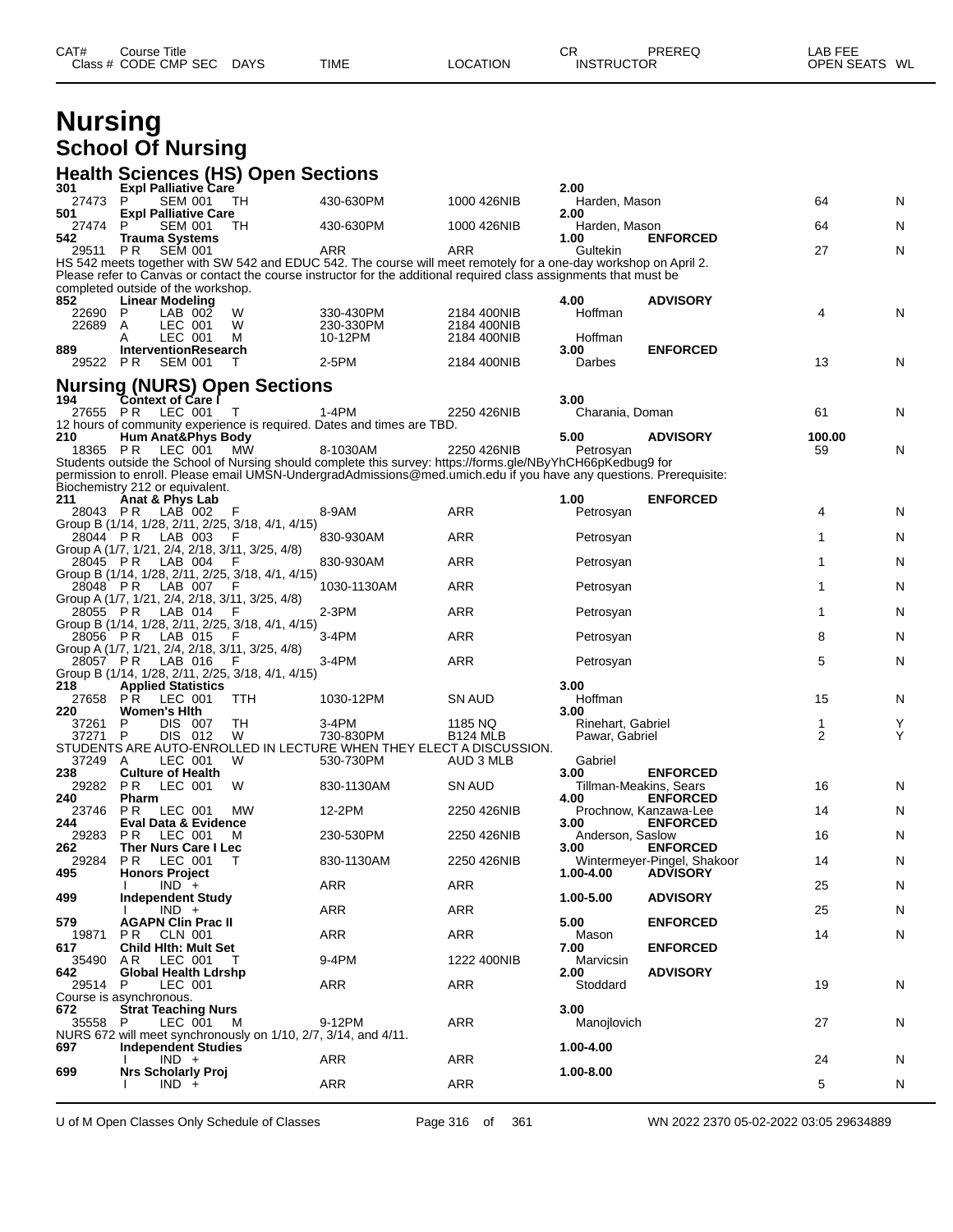| CAT#         | Course Title<br>Class # CODE CMP SEC DAYS              |   | TIME                                                                        | <b>LOCATION</b> | CR.<br><b>INSTRUCTOR</b> | <b>PREREQ</b>   | LAB FEE<br>OPEN SEATS WL |   |
|--------------|--------------------------------------------------------|---|-----------------------------------------------------------------------------|-----------------|--------------------------|-----------------|--------------------------|---|
|              |                                                        |   |                                                                             |                 |                          |                 |                          |   |
| 795          | Spec Topics Nursing<br>$IND +$                         |   | <b>ARR</b>                                                                  | <b>ARR</b>      | 1.00-3.00                | <b>ADVISORY</b> | 25                       | N |
|              |                                                        |   | classes will meet in room 1219 on the following dates: 1/5, 2/2, 3/8, 4/12. |                 |                          |                 |                          |   |
| 797          | <b>Independent Study</b>                               |   |                                                                             |                 | 1.00-3.00                | <b>ADVISORY</b> |                          |   |
|              | $IND +$                                                |   | <b>ARR</b>                                                                  | <b>ARR</b>      |                          |                 | 25                       | N |
| 804          | <b>Research Synthesis</b>                              |   |                                                                             |                 | 2.00                     |                 |                          |   |
| 29521        | <b>SEM 001</b><br>P                                    | W | 9-11AM                                                                      | 2184 400NIB     | Miller                   |                 | 21                       | N |
| 857<br>27475 | <b>Res&amp;Prof Dev Sem II</b><br><b>SEM 001</b><br>PR |   | 10-11AM                                                                     | 2184 400NIB     | 1.00<br>Miller           | <b>ENFORCED</b> | 19                       | N |
| 891          | <b>Research Focus II</b>                               |   |                                                                             |                 | 3.00                     |                 |                          |   |
| 23829        | <b>SEM 001</b><br>P                                    |   | <b>ARR</b>                                                                  | <b>ARR</b>      | Robinson-Lane            |                 | 24                       | N |
| 38223        | <b>SEM 002</b><br>P                                    |   | <b>ARR</b>                                                                  | <b>ARR</b>      | Davis                    |                 | 24                       | N |
| 38224        | P<br><b>SEM 003</b>                                    |   | <b>ARR</b>                                                                  | <b>ARR</b>      | Costa                    |                 | 24                       | N |
| 38225        | <b>SEM 004</b><br>P                                    |   | ARR                                                                         | <b>ARR</b>      | Low                      |                 | 24                       | N |
| 955          | <b>Scholarly Project</b>                               |   |                                                                             |                 | 1.00-6.00                | <b>ADVISORY</b> |                          |   |
|              | $IND +$                                                |   | ARR                                                                         | <b>ARR</b>      |                          |                 | 25                       | N |
| 990          | <b>Diss-Precand</b><br>$IND +$                         |   | <b>ARR</b>                                                                  | <b>ARR</b>      | 1.00-8.00                | <b>ADVISORY</b> | 24                       | N |
| 995          | <b>Diss-Cand</b>                                       |   |                                                                             |                 | 8.00                     | <b>ENFORCED</b> |                          |   |
|              | $IND +$<br>R                                           |   | <b>ARR</b>                                                                  | <b>ARR</b>      |                          |                 | 10                       | N |

**Professional Nursing Education (PNE) Open Sections**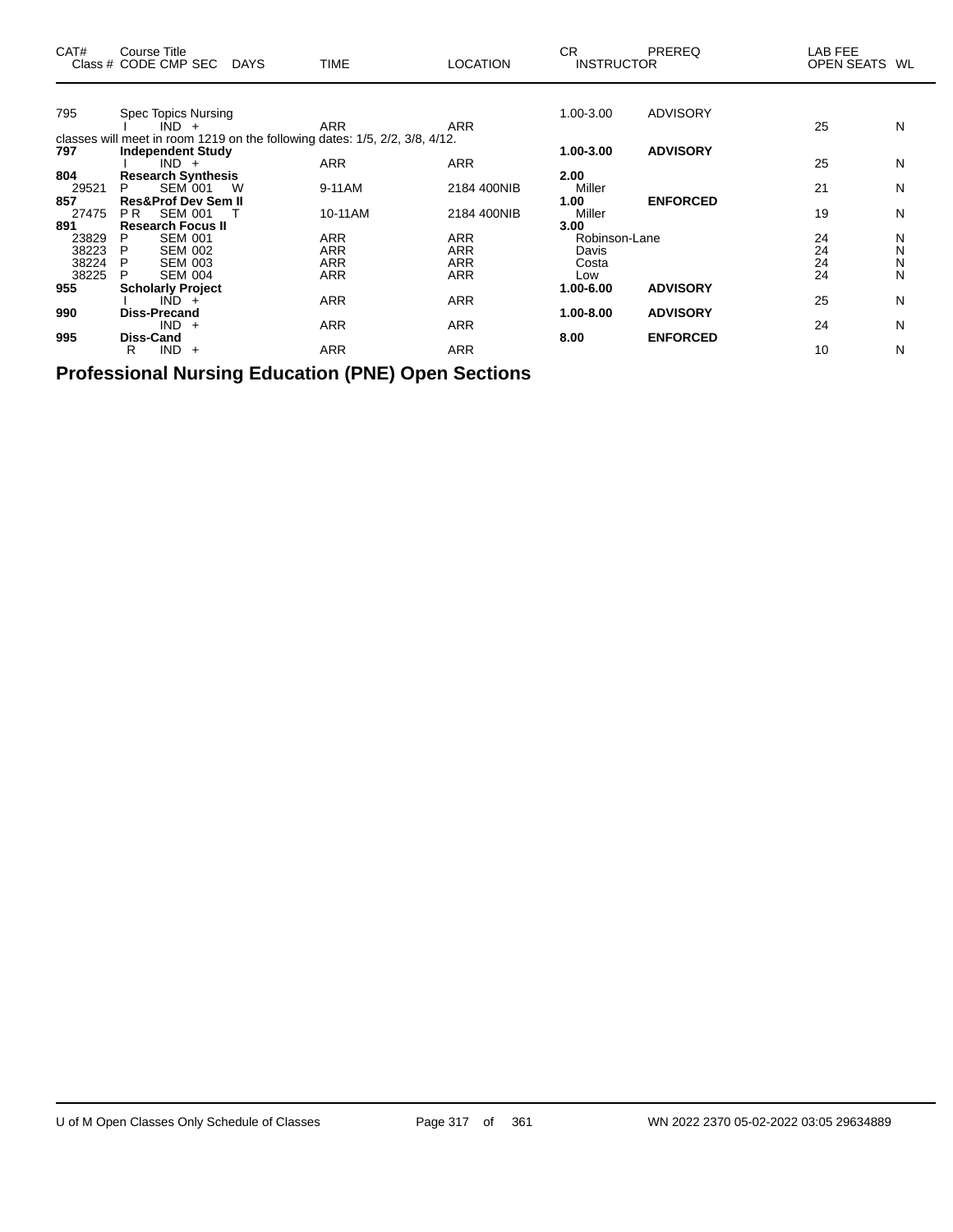| CAT#<br>Class | Title<br>Course '<br>CODE CMP,<br><b>SEC</b> | <b>DAYS</b> | <b>TIME</b> | <b>OCATION</b> | СR<br>INS <sup>:</sup><br><b>UCTOR</b> | DDEDEC | ---<br>ΔR<br>---<br>-n<br><b>OPEN SEATS</b><br>WL |
|---------------|----------------------------------------------|-------------|-------------|----------------|----------------------------------------|--------|---------------------------------------------------|
|               |                                              |             |             |                |                                        |        |                                                   |

### **Officer Education Programs Air Force Officer Education Pg**

#### **Air Force Officer Education Program (AERO) Open Sections**

| 102                          | <b>USAF Heritage II</b>       |               |                                                                                                                 |                 | 1.00            |                 |    |           |
|------------------------------|-------------------------------|---------------|-----------------------------------------------------------------------------------------------------------------|-----------------|-----------------|-----------------|----|-----------|
| 27448 P                      | LEC 001 TH                    |               | 1-2PM                                                                                                           | <b>1567 NUB</b> | Wilkinson, King |                 | 14 | N         |
| 102                          | <b>USAF Heritage II</b>       |               |                                                                                                                 |                 | 1.00            |                 |    |           |
|                              | LEC 001                       | TH<br>$1-2PM$ |                                                                                                                 | 1624 CHEM       |                 |                 | 14 | ${\sf N}$ |
|                              |                               |               | Students participating in Air Force ROTC need to register for the lab section. Please contact the department at |                 |                 |                 |    |           |
|                              | 734-764-2403 with questions.  |               |                                                                                                                 |                 |                 |                 |    |           |
| 102                          | <b>USAF Heritage II</b>       |               |                                                                                                                 |                 | 1.00            |                 |    |           |
| 13450 P                      | LEC 002                       |               | ARR                                                                                                             | <b>ARR</b>      |                 |                 | 25 | N         |
|                              |                               |               | Students participating in Air Force ROTC need to register for the lab section. Please contact the department at |                 |                 |                 |    |           |
|                              | 734-764-2403 with questions.  |               |                                                                                                                 |                 |                 |                 |    |           |
| 13451 A                      | LAB 005                       | TH            | 4-6PM                                                                                                           | 1200 CHEM       | Kober, Mazza    |                 |    |           |
|                              |                               |               | Students participating in Air Force ROTC need to register for the lab section. Please contact the department at |                 |                 |                 |    |           |
|                              | 734-764-2403 with questions.  |               |                                                                                                                 |                 |                 |                 |    |           |
| 202                          | <b>Tm&amp;Ldrshp Basic II</b> |               |                                                                                                                 |                 | 1.00            | <b>ADVISORY</b> |    |           |
| 28463 P                      | LEC 001 TH                    |               | 2-3PM 1567 NUB                                                                                                  |                 | Kober, Kalnin   |                 | 23 | N         |
| 202                          | <b>Tm&amp;Ldrshp Basic II</b> |               |                                                                                                                 |                 | 1.00            | <b>ADVISORY</b> |    |           |
|                              | LEC 001 TH                    | 2-3PM         |                                                                                                                 | 1624 CHEM       |                 |                 | 23 | N         |
|                              |                               |               | Students participating in Air Force ROTC need to register for the lab section. Please contact the department at |                 |                 |                 |    |           |
| 734-764-2403 with questions. |                               |               |                                                                                                                 |                 |                 |                 |    |           |
| 202                          | <b>Tm&amp;Ldrshp Basic II</b> |               |                                                                                                                 |                 | 1.00            | <b>ADVISORY</b> |    |           |
| 28464 P                      | LEC 002 F                     |               | 1-1AM                                                                                                           | <b>ARR</b>      |                 |                 | 20 | N         |
|                              |                               |               | Students participating in Air Force ROTC need to register for the lab section. Please contact the department at |                 |                 |                 |    |           |
|                              | 734-764-2403 with questions.  |               |                                                                                                                 |                 |                 |                 |    |           |
| 28465 S                      | $LAB$ 003 TH                  |               | $4-6$ PM                                                                                                        | 1200 CHEM       | Kober, Mazza    |                 |    |           |
|                              |                               |               | Students participating in Air Force ROTC need to register for the lab section. Please contact the department at |                 |                 |                 |    |           |
|                              | 734-764-2403 with questions.  |               |                                                                                                                 |                 |                 |                 |    |           |
| 311                          | Leadership & Comm II          |               |                                                                                                                 |                 | 3.00            | <b>ADVISORY</b> |    |           |
| 13452 P                      | SEM 001 T                     | 7-10PM        |                                                                                                                 | 1624 CHEM       | Yau             |                 | 8  | N         |
|                              |                               |               | Students participating in Air Force ROTC need to register for the lab section. Please contact the department at |                 |                 |                 |    |           |
|                              | 734-764-2403 with questions.  |               |                                                                                                                 |                 |                 |                 |    |           |
| 13453 P                      | SEM 002 F                     |               | 1-12PM                                                                                                          | ARR             |                 |                 | 18 | N         |
|                              |                               |               | Students participating in Air Force ROTC need to register for the lab section. Please contact the department at |                 |                 |                 |    |           |
|                              | 734-764-2403 with questions.  |               |                                                                                                                 |                 |                 |                 |    |           |
| 13454 A                      | LAB 003 TH                    |               | 4-6PM                                                                                                           | 1200 CHEM       | Kober, Mazza    |                 |    |           |
|                              |                               |               | Students participating in Air Force ROTC need to register for the lab section. Please contact the department at |                 |                 |                 |    |           |
| 734-764-2403 with questions. |                               |               |                                                                                                                 |                 |                 |                 |    |           |
| 411                          | <b>Prep for USAF AD II</b>    |               |                                                                                                                 |                 | 3.00            | <b>ENFORCED</b> |    |           |
|                              | 13455 PR SEM 001 TH           |               | 11-2PM                                                                                                          | 3163 USB        | Smith           |                 | 9  | N         |
|                              |                               |               | Students participating in Air Force ROTC need to register for the lab section. Please contact the department at |                 |                 |                 |    |           |
|                              | 734-764-2403 with questions.  |               |                                                                                                                 |                 |                 |                 |    |           |
|                              | 13456 PR SEM 002 F            |               | 1-1AM                                                                                                           | <b>ARR</b>      | Smith           |                 | 15 | N         |
|                              |                               |               | Students participating in Air Force ROTC need to register for the lab section. Please contact the department at |                 |                 |                 |    |           |
|                              | 734-764-2403 with questions.  |               |                                                                                                                 |                 |                 |                 |    |           |
|                              | 13457 AR LAB 003              | TH            | $4-6PM$                                                                                                         | 1200 CHEM       | Kober, Mazza    |                 |    |           |
|                              |                               |               | Students participating in Air Force ROTC need to register for the lab section. Please contact the department at |                 |                 |                 |    |           |
| 734-764-2403 with questions. |                               |               |                                                                                                                 |                 |                 |                 |    |           |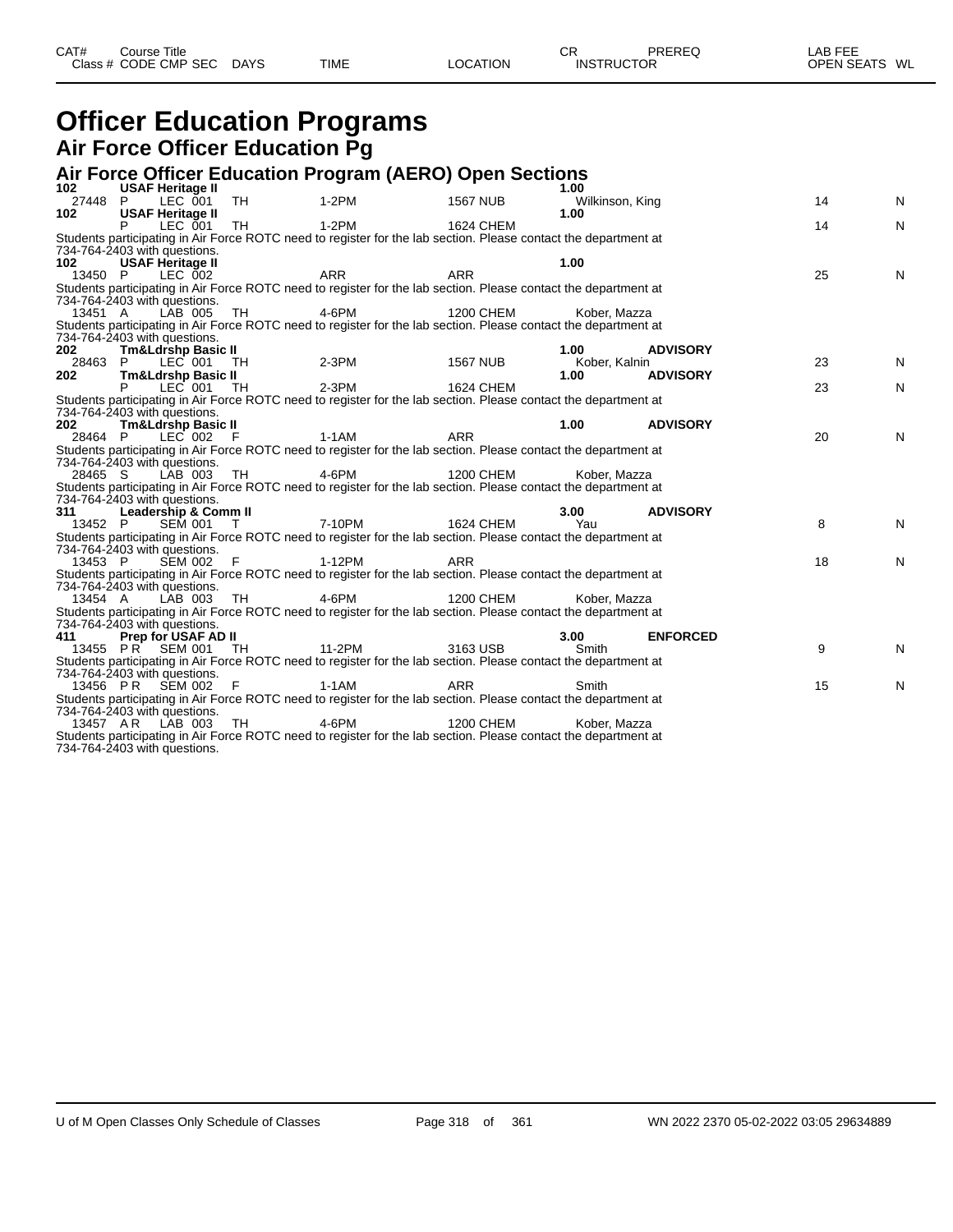| CAT# | Course Title         |             |             |          | СF                | PREREQ | LAB FEE                 |
|------|----------------------|-------------|-------------|----------|-------------------|--------|-------------------------|
|      | Class # CODE CMP SEC | <b>DAYS</b> | <b>TIME</b> | LOCATION | <b>INSTRUCTOR</b> |        | <b>OPEN SEATS</b><br>WL |

# **Army Officer Education Program Military Science (MILSCI) Open Sections 102 Intro Leadership 1.00**

| 102   | <b>Intro Leagership</b>          |    |        |                  | 1.UU      |                           |    |   |
|-------|----------------------------------|----|--------|------------------|-----------|---------------------------|----|---|
| 13458 | LEC 001<br>P                     |    | 8-9AM  | 2202 MLB         | Castillo  |                           |    | N |
| 13459 | 003<br>LAB<br>A                  | TН | 4-6PM  | G390 DENT        | Castillo  |                           |    |   |
| 202   | <b>Leadership Environs</b>       |    |        |                  | 1.00      | <b>ADVISORY</b>           |    |   |
| 13460 | LEC 001<br>P                     | тн | 8-10AM | 3265 USB         | Durian    |                           | 4  | N |
| 13462 | 003<br>LAB.<br>A                 | TН | 4-6PM  | <b>ARR</b>       | Durian    |                           |    |   |
| 302   | <b>Lead Small Org II</b>         |    |        |                  | 2.00      | <b>ADVISORY, ENFORCED</b> |    |   |
| 13463 | LEC 001<br>P <sub>R</sub>        |    | 8-10AM | <b>1624 CHEM</b> | Moreno    |                           | 6  | N |
| 18423 | A R<br>LAB 003                   | TН | 4-6PM  | <b>ARR</b>       | Moreno    |                           |    |   |
| 401   | Ldrshp & Mat                     |    |        |                  | 2.00      | <b>ADVISORY, ENFORCED</b> |    |   |
| 31592 | <b>DIS</b><br><b>PDR</b><br>-001 |    | ARR    | ARR              | Dye       |                           | 25 | N |
| 402   | <b>Mil Prof&amp;Ethics</b>       |    |        |                  | 2.00      | <b>ENFORCED</b>           |    |   |
| 13465 | LEC 001<br>P R                   | TН | 8-10AM | <b>1624 CHEM</b> | Dye       |                           | 15 | N |
| 21576 | 003<br>A R<br>LAB                | TН | 4-6PM  | <b>ARR</b>       | Dye       |                           |    |   |
| 499   | Ind Stdy-Dir Rdg                 |    |        |                  | 1.00-4.00 |                           |    |   |
|       | IND.<br>$\div$                   |    | ARR    | ARR              |           |                           | 4  | v |
|       |                                  |    |        |                  |           |                           |    |   |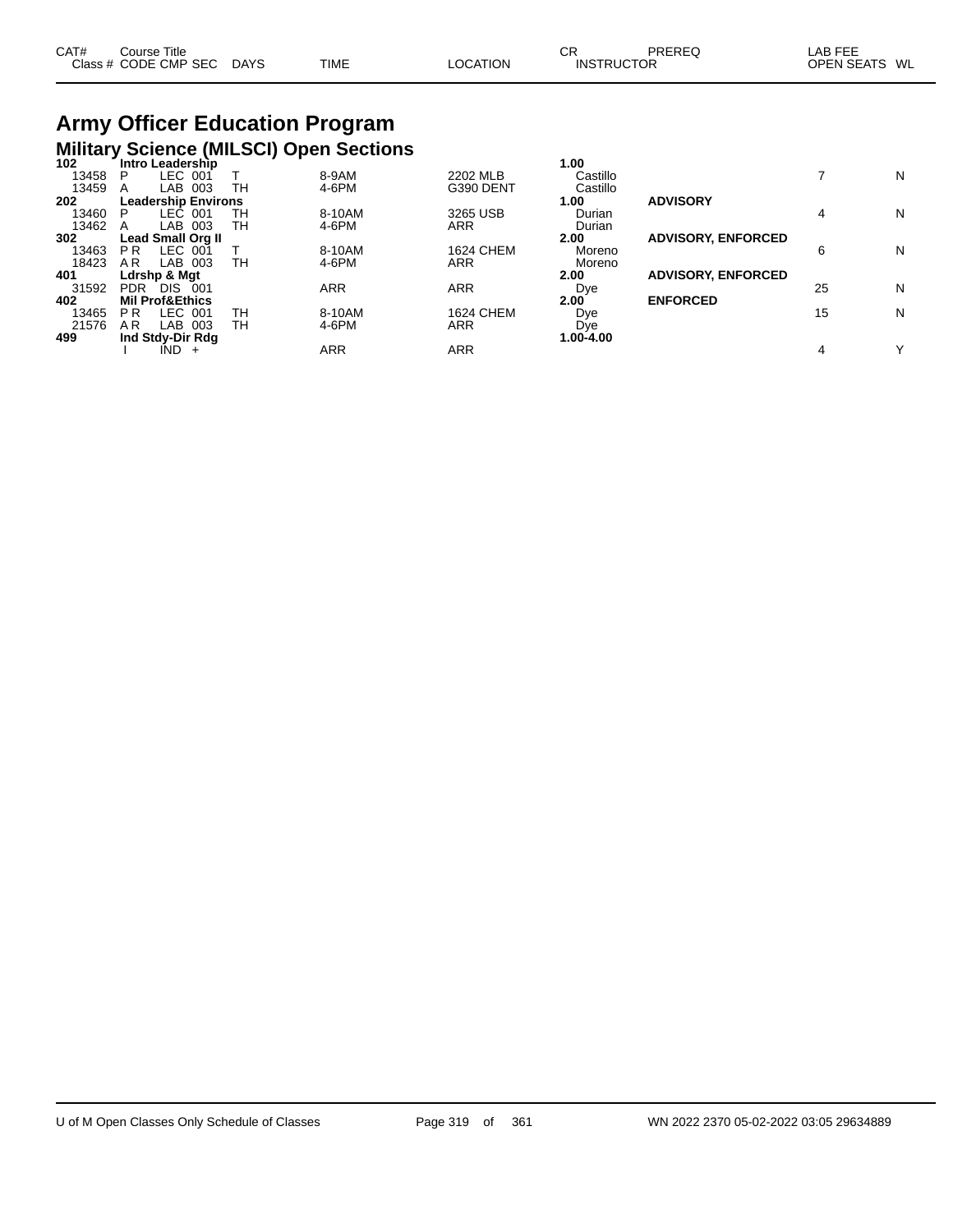| CAT# | ourse Titleٽ         |             |      |                 | СF                | PREREC | _AB FEE           |    |
|------|----------------------|-------------|------|-----------------|-------------------|--------|-------------------|----|
|      | Class # CODE CMP SEC | <b>DAYS</b> | TIME | <b>LOCATION</b> | <b>INSTRUCTOR</b> |        | <b>OPEN SEATS</b> | WL |

# **Navy Officer Education Program**

## **Naval Science (NAVSCI) Open Sections 102 Sea Pwr&Mar Affairs 2.00**

| 102     | Sea Pwr&Mar Affairs                       |           |           |                         | 2.00     |                 |    |   |
|---------|-------------------------------------------|-----------|-----------|-------------------------|----------|-----------------|----|---|
| 13467   | LEC 001<br>P                              | <b>MW</b> | 830-930AM | <b>1512 NUB</b>         | Nguyen   |                 | 6  | N |
|         | Non-ROTC students do not attend the labs. |           |           |                         |          |                 |    |   |
| 13469 A | LAB 003                                   | W         | 530-730AM | 1300 CHEM               | Nguyen   |                 |    |   |
|         | Non-ROTC students do not attend the labs. |           |           |                         |          |                 |    |   |
| 202     | Elec Sens Sys                             |           |           |                         | 3.00     | <b>ADVISORY</b> |    |   |
| 13470   | LEC 001<br>P                              | MW        | 10-1130AM | 4212 SEB                | Dyer     |                 | 10 |   |
|         | Non-ROTC students do not attend the labs. |           |           |                         |          |                 |    |   |
| 17177 A | LAB 003                                   | W         | 530-730AM | ARR                     | Dyer     |                 |    |   |
|         | Non-ROTC students do not attend the labs. |           |           |                         |          |                 |    |   |
| 301     | <b>Navigation</b>                         |           |           |                         | 3.00     |                 |    |   |
| 17308   | LEC 001<br>P.                             | TTH       | 830-10AM  | 3021 PALM-PLAZA RM/itug |          |                 | 13 | N |
|         | Non-ROTC students do not attend the labs. |           |           |                         |          |                 |    |   |
| 17316 A | LAB 003                                   | W         | 530-730AM | ARR                     | Vitug    |                 |    |   |
|         | Non-ROTC students do not attend the labs. |           |           |                         |          |                 |    |   |
| 310     | <b>Fund Man War</b>                       |           |           |                         | 3.00     |                 |    |   |
| 38459   | LEC 001<br>P.                             | MW        | 1-230PM   | 1245 NQ                 | Kantaris |                 | 18 | N |
| 402     | <b>Leadership&amp;Ethics</b>              |           |           |                         | 3.00     | <b>ADVISORY</b> |    |   |
| 13471   | <b>SEM 001</b><br>P                       | <b>MW</b> | 830-10AM  | 3265 USB                | Bunnay   |                 | 4  | N |
|         | Non-ROTC students do not attend the labs. |           |           |                         |          |                 |    |   |
| 13472 A | LAB 004                                   | W         | 530-730AM | <b>ARR</b>              | Bunnay   |                 |    |   |
|         | Non-ROTC students do not attend the labs. |           |           |                         |          |                 |    |   |
| 410     | <b>Evol of Warfare</b>                    |           |           |                         | 3.00     | <b>ADVISORY</b> |    |   |
| 27215   | LEC 001<br>P                              | MW        | 10-1130AM | 1866 EH                 | Kantaris |                 | 11 | N |
|         |                                           |           |           |                         |          |                 |    |   |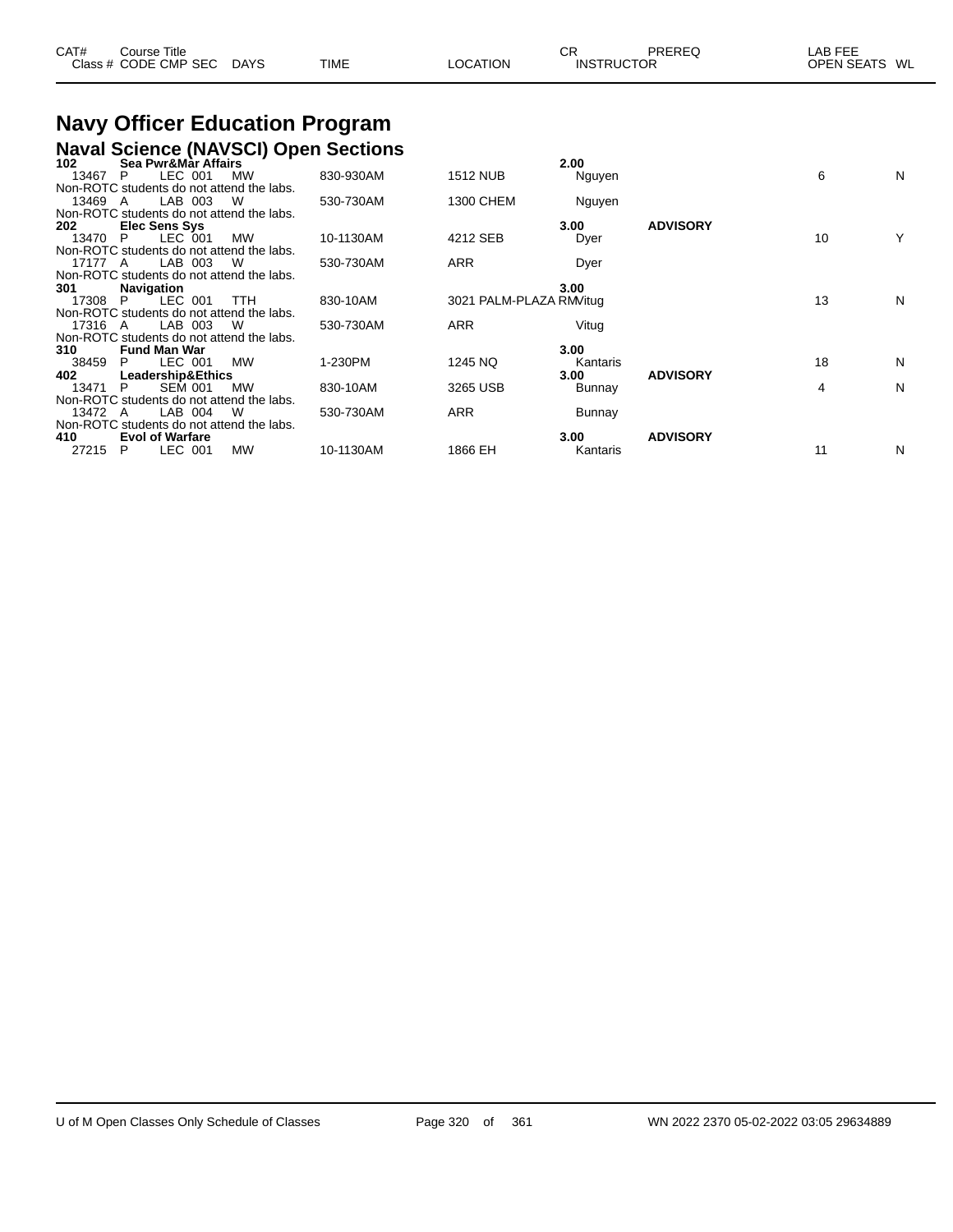| <b>CODE CMP SEC</b><br><b>TIME</b><br><b>DAYS</b><br>LOCATION<br><b>INSTRUCTOR</b><br><b>OPEN SEATS</b><br>Class $#$ | CAT#<br>СR<br>PREREQ<br>Course Title | LAB FEE<br>WL |
|----------------------------------------------------------------------------------------------------------------------|--------------------------------------|---------------|
|----------------------------------------------------------------------------------------------------------------------|--------------------------------------|---------------|

### **Pharmacy College Of Pharmacy**

| <b>Clinical Pharmacy Translational Science (CPTS) Open Sections</b> |  |
|---------------------------------------------------------------------|--|
|                                                                     |  |

| 822               | an mannavy manoiational colonico (ch<br>Pharmacogenomics                                                                                    |            |                      |                      | 3.00                |                 |         |
|-------------------|---------------------------------------------------------------------------------------------------------------------------------------------|------------|----------------------|----------------------|---------------------|-----------------|---------|
| 28115 P           | $LEC$ 001 T                                                                                                                                 |            | 2-5PM                | ARR                  | Luzum               |                 | 14<br>N |
| 850               | This class will meet in room B022 in the College of Pharmacy (lower level).<br><b>Clin Pharm Seminar</b>                                    |            |                      |                      | 1.00                | <b>ADVISORY</b> |         |
| 27968 P<br>990    | SEM 001<br>M<br>Diss-Precand                                                                                                                |            | 12-130PM             | 2548 NUB             | Farris<br>1.00-8.00 | <b>ADVISORY</b> | 11<br>N |
| 995               | $IND +$<br>Diss-Cand                                                                                                                        |            | <b>ARR</b>           | ARR                  | 8.00                | <b>ENFORCED</b> | 25<br>N |
|                   | $IND +$<br>R.                                                                                                                               |            | <b>ARR</b>           | ARR                  |                     |                 | 23<br>N |
|                   | <b>Integrated Pharmaceutical Sciences (INTPHARM) Open Sections</b>                                                                          |            |                      |                      |                     |                 |         |
| 750               | <b>MSIPS Seminar</b>                                                                                                                        |            |                      |                      | 1.00                | <b>ENFORCED</b> |         |
|                   | 35481 PR SEM 001<br>F<br>Please see course canvas site for additional information regarding specific dates that INTPHARM 750 will meet. Any |            | 11-12PM              | 1024 DANA            | Lee                 |                 | 9<br>N  |
|                   | changes to remote class sessions via zoom will be posted in canvas announcements.                                                           |            |                      |                      |                     |                 |         |
|                   | <b>Medicinal Chemistry (MEDCHEM) Open Sections</b>                                                                                          |            |                      |                      |                     |                 |         |
| 310               | <b>Princ Drug Action</b>                                                                                                                    |            |                      |                      | 3.00                | <b>ENFORCED</b> |         |
| 310               | 26279 PR LEC 001<br>W<br><b>Princ Drug Action</b>                                                                                           |            | 230-4PM              | 1544 NUB             | 3.00                | <b>ENFORCED</b> | Y<br>8  |
|                   | LEC 001<br>PR.<br>M                                                                                                                         |            | 230-4PM              | 2548 NUB             | Scott               |                 | 8<br>Y  |
| 470               | Course prerequisite-Biochemistry with a grade of C- or higher.                                                                              |            |                      |                      | 1.00-6.00           |                 |         |
|                   | <b>UG Research Med Chem</b><br>$IND +$<br>D                                                                                                 |            | ARR                  | ARR                  |                     |                 | 24<br>N |
| 510               | <b>Princ of Drug Act II</b>                                                                                                                 |            |                      |                      | 4.00                | <b>ADVISORY</b> |         |
| 20183 PD<br>24830 | LEC 001<br><b>MW</b><br>AD<br>DIS 002<br>F.                                                                                                 |            | 10-1130AM<br>10-12PM | 3600 SKB<br>3600 SKB | Beleh<br>Beleh      |                 | 4<br>N  |
| 528               | <b>Biol&amp;Chem Enzymes</b>                                                                                                                |            |                      |                      | 2.00                | <b>ADVISORY</b> |         |
| 19636 PD          | LEC 001 MWF                                                                                                                                 |            | 9-10AM               | ARR                  | Marsh               |                 | 40<br>Υ |
| 573               | This course meets for the first half of the term: 1/8/13 - 2/24/14.<br><b>Investig Med Chem</b>                                             |            |                      |                      | 1.00-6.00           | <b>ADVISORY</b> |         |
|                   | $\overline{IND}$ +                                                                                                                          |            | ARR                  | <b>ARR</b>           |                     |                 | 15<br>N |
| 610<br>20755      | <b>Princ of Drug Act IV</b><br>PD<br>LEC 001<br>МW                                                                                          |            | 8-930AM              | 3600 SKB             | 4.00<br>Beleh       | <b>ADVISORY</b> | 9<br>N  |
| 21189             | DIS 002<br>F<br>AD.                                                                                                                         |            | 8-10AM               | 2600 SKB             | Beleh               |                 |         |
| 617               | <b>Exploring Pharmacy</b>                                                                                                                   |            |                      |                      | 2.00                | <b>ADVISORY</b> | 4<br>Υ  |
| 20767 P           | LEC 001<br>м<br>Second and third year Pharmacy students or permission.                                                                      |            | 430-530PM            | A859 CHEM-TBLC       | Beleh               |                 |         |
| 20768 A           | DIS 002<br>TH                                                                                                                               |            | 11-1PM               | A859 CHEM-TBLC       |                     |                 |         |
| 660               | <b>RCRS</b><br>Meets monthly, see CANVAS site for class schedule.                                                                           |            |                      |                      | 0.50                |                 |         |
| 20771 PD          | REC 001 W                                                                                                                                   |            | 5-7PM                | <b>1567 NUB</b>      | Clasby              |                 | 5<br>N  |
| 719               | <b>Research Data Analy</b><br>$IND +$<br>D                                                                                                  |            | <b>ARR</b>           | <b>ARR</b>           | 2.00                |                 | 24<br>N |
| 741               | <b>Res Proposal Defense</b>                                                                                                                 |            |                      |                      | 1.00                | <b>ENFORCED</b> |         |
|                   | 24287 PDR REC 001                                                                                                                           |            | <b>ARR</b>           | ARR                  | Sexton, Scott       |                 | 14<br>N |
| 840               | Meeting dates and times to be arranged with Course Directors.<br><b>Seminar-Med Chem</b>                                                    |            |                      |                      | 1.00                | <b>ADVISORY</b> |         |
| 24254             | PD.<br><b>SEM 001</b><br>TН                                                                                                                 |            | 4-530PM              | <b>2548 NUB</b>      |                     |                 | 25<br>N |
| 990               | <b>Diss-Precand</b><br>$IND +$                                                                                                              |            | ARR                  | ARR                  | 1.00-8.00           | <b>ADVISORY</b> | 24<br>N |
| 995               | Diss-Cand                                                                                                                                   |            |                      |                      | 8.00                | <b>ENFORCED</b> |         |
|                   | R.<br>$IND +$                                                                                                                               |            | <b>ARR</b>           | <b>ARR</b>           |                     |                 | 22<br>N |
|                   | <b>Pharmacy (PHARMACY) Open Sections</b>                                                                                                    |            |                      |                      |                     |                 |         |
| 117<br>37643 P    | <b>Fund Pain Mngmnt</b><br>LEC 001                                                                                                          |            | ARR                  | <b>REMOTE</b>        | 1.00<br>Smith       |                 | 62<br>N |
|                   | This class is open to all undergraduate students. Course will be remote (online), and asynchronous (no set meeting                          |            |                      |                      |                     |                 |         |
| day/time).        |                                                                                                                                             |            |                      |                      |                     |                 |         |
| 212<br>26278      | <b>Pharma Research</b><br>LEC 001<br>TH<br>PR.                                                                                              |            | 12-1PM               | 2548 NUB             | 1.00<br>Luzum       |                 | Y<br>7  |
| 217               | <b>Intro Precision Hith</b>                                                                                                                 |            |                      |                      | 1.00                |                 |         |
| 28125<br>412      | LEC 001<br>PR.<br>м<br><b>Clin and Res Ethics</b>                                                                                           |            | 12-1PM               | 3460 CCCB            | Ellingrod<br>1.00   | <b>ENFORCED</b> | 73<br>Υ |
| 26277             | PR.<br>LEC 001<br>W                                                                                                                         |            | 5-6PM                | 1544 NUB             | Pogue               |                 | Υ<br>1  |
| 470               | <b>UG Research Pharmacy</b><br>$IND +$<br>D                                                                                                 |            | ARR                  | ARR                  | 1.00-6.00           |                 | 24<br>N |
| 512               | <b>Self-Care</b>                                                                                                                            |            |                      |                      | 4.00                | <b>ADVISORY</b> |         |
| 22844<br>19929    | PD<br>LAB 002<br>Т<br>AD<br>LEC 001                                                                                                         | <b>MTH</b> | 8-11AM               | 2460 CCCB            |                     |                 | N<br>1  |
| 514               | <b>Pharm Prac Skills II</b>                                                                                                                 |            | 1-230PM              | 2460 CCCB            | Vordenberg<br>3.00  | <b>ADVISORY</b> |         |
| 19928             | REC 001<br>TH<br>PD.                                                                                                                        |            | 12-1PM               | 1060 BSB-TBL         |                     |                 | 4<br>N  |
| 514               | <b>Pharm Prac Skills II</b>                                                                                                                 |            |                      |                      | 3.00                | <b>ADVISORY</b> |         |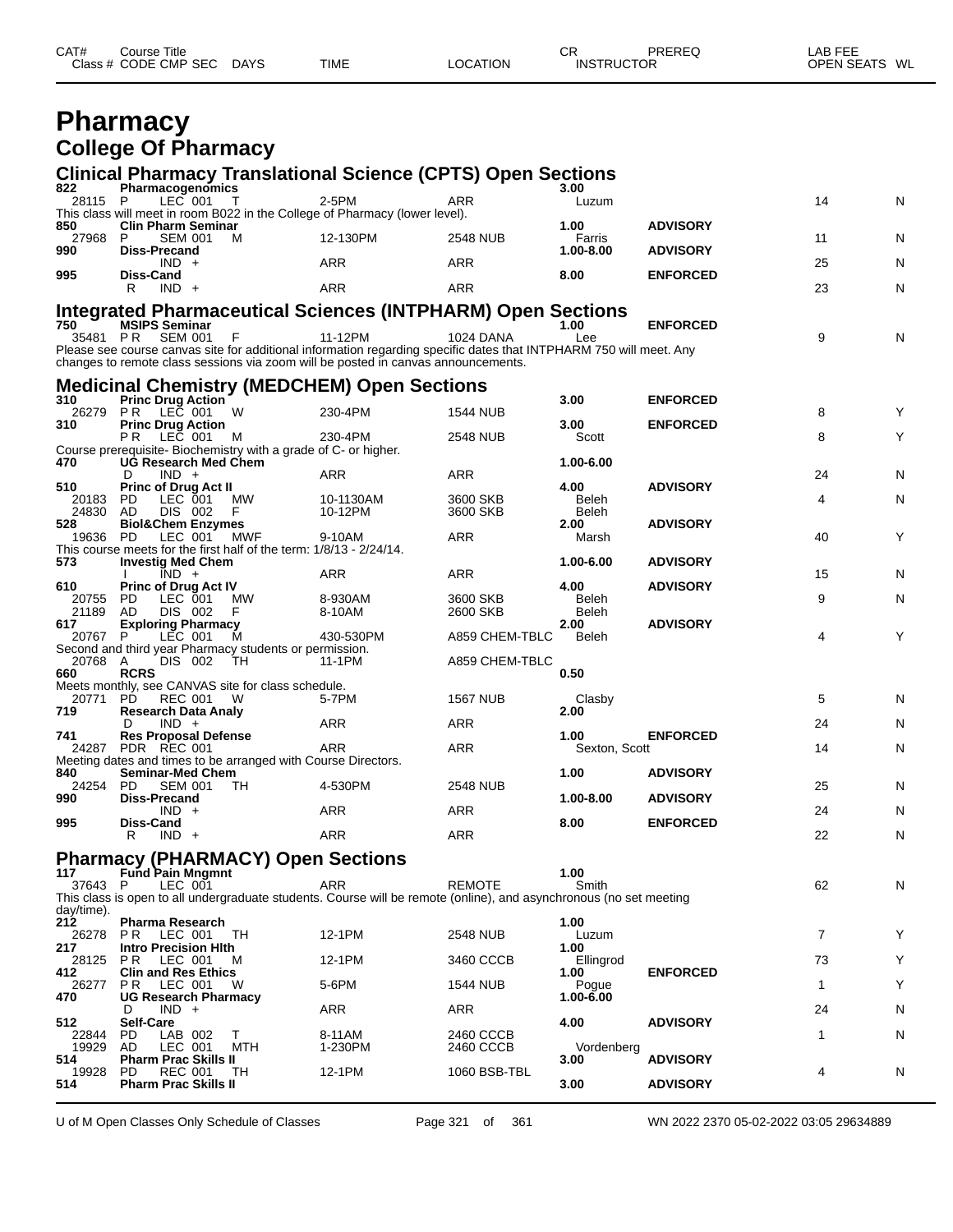| CAT#            | Course Title<br>Class # CODE CMP SEC                                           | DAYS   | TIME                                                                                                                             | <b>LOCATION</b> | CR<br><b>INSTRUCTOR</b>  | PREREQ          | LAB FEE<br>OPEN SEATS WL |        |
|-----------------|--------------------------------------------------------------------------------|--------|----------------------------------------------------------------------------------------------------------------------------------|-----------------|--------------------------|-----------------|--------------------------|--------|
|                 | REC 001<br>P                                                                   | $\top$ | 1-3PM                                                                                                                            | <b>1552 NUB</b> | Pasternak                |                 | 4                        | N      |
| 516<br>16831    | <b>Hith Care Systems I</b><br>LEC 001<br>PD.                                   | TН     | 930-1130AM                                                                                                                       | 2460 CCCB       | 2.00<br>Erickson         |                 | 4                        | N      |
| 527<br>30444 PR | <b>Personal Phinance</b><br>LEC 001                                            | т      | 3-5PM                                                                                                                            | 2548 NUB        | 1.00<br>Mueller          | <b>ENFORCED</b> | 42                       | Υ      |
| 570             | First 7 week session course<br>Research                                        |        |                                                                                                                                  |                 | 1.00-6.00                | <b>ADVISORY</b> |                          |        |
|                 | $IND +$                                                                        |        | <b>ARR</b>                                                                                                                       | ARR             |                          |                 | 24                       | N      |
| 603<br>17562    | <b>Community IPPE</b><br><b>PD</b><br>LAB 002                                  | TH T   | 8-5PM                                                                                                                            | <b>ARR</b>      | 2.00<br>Walker           | <b>ADVISORY</b> | 5                        | N      |
| 611<br>20865    | <b>Life Long Learning 2</b><br>LÁB 001<br>PD.                                  |        | ARR                                                                                                                              | <b>ARR</b>      | 0.50<br><b>Bostwick</b>  |                 | 10                       | N      |
| 612<br>13268    | <b>Therap Prob Solv II</b><br><b>PD</b><br>LEC 001                             | F      | 2-330PM                                                                                                                          | 2460 CCCB       | 4.00                     | <b>ADVISORY</b> | 9                        | N      |
| 612             | Therap Prob Solv II<br>P<br>LEC 001                                            | м      | 3-430PM                                                                                                                          | 2460 CCCB       | 4.00<br>Klein            | <b>ADVISORY</b> | 9                        | N      |
| 612<br>21190    | <b>Therap Prob Solv II</b><br>LAB 002<br>AD.                                   | W      | 1-4PM                                                                                                                            | <b>1552 NUB</b> | 4.00<br>Klein            | <b>ADVISORY</b> |                          |        |
| 613             | <b>Ambulatory Care IPPE</b>                                                    | т      | 8-12PM                                                                                                                           | <b>ARR</b>      | 0.50<br>Walker, Thompson | <b>ADVISORY</b> |                          |        |
| 27683<br>27684  | PD<br>LAB 001<br><b>PD</b><br>LAB 002                                          | т      | 1-5PM                                                                                                                            | <b>ARR</b>      | Walker, Thompson         |                 | 4<br>2                   | N<br>N |
| 27685           | <b>PD</b><br>LAB 003                                                           | TH     | 8-12PM                                                                                                                           | <b>ARR</b>      | Walker, Thompson         |                 | 1                        | N      |
| 614<br>17163    | <b>Res&amp;Problem Solving</b><br>LEC 001<br>PD.                               | w      | 11-1230PM                                                                                                                        | <b>1552 NUB</b> | 3.00<br>Stringer         | <b>ADVISORY</b> | 10                       | N      |
| 614             | <b>Res&amp;Problem Solving</b>                                                 |        |                                                                                                                                  |                 | 3.00                     | <b>ADVISORY</b> |                          |        |
| 616             | P<br>LEC 001<br><b>Hith-Sys Pharm Pract</b>                                    | м      | 1-230PM                                                                                                                          | 1544 NUB        | 2.00                     |                 | 10                       | N      |
| 20751           | <b>PD</b><br>LEC 001                                                           | м      | 930-1030AM                                                                                                                       | 2548 NUB        | Dorsch                   |                 | 10                       | N      |
| 20752           | DIS 002<br>AD                                                                  | F      | 12-2PM                                                                                                                           | <b>1552 NUB</b> |                          |                 |                          |        |
| 617<br>37644 P  | <b>Pharm Leadership</b><br>LEC 001                                             | TН     | 1-3PM                                                                                                                            | REMOTE          | 1.00<br>Bostwick, Clark  |                 | 3                        | Y      |
|                 |                                                                                |        | Remote, synchronous. Class is open to second and third year PharmD students only.                                                |                 |                          |                 |                          |        |
| 621<br>13270 P  | <b>Pharmacotherapeu II</b><br>LEC 001                                          |        | ARR                                                                                                                              | <b>REMOTE</b>   | 3.00<br>Walker           | <b>ADVISORY</b> | 6                        | N      |
|                 | Remote/online- asynchronous                                                    |        |                                                                                                                                  |                 |                          |                 |                          |        |
| 647             | <b>Intro Clin Trials</b>                                                       |        |                                                                                                                                  |                 | 2.00                     | <b>ADVISORY</b> |                          |        |
| 24470 P         | DIS 002                                                                        |        | 1030-1230PM<br>Lectures are online. Discussion (in-class meeting) is required and will meet on Tuesday from 10:30 am - 12:30 pm. | 2548 NUB        | Hertz, Ellingrod         |                 | 4                        | N      |
|                 |                                                                                |        | Students will be automatically enrolled in the online lecture upon registration of the discussion.                               |                 |                          |                 |                          |        |
| 24469 A         | LEC 001                                                                        |        | ARR<br>Lectures are online. Discussion (in-class meeting) is required and will meet on Tuesday from 10:30 am - 12:30 pm.         | ARR             | Ellingrod, Hertz         |                 |                          |        |
|                 |                                                                                |        | Students will be automatically enrolled in the online lecture upon registration of the discussion.                               |                 |                          |                 |                          |        |
| 703<br>19487    | <b>Health Sys/Hosp IPPE</b><br>PD.<br>LAB 001                                  |        | 8-5PM                                                                                                                            | <b>ARR</b>      | 2.00<br>Walker           | <b>ADVISORY</b> | 6                        | N      |
| 711             | <b>Life Long Learning 3</b>                                                    |        |                                                                                                                                  |                 | 0.50                     | <b>ADVISORY</b> |                          |        |
| 21206           | PD.<br>LAB 001                                                                 |        | ARR                                                                                                                              | ARR             | <b>Bostwick</b>          |                 | 9                        | N      |
| 712<br>13269    | <b>Therap Prob Solv IV</b><br>PD<br>LEC 001                                    | WF     | 8-930AM                                                                                                                          | 2460 CCCB       | 4.00<br>Park             | <b>ADVISORY</b> | 8                        | N      |
| 21191           | AD<br>LAB 002                                                                  | м      | 8-11AM                                                                                                                           | 2460 CCCB       | Mohammad                 |                 |                          |        |
| 713<br>37334 PD | <b>Direct Care IPPE</b>                                                        | TH     | 8-12PM                                                                                                                           | ARR             | 1.00<br>Walker           | <b>ADVISORY</b> |                          |        |
| 19486           | LAB 007<br>PD<br>LAB 008                                                       | TН     | 1-5PM                                                                                                                            | ARR             | Walker                   |                 | 4<br>4                   | N<br>N |
| 27993           | LAB 009<br><b>PD</b>                                                           | T.     | 1-5PM                                                                                                                            | ARR             | Walker                   |                 | 3                        | N      |
| 714<br>22498    | <b>Team-Based Decisions</b><br>PD<br>LEC 001                                   | W      | 3-5PM                                                                                                                            | <b>REMOTE</b>   | 2.00<br>Sweet            |                 | 14                       | N      |
|                 |                                                                                |        | Registration is limited to Pharmacy, Social Work, Dentistry, Medical, and Nursing students who are eligible to                   |                 |                          |                 |                          |        |
|                 |                                                                                |        | enroll. Students will be assigned to an interdisciplinary group. An email notifying students about their the group               |                 |                          |                 |                          |        |
| 716             | assignment will be sent before the first class meeting.<br><b>Pharmacy Law</b> |        |                                                                                                                                  |                 | 2.00                     | <b>ADVISORY</b> |                          |        |
| 21192           | LEC 001<br>PD.                                                                 |        | 930-1130AM                                                                                                                       | 1544 NUB        | Erickson                 |                 | 9                        | N      |
| 719             | <b>Research Data Analy</b>                                                     |        |                                                                                                                                  |                 | 2.00                     |                 |                          |        |
| 727             | $IND +$<br>D<br><b>Career/Prof Develop</b>                                     |        | ARR                                                                                                                              | ARR             | 2.00                     | <b>ADVISORY</b> | 11                       | N      |
| 16882 PR        | REC 001                                                                        |        | 2-4PM                                                                                                                            | 0460 CCCB       | Kraft                    |                 | 67                       | N      |
| 733             | <b>Pharm Prac Skills IV</b>                                                    |        | Third year Pharmacy students and College of Pharmacy Graduate Students.                                                          |                 | 2.00                     | <b>ADVISORY</b> |                          |        |
| 24497 PD        | <b>REC 002</b>                                                                 | - W    | 1-3PM                                                                                                                            | 1280 LSA        | Smith                    |                 | 1                        | N      |
|                 | Students must present UMID card for building access.                           |        |                                                                                                                                  |                 |                          |                 |                          |        |
| 739             | <b>Phrm Inv Rsrch Rprt</b><br>$IND +$<br>D                                     |        | ARR                                                                                                                              | <b>ARR</b>      | 1.00                     | <b>ADVISORY</b> | 25                       | N      |
| 767             | <b>Intro Critical Care</b>                                                     |        |                                                                                                                                  |                 | 2.00                     | <b>ADVISORY</b> |                          |        |
| 18404           | P<br>LEC 001                                                                   | T      | 8-10AM                                                                                                                           | 1544 NUB        | Farina                   |                 | 39                       | Y      |
| 793             | Third year Pharmacy students.<br>Adv Pharm Prac Exp 7                          |        |                                                                                                                                  |                 | 4.00                     | <b>ADVISORY</b> |                          |        |
| 15508           | LAB 001<br>-PD                                                                 |        | ARR                                                                                                                              | <b>ARR</b>      | Walker                   |                 | 34                       | N      |
| 799<br>21828    | <b>Curr Practical Prict</b><br>PD<br><b>SEM 001</b>                            |        | ARR                                                                                                                              | ARR             | 1.00<br>Walker           |                 | 23                       | N      |
|                 |                                                                                |        |                                                                                                                                  |                 |                          |                 |                          |        |
|                 |                                                                                |        | <b>Pharmaceutical Sciences (PHARMSCI) Open Sections</b>                                                                          |                 |                          |                 |                          |        |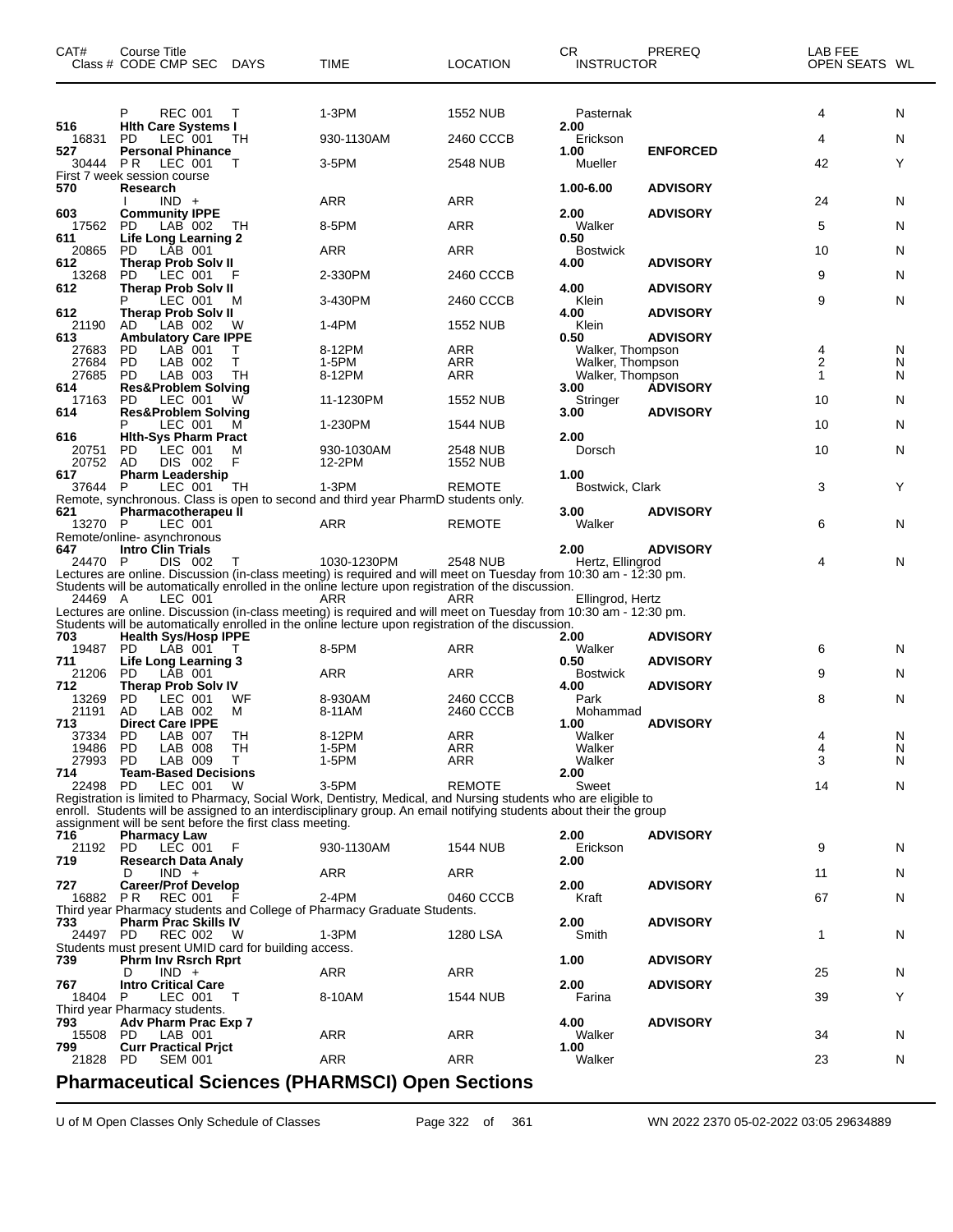| CAT#                                     | <b>Course Title</b><br>Class # CODE CMP SEC                                            | DAYS       | <b>TIME</b>                                                                                                                                                                                                                                                                                                                                                                                                                                                                            | <b>LOCATION</b>               | <b>CR</b><br><b>INSTRUCTOR</b> | <b>PREREQ</b>                      | LAB FEE<br>OPEN SEATS WL |        |
|------------------------------------------|----------------------------------------------------------------------------------------|------------|----------------------------------------------------------------------------------------------------------------------------------------------------------------------------------------------------------------------------------------------------------------------------------------------------------------------------------------------------------------------------------------------------------------------------------------------------------------------------------------|-------------------------------|--------------------------------|------------------------------------|--------------------------|--------|
| 101<br>24466<br>211                      | Intro to Drug Dev<br>PR LEC 001<br><b>MDDP-II</b>                                      | <b>TTH</b> | $3-4PM$                                                                                                                                                                                                                                                                                                                                                                                                                                                                                | <b>1544 NUB</b>               | 2.00<br>Lee<br>1.00            | <b>ADVISORY</b><br><b>ENFORCED</b> | 20                       | Y      |
| 26276                                    | <b>PR</b><br>LEC 001<br>Completion/concurrent enrollment in PharmSci 101 required.     | т          | 12-1PM<br>Class will meet remotely/online. First week will be synchronous instruction, asynchronous instruction for the                                                                                                                                                                                                                                                                                                                                                                | <b>REMOTE</b>                 | Lee                            |                                    | 51                       | Y      |
| 402                                      | remainder of the term.<br><b>UG Seminar PharmSci</b><br>27987 PDR SEM 001              | м          | 4-5PM<br>This course is open to students entering their final year in the BSPS program. Students will be required to attend<br>winter term seminars offered by the Department of Clinical Pharmacy, Medicinal Chemistry, and Pharmaceutical<br>Sciences (other program related seminars with permission). Please see Department websites for seminar schedules.<br>Additional information regarding the number of seminars students will be required to attend will be provided at the | <b>1544 NUB</b>               | 1.00<br>Moon                   |                                    | $\overline{7}$           | N      |
| 470<br>499                               | <b>UG Research PharmSci</b><br>$IND +$<br>D<br><b>BSPS Selected Topics</b>             |            | first class session. In person class meetings will be held on 1/10, 2/7, & 3/14.<br><b>ARR</b>                                                                                                                                                                                                                                                                                                                                                                                         | <b>ARR</b>                    | 1.00-6.00<br>1.00              | <b>ADVISORY</b>                    | 23                       | N      |
| 28117<br>Intro to Drug Dev               | <b>PD</b><br>LEC 001                                                                   | <b>TTH</b> | $3-4PM$<br>From Molecules to Drugs and Drug Products-This class will meet with PharmSci 101 beginning Tuesday March 8, 2022                                                                                                                                                                                                                                                                                                                                                            | <b>ARR</b>                    | Lee                            |                                    | 2                        | N      |
| in room 1544 NUB.<br>518<br>16760<br>519 | <b>Dispersed/Solid Form</b><br>PD <sup>-</sup><br>LEC 001<br><b>Pharmaceutical Eng</b> | <b>MW</b>  | 830-10AM                                                                                                                                                                                                                                                                                                                                                                                                                                                                               | <b>1544 NUB</b>               | 3.00<br>Schwendeman<br>3.00    | <b>ADVISORY</b><br><b>ADVISORY</b> | 4                        | N      |
| 35015<br>570                             | P<br>LEC 001<br>Research<br>$IND +$                                                    | TTH        | 430-6PM<br><b>ARR</b>                                                                                                                                                                                                                                                                                                                                                                                                                                                                  | 2153 GGBL<br><b>ARR</b>       | Wang<br>$1.00 - 6.00$          | <b>ADVISORY</b>                    | 10<br>24                 | N<br>N |
| 717<br>38445<br>718                      | <b>Biopharm Eng</b><br>P<br>LEC 001<br><b>Adv Pharma Biotech</b>                       | т          | 530-830PM                                                                                                                                                                                                                                                                                                                                                                                                                                                                              | 2505 GGBL                     | 3.00<br><b>Tessier</b><br>2.00 | <b>ADVISORY</b>                    | 20                       | Y      |
| 21205<br>719<br>838                      | PD.<br>LEC 001<br><b>Research Data Analy</b><br>$IND +$<br>D<br><b>Sem in Pharmsci</b> |            | 12-2PM<br><b>ARR</b>                                                                                                                                                                                                                                                                                                                                                                                                                                                                   | <b>2548 NUB</b><br><b>ARR</b> | Moon<br>2.00<br>1.00           | <b>ADVISORY</b>                    | 10<br>24                 | N<br>N |
| 13265<br>990                             | P<br><b>SEM 001</b><br><b>Diss-Precand</b><br>$IND +$                                  | W          | 4-5PM<br><b>ARR</b>                                                                                                                                                                                                                                                                                                                                                                                                                                                                    | <b>2548 NUB</b><br><b>ARR</b> | Cheng<br>$1.00 - 8.00$         | <b>ADVISORY</b>                    | 27<br>25                 | N<br>N |
| 995                                      | <b>Diss-Cand</b><br>R<br>$IND +$                                                       |            | <b>ARR</b>                                                                                                                                                                                                                                                                                                                                                                                                                                                                             | <b>ARR</b>                    | 8.00                           | <b>ENFORCED</b>                    | 23                       | N      |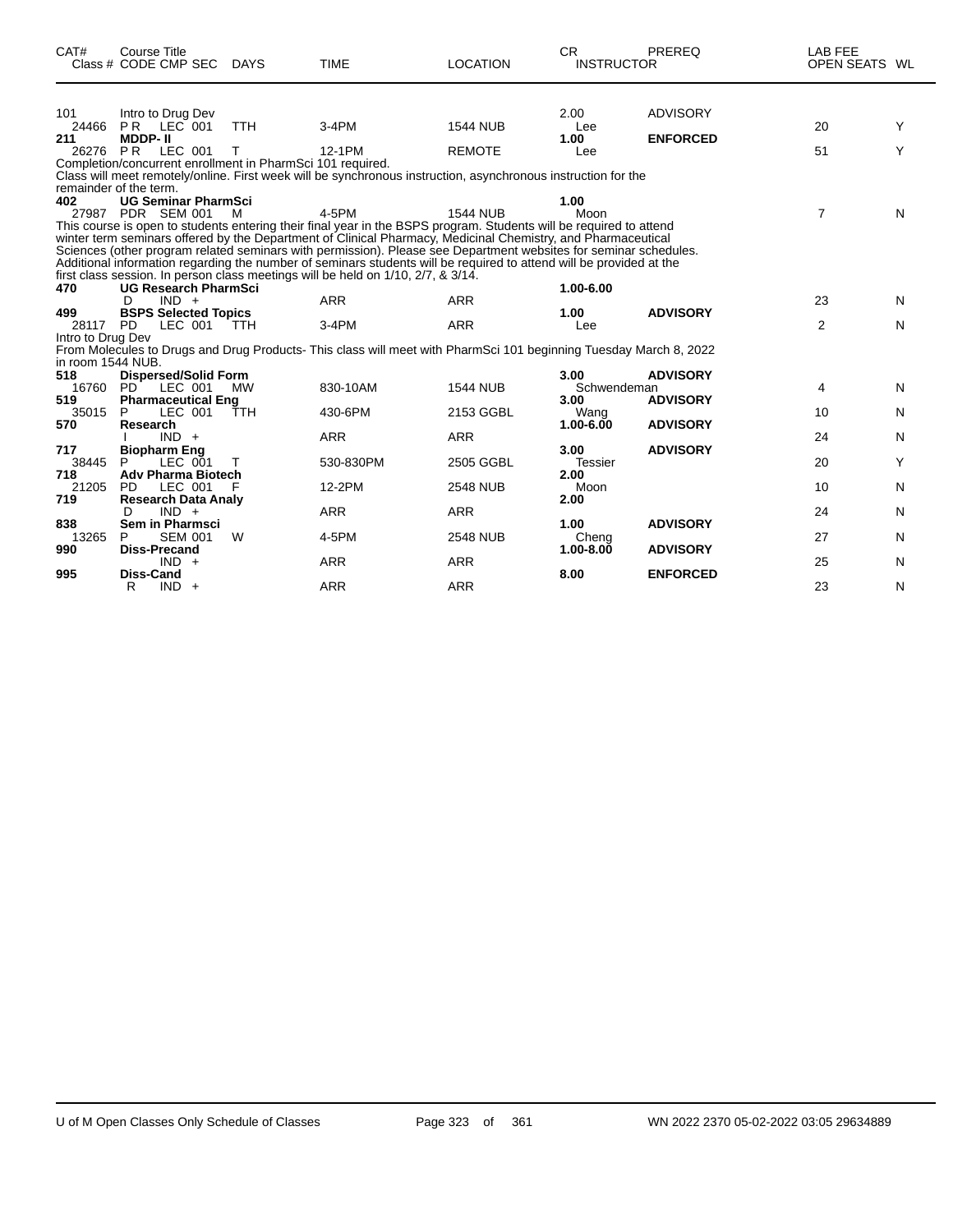| CAT# | Course Title         |             |             |                 | СF | PREREQ            | LAB FEE       |
|------|----------------------|-------------|-------------|-----------------|----|-------------------|---------------|
|      | Class # CODE CMP SEC | <b>DAYS</b> | <b>TIME</b> | <b>LOCATION</b> |    | <b>INSTRUCTOR</b> | OPEN SEATS WL |
|      |                      |             |             |                 |    |                   |               |

## **Public Health Biostatistics Department**

| <b>Biostatistics (BIOSTAT) Open Sections</b> |                                                         |            |                                                                                                               |                                     |                    |                               |                  |        |
|----------------------------------------------|---------------------------------------------------------|------------|---------------------------------------------------------------------------------------------------------------|-------------------------------------|--------------------|-------------------------------|------------------|--------|
| 449                                          | <b>Topics in Biostat</b>                                |            |                                                                                                               |                                     | 3.00               | <b>ADVISORY</b>               |                  |        |
| 25178                                        | P<br>LEC 002                                            | <b>TTH</b> | 830-10AM                                                                                                      | 1230 USB                            | Green              |                               | $\mathbf{1}$     | Υ<br>Υ |
| 27803<br>512                                 | LEC 003<br>P                                            | WF         | 830-10AM                                                                                                      | <b>B844 EH</b>                      | Green<br>3.00      | <b>ADVISORY, ENFORCED</b>     | 19               |        |
| 20894                                        | <b>Analyzing Clustered</b><br>P <sub>R</sub><br>LEC 001 | <b>TTH</b> | 10-1130AM                                                                                                     | 1755 SPH1                           | Pleque, Kolenic    |                               | 21               | Υ      |
| n                                            |                                                         |            |                                                                                                               |                                     |                    |                               |                  |        |
| 522                                          | <b>Biostat Analysis HIt</b>                             |            |                                                                                                               |                                     | 3.00               | <b>ENFORCED</b>               |                  |        |
| 13272                                        | P <sub>R</sub><br>LAB 002                               | м          | 9-10AM                                                                                                        | SPH <sub>2</sub> G442C              | Angulo Diaz, Wu    |                               | $\mathbf{1}$     | N      |
| 13275                                        | <b>PR</b><br>LAB 005                                    | W          | 4-5PM                                                                                                         | SPH2 G442C                          | Bedrava, Wu        |                               | $\boldsymbol{2}$ | N      |
| 18267 PR                                     | LAB 007                                                 | F          | 8-9AM                                                                                                         | SPH <sub>2</sub> G <sub>442</sub> C | Meah, Wu           |                               | 4                | N      |
|                                              | STUDENTS MUST ELECT LAB AND LECTURE SECTIONS.           |            |                                                                                                               |                                     |                    |                               |                  |        |
| 13271                                        | LEC 001<br>A R                                          | <b>TTH</b> | 830-10AM                                                                                                      | <b>REMOTE</b>                       | Wu                 |                               |                  |        |
| 578                                          | <b>Practical Training</b>                               |            | <b>ARR</b>                                                                                                    |                                     | 1.00-4.00          |                               | 24               |        |
| 602                                          | $IND +$<br><b>Biostat Inference</b>                     |            |                                                                                                               | ARR                                 | 4.00               | <b>ADVISORY</b>               |                  | N      |
|                                              |                                                         |            | Contact Nicole Fenech (fenechn@umich.edu) or Fatma Nedjari (fned@umich.edu) to obtain permission - if needed. |                                     |                    |                               |                  |        |
| 13276                                        | $LEC$ 001<br>PR                                         | TTH        | $1-3PM$                                                                                                       | 1020 SPH <sub>2</sub>               | Zhang, Yu, Pan     |                               | $\boldsymbol{2}$ | N      |
| 35508                                        | LEC 002<br>P R                                          | TTH        | $1-3PM$                                                                                                       | 1655 SPH1A                          | Han, Yu, Pan       |                               | 2                | N      |
| 610                                          | <b>Readings in Biostat</b>                              |            |                                                                                                               |                                     | 1.00-4.00          | <b>ADVISORY</b>               |                  |        |
|                                              | $\overline{IND}$ +                                      |            | ARR                                                                                                           | <b>ARR</b>                          |                    |                               | 24               | N      |
| 617                                          | <b>Sampling Theory</b>                                  |            |                                                                                                               |                                     | 3.00               | <b>ADVISORY</b>               |                  |        |
| 22654                                        | LEC 001<br>P                                            | <b>MW</b>  | 830-10AM                                                                                                      | ARR                                 | Dempsey            |                               | 18               | Υ      |
|                                              | Class will meet in 1070 ISR                             |            |                                                                                                               |                                     |                    |                               |                  |        |
| 620                                          | Intro Health Data Sc                                    |            |                                                                                                               |                                     | 3.00               | <b>ENFORCED</b>               |                  |        |
| 30535                                        | <b>PR LEC 001</b>                                       | <b>TTH</b> | 830-10AM                                                                                                      | 1690 SPH1A                          | Song, Zhong        |                               | 24               | N      |
| 626<br>30743                                 | <b>ML for Health Sci</b><br>LEC 001<br>P R              | <b>MW</b>  | 830-10AM                                                                                                      | 1020 SPH2                           | 3.00<br>Wen, Shi   | <b>ADVISORY, ENFORCED</b>     | 30               | N      |
| 629                                          | <b>Case Studies in HBD</b>                              |            |                                                                                                               |                                     | 1.00               | <b>ENFORCED</b>               |                  |        |
| 38488                                        | P <sub>R</sub><br>LEC 001                               | <b>TTH</b> | 10-11AM                                                                                                       | 1170 SPH2                           | Henderson, Dempsey |                               | 9                | N      |
| 38489                                        | LEC 002<br>P <sub>R</sub>                               | TTH        | 10-11AM                                                                                                       | 1170 SPH2                           | Dempsey, Henderson |                               | 21               | N      |
| 651                                          | Thry App Gen Lin Mod                                    |            |                                                                                                               |                                     | 3.00               | <b>ENFORCED</b>               |                  |        |
| 13277                                        | LEC 001<br>PR.                                          | MW         | 1-230PM                                                                                                       | 1690 SPH1A                          |                    | Baladandayuthapani, Friedman, |                  |        |
|                                              |                                                         |            |                                                                                                               |                                     | <b>Brabbs</b>      |                               | 3                | Υ      |
| 666                                          | Num Meth Hum Gen                                        |            |                                                                                                               |                                     | 3.00               | <b>ADVISORY</b>               |                  |        |
| 37565                                        | LEC 001<br>P                                            | <b>MW</b>  | 230-4PM                                                                                                       | 1152 SPH2                           | Zoellner           |                               | 18               | N      |
| 695                                          | <b>Anal Categorical</b>                                 |            |                                                                                                               |                                     | 3.00               | <b>ADVISORY</b>               |                  |        |
| 27543<br>699                                 | LEC 001<br>P R<br><b>Anal Biostat Invest</b>            | <b>MW</b>  | 1130-1PM                                                                                                      | <b>REMOTE</b>                       | Johnson<br>4.00    | <b>ADVISORY</b>               | 27               | Υ      |
| 13278                                        | P R<br>LEC 001                                          | TTH        | 1-3PM                                                                                                         | 1152 SPH2                           | Taylor, Morrison   |                               | 14               | N      |
| 24392                                        | <b>PR</b><br>LEC 002                                    | TTH        | 1-3PM                                                                                                         | 3755 SPH1                           |                    | Morrison, Boonstra, Taylor    | 29               | N      |
| 22621                                        | LEC 003<br>P <sub>R</sub>                               | <b>TTH</b> | $1-3PM$                                                                                                       | 1690 SPH1A                          |                    | Taylor, Boonstra, Morrison    | 45               | N      |
| 800                                          | <b>Seminar in Biostat</b>                               |            |                                                                                                               |                                     | 0.50               | <b>ENFORCED</b>               |                  |        |
| 15965                                        | <b>PR</b><br><b>SEM 001</b>                             | TH         | 3-5PM                                                                                                         | 1020 SPH2                           | Dempsey, Morrison  |                               | 80               | N      |
| 802                                          | <b>Advanced Infer II</b>                                |            |                                                                                                               |                                     | 3.00               | <b>ENFORCED</b>               |                  |        |
| 23588 PR                                     | LEC 001                                                 | MW         | 10-1130AM                                                                                                     | 1152 SPH2                           | Han                |                               | $\overline{7}$   | N      |
|                                              |                                                         |            | Only Biostatistics students should be able to register directly. All non-Biostats students should e-mail the  |                                     |                    |                               |                  |        |
| 834                                          | course instructor for an override.                      |            |                                                                                                               |                                     | 2.00               | <b>ADVISORY</b>               |                  |        |
| 38442 P                                      | <b>Pedagogy for Biostat</b><br>LEC 001                  | F          | 12-2PM                                                                                                        | 1152 SPH2                           | Zawistowski        |                               | 13               | N      |
| 881                                          | <b>Causal Inference</b>                                 |            |                                                                                                               |                                     | 3.00               | <b>ENFORCED</b>               |                  |        |
| 30538                                        | PR<br>LEC 001                                           | W          | 1-230PM                                                                                                       | 3755 SPH1                           |                    |                               | 15               | Υ      |
| 881                                          | <b>Causal Inference</b>                                 |            |                                                                                                               |                                     | 3.00               | <b>ENFORCED</b>               |                  |        |
|                                              | LEC 001<br>PR.                                          | м          | 1-230PM                                                                                                       | 1152 SPH2                           | Morrison           |                               | 15               | Y      |
| 882                                          | Adv Bay Inf                                             |            |                                                                                                               |                                     | 3.00               | <b>ADVISORY</b>               |                  |        |
| 38443                                        | LEC 001<br>P                                            | <b>TTH</b> | 1130-1PM                                                                                                      | 1152 SPH2                           | Kang               |                               | 19               | N      |
| 990                                          | <b>Diss-Precand</b>                                     |            |                                                                                                               |                                     | 1.00-8.00          | <b>ADVISORY</b>               |                  |        |
|                                              | $IND +$                                                 |            | ARR                                                                                                           | ARR                                 |                    |                               | 25               | N      |
| 995                                          | Diss-Cand                                               |            | ARR                                                                                                           | <b>ARR</b>                          | 8.00               | <b>ENFORCED</b>               | 21               |        |
|                                              | $IND +$<br>R                                            |            |                                                                                                               |                                     |                    |                               |                  | N      |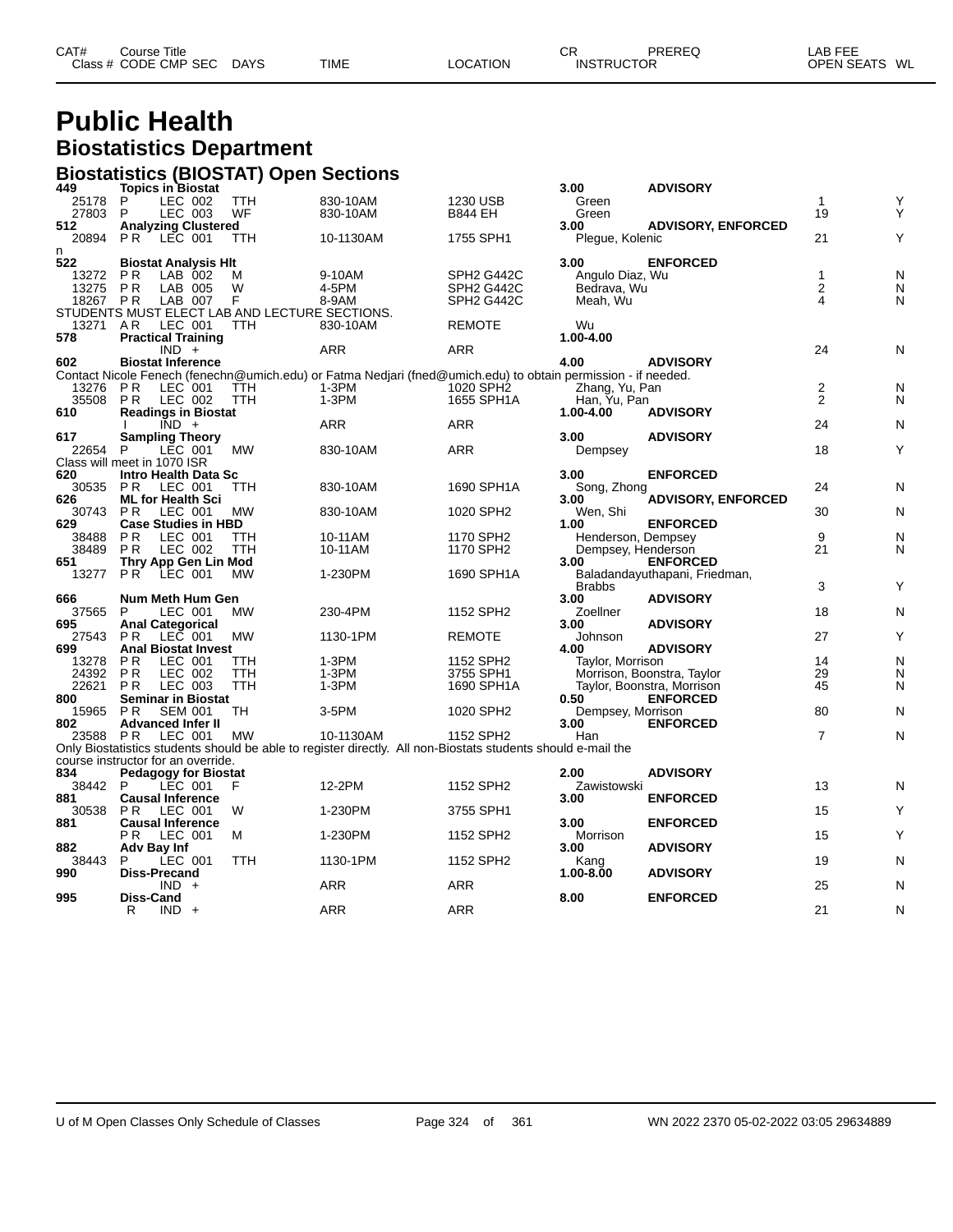| Class # CODE CMP SEC<br><b>OPEN SEATS</b><br><b>DAYS</b><br><b>TIME</b><br>LOCATION<br><b>INSTRUCTOR</b> | CAT# | Course Title |  | СR | PREREQ | LAB FEE |    |
|----------------------------------------------------------------------------------------------------------|------|--------------|--|----|--------|---------|----|
|                                                                                                          |      |              |  |    |        |         | WL |

# **Environmental Health Sciences**

#### **Environmental Health Sciences (EHS) Open Sections**

| 504          | <b>Genes&amp;the Envir</b>                                        |              |            |                       | 2.00            |                 |                |              |
|--------------|-------------------------------------------------------------------|--------------|------------|-----------------------|-----------------|-----------------|----------------|--------------|
| 27640        | <b>SEM 001</b><br>P                                               | W            | 3-5PM      | 1112 SPH2             | Rozek           |                 | 3              | N            |
| 570          | <b>Water Quality Mgt</b>                                          |              |            |                       | 2.00            |                 |                |              |
| 38148 PR     | LEC 555                                                           | $\top$       | 7-9PM      | <b>REMOTE</b>         | Xi              |                 | 55             | N            |
|              | Enrollment is limited to Population and Health Sciences students. |              |            |                       |                 |                 |                |              |
| 576          | Drop/add deadline: February 7, 2022                               |              |            |                       | 2.00            | <b>ADVISORY</b> |                |              |
| 26291        | <b>Biological Agents</b><br>P<br>LEC 001                          | w            | 1-3PM      | G020 SPH2             | Xi              |                 | 5              | N            |
| 588          | <b>Environ Law</b>                                                |              |            |                       | 3.00            |                 |                |              |
| 19239        | <b>DIS 004</b><br>P                                               | W            | 4-5PM      | <b>2520 DANA</b>      | Hall, Chami     |                 | $\mathbf{1}$   | Y            |
| 17843        | LEC 001<br>A                                                      | <b>MW</b>    | 1130-1PM   | 1040 DANA             | Hall            |                 |                |              |
| 594          | <b>Global Environment</b>                                         |              |            |                       | 2.00            | <b>ENFORCED</b> |                |              |
| 38140 PR     | LEC 555                                                           | Т            | 7-9PM      | <b>REMOTE</b>         | Batterman       |                 | 49             | N            |
|              | Enrollment is limited to Population and Health Sciences students. |              |            |                       |                 |                 |                |              |
|              | Drop/add deadline: January 10, 2022                               |              |            |                       |                 |                 |                |              |
| 596          | <b>Climate Justice</b>                                            |              |            |                       | 2.00            | <b>ENFORCED</b> |                |              |
| 38154 PR     | <b>LEC 555</b>                                                    | W            | 7-9PM      | <b>REMOTE</b>         | Charles         |                 | 50             | N            |
|              | Enrollment is limited to Population and Health Sciences students. |              |            |                       |                 |                 |                |              |
| 597          | Drop/add deadline: March 7, 2022<br><b>Env Health &amp; Pol</b>   |              |            |                       | 2.00            |                 |                |              |
| 37392        | LEC 001<br>PI.                                                    | т            | 1-3PM      | 1122 SPH2             | Dvonch          |                 | $\overline{7}$ | N            |
| 38158 PR     | <b>LEC 555</b>                                                    | $\mathsf{T}$ | 7-9PM      | <b>REMOTE</b>         | Dvonch          |                 | 53             | N            |
|              | Enrollment is limited to Population and Health Sciences students. |              |            |                       |                 |                 |                |              |
|              | Drop/add deadline: April 4, 2022                                  |              |            |                       |                 |                 |                |              |
| 608          | Occ & Env Epid                                                    |              |            |                       | 3.00            | <b>ADVISORY</b> |                |              |
| 21982        | P<br>LEC 001                                                      | W            | $1-4PM$    | 2610 SPH1A            | Handal          |                 | 2              | Y            |
| 654          | <b>Exp Airborne Contam</b>                                        |              |            |                       | 3.00            | <b>ADVISORY</b> |                |              |
| 29652        | P<br>LEC 001                                                      | T            | 11-2PM     | 1170 SPH2             | Grubb           |                 | $\overline{7}$ | N            |
| 660          | <b>Env Epigenetics</b>                                            |              |            |                       | 2.00            |                 |                |              |
| 24330        | LEC 001<br>P                                                      | TH           | $1-3PM$    | 1755 SPH1             | Dolinoy         |                 | $\mathbf{1}$   | N            |
| 668<br>13284 | <b>Prof Sem Occu Hith</b><br><b>SEM 001</b><br>P <sub>R</sub>     | F            | $1-2PM$    | <b>REMOTE</b>         | 1.00<br>O'Neill |                 | 44             | N            |
| 673          | <b>Epid of DOHaD</b>                                              |              |            |                       | 2.00            | <b>ENFORCED</b> |                |              |
| 39155        | LEC 001<br>P <sub>R</sub>                                         | Т            | 11-1PM     | 1123 SPH2             | Villamor        |                 | $\overline{7}$ | N            |
| 674          | <b>Health Risk Modeling</b>                                       |              |            |                       | 3.00            | <b>ADVISORY</b> |                |              |
| 29655        | P<br>LEC 001                                                      | <b>MW</b>    | 830-10AM   | 1123 SPH2             | Jolliet         |                 | 2              | N            |
| 675          | Data Anal Env Epid                                                |              |            |                       | 3.00            | <b>ADVISORY</b> |                |              |
| 19251        | LEC 001<br>P                                                      | F            | 9-12PM     | 2615 SPH1A            | Park            |                 | 2              | Υ            |
| 688          | Prof Dev in EHS, II                                               |              |            |                       | 0.50            | <b>ADVISORY</b> |                |              |
| 27642        | P<br><b>SEM 001</b>                                               | TH           | 12-1PM     | 1112 SPH <sub>2</sub> | <b>Robins</b>   |                 | 11             | $\mathsf{N}$ |
| 697          | <b>Readings</b>                                                   |              |            |                       | 1.00-3.00       | <b>ADVISORY</b> |                |              |
| 698          | $IND +$                                                           |              | ARR        | ARR                   | 1.00-6.00       | <b>ADVISORY</b> | 24             | N            |
|              | Research<br>$IND +$                                               |              | <b>ARR</b> | <b>ARR</b>            |                 |                 | 24             | N            |
| 699          | <b>Masters Thesis</b>                                             |              |            |                       | 1.00            | <b>ADVISORY</b> |                |              |
|              | $IND +$                                                           |              | <b>ARR</b> | ARR                   |                 |                 | 24             | N            |
| 796          | <b>Special Topics EHS</b>                                         |              |            |                       | 2.00-3.00       |                 |                |              |
| 22315        | P<br><b>SEM 002</b>                                               | MW           | 1130-1PM   | 1122 SPH2             | Svoboda         |                 | 5              | N            |
|              | <b>Toxicology Case Studies</b>                                    |              |            |                       |                 |                 |                |              |
| 850          | <b>Res Des Prop Dev Ehs</b>                                       |              |            |                       | 1.00            |                 |                |              |
| 38165        | <b>PR</b><br>LEC 001                                              | м            | 10-11AM    | 1122 SPH2             | Batterman       |                 | 6              | N            |
| 899          | <b>Adv Research</b>                                               |              |            |                       | 1.00-6.00       | <b>ADVISORY</b> |                |              |
|              | $IND +$                                                           |              | ARR        | ARR                   |                 |                 | 23             | N            |
| 990          | <b>Diss-Precand</b><br>$IND +$                                    |              | ARR        | ARR                   | 1.00-8.00       | <b>ADVISORY</b> | 25             | N            |
| 995          | Diss-Cand                                                         |              |            |                       | 8.00            | <b>ENFORCED</b> |                |              |
|              | R<br>$IND +$                                                      |              | <b>ARR</b> | <b>ARR</b>            |                 |                 | 24             | N            |
|              |                                                                   |              |            |                       |                 |                 |                |              |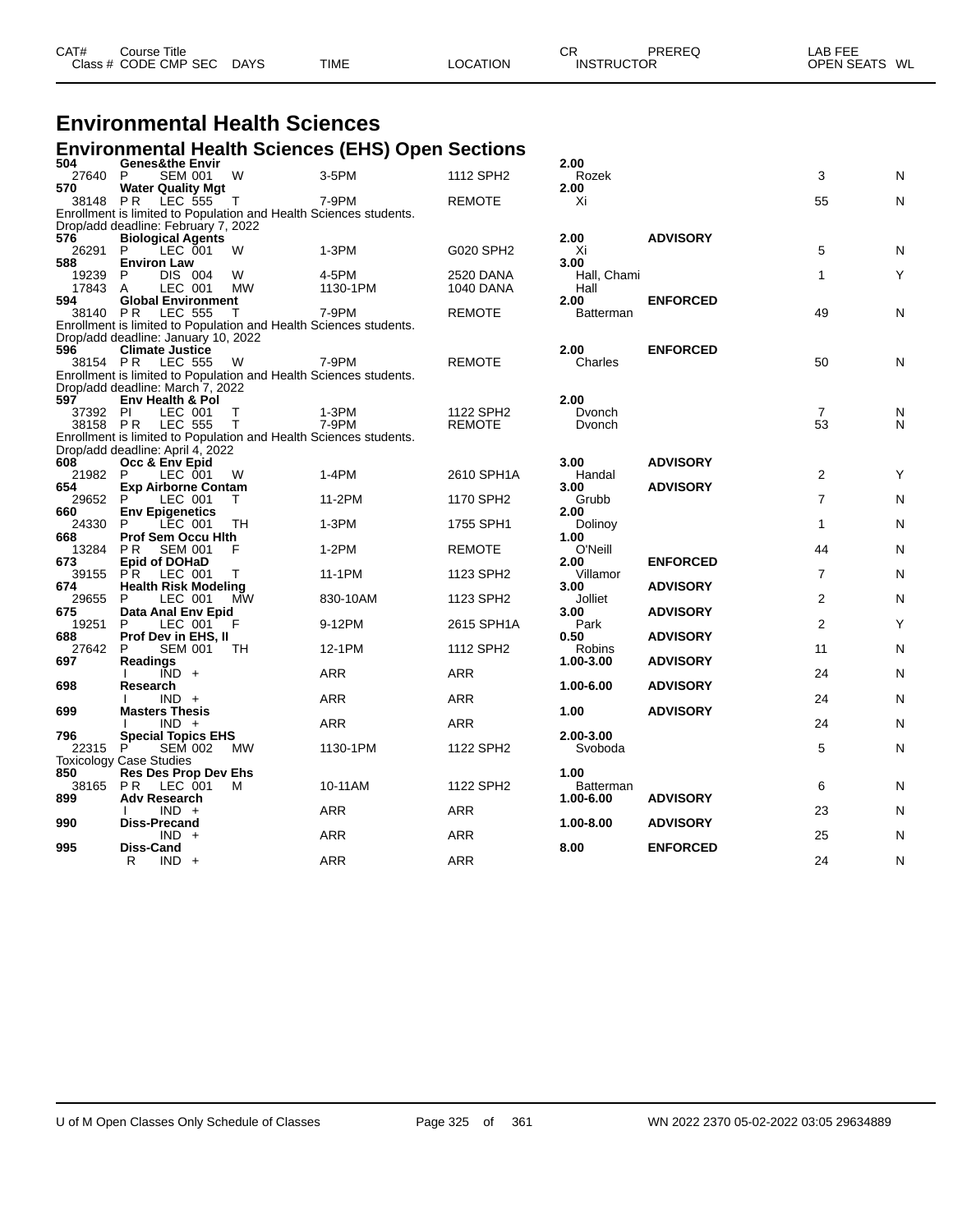| CAT# | Course Title         |             |             |                 | СR                | PREREQ | _AB FEE       |  |
|------|----------------------|-------------|-------------|-----------------|-------------------|--------|---------------|--|
|      | Class # CODE CMP SEC | <b>DAYS</b> | <b>TIME</b> | <b>LOCATION</b> | <b>INSTRUCTOR</b> |        | OPEN SEATS WL |  |
|      |                      |             |             |                 |                   |        |               |  |

#### **Epidemiology Department Epidemiology (EPID) Open Sections**

|                   | 299 Independent Research<br>Independent Research                                                         |            |                                                                       |                         | 1.00-3.00                  |                                            |                |        |
|-------------------|----------------------------------------------------------------------------------------------------------|------------|-----------------------------------------------------------------------|-------------------------|----------------------------|--------------------------------------------|----------------|--------|
| 460               | $IND +$<br>Intro to Bact Path                                                                            |            | ARR                                                                   | <b>ARR</b>              | 3.00                       | <b>ADVISORY, ENFORCED</b>                  | 23             | Ν      |
| 21985<br>507      | P R<br>LEC 001<br><b>Microbial Control</b>                                                               | <b>TTH</b> | 830-10AM                                                              | G020 SPH2               | Rickard<br>3.00            | <b>ADVISORY</b>                            | 19             | Y      |
| 27724<br>516      | P<br>LEC 001<br><b>Genetics in Epid</b>                                                                  | TTH        | 10-1130AM                                                             | 1122 SPH2               | Rickard<br>4.00            | <b>ADVISORY</b>                            | $\overline{2}$ | Ν      |
| 13291<br>516      | P R<br>LEC 001<br><b>Genetics in Epid</b>                                                                | TH         | $3-5$ PM                                                              | 1690 SPH1A              | 4.00                       | <b>ADVISORY</b>                            | 6              | Y      |
| 521               | LEC 001<br>P R<br>GIS                                                                                    | T.         | $3-5$ PM                                                              | 1020 SPH2               | Smith<br>1.00              | <b>ENFORCED</b>                            | 6              | Y      |
| 27102<br>27131    | P <sub>R</sub><br>LEC 001<br>P R<br>LEC 002                                                              | W<br>TН    | 1-3PM<br>1-3PM                                                        | 1123 SPH2<br>4318 SPH2  | Larson<br>Larson           |                                            | 4<br>10        | Y<br>Y |
| 525<br>17367      | <b>Cinci Diagn Microbio</b><br>PR.<br>LEC 001                                                            | MW         | 430-6PM                                                               | 1152 SPH2               | 3.00<br>Robinson-Dunn      | <b>ADVISORY, ENFORCED</b>                  | 18             | N      |
| 560<br>28270 P    | Mech Bacteria Patho<br>LEC 001                                                                           | TTH        | 830-10AM                                                              | ARR                     | 3.00<br>Rickard            | <b>ADVISORY</b>                            | 14             | N      |
| Will meet in G020 |                                                                                                          |            |                                                                       |                         |                            |                                            |                |        |
| 565               | <b>Res Hosp&amp;Molecular</b><br>$IND +$                                                                 | T          | 12-1PM                                                                | ARR                     | 1.00-6.00                  | <b>ADVISORY</b>                            | 22             | N      |
| 578               | <b>Practical Training</b><br>$IND +$                                                                     |            | ARR                                                                   | ARR                     | 1.00                       |                                            | 24             | N      |
| 582<br>19150      | <b>Molecular Epid</b><br><b>PR LEC 001</b>                                                               | МW         | 830-10AM                                                              | 1112 SPH2               | 3.00<br>Snitkin, Abu-Amara | <b>ENFORCED</b>                            | 11             | N      |
| 594<br>38149 PR   | <b>Spatial Analysis</b><br><b>LEC 555</b>                                                                | TH         | 7-830PM                                                               | <b>REMOTE</b>           | 2.00<br>Zelner             | <b>ENFORCED</b>                            | 55             | N      |
|                   | Enrollment is limited to Population and Health Sciences students.<br>Drop/add deadline: February 7, 2022 |            |                                                                       |                         |                            |                                            |                |        |
| 595               | <b>App Spatial Modeling</b>                                                                              |            |                                                                       |                         | 3.00                       | <b>ENFORCED</b>                            |                |        |
|                   | 38156 P.R LEC 555                                                                                        | TH         | 7-830PM                                                               | <b>REMOTE</b>           | Larson                     |                                            | 57             | N      |
|                   | Enrollment is limited to Population and Health Sciences students.<br>Drop/add deadline: March 21, 2022   |            |                                                                       |                         |                            |                                            |                |        |
| 602               | <b>EPID Methods II</b>                                                                                   |            |                                                                       |                         | 4.00                       | <b>ADVISORY</b>                            |                |        |
| 23122 P           | LAB 004                                                                                                  | M          | $1-3PM$                                                               | SPH <sub>2</sub> G442A  | Tan                        |                                            | 3              | Ν      |
| 38486             | $\mathsf{P}$<br>LAB 006                                                                                  | F          | 3-5PM                                                                 | 2615 SPH1A              | Frutos                     |                                            | 4              | N      |
| 38487<br>23119    | P<br>LAB 007<br>LEC 001<br>A                                                                             | M<br>F     | $1-3PM$<br>1-3PM                                                      | 2615 SPH1A<br>1020 SPH2 | Frutos                     | Baylin, Frutos, Tan, R Carmona             | 8              | N      |
| 603               | <b>Prof Development</b>                                                                                  |            |                                                                       |                         | 1.00                       |                                            |                |        |
| 22875<br>604      | P<br><b>SEM 001</b><br><b>Applications of EPID</b>                                                       |            | 12-1PM                                                                | <b>REMOTE</b>           | Power, Person<br>1.00-4.00 | <b>ADVISORY</b>                            | 22             | N      |
| 608               | $IND +$<br>D                                                                                             |            | ARR                                                                   | ARR                     | 3.00                       | <b>ADVISORY</b>                            | 24             | N      |
| 21987<br>621      | Occ & Env Epid<br>P<br>LEC 001<br><b>Cancer Epidemiology</b>                                             | W          | 1-4PM                                                                 | 2610 SPH1A              | Handal<br>3.00             | <b>ENFORCED</b>                            | 2              | Y      |
| 16802<br>624      | PR<br>LEC 001<br><b>Readings in Epid</b>                                                                 | TTH        | 3-430PM                                                               | 1655 SPH1A              | Mondul<br>1.00-3.00        | <b>ADVISORY</b>                            | 20             | N      |
| 634               | $\overline{IND}$ +<br><b>ID Trans Modeling</b>                                                           |            | ARR                                                                   | ARR                     | 3.00                       | <b>ENFORCED</b>                            | 25             | N      |
| 18189<br>637      | PR.<br>LEC 001<br><b>Chronic/Soc Modeling</b>                                                            | <b>MW</b>  | 1130-1PM                                                              | 2615 SPH1A              | <b>Brouwer</b><br>3.00     | <b>ADVISORY</b>                            | 5              | Y      |
| 39768<br>641      | P<br>LEC 001<br><b>Measurement/Design</b>                                                                | <b>MW</b>  | 1-230PM                                                               | 2750 SPH1               | Hayashi<br>1.00            | <b>ENFORCED</b>                            | 8              | N      |
| 23144             | P R<br>LAB 001                                                                                           |            | 10-12PM                                                               | 1690 SPH1A              | <b>Bhaumik</b>             |                                            | 1              | N      |
| 23145<br>642      | P R<br>LAB 002<br><b>Sampling &amp; Power</b>                                                            | T          | 10-12PM                                                               | 1680 SPH1A              | 1.00                       | Mendes de Leon, Bhaumik<br><b>ENFORCED</b> | 1              | N      |
| 22926<br>664      | PR LEC 001 T<br><b>EPID Field Methods</b>                                                                |            | 10-12PM                                                               | 1680 SPH1A              | Park, Bhaumik<br>2.00      | <b>ADVISORY</b>                            | 4              | N      |
| 16928<br>665      | LEC 001<br>PR.<br><b>Res Sem Intrnl Hit</b>                                                              | M          | 10-12PM                                                               | 3755 SPH1               | Handal<br>2.00             | <b>ADVISORY</b>                            | 3              | N      |
| 13294<br>673      | P R<br><b>SEM 001</b><br><b>Epid of DOHaD</b>                                                            | M          | 8-10AM                                                                | 1170 SPH2               | O'Neill<br>2.00            | <b>ENFORCED</b>                            | 7              | Ν      |
| 39089<br>674      | LEC 001<br>P R<br>Epid Data Analysis/R                                                                   | T.         | 11-1PM                                                                | 1123 SPH2               | Villamor<br>1.00           | <b>ADVISORY</b>                            | 7              | Ν      |
| 25333             | P<br>LEC 002                                                                                             | TН         | 1-3PM                                                                 | 2615 SPH1A              | Bakulski                   |                                            | 1              | Y      |
| 38139 PR          | <b>LEC 555</b>                                                                                           | M          | 7-9PM                                                                 | <b>REMOTE</b>           | Hayashi                    |                                            | 49             | Ν      |
|                   | Drop/add deadline: January 10, 2022                                                                      |            | Enrollment is limited to Population and Health Sciences MPH students. |                         |                            |                                            |                |        |
| 38162 PR          | LEC 556                                                                                                  | M          | 7-9PM                                                                 | REMOTE                  | Hayashi                    |                                            | 17             | Ν      |
| MS students.      | Enrollment is limited to Population and Health Sciences                                                  |            |                                                                       |                         |                            |                                            |                |        |
|                   | Drop/add deadline: January 10, 2022                                                                      |            |                                                                       |                         |                            |                                            |                |        |
| 675               | Data Anal Env Epid<br>20346 PR LEC 001                                                                   | - F        | 9-12PM                                                                | 2615 SPH1A              | 3.00<br>Park               | <b>ADVISORY</b>                            | 2              | Y      |
| 679               | <b>Epid Psych Sub Disor</b>                                                                              |            |                                                                       |                         | 3.00                       | <b>ADVISORY</b>                            |                |        |
| 26242             | LEC 001<br>P.                                                                                            | W          | 230-530PM                                                             | 3755 SPH1               | Mezuk                      |                                            | 4              | Y      |

U of M Open Classes Only Schedule of Classes Page 326 of 361 WN 2022 2370 05-02-2022 03:05 29634889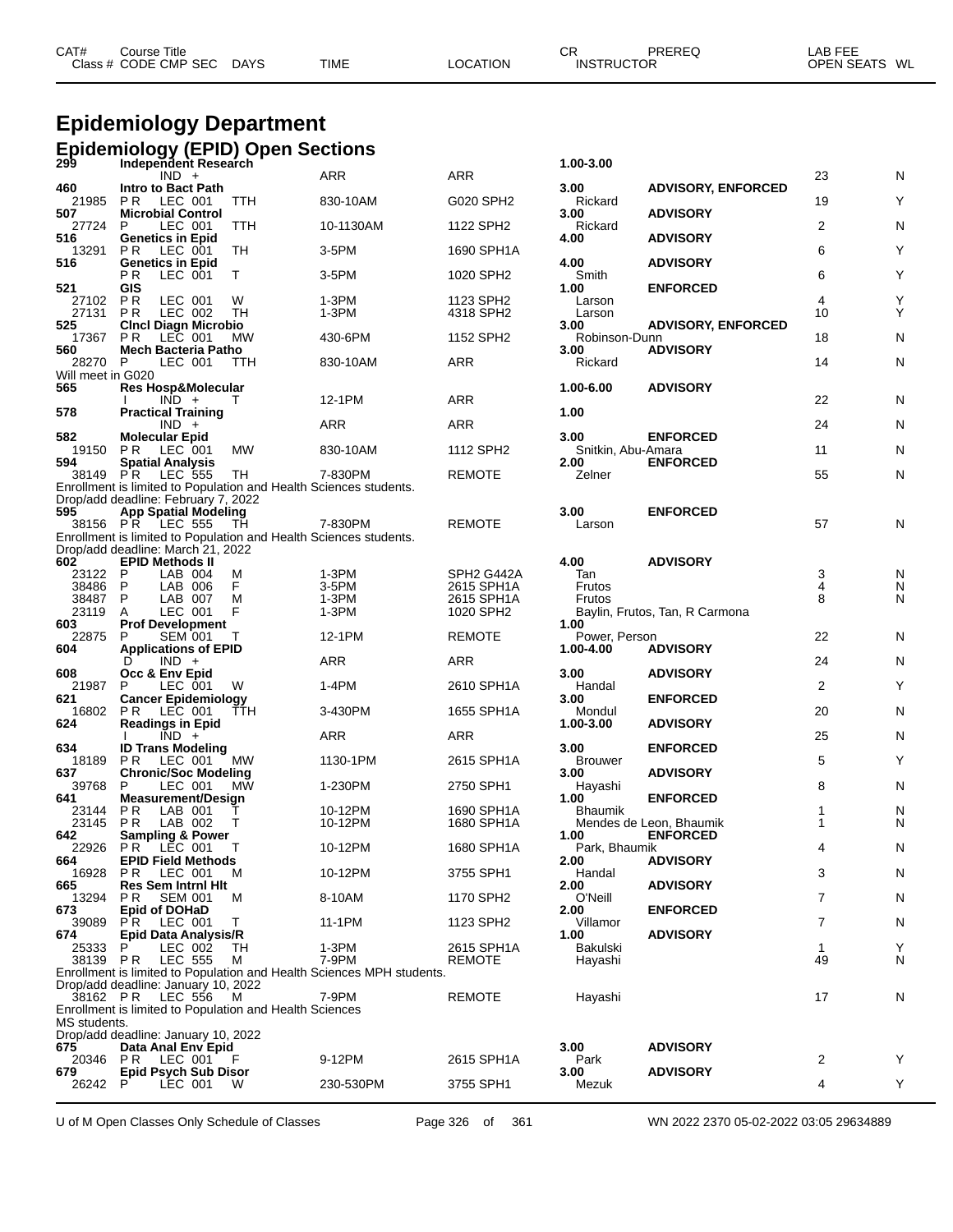| CAT#  | Course Title<br>Class # CODE CMP SEC | <b>DAYS</b> | <b>TIME</b> | <b>LOCATION</b> | CR.<br><b>INSTRUCTOR</b> | <b>PREREQ</b>             | LAB FEE<br>OPEN SEATS WL |   |
|-------|--------------------------------------|-------------|-------------|-----------------|--------------------------|---------------------------|--------------------------|---|
|       |                                      |             |             |                 |                          |                           |                          |   |
| 680   | Hosp EPID I                          |             |             |                 | 3.00                     | ADVISORY                  |                          |   |
| 21293 | LEC 001<br>P.                        | F           | 9-12PM      | 1655 SPH1A      | Valyko                   |                           | 4                        | N |
| 684   | <b>Spatial Epidemiology</b>          |             |             |                 | 3.00                     | <b>ENFORCED</b>           |                          |   |
| 26980 | <b>PR LEC 001</b>                    | <b>TTH</b>  | 130-3PM     | 1112 SPH2       | Zelner                   |                           | 4                        | N |
| 813   | <b>Health and Aging</b>              |             |             |                 | 1.00                     | <b>ADVISORY, ENFORCED</b> |                          |   |
| 41133 | PR.<br>SEM 001                       |             | 3-430PM     | 2695 SPH1A      | Mendes de Leon           |                           |                          | N |
| 824   | <b>Adv Epid Methods</b>              |             |             |                 | 3.00 <sub>1</sub>        | <b>ADVISORY, ENFORCED</b> |                          |   |
| 23870 | PIR LEC 098                          | м           | 10-1PM      | 1123 SPH2       | Villamor                 |                           | 4                        | N |
| 825   | <b>Grant Writing</b>                 |             |             |                 | 1.00                     | <b>ADVISORY, ENFORCED</b> |                          |   |
| 30745 | SEM 001<br>PIR.                      | W           | 10-11AM     | 2610 SPH1A      | Mendes de Leon           |                           | 10                       | N |
| 889   | <b>RCRS Predoctoral Sem</b>          |             |             |                 | 1.00                     |                           |                          |   |
| 22928 | <b>SEM 001</b><br>P.                 | TH          | 12-1PM      | 3755 SPH1       | Meza                     |                           | 27                       | N |
| 890   | Doct Sem in Epid                     |             |             |                 | 1.00-2.00                | <b>ADVISORY</b>           |                          |   |
|       | $IND +$                              |             | <b>ARR</b>  | <b>ARR</b>      |                          |                           | 35                       | N |
| 891   | <b>Adv Readings Epid</b>             |             |             |                 | 2.00                     | <b>ADVISORY</b>           |                          |   |
|       | IND.<br>$+$                          |             | <b>ARR</b>  | <b>ARR</b>      |                          |                           | 23                       | N |
| 995   | <b>Diss-Cand</b>                     |             |             |                 | 8.00                     | <b>ENFORCED</b>           |                          |   |
|       | IND.<br>R<br>$\div$                  |             | <b>ARR</b>  | <b>ARR</b>      |                          |                           | 24                       | N |

 $\overline{\phantom{0}}$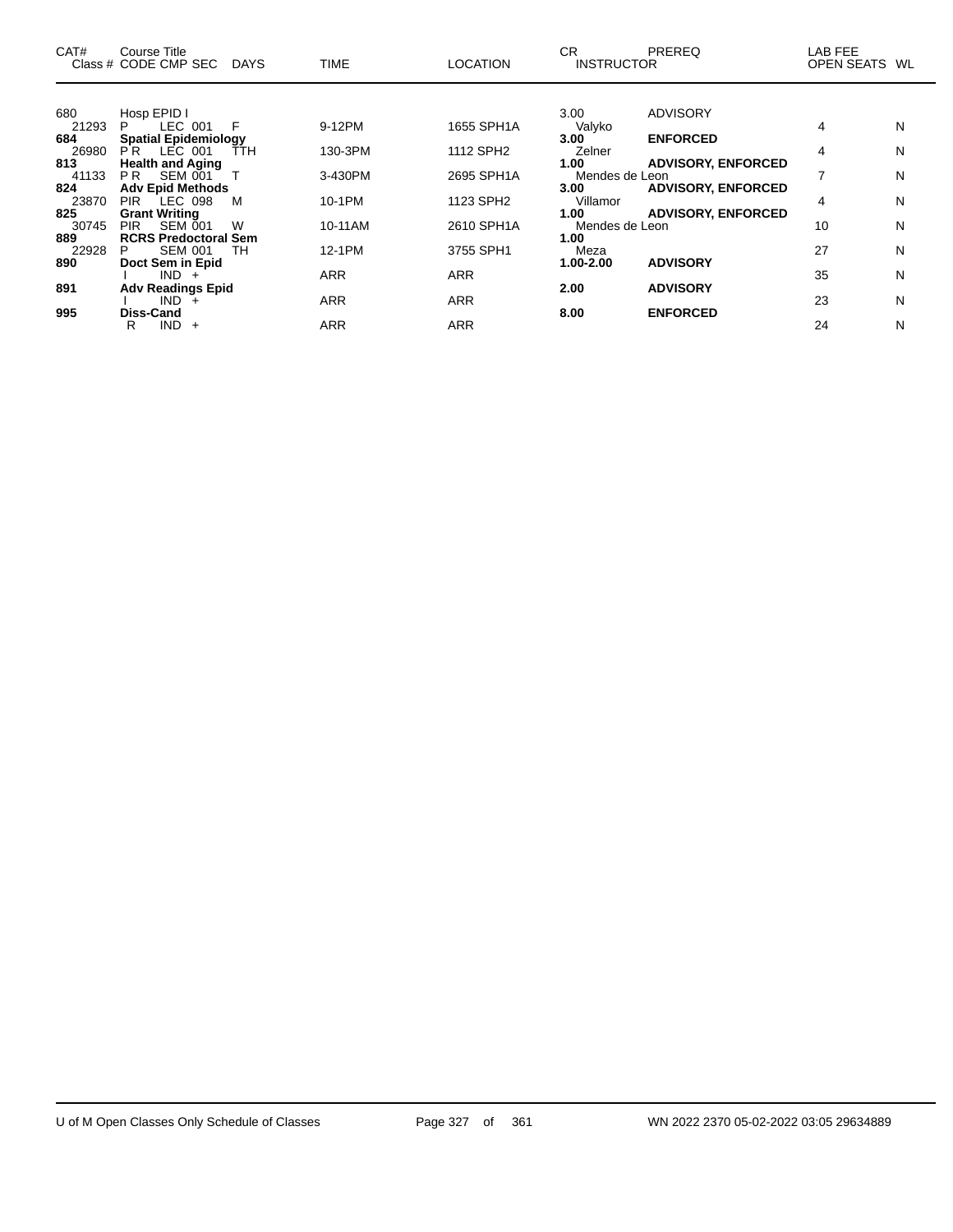| CAT# | ourse Titleٽ         |             |             |          | СR                | PREREQ | LAB FEE       |
|------|----------------------|-------------|-------------|----------|-------------------|--------|---------------|
|      | Class # CODE CMP SEC | <b>DAYS</b> | <b>TIME</b> | LOCATION | <b>INSTRUCTOR</b> |        | OPEN SEATS WL |

### **Health Management And Policy Health Management And Policy (HMP) Open Sections**

| 542                          | <br><b>Cst Ut AnI&amp;Clin Res</b>                                                    |        |                                                                                                                     |                   | 3.00                      |                                |                      |        |
|------------------------------|---------------------------------------------------------------------------------------|--------|---------------------------------------------------------------------------------------------------------------------|-------------------|---------------------------|--------------------------------|----------------------|--------|
| 19691                        | PD.<br>LEC 333                                                                        |        | ARR                                                                                                                 | ARR               | Saltzman                  |                                | 37                   | N      |
| 601                          | <b>Healthcare Quality</b>                                                             |        |                                                                                                                     |                   | 3.00                      | <b>ENFORCED</b>                |                      |        |
| 13306                        | P R<br>LEC 001<br>27702 PDR LEC 777                                                   | TTH    | 1130-1PM<br>ARR                                                                                                     | 1655 SPH1A<br>ARR | Ryan, Willoughby<br>Joshi |                                | $\overline{2}$<br>29 | N<br>N |
|                              | HMP Executive Masters Students only.                                                  |        |                                                                                                                     |                   |                           |                                |                      |        |
| 603                          | Org Mgt of HC Sys                                                                     |        |                                                                                                                     |                   | 3.00                      |                                |                      |        |
| 39128 PD                     | <b>LEC 777</b>                                                                        | $\top$ | 7-820PM                                                                                                             | ARR               | Wolk                      |                                | 37                   | N      |
| 606                          | <b>Hithcre Mgr Acctng</b>                                                             |        |                                                                                                                     |                   | 3.00                      | <b>ADVISORY</b>                |                      |        |
| 26158<br>607                 | LEC 001<br>P                                                                          | м      | 5-8PM                                                                                                               | 1690 SPH1A        | Tylenda                   | <b>ADVISORY</b>                | 1                    | N      |
| 39094                        | Corp Fin H C Admin<br>PD.<br>LEC 777                                                  | T      | 830-950PM                                                                                                           | ARR               | 3.00<br>Holloran          |                                | 24                   | N      |
| 609                          | <b>Spc Tps Corp Finance</b>                                                           |        |                                                                                                                     |                   | 3.00                      | <b>ADVISORY, ENFORCED</b>      |                      |        |
| 26159 PR                     | SEM 001                                                                               |        | ARR                                                                                                                 | ARR               | Grazier                   |                                | 38                   | N      |
|                              |                                                                                       |        | Designed for MPH and MHSA students in HMP wishing to learn or review financial management skills at their own pace  |                   |                           |                                |                      |        |
|                              |                                                                                       |        | in a supportive, collaborative environment. Prerequisites are HMP graduate standing and a course in or knowledge of |                   |                           |                                |                      |        |
| financial accounting.<br>610 | <b>Cost-Effectiveness</b>                                                             |        |                                                                                                                     |                   | 3.00                      | <b>ADVISORY</b>                |                      |        |
|                              | 38152 PR LEC 555                                                                      | $\top$ | 7-9PM                                                                                                               | <b>REMOTE</b>     | Hutton                    |                                | 44                   | N      |
|                              | Enrollment is limited to Population and Health Sciences students.                     |        |                                                                                                                     |                   |                           |                                |                      |        |
|                              | Drop/add deadline: February 21, 2022                                                  |        |                                                                                                                     |                   |                           |                                |                      |        |
| 41102 PD                     | LEC 557                                                                               |        | 7-9PM                                                                                                               | <b>REMOTE</b>     | Hutton                    |                                | 32                   | N      |
| 620                          | <b>Professional Develop</b>                                                           |        |                                                                                                                     | 1655 SPH1A        | 1.00                      |                                |                      |        |
| 27270<br>633                 | P R<br>DIS 001<br><b>American Health Ins</b>                                          |        | 12-130PM                                                                                                            |                   | Killaly<br>3.00           | <b>ADVISORY, ENFORCED</b>      | 5                    | N      |
| 37784                        | P R<br>SEM 001                                                                        | Τ      | 3-6PM                                                                                                               | 1122 SPH2         | Udow-Phillips             |                                | $\mathbf{1}$         | Y      |
| 642                          | <b>Health Equity Mgt</b>                                                              |        |                                                                                                                     |                   | 3.00                      | <b>ADVISORY</b>                |                      |        |
| 37467                        | P R<br>LEC 001                                                                        | м      | 9-12PM                                                                                                              | 1755 SPH1         | Dotson                    |                                | 24                   | N      |
| 650                          | Impl Science in Ph                                                                    |        |                                                                                                                     |                   | 3.00                      |                                |                      |        |
|                              | 38145 PR LEC 555<br>Enrollment is limited to Population and Health Sciences students. | $\top$ | 7-9PM                                                                                                               | <b>REMOTE</b>     | Smith                     |                                | 47                   | N      |
|                              | Drop/add deadline: January 10, 2022                                                   |        |                                                                                                                     |                   |                           |                                |                      |        |
| 653                          | <b>Law&amp;Public Health</b>                                                          |        |                                                                                                                     |                   | 3.00                      | <b>ADVISORY</b>                |                      |        |
| 24407                        | P R<br><b>SEM 001</b>                                                                 | м      | 3-6PM                                                                                                               | 1655 SPH1A        | Convertino                |                                | 12                   | Y      |
| 662                          | <b>Econ Hith Mgt Policy</b>                                                           |        |                                                                                                                     |                   | 4.00                      |                                |                      |        |
| 22149 PD                     | <b>LEC 777</b>                                                                        |        | ARR<br>This course section is reserved for students in the Executive Masters program.                               | ARR               | Hirth, Maffioli           |                                | 35                   | N      |
| 663                          | <b>Intro Economic Eval</b>                                                            |        |                                                                                                                     |                   | 1.00                      | <b>ENFORCED</b>                |                      |        |
| 38492 PR                     | <b>SEM 001</b>                                                                        | W      | 3-6PM                                                                                                               | <b>REMOTE</b>     | Maffioli, Chung           |                                | $\overline{c}$       | N      |
| 39039                        | PDR SEM 777                                                                           |        | ARR                                                                                                                 |                   |                           |                                |                      |        |
|                              |                                                                                       |        |                                                                                                                     | ARR               | Hutton                    |                                | 10                   | N      |
| 669                          | <b>Hithcare Data Mgmt</b>                                                             |        |                                                                                                                     |                   | 3.00                      | <b>ADVISORY</b>                |                      |        |
| 38317 P                      | LEC 001                                                                               | TH.    | 530-830PM                                                                                                           | 1020 SPH2         | Ladhania, Olszewski       |                                | 9                    | N      |
|                              |                                                                                       |        | This course is an introduction to the use of relational databases and data visualization tools for decision-making. |                   |                           |                                |                      |        |
|                              |                                                                                       |        | It will be divided into two modules. Module A will cover: theoretical concepts of relational databases, DB          |                   |                           |                                |                      |        |
|                              |                                                                                       |        | implementation in MS Access, introduction to SQL, and learning to query DBs using SQL. Module B will cover Data     |                   |                           |                                |                      |        |
| 38316 PR                     | visualization using R (ggplot2 package) and/or MS Excel.<br><b>LEC</b> 002            | TH     | 530-830PM                                                                                                           | ARR               | Ladhania                  |                                | 3                    | N      |
|                              |                                                                                       |        | This course is an introduction to the use of relational databases (DB). It covers the following topics:             |                   |                           |                                |                      |        |
|                              |                                                                                       |        | theoretical concepts of relational databases, DB implementation in Microsoft Access, introduction to SQL, and       |                   |                           |                                |                      |        |
|                              | learning to query DBs using SQL. Will meet in M1020 first 7 weeks.                    | - W    |                                                                                                                     |                   |                           |                                |                      |        |
|                              | 38157 PR LEC 555<br>Enrollment is limited to Population and Health Sciences students. |        | 7-9PM                                                                                                               | <b>REMOTE</b>     | Ladhania                  |                                | 43                   | N      |
|                              | Drop/add deadline: March 21, 2022                                                     |        |                                                                                                                     |                   |                           |                                |                      |        |
| 41658 PD                     | LEC 557                                                                               | w      | 7-9PM                                                                                                               | <b>REMOTE</b>     | Ladhania                  |                                | 19                   | N      |
| 674                          | <b>Economics of Health</b>                                                            |        |                                                                                                                     |                   | 2.00                      | <b>ENFORCED</b>                |                      |        |
| 38490 PR                     | LEC 001                                                                               | W      | 3-6PM                                                                                                               | <b>REMOTE</b>     | Maffioli, Chung           |                                | 1                    | N      |
| 676<br>39129                 | <b>Health Informatics</b><br>PD.<br>LEC 777 TH                                        |        | 830-950PM                                                                                                           | ARR               | 3.00<br>Hanss Jr          |                                | 10                   | N      |
| 680                          | <b>Special Topics HMP</b>                                                             |        |                                                                                                                     |                   | 1.00-2.00                 |                                |                      |        |
| 41237                        | P<br><b>SEM 009</b>                                                                   | м      | 1-3PM                                                                                                               | ARR               | Prosser, Hutton           |                                | 20                   | N      |
|                              | <b>Advanced Cost Effect Analysis</b>                                                  |        |                                                                                                                     |                   |                           |                                |                      |        |
|                              |                                                                                       |        | This course will meet in room Crossroads 3610, the GLC conference room on the third floor of the crossroads tower.  |                   |                           |                                |                      |        |
| 682                          | <b>ILE in HMP</b><br>P R                                                              | W      | 1-4PM                                                                                                               | 1655 SPH1A        | 3.00                      | <b>ADVISORY</b>                | 22                   |        |
| 13308<br>26155 PD            | <b>SEM 001</b><br><b>SEM 777</b>                                                      | TН     | 7-820PM                                                                                                             | ARR               | Hess                      | Comstock, La Jeunesse, Peuquet | 30                   | N<br>N |
|                              |                                                                                       |        | This course section is reserved for students in the Executive Masters program.                                      |                   |                           |                                |                      |        |
| 685                          | <b>Politics of PH Pol</b>                                                             |        |                                                                                                                     |                   | 3.00                      | <b>ADVISORY</b>                |                      |        |
| 26167                        | P<br>LEC 001                                                                          | W      | 1230-2PM                                                                                                            | 4318 SPH2         |                           |                                | 10                   | N      |
| 685                          | <b>Politics of PH Pol</b><br>LEC 001                                                  | M      | 3-430PM                                                                                                             | 4318 SPH2         | 3.00<br>McLaughlin        | <b>ADVISORY</b>                | 10                   | N      |
| 690                          | Readings                                                                              |        |                                                                                                                     |                   | 1.00-4.00                 | <b>ADVISORY</b>                |                      |        |
|                              | $IND +$                                                                               |        | ARR                                                                                                                 | ARR               |                           |                                | 24                   | N      |
| 805                          | Seminar in HSSR III                                                                   |        |                                                                                                                     |                   | 1.00                      |                                |                      |        |
| 20824                        | PD.<br><b>SEM 001</b><br>Course will be held in room 3610, SPH Tower.                 | Т      | 2-4PM                                                                                                               | ARR               | Nguyen                    |                                | 11                   | N      |

U of M Open Classes Only Schedule of Classes Page 328 of 361 WN 2022 2370 05-02-2022 03:05 29634889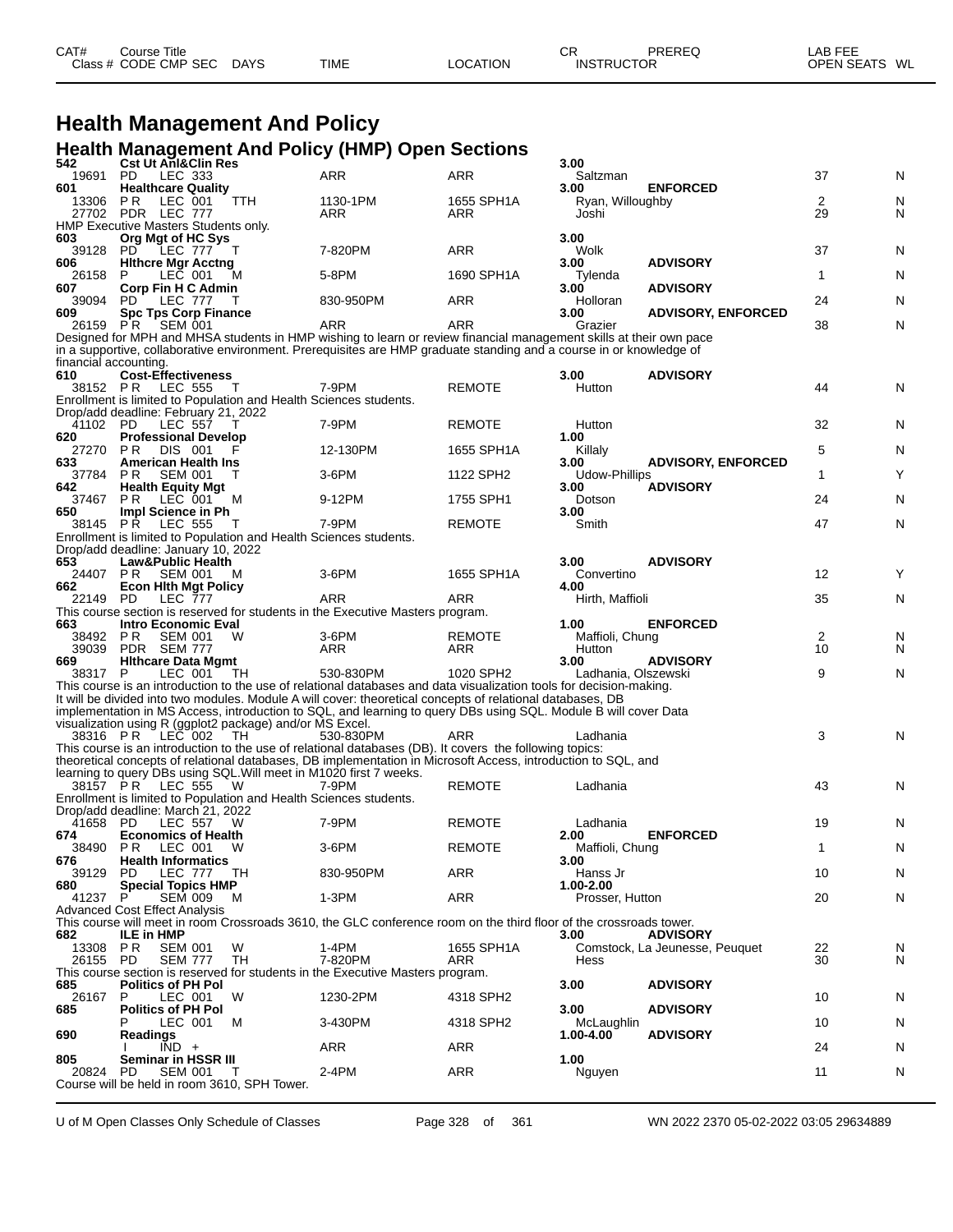| CAT#         | Course Title<br>Class # CODE CMP SEC DAYS     | <b>TIME</b> | <b>LOCATION</b> | СR<br><b>PREREQ</b><br><b>INSTRUCTOR</b> | LAB FEE<br>OPEN SEATS WL |   |
|--------------|-----------------------------------------------|-------------|-----------------|------------------------------------------|--------------------------|---|
| 806          | Seminar in HSSR IV                            |             |                 | 1.00                                     |                          |   |
| 34683        | <b>SEM 001</b><br>PD.                         | 2-4PM       | <b>ARR</b>      | Anthony                                  | 21                       | N |
|              | class will meet in room 3610, sph tower       |             |                 |                                          |                          |   |
| 827          | <b>Adv Sem Hith Econ</b>                      |             |                 | <b>ADVISORY</b><br>3.00                  |                          |   |
| 29397<br>833 | <b>SEM 001</b><br>P<br><b>Research Topics</b> | ARR         | ARR             | McCullough<br><b>ADVISORY</b><br>3.00    | 10                       | N |
|              | $IND +$                                       | ARR         | <b>ARR</b>      |                                          | 24                       | N |
| 835          | <b>Research Practicum</b>                     |             |                 | <b>ADVISORY</b><br>$3.00 - 6.00$         |                          |   |
|              | $IND +$                                       | ARR         | <b>ARR</b>      |                                          | 24                       | N |
| 995          | Diss-Cand                                     |             |                 | <b>ENFORCED</b><br>8.00                  |                          |   |
|              | $IND +$<br>R                                  | ARR         | ARR             |                                          | 21                       | N |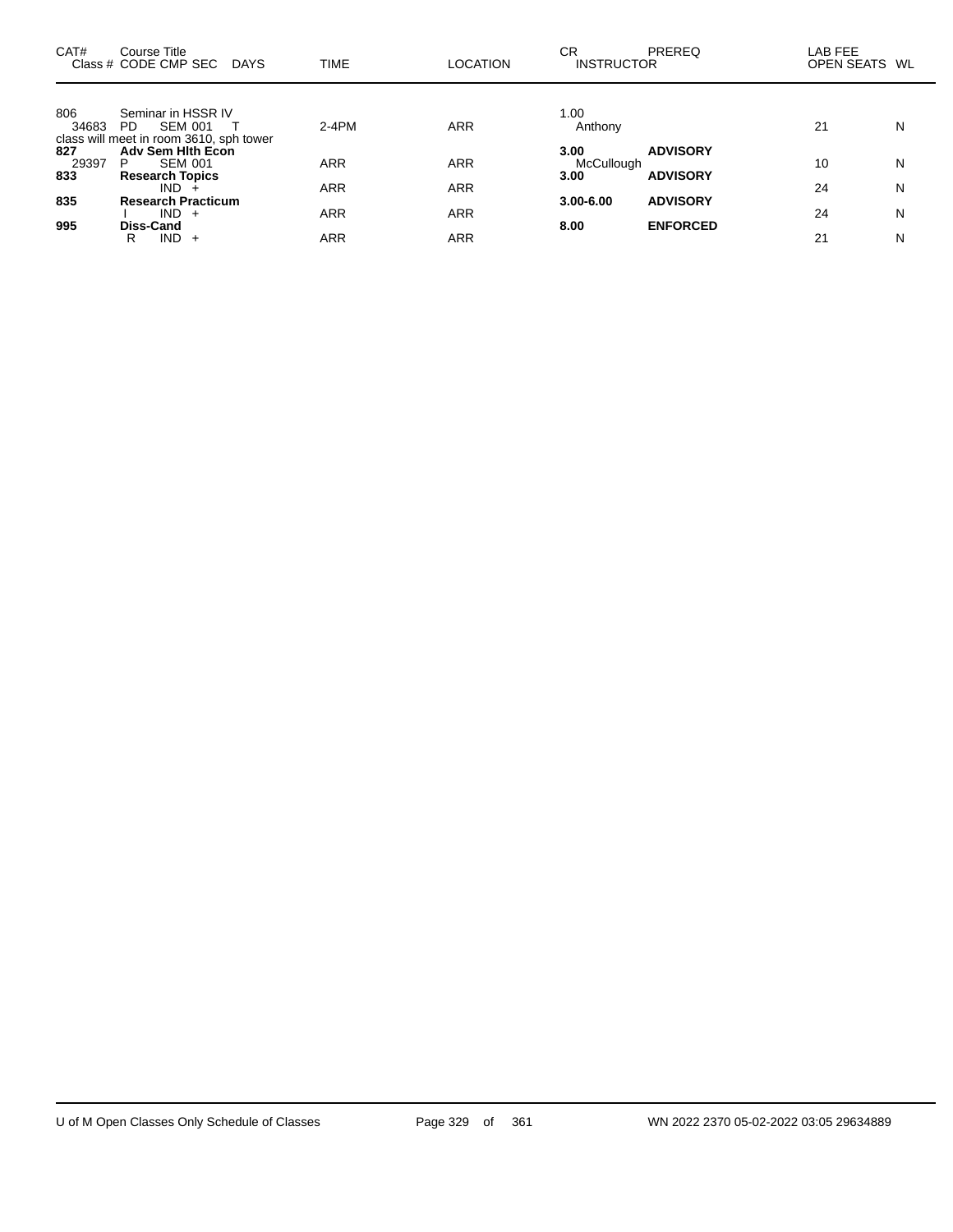| CAT# | Course Title         |             |             |          | СF                | PREREQ | LAB FEE       |
|------|----------------------|-------------|-------------|----------|-------------------|--------|---------------|
|      | Class # CODE CMP SEC | <b>DAYS</b> | <b>TIME</b> | LOCATION | <b>INSTRUCTOR</b> |        | OPEN SEATS WL |
|      |                      |             |             |          |                   |        |               |

### **Health Behavior & Health Education Department Health Behavior And Health Education (HBEHED) Open Sections**

| 530                  | <b>Survey Research</b>                                                                                    |            |            |               | 2.00                    | <b>ADVISORY</b>           |                |   |
|----------------------|-----------------------------------------------------------------------------------------------------------|------------|------------|---------------|-------------------------|---------------------------|----------------|---|
| 38150 PR             | LEC 555                                                                                                   | TH         | 7-9PM      | <b>REMOTE</b> | Reddock                 |                           | 43             | N |
|                      | Enrollment is limited to Population and Health Sciences students.<br>Drop/add deadline: February 21, 2022 |            |            |               |                         |                           |                |   |
| 578                  | <b>Practical Projects</b>                                                                                 |            |            |               | 1.00-3.00               |                           |                |   |
|                      | $IND +$                                                                                                   |            | <b>ARR</b> | <b>ARR</b>    |                         |                           | 24             | N |
| 597                  | <b>Clear Health Comm</b>                                                                                  |            |            |               | 3.00                    | <b>ENFORCED</b>           |                |   |
| 38155 PR             | <b>SEM 555</b>                                                                                            | TH         | 7-9PM      | <b>REMOTE</b> | Zikmund-Fisher          |                           | 43             | N |
|                      | Enrollment is limited to Population and Health Sciences students.                                         |            |            |               |                         |                           |                |   |
| 625                  | Drop/add deadline: March 21, 2022<br><b>Research Hith Behav</b>                                           |            |            |               | 1.00-4.00               | <b>ADVISORY</b>           |                |   |
|                      | $IND +$                                                                                                   |            | <b>ARR</b> | <b>ARR</b>    |                         |                           | 24             | N |
| 630                  | Aging&Health Behav                                                                                        |            |            |               | 3.00                    | <b>ADVISORY, ENFORCED</b> |                |   |
| 29594                | <b>PR</b> SEM 001                                                                                         | $\top$     | $1-4PM$    | 1755 SPH1     | Connell                 |                           | $\mathbf{1}$   | Y |
| 633                  | Soc Net&Supp HIt Ed                                                                                       |            |            |               | 3.00                    | <b>ADVISORY</b>           |                |   |
| 36041                | <b>SEM 001</b><br>P                                                                                       | W          | 1130-230PM | 1152 SPH2     | Caldwell                |                           | 3              | N |
| 641                  | Mat&Meth Health Ed                                                                                        |            |            |               | 3.00                    | <b>ADVISORY</b>           |                |   |
| 13300                | <b>PR LEC 001</b>                                                                                         |            | 9-12PM     | 3755 SPH1     | Patel                   |                           | 4              | Υ |
| 644                  | <b>Readings H Beh-Educ</b><br>$\overline{IND}$ +                                                          |            | <b>ARR</b> | <b>ARR</b>    | 1.00-6.00               | <b>ADVISORY</b>           | 24             | N |
| 651                  | <b>Program Development</b>                                                                                |            |            |               | 3.00                    | <b>ADVISORY, ENFORCED</b> |                |   |
|                      | 13302 PR LEC 001                                                                                          | TH         | $1-4PM$    | <b>REMOTE</b> | Fleming, Andrews        |                           | 12             | N |
|                      |                                                                                                           |            |            |               |                         |                           |                |   |
| 654                  | <b>Consumer Hith Inform</b>                                                                               |            |            |               | 3.00                    |                           |                |   |
| 26184                | LEC 001<br>P R                                                                                            | W          | 830-1130AM | 2255 NQ       | Pierce, Marquis         |                           | $\overline{2}$ | Υ |
| 30723                | LEC 101<br>P                                                                                              | W          | 830-1130AM | ARR           | Pierce, Marquis         |                           | 1              | Υ |
| 659<br>36045         | <b>Intro Adol Sub Use</b><br>PR<br>LEC 001                                                                | TH.        | 4-7PM      | 1112 SPH2     | 3.00                    |                           | 4              | Υ |
| 661                  | <b>Sticky Health Comm</b>                                                                                 |            |            |               | Mistry<br>3.00          | <b>ADVISORY</b>           |                |   |
| 20201                | PR.<br>LEC 001                                                                                            | TTH        | 830-10AM   | 1655 SPH1A    | Zikmund-Fisher          |                           | $\mathbf{1}$   | Υ |
| 669                  | <b>Genetics &amp; Health</b>                                                                              |            |            |               | 3.00                    | <b>ADVISORY</b>           |                |   |
| 36047                | PR.<br><b>SEM 001</b>                                                                                     | <b>MW</b>  | 1-230PM    | 1170 SPH2     | Roberts                 |                           | $\overline{7}$ | Y |
| 677                  | <b>Law Enforc &amp; Hit</b>                                                                               |            |            |               | 3.00                    |                           |                |   |
| 30746                | DIS 001<br>PR.                                                                                            | F          | 12-3PM     | 3755 SPH1     | Lopez                   |                           | 11             | N |
| 700                  | <b>Quant Methods HBHE</b>                                                                                 |            |            |               | 3.00                    | <b>ADVISORY</b>           | $\mathbf{1}$   | Υ |
| 23504<br>710         | LEC 001<br>PR.<br><b>Spec Top HBHE Educ</b>                                                               | <b>TTH</b> | 10-1130AM  | 2615 SPH1A    | Heinze<br>2.00-3.00     |                           |                |   |
| 36051                | <b>SEM 001</b><br>P R                                                                                     |            | 10-1PM     | G020 SPH2     | Amico                   |                           | 11             | Y |
| <b>Mixed Methods</b> |                                                                                                           |            |            |               |                         |                           |                |   |
| 36052 PR             | <b>SEM 002</b>                                                                                            | TH         | 4-7PM      | <b>REMOTE</b> | <b>Chatters She-Her</b> |                           | 6              | Y |
|                      | Reducing Racial/Eth Hith Dis                                                                              |            |            |               |                         |                           |                |   |
| 36053 P              | <b>SEM 003</b>                                                                                            | M          | 10-12PM    | <b>REMOTE</b> | Kostanecki              |                           | 5              | Y |
|                      | <b>Essentials of Policy Advocacy</b>                                                                      |            |            |               |                         |                           |                |   |
| 715<br>36054         | <b>ELSI Genetics</b><br>PI<br><b>SEM 001</b>                                                              | F          | 1-230PM    | 2750 SPH1     | 1.50<br>Roberts         | <b>ADVISORY</b>           | 4              | N |
| 900                  | Research                                                                                                  |            |            |               | 2.00-6.00               | <b>ADVISORY</b>           |                |   |
|                      | $IND +$                                                                                                   |            | <b>ARR</b> | <b>ARR</b>    |                         |                           | 24             | N |
| 990                  | Diss-Precand                                                                                              |            |            |               | 1.00-8.00               | <b>ADVISORY</b>           |                |   |
|                      | $IND +$                                                                                                   |            | <b>ARR</b> | <b>ARR</b>    |                         |                           | 25             | N |
| 995                  | Diss-Cand                                                                                                 |            |            |               | 8.00                    | <b>ENFORCED</b>           |                |   |
|                      | R<br>$IND +$                                                                                              |            | <b>ARR</b> | <b>ARR</b>    |                         |                           | 23             | N |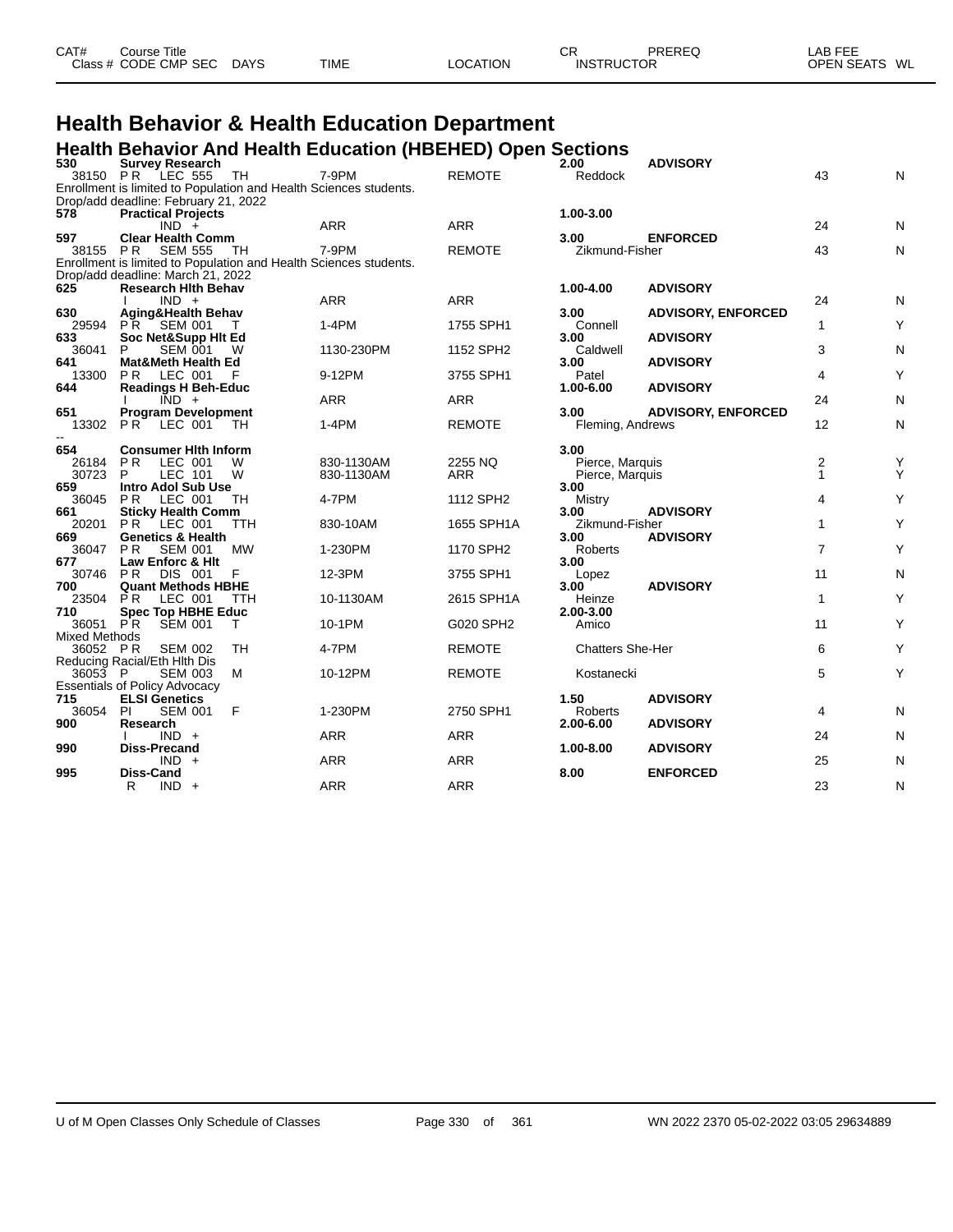| CAT# | Course Title         |             |             |          | СR                | PREREQ | LAB FEE       |  |
|------|----------------------|-------------|-------------|----------|-------------------|--------|---------------|--|
|      | Class # CODE CMP SEC | <b>DAYS</b> | <b>TIME</b> | LOCATION | <b>INSTRUCTOR</b> |        | OPEN SEATS WL |  |
|      |                      |             |             |          |                   |        |               |  |

### **Nutritional Sciences Nutritional Sciences (NUTR) Open Sections**

| 510               | <u> 81191 881811888</u><br><b>Nutrition Life Cycle</b>                       | .          |            |               | 3.00                   | <b>ADVISORY</b>           |                |   |
|-------------------|------------------------------------------------------------------------------|------------|------------|---------------|------------------------|---------------------------|----------------|---|
|                   | Meeting in room 2610 SPH I                                                   |            |            |               |                        |                           |                |   |
| 23607             | <b>PR</b><br>DIS 002                                                         | TH         | 9-10AM     | 1112 SPH2     | Gersten                |                           | 4              | Y |
| 25026 PR          | DIS 004                                                                      | F.         | 10-11AM    | 1112 SPH2     | Gersten                |                           | 6              | Y |
|                   | Meeting in room 4332 SPH II                                                  |            |            |               |                        |                           |                |   |
| 23606 AR<br>518   | LEC 001<br><b>FoodLiteracy for All</b>                                       | MW         | 10-11AM    | 1020 SPH2     | Anderson<br>2.00       |                           |                |   |
| 30820             | P R<br><b>SEM 001</b>                                                        | Τ          | 630-8PM    | REMOTE        | Finn, Limerick, Tang   |                           | 22             | Y |
| 540               | <b>Maternal&amp;Chid Nutr</b>                                                |            |            |               | 2.00                   |                           |                |   |
| 13282             | <b>PR</b><br>LEC 001                                                         |            | 830-1030AM | 1690 SPH1A    | Cole, Borton           |                           | $\mathbf{1}$   | N |
| 42449             | LEC 002<br>PD.                                                               | F          | 830-10AM   | <b>REMOTE</b> | Cole                   |                           | 39             | N |
| 578               | <b>Practical Projects</b>                                                    |            |            |               | 1.00-4.00              |                           |                |   |
|                   | $IND +$                                                                      |            | ARR        | <b>ARR</b>    |                        |                           | 25             | N |
| 585               | <b>Food Service Mgt</b>                                                      |            |            |               | 2.00                   | <b>ENFORCED</b>           |                |   |
| 22188             | P <sub>R</sub><br>LEC 001                                                    | TH         | 8-10AM     | 3755 SPH1     | Ramos                  |                           | 15             | N |
| 595               | <b>Nutr And Genet Epid</b>                                                   |            |            |               | 3.00                   | <b>ENFORCED</b>           |                |   |
| 38147 PR          | LEC 555<br>Enrollment is limited to Population and Health Sciences students. | TH         | 7-830PM    | <b>REMOTE</b> | Ruiz-Narvaez           |                           | 55             | N |
|                   | Drop/add deadline: January 10, 2022                                          |            |            |               |                        |                           |                |   |
| 596               | Pn Lifecourse Epi                                                            |            |            |               | 3.00                   | <b>ADVISORY</b>           |                |   |
|                   | 38151 PR LEC 555                                                             | - W        | 6-730PM    | <b>REMOTE</b> | Perng                  |                           | 57             | N |
|                   | Enrollment is limited to Population and Health Sciences students.            |            |            |               |                        |                           |                |   |
|                   | Drop/add deadline: February 21, 2022                                         |            |            |               |                        |                           |                |   |
| 597               | <b>Precision Nutrition</b>                                                   |            |            |               | 2.00                   | <b>ENFORCED</b>           |                |   |
|                   | 38159 PR DIS 555                                                             | W          | 7-830PM    | <b>REMOTE</b> | Aaronson, Ball         |                           | 57             | N |
|                   | Enrollment is limited to Population and Health Sciences students.            |            |            |               |                        |                           |                |   |
|                   | Drop/add deadline: April 4, 2022                                             |            |            |               |                        |                           |                |   |
| 622               | <b>Weight Bias &amp; Health</b>                                              |            |            |               | 2.00                   | <b>ADVISORY, ENFORCED</b> | 5              |   |
| 37361<br>631      | $PR$ <sup>-</sup><br>LEC 001<br><b>Vitamins &amp; Minerals</b>               | т          | 2-4PM      | G020 SPH2     | Sonneville<br>3.00     | <b>ADVISORY</b>           |                | N |
| 13283             | PR.<br>LEC 001                                                               | <b>MW</b>  | 1130-1PM   | 1655 SPH1A    | Seo, Hartley, Cole     |                           | 5              | N |
| 637               | <b>Med Nutrition Th II</b>                                                   |            |            |               | 2.00                   | <b>ADVISORY</b>           |                |   |
| 18135             | P<br>LEC 001                                                                 | F          | 9-11AM     | G020 SPH2     | Hudson                 |                           | 8              | N |
| 640               | <b>Nutrition Assessment</b>                                                  |            |            |               | 3.00                   | <b>ADVISORY</b>           |                |   |
| 37359             | LEC 001<br>P                                                                 | <b>TTH</b> | 10-1130AM  | 1152 SPH2     | Cole, Grabowski        |                           | $\overline{2}$ | N |
| 646               | <b>Nutrition Counseling</b>                                                  |            |            |               | 3.00                   | <b>ADVISORY, ENFORCED</b> |                |   |
| 21984             | PR.<br>SEM 001                                                               | М          | 1-4PM      | 3755 SPH1     | Sonneville             |                           | 12             | Y |
| 660               | <b>Env Epigenetics</b>                                                       |            |            |               | 2.00                   |                           |                |   |
| 26166             | LEC 001<br>P                                                                 | TH         | 1-3PM      | 1755 SPH1     | Dolinoy                |                           | $\mathbf{1}$   | N |
| 688<br>23556      | <b>Nutrition Seminar</b><br><b>SEM 001</b><br>P                              | W          | 3-430PM    | 1690 SPH1A    | 0.50<br>Seo, Bridges   |                           | 12             | N |
| 697               | <b>Readings in NUTR</b>                                                      |            |            |               | 1.00-3.00              |                           |                |   |
|                   | $\overline{IND}$ +<br>D                                                      |            | <b>ARR</b> | <b>ARR</b>    |                        |                           | 25             | N |
| 698               | <b>Research in NUTR</b>                                                      |            |            |               | 1.00-6.00              |                           |                |   |
|                   | D<br>$IND +$                                                                 |            | ARR        | <b>ARR</b>    |                        |                           | 25             | N |
| 699               | <b>NUTR MS</b>                                                               |            |            |               | 1.00                   |                           |                |   |
|                   | D<br>$IND +$                                                                 |            | ARR        | <b>ARR</b>    |                        |                           | 25             | N |
| 701               | <b>Res Methods Nutr</b>                                                      |            |            |               | 2.00                   |                           |                |   |
| 30749             | <b>PR</b><br>LEC 001                                                         | т          | 2-4PM      | 4332 SPH2     | Ruiz-Narvaez           |                           | 8              | N |
| 796               | <b>Special Topics in NS</b>                                                  |            |            |               | 1.00-4.00              |                           |                |   |
|                   | $IND +$<br>D                                                                 |            | ARR        | <b>ARR</b>    |                        |                           | 25             | N |
| 830<br>41744 PR   | <b>Adv Tpcs Macro Metab</b><br>LEC 001                                       | -F         | 3-5PM      | ARR           | 2.00<br><b>Bridges</b> | <b>ENFORCED</b>           | 20             | N |
| Will meet in G840 |                                                                              |            |            |               |                        |                           |                |   |
| 869               | <b>Innovations Nutr Res</b>                                                  |            |            |               | 1.00                   | <b>ENFORCED</b>           |                |   |
| 23558             | <b>PR LEC 001</b>                                                            | м          | 4-5PM      | 3755 SPH1     | Jansen                 |                           | 14             | N |
| 990               | <b>PreCand Dis Research</b>                                                  |            |            |               | 1.00-8.00              | <b>ENFORCED</b>           |                |   |
|                   | $IND +$<br>DR.                                                               |            | ARR        | <b>ARR</b>    |                        |                           | 25             | N |
| 995               | <b>DissertationResearch</b>                                                  |            |            |               | 8.00                   | <b>ENFORCED</b>           |                |   |
|                   | <b>DR</b><br>$IND +$                                                         |            | <b>ARR</b> | <b>ARR</b>    |                        |                           | 24             | N |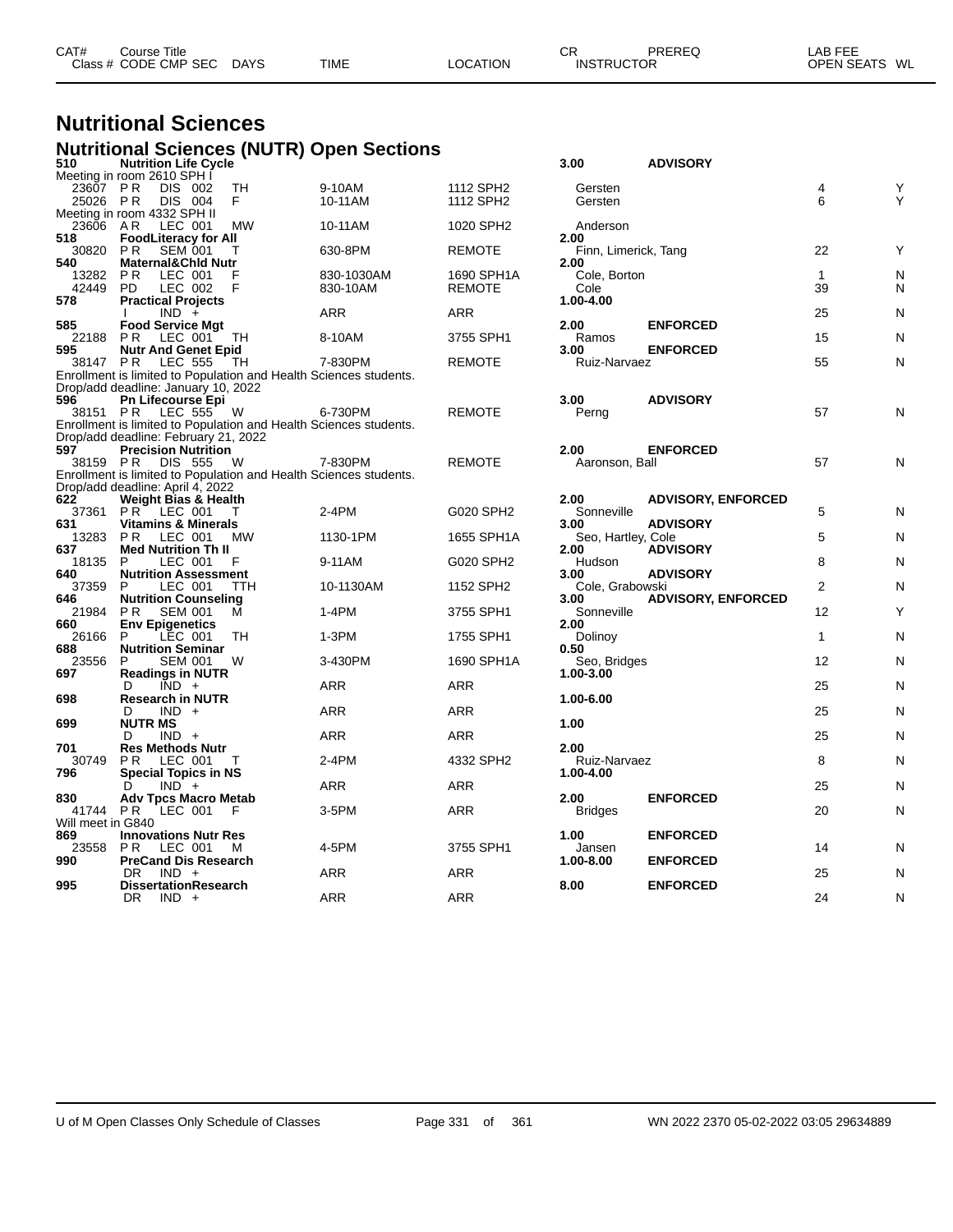|                          | Class # CODE CMP SEC |              |                                        | DAYS                                                    | TIME                                                                                                                                                                                                                     | <b>LOCATION</b>                    | <b>INSTRUCTOR</b>                                                                                                  | OPEN SEATS WL       |        |
|--------------------------|----------------------|--------------|----------------------------------------|---------------------------------------------------------|--------------------------------------------------------------------------------------------------------------------------------------------------------------------------------------------------------------------------|------------------------------------|--------------------------------------------------------------------------------------------------------------------|---------------------|--------|
|                          |                      |              |                                        |                                                         |                                                                                                                                                                                                                          |                                    |                                                                                                                    |                     |        |
|                          |                      |              |                                        | <b>School Of Public Health</b>                          |                                                                                                                                                                                                                          |                                    |                                                                                                                    |                     |        |
|                          |                      |              |                                        |                                                         | <b>Public Health (PUBHLTH) Open Sections</b>                                                                                                                                                                             |                                    |                                                                                                                    |                     |        |
| 200<br>26378             | <b>PD</b>            |              | <b>Health &amp; Society</b><br>DIS 003 | TН                                                      | 10-11AM                                                                                                                                                                                                                  | 1123 SPH2                          | 4.00<br>O'Connor                                                                                                   | 1                   | Y      |
| 26374 PD<br>26307 A      |                      |              | <b>DIS 007</b><br>LEC 001              | TН<br>W                                                 | 430-530PM<br>4-5PM                                                                                                                                                                                                       | 1123 SPH2<br><b>REMOTE</b>         | Ludwig-Borycz<br>Youatt                                                                                            | 1                   | Y      |
|                          |                      |              |                                        |                                                         | Registration for PUBHLTH 200 is closed as of January 19, 2022.                                                                                                                                                           |                                    |                                                                                                                    |                     |        |
|                          |                      |              |                                        | here: https://tinyurl.com/PH200-Winter2022              |                                                                                                                                                                                                                          |                                    | The winter term offering is a blended learning course. For more information about the course and registration, see |                     |        |
|                          |                      |              |                                        | For registration questions, contact Jillian McConville: |                                                                                                                                                                                                                          |                                    |                                                                                                                    |                     |        |
| imcconv@umich.edu<br>305 |                      | Env Hum Hith |                                        |                                                         |                                                                                                                                                                                                                          |                                    | 4.00                                                                                                               |                     |        |
| 37378                    | P R<br>37379 PR      |              | DIS 003<br><b>DIS 004</b>              | TН<br>F.                                                | 230-330PM<br>9-10AM                                                                                                                                                                                                      | 1170 SPH2<br>1122 SPH2             | Nelson<br>Nelson                                                                                                   | 1<br>$\overline{2}$ | Y<br>Y |
| 37376 S                  |                      |              | LEC 001                                | <b>MW</b>                                               | 830-10AM<br>Public health undergraduates are given priority access to enroll in this course, enrollment is restricted to these                                                                                           | 1655 SPH1A                         | Rozek                                                                                                              |                     |        |
|                          |                      |              |                                        |                                                         | students until 12/02/21. Permissions will be issued to non-public health students after that date.                                                                                                                       |                                    |                                                                                                                    |                     |        |
|                          |                      |              |                                        |                                                         | Non-public health students may indicate interest in this course here: https://tinyurl.com/SPHwaitlist.                                                                                                                   |                                    |                                                                                                                    |                     |        |
|                          |                      |              |                                        |                                                         | For registration questions, contact Jillian McConville at jmcconv@umich.edu.                                                                                                                                             |                                    |                                                                                                                    |                     |        |
| 308                      |                      |              | <b>Black American Hith</b>             |                                                         | Public health undergraduates are given priority access to enroll in this course, enrollment is restricted to these<br>students until 12/02/21. Permissions will be issued to non-public health students after that date. |                                    | 3.00<br><b>ADVISORY</b>                                                                                            |                     |        |
|                          |                      |              |                                        |                                                         | Non-public health students may indicate interest in this course here: https://tinyurl.com/SPHwaitlist.                                                                                                                   |                                    |                                                                                                                    |                     |        |
|                          |                      |              |                                        |                                                         | For registration questions, contact Jillian McConville at jmcconv@umich.edu.                                                                                                                                             |                                    |                                                                                                                    |                     |        |
| 310                      | 28224 PR             |              | DIS 001<br><b>Nutrition Life Cycle</b> | T                                                       | 3-6PM                                                                                                                                                                                                                    | 1690 SPH1A                         | Anderson, Garg<br><b>ADVISORY</b><br>3.00                                                                          | 3                   | Y      |
|                          | 23612 PR<br>23965 PR |              | DIS 002<br><b>DIS 004</b>              | ТH<br>F                                                 | 9-10AM<br>10-11AM                                                                                                                                                                                                        | 1112 SPH2<br>1112 SPH <sub>2</sub> | Gersten<br>Gersten                                                                                                 | 4<br>6              | Y<br>Υ |
|                          |                      |              |                                        |                                                         | Public health undergraduates are given priority access to enroll in this course, enrollment is restricted to these<br>students until 12/02/21. Permissions will be issued to non-public health students after that date. |                                    |                                                                                                                    |                     |        |
|                          |                      |              |                                        |                                                         | Non-public health students may indicate interest in this course here: https://tinyurl.com/SPHwaitlist.                                                                                                                   |                                    |                                                                                                                    |                     |        |
|                          |                      |              |                                        |                                                         | For registration questions, contact Jillian McConville at jmcconv@umich.edu.                                                                                                                                             |                                    |                                                                                                                    |                     |        |
| 313                      | 23611 AR             |              | LEC 001<br><b>LGBTQ+ Health Promot</b> | <b>MW</b>                                               | 10-11AM                                                                                                                                                                                                                  | 1020 SPH2                          | Anderson<br><b>ADVISORY</b><br>3.00                                                                                |                     |        |
|                          |                      |              |                                        |                                                         | Public health undergraduates are given priority access to enroll in this course, enrollment is restricted to these                                                                                                       |                                    |                                                                                                                    |                     |        |
|                          |                      |              |                                        |                                                         | students until 12/02/21. Permissions will be issued to non-public health students after that date.                                                                                                                       |                                    |                                                                                                                    |                     |        |
|                          |                      |              |                                        |                                                         | Non-public health students may indicate interest in this course here: https://tinyurl.com/SPHwaitlist.                                                                                                                   |                                    |                                                                                                                    |                     |        |
|                          |                      |              | 30896 PR LEC 001 W                     |                                                         | For registration questions, contact Jillian McConville at jmcconv@umich.edu.<br>1-4PM                                                                                                                                    | 1020 SPH2                          | Harper, Johnson                                                                                                    | 5                   | Y      |
| 318                      | 30819 PR             |              | <b>FoodLiteracy for All</b><br>SEM 001 | Т                                                       | 630-8PM                                                                                                                                                                                                                  | <b>REMOTE</b>                      | 2.00<br>Finn, Tang, Limerick                                                                                       | 22                  | Y      |
| cross-listed course.     |                      |              |                                        |                                                         | Public health undergraduate students interested in this course must enroll in the PUBHLTH 318 section of this                                                                                                            |                                    |                                                                                                                    |                     |        |
|                          |                      |              |                                        |                                                         |                                                                                                                                                                                                                          |                                    |                                                                                                                    |                     |        |
| More information:        |                      |              |                                        |                                                         | https://sites.lsa.umich.edu/sustainablefoodsystems/foodliteracyforall/                                                                                                                                                   |                                    |                                                                                                                    |                     |        |
| 350                      |                      |              | Global Public Health                   |                                                         |                                                                                                                                                                                                                          |                                    | 4.00                                                                                                               |                     |        |
| 37382                    | P R<br>37383 PR      |              | DIS 003<br>DIS 004                     | F                                                       | 12-1PM<br>1-2PM                                                                                                                                                                                                          | G020 SPH2<br>G020 SPH2             | Ilyas<br>Ilyas                                                                                                     | 1<br>5              | Y<br>Y |
| 36296 S                  |                      |              | LEC 001                                | <b>MW</b>                                               | 430-6PM<br>Public health undergraduates are given priority access to enroll in this course, enrollment is restricted to these                                                                                            | 1020 SPH2                          | Wagner, Ilyas                                                                                                      |                     |        |
|                          |                      |              |                                        |                                                         | students until 12/02/21. Permissions will be issued to non-public health students after that date.                                                                                                                       |                                    |                                                                                                                    |                     |        |
|                          |                      |              |                                        |                                                         | Non-public health students may indicate interest in this course here: https://tinyurl.com/SPHwaitlist.                                                                                                                   |                                    |                                                                                                                    |                     |        |
|                          |                      |              |                                        |                                                         | For registration questions, contact Jillian McConville at jmcconv@umich.edu.                                                                                                                                             |                                    | 3.00                                                                                                               |                     |        |
| 382                      |                      |              | <b>Pop Health Determ</b>               |                                                         | Public health undergraduates are given priority access to enroll in this course, enrollment is restricted to these                                                                                                       |                                    | <b>ENFORCED</b>                                                                                                    |                     |        |
|                          |                      |              |                                        |                                                         | students until 12/02/21. Permissions will be issued to non-public health students after that date.                                                                                                                       |                                    |                                                                                                                    |                     |        |
|                          |                      |              |                                        |                                                         | Non-public health students may indicate interest in this course here: https://tinyurl.com/SPHwaitlist.                                                                                                                   |                                    |                                                                                                                    |                     |        |
|                          | 26558 PR LEC 001     |              |                                        | <b>MW</b>                                               | For registration questions, contact Jillian McConville at jmcconv@umich.edu.<br>11-1230PM                                                                                                                                | 1020 SPH2                          | Neblett, El Habbal, Nong, Neal                                                                                     | 8                   | Y      |
| 383                      |                      |              | Data Driven PubHlth                    |                                                         |                                                                                                                                                                                                                          |                                    | 4.00<br><b>ENFORCED</b>                                                                                            |                     |        |
|                          |                      |              |                                        |                                                         |                                                                                                                                                                                                                          |                                    |                                                                                                                    |                     |        |

CAT# Course Title Case CR PREREQ LAB FEE

U of M Open Classes Only Schedule of Classes Page 332 of 361 WN 2022 2370 05-02-2022 03:05 29634889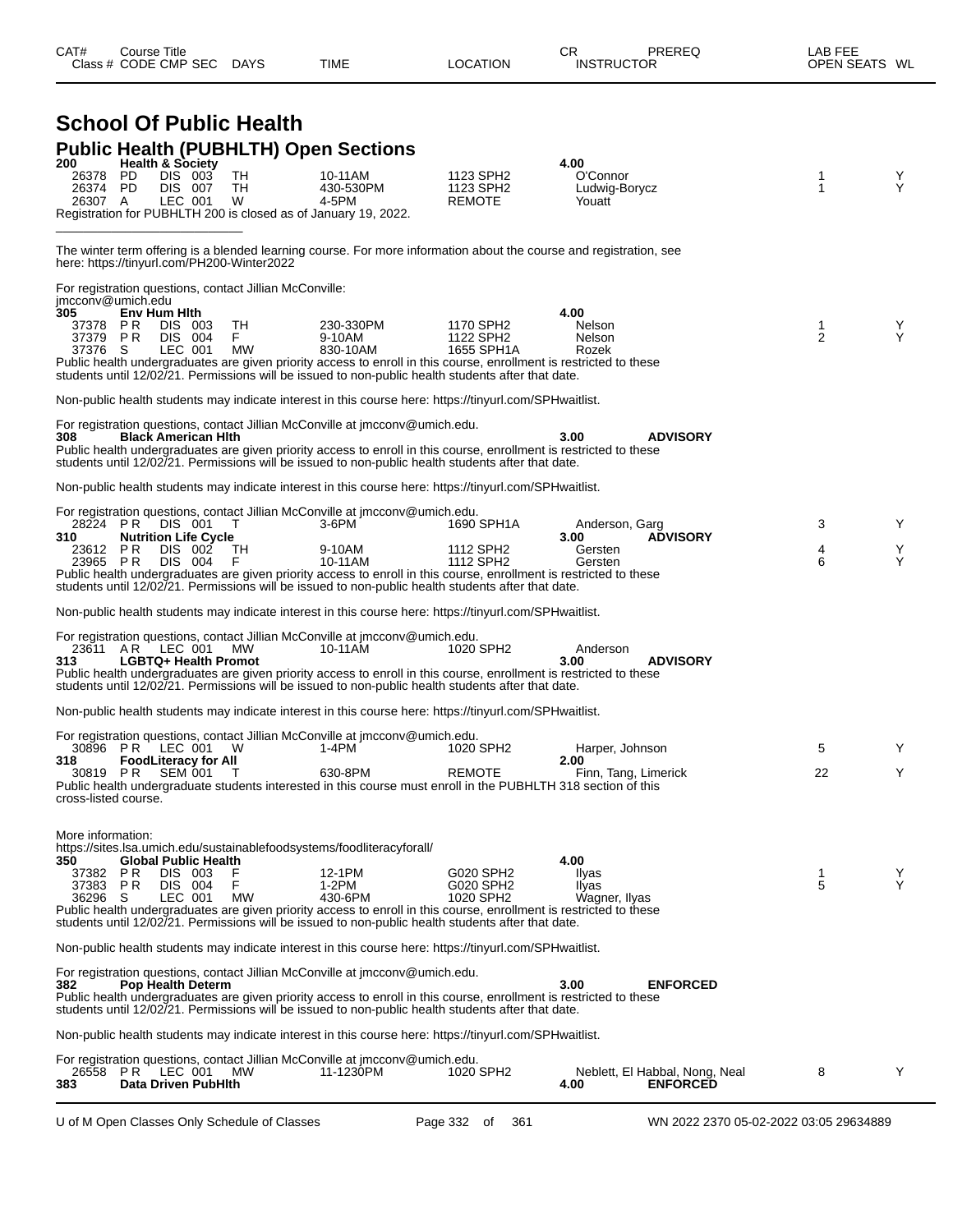| CAT#<br>Class # CODE CMP SEC DAYS                     | <b>Course Title</b>         |                    |                                       |                | TIME                                                                                                                                                                                                                                                          | <b>LOCATION</b>                     | <b>CR</b><br><b>INSTRUCTOR</b>  | PREREQ                                                                              | LAB FEE<br>OPEN SEATS WL |             |
|-------------------------------------------------------|-----------------------------|--------------------|---------------------------------------|----------------|---------------------------------------------------------------------------------------------------------------------------------------------------------------------------------------------------------------------------------------------------------------|-------------------------------------|---------------------------------|-------------------------------------------------------------------------------------|--------------------------|-------------|
| 26640<br>26642<br>37384 PR                            | <b>PR</b><br>P <sub>R</sub> |                    | LAB 003<br>LAB 005<br>LAB 006         | TН<br>TН<br>F  | 230-330PM<br>430-530PM<br>10-11AM<br>Public health undergraduates are given priority access to enroll in this course, enrollment is restricted to these<br>students until 12/02/21. Permissions will be issued to non-public health students after that date. | 1122 SPH2<br>1122 SPH2<br>1122 SPH2 | Brennan<br>Davis<br>Davis       |                                                                                     | 1<br>$\mathbf 2$<br>8    | Υ<br>Ý<br>Y |
|                                                       |                             |                    |                                       |                | Non-public health students may indicate interest in this course here: https://tinyurl.com/SPHwaitlist.                                                                                                                                                        |                                     |                                 |                                                                                     |                          |             |
| 26559<br>460<br>26546                                 | AR<br>PR.                   | LEC 001            | LEC 001<br>Intro to Bact Path         | TTH<br>TTH     | For registration questions, contact Jillian McConville at jmcconv@umich.edu.<br>1130-1PM<br>830-10AM<br>Enforced prerequisite courses: PUBHLTH 370 or BIOLOGY 207, AND PUBHLTH 311 or BIOLOGY 305.                                                            | 1020 SPH2<br>G020 SPH2              | Zawistowski<br>3.00<br>Rickard  | <b>ADVISORY, ENFORCED</b>                                                           | 19                       | Y           |
|                                                       |                             |                    |                                       |                | Public health undergraduates are given priority access to enroll in this course, enrollment is restricted to these<br>students until 12/02/21. Permissions will be issued to non-public health students after that date.                                      |                                     |                                 |                                                                                     |                          |             |
|                                                       |                             |                    |                                       |                | Non-public health students may indicate interest in this course here: https://tinyurl.com/SPHwaitlist.                                                                                                                                                        |                                     |                                 |                                                                                     |                          |             |
| 477                                                   |                             |                    | <b>Readings in PUBHLTH</b>            |                | For registration questions, contact Jillian McConville at imcconv@umich.edu.                                                                                                                                                                                  |                                     | 1.00-3.00                       |                                                                                     |                          |             |
| 478                                                   |                             | $IND +$            | <b>PracticalProjects PH</b>           |                | ARR                                                                                                                                                                                                                                                           | <b>ARR</b>                          | 1.00-3.00                       |                                                                                     | 1                        | N           |
| 479                                                   |                             | $IND +$            | Indepen Research PH                   |                | <b>ARR</b>                                                                                                                                                                                                                                                    | <b>ARR</b>                          | 1.00-3.00                       |                                                                                     | 1                        | N           |
| 510                                                   | Communication               | $IND +$            |                                       |                | <b>ARR</b>                                                                                                                                                                                                                                                    | <b>ARR</b>                          | 1.00                            |                                                                                     | 24                       | N           |
| 38161 PR                                              |                             | LEC 555            |                                       | TH             | 7-830PM<br>Enrollment is limited to Population and Health Sciences MPH students.                                                                                                                                                                              | <b>REMOTE</b>                       | Lopez                           |                                                                                     | 33                       | N           |
| Drop/add deadline: January 10, 2022<br>511<br>30440   | <b>Nutr Pub Health</b><br>A |                    | LEC 001                               | TН             | $1-2PM$                                                                                                                                                                                                                                                       | <b>REMOTE</b>                       | 2.00<br>Leung, Peterson         |                                                                                     |                          |             |
| 512<br>37563                                          | P R                         |                    | <b>Prin Epid Pub Hith</b><br>DIS 002  | TН             | 10-1130AM                                                                                                                                                                                                                                                     | 1655 SPH1A                          | 3.00                            | <b>ADVISORY</b><br>Levin, Beer, Stone, Zhang                                        | 3                        | N           |
| 37564<br>38444<br>38446 PDR DIS                       | P R<br>PR.                  | DIS.<br><b>DIS</b> | 003<br>004<br>005                     | TН<br>TН<br>TH | 10-1130AM<br>10-1130AM<br>10-1130AM                                                                                                                                                                                                                           | 1020 SPH2<br>1690 SPH1A<br>ARR      |                                 | Levin, Beer, Stone, Zhang<br>Levin, Beer, Stone, Zhang<br>Levin, Beer, Stone, Zhang | 1<br>1<br>1              | N<br>N<br>N |
| Class will meet in M1020 SPH2<br>27839                | AR.                         |                    | LEC 001                               | т              | 10-1130AM                                                                                                                                                                                                                                                     | <b>REMOTE</b>                       | Levin                           |                                                                                     |                          |             |
| 513<br>30886                                          | P R                         |                    | <b>PUBHLTH Sys Pol Mgt</b><br>DIS 002 | W              | 10-1130AM                                                                                                                                                                                                                                                     | <b>REMOTE</b>                       | 3.00<br>Morse, Morenikeji       | Rubyan, Hicks, Rozenblum,                                                           | $\mathbf{1}$             | N           |
| Reserved for HBHE students<br>38218 PR                |                             |                    | DIS 007                               | F              | 10-1130AM                                                                                                                                                                                                                                                     | <b>REMOTE</b>                       | Morse, Morenikeji               | Rubyan, Hicks, Rozenblum,                                                           | $\overline{7}$           | N           |
| Reserved for EPID students<br>38219 PR                |                             |                    | DIS 008                               | F              | 1-230PM                                                                                                                                                                                                                                                       | <b>REMOTE</b>                       | Morse, Morenikeji               | Rubyan, Hicks, Rozenblum,                                                           | 5                        | N           |
| Reserved for NUTR students<br>38220 PR                |                             |                    | DIS 009                               | F              | 1-230PM                                                                                                                                                                                                                                                       | <b>REMOTE</b>                       | Morse, Morenikeji               | Rubyan, Hicks, Rozenblum,                                                           | 9                        | N           |
| Reserved for EHS and MHI students<br>38160 PR LEC 555 |                             |                    |                                       | W              | 7-9PM<br>Enrollment is limited to Population and Health Sciences students.                                                                                                                                                                                    | <b>REMOTE</b>                       | Rubyan                          |                                                                                     | 32                       | N           |
| https://hbsp.harvard.edu/import/890057                |                             |                    |                                       |                | This course uses a coursepack from Harvard Business Publishing. Anticipated cost is under \$30. Link to coursepack:                                                                                                                                           |                                     |                                 |                                                                                     |                          |             |
| Drop/add deadline: January 10, 2022<br>27975 A        |                             |                    | LEC 001                               | M              | 10-1130AM                                                                                                                                                                                                                                                     | <b>REMOTE</b>                       | Morse, Morenikeji               | Rubyan, Hicks, Rozenblum,                                                           |                          |             |
| 514<br>30438                                          | PR.                         | LEC 001            | <b>Pub Hith Sci Environ</b>           | т              | 1-3PM                                                                                                                                                                                                                                                         | <b>REMOTE</b>                       | 2.00<br>Neitzel, Clark, Reader, |                                                                                     |                          |             |
| 38163 PR                                              |                             |                    | LEC 555                               | W              | 7-9PM                                                                                                                                                                                                                                                         | <b>REMOTE</b>                       | Corsolini<br>Neitzel            |                                                                                     | 124<br>49                | N<br>N      |
| Drop/add deadline: February 21, 2022<br>515           |                             |                    | <b>Population Health</b>              |                | Enrollment is limited to Population and Health Sciences students.                                                                                                                                                                                             |                                     | 3.00                            | <b>ADVISORY, ENFORCED</b>                                                           |                          |             |
| 38164 PR LEC 555<br>Drop/add deadline: March 21, 2022 |                             |                    |                                       | - W            | 7-9PM<br>Enrollment is limited to Population and Health Sciences students.                                                                                                                                                                                    | <b>REMOTE</b>                       | Kardia                          |                                                                                     | 53                       | N           |
| 516<br>38146 PR                                       |                             |                    | <b>Leadership IP Pract</b><br>LEC 555 | W              | 7-9PM                                                                                                                                                                                                                                                         | <b>REMOTE</b>                       | 1.00<br>Gordon                  |                                                                                     | 64                       | N           |
| Drop/add deadline: January 18, 2022<br>681            |                             |                    | <b>Applied Practice II</b>            |                | Enrollment is limited to Population and Health Sciences students.                                                                                                                                                                                             |                                     | 2.00                            | <b>ENFORCED</b>                                                                     |                          |             |
| 38144 PR LEC 554                                      |                             |                    |                                       |                | ARR<br>Enrollment is limited to Population and Health Sciences students.                                                                                                                                                                                      | <b>REMOTE</b>                       | Gordon                          |                                                                                     | 7                        | N           |

U of M Open Classes Only Schedule of Classes Page 333 of 361 WN 2022 2370 05-02-2022 03:05 29634889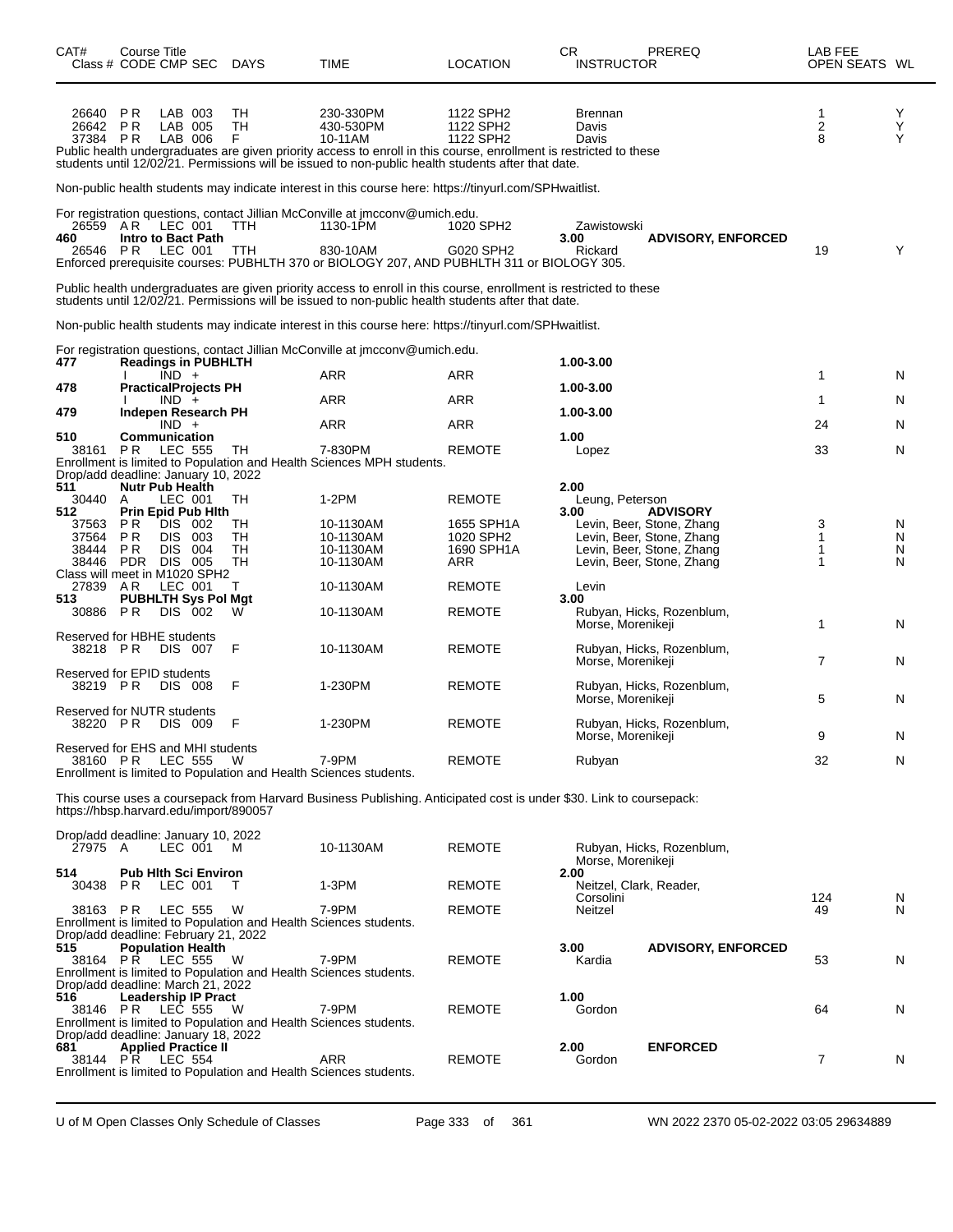| CAT# | Course Title<br>Class # CODE CMP SEC | <b>DAYS</b> | <b>TIME</b> | <b>LOCATION</b> | СR<br><b>INSTRUCTOR</b> | PREREQ | LAB FEE<br><b>OPEN SEATS</b><br>WL |
|------|--------------------------------------|-------------|-------------|-----------------|-------------------------|--------|------------------------------------|
|      |                                      |             |             |                 |                         |        |                                    |

Students can enroll in section 554 or 555 at random.

All students in the course will meet as a large group on February 14, March 7, and April 4 from 6:30-7:30pm.

15-minute 1-on-1 meetings can be scheduled with either instructor on Mondays from 6:30-7:30pm.

|     | Drop/add deadline: January 25, 2022 |     |     |             |    |
|-----|-------------------------------------|-----|-----|-------------|----|
| 683 | Master Resch Proill                 |     |     | 2.00<br>. . |    |
|     | <b>IND</b>                          | ARR | ARR |             | NL |
|     |                                     |     |     |             |    |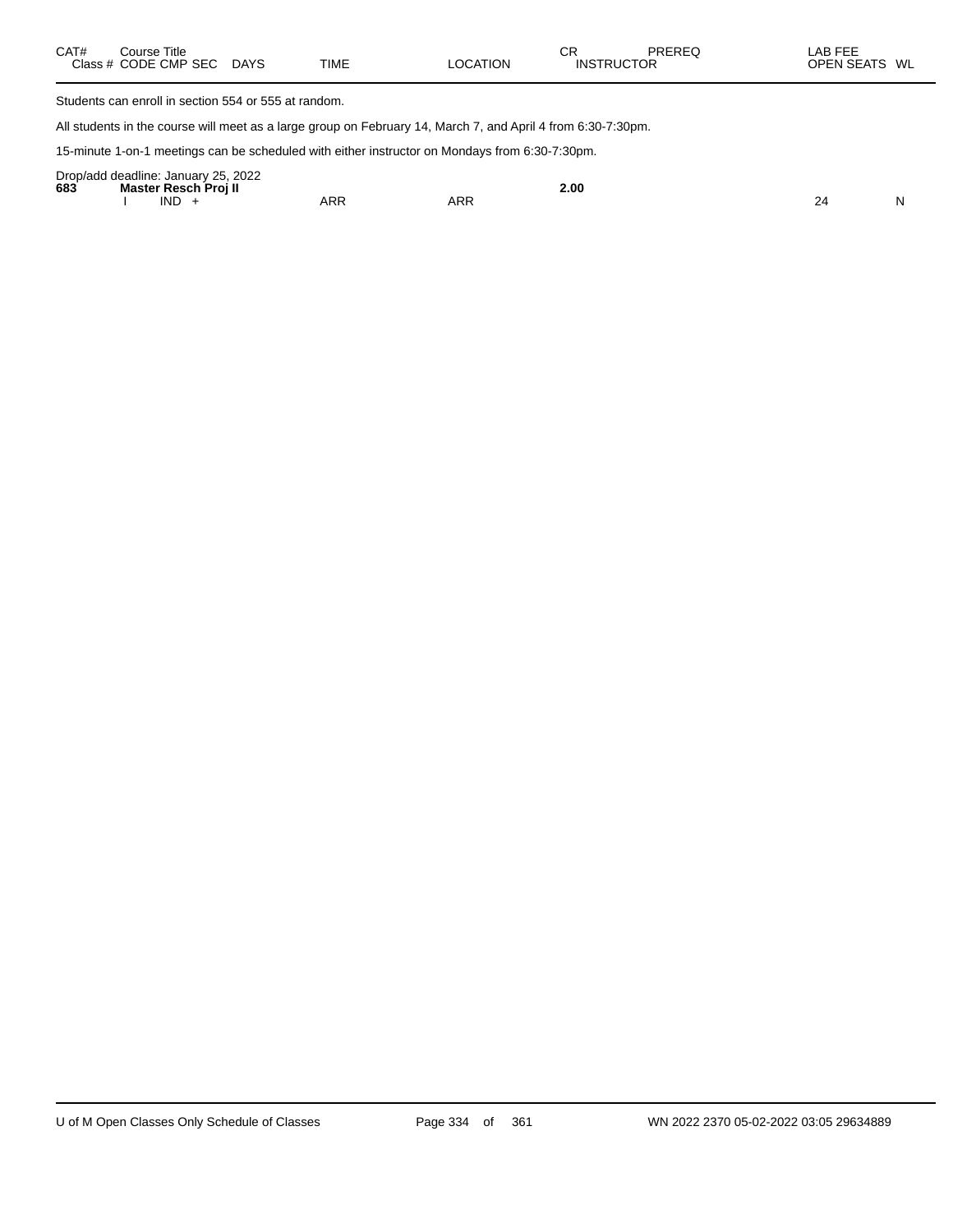# **Public Policy School Of Public Policy**

## **Public Policy (PUBPOL) Open Sections**

| <b>Systematic Thinking</b><br>201<br>37584 PR<br>DIS 002<br>This course provides an introduction to public policy design and analysis using "systematic thinking" from the<br>social sciences and humanities, with the application of scientific methods and knowledge more generally. Systematic<br>thinking about how social problems are defined/understood and how policy both creates and can address societal<br>problems is essential to the design and evaluation of public policies.                                                                                                                                                                                                                                                                                                                                                                                                                                                                                                                                                                                                                                                                                                                                                                                 | 10-1050AM            | <b>1110 WEILL</b>                      | 4.00<br>Stafanson | <b>ADVISORY</b>           | 4              | Υ |
|-------------------------------------------------------------------------------------------------------------------------------------------------------------------------------------------------------------------------------------------------------------------------------------------------------------------------------------------------------------------------------------------------------------------------------------------------------------------------------------------------------------------------------------------------------------------------------------------------------------------------------------------------------------------------------------------------------------------------------------------------------------------------------------------------------------------------------------------------------------------------------------------------------------------------------------------------------------------------------------------------------------------------------------------------------------------------------------------------------------------------------------------------------------------------------------------------------------------------------------------------------------------------------|----------------------|----------------------------------------|-------------------|---------------------------|----------------|---|
| This 4-credit course consists of three hours of lecture and one section meeting each week. The course will cover<br>policy definitions/frameworks, the policymaking process, and how to evaluate and justify public policy through the<br>lenses of science, ethics and social equity. In addition, the course will include a number of short modules, this<br>year focusing on key policy issues that are being discussed in the context of an election year, such as public<br>policies regarding the environment/climate change, public health and health care, education, social welfare,<br>immigration, international trade, and science/technology. A number of guest faculty experts will assist with the<br>short modules.                                                                                                                                                                                                                                                                                                                                                                                                                                                                                                                                           |                      |                                        |                   |                           |                |   |
| There are no pre-reqs for this course. PubPol 201 provides an introduction to the field of public policy. Course<br>requirements include two exams, 3 short papers and active class participation (including debates). Students who<br>like 201 might want to look into the Ford School's major and minor in public policy.<br>41206 PR<br>DIS 004<br>LEC 001<br>MW<br>37583 A<br>This course provides an introduction to public policy design and analysis using "systematic thinking" from the<br>social sciences and humanities, with the application of scientific methods and knowledge more generally. Systematic<br>thinking about how social problems are defined/understood and how policy both creates and can address societal<br>problems is essential to the design and evaluation of public policies.                                                                                                                                                                                                                                                                                                                                                                                                                                                           | 11-1150AM<br>4-520PM | <b>1230 WEILL</b><br><b>1120 WEILL</b> | Birdsong          | Hall, Stafanson, Birdsong | 8              | Y |
| This 4-credit course consists of three hours of lecture and one section meeting each week. The course will cover<br>policy definitions/frameworks, the policymaking process, and how to evaluate and justify public policy through the<br>lenses of science, ethics and social equity. In addition, the course will include a number of short modules, this<br>year focusing on key policy issues that are being discussed in the context of an election year, such as public<br>policies regarding the environment/climate change, public health and health care, education, social welfare,<br>immigration, international trade, and science/technology. A number of guest faculty experts will assist with the<br>short modules.                                                                                                                                                                                                                                                                                                                                                                                                                                                                                                                                           |                      |                                        |                   |                           |                |   |
| There are no pre-regs for this course. PubPol 201 provides an introduction to the field of public policy. Course<br>requirements include two exams, 3 short papers and active class participation (including debates). Students who<br>like 201 might want to look into the Ford School's major and minor in public policy.<br>300<br><b>Persuasive Policy Wr</b><br>24833 PR<br>SEM 001<br><b>TTH</b><br>This course, structured as a seminar and writing workshop, intensively develops students' persuasive writing and<br>critical reading skills through abundant practice and feedback. Weekly writing assignments and exercises will focus<br>on every stage of the writing process, from brainstorming and research through drafting and revision, in three<br>vital areas of political writing: the short opinion piece, the policy memorandum, and the polemical essay. We will<br>read and analyze a wide variety of examples from traditional print and online media, from journalistic, government,<br>and academic sources. We will also explore ethical considerations of policy writing, considering the ways in which<br>our rhetorical choices, tone, word choice, even syntax construct our subjects and frame contentious issues for<br>target audiences. | 1-220PM              | <b>1220 WEILL</b>                      | 3.00<br>Chimera   |                           | 3              | Y |
| *Non-Ford students must receive instructor permission in order to enroll in the course.*<br>310<br><b>Undrstnd PubPol Econ</b><br>35366 PR LEC 001 MW<br>Understanding Public Policy Using an Economics Framework                                                                                                                                                                                                                                                                                                                                                                                                                                                                                                                                                                                                                                                                                                                                                                                                                                                                                                                                                                                                                                                             | 10-1120AM            | <b>1210 WEILL</b>                      | 4.00<br>Stevenson |                           | 14             | Y |
| This course will help you develop the supertools of economic thinking and better understand how the economy works.<br>Learning how to think like an economist will help you see the world more clearly, empowering you to make better<br>decisions at work, at home, and in your community and help you understand how other people make decisions. Every<br>decision is an economic decision and you'll discover in this class the economic forces that shape the world around<br>you. These tools will be used to understand how public policy shapes behavior and why policy makers don't always<br>get the outcomes they were hoping for with their policies. This course is for anyone who knows that economics will<br>help them better understand the world, but only wants to take one semester of economics as an undergraduate.<br><b>Prof and Lead Dev</b><br>413                                                                                                                                                                                                                                                                                                                                                                                                  |                      |                                        | 1.00              |                           |                |   |
| 42739 P<br>SEM 002 F<br>Course meets on March 18 and March 25                                                                                                                                                                                                                                                                                                                                                                                                                                                                                                                                                                                                                                                                                                                                                                                                                                                                                                                                                                                                                                                                                                                                                                                                                 | 9-250PM              | <b>1220 WEILL</b>                      | Scheerer          |                           | $\overline{7}$ | Y |
| <b>Pol Campaign Strateg</b><br>423<br>21948 PR LEC 001<br>$\top$<br>*Non-Ford students can enroll Ford elective courses beginning December 7.*                                                                                                                                                                                                                                                                                                                                                                                                                                                                                                                                                                                                                                                                                                                                                                                                                                                                                                                                                                                                                                                                                                                                | 530-820PM            | 1230 WEILL                             | 3.00<br>Hills II  |                           | 10             | Y |

This course will introduce you to the art and science of political campaigning. Topics to be covered include a heavy emphasis on political communications, including speeches and debates, crafting and framing a message, earned media, paid media, digital and social media, voter contact, and field.

PubPol 423 will also examine campaign planning and management, polling and research, identifying, targeting and turning out voters, coalitions and interest groups, budgeting and fundraising, the political environment and Get Out The Vote efforts.

U of M Open Classes Only Schedule of Classes Page 335 of 361 WN 2022 2370 05-02-2022 03:05 29634889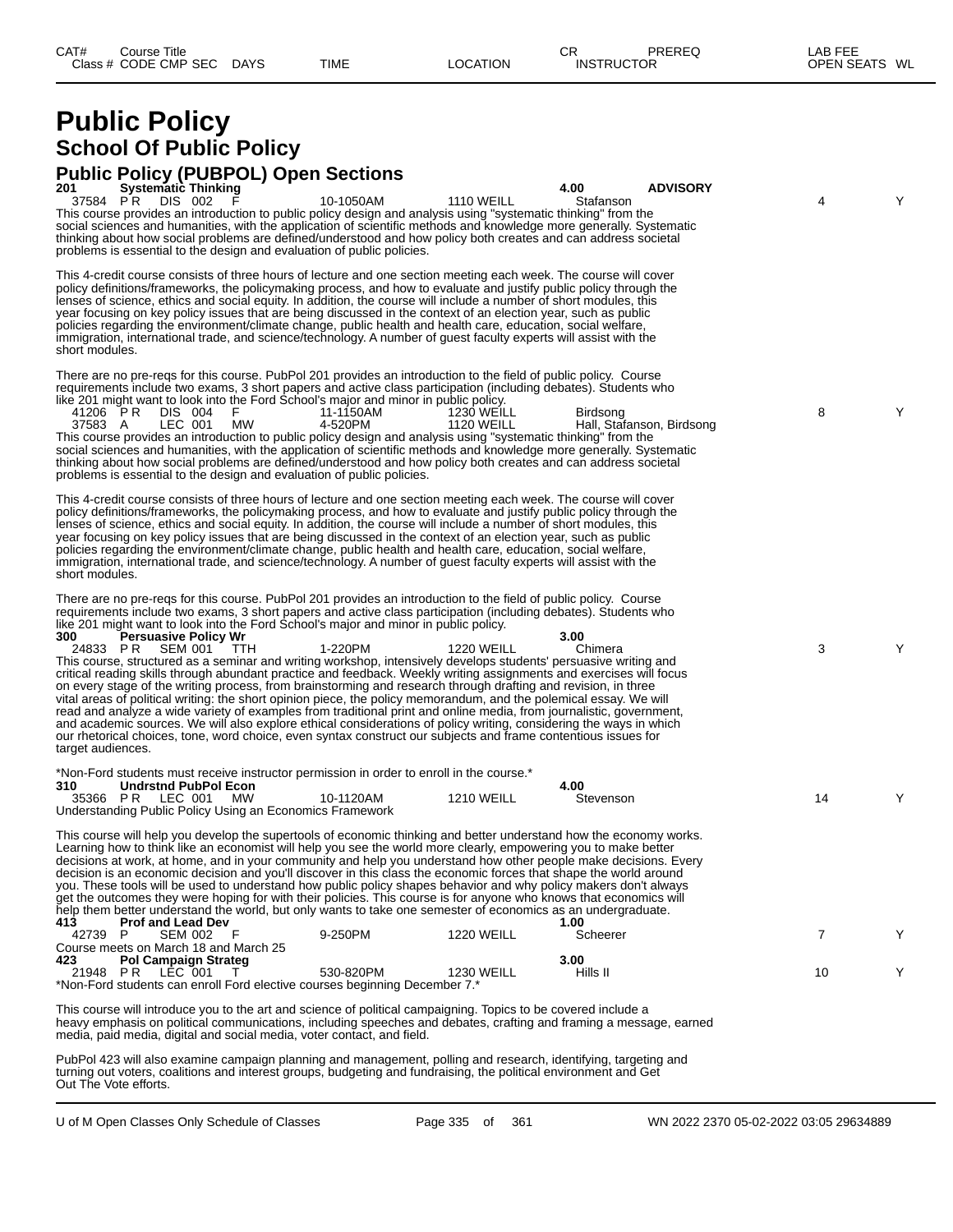| CAT#                                            | Course Title<br>Class # CODE CMP SEC DAYS                                                                   |                    |           | TIME                                                                                                                                                                                                                                                                                                                                                                                                                                                                                                                                                                                                                                                                                                                                                                                                                                                                                                                                                                                                                                                                                                                                                                                                                                                                                                                                                                                                                                                                                                                                                                                                                                                                                                                                                                    | <b>LOCATION</b>        | CR<br><b>INSTRUCTOR</b>                | PREREQ   | LAB FEE<br>OPEN SEATS WL |        |
|-------------------------------------------------|-------------------------------------------------------------------------------------------------------------|--------------------|-----------|-------------------------------------------------------------------------------------------------------------------------------------------------------------------------------------------------------------------------------------------------------------------------------------------------------------------------------------------------------------------------------------------------------------------------------------------------------------------------------------------------------------------------------------------------------------------------------------------------------------------------------------------------------------------------------------------------------------------------------------------------------------------------------------------------------------------------------------------------------------------------------------------------------------------------------------------------------------------------------------------------------------------------------------------------------------------------------------------------------------------------------------------------------------------------------------------------------------------------------------------------------------------------------------------------------------------------------------------------------------------------------------------------------------------------------------------------------------------------------------------------------------------------------------------------------------------------------------------------------------------------------------------------------------------------------------------------------------------------------------------------------------------------|------------------------|----------------------------------------|----------|--------------------------|--------|
| 428<br>29644<br>447<br>29564 PR                 | Contemporary China<br>P<br><b>Excel for PubPol</b>                                                          | LEC 001<br>LAB 001 | МW<br>TTH | 230-4PM<br>4-520PM<br>*Non-Ford students can enroll Ford elective courses beginning December 7.*                                                                                                                                                                                                                                                                                                                                                                                                                                                                                                                                                                                                                                                                                                                                                                                                                                                                                                                                                                                                                                                                                                                                                                                                                                                                                                                                                                                                                                                                                                                                                                                                                                                                        | 3242 LSA<br>3117 WEILL | 3.00<br>Xu, Liu<br>1.50<br>Worthington | ADVISORY | 13<br>$\overline{7}$     | Y<br>Υ |
| recommended.                                    |                                                                                                             |                    |           | This course is designed to familiarize students with core skills in data access, manipulation, analysis, and<br>presentation using Excel (and Excel-like alternatives). Spreadsheet programs remain an important part of<br>professional life, and this course will prepare students for basic and intermediate use of aspects of the program<br>in that setting. Students will learn about data import, formatting, and management. You will also learn about<br>producing tables (including summarization), visualizations, varieties of analysis (ANOVA, regression, etc.), and<br>basic programming. No prior knowledge of Excel is expected, but familiarity with basic concepts of statistics is                                                                                                                                                                                                                                                                                                                                                                                                                                                                                                                                                                                                                                                                                                                                                                                                                                                                                                                                                                                                                                                                  |                        |                                        |          |                          |        |
| 457                                             | Data Visual PubPol<br>39759 PR LAB 001                                                                      |                    | <b>MW</b> | 230-350PM                                                                                                                                                                                                                                                                                                                                                                                                                                                                                                                                                                                                                                                                                                                                                                                                                                                                                                                                                                                                                                                                                                                                                                                                                                                                                                                                                                                                                                                                                                                                                                                                                                                                                                                                                               | 3117 WEILL             | 3.00<br>Worthington                    |          | 15                       | Y      |
| 467<br>27663 PIR                                | <b>STATA for PubPol</b><br>LAB 001<br>*Note: Instructor consent required*                                   |                    | МW        | 10-1120AM                                                                                                                                                                                                                                                                                                                                                                                                                                                                                                                                                                                                                                                                                                                                                                                                                                                                                                                                                                                                                                                                                                                                                                                                                                                                                                                                                                                                                                                                                                                                                                                                                                                                                                                                                               | 3117 WEILL             | 1.50<br>Worthington                    |          | 3                        | Y      |
|                                                 |                                                                                                             |                    |           | *Non-Ford students can enroll Ford elective courses beginning December 7.*                                                                                                                                                                                                                                                                                                                                                                                                                                                                                                                                                                                                                                                                                                                                                                                                                                                                                                                                                                                                                                                                                                                                                                                                                                                                                                                                                                                                                                                                                                                                                                                                                                                                                              |                        |                                        |          |                          |        |
|                                                 |                                                                                                             |                    |           | This course is an introduction to programming and working in STATA, a core statistical program in the social<br>sciences. In a variety of fields, STATA remains the baseline program for analysis, data management, and<br>visualization. In this class, students will learn workflow management in STATA, data import, manipulation,<br>management, and fundamentals of analysis in the software environment. At its conclusion, students should be ready<br>to begin using STATA in their own analysis and to move forward through self-study.                                                                                                                                                                                                                                                                                                                                                                                                                                                                                                                                                                                                                                                                                                                                                                                                                                                                                                                                                                                                                                                                                                                                                                                                                        |                        |                                        |          |                          |        |
| 474<br>Lying & Public Policy                    | <b>Values &amp; Ethics</b><br>29429 PR LEC 002<br>Topic: Lying and Public Policy                            |                    | MW        | This course covers basics of STATA's command, object, memory, and interface fundamentals, data import and<br>management, creation of basic statistical summaries, linear regression and regression diagnostics, analysis for<br>binary and categorical outcomes, and basics of time series and panel data analysis. The course is graded credit/no<br>credit (pass/fail), with weekly review tasks in STATA. Students in the class are not expected to have prior<br>knowledge or experience in STATA, but a baseline knowledge of statistical concepts is highly recommended.<br>1-220PM                                                                                                                                                                                                                                                                                                                                                                                                                                                                                                                                                                                                                                                                                                                                                                                                                                                                                                                                                                                                                                                                                                                                                                               | <b>1220 WEILL</b>      | 3.00<br>Morse                          |          | 3                        | Υ      |
|                                                 |                                                                                                             |                    |           | Lying has been getting a lot of attention lately and for good reason. Democracies demand the truthful exchange of<br>information between rulers and the ruled, as well as a healthy media to inform the public on matters related to<br>government and policy. Lying therefore poses a legitimate threat to the political stability of our nation. And<br>yet despite the current ubiquity of terms like "post-truth" and "alternative facts", lying is not a twenty-first<br>century cultural or political aberration, lying permeates the social fabric, playing a significant role in our<br>daily conversations with others and with ourselves. As research has shown, we lie (frequently) to avoid social<br>embarrassment or hurting the feelings of others, or to manipulate situations for our own gain. Political<br>philosophers like Plato and, most notoriously, Machiavelli, have argued that lying is an essential tactic in the<br>ruler's toolkit, used to preserve social cohesion or persuade the public to agree with a policy that, in the<br>ruler's opinion, may be for the social good. Lying can also be necessary to protect the minorities from<br>exploitation or oppression. In this values and ethics course, we will read broadly in literature, philosophy,<br>history, and politics, and we'll watch a few films and TV shows as well in order to determine when, if ever, lying<br>is justified, and we will apply these lessons learned to examine important policy topics of our own era. Possible<br>topics include: the creation and cultivation of national myths, passing, propaganda, diplomacy, fake news,<br>advertising, and the extent to which lying compromises government services such as entitlement programs, voting, |                        |                                        |          |                          |        |
| and the police.<br>29565 PR<br>Criminal Justice |                                                                                                             | LEC 003            | TTH       | 230-350PM                                                                                                                                                                                                                                                                                                                                                                                                                                                                                                                                                                                                                                                                                                                                                                                                                                                                                                                                                                                                                                                                                                                                                                                                                                                                                                                                                                                                                                                                                                                                                                                                                                                                                                                                                               | <b>1230 WEILL</b>      | Morenoff                               |          | 7                        | Y      |
| 475                                             | Topic: Criminal Justice<br><b>Topics in Pub Pol</b><br>36020 PR SEM 001 TTH<br>Psychology of Climate Change |                    |           | 1-220PM<br>*Non-Ford students can enroll in Ford School electives beginning December 7.*                                                                                                                                                                                                                                                                                                                                                                                                                                                                                                                                                                                                                                                                                                                                                                                                                                                                                                                                                                                                                                                                                                                                                                                                                                                                                                                                                                                                                                                                                                                                                                                                                                                                                | <b>1120 WEILL</b>      | 3.00<br>Raimi                          |          | 2                        | Y      |
|                                                 | Topic: Psychology of Climate Change                                                                         |                    |           |                                                                                                                                                                                                                                                                                                                                                                                                                                                                                                                                                                                                                                                                                                                                                                                                                                                                                                                                                                                                                                                                                                                                                                                                                                                                                                                                                                                                                                                                                                                                                                                                                                                                                                                                                                         |                        |                                        |          |                          |        |
| and behaviors.                                  |                                                                                                             |                    |           | Climate change often feels like a problem that our brains have been hardwired to ignore. Climate change is abstract<br>and complex, making it hard for non-scientists (including policy-makers) to understand. For most Americans, it is a<br>problem that will harm people who are far away in time and geography. And the significant political polarization<br>surrounding climate change has turned it into a form of identity politics. Yet like so many environmental<br>problems?from habitat destruction to overconsumption of natural resources?climate change is the result of human<br>behavior. If we want to solve or mitigate these problems, we must first understand what is driving these beliefs                                                                                                                                                                                                                                                                                                                                                                                                                                                                                                                                                                                                                                                                                                                                                                                                                                                                                                                                                                                                                                                      |                        |                                        |          |                          |        |
|                                                 |                                                                                                             |                    |           | Most policy to address environmental issues such as climate change has focused on legal or economic tools such as<br>prohibiting certain forms of pollution or giving subsidies for renewable energy. In this discussion-based policy<br>seminar, we will examine an alternative framework for motivating environmentally-friendly behavior: psychological<br>and social incentives. We will explore factors affecting climate change beliefs and related behaviors, including<br>reactions to and support for policies. The focus will be primarily on the US, and we will discuss policy programs<br>and private interventions that have incorporated social psychological research to promote climate change mitigation<br>as well as potential new applications of this research. Although this class will mainly cover climate change and<br>other environmental issues, the psychological tools we will discuss are used in other domains as well, so will be                                                                                                                                                                                                                                                                                                                                                                                                                                                                                                                                                                                                                                                                                                                                                                                                     |                        |                                        |          |                          |        |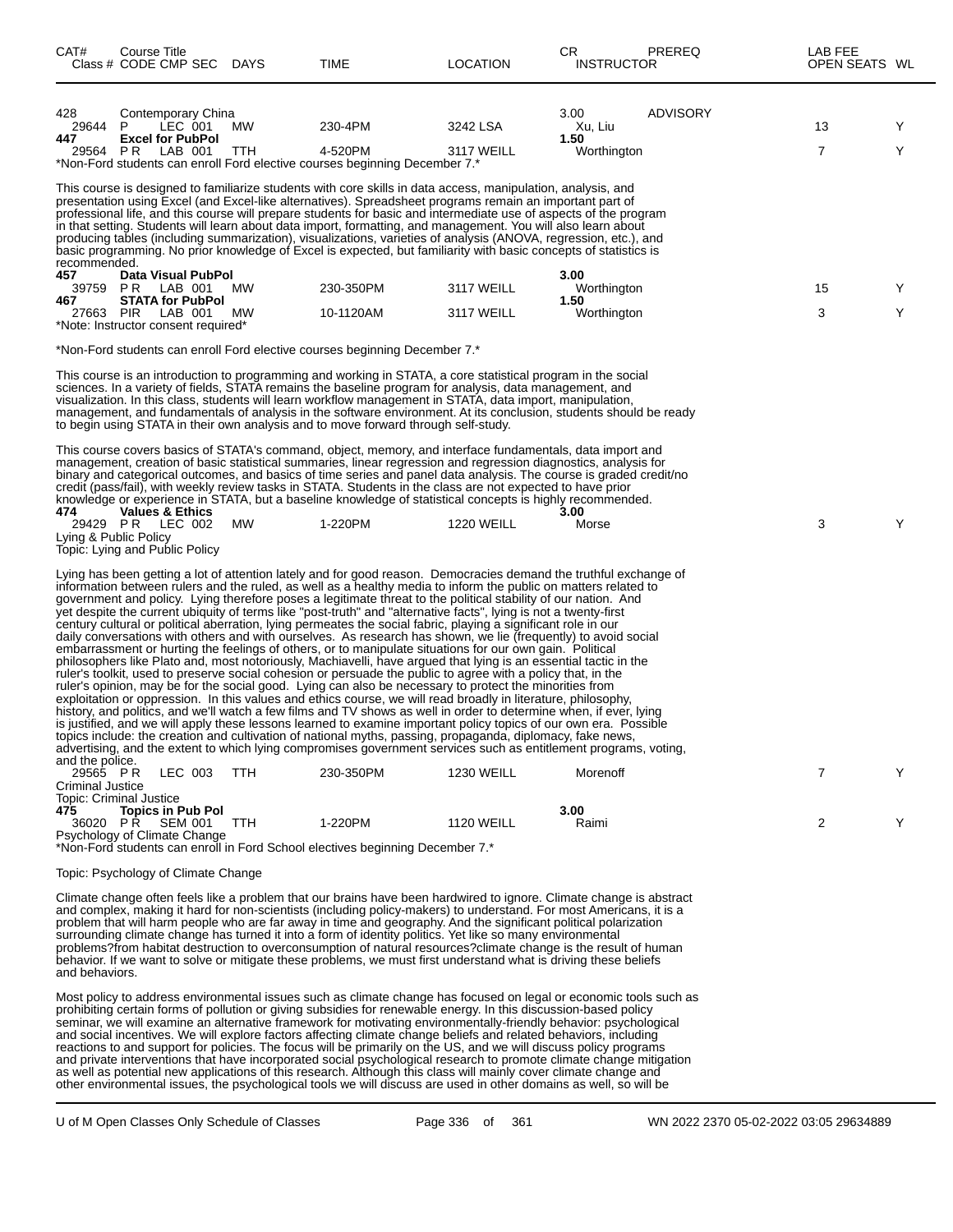| CAT#                                                               | Course Title<br>Class # CODE CMP SEC DAYS    |                                                                                                        | TIME                                                                                                                                                                                                                                                                                                                                                                                                                                                                                                                                                                                                                                                                                                                                                                                                                                                                                                                                                                                                                                                                                                                                                                                                                                                                    | LOCATION                        | СR<br><b>INSTRUCTOR</b> | PREREQ | LAB FEE<br>OPEN SEATS WL |        |
|--------------------------------------------------------------------|----------------------------------------------|--------------------------------------------------------------------------------------------------------|-------------------------------------------------------------------------------------------------------------------------------------------------------------------------------------------------------------------------------------------------------------------------------------------------------------------------------------------------------------------------------------------------------------------------------------------------------------------------------------------------------------------------------------------------------------------------------------------------------------------------------------------------------------------------------------------------------------------------------------------------------------------------------------------------------------------------------------------------------------------------------------------------------------------------------------------------------------------------------------------------------------------------------------------------------------------------------------------------------------------------------------------------------------------------------------------------------------------------------------------------------------------------|---------------------------------|-------------------------|--------|--------------------------|--------|
| 36188 PR<br>Japanese Economy                                       | SEM 002                                      | useful to students interested in a range of policy topics.<br>TTH.                                     | 230-350PM<br>*Non-Ford students can enroll in Ford School electives beginning December 7.*                                                                                                                                                                                                                                                                                                                                                                                                                                                                                                                                                                                                                                                                                                                                                                                                                                                                                                                                                                                                                                                                                                                                                                              | <b>1220 WEILL</b>               | Hausman                 |        | 8                        | Υ      |
|                                                                    |                                              | Topics: Lessons from the Japanese Economy                                                              |                                                                                                                                                                                                                                                                                                                                                                                                                                                                                                                                                                                                                                                                                                                                                                                                                                                                                                                                                                                                                                                                                                                                                                                                                                                                         |                                 |                         |        |                          |        |
|                                                                    |                                              |                                                                                                        | This course meets in the first half of the semester (January 6 - February 22).                                                                                                                                                                                                                                                                                                                                                                                                                                                                                                                                                                                                                                                                                                                                                                                                                                                                                                                                                                                                                                                                                                                                                                                          |                                 |                         |        |                          |        |
|                                                                    | have for the rest of the world.              |                                                                                                        | This course will provide an overview of recent Japanese economic history and the current state of the Japanese<br>economy. We will consider what economic policymakers around the world can learn from Japan. In particular, we will<br>examine Japan's monetary policy response to two decades of slow economic growth (so-called Abenomics), the economic<br>implications of Japan's declining population, and the consequences of Japan's large government debt. Students will<br>write a short paper exploring an aspect of the Japanese economy and / or a lesson that Japanese economic policy may                                                                                                                                                                                                                                                                                                                                                                                                                                                                                                                                                                                                                                                                |                                 |                         |        |                          |        |
| 36417 PR                                                           | SEM 003<br><b>National Security Policy</b>   | МW                                                                                                     | 230-350PM                                                                                                                                                                                                                                                                                                                                                                                                                                                                                                                                                                                                                                                                                                                                                                                                                                                                                                                                                                                                                                                                                                                                                                                                                                                               | <b>1230 WEILL</b>               | Ali                     |        | 5                        | Y      |
|                                                                    |                                              |                                                                                                        | *Non-Ford students can enroll in Ford School electives beginning December 7.*                                                                                                                                                                                                                                                                                                                                                                                                                                                                                                                                                                                                                                                                                                                                                                                                                                                                                                                                                                                                                                                                                                                                                                                           |                                 |                         |        |                          |        |
|                                                                    |                                              | Topics: Policy Frameworks in National Security                                                         |                                                                                                                                                                                                                                                                                                                                                                                                                                                                                                                                                                                                                                                                                                                                                                                                                                                                                                                                                                                                                                                                                                                                                                                                                                                                         |                                 |                         |        |                          |        |
|                                                                    |                                              | elements is critical for those interested in this career field.                                        | The decisionmaking process for national security is a complex subject that involves the intersection of several<br>factors to include the role of the President, the National Security Council, U.S. government departments and<br>agencies with key roles and functions, and Congress, among others. Key to understanding how national security<br>decisions are evaluated, decided, and ultimately approved is the legal and policy foundation that impacts how<br>military and intelligence operations are carried out abroad, how domestic intelligence and law enforcement works<br>within the United States, and where these international and domestic authorities overlap or even come into conflict<br>depending on the national security issue at stake. Understanding the relationships between these different                                                                                                                                                                                                                                                                                                                                                                                                                                              |                                 |                         |        |                          |        |
| 36872 PR                                                           | <b>SEM 005</b><br>P R<br><b>SEM 005</b>      | F<br>МW                                                                                                | Assignments include two policy memos, five evaluations of assigned readings, and participation in a panel<br>discussion with other students on select national security laws and authorities.<br>10-1150AM<br>1130-1250PM                                                                                                                                                                                                                                                                                                                                                                                                                                                                                                                                                                                                                                                                                                                                                                                                                                                                                                                                                                                                                                               | 3117 WEILL<br><b>1230 WEILL</b> | Farley, Neidert         |        | $\frac{9}{9}$            | Y<br>Υ |
|                                                                    |                                              |                                                                                                        | *Non-Ford students can enroll in Ford School electives beginning December 7.*                                                                                                                                                                                                                                                                                                                                                                                                                                                                                                                                                                                                                                                                                                                                                                                                                                                                                                                                                                                                                                                                                                                                                                                           |                                 |                         |        |                          |        |
|                                                                    | Topic: Data for Policy Analysis              |                                                                                                        |                                                                                                                                                                                                                                                                                                                                                                                                                                                                                                                                                                                                                                                                                                                                                                                                                                                                                                                                                                                                                                                                                                                                                                                                                                                                         |                                 |                         |        |                          |        |
|                                                                    | This class will meet in person on:           |                                                                                                        |                                                                                                                                                                                                                                                                                                                                                                                                                                                                                                                                                                                                                                                                                                                                                                                                                                                                                                                                                                                                                                                                                                                                                                                                                                                                         |                                 |                         |        |                          |        |
| January 19<br>January 24<br>January 26<br>January 31<br>February 2 |                                              | January 28 - Lab (10:00-11:50am, 3117 Weill Hall)<br>February 4 - Lab (10:00-11:50am, 3117 Weill Hall) |                                                                                                                                                                                                                                                                                                                                                                                                                                                                                                                                                                                                                                                                                                                                                                                                                                                                                                                                                                                                                                                                                                                                                                                                                                                                         |                                 |                         |        |                          |        |
|                                                                    | system and how it is changing.               |                                                                                                        | The development of public policies in the United States is strongly influenced by key indicators of the social and<br>economic status of the population such as the unemployment rate, the poverty rate, the rate of inflation and<br>mortality rates. The federal government gathers, tabulates and releases these data frequently. But they reflect<br>decisions about what to measure and how to measure a concept. How does the nation define unemployment, or poverty<br>or income? The first aim of this course is to provide information about the politics of the federal statistical<br>As a policy expert, you will likely be obligated to make several presentations each year to an audience of<br>legislators, investors, or foundation executives. You will not want to present the elaborate statistical models<br>that you would include in a journal article. You will want to present illustrative charts and figures that may<br>show how a policy has or will reduce poverty, increase college enrollment rates, or minimize racial and gender gaps<br>in earnings or wealth. The second aim of this course is to introduce students to sites that concisely present data<br>from the federal statistical system that may be used for such reports. |                                 |                         |        |                          |        |
|                                                                    | 36877 PR SEM 007<br>Elections under the Hood | MW.                                                                                                    | This one-credit course will meet in a classroom five times for 80 minutes each. There were be two sessions in a<br>computer lab where you will access and download data. These will each be two-hour session. During the lab, the<br>instructors will provide you with several policy-relevant examples to choose from. There will be guidance for using<br>the data and how you might proceed. After each lab session, you will be asked to prepare a very brief report based<br>on what you did in the lab. You are free to base this on something that is of interest to you. It does not have to<br>be based on one of the examples provided by the instructors. At the end of the course, you will be asked to prepare<br>a four- or five-page policy brief incorporating the skills you learned to access and present data about key issues.<br>4-520PM<br>*Non-Ford students can enroll in Ford School electives beginning December 7.*                                                                                                                                                                                                                                                                                                                          | <b>1230 WEILL</b>               | Yoon                    |        | 8                        | Υ      |
|                                                                    |                                              |                                                                                                        | Topics: Elections Under the Hood: How the Electoral Process Works (and sometimes doesn't) in America                                                                                                                                                                                                                                                                                                                                                                                                                                                                                                                                                                                                                                                                                                                                                                                                                                                                                                                                                                                                                                                                                                                                                                    |                                 |                         |        |                          |        |
|                                                                    |                                              |                                                                                                        | For decades, one of the most important aspects of American democracy - the process of electing candidates for<br>public office - was also one of the least scrutinized and least understood. Today, this lack of understanding has<br>helped place elections and voting at the center of a contentious public policy debate. This course will look under<br>the hood of elections in the United States and examine the complex web of laws, regulations, and procedures that<br>govern the process. We will cover various aspects of election administration including voter registration, open vs.<br>closed primaries, early voting, voting equipment, post-election vote canvasses and recounts, as well as unique and                                                                                                                                                                                                                                                                                                                                                                                                                                                                                                                                               |                                 |                         |        |                          |        |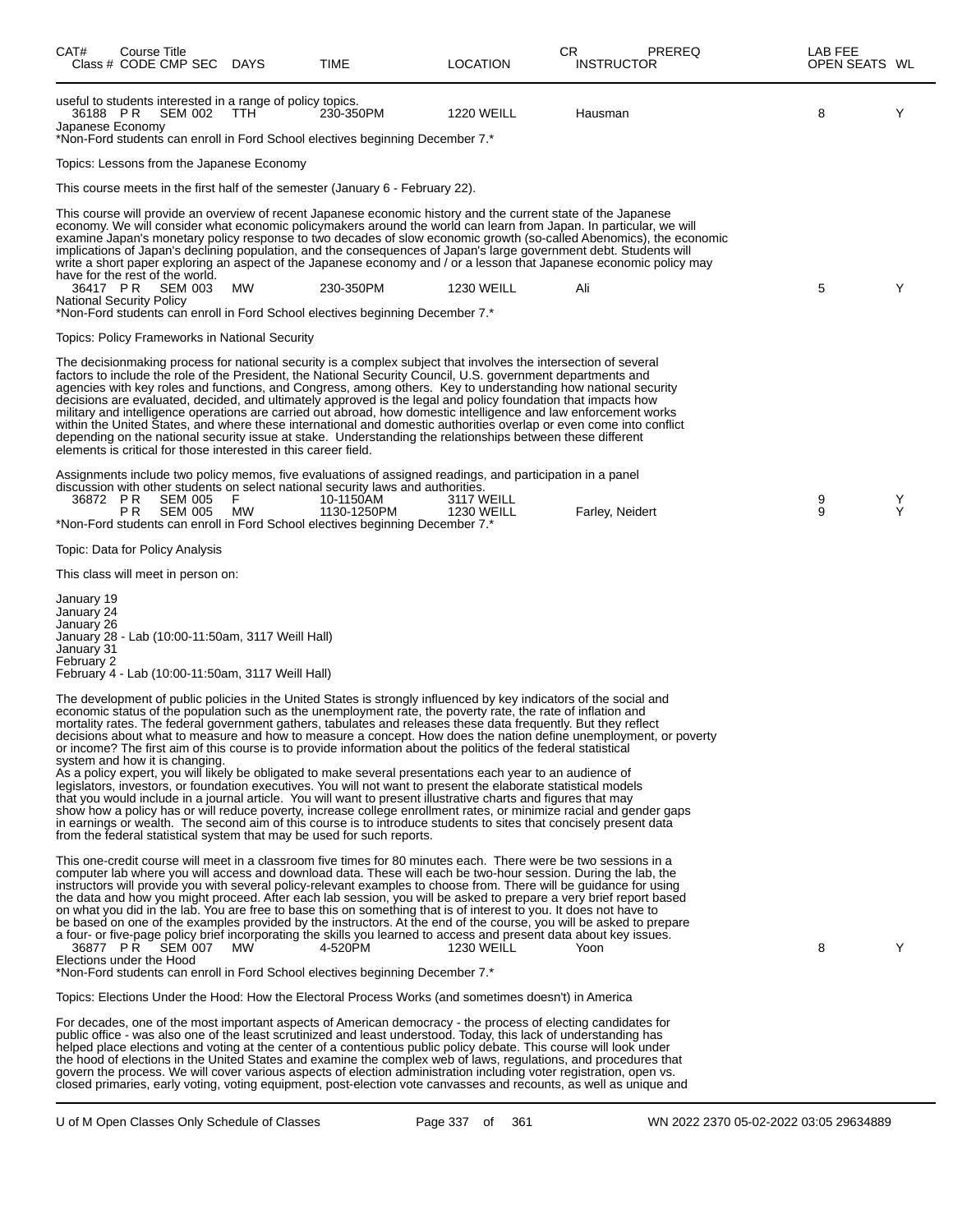| CAT#                                                 | <b>Course Title</b> | Class # CODE CMP SEC DAYS                        |                                                   | TIME                                                                                                                                                       | <b>LOCATION</b>                                                                                                                                                                                                                                                                                                                                                                                                                                                                                                                                                                                                                                                                                                                                                                                                                                                                                                                                    | CR<br><b>INSTRUCTOR</b> | PREREQ | LAB FEE<br>OPEN SEATS WL |    |
|------------------------------------------------------|---------------------|--------------------------------------------------|---------------------------------------------------|------------------------------------------------------------------------------------------------------------------------------------------------------------|----------------------------------------------------------------------------------------------------------------------------------------------------------------------------------------------------------------------------------------------------------------------------------------------------------------------------------------------------------------------------------------------------------------------------------------------------------------------------------------------------------------------------------------------------------------------------------------------------------------------------------------------------------------------------------------------------------------------------------------------------------------------------------------------------------------------------------------------------------------------------------------------------------------------------------------------------|-------------------------|--------|--------------------------|----|
| 37440 PR<br>Racial Disparities in Policing           |                     | SEM 008                                          | TTH.                                              | 10-1130AM<br>Topic: Racial Disparities in Policing: Causes, Consequences, and Correctives                                                                  | controversial aspects of presidential elections. The news media's significant role throughout the electoral process<br>will be closely examined as well. The course will also address redistricting and gerrymandering, as well as<br>numerous ways candidates and parties work within (and sometimes outside of) the election system to gain political<br>advantage. We will examine the 2000 and 2020 presidential elections in particular detail, as well as examples from<br>other federal, state, and local elections, along with comparisons with international systems. Students will be<br>challenged to identify weaknesses in the current system and development policy prescriptions to address them.<br>855 WEISER                                                                                                                                                                                                                     | Camp                    |        | 7                        | Y  |
|                                                      |                     |                                                  |                                                   |                                                                                                                                                            | The rise of the Black Lives Matter movement has brought renewed public attention to an enduring social problem in<br>America: racial disparities in policing, and gaps in police-community trust. Where do these inequities come from?<br>What processes contribute to disparities in policing? And what can we do to address them? The overarching goal of<br>this course is to get ?under the hood? of racial inequality in policing through organizational analysis: to<br>identify the institutional and individual contributors to disparities, so that we can combat it.                                                                                                                                                                                                                                                                                                                                                                     |                         |        |                          |    |
|                                                      |                     |                                                  |                                                   | enforcement, community activism, policy change, and research.                                                                                              | One specific aim of this course is to introduce students to theoretical and empirical studies of disparities in<br>policing. We will examine research from psychology, sociology, legal studies, and organizational behavior to<br>understand how each of these perspectives sheds light on different aspects of race and police-community relations.<br>In doing so, we will connect this issue to broader theories of organizational theory (discretion, organizational<br>change) and psychology (implicit bias, procedural justice). A second goal of this course is to connect this<br>research to social practice. In the second half of the course, we will examine the empirical support for<br>interventions aimed at building trust and closing gaps in policing. Alongside these readings, we will have<br>discussions with stakeholders working on these issues from a range of positions and perspectives: within law                 |                         |        |                          |    |
| check on the other side for availability.<br>37785 P |                     | SEM 009 TTH                                      | Topic: Poverty and Inequality in the Global South | 10-1130AM                                                                                                                                                  | This class is a meet-together between ORGSTUDY 495.001 and PubPol 475.008. If the seats in one section are taken,<br>1339 MH                                                                                                                                                                                                                                                                                                                                                                                                                                                                                                                                                                                                                                                                                                                                                                                                                       | de Souza Leao           |        | $\mathbf{1}$             | Y  |
|                                                      |                     |                                                  |                                                   | microcredit, and public health from a sociological perspective.                                                                                            | Why are some countries considered rich and others poor? Where does the term Global South come from and how can we<br>use it to address pressing global poverty issues? This course answers these questions by introducing students to<br>major concepts and debates in the sociology of development. The first half of the course familiarizes students with<br>the historical roots of contemporary global inequalities, starting with the legacies of colonialism, the<br>construction of the post-World War II world order, and the rise of neoliberalism. We will also compare major<br>theories of development, including modernization, dependency, and world-systems. The second half of the course<br>surveys different topics in the study and practice of development as it connects to poverty and inequality in<br>countries of the so-called Global South, with the aim to critically approach themes such as gender, cash transfers, |                         |        |                          |    |
| 480                                                  |                     | <b>Global Engag Seminar</b><br>26483 PDR SEM 001 | <b>MW</b>                                         | 230-350PM<br>produce short, formal policy reports that account for country-specific condition.                                                             | 1220 WEILL<br>This advanced seminar challenges public policy majors to consider how policy issues are framed and addressed in a<br>non-US context. (Costa Rica will be the initial focus and location of the study tour but the country may vary in<br>subsequent year.) Student will study a small number of contemporary policy problems in light of the country's<br>specific political, economic, historical and cultural context. The winter break study tour will provide students an<br>opportunity to discuss the policy issues with local stakeholders. Upon return, students will work in groups to                                                                                                                                                                                                                                                                                                                                      | 3.00<br>Ciorciari       |        | 1                        | Y  |
| 490                                                  |                     | <b>Independent Study</b>                         |                                                   |                                                                                                                                                            | The country to be studied will be selected by faculty leading the Global Engagement seminar. Approximately 15 Ford<br>School undergraduate students will be selected to practice in the course, on the basis of application forms to be<br>submitted early in the fall semester. Priority is accorded to students with a strong interest in international<br>affairs and/or limited previous experience with travel and study outside the US. There is a modest program fee to<br>help offset experiences of the study tour; need based financial assistance may be available.                                                                                                                                                                                                                                                                                                                                                                     | 1.00-4.00               |        |                          |    |
|                                                      |                     | $IND +$                                          |                                                   | ARR                                                                                                                                                        | ARR                                                                                                                                                                                                                                                                                                                                                                                                                                                                                                                                                                                                                                                                                                                                                                                                                                                                                                                                                |                         |        | 23                       | N. |
| 495<br>Energy & Climate                              |                     | <b>Policy Seminar</b><br>19089 PDR SEM 002       | МW                                                | 10-1120AM                                                                                                                                                  | <b>1220 WEILL</b><br>PUBPOL 495 (Policy Seminar) is for students currently enrolled in the Public Policy Undergraduate Program only, no<br>exceptions. Enrollment is by permission only. Please contact fspp-registrar@umich.edu with any questions.                                                                                                                                                                                                                                                                                                                                                                                                                                                                                                                                                                                                                                                                                               | 4.00<br>Hausman         |        | 1                        | Y  |
|                                                      |                     |                                                  |                                                   |                                                                                                                                                            | The climate is changing at an unprecedented rate, with implications for human well-being around the world. This<br>course will analyze the evidence on climate change's impacts on the environment and the economy. Then we'll explore<br>how different energy sectors (electricity, natural gas, etc) contribute to climate change. We'll delve into<br>theories and when and how the government can or should regulate the sectors that contribute to climate change.                                                                                                                                                                                                                                                                                                                                                                                                                                                                            |                         |        |                          |    |
| Our goals are to:<br>510<br>24485 PD                 |                     | <b>Politics of Pub Pol</b><br><b>REC 001</b>     | <b>MW</b>                                         | - Think critically about policy issues and options related to climate change.<br>- Develop excellence in conveying our ideas in written form.<br>830-950AM | - Understand the basics of some of the energy markets that contribute to climate change.<br>1230 WEILL                                                                                                                                                                                                                                                                                                                                                                                                                                                                                                                                                                                                                                                                                                                                                                                                                                             | 3.00<br>Lin, Hiebert    |        | 8                        | Y  |
|                                                      |                     |                                                  | fspp-registrar@umich.edu with any questions.      |                                                                                                                                                            | This is a core course restricted to Ford School students only. Registration is by permission only. Please contact                                                                                                                                                                                                                                                                                                                                                                                                                                                                                                                                                                                                                                                                                                                                                                                                                                  |                         |        |                          |    |
|                                                      |                     |                                                  |                                                   |                                                                                                                                                            | The primary objective of this core course in the MPP curriculum is to equip students with the knowledge and skills<br>needed for effective political analysis of public policy issues and decisions. The course covers conceptual and<br>analytic frameworks for understanding political processes, institutions, stakeholders, contexts and policy decision<br>making. In addition, the course builds written and verbal communication skills, emphasizing the ability to convey                                                                                                                                                                                                                                                                                                                                                                                                                                                                  |                         |        |                          |    |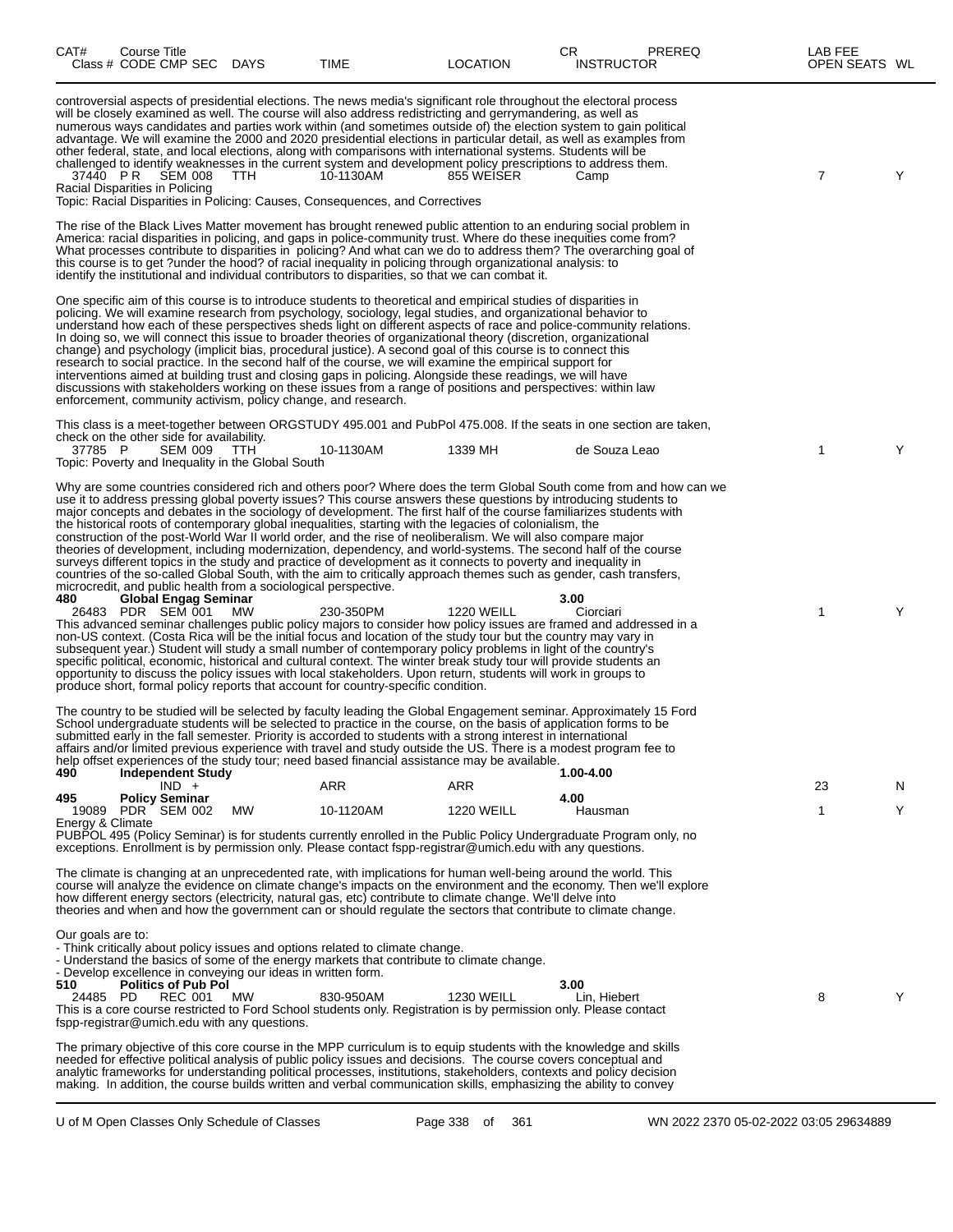| CAT#<br>Title<br>Course |                       |      |                | ⌒冖<br>◡⊓          | PREREC<br>טשושו | 5.0.000<br>AB.<br>----  |
|-------------------------|-----------------------|------|----------------|-------------------|-----------------|-------------------------|
| Class # CODE CMP SEC    | <b>DAYS</b><br>$\sim$ | TIME | <b>OCATION</b> | <b>INSTRUCTOR</b> |                 | WL<br><b>OPEN SEATS</b> |

clear and concise political analyses in a variety of formats, including policy memos.

This section of 510 has been extensively revised to teach students to employ strategies for effective policy advocacy, focusing on the American political system but including cases from other countries and political systems. We will consider advocacy for change within a political system (for instance, efforts to obtain civil rights for populations within a country) and across political systems (for instance, efforts to promote human rights in a different country). We pay special attention to the difference between political strategies, political structures, and political systems, exploring how they strengthen or constrain each other. We will also explore efforts to dismantle oppressive structures and systems, considering whether ?the master?s tools can never dismantle the master?s house.? (Lorde 1984) By the end of the course, students will be able to identify the tradeoffs implicit in the political strategies that they adopt, the coalition allies they choose, and the context and venues in which they must work. They will also be able to write concisely, analytically, and persuasively about the decisions they make.<br>26334 PD

26334 PD REC 002 TTH 1-220PM 1230 WEILL Kabo, DeStefano Y This is a core course restricted to Ford School students only. Registration is by permission only. Please contact fspp-registrar@umich.edu with any questions.

The primary objective of this core course in the MPP curriculum is to equip students with the knowledge and skills needed for effective political analysis of public policy issues and decisions. The course covers conceptual and analytic frameworks for understanding political processes, institutions, stakeholders, contexts and policy decision making. In addition, the course builds written and verbal communication skills, emphasizing the ability to convey clear and concise political analyses in a variety of formats, including policy memos.

This section helps students understand the political context of the policy process. Most of our understanding will be based on domestic frameworks, with some examples and extensions to comparative and/or international contexts. Students will be introduced to the aspects of the ?policy cycle?, from problem definition and framing to implementation, and analyze how aspects of the political context, both inside and outside government structures, influence different aspects of the policy cycle. In particular, we will consider agenda setting, framing and rhetoric, and discuss how the way that we define, understand and discuss problems impacts solutions to those problems. We will then explore how political influences both inside and outside the government influence this process by considering social movements, public opinion, the media and institutions. During the course, students will also develop strategies for responding to the political environment and improve both analytical and communications skills.

| 511   | <b>Bus in Democracy</b>    |     |                                                                                |                   | .50 <sub>1</sub> | <b>ENFORCED</b> | 39.00 |  |
|-------|----------------------------|-----|--------------------------------------------------------------------------------|-------------------|------------------|-----------------|-------|--|
| 30417 | REC 001<br>PR              |     | 850-1020AM                                                                     | <b>R1210 BUS</b>  | Hoffman          |                 |       |  |
| 542   | <b>Intni Financial Pol</b> |     |                                                                                |                   | 3.00             | <b>ADVISORY</b> |       |  |
| 27200 | LEC 001<br>PR              | TTH | 10-1120AM                                                                      | <b>1210 WEILL</b> | Dominguez        |                 | 10    |  |
|       |                            |     | *Non-Ford students can register in Ford School electives beginning December 7* |                   |                  |                 |       |  |

This course provides an overview of international financial economics, developing analytic tools and concepts that can be used to analyze world economic policy debates. It covers the international implications of macroeconomic policies, international monetary arrangements and institutions, and stabilization programs for developing countries. The course will be structured around the tools (models) of open economy macroeconomics, using primarily graphs, and occasionally equations. However, motivation for these tools and examples of their use will always be taken from current and recent real-world macroeconomics events and conditions. This course presumes prior knowledge of intermediate microeconomics and graduate standing. Course assignments will include problem sets that involve short essays, data collection and analysis, and problem solving, and a group project that involves an assessment of the macroeconomic performance and problems in a particular country.<br>556 Macroeconomics **556 Macroeconomics 3.00 ADVISORY** 35725 P R LEC 001 TTH 1-220PM 1110 WEILL Hausman 2 Y

This course teaches students the basic tools of macroeconomics and how to apply them to real world economic policy. The goals of the course are for students to (a) understand how to evaluate macroeconomic conditions such as unemployment, inflation, and growth (b) understand how monetary policy and fiscal policy can be used to influence macroeconomic conditions (c) understand media accounts of macroeconomic events. The course will cover a broad range of topics in macroeconomic policy. Examples of issues discussed include the role of fiscal and monetary policies in stabilizing the economy, the relationship between inflation and unemployment, the role of government policy in promoting long-term economic growth, monetary and fiscal policies in an open economy, deficits and debt, and European Monetary Union. The course is structured around the tools (models) of macroeconomics, using primarily graphs, and occasionally equations. Examples are taken from current and recent real-world macroeconomics events and conditions.

Prerequisite: PUBPOL 555 (Microeconomics) or permission of instructor.

|                    |                                |    |                                                                                | *This class counts as an option to fulfill the second economics course requirement for the MPP degree.*             |             |                 |    |  |
|--------------------|--------------------------------|----|--------------------------------------------------------------------------------|---------------------------------------------------------------------------------------------------------------------|-------------|-----------------|----|--|
| 557.               | <b>Data Visualization</b>      |    |                                                                                |                                                                                                                     | 3.00        |                 |    |  |
| 39760 PR           | LAB 001                        | МW | 230-350PM                                                                      | 3117 WEILL                                                                                                          | Worthington |                 | 15 |  |
| 564                | Gov Reg Ind & Envir            |    |                                                                                |                                                                                                                     | 3.00        |                 |    |  |
|                    | 29431 PR LEC 001               | МW | 1-220PM                                                                        | <b>1230 WEILL</b>                                                                                                   | Hausman     |                 |    |  |
|                    | Gov. Reg of Industry & Environ |    |                                                                                |                                                                                                                     |             |                 |    |  |
|                    |                                |    | *Non-Ford students can register in Ford School electives beginning December 7* |                                                                                                                     |             |                 |    |  |
|                    |                                |    |                                                                                |                                                                                                                     |             |                 |    |  |
|                    |                                |    |                                                                                | This course examines environmental and energy policies. We discuss the sources of environmental problems and what   |             |                 |    |  |
|                    |                                |    |                                                                                | regulations are available to remedy these problems. We also cover energy markets, including fossil fuel extraction  |             |                 |    |  |
|                    |                                |    |                                                                                | and electricity. Examples of policies analyzed include pollution taxes, renewable energy subsidies, efficiency      |             |                 |    |  |
|                    |                                |    |                                                                                | standards, cap-and-trade programs, and electricity deregulation. Throughout the course, we discuss concepts such as |             |                 |    |  |
|                    |                                |    |                                                                                | externalizations, valuation of the environment, and cost-benefit analysis. The course presumes some prior knowledge |             |                 |    |  |
| of microeconomics. |                                |    |                                                                                |                                                                                                                     |             |                 |    |  |
| 580.               | <b>Values &amp; Ethics</b>     |    |                                                                                |                                                                                                                     | 3.00        | <b>ADVISORY</b> |    |  |
|                    |                                |    |                                                                                |                                                                                                                     |             |                 |    |  |

29432 P R LEC 002 MW 230-350PM 1110 WEILL Green, Mitchell Y This is a core course restricted to Ford School students only. Please contact fspp-registrar@umich.edu with any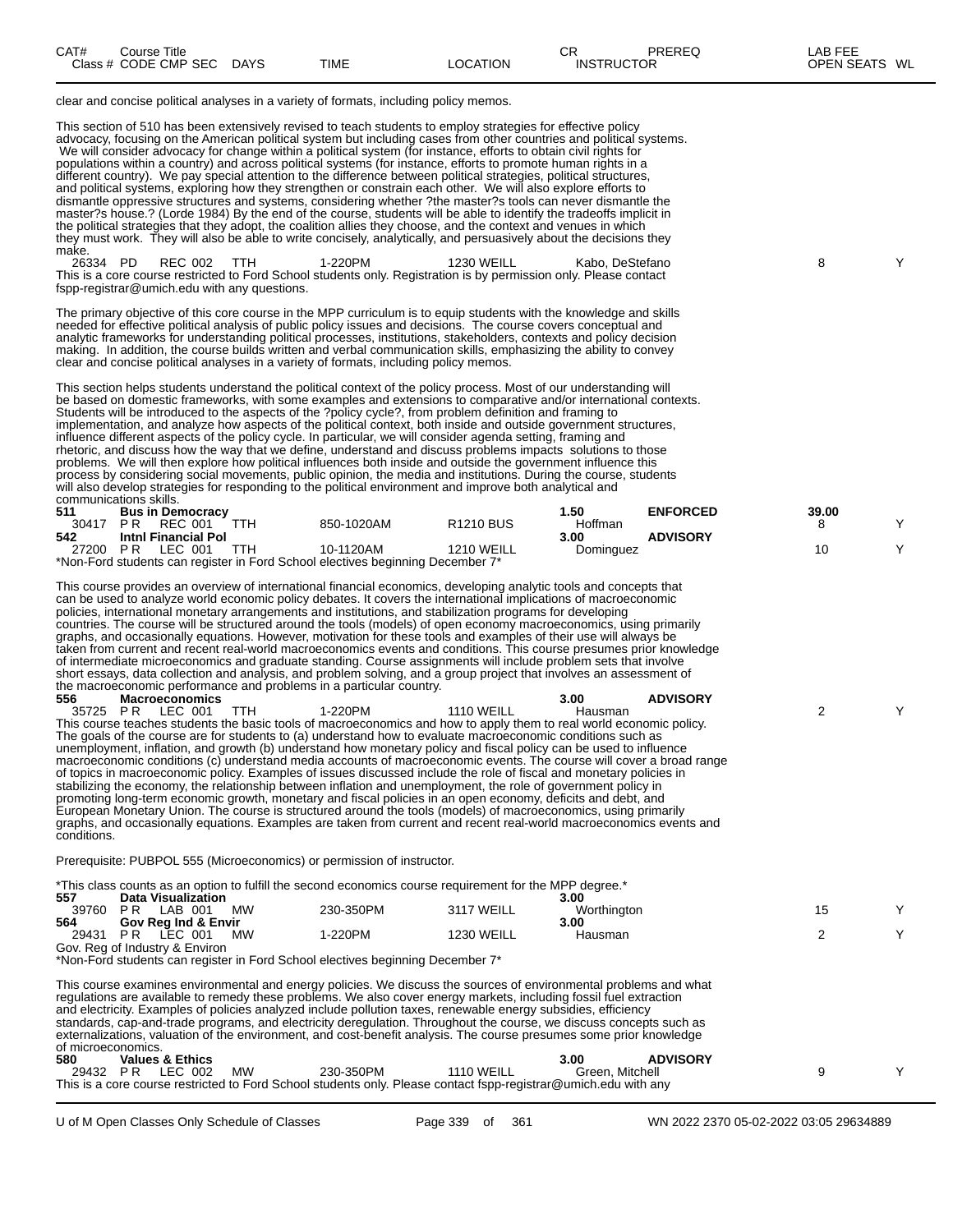| CAT#            | Course Title<br>Class # CODE CMP SEC DAYS                                                                                                                                                                                                                                        |            | <b>TIME</b>                                                                                                                                                                                                                                                                                                                                                                                                                                                                                                                                                                                                                                                                                                                                                                                                                                                                                                                                                                                                                                                                                            | <b>LOCATION</b>                        | CR<br><b>PREREQ</b><br><b>INSTRUCTOR</b>                                                                                                                                                                                                                           | LAB FEE<br>OPEN SEATS WL |        |
|-----------------|----------------------------------------------------------------------------------------------------------------------------------------------------------------------------------------------------------------------------------------------------------------------------------|------------|--------------------------------------------------------------------------------------------------------------------------------------------------------------------------------------------------------------------------------------------------------------------------------------------------------------------------------------------------------------------------------------------------------------------------------------------------------------------------------------------------------------------------------------------------------------------------------------------------------------------------------------------------------------------------------------------------------------------------------------------------------------------------------------------------------------------------------------------------------------------------------------------------------------------------------------------------------------------------------------------------------------------------------------------------------------------------------------------------------|----------------------------------------|--------------------------------------------------------------------------------------------------------------------------------------------------------------------------------------------------------------------------------------------------------------------|--------------------------|--------|
| questions.      |                                                                                                                                                                                                                                                                                  |            |                                                                                                                                                                                                                                                                                                                                                                                                                                                                                                                                                                                                                                                                                                                                                                                                                                                                                                                                                                                                                                                                                                        |                                        |                                                                                                                                                                                                                                                                    |                          |        |
| 582             | international as well as U.S. policy and politics.<br><b>Leading Organizations</b><br>38229 PR ŠEM 001<br>and meaningful difference.                                                                                                                                             | <b>TTH</b> | This course seeks to make students sensitive to and articulate about the ways in which moral and political values<br>come into play in the American policy process, particularly as they affect non-elected public officials who work in<br>a world shaped by politics. Topics covered include the tensions between ethics and politics, an introduction to<br>various moral theories that figure in contemporary policy debates, a consideration of the principal values that<br>230-350PM<br>This course will introduce you to the fundamental leadership concepts and skills you need to successfully navigate<br>and build your ability to effectively lead teams. You will learn how to set a tone, a focus, and a direction for an<br>organization, its members, and other stakeholders. You will practice leadership behaviors that will help you better<br>connect across differences and enact change in complex, multi-layered contexts. Designed to provide you with<br>opportunities for reflection, study, debate, and practice, this course will enhance your ability to make a positive | <b>1110 WEILL</b>                      | animate American politics, and issues and dilemmas in professional ethics. The course addresses issues that affect<br>3.00<br>Hernandez, Liang<br>and shape dynamic policy environments. You will have opportunities to develop a deeper understanding of yourself | 4                        | Y      |
| 583             | <b>Negotiations-PubPol</b><br>SEM 001<br>36462 PR<br>role playing, and cases.                                                                                                                                                                                                    | W          | **This course satisfies the MPP requirement of PubPol 586 & PubPol 587**<br>1130-1250PM<br>Negotiation Basics for Public Policy will provide students with an understanding of the theory and processes of<br>negotiation as practiced in a variety of settings. It is designed for relevance to the broad spectrum of bargaining<br>problems faced by the manager and professional. Students will have the opportunity to develop negotiation skills<br>experientially and to understand negotiation in useful analytical frameworks. Emphasizes simulations, exercises,                                                                                                                                                                                                                                                                                                                                                                                                                                                                                                                              | <b>REMOTE</b>                          | 1.00<br>Qureshi                                                                                                                                                                                                                                                    | 6                        | Y      |
|                 | 37591 PR SEM 002<br>This course will meet in person on March 10, 17, 24, 31.                                                                                                                                                                                                     | TH.        | 4-650PM                                                                                                                                                                                                                                                                                                                                                                                                                                                                                                                                                                                                                                                                                                                                                                                                                                                                                                                                                                                                                                                                                                | <b>1120 WEILL</b>                      | Qureshi                                                                                                                                                                                                                                                            | 15                       | Y      |
| 586<br>36305 PR | role playing, and cases.<br><b>Performance Mgmt</b><br>SEM 002 TTH<br>36306 PR SEM 003                                                                                                                                                                                           | TTH        | Negotiation Basics for Public Policy will provide students with an understanding of the theory and processes of<br>negotiation as practiced in a variety of settings. It is designed for relevance to the broad spectrum of bargaining<br>problems faced by the manager and professional. Students will have the opportunity to develop negotiation skills<br>experientially and to understand negotiation in useful analytical frameworks. Emphasizes simulations, exercises,<br>1-220PM<br>The main objectives of this course are to enhance your ability to think analytically and write clearly about<br>managerial challenges. This includes improving your ability to recognize and define these challenges, to evaluate<br>common approaches to addressing these challenges, and propose your own solutions to these challenges.<br>230-350PM<br>Public Management: Performance Management in International Organizations                                                                                                                                                                       | <b>1210 WEILL</b><br><b>1210 WEILL</b> | 1.00-3.00<br>Tompkins-Stange, Keare<br>Harris                                                                                                                                                                                                                      | 18<br>3                  | Y<br>Y |
|                 | public impact, working in pursuit of public good.                                                                                                                                                                                                                                |            | The Ford School defines leadership as, "the behavioral process of having a positive impact on individuals,<br>organizations, and communities". This course will equip students with the skills and tools to manage<br>organizations, teams, and self to better accomplish their intended positive impact. In particular, the course will<br>focus on management in public and non-profit organizations, which orient their work towards having a positive                                                                                                                                                                                                                                                                                                                                                                                                                                                                                                                                                                                                                                              |                                        |                                                                                                                                                                                                                                                                    |                          |        |
|                 |                                                                                                                                                                                                                                                                                  |            | The course will be structured in 4 sections to introduce students to key concepts and leadership best practices,<br>and develop an analytic toolkit to manage for positive impact, as follows:                                                                                                                                                                                                                                                                                                                                                                                                                                                                                                                                                                                                                                                                                                                                                                                                                                                                                                         |                                        |                                                                                                                                                                                                                                                                    |                          |        |
| 587             | ? Mapping the Environment,<br>? Strategic Organizational Planning,<br>? Planning for Results, and<br>? Managing for Results.<br><b>Public Management</b><br>35445 PR<br>SEM 001<br><b>Fundraising for Nonprofits</b><br>Public Management: Fundraising Strategies for Nonprofits | MW         | 4-520PM                                                                                                                                                                                                                                                                                                                                                                                                                                                                                                                                                                                                                                                                                                                                                                                                                                                                                                                                                                                                                                                                                                | <b>1230 WEILL</b>                      | 1.50<br>Walsh                                                                                                                                                                                                                                                      | 16                       | Y      |
|                 | nonprofit in Ann Arbor.                                                                                                                                                                                                                                                          |            | Social change cannot occur without an infusion of financial resources particularly as the public service sector<br>does not have the financial capital to invest in solving every pressing social issue. Fundraising promotes a<br>culture of possibility --- its the intersection of personal passions and organizational needs. Increasing your<br>knowledge of industry best practices and gaining fundraising skills are critical to your success in social impact<br>work. This mini-course serves as an opportunity to engage theory in practice (praxis) through the study of<br>fundraising for nonprofit organizations in the United States. We will learn about fundraising history, principles,<br>best practices, and shortfalls through quest lectures from industry leaders, readings, self-reflection, group<br>dialogue, and an applied learning project. Past year's applied learning project involved Food Gatherers, a local                                                                                                                                                        |                                        |                                                                                                                                                                                                                                                                    |                          |        |
| 35446 PR        | <b>SEM 002</b><br><b>Strategic Communication</b>                                                                                                                                                                                                                                 | MW         | 4-520PM                                                                                                                                                                                                                                                                                                                                                                                                                                                                                                                                                                                                                                                                                                                                                                                                                                                                                                                                                                                                                                                                                                | <b>REMOTE</b>                          | Webb                                                                                                                                                                                                                                                               | 4                        | Y      |
|                 | <b>Public Management: Strategic Communication for Advocacy</b>                                                                                                                                                                                                                   |            | This course will introduce students to a range of communication strategies to move public policy forward in public<br>policy areas from climate change to public education, health reform to anti-poverty efforts. For new public policy<br>to emerge, policy experts must learn skills to translate their analytical content to the public audiences that<br>ultimately decide the fate of reform. Class members will examine policy reform from the strategic communications<br>perspective including understanding audiences, identifying partners, developing key messages, storytelling, media<br>relations, delivering the messages through effective channels and measuring impact. Students will develop policy<br>advocacy campaigns which demonstrate the interplay between strategic, effective, targeted communications and                                                                                                                                                                                                                                                                |                                        |                                                                                                                                                                                                                                                                    |                          |        |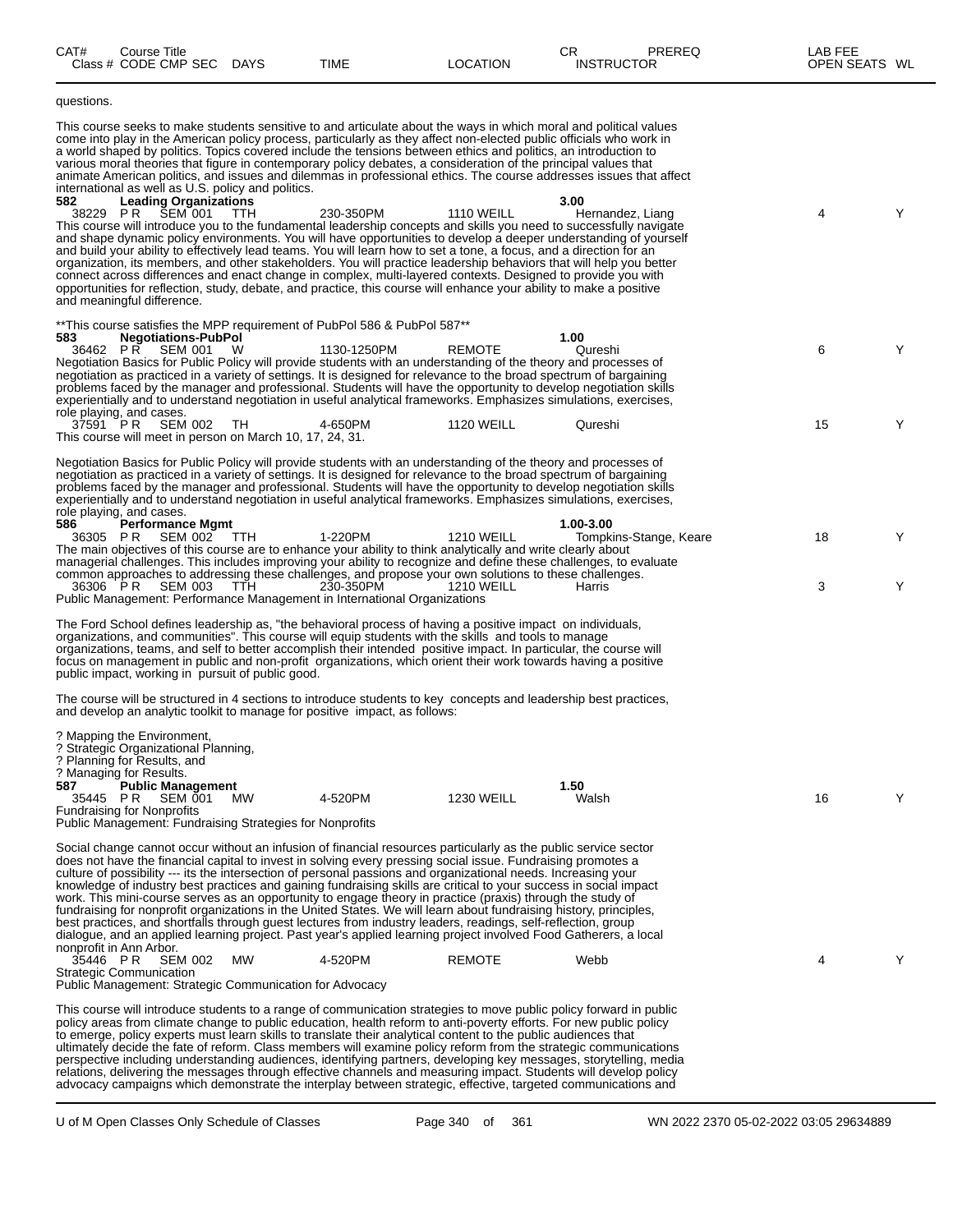| CAT#              | Course Title<br>Class # CODE CMP SEC DAYS                                                          |            | TIME                                                                                                                                                                                                                                                                                                                                                                                                                                                                                                                                                                                                                                                                                                                                                                                                                                                                                                                                                                              | <b>LOCATION</b>                        | CR.<br><b>INSTRUCTOR</b>  | PREREQ                    | LAB FEE<br>OPEN SEATS WL |   |
|-------------------|----------------------------------------------------------------------------------------------------|------------|-----------------------------------------------------------------------------------------------------------------------------------------------------------------------------------------------------------------------------------------------------------------------------------------------------------------------------------------------------------------------------------------------------------------------------------------------------------------------------------------------------------------------------------------------------------------------------------------------------------------------------------------------------------------------------------------------------------------------------------------------------------------------------------------------------------------------------------------------------------------------------------------------------------------------------------------------------------------------------------|----------------------------------------|---------------------------|---------------------------|--------------------------|---|
| 35448 PR          | achieving and sustaining policy change.<br>SEM 004<br>Policy&Project Implementation                | TTH.       | 230-350PM<br>Public Management: Managing Policy and Project Implementation                                                                                                                                                                                                                                                                                                                                                                                                                                                                                                                                                                                                                                                                                                                                                                                                                                                                                                        | <b>1210 WEILL</b>                      | Harris                    |                           | 2                        | Y |
|                   |                                                                                                    |            | Once a policy is passed or a project selected, the hard work of implementation begins. This course will introduce<br>students to the key management and leadership concepts and skills that surround implementation of policies and<br>projects with public funding. The course will adopt an international focus in readings and casework.                                                                                                                                                                                                                                                                                                                                                                                                                                                                                                                                                                                                                                       |                                        |                           |                           |                          |   |
|                   | 36303 PR SEM 005<br>Working in Diverse Orgs<br>Public Management: Working in Diverse Organizations | <b>TTH</b> | This course includes three modules: First, students will explore management approaches for policy and project<br>implementation, including new approaches to public management such as contracting, collaborative governance, public<br>participation and street level bureaucracy. Second, students will build leadership skills for managing teams and<br>managing people. The third module will introduce students to key tools for managing change within organizations.<br>The course will include a series of workshop-style sessions where students will work in teams to apply class<br>material to real-world international cases, and present their results to the class. Teams will then submit workshop<br>write-ups. Students will also complete one individual memo and two short individual reflection papers.<br>1130-1250PM                                                                                                                                      | <b>1110 WEILL</b>                      | Raimi                     |                           | 15                       | Y |
|                   | as real-world examples of diversity issues in the workplace.                                       |            | The workforce of the 21st century is increasingly diverse. Productive managers cannot afford to ignore this<br>diversity, and can benefit greatly from it. Yet we are often nervous about discussing and embracing issues of<br>diversity, equity, and inclusion and many otherwise strong leaders are blind to the ways their own biases might<br>affect their teams. In this module, students will learn about potential blind spots such as unconscious bias and<br>its effects on employee hiring and retention, how the desire to avoid negative emotions might get in the way of<br>productive management, and the dangers of groupthink, as well as learning strategies to avoid or address these<br>problems. The readings will draw on empirical research from social psychology and organizational behavior, as well                                                                                                                                                    |                                        |                           |                           |                          |   |
| 589<br>36463 PR   | <b>Conflict Resolution</b><br>SEM 001<br>as race and ethnicity, political orientation, and gender. | TH         | 1130-1250PM<br>Conflict is an evitable part of the human experience--in relationships, at the work place, in public administration<br>and especially in the public policy making process. Unresolved conflict can hinder decision making and impede<br>organization change, but when conflict is addressed, managed or transformed, it is possible for relationships,<br>organizations, and systems to grow and succeed. Drawing on empirical research and case studies, this skills-based<br>course will begin with a discussion of the impact of conflict in systems and a taxonomy of forms of conflict with<br>an eye toward public administration. Then the course will focus on the development of strategies that can be used<br>to resolve or manage conflicts, with opportunities for students to develop those skills through in-class exercises.<br>Special attention will be paid to skills that can be used to address conflicts that emerge across differences such | <b>1110 WEILL</b>                      | 1.00<br>Qureshi           |                           | 5                        | Y |
| 590<br>questions. | <b>MPA Mgmt&amp;Leadership</b><br>29434 PR LEC 001                                                 | - ттн      | 1130-1250PM<br>This is a core course restricted to Ford School MPA students only. Please contact fspp-registrar@umich.edu with any                                                                                                                                                                                                                                                                                                                                                                                                                                                                                                                                                                                                                                                                                                                                                                                                                                                | <b>1220 WEILL</b>                      | 3.00<br>Hernandez, Liang  | <b>ENFORCED</b>           | 6                        | Y |
| 600               | <b>Directed Reading</b><br>$IND +$                                                                 |            | ARR                                                                                                                                                                                                                                                                                                                                                                                                                                                                                                                                                                                                                                                                                                                                                                                                                                                                                                                                                                               | ARR                                    | 1.00-6.00                 | <b>ADVISORY</b>           | 24                       | N |
| 638               | <b>Integ Polcy Exercise</b><br>11425 PR SEM 001                                                    |            | ARR                                                                                                                                                                                                                                                                                                                                                                                                                                                                                                                                                                                                                                                                                                                                                                                                                                                                                                                                                                               | ARR                                    | 1.00<br>Lin               | <b>ADVISORY</b>           | 64                       | Y |
|                   | This course will be held January 6-8, 2022.<br>involved. Topics vary each year.                    |            | The Integrated Policy Exercise provides students with a week long opportunity to work intensively on a policy<br>issue. All students participate as part of a team representing different constituencies with an interest in the<br>problem being studied. Working in groups of 7 to 10, students are assigned a role such as lobbying firm or<br>political operative, or economic group. Groups prepare a political strategy to achieve their clients' objectives<br>and to develop policy positions for their group. The week culminates in a negotiation process among all the groups                                                                                                                                                                                                                                                                                                                                                                                          |                                        |                           |                           |                          |   |
| 639<br>35454 PR   | <b>Quant Pram Eval</b><br>DIS 002                                                                  |            | 230-350PM<br>If you waived out of or did not take PubPol 529, please contact fspp-registrar@umich.edu to enroll in this course.                                                                                                                                                                                                                                                                                                                                                                                                                                                                                                                                                                                                                                                                                                                                                                                                                                                   | <b>1120 WEILL</b>                      | 3.00<br>Mendelsohn, Miles | <b>ADVISORY, ENFORCED</b> | 12                       | Y |
| 35453 AR          | LEC 001                                                                                            | TTH.       | 830-950AM<br>If you waived out of or did not take PubPol 529, please contact fspp-registrar@umich.edu to enroll in this course.                                                                                                                                                                                                                                                                                                                                                                                                                                                                                                                                                                                                                                                                                                                                                                                                                                                   | <b>1120 WEILL</b>                      |                           | Asher, Mendelsohn, Miles  |                          |   |
| 29237 AR          | 35452 PR DIS 004<br>LEC 003                                                                        | F<br>TTH   | 230-350PM<br>If you waived out of or did not take PubPol 529, please contact fspp-registrar@umich.edu to enroll in this course.<br>830-950AM                                                                                                                                                                                                                                                                                                                                                                                                                                                                                                                                                                                                                                                                                                                                                                                                                                      | <b>1110 WEILL</b><br><b>1110 WEILL</b> | Panjwani, Thurston        | Jacob, Thurston, Panjwani | 3                        | Y |
| Augmented         | <b>Excel for PubPol</b>                                                                            |            | If you waived out of or did not take PubPol 529, please contact fspp-registrar@umich.edu to enroll in this course.                                                                                                                                                                                                                                                                                                                                                                                                                                                                                                                                                                                                                                                                                                                                                                                                                                                                |                                        |                           |                           |                          |   |
| 647               | 26576 PR LAB 001                                                                                   | TTH        | 4-520PM<br>*Non-Ford students can enroll Ford elective courses beginning December 7.*                                                                                                                                                                                                                                                                                                                                                                                                                                                                                                                                                                                                                                                                                                                                                                                                                                                                                             | 3117 WEILL                             | 1.50<br>Worthington       |                           | 7                        | Y |
|                   | Class will meet in 3117 Weill Hall.                                                                |            |                                                                                                                                                                                                                                                                                                                                                                                                                                                                                                                                                                                                                                                                                                                                                                                                                                                                                                                                                                                   |                                        |                           |                           |                          |   |
|                   | aspects of the program in that setting.                                                            |            | This course is an accelerated introduction to a variety of Public Policy research and analysis-related skills in<br>the Microsoft Excel environment. This course is designed to familiarize students with core skills in data access,<br>manipulation, analysis, and presentation using Excel (and Excel-like alternatives). Spreadsheet programs remain an<br>important part of professional life, and this course will prepare students for basic and intermediate use of<br>This course covers data import formatting and management Analysis topics include: producing tables (including                                                                                                                                                                                                                                                                                                                                                                                      |                                        |                           |                           |                          |   |

This course covers data import, formatting, and management. Analysis topics include: producing tables (including summarization), visualizations, varieties of statistical analysis (ANOVA, regression, etc.). The course is graded credit/no credit (pass/fail), with weekly review ?tasks? in Excel. No prior knowledge of Excel is expected, but

U of M Open Classes Only Schedule of Classes Page 341 of 361 WN 2022 2370 05-02-2022 03:05 29634889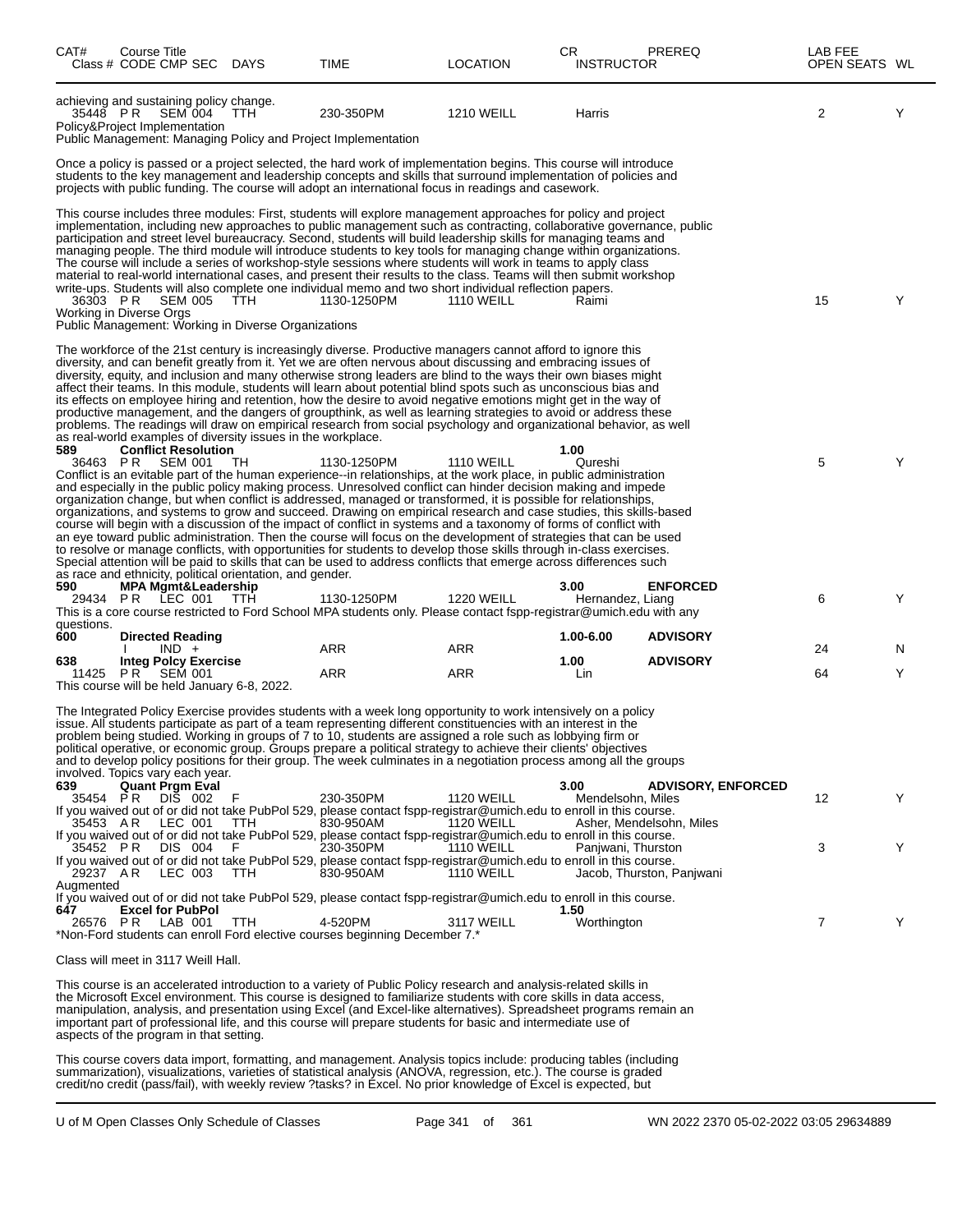| CAT#                                         | Course Title<br>Class # CODE CMP SEC                                                             |                | <b>DAYS</b>                                                   | TIME                                                                                                                                                                                                                                                                                                                                                                                                                                                                                                                                                                                                                                                                                                                                                                                                                                                                                                                                                                                                                                                                                                                                                                                                                       | <b>LOCATION</b>                        | CR.<br><b>INSTRUCTOR</b>                     | <b>PREREQ</b>             | LAB FEE<br>OPEN SEATS WL |   |
|----------------------------------------------|--------------------------------------------------------------------------------------------------|----------------|---------------------------------------------------------------|----------------------------------------------------------------------------------------------------------------------------------------------------------------------------------------------------------------------------------------------------------------------------------------------------------------------------------------------------------------------------------------------------------------------------------------------------------------------------------------------------------------------------------------------------------------------------------------------------------------------------------------------------------------------------------------------------------------------------------------------------------------------------------------------------------------------------------------------------------------------------------------------------------------------------------------------------------------------------------------------------------------------------------------------------------------------------------------------------------------------------------------------------------------------------------------------------------------------------|----------------------------------------|----------------------------------------------|---------------------------|--------------------------|---|
| 674<br>28766 PD                              | <b>Ec&amp;Soc Emerg Mrk Ec</b><br><b>IEDP Leadership only</b><br><b>IEDP Leadership Only</b>     | <b>SEM 003</b> | familiarity with basic concepts of statistics is recommended. | ARR                                                                                                                                                                                                                                                                                                                                                                                                                                                                                                                                                                                                                                                                                                                                                                                                                                                                                                                                                                                                                                                                                                                                                                                                                        | <b>ARR</b>                             | 1.00<br>Hanson                               | <b>ADVISORY</b>           | 1                        | N |
| 700                                          | <b>Directed Research</b><br>$IND +$                                                              |                |                                                               | ARR                                                                                                                                                                                                                                                                                                                                                                                                                                                                                                                                                                                                                                                                                                                                                                                                                                                                                                                                                                                                                                                                                                                                                                                                                        | ARR                                    | 1.00-6.00                                    | <b>ADVISORY</b>           | 20                       | N |
| 713<br>24493 PR                              | <b>Causal Infer Postsec</b><br>SEM 001                                                           |                | MW.                                                           | 4-520PM<br>*Non-Ford students can register in Ford School electives beginning December 7*                                                                                                                                                                                                                                                                                                                                                                                                                                                                                                                                                                                                                                                                                                                                                                                                                                                                                                                                                                                                                                                                                                                                  | <b>1220 WEILL</b>                      | 3.00<br>Stange                               | <b>ADVISORY, ENFORCED</b> | 8                        | Y |
| professional setting.<br>716<br>20353 PR     | <b>Intro Chinese Policy</b><br>SEM 001<br>Intro to Chinese Policy                                |                |                                                               | This course focuses on rigorous evaluation of policies and interventions related to postsecondary education.<br>Evaluations will be discussed in the context of the current and historical landscape. Specific topics will include<br>financial aid, college quality, persistence and labor market returns. Methods include matching, regression<br>discontinuity, randomized trials and instrumental variables. This course is intended for PhD students early in<br>their dissertation phase, as well as for advanced masters students who plan to work with empirical research in a<br>9-1150AM<br>*Non-Ford students can enroll Ford elective courses beginning December 7.*                                                                                                                                                                                                                                                                                                                                                                                                                                                                                                                                           | <b>1120 WEILL</b>                      | 1.50<br>Liu                                  | <b>ADVISORY</b>           | 20                       | Y |
| are not limited to):<br>of advocacy groups); |                                                                                                  |                |                                                               | This course will introduce students to China and its policy and economic environments. Drawing on the expertise of<br>Ford School faculty and outside guests, each class will focus on a different policy area. Themes will include (but<br>1) Government and civil society (including the Beijing bureaucracy, local politics, and the role<br>2) Economic development (including business, the emergence of a middle class, and rural development projects);<br>3) Environmental issues (including the Three Gorges Dam, pollution problems, and "green" energy projects); and<br>4) US/China relations (including Chinese perceptions of the west, international security issues such as Taiwan, and                                                                                                                                                                                                                                                                                                                                                                                                                                                                                                                    |                                        |                                              |                           |                          |   |
| trade).<br>725                               | <b>MPA Capstone</b><br>29438 PR SEM 001                                                          |                | МW                                                            | 830-950AM<br>This is a core course restricted to Ford School MPA students only. Please contact fspp-registrar@umich.edu with any                                                                                                                                                                                                                                                                                                                                                                                                                                                                                                                                                                                                                                                                                                                                                                                                                                                                                                                                                                                                                                                                                           | <b>1120 WEILL</b>                      | 5.00<br>Gerber                               |                           | 4                        | Y |
| questions.<br>732                            | <b>Pub Pol Pse</b><br>23359 PDR SEM 001                                                          |                | TН                                                            | 1-4PM                                                                                                                                                                                                                                                                                                                                                                                                                                                                                                                                                                                                                                                                                                                                                                                                                                                                                                                                                                                                                                                                                                                                                                                                                      | 2328 SEB                               | 3.00<br>Rodriguez                            | <b>ADVISORY</b>           | 8                        | Y |
| 744<br>38211 PR                              | Prereg: graduate standing<br><b>Econ of Publ Sect</b><br>countries from time to time.            | DIS 002        | F                                                             | 1-220PM<br>This is a course on how economists think about government revenue and government expenditures - how governments<br>raise and spend public money. Public Finance is a subfield of microeconomics. In the course, we will begin by<br>delving more deeply into rationales for government intervention in the market, including public goods,<br>externalities, and equity. We will then use the tools of economics to analyze a number of important public policy<br>issues, such as public health insurance, social security, and anti-poverty programs. The second part of the course<br>will cover tax policy, and we will explore how the burden of taxation is distributed, how taxes affect the economic<br>behavior of individuals and firms, and options to reform the tax system. The course will cover the theory of public<br>finance in depth, but the ultimate aim will always be to apply the concepts to real world policies and programs.<br>Toward that end, we will spend substantial time both inside and outside of the classroom applying the concepts and<br>reviewing existing empirical evidence. The course focuses on the US, but we will discuss comparisons with other                | <b>1110 WEILL</b>                      | 3.00<br>Stevenson, Kulczycki                 | <b>ADVISORY</b>           | 8                        | Y |
| 750<br>Japanese Economy                      | 29440 AR LEC 001 MW<br>countries from time to time.<br><b>Special Topics</b><br>36421 PR LEC 002 |                | - ттн                                                         | 830-950AM<br>This is a course on how economists think about government revenue and government expenditures - how governments<br>raise and spend public money. Public Finance is a subfield of microeconomics. In the course, we will begin by<br>delving more deeply into rationales for government intervention in the market, including public goods,<br>externalities, and equity. We will then use the tools of economics to analyze a number of important public policy<br>issues, such as public health insurance, social security, and anti-poverty programs. The second part of the course<br>will cover tax policy, and we will explore how the burden of taxation is distributed, how taxes affect the economic<br>behavior of individuals and firms, and options to reform the tax system. The course will cover the theory of public<br>finance in depth, but the ultimate aim will always be to apply the concepts to real world policies and programs.<br>Toward that end, we will spend substantial time both inside and outside of the classroom applying the concepts and<br>reviewing existing empirical evidence. The course focuses on the US, but we will discuss comparisons with other<br>230-350PM | <b>1110 WEILL</b><br><b>1220 WEILL</b> | Stevenson, Kulczycki<br>1.00-1.50<br>Hausman | <b>ADVISORY</b>           | 8                        | Y |
|                                              | have for the rest of the world.                                                                  |                | Topic: Lessons from the Japanese Economy                      | *Non-Ford students can register in Ford School electives beginning December 7*<br>This course will provide an overview of recent Japanese economic history and the current state of the Japanese<br>economy. We will consider what economic policymakers around the world can learn from Japan. In particular, we will<br>examine Japan's monetary policy response to two decades of slow economic growth (so-called Abenomics), the economic<br>implications of Japan's declining population, and the consequences of Japan's large government debt. Students will<br>write a short paper exploring an aspect of the Japanese economy and / or a lesson that Japanese economic policy may                                                                                                                                                                                                                                                                                                                                                                                                                                                                                                                                 |                                        |                                              |                           |                          |   |
|                                              | 36419 PR LEC 003<br><b>National Security Policy</b>                                              |                | MW                                                            | *Non-Ford students can register in Ford School electives beginning December 7*<br>230-350PM                                                                                                                                                                                                                                                                                                                                                                                                                                                                                                                                                                                                                                                                                                                                                                                                                                                                                                                                                                                                                                                                                                                                | <b>1230 WEILL</b>                      | Ali                                          |                           | 5                        | Y |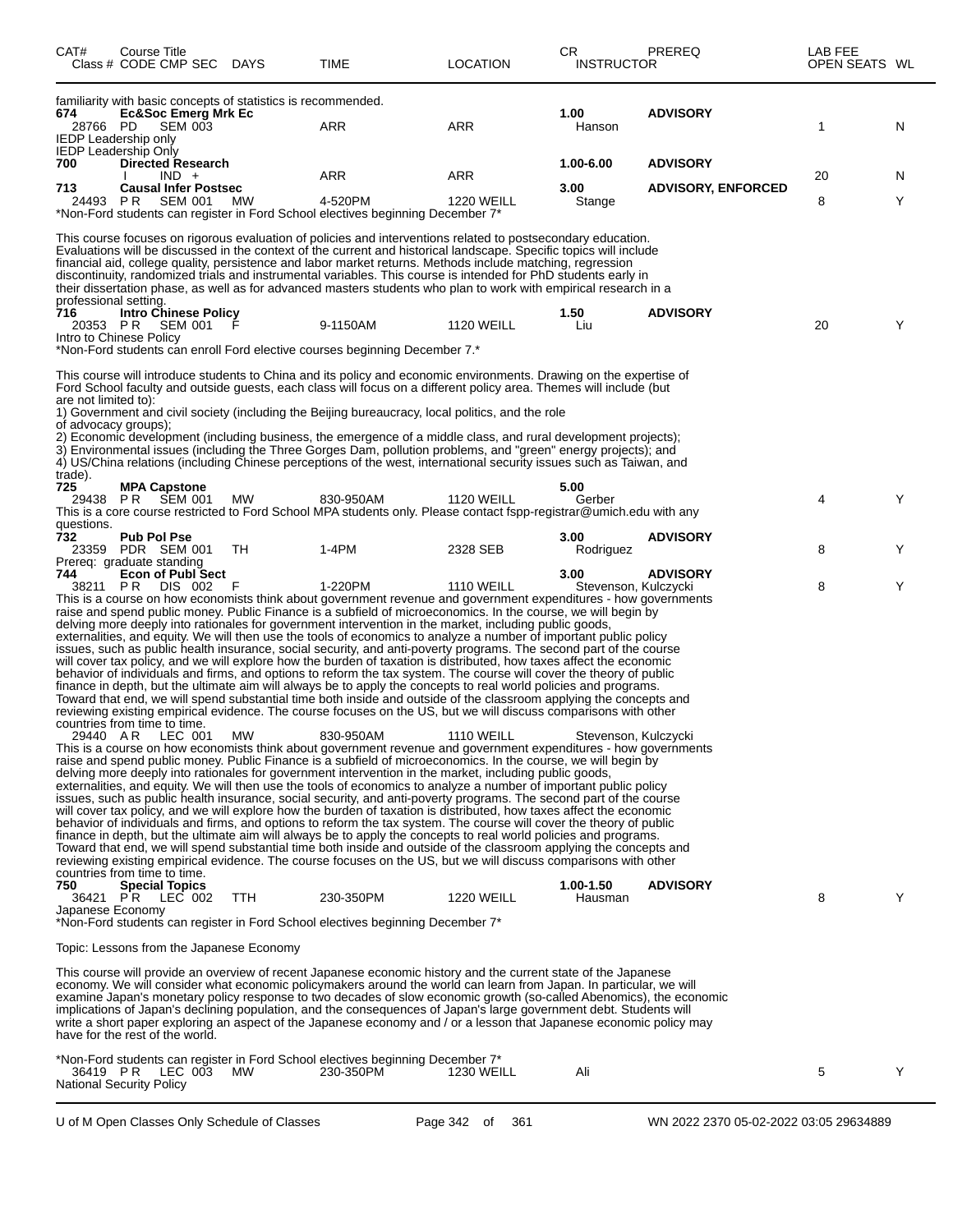\*Non-Ford students can register in Ford School electives beginning December 7\*

Topics: Policy Frameworks in National Security

| The decisionmaking process for national security is a complex subject that involves the intersection of several<br>factors to include the role of the President, the National Security Council, U.S. government departments and<br>agencies with key roles and functions, and Congress, among others. Key to understanding how national security<br>decisions are evaluated, decided, and ultimately approved is the legal and policy foundation that impacts how<br>military and intelligence operations are carried out abroad, how domestic intelligence and law enforcement works<br>within the United States, and where these international and domestic authorities overlap or even come into conflict<br>depending on the national security issue at stake. Understanding the relationships between these different<br>elements is critical for those interested in this career field.                                                                                                                                                                                                                                                                                                                                                                                                                                                                                                                                                                                                                                                                                                                                                                                                                                                                                                                                                                                                                                                                                                                                                                                                                                                                                                                                                                                                                                                                                                                                                                                                      |        |        |
|----------------------------------------------------------------------------------------------------------------------------------------------------------------------------------------------------------------------------------------------------------------------------------------------------------------------------------------------------------------------------------------------------------------------------------------------------------------------------------------------------------------------------------------------------------------------------------------------------------------------------------------------------------------------------------------------------------------------------------------------------------------------------------------------------------------------------------------------------------------------------------------------------------------------------------------------------------------------------------------------------------------------------------------------------------------------------------------------------------------------------------------------------------------------------------------------------------------------------------------------------------------------------------------------------------------------------------------------------------------------------------------------------------------------------------------------------------------------------------------------------------------------------------------------------------------------------------------------------------------------------------------------------------------------------------------------------------------------------------------------------------------------------------------------------------------------------------------------------------------------------------------------------------------------------------------------------------------------------------------------------------------------------------------------------------------------------------------------------------------------------------------------------------------------------------------------------------------------------------------------------------------------------------------------------------------------------------------------------------------------------------------------------------------------------------------------------------------------------------------------------|--------|--------|
| Assignments include two policy memos, five evaluations of assigned readings, and participation in a panel<br>discussion with other students on select national security laws and authorities.                                                                                                                                                                                                                                                                                                                                                                                                                                                                                                                                                                                                                                                                                                                                                                                                                                                                                                                                                                                                                                                                                                                                                                                                                                                                                                                                                                                                                                                                                                                                                                                                                                                                                                                                                                                                                                                                                                                                                                                                                                                                                                                                                                                                                                                                                                      |        |        |
| *Non-Ford students can register in Ford School electives beginning December 7*<br>36893 PR<br>LEC 004<br>TTH<br>4-520PM<br><b>REMOTE</b><br>Alper<br><b>Ballot Initiatives</b><br>*Non-Ford students can register in Ford School electives beginning December 7*                                                                                                                                                                                                                                                                                                                                                                                                                                                                                                                                                                                                                                                                                                                                                                                                                                                                                                                                                                                                                                                                                                                                                                                                                                                                                                                                                                                                                                                                                                                                                                                                                                                                                                                                                                                                                                                                                                                                                                                                                                                                                                                                                                                                                                   | 11     | Υ      |
| Topic: Gaining Power Through Grassroots Democracy: Ballot Initiatives - Campaign Media & Strategy                                                                                                                                                                                                                                                                                                                                                                                                                                                                                                                                                                                                                                                                                                                                                                                                                                                                                                                                                                                                                                                                                                                                                                                                                                                                                                                                                                                                                                                                                                                                                                                                                                                                                                                                                                                                                                                                                                                                                                                                                                                                                                                                                                                                                                                                                                                                                                                                  |        |        |
| Marijuana, affirmative action, redistricting--When citizens want change legislatures won?t enact - they go to the<br>ballot to win change. This course blends an academic review of the ballot initiative process along with the related<br>experience of grassroots leaders. Students will gain an understanding of the initiative process and cutting-edge<br>campaign approaches. The course will lean upon journals, books, media reports, videos and training materials to<br>provide a 360-degree view of the strategies and the tactics used to win. Students will also engage with a number<br>of international, national and state-based activist leaders and political consultants who will provide<br>supplementary instruction and discussion.                                                                                                                                                                                                                                                                                                                                                                                                                                                                                                                                                                                                                                                                                                                                                                                                                                                                                                                                                                                                                                                                                                                                                                                                                                                                                                                                                                                                                                                                                                                                                                                                                                                                                                                                         |        |        |
| Though students will be exposed to a variety of ballot initiative subjects and examples, the course will focus upon<br>Michigan's Proposal 2 - a Michigan ballot initiative that created an Independent Citizens Redistricting Commission<br>to end partisan gerrymandering in 2018. Prop 2 will serve as a fulcrum for many of our class discussions and draw<br>upon the examples of several states who passed similar initiatives throughout the United States that year.                                                                                                                                                                                                                                                                                                                                                                                                                                                                                                                                                                                                                                                                                                                                                                                                                                                                                                                                                                                                                                                                                                                                                                                                                                                                                                                                                                                                                                                                                                                                                                                                                                                                                                                                                                                                                                                                                                                                                                                                                       |        |        |
| *Non-Ford students can register in Ford School electives beginning December 7*<br>36894 PR<br>LEC 005<br>10-1150AM<br>3117 WEILL<br>- F -<br>LEC 005<br>PR.<br>1130-1250PM<br>Farley, Neidert<br>MW<br><b>1230 WEILL</b><br>*Non-Ford students can register in Ford School electives beginning December 7*                                                                                                                                                                                                                                                                                                                                                                                                                                                                                                                                                                                                                                                                                                                                                                                                                                                                                                                                                                                                                                                                                                                                                                                                                                                                                                                                                                                                                                                                                                                                                                                                                                                                                                                                                                                                                                                                                                                                                                                                                                                                                                                                                                                         | 9<br>9 | Y<br>Υ |
| Topic: Data for Policy Analysis                                                                                                                                                                                                                                                                                                                                                                                                                                                                                                                                                                                                                                                                                                                                                                                                                                                                                                                                                                                                                                                                                                                                                                                                                                                                                                                                                                                                                                                                                                                                                                                                                                                                                                                                                                                                                                                                                                                                                                                                                                                                                                                                                                                                                                                                                                                                                                                                                                                                    |        |        |
| This class will meet in person on:                                                                                                                                                                                                                                                                                                                                                                                                                                                                                                                                                                                                                                                                                                                                                                                                                                                                                                                                                                                                                                                                                                                                                                                                                                                                                                                                                                                                                                                                                                                                                                                                                                                                                                                                                                                                                                                                                                                                                                                                                                                                                                                                                                                                                                                                                                                                                                                                                                                                 |        |        |
| January 19<br>January 24<br>January 26<br>January 28 - Lab (10:00-11:50am, 3117 Weill Hall)<br>January 31<br>February 2<br>February 4 - Lab (10:00-11:50am, 3117 Weill Hall)<br>36895 PR LEC 006<br>1-220PM<br><b>1210 WEILL</b><br>Page<br>MW<br>Diplomacy & Statecraft<br>*Non-Ford students can register in Ford School electives beginning December 7*                                                                                                                                                                                                                                                                                                                                                                                                                                                                                                                                                                                                                                                                                                                                                                                                                                                                                                                                                                                                                                                                                                                                                                                                                                                                                                                                                                                                                                                                                                                                                                                                                                                                                                                                                                                                                                                                                                                                                                                                                                                                                                                                         | 13     | Υ      |
| Topic: Diplomacy and Statecraft in an age of Globalization                                                                                                                                                                                                                                                                                                                                                                                                                                                                                                                                                                                                                                                                                                                                                                                                                                                                                                                                                                                                                                                                                                                                                                                                                                                                                                                                                                                                                                                                                                                                                                                                                                                                                                                                                                                                                                                                                                                                                                                                                                                                                                                                                                                                                                                                                                                                                                                                                                         |        |        |
| Diplomacy (using non-lethal means to manage interstate relations and foreign threats) and statecraft (managing<br>state power to promote national interests) are the key tools by which a nation?s foreign policy is implemented. In<br>other words, in the management of official relations between states and intergovernmental organizations to promote<br>national interests through both cooperation and competition, diplomacy and statecraft are central aspects of the<br>foreign policy toolkit in international politics. Yet, our world is increasingly interconnected, as demonstrated by<br>the domestic impact of external issues. New subjects crowd the international agenda. At home and abroad, many<br>actors participate in international affairs far beyond the realm of states or ministries of foreign affairs. This<br>course will give students insight into the contemporary practice of, and challenges to, diplomacy through an<br>examination of political, economic and development statecraft; multilateral statecraft, including with and through<br>organizations such as the UN, World Bank, and regional organizations; and the use of public diplomacy to spread<br>information (and disinformation), values and norms through educational opportunities, cultural activities,<br>language, and exchange programs, to name a few. We will also review the manner in which diplomacy and statecraft<br>have changed and adapted due to the novel coronavirus (COVID-19) pandemic and other recent global developments such<br>as desertification and mass movements of people. Students will assess lines of action policy makers have initiated<br>to find solutions and explore alternative approaches to these problems. I also place emphasis on the tools and<br>skills needed for policy analysis and the formulation of effective recommendations for decision-making. I will use<br>case studies and group exercises throughout the course and there will be a number of policy writing assignments and<br>oral presentations. Students are encouraged to think, act, and write like diplomats and to appreciate diplomacy as<br>a vocation. Through the course, students connect diplomatic trend lines with today?s international headlines.<br>Students will gain expertise on a contemporary diplomatic challenge of their choosing through research and readings<br>policy project that culminates in a written policy memo to the next president. |        |        |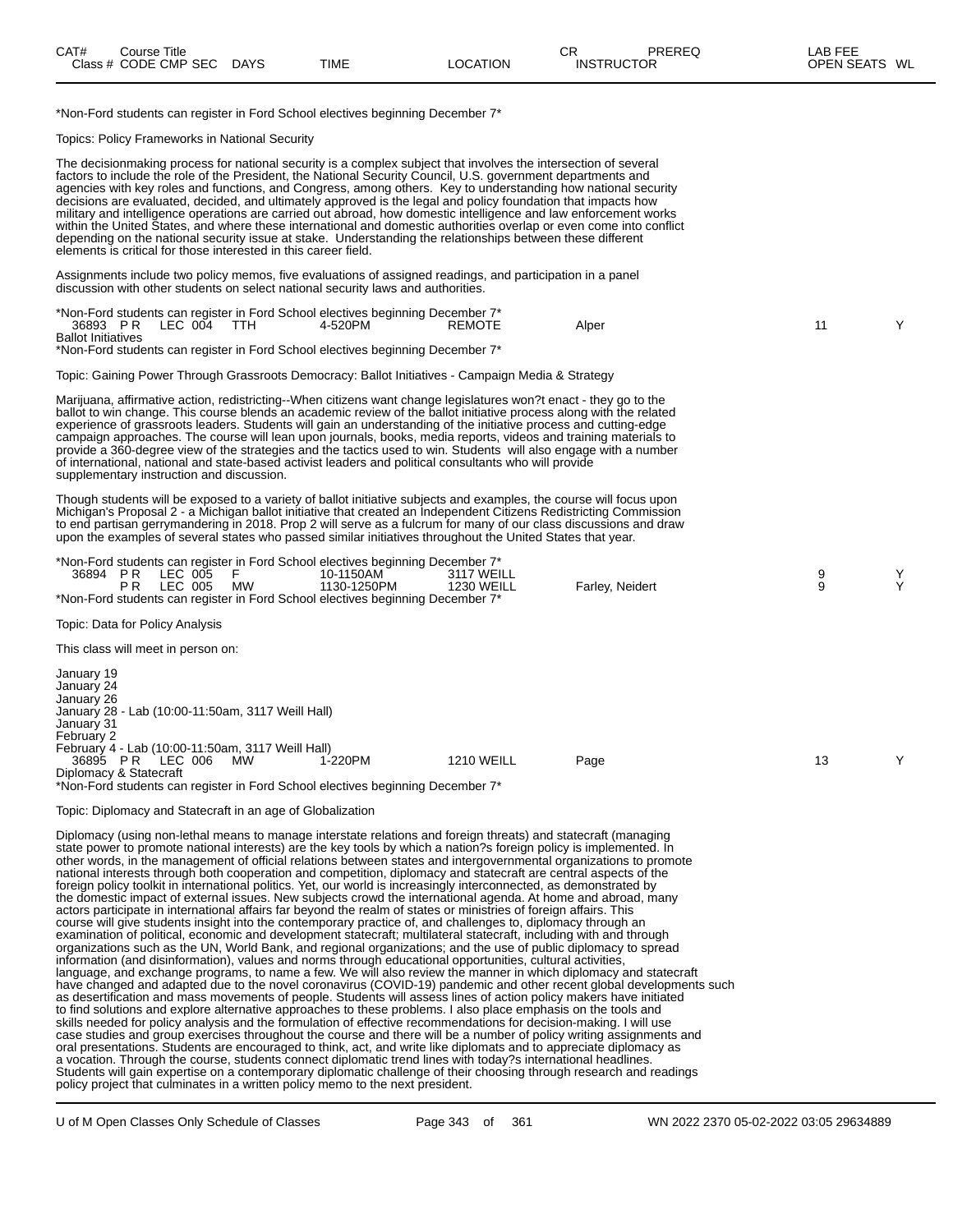| CAT#                   | Course Title<br>Class # CODE CMP SEC DAYS                                                 |          | TIME                                                                                                                                                                                                                                                                                                                                                                                                                                                                                                                                                                                                                                                                                                                                                                                                                                                                                                                                                                                                                                                                                                                                                                                                                                                                                                                                                                                                                                          | <b>LOCATION</b>                | CR     | <b>PREREQ</b><br><b>INSTRUCTOR</b> | LAB FEE<br>OPEN SEATS WL |        |
|------------------------|-------------------------------------------------------------------------------------------|----------|-----------------------------------------------------------------------------------------------------------------------------------------------------------------------------------------------------------------------------------------------------------------------------------------------------------------------------------------------------------------------------------------------------------------------------------------------------------------------------------------------------------------------------------------------------------------------------------------------------------------------------------------------------------------------------------------------------------------------------------------------------------------------------------------------------------------------------------------------------------------------------------------------------------------------------------------------------------------------------------------------------------------------------------------------------------------------------------------------------------------------------------------------------------------------------------------------------------------------------------------------------------------------------------------------------------------------------------------------------------------------------------------------------------------------------------------------|--------------------------------|--------|------------------------------------|--------------------------|--------|
|                        | 36896 PR LEC 007 MW<br>Elections under the Hood                                           |          | *Non-Ford students can register in Ford School electives beginning December 7*<br>4-520PM<br>*Non-Ford students can register in Ford School electives beginning December 7*                                                                                                                                                                                                                                                                                                                                                                                                                                                                                                                                                                                                                                                                                                                                                                                                                                                                                                                                                                                                                                                                                                                                                                                                                                                                   | <b>1230 WEILL</b>              | Yoon   |                                    | 8                        | Y      |
|                        | Class will meet in 1230 Weill Hall.                                                       |          |                                                                                                                                                                                                                                                                                                                                                                                                                                                                                                                                                                                                                                                                                                                                                                                                                                                                                                                                                                                                                                                                                                                                                                                                                                                                                                                                                                                                                                               |                                |        |                                    |                          |        |
|                        |                                                                                           |          | Topic: Elections Under the Hood: How the Electoral Process Works (and sometimes doesn't) in America                                                                                                                                                                                                                                                                                                                                                                                                                                                                                                                                                                                                                                                                                                                                                                                                                                                                                                                                                                                                                                                                                                                                                                                                                                                                                                                                           |                                |        |                                    |                          |        |
|                        |                                                                                           |          | For decades, one of the most important aspects of American democracy - the process of electing candidates for<br>public office - was also one of the least scrutinized and least understood. Today, this lack of understanding has<br>helped place elections and voting at the center of a contentious public policy debate. This course will look under<br>the hood of elections in the United States and examine the complex web of laws, regulations, and procedures that<br>govern the process. We will cover various aspects of election administration including voter registration, open vs.<br>closed primaries, early voting, voting equipment, post-election vote canvasses and recounts, as well as unique and<br>controversial aspects of presidential elections. The news media?s significant role throughout the electoral process<br>will be closely examined as well. The course will also address redistricting and gerrymandering, as well as<br>numerous ways candidates and parties work within (and sometimes outside of) the election system to gain political<br>advantage. We will examine the 2000 and 2020 presidential elections in particular detail, as well as examples from<br>other federal, state, and local elections, along with comparisons with international systems. Students will be<br>challenged to identify weaknesses in the current system and development policy prescriptions to address them. |                                |        |                                    |                          |        |
|                        | 34809 PR LEC 009 MWTH<br>Legislation and Regulation<br>Title: Legislation and Regulation  |          | *Non-Ford students can register in Ford School electives beginning December 7*<br>855-1010AM                                                                                                                                                                                                                                                                                                                                                                                                                                                                                                                                                                                                                                                                                                                                                                                                                                                                                                                                                                                                                                                                                                                                                                                                                                                                                                                                                  | 0225 JEFFRIES                  | Deacon |                                    | 57                       | Y      |
|                        | 34810 PR LEC 010                                                                          |          | In the modern regulatory state, the rules that most profoundly shape private conduct come not from the common law<br>but, instead, from legislatures and agencies. This class will explore the lawmaking function of these institutions<br>and the virtues and vices of administrative governance. Among other things, the class will cover: the nature of<br>the legislative process; statutory interpretation; the justifications for regulatory intervention; regulatory tools<br>and strategies; the allocation of authority between legislatures and agencies; the varied forms of agency<br>decision-making; and judicial review of agency decisions. In offering a survey of public law, the course will<br>introduce students to the essentials of both statutory interpretation and administrative law.                                                                                                                                                                                                                                                                                                                                                                                                                                                                                                                                                                                                                              |                                |        |                                    |                          |        |
|                        | <b>PR LEC 010</b><br>Legislation and Regulation<br>Title: Legislation and Regulation      | TTH<br>M | 255-410PM<br>235-350PM                                                                                                                                                                                                                                                                                                                                                                                                                                                                                                                                                                                                                                                                                                                                                                                                                                                                                                                                                                                                                                                                                                                                                                                                                                                                                                                                                                                                                        | 1225 JEFFRIES<br>1225 JEFFRIES |        | Mendelson                          | 63<br>63                 | Y<br>Y |
|                        | 41201 PR LEC 012<br>Politics of Healthcare Reform<br>Topic: Politics of Healthcare Reform | MW       | In the modern regulatory state, the rules that most profoundly shape private conduct come not from the common law<br>but, instead, from legislatures and agencies. This class will explore the lawmaking function of these institutions<br>and the virtues and vices of administrative governance. Among other things, the class will cover: the nature of<br>the legislative process; statutory interpretation; the justifications for regulatory intervention; regulatory tools<br>and strategies; the allocation of authority between legislatures and agencies; the varied forms of agency<br>decision-making; and judicial review of agency decisions. In offering a survey of public law, the course will<br>introduce students to the essentials of both statutory interpretation and administrative law.<br>4-520PM                                                                                                                                                                                                                                                                                                                                                                                                                                                                                                                                                                                                                   | <b>1210 WEILL</b>              | Cohn   |                                    | 2                        | Y      |
|                        | the Affordable Care Act.                                                                  |          | This class will focus on answering the question of what it takes to pass a major piece of legislation -- and what<br>that answer says about the structure of American government and nature of U.S. politics. Its case study will be the<br>century-long effort to create a universal health care system, with a heavy focus on enactment and implementation of                                                                                                                                                                                                                                                                                                                                                                                                                                                                                                                                                                                                                                                                                                                                                                                                                                                                                                                                                                                                                                                                               |                                |        |                                    |                          |        |
|                        | health care, but for all issues.                                                          |          | The course will cover the economics of health care and its effects on innovation, quality and access, with a<br>particular focus on people with serious medical needs as well as lower-income populations and traditionally<br>marginalized communities. The class will review the long history of attempts to pass major health care legislation,<br>from embryonic attempts at ?compulsory? health care in the Progressive Era up through the debate over repealing the<br>Affordable Care Act in 2017. But the broad focus will remain on exploring how factors like the institutional<br>architecture of American government, the power of interest groups, the complexities of public opinion and judgment<br>of individual leaders shape the legislative agenda, specific proposals and the outcomes of debate -- not just for                                                                                                                                                                                                                                                                                                                                                                                                                                                                                                                                                                                                          |                                |        |                                    |                          |        |
|                        | group discussions and one or two quest speakers as well.                                  |          | Students should expect a series of short writing assignments or one longer one (to be determined), plus lively                                                                                                                                                                                                                                                                                                                                                                                                                                                                                                                                                                                                                                                                                                                                                                                                                                                                                                                                                                                                                                                                                                                                                                                                                                                                                                                                |                                |        |                                    |                          |        |
| INSTRUCTOR BIO:<br>756 | Michigan?s Griffith Leadership Center.<br><b>Local Gov:Opp Activ</b>                      |          | Jonathan Cohn is a journalist and author who has been covering policy and politics for more than 25 years. He is<br>currently a senior national correspondent at HuffPost. Before that, he was a senior editor at the New Republic and<br>American Prospect. He has also written for the Atlantic, New York Times and Washington Post, among other<br>publications, and has been a columnist for Kaiser Health News and the Milbank Quarterly. He is the author of two<br>books: Sick (HarperCollins, 2007) and The Ten Year War (St. Martin?s Press, 2021), and a past winner of media<br>awards from the Sidney Hillman Foundation, World Hunger Year, National Women?s Political Caucus and Association of<br>Health Care Journalists. He holds a bachelor?s degree from Harvard University, is a member of the National Academy<br>of Social Insurance and has been a fellow with Demos, the Henry J. Kaiser Family Foundation and University of                                                                                                                                                                                                                                                                                                                                                                                                                                                                                          |                                | 3.00   |                                    |                          |        |
|                        |                                                                                           |          |                                                                                                                                                                                                                                                                                                                                                                                                                                                                                                                                                                                                                                                                                                                                                                                                                                                                                                                                                                                                                                                                                                                                                                                                                                                                                                                                                                                                                                               |                                |        |                                    |                          |        |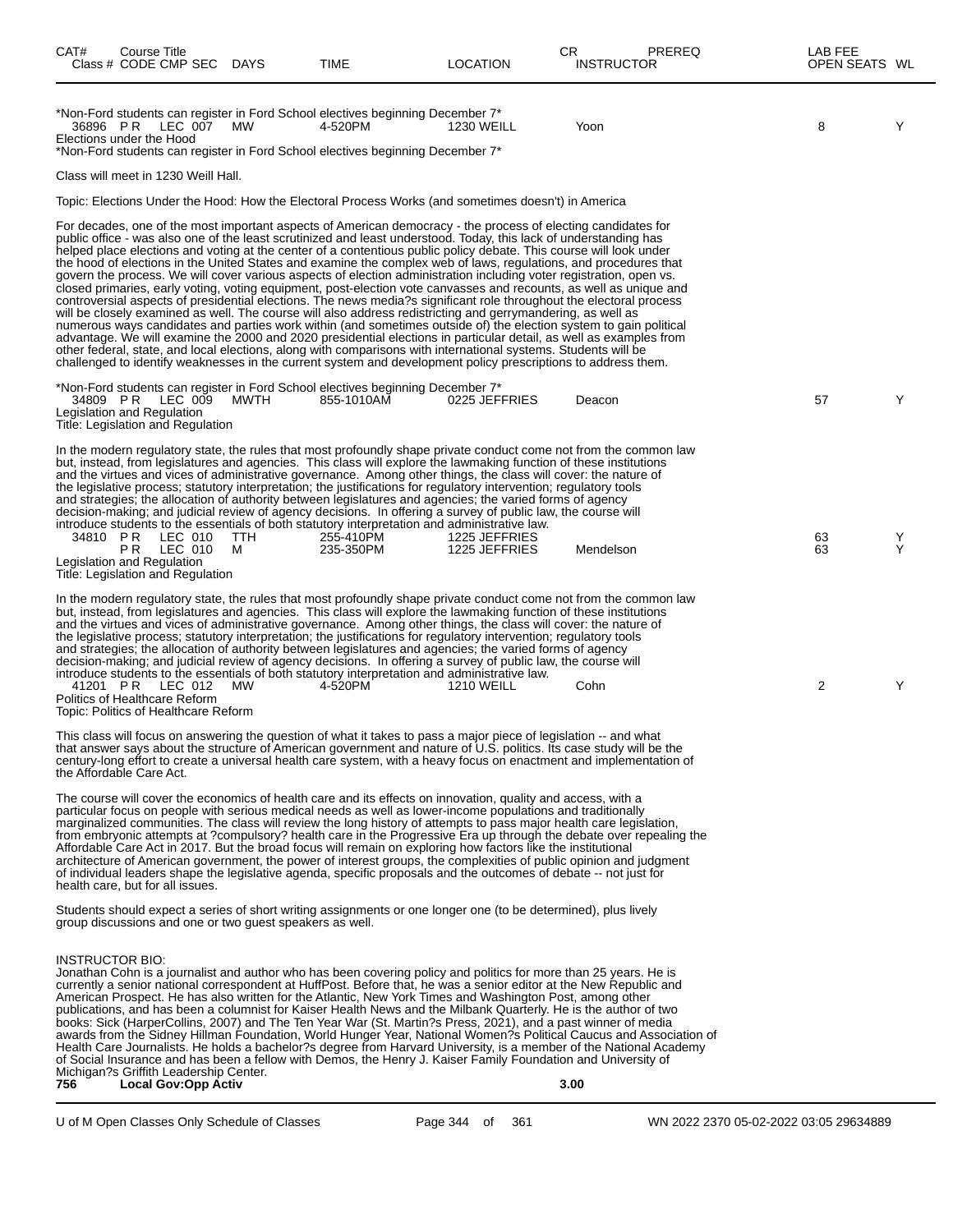| CAT#           | <b>Course Title</b><br>Class # CODE CMP SEC DAYS                                                                                                                             |           | <b>TIME</b>                                                                                                                                                                                                                                                                                                                                                                                                                                                                                                                                                                                                                                                                                                                                                                                                                                                                                                                                                                                                                                                                                                                                                                                                                                                                                                                                                                                                                                                                                                                                                                                                                                                                                                                                                                    | <b>LOCATION</b>   | <b>CR</b><br><b>INSTRUCTOR</b> | PREREQ          | <b>LAB FEE</b><br>OPEN SEATS WL |   |
|----------------|------------------------------------------------------------------------------------------------------------------------------------------------------------------------------|-----------|--------------------------------------------------------------------------------------------------------------------------------------------------------------------------------------------------------------------------------------------------------------------------------------------------------------------------------------------------------------------------------------------------------------------------------------------------------------------------------------------------------------------------------------------------------------------------------------------------------------------------------------------------------------------------------------------------------------------------------------------------------------------------------------------------------------------------------------------------------------------------------------------------------------------------------------------------------------------------------------------------------------------------------------------------------------------------------------------------------------------------------------------------------------------------------------------------------------------------------------------------------------------------------------------------------------------------------------------------------------------------------------------------------------------------------------------------------------------------------------------------------------------------------------------------------------------------------------------------------------------------------------------------------------------------------------------------------------------------------------------------------------------------------|-------------------|--------------------------------|-----------------|---------------------------------|---|
| 30871 PR       | LEC 001                                                                                                                                                                      | <b>MW</b> | 230-350PM<br>*Non-Ford students can register in Ford School electives beginning December 7*                                                                                                                                                                                                                                                                                                                                                                                                                                                                                                                                                                                                                                                                                                                                                                                                                                                                                                                                                                                                                                                                                                                                                                                                                                                                                                                                                                                                                                                                                                                                                                                                                                                                                    | <b>1210 WEILL</b> | Hieftje                        |                 | 1                               | Y |
|                | Taught by John Hieftje, former Mayor of Ann Arbor.                                                                                                                           |           |                                                                                                                                                                                                                                                                                                                                                                                                                                                                                                                                                                                                                                                                                                                                                                                                                                                                                                                                                                                                                                                                                                                                                                                                                                                                                                                                                                                                                                                                                                                                                                                                                                                                                                                                                                                |                   |                                |                 |                                 |   |
| 766            | state and local elected leaders and top professionals in their field.<br><b>Iss in US Nat'l Sec</b><br>37375 PR LEC 001 TTH<br>involving U.S. regional and global interests. |           | Cities are leading the fight against climate change. Around the world they are experiencing the devastating<br>effects as hurricanes intensify, sea levels rise, ?heat islands? multiply and storm water systems are overwhelmed,<br>along with city budgets. And yet, people are flocking to cities to experience their booming economies, plentiful<br>jobs and exciting cultural communities. But for every successful city, there is a downside as gentrification<br>spreads and all but the wealthy are forced to move further out as housing prices rise. The need for better<br>transportation into and within cities has never been greater. Our federal government offers no help. In response a<br>new generation of activists are pushing elected leaders to respond. This class will hear directly from activists,<br>4-520PM<br>*Non-Ford students can register in Ford School electives beginning December 7*<br>This course concentrates on the foreign policy aspects of U.S. National Security. We will study the Cold War<br>preface to current policy as well as broad issues of substance and process affecting national security policy. We<br>will examine and discuss questions involving morality, idealism, pragmatism and realism; levels of U.S. involvement<br>in international affairs such as isolationism, unilateralism and multilateralism; differences between conservative,<br>neoconservative and liberal approaches to foreign affairs; civil-military relations; the NSC system; the use of<br>force and its alternatives; the roles of diplomacy, sanctions and public diplomacy; and coalition building. We will<br>examine and test against current policy the U.S. National Security Strategy. We will also focus on specific issues | <b>1220 WEILL</b> | 2.00<br>Levitsky               | <b>ADVISORY</b> | 8                               | Y |
| 778            | Proj Skills Wkshp                                                                                                                                                            |           | *Non-Ford students can register in Ford School electives beginning December 7*                                                                                                                                                                                                                                                                                                                                                                                                                                                                                                                                                                                                                                                                                                                                                                                                                                                                                                                                                                                                                                                                                                                                                                                                                                                                                                                                                                                                                                                                                                                                                                                                                                                                                                 |                   | 1.00                           |                 |                                 |   |
|                | 27267 PR SEM 001                                                                                                                                                             | M         | 1130-1250PM                                                                                                                                                                                                                                                                                                                                                                                                                                                                                                                                                                                                                                                                                                                                                                                                                                                                                                                                                                                                                                                                                                                                                                                                                                                                                                                                                                                                                                                                                                                                                                                                                                                                                                                                                                    | <b>1210 WEILL</b> | Lin                            |                 | 19                              | Y |
| 810<br>16834 P | <b>Policy Research Sem</b><br><b>SEM 001</b><br>Open to PhD students only.                                                                                                   | F         | 1230-150PM                                                                                                                                                                                                                                                                                                                                                                                                                                                                                                                                                                                                                                                                                                                                                                                                                                                                                                                                                                                                                                                                                                                                                                                                                                                                                                                                                                                                                                                                                                                                                                                                                                                                                                                                                                     | <b>3240 WEILL</b> | 1.00<br>Cavaille               | <b>ADVISORY</b> | 16                              | Y |
| 830<br>20868 P | <b>Immersion Research</b><br><b>SEM 001</b><br>Open to PhD students only.                                                                                                    | F         | 1-220PM                                                                                                                                                                                                                                                                                                                                                                                                                                                                                                                                                                                                                                                                                                                                                                                                                                                                                                                                                                                                                                                                                                                                                                                                                                                                                                                                                                                                                                                                                                                                                                                                                                                                                                                                                                        | <b>ARR</b>        | 1.00<br>Dominguez              |                 | 21                              | N |
| 990            | <b>Diss-Precand</b><br>$IND +$                                                                                                                                               |           | <b>ARR</b>                                                                                                                                                                                                                                                                                                                                                                                                                                                                                                                                                                                                                                                                                                                                                                                                                                                                                                                                                                                                                                                                                                                                                                                                                                                                                                                                                                                                                                                                                                                                                                                                                                                                                                                                                                     | <b>ARR</b>        | 1.00-8.00                      | <b>ADVISORY</b> | 24                              | N |
| 995            | <b>Diss-Cand</b><br>R<br>$IND +$                                                                                                                                             |           | <b>ARR</b>                                                                                                                                                                                                                                                                                                                                                                                                                                                                                                                                                                                                                                                                                                                                                                                                                                                                                                                                                                                                                                                                                                                                                                                                                                                                                                                                                                                                                                                                                                                                                                                                                                                                                                                                                                     | <b>ARR</b>        | 8.00                           | <b>ENFORCED</b> | 24                              | N |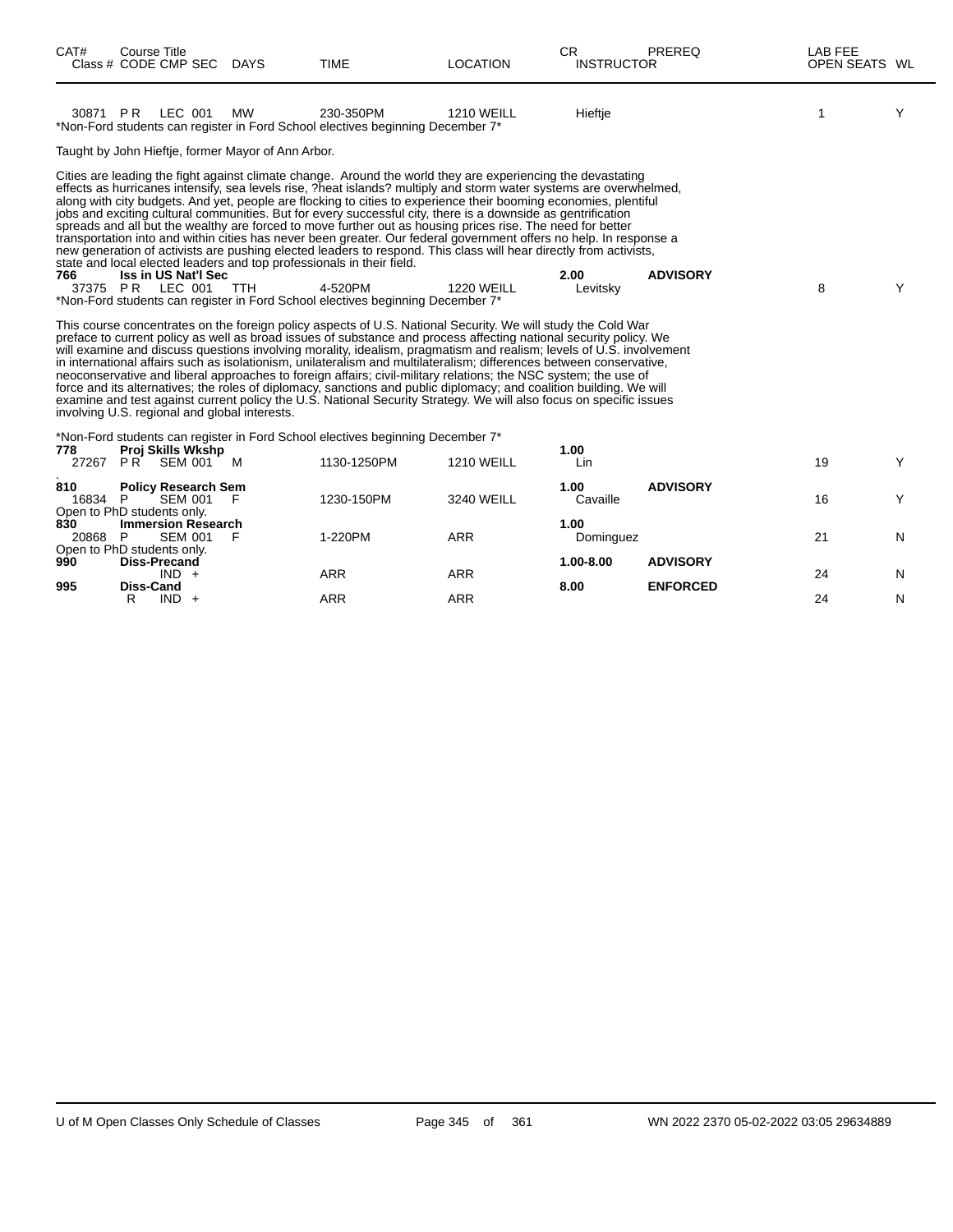| CAT#<br>Course Title<br>CODE CMP<br>SEC<br><b>DAYS</b><br><b>TIME</b><br>Class $#$ | _OCA <sup>-</sup><br><b>`TION</b> | ⌒冖<br>PREREQ<br>◡<br><b>INSTRUCTOR</b> | $\lambda$ $\Gamma$ $\Gamma$ $\Gamma$<br>AВ<br>---<br>WL<br>OPEN SEA |
|------------------------------------------------------------------------------------|-----------------------------------|----------------------------------------|---------------------------------------------------------------------|
|------------------------------------------------------------------------------------|-----------------------------------|----------------------------------------|---------------------------------------------------------------------|

# **Rackham Graduate School**

## **Chemical Biology (CHEMBIO) Open Sections**

| 502<br>only.           | Chemical Biology II<br>17500 PDR SEM 001 TTH<br>Contact ChemicalBiology@umich.edu for registration inquiries after December 1st. This course is for PhD students                                   | 9-11AM     | 1200 CHEM        | 3.00                           | <b>ADVISORY</b><br>Wang, Cierpicki, Grembecka | 16 | N |
|------------------------|----------------------------------------------------------------------------------------------------------------------------------------------------------------------------------------------------|------------|------------------|--------------------------------|-----------------------------------------------|----|---|
| 512                    | Contact ChemicalBiology@umich.edu for registration inquiries.<br><b>MS Chem Bio II</b><br>27380 PR LEC 001<br><b>TTH</b><br>This course is intended for Chemical Biology MS students only.         | 9-11AM     | <b>ARR</b>       | 5.00<br>lliff                  | <b>ADVISORY</b>                               | 9  | N |
|                        | CHEMBIO 512 lectures will meet together with CHEMBIO 502 in 1200 CHEM on T and TH 9-11AM.                                                                                                          |            |                  |                                |                                               |    |   |
|                        | Registering for this lecture section will auto-enroll a discussion section (CHEMBIO 512 002) on F 11-12pm (location                                                                                |            |                  |                                |                                               |    |   |
| 1028 DANA).<br>27381 A | <b>DIS 002</b><br>F<br>This course is intended for Chemical Biology MS students only.                                                                                                              | 11-12PM    | 3163 USB         | lliff                          |                                               |    |   |
|                        | CHEMBIO 512 lectures will meet together with CHEMBIO 502 in 1200 CHEM on T and TH 9-11AM.                                                                                                          |            |                  |                                |                                               |    |   |
|                        | Registering for the lecture section will auto-enroll this discussion section (CHEMBIO 512 002) on F 11-12pm                                                                                        |            |                  |                                |                                               |    |   |
| 599<br>17502 PR        | (location 1028 DANA).<br><b>Research Rotation</b><br>LAB 001                                                                                                                                       | <b>ARR</b> | <b>ARR</b>       | 1.00-6.00                      |                                               | 11 | N |
|                        | Register for section 001 for a full semester rotation.<br>18375 PDR LAB 002                                                                                                                        | ARR        | <b>ARR</b>       |                                |                                               | 3  | N |
|                        | Register for section 002 for a January - February half semester rotation.<br>18376 PDR LAB 003                                                                                                     | ARR        | <b>ARR</b>       |                                |                                               | 2  | N |
| 602                    | Register for section 003 for a March-April half semester rotation.<br><b>Critical Analysis II</b><br>17501 PR SEM 001<br>M<br>This course is available to Chemical Biology graduate students only. | $3-4PM$    | <b>1624 CHEM</b> | 1.00-2.00<br>lliff             |                                               | 7  | N |
| 990                    | <b>Diss-Precand</b><br>$IND +$                                                                                                                                                                     | <b>ARR</b> | <b>ARR</b>       | 1.00-8.00                      |                                               | 25 | N |
| 995                    | <b>Diss-Cand</b><br>$IND +$<br>R                                                                                                                                                                   | <b>ARR</b> | <b>ARR</b>       | 8.00                           | <b>ENFORCED</b>                               | 23 | N |
|                        | <b>Museum Studies (MSP) Open Sections</b>                                                                                                                                                          |            |                  |                                |                                               |    |   |
| 602<br>22389<br>611    | <b>Museum Proseminar 2</b><br><b>SEM 001</b><br><b>PD</b><br>MW<br><b>MSP Reading/Research</b>                                                                                                     | 6-730PM    | 049 UMMA         | 3.00<br>Hennebury<br>1.00-3.00 | <b>ADVISORY</b><br><b>ADVISORY</b>            | 2  | N |
|                        | D<br>$IND +$                                                                                                                                                                                       | <b>ARR</b> | <b>ARR</b>       |                                |                                               | 23 | N |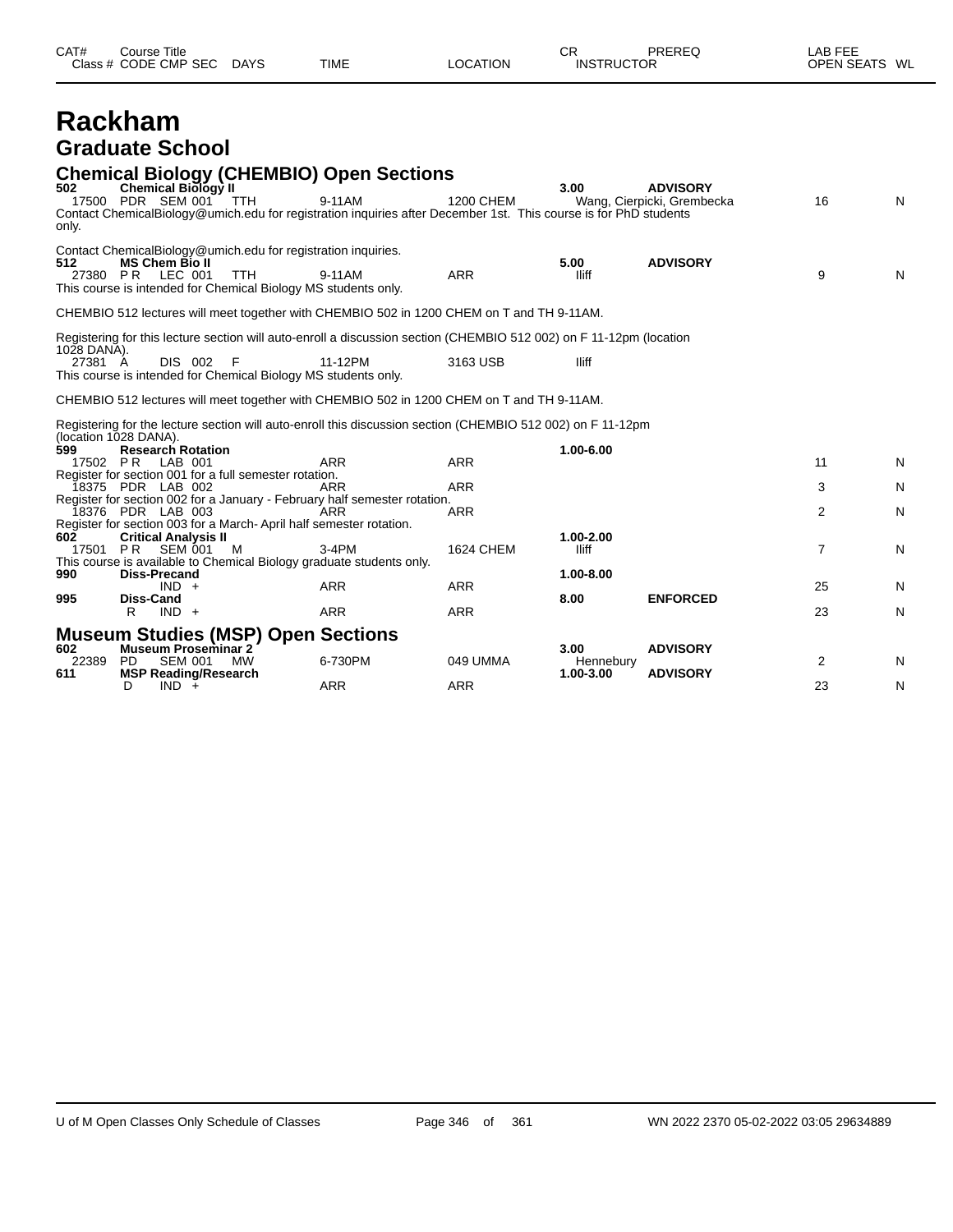# **Ross School of Business**

FRESHMEN MAY NOT ELECT ANY BUSINESS COURSES. 500 LEVEL COURSES OR ABOVE REQUIRE GRADUATE STANDING.

### **School of Business Administration**

**Accounting (ACC) Open Sections**

| 303       |                | Managerial Acctg                    |            |                                                                                                                    |                       | 3.00        | <b>ADVISORY, ENFORCED</b> | 70.00 |   |
|-----------|----------------|-------------------------------------|------------|--------------------------------------------------------------------------------------------------------------------|-----------------------|-------------|---------------------------|-------|---|
| 37660     | P <sub>R</sub> | <b>REC 002</b>                      | TTH        | 1-230PM                                                                                                            | <b>B2560 BUS</b>      | Williams    |                           | 58    | Υ |
| 37736     | P R            | <b>REC 312</b>                      | TTH        | 1-230PM                                                                                                            | <b>B2560 BUS</b>      | Williams    |                           | 58    | Υ |
| 312       |                | <b>Inter Financ Acctg</b>           |            |                                                                                                                    |                       | 3.00        | <b>ENFORCED</b>           | 63.00 |   |
| 25981     | P R            | <b>REC 001</b>                      | <b>MW</b>  | 1-230PM                                                                                                            | <b>R2210 BUS</b>      | Ball        |                           | 12    | Υ |
| 10311     | P R            | <b>REC 002</b>                      | МW         | 230-4PM                                                                                                            | R2210 BUS             | Ball        |                           | 31    | Υ |
| 23703     | P <sub>R</sub> | <b>REC 312</b>                      | MW         | 230-4PM                                                                                                            | <b>R2210 BUS</b>      | Ball        |                           | 31    | Υ |
| 315       |                | <b>Cost Accounting</b>              |            |                                                                                                                    |                       | 3.00        | <b>ADVISORY, ENFORCED</b> | 78.00 |   |
| 17859     | P R            | <b>REC 001</b>                      | <b>MW</b>  | 230-4PM                                                                                                            | R <sub>1240</sub> BUS | Nagar       |                           | 31    | Υ |
| 23705     | <b>PR</b>      | <b>REC 311</b>                      | MW         | 230-4PM                                                                                                            | R <sub>1240</sub> BUS | Nagar       |                           | 31    | Υ |
| 471       |                | <b>Accounting Principle</b>         |            |                                                                                                                    |                       | 3.00        | <b>ADVISORY, ENFORCED</b> | 63.00 |   |
| 10314     | P <sub>R</sub> | <b>REC 001</b>                      | MW         | 1-230PM                                                                                                            | <b>R1230 BUS</b>      | Williams    |                           | 17    | Υ |
|           |                |                                     |            | ACC 471 is reserved for non-Business school students with junior standing or above. Students cannot receive credit |                       |             |                           |       |   |
|           |                | for both ACC 300 and ACC 471.       |            |                                                                                                                    |                       |             |                           |       |   |
|           |                |                                     |            |                                                                                                                    |                       |             |                           | 17    | Y |
| 22419 PR  |                | <b>REC 311</b>                      | MW         | 1-230PM                                                                                                            | R <sub>1230</sub> BUS | Williams    |                           |       |   |
|           |                |                                     |            | ACC 471 Section 010 meets with Section 001 and is only open to Minor in Business students. Please note that        |                       |             |                           |       |   |
|           |                |                                     |            | students cannot receive credit for both ACC 300 and ACC 471.                                                       |                       |             |                           |       |   |
| 10315 PR  |                | <b>REC 002</b>                      | МW         | 230-4PM                                                                                                            | R <sub>1230</sub> BUS | Williams    |                           | 18    | Y |
|           |                |                                     |            | ACC 471 is reserved for non-Business school students with junior standing or above. Students cannot receive credit |                       |             |                           |       |   |
|           |                | for both ACC 300 and ACC 471.       |            |                                                                                                                    |                       |             |                           |       |   |
| 22420 PR  |                | <b>REC 312</b>                      | МW         | 230-4PM                                                                                                            | R <sub>1230</sub> BUS | Williams    |                           | 18    | Y |
|           |                |                                     |            | ACC 471 Section 020 meets with Section 002 and is only open to Minor in Business students. Please note that        |                       |             |                           |       |   |
|           |                |                                     |            | students cannot receive credit for both ACC 300 and ACC 471.                                                       |                       |             |                           |       |   |
| 10316 PR  |                | <b>REC 003</b>                      | W          | 630-930PM                                                                                                          | R <sub>1230</sub> BUS | Lynch       |                           | 6     | Y |
|           |                |                                     |            | ACC 471 is reserved for non-Business school students with junior standing or above. Students cannot receive credit |                       |             |                           |       |   |
|           |                | for both ACC 300 and ACC 471.       |            |                                                                                                                    |                       |             |                           |       |   |
| 22421 PR  |                | <b>REC 313</b>                      | - W        | 630-930PM                                                                                                          | R <sub>1230</sub> BUS | Lynch       |                           | 6     | Y |
|           |                |                                     |            | ACC 471 Section 030 meets with Section 003 and is only open to Minor in Business students. Please note that        |                       |             |                           |       |   |
|           |                |                                     |            | students cannot receive credit for both ACC 300 and ACC 471.                                                       |                       |             |                           |       |   |
| 533       |                |                                     |            |                                                                                                                    |                       | 2.25        | <b>ENFORCED</b>           | 25.00 |   |
|           | <b>PR</b>      | <b>Financial Accounting</b>         |            | 8-930PM                                                                                                            |                       |             |                           |       | Y |
| 35614     |                | <b>REC 801</b>                      | м          |                                                                                                                    | <b>REMOTE</b>         |             |                           | 14    |   |
| 533       |                | <b>Financial Accounting</b>         |            |                                                                                                                    |                       | 2.25        | <b>ENFORCED</b>           | 25.00 |   |
|           | РR             | <b>REC 801</b>                      | м          | 8-930PM                                                                                                            | REMOTE                |             |                           | 14    | Υ |
|           | P R            | <b>REC 801</b>                      | М          | 8-930PM                                                                                                            | <b>REMOTE</b>         |             |                           | 14    | Υ |
|           | P R            | <b>REC 801</b>                      | м          | 8-930PM                                                                                                            | <b>REMOTE</b>         | Miller      |                           | 14    | Υ |
| 558       |                | <b>Cost Meas &amp; Control</b>      |            |                                                                                                                    |                       | 2.25        | <b>ENFORCED</b>           |       |   |
| 22390 PIR |                | <b>REC 001</b>                      | MW         | 8-1020AM                                                                                                           | <b>R2210 BUS</b>      | Oswald      |                           | 28    | N |
|           |                |                                     |            | This course is reserved for students in the Master of Management program.                                          |                       |             |                           |       |   |
| 35622     | <b>PIR</b>     | <b>REC 002</b>                      | МW         | 1020-1240PM                                                                                                        | <b>R2210 BUS</b>      | Oswald      |                           | 19    | N |
| 37466     | <b>PIR</b>     | <b>REC 003</b>                      | <b>MW</b>  | 210-430PM                                                                                                          | <b>R0230 BUS</b>      | Oswald      |                           | 23    | N |
| 564       |                | <b>Corp Fin Reporting</b>           |            |                                                                                                                    |                       | 2.25        | <b>ADVISORY, ENFORCED</b> |       |   |
| 17860     | P R            |                                     |            |                                                                                                                    |                       |             |                           |       | Υ |
| 19418     |                | <b>REC 001</b>                      | ттн        | 1020-1240PM                                                                                                        | <b>R0220 BUS</b>      | Ball        |                           | 13    |   |
| 620       |                |                                     |            |                                                                                                                    |                       |             |                           |       |   |
|           | P <sub>R</sub> | <b>REC 002</b>                      | <b>TTH</b> | 210-430PM                                                                                                          | <b>R0220 BUS</b>      | Ball        |                           | 40    | Y |
|           |                | <b>Federal Taxation II</b>          |            |                                                                                                                    |                       | 2.25        | <b>ADVISORY, ENFORCED</b> |       |   |
| 10318     | P R            | <b>REC 001</b>                      | MW         | 210-430PM                                                                                                          | R <sub>1210</sub> BUS | Desimpelare |                           | 49    | Υ |
|           |                | Section 001 meets with Section 451  |            |                                                                                                                    |                       |             |                           |       |   |
| 640       |                | <b>Internal Control Sys</b>         |            |                                                                                                                    |                       | 1.50        | <b>ADVISORY, ENFORCED</b> | 26.00 |   |
| 17861     | P R            | REC 001                             | MW.        | 1240-210PM                                                                                                         | <b>R2220 BUS</b>      | Nagar       |                           | 13    | Υ |
|           |                | Section 001 meets with Section 451  |            |                                                                                                                    |                       |             |                           |       |   |
| 650       |                | <b>Resource Costing Sys</b>         |            |                                                                                                                    |                       | 1.50        | <b>ADVISORY, ENFORCED</b> |       |   |
| 17863 PR  |                | <b>REC 001</b>                      | <b>MW</b>  | 1240-210PM                                                                                                         | <b>R2220 BUS</b>      | Nagar       |                           | 8     | Υ |
|           |                | Section 001 meets with Section 451. |            |                                                                                                                    |                       |             |                           |       |   |
| 713       |                | <b>Fin Stmt Analysis II</b>         |            |                                                                                                                    |                       | 2.25        | <b>ADVISORY, ENFORCED</b> |       |   |
| 19421     | P R            | REC 001                             | <b>MW</b>  | 1020-1240PM                                                                                                        | <b>R2230 BUS</b>      | Lehavy      |                           | 20    | Υ |
|           |                | Section 001 meets with Section 451. |            |                                                                                                                    |                       |             |                           |       |   |
| 750       |                | <b>Indep Study Project</b>          |            |                                                                                                                    |                       | 1.00-3.00   | <b>ADVISORY</b>           |       |   |
|           |                | $IND +$                             |            | <b>ARR</b>                                                                                                         | ARR                   |             |                           | 24    | N |
| 899       |                | <b>Sem Acctg Issues</b>             |            |                                                                                                                    |                       | 1.50        | <b>ADVISORY</b>           |       |   |
| 27219     | <b>PR</b>      | <b>SEM 001</b>                      |            | ARR                                                                                                                | <b>ARR</b>            | Williams    |                           | 9     | Υ |
| 35642     | P R            | <b>SEM 002</b>                      |            | ARR                                                                                                                | ARR                   | Miller      |                           | 10    | Υ |
| 990       |                | <b>Diss-Precand</b>                 |            |                                                                                                                    |                       | 1.00-8.00   | <b>ADVISORY</b>           |       |   |
|           |                |                                     |            |                                                                                                                    |                       |             |                           |       |   |
| 995       | Diss-Cand      | $IND +$                             |            | ARR                                                                                                                | <b>ARR</b>            | 8.00        | <b>ENFORCED</b>           | 24    | N |
|           | R.             | $IND +$                             |            | ARR                                                                                                                | ARR                   |             |                           |       |   |
|           |                |                                     |            |                                                                                                                    |                       |             |                           | 23    | N |
|           |                |                                     |            |                                                                                                                    |                       |             |                           |       |   |
|           |                |                                     |            | <b>Business Administration (BA) Open Sections</b>                                                                  |                       |             |                           |       |   |
| 225       | <b>ABIS</b>    |                                     |            |                                                                                                                    |                       | 1.00        | <b>ENFORCED</b>           |       |   |
| 26872 PR  |                | <b>REC 001</b>                      |            | ARR                                                                                                                | ARR                   | Shark       |                           | 990   | N |
| 28765 PR  |                | <b>REC 002</b>                      |            | This class is reserved for BBA Sophomores. Current BBA Freshmen will need instructor permission to enroll.<br>ARR  | ARR                   | Shark       |                           | 998   | N |

U of M Open Classes Only Schedule of Classes Page 347 of 361 WN 2022 2370 05-02-2022 03:05 29634889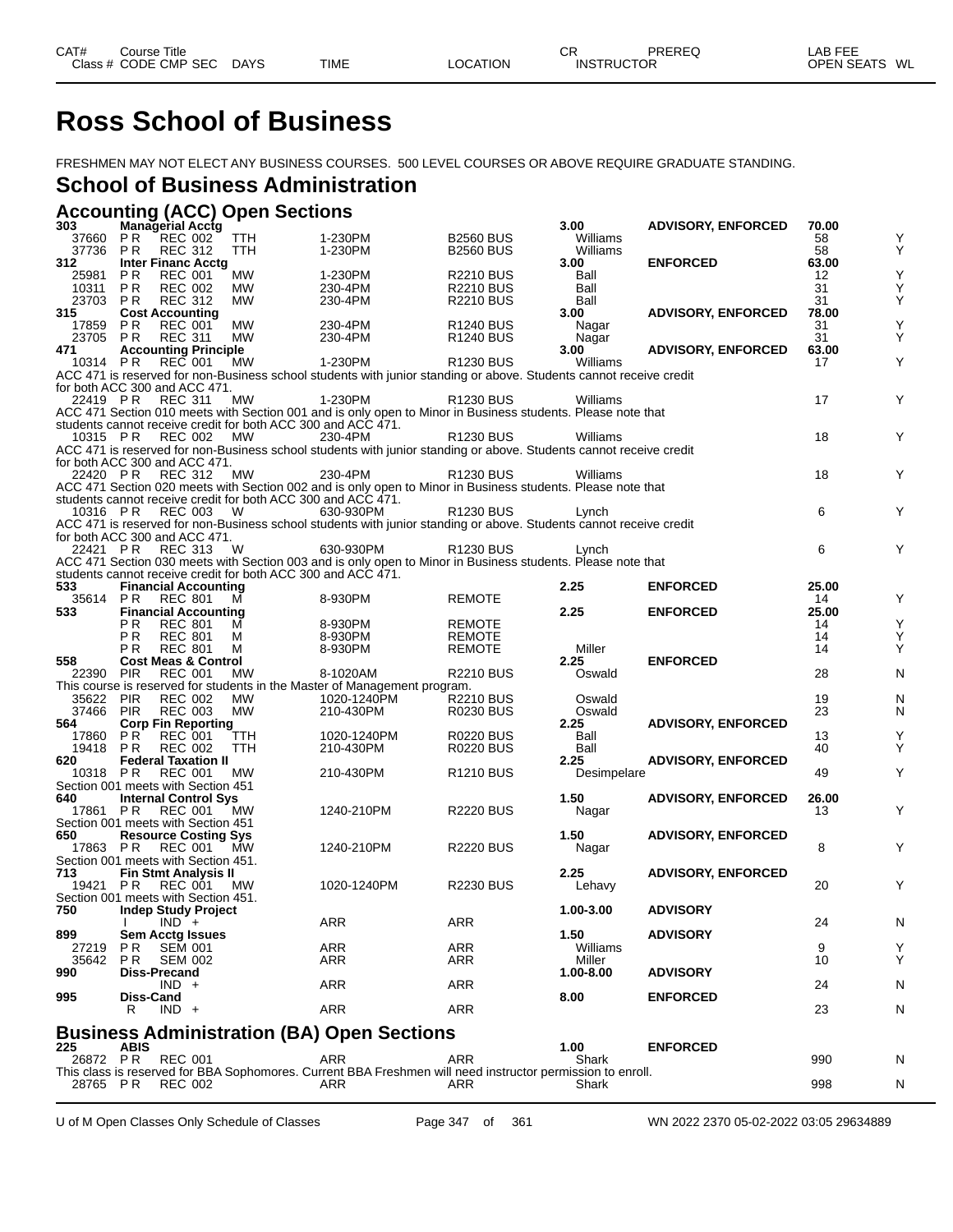| CAT#                     | <b>Course Title</b><br>Class # CODE CMP SEC DAYS                                                          |                  | <b>TIME</b>                                                                                                                | <b>LOCATION</b>                                | CR.<br><b>INSTRUCTOR</b>                 | PREREQ                    | LAB FEE<br>OPEN SEATS WL |        |
|--------------------------|-----------------------------------------------------------------------------------------------------------|------------------|----------------------------------------------------------------------------------------------------------------------------|------------------------------------------------|------------------------------------------|---------------------------|--------------------------|--------|
| 325<br>26873<br>28767 PR | ABIS<br>PR.<br><b>REC 001</b><br><b>REC 002</b>                                                           |                  | ARR<br>ARR                                                                                                                 | <b>ARR</b><br>ARR                              | 1.00<br>Shark<br>Shark                   | <b>ENFORCED</b>           | 982<br>994               | N<br>N |
| 425<br>29835             | <b>Global Practicum</b><br>P R<br>REC 623                                                                 | F                | 1130-1PM                                                                                                                   | <b>B3560 BUS</b>                               | 3.00                                     | <b>ADVISORY, ENFORCED</b> | 96.00<br>15              | Y      |
| 425                      | <b>Global Practicum</b><br>PR.<br>REC 623                                                                 | W                | 1130-1PM                                                                                                                   | <b>B3570 BUS</b>                               | 3.00<br>Tasoluk                          | <b>ADVISORY, ENFORCED</b> | 96.00<br>15              | Υ      |
| 453<br>25235 PR          | <b>CAP Capstone MAP</b><br><b>REC 002</b>                                                                 | TTH              | 1130-1PM                                                                                                                   | <b>B3570 BUS</b>                               | 3.00<br>Mueller                          | <b>ADVISORY, ENFORCED</b> | 1                        | Y      |
| 25234 PR                 | <b>REC 004</b><br>This section is reserved for Master of Management students only.                        | TTH              | This section is reserved for BBA Capstone Eligible Seniors and Minor in Business students only.<br>230-4PM                 | <b>R0420 BUS</b>                               | Mueller                                  |                           | $\overline{7}$           | Y      |
|                          | 25236 PR REC 003<br>This section is reserved for Master of Management students only.                      | TTH              | 1-230PM                                                                                                                    | <b>R0420 BUS</b>                               | Mueller                                  |                           | 6                        | Y      |
| 499                      | Do Bus German<br>10325 PR REC 001                                                                         | <b>WF</b>        | 2-3PM                                                                                                                      | 1265 NQ                                        | 3.00<br>Grzeskowiak                      | <b>ADVISORY</b>           | 11                       | Y      |
| 499                      | Do Bus German<br><b>REC 001</b><br>P R                                                                    | M                | $2-3PM$                                                                                                                    | <b>REMOTE</b>                                  | 3.00                                     | <b>ADVISORY</b>           | 11                       | Y      |
| 523<br>17284 PR          | <b>Comp Hith Cr Strat</b><br>Section 001 meets with Section 451.<br><b>REC 001</b>                        | <b>TTH</b>       | 210-430PM                                                                                                                  | <b>R0230 BUS</b>                               | 2.25<br><b>Butz</b>                      | <b>ENFORCED</b>           | 16                       | Y      |
| 525<br>28558             | <b>ABIS</b><br>PR.<br><b>REC 003</b>                                                                      |                  | ARR                                                                                                                        | <b>ARR</b>                                     | 1.00<br>Shark                            | <b>ENFORCED</b>           | 950                      | N      |
| 534<br>30685             | <b>Leadership Residency</b><br>PR.<br>REC 801                                                             | <b>THFSA</b>     | 1-1AM                                                                                                                      | ARR                                            | 3.00                                     | <b>ENFORCED</b>           | 64.00<br>14              | Υ      |
| 534                      | <b>Leadership Residency</b><br>P <sub>R</sub><br><b>REC 801</b>                                           | T.               | 6-730PM                                                                                                                    | <b>REMOTE</b>                                  | 3.00<br>Spreitzer, Erwin                 | <b>ENFORCED</b>           | 64.00<br>14              | Υ      |
| 534                      | P R<br><b>REC 801</b><br><b>Leadership Residency</b>                                                      | Т                | 6-730PM                                                                                                                    | <b>REMOTE</b>                                  | 3.00                                     | <b>ENFORCED</b>           | 14<br>64.00              | Y      |
| 35674<br>534             | P <sub>R</sub><br>REC 802<br><b>Leadership Residency</b><br>P R<br><b>REC 802</b>                         | FSASU            | 1-1AM                                                                                                                      | ARR                                            | 3.00                                     | <b>ENFORCED</b>           | 21<br>64.00              | Υ      |
| 670                      | <b>REC 802</b><br>P R<br>+Impact Studio                                                                   | Τ<br>т           | 8-930PM<br>8-930PM                                                                                                         | <b>REMOTE</b><br><b>REMOTE</b>                 | Spreitzer, Erwin<br>3.00                 | <b>ENFORCED</b>           | 21<br>21<br>47.00        | Y<br>Υ |
| 29384<br>850             | <b>REC 001</b><br>PR.<br><b>Empirical Res Meth</b>                                                        | м                | 9-12PM                                                                                                                     | <b>B0570 BUS</b>                               | Davis, Johnson<br>1.50                   | <b>ADVISORY</b>           | 10                       | Y      |
|                          | 21179 PR SEM 001                                                                                          | W                | 9-12PM                                                                                                                     | <b>R5020 BUS</b>                               | Zhou                                     |                           | 15                       | Y      |
| 250                      | <b>Intro Bus Communctn</b>                                                                                |                  | <b>Business Communication (BCOM) Open Sections</b>                                                                         |                                                | 1.50                                     | <b>ENFORCED</b>           |                          |        |
| 17866 PR                 | <b>REC 008</b><br>This section is for first-year BBA students only.<br>21162 PR REC 009                   | т<br>$\top$      | 1130-1PM<br>230-4PM                                                                                                        | <b>R2320 BUS</b><br><b>R2320 BUS</b>           | Schantz<br>Crawford                      |                           | 1<br>1                   | N<br>N |
| 17868 PR                 | This section is for first-year BBA students only.<br>REĆ 014                                              | TH               | 830-10AM                                                                                                                   | <b>R2320 BUS</b>                               | Miller                                   |                           | 6                        | N      |
|                          | This section is for first-year BBA students only.                                                         |                  |                                                                                                                            |                                                |                                          |                           |                          |        |
|                          | 24296 PR REC 017 TH                                                                                       |                  | Winter 2022: This section is taught by Susan Miller (szmiller@umich.edu).<br>1-230PM                                       | <b>R2320 BUS</b>                               | Galifianakis                             |                           | 1                        | N      |
|                          | This section is for first-year BBA students only.<br>35717 PR REC 018 W                                   |                  | 830-10AM                                                                                                                   | <b>R2310 BUS</b>                               | <b>Broucek</b>                           |                           | 9                        | N      |
| 369<br>23959             | This section is for first-year BBA students only.<br><b>Eff Bus Presentation</b><br>P R<br><b>REC 001</b> | МW               | 1-230PM                                                                                                                    | <b>R2310 BUS</b>                               | 3.00<br>Hinesly                          | <b>ENFORCED</b>           | 6                        | Y      |
| 35822<br>31062 PR        | PR<br><b>REC 002</b><br><b>REC 311</b>                                                                    | TTH<br><b>MW</b> | 1130-1PM<br>1-230PM                                                                                                        | R0420 BUS<br><b>R2310 BUS</b>                  | Kotzian<br>Hinesly                       |                           | 1<br>6                   | Υ<br>Y |
| 522<br>16697             | <b>Managerial Writing</b><br>PR.<br>REC 002                                                               | MW               | 1240-210PM                                                                                                                 | <b>B3580 BUS</b>                               | 1.50<br>Crawford                         | <b>ENFORCED</b>           | 26.00<br>8               | Y      |
| 524                      | Section 001 meets with Section 451.<br><b>Persuasive Mgt Comm</b>                                         |                  |                                                                                                                            |                                                | 1.50                                     | <b>ENFORCED</b>           |                          |        |
| 28733<br>561             | PR.<br>REC 001<br><b>Mgmt Presentations</b>                                                               | W                | 630-930PM                                                                                                                  | <b>B3570 BUS</b>                               | Galifianakis<br>1.50                     | <b>ENFORCED</b>           | 4                        | Y      |
| 16711 PR                 | <b>REC 002</b>                                                                                            | м                | 630-930PM<br>BCOM 561.002 meets with BCOM 561.451. Prior to Fall 2014, this course was offered under the LHC subject area. | <b>R2320 BUS</b>                               | Kotzian                                  |                           | 7                        | Y      |
| 300                      | <b>Applied Economics</b>                                                                                  |                  | <b>Business Economics And Public Policy (BE) Open Sections</b>                                                             |                                                | 3.00                                     | <b>ADVISORY, ENFORCED</b> | 48.00                    |        |
| 35857<br>21159           | <b>PR</b><br><b>REC 001</b><br><b>REC 002</b><br>P R                                                      | TTH<br>TTH       | 830-10AM<br>10-1130AM                                                                                                      | R <sub>1220</sub> BUS<br>R <sub>1220</sub> BUS | Sivadasan, Feldman<br>Sivadasan, Feldman |                           | 12<br>3                  | Y<br>Υ |
| 533<br>29308             | <b>Applied Microecon</b><br>PR.<br><b>REC 801</b>                                                         | м                | 6-730PM                                                                                                                    | <b>ARR</b>                                     | 2.25                                     | <b>ENFORCED</b>           | 5                        | Υ      |
| 533                      | <b>Applied Microecon</b><br>P R<br><b>REC 801</b>                                                         | M                | 6-730PM                                                                                                                    | <b>ARR</b>                                     | 2.25                                     | <b>ENFORCED</b>           | 5                        | Υ      |
| 533                      | P <sub>R</sub><br><b>REC 801</b><br>P R<br><b>REC 801</b><br><b>Applied Microecon</b>                     | М<br>м           | 6-730PM<br>6-730PM                                                                                                         | <b>ARR</b><br>ARR                              | Shwayder<br>2.25                         | <b>ENFORCED</b>           | 5<br>5                   | Υ<br>Υ |
| 30625<br>533             | P R<br><b>REC 802</b><br><b>Applied Microecon</b>                                                         | м                | 8-930PM                                                                                                                    | <b>ARR</b>                                     | Shwayder<br>2.25                         | <b>ENFORCED</b>           | 26                       | Y      |
|                          | REC 802<br>P R                                                                                            | M                | 8-930PM                                                                                                                    | ARR                                            |                                          |                           | 26                       | Y      |

U of M Open Classes Only Schedule of Classes Page 348 of 361 WN 2022 2370 05-02-2022 03:05 29634889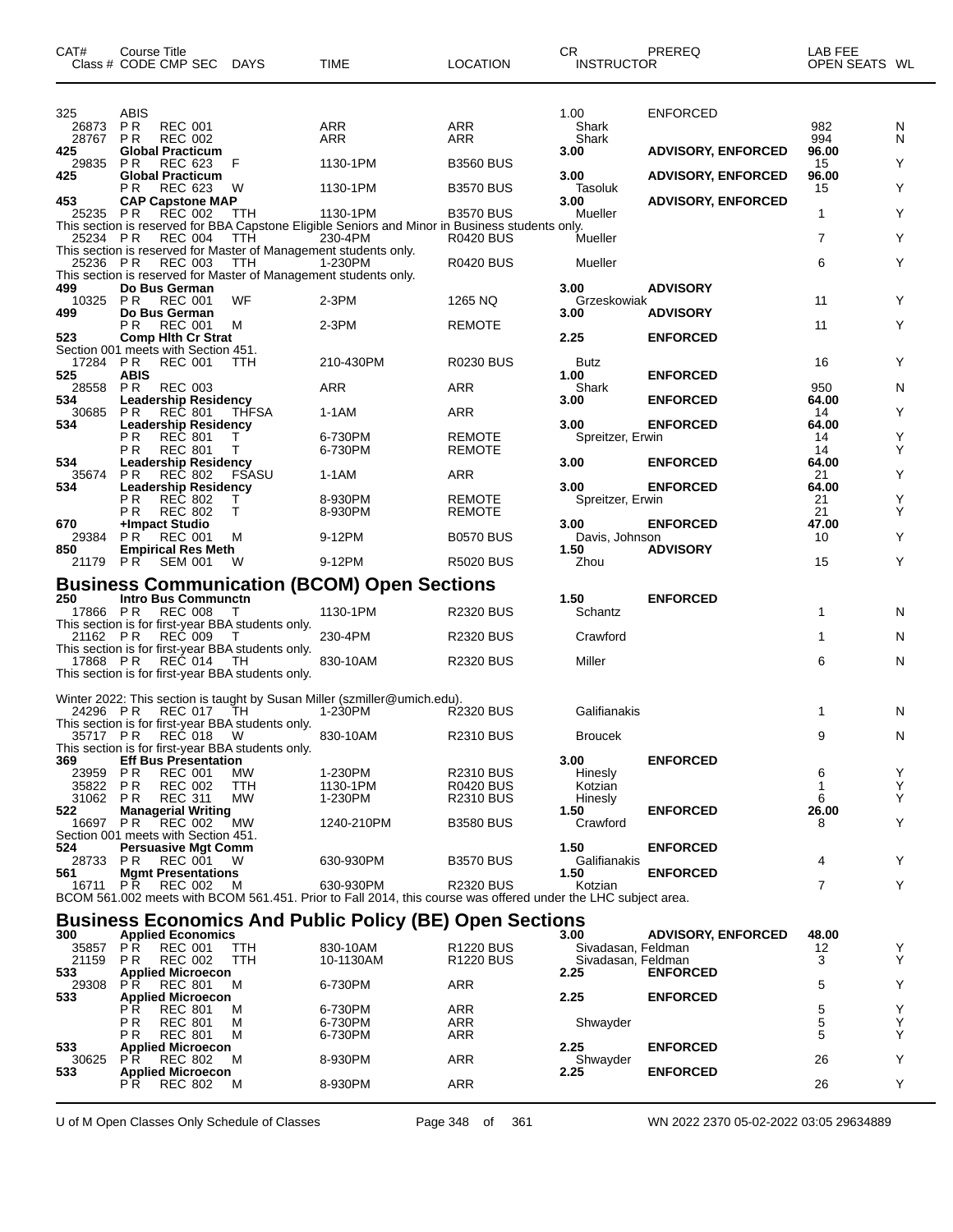| CAT#                                   | Course Title               | Class # CODE CMP SEC DAYS                                                                      |                                                               | <b>TIME</b>                                                                                                                                                                             | <b>LOCATION</b>                      | CR.<br><b>INSTRUCTOR</b>        | <b>PREREQ</b>                                | LAB FEE<br>OPEN SEATS WL |        |
|----------------------------------------|----------------------------|------------------------------------------------------------------------------------------------|---------------------------------------------------------------|-----------------------------------------------------------------------------------------------------------------------------------------------------------------------------------------|--------------------------------------|---------------------------------|----------------------------------------------|--------------------------|--------|
|                                        | РR<br>ΡR                   | <b>REC 802</b><br><b>REC 802</b>                                                               | M<br>M                                                        | 8-930PM<br>8-930PM                                                                                                                                                                      | ARR<br>ARR                           |                                 |                                              | 26<br>26                 | Y<br>Y |
| 562<br>21195 PR                        |                            | <b>Growth Stbl Macro Ec</b><br><b>REC 001</b>                                                  | TTH                                                           | 8-1020AM                                                                                                                                                                                | <b>R0230 BUS</b>                     | 2.25<br>Shwayder                | <b>ADVISORY, ENFORCED</b>                    | 54                       | Y      |
| 580<br>21808 PR                        |                            | Section 001 meets with Section 451.<br><b>Compet Tact&amp;Policy</b><br><b>REC 001</b>         | TTH                                                           | 1020-1240PM                                                                                                                                                                             | <b>R0220 BUS</b>                     | 2.25<br>Shwayder                | <b>ADVISORY, ENFORCED</b>                    | 22                       | Y      |
| 619<br>27220 PR<br>28107 PR            |                            | Section 001 meets with Section 451.<br>Incentive & Prodctv<br><b>REC 001</b><br><b>REC 002</b> | TTH<br>TTH                                                    | 1020-1240PM<br>230-450PM                                                                                                                                                                | <b>B1560 BUS</b><br><b>R2230 BUS</b> | 2.25<br>Sivadasan<br>Sivadasan  | <b>ENFORCED</b>                              | 94.00<br>16<br>31        | Y<br>Y |
| 635<br>28227                           | PR.                        | Section 451 meets with Section 002.<br><b>Behav Econ/Behav OM</b><br><b>REC 001</b>            | <b>MW</b>                                                     | 210-430PM                                                                                                                                                                               | <b>R0210 BUS</b>                     | 2.25<br>Leider                  | <b>ENFORCED</b>                              | 87.00<br>14              | Y      |
| 889<br>17587                           | PR.                        | Topics in BE III<br><b>SEM 001</b>                                                             |                                                               | ARR                                                                                                                                                                                     | ARR                                  | 1.50<br>Slemrod                 | <b>ADVISORY</b>                              | 9                        | Y      |
| 995                                    | <b>Diss-Cand</b><br>R      | $IND +$                                                                                        |                                                               | ARR                                                                                                                                                                                     | ARR                                  | 8.00                            | <b>ENFORCED</b>                              | 23                       | N      |
|                                        |                            |                                                                                                | <b>Business Law (BL) Open Sections</b>                        |                                                                                                                                                                                         |                                      |                                 |                                              |                          |        |
| 413<br>24298 PR                        |                            | Law of Marketing<br><b>REC 001</b>                                                             | MW                                                            | 1-230PM                                                                                                                                                                                 | R <sub>1240</sub> BUS                | 3.00<br>Rogala                  | <b>ENFORCED</b>                              | 5                        | Y      |
| 482<br>16861                           | <b>Real Est Law</b><br>P R | <b>REC 001</b>                                                                                 | TTH                                                           | 4-530PM<br>BL 482 (for undergraduates) meets with BL 582.001/BL 582.451 (for MBA & MAcc students) and follows the Graduate                                                              | R <sub>1230</sub> BUS                | 3.00<br>Schloff                 | <b>ADVISORY, ENFORCED</b>                    | 13                       | Y      |
| 31047 PR                               |                            | <b>REC 311</b>                                                                                 | TTH                                                           | Business calendar. Students cannot receive credit for taking both courses. No JDs or JD-students.<br>4-530PM                                                                            | R <sub>1230</sub> BUS                | Schloff                         |                                              | 13                       | Y      |
| 504<br>23500                           |                            | Legal Asp Entrepshp<br>PIR REC 001                                                             | TTH.                                                          | 1020-1240PM<br>BL 504 is cross-listed with ES 504. Section 001 meets with Section 451.                                                                                                  | <b>R0240 BUS</b>                     | 2.25<br>Schipani                | <b>ADVISORY, ENFORCED</b>                    | 44.00<br>18              | Y      |
| 513<br>26111 PR                        |                            | <b>Law of Marketing</b><br>REC 001<br>Section 001 meets with Section 451.                      | TTH                                                           | 850-1020AM                                                                                                                                                                              | <b>R0240 BUS</b>                     | 1.50<br>Rogala                  | <b>ADVISORY, ENFORCED</b>                    | 10                       | Y      |
| 517<br>23501<br>555                    | <b>PIR</b>                 | Law of Bus Org<br><b>REC 001</b><br><b>Ethics &amp; Negotiation</b>                            | МW                                                            | 1020-1240PM                                                                                                                                                                             | <b>R0230 BUS</b>                     | 2.25<br>Schipani<br>3.00        | <b>ADVISORY, ENFORCED</b><br><b>ENFORCED</b> | 18                       | Y      |
| 23817 PR                               |                            | <b>REC 001</b>                                                                                 | <b>TTH</b>                                                    | 1020-1240PM                                                                                                                                                                             | R0240 BUS                            | Hess                            |                                              | 33                       | Y      |
| 557<br>22393 PIR                       |                            | <b>Legal &amp; Ethical Envt</b><br><b>REC 001</b>                                              | TTH                                                           | Students who have taken BL 310 or BL 510 should not enroll in BL 555.<br>1-230PM                                                                                                        | R0210 BUS                            | 1.50<br>Rogala                  | <b>ENFORCED</b>                              | 58.00<br>18              | N      |
| 35927                                  | <b>PIR</b>                 | REC 002                                                                                        | <b>TTH</b>                                                    | Seats in this course are reserved for students in the Master of Management program.<br>230-4PM                                                                                          | R0210 BUS                            | Rogala                          |                                              | 31                       | N      |
| 35928<br>582<br>16919 PR               | <b>PIR</b>                 | <b>REC 003</b><br><b>Real Estate Law</b><br>REC 001                                            | <b>TTH</b><br>TTH                                             | 10-1130AM<br>4-530PM                                                                                                                                                                    | <b>R0210 BUS</b><br><b>ARR</b>       | Nechiporchik<br>3.00<br>Schloff | <b>ADVISORY, ENFORCED</b>                    | 20<br>6                  | N<br>Y |
| courses. No JDs or JD-students.        |                            |                                                                                                |                                                               | BL 582.001 meets with BL 482.001 (for undergraduate students). Students can not receive credit for taking both                                                                          |                                      |                                 |                                              |                          |        |
|                                        |                            |                                                                                                |                                                               | <b>Business Abroad (BUSABRD) Open Sections</b>                                                                                                                                          |                                      |                                 |                                              |                          |        |
| 411<br>this year.                      |                            | <b>CrossCult Neg&amp;Resol</b><br>26218 PR REC 618 TTH                                         |                                                               | 4-6PM<br>Due to continuing concerns about the COVID virus, the international component of the course will be virtual again                                                              | <b>R0210 BUS</b>                     | 3.00<br>Schipani                | <b>ENFORCED</b>                              | 2                        |        |
| 425<br>29793                           | P R                        | <b>Global Practicum</b><br>REC 623                                                             | - F                                                           | 1130-1PM                                                                                                                                                                                | <b>B3560 BUS</b>                     | 3.00                            | <b>ADVISORY, ENFORCED</b>                    | 96.00<br>15              | Y      |
| 425                                    | P R                        | <b>Global Practicum</b><br>REC 623                                                             | W                                                             | 1130-1PM                                                                                                                                                                                | <b>B3570 BUS</b>                     | 3.00<br><b>Tasoluk</b>          | <b>ADVISORY, ENFORCED</b>                    | 96.00<br>15              | Y      |
| 520<br>35932                           | PD.                        | <b>Doing Internati Bus</b><br><b>REC 601</b>                                                   |                                                               | ARR                                                                                                                                                                                     | ARR                                  | 3.00<br>Oldford                 | <b>ADVISORY</b>                              | 3                        | N      |
| Special Topics - Germany<br>35933 PD   |                            | <b>REC 602</b>                                                                                 |                                                               | Program: Special Topics at the European Summer Institute in Germany (May 2022)<br>Registration for BUSABRD/STRATEGY 520 requires approval through the Global Initiatives office.<br>ARR | ARR                                  | Oldford                         |                                              | 11                       | N      |
| Entr & Innovation - Israel<br>35931 PD |                            | <b>REC 603</b>                                                                                 | Program: Entrepreneurship and Innovation in Israel (May 2022) | Registration for BUSABRD/STRATEGY 520 requires approval through the Global Initiatives office.<br>ARR                                                                                   | ARR                                  | Oldford                         |                                              | $\overline{7}$           | N      |
| New in Int'l Context - Sweden          |                            |                                                                                                |                                                               | Program: Creating the New in an International Context in Sweden (May 2022)<br>Registration for BUSABRD/STRATEGY 520 requires approval through the Global Initiatives office.            |                                      |                                 |                                              |                          |        |
| 653<br>31658 P                         |                            | <b>Strategic Leaders</b><br><b>REC 001</b>                                                     |                                                               | <b>Executive Master of Business Administration (EMBA) Open Sections</b><br>ARR                                                                                                          | ARR                                  | 1.50<br>Cumming                 |                                              | 20                       | N      |
|                                        |                            |                                                                                                |                                                               | <b>Entrepreneurial Studies (ES) Open Sections</b>                                                                                                                                       |                                      |                                 |                                              |                          |        |
| 212                                    |                            | <b>Entrep Bus Basics</b><br>23978 PR REC 001                                                   | МW                                                            | 10-1130AM<br>ES 212.001 meets with UC 270.010. This class is exclusively for non-BBA undergraduate students with sophomore to                                                           | R <sub>1230</sub> BUS                | 3.00<br>Botkin, Price           | <b>ENFORCED</b>                              | 57.00<br>7               | Y      |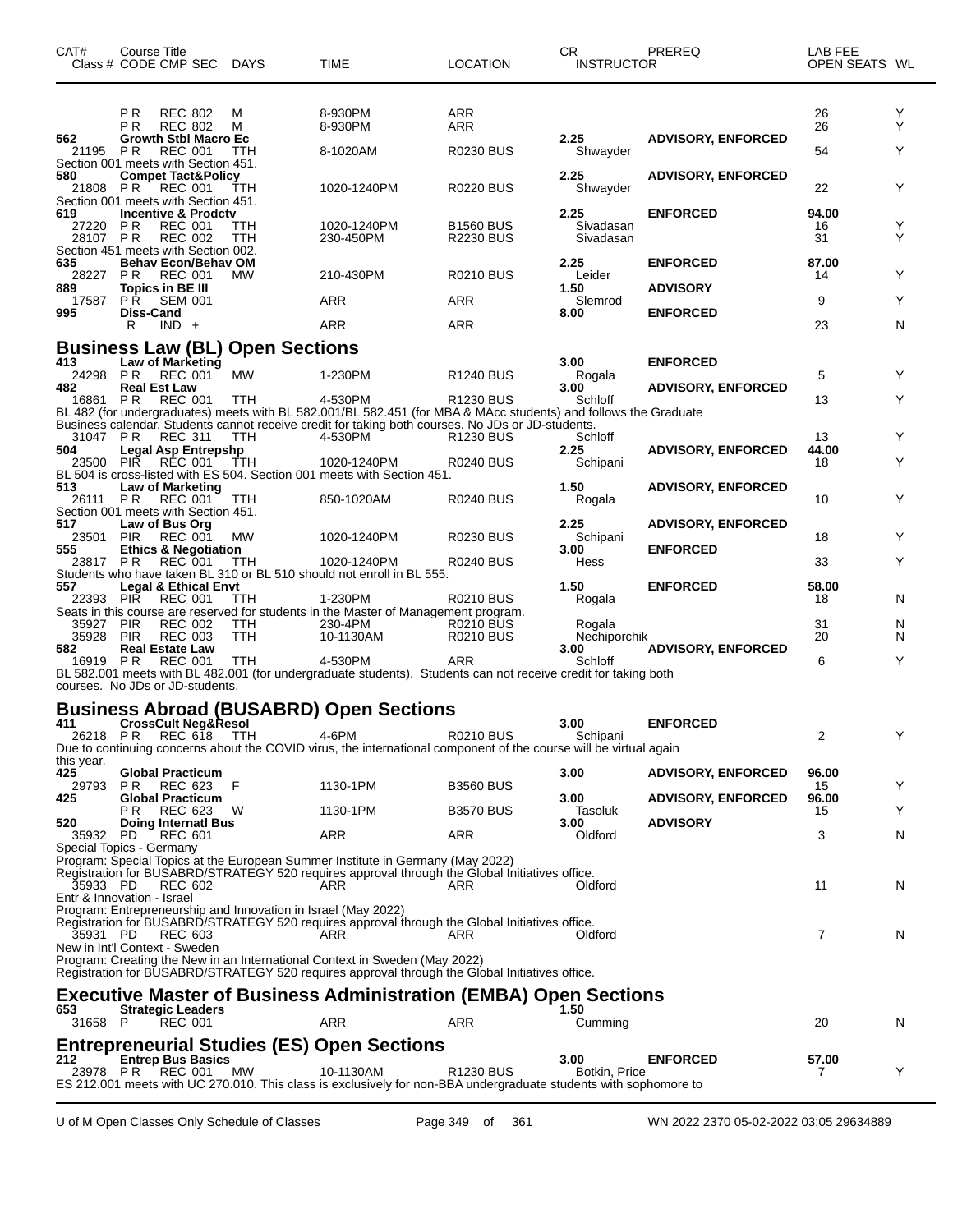| CAT#                                             | Course Title | Class # CODE CMP SEC DAYS                                                              |                                                                                                                                | TIME                                                                                                                                                                                                                                 | <b>LOCATION</b>                           | CR.<br><b>INSTRUCTOR</b> | <b>PREREQ</b>             | LAB FEE<br>OPEN SEATS WL |        |
|--------------------------------------------------|--------------|----------------------------------------------------------------------------------------|--------------------------------------------------------------------------------------------------------------------------------|--------------------------------------------------------------------------------------------------------------------------------------------------------------------------------------------------------------------------------------|-------------------------------------------|--------------------------|---------------------------|--------------------------|--------|
| senior standing.<br>22784 PR<br>senior standing. |              | <b>REC 002</b>                                                                         | МW                                                                                                                             | 1130-1PM<br>ES 212.002 meets with UC 270.011. This class is exclusively for non-BBA undergraduate students with sophomore to                                                                                                         | R <sub>1230</sub> BUS                     | Botkin, Price            |                           | $\mathbf{1}$             | Y      |
| 25160 PR                                         |              | <b>REC 003</b>                                                                         | TTH                                                                                                                            | 1130-1PM<br>ES 212.003 meets with UC 270.012. This class is exclusively for non-BBA undergraduate students with sophomore to                                                                                                         | <b>B1580 BUS</b>                          | Johnson                  |                           | $\overline{2}$           | Y      |
| senior standing.<br>504<br>23503                 |              | Legal Asp Entrepshp<br>PIR REC 001 TTH<br>BL 504 is cross-listed with ES 504.          |                                                                                                                                | 1020-1240PM                                                                                                                                                                                                                          | <b>R0240 BUS</b>                          | 2.25<br>Schipani         | <b>ADVISORY, ENFORCED</b> | 44.00<br>18              | Y      |
| 569<br>35942                                     | PR —         | <b>Mng Grwth New Vent</b><br><b>REC 001</b>                                            |                                                                                                                                | 630-930PM                                                                                                                                                                                                                            | <b>R2240 BUS</b>                          | 1.50<br>Gupta            | <b>ADVISORY, ENFORCED</b> | 18                       | Y      |
| 602<br>30420                                     | P R          | <b>Start-up Team Psych</b><br><b>REC 001</b>                                           | <b>MW</b>                                                                                                                      | 210-430PM                                                                                                                                                                                                                            | <b>B0560 BUS</b>                          | 2.25<br>Purmal, Epting   | <b>ENFORCED</b>           | 18                       | Y      |
| 602                                              | РR<br>P R    | <b>Start-up Team Psych</b><br><b>REC 001</b><br><b>REC 001</b>                         | MW<br><b>MW</b>                                                                                                                | 210-430PM<br>210-430PM                                                                                                                                                                                                               | <b>B0560 BUS</b><br><b>B0560 BUS</b>      | 2.25                     | <b>ENFORCED</b>           | 18<br>18                 | Y<br>Y |
| 623                                              |              | <b>Venture Capital Fin</b>                                                             |                                                                                                                                |                                                                                                                                                                                                                                      |                                           | 2.25                     |                           |                          |        |
| 37302<br>624                                     | P            | <b>REC</b> 001<br><b>Private Equity Fin</b>                                            | TTH                                                                                                                            | 210-430PM                                                                                                                                                                                                                            | <b>B1580 BUS</b>                          | Yimfor<br>2.25           | <b>ADVISORY, ENFORCED</b> | 9                        | Y      |
| 36068<br>626                                     | <b>PR</b>    | <b>REC 001</b><br><b>Globl Private Equity</b>                                          | TTH                                                                                                                            | 630-850PM                                                                                                                                                                                                                            | R <sub>1210</sub> BUS                     | Yimfor<br>1.50           | <b>ENFORCED</b>           | 44                       | Y      |
| 18358 PR                                         |              | <b>REC 001</b>                                                                         | МW<br>ES 626.001 is cross-listed with FIN 626.001.                                                                             | 1240-210PM                                                                                                                                                                                                                           | <b>R0210 BUS</b>                          | Yimfor                   |                           | 59                       | Y      |
| 720<br>20317 PR                                  |              | <b>Comm of Biomed</b><br><b>REC 001</b>                                                | M                                                                                                                              | 630-930PM<br>Important: Contact instructor for materials to be read before first day of class. Must attend all dates.                                                                                                                | R <sub>1240</sub> BUS                     | 1.50<br>Gordon           | <b>ADVISORY, ENFORCED</b> | 22                       | Y      |
| 735                                              |              | ES 720.001 meets with ES 720.451.<br><b>Entprnl Turnrd Mgmt</b><br>35976 PR REC 002 MW |                                                                                                                                | 4-530PM                                                                                                                                                                                                                              | <b>B3560 BUS</b>                          | 1.50<br>Sinclair         | <b>ADVISORY, ENFORCED</b> | 3                        | Y      |
| 300<br>22416 PR                                  |              | Financial Mgt<br><b>REC 001</b>                                                        | <b>Finance (FIN) Open Sections</b><br>TTH                                                                                      | 830-10AM                                                                                                                                                                                                                             | <b>R0210 BUS</b>                          | 3.00<br>Nezafat          | <b>ADVISORY, ENFORCED</b> | 63.00<br>9               | Y      |
| 22418 PR                                         |              | <b>REC 003</b>                                                                         | МW                                                                                                                             | FIN 300.001 is reserved for BBA Sophomores and BBA Juniors.<br>1130-1PM                                                                                                                                                              | <b>R0240 BUS</b>                          | Saliev                   |                           | 4                        | Y      |
|                                                  |              |                                                                                        |                                                                                                                                | FIN 300.003 is reserved for BBA Sophomores and BBA Juniors.                                                                                                                                                                          |                                           |                          |                           |                          |        |
| 23128 PR                                         |              | REC 004                                                                                | МW                                                                                                                             | 1-230PM<br>FIN 300.004 is reserved for BBA Sophomores and BBA Juniors.                                                                                                                                                               | <b>R0240 BUS</b>                          | Dubey                    |                           | 4                        | Y      |
| 23385 PR                                         |              | <b>REC 005</b>                                                                         | TTH                                                                                                                            | 230-4PM<br>FIN 300.005 is reserved for BBA Sophomores and BBA Juniors.                                                                                                                                                               | R <sub>1240</sub> BUS                     | Sandulescu               |                           | 20                       | Y      |
| 35982<br>35983                                   | P R<br>P R   | <b>REC 006</b><br><b>REC 008</b>                                                       | TTH<br>TTH                                                                                                                     | 10-1130AM<br>1-230PM                                                                                                                                                                                                                 | <b>R2240 BUS</b><br><b>B0560 BUS</b>      | Sandulescu<br>Sandulescu |                           | 6<br>45                  | Y<br>Y |
| 302<br>22403 PR                                  |              | <b>Making Fin Decisions</b><br><b>REC 002</b>                                          | F                                                                                                                              | 9-10AM<br>Seats in this section are reserved for Minor in Business students.                                                                                                                                                         | <b>B0570 BUS</b>                          | 3.00<br>Landau           | <b>ENFORCED</b>           | 63.00<br>1               | Y      |
| 21814 AR                                         |              | 22408 PR REC 007 F<br>LEC 001                                                          | https://leig.bus.umich.edu/docs/Fin302_Enrollment_FAQ.pdf.<br>https://leig.bus.umich.edu/docs/Fin302_Enrollment_FAQ.pdf.<br>МW | For faculty answers to common questions on enrollment, please read<br>11-12PM<br>For faculty answers to common questions on enrollment, please read<br>10-11AM<br>For faculty answers to common questions on enrollment, please read | <b>B1570 BUS</b><br>R <sub>1100</sub> BUS | Bhattacharya<br>Lei      |                           | 1                        | Υ      |
| 320<br>20899 PR                                  |              | <b>Real Estate Fundamnt</b><br><b>REC 001</b>                                          | https://leig.bus.umich.edu/docs/Fin302_Enrollment_FAQ.pdf.<br>T                                                                | 630-930PM<br>This course is also open to non-business students of Junior level and above.                                                                                                                                            | <b>B0570 BUS</b>                          | 1.50<br>Allen            | <b>ENFORCED</b>           | 4                        | Y      |
| 408<br>19423 PR                                  |              | <b>Capital Markets Inve</b><br><b>REC 002</b>                                          | TTH                                                                                                                            | 1-230PM                                                                                                                                                                                                                              | <b>B1560 BUS</b>                          | 1.50<br>Nezafat          | <b>ADVISORY, ENFORCED</b> | 10                       | Y      |
|                                                  |              | 23554 PR REC 312                                                                       | Prior to Winter 2015, this course was offered as FIN 308.<br>TTH                                                               | 1-230PM                                                                                                                                                                                                                              | <b>B1560 BUS</b>                          | Nezafat                  |                           | 10                       | Y      |
| 409<br>19425                                     | PR.          | <b>Fixed Income Securit</b><br><b>REC 001</b>                                          | M                                                                                                                              | 1-4PM                                                                                                                                                                                                                                | <b>B2560 BUS</b>                          | 1.50<br>Lei              | <b>ADVISORY, ENFORCED</b> | 22                       | Y      |
|                                                  |              |                                                                                        | Prior to Winter 2015, this course was offered as FIN 309.                                                                      |                                                                                                                                                                                                                                      |                                           |                          |                           |                          |        |
| 23551 PR<br>427                                  |              | <b>REC 321</b><br>AI & ML in Investmen                                                 | M                                                                                                                              | 1-4PM                                                                                                                                                                                                                                | <b>B2560 BUS</b>                          | Lei<br>3.00              | <b>ENFORCED</b>           | 22                       | Y      |
| 36009<br>428                                     | P R          | <b>REC 001</b><br><b>FinTech Innovations</b>                                           | MW                                                                                                                             | 230-4PM                                                                                                                                                                                                                              | <b>B0570 BUS</b>                          | Dittmar<br>3.00          | <b>ADVISORY, ENFORCED</b> | 12                       | Y      |
| 26801 PR                                         |              | <b>REC 331</b>                                                                         | MW                                                                                                                             | 1130-1PM<br>2019: Section 331 meets with Section 001 in BLAU1560. Seats in this section are reserved exclusively for Master of                                                                                                       | ARR                                       | Wu                       |                           | $\mathbf{1}$             | N      |
| Management students.                             |              |                                                                                        |                                                                                                                                |                                                                                                                                                                                                                                      |                                           |                          |                           |                          |        |
| 440<br>27485                                     | P R          | <b>Financial Trading</b><br><b>REC 001</b>                                             | TTH                                                                                                                            | 10-1130AM                                                                                                                                                                                                                            | <b>R0400 BUS</b>                          | 1.50<br>Nezafat          | <b>ADVISORY, ENFORCED</b> | 14                       | Y      |
| 27486 PR<br>475                                  |              | <b>REC 321</b><br><b>Financial Modeling</b>                                            | TTH                                                                                                                            | 10-1130AM                                                                                                                                                                                                                            | <b>R0400 BUS</b>                          | Nezafat<br>1.50          | <b>ADVISORY, ENFORCED</b> | 14                       | Y      |
| 26109<br>26110 PR                                | P R          | <b>REC 001</b><br><b>REC 002</b>                                                       | т<br>T                                                                                                                         | 1-4PM<br>630-930PM                                                                                                                                                                                                                   | <b>B1570 BUS</b><br><b>B1570 BUS</b>      | Lei<br>Lei               |                           | 3<br>11                  | Y<br>Υ |
| 480                                              |              | <b>Options and Futures</b>                                                             |                                                                                                                                |                                                                                                                                                                                                                                      |                                           | 3.00                     | <b>ADVISORY, ENFORCED</b> |                          |        |

U of M Open Classes Only Schedule of Classes Page 350 of 361 WN 2022 2370 05-02-2022 03:05 29634889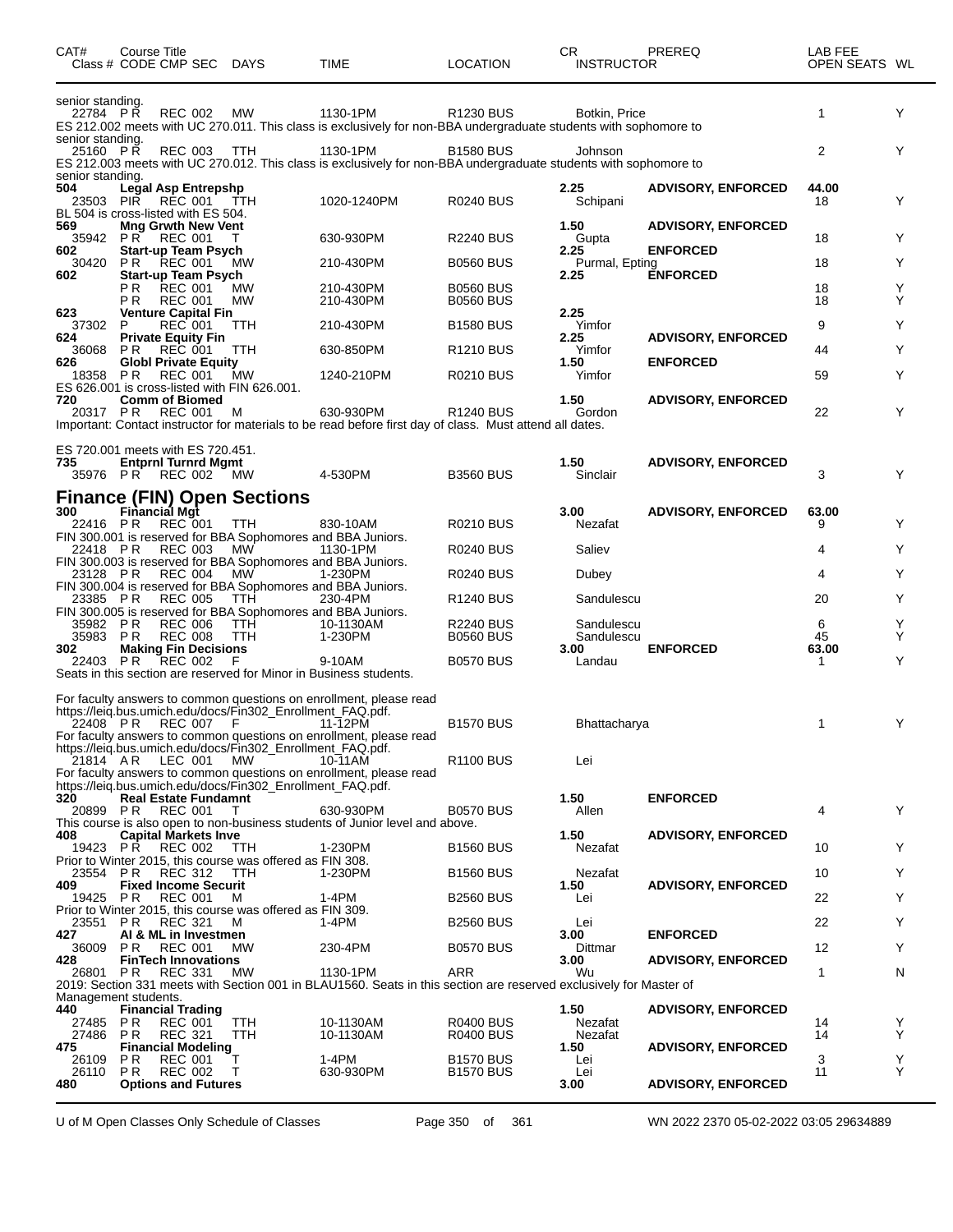| CAT#<br>Class # CODE CMP SEC                        | Course Title                                  |                                  |         | DAYS        | TIME                                                                                                                       | <b>LOCATION</b>                           | CR<br><b>INSTRUCTOR</b> | PREREQ                    | LAB FEE<br>OPEN SEATS WL |        |
|-----------------------------------------------------|-----------------------------------------------|----------------------------------|---------|-------------|----------------------------------------------------------------------------------------------------------------------------|-------------------------------------------|-------------------------|---------------------------|--------------------------|--------|
| 24564<br>24918<br>566                               | P R<br>P R<br><b>Real Estate Finance</b>      | <b>REC 001</b><br><b>REC 321</b> |         | TTH<br>TTH  | 4-530PM<br>4-530PM                                                                                                         | R <sub>1210</sub> BUS<br><b>R1210 BUS</b> | Hall<br>Hall<br>2.25    | <b>ADVISORY, ENFORCED</b> | 6<br>6                   | Y<br>Y |
| 21842<br>575                                        | P <sub>R</sub><br><b>Financial Modeling</b>   | <b>REC 001</b>                   |         | MW          | 1020-1240PM                                                                                                                | <b>B2560 BUS</b>                          | Soo<br>1.50             | <b>ADVISORY, ENFORCED</b> | 19                       | Y      |
| 22392<br>22934                                      | P R<br>P R                                    | <b>REC 001</b><br><b>REC 002</b> |         | M<br>м      | 1-4PM<br>630-930PM                                                                                                         | <b>B2560 BUS</b><br><b>B2560 BUS</b>      | Lei<br>Lei              |                           | 9<br>13                  | Υ<br>Y |
| 580<br>16695 PR                                     | <b>Corp Fin Derivatives</b>                   | <b>REC 001</b>                   |         | TTH         | 1020-1240PM                                                                                                                | <b>R0230 BUS</b>                          | 2.25<br>Hall            | <b>ADVISORY, ENFORCED</b> | 48                       | Υ      |
| Section 001 meets with Section 451.<br>583<br>22113 | <b>Energy Project Fin</b><br>PR.              | REC 001                          |         | T           | 630-930PM                                                                                                                  | R <sub>1230</sub> BUS                     | 1.50<br>Bigelow         | <b>ENFORCED</b>           | 46                       | Υ      |
| 615<br>16696 PR                                     | Valuation                                     | <b>REC 001</b>                   |         | МW          | 1020-1240PM                                                                                                                | <b>R2230 BUS</b>                          | 2.25<br>Carmel          | <b>ADVISORY, ENFORCED</b> | 25.00<br>32              | Y      |
| begins.                                             |                                               |                                  |         |             | Students interested in FIN 615 should have already completed FIN 503, 513, 501, or 591 by the time the class               |                                           |                         |                           |                          |        |
| 623<br>35972                                        | <b>Venture Capital Fin</b><br>P               | <b>REC 001</b>                   |         | TTH         | 210-430PM                                                                                                                  | <b>B1580 BUS</b>                          | 2.25<br>Yimfor          |                           | 9                        | Y      |
| 624<br>36055                                        | <b>Private Equity Fin</b><br>P R              | REC 001                          |         | TTH         | 630-850PM                                                                                                                  | R <sub>1210</sub> BUS                     | 2.25<br>Yimfor          | <b>ADVISORY, ENFORCED</b> | 44                       | Y      |
| 625<br>36056                                        | <b>Finance &amp; Society</b><br>P R           | <b>REC 001</b>                   |         | МW          | 210-430PM                                                                                                                  | <b>R0220 BUS</b>                          | 2.25<br>Purnanandam     | <b>ENFORCED</b>           | 57                       | Y      |
| 626<br>18357                                        | <b>Globl Private Equity</b><br>P <sub>R</sub> | <b>REC 001</b>                   |         | MW          | 1240-210PM                                                                                                                 | <b>R0210 BUS</b>                          | 1.50<br>Yimfor          | <b>ENFORCED</b>           | 59                       | Y      |
| 640<br>27487                                        | <b>Financial Trading</b><br>P R               | <b>REC 001</b>                   |         | TTH         | FIN 626 is cross-listed with ES 626. Section 001 meets with Section 451.<br>1240-210PM                                     | <b>R0400 BUS</b>                          | 1.50<br>Nezafat         | <b>ADVISORY, ENFORCED</b> | 17                       | Y      |
| 647<br>34681                                        | <b>Corp Fin Strategy</b><br>PR                | <b>REC 001</b>                   |         | TTH         | 210-430PM                                                                                                                  | <b>B3580 BUS</b>                          | 2.25<br>Bhattacharyya   | <b>ADVISORY, ENFORCED</b> | 41                       | Y      |
| 706<br>35456                                        | <b>OMBA Fund B</b><br>P <sub>R</sub>          | <b>SEM 801</b>                   |         | TН          | 8-1010PM                                                                                                                   | <b>REMOTE</b>                             | 0.75<br>Dittmar         | <b>ENFORCED</b>           | 21                       | Y      |
| 706                                                 | OMBA Fund B<br>РR                             | <b>SEM 801</b>                   |         | TН          | 8-1010PM                                                                                                                   | <b>REMOTE</b>                             | 0.75                    | <b>ENFORCED</b>           | 21                       | Υ      |
| 707                                                 | P <sub>R</sub><br><b>OMBA Fund C</b>          | <b>SEM 801</b>                   |         | TН          | 8-1010PM                                                                                                                   | <b>REMOTE</b>                             | 0.75                    | <b>ENFORCED</b>           | 21                       | Y      |
| 35458<br>707                                        | P R<br><b>OMBA Fund C</b>                     | <b>SEM 801</b>                   |         | м           | 8-1010PM                                                                                                                   | <b>REMOTE</b>                             | Dittmar<br>0.75         | <b>ENFORCED</b>           | 31                       | Υ      |
| 715                                                 | РR<br><b>Valuation</b>                        | <b>SEM 801</b>                   |         | м           | 8-1010PM                                                                                                                   | <b>REMOTE</b>                             | 2.25                    | <b>ENFORCED</b>           | 31<br>28.00              | Y      |
| 36345<br>715                                        | <b>PR</b><br>Valuation                        | <b>REC 801</b>                   |         | TН          | 8-930PM                                                                                                                    | <b>REMOTE</b>                             | 2.25                    | <b>ENFORCED</b>           | 2<br>28.00               | Υ      |
|                                                     | ΡR<br>ΡR                                      | <b>REC 801</b><br><b>REC 801</b> |         | TН<br>TН    | 8-930PM<br>8-930PM                                                                                                         | <b>REMOTE</b><br><b>REMOTE</b>            |                         |                           | 2<br>2                   | Υ<br>Y |
| 715                                                 | ΡR<br><b>Valuation</b>                        | <b>REC 801</b>                   |         | TН          | 8-930PM                                                                                                                    | <b>REMOTE</b>                             | Rajan<br>2.25           | <b>ENFORCED</b>           | 2<br>28.00               | Y      |
| 36346<br>715                                        | <b>PR</b><br>Valuation                        | <b>REC 802</b>                   |         | TН          | 6-730PM                                                                                                                    | <b>REMOTE</b>                             | Rajan<br>2.25           | <b>ENFORCED</b>           | 5<br>28.00               | Υ      |
|                                                     | ΡR<br>ΡR                                      | <b>REC 802</b><br><b>REC 802</b> |         | TН<br>TН    | 6-730PM<br>6-730PM                                                                                                         | REMOTE<br><b>REMOTE</b>                   |                         |                           | 5<br>5                   | Υ<br>Y |
| 873                                                 | ΡR<br><b>Structural Estimat</b>               | <b>REC 802</b>                   |         | <b>TH</b>   | 6-730PM                                                                                                                    | <b>REMOTE</b>                             | 1.50                    |                           | 5                        | Υ      |
| 26566 PR REC 001<br>875                             | <b>EmprcI Methdlgy Fin</b>                    |                                  |         | <b>W</b>    | 1-4PM                                                                                                                      | <b>R5020 BUS</b>                          | Whited<br>1.50          | <b>ADVISORY</b>           | 5                        | Y      |
| 17864<br>995                                        | P R<br><b>Diss-Cand</b>                       | <b>SEM 001</b>                   |         | M           | 830-1130AM                                                                                                                 | <b>R4020 BUS</b>                          | Sandulescu<br>8.00      | <b>ENFORCED</b>           | 13                       | Y      |
|                                                     | R                                             | $IND +$                          |         |             | ARR                                                                                                                        | ARR                                       |                         |                           | 24                       | N      |
| <b>Marketing (MKT) Open Sections</b><br>300         | Marketing Mgmt I                              |                                  |         |             |                                                                                                                            |                                           | 3.00                    | <b>ENFORCED</b>           | 80.00                    |        |
| 23529 PR                                            |                                               | REC 001                          |         | TTH         | 1-230PM<br>This section of MKT 300 is reserved for BBA Sophomores and BBA Juniors.                                         | R <sub>1230</sub> BUS                     | Angell                  |                           | -1                       | Y      |
| 36095 PR<br>10338 PR                                |                                               | <b>REC 006</b><br><b>REC 004</b> |         | TTH.<br>TTH | 1-230PM<br>1-230PM                                                                                                         | <b>R2240 BUS</b><br><b>R2220 BUS</b>      | Tasoluk<br>Huang        |                           | 9<br>1                   | Y<br>Y |
| 10339 PR                                            |                                               | <b>REC 005</b>                   |         | TTH         | This section of MKT 300 is reserved for BBA Sophomores and BBA Juniors.<br>4-530PM                                         | <b>R2220 BUS</b>                          | Huang                   |                           | $\overline{7}$           | Y      |
| 302                                                 | <b>Marketing Management</b>                   |                                  |         |             | This section of MKT 300 is reserved for BBA Sophomores and BBA Juniors.                                                    |                                           | 3.00                    | <b>ENFORCED</b>           | 130.00                   |        |
| 26105 PR<br>Section 001 meets with Section 311.     |                                               | REC 001                          |         | -TTH        | 1130-1PM                                                                                                                   | <b>R2240 BUS</b>                          | Tasoluk                 |                           | 8                        | Y      |
| 26106 PR<br>Section 002 meets with Section 312.     |                                               | <b>REC 002</b>                   |         | <b>TTH</b>  | 230-4PM                                                                                                                    | <b>B1560 BUS</b>                          | Deolankar               |                           | 11                       | Y      |
| 27221 PR                                            |                                               | REC 003                          |         | <b>MW</b>   | 830-10AM<br>Section 003 meets with Section 313. Seats in Section 313 are reserved exclusively for students in the Minor in | <b>R0230 BUS</b>                          | Ku                      |                           | 48                       | Y      |
| Business.<br>26107 PR                               |                                               | <b>REC 311</b>                   |         | <b>TTH</b>  | 1130-1PM                                                                                                                   | <b>R2240 BUS</b>                          | Tasoluk                 |                           | 8                        | Y      |
| Business.                                           |                                               |                                  |         |             | Section 001 meets with Section 311. Seats in Section 311 are reserved exclusively for students in the Minor in             |                                           |                         |                           |                          |        |
| 26108 PR                                            |                                               |                                  | REC 312 | TTH         | 230-4PM<br>Section 002 meets with Section 312. Seats in Section 312 are reserved exclusively for students in the Minor in  | <b>B1560 BUS</b>                          | Deolankar               |                           | 11                       | Y      |

U of M Open Classes Only Schedule of Classes Page 351 of 361 WN 2022 2370 05-02-2022 03:05 29634889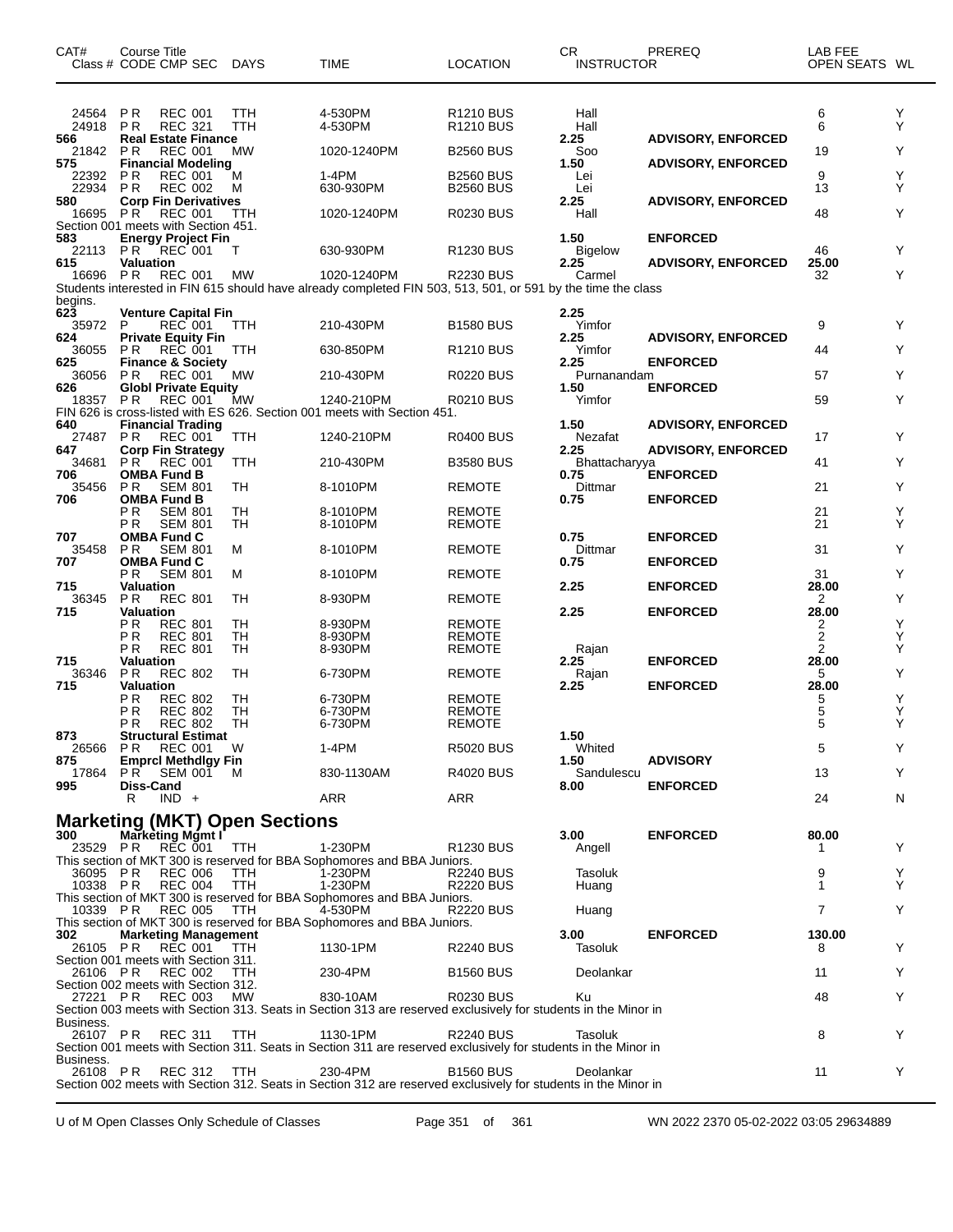| CAT#                                          | Course Title                 | Class # CODE CMP SEC                                                        | <b>DAYS</b>                                              | <b>TIME</b>                                                                                                                  | <b>LOCATION</b>                                          | CR.<br><b>INSTRUCTOR</b>         | PREREQ                                       | LAB FEE<br>OPEN SEATS WL |             |
|-----------------------------------------------|------------------------------|-----------------------------------------------------------------------------|----------------------------------------------------------|------------------------------------------------------------------------------------------------------------------------------|----------------------------------------------------------|----------------------------------|----------------------------------------------|--------------------------|-------------|
| Business.<br>27222 PR                         |                              | <b>REC 313</b>                                                              | <b>MW</b>                                                | 830-10AM<br>Section 003 meets with Section 313. Seats in Section 313 are reserved exclusively for students in the Minor in   | <b>R0230 BUS</b>                                         | Ku                               |                                              | 48                       | Y           |
| Business.<br>310<br>19004                     | P R                          | <b>Fundmntls Sales Mgt</b><br><b>REC 001</b>                                |                                                          | 230-530PM                                                                                                                    | <b>R2240 BUS</b>                                         | 3.00<br>Carter                   | <b>ENFORCED</b>                              | 8                        | Y           |
| 24215<br>31049                                | <b>PR</b><br><b>PR</b>       | <b>REC 002</b><br><b>REC 312</b>                                            | м<br>м                                                   | 630-930PM<br>630-930PM                                                                                                       | <b>R2230 BUS</b><br><b>R2230 BUS</b>                     | Carter<br>Carter                 |                                              | 2<br>2                   | Υ<br>Y      |
| 312<br>21945                                  | P R                          | <b>Retail Market Mgt</b><br><b>REC 001</b>                                  | TН                                                       | 630-930PM                                                                                                                    | <b>B1560 BUS</b>                                         | 3.00<br>Speigl                   | <b>ADVISORY, ENFORCED</b>                    | 82.00<br>36              | Υ           |
| 36352<br>31050<br>36353                       | P <sub>R</sub><br>P R<br>P R | <b>REC 002</b><br><b>REC 311</b><br><b>REC 312</b>                          | TН<br>TН<br>TН                                           | 230-530PM<br>630-930PM<br>230-530PM                                                                                          | <b>R2240 BUS</b><br><b>B1560 BUS</b><br><b>R2240 BUS</b> | Olson<br>Speigl<br>Olson         |                                              | 20<br>36<br>20           | Υ<br>Υ<br>Υ |
| 313<br>19429 PR                               |                              | <b>Consumer Behavior</b><br><b>REC 001</b>                                  | ттн                                                      | 10-1130AM                                                                                                                    | <b>R2230 BUS</b>                                         | 3.00<br>Srna                     | <b>ADVISORY, ENFORCED</b>                    | 69.00<br>2               | Υ           |
| 23985 PR                                      |                              | Section 001 meets with Section 311.<br><b>REC 002</b>                       | TTH                                                      | 1130-1PM                                                                                                                     | <b>R2230 BUS</b>                                         | Srna                             |                                              | 6                        | Υ           |
| 36354 PR<br>23713 PR                          |                              | Section 002 meets with Section 312.<br><b>REC 003</b><br><b>REC 311</b>     | TTH<br>TTH                                               | 1-230PM<br>10-1130AM                                                                                                         | <b>R2230 BUS</b><br><b>R2230 BUS</b>                     | Srna<br>Srna                     |                                              | 2<br>$\overline{2}$      | Y<br>Y      |
| 315                                           |                              | Intl Marketing                                                              |                                                          | Section 311 meets with Section 0001. Section 311 is reserved for Minor in Business students.                                 |                                                          | 3.00                             | <b>ADVISORY, ENFORCED</b>                    | 97.00                    |             |
| 23532<br>407                                  | P R                          | <b>REC 001</b><br><b>Des Persuasive Comm</b>                                | TTH                                                      | 230-4PM                                                                                                                      | <b>B0560 BUS</b>                                         | Metzger<br>3.00                  | <b>ADVISORY, ENFORCED</b>                    | 10                       | Υ           |
| 24883 PR                                      |                              | <b>SEM 001</b>                                                              | TН                                                       | 4-7PM<br>MKT 407 meets with COMM 317. Students cannot receive credit for both MKT 407 and MKT 411, COMM 468 or 462.          | <b>B0560 BUS</b>                                         | Angell                           |                                              | 1                        | Y           |
| 409<br>24524 PR                               |                              | Social Media Mrkting<br><b>REC 001</b>                                      |                                                          | Communication Studies students should enroll under COMM 317.<br>4-7PM                                                        | <b>B0560 BUS</b>                                         | 3.00<br>Collins                  | <b>ENFORCED</b>                              | 35.00<br>1               | Υ           |
| 426                                           |                              | Section 001 meets with Section 331.<br><b>Customer Analytics</b>            |                                                          |                                                                                                                              |                                                          | 1.50                             | <b>ENFORCED</b>                              |                          |             |
| 29532 PR<br>430                               |                              | <b>REC 001</b><br><b>CAP Strat Marketing</b>                                | W                                                        | 630-930PM                                                                                                                    | <b>B0560 BUS</b>                                         | Schwartz<br>3.00                 | <b>ENFORCED</b>                              | 52                       | Y           |
| 30638<br>36356<br>603                         | P R<br>P R                   | <b>REC 001</b><br><b>REC 002</b><br><b>Strategic Brand Mgt</b>              | TН                                                       | 830-1130AM<br>830-1130AM                                                                                                     | <b>R2220 BUS</b><br><b>R2220 BUS</b>                     | Metzger<br>Metzger<br>2.25       |                                              | 3<br>15                  | Y<br>Y      |
| 36357<br>613                                  | P R                          | <b>REC 002</b><br><b>Consumer Behavior</b>                                  | MW                                                       | 1020-1240PM                                                                                                                  | <b>R0320 BUS</b>                                         | Collins<br>1.50                  | <b>ADVISORY, ENFORCED</b><br><b>ENFORCED</b> | 5<br>33.00               | Y           |
| 22395<br>23488                                | P R<br>P R                   | <b>REC 001</b><br><b>REC 002</b>                                            | МW<br><b>MW</b>                                          | 10-1130AM<br>1240-210PM                                                                                                      | <b>B1560 BUS</b><br><b>R0220 BUS</b>                     | Rick<br>Rick                     |                                              | 15<br>15                 | Υ<br>Υ      |
| 615                                           |                              | Intl Mktg Mgt                                                               | Entry in this class will not be based on waitlist order. |                                                                                                                              |                                                          | 1.50                             | <b>ADVISORY, ENFORCED</b>                    | 84.00                    |             |
| 19906<br>623<br>17871                         | P R<br>P R                   | <b>REC</b> 001<br><b>Serv MKT Management</b><br><b>REC 001</b>              | <b>MW</b><br>M                                           | 1240-210PM<br>630-930PM                                                                                                      | R <sub>1220</sub> BUS<br><b>R2240 BUS</b>                | Metzger<br>1.50<br><b>Branch</b> | <b>ADVISORY, ENFORCED</b>                    | 52<br>39                 | Y<br>Y      |
| 626                                           |                              | MKT 623.001 meets with MKT 623.451.<br><b>Customer Analytics</b>            |                                                          |                                                                                                                              |                                                          | 1.50                             | <b>ADVISORY, ENFORCED</b>                    |                          |             |
| 36359<br>630                                  | P R                          | <b>REC 001</b><br><b>Marketing Engineerin</b>                               |                                                          | 630-930PM                                                                                                                    | <b>B3570 BUS</b>                                         | Schwartz<br>2.25                 | <b>ADVISORY, ENFORCED</b>                    | 18                       | Y           |
| 19005<br>19006<br>640                         | P R<br>P R                   | <b>REC 001</b><br><b>REC 002</b>                                            | TTH<br>TTH                                               | 1020-1240PM<br>210-430PM                                                                                                     | R0230 BUS<br><b>R0230 BUS</b>                            | Feinberg<br>Feinberg<br>2.25     |                                              | 16<br>9<br>73.00         | Y<br>Y      |
|                                               |                              | <b>Global Sup Chain Mgt</b><br>18484 PR REC 001 MW                          |                                                          | 1020-1240PM<br>MKT 640.001 is cross-listed with TO 620.001 and meets with MKT 640.451/TO 620.451.                            | <b>R2220 BUS</b>                                         | Anupindi                         | <b>ADVISORY, ENFORCED</b>                    | 2                        | Y           |
| 642                                           |                              | 2019 Saturday dates: 1/26, 2/9, 2/16.<br><b>Mkt Strat DigitalAge</b>        |                                                          |                                                                                                                              |                                                          | 2.25                             | <b>ENFORCED</b>                              |                          |             |
| 24216 PR<br>27231                             | PR.                          | REC 001<br><b>REC 002</b>                                                   | МW<br>МW                                                 | 1020-1240PM<br>210-430PM                                                                                                     | <b>B1580 BUS</b><br><b>B1580 BUS</b>                     | Manchanda<br>Manchanda           |                                              | 5<br>3                   | Y<br>Y      |
| 650<br>29023<br>750                           | P R                          | <b>Cus Exprnce Valu Crn</b><br><b>REC 001</b><br><b>Indep Study Project</b> | W                                                        | 210-510PM                                                                                                                    | R <sub>1220</sub> BUS                                    | 1.50<br>Ramaswamy<br>1.00-3.00   | <b>ENFORCED</b><br><b>ADVISORY</b>           | 33.00<br>56              | Y           |
| 898                                           |                              | $IND +$<br>Spec Top Mkt (Beh)                                               |                                                          | ARR                                                                                                                          | ARR                                                      | 1.50                             | <b>ADVISORY</b>                              | 25                       | N           |
| 26899<br>899                                  |                              | PR SEM 001<br><b>Spec Top Mkt:Quant</b>                                     | TH                                                       | 230-530PM                                                                                                                    | ARR                                                      | Krishna<br>1.50                  | <b>ADVISORY</b>                              | 4                        | Y           |
| 23333<br>995                                  | Diss-Cand                    | <b>PR SEM 001</b><br>$IND +$                                                |                                                          | ARR<br>ARR                                                                                                                   | ARR<br>ARR                                               | Aribarg<br>8.00                  | <b>ENFORCED</b>                              | 8<br>23                  | N           |
|                                               | R                            |                                                                             |                                                          | <b>Management and Organizations (MO) Open Sections</b>                                                                       |                                                          |                                  |                                              |                          | N           |
| 302<br>22414 PR                               |                              | Pos Lead People&Org<br>REC 001                                              | TTH                                                      | 830-10AM<br>Seats in MO 302 Section 001 are reserved for non-Ross undergraduate students of sophomore standing (25+ CTP) and | <b>R2230 BUS</b>                                         | 3.00<br>Sandelands               | <b>ENFORCED</b>                              | 122.00<br>5              | Y           |
| above.<br>330<br>30796 PR<br>30805 AR         |                              | <b>InterMission</b><br><b>REC 001</b><br>LAB 501                            | МW                                                       | 230-4PM<br>ARR                                                                                                               | <b>R0420 BUS</b><br>ARR                                  | 3.00<br>Thompson<br>Thompson     | <b>ENFORCED</b>                              | 30.00<br>11              | Y           |
| Trip to Salt Lake City, UT<br>350<br>36360 PR |                              | <b>Advancing DEI</b><br><b>REC 001</b>                                      | T                                                        | 6-9PM                                                                                                                        | <b>R2310 BUS</b>                                         | 1.50<br><b>Curry Smith</b>       | <b>ENFORCED</b>                              | 2                        | Y           |

U of M Open Classes Only Schedule of Classes Page 352 of 361 WN 2022 2370 05-02-2022 03:05 29634889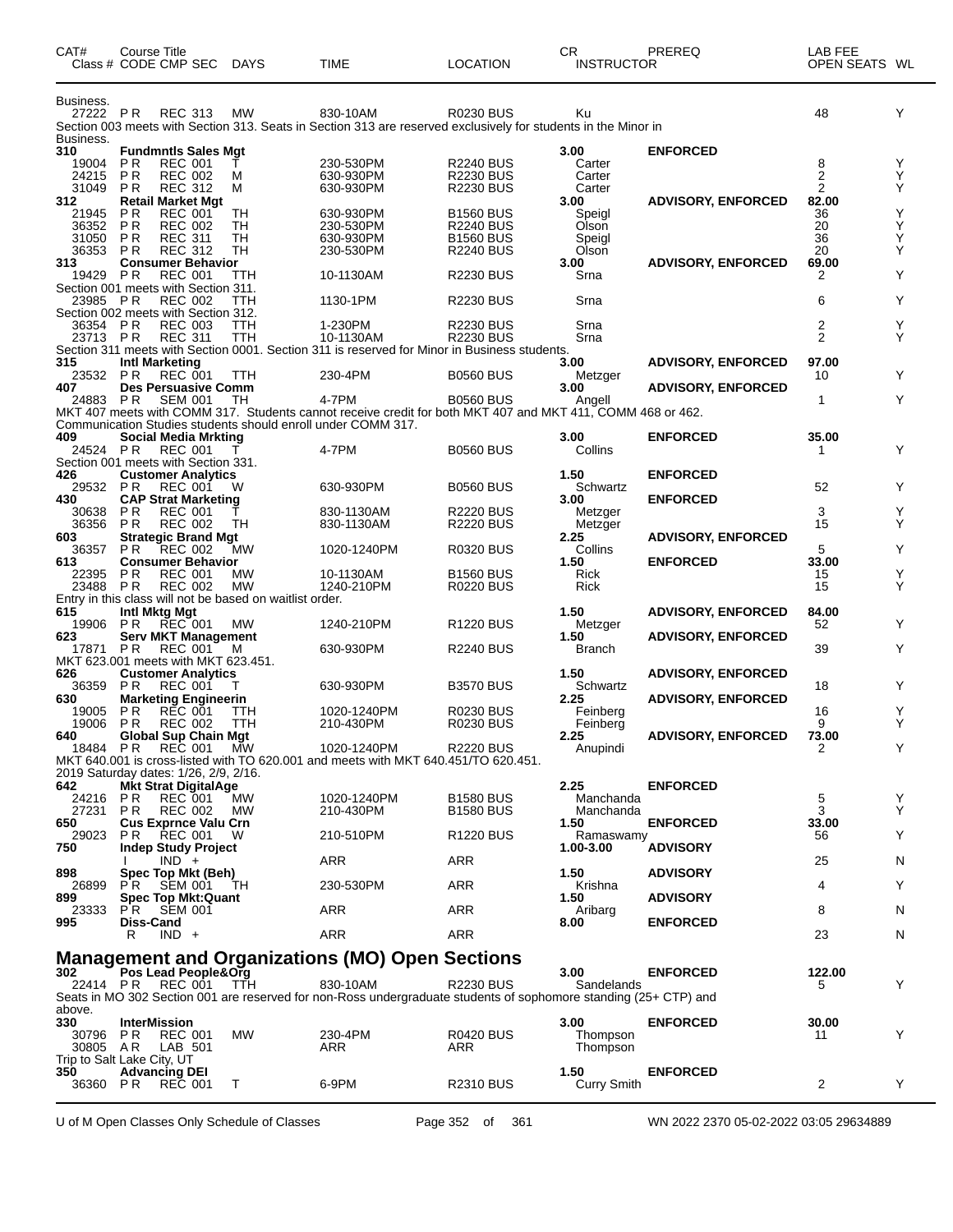| CAT#            | <b>Course Title</b><br>Class # CODE CMP SEC                                 | <b>DAYS</b> | TIME                                                                                                                                                                                                                                    | <b>LOCATION</b>         | CR.<br><b>INSTRUCTOR</b>       | PREREQ                    | LAB FEE<br>OPEN SEATS WL |        |
|-----------------|-----------------------------------------------------------------------------|-------------|-----------------------------------------------------------------------------------------------------------------------------------------------------------------------------------------------------------------------------------------|-------------------------|--------------------------------|---------------------------|--------------------------|--------|
| 399             | Indep Study Project                                                         |             |                                                                                                                                                                                                                                         |                         | 1.00-3.00                      | <b>ADVISORY</b>           |                          |        |
| 415             | $IND +$<br>Intro Mng Human Cpl                                              |             | ARR                                                                                                                                                                                                                                     | <b>ARR</b>              | 3.00                           | <b>ENFORCED</b>           | 24<br>61.00              | N      |
| 17872           | P <sub>R</sub><br><b>REC 001</b>                                            | TTH         | 230-4PM                                                                                                                                                                                                                                 | <b>R2220 BUS</b>        | Alexander                      |                           | 19                       | Y      |
| 510<br>30135    | <b>Bus in Democracy</b><br>P R<br><b>REC 001</b>                            | ттн         | 850-1020AM                                                                                                                                                                                                                              | R1210 BUS               | 1.50<br>Hoffman                | <b>ENFORCED</b>           | 39.00<br>8               | Υ      |
| 512             | <b>Bargain&amp;Infl Skills</b>                                              |             |                                                                                                                                                                                                                                         |                         | 2.25                           | <b>ENFORCED</b>           | 86.00                    |        |
| 17164 PR        | <b>REC 002</b>                                                              | MW          | 210-430PM<br>Given the experiential nature of pedagogy, enrollment in each section will be limited and attendance is mandatory.                                                                                                         | <b>B3580 BUS</b>        | Sanchez-Burks                  |                           | 2                        | Υ      |
|                 | encouraged to take both MO 512 and BL 510 in either order.                  |             | Registered students must be present from the beginning of the first class session to retain their registration in<br>the class. This course is complementary to BL 510. Students interested in developing strong negotiation skills are |                         |                                |                           |                          |        |
| 533<br>29330    | Human Behav&Orgzn<br><b>PR</b><br><b>REC 801</b>                            | м           | 6-730PM                                                                                                                                                                                                                                 | REMOTE                  | 2.25<br>Sytch, Greer           | <b>ENFORCED</b>           | 160.00<br>1              | Y      |
| 533             | Human Behav&Orgzn<br>P R<br><b>REC 801</b>                                  | м           | 6-730PM                                                                                                                                                                                                                                 | <b>REMOTE</b>           | 2.25                           | <b>ENFORCED</b>           | 160.00<br>1              | Υ      |
|                 | P <sub>R</sub><br><b>REC 801</b>                                            | м           | 6-730PM                                                                                                                                                                                                                                 | REMOTE                  |                                |                           | 1                        | Υ      |
|                 | P R<br><b>REC 801</b><br>Open to Ross Online MBA students Only.             | М           | 6-730PM                                                                                                                                                                                                                                 | REMOTE                  |                                |                           | 1                        | Υ      |
| 533             | Human Behav&Orgzn                                                           |             |                                                                                                                                                                                                                                         |                         | 2.25                           | <b>ENFORCED</b>           | 160.00                   |        |
| 30628<br>533    | P R<br>REC 802<br>Human Behav&Orgzn                                         | м           | 8-930PM                                                                                                                                                                                                                                 | <b>REMOTE</b>           | Sytch, Greer<br>2.25           | <b>ENFORCED</b>           | 21<br>160.00             | Υ      |
|                 | ΡR<br><b>REC 802</b>                                                        | м           | 8-930PM<br>8-930PM                                                                                                                                                                                                                      | <b>REMOTE</b>           |                                |                           | 21                       | Υ<br>Υ |
|                 | ΡR<br><b>REC 802</b><br>P R<br><b>REC 802</b>                               | М<br>М      | 8-930PM                                                                                                                                                                                                                                 | REMOTE<br><b>REMOTE</b> |                                |                           | 21<br>21                 | Υ      |
|                 | Open to Ross Online MBA students Only.                                      |             |                                                                                                                                                                                                                                         |                         | 2.25                           | <b>ENFORCED</b>           |                          |        |
| 602<br>29025 PR | <b>Start-up Team Psych</b><br><b>REC 001</b>                                | MW          | 210-430PM                                                                                                                                                                                                                               | <b>B0560 BUS</b>        | Purmal, Epting                 |                           | 18                       | Y      |
| 602             | <b>Start-up Team Psych</b><br>ΡR<br><b>REC 001</b>                          | <b>MW</b>   | 210-430PM                                                                                                                                                                                                                               | <b>B0560 BUS</b>        | 2.25                           | <b>ENFORCED</b>           | 18                       | Y      |
|                 | P R<br><b>REC 001</b>                                                       | <b>MW</b>   | 210-430PM                                                                                                                                                                                                                               | <b>B0560 BUS</b>        |                                |                           | 18                       | Y      |
| 605<br>20628 PR | <b>Lead Inclusive Orgs</b><br>REC 001                                       | М           | 630-930PM                                                                                                                                                                                                                               | R0320 BUS               | 1.50<br>Myers                  | <b>ADVISORY, ENFORCED</b> | 118.00<br>36             | Υ      |
|                 | MO 605.001 meets with MO 605.451.                                           |             |                                                                                                                                                                                                                                         |                         |                                |                           |                          |        |
| 611<br>16712 PR | <b>Bus Ldshp Chg Times</b><br><b>REC 001</b>                                | W           | 210-510PM                                                                                                                                                                                                                               | <b>R1220 BUS</b>        | 1.50<br>Barger                 | <b>ADVISORY, ENFORCED</b> | 3                        | Υ      |
|                 | The last meeting for this class takes place on Study Day.                   |             |                                                                                                                                                                                                                                         |                         |                                |                           |                          |        |
| 619<br>27232 PR | <b>Incentive &amp; Prodctv</b><br>REC 001                                   | TTH         | 1020-1240PM                                                                                                                                                                                                                             | <b>B1560 BUS</b>        | 2.25<br>Sivadasan              | <b>ENFORCED</b>           | 94.00<br>16              | Y      |
|                 | BE 619 is cross-listed with MO 619                                          |             |                                                                                                                                                                                                                                         |                         |                                |                           |                          |        |
| 28108 PR        | <b>REC 002</b><br>Section 451 meets with Section 002.                       | <b>TTH</b>  | 230-450PM                                                                                                                                                                                                                               | <b>R2230 BUS</b>        | Sivadasan                      |                           | 31                       | Υ      |
| 625             | <b>Leadrshp Coach Pract</b>                                                 |             |                                                                                                                                                                                                                                         |                         | 3.00                           | <b>ENFORCED</b>           | 34.00                    |        |
| 18417<br>625    | <b>REC 001</b><br><b>PIR</b><br><b>Leadrshp Coach Pract</b>                 |             | 930-1230PM                                                                                                                                                                                                                              | <b>R0320 BUS</b>        | 3.00                           | <b>ENFORCED</b>           | 8<br>34.00               | Y      |
|                 | ΡR<br><b>REC 001</b><br>ΡR<br><b>REC 001</b>                                | F<br>F      | 930-1230PM<br>930-1230PM                                                                                                                                                                                                                | R0320 BUS<br>R0320 BUS  | Caproni                        |                           | 8<br>8                   | Υ<br>Υ |
|                 | P R<br><b>REC 001</b>                                                       | М           | 8-6PM                                                                                                                                                                                                                                   | ARR                     |                                |                           | 8                        | Υ      |
| 637<br>19993 PR | Social Intrapreneurs<br>REC 001                                             | TTH         | 1020-1240PM                                                                                                                                                                                                                             | R1210 BUS               | 2.25<br>Davis                  | <b>ENFORCED</b>           | 30.00<br>33              | Υ      |
|                 | Section 001 meets with Section 451.                                         |             |                                                                                                                                                                                                                                         |                         |                                |                           |                          |        |
| 840<br>10326 PR | Sem Orgnztl St<br><b>SEM 001</b>                                            | F           | 130-3PM                                                                                                                                                                                                                                 | R0220 BUS               | 1.00-4.00<br>Westphal, Cortina | <b>ADVISORY</b>           | 33                       | Y      |
|                 | MO 840.001 meets with SI 702.001.                                           |             |                                                                                                                                                                                                                                         |                         |                                |                           |                          |        |
| 899             | Students can take MO 840 for 1.0 or 3.0 credits.<br><b>Doctoral Seminar</b> |             |                                                                                                                                                                                                                                         |                         | 3.00                           | <b>ADVISORY</b>           |                          |        |
| 29340           | PR.<br>SEM 001                                                              | W           | 1-4PM                                                                                                                                                                                                                                   | R4020 BUS               | Ashford                        |                           | 16                       | N      |
| 995             | <b>Diss-Cand</b><br>$IND +$<br>R                                            |             | ARR                                                                                                                                                                                                                                     | <b>ARR</b>              | 8.00                           | <b>ENFORCED</b>           | 24                       | N      |
|                 |                                                                             |             |                                                                                                                                                                                                                                         |                         |                                |                           |                          |        |
|                 | Strategy (STRATEGY) Open Sections<br>310 Compet Glob Bus Env                |             |                                                                                                                                                                                                                                         |                         | 3.00                           | <b>ADVISORY, ENFORCED</b> |                          |        |
| 399             | 20629 PR REC 001<br><b>Indep Study Project</b>                              | TTH         | 230-4PM                                                                                                                                                                                                                                 | R1210 BUS               | Yang<br>1.00-3.00              | <b>ADVISORY</b>           | 13                       | Y      |
|                 | $IND +$                                                                     |             | ARR                                                                                                                                                                                                                                     | <b>ARR</b>              |                                |                           | 24                       | N      |
| 415<br>36268    | <b>Equity Analytics</b><br>P R<br><b>REC 001</b>                            | MW          | 1-230PM                                                                                                                                                                                                                                 | R0420 BUS               | 1.50<br>Rider                  | <b>ADVISORY, ENFORCED</b> | 9                        | Y      |
| 444             | M&A                                                                         |             |                                                                                                                                                                                                                                         |                         | 2.25                           | <b>ADVISORY, ENFORCED</b> |                          |        |
| 34655<br>490    | P R<br><b>REC 001</b><br><b>Advanced Strategy</b>                           | MW          | 10-1220PM                                                                                                                                                                                                                               | R0220 BUS               | Gordon<br>3.00                 | <b>ENFORCED</b>           | 12                       | Y      |
| 35482<br>503    | <b>REC 001</b><br>P R<br><b>Compet Glob Bus Env</b>                         | TTH         | 830-10AM                                                                                                                                                                                                                                | <b>B1580 BUS</b>        | Gao<br>1.50                    | <b>ENFORCED</b>           | 14                       | Y      |
| 23538           | PR.<br>REC 002                                                              | ТH          | 630-930PM                                                                                                                                                                                                                               | R0220 BUS               | Zhou                           |                           | 29                       | Y      |
| 520             | <b>Doing Internati Bus</b><br>37284 PDR REC 604                             |             | ARR                                                                                                                                                                                                                                     | <b>ARR</b>              | 3.00<br>Oldford                | <b>ADVISORY, ENFORCED</b> | 3                        | N      |
|                 | Special Topics - Germany                                                    |             |                                                                                                                                                                                                                                         |                         |                                |                           |                          |        |
|                 | 37285 PDR REC 612<br>Entr & Innovation - Israel                             |             | ARR                                                                                                                                                                                                                                     | <b>ARR</b>              | Oldford                        |                           | 11                       | N      |
|                 | 37283 PDR REC 603                                                           |             | ARR                                                                                                                                                                                                                                     | <b>ARR</b>              | Oldford                        |                           | 7                        | N      |

U of M Open Classes Only Schedule of Classes Page 353 of 361 WN 2022 2370 05-02-2022 03:05 29634889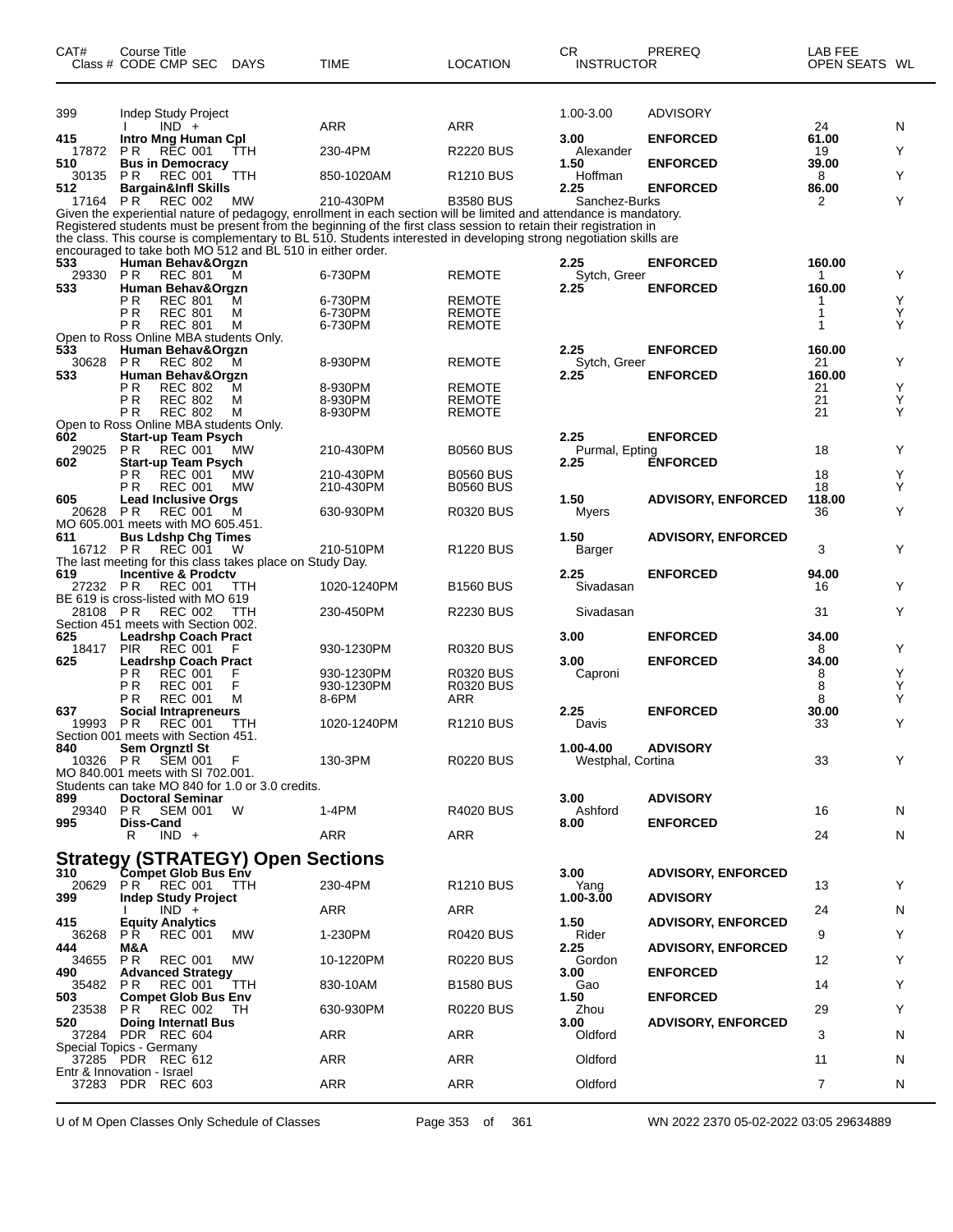| CAT#                                         | Course Title<br>Class # CODE CMP SEC |                                              | <b>DAYS</b>              | TIME                                                                                | <b>LOCATION</b>                      | CR.<br><b>INSTRUCTOR</b> | PREREQ                    | LAB FEE<br>OPEN SEATS WL |        |
|----------------------------------------------|--------------------------------------|----------------------------------------------|--------------------------|-------------------------------------------------------------------------------------|--------------------------------------|--------------------------|---------------------------|--------------------------|--------|
| New in Int'l Context - Sweden                |                                      |                                              |                          |                                                                                     |                                      |                          |                           |                          |        |
| 533                                          |                                      | <b>Corporate Strategy</b>                    |                          |                                                                                     |                                      | 2.25                     | <b>ENFORCED</b>           | 100.00                   |        |
| 36422<br>533                                 | <b>PR</b>                            | <b>REC 801</b><br><b>Corporate Strategy</b>  | M                        | 8-930PM                                                                             | <b>REMOTE</b>                        | 2.25                     | <b>ENFORCED</b>           | 13<br>100.00             | Y      |
|                                              | РR                                   | <b>REC 801</b>                               | М                        | 8-930PM                                                                             | <b>REMOTE</b>                        |                          |                           | 13                       | Υ      |
|                                              | ΡR                                   | <b>REC 801</b>                               | M                        | 8-930PM                                                                             | <b>REMOTE</b>                        |                          |                           | 13                       | Y      |
|                                              | ΡR<br>РR                             | <b>REC 801</b><br><b>REC 801</b>             | M<br>М                   | 8-930PM<br>8-930PM                                                                  | <b>REMOTE</b><br><b>REMOTE</b>       | Jensen                   |                           | 13<br>13                 | Υ<br>Y |
| 533                                          |                                      | <b>Corporate Strategy</b>                    |                          |                                                                                     |                                      | 2.25                     | <b>ENFORCED</b>           | 100.00                   |        |
| 36423                                        | ΡR                                   | <b>REC 802</b>                               | TН                       | 6-730PM                                                                             | <b>REMOTE</b>                        |                          |                           | 14                       | Υ      |
| 533                                          | РR                                   | <b>Corporate Strategy</b><br><b>REC 802</b>  |                          |                                                                                     |                                      | 2.25                     | <b>ENFORCED</b>           | 100.00<br>14             | Υ      |
|                                              | ΡR                                   | <b>REC 802</b>                               | TН<br>TН                 | 6-730PM<br>6-730PM                                                                  | <b>REMOTE</b><br><b>REMOTE</b>       |                          |                           | 14                       | Υ      |
|                                              | РR                                   | <b>REC 802</b>                               | TН                       | 6-730PM                                                                             | <b>REMOTE</b>                        |                          |                           | 14                       | Υ      |
|                                              | ΡR                                   | <b>REC 802</b>                               | TН                       | 6-730PM                                                                             | REMOTE                               | Jensen                   |                           | 14                       | Y      |
| 533<br>37770                                 | ΡR                                   | <b>Corporate Strategy</b><br><b>REC 803</b>  | TН                       | 8-930PM                                                                             | <b>REMOTE</b>                        | 2.25<br>Jensen           | <b>ENFORCED</b>           | 100.00<br>29             | Y      |
| 533                                          |                                      | <b>Corporate Strategy</b>                    |                          |                                                                                     |                                      | 2.25                     | <b>ENFORCED</b>           | 100.00                   |        |
|                                              | РR                                   | <b>REC 803</b>                               | TН                       | 8-930PM                                                                             | <b>REMOTE</b>                        |                          |                           | 29                       | Υ      |
|                                              | РR<br>ΡR                             | <b>REC 803</b><br><b>REC 803</b>             | TН<br>TН                 | 8-930PM<br>8-930PM                                                                  | <b>REMOTE</b><br><b>REMOTE</b>       |                          |                           | 29<br>29                 | Υ<br>Υ |
|                                              | РR                                   | <b>REC 803</b>                               | TН                       | 8-930PM                                                                             | <b>REMOTE</b>                        |                          |                           | 29                       | Y      |
| 534                                          |                                      | <b>Compet Glob Bus Env</b>                   |                          |                                                                                     |                                      | 2.25                     | <b>ENFORCED</b>           | 25.00                    |        |
| 37507                                        | <b>PR</b>                            | <b>REC 801</b>                               | W                        | 6-730PM                                                                             | <b>REMOTE</b>                        |                          |                           | 38                       | Υ      |
| 534                                          | РR                                   | <b>Compet Glob Bus Env</b><br><b>REC 801</b> | W                        | 6-730PM                                                                             | <b>REMOTE</b>                        | 2.25<br>Zhou             | <b>ENFORCED</b>           | 25.00<br>38              | Υ      |
|                                              | ΡR                                   | <b>REC 801</b>                               | W                        | 6-730PM                                                                             | <b>REMOTE</b>                        |                          |                           | 38                       | Υ      |
|                                              | РR                                   | <b>REC 801</b>                               | W                        | 6-730PM                                                                             | <b>REMOTE</b>                        |                          |                           | 38                       | Υ      |
| 534<br>37508                                 | <b>PR</b>                            | <b>Compet Glob Bus Env</b><br><b>REC 802</b> | W                        | 8-930PM                                                                             | <b>REMOTE</b>                        | 2.25                     | <b>ENFORCED</b>           | 25.00<br>35              | Υ      |
| 534                                          |                                      | <b>Compet Glob Bus Env</b>                   |                          |                                                                                     |                                      | 2.25                     | <b>ENFORCED</b>           | 25.00                    |        |
|                                              | РR                                   | <b>REC 802</b>                               | W                        | 8-930PM                                                                             | <b>REMOTE</b>                        |                          |                           | 35                       | Υ      |
|                                              | ΡR                                   | <b>REC 802</b>                               | W                        | 8-930PM                                                                             | <b>REMOTE</b>                        |                          |                           | 35                       | Υ      |
| 558                                          | РR<br>World Economy                  | <b>REC 802</b>                               | W                        | 8-930PM                                                                             | <b>REMOTE</b>                        | Zhou<br>1.50             | <b>ENFORCED</b>           | 35                       | Y      |
| 22402                                        | <b>PIR</b>                           | <b>REC 001</b>                               | TTH                      | 10-1130AM                                                                           | <b>R0210 BUS</b>                     | Wan                      |                           | 15                       | N      |
|                                              |                                      |                                              |                          | Seats in this course are reserved for students in the Master of Management program. |                                      |                          |                           |                          |        |
| 36448<br>36449                               | <b>PIR</b><br><b>PIR</b>             | <b>REC 002</b><br><b>REC 003</b>             | TTH<br><b>TTH</b>        | 1-230PM<br>230-4PM                                                                  | <b>R0210 BUS</b><br><b>R0210 BUS</b> | Wan<br>Wan               |                           | 22<br>33                 | N<br>N |
| 566                                          |                                      | <b>Sys Devel&amp;Enterprise</b>              |                          |                                                                                     |                                      | 3.00                     |                           |                          |        |
| 27501                                        | P                                    | <b>REC 001</b>                               | M                        | 830-1130AM                                                                          | 2024 DANA                            | Xu, Babladelis           |                           | 8                        | Y      |
| 609                                          |                                      | <b>Health Care Strategy</b>                  |                          |                                                                                     |                                      | 2.25                     | <b>ADVISORY, ENFORCED</b> | 6                        | Y      |
| 24522<br>Section 001 meets with Section 451. | P R                                  | <b>REC 001</b>                               | MW                       | 1020-1240PM                                                                         | <b>R2240 BUS</b>                     | Lewis                    |                           |                          |        |
| 615                                          | <b>Equity Analytics</b>              |                                              |                          |                                                                                     |                                      | 2.25                     | <b>ENFORCED</b>           |                          |        |
| 36270                                        | P R                                  | <b>REC 001</b>                               | MW                       | 8-1020AM                                                                            | <b>R0320 BUS</b>                     | Rider                    |                           | 24                       | Y      |
| 630<br>35029                                 | P                                    | New Age of Innovtn<br><b>REC 001</b>         | TТH                      | 8-1020AM                                                                            | <b>R0220 BUS</b>                     | 2.25<br>Krishnan         |                           | 48                       | Y      |
| 669                                          |                                      | <b>Advanced Strategy</b>                     |                          |                                                                                     |                                      | 2.25                     | <b>ENFORCED</b>           |                          |        |
| 35135                                        | P R                                  | <b>REC 001</b>                               | TTH                      | 210-430PM                                                                           | <b>B3570 BUS</b>                     | Gao                      |                           | 2                        | Y      |
| 750                                          |                                      | <b>Indep Study Project</b><br>$IND +$        |                          | <b>ARR</b>                                                                          | <b>ARR</b>                           | 1.00-3.00                |                           | 23                       | N      |
| 898                                          |                                      | Doc Sem Corp Strat                           |                          |                                                                                     |                                      | 1.50                     | <b>ADVISORY</b>           |                          |        |
| 19560                                        | <b>PIR</b>                           | <b>SEM 001</b>                               |                          | <b>ARR</b>                                                                          | <b>ARR</b>                           | Siegel                   |                           | 10                       | Y      |
| 20611                                        | <b>PIR</b>                           | <b>SEM 002</b>                               |                          | ARR                                                                                 | ARR                                  | Jensen                   |                           | 11                       | Y      |
| 900                                          |                                      | <b>Doctoral Research</b><br>$IND +$          |                          | <b>ARR</b>                                                                          | ARR                                  | 1.00-6.00                |                           | 25                       | N      |
| 995                                          | Diss-Cand                            |                                              |                          |                                                                                     |                                      | 8.00                     | <b>ENFORCED</b>           |                          |        |
|                                              | R                                    | $IND +$                                      |                          | ARR                                                                                 | <b>ARR</b>                           |                          |                           | 24                       | N      |
|                                              |                                      |                                              |                          | Technology and Operations (TO) Open Sections                                        |                                      |                          |                           |                          |        |
| 300                                          | <b>Bus Info Systems</b>              |                                              |                          |                                                                                     |                                      | 1.50                     | <b>ENFORCED</b>           |                          |        |
| 18351                                        | P R                                  | REC 001                                      | <b>MW</b>                | 4-530PM                                                                             | <b>R0240 BUS</b>                     | Melville                 |                           | 3                        | Y      |
| 18352 PR<br>302                              |                                      | <b>REC 002</b><br><b>Managing Bus Ops</b>    | TTH                      | 1-230PM                                                                             | R <sub>1220</sub> BUS                | Melville<br>3.00         | <b>ENFORCED</b>           | 20<br>95.00              | Y      |
| 24219                                        | P R                                  | REC 001                                      | MW                       | 1130-1PM                                                                            | R1240 BUS                            | Hojjat                   |                           | 4                        | Y      |
| Section 001 meets with Section 311.          |                                      |                                              |                          |                                                                                     |                                      |                          |                           |                          |        |
| 399                                          |                                      | <b>Independent Study</b>                     |                          |                                                                                     |                                      | 1.00-3.00                |                           |                          |        |
| 411                                          |                                      | $IND +$<br><b>Excel Skills for Bus</b>       |                          | <b>ARR</b>                                                                          | ARR                                  | 3.00                     | <b>ENFORCED</b>           | 24<br>88.00              | N      |
| 25177                                        | P R                                  | <b>REC 001</b>                               | TTH                      | 830-10AM                                                                            | R0320 BUS                            | Mughal                   |                           | 16                       | Y      |
| 16759                                        | P R                                  | <b>REC 002</b>                               | TTH                      | 1-230PM                                                                             | R0320 BUS                            | Begen                    |                           | 3                        | Υ      |
| 20435<br>23164                               | P R<br>P R                           | <b>REC 003</b><br><b>REC 005</b>             | <b>TTH</b><br><b>TTH</b> | 230-4PM<br>1130-1PM                                                                 | <b>R0320 BUS</b><br><b>R0320 BUS</b> | Begen<br>Etzion          |                           | 2<br>2                   | Υ<br>Υ |
| 23717                                        | P R                                  | <b>REC 322</b>                               | TTH                      | 1-230PM                                                                             | R0320 BUS                            | Begen                    |                           | 3                        | Υ      |
| 23718                                        | P R                                  | <b>REC 323</b>                               | TTH                      | 230-4PM                                                                             | R0320 BUS                            | Begen                    |                           | $\overline{2}$           | Y      |
| 425                                          | <b>Problem Solving</b>               |                                              |                          |                                                                                     |                                      | 3.00                     | <b>ADVISORY, ENFORCED</b> |                          |        |
| 30031<br>30773                               | P R<br>PR                            | REC 001<br><b>REC 331</b>                    | МW<br>МW                 | 230-4PM<br>230-4PM                                                                  | R0240 BUS<br><b>R0240 BUS</b>        | Koksalan<br>Koksalan     |                           | 15<br>15                 | Y<br>Y |
|                                              |                                      |                                              |                          |                                                                                     |                                      |                          |                           |                          |        |

U of M Open Classes Only Schedule of Classes Page 354 of 361 WN 2022 2370 05-02-2022 03:05 29634889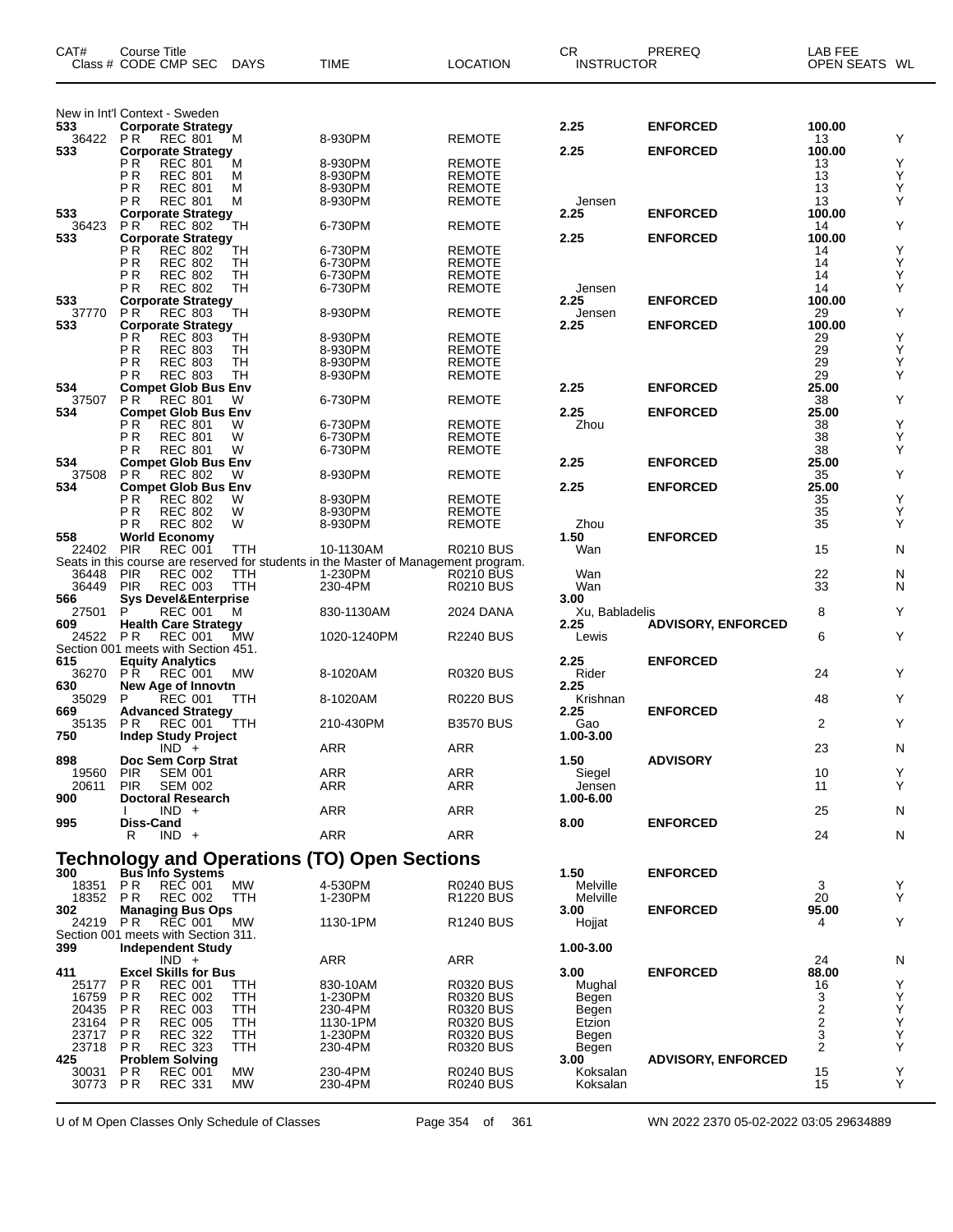| CAT#                              | Course Title<br>Class # CODE CMP SEC               |                                  | <b>DAYS</b>     | <b>TIME</b>                                                                                                                     | <b>LOCATION</b>                      | CR.<br><b>INSTRUCTOR</b> | PREREQ                    | LAB FEE<br>OPEN SEATS WL |        |
|-----------------------------------|----------------------------------------------------|----------------------------------|-----------------|---------------------------------------------------------------------------------------------------------------------------------|--------------------------------------|--------------------------|---------------------------|--------------------------|--------|
| 428                               | FinTech Innovations                                |                                  |                 |                                                                                                                                 |                                      | 3.00                     | ADVISORY, ENFORCED        |                          |        |
| 26797 PR                          |                                                    | <b>REC 331</b>                   | MW              | 1130-1PM<br>2019: Section 331 meets with Section 001 in BLAU1560. Seats in this section are reserved exclusively for Master of  | ARR                                  | Wu                       |                           | 1                        | N      |
| 433                               | Management students.<br><b>CAP AI for Business</b> |                                  |                 |                                                                                                                                 |                                      | 3.00                     | <b>ENFORCED</b>           |                          |        |
| 28497<br>448                      | <b>PR</b><br>Int Product Des&Dev                   | <b>REC 001</b>                   | MW              | 4-530PM                                                                                                                         | <b>B1560 BUS</b>                     | Kumar<br>3.00            | <b>ADVISORY, ENFORCED</b> | 1                        | Y      |
| 30694 PR                          |                                                    | <b>REC 001</b>                   | W               | 6-9PM<br>Students are required to enroll in both ARTDES 416 (Stamps School of Art & Design) and TO 448 (Ross School of          | <b>B0570 BUS</b>                     | Svaan, Butoliya          |                           | 5                        | Υ      |
| Business).<br>465                 | <b>CAP ManagemntConsult</b>                        |                                  |                 |                                                                                                                                 |                                      | 3.00                     | <b>ADVISORY, ENFORCED</b> |                          |        |
| 24207                             | P R                                                | <b>REC 001</b>                   | <b>MW</b>       | 1130-1PM                                                                                                                        | <b>B3560 BUS</b>                     | Sinclair                 |                           | 11                       | Y      |
| 24342 PR                          |                                                    | <b>REC 321</b>                   | <b>MW</b>       | 1130-1PM<br>Section 321 meets with Section 001. Seats in this section are reserved for Minor in Business students and Master of | <b>B3560 BUS</b>                     | Sinclair                 |                           | 11                       | Υ      |
| 28216 PR                          | Management students.                               | <b>REC 322</b>                   | <b>MW</b>       | 1-230PM                                                                                                                         | <b>B3560 BUS</b>                     | Sinclair                 |                           | 2                        | Y      |
|                                   | Management students.                               |                                  |                 | Section 322 meets with Section 002. Seats in this section are reserved for Minor in Business students and Master of             |                                      |                          |                           |                          |        |
| 512<br>16690                      | <b>Decsn Supprt Sprdsh</b><br>P <sub>R</sub>       | <b>REC 001</b>                   | <b>TTH</b>      | 1240-210PM                                                                                                                      | <b>R0230 BUS</b>                     | 1.50<br>Mughal           | <b>ENFORCED</b>           | 88.00<br>4               | Υ      |
| 21606                             | <b>PR</b>                                          | <b>REC 004</b>                   | м               | 630-930PM                                                                                                                       | <b>R0210 BUS</b>                     | Mughal                   |                           | 53                       | Υ      |
| 16691<br>16693                    | P <sub>R</sub><br><b>PR</b>                        | <b>REC 002</b><br><b>REC 003</b> | TTH<br>Т        | 230-4PM<br>630-930PM                                                                                                            | <b>R1220 BUS</b><br><b>R0210 BUS</b> | Mughal<br>Mughal         |                           | 11<br>29                 | Υ<br>Υ |
| 513<br>16708                      | <b>Applic Devt Sprdsht</b><br>P R                  | <b>REC 001</b>                   | TTH             | 1240-210PM                                                                                                                      | <b>R0230 BUS</b>                     | 1.50<br>Mendez           | <b>ADVISORY, ENFORCED</b> | 51.00<br>30              | Υ      |
| 31615                             | P <sub>R</sub>                                     | <b>REC 003</b>                   | TН              | 630-930PM                                                                                                                       | <b>R1210 BUS</b>                     | Mendez                   |                           | 39                       | Υ      |
| 16709<br>515                      | P R<br><b>VBA for Excel</b>                        | <b>REC 002</b>                   | T.              | 630-930PM                                                                                                                       | <b>R0210 BUS</b>                     | Mendez<br>2.25           | <b>ADVISORY, ENFORCED</b> | 17<br>79.00              | Υ      |
| 26119 PR                          | Section 001 meets with Section 451.                | <b>REC 001</b>                   | TTH             | 1020-1240PM                                                                                                                     | <b>R1240 BUS</b>                     | Begen                    |                           | 5                        | Υ      |
| 518<br>10351                      | Linear Pro I<br>P                                  | LEC 001                          | <b>MW</b>       | 9-1030AM                                                                                                                        | 1014 DOW                             | 3.00<br>Epelman          | <b>ADVISORY</b>           | 14                       | Y      |
| 533                               | <b>Appl Bus Stats</b>                              |                                  |                 |                                                                                                                                 |                                      | 2.25                     | <b>ADVISORY, ENFORCED</b> |                          |        |
| 36465<br>533                      | P <sub>R</sub><br><b>Appl Bus Stats</b>            | <b>REC 801</b>                   | W               | 8-930PM                                                                                                                         | <b>REMOTE</b>                        | Baldwin<br>2.25          | <b>ADVISORY, ENFORCED</b> | 11                       | Y      |
|                                   | ΡR<br>РR                                           | <b>REC 801</b><br><b>REC 801</b> | W<br>W          | 8-930PM<br>8-930PM                                                                                                              | <b>REMOTE</b><br><b>REMOTE</b>       |                          |                           | 11<br>11                 | Υ<br>Υ |
| 534                               | ΡR<br>Intro to Operations                          | <b>REC 801</b>                   | W               | 8-930PM                                                                                                                         | <b>REMOTE</b>                        | 2.25                     | <b>ENFORCED</b>           | 11<br>61.00              | Y      |
| 36467                             | ΡR                                                 | <b>REC 801</b>                   | т               | 8-930PM                                                                                                                         | <b>REMOTE</b>                        |                          |                           | 20                       | Υ      |
| 534                               | Intro to Operations<br>РR                          | <b>REC 801</b>                   | Т               | 8-9PM                                                                                                                           | <b>REMOTE</b>                        | 2.25                     | <b>ENFORCED</b>           | 61.00<br>20              | Υ      |
|                                   | ΡR<br>ΡR                                           | <b>REC 801</b><br><b>REC 801</b> | Τ<br>т          | 8-930PM<br>8-930PM                                                                                                              | <b>REMOTE</b><br><b>REMOTE</b>       | Svaan                    |                           | 20<br>20                 | Υ<br>Υ |
|                                   | ΡR                                                 | <b>REC 801</b>                   | Т               | 8-930PM                                                                                                                         | <b>REMOTE</b>                        |                          |                           | 20                       | Υ      |
| 534                               | ΡR<br><b>Intro to Operations</b>                   | <b>REC 801</b>                   | T               | 8-930PM                                                                                                                         | <b>REMOTE</b>                        | 2.25                     | <b>ENFORCED</b>           | 20<br>61.00              | Υ      |
| 36468<br>534                      | P R<br><b>Intro to Operations</b>                  | <b>REC 802</b>                   | Т               | 8-930PM                                                                                                                         | <b>REMOTE</b>                        | Svaan<br>2.25            | <b>ENFORCED</b>           | 20<br>61.00              | Υ      |
|                                   | ΡR                                                 | <b>REC 802</b>                   | Т<br>т          | 8-930PM                                                                                                                         | <b>REMOTE</b><br><b>REMOTE</b>       |                          |                           | 20                       | Υ<br>Y |
|                                   | ΡR<br>P R                                          | <b>REC 802</b><br><b>REC 802</b> | Т               | 8-930PM<br>8-9PM                                                                                                                | <b>REMOTE</b>                        |                          |                           | 20<br>20                 | Y      |
|                                   | PR<br>ΡR                                           | <b>REC 802</b><br><b>REC 802</b> | Т<br>т          | 8-930PM<br>8-930PM                                                                                                              | <b>REMOTE</b><br><b>REMOTE</b>       |                          |                           | 20<br>20                 | Υ<br>Y |
| 558<br>22394                      | <b>Operations Mgmt</b><br><b>PIR</b>               | <b>REC 001</b>                   | МW              | 8-1020AM                                                                                                                        | R <sub>1220</sub> BUS                | 2.25<br>Leider           | <b>ENFORCED</b>           | 100.00<br>27             | N      |
|                                   |                                                    |                                  |                 | This course is reserved for students in the Master of Management program.                                                       |                                      |                          |                           |                          |        |
| 36479<br>36480                    | <b>PIR</b><br><b>PIR</b>                           | <b>REC 002</b><br><b>REC 003</b> | МW<br><b>MW</b> | 1020-1240PM<br>210-430PM                                                                                                        | R1220 BUS<br><b>R2220 BUS</b>        | Leider<br>Leider         |                           | 14<br>28                 | N<br>N |
| 560<br>26727                      | <b>Sustainable Ops&amp;SC</b><br>P R               | <b>REC 001</b>                   | TН              | 630-930PM                                                                                                                       | R <sub>1230</sub> BUS                | 1.50<br>Anupindi         | <b>ADVISORY, ENFORCED</b> | 6                        | Y      |
| 566<br>27495                      | Dat Mine Regr Analys<br>P R                        | <b>REC 001</b>                   | TTH             | 1240-210PM                                                                                                                      | <b>R0220 BUS</b>                     | 1.50<br>Li               | <b>ADVISORY, ENFORCED</b> | 31                       | Y      |
| 572                               | <b>Appl Bus Forecst I</b>                          |                                  |                 |                                                                                                                                 |                                      | 1.50                     | <b>ADVISORY, ENFORCED</b> |                          |        |
| 37665<br>616                      | PR.<br><b>Project Management</b>                   | <b>REC 001</b>                   | TН              | 630-930PM                                                                                                                       | <b>R0210 BUS</b>                     | Jasin<br>1.50            | <b>ADVISORY, ENFORCED</b> | 27<br>95.00              | N      |
| 18359                             | PR.<br>TO 616.001 meets with TO 616.451.           | <b>REC 001</b>                   | W               | 630-930PM                                                                                                                       | <b>R0220 BUS</b>                     | Mughal                   |                           | 15                       | Y      |
| 618<br>19132 PR                   | <b>Appl Bus Analytics</b>                          | <b>REC 001</b>                   | TН              | 210-510PM                                                                                                                       | B3560 BUS                            | 3.00<br>Hojjat           | <b>ENFORCED</b>           | 98.00<br>12              | Y      |
| 620                               | <b>Global Sup Chain Mgt</b>                        |                                  |                 |                                                                                                                                 |                                      | 2.25                     | <b>ADVISORY, ENFORCED</b> | 73.00                    | Y      |
| 18427                             | P R                                                | <b>REC 001</b>                   | MW              | 1020-1240PM<br>TO 620.001 is cross-listed with MKT 640.001 and meets with TO 620.451/MKT 640.451.                               | <b>R2220 BUS</b>                     | Anupindi                 |                           | 2                        |        |
| - January 25th                    |                                                    |                                  |                 | In Winter 2020, this course will meet on the following Saturdays:                                                               |                                      |                          |                           |                          |        |
| - February 8th<br>- February 15th |                                                    |                                  |                 |                                                                                                                                 |                                      |                          |                           |                          |        |
| 630                               | New Age of Innovtn                                 |                                  |                 |                                                                                                                                 |                                      | 2.25                     | <b>ENFORCED</b>           |                          |        |

U of M Open Classes Only Schedule of Classes Page 355 of 361 WN 2022 2370 05-02-2022 03:05 29634889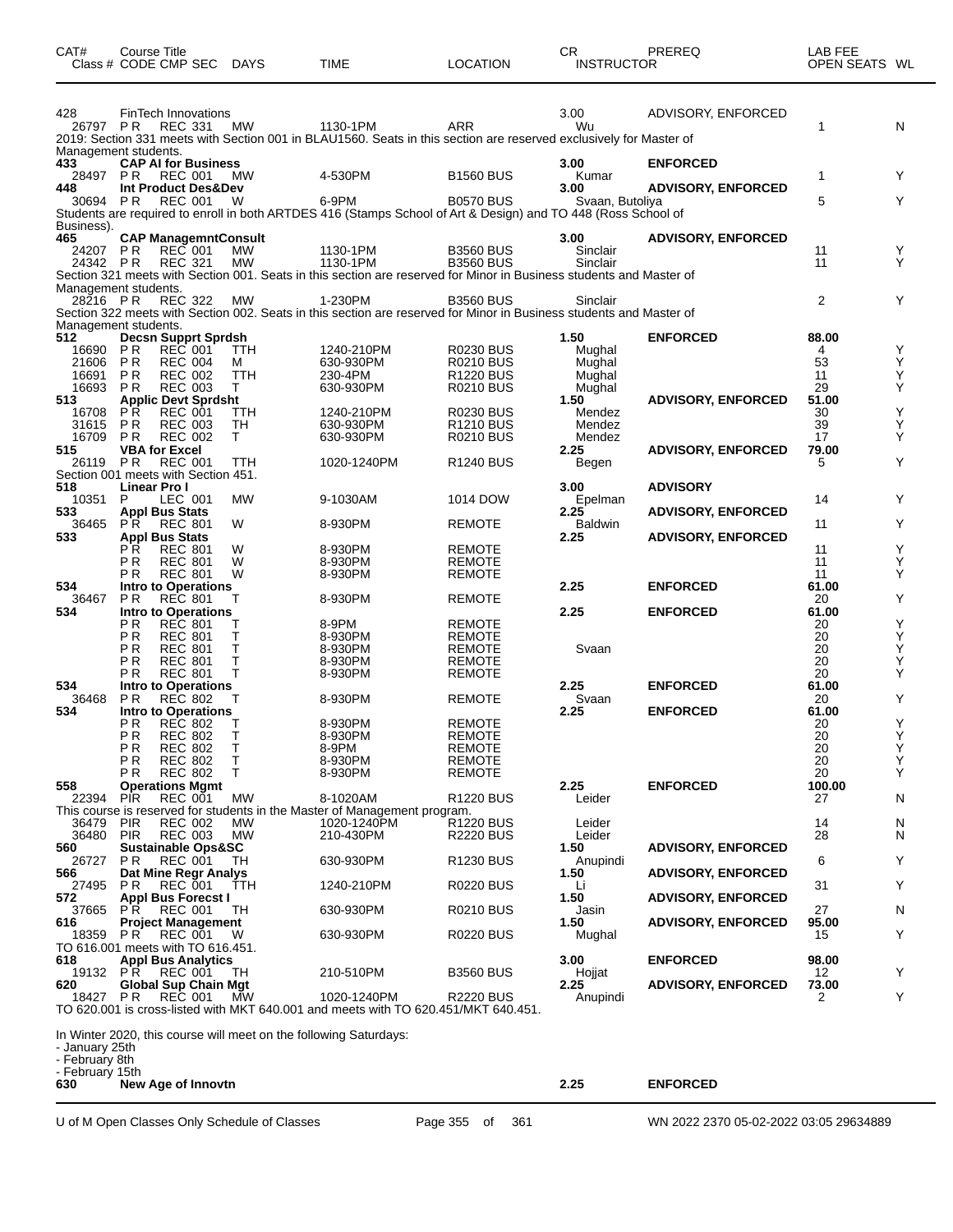| CAT#         | <b>Course Title</b><br>Class # CODE CMP SEC      | <b>DAYS</b> | <b>TIME</b>                                                                                                     | <b>LOCATION</b>  | <b>CR</b><br><b>INSTRUCTOR</b> | <b>PREREQ</b>                                                | LAB FEE<br>OPEN SEATS WL |   |
|--------------|--------------------------------------------------|-------------|-----------------------------------------------------------------------------------------------------------------|------------------|--------------------------------|--------------------------------------------------------------|--------------------------|---|
| 34812 PR     | <b>REC 001</b>                                   | <b>TTH</b>  | 8-1020AM                                                                                                        | <b>R0220 BUS</b> | Krishnan                       |                                                              | 48                       | Y |
| 633          | <b>AI for Business</b>                           |             |                                                                                                                 |                  | 2.25                           | <b>ENFORCED</b>                                              |                          |   |
| 28628        | <b>PR</b><br><b>REC 001</b>                      | <b>MW</b>   | 1020-1240PM                                                                                                     | <b>R0320 BUS</b> | Kumar                          |                                                              | 4                        | Y |
| 635          | <b>Behav Econ/Behav OM</b>                       |             |                                                                                                                 |                  | 2.25                           | <b>ENFORCED</b>                                              | 87.00                    |   |
| 28225        | <b>REC 001</b><br><b>PR</b>                      | <b>MW</b>   | 210-430PM                                                                                                       | <b>R0210 BUS</b> | Leider                         |                                                              | 14                       | Y |
| 640          | <b>Big Data Mgmt Tools</b>                       |             |                                                                                                                 |                  | 2.25                           | <b>ENFORCED</b>                                              |                          |   |
| 23569        | P <sub>R</sub><br><b>REC 006</b>                 | <b>TTH</b>  | 430-650PM                                                                                                       | <b>B1570 BUS</b> |                                |                                                              | 2                        | Y |
| 640          | <b>Big Data Mgmt Tools</b>                       |             |                                                                                                                 |                  | 2.25                           | <b>ENFORCED</b>                                              |                          |   |
|              | <b>P</b> R<br><b>REC</b> 006                     | <b>MW</b>   | 830-940AM                                                                                                       | <b>R1100 BUS</b> | Baardman                       |                                                              | $\overline{2}$           | Υ |
|              |                                                  |             | The lecture portion of this course is scheduled from 8:30am - 9:40am on Mondays and Wednesdays in the Robertson |                  |                                |                                                              |                          |   |
|              | Auditorium and is required for all students.     |             |                                                                                                                 |                  |                                |                                                              |                          |   |
|              |                                                  |             | 2019: This section is reserved for students in the MSCM program.                                                |                  |                                |                                                              |                          |   |
| 718<br>36509 | <b>Manager DataAnalytic</b><br><b>PR</b> REC 801 | TН          | 6-730PM                                                                                                         | <b>REMOTE</b>    | 2.25                           | <b>ENFORCED</b>                                              | 80.00<br>13              | Y |
| 718          | <b>Manager DataAnalytic</b>                      |             |                                                                                                                 |                  | 2.25                           | <b>ENFORCED</b>                                              | 80.00                    |   |
|              | PR.<br><b>REC 801</b>                            | TH          | 6-730PM                                                                                                         | <b>REMOTE</b>    | Ahn                            |                                                              | 13                       | Υ |
|              | <b>PR</b><br><b>REC 801</b>                      | <b>TH</b>   | 6-730PM                                                                                                         | <b>REMOTE</b>    |                                |                                                              | 13                       | Υ |
|              | P <sub>R</sub><br><b>REC 801</b>                 | <b>TH</b>   | 6-730PM                                                                                                         | <b>REMOTE</b>    |                                |                                                              | 13                       | Υ |
| 718          | <b>Manager DataAnalytic</b>                      |             |                                                                                                                 |                  | 2.25                           | <b>ENFORCED</b>                                              | 80.00                    |   |
| 39076        | PR.<br><b>REC 802</b>                            | тн          | 8-930PM                                                                                                         | <b>REMOTE</b>    |                                |                                                              | 24                       | Y |
| 718          | <b>Manager DataAnalytic</b>                      |             |                                                                                                                 |                  | 2.25                           | <b>ENFORCED</b>                                              | 80.00                    |   |
|              | P <sub>R</sub><br><b>REC 802</b>                 | тн          | 8-930PM                                                                                                         | <b>REMOTE</b>    |                                |                                                              | 24                       | Y |
|              | <b>PR</b><br><b>REC 802</b>                      | <b>TH</b>   | 8-930PM                                                                                                         | <b>REMOTE</b>    |                                |                                                              | 24                       | Y |
|              | P <sub>R</sub><br><b>REC 802</b>                 | <b>TH</b>   | 8-930PM                                                                                                         | <b>REMOTE</b>    | Ahn                            |                                                              | 24                       | Υ |
| 750          | <b>Independent Study</b>                         |             |                                                                                                                 |                  | 1.00-3.00                      |                                                              |                          |   |
|              | $IND +$                                          |             | <b>ARR</b>                                                                                                      | <b>ARR</b>       |                                |                                                              | 24                       | N |
| 899          | <b>Doctoral Seminar-TO</b>                       |             |                                                                                                                 |                  | 3.00                           |                                                              |                          |   |
| 21817        | <b>SEM 001</b><br>P <sub>R</sub>                 | F           | $2-5PM$                                                                                                         | <b>R5020 BUS</b> |                                | Uichanco, Baardman, Duenyas,<br>Hojjat, Mostagir, Ahn, Jasin | 10                       | N |
| 900          | <b>Spec Phd Research</b>                         |             |                                                                                                                 |                  | $1.00 - 6.00$                  | <b>ADVISORY</b>                                              |                          |   |
|              | $IND +$                                          |             | <b>ARR</b>                                                                                                      | <b>ARR</b>       |                                |                                                              | 24                       | N |
| 995          | Diss-Candidacy                                   |             |                                                                                                                 |                  | 8.00                           | <b>ADVISORY, ENFORCED</b>                                    |                          |   |
|              | $IND +$<br>R                                     |             | <b>ARR</b>                                                                                                      | <b>ARR</b>       |                                |                                                              | 24                       | N |
|              |                                                  |             |                                                                                                                 |                  |                                |                                                              |                          |   |

**Weekend Master of Business Administration (WMBA) Open Sections**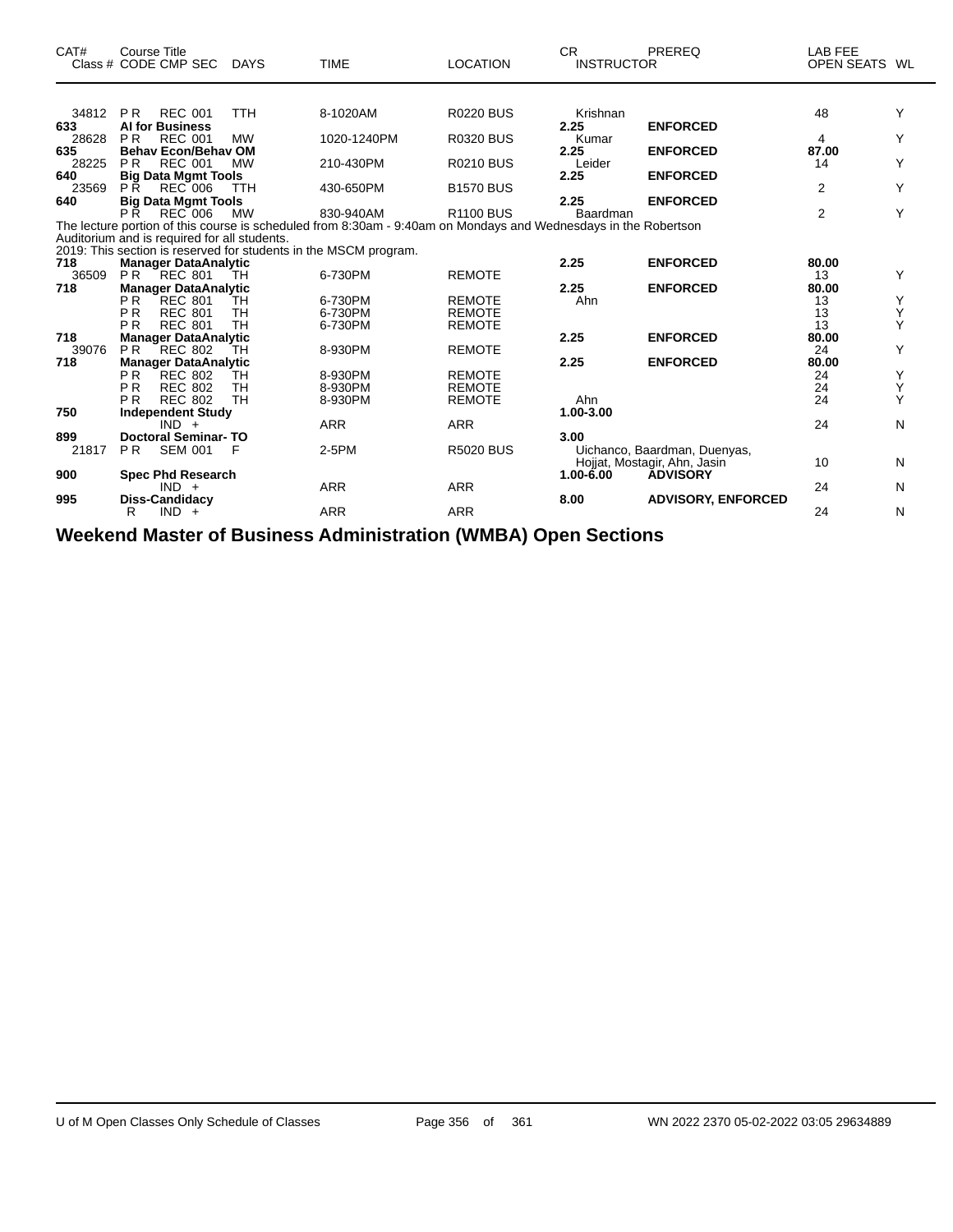# **Social Work School Of Social Work**

#### **Social Work (SW) Open Sections**

| 200             | Soc Issu of Our Time                                                                                                                                                                                                                   |            |                  | 3.00               |                 |              |   |
|-----------------|----------------------------------------------------------------------------------------------------------------------------------------------------------------------------------------------------------------------------------------|------------|------------------|--------------------|-----------------|--------------|---|
| 27759           | <b>SEM 001</b><br>P<br>TTH                                                                                                                                                                                                             | 10-1130AM  | <b>1804 SSWB</b> | Galura             |                 | 10           | N |
| 305<br>26542 P  | <b>Comm Action Soc Chg</b><br>LEC 002<br>ттн                                                                                                                                                                                           | 1230-2PM   | 2752 SSWB        | 3.00<br>Chaney     | <b>ADVISORY</b> | 1            | N |
|                 | This is the foundation course for undergrads minoring in Community Action and Social Change (CASC).                                                                                                                                    |            |                  |                    |                 |              |   |
|                 | Undergraduate credit only. MSW students should not be enrolling in this course.                                                                                                                                                        |            |                  |                    |                 |              |   |
| 30320 P<br>401  | LEC 004 M<br><b>CASC Capstone Exp</b>                                                                                                                                                                                                  | $1-4PM$    | B770 SSWB        | alvarez<br>1.00    |                 | 1            | N |
| 20241 PD        | LEC 001                                                                                                                                                                                                                                | 5-7PM      | 1636 SSWB        | Gonzalez           |                 | 6            | N |
|                 | This is an undergraduate CASC minor course. MSW students should not enroll in this course.                                                                                                                                             |            |                  |                    |                 |              |   |
| 20869 PD        | LEC 002<br>$\top$<br>This is an undergraduate CASC minor course. MSW students should not enroll in this course.                                                                                                                        | 5-7PM      | 3629 SSWB        | Seales             |                 | 2            | N |
| 21207 PD        | LEC 003<br>TH                                                                                                                                                                                                                          | 3-5PM      | 3629 SSWB        | Galura             |                 | 5            | N |
|                 | This is an undergraduate CASC minor course. MSW students should not enroll in this course.                                                                                                                                             |            |                  |                    |                 |              |   |
| 23739 PD        | LEC 004<br>W<br>This is an undergraduate CASC minor course. MSW students should not enroll in this course.                                                                                                                             | 5-7PM      | 1636 SSWB        | Galura             |                 | 4            | N |
| 415             | Ind Studies: SW                                                                                                                                                                                                                        |            |                  | 1.00-3.00          | <b>ADVISORY</b> |              |   |
|                 | $IND +$                                                                                                                                                                                                                                | <b>ARR</b> | ARR              |                    |                 | 1            | N |
| 507<br>36732 P  | <b>Research Bascs SW Pr</b><br>LEC 001<br>M                                                                                                                                                                                            | 5-6PM      | <b>REMOTE</b>    | 1.00<br>Zullo      |                 | 1            | N |
|                 | This class meets bi-weekly.                                                                                                                                                                                                            |            |                  |                    |                 |              |   |
| 514             | Ind Stds Intrp Pract                                                                                                                                                                                                                   |            |                  | 1.00-3.00          |                 |              |   |
| 515             | $IND +$<br><b>Found Field Educatn</b>                                                                                                                                                                                                  | ARR        | <b>ARR</b>       | 2.00               |                 | 1            | N |
|                 | $IND +$                                                                                                                                                                                                                                | ARR        | ARR              |                    |                 | 80           | N |
| 527             | Ind Std Peace Corp                                                                                                                                                                                                                     | <b>ARR</b> | ARR              | 1.00-6.00          | <b>ADVISORY</b> | $\mathbf 1$  |   |
| 528             | $IND +$<br>$\mathbf{I}$<br>Ind Stds in Global                                                                                                                                                                                          |            |                  | 1.00-3.00          |                 |              | N |
|                 | $IND +$                                                                                                                                                                                                                                | <b>ARR</b> | <b>ARR</b>       |                    |                 | 24           | N |
| 529             | Ind Stds Welf Chid&F                                                                                                                                                                                                                   |            |                  | 1.00-3.00          |                 | $\mathbf{1}$ |   |
| 542             | $IND +$<br>Trauma Systems                                                                                                                                                                                                              | ARR        | ARR              | 1.00               | <b>ENFORCED</b> |              | N |
| 29517 PR        | <b>SEM 001</b>                                                                                                                                                                                                                         | ARR        | ARR              | Gultekin           |                 | 27           | N |
|                 | SW 542 meets together with HS 542 and EDUC 542. The course will meet remotely for a one-day workshop on April 2.<br>Please refer to Canvas or contact the course instructor for the additional required class assignments that must be |            |                  |                    |                 |              |   |
|                 | completed outside of the workshop.                                                                                                                                                                                                     |            |                  |                    |                 |              |   |
| 548             | Ind Stds Polic & Pol                                                                                                                                                                                                                   |            |                  | 1.00-3.00          |                 |              |   |
|                 | $IND +$                                                                                                                                                                                                                                | ARR        | ARR              |                    |                 | 1            | N |
| 551             | Ind Stds Comm Change<br>$IND +$                                                                                                                                                                                                        | ARR        | ARR              | 1.00-3.00          |                 | 1            | N |
| 561             | Ind Stds Mgmt & Lead                                                                                                                                                                                                                   |            |                  | 1.00-3.00          |                 |              |   |
|                 | $IND +$<br>Ind Stds P Eval & Res                                                                                                                                                                                                       | <b>ARR</b> | ARR              | 1.00-3.00          |                 | 1            | N |
| 571             | $IND +$                                                                                                                                                                                                                                | ARR        | <b>ARR</b>       |                    |                 | 1            | N |
| 572             | <b>Disability Studies</b>                                                                                                                                                                                                              |            |                  | 3.00               | <b>ADVISORY</b> |              |   |
| 20709           | <b>PIR</b><br><b>SEM 001</b><br>T<br>DsbltyArts&Cltre:COVID&Beyond                                                                                                                                                                     | 4-7PM      | G463 MH          | <b>Kuppers</b>     |                 | 8            | N |
| 589             | Ind Stds Globl SW Pr                                                                                                                                                                                                                   |            |                  | 1.00-3.00          |                 |              |   |
|                 | $IND +$                                                                                                                                                                                                                                | ARR        | ARR              |                    |                 | 1            | N |
| 591             | Ind Stds Older Adlts<br>$IND +$                                                                                                                                                                                                        | <b>ARR</b> | ARR              | 1.00-3.00          |                 | 1            | N |
| 596             | <b>Ind Stds Social Work</b>                                                                                                                                                                                                            |            |                  | 1.00-3.00          |                 |              |   |
|                 | $IND +$                                                                                                                                                                                                                                | <b>ARR</b> | <b>ARR</b>       |                    |                 | 1            | N |
| 600<br>36544    | Hith, BehvHith & Dis<br>LEC 002<br>- M<br>P                                                                                                                                                                                            | 2-5PM      | <b>B684 SSWB</b> | 3.00<br>Moe he-him | <b>ADVISORY</b> | 1            | N |
|                 | If you are a student in the Online MSW Program you must select section 007 or 011 of this course.                                                                                                                                      |            |                  |                    |                 |              |   |
| 36551 P         | LEC 009<br>$\top$                                                                                                                                                                                                                      | 9-12PM     | <b>REMOTE</b>    | Masudi             |                 | 3            | N |
| 36552 P         | If you are a student in the Online MSW Program you must select section 007 or 011 of this course.<br>LEC 010<br>T                                                                                                                      | 9-12PM     | B770 SSWB        | Glover             |                 | 2            | N |
|                 | If you are a student in the Online MSW Program you must select section 007 or 011 of this course.                                                                                                                                      |            |                  |                    |                 |              |   |
| 40877 PD        | LEC 012<br>$\top$                                                                                                                                                                                                                      | 6-9PM      | 3816 SSWB        | Hu                 |                 | 3            | N |
| 601<br>36556 P  | <b>Assesmt Hith MntHith</b><br>LEC 002<br>$\top$                                                                                                                                                                                       | 9-12PM     | 2629 SSWB        | 3.00<br>Crane      | <b>ADVISORY</b> | 4            | N |
|                 | If you are a student in the Online MSW Program you must select section 007 or 011 of this course.                                                                                                                                      |            |                  |                    |                 |              |   |
| 36562 P         | LEC 008<br>M                                                                                                                                                                                                                           | 2-5PM      | B798 SSWB        | Crane              |                 | 4            | N |
| 603             | If you are a student in the Online MSW Program you must select section 007 or 011 of this course.<br><b>IP Interv w Chid&amp;Yth</b>                                                                                                   |            |                  | 3.00               | <b>ADVISORY</b> |              |   |
| 36574 PR        | LEC 003<br>- TH                                                                                                                                                                                                                        | 8-10PM     | <b>REMOTE</b>    | Price she-her      |                 | 3            | N |
|                 | Only students in the Online MSW Program are permitted into this section. All other students must select a different                                                                                                                    |            |                  |                    |                 |              |   |
| section.<br>606 | Mnt Hith Disord Adul                                                                                                                                                                                                                   |            |                  | 3.00               |                 |              |   |
| 36575 P         | LEC 001<br>M                                                                                                                                                                                                                           | 9-12PM     | B770 SSWB        | Crane              |                 | 1            | N |
|                 | If you are a student in the Online MSW Program you must select section 002 of this course.                                                                                                                                             |            |                  |                    |                 |              |   |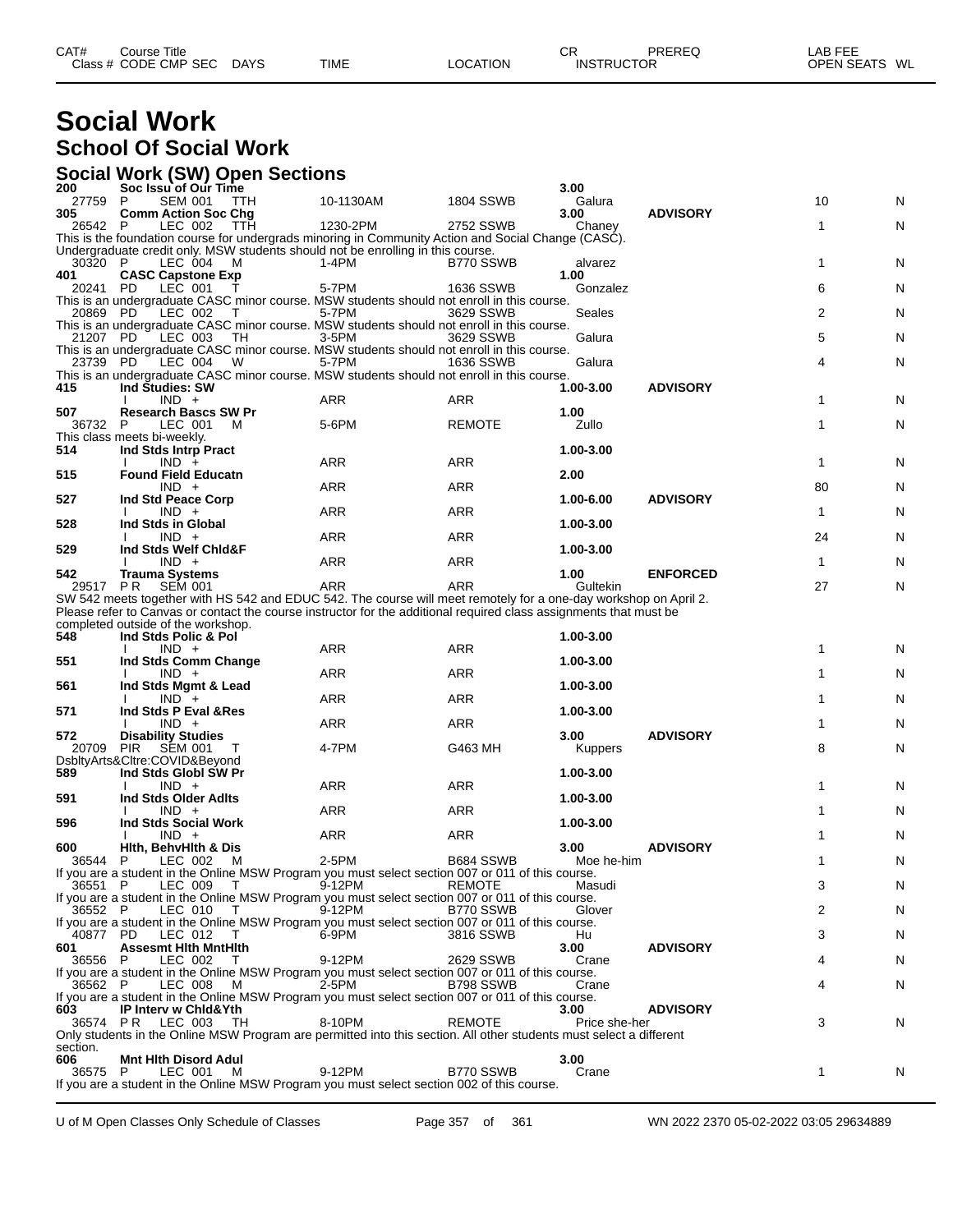| CAT#                        | Course Title<br>Class # CODE CMP SEC DAYS                                      |         | <b>TIME</b>                                                                                                                                                                                                                                            | <b>LOCATION</b>        | CR.<br><b>INSTRUCTOR</b>              | PREREQ          | LAB FEE<br>OPEN SEATS WL |        |
|-----------------------------|--------------------------------------------------------------------------------|---------|--------------------------------------------------------------------------------------------------------------------------------------------------------------------------------------------------------------------------------------------------------|------------------------|---------------------------------------|-----------------|--------------------------|--------|
| 607<br>36740                | Adv Interv Subs Abus<br>LEC 001<br>P                                           | TH      | 2-5PM                                                                                                                                                                                                                                                  | 2752 SSWB              | 3.00<br>Cushman                       |                 | 12                       | N      |
| 612<br>36577 P              | <b>Mnt Hith Disord Ch&amp;Y</b><br>LEC 001                                     | M       | 9-12PM<br>If you are a student in the Online MSW Program you must select section 002 of this course.                                                                                                                                                   | 1636 SSWB              | 3.00<br>Martinez-Gilliard             |                 | 2                        | N      |
| 616<br>36742                | <b>Spiritua in SW Pract</b><br>P<br>LEC 001                                    | TH      | 9-12PM                                                                                                                                                                                                                                                 | 2752 SSWB              | 3.00<br>Mattison                      |                 | 2                        | N      |
| 620<br>36744<br>621         | <b>Contempor Culture US</b><br>LEC 001<br>P<br><b>Assmt Chid, Yth&amp;Fam</b>  | W       | 2-5PM                                                                                                                                                                                                                                                  | B684 SSWB              | 3.00<br>Im<br>3.00                    | <b>ADVISORY</b> | 11                       | N      |
| 36747<br>36748              | LEC 003<br>P<br>LEC 004<br>P                                                   | м<br>TH | 2-5PM<br>6-9PM                                                                                                                                                                                                                                         | 3629 SSWB<br>3816 SSWB | Sanders<br>Ziglor                     |                 | 2<br>3                   | N<br>N |
| 623<br>36755<br>627         | <b>Macro Pract Chid&amp;Fam</b><br>LEC 001<br>P<br><b>Child Welfare System</b> |         | 9-12PM                                                                                                                                                                                                                                                 | B684 SSWB              | 3.00<br>Edwards-Brown<br>3.00         | <b>ADVISORY</b> | 8                        | N      |
| 36758<br>630                | P<br>LEC 001 W<br><b>Develop: Chid&amp;Adoles</b>                              |         | 9-12PM                                                                                                                                                                                                                                                 | <b>1804 SSWB</b>       | Sampson<br>3.00                       |                 | 6                        | N      |
| 36762<br>40942<br>639       | P<br>LEC 001<br><b>PD</b><br>LEC 004<br><b>Soc Just Polic Analy</b>            | м<br>т  | 2-5PM<br>6-9PM                                                                                                                                                                                                                                         | REMOTE<br>2629 SSWB    | Cross<br>Kynn<br>3.00                 | <b>ADVISORY</b> | 1                        | N<br>N |
| 36768<br>640                | P<br>LEC 002<br><b>Political Soc Work</b>                                      | м       | $2-5PM$                                                                                                                                                                                                                                                | 2340 SEB               | Gilbert<br>3.00                       | <b>ADVISORY</b> | 2                        | N      |
| 36769<br>643<br>36770       | LEC 001<br>P<br><b>Policies Af Older Ad</b><br>LEC 001<br>P                    | W<br>W  | 9-12PM<br>$2-5PM$                                                                                                                                                                                                                                      | B770 SSWB<br>2752 SSWB | Hodge he-him<br>1.00<br>LaLonde       |                 | 1<br>2                   | N<br>N |
| 649<br>36586                | <b>Pract Polic Cur Evnt</b><br>LEC 006<br>P                                    | м       | 9-12PM                                                                                                                                                                                                                                                 | 3752 SSWB              | 1.00                                  |                 | 1                        | N      |
| 649<br>649                  | <b>Pract Polic Cur Evnt</b><br>LEC 006<br>P<br><b>Pract Polic Cur Evnt</b>     | M       | 9-12PM<br>If you are a student in the Online MSW Program you must select section 019 of this course.                                                                                                                                                   | 3752 SSWB              | 1.00<br>Landeros She-Her-Hers<br>1.00 |                 | 1                        | N      |
| 36587<br>649                | LEC 007<br>P<br><b>Pract Polic Cur Evnt</b>                                    | м       | 9-12PM                                                                                                                                                                                                                                                 | 3816 SSWB              | 1.00                                  |                 | 1                        | N      |
|                             | LEC 007 M<br>P                                                                 |         | 9-12PM<br>If you are a student in the Online MSW Program you must select section 019 of this course.                                                                                                                                                   | 3816 SSWB              | Reyes                                 |                 | 1                        | N      |
| 649<br>36590<br>649         | <b>Pract Polic Cur Evnt</b><br>P<br>LEC 010<br><b>Pract Polic Cur Evnt</b>     | M       | 9-12PM                                                                                                                                                                                                                                                 | B760 SSWB              | 1.00<br>1.00                          |                 | 1                        | N      |
|                             | LEC 010<br>P                                                                   | M       | 9-12PM<br>If you are a student in the Online MSW Program you must select section 019 of this course.                                                                                                                                                   | B760 SSWB              | Reyes                                 |                 | 1                        | N      |
| 649<br>36596<br>649         | <b>Pract Polic Cur Evnt</b><br>LEC 016<br>-P<br><b>Pract Polic Cur Evnt</b>    | TH      | 9-12PM                                                                                                                                                                                                                                                 | 3752 SSWB              | 1.00<br>1.00                          |                 | 1                        | N      |
|                             | LEC 016                                                                        | TH      | 9-12PM<br>If you are a student in the Online MSW Program you must select section 019 of this course.                                                                                                                                                   | 3752 SSWB              | Cushman                               |                 | 1                        | N      |
| 649<br>36598<br>649         | <b>Pract Polic Cur Evnt</b><br>P<br>LEC 018<br><b>Pract Polic Cur Evnt</b>     | TH      | 6-9PM                                                                                                                                                                                                                                                  | 3752 SSWB              | 1.00<br>1.00                          |                 | 3                        | N      |
|                             | LEC 018 TH<br>P                                                                |         | 6-9PM<br>If you are a student in the Online MSW Program you must select section 019 of this course.                                                                                                                                                    | 3752 SSWB              | Rheingans                             |                 | 3                        | N      |
| 650<br>36772 PD<br>36774 PD | Theo&Prac Comm Chang<br>LEC 001<br>LEC 003                                     | T<br>М  | 9-12PM<br>10-1PM<br>Community Scholars will receive permission to enter this section, meeting in Detroit, prior to registration until<br>the class fills. Non-scholar students must choose a different section or submit a Course Enrollment Petition. | 1636 SSWB<br>ARR       | 3.00<br>Okasinski<br>Rivera           | <b>ADVISORY</b> | 5<br>3                   | N<br>N |
| 652<br>36775                | <b>Org Soc &amp; Polit Act</b><br>P<br>LEC 001                                 | TH      | 6-9PM                                                                                                                                                                                                                                                  | B760 SSWB              | 3.00<br>Friedline                     |                 | 3                        | N      |
| 653<br>36776<br>36777 PD    | <b>Skil&amp;Strat Comm Chan</b><br>LEC 001<br>P<br>LEC 002                     | м<br>м  | 2-5PM<br>1-4PM                                                                                                                                                                                                                                         | 2218 SEB<br>ARR        | 3.00<br>Okasinski<br>Gant             | <b>ADVISORY</b> | 3<br>1                   | N<br>N |
| 658                         | <b>Fem&amp;Crit Inters Chng</b>                                                |         | Community Scholars will receive permission to enter this section, meeting in Detroit, prior to registration until<br>the class fills. Non-scholar students must choose a different section or submit a Course Enrollment Petition.                     |                        |                                       |                 |                          |        |
| 36779<br>663                | LEC 001<br>P<br><b>Fundr &amp; Grant Writng</b>                                | T       | 2-5PM                                                                                                                                                                                                                                                  | <b>B684 SSWB</b>       | 3.00<br>Reed<br>3.00                  |                 | 10                       | N      |
| 36601                       | LEC 001<br>P                                                                   | W       | 2-5PM<br>If you are a student in the Online MSW Program you must select section 002 of this course.                                                                                                                                                    | B760 SSWB              | Cushman                               |                 | 2                        | N      |
| 672<br>36784<br>678         | Data Visualiz Applic<br>LEC 001<br>P<br><b>ProgEval &amp; AppResear</b>        | - W     | 9-12PM                                                                                                                                                                                                                                                 | B798 SSWB              | 3.00<br>Perron<br>3.00                |                 | 3                        | N      |
| 36795<br>680                | LEC 011<br>P<br><b>Powr in Globa Contxt</b>                                    | TH      | 2-5PM                                                                                                                                                                                                                                                  | 3816 SSWB              | Hoffman<br>3.00                       | <b>ADVISORY</b> | 1                        | N      |
| 36801<br>691                | LEC 001<br>P<br><b>Adv Field Educatn</b><br>$IND +$                            | м       | $2-5PM$<br>ARR                                                                                                                                                                                                                                         | 4212 SEB<br><b>ARR</b> | Cureton<br>1.00-12.00                 | <b>ADVISORY</b> | 9<br>80                  | N<br>N |
| 694<br>36808                | <b>IP Methods in Aging</b><br>LEC 001<br>P                                     |         | 9-12PM                                                                                                                                                                                                                                                 | <b>REMOTE</b>          | 3.00<br>Heckendorn                    | <b>ADVISORY</b> | 3                        | N      |
| 699<br>40955                | <b>SW Capstone Micro</b><br>PD.<br>LEC 003                                     | м       | 6-9PM                                                                                                                                                                                                                                                  | <b>REMOTE</b>          | 1.00<br>Masudi                        |                 | 5                        | N      |

U of M Open Classes Only Schedule of Classes Page 358 of 361 WN 2022 2370 05-02-2022 03:05 29634889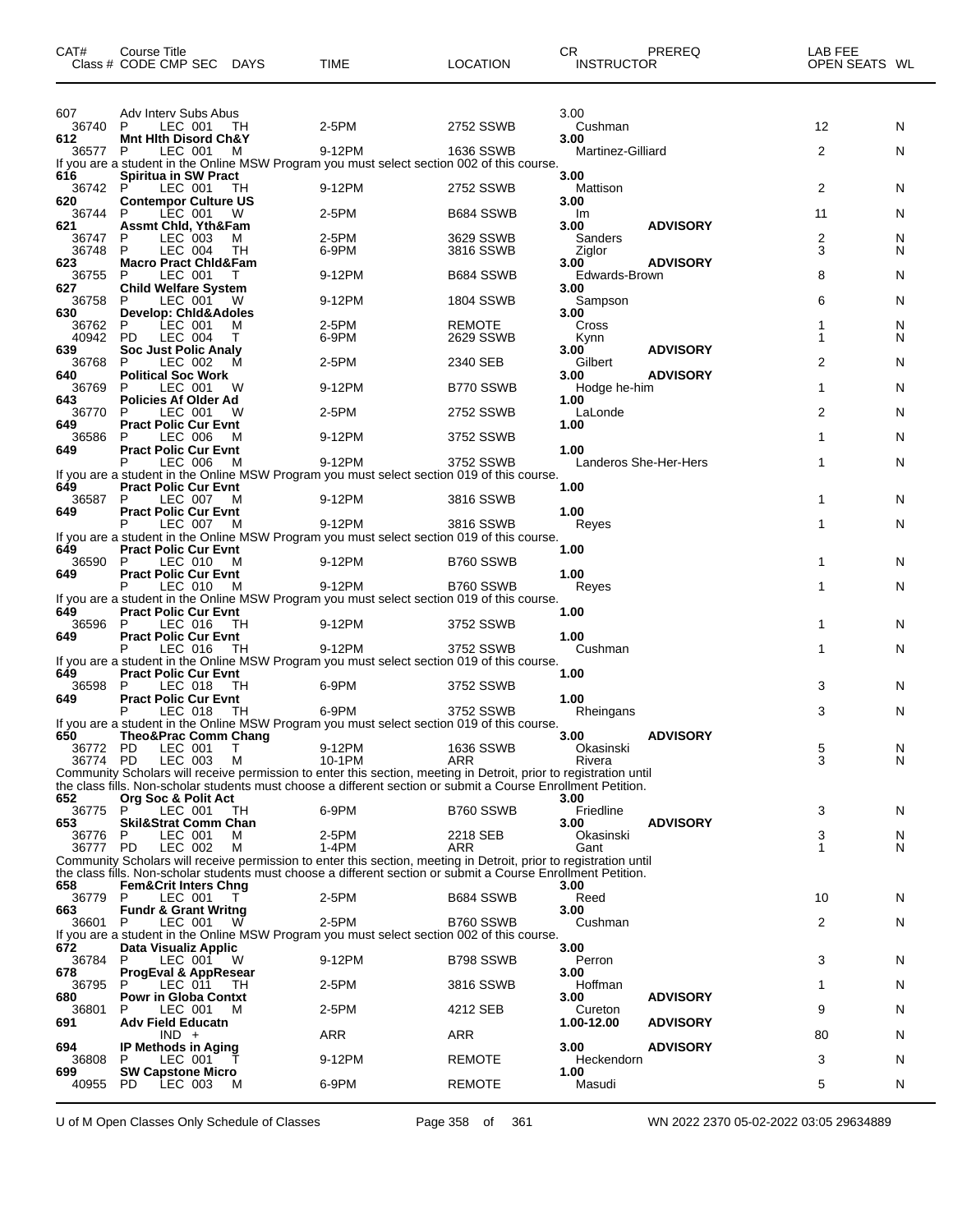| CAT#            | Course Title<br>Class # CODE CMP SEC DAYS                         |      | TIME                                                                                                                                                                                                                                                                                                                                                                                         | LOCATION         | СR<br><b>INSTRUCTOR</b>         | PREREQ          | LAB FEE<br>OPEN SEATS WL |   |
|-----------------|-------------------------------------------------------------------|------|----------------------------------------------------------------------------------------------------------------------------------------------------------------------------------------------------------------------------------------------------------------------------------------------------------------------------------------------------------------------------------------------|------------------|---------------------------------|-----------------|--------------------------|---|
| 711             | Work w Latinx Famil                                               |      |                                                                                                                                                                                                                                                                                                                                                                                              |                  | 1.00                            |                 |                          |   |
| 36817<br>711    | <b>PR LEC 001</b><br><b>Work w Latinx Famil</b>                   | SA   | 9-5PM                                                                                                                                                                                                                                                                                                                                                                                        | 3752 SSWB        | 1.00                            |                 | 4                        | N |
|                 | PR LEC 001                                                        | SA   | 9-5PM                                                                                                                                                                                                                                                                                                                                                                                        | 3752 SSWB        | Rivera                          |                 | 4                        | N |
| 714<br>22835    | <b>Team-Based Decisions</b><br><b>REC 001</b><br>P                | W    | $3-5$ PM                                                                                                                                                                                                                                                                                                                                                                                     | <b>REMOTE</b>    | 2.00<br>Zhang, Mattison         |                 | 19                       | N |
| class meeting.  |                                                                   |      | Registration is limited to Pharmacy, Social Work, Dentistry, Medical, and Nursing students who are eligible to<br>enroll. Students will be assigned to an interdisciplinary group that will rotate between different buildings<br>across campus. An email notifying students about their group and room assignments will be sent before the first                                            |                  |                                 |                 |                          |   |
|                 | class fills and then a petition will be necessary.                |      | Social Work students: Priority is given to Detroit Integrated Health and Integrated Health Scholars. Scholars will<br>receive an electronic permission to enroll in this course prior to registration. Non-scholars may enroll until the                                                                                                                                                     |                  |                                 |                 |                          |   |
| 723<br>36823 PD | <b>Preven Chid Maltreat</b><br>LEC 001                            | W    | 2-5PM                                                                                                                                                                                                                                                                                                                                                                                        | B770 SSWB        | 3.00<br>Herrenkohl              |                 | 6                        | N |
|                 |                                                                   |      | Priority goes to Child Welfare Scholars required to enroll in this class and will receive a permission prior to<br>registration. All others must submit a Course Enrollment Petition via the SSW web site.                                                                                                                                                                                   |                  |                                 |                 |                          |   |
| 759             | <b>Adv Top Comm Change</b>                                        |      |                                                                                                                                                                                                                                                                                                                                                                                              |                  | 1.00                            |                 |                          |   |
|                 | 37661 PR SEM 001<br><b>ENGAGE: Community</b>                      | TH.  | 12-2PM                                                                                                                                                                                                                                                                                                                                                                                       | B798 SSWB        | Ghazi Edwin                     |                 | 12                       | N |
| 763             | Women in Leadership<br>36828 PR LEC 001                           | F    | 9-5PM                                                                                                                                                                                                                                                                                                                                                                                        | 3816 SSWB        | 1.00<br>Naasko                  |                 | $\mathbf{1}$             | N |
| 766             | <b>Rac Ethn Hith Dispar</b>                                       |      |                                                                                                                                                                                                                                                                                                                                                                                              |                  | 3.00                            |                 |                          |   |
| 36829<br>767    | LEC 001<br>P.<br><b>Sexuality &amp; Soc Work</b>                  | TH   | 9-12PM                                                                                                                                                                                                                                                                                                                                                                                       | REMOTE           | <b>Chatters She-Her</b><br>3.00 |                 | 2                        | N |
| 36830           | LEC 001<br>P                                                      | TH   | 9-12PM                                                                                                                                                                                                                                                                                                                                                                                       | 3816 SSWB        | Levin                           |                 | 3                        | N |
| 784<br>36832    | <b>Inhumane Immig Polic</b><br>PR LEC 001                         | FSA  | 9-5PM                                                                                                                                                                                                                                                                                                                                                                                        | B780 SSWB        | 1.00<br><b>Sanders</b>          |                 | 2                        | N |
| 787<br>36833    | <b>Interprof Ed Exp Sem</b><br>PR SEM 001                         | - F  | 12-1PM                                                                                                                                                                                                                                                                                                                                                                                       | B798 SSWB        | 1.00<br>Barinbaum he-him        | <b>ADVISORY</b> | 3                        | N |
|                 |                                                                   |      | Students will participate at the student-run health clinic in Pinckney, MI a minimum of 3 times during the term,<br>with individual on-site supervision and group supervision meetings with the course instructor throughout the term.<br>The Friday 12-1pm session dates are in-person 1/7, 21, 2/11, 3/25, 4/15.<br>Pre-requisite: SW 515, advanced standing, or an exemption from SW 515. |                  |                                 |                 |                          |   |
| 795<br>36834 PD | <b>Adv Jewish Comm Lead</b><br>SEM 001                            | W    | 5-8PM<br>This is restricted to JCLP students who will receive an electronic permission to enroll prior to registration.                                                                                                                                                                                                                                                                      | B770 SSWB        | 2.00-3.00<br>Mishkin            |                 | 6                        | N |
| 800             | Posem in SW&Soc Sci                                               |      | First year JCLP students enroll for 2 credits and second year JCLP students enroll for 3 credits.                                                                                                                                                                                                                                                                                            |                  | 2.00                            | <b>ADVISORY</b> |                          |   |
| 16421 PR        | SEM 001                                                           | T    | 9-11AM<br>Student must be a doctoral student in Social Work and Social Science to enroll in this class. Others will need to                                                                                                                                                                                                                                                                  | 1794 SSWB        | Elliott                         |                 | 8                        | N |
| 801             | speak with the Doctoral Director.<br><b>Research Internship</b>   |      |                                                                                                                                                                                                                                                                                                                                                                                              |                  | 1.00-8.00                       | <b>ADVISORY</b> |                          |   |
| 802             | $IND +$<br><b>Research Internship</b>                             |      | ARR                                                                                                                                                                                                                                                                                                                                                                                          | ARR              | 1.00-8.00                       | <b>ADVISORY</b> | 25                       | N |
|                 | $IND +$                                                           |      | <b>ARR</b>                                                                                                                                                                                                                                                                                                                                                                                   | ARR              |                                 |                 | 24                       | N |
| 841<br>37884    | <b>SW Graduate Workshop</b><br>SEM 001<br>P                       | M    | 1-230PM                                                                                                                                                                                                                                                                                                                                                                                      | 1794 SSWB        | 1.00<br>Friedline               | <b>ADVISORY</b> | 8                        | N |
| 864             | <b>Multi &amp; Longit Analy</b>                                   |      |                                                                                                                                                                                                                                                                                                                                                                                              |                  | 3.00                            | <b>ADVISORY</b> |                          |   |
| 29686 P         | SEM 001                                                           | - TH | 9-12PM<br>Students must be at the doctoral level to enroll in this class. Those with less than doctoral standing must seek                                                                                                                                                                                                                                                                   | 1636 SSWB        | Grogan-Kaylor                   |                 | 3                        | N |
| 865             | permission of the course instructor.<br>Meta-Analysis             |      |                                                                                                                                                                                                                                                                                                                                                                                              |                  | 3.00                            | <b>ADVISORY</b> |                          |   |
| 30358           | <b>SEM 001</b><br>P                                               | T    | 1-4PM                                                                                                                                                                                                                                                                                                                                                                                        | <b>1804 SSWB</b> | Zhang                           |                 | 6                        | N |
|                 | permission of the course instructor.                              |      | Students must be at the doctoral level to enroll in this class. Those with less than doctoral standing must seek                                                                                                                                                                                                                                                                             |                  |                                 |                 |                          |   |
| 867             | <b>Partic Researc Strat</b>                                       |      |                                                                                                                                                                                                                                                                                                                                                                                              |                  | 3.00                            | <b>ADVISORY</b> |                          |   |
| 36015 P         | <b>SEM 001</b>                                                    | F    | 9-12PM<br>Students must be at the doctoral level to enroll in this class. Those with less than doctoral standing must seek                                                                                                                                                                                                                                                                   | B760 SSWB        | Wexler                          |                 | 4                        | N |
|                 | permission of the course instructor.<br><b>Theories of Change</b> |      |                                                                                                                                                                                                                                                                                                                                                                                              |                  | 3.00                            | <b>ADVISORY</b> |                          |   |
| 873<br>19084 P  | <b>SEM 001</b>                                                    | TH.  | 2-5PM                                                                                                                                                                                                                                                                                                                                                                                        | B760 SSWB        | Tropman                         |                 | 11                       | N |
|                 | permission of the course instructor.                              |      | Students must be at the doctoral level to enroll in this class. Those with less than doctoral standing must seek                                                                                                                                                                                                                                                                             |                  |                                 |                 |                          |   |
| 971             | <b>Directed Reading</b>                                           |      |                                                                                                                                                                                                                                                                                                                                                                                              |                  | 1.00-4.00                       | <b>ADVISORY</b> |                          |   |
| 990             | $IND +$<br><b>Diss-Precand</b>                                    |      | ARR                                                                                                                                                                                                                                                                                                                                                                                          | ARR              | 1.00-8.00                       | <b>ADVISORY</b> | 24                       | N |
| 995             | $IND +$<br>Diss-Cand                                              |      | ARR                                                                                                                                                                                                                                                                                                                                                                                          | ARR              | 8.00                            | <b>ENFORCED</b> | 25                       | N |
|                 | $IND +$<br>R                                                      |      | ARR                                                                                                                                                                                                                                                                                                                                                                                          | <b>ARR</b>       |                                 |                 | 24                       | N |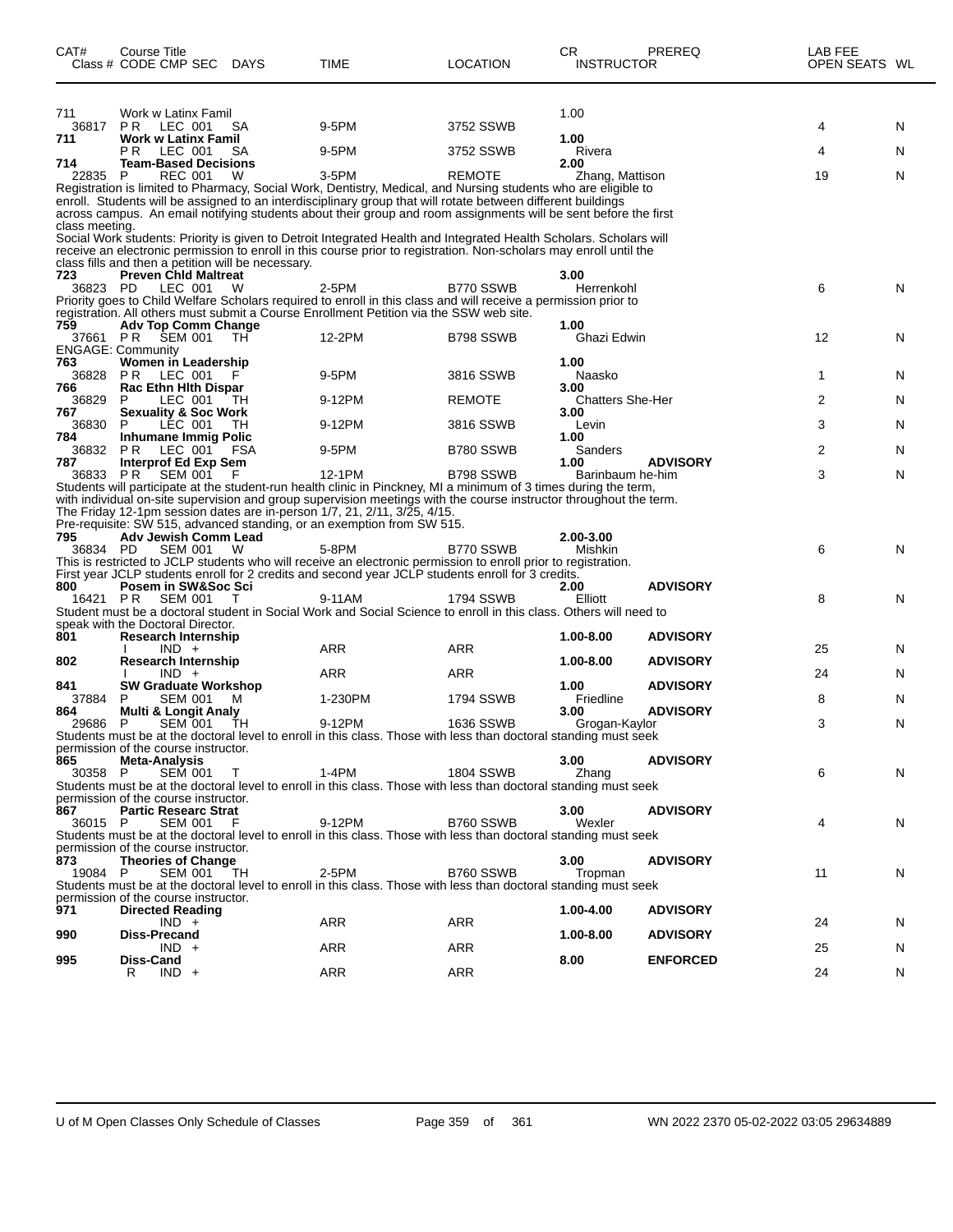| CAT# | ourse Titleٽ         |             |             |                 | rг<br>◡┍          | PREREQ | _AB FEE           |    |
|------|----------------------|-------------|-------------|-----------------|-------------------|--------|-------------------|----|
|      | Class # CODE CMP SEC | <b>DAYS</b> | <b>TIME</b> | <b>_OCATION</b> | <b>INSTRUCTOR</b> |        | <b>OPEN SEATS</b> | WL |

# **Stamps School of Art & Design School Of Art And Design**

#### **Art and Design Study Abroad (ADABRD) Open Sections**

| 320<br>Burren                                           |            |            | 1.00-18.00  |    |   |
|---------------------------------------------------------|------------|------------|-------------|----|---|
| 30658 PD<br>LEC 001                                     | ARR        | <b>ARR</b> |             | 25 | N |
| 31669 PD<br>LEC 003                                     | ARR        | ARR        |             | 25 | N |
| Independent Study Drawing<br>31672 PD<br>LEC 006        | ARR        | <b>ARR</b> |             | 25 | N |
| <b>Irish Studies</b>                                    |            |            |             |    |   |
| 31673 PD<br>LEC 008                                     | ARR        | ARR        |             | 25 | N |
| <b>Advanced Painting</b><br>LEC 013                     | <b>ARR</b> | <b>ARR</b> |             | 25 |   |
| 31671 PD<br>Art & Ecology                               |            |            |             |    | N |
| 31668 PD<br>LEC 015                                     | ARR        | <b>ARR</b> |             | 25 | N |
| <b>Advanced Drawing</b>                                 |            |            |             |    |   |
| 31670 PD<br>LEC 017<br>Intermediate Painting            | ARR        | <b>ARR</b> |             | 25 | N |
| 321<br><b>Danish Institute</b>                          |            |            | 12.00-18.00 |    |   |
| 31789 PD<br>LAB 017                                     | ARR        | ARR        |             | 25 | N |
| Water Color Painting                                    |            |            |             |    |   |
| 31788 PD<br>LAB 022<br>Textile Design in Scandinavia    | <b>ARR</b> | <b>ARR</b> |             | 25 | N |
| 31624 PD<br>LAB 025                                     | ARR        | <b>ARR</b> |             | 25 | N |
| Furniture Design                                        |            |            |             |    |   |
| 31791 PD<br>LAB 048                                     | ARR        | <b>ARR</b> |             | 25 | N |
| Sustainable by Design<br>31787 PD<br>LAB 061            | <b>ARR</b> | <b>ARR</b> |             | 25 | N |
| Meaning of Style                                        |            |            |             |    |   |
| 31790 PD<br>LAB 067                                     | <b>ARR</b> | <b>ARR</b> |             | 25 | N |
| Renewable Energy Systems                                |            |            |             |    |   |
| 22138<br>- PD<br>LAB 601<br>330<br><b>U Arts London</b> | ARR        | ARR        | 3.00-18.00  | 20 | N |
| 26879 PD<br>LEC 001                                     | <b>ARR</b> | <b>ARR</b> |             | 18 | N |
| 31722 PD<br>LEC 002                                     | ARR        | ARR        |             | 25 | N |
| <b>Fashion History and Artefact</b>                     |            |            |             |    |   |
| 31723 PD<br>LEC 003<br><b>British Cultural Studies</b>  | <b>ARR</b> | <b>ARR</b> |             | 25 | N |
| 31724 PD<br>LEC 004                                     | ARR        | <b>ARR</b> |             | 25 | N |
| Theor And Cont. Fashion Stud                            |            |            |             |    |   |
| 31726 PD<br>LEC 005                                     | ARR        | <b>ARR</b> |             | 25 | N |
| Creative Vis. Communication<br>31725 PD<br>LEC 007      | <b>ARR</b> | <b>ARR</b> |             | 25 | N |
| Fashion Photography                                     |            |            |             |    |   |
| 31727 PD<br>LEC 011                                     | ARR        | <b>ARR</b> |             | 25 | N |
| <b>Fashion Styling</b>                                  |            |            |             |    |   |
| 32402 PD<br>LEC 027<br>Design Contexts                  | ARR        | ARR        |             | 25 | N |
| LEC 028<br>32403 PD                                     | <b>ARR</b> | <b>ARR</b> |             | 25 | N |
| Design Reflections                                      |            |            |             |    |   |
| 32432 PD<br>LEC 029<br>Audience and Visibility          | ARR        | <b>ARR</b> |             | 25 | N |
| 32433 PD<br>LEC 030                                     | ARR        | ARR        |             | 25 | N |
| Context 3                                               |            |            |             |    |   |
| 32448 PD<br>LEC 031                                     | <b>ARR</b> | <b>ARR</b> |             | 25 | N |
| <b>Theoretical Studies</b><br>32449 PD<br>LEC 032       | ARR        | ARR        |             | 25 | N |
| <b>Animation Arts</b>                                   |            |            |             |    |   |
| 32450 PD<br>LEC 033                                     | ARR        | ARR        |             | 25 | N |
| 3D Computer Animation                                   |            |            |             |    |   |
| 32451 PD<br>LEC 034<br>Art Direction                    | ARR        | ARR        |             | 25 | N |
| 32452 PD<br>LEC 035                                     | <b>ARR</b> | ARR        |             | 25 | N |
| UX/UI Studio                                            |            |            |             |    |   |
| 32468 PD<br>LEC 036                                     | <b>ARR</b> | <b>ARR</b> |             | 25 | N |
| Research/Creative Dev.<br>32469 PD<br>LEC 037           | <b>ARR</b> | <b>ARR</b> |             | 25 | N |
| <b>Cultural Histories Fashion</b>                       |            |            |             |    |   |
| 32519 PD<br>LEC 038                                     | <b>ARR</b> | ARR        |             | 25 | N |
| <b>Textile Design</b>                                   |            |            |             |    |   |
| 32520 PD<br>LEC 039<br>Design, Context, Prof. Dev.      | <b>ARR</b> | <b>ARR</b> |             | 25 | N |
| 32618 PD<br>LEC 040                                     | <b>ARR</b> | <b>ARR</b> |             | 25 | N |
| Fashion Design 1                                        |            |            |             |    |   |
| 32617 PD<br>LEC 041                                     | <b>ARR</b> | ARR        |             | 25 | N |
| Fashion Design 2<br>32616 PD<br>LEC 042                 | <b>ARR</b> | ARR        |             | 25 | N |
|                                                         |            |            |             |    |   |

U of M Open Classes Only Schedule of Classes Page 360 of 361 WN 2022 2370 05-02-2022 03:05 29634889